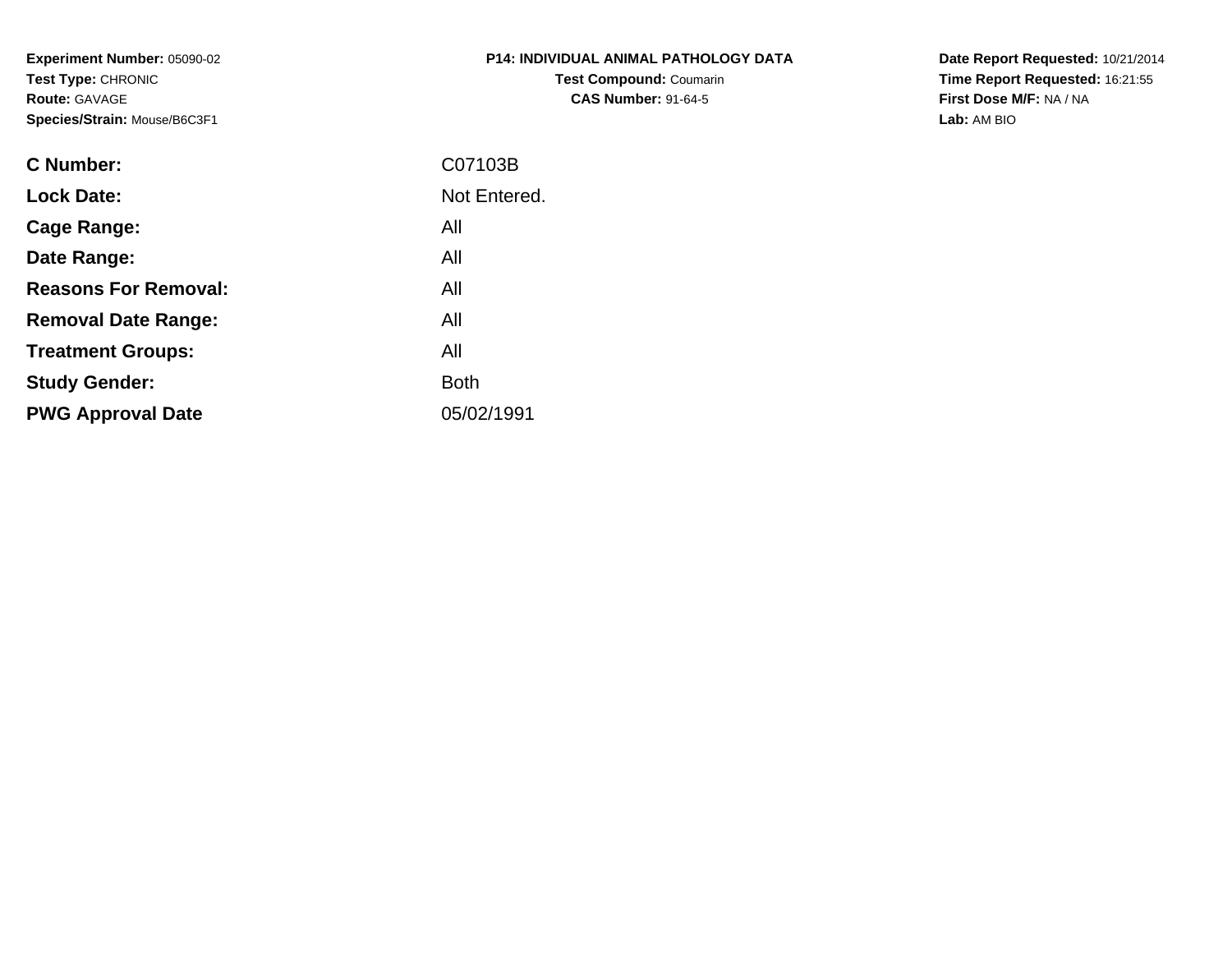| Experiment Number: 05090-02           | <b>P14: INDIVIDUAL ANIMAL PATHOLOGY DATA</b><br>Test Compound: Coumarin<br><b>CAS Number: 91-64-5</b> |                                   | Date Report Requested: 10/21/2014   |
|---------------------------------------|-------------------------------------------------------------------------------------------------------|-----------------------------------|-------------------------------------|
| Test Type: CHRONIC                    |                                                                                                       |                                   | Time Report Requested: 16:21:55     |
| <b>Route: GAVAGE</b>                  |                                                                                                       |                                   | First Dose M/F: NA / NA             |
| Species/Strain: Mouse/B6C3F1          |                                                                                                       | Lab: AM BIO                       |                                     |
| <b>ANIMAL ID: 1</b>                   | <b>TRT#: 1</b>                                                                                        | <b>SEX: Male</b>                  | DAY ON TEST: 729                    |
|                                       | <b>DOSE: VEHICLE CONTROL</b>                                                                          | <b>DISP: Terminal Sacrifice</b>   | <b>HISTO: 860581</b>                |
|                                       |                                                                                                       | ORGAN AND ACCOUNTABLE SITE STATUS |                                     |
| <b>NORMAL</b>                         |                                                                                                       |                                   |                                     |
| Adrenal Gland - Cortex                | Adrenal Gland - Medulla                                                                               | Bone                              | <b>Bone Marrow</b>                  |
| <b>Brain</b>                          | Epididymis                                                                                            | Esophagus                         | Eye                                 |
| Gallbladder                           | Heart                                                                                                 | Intestine Large - Cecum           | Intestine Large - Colon             |
| Intestine Large - Rectum              | Intestine Small - Duodenum                                                                            | Intestine Small - Ileum           | Intestine Small - Jejunum           |
| Islets, Pancreatic                    | Kidney                                                                                                | Lymph Node - Mandibular           | Lymph Node - Mesenteric             |
| Nose                                  | Pancreas                                                                                              | Parathyroid Gland                 | <b>Pituitary Gland</b>              |
| Prostate                              | <b>Seminal Vesicle</b>                                                                                | Skin                              | Spleen                              |
| Stomach - Glandular                   | <b>Testes</b>                                                                                         | Thymus                            | <b>Thyroid Gland</b>                |
| Trachea                               | <b>Urinary Bladder</b>                                                                                |                                   |                                     |
| <b>MISSING</b>                        |                                                                                                       |                                   |                                     |
| <b>Mammary Gland</b>                  |                                                                                                       |                                   |                                     |
| <b>OBSERVATIONS</b>                   |                                                                                                       |                                   |                                     |
| <b>Harderian Gland</b>                |                                                                                                       | Adenoma                           |                                     |
| ] $TGLs = 4-18$<br>Note: [ ADENOMA    |                                                                                                       |                                   |                                     |
| Liver                                 |                                                                                                       | Hepatocellular Carcinoma          |                                     |
| Note: [ HEPATOCLR CARC ] TGLs = 2-13  |                                                                                                       |                                   |                                     |
| Lung                                  |                                                                                                       | Hepatocellular Carcinoma          | Metastatic (Uncertain Primary Site) |
| <b>Preputial Gland</b>                | Duct                                                                                                  | <b>Dilatation</b>                 | Marked                              |
| Note: [ DILATATION<br>$1 TGLs = 1-16$ |                                                                                                       |                                   |                                     |
| Salivary Glands                       |                                                                                                       | <b>Infiltration Cellular</b>      | Lymphocyte, Minimal                 |
| Stomach                               | Forestomach                                                                                           | Hyperplasia                       | Squamous, Mild                      |
| PRIMARY CAUSE OF DEATH                |                                                                                                       |                                   |                                     |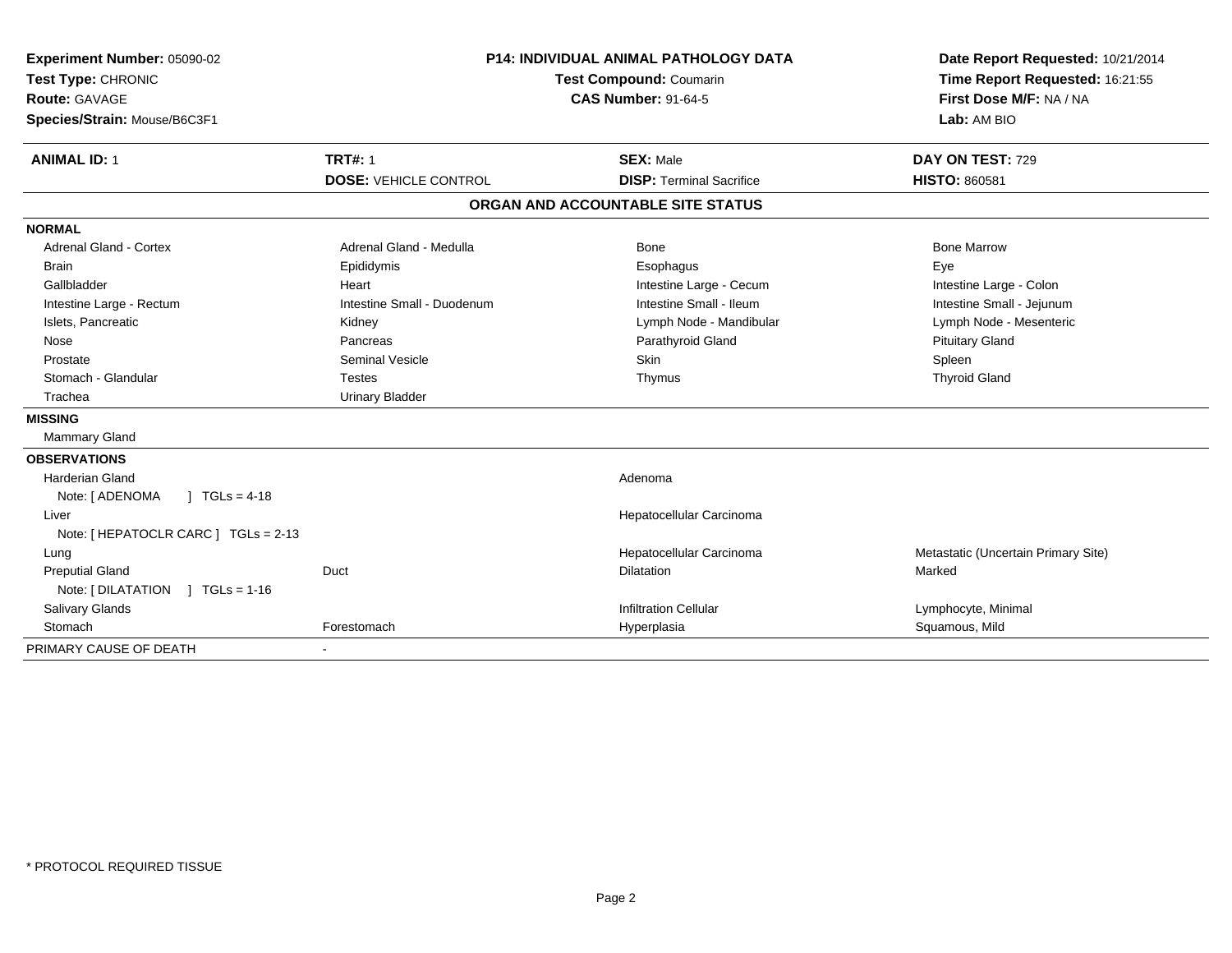| <b>Experiment Number: 05090-02</b><br>Test Type: CHRONIC<br><b>Route: GAVAGE</b><br>Species/Strain: Mouse/B6C3F1 | <b>P14: INDIVIDUAL ANIMAL PATHOLOGY DATA</b><br>Test Compound: Coumarin<br><b>CAS Number: 91-64-5</b> |                                   | Date Report Requested: 10/21/2014<br>Time Report Requested: 16:21:55<br>First Dose M/F: NA / NA<br>Lab: AM BIO |
|------------------------------------------------------------------------------------------------------------------|-------------------------------------------------------------------------------------------------------|-----------------------------------|----------------------------------------------------------------------------------------------------------------|
| <b>ANIMAL ID: 2</b>                                                                                              | <b>TRT#: 1</b>                                                                                        | <b>SEX: Male</b>                  | DAY ON TEST: 730                                                                                               |
|                                                                                                                  | <b>DOSE: VEHICLE CONTROL</b>                                                                          | <b>DISP:</b> Terminal Sacrifice   | <b>HISTO: 860582</b>                                                                                           |
|                                                                                                                  |                                                                                                       | ORGAN AND ACCOUNTABLE SITE STATUS |                                                                                                                |
| <b>NORMAL</b>                                                                                                    |                                                                                                       |                                   |                                                                                                                |
| <b>Adrenal Gland - Cortex</b>                                                                                    | Adrenal Gland - Medulla                                                                               | <b>Bone</b>                       | <b>Bone Marrow</b>                                                                                             |
| <b>Brain</b>                                                                                                     | Epididymis                                                                                            | Esophagus                         | Gallbladder                                                                                                    |
| Heart                                                                                                            | Intestine Large - Cecum                                                                               | Intestine Large - Colon           | Intestine Large - Rectum                                                                                       |
| Intestine Small - Duodenum                                                                                       | Intestine Small - Ileum                                                                               | Intestine Small - Jejunum         | Islets, Pancreatic                                                                                             |
| Liver                                                                                                            | Lung                                                                                                  | Lymph Node - Mandibular           | Lymph Node - Mesenteric                                                                                        |
| Nose                                                                                                             | Pancreas                                                                                              | Parathyroid Gland                 | <b>Pituitary Gland</b>                                                                                         |
| Prostate                                                                                                         | <b>Salivary Glands</b>                                                                                | Seminal Vesicle                   | <b>Skin</b>                                                                                                    |
| Spleen                                                                                                           | Stomach - Forestomach                                                                                 | Stomach - Glandular               | <b>Testes</b>                                                                                                  |
| Thymus                                                                                                           | <b>Thyroid Gland</b>                                                                                  | Trachea                           | <b>Urinary Bladder</b>                                                                                         |
| <b>MISSING</b>                                                                                                   |                                                                                                       |                                   |                                                                                                                |
| <b>Mammary Gland</b>                                                                                             |                                                                                                       |                                   |                                                                                                                |
| <b>OBSERVATIONS</b>                                                                                              |                                                                                                       |                                   |                                                                                                                |
| <b>Adrenal Gland</b>                                                                                             | Spindle Cell                                                                                          | Hyperplasia                       | Minimal                                                                                                        |
| Kidney                                                                                                           | Cortex                                                                                                | Cyst Multilocular                 | Mild                                                                                                           |
| PRIMARY CAUSE OF DEATH                                                                                           |                                                                                                       |                                   |                                                                                                                |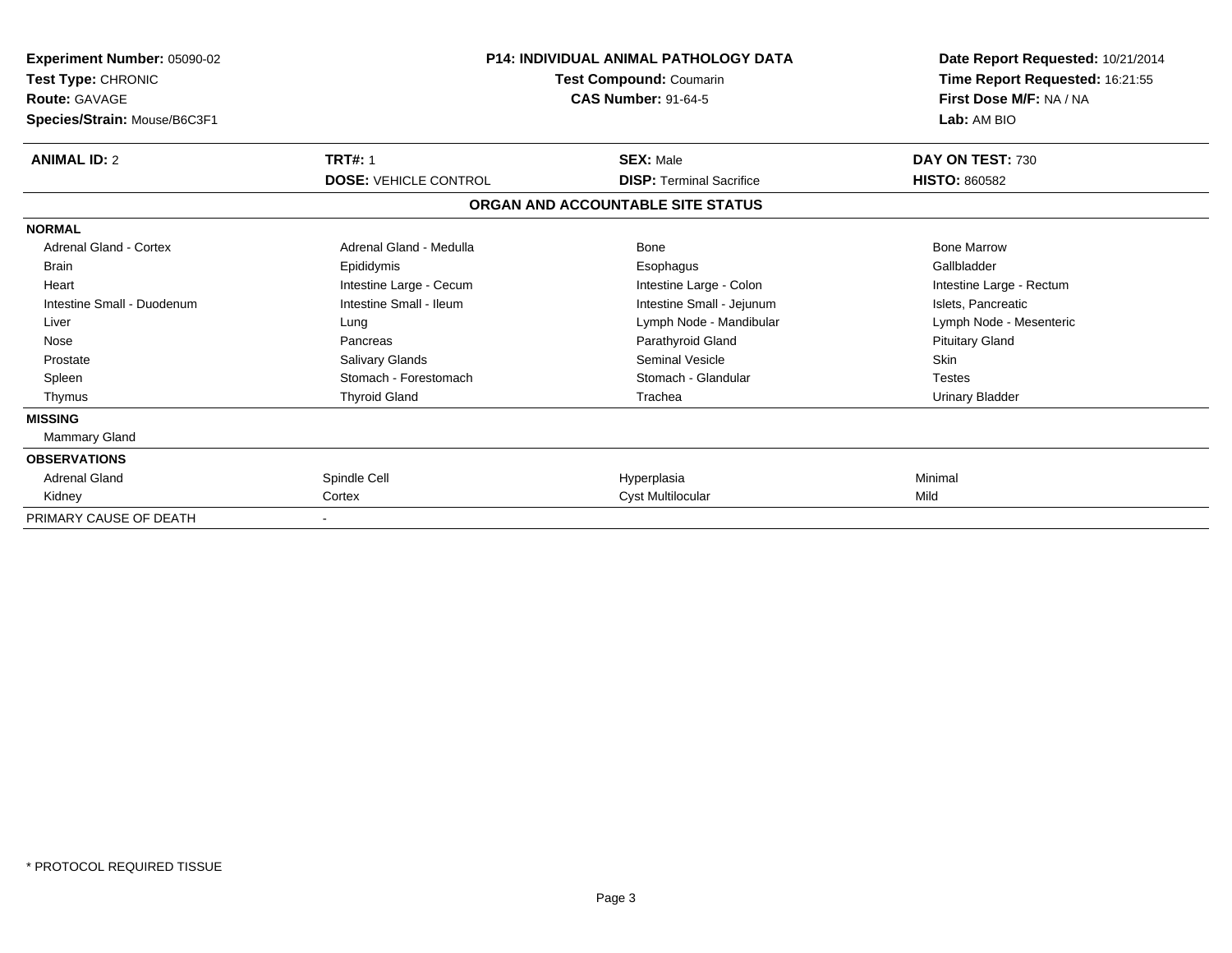| Experiment Number: 05090-02                    | <b>P14: INDIVIDUAL ANIMAL PATHOLOGY DATA</b><br>Test Compound: Coumarin<br><b>CAS Number: 91-64-5</b> |                                   | Date Report Requested: 10/21/2014                          |
|------------------------------------------------|-------------------------------------------------------------------------------------------------------|-----------------------------------|------------------------------------------------------------|
| Test Type: CHRONIC                             |                                                                                                       |                                   | Time Report Requested: 16:21:55<br>First Dose M/F: NA / NA |
| <b>Route: GAVAGE</b>                           |                                                                                                       |                                   |                                                            |
| Species/Strain: Mouse/B6C3F1                   |                                                                                                       |                                   | Lab: AM BIO                                                |
| <b>ANIMAL ID: 3</b>                            | <b>TRT#: 1</b>                                                                                        | <b>SEX: Male</b>                  | DAY ON TEST: 716                                           |
|                                                | <b>DOSE: VEHICLE CONTROL</b>                                                                          | <b>DISP: Dead</b>                 | <b>HISTO: 860583</b>                                       |
|                                                |                                                                                                       | ORGAN AND ACCOUNTABLE SITE STATUS |                                                            |
| <b>NORMAL</b>                                  |                                                                                                       |                                   |                                                            |
| <b>Adrenal Gland - Cortex</b>                  | Adrenal Gland - Medulla                                                                               | Bone                              | <b>Bone Marrow</b>                                         |
| <b>Brain</b>                                   | Epididymis                                                                                            | Esophagus                         | Heart                                                      |
| Islets, Pancreatic                             | Lymph Node - Mandibular                                                                               | Lymph Node - Mesenteric           | Nose                                                       |
| Pancreas                                       | Parathyroid Gland                                                                                     | <b>Pituitary Gland</b>            | Prostate                                                   |
| Salivary Glands                                | <b>Seminal Vesicle</b>                                                                                | Skin                              | Spleen                                                     |
| Stomach - Forestomach                          | <b>Testes</b>                                                                                         | Thymus                            | <b>Thyroid Gland</b>                                       |
| Trachea                                        | <b>Urinary Bladder</b>                                                                                |                                   |                                                            |
| <b>MISSING</b>                                 |                                                                                                       |                                   |                                                            |
| Mammary Gland                                  |                                                                                                       |                                   |                                                            |
| <b>AUTO PRECLUDES DIAG.</b>                    |                                                                                                       |                                   |                                                            |
| Gallbladder                                    | Intestine Large - Cecum                                                                               | Intestine Large - Colon           | Intestine Large - Rectum                                   |
| Intestine Small - Duodenum                     | Intestine Small - Jejunum                                                                             | Stomach - Glandular               |                                                            |
| <b>OBSERVATIONS</b>                            |                                                                                                       |                                   |                                                            |
| <b>Intestine Small</b>                         | <b>Ileum</b>                                                                                          | Hemorrhage                        | Moderate                                                   |
| [Hemorrhage TGLS = $6-6$ ]                     |                                                                                                       |                                   |                                                            |
| Kidney                                         | <b>Renal Tubule</b>                                                                                   | Necrosis                          | Coagulative, Moderate                                      |
| Liver                                          |                                                                                                       | Hepatocellular Adenoma            | <b>Multiple</b>                                            |
| Note: [ HEPATOCLR ADEN ] TGLs = 3-2            |                                                                                                       |                                   |                                                            |
| Lung                                           |                                                                                                       | Alveolar/Bronchiolar Adenoma      |                                                            |
|                                                |                                                                                                       | Alveolar/Bronchiolar Carcinoma    |                                                            |
| [ Alveolar/Bronchiolar Adenoma TGLS = 5-12 ]   |                                                                                                       |                                   |                                                            |
| [ Alveolar/Bronchiolar Carcinoma TGLS = 4-11 ] |                                                                                                       |                                   |                                                            |
| PRIMARY CAUSE OF DEATH                         |                                                                                                       |                                   |                                                            |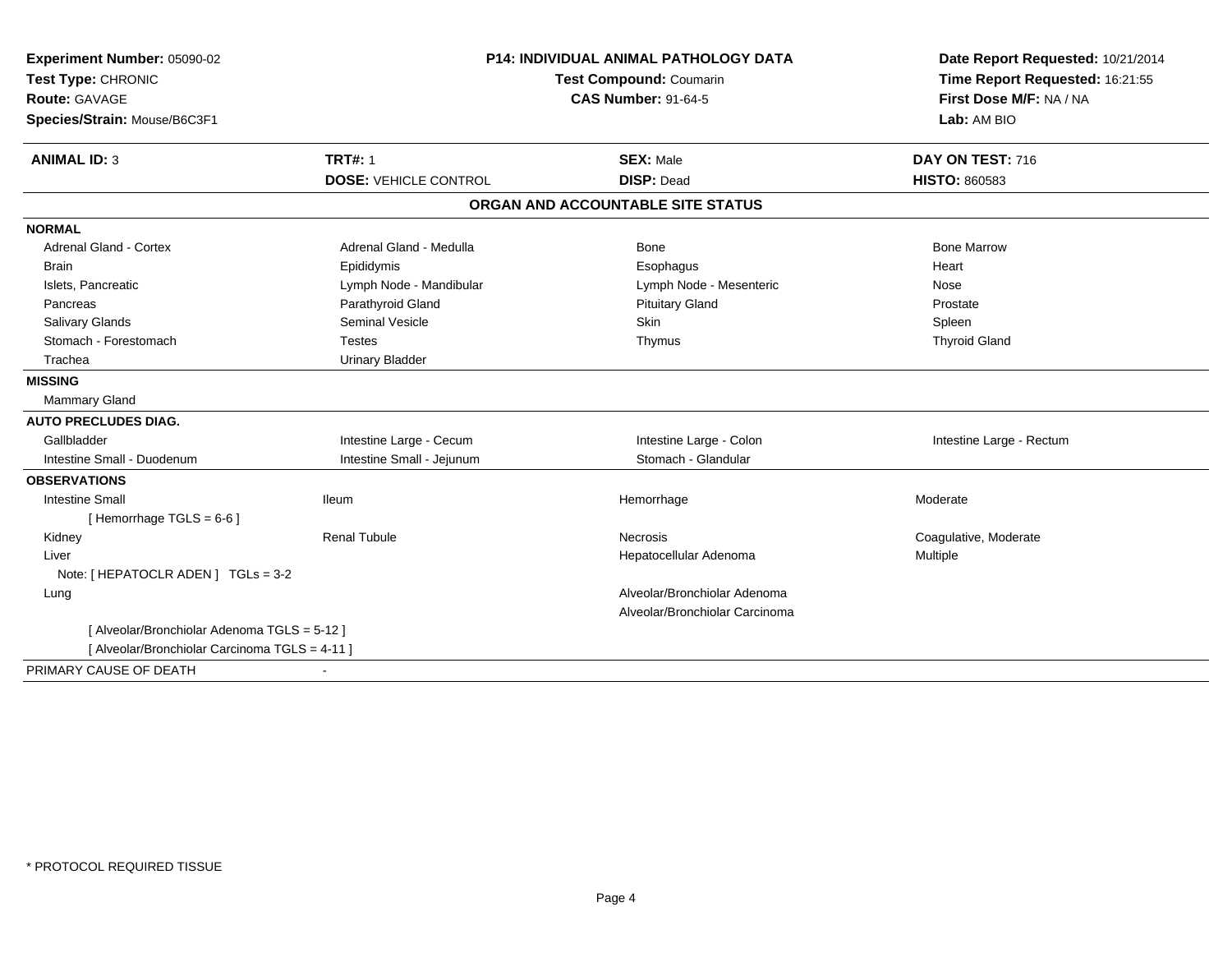| Experiment Number: 05090-02<br>Test Type: CHRONIC<br>Route: GAVAGE<br>Species/Strain: Mouse/B6C3F1 |                                                | <b>P14: INDIVIDUAL ANIMAL PATHOLOGY DATA</b><br>Test Compound: Coumarin<br><b>CAS Number: 91-64-5</b> | Date Report Requested: 10/21/2014<br>Time Report Requested: 16:21:55<br>First Dose M/F: NA / NA<br>Lab: AM BIO |
|----------------------------------------------------------------------------------------------------|------------------------------------------------|-------------------------------------------------------------------------------------------------------|----------------------------------------------------------------------------------------------------------------|
| <b>ANIMAL ID: 4</b>                                                                                | <b>TRT#: 1</b><br><b>DOSE: VEHICLE CONTROL</b> | <b>SEX: Male</b><br><b>DISP: Terminal Sacrifice</b>                                                   | DAY ON TEST: 730<br><b>HISTO: 860584</b>                                                                       |
|                                                                                                    |                                                |                                                                                                       |                                                                                                                |
|                                                                                                    |                                                | ORGAN AND ACCOUNTABLE SITE STATUS                                                                     |                                                                                                                |
| <b>NORMAL</b>                                                                                      |                                                |                                                                                                       |                                                                                                                |
| <b>Adrenal Gland - Cortex</b>                                                                      | Adrenal Gland - Medulla                        | <b>Bone Marrow</b>                                                                                    | <b>Brain</b>                                                                                                   |
| Epididymis                                                                                         | Esophagus                                      | Gallbladder                                                                                           | Heart                                                                                                          |
| Intestine Large - Cecum                                                                            | Intestine Large - Colon                        | Intestine Large - Rectum                                                                              | Intestine Small - Duodenum                                                                                     |
| Intestine Small - Ileum                                                                            | Intestine Small - Jejunum                      | Islets. Pancreatic                                                                                    | Kidney                                                                                                         |
| Liver                                                                                              | Lung                                           | Lymph Node - Mandibular                                                                               | Lymph Node - Mesenteric                                                                                        |
| Nose                                                                                               | Pancreas                                       | Parathyroid Gland                                                                                     | <b>Pituitary Gland</b>                                                                                         |
| Prostate                                                                                           | Salivary Glands                                | Skin                                                                                                  | Spleen                                                                                                         |
| Stomach - Forestomach                                                                              | Stomach - Glandular                            | <b>Testes</b>                                                                                         | Thymus                                                                                                         |
| <b>Thyroid Gland</b>                                                                               | Trachea                                        | <b>Urinary Bladder</b>                                                                                |                                                                                                                |
| <b>MISSING</b>                                                                                     |                                                |                                                                                                       |                                                                                                                |
| <b>Mammary Gland</b>                                                                               |                                                |                                                                                                       |                                                                                                                |
| <b>OBSERVATIONS</b>                                                                                |                                                |                                                                                                       |                                                                                                                |
| <b>Adrenal Gland</b>                                                                               | Spindle Cell                                   | Hyperplasia                                                                                           | Minimal                                                                                                        |
| Bone                                                                                               | Metacarpal                                     | Inflammation                                                                                          | Chronic, Moderate                                                                                              |
| Note: [INFLAMMATION ] TGLs = 2-13                                                                  |                                                |                                                                                                       |                                                                                                                |
| <b>Preputial Gland</b>                                                                             | Duct                                           | <b>Dilatation</b>                                                                                     | Marked                                                                                                         |
| Note: $[DILATATION] TGLs = 1-12$                                                                   |                                                |                                                                                                       |                                                                                                                |
| <b>Seminal Vesicle</b>                                                                             |                                                | Fibrosis                                                                                              | Moderate                                                                                                       |
| PRIMARY CAUSE OF DEATH                                                                             |                                                |                                                                                                       |                                                                                                                |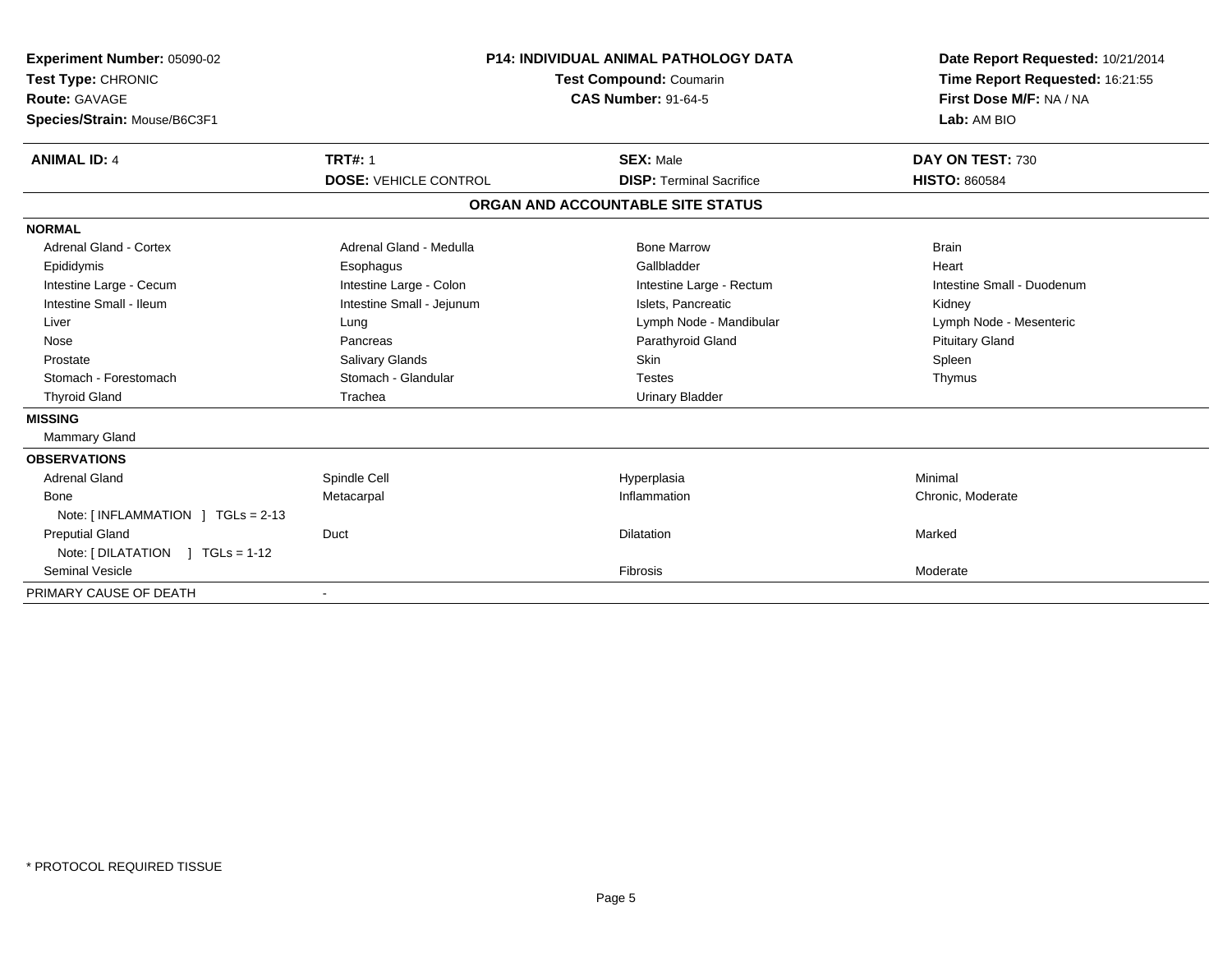| Experiment Number: 05090-02                    | <b>P14: INDIVIDUAL ANIMAL PATHOLOGY DATA</b><br>Test Compound: Coumarin<br><b>CAS Number: 91-64-5</b> |                                   | Date Report Requested: 10/21/2014 |
|------------------------------------------------|-------------------------------------------------------------------------------------------------------|-----------------------------------|-----------------------------------|
| Test Type: CHRONIC                             |                                                                                                       |                                   | Time Report Requested: 16:21:55   |
| Route: GAVAGE                                  |                                                                                                       |                                   | First Dose M/F: NA / NA           |
| Species/Strain: Mouse/B6C3F1                   |                                                                                                       |                                   | Lab: AM BIO                       |
| <b>ANIMAL ID: 5</b>                            | <b>TRT#: 1</b>                                                                                        | <b>SEX: Male</b>                  | DAY ON TEST: 734                  |
|                                                | <b>DOSE: VEHICLE CONTROL</b>                                                                          | <b>DISP: Terminal Sacrifice</b>   | <b>HISTO: 860585</b>              |
|                                                |                                                                                                       | ORGAN AND ACCOUNTABLE SITE STATUS |                                   |
| <b>NORMAL</b>                                  |                                                                                                       |                                   |                                   |
| <b>Adrenal Gland - Cortex</b>                  | Adrenal Gland - Medulla                                                                               | Bone                              | <b>Bone Marrow</b>                |
| Brain                                          | Epididymis                                                                                            | Esophagus                         | Gallbladder                       |
| Heart                                          | Intestine Large - Cecum                                                                               | Intestine Large - Colon           | Intestine Large - Rectum          |
| Intestine Small - Duodenum                     | Intestine Small - Ileum                                                                               | Intestine Small - Jejunum         | Islets, Pancreatic                |
| Kidney                                         | Lymph Node - Mandibular                                                                               | Lymph Node - Mesenteric           | Nose                              |
| Pancreas                                       | Parathyroid Gland                                                                                     | <b>Pituitary Gland</b>            | Prostate                          |
| <b>Salivary Glands</b>                         | <b>Seminal Vesicle</b>                                                                                | Skin                              | Stomach - Forestomach             |
| Stomach - Glandular                            | <b>Testes</b>                                                                                         | Thymus                            | <b>Thyroid Gland</b>              |
| Trachea                                        | <b>Urinary Bladder</b>                                                                                |                                   |                                   |
| <b>MISSING</b>                                 |                                                                                                       |                                   |                                   |
| <b>Mammary Gland</b>                           |                                                                                                       |                                   |                                   |
| <b>OBSERVATIONS</b>                            |                                                                                                       |                                   |                                   |
| Liver                                          |                                                                                                       | Hepatocellular Adenoma            |                                   |
| [Hepatocellular Adenoma TGLS = 3-2]            |                                                                                                       |                                   |                                   |
| Lung                                           |                                                                                                       | Alveolar/Bronchiolar Adenoma      |                                   |
| [ Alveolar/Bronchiolar Adenoma TGLS = 4,5-12 ] |                                                                                                       |                                   |                                   |
| Spleen                                         |                                                                                                       | Congestion                        | Mild                              |
| [Congestion TGLS = 2-2]                        |                                                                                                       |                                   |                                   |
| PRIMARY CAUSE OF DEATH                         |                                                                                                       |                                   |                                   |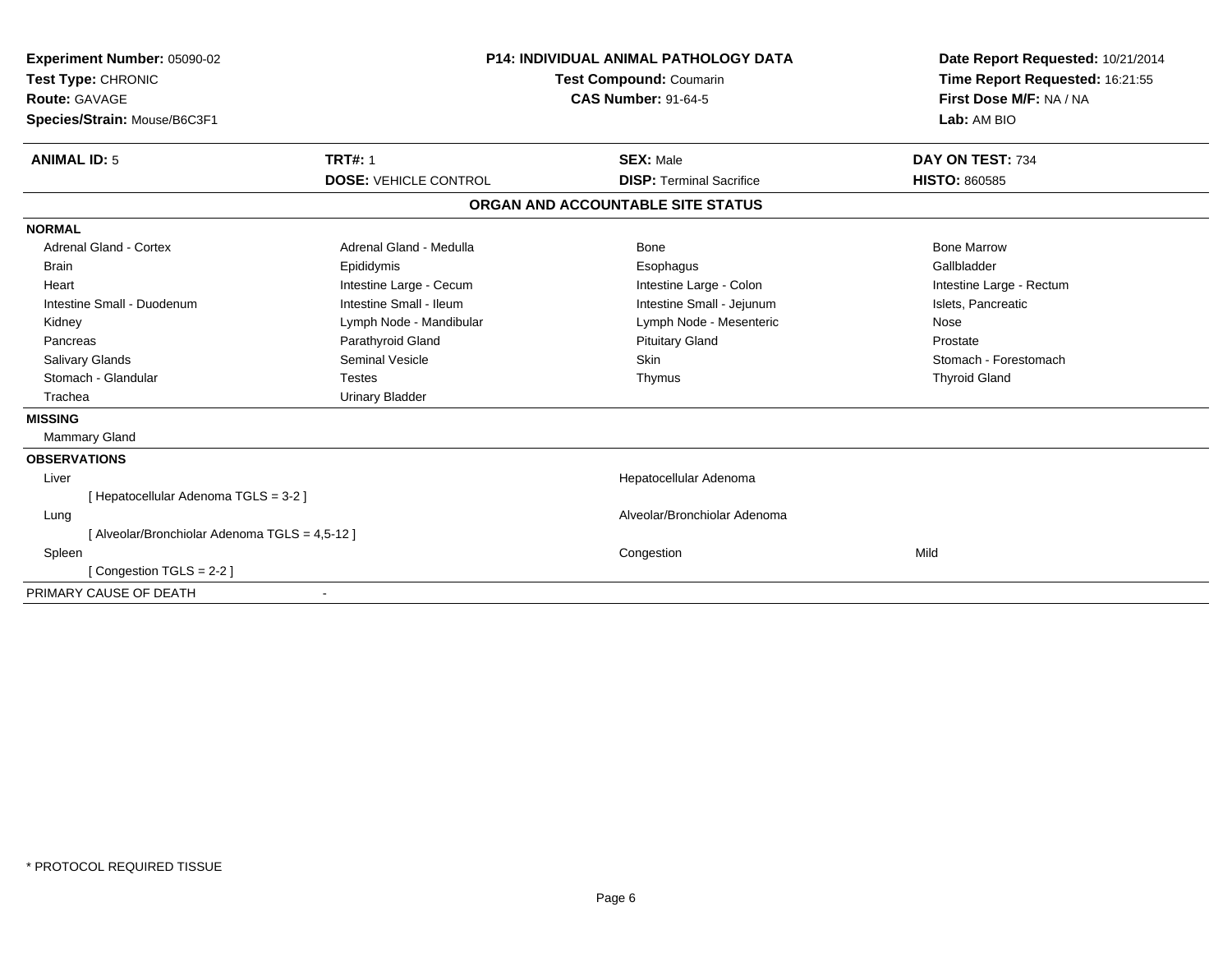| Experiment Number: 05090-02<br>Test Type: CHRONIC<br><b>Route: GAVAGE</b><br>Species/Strain: Mouse/B6C3F1                                                          |                              | <b>P14: INDIVIDUAL ANIMAL PATHOLOGY DATA</b><br>Test Compound: Coumarin<br><b>CAS Number: 91-64-5</b> | Date Report Requested: 10/21/2014<br>Time Report Requested: 16:21:55<br>First Dose M/F: NA / NA<br>Lab: AM BIO |
|--------------------------------------------------------------------------------------------------------------------------------------------------------------------|------------------------------|-------------------------------------------------------------------------------------------------------|----------------------------------------------------------------------------------------------------------------|
| <b>ANIMAL ID: 6</b>                                                                                                                                                | <b>TRT#: 1</b>               | <b>SEX: Male</b>                                                                                      | DAY ON TEST: 730                                                                                               |
|                                                                                                                                                                    | <b>DOSE: VEHICLE CONTROL</b> | <b>DISP: Terminal Sacrifice</b>                                                                       | <b>HISTO: 860586</b>                                                                                           |
|                                                                                                                                                                    |                              | ORGAN AND ACCOUNTABLE SITE STATUS                                                                     |                                                                                                                |
| <b>NORMAL</b>                                                                                                                                                      |                              |                                                                                                       |                                                                                                                |
| Adrenal Gland - Cortex                                                                                                                                             | Adrenal Gland - Medulla      | Bone                                                                                                  | <b>Bone Marrow</b>                                                                                             |
| <b>Brain</b>                                                                                                                                                       | Epididymis                   | Esophagus                                                                                             | Gallbladder                                                                                                    |
| Heart                                                                                                                                                              | Intestine Large - Cecum      | Intestine Large - Colon                                                                               | Intestine Large - Rectum                                                                                       |
| Intestine Small - Duodenum                                                                                                                                         | Intestine Small - Jejunum    | Islets, Pancreatic                                                                                    | Kidney                                                                                                         |
| Lung                                                                                                                                                               | Lymph Node - Mandibular      | Nose                                                                                                  | Pancreas                                                                                                       |
| Parathyroid Gland                                                                                                                                                  | <b>Pituitary Gland</b>       | Prostate                                                                                              | Salivary Glands                                                                                                |
| <b>Seminal Vesicle</b>                                                                                                                                             | Skin                         | Stomach - Forestomach                                                                                 | Stomach - Glandular                                                                                            |
| <b>Testes</b>                                                                                                                                                      | Thymus                       | <b>Thyroid Gland</b>                                                                                  | Trachea                                                                                                        |
| <b>Urinary Bladder</b>                                                                                                                                             |                              |                                                                                                       |                                                                                                                |
| <b>MISSING</b>                                                                                                                                                     |                              |                                                                                                       |                                                                                                                |
| Mammary Gland                                                                                                                                                      |                              |                                                                                                       |                                                                                                                |
| <b>OBSERVATIONS</b>                                                                                                                                                |                              |                                                                                                       |                                                                                                                |
| <b>Intestine Small</b>                                                                                                                                             | lleum                        | Hyperplasia                                                                                           | Lymphoid, Marked                                                                                               |
| Note: [HYPERPLASIA ] TGLs = 1-18                                                                                                                                   |                              |                                                                                                       |                                                                                                                |
| Liver                                                                                                                                                              |                              | Hepatocellular Adenoma                                                                                | Multiple                                                                                                       |
|                                                                                                                                                                    |                              | Hepatocellular Carcinoma                                                                              |                                                                                                                |
|                                                                                                                                                                    |                              | <b>Mixed Cell Focus</b>                                                                               | Mild                                                                                                           |
| Note: [ HEPATOCLR ADEN ] TGLs = 4-19<br>Note: [ HEPATOCLR ADEN ] TGLs = 6-13<br>[ Hepatocellular Adenoma TGLS = 7-14 ]<br>[ Hepatocellular Carcinoma TGLS = 5-12 ] |                              |                                                                                                       |                                                                                                                |
| Lymph Node                                                                                                                                                         | Mesenteric                   | Hyperplasia                                                                                           | Lymphoid, Mild                                                                                                 |
| [Hyperplasia TGLS = 3-15]                                                                                                                                          |                              |                                                                                                       |                                                                                                                |
| Mesentery                                                                                                                                                          | Fat                          | Inflammation                                                                                          | Chronic, Moderate                                                                                              |
|                                                                                                                                                                    | Fat                          | Necrosis                                                                                              | Liquifactive, Marked                                                                                           |
| Note: [INFLAMMATION ] TGLs = 1-18<br>Note: [ NECROSIS<br>$\sqrt{1}$ TGLs = 2-19                                                                                    |                              |                                                                                                       |                                                                                                                |
| Spleen                                                                                                                                                             |                              | Amyloid Deposition                                                                                    | Mild                                                                                                           |
|                                                                                                                                                                    |                              | Angiectasis                                                                                           | Mild                                                                                                           |
| Note: $[AMGIECTASIS]$ TGLs = 8-2                                                                                                                                   |                              |                                                                                                       |                                                                                                                |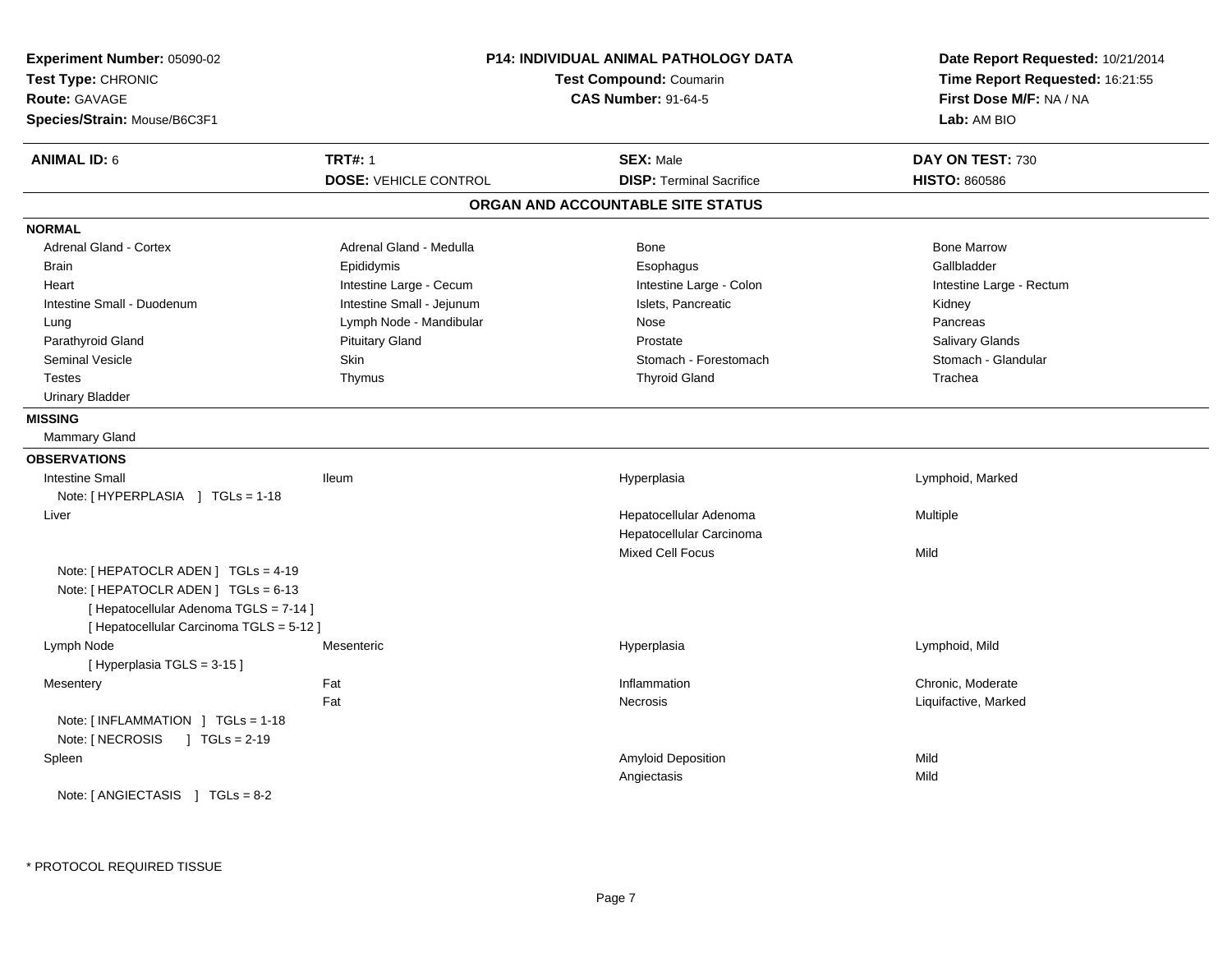| Experiment Number: 05090-02         | <b>P14: INDIVIDUAL ANIMAL PATHOLOGY DATA</b><br><b>Test Compound: Coumarin</b><br><b>CAS Number: 91-64-5</b> |                                   | Date Report Requested: 10/21/2014 |
|-------------------------------------|--------------------------------------------------------------------------------------------------------------|-----------------------------------|-----------------------------------|
| <b>Test Type: CHRONIC</b>           |                                                                                                              |                                   | Time Report Requested: 16:21:55   |
| <b>Route: GAVAGE</b>                |                                                                                                              |                                   |                                   |
| Species/Strain: Mouse/B6C3F1        |                                                                                                              |                                   | Lab: AM BIO                       |
| <b>ANIMAL ID: 6</b>                 | <b>TRT#: 1</b>                                                                                               | <b>SEX: Male</b>                  | DAY ON TEST: 730                  |
|                                     | <b>DOSE: VEHICLE CONTROL</b>                                                                                 | <b>DISP: Terminal Sacrifice</b>   | <b>HISTO: 860586</b>              |
|                                     |                                                                                                              | ORGAN AND ACCOUNTABLE SITE STATUS |                                   |
| Note: [ AMYLOID DEP<br>$TGLs = 8-2$ |                                                                                                              |                                   |                                   |
| PRIMARY CAUSE OF DEATH              |                                                                                                              |                                   |                                   |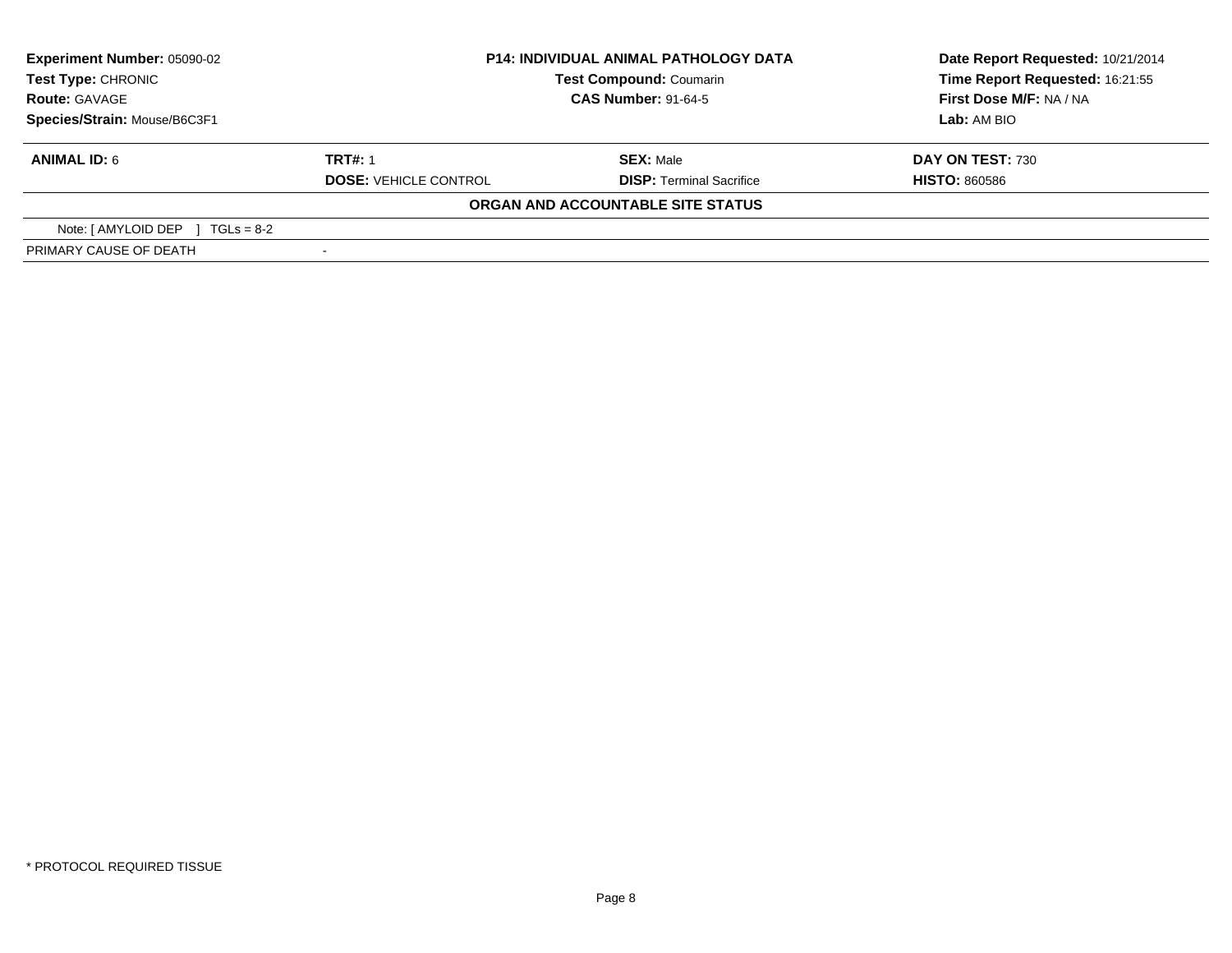| <b>Experiment Number: 05090-02</b><br>Test Type: CHRONIC<br><b>Route: GAVAGE</b><br>Species/Strain: Mouse/B6C3F1 | <b>P14: INDIVIDUAL ANIMAL PATHOLOGY DATA</b><br>Test Compound: Coumarin<br><b>CAS Number: 91-64-5</b> |                                   | Date Report Requested: 10/21/2014<br>Time Report Requested: 16:21:55<br>First Dose M/F: NA / NA<br>Lab: AM BIO |
|------------------------------------------------------------------------------------------------------------------|-------------------------------------------------------------------------------------------------------|-----------------------------------|----------------------------------------------------------------------------------------------------------------|
| <b>ANIMAL ID: 7</b>                                                                                              | <b>TRT#: 1</b>                                                                                        | <b>SEX: Male</b>                  | DAY ON TEST: 456                                                                                               |
|                                                                                                                  | <b>DOSE: VEHICLE CONTROL</b>                                                                          | <b>DISP:</b> Interval Sacrifice   | <b>HISTO: 860587</b>                                                                                           |
|                                                                                                                  |                                                                                                       | ORGAN AND ACCOUNTABLE SITE STATUS |                                                                                                                |
| <b>NORMAL</b>                                                                                                    |                                                                                                       |                                   |                                                                                                                |
| <b>Adrenal Gland - Cortex</b>                                                                                    | Adrenal Gland - Medulla                                                                               | Bone                              | <b>Bone Marrow</b>                                                                                             |
| <b>Brain</b>                                                                                                     | Epididymis                                                                                            | Esophagus                         | Gallbladder                                                                                                    |
| Heart                                                                                                            | Intestine Large - Cecum                                                                               | Intestine Large - Colon           | Intestine Small - Duodenum                                                                                     |
| Intestine Small - Ileum                                                                                          | Intestine Small - Jejunum                                                                             | Islets. Pancreatic                | Kidney                                                                                                         |
| Lung                                                                                                             | Lymph Node - Mandibular                                                                               | Lymph Node - Mesenteric           | Nose                                                                                                           |
| Pancreas                                                                                                         | Parathyroid Gland                                                                                     | <b>Pituitary Gland</b>            | <b>Salivary Glands</b>                                                                                         |
| <b>Seminal Vesicle</b>                                                                                           | <b>Skin</b>                                                                                           | Spleen                            | Stomach - Forestomach                                                                                          |
| Stomach - Glandular                                                                                              | <b>Testes</b>                                                                                         | Thymus                            | Trachea                                                                                                        |
| <b>MISSING</b>                                                                                                   |                                                                                                       |                                   |                                                                                                                |
| Intestine Large - Rectum                                                                                         | Mammary Gland                                                                                         | <b>Thyroid Gland</b>              |                                                                                                                |
| <b>OBSERVATIONS</b>                                                                                              |                                                                                                       |                                   |                                                                                                                |
| Liver                                                                                                            |                                                                                                       | <b>Fatty Change</b>               | Moderate                                                                                                       |
|                                                                                                                  |                                                                                                       | Vacuolization Cytoplasmic         | Moderate                                                                                                       |
| Prostate                                                                                                         |                                                                                                       | <b>Infiltration Cellular</b>      | Lymphocyte, Mild                                                                                               |
| <b>Urinary Bladder</b>                                                                                           |                                                                                                       | <b>Infiltration Cellular</b>      | Lymphocyte, Mild                                                                                               |
| PRIMARY CAUSE OF DEATH                                                                                           |                                                                                                       |                                   |                                                                                                                |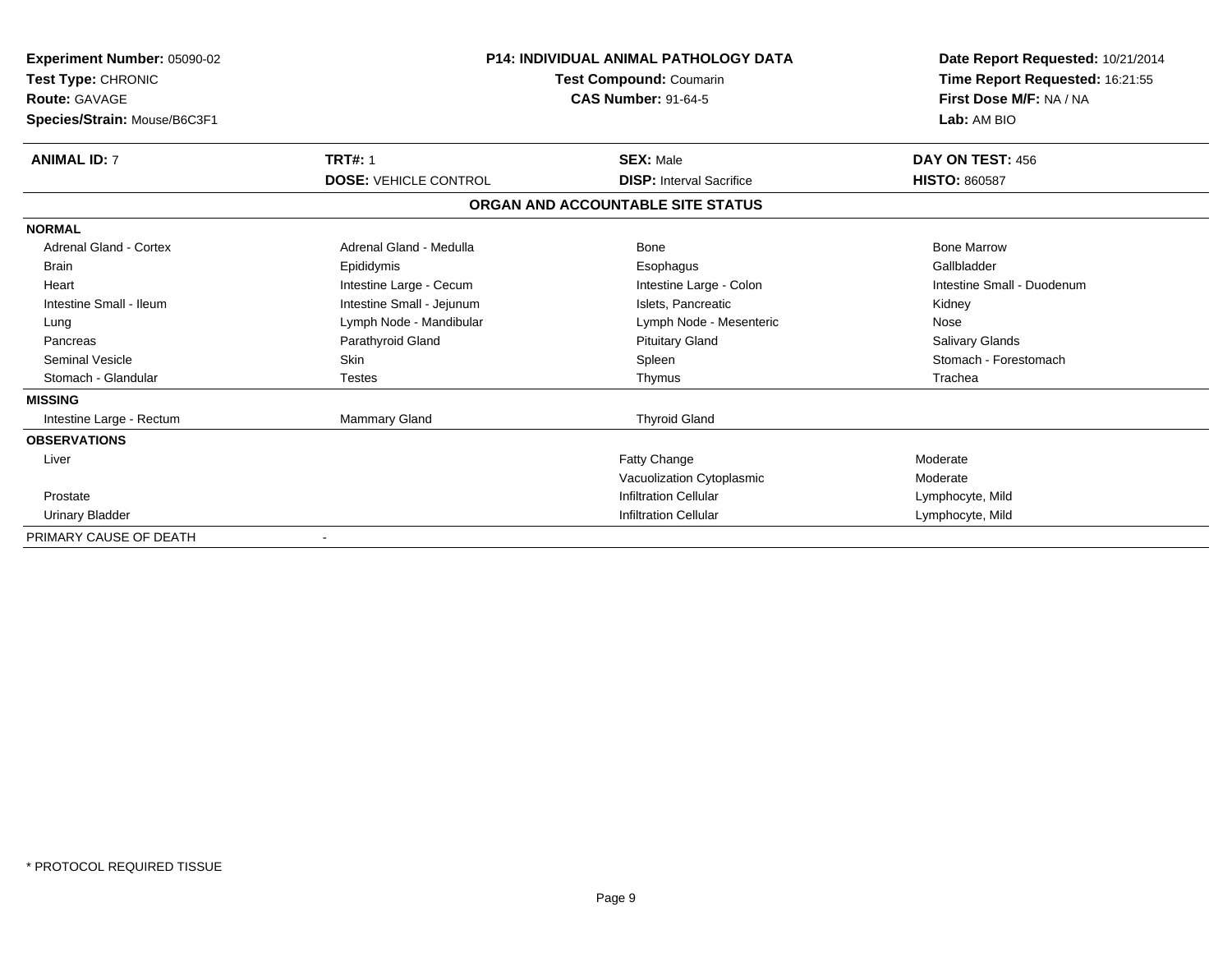| Experiment Number: 05090-02<br>Test Type: CHRONIC<br>Route: GAVAGE<br>Species/Strain: Mouse/B6C3F1 |                              | <b>P14: INDIVIDUAL ANIMAL PATHOLOGY DATA</b><br>Test Compound: Coumarin<br><b>CAS Number: 91-64-5</b> | Date Report Requested: 10/21/2014<br>Time Report Requested: 16:21:55<br>First Dose M/F: NA / NA<br>Lab: AM BIO |
|----------------------------------------------------------------------------------------------------|------------------------------|-------------------------------------------------------------------------------------------------------|----------------------------------------------------------------------------------------------------------------|
| <b>ANIMAL ID: 8</b>                                                                                | <b>TRT#: 1</b>               | <b>SEX: Male</b>                                                                                      | DAY ON TEST: 730                                                                                               |
|                                                                                                    | <b>DOSE: VEHICLE CONTROL</b> | <b>DISP: Terminal Sacrifice</b>                                                                       | <b>HISTO: 860588</b>                                                                                           |
|                                                                                                    |                              | ORGAN AND ACCOUNTABLE SITE STATUS                                                                     |                                                                                                                |
| <b>NORMAL</b>                                                                                      |                              |                                                                                                       |                                                                                                                |
| <b>Adrenal Gland - Cortex</b>                                                                      | Adrenal Gland - Medulla      | <b>Bone</b>                                                                                           | <b>Bone Marrow</b>                                                                                             |
| <b>Brain</b>                                                                                       | Epididymis                   | Esophagus                                                                                             | Gallbladder                                                                                                    |
| Intestine Large - Cecum                                                                            | Intestine Large - Colon      | Intestine Large - Rectum                                                                              | Intestine Small - Duodenum                                                                                     |
| Intestine Small - Ileum                                                                            | Intestine Small - Jejunum    | Islets, Pancreatic                                                                                    | Lung                                                                                                           |
| Lymph Node - Mandibular                                                                            | Lymph Node - Mesenteric      | Nose                                                                                                  | Pancreas                                                                                                       |
| <b>Pituitary Gland</b>                                                                             | Prostate                     | Salivary Glands                                                                                       | <b>Seminal Vesicle</b>                                                                                         |
| Skin                                                                                               | Spleen                       | Stomach - Forestomach                                                                                 | Stomach - Glandular                                                                                            |
| <b>Testes</b>                                                                                      | Thymus                       | <b>Thyroid Gland</b>                                                                                  | Trachea                                                                                                        |
| <b>Urinary Bladder</b>                                                                             |                              |                                                                                                       |                                                                                                                |
| <b>MISSING</b>                                                                                     |                              |                                                                                                       |                                                                                                                |
| Mammary Gland                                                                                      | Parathyroid Gland            |                                                                                                       |                                                                                                                |
| <b>OBSERVATIONS</b>                                                                                |                              |                                                                                                       |                                                                                                                |
| Heart                                                                                              |                              | <b>Infiltration Cellular</b>                                                                          | Lymphocyte, Minimal                                                                                            |
| Kidney                                                                                             | <b>Renal Tubule</b>          | Mineralization                                                                                        | Minimal                                                                                                        |
| Liver                                                                                              |                              | Hepatocellular Adenoma                                                                                |                                                                                                                |
| PRIMARY CAUSE OF DEATH                                                                             |                              |                                                                                                       |                                                                                                                |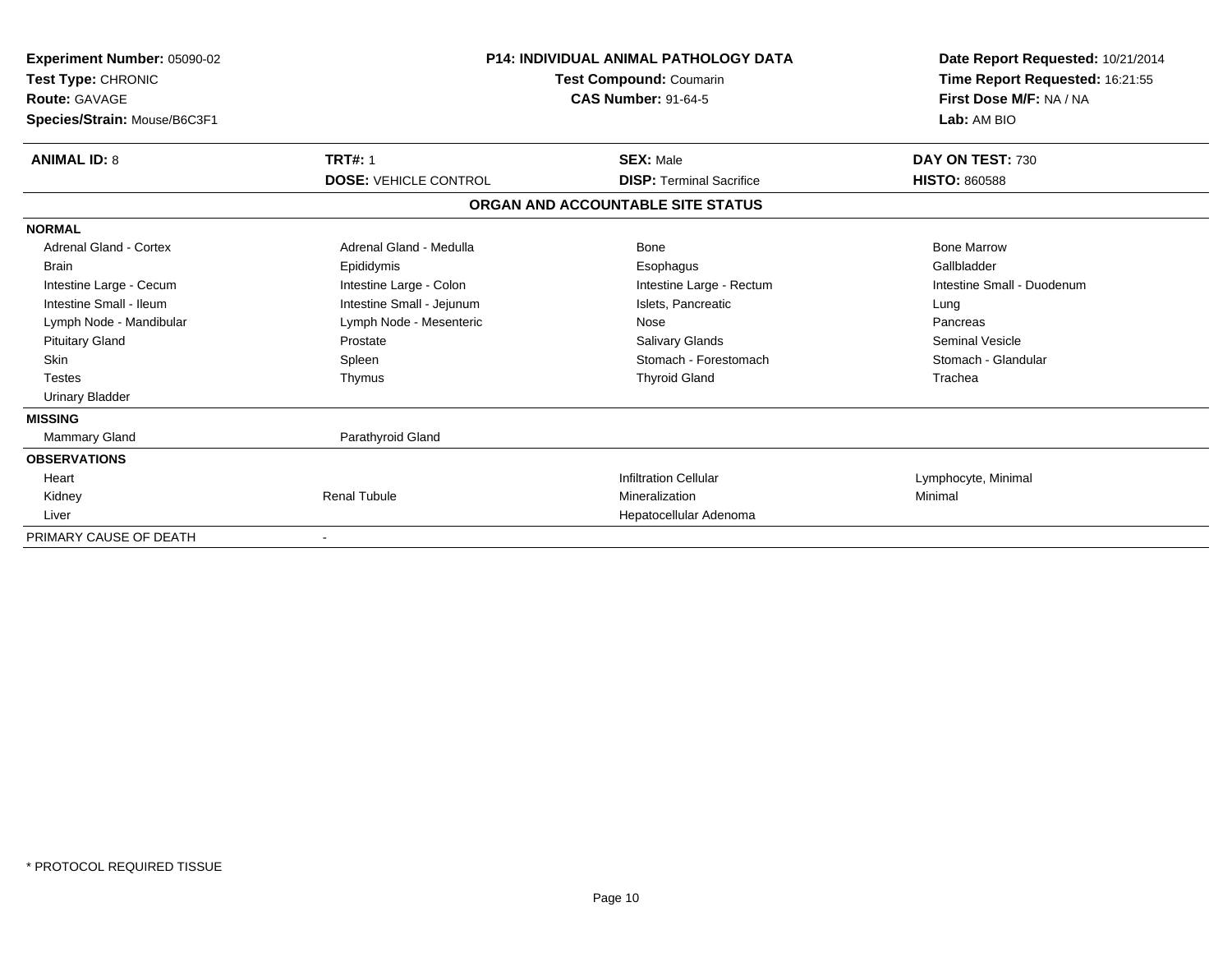| Experiment Number: 05090-02<br><b>Test Type: CHRONIC</b><br><b>Route: GAVAGE</b><br>Species/Strain: Mouse/B6C3F1 | <b>P14: INDIVIDUAL ANIMAL PATHOLOGY DATA</b><br>Test Compound: Coumarin<br><b>CAS Number: 91-64-5</b> |                                   | Lab: AM BIO              |  | Date Report Requested: 10/21/2014<br>Time Report Requested: 16:21:55<br>First Dose M/F: NA / NA |
|------------------------------------------------------------------------------------------------------------------|-------------------------------------------------------------------------------------------------------|-----------------------------------|--------------------------|--|-------------------------------------------------------------------------------------------------|
| <b>ANIMAL ID: 9</b>                                                                                              | <b>TRT#: 1</b>                                                                                        | <b>SEX: Male</b>                  | DAY ON TEST: 733         |  |                                                                                                 |
|                                                                                                                  | <b>DOSE: VEHICLE CONTROL</b>                                                                          | <b>DISP: Terminal Sacrifice</b>   | <b>HISTO: 860589</b>     |  |                                                                                                 |
|                                                                                                                  |                                                                                                       | ORGAN AND ACCOUNTABLE SITE STATUS |                          |  |                                                                                                 |
| <b>NORMAL</b>                                                                                                    |                                                                                                       |                                   |                          |  |                                                                                                 |
| <b>Adrenal Gland - Cortex</b>                                                                                    | Adrenal Gland - Medulla                                                                               | Bone                              | <b>Bone Marrow</b>       |  |                                                                                                 |
| <b>Brain</b>                                                                                                     | Epididymis                                                                                            | Esophagus                         | Gallbladder              |  |                                                                                                 |
| Heart                                                                                                            | Intestine Large - Cecum                                                                               | Intestine Large - Colon           | Intestine Large - Rectum |  |                                                                                                 |
| Intestine Small - Duodenum                                                                                       | Intestine Small - Ileum                                                                               | Intestine Small - Jejunum         | Islets, Pancreatic       |  |                                                                                                 |
| Lung                                                                                                             | Lymph Node - Mandibular                                                                               | Lymph Node - Mesenteric           | Nose                     |  |                                                                                                 |
| Pancreas                                                                                                         | Parathyroid Gland                                                                                     | Prostate                          | <b>Salivary Glands</b>   |  |                                                                                                 |
| <b>Seminal Vesicle</b>                                                                                           | Skin                                                                                                  | Spleen                            | Stomach - Forestomach    |  |                                                                                                 |
| Stomach - Glandular                                                                                              | <b>Testes</b>                                                                                         | Thymus                            | <b>Thyroid Gland</b>     |  |                                                                                                 |
| Trachea                                                                                                          | <b>Urinary Bladder</b>                                                                                |                                   |                          |  |                                                                                                 |
| <b>MISSING</b>                                                                                                   |                                                                                                       |                                   |                          |  |                                                                                                 |
| <b>Mammary Gland</b>                                                                                             | <b>Pituitary Gland</b>                                                                                |                                   |                          |  |                                                                                                 |
| <b>OBSERVATIONS</b>                                                                                              |                                                                                                       |                                   |                          |  |                                                                                                 |
| Kidney                                                                                                           |                                                                                                       | Nephropathy                       | Minimal                  |  |                                                                                                 |
| Liver                                                                                                            |                                                                                                       | Hepatocellular Adenoma            |                          |  |                                                                                                 |
| Note: [ HEPATOCLR ADEN ] TGLs = 1-11                                                                             |                                                                                                       |                                   |                          |  |                                                                                                 |
| PRIMARY CAUSE OF DEATH                                                                                           |                                                                                                       |                                   |                          |  |                                                                                                 |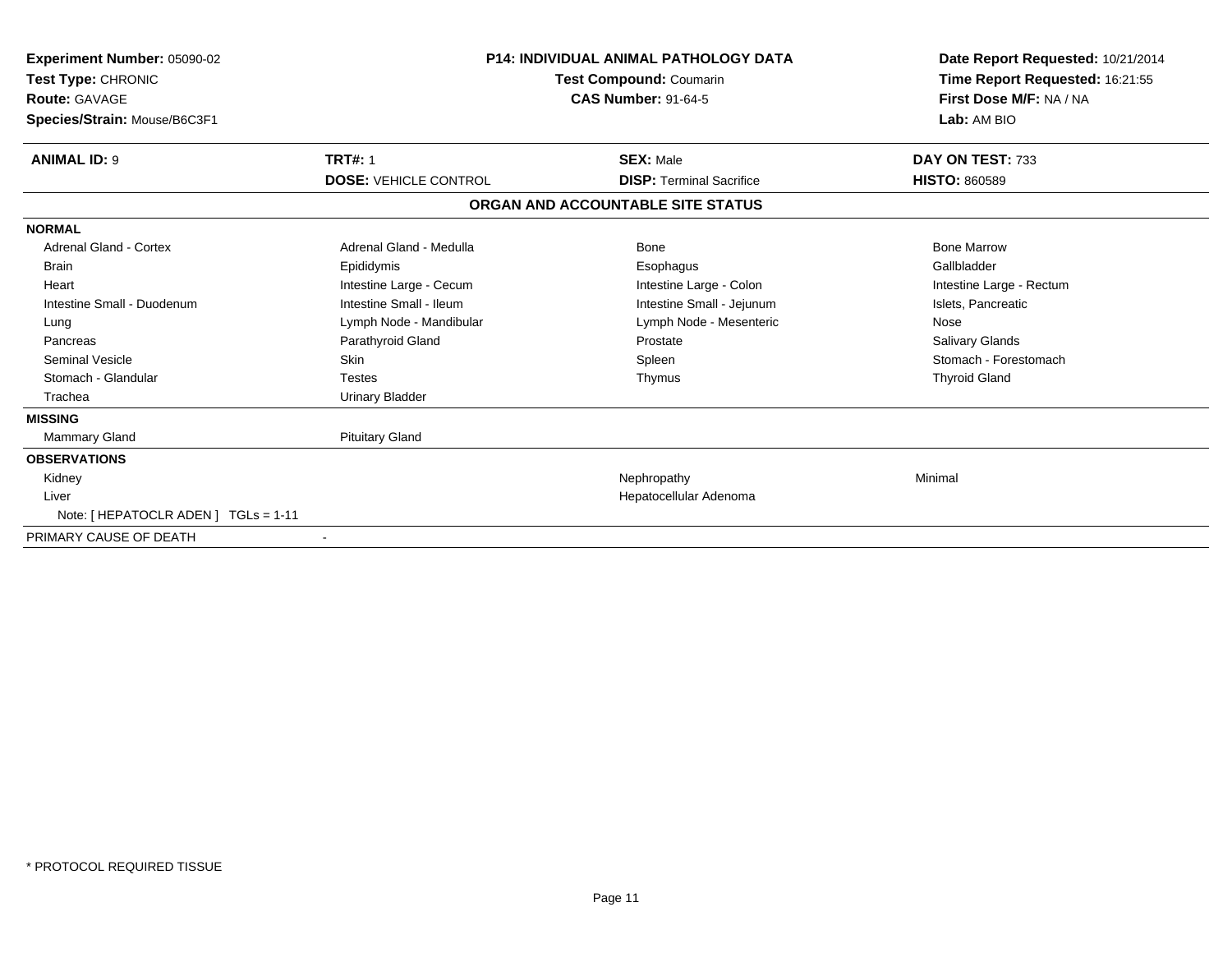| Experiment Number: 05090-02<br>Test Type: CHRONIC<br><b>Route: GAVAGE</b><br>Species/Strain: Mouse/B6C3F1 | <b>P14: INDIVIDUAL ANIMAL PATHOLOGY DATA</b><br><b>Test Compound: Coumarin</b><br><b>CAS Number: 91-64-5</b> |                                   | Date Report Requested: 10/21/2014<br>Time Report Requested: 16:21:55<br>First Dose M/F: NA / NA<br>Lab: AM BIO |  |
|-----------------------------------------------------------------------------------------------------------|--------------------------------------------------------------------------------------------------------------|-----------------------------------|----------------------------------------------------------------------------------------------------------------|--|
| <b>ANIMAL ID: 10</b>                                                                                      | <b>TRT#: 1</b>                                                                                               | <b>SEX: Male</b>                  | DAY ON TEST: 734                                                                                               |  |
|                                                                                                           | <b>DOSE: VEHICLE CONTROL</b>                                                                                 | <b>DISP: Terminal Sacrifice</b>   | <b>HISTO: 860590</b>                                                                                           |  |
|                                                                                                           |                                                                                                              | ORGAN AND ACCOUNTABLE SITE STATUS |                                                                                                                |  |
| <b>NORMAL</b>                                                                                             |                                                                                                              |                                   |                                                                                                                |  |
| <b>Adrenal Gland - Cortex</b>                                                                             | Adrenal Gland - Medulla                                                                                      | Bone                              | <b>Bone Marrow</b>                                                                                             |  |
| <b>Brain</b>                                                                                              | Epididymis                                                                                                   | Esophagus                         | Gallbladder                                                                                                    |  |
| Heart                                                                                                     | Intestine Large - Cecum                                                                                      | Intestine Large - Colon           | Intestine Large - Rectum                                                                                       |  |
| Intestine Small - Duodenum                                                                                | Intestine Small - Ileum                                                                                      | Intestine Small - Jejunum         | Islets, Pancreatic                                                                                             |  |
| Kidney                                                                                                    | Lung                                                                                                         | Lymph Node - Mandibular           | Nose                                                                                                           |  |
| Pancreas                                                                                                  | Parathyroid Gland                                                                                            | <b>Pituitary Gland</b>            | Prostate                                                                                                       |  |
| <b>Salivary Glands</b>                                                                                    | <b>Seminal Vesicle</b>                                                                                       | <b>Skin</b>                       | Spleen                                                                                                         |  |
| Stomach - Forestomach                                                                                     | Stomach - Glandular                                                                                          | <b>Testes</b>                     | Thymus                                                                                                         |  |
| <b>Thyroid Gland</b>                                                                                      | Trachea                                                                                                      | <b>Urinary Bladder</b>            |                                                                                                                |  |
| <b>MISSING</b>                                                                                            |                                                                                                              |                                   |                                                                                                                |  |
| Mammary Gland                                                                                             |                                                                                                              |                                   |                                                                                                                |  |
| <b>OBSERVATIONS</b>                                                                                       |                                                                                                              |                                   |                                                                                                                |  |
| Liver                                                                                                     |                                                                                                              | Hepatocellular Adenoma            | Multiple                                                                                                       |  |
| Lymph Node                                                                                                | Mesenteric                                                                                                   | Congestion                        | Mild                                                                                                           |  |
| PRIMARY CAUSE OF DEATH                                                                                    |                                                                                                              |                                   |                                                                                                                |  |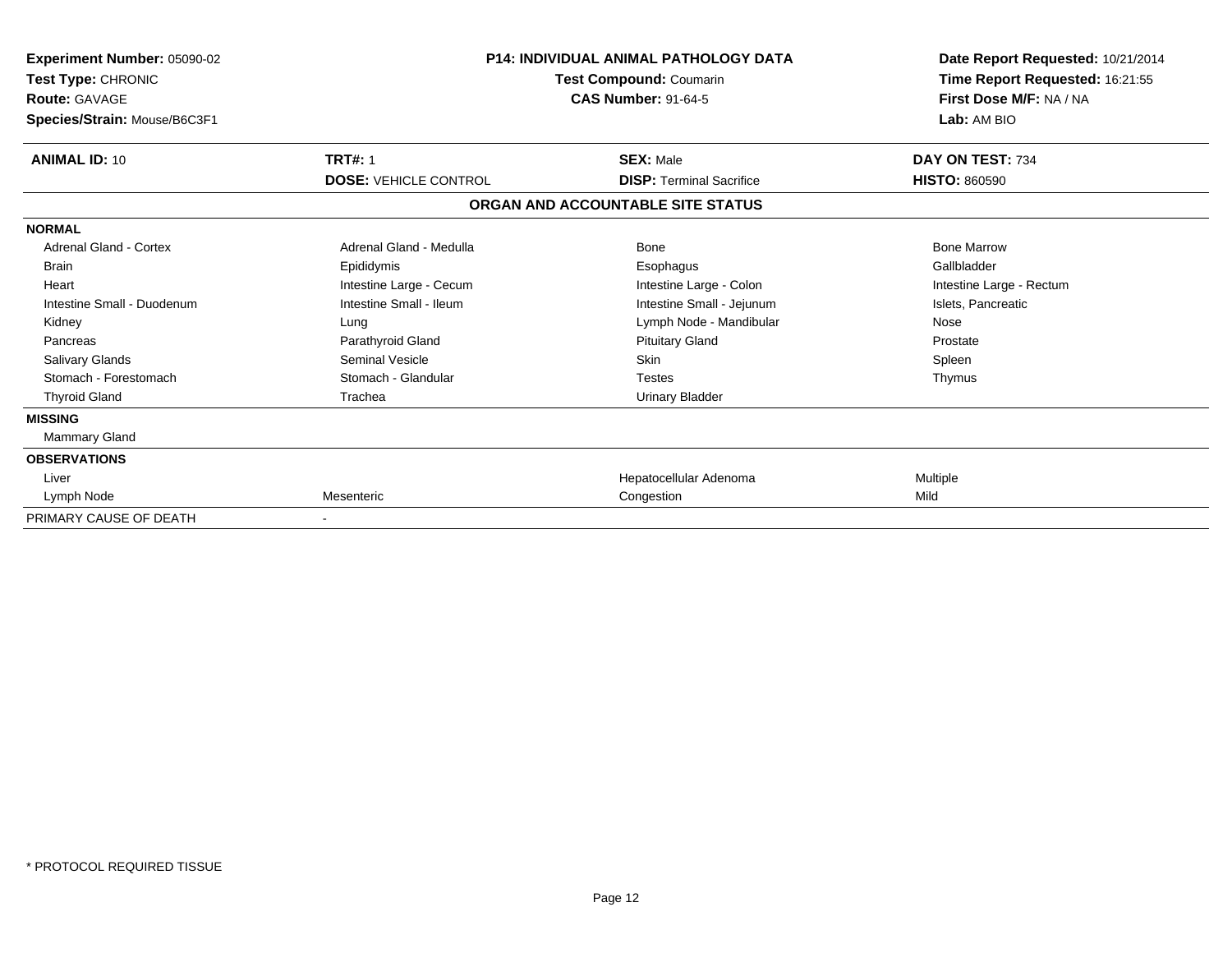| <b>Experiment Number: 05090-02</b><br>Test Type: CHRONIC<br><b>Route: GAVAGE</b><br>Species/Strain: Mouse/B6C3F1 | <b>P14: INDIVIDUAL ANIMAL PATHOLOGY DATA</b><br><b>Test Compound: Coumarin</b><br><b>CAS Number: 91-64-5</b> |                                   | Date Report Requested: 10/21/2014<br>Time Report Requested: 16:21:55<br>First Dose M/F: NA / NA<br>Lab: AM BIO |
|------------------------------------------------------------------------------------------------------------------|--------------------------------------------------------------------------------------------------------------|-----------------------------------|----------------------------------------------------------------------------------------------------------------|
| <b>ANIMAL ID: 11</b>                                                                                             | <b>TRT#: 1</b>                                                                                               | <b>SEX: Male</b>                  | DAY ON TEST: 734                                                                                               |
|                                                                                                                  | <b>DOSE: VEHICLE CONTROL</b>                                                                                 | <b>DISP: Terminal Sacrifice</b>   | <b>HISTO: 860591</b>                                                                                           |
|                                                                                                                  |                                                                                                              | ORGAN AND ACCOUNTABLE SITE STATUS |                                                                                                                |
| <b>NORMAL</b>                                                                                                    |                                                                                                              |                                   |                                                                                                                |
| Adrenal Gland - Cortex                                                                                           | Adrenal Gland - Medulla                                                                                      | Bone                              | <b>Bone Marrow</b>                                                                                             |
| <b>Brain</b>                                                                                                     | Epididymis                                                                                                   | Esophagus                         | Gallbladder                                                                                                    |
| Heart                                                                                                            | Intestine Large - Cecum                                                                                      | Intestine Large - Colon           | Intestine Large - Rectum                                                                                       |
| Intestine Small - Duodenum                                                                                       | Intestine Small - Ileum                                                                                      | Intestine Small - Jejunum         | Islets, Pancreatic                                                                                             |
| Kidney                                                                                                           | Lung                                                                                                         | Lymph Node - Mandibular           | Lymph Node - Mesenteric                                                                                        |
| Nose                                                                                                             | Pancreas                                                                                                     | Parathyroid Gland                 | <b>Pituitary Gland</b>                                                                                         |
| Prostate                                                                                                         | <b>Salivary Glands</b>                                                                                       | Seminal Vesicle                   | Spleen                                                                                                         |
| Stomach - Forestomach                                                                                            | Stomach - Glandular                                                                                          | Thymus                            | <b>Thyroid Gland</b>                                                                                           |
| Trachea                                                                                                          | Urinary Bladder                                                                                              |                                   |                                                                                                                |
| <b>MISSING</b>                                                                                                   |                                                                                                              |                                   |                                                                                                                |
| <b>Mammary Gland</b>                                                                                             |                                                                                                              |                                   |                                                                                                                |
| <b>OBSERVATIONS</b>                                                                                              |                                                                                                              |                                   |                                                                                                                |
| Liver                                                                                                            |                                                                                                              | <b>Basophilic Focus</b>           | Mild                                                                                                           |
| Skin                                                                                                             |                                                                                                              | Alopecia                          | Mild                                                                                                           |
| Note: [ ALOPECIA<br>$1 TGLs = 1-11$                                                                              |                                                                                                              |                                   |                                                                                                                |
| <b>Testes</b>                                                                                                    | <b>Interstit Cell</b>                                                                                        | Adenoma                           |                                                                                                                |
| PRIMARY CAUSE OF DEATH                                                                                           |                                                                                                              |                                   |                                                                                                                |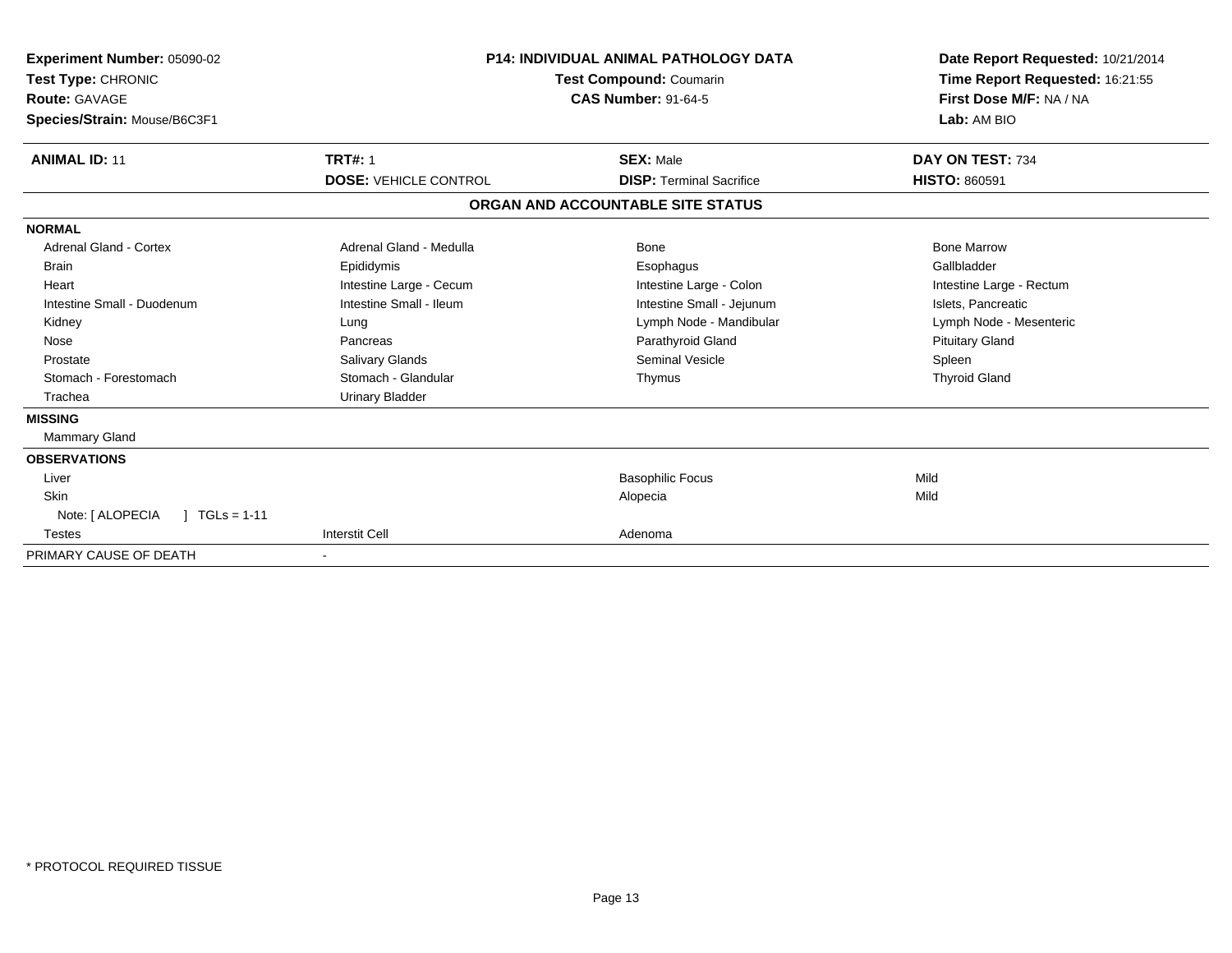| Experiment Number: 05090-02<br>Test Type: CHRONIC<br><b>Route: GAVAGE</b><br>Species/Strain: Mouse/B6C3F1 | P14: INDIVIDUAL ANIMAL PATHOLOGY DATA<br>Test Compound: Coumarin<br><b>CAS Number: 91-64-5</b> |                                               | Date Report Requested: 10/21/2014<br>Time Report Requested: 16:21:55<br>First Dose M/F: NA / NA<br>Lab: AM BIO |  |
|-----------------------------------------------------------------------------------------------------------|------------------------------------------------------------------------------------------------|-----------------------------------------------|----------------------------------------------------------------------------------------------------------------|--|
| <b>ANIMAL ID: 12</b>                                                                                      | <b>TRT#: 1</b>                                                                                 | <b>SEX: Male</b>                              | DAY ON TEST: 733                                                                                               |  |
|                                                                                                           | <b>DOSE: VEHICLE CONTROL</b>                                                                   | <b>DISP: Terminal Sacrifice</b>               | <b>HISTO: 860592</b>                                                                                           |  |
|                                                                                                           |                                                                                                | ORGAN AND ACCOUNTABLE SITE STATUS             |                                                                                                                |  |
| <b>NORMAL</b>                                                                                             |                                                                                                |                                               |                                                                                                                |  |
| <b>Adrenal Gland - Cortex</b>                                                                             | Adrenal Gland - Medulla                                                                        | Bone                                          | <b>Bone Marrow</b>                                                                                             |  |
| <b>Brain</b>                                                                                              | Epididymis                                                                                     | Esophagus                                     | Gallbladder                                                                                                    |  |
| Heart                                                                                                     | Intestine Large - Cecum                                                                        | Intestine Large - Colon                       | Intestine Large - Rectum                                                                                       |  |
| Intestine Small - Duodenum                                                                                | Intestine Small - Ileum                                                                        | Islets, Pancreatic                            | Kidney                                                                                                         |  |
| Nose                                                                                                      | Pancreas                                                                                       | Parathyroid Gland                             | <b>Pituitary Gland</b>                                                                                         |  |
| Prostate                                                                                                  | Salivary Glands                                                                                | <b>Seminal Vesicle</b>                        | Skin                                                                                                           |  |
| Stomach - Forestomach                                                                                     | Stomach - Glandular                                                                            | <b>Testes</b>                                 | Thymus                                                                                                         |  |
| <b>Thyroid Gland</b>                                                                                      | Trachea                                                                                        | <b>Urinary Bladder</b>                        |                                                                                                                |  |
| <b>MISSING</b>                                                                                            |                                                                                                |                                               |                                                                                                                |  |
| Lymph Node - Mandibular                                                                                   | Mammary Gland                                                                                  |                                               |                                                                                                                |  |
| <b>OBSERVATIONS</b>                                                                                       |                                                                                                |                                               |                                                                                                                |  |
| <b>Intestine Small</b>                                                                                    | Jejunum                                                                                        | Adenocarcinoma                                |                                                                                                                |  |
| $\sqrt{1 + 1}$ TGLs = 6-15<br>Note: [ ADENOCARC                                                           |                                                                                                |                                               |                                                                                                                |  |
| Liver                                                                                                     |                                                                                                | Hepatocellular Adenoma                        | Multiple                                                                                                       |  |
| Note: [ HEPATOCLR ADEN ] TGLs = 3-12                                                                      |                                                                                                |                                               |                                                                                                                |  |
| Note: [ HEPATOCLR ADEN ] TGLs = 4-13                                                                      |                                                                                                |                                               |                                                                                                                |  |
| Note: [ HEPATOCLR ADEN ] TGLs = 2-11                                                                      |                                                                                                |                                               |                                                                                                                |  |
| Lung                                                                                                      | Alveolar Epith                                                                                 | Hyperplasia                                   | Moderate                                                                                                       |  |
| Lymph Node                                                                                                | Mediastinal                                                                                    | Hyperplasia                                   | Lymphoid, Moderate                                                                                             |  |
|                                                                                                           | Mesenteric                                                                                     | Hyperplasia                                   | Lymphoid, Moderate                                                                                             |  |
| Note: [HYPERPLASIA ] TGLs = 5-14                                                                          |                                                                                                |                                               |                                                                                                                |  |
| Spleen                                                                                                    |                                                                                                | Hematopoietic Cell Proliferation Erythrocytic | Moderate                                                                                                       |  |
|                                                                                                           |                                                                                                | Hyperplasia                                   | Lymphoid, Mild                                                                                                 |  |
| Note: [ HEMA CL PR ERY ] TGLs = 1-5                                                                       |                                                                                                |                                               |                                                                                                                |  |
| Note: [HYPERPLASIA ] TGLs = 1-5                                                                           |                                                                                                |                                               |                                                                                                                |  |
| PRIMARY CAUSE OF DEATH                                                                                    | $\blacksquare$                                                                                 |                                               |                                                                                                                |  |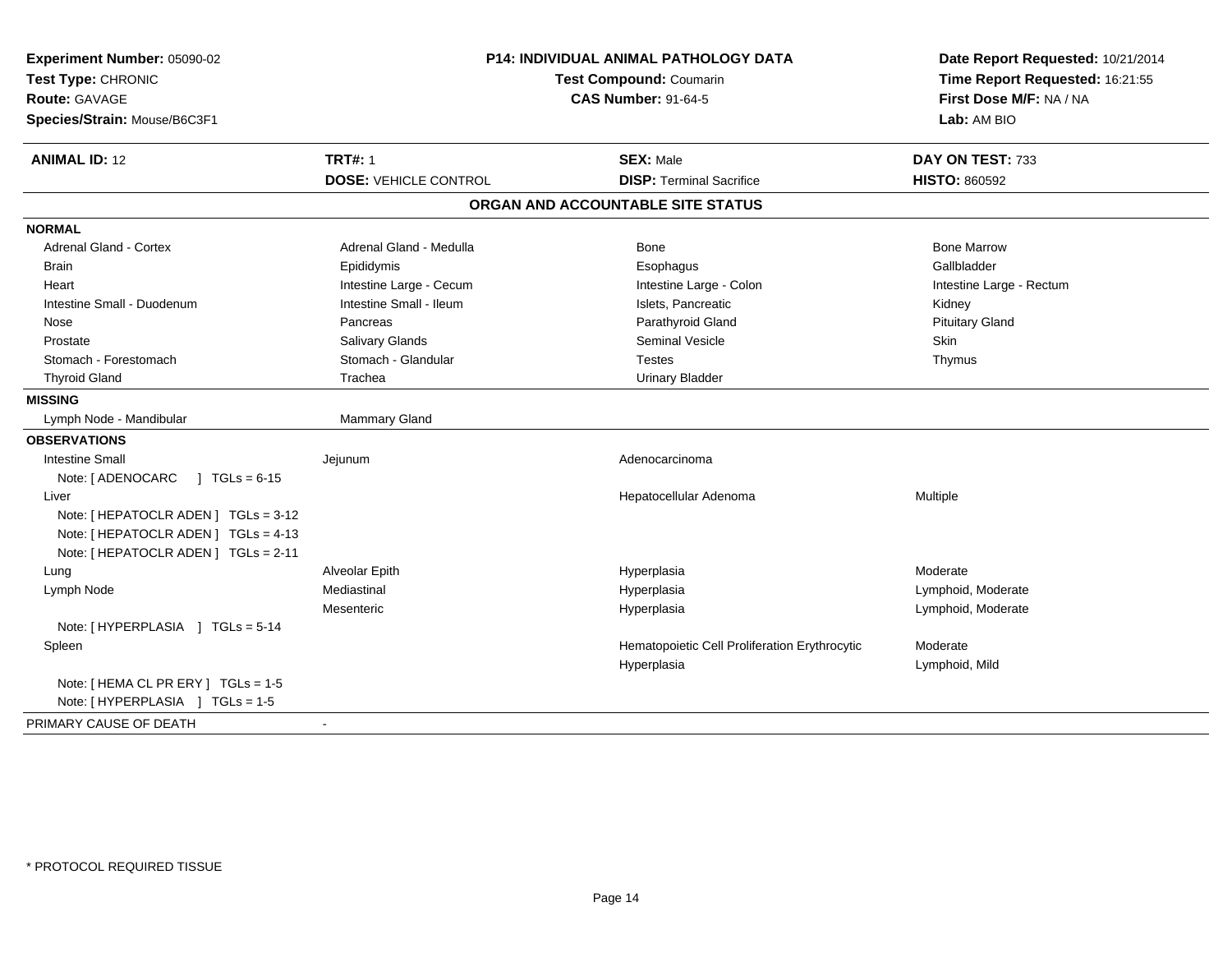| Experiment Number: 05090-02<br>Test Type: CHRONIC<br><b>Route: GAVAGE</b><br>Species/Strain: Mouse/B6C3F1 | P14: INDIVIDUAL ANIMAL PATHOLOGY DATA<br>Test Compound: Coumarin<br><b>CAS Number: 91-64-5</b> |                                   | Date Report Requested: 10/21/2014<br>Time Report Requested: 16:21:55<br>First Dose M/F: NA / NA<br>Lab: AM BIO |
|-----------------------------------------------------------------------------------------------------------|------------------------------------------------------------------------------------------------|-----------------------------------|----------------------------------------------------------------------------------------------------------------|
| <b>ANIMAL ID: 13</b>                                                                                      | <b>TRT#: 1</b>                                                                                 | <b>SEX: Male</b>                  | DAY ON TEST: 734                                                                                               |
|                                                                                                           | <b>DOSE: VEHICLE CONTROL</b>                                                                   | <b>DISP: Terminal Sacrifice</b>   | <b>HISTO: 860593</b>                                                                                           |
|                                                                                                           |                                                                                                | ORGAN AND ACCOUNTABLE SITE STATUS |                                                                                                                |
| <b>NORMAL</b>                                                                                             |                                                                                                |                                   |                                                                                                                |
| <b>Adrenal Gland - Cortex</b>                                                                             | Adrenal Gland - Medulla                                                                        | <b>Bone</b>                       | <b>Bone Marrow</b>                                                                                             |
| <b>Brain</b>                                                                                              | Epididymis                                                                                     | Esophagus                         | Heart                                                                                                          |
| Intestine Large - Cecum                                                                                   | Intestine Large - Colon                                                                        | Intestine Large - Rectum          | Intestine Small - Duodenum                                                                                     |
| Intestine Small - Ileum                                                                                   | Intestine Small - Jejunum                                                                      | Islets, Pancreatic                | Lung                                                                                                           |
| Lymph Node - Mandibular                                                                                   | Nose                                                                                           | Prostate                          | Salivary Glands                                                                                                |
| Seminal Vesicle                                                                                           | Skin                                                                                           | Spleen                            | Stomach - Forestomach                                                                                          |
| Stomach - Glandular                                                                                       | Testes                                                                                         | Thymus                            | Trachea                                                                                                        |
| <b>Urinary Bladder</b>                                                                                    |                                                                                                |                                   |                                                                                                                |
| <b>MISSING</b>                                                                                            |                                                                                                |                                   |                                                                                                                |
| Gallbladder                                                                                               | Mammary Gland                                                                                  | Parathyroid Gland                 |                                                                                                                |
| <b>INSUFFICIENT TISSUE</b>                                                                                |                                                                                                |                                   |                                                                                                                |
| <b>Pituitary Gland</b>                                                                                    |                                                                                                |                                   |                                                                                                                |
| <b>OBSERVATIONS</b>                                                                                       |                                                                                                |                                   |                                                                                                                |
| Kidney                                                                                                    |                                                                                                | Nephropathy                       | Mild                                                                                                           |
| Liver                                                                                                     |                                                                                                | Hepatocellular Carcinoma          |                                                                                                                |
|                                                                                                           |                                                                                                | Mixed Cell Focus                  | Mild                                                                                                           |
| Note: [ MIXED CL FOCUS ] TGLs = 4-14                                                                      |                                                                                                |                                   |                                                                                                                |
| Lymph Node                                                                                                | Mesenteric                                                                                     | Inflammation                      | Granulomatous, Moderate                                                                                        |
| Mesentery                                                                                                 |                                                                                                | Inflammation                      | Granulomatous, Marked                                                                                          |
| Note: [INFLAMMATION ] TGLs = 2-15                                                                         |                                                                                                |                                   |                                                                                                                |
| Pancreas                                                                                                  |                                                                                                | Inflammation                      | Granulomatous, Marked                                                                                          |
| <b>Preputial Gland</b>                                                                                    | Duct                                                                                           | <b>Dilatation</b>                 | Marked                                                                                                         |
| Note: [DILATATION ] TGLs = 1-11                                                                           |                                                                                                |                                   |                                                                                                                |
| <b>Thyroid Gland</b>                                                                                      | <b>Follicular Cel</b>                                                                          | Hyperplasia                       | Mild                                                                                                           |
| PRIMARY CAUSE OF DEATH                                                                                    |                                                                                                |                                   |                                                                                                                |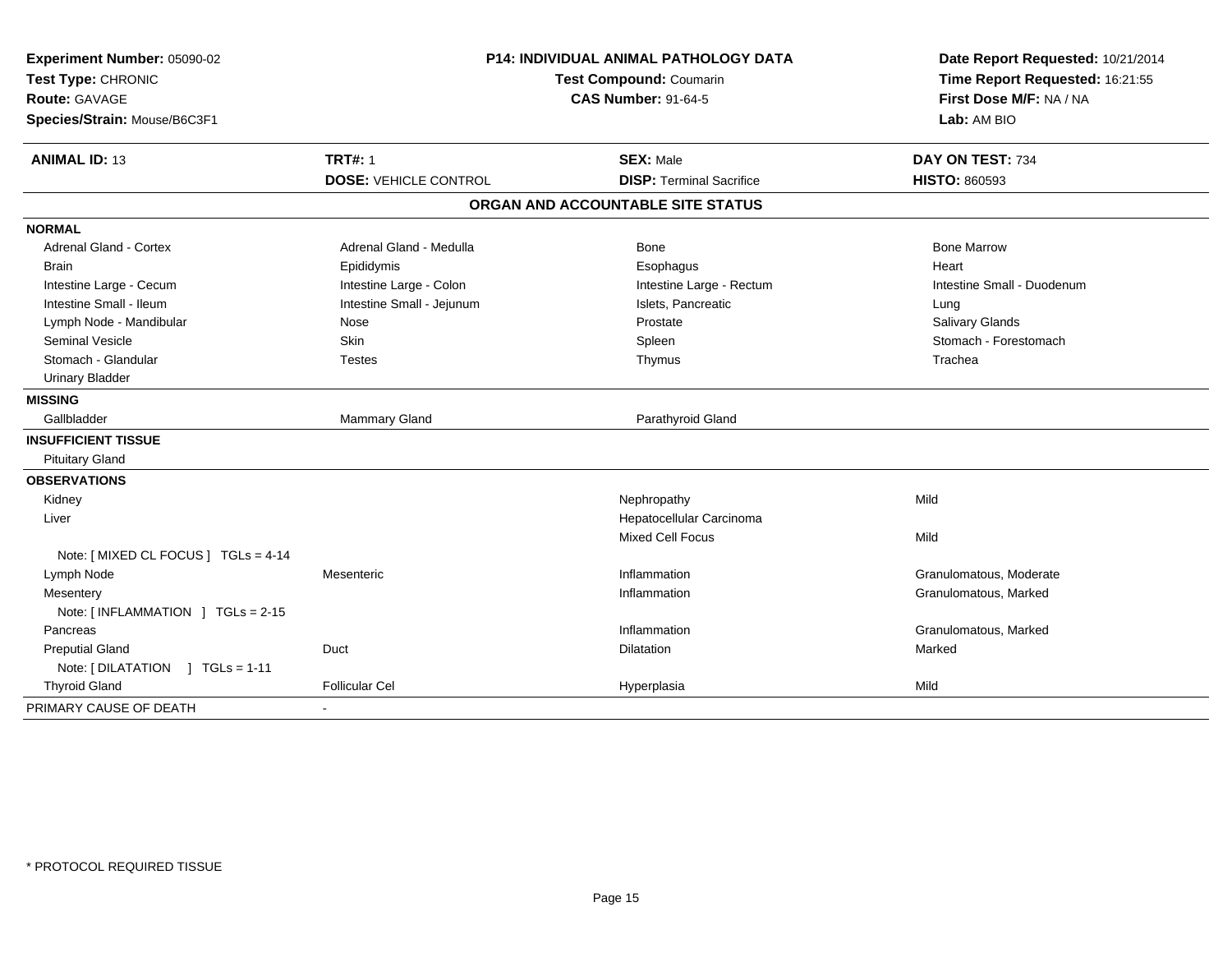| Experiment Number: 05090-02                              | <b>P14: INDIVIDUAL ANIMAL PATHOLOGY DATA</b><br>Test Compound: Coumarin |                                   | Date Report Requested: 10/21/2014 |
|----------------------------------------------------------|-------------------------------------------------------------------------|-----------------------------------|-----------------------------------|
| Test Type: CHRONIC                                       |                                                                         |                                   | Time Report Requested: 16:21:55   |
| <b>Route: GAVAGE</b>                                     |                                                                         | <b>CAS Number: 91-64-5</b>        | First Dose M/F: NA / NA           |
| Species/Strain: Mouse/B6C3F1                             |                                                                         |                                   | Lab: AM BIO                       |
| <b>ANIMAL ID: 14</b>                                     | <b>TRT#: 1</b>                                                          | <b>SEX: Male</b>                  | DAY ON TEST: 734                  |
|                                                          | <b>DOSE: VEHICLE CONTROL</b>                                            | <b>DISP: Terminal Sacrifice</b>   | <b>HISTO: 860594</b>              |
|                                                          |                                                                         | ORGAN AND ACCOUNTABLE SITE STATUS |                                   |
| <b>NORMAL</b>                                            |                                                                         |                                   |                                   |
| <b>Adrenal Gland - Cortex</b>                            | Adrenal Gland - Medulla                                                 | Bone                              | <b>Bone Marrow</b>                |
| <b>Brain</b>                                             | Epididymis                                                              | Esophagus                         | Gallbladder                       |
| Heart                                                    | Intestine Large - Cecum                                                 | Intestine Large - Colon           | Intestine Large - Rectum          |
| Intestine Small - Duodenum                               | Intestine Small - Ileum                                                 | Intestine Small - Jejunum         | Islets, Pancreatic                |
| Lung                                                     | Lymph Node - Mandibular                                                 | Lymph Node - Mesenteric           | Nose                              |
| Pancreas                                                 | Parathyroid Gland                                                       | Prostate                          | Salivary Glands                   |
| <b>Seminal Vesicle</b>                                   | <b>Skin</b>                                                             | Spleen                            | Stomach - Forestomach             |
| Stomach - Glandular                                      | <b>Testes</b>                                                           | Thymus                            | <b>Thyroid Gland</b>              |
| Trachea                                                  | <b>Urinary Bladder</b>                                                  |                                   |                                   |
| <b>MISSING</b>                                           |                                                                         |                                   |                                   |
| <b>Mammary Gland</b>                                     | <b>Pituitary Gland</b>                                                  |                                   |                                   |
| <b>OBSERVATIONS</b>                                      |                                                                         |                                   |                                   |
| Kidney                                                   |                                                                         | Nephropathy                       | Minimal                           |
| Liver                                                    |                                                                         | <b>Eosinophilic Focus</b>         | Moderate                          |
|                                                          |                                                                         | Hepatocellular Adenoma            |                                   |
|                                                          |                                                                         | Vacuolization Cytoplasmic         | Mild                              |
| Mesentery<br>Note: [ NECROSIS<br>$1 \text{ TGLs} = 3-11$ | Fat                                                                     | Necrosis                          | Coagulative, Moderate             |
| <b>Preputial Gland</b>                                   | Duct                                                                    | <b>Dilatation</b>                 | Moderate                          |
| Note: [DILATATION ] TGLs = 1-13                          |                                                                         |                                   |                                   |
| PRIMARY CAUSE OF DEATH                                   |                                                                         |                                   |                                   |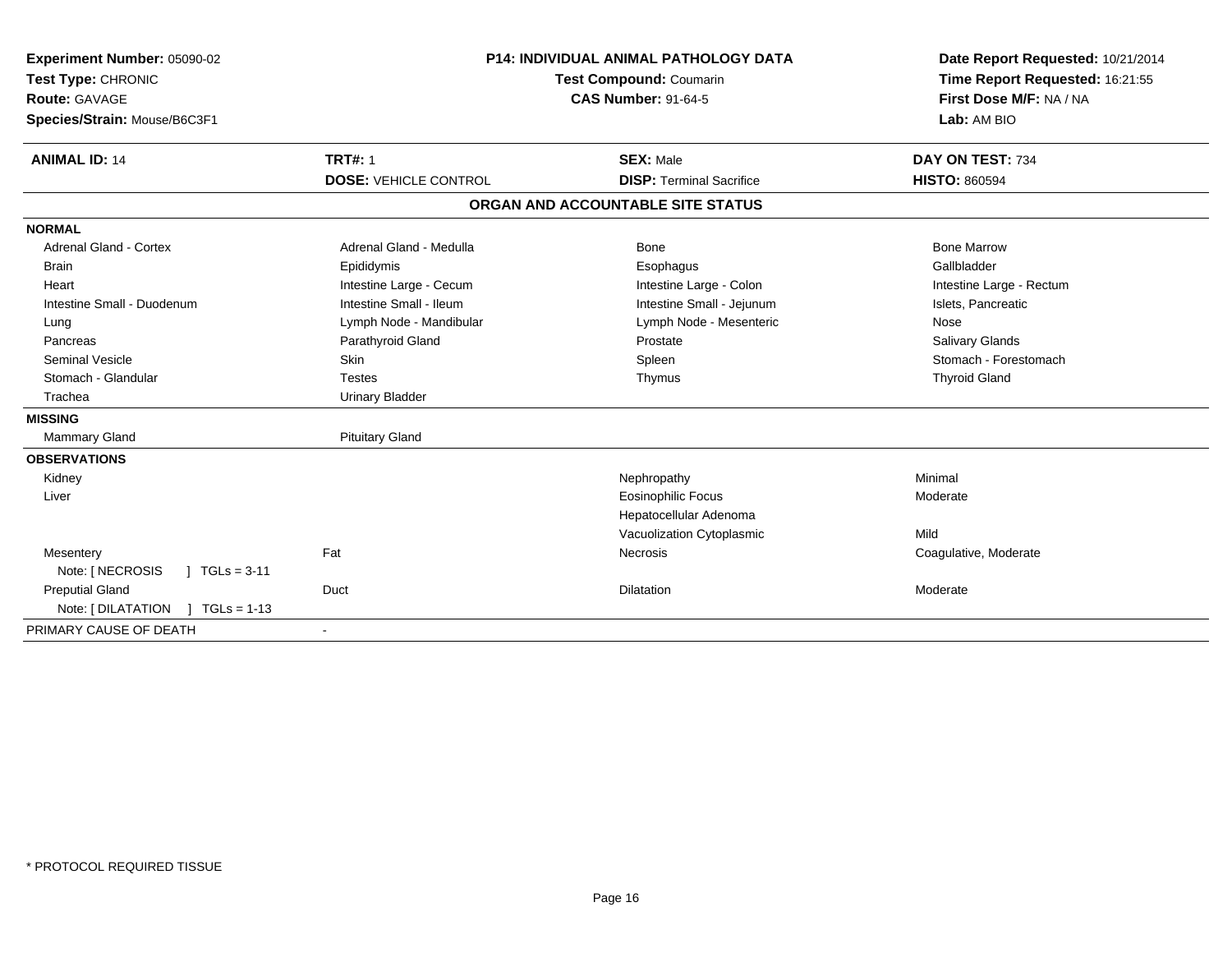| <b>Experiment Number: 05090-02</b><br>Test Type: CHRONIC<br><b>Route: GAVAGE</b><br>Species/Strain: Mouse/B6C3F1<br><b>ANIMAL ID: 15</b> | <b>TRT#: 1</b>               | <b>P14: INDIVIDUAL ANIMAL PATHOLOGY DATA</b><br>Test Compound: Coumarin<br><b>CAS Number: 91-64-5</b><br><b>SEX: Male</b> | Date Report Requested: 10/21/2014<br>Time Report Requested: 16:21:55<br>First Dose M/F: NA / NA<br>Lab: AM BIO<br>DAY ON TEST: 733 |
|------------------------------------------------------------------------------------------------------------------------------------------|------------------------------|---------------------------------------------------------------------------------------------------------------------------|------------------------------------------------------------------------------------------------------------------------------------|
|                                                                                                                                          | <b>DOSE: VEHICLE CONTROL</b> | <b>DISP: Terminal Sacrifice</b>                                                                                           | <b>HISTO: 860595</b>                                                                                                               |
|                                                                                                                                          |                              | ORGAN AND ACCOUNTABLE SITE STATUS                                                                                         |                                                                                                                                    |
| <b>NORMAL</b>                                                                                                                            |                              |                                                                                                                           |                                                                                                                                    |
| <b>Adrenal Gland - Cortex</b>                                                                                                            | Adrenal Gland - Medulla      | Bone                                                                                                                      | <b>Bone Marrow</b>                                                                                                                 |
| Brain                                                                                                                                    | Epididymis                   | Esophagus                                                                                                                 | Gallbladder                                                                                                                        |
| Heart                                                                                                                                    | Intestine Large - Cecum      | Intestine Large - Colon                                                                                                   | Intestine Large - Rectum                                                                                                           |
| Intestine Small - Duodenum                                                                                                               | Intestine Small - Ileum      | Intestine Small - Jejunum                                                                                                 | Islets, Pancreatic                                                                                                                 |
| Kidney                                                                                                                                   | Lymph Node - Mandibular      | Lymph Node - Mesenteric                                                                                                   | Nose                                                                                                                               |
| Pancreas                                                                                                                                 | Parathyroid Gland            | Prostate                                                                                                                  | <b>Salivary Glands</b>                                                                                                             |
| <b>Seminal Vesicle</b>                                                                                                                   | Skin                         | Spleen                                                                                                                    | Stomach - Forestomach                                                                                                              |
| Stomach - Glandular                                                                                                                      | <b>Testes</b>                | Thymus                                                                                                                    | <b>Thyroid Gland</b>                                                                                                               |
| Trachea                                                                                                                                  | <b>Urinary Bladder</b>       |                                                                                                                           |                                                                                                                                    |
| <b>MISSING</b>                                                                                                                           |                              |                                                                                                                           |                                                                                                                                    |
| <b>Lacrimal Gland</b>                                                                                                                    | <b>Mammary Gland</b>         |                                                                                                                           |                                                                                                                                    |
| <b>INSUFFICIENT TISSUE</b>                                                                                                               |                              |                                                                                                                           |                                                                                                                                    |
| <b>Pituitary Gland</b>                                                                                                                   |                              |                                                                                                                           |                                                                                                                                    |
| <b>OBSERVATIONS</b>                                                                                                                      |                              |                                                                                                                           |                                                                                                                                    |
| <b>Harderian Gland</b>                                                                                                                   |                              | Adenoma                                                                                                                   |                                                                                                                                    |
| Note: [ ADENOMA<br>$TGLS = 1-11$                                                                                                         |                              |                                                                                                                           |                                                                                                                                    |
| Liver                                                                                                                                    |                              | Vacuolization Cytoplasmic                                                                                                 | Mild                                                                                                                               |
| Lung                                                                                                                                     | Alveolar Epith               | Hyperplasia                                                                                                               | Minimal                                                                                                                            |
| PRIMARY CAUSE OF DEATH                                                                                                                   |                              |                                                                                                                           |                                                                                                                                    |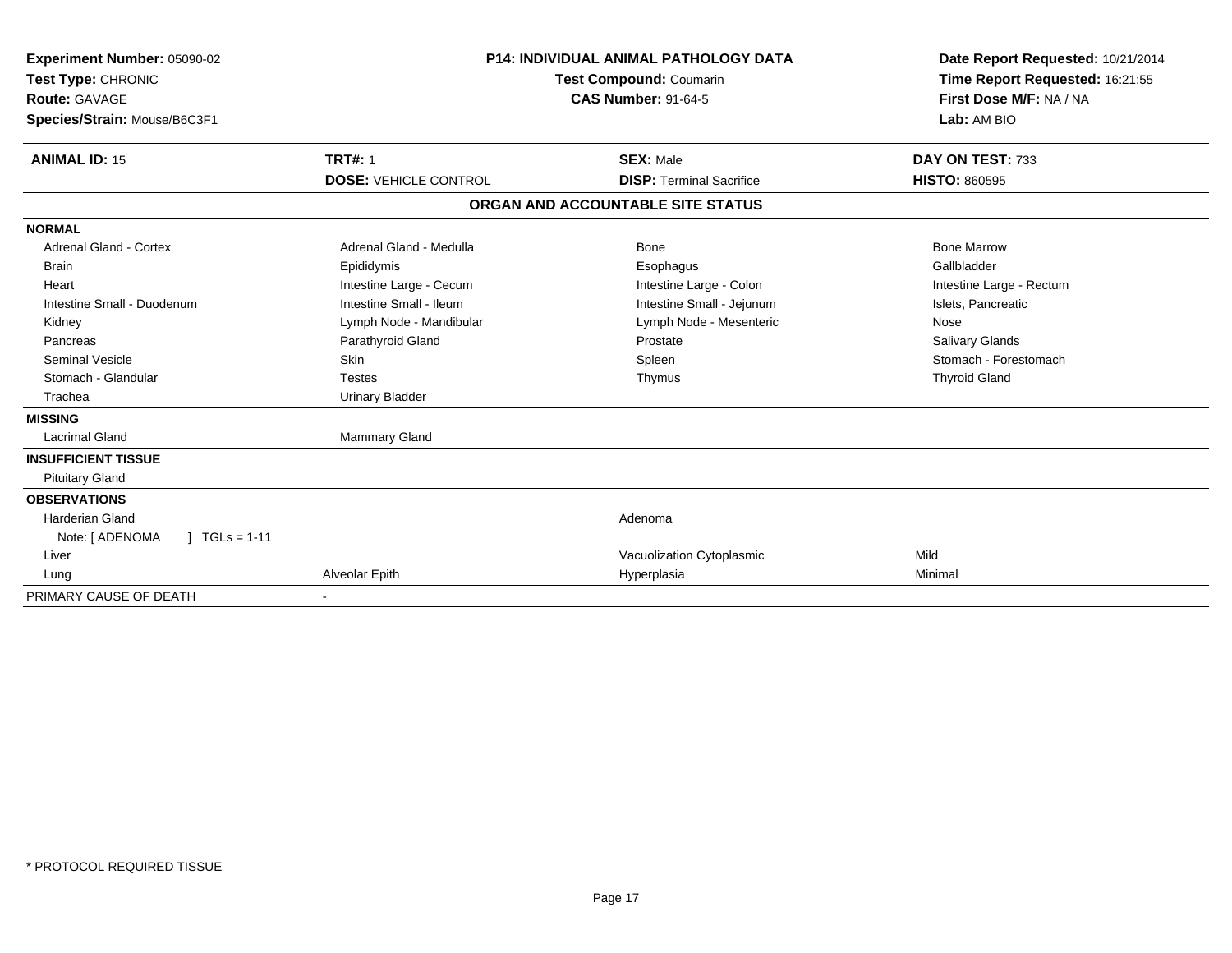| Experiment Number: 05090-02              |                              | <b>P14: INDIVIDUAL ANIMAL PATHOLOGY DATA</b> | Date Report Requested: 10/21/2014<br>Time Report Requested: 16:21:55 |
|------------------------------------------|------------------------------|----------------------------------------------|----------------------------------------------------------------------|
| Test Type: CHRONIC                       | Test Compound: Coumarin      |                                              |                                                                      |
| <b>Route: GAVAGE</b>                     |                              | <b>CAS Number: 91-64-5</b>                   | First Dose M/F: NA / NA                                              |
| Species/Strain: Mouse/B6C3F1             |                              |                                              | Lab: AM BIO                                                          |
| <b>ANIMAL ID: 16</b>                     | <b>TRT#: 1</b>               | <b>SEX: Male</b>                             | DAY ON TEST: 729                                                     |
|                                          | <b>DOSE: VEHICLE CONTROL</b> | <b>DISP: Terminal Sacrifice</b>              | <b>HISTO: 860596</b>                                                 |
|                                          |                              | ORGAN AND ACCOUNTABLE SITE STATUS            |                                                                      |
| <b>NORMAL</b>                            |                              |                                              |                                                                      |
| Adrenal Gland - Cortex                   | Adrenal Gland - Medulla      | Bone                                         | <b>Bone Marrow</b>                                                   |
| <b>Brain</b>                             | Epididymis                   | Esophagus                                    | Heart                                                                |
| Intestine Large - Cecum                  | Intestine Large - Colon      | Intestine Large - Rectum                     | Intestine Small - Duodenum                                           |
| Intestine Small - Ileum                  | Intestine Small - Jejunum    | Islets. Pancreatic                           | Lymph Node - Mandibular                                              |
| Lymph Node - Mesenteric                  | Nose                         | Pancreas                                     | Prostate                                                             |
| <b>Salivary Glands</b>                   | <b>Seminal Vesicle</b>       | <b>Skin</b>                                  | Spleen                                                               |
| Stomach - Forestomach                    | Stomach - Glandular          | <b>Testes</b>                                | Thymus                                                               |
| <b>Thyroid Gland</b>                     | Trachea                      | <b>Urinary Bladder</b>                       |                                                                      |
| <b>MISSING</b>                           |                              |                                              |                                                                      |
| Gallbladder                              | Mammary Gland                | Parathyroid Gland                            |                                                                      |
| <b>OBSERVATIONS</b>                      |                              |                                              |                                                                      |
| Kidney                                   |                              | Nephropathy                                  | Minimal                                                              |
| Liver                                    |                              | Hepatocellular Adenoma                       |                                                                      |
|                                          |                              | Vacuolization Cytoplasmic                    | Minimal                                                              |
| Note: $[$ HEPATOCLR ADEN $]$ TGLs = 2-12 |                              |                                              |                                                                      |
| Lung                                     |                              | Alveolar/Bronchiolar Adenoma                 |                                                                      |
| Note: $[ALV$ BRON ADEN $]$ TGLs = 1-14   |                              |                                              |                                                                      |
| <b>Pituitary Gland</b>                   | <b>Pars Distalis</b>         | Cyst                                         | Mild                                                                 |
| PRIMARY CAUSE OF DEATH                   |                              |                                              |                                                                      |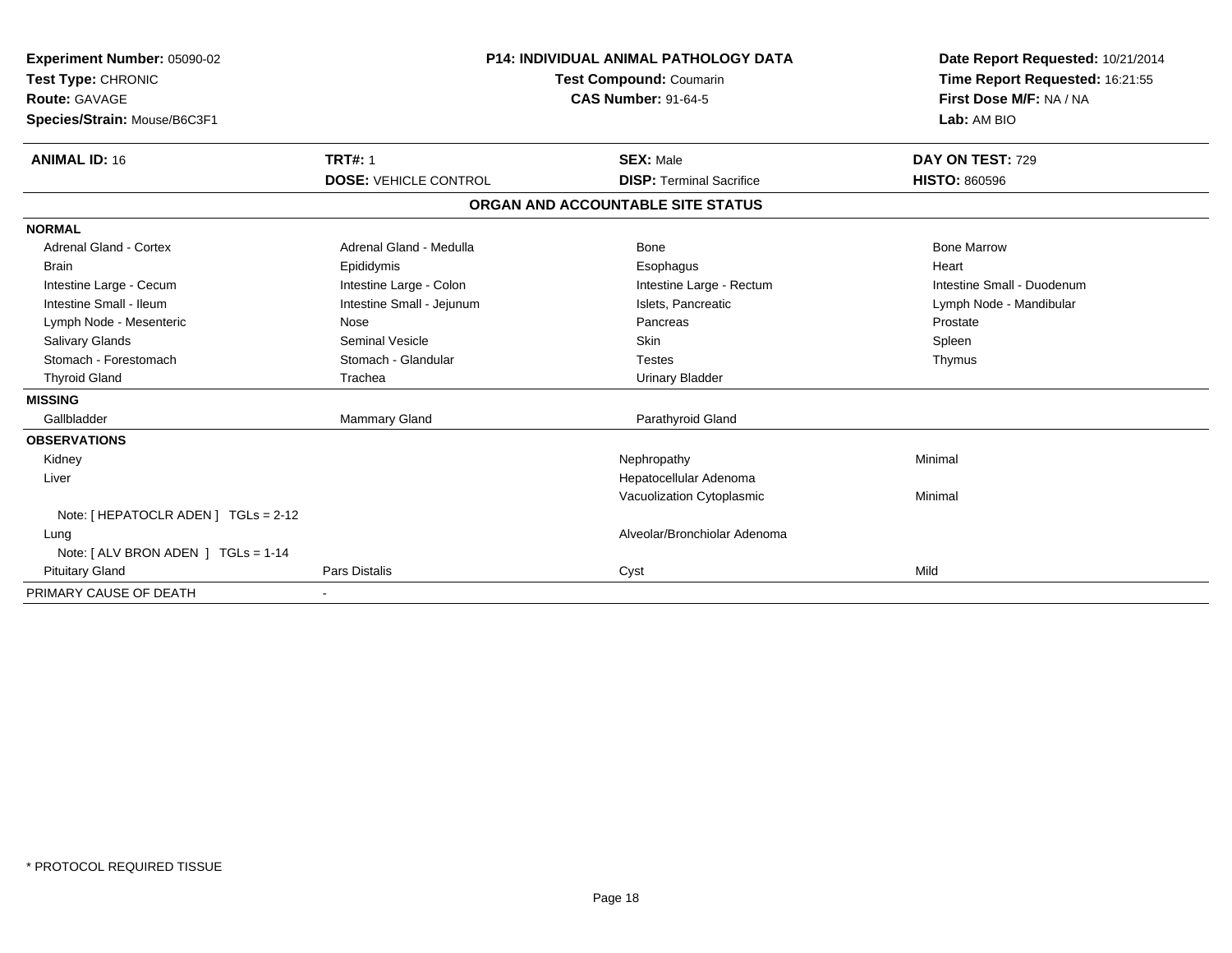| Experiment Number: 05090-02                                      | <b>P14: INDIVIDUAL ANIMAL PATHOLOGY DATA</b><br><b>Test Compound: Coumarin</b><br><b>CAS Number: 91-64-5</b> |                                   | Date Report Requested: 10/21/2014                          |
|------------------------------------------------------------------|--------------------------------------------------------------------------------------------------------------|-----------------------------------|------------------------------------------------------------|
| Test Type: CHRONIC                                               |                                                                                                              |                                   | Time Report Requested: 16:21:55<br>First Dose M/F: NA / NA |
| <b>Route: GAVAGE</b>                                             |                                                                                                              |                                   |                                                            |
| Species/Strain: Mouse/B6C3F1                                     |                                                                                                              |                                   | Lab: AM BIO                                                |
| <b>ANIMAL ID: 17</b>                                             | <b>TRT#: 1</b>                                                                                               | <b>SEX: Male</b>                  | DAY ON TEST: 653                                           |
|                                                                  | <b>DOSE: VEHICLE CONTROL</b>                                                                                 | <b>DISP: Dead</b>                 | <b>HISTO: 860597</b>                                       |
|                                                                  |                                                                                                              | ORGAN AND ACCOUNTABLE SITE STATUS |                                                            |
| <b>NORMAL</b>                                                    |                                                                                                              |                                   |                                                            |
| <b>Adrenal Gland - Cortex</b>                                    | Adrenal Gland - Medulla                                                                                      | Bone                              | <b>Bone Marrow</b>                                         |
| <b>Brain</b>                                                     | Epididymis                                                                                                   | Esophagus                         | Heart                                                      |
| Intestine Large - Cecum                                          | Intestine Large - Colon                                                                                      | Intestine Large - Rectum          | Intestine Small - Duodenum                                 |
| Intestine Small - Ileum                                          | Intestine Small - Jejunum                                                                                    | Islets, Pancreatic                | Kidney                                                     |
| Lymph Node - Mandibular                                          | Lymph Node - Mesenteric                                                                                      | Nose                              | Pancreas                                                   |
| Parathyroid Gland                                                | <b>Pituitary Gland</b>                                                                                       | Prostate                          | <b>Seminal Vesicle</b>                                     |
| <b>Skin</b>                                                      | Spleen                                                                                                       | Stomach - Forestomach             | Stomach - Glandular                                        |
| <b>Testes</b>                                                    | Thymus                                                                                                       | <b>Thyroid Gland</b>              | Trachea                                                    |
| <b>Urinary Bladder</b>                                           |                                                                                                              |                                   |                                                            |
| <b>MISSING</b>                                                   |                                                                                                              |                                   |                                                            |
| Gallbladder                                                      | Mammary Gland                                                                                                |                                   |                                                            |
| <b>OBSERVATIONS</b>                                              |                                                                                                              |                                   |                                                            |
| Liver                                                            |                                                                                                              | Congestion                        | Marked                                                     |
|                                                                  |                                                                                                              | Hepatocellular Carcinoma          |                                                            |
| Note: [CONGESTION ] TGLs = 2-11<br>[Congestion TGLS = $1-5,11$ ] |                                                                                                              |                                   |                                                            |
| Lung                                                             |                                                                                                              | Alveolar/Bronchiolar Adenoma      | Multiple                                                   |
| Note: $[ALV$ BRON ADEN $]$ TGLs = 3,4-12                         |                                                                                                              |                                   |                                                            |
| <b>Salivary Glands</b>                                           |                                                                                                              | <b>Infiltration Cellular</b>      | Lymphocyte, Mild                                           |
| PRIMARY CAUSE OF DEATH                                           |                                                                                                              |                                   |                                                            |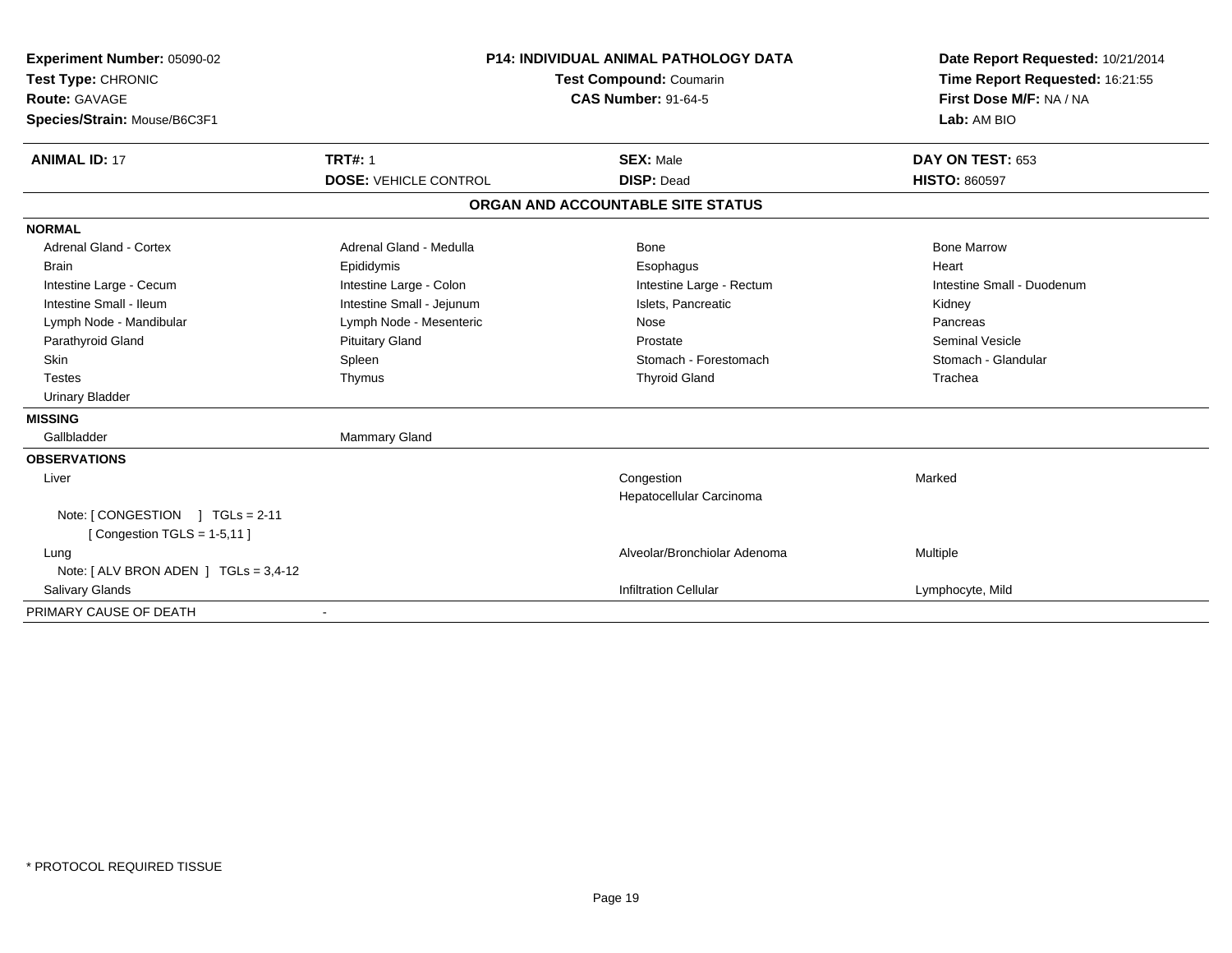| Experiment Number: 05090-02           | <b>P14: INDIVIDUAL ANIMAL PATHOLOGY DATA</b> |                                               | Date Report Requested: 10/21/2014                          |
|---------------------------------------|----------------------------------------------|-----------------------------------------------|------------------------------------------------------------|
| Test Type: CHRONIC                    |                                              | Test Compound: Coumarin                       | Time Report Requested: 16:21:55<br>First Dose M/F: NA / NA |
| <b>Route: GAVAGE</b>                  |                                              | <b>CAS Number: 91-64-5</b>                    |                                                            |
| Species/Strain: Mouse/B6C3F1          |                                              |                                               | Lab: AM BIO                                                |
| <b>ANIMAL ID: 18</b>                  | <b>TRT#: 1</b>                               | <b>SEX: Male</b>                              | DAY ON TEST: 729                                           |
|                                       | <b>DOSE: VEHICLE CONTROL</b>                 | <b>DISP: Terminal Sacrifice</b>               | <b>HISTO: 860598</b>                                       |
|                                       |                                              | ORGAN AND ACCOUNTABLE SITE STATUS             |                                                            |
| <b>NORMAL</b>                         |                                              |                                               |                                                            |
| Adrenal Gland - Medulla               | <b>Bone</b>                                  | <b>Bone Marrow</b>                            | <b>Brain</b>                                               |
| Epididymis                            | Esophagus                                    | Gallbladder                                   | Heart                                                      |
| Intestine Large - Cecum               | Intestine Large - Colon                      | Intestine Large - Rectum                      | Intestine Small - Duodenum                                 |
| Intestine Small - Ileum               | Intestine Small - Jejunum                    | Islets, Pancreatic                            | Kidney                                                     |
| Lymph Node - Mandibular               | Lymph Node - Mesenteric                      | Nose                                          | Pancreas                                                   |
| Parathyroid Gland                     | <b>Pituitary Gland</b>                       | Prostate                                      | <b>Seminal Vesicle</b>                                     |
| <b>Skin</b>                           | Stomach - Forestomach                        | Stomach - Glandular                           | <b>Testes</b>                                              |
| Thymus                                | <b>Thyroid Gland</b>                         | Trachea                                       | <b>Urinary Bladder</b>                                     |
| <b>MISSING</b>                        |                                              |                                               |                                                            |
| <b>Mammary Gland</b>                  |                                              |                                               |                                                            |
| <b>OBSERVATIONS</b>                   |                                              |                                               |                                                            |
| <b>Adrenal Gland</b>                  | Cortex                                       | Hypertrophy                                   | Mild                                                       |
| Liver                                 |                                              | Hepatocellular Adenoma                        | Multiple                                                   |
| Note: [ HEPATOCLR ADEN ] TGLs = 2-12  |                                              |                                               |                                                            |
| Note: [ HEPATOCLR ADEN ] TGLs = 3-15  |                                              |                                               |                                                            |
| Note: [ HEPATOCLR ADEN ] TGLs = 4,5-5 |                                              |                                               |                                                            |
| Lung                                  |                                              | Alveolar/Bronchiolar Adenoma                  |                                                            |
| Salivary Glands                       |                                              | <b>Infiltration Cellular</b>                  | Lymphocyte, Minimal                                        |
| Spleen                                |                                              | Hematopoietic Cell Proliferation Erythrocytic | Moderate                                                   |
| Note: [ HEMA CL PR ERY ] TGLs = 1-14  |                                              |                                               |                                                            |
| PRIMARY CAUSE OF DEATH                |                                              |                                               |                                                            |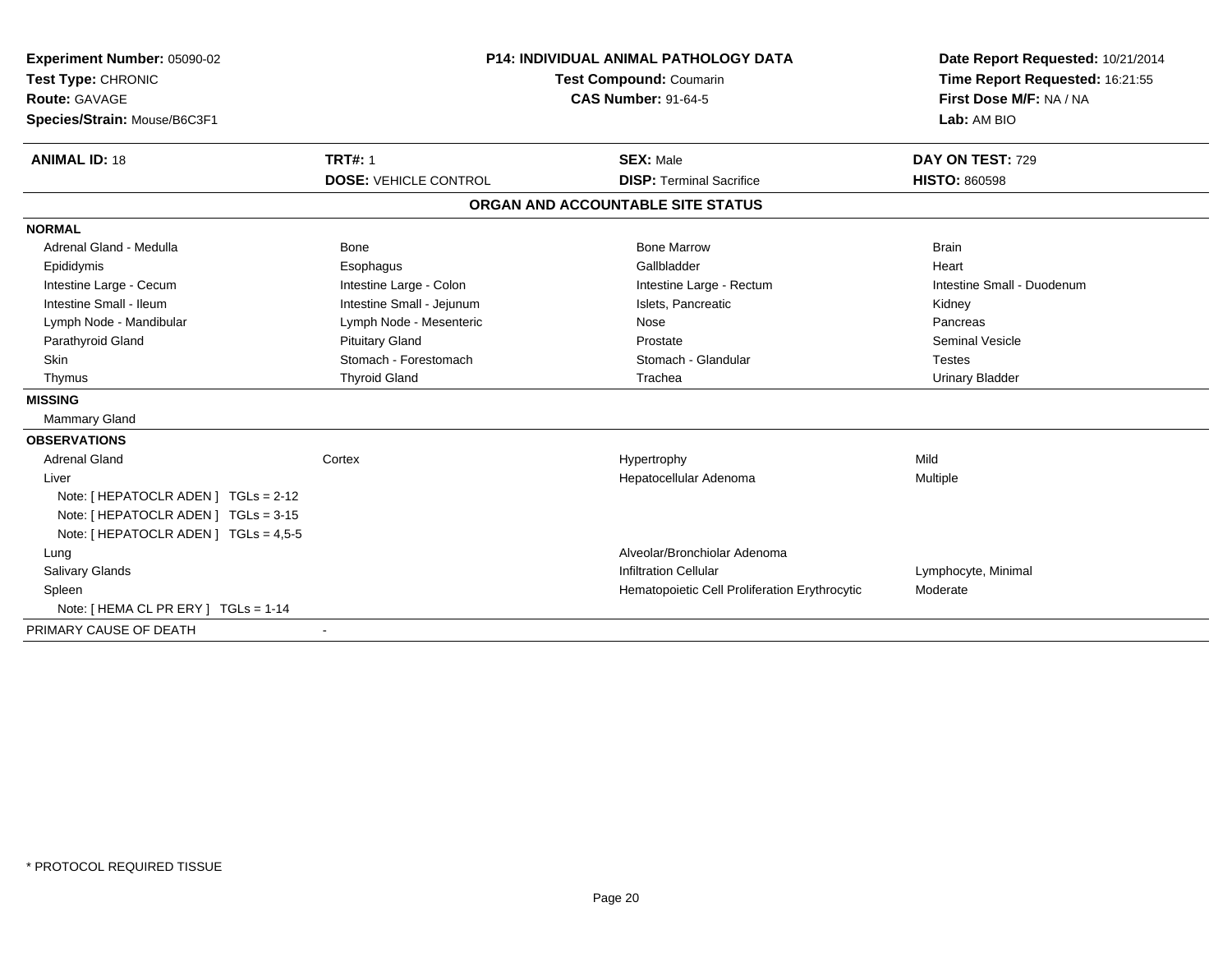| <b>Experiment Number: 05090-02</b><br>Test Type: CHRONIC<br><b>Route: GAVAGE</b><br>Species/Strain: Mouse/B6C3F1 | <b>P14: INDIVIDUAL ANIMAL PATHOLOGY DATA</b><br>Test Compound: Coumarin<br><b>CAS Number: 91-64-5</b> |                                                     | Date Report Requested: 10/21/2014<br>Time Report Requested: 16:21:55<br>First Dose M/F: NA / NA<br>Lab: AM BIO |
|------------------------------------------------------------------------------------------------------------------|-------------------------------------------------------------------------------------------------------|-----------------------------------------------------|----------------------------------------------------------------------------------------------------------------|
| <b>ANIMAL ID: 19</b>                                                                                             | <b>TRT#: 1</b><br><b>DOSE: VEHICLE CONTROL</b>                                                        | <b>SEX: Male</b><br><b>DISP: Terminal Sacrifice</b> | DAY ON TEST: 733<br><b>HISTO: 860599</b>                                                                       |
|                                                                                                                  |                                                                                                       | ORGAN AND ACCOUNTABLE SITE STATUS                   |                                                                                                                |
| <b>NORMAL</b>                                                                                                    |                                                                                                       |                                                     |                                                                                                                |
| <b>Adrenal Gland - Cortex</b>                                                                                    | Adrenal Gland - Medulla                                                                               | Bone                                                | <b>Bone Marrow</b>                                                                                             |
| <b>Brain</b>                                                                                                     | Epididymis                                                                                            | Esophagus                                           | Gallbladder                                                                                                    |
| Heart                                                                                                            | Intestine Large - Cecum                                                                               | Intestine Large - Colon                             | Intestine Large - Rectum                                                                                       |
| Intestine Small - Duodenum                                                                                       | Intestine Small - Ileum                                                                               | Intestine Small - Jejunum                           | Islets, Pancreatic                                                                                             |
| Kidney                                                                                                           | Lymph Node - Mandibular                                                                               | Lymph Node - Mesenteric                             | Nose                                                                                                           |
| Pancreas                                                                                                         | Parathyroid Gland                                                                                     | <b>Pituitary Gland</b>                              | Prostate                                                                                                       |
| <b>Salivary Glands</b>                                                                                           | Seminal Vesicle                                                                                       | Skin                                                | Spleen                                                                                                         |
| Stomach - Forestomach                                                                                            | Stomach - Glandular                                                                                   | <b>Testes</b>                                       | Thymus                                                                                                         |
| <b>Thyroid Gland</b>                                                                                             | Trachea                                                                                               | <b>Urinary Bladder</b>                              |                                                                                                                |
| <b>MISSING</b>                                                                                                   |                                                                                                       |                                                     |                                                                                                                |
| <b>Mammary Gland</b>                                                                                             |                                                                                                       |                                                     |                                                                                                                |
| <b>OBSERVATIONS</b>                                                                                              |                                                                                                       |                                                     |                                                                                                                |
| <b>Adrenal Gland</b>                                                                                             | Spindle Cell                                                                                          | Hyperplasia                                         | Mild                                                                                                           |
| Liver                                                                                                            |                                                                                                       | <b>Eosinophilic Focus</b>                           | Mild                                                                                                           |
|                                                                                                                  |                                                                                                       | Hepatocellular Adenoma                              | Multiple                                                                                                       |
| Note: $[$ HEPATOCLR ADEN $]$ TGLs = 1,3,6-5                                                                      |                                                                                                       |                                                     |                                                                                                                |
| Note: [ HEPATOCLR ADEN ] TGLs = 2-5                                                                              |                                                                                                       |                                                     |                                                                                                                |
| Lung                                                                                                             |                                                                                                       | Alveolar/Bronchiolar Adenoma                        |                                                                                                                |
| PRIMARY CAUSE OF DEATH                                                                                           |                                                                                                       |                                                     |                                                                                                                |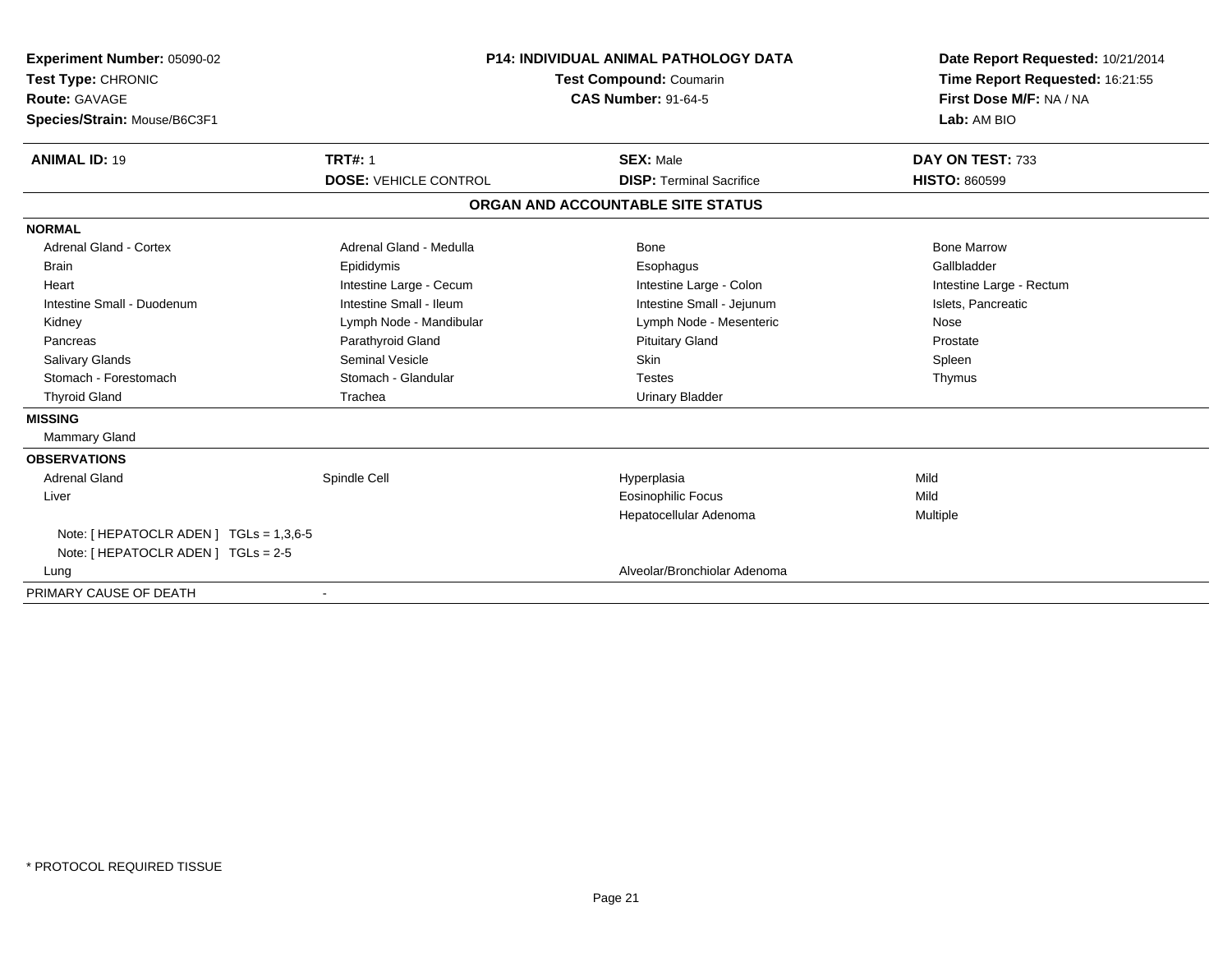| Experiment Number: 05090-02<br>Test Type: CHRONIC<br>Route: GAVAGE<br>Species/Strain: Mouse/B6C3F1 | <b>P14: INDIVIDUAL ANIMAL PATHOLOGY DATA</b><br>Test Compound: Coumarin<br><b>CAS Number: 91-64-5</b> |                                   | Date Report Requested: 10/21/2014<br>Time Report Requested: 16:21:55<br>First Dose M/F: NA / NA<br>Lab: AM BIO |
|----------------------------------------------------------------------------------------------------|-------------------------------------------------------------------------------------------------------|-----------------------------------|----------------------------------------------------------------------------------------------------------------|
| <b>ANIMAL ID: 21</b>                                                                               | <b>TRT#: 1</b>                                                                                        | <b>SEX: Male</b>                  | DAY ON TEST: 729                                                                                               |
|                                                                                                    | <b>DOSE: VEHICLE CONTROL</b>                                                                          | <b>DISP: Terminal Sacrifice</b>   | <b>HISTO: 860601</b>                                                                                           |
|                                                                                                    |                                                                                                       | ORGAN AND ACCOUNTABLE SITE STATUS |                                                                                                                |
| <b>NORMAL</b>                                                                                      |                                                                                                       |                                   |                                                                                                                |
| <b>Adrenal Gland - Cortex</b>                                                                      | Adrenal Gland - Medulla                                                                               | Bone                              | <b>Bone Marrow</b>                                                                                             |
| <b>Brain</b>                                                                                       | Epididymis                                                                                            | Esophagus                         | Gallbladder                                                                                                    |
| Heart                                                                                              | Intestine Large - Cecum                                                                               | Intestine Large - Colon           | Intestine Large - Rectum                                                                                       |
| Intestine Small - Duodenum                                                                         | Intestine Small - Ileum                                                                               | Intestine Small - Jejunum         | Islets, Pancreatic                                                                                             |
| Lymph Node - Mandibular                                                                            | Nose                                                                                                  | Pancreas                          | Parathyroid Gland                                                                                              |
| <b>Pituitary Gland</b>                                                                             | Prostate                                                                                              | Salivary Glands                   | Seminal Vesicle                                                                                                |
| Skin                                                                                               | Spleen                                                                                                | Stomach - Forestomach             | Stomach - Glandular                                                                                            |
| Thymus                                                                                             | <b>Thyroid Gland</b>                                                                                  | Trachea                           | <b>Urinary Bladder</b>                                                                                         |
| <b>MISSING</b>                                                                                     |                                                                                                       |                                   |                                                                                                                |
| Mammary Gland                                                                                      |                                                                                                       |                                   |                                                                                                                |
| <b>OBSERVATIONS</b>                                                                                |                                                                                                       |                                   |                                                                                                                |
| Kidney                                                                                             |                                                                                                       | Nephropathy                       | Minimal                                                                                                        |
| Note: [NEPHROPATHY ] TGLs = 2-8                                                                    |                                                                                                       |                                   |                                                                                                                |
| Liver                                                                                              |                                                                                                       | Clear Cell Focus                  | Mild                                                                                                           |
| Note: [ CLEAR CL FOCUS ] TGLs = 4,5-5                                                              |                                                                                                       |                                   |                                                                                                                |
| Lung                                                                                               | Alveolar Epith                                                                                        | Hyperplasia                       | Minimal                                                                                                        |
| Lymph Node                                                                                         | Mesenteric                                                                                            | Hyperplasia                       | Lymphoid, Moderate                                                                                             |
| Note: [HYPERPLASIA ] TGLs = 6-7                                                                    |                                                                                                       |                                   |                                                                                                                |
| Mesentery                                                                                          | Fat                                                                                                   | Necrosis                          | Coagulative, Mild                                                                                              |
| Note: [ NECROSIS<br>$1 TGLs = 1-11$                                                                |                                                                                                       |                                   |                                                                                                                |
| <b>Testes</b>                                                                                      | <b>Interstit Cell</b>                                                                                 | Adenoma                           |                                                                                                                |
| Note: [ ADENOMA<br>$1 TGLs = 3-8$                                                                  |                                                                                                       |                                   |                                                                                                                |
| PRIMARY CAUSE OF DEATH                                                                             | $\sim$                                                                                                |                                   |                                                                                                                |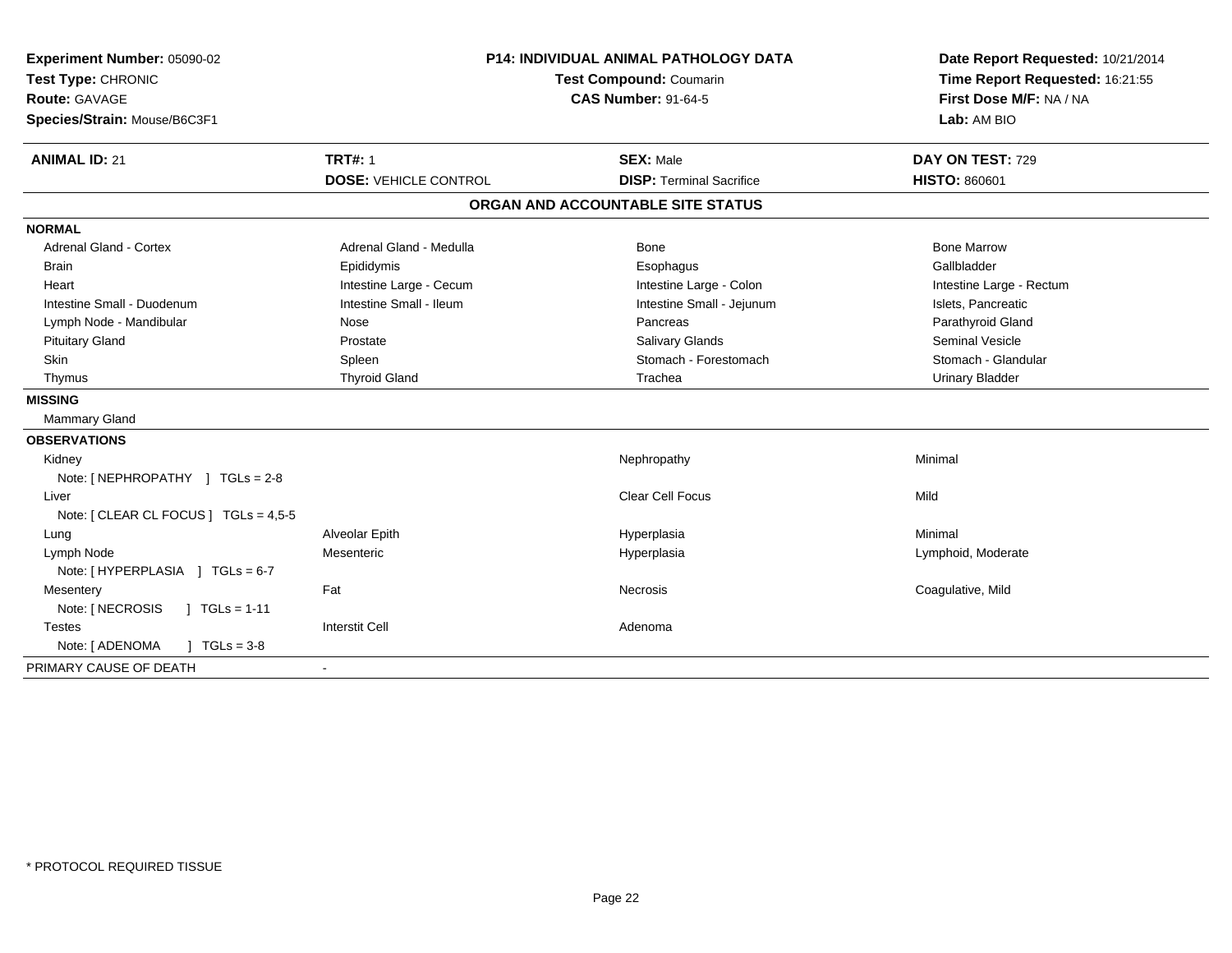| Experiment Number: 05090-02<br>Test Type: CHRONIC<br><b>Route: GAVAGE</b><br>Species/Strain: Mouse/B6C3F1 | <b>P14: INDIVIDUAL ANIMAL PATHOLOGY DATA</b><br>Test Compound: Coumarin<br><b>CAS Number: 91-64-5</b> |                                   | Date Report Requested: 10/21/2014<br>Time Report Requested: 16:21:55<br>First Dose M/F: NA / NA<br>Lab: AM BIO |
|-----------------------------------------------------------------------------------------------------------|-------------------------------------------------------------------------------------------------------|-----------------------------------|----------------------------------------------------------------------------------------------------------------|
| <b>ANIMAL ID: 22</b>                                                                                      | <b>TRT#: 1</b>                                                                                        | <b>SEX: Male</b>                  | DAY ON TEST: 734                                                                                               |
|                                                                                                           | <b>DOSE: VEHICLE CONTROL</b>                                                                          | <b>DISP: Terminal Sacrifice</b>   | <b>HISTO: 860602</b>                                                                                           |
|                                                                                                           |                                                                                                       | ORGAN AND ACCOUNTABLE SITE STATUS |                                                                                                                |
| <b>NORMAL</b>                                                                                             |                                                                                                       |                                   |                                                                                                                |
| Adrenal Gland - Cortex                                                                                    | Adrenal Gland - Medulla                                                                               | <b>Bone</b>                       | <b>Bone Marrow</b>                                                                                             |
| Brain                                                                                                     | Epididymis                                                                                            | Esophagus                         | Gallbladder                                                                                                    |
| Heart                                                                                                     | Intestine Large - Cecum                                                                               | Intestine Large - Colon           | Intestine Large - Rectum                                                                                       |
| Intestine Small - Duodenum                                                                                | Intestine Small - Ileum                                                                               | Intestine Small - Jejunum         | Islets, Pancreatic                                                                                             |
| Kidney                                                                                                    | Liver                                                                                                 | Lung                              | Lymph Node - Mandibular                                                                                        |
| Lymph Node - Mesenteric                                                                                   | Nose                                                                                                  | Pancreas                          | Parathyroid Gland                                                                                              |
| <b>Pituitary Gland</b>                                                                                    | Prostate                                                                                              | Salivary Glands                   | <b>Seminal Vesicle</b>                                                                                         |
| <b>Skin</b>                                                                                               | Spleen                                                                                                | Stomach - Forestomach             | Stomach - Glandular                                                                                            |
| <b>Testes</b>                                                                                             | Thymus                                                                                                | <b>Thyroid Gland</b>              | Trachea                                                                                                        |
| <b>MISSING</b>                                                                                            |                                                                                                       |                                   |                                                                                                                |
| Mammary Gland                                                                                             |                                                                                                       |                                   |                                                                                                                |
| <b>OBSERVATIONS</b>                                                                                       |                                                                                                       |                                   |                                                                                                                |
| <b>Urinary Bladder</b>                                                                                    |                                                                                                       | <b>Infiltration Cellular</b>      | Lymphocyte, Minimal                                                                                            |
| PRIMARY CAUSE OF DEATH                                                                                    | $\overline{\phantom{a}}$                                                                              |                                   |                                                                                                                |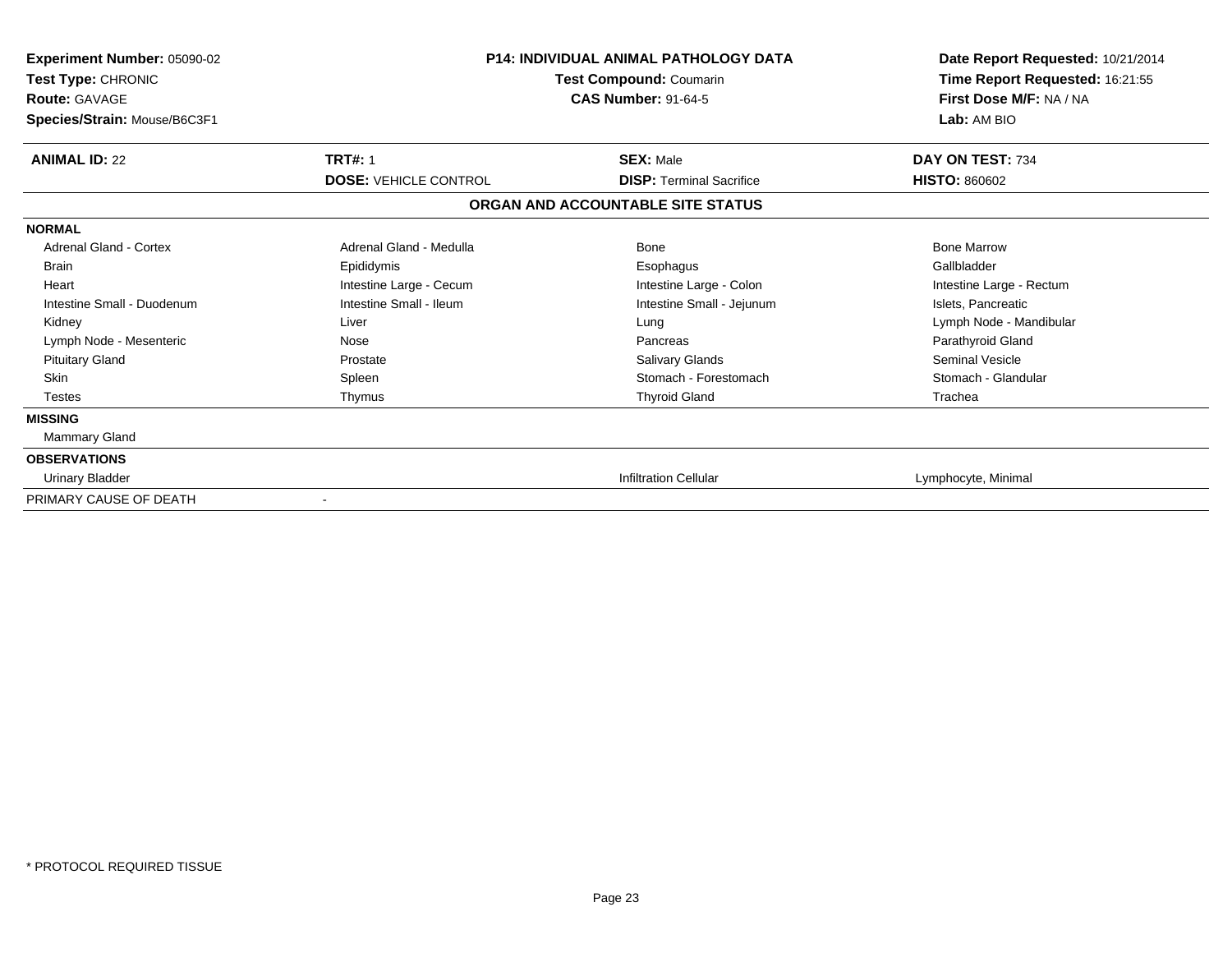| Experiment Number: 05090-02<br>Test Type: CHRONIC<br><b>Route: GAVAGE</b><br>Species/Strain: Mouse/B6C3F1 | <b>P14: INDIVIDUAL ANIMAL PATHOLOGY DATA</b><br>Test Compound: Coumarin<br><b>CAS Number: 91-64-5</b> |                                                     | Date Report Requested: 10/21/2014<br>Time Report Requested: 16:21:55<br>First Dose M/F: NA / NA<br>Lab: AM BIO |  |
|-----------------------------------------------------------------------------------------------------------|-------------------------------------------------------------------------------------------------------|-----------------------------------------------------|----------------------------------------------------------------------------------------------------------------|--|
| <b>ANIMAL ID: 23</b>                                                                                      | <b>TRT#: 1</b><br><b>DOSE: VEHICLE CONTROL</b>                                                        | <b>SEX: Male</b><br><b>DISP: Terminal Sacrifice</b> | DAY ON TEST: 729<br><b>HISTO: 860603</b>                                                                       |  |
|                                                                                                           |                                                                                                       | ORGAN AND ACCOUNTABLE SITE STATUS                   |                                                                                                                |  |
| <b>NORMAL</b>                                                                                             |                                                                                                       |                                                     |                                                                                                                |  |
| <b>Adrenal Gland - Cortex</b>                                                                             | Adrenal Gland - Medulla                                                                               | Bone                                                | <b>Bone Marrow</b>                                                                                             |  |
| <b>Brain</b>                                                                                              | Epididymis                                                                                            | Esophagus                                           | Gallbladder                                                                                                    |  |
| Heart                                                                                                     | Intestine Large - Cecum                                                                               | Intestine Large - Colon                             | Intestine Large - Rectum                                                                                       |  |
| Intestine Small - Duodenum                                                                                | Intestine Small - Ileum                                                                               | Intestine Small - Jejunum                           | Lung                                                                                                           |  |
| Lymph Node - Mandibular                                                                                   | Lymph Node - Mesenteric                                                                               | Nose                                                | Pancreas                                                                                                       |  |
| Parathyroid Gland                                                                                         | <b>Pituitary Gland</b>                                                                                | Prostate                                            | Salivary Glands                                                                                                |  |
| <b>Seminal Vesicle</b>                                                                                    | Skin                                                                                                  | Spleen                                              | Stomach - Forestomach                                                                                          |  |
| Stomach - Glandular                                                                                       | Thymus                                                                                                | <b>Thyroid Gland</b>                                | Trachea                                                                                                        |  |
| <b>Urinary Bladder</b>                                                                                    |                                                                                                       |                                                     |                                                                                                                |  |
| <b>MISSING</b>                                                                                            |                                                                                                       |                                                     |                                                                                                                |  |
| <b>Mammary Gland</b>                                                                                      |                                                                                                       |                                                     |                                                                                                                |  |
| <b>OBSERVATIONS</b>                                                                                       |                                                                                                       |                                                     |                                                                                                                |  |
| Islets, Pancreatic                                                                                        |                                                                                                       | Hyperplasia                                         | Moderate                                                                                                       |  |
| Kidney                                                                                                    | <b>Renal Tubule</b>                                                                                   | Adenoma                                             |                                                                                                                |  |
| Liver                                                                                                     |                                                                                                       | Eosinophilic Focus                                  | Mild                                                                                                           |  |
| Mesentery                                                                                                 | Fat                                                                                                   | Necrosis                                            | Coagulative, Marked                                                                                            |  |
| Note: [ NECROSIS<br>$1 TGLs = 2-11$                                                                       |                                                                                                       |                                                     |                                                                                                                |  |
| <b>Preputial Gland</b>                                                                                    | Duct                                                                                                  | <b>Dilatation</b>                                   | Moderate                                                                                                       |  |
| Note: [DILATATION ] TGLs = 1-12                                                                           |                                                                                                       |                                                     |                                                                                                                |  |
| <b>Testes</b>                                                                                             |                                                                                                       | Atrophy                                             | Moderate                                                                                                       |  |
| PRIMARY CAUSE OF DEATH                                                                                    |                                                                                                       |                                                     |                                                                                                                |  |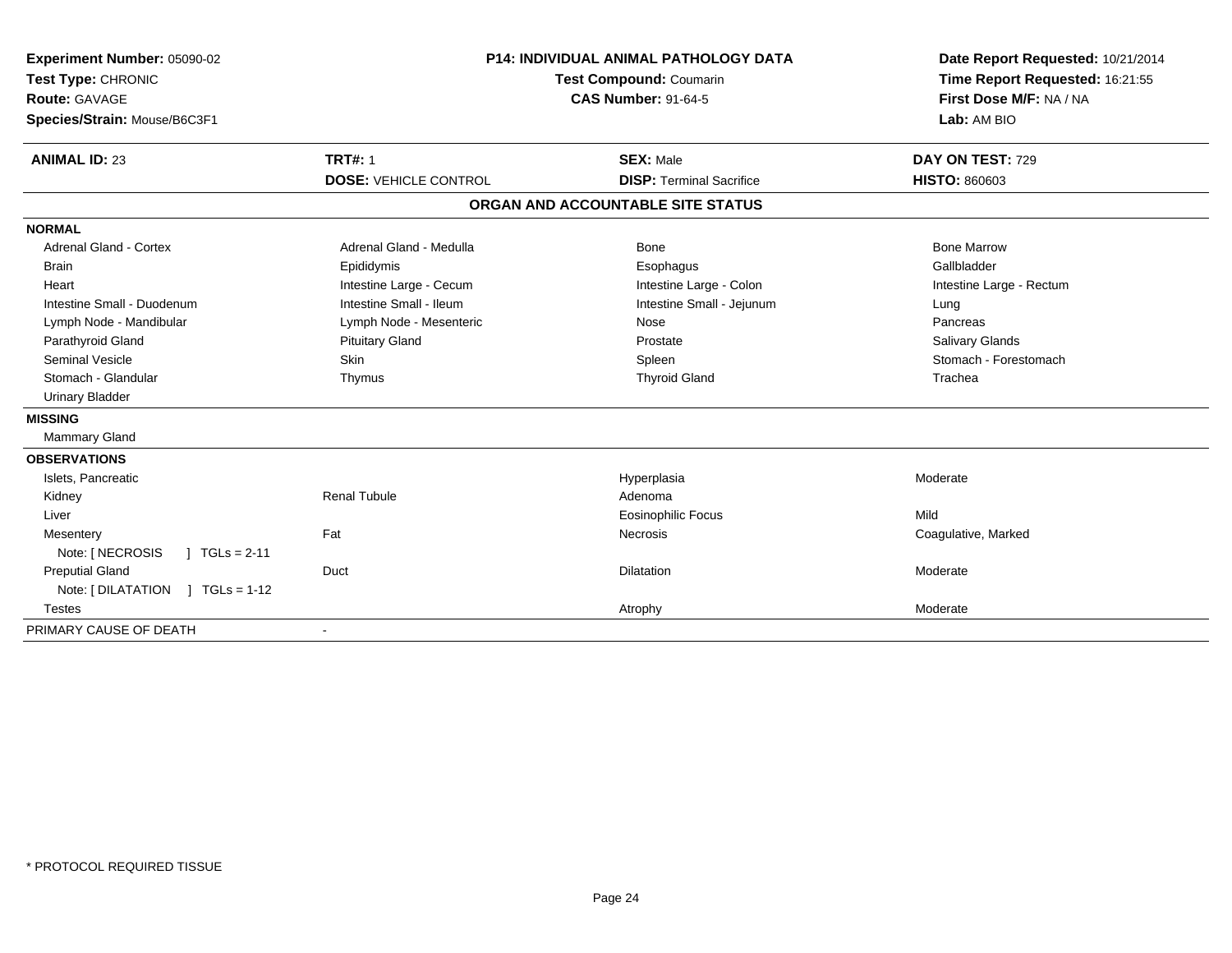| Experiment Number: 05090-02<br>Test Type: CHRONIC<br><b>Route: GAVAGE</b><br>Species/Strain: Mouse/B6C3F1<br><b>ANIMAL ID: 24</b>                                                                      | <b>P14: INDIVIDUAL ANIMAL PATHOLOGY DATA</b><br><b>Test Compound: Coumarin</b><br><b>CAS Number: 91-64-5</b><br><b>TRT#: 1</b><br><b>SEX: Male</b><br><b>DOSE: VEHICLE CONTROL</b><br><b>DISP: Terminal Sacrifice</b> |                                                                                                                                                                                     | Date Report Requested: 10/21/2014<br>Time Report Requested: 16:21:55<br>First Dose M/F: NA / NA<br>Lab: AM BIO<br>DAY ON TEST: 733<br><b>HISTO: 860604</b>   |
|--------------------------------------------------------------------------------------------------------------------------------------------------------------------------------------------------------|-----------------------------------------------------------------------------------------------------------------------------------------------------------------------------------------------------------------------|-------------------------------------------------------------------------------------------------------------------------------------------------------------------------------------|--------------------------------------------------------------------------------------------------------------------------------------------------------------|
|                                                                                                                                                                                                        |                                                                                                                                                                                                                       | ORGAN AND ACCOUNTABLE SITE STATUS                                                                                                                                                   |                                                                                                                                                              |
| <b>NORMAL</b><br><b>Adrenal Gland - Cortex</b><br><b>Brain</b><br>Heart<br>Intestine Small - Duodenum<br>Kidney<br>Nose<br>Prostate<br>Stomach - Forestomach<br><b>Thyroid Gland</b><br><b>MISSING</b> | Adrenal Gland - Medulla<br>Epididymis<br>Intestine Large - Cecum<br>Intestine Small - Ileum<br>Lung<br>Pancreas<br><b>Seminal Vesicle</b><br>Stomach - Glandular<br>Trachea                                           | Bone<br>Esophagus<br>Intestine Large - Colon<br>Intestine Small - Jejunum<br>Lymph Node - Mandibular<br>Parathyroid Gland<br><b>Skin</b><br><b>Testes</b><br><b>Urinary Bladder</b> | <b>Bone Marrow</b><br>Gallbladder<br>Intestine Large - Rectum<br>Islets, Pancreatic<br>Lymph Node - Mesenteric<br><b>Pituitary Gland</b><br>Spleen<br>Thymus |
| <b>Mammary Gland</b>                                                                                                                                                                                   |                                                                                                                                                                                                                       |                                                                                                                                                                                     |                                                                                                                                                              |
| <b>OBSERVATIONS</b><br>Liver<br>Note: [ HEPATOCLR CARC ] TGLs = 1-5<br>Note: [ HEPATOCLR ADEN ] TGLs = 3-5                                                                                             |                                                                                                                                                                                                                       | Hepatocellular Adenoma<br>Hepatocellular Carcinoma                                                                                                                                  |                                                                                                                                                              |
| <b>Preputial Gland</b><br>Note: $[ DILATATION ] TGLs = 2-11$                                                                                                                                           | Duct                                                                                                                                                                                                                  | Dilatation                                                                                                                                                                          | Marked                                                                                                                                                       |
| <b>Salivary Glands</b><br>PRIMARY CAUSE OF DEATH                                                                                                                                                       |                                                                                                                                                                                                                       | <b>Infiltration Cellular</b>                                                                                                                                                        | Lymphocyte, Mild                                                                                                                                             |
|                                                                                                                                                                                                        |                                                                                                                                                                                                                       |                                                                                                                                                                                     |                                                                                                                                                              |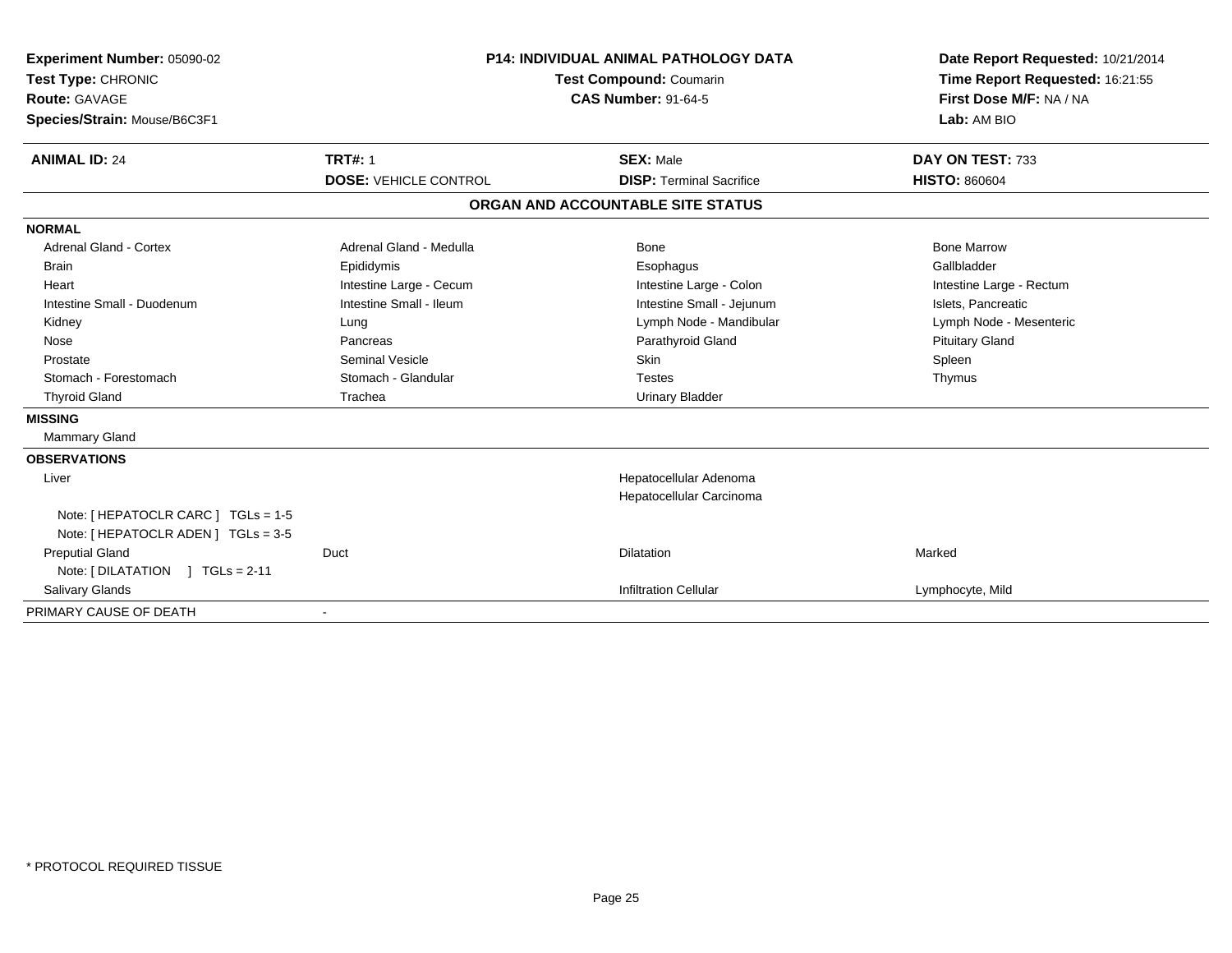| Experiment Number: 05090-02<br>Test Type: CHRONIC<br>Route: GAVAGE<br>Species/Strain: Mouse/B6C3F1 | <b>P14: INDIVIDUAL ANIMAL PATHOLOGY DATA</b><br><b>Test Compound: Coumarin</b><br><b>CAS Number: 91-64-5</b> |                                               | Date Report Requested: 10/21/2014<br>Time Report Requested: 16:21:55<br>First Dose M/F: NA / NA<br>Lab: AM BIO |
|----------------------------------------------------------------------------------------------------|--------------------------------------------------------------------------------------------------------------|-----------------------------------------------|----------------------------------------------------------------------------------------------------------------|
| <b>ANIMAL ID: 25</b>                                                                               | <b>TRT#: 1</b>                                                                                               | <b>SEX: Male</b>                              | DAY ON TEST: 733                                                                                               |
|                                                                                                    | <b>DOSE: VEHICLE CONTROL</b>                                                                                 | <b>DISP: Terminal Sacrifice</b>               | <b>HISTO: 860605</b>                                                                                           |
|                                                                                                    |                                                                                                              | ORGAN AND ACCOUNTABLE SITE STATUS             |                                                                                                                |
| <b>NORMAL</b>                                                                                      |                                                                                                              |                                               |                                                                                                                |
| <b>Adrenal Gland - Cortex</b>                                                                      | Adrenal Gland - Medulla                                                                                      | Bone                                          | <b>Bone Marrow</b>                                                                                             |
| <b>Brain</b>                                                                                       | Epididymis                                                                                                   | Esophagus                                     | Gallbladder                                                                                                    |
| Heart                                                                                              | Intestine Large - Cecum                                                                                      | Intestine Large - Colon                       | Intestine Large - Rectum                                                                                       |
| Intestine Small - Duodenum                                                                         | Intestine Small - Ileum                                                                                      | Islets. Pancreatic                            | Kidney                                                                                                         |
| Liver                                                                                              | Lung                                                                                                         | Lymph Node - Mandibular                       | Nose                                                                                                           |
| Pancreas                                                                                           | Parathyroid Gland                                                                                            | <b>Pituitary Gland</b>                        | Prostate                                                                                                       |
| <b>Seminal Vesicle</b>                                                                             | Skin                                                                                                         | Stomach - Forestomach                         | Stomach - Glandular                                                                                            |
| <b>Testes</b>                                                                                      | Thymus                                                                                                       | <b>Thyroid Gland</b>                          | Trachea                                                                                                        |
| <b>Urinary Bladder</b>                                                                             |                                                                                                              |                                               |                                                                                                                |
| <b>MISSING</b>                                                                                     |                                                                                                              |                                               |                                                                                                                |
| Mammary Gland                                                                                      |                                                                                                              |                                               |                                                                                                                |
| <b>OBSERVATIONS</b>                                                                                |                                                                                                              |                                               |                                                                                                                |
| <b>Intestine Small</b>                                                                             | Jejunum                                                                                                      | Adenocarcinoma                                |                                                                                                                |
| $1 TGLs = 2-4$<br>Note: [ ADENOCARC                                                                |                                                                                                              |                                               |                                                                                                                |
| Lymph Node                                                                                         | Mesenteric                                                                                                   | Inflammation                                  | Suppurative, Mild                                                                                              |
| Salivary Glands                                                                                    |                                                                                                              | <b>Infiltration Cellular</b>                  | Lymphocyte, Minimal                                                                                            |
| Spleen                                                                                             |                                                                                                              | Hematopoietic Cell Proliferation Erythrocytic | Mild                                                                                                           |
| Note: [ HEMA CL PR ERY ] TGLs = 1-5                                                                |                                                                                                              |                                               |                                                                                                                |
| PRIMARY CAUSE OF DEATH                                                                             |                                                                                                              |                                               |                                                                                                                |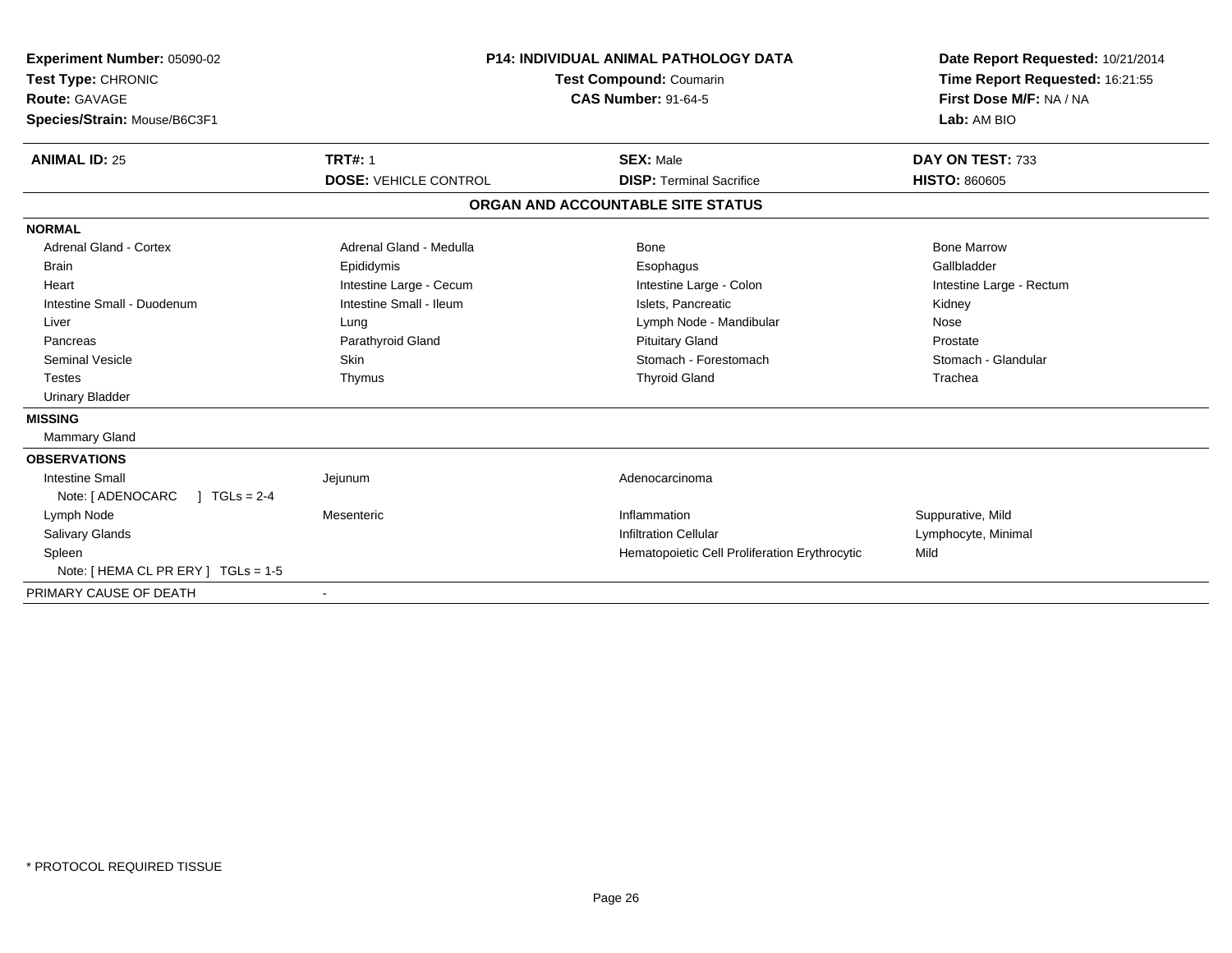| Experiment Number: 05090-02<br>Test Type: CHRONIC<br><b>Route: GAVAGE</b><br>Species/Strain: Mouse/B6C3F1 | <b>P14: INDIVIDUAL ANIMAL PATHOLOGY DATA</b><br>Test Compound: Coumarin<br><b>CAS Number: 91-64-5</b> |                                   | Date Report Requested: 10/21/2014<br>Time Report Requested: 16:21:55<br>First Dose M/F: NA / NA<br>Lab: AM BIO |
|-----------------------------------------------------------------------------------------------------------|-------------------------------------------------------------------------------------------------------|-----------------------------------|----------------------------------------------------------------------------------------------------------------|
| <b>ANIMAL ID: 27</b>                                                                                      | <b>TRT#: 1</b>                                                                                        | <b>SEX: Male</b>                  | DAY ON TEST: 455                                                                                               |
|                                                                                                           | <b>DOSE: VEHICLE CONTROL</b>                                                                          | <b>DISP:</b> Interval Sacrifice   | <b>HISTO: 860607</b>                                                                                           |
|                                                                                                           |                                                                                                       | ORGAN AND ACCOUNTABLE SITE STATUS |                                                                                                                |
| <b>NORMAL</b>                                                                                             |                                                                                                       |                                   |                                                                                                                |
| Adrenal Gland - Cortex                                                                                    | Adrenal Gland - Medulla                                                                               | Bone                              | <b>Bone Marrow</b>                                                                                             |
| <b>Brain</b>                                                                                              | Epididymis                                                                                            | Esophagus                         | Gallbladder                                                                                                    |
| Heart                                                                                                     | Intestine Large - Cecum                                                                               | Intestine Large - Colon           | Intestine Large - Rectum                                                                                       |
| Intestine Small - Duodenum                                                                                | Intestine Small - Ileum                                                                               | Intestine Small - Jejunum         | Islets, Pancreatic                                                                                             |
| Lung                                                                                                      | Lymph Node - Mandibular                                                                               | Lymph Node - Mesenteric           | Nose                                                                                                           |
| Pancreas                                                                                                  | Parathyroid Gland                                                                                     | <b>Pituitary Gland</b>            | Prostate                                                                                                       |
| <b>Salivary Glands</b>                                                                                    | Seminal Vesicle                                                                                       | <b>Skin</b>                       | Spleen                                                                                                         |
| Stomach - Forestomach                                                                                     | Stomach - Glandular                                                                                   | Testes                            | Thymus                                                                                                         |
| <b>Thyroid Gland</b>                                                                                      | Trachea                                                                                               | <b>Urinary Bladder</b>            |                                                                                                                |
| <b>MISSING</b>                                                                                            |                                                                                                       |                                   |                                                                                                                |
| Mammary Gland                                                                                             |                                                                                                       |                                   |                                                                                                                |
| <b>OBSERVATIONS</b>                                                                                       |                                                                                                       |                                   |                                                                                                                |
| Kidney                                                                                                    | Pelvis                                                                                                | <b>Infiltration Cellular</b>      | Lymphocyte, Mild                                                                                               |
| Liver                                                                                                     |                                                                                                       | Vacuolization Cytoplasmic         | Moderate                                                                                                       |
| PRIMARY CAUSE OF DEATH                                                                                    |                                                                                                       |                                   |                                                                                                                |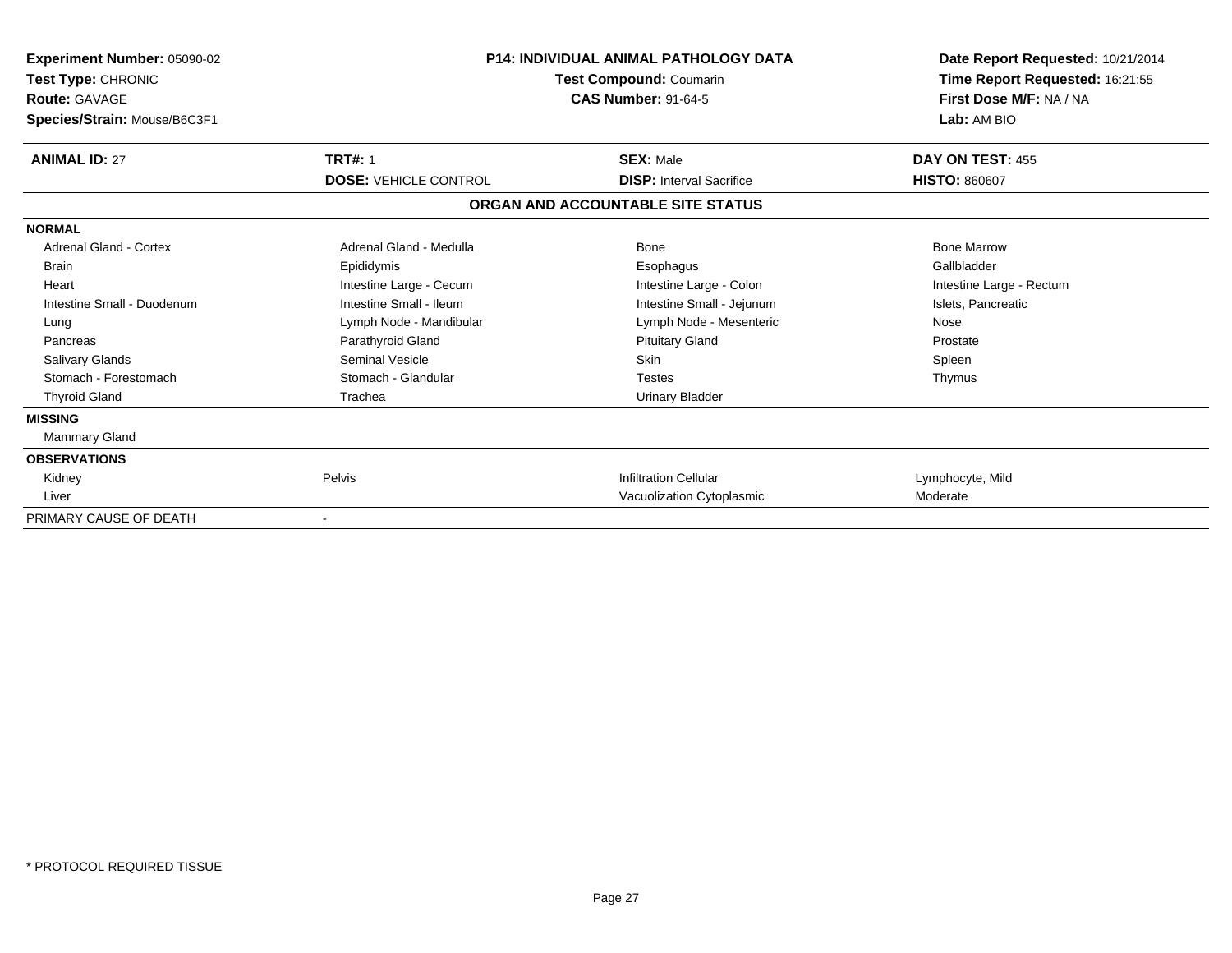| <b>Experiment Number: 05090-02</b><br>Test Type: CHRONIC<br><b>Route: GAVAGE</b><br>Species/Strain: Mouse/B6C3F1 | P14: INDIVIDUAL ANIMAL PATHOLOGY DATA<br>Test Compound: Coumarin<br><b>CAS Number: 91-64-5</b> |                                   | Date Report Requested: 10/21/2014<br>Time Report Requested: 16:21:55<br>First Dose M/F: NA / NA<br>Lab: AM BIO |
|------------------------------------------------------------------------------------------------------------------|------------------------------------------------------------------------------------------------|-----------------------------------|----------------------------------------------------------------------------------------------------------------|
| <b>ANIMAL ID: 28</b>                                                                                             | <b>TRT#: 1</b>                                                                                 | <b>SEX: Male</b>                  | DAY ON TEST: 456                                                                                               |
|                                                                                                                  | <b>DOSE: VEHICLE CONTROL</b>                                                                   | <b>DISP:</b> Interval Sacrifice   | <b>HISTO: 860608</b>                                                                                           |
|                                                                                                                  |                                                                                                | ORGAN AND ACCOUNTABLE SITE STATUS |                                                                                                                |
| <b>NORMAL</b>                                                                                                    |                                                                                                |                                   |                                                                                                                |
| <b>Adrenal Gland - Cortex</b>                                                                                    | Adrenal Gland - Medulla                                                                        | <b>Bone</b>                       | <b>Bone Marrow</b>                                                                                             |
| Brain                                                                                                            | Epididymis                                                                                     | Esophagus                         | Gallbladder                                                                                                    |
| Heart                                                                                                            | Intestine Large - Cecum                                                                        | Intestine Large - Colon           | Intestine Large - Rectum                                                                                       |
| Intestine Small - Duodenum                                                                                       | Intestine Small - Ileum                                                                        | Intestine Small - Jejunum         | Islets, Pancreatic                                                                                             |
| Liver                                                                                                            | Lung                                                                                           | Lymph Node - Mandibular           | Lymph Node - Mesenteric                                                                                        |
| Nose                                                                                                             | Pancreas                                                                                       | Parathyroid Gland                 | <b>Pituitary Gland</b>                                                                                         |
| Prostate                                                                                                         | <b>Seminal Vesicle</b>                                                                         | Skin                              | Spleen                                                                                                         |
| Stomach - Forestomach                                                                                            | Stomach - Glandular                                                                            | Testes                            | Thymus                                                                                                         |
| <b>Thyroid Gland</b>                                                                                             | Trachea                                                                                        | <b>Urinary Bladder</b>            |                                                                                                                |
| <b>MISSING</b>                                                                                                   |                                                                                                |                                   |                                                                                                                |
| <b>Mammary Gland</b>                                                                                             |                                                                                                |                                   |                                                                                                                |
| <b>OBSERVATIONS</b>                                                                                              |                                                                                                |                                   |                                                                                                                |
| <b>Adrenal Gland</b>                                                                                             | Spindle Cell                                                                                   | Hyperplasia                       | Mild                                                                                                           |
| Kidney                                                                                                           | Pelvis                                                                                         | <b>Infiltration Cellular</b>      | Lymphocyte, Mild                                                                                               |
| <b>Salivary Glands</b>                                                                                           |                                                                                                | <b>Infiltration Cellular</b>      | Lymphocyte, Mild                                                                                               |
| PRIMARY CAUSE OF DEATH                                                                                           | $\overline{\phantom{a}}$                                                                       |                                   |                                                                                                                |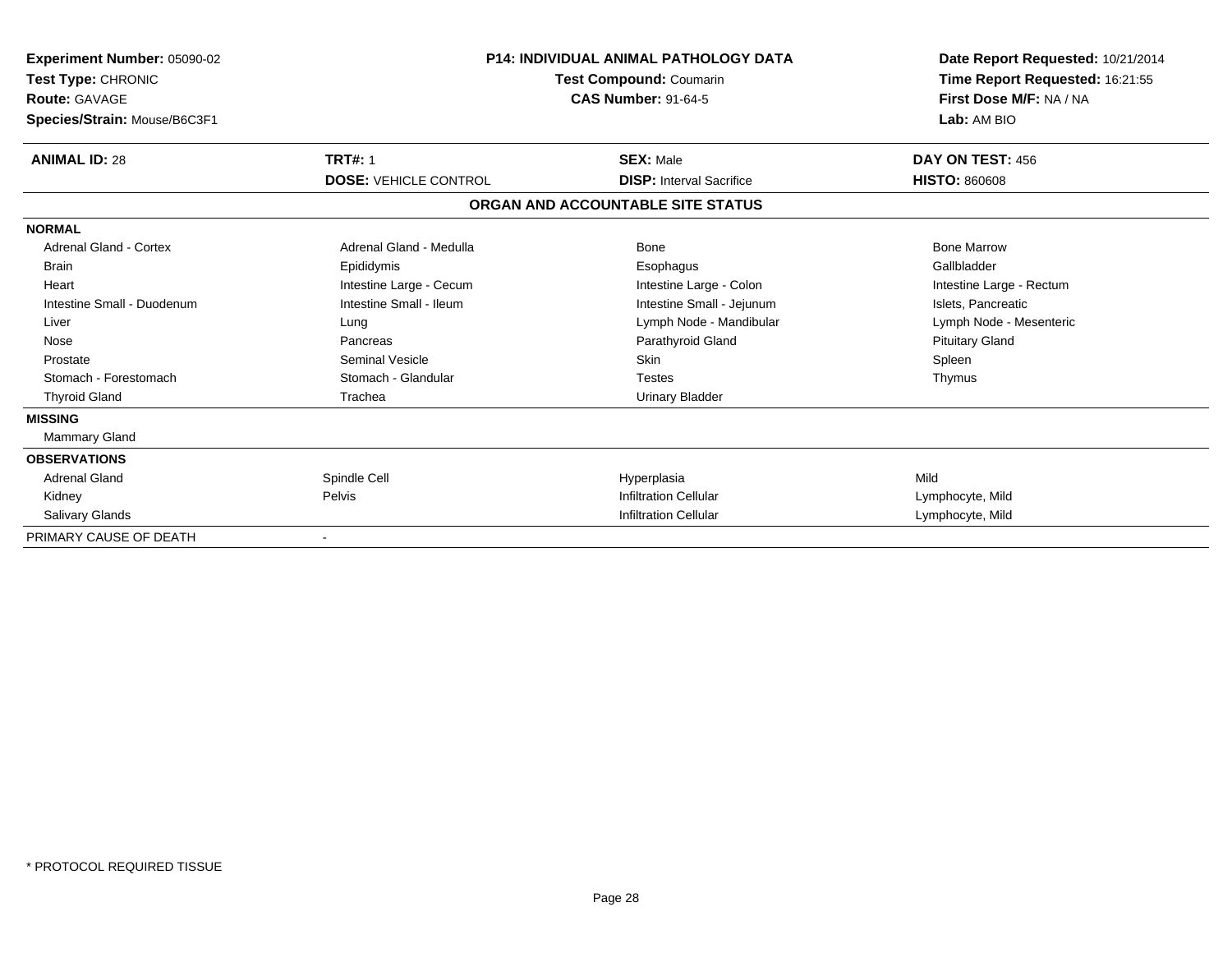| Experiment Number: 05090-02<br>Test Type: CHRONIC<br><b>Route: GAVAGE</b><br>Species/Strain: Mouse/B6C3F1 | <b>P14: INDIVIDUAL ANIMAL PATHOLOGY DATA</b><br><b>Test Compound: Coumarin</b><br><b>CAS Number: 91-64-5</b> |                                   | Date Report Requested: 10/21/2014<br>Time Report Requested: 16:21:55<br>First Dose M/F: NA / NA<br>Lab: AM BIO |  |
|-----------------------------------------------------------------------------------------------------------|--------------------------------------------------------------------------------------------------------------|-----------------------------------|----------------------------------------------------------------------------------------------------------------|--|
| <b>ANIMAL ID: 29</b>                                                                                      | <b>TRT#: 1</b>                                                                                               | <b>SEX: Male</b>                  | DAY ON TEST: 733                                                                                               |  |
|                                                                                                           | <b>DOSE: VEHICLE CONTROL</b>                                                                                 | <b>DISP: Terminal Sacrifice</b>   | <b>HISTO: 860609</b>                                                                                           |  |
|                                                                                                           |                                                                                                              | ORGAN AND ACCOUNTABLE SITE STATUS |                                                                                                                |  |
| <b>NORMAL</b>                                                                                             |                                                                                                              |                                   |                                                                                                                |  |
| Adrenal Gland - Medulla                                                                                   | <b>Bone</b>                                                                                                  | <b>Bone Marrow</b>                | <b>Brain</b>                                                                                                   |  |
| Epididymis                                                                                                | Esophagus                                                                                                    | Gallbladder                       | Heart                                                                                                          |  |
| Intestine Large - Colon                                                                                   | Intestine Large - Rectum                                                                                     | Intestine Small - Duodenum        | Intestine Small - Ileum                                                                                        |  |
| Intestine Small - Jejunum                                                                                 | Islets, Pancreatic                                                                                           | Kidney                            | Liver                                                                                                          |  |
| Lung                                                                                                      | Lymph Node - Mandibular                                                                                      | Lymph Node - Mesenteric           | Nose                                                                                                           |  |
| Pancreas                                                                                                  | Parathyroid Gland                                                                                            | <b>Pituitary Gland</b>            | Prostate                                                                                                       |  |
| <b>Seminal Vesicle</b>                                                                                    | <b>Skin</b>                                                                                                  | Stomach - Forestomach             | Stomach - Glandular                                                                                            |  |
| <b>Testes</b>                                                                                             | Thymus                                                                                                       | <b>Thyroid Gland</b>              | Trachea                                                                                                        |  |
| <b>MISSING</b>                                                                                            |                                                                                                              |                                   |                                                                                                                |  |
| Mammary Gland                                                                                             |                                                                                                              |                                   |                                                                                                                |  |
| <b>OBSERVATIONS</b>                                                                                       |                                                                                                              |                                   |                                                                                                                |  |
| <b>Adrenal Gland</b>                                                                                      | Cortex                                                                                                       | Clear Cell Focus                  | Mild                                                                                                           |  |
| Intestine Large                                                                                           | Cecum                                                                                                        | Hyperplasia                       | Lymphoid, Moderate                                                                                             |  |
| Note: [HYPERPLASIA ] TGLs = 1-11                                                                          |                                                                                                              |                                   |                                                                                                                |  |
| <b>Salivary Glands</b>                                                                                    |                                                                                                              | <b>Infiltration Cellular</b>      | Lymphocyte, Mild                                                                                               |  |
| Spleen                                                                                                    |                                                                                                              | Hyperplasia                       | Lymphoid, Moderate                                                                                             |  |
| Note: [HYPERPLASIA ] TGLs = 2-5                                                                           |                                                                                                              |                                   |                                                                                                                |  |
| <b>Urinary Bladder</b>                                                                                    |                                                                                                              | <b>Infiltration Cellular</b>      | Lymphocyte, Mild                                                                                               |  |
| PRIMARY CAUSE OF DEATH                                                                                    |                                                                                                              |                                   |                                                                                                                |  |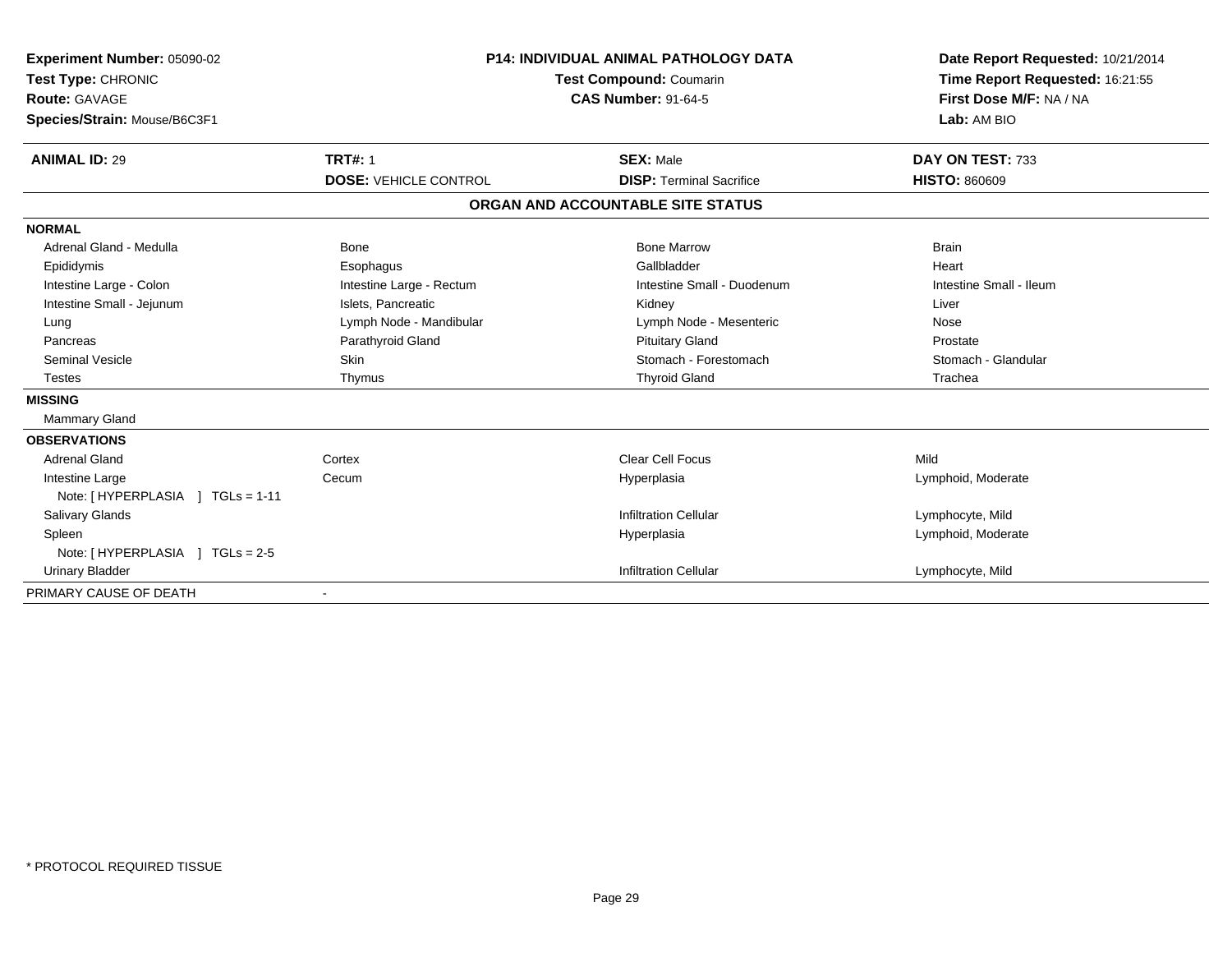| Experiment Number: 05090-02<br>Test Type: CHRONIC<br>Route: GAVAGE<br>Species/Strain: Mouse/B6C3F1 | <b>P14: INDIVIDUAL ANIMAL PATHOLOGY DATA</b><br><b>Test Compound: Coumarin</b><br><b>CAS Number: 91-64-5</b> |                                   | Date Report Requested: 10/21/2014<br>Time Report Requested: 16:21:55<br>First Dose M/F: NA / NA<br>Lab: AM BIO |
|----------------------------------------------------------------------------------------------------|--------------------------------------------------------------------------------------------------------------|-----------------------------------|----------------------------------------------------------------------------------------------------------------|
| <b>ANIMAL ID: 30</b>                                                                               | <b>TRT#: 1</b>                                                                                               | <b>SEX: Male</b>                  | DAY ON TEST: 726                                                                                               |
|                                                                                                    | <b>DOSE: VEHICLE CONTROL</b>                                                                                 | <b>DISP: Dead</b>                 | <b>HISTO: 860610</b>                                                                                           |
|                                                                                                    |                                                                                                              | ORGAN AND ACCOUNTABLE SITE STATUS |                                                                                                                |
| <b>NORMAL</b>                                                                                      |                                                                                                              |                                   |                                                                                                                |
| Adrenal Gland - Cortex                                                                             | Adrenal Gland - Medulla                                                                                      | <b>Bone</b>                       | <b>Bone Marrow</b>                                                                                             |
| <b>Brain</b>                                                                                       | Epididymis                                                                                                   | Esophagus                         | Gallbladder                                                                                                    |
| Heart                                                                                              | Intestine Large - Cecum                                                                                      | Intestine Large - Rectum          | Intestine Small - Ileum                                                                                        |
| Islets, Pancreatic                                                                                 | Lymph Node - Mandibular                                                                                      | Lymph Node - Mesenteric           | Nose                                                                                                           |
| Pancreas                                                                                           | <b>Pituitary Gland</b>                                                                                       | Prostate                          | <b>Seminal Vesicle</b>                                                                                         |
| Skin                                                                                               | <b>Testes</b>                                                                                                | Thymus                            | <b>Thyroid Gland</b>                                                                                           |
| Trachea                                                                                            | <b>Urinary Bladder</b>                                                                                       |                                   |                                                                                                                |
| <b>MISSING</b>                                                                                     |                                                                                                              |                                   |                                                                                                                |
| Mammary Gland                                                                                      |                                                                                                              |                                   |                                                                                                                |
| <b>AUTO PRECLUDES DIAG.</b>                                                                        |                                                                                                              |                                   |                                                                                                                |
| Intestine Large - Colon                                                                            | Intestine Small - Duodenum                                                                                   | Intestine Small - Jejunum         | Stomach - Glandular                                                                                            |
| <b>INSUFFICIENT TISSUE</b>                                                                         |                                                                                                              |                                   |                                                                                                                |
| Parathyroid Gland                                                                                  |                                                                                                              |                                   |                                                                                                                |
| <b>OBSERVATIONS</b>                                                                                |                                                                                                              |                                   |                                                                                                                |
| <b>Adrenal Gland</b>                                                                               | Spindle Cell                                                                                                 | Hyperplasia                       | Minimal                                                                                                        |
| Kidney                                                                                             |                                                                                                              | <b>Infiltration Cellular</b>      | Lymphocyte, Moderate                                                                                           |
| Liver                                                                                              |                                                                                                              | Hepatocellular Adenoma            |                                                                                                                |
|                                                                                                    |                                                                                                              | Necrosis                          | Coagulative, Moderate                                                                                          |
| Lung                                                                                               |                                                                                                              | Alveolar/Bronchiolar Adenoma      |                                                                                                                |
| Note: [ ALV BRON ADEN ] TGLs = 2-6,11                                                              |                                                                                                              |                                   |                                                                                                                |
| Salivary Glands                                                                                    |                                                                                                              | <b>Infiltration Cellular</b>      | Lymphocyte, Mild                                                                                               |
| Spleen                                                                                             |                                                                                                              | Developmental Malformation        |                                                                                                                |
| Note: [ DEVELOP MALFOR ] TGLs = 4-5                                                                |                                                                                                              |                                   |                                                                                                                |
| Stomach                                                                                            | Forestomach                                                                                                  | Hyperkeratosis                    | Moderate                                                                                                       |
| Note: [ HYPERKERATOSIS ] TGLs = 3-12                                                               |                                                                                                              |                                   |                                                                                                                |
| PRIMARY CAUSE OF DEATH                                                                             |                                                                                                              |                                   |                                                                                                                |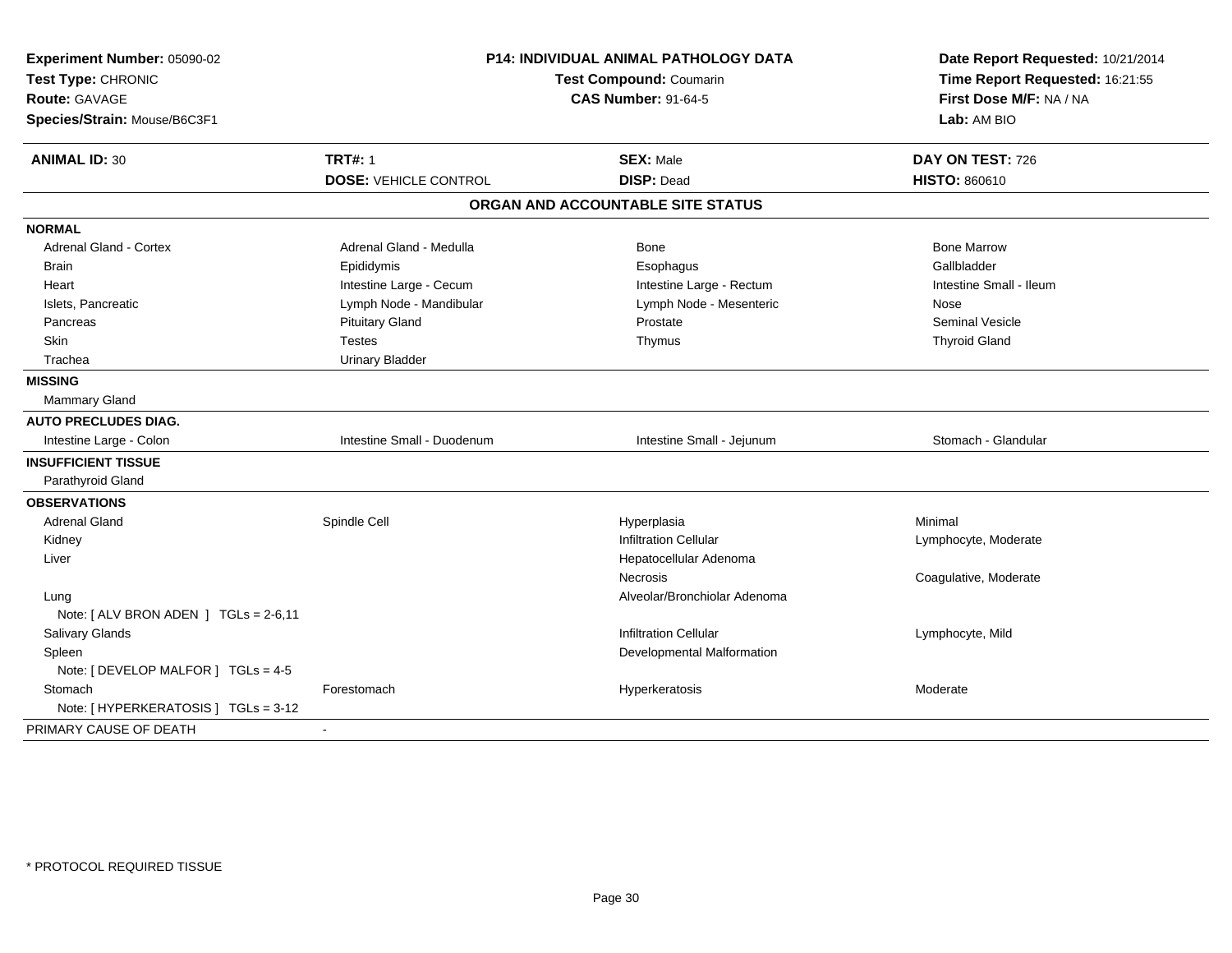| Experiment Number: 05090-02                   |                                | <b>P14: INDIVIDUAL ANIMAL PATHOLOGY DATA</b> |                                                                      |
|-----------------------------------------------|--------------------------------|----------------------------------------------|----------------------------------------------------------------------|
| Test Type: CHRONIC                            | <b>Test Compound: Coumarin</b> |                                              | Date Report Requested: 10/21/2014<br>Time Report Requested: 16:21:55 |
| <b>Route: GAVAGE</b>                          |                                | <b>CAS Number: 91-64-5</b>                   |                                                                      |
| Species/Strain: Mouse/B6C3F1                  |                                |                                              | Lab: AM BIO                                                          |
| <b>ANIMAL ID: 31</b>                          | <b>TRT#: 1</b>                 | <b>SEX: Male</b>                             | DAY ON TEST: 729                                                     |
|                                               | <b>DOSE: VEHICLE CONTROL</b>   | <b>DISP: Terminal Sacrifice</b>              | <b>HISTO: 860611</b>                                                 |
|                                               |                                | ORGAN AND ACCOUNTABLE SITE STATUS            |                                                                      |
| <b>NORMAL</b>                                 |                                |                                              |                                                                      |
| <b>Adrenal Gland - Cortex</b>                 | <b>Bone</b>                    | <b>Bone Marrow</b>                           | <b>Brain</b>                                                         |
| Epididymis                                    | Esophagus                      | Gallbladder                                  | Heart                                                                |
| Intestine Large - Cecum                       | Intestine Large - Colon        | Intestine Large - Rectum                     | Intestine Small - Duodenum                                           |
| Intestine Small - Ileum                       | Intestine Small - Jejunum      | Islets. Pancreatic                           | Lung                                                                 |
| Lymph Node - Mandibular                       | Lymph Node - Mesenteric        | Nose                                         | Pancreas                                                             |
| Parathyroid Gland                             | <b>Pituitary Gland</b>         | Prostate                                     | <b>Salivary Glands</b>                                               |
| <b>Seminal Vesicle</b>                        | Skin                           | Spleen                                       | Stomach - Forestomach                                                |
| Stomach - Glandular                           | <b>Testes</b>                  | Thymus                                       | <b>Thyroid Gland</b>                                                 |
| Trachea                                       | <b>Urinary Bladder</b>         |                                              |                                                                      |
| <b>MISSING</b>                                |                                |                                              |                                                                      |
| <b>Mammary Gland</b>                          |                                |                                              |                                                                      |
| <b>OBSERVATIONS</b>                           |                                |                                              |                                                                      |
| <b>Adrenal Gland</b>                          | Medulla                        | Pheochromocytoma Benign                      |                                                                      |
| Kidney                                        |                                | Glomerulosclerosis                           | Mild                                                                 |
|                                               |                                | <b>Infiltration Cellular</b>                 | Lymphocyte, Moderate                                                 |
| Liver                                         |                                | Hepatocellular Carcinoma                     | Multiple                                                             |
| Note: [ HEPATOCLR CARC ] TGLs = 1-5,4-12      |                                |                                              |                                                                      |
| Stomach                                       |                                |                                              |                                                                      |
| Note: EXTENSIVE INFOLDING AND NOT A LESION    |                                |                                              |                                                                      |
| Note: STOMACH TGL 2 FOUND AT TRIM IS PROBABLY |                                |                                              |                                                                      |
| PRIMARY CAUSE OF DEATH                        |                                |                                              |                                                                      |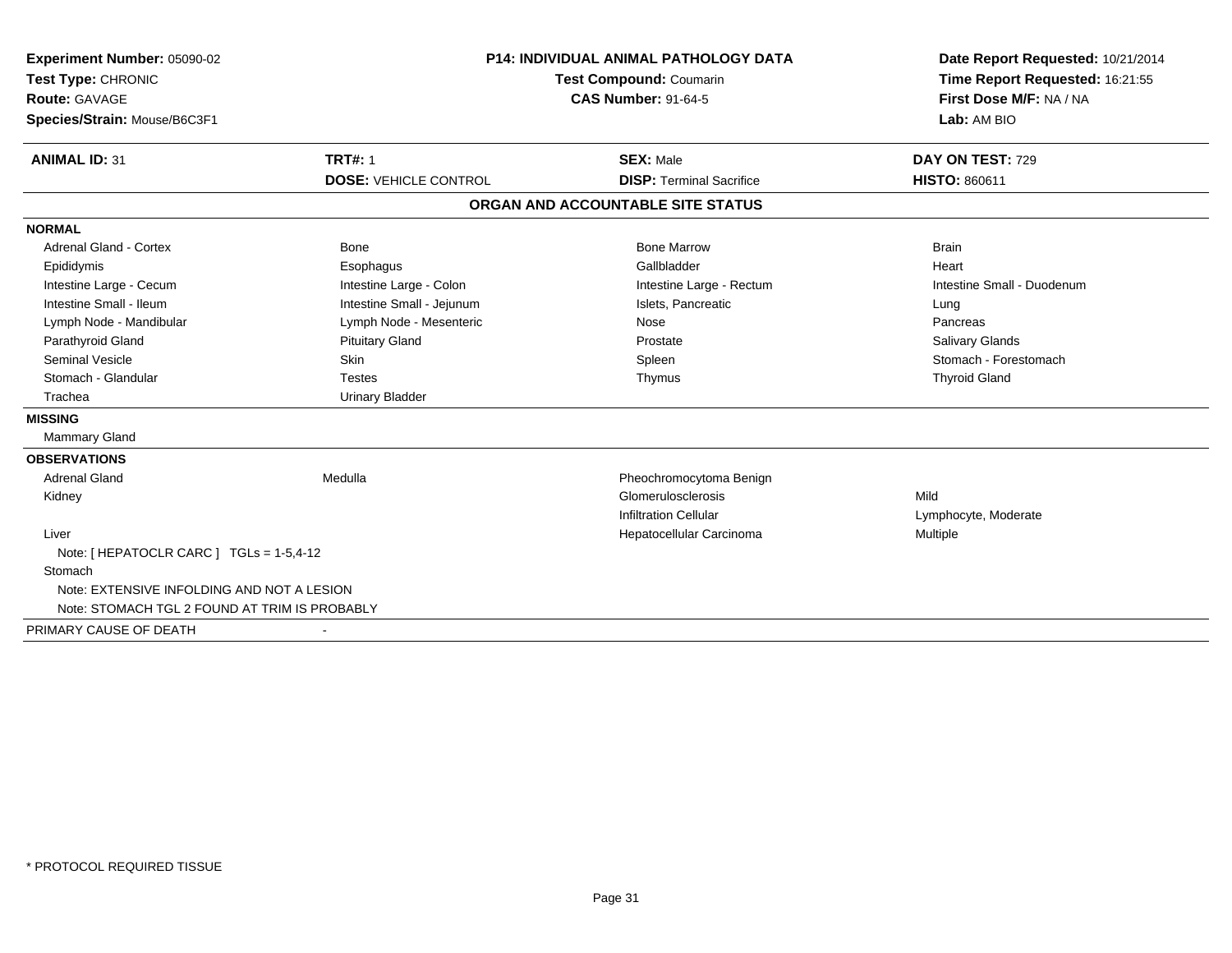| Experiment Number: 05090-02      | <b>P14: INDIVIDUAL ANIMAL PATHOLOGY DATA</b><br>Test Compound: Coumarin<br><b>CAS Number: 91-64-5</b> |                                   | Date Report Requested: 10/21/2014 |
|----------------------------------|-------------------------------------------------------------------------------------------------------|-----------------------------------|-----------------------------------|
| Test Type: CHRONIC               |                                                                                                       |                                   | Time Report Requested: 16:21:55   |
| Route: GAVAGE                    |                                                                                                       |                                   | First Dose M/F: NA / NA           |
| Species/Strain: Mouse/B6C3F1     |                                                                                                       |                                   | Lab: AM BIO                       |
|                                  |                                                                                                       |                                   |                                   |
| <b>ANIMAL ID: 32</b>             | <b>TRT#: 1</b>                                                                                        | <b>SEX: Male</b>                  | DAY ON TEST: 729                  |
|                                  | <b>DOSE: VEHICLE CONTROL</b>                                                                          | <b>DISP: Terminal Sacrifice</b>   | <b>HISTO: 860612</b>              |
|                                  |                                                                                                       | ORGAN AND ACCOUNTABLE SITE STATUS |                                   |
| <b>NORMAL</b>                    |                                                                                                       |                                   |                                   |
| <b>Adrenal Gland - Cortex</b>    | Adrenal Gland - Medulla                                                                               | Bone                              | <b>Bone Marrow</b>                |
| <b>Brain</b>                     | Epididymis                                                                                            | Esophagus                         | Heart                             |
| Intestine Large - Colon          | Intestine Large - Rectum                                                                              | Intestine Small - Duodenum        | Intestine Small - Ileum           |
| Intestine Small - Jejunum        | Islets, Pancreatic                                                                                    | Kidney                            | Lung                              |
| Lymph Node - Mandibular          | Lymph Node - Mesenteric                                                                               | Nose                              | Pancreas                          |
| Parathyroid Gland                | <b>Pituitary Gland</b>                                                                                | Prostate                          | <b>Seminal Vesicle</b>            |
| Skin                             | Spleen                                                                                                | Stomach - Forestomach             | Stomach - Glandular               |
| <b>Testes</b>                    | Thymus                                                                                                | <b>Thyroid Gland</b>              | Trachea                           |
| <b>Urinary Bladder</b>           |                                                                                                       |                                   |                                   |
| <b>MISSING</b>                   |                                                                                                       |                                   |                                   |
| Gallbladder                      | Mammary Gland                                                                                         |                                   |                                   |
| <b>OBSERVATIONS</b>              |                                                                                                       |                                   |                                   |
| Intestine Large                  | Cecum                                                                                                 | Hyperplasia                       | Lymphoid, Mild                    |
| Note: [HYPERPLASIA ] TGLs = 3-7  |                                                                                                       |                                   |                                   |
| Liver                            |                                                                                                       | <b>Clear Cell Focus</b>           | Mild                              |
|                                  |                                                                                                       | Hepatocellular Adenoma            |                                   |
| <b>Preputial Gland</b>           |                                                                                                       | Hyperplasia                       | Moderate                          |
| Note: [HYPERPLASIA ] TGLs = 1-14 |                                                                                                       |                                   |                                   |
| Salivary Glands                  |                                                                                                       | <b>Infiltration Cellular</b>      | Lymphocyte, Minimal               |
| PRIMARY CAUSE OF DEATH           |                                                                                                       |                                   |                                   |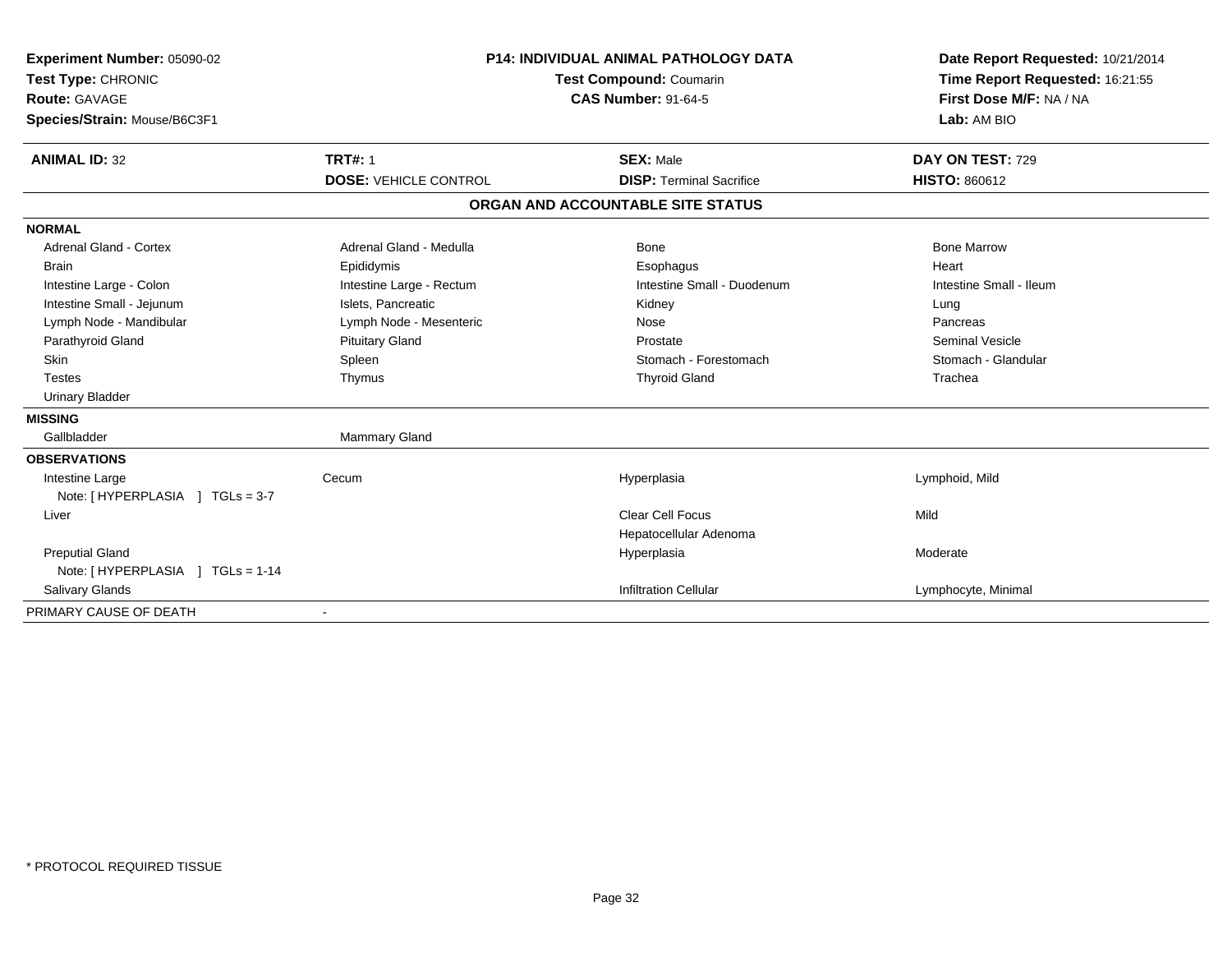| <b>Experiment Number: 05090-02</b><br>Test Type: CHRONIC<br><b>Route: GAVAGE</b><br>Species/Strain: Mouse/B6C3F1 | <b>P14: INDIVIDUAL ANIMAL PATHOLOGY DATA</b><br>Test Compound: Coumarin<br><b>CAS Number: 91-64-5</b> |                                   | Date Report Requested: 10/21/2014<br>Time Report Requested: 16:21:55<br>First Dose M/F: NA / NA<br>Lab: AM BIO |
|------------------------------------------------------------------------------------------------------------------|-------------------------------------------------------------------------------------------------------|-----------------------------------|----------------------------------------------------------------------------------------------------------------|
| <b>ANIMAL ID: 33</b>                                                                                             | <b>TRT#: 1</b>                                                                                        | <b>SEX: Male</b>                  | DAY ON TEST: 729                                                                                               |
|                                                                                                                  | <b>DOSE: VEHICLE CONTROL</b>                                                                          | <b>DISP: Terminal Sacrifice</b>   | <b>HISTO: 860613</b>                                                                                           |
|                                                                                                                  |                                                                                                       | ORGAN AND ACCOUNTABLE SITE STATUS |                                                                                                                |
| <b>NORMAL</b>                                                                                                    |                                                                                                       |                                   |                                                                                                                |
| <b>Adrenal Gland - Cortex</b>                                                                                    | Adrenal Gland - Medulla                                                                               | Bone                              | <b>Bone Marrow</b>                                                                                             |
| <b>Brain</b>                                                                                                     | Epididymis                                                                                            | Esophagus                         | Heart                                                                                                          |
| Intestine Large - Cecum                                                                                          | Intestine Large - Colon                                                                               | Intestine Large - Rectum          | Intestine Small - Duodenum                                                                                     |
| Intestine Small - Ileum                                                                                          | Intestine Small - Jejunum                                                                             | Islets. Pancreatic                | Kidney                                                                                                         |
| Lung                                                                                                             | Lymph Node - Mandibular                                                                               | Lymph Node - Mesenteric           | Nose                                                                                                           |
| Pancreas                                                                                                         | Parathyroid Gland                                                                                     | <b>Pituitary Gland</b>            | Prostate                                                                                                       |
| <b>Salivary Glands</b>                                                                                           | Seminal Vesicle                                                                                       | Skin                              | Spleen                                                                                                         |
| Stomach - Forestomach                                                                                            | Stomach - Glandular                                                                                   | <b>Testes</b>                     | Thymus                                                                                                         |
| <b>Thyroid Gland</b>                                                                                             | Trachea                                                                                               | <b>Urinary Bladder</b>            |                                                                                                                |
| <b>MISSING</b>                                                                                                   |                                                                                                       |                                   |                                                                                                                |
| Gallbladder                                                                                                      | <b>Mammary Gland</b>                                                                                  |                                   |                                                                                                                |
| <b>OBSERVATIONS</b>                                                                                              |                                                                                                       |                                   |                                                                                                                |
| Liver                                                                                                            |                                                                                                       | Hepatocellular Adenoma            |                                                                                                                |
| Note: [ HEPATOCLR ADEN ] TGLs = 1-11                                                                             |                                                                                                       |                                   |                                                                                                                |
| PRIMARY CAUSE OF DEATH                                                                                           |                                                                                                       |                                   |                                                                                                                |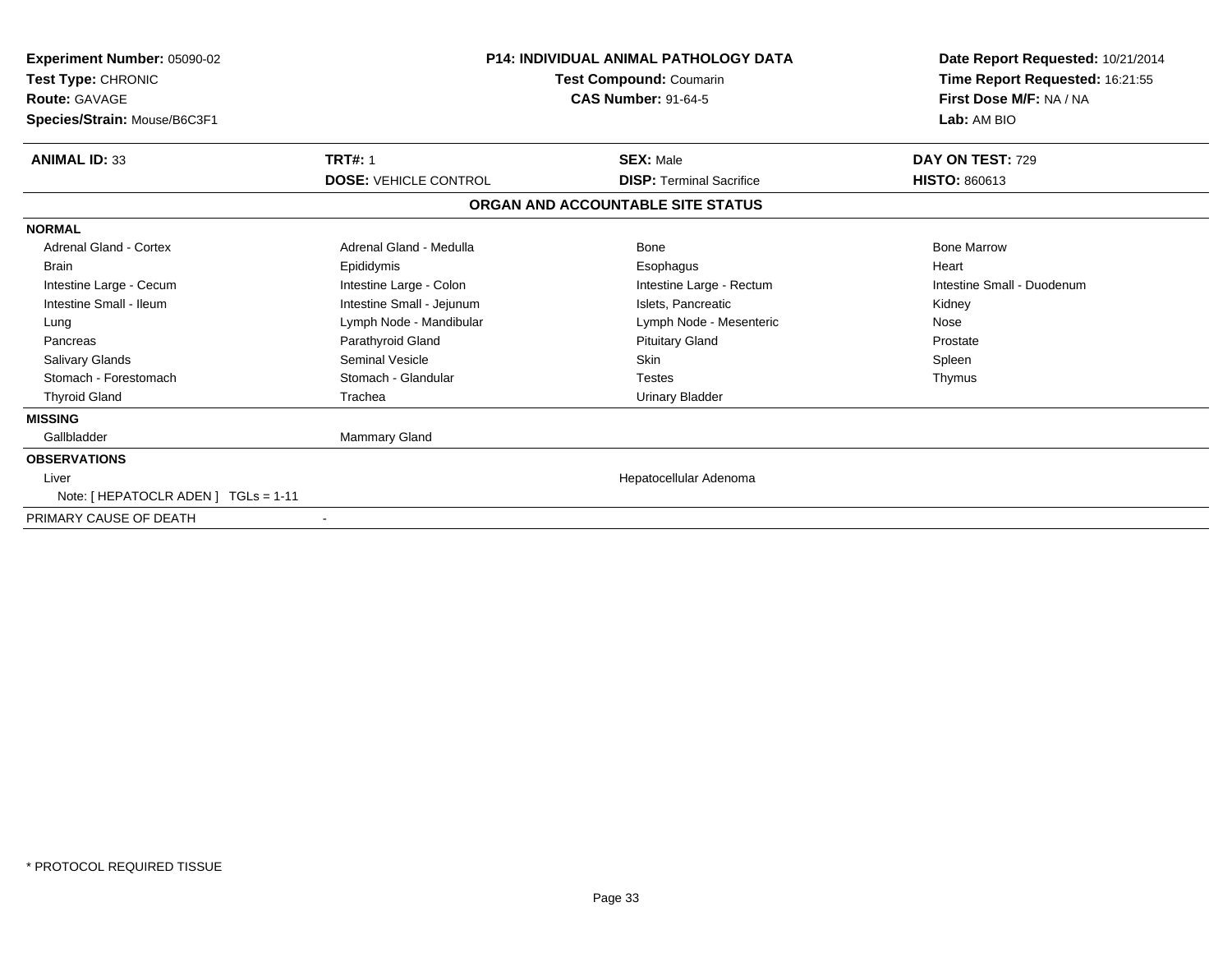| Experiment Number: 05090-02<br>Test Type: CHRONIC<br><b>Route: GAVAGE</b><br>Species/Strain: Mouse/B6C3F1 | <b>P14: INDIVIDUAL ANIMAL PATHOLOGY DATA</b><br>Test Compound: Coumarin<br><b>CAS Number: 91-64-5</b> |                                           | Date Report Requested: 10/21/2014<br>Time Report Requested: 16:21:55<br>First Dose M/F: NA / NA<br>Lab: AM BIO |  |
|-----------------------------------------------------------------------------------------------------------|-------------------------------------------------------------------------------------------------------|-------------------------------------------|----------------------------------------------------------------------------------------------------------------|--|
| <b>ANIMAL ID: 34</b>                                                                                      | <b>TRT#: 1</b><br><b>DOSE: VEHICLE CONTROL</b>                                                        | <b>SEX: Male</b><br><b>DISP: Moribund</b> | DAY ON TEST: 680<br><b>HISTO: 860614</b>                                                                       |  |
|                                                                                                           |                                                                                                       | ORGAN AND ACCOUNTABLE SITE STATUS         |                                                                                                                |  |
| <b>NORMAL</b>                                                                                             |                                                                                                       |                                           |                                                                                                                |  |
| <b>Adrenal Gland - Cortex</b>                                                                             | Adrenal Gland - Medulla                                                                               | <b>Bone</b>                               | <b>Bone Marrow</b>                                                                                             |  |
| <b>Brain</b>                                                                                              | Epididymis                                                                                            | Esophagus                                 | Eye                                                                                                            |  |
| Gallbladder                                                                                               | Heart                                                                                                 | Intestine Large - Cecum                   | Intestine Large - Colon                                                                                        |  |
| Intestine Large - Rectum                                                                                  | Intestine Small - Duodenum                                                                            | Intestine Small - Ileum                   | Intestine Small - Jejunum                                                                                      |  |
| Islets, Pancreatic                                                                                        | Kidney                                                                                                | Lymph Node - Mesenteric                   | Nose                                                                                                           |  |
| Pancreas                                                                                                  | Parathyroid Gland                                                                                     | <b>Pituitary Gland</b>                    | Prostate                                                                                                       |  |
| <b>Salivary Glands</b>                                                                                    | <b>Seminal Vesicle</b>                                                                                | Skin                                      | Spleen                                                                                                         |  |
| Stomach - Forestomach                                                                                     | Stomach - Glandular                                                                                   | <b>Testes</b>                             | Thymus                                                                                                         |  |
| <b>Thyroid Gland</b>                                                                                      | Trachea                                                                                               | <b>Urinary Bladder</b>                    |                                                                                                                |  |
| <b>MISSING</b>                                                                                            |                                                                                                       |                                           |                                                                                                                |  |
| Mammary Gland                                                                                             |                                                                                                       |                                           |                                                                                                                |  |
| <b>OBSERVATIONS</b>                                                                                       |                                                                                                       |                                           |                                                                                                                |  |
| <b>Adrenal Gland</b>                                                                                      | Spindle Cell                                                                                          | Hyperplasia                               | Minimal                                                                                                        |  |
| <b>Harderian Gland</b>                                                                                    |                                                                                                       | Adenoma                                   |                                                                                                                |  |
| Note: [ ADENOMA<br>$1 TGLs = 2-11$                                                                        |                                                                                                       |                                           |                                                                                                                |  |
| Liver                                                                                                     |                                                                                                       | <b>Clear Cell Focus</b>                   | Mild                                                                                                           |  |
|                                                                                                           |                                                                                                       | Hepatocellular Adenoma                    |                                                                                                                |  |
|                                                                                                           |                                                                                                       | <b>Mixed Cell Focus</b>                   | Moderate                                                                                                       |  |
| Note: [ CLEAR CL FOCUS ] TGLs = 4-5<br>Note: [ HEPATOCLR ADEN ] TGLs = 3-5                                |                                                                                                       |                                           |                                                                                                                |  |
| Lung                                                                                                      |                                                                                                       | Carcinoma                                 | Metastatic (Uncertain Primary Site)                                                                            |  |
| Lymph Node                                                                                                | Mandibular                                                                                            | Hyperplasia                               | Lymphoid, Moderate                                                                                             |  |
| <b>Preputial Gland</b>                                                                                    | Duct                                                                                                  | Dilatation                                | Marked                                                                                                         |  |
| Note: [DILATATION ] TGLs = 1-13                                                                           |                                                                                                       |                                           |                                                                                                                |  |
| PRIMARY CAUSE OF DEATH                                                                                    |                                                                                                       |                                           |                                                                                                                |  |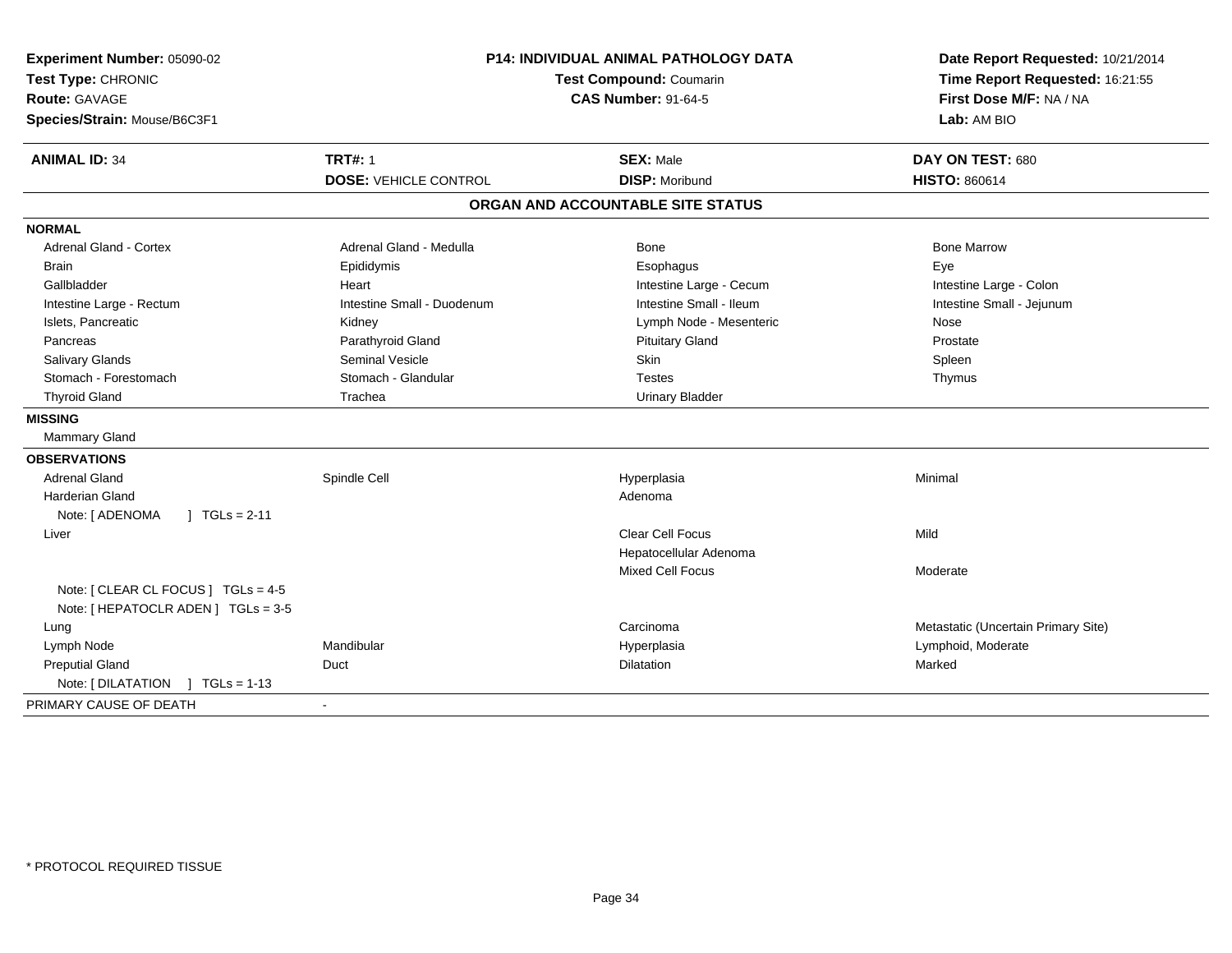| Experiment Number: 05090-02<br>Test Type: CHRONIC<br><b>Route: GAVAGE</b><br>Species/Strain: Mouse/B6C3F1 | <b>P14: INDIVIDUAL ANIMAL PATHOLOGY DATA</b><br><b>Test Compound: Coumarin</b><br><b>CAS Number: 91-64-5</b> |                                   | Date Report Requested: 10/21/2014<br>Time Report Requested: 16:21:55<br>First Dose M/F: NA / NA<br>Lab: AM BIO |  |
|-----------------------------------------------------------------------------------------------------------|--------------------------------------------------------------------------------------------------------------|-----------------------------------|----------------------------------------------------------------------------------------------------------------|--|
| <b>ANIMAL ID: 36</b>                                                                                      | <b>TRT#: 1</b>                                                                                               | <b>SEX: Male</b>                  | DAY ON TEST: 729                                                                                               |  |
|                                                                                                           | <b>DOSE: VEHICLE CONTROL</b>                                                                                 | <b>DISP: Terminal Sacrifice</b>   | <b>HISTO: 860616</b>                                                                                           |  |
|                                                                                                           |                                                                                                              | ORGAN AND ACCOUNTABLE SITE STATUS |                                                                                                                |  |
| <b>NORMAL</b>                                                                                             |                                                                                                              |                                   |                                                                                                                |  |
| Adrenal Gland - Cortex                                                                                    | Adrenal Gland - Medulla                                                                                      | Bone                              | <b>Bone Marrow</b>                                                                                             |  |
| Brain                                                                                                     | Epididymis                                                                                                   | Esophagus                         | Gallbladder                                                                                                    |  |
| Heart                                                                                                     | Intestine Large - Cecum                                                                                      | Intestine Large - Colon           | Intestine Large - Rectum                                                                                       |  |
| Intestine Small - Duodenum                                                                                | Intestine Small - Ileum                                                                                      | Intestine Small - Jejunum         | Islets, Pancreatic                                                                                             |  |
| Kidney                                                                                                    | Liver                                                                                                        | Lung                              | Lymph Node - Mandibular                                                                                        |  |
| Nose                                                                                                      | Pancreas                                                                                                     | Parathyroid Gland                 | <b>Pituitary Gland</b>                                                                                         |  |
| Prostate                                                                                                  | <b>Seminal Vesicle</b>                                                                                       | <b>Skin</b>                       | Spleen                                                                                                         |  |
| Stomach - Forestomach                                                                                     | Stomach - Glandular                                                                                          | <b>Testes</b>                     | Thymus                                                                                                         |  |
| Trachea                                                                                                   | <b>Urinary Bladder</b>                                                                                       |                                   |                                                                                                                |  |
| <b>MISSING</b>                                                                                            |                                                                                                              |                                   |                                                                                                                |  |
| <b>Mammary Gland</b>                                                                                      |                                                                                                              |                                   |                                                                                                                |  |
| <b>OBSERVATIONS</b>                                                                                       |                                                                                                              |                                   |                                                                                                                |  |
| Lymph Node                                                                                                | Mesenteric                                                                                                   | Congestion                        | Mild                                                                                                           |  |
| Note: [ CONGESTION<br>$1 TGLs = 1-7$                                                                      |                                                                                                              |                                   |                                                                                                                |  |
| <b>Salivary Glands</b>                                                                                    |                                                                                                              | <b>Infiltration Cellular</b>      | Lymphocyte, Mild                                                                                               |  |
| <b>Thyroid Gland</b>                                                                                      | <b>Follicular Cel</b>                                                                                        | Hyperplasia                       | Mild                                                                                                           |  |
| PRIMARY CAUSE OF DEATH                                                                                    |                                                                                                              |                                   |                                                                                                                |  |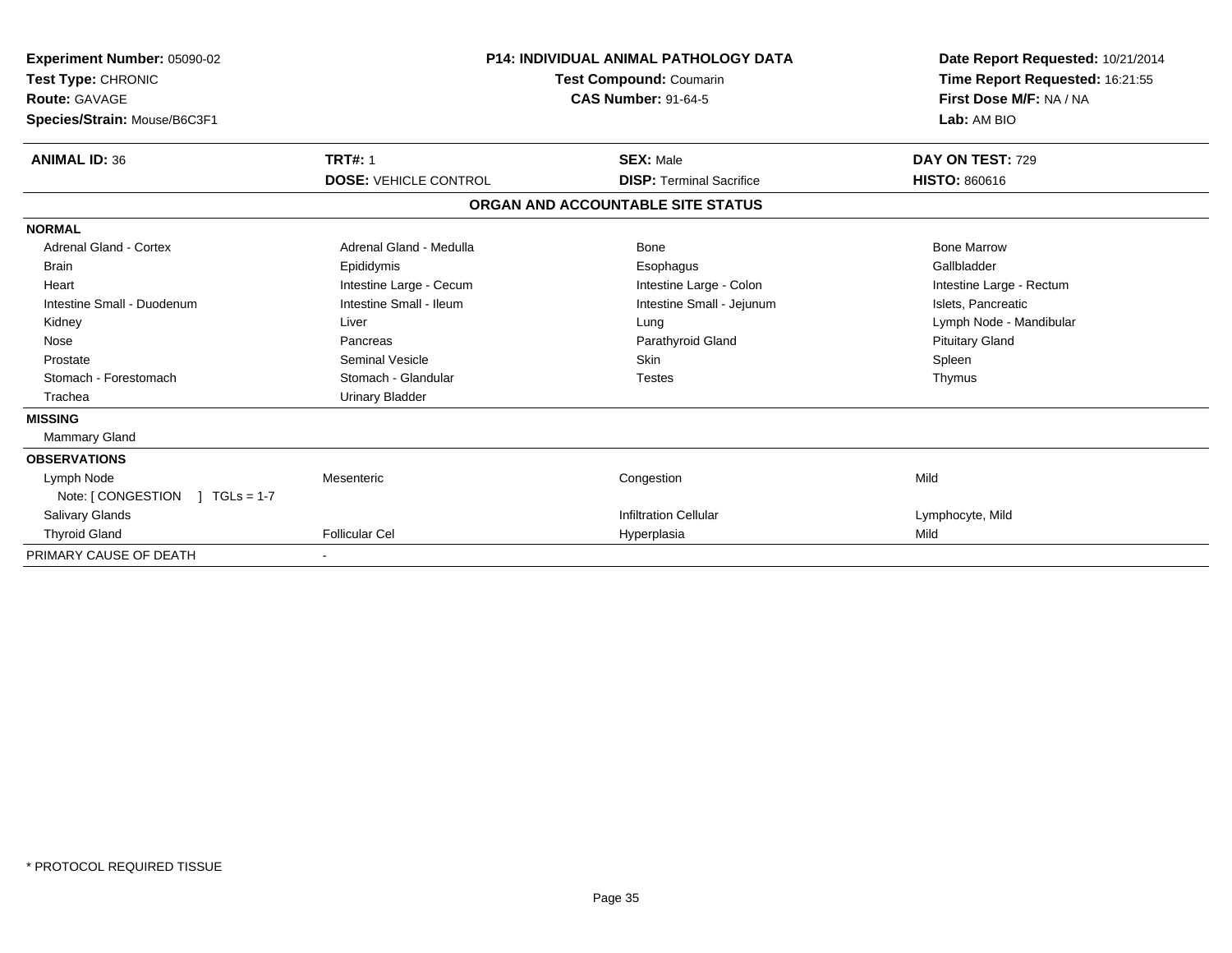| Experiment Number: 05090-02<br>Test Type: CHRONIC<br><b>Route: GAVAGE</b><br>Species/Strain: Mouse/B6C3F1 |                              | <b>P14: INDIVIDUAL ANIMAL PATHOLOGY DATA</b><br>Test Compound: Coumarin<br><b>CAS Number: 91-64-5</b> | Date Report Requested: 10/21/2014<br>Time Report Requested: 16:21:55<br>First Dose M/F: NA / NA<br>Lab: AM BIO |
|-----------------------------------------------------------------------------------------------------------|------------------------------|-------------------------------------------------------------------------------------------------------|----------------------------------------------------------------------------------------------------------------|
| <b>ANIMAL ID: 37</b>                                                                                      | <b>TRT#: 1</b>               | <b>SEX: Male</b>                                                                                      | DAY ON TEST: 455                                                                                               |
|                                                                                                           | <b>DOSE: VEHICLE CONTROL</b> | <b>DISP: Interval Sacrifice</b>                                                                       | <b>HISTO: 860617</b>                                                                                           |
|                                                                                                           |                              | ORGAN AND ACCOUNTABLE SITE STATUS                                                                     |                                                                                                                |
| <b>NORMAL</b>                                                                                             |                              |                                                                                                       |                                                                                                                |
| Adrenal Gland - Cortex                                                                                    | Adrenal Gland - Medulla      | Bone                                                                                                  | <b>Bone Marrow</b>                                                                                             |
| <b>Brain</b>                                                                                              | Epididymis                   | Esophagus                                                                                             | Gallbladder                                                                                                    |
| Heart                                                                                                     | Intestine Large - Cecum      | Intestine Large - Colon                                                                               | Intestine Large - Rectum                                                                                       |
| Intestine Small - Duodenum                                                                                | Intestine Small - Jejunum    | Islets, Pancreatic                                                                                    | Kidney                                                                                                         |
| Lung                                                                                                      | Lymph Node - Mesenteric      | Nose                                                                                                  | Pancreas                                                                                                       |
| <b>Pituitary Gland</b>                                                                                    | Prostate                     | Salivary Glands                                                                                       | <b>Seminal Vesicle</b>                                                                                         |
| Skin                                                                                                      | Spleen                       | Stomach - Forestomach                                                                                 | Stomach - Glandular                                                                                            |
| <b>Testes</b>                                                                                             | Thymus                       | <b>Thyroid Gland</b>                                                                                  | Trachea                                                                                                        |
| <b>Urinary Bladder</b>                                                                                    |                              |                                                                                                       |                                                                                                                |
| <b>MISSING</b>                                                                                            |                              |                                                                                                       |                                                                                                                |
| Lymph Node - Mandibular                                                                                   | <b>Mammary Gland</b>         | Parathyroid Gland                                                                                     |                                                                                                                |
| <b>OBSERVATIONS</b>                                                                                       |                              |                                                                                                       |                                                                                                                |
| <b>Adrenal Gland</b>                                                                                      | Spindle Cell                 | Hyperplasia                                                                                           | Mild                                                                                                           |
| Note: ADRENAL-"A"CELL HYPERPLASIA.                                                                        |                              |                                                                                                       |                                                                                                                |
| <b>Intestine Small</b>                                                                                    | Ileum, Lymphoid Tiss         | Inflammation                                                                                          | Suppurative, Mild                                                                                              |
| Liver                                                                                                     |                              | Vacuolization Cytoplasmic                                                                             | Mild                                                                                                           |
| PRIMARY CAUSE OF DEATH                                                                                    |                              |                                                                                                       |                                                                                                                |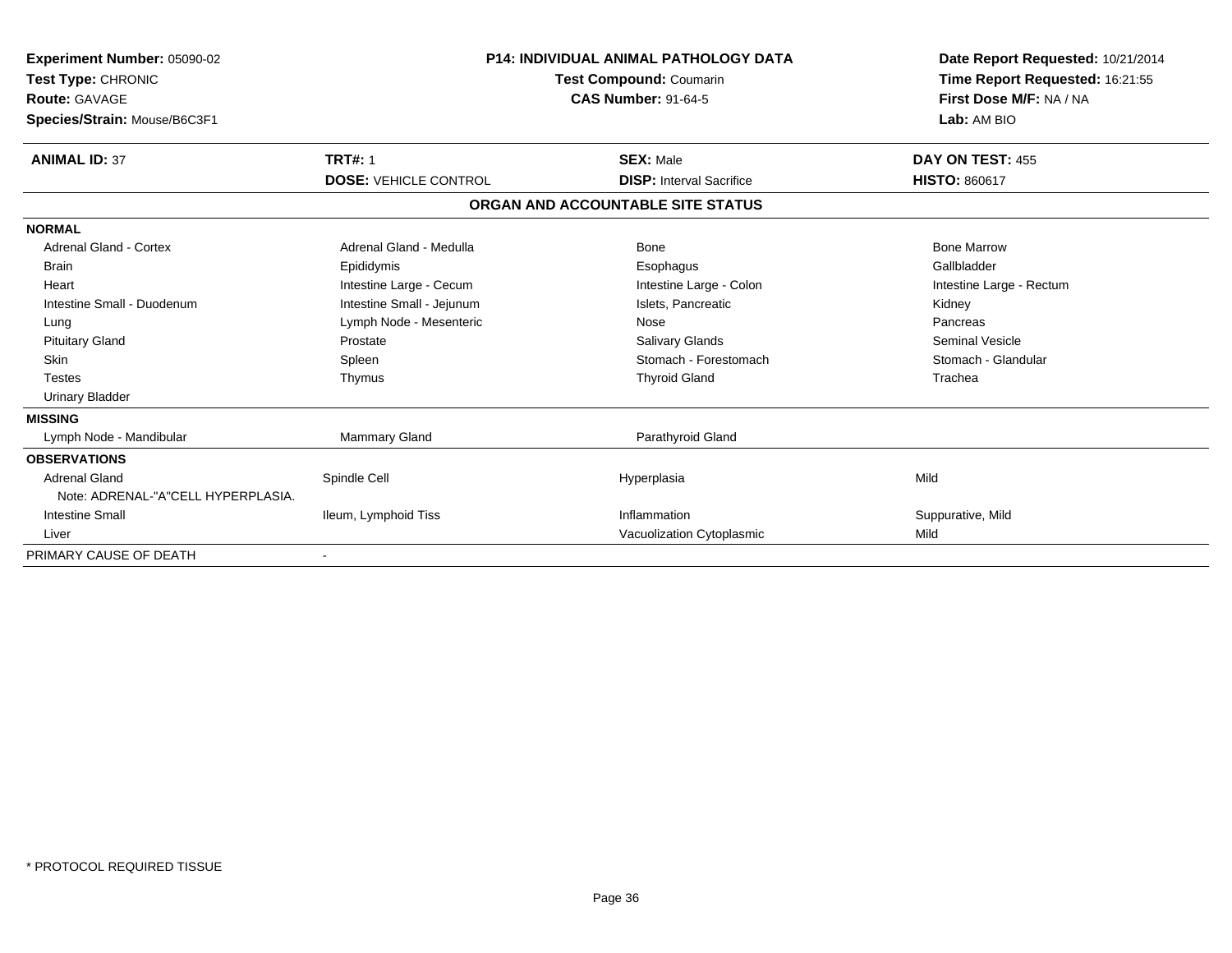| Experiment Number: 05090-02<br>Test Type: CHRONIC<br><b>Route: GAVAGE</b><br>Species/Strain: Mouse/B6C3F1 | <b>P14: INDIVIDUAL ANIMAL PATHOLOGY DATA</b><br>Test Compound: Coumarin<br><b>CAS Number: 91-64-5</b> |                                   | Date Report Requested: 10/21/2014<br>Time Report Requested: 16:21:55<br>First Dose M/F: NA / NA<br>Lab: AM BIO |
|-----------------------------------------------------------------------------------------------------------|-------------------------------------------------------------------------------------------------------|-----------------------------------|----------------------------------------------------------------------------------------------------------------|
| <b>ANIMAL ID: 38</b>                                                                                      | <b>TRT#: 1</b>                                                                                        | <b>SEX: Male</b>                  | DAY ON TEST: 734                                                                                               |
|                                                                                                           | <b>DOSE: VEHICLE CONTROL</b>                                                                          | <b>DISP: Terminal Sacrifice</b>   | <b>HISTO: 860618</b>                                                                                           |
|                                                                                                           |                                                                                                       | ORGAN AND ACCOUNTABLE SITE STATUS |                                                                                                                |
| <b>NORMAL</b>                                                                                             |                                                                                                       |                                   |                                                                                                                |
| Adrenal Gland - Cortex                                                                                    | Adrenal Gland - Medulla                                                                               | Bone                              | <b>Bone Marrow</b>                                                                                             |
| <b>Brain</b>                                                                                              | Epididymis                                                                                            | Esophagus                         | Gallbladder                                                                                                    |
| Heart                                                                                                     | Intestine Large - Cecum                                                                               | Intestine Large - Colon           | Intestine Large - Rectum                                                                                       |
| Intestine Small - Duodenum                                                                                | Intestine Small - Ileum                                                                               | Intestine Small - Jejunum         | Islets, Pancreatic                                                                                             |
| Kidney                                                                                                    | Lymph Node - Mandibular                                                                               | Lymph Node - Mesenteric           | Nose                                                                                                           |
| Pancreas                                                                                                  | <b>Pituitary Gland</b>                                                                                | Prostate                          | Salivary Glands                                                                                                |
| <b>Seminal Vesicle</b>                                                                                    | Skin                                                                                                  | Spleen                            | Stomach - Glandular                                                                                            |
| <b>Testes</b>                                                                                             | Thymus                                                                                                | <b>Thyroid Gland</b>              | Trachea                                                                                                        |
| <b>Urinary Bladder</b>                                                                                    |                                                                                                       |                                   |                                                                                                                |
| <b>MISSING</b>                                                                                            |                                                                                                       |                                   |                                                                                                                |
| <b>Mammary Gland</b>                                                                                      | Parathyroid Gland                                                                                     |                                   |                                                                                                                |
| <b>OBSERVATIONS</b>                                                                                       |                                                                                                       |                                   |                                                                                                                |
| Liver                                                                                                     |                                                                                                       | Hepatocellular Adenoma            | Multiple                                                                                                       |
| Note: [ HEPATOCLR ADEN ] TGLs = 4-5                                                                       |                                                                                                       |                                   |                                                                                                                |
| Note: [ HEPATOCLR ADEN ] TGLs = 6-11                                                                      |                                                                                                       |                                   |                                                                                                                |
| Lung                                                                                                      |                                                                                                       | Alveolar/Bronchiolar Adenoma      |                                                                                                                |
| Note: [ ALV BRON ADEN ] TGLs = 1-11                                                                       |                                                                                                       |                                   |                                                                                                                |
| Mesentery                                                                                                 | Fat                                                                                                   | Inflammation                      | Suppurative, Marked                                                                                            |
|                                                                                                           | Fat                                                                                                   | Necrosis                          | Coagulative, Marked                                                                                            |
| Note: [ NECROSIS<br>$1 TGLs = 2-13$                                                                       |                                                                                                       |                                   |                                                                                                                |
| Note: [INFLAMMATION ] TGLs = 2-13                                                                         |                                                                                                       |                                   |                                                                                                                |
| <b>Preputial Gland</b>                                                                                    | Duct                                                                                                  | <b>Dilatation</b>                 | Moderate                                                                                                       |
| Note: [DILATATION ] TGLs = 5-12                                                                           |                                                                                                       |                                   |                                                                                                                |
| Stomach                                                                                                   | Forestomach                                                                                           | Squamous Cell Papilloma           |                                                                                                                |
| Note: [ PAPILLOMA SQUA ] TGLs = 3-12                                                                      |                                                                                                       |                                   |                                                                                                                |
| PRIMARY CAUSE OF DEATH                                                                                    | $\blacksquare$                                                                                        |                                   |                                                                                                                |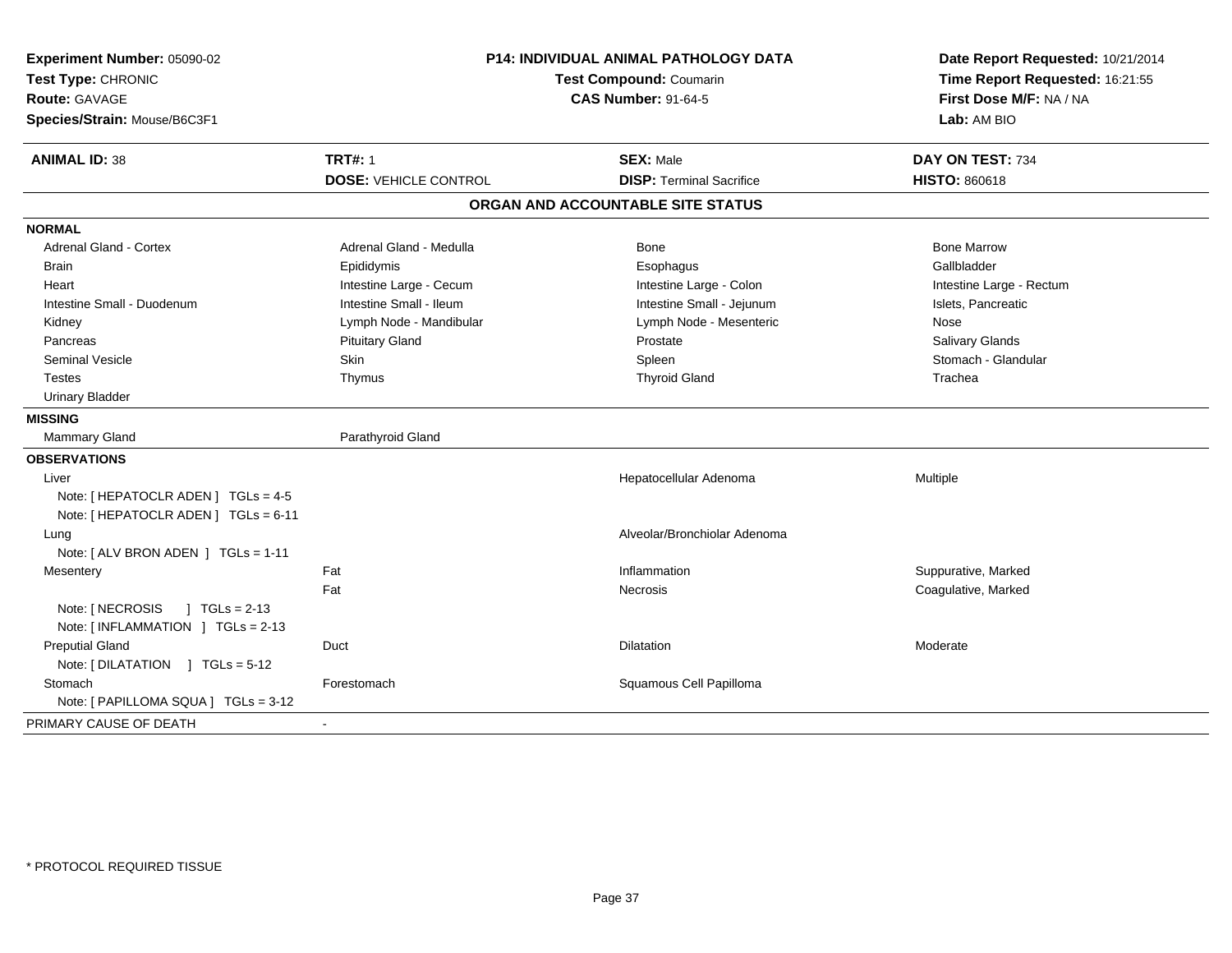| <b>Experiment Number: 05090-02</b><br>Test Type: CHRONIC<br><b>Route: GAVAGE</b><br>Species/Strain: Mouse/B6C3F1 | <b>P14: INDIVIDUAL ANIMAL PATHOLOGY DATA</b><br>Test Compound: Coumarin<br><b>CAS Number: 91-64-5</b> |                                   | Date Report Requested: 10/21/2014<br>Time Report Requested: 16:21:55<br>First Dose M/F: NA / NA<br>Lab: AM BIO |
|------------------------------------------------------------------------------------------------------------------|-------------------------------------------------------------------------------------------------------|-----------------------------------|----------------------------------------------------------------------------------------------------------------|
| <b>ANIMAL ID: 39</b>                                                                                             | <b>TRT#: 1</b>                                                                                        | <b>SEX: Male</b>                  | DAY ON TEST: 729                                                                                               |
|                                                                                                                  | <b>DOSE: VEHICLE CONTROL</b>                                                                          | <b>DISP: Terminal Sacrifice</b>   | <b>HISTO: 860619</b>                                                                                           |
|                                                                                                                  |                                                                                                       | ORGAN AND ACCOUNTABLE SITE STATUS |                                                                                                                |
| <b>NORMAL</b>                                                                                                    |                                                                                                       |                                   |                                                                                                                |
| <b>Adrenal Gland - Cortex</b>                                                                                    | Adrenal Gland - Medulla                                                                               | Bone                              | <b>Bone Marrow</b>                                                                                             |
| <b>Brain</b>                                                                                                     | Epididymis                                                                                            | Esophagus                         | Gallbladder                                                                                                    |
| Heart                                                                                                            | Intestine Large - Cecum                                                                               | Intestine Large - Colon           | Intestine Large - Rectum                                                                                       |
| Intestine Small - Duodenum                                                                                       | Intestine Small - Ileum                                                                               | Intestine Small - Jejunum         | Islets, Pancreatic                                                                                             |
| Lung                                                                                                             | Lymph Node - Mandibular                                                                               | Lymph Node - Mesenteric           | Nose                                                                                                           |
| Pancreas                                                                                                         | <b>Pituitary Gland</b>                                                                                | Prostate                          | <b>Salivary Glands</b>                                                                                         |
| Seminal Vesicle                                                                                                  | <b>Skin</b>                                                                                           | Spleen                            | Stomach - Forestomach                                                                                          |
| Stomach - Glandular                                                                                              | <b>Testes</b>                                                                                         | <b>Thyroid Gland</b>              | Trachea                                                                                                        |
| <b>Urinary Bladder</b>                                                                                           |                                                                                                       |                                   |                                                                                                                |
| <b>MISSING</b>                                                                                                   |                                                                                                       |                                   |                                                                                                                |
| Mammary Gland                                                                                                    | Parathyroid Gland                                                                                     | Thymus                            |                                                                                                                |
| <b>OBSERVATIONS</b>                                                                                              |                                                                                                       |                                   |                                                                                                                |
| Kidney                                                                                                           |                                                                                                       | <b>Infiltration Cellular</b>      | Lymphocyte, Minimal                                                                                            |
| Liver                                                                                                            | Hepatocellular Adenoma                                                                                |                                   |                                                                                                                |
| Note: [ HEPATOCLR ADEN ] TGLs = 1-5                                                                              |                                                                                                       |                                   |                                                                                                                |
| PRIMARY CAUSE OF DEATH                                                                                           |                                                                                                       |                                   |                                                                                                                |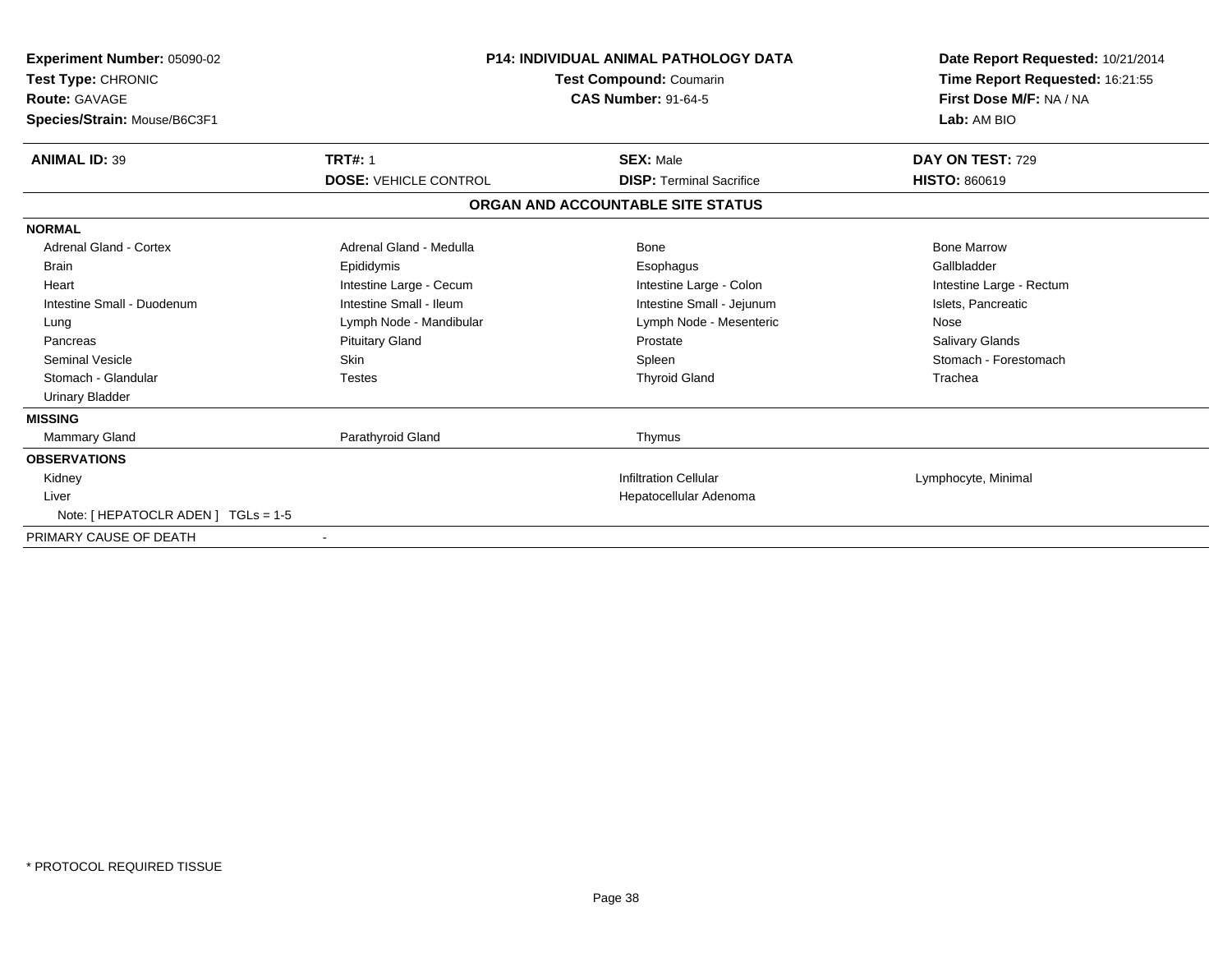| Experiment Number: 05090-02<br>Test Type: CHRONIC    |                              | <b>P14: INDIVIDUAL ANIMAL PATHOLOGY DATA</b><br><b>Test Compound: Coumarin</b> | Date Report Requested: 10/21/2014<br>Time Report Requested: 16:21:55 |
|------------------------------------------------------|------------------------------|--------------------------------------------------------------------------------|----------------------------------------------------------------------|
| <b>Route: GAVAGE</b><br>Species/Strain: Mouse/B6C3F1 | <b>CAS Number: 91-64-5</b>   |                                                                                | First Dose M/F: NA / NA<br>Lab: AM BIO                               |
|                                                      |                              |                                                                                |                                                                      |
| <b>ANIMAL ID: 40</b>                                 | <b>TRT#: 1</b>               | <b>SEX: Male</b>                                                               | DAY ON TEST: 729                                                     |
|                                                      | <b>DOSE: VEHICLE CONTROL</b> | <b>DISP: Terminal Sacrifice</b>                                                | <b>HISTO: 860620</b>                                                 |
|                                                      |                              | ORGAN AND ACCOUNTABLE SITE STATUS                                              |                                                                      |
| <b>NORMAL</b>                                        |                              |                                                                                |                                                                      |
| Adrenal Gland - Medulla                              | <b>Bone</b>                  | <b>Bone Marrow</b>                                                             | <b>Brain</b>                                                         |
| Epididymis                                           | Esophagus                    | Gallbladder                                                                    | Heart                                                                |
| Intestine Large - Cecum                              | Intestine Large - Colon      | Intestine Large - Rectum                                                       | Intestine Small - Duodenum                                           |
| Intestine Small - Ileum                              | Intestine Small - Jejunum    | Islets, Pancreatic                                                             | Lung                                                                 |
| Lymph Node - Mandibular                              | Lymph Node - Mesenteric      | <b>Nose</b>                                                                    | Pancreas                                                             |
| Parathyroid Gland                                    | <b>Pituitary Gland</b>       | Prostate                                                                       | <b>Salivary Glands</b>                                               |
| Skin                                                 | Spleen                       | Stomach - Forestomach                                                          | Stomach - Glandular                                                  |
| <b>Testes</b>                                        | Thymus                       | <b>Thyroid Gland</b>                                                           | Trachea                                                              |
| <b>Urinary Bladder</b>                               |                              |                                                                                |                                                                      |
| <b>MISSING</b>                                       |                              |                                                                                |                                                                      |
| <b>Mammary Gland</b>                                 |                              |                                                                                |                                                                      |
| <b>OBSERVATIONS</b>                                  |                              |                                                                                |                                                                      |
| <b>Adrenal Gland</b>                                 | Cortex                       | Clear Cell Focus                                                               | Mild                                                                 |
|                                                      | Spindle Cell                 | Hyperplasia                                                                    | Mild                                                                 |
| Kidney                                               |                              | <b>Ectopic Tissue</b>                                                          |                                                                      |
| Note: ADRENAL CORTICAL TISSUE WITHIN RENAL CORTEX    |                              |                                                                                |                                                                      |
| Note: [ECT TISSUE ] TGLs = 6-12                      |                              |                                                                                |                                                                      |
| Liver                                                |                              | <b>Clear Cell Focus</b>                                                        | Mild                                                                 |
|                                                      |                              | <b>Eosinophilic Focus</b>                                                      | Mild                                                                 |
|                                                      |                              | Hepatocellular Adenoma                                                         | Multiple                                                             |
| Note: [ HEPATOCLR ADEN ] TGLs = 1,4-11               |                              |                                                                                |                                                                      |
| Note: [ HEPATOCLR ADEN ] TGLs = 2,3,7-5              |                              |                                                                                |                                                                      |
| <b>Seminal Vesicle</b>                               |                              | <b>Dilatation</b>                                                              | Moderate                                                             |
| Note: $[DILATATION] TGLs = 5-8$                      |                              |                                                                                |                                                                      |
| PRIMARY CAUSE OF DEATH                               | $\sim$                       |                                                                                |                                                                      |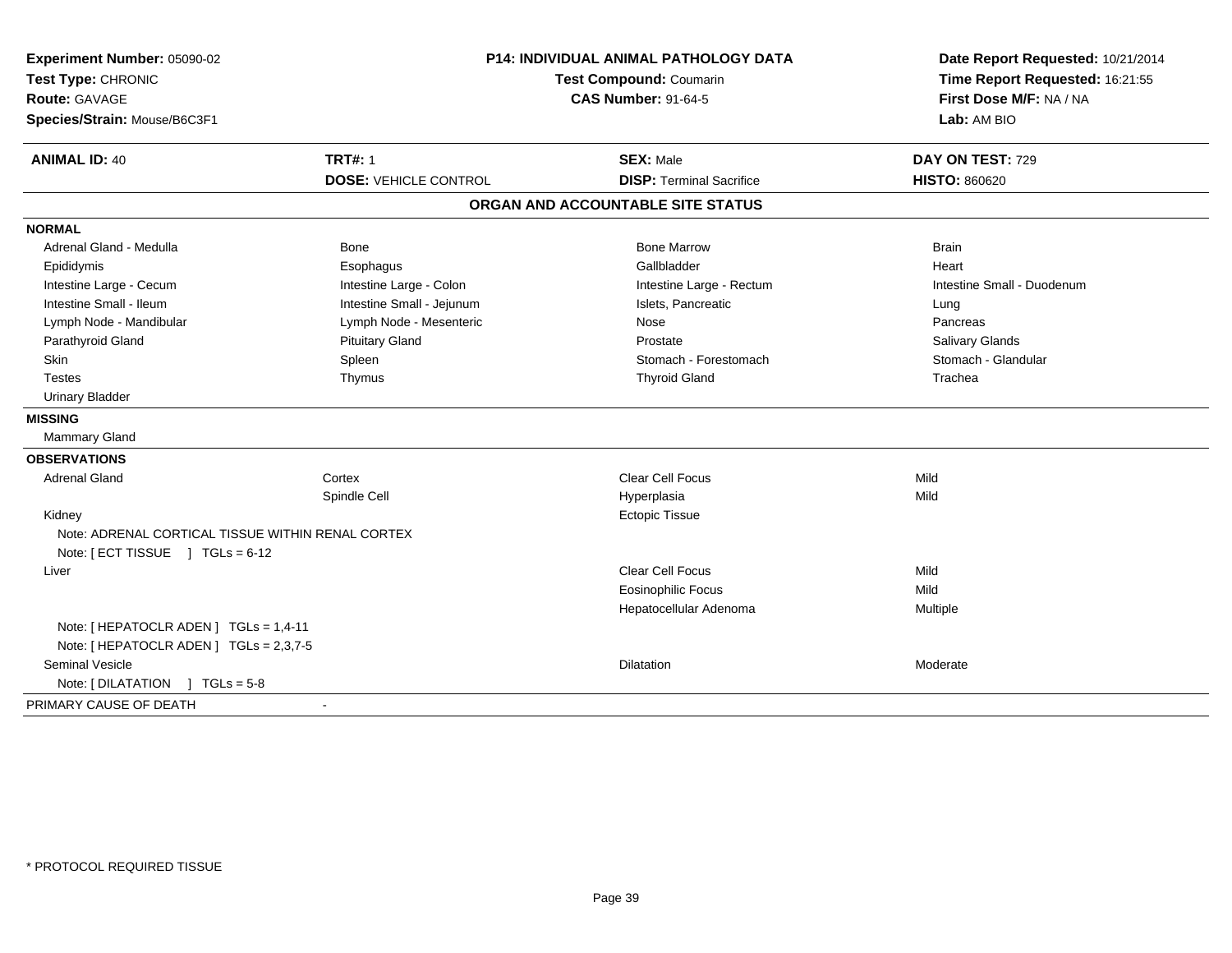| Experiment Number: 05090-02<br>Test Type: CHRONIC<br><b>Route: GAVAGE</b><br>Species/Strain: Mouse/B6C3F1 | <b>P14: INDIVIDUAL ANIMAL PATHOLOGY DATA</b><br><b>Test Compound: Coumarin</b><br><b>CAS Number: 91-64-5</b> |                                   | Date Report Requested: 10/21/2014<br>Time Report Requested: 16:21:55<br>First Dose M/F: NA / NA<br>Lab: AM BIO |  |
|-----------------------------------------------------------------------------------------------------------|--------------------------------------------------------------------------------------------------------------|-----------------------------------|----------------------------------------------------------------------------------------------------------------|--|
| <b>ANIMAL ID: 41</b>                                                                                      | <b>TRT#: 1</b>                                                                                               | <b>SEX: Male</b>                  | DAY ON TEST: 456                                                                                               |  |
|                                                                                                           | <b>DOSE: VEHICLE CONTROL</b>                                                                                 | <b>DISP:</b> Interval Sacrifice   | <b>HISTO: 860621</b>                                                                                           |  |
|                                                                                                           |                                                                                                              | ORGAN AND ACCOUNTABLE SITE STATUS |                                                                                                                |  |
| <b>NORMAL</b>                                                                                             |                                                                                                              |                                   |                                                                                                                |  |
| Adrenal Gland - Cortex                                                                                    | Adrenal Gland - Medulla                                                                                      | Bone                              | <b>Bone Marrow</b>                                                                                             |  |
| <b>Brain</b>                                                                                              | Epididymis                                                                                                   | Esophagus                         | Gallbladder                                                                                                    |  |
| Heart                                                                                                     | Intestine Large - Cecum                                                                                      | Intestine Large - Colon           | Intestine Large - Rectum                                                                                       |  |
| Intestine Small - Duodenum                                                                                | Intestine Small - Ileum                                                                                      | Intestine Small - Jejunum         | Islets, Pancreatic                                                                                             |  |
| Lung                                                                                                      | Lymph Node - Mandibular                                                                                      | Lymph Node - Mesenteric           | Nose                                                                                                           |  |
| Pancreas                                                                                                  | Parathyroid Gland                                                                                            | <b>Pituitary Gland</b>            | Prostate                                                                                                       |  |
| <b>Seminal Vesicle</b>                                                                                    | <b>Skin</b>                                                                                                  | Spleen                            | Stomach - Forestomach                                                                                          |  |
| Stomach - Glandular                                                                                       | <b>Testes</b>                                                                                                | Thymus                            | <b>Thyroid Gland</b>                                                                                           |  |
| Trachea                                                                                                   | <b>Urinary Bladder</b>                                                                                       |                                   |                                                                                                                |  |
| <b>MISSING</b>                                                                                            |                                                                                                              |                                   |                                                                                                                |  |
| Mammary Gland                                                                                             |                                                                                                              |                                   |                                                                                                                |  |
| <b>OBSERVATIONS</b>                                                                                       |                                                                                                              |                                   |                                                                                                                |  |
| Kidney                                                                                                    | Pelvis                                                                                                       | <b>Infiltration Cellular</b>      | Lymphocyte, Mild                                                                                               |  |
| Liver                                                                                                     |                                                                                                              | Vacuolization Cytoplasmic         | Moderate                                                                                                       |  |
| <b>Salivary Glands</b>                                                                                    |                                                                                                              | <b>Infiltration Cellular</b>      | Lymphocyte, Mild                                                                                               |  |
| PRIMARY CAUSE OF DEATH                                                                                    |                                                                                                              |                                   |                                                                                                                |  |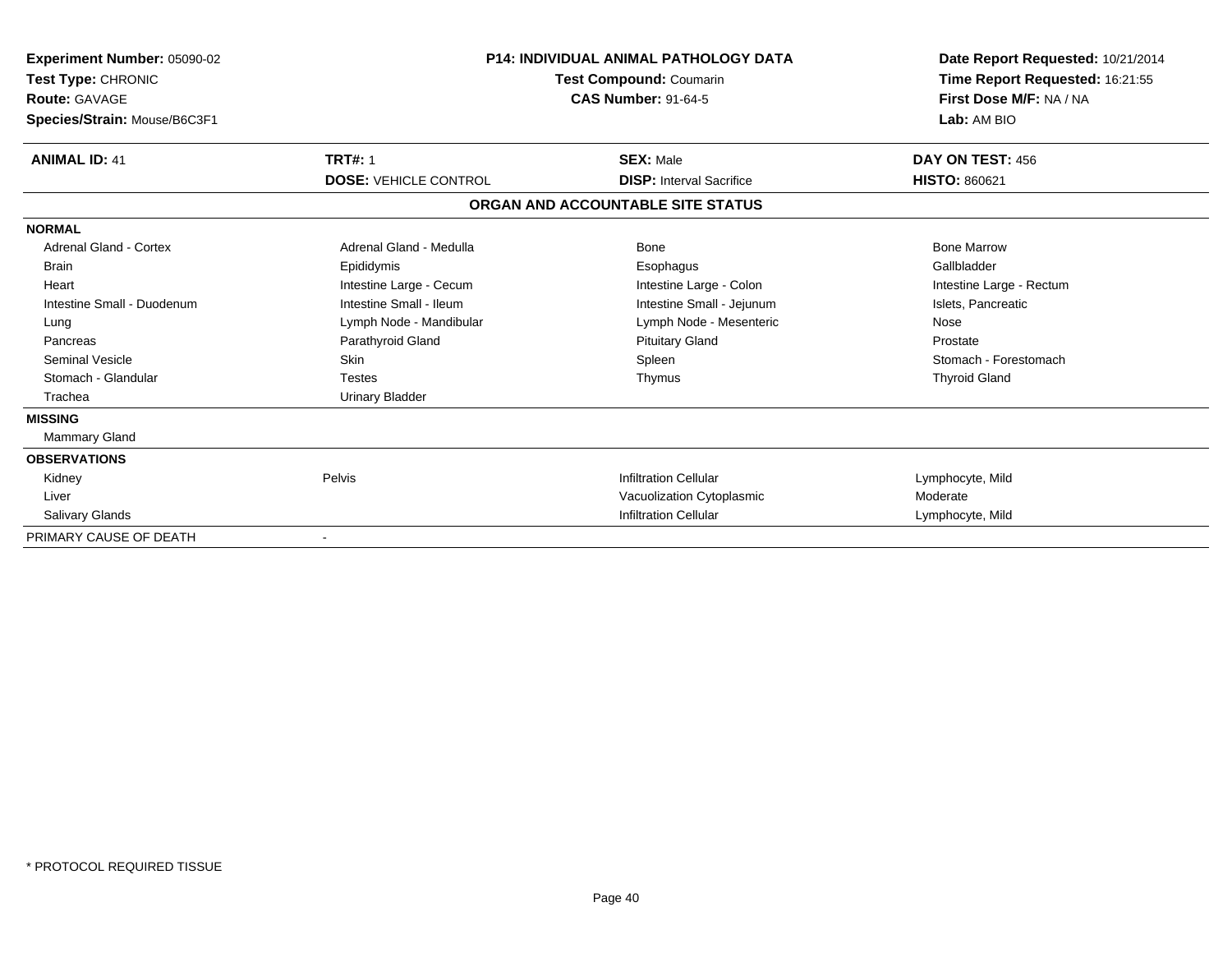| Experiment Number: 05090-02<br>Test Type: CHRONIC<br>Route: GAVAGE<br>Species/Strain: Mouse/B6C3F1<br><b>ANIMAL ID: 44</b> | <b>TRT#: 1</b><br><b>DOSE: VEHICLE CONTROL</b> | <b>P14: INDIVIDUAL ANIMAL PATHOLOGY DATA</b><br>Test Compound: Coumarin<br><b>CAS Number: 91-64-5</b><br><b>SEX: Male</b><br><b>DISP:</b> Interval Sacrifice | Date Report Requested: 10/21/2014<br>Time Report Requested: 16:21:55<br>First Dose M/F: NA / NA<br>Lab: AM BIO<br>DAY ON TEST: 455<br><b>HISTO: 860624</b> |
|----------------------------------------------------------------------------------------------------------------------------|------------------------------------------------|--------------------------------------------------------------------------------------------------------------------------------------------------------------|------------------------------------------------------------------------------------------------------------------------------------------------------------|
|                                                                                                                            |                                                | ORGAN AND ACCOUNTABLE SITE STATUS                                                                                                                            |                                                                                                                                                            |
| <b>NORMAL</b>                                                                                                              |                                                |                                                                                                                                                              |                                                                                                                                                            |
| <b>Adrenal Gland - Cortex</b>                                                                                              | Adrenal Gland - Medulla                        | Bone                                                                                                                                                         | <b>Bone Marrow</b>                                                                                                                                         |
| <b>Brain</b>                                                                                                               | Epididymis                                     | Esophagus                                                                                                                                                    | Gallbladder                                                                                                                                                |
| Heart                                                                                                                      | Intestine Large - Cecum                        | Intestine Large - Colon                                                                                                                                      | Intestine Large - Rectum                                                                                                                                   |
| Intestine Small - Duodenum                                                                                                 | Intestine Small - Ileum                        | Intestine Small - Jejunum                                                                                                                                    | Islets. Pancreatic                                                                                                                                         |
| Kidney                                                                                                                     | Lung                                           | Lymph Node - Mandibular                                                                                                                                      | Lymph Node - Mesenteric                                                                                                                                    |
| Nose                                                                                                                       | Pancreas                                       | Parathyroid Gland                                                                                                                                            | <b>Pituitary Gland</b>                                                                                                                                     |
| <b>Salivary Glands</b>                                                                                                     | <b>Seminal Vesicle</b>                         | Spleen                                                                                                                                                       | Stomach - Forestomach                                                                                                                                      |
| Stomach - Glandular                                                                                                        | <b>Testes</b>                                  | Thymus                                                                                                                                                       | <b>Thyroid Gland</b>                                                                                                                                       |
| Trachea                                                                                                                    |                                                |                                                                                                                                                              |                                                                                                                                                            |
| <b>MISSING</b>                                                                                                             |                                                |                                                                                                                                                              |                                                                                                                                                            |
| Mammary Gland                                                                                                              |                                                |                                                                                                                                                              |                                                                                                                                                            |
| <b>OBSERVATIONS</b>                                                                                                        |                                                |                                                                                                                                                              |                                                                                                                                                            |
| <b>Adrenal Gland</b>                                                                                                       | Spindle Cell                                   | Hyperplasia                                                                                                                                                  | Mild                                                                                                                                                       |
| Liver                                                                                                                      |                                                | Vacuolization Cytoplasmic                                                                                                                                    | Minimal                                                                                                                                                    |
| Prostate                                                                                                                   |                                                | <b>Infiltration Cellular</b>                                                                                                                                 | Lymphocyte, Mild                                                                                                                                           |
| <b>Skin</b>                                                                                                                |                                                | Alopecia                                                                                                                                                     | Moderate                                                                                                                                                   |
| Note: [ ALOPECIA<br>$1 TGLs = 1-8$                                                                                         |                                                |                                                                                                                                                              |                                                                                                                                                            |
| <b>Urinary Bladder</b>                                                                                                     |                                                | <b>Infiltration Cellular</b>                                                                                                                                 | Lymphocyte, Minimal                                                                                                                                        |
| PRIMARY CAUSE OF DEATH                                                                                                     |                                                |                                                                                                                                                              |                                                                                                                                                            |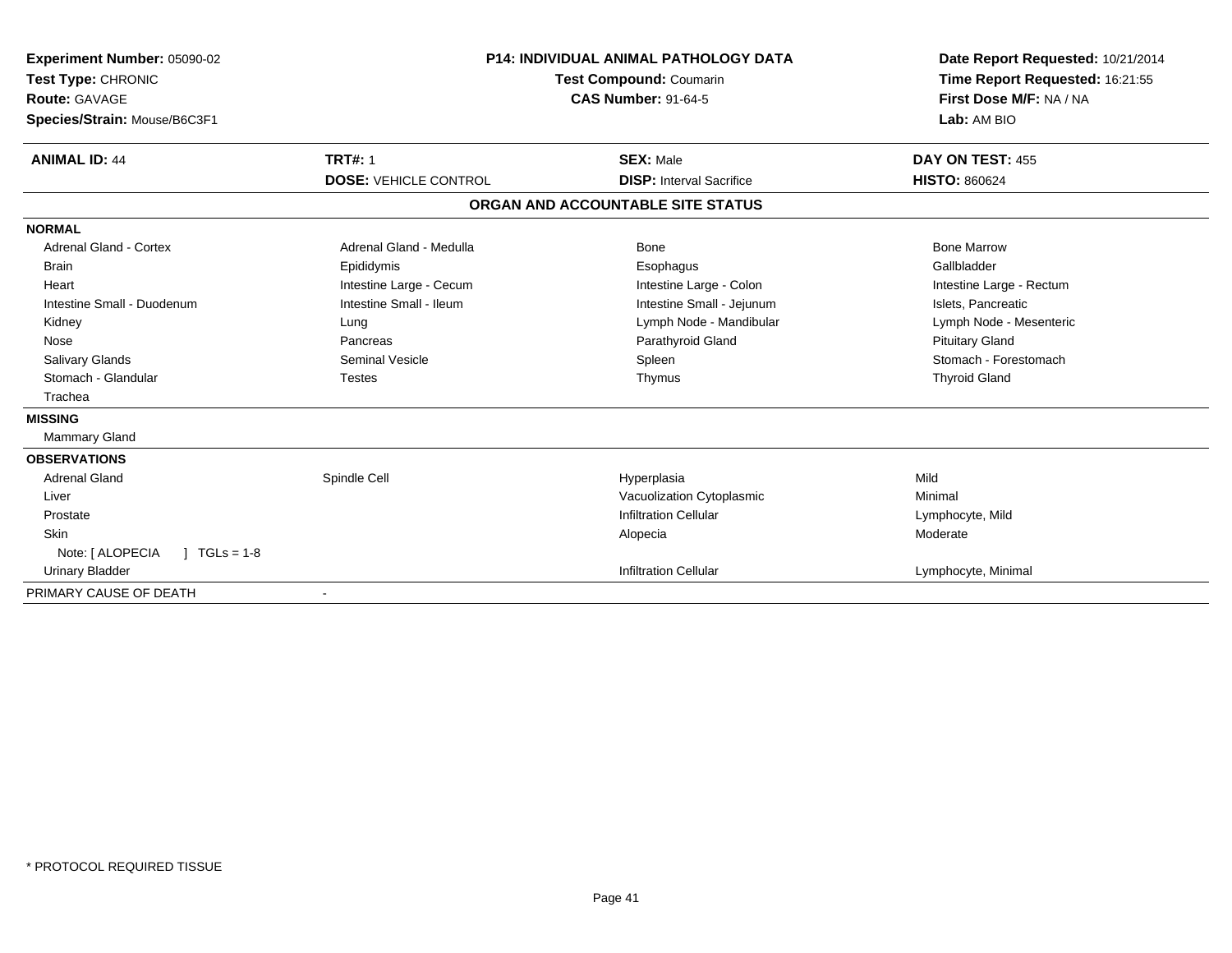| Experiment Number: 05090-02<br>Test Type: CHRONIC<br><b>Route: GAVAGE</b><br>Species/Strain: Mouse/B6C3F1 |                              | <b>P14: INDIVIDUAL ANIMAL PATHOLOGY DATA</b><br>Test Compound: Coumarin<br><b>CAS Number: 91-64-5</b> | Date Report Requested: 10/21/2014<br>Time Report Requested: 16:21:55<br>First Dose M/F: NA / NA<br>Lab: AM BIO |
|-----------------------------------------------------------------------------------------------------------|------------------------------|-------------------------------------------------------------------------------------------------------|----------------------------------------------------------------------------------------------------------------|
| <b>ANIMAL ID: 47</b>                                                                                      | <b>TRT#: 1</b>               | <b>SEX: Male</b>                                                                                      | DAY ON TEST: 729                                                                                               |
|                                                                                                           | <b>DOSE: VEHICLE CONTROL</b> | <b>DISP: Terminal Sacrifice</b>                                                                       | <b>HISTO: 860627</b>                                                                                           |
|                                                                                                           |                              | ORGAN AND ACCOUNTABLE SITE STATUS                                                                     |                                                                                                                |
| <b>NORMAL</b>                                                                                             |                              |                                                                                                       |                                                                                                                |
| <b>Adrenal Gland - Cortex</b>                                                                             | Adrenal Gland - Medulla      | <b>Bone</b>                                                                                           | <b>Bone Marrow</b>                                                                                             |
| <b>Brain</b>                                                                                              | Epididymis                   | Esophagus                                                                                             | Heart                                                                                                          |
| Intestine Large - Cecum                                                                                   | Intestine Large - Colon      | Intestine Large - Rectum                                                                              | Intestine Small - Duodenum                                                                                     |
| Intestine Small - Ileum                                                                                   | Intestine Small - Jejunum    | Islets, Pancreatic                                                                                    | Lung                                                                                                           |
| Lymph Node - Mandibular                                                                                   | Nose                         | Pancreas                                                                                              | Parathyroid Gland                                                                                              |
| <b>Pituitary Gland</b>                                                                                    | Prostate                     | <b>Seminal Vesicle</b>                                                                                | <b>Skin</b>                                                                                                    |
| Spleen                                                                                                    | Stomach - Forestomach        | Stomach - Glandular                                                                                   | <b>Testes</b>                                                                                                  |
| Thymus                                                                                                    | <b>Thyroid Gland</b>         | Trachea                                                                                               | <b>Urinary Bladder</b>                                                                                         |
| <b>MISSING</b>                                                                                            |                              |                                                                                                       |                                                                                                                |
| Gallbladder                                                                                               | Mammary Gland                |                                                                                                       |                                                                                                                |
| <b>OBSERVATIONS</b>                                                                                       |                              |                                                                                                       |                                                                                                                |
| <b>Adrenal Gland</b>                                                                                      | Spindle Cell                 | Hyperplasia                                                                                           | Minimal                                                                                                        |
| Kidney                                                                                                    | Cortex                       | Cyst                                                                                                  | Mild                                                                                                           |
| Liver                                                                                                     |                              | Hepatocellular Adenoma                                                                                | Multiple                                                                                                       |
|                                                                                                           |                              | Necrosis                                                                                              | Coagulative, Moderate                                                                                          |
| Note: [ NECROSIS<br>$1 TGLs = 1-12$                                                                       |                              |                                                                                                       |                                                                                                                |
| Lymph Node                                                                                                | Mesenteric                   | Hyperplasia                                                                                           | Lymphoid, Moderate                                                                                             |
| <b>Salivary Glands</b>                                                                                    |                              | <b>Infiltration Cellular</b>                                                                          | Lymphocyte, Minimal                                                                                            |
| PRIMARY CAUSE OF DEATH                                                                                    |                              |                                                                                                       |                                                                                                                |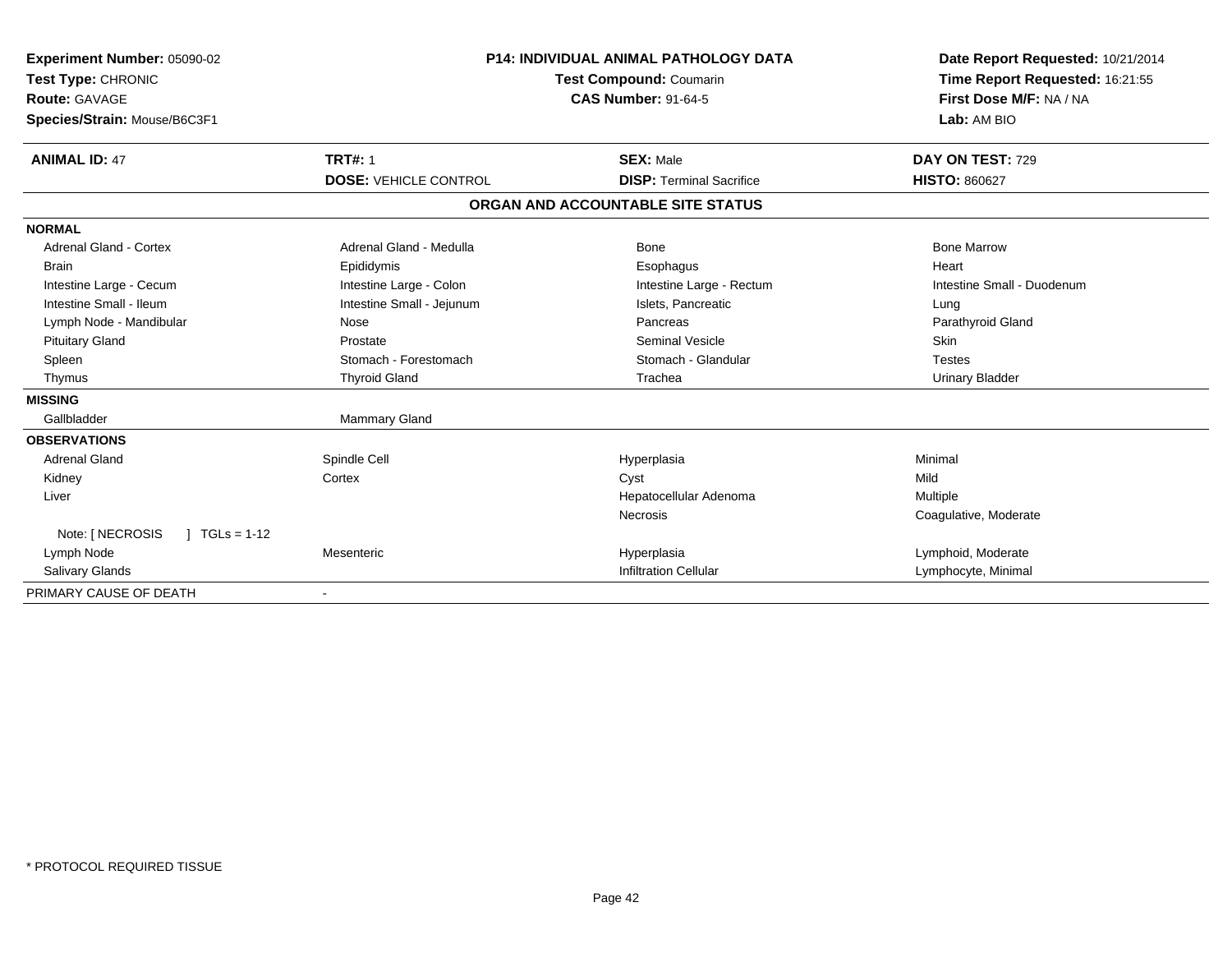| Experiment Number: 05090-02<br>Test Type: CHRONIC<br><b>Route: GAVAGE</b><br>Species/Strain: Mouse/B6C3F1 | P14: INDIVIDUAL ANIMAL PATHOLOGY DATA<br>Test Compound: Coumarin<br><b>CAS Number: 91-64-5</b> |                                   |                                                     | Date Report Requested: 10/21/2014<br>Time Report Requested: 16:21:55<br>First Dose M/F: NA / NA<br>Lab: AM BIO |  |
|-----------------------------------------------------------------------------------------------------------|------------------------------------------------------------------------------------------------|-----------------------------------|-----------------------------------------------------|----------------------------------------------------------------------------------------------------------------|--|
| <b>ANIMAL ID: 48</b>                                                                                      | <b>TRT#: 1</b><br><b>DOSE: VEHICLE CONTROL</b>                                                 |                                   | <b>SEX: Male</b><br><b>DISP: Terminal Sacrifice</b> | DAY ON TEST: 729<br><b>HISTO: 860628</b>                                                                       |  |
|                                                                                                           |                                                                                                |                                   |                                                     |                                                                                                                |  |
|                                                                                                           |                                                                                                | ORGAN AND ACCOUNTABLE SITE STATUS |                                                     |                                                                                                                |  |
| <b>NORMAL</b>                                                                                             |                                                                                                |                                   |                                                     |                                                                                                                |  |
| Adrenal Gland - Cortex                                                                                    | Adrenal Gland - Medulla                                                                        |                                   | Bone                                                | <b>Bone Marrow</b>                                                                                             |  |
| <b>Brain</b>                                                                                              | Epididymis                                                                                     |                                   | Esophagus                                           | Gallbladder                                                                                                    |  |
| Heart                                                                                                     | Intestine Large - Cecum                                                                        |                                   | Intestine Large - Colon                             | Intestine Small - Duodenum                                                                                     |  |
| Intestine Small - Ileum                                                                                   | Intestine Small - Jejunum                                                                      |                                   | Islets, Pancreatic                                  | Kidney                                                                                                         |  |
| Lymph Node - Mandibular                                                                                   | Lymph Node - Mesenteric                                                                        |                                   | Nose                                                | Pancreas                                                                                                       |  |
| Parathyroid Gland                                                                                         | <b>Pituitary Gland</b>                                                                         |                                   | Prostate                                            | Salivary Glands                                                                                                |  |
| <b>Seminal Vesicle</b>                                                                                    | Skin                                                                                           |                                   | Stomach - Glandular                                 | <b>Testes</b>                                                                                                  |  |
| Thymus                                                                                                    | <b>Thyroid Gland</b>                                                                           |                                   | Trachea                                             | <b>Urinary Bladder</b>                                                                                         |  |
| <b>MISSING</b>                                                                                            |                                                                                                |                                   |                                                     |                                                                                                                |  |
| <b>Mammary Gland</b>                                                                                      |                                                                                                |                                   |                                                     |                                                                                                                |  |
| <b>INSUFFICIENT TISSUE</b>                                                                                |                                                                                                |                                   |                                                     |                                                                                                                |  |
| Intestine Large - Rectum                                                                                  |                                                                                                |                                   |                                                     |                                                                                                                |  |
| <b>OBSERVATIONS</b>                                                                                       |                                                                                                |                                   |                                                     |                                                                                                                |  |
| Liver                                                                                                     |                                                                                                |                                   | Hepatocellular Carcinoma                            |                                                                                                                |  |
| Note: [ HEPATOCLR CARC ] TGLs = 3-13,14                                                                   |                                                                                                |                                   |                                                     |                                                                                                                |  |
| Lung                                                                                                      |                                                                                                |                                   | Alveolar/Bronchiolar Adenoma                        |                                                                                                                |  |
| Note: [ ALV BRON ADEN ] TGLs = 2-11                                                                       |                                                                                                |                                   |                                                     |                                                                                                                |  |
| Mesentery                                                                                                 | Fat                                                                                            |                                   | Inflammation                                        | Chronic, Marked                                                                                                |  |
| Note: [INFLAMMATION ] TGLs = 4-17                                                                         |                                                                                                |                                   |                                                     |                                                                                                                |  |
| Spleen                                                                                                    |                                                                                                |                                   | Hematopoietic Cell Proliferation Erythrocytic       | Mild                                                                                                           |  |
|                                                                                                           |                                                                                                |                                   | Hyperplasia                                         | Lymphoid, Mild                                                                                                 |  |
| Note: [ HEMA CL PR ERY ] TGLs = 1-12                                                                      |                                                                                                |                                   |                                                     |                                                                                                                |  |
| Note: [HYPERPLASIA ] TGLs = 1-12                                                                          |                                                                                                |                                   |                                                     |                                                                                                                |  |
| Stomach                                                                                                   | Forestomach                                                                                    |                                   | Hemorrhage                                          | Minimal                                                                                                        |  |
| Note: [HEMORRHAGE ] TGLs = 5-18                                                                           |                                                                                                |                                   |                                                     |                                                                                                                |  |
| PRIMARY CAUSE OF DEATH                                                                                    |                                                                                                |                                   |                                                     |                                                                                                                |  |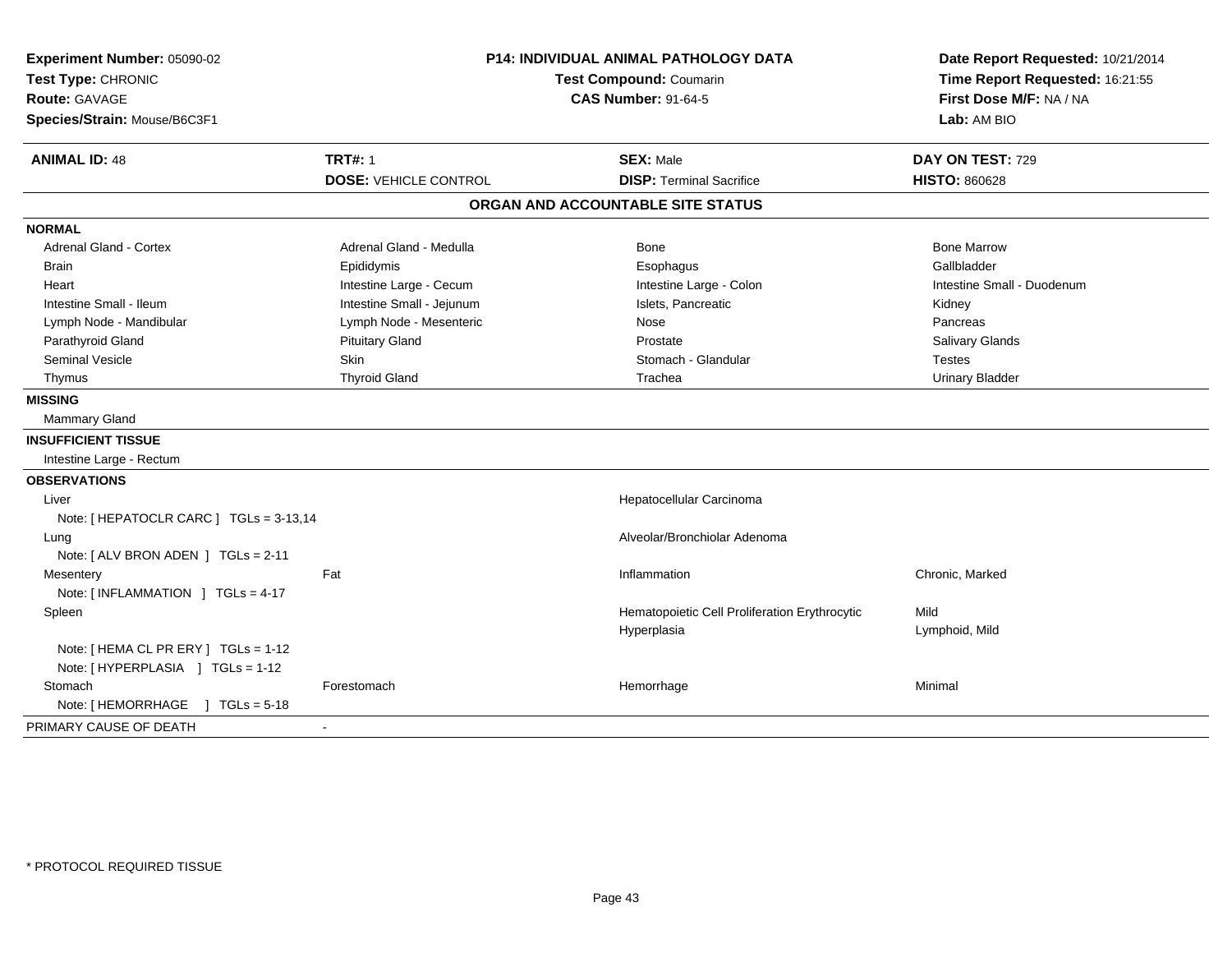| Experiment Number: 05090-02<br>Test Type: CHRONIC<br><b>Route: GAVAGE</b><br>Species/Strain: Mouse/B6C3F1 | <b>P14: INDIVIDUAL ANIMAL PATHOLOGY DATA</b><br>Test Compound: Coumarin<br><b>CAS Number: 91-64-5</b> |                                   | Date Report Requested: 10/21/2014<br>Time Report Requested: 16:21:55<br>First Dose M/F: NA / NA<br>Lab: AM BIO |
|-----------------------------------------------------------------------------------------------------------|-------------------------------------------------------------------------------------------------------|-----------------------------------|----------------------------------------------------------------------------------------------------------------|
| <b>ANIMAL ID: 49</b>                                                                                      | <b>TRT#: 1</b>                                                                                        | <b>SEX: Male</b>                  | DAY ON TEST: 729                                                                                               |
|                                                                                                           | <b>DOSE: VEHICLE CONTROL</b>                                                                          | <b>DISP: Terminal Sacrifice</b>   | <b>HISTO: 860629</b>                                                                                           |
|                                                                                                           |                                                                                                       | ORGAN AND ACCOUNTABLE SITE STATUS |                                                                                                                |
| <b>NORMAL</b>                                                                                             |                                                                                                       |                                   |                                                                                                                |
| Adrenal Gland - Cortex                                                                                    | Adrenal Gland - Medulla                                                                               | Bone                              | <b>Bone Marrow</b>                                                                                             |
| <b>Brain</b>                                                                                              | Epididymis                                                                                            | Esophagus                         | Gallbladder                                                                                                    |
| Heart                                                                                                     | Intestine Large - Colon                                                                               | Intestine Small - Duodenum        | Intestine Small - Ileum                                                                                        |
| Intestine Small - Jejunum                                                                                 | Islets, Pancreatic                                                                                    | Kidney                            | Lung                                                                                                           |
| Lymph Node - Mandibular                                                                                   | Lymph Node - Mesenteric                                                                               | Nose                              | Pancreas                                                                                                       |
| Parathyroid Gland                                                                                         | <b>Pituitary Gland</b>                                                                                | Prostate                          | <b>Seminal Vesicle</b>                                                                                         |
| Skin                                                                                                      | Spleen                                                                                                | Stomach - Forestomach             | Stomach - Glandular                                                                                            |
| <b>Testes</b>                                                                                             | Thymus                                                                                                | <b>Thyroid Gland</b>              | Trachea                                                                                                        |
| <b>Urinary Bladder</b>                                                                                    |                                                                                                       |                                   |                                                                                                                |
| <b>MISSING</b>                                                                                            |                                                                                                       |                                   |                                                                                                                |
| <b>Mammary Gland</b>                                                                                      |                                                                                                       |                                   |                                                                                                                |
| <b>INSUFFICIENT TISSUE</b>                                                                                |                                                                                                       |                                   |                                                                                                                |
| Intestine Large - Rectum                                                                                  |                                                                                                       |                                   |                                                                                                                |
| <b>OBSERVATIONS</b>                                                                                       |                                                                                                       |                                   |                                                                                                                |
| Intestine Large                                                                                           | Cecum                                                                                                 | Hyperplasia                       | Lymphoid, Mild                                                                                                 |
| Note: [HYPERPLASIA ] TGLs = 4-11                                                                          |                                                                                                       |                                   |                                                                                                                |
| Liver                                                                                                     |                                                                                                       | <b>Eosinophilic Focus</b>         | Mild                                                                                                           |
|                                                                                                           |                                                                                                       | Hepatocellular Adenoma            | Multiple                                                                                                       |
| Note: [ HEPATOCLR ADEN ] TGLs = 3-5,5-13                                                                  |                                                                                                       |                                   |                                                                                                                |
| Mesentery                                                                                                 | Fat                                                                                                   | <b>Necrosis</b>                   | Liquifactive, Moderate                                                                                         |
| Note: TGL 2 IS FAT NECROSIS                                                                               |                                                                                                       |                                   |                                                                                                                |
| Note: [ NECROSIS<br>$J \cdot TGLS = 2-3$                                                                  |                                                                                                       |                                   |                                                                                                                |
| <b>Preputial Gland</b>                                                                                    |                                                                                                       | Inflammation                      | Suppurative, Marked                                                                                            |
| Note: [INFLAMMATION ] TGLs = 1-12                                                                         |                                                                                                       |                                   |                                                                                                                |
| Salivary Glands                                                                                           |                                                                                                       | <b>Infiltration Cellular</b>      | Lymphocyte, Minimal                                                                                            |
| PRIMARY CAUSE OF DEATH                                                                                    | ä,                                                                                                    |                                   |                                                                                                                |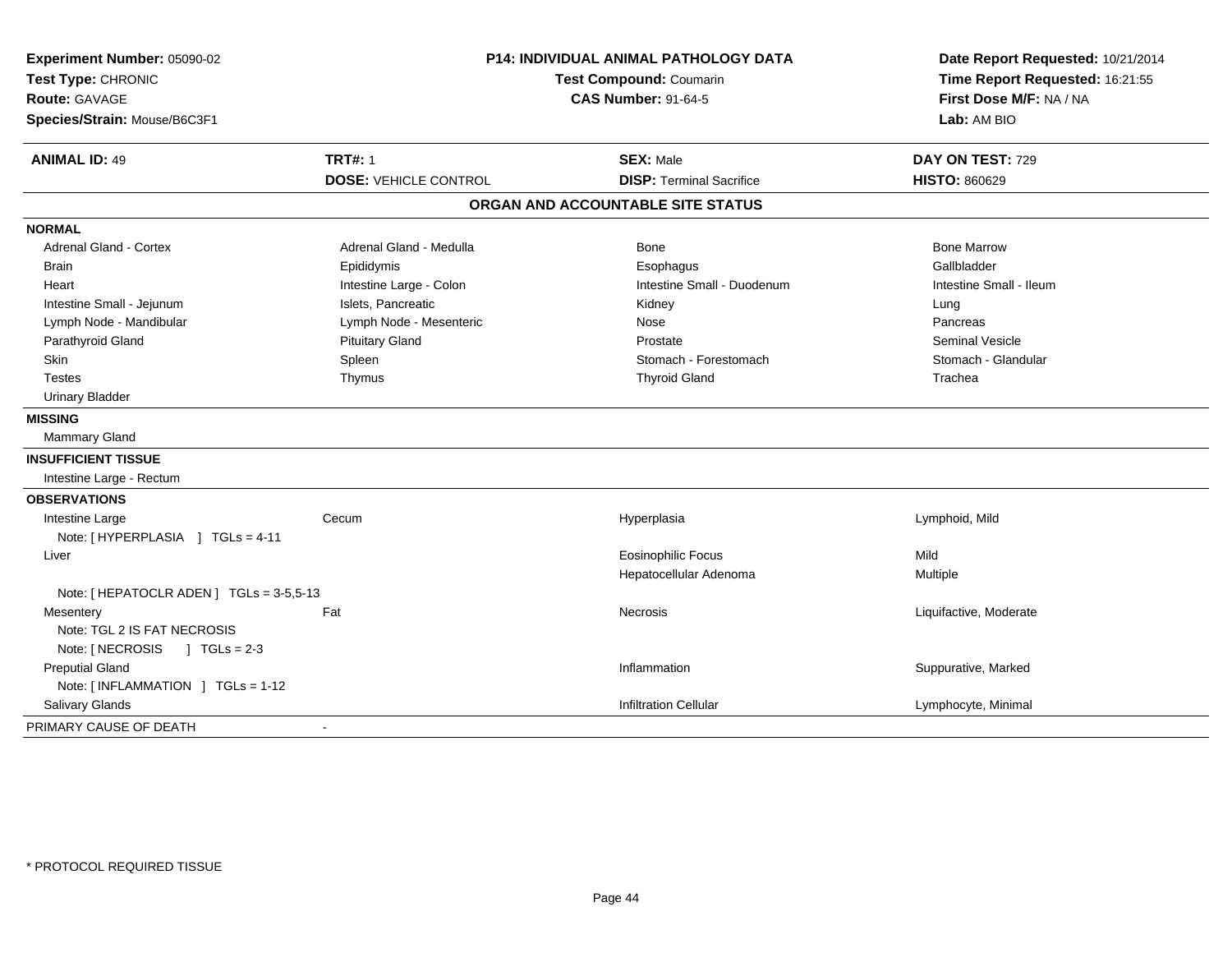| Experiment Number: 05090-02<br>Test Type: CHRONIC<br><b>Route: GAVAGE</b><br>Species/Strain: Mouse/B6C3F1 |                              | <b>P14: INDIVIDUAL ANIMAL PATHOLOGY DATA</b><br>Test Compound: Coumarin<br><b>CAS Number: 91-64-5</b> | Date Report Requested: 10/21/2014<br>Time Report Requested: 16:21:55<br>First Dose M/F: NA / NA<br>Lab: AM BIO |
|-----------------------------------------------------------------------------------------------------------|------------------------------|-------------------------------------------------------------------------------------------------------|----------------------------------------------------------------------------------------------------------------|
| <b>ANIMAL ID: 50</b>                                                                                      | <b>TRT#: 1</b>               | <b>SEX: Male</b>                                                                                      | DAY ON TEST: 734                                                                                               |
|                                                                                                           | <b>DOSE: VEHICLE CONTROL</b> | <b>DISP: Terminal Sacrifice</b>                                                                       | <b>HISTO: 860630</b>                                                                                           |
|                                                                                                           |                              | ORGAN AND ACCOUNTABLE SITE STATUS                                                                     |                                                                                                                |
| <b>NORMAL</b>                                                                                             |                              |                                                                                                       |                                                                                                                |
| Adrenal Gland - Medulla                                                                                   | <b>Bone</b>                  | <b>Bone Marrow</b>                                                                                    | <b>Brain</b>                                                                                                   |
| Epididymis                                                                                                | Esophagus                    | Gallbladder                                                                                           | Heart                                                                                                          |
| Intestine Large - Cecum                                                                                   | Intestine Large - Colon      | Intestine Large - Rectum                                                                              | Intestine Small - Duodenum                                                                                     |
| Intestine Small - Ileum                                                                                   | Intestine Small - Jejunum    | Islets, Pancreatic                                                                                    | Kidney                                                                                                         |
| Liver                                                                                                     | Lung                         | Lymph Node - Mandibular                                                                               | Lymph Node - Mesenteric                                                                                        |
| Nose                                                                                                      | Pancreas                     | Prostate                                                                                              | <b>Salivary Glands</b>                                                                                         |
| Seminal Vesicle                                                                                           | <b>Skin</b>                  | Spleen                                                                                                | Stomach - Forestomach                                                                                          |
| Stomach - Glandular                                                                                       | <b>Testes</b>                | Thymus                                                                                                | <b>Thyroid Gland</b>                                                                                           |
| Trachea                                                                                                   | <b>Urinary Bladder</b>       |                                                                                                       |                                                                                                                |
| <b>MISSING</b>                                                                                            |                              |                                                                                                       |                                                                                                                |
| <b>Mammary Gland</b>                                                                                      | Parathyroid Gland            | <b>Pituitary Gland</b>                                                                                |                                                                                                                |
| <b>OBSERVATIONS</b>                                                                                       |                              |                                                                                                       |                                                                                                                |
| <b>Adrenal Gland</b>                                                                                      | Cortex                       | Cytomegaly                                                                                            | Mild                                                                                                           |
| PRIMARY CAUSE OF DEATH                                                                                    |                              |                                                                                                       |                                                                                                                |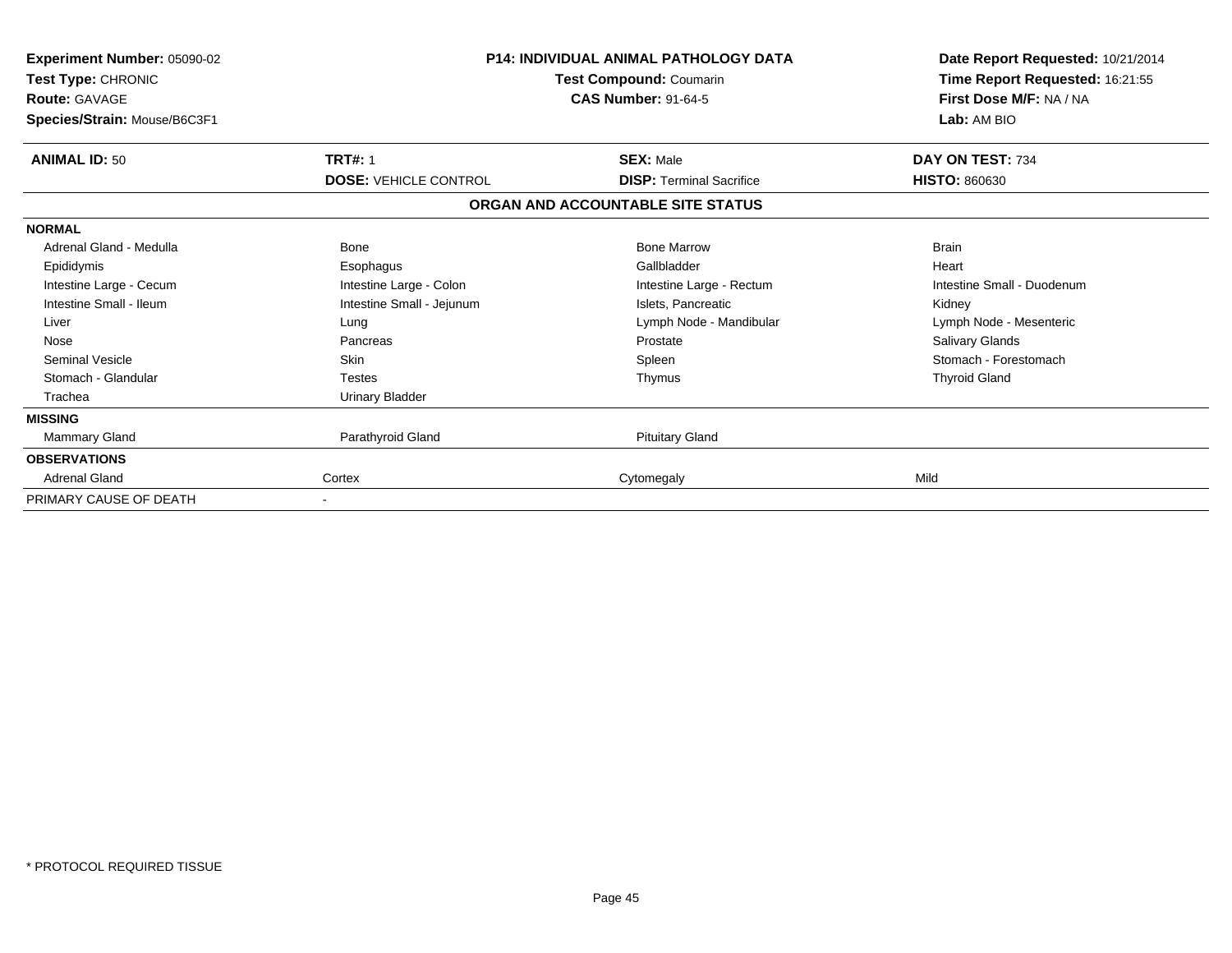| Experiment Number: 05090-02<br>Test Type: CHRONIC<br>Route: GAVAGE<br>Species/Strain: Mouse/B6C3F1 |                              | <b>P14: INDIVIDUAL ANIMAL PATHOLOGY DATA</b><br><b>Test Compound: Coumarin</b><br><b>CAS Number: 91-64-5</b> | Date Report Requested: 10/21/2014<br>Time Report Requested: 16:21:55<br>First Dose M/F: NA / NA<br>Lab: AM BIO |  |
|----------------------------------------------------------------------------------------------------|------------------------------|--------------------------------------------------------------------------------------------------------------|----------------------------------------------------------------------------------------------------------------|--|
| <b>ANIMAL ID: 51</b>                                                                               | <b>TRT#: 1</b>               | <b>SEX: Male</b>                                                                                             | DAY ON TEST: 734                                                                                               |  |
|                                                                                                    | <b>DOSE: VEHICLE CONTROL</b> | <b>DISP: Terminal Sacrifice</b>                                                                              | <b>HISTO: 860631</b>                                                                                           |  |
|                                                                                                    |                              | ORGAN AND ACCOUNTABLE SITE STATUS                                                                            |                                                                                                                |  |
| <b>NORMAL</b>                                                                                      |                              |                                                                                                              |                                                                                                                |  |
| <b>Adrenal Gland - Cortex</b>                                                                      | Adrenal Gland - Medulla      | Bone                                                                                                         | <b>Bone Marrow</b>                                                                                             |  |
| <b>Brain</b>                                                                                       | Epididymis                   | Esophagus                                                                                                    | Gallbladder                                                                                                    |  |
| Heart                                                                                              | Intestine Large - Cecum      | Intestine Large - Colon                                                                                      | Intestine Large - Rectum                                                                                       |  |
| Intestine Small - Duodenum                                                                         | Intestine Small - Ileum      | Intestine Small - Jejunum                                                                                    | Islets, Pancreatic                                                                                             |  |
| Kidney                                                                                             | Lung                         | Lymph Node - Mandibular                                                                                      | Lymph Node - Mesenteric                                                                                        |  |
| Nose                                                                                               | Pancreas                     | Parathyroid Gland                                                                                            | <b>Pituitary Gland</b>                                                                                         |  |
| Prostate                                                                                           | <b>Seminal Vesicle</b>       | <b>Skin</b>                                                                                                  | Spleen                                                                                                         |  |
| Stomach - Forestomach                                                                              | Stomach - Glandular          | <b>Testes</b>                                                                                                | Thymus                                                                                                         |  |
| Trachea                                                                                            | <b>Urinary Bladder</b>       |                                                                                                              |                                                                                                                |  |
| <b>MISSING</b>                                                                                     |                              |                                                                                                              |                                                                                                                |  |
| <b>Mammary Gland</b>                                                                               |                              |                                                                                                              |                                                                                                                |  |
| <b>OBSERVATIONS</b>                                                                                |                              |                                                                                                              |                                                                                                                |  |
| Liver                                                                                              | Centrilobular                | Hypertrophy                                                                                                  | Mild                                                                                                           |  |
|                                                                                                    |                              | Vacuolization Cytoplasmic                                                                                    | Mild                                                                                                           |  |
| <b>Salivary Glands</b>                                                                             |                              | <b>Infiltration Cellular</b>                                                                                 | Lymphocyte, Minimal                                                                                            |  |
| <b>Thyroid Gland</b>                                                                               | <b>Follicular Cel</b>        | Cyst                                                                                                         | Mild                                                                                                           |  |
| PRIMARY CAUSE OF DEATH                                                                             |                              |                                                                                                              |                                                                                                                |  |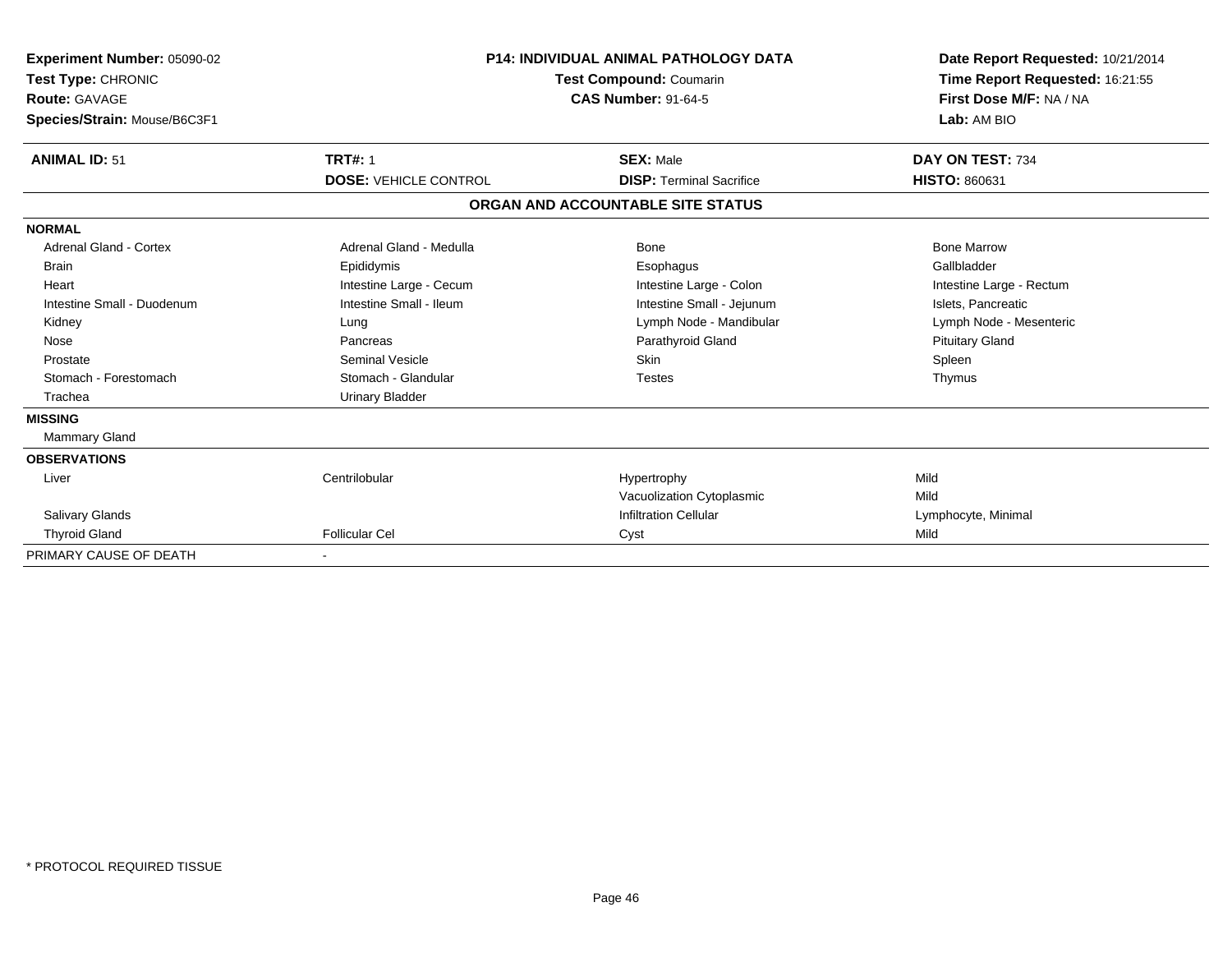| Experiment Number: 05090-02<br>Test Type: CHRONIC<br><b>Route: GAVAGE</b><br>Species/Strain: Mouse/B6C3F1 | <b>P14: INDIVIDUAL ANIMAL PATHOLOGY DATA</b><br>Test Compound: Coumarin<br><b>CAS Number: 91-64-5</b> |                                   | Date Report Requested: 10/21/2014<br>Time Report Requested: 16:21:55<br>First Dose M/F: NA / NA<br>Lab: AM BIO |  |
|-----------------------------------------------------------------------------------------------------------|-------------------------------------------------------------------------------------------------------|-----------------------------------|----------------------------------------------------------------------------------------------------------------|--|
| <b>ANIMAL ID: 52</b>                                                                                      | <b>TRT#: 1</b>                                                                                        | <b>SEX: Male</b>                  | DAY ON TEST: 455                                                                                               |  |
|                                                                                                           | <b>DOSE: VEHICLE CONTROL</b>                                                                          | <b>DISP: Interval Sacrifice</b>   | <b>HISTO: 860632</b>                                                                                           |  |
|                                                                                                           |                                                                                                       | ORGAN AND ACCOUNTABLE SITE STATUS |                                                                                                                |  |
| <b>NORMAL</b>                                                                                             |                                                                                                       |                                   |                                                                                                                |  |
| <b>Adrenal Gland - Cortex</b>                                                                             | Adrenal Gland - Medulla                                                                               | Bone                              | <b>Bone Marrow</b>                                                                                             |  |
| <b>Brain</b>                                                                                              | Epididymis                                                                                            | Esophagus                         | Gallbladder                                                                                                    |  |
| Heart                                                                                                     | Intestine Large - Cecum                                                                               | Intestine Large - Colon           | Intestine Large - Rectum                                                                                       |  |
| Intestine Small - Duodenum                                                                                | Intestine Small - Ileum                                                                               | Intestine Small - Jejunum         | Islets, Pancreatic                                                                                             |  |
| Kidney                                                                                                    | Lung                                                                                                  | Lymph Node - Mandibular           | Lymph Node - Mesenteric                                                                                        |  |
| Nose                                                                                                      | Pancreas                                                                                              | <b>Pituitary Gland</b>            | Prostate                                                                                                       |  |
| <b>Salivary Glands</b>                                                                                    | <b>Seminal Vesicle</b>                                                                                | Spleen                            | Stomach - Forestomach                                                                                          |  |
| Stomach - Glandular                                                                                       | <b>Testes</b>                                                                                         | Thymus                            | <b>Thyroid Gland</b>                                                                                           |  |
| Trachea                                                                                                   | <b>Urinary Bladder</b>                                                                                |                                   |                                                                                                                |  |
| <b>MISSING</b>                                                                                            |                                                                                                       |                                   |                                                                                                                |  |
| Mammary Gland                                                                                             | Parathyroid Gland                                                                                     |                                   |                                                                                                                |  |
| <b>OBSERVATIONS</b>                                                                                       |                                                                                                       |                                   |                                                                                                                |  |
| Eye                                                                                                       | Retrobulbar                                                                                           | <b>Infiltration Cellular</b>      | Lymphocyte, Focal, Mild                                                                                        |  |
| Note: [ INFILTRAT CELL ] TGLs = 2-11                                                                      |                                                                                                       |                                   |                                                                                                                |  |
| Liver                                                                                                     |                                                                                                       | Vacuolization Cytoplasmic         | Moderate                                                                                                       |  |
| <b>Skin</b>                                                                                               |                                                                                                       | Alopecia                          | Mild                                                                                                           |  |
| Note: [ ALOPECIA<br>$1 TGLs = 1-8$                                                                        |                                                                                                       |                                   |                                                                                                                |  |
| PRIMARY CAUSE OF DEATH                                                                                    |                                                                                                       |                                   |                                                                                                                |  |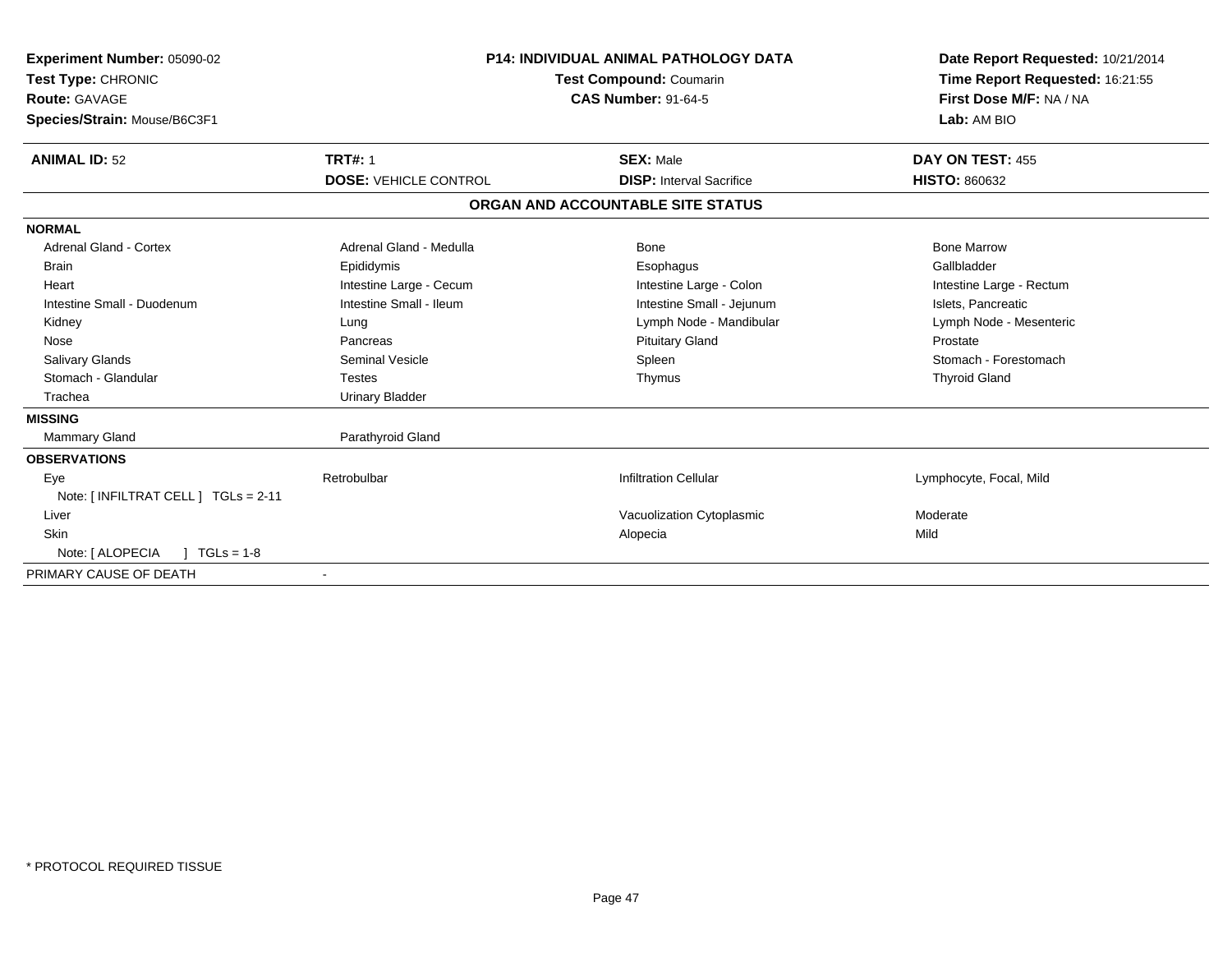| Experiment Number: 05090-02<br>Test Type: CHRONIC<br><b>Route: GAVAGE</b><br>Species/Strain: Mouse/B6C3F1 | <b>P14: INDIVIDUAL ANIMAL PATHOLOGY DATA</b><br><b>Test Compound: Coumarin</b><br><b>CAS Number: 91-64-5</b> |                                                     | Date Report Requested: 10/21/2014<br>Time Report Requested: 16:21:55<br>First Dose M/F: NA / NA<br>Lab: AM BIO |
|-----------------------------------------------------------------------------------------------------------|--------------------------------------------------------------------------------------------------------------|-----------------------------------------------------|----------------------------------------------------------------------------------------------------------------|
| <b>ANIMAL ID: 53</b>                                                                                      | <b>TRT#: 1</b><br><b>DOSE: VEHICLE CONTROL</b>                                                               | <b>SEX: Male</b><br><b>DISP: Terminal Sacrifice</b> | DAY ON TEST: 734<br><b>HISTO: 860633</b>                                                                       |
|                                                                                                           |                                                                                                              |                                                     |                                                                                                                |
|                                                                                                           |                                                                                                              | ORGAN AND ACCOUNTABLE SITE STATUS                   |                                                                                                                |
| <b>NORMAL</b>                                                                                             |                                                                                                              |                                                     |                                                                                                                |
| <b>Adrenal Gland - Cortex</b>                                                                             | Adrenal Gland - Medulla                                                                                      | Bone                                                | <b>Bone Marrow</b>                                                                                             |
| Brain                                                                                                     | Epididymis                                                                                                   | Esophagus                                           | Gallbladder                                                                                                    |
| Heart                                                                                                     | Intestine Large - Cecum                                                                                      | Intestine Large - Colon                             | Intestine Large - Rectum                                                                                       |
| Intestine Small - Duodenum                                                                                | Intestine Small - Ileum                                                                                      | Intestine Small - Jejunum                           | Islets, Pancreatic                                                                                             |
| Lung                                                                                                      | Lymph Node - Mandibular                                                                                      | Lymph Node - Mesenteric                             | Nose                                                                                                           |
| Pancreas                                                                                                  | <b>Pituitary Gland</b>                                                                                       | Prostate                                            | Salivary Glands                                                                                                |
| <b>Seminal Vesicle</b>                                                                                    | <b>Skin</b>                                                                                                  | Spleen                                              | Stomach - Forestomach                                                                                          |
| Stomach - Glandular                                                                                       | <b>Testes</b>                                                                                                | Thymus                                              | <b>Thyroid Gland</b>                                                                                           |
| Trachea                                                                                                   | <b>Urinary Bladder</b>                                                                                       |                                                     |                                                                                                                |
| <b>MISSING</b>                                                                                            |                                                                                                              |                                                     |                                                                                                                |
| Mammary Gland                                                                                             | Parathyroid Gland                                                                                            |                                                     |                                                                                                                |
| <b>OBSERVATIONS</b>                                                                                       |                                                                                                              |                                                     |                                                                                                                |
| <b>Adrenal Gland</b>                                                                                      | Spindle Cell                                                                                                 | Hyperplasia                                         | Mild                                                                                                           |
| Kidney                                                                                                    |                                                                                                              | Nephropathy                                         | Minimal                                                                                                        |
| Liver                                                                                                     |                                                                                                              | Hepatocellular Adenoma                              |                                                                                                                |
| Note: [ HEPATOCLR ADEN ] TGLs = 2-12                                                                      |                                                                                                              |                                                     |                                                                                                                |
| <b>Preputial Gland</b>                                                                                    | Duct                                                                                                         | <b>Dilatation</b>                                   | Marked                                                                                                         |
| Note: $[ DILATATION ] TGLs = 1-11$                                                                        |                                                                                                              |                                                     |                                                                                                                |
| PRIMARY CAUSE OF DEATH                                                                                    |                                                                                                              |                                                     |                                                                                                                |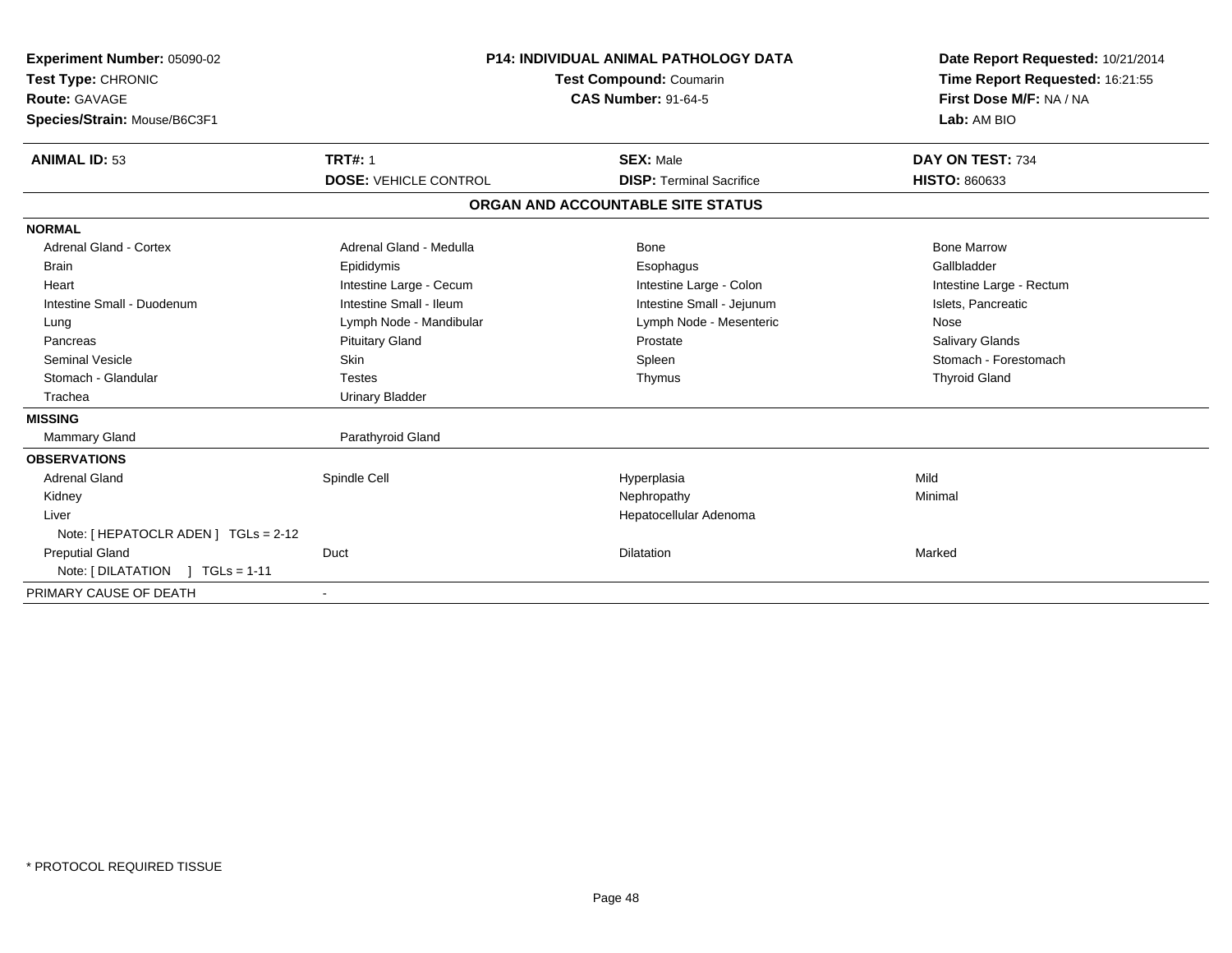| Experiment Number: 05090-02<br>Test Type: CHRONIC<br><b>Route: GAVAGE</b><br>Species/Strain: Mouse/B6C3F1 | <b>P14: INDIVIDUAL ANIMAL PATHOLOGY DATA</b><br><b>Test Compound: Coumarin</b><br><b>CAS Number: 91-64-5</b> |                                   | Date Report Requested: 10/21/2014<br>Time Report Requested: 16:21:55<br>First Dose M/F: NA / NA<br>Lab: AM BIO |  |
|-----------------------------------------------------------------------------------------------------------|--------------------------------------------------------------------------------------------------------------|-----------------------------------|----------------------------------------------------------------------------------------------------------------|--|
| <b>ANIMAL ID: 54</b>                                                                                      | <b>TRT#: 1</b>                                                                                               | <b>SEX: Male</b>                  | DAY ON TEST: 734                                                                                               |  |
|                                                                                                           | <b>DOSE: VEHICLE CONTROL</b>                                                                                 | <b>DISP: Terminal Sacrifice</b>   | <b>HISTO: 860634</b>                                                                                           |  |
|                                                                                                           |                                                                                                              | ORGAN AND ACCOUNTABLE SITE STATUS |                                                                                                                |  |
| <b>NORMAL</b>                                                                                             |                                                                                                              |                                   |                                                                                                                |  |
| Adrenal Gland - Cortex                                                                                    | Adrenal Gland - Medulla                                                                                      | Bone                              | <b>Bone Marrow</b>                                                                                             |  |
| Brain                                                                                                     | Epididymis                                                                                                   | Esophagus                         | Gallbladder                                                                                                    |  |
| Heart                                                                                                     | Intestine Large - Cecum                                                                                      | Intestine Large - Colon           | Intestine Large - Rectum                                                                                       |  |
| Intestine Small - Duodenum                                                                                | Intestine Small - Ileum                                                                                      | Intestine Small - Jejunum         | Islets, Pancreatic                                                                                             |  |
| Kidney                                                                                                    | Liver                                                                                                        | Lymph Node - Mandibular           | Lymph Node - Mesenteric                                                                                        |  |
| Nose                                                                                                      | Pancreas                                                                                                     | Parathyroid Gland                 | <b>Pituitary Gland</b>                                                                                         |  |
| Prostate                                                                                                  | Salivary Glands                                                                                              | <b>Seminal Vesicle</b>            | <b>Skin</b>                                                                                                    |  |
| Spleen                                                                                                    | Stomach - Forestomach                                                                                        | Stomach - Glandular               | <b>Testes</b>                                                                                                  |  |
| Thymus                                                                                                    | <b>Thyroid Gland</b>                                                                                         | Trachea                           | <b>Urinary Bladder</b>                                                                                         |  |
| <b>MISSING</b>                                                                                            |                                                                                                              |                                   |                                                                                                                |  |
| <b>Mammary Gland</b>                                                                                      |                                                                                                              |                                   |                                                                                                                |  |
| <b>OBSERVATIONS</b>                                                                                       |                                                                                                              |                                   |                                                                                                                |  |
| Lung                                                                                                      |                                                                                                              | Alveolar/Bronchiolar Adenoma      |                                                                                                                |  |
| [ Alveolar/Bronchiolar Adenoma TGLS = 2-11 ]                                                              |                                                                                                              |                                   |                                                                                                                |  |
| <b>Preputial Gland</b>                                                                                    | Duct                                                                                                         | <b>Dilatation</b>                 | Moderate                                                                                                       |  |
| [Dilatation TGLS = 1-11]                                                                                  |                                                                                                              |                                   |                                                                                                                |  |
| PRIMARY CAUSE OF DEATH                                                                                    |                                                                                                              |                                   |                                                                                                                |  |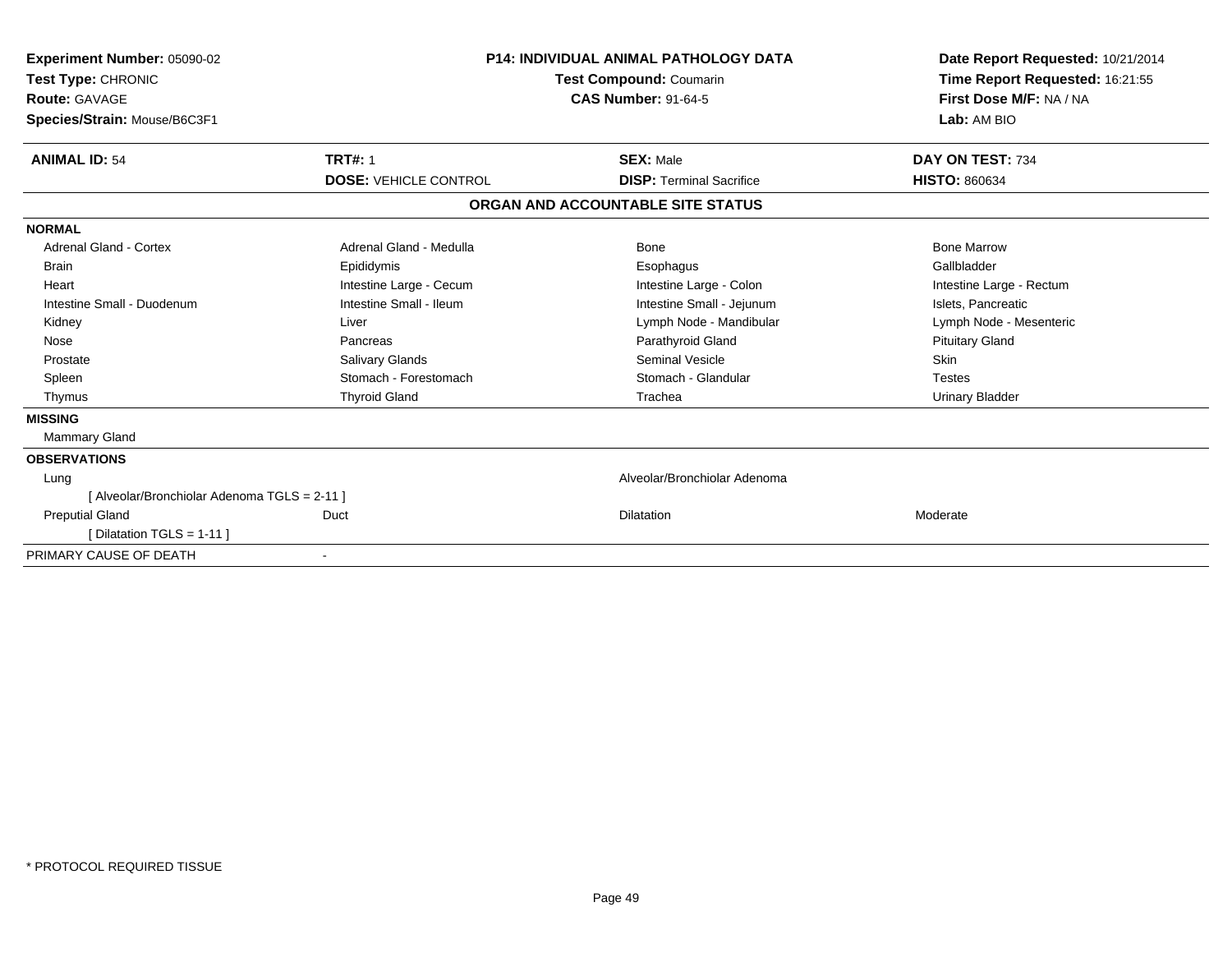| Experiment Number: 05090-02<br>Test Type: CHRONIC<br><b>Route: GAVAGE</b><br>Species/Strain: Mouse/B6C3F1 | <b>P14: INDIVIDUAL ANIMAL PATHOLOGY DATA</b><br>Test Compound: Coumarin<br><b>CAS Number: 91-64-5</b> |                                   | Date Report Requested: 10/21/2014<br>Time Report Requested: 16:21:55<br>First Dose M/F: NA / NA<br>Lab: AM BIO |
|-----------------------------------------------------------------------------------------------------------|-------------------------------------------------------------------------------------------------------|-----------------------------------|----------------------------------------------------------------------------------------------------------------|
| <b>ANIMAL ID: 56</b>                                                                                      | <b>TRT#: 1</b>                                                                                        | <b>SEX: Male</b>                  | DAY ON TEST: 734                                                                                               |
|                                                                                                           | <b>DOSE: VEHICLE CONTROL</b>                                                                          | <b>DISP: Terminal Sacrifice</b>   | <b>HISTO: 860636</b>                                                                                           |
|                                                                                                           |                                                                                                       | ORGAN AND ACCOUNTABLE SITE STATUS |                                                                                                                |
| <b>NORMAL</b>                                                                                             |                                                                                                       |                                   |                                                                                                                |
| Adrenal Gland - Cortex                                                                                    | Adrenal Gland - Medulla                                                                               | Bone                              | <b>Bone Marrow</b>                                                                                             |
| <b>Brain</b>                                                                                              | Epididymis                                                                                            | Esophagus                         | Gallbladder                                                                                                    |
| Heart                                                                                                     | Intestine Large - Cecum                                                                               | Intestine Large - Colon           | Intestine Large - Rectum                                                                                       |
| Intestine Small - Duodenum                                                                                | Intestine Small - Ileum                                                                               | Intestine Small - Jejunum         | Islets, Pancreatic                                                                                             |
| Lung                                                                                                      | Lymph Node - Mandibular                                                                               | Lymph Node - Mesenteric           | Nose                                                                                                           |
| Pancreas                                                                                                  | Parathyroid Gland                                                                                     | <b>Pituitary Gland</b>            | Prostate                                                                                                       |
| <b>Salivary Glands</b>                                                                                    | <b>Seminal Vesicle</b>                                                                                | Skin                              | Spleen                                                                                                         |
| Stomach - Glandular                                                                                       | Thymus                                                                                                | <b>Thyroid Gland</b>              | Trachea                                                                                                        |
| <b>MISSING</b>                                                                                            |                                                                                                       |                                   |                                                                                                                |
| Mammary Gland                                                                                             |                                                                                                       |                                   |                                                                                                                |
| <b>OBSERVATIONS</b>                                                                                       |                                                                                                       |                                   |                                                                                                                |
| Kidney                                                                                                    |                                                                                                       | Nephropathy                       | Minimal                                                                                                        |
| Liver                                                                                                     |                                                                                                       | Hepatocellular Adenoma            | Multiple                                                                                                       |
| Note: [ HEPATOCLR ADEN ] TGLs = 2,3                                                                       |                                                                                                       |                                   |                                                                                                                |
| <b>Preputial Gland</b>                                                                                    | Duct                                                                                                  | <b>Dilatation</b>                 | Moderate                                                                                                       |
| Note: $[DILATATION] TGLs = 4-12$                                                                          |                                                                                                       |                                   |                                                                                                                |
| Stomach                                                                                                   | Forestomach                                                                                           | Hyperkeratosis                    | Moderate                                                                                                       |
|                                                                                                           | Forestomach                                                                                           | Ulcer                             | Mild                                                                                                           |
| Note: [HYPERKERATOSIS] TGLs = 5-13<br>[ Hyperkeratosis TGLS = 5-13 ]                                      |                                                                                                       |                                   |                                                                                                                |
| <b>Testes</b>                                                                                             | <b>Interstit Cell</b>                                                                                 | Adenoma                           |                                                                                                                |
| Note: [ ADENOMA<br>$J \cdot TGLS = 1-8$                                                                   |                                                                                                       |                                   |                                                                                                                |
| <b>Urinary Bladder</b>                                                                                    |                                                                                                       | Inflammation                      | Chronic, Moderate                                                                                              |
| PRIMARY CAUSE OF DEATH                                                                                    | $\blacksquare$                                                                                        |                                   |                                                                                                                |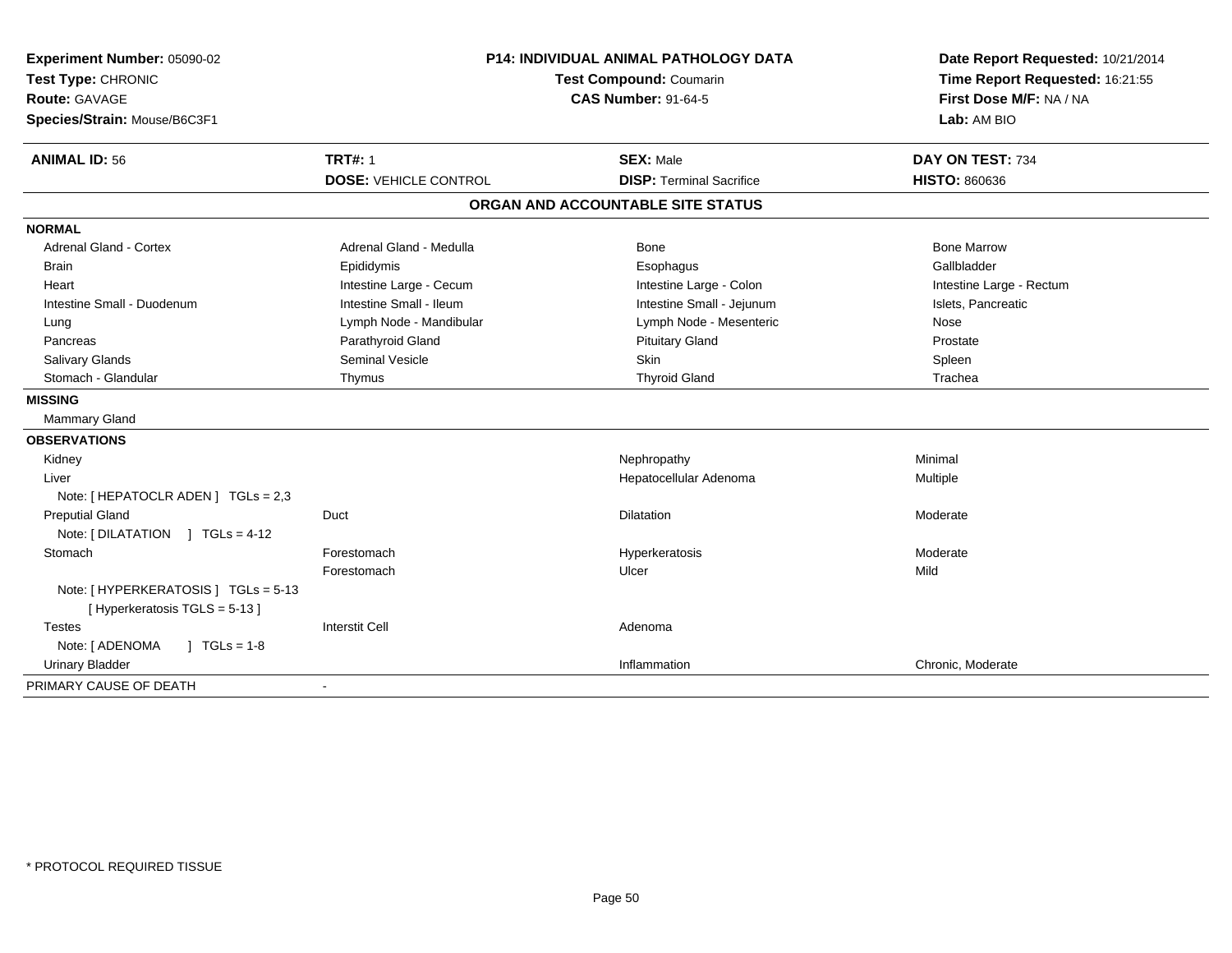| Experiment Number: 05090-02<br>Test Type: CHRONIC<br>Route: GAVAGE<br>Species/Strain: Mouse/B6C3F1 |                              | <b>P14: INDIVIDUAL ANIMAL PATHOLOGY DATA</b><br><b>Test Compound: Coumarin</b><br><b>CAS Number: 91-64-5</b> | Date Report Requested: 10/21/2014<br>Time Report Requested: 16:21:55<br>First Dose M/F: NA / NA<br>Lab: AM BIO |
|----------------------------------------------------------------------------------------------------|------------------------------|--------------------------------------------------------------------------------------------------------------|----------------------------------------------------------------------------------------------------------------|
| <b>ANIMAL ID: 57</b>                                                                               | <b>TRT#: 1</b>               | <b>SEX: Male</b>                                                                                             | DAY ON TEST: 455                                                                                               |
|                                                                                                    | <b>DOSE: VEHICLE CONTROL</b> | <b>DISP:</b> Interval Sacrifice                                                                              | <b>HISTO: 860637</b>                                                                                           |
|                                                                                                    |                              | ORGAN AND ACCOUNTABLE SITE STATUS                                                                            |                                                                                                                |
| <b>NORMAL</b>                                                                                      |                              |                                                                                                              |                                                                                                                |
| <b>Adrenal Gland - Cortex</b>                                                                      | Adrenal Gland - Medulla      | Bone                                                                                                         | <b>Bone Marrow</b>                                                                                             |
| <b>Brain</b>                                                                                       | Esophagus                    | Gallbladder                                                                                                  | Heart                                                                                                          |
| Intestine Large - Cecum                                                                            | Intestine Large - Colon      | Intestine Large - Rectum                                                                                     | Intestine Small - Duodenum                                                                                     |
| Intestine Small - Ileum                                                                            | Intestine Small - Jejunum    | Islets, Pancreatic                                                                                           | Lung                                                                                                           |
| Lymph Node - Mandibular                                                                            | Lymph Node - Mesenteric      | Nose                                                                                                         | Pancreas                                                                                                       |
| Parathyroid Gland                                                                                  | <b>Pituitary Gland</b>       | Prostate                                                                                                     | <b>Seminal Vesicle</b>                                                                                         |
| <b>Skin</b>                                                                                        | Spleen                       | Stomach - Forestomach                                                                                        | Stomach - Glandular                                                                                            |
| <b>Testes</b>                                                                                      | Thymus                       | <b>Thyroid Gland</b>                                                                                         | Trachea                                                                                                        |
| <b>Urinary Bladder</b>                                                                             |                              |                                                                                                              |                                                                                                                |
| <b>MISSING</b>                                                                                     |                              |                                                                                                              |                                                                                                                |
| Mammary Gland                                                                                      |                              |                                                                                                              |                                                                                                                |
| <b>OBSERVATIONS</b>                                                                                |                              |                                                                                                              |                                                                                                                |
| Epididymis                                                                                         |                              | <b>Infiltration Cellular</b>                                                                                 | Lymphocyte, Mild                                                                                               |
| Kidney                                                                                             | Pelvis                       | <b>Infiltration Cellular</b>                                                                                 | Lymphocyte, Mild                                                                                               |
| Liver                                                                                              |                              | Vacuolization Cytoplasmic                                                                                    | Mild                                                                                                           |
| Salivary Glands                                                                                    |                              | <b>Infiltration Cellular</b>                                                                                 | Lymphocyte, Mild                                                                                               |
| PRIMARY CAUSE OF DEATH                                                                             |                              |                                                                                                              |                                                                                                                |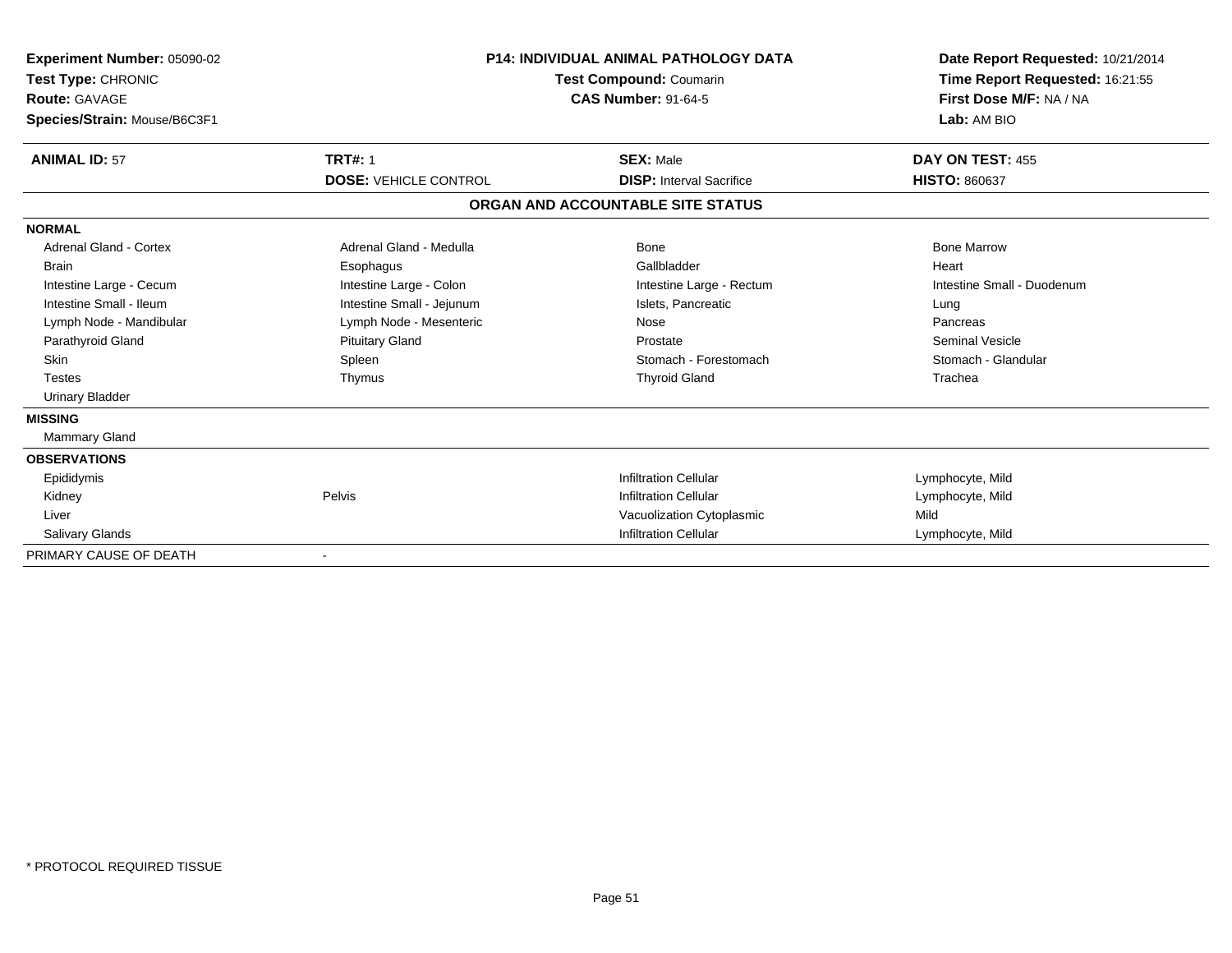| Experiment Number: 05090-02<br>Test Type: CHRONIC<br><b>Route: GAVAGE</b><br>Species/Strain: Mouse/B6C3F1 | <b>P14: INDIVIDUAL ANIMAL PATHOLOGY DATA</b><br>Test Compound: Coumarin<br><b>CAS Number: 91-64-5</b> |                                   | Date Report Requested: 10/21/2014<br>Time Report Requested: 16:21:55<br>First Dose M/F: NA / NA<br>Lab: AM BIO |
|-----------------------------------------------------------------------------------------------------------|-------------------------------------------------------------------------------------------------------|-----------------------------------|----------------------------------------------------------------------------------------------------------------|
| <b>ANIMAL ID: 58</b>                                                                                      | <b>TRT#: 1</b>                                                                                        | <b>SEX: Male</b>                  | DAY ON TEST: 456                                                                                               |
|                                                                                                           | <b>DOSE: VEHICLE CONTROL</b>                                                                          | <b>DISP:</b> Interval Sacrifice   | <b>HISTO: 860638</b>                                                                                           |
|                                                                                                           |                                                                                                       | ORGAN AND ACCOUNTABLE SITE STATUS |                                                                                                                |
| <b>NORMAL</b>                                                                                             |                                                                                                       |                                   |                                                                                                                |
| Adrenal Gland - Cortex                                                                                    | Adrenal Gland - Medulla                                                                               | Bone                              | <b>Bone Marrow</b>                                                                                             |
| <b>Brain</b>                                                                                              | Epididymis                                                                                            | Esophagus                         | Gallbladder                                                                                                    |
| Heart                                                                                                     | Intestine Large - Cecum                                                                               | Intestine Large - Colon           | Intestine Large - Rectum                                                                                       |
| Intestine Small - Duodenum                                                                                | Intestine Small - Ileum                                                                               | Intestine Small - Jejunum         | Islets, Pancreatic                                                                                             |
| Lung                                                                                                      | Lymph Node - Mandibular                                                                               | Lymph Node - Mesenteric           | Nose                                                                                                           |
| Pancreas                                                                                                  | Parathyroid Gland                                                                                     | <b>Pituitary Gland</b>            | Prostate                                                                                                       |
| <b>Salivary Glands</b>                                                                                    | Seminal Vesicle                                                                                       | <b>Skin</b>                       | Spleen                                                                                                         |
| Stomach - Forestomach                                                                                     | Stomach - Glandular                                                                                   | Testes                            | Thymus                                                                                                         |
| <b>Thyroid Gland</b>                                                                                      | Trachea                                                                                               | <b>Urinary Bladder</b>            |                                                                                                                |
| <b>MISSING</b>                                                                                            |                                                                                                       |                                   |                                                                                                                |
| Mammary Gland                                                                                             |                                                                                                       |                                   |                                                                                                                |
| <b>OBSERVATIONS</b>                                                                                       |                                                                                                       |                                   |                                                                                                                |
| Kidney                                                                                                    | Pelvis                                                                                                | <b>Infiltration Cellular</b>      | Lymphocyte, Minimal                                                                                            |
| Liver                                                                                                     |                                                                                                       | Vacuolization Cytoplasmic         | Mild                                                                                                           |
| PRIMARY CAUSE OF DEATH                                                                                    |                                                                                                       |                                   |                                                                                                                |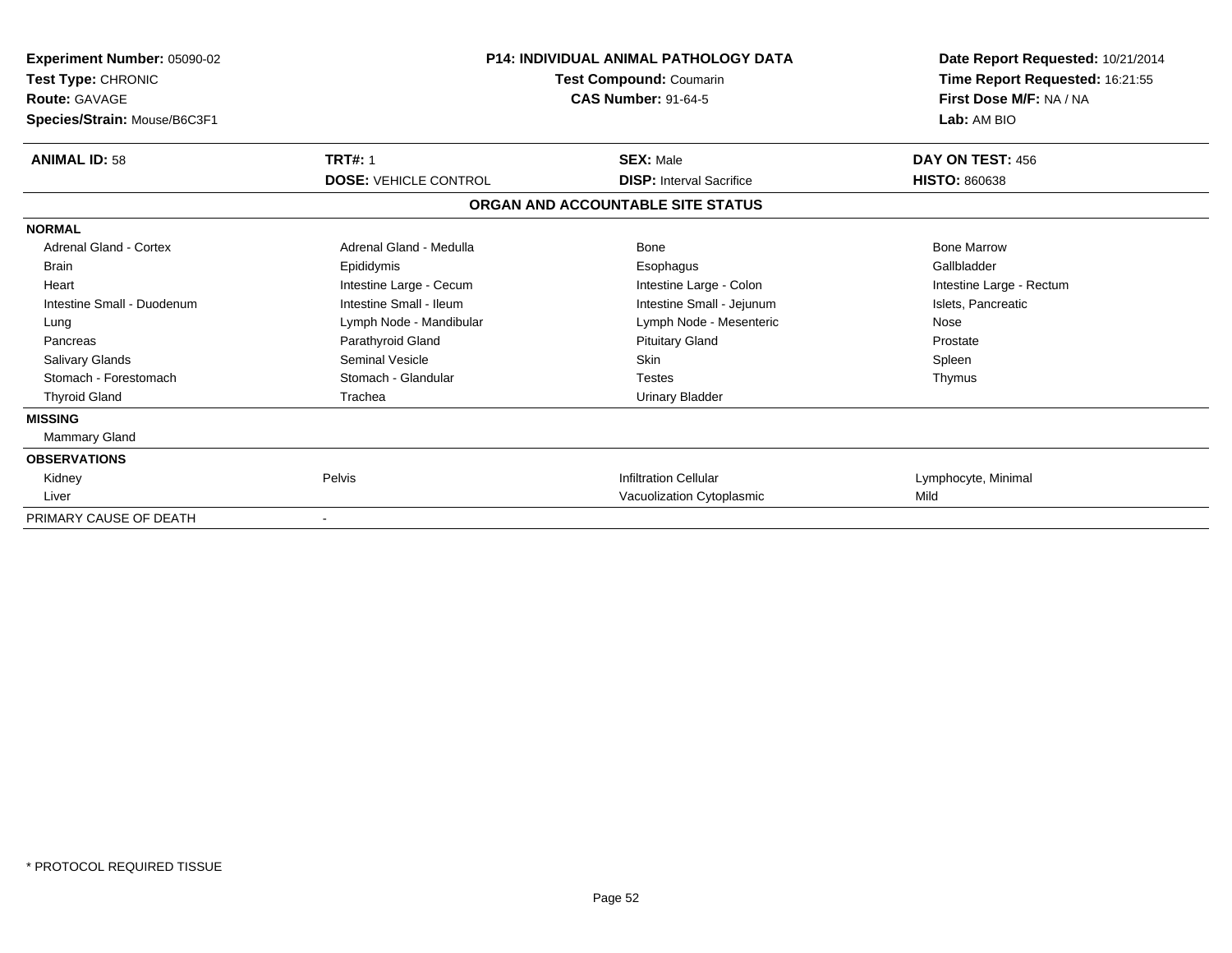| Experiment Number: 05090-02          |                                                       | <b>P14: INDIVIDUAL ANIMAL PATHOLOGY DATA</b> | Date Report Requested: 10/21/2014                          |
|--------------------------------------|-------------------------------------------------------|----------------------------------------------|------------------------------------------------------------|
| Test Type: CHRONIC                   | Test Compound: Coumarin<br><b>CAS Number: 91-64-5</b> |                                              | Time Report Requested: 16:21:55<br>First Dose M/F: NA / NA |
| <b>Route: GAVAGE</b>                 |                                                       |                                              |                                                            |
| Species/Strain: Mouse/B6C3F1         |                                                       |                                              | Lab: AM BIO                                                |
| <b>ANIMAL ID: 59</b>                 | <b>TRT#: 1</b>                                        | <b>SEX: Male</b>                             | DAY ON TEST: 541                                           |
|                                      | <b>DOSE: VEHICLE CONTROL</b>                          | <b>DISP: Dead</b>                            | <b>HISTO: 860639</b>                                       |
|                                      |                                                       | ORGAN AND ACCOUNTABLE SITE STATUS            |                                                            |
| <b>NORMAL</b>                        |                                                       |                                              |                                                            |
| <b>Adrenal Gland - Cortex</b>        | Adrenal Gland - Medulla                               | <b>Bone</b>                                  | <b>Bone Marrow</b>                                         |
| <b>Brain</b>                         | Epididymis                                            | Esophagus                                    | Heart                                                      |
| Islets, Pancreatic                   | Lung                                                  | Lymph Node - Mandibular                      | Nose                                                       |
| Pancreas                             | Parathyroid Gland                                     | Prostate                                     | <b>Seminal Vesicle</b>                                     |
| Skin                                 | Spleen                                                | <b>Testes</b>                                | Thymus                                                     |
| <b>Thyroid Gland</b>                 | Trachea                                               | <b>Urinary Bladder</b>                       |                                                            |
| <b>MISSING</b>                       |                                                       |                                              |                                                            |
| Mammary Gland                        |                                                       |                                              |                                                            |
| <b>AUTO PRECLUDES DIAG.</b>          |                                                       |                                              |                                                            |
| Gallbladder                          | Intestine Large - Cecum                               | Intestine Large - Colon                      | Intestine Large - Rectum                                   |
| Intestine Small - Duodenum           | Intestine Small - Ileum                               | Intestine Small - Jejunum                    | Stomach - Forestomach                                      |
| Stomach - Glandular                  |                                                       |                                              |                                                            |
| <b>INSUFFICIENT TISSUE</b>           |                                                       |                                              |                                                            |
| <b>Pituitary Gland</b>               |                                                       |                                              |                                                            |
| <b>OBSERVATIONS</b>                  |                                                       |                                              |                                                            |
| Kidney                               |                                                       | <b>Infiltration Cellular</b>                 | Lymphocyte, Mild                                           |
| Liver                                |                                                       | Hepatocellular Carcinoma                     |                                                            |
| Note: [ HEPATOCLR CARC ] TGLs = 2-12 |                                                       |                                              |                                                            |
| Note: [ HEPATOCLR CARC ] TGLs = 1-12 |                                                       |                                              |                                                            |
| Lymph Node                           | Mesenteric                                            | Hemorrhage                                   | Moderate                                                   |
| Salivary Glands                      |                                                       | <b>Infiltration Cellular</b>                 | Lymphocyte, Mild                                           |
| PRIMARY CAUSE OF DEATH               |                                                       |                                              |                                                            |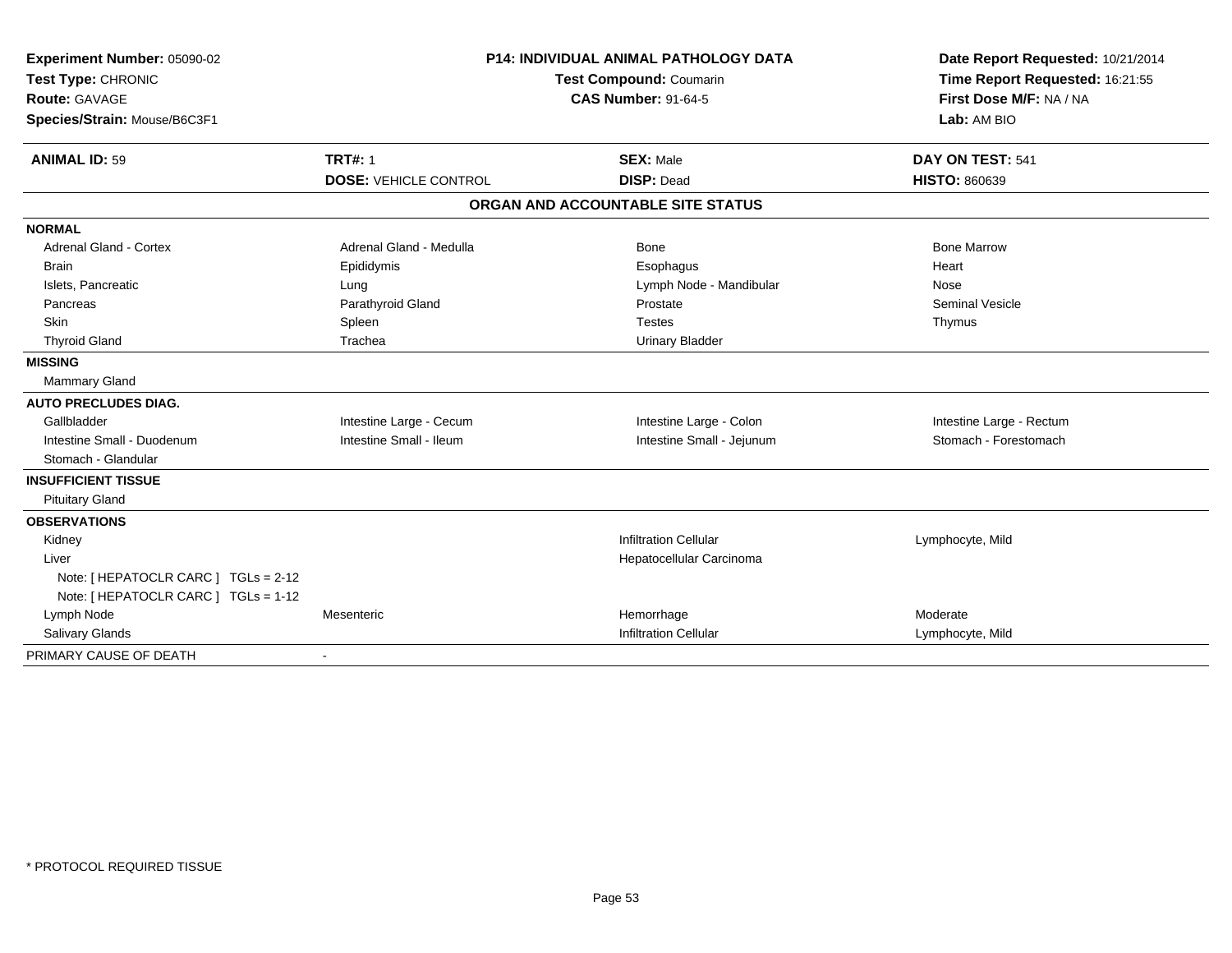| <b>Experiment Number: 05090-02</b><br>Test Type: CHRONIC<br><b>Route: GAVAGE</b><br>Species/Strain: Mouse/B6C3F1 |                              | <b>P14: INDIVIDUAL ANIMAL PATHOLOGY DATA</b><br><b>Test Compound: Coumarin</b><br><b>CAS Number: 91-64-5</b> | Date Report Requested: 10/21/2014<br>Time Report Requested: 16:21:55<br>First Dose M/F: NA / NA<br>Lab: AM BIO |
|------------------------------------------------------------------------------------------------------------------|------------------------------|--------------------------------------------------------------------------------------------------------------|----------------------------------------------------------------------------------------------------------------|
| <b>ANIMAL ID: 60</b>                                                                                             | <b>TRT#: 1</b>               | <b>SEX: Male</b>                                                                                             | DAY ON TEST: 734                                                                                               |
|                                                                                                                  | <b>DOSE: VEHICLE CONTROL</b> | <b>DISP: Terminal Sacrifice</b>                                                                              | <b>HISTO: 860640</b>                                                                                           |
|                                                                                                                  |                              | ORGAN AND ACCOUNTABLE SITE STATUS                                                                            |                                                                                                                |
| <b>NORMAL</b>                                                                                                    |                              |                                                                                                              |                                                                                                                |
| Adrenal Gland - Medulla                                                                                          | Bone                         | <b>Bone Marrow</b>                                                                                           | <b>Brain</b>                                                                                                   |
| Epididymis                                                                                                       | Esophagus                    | Gallbladder                                                                                                  | Heart                                                                                                          |
| Intestine Large - Cecum                                                                                          | Intestine Large - Colon      | Intestine Large - Rectum                                                                                     | Intestine Small - Duodenum                                                                                     |
| Intestine Small - Ileum                                                                                          | Intestine Small - Jejunum    | Islets, Pancreatic                                                                                           | Kidney                                                                                                         |
| Lymph Node - Mandibular                                                                                          | Lymph Node - Mesenteric      | <b>Mammary Gland</b>                                                                                         | Nose                                                                                                           |
| Pancreas                                                                                                         | Parathyroid Gland            | <b>Pituitary Gland</b>                                                                                       | Prostate                                                                                                       |
| Salivary Glands                                                                                                  | Seminal Vesicle              | <b>Skin</b>                                                                                                  | Spleen                                                                                                         |
| Stomach - Glandular                                                                                              | <b>Testes</b>                | Thymus                                                                                                       | <b>Thyroid Gland</b>                                                                                           |
| Trachea                                                                                                          | <b>Urinary Bladder</b>       |                                                                                                              |                                                                                                                |
| <b>OBSERVATIONS</b>                                                                                              |                              |                                                                                                              |                                                                                                                |
| Adrenal Gland                                                                                                    | Cortex                       | Clear Cell Focus                                                                                             | Minimal                                                                                                        |
| Liver                                                                                                            |                              | Hepatocellular Adenoma                                                                                       |                                                                                                                |
| Lung                                                                                                             |                              | Alveolar/Bronchiolar Adenoma                                                                                 | Multiple                                                                                                       |
| Note: $[ALV$ BRON ADEN $]$ TGLs = 4-11                                                                           |                              |                                                                                                              |                                                                                                                |
| <b>Preputial Gland</b>                                                                                           | Duct                         | Dilatation                                                                                                   | Moderate                                                                                                       |
| Note: $[ DILATATION ] TGLs = 1-11$                                                                               |                              |                                                                                                              |                                                                                                                |
| Stomach                                                                                                          | Forestomach                  | Squamous Cell Papilloma                                                                                      |                                                                                                                |
| Note: [ PAPILLOMA SQUA ] TGLs = 5-4                                                                              |                              |                                                                                                              |                                                                                                                |
| PRIMARY CAUSE OF DEATH                                                                                           |                              |                                                                                                              |                                                                                                                |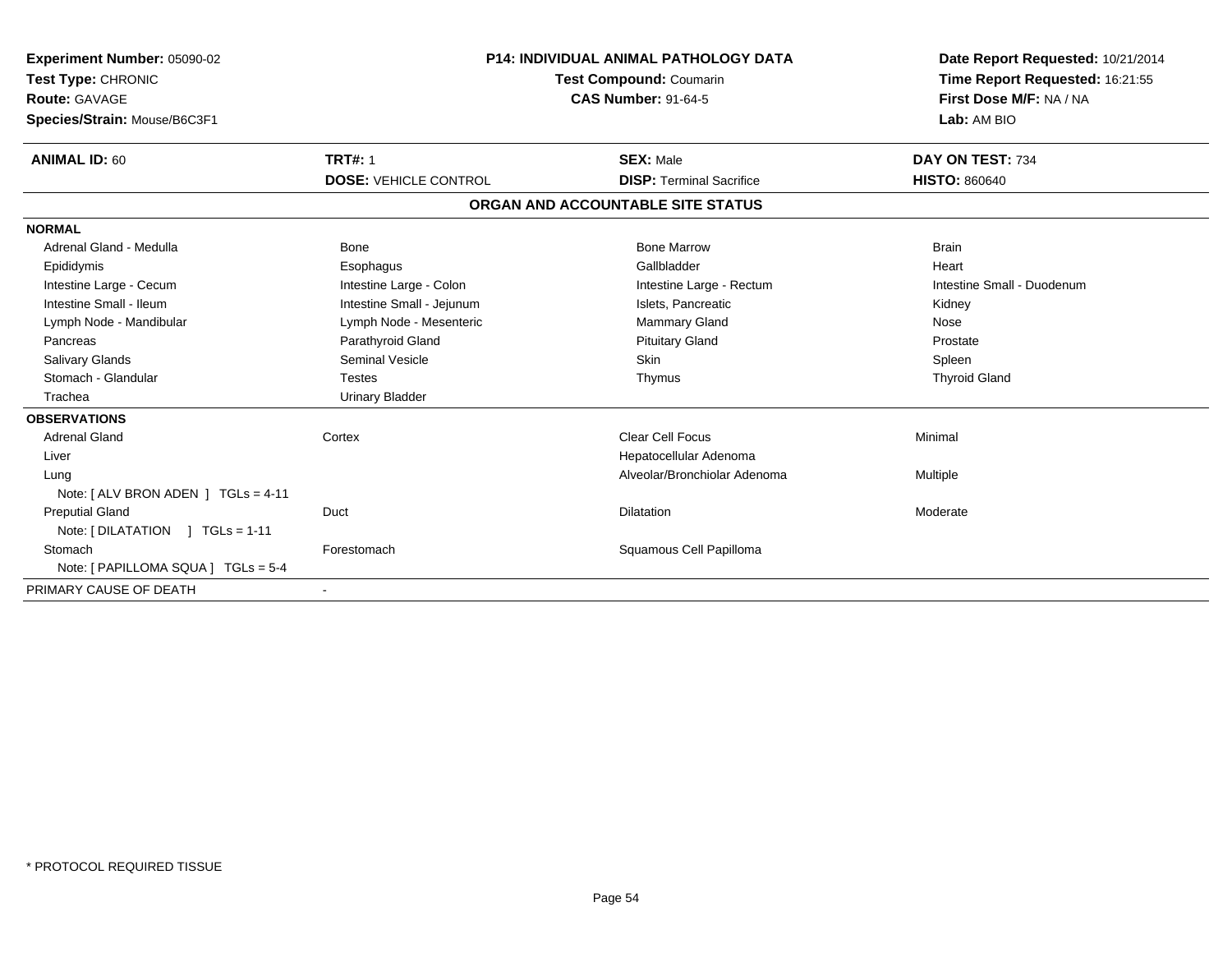| Experiment Number: 05090-02   | <b>P14: INDIVIDUAL ANIMAL PATHOLOGY DATA</b><br>Test Compound: Coumarin |                                   | Date Report Requested: 10/21/2014 |
|-------------------------------|-------------------------------------------------------------------------|-----------------------------------|-----------------------------------|
| Test Type: CHRONIC            |                                                                         |                                   | Time Report Requested: 16:21:55   |
| <b>Route: GAVAGE</b>          |                                                                         | <b>CAS Number: 91-64-5</b>        | First Dose M/F: NA / NA           |
| Species/Strain: Mouse/B6C3F1  |                                                                         |                                   | Lab: AM BIO                       |
| <b>ANIMAL ID: 61</b>          | <b>TRT#: 1</b>                                                          | <b>SEX: Male</b>                  | DAY ON TEST: 730                  |
|                               | <b>DOSE: VEHICLE CONTROL</b>                                            | <b>DISP: Terminal Sacrifice</b>   | <b>HISTO: 860641</b>              |
|                               |                                                                         | ORGAN AND ACCOUNTABLE SITE STATUS |                                   |
| <b>NORMAL</b>                 |                                                                         |                                   |                                   |
| <b>Adrenal Gland - Cortex</b> | Adrenal Gland - Medulla                                                 | <b>Bone</b>                       | <b>Bone Marrow</b>                |
| <b>Brain</b>                  | Epididymis                                                              | Esophagus                         | Heart                             |
| Intestine Large - Cecum       | Intestine Large - Colon                                                 | Intestine Large - Rectum          | Intestine Small - Duodenum        |
| Intestine Small - Ileum       | Intestine Small - Jejunum                                               | Islets, Pancreatic                | Lung                              |
| Lymph Node - Mandibular       | Nose                                                                    | Pancreas                          | <b>Pituitary Gland</b>            |
| Prostate                      | Salivary Glands                                                         | <b>Seminal Vesicle</b>            | Skin                              |
| Stomach - Forestomach         | Stomach - Glandular                                                     | <b>Testes</b>                     | Thymus                            |
| <b>Thyroid Gland</b>          | Trachea                                                                 | <b>Urinary Bladder</b>            |                                   |
| <b>MISSING</b>                |                                                                         |                                   |                                   |
| Gallbladder                   | Mammary Gland                                                           | Parathyroid Gland                 |                                   |
| <b>OBSERVATIONS</b>           |                                                                         |                                   |                                   |
| Kidney                        |                                                                         | <b>Infiltration Cellular</b>      | Lymphocyte, Mild                  |
| Liver                         |                                                                         | Hepatocellular Carcinoma          |                                   |
| Lymph Node                    | Deep Cervical                                                           | Hyperplasia                       | Plasma Cell, Mild                 |
|                               | Mesenteric                                                              | Hyperplasia                       | Lymphoid, Moderate                |
|                               | Mesenteric                                                              | Inflammation                      | Suppurative, Mild                 |
| [Hyperplasia TGLS = 4-7]      |                                                                         |                                   |                                   |
| [Hyperplasia TGLS = 3-11]     |                                                                         |                                   |                                   |
| [Inflammation TGLS = $4-7$ ]  |                                                                         |                                   |                                   |
| Spleen                        |                                                                         | Hyperplasia                       | Lymphoid, Moderate                |
| [Hyperplasia TGLS = 2-14]     |                                                                         |                                   |                                   |
| PRIMARY CAUSE OF DEATH        |                                                                         |                                   |                                   |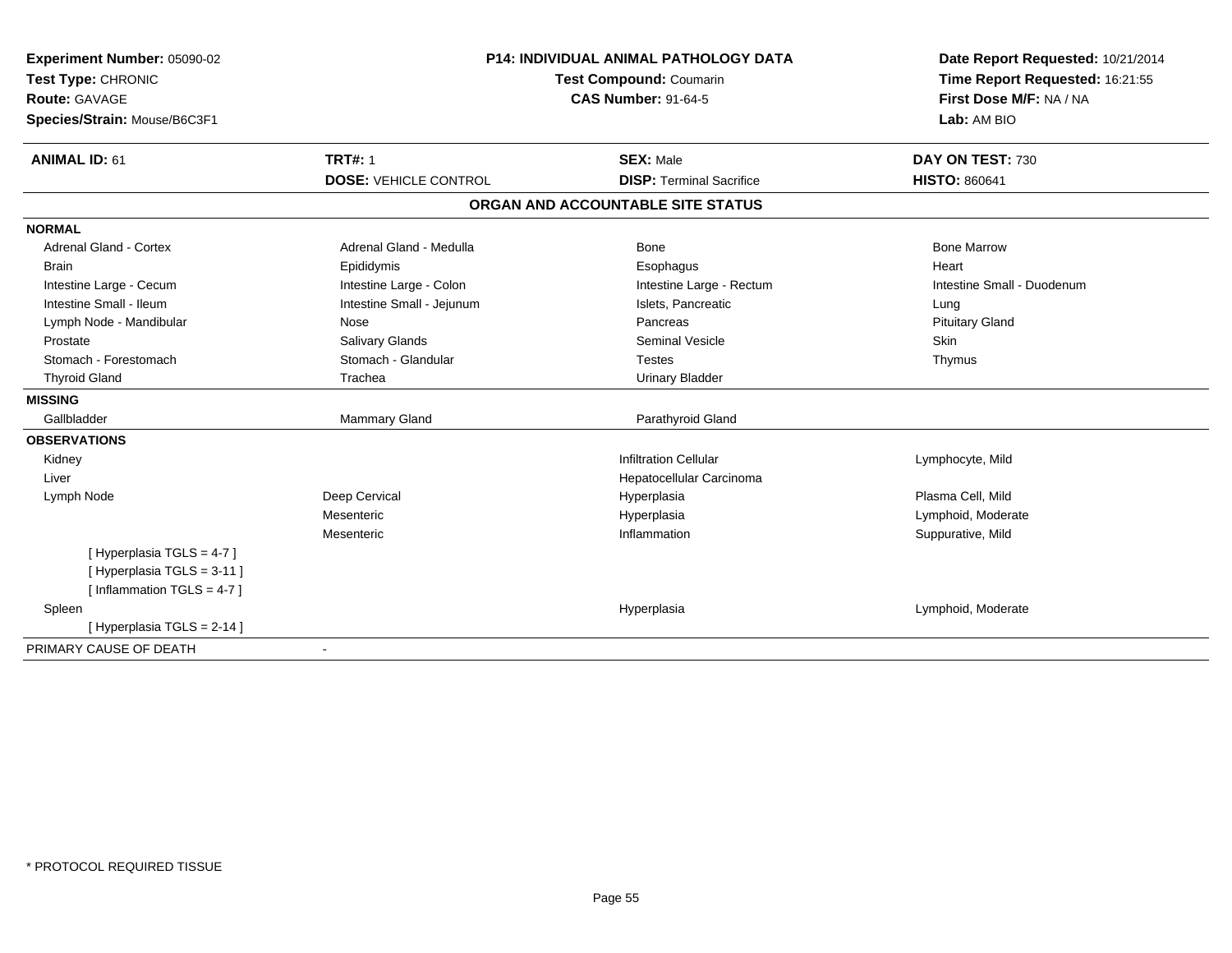| Experiment Number: 05090-02<br>Test Type: CHRONIC<br><b>Route: GAVAGE</b><br>Species/Strain: Mouse/B6C3F1<br><b>ANIMAL ID: 62</b> | <b>TRT#: 1</b>               | <b>P14: INDIVIDUAL ANIMAL PATHOLOGY DATA</b><br>Test Compound: Coumarin<br><b>CAS Number: 91-64-5</b><br><b>SEX: Male</b> | Date Report Requested: 10/21/2014<br>Time Report Requested: 16:21:55<br>First Dose M/F: NA / NA<br>Lab: AM BIO<br>DAY ON TEST: 729 |
|-----------------------------------------------------------------------------------------------------------------------------------|------------------------------|---------------------------------------------------------------------------------------------------------------------------|------------------------------------------------------------------------------------------------------------------------------------|
|                                                                                                                                   | <b>DOSE: VEHICLE CONTROL</b> | <b>DISP: Terminal Sacrifice</b>                                                                                           | <b>HISTO: 860642</b>                                                                                                               |
|                                                                                                                                   |                              | ORGAN AND ACCOUNTABLE SITE STATUS                                                                                         |                                                                                                                                    |
| <b>NORMAL</b>                                                                                                                     |                              |                                                                                                                           |                                                                                                                                    |
| <b>Adrenal Gland - Cortex</b>                                                                                                     | Adrenal Gland - Medulla      | Bone                                                                                                                      | <b>Bone Marrow</b>                                                                                                                 |
| <b>Brain</b>                                                                                                                      | Epididymis                   | Esophagus                                                                                                                 | Gallbladder                                                                                                                        |
| Heart                                                                                                                             | Intestine Large - Cecum      | Intestine Large - Colon                                                                                                   | Intestine Large - Rectum                                                                                                           |
| Intestine Small - Duodenum                                                                                                        | Intestine Small - Ileum      | Intestine Small - Jejunum                                                                                                 | Islets, Pancreatic                                                                                                                 |
| Kidney                                                                                                                            | Lung                         | Lymph Node - Mandibular                                                                                                   | Lymph Node - Mesenteric                                                                                                            |
| Nose                                                                                                                              | Pancreas                     | <b>Pituitary Gland</b>                                                                                                    | Prostate                                                                                                                           |
| <b>Salivary Glands</b>                                                                                                            | Seminal Vesicle              | Spleen                                                                                                                    | Stomach - Forestomach                                                                                                              |
| Stomach - Glandular                                                                                                               | <b>Testes</b>                | <b>Thyroid Gland</b>                                                                                                      | Trachea                                                                                                                            |
| <b>Urinary Bladder</b>                                                                                                            |                              |                                                                                                                           |                                                                                                                                    |
| <b>MISSING</b>                                                                                                                    |                              |                                                                                                                           |                                                                                                                                    |
| Mammary Gland                                                                                                                     | Parathyroid Gland            | Thymus                                                                                                                    |                                                                                                                                    |
| <b>OBSERVATIONS</b>                                                                                                               |                              |                                                                                                                           |                                                                                                                                    |
| Liver                                                                                                                             |                              | Eosinophilic Focus                                                                                                        | Mild                                                                                                                               |
|                                                                                                                                   |                              | Hepatocellular Adenoma                                                                                                    |                                                                                                                                    |
|                                                                                                                                   |                              | Mixed Cell Focus                                                                                                          | Mild                                                                                                                               |
|                                                                                                                                   |                              | Necrosis                                                                                                                  | Coagulative, Minimal                                                                                                               |
| Note: [ HEPATOCLR ADEN ] TGLs = 2-5                                                                                               |                              |                                                                                                                           |                                                                                                                                    |
| <b>Skin</b>                                                                                                                       |                              | Inflammation                                                                                                              | Chronic Active, Moderate                                                                                                           |
| Note: [ INFLAMMATION ] TGLs = 1-11                                                                                                |                              |                                                                                                                           |                                                                                                                                    |
| PRIMARY CAUSE OF DEATH                                                                                                            |                              |                                                                                                                           |                                                                                                                                    |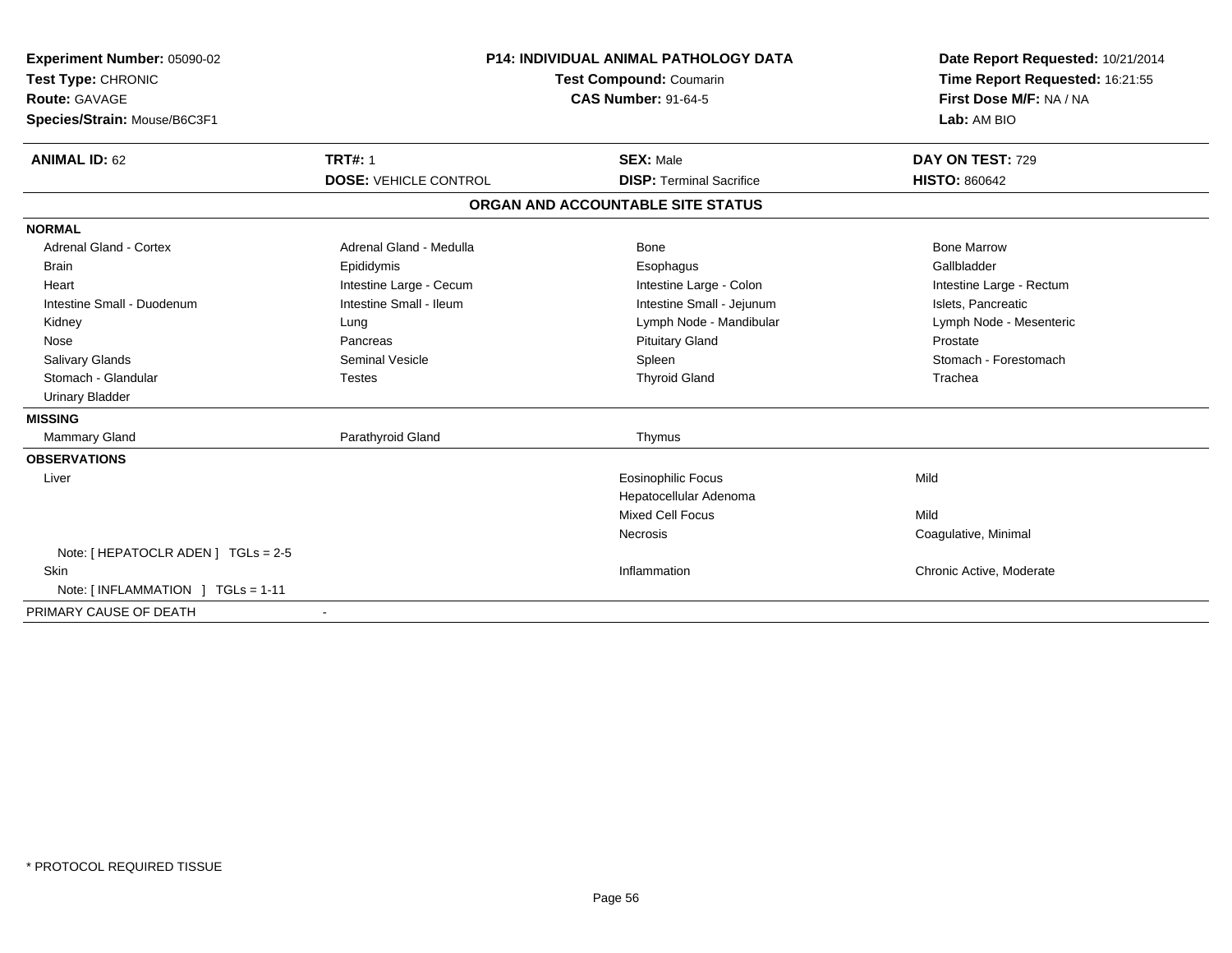| Experiment Number: 05090-02<br>Test Type: CHRONIC<br><b>Route: GAVAGE</b><br>Species/Strain: Mouse/B6C3F1<br><b>ANIMAL ID: 63</b> | <b>TRT#: 1</b>               | <b>P14: INDIVIDUAL ANIMAL PATHOLOGY DATA</b><br><b>Test Compound: Coumarin</b><br><b>CAS Number: 91-64-5</b><br><b>SEX: Male</b> | Date Report Requested: 10/21/2014<br>Time Report Requested: 16:21:55<br>First Dose M/F: NA / NA<br>Lab: AM BIO<br>DAY ON TEST: 733 |
|-----------------------------------------------------------------------------------------------------------------------------------|------------------------------|----------------------------------------------------------------------------------------------------------------------------------|------------------------------------------------------------------------------------------------------------------------------------|
|                                                                                                                                   | <b>DOSE: VEHICLE CONTROL</b> | <b>DISP:</b> Terminal Sacrifice                                                                                                  | <b>HISTO: 860643</b>                                                                                                               |
|                                                                                                                                   |                              | ORGAN AND ACCOUNTABLE SITE STATUS                                                                                                |                                                                                                                                    |
| <b>NORMAL</b>                                                                                                                     |                              |                                                                                                                                  |                                                                                                                                    |
| <b>Adrenal Gland - Cortex</b>                                                                                                     | Adrenal Gland - Medulla      | Bone                                                                                                                             | <b>Bone Marrow</b>                                                                                                                 |
| <b>Brain</b>                                                                                                                      | Epididymis                   | Esophagus                                                                                                                        | Gallbladder                                                                                                                        |
| Heart                                                                                                                             | Intestine Large - Cecum      | Intestine Large - Colon                                                                                                          | Intestine Large - Rectum                                                                                                           |
| Intestine Small - Duodenum                                                                                                        | Intestine Small - Ileum      | Intestine Small - Jejunum                                                                                                        | Islets, Pancreatic                                                                                                                 |
| Lung                                                                                                                              | Lymph Node - Mandibular      | Lymph Node - Mesenteric                                                                                                          | Nose                                                                                                                               |
| Pancreas                                                                                                                          | <b>Pituitary Gland</b>       | Prostate                                                                                                                         | Salivary Glands                                                                                                                    |
| <b>Seminal Vesicle</b>                                                                                                            | Skin                         | Spleen                                                                                                                           | Stomach - Forestomach                                                                                                              |
| Stomach - Glandular                                                                                                               | <b>Testes</b>                | Thymus                                                                                                                           | <b>Thyroid Gland</b>                                                                                                               |
| Trachea                                                                                                                           | <b>Urinary Bladder</b>       |                                                                                                                                  |                                                                                                                                    |
| <b>MISSING</b>                                                                                                                    |                              |                                                                                                                                  |                                                                                                                                    |
| <b>Mammary Gland</b>                                                                                                              | Parathyroid Gland            |                                                                                                                                  |                                                                                                                                    |
| <b>OBSERVATIONS</b>                                                                                                               |                              |                                                                                                                                  |                                                                                                                                    |
| <b>Adrenal Gland</b>                                                                                                              | Spindle Cell                 | Hyperplasia                                                                                                                      | Minimal                                                                                                                            |
| Kidney                                                                                                                            |                              | Nephropathy                                                                                                                      | Mild                                                                                                                               |
| Liver                                                                                                                             |                              | Hepatocellular Adenoma                                                                                                           |                                                                                                                                    |
| Note: [ HEPATOCLR ADEN ] TGLs = 2-5                                                                                               |                              |                                                                                                                                  |                                                                                                                                    |
| <b>Preputial Gland</b>                                                                                                            | Duct                         | <b>Dilatation</b>                                                                                                                | Marked                                                                                                                             |
| Note: [DILATATION ] TGLs = 1-11                                                                                                   |                              |                                                                                                                                  |                                                                                                                                    |
| PRIMARY CAUSE OF DEATH                                                                                                            | $\overline{\phantom{a}}$     |                                                                                                                                  |                                                                                                                                    |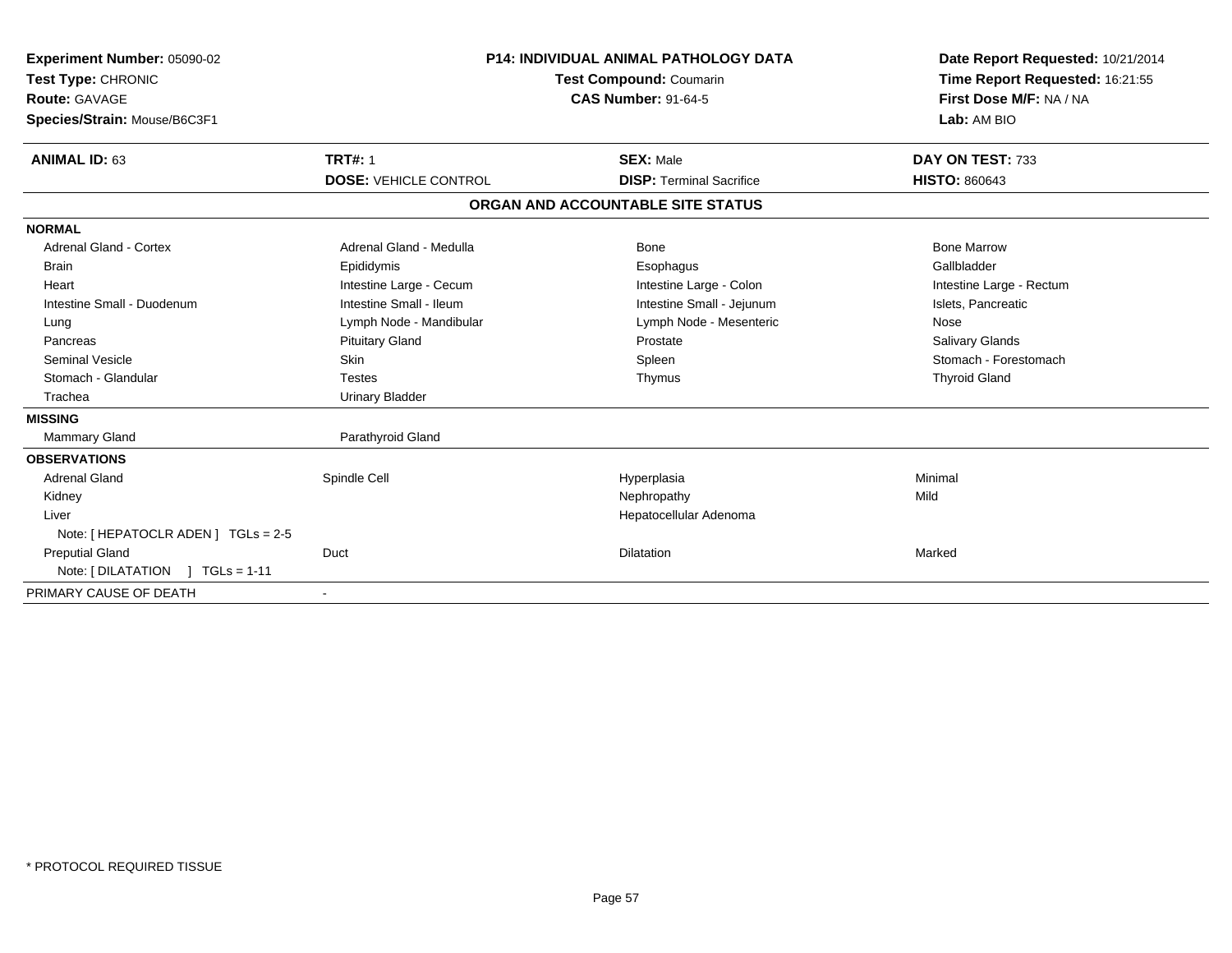| Experiment Number: 05090-02<br>Test Type: CHRONIC<br>Route: GAVAGE |                              | <b>P14: INDIVIDUAL ANIMAL PATHOLOGY DATA</b><br>Test Compound: Coumarin<br><b>CAS Number: 91-64-5</b> | Date Report Requested: 10/21/2014<br>Time Report Requested: 16:21:55<br>First Dose M/F: NA / NA |
|--------------------------------------------------------------------|------------------------------|-------------------------------------------------------------------------------------------------------|-------------------------------------------------------------------------------------------------|
| Species/Strain: Mouse/B6C3F1                                       |                              |                                                                                                       | Lab: AM BIO                                                                                     |
| <b>ANIMAL ID: 66</b>                                               | <b>TRT#: 1</b>               | <b>SEX: Male</b>                                                                                      | DAY ON TEST: 730                                                                                |
|                                                                    | <b>DOSE: VEHICLE CONTROL</b> | <b>DISP: Terminal Sacrifice</b>                                                                       | <b>HISTO: 860646</b>                                                                            |
|                                                                    |                              | ORGAN AND ACCOUNTABLE SITE STATUS                                                                     |                                                                                                 |
| <b>NORMAL</b>                                                      |                              |                                                                                                       |                                                                                                 |
| <b>Adrenal Gland - Cortex</b>                                      | Adrenal Gland - Medulla      | <b>Bone</b>                                                                                           | <b>Bone Marrow</b>                                                                              |
| Brain                                                              | Epididymis                   | Esophagus                                                                                             | Gallbladder                                                                                     |
| Heart                                                              | Intestine Large - Cecum      | Intestine Large - Colon                                                                               | Intestine Large - Rectum                                                                        |
| Intestine Small - Duodenum                                         | Intestine Small - Ileum      | Intestine Small - Jejunum                                                                             | Islets, Pancreatic                                                                              |
| Kidney                                                             | Lymph Node - Mandibular      | Lymph Node - Mesenteric                                                                               | Nose                                                                                            |
| Pancreas                                                           | Parathyroid Gland            | Prostate                                                                                              | Salivary Glands                                                                                 |
| <b>Skin</b>                                                        | Spleen                       | Stomach - Forestomach                                                                                 | Stomach - Glandular                                                                             |
| <b>Testes</b>                                                      | Thymus                       | <b>Thyroid Gland</b>                                                                                  | Trachea                                                                                         |
| <b>Urinary Bladder</b>                                             |                              |                                                                                                       |                                                                                                 |
| <b>MISSING</b>                                                     |                              |                                                                                                       |                                                                                                 |
| <b>Mammary Gland</b>                                               | <b>Pituitary Gland</b>       |                                                                                                       |                                                                                                 |
| <b>OBSERVATIONS</b>                                                |                              |                                                                                                       |                                                                                                 |
| Liver                                                              |                              | Hepatocellular Carcinoma                                                                              |                                                                                                 |
| [Hepatocellular Carcinoma TGLS = 2-5]                              |                              |                                                                                                       |                                                                                                 |
| Lung                                                               |                              | Alveolar/Bronchiolar Adenoma                                                                          |                                                                                                 |
| [Alveolar/Bronchiolar Adenoma TGLS = 3-12]                         |                              |                                                                                                       |                                                                                                 |
| <b>Seminal Vesicle</b>                                             |                              | Inflammation                                                                                          | Chronic, Moderate                                                                               |
| [Inflammation TGLS = $1-11$ ]                                      |                              |                                                                                                       |                                                                                                 |
| PRIMARY CAUSE OF DEATH                                             | $\blacksquare$               |                                                                                                       |                                                                                                 |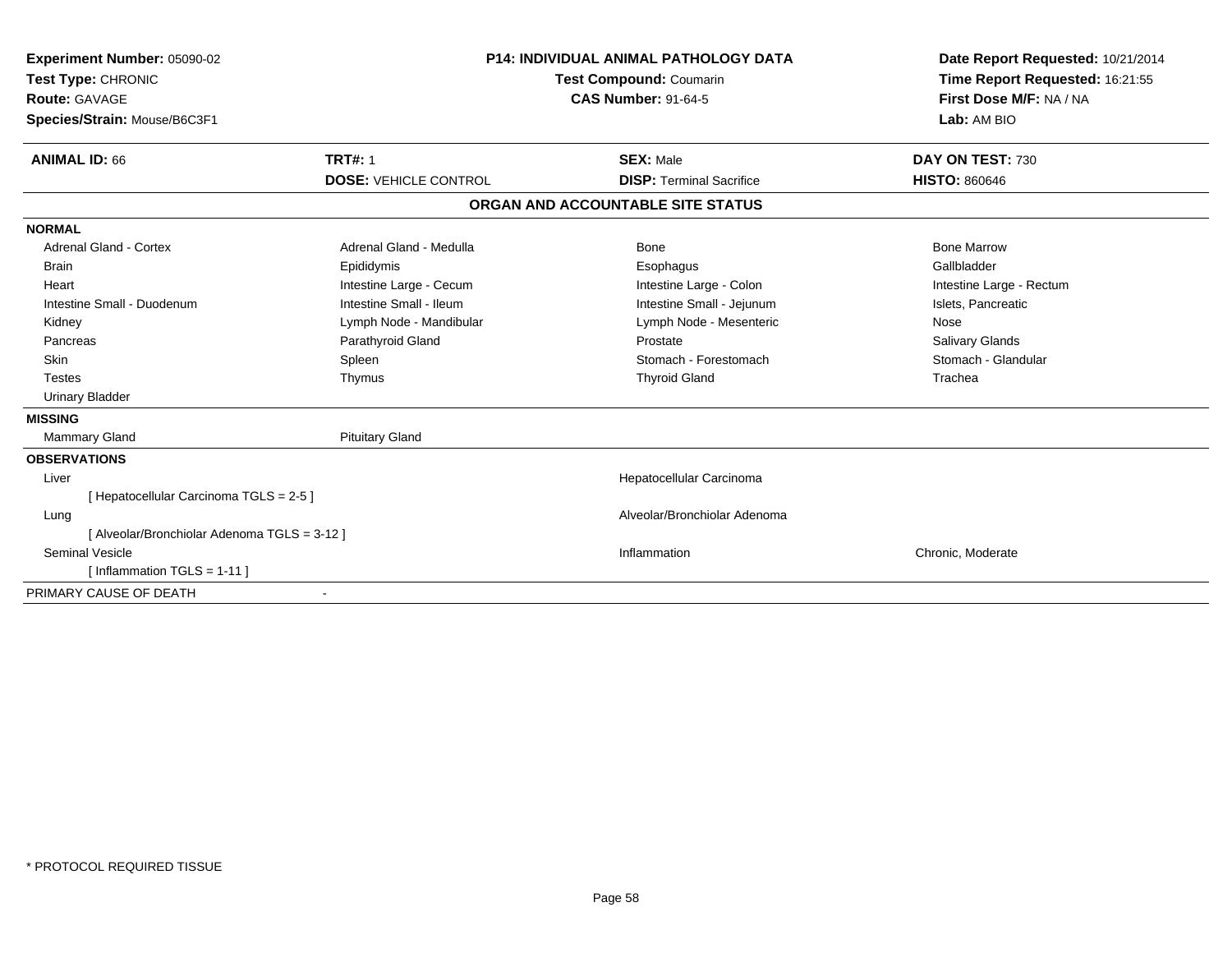| Experiment Number: 05090-02<br>Test Type: CHRONIC<br><b>Route: GAVAGE</b><br>Species/Strain: Mouse/B6C3F1 |                              | <b>P14: INDIVIDUAL ANIMAL PATHOLOGY DATA</b><br><b>Test Compound: Coumarin</b><br><b>CAS Number: 91-64-5</b> | Date Report Requested: 10/21/2014<br>Time Report Requested: 16:21:55<br>First Dose M/F: NA / NA<br>Lab: AM BIO |  |
|-----------------------------------------------------------------------------------------------------------|------------------------------|--------------------------------------------------------------------------------------------------------------|----------------------------------------------------------------------------------------------------------------|--|
| <b>ANIMAL ID: 67</b>                                                                                      | <b>TRT#: 1</b>               | <b>SEX: Male</b>                                                                                             | DAY ON TEST: 734                                                                                               |  |
|                                                                                                           | <b>DOSE: VEHICLE CONTROL</b> | <b>DISP: Terminal Sacrifice</b>                                                                              | <b>HISTO: 860647</b>                                                                                           |  |
|                                                                                                           |                              | ORGAN AND ACCOUNTABLE SITE STATUS                                                                            |                                                                                                                |  |
| <b>NORMAL</b>                                                                                             |                              |                                                                                                              |                                                                                                                |  |
| Adrenal Gland - Cortex                                                                                    | Adrenal Gland - Medulla      | Bone                                                                                                         | <b>Bone Marrow</b>                                                                                             |  |
| Brain                                                                                                     | Epididymis                   | Esophagus                                                                                                    | Gallbladder                                                                                                    |  |
| Heart                                                                                                     | Intestine Large - Cecum      | Intestine Large - Colon                                                                                      | Intestine Large - Rectum                                                                                       |  |
| Intestine Small - Duodenum                                                                                | Intestine Small - Ileum      | Intestine Small - Jejunum                                                                                    | Islets, Pancreatic                                                                                             |  |
| Kidney                                                                                                    | Liver                        | Lymph Node - Mandibular                                                                                      | Lymph Node - Mesenteric                                                                                        |  |
| Nose                                                                                                      | Pancreas                     | Parathyroid Gland                                                                                            | <b>Pituitary Gland</b>                                                                                         |  |
| Prostate                                                                                                  | Salivary Glands              | <b>Seminal Vesicle</b>                                                                                       | <b>Skin</b>                                                                                                    |  |
| Spleen                                                                                                    | Stomach - Forestomach        | Stomach - Glandular                                                                                          | <b>Testes</b>                                                                                                  |  |
| Thymus                                                                                                    | <b>Thyroid Gland</b>         | Trachea                                                                                                      | <b>Urinary Bladder</b>                                                                                         |  |
| <b>MISSING</b>                                                                                            |                              |                                                                                                              |                                                                                                                |  |
| <b>Mammary Gland</b>                                                                                      |                              |                                                                                                              |                                                                                                                |  |
| <b>OBSERVATIONS</b>                                                                                       |                              |                                                                                                              |                                                                                                                |  |
| Lung                                                                                                      |                              | Alveolar/Bronchiolar Adenoma                                                                                 |                                                                                                                |  |
| [ Alveolar/Bronchiolar Adenoma TGLS = 2-11 ]                                                              |                              |                                                                                                              |                                                                                                                |  |
| <b>Preputial Gland</b>                                                                                    | Duct                         | <b>Dilatation</b>                                                                                            | Moderate                                                                                                       |  |
| [Dilatation TGLS = 1-12]                                                                                  |                              |                                                                                                              |                                                                                                                |  |
| PRIMARY CAUSE OF DEATH                                                                                    |                              |                                                                                                              |                                                                                                                |  |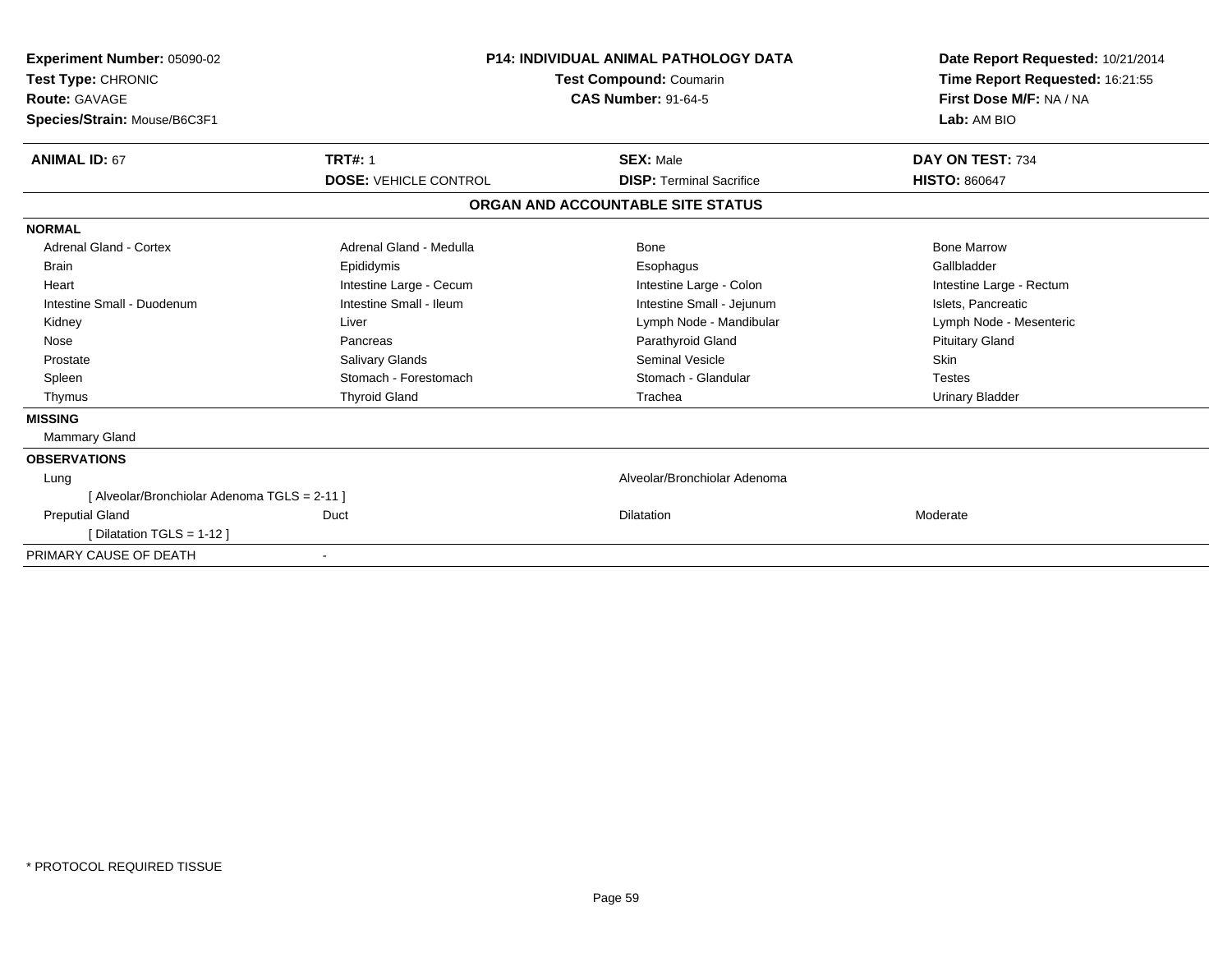| Experiment Number: 05090-02<br>Test Type: CHRONIC<br><b>Route: GAVAGE</b><br>Species/Strain: Mouse/B6C3F1 | <b>P14: INDIVIDUAL ANIMAL PATHOLOGY DATA</b><br><b>Test Compound: Coumarin</b><br><b>CAS Number: 91-64-5</b> |                                   | Date Report Requested: 10/21/2014<br>Time Report Requested: 16:21:55<br>First Dose M/F: NA / NA<br>Lab: AM BIO |
|-----------------------------------------------------------------------------------------------------------|--------------------------------------------------------------------------------------------------------------|-----------------------------------|----------------------------------------------------------------------------------------------------------------|
| <b>ANIMAL ID: 68</b>                                                                                      | <b>TRT#: 1</b>                                                                                               | <b>SEX: Male</b>                  | DAY ON TEST: 670                                                                                               |
|                                                                                                           | <b>DOSE: VEHICLE CONTROL</b>                                                                                 | <b>DISP: Dead</b>                 | <b>HISTO: 860648</b>                                                                                           |
|                                                                                                           |                                                                                                              | ORGAN AND ACCOUNTABLE SITE STATUS |                                                                                                                |
| <b>NORMAL</b>                                                                                             |                                                                                                              |                                   |                                                                                                                |
| Heart                                                                                                     |                                                                                                              |                                   |                                                                                                                |
| <b>MISSING</b>                                                                                            |                                                                                                              |                                   |                                                                                                                |
| Esophagus                                                                                                 | Lymph Node - Mandibular                                                                                      | Lymph Node - Mesenteric           | Mammary Gland                                                                                                  |
| Parathyroid Gland                                                                                         | <b>Pituitary Gland</b>                                                                                       |                                   |                                                                                                                |
| <b>AUTO PRECLUDES DIAG.</b>                                                                               |                                                                                                              |                                   |                                                                                                                |
| <b>Adrenal Gland - Cortex</b>                                                                             | Adrenal Gland - Medulla                                                                                      | Bone                              | <b>Bone Marrow</b>                                                                                             |
| <b>Brain</b>                                                                                              | Epididymis                                                                                                   | Gallbladder                       | Intestine Large - Cecum                                                                                        |
| Intestine Large - Colon                                                                                   | Intestine Large - Rectum                                                                                     | Intestine Small - Duodenum        | Intestine Small - Ileum                                                                                        |
| Intestine Small - Jejunum                                                                                 | Islets, Pancreatic                                                                                           | Kidney                            | Nose                                                                                                           |
| Pancreas                                                                                                  | Prostate                                                                                                     | <b>Salivary Glands</b>            | <b>Seminal Vesicle</b>                                                                                         |
| <b>Skin</b>                                                                                               | Spleen                                                                                                       | Stomach - Forestomach             | Stomach - Glandular                                                                                            |
| <b>Testes</b>                                                                                             | Thymus                                                                                                       | <b>Thyroid Gland</b>              | Trachea                                                                                                        |
| <b>Urinary Bladder</b>                                                                                    |                                                                                                              |                                   |                                                                                                                |
| <b>OBSERVATIONS</b>                                                                                       |                                                                                                              |                                   |                                                                                                                |
| Liver                                                                                                     |                                                                                                              | Hepatocellular Carcinoma          |                                                                                                                |
| Note: [ HEPATOCLR CARC ] TGLs = 1-5                                                                       |                                                                                                              |                                   |                                                                                                                |
| Lung                                                                                                      |                                                                                                              | Alveolar/Bronchiolar Adenoma      |                                                                                                                |
| Note: [ ALV BRON ADEN ] TGLs = 3-11                                                                       |                                                                                                              |                                   |                                                                                                                |
| PRIMARY CAUSE OF DEATH                                                                                    | $\blacksquare$                                                                                               |                                   |                                                                                                                |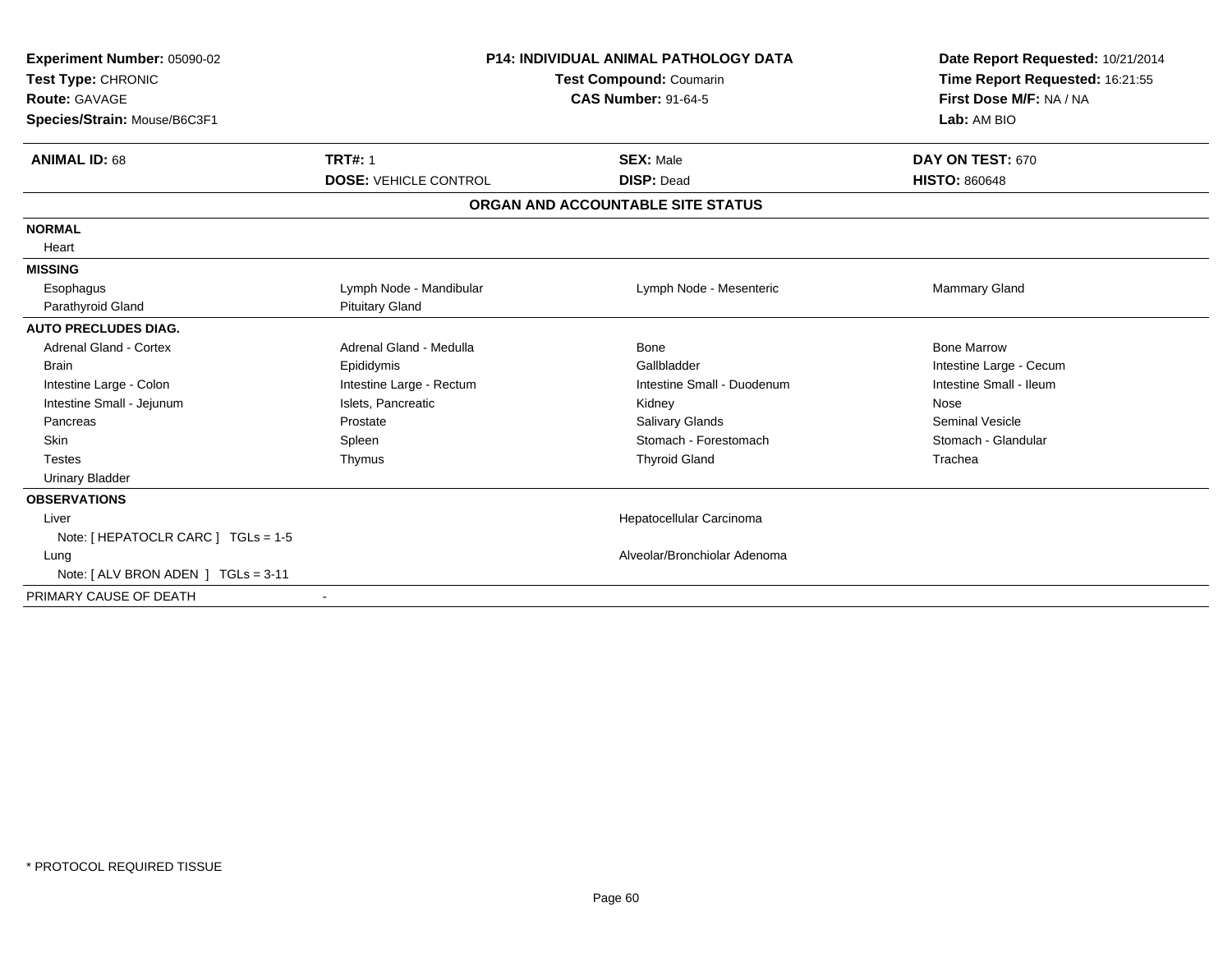| <b>Experiment Number: 05090-02</b><br>Test Type: CHRONIC<br><b>Route: GAVAGE</b><br>Species/Strain: Mouse/B6C3F1 |                              | <b>P14: INDIVIDUAL ANIMAL PATHOLOGY DATA</b><br><b>Test Compound: Coumarin</b><br><b>CAS Number: 91-64-5</b> | Date Report Requested: 10/21/2014<br>Time Report Requested: 16:21:55<br>First Dose M/F: NA / NA<br>Lab: AM BIO |  |
|------------------------------------------------------------------------------------------------------------------|------------------------------|--------------------------------------------------------------------------------------------------------------|----------------------------------------------------------------------------------------------------------------|--|
| <b>ANIMAL ID: 69</b>                                                                                             | <b>TRT#: 1</b>               | <b>SEX: Male</b>                                                                                             | DAY ON TEST: 456                                                                                               |  |
|                                                                                                                  | <b>DOSE: VEHICLE CONTROL</b> | <b>DISP:</b> Gavage Death                                                                                    | <b>HISTO: 860649</b>                                                                                           |  |
|                                                                                                                  |                              | ORGAN AND ACCOUNTABLE SITE STATUS                                                                            |                                                                                                                |  |
| <b>NORMAL</b>                                                                                                    |                              |                                                                                                              |                                                                                                                |  |
| <b>Adrenal Gland - Cortex</b>                                                                                    | Adrenal Gland - Medulla      | <b>Bone</b>                                                                                                  | <b>Bone Marrow</b>                                                                                             |  |
| <b>Brain</b>                                                                                                     | Epididymis                   | Esophagus                                                                                                    | Gallbladder                                                                                                    |  |
| Heart                                                                                                            | Intestine Large - Cecum      | Intestine Large - Colon                                                                                      | Intestine Large - Rectum                                                                                       |  |
| Intestine Small - Duodenum                                                                                       | Intestine Small - Ileum      | Intestine Small - Jejunum                                                                                    | Islets, Pancreatic                                                                                             |  |
| Kidney                                                                                                           | Liver                        | Lymph Node - Mandibular                                                                                      | Lymph Node - Mesenteric                                                                                        |  |
| Nose                                                                                                             | Pancreas                     | Parathyroid Gland                                                                                            | <b>Pituitary Gland</b>                                                                                         |  |
| Prostate                                                                                                         | <b>Salivary Glands</b>       | Seminal Vesicle                                                                                              | <b>Skin</b>                                                                                                    |  |
| Spleen                                                                                                           | Stomach - Forestomach        | <b>Testes</b>                                                                                                | <b>Thyroid Gland</b>                                                                                           |  |
| Trachea                                                                                                          | <b>Urinary Bladder</b>       |                                                                                                              |                                                                                                                |  |
| <b>MISSING</b>                                                                                                   |                              |                                                                                                              |                                                                                                                |  |
| Mammary Gland                                                                                                    |                              |                                                                                                              |                                                                                                                |  |
| <b>OBSERVATIONS</b>                                                                                              |                              |                                                                                                              |                                                                                                                |  |
| Lung                                                                                                             |                              | Inflammation                                                                                                 | Suppurative, Mild                                                                                              |  |
| Note: $[INFLAMMATION] TGLs = 2-11$                                                                               |                              |                                                                                                              |                                                                                                                |  |
| Stomach                                                                                                          | Glandular                    | Ulcer                                                                                                        | Mild                                                                                                           |  |
| Thymus                                                                                                           |                              | Inflammation                                                                                                 | Suppurative, Moderate                                                                                          |  |
| <b>Tissue NOS</b>                                                                                                | Mediastinum                  | Inflammation                                                                                                 | Suppurative, Marked                                                                                            |  |
| PRIMARY CAUSE OF DEATH                                                                                           |                              |                                                                                                              |                                                                                                                |  |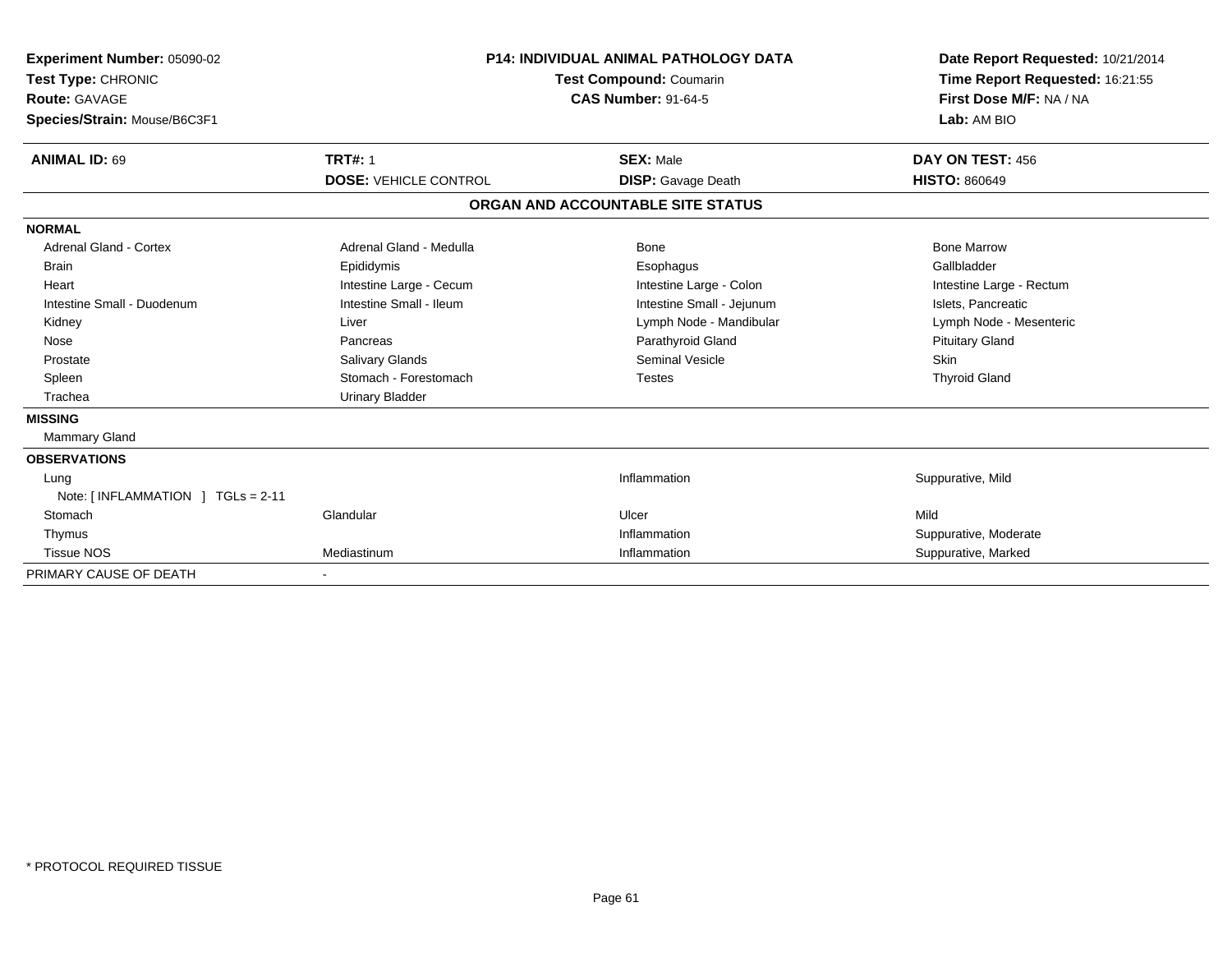| <b>Experiment Number: 05090-02</b><br>Test Type: CHRONIC<br><b>Route: GAVAGE</b><br>Species/Strain: Mouse/B6C3F1 |                              | <b>P14: INDIVIDUAL ANIMAL PATHOLOGY DATA</b><br>Test Compound: Coumarin<br><b>CAS Number: 91-64-5</b> | Date Report Requested: 10/21/2014<br>Time Report Requested: 16:21:55<br>First Dose M/F: NA / NA<br>Lab: AM BIO |
|------------------------------------------------------------------------------------------------------------------|------------------------------|-------------------------------------------------------------------------------------------------------|----------------------------------------------------------------------------------------------------------------|
| <b>ANIMAL ID: 70</b>                                                                                             | <b>TRT#: 1</b>               | <b>SEX: Male</b>                                                                                      | DAY ON TEST: 456                                                                                               |
|                                                                                                                  | <b>DOSE: VEHICLE CONTROL</b> | <b>DISP:</b> Interval Sacrifice                                                                       | <b>HISTO: 860650</b>                                                                                           |
|                                                                                                                  |                              | ORGAN AND ACCOUNTABLE SITE STATUS                                                                     |                                                                                                                |
| <b>NORMAL</b>                                                                                                    |                              |                                                                                                       |                                                                                                                |
| Adrenal Gland - Cortex                                                                                           | Adrenal Gland - Medulla      | <b>Bone</b>                                                                                           | <b>Bone Marrow</b>                                                                                             |
| <b>Brain</b>                                                                                                     | Epididymis                   | Esophagus                                                                                             | Gallbladder                                                                                                    |
| Heart                                                                                                            | Intestine Large - Cecum      | Intestine Large - Colon                                                                               | Intestine Large - Rectum                                                                                       |
| Intestine Small - Duodenum                                                                                       | Intestine Small - Ileum      | Intestine Small - Jejunum                                                                             | Islets, Pancreatic                                                                                             |
| Kidney                                                                                                           | Lung                         | Lymph Node - Mandibular                                                                               | Lymph Node - Mesenteric                                                                                        |
| Nose                                                                                                             | Pancreas                     | Parathyroid Gland                                                                                     | <b>Pituitary Gland</b>                                                                                         |
| Prostate                                                                                                         | Salivary Glands              | Seminal Vesicle                                                                                       | <b>Skin</b>                                                                                                    |
| Spleen                                                                                                           | Stomach - Forestomach        | Stomach - Glandular                                                                                   | <b>Testes</b>                                                                                                  |
| Thymus                                                                                                           | <b>Thyroid Gland</b>         | Trachea                                                                                               | <b>Urinary Bladder</b>                                                                                         |
| <b>MISSING</b>                                                                                                   |                              |                                                                                                       |                                                                                                                |
| <b>Mammary Gland</b>                                                                                             |                              |                                                                                                       |                                                                                                                |
| <b>OBSERVATIONS</b>                                                                                              |                              |                                                                                                       |                                                                                                                |
| Liver                                                                                                            |                              | Vacuolization Cytoplasmic                                                                             | Moderate                                                                                                       |
| PRIMARY CAUSE OF DEATH                                                                                           |                              |                                                                                                       |                                                                                                                |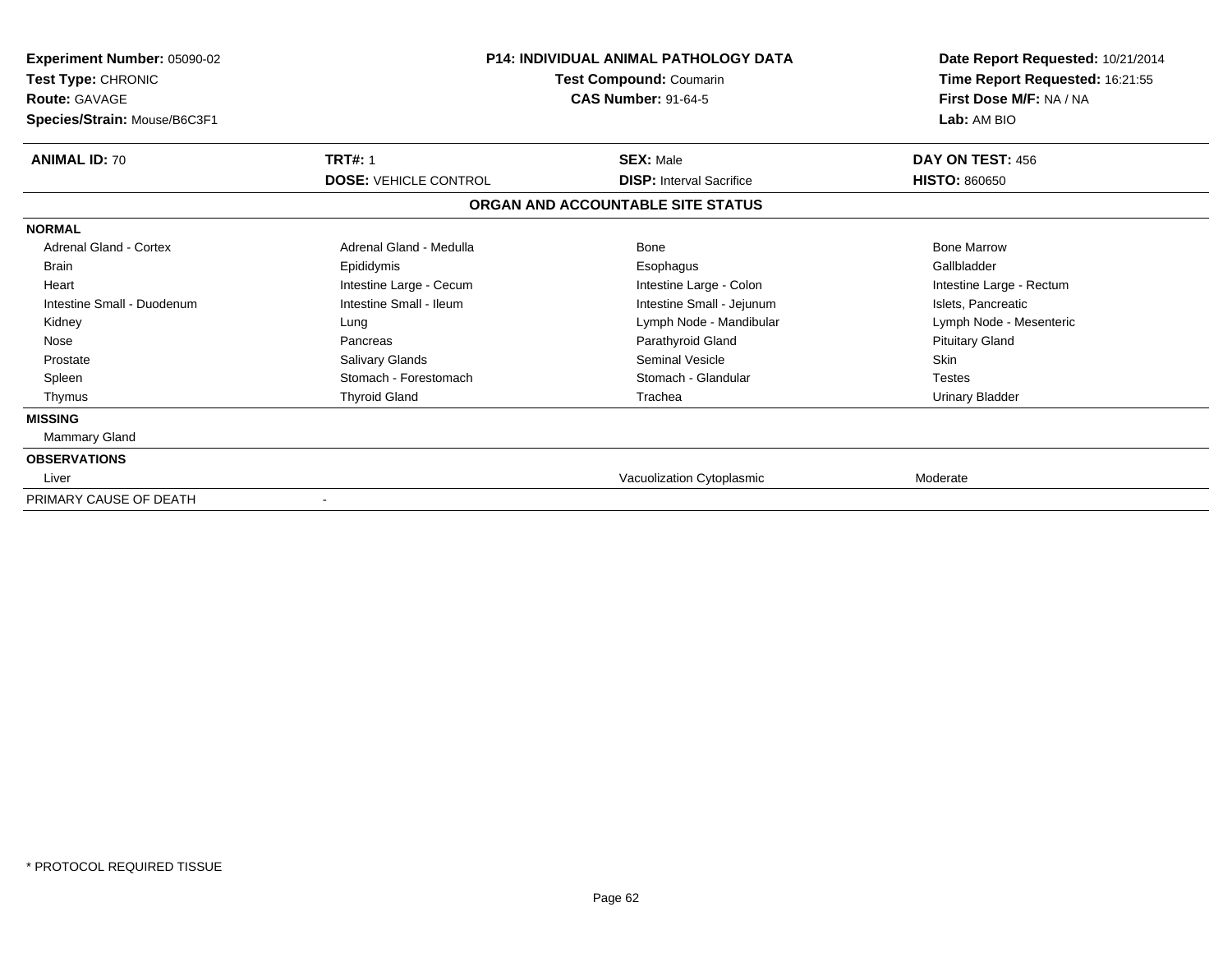| Experiment Number: 05090-02<br>Test Type: CHRONIC<br><b>Route: GAVAGE</b><br>Species/Strain: Mouse/B6C3F1 |                         | <b>P14: INDIVIDUAL ANIMAL PATHOLOGY DATA</b><br><b>Test Compound: Coumarin</b><br><b>CAS Number: 91-64-5</b> | Date Report Requested: 10/21/2014<br>Time Report Requested: 16:21:55<br>First Dose M/F: NA / NA<br>Lab: AM BIO |
|-----------------------------------------------------------------------------------------------------------|-------------------------|--------------------------------------------------------------------------------------------------------------|----------------------------------------------------------------------------------------------------------------|
| <b>ANIMAL ID: 71</b>                                                                                      | <b>TRT#: 2</b>          | <b>SEX: Male</b>                                                                                             | DAY ON TEST: 729                                                                                               |
|                                                                                                           | DOSE: 50 MG/KG          | <b>DISP: Terminal Sacrifice</b>                                                                              | <b>HISTO: 860651</b>                                                                                           |
|                                                                                                           |                         | ORGAN AND ACCOUNTABLE SITE STATUS                                                                            |                                                                                                                |
| <b>NORMAL</b>                                                                                             |                         |                                                                                                              |                                                                                                                |
| <b>Adrenal Gland - Cortex</b>                                                                             | Adrenal Gland - Medulla | <b>Bone</b>                                                                                                  | <b>Bone Marrow</b>                                                                                             |
| Brain                                                                                                     | Epididymis              | Esophagus                                                                                                    | Gallbladder                                                                                                    |
| Heart                                                                                                     | Intestine Large - Cecum | Intestine Large - Colon                                                                                      | Intestine Large - Rectum                                                                                       |
| Intestine Small - Duodenum                                                                                | Intestine Small - Ileum | Intestine Small - Jejunum                                                                                    | Islets, Pancreatic                                                                                             |
| Kidney                                                                                                    | Lung                    | Lymph Node - Mandibular                                                                                      | Lymph Node - Mesenteric                                                                                        |
| Nose                                                                                                      | Pancreas                | Parathyroid Gland                                                                                            | <b>Pituitary Gland</b>                                                                                         |
| Prostate                                                                                                  | <b>Seminal Vesicle</b>  | Skin                                                                                                         | Spleen                                                                                                         |
| Stomach - Forestomach                                                                                     | Stomach - Glandular     | <b>Testes</b>                                                                                                | Thymus                                                                                                         |
| <b>Thyroid Gland</b>                                                                                      | Trachea                 | <b>Urinary Bladder</b>                                                                                       |                                                                                                                |
| <b>MISSING</b>                                                                                            |                         |                                                                                                              |                                                                                                                |
| <b>Mammary Gland</b>                                                                                      |                         |                                                                                                              |                                                                                                                |
| <b>OBSERVATIONS</b>                                                                                       |                         |                                                                                                              |                                                                                                                |
| Liver                                                                                                     |                         | <b>Clear Cell Focus</b>                                                                                      | Mild                                                                                                           |
|                                                                                                           |                         | Hepatocellular Adenoma                                                                                       | Multiple                                                                                                       |
| Note: [ HEPATOCLR ADEN ] TGLs = 1,3,4,6                                                                   |                         |                                                                                                              |                                                                                                                |
| <b>Salivary Glands</b>                                                                                    |                         | <b>Infiltration Cellular</b>                                                                                 | Lymphocyte, Minimal                                                                                            |
| PRIMARY CAUSE OF DEATH                                                                                    |                         |                                                                                                              |                                                                                                                |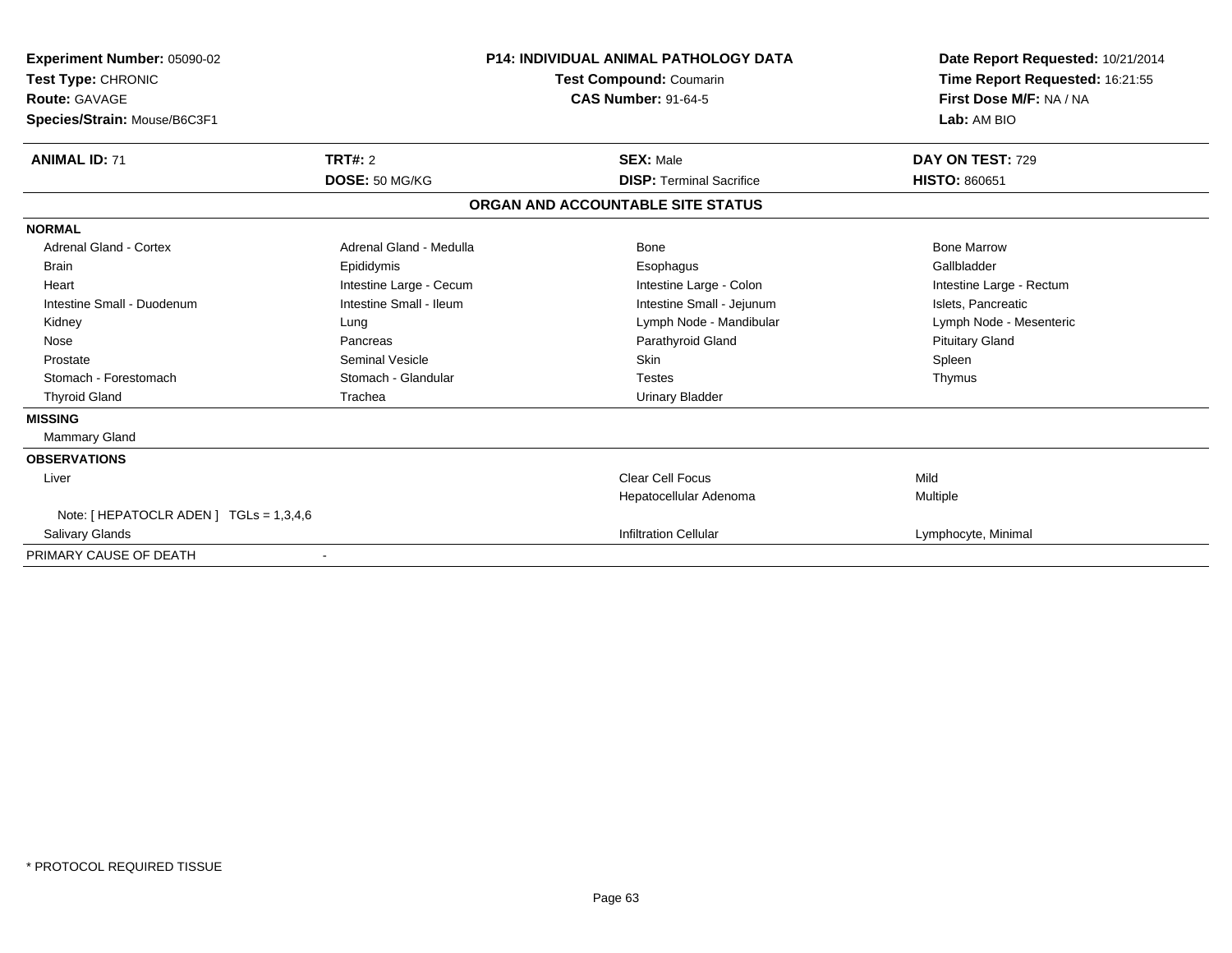| Experiment Number: 05090-02       |                           | <b>P14: INDIVIDUAL ANIMAL PATHOLOGY DATA</b> | Date Report Requested: 10/21/2014 |
|-----------------------------------|---------------------------|----------------------------------------------|-----------------------------------|
| Test Type: CHRONIC                | Test Compound: Coumarin   |                                              | Time Report Requested: 16:21:55   |
| <b>Route: GAVAGE</b>              |                           | <b>CAS Number: 91-64-5</b>                   | First Dose M/F: NA / NA           |
| Species/Strain: Mouse/B6C3F1      |                           |                                              | Lab: AM BIO                       |
| <b>ANIMAL ID: 72</b>              | <b>TRT#: 2</b>            | <b>SEX: Male</b>                             | DAY ON TEST: 701                  |
|                                   | DOSE: 50 MG/KG            | <b>DISP: Dead</b>                            | <b>HISTO: 860652</b>              |
|                                   |                           | ORGAN AND ACCOUNTABLE SITE STATUS            |                                   |
| <b>NORMAL</b>                     |                           |                                              |                                   |
| Bone                              | <b>Bone Marrow</b>        | <b>Brain</b>                                 | Epididymis                        |
| Esophagus                         | Gallbladder               | Heart                                        | Intestine Large - Colon           |
| Intestine Large - Rectum          | Islets, Pancreatic        | Kidney                                       | Lung                              |
| Lymph Node - Mandibular           | Lymph Node - Mesenteric   | Nose                                         | Pancreas                          |
| Parathyroid Gland                 | <b>Pituitary Gland</b>    | Prostate                                     | Salivary Glands                   |
| <b>Seminal Vesicle</b>            | Skin                      | Spleen                                       | Stomach - Glandular               |
| <b>Thyroid Gland</b>              | Trachea                   | <b>Urinary Bladder</b>                       |                                   |
| <b>MISSING</b>                    |                           |                                              |                                   |
| Mammary Gland                     |                           |                                              |                                   |
| <b>AUTO PRECLUDES DIAG.</b>       |                           |                                              |                                   |
| Adrenal Gland - Cortex            | Adrenal Gland - Medulla   | Intestine Large - Cecum                      | Intestine Small - Duodenum        |
| Intestine Small - Ileum           | Intestine Small - Jejunum |                                              |                                   |
| <b>INSUFFICIENT TISSUE</b>        |                           |                                              |                                   |
| Thymus                            |                           |                                              |                                   |
| <b>OBSERVATIONS</b>               |                           |                                              |                                   |
| Liver                             |                           | Hepatocellular Adenoma                       | Multiple                          |
|                                   |                           | Hepatocellular Carcinoma                     |                                   |
|                                   |                           | Necrosis                                     | Coagulative, Moderate             |
|                                   |                           | <b>Syncytial Alteration</b>                  | Mild                              |
| Note: [ HEPATOCLR CARC ] TGLs = 2 |                           |                                              |                                   |
| Stomach                           | Forestomach               | Hyperkeratosis                               | Mild                              |
| <b>Testes</b>                     |                           | Atrophy                                      | Moderate                          |
| PRIMARY CAUSE OF DEATH            |                           |                                              |                                   |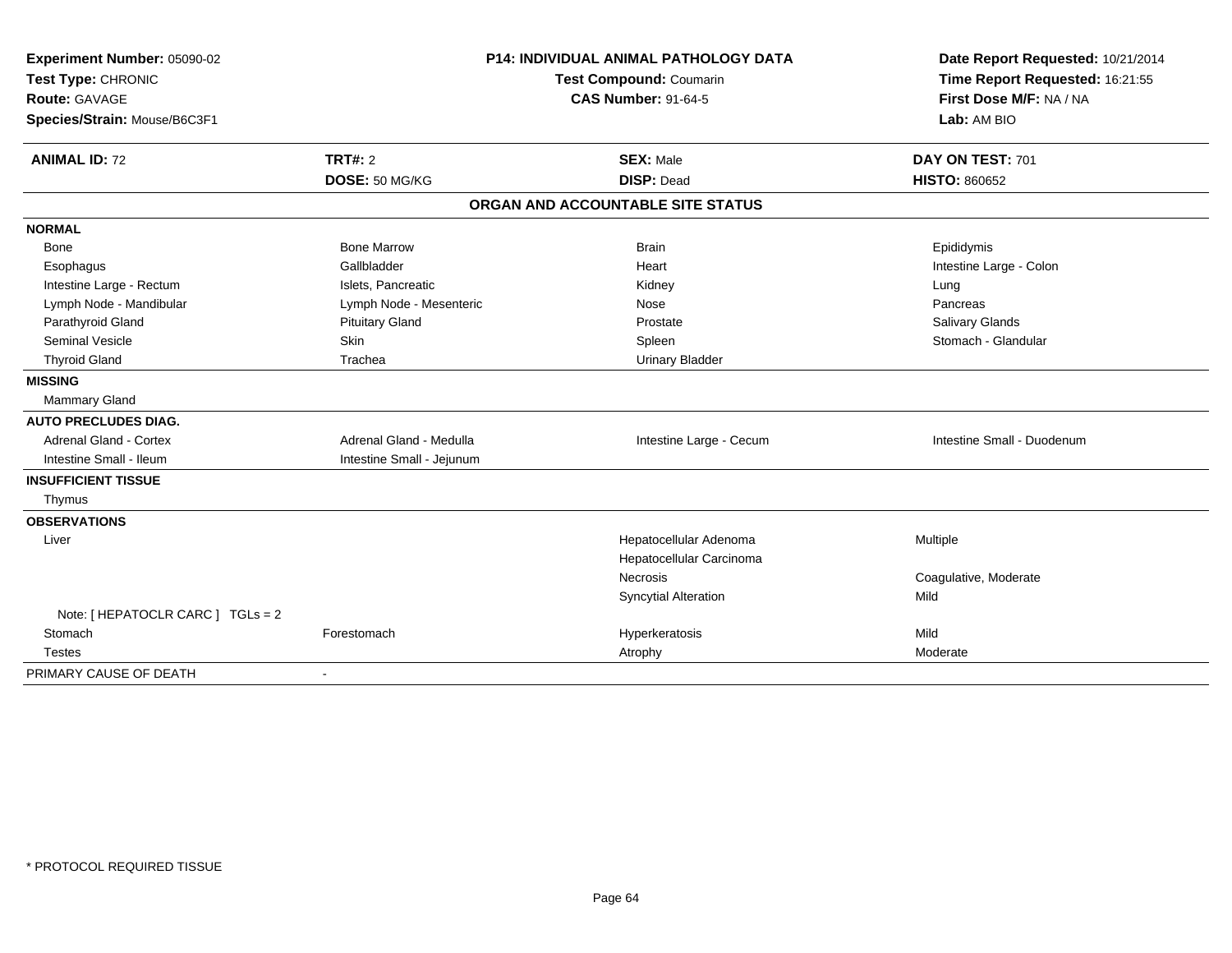| <b>Experiment Number: 05090-02</b><br>Test Type: CHRONIC<br><b>Route: GAVAGE</b><br>Species/Strain: Mouse/B6C3F1 |                         | <b>P14: INDIVIDUAL ANIMAL PATHOLOGY DATA</b><br>Test Compound: Coumarin<br><b>CAS Number: 91-64-5</b> | Date Report Requested: 10/21/2014<br>Time Report Requested: 16:21:55<br>First Dose M/F: NA / NA<br>Lab: AM BIO |
|------------------------------------------------------------------------------------------------------------------|-------------------------|-------------------------------------------------------------------------------------------------------|----------------------------------------------------------------------------------------------------------------|
| <b>ANIMAL ID: 73</b>                                                                                             | TRT#: 2                 | <b>SEX: Male</b>                                                                                      | DAY ON TEST: 729                                                                                               |
|                                                                                                                  | DOSE: 50 MG/KG          | <b>DISP: Terminal Sacrifice</b>                                                                       | <b>HISTO: 860653</b>                                                                                           |
|                                                                                                                  |                         | ORGAN AND ACCOUNTABLE SITE STATUS                                                                     |                                                                                                                |
| <b>NORMAL</b>                                                                                                    |                         |                                                                                                       |                                                                                                                |
| <b>Adrenal Gland - Cortex</b>                                                                                    | Adrenal Gland - Medulla | <b>Bone</b>                                                                                           | <b>Bone Marrow</b>                                                                                             |
| <b>Brain</b>                                                                                                     | Epididymis              | Esophagus                                                                                             | Gallbladder                                                                                                    |
| Heart                                                                                                            | Intestine Large - Cecum | Intestine Large - Colon                                                                               | Intestine Large - Rectum                                                                                       |
| Intestine Small - Duodenum                                                                                       | Intestine Small - Ileum | Intestine Small - Jejunum                                                                             | Islets, Pancreatic                                                                                             |
| Kidney                                                                                                           | Lung                    | Lymph Node - Mandibular                                                                               | Lymph Node - Mesenteric                                                                                        |
| Nose                                                                                                             | Pancreas                | Parathyroid Gland                                                                                     | <b>Pituitary Gland</b>                                                                                         |
| Prostate                                                                                                         | Seminal Vesicle         | <b>Skin</b>                                                                                           | Spleen                                                                                                         |
| Stomach - Forestomach                                                                                            | Stomach - Glandular     | <b>Testes</b>                                                                                         | Thymus                                                                                                         |
| <b>Thyroid Gland</b>                                                                                             | Trachea                 | <b>Urinary Bladder</b>                                                                                |                                                                                                                |
| <b>MISSING</b>                                                                                                   |                         |                                                                                                       |                                                                                                                |
| Mammary Gland                                                                                                    |                         |                                                                                                       |                                                                                                                |
| <b>OBSERVATIONS</b>                                                                                              |                         |                                                                                                       |                                                                                                                |
| Liver                                                                                                            |                         | <b>Basophilic Focus</b>                                                                               | Mild                                                                                                           |
| Note: [BASOPH FOCUS ] TGLs = 1-5                                                                                 |                         |                                                                                                       |                                                                                                                |
| <b>Salivary Glands</b>                                                                                           |                         | <b>Infiltration Cellular</b>                                                                          | Lymphocyte, Minimal                                                                                            |
| PRIMARY CAUSE OF DEATH                                                                                           |                         |                                                                                                       |                                                                                                                |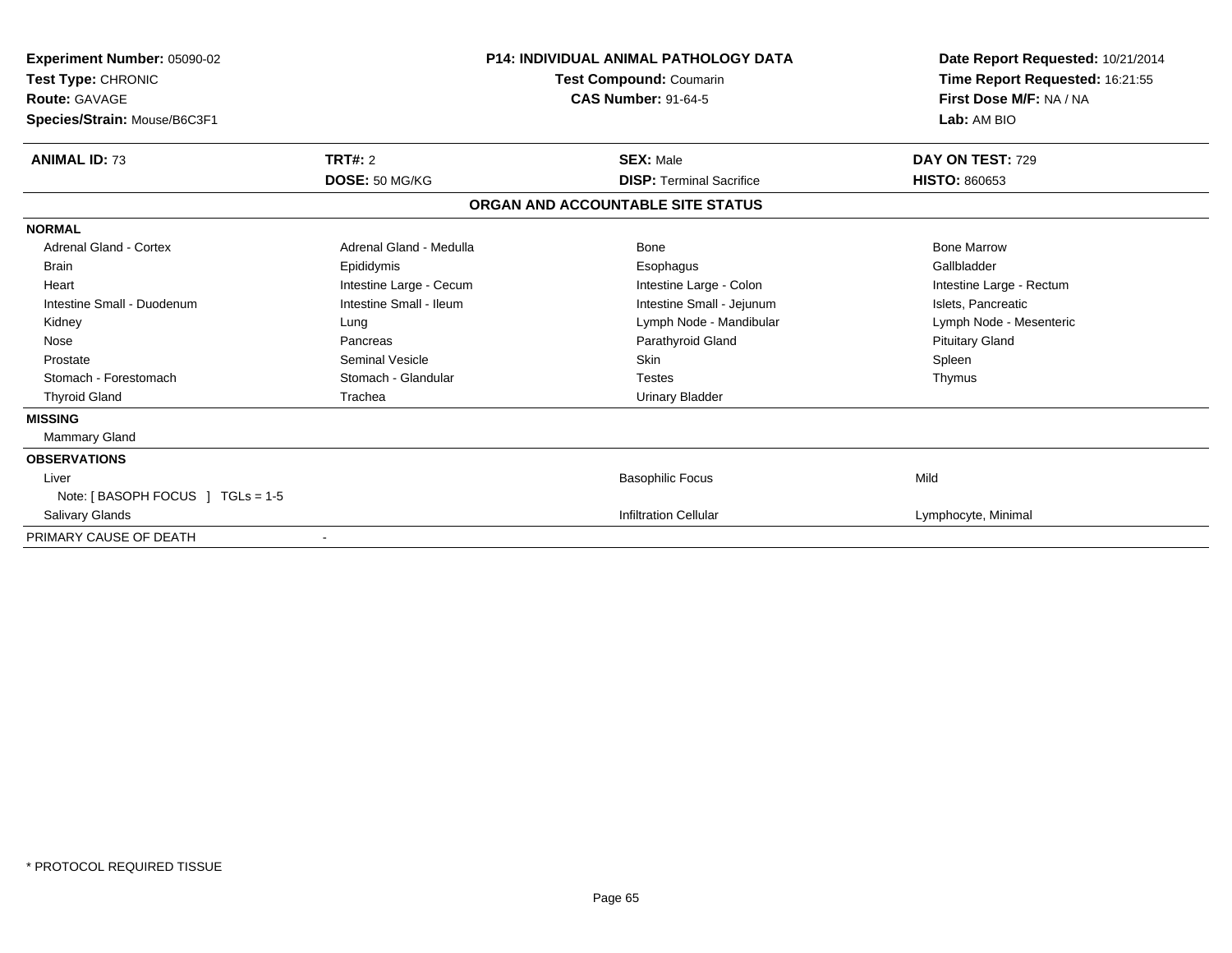| <b>Experiment Number: 05090-02</b><br>Test Type: CHRONIC<br><b>Route: GAVAGE</b><br>Species/Strain: Mouse/B6C3F1 |                         | <b>P14: INDIVIDUAL ANIMAL PATHOLOGY DATA</b><br>Test Compound: Coumarin<br><b>CAS Number: 91-64-5</b> | Date Report Requested: 10/21/2014<br>Time Report Requested: 16:21:55<br>First Dose M/F: NA / NA<br>Lab: AM BIO |
|------------------------------------------------------------------------------------------------------------------|-------------------------|-------------------------------------------------------------------------------------------------------|----------------------------------------------------------------------------------------------------------------|
| <b>ANIMAL ID: 75</b>                                                                                             | TRT#: 2                 | <b>SEX: Male</b>                                                                                      | DAY ON TEST: 730                                                                                               |
|                                                                                                                  | DOSE: 50 MG/KG          | <b>DISP: Terminal Sacrifice</b>                                                                       | <b>HISTO: 860655</b>                                                                                           |
|                                                                                                                  |                         | ORGAN AND ACCOUNTABLE SITE STATUS                                                                     |                                                                                                                |
| <b>NORMAL</b>                                                                                                    |                         |                                                                                                       |                                                                                                                |
| <b>Adrenal Gland - Cortex</b>                                                                                    | Adrenal Gland - Medulla | Bone                                                                                                  | <b>Bone Marrow</b>                                                                                             |
| <b>Brain</b>                                                                                                     | Epididymis              | Esophagus                                                                                             | Gallbladder                                                                                                    |
| Heart                                                                                                            | Intestine Large - Cecum | Intestine Large - Colon                                                                               | Intestine Large - Rectum                                                                                       |
| Intestine Small - Duodenum                                                                                       | Intestine Small - Ileum | Intestine Small - Jejunum                                                                             | Islets, Pancreatic                                                                                             |
| Kidney                                                                                                           | Lung                    | Lymph Node - Mandibular                                                                               | Lymph Node - Mesenteric                                                                                        |
| Nose                                                                                                             | Pancreas                | Parathyroid Gland                                                                                     | <b>Pituitary Gland</b>                                                                                         |
| Prostate                                                                                                         | Salivary Glands         | <b>Seminal Vesicle</b>                                                                                | <b>Skin</b>                                                                                                    |
| Spleen                                                                                                           | Stomach - Forestomach   | Stomach - Glandular                                                                                   | <b>Testes</b>                                                                                                  |
| Thymus                                                                                                           | Trachea                 | <b>Urinary Bladder</b>                                                                                |                                                                                                                |
| <b>MISSING</b>                                                                                                   |                         |                                                                                                       |                                                                                                                |
| Mammary Gland                                                                                                    |                         |                                                                                                       |                                                                                                                |
| <b>OBSERVATIONS</b>                                                                                              |                         |                                                                                                       |                                                                                                                |
| <b>Adrenal Gland</b>                                                                                             | Spindle Cell            | Hyperplasia                                                                                           | Mild                                                                                                           |
| Liver                                                                                                            |                         | <b>Basophilic Focus</b>                                                                               | Mild                                                                                                           |
| <b>Preputial Gland</b>                                                                                           | Duct                    | <b>Dilatation</b>                                                                                     | Marked                                                                                                         |
| <b>Thyroid Gland</b>                                                                                             | <b>Follicular Cel</b>   | Cyst                                                                                                  | Moderate                                                                                                       |
| PRIMARY CAUSE OF DEATH                                                                                           |                         |                                                                                                       |                                                                                                                |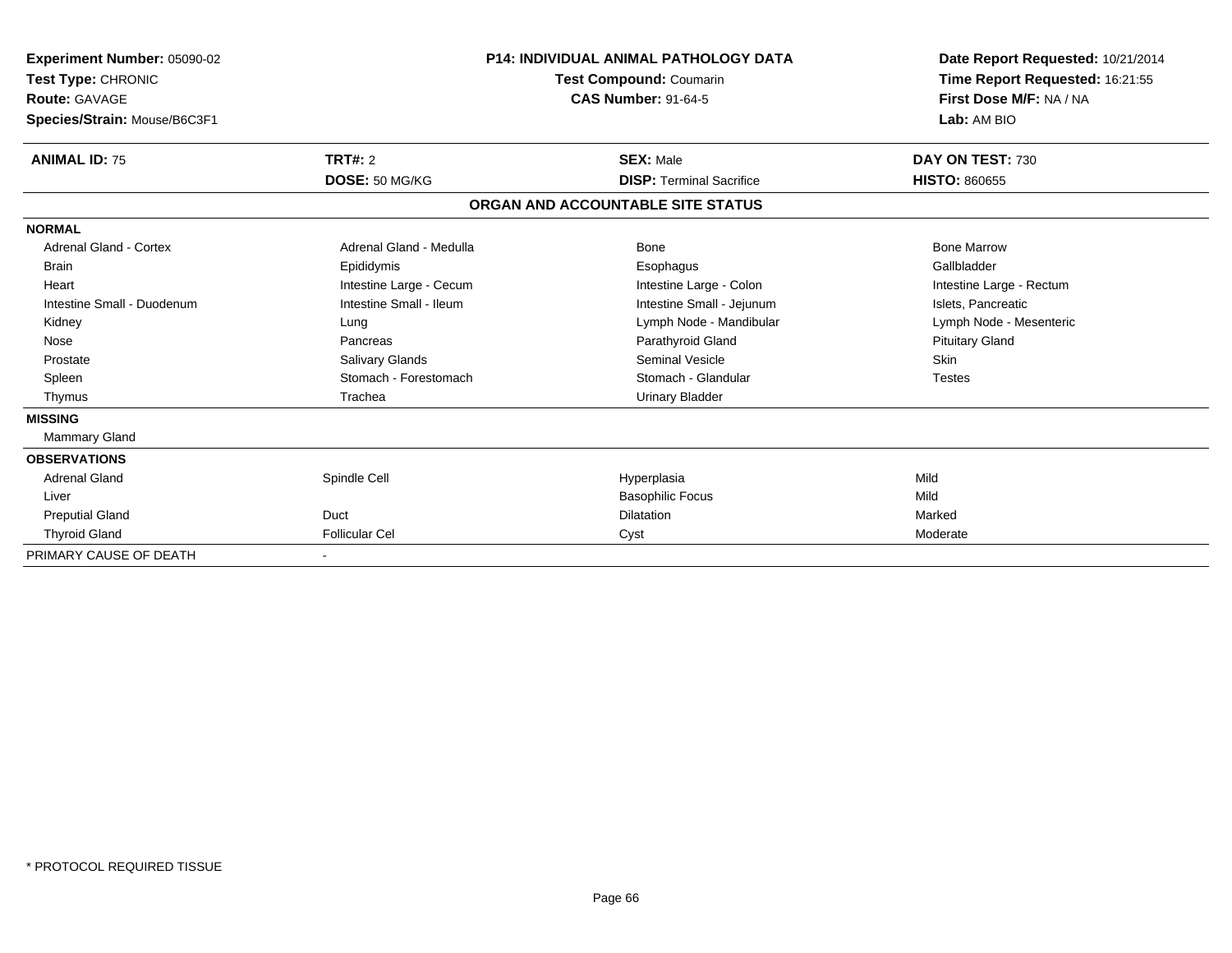| Experiment Number: 05090-02<br>Test Type: CHRONIC<br><b>Route: GAVAGE</b><br>Species/Strain: Mouse/B6C3F1 |                         | P14: INDIVIDUAL ANIMAL PATHOLOGY DATA<br>Test Compound: Coumarin<br><b>CAS Number: 91-64-5</b> | Date Report Requested: 10/21/2014<br>Time Report Requested: 16:21:55<br>First Dose M/F: NA / NA<br>Lab: AM BIO |
|-----------------------------------------------------------------------------------------------------------|-------------------------|------------------------------------------------------------------------------------------------|----------------------------------------------------------------------------------------------------------------|
| <b>ANIMAL ID: 77</b>                                                                                      | TRT#: 2                 | <b>SEX: Male</b>                                                                               | DAY ON TEST: 734                                                                                               |
|                                                                                                           | DOSE: 50 MG/KG          | <b>DISP: Terminal Sacrifice</b>                                                                | <b>HISTO: 860657</b>                                                                                           |
|                                                                                                           |                         | ORGAN AND ACCOUNTABLE SITE STATUS                                                              |                                                                                                                |
| <b>NORMAL</b>                                                                                             |                         |                                                                                                |                                                                                                                |
| Adrenal Gland - Cortex                                                                                    | Adrenal Gland - Medulla | <b>Bone</b>                                                                                    | <b>Bone Marrow</b>                                                                                             |
| <b>Brain</b>                                                                                              | Epididymis              | Esophagus                                                                                      | Gallbladder                                                                                                    |
| Heart                                                                                                     | Intestine Large - Cecum | Intestine Large - Colon                                                                        | Intestine Large - Rectum                                                                                       |
| Intestine Small - Duodenum                                                                                | Intestine Small - Ileum | Intestine Small - Jejunum                                                                      | Lymph Node - Mandibular                                                                                        |
| Lymph Node - Mesenteric                                                                                   | Nose                    | Pancreas                                                                                       | <b>Pituitary Gland</b>                                                                                         |
| Prostate                                                                                                  | Salivary Glands         | <b>Seminal Vesicle</b>                                                                         | Skin                                                                                                           |
| Spleen                                                                                                    | Stomach - Forestomach   | Stomach - Glandular                                                                            | <b>Testes</b>                                                                                                  |
| Thymus                                                                                                    | <b>Thyroid Gland</b>    | Trachea                                                                                        | <b>Urinary Bladder</b>                                                                                         |
| <b>MISSING</b>                                                                                            |                         |                                                                                                |                                                                                                                |
| <b>Mammary Gland</b>                                                                                      | Parathyroid Gland       |                                                                                                |                                                                                                                |
| <b>OBSERVATIONS</b>                                                                                       |                         |                                                                                                |                                                                                                                |
| Islets, Pancreatic                                                                                        |                         | Hyperplasia                                                                                    | Mild                                                                                                           |
| Kidney                                                                                                    |                         | Nephropathy                                                                                    | Minimal                                                                                                        |
| Liver                                                                                                     |                         | Hepatocellular Adenoma                                                                         | Multiple                                                                                                       |
|                                                                                                           |                         | <b>Mixed Cell Focus</b>                                                                        | Mild                                                                                                           |
| Note: [ MIXED CL FOCUS ] TGLs = 2,5-5                                                                     |                         | <b>Syncytial Alteration</b>                                                                    | Minimal                                                                                                        |
| Note: [HEPATOCLR ADEN] TGLs = 1-12,3-5                                                                    |                         |                                                                                                |                                                                                                                |
| Lung                                                                                                      |                         | Alveolar/Bronchiolar Adenoma                                                                   |                                                                                                                |
|                                                                                                           | Alveolar Epith          | Hyperplasia                                                                                    | Mild                                                                                                           |
| <b>Preputial Gland</b>                                                                                    | Duct                    | Dilatation                                                                                     | Moderate                                                                                                       |
| Note: [DILATATION ] TGLs = 6-11                                                                           |                         |                                                                                                |                                                                                                                |
| PRIMARY CAUSE OF DEATH                                                                                    |                         |                                                                                                |                                                                                                                |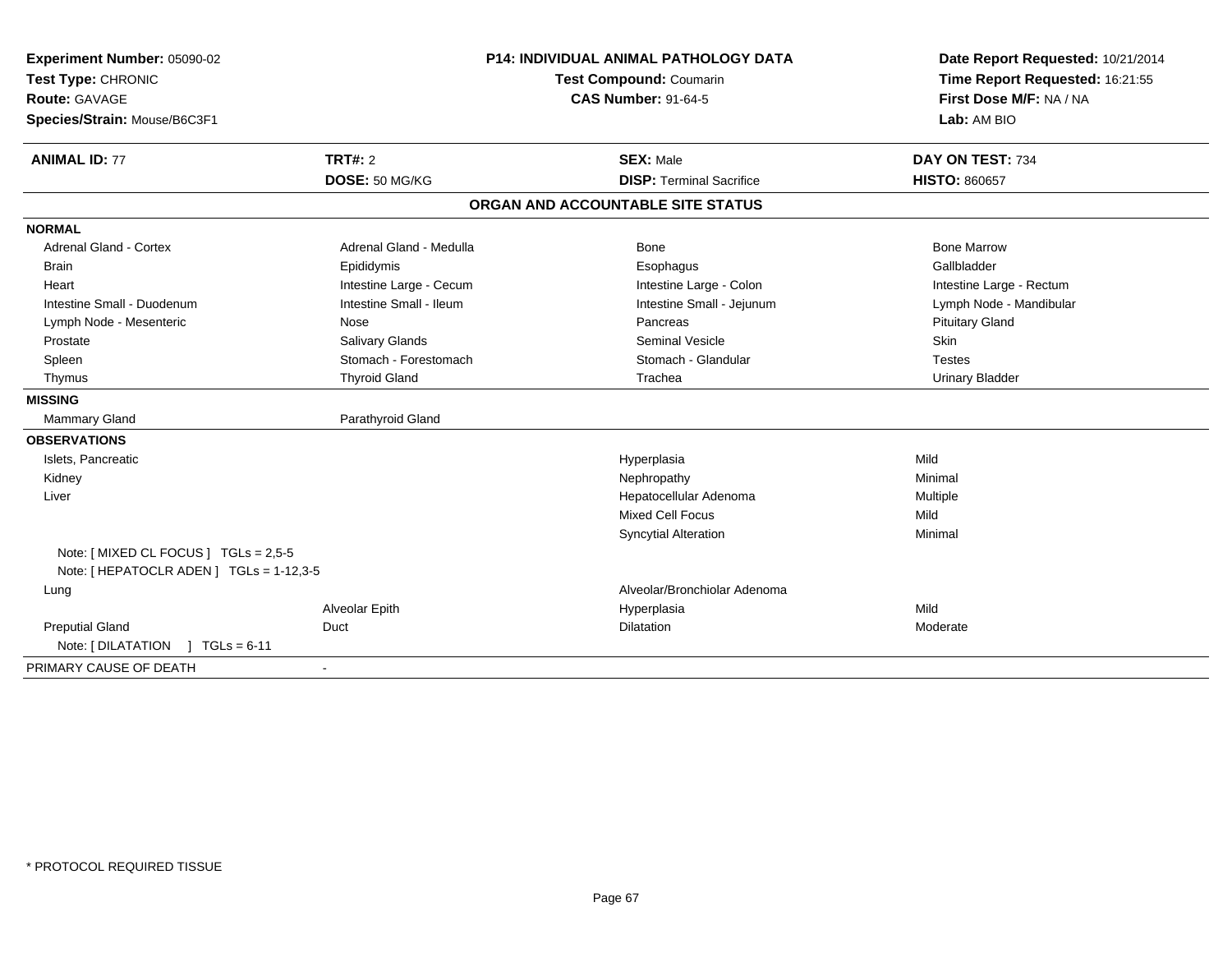| Experiment Number: 05090-02<br>Test Type: CHRONIC<br><b>Route: GAVAGE</b><br>Species/Strain: Mouse/B6C3F1 |                         | P14: INDIVIDUAL ANIMAL PATHOLOGY DATA<br><b>Test Compound: Coumarin</b><br><b>CAS Number: 91-64-5</b> | Date Report Requested: 10/21/2014<br>Time Report Requested: 16:21:55<br>First Dose M/F: NA / NA<br>Lab: AM BIO |
|-----------------------------------------------------------------------------------------------------------|-------------------------|-------------------------------------------------------------------------------------------------------|----------------------------------------------------------------------------------------------------------------|
|                                                                                                           | TRT#: 2                 |                                                                                                       |                                                                                                                |
| <b>ANIMAL ID: 78</b>                                                                                      | DOSE: 50 MG/KG          | <b>SEX: Male</b><br><b>DISP: Terminal Sacrifice</b>                                                   | DAY ON TEST: 730<br><b>HISTO: 860658</b>                                                                       |
|                                                                                                           |                         |                                                                                                       |                                                                                                                |
|                                                                                                           |                         | ORGAN AND ACCOUNTABLE SITE STATUS                                                                     |                                                                                                                |
| <b>NORMAL</b>                                                                                             |                         |                                                                                                       |                                                                                                                |
| <b>Adrenal Gland - Cortex</b>                                                                             | Adrenal Gland - Medulla | <b>Bone</b>                                                                                           | <b>Bone Marrow</b>                                                                                             |
| <b>Brain</b>                                                                                              | Epididymis              | Esophagus                                                                                             | Gallbladder                                                                                                    |
| Heart                                                                                                     | Intestine Large - Cecum | Intestine Large - Colon                                                                               | Intestine Large - Rectum                                                                                       |
| Intestine Small - Duodenum                                                                                | Intestine Small - Ileum | Intestine Small - Jejunum                                                                             | Islets, Pancreatic                                                                                             |
| Lung                                                                                                      | Lymph Node - Mandibular | Lymph Node - Mesenteric                                                                               | Nose                                                                                                           |
| Pancreas                                                                                                  | Parathyroid Gland       | <b>Pituitary Gland</b>                                                                                | Prostate                                                                                                       |
| <b>Salivary Glands</b>                                                                                    | <b>Seminal Vesicle</b>  | Skin                                                                                                  | Spleen                                                                                                         |
| Stomach - Glandular                                                                                       | <b>Testes</b>           | Thymus                                                                                                | <b>Thyroid Gland</b>                                                                                           |
| Trachea                                                                                                   | <b>Urinary Bladder</b>  |                                                                                                       |                                                                                                                |
| <b>MISSING</b>                                                                                            |                         |                                                                                                       |                                                                                                                |
| Mammary Gland                                                                                             |                         |                                                                                                       |                                                                                                                |
| <b>OBSERVATIONS</b>                                                                                       |                         |                                                                                                       |                                                                                                                |
| <b>Adrenal Gland</b>                                                                                      | Spindle Cell            | Hyperplasia                                                                                           | Moderate                                                                                                       |
| Kidney                                                                                                    |                         | <b>Infiltration Cellular</b>                                                                          | Lymphocyte, Mild                                                                                               |
|                                                                                                           | <b>Renal Tubule</b>     | Necrosis                                                                                              | Coagulative, Mild                                                                                              |
|                                                                                                           |                         | Nephropathy                                                                                           | Mild                                                                                                           |
| Liver                                                                                                     |                         | Eosinophilic Focus                                                                                    | Mild                                                                                                           |
|                                                                                                           |                         | Hepatocellular Adenoma                                                                                | Multiple                                                                                                       |
| Note: [ HEPATOCLR ADEN ] TGLs = 2,3                                                                       |                         |                                                                                                       |                                                                                                                |
| Stomach                                                                                                   | Forestomach             | Squamous Cell Papilloma                                                                               |                                                                                                                |
| Note: [ PAPILLOMA SQUA ] TGLs = 1-11                                                                      |                         |                                                                                                       |                                                                                                                |
| PRIMARY CAUSE OF DEATH                                                                                    | $\blacksquare$          |                                                                                                       |                                                                                                                |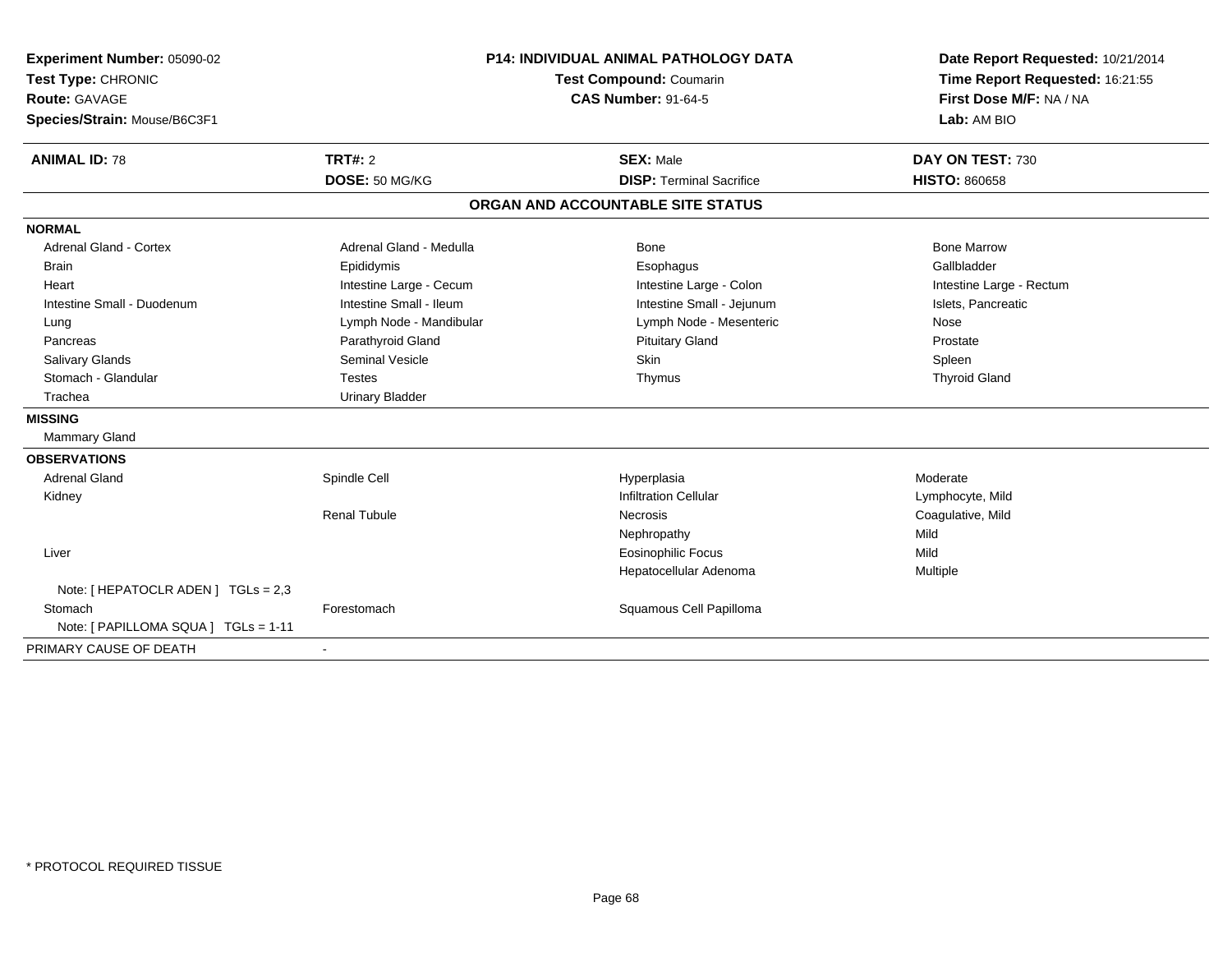| Experiment Number: 05090-02<br>Test Type: CHRONIC<br>Route: GAVAGE<br>Species/Strain: Mouse/B6C3F1                                                                                                                                         |                                                                                                                                                                            | <b>P14: INDIVIDUAL ANIMAL PATHOLOGY DATA</b><br>Test Compound: Coumarin<br><b>CAS Number: 91-64-5</b>                                                       | Date Report Requested: 10/21/2014<br>Time Report Requested: 16:21:55<br>First Dose M/F: NA / NA<br>Lab: AM BIO                                      |
|--------------------------------------------------------------------------------------------------------------------------------------------------------------------------------------------------------------------------------------------|----------------------------------------------------------------------------------------------------------------------------------------------------------------------------|-------------------------------------------------------------------------------------------------------------------------------------------------------------|-----------------------------------------------------------------------------------------------------------------------------------------------------|
| <b>ANIMAL ID: 79</b>                                                                                                                                                                                                                       | TRT#: 2<br>DOSE: 50 MG/KG                                                                                                                                                  | <b>SEX: Male</b><br><b>DISP: Terminal Sacrifice</b>                                                                                                         | DAY ON TEST: 733<br><b>HISTO: 86659</b>                                                                                                             |
|                                                                                                                                                                                                                                            |                                                                                                                                                                            | ORGAN AND ACCOUNTABLE SITE STATUS                                                                                                                           |                                                                                                                                                     |
|                                                                                                                                                                                                                                            |                                                                                                                                                                            |                                                                                                                                                             |                                                                                                                                                     |
| <b>NORMAL</b><br>Adrenal Gland - Cortex<br><b>Brain</b><br>Intestine Large - Colon<br>Islets, Pancreatic<br>Nose<br>Prostate<br>Stomach - Forestomach<br><b>Thyroid Gland</b><br><b>MISSING</b><br>Esophagus<br><b>INSUFFICIENT TISSUE</b> | Adrenal Gland - Medulla<br>Gallbladder<br>Intestine Small - Duodenum<br>Kidney<br>Pancreas<br>Salivary Glands<br>Stomach - Glandular<br>Trachea<br>Lymph Node - Mandibular | Bone<br>Heart<br>Intestine Small - Ileum<br>Lung<br>Parathyroid Gland<br>Seminal Vesicle<br><b>Testes</b><br><b>Urinary Bladder</b><br><b>Mammary Gland</b> | <b>Bone Marrow</b><br>Intestine Large - Cecum<br>Intestine Small - Jejunum<br>Lymph Node - Mesenteric<br><b>Pituitary Gland</b><br>Spleen<br>Thymus |
| Intestine Large - Rectum                                                                                                                                                                                                                   |                                                                                                                                                                            |                                                                                                                                                             |                                                                                                                                                     |
| <b>OBSERVATIONS</b><br>Epididymis<br>Liver<br>[ Hepatocellular Adenoma TGLS = 2-5 ]                                                                                                                                                        |                                                                                                                                                                            | <b>Infiltration Cellular</b><br>Hepatocellular Adenoma                                                                                                      | Lymphocyte, Minimal                                                                                                                                 |
| Skin<br>Note: [ ALOPECIA<br>$1 TGLs = 1-11$<br>PRIMARY CAUSE OF DEATH                                                                                                                                                                      |                                                                                                                                                                            | Alopecia                                                                                                                                                    | Moderate                                                                                                                                            |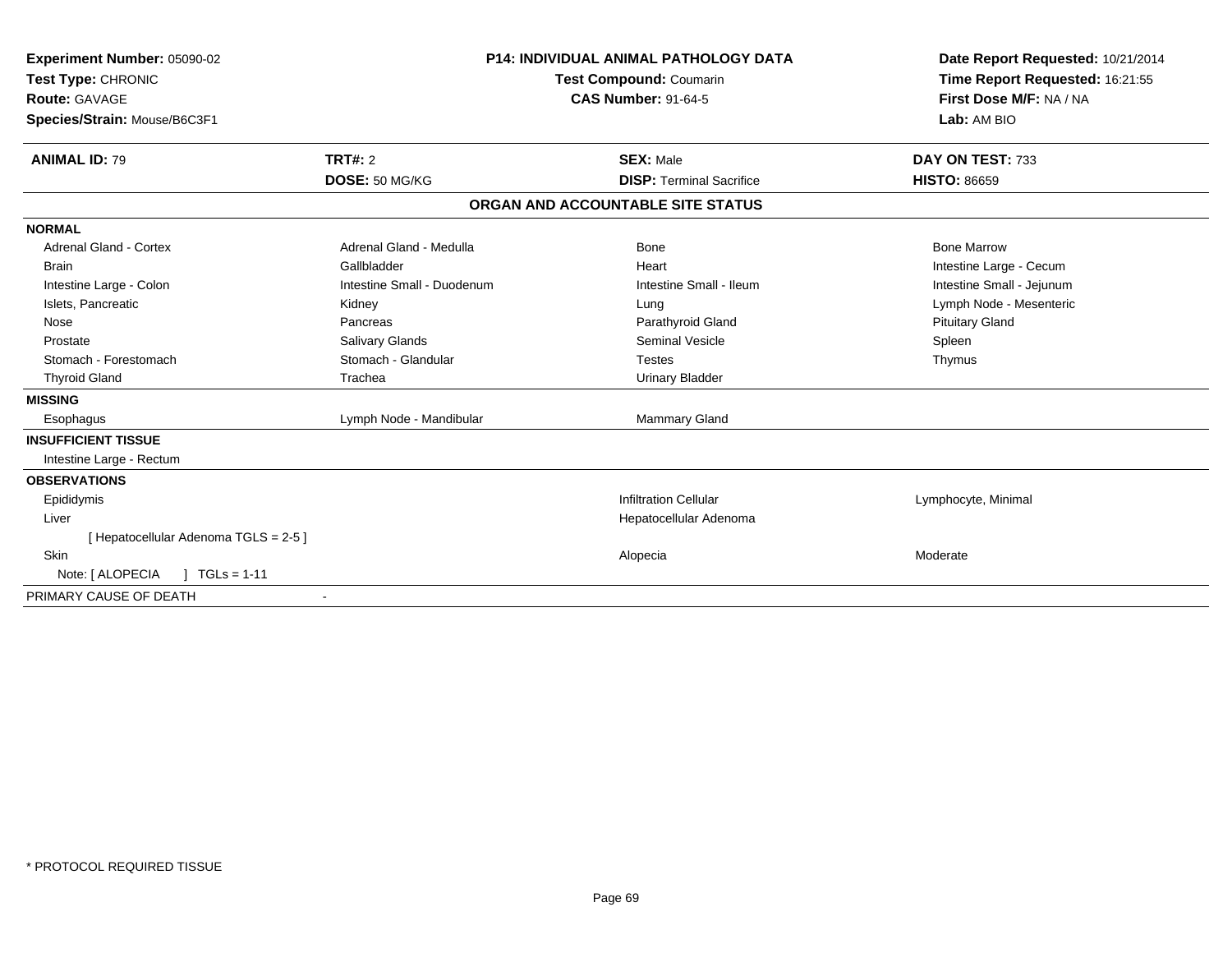| Experiment Number: 05090-02<br>Test Type: CHRONIC<br><b>Route: GAVAGE</b><br>Species/Strain: Mouse/B6C3F1<br><b>ANIMAL ID: 80</b> | P14: INDIVIDUAL ANIMAL PATHOLOGY DATA<br>Test Compound: Coumarin<br><b>CAS Number: 91-64-5</b><br>TRT#: 2<br><b>SEX: Male</b><br>DOSE: 50 MG/KG<br><b>DISP: Terminal Sacrifice</b> |                                   | Date Report Requested: 10/21/2014<br>Time Report Requested: 16:21:55<br>First Dose M/F: NA / NA<br>Lab: AM BIO<br>DAY ON TEST: 729<br><b>HISTO: 860660</b> |
|-----------------------------------------------------------------------------------------------------------------------------------|------------------------------------------------------------------------------------------------------------------------------------------------------------------------------------|-----------------------------------|------------------------------------------------------------------------------------------------------------------------------------------------------------|
|                                                                                                                                   |                                                                                                                                                                                    | ORGAN AND ACCOUNTABLE SITE STATUS |                                                                                                                                                            |
| <b>NORMAL</b>                                                                                                                     |                                                                                                                                                                                    |                                   |                                                                                                                                                            |
| <b>Adrenal Gland - Cortex</b>                                                                                                     | Adrenal Gland - Medulla                                                                                                                                                            | <b>Bone</b>                       | <b>Bone Marrow</b>                                                                                                                                         |
| <b>Brain</b>                                                                                                                      | Epididymis                                                                                                                                                                         | Esophagus                         | Gallbladder                                                                                                                                                |
| Heart                                                                                                                             | Intestine Large - Cecum                                                                                                                                                            | Intestine Large - Colon           | Intestine Large - Rectum                                                                                                                                   |
| Intestine Small - Duodenum                                                                                                        | Intestine Small - Ileum                                                                                                                                                            | Intestine Small - Jejunum         | Islets, Pancreatic                                                                                                                                         |
| Lung                                                                                                                              | Lymph Node - Mesenteric                                                                                                                                                            | Nose                              | Pancreas                                                                                                                                                   |
| <b>Pituitary Gland</b>                                                                                                            | Prostate                                                                                                                                                                           | <b>Salivary Glands</b>            | <b>Seminal Vesicle</b>                                                                                                                                     |
| Spleen                                                                                                                            | Stomach - Glandular                                                                                                                                                                | <b>Testes</b>                     | Thymus                                                                                                                                                     |
| <b>Thyroid Gland</b>                                                                                                              | Trachea                                                                                                                                                                            | <b>Urinary Bladder</b>            |                                                                                                                                                            |
| <b>MISSING</b>                                                                                                                    |                                                                                                                                                                                    |                                   |                                                                                                                                                            |
| Lymph Node - Mandibular                                                                                                           | Mammary Gland                                                                                                                                                                      | Parathyroid Gland                 |                                                                                                                                                            |
| <b>OBSERVATIONS</b>                                                                                                               |                                                                                                                                                                                    |                                   |                                                                                                                                                            |
| <b>Adrenal Gland</b>                                                                                                              | Spindle Cell                                                                                                                                                                       | Hyperplasia                       | Mild                                                                                                                                                       |
| Kidney                                                                                                                            | <b>Renal Tubule</b>                                                                                                                                                                | <b>Necrosis</b>                   | Coagulative, Mild                                                                                                                                          |
| Liver                                                                                                                             |                                                                                                                                                                                    | <b>Syncytial Alteration</b>       | Minimal                                                                                                                                                    |
| <b>Preputial Gland</b>                                                                                                            | Duct                                                                                                                                                                               | <b>Dilatation</b>                 | Marked                                                                                                                                                     |
| Note: $[ DILATATION ] TGLS = 1-12$                                                                                                |                                                                                                                                                                                    |                                   |                                                                                                                                                            |
| <b>Skin</b>                                                                                                                       | Tail                                                                                                                                                                               | Neurofibroma                      |                                                                                                                                                            |
| Note: [ NEUROFIBROMA ] TGLs = 2-13                                                                                                |                                                                                                                                                                                    |                                   |                                                                                                                                                            |
| Stomach                                                                                                                           | Forestomach                                                                                                                                                                        | Squamous Cell Papilloma           |                                                                                                                                                            |
| Note: [ PAPILLOMA SQUA ] TGLs = 3-11                                                                                              |                                                                                                                                                                                    |                                   |                                                                                                                                                            |
| PRIMARY CAUSE OF DEATH                                                                                                            | $\sim$                                                                                                                                                                             |                                   |                                                                                                                                                            |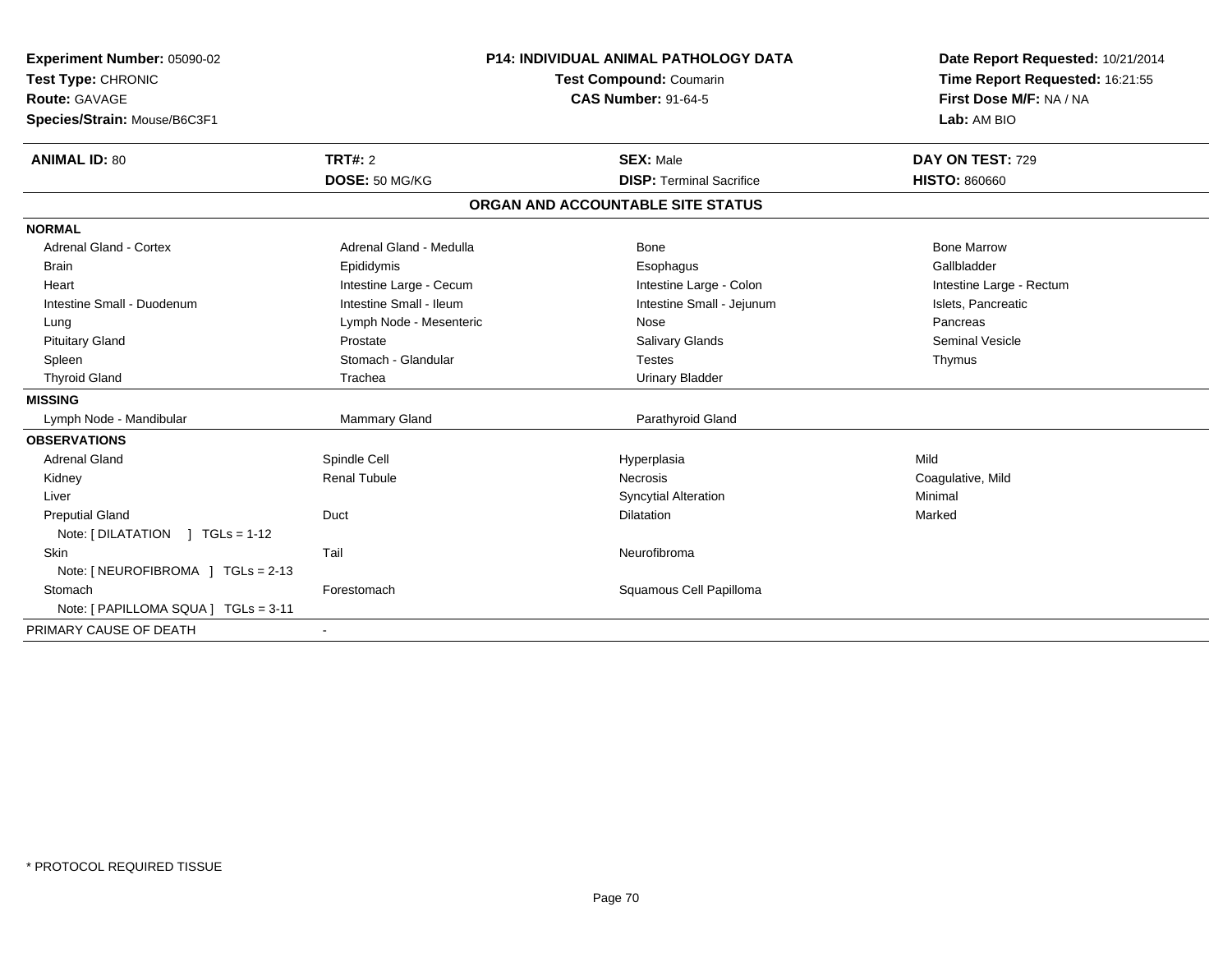| <b>Experiment Number: 05090-02</b><br>Test Type: CHRONIC |                | <b>P14: INDIVIDUAL ANIMAL PATHOLOGY DATA</b><br><b>Test Compound: Coumarin</b> | Date Report Requested: 10/21/2014<br>Time Report Requested: 16:21:55 |
|----------------------------------------------------------|----------------|--------------------------------------------------------------------------------|----------------------------------------------------------------------|
| <b>Route: GAVAGE</b>                                     |                | <b>CAS Number: 91-64-5</b>                                                     | First Dose M/F: NA / NA                                              |
| Species/Strain: Mouse/B6C3F1                             |                |                                                                                | Lab: AM BIO                                                          |
| <b>ANIMAL ID: 81</b>                                     | TRT#: 2        | <b>SEX: Male</b>                                                               | DAY ON TEST: 456                                                     |
|                                                          | DOSE: 50 MG/KG | <b>DISP:</b> Interval Sacrifice                                                | <b>HISTO: 860661</b>                                                 |
| <b>OBSERVATIONS</b>                                      |                |                                                                                |                                                                      |
| Lung                                                     |                | Alveolar/Bronchiolar Adenoma                                                   |                                                                      |
| <b>Preputial Gland</b>                                   | Duct           | <b>Dilatation</b>                                                              | Marked                                                               |
| [ Dilatation TGLS = $1-12$ ]                             |                |                                                                                |                                                                      |
| PRIMARY CAUSE OF DEATH                                   |                |                                                                                |                                                                      |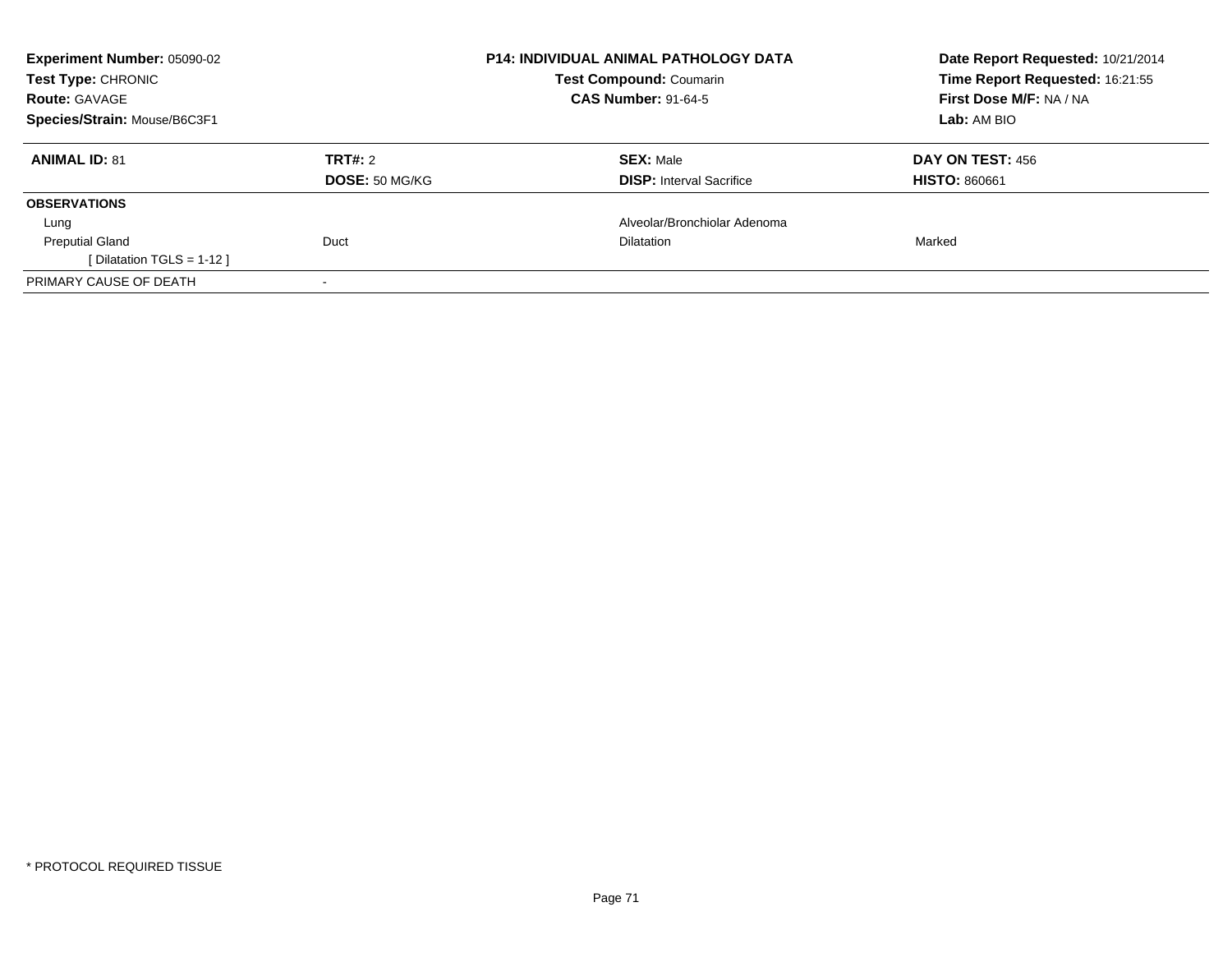| <b>Experiment Number: 05090-02</b><br>Test Type: CHRONIC |                | <b>P14: INDIVIDUAL ANIMAL PATHOLOGY DATA</b> | Date Report Requested: 10/21/2014 |
|----------------------------------------------------------|----------------|----------------------------------------------|-----------------------------------|
|                                                          |                | <b>Test Compound: Coumarin</b>               | Time Report Requested: 16:21:55   |
| <b>Route: GAVAGE</b>                                     |                | <b>CAS Number: 91-64-5</b>                   | First Dose M/F: NA / NA           |
| Species/Strain: Mouse/B6C3F1                             |                |                                              | Lab: AM BIO                       |
| <b>ANIMAL ID: 82</b>                                     | TRT#: 2        | <b>SEX: Male</b>                             | <b>DAY ON TEST: 455</b>           |
|                                                          | DOSE: 50 MG/KG | <b>DISP:</b> Interval Sacrifice              | <b>HISTO: 860662</b>              |
|                                                          |                | ORGAN AND ACCOUNTABLE SITE STATUS            |                                   |
| <b>NORMAL</b>                                            |                |                                              |                                   |
| Liver                                                    |                |                                              |                                   |
| PRIMARY CAUSE OF DEATH                                   |                |                                              |                                   |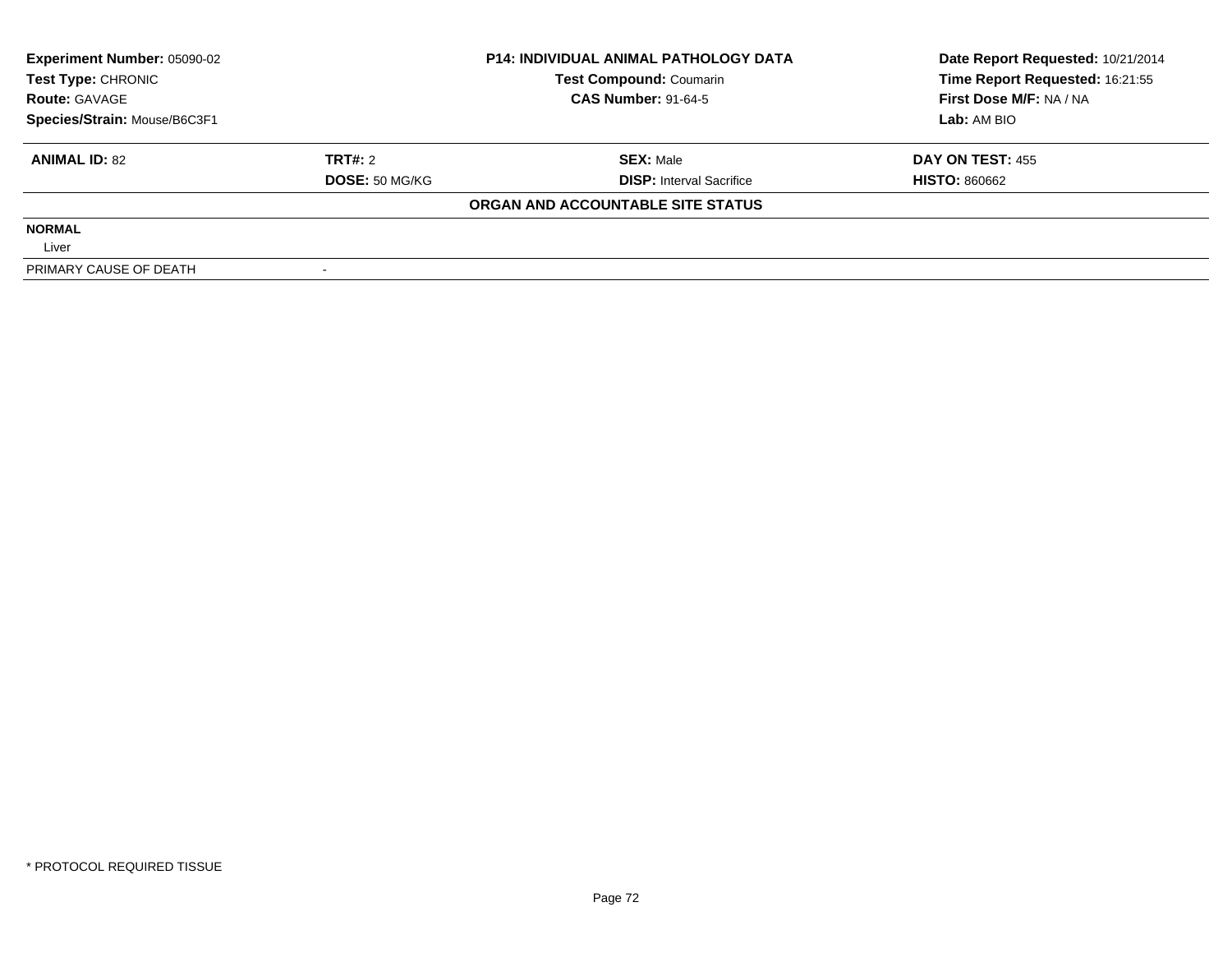| Experiment Number: 05090-02                | <b>P14: INDIVIDUAL ANIMAL PATHOLOGY DATA</b> |                                                       | Date Report Requested: 10/21/2014 |
|--------------------------------------------|----------------------------------------------|-------------------------------------------------------|-----------------------------------|
| Test Type: CHRONIC                         | <b>Test Compound: Coumarin</b>               |                                                       | Time Report Requested: 16:21:55   |
| <b>Route: GAVAGE</b>                       |                                              | <b>CAS Number: 91-64-5</b>                            | First Dose M/F: NA / NA           |
| Species/Strain: Mouse/B6C3F1               |                                              |                                                       | Lab: AM BIO                       |
| <b>ANIMAL ID: 83</b>                       | TRT#: 2                                      | <b>SEX: Male</b>                                      | DAY ON TEST: 729                  |
|                                            | DOSE: 50 MG/KG                               | <b>DISP: Terminal Sacrifice</b>                       | <b>HISTO: 860663</b>              |
|                                            |                                              | ORGAN AND ACCOUNTABLE SITE STATUS                     |                                   |
| <b>NORMAL</b>                              |                                              |                                                       |                                   |
| Adrenal Gland - Cortex                     | Adrenal Gland - Medulla                      | <b>Bone</b>                                           | <b>Bone Marrow</b>                |
| <b>Brain</b>                               | Epididymis                                   | Esophagus                                             | Gallbladder                       |
| Heart                                      | Intestine Large - Cecum                      | Intestine Large - Colon                               | Intestine Large - Rectum          |
| Intestine Small - Duodenum                 | Intestine Small - Ileum                      | Intestine Small - Jejunum                             | Islets, Pancreatic                |
| Kidney                                     | Lung                                         | Lymph Node - Mandibular                               | Lymph Node - Mesenteric           |
| Nose                                       | Pancreas                                     | <b>Pituitary Gland</b>                                | Prostate                          |
| <b>Seminal Vesicle</b>                     | Skin                                         | Spleen                                                | Stomach - Glandular               |
| <b>Testes</b>                              | Thymus                                       | Trachea                                               | <b>Urinary Bladder</b>            |
| <b>MISSING</b>                             |                                              |                                                       |                                   |
| Mammary Gland                              | Parathyroid Gland                            |                                                       |                                   |
| <b>OBSERVATIONS</b>                        |                                              |                                                       |                                   |
| Liver                                      |                                              | <b>Eosinophilic Focus</b><br>Hepatocellular Carcinoma | Marked                            |
| Note: [HEPATOCLR CARC ] TGLs = 1,2,3,4-11  |                                              |                                                       |                                   |
| Parathyroid GI                             |                                              |                                                       |                                   |
| Note: PARATHYROID MAY BE IN THYROID TUMOR. |                                              |                                                       |                                   |
| Salivary Glands                            |                                              | <b>Infiltration Cellular</b>                          | Lymphocyte, Mild                  |
| Stomach                                    | Forestomach                                  | Hyperplasia                                           | Squamous, Mild                    |
| <b>Thyroid Gland</b>                       | C Cell                                       | Carcinoma                                             |                                   |
| Note: [ CARCINOMA<br>$1 TGLs = 5-2$        |                                              |                                                       |                                   |
| PRIMARY CAUSE OF DEATH                     |                                              |                                                       |                                   |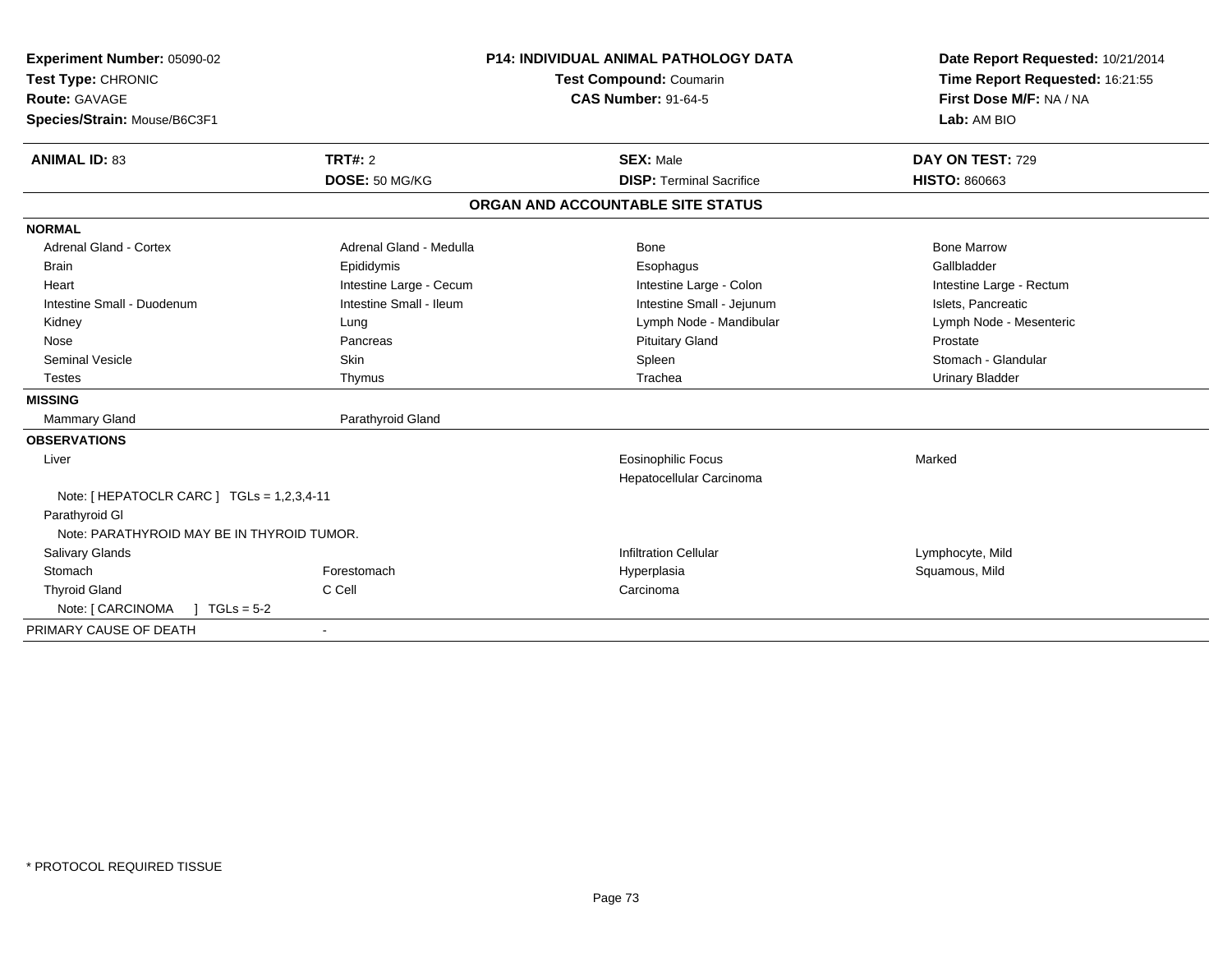| Experiment Number: 05090-02<br>Test Type: CHRONIC<br><b>Route: GAVAGE</b><br>Species/Strain: Mouse/B6C3F1 | <b>P14: INDIVIDUAL ANIMAL PATHOLOGY DATA</b><br>Test Compound: Coumarin<br><b>CAS Number: 91-64-5</b> |                                   | Date Report Requested: 10/21/2014<br>Time Report Requested: 16:21:55<br>First Dose M/F: NA / NA<br>Lab: AM BIO |
|-----------------------------------------------------------------------------------------------------------|-------------------------------------------------------------------------------------------------------|-----------------------------------|----------------------------------------------------------------------------------------------------------------|
| <b>ANIMAL ID: 84</b>                                                                                      | TRT#: 2                                                                                               | <b>SEX: Male</b>                  | DAY ON TEST: 532                                                                                               |
|                                                                                                           | DOSE: 50 MG/KG                                                                                        | <b>DISP: Dead</b>                 | <b>HISTO: 860664</b>                                                                                           |
|                                                                                                           |                                                                                                       | ORGAN AND ACCOUNTABLE SITE STATUS |                                                                                                                |
| <b>NORMAL</b>                                                                                             |                                                                                                       |                                   |                                                                                                                |
| <b>Adrenal Gland - Cortex</b>                                                                             | Adrenal Gland - Medulla                                                                               | Bone                              | <b>Bone Marrow</b>                                                                                             |
| <b>Brain</b>                                                                                              | Epididymis                                                                                            | Esophagus                         | Gallbladder                                                                                                    |
| Heart                                                                                                     | Intestine Large - Colon                                                                               | Intestine Large - Rectum          | Islets, Pancreatic                                                                                             |
| Kidney                                                                                                    | Lung                                                                                                  | Lymph Node - Mandibular           | Lymph Node - Mesenteric                                                                                        |
| Nose                                                                                                      | Pancreas                                                                                              | Parathyroid Gland                 | Prostate                                                                                                       |
| <b>Seminal Vesicle</b>                                                                                    | Skin                                                                                                  | Spleen                            | <b>Testes</b>                                                                                                  |
| Thymus                                                                                                    | <b>Thyroid Gland</b>                                                                                  | Trachea                           |                                                                                                                |
| <b>MISSING</b>                                                                                            |                                                                                                       |                                   |                                                                                                                |
| <b>Mammary Gland</b>                                                                                      |                                                                                                       |                                   |                                                                                                                |
| <b>AUTO PRECLUDES DIAG.</b>                                                                               |                                                                                                       |                                   |                                                                                                                |
| Intestine Large - Cecum                                                                                   | Intestine Small - Duodenum                                                                            | Intestine Small - Ileum           | Intestine Small - Jejunum                                                                                      |
| <b>Pituitary Gland</b>                                                                                    | Stomach - Forestomach                                                                                 | Stomach - Glandular               |                                                                                                                |
| <b>OBSERVATIONS</b>                                                                                       |                                                                                                       |                                   |                                                                                                                |
| Liver                                                                                                     |                                                                                                       | Hepatocellular Carcinoma          |                                                                                                                |
| Note: [ HEPATOCLR CARC ] TGLs = 3-12                                                                      |                                                                                                       |                                   |                                                                                                                |
| <b>Salivary Glands</b>                                                                                    |                                                                                                       | <b>Infiltration Cellular</b>      | Lymphocyte, Mild                                                                                               |
| <b>Urinary Bladder</b>                                                                                    |                                                                                                       | <b>Infiltration Cellular</b>      | Lymphocyte, Minimal                                                                                            |
| PRIMARY CAUSE OF DEATH                                                                                    |                                                                                                       |                                   |                                                                                                                |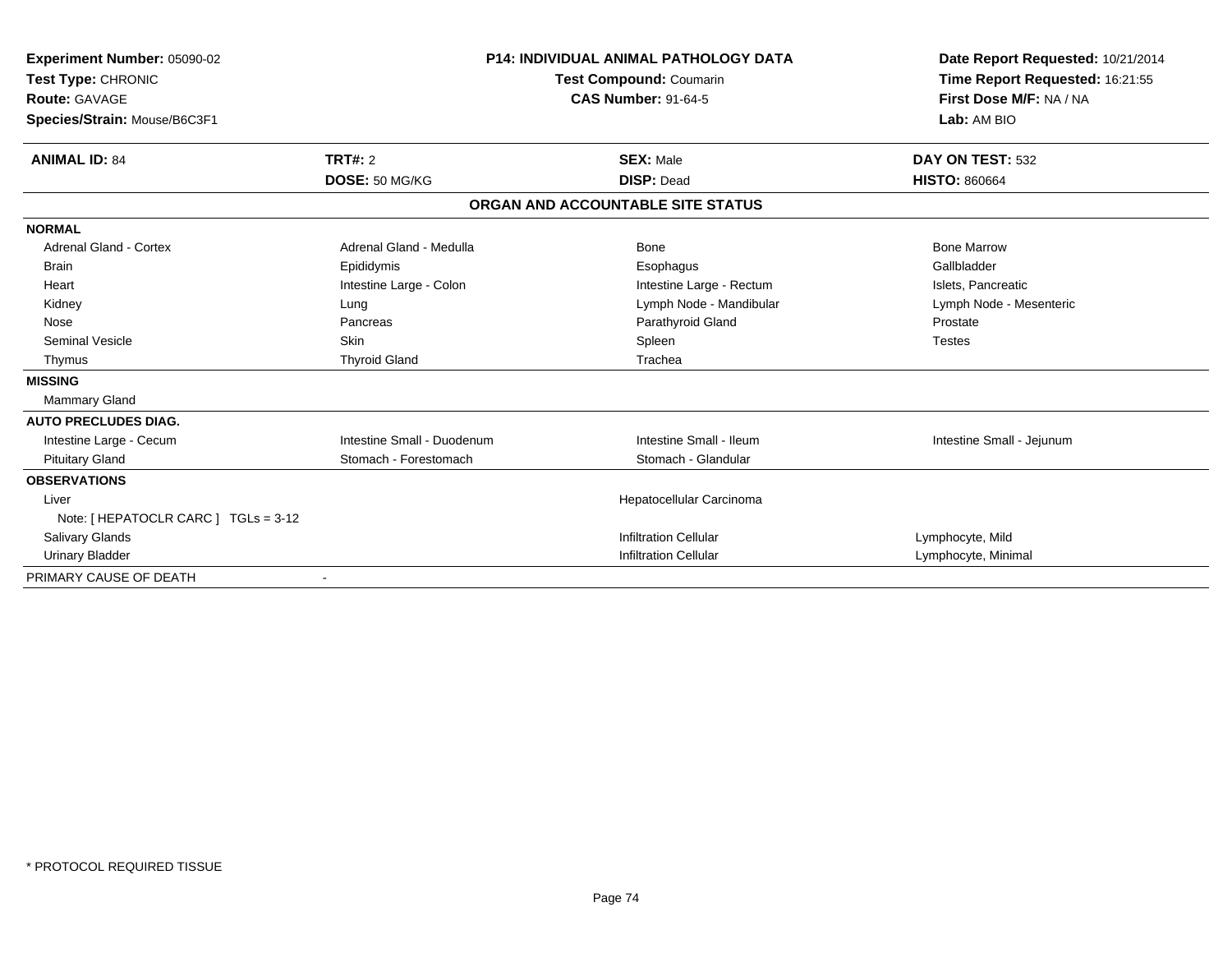| Experiment Number: 05090-02<br>Test Type: CHRONIC<br><b>Route: GAVAGE</b><br>Species/Strain: Mouse/B6C3F1 |                         | <b>P14: INDIVIDUAL ANIMAL PATHOLOGY DATA</b><br>Test Compound: Coumarin<br><b>CAS Number: 91-64-5</b> | Date Report Requested: 10/21/2014<br>Time Report Requested: 16:21:55<br>First Dose M/F: NA / NA<br>Lab: AM BIO |
|-----------------------------------------------------------------------------------------------------------|-------------------------|-------------------------------------------------------------------------------------------------------|----------------------------------------------------------------------------------------------------------------|
| <b>ANIMAL ID: 85</b>                                                                                      | TRT#: 2                 | <b>SEX: Male</b>                                                                                      | DAY ON TEST: 733                                                                                               |
|                                                                                                           | DOSE: 50 MG/KG          | <b>DISP: Terminal Sacrifice</b>                                                                       | <b>HISTO: 860665</b>                                                                                           |
|                                                                                                           |                         | ORGAN AND ACCOUNTABLE SITE STATUS                                                                     |                                                                                                                |
| <b>NORMAL</b>                                                                                             |                         |                                                                                                       |                                                                                                                |
| <b>Adrenal Gland - Cortex</b>                                                                             | Adrenal Gland - Medulla | <b>Bone</b>                                                                                           | <b>Bone Marrow</b>                                                                                             |
| <b>Brain</b>                                                                                              | Epididymis              | Esophagus                                                                                             | Gallbladder                                                                                                    |
| Heart                                                                                                     | Intestine Large - Cecum | Intestine Large - Colon                                                                               | Intestine Large - Rectum                                                                                       |
| Intestine Small - Duodenum                                                                                | Intestine Small - Ileum | Intestine Small - Jejunum                                                                             | Islets, Pancreatic                                                                                             |
| Kidney                                                                                                    | Lung                    | Lymph Node - Mandibular                                                                               | Lymph Node - Mesenteric                                                                                        |
| Nose                                                                                                      | Pancreas                | Parathyroid Gland                                                                                     | <b>Pituitary Gland</b>                                                                                         |
| Prostate                                                                                                  | <b>Salivary Glands</b>  | <b>Seminal Vesicle</b>                                                                                | <b>Skin</b>                                                                                                    |
| Spleen                                                                                                    | Stomach - Glandular     | Testes                                                                                                | Thymus                                                                                                         |
| <b>Thyroid Gland</b>                                                                                      | Trachea                 | <b>Urinary Bladder</b>                                                                                |                                                                                                                |
| <b>MISSING</b>                                                                                            |                         |                                                                                                       |                                                                                                                |
| Mammary Gland                                                                                             |                         |                                                                                                       |                                                                                                                |
| <b>OBSERVATIONS</b>                                                                                       |                         |                                                                                                       |                                                                                                                |
| Liver                                                                                                     |                         | <b>Basophilic Focus</b>                                                                               | Mild                                                                                                           |
| Stomach                                                                                                   | Forestomach             | Hyperplasia                                                                                           | Squamous, Moderate                                                                                             |
| PRIMARY CAUSE OF DEATH                                                                                    |                         |                                                                                                       |                                                                                                                |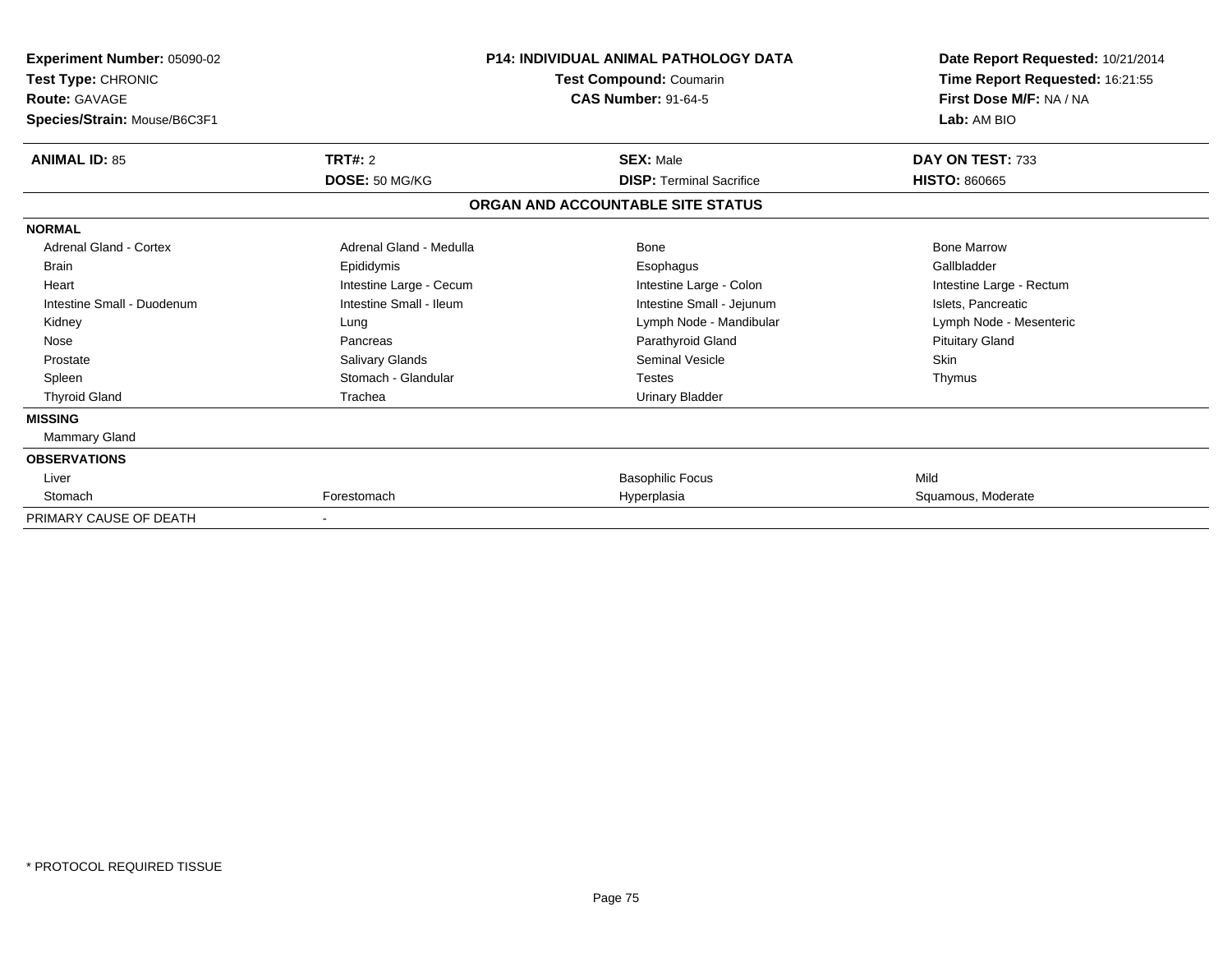| Experiment Number: 05090-02<br>Test Type: CHRONIC<br><b>Route: GAVAGE</b>             |                         | Test Compound: Coumarin<br><b>CAS Number: 91-64-5</b> | Date Report Requested: 10/21/2014<br>Time Report Requested: 16:21:55<br>First Dose M/F: NA / NA |
|---------------------------------------------------------------------------------------|-------------------------|-------------------------------------------------------|-------------------------------------------------------------------------------------------------|
|                                                                                       |                         |                                                       |                                                                                                 |
|                                                                                       |                         |                                                       |                                                                                                 |
| Species/Strain: Mouse/B6C3F1                                                          |                         |                                                       | Lab: AM BIO                                                                                     |
| <b>ANIMAL ID: 86</b><br><b>TRT#: 2</b>                                                |                         | <b>SEX: Male</b>                                      | DAY ON TEST: 734                                                                                |
|                                                                                       | DOSE: 50 MG/KG          | <b>DISP: Terminal Sacrifice</b>                       | <b>HISTO: 860666</b>                                                                            |
|                                                                                       |                         | ORGAN AND ACCOUNTABLE SITE STATUS                     |                                                                                                 |
| <b>NORMAL</b>                                                                         |                         |                                                       |                                                                                                 |
| Adrenal Gland - Cortex                                                                | Adrenal Gland - Medulla | Bone                                                  | <b>Bone Marrow</b>                                                                              |
| <b>Brain</b><br>Epididymis                                                            |                         | Esophagus                                             | Heart                                                                                           |
| Intestine Large - Cecum                                                               | Intestine Large - Colon | Intestine Large - Rectum                              | Intestine Small - Duodenum                                                                      |
| Intestine Small - Jejunum                                                             | Islets, Pancreatic      | Kidney                                                | Lung                                                                                            |
| Lymph Node - Mandibular<br>Mesentery                                                  |                         | Nose                                                  | Pancreas                                                                                        |
| Parathyroid Gland<br>Prostate                                                         |                         | <b>Salivary Glands</b>                                | <b>Seminal Vesicle</b>                                                                          |
| <b>Skin</b><br>Spleen                                                                 |                         | Stomach - Forestomach                                 | Stomach - Glandular                                                                             |
| <b>Testes</b>                                                                         | <b>Thyroid Gland</b>    | Trachea                                               | <b>Urinary Bladder</b>                                                                          |
| <b>MISSING</b>                                                                        |                         |                                                       |                                                                                                 |
| Gallbladder                                                                           | Mammary Gland           | <b>Pituitary Gland</b>                                | Thymus                                                                                          |
| <b>OBSERVATIONS</b>                                                                   |                         |                                                       |                                                                                                 |
| <b>Adrenal Gland</b><br>Spindle Cell                                                  |                         | Hyperplasia                                           | Mild                                                                                            |
| <b>Intestine Small</b><br><b>Ileum</b>                                                |                         | Lymphoma Malignant Lymphocytic                        |                                                                                                 |
| Liver                                                                                 |                         | Hepatocellular Adenoma                                |                                                                                                 |
|                                                                                       |                         | Hepatocellular Carcinoma                              |                                                                                                 |
| Note: [ HEPATOCLR CARC ] TGLs = 5-5,14                                                |                         |                                                       |                                                                                                 |
| Lymph Node<br>Mesenteric                                                              |                         | Lymphoma Malignant Lymphocytic                        |                                                                                                 |
| Pancreatic                                                                            |                         | Lymphoma Malignant Lymphocytic                        |                                                                                                 |
| Note: [LYMPH MAL LYMP ] TGLs = 2-11<br>[ Lymphoma Malignant Lymphocytic TGLS = 3-11 ] |                         |                                                       |                                                                                                 |
| <b>Preputial Gland</b><br>Duct                                                        |                         | <b>Dilatation</b>                                     | Marked                                                                                          |
| Note: [DILATATION ] TGLs = 1-12                                                       |                         |                                                       |                                                                                                 |
| PRIMARY CAUSE OF DEATH                                                                |                         |                                                       |                                                                                                 |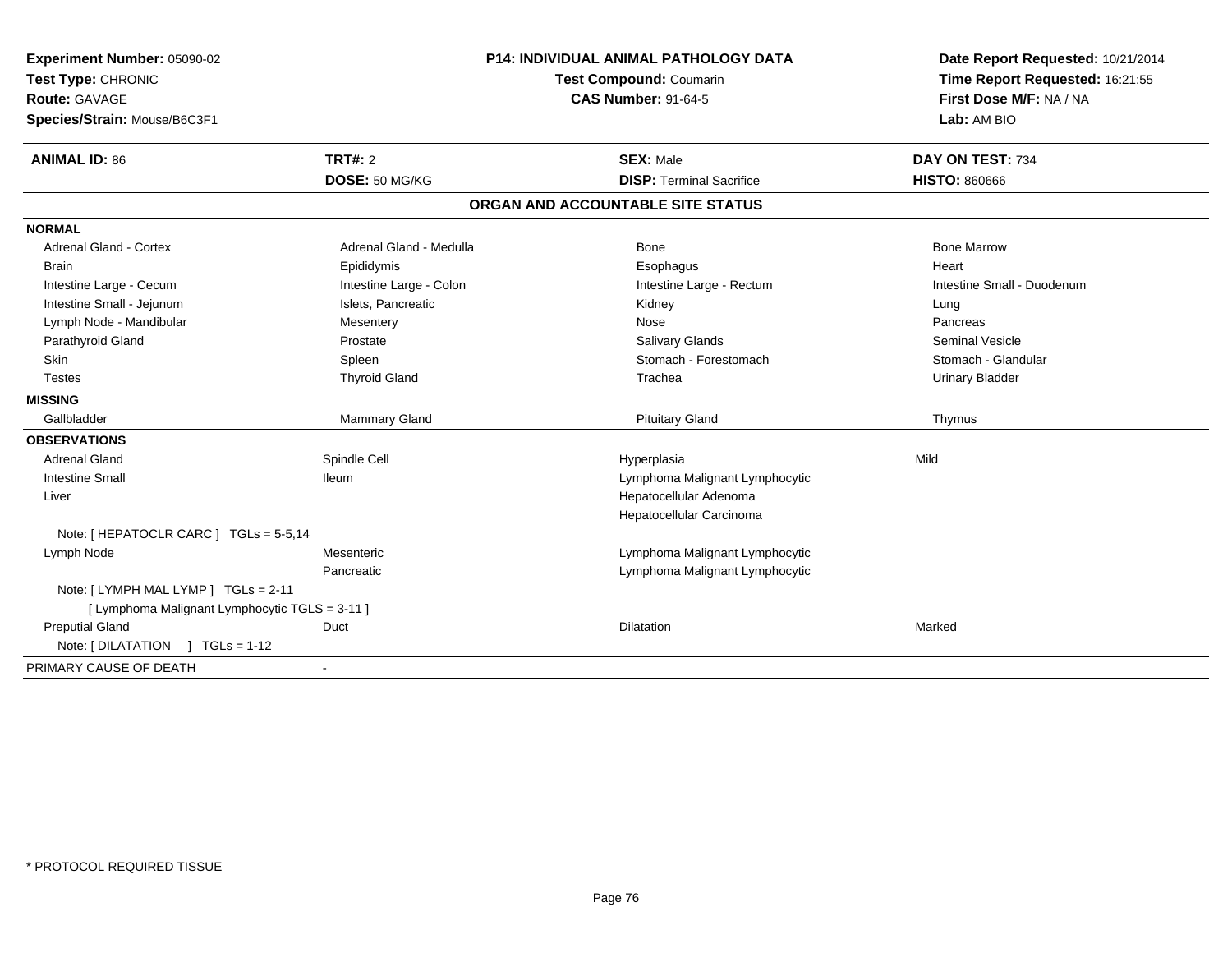| <b>Experiment Number: 05090-02</b><br>Test Type: CHRONIC<br><b>Route: GAVAGE</b><br>Species/Strain: Mouse/B6C3F1 | <b>P14: INDIVIDUAL ANIMAL PATHOLOGY DATA</b><br>Test Compound: Coumarin<br><b>CAS Number: 91-64-5</b> |                                   | Date Report Requested: 10/21/2014<br>Time Report Requested: 16:21:55<br>First Dose M/F: NA / NA<br>Lab: AM BIO |
|------------------------------------------------------------------------------------------------------------------|-------------------------------------------------------------------------------------------------------|-----------------------------------|----------------------------------------------------------------------------------------------------------------|
| <b>ANIMAL ID: 87</b>                                                                                             | TRT#: 2                                                                                               | <b>SEX: Male</b>                  | DAY ON TEST: 730                                                                                               |
|                                                                                                                  | DOSE: 50 MG/KG                                                                                        | <b>DISP: Terminal Sacrifice</b>   | <b>HISTO: 860667</b>                                                                                           |
|                                                                                                                  |                                                                                                       | ORGAN AND ACCOUNTABLE SITE STATUS |                                                                                                                |
| <b>NORMAL</b>                                                                                                    |                                                                                                       |                                   |                                                                                                                |
| Adrenal Gland - Cortex                                                                                           | Adrenal Gland - Medulla                                                                               | Bone                              | <b>Bone Marrow</b>                                                                                             |
| <b>Brain</b>                                                                                                     | Epididymis                                                                                            | Esophagus                         | Gallbladder                                                                                                    |
| Heart                                                                                                            | Intestine Large - Cecum                                                                               | Intestine Large - Colon           | Intestine Large - Rectum                                                                                       |
| Intestine Small - Duodenum                                                                                       | Intestine Small - Ileum                                                                               | Intestine Small - Jejunum         | Islets, Pancreatic                                                                                             |
| Kidney                                                                                                           | Lung                                                                                                  | Lymph Node - Mandibular           | Lymph Node - Mesenteric                                                                                        |
| Nose                                                                                                             | Pancreas                                                                                              | Parathyroid Gland                 | <b>Pituitary Gland</b>                                                                                         |
| Prostate                                                                                                         | <b>Seminal Vesicle</b>                                                                                | Skin                              | Spleen                                                                                                         |
| Stomach - Forestomach                                                                                            | Stomach - Glandular                                                                                   | <b>Testes</b>                     | Thymus                                                                                                         |
| <b>Thyroid Gland</b>                                                                                             | Trachea                                                                                               | <b>Urinary Bladder</b>            |                                                                                                                |
| <b>MISSING</b>                                                                                                   |                                                                                                       |                                   |                                                                                                                |
| <b>Mammary Gland</b>                                                                                             |                                                                                                       |                                   |                                                                                                                |
| <b>OBSERVATIONS</b>                                                                                              |                                                                                                       |                                   |                                                                                                                |
| Liver                                                                                                            |                                                                                                       | <b>Clear Cell Focus</b>           | Mild                                                                                                           |
|                                                                                                                  |                                                                                                       | Hepatocellular Adenoma            | Multiple                                                                                                       |
| Note: [ HEPATOCLR ADEN ] $TGLs = 2,3,4-5$                                                                        |                                                                                                       |                                   |                                                                                                                |
| <b>Salivary Glands</b>                                                                                           |                                                                                                       | <b>Infiltration Cellular</b>      | Lymphocyte, Minimal                                                                                            |
| PRIMARY CAUSE OF DEATH                                                                                           |                                                                                                       |                                   |                                                                                                                |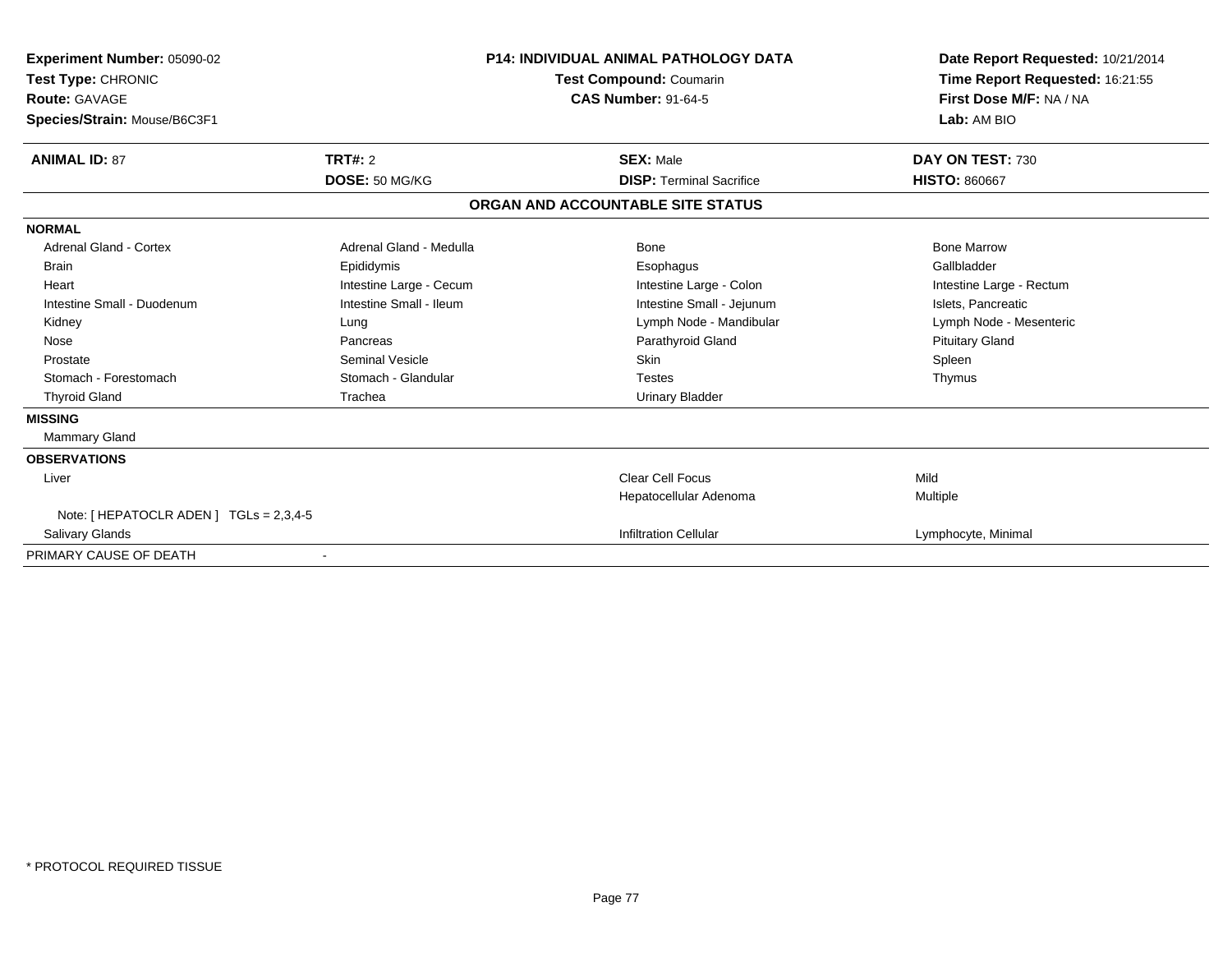| Experiment Number: 05090-02<br>Test Type: CHRONIC<br><b>Route: GAVAGE</b><br>Species/Strain: Mouse/B6C3F1 |                         | <b>P14: INDIVIDUAL ANIMAL PATHOLOGY DATA</b><br><b>Test Compound: Coumarin</b><br><b>CAS Number: 91-64-5</b> | Date Report Requested: 10/21/2014<br>Time Report Requested: 16:21:55<br>First Dose M/F: NA / NA<br>Lab: AM BIO |
|-----------------------------------------------------------------------------------------------------------|-------------------------|--------------------------------------------------------------------------------------------------------------|----------------------------------------------------------------------------------------------------------------|
| <b>ANIMAL ID: 88</b>                                                                                      | <b>TRT#: 2</b>          | <b>SEX: Male</b>                                                                                             | DAY ON TEST: 729                                                                                               |
|                                                                                                           | DOSE: 50 MG/KG          | <b>DISP: Terminal Sacrifice</b>                                                                              | <b>HISTO: 860668</b>                                                                                           |
|                                                                                                           |                         | ORGAN AND ACCOUNTABLE SITE STATUS                                                                            |                                                                                                                |
| <b>NORMAL</b>                                                                                             |                         |                                                                                                              |                                                                                                                |
| Adrenal Gland - Cortex                                                                                    | Adrenal Gland - Medulla | <b>Bone</b>                                                                                                  | <b>Bone Marrow</b>                                                                                             |
| <b>Brain</b>                                                                                              | Epididymis              | Esophagus                                                                                                    | Gallbladder                                                                                                    |
| Heart                                                                                                     | Intestine Large - Cecum | Intestine Large - Colon                                                                                      | Intestine Large - Rectum                                                                                       |
| Intestine Small - Duodenum                                                                                | Intestine Small - Ileum | Intestine Small - Jejunum                                                                                    | Islets, Pancreatic                                                                                             |
| Kidney                                                                                                    | Liver                   | Lymph Node - Mandibular                                                                                      | Lymph Node - Mesenteric                                                                                        |
| Nose                                                                                                      | Pancreas                | Parathyroid Gland                                                                                            | <b>Pituitary Gland</b>                                                                                         |
| Prostate                                                                                                  | Salivary Glands         | Seminal Vesicle                                                                                              | <b>Skin</b>                                                                                                    |
| Spleen                                                                                                    | Stomach - Forestomach   | Stomach - Glandular                                                                                          | <b>Testes</b>                                                                                                  |
| Thymus                                                                                                    | <b>Thyroid Gland</b>    | Trachea                                                                                                      |                                                                                                                |
| <b>MISSING</b>                                                                                            |                         |                                                                                                              |                                                                                                                |
| Mammary Gland                                                                                             |                         |                                                                                                              |                                                                                                                |
| <b>OBSERVATIONS</b>                                                                                       |                         |                                                                                                              |                                                                                                                |
| Lung                                                                                                      | Bronchiole, Epithelium  | Hyperplasia                                                                                                  | Moderate                                                                                                       |
| <b>Urinary Bladder</b>                                                                                    |                         | <b>Infiltration Cellular</b>                                                                                 | Lymphocyte, Minimal                                                                                            |
| PRIMARY CAUSE OF DEATH                                                                                    |                         |                                                                                                              |                                                                                                                |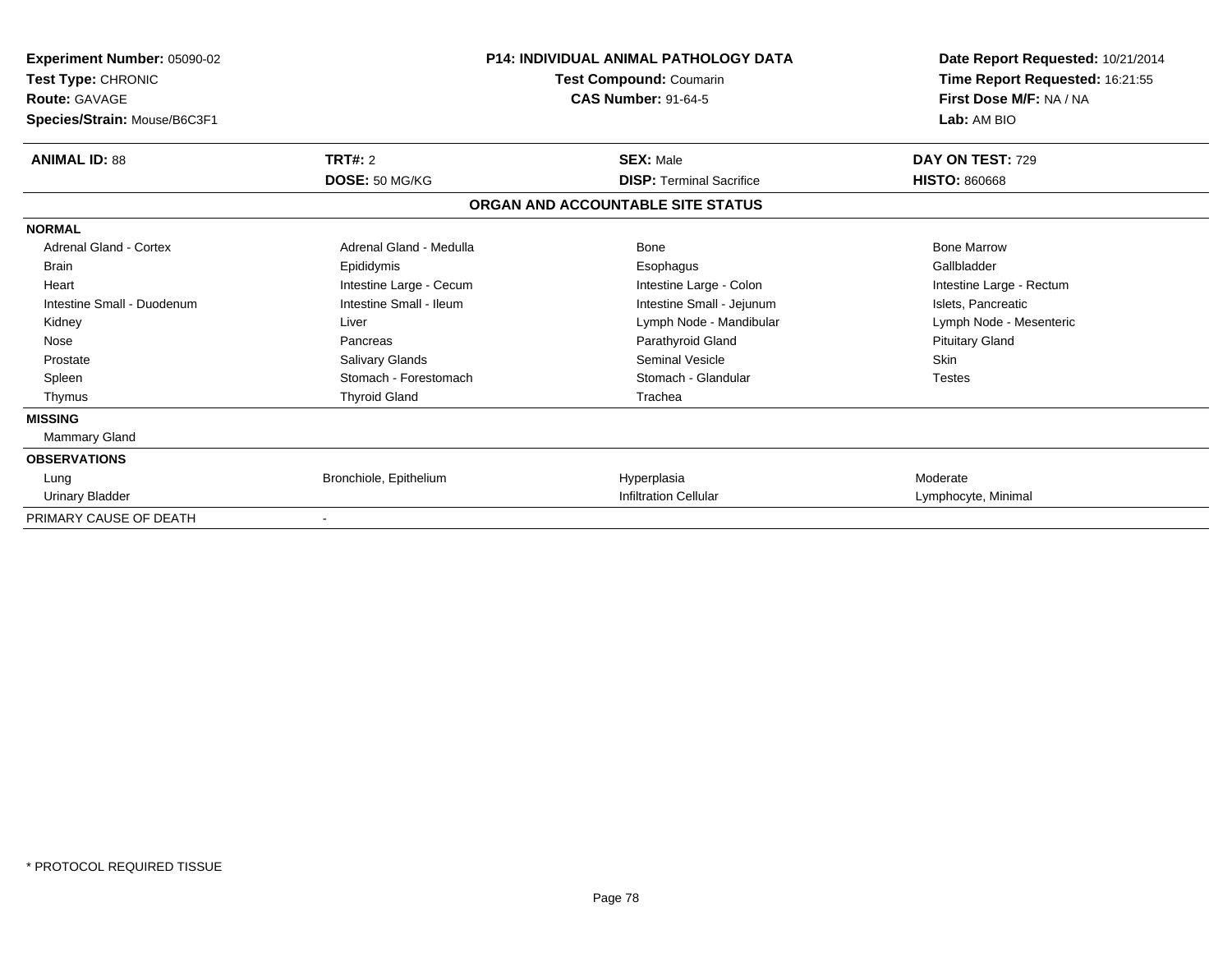| Experiment Number: 05090-02<br>Test Type: CHRONIC<br>Route: GAVAGE |                         | <b>P14: INDIVIDUAL ANIMAL PATHOLOGY DATA</b> | Date Report Requested: 10/21/2014 |
|--------------------------------------------------------------------|-------------------------|----------------------------------------------|-----------------------------------|
|                                                                    |                         | Test Compound: Coumarin                      | Time Report Requested: 16:21:55   |
|                                                                    |                         | <b>CAS Number: 91-64-5</b>                   | First Dose M/F: NA / NA           |
| Species/Strain: Mouse/B6C3F1                                       |                         |                                              | Lab: AM BIO                       |
| <b>ANIMAL ID: 89</b>                                               | <b>TRT#: 2</b>          | <b>SEX: Male</b>                             | DAY ON TEST: 730                  |
|                                                                    | DOSE: 50 MG/KG          | <b>DISP: Terminal Sacrifice</b>              | <b>HISTO: 860669</b>              |
|                                                                    |                         | ORGAN AND ACCOUNTABLE SITE STATUS            |                                   |
| <b>NORMAL</b>                                                      |                         |                                              |                                   |
| <b>Adrenal Gland - Cortex</b>                                      | Adrenal Gland - Medulla | Bone                                         | <b>Bone Marrow</b>                |
| <b>Brain</b>                                                       | Epididymis              | Esophagus                                    | Gallbladder                       |
| Heart                                                              | Intestine Large - Cecum | Intestine Large - Colon                      | Intestine Large - Rectum          |
| Intestine Small - Duodenum                                         | Intestine Small - Ileum | Islets, Pancreatic                           | Lymph Node - Mandibular           |
| Lymph Node - Mesenteric                                            | Nose                    | Parathyroid Gland                            | <b>Pituitary Gland</b>            |
| Prostate                                                           | <b>Seminal Vesicle</b>  | Skin                                         | Spleen                            |
| Stomach - Forestomach                                              | Stomach - Glandular     | <b>Testes</b>                                | Thymus                            |
| <b>Thyroid Gland</b>                                               | Trachea                 | <b>Urinary Bladder</b>                       |                                   |
| <b>MISSING</b>                                                     |                         |                                              |                                   |
| Mammary Gland                                                      |                         |                                              |                                   |
| <b>OBSERVATIONS</b>                                                |                         |                                              |                                   |
| Intestine Small                                                    | Jejunum                 | Adenocarcinoma                               |                                   |
| $1 TGLs = 2-4$<br>Note: [ ADENOCARC                                |                         |                                              |                                   |
| Kidney                                                             |                         | Nephropathy                                  | Minimal                           |
| Liver                                                              |                         | Hepatocellular Adenoma                       | Multiple                          |
|                                                                    |                         | Hepatocellular Carcinoma                     |                                   |
| Note: [ HEPATOCLR CARC ] TGLs = 4-5                                |                         |                                              |                                   |
| Note: [ HEPATOCLR ADEN ] TGLs = 5,6-5                              |                         |                                              |                                   |
| Lung                                                               |                         | Alveolar/Bronchiolar Carcinoma               |                                   |
| Pancreas                                                           |                         | <b>Necrosis</b>                              | Coagulative, Marked               |
| Note: TGL-3 MAY BE A SEC. OF PANC. WHICH IS NECROT.                |                         |                                              |                                   |
| Note: [NECROSIS ] TGLs = 3-11                                      |                         |                                              |                                   |
| Note: AND IDENTIFICATION IS NOT POSSIBLE                           |                         |                                              |                                   |
| Salivary Glands                                                    |                         | <b>Infiltration Cellular</b>                 | Lymphocyte, Minimal               |
| PRIMARY CAUSE OF DEATH                                             | $\blacksquare$          |                                              |                                   |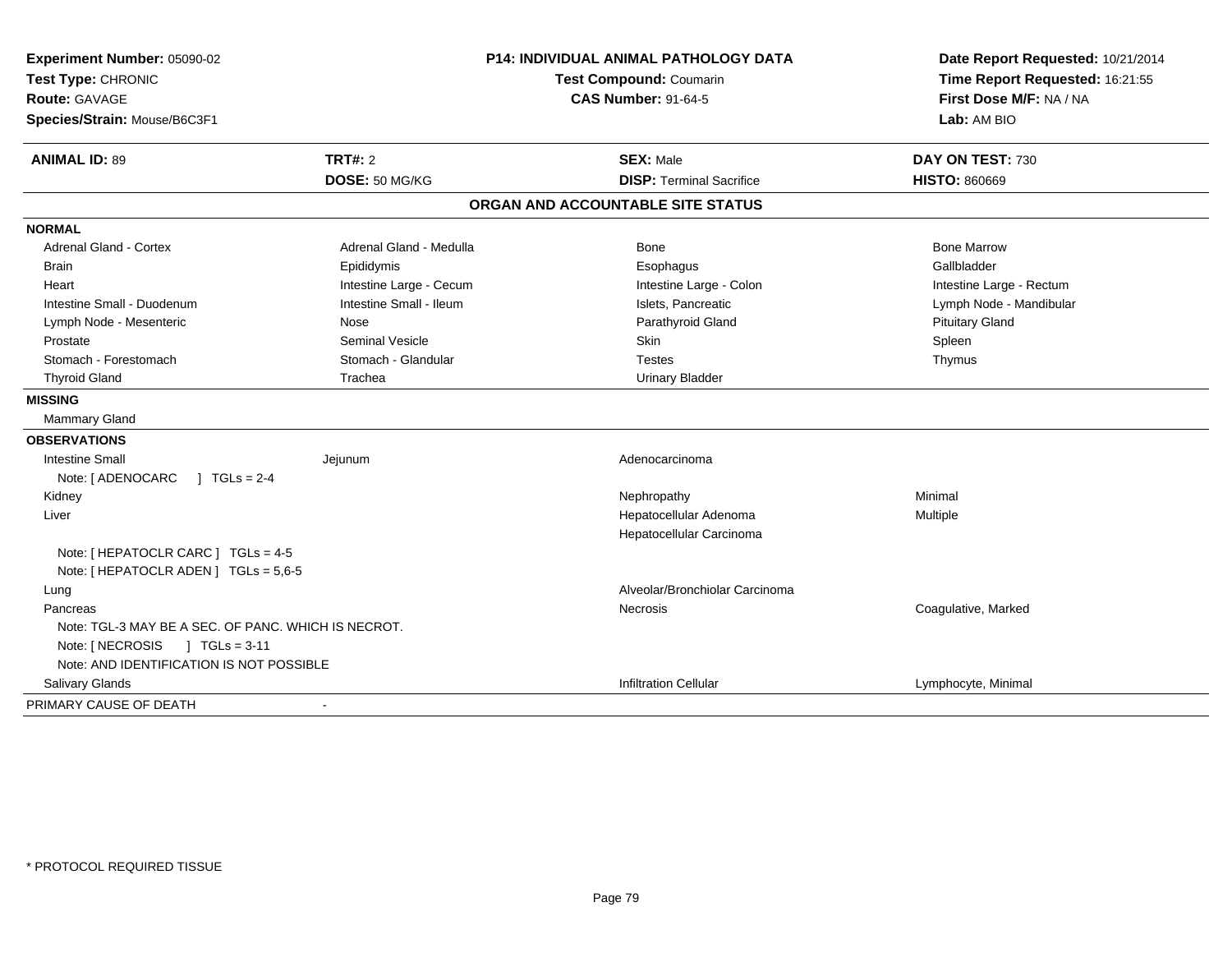| Experiment Number: 05090-02         | <b>P14: INDIVIDUAL ANIMAL PATHOLOGY DATA</b><br>Test Compound: Coumarin |                                   | Date Report Requested: 10/21/2014 |  |
|-------------------------------------|-------------------------------------------------------------------------|-----------------------------------|-----------------------------------|--|
| Test Type: CHRONIC                  |                                                                         |                                   | Time Report Requested: 16:21:55   |  |
| <b>Route: GAVAGE</b>                |                                                                         | <b>CAS Number: 91-64-5</b>        | First Dose M/F: NA / NA           |  |
| Species/Strain: Mouse/B6C3F1        |                                                                         |                                   | Lab: AM BIO                       |  |
|                                     |                                                                         |                                   |                                   |  |
| <b>ANIMAL ID: 91</b>                | TRT#: 2                                                                 | <b>SEX: Male</b>                  | DAY ON TEST: 729                  |  |
|                                     | DOSE: 50 MG/KG                                                          | <b>DISP: Terminal Sacrifice</b>   | <b>HISTO: 860671</b>              |  |
|                                     |                                                                         | ORGAN AND ACCOUNTABLE SITE STATUS |                                   |  |
| <b>NORMAL</b>                       |                                                                         |                                   |                                   |  |
| <b>Adrenal Gland - Cortex</b>       | Adrenal Gland - Medulla                                                 | Bone                              | <b>Bone Marrow</b>                |  |
| <b>Brain</b>                        | Epididymis                                                              | Esophagus                         | Gallbladder                       |  |
| Heart                               | Intestine Large - Cecum                                                 | Intestine Large - Colon           | Intestine Large - Rectum          |  |
| Intestine Small - Duodenum          | Intestine Small - Ileum                                                 | Intestine Small - Jejunum         | Islets, Pancreatic                |  |
| Lung                                | Lymph Node - Mandibular                                                 | Lymph Node - Mesenteric           | Nose                              |  |
| Parathyroid Gland                   | <b>Pituitary Gland</b>                                                  | Prostate                          | Salivary Glands                   |  |
| <b>Seminal Vesicle</b>              | Skin                                                                    | Spleen                            | Stomach - Forestomach             |  |
| Stomach - Glandular                 | <b>Testes</b>                                                           | Thymus                            | <b>Thyroid Gland</b>              |  |
| Trachea                             | <b>Urinary Bladder</b>                                                  |                                   |                                   |  |
| <b>MISSING</b>                      |                                                                         |                                   |                                   |  |
| Mammary Gland                       |                                                                         |                                   |                                   |  |
| <b>OBSERVATIONS</b>                 |                                                                         |                                   |                                   |  |
| Kidney                              |                                                                         | <b>Infiltration Cellular</b>      | Lymphocyte, Mild                  |  |
| Liver                               |                                                                         | <b>Eosinophilic Focus</b>         | Mild                              |  |
|                                     |                                                                         | Hepatocellular Carcinoma          |                                   |  |
|                                     | Centrilobular                                                           | Hypertrophy                       | Mild                              |  |
|                                     |                                                                         | <b>Syncytial Alteration</b>       | Minimal                           |  |
| Note: [ HEPATOCLR CARC ] TGLs = 2-5 |                                                                         |                                   |                                   |  |
| Pancreas                            |                                                                         | Atrophy                           | Mild                              |  |
| <b>Preputial Gland</b>              | Duct                                                                    | <b>Dilatation</b>                 | Marked                            |  |
| Note: [DILATATION ] TGLs = 1-11     |                                                                         |                                   |                                   |  |
| PRIMARY CAUSE OF DEATH              |                                                                         |                                   |                                   |  |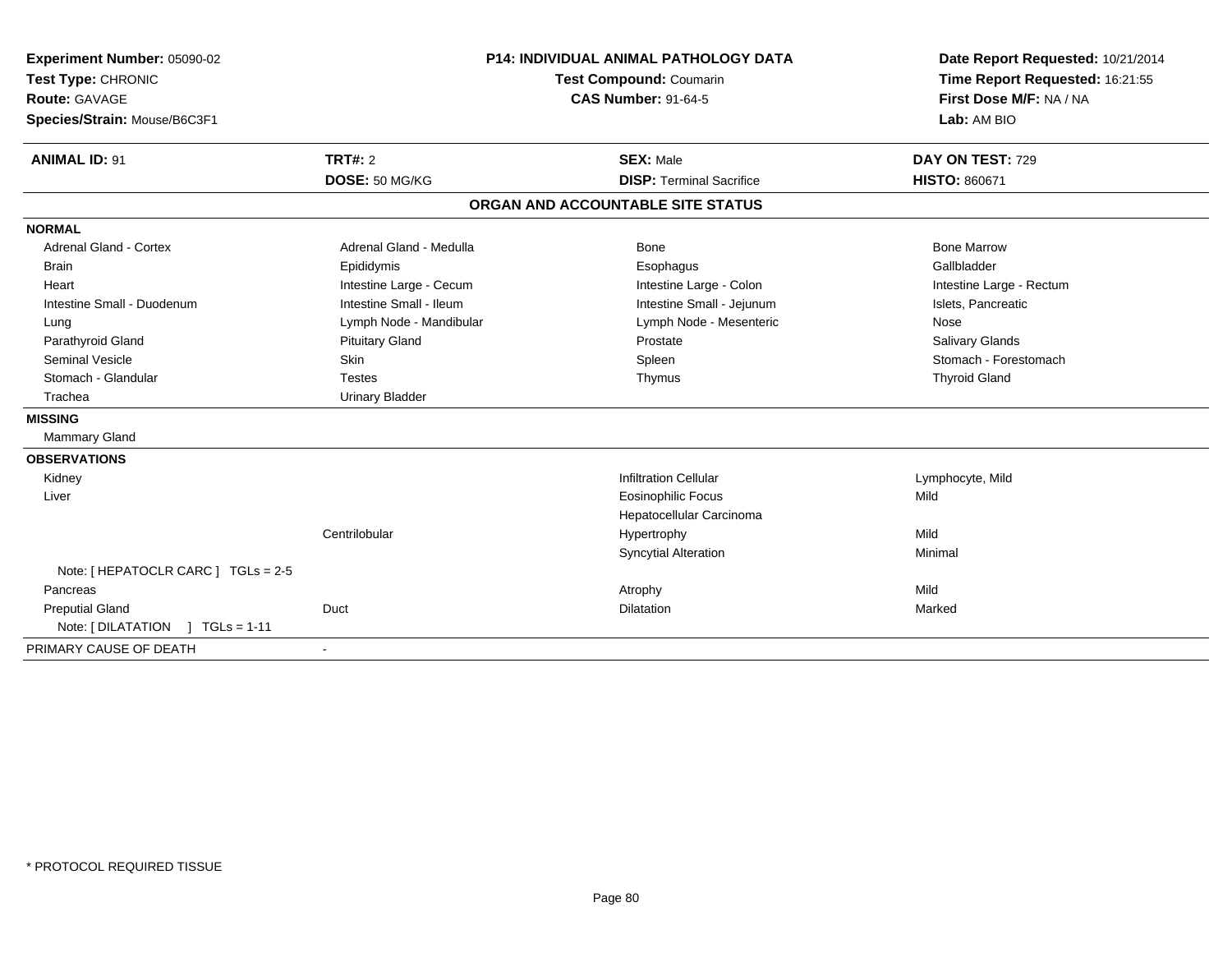| Experiment Number: 05090-02<br>Test Type: CHRONIC<br><b>Route: GAVAGE</b><br>Species/Strain: Mouse/B6C3F1<br><b>ANIMAL ID: 92</b> | <b>P14: INDIVIDUAL ANIMAL PATHOLOGY DATA</b><br>Test Compound: Coumarin<br><b>CAS Number: 91-64-5</b><br><b>TRT#: 2</b><br><b>SEX: Male</b> |                                   | Date Report Requested: 10/21/2014<br>Time Report Requested: 16:21:55<br>First Dose M/F: NA / NA<br>Lab: AM BIO<br>DAY ON TEST: 729<br><b>HISTO: 860672</b> |                          |
|-----------------------------------------------------------------------------------------------------------------------------------|---------------------------------------------------------------------------------------------------------------------------------------------|-----------------------------------|------------------------------------------------------------------------------------------------------------------------------------------------------------|--------------------------|
|                                                                                                                                   | DOSE: 50 MG/KG                                                                                                                              |                                   | <b>DISP: Terminal Sacrifice</b>                                                                                                                            |                          |
|                                                                                                                                   |                                                                                                                                             | ORGAN AND ACCOUNTABLE SITE STATUS |                                                                                                                                                            |                          |
| <b>NORMAL</b>                                                                                                                     |                                                                                                                                             |                                   |                                                                                                                                                            |                          |
| <b>Adrenal Gland - Cortex</b>                                                                                                     | Adrenal Gland - Medulla                                                                                                                     |                                   | Bone                                                                                                                                                       | <b>Bone Marrow</b>       |
| <b>Brain</b>                                                                                                                      | Epididymis                                                                                                                                  |                                   | Esophagus                                                                                                                                                  | Gallbladder              |
| Heart                                                                                                                             | Intestine Large - Cecum                                                                                                                     |                                   | Intestine Large - Colon                                                                                                                                    | Intestine Large - Rectum |
| Intestine Small - Duodenum                                                                                                        | Intestine Small - Ileum                                                                                                                     |                                   | Intestine Small - Jejunum                                                                                                                                  | Islets, Pancreatic       |
| Kidney                                                                                                                            | Lung                                                                                                                                        |                                   | Lymph Node - Mandibular                                                                                                                                    | Lymph Node - Mesenteric  |
| Nose                                                                                                                              | Pancreas                                                                                                                                    |                                   | Parathyroid Gland                                                                                                                                          | <b>Pituitary Gland</b>   |
| Prostate                                                                                                                          | <b>Seminal Vesicle</b>                                                                                                                      |                                   | <b>Skin</b>                                                                                                                                                | Spleen                   |
| Stomach - Glandular                                                                                                               | <b>Testes</b>                                                                                                                               |                                   | Thymus                                                                                                                                                     | <b>Thyroid Gland</b>     |
| Trachea                                                                                                                           | <b>Urinary Bladder</b>                                                                                                                      |                                   |                                                                                                                                                            |                          |
| <b>MISSING</b>                                                                                                                    |                                                                                                                                             |                                   |                                                                                                                                                            |                          |
| Mammary Gland                                                                                                                     |                                                                                                                                             |                                   |                                                                                                                                                            |                          |
| <b>OBSERVATIONS</b>                                                                                                               |                                                                                                                                             |                                   |                                                                                                                                                            |                          |
| <b>Adrenal Gland</b>                                                                                                              | Spindle Cell                                                                                                                                |                                   | Hyperplasia                                                                                                                                                | Mild                     |
| Liver                                                                                                                             |                                                                                                                                             |                                   | <b>Clear Cell Focus</b>                                                                                                                                    | Minimal                  |
|                                                                                                                                   |                                                                                                                                             |                                   | Hepatocellular Adenoma                                                                                                                                     | Multiple                 |
| Note: [ HEPATOCLR ADEN ] TGLs = 1,2-5                                                                                             |                                                                                                                                             |                                   |                                                                                                                                                            |                          |
| <b>Salivary Glands</b>                                                                                                            |                                                                                                                                             |                                   | <b>Infiltration Cellular</b>                                                                                                                               | Lymphocyte, Mild         |
| Stomach                                                                                                                           | Forestomach                                                                                                                                 |                                   | Squamous Cell Papilloma                                                                                                                                    |                          |
| Note: [ PAPILLOMA SQUA ] TGLs = 3-4                                                                                               |                                                                                                                                             |                                   |                                                                                                                                                            |                          |
| PRIMARY CAUSE OF DEATH                                                                                                            |                                                                                                                                             |                                   |                                                                                                                                                            |                          |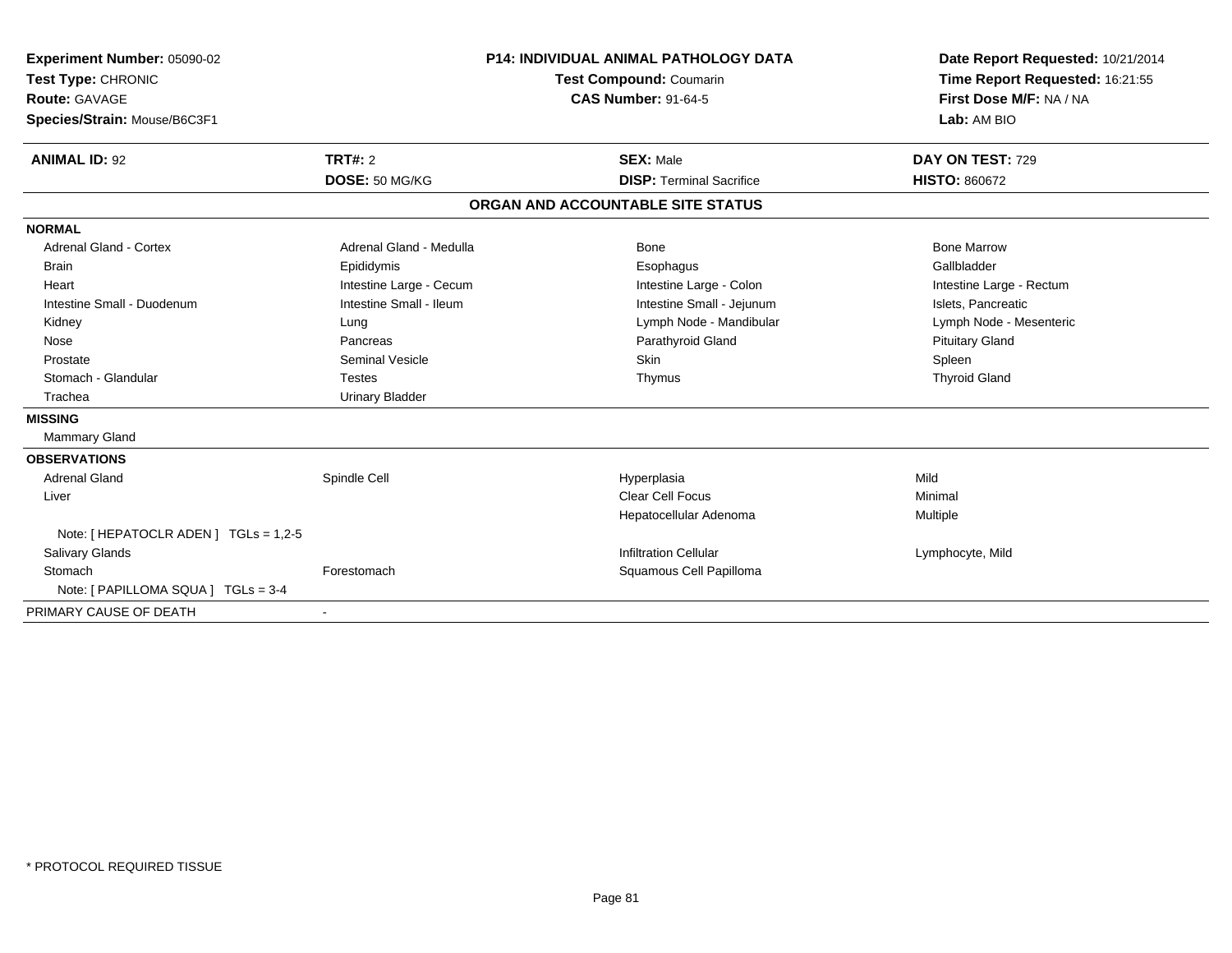| Experiment Number: 05090-02<br><b>Test Type: CHRONIC</b><br><b>Route: GAVAGE</b><br>Species/Strain: Mouse/B6C3F1 |                | <b>P14: INDIVIDUAL ANIMAL PATHOLOGY DATA</b><br><b>Test Compound: Coumarin</b><br><b>CAS Number: 91-64-5</b> | Date Report Requested: 10/21/2014<br>Time Report Requested: 16:21:55<br>First Dose M/F: NA / NA<br>Lab: AM BIO |  |
|------------------------------------------------------------------------------------------------------------------|----------------|--------------------------------------------------------------------------------------------------------------|----------------------------------------------------------------------------------------------------------------|--|
| <b>ANIMAL ID: 93</b>                                                                                             | TRT#: 2        | <b>SEX: Male</b>                                                                                             | DAY ON TEST: 456                                                                                               |  |
|                                                                                                                  | DOSE: 50 MG/KG | <b>DISP:</b> Interval Sacrifice                                                                              | <b>HISTO: 860673</b>                                                                                           |  |
| <b>OBSERVATIONS</b>                                                                                              |                |                                                                                                              |                                                                                                                |  |
| Liver                                                                                                            |                | Hepatocellular Adenoma                                                                                       |                                                                                                                |  |
|                                                                                                                  |                | <b>Syncytial Alteration</b>                                                                                  | Minimal                                                                                                        |  |
| Note: $[$ HEPATOCLR ADEN $]$ TGLs = 1-2                                                                          |                |                                                                                                              |                                                                                                                |  |
| PRIMARY CAUSE OF DEATH                                                                                           |                |                                                                                                              |                                                                                                                |  |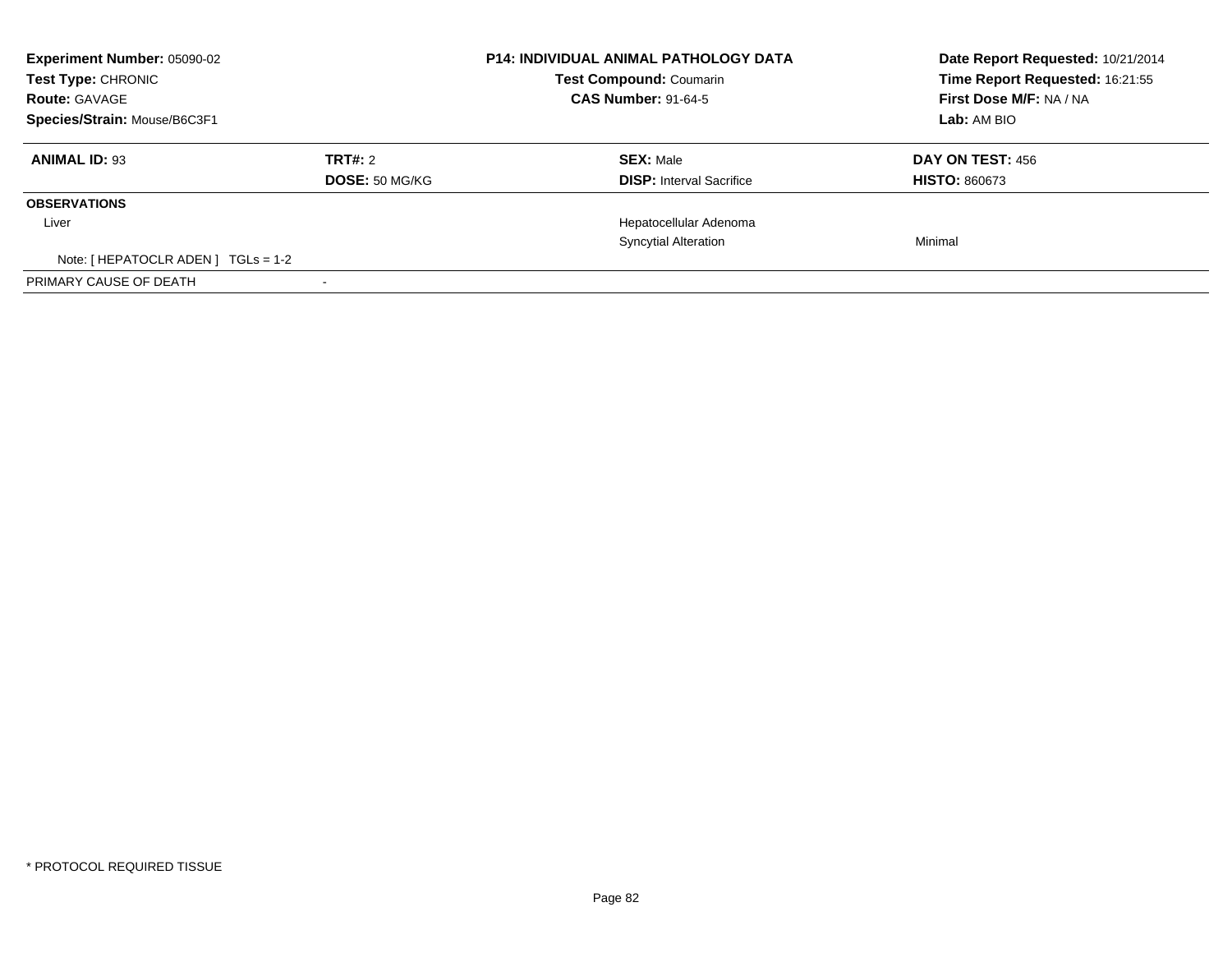| Experiment Number: 05090-02<br>Test Type: CHRONIC<br>Route: GAVAGE<br>Species/Strain: Mouse/B6C3F1 |                         | <b>P14: INDIVIDUAL ANIMAL PATHOLOGY DATA</b><br><b>Test Compound: Coumarin</b><br><b>CAS Number: 91-64-5</b> |  | Date Report Requested: 10/21/2014<br>Time Report Requested: 16:21:55<br>First Dose M/F: NA / NA<br>Lab: AM BIO |
|----------------------------------------------------------------------------------------------------|-------------------------|--------------------------------------------------------------------------------------------------------------|--|----------------------------------------------------------------------------------------------------------------|
| <b>ANIMAL ID: 94</b>                                                                               | <b>TRT#: 2</b>          | <b>SEX: Male</b>                                                                                             |  | DAY ON TEST: 734                                                                                               |
|                                                                                                    | DOSE: 50 MG/KG          | <b>DISP: Terminal Sacrifice</b>                                                                              |  | <b>HISTO: 860674</b>                                                                                           |
|                                                                                                    |                         | ORGAN AND ACCOUNTABLE SITE STATUS                                                                            |  |                                                                                                                |
| <b>NORMAL</b>                                                                                      |                         |                                                                                                              |  |                                                                                                                |
| Adrenal Gland - Cortex                                                                             | Adrenal Gland - Medulla | Bone                                                                                                         |  | <b>Bone Marrow</b>                                                                                             |
| <b>Brain</b>                                                                                       | Epididymis              | Esophagus                                                                                                    |  | Gallbladder                                                                                                    |
| Heart                                                                                              | Intestine Large - Cecum | Intestine Large - Colon                                                                                      |  | Intestine Large - Rectum                                                                                       |
| Intestine Small - Duodenum                                                                         | Intestine Small - Ileum | Intestine Small - Jejunum                                                                                    |  | Islets, Pancreatic                                                                                             |
| Kidney                                                                                             | Liver                   | Lung                                                                                                         |  | Lymph Node - Mandibular                                                                                        |
| Lymph Node - Mesenteric                                                                            | Nose                    | Pancreas                                                                                                     |  | Parathyroid Gland                                                                                              |
| Prostate                                                                                           | <b>Seminal Vesicle</b>  | <b>Skin</b>                                                                                                  |  | Spleen                                                                                                         |
| Stomach - Forestomach                                                                              | Stomach - Glandular     | <b>Testes</b>                                                                                                |  | Thymus                                                                                                         |
| Trachea                                                                                            | <b>Urinary Bladder</b>  |                                                                                                              |  |                                                                                                                |
| <b>MISSING</b>                                                                                     |                         |                                                                                                              |  |                                                                                                                |
| Mammary Gland                                                                                      |                         |                                                                                                              |  |                                                                                                                |
| <b>OBSERVATIONS</b>                                                                                |                         |                                                                                                              |  |                                                                                                                |
| <b>Pituitary Gland</b>                                                                             | <b>Pars Distalis</b>    | Cyst                                                                                                         |  | Mild                                                                                                           |
| <b>Preputial Gland</b>                                                                             | Duct                    | <b>Dilatation</b>                                                                                            |  | Marked                                                                                                         |
| Note: [ DILATATION<br>$1 TGLs = 1-11$                                                              |                         |                                                                                                              |  |                                                                                                                |
| Salivary Glands                                                                                    |                         | <b>Infiltration Cellular</b>                                                                                 |  | Lymphocyte, Minimal                                                                                            |
| <b>Thyroid Gland</b>                                                                               | <b>Follicular Cel</b>   | Hyperplasia                                                                                                  |  | Mild                                                                                                           |
| PRIMARY CAUSE OF DEATH                                                                             |                         |                                                                                                              |  |                                                                                                                |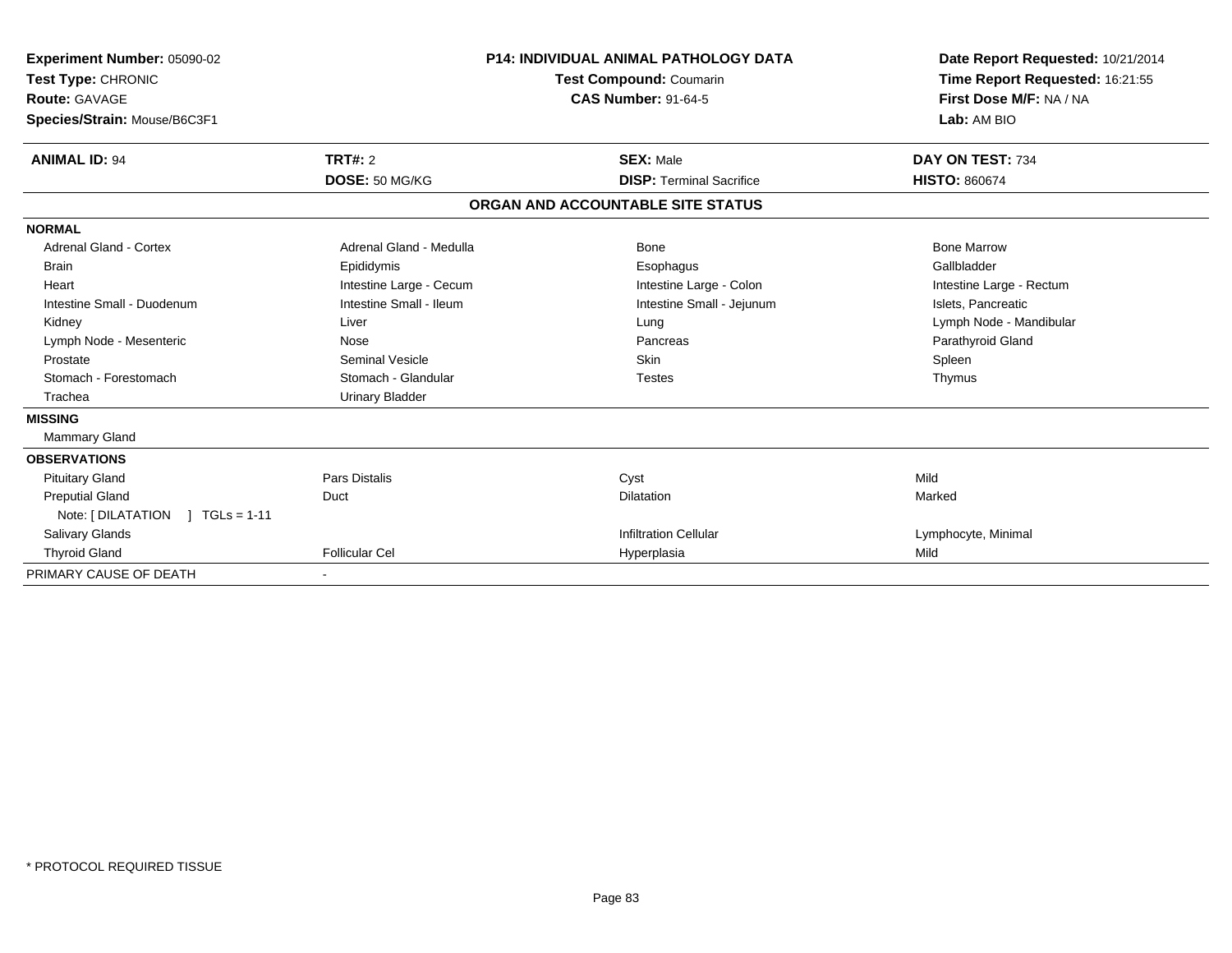| Experiment Number: 05090-02<br><b>Test Type: CHRONIC</b><br><b>Route: GAVAGE</b><br>Species/Strain: Mouse/B6C3F1 |                           | <b>P14: INDIVIDUAL ANIMAL PATHOLOGY DATA</b><br><b>Test Compound: Coumarin</b><br><b>CAS Number: 91-64-5</b> |                                                     | Date Report Requested: 10/21/2014<br>Time Report Requested: 16:21:55<br>First Dose M/F: NA / NA<br>Lab: AM BIO |
|------------------------------------------------------------------------------------------------------------------|---------------------------|--------------------------------------------------------------------------------------------------------------|-----------------------------------------------------|----------------------------------------------------------------------------------------------------------------|
| <b>ANIMAL ID: 95</b>                                                                                             | TRT#: 2<br>DOSE: 50 MG/KG |                                                                                                              | <b>SEX: Male</b><br><b>DISP:</b> Interval Sacrifice | DAY ON TEST: 456<br><b>HISTO: 860675</b>                                                                       |
| <b>OBSERVATIONS</b>                                                                                              |                           |                                                                                                              |                                                     |                                                                                                                |
| Liver<br>[Hepatocellular Adenoma TGLS = 1-2]                                                                     |                           |                                                                                                              | Hepatocellular Adenoma                              |                                                                                                                |
| Lung                                                                                                             |                           |                                                                                                              | Alveolar/Bronchiolar Adenoma                        |                                                                                                                |
| PRIMARY CAUSE OF DEATH                                                                                           |                           |                                                                                                              |                                                     |                                                                                                                |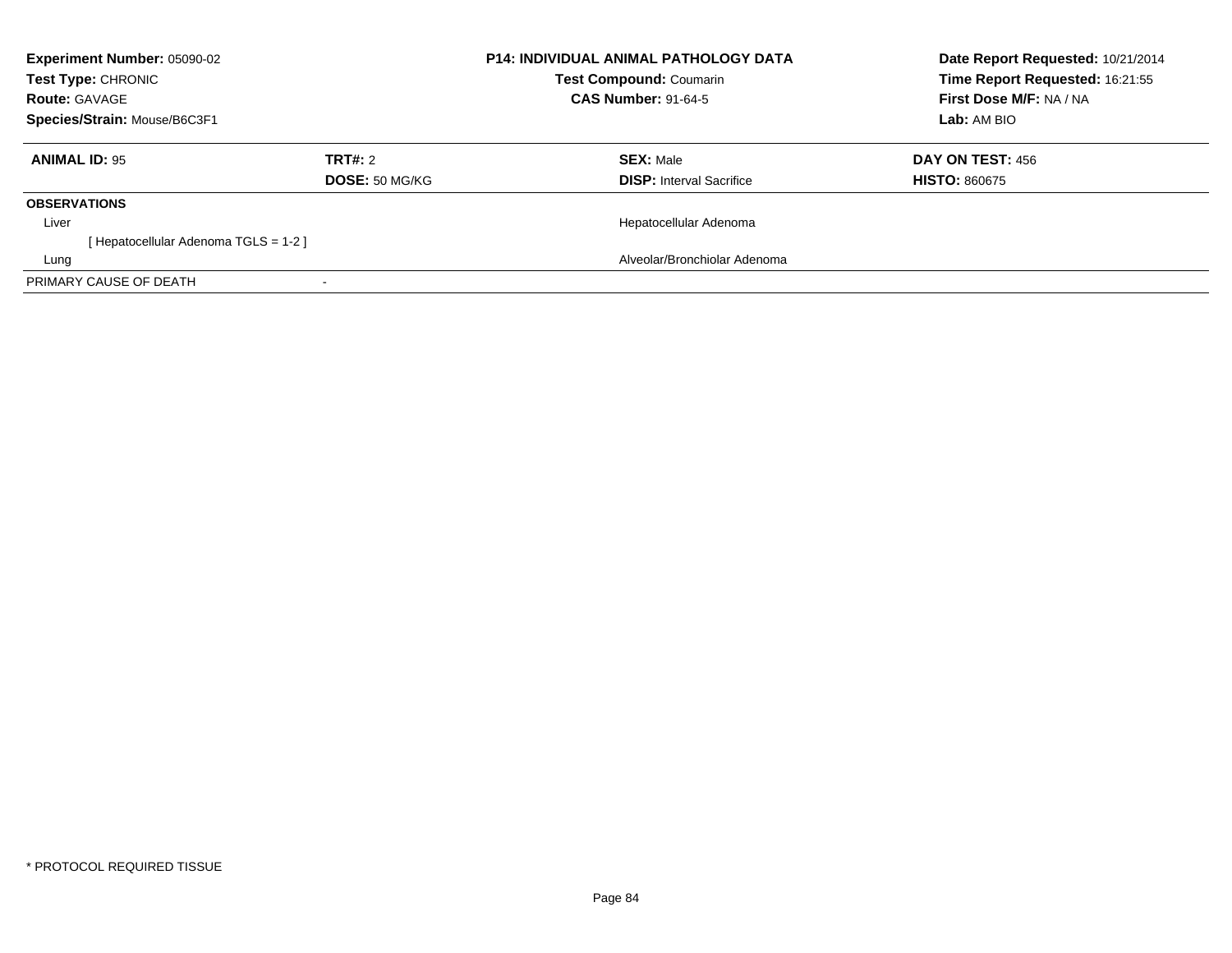| Experiment Number: 05090-02<br>Test Type: CHRONIC<br>Route: GAVAGE<br>Species/Strain: Mouse/B6C3F1 |                                                   | <b>P14: INDIVIDUAL ANIMAL PATHOLOGY DATA</b><br>Test Compound: Coumarin<br><b>CAS Number: 91-64-5</b> | Date Report Requested: 10/21/2014<br>Time Report Requested: 16:21:55<br>First Dose M/F: NA / NA<br>Lab: AM BIO |  |
|----------------------------------------------------------------------------------------------------|---------------------------------------------------|-------------------------------------------------------------------------------------------------------|----------------------------------------------------------------------------------------------------------------|--|
| <b>ANIMAL ID: 97</b>                                                                               | <b>TRT#: 2</b>                                    | <b>SEX: Male</b>                                                                                      | DAY ON TEST: 729                                                                                               |  |
|                                                                                                    | DOSE: 50 MG/KG<br><b>DISP: Terminal Sacrifice</b> |                                                                                                       | <b>HISTO: 860677</b>                                                                                           |  |
|                                                                                                    |                                                   | ORGAN AND ACCOUNTABLE SITE STATUS                                                                     |                                                                                                                |  |
| <b>NORMAL</b>                                                                                      |                                                   |                                                                                                       |                                                                                                                |  |
| <b>Adrenal Gland - Cortex</b>                                                                      | Adrenal Gland - Medulla                           | <b>Bone</b>                                                                                           | <b>Bone Marrow</b>                                                                                             |  |
| <b>Brain</b>                                                                                       | Epididymis                                        | Esophagus                                                                                             | Heart                                                                                                          |  |
| Intestine Large - Cecum                                                                            | Intestine Large - Colon                           | Intestine Large - Rectum                                                                              | Intestine Small - Duodenum                                                                                     |  |
| Intestine Small - Ileum                                                                            | Intestine Small - Jejunum                         | Islets. Pancreatic                                                                                    | Kidney                                                                                                         |  |
| Lung                                                                                               | Lymph Node - Mandibular                           | Lymph Node - Mesenteric                                                                               | Nose                                                                                                           |  |
| Pancreas                                                                                           | <b>Pituitary Gland</b>                            | Prostate                                                                                              | Salivary Glands                                                                                                |  |
| <b>Seminal Vesicle</b>                                                                             | Skin                                              | Spleen                                                                                                | Stomach - Forestomach                                                                                          |  |
| Stomach - Glandular                                                                                | <b>Testes</b>                                     | Thymus                                                                                                | <b>Thyroid Gland</b>                                                                                           |  |
| Trachea                                                                                            | <b>Urinary Bladder</b>                            |                                                                                                       |                                                                                                                |  |
| <b>MISSING</b>                                                                                     |                                                   |                                                                                                       |                                                                                                                |  |
| Mammary Gland                                                                                      | Parathyroid Gland                                 |                                                                                                       |                                                                                                                |  |
| <b>INSUFFICIENT TISSUE</b>                                                                         |                                                   |                                                                                                       |                                                                                                                |  |
| Gallbladder                                                                                        |                                                   |                                                                                                       |                                                                                                                |  |
| <b>OBSERVATIONS</b>                                                                                |                                                   |                                                                                                       |                                                                                                                |  |
| Liver                                                                                              |                                                   | <b>Mixed Cell Focus</b>                                                                               | Minimal                                                                                                        |  |
| PRIMARY CAUSE OF DEATH                                                                             |                                                   |                                                                                                       |                                                                                                                |  |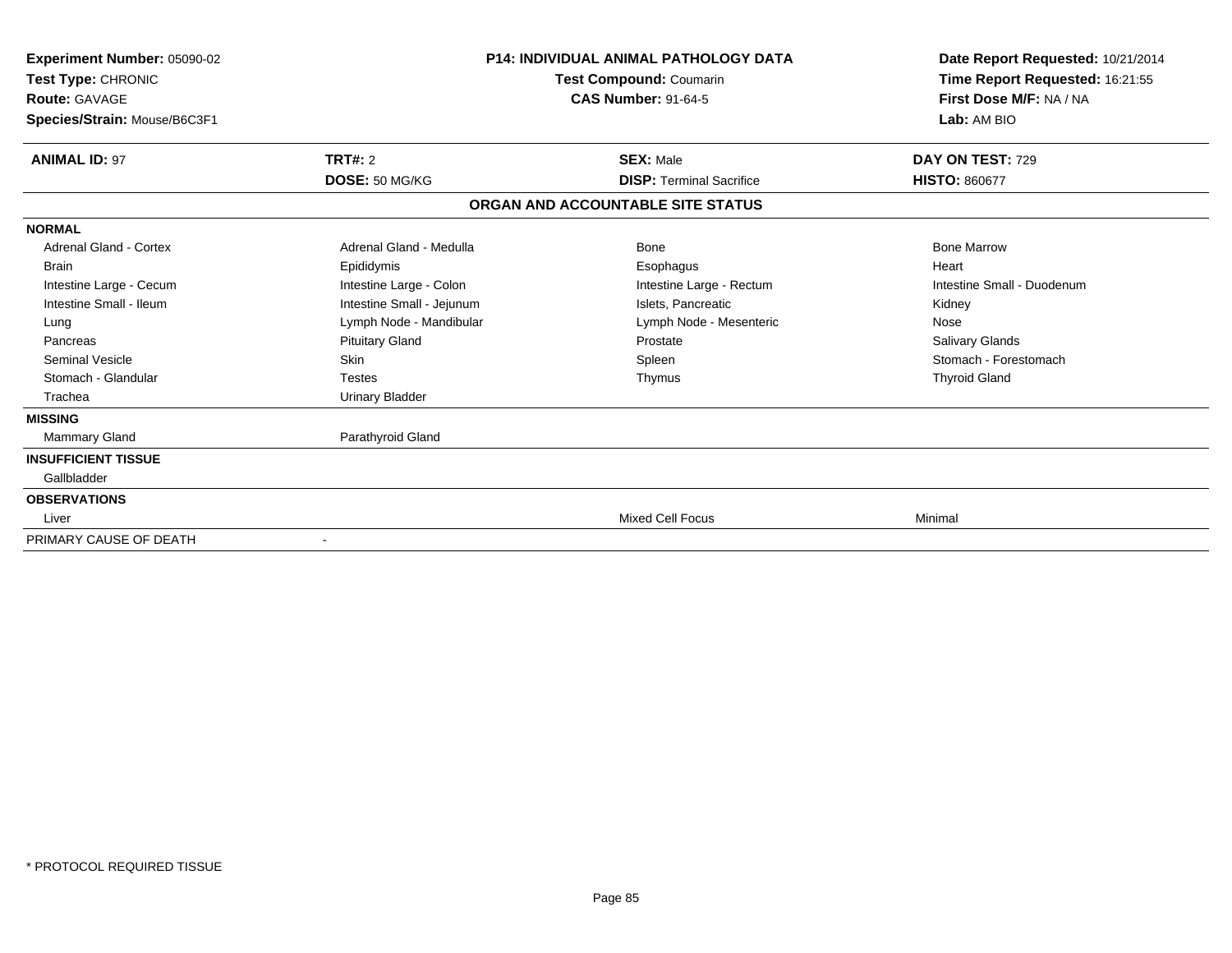| <b>P14: INDIVIDUAL ANIMAL PATHOLOGY DATA</b><br>Experiment Number: 05090-02<br>Test Type: CHRONIC<br>Test Compound: Coumarin<br><b>CAS Number: 91-64-5</b><br>Route: GAVAGE<br>Species/Strain: Mouse/B6C3F1 |                           |                                               | Date Report Requested: 10/21/2014<br>Time Report Requested: 16:21:55<br>First Dose M/F: NA / NA<br>Lab: AM BIO |
|-------------------------------------------------------------------------------------------------------------------------------------------------------------------------------------------------------------|---------------------------|-----------------------------------------------|----------------------------------------------------------------------------------------------------------------|
| <b>ANIMAL ID: 98</b>                                                                                                                                                                                        | TRT#: 2<br>DOSE: 50 MG/KG | <b>SEX: Male</b><br><b>DISP: Dead</b>         | DAY ON TEST: 607<br><b>HISTO: 860678</b>                                                                       |
|                                                                                                                                                                                                             |                           | ORGAN AND ACCOUNTABLE SITE STATUS             |                                                                                                                |
| <b>NORMAL</b>                                                                                                                                                                                               |                           |                                               |                                                                                                                |
| <b>Adrenal Gland - Cortex</b>                                                                                                                                                                               | Adrenal Gland - Medulla   | <b>Bone</b>                                   | <b>Bone Marrow</b>                                                                                             |
| <b>Brain</b>                                                                                                                                                                                                | Epididymis                | Esophagus                                     | Heart                                                                                                          |
| Intestine Large - Colon                                                                                                                                                                                     | Islets, Pancreatic        | Lymph Node - Mandibular                       | <b>Nose</b>                                                                                                    |
| Pancreas                                                                                                                                                                                                    | Parathyroid Gland         | <b>Pituitary Gland</b>                        | Prostate                                                                                                       |
| Salivary Glands                                                                                                                                                                                             | <b>Seminal Vesicle</b>    | Skin                                          | Stomach - Forestomach                                                                                          |
| <b>Testes</b>                                                                                                                                                                                               | Thymus                    | <b>Thyroid Gland</b>                          | Trachea                                                                                                        |
| <b>Urinary Bladder</b>                                                                                                                                                                                      |                           |                                               |                                                                                                                |
| <b>MISSING</b>                                                                                                                                                                                              |                           |                                               |                                                                                                                |
| <b>Mammary Gland</b>                                                                                                                                                                                        |                           |                                               |                                                                                                                |
| <b>AUTO PRECLUDES DIAG.</b>                                                                                                                                                                                 |                           |                                               |                                                                                                                |
| Gallbladder                                                                                                                                                                                                 | Intestine Large - Cecum   | Intestine Large - Rectum                      | Intestine Small - Duodenum                                                                                     |
| Intestine Small - Ileum                                                                                                                                                                                     | Intestine Small - Jejunum | Lymph Node - Mesenteric                       | Stomach - Glandular                                                                                            |
| <b>OBSERVATIONS</b>                                                                                                                                                                                         |                           |                                               |                                                                                                                |
| Kidney                                                                                                                                                                                                      | <b>Renal Tubule</b>       | Pigmentation                                  | Hemosiderin, Moderate                                                                                          |
| Liver                                                                                                                                                                                                       |                           | Eosinophilic Focus                            | Mild                                                                                                           |
|                                                                                                                                                                                                             |                           | Hepatocellular Adenoma                        |                                                                                                                |
|                                                                                                                                                                                                             |                           | Hepatocellular Carcinoma                      |                                                                                                                |
| Note: [ HEPATOCLR CARC ] TGLs = 3-11                                                                                                                                                                        |                           |                                               |                                                                                                                |
| Lung                                                                                                                                                                                                        |                           | Hepatocellular Carcinoma                      | Metastatic (Liver)                                                                                             |
| <b>Preputial Gland</b>                                                                                                                                                                                      | Duct                      | <b>Dilatation</b>                             | Marked                                                                                                         |
| Note: $[DILATATION] TGLs = 5-12$                                                                                                                                                                            |                           |                                               |                                                                                                                |
| Spleen                                                                                                                                                                                                      |                           | Hematopoietic Cell Proliferation Erythrocytic | Moderate                                                                                                       |
| Note: [ HEMA CL PR ERY ] TGLs = 4-5                                                                                                                                                                         |                           |                                               |                                                                                                                |
| PRIMARY CAUSE OF DEATH                                                                                                                                                                                      | $\blacksquare$            |                                               |                                                                                                                |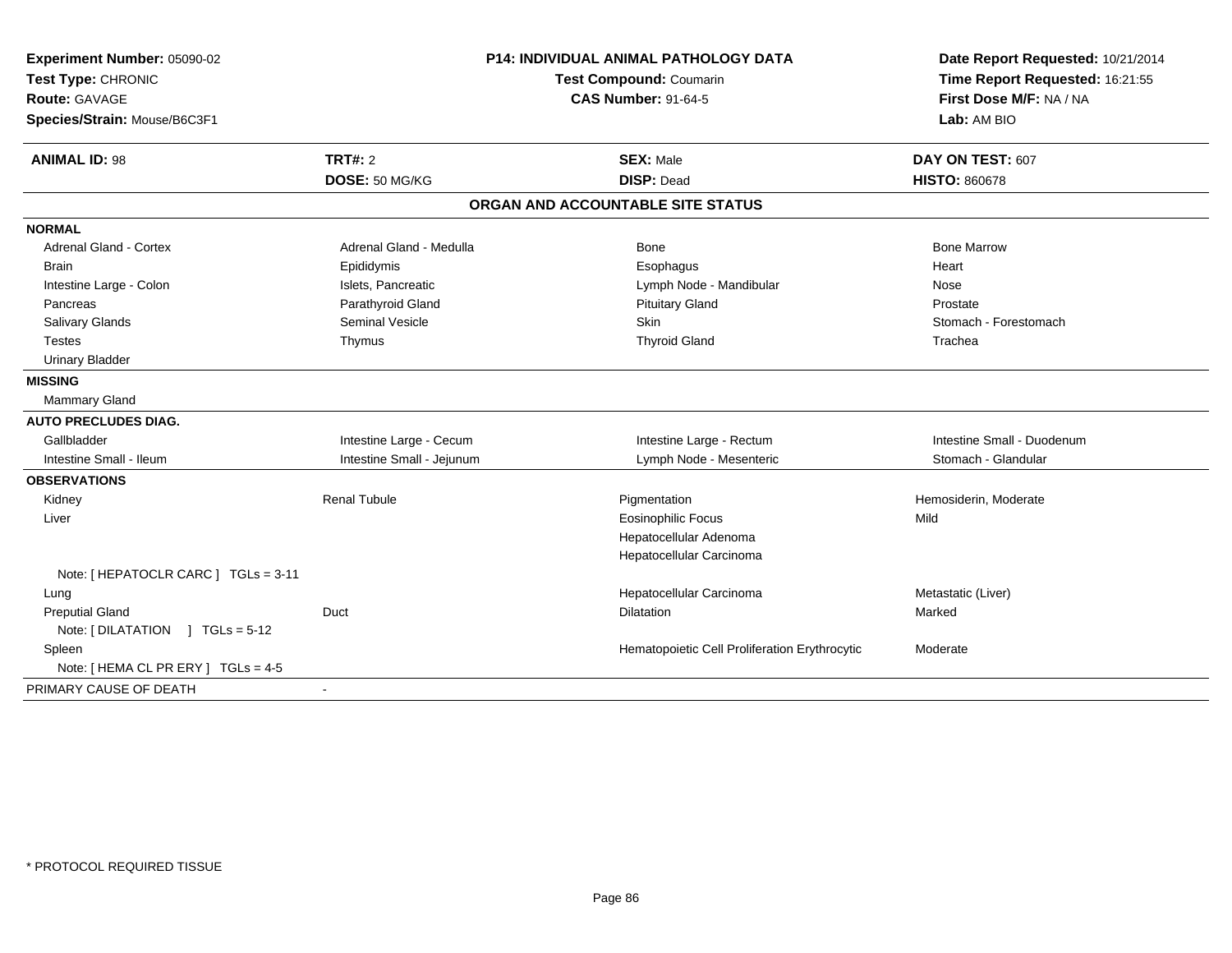| Experiment Number: 05090-02<br>Test Type: CHRONIC |                         | <b>P14: INDIVIDUAL ANIMAL PATHOLOGY DATA</b><br>Test Compound: Coumarin | Date Report Requested: 10/21/2014<br>Time Report Requested: 16:21:55 |  |
|---------------------------------------------------|-------------------------|-------------------------------------------------------------------------|----------------------------------------------------------------------|--|
| Route: GAVAGE                                     |                         | <b>CAS Number: 91-64-5</b>                                              | First Dose M/F: NA / NA                                              |  |
| Species/Strain: Mouse/B6C3F1                      |                         |                                                                         | Lab: AM BIO                                                          |  |
| <b>ANIMAL ID: 99</b>                              | TRT#: 2                 | <b>SEX: Male</b>                                                        | DAY ON TEST: 729                                                     |  |
|                                                   | DOSE: 50 MG/KG          | <b>DISP: Terminal Sacrifice</b>                                         | <b>HISTO: 860679</b>                                                 |  |
|                                                   |                         | ORGAN AND ACCOUNTABLE SITE STATUS                                       |                                                                      |  |
| <b>NORMAL</b>                                     |                         |                                                                         |                                                                      |  |
| <b>Adrenal Gland - Cortex</b>                     | Adrenal Gland - Medulla | Bone                                                                    | <b>Bone Marrow</b>                                                   |  |
| <b>Brain</b>                                      | Epididymis              | Esophagus                                                               | Gallbladder                                                          |  |
| Heart                                             | Intestine Large - Cecum | Intestine Large - Colon                                                 | Intestine Large - Rectum                                             |  |
| Intestine Small - Duodenum                        | Intestine Small - Ileum | Intestine Small - Jejunum                                               | Islets, Pancreatic                                                   |  |
| Lymph Node - Mandibular                           | Lymph Node - Mesenteric | Nose                                                                    | Pancreas                                                             |  |
| <b>Pituitary Gland</b>                            | Prostate                | <b>Salivary Glands</b>                                                  | <b>Seminal Vesicle</b>                                               |  |
| <b>Skin</b>                                       | Spleen                  | Stomach - Forestomach                                                   | Stomach - Glandular                                                  |  |
| <b>Testes</b>                                     | Thymus                  | <b>Thyroid Gland</b>                                                    | Trachea                                                              |  |
| <b>Urinary Bladder</b>                            |                         |                                                                         |                                                                      |  |
| <b>MISSING</b>                                    |                         |                                                                         |                                                                      |  |
| Mammary Gland                                     | Parathyroid Gland       |                                                                         |                                                                      |  |
| <b>OBSERVATIONS</b>                               |                         |                                                                         |                                                                      |  |
| <b>Adrenal Gland</b>                              | Spindle Cell            | Hyperplasia                                                             | Mild                                                                 |  |
| Kidney                                            |                         | Nephropathy                                                             | Minimal                                                              |  |
| Liver                                             |                         | <b>Eosinophilic Focus</b>                                               | Mild                                                                 |  |
|                                                   |                         | Hepatocellular Adenoma                                                  | Multiple                                                             |  |
|                                                   |                         | <b>Mixed Cell Focus</b>                                                 | Mild                                                                 |  |
| Note: [HEPATOCLR ADEN] TGLs = 2-12,3-11           |                         |                                                                         |                                                                      |  |
| Note: [ MIXED CL FOCUS ] TGLs = 5-12,4-11         |                         |                                                                         |                                                                      |  |
| Lung                                              |                         | Alveolar/Bronchiolar Adenoma                                            |                                                                      |  |
| <b>Preputial Gland</b>                            | Duct                    | <b>Dilatation</b>                                                       | Moderate                                                             |  |
| Note: [DILATATION ] TGLs = 1-13.1                 |                         |                                                                         |                                                                      |  |
| PRIMARY CAUSE OF DEATH                            |                         |                                                                         |                                                                      |  |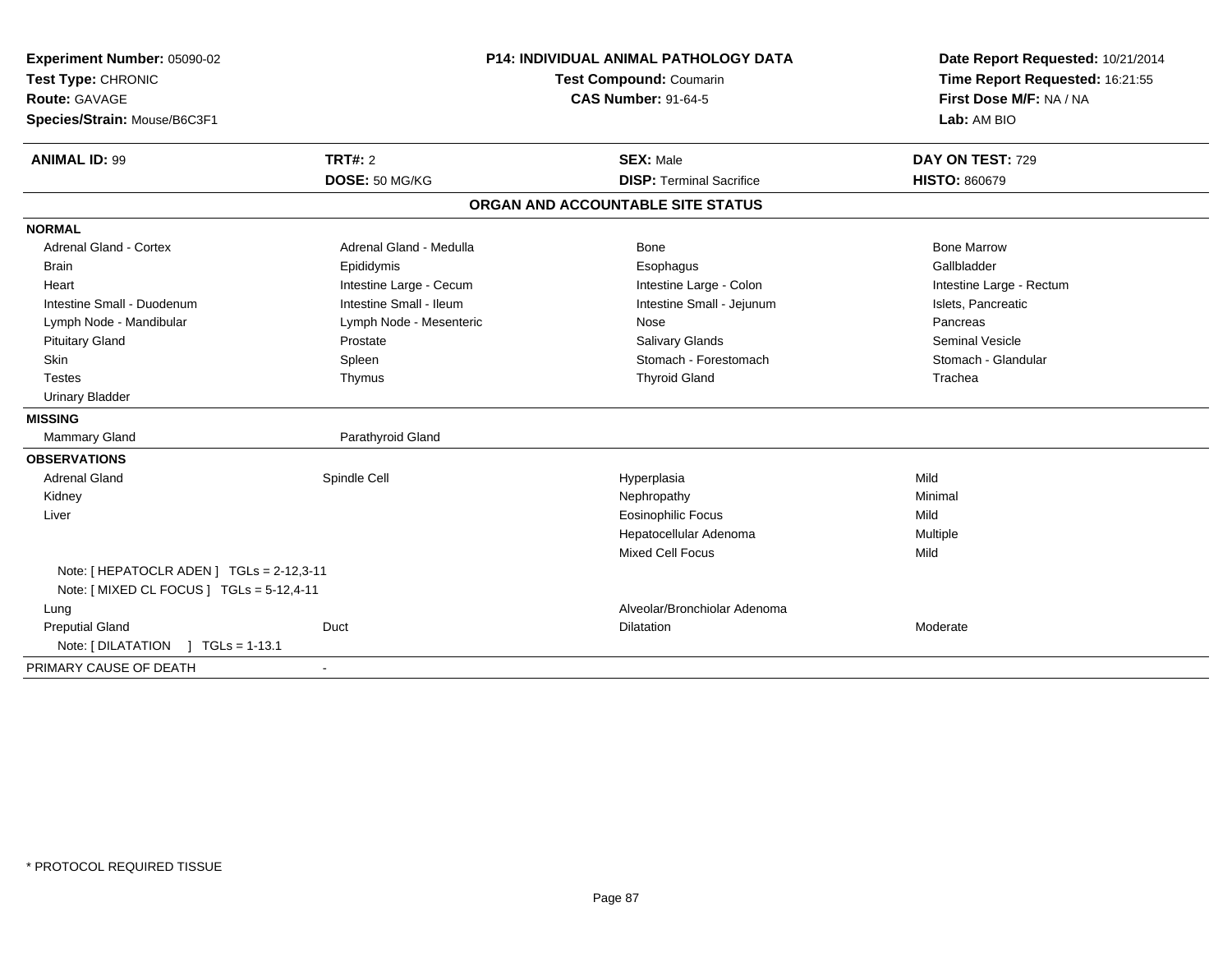| <b>Experiment Number: 05090-02</b><br>Test Type: CHRONIC<br><b>Route: GAVAGE</b><br>Species/Strain: Mouse/B6C3F1 |                         | <b>P14: INDIVIDUAL ANIMAL PATHOLOGY DATA</b><br>Test Compound: Coumarin<br><b>CAS Number: 91-64-5</b> | Date Report Requested: 10/21/2014<br>Time Report Requested: 16:21:55<br>First Dose M/F: NA / NA<br>Lab: AM BIO |  |
|------------------------------------------------------------------------------------------------------------------|-------------------------|-------------------------------------------------------------------------------------------------------|----------------------------------------------------------------------------------------------------------------|--|
|                                                                                                                  |                         |                                                                                                       |                                                                                                                |  |
| <b>ANIMAL ID: 100</b>                                                                                            | <b>TRT#: 2</b>          | <b>SEX: Male</b>                                                                                      | DAY ON TEST: 729                                                                                               |  |
|                                                                                                                  | DOSE: 50 MG/KG          | <b>DISP: Terminal Sacrifice</b>                                                                       | <b>HISTO: 860680</b>                                                                                           |  |
|                                                                                                                  |                         | ORGAN AND ACCOUNTABLE SITE STATUS                                                                     |                                                                                                                |  |
| <b>NORMAL</b>                                                                                                    |                         |                                                                                                       |                                                                                                                |  |
| <b>Adrenal Gland - Cortex</b>                                                                                    | Adrenal Gland - Medulla | Bone                                                                                                  | <b>Bone Marrow</b>                                                                                             |  |
| <b>Brain</b>                                                                                                     | Epididymis              | Esophagus                                                                                             | Gallbladder                                                                                                    |  |
| Heart                                                                                                            | Intestine Large - Cecum | Intestine Large - Colon                                                                               | Intestine Large - Rectum                                                                                       |  |
| Intestine Small - Duodenum                                                                                       | Intestine Small - Ileum | Intestine Small - Jejunum                                                                             | Islets, Pancreatic                                                                                             |  |
| Kidney                                                                                                           | Lung                    | Lymph Node - Mandibular                                                                               | Lymph Node - Mesenteric                                                                                        |  |
| Nose                                                                                                             | Pancreas                | Parathyroid Gland                                                                                     | Prostate                                                                                                       |  |
| <b>Salivary Glands</b>                                                                                           | <b>Seminal Vesicle</b>  | Skin                                                                                                  | Spleen                                                                                                         |  |
| Stomach - Forestomach                                                                                            | Stomach - Glandular     | <b>Testes</b>                                                                                         | <b>Thyroid Gland</b>                                                                                           |  |
| Trachea                                                                                                          | <b>Urinary Bladder</b>  |                                                                                                       |                                                                                                                |  |
| <b>MISSING</b>                                                                                                   |                         |                                                                                                       |                                                                                                                |  |
| Mammary Gland                                                                                                    | <b>Pituitary Gland</b>  | Thymus                                                                                                |                                                                                                                |  |
| <b>OBSERVATIONS</b>                                                                                              |                         |                                                                                                       |                                                                                                                |  |
| <b>Adrenal Gland</b>                                                                                             | Spindle Cell            | Hyperplasia                                                                                           | Moderate                                                                                                       |  |
| Liver                                                                                                            |                         | <b>Clear Cell Focus</b>                                                                               | Moderate                                                                                                       |  |
|                                                                                                                  |                         | Eosinophilic Focus                                                                                    | Moderate                                                                                                       |  |
|                                                                                                                  |                         | Hepatocellular Adenoma                                                                                | Multiple                                                                                                       |  |
| Note: [ CLEAR CL FOCUS ] TGLs = 3-5<br>Note: [ HEPATOCLR ADEN ] TGLs = 1,2-11                                    |                         |                                                                                                       |                                                                                                                |  |
| PRIMARY CAUSE OF DEATH                                                                                           |                         |                                                                                                       |                                                                                                                |  |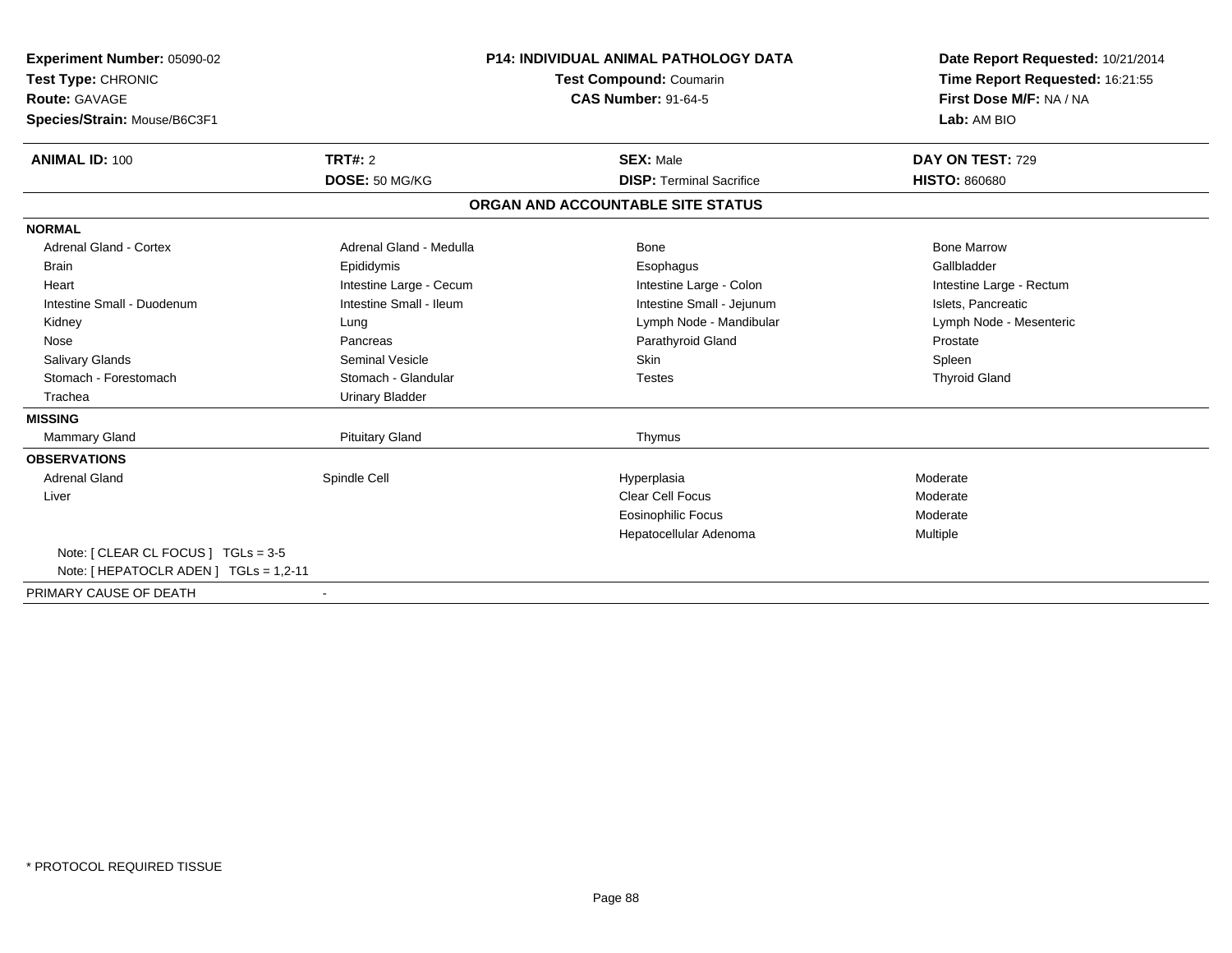| <b>Experiment Number: 05090-02</b><br>Test Type: CHRONIC<br><b>Route: GAVAGE</b><br>Species/Strain: Mouse/B6C3F1 |                                    | <b>P14: INDIVIDUAL ANIMAL PATHOLOGY DATA</b><br><b>Test Compound: Coumarin</b><br><b>CAS Number: 91-64-5</b> | Date Report Requested: 10/21/2014<br>Time Report Requested: 16:21:55<br>First Dose M/F: NA / NA<br>Lab: AM BIO |
|------------------------------------------------------------------------------------------------------------------|------------------------------------|--------------------------------------------------------------------------------------------------------------|----------------------------------------------------------------------------------------------------------------|
| <b>ANIMAL ID: 101</b>                                                                                            | <b>TRT#: 2</b><br><b>SEX: Male</b> |                                                                                                              | DAY ON TEST: 729                                                                                               |
|                                                                                                                  | DOSE: 50 MG/KG                     | <b>DISP: Terminal Sacrifice</b>                                                                              | <b>HISTO: 860681</b>                                                                                           |
|                                                                                                                  |                                    | ORGAN AND ACCOUNTABLE SITE STATUS                                                                            |                                                                                                                |
| <b>NORMAL</b>                                                                                                    |                                    |                                                                                                              |                                                                                                                |
| <b>Adrenal Gland - Cortex</b>                                                                                    | Adrenal Gland - Medulla            | Bone                                                                                                         | <b>Bone Marrow</b>                                                                                             |
| <b>Brain</b>                                                                                                     | Epididymis                         | Esophagus                                                                                                    | Gallbladder                                                                                                    |
| Heart                                                                                                            | Intestine Large - Cecum            | Intestine Large - Colon                                                                                      | Intestine Large - Rectum                                                                                       |
| Intestine Small - Duodenum                                                                                       | Intestine Small - Ileum            | Intestine Small - Jejunum                                                                                    | Islets, Pancreatic                                                                                             |
| Kidney                                                                                                           | Lung                               | Lymph Node - Mandibular                                                                                      | Lymph Node - Mesenteric                                                                                        |
| Nose                                                                                                             | Pancreas                           | Parathyroid Gland                                                                                            | <b>Pituitary Gland</b>                                                                                         |
| Prostate                                                                                                         | Salivary Glands                    | <b>Seminal Vesicle</b>                                                                                       | <b>Skin</b>                                                                                                    |
| Spleen                                                                                                           | Stomach - Glandular                | <b>Testes</b>                                                                                                | Thymus                                                                                                         |
| <b>Thyroid Gland</b>                                                                                             | Trachea                            | <b>Urinary Bladder</b>                                                                                       |                                                                                                                |
| <b>MISSING</b>                                                                                                   |                                    |                                                                                                              |                                                                                                                |
| <b>Mammary Gland</b>                                                                                             |                                    |                                                                                                              |                                                                                                                |
| <b>OBSERVATIONS</b>                                                                                              |                                    |                                                                                                              |                                                                                                                |
| <b>Adrenal Gland</b>                                                                                             | Spindle Cell                       | Hyperplasia                                                                                                  | Moderate                                                                                                       |
| Liver                                                                                                            |                                    | <b>Eosinophilic Focus</b>                                                                                    | Mild                                                                                                           |
| Mesentery                                                                                                        | Fat                                | <b>Necrosis</b>                                                                                              | Coagulative, Moderate                                                                                          |
| Note: [ NECROSIS<br>$\vert$ TGLs = 1-11                                                                          |                                    |                                                                                                              |                                                                                                                |
| <b>Preputial Gland</b>                                                                                           |                                    | Inflammation                                                                                                 | Suppurative, Moderate                                                                                          |
| Note: $[INFLAMMATION] TGLs = 3-13$                                                                               |                                    |                                                                                                              |                                                                                                                |
| Stomach                                                                                                          | Forestomach                        | Squamous Cell Papilloma                                                                                      |                                                                                                                |
| Note: [ PAPILLOMA SQUA ] TGLs = 2-12                                                                             |                                    |                                                                                                              |                                                                                                                |
| PRIMARY CAUSE OF DEATH                                                                                           |                                    |                                                                                                              |                                                                                                                |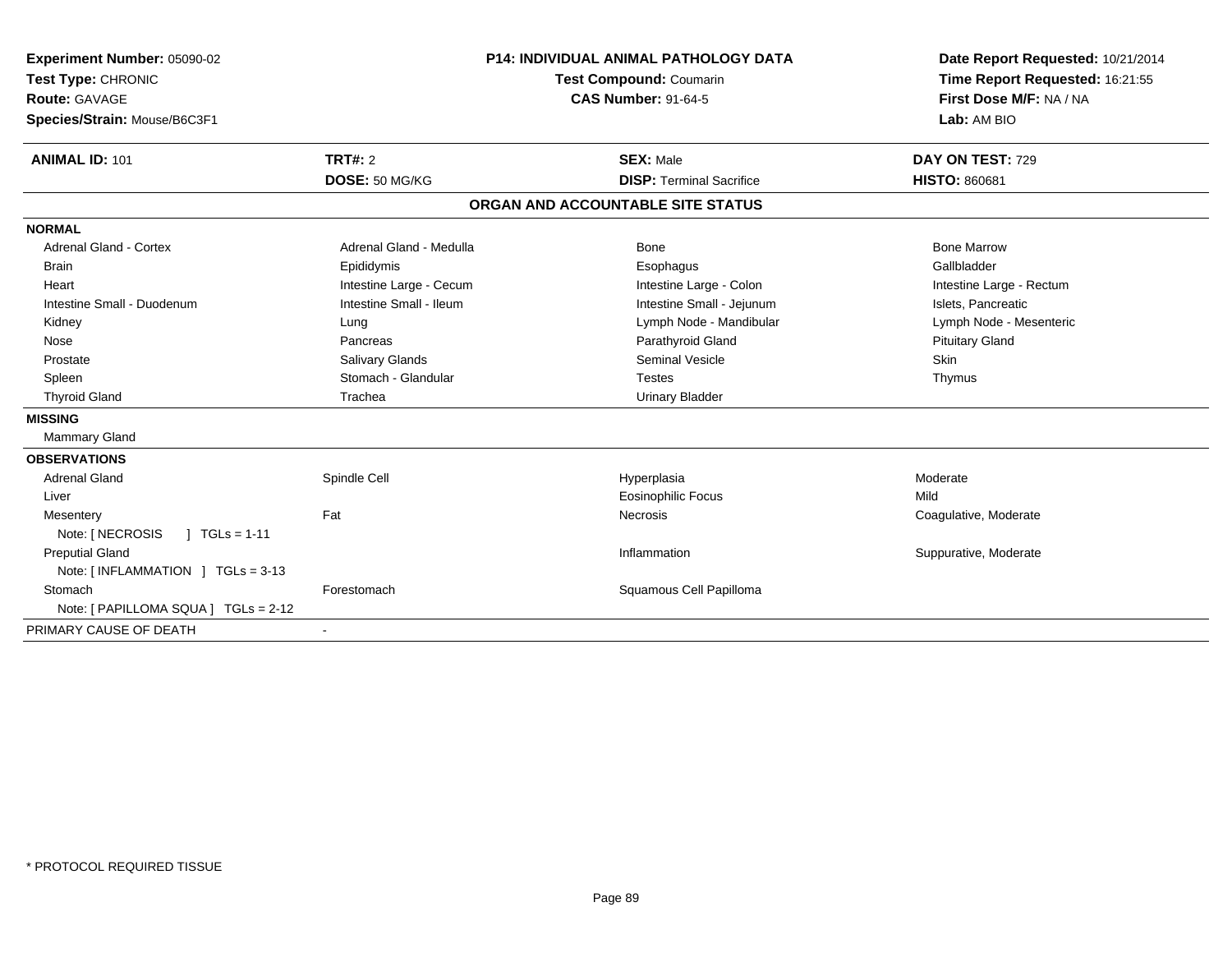| Experiment Number: 05090-02          |                         | <b>P14: INDIVIDUAL ANIMAL PATHOLOGY DATA</b> | Date Report Requested: 10/21/2014 |  |
|--------------------------------------|-------------------------|----------------------------------------------|-----------------------------------|--|
| Test Type: CHRONIC                   |                         | <b>Test Compound: Coumarin</b>               | Time Report Requested: 16:21:55   |  |
| Route: GAVAGE                        |                         | <b>CAS Number: 91-64-5</b>                   | First Dose M/F: NA / NA           |  |
| Species/Strain: Mouse/B6C3F1         |                         |                                              | Lab: AM BIO                       |  |
| <b>ANIMAL ID: 102</b>                | <b>TRT#: 2</b>          | <b>SEX: Male</b>                             | DAY ON TEST: 733                  |  |
|                                      | DOSE: 50 MG/KG          | <b>DISP: Terminal Sacrifice</b>              | <b>HISTO: 860682</b>              |  |
|                                      |                         | ORGAN AND ACCOUNTABLE SITE STATUS            |                                   |  |
| <b>NORMAL</b>                        |                         |                                              |                                   |  |
| <b>Adrenal Gland - Cortex</b>        | Adrenal Gland - Medulla | Bone                                         | <b>Bone Marrow</b>                |  |
| <b>Brain</b>                         | Epididymis              | Esophagus                                    | Gallbladder                       |  |
| Heart                                | Intestine Large - Cecum | Intestine Large - Colon                      | Intestine Large - Rectum          |  |
| Intestine Small - Duodenum           | Intestine Small - Ileum | Intestine Small - Jejunum                    | Lung                              |  |
| Lymph Node - Mandibular              | Lymph Node - Mesenteric | <b>Mammary Gland</b>                         | Nose                              |  |
| Pancreas                             | Parathyroid Gland       | <b>Pituitary Gland</b>                       | Prostate                          |  |
| <b>Salivary Glands</b>               | <b>Seminal Vesicle</b>  | <b>Skin</b>                                  | Spleen                            |  |
| Stomach - Glandular                  | <b>Testes</b>           | Trachea                                      | Urinary Bladder                   |  |
| <b>MISSING</b>                       |                         |                                              |                                   |  |
| Thymus                               |                         |                                              |                                   |  |
| <b>OBSERVATIONS</b>                  |                         |                                              |                                   |  |
| Islets, Pancreatic                   |                         | Hyperplasia                                  | Marked                            |  |
| Kidney                               |                         | Nephropathy                                  | Minimal                           |  |
| Liver                                |                         | <b>Eosinophilic Focus</b>                    | Minimal                           |  |
| Stomach                              | Forestomach             | Squamous Cell Papilloma                      |                                   |  |
| Note: [ PAPILLOMA SQUA ] TGLs = 1-11 |                         |                                              |                                   |  |
| <b>Thyroid Gland</b>                 | <b>Follicular Cel</b>   | Hyperplasia                                  | Mild                              |  |
| PRIMARY CAUSE OF DEATH               |                         |                                              |                                   |  |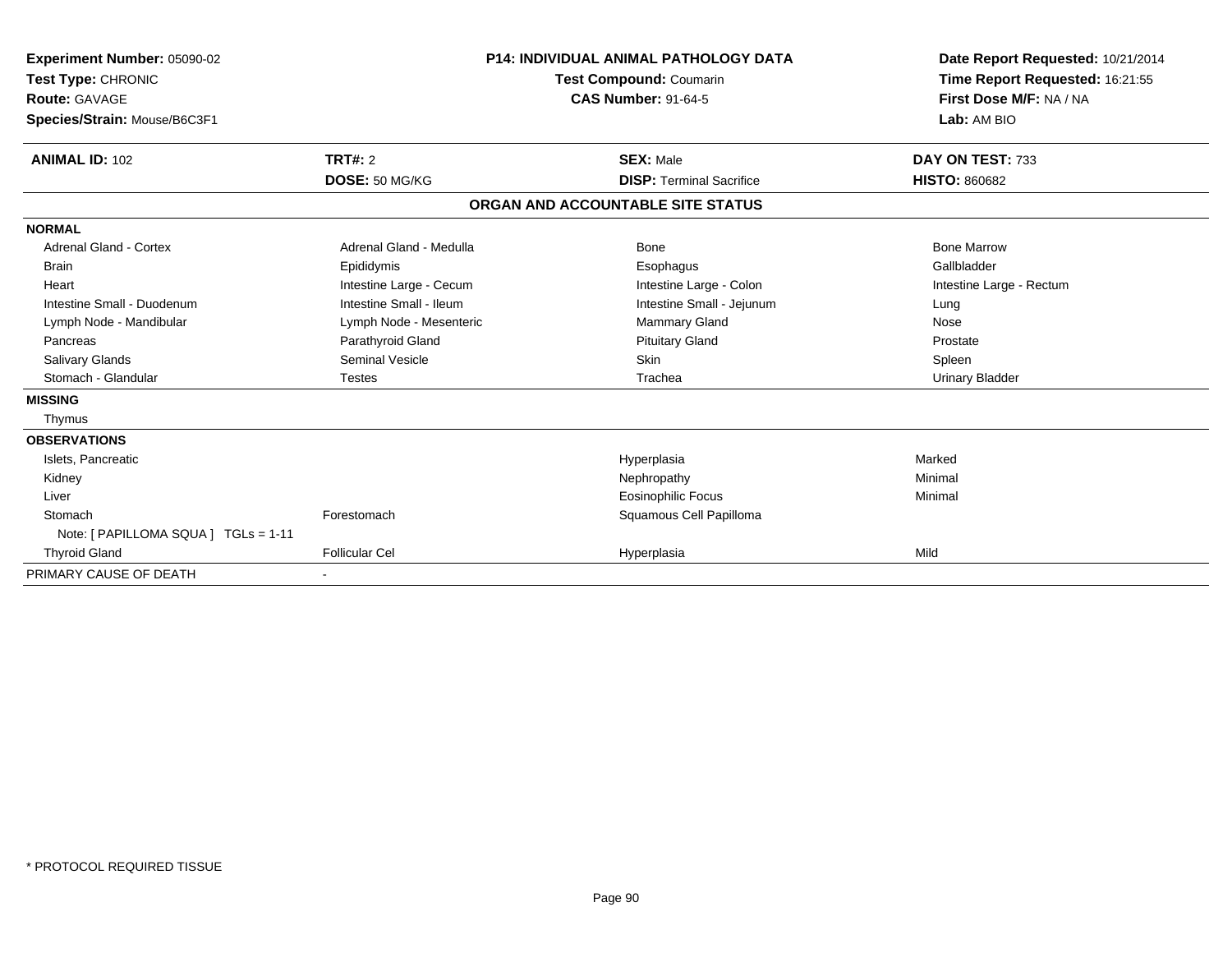| Experiment Number: 05090-02<br>Test Type: CHRONIC<br><b>Route: GAVAGE</b><br>Species/Strain: Mouse/B6C3F1 |                         | <b>P14: INDIVIDUAL ANIMAL PATHOLOGY DATA</b><br><b>Test Compound: Coumarin</b><br><b>CAS Number: 91-64-5</b> | Date Report Requested: 10/21/2014<br>Time Report Requested: 16:21:55<br>First Dose M/F: NA / NA<br>Lab: AM BIO |
|-----------------------------------------------------------------------------------------------------------|-------------------------|--------------------------------------------------------------------------------------------------------------|----------------------------------------------------------------------------------------------------------------|
| <b>ANIMAL ID: 103</b>                                                                                     | TRT#: 2                 | <b>SEX: Male</b>                                                                                             | DAY ON TEST: 729                                                                                               |
|                                                                                                           | DOSE: 50 MG/KG          | <b>DISP: Terminal Sacrifice</b>                                                                              | <b>HISTO: 860683</b>                                                                                           |
|                                                                                                           |                         | ORGAN AND ACCOUNTABLE SITE STATUS                                                                            |                                                                                                                |
| <b>NORMAL</b>                                                                                             |                         |                                                                                                              |                                                                                                                |
| Adrenal Gland - Cortex                                                                                    | Adrenal Gland - Medulla | Bone                                                                                                         | <b>Bone Marrow</b>                                                                                             |
| <b>Brain</b>                                                                                              | Epididymis              | Esophagus                                                                                                    | Gallbladder                                                                                                    |
| Heart                                                                                                     | Intestine Large - Cecum | Intestine Large - Colon                                                                                      | Intestine Large - Rectum                                                                                       |
| Intestine Small - Duodenum                                                                                | Intestine Small - Ileum | Intestine Small - Jejunum                                                                                    | Islets, Pancreatic                                                                                             |
| Kidney                                                                                                    | Liver                   | Lung                                                                                                         | Lymph Node - Mandibular                                                                                        |
| Lymph Node - Mesenteric                                                                                   | Nose                    | Pancreas                                                                                                     | Parathyroid Gland                                                                                              |
| <b>Pituitary Gland</b>                                                                                    | Prostate                | <b>Seminal Vesicle</b>                                                                                       | <b>Skin</b>                                                                                                    |
| Spleen                                                                                                    | Stomach - Forestomach   | Stomach - Glandular                                                                                          | <b>Testes</b>                                                                                                  |
| Thymus                                                                                                    | Trachea                 | <b>Urinary Bladder</b>                                                                                       |                                                                                                                |
| <b>MISSING</b>                                                                                            |                         |                                                                                                              |                                                                                                                |
| Mammary Gland                                                                                             |                         |                                                                                                              |                                                                                                                |
| <b>OBSERVATIONS</b>                                                                                       |                         |                                                                                                              |                                                                                                                |
| <b>Adrenal Gland</b>                                                                                      | Spindle Cell            | Hyperplasia                                                                                                  | Mild                                                                                                           |
| <b>Salivary Glands</b>                                                                                    |                         | <b>Infiltration Cellular</b>                                                                                 | Lymphocyte, Minimal                                                                                            |
| <b>Thyroid Gland</b>                                                                                      | <b>Follicular Cel</b>   | Hyperplasia                                                                                                  | Mild                                                                                                           |
| PRIMARY CAUSE OF DEATH                                                                                    |                         |                                                                                                              |                                                                                                                |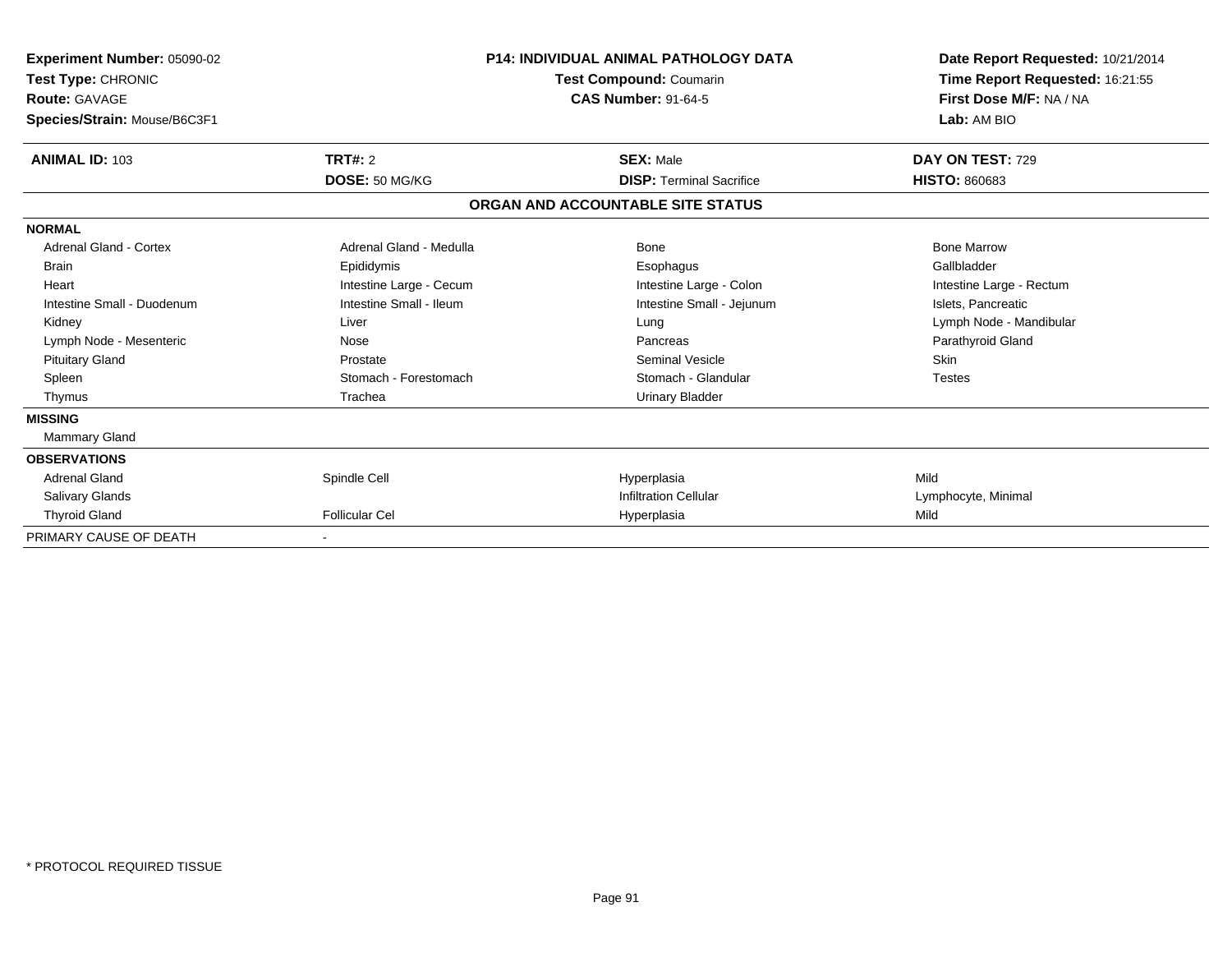| <b>Experiment Number: 05090-02</b><br>Test Type: CHRONIC<br>Route: GAVAGE<br>Species/Strain: Mouse/B6C3F1<br><b>ANIMAL ID: 104</b> | <b>TRT#: 2</b>          | <b>P14: INDIVIDUAL ANIMAL PATHOLOGY DATA</b><br><b>Test Compound: Coumarin</b><br><b>CAS Number: 91-64-5</b><br><b>SEX: Male</b> |                                   | Date Report Requested: 10/21/2014<br>Time Report Requested: 16:21:55<br>First Dose M/F: NA / NA<br>Lab: AM BIO<br>DAY ON TEST: 734 |
|------------------------------------------------------------------------------------------------------------------------------------|-------------------------|----------------------------------------------------------------------------------------------------------------------------------|-----------------------------------|------------------------------------------------------------------------------------------------------------------------------------|
|                                                                                                                                    | DOSE: 50 MG/KG          |                                                                                                                                  | <b>DISP: Terminal Sacrifice</b>   | <b>HISTO: 860684</b>                                                                                                               |
|                                                                                                                                    |                         |                                                                                                                                  | ORGAN AND ACCOUNTABLE SITE STATUS |                                                                                                                                    |
| <b>NORMAL</b>                                                                                                                      |                         |                                                                                                                                  |                                   |                                                                                                                                    |
| <b>Adrenal Gland - Cortex</b>                                                                                                      | Adrenal Gland - Medulla |                                                                                                                                  | Bone                              | <b>Bone Marrow</b>                                                                                                                 |
| <b>Brain</b>                                                                                                                       | Epididymis              |                                                                                                                                  | Esophagus                         | Gallbladder                                                                                                                        |
| Heart                                                                                                                              | Intestine Large - Cecum |                                                                                                                                  | Intestine Large - Colon           | Intestine Large - Rectum                                                                                                           |
| Intestine Small - Duodenum                                                                                                         | Intestine Small - Ileum |                                                                                                                                  | Intestine Small - Jejunum         | Islets, Pancreatic                                                                                                                 |
| Kidney                                                                                                                             | Lung                    |                                                                                                                                  | Lymph Node - Mandibular           | Lymph Node - Mesenteric                                                                                                            |
| Nose                                                                                                                               | Pancreas                |                                                                                                                                  | Parathyroid Gland                 | <b>Pituitary Gland</b>                                                                                                             |
| Prostate                                                                                                                           | <b>Seminal Vesicle</b>  |                                                                                                                                  | Skin                              | Spleen                                                                                                                             |
| Stomach - Forestomach                                                                                                              | Stomach - Glandular     |                                                                                                                                  | <b>Testes</b>                     | Thymus                                                                                                                             |
| Trachea                                                                                                                            | <b>Urinary Bladder</b>  |                                                                                                                                  |                                   |                                                                                                                                    |
| <b>MISSING</b>                                                                                                                     |                         |                                                                                                                                  |                                   |                                                                                                                                    |
| <b>Mammary Gland</b>                                                                                                               |                         |                                                                                                                                  |                                   |                                                                                                                                    |
| <b>OBSERVATIONS</b>                                                                                                                |                         |                                                                                                                                  |                                   |                                                                                                                                    |
| Liver                                                                                                                              |                         |                                                                                                                                  | Hepatocellular Adenoma            | Multiple                                                                                                                           |
| Note: [ HEPATOCLR ADEN ] TGLs = 2,3,4-5                                                                                            |                         |                                                                                                                                  |                                   |                                                                                                                                    |
| <b>Preputial Gland</b>                                                                                                             | Duct                    |                                                                                                                                  | <b>Dilatation</b>                 | Marked                                                                                                                             |
| Note: $[DILATATION] TGLs = 1-11$                                                                                                   |                         |                                                                                                                                  |                                   |                                                                                                                                    |
| Salivary Glands                                                                                                                    |                         |                                                                                                                                  | <b>Infiltration Cellular</b>      | Lymphocyte, Minimal                                                                                                                |
| <b>Thyroid Gland</b>                                                                                                               | <b>Follicular Cel</b>   |                                                                                                                                  | Hyperplasia                       | Minimal                                                                                                                            |
| PRIMARY CAUSE OF DEATH                                                                                                             |                         |                                                                                                                                  |                                   |                                                                                                                                    |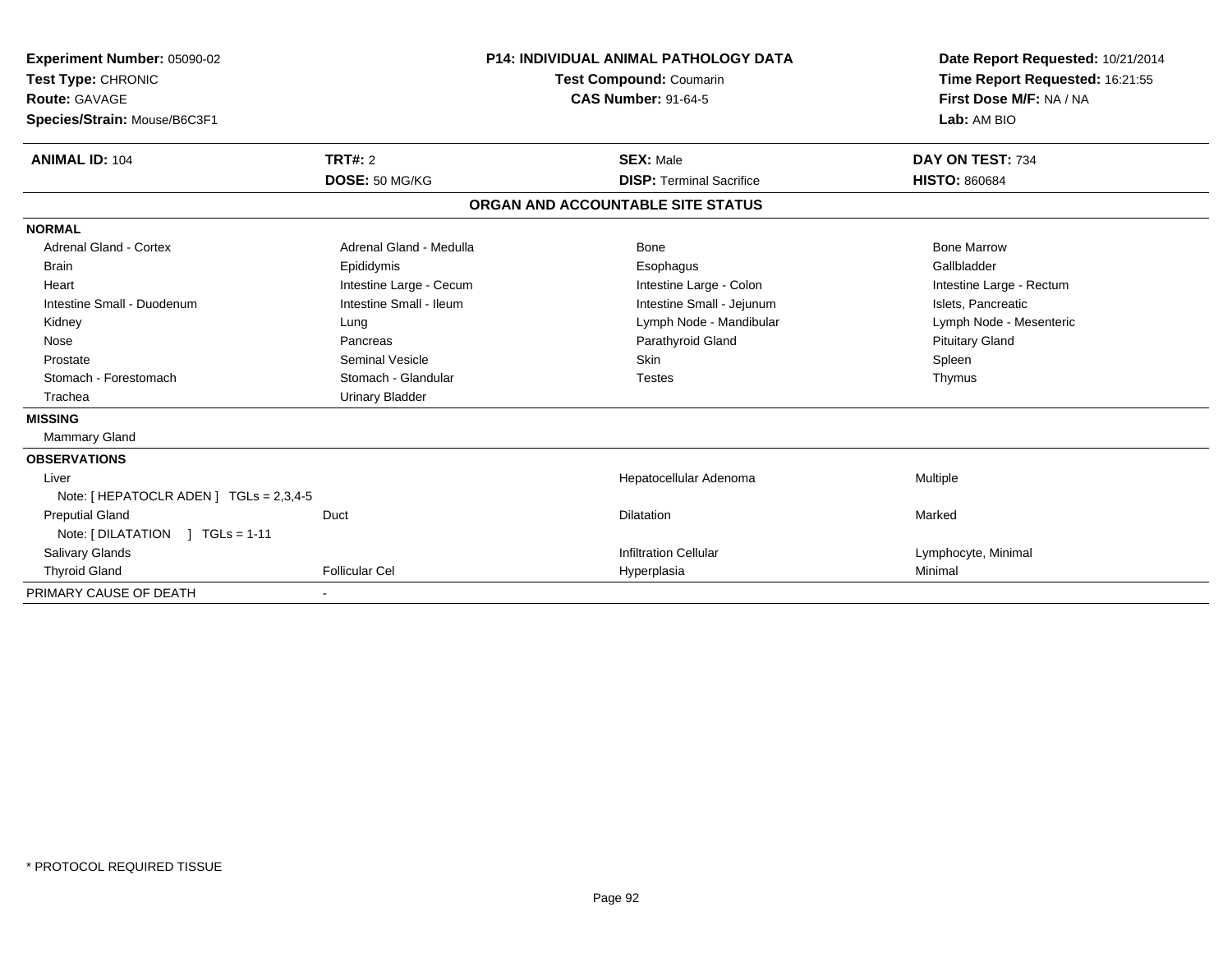| <b>Experiment Number: 05090-02</b><br>Test Type: CHRONIC<br><b>Route: GAVAGE</b> |                       | <b>P14: INDIVIDUAL ANIMAL PATHOLOGY DATA</b><br><b>Test Compound: Coumarin</b><br><b>CAS Number: 91-64-5</b> | Date Report Requested: 10/21/2014<br>Time Report Requested: 16:21:55<br>First Dose M/F: NA / NA |
|----------------------------------------------------------------------------------|-----------------------|--------------------------------------------------------------------------------------------------------------|-------------------------------------------------------------------------------------------------|
| Species/Strain: Mouse/B6C3F1<br><b>ANIMAL ID: 105</b>                            | TRT#: 2               | <b>SEX: Male</b>                                                                                             | Lab: AM BIO<br>DAY ON TEST: 455                                                                 |
|                                                                                  | <b>DOSE: 50 MG/KG</b> | <b>DISP:</b> Interval Sacrifice                                                                              | <b>HISTO: 860685</b>                                                                            |
| <b>OBSERVATIONS</b>                                                              |                       |                                                                                                              |                                                                                                 |
| Liver                                                                            |                       | Vacuolization Cytoplasmic                                                                                    | Mild                                                                                            |
| PRIMARY CAUSE OF DEATH                                                           |                       |                                                                                                              |                                                                                                 |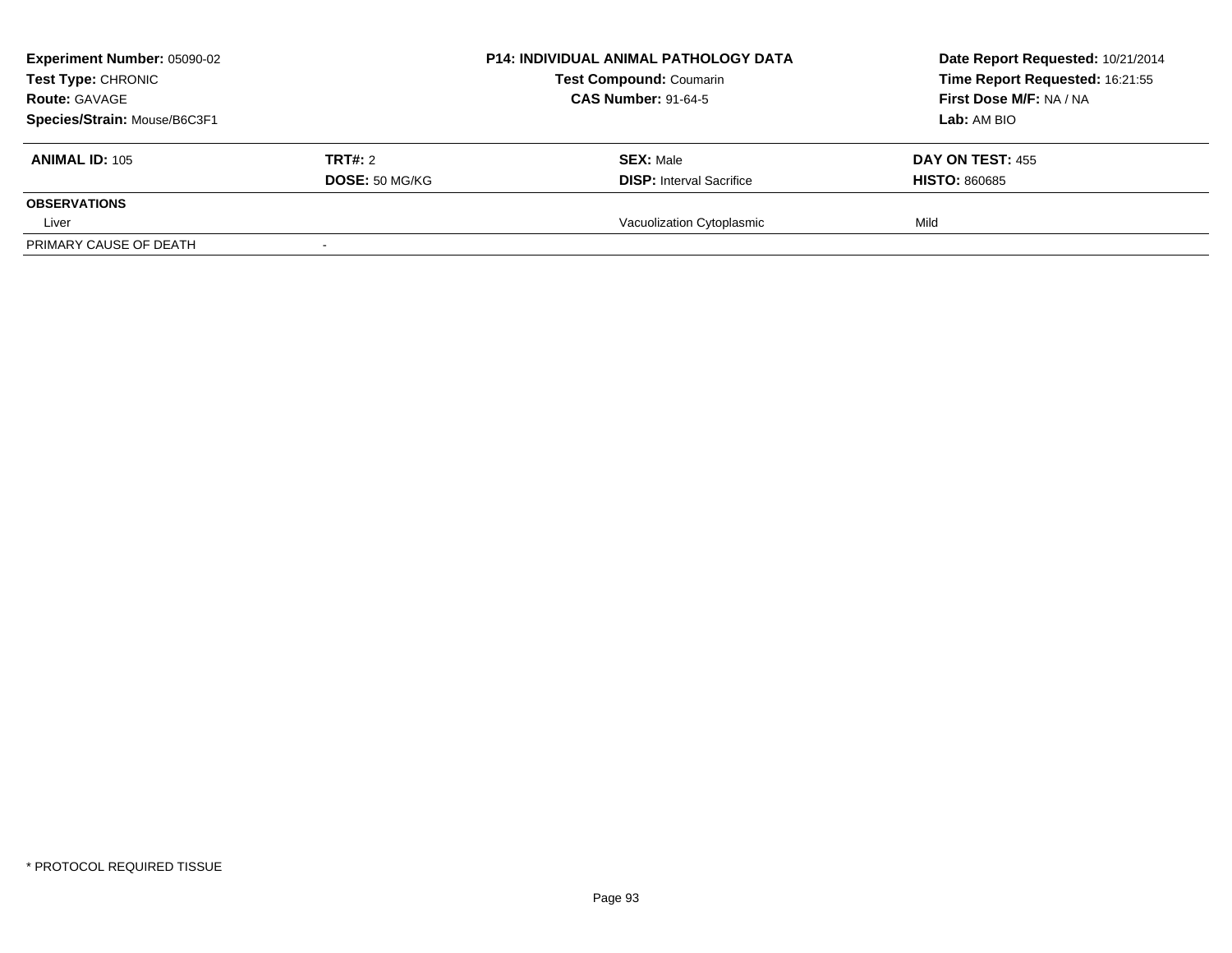| <b>Experiment Number: 05090-02</b><br>Test Type: CHRONIC |                       | <b>P14: INDIVIDUAL ANIMAL PATHOLOGY DATA</b><br><b>Test Compound: Coumarin</b> | Date Report Requested: 10/21/2014<br>Time Report Requested: 16:21:55 |  |
|----------------------------------------------------------|-----------------------|--------------------------------------------------------------------------------|----------------------------------------------------------------------|--|
| <b>Route: GAVAGE</b>                                     |                       | <b>CAS Number: 91-64-5</b>                                                     | First Dose M/F: NA / NA                                              |  |
| Species/Strain: Mouse/B6C3F1                             |                       |                                                                                | Lab: AM BIO                                                          |  |
| <b>ANIMAL ID: 107</b>                                    | TRT#: 2               | <b>SEX: Male</b>                                                               | <b>DAY ON TEST: 455</b>                                              |  |
|                                                          | <b>DOSE: 50 MG/KG</b> | <b>DISP:</b> Interval Sacrifice                                                | <b>HISTO: 860687</b>                                                 |  |
| <b>OBSERVATIONS</b>                                      |                       |                                                                                |                                                                      |  |
| <b>Skin</b>                                              |                       | Alopecia                                                                       | Mild                                                                 |  |
| Note: [ ALOPECIA<br>$1 \text{ TGLs} = 1-8$               |                       |                                                                                |                                                                      |  |
| PRIMARY CAUSE OF DEATH                                   |                       |                                                                                |                                                                      |  |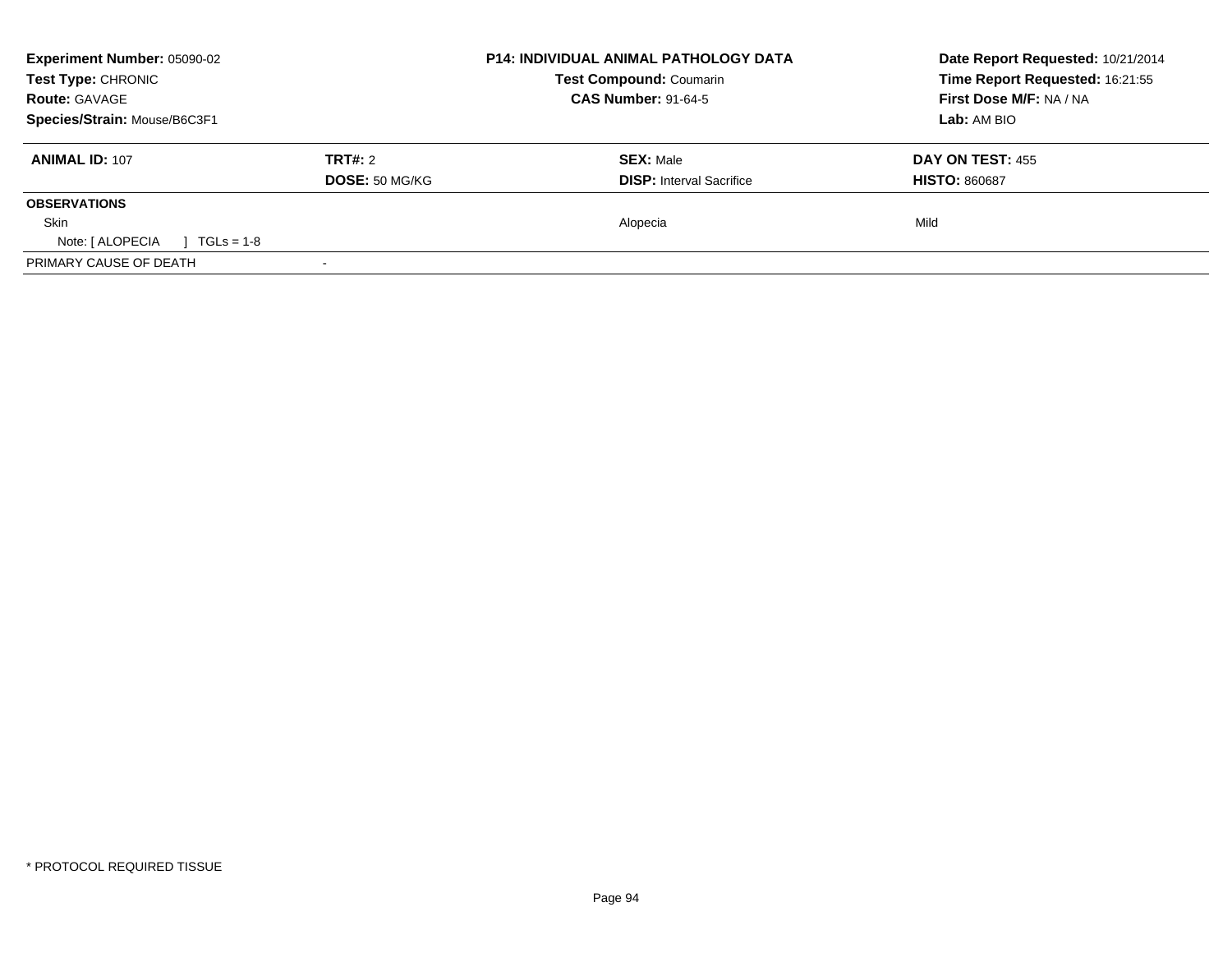| Experiment Number: 05090-02<br>Test Type: CHRONIC<br>Route: GAVAGE<br>Species/Strain: Mouse/B6C3F1                                                                                          |                                                                                                                                                                             | <b>P14: INDIVIDUAL ANIMAL PATHOLOGY DATA</b><br>Test Compound: Coumarin<br><b>CAS Number: 91-64-5</b>                                                                                           | Date Report Requested: 10/21/2014<br>Time Report Requested: 16:21:55<br>First Dose M/F: NA / NA<br>Lab: AM BIO                                 |
|---------------------------------------------------------------------------------------------------------------------------------------------------------------------------------------------|-----------------------------------------------------------------------------------------------------------------------------------------------------------------------------|-------------------------------------------------------------------------------------------------------------------------------------------------------------------------------------------------|------------------------------------------------------------------------------------------------------------------------------------------------|
| TRT#: 2<br><b>ANIMAL ID: 108</b><br><b>SEX: Male</b><br>DOSE: 50 MG/KG                                                                                                                      |                                                                                                                                                                             | <b>DISP: Terminal Sacrifice</b>                                                                                                                                                                 | DAY ON TEST: 729<br><b>HISTO: 860688</b>                                                                                                       |
|                                                                                                                                                                                             |                                                                                                                                                                             | ORGAN AND ACCOUNTABLE SITE STATUS                                                                                                                                                               |                                                                                                                                                |
|                                                                                                                                                                                             |                                                                                                                                                                             |                                                                                                                                                                                                 |                                                                                                                                                |
| <b>NORMAL</b><br><b>Adrenal Gland - Cortex</b><br>Brain<br>Heart<br>Intestine Small - Duodenum<br>Kidney<br>Nose<br><b>Salivary Glands</b><br>Stomach - Forestomach<br><b>Thyroid Gland</b> | Adrenal Gland - Medulla<br>Epididymis<br>Intestine Large - Cecum<br>Intestine Small - Ileum<br>Lung<br>Pancreas<br><b>Seminal Vesicle</b><br>Stomach - Glandular<br>Trachea | <b>Bone</b><br>Esophagus<br>Intestine Large - Colon<br>Intestine Small - Jejunum<br>Lymph Node - Mandibular<br><b>Pituitary Gland</b><br><b>Skin</b><br><b>Testes</b><br><b>Urinary Bladder</b> | <b>Bone Marrow</b><br>Gallbladder<br>Intestine Large - Rectum<br>Islets, Pancreatic<br>Lymph Node - Mesenteric<br>Prostate<br>Spleen<br>Thymus |
| <b>MISSING</b><br>Mammary Gland                                                                                                                                                             |                                                                                                                                                                             |                                                                                                                                                                                                 |                                                                                                                                                |
| <b>INSUFFICIENT TISSUE</b><br>Parathyroid Gland                                                                                                                                             |                                                                                                                                                                             |                                                                                                                                                                                                 |                                                                                                                                                |
| <b>OBSERVATIONS</b><br>Liver                                                                                                                                                                |                                                                                                                                                                             | <b>Eosinophilic Focus</b><br>Hepatocellular Adenoma                                                                                                                                             | Moderate                                                                                                                                       |
| [Hepatocellular Adenoma TGLS = 1-5]<br>PRIMARY CAUSE OF DEATH                                                                                                                               |                                                                                                                                                                             |                                                                                                                                                                                                 |                                                                                                                                                |
|                                                                                                                                                                                             |                                                                                                                                                                             |                                                                                                                                                                                                 |                                                                                                                                                |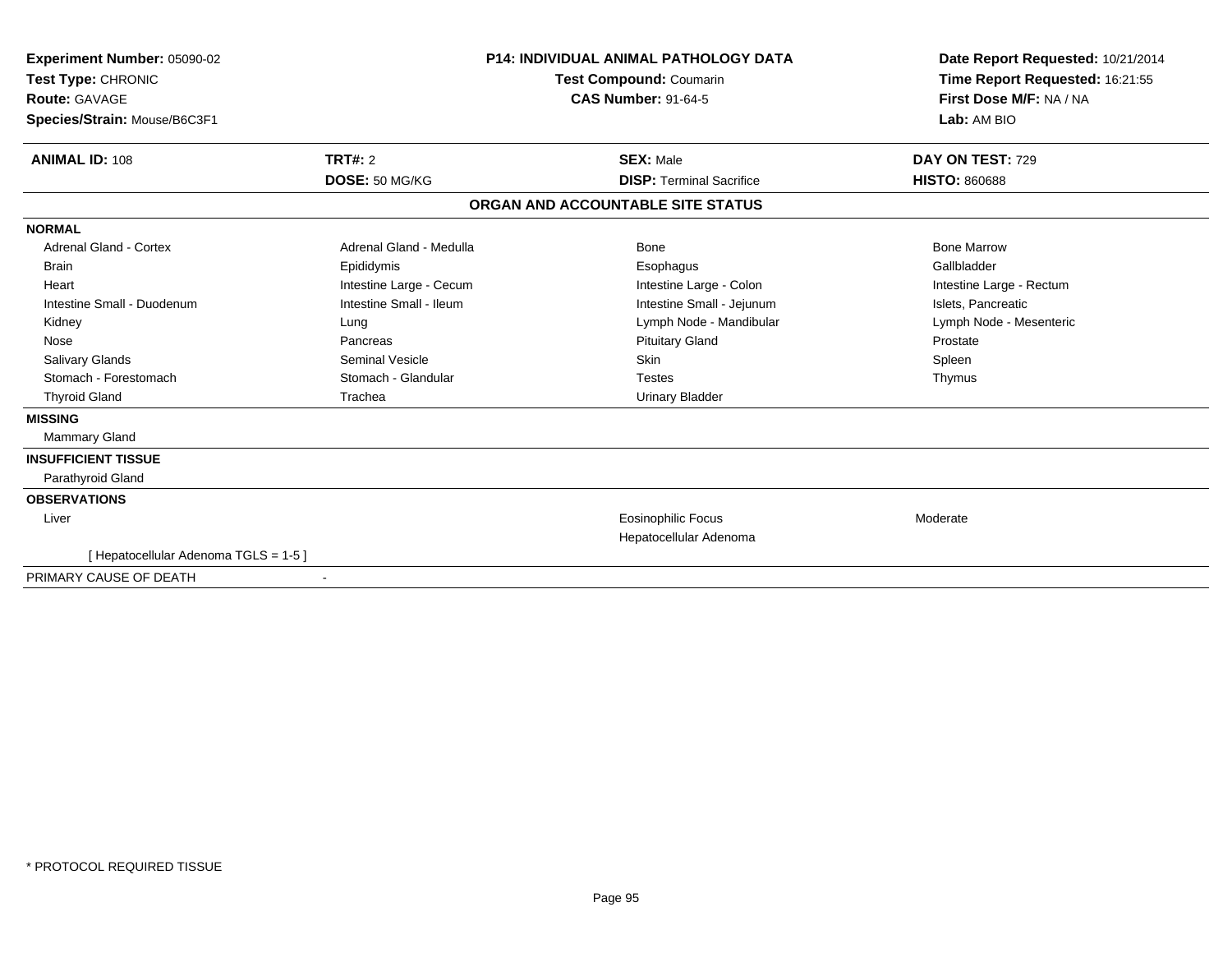| Experiment Number: 05090-02<br>Test Type: CHRONIC<br><b>Route: GAVAGE</b> |                         | <b>P14: INDIVIDUAL ANIMAL PATHOLOGY DATA</b><br><b>Test Compound: Coumarin</b><br><b>CAS Number: 91-64-5</b> |                                   |                        | Date Report Requested: 10/21/2014<br>Time Report Requested: 16:21:55<br>First Dose M/F: NA / NA |
|---------------------------------------------------------------------------|-------------------------|--------------------------------------------------------------------------------------------------------------|-----------------------------------|------------------------|-------------------------------------------------------------------------------------------------|
| Species/Strain: Mouse/B6C3F1                                              |                         |                                                                                                              |                                   | Lab: AM BIO            |                                                                                                 |
| <b>ANIMAL ID: 109</b>                                                     | <b>TRT#: 2</b>          |                                                                                                              | <b>SEX: Male</b>                  | DAY ON TEST: 729       |                                                                                                 |
|                                                                           | DOSE: 50 MG/KG          |                                                                                                              | <b>DISP: Terminal Sacrifice</b>   | <b>HISTO: 860689</b>   |                                                                                                 |
|                                                                           |                         |                                                                                                              | ORGAN AND ACCOUNTABLE SITE STATUS |                        |                                                                                                 |
| <b>NORMAL</b>                                                             |                         |                                                                                                              |                                   |                        |                                                                                                 |
| <b>Adrenal Gland - Cortex</b>                                             | Adrenal Gland - Medulla |                                                                                                              | Bone                              | <b>Bone Marrow</b>     |                                                                                                 |
| <b>Brain</b>                                                              | Epididymis              |                                                                                                              | Esophagus                         | Gallbladder            |                                                                                                 |
| Heart                                                                     | Intestine Large - Cecum |                                                                                                              | Intestine Large - Colon           |                        | Intestine Large - Rectum                                                                        |
| Intestine Small - Duodenum                                                | Intestine Small - Ileum |                                                                                                              | Intestine Small - Jejunum         | Islets, Pancreatic     |                                                                                                 |
| Lymph Node - Mandibular                                                   | Lymph Node - Mesenteric |                                                                                                              | Nose                              | Pancreas               |                                                                                                 |
| Parathyroid Gland                                                         | <b>Pituitary Gland</b>  |                                                                                                              | Prostate                          | <b>Seminal Vesicle</b> |                                                                                                 |
| <b>Skin</b>                                                               | Spleen                  |                                                                                                              | Stomach - Forestomach             |                        | Stomach - Glandular                                                                             |
| <b>Testes</b>                                                             | Thymus                  |                                                                                                              | Trachea                           | <b>Urinary Bladder</b> |                                                                                                 |
| <b>MISSING</b>                                                            |                         |                                                                                                              |                                   |                        |                                                                                                 |
| Mammary Gland                                                             |                         |                                                                                                              |                                   |                        |                                                                                                 |
| <b>OBSERVATIONS</b>                                                       |                         |                                                                                                              |                                   |                        |                                                                                                 |
| Kidney                                                                    |                         |                                                                                                              | Nephropathy                       | Moderate               |                                                                                                 |
| Liver                                                                     |                         |                                                                                                              | Hepatocellular Adenoma            | <b>Multiple</b>        |                                                                                                 |
| Note: [ HEPATOCLR ADEN ] TGLs = 2,3,4-5                                   |                         |                                                                                                              |                                   |                        |                                                                                                 |
| Lung                                                                      |                         |                                                                                                              | Alveolar/Bronchiolar Adenoma      |                        |                                                                                                 |
| Note: [ ALV BRON ADEN ] TGLs = 1-11                                       |                         |                                                                                                              |                                   |                        |                                                                                                 |
| <b>Salivary Glands</b>                                                    |                         |                                                                                                              | <b>Infiltration Cellular</b>      | Lymphocyte, Minimal    |                                                                                                 |
| <b>Thyroid Gland</b>                                                      | C Cell                  |                                                                                                              | Adenoma                           |                        |                                                                                                 |
| PRIMARY CAUSE OF DEATH                                                    |                         |                                                                                                              |                                   |                        |                                                                                                 |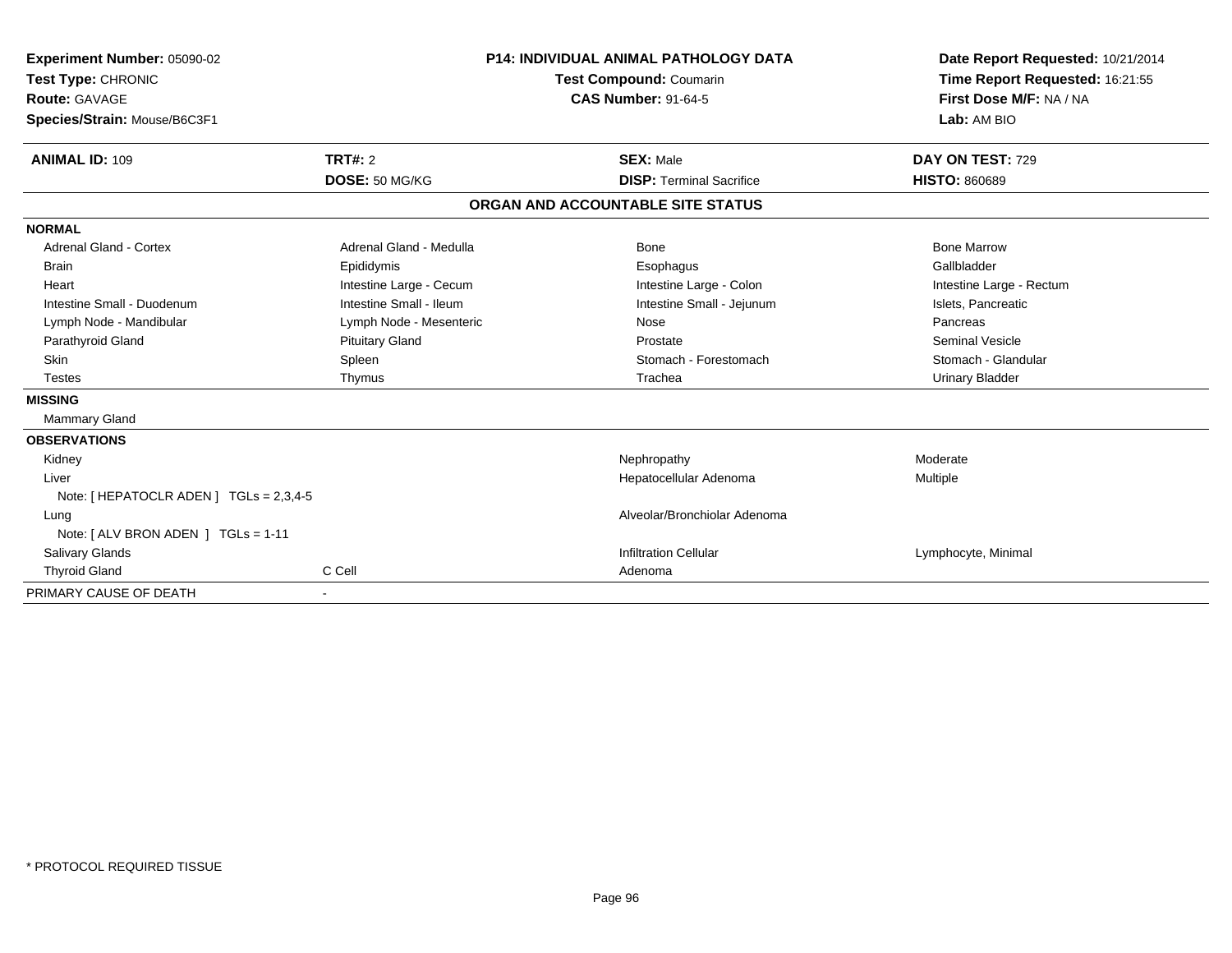| Experiment Number: 05090-02<br>Test Type: CHRONIC<br><b>Route: GAVAGE</b><br>Species/Strain: Mouse/B6C3F1 |                         | <b>P14: INDIVIDUAL ANIMAL PATHOLOGY DATA</b><br>Test Compound: Coumarin<br><b>CAS Number: 91-64-5</b> | Date Report Requested: 10/21/2014<br>Time Report Requested: 16:21:55<br>First Dose M/F: NA / NA<br>Lab: AM BIO |  |
|-----------------------------------------------------------------------------------------------------------|-------------------------|-------------------------------------------------------------------------------------------------------|----------------------------------------------------------------------------------------------------------------|--|
| <b>ANIMAL ID: 110</b>                                                                                     | TRT#: 2                 | <b>SEX: Male</b>                                                                                      | DAY ON TEST: 733                                                                                               |  |
|                                                                                                           | DOSE: 50 MG/KG          | <b>DISP: Terminal Sacrifice</b>                                                                       | <b>HISTO: 860690</b>                                                                                           |  |
|                                                                                                           |                         | ORGAN AND ACCOUNTABLE SITE STATUS                                                                     |                                                                                                                |  |
| <b>NORMAL</b>                                                                                             |                         |                                                                                                       |                                                                                                                |  |
| <b>Adrenal Gland - Cortex</b>                                                                             | Adrenal Gland - Medulla | Bone                                                                                                  | <b>Bone Marrow</b>                                                                                             |  |
| <b>Brain</b>                                                                                              | Epididymis              | Esophagus                                                                                             | Gallbladder                                                                                                    |  |
| Heart                                                                                                     | Intestine Large - Cecum | Intestine Large - Colon                                                                               | Intestine Large - Rectum                                                                                       |  |
| Intestine Small - Duodenum                                                                                | Intestine Small - Ileum | Intestine Small - Jejunum                                                                             | Islets, Pancreatic                                                                                             |  |
| Kidney                                                                                                    | Lymph Node - Mandibular | Lymph Node - Mesenteric                                                                               | Nose                                                                                                           |  |
| Pancreas                                                                                                  | Parathyroid Gland       | <b>Pituitary Gland</b>                                                                                | Prostate                                                                                                       |  |
| <b>Salivary Glands</b>                                                                                    | Seminal Vesicle         | <b>Skin</b>                                                                                           | Spleen                                                                                                         |  |
| Stomach - Forestomach                                                                                     | Stomach - Glandular     | <b>Testes</b>                                                                                         | Thymus                                                                                                         |  |
| <b>Thyroid Gland</b>                                                                                      | Trachea                 | <b>Urinary Bladder</b>                                                                                |                                                                                                                |  |
| <b>MISSING</b>                                                                                            |                         |                                                                                                       |                                                                                                                |  |
| Mammary Gland                                                                                             |                         |                                                                                                       |                                                                                                                |  |
| <b>OBSERVATIONS</b>                                                                                       |                         |                                                                                                       |                                                                                                                |  |
| Liver                                                                                                     |                         | Hepatocellular Adenoma                                                                                |                                                                                                                |  |
| Lung                                                                                                      |                         | Alveolar/Bronchiolar Adenoma                                                                          |                                                                                                                |  |
| <b>Preputial Gland</b>                                                                                    | Duct                    | <b>Dilatation</b>                                                                                     | Marked                                                                                                         |  |
| Note: $[ DILATATION ] TGLs = 2-11$                                                                        |                         |                                                                                                       |                                                                                                                |  |
| PRIMARY CAUSE OF DEATH                                                                                    |                         |                                                                                                       |                                                                                                                |  |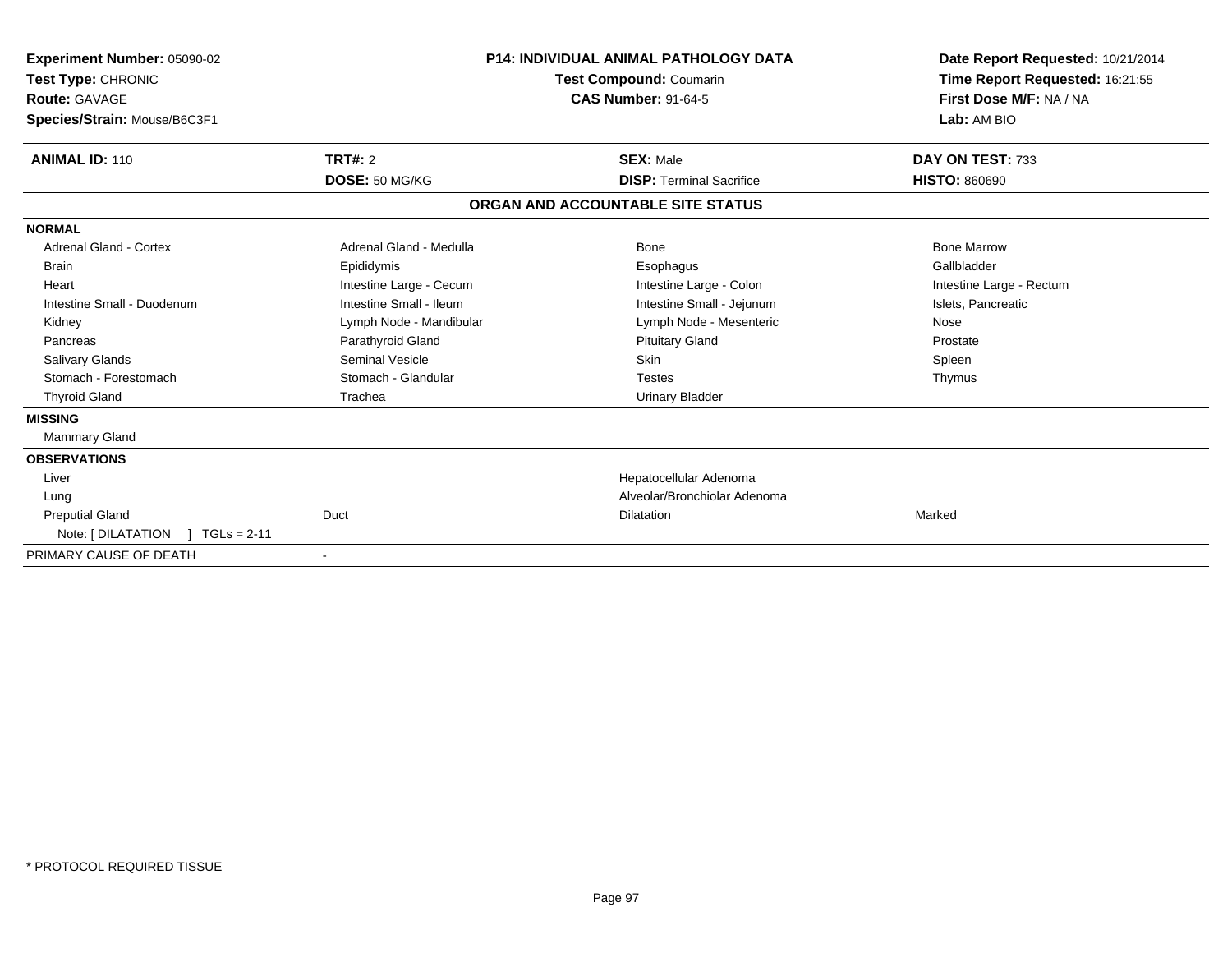| Experiment Number: 05090-02<br>Test Type: CHRONIC<br><b>Route: GAVAGE</b><br>Species/Strain: Mouse/B6C3F1 |                           | <b>P14: INDIVIDUAL ANIMAL PATHOLOGY DATA</b><br>Test Compound: Coumarin<br><b>CAS Number: 91-64-5</b> |                                 | Date Report Requested: 10/21/2014<br>Time Report Requested: 16:21:55<br>First Dose M/F: NA / NA<br>Lab: AM BIO |  |
|-----------------------------------------------------------------------------------------------------------|---------------------------|-------------------------------------------------------------------------------------------------------|---------------------------------|----------------------------------------------------------------------------------------------------------------|--|
| <b>ANIMAL ID: 112</b>                                                                                     | <b>TRT#: 2</b>            | <b>SEX: Male</b>                                                                                      |                                 | DAY ON TEST: 734                                                                                               |  |
|                                                                                                           | DOSE: 50 MG/KG            |                                                                                                       | <b>DISP: Terminal Sacrifice</b> | <b>HISTO: 860692</b>                                                                                           |  |
|                                                                                                           |                           | ORGAN AND ACCOUNTABLE SITE STATUS                                                                     |                                 |                                                                                                                |  |
| <b>NORMAL</b>                                                                                             |                           |                                                                                                       |                                 |                                                                                                                |  |
| <b>Adrenal Gland - Cortex</b>                                                                             | Adrenal Gland - Medulla   | Bone                                                                                                  |                                 | <b>Bone Marrow</b>                                                                                             |  |
| Epididymis                                                                                                | Esophagus                 |                                                                                                       | Gallbladder                     | Heart                                                                                                          |  |
| Intestine Large - Cecum                                                                                   | Intestine Large - Colon   |                                                                                                       | Intestine Large - Rectum        | Intestine Small - Duodenum                                                                                     |  |
| Intestine Small - Ileum                                                                                   | Intestine Small - Jejunum |                                                                                                       | Islets, Pancreatic              | Kidney                                                                                                         |  |
| Liver                                                                                                     | Lung                      |                                                                                                       | Lymph Node - Mandibular         | Lymph Node - Mesenteric                                                                                        |  |
| Nose                                                                                                      | Pancreas                  |                                                                                                       | Parathyroid Gland               | Prostate                                                                                                       |  |
| Salivary Glands                                                                                           | <b>Seminal Vesicle</b>    | Skin                                                                                                  |                                 | Spleen                                                                                                         |  |
| Stomach - Glandular                                                                                       | <b>Testes</b>             |                                                                                                       | Thymus                          | <b>Thyroid Gland</b>                                                                                           |  |
| Trachea                                                                                                   | <b>Urinary Bladder</b>    |                                                                                                       |                                 |                                                                                                                |  |
| <b>MISSING</b>                                                                                            |                           |                                                                                                       |                                 |                                                                                                                |  |
| <b>Mammary Gland</b>                                                                                      |                           |                                                                                                       |                                 |                                                                                                                |  |
| <b>OBSERVATIONS</b>                                                                                       |                           |                                                                                                       |                                 |                                                                                                                |  |
| <b>Brain</b>                                                                                              | Meninges                  | Fibrosis                                                                                              |                                 | Mild                                                                                                           |  |
| <b>Pituitary Gland</b>                                                                                    |                           | Fibrosis                                                                                              |                                 | Moderate                                                                                                       |  |
| Stomach                                                                                                   | Forestomach               |                                                                                                       | Squamous Cell Papilloma         |                                                                                                                |  |
| [Squamous Cell Papilloma TGLS = 1-4]                                                                      |                           |                                                                                                       |                                 |                                                                                                                |  |
| PRIMARY CAUSE OF DEATH                                                                                    |                           |                                                                                                       |                                 |                                                                                                                |  |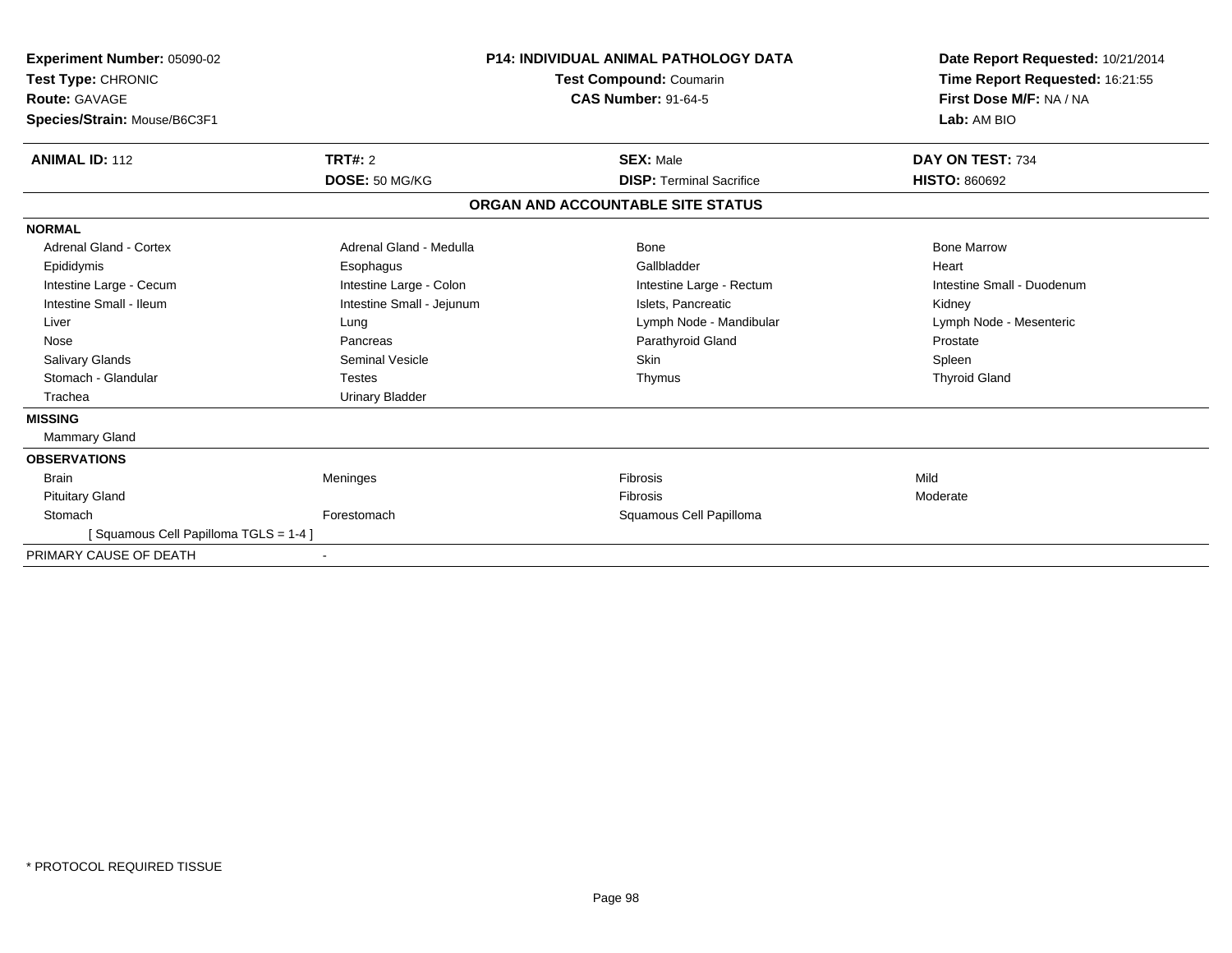| Experiment Number: 05090-02          | <b>P14: INDIVIDUAL ANIMAL PATHOLOGY DATA</b> |                                   | Date Report Requested: 10/21/2014 |
|--------------------------------------|----------------------------------------------|-----------------------------------|-----------------------------------|
| Test Type: CHRONIC                   |                                              | Test Compound: Coumarin           | Time Report Requested: 16:21:55   |
| <b>Route: GAVAGE</b>                 |                                              | <b>CAS Number: 91-64-5</b>        | First Dose M/F: NA / NA           |
| Species/Strain: Mouse/B6C3F1         |                                              |                                   | Lab: AM BIO                       |
| <b>ANIMAL ID: 113</b>                | TRT#: 2                                      | <b>SEX: Male</b>                  | DAY ON TEST: 729                  |
|                                      | DOSE: 50 MG/KG                               | <b>DISP: Terminal Sacrifice</b>   | <b>HISTO: 860693</b>              |
|                                      |                                              | ORGAN AND ACCOUNTABLE SITE STATUS |                                   |
| <b>NORMAL</b>                        |                                              |                                   |                                   |
| Adrenal Gland - Cortex               | Adrenal Gland - Medulla                      | <b>Bone</b>                       | <b>Bone Marrow</b>                |
| <b>Brain</b>                         | Epididymis                                   | Esophagus                         | Gallbladder                       |
| Heart                                | Intestine Large - Cecum                      | Intestine Large - Colon           | Intestine Large - Rectum          |
| Intestine Small - Duodenum           | Intestine Small - Ileum                      | Intestine Small - Jejunum         | Islets, Pancreatic                |
| Kidney                               | Liver                                        | Lung                              | Lymph Node - Mandibular           |
| Nose                                 | Pancreas                                     | <b>Pituitary Gland</b>            | Prostate                          |
| <b>Seminal Vesicle</b>               | <b>Skin</b>                                  | Stomach - Forestomach             | Stomach - Glandular               |
| <b>Testes</b>                        | Thymus                                       | Trachea                           | <b>Urinary Bladder</b>            |
| <b>MISSING</b>                       |                                              |                                   |                                   |
| Mammary Gland                        | Parathyroid Gland                            |                                   |                                   |
| <b>OBSERVATIONS</b>                  |                                              |                                   |                                   |
| <b>Adrenal Gland</b>                 | Spindle Cell                                 | Hyperplasia                       | Moderate                          |
| Lymph Node                           | Mesenteric                                   | Congestion                        | Moderate                          |
| Note: [ CONGESTION<br>$1 TGLs = 2-7$ |                                              |                                   |                                   |
| Salivary Glands                      |                                              | <b>Infiltration Cellular</b>      | Lymphocyte, Minimal               |
| Spleen                               | Lymphocyte                                   | Atrophy                           | Mild                              |
|                                      |                                              | Congestion                        | Mild                              |
| Note: [ ATROPHY<br>$1 TGLs = 1-5$    |                                              |                                   |                                   |
| Note: [CONGESTION ] TGLs = 1-5       |                                              |                                   |                                   |
| <b>Thyroid Gland</b>                 | <b>Follicular Cel</b>                        | Cyst                              | Mild                              |
| PRIMARY CAUSE OF DEATH               |                                              |                                   |                                   |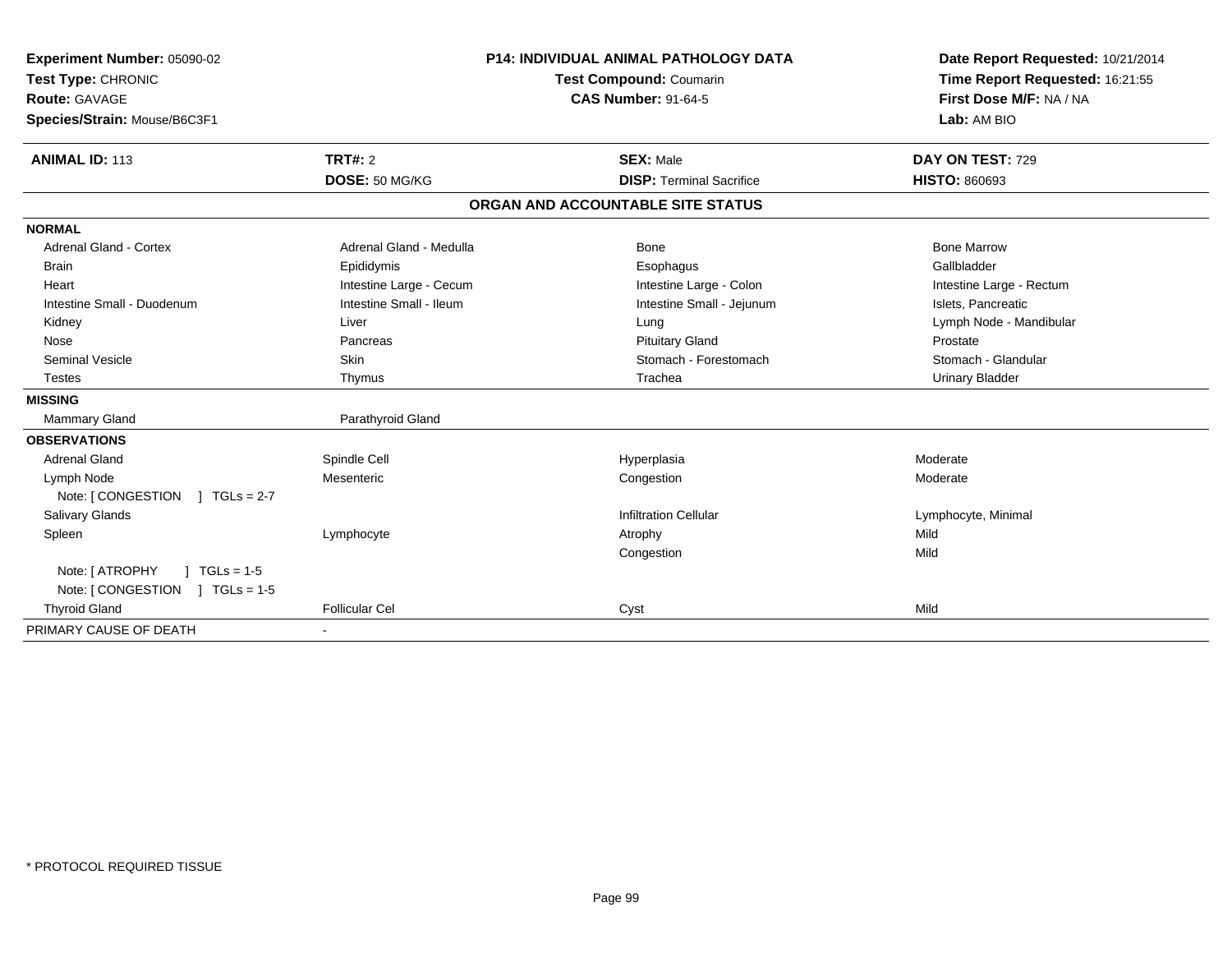| Experiment Number: 05090-02<br>Test Type: CHRONIC<br>Route: GAVAGE<br>Species/Strain: Mouse/B6C3F1<br><b>ANIMAL ID: 114</b> | <b>TRT#: 2</b><br>DOSE: 50 MG/KG | <b>P14: INDIVIDUAL ANIMAL PATHOLOGY DATA</b><br><b>Test Compound: Coumarin</b><br><b>CAS Number: 91-64-5</b><br><b>SEX: Male</b><br><b>DISP: Terminal Sacrifice</b> |                           | Date Report Requested: 10/21/2014<br>Time Report Requested: 16:21:55<br>First Dose M/F: NA / NA<br>Lab: AM BIO<br>DAY ON TEST: 733<br><b>HISTO: 860694</b> |
|-----------------------------------------------------------------------------------------------------------------------------|----------------------------------|---------------------------------------------------------------------------------------------------------------------------------------------------------------------|---------------------------|------------------------------------------------------------------------------------------------------------------------------------------------------------|
|                                                                                                                             |                                  | ORGAN AND ACCOUNTABLE SITE STATUS                                                                                                                                   |                           |                                                                                                                                                            |
| <b>NORMAL</b>                                                                                                               |                                  |                                                                                                                                                                     |                           |                                                                                                                                                            |
| Adrenal Gland - Cortex                                                                                                      | Adrenal Gland - Medulla          |                                                                                                                                                                     | Bone                      | <b>Bone Marrow</b>                                                                                                                                         |
| <b>Brain</b>                                                                                                                | Epididymis                       |                                                                                                                                                                     | Esophagus                 | Gallbladder                                                                                                                                                |
| Heart                                                                                                                       | Intestine Large - Cecum          |                                                                                                                                                                     | Intestine Large - Colon   | Intestine Large - Rectum                                                                                                                                   |
| Intestine Small - Duodenum                                                                                                  | Intestine Small - Ileum          |                                                                                                                                                                     | Intestine Small - Jejunum | Islets, Pancreatic                                                                                                                                         |
| Lung                                                                                                                        | Lymph Node - Mandibular          |                                                                                                                                                                     | Lymph Node - Mesenteric   | Nose                                                                                                                                                       |
| Pancreas                                                                                                                    | Parathyroid Gland                |                                                                                                                                                                     | <b>Pituitary Gland</b>    | Prostate                                                                                                                                                   |
| <b>Salivary Glands</b>                                                                                                      | <b>Seminal Vesicle</b>           |                                                                                                                                                                     | Spleen                    | Stomach - Forestomach                                                                                                                                      |
| Stomach - Glandular                                                                                                         | <b>Testes</b>                    |                                                                                                                                                                     | Thymus                    | <b>Thyroid Gland</b>                                                                                                                                       |
| Trachea                                                                                                                     | <b>Urinary Bladder</b>           |                                                                                                                                                                     |                           |                                                                                                                                                            |
| <b>MISSING</b>                                                                                                              |                                  |                                                                                                                                                                     |                           |                                                                                                                                                            |
| Mammary Gland                                                                                                               |                                  |                                                                                                                                                                     |                           |                                                                                                                                                            |
| <b>OBSERVATIONS</b>                                                                                                         |                                  |                                                                                                                                                                     |                           |                                                                                                                                                            |
| Kidney                                                                                                                      |                                  |                                                                                                                                                                     | Nephropathy               | Minimal                                                                                                                                                    |
| Liver                                                                                                                       |                                  |                                                                                                                                                                     | Hepatocellular Adenoma    | Multiple                                                                                                                                                   |
| Note: $[$ HEPATOCLR ADEN $]$ TGLs = 3,4                                                                                     |                                  |                                                                                                                                                                     |                           |                                                                                                                                                            |
| <b>Preputial Gland</b>                                                                                                      | Duct                             |                                                                                                                                                                     | <b>Dilatation</b>         | Moderate                                                                                                                                                   |
| Note: $[ DILATATION ] TGLs = 2-12$                                                                                          |                                  |                                                                                                                                                                     |                           |                                                                                                                                                            |
| <b>Skin</b>                                                                                                                 |                                  |                                                                                                                                                                     | Alopecia                  | Minimal                                                                                                                                                    |
| Note: [ ALOPECIA<br>$TGLs = 1-11$                                                                                           |                                  |                                                                                                                                                                     |                           |                                                                                                                                                            |
| PRIMARY CAUSE OF DEATH                                                                                                      |                                  |                                                                                                                                                                     |                           |                                                                                                                                                            |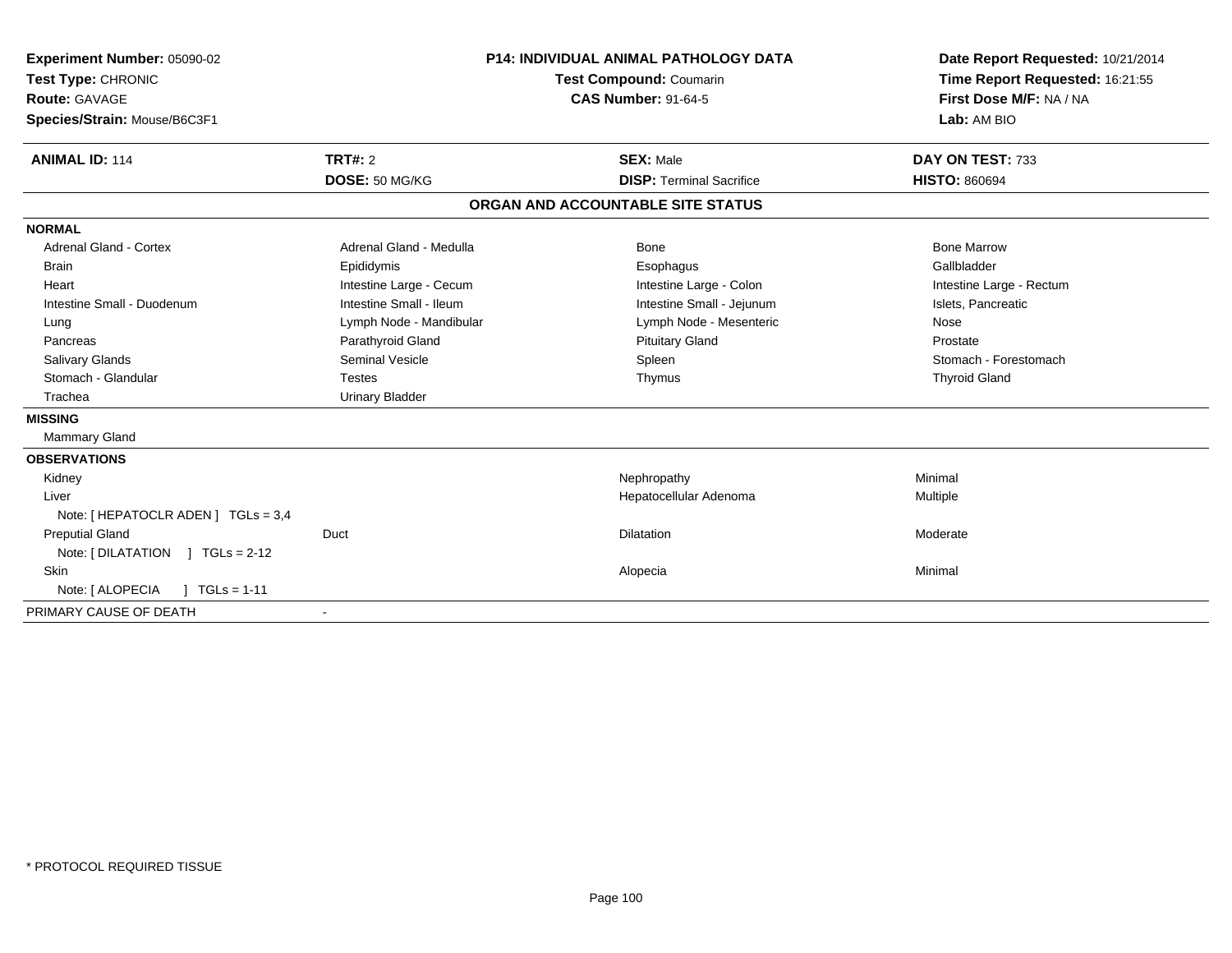| Experiment Number: 05090-02<br>Test Type: CHRONIC<br><b>Route: GAVAGE</b><br>Species/Strain: Mouse/B6C3F1 |                         | <b>P14: INDIVIDUAL ANIMAL PATHOLOGY DATA</b><br><b>Test Compound: Coumarin</b><br><b>CAS Number: 91-64-5</b> | Date Report Requested: 10/21/2014<br>Time Report Requested: 16:21:55<br>First Dose M/F: NA / NA<br>Lab: AM BIO |  |
|-----------------------------------------------------------------------------------------------------------|-------------------------|--------------------------------------------------------------------------------------------------------------|----------------------------------------------------------------------------------------------------------------|--|
| <b>ANIMAL ID: 115</b>                                                                                     | TRT#: 2                 | <b>SEX: Male</b>                                                                                             | DAY ON TEST: 733                                                                                               |  |
|                                                                                                           | DOSE: 50 MG/KG          | <b>DISP: Terminal Sacrifice</b>                                                                              | <b>HISTO: 860695</b>                                                                                           |  |
|                                                                                                           |                         | ORGAN AND ACCOUNTABLE SITE STATUS                                                                            |                                                                                                                |  |
| <b>NORMAL</b>                                                                                             |                         |                                                                                                              |                                                                                                                |  |
| <b>Adrenal Gland - Cortex</b>                                                                             | Adrenal Gland - Medulla | Bone                                                                                                         | <b>Bone Marrow</b>                                                                                             |  |
| Brain                                                                                                     | Epididymis              | Esophagus                                                                                                    | Gallbladder                                                                                                    |  |
| Heart                                                                                                     | Intestine Large - Cecum | Intestine Large - Colon                                                                                      | Intestine Large - Rectum                                                                                       |  |
| Intestine Small - Duodenum                                                                                | Intestine Small - Ileum | Intestine Small - Jejunum                                                                                    | Islets, Pancreatic                                                                                             |  |
| Kidney                                                                                                    | Lung                    | Lymph Node - Mandibular                                                                                      | Lymph Node - Mesenteric                                                                                        |  |
| Nose                                                                                                      | Parathyroid Gland       | <b>Pituitary Gland</b>                                                                                       | Prostate                                                                                                       |  |
| <b>Salivary Glands</b>                                                                                    | <b>Seminal Vesicle</b>  | <b>Skin</b>                                                                                                  | Spleen                                                                                                         |  |
| Stomach - Glandular                                                                                       | <b>Testes</b>           | Thymus                                                                                                       | <b>Thyroid Gland</b>                                                                                           |  |
| Trachea                                                                                                   | <b>Urinary Bladder</b>  |                                                                                                              |                                                                                                                |  |
| <b>MISSING</b>                                                                                            |                         |                                                                                                              |                                                                                                                |  |
| <b>Mammary Gland</b>                                                                                      |                         |                                                                                                              |                                                                                                                |  |
| <b>OBSERVATIONS</b>                                                                                       |                         |                                                                                                              |                                                                                                                |  |
| Liver                                                                                                     | Centrilobular           | Hypertrophy                                                                                                  | Mild                                                                                                           |  |
| Pancreas                                                                                                  |                         | Atrophy                                                                                                      | Minimal                                                                                                        |  |
|                                                                                                           |                         | <b>Infiltration Cellular</b>                                                                                 | Lymphocyte, Minimal                                                                                            |  |
| Stomach                                                                                                   | Forestomach             | Hyperkeratosis                                                                                               | Mild                                                                                                           |  |
| PRIMARY CAUSE OF DEATH                                                                                    |                         |                                                                                                              |                                                                                                                |  |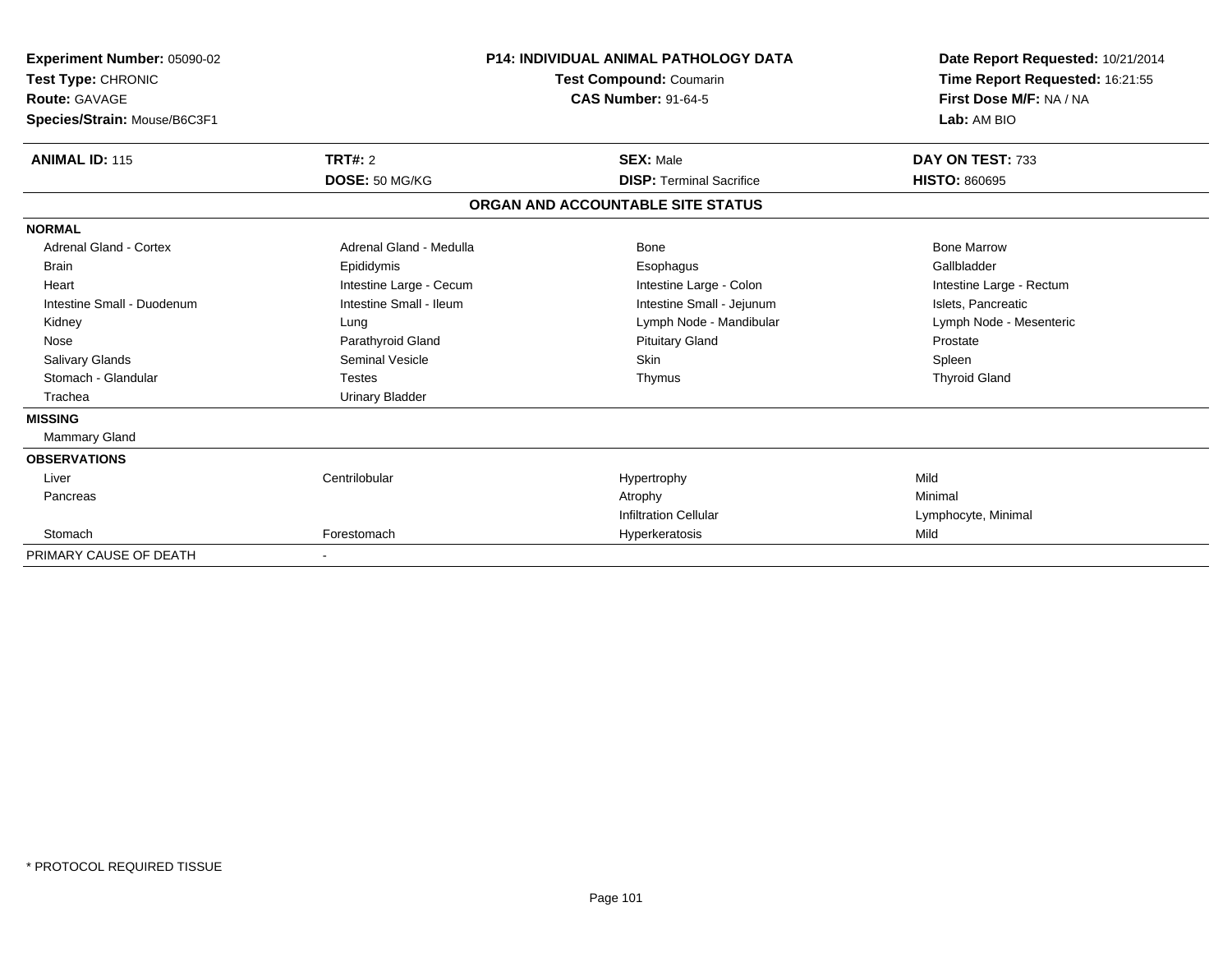| <b>Experiment Number: 05090-02</b><br>Test Type: CHRONIC<br><b>Route: GAVAGE</b><br>Species/Strain: Mouse/B6C3F1 |                         | <b>P14: INDIVIDUAL ANIMAL PATHOLOGY DATA</b><br>Test Compound: Coumarin<br><b>CAS Number: 91-64-5</b> | Date Report Requested: 10/21/2014<br>Time Report Requested: 16:21:55<br>First Dose M/F: NA / NA<br>Lab: AM BIO |
|------------------------------------------------------------------------------------------------------------------|-------------------------|-------------------------------------------------------------------------------------------------------|----------------------------------------------------------------------------------------------------------------|
| <b>ANIMAL ID: 116</b>                                                                                            | TRT#: 2                 | <b>SEX: Male</b>                                                                                      | DAY ON TEST: 733                                                                                               |
|                                                                                                                  | DOSE: 50 MG/KG          | <b>DISP: Terminal Sacrifice</b>                                                                       | <b>HISTO: 860696</b>                                                                                           |
|                                                                                                                  |                         | ORGAN AND ACCOUNTABLE SITE STATUS                                                                     |                                                                                                                |
| <b>NORMAL</b>                                                                                                    |                         |                                                                                                       |                                                                                                                |
| <b>Adrenal Gland - Cortex</b>                                                                                    | Adrenal Gland - Medulla | Bone                                                                                                  | <b>Bone Marrow</b>                                                                                             |
| <b>Brain</b>                                                                                                     | Epididymis              | Esophagus                                                                                             | Gallbladder                                                                                                    |
| Heart                                                                                                            | Intestine Large - Cecum | Intestine Large - Colon                                                                               | Intestine Large - Rectum                                                                                       |
| Intestine Small - Duodenum                                                                                       | Intestine Small - Ileum | Intestine Small - Jejunum                                                                             | Islets, Pancreatic                                                                                             |
| Kidney                                                                                                           | Liver                   | Lung                                                                                                  | Lymph Node - Mandibular                                                                                        |
| Lymph Node - Mesenteric                                                                                          | Nose                    | Pancreas                                                                                              | Parathyroid Gland                                                                                              |
| <b>Pituitary Gland</b>                                                                                           | Prostate                | Salivary Glands                                                                                       | <b>Seminal Vesicle</b>                                                                                         |
| <b>Skin</b>                                                                                                      | Spleen                  | Stomach - Forestomach                                                                                 | Stomach - Glandular                                                                                            |
| <b>Testes</b>                                                                                                    | Thymus                  | Trachea                                                                                               | <b>Urinary Bladder</b>                                                                                         |
| <b>MISSING</b>                                                                                                   |                         |                                                                                                       |                                                                                                                |
| Mammary Gland                                                                                                    |                         |                                                                                                       |                                                                                                                |
| <b>OBSERVATIONS</b>                                                                                              |                         |                                                                                                       |                                                                                                                |
| <b>Preputial Gland</b>                                                                                           | Duct                    | <b>Dilatation</b>                                                                                     | Moderate                                                                                                       |
| Note: [ DILATATION<br>$1 TGLs = 1-11$                                                                            |                         |                                                                                                       |                                                                                                                |
| <b>Thyroid Gland</b>                                                                                             |                         | <b>Infiltration Cellular</b>                                                                          | Lymphocyte, Mild                                                                                               |
| PRIMARY CAUSE OF DEATH                                                                                           |                         |                                                                                                       |                                                                                                                |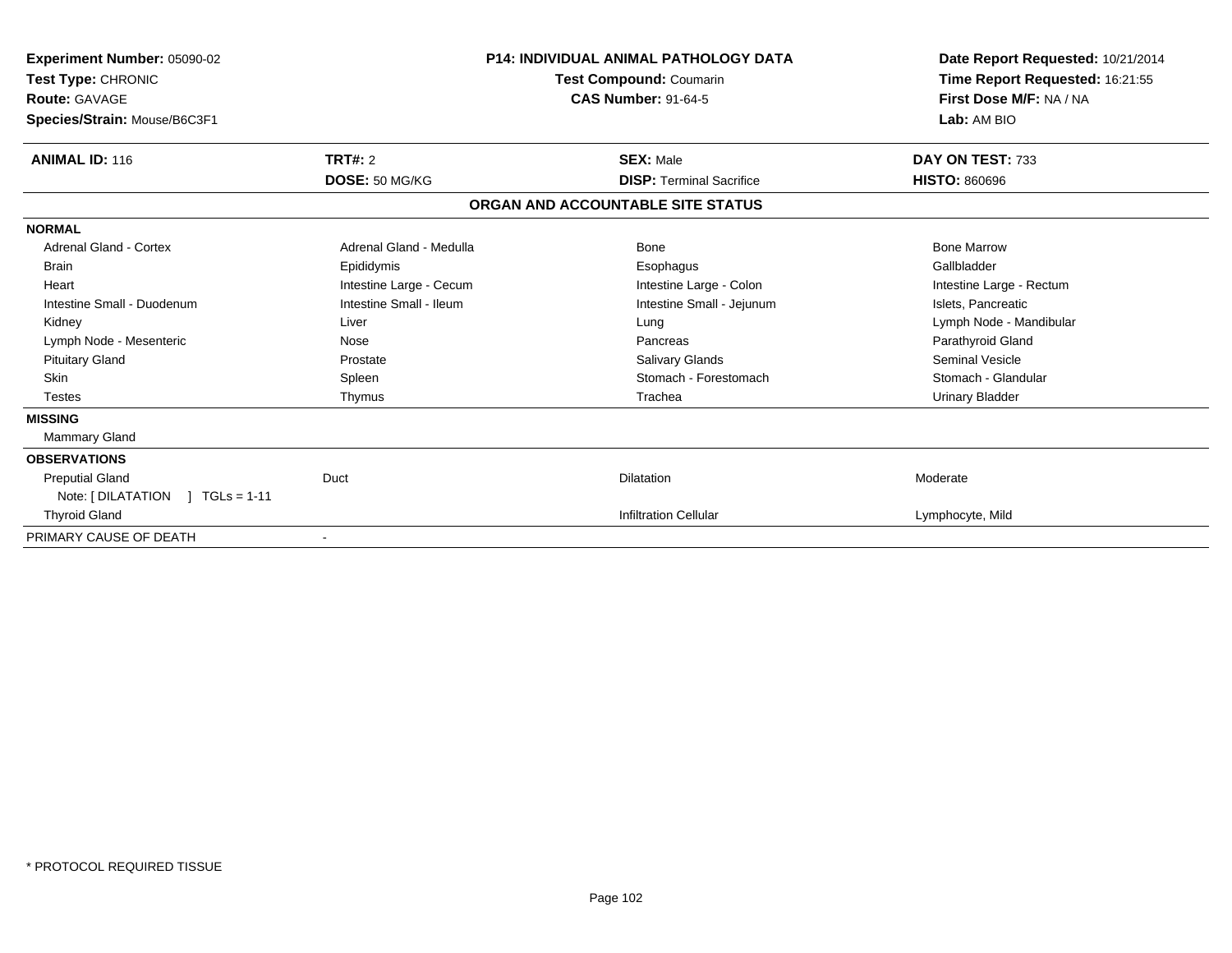| Experiment Number: 05090-02<br>Test Type: CHRONIC<br>Route: GAVAGE<br>Species/Strain: Mouse/B6C3F1                 |                           | <b>P14: INDIVIDUAL ANIMAL PATHOLOGY DATA</b><br><b>Test Compound: Coumarin</b><br><b>CAS Number: 91-64-5</b> | Date Report Requested: 10/21/2014<br>Time Report Requested: 16:21:55<br>First Dose M/F: NA / NA<br>Lab: AM BIO |
|--------------------------------------------------------------------------------------------------------------------|---------------------------|--------------------------------------------------------------------------------------------------------------|----------------------------------------------------------------------------------------------------------------|
| <b>ANIMAL ID: 118</b>                                                                                              | <b>TRT#: 2</b>            | <b>SEX: Male</b>                                                                                             | DAY ON TEST: 730                                                                                               |
|                                                                                                                    | DOSE: 50 MG/KG            | <b>DISP: Terminal Sacrifice</b>                                                                              | <b>HISTO: 860698</b>                                                                                           |
|                                                                                                                    |                           | ORGAN AND ACCOUNTABLE SITE STATUS                                                                            |                                                                                                                |
| <b>NORMAL</b>                                                                                                      |                           |                                                                                                              |                                                                                                                |
| Esophagus                                                                                                          | Intestine Large - Colon   | Intestine Large - Rectum                                                                                     | Intestine Small - Duodenum                                                                                     |
| Intestine Small - Ileum                                                                                            | Intestine Small - Jejunum | Islets, Pancreatic                                                                                           | Parathyroid Gland                                                                                              |
| <b>Pituitary Gland</b>                                                                                             | <b>Salivary Glands</b>    | Skin                                                                                                         | Stomach - Forestomach                                                                                          |
| Stomach - Glandular                                                                                                | <b>Thyroid Gland</b>      | Trachea                                                                                                      |                                                                                                                |
| <b>MISSING</b>                                                                                                     |                           |                                                                                                              |                                                                                                                |
| Mammary Gland                                                                                                      |                           |                                                                                                              |                                                                                                                |
| <b>OBSERVATIONS</b>                                                                                                |                           |                                                                                                              |                                                                                                                |
| <b>Adrenal Gland</b>                                                                                               | Cortex                    | Lymphoma Malignant Lymphocytic                                                                               |                                                                                                                |
|                                                                                                                    | Medulla                   | Lymphoma Malignant Lymphocytic                                                                               |                                                                                                                |
| Bone                                                                                                               |                           | Lymphoma Malignant Lymphocytic                                                                               |                                                                                                                |
| <b>Bone Marrow</b>                                                                                                 |                           | Lymphoma Malignant Lymphocytic                                                                               |                                                                                                                |
| <b>Brain</b>                                                                                                       |                           | Lymphoma Malignant Lymphocytic                                                                               |                                                                                                                |
| Epididymis                                                                                                         |                           | Lymphoma Malignant Lymphocytic                                                                               |                                                                                                                |
| Gallbladder                                                                                                        |                           | Lymphoma Malignant Lymphocytic                                                                               |                                                                                                                |
| Heart                                                                                                              |                           | Lymphoma Malignant Lymphocytic                                                                               |                                                                                                                |
| Intestine Large                                                                                                    | Cecum                     | Lymphoma Malignant Lymphocytic                                                                               |                                                                                                                |
| Kidney                                                                                                             |                           | Lymphoma Malignant Lymphocytic                                                                               |                                                                                                                |
| Liver                                                                                                              |                           | Hepatocellular Adenoma                                                                                       | Multiple                                                                                                       |
|                                                                                                                    |                           | Lymphoma Malignant Lymphocytic                                                                               |                                                                                                                |
| Note: [LYMPH MAL LYMP ] TGLs = 6,7-13<br>Note: [ HEPATOCLR ADEN ] $TGLs = 6,7$                                     |                           |                                                                                                              |                                                                                                                |
| Lung<br>Note: [LYMPH MAL LYMP ] TGLs = 3,4,5-16                                                                    |                           | Lymphoma Malignant Lymphocytic                                                                               |                                                                                                                |
| Lymph Node                                                                                                         | Inguinal                  | Lymphoma Malignant Lymphocytic                                                                               |                                                                                                                |
|                                                                                                                    | Mandibular                | Lymphoma Malignant Lymphocytic                                                                               |                                                                                                                |
|                                                                                                                    | Mesenteric                | Lymphoma Malignant Lymphocytic                                                                               |                                                                                                                |
| Note: [LYMPH MAL LYMP ] TGLs = 8-14<br>Note: [LYMPH MAL LYMP ] TGLs = 2-11<br>Note: [LYMPH MAL LYMP ] TGLs = 10-15 |                           |                                                                                                              |                                                                                                                |
| Nose                                                                                                               |                           | Lymphoma Malignant Lymphocytic                                                                               |                                                                                                                |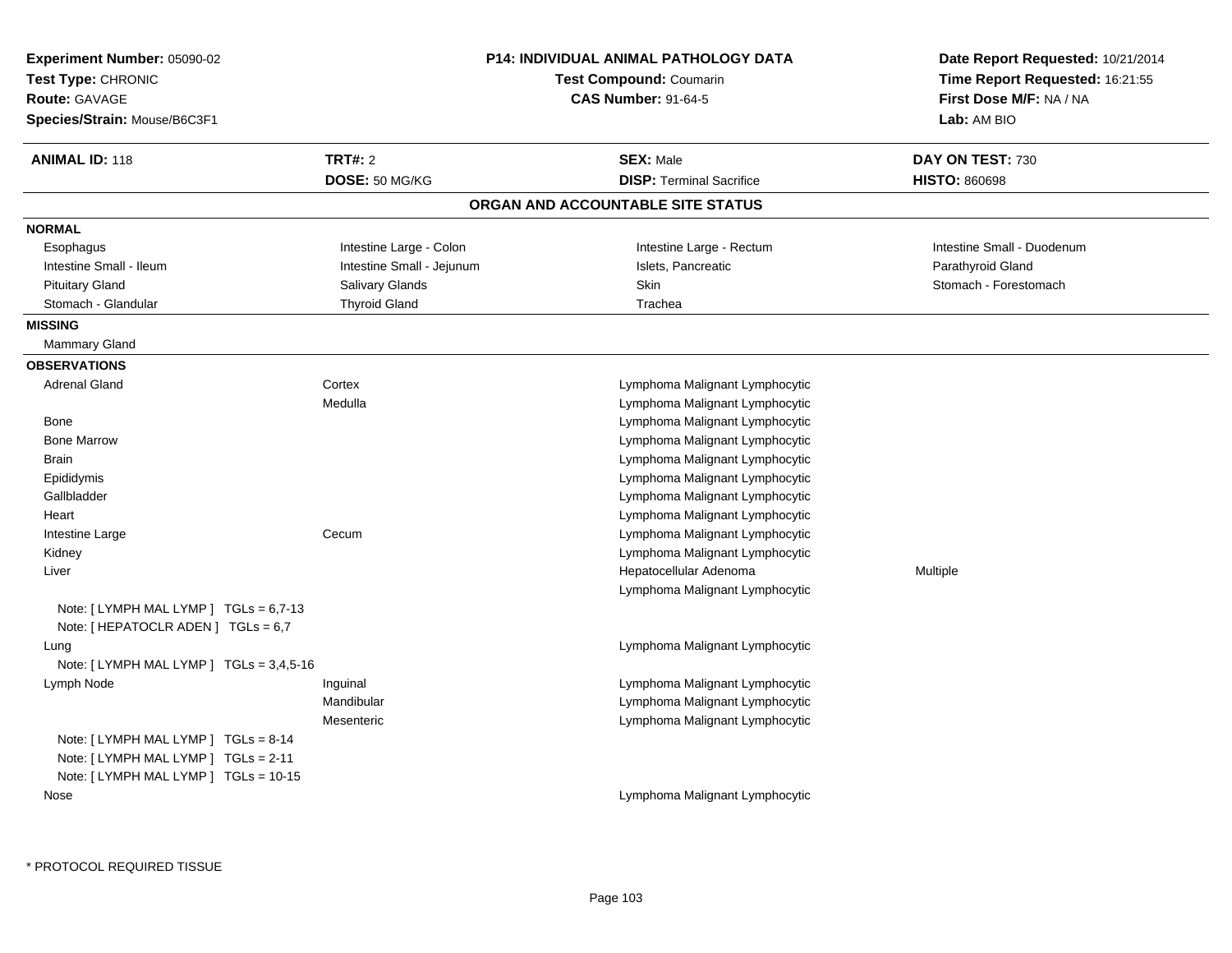| <b>Experiment Number: 05090-02</b><br><b>Test Type: CHRONIC</b><br><b>Route: GAVAGE</b><br>Species/Strain: Mouse/B6C3F1 |                | <b>P14: INDIVIDUAL ANIMAL PATHOLOGY DATA</b><br>Test Compound: Coumarin<br><b>CAS Number: 91-64-5</b> | Date Report Requested: 10/21/2014<br>Time Report Requested: 16:21:55<br>First Dose M/F: NA / NA<br><b>Lab:</b> AM BIO |
|-------------------------------------------------------------------------------------------------------------------------|----------------|-------------------------------------------------------------------------------------------------------|-----------------------------------------------------------------------------------------------------------------------|
| <b>ANIMAL ID: 118</b>                                                                                                   | TRT#: 2        | <b>SEX: Male</b>                                                                                      | DAY ON TEST: 730                                                                                                      |
|                                                                                                                         | DOSE: 50 MG/KG | <b>DISP:</b> Terminal Sacrifice                                                                       | <b>HISTO: 860698</b>                                                                                                  |
|                                                                                                                         |                | ORGAN AND ACCOUNTABLE SITE STATUS                                                                     |                                                                                                                       |
| Pancreas                                                                                                                |                | Lymphoma Malignant Lymphocytic                                                                        |                                                                                                                       |
| <b>Preputial Gland</b><br>Note: $[LYMPH MALLYMP]$ TGLs = 9-17                                                           |                | Lymphoma Malignant Lymphocytic                                                                        |                                                                                                                       |
| Prostate                                                                                                                |                | Lymphoma Malignant Lymphocytic                                                                        |                                                                                                                       |
| <b>Seminal Vesicle</b>                                                                                                  |                | Lymphoma Malignant Lymphocytic                                                                        |                                                                                                                       |
| Spleen<br>Note: [LYMPH MAL LYMP ] TGLs = 1-12                                                                           |                | Lymphoma Malignant Lymphocytic                                                                        |                                                                                                                       |
| Testes                                                                                                                  |                | Lymphoma Malignant Lymphocytic                                                                        |                                                                                                                       |
| Thymus                                                                                                                  |                | Lymphoma Malignant Lymphocytic                                                                        |                                                                                                                       |
| <b>Urinary Bladder</b>                                                                                                  |                | Lymphoma Malignant Lymphocytic                                                                        |                                                                                                                       |
| PRIMARY CAUSE OF DEATH                                                                                                  |                |                                                                                                       |                                                                                                                       |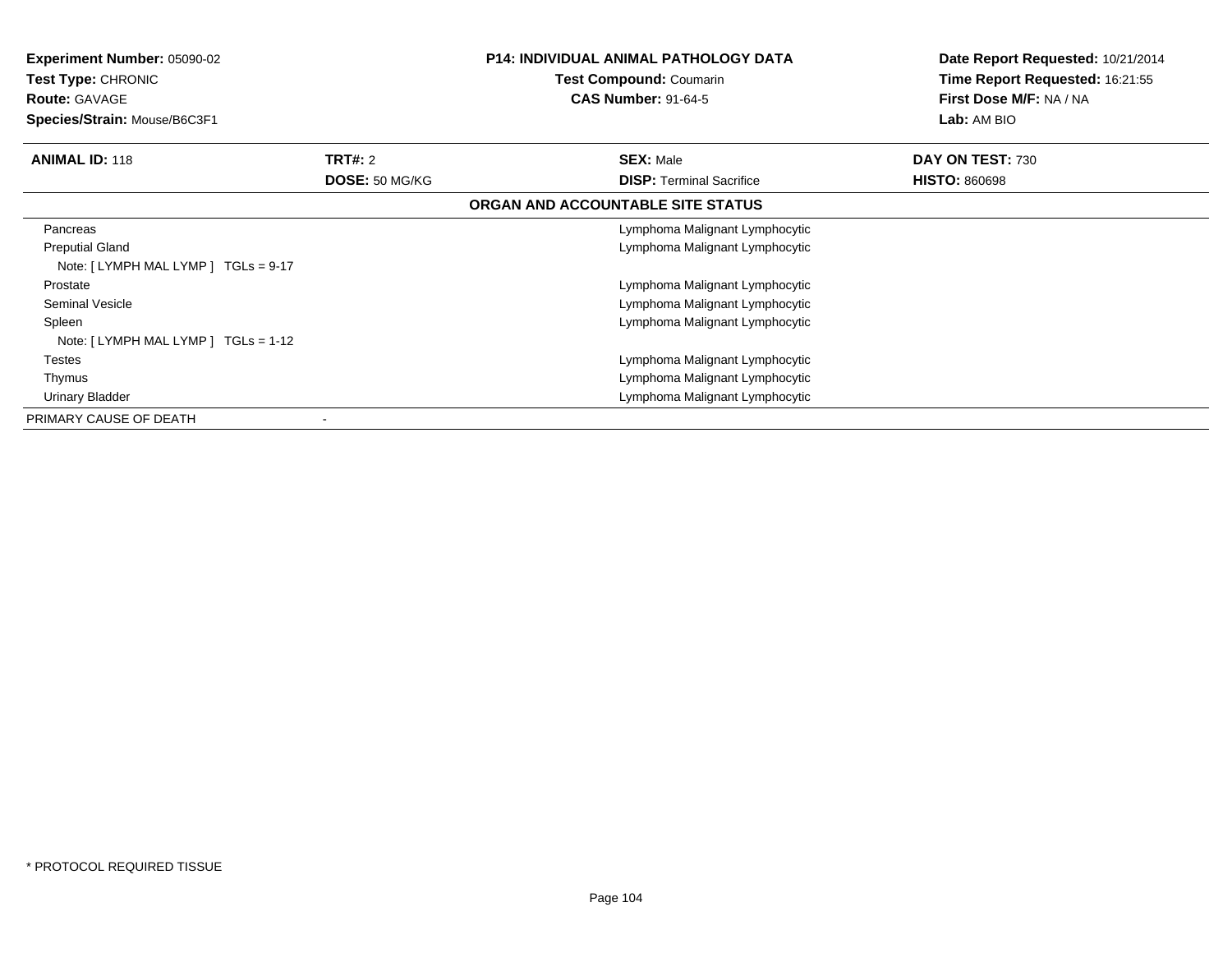| Experiment Number: 05090-02<br>Test Type: CHRONIC<br><b>Route: GAVAGE</b><br>Species/Strain: Mouse/B6C3F1 |                         | <b>P14: INDIVIDUAL ANIMAL PATHOLOGY DATA</b><br>Test Compound: Coumarin<br><b>CAS Number: 91-64-5</b> | Date Report Requested: 10/21/2014<br>Time Report Requested: 16:21:55<br>First Dose M/F: NA / NA<br>Lab: AM BIO |
|-----------------------------------------------------------------------------------------------------------|-------------------------|-------------------------------------------------------------------------------------------------------|----------------------------------------------------------------------------------------------------------------|
| <b>ANIMAL ID: 120</b>                                                                                     | <b>TRT#: 2</b>          | <b>SEX: Male</b>                                                                                      | DAY ON TEST: 733                                                                                               |
|                                                                                                           | DOSE: 50 MG/KG          | <b>DISP: Terminal Sacrifice</b>                                                                       | <b>HISTO: 860700</b>                                                                                           |
|                                                                                                           |                         | ORGAN AND ACCOUNTABLE SITE STATUS                                                                     |                                                                                                                |
| <b>NORMAL</b>                                                                                             |                         |                                                                                                       |                                                                                                                |
| <b>Adrenal Gland - Cortex</b>                                                                             | Adrenal Gland - Medulla | Bone                                                                                                  | <b>Bone Marrow</b>                                                                                             |
| <b>Brain</b>                                                                                              | Epididymis              | Esophagus                                                                                             | Gallbladder                                                                                                    |
| Heart                                                                                                     | Intestine Large - Cecum | Intestine Large - Colon                                                                               | Intestine Large - Rectum                                                                                       |
| Intestine Small - Duodenum                                                                                | Intestine Small - Ileum | Intestine Small - Jejunum                                                                             | Islets, Pancreatic                                                                                             |
| Lymph Node - Mandibular                                                                                   | Nose                    | Pancreas                                                                                              | Parathyroid Gland                                                                                              |
| <b>Pituitary Gland</b>                                                                                    | Prostate                | <b>Salivary Glands</b>                                                                                | Seminal Vesicle                                                                                                |
| Stomach - Forestomach                                                                                     | Stomach - Glandular     | <b>Testes</b>                                                                                         | Thymus                                                                                                         |
| <b>Thyroid Gland</b>                                                                                      | Trachea                 | <b>Urinary Bladder</b>                                                                                |                                                                                                                |
| <b>MISSING</b>                                                                                            |                         |                                                                                                       |                                                                                                                |
| Mammary Gland                                                                                             |                         |                                                                                                       |                                                                                                                |
| <b>OBSERVATIONS</b>                                                                                       |                         |                                                                                                       |                                                                                                                |
| Kidney                                                                                                    |                         | Nephropathy                                                                                           | Minimal                                                                                                        |
| Liver                                                                                                     |                         | <b>Eosinophilic Focus</b>                                                                             | Mild                                                                                                           |
|                                                                                                           |                         | Hepatocellular Adenoma                                                                                |                                                                                                                |
| Note: [ HEPATOCLR ADEN ] TGLs = 4-5                                                                       |                         |                                                                                                       |                                                                                                                |
| Lung                                                                                                      | Bronchiole, Epithelium  | Hyperplasia                                                                                           | Mild                                                                                                           |
| Lymph Node                                                                                                | Mesenteric              | Lymphoma Malignant Lymphocytic                                                                        |                                                                                                                |
| Note: [ LYMPH MAL LYMP ] TGLs = 3-11                                                                      |                         |                                                                                                       |                                                                                                                |
| Skin                                                                                                      |                         | Alopecia                                                                                              | Moderate                                                                                                       |
| Note: [ ALOPECIA<br>$1 TGLs = 1-12$                                                                       |                         |                                                                                                       |                                                                                                                |
| Spleen                                                                                                    |                         | Hyperplasia                                                                                           | Lymphoid, Moderate                                                                                             |
| Note: [HYPERPLASIA ] TGLs = 2-5                                                                           |                         |                                                                                                       |                                                                                                                |
| PRIMARY CAUSE OF DEATH                                                                                    |                         |                                                                                                       |                                                                                                                |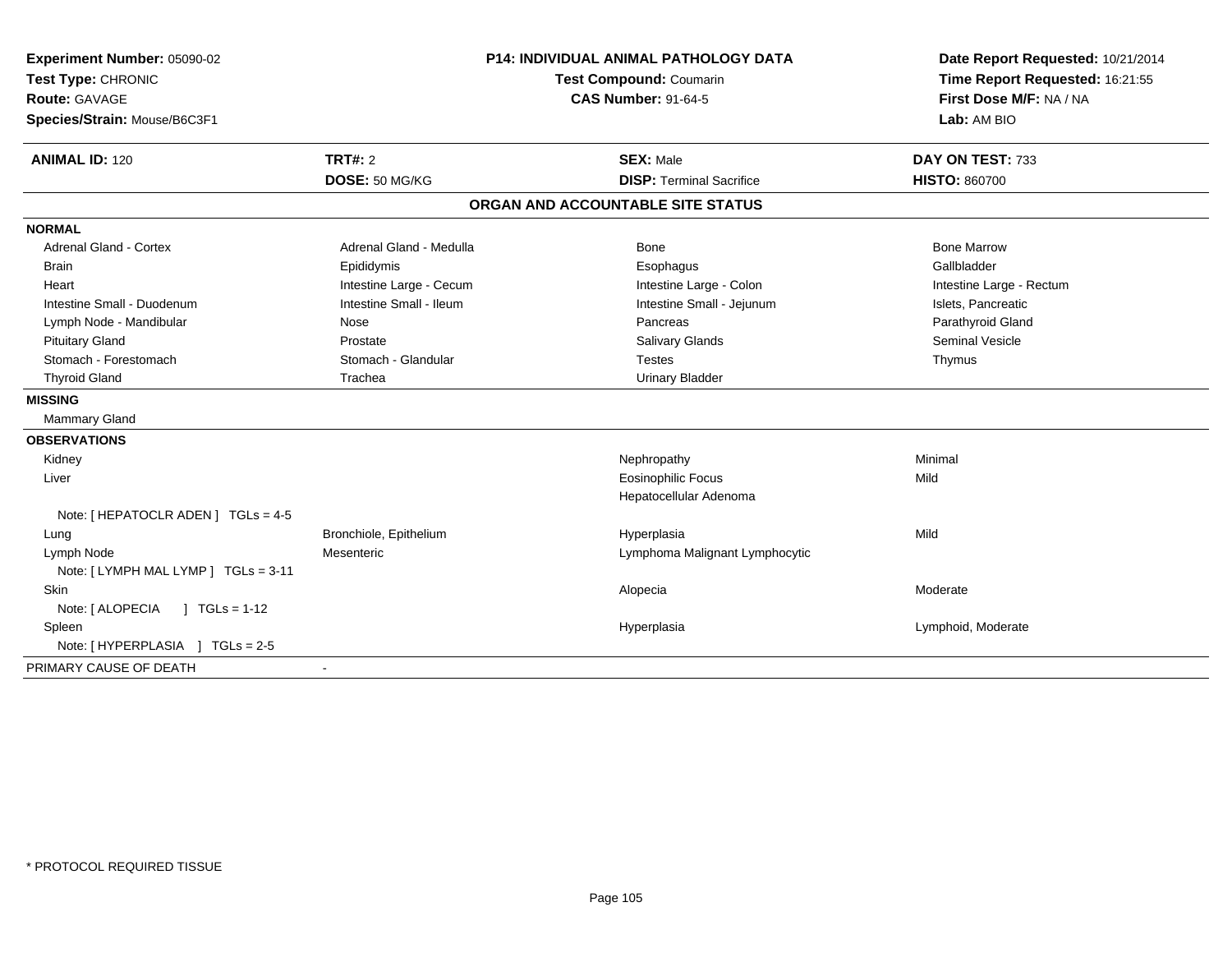| Experiment Number: 05090-02<br>Test Type: CHRONIC<br>Route: GAVAGE<br>Species/Strain: Mouse/B6C3F1 |                          | <b>P14: INDIVIDUAL ANIMAL PATHOLOGY DATA</b><br><b>Test Compound: Coumarin</b><br><b>CAS Number: 91-64-5</b> | Date Report Requested: 10/21/2014<br>Time Report Requested: 16:21:55<br>First Dose M/F: NA / NA<br>Lab: AM BIO |
|----------------------------------------------------------------------------------------------------|--------------------------|--------------------------------------------------------------------------------------------------------------|----------------------------------------------------------------------------------------------------------------|
| <b>ANIMAL ID: 121</b>                                                                              | <b>TRT#: 2</b>           | <b>SEX: Male</b>                                                                                             | DAY ON TEST: 730                                                                                               |
|                                                                                                    | DOSE: 50 MG/KG           | <b>DISP: Terminal Sacrifice</b>                                                                              | <b>HISTO: 860701</b>                                                                                           |
|                                                                                                    |                          | ORGAN AND ACCOUNTABLE SITE STATUS                                                                            |                                                                                                                |
| <b>NORMAL</b>                                                                                      |                          |                                                                                                              |                                                                                                                |
| Adrenal Gland - Medulla                                                                            | Bone                     | <b>Bone Marrow</b>                                                                                           | <b>Brain</b>                                                                                                   |
| Esophagus                                                                                          | Gallbladder              | Heart                                                                                                        | Intestine Large - Cecum                                                                                        |
| Intestine Large - Colon                                                                            | Intestine Large - Rectum | Intestine Small - Duodenum                                                                                   | Intestine Small - Ileum                                                                                        |
| Intestine Small - Jejunum                                                                          | Islets, Pancreatic       | Lung                                                                                                         | Lymph Node - Mandibular                                                                                        |
| Lymph Node - Mesenteric                                                                            | Nose                     | Pancreas                                                                                                     | Parathyroid Gland                                                                                              |
| <b>Pituitary Gland</b>                                                                             | Prostate                 | Salivary Glands                                                                                              | <b>Seminal Vesicle</b>                                                                                         |
| Skin                                                                                               | Spleen                   | Stomach - Forestomach                                                                                        | Stomach - Glandular                                                                                            |
| <b>Testes</b>                                                                                      | Thymus                   | <b>Thyroid Gland</b>                                                                                         | Trachea                                                                                                        |
| <b>Urinary Bladder</b>                                                                             |                          |                                                                                                              |                                                                                                                |
| <b>MISSING</b>                                                                                     |                          |                                                                                                              |                                                                                                                |
| Mammary Gland                                                                                      |                          |                                                                                                              |                                                                                                                |
| <b>OBSERVATIONS</b>                                                                                |                          |                                                                                                              |                                                                                                                |
| <b>Adrenal Gland</b>                                                                               | Cortex                   | <b>Cytoplasmic Alteration</b>                                                                                | Mild                                                                                                           |
| Epididymis                                                                                         |                          | Granuloma                                                                                                    | Moderate                                                                                                       |
| Kidney                                                                                             |                          | <b>Infiltration Cellular</b>                                                                                 | Lymphocyte, Mild                                                                                               |
| Liver                                                                                              |                          | Hepatocellular Carcinoma                                                                                     |                                                                                                                |
| Note: [ HEPATOCLR CARC ] TGLs = 1-5                                                                |                          |                                                                                                              |                                                                                                                |
| PRIMARY CAUSE OF DEATH                                                                             | $\overline{\phantom{a}}$ |                                                                                                              |                                                                                                                |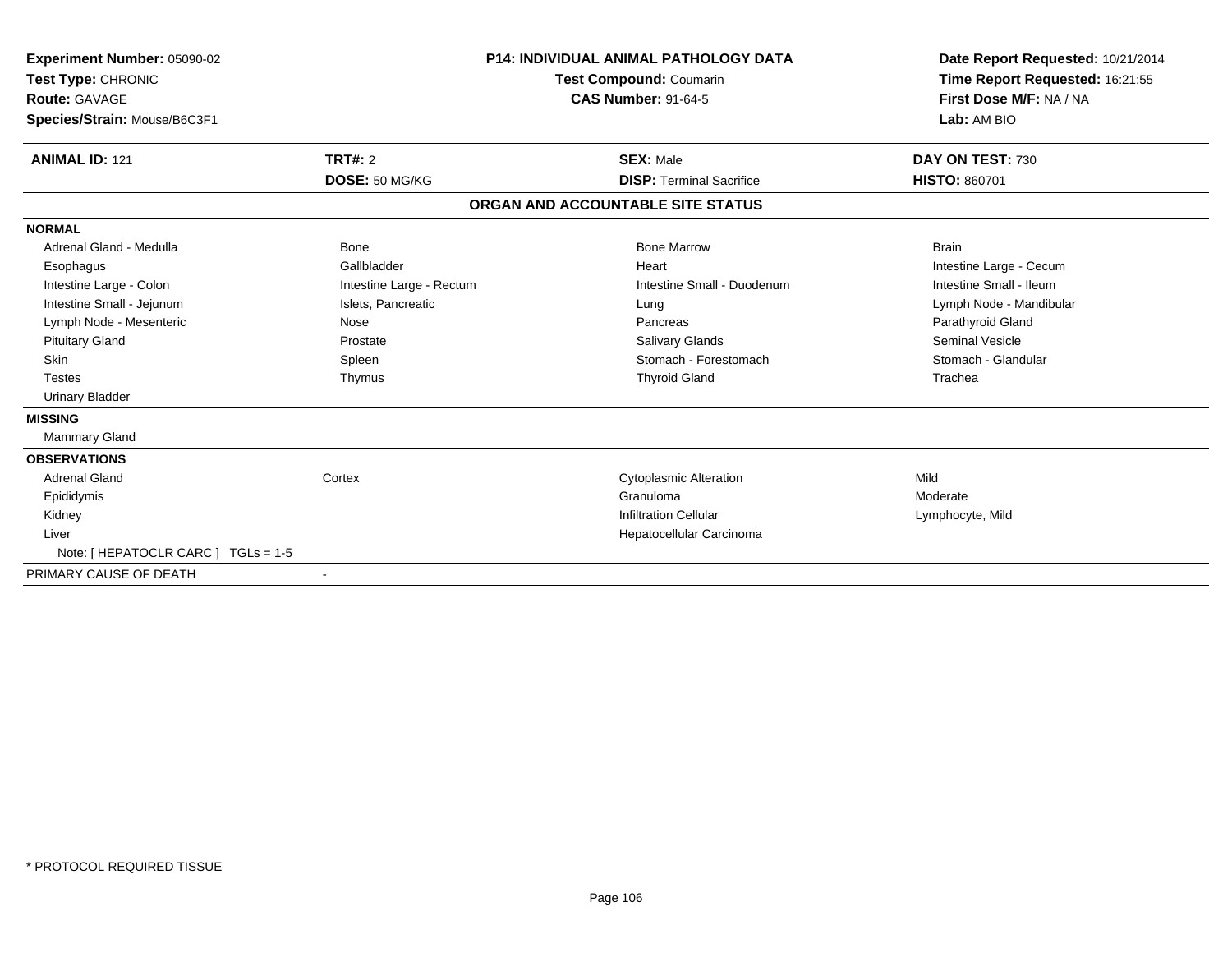| Experiment Number: 05090-02           |                         | <b>P14: INDIVIDUAL ANIMAL PATHOLOGY DATA</b> | Date Report Requested: 10/21/2014 |  |
|---------------------------------------|-------------------------|----------------------------------------------|-----------------------------------|--|
| Test Type: CHRONIC                    |                         | Test Compound: Coumarin                      | Time Report Requested: 16:21:55   |  |
| <b>Route: GAVAGE</b>                  |                         | <b>CAS Number: 91-64-5</b>                   | First Dose M/F: NA / NA           |  |
| Species/Strain: Mouse/B6C3F1          |                         |                                              | Lab: AM BIO                       |  |
| <b>ANIMAL ID: 122</b>                 | TRT#: 2                 | <b>SEX: Male</b>                             | DAY ON TEST: 729                  |  |
|                                       | DOSE: 50 MG/KG          | <b>DISP: Terminal Sacrifice</b>              | <b>HISTO: 860702</b>              |  |
|                                       |                         | ORGAN AND ACCOUNTABLE SITE STATUS            |                                   |  |
| <b>NORMAL</b>                         |                         |                                              |                                   |  |
| <b>Adrenal Gland - Cortex</b>         | Adrenal Gland - Medulla | Bone                                         | <b>Bone Marrow</b>                |  |
| <b>Brain</b>                          | Epididymis              | Esophagus                                    | Gallbladder                       |  |
| Heart                                 | Intestine Large - Cecum | Intestine Large - Colon                      | Intestine Large - Rectum          |  |
| Intestine Small - Duodenum            | Intestine Small - Ileum | Islets, Pancreatic                           | Lymph Node - Mandibular           |  |
| Lymph Node - Mesenteric               | Nose                    | Pancreas                                     | Parathyroid Gland                 |  |
| <b>Pituitary Gland</b>                | Prostate                | <b>Salivary Glands</b>                       | Seminal Vesicle                   |  |
| Skin                                  | Spleen                  | Stomach - Forestomach                        | Stomach - Glandular               |  |
| <b>Testes</b>                         | <b>Thyroid Gland</b>    | Trachea                                      | Urinary Bladder                   |  |
| <b>MISSING</b>                        |                         |                                              |                                   |  |
| <b>Mammary Gland</b>                  | Thymus                  |                                              |                                   |  |
| <b>OBSERVATIONS</b>                   |                         |                                              |                                   |  |
| <b>Intestine Small</b>                | Jejunum                 | Adenoma                                      |                                   |  |
| Kidney                                |                         | Nephropathy                                  | Minimal                           |  |
| Liver                                 |                         | <b>Clear Cell Focus</b>                      | Mild                              |  |
|                                       |                         | Eosinophilic Focus                           | Mild                              |  |
|                                       |                         | Hepatocellular Adenoma                       | Multiple                          |  |
| Note: [ HEPATOCLR ADEN ] TGLs = 2-5   |                         |                                              |                                   |  |
| Lung                                  |                         | Alveolar/Bronchiolar Adenoma                 |                                   |  |
| Note: [ ALV BRON ADEN ] TGLs = 1-11.1 |                         |                                              |                                   |  |
| PRIMARY CAUSE OF DEATH                |                         |                                              |                                   |  |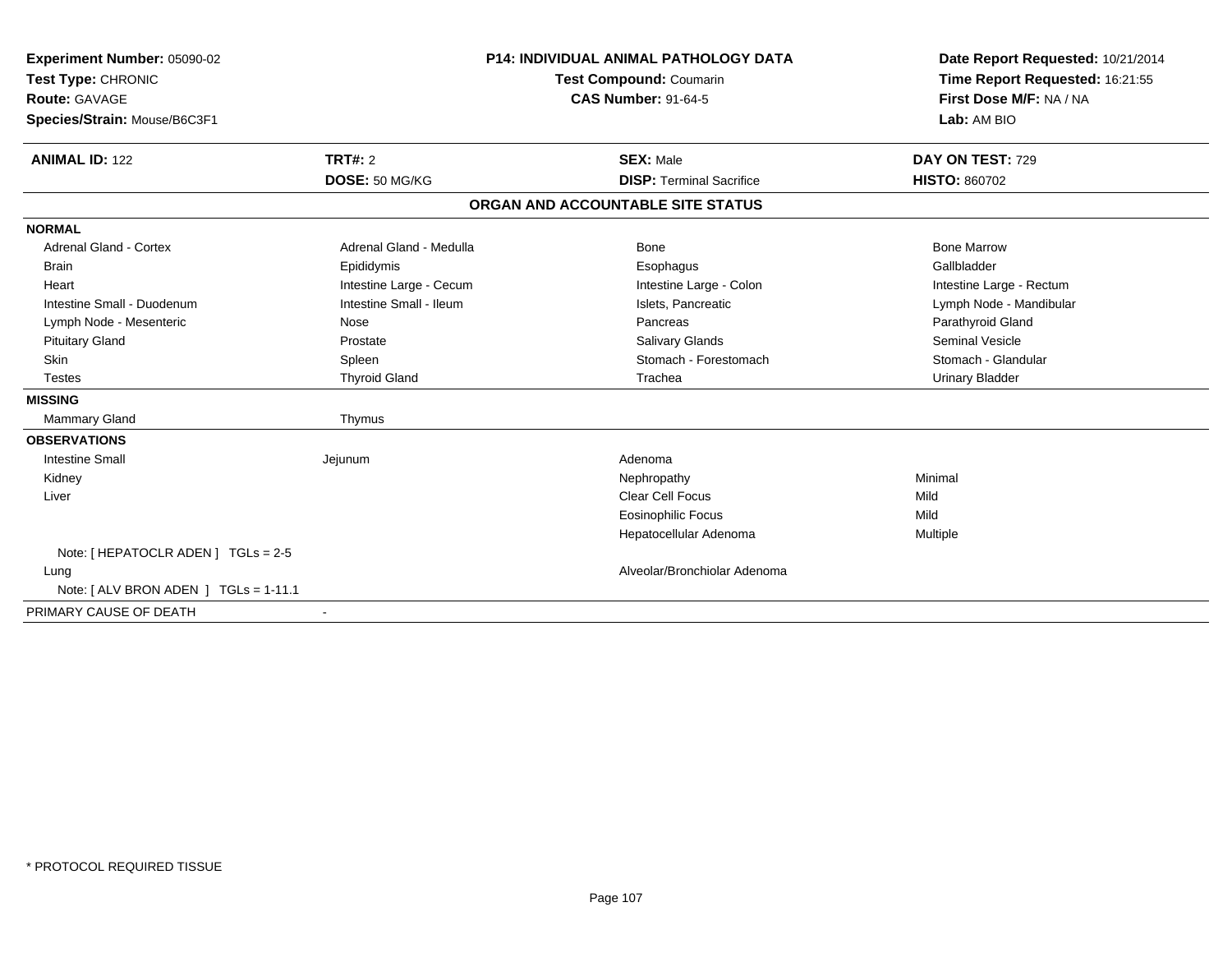| Experiment Number: 05090-02<br>Test Type: CHRONIC<br><b>Route: GAVAGE</b> |                         | <b>P14: INDIVIDUAL ANIMAL PATHOLOGY DATA</b> | Date Report Requested: 10/21/2014 |  |
|---------------------------------------------------------------------------|-------------------------|----------------------------------------------|-----------------------------------|--|
|                                                                           |                         | Test Compound: Coumarin                      | Time Report Requested: 16:21:55   |  |
|                                                                           |                         | <b>CAS Number: 91-64-5</b>                   | First Dose M/F: NA / NA           |  |
| Species/Strain: Mouse/B6C3F1                                              |                         |                                              | Lab: AM BIO                       |  |
| <b>ANIMAL ID: 123</b>                                                     | TRT#: 2                 | <b>SEX: Male</b>                             | DAY ON TEST: 733                  |  |
|                                                                           | DOSE: 50 MG/KG          | <b>DISP: Terminal Sacrifice</b>              | <b>HISTO: 860703</b>              |  |
|                                                                           |                         | ORGAN AND ACCOUNTABLE SITE STATUS            |                                   |  |
| <b>NORMAL</b>                                                             |                         |                                              |                                   |  |
| <b>Adrenal Gland - Cortex</b>                                             | Adrenal Gland - Medulla | Bone                                         | <b>Bone Marrow</b>                |  |
| <b>Brain</b>                                                              | Epididymis              | Esophagus                                    | Gallbladder                       |  |
| Heart                                                                     | Intestine Large - Cecum | Intestine Large - Colon                      | Intestine Large - Rectum          |  |
| Intestine Small - Duodenum                                                | Intestine Small - Ileum | Intestine Small - Jejunum                    | Islets, Pancreatic                |  |
| Lung                                                                      | Lymph Node - Mandibular | Lymph Node - Mesenteric                      | Nose                              |  |
| Pancreas                                                                  | <b>Pituitary Gland</b>  | Prostate                                     | <b>Seminal Vesicle</b>            |  |
| <b>Skin</b>                                                               | Spleen                  | Stomach - Forestomach                        | Stomach - Glandular               |  |
| <b>Testes</b>                                                             | Thymus                  | <b>Thyroid Gland</b>                         | Trachea                           |  |
| <b>Urinary Bladder</b>                                                    |                         |                                              |                                   |  |
| <b>MISSING</b>                                                            |                         |                                              |                                   |  |
| <b>Mammary Gland</b>                                                      | Parathyroid Gland       |                                              |                                   |  |
| <b>OBSERVATIONS</b>                                                       |                         |                                              |                                   |  |
| Adrenal GI                                                                |                         |                                              |                                   |  |
| Note: TGL-3 IS NORMAL ADRENAL GLAND                                       |                         |                                              |                                   |  |
| Kidney                                                                    |                         | Nephropathy                                  | Minimal                           |  |
| Liver                                                                     |                         | <b>Clear Cell Focus</b>                      | Mild                              |  |
|                                                                           |                         | Hepatocellular Adenoma                       | Multiple                          |  |
| Note: [ HEPATOCLR ADEN ] TGLs = 1,2-5                                     |                         |                                              |                                   |  |
| <b>Salivary Glands</b>                                                    |                         | <b>Infiltration Cellular</b>                 | Lymphocyte, Mild                  |  |
| PRIMARY CAUSE OF DEATH                                                    |                         |                                              |                                   |  |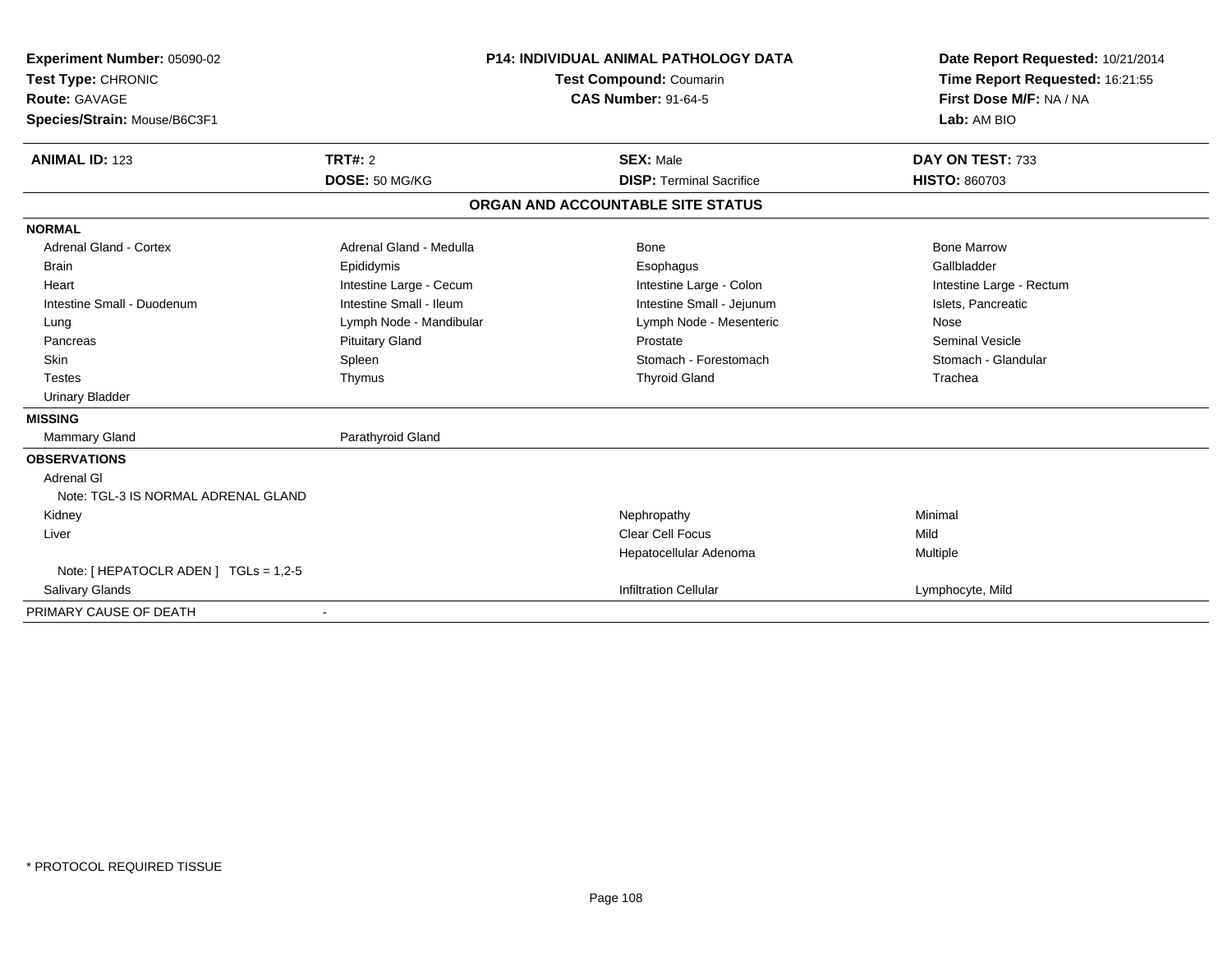| Experiment Number: 05090-02<br>Test Type: CHRONIC<br><b>Route: GAVAGE</b><br>Species/Strain: Mouse/B6C3F1 | <b>P14: INDIVIDUAL ANIMAL PATHOLOGY DATA</b><br>Test Compound: Coumarin<br><b>CAS Number: 91-64-5</b> |                                   | Date Report Requested: 10/21/2014<br>Time Report Requested: 16:21:55<br>First Dose M/F: NA / NA<br>Lab: AM BIO |
|-----------------------------------------------------------------------------------------------------------|-------------------------------------------------------------------------------------------------------|-----------------------------------|----------------------------------------------------------------------------------------------------------------|
|                                                                                                           |                                                                                                       |                                   |                                                                                                                |
| <b>ANIMAL ID: 125</b>                                                                                     | <b>TRT#: 2</b>                                                                                        | <b>SEX: Male</b>                  | DAY ON TEST: 729                                                                                               |
|                                                                                                           | DOSE: 50 MG/KG                                                                                        | <b>DISP: Terminal Sacrifice</b>   | <b>HISTO: 860705</b>                                                                                           |
|                                                                                                           |                                                                                                       | ORGAN AND ACCOUNTABLE SITE STATUS |                                                                                                                |
| <b>NORMAL</b>                                                                                             |                                                                                                       |                                   |                                                                                                                |
| Adrenal Gland - Cortex                                                                                    | Adrenal Gland - Medulla                                                                               | Bone                              | <b>Bone Marrow</b>                                                                                             |
| <b>Brain</b>                                                                                              | Epididymis                                                                                            | Esophagus                         | Gallbladder                                                                                                    |
| Heart                                                                                                     | Intestine Large - Cecum                                                                               | Intestine Large - Colon           | Intestine Large - Rectum                                                                                       |
| Intestine Small - Duodenum                                                                                | Intestine Small - Ileum                                                                               | Intestine Small - Jejunum         | Islets, Pancreatic                                                                                             |
| Kidney                                                                                                    | Lung                                                                                                  | Lymph Node - Mandibular           | Lymph Node - Mesenteric                                                                                        |
| Nose                                                                                                      | Pancreas                                                                                              | Parathyroid Gland                 | <b>Pituitary Gland</b>                                                                                         |
| Prostate                                                                                                  | Salivary Glands                                                                                       | Seminal Vesicle                   | Skin                                                                                                           |
| Spleen                                                                                                    | Stomach - Forestomach                                                                                 | Stomach - Glandular               | <b>Testes</b>                                                                                                  |
| Thymus                                                                                                    | <b>Thyroid Gland</b>                                                                                  | Trachea                           | <b>Urinary Bladder</b>                                                                                         |
| <b>MISSING</b>                                                                                            |                                                                                                       |                                   |                                                                                                                |
| Mammary Gland                                                                                             |                                                                                                       |                                   |                                                                                                                |
| <b>OBSERVATIONS</b>                                                                                       |                                                                                                       |                                   |                                                                                                                |
| Liver                                                                                                     |                                                                                                       | Hepatocellular Adenoma            |                                                                                                                |
| Note: [ HEPATOCLR ADEN ] TGLs = 1-5                                                                       |                                                                                                       |                                   |                                                                                                                |
| PRIMARY CAUSE OF DEATH                                                                                    |                                                                                                       |                                   |                                                                                                                |
|                                                                                                           |                                                                                                       |                                   |                                                                                                                |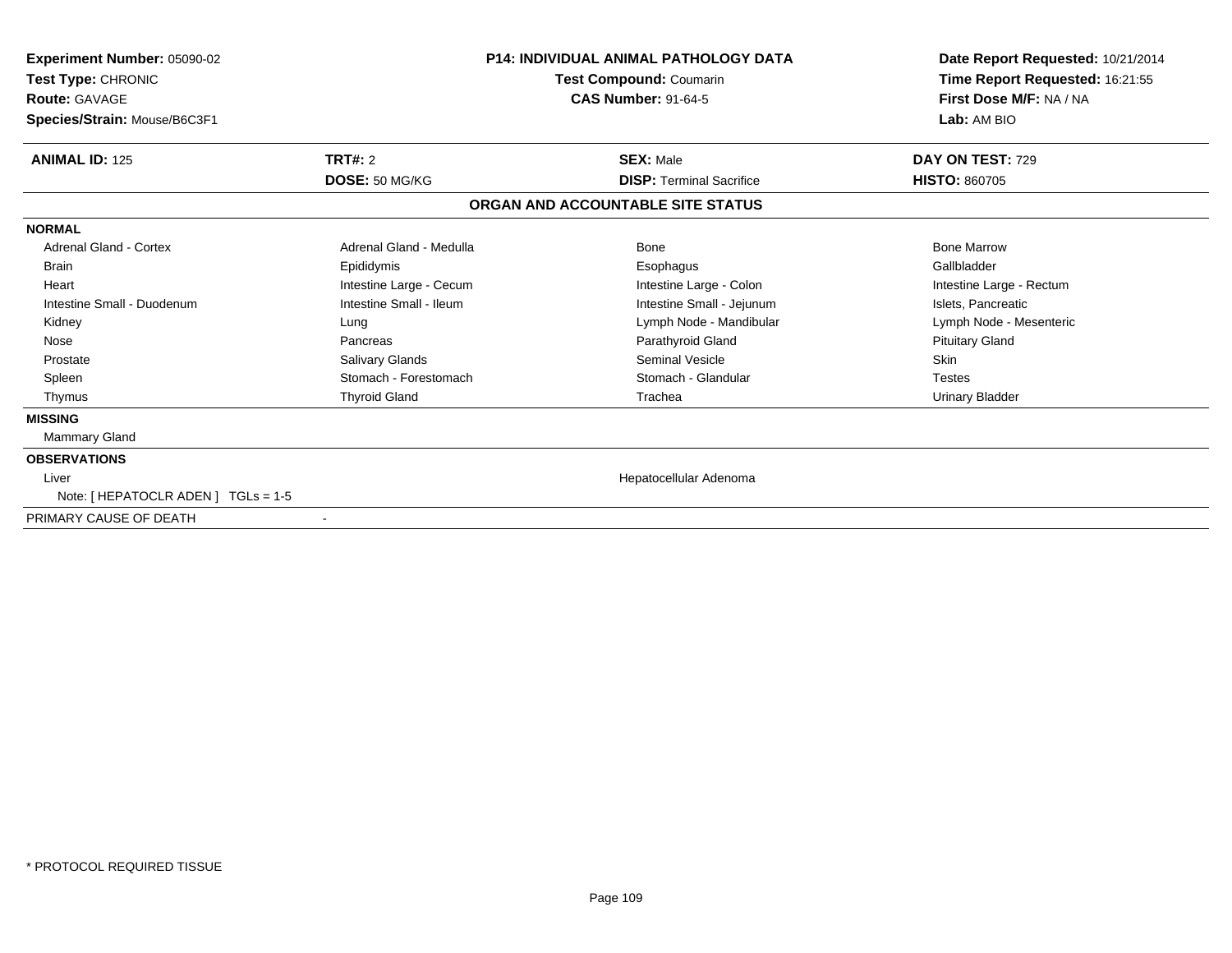| <b>Experiment Number: 05090-02</b><br>Test Type: CHRONIC<br><b>Route: GAVAGE</b> |                         | <b>P14: INDIVIDUAL ANIMAL PATHOLOGY DATA</b><br><b>Test Compound: Coumarin</b><br><b>CAS Number: 91-64-5</b> | Date Report Requested: 10/21/2014<br>Time Report Requested: 16:21:55<br>First Dose M/F: NA / NA |  |
|----------------------------------------------------------------------------------|-------------------------|--------------------------------------------------------------------------------------------------------------|-------------------------------------------------------------------------------------------------|--|
| Species/Strain: Mouse/B6C3F1                                                     |                         |                                                                                                              | Lab: AM BIO                                                                                     |  |
| <b>ANIMAL ID: 126</b>                                                            | <b>TRT#: 2</b>          | <b>SEX: Male</b>                                                                                             | DAY ON TEST: 729                                                                                |  |
|                                                                                  | DOSE: 50 MG/KG          | <b>DISP: Terminal Sacrifice</b>                                                                              | <b>HISTO: 860706</b>                                                                            |  |
|                                                                                  |                         | ORGAN AND ACCOUNTABLE SITE STATUS                                                                            |                                                                                                 |  |
| <b>NORMAL</b>                                                                    |                         |                                                                                                              |                                                                                                 |  |
| <b>Adrenal Gland - Cortex</b>                                                    | Adrenal Gland - Medulla | Bone                                                                                                         | <b>Bone Marrow</b>                                                                              |  |
| <b>Brain</b>                                                                     | Epididymis              | Esophagus                                                                                                    | Gallbladder                                                                                     |  |
| Heart                                                                            | Intestine Large - Cecum | Intestine Large - Colon                                                                                      | Intestine Large - Rectum                                                                        |  |
| Intestine Small - Duodenum                                                       | Intestine Small - Ileum | Intestine Small - Jejunum                                                                                    | Islets, Pancreatic                                                                              |  |
| Kidney                                                                           | Lung                    | Lymph Node - Mandibular                                                                                      | Lymph Node - Mesenteric                                                                         |  |
| Nose                                                                             | Pancreas                | Parathyroid Gland                                                                                            | <b>Pituitary Gland</b>                                                                          |  |
| Prostate                                                                         | Salivary Glands         | Seminal Vesicle                                                                                              | Skin                                                                                            |  |
| Spleen                                                                           | Stomach - Forestomach   | Stomach - Glandular                                                                                          | <b>Testes</b>                                                                                   |  |
| Thymus                                                                           | <b>Thyroid Gland</b>    | Trachea                                                                                                      | <b>Urinary Bladder</b>                                                                          |  |
| <b>MISSING</b>                                                                   |                         |                                                                                                              |                                                                                                 |  |
| <b>Mammary Gland</b>                                                             |                         |                                                                                                              |                                                                                                 |  |
| <b>OBSERVATIONS</b>                                                              |                         |                                                                                                              |                                                                                                 |  |
| Liver                                                                            |                         | Hepatocellular Adenoma                                                                                       |                                                                                                 |  |
| Note: [ HEPATOCLR ADEN ] TGLs = 1-5                                              |                         |                                                                                                              |                                                                                                 |  |
| PRIMARY CAUSE OF DEATH                                                           |                         |                                                                                                              |                                                                                                 |  |
|                                                                                  |                         |                                                                                                              |                                                                                                 |  |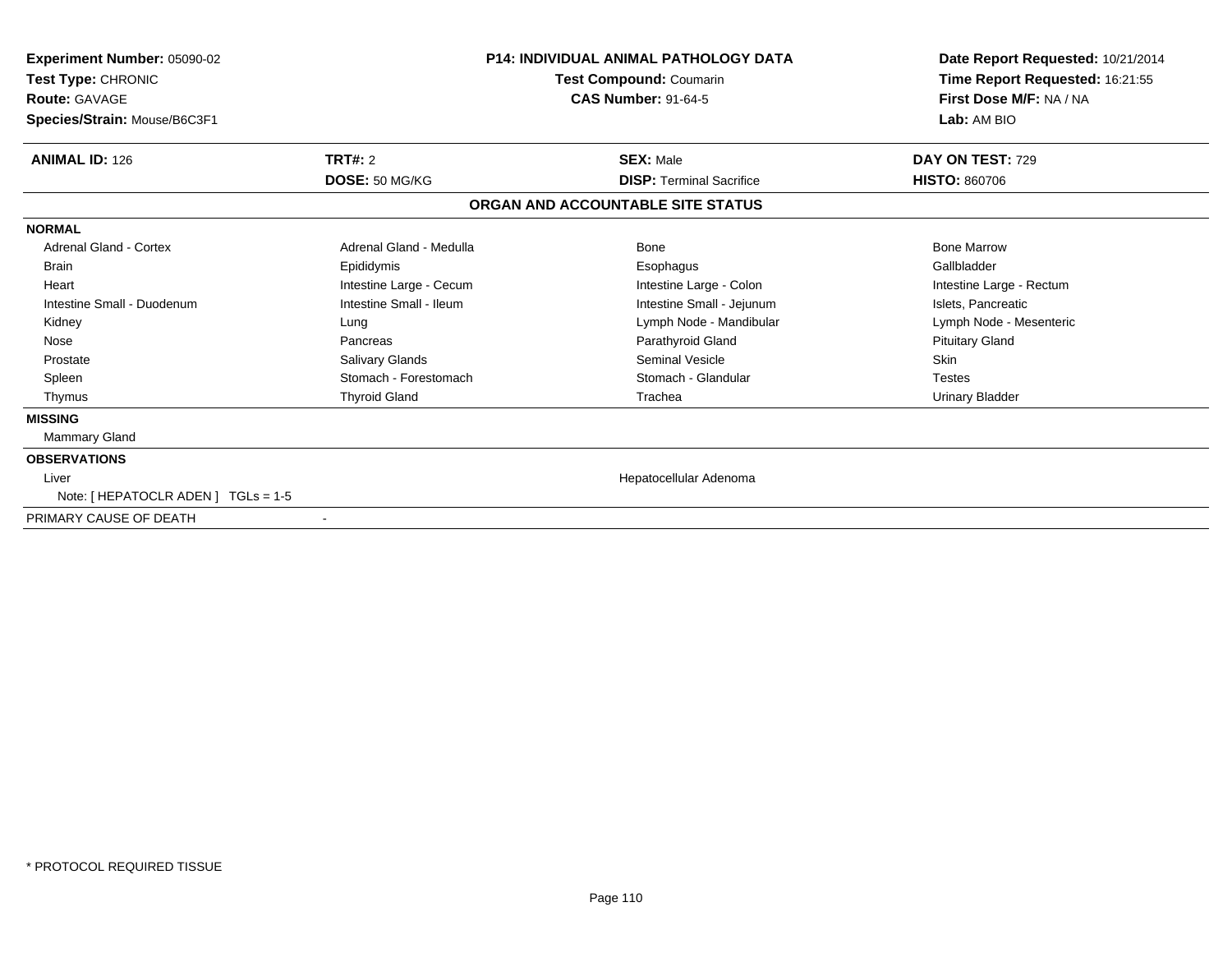| Experiment Number: 05090-02<br>Test Type: CHRONIC<br>Route: GAVAGE |                         | <b>P14: INDIVIDUAL ANIMAL PATHOLOGY DATA</b><br><b>Test Compound: Coumarin</b><br><b>CAS Number: 91-64-5</b> | Date Report Requested: 10/21/2014<br>Time Report Requested: 16:21:55<br>First Dose M/F: NA / NA |  |
|--------------------------------------------------------------------|-------------------------|--------------------------------------------------------------------------------------------------------------|-------------------------------------------------------------------------------------------------|--|
| Species/Strain: Mouse/B6C3F1                                       |                         |                                                                                                              | Lab: AM BIO                                                                                     |  |
| <b>ANIMAL ID: 127</b>                                              | TRT#: 2                 | <b>SEX: Male</b>                                                                                             | DAY ON TEST: 730                                                                                |  |
|                                                                    | DOSE: 50 MG/KG          | <b>DISP: Terminal Sacrifice</b>                                                                              | <b>HISTO: 860707</b>                                                                            |  |
|                                                                    |                         | ORGAN AND ACCOUNTABLE SITE STATUS                                                                            |                                                                                                 |  |
| <b>NORMAL</b>                                                      |                         |                                                                                                              |                                                                                                 |  |
| <b>Adrenal Gland - Cortex</b>                                      | Adrenal Gland - Medulla | Bone                                                                                                         | <b>Bone Marrow</b>                                                                              |  |
| <b>Brain</b>                                                       | Epididymis              | Esophagus                                                                                                    | Gallbladder                                                                                     |  |
| Heart                                                              | Intestine Large - Cecum | Intestine Large - Colon                                                                                      | Intestine Large - Rectum                                                                        |  |
| Intestine Small - Duodenum                                         | Intestine Small - Ileum | Intestine Small - Jejunum                                                                                    | Kidney                                                                                          |  |
| Lung                                                               | Lymph Node - Mandibular | Lymph Node - Mesenteric                                                                                      | <b>Mammary Gland</b>                                                                            |  |
| Nose                                                               | Pancreas                | Parathyroid Gland                                                                                            | <b>Pituitary Gland</b>                                                                          |  |
| Prostate                                                           | Salivary Glands         | <b>Seminal Vesicle</b>                                                                                       | <b>Skin</b>                                                                                     |  |
| Spleen                                                             | Stomach - Forestomach   | Stomach - Glandular                                                                                          | Testes                                                                                          |  |
| Thymus                                                             | <b>Thyroid Gland</b>    | Trachea                                                                                                      | <b>Urinary Bladder</b>                                                                          |  |
| <b>OBSERVATIONS</b>                                                |                         |                                                                                                              |                                                                                                 |  |
| <b>Adrenal Gland</b>                                               | Spindle Cell            | Hyperplasia                                                                                                  | Minimal                                                                                         |  |
| <b>Harderian Gland</b>                                             |                         | Adenoma                                                                                                      |                                                                                                 |  |
| $1 TGLs = 4-11$<br>Note: [ ADENOMA                                 |                         |                                                                                                              |                                                                                                 |  |
| Islets, Pancreatic                                                 |                         | Hyperplasia                                                                                                  | Marked                                                                                          |  |
| Liver                                                              |                         | <b>Basophilic Focus</b>                                                                                      | Moderate                                                                                        |  |
|                                                                    |                         | Hepatocellular Adenoma                                                                                       | Multiple                                                                                        |  |
|                                                                    |                         | <b>Syncytial Alteration</b>                                                                                  | Minimal                                                                                         |  |
| Note: [ HEPATOCLR ADEN ] $TGLs = 1,2,3-5$                          |                         |                                                                                                              |                                                                                                 |  |
| PRIMARY CAUSE OF DEATH                                             |                         |                                                                                                              |                                                                                                 |  |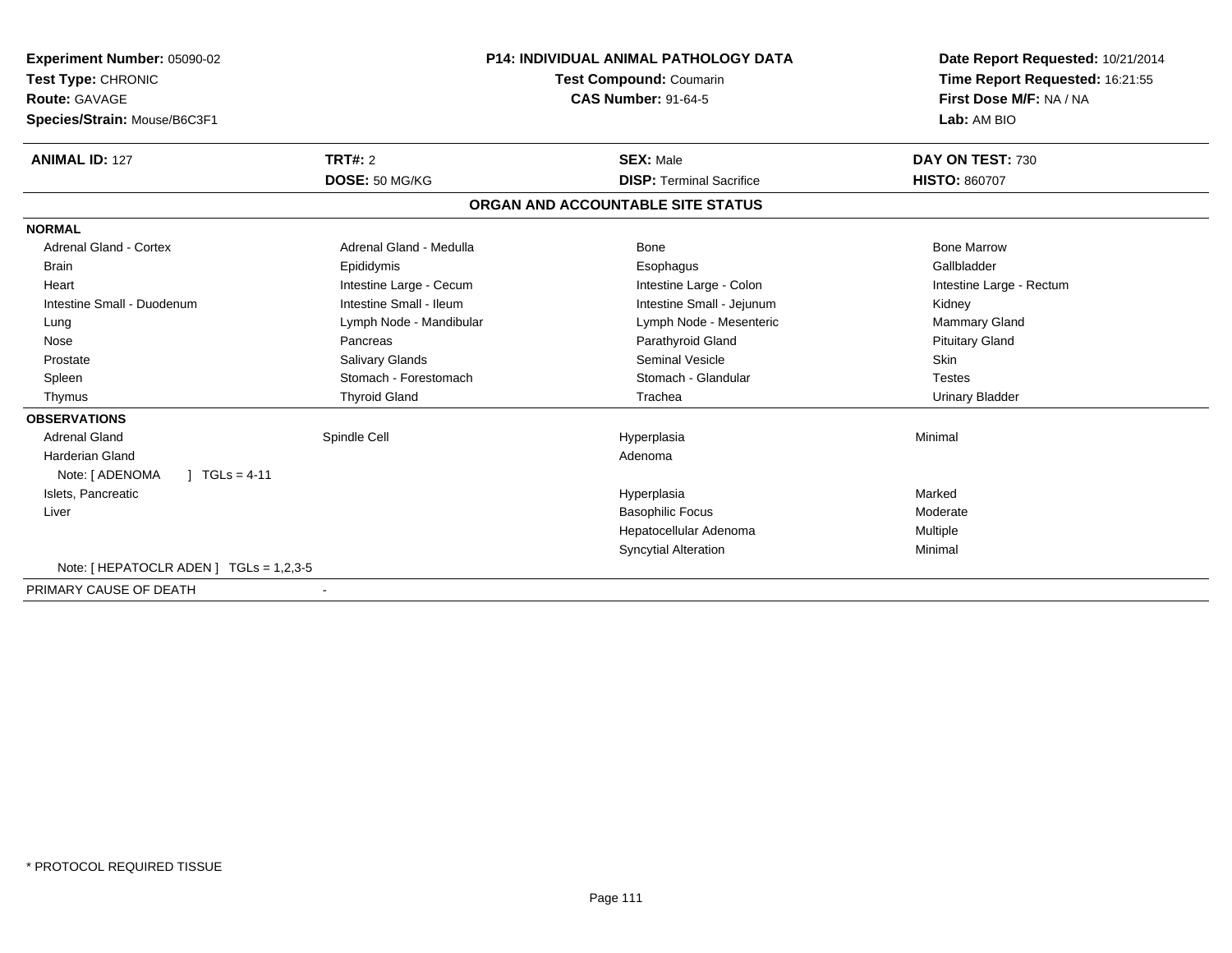| Experiment Number: 05090-02<br>Test Type: CHRONIC<br><b>Route: GAVAGE</b><br>Species/Strain: Mouse/B6C3F1<br><b>ANIMAL ID: 128</b> | TRT#: 2                 | <b>P14: INDIVIDUAL ANIMAL PATHOLOGY DATA</b><br><b>Test Compound: Coumarin</b><br><b>CAS Number: 91-64-5</b><br><b>SEX: Male</b> |                                   | Date Report Requested: 10/21/2014<br>Time Report Requested: 16:21:55<br>First Dose M/F: NA / NA<br>Lab: AM BIO<br>DAY ON TEST: 730 |
|------------------------------------------------------------------------------------------------------------------------------------|-------------------------|----------------------------------------------------------------------------------------------------------------------------------|-----------------------------------|------------------------------------------------------------------------------------------------------------------------------------|
|                                                                                                                                    | DOSE: 50 MG/KG          |                                                                                                                                  | <b>DISP: Terminal Sacrifice</b>   | <b>HISTO: 860708</b>                                                                                                               |
|                                                                                                                                    |                         |                                                                                                                                  | ORGAN AND ACCOUNTABLE SITE STATUS |                                                                                                                                    |
| <b>NORMAL</b>                                                                                                                      |                         |                                                                                                                                  |                                   |                                                                                                                                    |
| Adrenal Gland - Cortex                                                                                                             | Adrenal Gland - Medulla |                                                                                                                                  | Bone                              | <b>Bone Marrow</b>                                                                                                                 |
| <b>Brain</b>                                                                                                                       | Epididymis              |                                                                                                                                  | Esophagus                         | Gallbladder                                                                                                                        |
| Heart                                                                                                                              | Intestine Large - Cecum |                                                                                                                                  | Intestine Large - Colon           | Intestine Large - Rectum                                                                                                           |
| Intestine Small - Duodenum                                                                                                         | Intestine Small - Ileum |                                                                                                                                  | Intestine Small - Jejunum         | Islets, Pancreatic                                                                                                                 |
| Kidney                                                                                                                             | Liver                   |                                                                                                                                  | Lymph Node - Mandibular           | Lymph Node - Mesenteric                                                                                                            |
| Nose                                                                                                                               | Pancreas                |                                                                                                                                  | Parathyroid Gland                 | <b>Pituitary Gland</b>                                                                                                             |
| Prostate                                                                                                                           | <b>Seminal Vesicle</b>  |                                                                                                                                  | Skin                              | Spleen                                                                                                                             |
| Stomach - Glandular                                                                                                                | <b>Testes</b>           |                                                                                                                                  | Thymus                            | Trachea                                                                                                                            |
| <b>Urinary Bladder</b>                                                                                                             |                         |                                                                                                                                  |                                   |                                                                                                                                    |
| <b>MISSING</b>                                                                                                                     |                         |                                                                                                                                  |                                   |                                                                                                                                    |
| Mammary Gland                                                                                                                      |                         |                                                                                                                                  |                                   |                                                                                                                                    |
| <b>OBSERVATIONS</b>                                                                                                                |                         |                                                                                                                                  |                                   |                                                                                                                                    |
| Lung                                                                                                                               |                         |                                                                                                                                  | Alveolar/Bronchiolar Adenoma      |                                                                                                                                    |
| Note: [ ALV BRON ADEN ] TGLs = 2-11                                                                                                |                         |                                                                                                                                  |                                   |                                                                                                                                    |
| Salivary Glands                                                                                                                    |                         |                                                                                                                                  | <b>Infiltration Cellular</b>      | Lymphocyte, Minimal                                                                                                                |
| Stomach                                                                                                                            | Forestomach             |                                                                                                                                  | Squamous Cell Papilloma           |                                                                                                                                    |
| Note: [ PAPILLOMA SQUA ] TGLs = 3-12                                                                                               |                         |                                                                                                                                  |                                   |                                                                                                                                    |
| <b>Thyroid Gland</b>                                                                                                               | <b>Follicular Cel</b>   |                                                                                                                                  | Hyperplasia                       | Mild                                                                                                                               |
| PRIMARY CAUSE OF DEATH                                                                                                             |                         |                                                                                                                                  |                                   |                                                                                                                                    |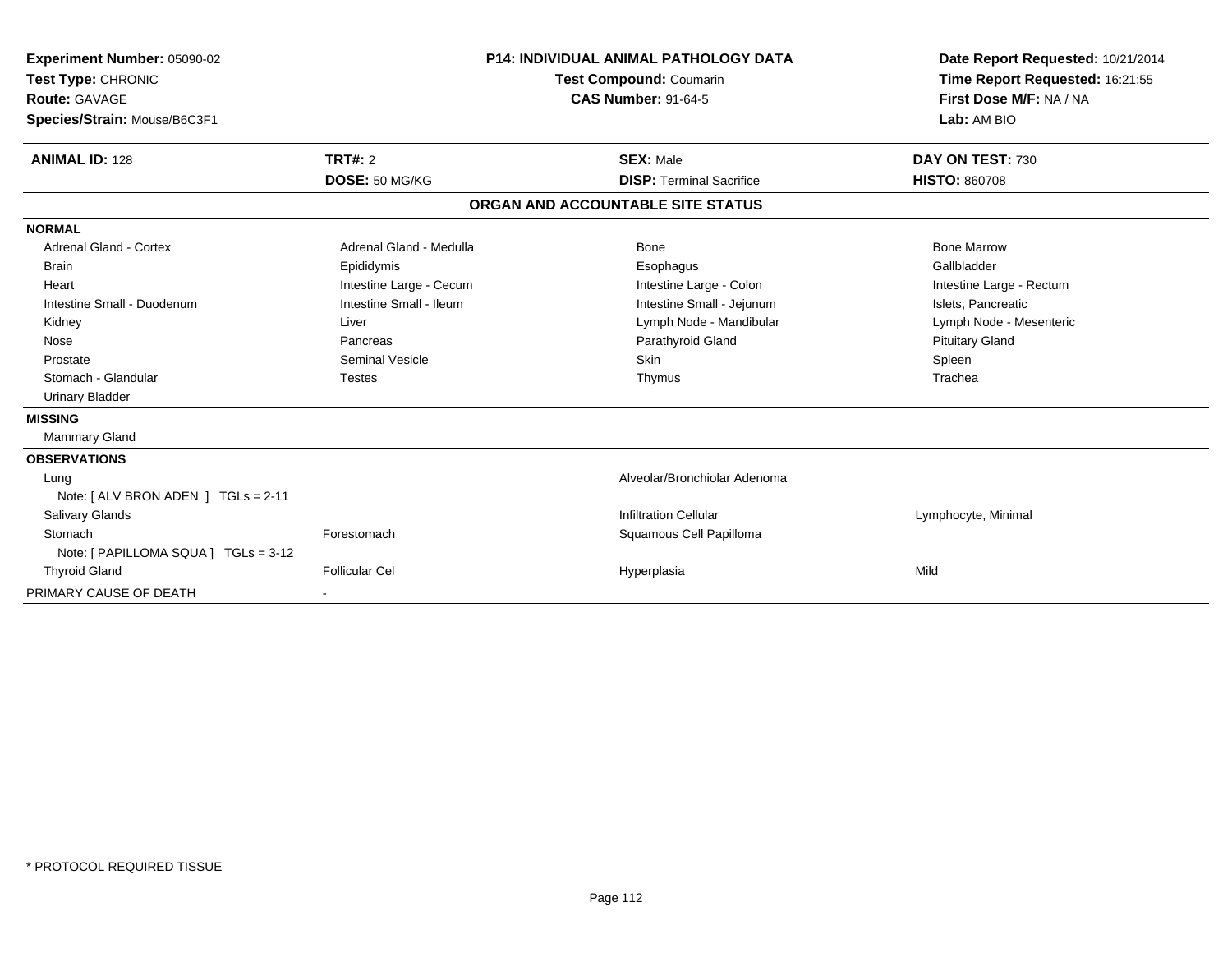| P14: INDIVIDUAL ANIMAL PATHOLOGY DATA<br>Experiment Number: 05090-02<br>Test Type: CHRONIC<br><b>Test Compound: Coumarin</b><br><b>CAS Number: 91-64-5</b><br><b>Route: GAVAGE</b><br>Species/Strain: Mouse/B6C3F1 |                           |                                   | Date Report Requested: 10/21/2014<br>Time Report Requested: 16:21:55<br>First Dose M/F: NA / NA<br>Lab: AM BIO |
|--------------------------------------------------------------------------------------------------------------------------------------------------------------------------------------------------------------------|---------------------------|-----------------------------------|----------------------------------------------------------------------------------------------------------------|
| <b>ANIMAL ID: 129</b>                                                                                                                                                                                              | <b>TRT#: 2</b>            | <b>SEX: Male</b>                  | DAY ON TEST: 729                                                                                               |
|                                                                                                                                                                                                                    | DOSE: 50 MG/KG            | <b>DISP: Terminal Sacrifice</b>   | <b>HISTO: 860709</b>                                                                                           |
|                                                                                                                                                                                                                    |                           | ORGAN AND ACCOUNTABLE SITE STATUS |                                                                                                                |
| <b>NORMAL</b>                                                                                                                                                                                                      |                           |                                   |                                                                                                                |
| <b>Adrenal Gland - Cortex</b>                                                                                                                                                                                      | Adrenal Gland - Medulla   | Bone                              | <b>Bone Marrow</b>                                                                                             |
| <b>Brain</b>                                                                                                                                                                                                       | Epididymis                | Esophagus                         | Gallbladder                                                                                                    |
| Intestine Large - Cecum                                                                                                                                                                                            | Intestine Large - Colon   | Intestine Large - Rectum          | Intestine Small - Duodenum                                                                                     |
| Intestine Small - Ileum                                                                                                                                                                                            | Intestine Small - Jejunum | Islets, Pancreatic                | Lung                                                                                                           |
| Lymph Node - Mandibular                                                                                                                                                                                            | Lymph Node - Mesenteric   | Mammary Gland                     | Nose                                                                                                           |
| Parathyroid Gland                                                                                                                                                                                                  | <b>Pituitary Gland</b>    | Prostate                          | <b>Seminal Vesicle</b>                                                                                         |
| Spleen                                                                                                                                                                                                             | Stomach - Forestomach     | Stomach - Glandular               | <b>Testes</b>                                                                                                  |
| Thymus                                                                                                                                                                                                             | <b>Thyroid Gland</b>      | Trachea                           | <b>Urinary Bladder</b>                                                                                         |
| <b>OBSERVATIONS</b>                                                                                                                                                                                                |                           |                                   |                                                                                                                |
| Heart                                                                                                                                                                                                              |                           | Inflammation                      | Chronic Active, Moderate                                                                                       |
| Kidney                                                                                                                                                                                                             |                           | Nephropathy                       | Minimal                                                                                                        |
| Liver                                                                                                                                                                                                              |                           | <b>Eosinophilic Focus</b>         | Mild                                                                                                           |
|                                                                                                                                                                                                                    |                           | Hepatocellular Adenoma            | Multiple                                                                                                       |
|                                                                                                                                                                                                                    |                           | <b>Syncytial Alteration</b>       | Minimal                                                                                                        |
| Note: $[$ HEPATOCLR ADEN $]$ TGLs = 4,6-5                                                                                                                                                                          |                           |                                   |                                                                                                                |
| Pancreas                                                                                                                                                                                                           |                           | Polyarteritis                     | Mild                                                                                                           |
| <b>Preputial Gland</b>                                                                                                                                                                                             | Duct                      | <b>Dilatation</b>                 | Moderate                                                                                                       |
| Note: [ DILATATION<br>$1 TGLs = 2-12$                                                                                                                                                                              |                           |                                   |                                                                                                                |
| <b>Salivary Glands</b>                                                                                                                                                                                             |                           | <b>Infiltration Cellular</b>      | Lymphocyte, Minimal                                                                                            |
| Skin                                                                                                                                                                                                               |                           | Alopecia                          | Minimal                                                                                                        |
| Note: [ ALOPECIA<br>$\sqrt{ }$ TGLs = 1-11                                                                                                                                                                         |                           |                                   |                                                                                                                |
| PRIMARY CAUSE OF DEATH                                                                                                                                                                                             |                           |                                   |                                                                                                                |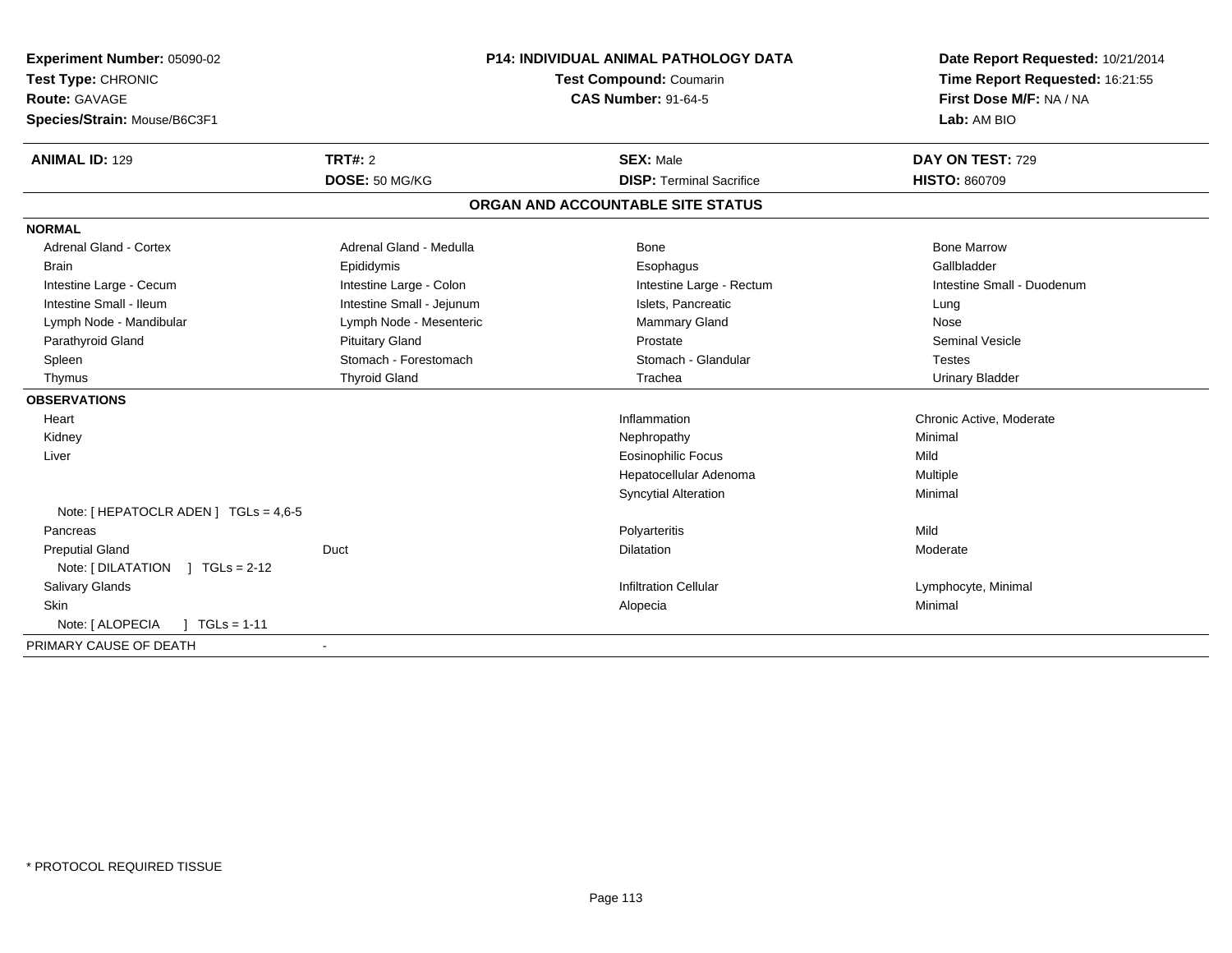| Experiment Number: 05090-02<br>Test Type: CHRONIC<br><b>Route: GAVAGE</b><br>Species/Strain: Mouse/B6C3F1 |                           | <b>P14: INDIVIDUAL ANIMAL PATHOLOGY DATA</b><br>Test Compound: Coumarin<br><b>CAS Number: 91-64-5</b> | Date Report Requested: 10/21/2014<br>Time Report Requested: 16:21:55<br>First Dose M/F: NA / NA<br>Lab: AM BIO |
|-----------------------------------------------------------------------------------------------------------|---------------------------|-------------------------------------------------------------------------------------------------------|----------------------------------------------------------------------------------------------------------------|
| <b>ANIMAL ID: 130</b>                                                                                     | TRT#: 2<br>DOSE: 50 MG/KG | <b>SEX: Male</b><br><b>DISP: Terminal Sacrifice</b>                                                   | DAY ON TEST: 733<br><b>HISTO: 860710</b>                                                                       |
|                                                                                                           |                           | ORGAN AND ACCOUNTABLE SITE STATUS                                                                     |                                                                                                                |
| <b>NORMAL</b>                                                                                             |                           |                                                                                                       |                                                                                                                |
| <b>Adrenal Gland - Cortex</b>                                                                             | Adrenal Gland - Medulla   | Bone                                                                                                  | <b>Bone Marrow</b>                                                                                             |
| <b>Brain</b>                                                                                              | Epididymis                | Esophagus                                                                                             | Gallbladder                                                                                                    |
| Heart                                                                                                     | Intestine Large - Cecum   | Intestine Large - Colon                                                                               | Intestine Large - Rectum                                                                                       |
| Intestine Small - Duodenum                                                                                | Intestine Small - Ileum   | Intestine Small - Jejunum                                                                             | Islets, Pancreatic                                                                                             |
| Lung                                                                                                      | Lymph Node - Mandibular   | Lymph Node - Mesenteric                                                                               | Nose                                                                                                           |
| Pancreas                                                                                                  | Parathyroid Gland         | <b>Pituitary Gland</b>                                                                                | Prostate                                                                                                       |
| <b>Seminal Vesicle</b>                                                                                    | <b>Skin</b>               | Spleen                                                                                                | Stomach - Glandular                                                                                            |
| <b>Testes</b>                                                                                             | Thymus                    | <b>Thyroid Gland</b>                                                                                  | Trachea                                                                                                        |
| <b>Urinary Bladder</b>                                                                                    |                           |                                                                                                       |                                                                                                                |
| <b>MISSING</b>                                                                                            |                           |                                                                                                       |                                                                                                                |
| <b>Mammary Gland</b>                                                                                      |                           |                                                                                                       |                                                                                                                |
| <b>OBSERVATIONS</b>                                                                                       |                           |                                                                                                       |                                                                                                                |
| Kidney                                                                                                    |                           | <b>Infiltration Cellular</b>                                                                          | Lymphocyte, Moderate                                                                                           |
| Liver                                                                                                     |                           | Hepatocellular Carcinoma                                                                              |                                                                                                                |
| Note: [ HEPATOCLR CARC ] TGLs = 4-12                                                                      |                           |                                                                                                       |                                                                                                                |
| Mesentery                                                                                                 | Fat                       | Necrosis                                                                                              | Coagulative, Moderate                                                                                          |
| Note: [ NECROSIS<br>$\sqrt{1 + 1}$ TGLs = 1-13                                                            |                           |                                                                                                       |                                                                                                                |
| <b>Salivary Glands</b>                                                                                    |                           | <b>Infiltration Cellular</b>                                                                          | Lymphocyte, Mild                                                                                               |
| Stomach                                                                                                   | Forestomach               | Squamous Cell Papilloma                                                                               |                                                                                                                |
| Note: [ PAPILLOMA SQUA ] TGLs = 5-11                                                                      |                           |                                                                                                       |                                                                                                                |
| PRIMARY CAUSE OF DEATH                                                                                    |                           |                                                                                                       |                                                                                                                |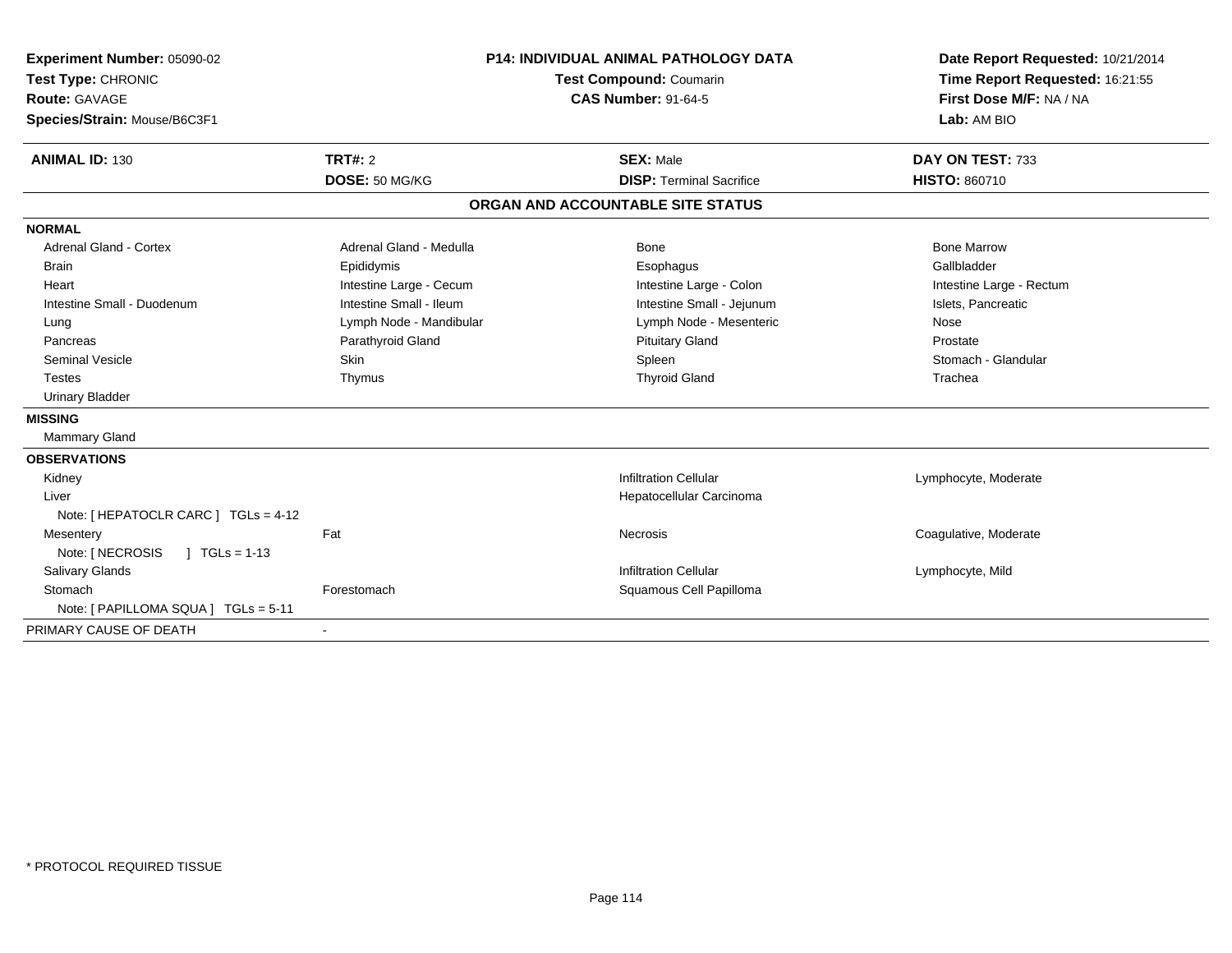| Experiment Number: 05090-02<br>Test Type: CHRONIC | <b>P14: INDIVIDUAL ANIMAL PATHOLOGY DATA</b><br>Test Compound: Coumarin |  | Date Report Requested: 10/21/2014<br>Time Report Requested: 16:21:55 |                          |  |
|---------------------------------------------------|-------------------------------------------------------------------------|--|----------------------------------------------------------------------|--------------------------|--|
| <b>Route: GAVAGE</b>                              |                                                                         |  | <b>CAS Number: 91-64-5</b>                                           | First Dose M/F: NA / NA  |  |
| Species/Strain: Mouse/B6C3F1                      |                                                                         |  |                                                                      | Lab: AM BIO              |  |
|                                                   |                                                                         |  |                                                                      |                          |  |
| <b>ANIMAL ID: 131</b>                             | <b>TRT#: 2</b>                                                          |  | <b>SEX: Male</b>                                                     | DAY ON TEST: 733         |  |
|                                                   | DOSE: 50 MG/KG                                                          |  | <b>DISP: Terminal Sacrifice</b>                                      | <b>HISTO: 860711</b>     |  |
|                                                   |                                                                         |  | ORGAN AND ACCOUNTABLE SITE STATUS                                    |                          |  |
| <b>NORMAL</b>                                     |                                                                         |  |                                                                      |                          |  |
| Adrenal Gland - Cortex                            | Adrenal Gland - Medulla                                                 |  | Bone                                                                 | <b>Bone Marrow</b>       |  |
| <b>Brain</b>                                      | Epididymis                                                              |  | Esophagus                                                            | Gallbladder              |  |
| Heart                                             | Intestine Large - Cecum                                                 |  | Intestine Large - Colon                                              | Intestine Large - Rectum |  |
| Intestine Small - Duodenum                        | Intestine Small - Ileum                                                 |  | Intestine Small - Jejunum                                            | Islets, Pancreatic       |  |
| Kidney                                            | Lung                                                                    |  | Lymph Node - Mandibular                                              | Lymph Node - Mesenteric  |  |
| Nose                                              | Parathyroid Gland                                                       |  | <b>Pituitary Gland</b>                                               | Prostate                 |  |
| <b>Seminal Vesicle</b>                            | <b>Skin</b>                                                             |  | Spleen                                                               | Stomach - Glandular      |  |
| <b>Testes</b>                                     | Thymus                                                                  |  | <b>Thyroid Gland</b>                                                 | Trachea                  |  |
| <b>Urinary Bladder</b>                            |                                                                         |  |                                                                      |                          |  |
| <b>MISSING</b>                                    |                                                                         |  |                                                                      |                          |  |
| <b>Mammary Gland</b>                              |                                                                         |  |                                                                      |                          |  |
| <b>OBSERVATIONS</b>                               |                                                                         |  |                                                                      |                          |  |
| Liver                                             |                                                                         |  | <b>Eosinophilic Focus</b>                                            | Mild                     |  |
|                                                   |                                                                         |  | Hepatocellular Adenoma                                               |                          |  |
|                                                   |                                                                         |  | Hepatocellular Carcinoma                                             |                          |  |
| Note: [ HEPATOCLR CARC ] TGLs = 1-12              |                                                                         |  |                                                                      |                          |  |
| Note: [ HEPATOCLR ADEN ] TGLs = 3-5               |                                                                         |  |                                                                      |                          |  |
| Pancreas                                          |                                                                         |  | Atrophy                                                              | Mild                     |  |
| Salivary Glands                                   |                                                                         |  | <b>Infiltration Cellular</b>                                         | Lymphocyte, Mild         |  |
| Stomach                                           | Forestomach                                                             |  | Hyperplasia                                                          | Squamous, Mild           |  |
| PRIMARY CAUSE OF DEATH                            |                                                                         |  |                                                                      |                          |  |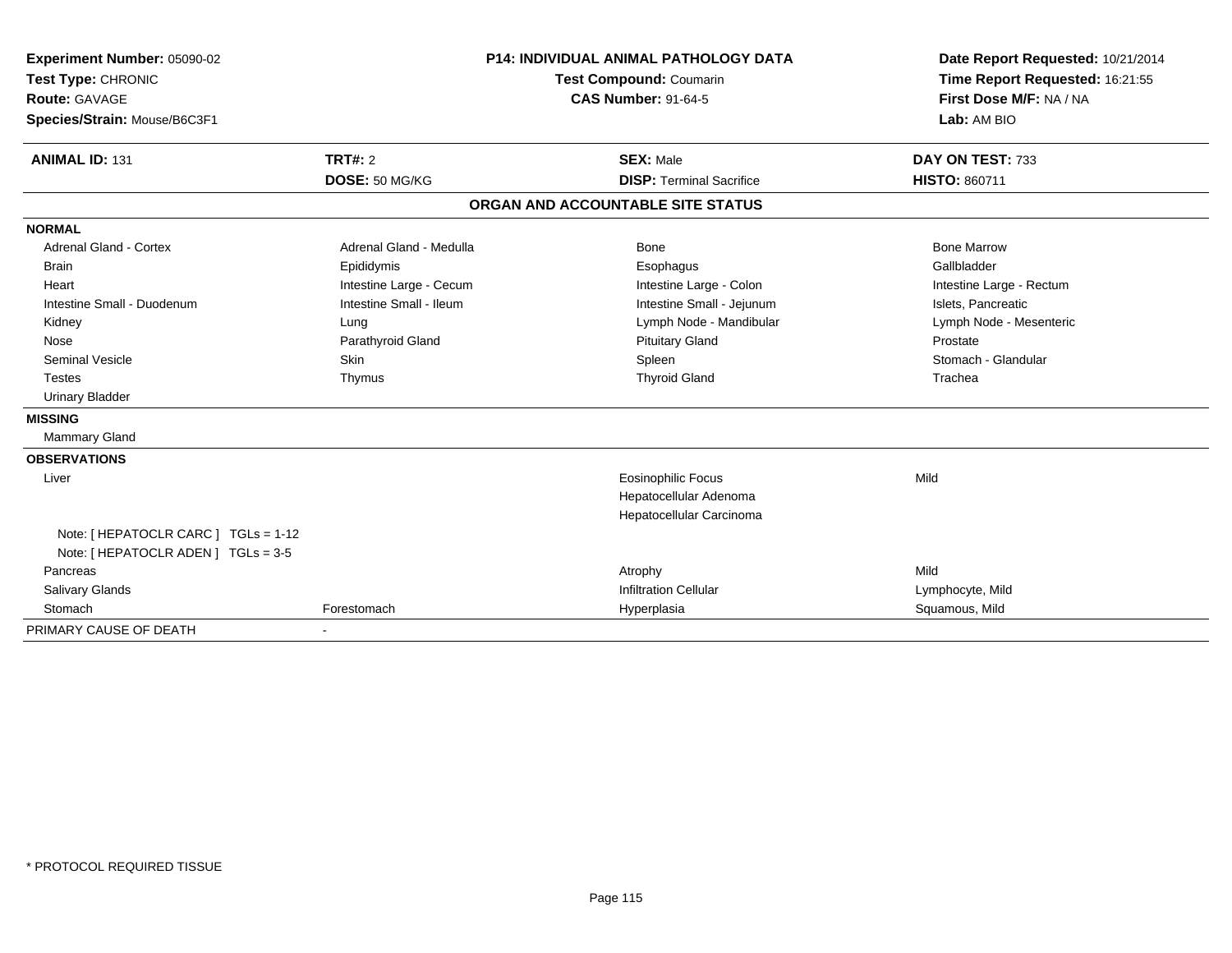| Experiment Number: 05090-02<br><b>Test Type: CHRONIC</b><br><b>Route: GAVAGE</b> |                           | <b>P14: INDIVIDUAL ANIMAL PATHOLOGY DATA</b><br><b>Test Compound: Coumarin</b><br><b>CAS Number: 91-64-5</b> | Date Report Requested: 10/21/2014<br>Time Report Requested: 16:21:55<br>First Dose M/F: NA / NA |
|----------------------------------------------------------------------------------|---------------------------|--------------------------------------------------------------------------------------------------------------|-------------------------------------------------------------------------------------------------|
| Species/Strain: Mouse/B6C3F1                                                     |                           |                                                                                                              | Lab: AM BIO                                                                                     |
| <b>ANIMAL ID: 134</b>                                                            | TRT#: 2<br>DOSE: 50 MG/KG | <b>SEX: Male</b><br><b>DISP:</b> Interval Sacrifice                                                          | DAY ON TEST: 456<br><b>HISTO: 860714</b>                                                        |
| <b>OBSERVATIONS</b>                                                              |                           |                                                                                                              |                                                                                                 |
| <b>Preputial Gland</b><br>[ Dilatation TGLS = $1-12$ ]                           | Duct                      | <b>Dilatation</b>                                                                                            | Moderate                                                                                        |
| PRIMARY CAUSE OF DEATH                                                           | $\overline{\phantom{a}}$  |                                                                                                              |                                                                                                 |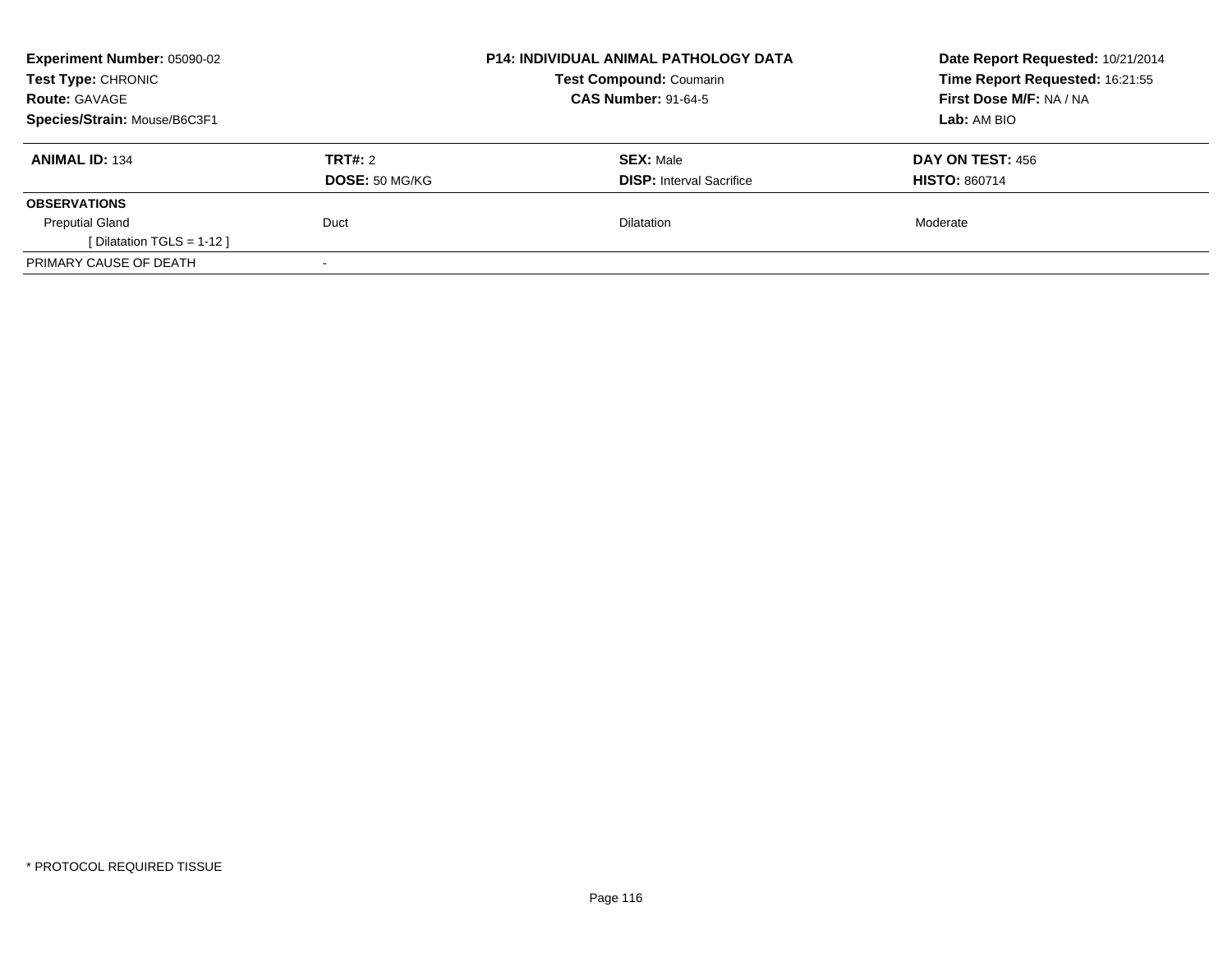| Experiment Number: 05090-02             | <b>P14: INDIVIDUAL ANIMAL PATHOLOGY DATA</b> |                                   | Date Report Requested: 10/21/2014 |  |
|-----------------------------------------|----------------------------------------------|-----------------------------------|-----------------------------------|--|
| Test Type: CHRONIC                      |                                              | Test Compound: Coumarin           | Time Report Requested: 16:21:55   |  |
| Route: GAVAGE                           |                                              | <b>CAS Number: 91-64-5</b>        | First Dose M/F: NA / NA           |  |
| Species/Strain: Mouse/B6C3F1            |                                              |                                   | Lab: AM BIO                       |  |
| <b>ANIMAL ID: 135</b>                   | <b>TRT#: 2</b>                               | <b>SEX: Male</b>                  | DAY ON TEST: 730                  |  |
|                                         | DOSE: 50 MG/KG                               | <b>DISP: Terminal Sacrifice</b>   | HISTO: 860715                     |  |
|                                         |                                              | ORGAN AND ACCOUNTABLE SITE STATUS |                                   |  |
| <b>NORMAL</b>                           |                                              |                                   |                                   |  |
| Adrenal Gland - Medulla                 | Bone                                         | <b>Bone Marrow</b>                | <b>Brain</b>                      |  |
| Epididymis                              | Esophagus                                    | Gallbladder                       | Heart                             |  |
| Intestine Large - Cecum                 | Intestine Large - Colon                      | Intestine Large - Rectum          | Intestine Small - Duodenum        |  |
| Intestine Small - Ileum                 | Intestine Small - Jejunum                    | Islets, Pancreatic                | Lymph Node - Mandibular           |  |
| Lymph Node - Mesenteric                 | Nose                                         | Pancreas                          | Parathyroid Gland                 |  |
| Prostate                                | <b>Seminal Vesicle</b>                       | Spleen                            | Stomach - Forestomach             |  |
| Stomach - Glandular                     | <b>Testes</b>                                | Thymus                            | <b>Thyroid Gland</b>              |  |
| Trachea                                 | <b>Urinary Bladder</b>                       |                                   |                                   |  |
| <b>MISSING</b>                          |                                              |                                   |                                   |  |
| Mammary Gland                           | <b>Pituitary Gland</b>                       |                                   |                                   |  |
| <b>OBSERVATIONS</b>                     |                                              |                                   |                                   |  |
| <b>Adrenal Gland</b>                    | Cortex                                       | Hypertrophy                       | Moderate                          |  |
| Kidney                                  |                                              | Nephropathy                       | Minimal                           |  |
| Liver                                   |                                              | <b>Eosinophilic Focus</b>         | Mild                              |  |
|                                         |                                              | Hepatocellular Adenoma            | Multiple                          |  |
| Note: [ HEPATOCLR ADEN ] TGLs = 3,4,6-5 |                                              |                                   |                                   |  |
| Lung                                    |                                              | Alveolar/Bronchiolar Adenoma      |                                   |  |
| Note: [ ALV BRON ADEN ] TGLs = 5-13     |                                              |                                   |                                   |  |
| <b>Preputial Gland</b>                  | Duct                                         | <b>Dilatation</b>                 | Marked                            |  |
| Note: $[ DILATATION ] TGLs = 2-12$      |                                              |                                   |                                   |  |
| Salivary Glands                         |                                              | <b>Infiltration Cellular</b>      | Lymphocyte, Mild                  |  |
| Skin                                    |                                              | Basal Cell Adenoma                |                                   |  |
| Note: [BASAL CEL ADEN ] TGLs = 1-11     |                                              |                                   |                                   |  |
| PRIMARY CAUSE OF DEATH                  | $\blacksquare$                               |                                   |                                   |  |
|                                         |                                              |                                   |                                   |  |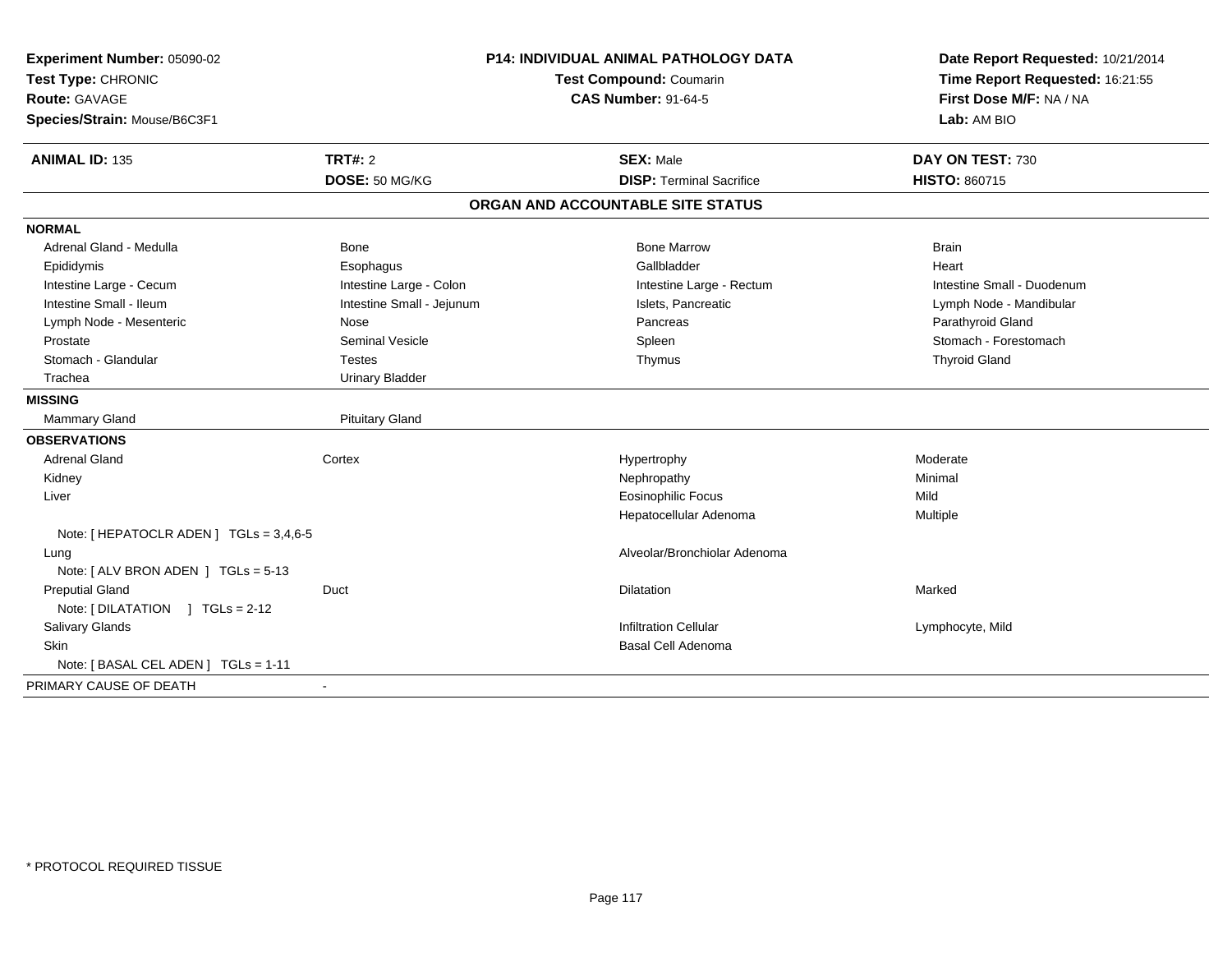| Experiment Number: 05090-02<br>Test Type: CHRONIC |                         | <b>P14: INDIVIDUAL ANIMAL PATHOLOGY DATA</b><br>Test Compound: Coumarin | Date Report Requested: 10/21/2014<br>Time Report Requested: 16:21:55 |  |
|---------------------------------------------------|-------------------------|-------------------------------------------------------------------------|----------------------------------------------------------------------|--|
| <b>Route: GAVAGE</b>                              |                         | <b>CAS Number: 91-64-5</b>                                              | First Dose M/F: NA / NA<br>Lab: AM BIO                               |  |
| Species/Strain: Mouse/B6C3F1                      |                         |                                                                         |                                                                      |  |
| <b>ANIMAL ID: 137</b>                             | TRT#: 2                 | <b>SEX: Male</b>                                                        | DAY ON TEST: 734                                                     |  |
|                                                   | DOSE: 50 MG/KG          | <b>DISP: Terminal Sacrifice</b>                                         | <b>HISTO: 860717</b>                                                 |  |
|                                                   |                         | ORGAN AND ACCOUNTABLE SITE STATUS                                       |                                                                      |  |
| <b>NORMAL</b>                                     |                         |                                                                         |                                                                      |  |
| <b>Adrenal Gland - Cortex</b>                     | Adrenal Gland - Medulla | Bone                                                                    | <b>Bone Marrow</b>                                                   |  |
| Brain                                             | Epididymis              | Esophagus                                                               | Gallbladder                                                          |  |
| Heart                                             | Intestine Large - Cecum | Intestine Large - Colon                                                 | Intestine Large - Rectum                                             |  |
| Intestine Small - Duodenum                        | Intestine Small - Ileum | Intestine Small - Jejunum                                               | Islets, Pancreatic                                                   |  |
| Lung                                              | Lymph Node - Mandibular | Lymph Node - Mesenteric                                                 | Nose                                                                 |  |
| Pancreas                                          | Parathyroid Gland       | <b>Pituitary Gland</b>                                                  | Prostate                                                             |  |
| Seminal Vesicle                                   | Skin                    | Spleen                                                                  | Stomach - Forestomach                                                |  |
| Stomach - Glandular                               | <b>Testes</b>           | Thymus                                                                  | <b>Thyroid Gland</b>                                                 |  |
| Trachea                                           | <b>Urinary Bladder</b>  |                                                                         |                                                                      |  |
| <b>MISSING</b>                                    |                         |                                                                         |                                                                      |  |
| Mammary Gland                                     |                         |                                                                         |                                                                      |  |
| <b>OBSERVATIONS</b>                               |                         |                                                                         |                                                                      |  |
| Kidney                                            | Cortex                  | <b>Cyst Multilocular</b>                                                | Mild                                                                 |  |
| Liver                                             |                         | <b>Clear Cell Focus</b>                                                 | Mild                                                                 |  |
|                                                   |                         | Hepatocellular Adenoma                                                  | Multiple                                                             |  |
|                                                   |                         | Hepatocellular Carcinoma                                                |                                                                      |  |
| Note: [ HEPATOCLR CARC ] TGLs = 1-11              |                         |                                                                         |                                                                      |  |
| Note: [ CLEAR CL FOCUS ] TGLs = 3-5               |                         |                                                                         |                                                                      |  |
| Note: [ HEPATOCLR ADEN ] TGLs = 2-5               |                         |                                                                         |                                                                      |  |
| Note: [ HEPATOCLR ADEN ] TGLs = 4.5-11            |                         |                                                                         |                                                                      |  |
| Salivary Glands                                   |                         | <b>Infiltration Cellular</b>                                            | Lymphocyte, Mild                                                     |  |
| PRIMARY CAUSE OF DEATH                            |                         |                                                                         |                                                                      |  |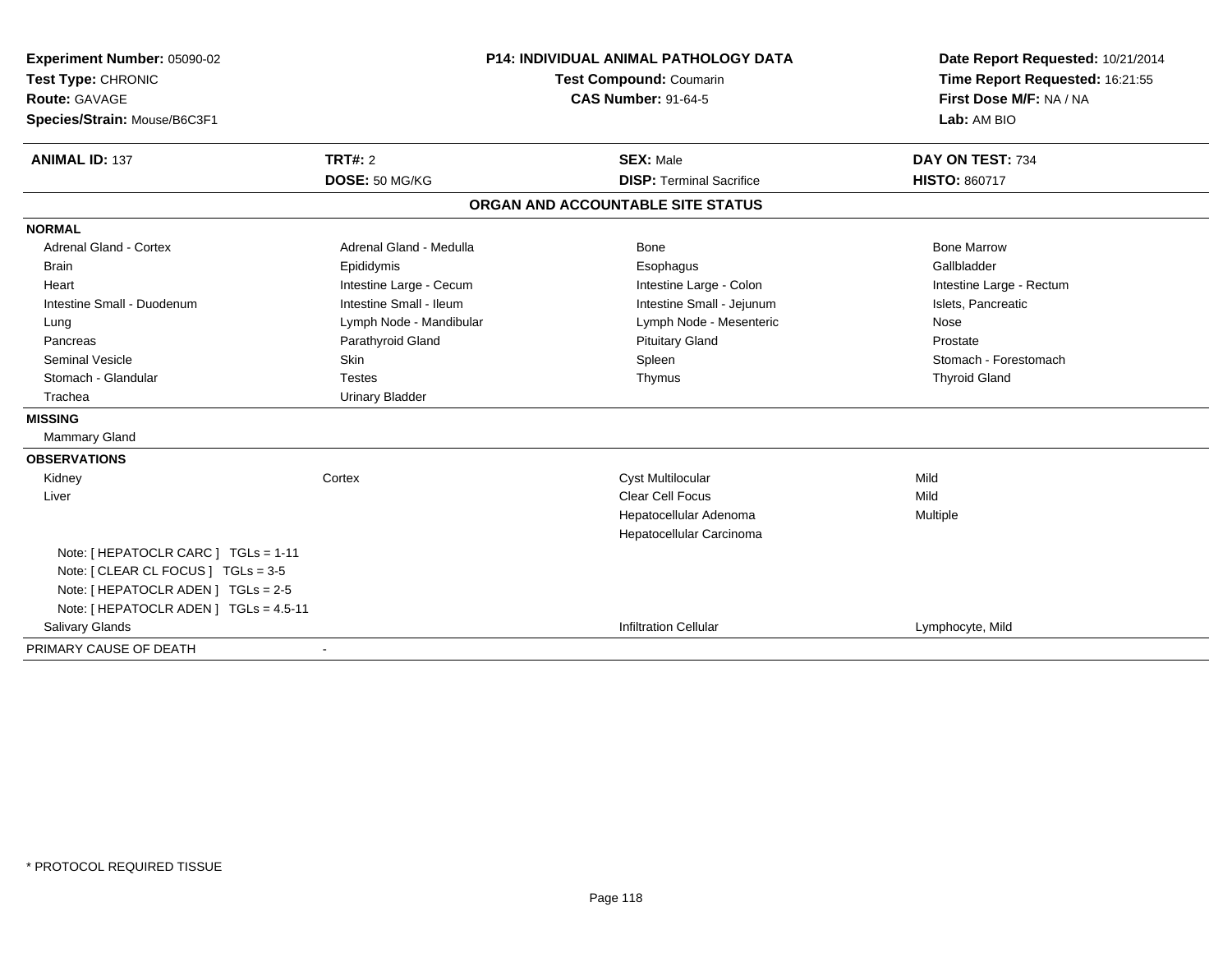| Experiment Number: 05090-02<br>Test Type: CHRONIC<br>Route: GAVAGE<br>Species/Strain: Mouse/B6C3F1 |                         | <b>P14: INDIVIDUAL ANIMAL PATHOLOGY DATA</b><br><b>Test Compound: Coumarin</b><br><b>CAS Number: 91-64-5</b> |                                   | Date Report Requested: 10/21/2014<br>Time Report Requested: 16:21:55<br>First Dose M/F: NA / NA<br>Lab: AM BIO |
|----------------------------------------------------------------------------------------------------|-------------------------|--------------------------------------------------------------------------------------------------------------|-----------------------------------|----------------------------------------------------------------------------------------------------------------|
| <b>ANIMAL ID: 138</b>                                                                              | TRT#: 2                 |                                                                                                              | <b>SEX: Male</b>                  | DAY ON TEST: 734                                                                                               |
|                                                                                                    | DOSE: 50 MG/KG          |                                                                                                              | <b>DISP: Terminal Sacrifice</b>   | <b>HISTO: 860718</b>                                                                                           |
|                                                                                                    |                         |                                                                                                              | ORGAN AND ACCOUNTABLE SITE STATUS |                                                                                                                |
| <b>NORMAL</b>                                                                                      |                         |                                                                                                              |                                   |                                                                                                                |
| <b>Adrenal Gland - Cortex</b>                                                                      | Adrenal Gland - Medulla |                                                                                                              | <b>Bone</b>                       | <b>Bone Marrow</b>                                                                                             |
| <b>Brain</b>                                                                                       | Epididymis              |                                                                                                              | Esophagus                         | Gallbladder                                                                                                    |
| Heart                                                                                              | Intestine Large - Cecum |                                                                                                              | Intestine Large - Colon           | Intestine Large - Rectum                                                                                       |
| Intestine Small - Duodenum                                                                         | Intestine Small - Ileum |                                                                                                              | Intestine Small - Jejunum         | Islets, Pancreatic                                                                                             |
| Kidney                                                                                             | Lung                    |                                                                                                              | Lymph Node - Mandibular           | Lymph Node - Mesenteric                                                                                        |
| Nose                                                                                               | Pancreas                |                                                                                                              | Parathyroid Gland                 | <b>Pituitary Gland</b>                                                                                         |
| Prostate                                                                                           | Salivary Glands         |                                                                                                              | <b>Seminal Vesicle</b>            | <b>Skin</b>                                                                                                    |
| Spleen                                                                                             | Stomach - Glandular     |                                                                                                              | <b>Testes</b>                     | Thymus                                                                                                         |
| Trachea                                                                                            | <b>Urinary Bladder</b>  |                                                                                                              |                                   |                                                                                                                |
| <b>MISSING</b>                                                                                     |                         |                                                                                                              |                                   |                                                                                                                |
| Mammary Gland                                                                                      |                         |                                                                                                              |                                   |                                                                                                                |
| <b>OBSERVATIONS</b>                                                                                |                         |                                                                                                              |                                   |                                                                                                                |
| Liver                                                                                              |                         |                                                                                                              | <b>Eosinophilic Focus</b>         | Mild                                                                                                           |
| <b>Preputial Gland</b>                                                                             | Duct                    |                                                                                                              | <b>Dilatation</b>                 | Marked                                                                                                         |
| Note: $[ DILATATION ] TGLs = 1-12$                                                                 |                         |                                                                                                              |                                   |                                                                                                                |
| Stomach                                                                                            | Forestomach             |                                                                                                              | Squamous Cell Carcinoma           |                                                                                                                |
| <b>Thyroid Gland</b>                                                                               | <b>Follicular Cel</b>   |                                                                                                              | Hyperplasia                       | Mild                                                                                                           |
| PRIMARY CAUSE OF DEATH                                                                             |                         |                                                                                                              |                                   |                                                                                                                |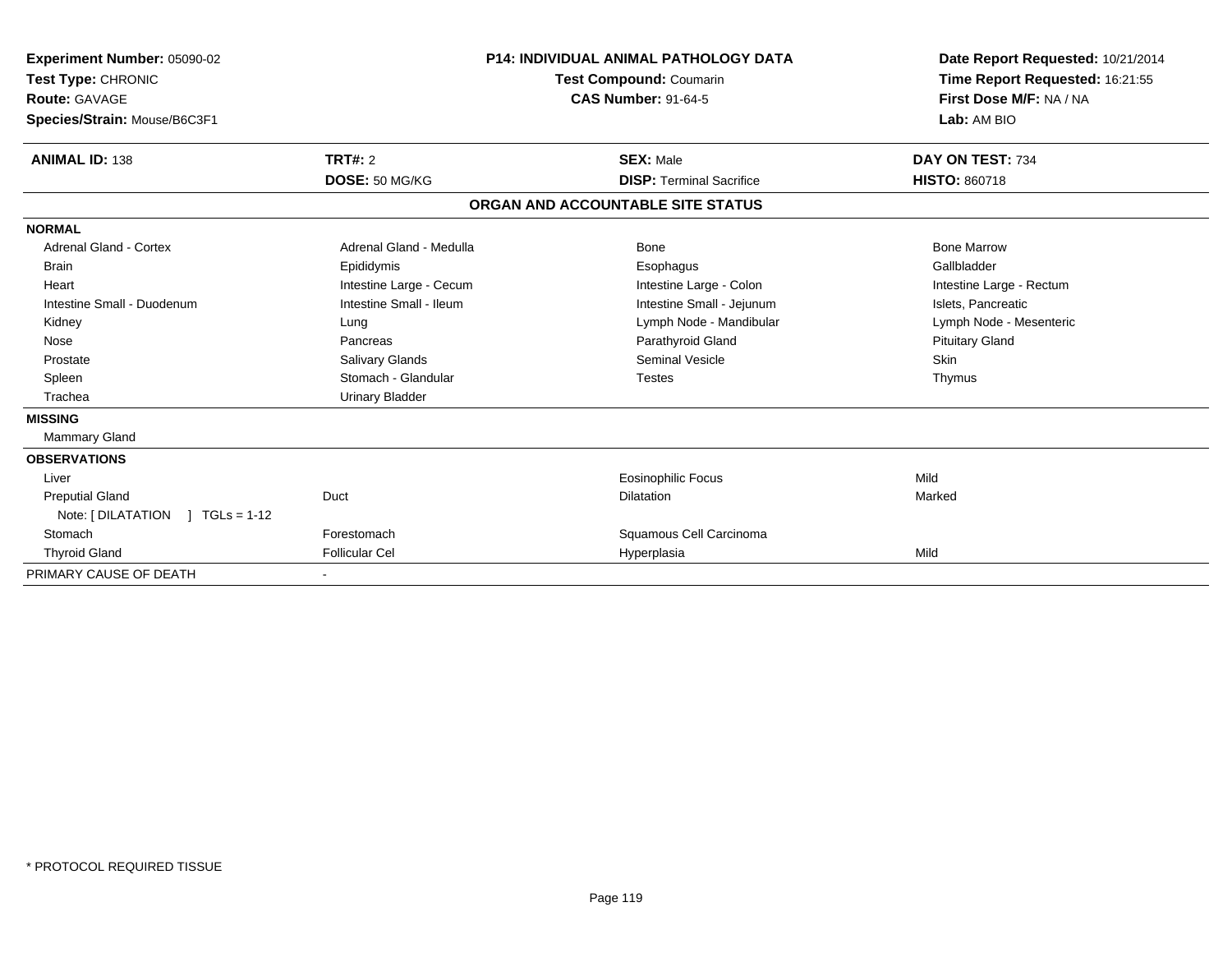| Experiment Number: 05090-02                       | <b>P14: INDIVIDUAL ANIMAL PATHOLOGY DATA</b> |                                   | Date Report Requested: 10/21/2014 |  |
|---------------------------------------------------|----------------------------------------------|-----------------------------------|-----------------------------------|--|
| Test Type: CHRONIC                                |                                              | Test Compound: Coumarin           | Time Report Requested: 16:21:55   |  |
| <b>Route: GAVAGE</b>                              |                                              | <b>CAS Number: 91-64-5</b>        | First Dose M/F: NA / NA           |  |
| Species/Strain: Mouse/B6C3F1                      |                                              |                                   | Lab: AM BIO                       |  |
| <b>ANIMAL ID: 139</b>                             | <b>TRT#: 2</b>                               | <b>SEX: Male</b>                  | DAY ON TEST: 734                  |  |
|                                                   | DOSE: 50 MG/KG                               | <b>DISP: Terminal Sacrifice</b>   | <b>HISTO: 860719</b>              |  |
|                                                   |                                              | ORGAN AND ACCOUNTABLE SITE STATUS |                                   |  |
| <b>NORMAL</b>                                     |                                              |                                   |                                   |  |
| Adrenal Gland - Medulla                           | Bone                                         | <b>Bone Marrow</b>                | <b>Brain</b>                      |  |
| Epididymis                                        | Esophagus                                    | Gallbladder                       | Heart                             |  |
| Intestine Large - Cecum                           | Intestine Large - Colon                      | Intestine Large - Rectum          | Intestine Small - Duodenum        |  |
| Intestine Small - Ileum                           | Intestine Small - Jejunum                    | Islets, Pancreatic                | Kidney                            |  |
| <b>Lacrimal Gland</b>                             | Lymph Node - Mandibular                      | Lymph Node - Mesenteric           | Nose                              |  |
| Pancreas                                          | <b>Pituitary Gland</b>                       | Prostate                          | Salivary Glands                   |  |
| <b>Seminal Vesicle</b>                            | Skin                                         | Spleen                            | Stomach - Forestomach             |  |
| Stomach - Glandular                               | <b>Testes</b>                                | Thymus                            | <b>Thyroid Gland</b>              |  |
| Trachea                                           | <b>Urinary Bladder</b>                       |                                   |                                   |  |
| <b>MISSING</b>                                    |                                              |                                   |                                   |  |
| Mammary Gland                                     | Parathyroid Gland                            |                                   |                                   |  |
| <b>OBSERVATIONS</b>                               |                                              |                                   |                                   |  |
| <b>Adrenal Gland</b>                              | Cortex                                       | <b>Clear Cell Focus</b>           | Mild                              |  |
|                                                   | Spindle Cell                                 | Hyperplasia                       | Mild                              |  |
| <b>Lacrimal GI</b>                                |                                              |                                   |                                   |  |
| Note: LACRIMAL GL: MULTIPLE SECTIONS CONTAIN ONLY |                                              |                                   |                                   |  |
| Note: NORMAL GLANDULAR PARENCHYMA                 |                                              |                                   |                                   |  |
| Liver                                             |                                              | Hepatocellular Adenoma            | Multiple                          |  |
| Note: [ HEPATOCLR ADEN ] TGLs = 2,5-5             |                                              |                                   |                                   |  |
| Lung                                              |                                              | Alveolar/Bronchiolar Adenoma      |                                   |  |
| Note: $[ALV$ BRON ADEN $]$ TGLs = 4-12            |                                              |                                   |                                   |  |
| <b>Preputial Gland</b>                            | Duct                                         | Dilatation                        | Marked                            |  |
| Note: [DILATATION ] TGLs = 1-11                   |                                              |                                   |                                   |  |
| PRIMARY CAUSE OF DEATH                            | $\blacksquare$                               |                                   |                                   |  |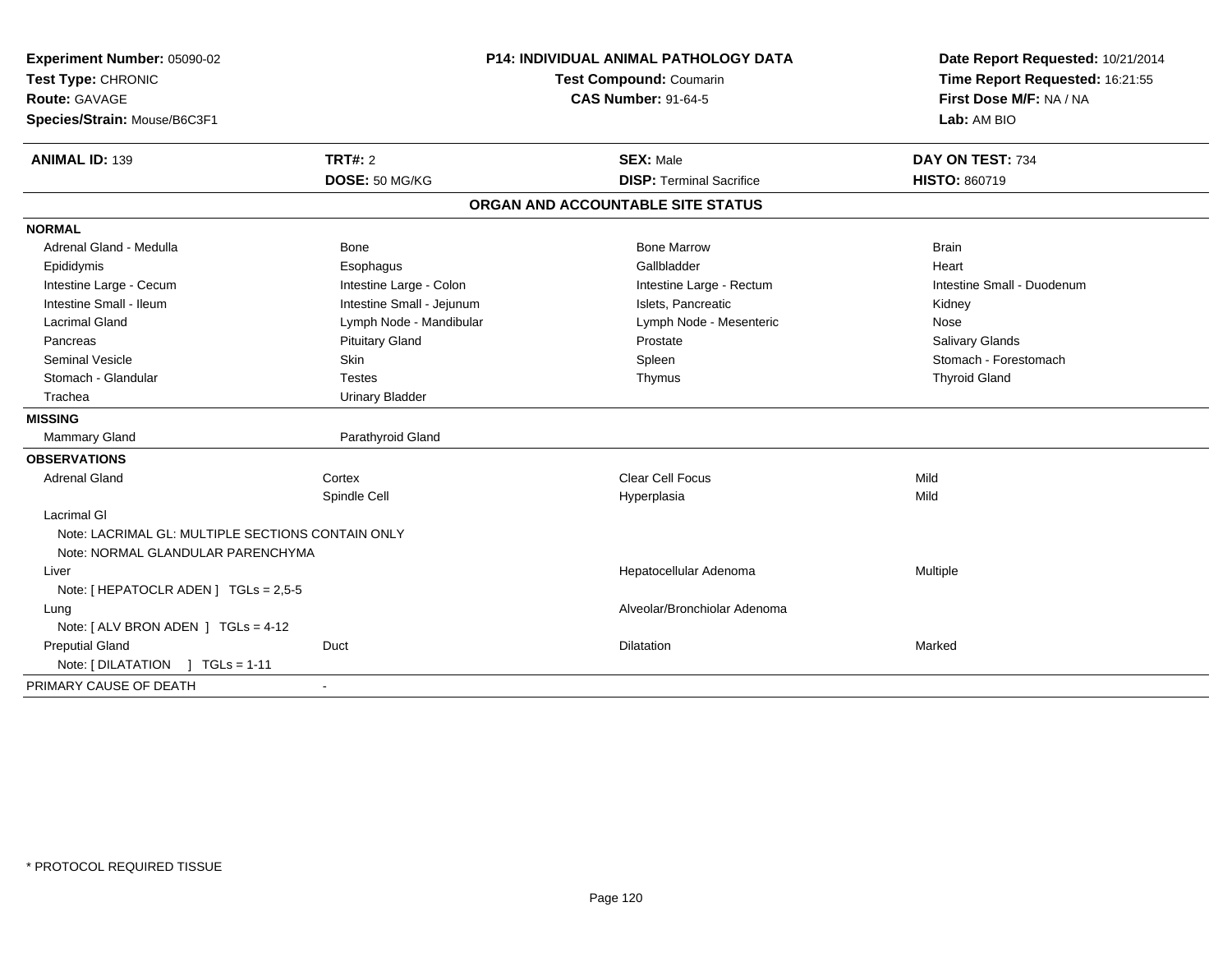| Experiment Number: 05090-02<br>Test Type: CHRONIC<br><b>Route: GAVAGE</b> |                                  | <b>P14: INDIVIDUAL ANIMAL PATHOLOGY DATA</b><br><b>Test Compound: Coumarin</b><br><b>CAS Number: 91-64-5</b> | Date Report Requested: 10/21/2014<br>Time Report Requested: 16:21:55<br>First Dose M/F: NA / NA |
|---------------------------------------------------------------------------|----------------------------------|--------------------------------------------------------------------------------------------------------------|-------------------------------------------------------------------------------------------------|
| Species/Strain: Mouse/B6C3F1                                              |                                  |                                                                                                              | Lab: AM BIO                                                                                     |
| <b>ANIMAL ID: 140</b>                                                     | TRT#: 2<br><b>DOSE: 50 MG/KG</b> | <b>SEX: Male</b><br><b>DISP:</b> Interval Sacrifice                                                          | DAY ON TEST: 456<br><b>HISTO: 860720</b>                                                        |
| <b>OBSERVATIONS</b>                                                       |                                  |                                                                                                              |                                                                                                 |
| <b>Preputial Gland</b><br>Note: $[ DILATATION ] TGLs = 1-12$              | Duct                             | <b>Dilatation</b>                                                                                            | Moderate                                                                                        |
| PRIMARY CAUSE OF DEATH                                                    | $\overline{\phantom{0}}$         |                                                                                                              |                                                                                                 |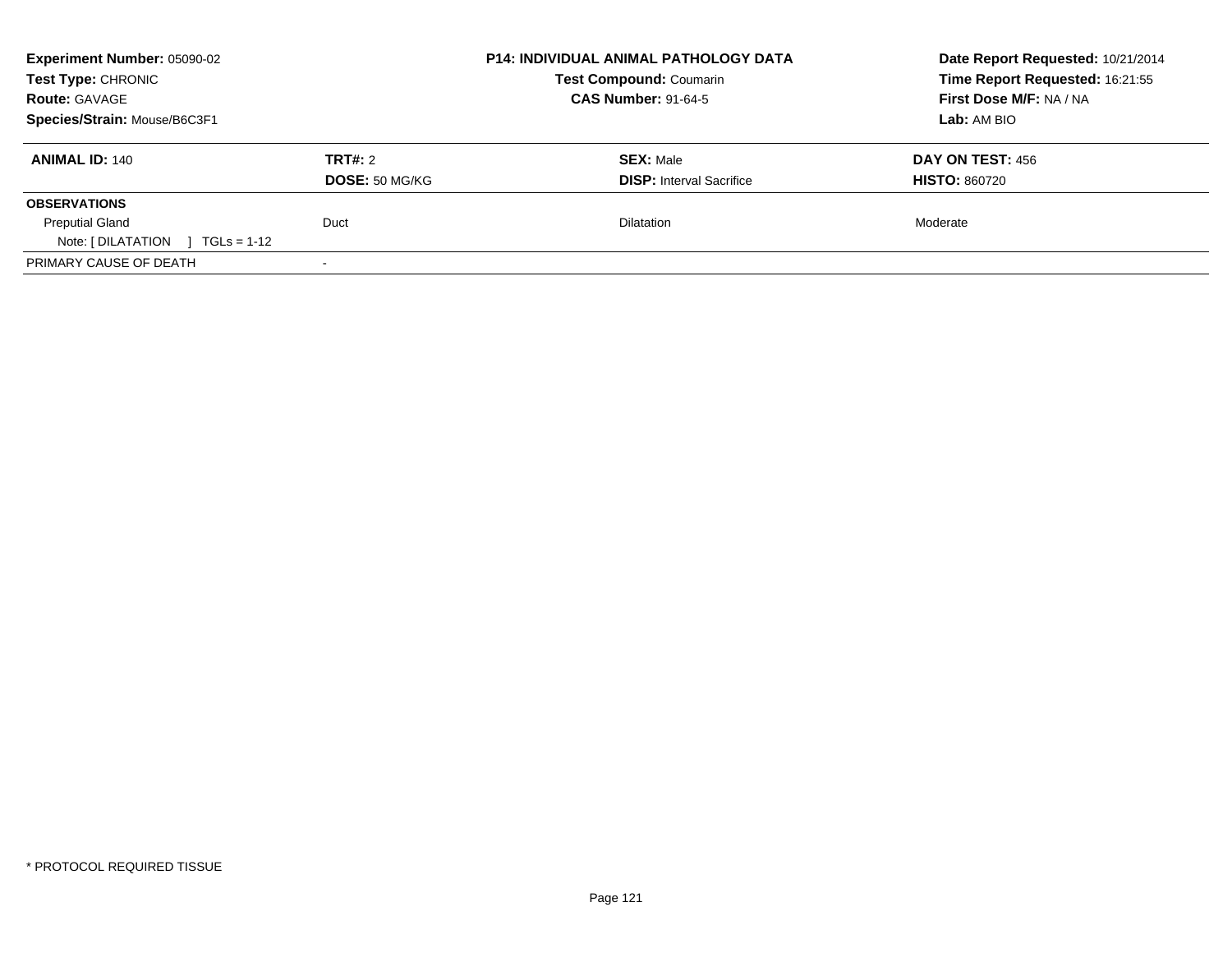| Experiment Number: 05090-02           | <b>P14: INDIVIDUAL ANIMAL PATHOLOGY DATA</b><br>Test Compound: Coumarin |                                   | Date Report Requested: 10/21/2014 |  |
|---------------------------------------|-------------------------------------------------------------------------|-----------------------------------|-----------------------------------|--|
| Test Type: CHRONIC                    |                                                                         |                                   | Time Report Requested: 16:21:55   |  |
| Route: GAVAGE                         |                                                                         | <b>CAS Number: 91-64-5</b>        | First Dose M/F: NA / NA           |  |
| Species/Strain: Mouse/B6C3F1          |                                                                         |                                   | Lab: AM BIO                       |  |
| <b>ANIMAL ID: 141</b>                 | <b>TRT#: 3</b>                                                          | <b>SEX: Male</b>                  | DAY ON TEST: 712                  |  |
|                                       | DOSE: 100MG/KG                                                          | <b>DISP: Moribund</b>             | <b>HISTO: 860721</b>              |  |
|                                       |                                                                         | ORGAN AND ACCOUNTABLE SITE STATUS |                                   |  |
| <b>NORMAL</b>                         |                                                                         |                                   |                                   |  |
| Adrenal Gland - Medulla               | <b>Bone</b>                                                             | <b>Bone Marrow</b>                | <b>Brain</b>                      |  |
| Epididymis                            | Esophagus                                                               | Gallbladder                       | Heart                             |  |
| Intestine Large - Cecum               | Intestine Large - Rectum                                                | Intestine Small - Duodenum        | Intestine Small - Ileum           |  |
| Intestine Small - Jejunum             | Islets, Pancreatic                                                      | Kidney                            | Lung                              |  |
| Lymph Node - Mandibular               | Lymph Node - Mesenteric                                                 | Nose                              | Pancreas                          |  |
| Parathyroid Gland                     | <b>Pituitary Gland</b>                                                  | Prostate                          | Salivary Glands                   |  |
| <b>Seminal Vesicle</b>                | Skin                                                                    | <b>Testes</b>                     | <b>Thyroid Gland</b>              |  |
| Trachea                               | <b>Urinary Bladder</b>                                                  |                                   |                                   |  |
| <b>MISSING</b>                        |                                                                         |                                   |                                   |  |
| <b>Mammary Gland</b>                  |                                                                         |                                   |                                   |  |
| <b>INSUFFICIENT TISSUE</b>            |                                                                         |                                   |                                   |  |
| Thymus                                |                                                                         |                                   |                                   |  |
| <b>OBSERVATIONS</b>                   |                                                                         |                                   |                                   |  |
| <b>Adrenal Gland</b>                  | Cortex                                                                  | <b>Clear Cell Focus</b>           | Moderate                          |  |
| Intestine Large                       | Colon                                                                   | Inflammation                      | Chronic, Mild                     |  |
| Liver                                 |                                                                         | <b>Basophilic Focus</b>           | Mild                              |  |
|                                       |                                                                         | Hepatoblastoma                    |                                   |  |
|                                       |                                                                         | <b>Syncytial Alteration</b>       | Mild                              |  |
| Note: [ HEPATOBLASTOMA ] TGLs = 3-14  |                                                                         |                                   |                                   |  |
| Spleen                                |                                                                         | Hyperplasia                       | Lymphoid, Mild                    |  |
| [Hyperplasia TGLS = 5-5]              |                                                                         |                                   |                                   |  |
| Stomach                               | Forestomach                                                             | Squamous Cell Carcinoma           |                                   |  |
|                                       | Glandular                                                               | Ulcer                             | Mild                              |  |
| [Squamous Cell Carcinoma TGLS = 4-13] |                                                                         |                                   |                                   |  |
| PRIMARY CAUSE OF DEATH                | $\blacksquare$                                                          |                                   |                                   |  |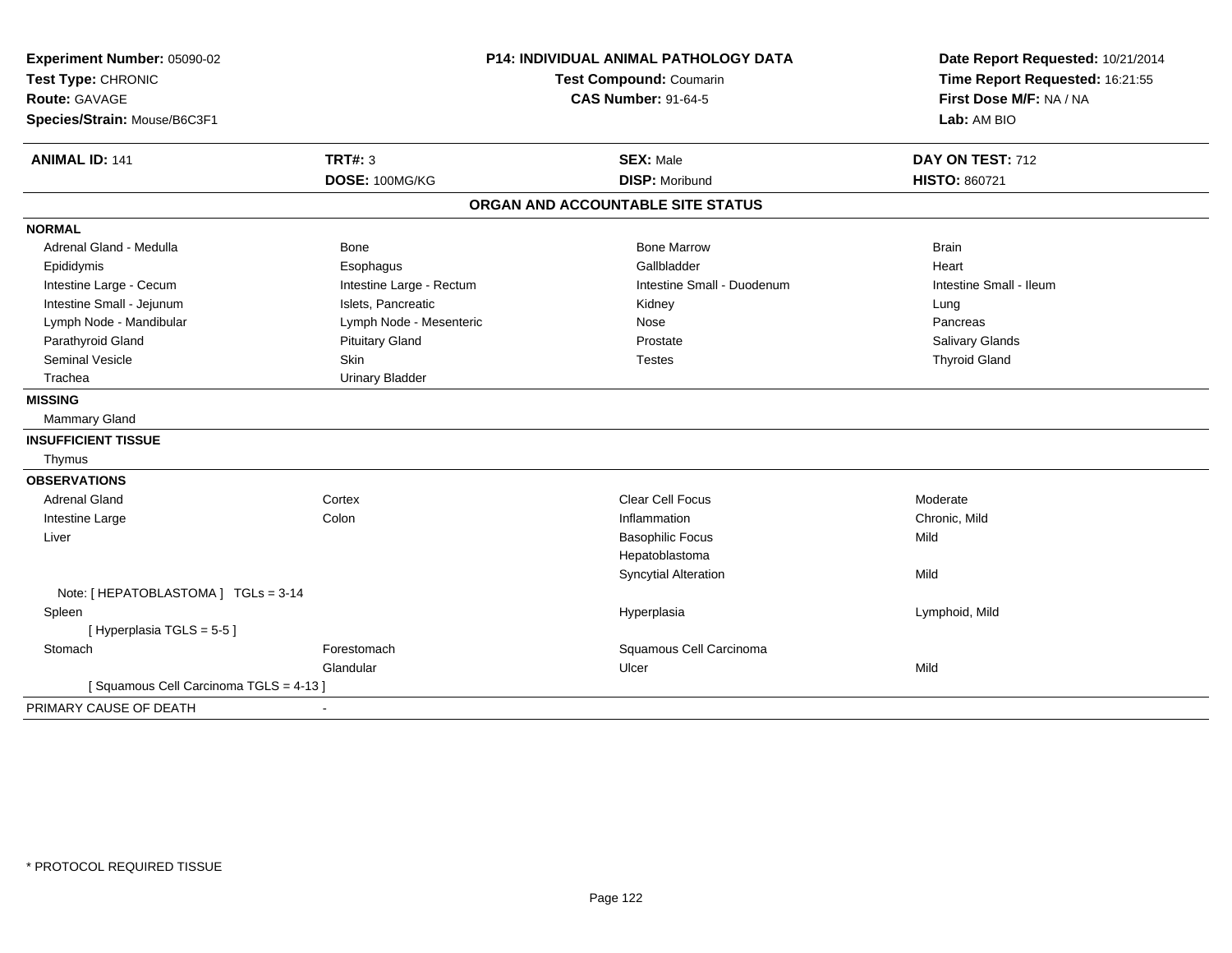| Experiment Number: 05090-02<br>Test Type: CHRONIC<br><b>Route: GAVAGE</b><br>Species/Strain: Mouse/B6C3F1 |                         | <b>P14: INDIVIDUAL ANIMAL PATHOLOGY DATA</b><br><b>Test Compound: Coumarin</b><br><b>CAS Number: 91-64-5</b> | Date Report Requested: 10/21/2014<br>Time Report Requested: 16:21:55<br>First Dose M/F: NA / NA<br>Lab: AM BIO |
|-----------------------------------------------------------------------------------------------------------|-------------------------|--------------------------------------------------------------------------------------------------------------|----------------------------------------------------------------------------------------------------------------|
| <b>ANIMAL ID: 142</b>                                                                                     | TRT#: 3                 | <b>SEX: Male</b>                                                                                             | DAY ON TEST: 729                                                                                               |
|                                                                                                           | DOSE: 100MG/KG          | <b>DISP:</b> Terminal Sacrifice                                                                              | <b>HISTO: 860722</b>                                                                                           |
|                                                                                                           |                         | ORGAN AND ACCOUNTABLE SITE STATUS                                                                            |                                                                                                                |
| <b>NORMAL</b>                                                                                             |                         |                                                                                                              |                                                                                                                |
| Adrenal Gland - Cortex                                                                                    | Adrenal Gland - Medulla | Bone                                                                                                         | <b>Bone Marrow</b>                                                                                             |
| <b>Brain</b>                                                                                              | Epididymis              | Esophagus                                                                                                    | Gallbladder                                                                                                    |
| Heart                                                                                                     | Intestine Large - Cecum | Intestine Large - Colon                                                                                      | Intestine Large - Rectum                                                                                       |
| Intestine Small - Duodenum                                                                                | Intestine Small - Ileum | Intestine Small - Jejunum                                                                                    | Islets, Pancreatic                                                                                             |
| Kidney                                                                                                    | Lung                    | Lymph Node - Mandibular                                                                                      | Lymph Node - Mesenteric                                                                                        |
| Nose                                                                                                      | Pancreas                | Parathyroid Gland                                                                                            | <b>Pituitary Gland</b>                                                                                         |
| Prostate                                                                                                  | Salivary Glands         | <b>Seminal Vesicle</b>                                                                                       | Skin                                                                                                           |
| Spleen                                                                                                    | Stomach - Forestomach   | Stomach - Glandular                                                                                          | <b>Testes</b>                                                                                                  |
| <b>Thyroid Gland</b>                                                                                      | Trachea                 |                                                                                                              |                                                                                                                |
| <b>MISSING</b>                                                                                            |                         |                                                                                                              |                                                                                                                |
| Mammary Gland                                                                                             | Thymus                  |                                                                                                              |                                                                                                                |
| <b>OBSERVATIONS</b>                                                                                       |                         |                                                                                                              |                                                                                                                |
| Liver                                                                                                     |                         | <b>Eosinophilic Focus</b>                                                                                    | Mild                                                                                                           |
|                                                                                                           |                         | Hepatocellular Adenoma                                                                                       |                                                                                                                |
| <b>Urinary Bladder</b>                                                                                    |                         | <b>Infiltration Cellular</b>                                                                                 | Lymphocyte, Minimal                                                                                            |
| PRIMARY CAUSE OF DEATH                                                                                    |                         |                                                                                                              |                                                                                                                |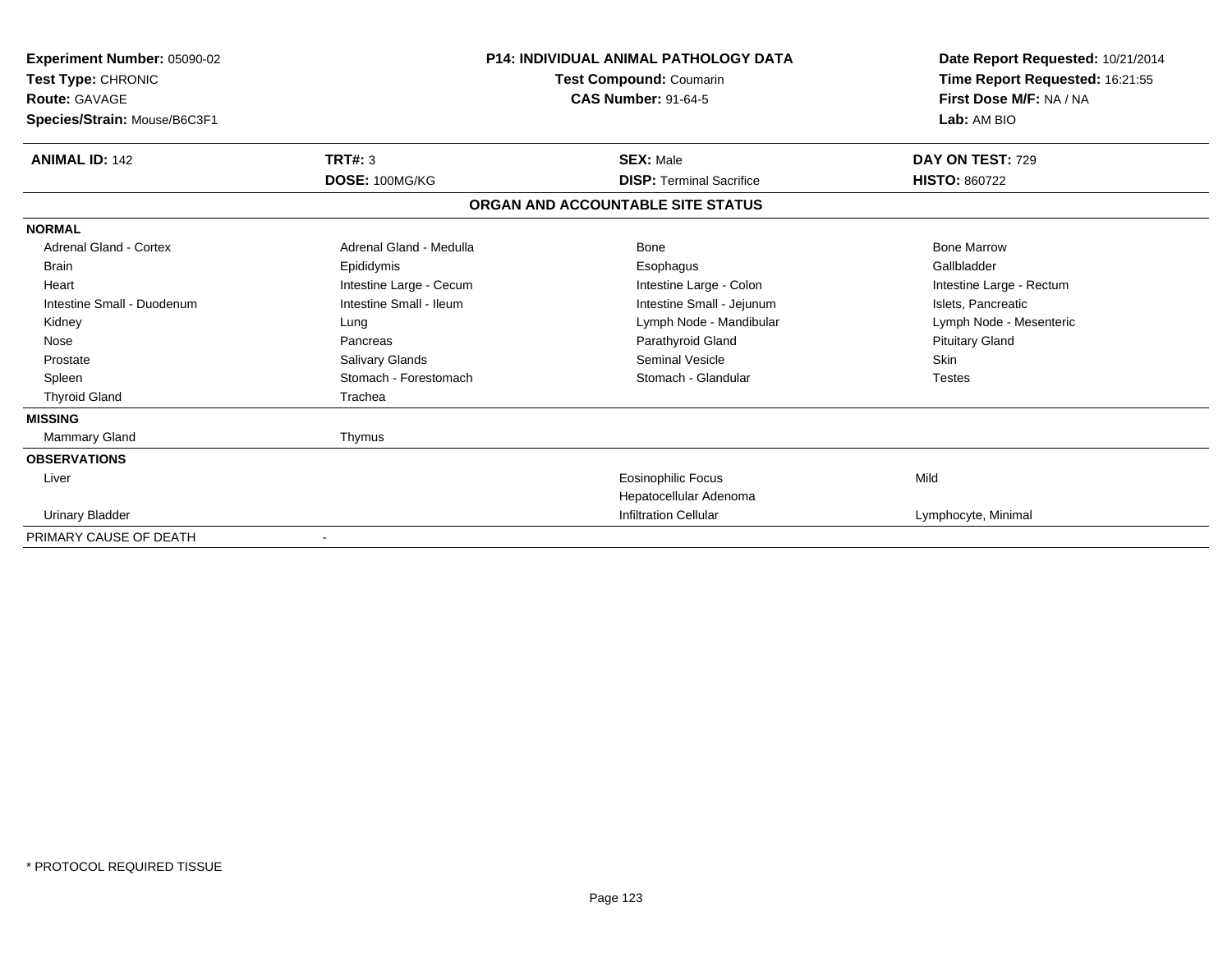| Experiment Number: 05090-02<br>Test Type: CHRONIC<br>Route: GAVAGE<br>Species/Strain: Mouse/B6C3F1 |                         | <b>P14: INDIVIDUAL ANIMAL PATHOLOGY DATA</b><br>Test Compound: Coumarin<br><b>CAS Number: 91-64-5</b> | Date Report Requested: 10/21/2014<br>Time Report Requested: 16:21:55<br>First Dose M/F: NA / NA<br>Lab: AM BIO |  |
|----------------------------------------------------------------------------------------------------|-------------------------|-------------------------------------------------------------------------------------------------------|----------------------------------------------------------------------------------------------------------------|--|
| <b>ANIMAL ID: 143</b>                                                                              | TRT#: 3                 | <b>SEX: Male</b>                                                                                      | DAY ON TEST: 733                                                                                               |  |
|                                                                                                    | DOSE: 100MG/KG          | <b>DISP: Terminal Sacrifice</b>                                                                       | <b>HISTO: 860723</b>                                                                                           |  |
|                                                                                                    |                         | ORGAN AND ACCOUNTABLE SITE STATUS                                                                     |                                                                                                                |  |
| <b>NORMAL</b>                                                                                      |                         |                                                                                                       |                                                                                                                |  |
| Adrenal Gland - Cortex                                                                             | Adrenal Gland - Medulla | Bone                                                                                                  | <b>Bone Marrow</b>                                                                                             |  |
| <b>Brain</b>                                                                                       | Epididymis              | Esophagus                                                                                             | Gallbladder                                                                                                    |  |
| Heart                                                                                              | Intestine Large - Cecum | Intestine Large - Colon                                                                               | Intestine Large - Rectum                                                                                       |  |
| Intestine Small - Duodenum                                                                         | Intestine Small - Ileum | Intestine Small - Jejunum                                                                             | Islets, Pancreatic                                                                                             |  |
| Kidney                                                                                             | Lymph Node - Mandibular | Lymph Node - Mesenteric                                                                               | Nose                                                                                                           |  |
| Pancreas                                                                                           | Parathyroid Gland       | <b>Pituitary Gland</b>                                                                                | Prostate                                                                                                       |  |
| <b>Salivary Glands</b>                                                                             | <b>Seminal Vesicle</b>  | <b>Skin</b>                                                                                           | Spleen                                                                                                         |  |
| Stomach - Forestomach                                                                              | Stomach - Glandular     | <b>Testes</b>                                                                                         | Thymus                                                                                                         |  |
| <b>Thyroid Gland</b>                                                                               | Trachea                 | <b>Urinary Bladder</b>                                                                                |                                                                                                                |  |
| <b>MISSING</b>                                                                                     |                         |                                                                                                       |                                                                                                                |  |
| <b>Mammary Gland</b>                                                                               |                         |                                                                                                       |                                                                                                                |  |
| <b>OBSERVATIONS</b>                                                                                |                         |                                                                                                       |                                                                                                                |  |
| Liver                                                                                              |                         | <b>Syncytial Alteration</b>                                                                           | Minimal                                                                                                        |  |
| Lung                                                                                               |                         | Alveolar/Bronchiolar Adenoma                                                                          |                                                                                                                |  |
| [ Alveolar/Bronchiolar Adenoma TGLS = 1-12 ]                                                       |                         |                                                                                                       |                                                                                                                |  |
| PRIMARY CAUSE OF DEATH                                                                             |                         |                                                                                                       |                                                                                                                |  |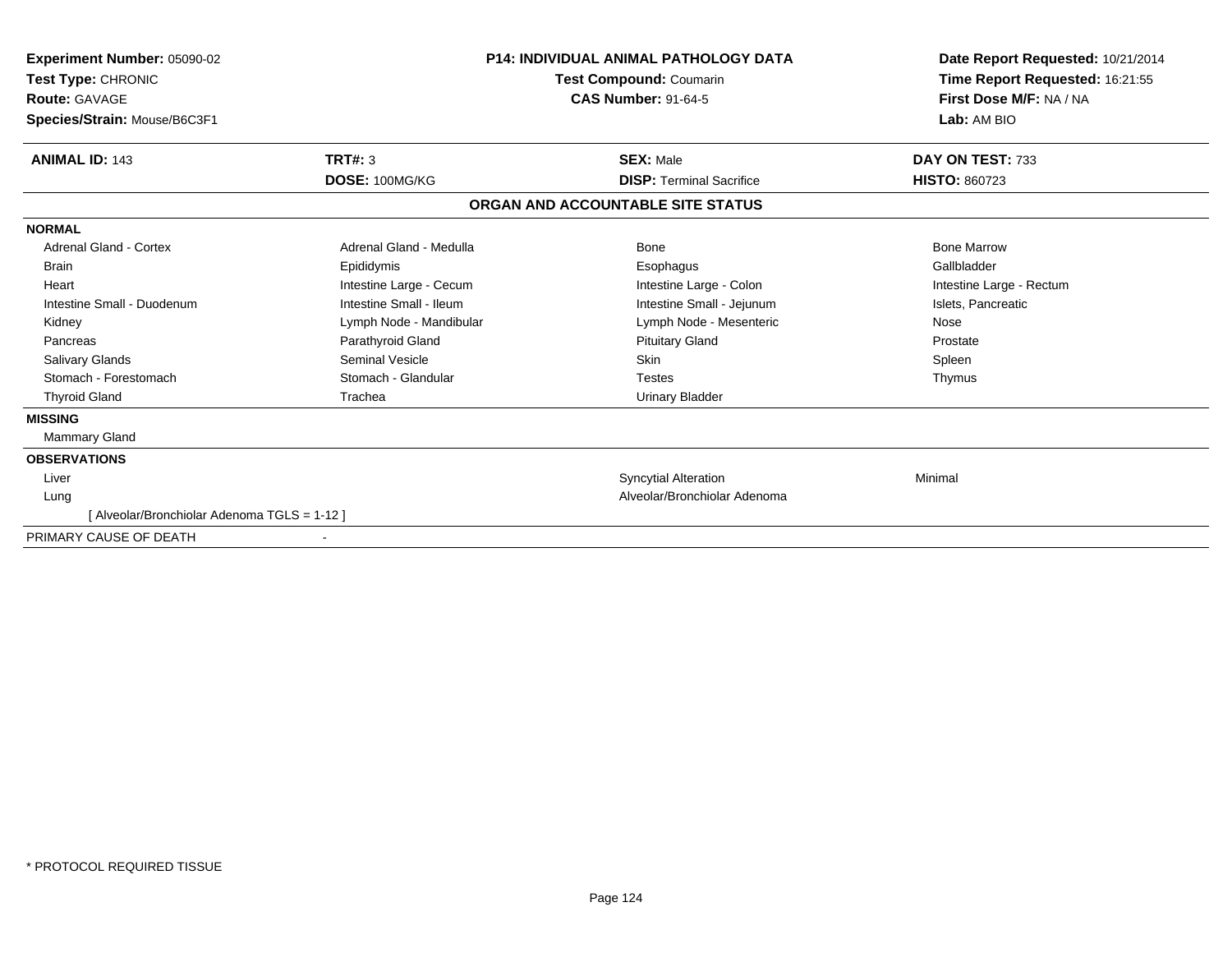| Experiment Number: 05090-02<br>Test Type: CHRONIC<br>Route: GAVAGE<br>Species/Strain: Mouse/B6C3F1 |                         | <b>P14: INDIVIDUAL ANIMAL PATHOLOGY DATA</b><br>Test Compound: Coumarin<br><b>CAS Number: 91-64-5</b> | Date Report Requested: 10/21/2014<br>Time Report Requested: 16:21:55<br>First Dose M/F: NA / NA<br>Lab: AM BIO |
|----------------------------------------------------------------------------------------------------|-------------------------|-------------------------------------------------------------------------------------------------------|----------------------------------------------------------------------------------------------------------------|
| <b>ANIMAL ID: 145</b>                                                                              | <b>TRT#: 3</b>          | <b>SEX: Male</b>                                                                                      | DAY ON TEST: 729                                                                                               |
|                                                                                                    | DOSE: 100MG/KG          | <b>DISP: Terminal Sacrifice</b>                                                                       | <b>HISTO: 860725</b>                                                                                           |
|                                                                                                    |                         | ORGAN AND ACCOUNTABLE SITE STATUS                                                                     |                                                                                                                |
| <b>NORMAL</b>                                                                                      |                         |                                                                                                       |                                                                                                                |
| <b>Adrenal Gland - Cortex</b>                                                                      | Adrenal Gland - Medulla | Bone                                                                                                  | <b>Bone Marrow</b>                                                                                             |
| <b>Brain</b>                                                                                       | Epididymis              | Esophagus                                                                                             | Gallbladder                                                                                                    |
| Heart                                                                                              | Intestine Large - Cecum | Intestine Large - Colon                                                                               | Intestine Large - Rectum                                                                                       |
| Intestine Small - Duodenum                                                                         | Intestine Small - Ileum | Intestine Small - Jejunum                                                                             | Islets, Pancreatic                                                                                             |
| Kidney                                                                                             | Lymph Node - Mandibular | Lymph Node - Mesenteric                                                                               | Nose                                                                                                           |
| Pancreas                                                                                           | Parathyroid Gland       | <b>Pituitary Gland</b>                                                                                | Prostate                                                                                                       |
| Salivary Glands                                                                                    | <b>Seminal Vesicle</b>  | Skin                                                                                                  | Spleen                                                                                                         |
| Stomach - Forestomach                                                                              | Stomach - Glandular     | <b>Testes</b>                                                                                         | Thymus                                                                                                         |
| Trachea                                                                                            | <b>Urinary Bladder</b>  |                                                                                                       |                                                                                                                |
| <b>MISSING</b>                                                                                     |                         |                                                                                                       |                                                                                                                |
| Mammary Gland                                                                                      |                         |                                                                                                       |                                                                                                                |
| <b>OBSERVATIONS</b>                                                                                |                         |                                                                                                       |                                                                                                                |
| Liver                                                                                              | Centrilobular           | Hypertrophy                                                                                           | Mild                                                                                                           |
|                                                                                                    |                         | <b>Syncytial Alteration</b>                                                                           | Minimal                                                                                                        |
|                                                                                                    |                         | Vacuolization Cytoplasmic                                                                             | Mild                                                                                                           |
| Lung                                                                                               | Alveolar Epith          | Hyperplasia                                                                                           | Mild                                                                                                           |
| <b>Thyroid Gland</b>                                                                               | <b>Follicular Cel</b>   | Hyperplasia                                                                                           | Mild                                                                                                           |
| PRIMARY CAUSE OF DEATH                                                                             |                         |                                                                                                       |                                                                                                                |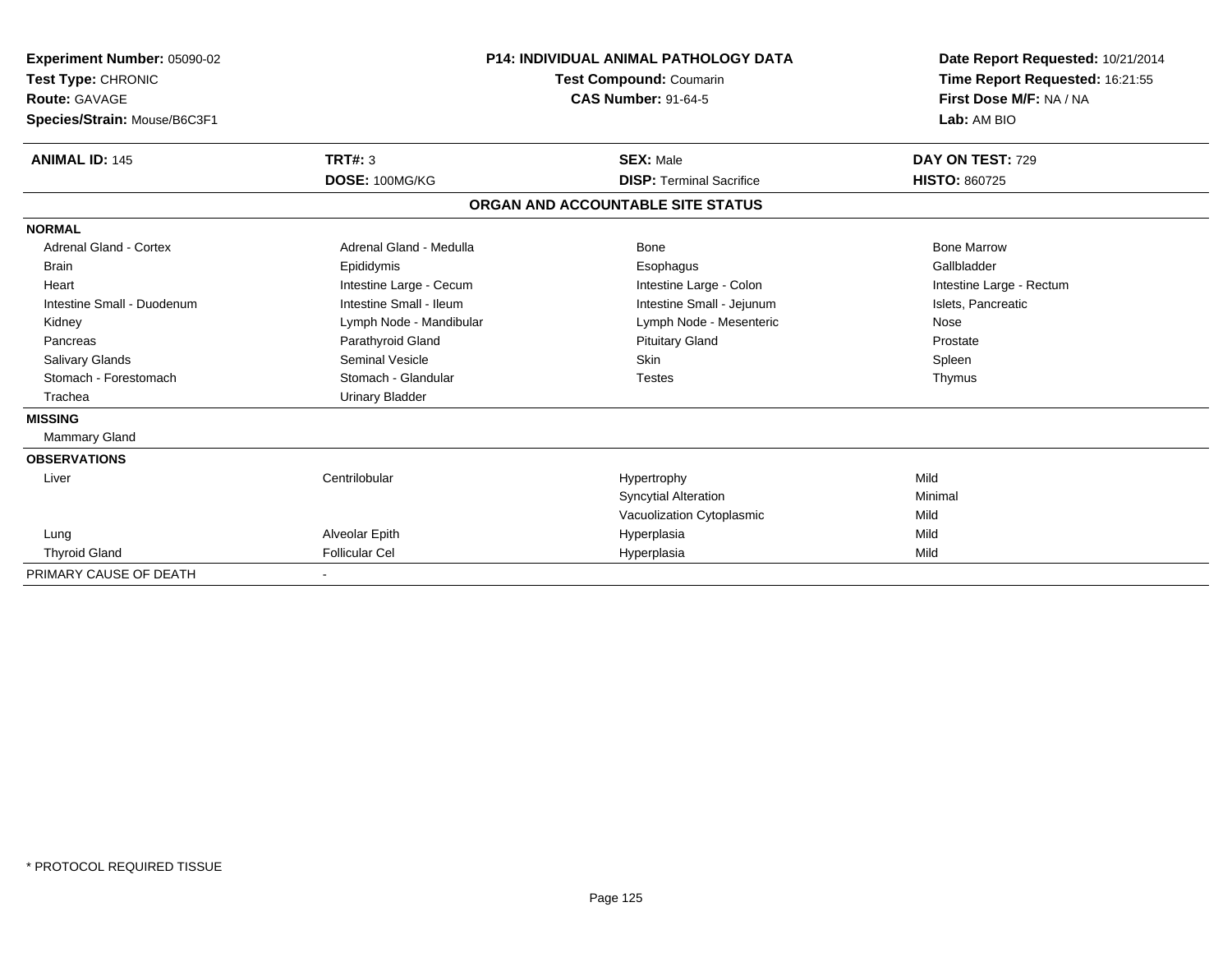| Experiment Number: 05090-02            | P14: INDIVIDUAL ANIMAL PATHOLOGY DATA |                                   | Date Report Requested: 10/21/2014 |  |
|----------------------------------------|---------------------------------------|-----------------------------------|-----------------------------------|--|
| Test Type: CHRONIC                     |                                       | <b>Test Compound: Coumarin</b>    | Time Report Requested: 16:21:55   |  |
| <b>Route: GAVAGE</b>                   | <b>CAS Number: 91-64-5</b>            |                                   | First Dose M/F: NA / NA           |  |
| Species/Strain: Mouse/B6C3F1           |                                       |                                   | Lab: AM BIO                       |  |
| <b>ANIMAL ID: 147</b>                  | TRT#: 3                               | <b>SEX: Male</b>                  | DAY ON TEST: 729                  |  |
|                                        | DOSE: 100MG/KG                        | <b>DISP: Terminal Sacrifice</b>   | <b>HISTO: 860727</b>              |  |
|                                        |                                       | ORGAN AND ACCOUNTABLE SITE STATUS |                                   |  |
| <b>NORMAL</b>                          |                                       |                                   |                                   |  |
| <b>Adrenal Gland - Cortex</b>          | Adrenal Gland - Medulla               | <b>Bone</b>                       | <b>Bone Marrow</b>                |  |
| <b>Brain</b>                           | Epididymis                            | Esophagus                         | Gallbladder                       |  |
| Heart                                  | Intestine Large - Cecum               | Intestine Large - Colon           | Intestine Large - Rectum          |  |
| Intestine Small - Duodenum             | Intestine Small - Ileum               | Intestine Small - Jejunum         | Islets, Pancreatic                |  |
| Lymph Node - Mandibular                | Lymph Node - Mesenteric               | Nose                              | Pancreas                          |  |
| <b>Pituitary Gland</b>                 | Prostate                              | <b>Seminal Vesicle</b>            | Skin                              |  |
| Spleen                                 | Stomach - Forestomach                 | Stomach - Glandular               | <b>Testes</b>                     |  |
| Thymus                                 | <b>Thyroid Gland</b>                  | Trachea                           | <b>Urinary Bladder</b>            |  |
| <b>MISSING</b>                         |                                       |                                   |                                   |  |
| <b>Mammary Gland</b>                   | Parathyroid Gland                     |                                   |                                   |  |
| <b>OBSERVATIONS</b>                    |                                       |                                   |                                   |  |
| Kidney                                 | Cortex                                | Cyst                              | Mild                              |  |
| Liver                                  |                                       | <b>Clear Cell Focus</b>           | Moderate                          |  |
|                                        |                                       | Hepatocellular Adenoma            | Multiple                          |  |
|                                        |                                       | <b>Syncytial Alteration</b>       | Minimal                           |  |
| Note: [ CLEAR CL FOCUS ] TGLs = 2-5    |                                       |                                   |                                   |  |
| Lung                                   |                                       | Alveolar/Bronchiolar Adenoma      |                                   |  |
| Note: $[ALV$ BRON ADEN $]$ TGLs = 4-12 |                                       |                                   |                                   |  |
| Mesentery                              | Fat                                   | Necrosis                          | Coagulative, Marked               |  |
| Note: [ NECROSIS<br>$1 TGLs = 1-11$    |                                       |                                   |                                   |  |
| <b>Salivary Glands</b>                 |                                       | <b>Infiltration Cellular</b>      | Lymphocyte, Mild                  |  |
| PRIMARY CAUSE OF DEATH                 |                                       |                                   |                                   |  |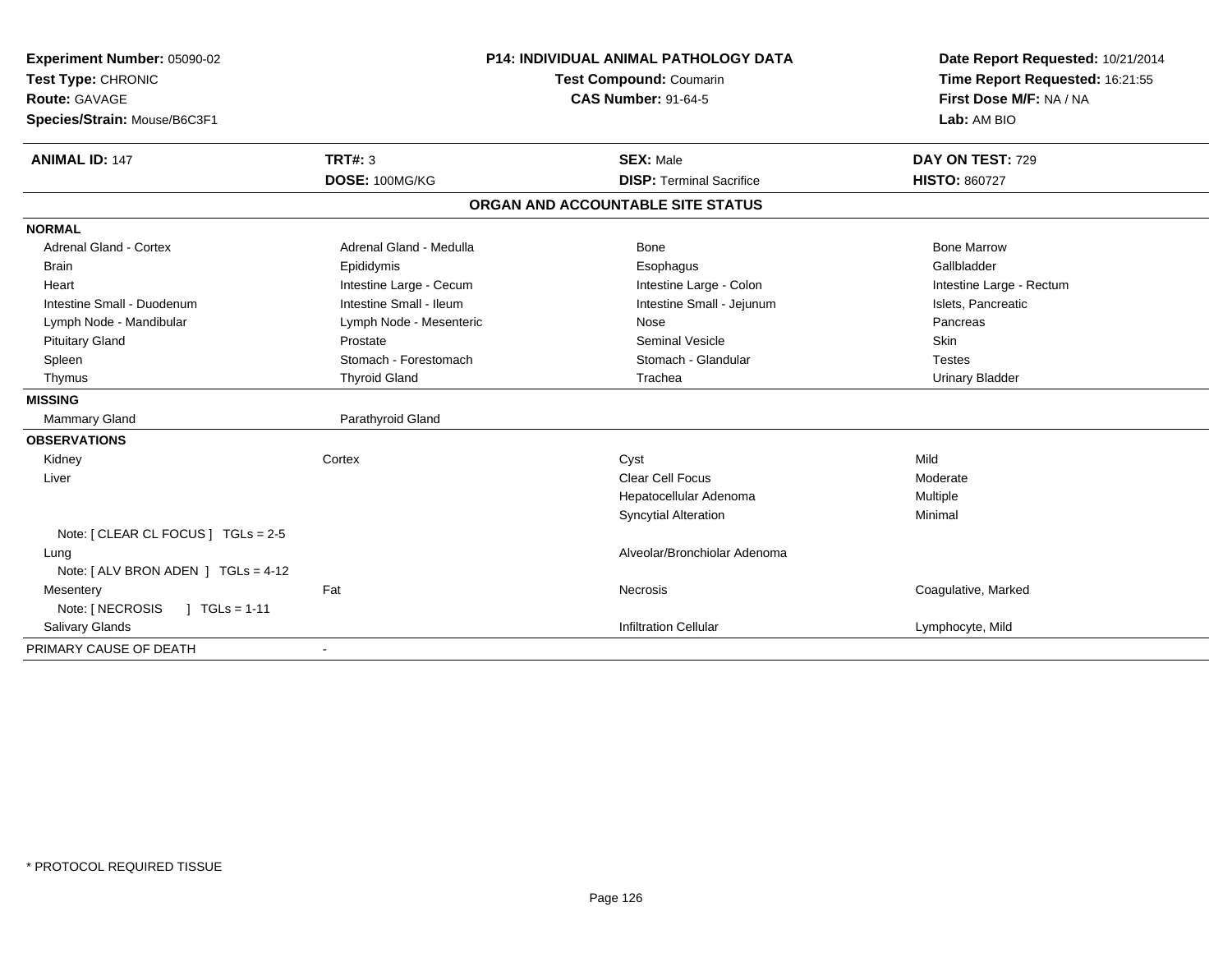| Experiment Number: 05090-02<br>Test Type: CHRONIC<br><b>Route: GAVAGE</b> |                         | <b>P14: INDIVIDUAL ANIMAL PATHOLOGY DATA</b><br>Test Compound: Coumarin<br><b>CAS Number: 91-64-5</b> | Date Report Requested: 10/21/2014<br>Time Report Requested: 16:21:55<br>First Dose M/F: NA / NA |  |
|---------------------------------------------------------------------------|-------------------------|-------------------------------------------------------------------------------------------------------|-------------------------------------------------------------------------------------------------|--|
| Species/Strain: Mouse/B6C3F1                                              |                         |                                                                                                       | Lab: AM BIO                                                                                     |  |
| <b>ANIMAL ID: 148</b>                                                     | <b>TRT#: 3</b>          | <b>SEX: Male</b>                                                                                      | DAY ON TEST: 730                                                                                |  |
|                                                                           | DOSE: 100MG/KG          | <b>DISP: Terminal Sacrifice</b>                                                                       | <b>HISTO: 860728</b>                                                                            |  |
|                                                                           |                         | ORGAN AND ACCOUNTABLE SITE STATUS                                                                     |                                                                                                 |  |
| <b>NORMAL</b>                                                             |                         |                                                                                                       |                                                                                                 |  |
| <b>Adrenal Gland - Cortex</b>                                             | Adrenal Gland - Medulla | Bone                                                                                                  | <b>Bone Marrow</b>                                                                              |  |
| <b>Brain</b>                                                              | Epididymis              | Esophagus                                                                                             | Gallbladder                                                                                     |  |
| Heart                                                                     | Intestine Large - Cecum | Intestine Large - Colon                                                                               | Intestine Large - Rectum                                                                        |  |
| Intestine Small - Duodenum                                                | Intestine Small - Ileum | Intestine Small - Jejunum                                                                             | Islets, Pancreatic                                                                              |  |
| Lung                                                                      | Lymph Node - Mandibular | Lymph Node - Mesenteric                                                                               | Nose                                                                                            |  |
| Pancreas                                                                  | Parathyroid Gland       | <b>Pituitary Gland</b>                                                                                | Prostate                                                                                        |  |
| <b>Seminal Vesicle</b>                                                    | <b>Skin</b>             | Spleen                                                                                                | Stomach - Forestomach                                                                           |  |
| Stomach - Glandular                                                       | <b>Testes</b>           | Thymus                                                                                                | <b>Thyroid Gland</b>                                                                            |  |
| Trachea                                                                   |                         |                                                                                                       |                                                                                                 |  |
| <b>MISSING</b>                                                            |                         |                                                                                                       |                                                                                                 |  |
| Mammary Gland                                                             |                         |                                                                                                       |                                                                                                 |  |
| <b>OBSERVATIONS</b>                                                       |                         |                                                                                                       |                                                                                                 |  |
| Kidney                                                                    |                         | <b>Infiltration Cellular</b>                                                                          | Lymphocyte, Minimal                                                                             |  |
| Liver                                                                     |                         | <b>Basophilic Focus</b>                                                                               | Mild                                                                                            |  |
|                                                                           |                         | Hepatocellular Adenoma                                                                                | Multiple                                                                                        |  |
| Note: [ HEPATOCLR ADEN ] TGLs = 1-5                                       |                         |                                                                                                       |                                                                                                 |  |
| <b>Preputial Gland</b>                                                    | Duct                    | Dilatation                                                                                            | Marked                                                                                          |  |
| Note: [DILATATION ] TGLs = 2-11                                           |                         |                                                                                                       |                                                                                                 |  |
| Salivary Glands                                                           |                         | <b>Infiltration Cellular</b>                                                                          | Lymphocyte, Minimal                                                                             |  |
| <b>Urinary Bladder</b>                                                    |                         | <b>Infiltration Cellular</b>                                                                          | Lymphocyte, Mild                                                                                |  |
| PRIMARY CAUSE OF DEATH                                                    |                         |                                                                                                       |                                                                                                 |  |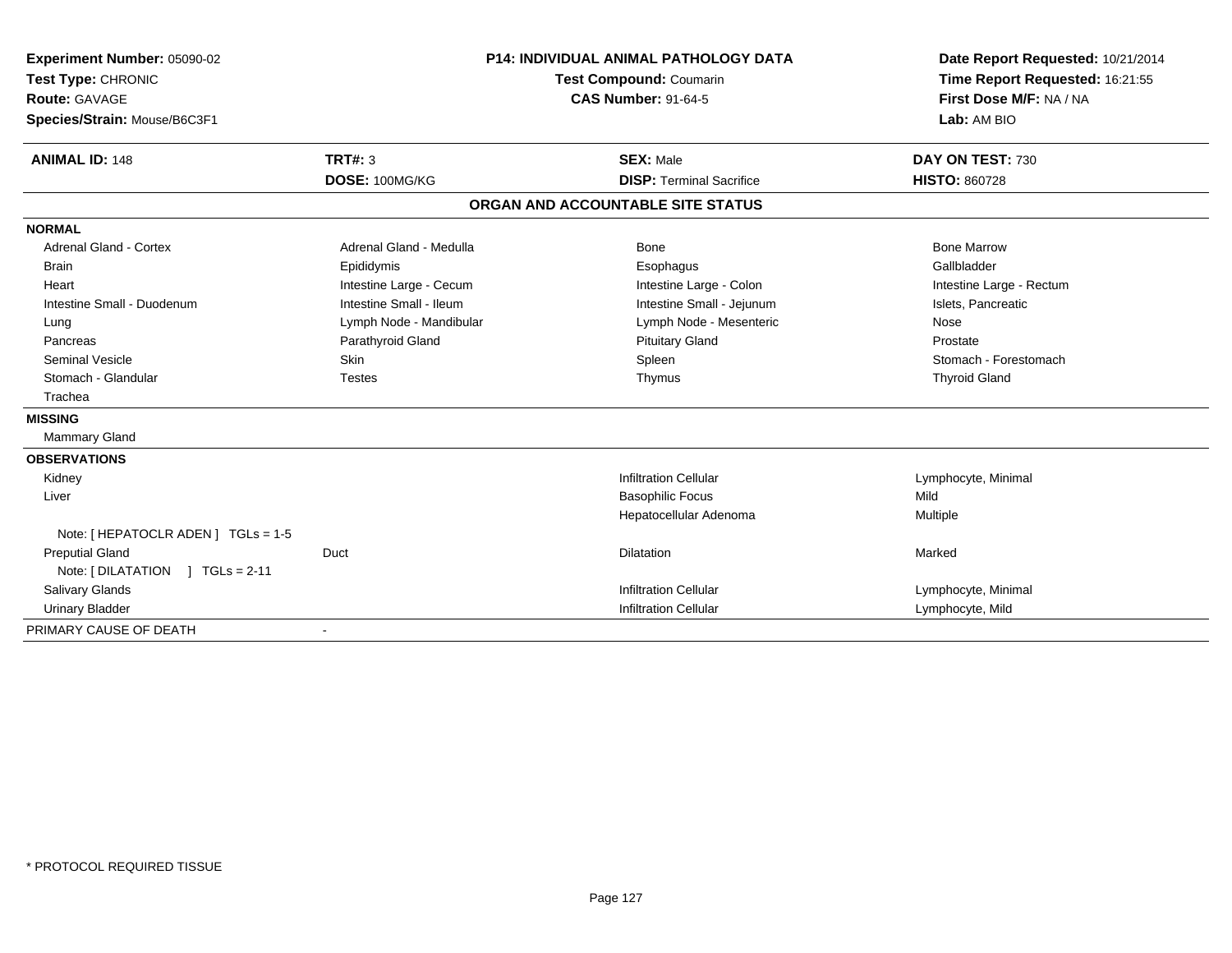| Experiment Number: 05090-02<br>Test Type: CHRONIC<br>Route: GAVAGE<br>Species/Strain: Mouse/B6C3F1 |                                  | <b>P14: INDIVIDUAL ANIMAL PATHOLOGY DATA</b><br>Test Compound: Coumarin<br><b>CAS Number: 91-64-5</b> | Date Report Requested: 10/21/2014<br>Time Report Requested: 16:21:55<br>First Dose M/F: NA / NA<br>Lab: AM BIO |
|----------------------------------------------------------------------------------------------------|----------------------------------|-------------------------------------------------------------------------------------------------------|----------------------------------------------------------------------------------------------------------------|
| <b>ANIMAL ID: 150</b>                                                                              | <b>TRT#: 3</b><br>DOSE: 100MG/KG | <b>SEX: Male</b><br><b>DISP: Terminal Sacrifice</b>                                                   | DAY ON TEST: 730<br><b>HISTO: 860730</b>                                                                       |
|                                                                                                    |                                  |                                                                                                       |                                                                                                                |
|                                                                                                    |                                  | ORGAN AND ACCOUNTABLE SITE STATUS                                                                     |                                                                                                                |
| <b>NORMAL</b>                                                                                      |                                  |                                                                                                       |                                                                                                                |
| <b>Adrenal Gland - Cortex</b>                                                                      | Adrenal Gland - Medulla          | Bone                                                                                                  | <b>Bone Marrow</b>                                                                                             |
| <b>Brain</b>                                                                                       | Epididymis                       | Esophagus                                                                                             | Gallbladder                                                                                                    |
| Heart                                                                                              | Intestine Large - Colon          | Intestine Large - Rectum                                                                              | Intestine Small - Duodenum                                                                                     |
| Intestine Small - Ileum                                                                            | Intestine Small - Jejunum        | Lung                                                                                                  | Lymph Node - Mandibular                                                                                        |
| Lymph Node - Mesenteric                                                                            | Nose                             | Pancreas                                                                                              | Parathyroid Gland                                                                                              |
| <b>Pituitary Gland</b>                                                                             | Prostate                         | <b>Salivary Glands</b>                                                                                | <b>Seminal Vesicle</b>                                                                                         |
| <b>Skin</b>                                                                                        | Spleen                           | Stomach - Forestomach                                                                                 | Stomach - Glandular                                                                                            |
| <b>Testes</b>                                                                                      | Thymus                           | <b>Thyroid Gland</b>                                                                                  | Trachea                                                                                                        |
| <b>Urinary Bladder</b>                                                                             |                                  |                                                                                                       |                                                                                                                |
| <b>MISSING</b>                                                                                     |                                  |                                                                                                       |                                                                                                                |
| <b>Mammary Gland</b>                                                                               |                                  |                                                                                                       |                                                                                                                |
| <b>OBSERVATIONS</b>                                                                                |                                  |                                                                                                       |                                                                                                                |
| Intestine Large                                                                                    | Cecum                            | Hyperplasia                                                                                           | Lymphoid, Moderate                                                                                             |
| Note: [HYPERPLASIA ] TGLs = 1-11                                                                   |                                  |                                                                                                       |                                                                                                                |
| Islets, Pancreatic                                                                                 |                                  | Adenoma                                                                                               |                                                                                                                |
| Kidney                                                                                             | Collect Tub                      | <b>Necrosis</b>                                                                                       | Coagulative, Mild                                                                                              |
| Liver                                                                                              |                                  | <b>Syncytial Alteration</b>                                                                           | Minimal                                                                                                        |
|                                                                                                    |                                  | Vacuolization Cytoplasmic                                                                             | Moderate                                                                                                       |
| PRIMARY CAUSE OF DEATH                                                                             |                                  |                                                                                                       |                                                                                                                |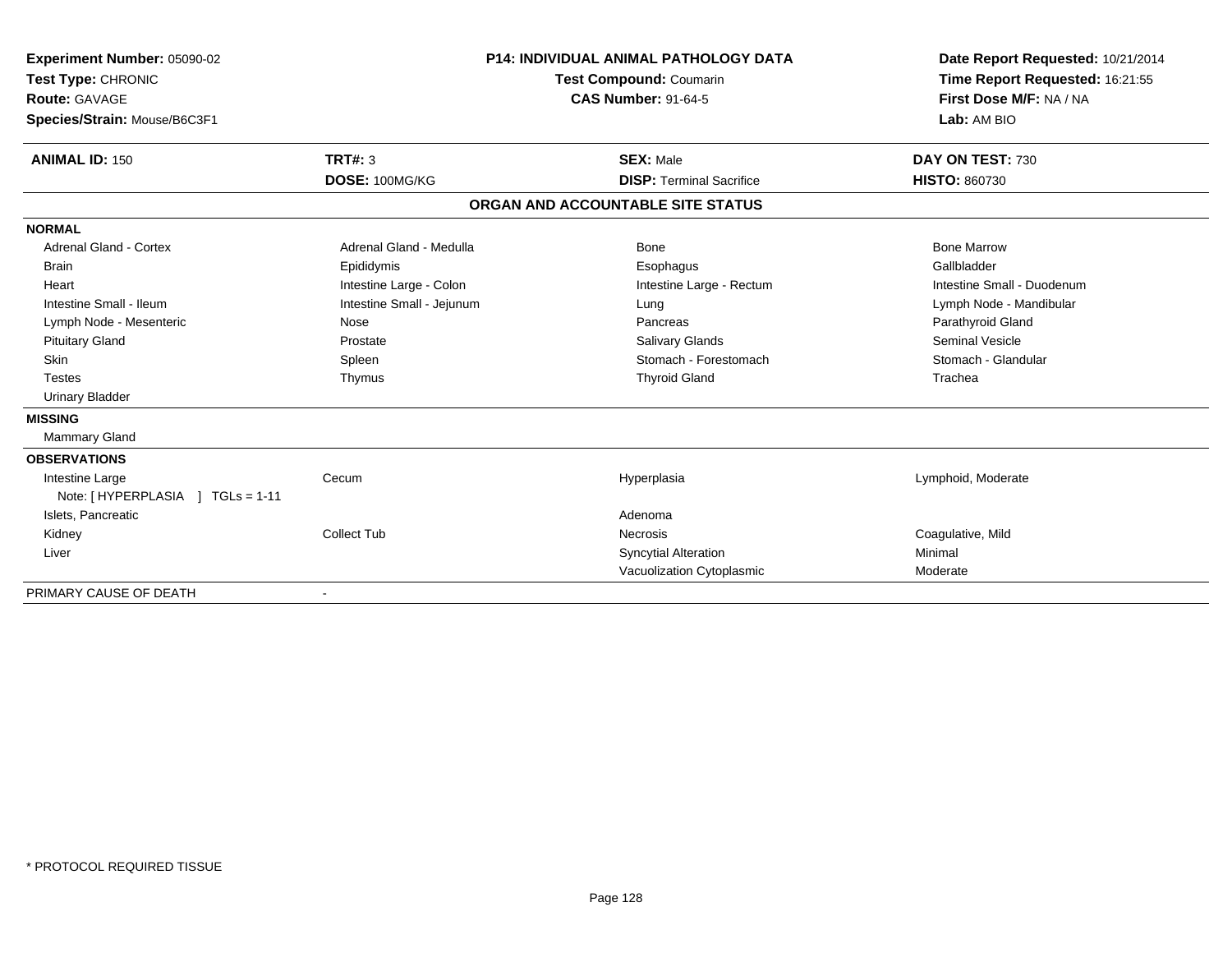| <b>Experiment Number: 05090-02</b><br>Test Type: CHRONIC<br><b>Route: GAVAGE</b><br>Species/Strain: Mouse/B6C3F1 |                         | <b>P14: INDIVIDUAL ANIMAL PATHOLOGY DATA</b><br>Test Compound: Coumarin<br><b>CAS Number: 91-64-5</b> | Date Report Requested: 10/21/2014<br>Time Report Requested: 16:21:55<br>First Dose M/F: NA / NA<br>Lab: AM BIO |  |
|------------------------------------------------------------------------------------------------------------------|-------------------------|-------------------------------------------------------------------------------------------------------|----------------------------------------------------------------------------------------------------------------|--|
| <b>ANIMAL ID: 151</b>                                                                                            | <b>TRT#: 3</b>          | <b>SEX: Male</b>                                                                                      | DAY ON TEST: 729                                                                                               |  |
|                                                                                                                  | DOSE: 100MG/KG          | <b>DISP: Terminal Sacrifice</b>                                                                       | <b>HISTO: 860731</b>                                                                                           |  |
|                                                                                                                  |                         | ORGAN AND ACCOUNTABLE SITE STATUS                                                                     |                                                                                                                |  |
| <b>NORMAL</b>                                                                                                    |                         |                                                                                                       |                                                                                                                |  |
| Adrenal Gland - Cortex                                                                                           | Adrenal Gland - Medulla | <b>Bone</b>                                                                                           | <b>Bone Marrow</b>                                                                                             |  |
| <b>Brain</b>                                                                                                     | Epididymis              | Esophagus                                                                                             | Gallbladder                                                                                                    |  |
| Heart                                                                                                            | Intestine Large - Cecum | Intestine Large - Colon                                                                               | Intestine Large - Rectum                                                                                       |  |
| Intestine Small - Duodenum                                                                                       | Intestine Small - Ileum | Intestine Small - Jejunum                                                                             | Islets, Pancreatic                                                                                             |  |
| Kidney                                                                                                           | Lymph Node - Mandibular | Lymph Node - Mesenteric                                                                               | Nose                                                                                                           |  |
| Pancreas                                                                                                         | Parathyroid Gland       | <b>Pituitary Gland</b>                                                                                | Prostate                                                                                                       |  |
| <b>Salivary Glands</b>                                                                                           | Seminal Vesicle         | <b>Skin</b>                                                                                           | Spleen                                                                                                         |  |
| Stomach - Forestomach                                                                                            | Stomach - Glandular     | <b>Testes</b>                                                                                         | Thymus                                                                                                         |  |
| <b>Thyroid Gland</b>                                                                                             | Trachea                 | <b>Urinary Bladder</b>                                                                                |                                                                                                                |  |
| <b>MISSING</b>                                                                                                   |                         |                                                                                                       |                                                                                                                |  |
| <b>Mammary Gland</b>                                                                                             |                         |                                                                                                       |                                                                                                                |  |
| <b>OBSERVATIONS</b>                                                                                              |                         |                                                                                                       |                                                                                                                |  |
| Liver                                                                                                            |                         | Hepatocellular Adenoma                                                                                | Multiple                                                                                                       |  |
|                                                                                                                  |                         | <b>Syncytial Alteration</b>                                                                           | Minimal                                                                                                        |  |
| Note: [ HEPATOCLR ADEN ] TGLs = 1-11                                                                             |                         |                                                                                                       |                                                                                                                |  |
| Lung                                                                                                             |                         | Alveolar/Bronchiolar Adenoma                                                                          |                                                                                                                |  |
| PRIMARY CAUSE OF DEATH                                                                                           |                         |                                                                                                       |                                                                                                                |  |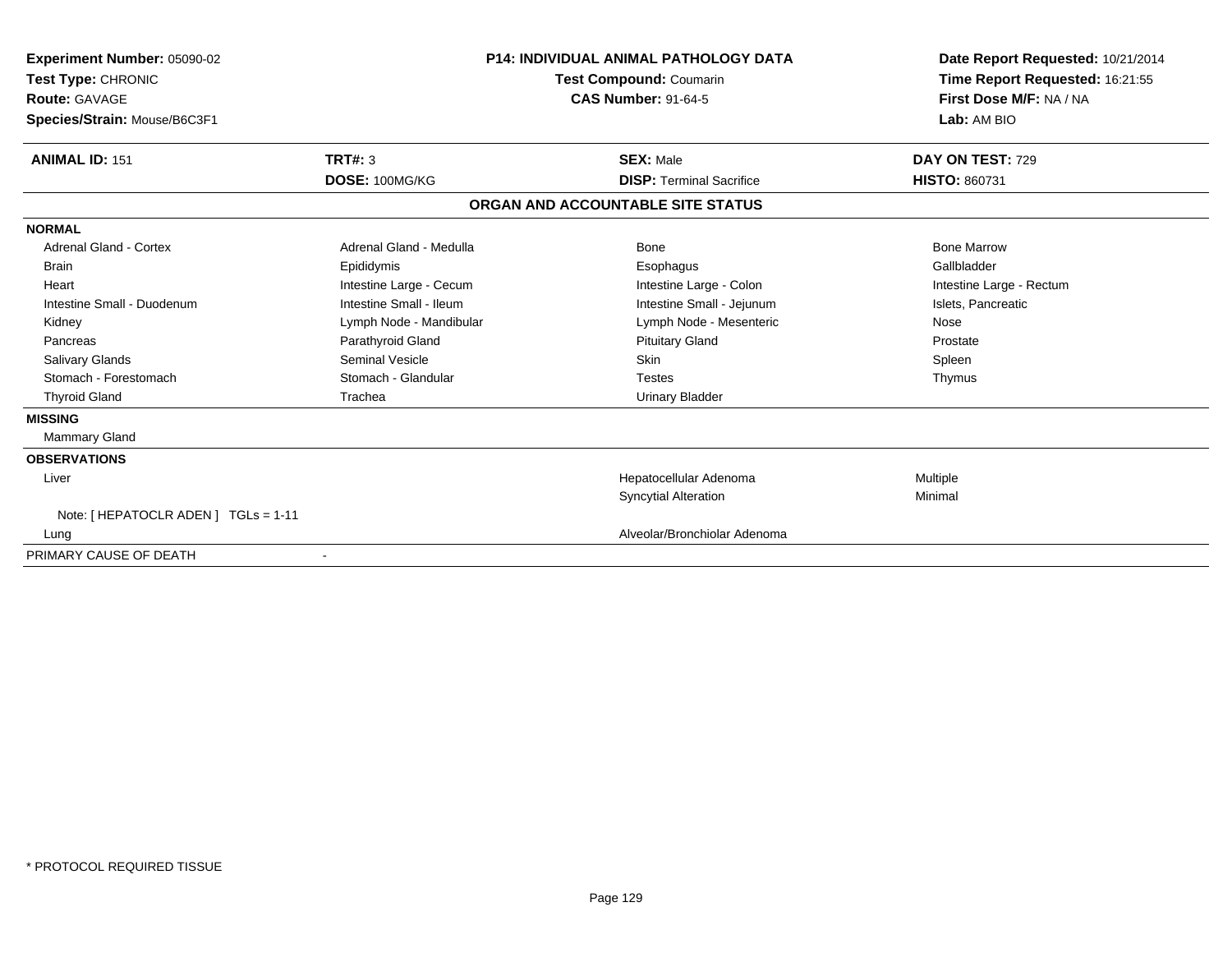| Experiment Number: 05090-02<br>Test Type: CHRONIC<br>Route: GAVAGE |                         | <b>P14: INDIVIDUAL ANIMAL PATHOLOGY DATA</b><br>Test Compound: Coumarin<br><b>CAS Number: 91-64-5</b> | Date Report Requested: 10/21/2014<br>Time Report Requested: 16:21:55<br>First Dose M/F: NA / NA |  |
|--------------------------------------------------------------------|-------------------------|-------------------------------------------------------------------------------------------------------|-------------------------------------------------------------------------------------------------|--|
| Species/Strain: Mouse/B6C3F1                                       |                         |                                                                                                       | Lab: AM BIO                                                                                     |  |
| <b>ANIMAL ID: 152</b>                                              | TRT#: 3                 | <b>SEX: Male</b>                                                                                      | DAY ON TEST: 729                                                                                |  |
|                                                                    | DOSE: 100MG/KG          | <b>DISP: Terminal Sacrifice</b>                                                                       | <b>HISTO: 860732</b>                                                                            |  |
|                                                                    |                         | ORGAN AND ACCOUNTABLE SITE STATUS                                                                     |                                                                                                 |  |
| <b>NORMAL</b>                                                      |                         |                                                                                                       |                                                                                                 |  |
| <b>Adrenal Gland - Cortex</b>                                      | Adrenal Gland - Medulla | <b>Bone</b>                                                                                           | <b>Bone Marrow</b>                                                                              |  |
| Brain                                                              | Epididymis              | Esophagus                                                                                             | Gallbladder                                                                                     |  |
| Heart                                                              | Intestine Large - Cecum | Intestine Large - Colon                                                                               | Intestine Large - Rectum                                                                        |  |
| Intestine Small - Duodenum                                         | Intestine Small - Ileum | Intestine Small - Jejunum                                                                             | Islets, Pancreatic                                                                              |  |
| Kidney                                                             | Lymph Node - Mandibular | Lymph Node - Mesenteric                                                                               | Nose                                                                                            |  |
| Pancreas                                                           | Parathyroid Gland       | <b>Pituitary Gland</b>                                                                                | Prostate                                                                                        |  |
| <b>Salivary Glands</b>                                             | Seminal Vesicle         | Skin                                                                                                  | Spleen                                                                                          |  |
| Stomach - Forestomach                                              | Stomach - Glandular     | <b>Testes</b>                                                                                         | <b>Thyroid Gland</b>                                                                            |  |
| Trachea                                                            | <b>Urinary Bladder</b>  |                                                                                                       |                                                                                                 |  |
| <b>MISSING</b>                                                     |                         |                                                                                                       |                                                                                                 |  |
| <b>Mammary Gland</b>                                               |                         |                                                                                                       |                                                                                                 |  |
| <b>INSUFFICIENT TISSUE</b>                                         |                         |                                                                                                       |                                                                                                 |  |
| Thymus                                                             |                         |                                                                                                       |                                                                                                 |  |
| <b>OBSERVATIONS</b>                                                |                         |                                                                                                       |                                                                                                 |  |
| Liver                                                              |                         | <b>Syncytial Alteration</b>                                                                           | Minimal                                                                                         |  |
|                                                                    |                         | Vacuolization Cytoplasmic                                                                             | Mild                                                                                            |  |
| Lung                                                               | Alveolar Epith          | Hyperplasia                                                                                           | Minimal                                                                                         |  |
| <b>Preputial Gland</b>                                             | Duct                    | Dilatation                                                                                            | Marked                                                                                          |  |
| [Dilatation TGLS = 1-11]                                           |                         |                                                                                                       |                                                                                                 |  |
| PRIMARY CAUSE OF DEATH                                             |                         |                                                                                                       |                                                                                                 |  |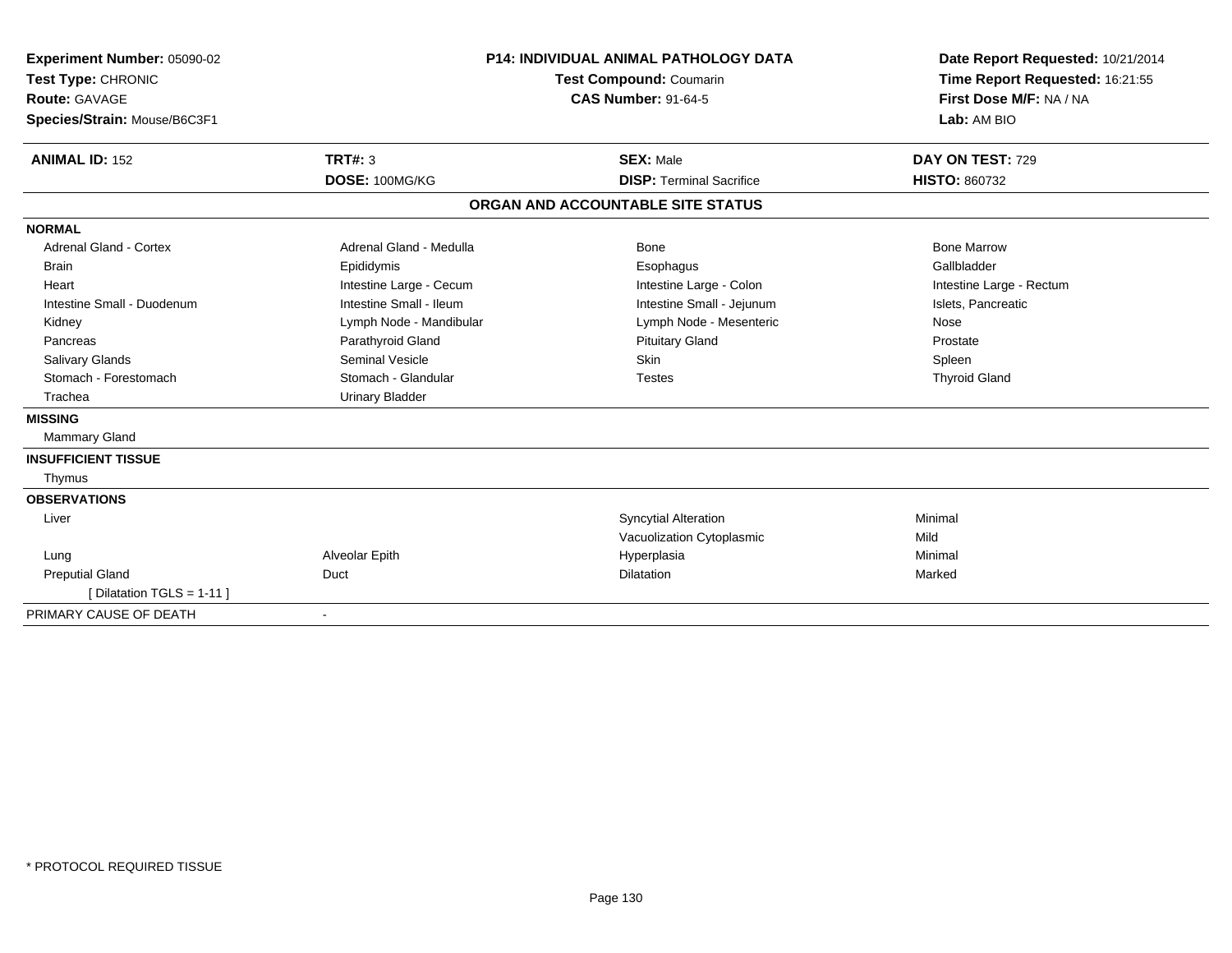| Experiment Number: 05090-02<br>Test Type: CHRONIC<br>Route: GAVAGE<br>Species/Strain: Mouse/B6C3F1 |                         | <b>P14: INDIVIDUAL ANIMAL PATHOLOGY DATA</b><br>Test Compound: Coumarin<br><b>CAS Number: 91-64-5</b> | Date Report Requested: 10/21/2014<br>Time Report Requested: 16:21:55<br>First Dose M/F: NA / NA<br>Lab: AM BIO |  |
|----------------------------------------------------------------------------------------------------|-------------------------|-------------------------------------------------------------------------------------------------------|----------------------------------------------------------------------------------------------------------------|--|
| <b>ANIMAL ID: 153</b>                                                                              | TRT#: 3                 | <b>SEX: Male</b>                                                                                      | DAY ON TEST: 729                                                                                               |  |
|                                                                                                    | DOSE: 100MG/KG          | <b>DISP: Terminal Sacrifice</b>                                                                       | <b>HISTO: 860733</b>                                                                                           |  |
|                                                                                                    |                         | ORGAN AND ACCOUNTABLE SITE STATUS                                                                     |                                                                                                                |  |
| <b>NORMAL</b>                                                                                      |                         |                                                                                                       |                                                                                                                |  |
| <b>Adrenal Gland - Cortex</b>                                                                      | Adrenal Gland - Medulla | Bone                                                                                                  | <b>Bone Marrow</b>                                                                                             |  |
| <b>Brain</b>                                                                                       | Epididymis              | Esophagus                                                                                             | Gallbladder                                                                                                    |  |
| Heart                                                                                              | Intestine Large - Cecum | Intestine Large - Colon                                                                               | Intestine Large - Rectum                                                                                       |  |
| Intestine Small - Duodenum                                                                         | Intestine Small - Ileum | Intestine Small - Jejunum                                                                             | Islets, Pancreatic                                                                                             |  |
| Kidney                                                                                             | Lung                    | Lymph Node - Mandibular                                                                               | Nose                                                                                                           |  |
| Pancreas                                                                                           | Parathyroid Gland       | <b>Pituitary Gland</b>                                                                                | Prostate                                                                                                       |  |
| <b>Salivary Glands</b>                                                                             | Skin                    | Spleen                                                                                                | Stomach - Forestomach                                                                                          |  |
| Stomach - Glandular                                                                                | <b>Testes</b>           | Thymus                                                                                                | <b>Thyroid Gland</b>                                                                                           |  |
| Trachea                                                                                            | <b>Urinary Bladder</b>  |                                                                                                       |                                                                                                                |  |
| <b>MISSING</b>                                                                                     |                         |                                                                                                       |                                                                                                                |  |
| <b>Mammary Gland</b>                                                                               |                         |                                                                                                       |                                                                                                                |  |
| <b>OBSERVATIONS</b>                                                                                |                         |                                                                                                       |                                                                                                                |  |
| Liver                                                                                              |                         | <b>Eosinophilic Focus</b>                                                                             | Mild                                                                                                           |  |
|                                                                                                    |                         | <b>Syncytial Alteration</b>                                                                           | Mild                                                                                                           |  |
| Lymph Node                                                                                         | Mesenteric              | Hyperplasia                                                                                           | Lymphoid, Moderate                                                                                             |  |
|                                                                                                    | Pancreatic              | Lymphoma Malignant Mixed                                                                              |                                                                                                                |  |
| Note: [ LYMPH MAL MIXD ] TGLs = 3-12                                                               |                         |                                                                                                       |                                                                                                                |  |
| <b>Preputial Gland</b>                                                                             | Duct                    | <b>Dilatation</b>                                                                                     | Marked                                                                                                         |  |
| Note: $[ DILATATION ] TGLS = 1,2-11$                                                               |                         |                                                                                                       |                                                                                                                |  |
| <b>Seminal Vesicle</b>                                                                             |                         | <b>Dilatation</b>                                                                                     | Moderate                                                                                                       |  |
| Note: $[DILATATION] TGLs = 4,5-8$                                                                  |                         |                                                                                                       |                                                                                                                |  |
| PRIMARY CAUSE OF DEATH                                                                             |                         |                                                                                                       |                                                                                                                |  |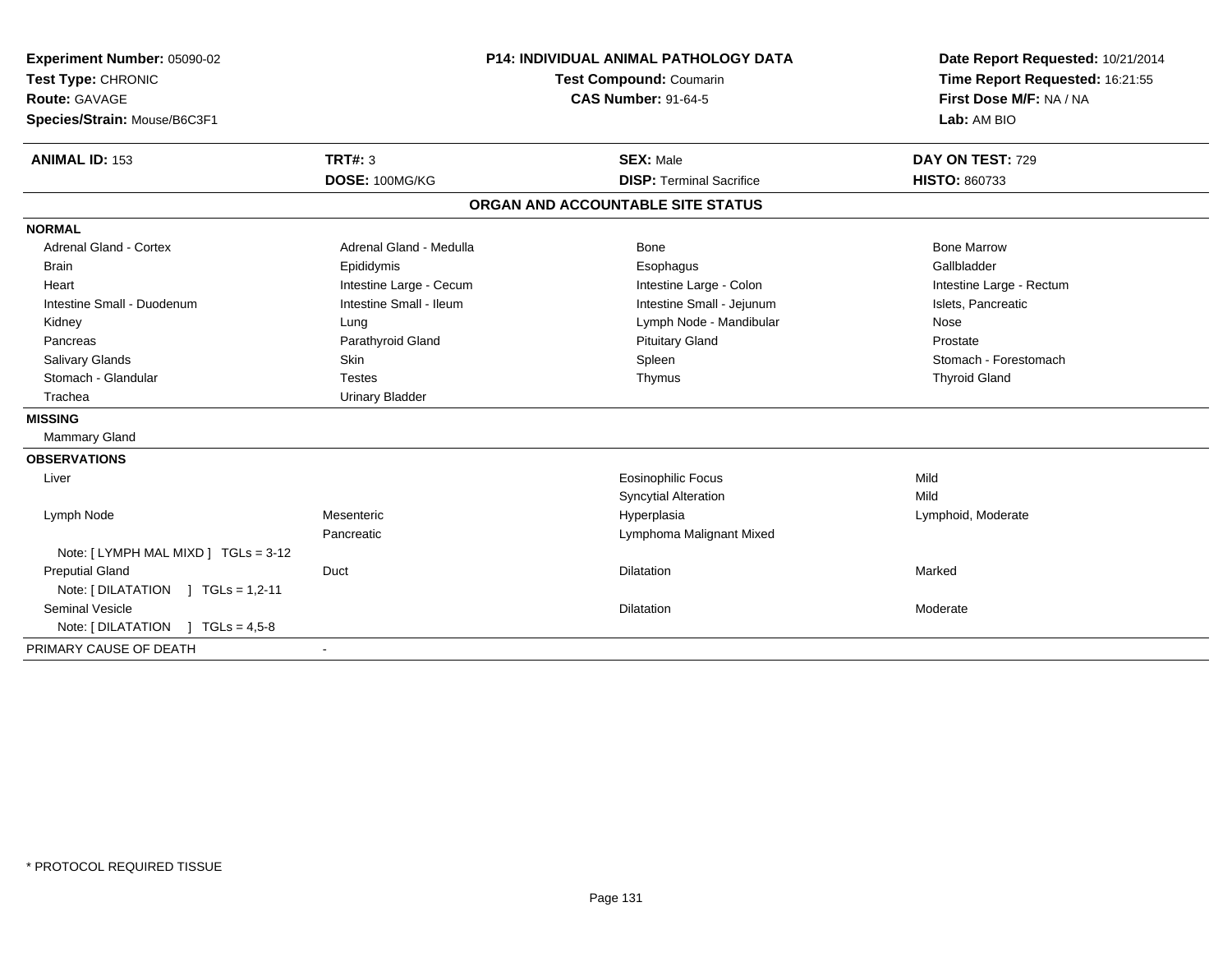| Experiment Number: 05090-02<br>Test Type: CHRONIC<br>Route: GAVAGE<br>Species/Strain: Mouse/B6C3F1<br><b>ANIMAL ID: 155</b> | TRT#: 3<br>DOSE: 100MG/KG | <b>P14: INDIVIDUAL ANIMAL PATHOLOGY DATA</b><br>Test Compound: Coumarin<br><b>CAS Number: 91-64-5</b><br><b>SEX: Male</b><br><b>DISP: Terminal Sacrifice</b> |                                   | Date Report Requested: 10/21/2014<br>Time Report Requested: 16:21:55<br>First Dose M/F: NA / NA<br>Lab: AM BIO<br>DAY ON TEST: 733<br><b>HISTO: 860735</b> |
|-----------------------------------------------------------------------------------------------------------------------------|---------------------------|--------------------------------------------------------------------------------------------------------------------------------------------------------------|-----------------------------------|------------------------------------------------------------------------------------------------------------------------------------------------------------|
|                                                                                                                             |                           |                                                                                                                                                              | ORGAN AND ACCOUNTABLE SITE STATUS |                                                                                                                                                            |
| <b>NORMAL</b>                                                                                                               |                           |                                                                                                                                                              |                                   |                                                                                                                                                            |
| Adrenal Gland - Cortex                                                                                                      | Adrenal Gland - Medulla   |                                                                                                                                                              | Bone                              | <b>Bone Marrow</b>                                                                                                                                         |
| Brain                                                                                                                       | Epididymis                |                                                                                                                                                              | Esophagus                         | Gallbladder                                                                                                                                                |
| Heart                                                                                                                       | Intestine Large - Cecum   |                                                                                                                                                              | Intestine Large - Colon           | Intestine Large - Rectum                                                                                                                                   |
| Intestine Small - Duodenum                                                                                                  | Intestine Small - Ileum   |                                                                                                                                                              | Intestine Small - Jejunum         | Islets, Pancreatic                                                                                                                                         |
| Kidney                                                                                                                      | Lung                      |                                                                                                                                                              | Lymph Node - Mandibular           | Lymph Node - Mesenteric                                                                                                                                    |
| Mammary Gland                                                                                                               | Nose                      |                                                                                                                                                              | Pancreas                          | Parathyroid Gland                                                                                                                                          |
| Prostate                                                                                                                    | Salivary Glands           |                                                                                                                                                              | Seminal Vesicle                   | <b>Skin</b>                                                                                                                                                |
| Spleen                                                                                                                      | Stomach - Forestomach     |                                                                                                                                                              | Stomach - Glandular               | <b>Testes</b>                                                                                                                                              |
| Thymus                                                                                                                      | <b>Thyroid Gland</b>      |                                                                                                                                                              | Trachea                           |                                                                                                                                                            |
| <b>INSUFFICIENT TISSUE</b>                                                                                                  |                           |                                                                                                                                                              |                                   |                                                                                                                                                            |
| <b>Pituitary Gland</b>                                                                                                      |                           |                                                                                                                                                              |                                   |                                                                                                                                                            |
| <b>OBSERVATIONS</b>                                                                                                         |                           |                                                                                                                                                              |                                   |                                                                                                                                                            |
| Liver                                                                                                                       |                           |                                                                                                                                                              | Hepatocellular Adenoma            |                                                                                                                                                            |
|                                                                                                                             | Centrilobular             |                                                                                                                                                              | Hypertrophy                       | Mild                                                                                                                                                       |
| Note: [ HEPATOCLR ADEN ] TGLs = 1-5                                                                                         |                           |                                                                                                                                                              |                                   |                                                                                                                                                            |
| <b>Preputial Gland</b>                                                                                                      | Duct                      |                                                                                                                                                              | <b>Dilatation</b>                 | Marked                                                                                                                                                     |
| Note: $[DILATATION] TGLs = 3-11$                                                                                            |                           |                                                                                                                                                              |                                   |                                                                                                                                                            |
| <b>Urinary Bladder</b>                                                                                                      |                           |                                                                                                                                                              | Hemorrhage                        | Moderate                                                                                                                                                   |
| Note: [ HEMORRHAGE<br>$TGLs = 2-8$                                                                                          |                           |                                                                                                                                                              |                                   |                                                                                                                                                            |
| PRIMARY CAUSE OF DEATH                                                                                                      |                           |                                                                                                                                                              |                                   |                                                                                                                                                            |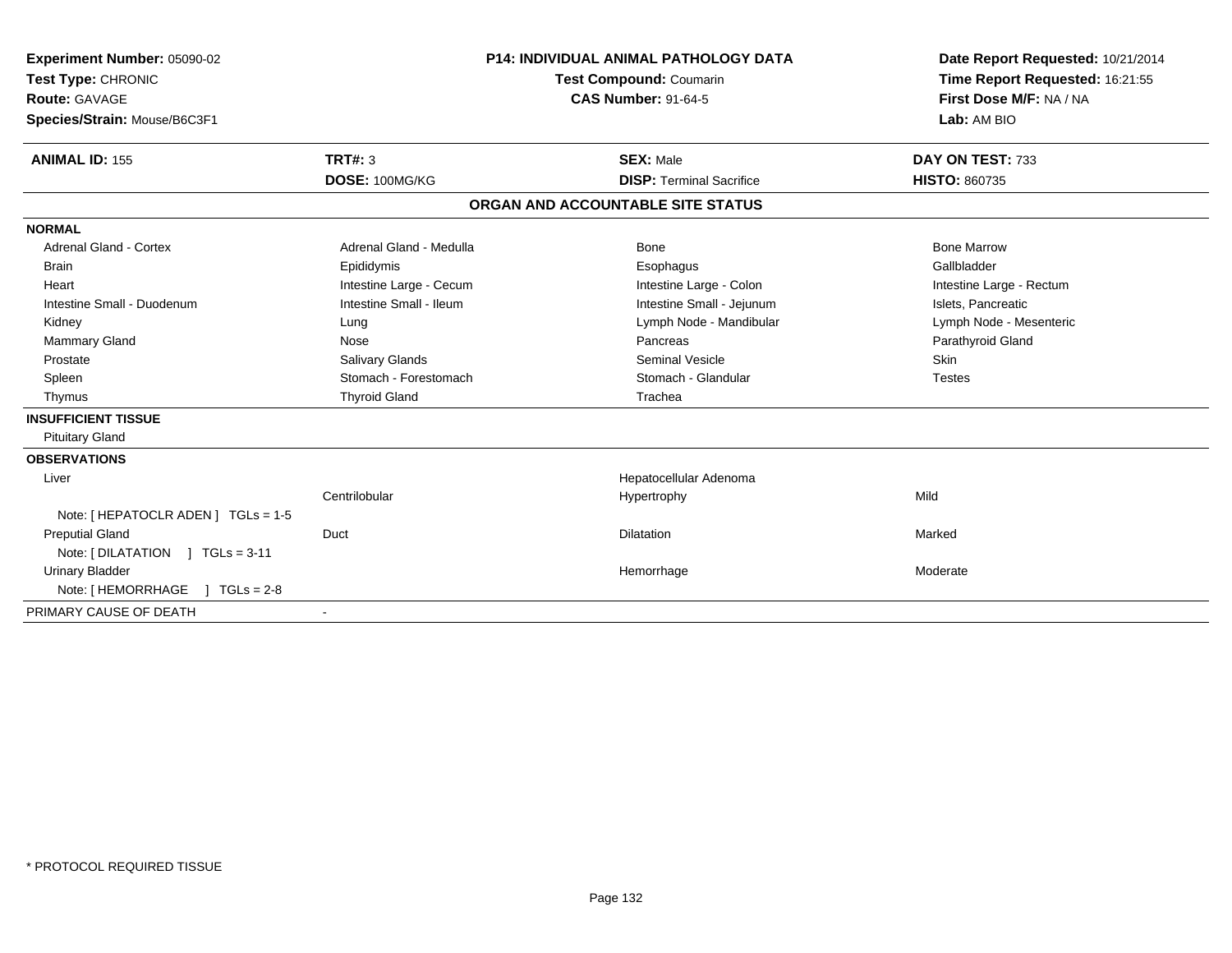| Experiment Number: 05090-02<br>Test Type: CHRONIC<br><b>Route: GAVAGE</b><br>Species/Strain: Mouse/B6C3F1 | <b>P14: INDIVIDUAL ANIMAL PATHOLOGY DATA</b><br><b>Test Compound: Coumarin</b><br><b>CAS Number: 91-64-5</b> |                                 | Date Report Requested: 10/21/2014<br>Time Report Requested: 16:21:55<br>First Dose M/F: NA / NA<br>Lab: AM BIO |
|-----------------------------------------------------------------------------------------------------------|--------------------------------------------------------------------------------------------------------------|---------------------------------|----------------------------------------------------------------------------------------------------------------|
| <b>ANIMAL ID: 156</b>                                                                                     | TRT#: 3                                                                                                      | <b>SEX: Male</b>                | DAY ON TEST: 455                                                                                               |
|                                                                                                           | DOSE: 100MG/KG                                                                                               | <b>DISP:</b> Interval Sacrifice | <b>HISTO: 860736</b>                                                                                           |
| <b>OBSERVATIONS</b>                                                                                       |                                                                                                              |                                 |                                                                                                                |
| Liver                                                                                                     |                                                                                                              | Hepatocellular Adenoma          | Multiple                                                                                                       |
|                                                                                                           |                                                                                                              | <b>Syncytial Alteration</b>     | Mild                                                                                                           |
| Note: $[HEPATOCLR ADEN] TGLs = 1-2$                                                                       |                                                                                                              |                                 |                                                                                                                |
| <b>Skin</b>                                                                                               |                                                                                                              | Alopecia                        | Mild                                                                                                           |
| Note: [ ALOPECIA<br>$TGLs = 2-8$                                                                          |                                                                                                              |                                 |                                                                                                                |
| PRIMARY CAUSE OF DEATH                                                                                    |                                                                                                              |                                 |                                                                                                                |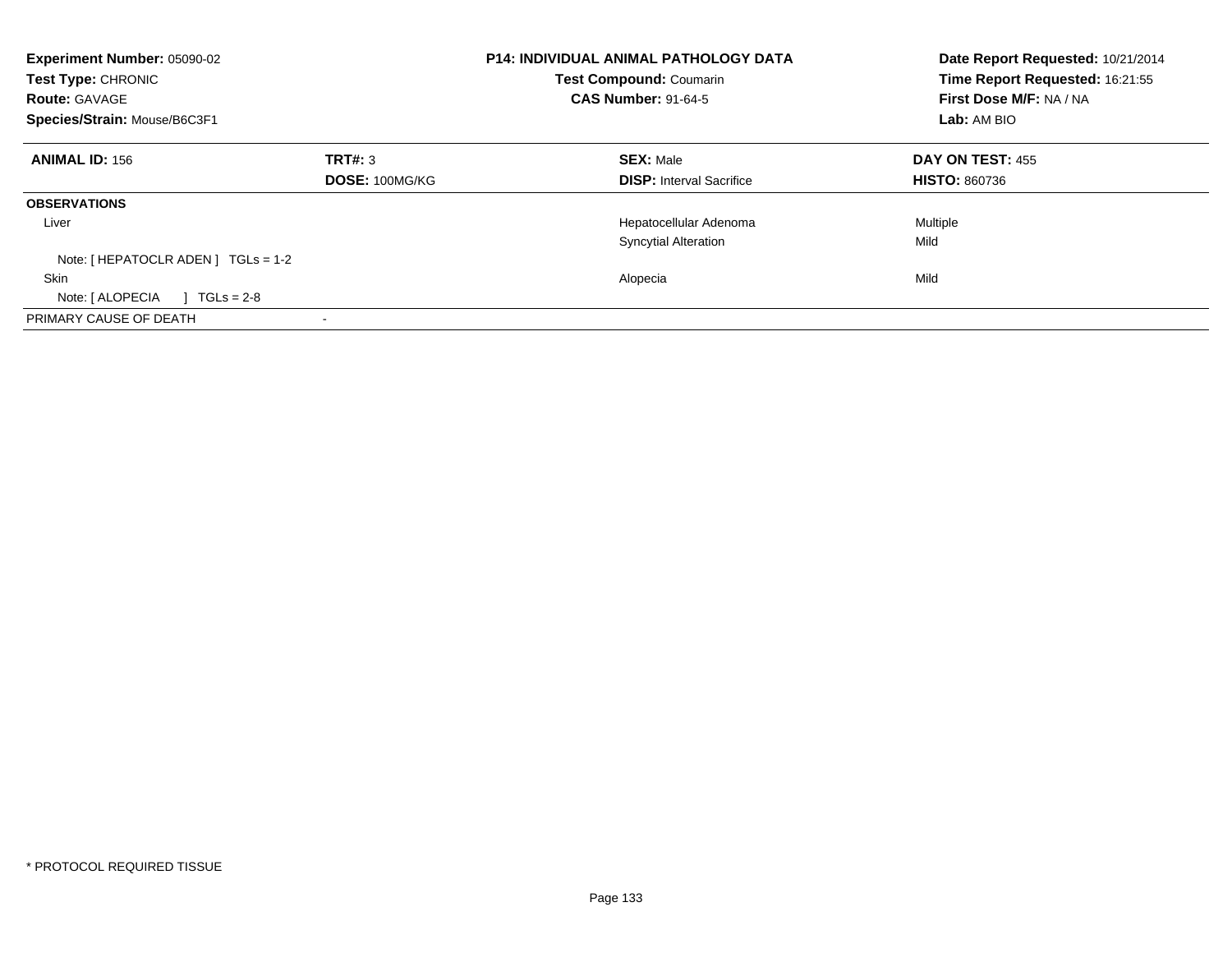| Experiment Number: 05090-02<br>Test Type: CHRONIC<br><b>Route: GAVAGE</b><br>Species/Strain: Mouse/B6C3F1 | <b>P14: INDIVIDUAL ANIMAL PATHOLOGY DATA</b><br>Test Compound: Coumarin<br><b>CAS Number: 91-64-5</b> |                                   | Date Report Requested: 10/21/2014<br>Time Report Requested: 16:21:55<br>First Dose M/F: NA / NA<br>Lab: AM BIO |  |
|-----------------------------------------------------------------------------------------------------------|-------------------------------------------------------------------------------------------------------|-----------------------------------|----------------------------------------------------------------------------------------------------------------|--|
| <b>ANIMAL ID: 158</b>                                                                                     | <b>TRT#: 3</b>                                                                                        | <b>SEX: Male</b>                  | DAY ON TEST: 729                                                                                               |  |
|                                                                                                           | DOSE: 100MG/KG                                                                                        | <b>DISP: Terminal Sacrifice</b>   | <b>HISTO: 860738</b>                                                                                           |  |
|                                                                                                           |                                                                                                       | ORGAN AND ACCOUNTABLE SITE STATUS |                                                                                                                |  |
| <b>NORMAL</b>                                                                                             |                                                                                                       |                                   |                                                                                                                |  |
| Adrenal Gland - Cortex                                                                                    | Adrenal Gland - Medulla                                                                               | Bone                              | <b>Bone Marrow</b>                                                                                             |  |
| <b>Brain</b>                                                                                              | Epididymis                                                                                            | Esophagus                         | Gallbladder                                                                                                    |  |
| Heart                                                                                                     | Intestine Large - Cecum                                                                               | Intestine Large - Colon           | Intestine Large - Rectum                                                                                       |  |
| Intestine Small - Duodenum                                                                                | Intestine Small - Ileum                                                                               | Intestine Small - Jejunum         | Islets, Pancreatic                                                                                             |  |
| Lymph Node - Mandibular                                                                                   | Lymph Node - Mesenteric                                                                               | Nose                              | Pancreas                                                                                                       |  |
| Parathyroid Gland                                                                                         | <b>Pituitary Gland</b>                                                                                | Prostate                          | <b>Seminal Vesicle</b>                                                                                         |  |
| Skin                                                                                                      | Spleen                                                                                                | Stomach - Forestomach             | Stomach - Glandular                                                                                            |  |
| <b>Testes</b>                                                                                             | Thymus                                                                                                | Trachea                           | <b>Urinary Bladder</b>                                                                                         |  |
| <b>MISSING</b>                                                                                            |                                                                                                       |                                   |                                                                                                                |  |
| Mammary Gland                                                                                             |                                                                                                       |                                   |                                                                                                                |  |
| <b>OBSERVATIONS</b>                                                                                       |                                                                                                       |                                   |                                                                                                                |  |
| Kidney                                                                                                    | <b>Renal Tubule</b>                                                                                   | <b>Necrosis</b>                   | Coagulative, Moderate                                                                                          |  |
|                                                                                                           |                                                                                                       | Nephropathy                       | Moderate                                                                                                       |  |
| Liver                                                                                                     |                                                                                                       | Clear Cell Focus                  | Mild                                                                                                           |  |
|                                                                                                           |                                                                                                       | <b>Eosinophilic Focus</b>         | Mild                                                                                                           |  |
|                                                                                                           |                                                                                                       | Hepatoblastoma                    |                                                                                                                |  |
|                                                                                                           |                                                                                                       | Hepatocellular Adenoma            |                                                                                                                |  |
|                                                                                                           | Centrilobular                                                                                         | Hypertrophy                       | Mild                                                                                                           |  |
| Note: [ HEPATOBLASTOMA ] TGLs = 1-5<br>Note: [ HEPATOCLR ADEN ] TGLs = 2-12                               |                                                                                                       |                                   |                                                                                                                |  |
| Lung                                                                                                      |                                                                                                       | Alveolar/Bronchiolar Adenoma      |                                                                                                                |  |
| Note: [ ALV BRON ADEN ] TGLs = 3-11                                                                       |                                                                                                       |                                   |                                                                                                                |  |
| Salivary Glands                                                                                           |                                                                                                       | <b>Infiltration Cellular</b>      | Lymphocyte, Minimal                                                                                            |  |
| <b>Thyroid Gland</b>                                                                                      |                                                                                                       | <b>Infiltration Cellular</b>      | Lymphocyte, Mild                                                                                               |  |
| PRIMARY CAUSE OF DEATH                                                                                    |                                                                                                       |                                   |                                                                                                                |  |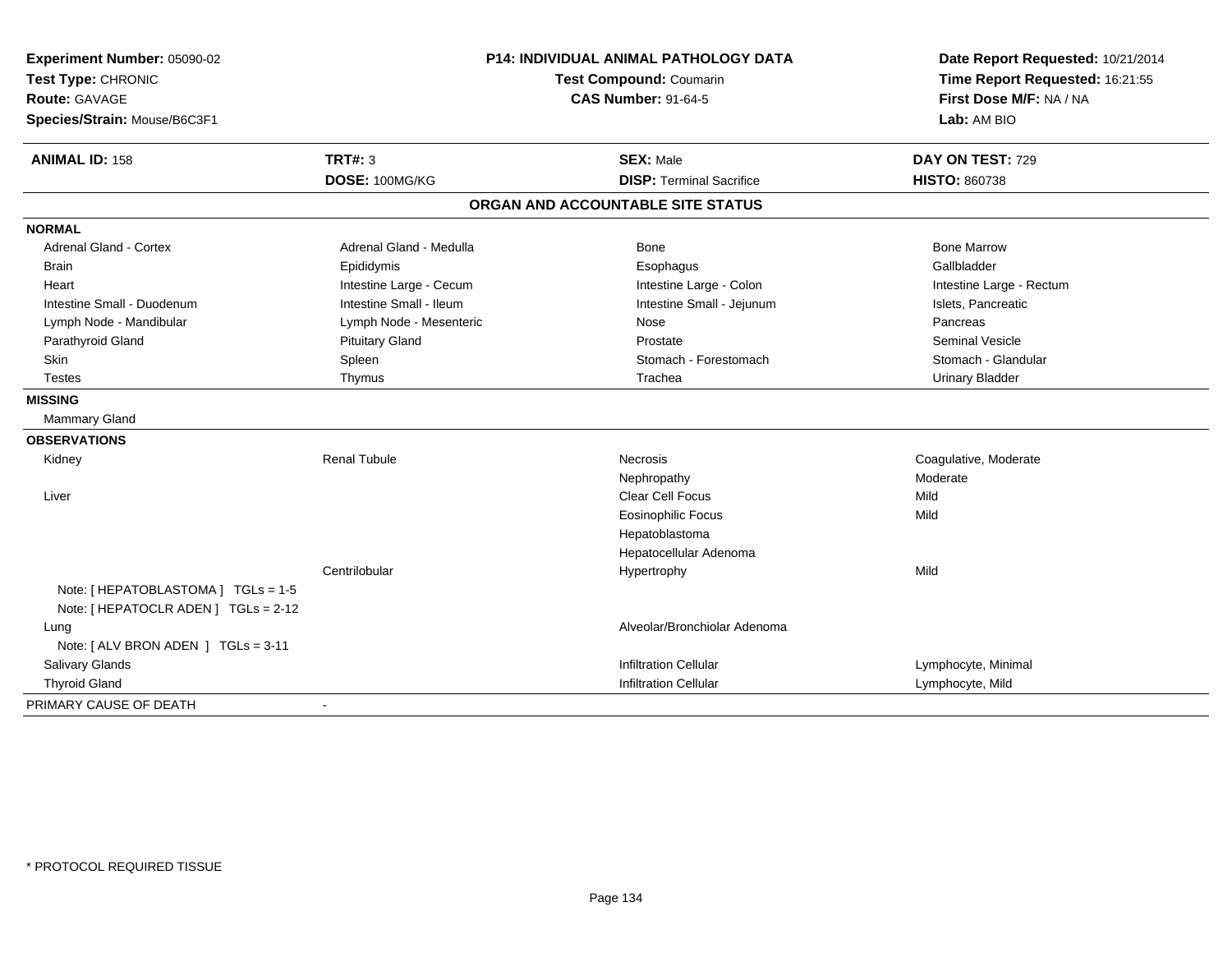| Experiment Number: 05090-02<br>Test Type: CHRONIC<br><b>Route: GAVAGE</b><br>Species/Strain: Mouse/B6C3F1 | <b>P14: INDIVIDUAL ANIMAL PATHOLOGY DATA</b><br><b>Test Compound: Coumarin</b><br><b>CAS Number: 91-64-5</b> |                                   | Date Report Requested: 10/21/2014<br>Time Report Requested: 16:21:55<br>First Dose M/F: NA / NA<br>Lab: AM BIO |
|-----------------------------------------------------------------------------------------------------------|--------------------------------------------------------------------------------------------------------------|-----------------------------------|----------------------------------------------------------------------------------------------------------------|
| <b>ANIMAL ID: 159</b>                                                                                     | <b>TRT#: 3</b>                                                                                               | <b>SEX: Male</b>                  | DAY ON TEST: 729                                                                                               |
|                                                                                                           | DOSE: 100MG/KG                                                                                               | <b>DISP: Terminal Sacrifice</b>   | <b>HISTO: 860739</b>                                                                                           |
|                                                                                                           |                                                                                                              | ORGAN AND ACCOUNTABLE SITE STATUS |                                                                                                                |
| <b>NORMAL</b>                                                                                             |                                                                                                              |                                   |                                                                                                                |
| Adrenal Gland - Medulla                                                                                   | <b>Bone</b>                                                                                                  | <b>Bone Marrow</b>                | <b>Brain</b>                                                                                                   |
| Epididymis                                                                                                | Esophagus                                                                                                    | Gallbladder                       | Heart                                                                                                          |
| Intestine Large - Cecum                                                                                   | Intestine Large - Colon                                                                                      | Intestine Large - Rectum          | Intestine Small - Duodenum                                                                                     |
| Intestine Small - Ileum                                                                                   | Intestine Small - Jejunum                                                                                    | Islets, Pancreatic                | Kidney                                                                                                         |
| Lung                                                                                                      | Lymph Node - Mandibular                                                                                      | Lymph Node - Mesenteric           | Nose                                                                                                           |
| Pancreas                                                                                                  | <b>Pituitary Gland</b>                                                                                       | <b>Salivary Glands</b>            | <b>Seminal Vesicle</b>                                                                                         |
| <b>Skin</b>                                                                                               | Spleen                                                                                                       | Stomach - Forestomach             | Stomach - Glandular                                                                                            |
| <b>Testes</b>                                                                                             | Thymus                                                                                                       | <b>Thyroid Gland</b>              | Trachea                                                                                                        |
| <b>Urinary Bladder</b>                                                                                    |                                                                                                              |                                   |                                                                                                                |
| <b>MISSING</b>                                                                                            |                                                                                                              |                                   |                                                                                                                |
| <b>Mammary Gland</b>                                                                                      | Parathyroid Gland                                                                                            |                                   |                                                                                                                |
| <b>OBSERVATIONS</b>                                                                                       |                                                                                                              |                                   |                                                                                                                |
| <b>Adrenal Gland</b>                                                                                      | Cortex                                                                                                       | Cyst                              | Moderate                                                                                                       |
| Liver                                                                                                     |                                                                                                              | Hepatocellular Adenoma            |                                                                                                                |
|                                                                                                           |                                                                                                              | <b>Syncytial Alteration</b>       | Minimal                                                                                                        |
| Note: [ HEPATOCLR ADEN ] TGLs = 1-5                                                                       |                                                                                                              |                                   |                                                                                                                |
| Prostate                                                                                                  |                                                                                                              | <b>Infiltration Cellular</b>      | Lymphocyte, Minimal                                                                                            |
| PRIMARY CAUSE OF DEATH                                                                                    |                                                                                                              |                                   |                                                                                                                |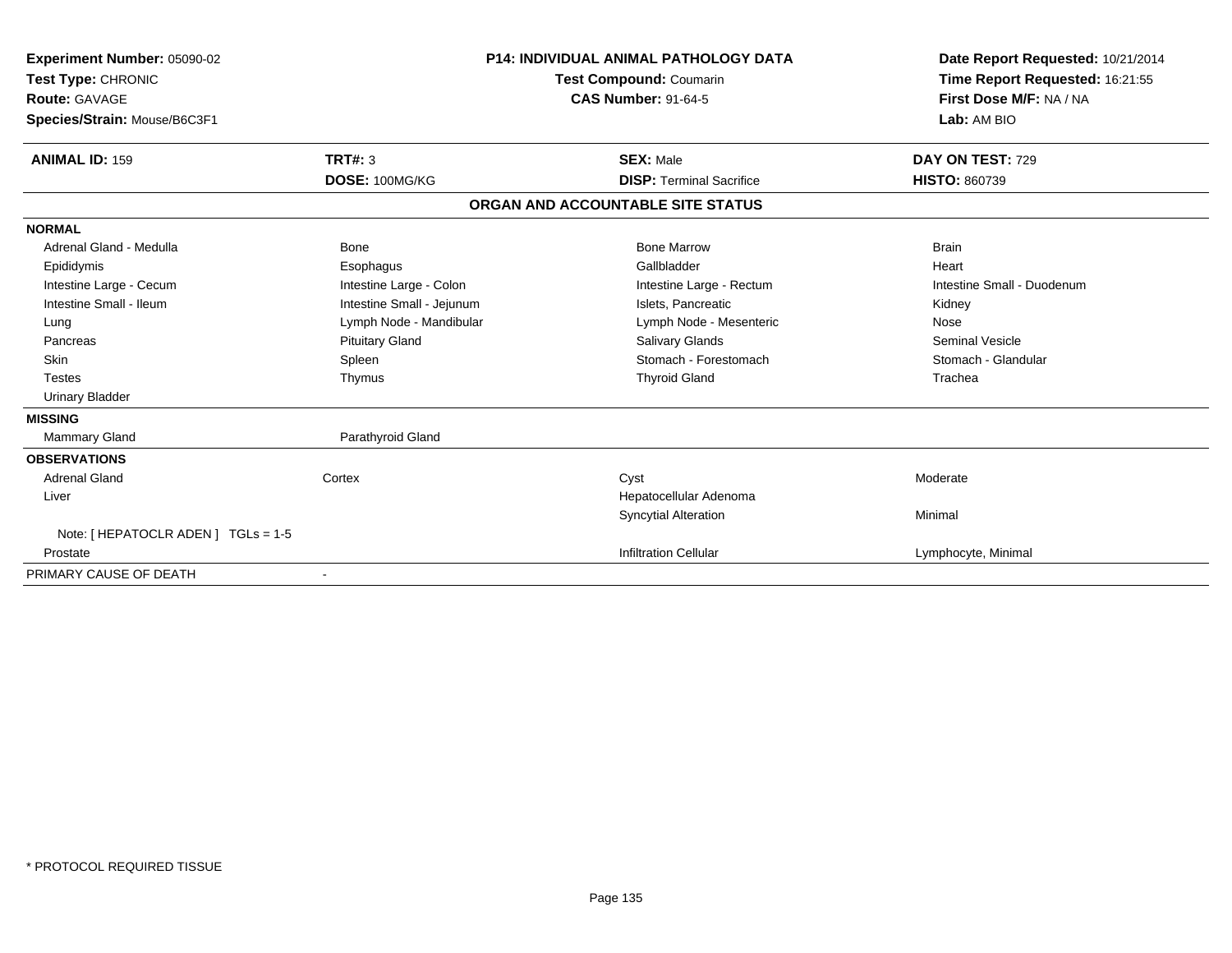| Experiment Number: 05090-02<br>Test Type: CHRONIC<br>Route: GAVAGE<br>Species/Strain: Mouse/B6C3F1 | <b>P14: INDIVIDUAL ANIMAL PATHOLOGY DATA</b><br>Test Compound: Coumarin<br><b>CAS Number: 91-64-5</b> |                                   | Date Report Requested: 10/21/2014<br>Time Report Requested: 16:21:55<br>First Dose M/F: NA / NA<br>Lab: AM BIO |  |
|----------------------------------------------------------------------------------------------------|-------------------------------------------------------------------------------------------------------|-----------------------------------|----------------------------------------------------------------------------------------------------------------|--|
| <b>ANIMAL ID: 160</b>                                                                              | <b>TRT#: 3</b>                                                                                        | <b>SEX: Male</b>                  | DAY ON TEST: 730                                                                                               |  |
|                                                                                                    | DOSE: 100MG/KG                                                                                        | <b>DISP: Terminal Sacrifice</b>   | <b>HISTO: 860740</b>                                                                                           |  |
|                                                                                                    |                                                                                                       | ORGAN AND ACCOUNTABLE SITE STATUS |                                                                                                                |  |
| <b>NORMAL</b>                                                                                      |                                                                                                       |                                   |                                                                                                                |  |
| <b>Adrenal Gland - Cortex</b>                                                                      | Adrenal Gland - Medulla                                                                               | <b>Bone</b>                       | <b>Bone Marrow</b>                                                                                             |  |
| <b>Brain</b>                                                                                       | Epididymis                                                                                            | Esophagus                         | Gallbladder                                                                                                    |  |
| Heart                                                                                              | Intestine Large - Cecum                                                                               | Intestine Large - Colon           | Intestine Large - Rectum                                                                                       |  |
| Intestine Small - Duodenum                                                                         | Intestine Small - Ileum                                                                               | Intestine Small - Jejunum         | Islets, Pancreatic                                                                                             |  |
| Lung                                                                                               | Lymph Node - Mandibular                                                                               | Nose                              | Pancreas                                                                                                       |  |
| Parathyroid Gland                                                                                  | <b>Pituitary Gland</b>                                                                                | Prostate                          | <b>Seminal Vesicle</b>                                                                                         |  |
| <b>Skin</b>                                                                                        | Spleen                                                                                                | Stomach - Forestomach             | Stomach - Glandular                                                                                            |  |
| <b>Testes</b>                                                                                      | Thymus                                                                                                | <b>Thyroid Gland</b>              | Trachea                                                                                                        |  |
| <b>MISSING</b>                                                                                     |                                                                                                       |                                   |                                                                                                                |  |
| <b>Mammary Gland</b>                                                                               |                                                                                                       |                                   |                                                                                                                |  |
| <b>OBSERVATIONS</b>                                                                                |                                                                                                       |                                   |                                                                                                                |  |
| Kidney                                                                                             |                                                                                                       | <b>Infiltration Cellular</b>      | Lymphocyte, Minimal                                                                                            |  |
|                                                                                                    |                                                                                                       | Nephropathy                       | Minimal                                                                                                        |  |
| Liver                                                                                              |                                                                                                       | Hepatocellular Adenoma            |                                                                                                                |  |
|                                                                                                    |                                                                                                       | Hepatocellular Carcinoma          |                                                                                                                |  |
|                                                                                                    | Centrilobular                                                                                         | Hypertrophy                       | Mild                                                                                                           |  |
|                                                                                                    |                                                                                                       | <b>Syncytial Alteration</b>       | Mild                                                                                                           |  |
| Note: [ HEPATOCLR CARC ] TGLs = 2-11                                                               |                                                                                                       |                                   |                                                                                                                |  |
| Lymph Node                                                                                         | Mesenteric                                                                                            | Congestion                        | Marked                                                                                                         |  |
| Note: [CONGESTION ] TGLs = 1-7                                                                     |                                                                                                       |                                   |                                                                                                                |  |
| Salivary Glands                                                                                    |                                                                                                       | <b>Infiltration Cellular</b>      | Lymphocyte, Mild                                                                                               |  |
| <b>Urinary Bladder</b>                                                                             |                                                                                                       | <b>Infiltration Cellular</b>      | Lymphocyte, Minimal                                                                                            |  |
| PRIMARY CAUSE OF DEATH                                                                             |                                                                                                       |                                   |                                                                                                                |  |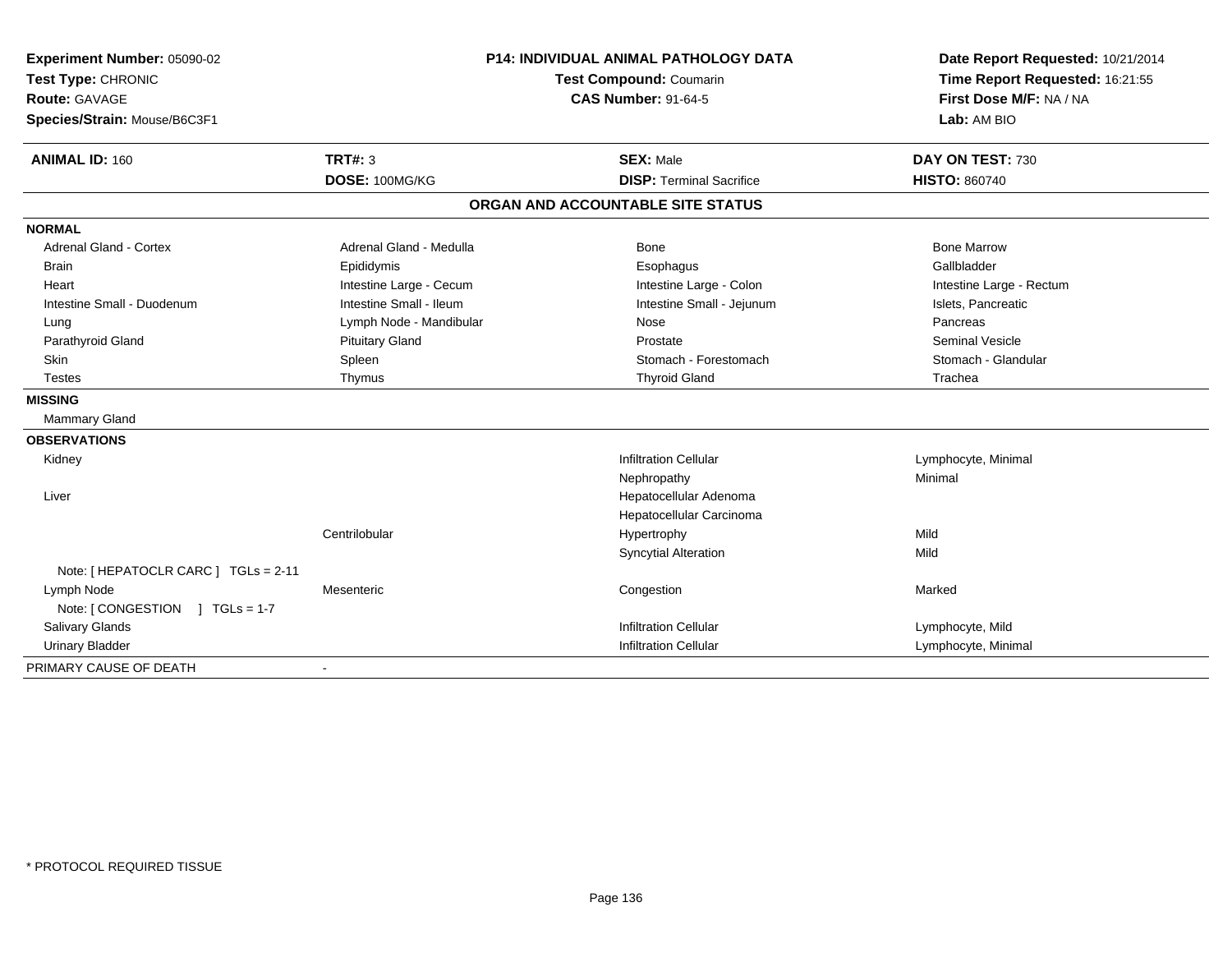| Experiment Number: 05090-02<br><b>P14: INDIVIDUAL ANIMAL PATHOLOGY DATA</b><br><b>Test Compound: Coumarin</b><br><b>Test Type: CHRONIC</b><br><b>CAS Number: 91-64-5</b><br><b>Route: GAVAGE</b> |                |                                   | Date Report Requested: 10/21/2014<br>Time Report Requested: 16:21:55<br>First Dose M/F: NA / NA |
|--------------------------------------------------------------------------------------------------------------------------------------------------------------------------------------------------|----------------|-----------------------------------|-------------------------------------------------------------------------------------------------|
| Species/Strain: Mouse/B6C3F1                                                                                                                                                                     |                |                                   | Lab: AM BIO                                                                                     |
| <b>ANIMAL ID: 162</b>                                                                                                                                                                            | TRT#: 3        | <b>SEX: Male</b>                  | DAY ON TEST: 456                                                                                |
|                                                                                                                                                                                                  | DOSE: 100MG/KG | <b>DISP:</b> Interval Sacrifice   | <b>HISTO: 860742</b>                                                                            |
|                                                                                                                                                                                                  |                | ORGAN AND ACCOUNTABLE SITE STATUS |                                                                                                 |
| <b>NORMAL</b>                                                                                                                                                                                    |                |                                   |                                                                                                 |
| Spleen                                                                                                                                                                                           |                |                                   |                                                                                                 |
| <b>OBSERVATIONS</b>                                                                                                                                                                              |                |                                   |                                                                                                 |
| Spleen                                                                                                                                                                                           |                |                                   |                                                                                                 |
| Note: SPLEEN-NO CORRESPONDING LESION IN STEP SECTIONS.                                                                                                                                           |                |                                   |                                                                                                 |
| PRIMARY CAUSE OF DEATH                                                                                                                                                                           |                |                                   |                                                                                                 |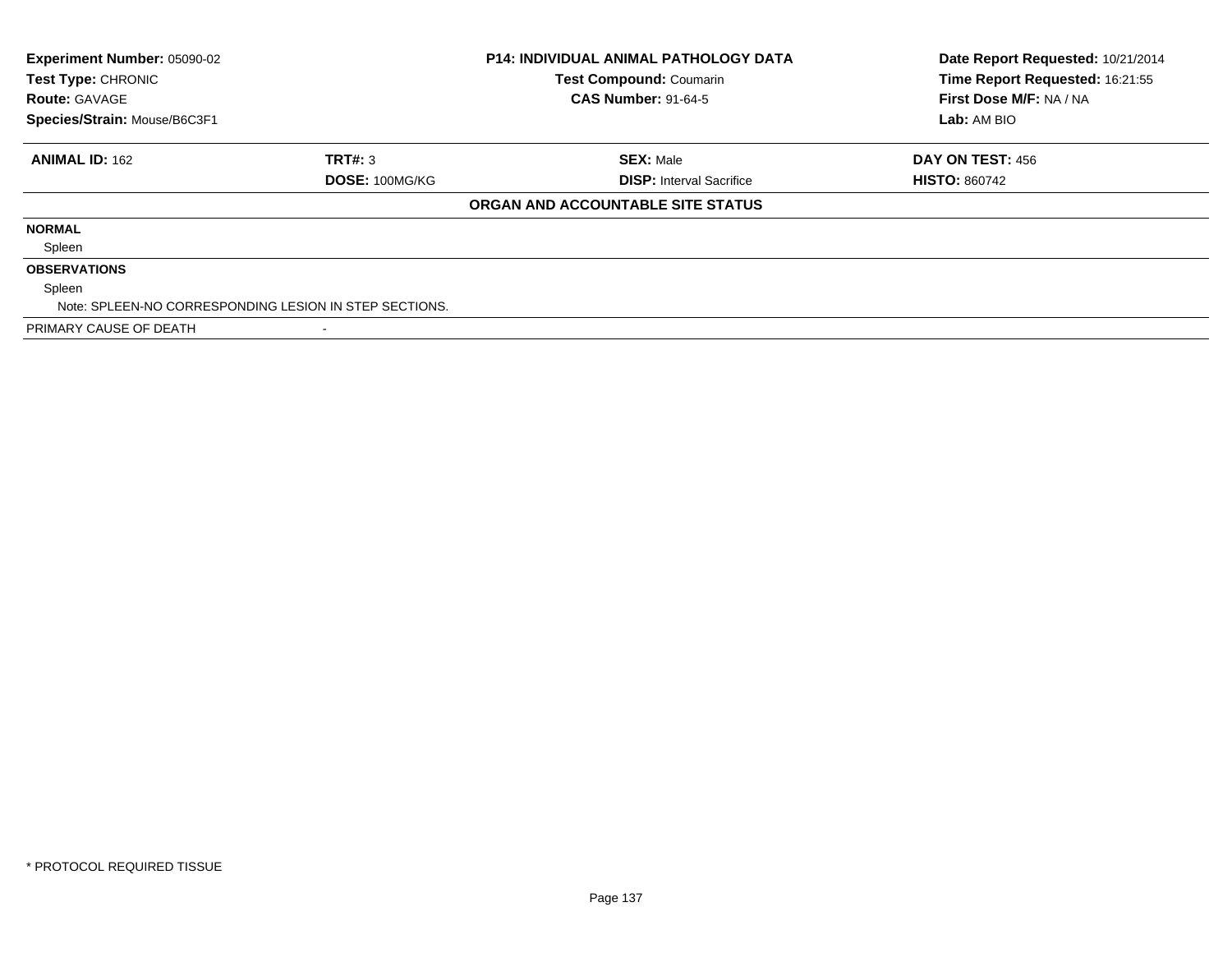| Experiment Number: 05090-02<br>Test Type: CHRONIC<br><b>Route: GAVAGE</b><br>Species/Strain: Mouse/B6C3F1 | P14: INDIVIDUAL ANIMAL PATHOLOGY DATA<br>Test Compound: Coumarin<br><b>CAS Number: 91-64-5</b> |                                   | Date Report Requested: 10/21/2014<br>Time Report Requested: 16:21:55<br>First Dose M/F: NA / NA<br>Lab: AM BIO |
|-----------------------------------------------------------------------------------------------------------|------------------------------------------------------------------------------------------------|-----------------------------------|----------------------------------------------------------------------------------------------------------------|
| ANIMAL ID: 163                                                                                            | <b>TRT#: 3</b>                                                                                 | <b>SEX: Male</b>                  | DAY ON TEST: 733                                                                                               |
|                                                                                                           | DOSE: 100MG/KG                                                                                 | <b>DISP: Terminal Sacrifice</b>   | <b>HISTO: 860743</b>                                                                                           |
|                                                                                                           |                                                                                                | ORGAN AND ACCOUNTABLE SITE STATUS |                                                                                                                |
| <b>NORMAL</b>                                                                                             |                                                                                                |                                   |                                                                                                                |
| <b>Adrenal Gland - Cortex</b>                                                                             | Adrenal Gland - Medulla                                                                        | <b>Bone</b>                       | <b>Bone Marrow</b>                                                                                             |
| <b>Brain</b>                                                                                              | Epididymis                                                                                     | Esophagus                         | Gallbladder                                                                                                    |
| Heart                                                                                                     | Intestine Large - Cecum                                                                        | Intestine Large - Colon           | Intestine Large - Rectum                                                                                       |
| Intestine Small - Duodenum                                                                                | Intestine Small - Ileum                                                                        | Intestine Small - Jejunum         | Islets, Pancreatic                                                                                             |
| Lymph Node - Mandibular                                                                                   | Lymph Node - Mesenteric                                                                        | Nose                              | Pancreas                                                                                                       |
| Parathyroid Gland                                                                                         | <b>Pituitary Gland</b>                                                                         | Prostate                          | <b>Seminal Vesicle</b>                                                                                         |
| Skin                                                                                                      | Spleen                                                                                         | Stomach - Glandular               | <b>Testes</b>                                                                                                  |
| Thymus                                                                                                    | <b>Thyroid Gland</b>                                                                           | Trachea                           | <b>Urinary Bladder</b>                                                                                         |
| <b>MISSING</b>                                                                                            |                                                                                                |                                   |                                                                                                                |
| <b>Mammary Gland</b>                                                                                      |                                                                                                |                                   |                                                                                                                |
| <b>OBSERVATIONS</b>                                                                                       |                                                                                                |                                   |                                                                                                                |
| <b>Adrenal Gland</b>                                                                                      | Spindle Cell                                                                                   | Hyperplasia                       | Mild                                                                                                           |
| Kidney                                                                                                    | <b>Renal Tubule</b>                                                                            | <b>Necrosis</b>                   | Coagulative, Mild                                                                                              |
| Liver                                                                                                     |                                                                                                | <b>Clear Cell Focus</b>           | Minimal                                                                                                        |
|                                                                                                           |                                                                                                | Hepatocellular Adenoma            | Multiple                                                                                                       |
|                                                                                                           |                                                                                                | Hepatocellular Carcinoma          |                                                                                                                |
|                                                                                                           |                                                                                                | <b>Syncytial Alteration</b>       | Minimal                                                                                                        |
| Note: [ HEPATOCLR CARC ] TGLs = 2-11                                                                      |                                                                                                |                                   |                                                                                                                |
| Lung                                                                                                      |                                                                                                | Hepatocellular Carcinoma          | Metastatic (Liver)                                                                                             |
|                                                                                                           | Alveolar Epith                                                                                 | Hyperplasia                       | Mild                                                                                                           |
| Salivary Glands                                                                                           |                                                                                                | <b>Infiltration Cellular</b>      | Lymphocyte, Minimal                                                                                            |
| Stomach                                                                                                   | Forestomach                                                                                    | Ulcer                             | Moderate                                                                                                       |
| Note: [ ULCER<br>$] TGLs = 1-12$                                                                          |                                                                                                |                                   |                                                                                                                |
| PRIMARY CAUSE OF DEATH                                                                                    | $\blacksquare$                                                                                 |                                   |                                                                                                                |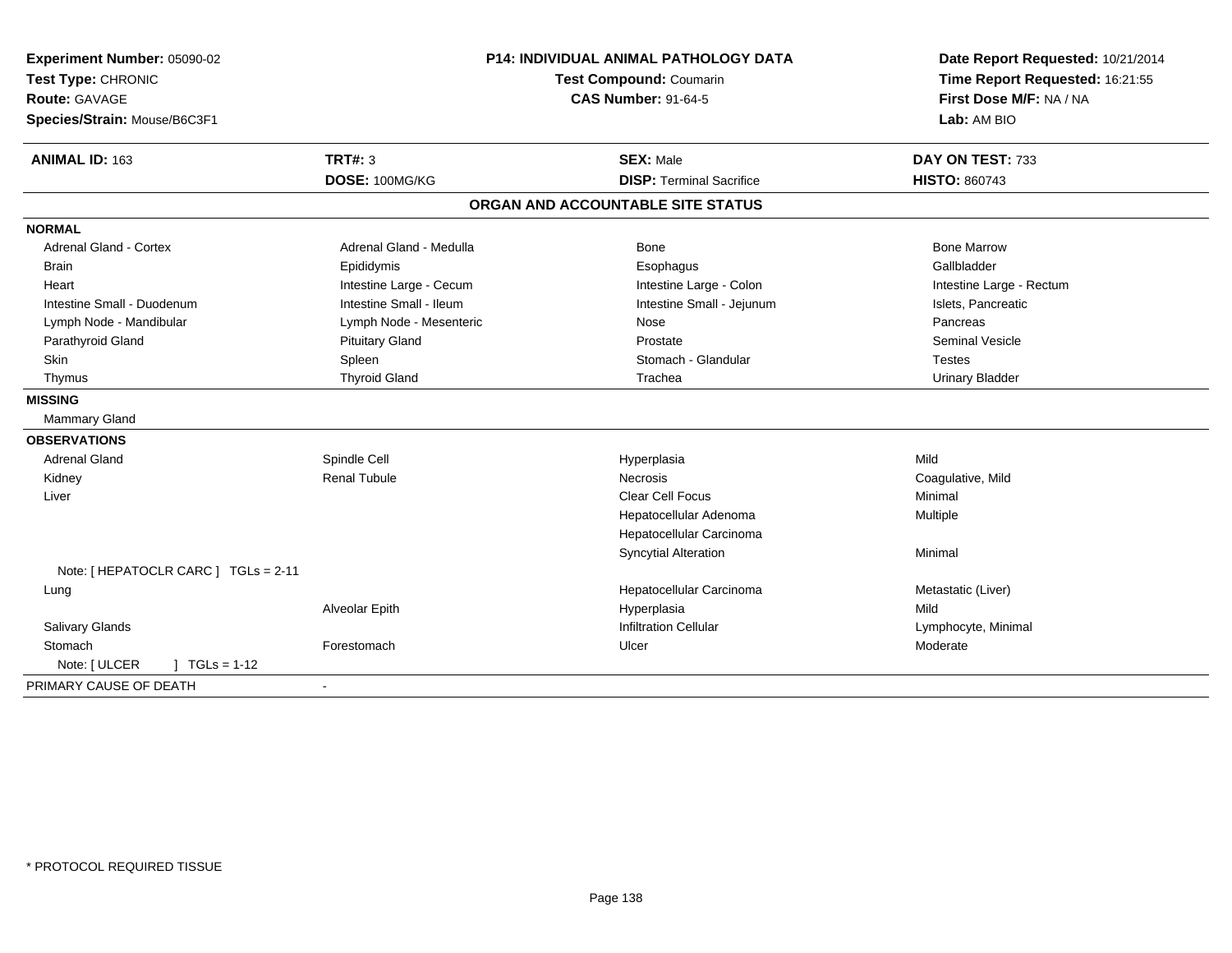| <b>Experiment Number: 05090-02</b><br>Test Type: CHRONIC<br><b>Route: GAVAGE</b> |                          | <b>P14: INDIVIDUAL ANIMAL PATHOLOGY DATA</b><br><b>Test Compound: Coumarin</b><br><b>CAS Number: 91-64-5</b> | Date Report Requested: 10/21/2014<br>Time Report Requested: 16:21:55<br>First Dose M/F: NA / NA |
|----------------------------------------------------------------------------------|--------------------------|--------------------------------------------------------------------------------------------------------------|-------------------------------------------------------------------------------------------------|
| Species/Strain: Mouse/B6C3F1                                                     |                          |                                                                                                              | Lab: AM BIO                                                                                     |
| <b>ANIMAL ID: 164</b>                                                            | TRT#: 3                  | <b>SEX: Male</b>                                                                                             | DAY ON TEST: 455                                                                                |
|                                                                                  | DOSE: 100MG/KG           | <b>DISP:</b> Interval Sacrifice                                                                              | <b>HISTO: 860744</b>                                                                            |
| <b>OBSERVATIONS</b>                                                              |                          |                                                                                                              |                                                                                                 |
| Liver                                                                            |                          | <b>Syncytial Alteration</b>                                                                                  | Mild                                                                                            |
| PRIMARY CAUSE OF DEATH                                                           | $\overline{\phantom{a}}$ |                                                                                                              |                                                                                                 |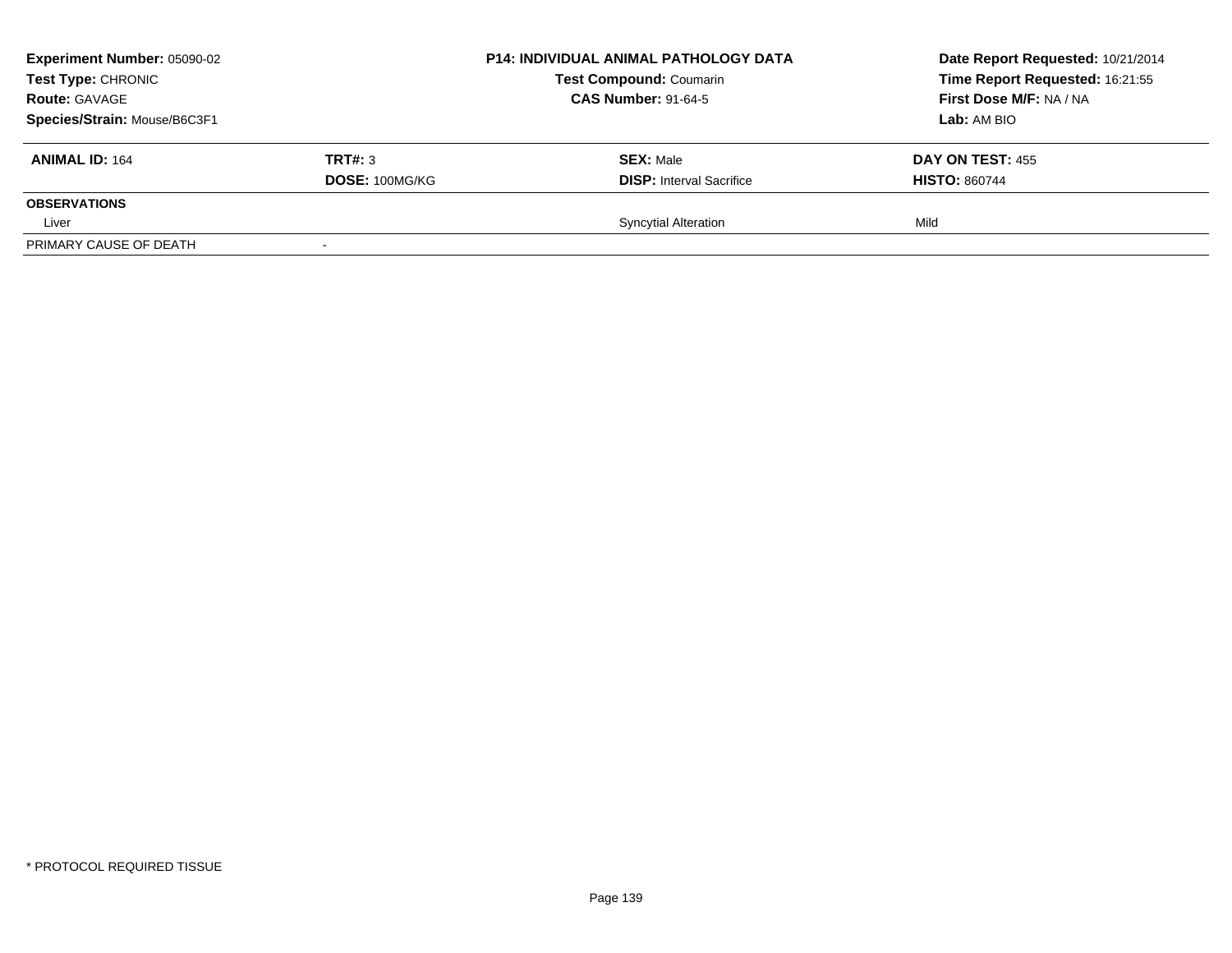| <b>Experiment Number: 05090-02</b><br>Test Type: CHRONIC<br><b>Route: GAVAGE</b><br>Species/Strain: Mouse/B6C3F1 | <b>P14: INDIVIDUAL ANIMAL PATHOLOGY DATA</b><br>Test Compound: Coumarin<br><b>CAS Number: 91-64-5</b> |                                   | Date Report Requested: 10/21/2014<br>Time Report Requested: 16:21:55<br>First Dose M/F: NA / NA<br>Lab: AM BIO |
|------------------------------------------------------------------------------------------------------------------|-------------------------------------------------------------------------------------------------------|-----------------------------------|----------------------------------------------------------------------------------------------------------------|
| <b>ANIMAL ID: 165</b>                                                                                            | TRT#: 3                                                                                               | <b>SEX: Male</b>                  | DAY ON TEST: 733                                                                                               |
|                                                                                                                  | DOSE: 100MG/KG                                                                                        | <b>DISP: Terminal Sacrifice</b>   | <b>HISTO: 860745</b>                                                                                           |
|                                                                                                                  |                                                                                                       | ORGAN AND ACCOUNTABLE SITE STATUS |                                                                                                                |
| <b>NORMAL</b>                                                                                                    |                                                                                                       |                                   |                                                                                                                |
| <b>Adrenal Gland - Cortex</b>                                                                                    | Adrenal Gland - Medulla                                                                               | <b>Bone</b>                       | <b>Bone Marrow</b>                                                                                             |
| <b>Brain</b>                                                                                                     | Epididymis                                                                                            | Esophagus                         | Gallbladder                                                                                                    |
| Heart                                                                                                            | Intestine Large - Cecum                                                                               | Intestine Large - Colon           | Intestine Large - Rectum                                                                                       |
| Intestine Small - Duodenum                                                                                       | Intestine Small - Ileum                                                                               | Intestine Small - Jejunum         | Islets, Pancreatic                                                                                             |
| Kidney                                                                                                           | Lymph Node - Mandibular                                                                               | Nose                              | Parathyroid Gland                                                                                              |
| Prostate                                                                                                         | <b>Seminal Vesicle</b>                                                                                | Skin                              | Spleen                                                                                                         |
| Stomach - Forestomach                                                                                            | Stomach - Glandular                                                                                   | <b>Testes</b>                     | Thymus                                                                                                         |
| <b>Thyroid Gland</b>                                                                                             | Trachea                                                                                               | <b>Urinary Bladder</b>            |                                                                                                                |
| <b>MISSING</b>                                                                                                   |                                                                                                       |                                   |                                                                                                                |
| Lymph Node - Mesenteric                                                                                          | Mammary Gland                                                                                         | <b>Pituitary Gland</b>            |                                                                                                                |
| <b>OBSERVATIONS</b>                                                                                              |                                                                                                       |                                   |                                                                                                                |
| Liver                                                                                                            |                                                                                                       | <b>Syncytial Alteration</b>       | Minimal                                                                                                        |
| Lung                                                                                                             |                                                                                                       | Alveolar/Bronchiolar Adenoma      |                                                                                                                |
| Pancreas                                                                                                         |                                                                                                       | <b>Infiltration Cellular</b>      | Lymphocyte, Mild                                                                                               |
| Salivary Glands                                                                                                  |                                                                                                       | <b>Infiltration Cellular</b>      | Lymphocyte, Minimal                                                                                            |
| PRIMARY CAUSE OF DEATH                                                                                           |                                                                                                       |                                   |                                                                                                                |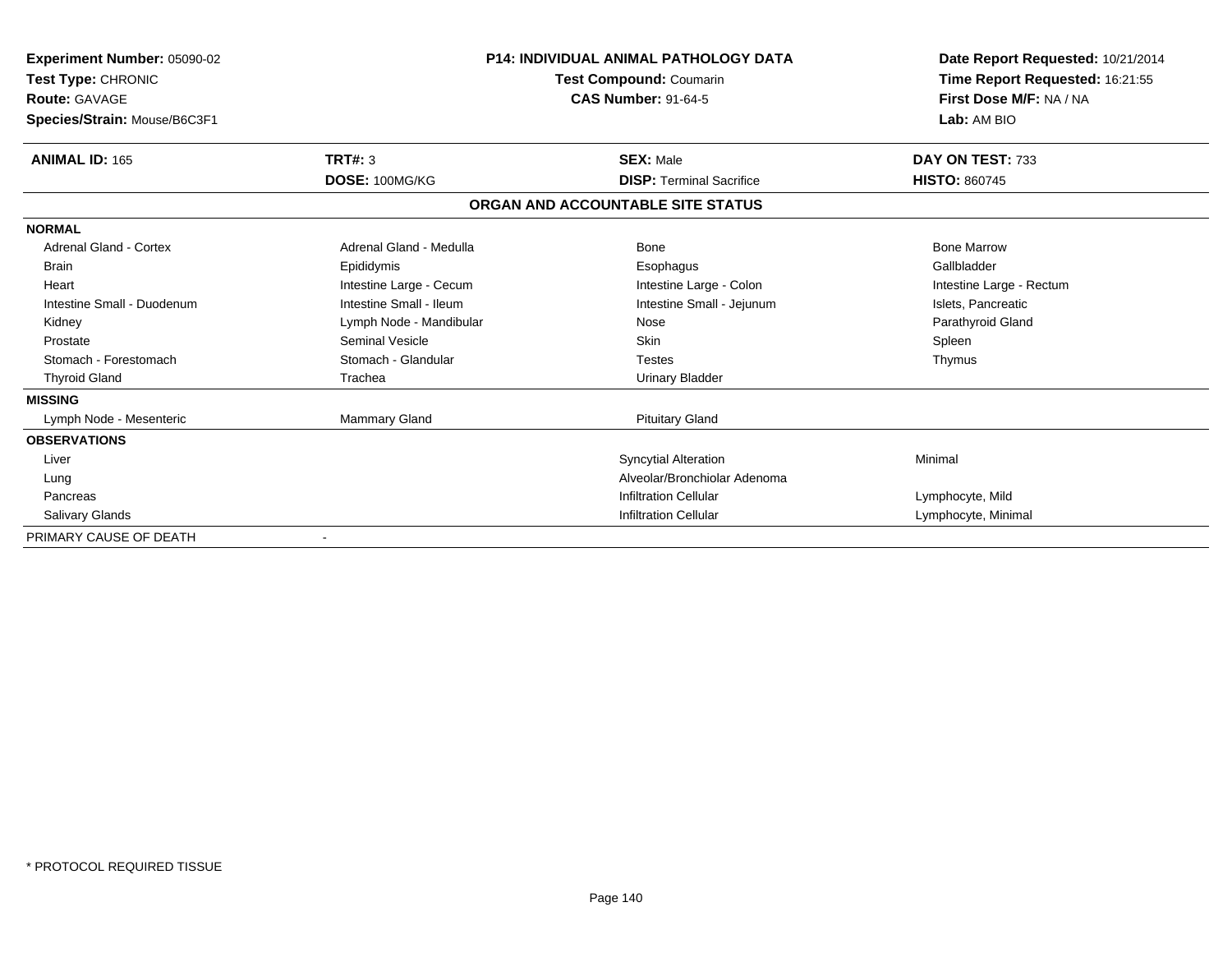| Experiment Number: 05090-02<br>Test Type: CHRONIC<br>Route: GAVAGE<br>Species/Strain: Mouse/B6C3F1 |                         | <b>P14: INDIVIDUAL ANIMAL PATHOLOGY DATA</b><br><b>Test Compound: Coumarin</b><br><b>CAS Number: 91-64-5</b> | Date Report Requested: 10/21/2014<br>Time Report Requested: 16:21:55<br>First Dose M/F: NA / NA<br>Lab: AM BIO |
|----------------------------------------------------------------------------------------------------|-------------------------|--------------------------------------------------------------------------------------------------------------|----------------------------------------------------------------------------------------------------------------|
| <b>ANIMAL ID: 167</b>                                                                              | TRT#: 3                 | <b>SEX: Male</b>                                                                                             | DAY ON TEST: 729                                                                                               |
|                                                                                                    | DOSE: 100MG/KG          | <b>DISP: Terminal Sacrifice</b>                                                                              | <b>HISTO: 860747</b>                                                                                           |
|                                                                                                    |                         | ORGAN AND ACCOUNTABLE SITE STATUS                                                                            |                                                                                                                |
| <b>NORMAL</b>                                                                                      |                         |                                                                                                              |                                                                                                                |
| Adrenal Gland - Cortex                                                                             | Adrenal Gland - Medulla | Bone                                                                                                         | <b>Bone Marrow</b>                                                                                             |
| <b>Brain</b>                                                                                       | Epididymis              | Esophagus                                                                                                    | Gallbladder                                                                                                    |
| Heart                                                                                              | Intestine Large - Cecum | Intestine Large - Colon                                                                                      | Intestine Large - Rectum                                                                                       |
| Intestine Small - Duodenum                                                                         | Intestine Small - Ileum | Intestine Small - Jejunum                                                                                    | Islets, Pancreatic                                                                                             |
| Kidney                                                                                             | Lung                    | Lymph Node - Mandibular                                                                                      | Lymph Node - Mesenteric                                                                                        |
| Nose                                                                                               | Pancreas                | Parathyroid Gland                                                                                            | <b>Pituitary Gland</b>                                                                                         |
| Prostate                                                                                           | Salivary Glands         | <b>Seminal Vesicle</b>                                                                                       | <b>Skin</b>                                                                                                    |
| Spleen                                                                                             | Stomach - Forestomach   | Stomach - Glandular                                                                                          | <b>Testes</b>                                                                                                  |
| Thymus                                                                                             | <b>Thyroid Gland</b>    | Trachea                                                                                                      | Urinary Bladder                                                                                                |
| <b>MISSING</b>                                                                                     |                         |                                                                                                              |                                                                                                                |
| <b>Mammary Gland</b>                                                                               |                         |                                                                                                              |                                                                                                                |
| <b>OBSERVATIONS</b>                                                                                |                         |                                                                                                              |                                                                                                                |
| Liver                                                                                              |                         | Hepatocellular Adenoma                                                                                       | Multiple                                                                                                       |
|                                                                                                    | Centrilobular           | Hypertrophy                                                                                                  | Mild                                                                                                           |
|                                                                                                    |                         | <b>Syncytial Alteration</b>                                                                                  | Mild                                                                                                           |
| [ Hepatocellular Adenoma TGLS = 1,2-5 ]                                                            |                         |                                                                                                              |                                                                                                                |
| PRIMARY CAUSE OF DEATH                                                                             |                         |                                                                                                              |                                                                                                                |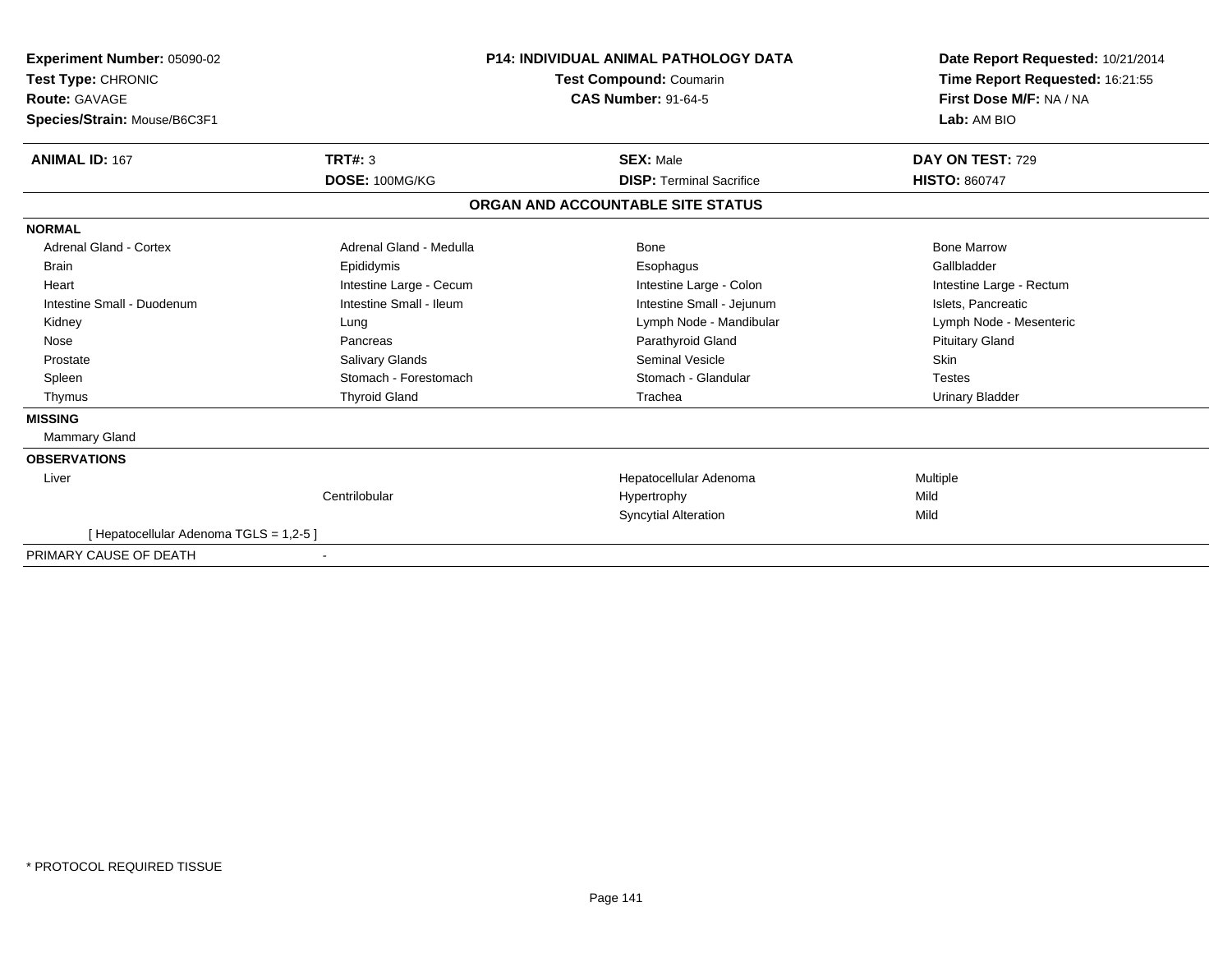| Experiment Number: 05090-02<br>Test Type: CHRONIC<br><b>Route: GAVAGE</b><br>Species/Strain: Mouse/B6C3F1<br><b>ANIMAL ID: 168</b> | TRT#: 3                   | <b>P14: INDIVIDUAL ANIMAL PATHOLOGY DATA</b><br><b>Test Compound: Coumarin</b><br><b>CAS Number: 91-64-5</b><br><b>SEX: Male</b> | Date Report Requested: 10/21/2014<br>Time Report Requested: 16:21:55<br>First Dose M/F: NA / NA<br>Lab: AM BIO<br>DAY ON TEST: 733 |
|------------------------------------------------------------------------------------------------------------------------------------|---------------------------|----------------------------------------------------------------------------------------------------------------------------------|------------------------------------------------------------------------------------------------------------------------------------|
|                                                                                                                                    | DOSE: 100MG/KG            | <b>DISP: Terminal Sacrifice</b>                                                                                                  | <b>HISTO: 860748</b>                                                                                                               |
|                                                                                                                                    |                           | ORGAN AND ACCOUNTABLE SITE STATUS                                                                                                |                                                                                                                                    |
| <b>NORMAL</b>                                                                                                                      |                           |                                                                                                                                  |                                                                                                                                    |
| <b>Adrenal Gland - Cortex</b>                                                                                                      | Adrenal Gland - Medulla   | Bone                                                                                                                             | <b>Bone Marrow</b>                                                                                                                 |
| <b>Brain</b>                                                                                                                       | Epididymis                | Esophagus                                                                                                                        | Gallbladder                                                                                                                        |
| Heart                                                                                                                              | Intestine Large - Colon   | Intestine Large - Rectum                                                                                                         | Intestine Small - Duodenum                                                                                                         |
| Intestine Small - Ileum                                                                                                            | Intestine Small - Jejunum | Islets, Pancreatic                                                                                                               | Kidney                                                                                                                             |
| Lung                                                                                                                               | Lymph Node - Mandibular   | Lymph Node - Mesenteric                                                                                                          | Nose                                                                                                                               |
| Pancreas                                                                                                                           | Parathyroid Gland         | <b>Pituitary Gland</b>                                                                                                           | Prostate                                                                                                                           |
| Seminal Vesicle                                                                                                                    | <b>Skin</b>               | Spleen                                                                                                                           | Stomach - Forestomach                                                                                                              |
| Stomach - Glandular                                                                                                                | <b>Testes</b>             | Thymus                                                                                                                           | <b>Thyroid Gland</b>                                                                                                               |
| Trachea                                                                                                                            | <b>Urinary Bladder</b>    |                                                                                                                                  |                                                                                                                                    |
| <b>MISSING</b>                                                                                                                     |                           |                                                                                                                                  |                                                                                                                                    |
| <b>Mammary Gland</b>                                                                                                               |                           |                                                                                                                                  |                                                                                                                                    |
| <b>OBSERVATIONS</b>                                                                                                                |                           |                                                                                                                                  |                                                                                                                                    |
| Intestine Large                                                                                                                    | Cecum                     | Hyperplasia                                                                                                                      | Lymphoid, Moderate                                                                                                                 |
| Liver                                                                                                                              |                           | Hepatocellular Adenoma                                                                                                           | Multiple                                                                                                                           |
|                                                                                                                                    | Centrilobular             | Hypertrophy                                                                                                                      | Minimal                                                                                                                            |
|                                                                                                                                    |                           | <b>Syncytial Alteration</b>                                                                                                      | Minimal                                                                                                                            |
|                                                                                                                                    |                           | Vacuolization Cytoplasmic                                                                                                        | Moderate                                                                                                                           |
| Note: [ HEPATOCLR ADEN ] TGLs = 2,4,5                                                                                              |                           |                                                                                                                                  |                                                                                                                                    |
| <b>Salivary Glands</b>                                                                                                             |                           | <b>Infiltration Cellular</b>                                                                                                     | Lymphocyte, Mild                                                                                                                   |
| PRIMARY CAUSE OF DEATH                                                                                                             |                           |                                                                                                                                  |                                                                                                                                    |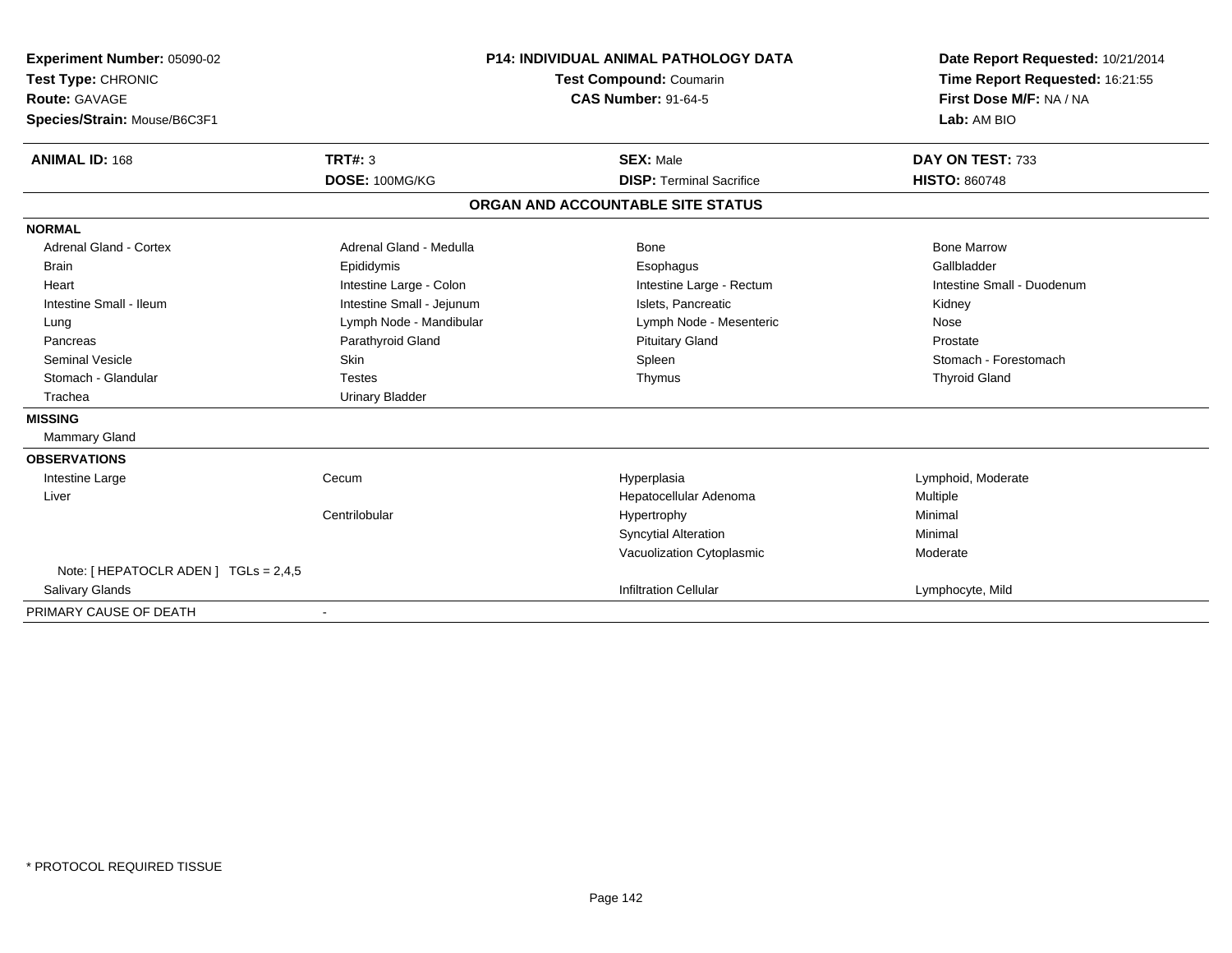| Experiment Number: 05090-02                 | <b>P14: INDIVIDUAL ANIMAL PATHOLOGY DATA</b><br><b>Test Compound: Coumarin</b> |                                   | Date Report Requested: 10/21/2014 |
|---------------------------------------------|--------------------------------------------------------------------------------|-----------------------------------|-----------------------------------|
| Test Type: CHRONIC                          |                                                                                |                                   | Time Report Requested: 16:21:55   |
| <b>Route: GAVAGE</b>                        |                                                                                | <b>CAS Number: 91-64-5</b>        | First Dose M/F: NA / NA           |
| Species/Strain: Mouse/B6C3F1                |                                                                                |                                   | Lab: AM BIO                       |
| <b>ANIMAL ID: 170</b>                       | <b>TRT#: 3</b>                                                                 | <b>SEX: Male</b>                  | DAY ON TEST: 733                  |
|                                             | DOSE: 100MG/KG                                                                 | <b>DISP: Terminal Sacrifice</b>   | <b>HISTO: 860750</b>              |
|                                             |                                                                                | ORGAN AND ACCOUNTABLE SITE STATUS |                                   |
| <b>NORMAL</b>                               |                                                                                |                                   |                                   |
| Adrenal Gland - Cortex                      | Bone                                                                           | <b>Bone Marrow</b>                | <b>Brain</b>                      |
| Epididymis                                  | Esophagus                                                                      | Gallbladder                       | Heart                             |
| Intestine Large - Cecum                     | Intestine Large - Colon                                                        | Intestine Large - Rectum          | Intestine Small - Duodenum        |
| Intestine Small - Ileum                     | Intestine Small - Jejunum                                                      | Islets, Pancreatic                | Lymph Node - Mandibular           |
| Lymph Node - Mesenteric                     | Nose                                                                           | Pancreas                          | Parathyroid Gland                 |
| Prostate                                    | <b>Seminal Vesicle</b>                                                         | <b>Skin</b>                       | Spleen                            |
| Stomach - Glandular                         | Testes                                                                         | Thymus                            | <b>Thyroid Gland</b>              |
| Trachea                                     | <b>Urinary Bladder</b>                                                         |                                   |                                   |
| <b>MISSING</b>                              |                                                                                |                                   |                                   |
| Adrenal Gland - Medulla                     | Mammary Gland                                                                  | <b>Pituitary Gland</b>            |                                   |
| <b>OBSERVATIONS</b>                         |                                                                                |                                   |                                   |
| Kidney                                      |                                                                                | <b>Infiltration Cellular</b>      | Lymphocyte, Mild                  |
| Liver                                       |                                                                                | Hepatocellular Adenoma            | Multiple                          |
| Note: [ HEPATOCLR ADEN ] TGLs = 2,5-5       |                                                                                |                                   |                                   |
| Lung                                        |                                                                                | Alveolar/Bronchiolar Adenoma      |                                   |
|                                             |                                                                                | Alveolar/Bronchiolar Carcinoma    |                                   |
| Note: $[ALV$ BRON ADEN $]$ TGLs = 4-13,1-12 |                                                                                |                                   |                                   |
| <b>Salivary Glands</b>                      |                                                                                | <b>Infiltration Cellular</b>      | Lymphocyte, Minimal               |
| Stomach                                     | Forestomach                                                                    | Squamous Cell Papilloma           |                                   |
| Note: [ PAPILLOMA SQUA ] TGLs = 3-11        |                                                                                |                                   |                                   |
| PRIMARY CAUSE OF DEATH                      |                                                                                |                                   |                                   |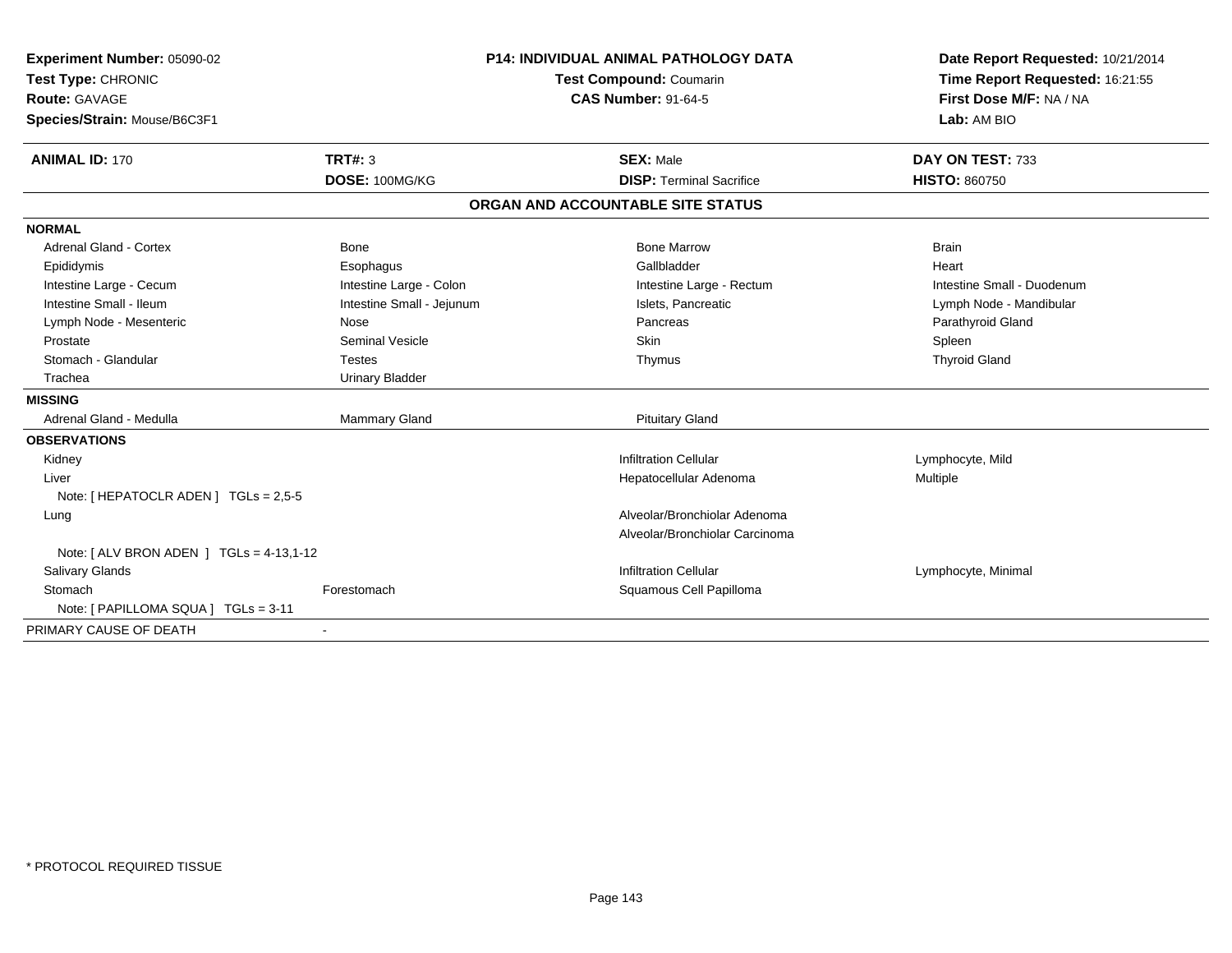| <b>Experiment Number: 05090-02</b><br>Test Type: CHRONIC<br><b>Route: GAVAGE</b><br>Species/Strain: Mouse/B6C3F1 |                           | <b>P14: INDIVIDUAL ANIMAL PATHOLOGY DATA</b><br><b>Test Compound: Coumarin</b><br><b>CAS Number: 91-64-5</b> | Date Report Requested: 10/21/2014<br>Time Report Requested: 16:21:55<br>First Dose M/F: NA / NA<br>Lab: AM BIO |
|------------------------------------------------------------------------------------------------------------------|---------------------------|--------------------------------------------------------------------------------------------------------------|----------------------------------------------------------------------------------------------------------------|
| <b>ANIMAL ID: 171</b>                                                                                            | TRT#: 3<br>DOSE: 100MG/KG | <b>SEX: Male</b><br><b>DISP:</b> Interval Sacrifice                                                          | DAY ON TEST: 456<br><b>HISTO: 860751</b>                                                                       |
| <b>OBSERVATIONS</b><br>Liver                                                                                     |                           | <b>Syncytial Alteration</b>                                                                                  | Minimal                                                                                                        |
| PRIMARY CAUSE OF DEATH                                                                                           | $\overline{\phantom{a}}$  |                                                                                                              |                                                                                                                |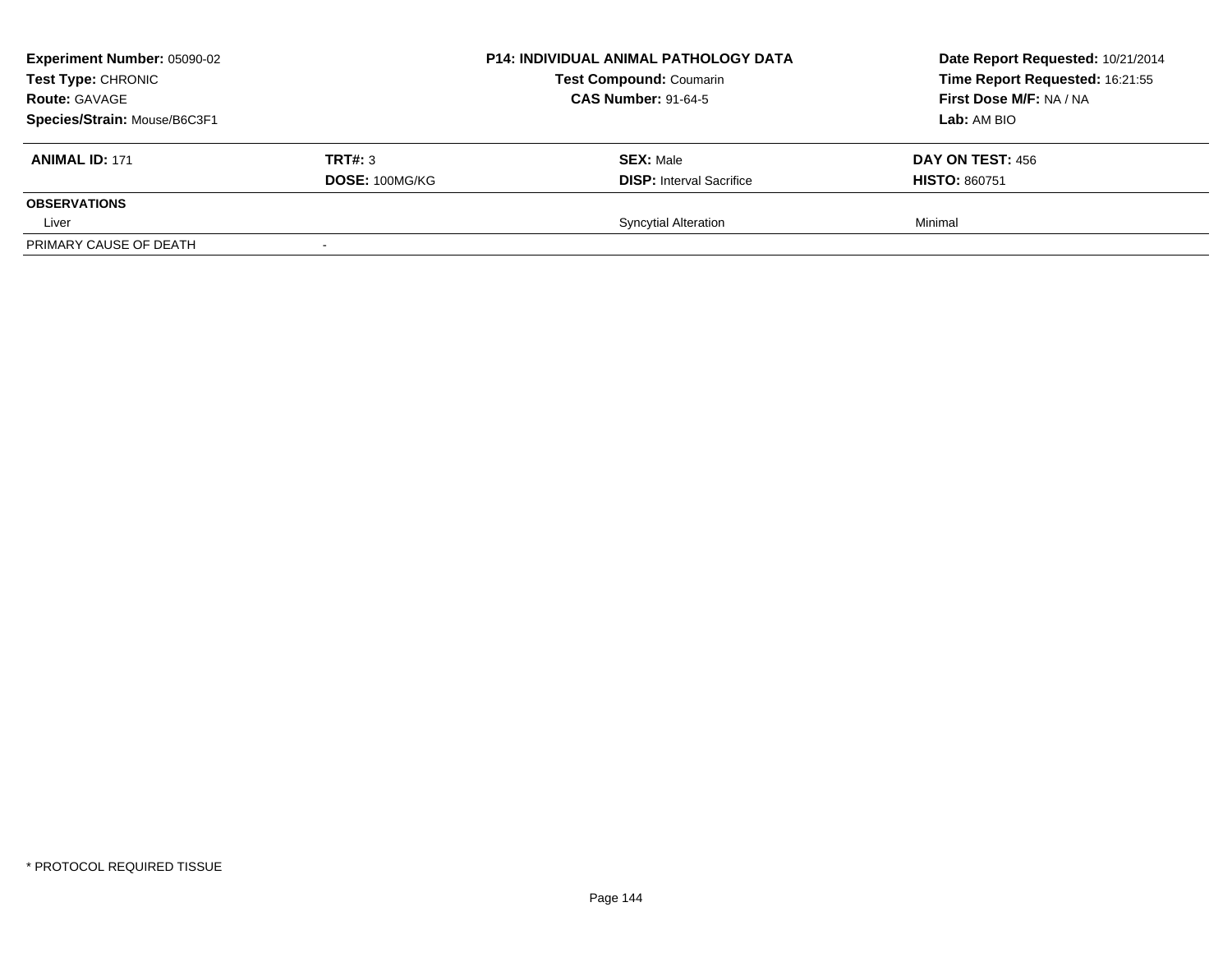| Experiment Number: 05090-02<br>Test Type: CHRONIC<br><b>Route: GAVAGE</b><br>Species/Strain: Mouse/B6C3F1 |                         | <b>P14: INDIVIDUAL ANIMAL PATHOLOGY DATA</b><br>Test Compound: Coumarin<br><b>CAS Number: 91-64-5</b> | Date Report Requested: 10/21/2014<br>Time Report Requested: 16:21:55<br>First Dose M/F: NA / NA<br>Lab: AM BIO |
|-----------------------------------------------------------------------------------------------------------|-------------------------|-------------------------------------------------------------------------------------------------------|----------------------------------------------------------------------------------------------------------------|
| <b>ANIMAL ID: 172</b>                                                                                     | TRT#: 3                 | <b>SEX: Male</b>                                                                                      | DAY ON TEST: 455                                                                                               |
|                                                                                                           | DOSE: 100MG/KG          | <b>DISP:</b> Interval Sacrifice                                                                       | <b>HISTO: 860752</b>                                                                                           |
|                                                                                                           |                         | ORGAN AND ACCOUNTABLE SITE STATUS                                                                     |                                                                                                                |
| <b>NORMAL</b>                                                                                             |                         |                                                                                                       |                                                                                                                |
| Intestine Small - Duodenum                                                                                | Intestine Small - Ileum | Stomach - Forestomach                                                                                 |                                                                                                                |
| <b>OBSERVATIONS</b>                                                                                       |                         |                                                                                                       |                                                                                                                |
| <b>Intestine Small</b><br>[Hyperplasia TGLS = 1-12]                                                       | Jejunum, Lymphoid Tiss  | Hyperplasia                                                                                           | Lymphoid, Moderate                                                                                             |
| Liver                                                                                                     |                         | <b>Syncytial Alteration</b>                                                                           | Mild                                                                                                           |
|                                                                                                           |                         | Vacuolization Cytoplasmic                                                                             | Minimal                                                                                                        |
| Note: TGL 4 MAY BE AN INFARCTED LIVER TUMOR                                                               |                         |                                                                                                       |                                                                                                                |
| Stomach                                                                                                   | Glandular               | <b>Infiltration Cellular</b>                                                                          | Lymphocyte, Mild                                                                                               |
| Note: $\lceil$ INFILTRAT CELL $\lceil$ TGLs = 2-6                                                         |                         |                                                                                                       |                                                                                                                |
| PRIMARY CAUSE OF DEATH                                                                                    |                         |                                                                                                       |                                                                                                                |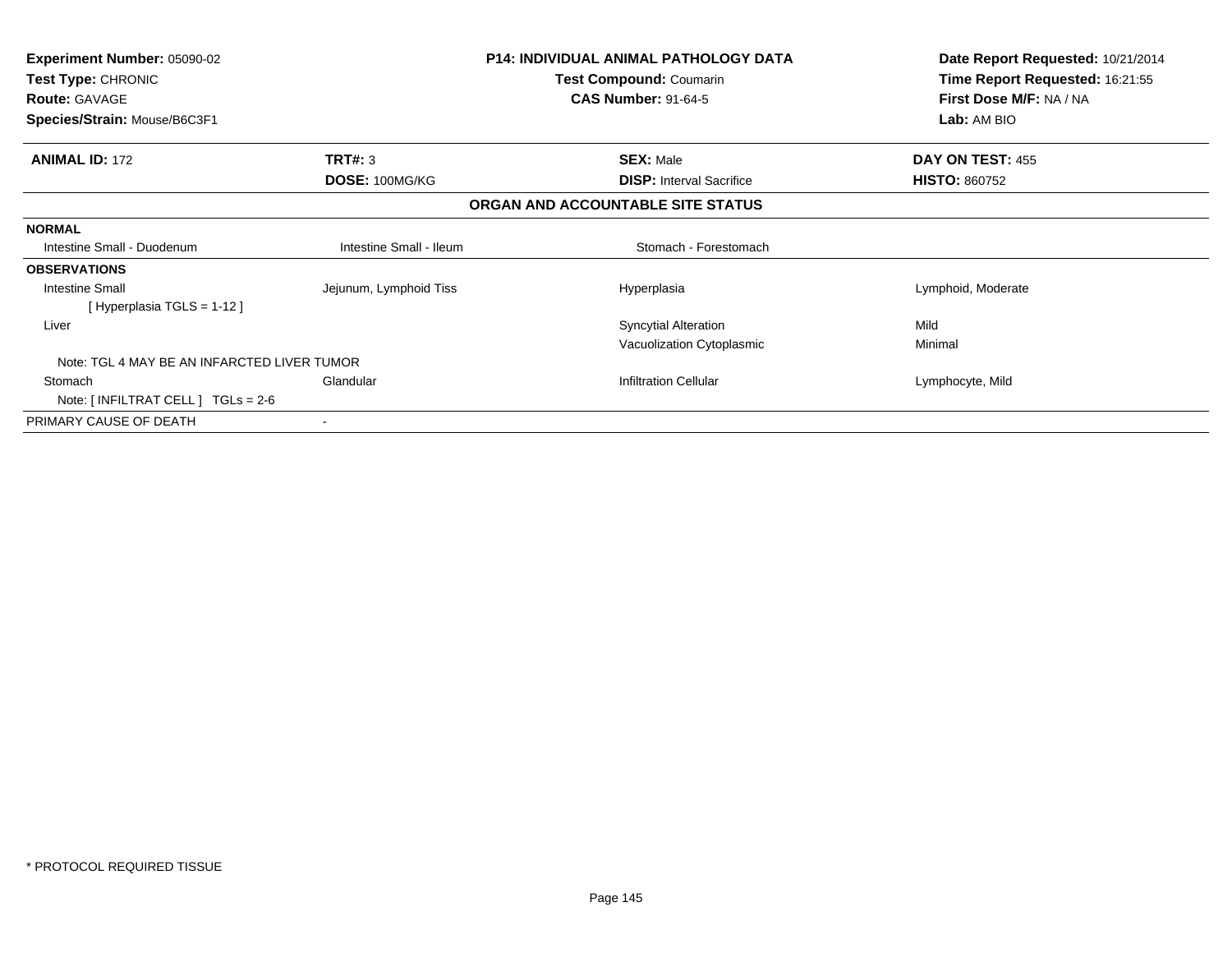| Experiment Number: 05090-02<br>Test Type: CHRONIC<br>Route: GAVAGE<br>Species/Strain: Mouse/B6C3F1 |                         | <b>P14: INDIVIDUAL ANIMAL PATHOLOGY DATA</b><br><b>Test Compound: Coumarin</b><br><b>CAS Number: 91-64-5</b> | Date Report Requested: 10/21/2014<br>Time Report Requested: 16:21:55<br>First Dose M/F: NA / NA<br>Lab: AM BIO |  |
|----------------------------------------------------------------------------------------------------|-------------------------|--------------------------------------------------------------------------------------------------------------|----------------------------------------------------------------------------------------------------------------|--|
| <b>ANIMAL ID: 173</b>                                                                              | <b>TRT#: 3</b>          | <b>SEX: Male</b>                                                                                             | DAY ON TEST: 730                                                                                               |  |
|                                                                                                    | DOSE: 100MG/KG          | <b>DISP: Terminal Sacrifice</b>                                                                              | <b>HISTO: 860753</b>                                                                                           |  |
|                                                                                                    |                         | ORGAN AND ACCOUNTABLE SITE STATUS                                                                            |                                                                                                                |  |
| <b>NORMAL</b>                                                                                      |                         |                                                                                                              |                                                                                                                |  |
| Adrenal Gland - Cortex                                                                             | Adrenal Gland - Medulla | Bone                                                                                                         | <b>Bone Marrow</b>                                                                                             |  |
| <b>Brain</b>                                                                                       | Epididymis              | Esophagus                                                                                                    | Gallbladder                                                                                                    |  |
| Heart                                                                                              | Intestine Large - Cecum | Intestine Large - Colon                                                                                      | Intestine Large - Rectum                                                                                       |  |
| Intestine Small - Duodenum                                                                         | Intestine Small - Ileum | Intestine Small - Jejunum                                                                                    | Islets, Pancreatic                                                                                             |  |
| Lung                                                                                               | Lymph Node - Mandibular | Lymph Node - Mesenteric                                                                                      | Nose                                                                                                           |  |
| Pancreas                                                                                           | Prostate                | <b>Salivary Glands</b>                                                                                       | <b>Seminal Vesicle</b>                                                                                         |  |
| <b>Skin</b>                                                                                        | Spleen                  | Stomach - Forestomach                                                                                        | Stomach - Glandular                                                                                            |  |
| <b>Testes</b>                                                                                      | Thymus                  | <b>Thyroid Gland</b>                                                                                         | Trachea                                                                                                        |  |
| <b>Urinary Bladder</b>                                                                             |                         |                                                                                                              |                                                                                                                |  |
| <b>MISSING</b>                                                                                     |                         |                                                                                                              |                                                                                                                |  |
| <b>Mammary Gland</b>                                                                               | Parathyroid Gland       | <b>Pituitary Gland</b>                                                                                       |                                                                                                                |  |
| <b>OBSERVATIONS</b>                                                                                |                         |                                                                                                              |                                                                                                                |  |
| <b>Adrenal Gland</b>                                                                               | Spindle Cell            | Hyperplasia                                                                                                  | Mild                                                                                                           |  |
| Kidney                                                                                             | Cortex                  | Cyst                                                                                                         | Mild                                                                                                           |  |
| Liver                                                                                              | Centrilobular           | Hypertrophy                                                                                                  | Minimal                                                                                                        |  |
|                                                                                                    |                         | Syncytial Alteration                                                                                         | Minimal                                                                                                        |  |
| PRIMARY CAUSE OF DEATH                                                                             |                         |                                                                                                              |                                                                                                                |  |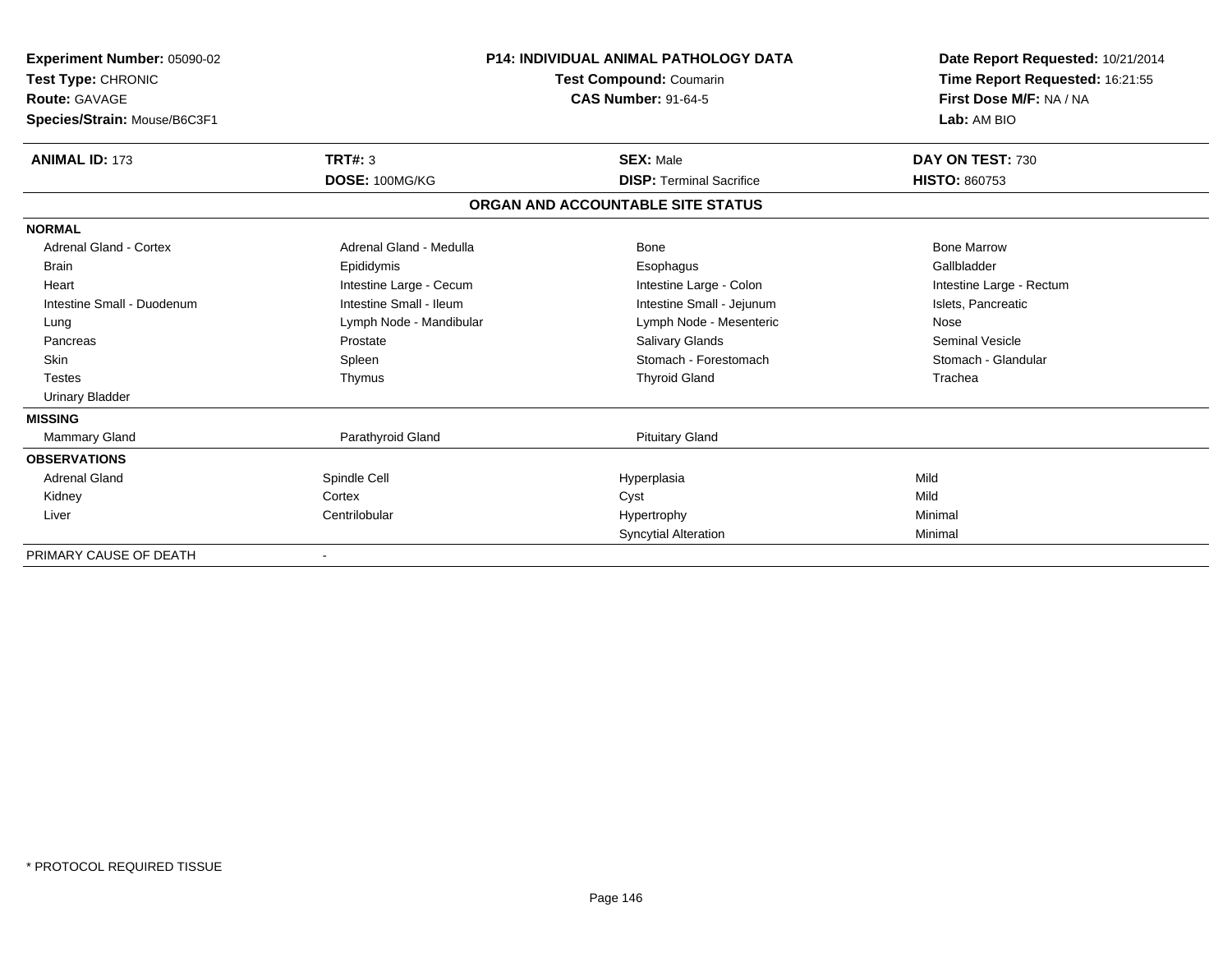| Experiment Number: 05090-02<br>Test Type: CHRONIC<br>Route: GAVAGE<br>Species/Strain: Mouse/B6C3F1 |                         | <b>P14: INDIVIDUAL ANIMAL PATHOLOGY DATA</b><br><b>Test Compound: Coumarin</b><br><b>CAS Number: 91-64-5</b> | Date Report Requested: 10/21/2014<br>Time Report Requested: 16:21:55<br>First Dose M/F: NA / NA<br>Lab: AM BIO |
|----------------------------------------------------------------------------------------------------|-------------------------|--------------------------------------------------------------------------------------------------------------|----------------------------------------------------------------------------------------------------------------|
| <b>ANIMAL ID: 174</b>                                                                              | TRT#: 3                 | <b>SEX: Male</b>                                                                                             | DAY ON TEST: 730                                                                                               |
|                                                                                                    | DOSE: 100MG/KG          | <b>DISP: Terminal Sacrifice</b>                                                                              | <b>HISTO: 860754</b>                                                                                           |
|                                                                                                    |                         | ORGAN AND ACCOUNTABLE SITE STATUS                                                                            |                                                                                                                |
| <b>NORMAL</b>                                                                                      |                         |                                                                                                              |                                                                                                                |
| <b>Adrenal Gland - Cortex</b>                                                                      | Adrenal Gland - Medulla | Bone                                                                                                         | <b>Bone Marrow</b>                                                                                             |
| <b>Brain</b>                                                                                       | Epididymis              | Esophagus                                                                                                    | Gallbladder                                                                                                    |
| Heart                                                                                              | Intestine Large - Cecum | Intestine Large - Colon                                                                                      | Intestine Large - Rectum                                                                                       |
| Intestine Small - Duodenum                                                                         | Intestine Small - Ileum | Intestine Small - Jejunum                                                                                    | Islets, Pancreatic                                                                                             |
| Kidney                                                                                             | Lymph Node - Mandibular | Lymph Node - Mesenteric                                                                                      | Nose                                                                                                           |
| Pancreas                                                                                           | Parathyroid Gland       | <b>Pituitary Gland</b>                                                                                       | Prostate                                                                                                       |
| <b>Salivary Glands</b>                                                                             | <b>Seminal Vesicle</b>  | Skin                                                                                                         | Spleen                                                                                                         |
| Stomach - Forestomach                                                                              | Stomach - Glandular     | <b>Testes</b>                                                                                                | Thymus                                                                                                         |
| <b>Thyroid Gland</b>                                                                               | Trachea                 | <b>Urinary Bladder</b>                                                                                       |                                                                                                                |
| <b>MISSING</b>                                                                                     |                         |                                                                                                              |                                                                                                                |
| <b>Mammary Gland</b>                                                                               |                         |                                                                                                              |                                                                                                                |
| <b>OBSERVATIONS</b>                                                                                |                         |                                                                                                              |                                                                                                                |
| Liver                                                                                              |                         | Eosinophilic Focus                                                                                           | Minimal                                                                                                        |
|                                                                                                    | Centrilobular           | Hypertrophy                                                                                                  | Minimal                                                                                                        |
|                                                                                                    |                         | <b>Syncytial Alteration</b>                                                                                  | Minimal                                                                                                        |
| Lung                                                                                               |                         | Alveolar/Bronchiolar Carcinoma                                                                               |                                                                                                                |
| PRIMARY CAUSE OF DEATH                                                                             |                         |                                                                                                              |                                                                                                                |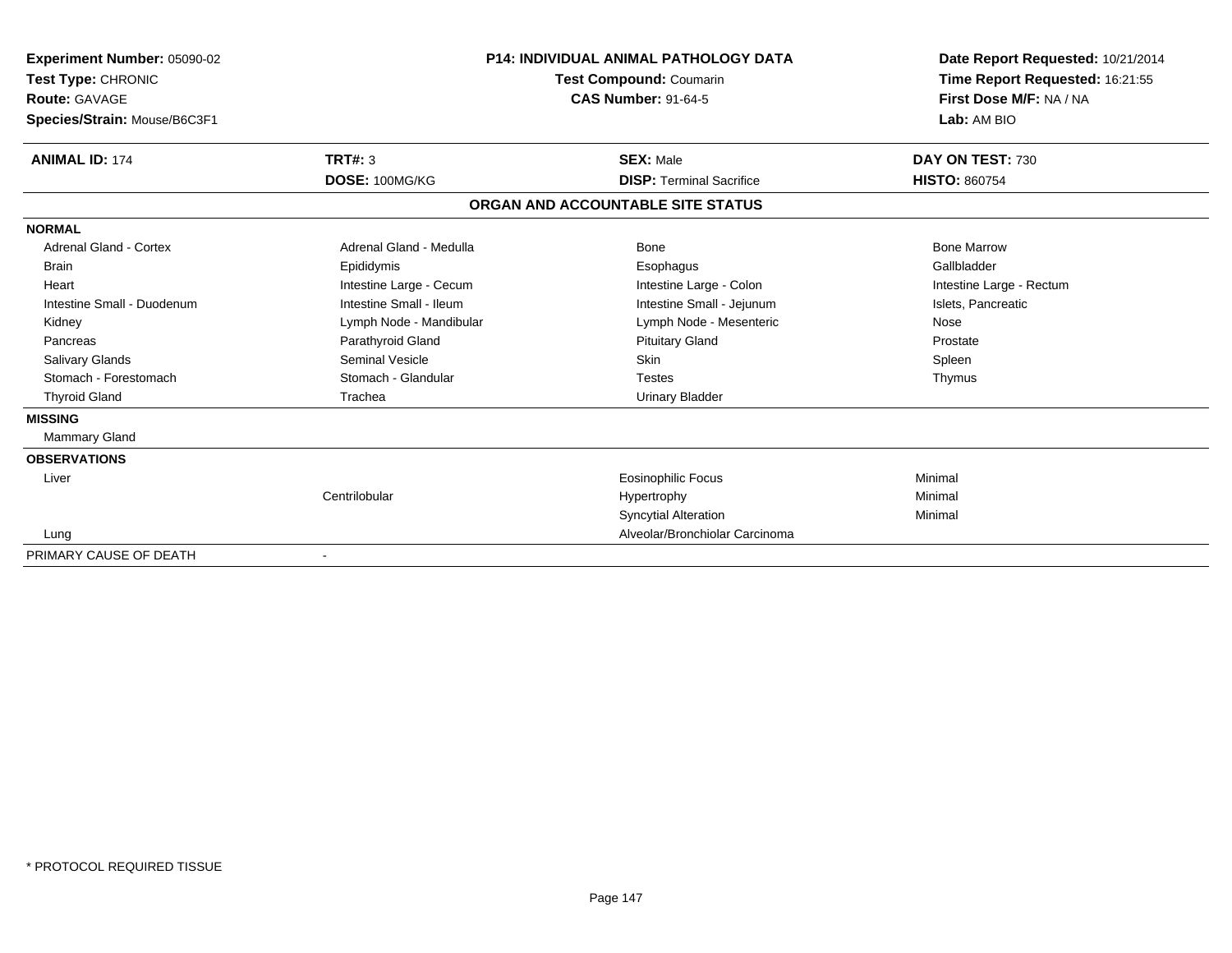| Experiment Number: 05090-02<br>Test Type: CHRONIC<br><b>Route: GAVAGE</b><br>Species/Strain: Mouse/B6C3F1 |                          | <b>P14: INDIVIDUAL ANIMAL PATHOLOGY DATA</b><br><b>Test Compound: Coumarin</b><br><b>CAS Number: 91-64-5</b> | Date Report Requested: 10/21/2014<br>Time Report Requested: 16:21:55<br>First Dose M/F: NA / NA<br>Lab: AM BIO |  |
|-----------------------------------------------------------------------------------------------------------|--------------------------|--------------------------------------------------------------------------------------------------------------|----------------------------------------------------------------------------------------------------------------|--|
| <b>ANIMAL ID: 175</b>                                                                                     | TRT#: 3                  | <b>SEX: Male</b>                                                                                             | DAY ON TEST: 729                                                                                               |  |
|                                                                                                           | DOSE: 100MG/KG           | <b>DISP: Terminal Sacrifice</b>                                                                              | <b>HISTO: 860755</b>                                                                                           |  |
|                                                                                                           |                          | ORGAN AND ACCOUNTABLE SITE STATUS                                                                            |                                                                                                                |  |
| <b>NORMAL</b>                                                                                             |                          |                                                                                                              |                                                                                                                |  |
| Adrenal Gland - Medulla                                                                                   | Bone                     | <b>Bone Marrow</b>                                                                                           | <b>Brain</b>                                                                                                   |  |
| Epididymis                                                                                                | Gallbladder              | Heart                                                                                                        | Intestine Large - Cecum                                                                                        |  |
| Intestine Large - Colon                                                                                   | Intestine Large - Rectum | Intestine Small - Duodenum                                                                                   | Intestine Small - Ileum                                                                                        |  |
| Intestine Small - Jejunum                                                                                 | Islets, Pancreatic       | Kidney                                                                                                       | Lung                                                                                                           |  |
| Lymph Node - Mandibular                                                                                   | Lymph Node - Mesenteric  | Nose                                                                                                         | Pancreas                                                                                                       |  |
| Parathyroid Gland                                                                                         | <b>Pituitary Gland</b>   | Prostate                                                                                                     | Salivary Glands                                                                                                |  |
| Seminal Vesicle                                                                                           | <b>Skin</b>              | Spleen                                                                                                       | Stomach - Forestomach                                                                                          |  |
| Stomach - Glandular                                                                                       | <b>Testes</b>            | Thymus                                                                                                       | Trachea                                                                                                        |  |
| <b>Urinary Bladder</b>                                                                                    |                          |                                                                                                              |                                                                                                                |  |
| <b>MISSING</b>                                                                                            |                          |                                                                                                              |                                                                                                                |  |
| Mammary Gland                                                                                             |                          |                                                                                                              |                                                                                                                |  |
| <b>INSUFFICIENT TISSUE</b>                                                                                |                          |                                                                                                              |                                                                                                                |  |
| Esophagus                                                                                                 |                          |                                                                                                              |                                                                                                                |  |
| <b>OBSERVATIONS</b>                                                                                       |                          |                                                                                                              |                                                                                                                |  |
| <b>Adrenal Gland</b>                                                                                      | Cortex                   | <b>Cytoplasmic Alteration</b>                                                                                | Mild                                                                                                           |  |
| Liver                                                                                                     | Centrilobular            | Hypertrophy                                                                                                  | Minimal                                                                                                        |  |
| <b>Thyroid Gland</b>                                                                                      | <b>Follicular Cel</b>    | Cyst                                                                                                         | Mild                                                                                                           |  |
| PRIMARY CAUSE OF DEATH                                                                                    |                          |                                                                                                              |                                                                                                                |  |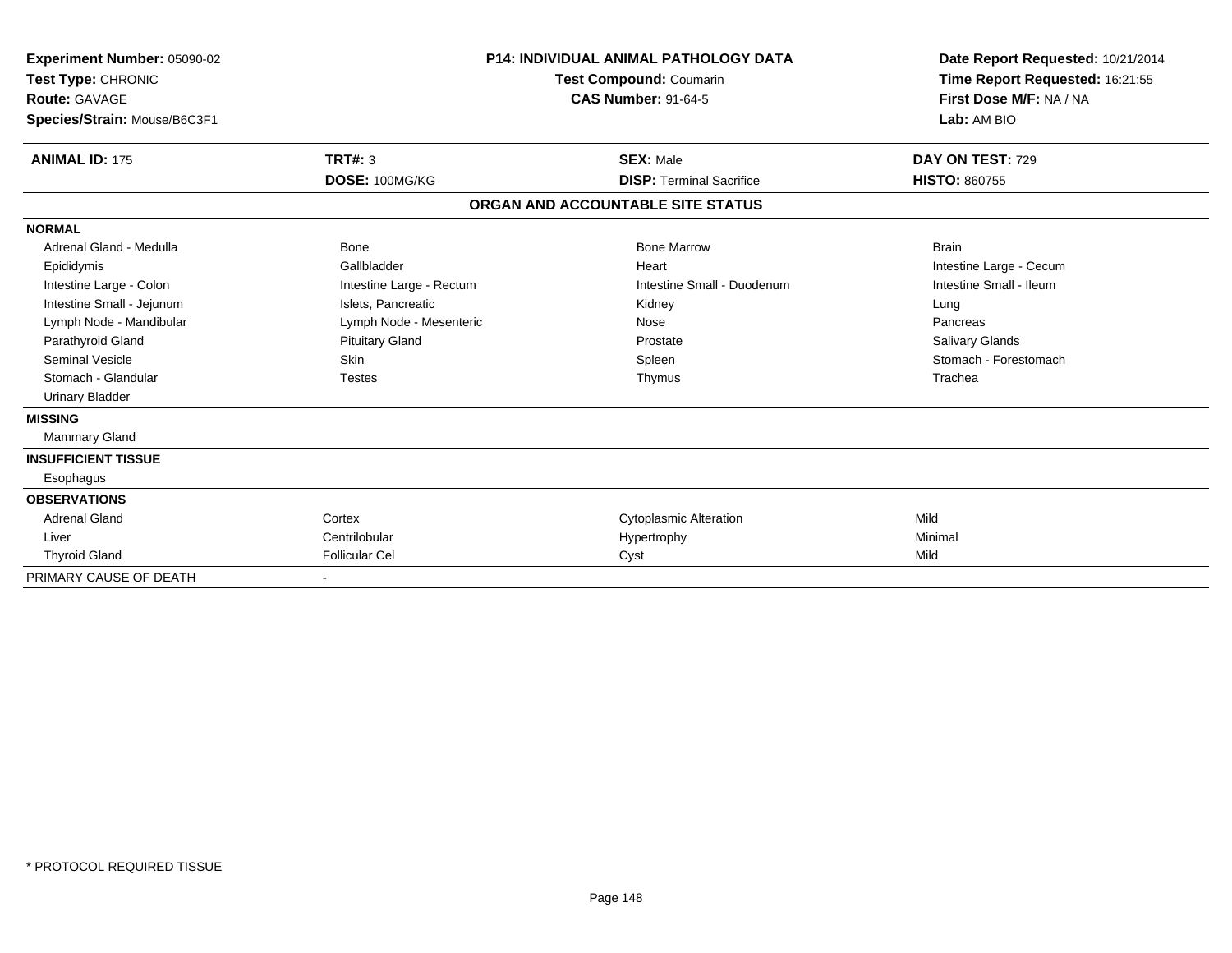| Experiment Number: 05090-02<br>Test Type: CHRONIC<br>Route: GAVAGE<br>Species/Strain: Mouse/B6C3F1 |                         | <b>P14: INDIVIDUAL ANIMAL PATHOLOGY DATA</b><br>Test Compound: Coumarin<br><b>CAS Number: 91-64-5</b> | Date Report Requested: 10/21/2014<br>Time Report Requested: 16:21:55<br>First Dose M/F: NA / NA<br>Lab: AM BIO |  |
|----------------------------------------------------------------------------------------------------|-------------------------|-------------------------------------------------------------------------------------------------------|----------------------------------------------------------------------------------------------------------------|--|
| <b>ANIMAL ID: 176</b>                                                                              | <b>TRT#: 3</b>          | <b>SEX: Male</b>                                                                                      | DAY ON TEST: 636                                                                                               |  |
|                                                                                                    | DOSE: 100MG/KG          | <b>DISP: Moribund</b>                                                                                 | <b>HISTO: 860756</b>                                                                                           |  |
|                                                                                                    |                         | ORGAN AND ACCOUNTABLE SITE STATUS                                                                     |                                                                                                                |  |
| <b>NORMAL</b>                                                                                      |                         |                                                                                                       |                                                                                                                |  |
| <b>Adrenal Gland - Cortex</b>                                                                      | Adrenal Gland - Medulla | Bone                                                                                                  | <b>Bone Marrow</b>                                                                                             |  |
| Brain                                                                                              | Epididymis              | Esophagus                                                                                             | Gallbladder                                                                                                    |  |
| Heart                                                                                              | Intestine Large - Cecum | Intestine Large - Colon                                                                               | Intestine Large - Rectum                                                                                       |  |
| Intestine Small - Duodenum                                                                         | Intestine Small - Ileum | Intestine Small - Jejunum                                                                             | Islets, Pancreatic                                                                                             |  |
| Lung                                                                                               | Lymph Node - Mandibular | Lymph Node - Mesenteric                                                                               | Nose                                                                                                           |  |
| Pancreas                                                                                           | Parathyroid Gland       | <b>Pituitary Gland</b>                                                                                | Prostate                                                                                                       |  |
| Salivary Glands                                                                                    | Seminal Vesicle         | Skin                                                                                                  | Spleen                                                                                                         |  |
| Stomach - Forestomach                                                                              | Stomach - Glandular     | <b>Thyroid Gland</b>                                                                                  | Trachea                                                                                                        |  |
| <b>Urinary Bladder</b>                                                                             |                         |                                                                                                       |                                                                                                                |  |
| <b>MISSING</b>                                                                                     |                         |                                                                                                       |                                                                                                                |  |
| Mammary Gland                                                                                      |                         |                                                                                                       |                                                                                                                |  |
| <b>INSUFFICIENT TISSUE</b>                                                                         |                         |                                                                                                       |                                                                                                                |  |
| Thymus                                                                                             |                         |                                                                                                       |                                                                                                                |  |
| <b>OBSERVATIONS</b>                                                                                |                         |                                                                                                       |                                                                                                                |  |
| Kidney                                                                                             |                         | Glomerulosclerosis                                                                                    | Moderate                                                                                                       |  |
|                                                                                                    |                         | Nephropathy                                                                                           | Moderate                                                                                                       |  |
| Liver                                                                                              |                         | Hepatocellular Carcinoma                                                                              |                                                                                                                |  |
| [ Hepatocellular Carcinoma TGLS = 1-11 ]                                                           |                         |                                                                                                       |                                                                                                                |  |
| <b>Preputial Gland</b>                                                                             | Duct                    | Dilatation                                                                                            | Marked                                                                                                         |  |
| [ Dilatation TGLS = 3-13 ]                                                                         |                         |                                                                                                       |                                                                                                                |  |
| <b>Testes</b>                                                                                      |                         | Atrophy                                                                                               | Moderate                                                                                                       |  |
| [Atrophy TGLS = $2-12$ ]                                                                           |                         |                                                                                                       |                                                                                                                |  |
| PRIMARY CAUSE OF DEATH                                                                             | $\sim$                  |                                                                                                       |                                                                                                                |  |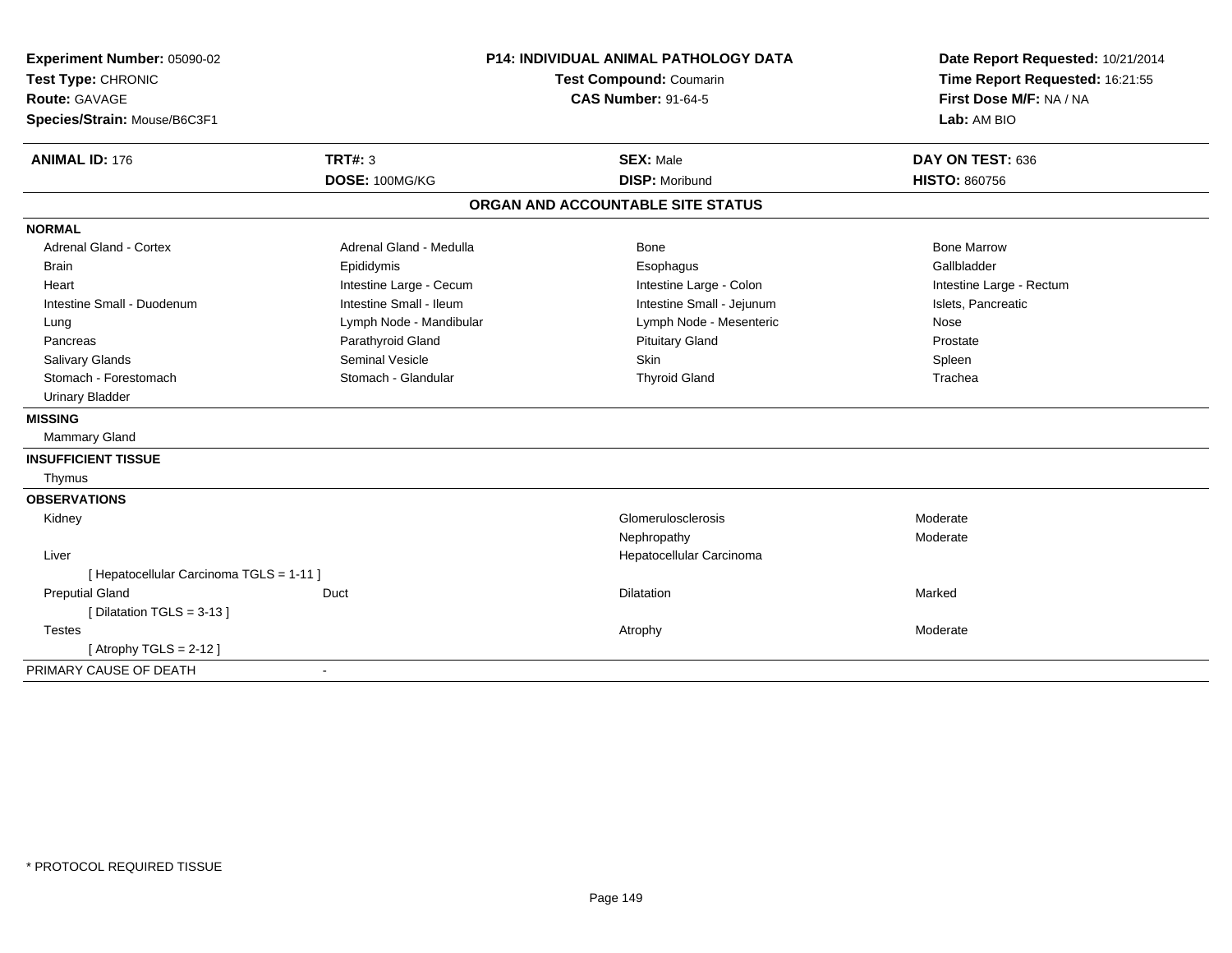| Experiment Number: 05090-02<br>Test Type: CHRONIC<br><b>Route: GAVAGE</b><br>Species/Strain: Mouse/B6C3F1 | <b>P14: INDIVIDUAL ANIMAL PATHOLOGY DATA</b><br><b>Test Compound: Coumarin</b><br><b>CAS Number: 91-64-5</b> |                                   | Date Report Requested: 10/21/2014<br>Time Report Requested: 16:21:55<br>First Dose M/F: NA / NA<br>Lab: AM BIO |  |
|-----------------------------------------------------------------------------------------------------------|--------------------------------------------------------------------------------------------------------------|-----------------------------------|----------------------------------------------------------------------------------------------------------------|--|
| <b>ANIMAL ID: 177</b>                                                                                     | <b>TRT#: 3</b>                                                                                               | <b>SEX: Male</b>                  | DAY ON TEST: 730                                                                                               |  |
|                                                                                                           | DOSE: 100MG/KG                                                                                               | <b>DISP: Terminal Sacrifice</b>   | <b>HISTO: 860757</b>                                                                                           |  |
|                                                                                                           |                                                                                                              | ORGAN AND ACCOUNTABLE SITE STATUS |                                                                                                                |  |
| <b>NORMAL</b>                                                                                             |                                                                                                              |                                   |                                                                                                                |  |
| Adrenal Gland - Cortex                                                                                    | Adrenal Gland - Medulla                                                                                      | Bone                              | <b>Bone Marrow</b>                                                                                             |  |
| <b>Brain</b>                                                                                              | Epididymis                                                                                                   | Esophagus                         | Gallbladder                                                                                                    |  |
| Heart                                                                                                     | Intestine Large - Cecum                                                                                      | Intestine Large - Colon           | Intestine Large - Rectum                                                                                       |  |
| Intestine Small - Duodenum                                                                                | Intestine Small - Ileum                                                                                      | Intestine Small - Jejunum         | Islets, Pancreatic                                                                                             |  |
| Kidney                                                                                                    | Lymph Node - Mandibular                                                                                      | Lymph Node - Mesenteric           | Nose                                                                                                           |  |
| Pancreas                                                                                                  | Parathyroid Gland                                                                                            | Prostate                          | Salivary Glands                                                                                                |  |
| <b>Seminal Vesicle</b>                                                                                    | <b>Skin</b>                                                                                                  | Spleen                            | Stomach - Forestomach                                                                                          |  |
| Stomach - Glandular                                                                                       | <b>Testes</b>                                                                                                | Thymus                            | <b>Thyroid Gland</b>                                                                                           |  |
| Trachea                                                                                                   | <b>Urinary Bladder</b>                                                                                       |                                   |                                                                                                                |  |
| <b>MISSING</b>                                                                                            |                                                                                                              |                                   |                                                                                                                |  |
| <b>Mammary Gland</b>                                                                                      | <b>Pituitary Gland</b>                                                                                       |                                   |                                                                                                                |  |
| <b>OBSERVATIONS</b>                                                                                       |                                                                                                              |                                   |                                                                                                                |  |
| <b>Adrenal Gland</b>                                                                                      | Spindle Cell                                                                                                 | Hyperplasia                       | Minimal                                                                                                        |  |
| Liver                                                                                                     |                                                                                                              | Clear Cell Focus                  | Mild                                                                                                           |  |
|                                                                                                           |                                                                                                              | <b>Eosinophilic Focus</b>         | Mild                                                                                                           |  |
|                                                                                                           |                                                                                                              | Hepatocellular Adenoma            | Multiple                                                                                                       |  |
|                                                                                                           | Centrilobular                                                                                                | Hypertrophy                       | Minimal                                                                                                        |  |
|                                                                                                           |                                                                                                              | <b>Syncytial Alteration</b>       | Minimal                                                                                                        |  |
| Note: $[HEPATOCLR ADEN] TGLs = 4-5$                                                                       |                                                                                                              |                                   |                                                                                                                |  |
| Note: [ HEPATOCLR ADEN ] TGLs = 3-12                                                                      |                                                                                                              |                                   |                                                                                                                |  |
| [ Hepatocellular Adenoma TGLS = 2-11 ]                                                                    |                                                                                                              |                                   |                                                                                                                |  |
| Lung                                                                                                      |                                                                                                              | Alveolar/Bronchiolar Adenoma      | Multiple                                                                                                       |  |
| Note: [ ALV BRON ADEN ] TGLs = 9-6                                                                        |                                                                                                              |                                   |                                                                                                                |  |
| [ Alveolar/Bronchiolar Adenoma TGLS = 10-17 ]                                                             |                                                                                                              |                                   |                                                                                                                |  |
| <b>Preputial Gland</b>                                                                                    | Duct                                                                                                         | Dilatation                        | Marked                                                                                                         |  |
| [ Dilatation TGLS = 1-16 ]                                                                                |                                                                                                              |                                   |                                                                                                                |  |
| PRIMARY CAUSE OF DEATH                                                                                    |                                                                                                              |                                   |                                                                                                                |  |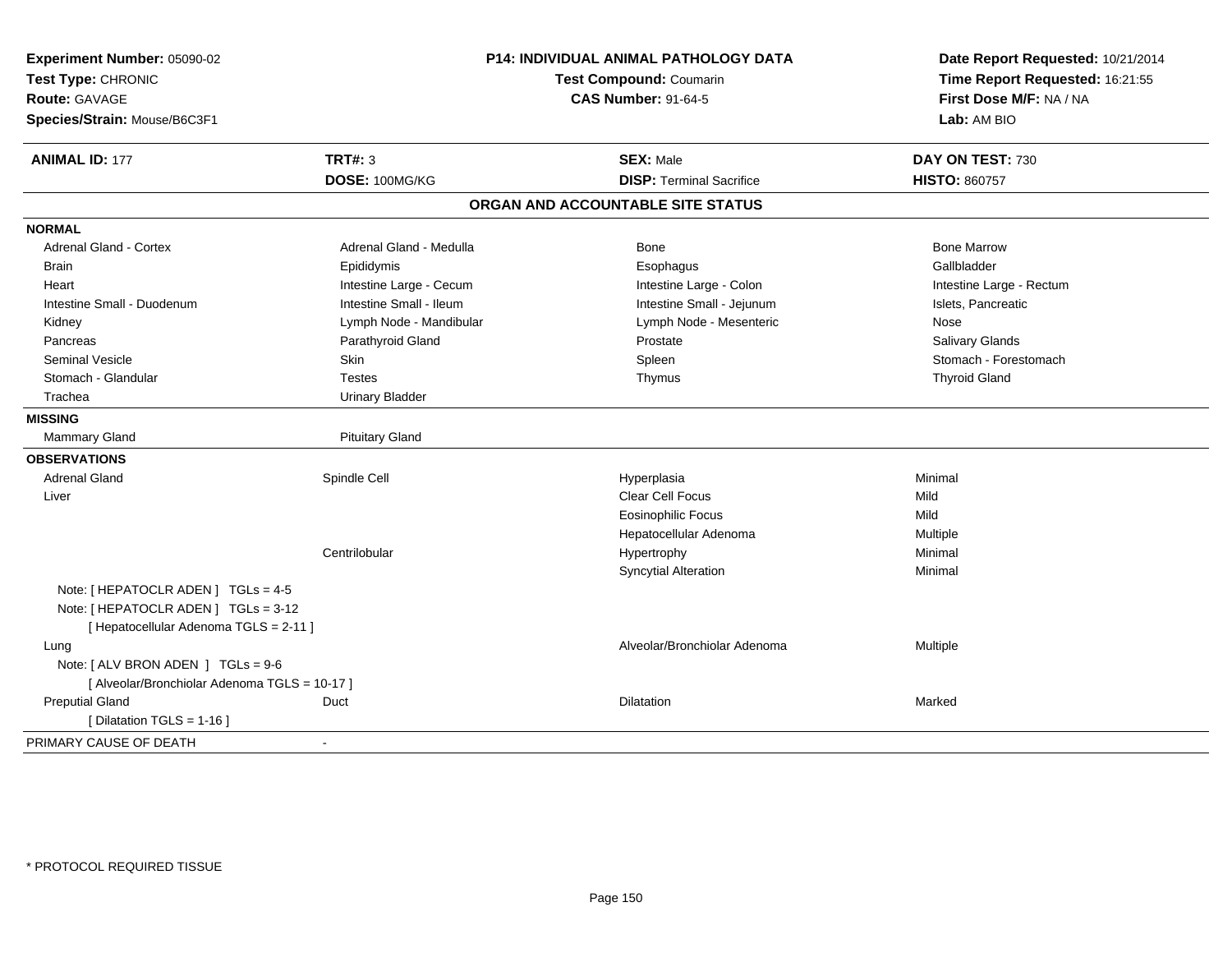| Experiment Number: 05090-02<br>Test Type: CHRONIC<br><b>Route: GAVAGE</b><br>Species/Strain: Mouse/B6C3F1 | <b>P14: INDIVIDUAL ANIMAL PATHOLOGY DATA</b><br>Test Compound: Coumarin<br><b>CAS Number: 91-64-5</b> |                                   | Date Report Requested: 10/21/2014<br>Time Report Requested: 16:21:55<br>First Dose M/F: NA / NA<br>Lab: AM BIO |  |
|-----------------------------------------------------------------------------------------------------------|-------------------------------------------------------------------------------------------------------|-----------------------------------|----------------------------------------------------------------------------------------------------------------|--|
| <b>ANIMAL ID: 178</b>                                                                                     | <b>TRT#: 3</b>                                                                                        | <b>SEX: Male</b>                  | DAY ON TEST: 733                                                                                               |  |
|                                                                                                           | DOSE: 100MG/KG                                                                                        | <b>DISP: Terminal Sacrifice</b>   | <b>HISTO: 860758</b>                                                                                           |  |
|                                                                                                           |                                                                                                       | ORGAN AND ACCOUNTABLE SITE STATUS |                                                                                                                |  |
| <b>NORMAL</b>                                                                                             |                                                                                                       |                                   |                                                                                                                |  |
| <b>Adrenal Gland - Cortex</b>                                                                             | Adrenal Gland - Medulla                                                                               | <b>Bone</b>                       | <b>Bone Marrow</b>                                                                                             |  |
| <b>Brain</b>                                                                                              | Epididymis                                                                                            | Esophagus                         | Gallbladder                                                                                                    |  |
| Heart                                                                                                     | Intestine Large - Colon                                                                               | Intestine Large - Rectum          | Intestine Small - Duodenum                                                                                     |  |
| Intestine Small - Ileum                                                                                   | Intestine Small - Jejunum                                                                             | Islets, Pancreatic                | Kidney                                                                                                         |  |
| Lung                                                                                                      | Lymph Node - Mandibular                                                                               | Nose                              | Pancreas                                                                                                       |  |
| Parathyroid Gland                                                                                         | <b>Pituitary Gland</b>                                                                                | Prostate                          | Salivary Glands                                                                                                |  |
| <b>Seminal Vesicle</b>                                                                                    | <b>Skin</b>                                                                                           | Stomach - Glandular               | <b>Testes</b>                                                                                                  |  |
| Thymus                                                                                                    | <b>Thyroid Gland</b>                                                                                  | Trachea                           | <b>Urinary Bladder</b>                                                                                         |  |
| <b>MISSING</b>                                                                                            |                                                                                                       |                                   |                                                                                                                |  |
| Mammary Gland                                                                                             |                                                                                                       |                                   |                                                                                                                |  |
| <b>OBSERVATIONS</b>                                                                                       |                                                                                                       |                                   |                                                                                                                |  |
| <b>Adrenal Gland</b>                                                                                      | Spindle Cell                                                                                          | Hyperplasia                       | Mild                                                                                                           |  |
| Intestine Large                                                                                           | Cecum                                                                                                 | Lymphoma Malignant Lymphocytic    |                                                                                                                |  |
| Liver                                                                                                     |                                                                                                       | <b>Eosinophilic Focus</b>         | Moderate                                                                                                       |  |
|                                                                                                           |                                                                                                       | Hepatocellular Adenoma            |                                                                                                                |  |
|                                                                                                           | Centrilobular                                                                                         | Hypertrophy                       | Mild                                                                                                           |  |
|                                                                                                           |                                                                                                       | <b>Syncytial Alteration</b>       | Minimal                                                                                                        |  |
| Note: [ HEPATOCLR ADEN ] TGLs = 1-5                                                                       |                                                                                                       |                                   |                                                                                                                |  |
| Lymph Node                                                                                                | Mesenteric                                                                                            | Lymphoma Malignant Lymphocytic    |                                                                                                                |  |
| Note: TGL 5?&6 ARE SAME LYMPH NODE                                                                        |                                                                                                       |                                   |                                                                                                                |  |
| Note: [ LYMPH MAL LYMP ] TGLs = 5-7,6-12                                                                  |                                                                                                       |                                   |                                                                                                                |  |
| Spleen                                                                                                    |                                                                                                       | Lymphoma Malignant Lymphocytic    |                                                                                                                |  |
| Note: [ LYMPH MAL LYMP ] TGLs = 4-5                                                                       |                                                                                                       |                                   |                                                                                                                |  |
| Stomach                                                                                                   | Forestomach                                                                                           | Hyperplasia                       | Squamous, Moderate                                                                                             |  |
| PRIMARY CAUSE OF DEATH                                                                                    |                                                                                                       |                                   |                                                                                                                |  |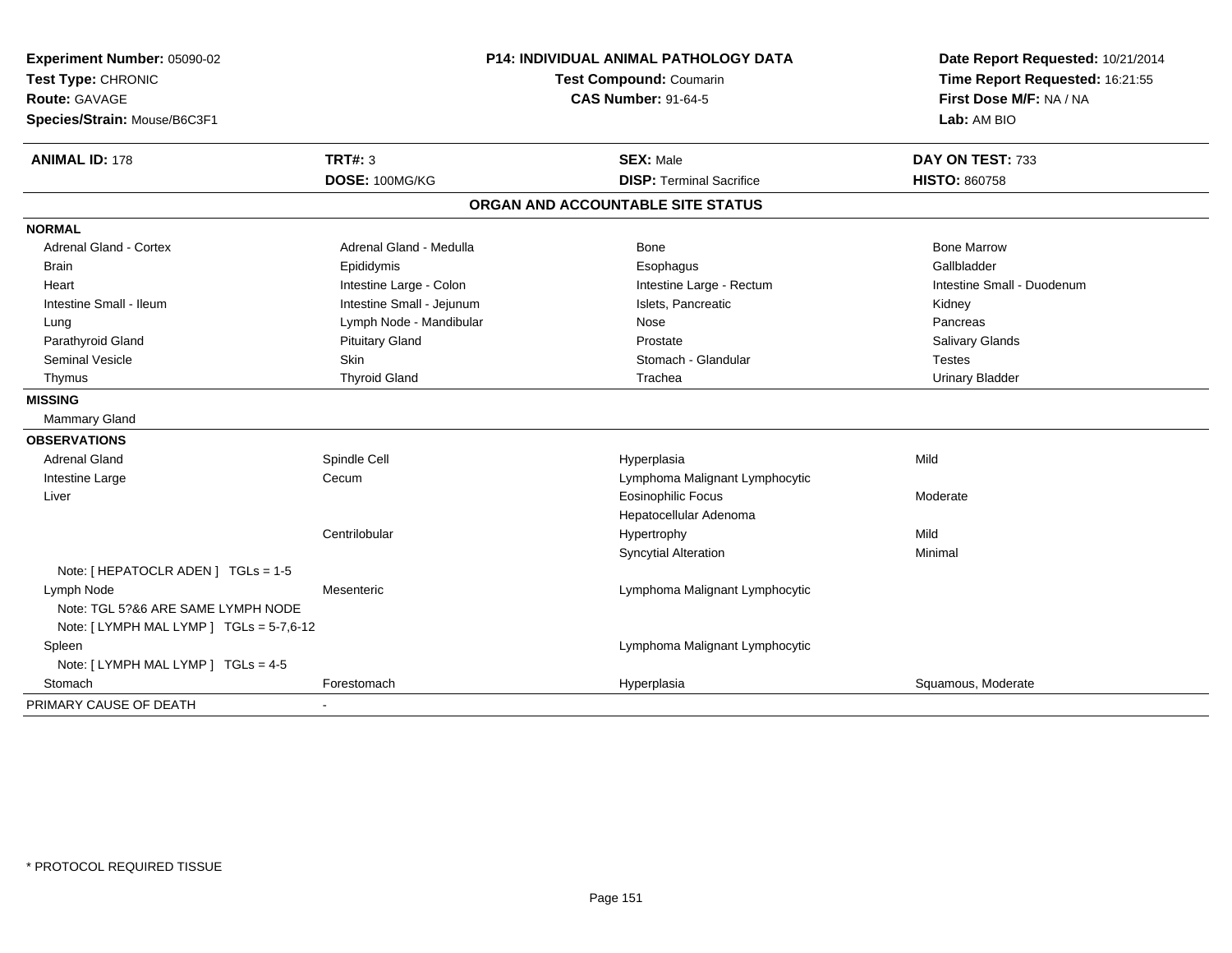| <b>Experiment Number: 05090-02</b><br>Test Type: CHRONIC<br><b>Route: GAVAGE</b><br>Species/Strain: Mouse/B6C3F1 |                         | <b>P14: INDIVIDUAL ANIMAL PATHOLOGY DATA</b><br>Test Compound: Coumarin<br><b>CAS Number: 91-64-5</b> |                                   | Date Report Requested: 10/21/2014<br>Time Report Requested: 16:21:55<br>First Dose M/F: NA / NA<br>Lab: AM BIO |  |
|------------------------------------------------------------------------------------------------------------------|-------------------------|-------------------------------------------------------------------------------------------------------|-----------------------------------|----------------------------------------------------------------------------------------------------------------|--|
| <b>ANIMAL ID: 180</b>                                                                                            | <b>TRT#: 3</b>          |                                                                                                       | <b>SEX: Male</b>                  | DAY ON TEST: 729                                                                                               |  |
|                                                                                                                  | DOSE: 100MG/KG          |                                                                                                       | <b>DISP: Terminal Sacrifice</b>   | <b>HISTO: 860760</b>                                                                                           |  |
|                                                                                                                  |                         |                                                                                                       | ORGAN AND ACCOUNTABLE SITE STATUS |                                                                                                                |  |
| <b>NORMAL</b>                                                                                                    |                         |                                                                                                       |                                   |                                                                                                                |  |
| <b>Adrenal Gland - Cortex</b>                                                                                    | Adrenal Gland - Medulla |                                                                                                       | Bone                              | <b>Bone Marrow</b>                                                                                             |  |
| <b>Brain</b>                                                                                                     | Epididymis              |                                                                                                       | Esophagus                         | Gallbladder                                                                                                    |  |
| Heart                                                                                                            | Intestine Large - Cecum |                                                                                                       | Intestine Large - Colon           | Intestine Large - Rectum                                                                                       |  |
| Intestine Small - Duodenum                                                                                       | Intestine Small - Ileum |                                                                                                       | Intestine Small - Jejunum         | Islets, Pancreatic                                                                                             |  |
| Kidney                                                                                                           | Lymph Node - Mandibular |                                                                                                       | Lymph Node - Mesenteric           | Nose                                                                                                           |  |
| Pancreas                                                                                                         | Parathyroid Gland       |                                                                                                       | <b>Pituitary Gland</b>            | Prostate                                                                                                       |  |
| <b>Seminal Vesicle</b>                                                                                           | <b>Skin</b>             |                                                                                                       | Spleen                            | Stomach - Forestomach                                                                                          |  |
| Stomach - Glandular                                                                                              | <b>Testes</b>           |                                                                                                       | Thymus                            | <b>Thyroid Gland</b>                                                                                           |  |
| Trachea                                                                                                          | <b>Urinary Bladder</b>  |                                                                                                       |                                   |                                                                                                                |  |
| <b>MISSING</b>                                                                                                   |                         |                                                                                                       |                                   |                                                                                                                |  |
| Mammary Gland                                                                                                    |                         |                                                                                                       |                                   |                                                                                                                |  |
| <b>OBSERVATIONS</b>                                                                                              |                         |                                                                                                       |                                   |                                                                                                                |  |
| Liver                                                                                                            |                         |                                                                                                       | Hepatocellular Adenoma            |                                                                                                                |  |
|                                                                                                                  | Centrilobular           |                                                                                                       | Hypertrophy                       | Minimal                                                                                                        |  |
|                                                                                                                  |                         |                                                                                                       | <b>Syncytial Alteration</b>       | Minimal                                                                                                        |  |
| Note: [ HEPATOCLR ADEN ] TGLs = 1-5                                                                              |                         |                                                                                                       |                                   |                                                                                                                |  |
| Lung                                                                                                             |                         |                                                                                                       | Alveolar/Bronchiolar Adenoma      |                                                                                                                |  |
| <b>Salivary Glands</b>                                                                                           |                         |                                                                                                       | <b>Infiltration Cellular</b>      | Lymphocyte, Minimal                                                                                            |  |
| PRIMARY CAUSE OF DEATH                                                                                           |                         |                                                                                                       |                                   |                                                                                                                |  |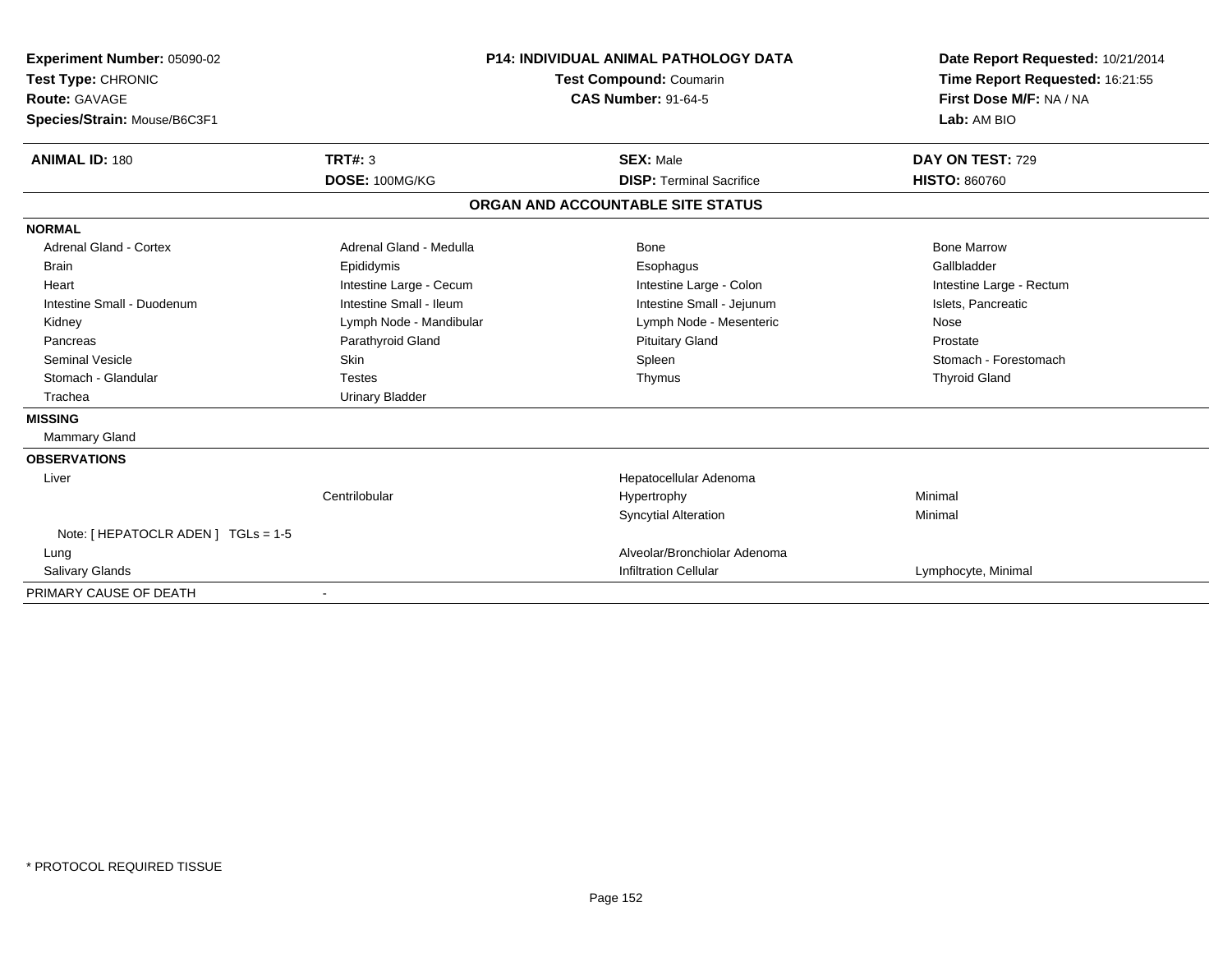| Experiment Number: 05090-02<br>Test Type: CHRONIC<br><b>Route: GAVAGE</b><br>Species/Strain: Mouse/B6C3F1 |                           | <b>P14: INDIVIDUAL ANIMAL PATHOLOGY DATA</b><br><b>Test Compound: Coumarin</b><br><b>CAS Number: 91-64-5</b> | Date Report Requested: 10/21/2014<br>Time Report Requested: 16:21:55<br>First Dose M/F: NA / NA<br>Lab: AM BIO |  |
|-----------------------------------------------------------------------------------------------------------|---------------------------|--------------------------------------------------------------------------------------------------------------|----------------------------------------------------------------------------------------------------------------|--|
| <b>ANIMAL ID: 181</b>                                                                                     | TRT#: 3                   | <b>SEX: Male</b>                                                                                             | DAY ON TEST: 730                                                                                               |  |
|                                                                                                           | DOSE: 100MG/KG            | <b>DISP: Terminal Sacrifice</b>                                                                              | <b>HISTO: 860761</b>                                                                                           |  |
|                                                                                                           |                           | ORGAN AND ACCOUNTABLE SITE STATUS                                                                            |                                                                                                                |  |
| <b>NORMAL</b>                                                                                             |                           |                                                                                                              |                                                                                                                |  |
| <b>Adrenal Gland - Cortex</b>                                                                             | Adrenal Gland - Medulla   | Bone                                                                                                         | <b>Bone Marrow</b>                                                                                             |  |
| <b>Brain</b>                                                                                              | Epididymis                | Esophagus                                                                                                    | Heart                                                                                                          |  |
| Intestine Large - Cecum                                                                                   | Intestine Large - Colon   | Intestine Large - Rectum                                                                                     | Intestine Small - Duodenum                                                                                     |  |
| Intestine Small - Ileum                                                                                   | Intestine Small - Jejunum | Islets. Pancreatic                                                                                           | Kidney                                                                                                         |  |
| Lung                                                                                                      | Lymph Node - Mandibular   | Lymph Node - Mesenteric                                                                                      | Nose                                                                                                           |  |
| Pancreas                                                                                                  | Parathyroid Gland         | <b>Pituitary Gland</b>                                                                                       | Prostate                                                                                                       |  |
| <b>Salivary Glands</b>                                                                                    | <b>Seminal Vesicle</b>    | <b>Skin</b>                                                                                                  | Spleen                                                                                                         |  |
| Stomach - Forestomach                                                                                     | Stomach - Glandular       | <b>Testes</b>                                                                                                | Thymus                                                                                                         |  |
| <b>Thyroid Gland</b>                                                                                      | Trachea                   | <b>Urinary Bladder</b>                                                                                       |                                                                                                                |  |
| <b>MISSING</b>                                                                                            |                           |                                                                                                              |                                                                                                                |  |
| Gallbladder                                                                                               | Mammary Gland             |                                                                                                              |                                                                                                                |  |
| <b>OBSERVATIONS</b>                                                                                       |                           |                                                                                                              |                                                                                                                |  |
| Liver                                                                                                     |                           | Hepatocellular Adenoma                                                                                       | Multiple                                                                                                       |  |
|                                                                                                           |                           | <b>Mixed Cell Focus</b>                                                                                      | Mild                                                                                                           |  |
| Note: [HEPATOCLR ADEN] TGLs = 2,5-11                                                                      |                           |                                                                                                              |                                                                                                                |  |
| [Hepatocellular Adenoma TGLS = 3-5]                                                                       |                           |                                                                                                              |                                                                                                                |  |
| [Mixed Cell Focus TGLS = 4-5]                                                                             |                           |                                                                                                              |                                                                                                                |  |
| <b>Preputial Gland</b>                                                                                    | Duct                      | Dilatation                                                                                                   | Marked                                                                                                         |  |
| [ Dilatation TGLS = 1-12 ]                                                                                |                           |                                                                                                              |                                                                                                                |  |
| PRIMARY CAUSE OF DEATH                                                                                    |                           |                                                                                                              |                                                                                                                |  |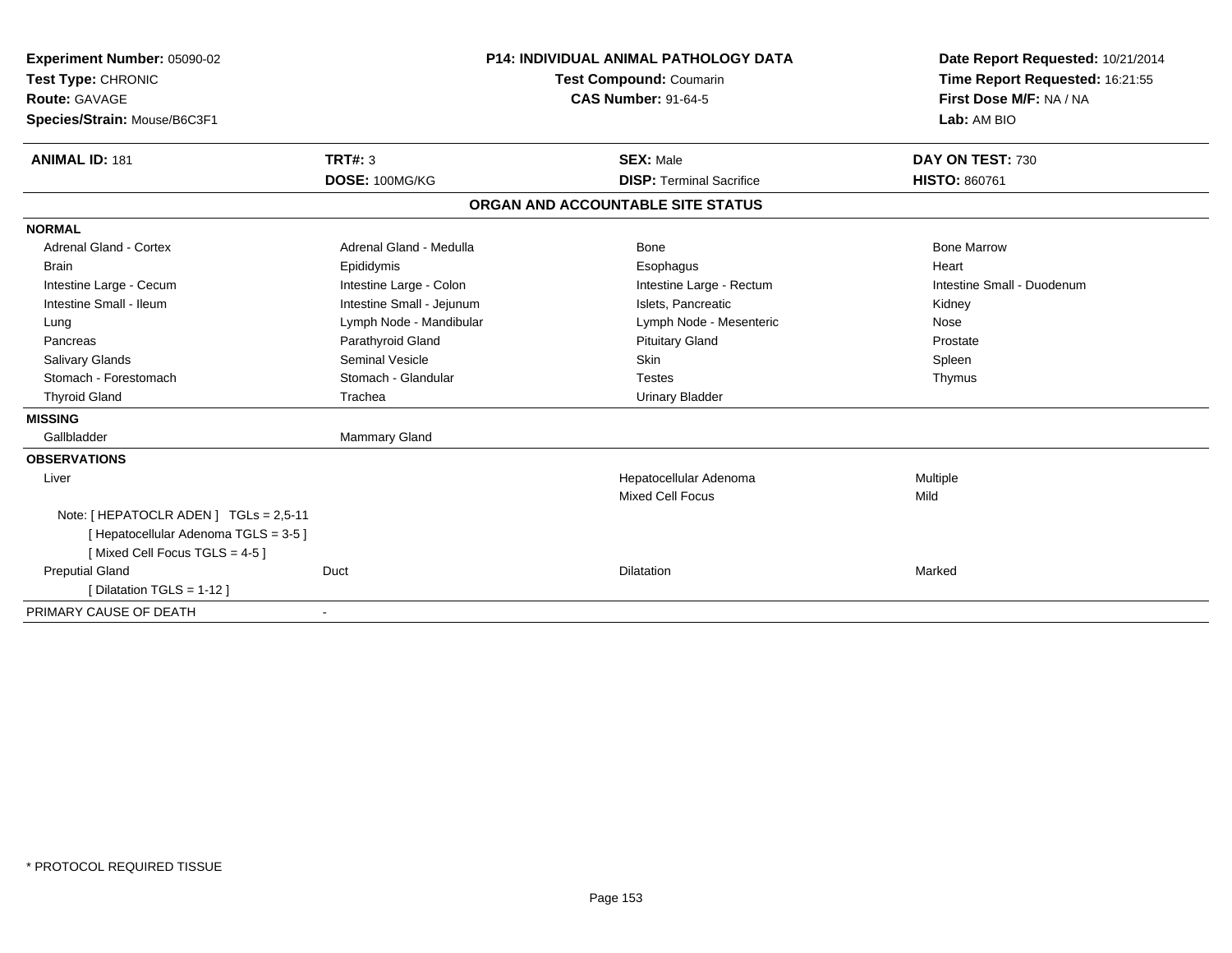| Experiment Number: 05090-02<br><b>Test Type: CHRONIC</b><br><b>Route: GAVAGE</b><br>Species/Strain: Mouse/B6C3F1 |                           | <b>P14: INDIVIDUAL ANIMAL PATHOLOGY DATA</b><br><b>Test Compound: Coumarin</b><br><b>CAS Number: 91-64-5</b> | Date Report Requested: 10/21/2014<br>Time Report Requested: 16:21:55<br>First Dose M/F: NA / NA<br>Lab: AM BIO |
|------------------------------------------------------------------------------------------------------------------|---------------------------|--------------------------------------------------------------------------------------------------------------|----------------------------------------------------------------------------------------------------------------|
| <b>ANIMAL ID: 182</b>                                                                                            | TRT#: 3<br>DOSE: 100MG/KG | <b>SEX: Male</b><br><b>DISP:</b> Interval Sacrifice                                                          | <b>DAY ON TEST: 456</b><br><b>HISTO: 860762</b>                                                                |
| <b>OBSERVATIONS</b><br>Liver                                                                                     |                           | Vacuolization Cytoplasmic                                                                                    | Moderate                                                                                                       |
| PRIMARY CAUSE OF DEATH                                                                                           |                           |                                                                                                              |                                                                                                                |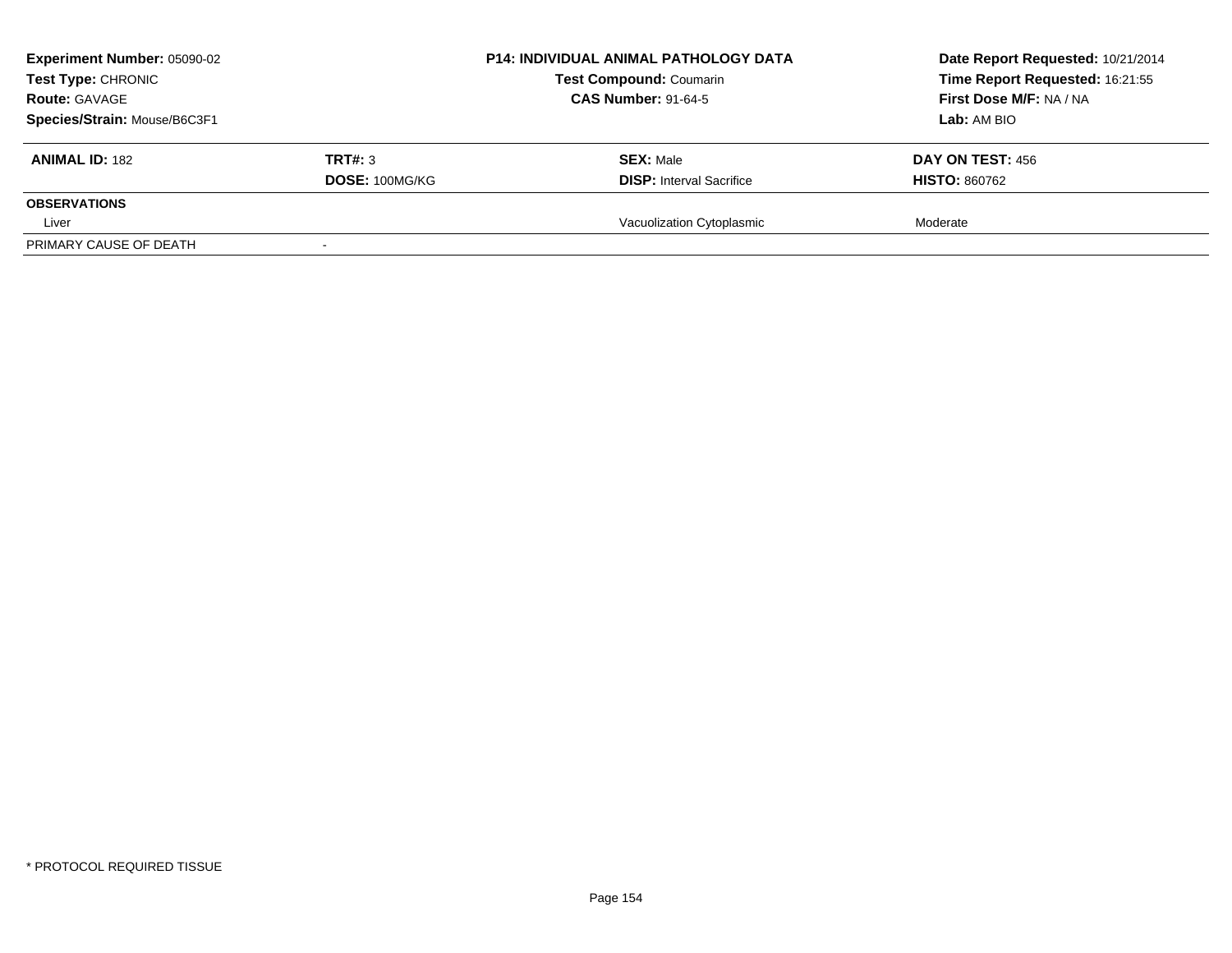| Experiment Number: 05090-02<br>Test Type: CHRONIC<br><b>Route: GAVAGE</b><br>Species/Strain: Mouse/B6C3F1 | P14: INDIVIDUAL ANIMAL PATHOLOGY DATA<br>Test Compound: Coumarin<br><b>CAS Number: 91-64-5</b> |                                   | Date Report Requested: 10/21/2014<br>Time Report Requested: 16:21:55<br>First Dose M/F: NA / NA<br>Lab: AM BIO |  |
|-----------------------------------------------------------------------------------------------------------|------------------------------------------------------------------------------------------------|-----------------------------------|----------------------------------------------------------------------------------------------------------------|--|
| <b>ANIMAL ID: 183</b>                                                                                     | <b>TRT#: 3</b>                                                                                 | <b>SEX: Male</b>                  | DAY ON TEST: 730                                                                                               |  |
|                                                                                                           | DOSE: 100MG/KG                                                                                 | <b>DISP: Terminal Sacrifice</b>   | <b>HISTO: 860763</b>                                                                                           |  |
|                                                                                                           |                                                                                                | ORGAN AND ACCOUNTABLE SITE STATUS |                                                                                                                |  |
| <b>NORMAL</b>                                                                                             |                                                                                                |                                   |                                                                                                                |  |
| Adrenal Gland - Cortex                                                                                    | Adrenal Gland - Medulla                                                                        | Bone                              | <b>Bone Marrow</b>                                                                                             |  |
| <b>Brain</b>                                                                                              | Epididymis                                                                                     | Esophagus                         | Gallbladder                                                                                                    |  |
| Heart                                                                                                     | Intestine Large - Cecum                                                                        | Intestine Large - Colon           | Intestine Large - Rectum                                                                                       |  |
| Intestine Small - Duodenum                                                                                | Intestine Small - Ileum                                                                        | Intestine Small - Jejunum         | Islets, Pancreatic                                                                                             |  |
| Lung                                                                                                      | Lymph Node - Mandibular                                                                        | Lymph Node - Mesenteric           | Nose                                                                                                           |  |
| Pancreas                                                                                                  | Parathyroid Gland                                                                              | Prostate                          | <b>Seminal Vesicle</b>                                                                                         |  |
| <b>Skin</b>                                                                                               | Spleen                                                                                         | Stomach - Forestomach             | Stomach - Glandular                                                                                            |  |
| <b>Testes</b>                                                                                             | Thymus                                                                                         | <b>Thyroid Gland</b>              | Trachea                                                                                                        |  |
| <b>Urinary Bladder</b>                                                                                    |                                                                                                |                                   |                                                                                                                |  |
| <b>MISSING</b>                                                                                            |                                                                                                |                                   |                                                                                                                |  |
| <b>Mammary Gland</b>                                                                                      | <b>Pituitary Gland</b>                                                                         |                                   |                                                                                                                |  |
| <b>OBSERVATIONS</b>                                                                                       |                                                                                                |                                   |                                                                                                                |  |
| Kidney                                                                                                    |                                                                                                | <b>Infiltration Cellular</b>      | Lymphocyte, Minimal                                                                                            |  |
| Liver                                                                                                     |                                                                                                | <b>Clear Cell Focus</b>           | Mild                                                                                                           |  |
|                                                                                                           |                                                                                                | Eosinophilic Focus                | Mild                                                                                                           |  |
|                                                                                                           |                                                                                                | Hepatoblastoma                    |                                                                                                                |  |
|                                                                                                           |                                                                                                | Hepatocellular Adenoma            | Multiple                                                                                                       |  |
|                                                                                                           |                                                                                                | Hepatocellular Carcinoma          |                                                                                                                |  |
|                                                                                                           |                                                                                                | <b>Syncytial Alteration</b>       | Minimal                                                                                                        |  |
| Note: [ HEPATOCLR ADEN ] TGLs = 2,3,5                                                                     |                                                                                                |                                   |                                                                                                                |  |
| Note: [ HEPATOBLASTOMA ] TGLs = 4-11                                                                      |                                                                                                |                                   |                                                                                                                |  |
| Salivary Glands                                                                                           |                                                                                                | <b>Infiltration Cellular</b>      | Lymphocyte, Minimal                                                                                            |  |
| PRIMARY CAUSE OF DEATH                                                                                    |                                                                                                |                                   |                                                                                                                |  |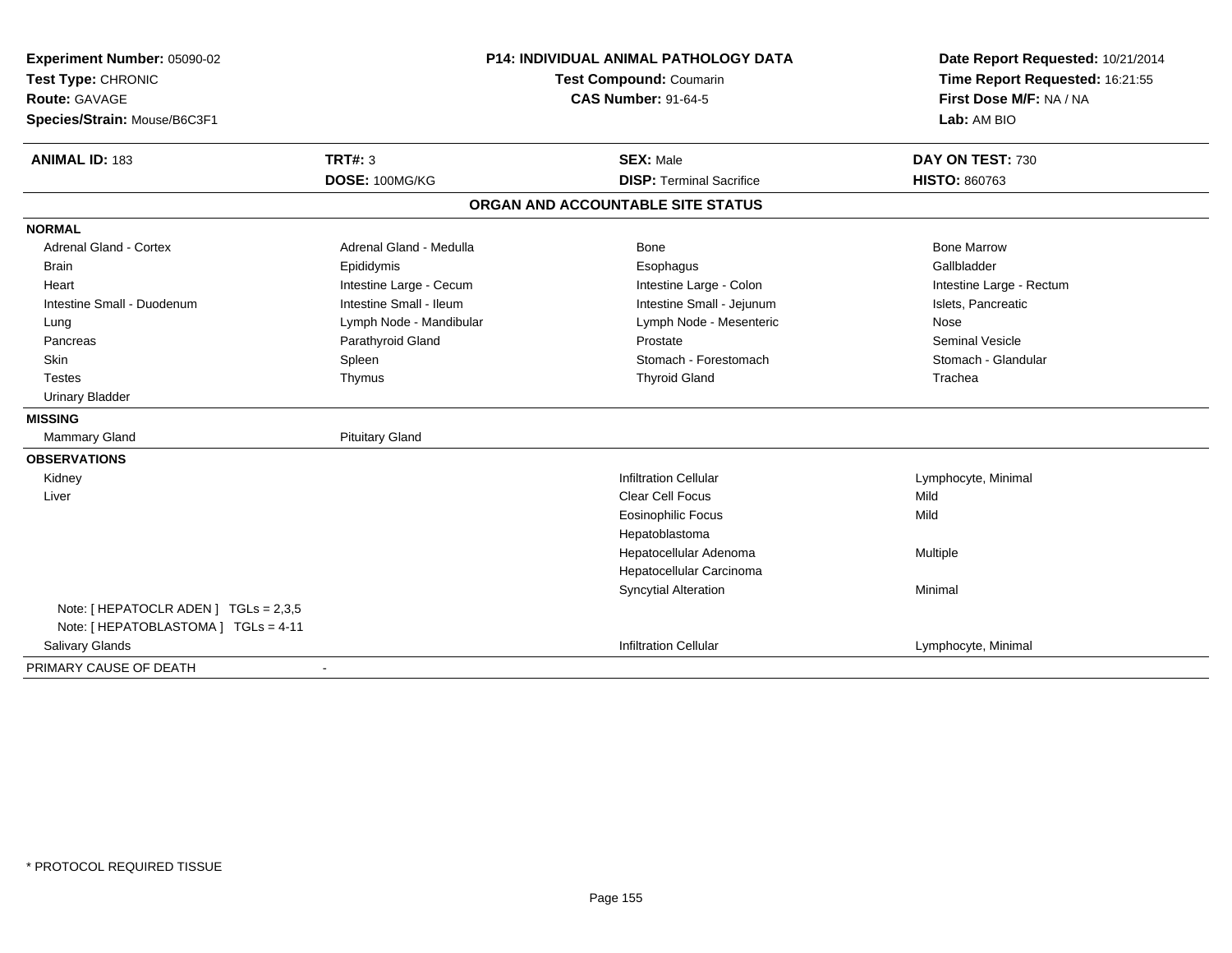| Experiment Number: 05090-02<br><b>Test Type: CHRONIC</b><br><b>Route: GAVAGE</b><br>Species/Strain: Mouse/B6C3F1 |                         | <b>P14: INDIVIDUAL ANIMAL PATHOLOGY DATA</b><br>Test Compound: Coumarin<br><b>CAS Number: 91-64-5</b> | Date Report Requested: 10/21/2014<br>Time Report Requested: 16:21:55<br>First Dose M/F: NA / NA<br>Lab: AM BIO |  |
|------------------------------------------------------------------------------------------------------------------|-------------------------|-------------------------------------------------------------------------------------------------------|----------------------------------------------------------------------------------------------------------------|--|
| <b>ANIMAL ID: 184</b>                                                                                            | TRT#: 3                 | <b>SEX: Male</b>                                                                                      | DAY ON TEST: 733                                                                                               |  |
|                                                                                                                  | DOSE: 100MG/KG          | <b>DISP: Terminal Sacrifice</b>                                                                       | <b>HISTO: 860764</b>                                                                                           |  |
|                                                                                                                  |                         | ORGAN AND ACCOUNTABLE SITE STATUS                                                                     |                                                                                                                |  |
| <b>NORMAL</b>                                                                                                    |                         |                                                                                                       |                                                                                                                |  |
| <b>Adrenal Gland - Cortex</b>                                                                                    | Adrenal Gland - Medulla | Bone                                                                                                  | <b>Bone Marrow</b>                                                                                             |  |
| <b>Brain</b>                                                                                                     | Epididymis              | Esophagus                                                                                             | Gallbladder                                                                                                    |  |
| Heart                                                                                                            | Intestine Large - Cecum | Intestine Large - Colon                                                                               | Intestine Large - Rectum                                                                                       |  |
| Intestine Small - Duodenum                                                                                       | Intestine Small - Ileum | Intestine Small - Jejunum                                                                             | Islets, Pancreatic                                                                                             |  |
| Kidney                                                                                                           | Lymph Node - Mandibular | Lymph Node - Mesenteric                                                                               | Nose                                                                                                           |  |
| Pancreas                                                                                                         | Parathyroid Gland       | <b>Pituitary Gland</b>                                                                                | Prostate                                                                                                       |  |
| <b>Salivary Glands</b>                                                                                           | <b>Seminal Vesicle</b>  | Skin                                                                                                  | Spleen                                                                                                         |  |
| Stomach - Forestomach                                                                                            | Stomach - Glandular     | <b>Testes</b>                                                                                         | Thymus                                                                                                         |  |
| Trachea                                                                                                          | <b>Urinary Bladder</b>  |                                                                                                       |                                                                                                                |  |
| <b>MISSING</b>                                                                                                   |                         |                                                                                                       |                                                                                                                |  |
| Mammary Gland                                                                                                    |                         |                                                                                                       |                                                                                                                |  |
| <b>OBSERVATIONS</b>                                                                                              |                         |                                                                                                       |                                                                                                                |  |
| Liver                                                                                                            | Centrilobular           | Hypertrophy                                                                                           | Minimal                                                                                                        |  |
| Lung                                                                                                             |                         | Alveolar/Bronchiolar Adenoma                                                                          | Multiple                                                                                                       |  |
| <b>Thyroid Gland</b>                                                                                             | <b>Follicular Cel</b>   | Hyperplasia                                                                                           | Moderate                                                                                                       |  |
| PRIMARY CAUSE OF DEATH                                                                                           |                         |                                                                                                       |                                                                                                                |  |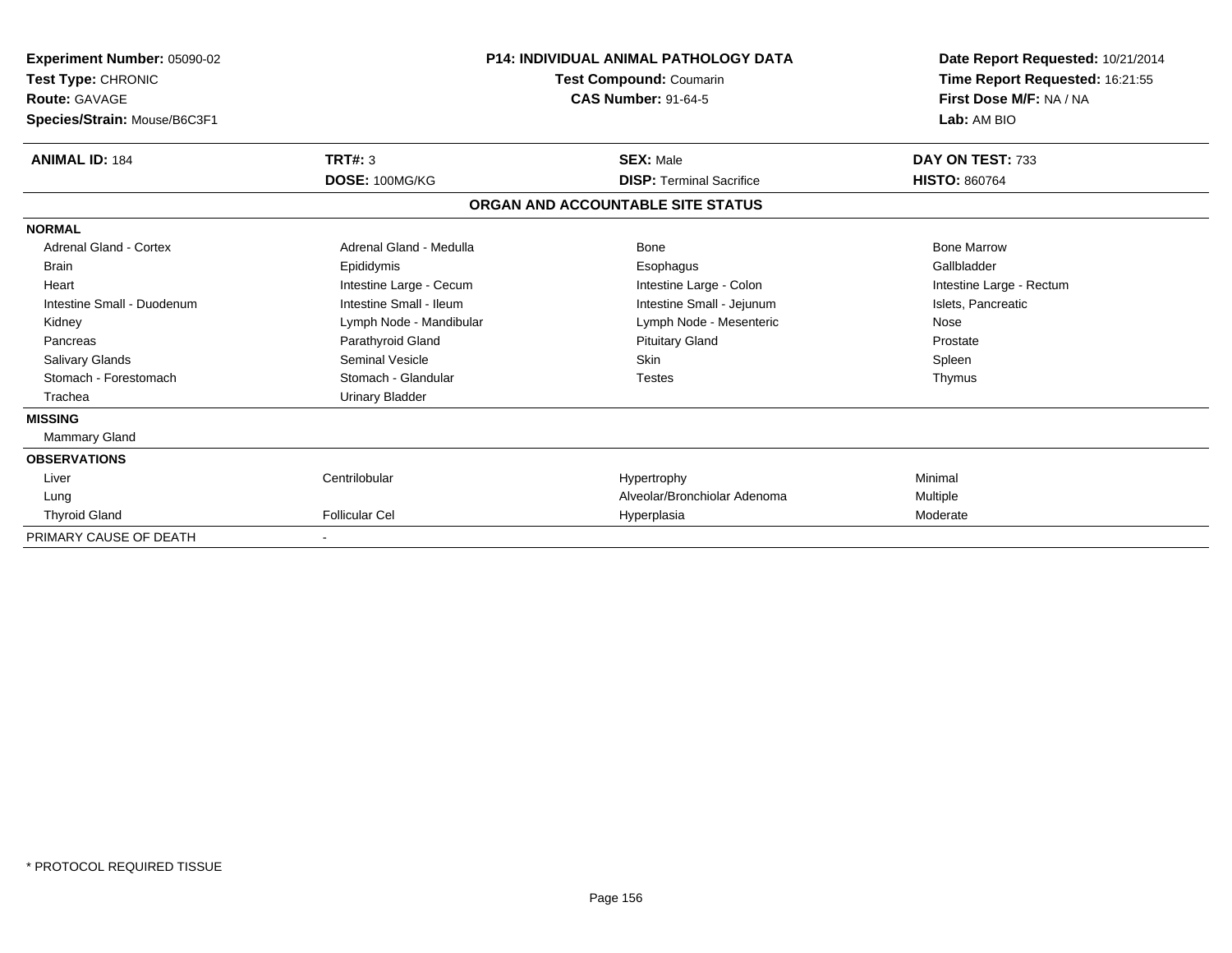| Experiment Number: 05090-02<br>Test Type: CHRONIC<br><b>Route: GAVAGE</b><br>Species/Strain: Mouse/B6C3F1 | <b>P14: INDIVIDUAL ANIMAL PATHOLOGY DATA</b><br>Test Compound: Coumarin<br><b>CAS Number: 91-64-5</b> |                                   | Date Report Requested: 10/21/2014<br>Time Report Requested: 16:21:55<br>First Dose M/F: NA / NA<br>Lab: AM BIO |
|-----------------------------------------------------------------------------------------------------------|-------------------------------------------------------------------------------------------------------|-----------------------------------|----------------------------------------------------------------------------------------------------------------|
| <b>ANIMAL ID: 185</b>                                                                                     | <b>TRT#: 3</b>                                                                                        | <b>SEX: Male</b>                  | DAY ON TEST: 567                                                                                               |
|                                                                                                           | DOSE: 100MG/KG                                                                                        | <b>DISP: Moribund</b>             | <b>HISTO: 860765</b>                                                                                           |
|                                                                                                           |                                                                                                       | ORGAN AND ACCOUNTABLE SITE STATUS |                                                                                                                |
| <b>NORMAL</b>                                                                                             |                                                                                                       |                                   |                                                                                                                |
| Adrenal Gland - Cortex                                                                                    | Adrenal Gland - Medulla                                                                               | Bone                              | <b>Brain</b>                                                                                                   |
| Epididymis                                                                                                | Esophagus                                                                                             | Gallbladder                       | Heart                                                                                                          |
| Intestine Large - Cecum                                                                                   | Intestine Large - Colon                                                                               | Intestine Large - Rectum          | Intestine Small - Duodenum                                                                                     |
| Intestine Small - Jejunum                                                                                 | Islets, Pancreatic                                                                                    | Lymph Node - Mandibular           | Nose                                                                                                           |
| Parathyroid Gland                                                                                         | Prostate                                                                                              | Salivary Glands                   | Seminal Vesicle                                                                                                |
| Skin                                                                                                      | Stomach - Forestomach                                                                                 | Stomach - Glandular               | <b>Testes</b>                                                                                                  |
| <b>Thyroid Gland</b>                                                                                      | Trachea                                                                                               | <b>Urinary Bladder</b>            |                                                                                                                |
| <b>MISSING</b>                                                                                            |                                                                                                       |                                   |                                                                                                                |
| Mammary Gland                                                                                             | <b>Pituitary Gland</b>                                                                                |                                   |                                                                                                                |
| <b>OBSERVATIONS</b>                                                                                       |                                                                                                       |                                   |                                                                                                                |
| <b>Bone Marrow</b>                                                                                        |                                                                                                       | Hyperplasia                       | Neutrophil, Moderate                                                                                           |
| <b>Intestine Small</b>                                                                                    | <b>Ileum</b>                                                                                          | Lymphoma Malignant                |                                                                                                                |
| Note: [ LYMPH MAL<br>$\sqrt{1}$ TGLs = 6-13                                                               |                                                                                                       |                                   |                                                                                                                |
| Kidney                                                                                                    |                                                                                                       | Lymphoma Malignant                |                                                                                                                |
| Liver                                                                                                     |                                                                                                       | Hepatocellular Adenoma            |                                                                                                                |
|                                                                                                           |                                                                                                       | Inflammation                      | Suppurative, Mild                                                                                              |
|                                                                                                           |                                                                                                       | <b>Syncytial Alteration</b>       | Minimal                                                                                                        |
| Lung                                                                                                      |                                                                                                       | Inflammation                      | Suppurative, Mild                                                                                              |
| Lymph Node                                                                                                | Lumbar                                                                                                | Lymphoma Malignant                |                                                                                                                |
|                                                                                                           | Mediastinal                                                                                           | Lymphoma Malignant                |                                                                                                                |
|                                                                                                           | Mesenteric                                                                                            | Lymphoma Malignant                |                                                                                                                |
|                                                                                                           | Renal                                                                                                 | Lymphoma Malignant                |                                                                                                                |
| Note: [ LYMPH MAL<br>$1 TGLs = 5-14$                                                                      |                                                                                                       |                                   |                                                                                                                |
| $JTGLs = 3-3$<br>Note: [ LYMPH MAL                                                                        |                                                                                                       |                                   |                                                                                                                |
| Note: [ LYMPH MAL<br>$1 TGLs = 7-14$                                                                      |                                                                                                       |                                   |                                                                                                                |
| Note: [ LYMPH MAL<br>$1 \text{ TGLs} = 4-12$                                                              |                                                                                                       |                                   |                                                                                                                |
| Mesentery                                                                                                 | Fat                                                                                                   | Lymphoma Malignant                |                                                                                                                |
| Pancreas                                                                                                  |                                                                                                       | Lymphoma Malignant                |                                                                                                                |
| Spleen                                                                                                    |                                                                                                       | Hyperplasia                       | Lymphoid, Mild                                                                                                 |
| Thymus                                                                                                    |                                                                                                       | Lymphoma Malignant                |                                                                                                                |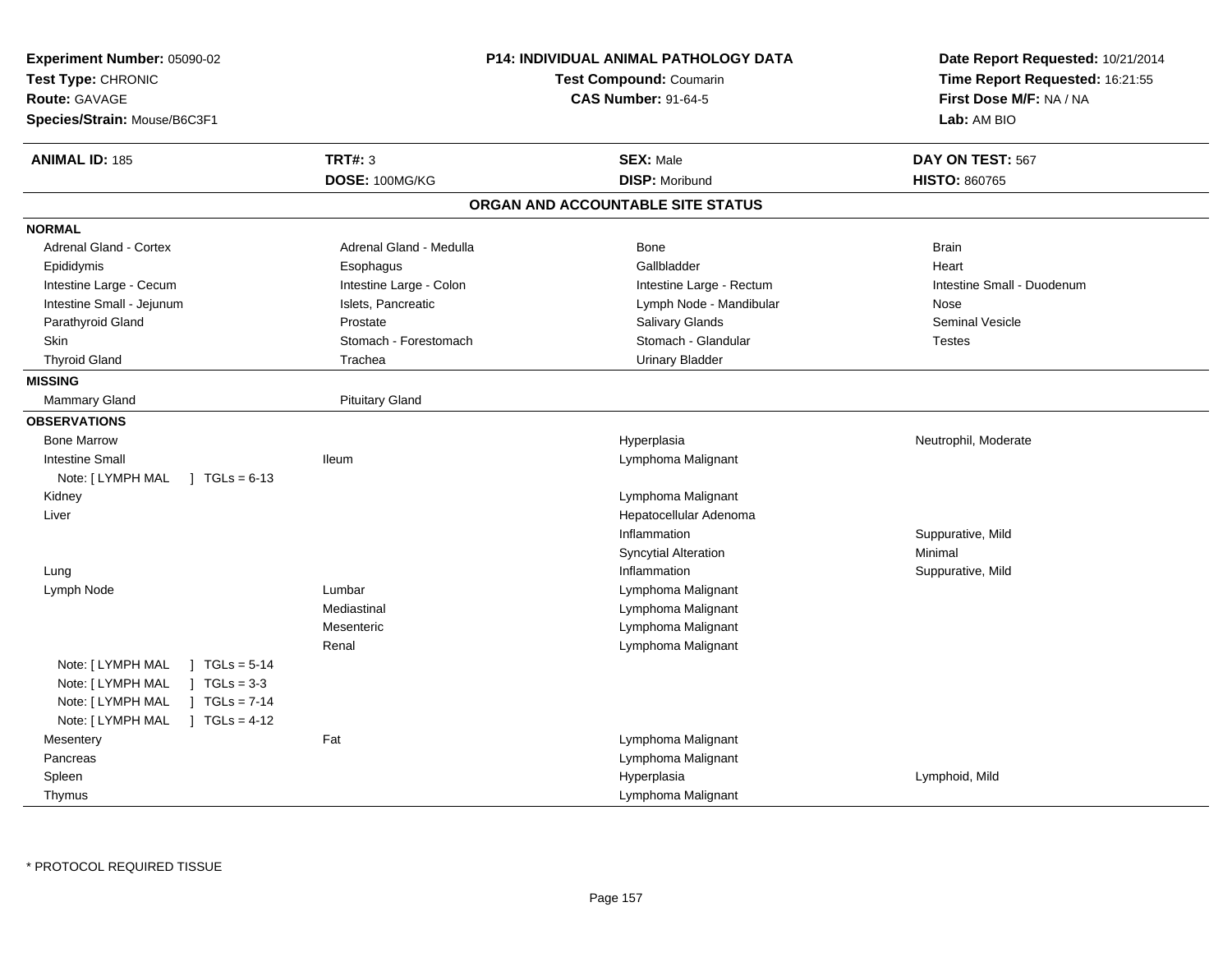| Experiment Number: 05090-02                                                                                       |                | <b>P14: INDIVIDUAL ANIMAL PATHOLOGY DATA</b> | Date Report Requested: 10/21/2014 |
|-------------------------------------------------------------------------------------------------------------------|----------------|----------------------------------------------|-----------------------------------|
| <b>Test Type: CHRONIC</b><br><b>Test Compound: Coumarin</b><br><b>CAS Number: 91-64-5</b><br><b>Route: GAVAGE</b> |                |                                              | Time Report Requested: 16:21:55   |
|                                                                                                                   |                |                                              | First Dose M/F: NA / NA           |
| Species/Strain: Mouse/B6C3F1                                                                                      |                |                                              | Lab: AM BIO                       |
| <b>ANIMAL ID: 185</b>                                                                                             | TRT#: 3        | <b>SEX: Male</b>                             | DAY ON TEST: 567                  |
|                                                                                                                   | DOSE: 100MG/KG | <b>DISP:</b> Moribund                        | <b>HISTO: 860765</b>              |
|                                                                                                                   |                | ORGAN AND ACCOUNTABLE SITE STATUS            |                                   |
| PRIMARY CAUSE OF DEATH                                                                                            |                |                                              |                                   |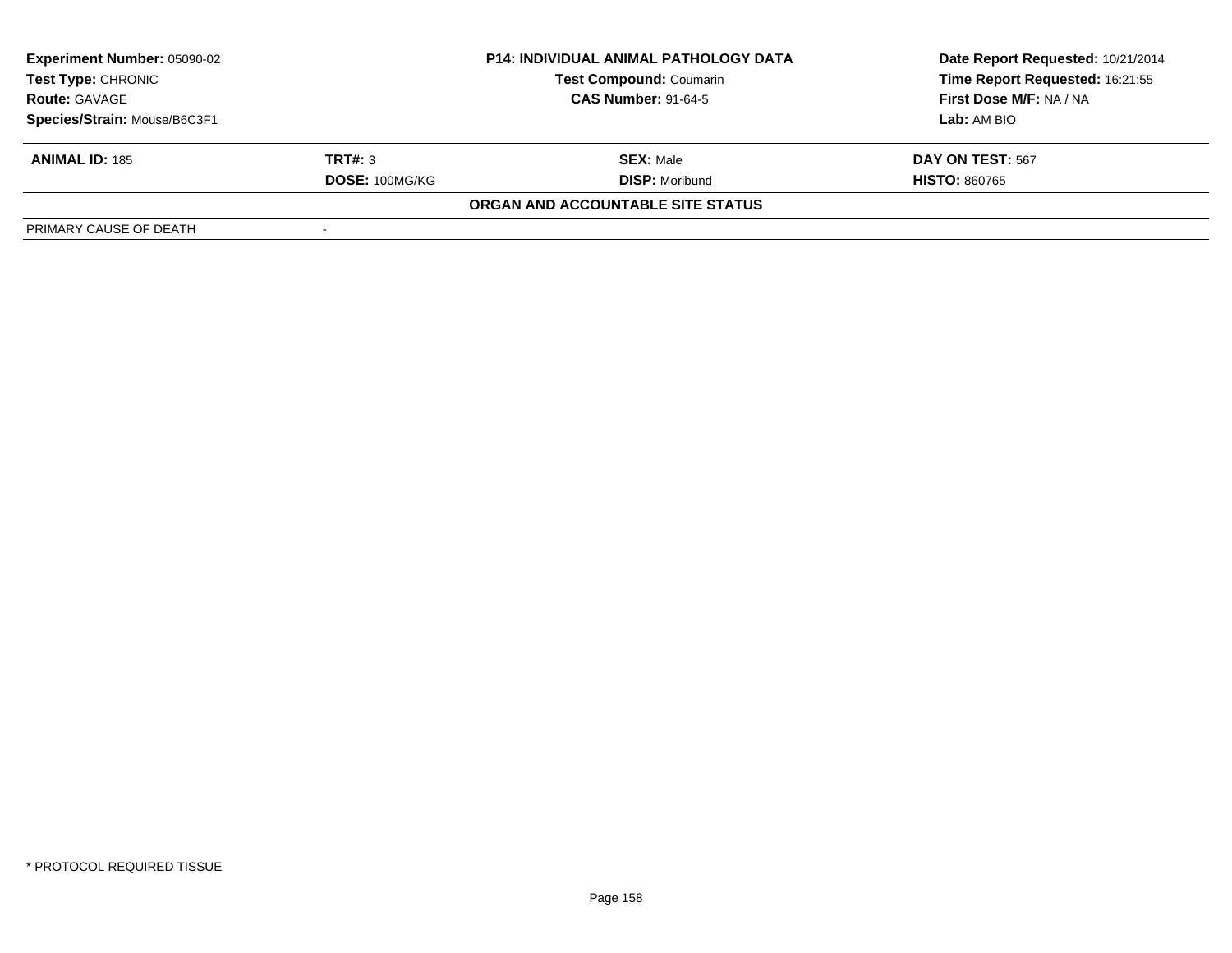| Experiment Number: 05090-02<br>Test Type: CHRONIC<br><b>Route: GAVAGE</b><br>Species/Strain: Mouse/B6C3F1<br><b>ANIMAL ID: 186</b> | <b>TRT#: 3</b><br>DOSE: 100MG/KG | <b>P14: INDIVIDUAL ANIMAL PATHOLOGY DATA</b><br><b>Test Compound: Coumarin</b><br><b>CAS Number: 91-64-5</b><br><b>SEX: Male</b><br><b>DISP: Terminal Sacrifice</b> | Date Report Requested: 10/21/2014<br>Time Report Requested: 16:21:55<br>First Dose M/F: NA / NA<br>Lab: AM BIO<br>DAY ON TEST: 729<br><b>HISTO: 860766</b> |
|------------------------------------------------------------------------------------------------------------------------------------|----------------------------------|---------------------------------------------------------------------------------------------------------------------------------------------------------------------|------------------------------------------------------------------------------------------------------------------------------------------------------------|
|                                                                                                                                    |                                  | ORGAN AND ACCOUNTABLE SITE STATUS                                                                                                                                   |                                                                                                                                                            |
| <b>NORMAL</b>                                                                                                                      |                                  |                                                                                                                                                                     |                                                                                                                                                            |
| <b>Adrenal Gland - Cortex</b>                                                                                                      | Adrenal Gland - Medulla          | Bone                                                                                                                                                                | <b>Bone Marrow</b>                                                                                                                                         |
| <b>Brain</b>                                                                                                                       | Epididymis                       | Esophagus                                                                                                                                                           | Gallbladder                                                                                                                                                |
| Heart                                                                                                                              | Intestine Large - Cecum          | Intestine Large - Colon                                                                                                                                             | Intestine Large - Rectum                                                                                                                                   |
| Intestine Small - Duodenum                                                                                                         | Intestine Small - Ileum          | Intestine Small - Jejunum                                                                                                                                           | Islets, Pancreatic                                                                                                                                         |
| Kidney                                                                                                                             | Lung                             | Lymph Node - Mandibular                                                                                                                                             | Lymph Node - Mesenteric                                                                                                                                    |
| Nose                                                                                                                               | Pancreas                         | Parathyroid Gland                                                                                                                                                   | Prostate                                                                                                                                                   |
| <b>Salivary Glands</b>                                                                                                             | <b>Seminal Vesicle</b>           | Skin                                                                                                                                                                | Spleen                                                                                                                                                     |
| Stomach - Forestomach                                                                                                              | Stomach - Glandular              | <b>Testes</b>                                                                                                                                                       | Thymus                                                                                                                                                     |
| <b>Thyroid Gland</b>                                                                                                               | Trachea                          | <b>Urinary Bladder</b>                                                                                                                                              |                                                                                                                                                            |
| <b>MISSING</b>                                                                                                                     |                                  |                                                                                                                                                                     |                                                                                                                                                            |
| <b>Mammary Gland</b>                                                                                                               | <b>Pituitary Gland</b>           |                                                                                                                                                                     |                                                                                                                                                            |
| <b>OBSERVATIONS</b>                                                                                                                |                                  |                                                                                                                                                                     |                                                                                                                                                            |
| <b>Adrenal Gland</b>                                                                                                               | Spindle Cell                     | Hyperplasia                                                                                                                                                         | Mild                                                                                                                                                       |
| Liver                                                                                                                              |                                  | <b>Eosinophilic Focus</b>                                                                                                                                           | Moderate                                                                                                                                                   |
|                                                                                                                                    | Centrilobular                    | Hypertrophy                                                                                                                                                         | Mild                                                                                                                                                       |
|                                                                                                                                    |                                  | <b>Syncytial Alteration</b>                                                                                                                                         | Minimal                                                                                                                                                    |
| <b>Preputial Gland</b>                                                                                                             | Duct                             | <b>Dilatation</b>                                                                                                                                                   | Marked                                                                                                                                                     |
| Note: [ DILATATION<br>$TGLs = 1-11$                                                                                                |                                  |                                                                                                                                                                     |                                                                                                                                                            |
| PRIMARY CAUSE OF DEATH                                                                                                             |                                  |                                                                                                                                                                     |                                                                                                                                                            |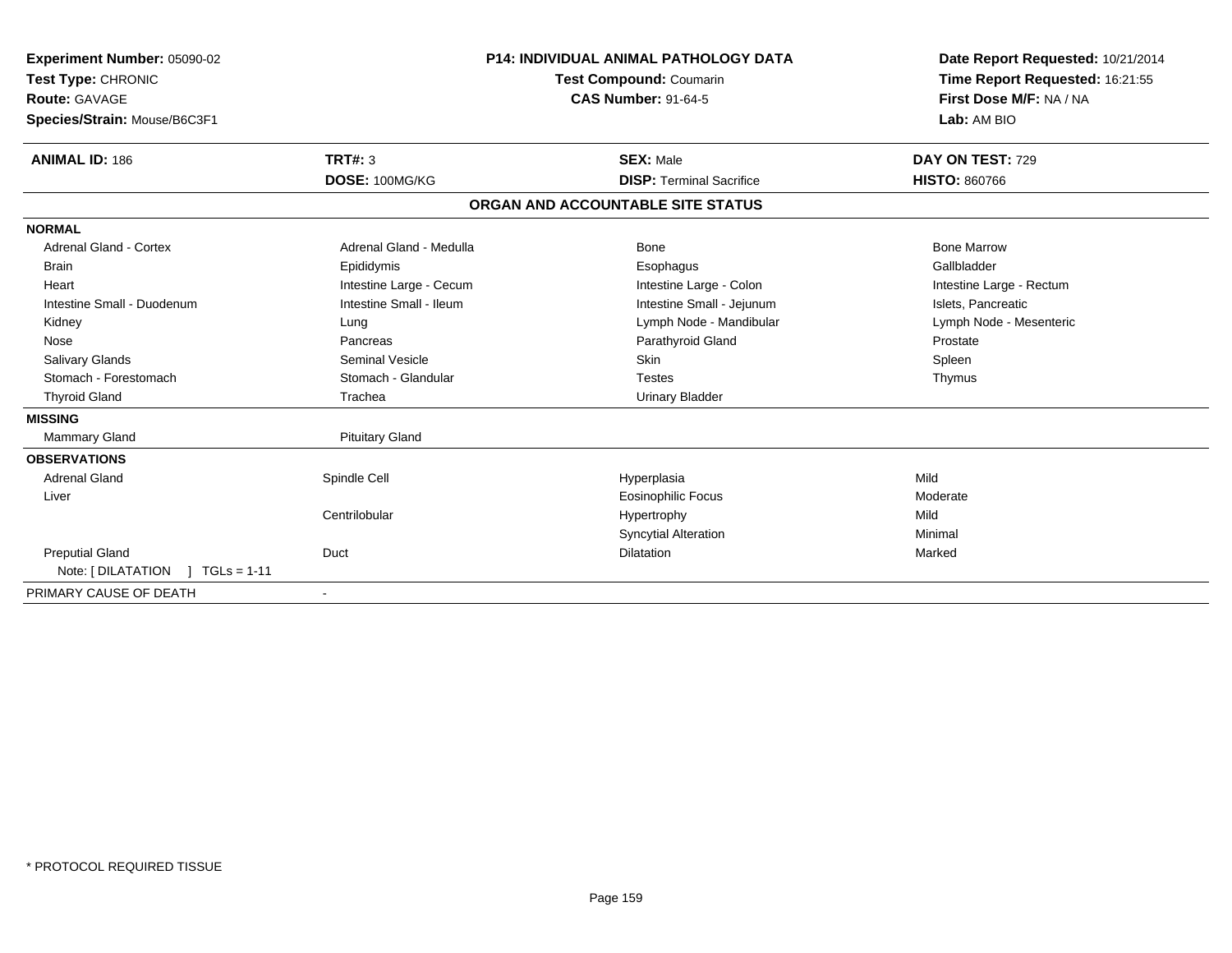| Experiment Number: 05090-02<br>Test Type: CHRONIC<br><b>Route: GAVAGE</b><br>Species/Strain: Mouse/B6C3F1             | P14: INDIVIDUAL ANIMAL PATHOLOGY DATA<br>Test Compound: Coumarin<br><b>CAS Number: 91-64-5</b> |                                   | Date Report Requested: 10/21/2014<br>Time Report Requested: 16:21:55<br>First Dose M/F: NA / NA<br>Lab: AM BIO |
|-----------------------------------------------------------------------------------------------------------------------|------------------------------------------------------------------------------------------------|-----------------------------------|----------------------------------------------------------------------------------------------------------------|
| <b>ANIMAL ID: 187</b>                                                                                                 | <b>TRT#: 3</b>                                                                                 | <b>SEX: Male</b>                  | DAY ON TEST: 730                                                                                               |
|                                                                                                                       | DOSE: 100MG/KG                                                                                 | <b>DISP: Terminal Sacrifice</b>   | <b>HISTO: 860767</b>                                                                                           |
|                                                                                                                       |                                                                                                | ORGAN AND ACCOUNTABLE SITE STATUS |                                                                                                                |
| <b>NORMAL</b>                                                                                                         |                                                                                                |                                   |                                                                                                                |
| Adrenal Gland - Cortex                                                                                                | Adrenal Gland - Medulla                                                                        | Bone                              | <b>Bone Marrow</b>                                                                                             |
| <b>Brain</b>                                                                                                          | Epididymis                                                                                     | Esophagus                         | Intestine Large - Colon                                                                                        |
| Intestine Large - Rectum                                                                                              | Intestine Small - Duodenum                                                                     | Intestine Small - Ileum           | Intestine Small - Jejunum                                                                                      |
| Islets, Pancreatic                                                                                                    | Kidney                                                                                         | Lymph Node - Mandibular           | Lymph Node - Mesenteric                                                                                        |
| Nose                                                                                                                  | Parathyroid Gland                                                                              | <b>Pituitary Gland</b>            | Prostate                                                                                                       |
| Salivary Glands                                                                                                       | <b>Seminal Vesicle</b>                                                                         | Skin                              | Stomach - Forestomach                                                                                          |
| Stomach - Glandular                                                                                                   | <b>Testes</b>                                                                                  | Thymus                            | <b>Thyroid Gland</b>                                                                                           |
| Trachea                                                                                                               | <b>Urinary Bladder</b>                                                                         |                                   |                                                                                                                |
| <b>MISSING</b>                                                                                                        |                                                                                                |                                   |                                                                                                                |
| Gallbladder                                                                                                           | <b>Mammary Gland</b>                                                                           |                                   |                                                                                                                |
| <b>OBSERVATIONS</b>                                                                                                   |                                                                                                |                                   |                                                                                                                |
| Heart                                                                                                                 |                                                                                                | <b>Infiltration Cellular</b>      | Lymphocyte, Mild                                                                                               |
| Intestine Large                                                                                                       | Cecum                                                                                          | Hyperplasia                       | Lymphoid, Moderate                                                                                             |
| Liver                                                                                                                 |                                                                                                | Clear Cell Focus                  | Minimal                                                                                                        |
|                                                                                                                       |                                                                                                | <b>Eosinophilic Focus</b>         | Minimal                                                                                                        |
|                                                                                                                       |                                                                                                | Hepatocellular Adenoma            | Multiple                                                                                                       |
|                                                                                                                       | Centrilobular                                                                                  | Hypertrophy                       | Minimal                                                                                                        |
|                                                                                                                       |                                                                                                | <b>Syncytial Alteration</b>       | Minimal                                                                                                        |
| Note: [ HEPATOCLR ADEN ] TGLs = 5-5<br>Note: [ HEPATOCLR ADEN ] TGLs = 3,4-11<br>Note: [ HEPATOCLR ADEN ] TGLs = 6-12 |                                                                                                |                                   |                                                                                                                |
| Lung                                                                                                                  |                                                                                                | Alveolar/Bronchiolar Adenoma      |                                                                                                                |
|                                                                                                                       | Alveolus                                                                                       | Hemorrhage                        | Mild                                                                                                           |
| Pancreas                                                                                                              |                                                                                                | <b>Infiltration Cellular</b>      | Lymphocyte, Minimal                                                                                            |
| <b>Preputial Gland</b>                                                                                                | Duct                                                                                           | <b>Dilatation</b>                 | Marked                                                                                                         |
| Note: [DILATATION ] TGLs = 1-13                                                                                       |                                                                                                |                                   |                                                                                                                |
| Spleen                                                                                                                |                                                                                                | Hyperplasia                       | Lymphoid, Moderate                                                                                             |
| Note: [HYPERPLASIA ] TGLs = 2-5                                                                                       |                                                                                                |                                   |                                                                                                                |
| PRIMARY CAUSE OF DEATH                                                                                                | $\blacksquare$                                                                                 |                                   |                                                                                                                |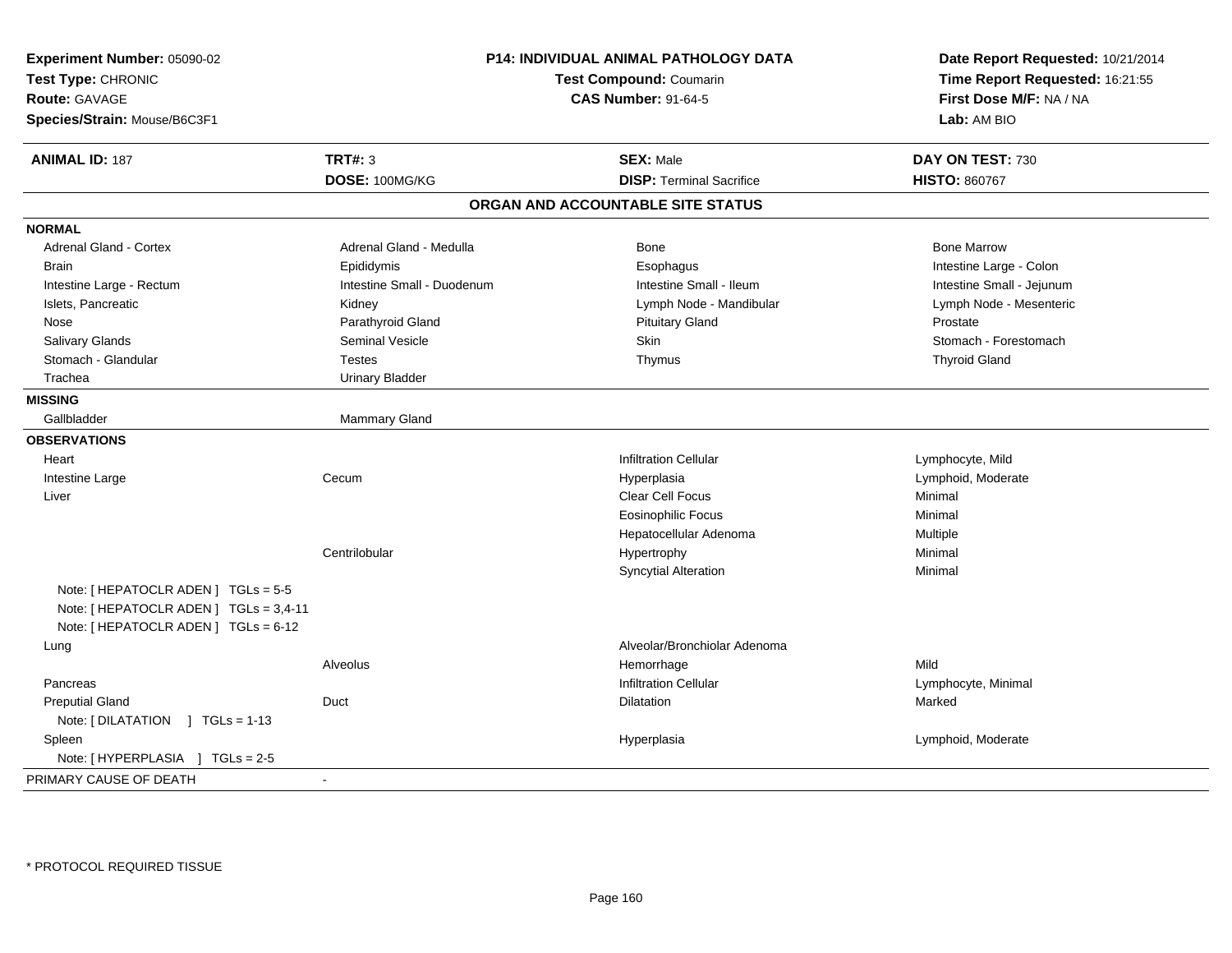| Experiment Number: 05090-02                | <b>P14: INDIVIDUAL ANIMAL PATHOLOGY DATA</b> |                                   | Date Report Requested: 10/21/2014 |  |
|--------------------------------------------|----------------------------------------------|-----------------------------------|-----------------------------------|--|
| Test Type: CHRONIC                         |                                              | Test Compound: Coumarin           | Time Report Requested: 16:21:55   |  |
| <b>Route: GAVAGE</b>                       | <b>CAS Number: 91-64-5</b>                   |                                   | First Dose M/F: NA / NA           |  |
| Species/Strain: Mouse/B6C3F1               |                                              |                                   | Lab: AM BIO                       |  |
| <b>ANIMAL ID: 188</b>                      | TRT#: 3                                      | <b>SEX: Male</b>                  | DAY ON TEST: 730                  |  |
|                                            | DOSE: 100MG/KG                               | <b>DISP: Terminal Sacrifice</b>   | <b>HISTO: 860768</b>              |  |
|                                            |                                              | ORGAN AND ACCOUNTABLE SITE STATUS |                                   |  |
| <b>NORMAL</b>                              |                                              |                                   |                                   |  |
| Adrenal Gland - Cortex                     | Adrenal Gland - Medulla                      | Bone                              | <b>Bone Marrow</b>                |  |
| <b>Brain</b>                               | Epididymis                                   | Esophagus                         | Gallbladder                       |  |
| Heart                                      | Intestine Large - Cecum                      | Intestine Large - Colon           | Intestine Large - Rectum          |  |
| Intestine Small - Duodenum                 | Intestine Small - Ileum                      | Intestine Small - Jejunum         | Islets, Pancreatic                |  |
| Kidney                                     | Lung                                         | Lymph Node - Mandibular           | Lymph Node - Mesenteric           |  |
| Nose                                       | Pancreas                                     | Parathyroid Gland                 | <b>Pituitary Gland</b>            |  |
| Prostate                                   | Salivary Glands                              | Seminal Vesicle                   | Skin                              |  |
| Spleen                                     | Stomach - Forestomach                        | Stomach - Glandular               | <b>Testes</b>                     |  |
| Thymus                                     | <b>Thyroid Gland</b>                         | Trachea                           | <b>Urinary Bladder</b>            |  |
| <b>MISSING</b>                             |                                              |                                   |                                   |  |
| Mammary Gland                              |                                              |                                   |                                   |  |
| <b>OBSERVATIONS</b>                        |                                              |                                   |                                   |  |
| <b>Adrenal Gland</b>                       | Spindle Cell                                 | Hyperplasia                       | Mild                              |  |
| Liver                                      |                                              | Clear Cell Focus                  | Mild                              |  |
|                                            |                                              | <b>Eosinophilic Focus</b>         | Mild                              |  |
|                                            |                                              | Hepatoblastoma                    |                                   |  |
|                                            |                                              | Hepatocellular Adenoma            | Multiple                          |  |
|                                            | Centrilobular                                | Hypertrophy                       | Mild                              |  |
| Note: [HEPATOCLR ADEN] TGLs = 4-11         |                                              |                                   |                                   |  |
| [Hepatoblastoma TGLS = 5-11]               |                                              |                                   |                                   |  |
| [ Hepatocellular Adenoma TGLS = 3,6,7-12 ] |                                              |                                   |                                   |  |
| PRIMARY CAUSE OF DEATH                     |                                              |                                   |                                   |  |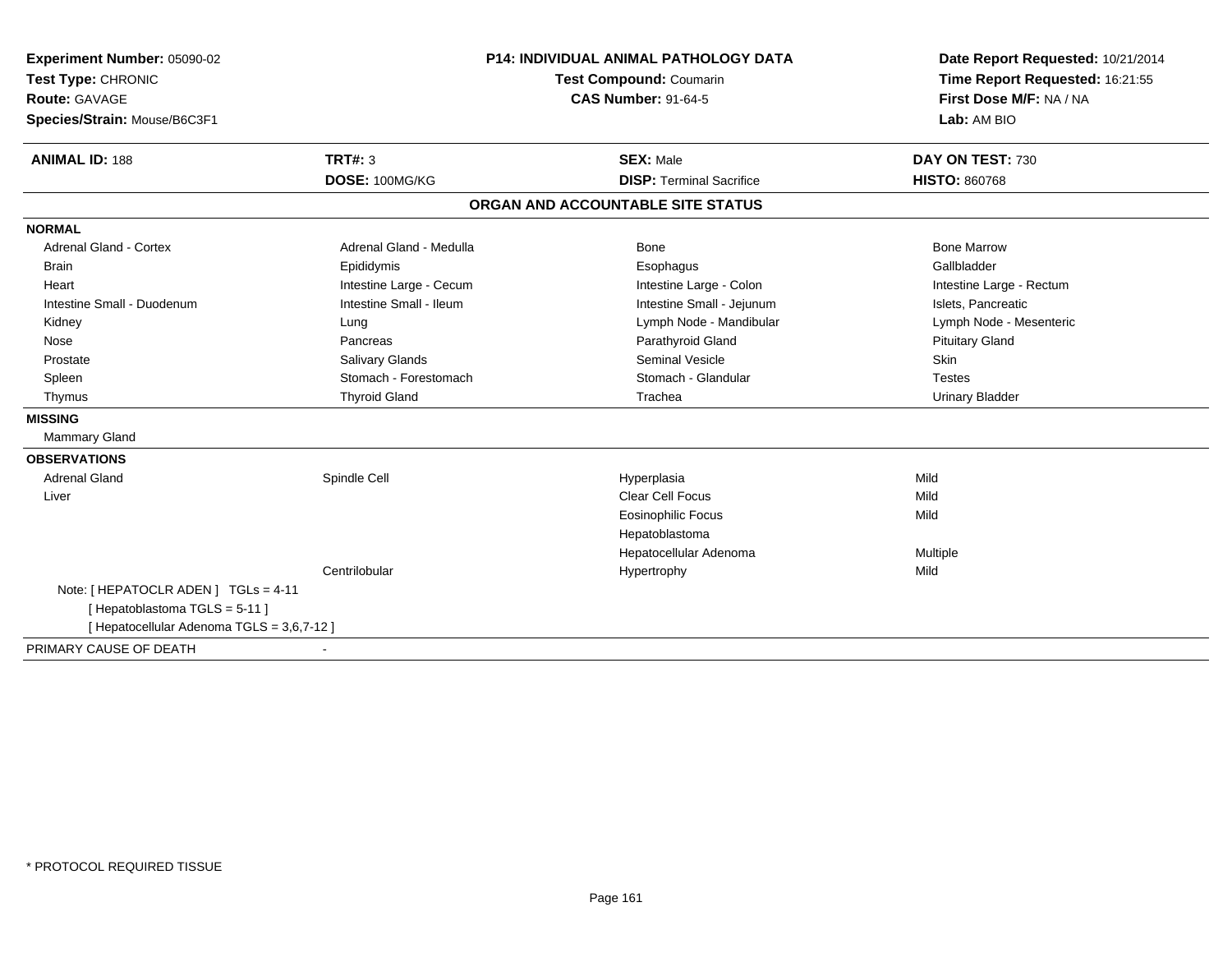| Experiment Number: 05090-02            | <b>P14: INDIVIDUAL ANIMAL PATHOLOGY DATA</b> |                                   | Date Report Requested: 10/21/2014                          |
|----------------------------------------|----------------------------------------------|-----------------------------------|------------------------------------------------------------|
| Test Type: CHRONIC                     |                                              | Test Compound: Coumarin           | Time Report Requested: 16:21:55<br>First Dose M/F: NA / NA |
| Route: GAVAGE                          |                                              | <b>CAS Number: 91-64-5</b>        |                                                            |
| Species/Strain: Mouse/B6C3F1           |                                              |                                   | Lab: AM BIO                                                |
| <b>ANIMAL ID: 189</b>                  | <b>TRT#: 3</b>                               | <b>SEX: Male</b>                  | DAY ON TEST: 729                                           |
|                                        | DOSE: 100MG/KG                               | <b>DISP: Terminal Sacrifice</b>   | <b>HISTO: 860769</b>                                       |
|                                        |                                              | ORGAN AND ACCOUNTABLE SITE STATUS |                                                            |
| <b>NORMAL</b>                          |                                              |                                   |                                                            |
| <b>Adrenal Gland - Cortex</b>          | Adrenal Gland - Medulla                      | Bone                              | <b>Bone Marrow</b>                                         |
| Brain                                  | Epididymis                                   | Esophagus                         | Gallbladder                                                |
| Heart                                  | Intestine Large - Cecum                      | Intestine Large - Colon           | Intestine Large - Rectum                                   |
| Intestine Small - Duodenum             | Intestine Small - Ileum                      | Intestine Small - Jejunum         | Islets, Pancreatic                                         |
| Lymph Node - Mandibular                | Lymph Node - Mesenteric                      | Nose                              | Pancreas                                                   |
| Parathyroid Gland                      | <b>Pituitary Gland</b>                       | Prostate                          | <b>Salivary Glands</b>                                     |
| <b>Seminal Vesicle</b>                 | Skin                                         | Spleen                            | Stomach - Forestomach                                      |
| Stomach - Glandular                    | <b>Testes</b>                                | Thymus                            | <b>Thyroid Gland</b>                                       |
| Trachea                                | <b>Urinary Bladder</b>                       |                                   |                                                            |
| <b>MISSING</b>                         |                                              |                                   |                                                            |
| Mammary Gland                          |                                              |                                   |                                                            |
| <b>OBSERVATIONS</b>                    |                                              |                                   |                                                            |
| Kidney                                 |                                              | Nephropathy                       | Minimal                                                    |
| Liver                                  |                                              | <b>Eosinophilic Focus</b>         | Marked                                                     |
|                                        |                                              | Hepatoblastoma                    |                                                            |
|                                        |                                              | Hepatocellular Adenoma            |                                                            |
|                                        |                                              | <b>Syncytial Alteration</b>       | Mild                                                       |
|                                        |                                              | Vacuolization Cytoplasmic         | Mild                                                       |
| Note: [ HEPATOBLASTOMA ] TGLs = 2-11   |                                              |                                   |                                                            |
| [Hepatoblastoma TGLS = 1-5]            |                                              |                                   |                                                            |
| [ Hepatocellular Adenoma TGLS = 3-11 ] |                                              |                                   |                                                            |
| Lung                                   |                                              | Alveolar/Bronchiolar Adenoma      |                                                            |
| PRIMARY CAUSE OF DEATH                 |                                              |                                   |                                                            |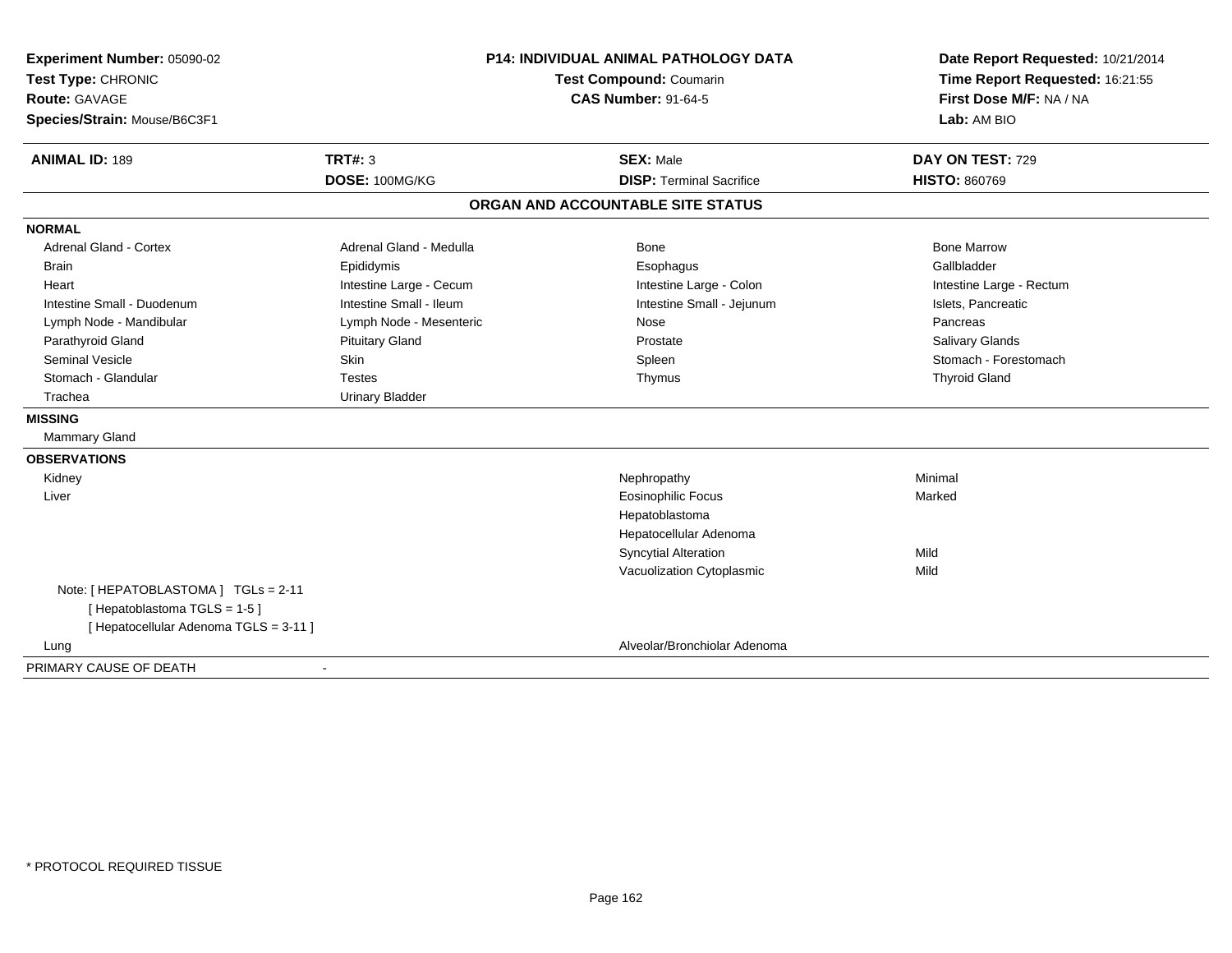| <b>Experiment Number: 05090-02</b><br>Test Type: CHRONIC<br><b>Route: GAVAGE</b><br>Species/Strain: Mouse/B6C3F1 |                         | <b>P14: INDIVIDUAL ANIMAL PATHOLOGY DATA</b><br>Test Compound: Coumarin<br><b>CAS Number: 91-64-5</b> |                                   | Date Report Requested: 10/21/2014<br>Time Report Requested: 16:21:55<br>First Dose M/F: NA / NA<br>Lab: AM BIO |
|------------------------------------------------------------------------------------------------------------------|-------------------------|-------------------------------------------------------------------------------------------------------|-----------------------------------|----------------------------------------------------------------------------------------------------------------|
| <b>ANIMAL ID: 191</b>                                                                                            | <b>TRT#: 3</b>          |                                                                                                       | <b>SEX: Male</b>                  | DAY ON TEST: 730                                                                                               |
|                                                                                                                  | DOSE: 100MG/KG          |                                                                                                       | <b>DISP: Terminal Sacrifice</b>   | <b>HISTO: 860771</b>                                                                                           |
|                                                                                                                  |                         |                                                                                                       | ORGAN AND ACCOUNTABLE SITE STATUS |                                                                                                                |
| <b>NORMAL</b>                                                                                                    |                         |                                                                                                       |                                   |                                                                                                                |
| <b>Adrenal Gland - Cortex</b>                                                                                    | Adrenal Gland - Medulla |                                                                                                       | Bone                              | <b>Bone Marrow</b>                                                                                             |
| <b>Brain</b>                                                                                                     | Epididymis              |                                                                                                       | Esophagus                         | Gallbladder                                                                                                    |
| Heart                                                                                                            | Intestine Large - Cecum |                                                                                                       | Intestine Large - Colon           | Intestine Large - Rectum                                                                                       |
| Intestine Small - Duodenum                                                                                       | Intestine Small - Ileum |                                                                                                       | Intestine Small - Jejunum         | Islets, Pancreatic                                                                                             |
| Lung                                                                                                             | Lymph Node - Mandibular |                                                                                                       | Lymph Node - Mesenteric           | Nose                                                                                                           |
| Pancreas                                                                                                         | Parathyroid Gland       |                                                                                                       | <b>Pituitary Gland</b>            | Prostate                                                                                                       |
| <b>Salivary Glands</b>                                                                                           | Seminal Vesicle         |                                                                                                       | Skin                              | Spleen                                                                                                         |
| Stomach - Forestomach                                                                                            | Stomach - Glandular     |                                                                                                       | <b>Testes</b>                     | <b>Thyroid Gland</b>                                                                                           |
| Trachea                                                                                                          |                         |                                                                                                       |                                   |                                                                                                                |
| <b>MISSING</b>                                                                                                   |                         |                                                                                                       |                                   |                                                                                                                |
| <b>Mammary Gland</b>                                                                                             | Thymus                  |                                                                                                       |                                   |                                                                                                                |
| <b>OBSERVATIONS</b>                                                                                              |                         |                                                                                                       |                                   |                                                                                                                |
| Kidney                                                                                                           | Cortex                  |                                                                                                       | <b>Cyst Multilocular</b>          | Marked                                                                                                         |
|                                                                                                                  |                         |                                                                                                       | Nephropathy                       | Marked                                                                                                         |
| Note: [ CYST MULTILOC ] TGLs = 1,2-12                                                                            |                         |                                                                                                       |                                   |                                                                                                                |
| Liver                                                                                                            |                         |                                                                                                       | Hepatocellular Adenoma            |                                                                                                                |
| Note: [ HEPATOCLR ADEN ] TGLs = 3-5                                                                              |                         |                                                                                                       |                                   |                                                                                                                |
| <b>Urinary Bladder</b>                                                                                           |                         |                                                                                                       | <b>Infiltration Cellular</b>      | Lymphocyte, Minimal                                                                                            |
| PRIMARY CAUSE OF DEATH                                                                                           |                         |                                                                                                       |                                   |                                                                                                                |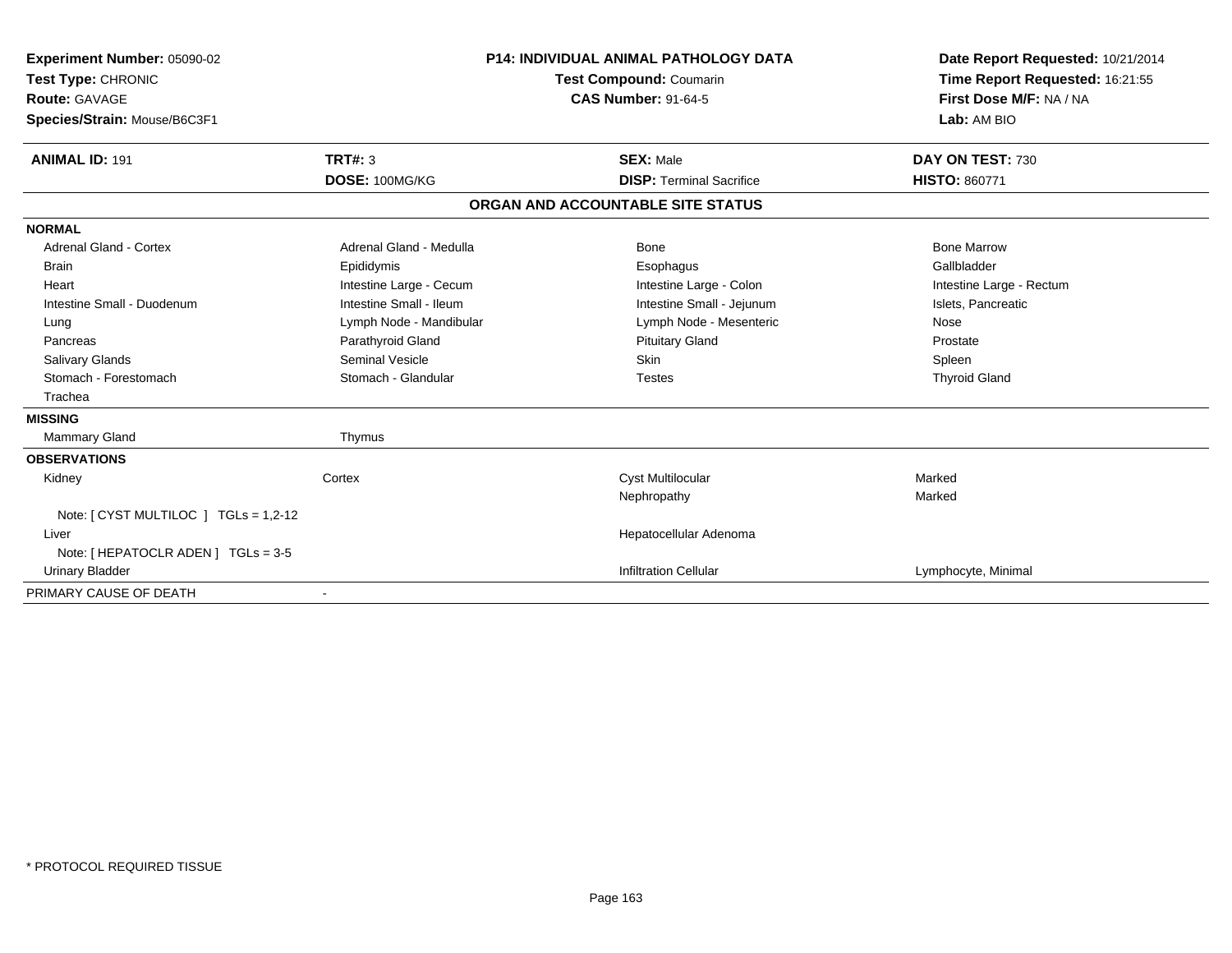| <b>Experiment Number: 05090-02</b><br>Test Type: CHRONIC<br>Route: GAVAGE<br>Species/Strain: Mouse/B6C3F1 | <b>P14: INDIVIDUAL ANIMAL PATHOLOGY DATA</b><br><b>Test Compound: Coumarin</b><br><b>CAS Number: 91-64-5</b> |                                   | Date Report Requested: 10/21/2014<br>Time Report Requested: 16:21:56<br>First Dose M/F: NA / NA<br>Lab: AM BIO |
|-----------------------------------------------------------------------------------------------------------|--------------------------------------------------------------------------------------------------------------|-----------------------------------|----------------------------------------------------------------------------------------------------------------|
| <b>ANIMAL ID: 192</b>                                                                                     | TRT#: 3                                                                                                      | <b>SEX: Male</b>                  | DAY ON TEST: 525                                                                                               |
|                                                                                                           | DOSE: 100MG/KG                                                                                               | <b>DISP:</b> Gavage Death         | <b>HISTO: 860772</b>                                                                                           |
|                                                                                                           |                                                                                                              | ORGAN AND ACCOUNTABLE SITE STATUS |                                                                                                                |
| <b>NORMAL</b>                                                                                             |                                                                                                              |                                   |                                                                                                                |
| Adrenal Gland - Cortex                                                                                    | Adrenal Gland - Medulla                                                                                      | Bone                              | <b>Bone Marrow</b>                                                                                             |
| <b>Brain</b>                                                                                              | Epididymis                                                                                                   | Gallbladder                       | Heart                                                                                                          |
| Intestine Large - Cecum                                                                                   | Intestine Large - Colon                                                                                      | Intestine Large - Rectum          | Intestine Small - Duodenum                                                                                     |
| Intestine Small - Ileum                                                                                   | Intestine Small - Jejunum                                                                                    | Islets, Pancreatic                | Kidney                                                                                                         |
| Lymph Node - Mandibular                                                                                   | Mammary Gland                                                                                                | Nose                              | Pancreas                                                                                                       |
| Parathyroid Gland                                                                                         | <b>Pituitary Gland</b>                                                                                       | Prostate                          | Salivary Glands                                                                                                |
| Seminal Vesicle                                                                                           | <b>Skin</b>                                                                                                  | Spleen                            | Stomach - Forestomach                                                                                          |
| Stomach - Glandular                                                                                       | <b>Testes</b>                                                                                                | Thymus                            | <b>Thyroid Gland</b>                                                                                           |
| Trachea                                                                                                   | <b>Urinary Bladder</b>                                                                                       |                                   |                                                                                                                |
| <b>MISSING</b>                                                                                            |                                                                                                              |                                   |                                                                                                                |
| Lymph Node - Mesenteric                                                                                   |                                                                                                              |                                   |                                                                                                                |
| <b>OBSERVATIONS</b>                                                                                       |                                                                                                              |                                   |                                                                                                                |
| Esophagus                                                                                                 | Periesoph Tiss                                                                                               | Edema                             | Moderate                                                                                                       |
| Note: [ EDEMA<br>$\mid$ TGLs = 2-9,11                                                                     |                                                                                                              |                                   |                                                                                                                |
| Liver                                                                                                     |                                                                                                              | <b>Syncytial Alteration</b>       | Minimal                                                                                                        |
|                                                                                                           |                                                                                                              | Vacuolization Cytoplasmic         | Mild                                                                                                           |
| Lung                                                                                                      | Alveolus                                                                                                     | Hemorrhage                        | Mild                                                                                                           |
| PRIMARY CAUSE OF DEATH                                                                                    |                                                                                                              |                                   |                                                                                                                |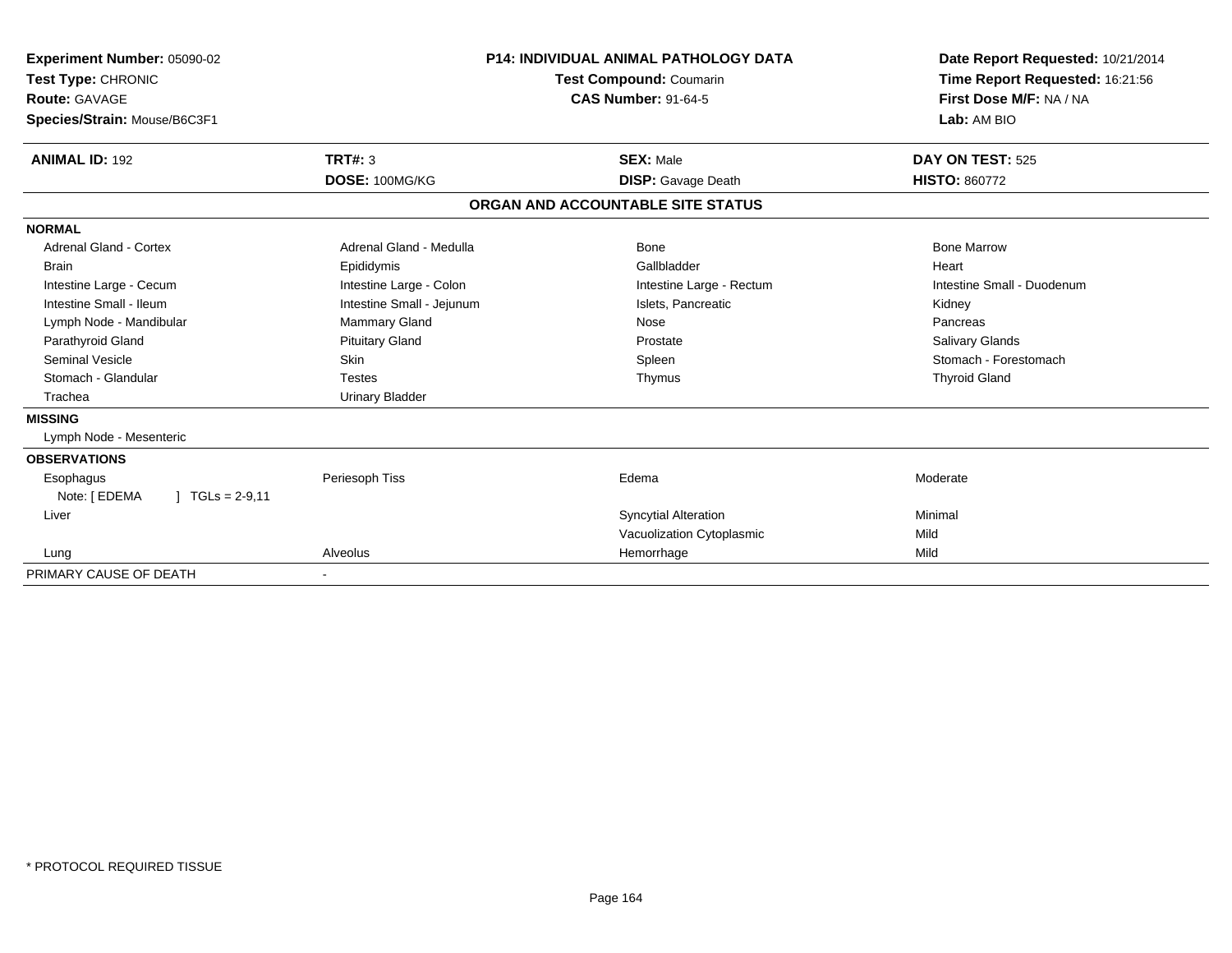| Experiment Number: 05090-02<br><b>Test Type: CHRONIC</b><br><b>Route: GAVAGE</b> |                   | <b>P14: INDIVIDUAL ANIMAL PATHOLOGY DATA</b><br><b>Test Compound: Coumarin</b><br><b>CAS Number: 91-64-5</b> | Date Report Requested: 10/21/2014<br>Time Report Requested: 16:21:56<br>First Dose M/F: NA / NA |
|----------------------------------------------------------------------------------|-------------------|--------------------------------------------------------------------------------------------------------------|-------------------------------------------------------------------------------------------------|
| Species/Strain: Mouse/B6C3F1                                                     |                   |                                                                                                              | Lab: AM BIO                                                                                     |
| <b>ANIMAL ID: 193</b>                                                            | TRT#: 3           | <b>SEX: Male</b>                                                                                             | DAY ON TEST: 455                                                                                |
|                                                                                  | DOSE: 100MG/KG    | <b>DISP:</b> Interval Sacrifice                                                                              | <b>HISTO: 860773</b>                                                                            |
| <b>OBSERVATIONS</b>                                                              |                   |                                                                                                              |                                                                                                 |
| Liver                                                                            |                   | Vacuolization Cytoplasmic                                                                                    | Mild                                                                                            |
| Lung                                                                             | <b>Bronchiole</b> | <b>Dilatation</b>                                                                                            | Focal, Moderate                                                                                 |
| [ Dilatation TGLS = 1-12 ]                                                       |                   |                                                                                                              |                                                                                                 |
| PRIMARY CAUSE OF DEATH                                                           |                   |                                                                                                              |                                                                                                 |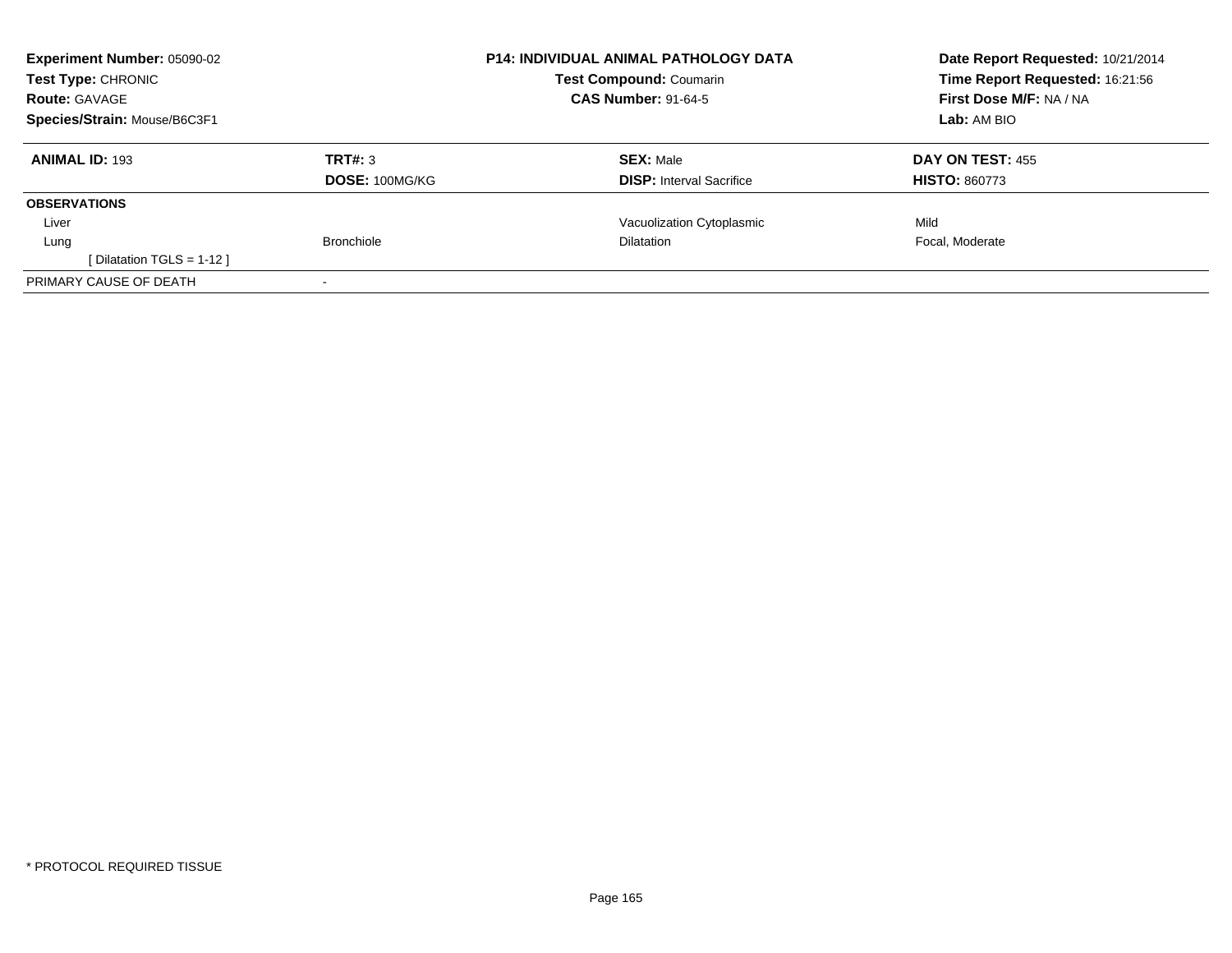| Experiment Number: 05090-02<br>Test Type: CHRONIC<br><b>Route: GAVAGE</b><br>Species/Strain: Mouse/B6C3F1 |                           | <b>P14: INDIVIDUAL ANIMAL PATHOLOGY DATA</b><br>Test Compound: Coumarin<br><b>CAS Number: 91-64-5</b> | Date Report Requested: 10/21/2014<br>Time Report Requested: 16:21:56<br>First Dose M/F: NA / NA<br>Lab: AM BIO |
|-----------------------------------------------------------------------------------------------------------|---------------------------|-------------------------------------------------------------------------------------------------------|----------------------------------------------------------------------------------------------------------------|
| <b>ANIMAL ID: 194</b>                                                                                     | TRT#: 3                   | <b>SEX: Male</b>                                                                                      | DAY ON TEST: 729                                                                                               |
|                                                                                                           | DOSE: 100MG/KG            | <b>DISP: Terminal Sacrifice</b>                                                                       | <b>HISTO: 860774</b>                                                                                           |
|                                                                                                           |                           | ORGAN AND ACCOUNTABLE SITE STATUS                                                                     |                                                                                                                |
| <b>NORMAL</b>                                                                                             |                           |                                                                                                       |                                                                                                                |
| Adrenal Gland - Medulla                                                                                   | Bone                      | <b>Bone Marrow</b>                                                                                    | <b>Brain</b>                                                                                                   |
| Epididymis                                                                                                | Esophagus                 | Gallbladder                                                                                           | Heart                                                                                                          |
| Intestine Large - Cecum                                                                                   | Intestine Large - Colon   | Intestine Large - Rectum                                                                              | Intestine Small - Duodenum                                                                                     |
| Intestine Small - Ileum                                                                                   | Intestine Small - Jejunum | Kidney                                                                                                | Lymph Node - Mandibular                                                                                        |
| Lymph Node - Mesenteric                                                                                   | Nose                      | Pancreas                                                                                              | <b>Pituitary Gland</b>                                                                                         |
| Prostate                                                                                                  | Salivary Glands           | Seminal Vesicle                                                                                       | Spleen                                                                                                         |
| Stomach - Forestomach                                                                                     | Stomach - Glandular       | <b>Testes</b>                                                                                         | Thymus                                                                                                         |
| <b>Thyroid Gland</b>                                                                                      | Trachea                   | <b>Urinary Bladder</b>                                                                                |                                                                                                                |
| <b>MISSING</b>                                                                                            |                           |                                                                                                       |                                                                                                                |
| <b>Mammary Gland</b>                                                                                      | Parathyroid Gland         |                                                                                                       |                                                                                                                |
| <b>OBSERVATIONS</b>                                                                                       |                           |                                                                                                       |                                                                                                                |
| <b>Adrenal Gland</b>                                                                                      | Cortex                    | Adenoma                                                                                               |                                                                                                                |
| $\vert$ TGLs = 3-3<br>Note: [ ADENOMA                                                                     |                           |                                                                                                       |                                                                                                                |
| Islets, Pancreatic                                                                                        |                           | Adenoma                                                                                               |                                                                                                                |
| Liver                                                                                                     |                           | <b>Mixed Cell Focus</b>                                                                               | Moderate                                                                                                       |
| Note: [ MIXED CL FOCUS ] TGLs = 2-5                                                                       |                           |                                                                                                       |                                                                                                                |
| Lung                                                                                                      |                           | Alveolar/Bronchiolar Adenoma                                                                          |                                                                                                                |
| Skin                                                                                                      |                           | Alopecia                                                                                              | Mild                                                                                                           |
| Note: [ ALOPECIA<br>$1 TGLs = 1-11$                                                                       |                           |                                                                                                       |                                                                                                                |
| PRIMARY CAUSE OF DEATH                                                                                    |                           |                                                                                                       |                                                                                                                |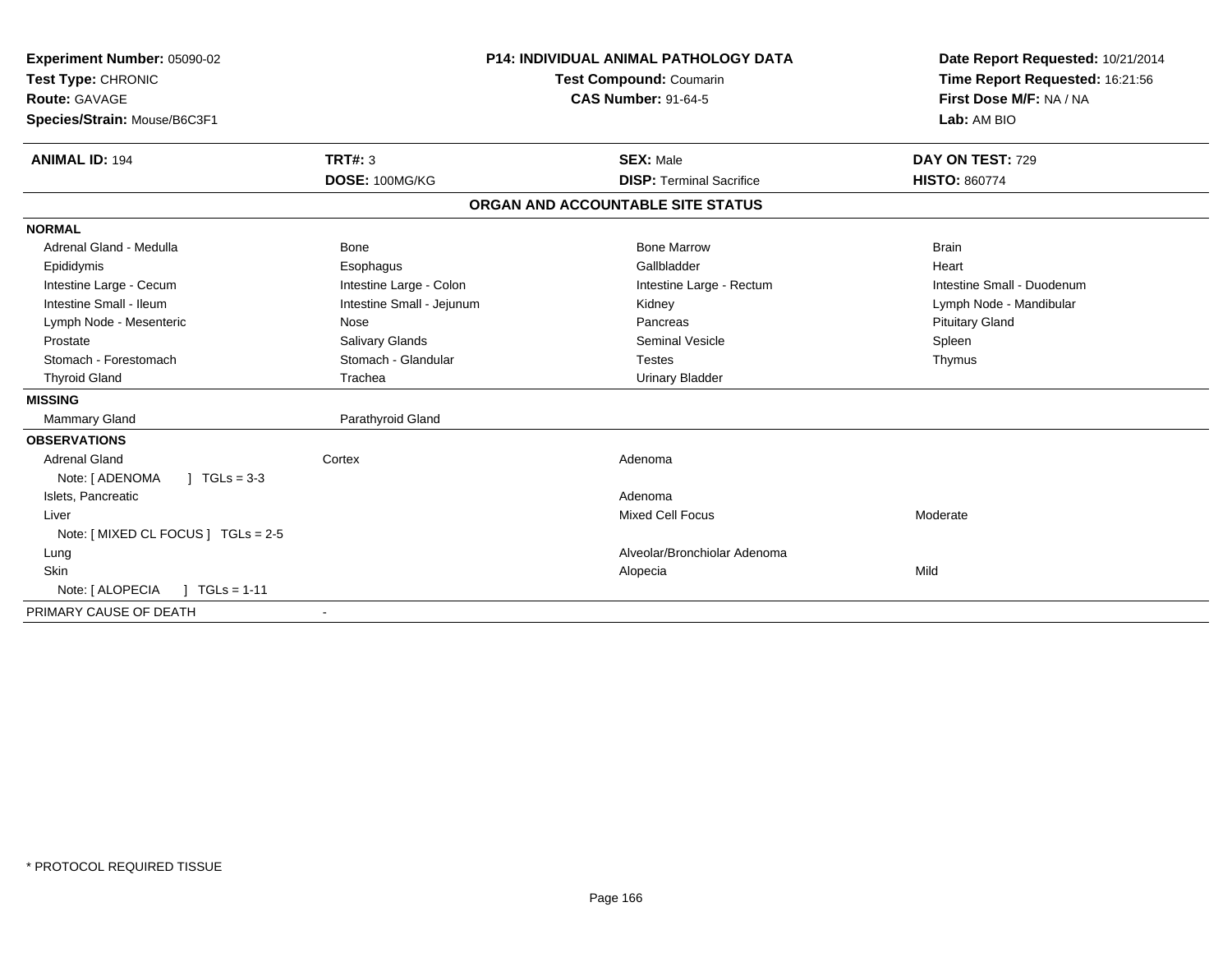| Experiment Number: 05090-02                              | P14: INDIVIDUAL ANIMAL PATHOLOGY DATA | Date Report Requested: 10/21/2014 |
|----------------------------------------------------------|---------------------------------------|-----------------------------------|
| Test Type: CHRONIC                                       | Test Compound: Coumarin               | Time Report Requested: 16:21:56   |
| Route: GAVAGE                                            | <b>CAS Number: 91-64-5</b>            | First Dose M/F: NA / NA           |
| Species/Strain: Mouse/B6C3F1                             |                                       | Lab: AM BIO                       |
| TRT#: 3<br><b>ANIMAL ID: 195</b>                         | <b>SEX: Male</b>                      | DAY ON TEST: 734                  |
| DOSE: 100MG/KG                                           | <b>DISP: Terminal Sacrifice</b>       | <b>HISTO: 860775</b>              |
|                                                          | ORGAN AND ACCOUNTABLE SITE STATUS     |                                   |
| <b>NORMAL</b>                                            |                                       |                                   |
| <b>Adrenal Gland - Cortex</b><br>Adrenal Gland - Medulla | Bone                                  | <b>Bone Marrow</b>                |
| Epididymis<br>Brain                                      | Esophagus                             | Gallbladder                       |
| Intestine Large - Cecum<br>Heart                         | Intestine Large - Colon               | Intestine Large - Rectum          |
| Intestine Small - Ileum<br>Intestine Small - Duodenum    | Intestine Small - Jejunum             | Islets, Pancreatic                |
| Lymph Node - Mandibular<br>Lung                          | Mammary Gland                         | Nose                              |
| <b>Pituitary Gland</b><br>Prostate                       | Salivary Glands                       | <b>Seminal Vesicle</b>            |
| Skin<br>Spleen                                           | Stomach - Forestomach                 | Stomach - Glandular               |
| <b>Testes</b><br>Thymus                                  | <b>Thyroid Gland</b>                  | Trachea                           |
| <b>Urinary Bladder</b>                                   |                                       |                                   |
| <b>MISSING</b>                                           |                                       |                                   |
| Parathyroid Gland                                        |                                       |                                   |
| <b>OBSERVATIONS</b>                                      |                                       |                                   |
| Kidney                                                   | Nephropathy                           | Minimal                           |
| Liver                                                    | Hepatocellular Adenoma                |                                   |
|                                                          | <b>Syncytial Alteration</b>           | Minimal                           |
|                                                          | Vacuolization Cytoplasmic             | Moderate                          |
| Lymph Node<br>Mesenteric                                 | Hyperplasia                           | Lymphoid, Mild                    |
| Pancreas                                                 | Degeneration                          | Minimal                           |
|                                                          | <b>Infiltration Cellular</b>          | Lymphocyte, Minimal               |
| <b>Preputial Gland</b><br>Duct                           | <b>Dilatation</b>                     | Marked                            |
| Note: [ DILATATION<br>$1 TGLs = 2-11$                    |                                       |                                   |
| PRIMARY CAUSE OF DEATH                                   |                                       |                                   |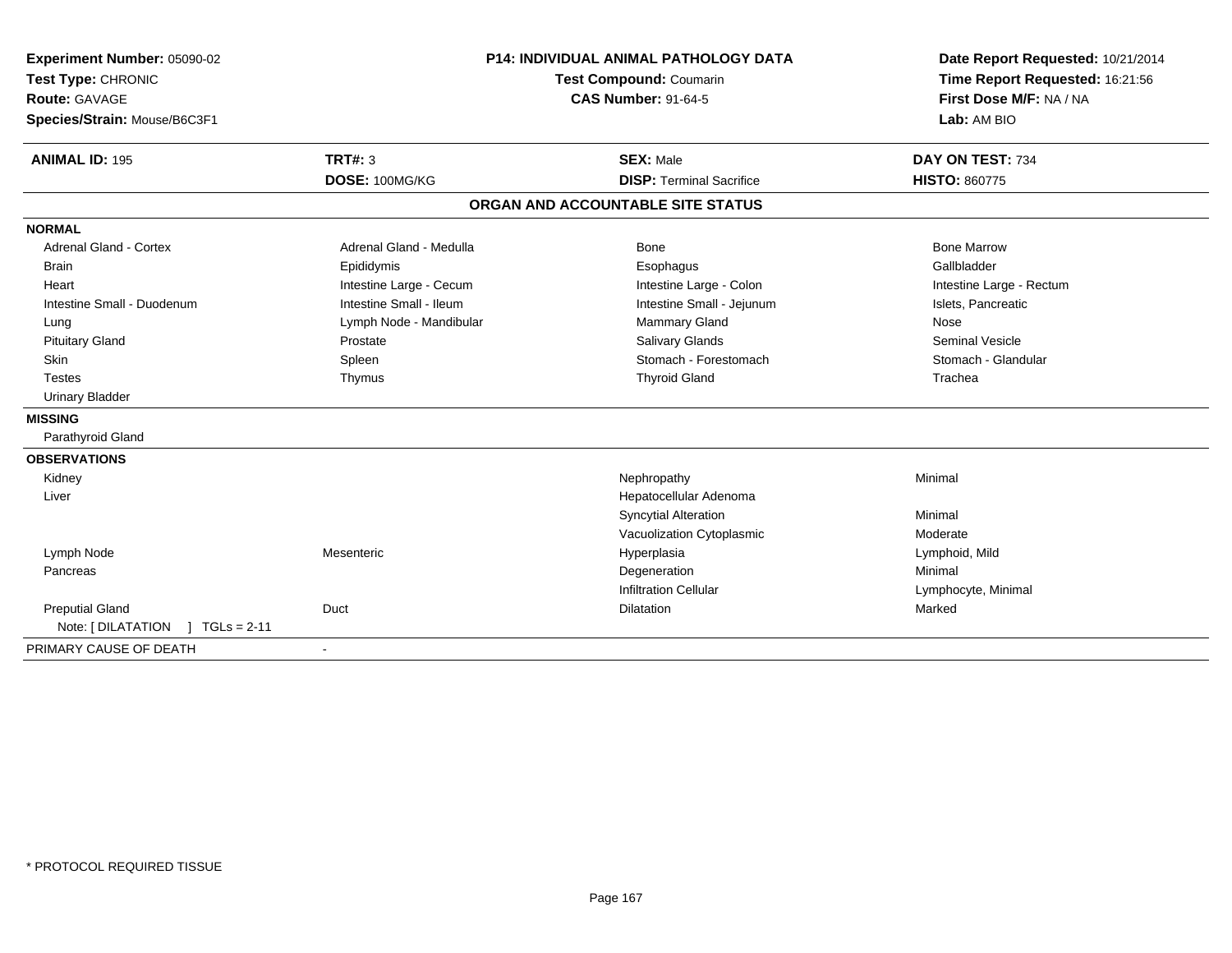| Experiment Number: 05090-02<br>Test Type: CHRONIC<br>Route: GAVAGE<br>Species/Strain: Mouse/B6C3F1 | <b>P14: INDIVIDUAL ANIMAL PATHOLOGY DATA</b><br><b>Test Compound: Coumarin</b><br><b>CAS Number: 91-64-5</b> |                                                     | Date Report Requested: 10/21/2014<br>Time Report Requested: 16:21:56<br>First Dose M/F: NA / NA<br>Lab: AM BIO |  |
|----------------------------------------------------------------------------------------------------|--------------------------------------------------------------------------------------------------------------|-----------------------------------------------------|----------------------------------------------------------------------------------------------------------------|--|
| <b>ANIMAL ID: 196</b>                                                                              | <b>TRT#: 3</b><br>DOSE: 100MG/KG                                                                             | <b>SEX: Male</b><br><b>DISP: Terminal Sacrifice</b> | DAY ON TEST: 729<br><b>HISTO: 860776</b>                                                                       |  |
|                                                                                                    |                                                                                                              | ORGAN AND ACCOUNTABLE SITE STATUS                   |                                                                                                                |  |
|                                                                                                    |                                                                                                              |                                                     |                                                                                                                |  |
| <b>NORMAL</b>                                                                                      |                                                                                                              |                                                     |                                                                                                                |  |
| <b>Adrenal Gland - Cortex</b>                                                                      | Adrenal Gland - Medulla                                                                                      | <b>Bone</b>                                         | <b>Bone Marrow</b>                                                                                             |  |
| <b>Brain</b>                                                                                       | Epididymis                                                                                                   | Esophagus                                           | Gallbladder                                                                                                    |  |
| Heart                                                                                              | Intestine Large - Cecum                                                                                      | Intestine Large - Colon                             | Intestine Large - Rectum                                                                                       |  |
| Intestine Small - Duodenum                                                                         | Intestine Small - Ileum                                                                                      | Intestine Small - Jejunum                           | Islets, Pancreatic                                                                                             |  |
| Kidney                                                                                             | Lung                                                                                                         | Lymph Node - Mandibular                             | Lymph Node - Mesenteric                                                                                        |  |
| Nose                                                                                               | Pancreas                                                                                                     | Parathyroid Gland                                   | <b>Pituitary Gland</b>                                                                                         |  |
| Prostate                                                                                           | <b>Seminal Vesicle</b>                                                                                       | Skin                                                | Spleen                                                                                                         |  |
| Stomach - Glandular                                                                                | <b>Testes</b>                                                                                                | <b>Thyroid Gland</b>                                | Trachea                                                                                                        |  |
| <b>Urinary Bladder</b>                                                                             |                                                                                                              |                                                     |                                                                                                                |  |
| <b>MISSING</b>                                                                                     |                                                                                                              |                                                     |                                                                                                                |  |
| Mammary Gland                                                                                      |                                                                                                              |                                                     |                                                                                                                |  |
| <b>INSUFFICIENT TISSUE</b>                                                                         |                                                                                                              |                                                     |                                                                                                                |  |
| Thymus                                                                                             |                                                                                                              |                                                     |                                                                                                                |  |
| <b>OBSERVATIONS</b>                                                                                |                                                                                                              |                                                     |                                                                                                                |  |
| Liver                                                                                              |                                                                                                              | Hepatocellular Adenoma                              | Multiple                                                                                                       |  |
|                                                                                                    | Centrilobular                                                                                                | Hypertrophy                                         | Mild                                                                                                           |  |
|                                                                                                    |                                                                                                              | <b>Syncytial Alteration</b>                         | Minimal                                                                                                        |  |
|                                                                                                    |                                                                                                              | Vacuolization Cytoplasmic                           | Mild                                                                                                           |  |
| Note: [ HEPATOCLR ADEN ] TGLs = 1,2                                                                |                                                                                                              |                                                     |                                                                                                                |  |
| Salivary Glands                                                                                    |                                                                                                              | <b>Infiltration Cellular</b>                        | Lymphocyte, Mild                                                                                               |  |
| Stomach                                                                                            | Forestomach                                                                                                  | Squamous Cell Papilloma                             |                                                                                                                |  |
| Note: [ PAPILLOMA SQUA ] TGLs = 3-13                                                               |                                                                                                              |                                                     |                                                                                                                |  |
| PRIMARY CAUSE OF DEATH                                                                             | $\blacksquare$                                                                                               |                                                     |                                                                                                                |  |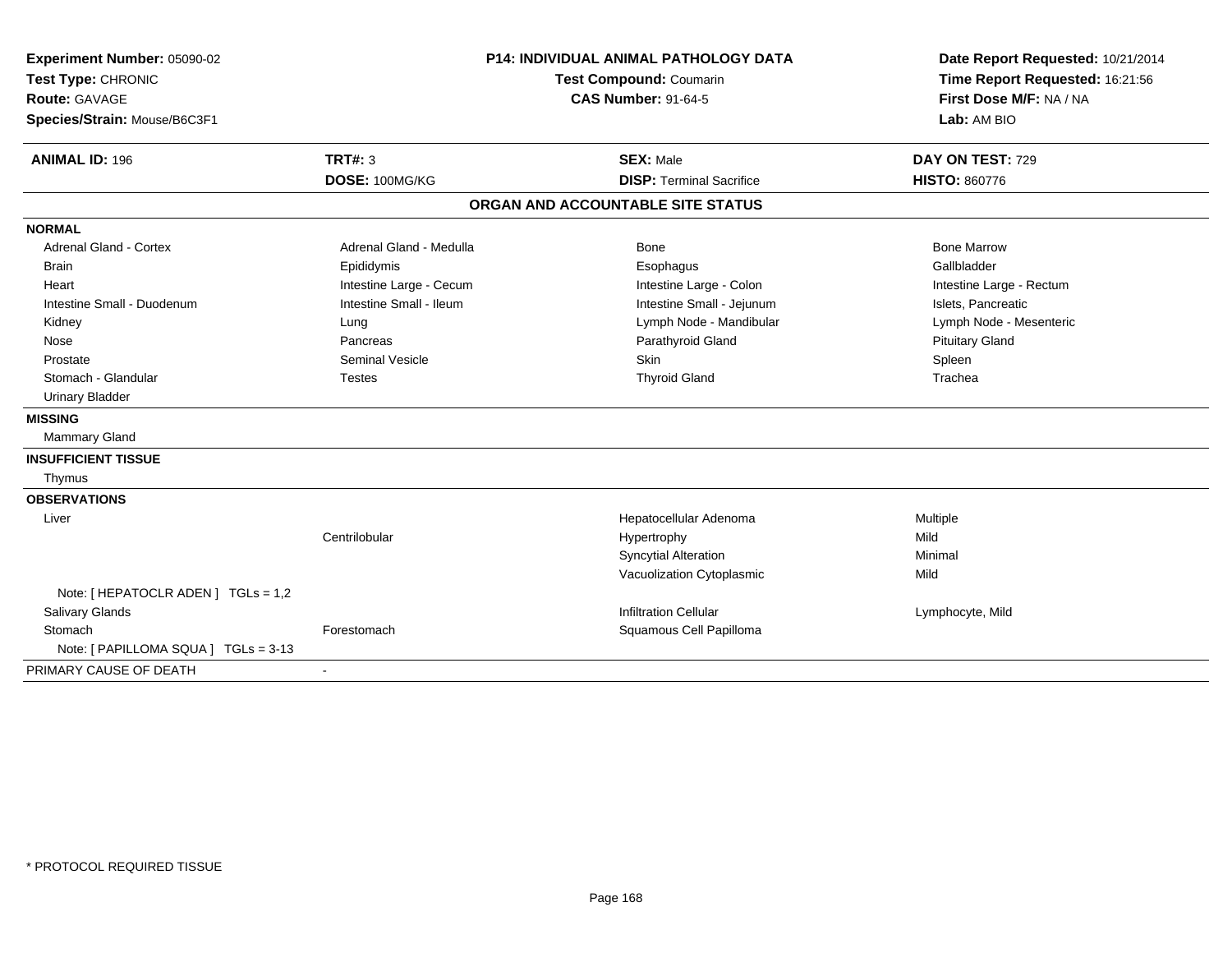| <b>Experiment Number: 05090-02</b><br>Test Type: CHRONIC<br><b>Route: GAVAGE</b><br>Species/Strain: Mouse/B6C3F1 |                           | <b>P14: INDIVIDUAL ANIMAL PATHOLOGY DATA</b><br>Test Compound: Coumarin<br><b>CAS Number: 91-64-5</b> | Date Report Requested: 10/21/2014<br>Time Report Requested: 16:21:56<br>First Dose M/F: NA / NA<br>Lab: AM BIO |
|------------------------------------------------------------------------------------------------------------------|---------------------------|-------------------------------------------------------------------------------------------------------|----------------------------------------------------------------------------------------------------------------|
| <b>ANIMAL ID: 197</b>                                                                                            | TRT#: 3<br>DOSE: 100MG/KG | <b>SEX: Male</b><br><b>DISP: Moribund</b>                                                             | DAY ON TEST: 64<br><b>HISTO: 860777</b>                                                                        |
|                                                                                                                  |                           | ORGAN AND ACCOUNTABLE SITE STATUS                                                                     |                                                                                                                |
| <b>NORMAL</b>                                                                                                    |                           |                                                                                                       |                                                                                                                |
| Adrenal Gland - Cortex                                                                                           | Adrenal Gland - Medulla   | Bone                                                                                                  | <b>Bone Marrow</b>                                                                                             |
| Brain                                                                                                            | Epididymis                | Esophagus                                                                                             | Gallbladder                                                                                                    |
| Heart                                                                                                            | Intestine Large - Cecum   | Intestine Large - Colon                                                                               | Intestine Large - Rectum                                                                                       |
| Intestine Small - Duodenum                                                                                       | Intestine Small - Jejunum | Islets, Pancreatic                                                                                    | Kidney                                                                                                         |
| Liver                                                                                                            | Lymph Node - Mesenteric   | Nose                                                                                                  | Pancreas                                                                                                       |
| Parathyroid Gland                                                                                                | <b>Pituitary Gland</b>    | Prostate                                                                                              | Salivary Glands                                                                                                |
| <b>Seminal Vesicle</b>                                                                                           | Skin                      | Spleen                                                                                                | Stomach - Forestomach                                                                                          |
| Stomach - Glandular                                                                                              | <b>Testes</b>             | Thymus                                                                                                | <b>Thyroid Gland</b>                                                                                           |
| Trachea                                                                                                          | Urinary Bladder           |                                                                                                       |                                                                                                                |
| <b>MISSING</b>                                                                                                   |                           |                                                                                                       |                                                                                                                |
| Intestine Small - Ileum                                                                                          | Lymph Node - Mandibular   | Mammary Gland                                                                                         |                                                                                                                |
| <b>OBSERVATIONS</b>                                                                                              |                           |                                                                                                       |                                                                                                                |
| Lung                                                                                                             | Pleura                    | Inflammation                                                                                          | Suppurative, Mild                                                                                              |
| PRIMARY CAUSE OF DEATH                                                                                           |                           |                                                                                                       |                                                                                                                |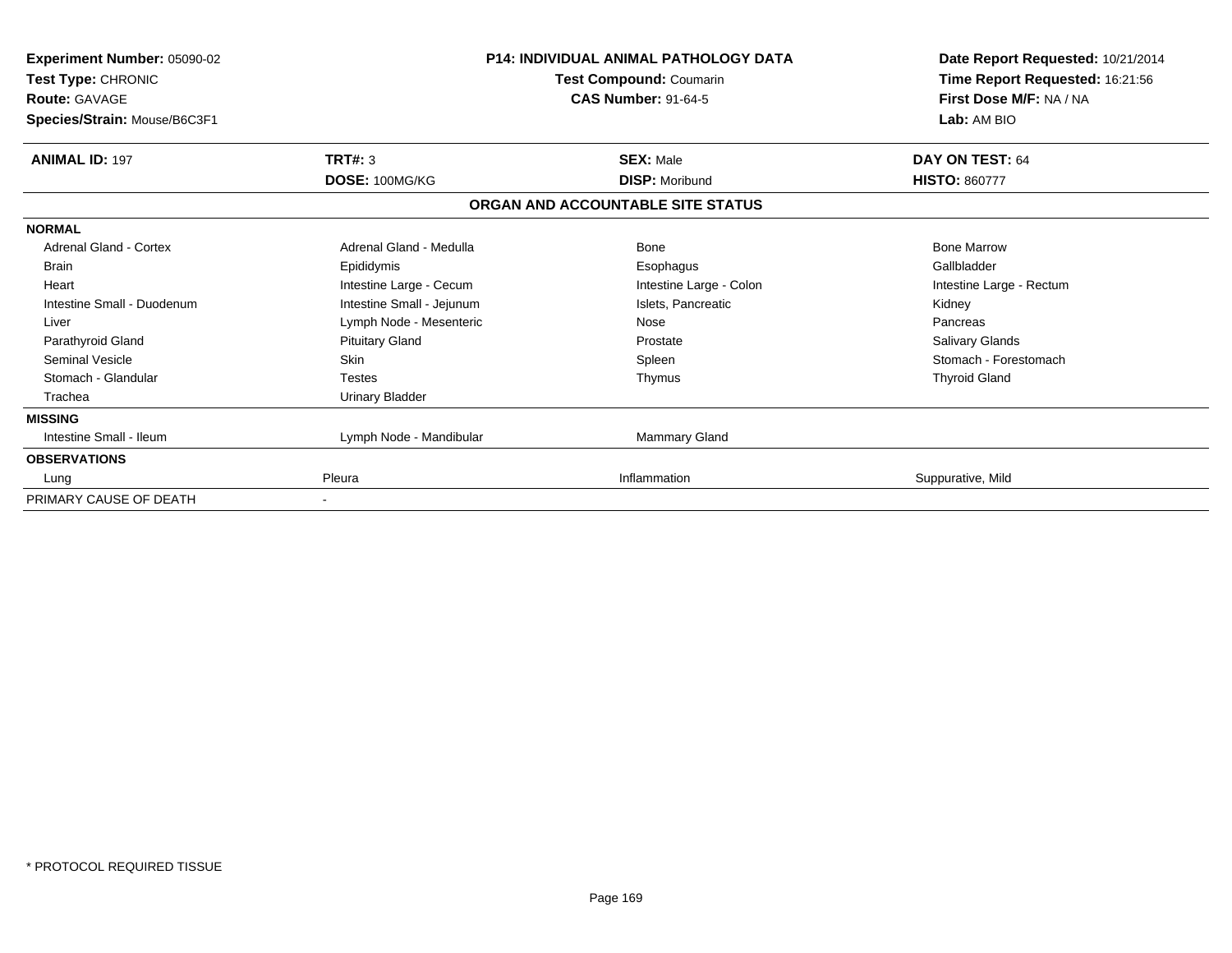| Experiment Number: 05090-02<br>Test Type: CHRONIC<br><b>Route: GAVAGE</b><br>Species/Strain: Mouse/B6C3F1<br><b>ANIMAL ID: 198</b> | <b>TRT#: 3</b><br>DOSE: 100MG/KG | <b>P14: INDIVIDUAL ANIMAL PATHOLOGY DATA</b><br><b>Test Compound: Coumarin</b><br><b>CAS Number: 91-64-5</b><br><b>SEX: Male</b><br><b>DISP: Terminal Sacrifice</b> | Date Report Requested: 10/21/2014<br>Time Report Requested: 16:21:56<br>First Dose M/F: NA / NA<br>Lab: AM BIO<br>DAY ON TEST: 734<br><b>HISTO: 860778</b> |
|------------------------------------------------------------------------------------------------------------------------------------|----------------------------------|---------------------------------------------------------------------------------------------------------------------------------------------------------------------|------------------------------------------------------------------------------------------------------------------------------------------------------------|
|                                                                                                                                    |                                  | ORGAN AND ACCOUNTABLE SITE STATUS                                                                                                                                   |                                                                                                                                                            |
| <b>NORMAL</b>                                                                                                                      |                                  |                                                                                                                                                                     |                                                                                                                                                            |
| <b>Adrenal Gland - Cortex</b>                                                                                                      | Adrenal Gland - Medulla          | Bone                                                                                                                                                                | <b>Bone Marrow</b>                                                                                                                                         |
| Brain                                                                                                                              | Epididymis                       | Esophagus                                                                                                                                                           | Gallbladder                                                                                                                                                |
| Heart                                                                                                                              | Intestine Large - Cecum          | Intestine Large - Colon                                                                                                                                             | Intestine Large - Rectum                                                                                                                                   |
| Intestine Small - Duodenum                                                                                                         | Intestine Small - Ileum          | Intestine Small - Jejunum                                                                                                                                           | Islets, Pancreatic                                                                                                                                         |
| Lung                                                                                                                               | Lymph Node - Mandibular          | Lymph Node - Mesenteric                                                                                                                                             | Nose                                                                                                                                                       |
| Pancreas                                                                                                                           | Parathyroid Gland                | <b>Pituitary Gland</b>                                                                                                                                              | Prostate                                                                                                                                                   |
| <b>Seminal Vesicle</b>                                                                                                             | Skin                             | Spleen                                                                                                                                                              | Stomach - Forestomach                                                                                                                                      |
| Stomach - Glandular                                                                                                                | <b>Testes</b>                    | Thymus                                                                                                                                                              | Trachea                                                                                                                                                    |
| <b>Urinary Bladder</b>                                                                                                             |                                  |                                                                                                                                                                     |                                                                                                                                                            |
| <b>MISSING</b>                                                                                                                     |                                  |                                                                                                                                                                     |                                                                                                                                                            |
| Mammary Gland                                                                                                                      |                                  |                                                                                                                                                                     |                                                                                                                                                            |
| <b>OBSERVATIONS</b>                                                                                                                |                                  |                                                                                                                                                                     |                                                                                                                                                            |
| Kidney                                                                                                                             |                                  | Nephropathy                                                                                                                                                         | Mild                                                                                                                                                       |
| Liver                                                                                                                              |                                  | Hepatocellular Adenoma                                                                                                                                              |                                                                                                                                                            |
|                                                                                                                                    | Centrilobular                    | Hypertrophy                                                                                                                                                         | Mild                                                                                                                                                       |
|                                                                                                                                    |                                  | <b>Syncytial Alteration</b>                                                                                                                                         | Mild                                                                                                                                                       |
| <b>Salivary Glands</b>                                                                                                             |                                  | <b>Infiltration Cellular</b>                                                                                                                                        | Lymphocyte, Minimal                                                                                                                                        |
| <b>Thyroid Gland</b>                                                                                                               | <b>Follicular Cel</b>            | Hyperplasia                                                                                                                                                         | Minimal                                                                                                                                                    |
| PRIMARY CAUSE OF DEATH                                                                                                             |                                  |                                                                                                                                                                     |                                                                                                                                                            |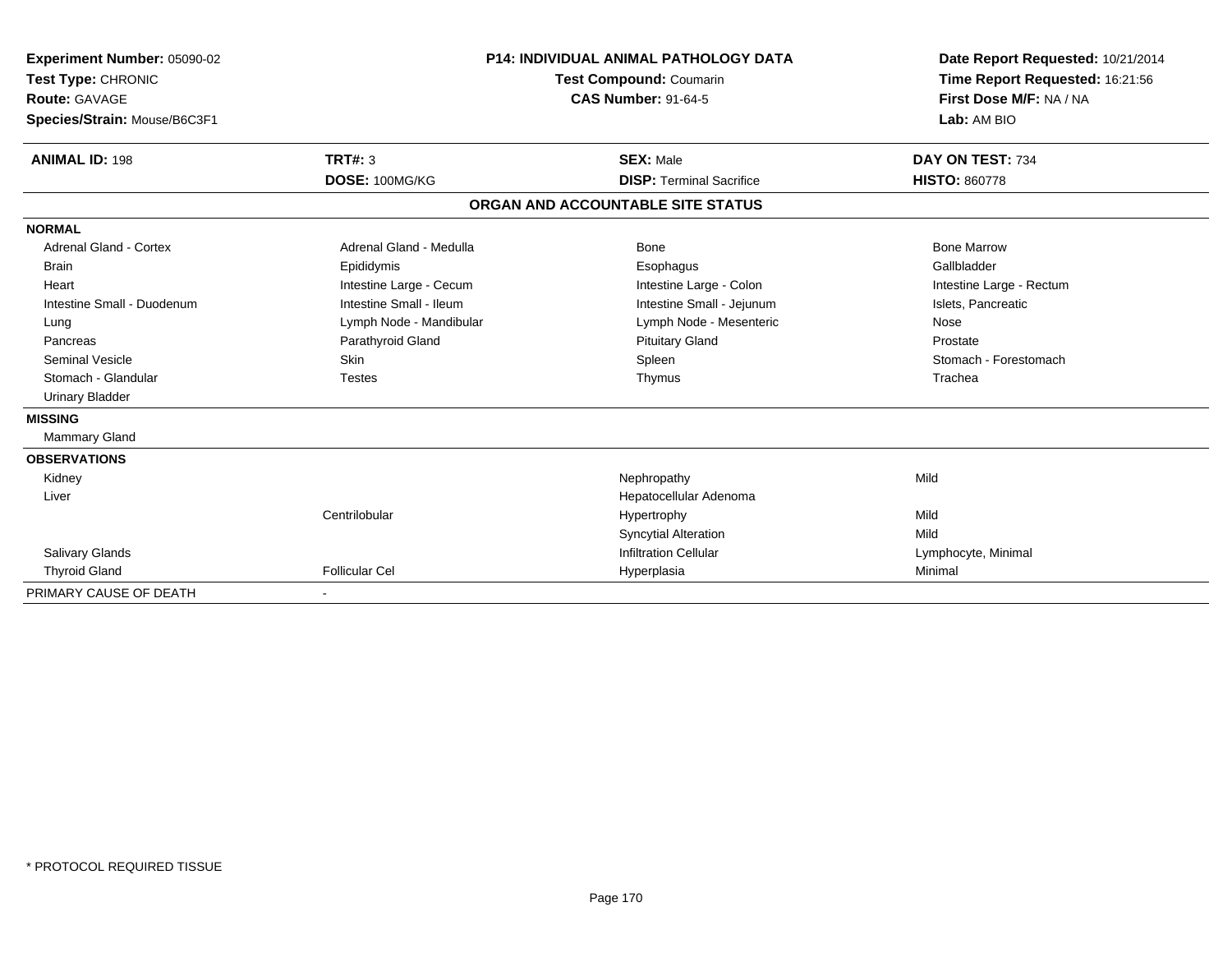| Experiment Number: 05090-02<br>Test Type: CHRONIC<br><b>Route: GAVAGE</b><br>Species/Strain: Mouse/B6C3F1 |                            | <b>P14: INDIVIDUAL ANIMAL PATHOLOGY DATA</b><br>Test Compound: Coumarin<br><b>CAS Number: 91-64-5</b> |                           |
|-----------------------------------------------------------------------------------------------------------|----------------------------|-------------------------------------------------------------------------------------------------------|---------------------------|
| <b>ANIMAL ID: 200</b>                                                                                     | <b>TRT#: 3</b>             | <b>SEX: Male</b>                                                                                      | DAY ON TEST: 567          |
|                                                                                                           | DOSE: 100MG/KG             | <b>DISP: Moribund</b><br>ORGAN AND ACCOUNTABLE SITE STATUS                                            | <b>HISTO: 860780</b>      |
|                                                                                                           |                            |                                                                                                       |                           |
| <b>NORMAL</b>                                                                                             |                            |                                                                                                       |                           |
| Bone                                                                                                      | <b>Bone Marrow</b>         | <b>Brain</b>                                                                                          | Epididymis                |
| Esophagus                                                                                                 | Heart                      | Intestine Large - Cecum                                                                               | Intestine Large - Colon   |
| Intestine Large - Rectum                                                                                  | Intestine Small - Duodenum | Intestine Small - Ileum                                                                               | Intestine Small - Jejunum |
| Islets, Pancreatic                                                                                        | Lung                       | Nose                                                                                                  | Parathyroid Gland<br>Skin |
| <b>Pituitary Gland</b>                                                                                    | Prostate                   | Salivary Glands                                                                                       |                           |
| Spleen                                                                                                    | Stomach - Glandular        | <b>Testes</b>                                                                                         | Thymus                    |
| <b>Thyroid Gland</b>                                                                                      | Trachea                    | <b>Urinary Bladder</b>                                                                                |                           |
| <b>MISSING</b>                                                                                            |                            |                                                                                                       |                           |
| <b>Adrenal Gland - Cortex</b>                                                                             | Adrenal Gland - Medulla    | Lymph Node - Mesenteric                                                                               | <b>Mammary Gland</b>      |
| <b>INSUFFICIENT TISSUE</b>                                                                                |                            |                                                                                                       |                           |
| Lymph Node - Mandibular                                                                                   |                            |                                                                                                       |                           |
| <b>OBSERVATIONS</b>                                                                                       |                            |                                                                                                       |                           |
| <b>Adrenal GI</b>                                                                                         |                            |                                                                                                       |                           |
| Note: ACTUALLY SECTIONED AND EXAMINED                                                                     |                            |                                                                                                       |                           |
| Note: ADRENALS NOT IDENTIFIED AT MICRO                                                                    |                            |                                                                                                       |                           |
| Note: SECTIONS OF SQ CELL CARC WERE                                                                       |                            |                                                                                                       |                           |
| Gallbladder                                                                                               |                            | Squamous Cell Carcinoma                                                                               | Metastatic (Stomach)      |
| Kidney                                                                                                    |                            | Squamous Cell Carcinoma                                                                               | Metastatic (Stomach)      |
| Liver                                                                                                     |                            | <b>Mixed Cell Focus</b>                                                                               | Moderate                  |
|                                                                                                           |                            | Squamous Cell Carcinoma                                                                               | Metastatic (Stomach)      |
| Note: [ SQUAM CEL CARC ] TGLs = 2-2                                                                       |                            |                                                                                                       |                           |
| Lymph Node                                                                                                |                            |                                                                                                       |                           |
| Note: MESENTERIC LYMPH NODE NOT IDENTIFIED AT MICRO                                                       |                            |                                                                                                       |                           |
| Note: SECTIONS OF SQ CELL CARC WERE                                                                       |                            |                                                                                                       |                           |
| Note: ACTUALLY SECTIONED AND EXAMINED                                                                     |                            |                                                                                                       |                           |
| Mesentery                                                                                                 |                            | Squamous Cell Carcinoma                                                                               | Metastatic (Stomach)      |
| Note: $[$ SQUAM CEL CARC $]$ TGLs = 5-12,13                                                               |                            |                                                                                                       |                           |
| Pancreas                                                                                                  |                            | Squamous Cell Carcinoma                                                                               | Metastatic (Stomach)      |
| <b>Seminal Vesicle</b>                                                                                    |                            | Squamous Cell Carcinoma                                                                               | Metastatic (Stomach)      |
| <b>Skeletal Muscle</b>                                                                                    | Diaphragm                  | Squamous Cell Carcinoma                                                                               | Metastatic (Stomach)      |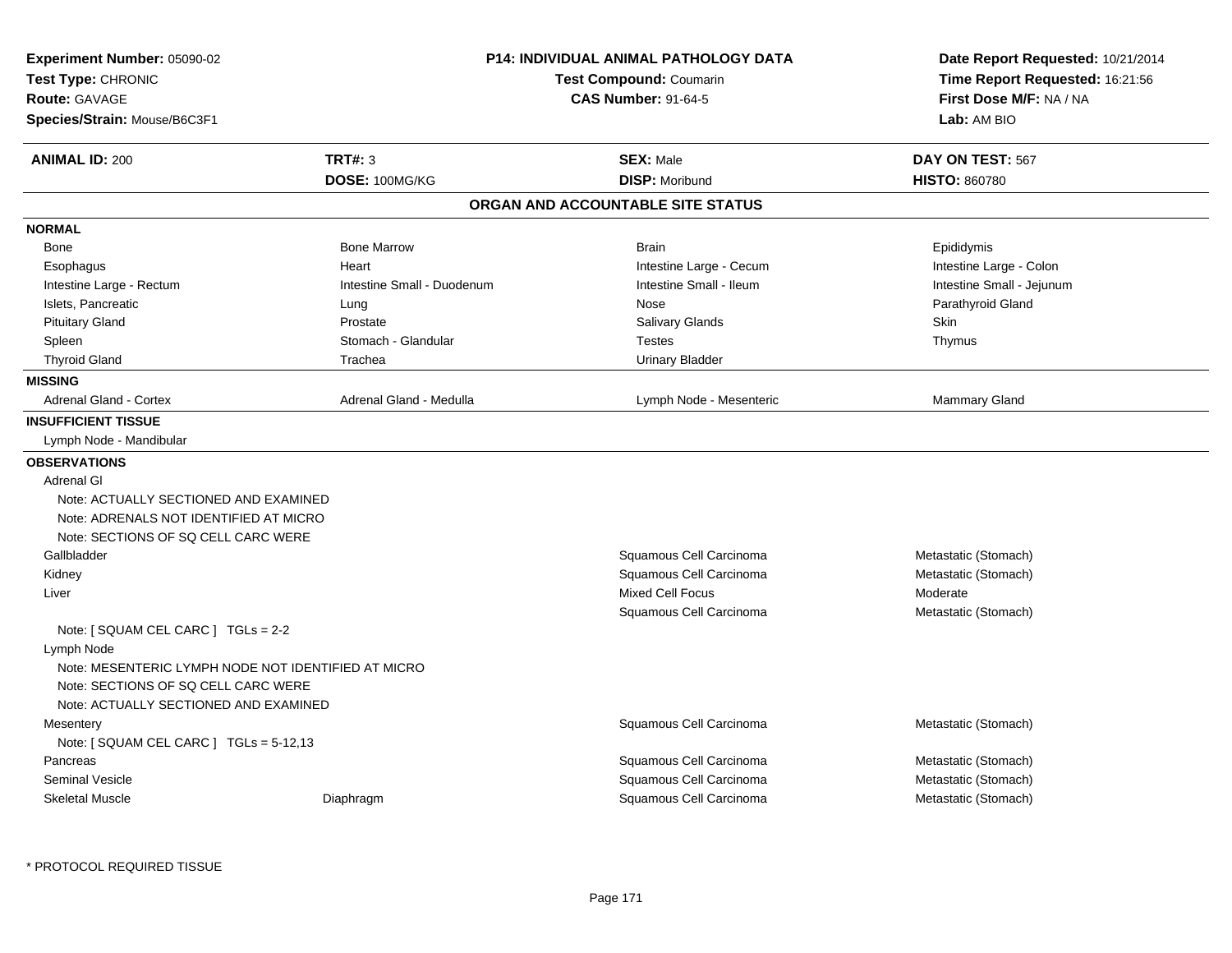| Experiment Number: 05090-02<br>Test Type: CHRONIC |                       | <b>P14: INDIVIDUAL ANIMAL PATHOLOGY DATA</b> | Date Report Requested: 10/21/2014 |
|---------------------------------------------------|-----------------------|----------------------------------------------|-----------------------------------|
|                                                   |                       | Test Compound: Coumarin                      | Time Report Requested: 16:21:56   |
| <b>Route: GAVAGE</b>                              |                       | <b>CAS Number: 91-64-5</b>                   | First Dose M/F: NA / NA           |
| Species/Strain: Mouse/B6C3F1                      |                       |                                              | <b>Lab:</b> AM BIO                |
| <b>ANIMAL ID: 200</b>                             | TRT#: 3               | <b>SEX: Male</b>                             | DAY ON TEST: 567                  |
|                                                   | <b>DOSE: 100MG/KG</b> | <b>DISP: Moribund</b>                        | <b>HISTO: 860780</b>              |
|                                                   |                       | ORGAN AND ACCOUNTABLE SITE STATUS            |                                   |
| Note: $[$ SQUAM CEL CARC $]$ TGLs = 4-12          |                       |                                              |                                   |
| Stomach                                           | Forestomach           | Squamous Cell Carcinoma                      |                                   |
| Note: TGL1 IS FORESTOMACH                         |                       |                                              |                                   |
| Note: $[$ SQUAM CEL CARC $]$ TGLs = 1-14          |                       |                                              |                                   |
| PRIMARY CAUSE OF DEATH                            |                       |                                              |                                   |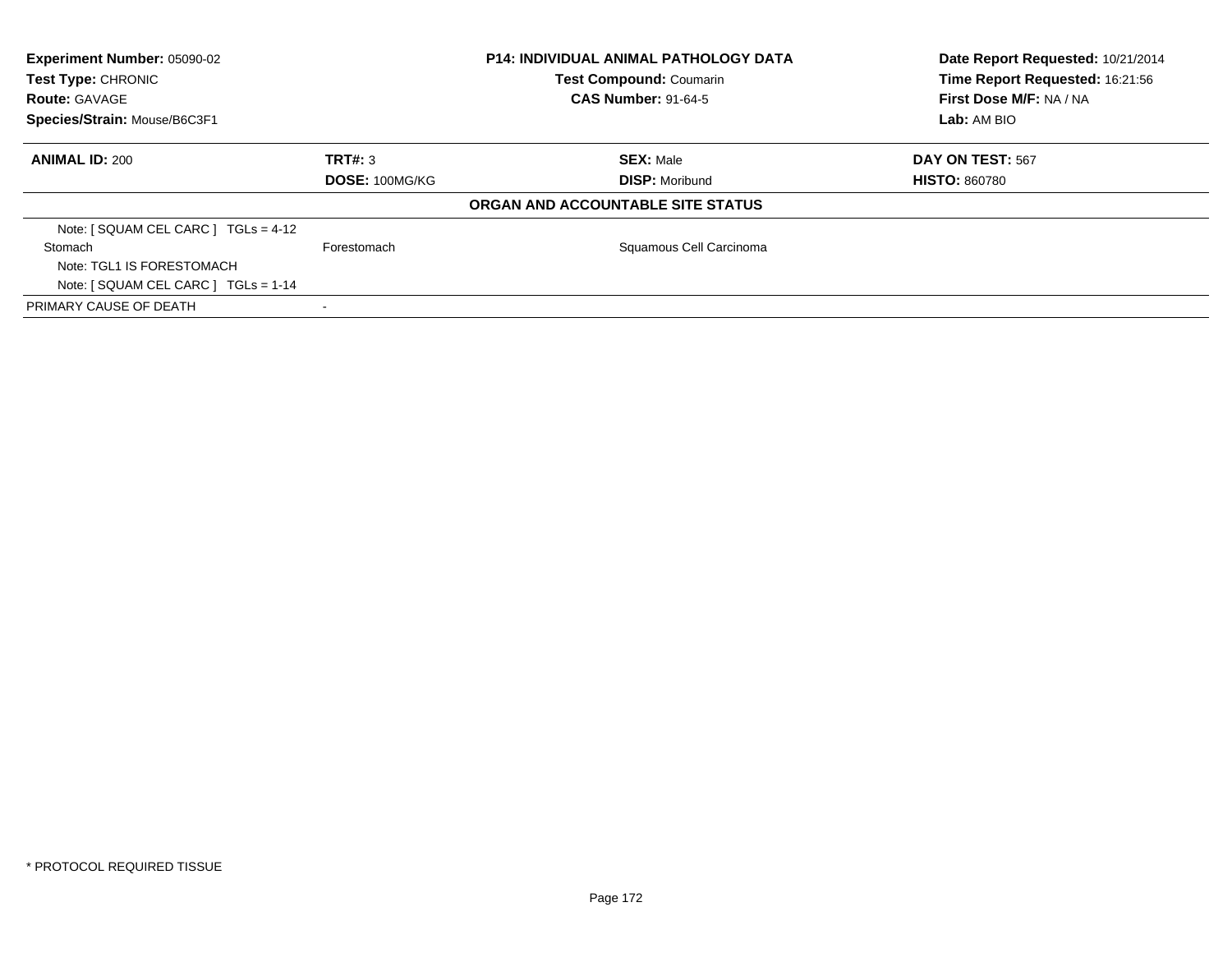| Experiment Number: 05090-02<br>Test Type: CHRONIC<br><b>Route: GAVAGE</b><br>Species/Strain: Mouse/B6C3F1 |                         | <b>P14: INDIVIDUAL ANIMAL PATHOLOGY DATA</b><br>Test Compound: Coumarin<br><b>CAS Number: 91-64-5</b> | Date Report Requested: 10/21/2014<br>Time Report Requested: 16:21:56<br>First Dose M/F: NA / NA<br>Lab: AM BIO |
|-----------------------------------------------------------------------------------------------------------|-------------------------|-------------------------------------------------------------------------------------------------------|----------------------------------------------------------------------------------------------------------------|
| <b>ANIMAL ID: 201</b>                                                                                     | <b>TRT#: 3</b>          | <b>SEX: Male</b>                                                                                      | DAY ON TEST: 729                                                                                               |
|                                                                                                           | DOSE: 100MG/KG          | <b>DISP: Terminal Sacrifice</b>                                                                       | <b>HISTO: 86781</b>                                                                                            |
|                                                                                                           |                         | ORGAN AND ACCOUNTABLE SITE STATUS                                                                     |                                                                                                                |
| <b>NORMAL</b>                                                                                             |                         |                                                                                                       |                                                                                                                |
| <b>Adrenal Gland - Cortex</b>                                                                             | Adrenal Gland - Medulla | <b>Bone</b>                                                                                           | <b>Bone Marrow</b>                                                                                             |
| <b>Brain</b>                                                                                              | Epididymis              | Esophagus                                                                                             | Gallbladder                                                                                                    |
| Heart                                                                                                     | Intestine Large - Cecum | Intestine Large - Colon                                                                               | Intestine Large - Rectum                                                                                       |
| Intestine Small - Duodenum                                                                                | Intestine Small - Ileum | Intestine Small - Jejunum                                                                             | Islets, Pancreatic                                                                                             |
| Nose                                                                                                      | Parathyroid Gland       | <b>Pituitary Gland</b>                                                                                | Prostate                                                                                                       |
| <b>Seminal Vesicle</b>                                                                                    | Skin                    | Stomach - Forestomach                                                                                 | Stomach - Glandular                                                                                            |
| <b>Testes</b>                                                                                             | Thymus                  | <b>Thyroid Gland</b>                                                                                  | Trachea                                                                                                        |
| <b>Urinary Bladder</b>                                                                                    |                         |                                                                                                       |                                                                                                                |
| <b>MISSING</b>                                                                                            |                         |                                                                                                       |                                                                                                                |
| Mammary Gland                                                                                             |                         |                                                                                                       |                                                                                                                |
| <b>OBSERVATIONS</b>                                                                                       |                         |                                                                                                       |                                                                                                                |
| Kidney                                                                                                    | Cortex                  | Cyst                                                                                                  | Mild                                                                                                           |
| Note: [ CYST<br>$1 TGLs = 3-12$                                                                           |                         |                                                                                                       |                                                                                                                |
| Liver                                                                                                     | Centrilobular           | Hypertrophy                                                                                           | Mild                                                                                                           |
|                                                                                                           |                         | <b>Syncytial Alteration</b>                                                                           | Minimal                                                                                                        |
| Lung                                                                                                      |                         | Alveolar/Bronchiolar Adenoma                                                                          |                                                                                                                |
| Lymph Node                                                                                                | Mandibular              | Lymphoma Malignant                                                                                    |                                                                                                                |
|                                                                                                           | Mesenteric              | Lymphoma Malignant                                                                                    |                                                                                                                |
| Pancreas                                                                                                  |                         | Atrophy                                                                                               | Moderate                                                                                                       |
| <b>Preputial Gland</b>                                                                                    | Duct                    | <b>Dilatation</b>                                                                                     | Marked                                                                                                         |
| Note: [DILATATION ] TGLs = 1-11                                                                           |                         |                                                                                                       |                                                                                                                |
| Salivary Glands                                                                                           |                         | <b>Infiltration Cellular</b>                                                                          | Lymphocyte, Minimal                                                                                            |
| Spleen                                                                                                    |                         | Lymphoma Malignant                                                                                    |                                                                                                                |
| Note: [ LYMPH MAL<br>$\int$ TGLs = 2-5                                                                    |                         |                                                                                                       |                                                                                                                |
| PRIMARY CAUSE OF DEATH                                                                                    | $\sim$                  |                                                                                                       |                                                                                                                |
|                                                                                                           |                         |                                                                                                       |                                                                                                                |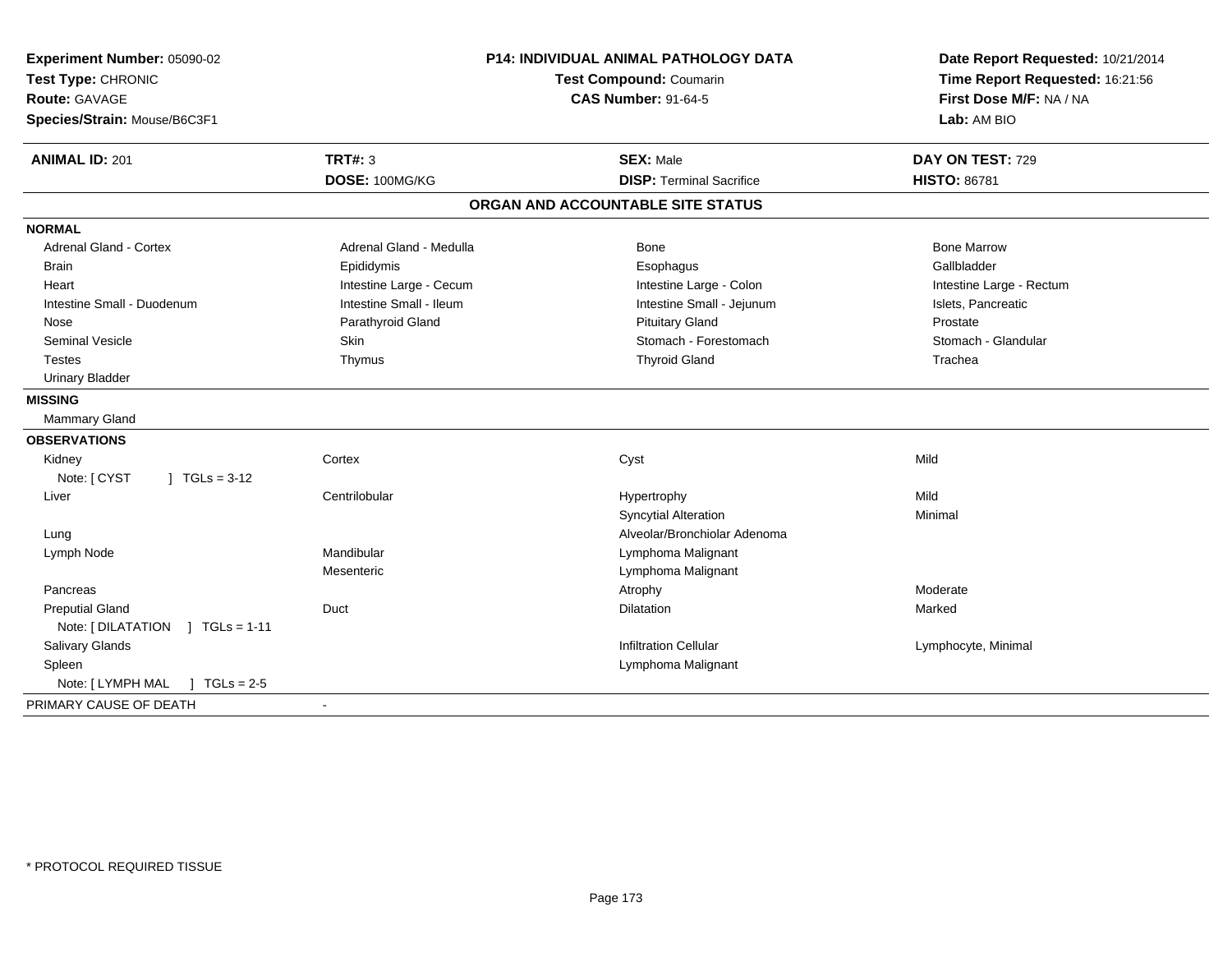| Experiment Number: 05090-02<br>Test Type: CHRONIC<br><b>Route: GAVAGE</b><br>Species/Strain: Mouse/B6C3F1 |                                  | <b>P14: INDIVIDUAL ANIMAL PATHOLOGY DATA</b><br><b>Test Compound: Coumarin</b><br><b>CAS Number: 91-64-5</b> | Date Report Requested: 10/21/2014<br>Time Report Requested: 16:21:56<br>First Dose M/F: NA / NA<br>Lab: AM BIO |
|-----------------------------------------------------------------------------------------------------------|----------------------------------|--------------------------------------------------------------------------------------------------------------|----------------------------------------------------------------------------------------------------------------|
| <b>ANIMAL ID: 203</b>                                                                                     | <b>TRT#: 3</b><br>DOSE: 100MG/KG | <b>SEX: Male</b><br><b>DISP: Terminal Sacrifice</b>                                                          | DAY ON TEST: 729<br><b>HISTO: 860783</b>                                                                       |
|                                                                                                           |                                  | ORGAN AND ACCOUNTABLE SITE STATUS                                                                            |                                                                                                                |
| <b>NORMAL</b>                                                                                             |                                  |                                                                                                              |                                                                                                                |
| Adrenal Gland - Cortex                                                                                    | Adrenal Gland - Medulla          | Bone                                                                                                         | <b>Bone Marrow</b>                                                                                             |
| <b>Brain</b>                                                                                              | Epididymis                       | Esophagus                                                                                                    | Gallbladder                                                                                                    |
| Heart                                                                                                     | Intestine Large - Cecum          | Intestine Large - Colon                                                                                      | Intestine Large - Rectum                                                                                       |
| Intestine Small - Duodenum                                                                                | Intestine Small - Ileum          | Intestine Small - Jejunum                                                                                    | Islets, Pancreatic                                                                                             |
| Lung                                                                                                      | Lymph Node - Mandibular          | Lymph Node - Mesenteric                                                                                      | Nose                                                                                                           |
| Pancreas                                                                                                  | Parathyroid Gland                | <b>Pituitary Gland</b>                                                                                       | Prostate                                                                                                       |
| Salivary Glands                                                                                           | <b>Seminal Vesicle</b>           | <b>Skin</b>                                                                                                  | Spleen                                                                                                         |
| Stomach - Forestomach                                                                                     | Stomach - Glandular              | <b>Testes</b>                                                                                                | Thymus                                                                                                         |
| <b>Thyroid Gland</b>                                                                                      | Trachea                          | <b>Urinary Bladder</b>                                                                                       |                                                                                                                |
| <b>MISSING</b>                                                                                            |                                  |                                                                                                              |                                                                                                                |
| <b>Mammary Gland</b>                                                                                      |                                  |                                                                                                              |                                                                                                                |
| <b>OBSERVATIONS</b>                                                                                       |                                  |                                                                                                              |                                                                                                                |
| Kidney                                                                                                    | Cortex                           | Cyst                                                                                                         | Mild                                                                                                           |
| [Cyst TGLS = $3-11$ ]                                                                                     |                                  |                                                                                                              |                                                                                                                |
| Liver                                                                                                     |                                  | Hepatocellular Adenoma                                                                                       | Multiple                                                                                                       |
|                                                                                                           | Centrilobular                    | Hypertrophy                                                                                                  | Mild                                                                                                           |
|                                                                                                           |                                  | <b>Mixed Cell Focus</b>                                                                                      | Mild                                                                                                           |
|                                                                                                           |                                  | <b>Syncytial Alteration</b>                                                                                  | Minimal                                                                                                        |
| Note: [ HEPATOCLR ADEN ] TGLs = 2-5<br>Note: [ HEPATOCLR ADEN ] TGLs = 1-12                               |                                  |                                                                                                              |                                                                                                                |
| PRIMARY CAUSE OF DEATH                                                                                    |                                  |                                                                                                              |                                                                                                                |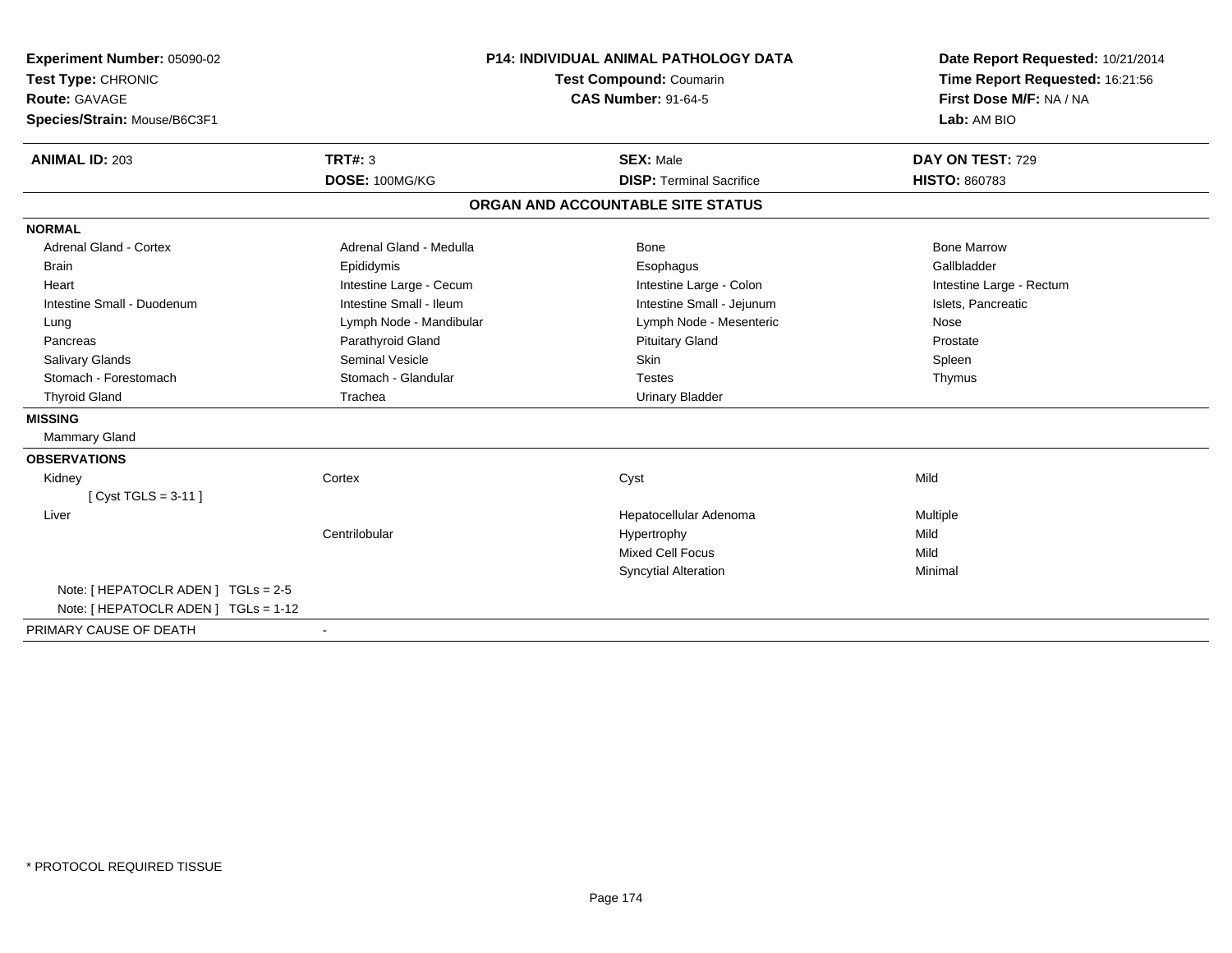| Experiment Number: 05090-02             |                                                              | <b>P14: INDIVIDUAL ANIMAL PATHOLOGY DATA</b> | Date Report Requested: 10/21/2014 |
|-----------------------------------------|--------------------------------------------------------------|----------------------------------------------|-----------------------------------|
| Test Type: CHRONIC                      | <b>Test Compound: Coumarin</b><br><b>CAS Number: 91-64-5</b> |                                              | Time Report Requested: 16:21:56   |
| <b>Route: GAVAGE</b>                    |                                                              |                                              | First Dose M/F: NA / NA           |
| Species/Strain: Mouse/B6C3F1            |                                                              |                                              | Lab: AM BIO                       |
| <b>ANIMAL ID: 204</b>                   | TRT#: 3                                                      | <b>SEX: Male</b>                             | DAY ON TEST: 734                  |
|                                         | DOSE: 100MG/KG                                               | <b>DISP: Terminal Sacrifice</b>              | <b>HISTO: 860784</b>              |
|                                         |                                                              | ORGAN AND ACCOUNTABLE SITE STATUS            |                                   |
| <b>NORMAL</b>                           |                                                              |                                              |                                   |
| <b>Adrenal Gland - Cortex</b>           | Adrenal Gland - Medulla                                      | Bone                                         | <b>Bone Marrow</b>                |
| <b>Brain</b>                            | Epididymis                                                   | Esophagus                                    | Gallbladder                       |
| Heart                                   | Intestine Large - Cecum                                      | Intestine Large - Colon                      | Intestine Large - Rectum          |
| Intestine Small - Duodenum              | Intestine Small - Ileum                                      | Intestine Small - Jejunum                    | Lung                              |
| Lymph Node - Mandibular                 | Lymph Node - Mesenteric                                      | Nose                                         | Pancreas                          |
| Parathyroid Gland                       | <b>Pituitary Gland</b>                                       | Prostate                                     | <b>Seminal Vesicle</b>            |
| Skin                                    | Spleen                                                       | Stomach - Forestomach                        | Stomach - Glandular               |
| <b>Testes</b>                           | Thymus                                                       | <b>Thyroid Gland</b>                         | Trachea                           |
| <b>Urinary Bladder</b>                  |                                                              |                                              |                                   |
| <b>MISSING</b>                          |                                                              |                                              |                                   |
| <b>Mammary Gland</b>                    |                                                              |                                              |                                   |
| <b>OBSERVATIONS</b>                     |                                                              |                                              |                                   |
| Islets, Pancreatic                      |                                                              | Adenoma                                      |                                   |
| Kidney                                  |                                                              | Nephropathy                                  | Minimal                           |
| Liver                                   |                                                              | Hepatocellular Adenoma                       | Multiple                          |
|                                         | Centrilobular                                                | Hypertrophy                                  | Mild                              |
|                                         |                                                              | <b>Syncytial Alteration</b>                  | Minimal                           |
| Note: [ HEPATOCLR ADEN ] TGLs = 1,2,3-5 |                                                              |                                              |                                   |
| Salivary Glands                         |                                                              | <b>Infiltration Cellular</b>                 | Lymphocyte, Minimal               |
| PRIMARY CAUSE OF DEATH                  |                                                              |                                              |                                   |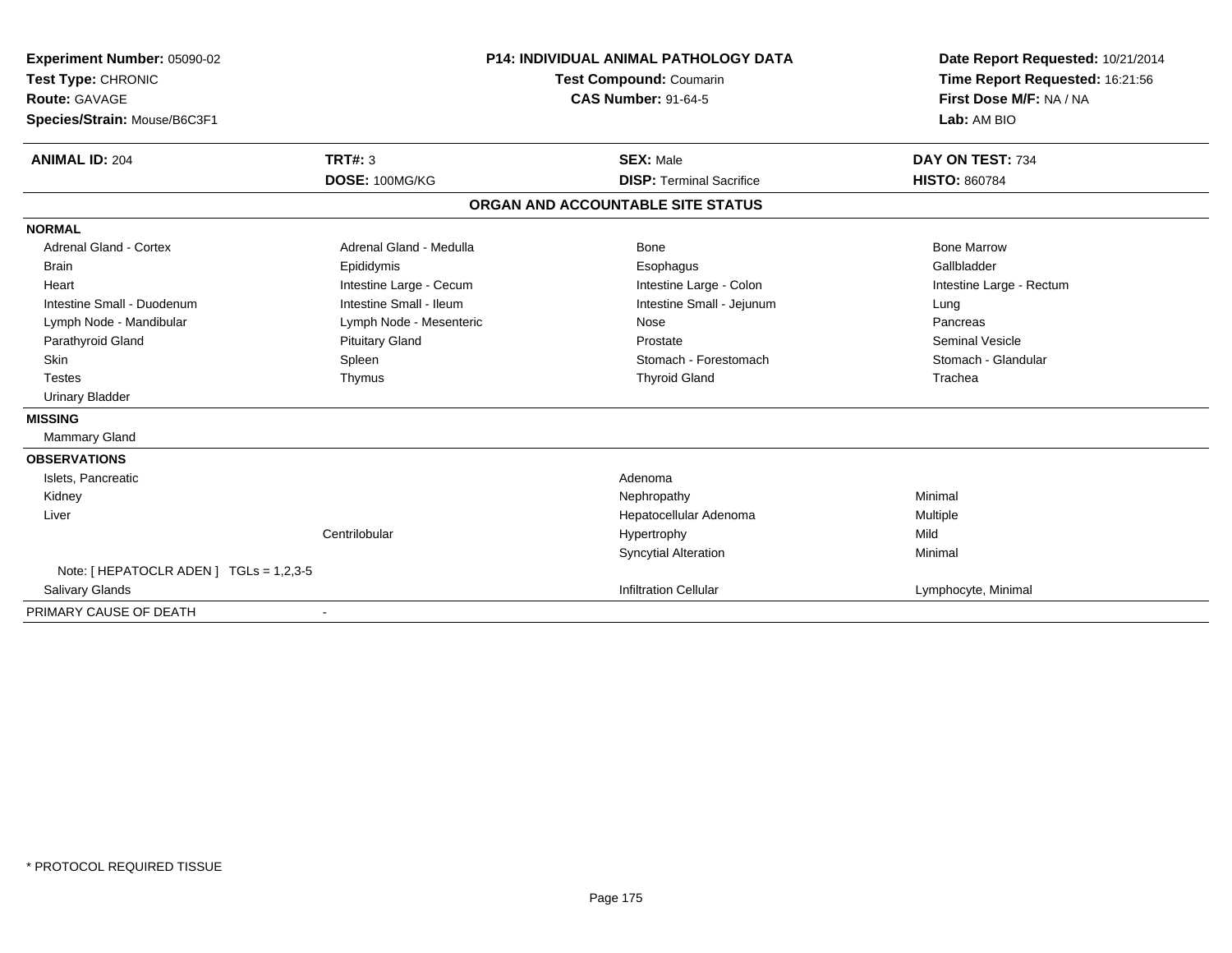| Experiment Number: 05090-02             | <b>P14: INDIVIDUAL ANIMAL PATHOLOGY DATA</b><br>Test Compound: Coumarin<br><b>CAS Number: 91-64-5</b> |                                   | Date Report Requested: 10/21/2014                          |
|-----------------------------------------|-------------------------------------------------------------------------------------------------------|-----------------------------------|------------------------------------------------------------|
| Test Type: CHRONIC                      |                                                                                                       |                                   | Time Report Requested: 16:21:56<br>First Dose M/F: NA / NA |
| Route: GAVAGE                           |                                                                                                       |                                   |                                                            |
| Species/Strain: Mouse/B6C3F1            |                                                                                                       |                                   | Lab: AM BIO                                                |
| <b>ANIMAL ID: 206</b>                   | <b>TRT#: 3</b>                                                                                        | <b>SEX: Male</b>                  | DAY ON TEST: 733                                           |
|                                         | DOSE: 100MG/KG                                                                                        | <b>DISP: Terminal Sacrifice</b>   | <b>HISTO: 860786</b>                                       |
|                                         |                                                                                                       | ORGAN AND ACCOUNTABLE SITE STATUS |                                                            |
| <b>NORMAL</b>                           |                                                                                                       |                                   |                                                            |
| <b>Adrenal Gland - Cortex</b>           | Adrenal Gland - Medulla                                                                               | Bone                              | <b>Bone Marrow</b>                                         |
| Brain                                   | Epididymis                                                                                            | Esophagus                         | Gallbladder                                                |
| Heart                                   | Intestine Large - Colon                                                                               | Intestine Large - Rectum          | Intestine Small - Duodenum                                 |
| Intestine Small - Ileum                 | Intestine Small - Jejunum                                                                             | Kidney                            | Lung                                                       |
| Lymph Node - Mandibular                 | Lymph Node - Mesenteric                                                                               | Nose                              | Pancreas                                                   |
| Parathyroid Gland                       | <b>Pituitary Gland</b>                                                                                | Prostate                          | <b>Salivary Glands</b>                                     |
| <b>Seminal Vesicle</b>                  | Skin                                                                                                  | Spleen                            | Stomach - Glandular                                        |
| <b>Testes</b>                           | Thymus                                                                                                | <b>Thyroid Gland</b>              | Trachea                                                    |
| <b>Urinary Bladder</b>                  |                                                                                                       |                                   |                                                            |
| <b>MISSING</b>                          |                                                                                                       |                                   |                                                            |
| Mammary Gland                           |                                                                                                       |                                   |                                                            |
| <b>OBSERVATIONS</b>                     |                                                                                                       |                                   |                                                            |
| Intestine Large                         | Cecum                                                                                                 | Hyperplasia                       | Lymphoid, Moderate                                         |
| Note: [HYPERPLASIA ] TGLs = 7-12        |                                                                                                       |                                   |                                                            |
| Islets, Pancreatic                      |                                                                                                       | Hyperplasia                       | Moderate                                                   |
| Liver                                   |                                                                                                       | <b>Clear Cell Focus</b>           | Mild                                                       |
|                                         |                                                                                                       | Hepatocellular Adenoma            | Multiple                                                   |
|                                         | Centrilobular                                                                                         | Hypertrophy                       | Mild                                                       |
|                                         |                                                                                                       | <b>Syncytial Alteration</b>       | Mild                                                       |
| Note: [ HEPATOCLR ADEN ] TGLs = 1,3,8-5 |                                                                                                       |                                   |                                                            |
| Note: [ HEPATOCLR ADEN ] TGLs = 2,9-13  |                                                                                                       |                                   |                                                            |
| Stomach                                 | Forestomach                                                                                           | Hyperplasia                       | Squamous, Mild                                             |
| PRIMARY CAUSE OF DEATH                  |                                                                                                       |                                   |                                                            |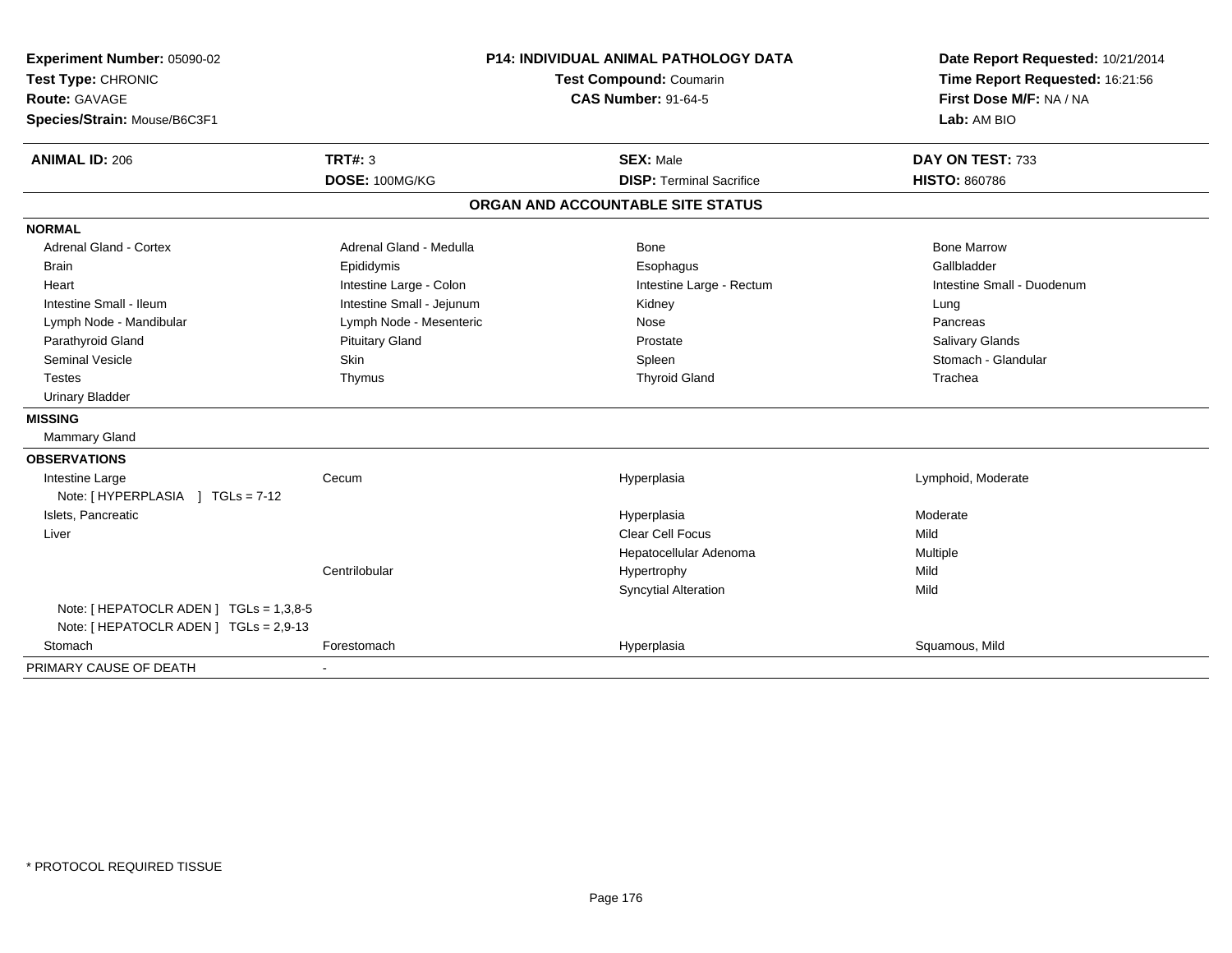| Experiment Number: 05090-02<br>Test Type: CHRONIC<br><b>Route: GAVAGE</b><br>Species/Strain: Mouse/B6C3F1 |                           | <b>P14: INDIVIDUAL ANIMAL PATHOLOGY DATA</b><br>Test Compound: Coumarin<br><b>CAS Number: 91-64-5</b> | Date Report Requested: 10/21/2014<br>Time Report Requested: 16:21:56<br>First Dose M/F: NA / NA<br>Lab: AM BIO |
|-----------------------------------------------------------------------------------------------------------|---------------------------|-------------------------------------------------------------------------------------------------------|----------------------------------------------------------------------------------------------------------------|
| <b>ANIMAL ID: 207</b>                                                                                     | TRT#: 3                   | <b>SEX: Male</b>                                                                                      | DAY ON TEST: 734                                                                                               |
|                                                                                                           | DOSE: 100MG/KG            | <b>DISP: Terminal Sacrifice</b>                                                                       | <b>HISTO: 860787</b>                                                                                           |
|                                                                                                           |                           | ORGAN AND ACCOUNTABLE SITE STATUS                                                                     |                                                                                                                |
| <b>NORMAL</b>                                                                                             |                           |                                                                                                       |                                                                                                                |
| Adrenal Gland - Cortex                                                                                    | Adrenal Gland - Medulla   | Bone                                                                                                  | <b>Bone Marrow</b>                                                                                             |
| <b>Brain</b>                                                                                              | Epididymis                | Esophagus                                                                                             | Gallbladder                                                                                                    |
| Heart                                                                                                     | Intestine Large - Colon   | Intestine Large - Rectum                                                                              | Intestine Small - Duodenum                                                                                     |
| Intestine Small - Ileum                                                                                   | Intestine Small - Jejunum | Islets. Pancreatic                                                                                    | Kidney                                                                                                         |
| Lung                                                                                                      | Lymph Node - Mandibular   | Lymph Node - Mesenteric                                                                               | Nose                                                                                                           |
| Pancreas                                                                                                  | Parathyroid Gland         | <b>Pituitary Gland</b>                                                                                | Prostate                                                                                                       |
| Salivary Glands                                                                                           | <b>Seminal Vesicle</b>    | Skin                                                                                                  | Spleen                                                                                                         |
| Stomach - Glandular                                                                                       | <b>Testes</b>             | Thymus                                                                                                | <b>Thyroid Gland</b>                                                                                           |
| Trachea                                                                                                   | <b>Urinary Bladder</b>    |                                                                                                       |                                                                                                                |
| <b>MISSING</b>                                                                                            |                           |                                                                                                       |                                                                                                                |
| Mammary Gland                                                                                             |                           |                                                                                                       |                                                                                                                |
| <b>OBSERVATIONS</b>                                                                                       |                           |                                                                                                       |                                                                                                                |
| Intestine Large                                                                                           | Cecum                     | Hyperplasia                                                                                           | Lymphoid, Moderate                                                                                             |
| Note: [HYPERPLASIA ] TGLs = 4-13                                                                          |                           |                                                                                                       |                                                                                                                |
| Liver                                                                                                     |                           | <b>Eosinophilic Focus</b>                                                                             | Marked                                                                                                         |
|                                                                                                           |                           | Hepatocellular Carcinoma                                                                              |                                                                                                                |
|                                                                                                           | Centrilobular             | Hypertrophy                                                                                           | Mild                                                                                                           |
|                                                                                                           |                           | Syncytial Alteration                                                                                  | Mild                                                                                                           |
| Note: [ HEPATOCLR CARC ] TGLs = 2-12                                                                      |                           |                                                                                                       |                                                                                                                |
| <b>Preputial Gland</b>                                                                                    |                           | Inflammation                                                                                          | Suppurative, Marked                                                                                            |
| Note: [ INFLAMMATION ] TGLs = 1-15                                                                        |                           |                                                                                                       |                                                                                                                |
| Stomach                                                                                                   | Forestomach               | Hyperplasia                                                                                           | Squamous, Moderate                                                                                             |
| PRIMARY CAUSE OF DEATH                                                                                    |                           |                                                                                                       |                                                                                                                |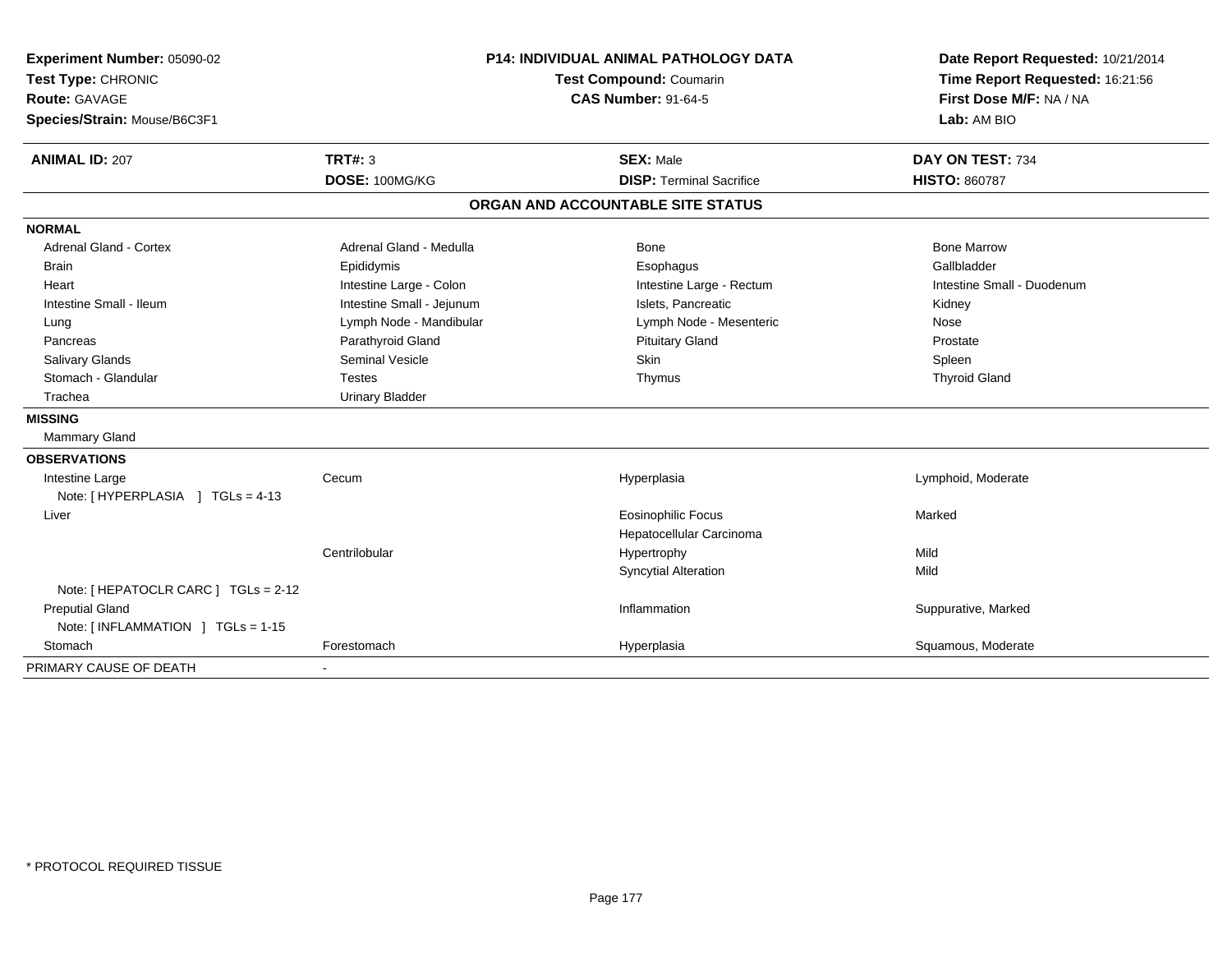| Experiment Number: 05090-02<br>Test Type: CHRONIC<br><b>Route: GAVAGE</b><br>Species/Strain: Mouse/B6C3F1 |                         | P14: INDIVIDUAL ANIMAL PATHOLOGY DATA<br><b>Test Compound: Coumarin</b><br><b>CAS Number: 91-64-5</b> | Date Report Requested: 10/21/2014<br>Time Report Requested: 16:21:56<br>First Dose M/F: NA / NA<br>Lab: AM BIO |
|-----------------------------------------------------------------------------------------------------------|-------------------------|-------------------------------------------------------------------------------------------------------|----------------------------------------------------------------------------------------------------------------|
| <b>ANIMAL ID: 208</b>                                                                                     | TRT#: 3                 | <b>SEX: Male</b>                                                                                      | DAY ON TEST: 729                                                                                               |
|                                                                                                           | DOSE: 100MG/KG          | <b>DISP: Terminal Sacrifice</b>                                                                       | <b>HISTO: 860788</b>                                                                                           |
|                                                                                                           |                         | ORGAN AND ACCOUNTABLE SITE STATUS                                                                     |                                                                                                                |
| <b>NORMAL</b>                                                                                             |                         |                                                                                                       |                                                                                                                |
| <b>Adrenal Gland - Cortex</b>                                                                             | Adrenal Gland - Medulla | Bone                                                                                                  | <b>Bone Marrow</b>                                                                                             |
| <b>Brain</b>                                                                                              | Epididymis              | Esophagus                                                                                             | Gallbladder                                                                                                    |
| Heart                                                                                                     | Intestine Large - Cecum | Intestine Large - Colon                                                                               | Intestine Large - Rectum                                                                                       |
| Intestine Small - Duodenum                                                                                | Intestine Small - Ileum | Intestine Small - Jejunum                                                                             | Islets, Pancreatic                                                                                             |
| Lymph Node - Mandibular                                                                                   | Lymph Node - Mesenteric | Nose                                                                                                  | Pancreas                                                                                                       |
| Parathyroid Gland                                                                                         | <b>Pituitary Gland</b>  | Prostate                                                                                              | <b>Salivary Glands</b>                                                                                         |
| <b>Seminal Vesicle</b>                                                                                    | <b>Skin</b>             | Spleen                                                                                                | Stomach - Forestomach                                                                                          |
| Stomach - Glandular                                                                                       | <b>Testes</b>           | Thymus                                                                                                | <b>Thyroid Gland</b>                                                                                           |
| Trachea                                                                                                   | <b>Urinary Bladder</b>  |                                                                                                       |                                                                                                                |
| <b>MISSING</b>                                                                                            |                         |                                                                                                       |                                                                                                                |
| Mammary Gland                                                                                             |                         |                                                                                                       |                                                                                                                |
| <b>OBSERVATIONS</b>                                                                                       |                         |                                                                                                       |                                                                                                                |
| Kidney                                                                                                    | <b>Renal Tubule</b>     | Necrosis                                                                                              | Coagulative, Mild                                                                                              |
| Liver                                                                                                     |                         | <b>Eosinophilic Focus</b>                                                                             | Marked                                                                                                         |
|                                                                                                           |                         | Hepatocellular Adenoma                                                                                | Multiple                                                                                                       |
|                                                                                                           |                         | <b>Syncytial Alteration</b>                                                                           | Minimal                                                                                                        |
| Note: [HEPATOCLR ADEN] TGLs = 3-12                                                                        |                         |                                                                                                       |                                                                                                                |
| Lung                                                                                                      |                         | Alveolar/Bronchiolar Adenoma                                                                          |                                                                                                                |
| Note: [ ALV BRON ADEN ] TGLs = 2-11                                                                       |                         |                                                                                                       |                                                                                                                |
| PRIMARY CAUSE OF DEATH                                                                                    |                         |                                                                                                       |                                                                                                                |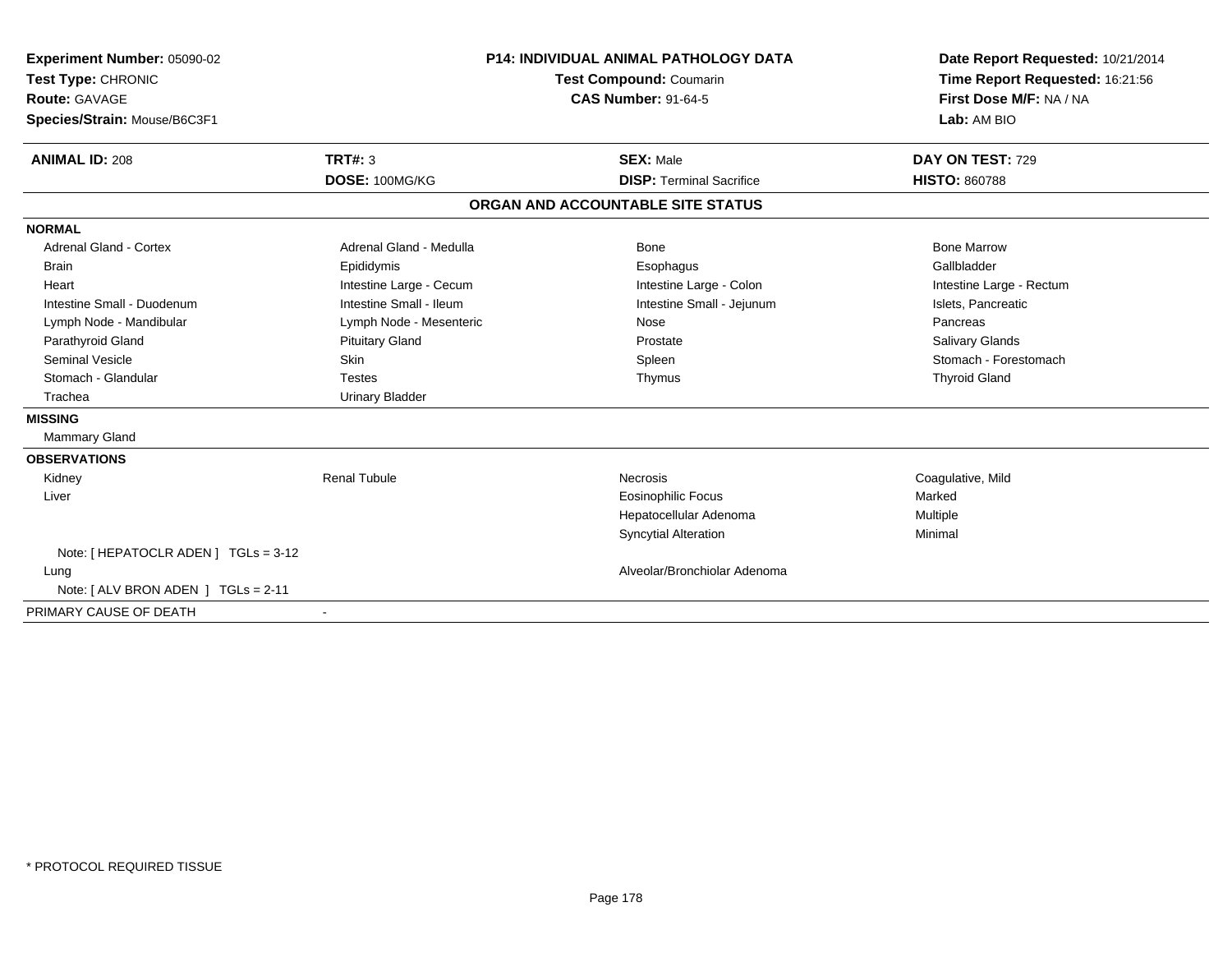| Experiment Number: 05090-02<br>Test Type: CHRONIC<br>Route: GAVAGE<br>Species/Strain: Mouse/B6C3F1                                                                                                                            |                                                                                                                                                                                                     | <b>P14: INDIVIDUAL ANIMAL PATHOLOGY DATA</b><br><b>Test Compound: Coumarin</b><br><b>CAS Number: 91-64-5</b>                                                    | Date Report Requested: 10/21/2014<br>Time Report Requested: 16:21:56<br>First Dose M/F: NA / NA<br>Lab: AM BIO                                                           |
|-------------------------------------------------------------------------------------------------------------------------------------------------------------------------------------------------------------------------------|-----------------------------------------------------------------------------------------------------------------------------------------------------------------------------------------------------|-----------------------------------------------------------------------------------------------------------------------------------------------------------------|--------------------------------------------------------------------------------------------------------------------------------------------------------------------------|
| <b>ANIMAL ID: 209</b>                                                                                                                                                                                                         | <b>TRT#: 3</b><br>DOSE: 100MG/KG                                                                                                                                                                    | <b>SEX: Male</b><br><b>DISP: Moribund</b>                                                                                                                       | DAY ON TEST: 723<br><b>HISTO: 860789</b>                                                                                                                                 |
|                                                                                                                                                                                                                               |                                                                                                                                                                                                     | ORGAN AND ACCOUNTABLE SITE STATUS                                                                                                                               |                                                                                                                                                                          |
|                                                                                                                                                                                                                               |                                                                                                                                                                                                     |                                                                                                                                                                 |                                                                                                                                                                          |
| <b>NORMAL</b><br><b>Adrenal Gland - Cortex</b><br><b>Brain</b><br>Gallbladder<br>Intestine Large - Rectum<br>Islets, Pancreatic<br>Lymph Node - Mesenteric<br>Prostate<br>Spleen<br>Thymus<br><b>MISSING</b><br>Mammary Gland | Adrenal Gland - Medulla<br>Epididymis<br>Heart<br>Intestine Small - Duodenum<br>Kidney<br>Nose<br><b>Salivary Glands</b><br>Stomach - Forestomach<br><b>Thyroid Gland</b><br><b>Pituitary Gland</b> | <b>Bone</b><br>Esophagus<br>Intestine Large - Cecum<br>Intestine Small - Ileum<br>Liver<br>Pancreas<br><b>Seminal Vesicle</b><br>Stomach - Glandular<br>Trachea | <b>Bone Marrow</b><br>Eye<br>Intestine Large - Colon<br>Intestine Small - Jejunum<br>Lung<br>Parathyroid Gland<br><b>Skin</b><br><b>Testes</b><br><b>Urinary Bladder</b> |
| <b>OBSERVATIONS</b>                                                                                                                                                                                                           |                                                                                                                                                                                                     |                                                                                                                                                                 |                                                                                                                                                                          |
| Harderian Gland<br>[Adenoma TGLS = $2-13$ ]                                                                                                                                                                                   |                                                                                                                                                                                                     | Adenoma                                                                                                                                                         |                                                                                                                                                                          |
| Lymph Node<br>[Hyperplasia TGLS = 1-11]                                                                                                                                                                                       | Mandibular                                                                                                                                                                                          | Hyperplasia                                                                                                                                                     | Lymphoid, Marked                                                                                                                                                         |
| <b>Preputial Gland</b><br>[Dilatation TGLS = 3-12]                                                                                                                                                                            | Duct                                                                                                                                                                                                | Dilatation                                                                                                                                                      | Marked                                                                                                                                                                   |
| PRIMARY CAUSE OF DEATH                                                                                                                                                                                                        | $\overline{\phantom{a}}$                                                                                                                                                                            |                                                                                                                                                                 |                                                                                                                                                                          |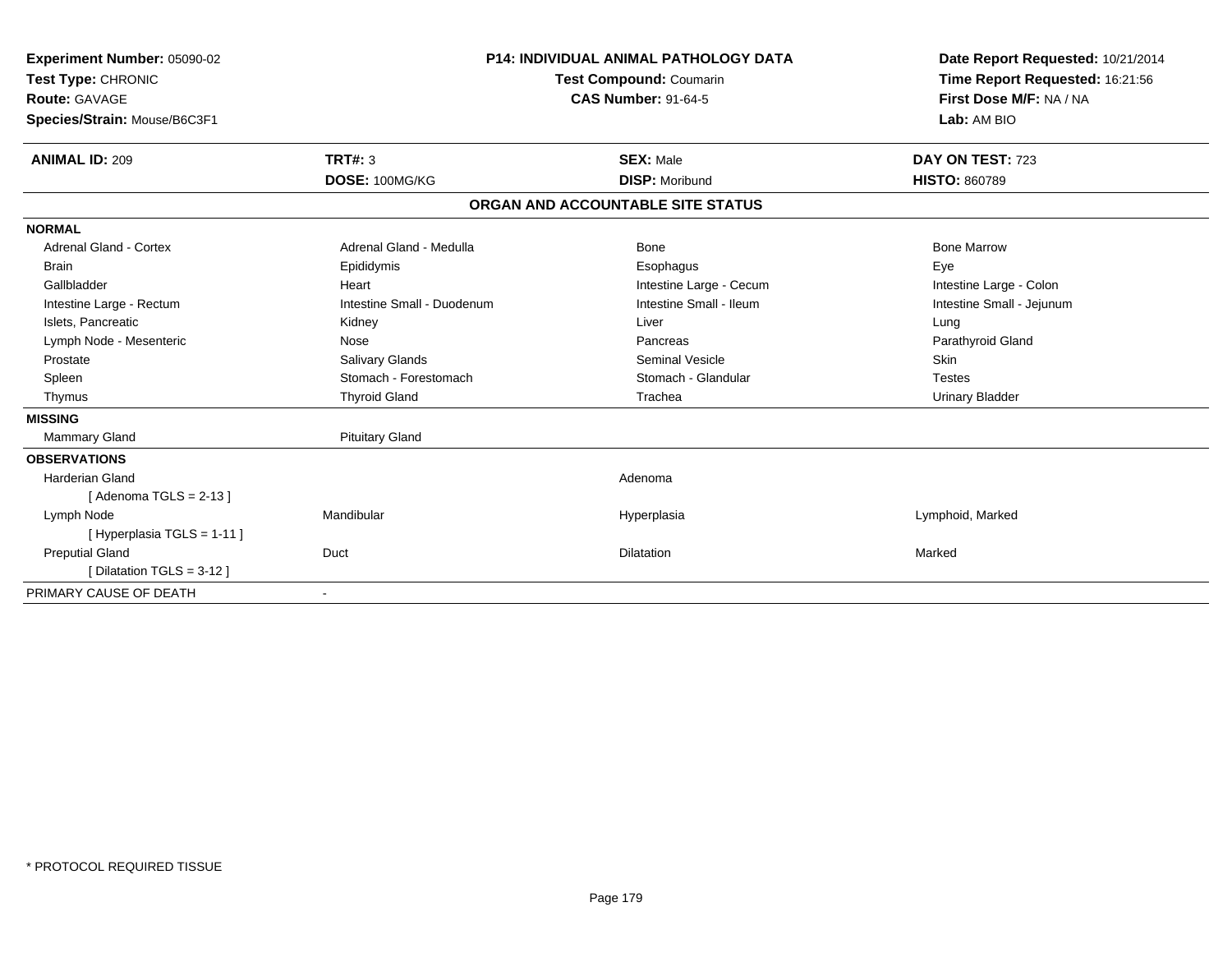| Experiment Number: 05090-02<br>Test Type: CHRONIC<br><b>Route: GAVAGE</b><br>Species/Strain: Mouse/B6C3F1 |                           | <b>P14: INDIVIDUAL ANIMAL PATHOLOGY DATA</b><br>Test Compound: Coumarin<br><b>CAS Number: 91-64-5</b> | Date Report Requested: 10/21/2014<br>Time Report Requested: 16:21:56<br>First Dose M/F: NA / NA<br>Lab: AM BIO |
|-----------------------------------------------------------------------------------------------------------|---------------------------|-------------------------------------------------------------------------------------------------------|----------------------------------------------------------------------------------------------------------------|
| <b>ANIMAL ID: 210</b>                                                                                     | TRT#: 3<br>DOSE: 100MG/KG | <b>SEX: Male</b><br><b>DISP: Dead</b>                                                                 | DAY ON TEST: 419<br><b>HISTO: 860790</b>                                                                       |
|                                                                                                           |                           |                                                                                                       |                                                                                                                |
|                                                                                                           |                           | ORGAN AND ACCOUNTABLE SITE STATUS                                                                     |                                                                                                                |
| <b>NORMAL</b>                                                                                             |                           |                                                                                                       |                                                                                                                |
| Adrenal Gland - Cortex                                                                                    | Adrenal Gland - Medulla   | Bone                                                                                                  | <b>Bone Marrow</b>                                                                                             |
| <b>Brain</b>                                                                                              | Epididymis                | Esophagus                                                                                             | Heart                                                                                                          |
| Islets, Pancreatic                                                                                        | Kidney                    | Lymph Node - Mandibular                                                                               | Lymph Node - Mesenteric                                                                                        |
| Nose                                                                                                      | Pancreas                  | Parathyroid Gland                                                                                     | Prostate                                                                                                       |
| <b>Salivary Glands</b>                                                                                    | <b>Seminal Vesicle</b>    | Skin                                                                                                  | Spleen                                                                                                         |
| <b>Testes</b>                                                                                             | Thymus                    | <b>Thyroid Gland</b>                                                                                  | Trachea                                                                                                        |
| <b>Urinary Bladder</b>                                                                                    |                           |                                                                                                       |                                                                                                                |
| <b>MISSING</b>                                                                                            |                           |                                                                                                       |                                                                                                                |
| Gallbladder                                                                                               | Mammary Gland             | <b>Pituitary Gland</b>                                                                                |                                                                                                                |
| <b>AUTO PRECLUDES DIAG.</b>                                                                               |                           |                                                                                                       |                                                                                                                |
| Intestine Large - Cecum                                                                                   | Intestine Large - Colon   | Intestine Large - Rectum                                                                              | Intestine Small - Duodenum                                                                                     |
| Intestine Small - Ileum                                                                                   | Intestine Small - Jejunum | Stomach - Forestomach                                                                                 | Stomach - Glandular                                                                                            |
| <b>OBSERVATIONS</b>                                                                                       |                           |                                                                                                       |                                                                                                                |
| Liver                                                                                                     |                           | Congestion                                                                                            | Marked                                                                                                         |
|                                                                                                           |                           | <b>Syncytial Alteration</b>                                                                           | Minimal                                                                                                        |
| Note: [CONGESTION ] TGLs = 1-2                                                                            |                           |                                                                                                       |                                                                                                                |
| Lung                                                                                                      | Alveolar Epith            | Hyperplasia                                                                                           | Minimal                                                                                                        |
| Note: LUNG LESIONS PROB ASSOC WITH GAVAGE ERROR                                                           |                           |                                                                                                       |                                                                                                                |
| PRIMARY CAUSE OF DEATH                                                                                    |                           |                                                                                                       |                                                                                                                |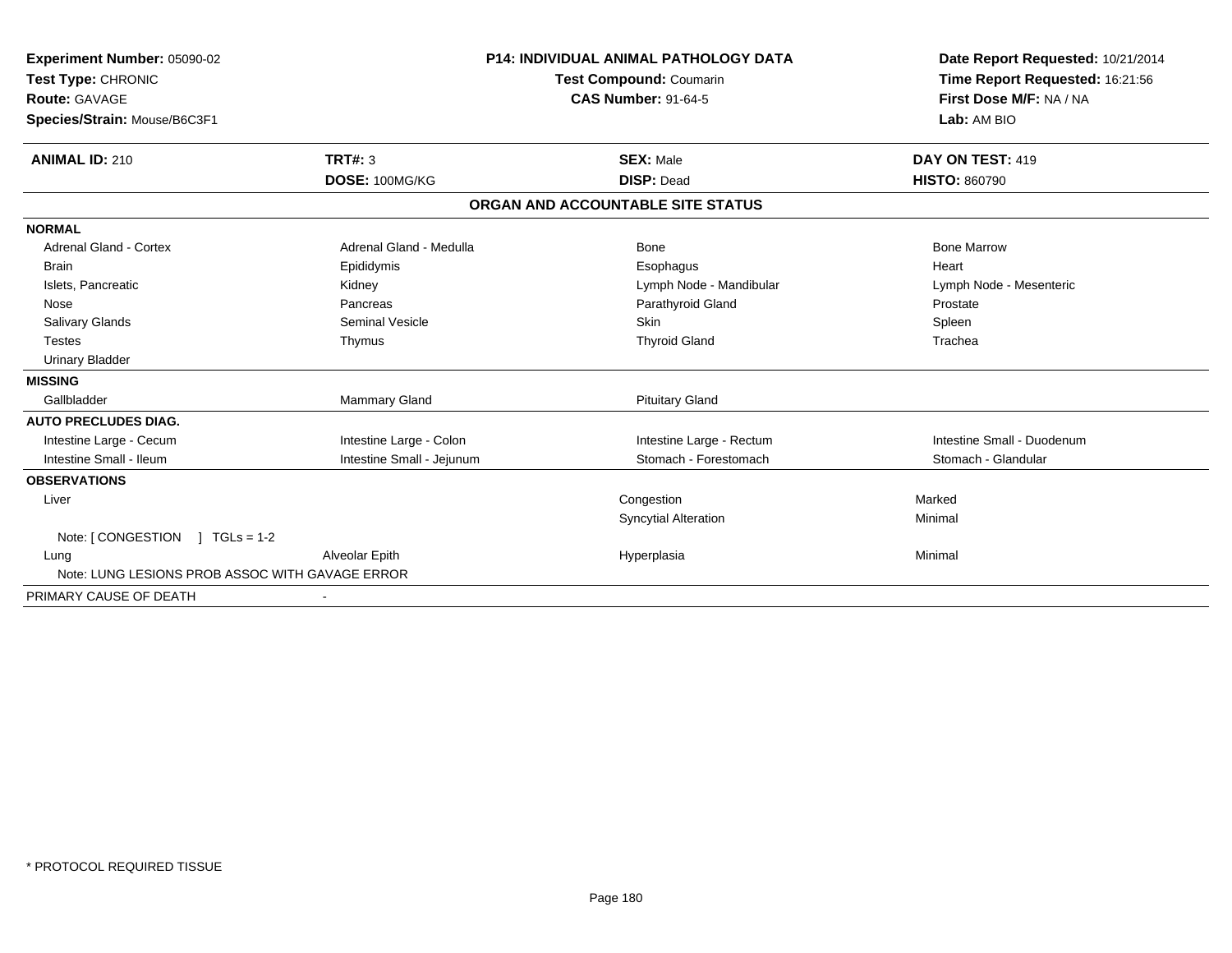| Experiment Number: 05090-02<br>Test Type: CHRONIC    |                         | <b>P14: INDIVIDUAL ANIMAL PATHOLOGY DATA</b><br>Test Compound: Coumarin | Date Report Requested: 10/21/2014<br>Time Report Requested: 16:21:56 |
|------------------------------------------------------|-------------------------|-------------------------------------------------------------------------|----------------------------------------------------------------------|
| <b>Route: GAVAGE</b><br>Species/Strain: Mouse/B6C3F1 |                         | <b>CAS Number: 91-64-5</b>                                              | First Dose M/F: NA / NA<br>Lab: AM BIO                               |
| <b>ANIMAL ID: 211</b>                                | <b>TRT#: 4</b>          | <b>SEX: Male</b>                                                        | DAY ON TEST: 674                                                     |
|                                                      | DOSE: 200MG/KG          | <b>DISP: Dead</b>                                                       | <b>HISTO: 860791</b>                                                 |
|                                                      |                         | ORGAN AND ACCOUNTABLE SITE STATUS                                       |                                                                      |
| <b>NORMAL</b>                                        |                         |                                                                         |                                                                      |
| <b>Adrenal Gland - Cortex</b>                        | Adrenal Gland - Medulla | Bone                                                                    | <b>Bone Marrow</b>                                                   |
| <b>Brain</b>                                         | Epididymis              | Esophagus                                                               | Islets, Pancreatic                                                   |
| Lymph Node - Mandibular                              | Nose                    | Pancreas                                                                | Parathyroid Gland                                                    |
| <b>Pituitary Gland</b>                               | Prostate                | <b>Salivary Glands</b>                                                  | <b>Seminal Vesicle</b>                                               |
| Skin                                                 | Spleen                  | Stomach - Forestomach                                                   | <b>Testes</b>                                                        |
| Thymus                                               | <b>Thyroid Gland</b>    | Trachea                                                                 | <b>Urinary Bladder</b>                                               |
| <b>MISSING</b>                                       |                         |                                                                         |                                                                      |
| <b>Mammary Gland</b>                                 |                         |                                                                         |                                                                      |
| <b>AUTO PRECLUDES DIAG.</b>                          |                         |                                                                         |                                                                      |
| Gallbladder                                          | Intestine Large - Cecum | Intestine Large - Colon                                                 | Intestine Large - Rectum                                             |
| Intestine Small - Duodenum                           | Intestine Small - Ileum | Intestine Small - Jejunum                                               | Kidney                                                               |
| Lymph Node - Mesenteric                              | Stomach - Glandular     |                                                                         |                                                                      |
| <b>OBSERVATIONS</b>                                  |                         |                                                                         |                                                                      |
| Heart                                                |                         | Mineralization                                                          | Moderate                                                             |
| Liver                                                |                         | Hepatocellular Adenoma                                                  |                                                                      |
|                                                      |                         | <b>Necrosis</b>                                                         | Coagulative, Moderate                                                |
|                                                      |                         | <b>Syncytial Alteration</b>                                             | Mild                                                                 |
| Lung                                                 |                         | Inflammation                                                            | Suppurative, Moderate                                                |
| PRIMARY CAUSE OF DEATH                               |                         |                                                                         |                                                                      |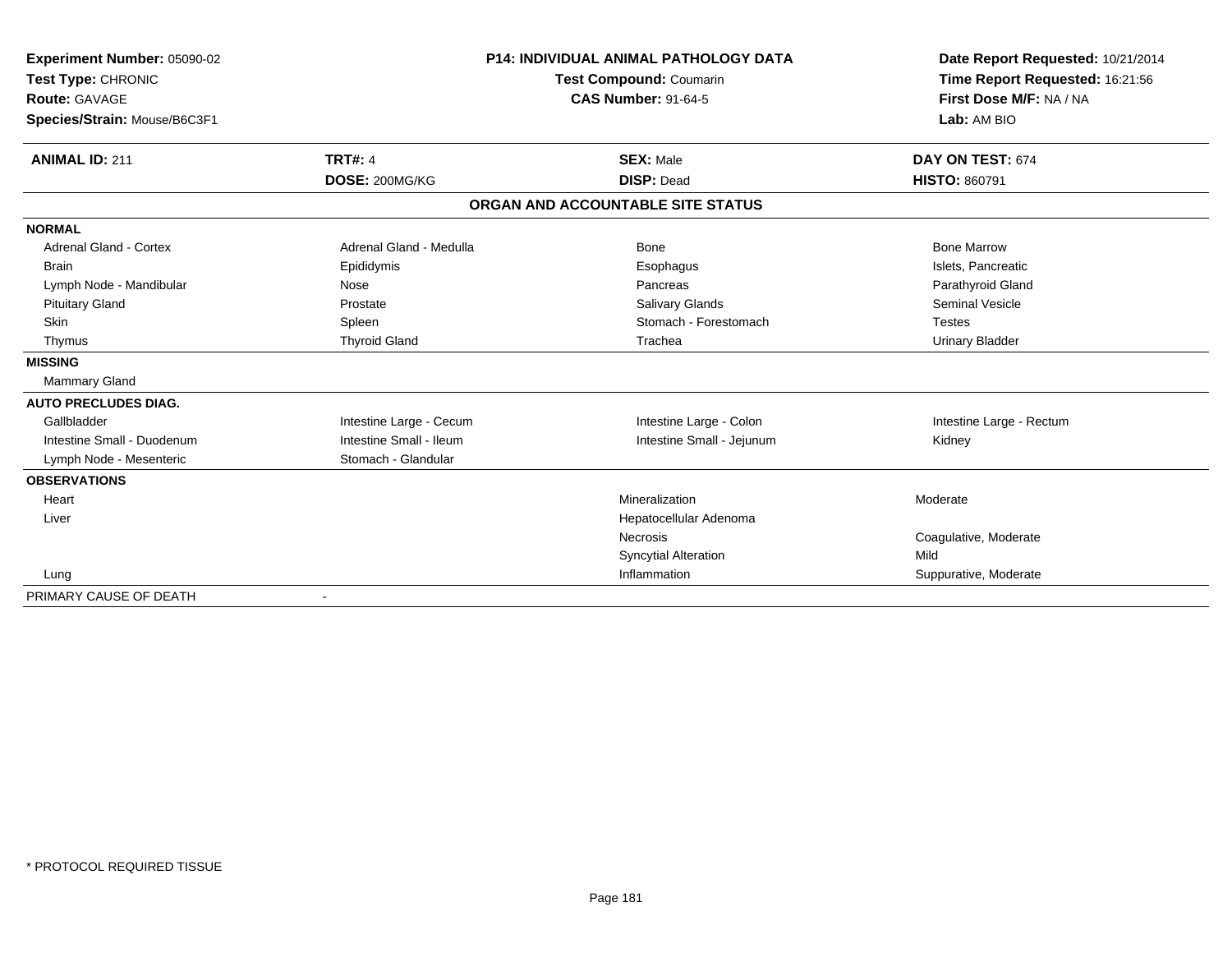| Experiment Number: 05090-02<br>Test Type: CHRONIC<br><b>Route: GAVAGE</b><br>Species/Strain: Mouse/B6C3F1<br><b>ANIMAL ID: 212</b> | <b>TRT#: 4</b>          | <b>P14: INDIVIDUAL ANIMAL PATHOLOGY DATA</b><br>Test Compound: Coumarin<br><b>CAS Number: 91-64-5</b><br><b>SEX: Male</b> | Date Report Requested: 10/21/2014<br>Time Report Requested: 16:21:56<br>First Dose M/F: NA / NA<br>Lab: AM BIO<br>DAY ON TEST: 456 |
|------------------------------------------------------------------------------------------------------------------------------------|-------------------------|---------------------------------------------------------------------------------------------------------------------------|------------------------------------------------------------------------------------------------------------------------------------|
|                                                                                                                                    | DOSE: 200MG/KG          | <b>DISP:</b> Interval Sacrifice                                                                                           | <b>HISTO: 860792</b>                                                                                                               |
|                                                                                                                                    |                         | ORGAN AND ACCOUNTABLE SITE STATUS                                                                                         |                                                                                                                                    |
| <b>NORMAL</b>                                                                                                                      |                         |                                                                                                                           |                                                                                                                                    |
| Adrenal Gland - Cortex                                                                                                             | Adrenal Gland - Medulla | Bone                                                                                                                      | <b>Bone Marrow</b>                                                                                                                 |
| Brain                                                                                                                              | Epididymis              | Esophagus                                                                                                                 | Gallbladder                                                                                                                        |
| Heart                                                                                                                              | Intestine Large - Cecum | Intestine Large - Colon                                                                                                   | Intestine Large - Rectum                                                                                                           |
| Intestine Small - Duodenum                                                                                                         | Intestine Small - Ileum | Intestine Small - Jejunum                                                                                                 | Islets, Pancreatic                                                                                                                 |
| Lung                                                                                                                               | Lymph Node - Mandibular | Lymph Node - Mesenteric                                                                                                   | Nose                                                                                                                               |
| Pancreas                                                                                                                           | Parathyroid Gland       | <b>Pituitary Gland</b>                                                                                                    | <b>Salivary Glands</b>                                                                                                             |
| <b>Seminal Vesicle</b>                                                                                                             | Skin                    | Spleen                                                                                                                    | Stomach - Forestomach                                                                                                              |
| Stomach - Glandular                                                                                                                | <b>Testes</b>           | Thymus                                                                                                                    | <b>Thyroid Gland</b>                                                                                                               |
| Trachea                                                                                                                            |                         |                                                                                                                           |                                                                                                                                    |
| <b>MISSING</b>                                                                                                                     |                         |                                                                                                                           |                                                                                                                                    |
| <b>Mammary Gland</b>                                                                                                               |                         |                                                                                                                           |                                                                                                                                    |
| <b>OBSERVATIONS</b>                                                                                                                |                         |                                                                                                                           |                                                                                                                                    |
| Kidney                                                                                                                             | Pelvis                  | <b>Infiltration Cellular</b>                                                                                              | Lymphocyte, Mild                                                                                                                   |
| Liver                                                                                                                              | Centrilobular           | Hypertrophy                                                                                                               | Moderate                                                                                                                           |
|                                                                                                                                    |                         | <b>Syncytial Alteration</b>                                                                                               | Mild                                                                                                                               |
|                                                                                                                                    |                         | Vacuolization Cytoplasmic                                                                                                 | Minimal                                                                                                                            |
| Prostate                                                                                                                           |                         | <b>Infiltration Cellular</b>                                                                                              | Lymphocyte, Mild                                                                                                                   |
| <b>Urinary Bladder</b>                                                                                                             |                         | <b>Infiltration Cellular</b>                                                                                              | Lymphocyte, Mild                                                                                                                   |
| PRIMARY CAUSE OF DEATH                                                                                                             |                         |                                                                                                                           |                                                                                                                                    |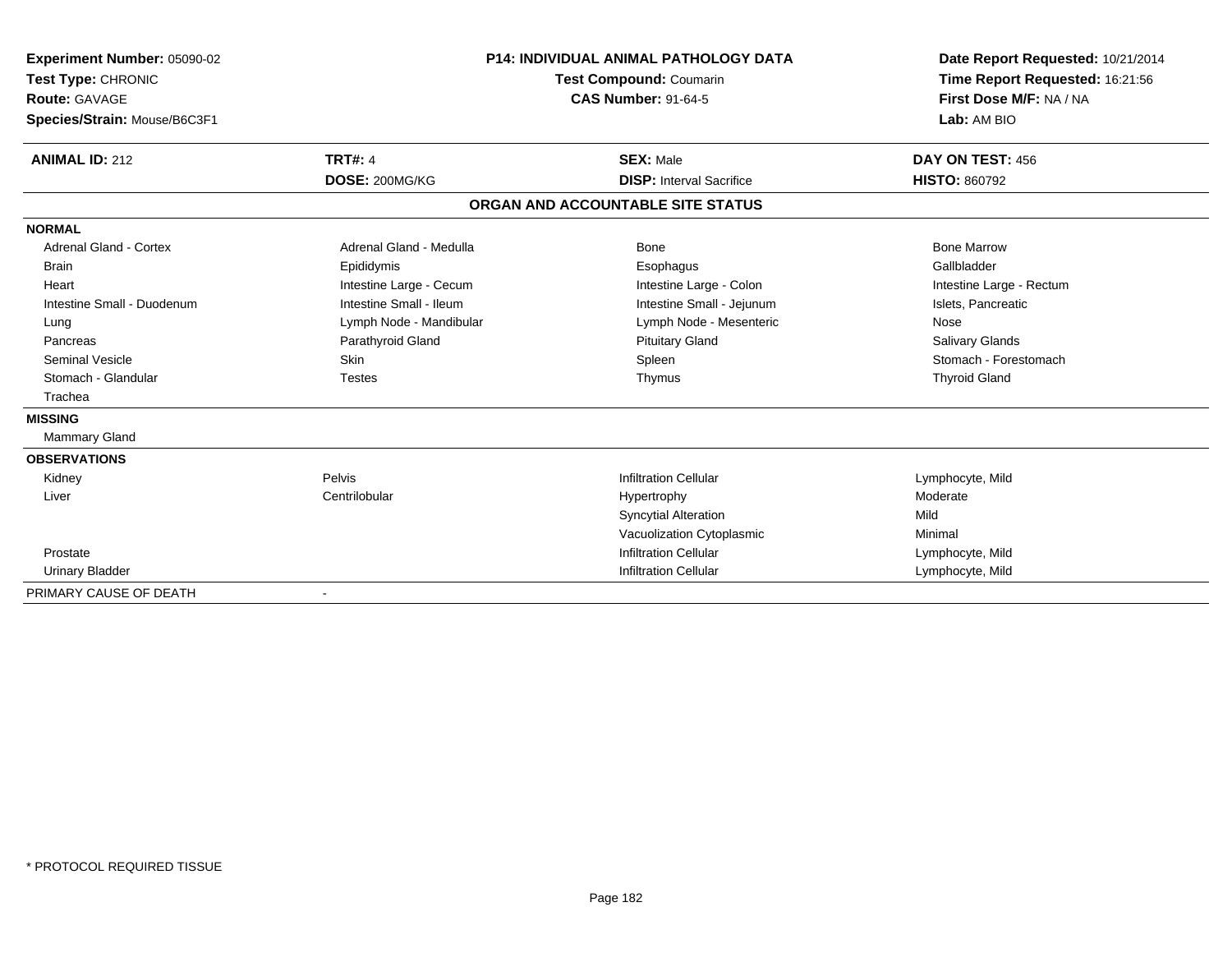| Experiment Number: 05090-02<br>Test Type: CHRONIC<br><b>Route: GAVAGE</b><br>Species/Strain: Mouse/B6C3F1 |                         |                                   | <b>P14: INDIVIDUAL ANIMAL PATHOLOGY DATA</b><br>Test Compound: Coumarin<br><b>CAS Number: 91-64-5</b> | Date Report Requested: 10/21/2014<br>Time Report Requested: 16:21:56<br>First Dose M/F: NA / NA<br>Lab: AM BIO |
|-----------------------------------------------------------------------------------------------------------|-------------------------|-----------------------------------|-------------------------------------------------------------------------------------------------------|----------------------------------------------------------------------------------------------------------------|
| <b>ANIMAL ID: 213</b>                                                                                     | <b>TRT#: 4</b>          |                                   | <b>SEX: Male</b>                                                                                      | DAY ON TEST: 455                                                                                               |
|                                                                                                           | DOSE: 200MG/KG          |                                   | <b>DISP: Interval Sacrifice</b>                                                                       | <b>HISTO: 860793</b>                                                                                           |
|                                                                                                           |                         | ORGAN AND ACCOUNTABLE SITE STATUS |                                                                                                       |                                                                                                                |
| <b>NORMAL</b>                                                                                             |                         |                                   |                                                                                                       |                                                                                                                |
| <b>Adrenal Gland - Cortex</b>                                                                             | Adrenal Gland - Medulla |                                   | Bone                                                                                                  | <b>Bone Marrow</b>                                                                                             |
| <b>Brain</b>                                                                                              | Epididymis              |                                   | Esophagus                                                                                             | Gallbladder                                                                                                    |
| Heart                                                                                                     | Intestine Large - Cecum |                                   | Intestine Large - Colon                                                                               | Intestine Large - Rectum                                                                                       |
| Intestine Small - Duodenum                                                                                | Intestine Small - Ileum |                                   | Intestine Small - Jejunum                                                                             | Islets, Pancreatic                                                                                             |
| Kidney                                                                                                    | Lung                    |                                   | Lymph Node - Mandibular                                                                               | Nose                                                                                                           |
| Pancreas                                                                                                  | Parathyroid Gland       |                                   | <b>Pituitary Gland</b>                                                                                | Prostate                                                                                                       |
| Seminal Vesicle                                                                                           | <b>Skin</b>             |                                   | Spleen                                                                                                | Stomach - Forestomach                                                                                          |
| Stomach - Glandular                                                                                       | <b>Testes</b>           |                                   | Thymus                                                                                                | <b>Thyroid Gland</b>                                                                                           |
| Trachea                                                                                                   | <b>Urinary Bladder</b>  |                                   |                                                                                                       |                                                                                                                |
| <b>MISSING</b>                                                                                            |                         |                                   |                                                                                                       |                                                                                                                |
| Lymph Node - Mesenteric                                                                                   | <b>Mammary Gland</b>    |                                   |                                                                                                       |                                                                                                                |
| <b>OBSERVATIONS</b>                                                                                       |                         |                                   |                                                                                                       |                                                                                                                |
| Liver                                                                                                     |                         |                                   | Hepatocellular Adenoma                                                                                |                                                                                                                |
|                                                                                                           | Centrilobular           |                                   | Hypertrophy                                                                                           | Moderate                                                                                                       |
|                                                                                                           |                         |                                   | <b>Syncytial Alteration</b>                                                                           | Mild                                                                                                           |
| Note: [ HEPATOCLR ADEN ] TGLs = 1-2                                                                       |                         |                                   |                                                                                                       |                                                                                                                |
| <b>Salivary Glands</b>                                                                                    |                         |                                   | <b>Infiltration Cellular</b>                                                                          | Lymphocyte, Mild                                                                                               |
| PRIMARY CAUSE OF DEATH                                                                                    |                         |                                   |                                                                                                       |                                                                                                                |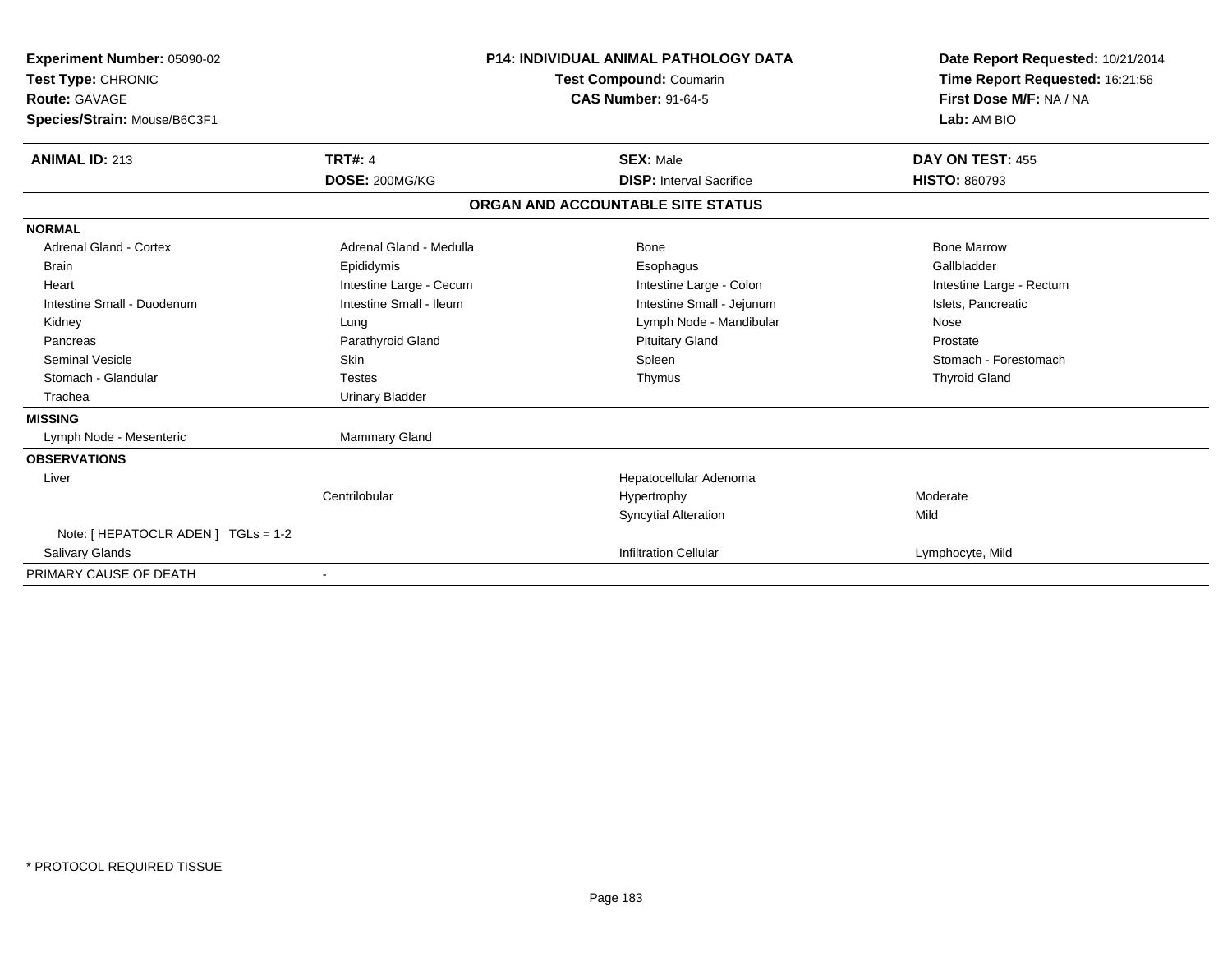| Experiment Number: 05090-02           | <b>P14: INDIVIDUAL ANIMAL PATHOLOGY DATA</b> |                                   | Date Report Requested: 10/21/2014 |  |
|---------------------------------------|----------------------------------------------|-----------------------------------|-----------------------------------|--|
| Test Type: CHRONIC                    |                                              | Test Compound: Coumarin           | Time Report Requested: 16:21:56   |  |
| <b>Route: GAVAGE</b>                  |                                              | <b>CAS Number: 91-64-5</b>        | First Dose M/F: NA / NA           |  |
| Species/Strain: Mouse/B6C3F1          |                                              |                                   | Lab: AM BIO                       |  |
| <b>ANIMAL ID: 214</b>                 | <b>TRT#: 4</b>                               | <b>SEX: Male</b>                  | DAY ON TEST: 659                  |  |
|                                       | DOSE: 200MG/KG                               | <b>DISP: Dead</b>                 | <b>HISTO: 860794</b>              |  |
|                                       |                                              | ORGAN AND ACCOUNTABLE SITE STATUS |                                   |  |
| <b>NORMAL</b>                         |                                              |                                   |                                   |  |
| <b>Adrenal Gland - Cortex</b>         | Adrenal Gland - Medulla                      | <b>Bone</b>                       | <b>Bone Marrow</b>                |  |
| <b>Brain</b>                          | Epididymis                                   | Esophagus                         | Heart                             |  |
| Intestine Large - Cecum               | Intestine Large - Colon                      | Intestine Large - Rectum          | Intestine Small - Duodenum        |  |
| Intestine Small - Ileum               | Intestine Small - Jejunum                    | Islets, Pancreatic                | Kidney                            |  |
| Lymph Node - Mandibular               | Lymph Node - Mesenteric                      | <b>Nose</b>                       | Pancreas                          |  |
| Parathyroid Gland                     | <b>Pituitary Gland</b>                       | Prostate                          | Salivary Glands                   |  |
| <b>Seminal Vesicle</b>                | Skin                                         | Spleen                            | Stomach - Forestomach             |  |
| Stomach - Glandular                   | <b>Testes</b>                                | Thymus                            | <b>Thyroid Gland</b>              |  |
| Trachea                               | <b>Urinary Bladder</b>                       |                                   |                                   |  |
| <b>MISSING</b>                        |                                              |                                   |                                   |  |
| Mammary Gland                         |                                              |                                   |                                   |  |
| <b>AUTO PRECLUDES DIAG.</b>           |                                              |                                   |                                   |  |
| Gallbladder                           |                                              |                                   |                                   |  |
| <b>OBSERVATIONS</b>                   |                                              |                                   |                                   |  |
| Liver                                 |                                              | Angiectasis                       | Marked                            |  |
|                                       |                                              | Congestion                        | Marked                            |  |
|                                       |                                              | <b>Eosinophilic Focus</b>         | Moderate                          |  |
|                                       |                                              | Necrosis                          | Coagulative, Moderate             |  |
|                                       |                                              | <b>Syncytial Alteration</b>       | Mild                              |  |
| Note: [ CONGESTION<br>$1 TGLs = 2-11$ |                                              |                                   |                                   |  |
| Lung                                  |                                              | Alveolar/Bronchiolar Adenoma      |                                   |  |
| PRIMARY CAUSE OF DEATH                | $\blacksquare$                               |                                   |                                   |  |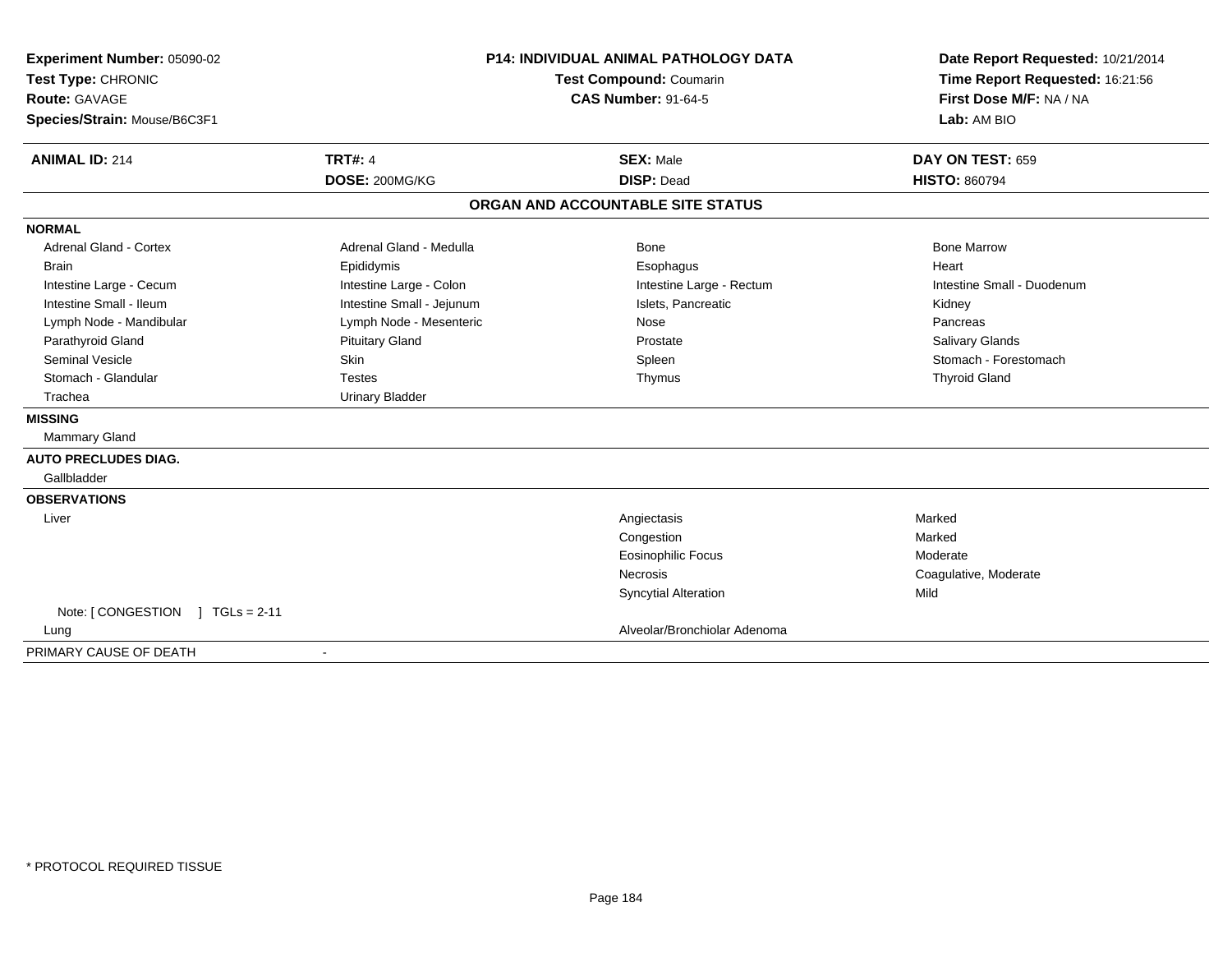| Experiment Number: 05090-02        | <b>P14: INDIVIDUAL ANIMAL PATHOLOGY DATA</b> |                                   | Date Report Requested: 10/21/2014 |  |
|------------------------------------|----------------------------------------------|-----------------------------------|-----------------------------------|--|
| Test Type: CHRONIC                 |                                              | Test Compound: Coumarin           | Time Report Requested: 16:21:56   |  |
| <b>Route: GAVAGE</b>               |                                              | <b>CAS Number: 91-64-5</b>        | First Dose M/F: NA / NA           |  |
| Species/Strain: Mouse/B6C3F1       |                                              |                                   | Lab: AM BIO                       |  |
| <b>ANIMAL ID: 215</b>              | <b>TRT#: 4</b>                               | <b>SEX: Male</b>                  | DAY ON TEST: 730                  |  |
|                                    | DOSE: 200MG/KG                               | <b>DISP: Terminal Sacrifice</b>   | <b>HISTO: 860795</b>              |  |
|                                    |                                              | ORGAN AND ACCOUNTABLE SITE STATUS |                                   |  |
| <b>NORMAL</b>                      |                                              |                                   |                                   |  |
| Adrenal Gland - Cortex             | Bone                                         | <b>Bone Marrow</b>                | <b>Brain</b>                      |  |
| Epididymis                         | Esophagus                                    | Gallbladder                       | Heart                             |  |
| Intestine Large - Cecum            | Intestine Large - Colon                      | Intestine Large - Rectum          | Intestine Small - Duodenum        |  |
| Intestine Small - Ileum            | Intestine Small - Jejunum                    | Islets, Pancreatic                | Kidney                            |  |
| Lung                               | Lymph Node - Mesenteric                      | Nose                              | Pancreas                          |  |
| Parathyroid Gland                  | <b>Pituitary Gland</b>                       | Prostate                          | Salivary Glands                   |  |
| <b>Seminal Vesicle</b>             | Skin                                         | Spleen                            | Stomach - Forestomach             |  |
| <b>Testes</b>                      | Thymus                                       | <b>Thyroid Gland</b>              | Trachea                           |  |
| <b>Urinary Bladder</b>             |                                              |                                   |                                   |  |
| <b>MISSING</b>                     |                                              |                                   |                                   |  |
| Lymph Node - Mandibular            | Mammary Gland                                |                                   |                                   |  |
| <b>OBSERVATIONS</b>                |                                              |                                   |                                   |  |
| <b>Adrenal Gland</b>               | Medulla                                      | Pheochromocytoma Benign           |                                   |  |
| Note: [ PHEOCHROM BGN ] TGLs = 2-3 |                                              |                                   |                                   |  |
| Liver                              |                                              | Eosinophilic Focus                |                                   |  |
|                                    |                                              | Hepatocellular Adenoma            |                                   |  |
|                                    | Centrilobular                                | Hypertrophy                       | Mild                              |  |
|                                    |                                              | <b>Syncytial Alteration</b>       | Mild                              |  |
| <b>Preputial Gland</b>             | Duct                                         | <b>Dilatation</b>                 | Marked                            |  |
| Note: [DILATATION ] TGLs = 1-11    |                                              |                                   |                                   |  |
| Stomach                            | Glandular                                    | <b>Infiltration Cellular</b>      | Lymphocyte, Minimal               |  |
| PRIMARY CAUSE OF DEATH             |                                              |                                   |                                   |  |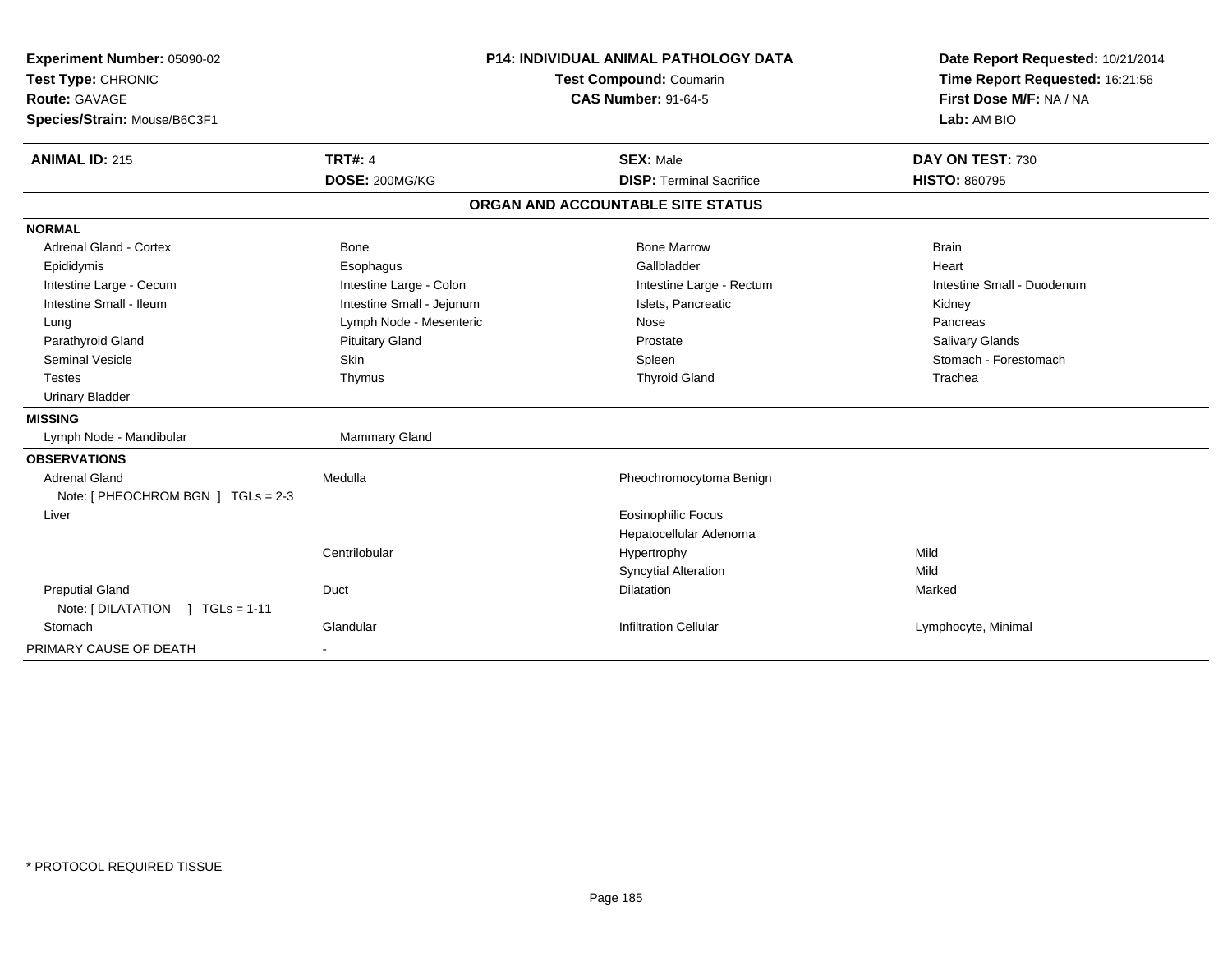| <b>Experiment Number: 05090-02</b><br>Test Type: CHRONIC<br><b>Route: GAVAGE</b><br>Species/Strain: Mouse/B6C3F1<br><b>ANIMAL ID: 216</b> | <b>TRT#: 4</b><br>DOSE: 200MG/KG | <b>P14: INDIVIDUAL ANIMAL PATHOLOGY DATA</b><br><b>Test Compound: Coumarin</b><br><b>CAS Number: 91-64-5</b><br><b>SEX: Male</b><br><b>DISP: Terminal Sacrifice</b> | Date Report Requested: 10/21/2014<br>Time Report Requested: 16:21:56<br>First Dose M/F: NA / NA<br>Lab: AM BIO<br>DAY ON TEST: 730<br><b>HISTO: 860796</b> |
|-------------------------------------------------------------------------------------------------------------------------------------------|----------------------------------|---------------------------------------------------------------------------------------------------------------------------------------------------------------------|------------------------------------------------------------------------------------------------------------------------------------------------------------|
|                                                                                                                                           |                                  | ORGAN AND ACCOUNTABLE SITE STATUS                                                                                                                                   |                                                                                                                                                            |
| <b>NORMAL</b>                                                                                                                             |                                  |                                                                                                                                                                     |                                                                                                                                                            |
| <b>Adrenal Gland - Cortex</b>                                                                                                             | Adrenal Gland - Medulla          | Bone                                                                                                                                                                | <b>Bone Marrow</b>                                                                                                                                         |
| Brain                                                                                                                                     | Epididymis                       | Esophagus                                                                                                                                                           | Gallbladder                                                                                                                                                |
| Heart                                                                                                                                     | Intestine Large - Cecum          | Intestine Large - Colon                                                                                                                                             | Intestine Large - Rectum                                                                                                                                   |
| Intestine Small - Duodenum                                                                                                                | Intestine Small - Ileum          | Intestine Small - Jejunum                                                                                                                                           | Islets, Pancreatic                                                                                                                                         |
| Kidney                                                                                                                                    | Lung                             | Lymph Node - Mandibular                                                                                                                                             | Lymph Node - Mesenteric                                                                                                                                    |
| Pancreas                                                                                                                                  | <b>Pituitary Gland</b>           | Prostate                                                                                                                                                            | <b>Salivary Glands</b>                                                                                                                                     |
| <b>Seminal Vesicle</b>                                                                                                                    | Skin                             | Spleen                                                                                                                                                              | Stomach - Forestomach                                                                                                                                      |
| Stomach - Glandular                                                                                                                       | <b>Testes</b>                    | Thymus                                                                                                                                                              | <b>Thyroid Gland</b>                                                                                                                                       |
| Trachea                                                                                                                                   | <b>Urinary Bladder</b>           |                                                                                                                                                                     |                                                                                                                                                            |
| <b>MISSING</b>                                                                                                                            |                                  |                                                                                                                                                                     |                                                                                                                                                            |
| <b>Mammary Gland</b>                                                                                                                      | Parathyroid Gland                |                                                                                                                                                                     |                                                                                                                                                            |
| <b>OBSERVATIONS</b>                                                                                                                       |                                  |                                                                                                                                                                     |                                                                                                                                                            |
| <b>Adrenal Gland</b>                                                                                                                      | Spindle Cell                     | Hyperplasia                                                                                                                                                         | Minimal                                                                                                                                                    |
| Liver                                                                                                                                     |                                  | Hepatocellular Adenoma                                                                                                                                              | Multiple                                                                                                                                                   |
|                                                                                                                                           | Centrilobular                    | Hypertrophy                                                                                                                                                         | Mild                                                                                                                                                       |
|                                                                                                                                           |                                  | <b>Syncytial Alteration</b>                                                                                                                                         | Mild                                                                                                                                                       |
| Note: [ HEPATOCLR ADEN ] TGLs = 1,2-11                                                                                                    |                                  |                                                                                                                                                                     |                                                                                                                                                            |
| Nose                                                                                                                                      | Lumen                            | Inflammation                                                                                                                                                        | Suppurative, Minimal                                                                                                                                       |
| PRIMARY CAUSE OF DEATH                                                                                                                    |                                  |                                                                                                                                                                     |                                                                                                                                                            |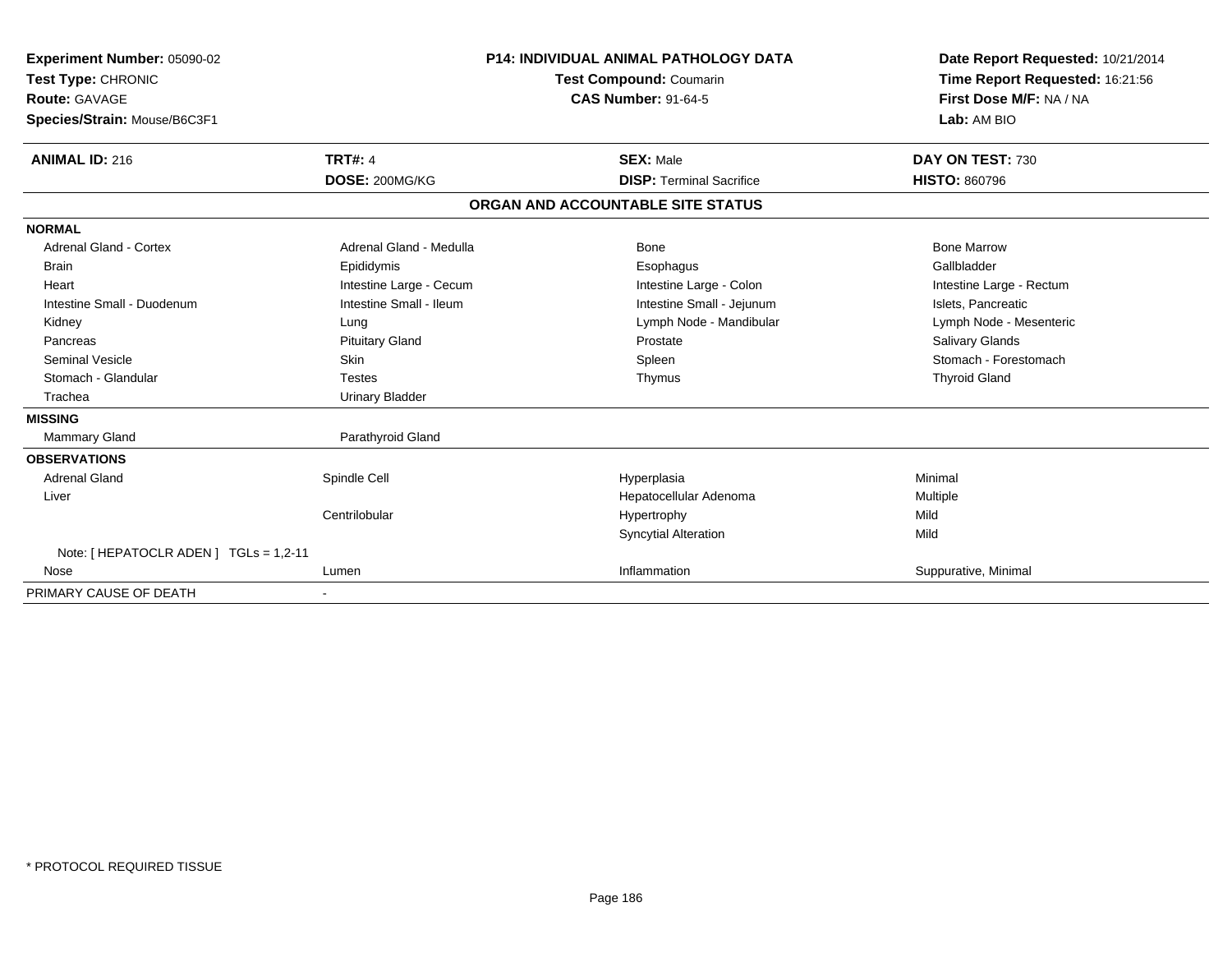| Experiment Number: 05090-02<br>Test Type: CHRONIC<br><b>Route: GAVAGE</b><br>Species/Strain: Mouse/B6C3F1 |                         | <b>P14: INDIVIDUAL ANIMAL PATHOLOGY DATA</b><br>Test Compound: Coumarin<br><b>CAS Number: 91-64-5</b> | Date Report Requested: 10/21/2014<br>Time Report Requested: 16:21:56<br>First Dose M/F: NA / NA<br>Lab: AM BIO |
|-----------------------------------------------------------------------------------------------------------|-------------------------|-------------------------------------------------------------------------------------------------------|----------------------------------------------------------------------------------------------------------------|
| <b>ANIMAL ID: 217</b>                                                                                     | <b>TRT#: 4</b>          | <b>SEX: Male</b>                                                                                      | DAY ON TEST: 729                                                                                               |
|                                                                                                           | DOSE: 200MG/KG          | <b>DISP: Terminal Sacrifice</b>                                                                       | <b>HISTO: 860797</b>                                                                                           |
|                                                                                                           |                         | ORGAN AND ACCOUNTABLE SITE STATUS                                                                     |                                                                                                                |
| <b>NORMAL</b>                                                                                             |                         |                                                                                                       |                                                                                                                |
| <b>Adrenal Gland - Cortex</b>                                                                             | Adrenal Gland - Medulla | Bone                                                                                                  | <b>Bone Marrow</b>                                                                                             |
| <b>Brain</b>                                                                                              | Epididymis              | Esophagus                                                                                             | Gallbladder                                                                                                    |
| Heart                                                                                                     | Intestine Large - Cecum | Intestine Large - Colon                                                                               | Intestine Large - Rectum                                                                                       |
| Intestine Small - Duodenum                                                                                | Intestine Small - Ileum | Intestine Small - Jejunum                                                                             | Islets, Pancreatic                                                                                             |
| Kidney                                                                                                    | Lymph Node - Mandibular | Lymph Node - Mesenteric                                                                               | Mammary Gland                                                                                                  |
| Nose                                                                                                      | <b>Pituitary Gland</b>  | Prostate                                                                                              | Salivary Glands                                                                                                |
| <b>Seminal Vesicle</b>                                                                                    | Skin                    | Spleen                                                                                                | Stomach - Forestomach                                                                                          |
| Stomach - Glandular                                                                                       | <b>Testes</b>           | Thymus                                                                                                | Trachea                                                                                                        |
| <b>MISSING</b>                                                                                            |                         |                                                                                                       |                                                                                                                |
| Parathyroid Gland                                                                                         |                         |                                                                                                       |                                                                                                                |
| <b>OBSERVATIONS</b>                                                                                       |                         |                                                                                                       |                                                                                                                |
| <b>Adrenal Gland</b>                                                                                      | Spindle Cell            | Hyperplasia                                                                                           | Mild                                                                                                           |
| Liver                                                                                                     |                         | <b>Clear Cell Focus</b>                                                                               | Mild                                                                                                           |
|                                                                                                           |                         | Hepatocellular Adenoma                                                                                | Multiple                                                                                                       |
|                                                                                                           | Centrilobular           | Hypertrophy                                                                                           | Mild                                                                                                           |
|                                                                                                           |                         | <b>Syncytial Alteration</b>                                                                           | Mild                                                                                                           |
| Note: [ HEPATOCLR ADEN ] TGLs = 4-5                                                                       |                         |                                                                                                       |                                                                                                                |
| Note: [ HEPATOCLR ADEN ] TGLs = 3,5-11                                                                    |                         |                                                                                                       |                                                                                                                |
| Lung                                                                                                      |                         | Alveolar/Bronchiolar Adenoma                                                                          | Multiple                                                                                                       |
| Note: [ ALV BRON ADEN ] TGLs = 2-13                                                                       |                         |                                                                                                       |                                                                                                                |
| Note: [ ALV BRON ADEN ] TGLs = 1-12                                                                       |                         |                                                                                                       |                                                                                                                |
| Pancreas                                                                                                  |                         | Atrophy                                                                                               | Minimal                                                                                                        |
| <b>Thyroid Gland</b>                                                                                      | <b>Follicular Cel</b>   | Adenoma                                                                                               |                                                                                                                |
| <b>Urinary Bladder</b>                                                                                    |                         | <b>Infiltration Cellular</b>                                                                          | Lymphocyte, Minimal                                                                                            |
| PRIMARY CAUSE OF DEATH                                                                                    |                         |                                                                                                       |                                                                                                                |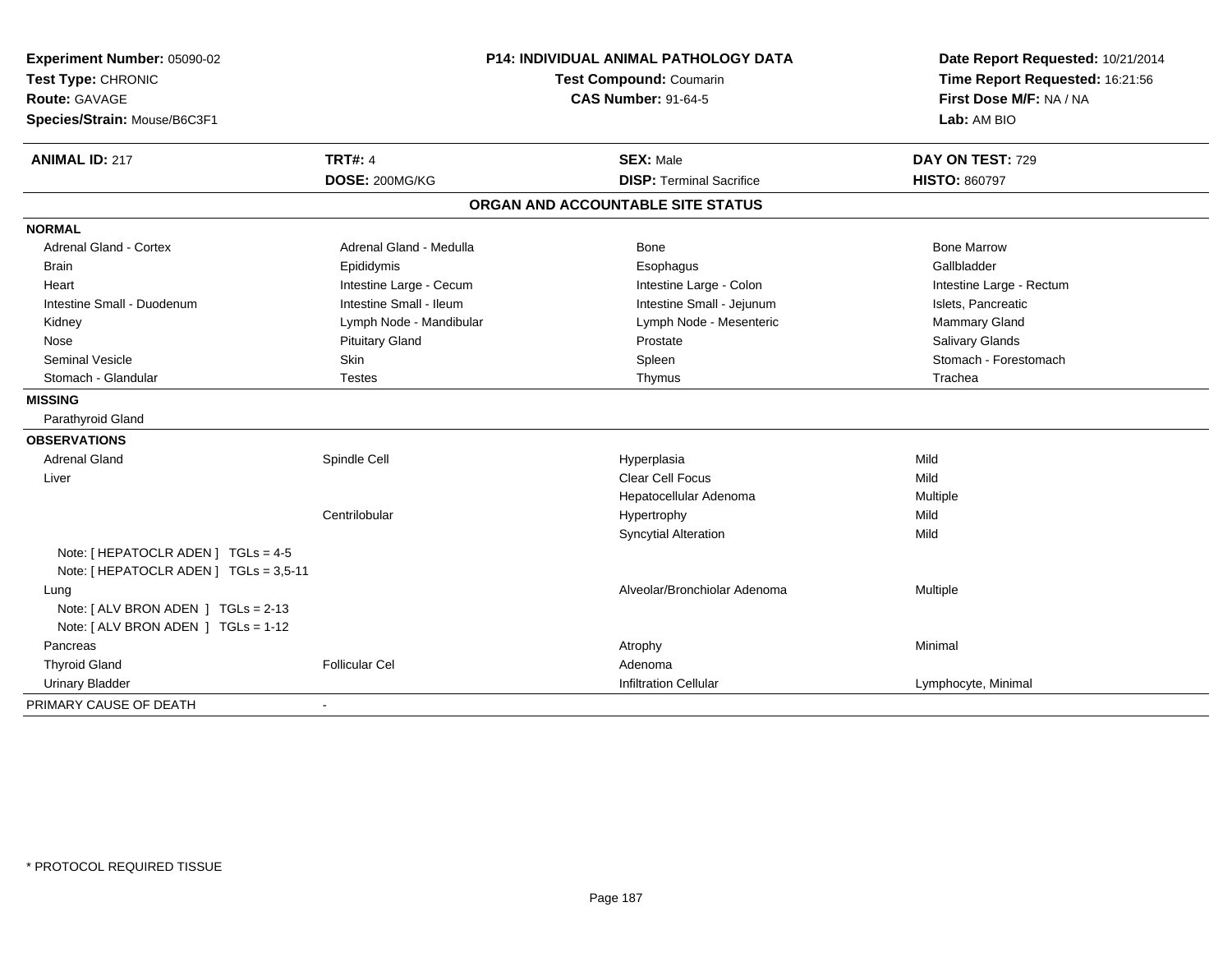| Experiment Number: 05090-02<br>Test Type: CHRONIC<br><b>Route: GAVAGE</b><br>Species/Strain: Mouse/B6C3F1 | <b>P14: INDIVIDUAL ANIMAL PATHOLOGY DATA</b><br><b>Test Compound: Coumarin</b><br><b>CAS Number: 91-64-5</b> |                                   | Date Report Requested: 10/21/2014<br>Time Report Requested: 16:21:56<br>First Dose M/F: NA / NA<br>Lab: AM BIO |
|-----------------------------------------------------------------------------------------------------------|--------------------------------------------------------------------------------------------------------------|-----------------------------------|----------------------------------------------------------------------------------------------------------------|
| <b>ANIMAL ID: 218</b>                                                                                     | <b>TRT#: 4</b>                                                                                               | <b>SEX: Male</b>                  | DAY ON TEST: 729                                                                                               |
|                                                                                                           | DOSE: 200MG/KG                                                                                               | <b>DISP: Terminal Sacrifice</b>   | <b>HISTO: 860798</b>                                                                                           |
|                                                                                                           |                                                                                                              | ORGAN AND ACCOUNTABLE SITE STATUS |                                                                                                                |
| <b>NORMAL</b>                                                                                             |                                                                                                              |                                   |                                                                                                                |
| <b>Adrenal Gland - Cortex</b>                                                                             | Adrenal Gland - Medulla                                                                                      | Bone                              | <b>Bone Marrow</b>                                                                                             |
| <b>Brain</b>                                                                                              | Epididymis                                                                                                   | Esophagus                         | Gallbladder                                                                                                    |
| Heart                                                                                                     | Intestine Large - Cecum                                                                                      | Intestine Large - Colon           | Intestine Large - Rectum                                                                                       |
| Intestine Small - Duodenum                                                                                | Intestine Small - Jejunum                                                                                    | Islets, Pancreatic                | Kidney                                                                                                         |
| Lymph Node - Mandibular                                                                                   | Lymph Node - Mesenteric                                                                                      | Nose                              | Pancreas                                                                                                       |
| Parathyroid Gland                                                                                         | <b>Pituitary Gland</b>                                                                                       | <b>Salivary Glands</b>            | <b>Seminal Vesicle</b>                                                                                         |
| <b>Skin</b>                                                                                               | Spleen                                                                                                       | Stomach - Forestomach             | Stomach - Glandular                                                                                            |
| <b>Testes</b>                                                                                             | Thymus                                                                                                       | Trachea                           | <b>Urinary Bladder</b>                                                                                         |
| <b>MISSING</b>                                                                                            |                                                                                                              |                                   |                                                                                                                |
| Mammary Gland                                                                                             |                                                                                                              |                                   |                                                                                                                |
| <b>OBSERVATIONS</b>                                                                                       |                                                                                                              |                                   |                                                                                                                |
| Intestine Small                                                                                           | <b>Ileum</b>                                                                                                 | Hyperplasia                       | Lymphoid, Moderate                                                                                             |
|                                                                                                           | Ileum, Lymphoid Tiss                                                                                         | Inflammation                      | Suppurative, Mild                                                                                              |
| Liver                                                                                                     |                                                                                                              | Hepatocellular Adenoma            | Multiple                                                                                                       |
|                                                                                                           | Centrilobular                                                                                                | Hypertrophy                       | Minimal                                                                                                        |
|                                                                                                           |                                                                                                              | <b>Syncytial Alteration</b>       | Mild                                                                                                           |
| Note: [ HEPATOCLR ADEN ] TGLs = 1,3-5<br>Note: [ HEPATOCLR ADEN ] TGLs = 4-11                             |                                                                                                              |                                   |                                                                                                                |
| Lung                                                                                                      |                                                                                                              | Alveolar/Bronchiolar Adenoma      |                                                                                                                |
|                                                                                                           | Alveolar Epith                                                                                               | Hyperplasia                       | Mild                                                                                                           |
| Mesentery                                                                                                 | Fat                                                                                                          | Hemorrhage                        | Mild                                                                                                           |
|                                                                                                           | Fat                                                                                                          | Inflammation                      | Chronic, Moderate                                                                                              |
| Note: [HEMORRHAGE ] TGLs = 2-12<br>Note: [INFLAMMATION ] TGLs = 2-12                                      |                                                                                                              |                                   |                                                                                                                |
| Prostate                                                                                                  |                                                                                                              | <b>Infiltration Cellular</b>      | Lymphocyte, Mild                                                                                               |
| <b>Thyroid Gland</b>                                                                                      | <b>Follicular Cel</b>                                                                                        | Hyperplasia                       | Papillary, Minimal                                                                                             |
| PRIMARY CAUSE OF DEATH                                                                                    |                                                                                                              |                                   |                                                                                                                |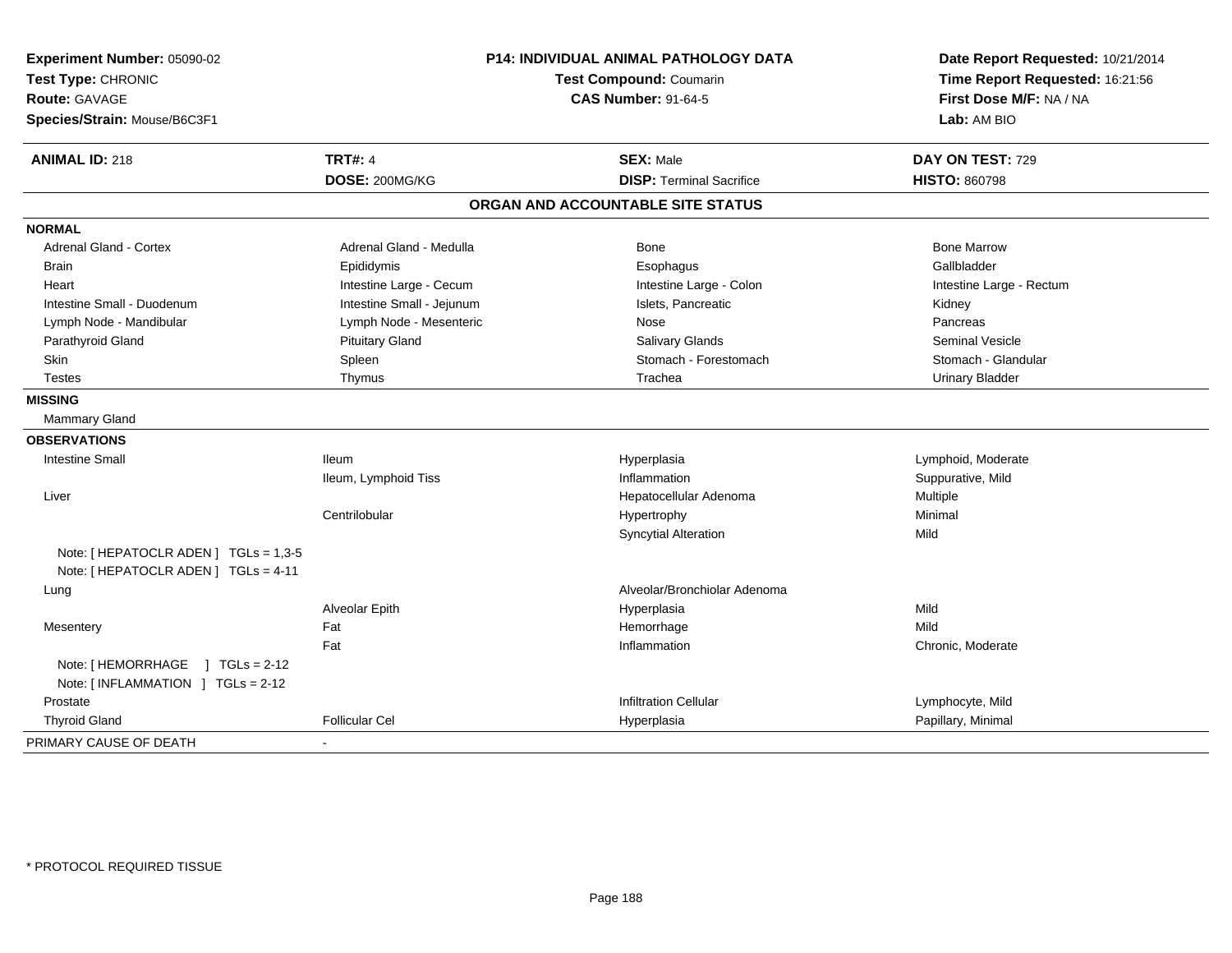| Experiment Number: 05090-02<br>Test Type: CHRONIC |                         | <b>P14: INDIVIDUAL ANIMAL PATHOLOGY DATA</b><br>Test Compound: Coumarin | Date Report Requested: 10/21/2014<br>Time Report Requested: 16:21:56 |
|---------------------------------------------------|-------------------------|-------------------------------------------------------------------------|----------------------------------------------------------------------|
| <b>Route: GAVAGE</b>                              |                         | <b>CAS Number: 91-64-5</b>                                              | First Dose M/F: NA / NA                                              |
|                                                   |                         |                                                                         | Lab: AM BIO                                                          |
| Species/Strain: Mouse/B6C3F1                      |                         |                                                                         |                                                                      |
| <b>ANIMAL ID: 220</b>                             | <b>TRT#: 4</b>          | <b>SEX: Male</b>                                                        | DAY ON TEST: 733                                                     |
|                                                   | DOSE: 200MG/KG          | <b>DISP: Terminal Sacrifice</b>                                         | <b>HISTO: 860800</b>                                                 |
|                                                   |                         | ORGAN AND ACCOUNTABLE SITE STATUS                                       |                                                                      |
| <b>NORMAL</b>                                     |                         |                                                                         |                                                                      |
| <b>Adrenal Gland - Cortex</b>                     | Adrenal Gland - Medulla | Bone                                                                    | <b>Bone Marrow</b>                                                   |
| <b>Brain</b>                                      | Esophagus               | Gallbladder                                                             | Heart                                                                |
| Intestine Large - Cecum                           | Intestine Large - Colon | Intestine Small - Duodenum                                              | Intestine Small - Ileum                                              |
| Intestine Small - Jejunum                         | Islets, Pancreatic      | Lung                                                                    | Lymph Node - Mandibular                                              |
| Lymph Node - Mesenteric                           | Nose                    | Pancreas                                                                | Parathyroid Gland                                                    |
| <b>Pituitary Gland</b>                            | Seminal Vesicle         | <b>Skin</b>                                                             | Spleen                                                               |
| Stomach - Forestomach                             | Stomach - Glandular     | <b>Testes</b>                                                           | Thymus                                                               |
| <b>Thyroid Gland</b>                              | Trachea                 | <b>Urinary Bladder</b>                                                  |                                                                      |
| <b>MISSING</b>                                    |                         |                                                                         |                                                                      |
| Mammary Gland                                     |                         |                                                                         |                                                                      |
| <b>INSUFFICIENT TISSUE</b>                        |                         |                                                                         |                                                                      |
| Intestine Large - Rectum                          |                         |                                                                         |                                                                      |
| <b>OBSERVATIONS</b>                               |                         |                                                                         |                                                                      |
| Epididymis                                        |                         | <b>Infiltration Cellular</b>                                            | Lymphocyte, Minimal                                                  |
| Kidney                                            |                         | <b>Infiltration Cellular</b>                                            | Lymphocyte, Minimal                                                  |
| Liver                                             |                         | <b>Syncytial Alteration</b>                                             | Mild                                                                 |
| Prostate                                          |                         | <b>Infiltration Cellular</b>                                            | Lymphocyte, Minimal                                                  |
| <b>Salivary Glands</b>                            |                         | <b>Infiltration Cellular</b>                                            | Lymphocyte, Mild                                                     |
| PRIMARY CAUSE OF DEATH                            |                         |                                                                         |                                                                      |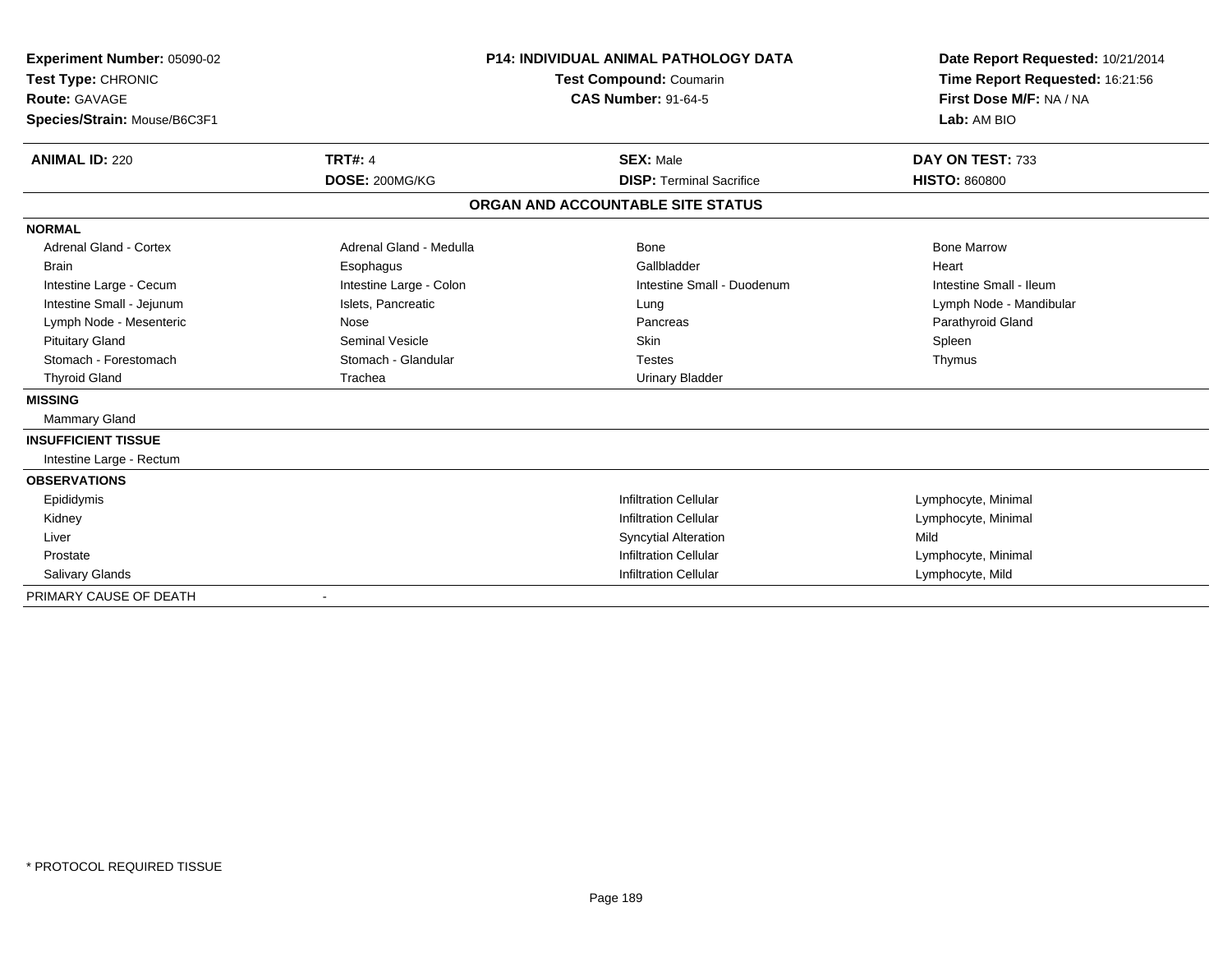| Experiment Number: 05090-02<br>Test Type: CHRONIC                            |                            | <b>P14: INDIVIDUAL ANIMAL PATHOLOGY DATA</b><br><b>Test Compound: Coumarin</b> | Date Report Requested: 10/21/2014<br>Time Report Requested: 16:21:56 |
|------------------------------------------------------------------------------|----------------------------|--------------------------------------------------------------------------------|----------------------------------------------------------------------|
| <b>Route: GAVAGE</b><br>Species/Strain: Mouse/B6C3F1                         |                            | <b>CAS Number: 91-64-5</b>                                                     | First Dose M/F: NA / NA<br>Lab: AM BIO                               |
|                                                                              |                            |                                                                                |                                                                      |
| <b>ANIMAL ID: 221</b>                                                        | <b>TRT#: 4</b>             | <b>SEX: Male</b>                                                               | DAY ON TEST: 734                                                     |
|                                                                              | DOSE: 200MG/KG             | <b>DISP: Terminal Sacrifice</b>                                                | <b>HISTO: 860801</b>                                                 |
|                                                                              |                            | ORGAN AND ACCOUNTABLE SITE STATUS                                              |                                                                      |
| <b>NORMAL</b>                                                                |                            |                                                                                |                                                                      |
| <b>Adrenal Gland - Cortex</b>                                                | Adrenal Gland - Medulla    | Bone                                                                           | <b>Bone Marrow</b>                                                   |
| <b>Brain</b>                                                                 | Epididymis                 | Esophagus                                                                      | Intestine Large - Cecum                                              |
| Intestine Large - Colon                                                      | Intestine Small - Duodenum | Intestine Small - Ileum                                                        | Intestine Small - Jejunum                                            |
| Islets, Pancreatic                                                           | Kidney                     | Lymph Node - Mandibular                                                        | Lymph Node - Mesenteric                                              |
| Nose                                                                         | Pancreas                   | Parathyroid Gland                                                              | Prostate                                                             |
| <b>Salivary Glands</b>                                                       | <b>Seminal Vesicle</b>     | Skin                                                                           | Spleen                                                               |
| Stomach - Forestomach                                                        | Stomach - Glandular        | <b>Testes</b>                                                                  | Thymus                                                               |
| <b>Thyroid Gland</b>                                                         | Trachea                    | <b>Urinary Bladder</b>                                                         |                                                                      |
| <b>MISSING</b>                                                               |                            |                                                                                |                                                                      |
| Gallbladder                                                                  | Intestine Large - Rectum   | <b>Mammary Gland</b>                                                           | <b>Pituitary Gland</b>                                               |
| <b>OBSERVATIONS</b>                                                          |                            |                                                                                |                                                                      |
| Heart                                                                        |                            | Inflammation                                                                   | Chronic, Mild                                                        |
| Liver                                                                        |                            | Hepatocellular Adenoma                                                         |                                                                      |
|                                                                              |                            | Hepatocellular Carcinoma                                                       |                                                                      |
|                                                                              | Centrilobular              | Hypertrophy                                                                    | Mild                                                                 |
| Note: $[$ HEPATOCLR CARC $]$ TGLs = 3-5<br>Note: [ HEPATOCLR ADEN ] TGLs = 4 |                            |                                                                                |                                                                      |
| Lung                                                                         |                            | Alveolar/Bronchiolar Adenoma                                                   |                                                                      |
| Note: $[ALV$ BRON ADEN $]$ TGLs = 2-13                                       |                            |                                                                                |                                                                      |
| PRIMARY CAUSE OF DEATH                                                       |                            |                                                                                |                                                                      |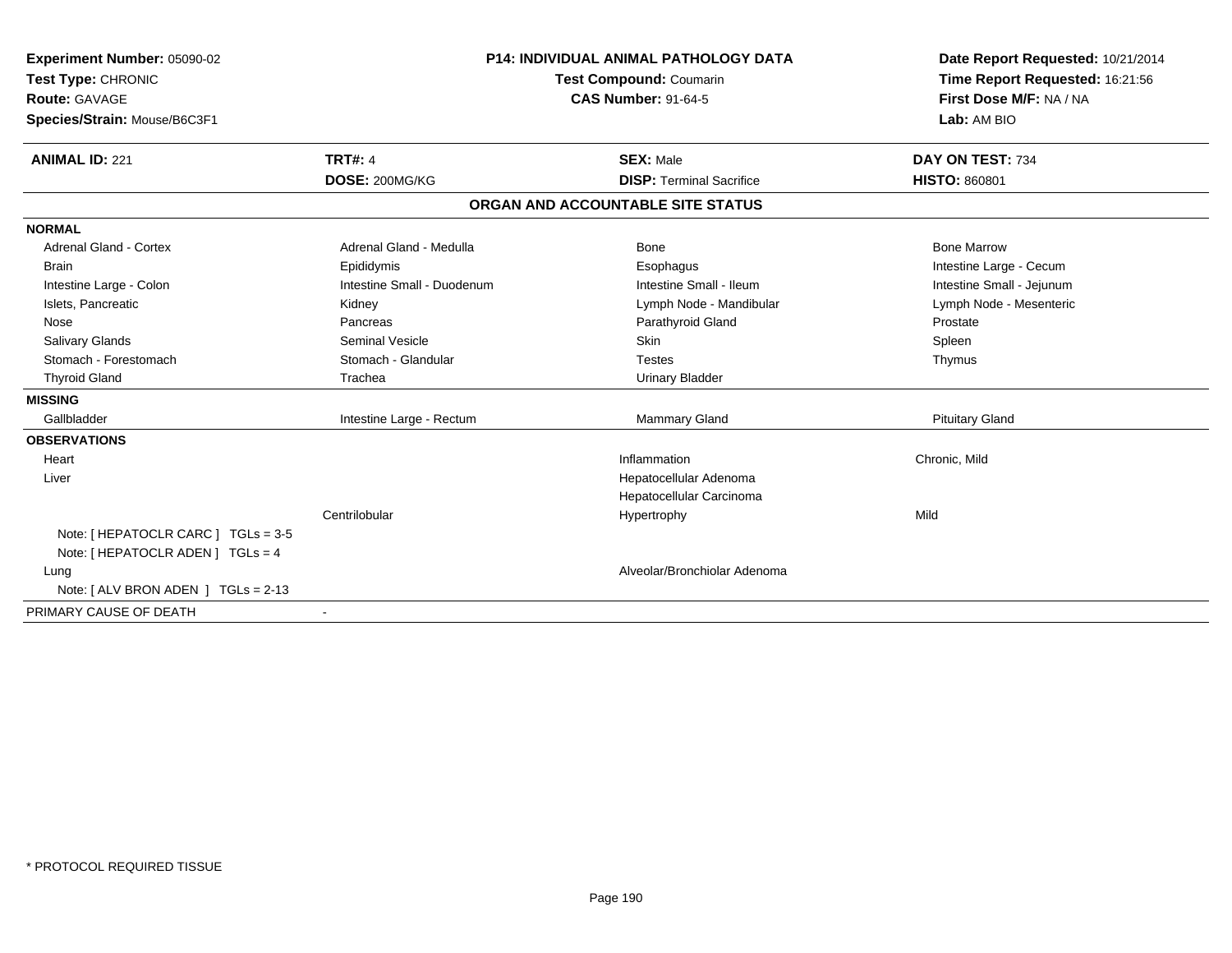| Experiment Number: 05090-02<br>Test Type: CHRONIC |                            | <b>P14: INDIVIDUAL ANIMAL PATHOLOGY DATA</b><br>Test Compound: Coumarin | Date Report Requested: 10/21/2014<br>Time Report Requested: 16:21:56 |  |
|---------------------------------------------------|----------------------------|-------------------------------------------------------------------------|----------------------------------------------------------------------|--|
| Route: GAVAGE                                     | <b>CAS Number: 91-64-5</b> |                                                                         | First Dose M/F: NA / NA                                              |  |
|                                                   |                            |                                                                         | Lab: AM BIO                                                          |  |
| Species/Strain: Mouse/B6C3F1                      |                            |                                                                         |                                                                      |  |
| <b>ANIMAL ID: 222</b>                             | <b>TRT#: 4</b>             | <b>SEX: Male</b>                                                        | DAY ON TEST: 729                                                     |  |
|                                                   | DOSE: 200MG/KG             | <b>DISP: Terminal Sacrifice</b>                                         | <b>HISTO: 860802</b>                                                 |  |
|                                                   |                            | ORGAN AND ACCOUNTABLE SITE STATUS                                       |                                                                      |  |
| <b>NORMAL</b>                                     |                            |                                                                         |                                                                      |  |
| <b>Adrenal Gland - Cortex</b>                     | Adrenal Gland - Medulla    | <b>Bone</b>                                                             | <b>Bone Marrow</b>                                                   |  |
| <b>Brain</b>                                      | Epididymis                 | Esophagus                                                               | Gallbladder                                                          |  |
| Heart                                             | Intestine Large - Cecum    | Intestine Large - Colon                                                 | Intestine Large - Rectum                                             |  |
| Intestine Small - Duodenum                        | Intestine Small - Ileum    | Intestine Small - Jejunum                                               | Islets, Pancreatic                                                   |  |
| Nose                                              | Pancreas                   | Parathyroid Gland                                                       | Prostate                                                             |  |
| Salivary Glands                                   | <b>Seminal Vesicle</b>     | Skin                                                                    | Spleen                                                               |  |
| Stomach - Forestomach                             | Stomach - Glandular        | <b>Testes</b>                                                           | <b>Thyroid Gland</b>                                                 |  |
| Trachea                                           | <b>Urinary Bladder</b>     |                                                                         |                                                                      |  |
| <b>MISSING</b>                                    |                            |                                                                         |                                                                      |  |
| <b>Mammary Gland</b>                              | <b>Pituitary Gland</b>     |                                                                         |                                                                      |  |
| <b>INSUFFICIENT TISSUE</b>                        |                            |                                                                         |                                                                      |  |
| Thymus                                            |                            |                                                                         |                                                                      |  |
| <b>OBSERVATIONS</b>                               |                            |                                                                         |                                                                      |  |
| Kidney                                            |                            | Fibrosis                                                                | Mild                                                                 |  |
| Liver                                             |                            | <b>Clear Cell Focus</b>                                                 | Mild                                                                 |  |
|                                                   |                            | Hepatocellular Adenoma                                                  |                                                                      |  |
|                                                   | Centrilobular              | Hypertrophy                                                             | Mild                                                                 |  |
| Note: [ HEPATOCLR ADEN ] TGLs = 3                 |                            |                                                                         |                                                                      |  |
| Note: [ CLEAR CL FOCUS ] TGLs = 3-12              |                            |                                                                         |                                                                      |  |
| Lung                                              |                            | Alveolar/Bronchiolar Adenoma                                            | Multiple                                                             |  |
| Note: [ ALV BRON ADEN ] TGLs = 1,2-11             |                            |                                                                         |                                                                      |  |
| Lymph Node                                        | Mandibular                 | Lymphoma Malignant                                                      |                                                                      |  |
|                                                   | Mediastinal                | Lymphoma Malignant                                                      |                                                                      |  |
|                                                   | Mesenteric                 | Lymphoma Malignant                                                      |                                                                      |  |
| PRIMARY CAUSE OF DEATH                            |                            |                                                                         |                                                                      |  |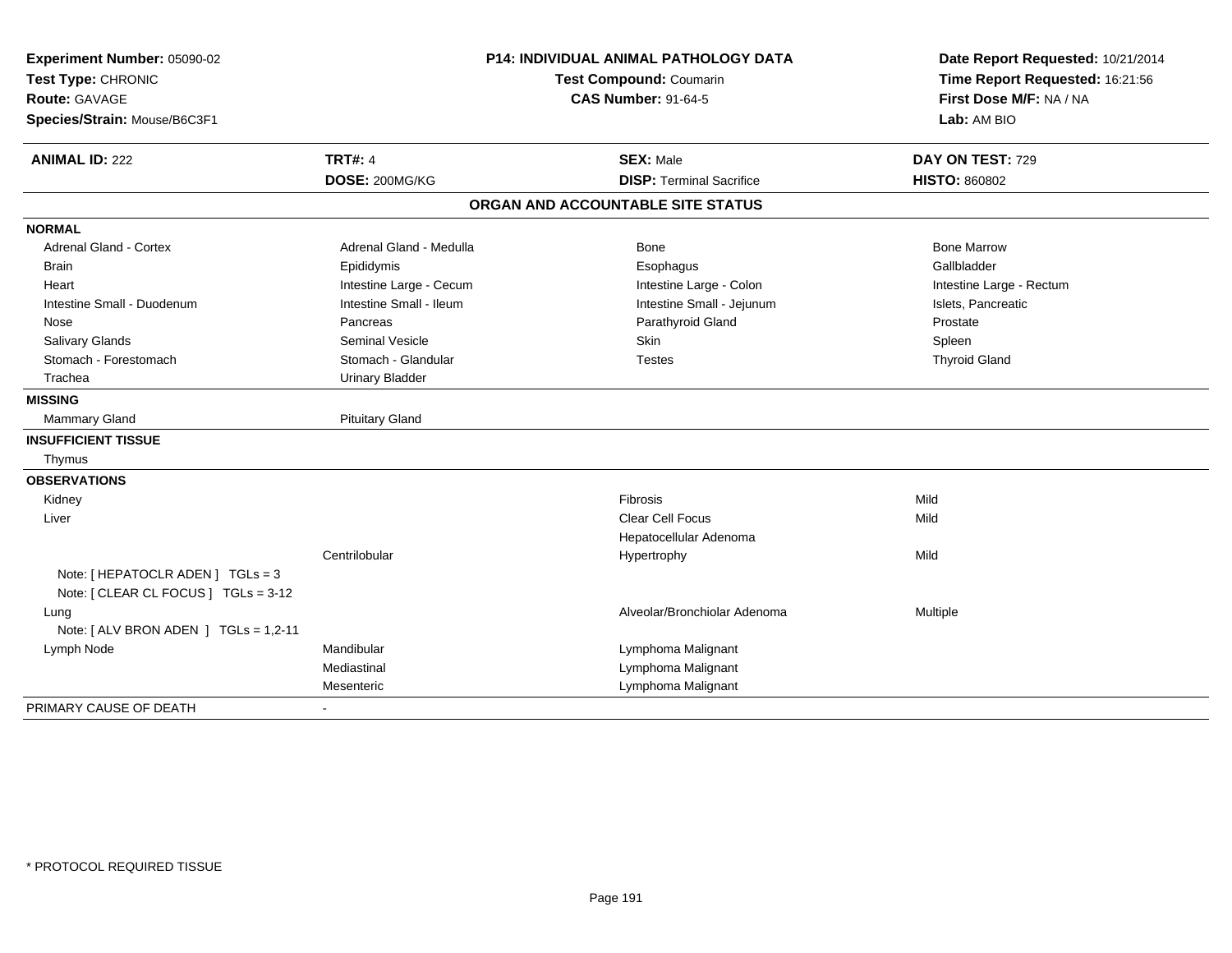| Experiment Number: 05090-02                     | <b>P14: INDIVIDUAL ANIMAL PATHOLOGY DATA</b><br>Test Compound: Coumarin |                                   | Date Report Requested: 10/21/2014 |  |
|-------------------------------------------------|-------------------------------------------------------------------------|-----------------------------------|-----------------------------------|--|
| Test Type: CHRONIC                              |                                                                         |                                   | Time Report Requested: 16:21:56   |  |
| <b>Route: GAVAGE</b>                            |                                                                         | <b>CAS Number: 91-64-5</b>        | First Dose M/F: NA / NA           |  |
| Species/Strain: Mouse/B6C3F1                    |                                                                         |                                   | Lab: AM BIO                       |  |
| <b>ANIMAL ID: 223</b>                           | <b>TRT#: 4</b>                                                          | <b>SEX: Male</b>                  | DAY ON TEST: 729                  |  |
|                                                 | DOSE: 200MG/KG                                                          | <b>DISP: Terminal Sacrifice</b>   | <b>HISTO: 860803</b>              |  |
|                                                 |                                                                         | ORGAN AND ACCOUNTABLE SITE STATUS |                                   |  |
| <b>NORMAL</b>                                   |                                                                         |                                   |                                   |  |
| <b>Adrenal Gland - Cortex</b>                   | Adrenal Gland - Medulla                                                 | Bone                              | <b>Bone Marrow</b>                |  |
| <b>Brain</b>                                    | Epididymis                                                              | Esophagus                         | Gallbladder                       |  |
| Heart                                           | Intestine Large - Cecum                                                 | Intestine Large - Colon           | Intestine Large - Rectum          |  |
| Intestine Small - Duodenum                      | Intestine Small - Ileum                                                 | Intestine Small - Jejunum         | Islets, Pancreatic                |  |
| Kidney                                          | Lymph Node - Mandibular                                                 | Lymph Node - Mesenteric           | Nose                              |  |
| Pancreas                                        | Parathyroid Gland                                                       | <b>Pituitary Gland</b>            | Prostate                          |  |
| Salivary Glands                                 | Seminal Vesicle                                                         | <b>Skin</b>                       | Spleen                            |  |
| Stomach - Forestomach                           | Stomach - Glandular                                                     | <b>Testes</b>                     | <b>Thyroid Gland</b>              |  |
| Trachea                                         | <b>Urinary Bladder</b>                                                  |                                   |                                   |  |
| <b>MISSING</b>                                  |                                                                         |                                   |                                   |  |
| <b>Mammary Gland</b>                            | Thymus                                                                  |                                   |                                   |  |
| <b>OBSERVATIONS</b>                             |                                                                         |                                   |                                   |  |
| Liver                                           |                                                                         | <b>Eosinophilic Focus</b>         | Moderate                          |  |
|                                                 |                                                                         | Hepatocellular Adenoma            | Multiple                          |  |
|                                                 | Centrilobular                                                           | Hypertrophy                       | Minimal                           |  |
|                                                 |                                                                         | <b>Syncytial Alteration</b>       | Mild                              |  |
| Lung                                            |                                                                         | Alveolar/Bronchiolar Adenoma      |                                   |  |
| <b>Preputial Gland</b>                          | Duct                                                                    | Dilatation                        | Marked                            |  |
| Note: $[ DILATATION ] TGLS = 3-11$              |                                                                         |                                   |                                   |  |
| PRIMARY CAUSE OF DEATH                          |                                                                         |                                   |                                   |  |
| Animal Note: TGL 1 AND 7 ARE IN SAME LIVER LOBE |                                                                         |                                   |                                   |  |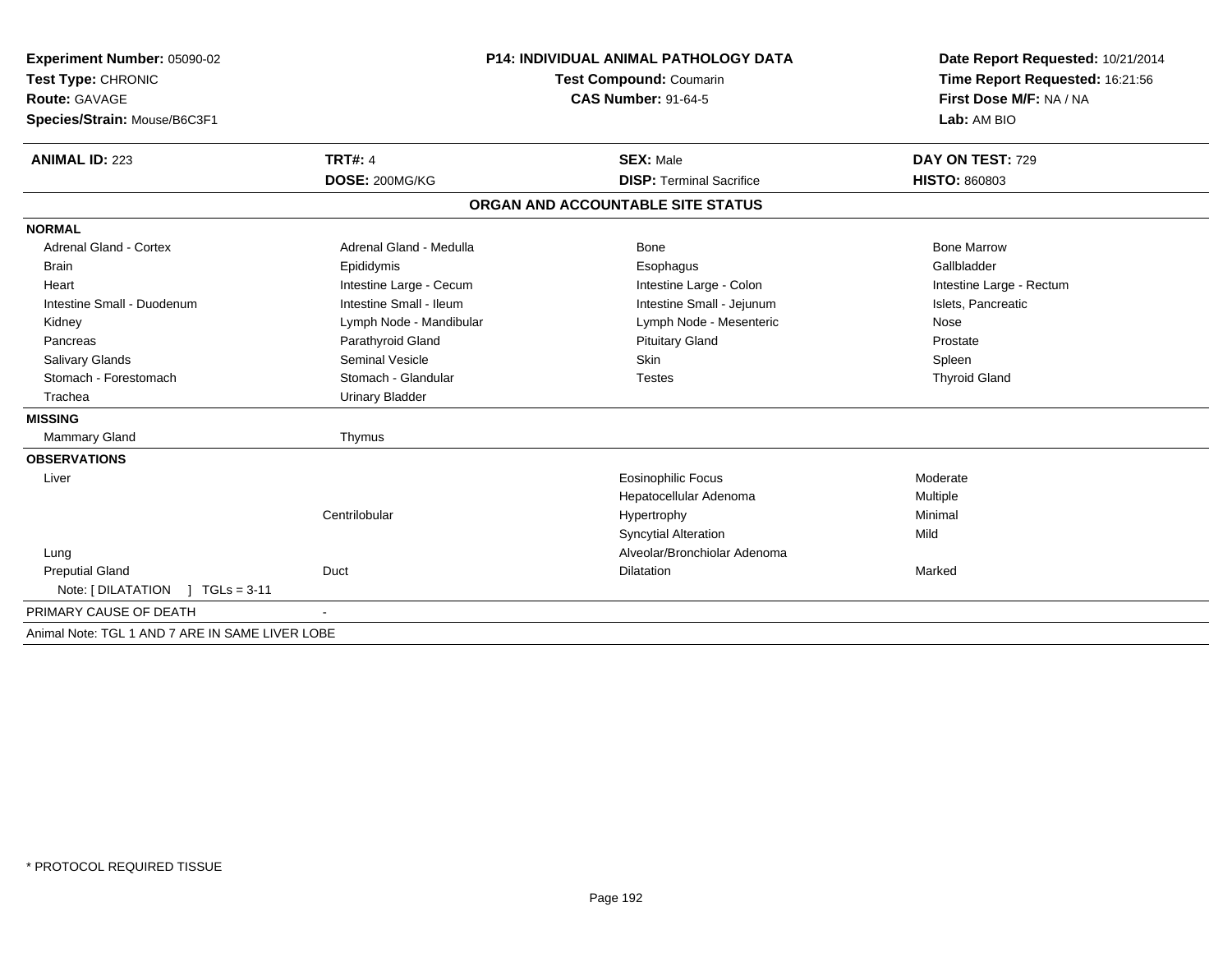| Experiment Number: 05090-02                        | <b>P14: INDIVIDUAL ANIMAL PATHOLOGY DATA</b> | Date Report Requested: 10/21/2014<br>Time Report Requested: 16:21:56 |                          |
|----------------------------------------------------|----------------------------------------------|----------------------------------------------------------------------|--------------------------|
| Test Type: CHRONIC                                 | Test Compound: Coumarin                      |                                                                      |                          |
| <b>Route: GAVAGE</b>                               |                                              | <b>CAS Number: 91-64-5</b>                                           | First Dose M/F: NA / NA  |
| Species/Strain: Mouse/B6C3F1                       |                                              |                                                                      | Lab: AM BIO              |
| <b>ANIMAL ID: 224</b>                              | <b>TRT#: 4</b>                               | <b>SEX: Male</b>                                                     | DAY ON TEST: 712         |
|                                                    | DOSE: 200MG/KG                               | <b>DISP: Moribund</b>                                                | <b>HISTO: 860804</b>     |
|                                                    |                                              | ORGAN AND ACCOUNTABLE SITE STATUS                                    |                          |
| <b>NORMAL</b>                                      |                                              |                                                                      |                          |
| <b>Adrenal Gland - Cortex</b>                      | Adrenal Gland - Medulla                      | Bone                                                                 | <b>Bone Marrow</b>       |
| <b>Brain</b>                                       | Epididymis                                   | Esophagus                                                            | Gallbladder              |
| Heart                                              | Intestine Large - Cecum                      | Intestine Large - Colon                                              | Intestine Large - Rectum |
| Intestine Small - Duodenum                         | Intestine Small - Ileum                      | Intestine Small - Jejunum                                            | Islets, Pancreatic       |
| Kidney                                             | Lung                                         | Lymph Node - Mandibular                                              | Nose                     |
| Pancreas                                           | Parathyroid Gland                            | <b>Pituitary Gland</b>                                               | Prostate                 |
| <b>Salivary Glands</b>                             | <b>Seminal Vesicle</b>                       | Stomach - Forestomach                                                | Stomach - Glandular      |
| <b>Testes</b>                                      | <b>Thyroid Gland</b>                         | Trachea                                                              | <b>Urinary Bladder</b>   |
| <b>MISSING</b>                                     |                                              |                                                                      |                          |
| Mammary Gland                                      |                                              |                                                                      |                          |
| <b>INSUFFICIENT TISSUE</b>                         |                                              |                                                                      |                          |
| Thymus                                             |                                              |                                                                      |                          |
| <b>OBSERVATIONS</b>                                |                                              |                                                                      |                          |
| Liver                                              |                                              | Hepatocellular Adenoma                                               | Multiple                 |
|                                                    | Centrilobular                                | Hypertrophy                                                          | Minimal                  |
|                                                    |                                              | <b>Syncytial Alteration</b>                                          | Minimal                  |
| Note: [ HEPATOCLR ADEN ] TGLs = 1-5                |                                              |                                                                      |                          |
| Lymph Node                                         | Mesenteric                                   | Lymphoma Malignant Histiocytic                                       |                          |
|                                                    | Pancreatic                                   | Lymphoma Malignant Histiocytic                                       |                          |
| Note: LYMPHOMA SUGGESTS THE FOLLICULAR CENTER TYPE |                                              |                                                                      |                          |
| Note: [ LYMPH MAL HIST ] TGLs = 2-11               |                                              |                                                                      |                          |
| Note: [LYMPH MAL HIST] TGLs = 3-13                 |                                              |                                                                      |                          |
| <b>Skin</b>                                        |                                              | Inflammation                                                         | Chronic Active, Marked   |
|                                                    |                                              | Ulcer                                                                | Marked                   |
| Note: [ ULCER<br>] $TGLs = 4-12$                   |                                              |                                                                      |                          |
| Spleen                                             |                                              | Lymphoma Malignant Histiocytic                                       |                          |
| PRIMARY CAUSE OF DEATH                             | $\blacksquare$                               |                                                                      |                          |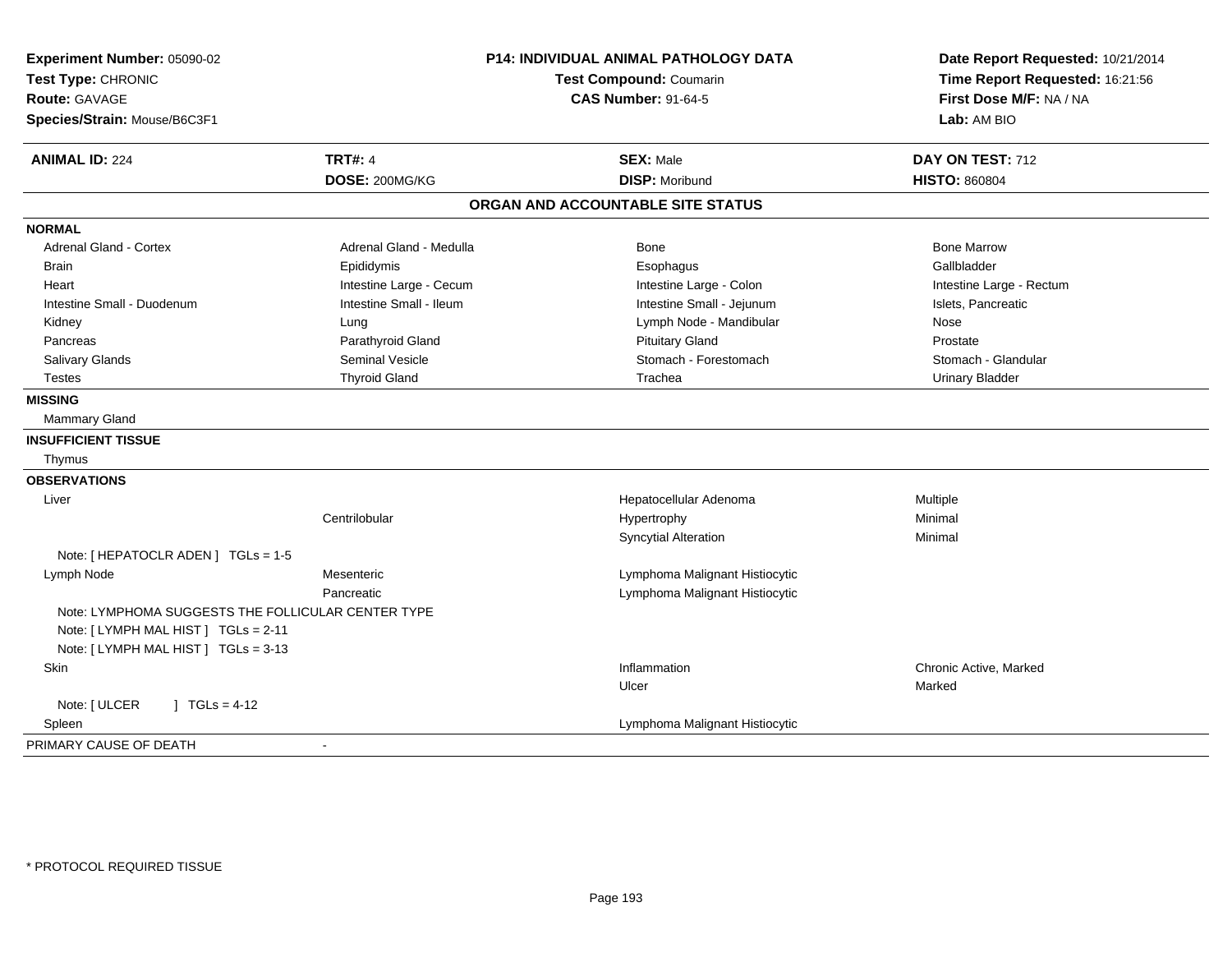| Experiment Number: 05090-02            | <b>P14: INDIVIDUAL ANIMAL PATHOLOGY DATA</b> |                                   | Date Report Requested: 10/21/2014                          |  |
|----------------------------------------|----------------------------------------------|-----------------------------------|------------------------------------------------------------|--|
| Test Type: CHRONIC                     |                                              | <b>Test Compound: Coumarin</b>    | Time Report Requested: 16:21:56<br>First Dose M/F: NA / NA |  |
| <b>Route: GAVAGE</b>                   |                                              | <b>CAS Number: 91-64-5</b>        |                                                            |  |
| Species/Strain: Mouse/B6C3F1           |                                              |                                   | Lab: AM BIO                                                |  |
| <b>ANIMAL ID: 225</b>                  | <b>TRT#: 4</b>                               | <b>SEX: Male</b>                  | DAY ON TEST: 733                                           |  |
|                                        | DOSE: 200MG/KG                               | <b>DISP: Terminal Sacrifice</b>   | <b>HISTO: 860805</b>                                       |  |
|                                        |                                              | ORGAN AND ACCOUNTABLE SITE STATUS |                                                            |  |
| <b>NORMAL</b>                          |                                              |                                   |                                                            |  |
| <b>Adrenal Gland - Cortex</b>          | Adrenal Gland - Medulla                      | <b>Bone</b>                       | <b>Bone Marrow</b>                                         |  |
| <b>Brain</b>                           | Epididymis                                   | Esophagus                         | Gallbladder                                                |  |
| Heart                                  | Intestine Large - Cecum                      | Intestine Large - Colon           | Intestine Large - Rectum                                   |  |
| Intestine Small - Duodenum             | Intestine Small - Ileum                      | Intestine Small - Jejunum         | Islets, Pancreatic                                         |  |
| Kidney                                 | Lymph Node - Mandibular                      | Lymph Node - Mesenteric           | Nose                                                       |  |
| Pancreas                               | Prostate                                     | Salivary Glands                   | <b>Seminal Vesicle</b>                                     |  |
| Skin                                   | Spleen                                       | Stomach - Forestomach             | Stomach - Glandular                                        |  |
| <b>Testes</b>                          | Thymus                                       | <b>Thyroid Gland</b>              | Trachea                                                    |  |
| <b>Urinary Bladder</b>                 |                                              |                                   |                                                            |  |
| <b>MISSING</b>                         |                                              |                                   |                                                            |  |
| <b>Mammary Gland</b>                   | <b>Pituitary Gland</b>                       |                                   |                                                            |  |
| <b>INSUFFICIENT TISSUE</b>             |                                              |                                   |                                                            |  |
| Parathyroid Gland                      |                                              |                                   |                                                            |  |
| <b>OBSERVATIONS</b>                    |                                              |                                   |                                                            |  |
| Liver                                  |                                              | <b>Mixed Cell Focus</b>           | Mild                                                       |  |
|                                        |                                              | <b>Syncytial Alteration</b>       | Mild                                                       |  |
|                                        |                                              | Vacuolization Cytoplasmic         | Mild                                                       |  |
| Lung                                   |                                              | Alveolar/Bronchiolar Adenoma      | Multiple                                                   |  |
| Note: $[ALV$ BRON ADEN $]$ TGLs = 2-11 |                                              |                                   |                                                            |  |
| Note: [ ALV BRON ADEN ] TGLs = 1-12    |                                              |                                   |                                                            |  |
| PRIMARY CAUSE OF DEATH                 | $\sim$                                       |                                   |                                                            |  |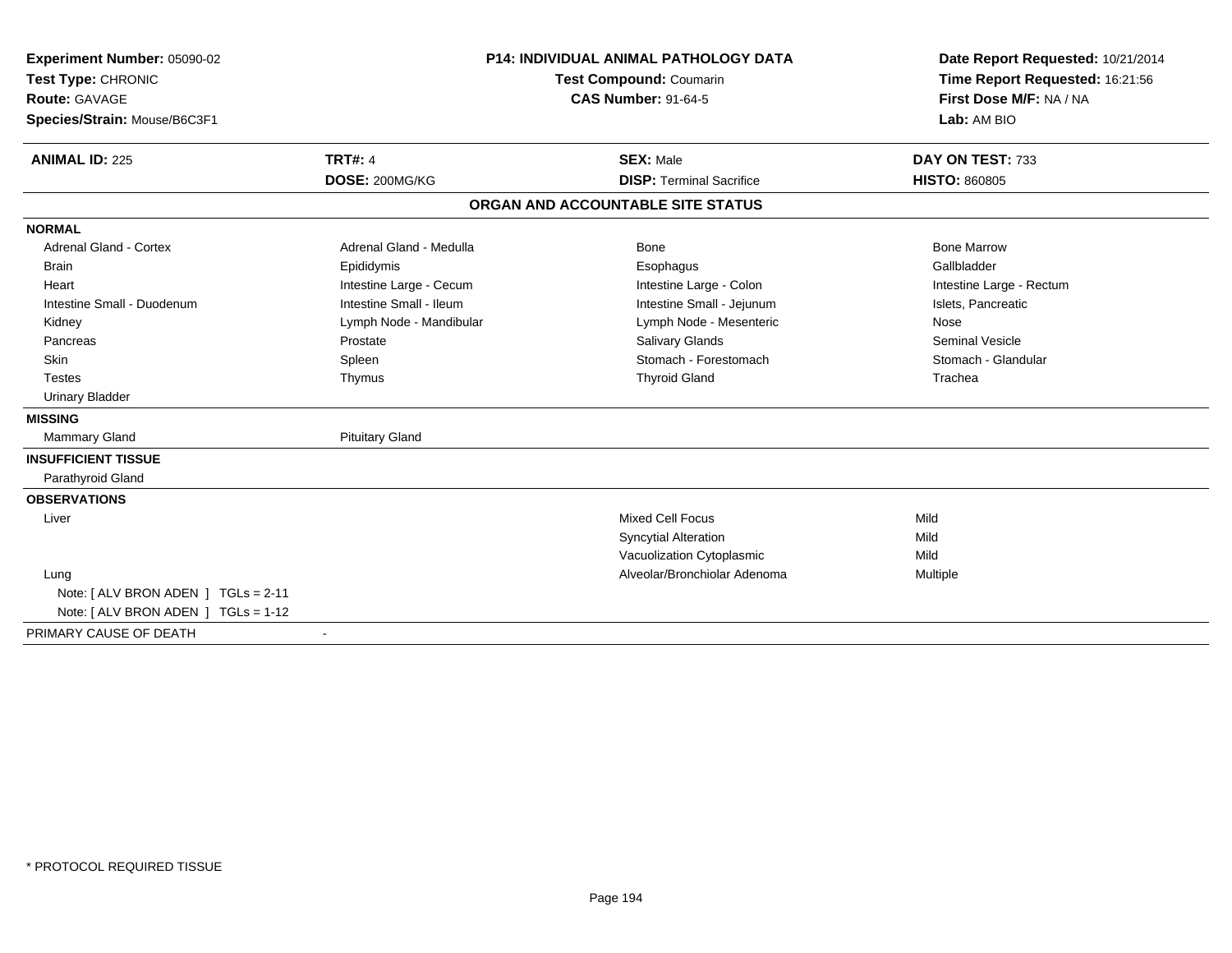| Experiment Number: 05090-02<br>Test Type: CHRONIC<br><b>Route: GAVAGE</b><br>Species/Strain: Mouse/B6C3F1 |                         | <b>P14: INDIVIDUAL ANIMAL PATHOLOGY DATA</b><br>Test Compound: Coumarin<br><b>CAS Number: 91-64-5</b> | Date Report Requested: 10/21/2014<br>Time Report Requested: 16:21:56<br>First Dose M/F: NA / NA<br>Lab: AM BIO |
|-----------------------------------------------------------------------------------------------------------|-------------------------|-------------------------------------------------------------------------------------------------------|----------------------------------------------------------------------------------------------------------------|
| <b>ANIMAL ID: 226</b>                                                                                     | <b>TRT#: 4</b>          | <b>SEX: Male</b>                                                                                      | DAY ON TEST: 733                                                                                               |
|                                                                                                           | DOSE: 200MG/KG          | <b>DISP: Terminal Sacrifice</b>                                                                       | <b>HISTO: 860806</b>                                                                                           |
|                                                                                                           |                         | ORGAN AND ACCOUNTABLE SITE STATUS                                                                     |                                                                                                                |
| <b>NORMAL</b>                                                                                             |                         |                                                                                                       |                                                                                                                |
| <b>Adrenal Gland - Cortex</b>                                                                             | Adrenal Gland - Medulla | <b>Bone</b>                                                                                           | <b>Bone Marrow</b>                                                                                             |
| <b>Brain</b>                                                                                              | Epididymis              | Esophagus                                                                                             | Gallbladder                                                                                                    |
| Heart                                                                                                     | Intestine Large - Cecum | Intestine Large - Colon                                                                               | Intestine Large - Rectum                                                                                       |
| Intestine Small - Duodenum                                                                                | Intestine Small - Ileum | Intestine Small - Jejunum                                                                             | Islets, Pancreatic                                                                                             |
| Kidney                                                                                                    | Lymph Node - Mandibular | Lymph Node - Mesenteric                                                                               | Pancreas                                                                                                       |
| Parathyroid Gland                                                                                         | Prostate                | <b>Salivary Glands</b>                                                                                | <b>Seminal Vesicle</b>                                                                                         |
| <b>Skin</b>                                                                                               | Spleen                  | Stomach - Forestomach                                                                                 | Stomach - Glandular                                                                                            |
| <b>Testes</b>                                                                                             | Thymus                  | <b>Thyroid Gland</b>                                                                                  | Trachea                                                                                                        |
| <b>Urinary Bladder</b>                                                                                    |                         |                                                                                                       |                                                                                                                |
| <b>MISSING</b>                                                                                            |                         |                                                                                                       |                                                                                                                |
| <b>Mammary Gland</b>                                                                                      | <b>Pituitary Gland</b>  |                                                                                                       |                                                                                                                |
| <b>OBSERVATIONS</b>                                                                                       |                         |                                                                                                       |                                                                                                                |
| Liver                                                                                                     |                         | Hepatocellular Adenoma                                                                                |                                                                                                                |
|                                                                                                           | Centrilobular           | Hypertrophy                                                                                           | Mild                                                                                                           |
| Lung                                                                                                      |                         | Alveolar/Bronchiolar Adenoma                                                                          |                                                                                                                |
| Note: $[ALV$ BRON ADEN $]$ TGLs = 1-11                                                                    |                         |                                                                                                       |                                                                                                                |
| Nose                                                                                                      | Lumen                   | Inflammation                                                                                          | Suppurative, Moderate                                                                                          |
| PRIMARY CAUSE OF DEATH                                                                                    |                         |                                                                                                       |                                                                                                                |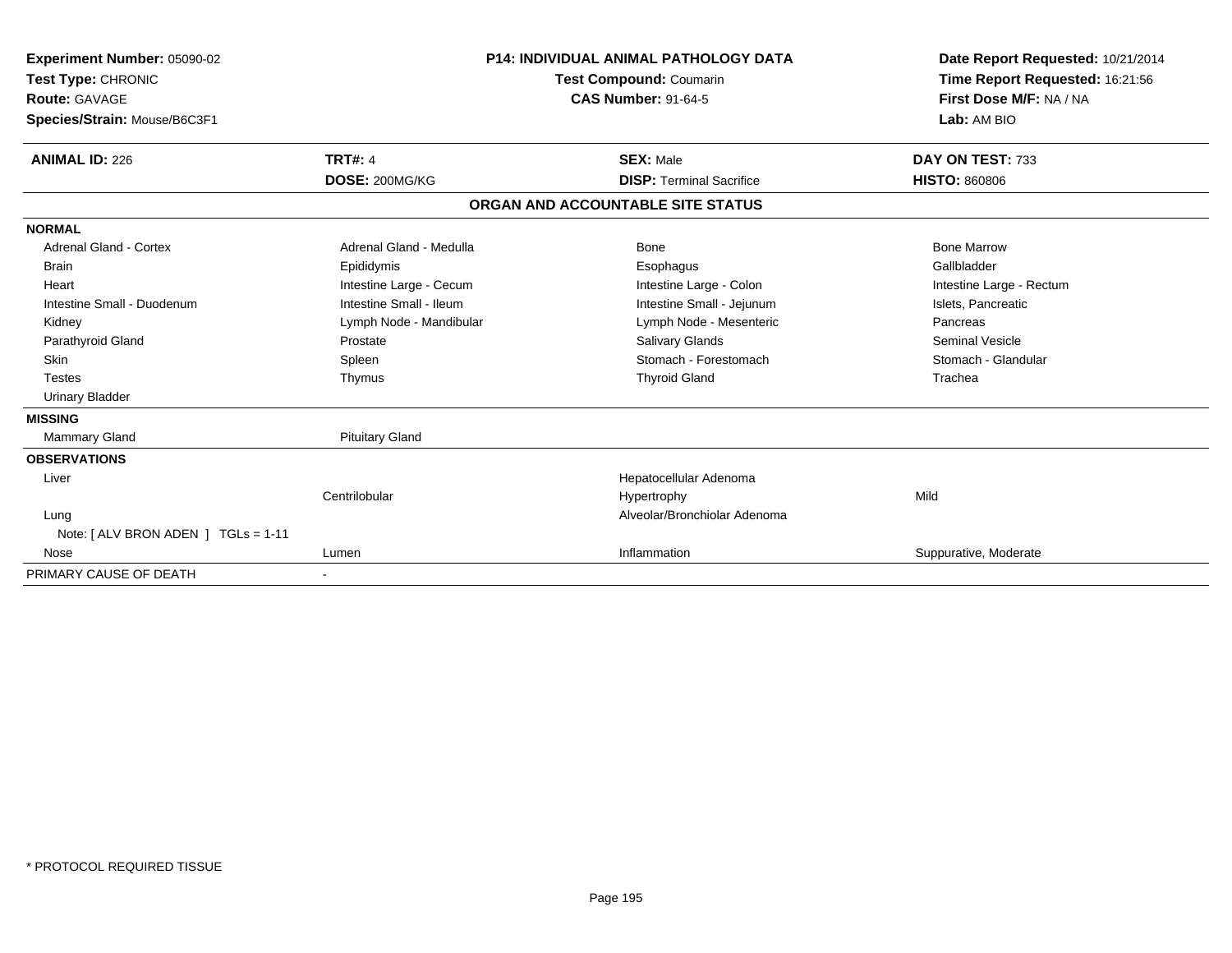| Experiment Number: 05090-02<br>Test Type: CHRONIC<br>Route: GAVAGE<br>Species/Strain: Mouse/B6C3F1 | P14: INDIVIDUAL ANIMAL PATHOLOGY DATA<br>Test Compound: Coumarin<br><b>CAS Number: 91-64-5</b> |                                   | Date Report Requested: 10/21/2014<br>Time Report Requested: 16:21:56<br>First Dose M/F: NA / NA<br>Lab: AM BIO |
|----------------------------------------------------------------------------------------------------|------------------------------------------------------------------------------------------------|-----------------------------------|----------------------------------------------------------------------------------------------------------------|
| <b>ANIMAL ID: 227</b>                                                                              | <b>TRT#: 4</b>                                                                                 | <b>SEX: Male</b>                  | DAY ON TEST: 498                                                                                               |
|                                                                                                    | DOSE: 200MG/KG                                                                                 | <b>DISP: Moribund</b>             | <b>HISTO: 860807</b>                                                                                           |
|                                                                                                    |                                                                                                | ORGAN AND ACCOUNTABLE SITE STATUS |                                                                                                                |
| <b>NORMAL</b>                                                                                      |                                                                                                |                                   |                                                                                                                |
| <b>Adrenal Gland - Cortex</b>                                                                      | Adrenal Gland - Medulla                                                                        | <b>Bone</b>                       | <b>Bone Marrow</b>                                                                                             |
| <b>Brain</b>                                                                                       | Epididymis                                                                                     | Esophagus                         | Gallbladder                                                                                                    |
| Heart                                                                                              | Intestine Large - Cecum                                                                        | Intestine Large - Colon           | Intestine Large - Rectum                                                                                       |
| Intestine Small - Duodenum                                                                         | Intestine Small - Ileum                                                                        | Intestine Small - Jejunum         | Islets, Pancreatic                                                                                             |
| Kidney                                                                                             | Lymph Node - Mesenteric                                                                        | Nose                              | Pancreas                                                                                                       |
| Parathyroid Gland                                                                                  | <b>Pituitary Gland</b>                                                                         | Prostate                          | <b>Salivary Glands</b>                                                                                         |
| <b>Seminal Vesicle</b>                                                                             | <b>Skin</b>                                                                                    | Spleen                            | Stomach - Forestomach                                                                                          |
| Stomach - Glandular                                                                                | <b>Testes</b>                                                                                  | <b>Thyroid Gland</b>              | <b>Tissue NOS</b>                                                                                              |
| Trachea                                                                                            | <b>Urinary Bladder</b>                                                                         |                                   |                                                                                                                |
| <b>MISSING</b>                                                                                     |                                                                                                |                                   |                                                                                                                |
| Lymph Node - Mandibular                                                                            | Mammary Gland                                                                                  | Thymus                            |                                                                                                                |
| <b>OBSERVATIONS</b>                                                                                |                                                                                                |                                   |                                                                                                                |
| Liver                                                                                              |                                                                                                | Angiectasis                       | Moderate                                                                                                       |
|                                                                                                    |                                                                                                | <b>Basophilic Focus</b>           | Mild                                                                                                           |
|                                                                                                    |                                                                                                | Congestion                        | Marked                                                                                                         |
|                                                                                                    | Centrilobular                                                                                  | Hypertrophy                       | Mild                                                                                                           |
|                                                                                                    |                                                                                                | <b>Necrosis</b>                   | Coagulative, Moderate                                                                                          |
|                                                                                                    |                                                                                                | <b>Syncytial Alteration</b>       | Minimal                                                                                                        |
| [Basophilic Focus TGLS = 2-12]<br>[Congestion TGLS = 1-12]                                         |                                                                                                |                                   |                                                                                                                |
| [Necrosis TGLS = $1-12$ ]                                                                          |                                                                                                |                                   |                                                                                                                |
| Lung                                                                                               | Bronchiole, Epithelium                                                                         | Necrosis                          | Mild                                                                                                           |
| PRIMARY CAUSE OF DEATH                                                                             |                                                                                                |                                   |                                                                                                                |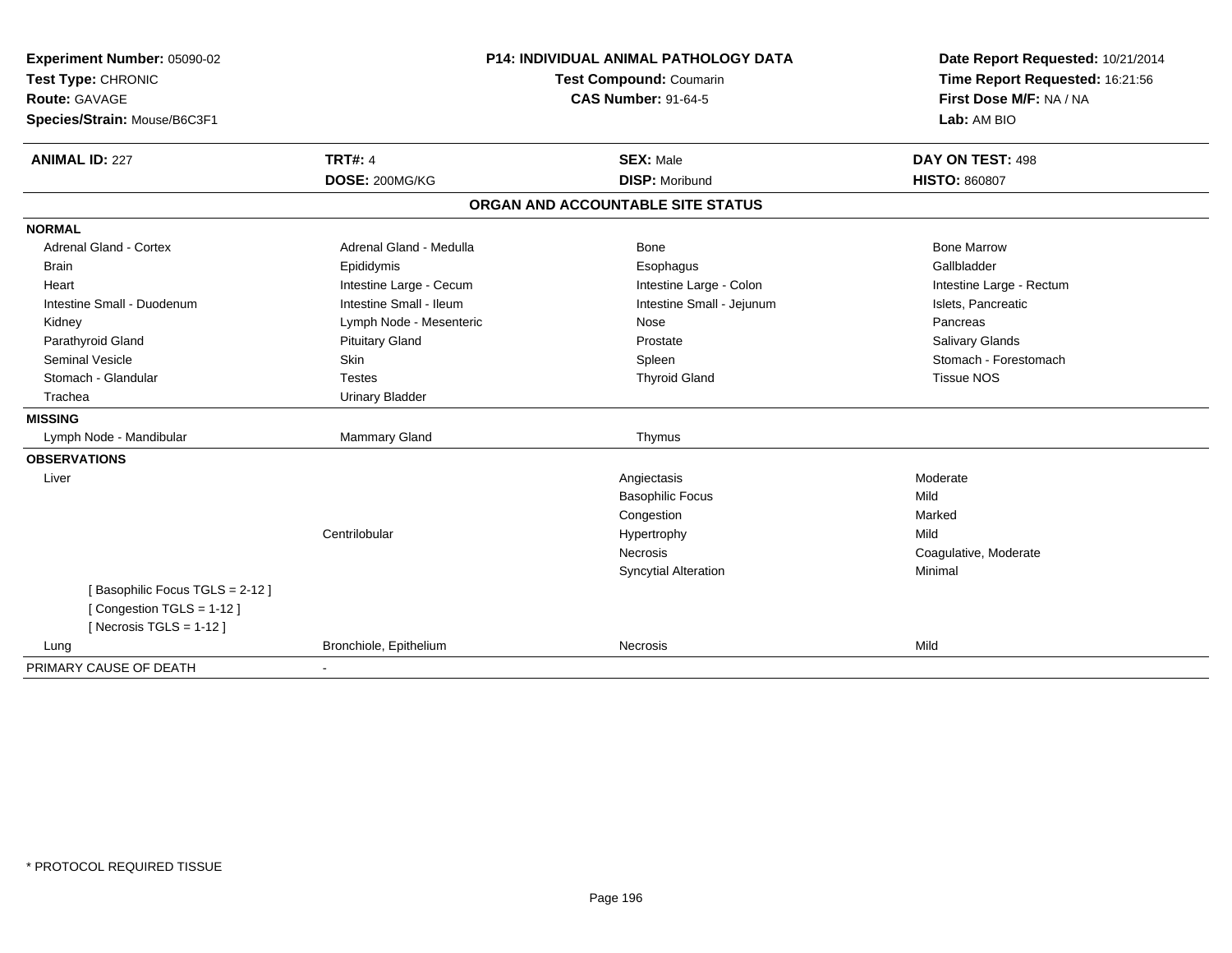| Experiment Number: 05090-02<br>Test Type: CHRONIC<br><b>Route: GAVAGE</b><br>Species/Strain: Mouse/B6C3F1 | P14: INDIVIDUAL ANIMAL PATHOLOGY DATA<br>Test Compound: Coumarin<br><b>CAS Number: 91-64-5</b> |                                                     | Date Report Requested: 10/21/2014<br>Time Report Requested: 16:21:56<br>First Dose M/F: NA / NA<br>Lab: AM BIO |
|-----------------------------------------------------------------------------------------------------------|------------------------------------------------------------------------------------------------|-----------------------------------------------------|----------------------------------------------------------------------------------------------------------------|
| <b>ANIMAL ID: 228</b>                                                                                     | <b>TRT#: 4</b>                                                                                 | <b>SEX: Male</b><br><b>DISP: Terminal Sacrifice</b> | DAY ON TEST: 729<br><b>HISTO: 860808</b>                                                                       |
|                                                                                                           | DOSE: 200MG/KG                                                                                 |                                                     |                                                                                                                |
|                                                                                                           |                                                                                                | ORGAN AND ACCOUNTABLE SITE STATUS                   |                                                                                                                |
| <b>NORMAL</b>                                                                                             |                                                                                                |                                                     |                                                                                                                |
| <b>Adrenal Gland - Cortex</b>                                                                             | Adrenal Gland - Medulla                                                                        | Bone                                                | <b>Bone Marrow</b>                                                                                             |
| <b>Brain</b>                                                                                              | Epididymis                                                                                     | Esophagus                                           | Gallbladder                                                                                                    |
| Heart                                                                                                     | Intestine Large - Colon                                                                        | Intestine Small - Duodenum                          | Intestine Small - Ileum                                                                                        |
| Intestine Small - Jejunum                                                                                 | Islets, Pancreatic                                                                             | Lung                                                | Lymph Node - Mandibular                                                                                        |
| Lymph Node - Mesenteric                                                                                   | Nose                                                                                           | Pancreas                                            | Parathyroid Gland                                                                                              |
| Prostate                                                                                                  | <b>Seminal Vesicle</b>                                                                         | <b>Skin</b>                                         | Stomach - Forestomach                                                                                          |
| Stomach - Glandular                                                                                       | <b>Testes</b>                                                                                  | Thymus                                              | <b>Thyroid Gland</b>                                                                                           |
| Trachea                                                                                                   | <b>Urinary Bladder</b>                                                                         |                                                     |                                                                                                                |
| <b>MISSING</b>                                                                                            |                                                                                                |                                                     |                                                                                                                |
| Intestine Large - Rectum                                                                                  | <b>Mammary Gland</b>                                                                           | <b>Pituitary Gland</b>                              |                                                                                                                |
| <b>OBSERVATIONS</b>                                                                                       |                                                                                                |                                                     |                                                                                                                |
| Intestine Large                                                                                           | Cecum                                                                                          | Inflammation                                        | Chronic, Marked                                                                                                |
| Note: [INFLAMMATION ] TGLs = 3-11                                                                         |                                                                                                |                                                     |                                                                                                                |
| Kidney                                                                                                    |                                                                                                | <b>Infiltration Cellular</b>                        | Lymphocyte, Moderate                                                                                           |
| Liver                                                                                                     |                                                                                                | <b>Eosinophilic Focus</b>                           | Mild                                                                                                           |
|                                                                                                           |                                                                                                | Hepatocellular Adenoma                              |                                                                                                                |
|                                                                                                           | Centrilobular                                                                                  | Hypertrophy                                         | Mild                                                                                                           |
|                                                                                                           |                                                                                                | <b>Syncytial Alteration</b>                         | Minimal                                                                                                        |
| <b>Preputial Gland</b>                                                                                    | Duct                                                                                           | Dilatation                                          | Marked                                                                                                         |
| Note: [ DILATATION<br>$1 TGLs = 1-13$                                                                     |                                                                                                |                                                     |                                                                                                                |
| Salivary Glands                                                                                           |                                                                                                | <b>Infiltration Cellular</b>                        | Lymphocyte, Mild                                                                                               |
| Spleen                                                                                                    |                                                                                                | Hyperplasia                                         | Lymphoid, Moderate                                                                                             |
| Note: [ HYPERPLASIA ] TGLs = 2-5                                                                          |                                                                                                |                                                     |                                                                                                                |
| PRIMARY CAUSE OF DEATH                                                                                    |                                                                                                |                                                     |                                                                                                                |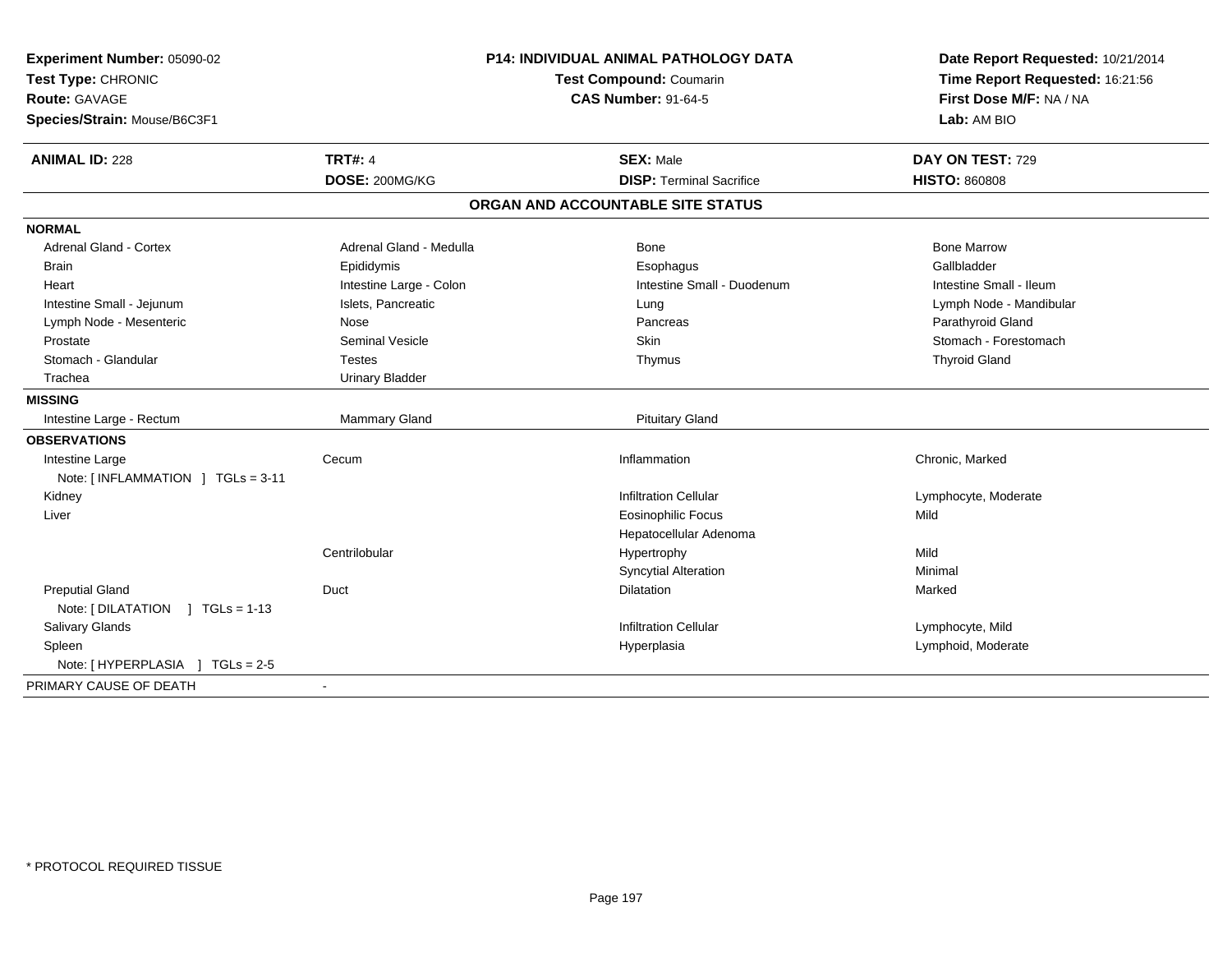| Experiment Number: 05090-02<br><b>Test Type: CHRONIC</b><br><b>Route: GAVAGE</b><br>Species/Strain: Mouse/B6C3F1 | <b>P14: INDIVIDUAL ANIMAL PATHOLOGY DATA</b><br>Test Compound: Coumarin<br><b>CAS Number: 91-64-5</b> |                                   | Date Report Requested: 10/21/2014<br>Time Report Requested: 16:21:56<br>First Dose M/F: NA / NA<br>Lab: AM BIO |
|------------------------------------------------------------------------------------------------------------------|-------------------------------------------------------------------------------------------------------|-----------------------------------|----------------------------------------------------------------------------------------------------------------|
| <b>ANIMAL ID: 229</b>                                                                                            | <b>TRT#: 4</b>                                                                                        | <b>SEX: Male</b>                  | DAY ON TEST: 729                                                                                               |
|                                                                                                                  | DOSE: 200MG/KG                                                                                        | <b>DISP: Terminal Sacrifice</b>   | <b>HISTO: 860809</b>                                                                                           |
|                                                                                                                  |                                                                                                       | ORGAN AND ACCOUNTABLE SITE STATUS |                                                                                                                |
| <b>NORMAL</b>                                                                                                    |                                                                                                       |                                   |                                                                                                                |
| <b>Adrenal Gland - Cortex</b>                                                                                    | Adrenal Gland - Medulla                                                                               | <b>Bone</b>                       | <b>Bone Marrow</b>                                                                                             |
| <b>Brain</b>                                                                                                     | Epididymis                                                                                            | Esophagus                         | Gallbladder                                                                                                    |
| Heart                                                                                                            | Intestine Large - Cecum                                                                               | Intestine Large - Colon           | Intestine Large - Rectum                                                                                       |
| Intestine Small - Duodenum                                                                                       | Intestine Small - Ileum                                                                               | Intestine Small - Jejunum         | Islets, Pancreatic                                                                                             |
| Kidney                                                                                                           | Lung                                                                                                  | Lymph Node - Mandibular           | Lymph Node - Mesenteric                                                                                        |
| Nose                                                                                                             | Pancreas                                                                                              | Parathyroid Gland                 | <b>Pituitary Gland</b>                                                                                         |
| Prostate                                                                                                         | Salivary Glands                                                                                       | <b>Seminal Vesicle</b>            | Skin                                                                                                           |
| Spleen                                                                                                           | Stomach - Forestomach                                                                                 | Stomach - Glandular               | <b>Testes</b>                                                                                                  |
| Thymus                                                                                                           | <b>Thyroid Gland</b>                                                                                  | Trachea                           | Urinary Bladder                                                                                                |
| <b>MISSING</b>                                                                                                   |                                                                                                       |                                   |                                                                                                                |
| <b>Mammary Gland</b>                                                                                             |                                                                                                       |                                   |                                                                                                                |
| <b>OBSERVATIONS</b>                                                                                              |                                                                                                       |                                   |                                                                                                                |
| Liver                                                                                                            | Centrilobular                                                                                         | Hypertrophy                       | Mild                                                                                                           |
|                                                                                                                  |                                                                                                       | <b>Syncytial Alteration</b>       | Mild                                                                                                           |
| PRIMARY CAUSE OF DEATH                                                                                           | $\blacksquare$                                                                                        |                                   |                                                                                                                |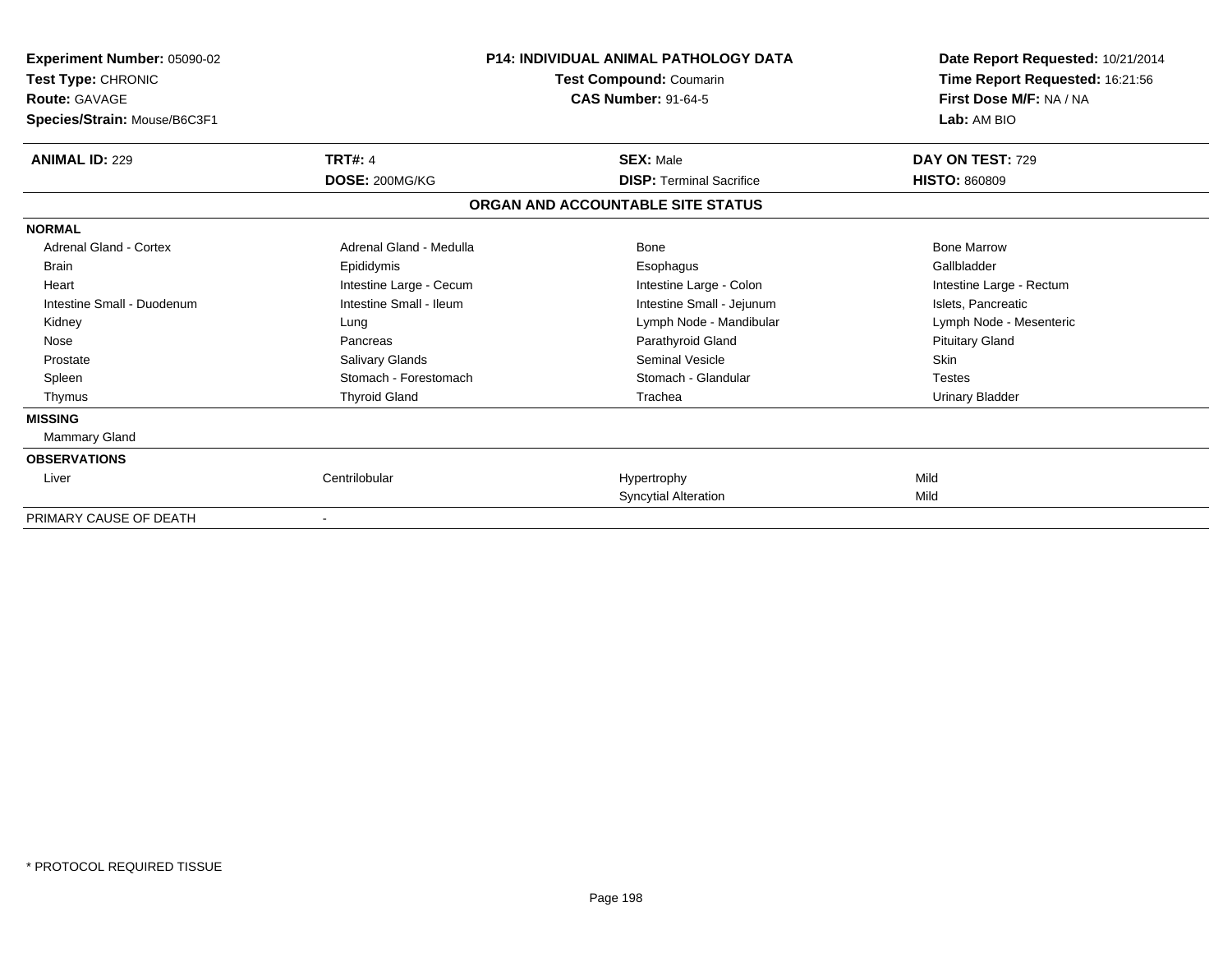| Experiment Number: 05090-02<br>Test Type: CHRONIC<br><b>Route: GAVAGE</b><br>Species/Strain: Mouse/B6C3F1 |                         | <b>P14: INDIVIDUAL ANIMAL PATHOLOGY DATA</b><br>Test Compound: Coumarin<br><b>CAS Number: 91-64-5</b> | Date Report Requested: 10/21/2014<br>Time Report Requested: 16:21:56<br>First Dose M/F: NA / NA<br>Lab: AM BIO |
|-----------------------------------------------------------------------------------------------------------|-------------------------|-------------------------------------------------------------------------------------------------------|----------------------------------------------------------------------------------------------------------------|
| <b>ANIMAL ID: 230</b>                                                                                     | <b>TRT#: 4</b>          | <b>SEX: Male</b>                                                                                      | DAY ON TEST: 734                                                                                               |
|                                                                                                           | DOSE: 200MG/KG          | <b>DISP: Terminal Sacrifice</b>                                                                       | <b>HISTO: 860810</b>                                                                                           |
|                                                                                                           |                         | ORGAN AND ACCOUNTABLE SITE STATUS                                                                     |                                                                                                                |
| <b>NORMAL</b>                                                                                             |                         |                                                                                                       |                                                                                                                |
| <b>Adrenal Gland - Cortex</b>                                                                             | Adrenal Gland - Medulla | Bone                                                                                                  | <b>Bone Marrow</b>                                                                                             |
| <b>Brain</b>                                                                                              | Epididymis              | Esophagus                                                                                             | Gallbladder                                                                                                    |
| Heart                                                                                                     | Intestine Large - Cecum | Intestine Large - Colon                                                                               | Intestine Large - Rectum                                                                                       |
| Intestine Small - Duodenum                                                                                | Intestine Small - Ileum | Intestine Small - Jejunum                                                                             | Islets, Pancreatic                                                                                             |
| Kidney                                                                                                    | Lung                    | Lymph Node - Mandibular                                                                               | Nose                                                                                                           |
| Pancreas                                                                                                  | Parathyroid Gland       | <b>Pituitary Gland</b>                                                                                | <b>Preputial Gland</b>                                                                                         |
| Prostate                                                                                                  | Salivary Glands         | Seminal Vesicle                                                                                       | <b>Skin</b>                                                                                                    |
| Spleen                                                                                                    | Stomach - Forestomach   | Stomach - Glandular                                                                                   | <b>Testes</b>                                                                                                  |
| Thymus                                                                                                    | <b>Thyroid Gland</b>    | Trachea                                                                                               | <b>Urinary Bladder</b>                                                                                         |
| <b>MISSING</b>                                                                                            |                         |                                                                                                       |                                                                                                                |
| Lymph Node - Mesenteric                                                                                   | <b>Mammary Gland</b>    |                                                                                                       |                                                                                                                |
| <b>OBSERVATIONS</b>                                                                                       |                         |                                                                                                       |                                                                                                                |
| Liver                                                                                                     |                         | Hepatocellular Adenoma                                                                                |                                                                                                                |
|                                                                                                           | Centrilobular           | Hypertrophy                                                                                           | Minimal                                                                                                        |
|                                                                                                           |                         | <b>Syncytial Alteration</b>                                                                           | Mild                                                                                                           |
|                                                                                                           |                         | Vacuolization Cytoplasmic                                                                             | Mild                                                                                                           |
| Note: [HEPATOCLR ADEN] TGLs = 2-11                                                                        |                         |                                                                                                       |                                                                                                                |
| PRIMARY CAUSE OF DEATH                                                                                    |                         |                                                                                                       |                                                                                                                |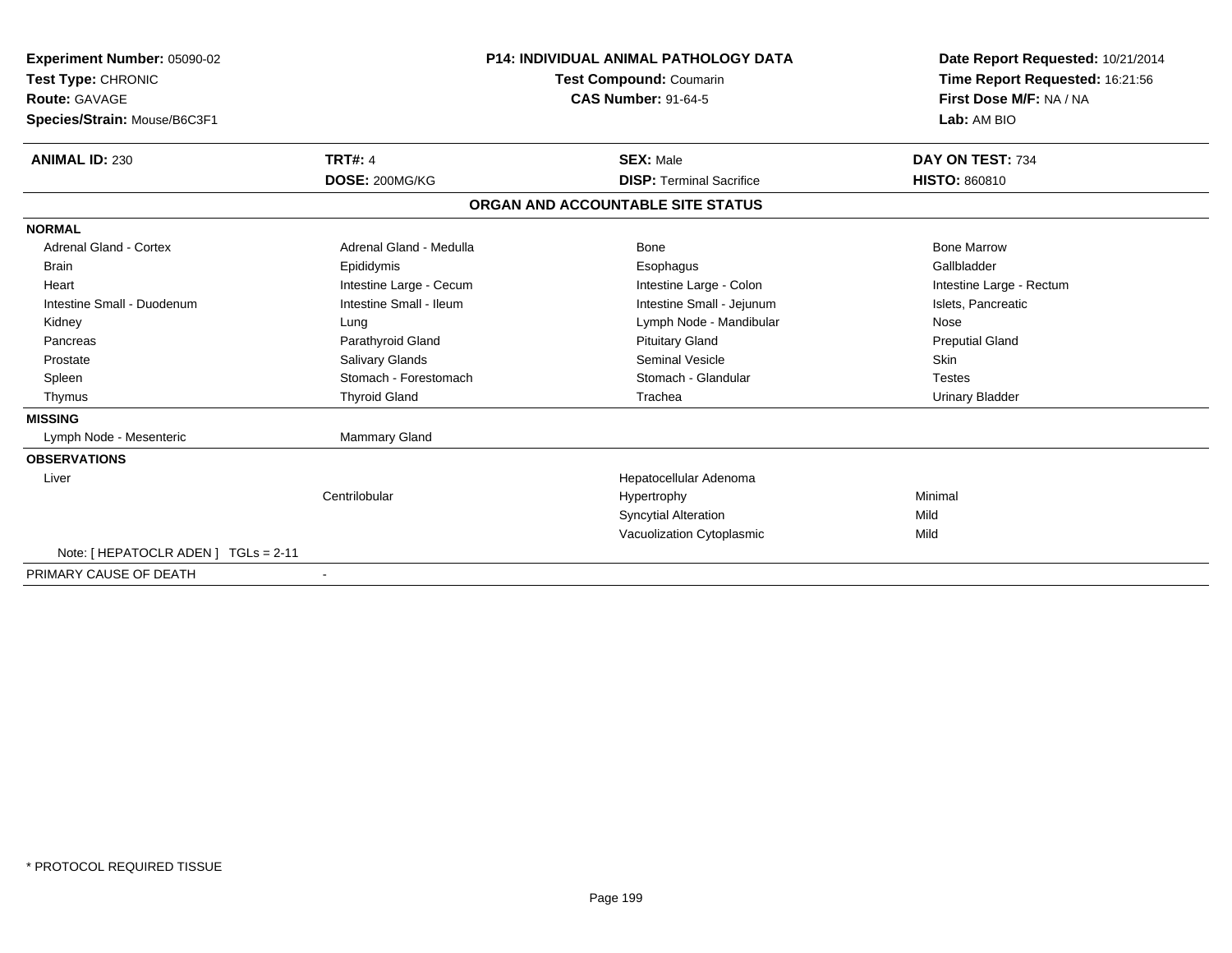| Experiment Number: 05090-02<br>Test Type: CHRONIC<br><b>Route: GAVAGE</b><br>Species/Strain: Mouse/B6C3F1<br><b>ANIMAL ID: 231</b> | <b>TRT#: 4</b><br>DOSE: 200MG/KG | <b>P14: INDIVIDUAL ANIMAL PATHOLOGY DATA</b><br><b>Test Compound: Coumarin</b><br><b>CAS Number: 91-64-5</b><br><b>SEX: Male</b><br><b>DISP: Terminal Sacrifice</b> | Date Report Requested: 10/21/2014<br>Time Report Requested: 16:21:56<br>First Dose M/F: NA / NA<br>Lab: AM BIO<br>DAY ON TEST: 733<br><b>HISTO: 860811</b> |
|------------------------------------------------------------------------------------------------------------------------------------|----------------------------------|---------------------------------------------------------------------------------------------------------------------------------------------------------------------|------------------------------------------------------------------------------------------------------------------------------------------------------------|
|                                                                                                                                    |                                  | ORGAN AND ACCOUNTABLE SITE STATUS                                                                                                                                   |                                                                                                                                                            |
| <b>NORMAL</b>                                                                                                                      |                                  |                                                                                                                                                                     |                                                                                                                                                            |
| Adrenal Gland - Cortex                                                                                                             | Adrenal Gland - Medulla          | Bone                                                                                                                                                                | <b>Bone Marrow</b>                                                                                                                                         |
| <b>Brain</b>                                                                                                                       | Epididymis                       | Esophagus                                                                                                                                                           | Gallbladder                                                                                                                                                |
| Heart                                                                                                                              | Intestine Large - Cecum          | Intestine Large - Colon                                                                                                                                             | Intestine Large - Rectum                                                                                                                                   |
| Intestine Small - Duodenum                                                                                                         | Intestine Small - Ileum          | Intestine Small - Jejunum                                                                                                                                           | Islets, Pancreatic                                                                                                                                         |
| Lymph Node - Mandibular                                                                                                            | Lymph Node - Mesenteric          | Nose                                                                                                                                                                | Pancreas                                                                                                                                                   |
| Parathyroid Gland                                                                                                                  | <b>Pituitary Gland</b>           | Prostate                                                                                                                                                            | Salivary Glands                                                                                                                                            |
| <b>Seminal Vesicle</b>                                                                                                             | Skin                             | Spleen                                                                                                                                                              | Stomach - Forestomach                                                                                                                                      |
| Stomach - Glandular                                                                                                                | <b>Testes</b>                    | Thymus                                                                                                                                                              | Trachea                                                                                                                                                    |
| <b>Urinary Bladder</b>                                                                                                             |                                  |                                                                                                                                                                     |                                                                                                                                                            |
| <b>MISSING</b>                                                                                                                     |                                  |                                                                                                                                                                     |                                                                                                                                                            |
| <b>Mammary Gland</b>                                                                                                               |                                  |                                                                                                                                                                     |                                                                                                                                                            |
| <b>OBSERVATIONS</b>                                                                                                                |                                  |                                                                                                                                                                     |                                                                                                                                                            |
| Kidney                                                                                                                             |                                  | <b>Infiltration Cellular</b>                                                                                                                                        | Lymphocyte, Mild                                                                                                                                           |
| Liver                                                                                                                              |                                  | <b>Eosinophilic Focus</b>                                                                                                                                           | Marked                                                                                                                                                     |
|                                                                                                                                    | Centrilobular                    | Hypertrophy                                                                                                                                                         | Mild                                                                                                                                                       |
|                                                                                                                                    |                                  | <b>Syncytial Alteration</b>                                                                                                                                         | Mild                                                                                                                                                       |
| Lung                                                                                                                               |                                  | Alveolar/Bronchiolar Adenoma                                                                                                                                        |                                                                                                                                                            |
| <b>Thyroid Gland</b>                                                                                                               | <b>Follicular Cel</b>            | Hyperplasia                                                                                                                                                         | Mild                                                                                                                                                       |
| PRIMARY CAUSE OF DEATH                                                                                                             |                                  |                                                                                                                                                                     |                                                                                                                                                            |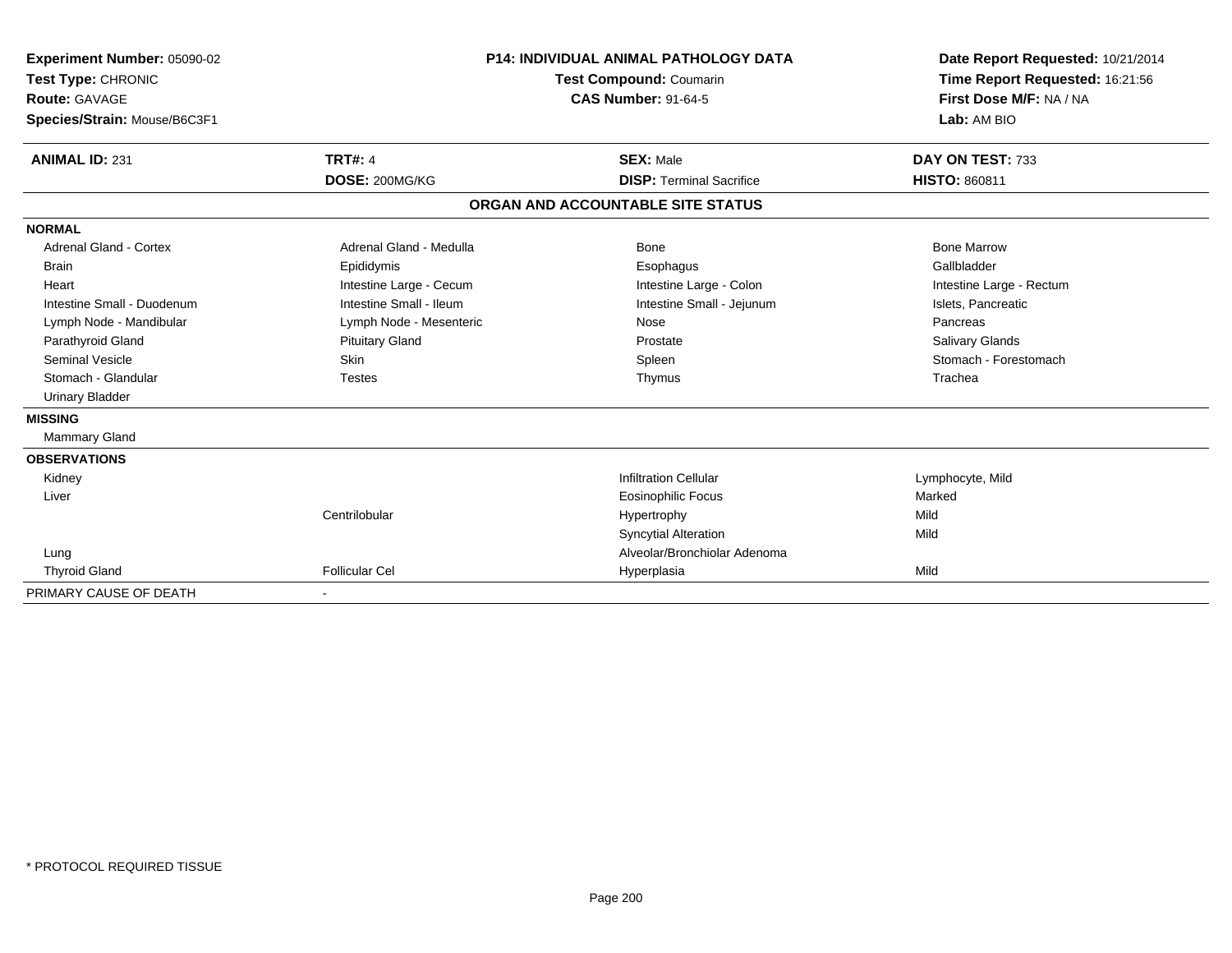| Experiment Number: 05090-02<br>Test Type: CHRONIC<br>Route: GAVAGE<br>Species/Strain: Mouse/B6C3F1 |                                  | <b>P14: INDIVIDUAL ANIMAL PATHOLOGY DATA</b><br>Test Compound: Coumarin<br><b>CAS Number: 91-64-5</b> | Date Report Requested: 10/21/2014<br>Time Report Requested: 16:21:56<br>First Dose M/F: NA / NA<br>Lab: AM BIO |
|----------------------------------------------------------------------------------------------------|----------------------------------|-------------------------------------------------------------------------------------------------------|----------------------------------------------------------------------------------------------------------------|
| <b>ANIMAL ID: 232</b>                                                                              | <b>TRT#: 4</b><br>DOSE: 200MG/KG | <b>SEX: Male</b><br><b>DISP: Terminal Sacrifice</b>                                                   | DAY ON TEST: 730<br><b>HISTO: 860812</b>                                                                       |
|                                                                                                    |                                  |                                                                                                       |                                                                                                                |
|                                                                                                    |                                  | ORGAN AND ACCOUNTABLE SITE STATUS                                                                     |                                                                                                                |
| <b>NORMAL</b>                                                                                      |                                  |                                                                                                       |                                                                                                                |
| <b>Adrenal Gland - Cortex</b>                                                                      | Adrenal Gland - Medulla          | Bone                                                                                                  | <b>Bone Marrow</b>                                                                                             |
| <b>Brain</b>                                                                                       | Epididymis                       | Esophagus                                                                                             | Gallbladder                                                                                                    |
| Heart                                                                                              | Intestine Large - Cecum          | Intestine Large - Colon                                                                               | Intestine Small - Duodenum                                                                                     |
| Intestine Small - Ileum                                                                            | Intestine Small - Jejunum        | Islets. Pancreatic                                                                                    | Kidney                                                                                                         |
| Lung                                                                                               | Lymph Node - Mandibular          | Lymph Node - Mesenteric                                                                               | Nose                                                                                                           |
| Pancreas                                                                                           | Parathyroid Gland                | Prostate                                                                                              | <b>Salivary Glands</b>                                                                                         |
| <b>Seminal Vesicle</b>                                                                             | <b>Skin</b>                      | Spleen                                                                                                | Stomach - Forestomach                                                                                          |
| Stomach - Glandular                                                                                | <b>Testes</b>                    | Thymus                                                                                                | <b>Thyroid Gland</b>                                                                                           |
| Trachea                                                                                            | <b>Urinary Bladder</b>           |                                                                                                       |                                                                                                                |
| <b>MISSING</b>                                                                                     |                                  |                                                                                                       |                                                                                                                |
| Intestine Large - Rectum                                                                           | Mammary Gland                    | <b>Pituitary Gland</b>                                                                                |                                                                                                                |
| <b>OBSERVATIONS</b>                                                                                |                                  |                                                                                                       |                                                                                                                |
| Liver                                                                                              |                                  | <b>Eosinophilic Focus</b>                                                                             | Mild                                                                                                           |
|                                                                                                    |                                  | Hepatocellular Adenoma                                                                                | Multiple                                                                                                       |
|                                                                                                    | Centrilobular                    | Hypertrophy                                                                                           | Mild                                                                                                           |
|                                                                                                    |                                  | <b>Syncytial Alteration</b>                                                                           | Mild                                                                                                           |
| [ Hepatocellular Adenoma TGLS = 2,4,5-11 ]                                                         |                                  |                                                                                                       |                                                                                                                |
| <b>Preputial Gland</b>                                                                             | Duct                             | Dilatation                                                                                            | Moderate                                                                                                       |
| [ Dilatation TGLS = 1-12 ]                                                                         |                                  |                                                                                                       |                                                                                                                |
| PRIMARY CAUSE OF DEATH                                                                             |                                  |                                                                                                       |                                                                                                                |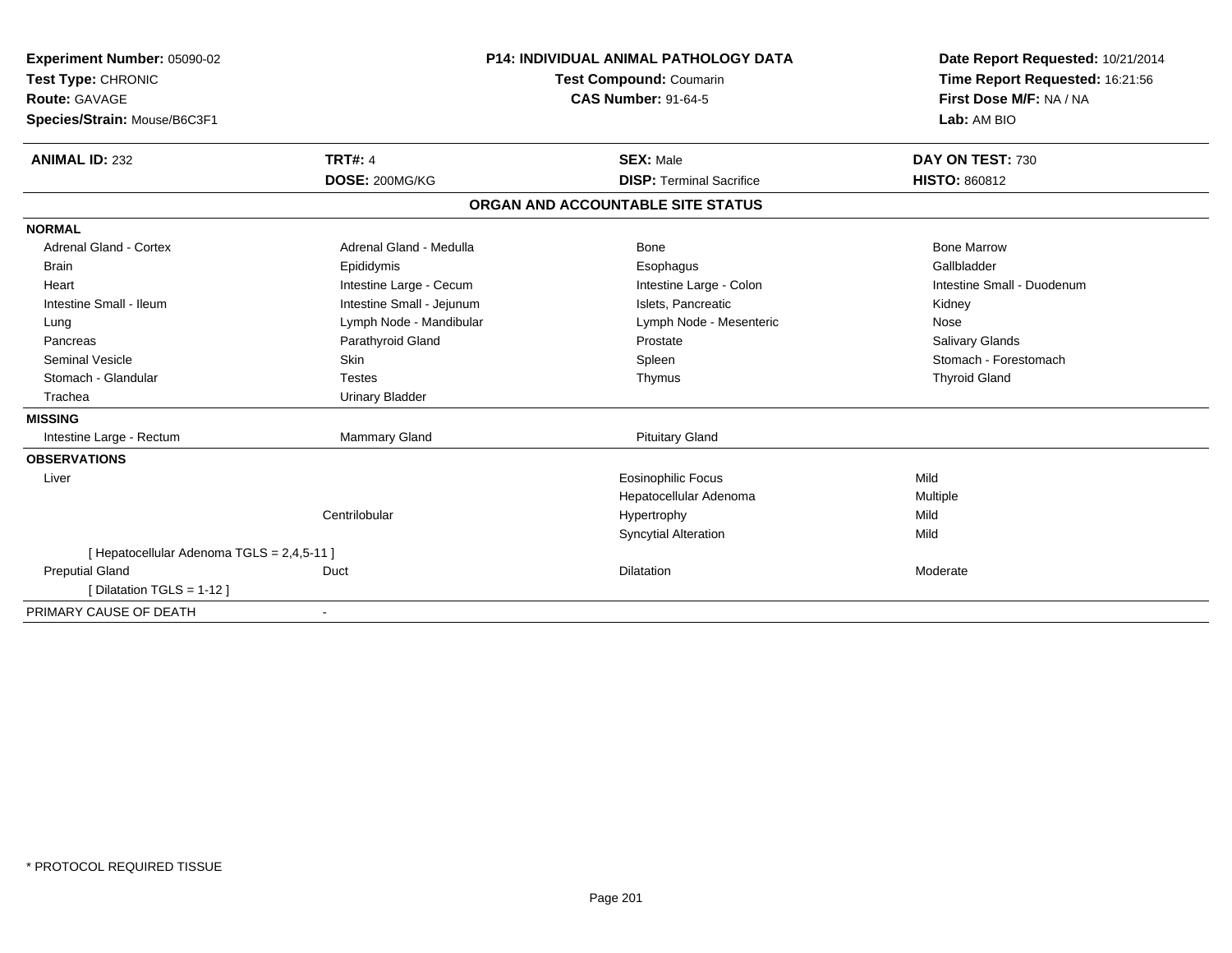| Experiment Number: 05090-02<br>Test Type: CHRONIC<br>Route: GAVAGE<br>Species/Strain: Mouse/B6C3F1 |                          | <b>P14: INDIVIDUAL ANIMAL PATHOLOGY DATA</b><br>Test Compound: Coumarin<br><b>CAS Number: 91-64-5</b> | Date Report Requested: 10/21/2014<br>Time Report Requested: 16:21:56<br>First Dose M/F: NA / NA<br>Lab: AM BIO |
|----------------------------------------------------------------------------------------------------|--------------------------|-------------------------------------------------------------------------------------------------------|----------------------------------------------------------------------------------------------------------------|
|                                                                                                    |                          |                                                                                                       |                                                                                                                |
| <b>ANIMAL ID: 233</b>                                                                              | <b>TRT#: 4</b>           | <b>SEX: Male</b>                                                                                      | DAY ON TEST: 729                                                                                               |
|                                                                                                    | DOSE: 200MG/KG           | <b>DISP: Terminal Sacrifice</b>                                                                       | <b>HISTO: 860813</b>                                                                                           |
|                                                                                                    |                          | ORGAN AND ACCOUNTABLE SITE STATUS                                                                     |                                                                                                                |
| <b>NORMAL</b>                                                                                      |                          |                                                                                                       |                                                                                                                |
| Adrenal Gland - Cortex                                                                             | Adrenal Gland - Medulla  | <b>Bone</b>                                                                                           | <b>Bone Marrow</b>                                                                                             |
| <b>Brain</b>                                                                                       | Epididymis               | Esophagus                                                                                             | Gallbladder                                                                                                    |
| Heart                                                                                              | Intestine Large - Cecum  | Intestine Large - Colon                                                                               | Intestine Large - Rectum                                                                                       |
| Intestine Small - Duodenum                                                                         | Intestine Small - Ileum  | Intestine Small - Jejunum                                                                             | Islets, Pancreatic                                                                                             |
| Lymph Node - Mandibular                                                                            | Nose                     | Pancreas                                                                                              | Parathyroid Gland                                                                                              |
| <b>Pituitary Gland</b>                                                                             | Prostate                 | <b>Seminal Vesicle</b>                                                                                | Skin                                                                                                           |
| Spleen                                                                                             | Stomach - Forestomach    | Stomach - Glandular                                                                                   | <b>Testes</b>                                                                                                  |
| <b>Thyroid Gland</b>                                                                               | Trachea                  | <b>Urinary Bladder</b>                                                                                |                                                                                                                |
| <b>MISSING</b>                                                                                     |                          |                                                                                                       |                                                                                                                |
| <b>Mammary Gland</b>                                                                               |                          |                                                                                                       |                                                                                                                |
| <b>INSUFFICIENT TISSUE</b>                                                                         |                          |                                                                                                       |                                                                                                                |
| Thymus                                                                                             |                          |                                                                                                       |                                                                                                                |
| <b>OBSERVATIONS</b>                                                                                |                          |                                                                                                       |                                                                                                                |
| Kidney                                                                                             |                          | Nephropathy                                                                                           | Mild                                                                                                           |
| Liver                                                                                              |                          | Hepatocellular Adenoma                                                                                | Multiple                                                                                                       |
|                                                                                                    | Centrilobular            | Hypertrophy                                                                                           | Mild                                                                                                           |
|                                                                                                    |                          | <b>Syncytial Alteration</b>                                                                           | Mild                                                                                                           |
| Note: [ HEPATOCLR ADEN ] TGLs = 1,2                                                                |                          |                                                                                                       |                                                                                                                |
| Lung                                                                                               |                          | Alveolar/Bronchiolar Adenoma                                                                          |                                                                                                                |
| Lymph Node                                                                                         | Mesenteric               | Hyperplasia                                                                                           | Lymphoid, Moderate                                                                                             |
| <b>Salivary Glands</b>                                                                             |                          | <b>Infiltration Cellular</b>                                                                          | Lymphocyte, Mild                                                                                               |
| PRIMARY CAUSE OF DEATH                                                                             | $\overline{\phantom{a}}$ |                                                                                                       |                                                                                                                |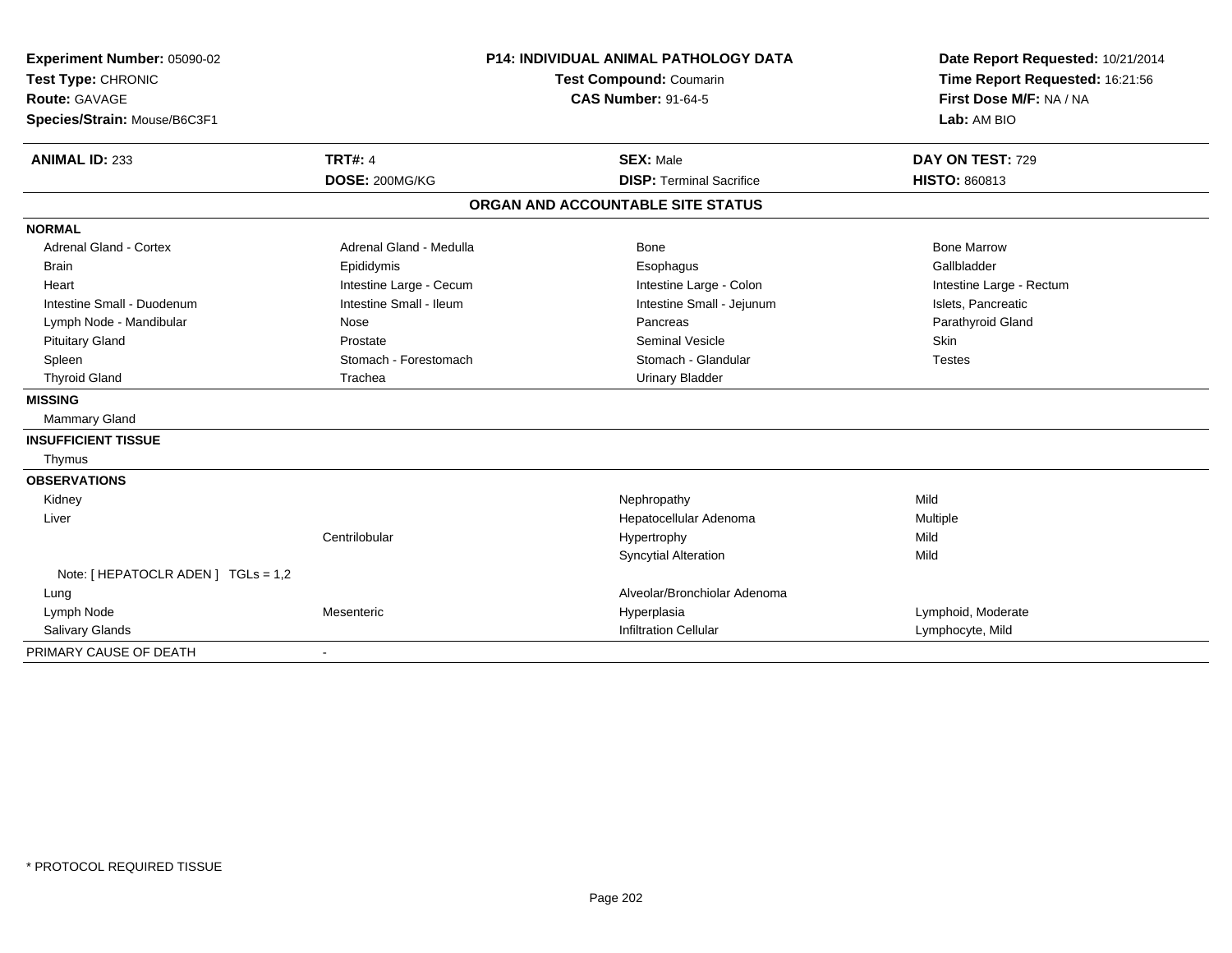| Experiment Number: 05090-02   | <b>P14: INDIVIDUAL ANIMAL PATHOLOGY DATA</b> |                                   | Date Report Requested: 10/21/2014                          |
|-------------------------------|----------------------------------------------|-----------------------------------|------------------------------------------------------------|
| Test Type: CHRONIC            |                                              | Test Compound: Coumarin           | Time Report Requested: 16:21:56<br>First Dose M/F: NA / NA |
| <b>Route: GAVAGE</b>          |                                              | <b>CAS Number: 91-64-5</b>        |                                                            |
| Species/Strain: Mouse/B6C3F1  |                                              |                                   | Lab: AM BIO                                                |
| <b>ANIMAL ID: 234</b>         | <b>TRT#: 4</b>                               | <b>SEX: Male</b>                  | DAY ON TEST: 730                                           |
|                               | DOSE: 200MG/KG                               | <b>DISP: Terminal Sacrifice</b>   | <b>HISTO: 860814</b>                                       |
|                               |                                              | ORGAN AND ACCOUNTABLE SITE STATUS |                                                            |
| <b>NORMAL</b>                 |                                              |                                   |                                                            |
| <b>Adrenal Gland - Cortex</b> | Adrenal Gland - Medulla                      | <b>Bone</b>                       | <b>Bone Marrow</b>                                         |
| <b>Brain</b>                  | Epididymis                                   | Esophagus                         | Gallbladder                                                |
| Heart                         | Intestine Large - Cecum                      | Intestine Large - Colon           | Intestine Large - Rectum                                   |
| Intestine Small - Duodenum    | Intestine Small - Ileum                      | Intestine Small - Jejunum         | Islets, Pancreatic                                         |
| Kidney                        | Lymph Node - Mandibular                      | Lymph Node - Mesenteric           | Nose                                                       |
| Pancreas                      | Parathyroid Gland                            | Prostate                          | <b>Seminal Vesicle</b>                                     |
| <b>Skin</b>                   | Spleen                                       | Stomach - Forestomach             | Stomach - Glandular                                        |
| <b>Testes</b>                 | Thymus                                       | <b>Thyroid Gland</b>              | Trachea                                                    |
| <b>Urinary Bladder</b>        |                                              |                                   |                                                            |
| <b>MISSING</b>                |                                              |                                   |                                                            |
| <b>Mammary Gland</b>          |                                              |                                   |                                                            |
| <b>INSUFFICIENT TISSUE</b>    |                                              |                                   |                                                            |
| <b>Pituitary Gland</b>        |                                              |                                   |                                                            |
| <b>OBSERVATIONS</b>           |                                              |                                   |                                                            |
| Liver                         |                                              | Hepatocellular Adenoma            | Multiple                                                   |
|                               | Centrilobular                                | Hypertrophy                       | Minimal                                                    |
|                               |                                              | <b>Syncytial Alteration</b>       | Mild                                                       |
| Lung                          |                                              | Alveolar/Bronchiolar Adenoma      |                                                            |
|                               | Bronchiole, Epithelium                       | Hyperplasia                       | Mild                                                       |
| <b>Salivary Glands</b>        |                                              | <b>Infiltration Cellular</b>      | Lymphocyte, Minimal                                        |
| PRIMARY CAUSE OF DEATH        | $\blacksquare$                               |                                   |                                                            |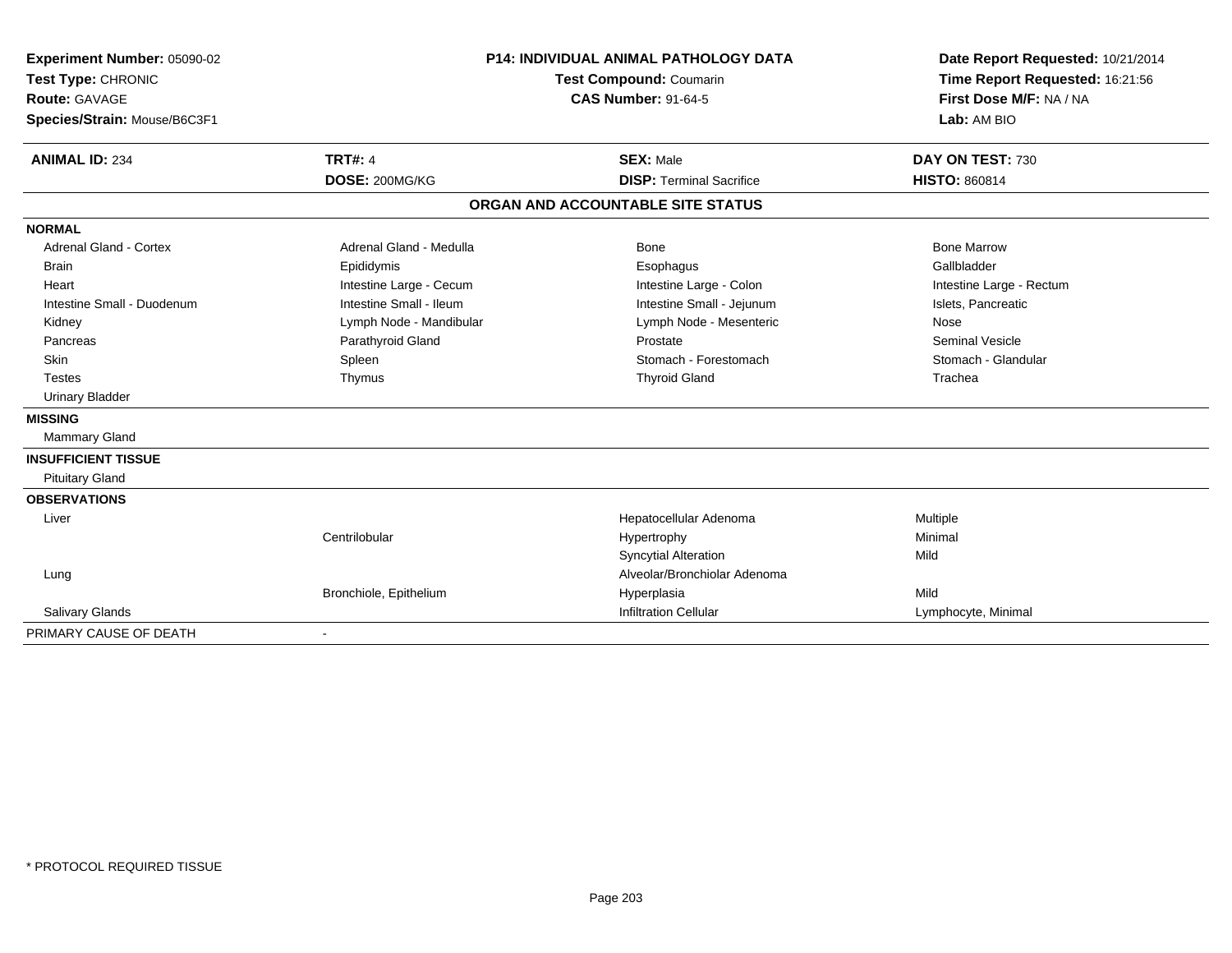| Experiment Number: 05090-02<br>Test Type: CHRONIC<br><b>Route: GAVAGE</b><br>Species/Strain: Mouse/B6C3F1<br><b>ANIMAL ID: 235</b>                                                                                        | <b>P14: INDIVIDUAL ANIMAL PATHOLOGY DATA</b><br><b>Test Compound: Coumarin</b><br><b>CAS Number: 91-64-5</b><br><b>TRT#: 4</b><br><b>SEX: Male</b><br>DOSE: 200MG/KG<br><b>DISP: Terminal Sacrifice</b> |                                                                                                                                      | Date Report Requested: 10/21/2014<br>Time Report Requested: 16:21:56<br>First Dose M/F: NA / NA<br>Lab: AM BIO<br>DAY ON TEST: 729<br><b>HISTO: 860815</b>      |
|---------------------------------------------------------------------------------------------------------------------------------------------------------------------------------------------------------------------------|---------------------------------------------------------------------------------------------------------------------------------------------------------------------------------------------------------|--------------------------------------------------------------------------------------------------------------------------------------|-----------------------------------------------------------------------------------------------------------------------------------------------------------------|
|                                                                                                                                                                                                                           |                                                                                                                                                                                                         | ORGAN AND ACCOUNTABLE SITE STATUS                                                                                                    |                                                                                                                                                                 |
| <b>NORMAL</b>                                                                                                                                                                                                             |                                                                                                                                                                                                         |                                                                                                                                      |                                                                                                                                                                 |
| <b>Adrenal Gland - Cortex</b><br><b>Brain</b><br>Heart<br>Intestine Small - Duodenum<br>Kidney<br>Parathyroid Gland<br><b>Seminal Vesicle</b><br>Stomach - Glandular<br>Trachea<br><b>MISSING</b><br><b>Mammary Gland</b> | Adrenal Gland - Medulla<br>Epididymis<br>Intestine Large - Cecum<br>Intestine Small - Ileum<br>Lymph Node - Mandibular<br><b>Pituitary Gland</b><br>Skin<br><b>Testes</b>                               | Bone<br>Esophagus<br>Intestine Large - Colon<br>Intestine Small - Jejunum<br>Lymph Node - Mesenteric<br>Prostate<br>Spleen<br>Thymus | <b>Bone Marrow</b><br>Gallbladder<br>Intestine Large - Rectum<br>Islets, Pancreatic<br>Nose<br>Salivary Glands<br>Stomach - Forestomach<br><b>Thyroid Gland</b> |
| <b>OBSERVATIONS</b><br>Liver                                                                                                                                                                                              | Centrilobular                                                                                                                                                                                           | Hypertrophy<br><b>Syncytial Alteration</b>                                                                                           | Mild<br>Mild                                                                                                                                                    |
| Lung<br>Note: $[ALV$ BRON ADEN $]$ TGLs = 1-12<br>Pancreas<br><b>Urinary Bladder</b>                                                                                                                                      |                                                                                                                                                                                                         | Alveolar/Bronchiolar Adenoma<br><b>Infiltration Cellular</b><br><b>Infiltration Cellular</b>                                         | Lymphocyte, Mild<br>Lymphocyte, Minimal                                                                                                                         |
| PRIMARY CAUSE OF DEATH                                                                                                                                                                                                    |                                                                                                                                                                                                         |                                                                                                                                      |                                                                                                                                                                 |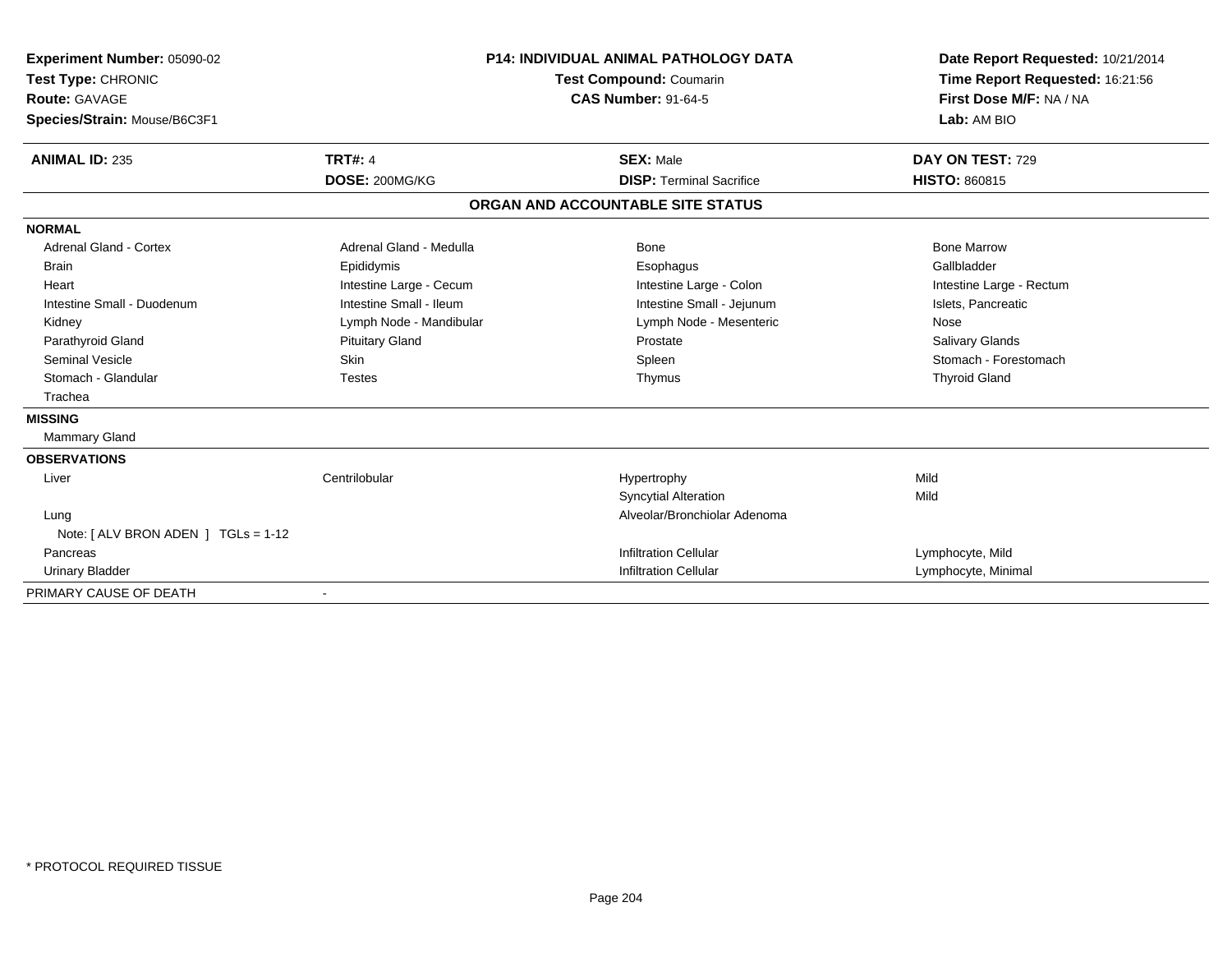| Experiment Number: 05090-02<br>Test Type: CHRONIC<br><b>Route: GAVAGE</b> |                         | <b>P14: INDIVIDUAL ANIMAL PATHOLOGY DATA</b> | Date Report Requested: 10/21/2014<br>Time Report Requested: 16:21:56<br>First Dose M/F: NA / NA |
|---------------------------------------------------------------------------|-------------------------|----------------------------------------------|-------------------------------------------------------------------------------------------------|
|                                                                           |                         | Test Compound: Coumarin                      |                                                                                                 |
|                                                                           |                         | <b>CAS Number: 91-64-5</b>                   |                                                                                                 |
| Species/Strain: Mouse/B6C3F1                                              |                         |                                              | Lab: AM BIO                                                                                     |
| <b>ANIMAL ID: 237</b>                                                     | <b>TRT#: 4</b>          | <b>SEX: Male</b>                             | DAY ON TEST: 455                                                                                |
|                                                                           | DOSE: 200MG/KG          | <b>DISP: Interval Sacrifice</b>              | <b>HISTO: 860817</b>                                                                            |
|                                                                           |                         | ORGAN AND ACCOUNTABLE SITE STATUS            |                                                                                                 |
| <b>NORMAL</b>                                                             |                         |                                              |                                                                                                 |
| <b>Adrenal Gland - Cortex</b>                                             | Adrenal Gland - Medulla | Bone                                         | <b>Bone Marrow</b>                                                                              |
| <b>Brain</b>                                                              | Epididymis              | Esophagus                                    | Gallbladder                                                                                     |
| Heart                                                                     | Intestine Large - Cecum | Intestine Large - Colon                      | Intestine Large - Rectum                                                                        |
| Intestine Small - Duodenum                                                | Intestine Small - Ileum | Intestine Small - Jejunum                    | Islets, Pancreatic                                                                              |
| Kidney                                                                    | Lung                    | Lymph Node - Mandibular                      | Lymph Node - Mesenteric                                                                         |
| Nose                                                                      | Pancreas                | Parathyroid Gland                            | <b>Pituitary Gland</b>                                                                          |
| Prostate                                                                  | <b>Seminal Vesicle</b>  | Skin                                         | Spleen                                                                                          |
| Stomach - Forestomach                                                     | Stomach - Glandular     | <b>Testes</b>                                | Thymus                                                                                          |
| <b>Thyroid Gland</b>                                                      | Trachea                 |                                              |                                                                                                 |
| <b>MISSING</b>                                                            |                         |                                              |                                                                                                 |
| Mammary Gland                                                             |                         |                                              |                                                                                                 |
| <b>OBSERVATIONS</b>                                                       |                         |                                              |                                                                                                 |
| Liver                                                                     | Centrilobular           | Hypertrophy                                  | Mild                                                                                            |
|                                                                           |                         | <b>Syncytial Alteration</b>                  | Mild                                                                                            |
| Salivary Glands                                                           |                         | <b>Infiltration Cellular</b>                 | Lymphocyte, Mild                                                                                |
| <b>Urinary Bladder</b>                                                    |                         | <b>Infiltration Cellular</b>                 | Lymphocyte, Mild                                                                                |
| PRIMARY CAUSE OF DEATH                                                    |                         |                                              |                                                                                                 |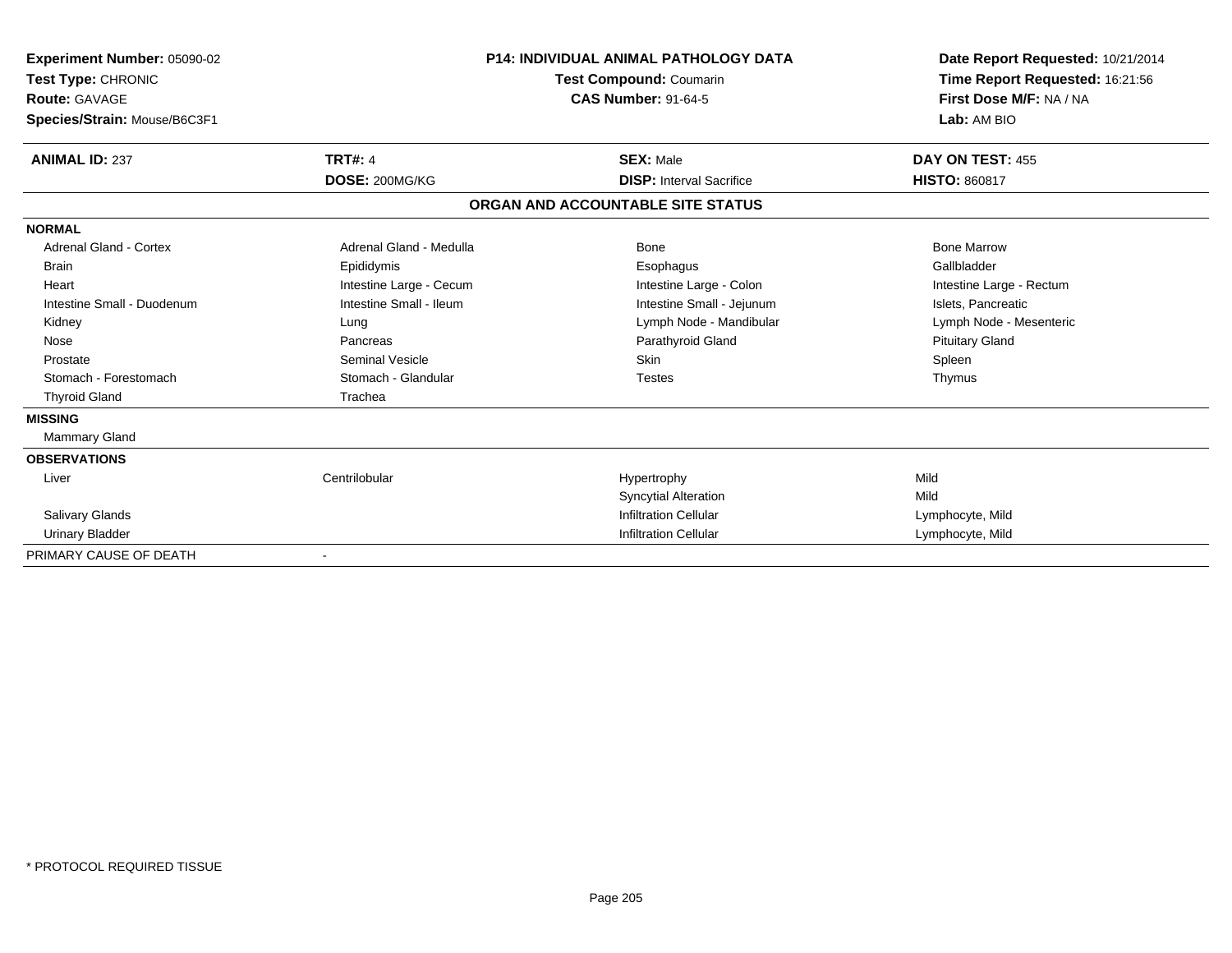| Experiment Number: 05090-02                                                  | P14: INDIVIDUAL ANIMAL PATHOLOGY DATA<br>Test Compound: Coumarin |                                   | Date Report Requested: 10/21/2014 |  |
|------------------------------------------------------------------------------|------------------------------------------------------------------|-----------------------------------|-----------------------------------|--|
| Test Type: CHRONIC                                                           |                                                                  |                                   | Time Report Requested: 16:21:56   |  |
| <b>Route: GAVAGE</b>                                                         |                                                                  | <b>CAS Number: 91-64-5</b>        | First Dose M/F: NA / NA           |  |
| Species/Strain: Mouse/B6C3F1                                                 |                                                                  |                                   | Lab: AM BIO                       |  |
| <b>ANIMAL ID: 238</b>                                                        | <b>TRT#: 4</b>                                                   | <b>SEX: Male</b>                  | DAY ON TEST: 729                  |  |
|                                                                              | DOSE: 200MG/KG                                                   | <b>DISP: Terminal Sacrifice</b>   | <b>HISTO: 860818</b>              |  |
|                                                                              |                                                                  | ORGAN AND ACCOUNTABLE SITE STATUS |                                   |  |
| <b>NORMAL</b>                                                                |                                                                  |                                   |                                   |  |
| <b>Adrenal Gland - Cortex</b>                                                | Adrenal Gland - Medulla                                          | <b>Bone</b>                       | <b>Bone Marrow</b>                |  |
| <b>Brain</b>                                                                 | Epididymis                                                       | Esophagus                         | Gallbladder                       |  |
| Heart                                                                        | Intestine Large - Cecum                                          | Intestine Large - Colon           | Intestine Large - Rectum          |  |
| Intestine Small - Duodenum                                                   | Intestine Small - Ileum                                          | Intestine Small - Jejunum         | Islets, Pancreatic                |  |
| Lymph Node - Mandibular                                                      | Lymph Node - Mesenteric                                          | Nose                              | Parathyroid Gland                 |  |
| <b>Pituitary Gland</b>                                                       | Prostate                                                         | <b>Seminal Vesicle</b>            | <b>Skin</b>                       |  |
| Spleen                                                                       | Stomach - Forestomach                                            | Stomach - Glandular               | <b>Testes</b>                     |  |
| Thymus                                                                       | <b>Thyroid Gland</b>                                             | Trachea                           | <b>Urinary Bladder</b>            |  |
| <b>MISSING</b>                                                               |                                                                  |                                   |                                   |  |
| Mammary Gland                                                                |                                                                  |                                   |                                   |  |
| <b>OBSERVATIONS</b>                                                          |                                                                  |                                   |                                   |  |
| Kidney                                                                       |                                                                  | <b>Infiltration Cellular</b>      | Lymphocyte, Minimal               |  |
| Liver                                                                        |                                                                  | Hepatoblastoma                    |                                   |  |
|                                                                              |                                                                  | Hepatocellular Carcinoma          |                                   |  |
|                                                                              | Centrilobular                                                    | Hypertrophy                       | Mild                              |  |
|                                                                              |                                                                  | <b>Syncytial Alteration</b>       | Mild                              |  |
| Note: [ HEPATOBLASTOMA ] TGLs = 1-11<br>Note: [ HEPATOCLR CARC ] TGLs = 2-11 |                                                                  |                                   |                                   |  |
| Lung                                                                         | Alveolar Epith                                                   | Hyperplasia                       | Moderate                          |  |
| Pancreas                                                                     |                                                                  | <b>Infiltration Cellular</b>      | Lymphocyte, Mild                  |  |
| <b>Salivary Glands</b>                                                       |                                                                  | <b>Infiltration Cellular</b>      | Lymphocyte, Mild                  |  |
| PRIMARY CAUSE OF DEATH                                                       |                                                                  |                                   |                                   |  |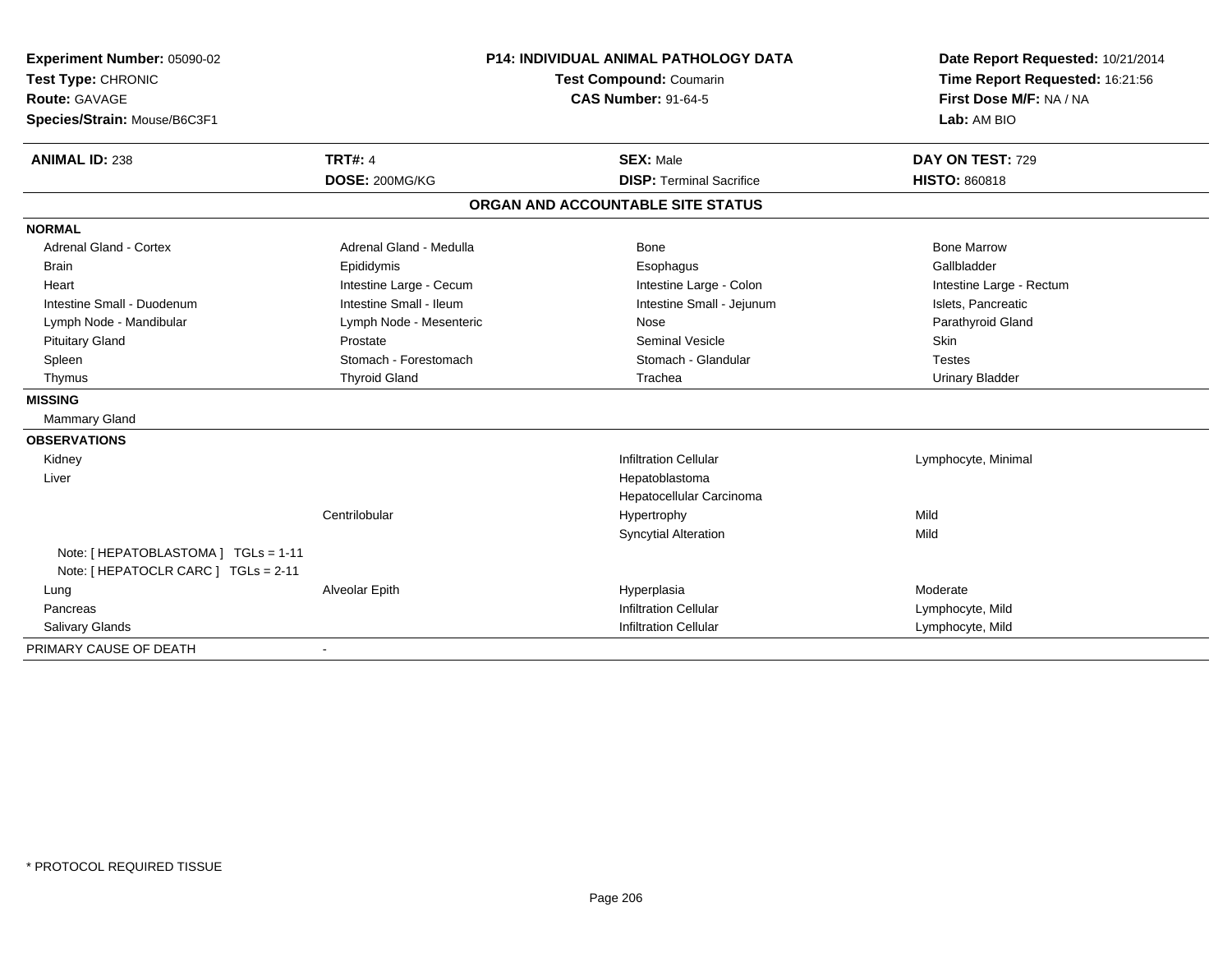| <b>Experiment Number: 05090-02</b><br>Test Type: CHRONIC<br>Route: GAVAGE<br>Species/Strain: Mouse/B6C3F1 |                           | <b>P14: INDIVIDUAL ANIMAL PATHOLOGY DATA</b><br>Test Compound: Coumarin<br><b>CAS Number: 91-64-5</b> | Date Report Requested: 10/21/2014<br>Time Report Requested: 16:21:56<br>First Dose M/F: NA / NA<br>Lab: AM BIO |  |
|-----------------------------------------------------------------------------------------------------------|---------------------------|-------------------------------------------------------------------------------------------------------|----------------------------------------------------------------------------------------------------------------|--|
|                                                                                                           |                           |                                                                                                       |                                                                                                                |  |
| <b>ANIMAL ID: 240</b>                                                                                     | <b>TRT#: 4</b>            | <b>SEX: Male</b>                                                                                      | DAY ON TEST: 733                                                                                               |  |
|                                                                                                           | DOSE: 200MG/KG            | <b>DISP: Terminal Sacrifice</b>                                                                       | <b>HISTO: 860820</b>                                                                                           |  |
|                                                                                                           |                           | ORGAN AND ACCOUNTABLE SITE STATUS                                                                     |                                                                                                                |  |
| <b>NORMAL</b>                                                                                             |                           |                                                                                                       |                                                                                                                |  |
| Adrenal Gland - Medulla                                                                                   | <b>Bone</b>               | <b>Bone Marrow</b>                                                                                    | <b>Brain</b>                                                                                                   |  |
| Epididymis                                                                                                | Esophagus                 | Gallbladder                                                                                           | Heart                                                                                                          |  |
| Intestine Large - Cecum                                                                                   | Intestine Large - Colon   | Intestine Large - Rectum                                                                              | Intestine Small - Duodenum                                                                                     |  |
| Intestine Small - Ileum                                                                                   | Intestine Small - Jejunum | Islets. Pancreatic                                                                                    | Kidney                                                                                                         |  |
| Lymph Node - Mandibular                                                                                   | Lymph Node - Mesenteric   | <b>Mammary Gland</b>                                                                                  | Nose                                                                                                           |  |
| Pancreas                                                                                                  | Parathyroid Gland         | <b>Pituitary Gland</b>                                                                                | Prostate                                                                                                       |  |
| <b>Salivary Glands</b>                                                                                    | <b>Seminal Vesicle</b>    | <b>Skin</b>                                                                                           | Spleen                                                                                                         |  |
| Stomach - Forestomach                                                                                     | Stomach - Glandular       | <b>Testes</b>                                                                                         | Thymus                                                                                                         |  |
| <b>Thyroid Gland</b>                                                                                      | Trachea                   |                                                                                                       |                                                                                                                |  |
| <b>OBSERVATIONS</b>                                                                                       |                           |                                                                                                       |                                                                                                                |  |
| <b>Adrenal Gland</b>                                                                                      | Cortex                    | <b>Clear Cell Focus</b>                                                                               | Mild                                                                                                           |  |
| Liver                                                                                                     |                           | Clear Cell Focus                                                                                      | Mild                                                                                                           |  |
|                                                                                                           |                           | Hepatocellular Adenoma                                                                                | Multiple                                                                                                       |  |
|                                                                                                           | Centrilobular             | Hypertrophy                                                                                           | Minimal                                                                                                        |  |
|                                                                                                           |                           | <b>Syncytial Alteration</b>                                                                           | Mild                                                                                                           |  |
|                                                                                                           |                           | Vacuolization Cytoplasmic                                                                             | Moderate                                                                                                       |  |
| Lung                                                                                                      |                           | Alveolar/Bronchiolar Carcinoma                                                                        |                                                                                                                |  |
| Note: $\lceil$ ALV BRON CARC $\lceil$ TGLs = 1-4                                                          |                           |                                                                                                       |                                                                                                                |  |
| <b>Urinary Bladder</b>                                                                                    |                           | <b>Infiltration Cellular</b>                                                                          | Lymphocyte, Minimal                                                                                            |  |
| PRIMARY CAUSE OF DEATH                                                                                    |                           |                                                                                                       |                                                                                                                |  |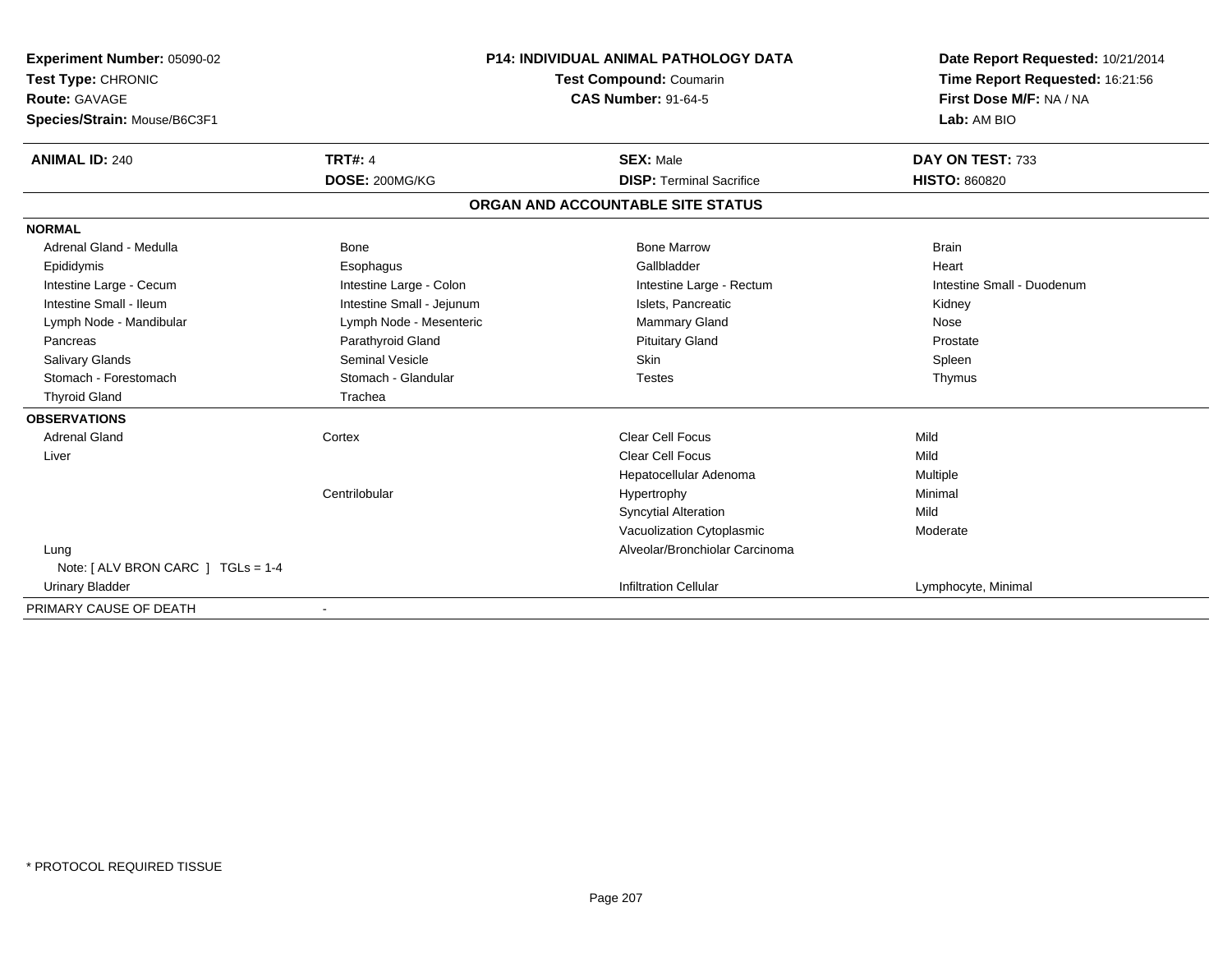| Experiment Number: 05090-02                    | <b>P14: INDIVIDUAL ANIMAL PATHOLOGY DATA</b><br>Test Compound: Coumarin |                                   | Date Report Requested: 10/21/2014 |
|------------------------------------------------|-------------------------------------------------------------------------|-----------------------------------|-----------------------------------|
| Test Type: CHRONIC                             |                                                                         |                                   | Time Report Requested: 16:21:56   |
| <b>Route: GAVAGE</b>                           |                                                                         | <b>CAS Number: 91-64-5</b>        | First Dose M/F: NA / NA           |
| Species/Strain: Mouse/B6C3F1                   |                                                                         |                                   | Lab: AM BIO                       |
| <b>ANIMAL ID: 241</b>                          | <b>TRT#: 4</b>                                                          | <b>SEX: Male</b>                  | DAY ON TEST: 730                  |
|                                                | DOSE: 200MG/KG                                                          | <b>DISP: Terminal Sacrifice</b>   | <b>HISTO: 860821</b>              |
|                                                |                                                                         | ORGAN AND ACCOUNTABLE SITE STATUS |                                   |
| <b>NORMAL</b>                                  |                                                                         |                                   |                                   |
| Adrenal Gland - Cortex                         | Adrenal Gland - Medulla                                                 | <b>Bone</b>                       | <b>Bone Marrow</b>                |
| <b>Brain</b>                                   | Epididymis                                                              | Esophagus                         | Gallbladder                       |
| Heart                                          | Intestine Large - Cecum                                                 | Intestine Large - Colon           | Intestine Large - Rectum          |
| Intestine Small - Duodenum                     | Intestine Small - Ileum                                                 | Intestine Small - Jejunum         | Islets. Pancreatic                |
| Kidney                                         | Lung                                                                    | Lymph Node - Mandibular           | Lymph Node - Mesenteric           |
| Nose                                           | Pancreas                                                                | Parathyroid Gland                 | <b>Pituitary Gland</b>            |
| Prostate                                       | <b>Seminal Vesicle</b>                                                  | <b>Skin</b>                       | Spleen                            |
| Stomach - Forestomach                          | Stomach - Glandular                                                     | <b>Testes</b>                     | Thymus                            |
| <b>Thyroid Gland</b>                           | Trachea                                                                 | <b>Urinary Bladder</b>            |                                   |
| <b>MISSING</b>                                 |                                                                         |                                   |                                   |
| <b>Mammary Gland</b>                           |                                                                         |                                   |                                   |
| <b>OBSERVATIONS</b>                            |                                                                         |                                   |                                   |
| <b>Adrenal Gland</b>                           | Spindle Cell                                                            | Hyperplasia                       | Mild                              |
| Liver                                          |                                                                         | <b>Eosinophilic Focus</b>         | Marked                            |
|                                                |                                                                         | Hepatocellular Adenoma            | Multiple                          |
|                                                | Centrilobular                                                           | Hypertrophy                       | Minimal                           |
|                                                |                                                                         | <b>Syncytial Alteration</b>       | Mild                              |
| Note: [ HEPATOCLR ADEN ] TGLs = 1-11,2-12,3-13 |                                                                         |                                   |                                   |
| <b>Salivary Glands</b>                         |                                                                         | <b>Infiltration Cellular</b>      | Lymphocyte, Minimal               |
| PRIMARY CAUSE OF DEATH                         |                                                                         |                                   |                                   |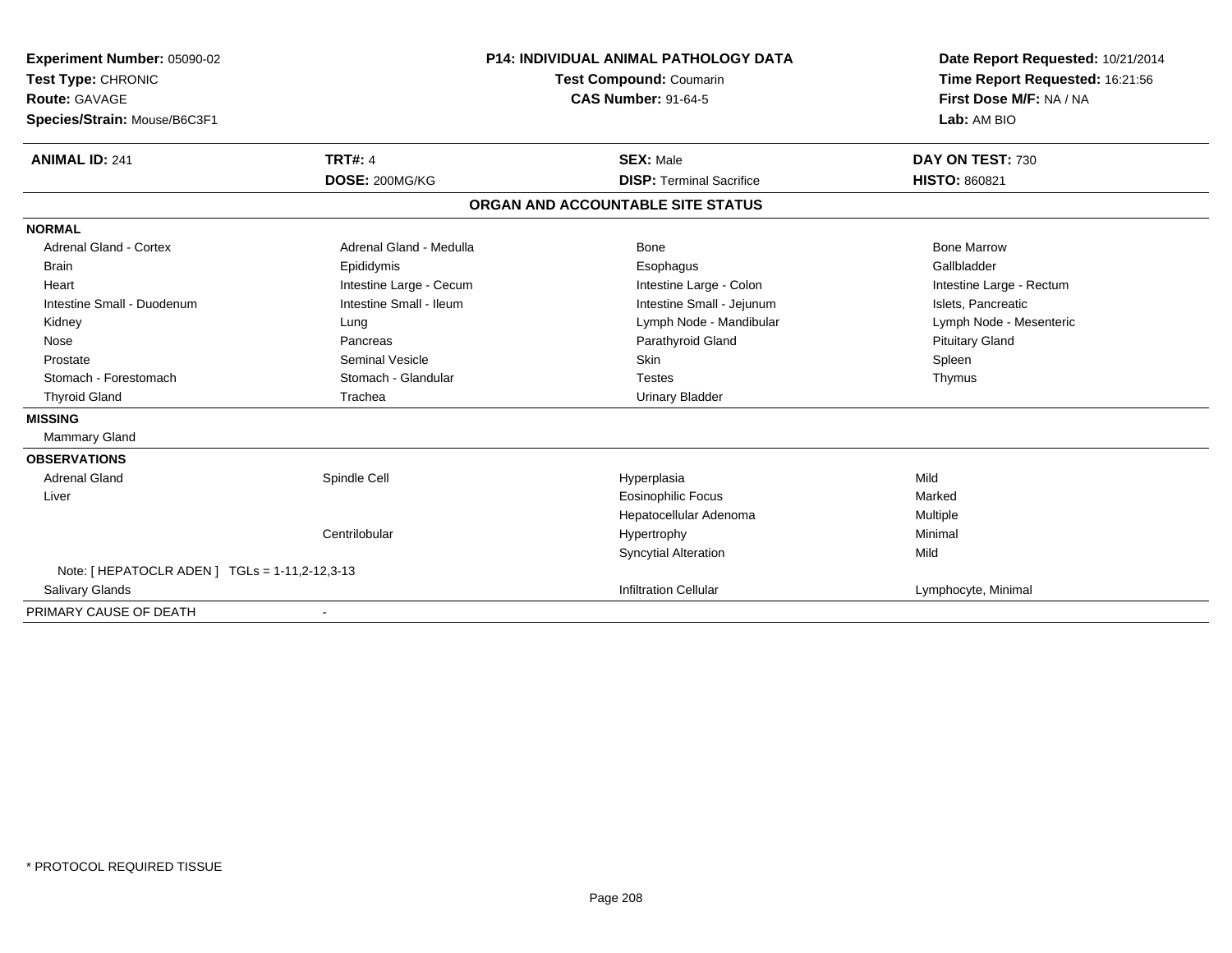| Experiment Number: 05090-02          | <b>P14: INDIVIDUAL ANIMAL PATHOLOGY DATA</b><br>Test Compound: Coumarin<br><b>CAS Number: 91-64-5</b> |                                   | Date Report Requested: 10/21/2014 |  |
|--------------------------------------|-------------------------------------------------------------------------------------------------------|-----------------------------------|-----------------------------------|--|
| Test Type: CHRONIC                   |                                                                                                       |                                   | Time Report Requested: 16:21:56   |  |
| <b>Route: GAVAGE</b>                 |                                                                                                       |                                   | First Dose M/F: NA / NA           |  |
| Species/Strain: Mouse/B6C3F1         |                                                                                                       |                                   | Lab: AM BIO                       |  |
| <b>ANIMAL ID: 243</b>                | <b>TRT#: 4</b>                                                                                        | <b>SEX: Male</b>                  | DAY ON TEST: 734                  |  |
|                                      | DOSE: 200MG/KG                                                                                        | <b>DISP: Terminal Sacrifice</b>   | <b>HISTO: 860823</b>              |  |
|                                      |                                                                                                       | ORGAN AND ACCOUNTABLE SITE STATUS |                                   |  |
| <b>NORMAL</b>                        |                                                                                                       |                                   |                                   |  |
| <b>Adrenal Gland - Cortex</b>        | Adrenal Gland - Medulla                                                                               | Bone                              | <b>Bone Marrow</b>                |  |
| <b>Brain</b>                         | Epididymis                                                                                            | Esophagus                         | Gallbladder                       |  |
| Heart                                | Intestine Large - Cecum                                                                               | Intestine Large - Colon           | Intestine Large - Rectum          |  |
| Intestine Small - Duodenum           | Intestine Small - Ileum                                                                               | Intestine Small - Jejunum         | Islets, Pancreatic                |  |
| Kidney                               | Lymph Node - Mesenteric                                                                               | Nose                              | Pancreas                          |  |
| Parathyroid Gland                    | <b>Pituitary Gland</b>                                                                                | Prostate                          | <b>Seminal Vesicle</b>            |  |
| <b>Skin</b>                          | Spleen                                                                                                | Stomach - Forestomach             | Stomach - Glandular               |  |
| <b>Testes</b>                        | Thymus                                                                                                | <b>Thyroid Gland</b>              | Trachea                           |  |
| <b>Urinary Bladder</b>               |                                                                                                       |                                   |                                   |  |
| <b>MISSING</b>                       |                                                                                                       |                                   |                                   |  |
| Lymph Node - Mandibular              | <b>Mammary Gland</b>                                                                                  |                                   |                                   |  |
| <b>OBSERVATIONS</b>                  |                                                                                                       |                                   |                                   |  |
| Liver                                |                                                                                                       | <b>Eosinophilic Focus</b>         | Mild                              |  |
|                                      |                                                                                                       | Hepatocellular Adenoma            |                                   |  |
|                                      | Centrilobular                                                                                         | Hypertrophy                       | Mild                              |  |
|                                      |                                                                                                       | <b>Syncytial Alteration</b>       | Minimal                           |  |
| Note: [ HEPATOCLR ADEN ] TGLs = 2-12 |                                                                                                       |                                   |                                   |  |
| Lung                                 |                                                                                                       | Alveolar/Bronchiolar Adenoma      |                                   |  |
| Note: [ ALV BRON ADEN ] TGLs = 3-14  |                                                                                                       |                                   |                                   |  |
| <b>Salivary Glands</b>               |                                                                                                       | <b>Infiltration Cellular</b>      | Lymphocyte, Mild                  |  |
| PRIMARY CAUSE OF DEATH               |                                                                                                       |                                   |                                   |  |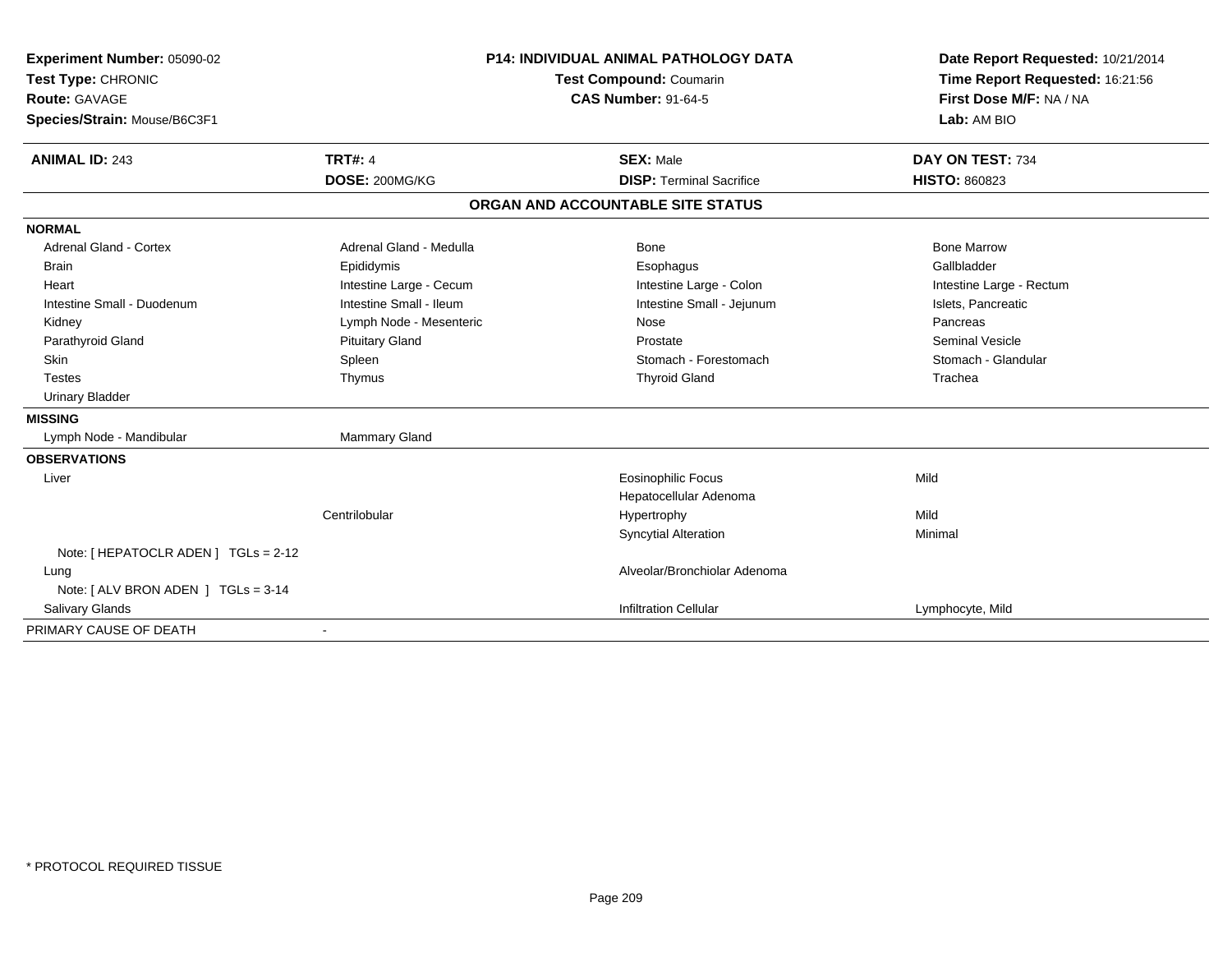| Experiment Number: 05090-02   |                         | <b>P14: INDIVIDUAL ANIMAL PATHOLOGY DATA</b> | Date Report Requested: 10/21/2014<br>Time Report Requested: 16:21:56<br>First Dose M/F: NA / NA |
|-------------------------------|-------------------------|----------------------------------------------|-------------------------------------------------------------------------------------------------|
| Test Type: CHRONIC            |                         | Test Compound: Coumarin                      |                                                                                                 |
| <b>Route: GAVAGE</b>          |                         | <b>CAS Number: 91-64-5</b>                   |                                                                                                 |
| Species/Strain: Mouse/B6C3F1  |                         |                                              | Lab: AM BIO                                                                                     |
| <b>ANIMAL ID: 244</b>         | <b>TRT#: 4</b>          | <b>SEX: Male</b>                             | DAY ON TEST: 177                                                                                |
|                               | DOSE: 200MG/KG          | <b>DISP: Dead</b>                            | <b>HISTO: 860824</b>                                                                            |
|                               |                         | ORGAN AND ACCOUNTABLE SITE STATUS            |                                                                                                 |
| <b>NORMAL</b>                 |                         |                                              |                                                                                                 |
| <b>Adrenal Gland - Cortex</b> | Adrenal Gland - Medulla | Bone                                         | <b>Bone Marrow</b>                                                                              |
| <b>Brain</b>                  | Epididymis              | Esophagus                                    | Heart                                                                                           |
| Kidney                        | Lymph Node - Mandibular | Lymph Node - Mesenteric                      | Nose                                                                                            |
| <b>Pituitary Gland</b>        | Prostate                | <b>Salivary Glands</b>                       | <b>Seminal Vesicle</b>                                                                          |
| <b>Skin</b>                   | Spleen                  | Stomach - Forestomach                        | <b>Testes</b>                                                                                   |
| Thymus                        | <b>Thyroid Gland</b>    | Trachea                                      |                                                                                                 |
| <b>MISSING</b>                |                         |                                              |                                                                                                 |
| <b>Mammary Gland</b>          | Parathyroid Gland       |                                              |                                                                                                 |
| <b>AUTO PRECLUDES DIAG.</b>   |                         |                                              |                                                                                                 |
| Gallbladder                   | Intestine Large - Cecum | Intestine Large - Colon                      | Intestine Large - Rectum                                                                        |
| Intestine Small - Duodenum    | Intestine Small - Ileum | Intestine Small - Jejunum                    | Islets, Pancreatic                                                                              |
| Pancreas                      | Stomach - Glandular     | <b>Urinary Bladder</b>                       |                                                                                                 |
| <b>OBSERVATIONS</b>           |                         |                                              |                                                                                                 |
| Liver                         |                         | Congestion                                   | Moderate                                                                                        |
|                               | Centrilobular           | Hypertrophy                                  | Minimal                                                                                         |
|                               |                         | <b>Syncytial Alteration</b>                  | Mild                                                                                            |
| Lung                          |                         | Congestion                                   | Moderate                                                                                        |
| [Congestion TGLS = 1-3]       |                         |                                              |                                                                                                 |
| PRIMARY CAUSE OF DEATH        |                         |                                              |                                                                                                 |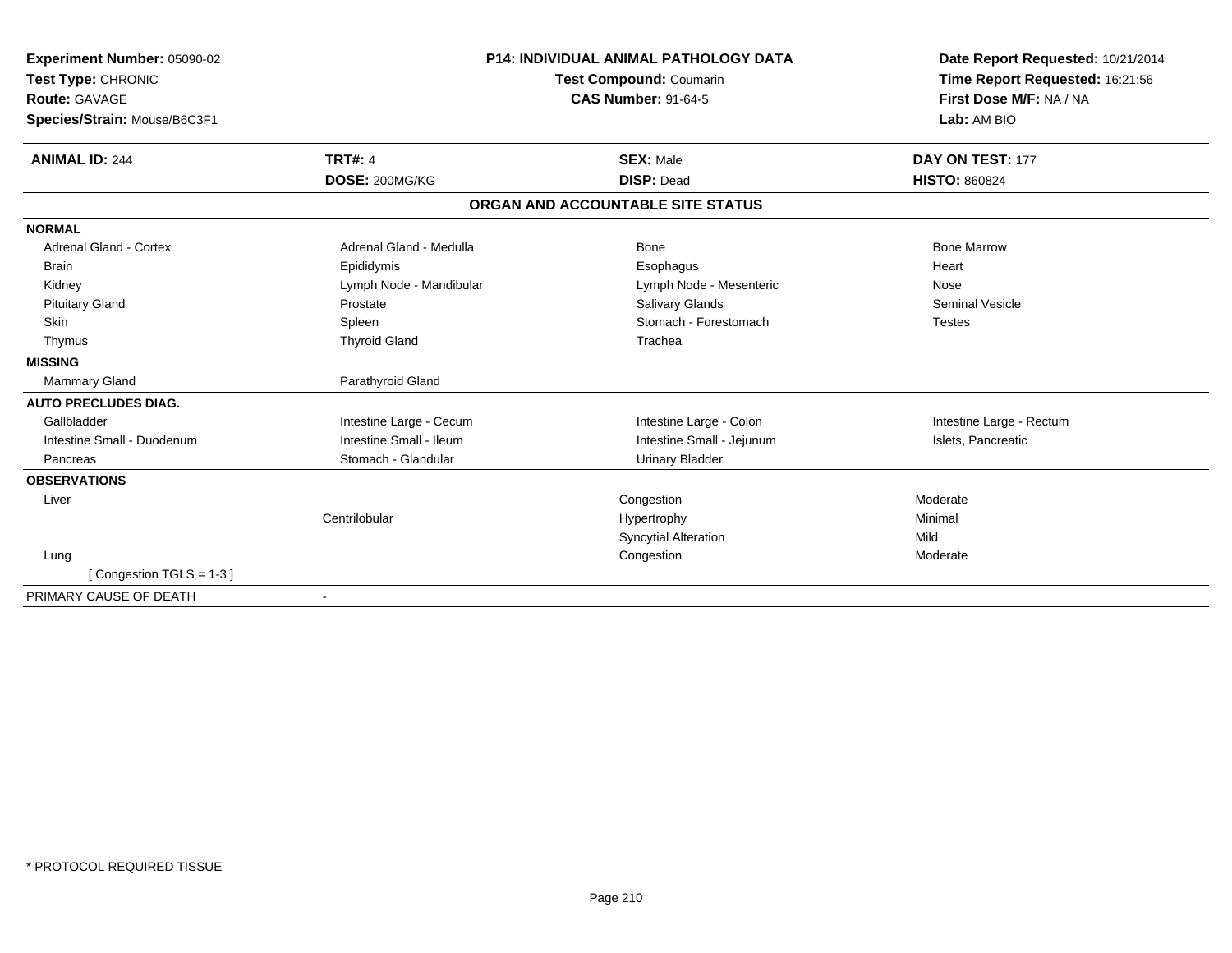| Experiment Number: 05090-02<br>Test Type: CHRONIC<br><b>Route: GAVAGE</b><br>Species/Strain: Mouse/B6C3F1 | <b>P14: INDIVIDUAL ANIMAL PATHOLOGY DATA</b><br>Test Compound: Coumarin<br><b>CAS Number: 91-64-5</b> |                                   | Date Report Requested: 10/21/2014<br>Time Report Requested: 16:21:56<br>First Dose M/F: NA / NA<br>Lab: AM BIO |  |
|-----------------------------------------------------------------------------------------------------------|-------------------------------------------------------------------------------------------------------|-----------------------------------|----------------------------------------------------------------------------------------------------------------|--|
| <b>ANIMAL ID: 245</b>                                                                                     | <b>TRT#: 4</b>                                                                                        | <b>SEX: Male</b>                  | DAY ON TEST: 730                                                                                               |  |
|                                                                                                           | DOSE: 200MG/KG                                                                                        | <b>DISP: Terminal Sacrifice</b>   | <b>HISTO: 860825</b>                                                                                           |  |
|                                                                                                           |                                                                                                       | ORGAN AND ACCOUNTABLE SITE STATUS |                                                                                                                |  |
| <b>NORMAL</b>                                                                                             |                                                                                                       |                                   |                                                                                                                |  |
| Adrenal Gland - Cortex                                                                                    | Adrenal Gland - Medulla                                                                               | Bone                              | <b>Bone Marrow</b>                                                                                             |  |
| <b>Brain</b>                                                                                              | Epididymis                                                                                            | Esophagus                         | Gallbladder                                                                                                    |  |
| Heart                                                                                                     | Intestine Large - Cecum                                                                               | Intestine Large - Colon           | Intestine Large - Rectum                                                                                       |  |
| Intestine Small - Duodenum                                                                                | Intestine Small - Ileum                                                                               | Intestine Small - Jejunum         | Kidney                                                                                                         |  |
| Lymph Node - Mandibular                                                                                   | Lymph Node - Mesenteric                                                                               | Pancreas                          | <b>Pituitary Gland</b>                                                                                         |  |
| Prostate                                                                                                  | <b>Seminal Vesicle</b>                                                                                | Skin                              | Stomach - Forestomach                                                                                          |  |
| Stomach - Glandular                                                                                       | <b>Testes</b>                                                                                         | Thymus                            | <b>Thyroid Gland</b>                                                                                           |  |
| Trachea                                                                                                   | <b>Urinary Bladder</b>                                                                                |                                   |                                                                                                                |  |
| <b>MISSING</b>                                                                                            |                                                                                                       |                                   |                                                                                                                |  |
| <b>Mammary Gland</b>                                                                                      | Parathyroid Gland                                                                                     |                                   |                                                                                                                |  |
| <b>OBSERVATIONS</b>                                                                                       |                                                                                                       |                                   |                                                                                                                |  |
| Islets, Pancreatic                                                                                        |                                                                                                       | Adenoma                           |                                                                                                                |  |
| Liver                                                                                                     |                                                                                                       | <b>Eosinophilic Focus</b>         | Marked                                                                                                         |  |
|                                                                                                           |                                                                                                       | Hepatocellular Adenoma            |                                                                                                                |  |
|                                                                                                           | Centrilobular                                                                                         | Hypertrophy                       | Minimal                                                                                                        |  |
|                                                                                                           |                                                                                                       | <b>Syncytial Alteration</b>       | Mild                                                                                                           |  |
| Note: [ HEPATOCLR ADEN ] TGLs = 3-11<br>Note: [ HEPATOCLR ADEN ] TGLs = 4-12                              |                                                                                                       |                                   |                                                                                                                |  |
| Lung<br>Note: [ ALV BRON ADEN ] TGLs = 1-13                                                               |                                                                                                       | Alveolar/Bronchiolar Adenoma      |                                                                                                                |  |
| Nose                                                                                                      | Lumen                                                                                                 | Inflammation                      | Suppurative, Mild                                                                                              |  |
| <b>Salivary Glands</b>                                                                                    |                                                                                                       | <b>Infiltration Cellular</b>      | Lymphocyte, Minimal                                                                                            |  |
| Spleen                                                                                                    |                                                                                                       | Hyperplasia                       | Lymphoid, Mild                                                                                                 |  |
| Note: [ HYPERPLASIA ] TGLs = 2-5                                                                          |                                                                                                       |                                   |                                                                                                                |  |
| PRIMARY CAUSE OF DEATH                                                                                    |                                                                                                       |                                   |                                                                                                                |  |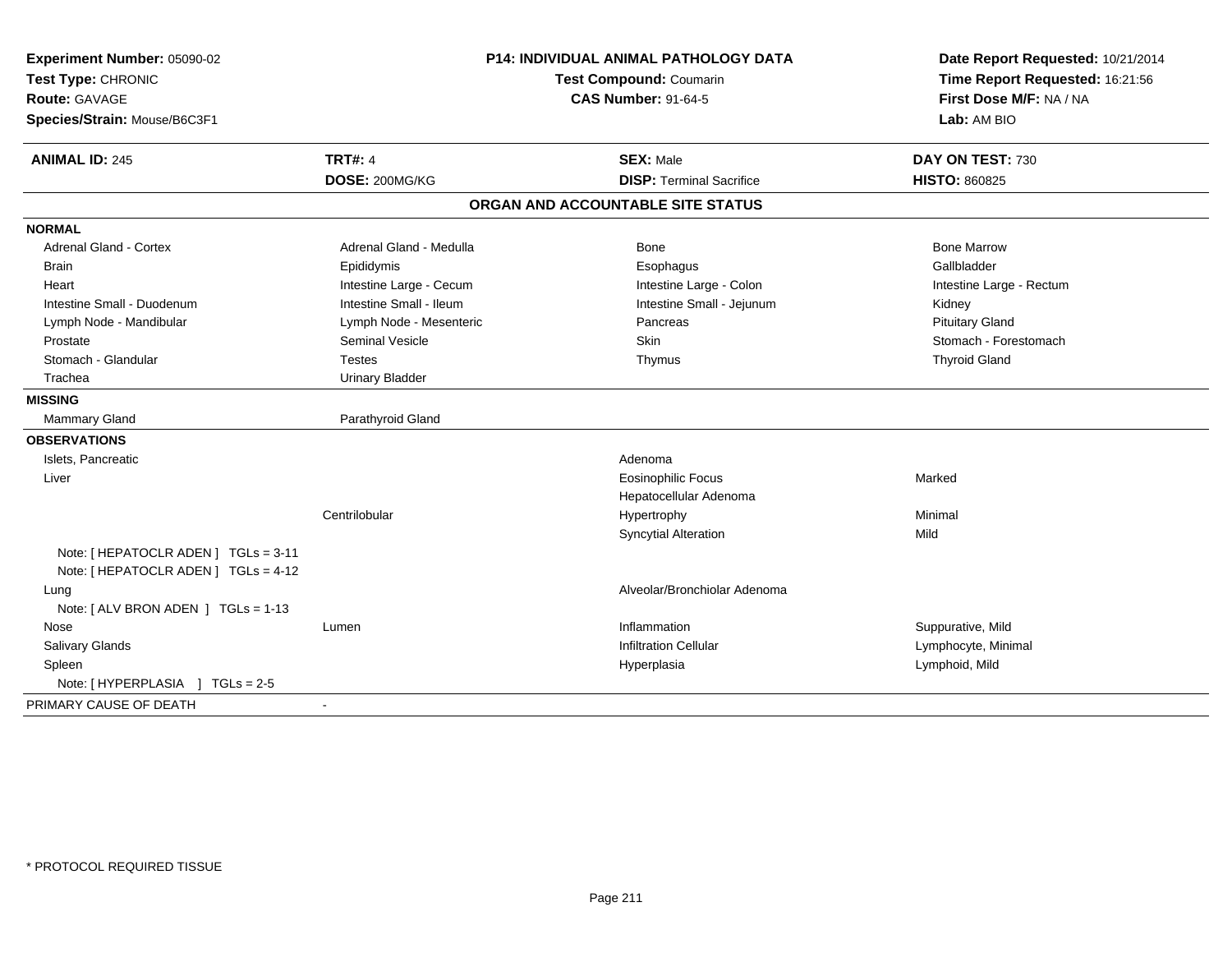| Experiment Number: 05090-02<br>Test Type: CHRONIC<br><b>Route: GAVAGE</b> |                         | <b>P14: INDIVIDUAL ANIMAL PATHOLOGY DATA</b><br>Test Compound: Coumarin<br><b>CAS Number: 91-64-5</b> | Date Report Requested: 10/21/2014<br>Time Report Requested: 16:21:56<br>First Dose M/F: NA / NA |
|---------------------------------------------------------------------------|-------------------------|-------------------------------------------------------------------------------------------------------|-------------------------------------------------------------------------------------------------|
| Species/Strain: Mouse/B6C3F1                                              |                         |                                                                                                       | Lab: AM BIO                                                                                     |
| <b>ANIMAL ID: 247</b>                                                     | <b>TRT#: 4</b>          | <b>SEX: Male</b>                                                                                      | DAY ON TEST: 456                                                                                |
|                                                                           | DOSE: 200MG/KG          | <b>DISP: Interval Sacrifice</b>                                                                       | <b>HISTO: 860827</b>                                                                            |
|                                                                           |                         | ORGAN AND ACCOUNTABLE SITE STATUS                                                                     |                                                                                                 |
| <b>NORMAL</b>                                                             |                         |                                                                                                       |                                                                                                 |
| <b>Adrenal Gland - Cortex</b>                                             | Adrenal Gland - Medulla | Bone                                                                                                  | <b>Bone Marrow</b>                                                                              |
| <b>Brain</b>                                                              | Epididymis              | Esophagus                                                                                             | Gallbladder                                                                                     |
| Heart                                                                     | Intestine Large - Cecum | Intestine Large - Colon                                                                               | Intestine Large - Rectum                                                                        |
| Intestine Small - Duodenum                                                | Intestine Small - Ileum | Intestine Small - Jejunum                                                                             | Islets, Pancreatic                                                                              |
| Kidney                                                                    | Lymph Node - Mesenteric | Nose                                                                                                  | Pancreas                                                                                        |
| Parathyroid Gland                                                         | <b>Pituitary Gland</b>  | Prostate                                                                                              | Salivary Glands                                                                                 |
| <b>Seminal Vesicle</b>                                                    | Skin                    | Spleen                                                                                                | Stomach - Forestomach                                                                           |
| Stomach - Glandular                                                       | <b>Testes</b>           | Thymus                                                                                                | <b>Thyroid Gland</b>                                                                            |
| Trachea                                                                   | <b>Urinary Bladder</b>  |                                                                                                       |                                                                                                 |
| <b>MISSING</b>                                                            |                         |                                                                                                       |                                                                                                 |
| Lymph Node - Mandibular                                                   | <b>Mammary Gland</b>    |                                                                                                       |                                                                                                 |
| <b>OBSERVATIONS</b>                                                       |                         |                                                                                                       |                                                                                                 |
| <b>Adrenal Gland</b>                                                      | Spindle Cell            | Hyperplasia                                                                                           | Mild                                                                                            |
| Liver                                                                     | Centrilobular           | Hypertrophy                                                                                           | Moderate                                                                                        |
|                                                                           |                         | <b>Syncytial Alteration</b>                                                                           | Mild                                                                                            |
| Lung                                                                      |                         | Alveolar/Bronchiolar Adenoma                                                                          |                                                                                                 |
| PRIMARY CAUSE OF DEATH                                                    |                         |                                                                                                       |                                                                                                 |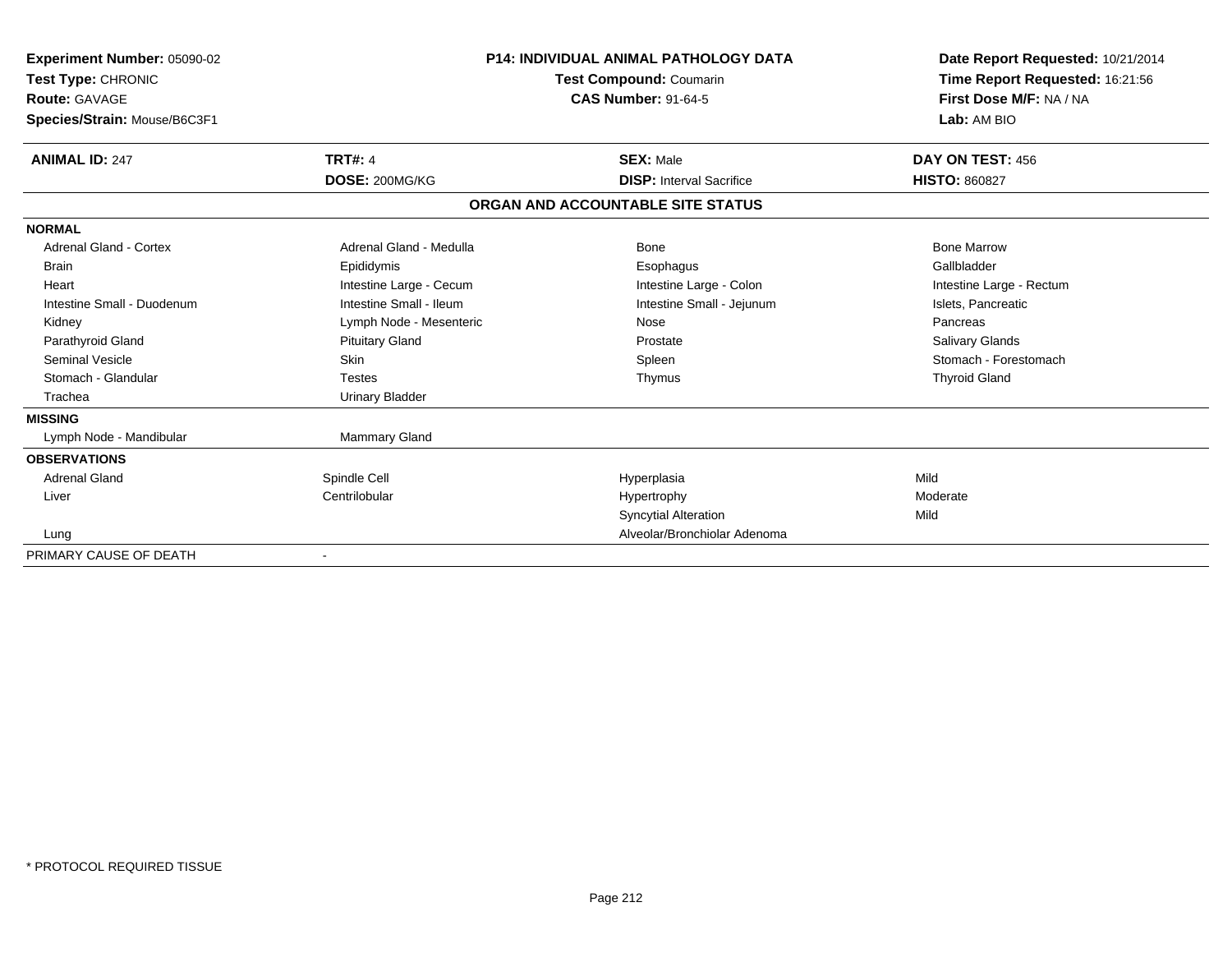| Experiment Number: 05090-02<br>Test Type: CHRONIC<br><b>Route: GAVAGE</b><br>Species/Strain: Mouse/B6C3F1 | P14: INDIVIDUAL ANIMAL PATHOLOGY DATA<br>Test Compound: Coumarin<br><b>CAS Number: 91-64-5</b> |                                       | Date Report Requested: 10/21/2014<br>Time Report Requested: 16:21:56<br>First Dose M/F: NA / NA<br>Lab: AM BIO |
|-----------------------------------------------------------------------------------------------------------|------------------------------------------------------------------------------------------------|---------------------------------------|----------------------------------------------------------------------------------------------------------------|
|                                                                                                           |                                                                                                |                                       |                                                                                                                |
| <b>ANIMAL ID: 250</b>                                                                                     | <b>TRT#: 4</b><br>DOSE: 200MG/KG                                                               | <b>SEX: Male</b><br><b>DISP: Dead</b> | DAY ON TEST: 558<br><b>HISTO: 860830</b>                                                                       |
|                                                                                                           |                                                                                                | ORGAN AND ACCOUNTABLE SITE STATUS     |                                                                                                                |
| <b>NORMAL</b>                                                                                             |                                                                                                |                                       |                                                                                                                |
| Adrenal Gland - Cortex                                                                                    | Adrenal Gland - Medulla                                                                        | Bone                                  | Esophagus                                                                                                      |
| Heart                                                                                                     | Islets, Pancreatic                                                                             | Lymph Node - Mandibular               | Nose                                                                                                           |
| Pancreas                                                                                                  | Parathyroid Gland                                                                              | <b>Pituitary Gland</b>                | Prostate                                                                                                       |
| Salivary Glands                                                                                           | <b>Seminal Vesicle</b>                                                                         | <b>Skin</b>                           | <b>Thyroid Gland</b>                                                                                           |
| Trachea                                                                                                   |                                                                                                |                                       |                                                                                                                |
| <b>MISSING</b>                                                                                            |                                                                                                |                                       |                                                                                                                |
| Mammary Gland                                                                                             |                                                                                                |                                       |                                                                                                                |
| <b>AUTO PRECLUDES DIAG.</b>                                                                               |                                                                                                |                                       |                                                                                                                |
| <b>Bone Marrow</b>                                                                                        | <b>Brain</b>                                                                                   | Epididymis                            | Gallbladder                                                                                                    |
| Intestine Large - Cecum                                                                                   | Intestine Large - Colon                                                                        | Intestine Large - Rectum              | Intestine Small - Duodenum                                                                                     |
| Intestine Small - Ileum                                                                                   | Intestine Small - Jejunum                                                                      | Spleen                                | Stomach - Forestomach                                                                                          |
| Stomach - Glandular                                                                                       | <b>Testes</b>                                                                                  | <b>Urinary Bladder</b>                |                                                                                                                |
| <b>INSUFFICIENT TISSUE</b>                                                                                |                                                                                                |                                       |                                                                                                                |
| Thymus                                                                                                    |                                                                                                |                                       |                                                                                                                |
| <b>OBSERVATIONS</b>                                                                                       |                                                                                                |                                       |                                                                                                                |
| Kidney                                                                                                    |                                                                                                | Glomerulosclerosis                    | Moderate                                                                                                       |
| Liver                                                                                                     |                                                                                                | Hepatocellular Carcinoma              |                                                                                                                |
|                                                                                                           | Centrilobular                                                                                  | Hypertrophy                           | Mild                                                                                                           |
|                                                                                                           |                                                                                                | <b>Syncytial Alteration</b>           | Mild                                                                                                           |
| Note: [ HEPATOCLR CARC ] TGLs = 1-2                                                                       |                                                                                                |                                       |                                                                                                                |
| Lung                                                                                                      |                                                                                                | Alveolar/Bronchiolar Adenoma          |                                                                                                                |
|                                                                                                           |                                                                                                | Hepatocellular Carcinoma              | Metastatic (Uncertain Primary Site)                                                                            |
| Note: PRIMARY NOT SPECIFIED OR UNCERTAIN                                                                  |                                                                                                |                                       |                                                                                                                |
| Note: [ ALV BRON ADEN ] TGLs = 2-12                                                                       |                                                                                                |                                       |                                                                                                                |
| Lymph Node                                                                                                | Mesenteric                                                                                     | Congestion                            | Marked                                                                                                         |
| Note: [ CONGESTION<br>$1 TGLs = 3-4$                                                                      |                                                                                                |                                       |                                                                                                                |
| PRIMARY CAUSE OF DEATH                                                                                    | $\overline{\phantom{a}}$                                                                       |                                       |                                                                                                                |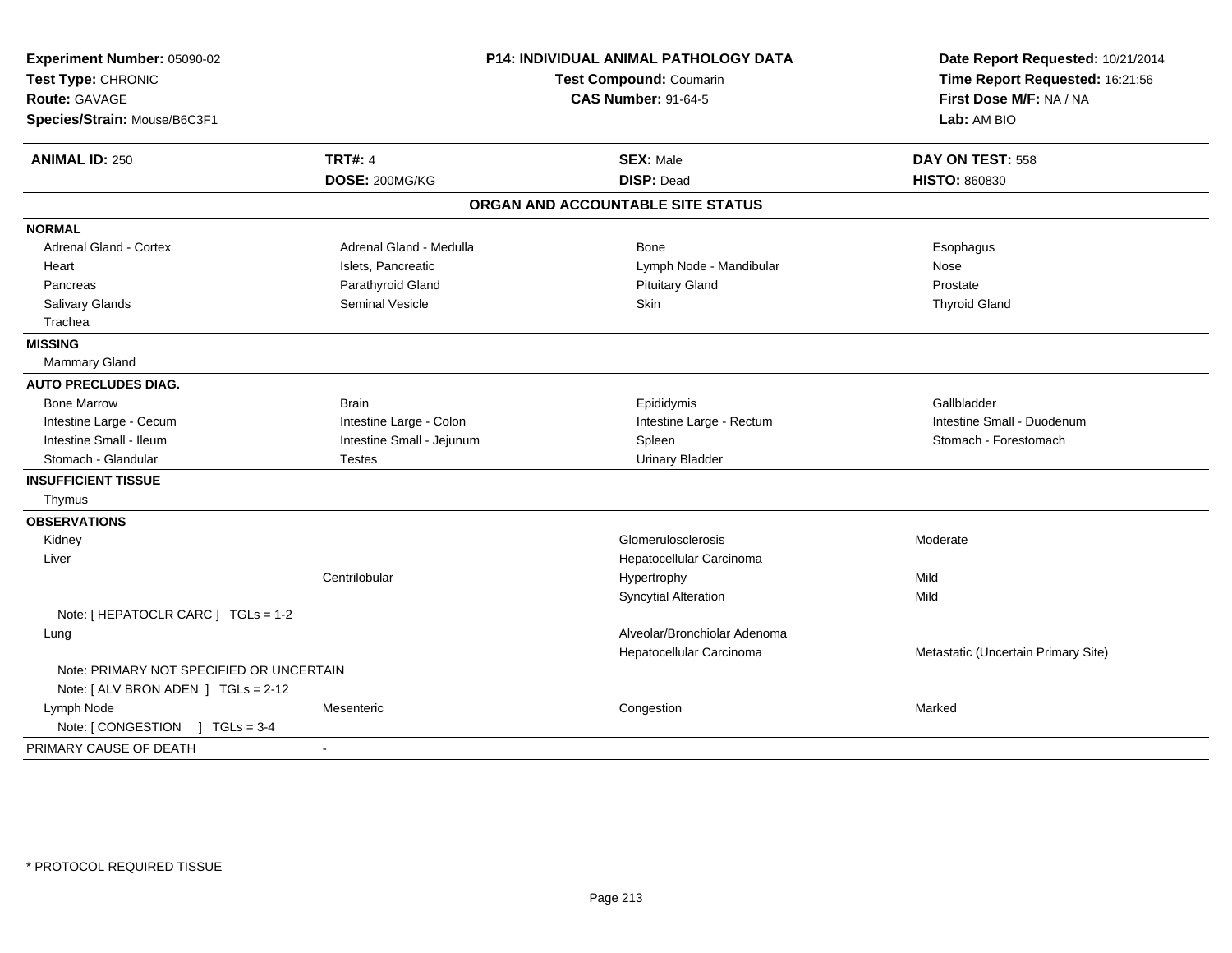| Experiment Number: 05090-02  |                           | <b>P14: INDIVIDUAL ANIMAL PATHOLOGY DATA</b> | Date Report Requested: 10/21/2014 |  |
|------------------------------|---------------------------|----------------------------------------------|-----------------------------------|--|
| Test Type: CHRONIC           |                           | Test Compound: Coumarin                      | Time Report Requested: 16:21:56   |  |
| <b>Route: GAVAGE</b>         |                           | <b>CAS Number: 91-64-5</b>                   | First Dose M/F: NA / NA           |  |
| Species/Strain: Mouse/B6C3F1 |                           |                                              | Lab: AM BIO                       |  |
| <b>ANIMAL ID: 251</b>        | <b>TRT#: 4</b>            | <b>SEX: Male</b>                             | DAY ON TEST: 323                  |  |
|                              | DOSE: 200MG/KG            | <b>DISP: Dead</b>                            | <b>HISTO: 860831</b>              |  |
|                              |                           | ORGAN AND ACCOUNTABLE SITE STATUS            |                                   |  |
| <b>NORMAL</b>                |                           |                                              |                                   |  |
| Adrenal Gland - Cortex       | Bone                      | <b>Bone Marrow</b>                           | <b>Brain</b>                      |  |
| Epididymis                   | Esophagus                 | Heart                                        | Islets, Pancreatic                |  |
| Kidney                       | Lymph Node - Mesenteric   | Nose                                         | Pancreas                          |  |
| <b>Preputial Gland</b>       | Prostate                  | <b>Salivary Glands</b>                       | <b>Seminal Vesicle</b>            |  |
| <b>Skin</b>                  | Spleen                    | <b>Testes</b>                                | Thymus                            |  |
| <b>Thyroid Gland</b>         | Trachea                   | <b>Urinary Bladder</b>                       |                                   |  |
| <b>MISSING</b>               |                           |                                              |                                   |  |
| Adrenal Gland - Medulla      | Gallbladder               | Lymph Node - Mandibular                      | Mammary Gland                     |  |
| Parathyroid Gland            | <b>Pituitary Gland</b>    |                                              |                                   |  |
| <b>AUTO PRECLUDES DIAG.</b>  |                           |                                              |                                   |  |
| Intestine Large - Cecum      | Intestine Large - Colon   | Intestine Large - Rectum                     | Intestine Small - Duodenum        |  |
| Intestine Small - Ileum      | Intestine Small - Jejunum | Stomach - Forestomach                        | Stomach - Glandular               |  |
| <b>OBSERVATIONS</b>          |                           |                                              |                                   |  |
| Liver                        |                           | <b>Clear Cell Focus</b>                      | Mild                              |  |
|                              | Centrilobular             | Hypertrophy                                  | Mild                              |  |
|                              |                           | <b>Syncytial Alteration</b>                  | Mild                              |  |
| Lung                         |                           | Congestion                                   | Moderate                          |  |
| [Congestion TGLS = $2-3$ ]   |                           |                                              |                                   |  |
| PRIMARY CAUSE OF DEATH       |                           |                                              |                                   |  |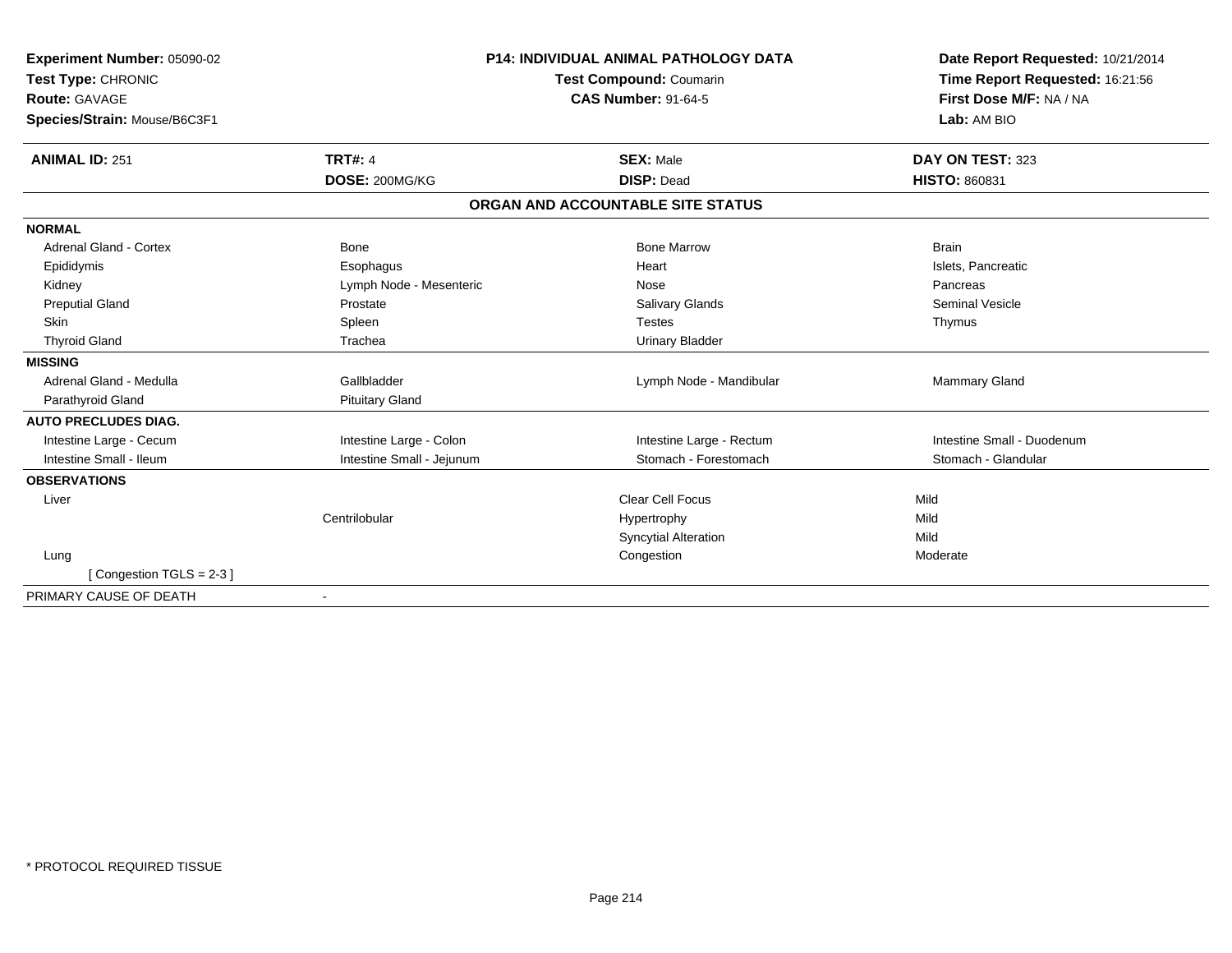| Experiment Number: 05090-02         | P14: INDIVIDUAL ANIMAL PATHOLOGY DATA<br>Test Compound: Coumarin |                                   | Date Report Requested: 10/21/2014 |  |
|-------------------------------------|------------------------------------------------------------------|-----------------------------------|-----------------------------------|--|
| Test Type: CHRONIC                  |                                                                  |                                   | Time Report Requested: 16:21:56   |  |
| Route: GAVAGE                       |                                                                  | <b>CAS Number: 91-64-5</b>        | First Dose M/F: NA / NA           |  |
| Species/Strain: Mouse/B6C3F1        |                                                                  |                                   | Lab: AM BIO                       |  |
| <b>ANIMAL ID: 252</b>               | <b>TRT#: 4</b>                                                   | <b>SEX: Male</b>                  | DAY ON TEST: 661                  |  |
|                                     | DOSE: 200MG/KG                                                   | <b>DISP: Dead</b>                 | <b>HISTO: 860832</b>              |  |
|                                     |                                                                  | ORGAN AND ACCOUNTABLE SITE STATUS |                                   |  |
| <b>NORMAL</b>                       |                                                                  |                                   |                                   |  |
| <b>Adrenal Gland - Cortex</b>       | Adrenal Gland - Medulla                                          | Bone                              | <b>Bone Marrow</b>                |  |
| <b>Brain</b>                        | Epididymis                                                       | Esophagus                         | Heart                             |  |
| Intestine Large - Colon             | Islets, Pancreatic                                               | Kidney                            | Lymph Node - Mandibular           |  |
| Lymph Node - Mesenteric             | Nose                                                             | Pancreas                          | Parathyroid Gland                 |  |
| <b>Pituitary Gland</b>              | Prostate                                                         | <b>Seminal Vesicle</b>            | <b>Skin</b>                       |  |
| Spleen                              | Stomach - Forestomach                                            | Stomach - Glandular               | <b>Testes</b>                     |  |
| Thymus                              | <b>Thyroid Gland</b>                                             | Trachea                           | <b>Urinary Bladder</b>            |  |
| <b>MISSING</b>                      |                                                                  |                                   |                                   |  |
| Mammary Gland                       |                                                                  |                                   |                                   |  |
| <b>AUTO PRECLUDES DIAG.</b>         |                                                                  |                                   |                                   |  |
| Gallbladder                         | Intestine Large - Cecum                                          | Intestine Large - Rectum          | Intestine Small - Duodenum        |  |
| Intestine Small - Ileum             | Intestine Small - Jejunum                                        |                                   |                                   |  |
| <b>OBSERVATIONS</b>                 |                                                                  |                                   |                                   |  |
| Liver                               |                                                                  | Congestion                        | Marked                            |  |
|                                     | Centrilobular                                                    | Hypertrophy                       | Minimal                           |  |
|                                     |                                                                  | Necrosis                          | Coagulative, Marked               |  |
|                                     |                                                                  | <b>Syncytial Alteration</b>       | Mild                              |  |
| Note: [CONGESTION ] TGLs = 3-5      |                                                                  |                                   |                                   |  |
| Note: [ NECROSIS<br>$1 TGLs = 3-5$  |                                                                  |                                   |                                   |  |
| Lung                                | Bronchiole, Epithelium                                           | <b>Necrosis</b>                   | Mild                              |  |
| Mesentery                           | Fat                                                              | Necrosis                          | Coagulative, Mild                 |  |
| Note: [ NECROSIS<br>$1 TGLs = 1-11$ |                                                                  |                                   |                                   |  |
| Salivary Glands                     |                                                                  | <b>Infiltration Cellular</b>      | Lymphocyte, Minimal               |  |
| PRIMARY CAUSE OF DEATH              | $\blacksquare$                                                   |                                   |                                   |  |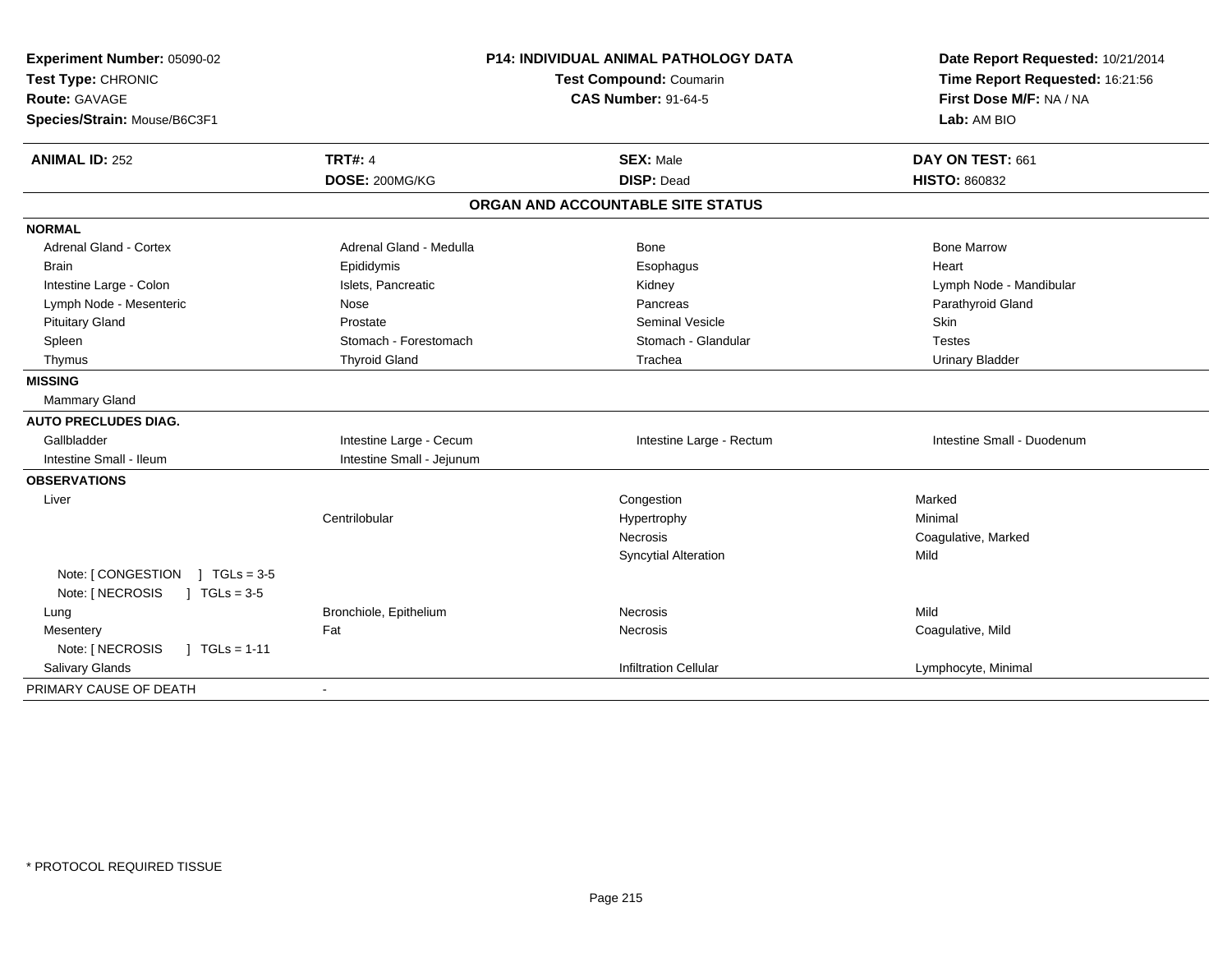| Experiment Number: 05090-02<br>Test Type: CHRONIC<br><b>Route: GAVAGE</b><br>Species/Strain: Mouse/B6C3F1 | <b>P14: INDIVIDUAL ANIMAL PATHOLOGY DATA</b><br><b>Test Compound: Coumarin</b><br><b>CAS Number: 91-64-5</b> |                                   | Date Report Requested: 10/21/2014<br>Time Report Requested: 16:21:56<br>First Dose M/F: NA / NA<br>Lab: AM BIO |  |
|-----------------------------------------------------------------------------------------------------------|--------------------------------------------------------------------------------------------------------------|-----------------------------------|----------------------------------------------------------------------------------------------------------------|--|
| <b>ANIMAL ID: 253</b>                                                                                     | <b>TRT#: 4</b>                                                                                               | <b>SEX: Male</b>                  | DAY ON TEST: 608                                                                                               |  |
|                                                                                                           | DOSE: 200MG/KG                                                                                               | <b>DISP: Moribund</b>             | <b>HISTO: 860833</b>                                                                                           |  |
|                                                                                                           |                                                                                                              | ORGAN AND ACCOUNTABLE SITE STATUS |                                                                                                                |  |
| <b>NORMAL</b>                                                                                             |                                                                                                              |                                   |                                                                                                                |  |
| <b>Adrenal Gland - Cortex</b>                                                                             | Adrenal Gland - Medulla                                                                                      | Bone                              | <b>Bone Marrow</b>                                                                                             |  |
| <b>Brain</b>                                                                                              | Epididymis                                                                                                   | Esophagus                         | Gallbladder                                                                                                    |  |
| Intestine Large - Colon                                                                                   | Intestine Large - Rectum                                                                                     | Intestine Small - Duodenum        | Intestine Small - Ileum                                                                                        |  |
| Intestine Small - Jejunum                                                                                 | Islets, Pancreatic                                                                                           | Kidney                            | Lymph Node - Mandibular                                                                                        |  |
| Nose                                                                                                      | Pancreas                                                                                                     | Parathyroid Gland                 | <b>Pituitary Gland</b>                                                                                         |  |
| Salivary Glands                                                                                           | <b>Seminal Vesicle</b>                                                                                       | Skin                              | Spleen                                                                                                         |  |
| Stomach - Forestomach                                                                                     | Stomach - Glandular                                                                                          | <b>Testes</b>                     | <b>Thyroid Gland</b>                                                                                           |  |
| Trachea                                                                                                   | <b>Urinary Bladder</b>                                                                                       |                                   |                                                                                                                |  |
| <b>MISSING</b>                                                                                            |                                                                                                              |                                   |                                                                                                                |  |
| Mammary Gland                                                                                             | Thymus                                                                                                       |                                   |                                                                                                                |  |
| <b>OBSERVATIONS</b>                                                                                       |                                                                                                              |                                   |                                                                                                                |  |
| Heart                                                                                                     |                                                                                                              | Mineralization                    | Mild                                                                                                           |  |
| Intestine Large                                                                                           | Cecum                                                                                                        | <b>Necrosis</b>                   | Coagulative, Moderate                                                                                          |  |
| Liver                                                                                                     |                                                                                                              | <b>Eosinophilic Focus</b>         | Mild                                                                                                           |  |
|                                                                                                           |                                                                                                              | Necrosis                          | Coagulative, Marked                                                                                            |  |
|                                                                                                           |                                                                                                              | <b>Syncytial Alteration</b>       | Moderate                                                                                                       |  |
| Note: [ NECROSIS<br>$1 TGLs = 1-12$                                                                       |                                                                                                              |                                   |                                                                                                                |  |
| Note: [ NECROSIS<br>$1 \text{ TGLs} = 3-13$                                                               |                                                                                                              |                                   |                                                                                                                |  |
| Lung                                                                                                      | Alveolar Epith                                                                                               | Hyperplasia                       | Mild                                                                                                           |  |
| Lymph Node                                                                                                | Mesenteric                                                                                                   | Congestion                        | Moderate                                                                                                       |  |
| Prostate                                                                                                  |                                                                                                              | Inflammation                      | Suppurative, Mild                                                                                              |  |
| Urethra                                                                                                   |                                                                                                              | Inflammation                      | Chronic Active, Marked                                                                                         |  |
| Note: TGL 2 IS URETHRA                                                                                    |                                                                                                              |                                   |                                                                                                                |  |
| PRIMARY CAUSE OF DEATH                                                                                    | $\blacksquare$                                                                                               |                                   |                                                                                                                |  |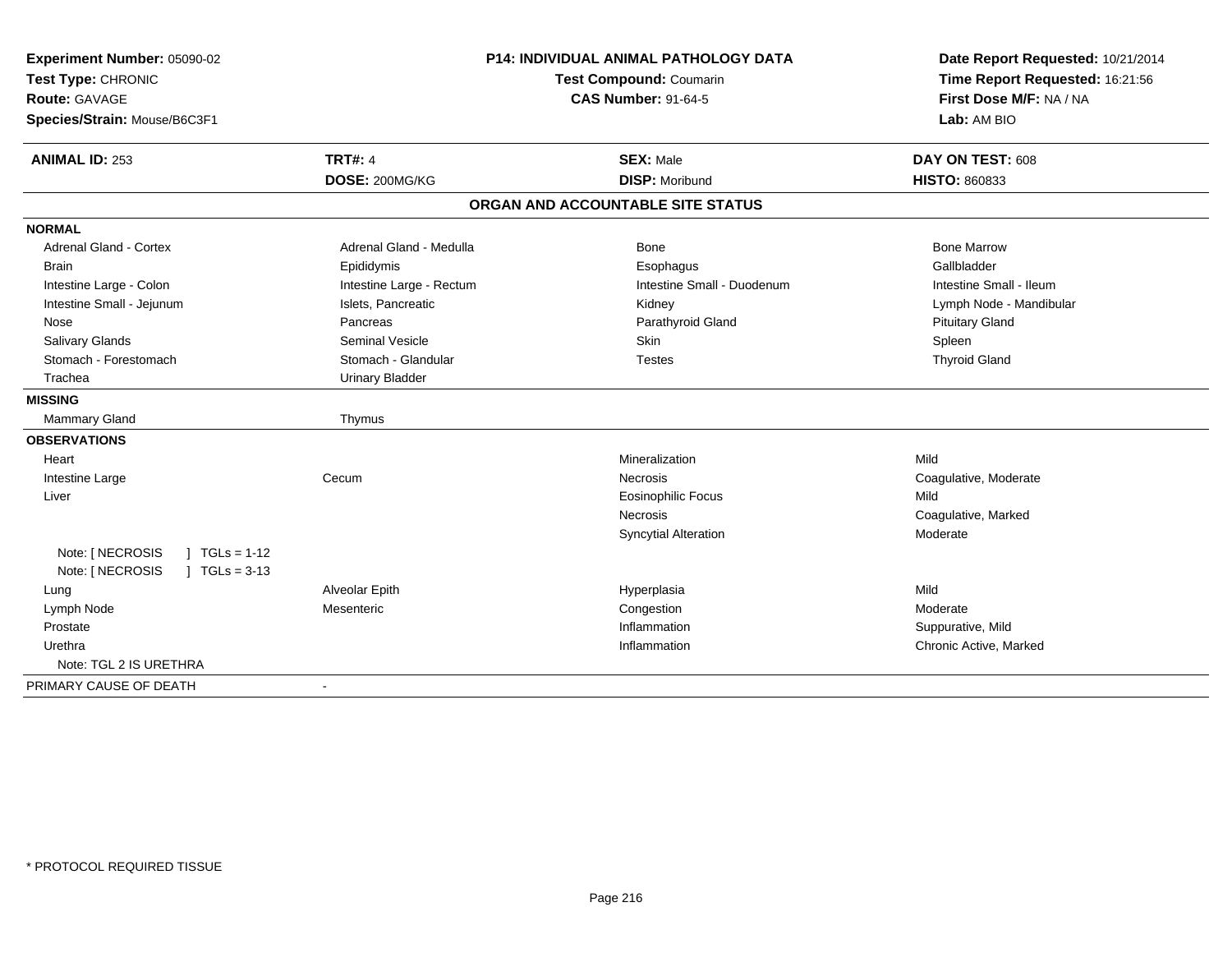| Experiment Number: 05090-02         | <b>P14: INDIVIDUAL ANIMAL PATHOLOGY DATA</b><br><b>Test Compound: Coumarin</b><br><b>CAS Number: 91-64-5</b> |                                   | Date Report Requested: 10/21/2014 |  |
|-------------------------------------|--------------------------------------------------------------------------------------------------------------|-----------------------------------|-----------------------------------|--|
| Test Type: CHRONIC                  |                                                                                                              |                                   | Time Report Requested: 16:21:56   |  |
| <b>Route: GAVAGE</b>                |                                                                                                              |                                   | First Dose M/F: NA / NA           |  |
| Species/Strain: Mouse/B6C3F1        |                                                                                                              |                                   | Lab: AM BIO                       |  |
| <b>ANIMAL ID: 254</b>               | <b>TRT#: 4</b>                                                                                               | <b>SEX: Male</b>                  | DAY ON TEST: 476                  |  |
|                                     | DOSE: 200MG/KG                                                                                               | <b>DISP: Dead</b>                 | <b>HISTO: 860834</b>              |  |
|                                     |                                                                                                              | ORGAN AND ACCOUNTABLE SITE STATUS |                                   |  |
| <b>NORMAL</b>                       |                                                                                                              |                                   |                                   |  |
| Adrenal Gland - Medulla             | <b>Bone</b>                                                                                                  | <b>Bone Marrow</b>                | <b>Brain</b>                      |  |
| Epididymis                          | Esophagus                                                                                                    | Gallbladder                       | Heart                             |  |
| Intestine Large - Cecum             | Intestine Large - Colon                                                                                      | Intestine Large - Rectum          | Intestine Small - Duodenum        |  |
| Intestine Small - Ileum             | Intestine Small - Jejunum                                                                                    | Islets, Pancreatic                | Kidney                            |  |
| Lung                                | Lymph Node - Mandibular                                                                                      | Lymph Node - Mesenteric           | Nose                              |  |
| Pancreas                            | Parathyroid Gland                                                                                            | <b>Pituitary Gland</b>            | Prostate                          |  |
| <b>Seminal Vesicle</b>              | Skin                                                                                                         | Spleen                            | Stomach - Forestomach             |  |
| Stomach - Glandular                 | <b>Testes</b>                                                                                                | Thymus                            | <b>Thyroid Gland</b>              |  |
| Trachea                             | <b>Urinary Bladder</b>                                                                                       |                                   |                                   |  |
| <b>MISSING</b>                      |                                                                                                              |                                   |                                   |  |
| Mammary Gland                       |                                                                                                              |                                   |                                   |  |
| <b>OBSERVATIONS</b>                 |                                                                                                              |                                   |                                   |  |
| <b>Adrenal Gland</b>                | Cortex                                                                                                       | <b>Basophilic Focus</b>           | Moderate                          |  |
| Liver                               |                                                                                                              | Congestion                        | Marked                            |  |
|                                     |                                                                                                              | Hepatocellular Adenoma            |                                   |  |
|                                     |                                                                                                              | <b>Necrosis</b>                   | Coagulative, Mild                 |  |
|                                     |                                                                                                              | <b>Syncytial Alteration</b>       | Moderate                          |  |
| Note: [ NECROSIS<br>$1 TGLs = 2-2$  |                                                                                                              |                                   |                                   |  |
| Note: [ HEPATOCLR ADEN ] TGLs = 1-2 |                                                                                                              |                                   |                                   |  |
| Salivary Glands                     |                                                                                                              | <b>Infiltration Cellular</b>      | Lymphocyte, Mild                  |  |
| PRIMARY CAUSE OF DEATH              |                                                                                                              |                                   |                                   |  |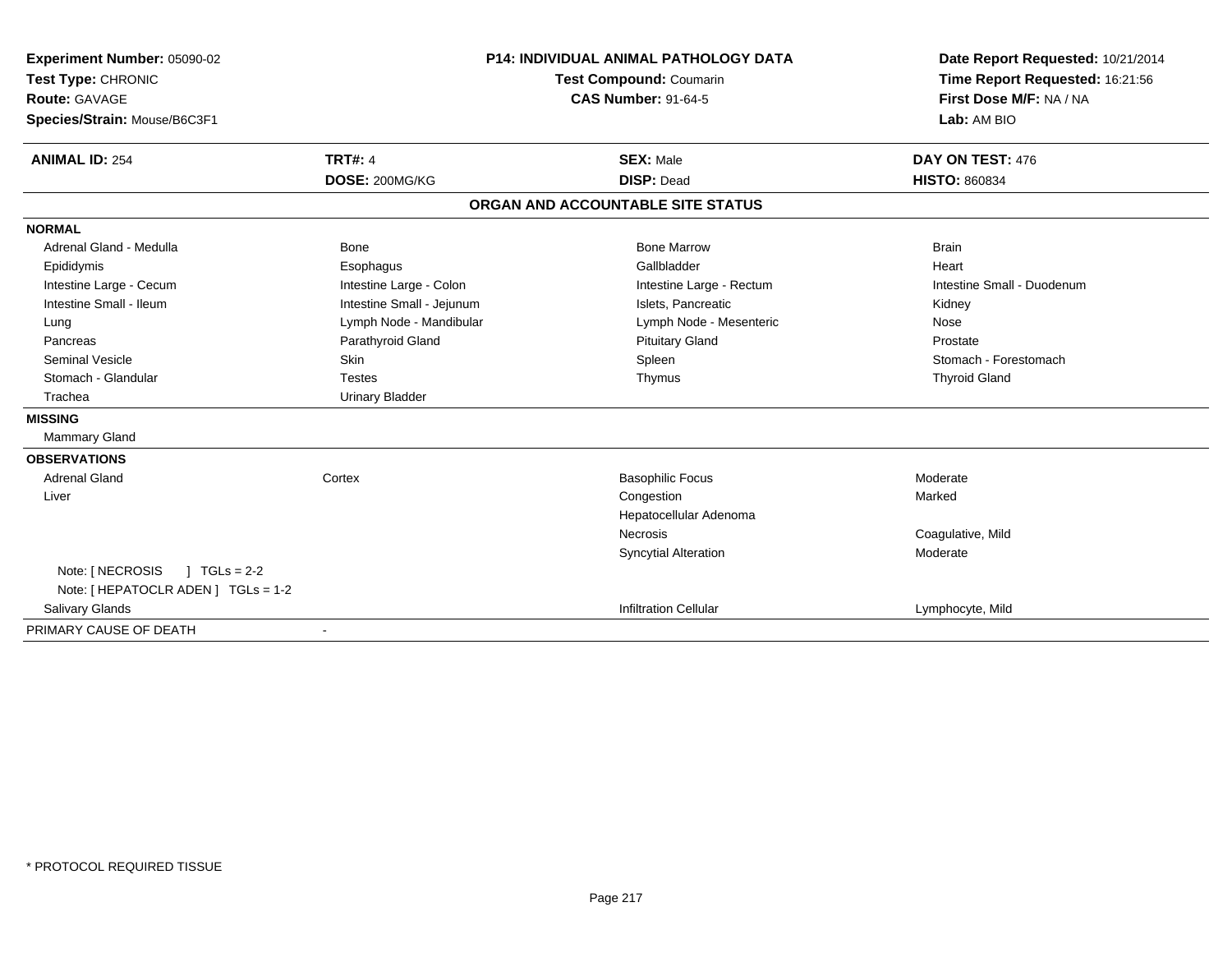| <b>Experiment Number: 05090-02</b><br><b>Test Type: CHRONIC</b><br><b>Route: GAVAGE</b><br>Species/Strain: Mouse/B6C3F1 |                         | <b>P14: INDIVIDUAL ANIMAL PATHOLOGY DATA</b><br>Test Compound: Coumarin<br><b>CAS Number: 91-64-5</b> | Date Report Requested: 10/21/2014<br>Time Report Requested: 16:21:56<br>First Dose M/F: NA / NA<br>Lab: AM BIO |
|-------------------------------------------------------------------------------------------------------------------------|-------------------------|-------------------------------------------------------------------------------------------------------|----------------------------------------------------------------------------------------------------------------|
| <b>ANIMAL ID: 256</b>                                                                                                   | <b>TRT#: 4</b>          | <b>SEX: Male</b>                                                                                      | DAY ON TEST: 455                                                                                               |
|                                                                                                                         | DOSE: 200MG/KG          | <b>DISP: Interval Sacrifice</b>                                                                       | <b>HISTO: 860836</b>                                                                                           |
|                                                                                                                         |                         | ORGAN AND ACCOUNTABLE SITE STATUS                                                                     |                                                                                                                |
| <b>NORMAL</b>                                                                                                           |                         |                                                                                                       |                                                                                                                |
| <b>Adrenal Gland - Cortex</b>                                                                                           | Adrenal Gland - Medulla | Bone                                                                                                  | <b>Bone Marrow</b>                                                                                             |
| <b>Brain</b>                                                                                                            | Epididymis              | Esophagus                                                                                             | Gallbladder                                                                                                    |
| Heart                                                                                                                   | Intestine Large - Cecum | Intestine Large - Colon                                                                               | Intestine Large - Rectum                                                                                       |
| Intestine Small - Duodenum                                                                                              | Intestine Small - Ileum | Intestine Small - Jejunum                                                                             | Islets, Pancreatic                                                                                             |
| Kidney                                                                                                                  | Lymph Node - Mandibular | Lymph Node - Mesenteric                                                                               | Nose                                                                                                           |
| Pancreas                                                                                                                | Parathyroid Gland       | <b>Pituitary Gland</b>                                                                                | Prostate                                                                                                       |
| <b>Salivary Glands</b>                                                                                                  | Seminal Vesicle         | Skin                                                                                                  | Spleen                                                                                                         |
| Stomach - Forestomach                                                                                                   | Stomach - Glandular     | <b>Testes</b>                                                                                         | Thymus                                                                                                         |
| <b>Thyroid Gland</b>                                                                                                    | Trachea                 | Urinary Bladder                                                                                       |                                                                                                                |
| <b>MISSING</b>                                                                                                          |                         |                                                                                                       |                                                                                                                |
| <b>Mammary Gland</b>                                                                                                    |                         |                                                                                                       |                                                                                                                |
| <b>OBSERVATIONS</b>                                                                                                     |                         |                                                                                                       |                                                                                                                |
| Liver                                                                                                                   |                         | <b>Syncytial Alteration</b>                                                                           | Mild                                                                                                           |
| Lung                                                                                                                    |                         | Alveolar/Bronchiolar Adenoma                                                                          |                                                                                                                |
| PRIMARY CAUSE OF DEATH                                                                                                  |                         |                                                                                                       |                                                                                                                |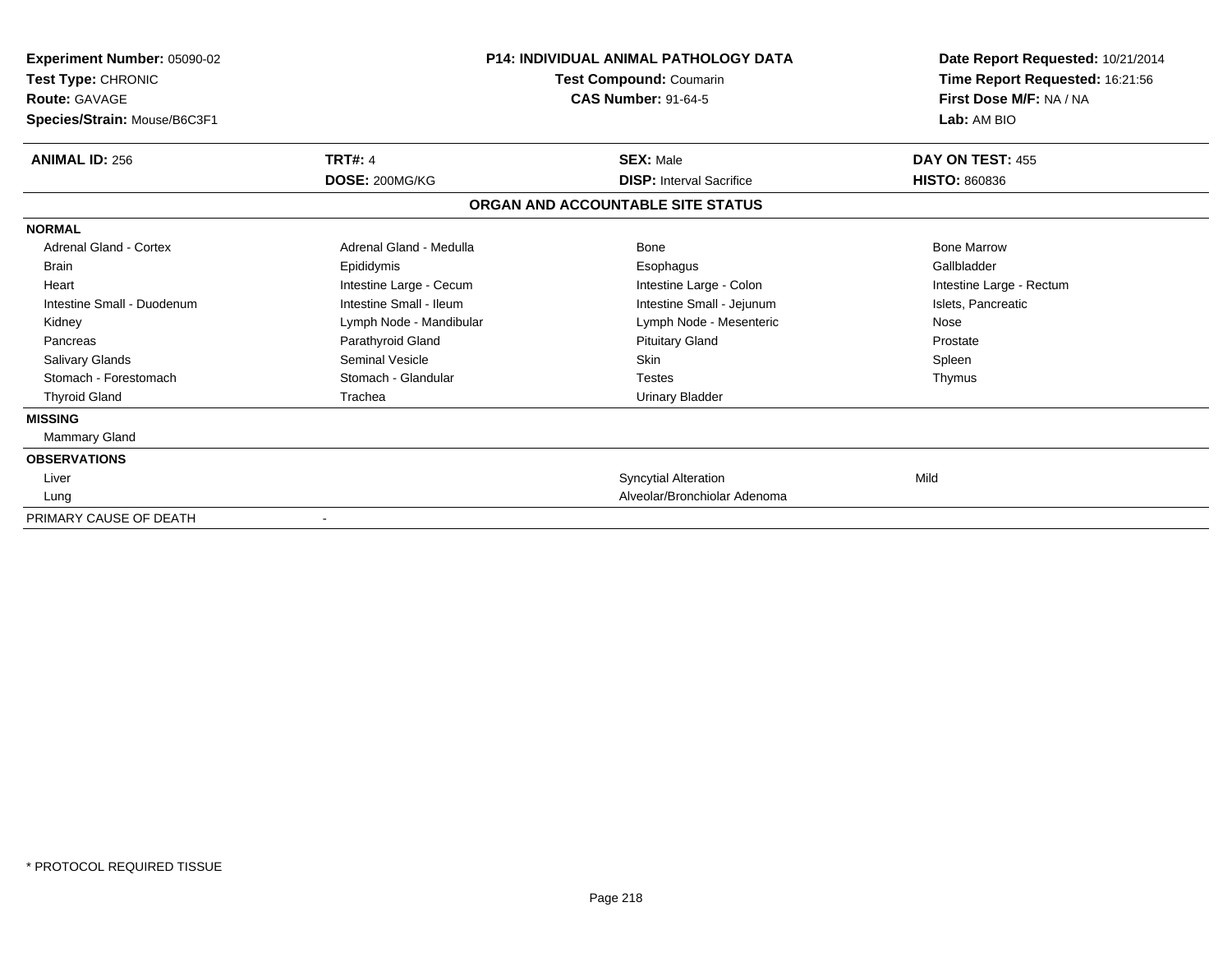| <b>Experiment Number: 05090-02</b><br>Test Type: CHRONIC | <b>P14: INDIVIDUAL ANIMAL PATHOLOGY DATA</b><br><b>Test Compound: Coumarin</b> |                                   | Date Report Requested: 10/21/2014<br>Time Report Requested: 16:21:56 |  |
|----------------------------------------------------------|--------------------------------------------------------------------------------|-----------------------------------|----------------------------------------------------------------------|--|
| <b>Route: GAVAGE</b>                                     |                                                                                | <b>CAS Number: 91-64-5</b>        | First Dose M/F: NA / NA                                              |  |
|                                                          |                                                                                |                                   | Lab: AM BIO                                                          |  |
| Species/Strain: Mouse/B6C3F1                             |                                                                                |                                   |                                                                      |  |
| <b>ANIMAL ID: 257</b>                                    | <b>TRT#: 4</b>                                                                 | <b>SEX: Male</b>                  | DAY ON TEST: 730                                                     |  |
|                                                          | DOSE: 200MG/KG                                                                 | <b>DISP: Terminal Sacrifice</b>   | <b>HISTO: 860837</b>                                                 |  |
|                                                          |                                                                                | ORGAN AND ACCOUNTABLE SITE STATUS |                                                                      |  |
| <b>NORMAL</b>                                            |                                                                                |                                   |                                                                      |  |
| <b>Adrenal Gland - Cortex</b>                            | Adrenal Gland - Medulla                                                        | <b>Bone</b>                       | <b>Bone Marrow</b>                                                   |  |
| <b>Brain</b>                                             | Epididymis                                                                     | Esophagus                         | Gallbladder                                                          |  |
| Heart                                                    | Intestine Large - Cecum                                                        | Intestine Large - Colon           | Intestine Large - Rectum                                             |  |
| Intestine Small - Duodenum                               | Intestine Small - Ileum                                                        | Intestine Small - Jejunum         | Islets, Pancreatic                                                   |  |
| Kidney                                                   | Lymph Node - Mandibular                                                        | Lymph Node - Mesenteric           | <b>Mammary Gland</b>                                                 |  |
| Nose                                                     | Pancreas                                                                       | Parathyroid Gland                 | <b>Pituitary Gland</b>                                               |  |
| Prostate                                                 | Seminal Vesicle                                                                | Skin                              | Spleen                                                               |  |
| Stomach - Forestomach                                    | Stomach - Glandular                                                            | <b>Testes</b>                     | Thymus                                                               |  |
| <b>Thyroid Gland</b>                                     | Trachea                                                                        | <b>Urinary Bladder</b>            |                                                                      |  |
| <b>OBSERVATIONS</b>                                      |                                                                                |                                   |                                                                      |  |
| <b>Adrenal Gland</b>                                     | Spindle Cell                                                                   | Hyperplasia                       | Mild                                                                 |  |
| Liver                                                    | Centrilobular                                                                  | Hypertrophy                       | Mild                                                                 |  |
|                                                          |                                                                                | <b>Syncytial Alteration</b>       | Mild                                                                 |  |
| Lung                                                     |                                                                                | Alveolar/Bronchiolar Adenoma      | Multiple                                                             |  |
| <b>Preputial Gland</b>                                   | Duct                                                                           | <b>Dilatation</b>                 | Moderate                                                             |  |
| Note: [DILATATION ] TGLs = 1-11                          |                                                                                |                                   |                                                                      |  |
| <b>Salivary Glands</b>                                   |                                                                                | <b>Infiltration Cellular</b>      | Lymphocyte, Minimal                                                  |  |
| PRIMARY CAUSE OF DEATH                                   |                                                                                |                                   |                                                                      |  |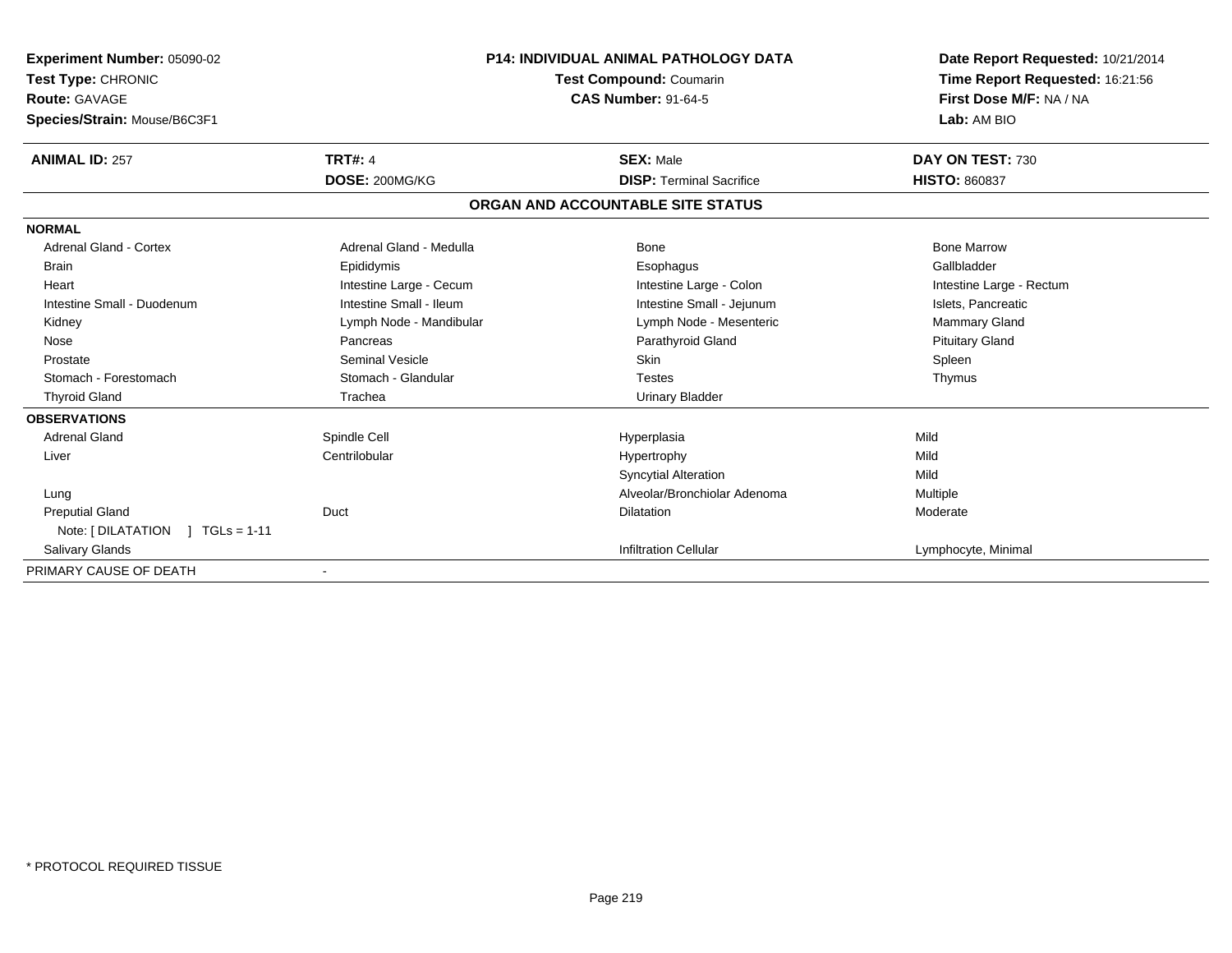| Experiment Number: 05090-02   |                                | <b>P14: INDIVIDUAL ANIMAL PATHOLOGY DATA</b> |                                 |  |
|-------------------------------|--------------------------------|----------------------------------------------|---------------------------------|--|
| Test Type: CHRONIC            | <b>Test Compound: Coumarin</b> |                                              | Time Report Requested: 16:21:56 |  |
| <b>Route: GAVAGE</b>          |                                | <b>CAS Number: 91-64-5</b>                   | First Dose M/F: NA / NA         |  |
| Species/Strain: Mouse/B6C3F1  |                                |                                              | Lab: AM BIO                     |  |
| <b>ANIMAL ID: 258</b>         | <b>TRT#: 4</b>                 | <b>SEX: Male</b>                             | DAY ON TEST: 730                |  |
|                               | DOSE: 200MG/KG                 | <b>DISP: Terminal Sacrifice</b>              | <b>HISTO: 860838</b>            |  |
|                               |                                | ORGAN AND ACCOUNTABLE SITE STATUS            |                                 |  |
| <b>NORMAL</b>                 |                                |                                              |                                 |  |
| <b>Adrenal Gland - Cortex</b> | Adrenal Gland - Medulla        | <b>Bone</b>                                  | <b>Bone Marrow</b>              |  |
| <b>Brain</b>                  | Epididymis                     | Esophagus                                    | Gallbladder                     |  |
| Heart                         | Intestine Large - Cecum        | Intestine Large - Colon                      | Intestine Large - Rectum        |  |
| Intestine Small - Duodenum    | Intestine Small - Ileum        | Intestine Small - Jejunum                    | Kidney                          |  |
| Lung                          | Lymph Node - Mandibular        | Lymph Node - Mesenteric                      | Nose                            |  |
| Pancreas                      | Parathyroid Gland              | Prostate                                     | <b>Salivary Glands</b>          |  |
| <b>Seminal Vesicle</b>        | <b>Skin</b>                    | Spleen                                       | Stomach - Forestomach           |  |
| Stomach - Glandular           | <b>Testes</b>                  | Thymus                                       | <b>Thyroid Gland</b>            |  |
| Trachea                       |                                |                                              |                                 |  |
| <b>MISSING</b>                |                                |                                              |                                 |  |
| Mammary Gland                 |                                |                                              |                                 |  |
| <b>INSUFFICIENT TISSUE</b>    |                                |                                              |                                 |  |
| <b>Pituitary Gland</b>        |                                |                                              |                                 |  |
| <b>OBSERVATIONS</b>           |                                |                                              |                                 |  |
| Islets, Pancreatic            |                                | Adenoma                                      |                                 |  |
| Liver                         |                                | Clear Cell Focus                             | Minimal                         |  |
|                               |                                | Hepatocellular Adenoma                       |                                 |  |
|                               | Centrilobular                  | Hypertrophy                                  | Minimal                         |  |
|                               |                                | <b>Syncytial Alteration</b>                  | Mild                            |  |
| <b>Urinary Bladder</b>        |                                | <b>Infiltration Cellular</b>                 | Lymphocyte, Minimal             |  |
| PRIMARY CAUSE OF DEATH        | $\blacksquare$                 |                                              |                                 |  |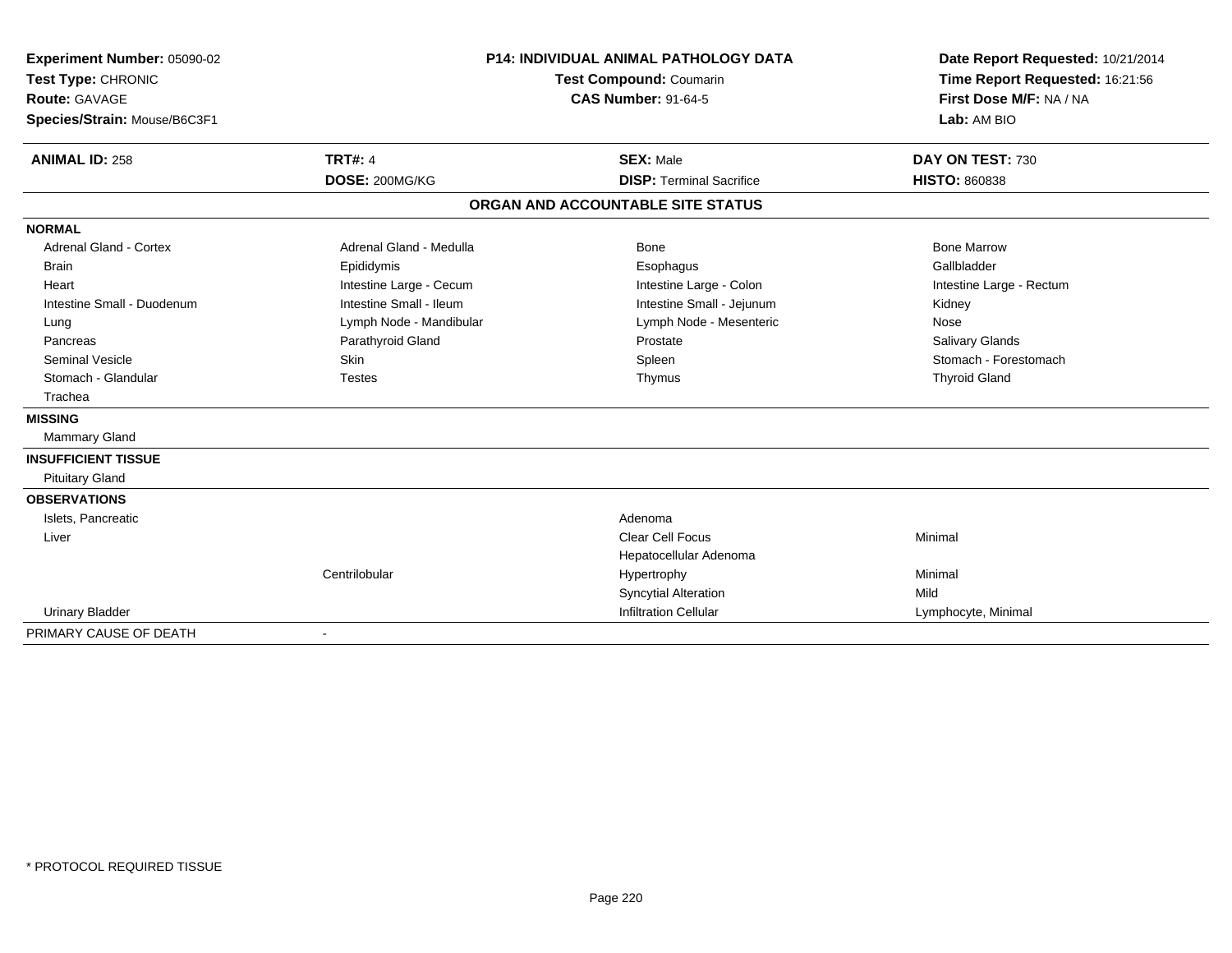| <b>Experiment Number: 05090-02</b>     | <b>P14: INDIVIDUAL ANIMAL PATHOLOGY DATA</b><br>Test Compound: Coumarin<br><b>CAS Number: 91-64-5</b> |                                   | Date Report Requested: 10/21/2014 |  |
|----------------------------------------|-------------------------------------------------------------------------------------------------------|-----------------------------------|-----------------------------------|--|
| Test Type: CHRONIC                     |                                                                                                       |                                   | Time Report Requested: 16:21:56   |  |
| <b>Route: GAVAGE</b>                   |                                                                                                       |                                   | First Dose M/F: NA / NA           |  |
| Species/Strain: Mouse/B6C3F1           |                                                                                                       |                                   | Lab: AM BIO                       |  |
| <b>ANIMAL ID: 259</b>                  | <b>TRT#: 4</b>                                                                                        | <b>SEX: Male</b>                  | DAY ON TEST: 730                  |  |
|                                        | DOSE: 200MG/KG                                                                                        | <b>DISP: Terminal Sacrifice</b>   | <b>HISTO: 860839</b>              |  |
|                                        |                                                                                                       | ORGAN AND ACCOUNTABLE SITE STATUS |                                   |  |
| <b>NORMAL</b>                          |                                                                                                       |                                   |                                   |  |
| <b>Adrenal Gland - Cortex</b>          | Adrenal Gland - Medulla                                                                               | <b>Bone</b>                       | <b>Bone Marrow</b>                |  |
| <b>Brain</b>                           | Epididymis                                                                                            | Esophagus                         | Gallbladder                       |  |
| Intestine Large - Cecum                | Intestine Large - Colon                                                                               | Intestine Large - Rectum          | Intestine Small - Duodenum        |  |
| Intestine Small - Ileum                | Intestine Small - Jejunum                                                                             | Islets, Pancreatic                | Lymph Node - Mandibular           |  |
| Lymph Node - Mesenteric                | Pancreas                                                                                              | Parathyroid Gland                 | <b>Pituitary Gland</b>            |  |
| Prostate                               | Salivary Glands                                                                                       | <b>Seminal Vesicle</b>            | Skin                              |  |
| Spleen                                 | Stomach - Forestomach                                                                                 | Stomach - Glandular               | <b>Testes</b>                     |  |
| Thymus                                 | <b>Thyroid Gland</b>                                                                                  | Trachea                           | <b>Urinary Bladder</b>            |  |
| <b>MISSING</b>                         |                                                                                                       |                                   |                                   |  |
| <b>Mammary Gland</b>                   |                                                                                                       |                                   |                                   |  |
| <b>OBSERVATIONS</b>                    |                                                                                                       |                                   |                                   |  |
| <b>Adrenal Gland</b>                   | Spindle Cell                                                                                          | Hyperplasia                       | Mild                              |  |
| Heart                                  |                                                                                                       | Mineralization                    | Mild                              |  |
| Kidney                                 | <b>Collect Tub</b>                                                                                    | <b>Necrosis</b>                   | Coagulative, Mild                 |  |
| Liver                                  |                                                                                                       | Clear Cell Focus                  | Minimal                           |  |
|                                        | Centrilobular                                                                                         | Hypertrophy                       | Mild                              |  |
|                                        |                                                                                                       | <b>Syncytial Alteration</b>       | Mild                              |  |
| Lung                                   |                                                                                                       | Alveolar/Bronchiolar Adenoma      |                                   |  |
| Note: $[ALV$ BRON ADEN $]$ TGLs = 1-11 |                                                                                                       |                                   |                                   |  |
| Nose                                   | Lumen                                                                                                 | Inflammation                      | Suppurative, Mild                 |  |
| PRIMARY CAUSE OF DEATH                 |                                                                                                       |                                   |                                   |  |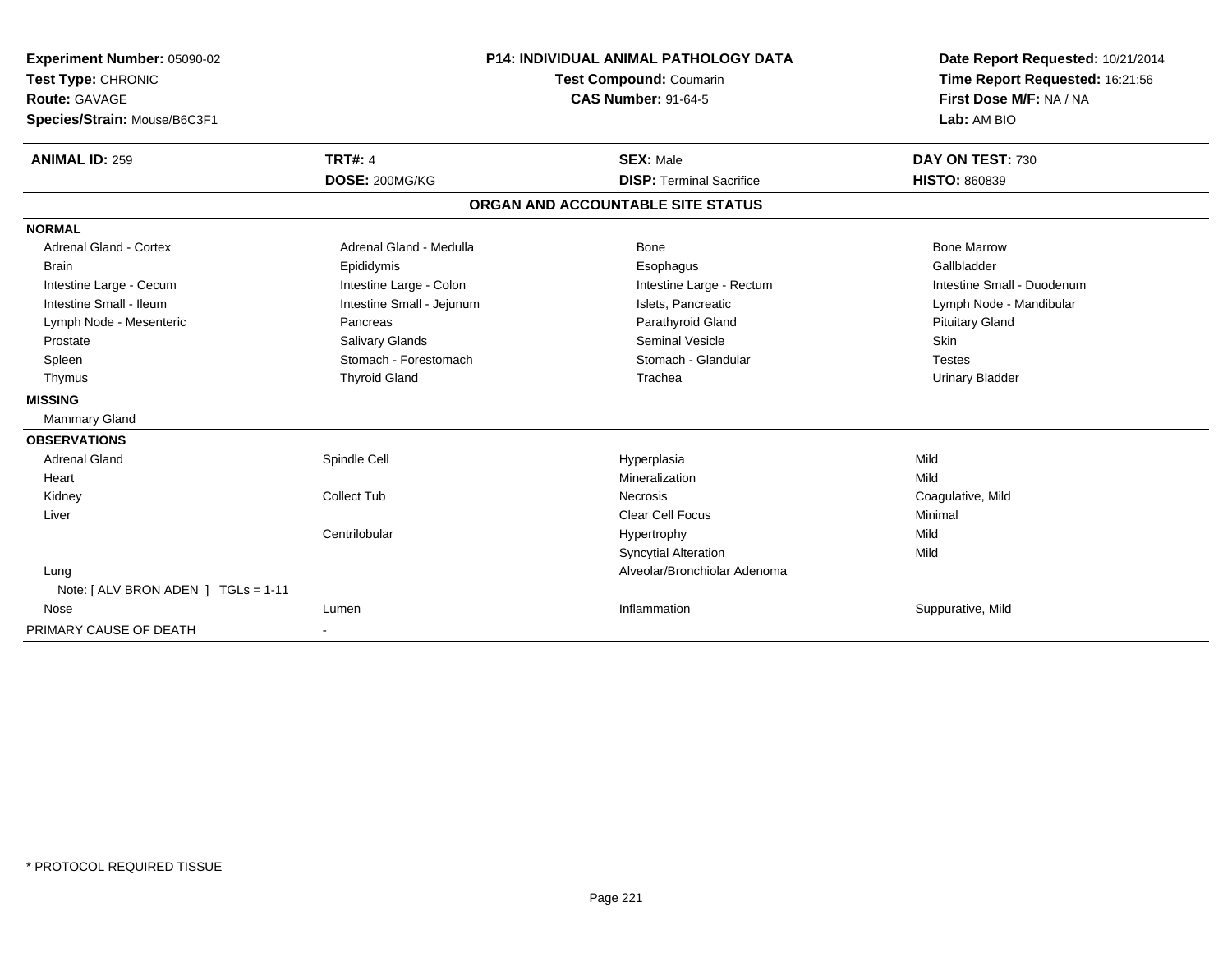| Experiment Number: 05090-02<br>Test Type: CHRONIC<br>Route: GAVAGE<br>Species/Strain: Mouse/B6C3F1 |                           | <b>P14: INDIVIDUAL ANIMAL PATHOLOGY DATA</b><br><b>Test Compound: Coumarin</b><br><b>CAS Number: 91-64-5</b> | Date Report Requested: 10/21/2014<br>Time Report Requested: 16:21:56<br>First Dose M/F: NA / NA<br>Lab: AM BIO |
|----------------------------------------------------------------------------------------------------|---------------------------|--------------------------------------------------------------------------------------------------------------|----------------------------------------------------------------------------------------------------------------|
| <b>ANIMAL ID: 260</b>                                                                              | <b>TRT#: 4</b>            | <b>SEX: Male</b>                                                                                             | DAY ON TEST: 687                                                                                               |
|                                                                                                    | DOSE: 200MG/KG            | <b>DISP: Dead</b>                                                                                            | <b>HISTO: 860840</b>                                                                                           |
|                                                                                                    |                           | ORGAN AND ACCOUNTABLE SITE STATUS                                                                            |                                                                                                                |
| <b>NORMAL</b>                                                                                      |                           |                                                                                                              |                                                                                                                |
| <b>Adrenal Gland - Cortex</b>                                                                      | Adrenal Gland - Medulla   | Bone                                                                                                         | <b>Bone Marrow</b>                                                                                             |
| <b>Brain</b>                                                                                       | Epididymis                | Esophagus                                                                                                    | Heart                                                                                                          |
| Intestine Large - Rectum                                                                           | Islets, Pancreatic        | Kidney                                                                                                       | Lymph Node - Mandibular                                                                                        |
| Lymph Node - Mesenteric                                                                            | Nose                      | Pancreas                                                                                                     | Prostate                                                                                                       |
| Salivary Glands                                                                                    | <b>Seminal Vesicle</b>    | <b>Skin</b>                                                                                                  | Spleen                                                                                                         |
| <b>Testes</b>                                                                                      | <b>Thyroid Gland</b>      | Trachea                                                                                                      | <b>Urinary Bladder</b>                                                                                         |
| <b>MISSING</b>                                                                                     |                           |                                                                                                              |                                                                                                                |
| <b>Mammary Gland</b>                                                                               | Parathyroid Gland         | <b>Pituitary Gland</b>                                                                                       |                                                                                                                |
| <b>AUTO PRECLUDES DIAG.</b>                                                                        |                           |                                                                                                              |                                                                                                                |
| Gallbladder                                                                                        | Intestine Large - Cecum   | Intestine Large - Colon                                                                                      | Intestine Small - Duodenum                                                                                     |
| Intestine Small - Ileum                                                                            | Intestine Small - Jejunum | Stomach - Forestomach                                                                                        | Stomach - Glandular                                                                                            |
| Thymus                                                                                             |                           |                                                                                                              |                                                                                                                |
| <b>OBSERVATIONS</b>                                                                                |                           |                                                                                                              |                                                                                                                |
| Liver                                                                                              |                           | Congestion<br>Hepatocellular Adenoma                                                                         | Marked                                                                                                         |
|                                                                                                    | Centrilobular             | Hypertrophy                                                                                                  | Mild                                                                                                           |
|                                                                                                    |                           | Necrosis                                                                                                     | Coagulative, Moderate                                                                                          |
|                                                                                                    |                           | <b>Syncytial Alteration</b>                                                                                  | Mild                                                                                                           |
| Note: $[$ CONGESTION $]$ TGLs = 2-12<br>Note: [ HEPATOCLR ADEN ] TGLs = 1-12                       |                           |                                                                                                              |                                                                                                                |
| Lung                                                                                               |                           | Alveolar/Bronchiolar Adenoma                                                                                 |                                                                                                                |
|                                                                                                    | Alveolar Epith            | Hyperplasia                                                                                                  | Mild                                                                                                           |
| Note: [ALV BRON ADEN ] TGLs = 3-11                                                                 |                           |                                                                                                              |                                                                                                                |
| PRIMARY CAUSE OF DEATH                                                                             | $\blacksquare$            |                                                                                                              |                                                                                                                |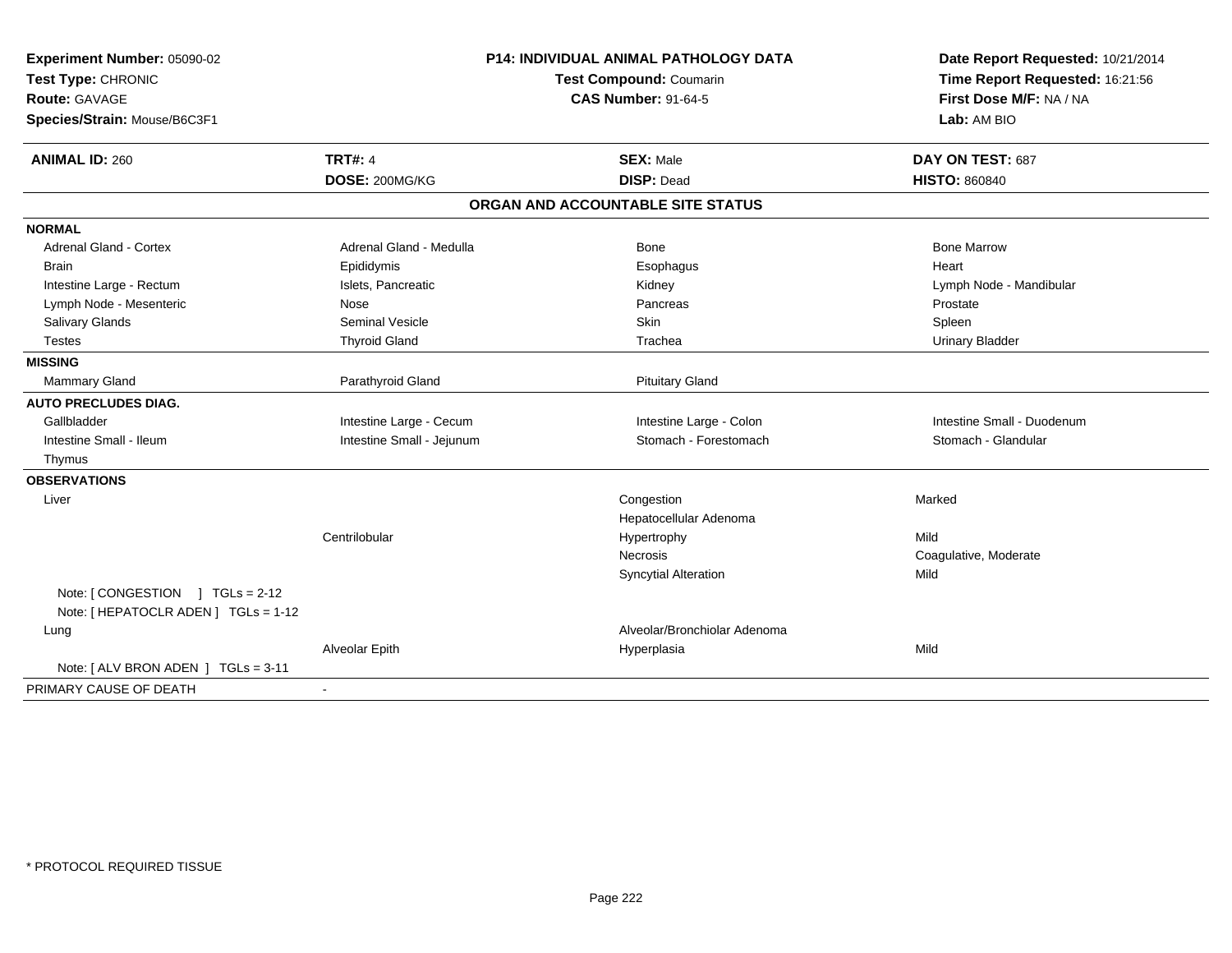| Experiment Number: 05090-02            | <b>P14: INDIVIDUAL ANIMAL PATHOLOGY DATA</b><br>Test Compound: Coumarin<br><b>CAS Number: 91-64-5</b> |                                   | Date Report Requested: 10/21/2014 |  |
|----------------------------------------|-------------------------------------------------------------------------------------------------------|-----------------------------------|-----------------------------------|--|
| Test Type: CHRONIC                     |                                                                                                       |                                   | Time Report Requested: 16:21:56   |  |
| <b>Route: GAVAGE</b>                   |                                                                                                       |                                   | First Dose M/F: NA / NA           |  |
| Species/Strain: Mouse/B6C3F1           |                                                                                                       |                                   | Lab: AM BIO                       |  |
| <b>ANIMAL ID: 262</b>                  | <b>TRT#: 4</b>                                                                                        | <b>SEX: Male</b>                  | DAY ON TEST: 729                  |  |
|                                        | DOSE: 200MG/KG                                                                                        | <b>DISP: Terminal Sacrifice</b>   | <b>HISTO: 860842</b>              |  |
|                                        |                                                                                                       | ORGAN AND ACCOUNTABLE SITE STATUS |                                   |  |
| <b>NORMAL</b>                          |                                                                                                       |                                   |                                   |  |
| <b>Adrenal Gland - Cortex</b>          | Adrenal Gland - Medulla                                                                               | Bone                              | <b>Bone Marrow</b>                |  |
| <b>Brain</b>                           | Epididymis                                                                                            | Esophagus                         | Gallbladder                       |  |
| Heart                                  | Intestine Large - Cecum                                                                               | Intestine Large - Colon           | Intestine Large - Rectum          |  |
| Intestine Small - Duodenum             | Intestine Small - Ileum                                                                               | Intestine Small - Jejunum         | Islets, Pancreatic                |  |
| Kidney                                 | Lymph Node - Mandibular                                                                               | Lymph Node - Mesenteric           | Nose                              |  |
| Pancreas                               | Parathyroid Gland                                                                                     | <b>Pituitary Gland</b>            | Prostate                          |  |
| <b>Salivary Glands</b>                 | <b>Seminal Vesicle</b>                                                                                | <b>Skin</b>                       | Spleen                            |  |
| Stomach - Forestomach                  | Stomach - Glandular                                                                                   | <b>Testes</b>                     | Thymus                            |  |
| Trachea                                | <b>Urinary Bladder</b>                                                                                |                                   |                                   |  |
| <b>MISSING</b>                         |                                                                                                       |                                   |                                   |  |
| <b>Mammary Gland</b>                   |                                                                                                       |                                   |                                   |  |
| <b>OBSERVATIONS</b>                    |                                                                                                       |                                   |                                   |  |
| Liver                                  |                                                                                                       | <b>Basophilic Focus</b>           | Mild                              |  |
|                                        |                                                                                                       | Hepatocellular Adenoma            | Multiple                          |  |
|                                        | Centrilobular                                                                                         | Hypertrophy                       | Mild                              |  |
|                                        |                                                                                                       | <b>Syncytial Alteration</b>       | Mild                              |  |
| Note: [ HEPATOCLR ADEN ] TGLs = 2,3-12 |                                                                                                       |                                   |                                   |  |
| Lung                                   |                                                                                                       | Alveolar/Bronchiolar Adenoma      |                                   |  |
| Note: [ ALV BRON ADEN ] TGLs = 1-6,11  |                                                                                                       |                                   |                                   |  |
| <b>Thyroid Gland</b>                   | Follicular Cel                                                                                        | Hyperplasia                       | Mild                              |  |
| PRIMARY CAUSE OF DEATH                 |                                                                                                       |                                   |                                   |  |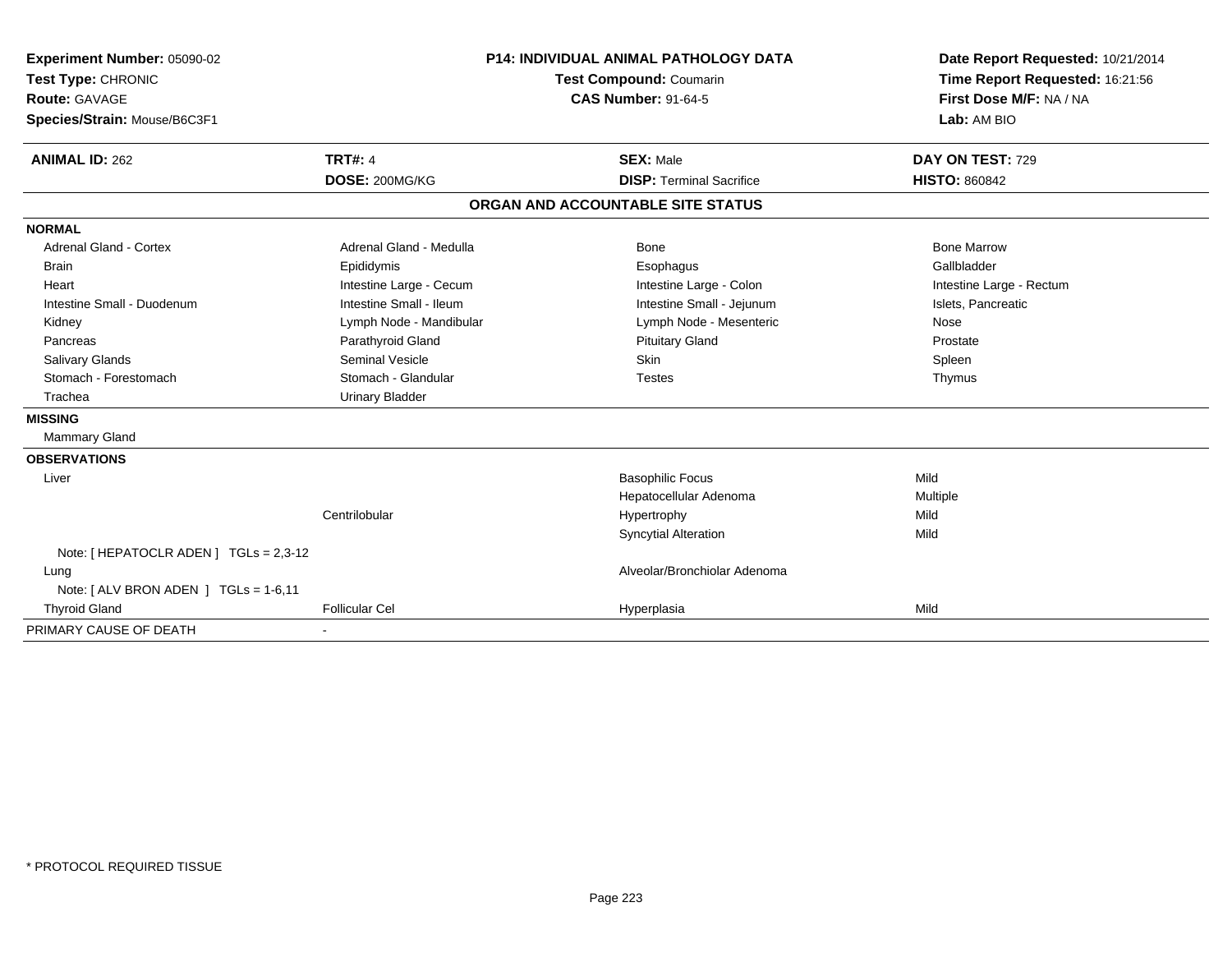| Experiment Number: 05090-02   |                           | <b>P14: INDIVIDUAL ANIMAL PATHOLOGY DATA</b> | Date Report Requested: 10/21/2014 |
|-------------------------------|---------------------------|----------------------------------------------|-----------------------------------|
| Test Type: CHRONIC            |                           | <b>Test Compound: Coumarin</b>               | Time Report Requested: 16:21:56   |
| <b>Route: GAVAGE</b>          |                           | <b>CAS Number: 91-64-5</b>                   | First Dose M/F: NA / NA           |
| Species/Strain: Mouse/B6C3F1  |                           |                                              | Lab: AM BIO                       |
| <b>ANIMAL ID: 263</b>         | <b>TRT#: 4</b>            | <b>SEX: Male</b>                             | DAY ON TEST: 412                  |
|                               | DOSE: 200MG/KG            | <b>DISP: Dead</b>                            | <b>HISTO: 860843</b>              |
|                               |                           | ORGAN AND ACCOUNTABLE SITE STATUS            |                                   |
| <b>NORMAL</b>                 |                           |                                              |                                   |
| <b>Adrenal Gland - Cortex</b> | Adrenal Gland - Medulla   | Bone                                         | <b>Bone Marrow</b>                |
| <b>Brain</b>                  | Epididymis                | Esophagus                                    | Gallbladder                       |
| Heart                         | Islets, Pancreatic        | Lung                                         | Lymph Node - Mandibular           |
| Lymph Node - Mesenteric       | Nose                      | Pancreas                                     | Prostate                          |
| Salivary Glands               | Seminal Vesicle           | <b>Skin</b>                                  | Spleen                            |
| <b>Testes</b>                 | <b>Thyroid Gland</b>      | Trachea                                      | <b>Urinary Bladder</b>            |
| <b>MISSING</b>                |                           |                                              |                                   |
| <b>Mammary Gland</b>          | Parathyroid Gland         | <b>Pituitary Gland</b>                       | Thymus                            |
| <b>AUTO PRECLUDES DIAG.</b>   |                           |                                              |                                   |
| Intestine Large - Cecum       | Intestine Large - Colon   | Intestine Large - Rectum                     | Intestine Small - Duodenum        |
| Intestine Small - Ileum       | Intestine Small - Jejunum | Kidney                                       | Stomach - Forestomach             |
| Stomach - Glandular           |                           |                                              |                                   |
| <b>OBSERVATIONS</b>           |                           |                                              |                                   |
| Liver                         |                           | Congestion                                   | Marked                            |
|                               | Centrilobular             | Hypertrophy                                  | Minimal                           |
|                               |                           | <b>Syncytial Alteration</b>                  | Moderate                          |
| [Congestion TGLS = 1-2]       |                           |                                              |                                   |
| PRIMARY CAUSE OF DEATH        |                           |                                              |                                   |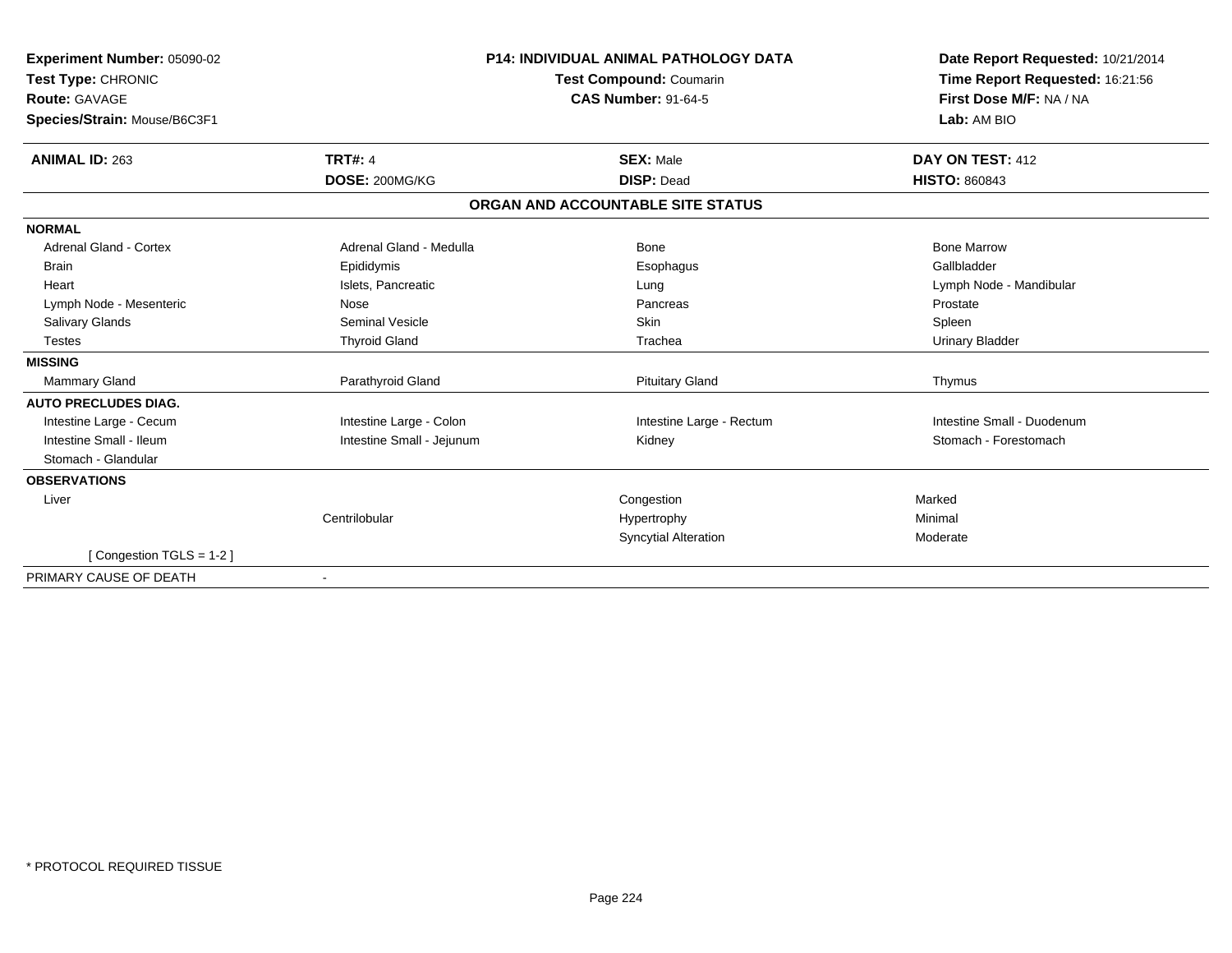| Experiment Number: 05090-02<br>Test Type: CHRONIC<br><b>Route: GAVAGE</b><br>Species/Strain: Mouse/B6C3F1 |                         | P14: INDIVIDUAL ANIMAL PATHOLOGY DATA<br>Test Compound: Coumarin<br><b>CAS Number: 91-64-5</b> | Date Report Requested: 10/21/2014<br>Time Report Requested: 16:21:56<br>First Dose M/F: NA / NA<br>Lab: AM BIO |  |
|-----------------------------------------------------------------------------------------------------------|-------------------------|------------------------------------------------------------------------------------------------|----------------------------------------------------------------------------------------------------------------|--|
|                                                                                                           |                         |                                                                                                |                                                                                                                |  |
| <b>ANIMAL ID: 265</b>                                                                                     | <b>TRT#: 4</b>          | <b>SEX: Male</b>                                                                               | DAY ON TEST: 729                                                                                               |  |
|                                                                                                           | DOSE: 200MG/KG          | <b>DISP: Terminal Sacrifice</b>                                                                | <b>HISTO: 860845</b>                                                                                           |  |
|                                                                                                           |                         | ORGAN AND ACCOUNTABLE SITE STATUS                                                              |                                                                                                                |  |
| <b>NORMAL</b>                                                                                             |                         |                                                                                                |                                                                                                                |  |
| <b>Adrenal Gland - Cortex</b>                                                                             | Adrenal Gland - Medulla | Bone                                                                                           | <b>Bone Marrow</b>                                                                                             |  |
| <b>Brain</b>                                                                                              | Epididymis              | Esophagus                                                                                      | Gallbladder                                                                                                    |  |
| Heart                                                                                                     | Intestine Large - Cecum | Intestine Large - Colon                                                                        | Intestine Large - Rectum                                                                                       |  |
| Intestine Small - Duodenum                                                                                | Intestine Small - Ileum | Intestine Small - Jejunum                                                                      | Islets, Pancreatic                                                                                             |  |
| Lymph Node - Mandibular                                                                                   | Lymph Node - Mesenteric | Nose                                                                                           | Pancreas                                                                                                       |  |
| Parathyroid Gland                                                                                         | <b>Pituitary Gland</b>  | Prostate                                                                                       | <b>Seminal Vesicle</b>                                                                                         |  |
| <b>Skin</b>                                                                                               | Spleen                  | Stomach - Forestomach                                                                          | Stomach - Glandular                                                                                            |  |
| <b>Testes</b>                                                                                             | Thymus                  | <b>Thyroid Gland</b>                                                                           | Trachea                                                                                                        |  |
| <b>MISSING</b>                                                                                            |                         |                                                                                                |                                                                                                                |  |
| <b>Mammary Gland</b>                                                                                      |                         |                                                                                                |                                                                                                                |  |
| <b>OBSERVATIONS</b>                                                                                       |                         |                                                                                                |                                                                                                                |  |
| Kidney                                                                                                    |                         | <b>Infiltration Cellular</b>                                                                   | Lymphocyte, Mild                                                                                               |  |
| Liver                                                                                                     | Centrilobular           | Hypertrophy                                                                                    | Mild                                                                                                           |  |
|                                                                                                           |                         | <b>Syncytial Alteration</b>                                                                    | Mild                                                                                                           |  |
| Lung                                                                                                      |                         | Alveolar/Bronchiolar Adenoma                                                                   |                                                                                                                |  |
| <b>Salivary Glands</b>                                                                                    |                         | <b>Infiltration Cellular</b>                                                                   | Lymphocyte, Mild                                                                                               |  |
| <b>Urinary Bladder</b>                                                                                    |                         | <b>Infiltration Cellular</b>                                                                   | Lymphocyte, Minimal                                                                                            |  |
| PRIMARY CAUSE OF DEATH                                                                                    |                         |                                                                                                |                                                                                                                |  |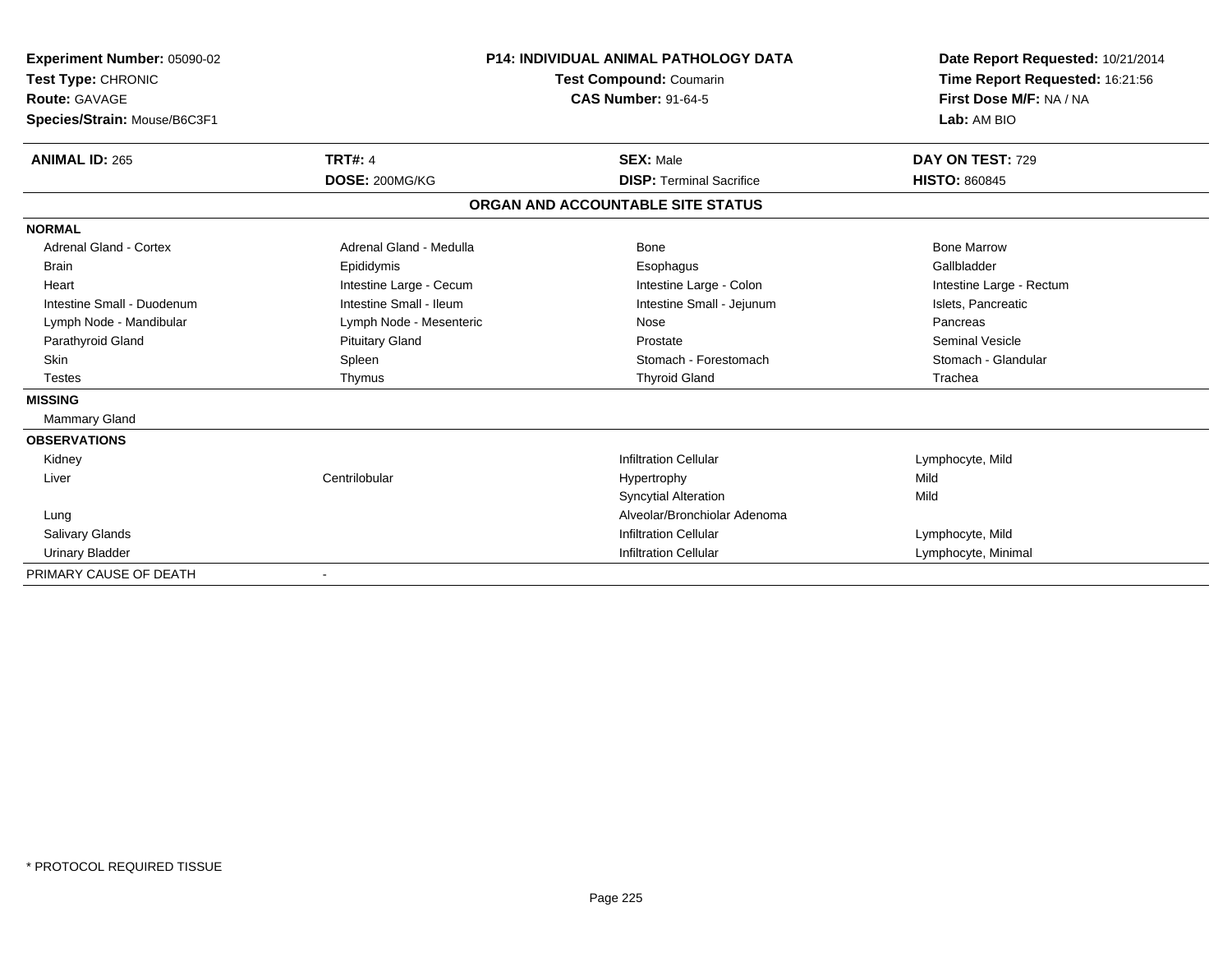| Experiment Number: 05090-02<br>Test Type: CHRONIC<br><b>Route: GAVAGE</b><br>Species/Strain: Mouse/B6C3F1<br><b>ANIMAL ID: 266</b> | <b>TRT#: 4</b>          | <b>P14: INDIVIDUAL ANIMAL PATHOLOGY DATA</b><br>Test Compound: Coumarin<br><b>CAS Number: 91-64-5</b><br><b>SEX: Male</b> | Date Report Requested: 10/21/2014<br>Time Report Requested: 16:21:56<br>First Dose M/F: NA / NA<br>Lab: AM BIO<br>DAY ON TEST: 729 |
|------------------------------------------------------------------------------------------------------------------------------------|-------------------------|---------------------------------------------------------------------------------------------------------------------------|------------------------------------------------------------------------------------------------------------------------------------|
|                                                                                                                                    | DOSE: 200MG/KG          | <b>DISP: Terminal Sacrifice</b>                                                                                           | <b>HISTO: 860846</b>                                                                                                               |
|                                                                                                                                    |                         | ORGAN AND ACCOUNTABLE SITE STATUS                                                                                         |                                                                                                                                    |
| <b>NORMAL</b>                                                                                                                      |                         |                                                                                                                           |                                                                                                                                    |
| <b>Adrenal Gland - Cortex</b>                                                                                                      | Adrenal Gland - Medulla | Bone                                                                                                                      | <b>Bone Marrow</b>                                                                                                                 |
| <b>Brain</b>                                                                                                                       | Epididymis              | Esophagus                                                                                                                 | Gallbladder                                                                                                                        |
| Heart                                                                                                                              | Intestine Large - Cecum | Intestine Large - Colon                                                                                                   | Intestine Large - Rectum                                                                                                           |
| Intestine Small - Duodenum                                                                                                         | Intestine Small - Ileum | Intestine Small - Jejunum                                                                                                 | Islets, Pancreatic                                                                                                                 |
| Kidney                                                                                                                             | Lymph Node - Mandibular | Lymph Node - Mesenteric                                                                                                   | Nose                                                                                                                               |
| Pancreas                                                                                                                           | Parathyroid Gland       | <b>Pituitary Gland</b>                                                                                                    | Prostate                                                                                                                           |
| <b>Seminal Vesicle</b>                                                                                                             | <b>Skin</b>             | Spleen                                                                                                                    | Stomach - Forestomach                                                                                                              |
| Stomach - Glandular                                                                                                                | <b>Testes</b>           | Thymus                                                                                                                    | <b>Thyroid Gland</b>                                                                                                               |
| Trachea                                                                                                                            | <b>Urinary Bladder</b>  |                                                                                                                           |                                                                                                                                    |
| <b>MISSING</b>                                                                                                                     |                         |                                                                                                                           |                                                                                                                                    |
| <b>Mammary Gland</b>                                                                                                               |                         |                                                                                                                           |                                                                                                                                    |
| <b>OBSERVATIONS</b>                                                                                                                |                         |                                                                                                                           |                                                                                                                                    |
| Liver                                                                                                                              | Centrilobular           | Hypertrophy                                                                                                               | Mild                                                                                                                               |
|                                                                                                                                    |                         | <b>Syncytial Alteration</b>                                                                                               | Mild                                                                                                                               |
|                                                                                                                                    |                         | Vacuolization Cytoplasmic                                                                                                 | Mild                                                                                                                               |
| Lung                                                                                                                               | Alveolar Epith          | Hyperplasia                                                                                                               | Mild                                                                                                                               |
| <b>Preputial Gland</b>                                                                                                             | Duct                    | Dilatation                                                                                                                | Marked                                                                                                                             |
| Note: [DILATATION ] TGLs = 1-11                                                                                                    |                         |                                                                                                                           |                                                                                                                                    |
| Salivary Glands                                                                                                                    |                         | <b>Infiltration Cellular</b>                                                                                              | Lymphocyte, Mild                                                                                                                   |
| PRIMARY CAUSE OF DEATH                                                                                                             |                         |                                                                                                                           |                                                                                                                                    |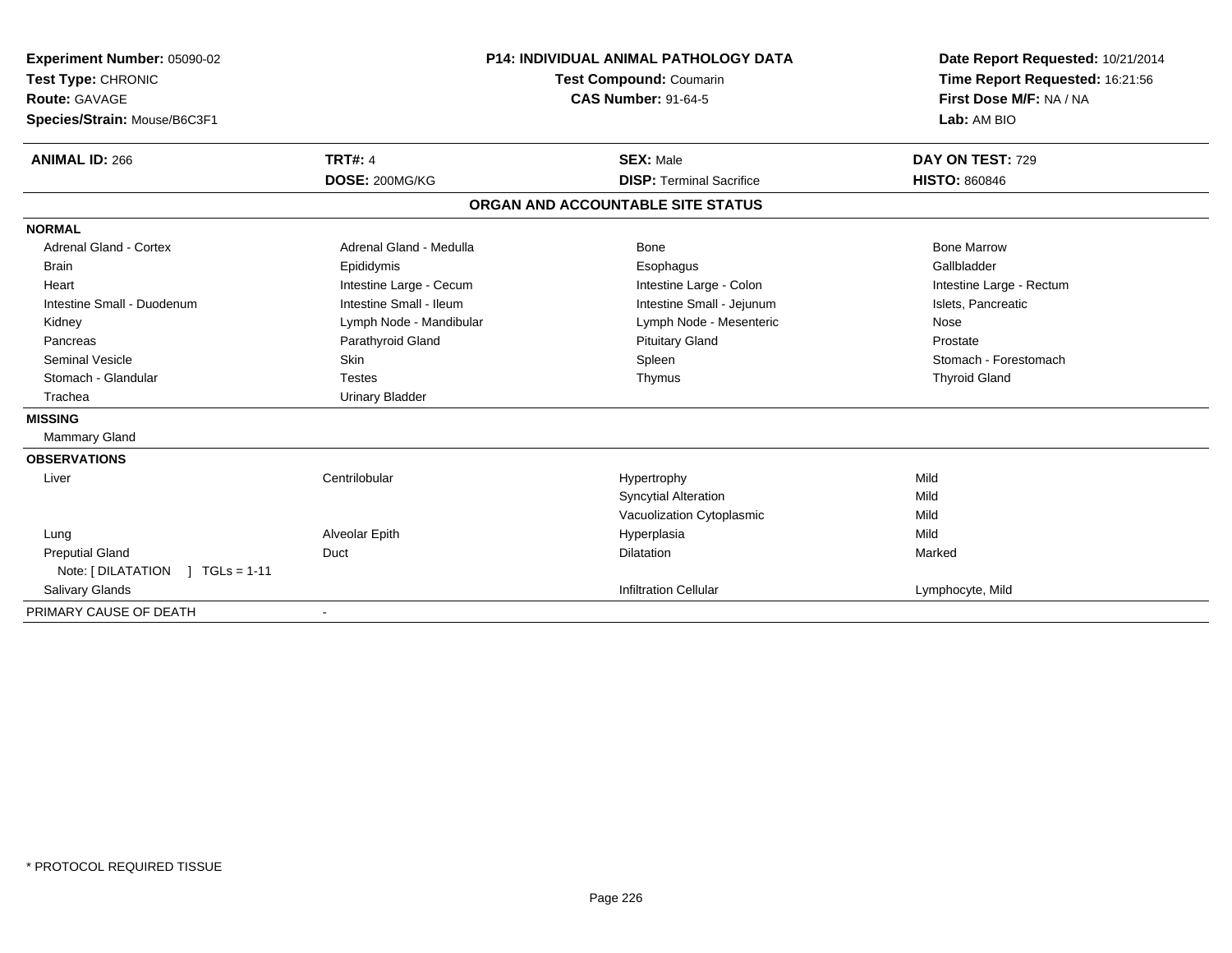| Experiment Number: 05090-02<br>Test Type: CHRONIC<br>Route: GAVAGE<br>Species/Strain: Mouse/B6C3F1<br><b>ANIMAL ID: 267</b> | <b>TRT#: 4</b>            | <b>P14: INDIVIDUAL ANIMAL PATHOLOGY DATA</b><br>Test Compound: Coumarin<br><b>CAS Number: 91-64-5</b><br><b>SEX: Male</b> |  | Date Report Requested: 10/21/2014<br>Time Report Requested: 16:21:56<br>First Dose M/F: NA / NA<br>Lab: AM BIO<br>DAY ON TEST: 455 |
|-----------------------------------------------------------------------------------------------------------------------------|---------------------------|---------------------------------------------------------------------------------------------------------------------------|--|------------------------------------------------------------------------------------------------------------------------------------|
|                                                                                                                             | DOSE: 200MG/KG            | <b>DISP:</b> Interval Sacrifice                                                                                           |  | <b>HISTO: 860847</b>                                                                                                               |
|                                                                                                                             |                           | ORGAN AND ACCOUNTABLE SITE STATUS                                                                                         |  |                                                                                                                                    |
| <b>NORMAL</b>                                                                                                               |                           |                                                                                                                           |  |                                                                                                                                    |
| <b>Adrenal Gland - Cortex</b>                                                                                               | Adrenal Gland - Medulla   | <b>Bone</b>                                                                                                               |  | <b>Bone Marrow</b>                                                                                                                 |
| <b>Brain</b>                                                                                                                | Epididymis                | Esophagus                                                                                                                 |  | Heart                                                                                                                              |
| Intestine Large - Cecum                                                                                                     | Intestine Large - Colon   | Intestine Large - Rectum                                                                                                  |  | Intestine Small - Duodenum                                                                                                         |
| Intestine Small - Ileum                                                                                                     | Intestine Small - Jejunum | Islets, Pancreatic                                                                                                        |  | Lung                                                                                                                               |
| Lymph Node - Mandibular                                                                                                     | Lymph Node - Mesenteric   | Nose                                                                                                                      |  | Pancreas                                                                                                                           |
| Parathyroid Gland                                                                                                           | <b>Pituitary Gland</b>    | Prostate                                                                                                                  |  | <b>Salivary Glands</b>                                                                                                             |
| <b>Seminal Vesicle</b>                                                                                                      | Spleen                    | Stomach - Forestomach                                                                                                     |  | Stomach - Glandular                                                                                                                |
| <b>Testes</b>                                                                                                               | Thymus                    | <b>Thyroid Gland</b>                                                                                                      |  | Trachea                                                                                                                            |
| <b>Urinary Bladder</b>                                                                                                      |                           |                                                                                                                           |  |                                                                                                                                    |
| <b>MISSING</b>                                                                                                              |                           |                                                                                                                           |  |                                                                                                                                    |
| Gallbladder                                                                                                                 | Mammary Gland             |                                                                                                                           |  |                                                                                                                                    |
| <b>OBSERVATIONS</b>                                                                                                         |                           |                                                                                                                           |  |                                                                                                                                    |
| Kidney                                                                                                                      |                           | Nephropathy                                                                                                               |  | Mild                                                                                                                               |
| Liver                                                                                                                       |                           | Hepatocellular Adenoma                                                                                                    |  |                                                                                                                                    |
|                                                                                                                             | Centrilobular             | Hypertrophy                                                                                                               |  | Moderate                                                                                                                           |
|                                                                                                                             |                           | <b>Syncytial Alteration</b>                                                                                               |  | Mild                                                                                                                               |
| Note: [ HEPATOCLR ADEN ] TGLs = 2-2                                                                                         |                           |                                                                                                                           |  |                                                                                                                                    |
| <b>Skin</b>                                                                                                                 |                           | Hemorrhage                                                                                                                |  | Mild                                                                                                                               |
| Note: [ HEMORRHAGE<br>$1 TGLs = 1-8$                                                                                        |                           |                                                                                                                           |  |                                                                                                                                    |
| PRIMARY CAUSE OF DEATH                                                                                                      |                           |                                                                                                                           |  |                                                                                                                                    |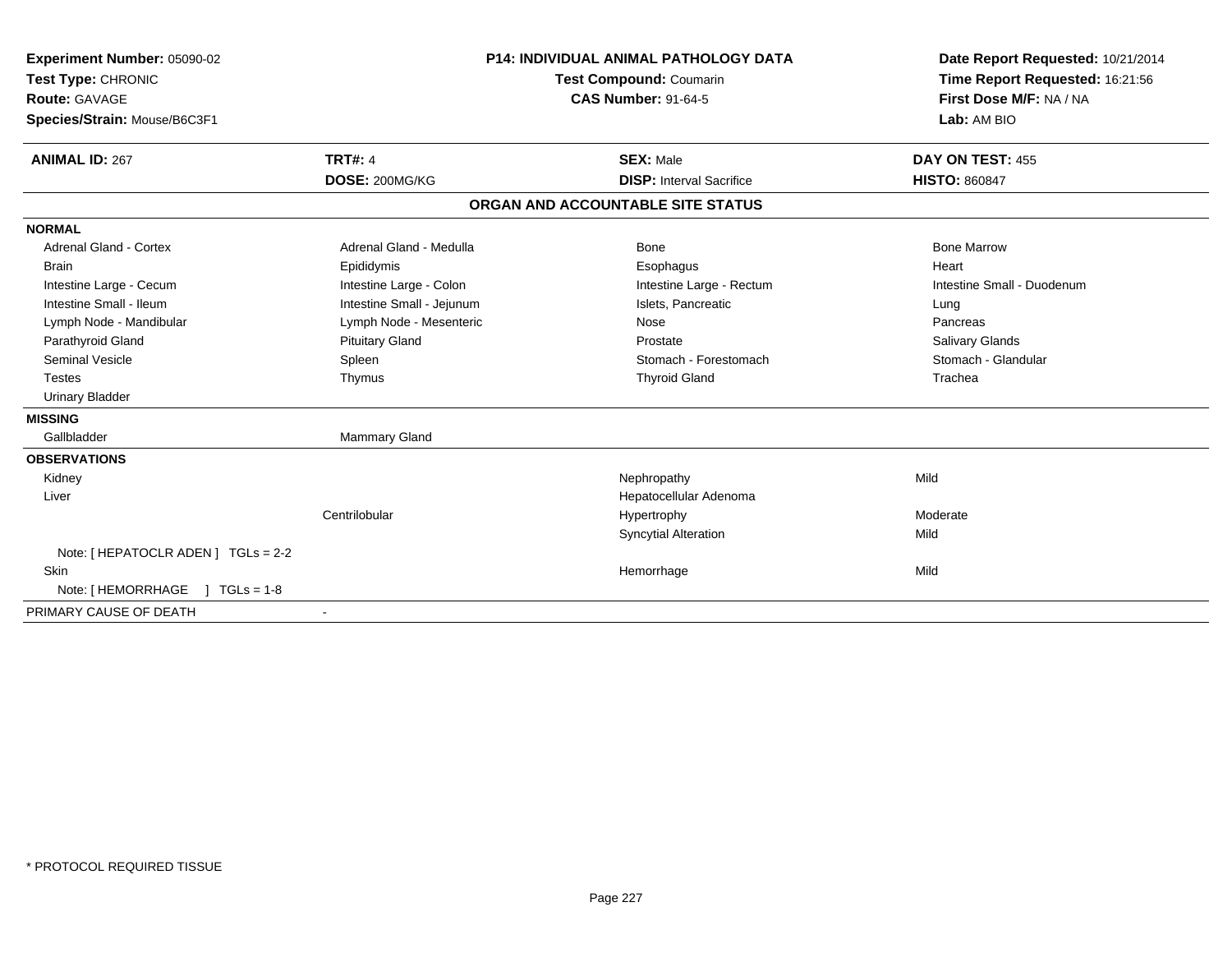| Experiment Number: 05090-02<br>Test Type: CHRONIC<br><b>Route: GAVAGE</b><br>Species/Strain: Mouse/B6C3F1 |                         | P14: INDIVIDUAL ANIMAL PATHOLOGY DATA<br>Test Compound: Coumarin<br><b>CAS Number: 91-64-5</b> | Date Report Requested: 10/21/2014<br>Time Report Requested: 16:21:56<br>First Dose M/F: NA / NA<br>Lab: AM BIO |  |
|-----------------------------------------------------------------------------------------------------------|-------------------------|------------------------------------------------------------------------------------------------|----------------------------------------------------------------------------------------------------------------|--|
| <b>ANIMAL ID: 268</b>                                                                                     | <b>TRT#: 4</b>          | <b>SEX: Male</b>                                                                               | DAY ON TEST: 729                                                                                               |  |
|                                                                                                           | DOSE: 200MG/KG          | <b>DISP: Terminal Sacrifice</b>                                                                | <b>HISTO: 860848</b>                                                                                           |  |
|                                                                                                           |                         | ORGAN AND ACCOUNTABLE SITE STATUS                                                              |                                                                                                                |  |
| <b>NORMAL</b>                                                                                             |                         |                                                                                                |                                                                                                                |  |
| <b>Adrenal Gland - Cortex</b>                                                                             | Adrenal Gland - Medulla | Bone                                                                                           | <b>Bone Marrow</b>                                                                                             |  |
| <b>Brain</b>                                                                                              | Epididymis              | Esophagus                                                                                      | Gallbladder                                                                                                    |  |
| Heart                                                                                                     | Intestine Large - Cecum | Intestine Large - Colon                                                                        | Intestine Large - Rectum                                                                                       |  |
| Intestine Small - Duodenum                                                                                | Intestine Small - Ileum | Intestine Small - Jejunum                                                                      | Islets, Pancreatic                                                                                             |  |
| Kidney                                                                                                    | Lymph Node - Mandibular | Nose                                                                                           | Pancreas                                                                                                       |  |
| Parathyroid Gland                                                                                         | <b>Pituitary Gland</b>  | Prostate                                                                                       | Salivary Glands                                                                                                |  |
| Seminal Vesicle                                                                                           | Skin                    | Spleen                                                                                         | Stomach - Forestomach                                                                                          |  |
| Stomach - Glandular                                                                                       | <b>Testes</b>           | Thymus                                                                                         | <b>Thyroid Gland</b>                                                                                           |  |
| Trachea                                                                                                   | <b>Urinary Bladder</b>  |                                                                                                |                                                                                                                |  |
| <b>MISSING</b>                                                                                            |                         |                                                                                                |                                                                                                                |  |
| <b>Mammary Gland</b>                                                                                      |                         |                                                                                                |                                                                                                                |  |
| <b>OBSERVATIONS</b>                                                                                       |                         |                                                                                                |                                                                                                                |  |
| Liver                                                                                                     |                         | <b>Clear Cell Focus</b>                                                                        | Mild                                                                                                           |  |
|                                                                                                           |                         | <b>Eosinophilic Focus</b>                                                                      | Moderate                                                                                                       |  |
|                                                                                                           |                         | Hepatocellular Adenoma                                                                         | <b>Multiple</b>                                                                                                |  |
|                                                                                                           |                         | <b>Syncytial Alteration</b>                                                                    | Minimal                                                                                                        |  |
|                                                                                                           |                         | Vacuolization Cytoplasmic                                                                      | Mild                                                                                                           |  |
| Note: [HEPATOCLR ADEN] TGLs = 4-5,13,14                                                                   |                         |                                                                                                |                                                                                                                |  |
| Lung                                                                                                      |                         | Alveolar/Bronchiolar Adenoma                                                                   | <b>Multiple</b>                                                                                                |  |
| Lymph Node                                                                                                | Mesenteric              | Lymphoma Malignant Histiocytic                                                                 |                                                                                                                |  |
| Note: [LYMPH MAL HIST] TGLs = 2-12                                                                        |                         |                                                                                                |                                                                                                                |  |
| Mesentery                                                                                                 | Fat                     | Necrosis                                                                                       | Coagulative, Moderate                                                                                          |  |
| Note: [ NECROSIS<br>$\mid$ TGLs = 1-11                                                                    |                         |                                                                                                |                                                                                                                |  |
| PRIMARY CAUSE OF DEATH                                                                                    |                         |                                                                                                |                                                                                                                |  |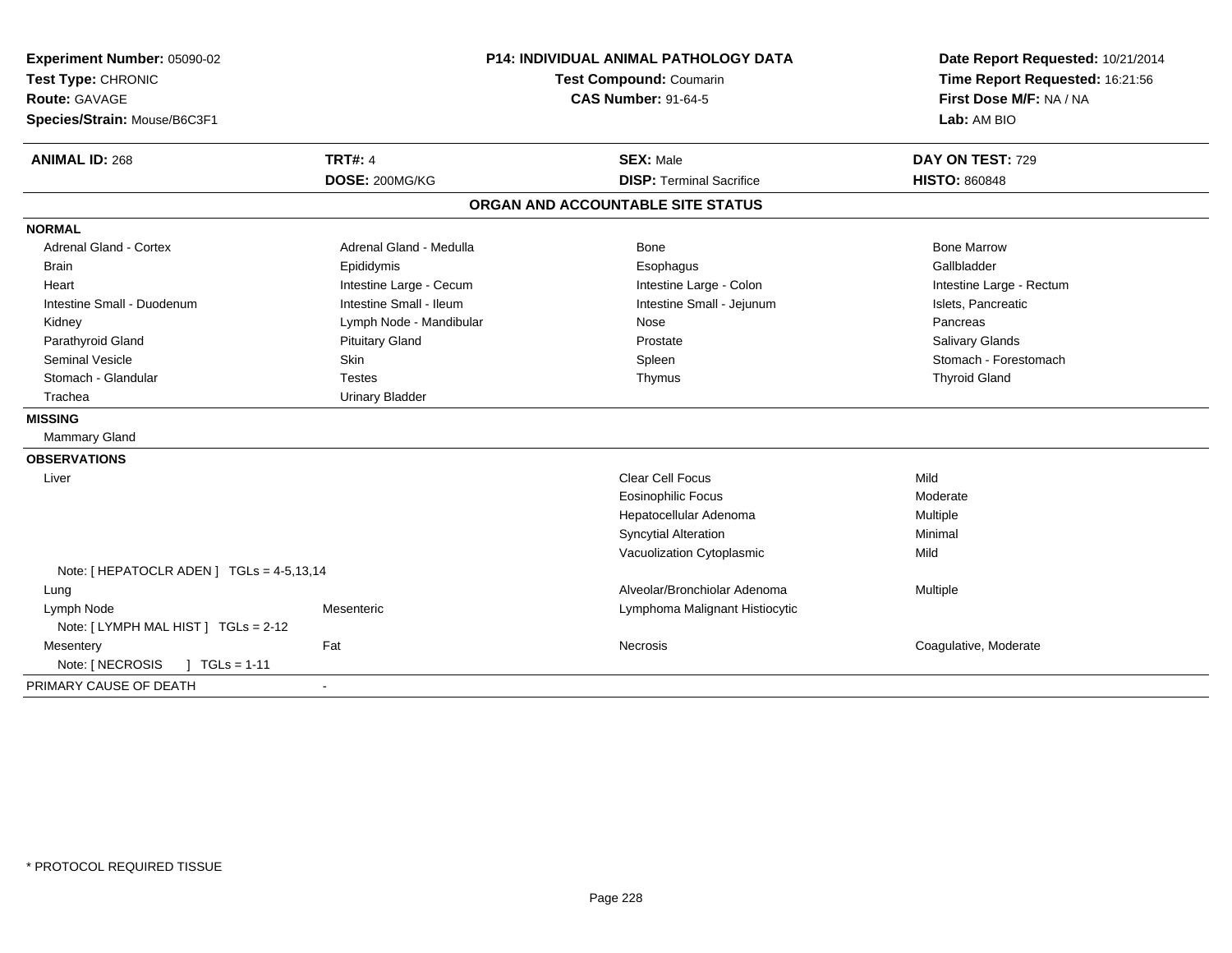| Experiment Number: 05090-02<br>Test Type: CHRONIC<br><b>Route: GAVAGE</b><br>Species/Strain: Mouse/B6C3F1 |                         | <b>P14: INDIVIDUAL ANIMAL PATHOLOGY DATA</b><br><b>Test Compound: Coumarin</b><br><b>CAS Number: 91-64-5</b> | Date Report Requested: 10/21/2014<br>Time Report Requested: 16:21:56<br>First Dose M/F: NA / NA<br>Lab: AM BIO |
|-----------------------------------------------------------------------------------------------------------|-------------------------|--------------------------------------------------------------------------------------------------------------|----------------------------------------------------------------------------------------------------------------|
| <b>ANIMAL ID: 269</b>                                                                                     | <b>TRT#: 4</b>          | <b>SEX: Male</b>                                                                                             | DAY ON TEST: 733                                                                                               |
|                                                                                                           | DOSE: 200MG/KG          | <b>DISP: Terminal Sacrifice</b>                                                                              | <b>HISTO: 860849</b>                                                                                           |
|                                                                                                           |                         | ORGAN AND ACCOUNTABLE SITE STATUS                                                                            |                                                                                                                |
| <b>NORMAL</b>                                                                                             |                         |                                                                                                              |                                                                                                                |
| <b>Adrenal Gland - Cortex</b>                                                                             | Adrenal Gland - Medulla | Bone                                                                                                         | <b>Bone Marrow</b>                                                                                             |
| <b>Brain</b>                                                                                              | Epididymis              | Esophagus                                                                                                    | Gallbladder                                                                                                    |
| Heart                                                                                                     | Intestine Large - Cecum | Intestine Large - Colon                                                                                      | Intestine Large - Rectum                                                                                       |
| Intestine Small - Duodenum                                                                                | Intestine Small - Ileum | Intestine Small - Jejunum                                                                                    | Islets, Pancreatic                                                                                             |
| Lung                                                                                                      | Lymph Node - Mandibular | Lymph Node - Mesenteric                                                                                      | Nose                                                                                                           |
| Pancreas                                                                                                  | <b>Pituitary Gland</b>  | Prostate                                                                                                     | <b>Salivary Glands</b>                                                                                         |
| <b>Seminal Vesicle</b>                                                                                    | <b>Skin</b>             | Spleen                                                                                                       | Stomach - Forestomach                                                                                          |
| Stomach - Glandular                                                                                       | <b>Testes</b>           | Thymus                                                                                                       | <b>Thyroid Gland</b>                                                                                           |
| Trachea                                                                                                   | <b>Urinary Bladder</b>  |                                                                                                              |                                                                                                                |
| <b>MISSING</b>                                                                                            |                         |                                                                                                              |                                                                                                                |
| <b>Mammary Gland</b>                                                                                      | Parathyroid Gland       |                                                                                                              |                                                                                                                |
| <b>OBSERVATIONS</b>                                                                                       |                         |                                                                                                              |                                                                                                                |
| Kidney                                                                                                    |                         | Nephropathy                                                                                                  | Mild                                                                                                           |
| Liver                                                                                                     | Centrilobular           | Hypertrophy                                                                                                  | Mild                                                                                                           |
|                                                                                                           |                         | <b>Syncytial Alteration</b>                                                                                  | Mild                                                                                                           |
| <b>Preputial Gland</b>                                                                                    | Duct                    | <b>Dilatation</b>                                                                                            | Marked                                                                                                         |
| Note: [DILATATION ] TGLs = 1-11                                                                           |                         |                                                                                                              |                                                                                                                |
| PRIMARY CAUSE OF DEATH                                                                                    |                         |                                                                                                              |                                                                                                                |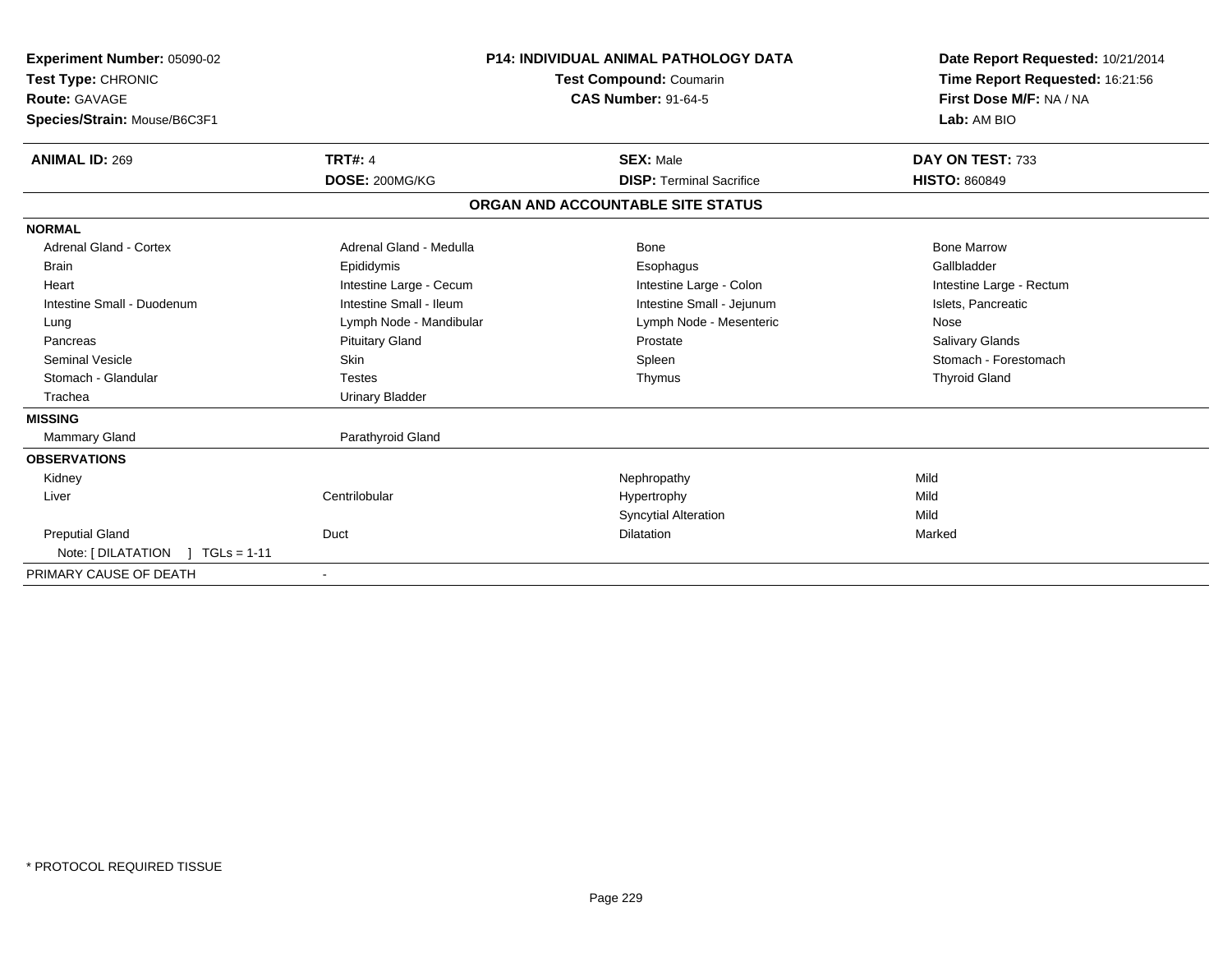| Experiment Number: 05090-02<br>Test Type: CHRONIC<br><b>Route: GAVAGE</b><br>Species/Strain: Mouse/B6C3F1 |                           | <b>P14: INDIVIDUAL ANIMAL PATHOLOGY DATA</b><br><b>Test Compound: Coumarin</b><br><b>CAS Number: 91-64-5</b> | Date Report Requested: 10/21/2014<br>Time Report Requested: 16:21:56<br>First Dose M/F: NA / NA<br>Lab: AM BIO |
|-----------------------------------------------------------------------------------------------------------|---------------------------|--------------------------------------------------------------------------------------------------------------|----------------------------------------------------------------------------------------------------------------|
| <b>ANIMAL ID: 270</b>                                                                                     | <b>TRT#: 4</b>            | <b>SEX: Male</b>                                                                                             | DAY ON TEST: 456                                                                                               |
|                                                                                                           | DOSE: 200MG/KG            | <b>DISP: Interval Sacrifice</b>                                                                              | <b>HISTO: 860850</b>                                                                                           |
|                                                                                                           |                           | ORGAN AND ACCOUNTABLE SITE STATUS                                                                            |                                                                                                                |
| <b>NORMAL</b>                                                                                             |                           |                                                                                                              |                                                                                                                |
| <b>Adrenal Gland - Cortex</b>                                                                             | Adrenal Gland - Medulla   | Bone                                                                                                         | <b>Bone Marrow</b>                                                                                             |
| <b>Brain</b>                                                                                              | Epididymis                | Esophagus                                                                                                    | Heart                                                                                                          |
| Intestine Large - Cecum                                                                                   | Intestine Large - Colon   | Intestine Large - Rectum                                                                                     | Intestine Small - Duodenum                                                                                     |
| Intestine Small - Ileum                                                                                   | Intestine Small - Jejunum | Islets, Pancreatic                                                                                           | Kidney                                                                                                         |
| Lung                                                                                                      | Lymph Node - Mandibular   | Lymph Node - Mesenteric                                                                                      | Nose                                                                                                           |
| Pancreas                                                                                                  | Parathyroid Gland         | <b>Pituitary Gland</b>                                                                                       | Prostate                                                                                                       |
| <b>Salivary Glands</b>                                                                                    | Seminal Vesicle           | Skin                                                                                                         | Spleen                                                                                                         |
| Stomach - Forestomach                                                                                     | <b>Testes</b>             | Thymus                                                                                                       | <b>Thyroid Gland</b>                                                                                           |
| Trachea                                                                                                   |                           |                                                                                                              |                                                                                                                |
| <b>MISSING</b>                                                                                            |                           |                                                                                                              |                                                                                                                |
| Gallbladder                                                                                               | <b>Mammary Gland</b>      |                                                                                                              |                                                                                                                |
| <b>OBSERVATIONS</b>                                                                                       |                           |                                                                                                              |                                                                                                                |
| Liver                                                                                                     | Centrilobular             | Hypertrophy                                                                                                  | Moderate                                                                                                       |
|                                                                                                           |                           | <b>Syncytial Alteration</b>                                                                                  | Mild                                                                                                           |
| Stomach                                                                                                   | Glandular                 | Mineralization                                                                                               | Mild                                                                                                           |
| Note: [ MINERALIZATION ] TGLs = 1-12                                                                      |                           |                                                                                                              |                                                                                                                |
| <b>Urinary Bladder</b>                                                                                    |                           | <b>Infiltration Cellular</b>                                                                                 | Lymphocyte, Mild                                                                                               |
| PRIMARY CAUSE OF DEATH                                                                                    |                           |                                                                                                              |                                                                                                                |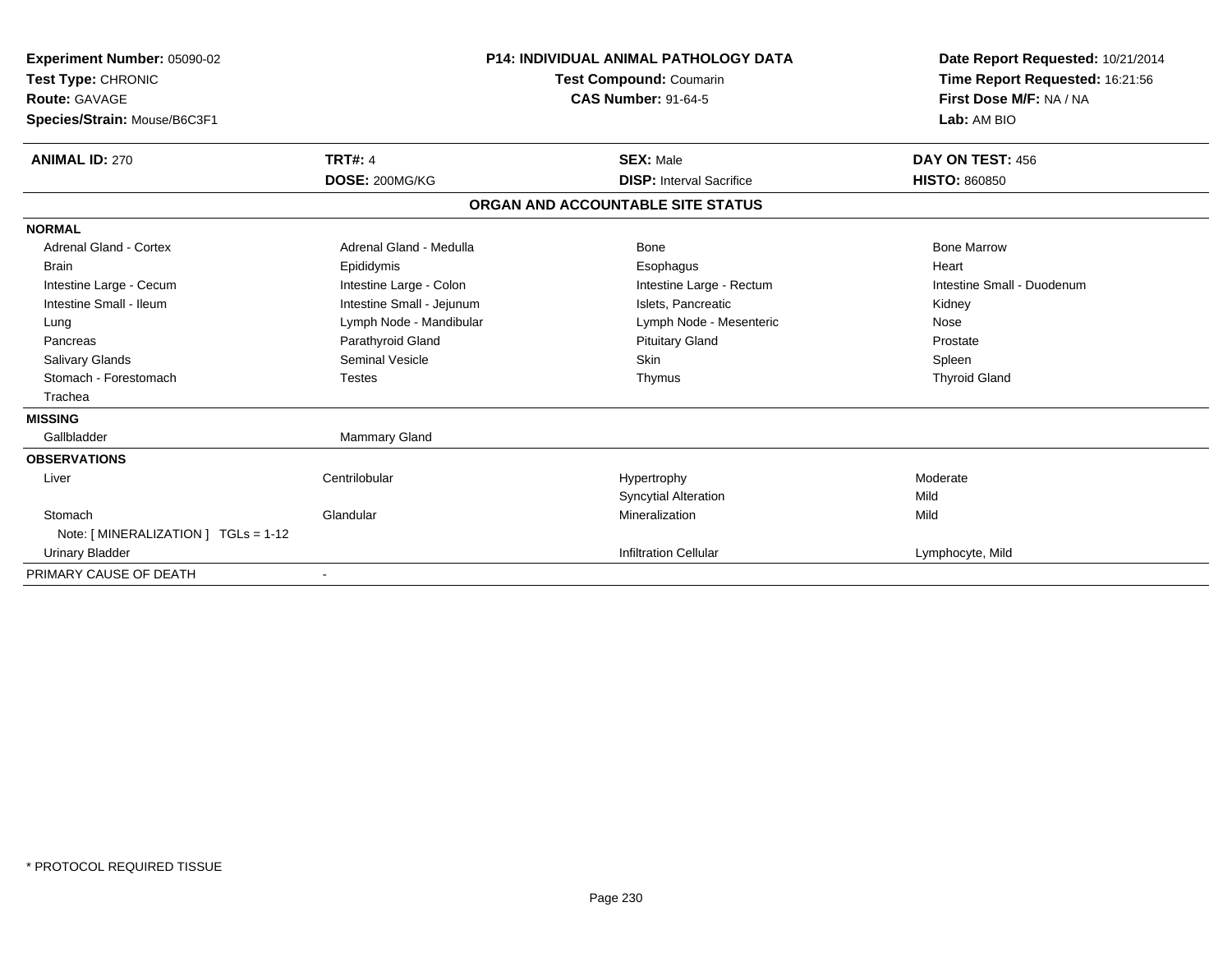| Experiment Number: 05090-02  |                                                                   | <b>P14: INDIVIDUAL ANIMAL PATHOLOGY DATA</b> | Date Report Requested: 10/21/2014 |
|------------------------------|-------------------------------------------------------------------|----------------------------------------------|-----------------------------------|
| Test Type: CHRONIC           |                                                                   | <b>Test Compound: Coumarin</b>               | Time Report Requested: 16:21:56   |
| <b>Route: GAVAGE</b>         |                                                                   | <b>CAS Number: 91-64-5</b>                   | First Dose M/F: NA / NA           |
| Species/Strain: Mouse/B6C3F1 |                                                                   |                                              | Lab: AM BIO                       |
|                              |                                                                   |                                              |                                   |
| <b>ANIMAL ID: 271</b>        | <b>TRT#: 4</b>                                                    | <b>SEX: Male</b>                             | DAY ON TEST: 456                  |
|                              | DOSE: 200MG/KG                                                    | <b>DISP:</b> Interval Sacrifice              | <b>HISTO: 860851</b>              |
|                              |                                                                   | ORGAN AND ACCOUNTABLE SITE STATUS            |                                   |
| <b>NORMAL</b>                |                                                                   |                                              |                                   |
| Bone                         | <b>Bone Marrow</b>                                                | <b>Brain</b>                                 | Epididymis                        |
| Esophagus                    | Gallbladder                                                       | Heart                                        | Intestine Large - Cecum           |
| Intestine Large - Colon      | Intestine Large - Rectum                                          | Intestine Small - Duodenum                   | Intestine Small - Ileum           |
| Intestine Small - Jejunum    | Islets, Pancreatic                                                | Kidney                                       | Lacrimal Gland                    |
| Lung                         | Lymph Node - Mandibular                                           | Lymph Node - Mesenteric                      | Nose                              |
| Pancreas                     | Parathyroid Gland                                                 | <b>Pituitary Gland</b>                       | Prostate                          |
| Seminal Vesicle              | <b>Skin</b>                                                       | Spleen                                       | Stomach - Forestomach             |
| Stomach - Glandular          | <b>Testes</b>                                                     | Thymus                                       | <b>Thyroid Gland</b>              |
| Trachea                      | <b>Urinary Bladder</b>                                            |                                              |                                   |
| <b>MISSING</b>               |                                                                   |                                              |                                   |
| Mammary Gland                |                                                                   |                                              |                                   |
| <b>OBSERVATIONS</b>          |                                                                   |                                              |                                   |
| Eye                          |                                                                   | Inflammation                                 | Chronic, Diffuse, Moderate        |
|                              | Note: EYE INFLAMMATION INVOLVES ALL ANATOMIC STRUCTURES OF GLOBE. |                                              |                                   |
| <b>Harderian Gland</b>       |                                                                   | Adenoma                                      |                                   |
| Liver                        |                                                                   | <b>Clear Cell Focus</b>                      | Mild                              |
|                              | Centrilobular                                                     | Hypertrophy                                  | Moderate                          |
|                              |                                                                   | <b>Syncytial Alteration</b>                  | Mild                              |
| <b>Salivary Glands</b>       |                                                                   | <b>Infiltration Cellular</b>                 | Lymphocyte, Mild                  |
| PRIMARY CAUSE OF DEATH       |                                                                   |                                              |                                   |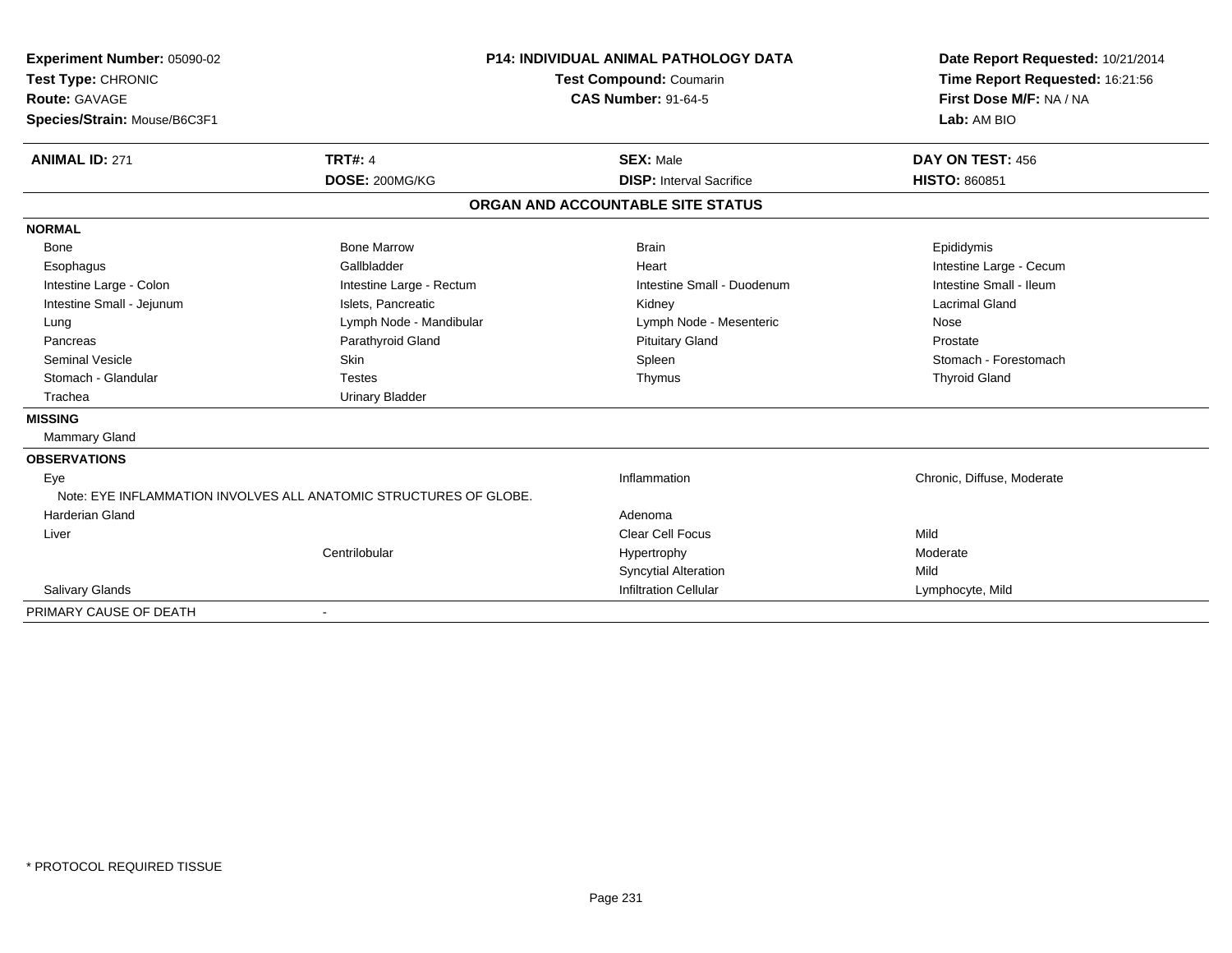| <b>TRT#: 4</b>                                                                                                                                                                       | <b>Test Compound: Coumarin</b><br><b>CAS Number: 91-64-5</b><br><b>SEX: Male</b>                                                                                                         | Date Report Requested: 10/21/2014<br>Time Report Requested: 16:21:56<br>First Dose M/F: NA / NA<br>Lab: AM BIO<br>DAY ON TEST: 729<br><b>HISTO: 860852</b> |
|--------------------------------------------------------------------------------------------------------------------------------------------------------------------------------------|------------------------------------------------------------------------------------------------------------------------------------------------------------------------------------------|------------------------------------------------------------------------------------------------------------------------------------------------------------|
|                                                                                                                                                                                      |                                                                                                                                                                                          |                                                                                                                                                            |
|                                                                                                                                                                                      |                                                                                                                                                                                          |                                                                                                                                                            |
| Adrenal Gland - Medulla<br>Epididymis<br>Intestine Large - Cecum<br>Intestine Small - Ileum<br>Lung<br>Parathyroid Gland<br><b>Seminal Vesicle</b><br>Stomach - Glandular<br>Trachea | Bone<br>Esophagus<br>Intestine Large - Colon<br>Intestine Small - Jejunum<br>Lymph Node - Mandibular<br><b>Pituitary Gland</b><br><b>Skin</b><br><b>Testes</b><br><b>Urinary Bladder</b> | <b>Bone Marrow</b><br>Gallbladder<br>Intestine Large - Rectum<br>Islets, Pancreatic<br>Nose<br>Prostate<br>Spleen<br>Thymus                                |
| Spindle Cell<br>Centrilobular<br>Mesenteric                                                                                                                                          | Hyperplasia<br><b>Eosinophilic Focus</b><br>Hypertrophy<br><b>Syncytial Alteration</b><br>Congestion                                                                                     | Mild<br>Moderate<br>Mild<br>Mild<br>Mild                                                                                                                   |
|                                                                                                                                                                                      | DOSE: 200MG/KG                                                                                                                                                                           | P14: INDIVIDUAL ANIMAL PATHOLOGY DATA<br><b>DISP: Terminal Sacrifice</b><br>ORGAN AND ACCOUNTABLE SITE STATUS                                              |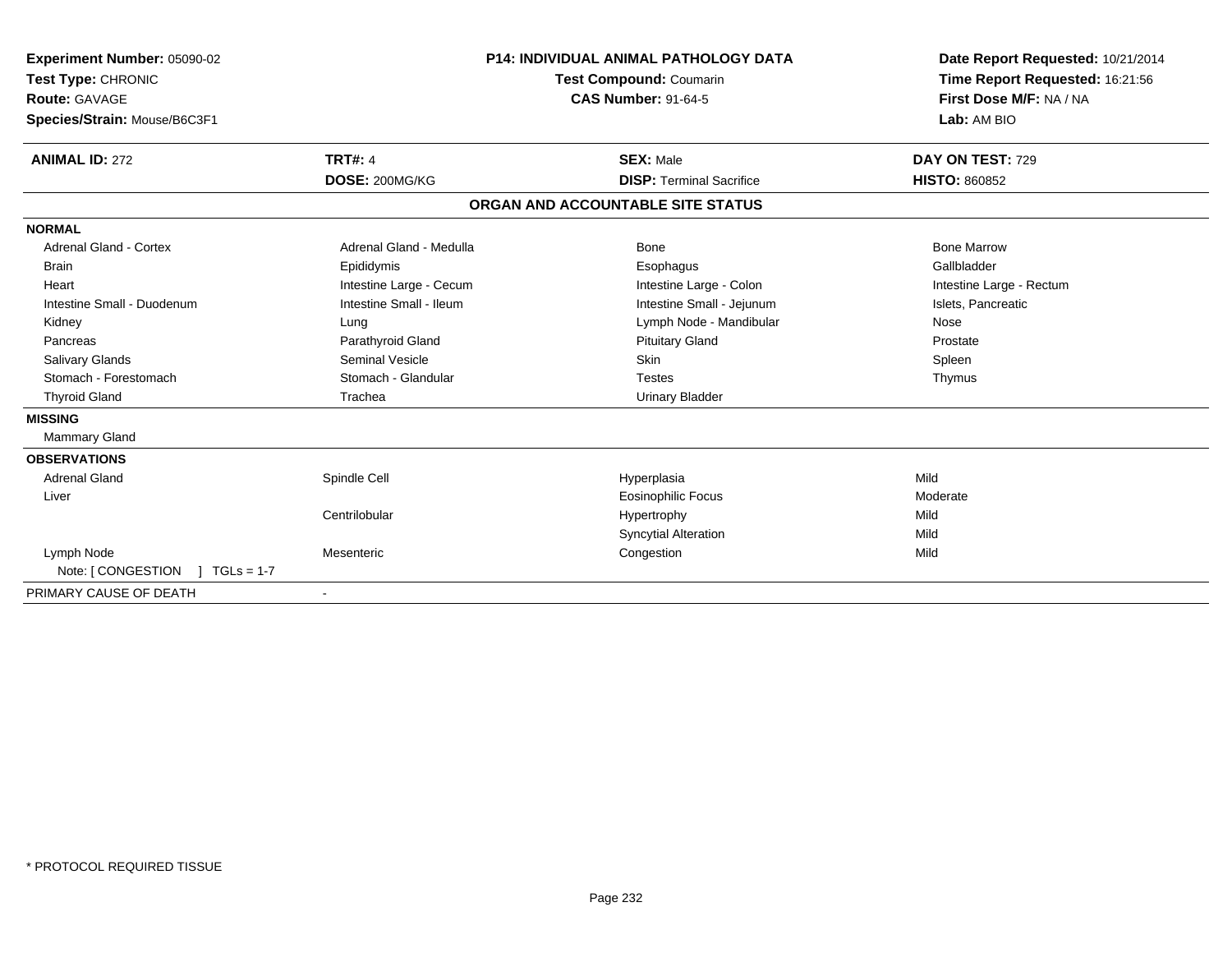| Experiment Number: 05090-02<br>Test Type: CHRONIC<br><b>Route: GAVAGE</b> |                         | <b>P14: INDIVIDUAL ANIMAL PATHOLOGY DATA</b><br>Test Compound: Coumarin<br><b>CAS Number: 91-64-5</b> | Date Report Requested: 10/21/2014<br>Time Report Requested: 16:21:56<br>First Dose M/F: NA / NA |
|---------------------------------------------------------------------------|-------------------------|-------------------------------------------------------------------------------------------------------|-------------------------------------------------------------------------------------------------|
| Species/Strain: Mouse/B6C3F1                                              |                         |                                                                                                       | Lab: AM BIO                                                                                     |
| <b>ANIMAL ID: 273</b>                                                     | <b>TRT#: 4</b>          | <b>SEX: Male</b>                                                                                      | DAY ON TEST: 692                                                                                |
|                                                                           | DOSE: 200MG/KG          | <b>DISP: Dead</b>                                                                                     | <b>HISTO: 860853</b>                                                                            |
|                                                                           |                         | ORGAN AND ACCOUNTABLE SITE STATUS                                                                     |                                                                                                 |
| <b>NORMAL</b>                                                             |                         |                                                                                                       |                                                                                                 |
| <b>Adrenal Gland - Cortex</b>                                             | Adrenal Gland - Medulla | Bone                                                                                                  | <b>Bone Marrow</b>                                                                              |
| <b>Brain</b>                                                              | Epididymis              | Esophagus                                                                                             | Islets, Pancreatic                                                                              |
| Kidney                                                                    | Lymph Node - Mandibular | Nose                                                                                                  | Pancreas                                                                                        |
| Prostate                                                                  | <b>Salivary Glands</b>  | Seminal Vesicle                                                                                       | <b>Skin</b>                                                                                     |
| Spleen                                                                    | Stomach - Forestomach   | <b>Testes</b>                                                                                         | Thymus                                                                                          |
| <b>Thyroid Gland</b>                                                      | Trachea                 |                                                                                                       |                                                                                                 |
| <b>MISSING</b>                                                            |                         |                                                                                                       |                                                                                                 |
| <b>Mammary Gland</b>                                                      | Parathyroid Gland       | <b>Pituitary Gland</b>                                                                                |                                                                                                 |
| <b>AUTO PRECLUDES DIAG.</b>                                               |                         |                                                                                                       |                                                                                                 |
| Gallbladder                                                               | Intestine Large - Cecum | Intestine Large - Colon                                                                               | Intestine Large - Rectum                                                                        |
| Intestine Small - Duodenum                                                | Intestine Small - Ileum | Intestine Small - Jejunum                                                                             | Lymph Node - Mesenteric                                                                         |
| Stomach - Glandular                                                       | <b>Urinary Bladder</b>  |                                                                                                       |                                                                                                 |
| <b>OBSERVATIONS</b>                                                       |                         |                                                                                                       |                                                                                                 |
| Heart                                                                     |                         | Mineralization                                                                                        | Minimal                                                                                         |
| Liver                                                                     | Centrilobular           | Hypertrophy                                                                                           | Minimal                                                                                         |
|                                                                           |                         | Necrosis                                                                                              | Coagulative, Marked                                                                             |
|                                                                           |                         | <b>Syncytial Alteration</b>                                                                           | Mild                                                                                            |
| Note: [ NECROSIS<br>$1 TGLs = 1-5$                                        |                         |                                                                                                       |                                                                                                 |
| Lung                                                                      |                         | Alveolar/Bronchiolar Adenoma                                                                          |                                                                                                 |
| Note: [ ALV BRON ADEN ] TGLs = 2-11                                       |                         |                                                                                                       |                                                                                                 |
| PRIMARY CAUSE OF DEATH                                                    | $\sim$                  |                                                                                                       |                                                                                                 |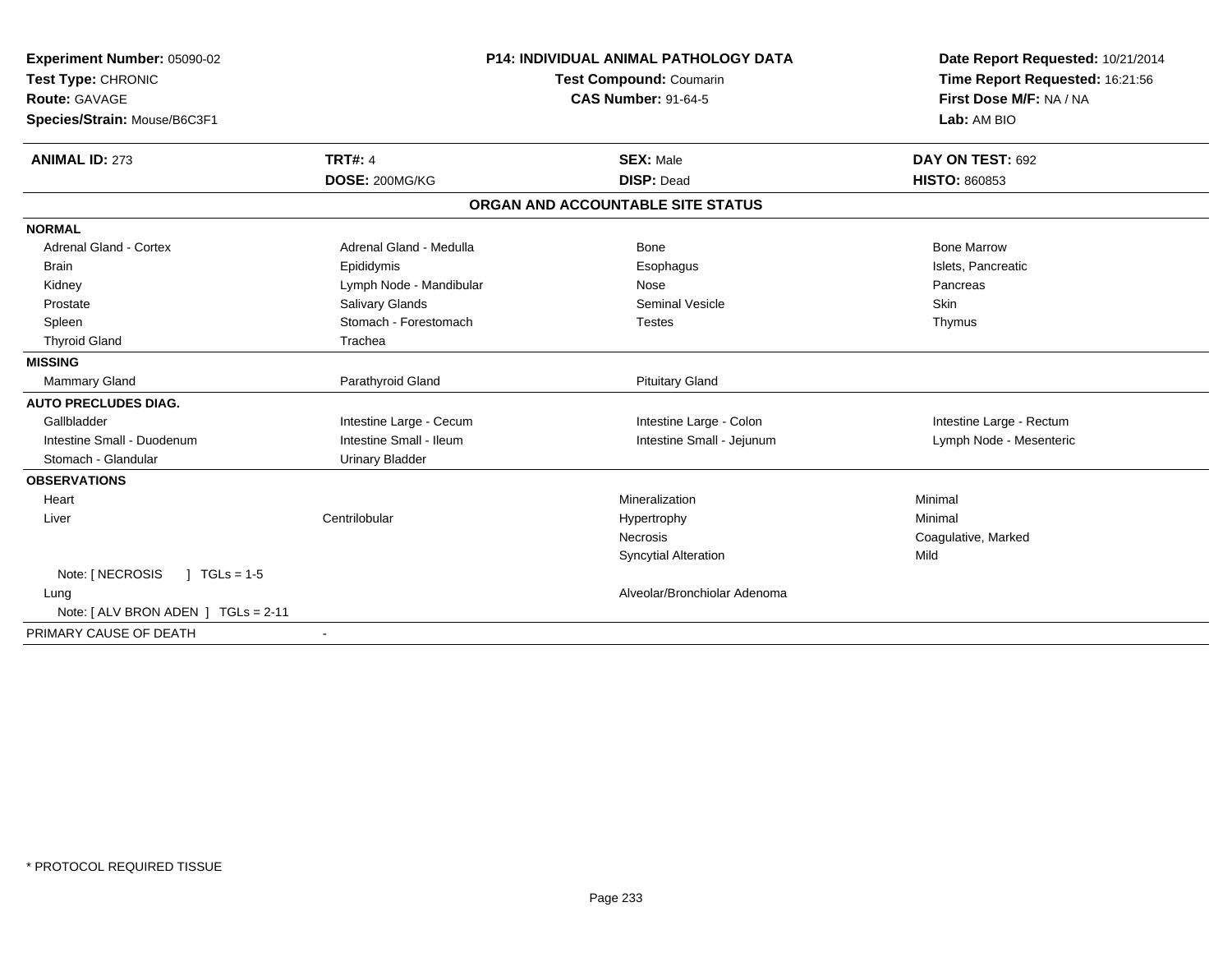| Experiment Number: 05090-02<br>Test Type: CHRONIC |                           | <b>P14: INDIVIDUAL ANIMAL PATHOLOGY DATA</b><br>Test Compound: Coumarin | Date Report Requested: 10/21/2014<br>Time Report Requested: 16:21:56 |
|---------------------------------------------------|---------------------------|-------------------------------------------------------------------------|----------------------------------------------------------------------|
| <b>Route: GAVAGE</b>                              |                           | <b>CAS Number: 91-64-5</b>                                              | First Dose M/F: NA / NA                                              |
| Species/Strain: Mouse/B6C3F1                      |                           |                                                                         | Lab: AM BIO                                                          |
|                                                   |                           |                                                                         |                                                                      |
| <b>ANIMAL ID: 274</b>                             | <b>TRT#: 4</b>            | <b>SEX: Male</b>                                                        | DAY ON TEST: 541                                                     |
|                                                   | DOSE: 200MG/KG            | <b>DISP: Dead</b>                                                       | <b>HISTO: 860854</b>                                                 |
|                                                   |                           | ORGAN AND ACCOUNTABLE SITE STATUS                                       |                                                                      |
| <b>NORMAL</b>                                     |                           |                                                                         |                                                                      |
| <b>Adrenal Gland - Cortex</b>                     | Adrenal Gland - Medulla   | Bone                                                                    | <b>Bone Marrow</b>                                                   |
| <b>Brain</b>                                      | Epididymis                | Esophagus                                                               | Gallbladder                                                          |
| Heart                                             | Islets, Pancreatic        | Kidney                                                                  | Lung                                                                 |
| Lymph Node - Mandibular                           | Lymph Node - Mesenteric   | Nose                                                                    | Pancreas                                                             |
| <b>Pituitary Gland</b>                            | Prostate                  | <b>Seminal Vesicle</b>                                                  | Skin                                                                 |
| Spleen                                            | Stomach - Forestomach     | Stomach - Glandular                                                     | <b>Testes</b>                                                        |
| Thymus                                            | <b>Thyroid Gland</b>      | Trachea                                                                 | <b>Urinary Bladder</b>                                               |
| <b>MISSING</b>                                    |                           |                                                                         |                                                                      |
| <b>Mammary Gland</b>                              | Parathyroid Gland         |                                                                         |                                                                      |
| <b>AUTO PRECLUDES DIAG.</b>                       |                           |                                                                         |                                                                      |
| Intestine Large - Cecum                           | Intestine Large - Colon   | Intestine Large - Rectum                                                | Intestine Small - Duodenum                                           |
| Intestine Small - Ileum                           | Intestine Small - Jejunum |                                                                         |                                                                      |
| <b>OBSERVATIONS</b>                               |                           |                                                                         |                                                                      |
| Liver                                             |                           | Fatty Change                                                            | Mild                                                                 |
|                                                   |                           | Hepatocellular Adenoma                                                  | Multiple                                                             |
|                                                   | Centrilobular             | Hypertrophy                                                             | Mild                                                                 |
|                                                   |                           | <b>Syncytial Alteration</b>                                             | Mild                                                                 |
| Note: [ FATTY CHANGE ] TGLs = 3-2                 |                           |                                                                         |                                                                      |
| Note: [ HEPATOCLR ADEN ] TGLs = 1,2-2             |                           |                                                                         |                                                                      |
| Salivary Glands                                   |                           | <b>Infiltration Cellular</b>                                            | Lymphocyte, Mild                                                     |
| PRIMARY CAUSE OF DEATH                            |                           |                                                                         |                                                                      |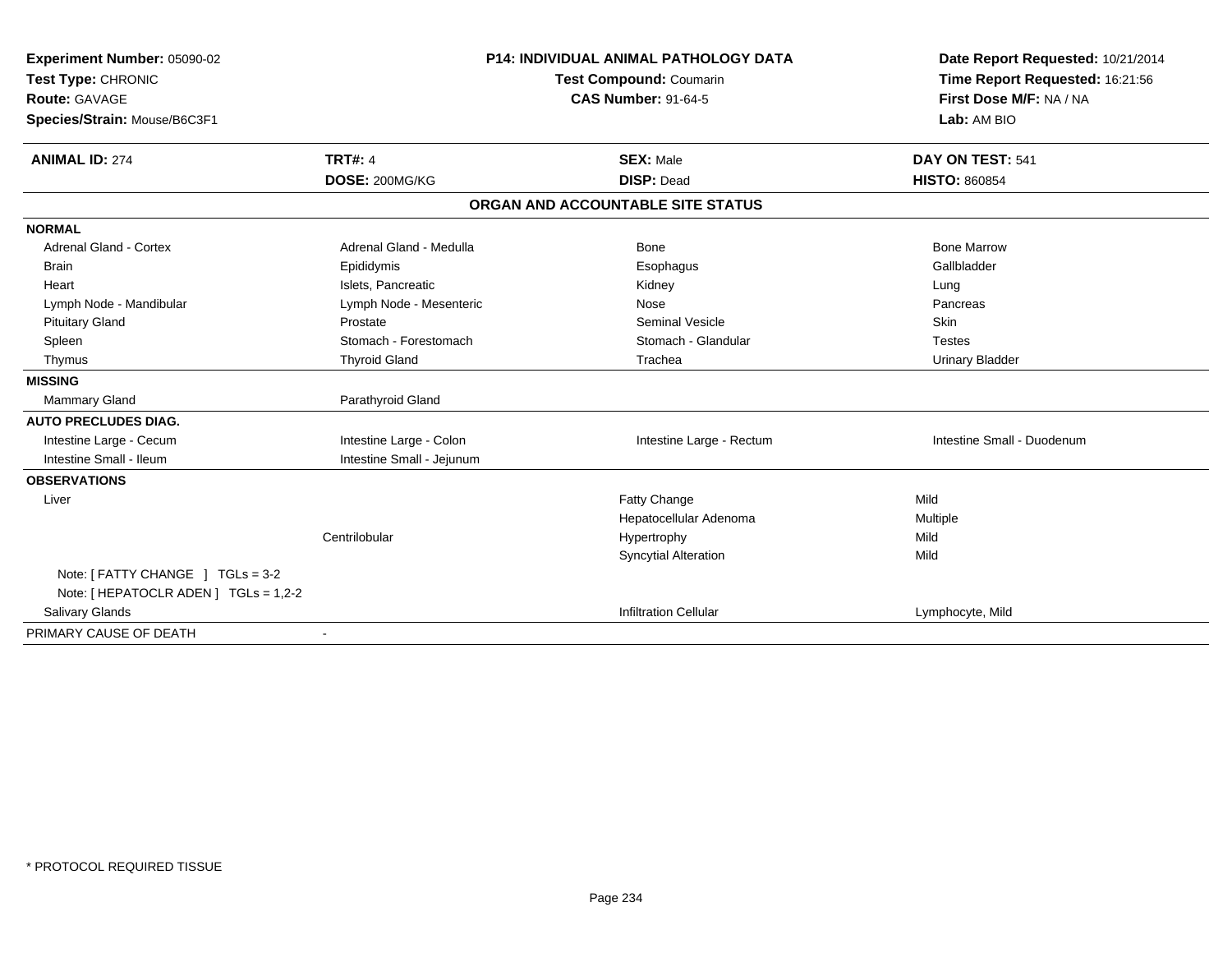| Experiment Number: 05090-02                                                    | P14: INDIVIDUAL ANIMAL PATHOLOGY DATA<br>Test Compound: Coumarin<br><b>CAS Number: 91-64-5</b> |                                   | Date Report Requested: 10/21/2014                          |  |
|--------------------------------------------------------------------------------|------------------------------------------------------------------------------------------------|-----------------------------------|------------------------------------------------------------|--|
| Test Type: CHRONIC                                                             |                                                                                                |                                   | Time Report Requested: 16:21:56<br>First Dose M/F: NA / NA |  |
| <b>Route: GAVAGE</b>                                                           |                                                                                                |                                   |                                                            |  |
| Species/Strain: Mouse/B6C3F1                                                   |                                                                                                |                                   | Lab: AM BIO                                                |  |
| <b>ANIMAL ID: 275</b>                                                          | <b>TRT#: 4</b>                                                                                 | <b>SEX: Male</b>                  | DAY ON TEST: 729                                           |  |
|                                                                                | DOSE: 200MG/KG                                                                                 | <b>DISP: Terminal Sacrifice</b>   | <b>HISTO: 860855</b>                                       |  |
|                                                                                |                                                                                                | ORGAN AND ACCOUNTABLE SITE STATUS |                                                            |  |
| <b>NORMAL</b>                                                                  |                                                                                                |                                   |                                                            |  |
| <b>Adrenal Gland - Cortex</b>                                                  | Adrenal Gland - Medulla                                                                        | Bone                              | <b>Bone Marrow</b>                                         |  |
| <b>Brain</b>                                                                   | Epididymis                                                                                     | Esophagus                         | Gallbladder                                                |  |
| Heart                                                                          | Intestine Large - Cecum                                                                        | Intestine Large - Colon           | Intestine Large - Rectum                                   |  |
| Intestine Small - Duodenum                                                     | Intestine Small - Ileum                                                                        | Intestine Small - Jejunum         | Islets, Pancreatic                                         |  |
| Kidney                                                                         | Lung                                                                                           | Lymph Node - Mandibular           | Lymph Node - Mesenteric                                    |  |
| Nose                                                                           | Pancreas                                                                                       | Parathyroid Gland                 | <b>Pituitary Gland</b>                                     |  |
| Prostate                                                                       | Salivary Glands                                                                                | <b>Seminal Vesicle</b>            | Spleen                                                     |  |
| Stomach - Forestomach                                                          | Stomach - Glandular                                                                            | <b>Testes</b>                     | Thymus                                                     |  |
| <b>Thyroid Gland</b>                                                           | Trachea                                                                                        | <b>Urinary Bladder</b>            |                                                            |  |
| <b>MISSING</b>                                                                 |                                                                                                |                                   |                                                            |  |
| <b>Mammary Gland</b>                                                           |                                                                                                |                                   |                                                            |  |
| <b>OBSERVATIONS</b>                                                            |                                                                                                |                                   |                                                            |  |
| <b>Adrenal Gland</b>                                                           | Spindle Cell                                                                                   | Hyperplasia                       | Mild                                                       |  |
| Liver                                                                          |                                                                                                | <b>Clear Cell Focus</b>           | Mild                                                       |  |
|                                                                                |                                                                                                | Hepatocellular Adenoma            | Multiple                                                   |  |
|                                                                                | Centrilobular                                                                                  | Hypertrophy                       | Mild                                                       |  |
|                                                                                |                                                                                                | <b>Syncytial Alteration</b>       | Mild                                                       |  |
| Note: [ HEPATOCLR ADEN ] TGLs = 2-12<br>[ Hepatocellular Adenoma TGLS = 3-13 ] |                                                                                                |                                   |                                                            |  |
| <b>Skin</b>                                                                    |                                                                                                | Alopecia                          | Mild                                                       |  |
| Note: [ ALOPECIA<br>$1 TGLs = 1-11$                                            |                                                                                                |                                   |                                                            |  |
| PRIMARY CAUSE OF DEATH                                                         |                                                                                                |                                   |                                                            |  |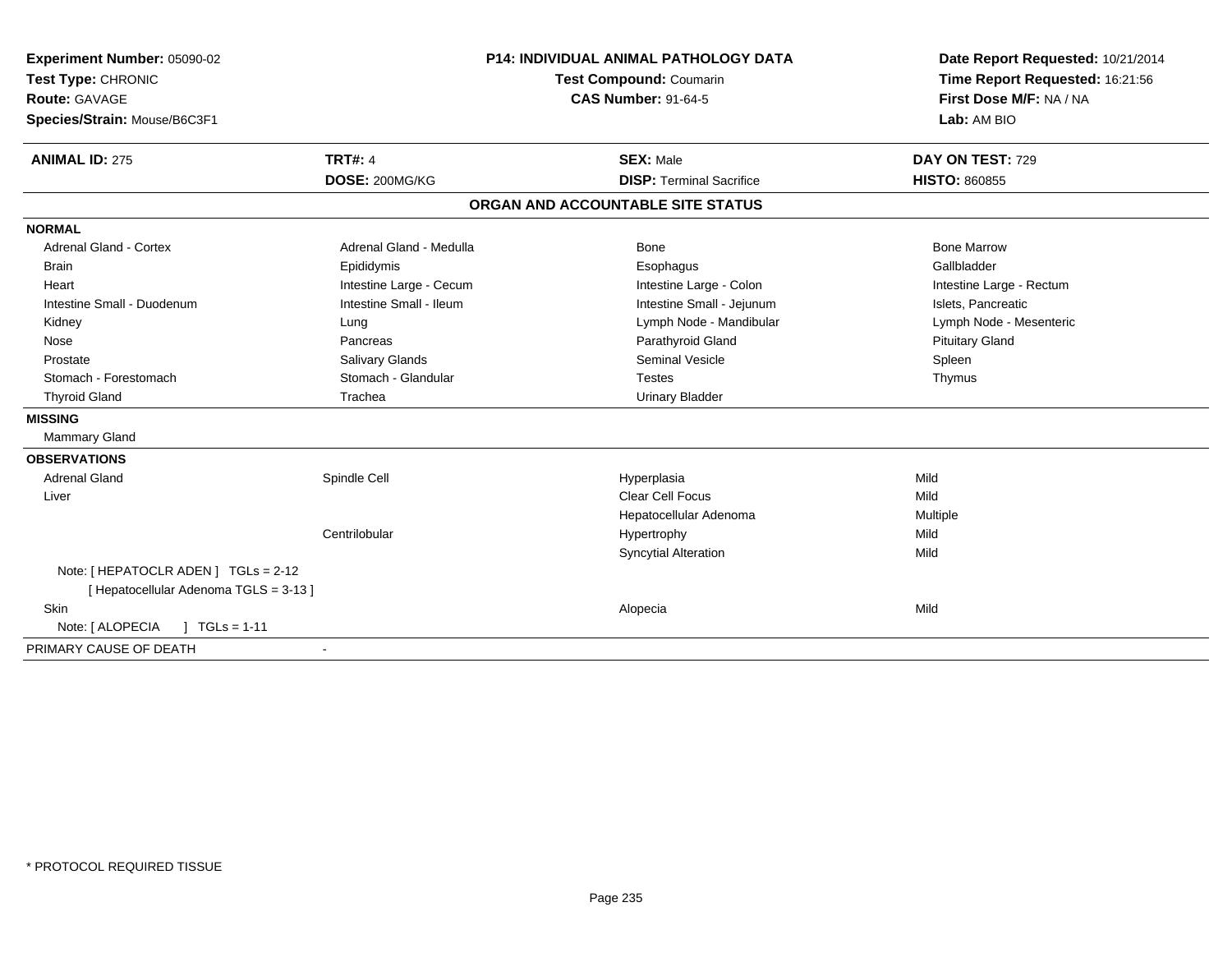| Experiment Number: 05090-02          | P14: INDIVIDUAL ANIMAL PATHOLOGY DATA<br>Test Compound: Coumarin |                                   | Date Report Requested: 10/21/2014 |
|--------------------------------------|------------------------------------------------------------------|-----------------------------------|-----------------------------------|
| Test Type: CHRONIC                   |                                                                  |                                   | Time Report Requested: 16:21:56   |
| <b>Route: GAVAGE</b>                 |                                                                  | <b>CAS Number: 91-64-5</b>        | First Dose M/F: NA / NA           |
| Species/Strain: Mouse/B6C3F1         |                                                                  |                                   | Lab: AM BIO                       |
| <b>ANIMAL ID: 276</b>                | <b>TRT#: 4</b>                                                   | <b>SEX: Male</b>                  | DAY ON TEST: 729                  |
|                                      | DOSE: 200MG/KG                                                   | <b>DISP: Terminal Sacrifice</b>   | <b>HISTO: 860856</b>              |
|                                      |                                                                  | ORGAN AND ACCOUNTABLE SITE STATUS |                                   |
| <b>NORMAL</b>                        |                                                                  |                                   |                                   |
| <b>Adrenal Gland - Cortex</b>        | Adrenal Gland - Medulla                                          | <b>Bone</b>                       | <b>Bone Marrow</b>                |
| <b>Brain</b>                         | Epididymis                                                       | Esophagus                         | Gallbladder                       |
| Heart                                | Intestine Large - Cecum                                          | Intestine Large - Colon           | Intestine Large - Rectum          |
| Intestine Small - Duodenum           | Intestine Small - Ileum                                          | Intestine Small - Jejunum         | Islets, Pancreatic                |
| Kidney                               | Lymph Node - Mesenteric                                          | Nose                              | Parathyroid Gland                 |
| <b>Pituitary Gland</b>               | Prostate                                                         | <b>Seminal Vesicle</b>            | <b>Skin</b>                       |
| Spleen                               | Stomach - Forestomach                                            | Stomach - Glandular               | <b>Testes</b>                     |
| <b>Thyroid Gland</b>                 | Trachea                                                          | <b>Urinary Bladder</b>            |                                   |
| <b>MISSING</b>                       |                                                                  |                                   |                                   |
| Lymph Node - Mandibular              | Mammary Gland                                                    | Thymus                            |                                   |
| <b>OBSERVATIONS</b>                  |                                                                  |                                   |                                   |
| <b>Adrenal Gland</b>                 | Spindle Cell                                                     | Hyperplasia                       | Minimal                           |
| Liver                                |                                                                  | <b>Clear Cell Focus</b>           | Mild                              |
|                                      |                                                                  | <b>Eosinophilic Focus</b>         | Minimal                           |
|                                      | Centrilobular                                                    | Hypertrophy                       | Minimal                           |
|                                      |                                                                  | <b>Syncytial Alteration</b>       | Mild                              |
| Note: [ CLEAR CL FOCUS ] TGLs = 2-5  |                                                                  |                                   |                                   |
| Note: [ CLEAR CL FOCUS ] TGLs = 1-11 |                                                                  |                                   |                                   |
| Lung                                 |                                                                  | Alveolar/Bronchiolar Adenoma      |                                   |
| Pancreas                             |                                                                  | <b>Infiltration Cellular</b>      | Lymphocyte, Mild                  |
| <b>Salivary Glands</b>               |                                                                  | <b>Infiltration Cellular</b>      | Lymphocyte, Minimal               |
| PRIMARY CAUSE OF DEATH               |                                                                  |                                   |                                   |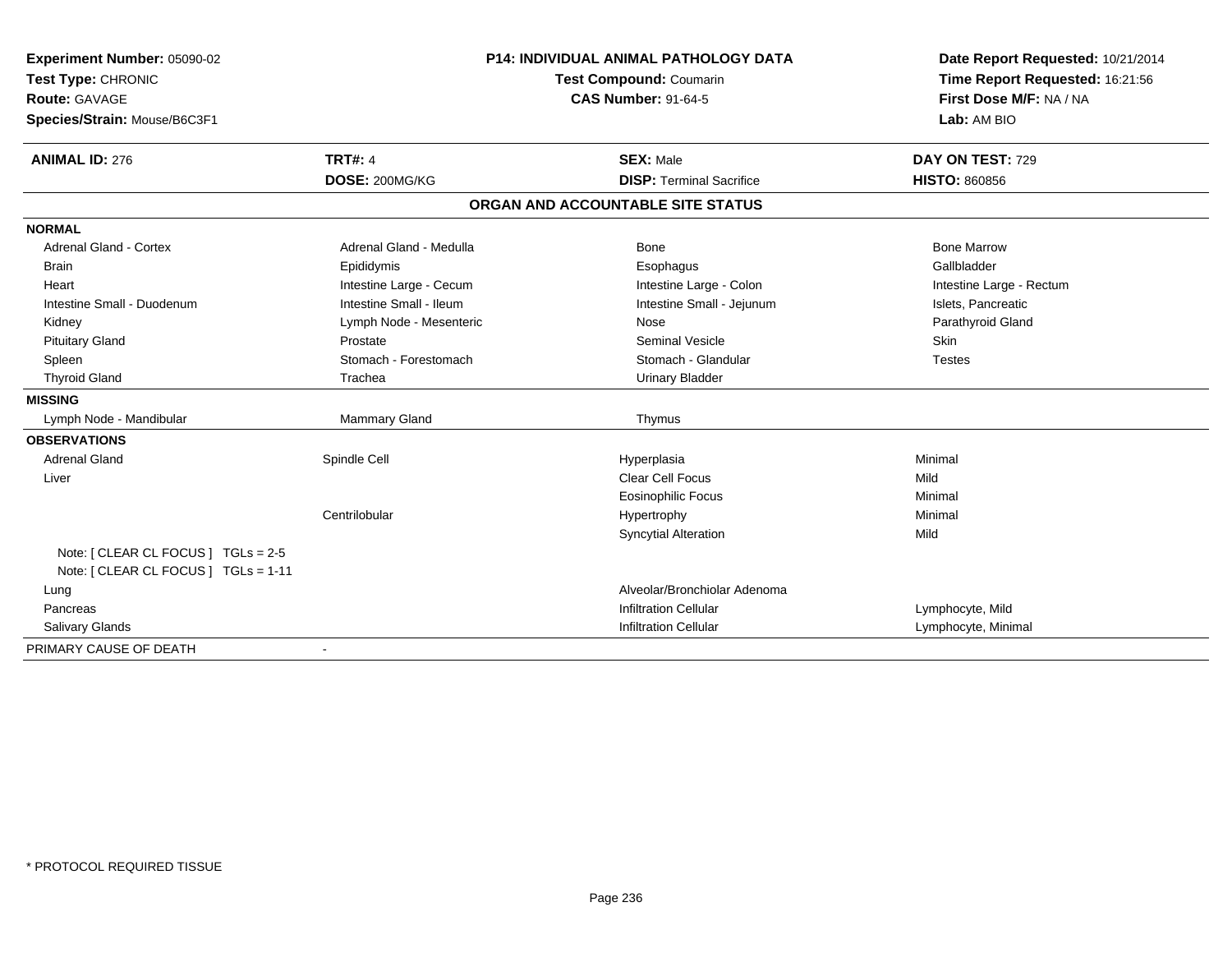| Experiment Number: 05090-02          | <b>P14: INDIVIDUAL ANIMAL PATHOLOGY DATA</b><br><b>Test Compound: Coumarin</b><br><b>CAS Number: 91-64-5</b> |                                   | Date Report Requested: 10/21/2014                          |  |
|--------------------------------------|--------------------------------------------------------------------------------------------------------------|-----------------------------------|------------------------------------------------------------|--|
| Test Type: CHRONIC                   |                                                                                                              |                                   | Time Report Requested: 16:21:56<br>First Dose M/F: NA / NA |  |
| <b>Route: GAVAGE</b>                 |                                                                                                              |                                   |                                                            |  |
| Species/Strain: Mouse/B6C3F1         |                                                                                                              |                                   | Lab: AM BIO                                                |  |
| <b>ANIMAL ID: 277</b>                | <b>TRT#: 4</b>                                                                                               | <b>SEX: Male</b>                  | DAY ON TEST: 729                                           |  |
|                                      | DOSE: 200MG/KG                                                                                               | <b>DISP: Terminal Sacrifice</b>   | <b>HISTO: 860857</b>                                       |  |
|                                      |                                                                                                              | ORGAN AND ACCOUNTABLE SITE STATUS |                                                            |  |
| <b>NORMAL</b>                        |                                                                                                              |                                   |                                                            |  |
| Adrenal Gland - Cortex               | Adrenal Gland - Medulla                                                                                      | <b>Bone</b>                       | <b>Bone Marrow</b>                                         |  |
| <b>Brain</b>                         | Epididymis                                                                                                   | Esophagus                         | Gallbladder                                                |  |
| Intestine Large - Cecum              | Intestine Large - Colon                                                                                      | Intestine Large - Rectum          | Intestine Small - Duodenum                                 |  |
| Intestine Small - Ileum              | Intestine Small - Jejunum                                                                                    | Islets. Pancreatic                | Kidney                                                     |  |
| Lung                                 | Lymph Node - Mandibular                                                                                      | Lymph Node - Mesenteric           | Nose                                                       |  |
| Pancreas                             | Parathyroid Gland                                                                                            | <b>Pituitary Gland</b>            | Prostate                                                   |  |
| Seminal Vesicle                      | Skin                                                                                                         | Spleen                            | Stomach - Forestomach                                      |  |
| Stomach - Glandular                  | <b>Testes</b>                                                                                                | Thymus                            | <b>Thyroid Gland</b>                                       |  |
| Trachea                              | <b>Urinary Bladder</b>                                                                                       |                                   |                                                            |  |
| <b>MISSING</b>                       |                                                                                                              |                                   |                                                            |  |
| Mammary Gland                        |                                                                                                              |                                   |                                                            |  |
| <b>OBSERVATIONS</b>                  |                                                                                                              |                                   |                                                            |  |
| Heart                                |                                                                                                              | <b>Infiltration Cellular</b>      | Lymphocyte, Minimal                                        |  |
| Liver                                |                                                                                                              | <b>Eosinophilic Focus</b>         | Moderate                                                   |  |
|                                      |                                                                                                              | Hepatocellular Adenoma            |                                                            |  |
|                                      | Centrilobular                                                                                                | Hypertrophy                       | Mild                                                       |  |
|                                      |                                                                                                              | <b>Syncytial Alteration</b>       | Mild                                                       |  |
| Note: [ HEPATOCLR ADEN ] TGLs = 1-5  |                                                                                                              |                                   |                                                            |  |
| Note: [ HEPATOCLR ADEN ] TGLs = 2-11 |                                                                                                              |                                   |                                                            |  |
| Note: [ EOSIN FOCUS ] TGLs = 1       |                                                                                                              |                                   |                                                            |  |
| <b>Salivary Glands</b>               |                                                                                                              | <b>Infiltration Cellular</b>      | Lymphocyte, Minimal                                        |  |
| PRIMARY CAUSE OF DEATH               |                                                                                                              |                                   |                                                            |  |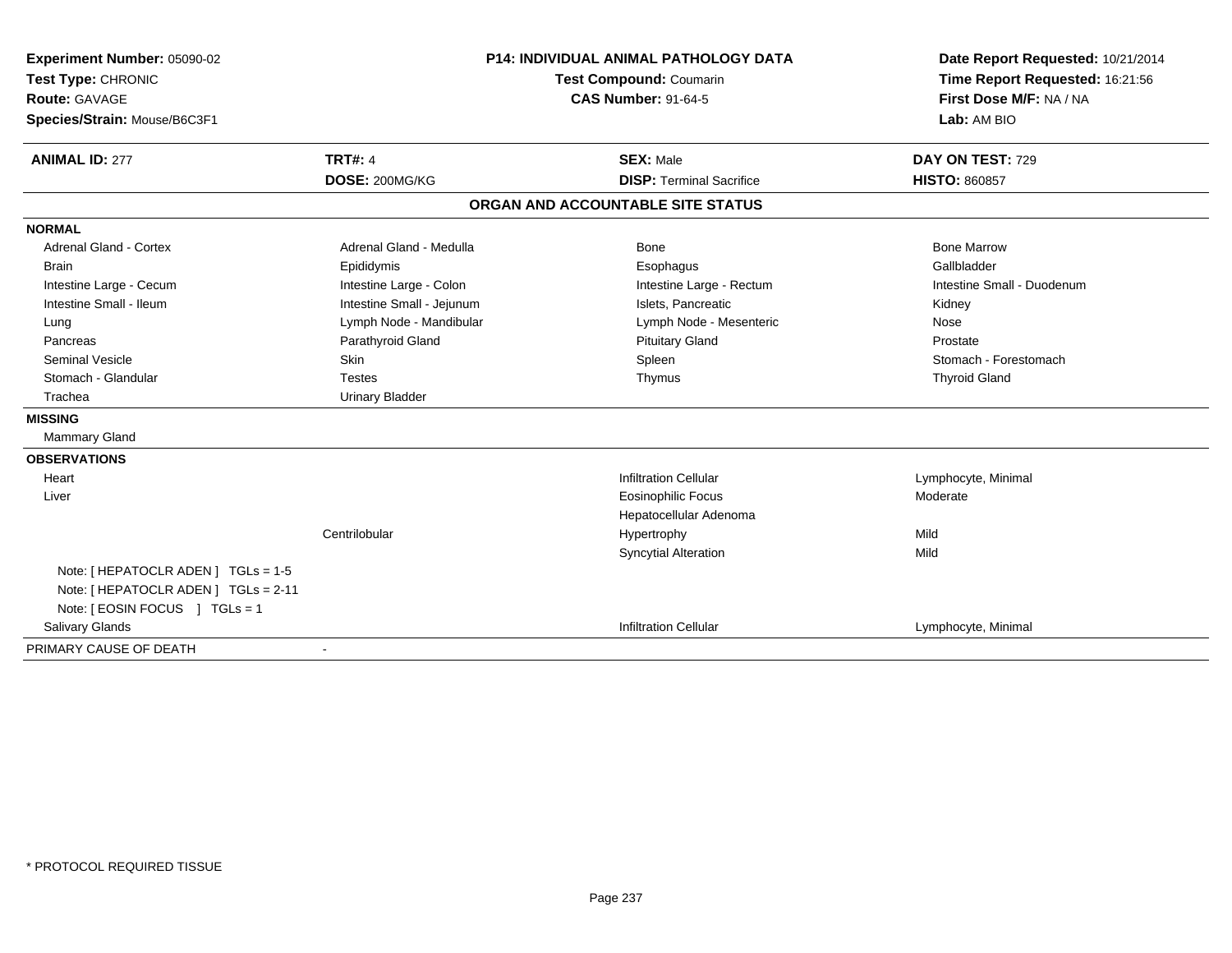| Experiment Number: 05090-02<br>Test Type: CHRONIC<br><b>Route: GAVAGE</b><br>Species/Strain: Mouse/B6C3F1 |                         | P14: INDIVIDUAL ANIMAL PATHOLOGY DATA<br><b>Test Compound: Coumarin</b><br><b>CAS Number: 91-64-5</b> | Date Report Requested: 10/21/2014<br>Time Report Requested: 16:21:56<br>First Dose M/F: NA / NA<br>Lab: AM BIO |  |
|-----------------------------------------------------------------------------------------------------------|-------------------------|-------------------------------------------------------------------------------------------------------|----------------------------------------------------------------------------------------------------------------|--|
| <b>ANIMAL ID: 278</b>                                                                                     | <b>TRT#: 4</b>          | <b>SEX: Male</b>                                                                                      | DAY ON TEST: 729                                                                                               |  |
|                                                                                                           | DOSE: 200MG/KG          | <b>DISP: Terminal Sacrifice</b>                                                                       | <b>HISTO: 860858</b>                                                                                           |  |
|                                                                                                           |                         | ORGAN AND ACCOUNTABLE SITE STATUS                                                                     |                                                                                                                |  |
| <b>NORMAL</b>                                                                                             |                         |                                                                                                       |                                                                                                                |  |
| <b>Adrenal Gland - Cortex</b>                                                                             | Adrenal Gland - Medulla | Bone                                                                                                  | <b>Bone Marrow</b>                                                                                             |  |
| Brain                                                                                                     | Epididymis              | Esophagus                                                                                             | Gallbladder                                                                                                    |  |
| Heart                                                                                                     | Intestine Large - Cecum | Intestine Large - Colon                                                                               | Intestine Large - Rectum                                                                                       |  |
| Intestine Small - Duodenum                                                                                | Intestine Small - Ileum | Intestine Small - Jejunum                                                                             | Islets, Pancreatic                                                                                             |  |
| Kidney                                                                                                    | Lung                    | Lymph Node - Mandibular                                                                               | Nose                                                                                                           |  |
| Pancreas                                                                                                  | Parathyroid Gland       | <b>Pituitary Gland</b>                                                                                | Prostate                                                                                                       |  |
| Seminal Vesicle                                                                                           | Skin                    | Spleen                                                                                                | Stomach - Forestomach                                                                                          |  |
| Stomach - Glandular                                                                                       | <b>Testes</b>           | Thymus                                                                                                | Trachea                                                                                                        |  |
| <b>Urinary Bladder</b>                                                                                    |                         |                                                                                                       |                                                                                                                |  |
| <b>MISSING</b>                                                                                            |                         |                                                                                                       |                                                                                                                |  |
| Mammary Gland                                                                                             |                         |                                                                                                       |                                                                                                                |  |
| <b>OBSERVATIONS</b>                                                                                       |                         |                                                                                                       |                                                                                                                |  |
| <b>Adrenal Gland</b>                                                                                      | Spindle Cell            | Hyperplasia                                                                                           | Mild                                                                                                           |  |
| Liver                                                                                                     |                         | Developmental Malformation                                                                            |                                                                                                                |  |
|                                                                                                           |                         | <b>Eosinophilic Focus</b>                                                                             | Mild                                                                                                           |  |
|                                                                                                           | Centrilobular           | Hypertrophy                                                                                           | Minimal                                                                                                        |  |
|                                                                                                           |                         | <b>Syncytial Alteration</b>                                                                           | Minimal                                                                                                        |  |
| Note: [ DEVELOP MALFOR ] TGLs = 2-5                                                                       |                         |                                                                                                       |                                                                                                                |  |
| Lymph Node                                                                                                | Mesenteric              | Hyperplasia                                                                                           | Lymphoid, Moderate                                                                                             |  |
| Note: [ HYPERPLASIA ] TGLs = 1-7                                                                          |                         |                                                                                                       |                                                                                                                |  |
| Salivary Glands                                                                                           |                         | <b>Infiltration Cellular</b>                                                                          | Lymphocyte, Minimal                                                                                            |  |
| <b>Thyroid Gland</b>                                                                                      | Follicular Cel          | Cyst                                                                                                  | Moderate                                                                                                       |  |
| PRIMARY CAUSE OF DEATH                                                                                    |                         |                                                                                                       |                                                                                                                |  |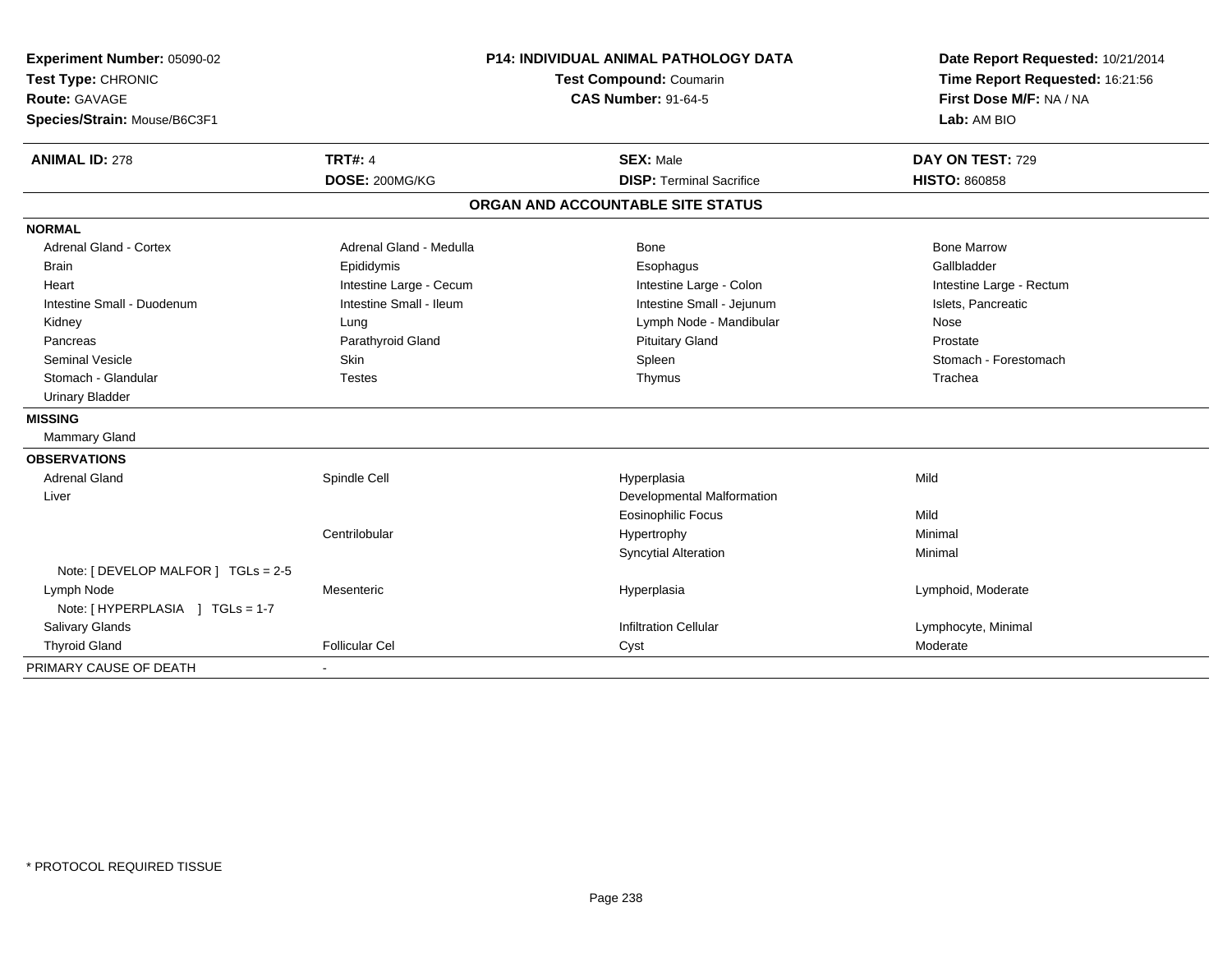| Experiment Number: 05090-02         | <b>P14: INDIVIDUAL ANIMAL PATHOLOGY DATA</b><br>Test Compound: Coumarin<br><b>CAS Number: 91-64-5</b> |                                   | Date Report Requested: 10/21/2014 |  |
|-------------------------------------|-------------------------------------------------------------------------------------------------------|-----------------------------------|-----------------------------------|--|
| Test Type: CHRONIC                  |                                                                                                       |                                   | Time Report Requested: 16:21:56   |  |
| Route: GAVAGE                       |                                                                                                       |                                   | First Dose M/F: NA / NA           |  |
| Species/Strain: Mouse/B6C3F1        |                                                                                                       |                                   | Lab: AM BIO                       |  |
| <b>ANIMAL ID: 279</b>               | <b>TRT#: 4</b>                                                                                        | <b>SEX: Male</b>                  | DAY ON TEST: 455                  |  |
|                                     | DOSE: 200MG/KG                                                                                        | <b>DISP:</b> Interval Sacrifice   | <b>HISTO: 860859</b>              |  |
|                                     |                                                                                                       | ORGAN AND ACCOUNTABLE SITE STATUS |                                   |  |
| <b>NORMAL</b>                       |                                                                                                       |                                   |                                   |  |
| <b>Adrenal Gland - Cortex</b>       | Adrenal Gland - Medulla                                                                               | Bone                              | <b>Bone Marrow</b>                |  |
| <b>Brain</b>                        | Epididymis                                                                                            | Esophagus                         | Heart                             |  |
| Intestine Large - Cecum             | Intestine Large - Colon                                                                               | Intestine Large - Rectum          | Intestine Small - Duodenum        |  |
| Intestine Small - Ileum             | Intestine Small - Jejunum                                                                             | Islets, Pancreatic                | Lymph Node - Mandibular           |  |
| Lymph Node - Mesenteric             | <b>Nose</b>                                                                                           | Pancreas                          | <b>Pituitary Gland</b>            |  |
| Prostate                            | <b>Seminal Vesicle</b>                                                                                | <b>Skin</b>                       | Spleen                            |  |
| Stomach - Forestomach               | Stomach - Glandular                                                                                   | <b>Testes</b>                     | Thymus                            |  |
| <b>Thyroid Gland</b>                | Trachea                                                                                               |                                   |                                   |  |
| <b>MISSING</b>                      |                                                                                                       |                                   |                                   |  |
| Gallbladder                         | Mammary Gland                                                                                         | Parathyroid Gland                 |                                   |  |
| <b>OBSERVATIONS</b>                 |                                                                                                       |                                   |                                   |  |
| Kidney                              | Pelvis                                                                                                | <b>Infiltration Cellular</b>      | Lymphocyte, Mild                  |  |
| Liver                               |                                                                                                       | <b>Clear Cell Focus</b>           | Mild                              |  |
|                                     |                                                                                                       | Hepatocellular Adenoma            |                                   |  |
|                                     | Centrilobular                                                                                         | Hypertrophy                       | Moderate                          |  |
|                                     |                                                                                                       | <b>Syncytial Alteration</b>       | Mild                              |  |
| Note: [ HEPATOCLR ADEN ] TGLs = 1-2 |                                                                                                       |                                   |                                   |  |
| Lung                                |                                                                                                       | Alveolar/Bronchiolar Adenoma      |                                   |  |
| Note: [ ALV BRON ADEN ] TGLs = 2-11 |                                                                                                       |                                   |                                   |  |
| Salivary Glands                     |                                                                                                       | <b>Infiltration Cellular</b>      | Lymphocyte, Mild                  |  |
| <b>Urinary Bladder</b>              |                                                                                                       | <b>Infiltration Cellular</b>      | Lymphocyte, Mild                  |  |
| PRIMARY CAUSE OF DEATH              |                                                                                                       |                                   |                                   |  |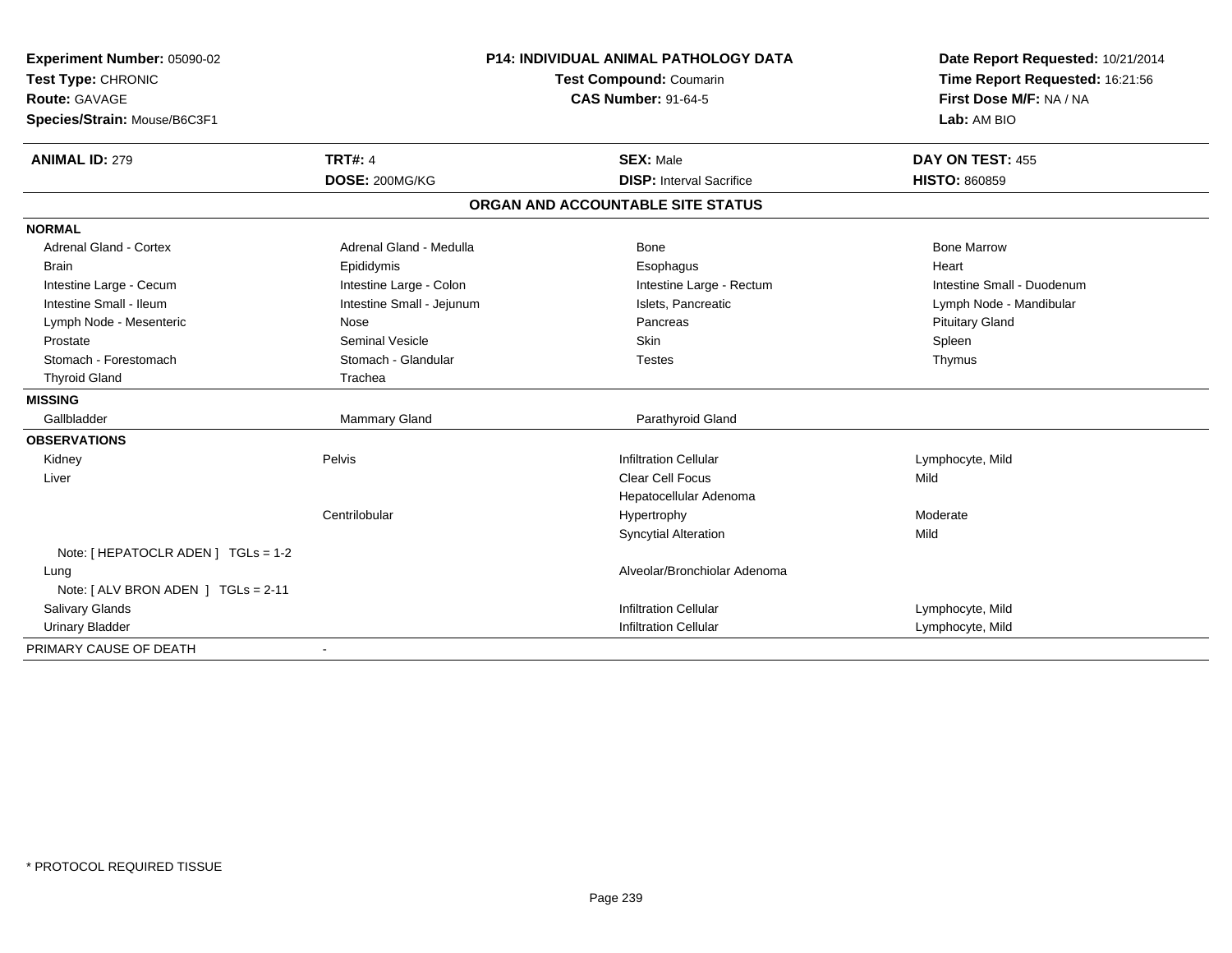| Experiment Number: 05090-02<br>Test Type: CHRONIC<br><b>Route: GAVAGE</b> |                           | <b>P14: INDIVIDUAL ANIMAL PATHOLOGY DATA</b><br>Test Compound: Coumarin<br><b>CAS Number: 91-64-5</b> |                            |
|---------------------------------------------------------------------------|---------------------------|-------------------------------------------------------------------------------------------------------|----------------------------|
| Species/Strain: Mouse/B6C3F1                                              |                           |                                                                                                       | Lab: AM BIO                |
| <b>ANIMAL ID: 280</b>                                                     | <b>TRT#: 4</b>            | <b>SEX: Male</b>                                                                                      | DAY ON TEST: 734           |
|                                                                           | DOSE: 200MG/KG            | <b>DISP: Terminal Sacrifice</b>                                                                       | <b>HISTO: 860860</b>       |
|                                                                           |                           | ORGAN AND ACCOUNTABLE SITE STATUS                                                                     |                            |
| <b>NORMAL</b>                                                             |                           |                                                                                                       |                            |
| <b>Adrenal Gland - Cortex</b>                                             | Adrenal Gland - Medulla   | Bone                                                                                                  | <b>Bone Marrow</b>         |
| <b>Brain</b>                                                              | Esophagus                 | Gallbladder                                                                                           | Heart                      |
| Intestine Large - Cecum                                                   | Intestine Large - Colon   | Intestine Large - Rectum                                                                              | Intestine Small - Duodenum |
| Intestine Small - Ileum                                                   | Intestine Small - Jejunum | Islets, Pancreatic                                                                                    | Lymph Node - Mandibular    |
| Lymph Node - Mesenteric                                                   | Parathyroid Gland         | <b>Pituitary Gland</b>                                                                                | Prostate                   |
| Salivary Glands                                                           | <b>Seminal Vesicle</b>    | Skin                                                                                                  | Stomach - Forestomach      |
| Stomach - Glandular                                                       | <b>Testes</b>             | Thymus                                                                                                | Trachea                    |
| <b>Urinary Bladder</b>                                                    |                           |                                                                                                       |                            |
| <b>MISSING</b>                                                            |                           |                                                                                                       |                            |
| Mammary Gland                                                             |                           |                                                                                                       |                            |
| <b>OBSERVATIONS</b>                                                       |                           |                                                                                                       |                            |
| Epididymis                                                                |                           | Inflammation                                                                                          | Chronic, Moderate          |
| Kidney                                                                    | Glomerulus                | Inflammation                                                                                          | Chronic, Moderate          |
| Liver                                                                     |                           | <b>Basophilic Focus</b>                                                                               | Mild                       |
|                                                                           |                           | Histiocytic Sarcoma                                                                                   |                            |
|                                                                           | Centrilobular             | Hypertrophy                                                                                           | Minimal                    |
| Lung                                                                      |                           | Alveolar/Bronchiolar Adenoma                                                                          |                            |
| Note: [ ALV BRON ADEN ] TGLs = 1-11                                       |                           |                                                                                                       |                            |
| Lymph Node                                                                |                           | Histiocytic Sarcoma                                                                                   |                            |
| Nose                                                                      |                           | Fungus                                                                                                | Moderate                   |
|                                                                           |                           | Inflammation                                                                                          | Suppurative, Moderate      |
| Pancreas                                                                  |                           | <b>Infiltration Cellular</b>                                                                          | Lymphocyte, Mild           |
| Spleen                                                                    |                           | Histiocytic Sarcoma                                                                                   |                            |
| <b>Thyroid Gland</b>                                                      | <b>Follicular Cel</b>     | Adenoma                                                                                               |                            |
| PRIMARY CAUSE OF DEATH                                                    |                           |                                                                                                       |                            |
| Animal Note: MALIGNANT LYMPHOMA PROBABLY FITS THE                         |                           |                                                                                                       |                            |
| Animal Note: HISTOCYTIC TYPE CLASSIFICATION                               |                           |                                                                                                       |                            |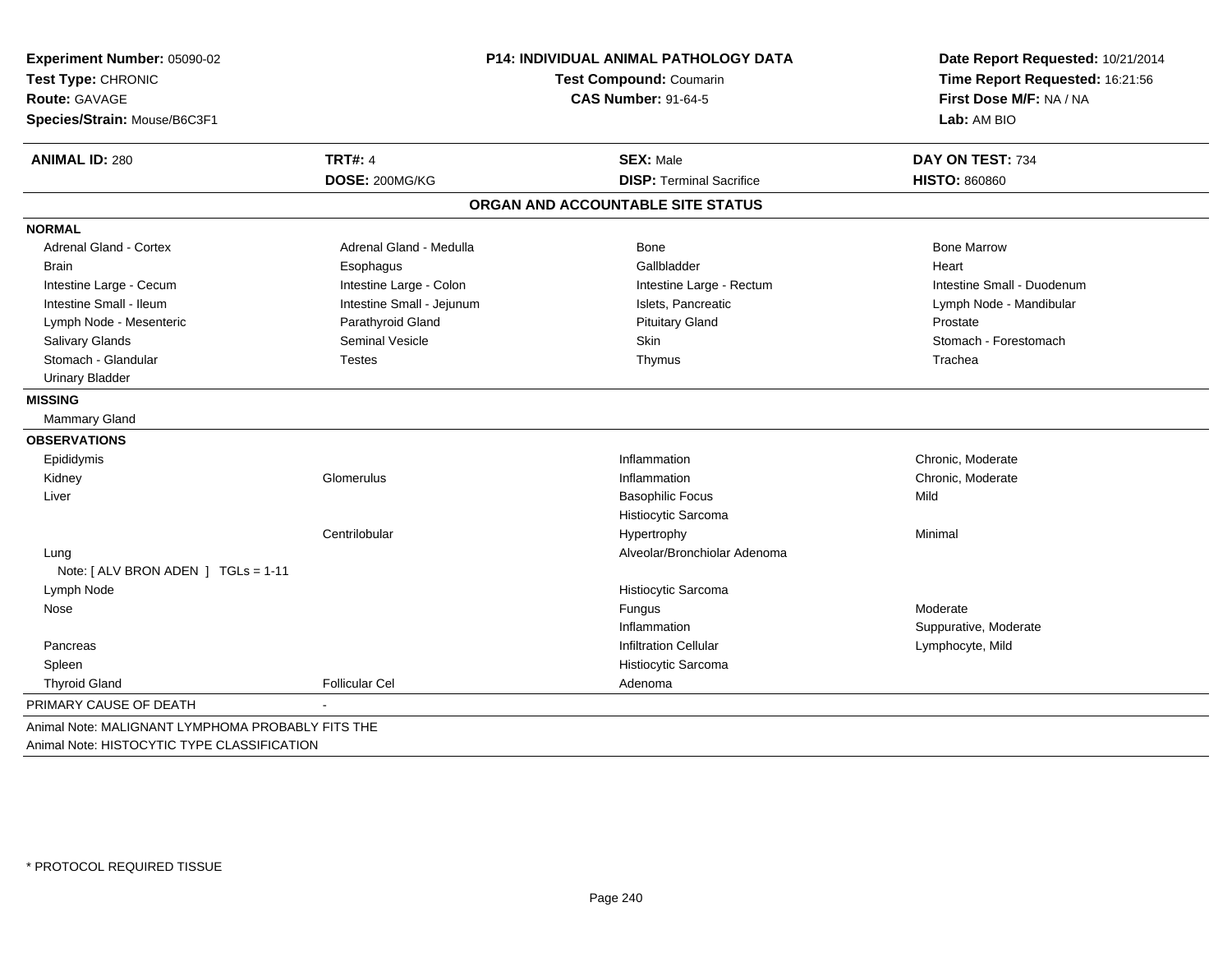| Experiment Number: 05090-02<br>Test Type: CHRONIC<br><b>Route: GAVAGE</b><br>Species/Strain: Mouse/B6C3F1 | <b>P14: INDIVIDUAL ANIMAL PATHOLOGY DATA</b><br><b>Test Compound: Coumarin</b><br><b>CAS Number: 91-64-5</b> |                                   | Date Report Requested: 10/21/2014<br>Time Report Requested: 16:21:56<br>First Dose M/F: NA / NA<br>Lab: AM BIO |
|-----------------------------------------------------------------------------------------------------------|--------------------------------------------------------------------------------------------------------------|-----------------------------------|----------------------------------------------------------------------------------------------------------------|
| <b>ANIMAL ID: 1</b>                                                                                       | <b>TRT#: 5</b>                                                                                               | <b>SEX: Female</b>                | DAY ON TEST: 734                                                                                               |
|                                                                                                           | <b>DOSE: VEHICLE CONTROL</b>                                                                                 | <b>DISP: Terminal Sacrifice</b>   | <b>HISTO: 860861</b>                                                                                           |
|                                                                                                           |                                                                                                              | ORGAN AND ACCOUNTABLE SITE STATUS |                                                                                                                |
| <b>NORMAL</b>                                                                                             |                                                                                                              |                                   |                                                                                                                |
| <b>Adrenal Gland - Cortex</b>                                                                             | Adrenal Gland - Medulla                                                                                      | Bone                              | <b>Bone Marrow</b>                                                                                             |
| <b>Brain</b>                                                                                              | Esophagus                                                                                                    | Gallbladder                       | Heart                                                                                                          |
| Intestine Large - Cecum                                                                                   | Intestine Large - Colon                                                                                      | Intestine Large - Rectum          | Intestine Small - Duodenum                                                                                     |
| Intestine Small - Ileum                                                                                   | Intestine Small - Jejunum                                                                                    | Islets, Pancreatic                | Kidney                                                                                                         |
| Liver                                                                                                     | Lung                                                                                                         | Lymph Node - Mandibular           | Lymph Node - Mesenteric                                                                                        |
| <b>Mammary Gland</b>                                                                                      | Nose                                                                                                         | Parathyroid Gland                 | <b>Pituitary Gland</b>                                                                                         |
| <b>Salivary Glands</b>                                                                                    | Skin                                                                                                         | Spleen                            | Stomach - Forestomach                                                                                          |
| Stomach - Glandular                                                                                       | Thymus                                                                                                       | <b>Thyroid Gland</b>              | Trachea                                                                                                        |
| <b>OBSERVATIONS</b>                                                                                       |                                                                                                              |                                   |                                                                                                                |
| <b>Adrenal Gland</b>                                                                                      | Spindle Cell                                                                                                 | Hyperplasia                       | Mild                                                                                                           |
| Ovary                                                                                                     | Follicle                                                                                                     | Cyst                              | Marked                                                                                                         |
| $1 TGLs = 1-11$<br>Note: [ CYST                                                                           |                                                                                                              |                                   |                                                                                                                |
| Pancreas                                                                                                  |                                                                                                              | <b>Infiltration Cellular</b>      | Lymphocyte, Mild                                                                                               |
| <b>Urinary Bladder</b>                                                                                    |                                                                                                              | <b>Infiltration Cellular</b>      | Lymphocyte, Minimal                                                                                            |
| <b>Uterus</b>                                                                                             |                                                                                                              | Hydrometra                        | Mild                                                                                                           |
| Note: [HYDROMETRA ] TGLs = 2-8                                                                            |                                                                                                              |                                   |                                                                                                                |
| PRIMARY CAUSE OF DEATH                                                                                    |                                                                                                              |                                   |                                                                                                                |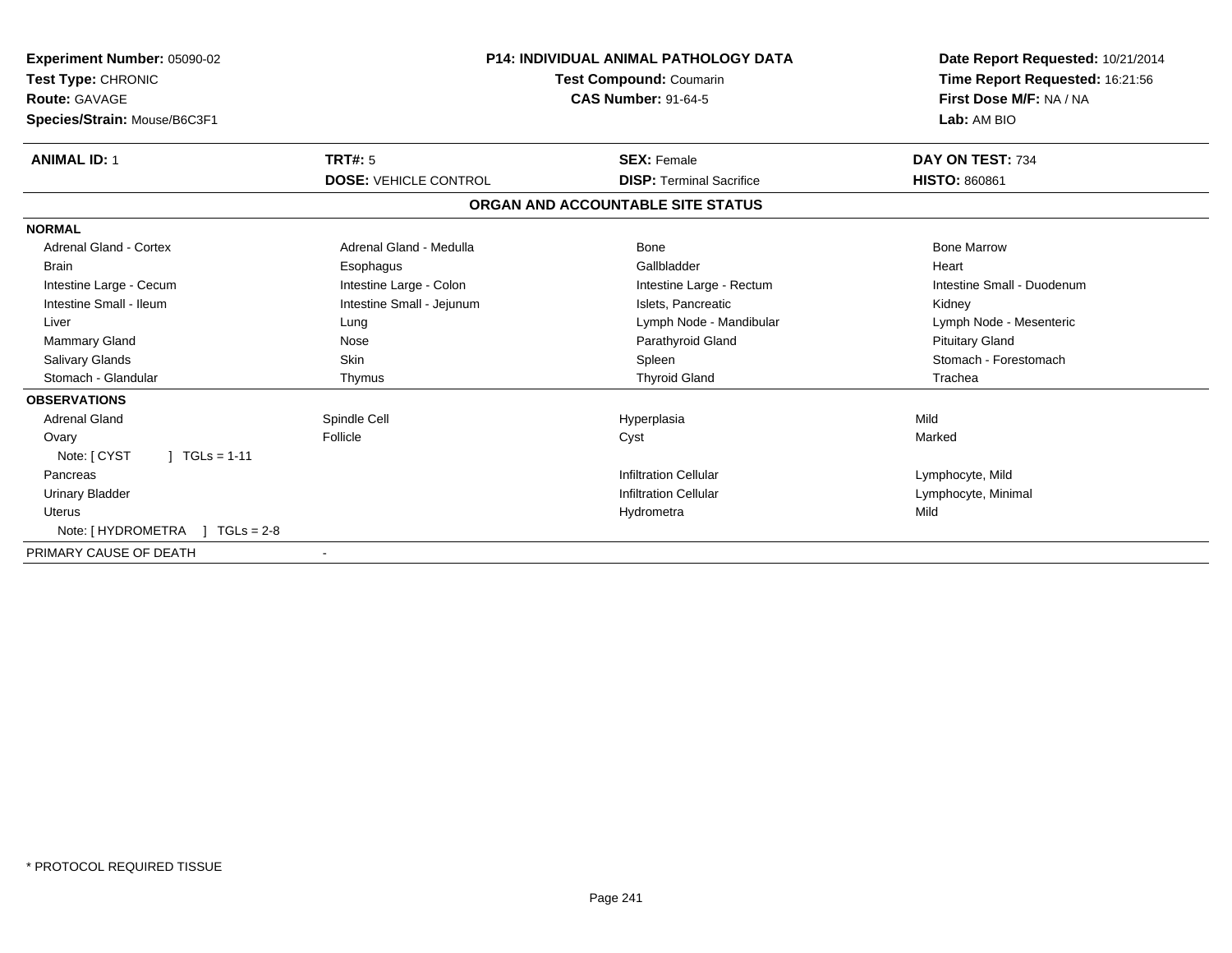| <b>Experiment Number: 05090-02</b><br>Test Type: CHRONIC<br><b>Route: GAVAGE</b><br>Species/Strain: Mouse/B6C3F1 |                              | <b>P14: INDIVIDUAL ANIMAL PATHOLOGY DATA</b><br>Test Compound: Coumarin<br><b>CAS Number: 91-64-5</b> | Date Report Requested: 10/21/2014<br>Time Report Requested: 16:21:56<br>First Dose M/F: NA / NA<br>Lab: AM BIO |
|------------------------------------------------------------------------------------------------------------------|------------------------------|-------------------------------------------------------------------------------------------------------|----------------------------------------------------------------------------------------------------------------|
| <b>ANIMAL ID: 2</b>                                                                                              | <b>TRT#: 5</b>               | <b>SEX: Female</b>                                                                                    | DAY ON TEST: 734                                                                                               |
|                                                                                                                  | <b>DOSE: VEHICLE CONTROL</b> | <b>DISP: Terminal Sacrifice</b>                                                                       | <b>HISTO: 860862</b>                                                                                           |
|                                                                                                                  |                              | ORGAN AND ACCOUNTABLE SITE STATUS                                                                     |                                                                                                                |
| <b>NORMAL</b>                                                                                                    |                              |                                                                                                       |                                                                                                                |
| <b>Adrenal Gland - Cortex</b>                                                                                    | Adrenal Gland - Medulla      | Bone                                                                                                  | <b>Bone Marrow</b>                                                                                             |
| <b>Brain</b>                                                                                                     | Esophagus                    | Gallbladder                                                                                           | Heart                                                                                                          |
| Intestine Large - Cecum                                                                                          | Intestine Large - Colon      | Intestine Large - Rectum                                                                              | Intestine Small - Duodenum                                                                                     |
| Intestine Small - Ileum                                                                                          | Intestine Small - Jejunum    | Islets, Pancreatic                                                                                    | Kidney                                                                                                         |
| Lung                                                                                                             | Lymph Node - Mandibular      | Lymph Node - Mesenteric                                                                               | <b>Mammary Gland</b>                                                                                           |
| Nose                                                                                                             | Ovary                        | Parathyroid Gland                                                                                     | <b>Pituitary Gland</b>                                                                                         |
| <b>Salivary Glands</b>                                                                                           | <b>Skin</b>                  | Spleen                                                                                                | Stomach - Forestomach                                                                                          |
| Stomach - Glandular                                                                                              | Thymus                       | <b>Thyroid Gland</b>                                                                                  | Trachea                                                                                                        |
| <b>OBSERVATIONS</b>                                                                                              |                              |                                                                                                       |                                                                                                                |
| <b>Adrenal Gland</b>                                                                                             | Spindle Cell                 | Hyperplasia                                                                                           | Mild                                                                                                           |
| Liver                                                                                                            |                              | Hepatocellular Adenoma                                                                                |                                                                                                                |
| Note: [ HEPATOCLR ADEN ] TGLs = 2-12                                                                             |                              |                                                                                                       |                                                                                                                |
| Pancreas                                                                                                         |                              | <b>Infiltration Cellular</b>                                                                          | Lymphocyte, Mild                                                                                               |
| <b>Urinary Bladder</b>                                                                                           |                              | <b>Infiltration Cellular</b>                                                                          | Lymphocyte, Minimal                                                                                            |
| Uterus                                                                                                           |                              | Hyperplasia                                                                                           | Cystic, Mild                                                                                                   |
| Note: [HYPERPLASIA ] TGLs = 1-8                                                                                  |                              |                                                                                                       |                                                                                                                |
| PRIMARY CAUSE OF DEATH                                                                                           |                              |                                                                                                       |                                                                                                                |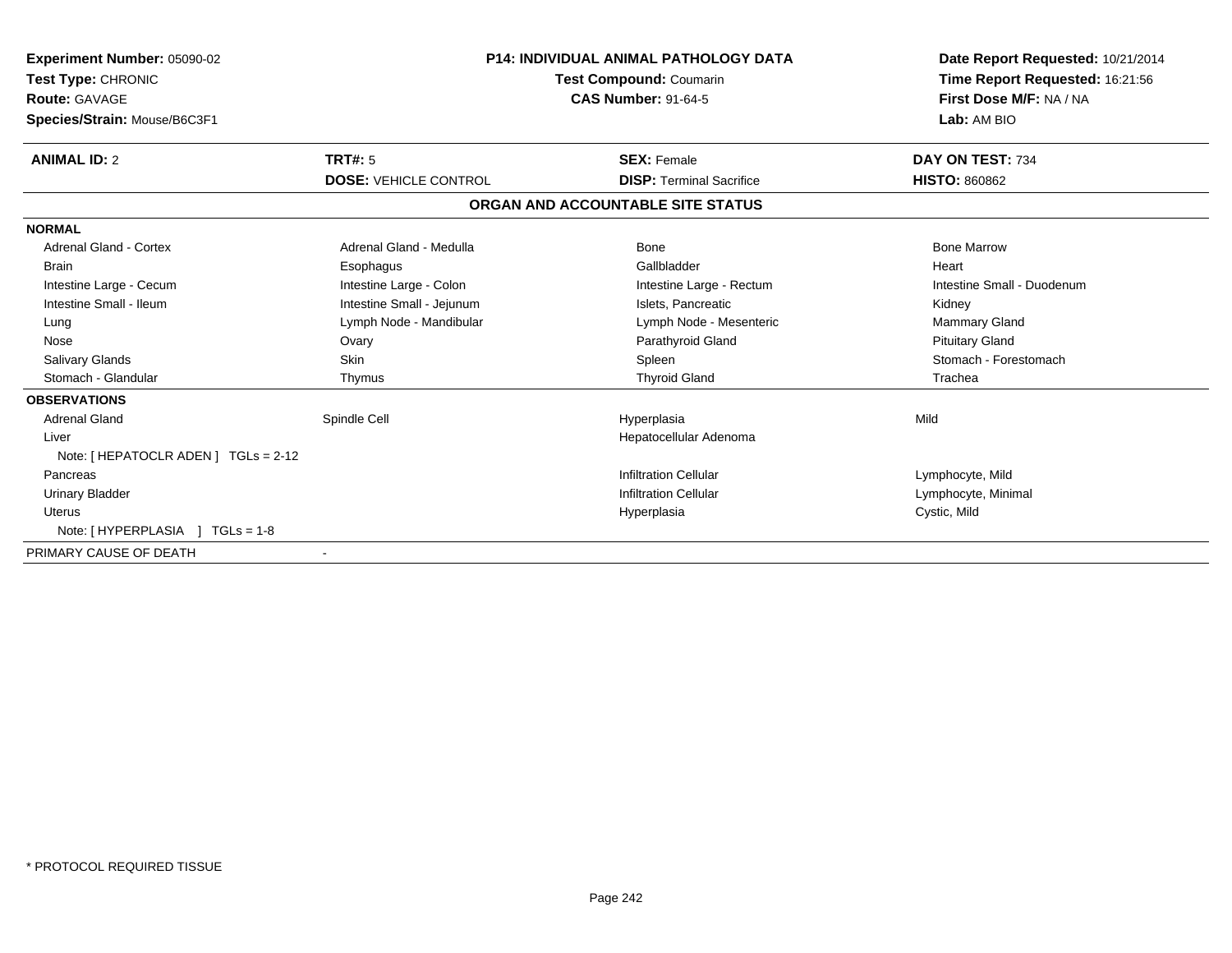| Experiment Number: 05090-02<br>Test Type: CHRONIC<br><b>Route: GAVAGE</b><br>Species/Strain: Mouse/B6C3F1 |                              | <b>P14: INDIVIDUAL ANIMAL PATHOLOGY DATA</b><br>Test Compound: Coumarin<br><b>CAS Number: 91-64-5</b> | Date Report Requested: 10/21/2014<br>Time Report Requested: 16:21:56<br>First Dose M/F: NA / NA<br>Lab: AM BIO |
|-----------------------------------------------------------------------------------------------------------|------------------------------|-------------------------------------------------------------------------------------------------------|----------------------------------------------------------------------------------------------------------------|
| <b>ANIMAL ID: 3</b>                                                                                       | <b>TRT#: 5</b>               | <b>SEX: Female</b>                                                                                    | DAY ON TEST: 589                                                                                               |
|                                                                                                           | <b>DOSE: VEHICLE CONTROL</b> | <b>DISP: Dead</b>                                                                                     | <b>HISTO: 860863</b>                                                                                           |
|                                                                                                           |                              | ORGAN AND ACCOUNTABLE SITE STATUS                                                                     |                                                                                                                |
| <b>NORMAL</b>                                                                                             |                              |                                                                                                       |                                                                                                                |
| Adrenal Gland - Medulla                                                                                   | <b>Bone</b>                  | <b>Brain</b>                                                                                          | Esophagus                                                                                                      |
| Intestine Large - Cecum                                                                                   | Intestine Large - Colon      | Intestine Large - Rectum                                                                              | Islets, Pancreatic                                                                                             |
| Parathyroid Gland                                                                                         | Salivary Glands              | Skin                                                                                                  | <b>Thyroid Gland</b>                                                                                           |
| Trachea                                                                                                   |                              |                                                                                                       |                                                                                                                |
| <b>MISSING</b>                                                                                            |                              |                                                                                                       |                                                                                                                |
| Mammary Gland                                                                                             | <b>Pituitary Gland</b>       | Stomach - Glandular                                                                                   |                                                                                                                |
| <b>AUTO PRECLUDES DIAG.</b>                                                                               |                              |                                                                                                       |                                                                                                                |
| Gallbladder                                                                                               | Intestine Small - Duodenum   | Intestine Small - Ileum                                                                               | Intestine Small - Jejunum                                                                                      |
| <b>OBSERVATIONS</b>                                                                                       |                              |                                                                                                       |                                                                                                                |
| <b>Adrenal Gland</b>                                                                                      | Cortex                       | Lymphoma Malignant                                                                                    |                                                                                                                |
| <b>Bone Marrow</b>                                                                                        |                              | Lymphoma Malignant                                                                                    |                                                                                                                |
| Heart                                                                                                     |                              | Lymphoma Malignant                                                                                    |                                                                                                                |
| Kidney                                                                                                    |                              | Lymphoma Malignant                                                                                    |                                                                                                                |
| Liver                                                                                                     |                              | Lymphoma Malignant                                                                                    |                                                                                                                |
| Note: [ LYMPH MAL<br>$1 \text{ TGLs} = 2.5$                                                               |                              |                                                                                                       |                                                                                                                |
| Lung                                                                                                      |                              | Lymphoma Malignant                                                                                    |                                                                                                                |
| Lymph Node                                                                                                | Mandibular                   | Lymphoma Malignant                                                                                    |                                                                                                                |
|                                                                                                           | Mesenteric                   | Lymphoma Malignant                                                                                    |                                                                                                                |
| Note: [ LYMPH MAL<br>$1 TGLs = 4-7$                                                                       |                              |                                                                                                       |                                                                                                                |
| Nose                                                                                                      |                              | Lymphoma Malignant                                                                                    |                                                                                                                |
| Ovary                                                                                                     |                              | Lymphoma Malignant                                                                                    |                                                                                                                |
| Pancreas                                                                                                  |                              | Lymphoma Malignant                                                                                    |                                                                                                                |
| Spleen                                                                                                    |                              | Lymphoma Malignant                                                                                    |                                                                                                                |
| Note: [ LYMPH MAL<br>$\sqrt{1}$ TGLs = 1-5,11                                                             |                              |                                                                                                       |                                                                                                                |
| Stomach                                                                                                   | Forestomach                  | Lymphoma Malignant                                                                                    |                                                                                                                |
| Thymus                                                                                                    |                              | Lymphoma Malignant                                                                                    |                                                                                                                |
| Note: [ LYMPH MAL<br>$1 TGLs = 3-3$                                                                       |                              |                                                                                                       |                                                                                                                |
| <b>Urinary Bladder</b>                                                                                    |                              | Lymphoma Malignant                                                                                    |                                                                                                                |
| Uterus                                                                                                    |                              | Lymphoma Malignant                                                                                    |                                                                                                                |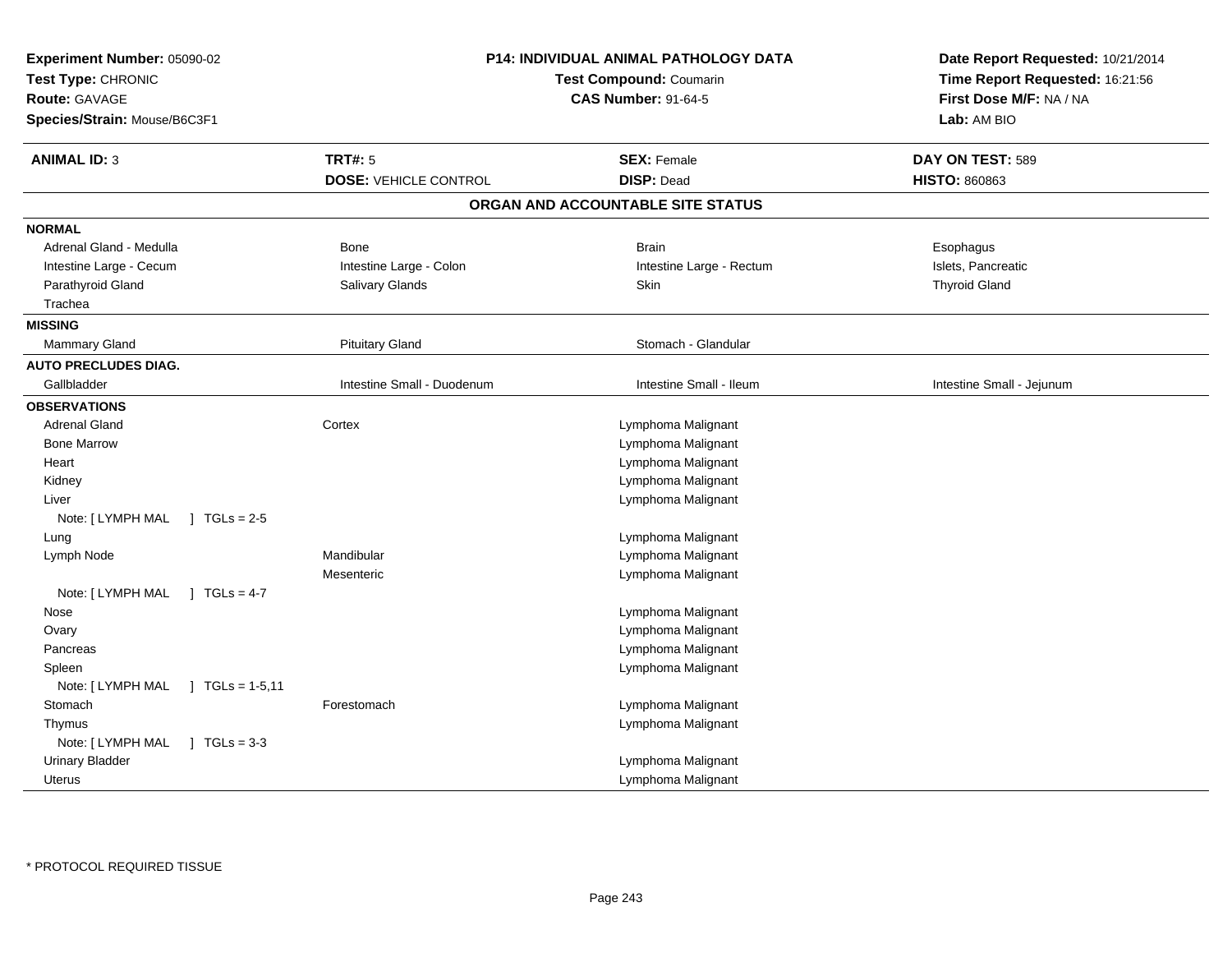| <b>Experiment Number: 05090-02</b>                           | <b>P14: INDIVIDUAL ANIMAL PATHOLOGY DATA</b><br><b>Test Compound: Coumarin</b> |                                   | Date Report Requested: 10/21/2014 |
|--------------------------------------------------------------|--------------------------------------------------------------------------------|-----------------------------------|-----------------------------------|
| <b>Test Type: CHRONIC</b>                                    |                                                                                |                                   | Time Report Requested: 16:21:56   |
| <b>Route: GAVAGE</b>                                         |                                                                                | <b>CAS Number: 91-64-5</b>        |                                   |
| Species/Strain: Mouse/B6C3F1                                 |                                                                                |                                   | Lab: AM BIO                       |
| <b>ANIMAL ID: 3</b>                                          | TRT#: 5                                                                        | <b>SEX: Female</b>                | DAY ON TEST: 589                  |
|                                                              | <b>DOSE: VEHICLE CONTROL</b>                                                   | <b>DISP: Dead</b>                 | <b>HISTO: 860863</b>              |
|                                                              |                                                                                | ORGAN AND ACCOUNTABLE SITE STATUS |                                   |
| PRIMARY CAUSE OF DEATH                                       |                                                                                |                                   |                                   |
| Animal Note: AUTOLYTIC CHANGE MAKES TYPING IMPOSSIBLE        |                                                                                |                                   |                                   |
| Animal Note: MALIGNANT LYMPHOMA IS PROBABLY OF A MIXED TYPE. |                                                                                |                                   |                                   |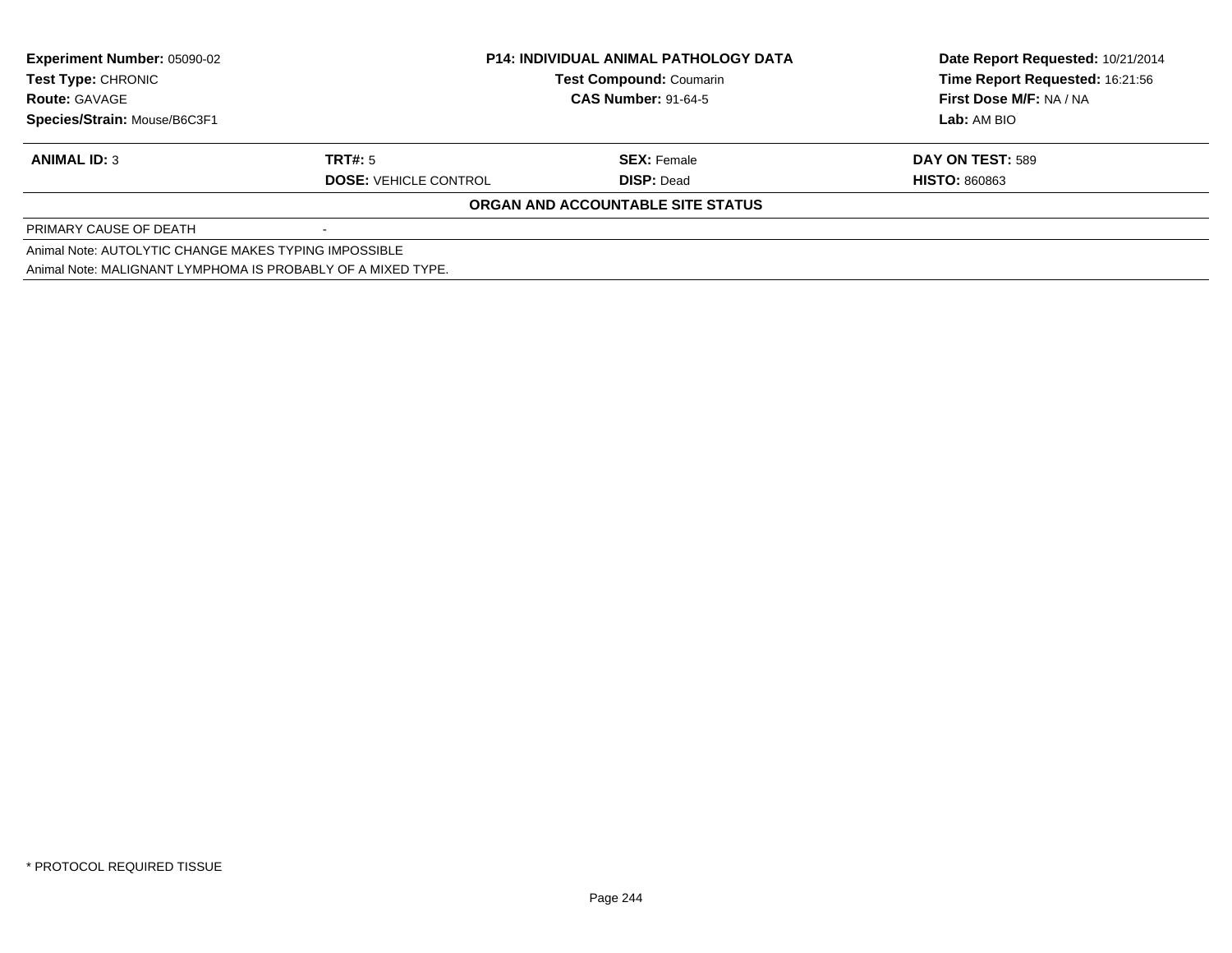| Experiment Number: 05090-02<br>Test Type: CHRONIC<br><b>Route: GAVAGE</b><br>Species/Strain: Mouse/B6C3F1 |                              | P14: INDIVIDUAL ANIMAL PATHOLOGY DATA<br><b>Test Compound: Coumarin</b><br><b>CAS Number: 91-64-5</b> | Date Report Requested: 10/21/2014<br>Time Report Requested: 16:21:56<br>First Dose M/F: NA / NA<br>Lab: AM BIO |
|-----------------------------------------------------------------------------------------------------------|------------------------------|-------------------------------------------------------------------------------------------------------|----------------------------------------------------------------------------------------------------------------|
| <b>ANIMAL ID: 4</b>                                                                                       | TRT#: 5                      | <b>SEX: Female</b>                                                                                    | DAY ON TEST: 367                                                                                               |
|                                                                                                           | <b>DOSE: VEHICLE CONTROL</b> | <b>DISP: Moribund</b>                                                                                 | <b>HISTO: 860864</b>                                                                                           |
|                                                                                                           |                              | ORGAN AND ACCOUNTABLE SITE STATUS                                                                     |                                                                                                                |
| <b>NORMAL</b>                                                                                             |                              |                                                                                                       |                                                                                                                |
| Adrenal Gland - Cortex                                                                                    | Adrenal Gland - Medulla      | Bone                                                                                                  | <b>Bone Marrow</b>                                                                                             |
| Esophagus                                                                                                 | Gallbladder                  | Heart                                                                                                 | Intestine Large - Cecum                                                                                        |
| Intestine Large - Colon                                                                                   | Intestine Large - Rectum     | Intestine Small - Duodenum                                                                            | Intestine Small - Ileum                                                                                        |
| Intestine Small - Jejunum                                                                                 | Islets, Pancreatic           | Liver                                                                                                 | Lung                                                                                                           |
| Lymph Node - Mandibular                                                                                   | Mammary Gland                | Nose                                                                                                  | Ovary                                                                                                          |
| Pancreas                                                                                                  | Parathyroid Gland            | <b>Salivary Glands</b>                                                                                | Skin                                                                                                           |
| Spleen                                                                                                    | Stomach - Forestomach        | Stomach - Glandular                                                                                   | Thymus                                                                                                         |
| <b>Thyroid Gland</b>                                                                                      | Trachea                      | <b>Urinary Bladder</b>                                                                                | <b>Uterus</b>                                                                                                  |
| <b>MISSING</b>                                                                                            |                              |                                                                                                       |                                                                                                                |
| Lymph Node - Mesenteric                                                                                   |                              |                                                                                                       |                                                                                                                |
| <b>OBSERVATIONS</b>                                                                                       |                              |                                                                                                       |                                                                                                                |
| <b>Brain</b>                                                                                              | Hypothalamus                 | Compression                                                                                           |                                                                                                                |
| Note: $[COMPRESSION] TGLs = 3-7$                                                                          |                              |                                                                                                       |                                                                                                                |
| Kidney                                                                                                    |                              | <b>Infiltration Cellular</b>                                                                          | Lymphocyte, Mild                                                                                               |
| <b>Pituitary Gland</b>                                                                                    | <b>Pars Distalis</b>         | Adenoma                                                                                               |                                                                                                                |
| $1 TGLs = 4-4$<br>Note: [ ADENOMA                                                                         |                              |                                                                                                       |                                                                                                                |
| PRIMARY CAUSE OF DEATH                                                                                    |                              |                                                                                                       |                                                                                                                |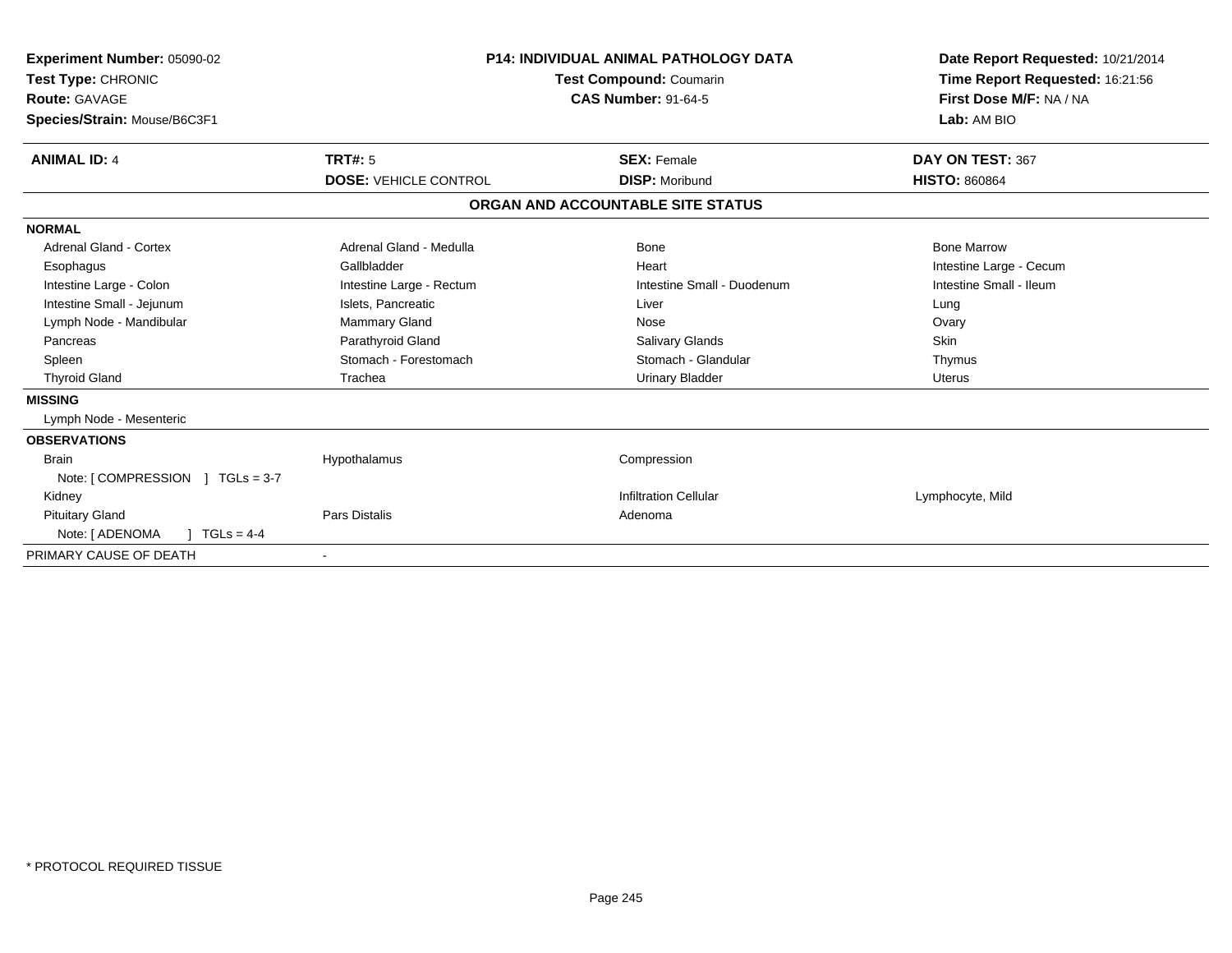| Experiment Number: 05090-02<br>Test Type: CHRONIC<br><b>Route: GAVAGE</b><br>Species/Strain: Mouse/B6C3F1 | <b>P14: INDIVIDUAL ANIMAL PATHOLOGY DATA</b><br><b>Test Compound: Coumarin</b><br><b>CAS Number: 91-64-5</b> |                                             | Date Report Requested: 10/21/2014<br>Time Report Requested: 16:21:56<br>First Dose M/F: NA / NA<br>Lab: AM BIO |
|-----------------------------------------------------------------------------------------------------------|--------------------------------------------------------------------------------------------------------------|---------------------------------------------|----------------------------------------------------------------------------------------------------------------|
| <b>ANIMAL ID: 5</b>                                                                                       | <b>TRT#: 5</b><br><b>DOSE: VEHICLE CONTROL</b>                                                               | <b>SEX: Female</b><br><b>DISP: Moribund</b> | DAY ON TEST: 694<br><b>HISTO: 860865</b>                                                                       |
|                                                                                                           |                                                                                                              | ORGAN AND ACCOUNTABLE SITE STATUS           |                                                                                                                |
| <b>NORMAL</b>                                                                                             |                                                                                                              |                                             |                                                                                                                |
| <b>Adrenal Gland - Cortex</b>                                                                             | Adrenal Gland - Medulla                                                                                      | Bone                                        | <b>Bone Marrow</b>                                                                                             |
| <b>Brain</b>                                                                                              | Esophagus                                                                                                    | Gallbladder                                 | Heart                                                                                                          |
| Intestine Large - Cecum                                                                                   | Intestine Large - Colon                                                                                      | Intestine Large - Rectum                    | Intestine Small - Duodenum                                                                                     |
| Intestine Small - Ileum                                                                                   | Intestine Small - Jejunum                                                                                    | Islets, Pancreatic                          | Kidney                                                                                                         |
| Lung                                                                                                      | Lymph Node - Mandibular                                                                                      | Lymph Node - Mesenteric                     | Mammary Gland                                                                                                  |
| Nose                                                                                                      | Parathyroid Gland                                                                                            | <b>Pituitary Gland</b>                      | <b>Salivary Glands</b>                                                                                         |
| Skin                                                                                                      | Spleen                                                                                                       | Stomach - Forestomach                       | Stomach - Glandular                                                                                            |
| <b>Thyroid Gland</b>                                                                                      | Trachea                                                                                                      |                                             |                                                                                                                |
| <b>MISSING</b>                                                                                            |                                                                                                              |                                             |                                                                                                                |
| Thymus                                                                                                    |                                                                                                              |                                             |                                                                                                                |
| <b>OBSERVATIONS</b>                                                                                       |                                                                                                              |                                             |                                                                                                                |
| <b>Adrenal Gland</b>                                                                                      | Spindle Cell                                                                                                 | Hyperplasia                                 | Moderate                                                                                                       |
| Liver                                                                                                     |                                                                                                              | Hepatocellular Adenoma                      |                                                                                                                |
|                                                                                                           |                                                                                                              | Necrosis                                    | Coagulative, Marked                                                                                            |
| Note: [ NECROSIS<br>$1 TGLs = 3-11$<br>Note: [ HEPATOCLR ADEN ] TGLs = 3                                  |                                                                                                              |                                             |                                                                                                                |
| Ovary                                                                                                     | Follicle                                                                                                     | Cyst                                        | Marked                                                                                                         |
| $\int$ TGLs = 1-12<br>Note: [ CYST                                                                        |                                                                                                              |                                             |                                                                                                                |
| Pancreas                                                                                                  |                                                                                                              | <b>Infiltration Cellular</b>                | Lymphocyte, Mild                                                                                               |
| <b>Urinary Bladder</b>                                                                                    |                                                                                                              | <b>Infiltration Cellular</b>                | Lymphocyte, Mild                                                                                               |
| <b>Uterus</b>                                                                                             |                                                                                                              | Hydrometra                                  | Moderate                                                                                                       |
| Note: [HYDROMETRA ] TGLs = 2-8                                                                            |                                                                                                              |                                             |                                                                                                                |
| PRIMARY CAUSE OF DEATH                                                                                    |                                                                                                              |                                             |                                                                                                                |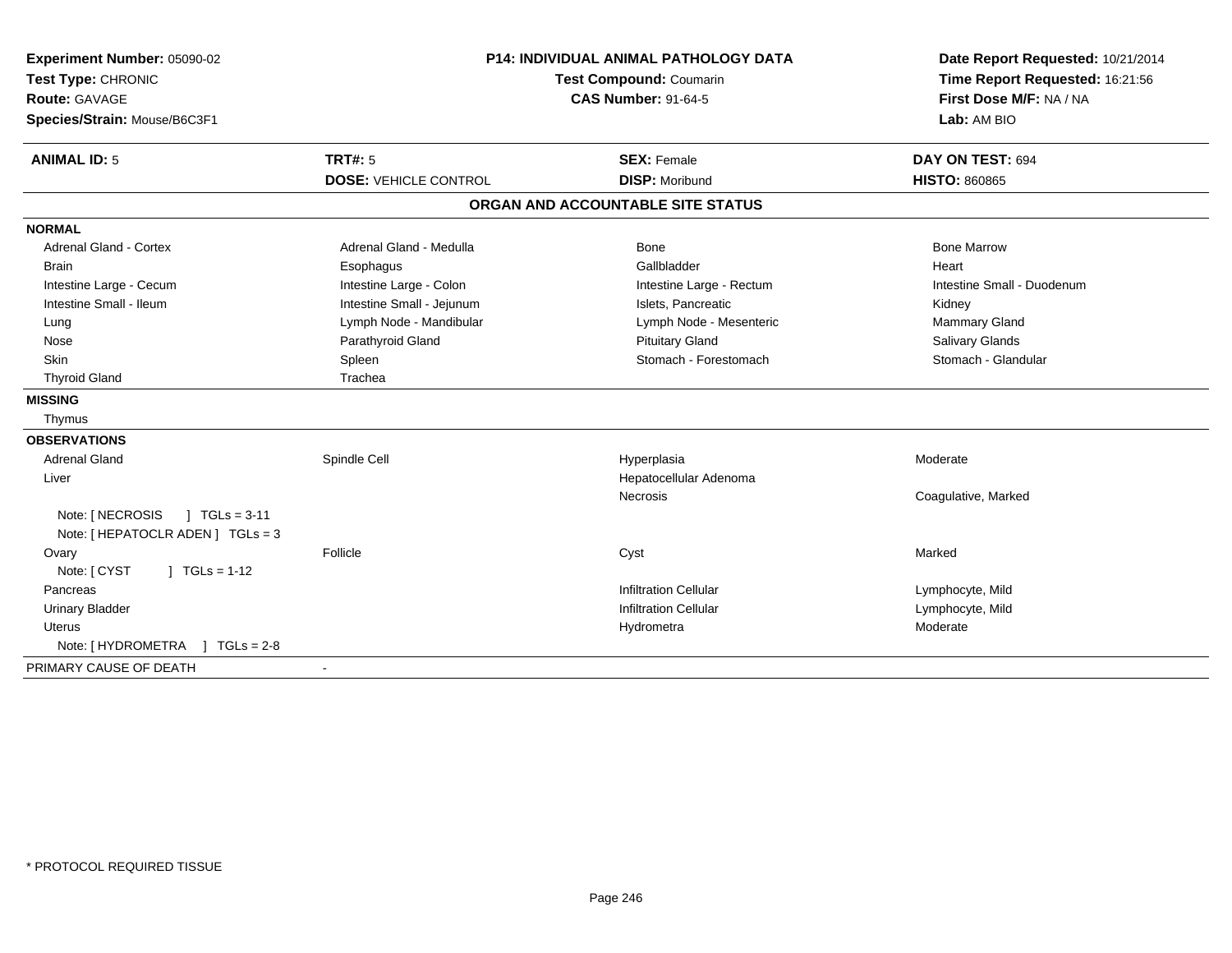| Experiment Number: 05090-02<br>Test Type: CHRONIC<br>Route: GAVAGE<br>Species/Strain: Mouse/B6C3F1 |                              | <b>P14: INDIVIDUAL ANIMAL PATHOLOGY DATA</b><br><b>Test Compound: Coumarin</b><br><b>CAS Number: 91-64-5</b> | Date Report Requested: 10/21/2014<br>Time Report Requested: 16:21:56<br>First Dose M/F: NA / NA<br>Lab: AM BIO |
|----------------------------------------------------------------------------------------------------|------------------------------|--------------------------------------------------------------------------------------------------------------|----------------------------------------------------------------------------------------------------------------|
| <b>ANIMAL ID: 6</b>                                                                                | <b>TRT#: 5</b>               | <b>SEX: Female</b>                                                                                           | DAY ON TEST: 456                                                                                               |
|                                                                                                    | <b>DOSE: VEHICLE CONTROL</b> | <b>DISP:</b> Interval Sacrifice                                                                              | <b>HISTO: 860866</b>                                                                                           |
|                                                                                                    |                              | ORGAN AND ACCOUNTABLE SITE STATUS                                                                            |                                                                                                                |
| <b>NORMAL</b>                                                                                      |                              |                                                                                                              |                                                                                                                |
| Adrenal Gland - Cortex                                                                             | Adrenal Gland - Medulla      | Bone                                                                                                         | <b>Bone Marrow</b>                                                                                             |
| <b>Brain</b>                                                                                       | Esophagus                    | Gallbladder                                                                                                  | Heart                                                                                                          |
| Intestine Large - Cecum                                                                            | Intestine Large - Colon      | Intestine Large - Rectum                                                                                     | Intestine Small - Duodenum                                                                                     |
| Intestine Small - Ileum                                                                            | Intestine Small - Jejunum    | Islets. Pancreatic                                                                                           | Liver                                                                                                          |
| Lung                                                                                               | Lymph Node - Mandibular      | Lymph Node - Mesenteric                                                                                      | <b>Mammary Gland</b>                                                                                           |
| Nose                                                                                               | Ovary                        | <b>Pituitary Gland</b>                                                                                       | <b>Salivary Glands</b>                                                                                         |
| <b>Skin</b>                                                                                        | Spleen                       | Stomach - Forestomach                                                                                        | Stomach - Glandular                                                                                            |
| Thymus                                                                                             | <b>Thyroid Gland</b>         | Trachea                                                                                                      | <b>Urinary Bladder</b>                                                                                         |
| <b>MISSING</b>                                                                                     |                              |                                                                                                              |                                                                                                                |
| Parathyroid Gland                                                                                  |                              |                                                                                                              |                                                                                                                |
| <b>OBSERVATIONS</b>                                                                                |                              |                                                                                                              |                                                                                                                |
| <b>Adrenal Gland</b>                                                                               | Spindle Cell                 | Hyperplasia                                                                                                  | Mild                                                                                                           |
| Note: ADRENAL-A CELL HYPERPLASIA.                                                                  |                              |                                                                                                              |                                                                                                                |
| Kidney                                                                                             | Pelvis                       | <b>Infiltration Cellular</b>                                                                                 | Lymphocyte, Minimal                                                                                            |
| Pancreas                                                                                           |                              | <b>Fibrosis</b>                                                                                              | Mild                                                                                                           |
| Uterus                                                                                             |                              | Hyperplasia                                                                                                  | Cystic, Moderate                                                                                               |
| Note: [HYPERPLASIA ] TGLs = 1-5                                                                    |                              |                                                                                                              |                                                                                                                |
| PRIMARY CAUSE OF DEATH                                                                             |                              |                                                                                                              |                                                                                                                |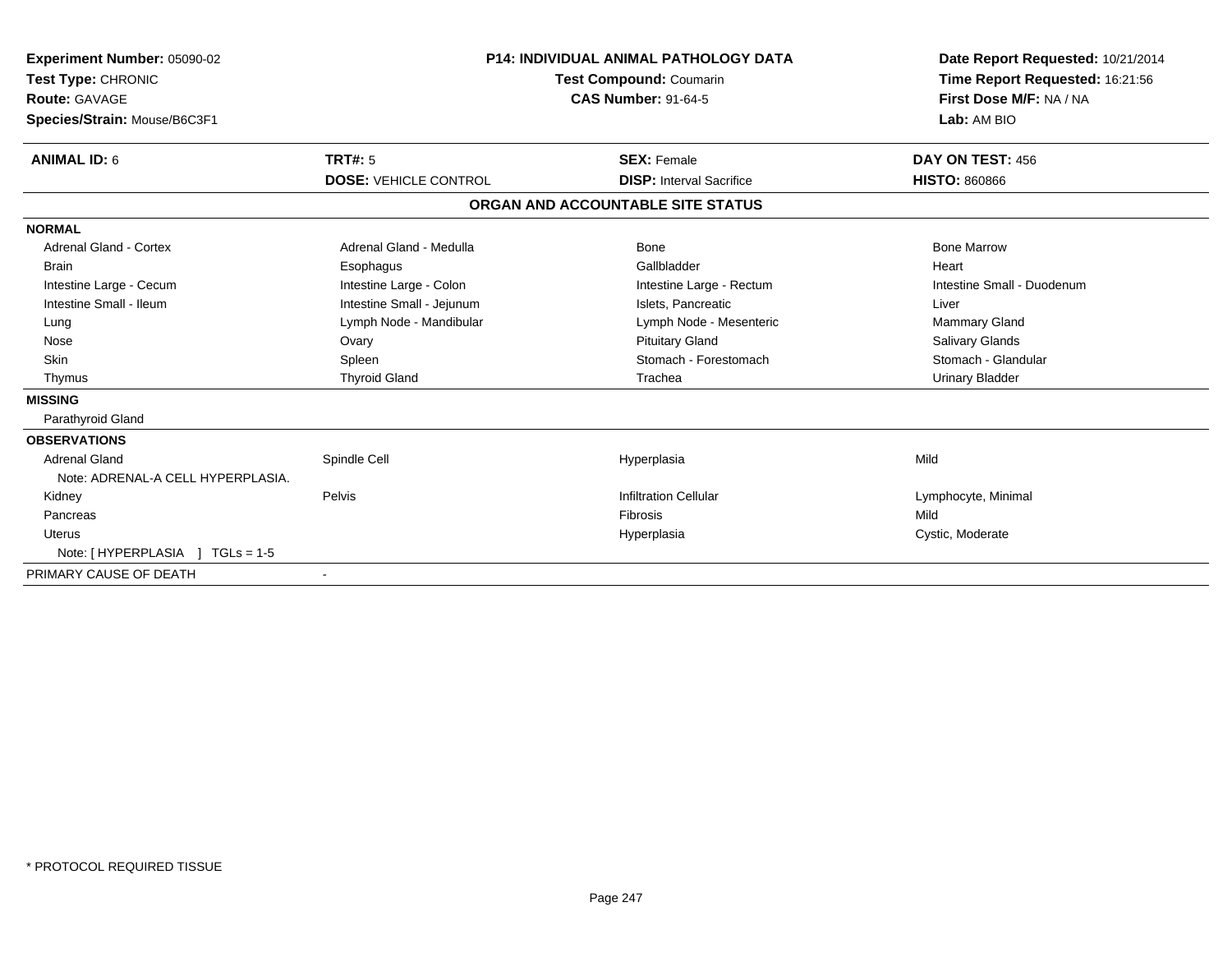| Experiment Number: 05090-02<br>Test Type: CHRONIC<br><b>Route: GAVAGE</b><br>Species/Strain: Mouse/B6C3F1 |                              | <b>P14: INDIVIDUAL ANIMAL PATHOLOGY DATA</b><br>Test Compound: Coumarin<br><b>CAS Number: 91-64-5</b> | Date Report Requested: 10/21/2014<br>Time Report Requested: 16:21:56<br>First Dose M/F: NA / NA<br>Lab: AM BIO |
|-----------------------------------------------------------------------------------------------------------|------------------------------|-------------------------------------------------------------------------------------------------------|----------------------------------------------------------------------------------------------------------------|
| <b>ANIMAL ID: 7</b>                                                                                       | <b>TRT#: 5</b>               | <b>SEX: Female</b>                                                                                    | DAY ON TEST: 734                                                                                               |
|                                                                                                           | <b>DOSE: VEHICLE CONTROL</b> | <b>DISP: Terminal Sacrifice</b>                                                                       | <b>HISTO: 860867</b>                                                                                           |
|                                                                                                           |                              | ORGAN AND ACCOUNTABLE SITE STATUS                                                                     |                                                                                                                |
| <b>NORMAL</b>                                                                                             |                              |                                                                                                       |                                                                                                                |
| <b>Adrenal Gland - Cortex</b>                                                                             | Adrenal Gland - Medulla      | <b>Bone</b>                                                                                           | <b>Bone Marrow</b>                                                                                             |
| <b>Brain</b>                                                                                              | Esophagus                    | Gallbladder                                                                                           | Heart                                                                                                          |
| Intestine Large - Cecum                                                                                   | Intestine Large - Colon      | Intestine Large - Rectum                                                                              | Intestine Small - Duodenum                                                                                     |
| Intestine Small - Ileum                                                                                   | Intestine Small - Jejunum    | Islets, Pancreatic                                                                                    | Kidney                                                                                                         |
| Lymph Node - Mesenteric                                                                                   | Mammary Gland                | Nose                                                                                                  | <b>Pituitary Gland</b>                                                                                         |
| Skin                                                                                                      | Stomach - Forestomach        | Stomach - Glandular                                                                                   | Thymus                                                                                                         |
| <b>Thyroid Gland</b>                                                                                      | Trachea                      |                                                                                                       |                                                                                                                |
| <b>INSUFFICIENT TISSUE</b>                                                                                |                              |                                                                                                       |                                                                                                                |
| Parathyroid Gland                                                                                         |                              |                                                                                                       |                                                                                                                |
| <b>OBSERVATIONS</b>                                                                                       |                              |                                                                                                       |                                                                                                                |
| <b>Adrenal Gland</b>                                                                                      | Spindle Cell                 | Hyperplasia                                                                                           | Minimal                                                                                                        |
| Eye                                                                                                       |                              | Cataract                                                                                              | Mild                                                                                                           |
| Note: [ CATARACT<br>$\vert$ TGLs = 6-11                                                                   |                              |                                                                                                       |                                                                                                                |
| <b>Harderian Gland</b>                                                                                    |                              | Adenoma                                                                                               |                                                                                                                |
| Note: [ ADENOMA<br>$1 TGLs = 7-12$                                                                        |                              |                                                                                                       |                                                                                                                |
| Liver                                                                                                     |                              | Hepatocellular Adenoma                                                                                |                                                                                                                |
| Lung                                                                                                      |                              | Congestion                                                                                            | Moderate                                                                                                       |
| Note: [CONGESTION ] TGLs = 2-6                                                                            |                              |                                                                                                       |                                                                                                                |
| Lymph Node                                                                                                | Mandibular                   | Hyperplasia                                                                                           | Lymphoid, Moderate                                                                                             |
| Ovary                                                                                                     | Follicle                     | Cyst                                                                                                  | Moderate                                                                                                       |
| Note: [ CYST<br>] $TGLs = 4-8$                                                                            |                              |                                                                                                       |                                                                                                                |
| Pancreas                                                                                                  |                              | <b>Infiltration Cellular</b>                                                                          | Lymphocyte, Mild                                                                                               |
| <b>Salivary Glands</b>                                                                                    |                              | <b>Infiltration Cellular</b>                                                                          | Lymphocyte, Mild                                                                                               |
| Spleen                                                                                                    |                              | Angiectasis                                                                                           | Moderate                                                                                                       |
|                                                                                                           |                              | Inflammation                                                                                          | Suppurative, Moderate                                                                                          |
| Note: $[$ ANGIECTASIS $]$ TGLs = 3-5                                                                      |                              |                                                                                                       |                                                                                                                |
| Note: [INFLAMMATION ] TGLs = 3-5                                                                          |                              |                                                                                                       |                                                                                                                |
| <b>Urinary Bladder</b>                                                                                    |                              | <b>Infiltration Cellular</b>                                                                          | Lymphocyte, Moderate                                                                                           |
| <b>Uterus</b>                                                                                             |                              | Hyperplasia                                                                                           | Cystic, Moderate                                                                                               |
| Note: [HYPERPLASIA ] TGLs = 5-8                                                                           |                              |                                                                                                       |                                                                                                                |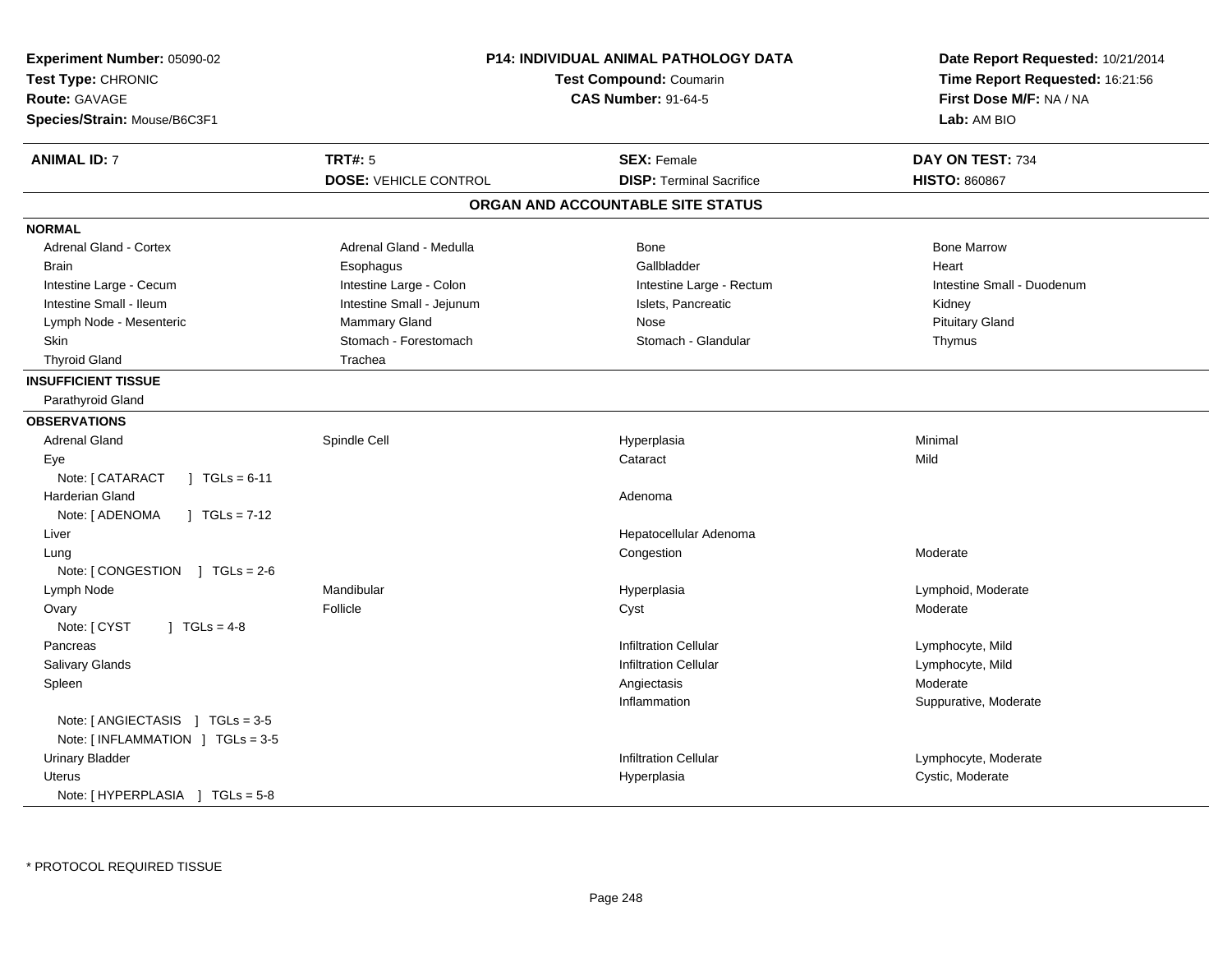| Experiment Number: 05090-02<br><b>Test Type: CHRONIC</b> | <b>P14: INDIVIDUAL ANIMAL PATHOLOGY DATA</b><br><b>Test Compound: Coumarin</b><br><b>CAS Number: 91-64-5</b> |                                   | Date Report Requested: 10/21/2014<br>Time Report Requested: 16:21:56 |
|----------------------------------------------------------|--------------------------------------------------------------------------------------------------------------|-----------------------------------|----------------------------------------------------------------------|
| <b>Route: GAVAGE</b>                                     |                                                                                                              |                                   | First Dose M/F: NA / NA                                              |
| Species/Strain: Mouse/B6C3F1                             |                                                                                                              |                                   | Lab: AM BIO                                                          |
| <b>ANIMAL ID: 7</b>                                      | TRT#: 5                                                                                                      | <b>SEX:</b> Female                | DAY ON TEST: 734                                                     |
|                                                          | <b>DOSE: VEHICLE CONTROL</b>                                                                                 | <b>DISP: Terminal Sacrifice</b>   | <b>HISTO: 860867</b>                                                 |
|                                                          |                                                                                                              | ORGAN AND ACCOUNTABLE SITE STATUS |                                                                      |
| PRIMARY CAUSE OF DEATH                                   |                                                                                                              |                                   |                                                                      |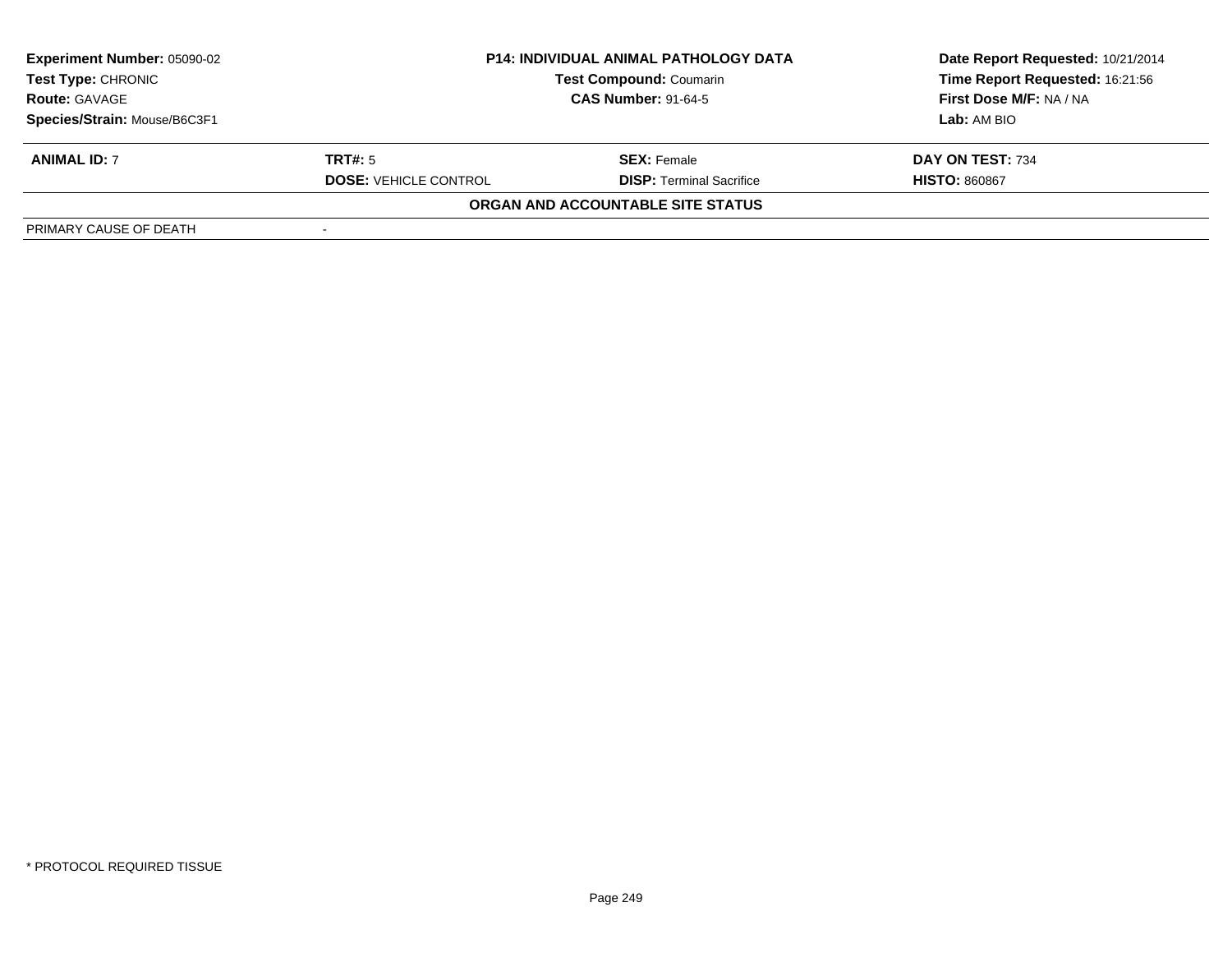| Experiment Number: 05090-02              |                                                       | <b>P14: INDIVIDUAL ANIMAL PATHOLOGY DATA</b> | Date Report Requested: 10/21/2014   |
|------------------------------------------|-------------------------------------------------------|----------------------------------------------|-------------------------------------|
| Test Type: CHRONIC                       | Test Compound: Coumarin<br><b>CAS Number: 91-64-5</b> |                                              | Time Report Requested: 16:21:56     |
| <b>Route: GAVAGE</b>                     |                                                       |                                              | First Dose M/F: NA / NA             |
| Species/Strain: Mouse/B6C3F1             |                                                       |                                              | Lab: AM BIO                         |
| <b>ANIMAL ID: 8</b>                      | TRT#: 5                                               | <b>SEX: Female</b>                           | DAY ON TEST: 673                    |
|                                          | <b>DOSE: VEHICLE CONTROL</b>                          | <b>DISP: Moribund</b>                        | <b>HISTO: 860868</b>                |
|                                          |                                                       | ORGAN AND ACCOUNTABLE SITE STATUS            |                                     |
| <b>NORMAL</b>                            |                                                       |                                              |                                     |
| <b>Adrenal Gland - Cortex</b>            | Adrenal Gland - Medulla                               | Bone                                         | <b>Bone Marrow</b>                  |
| <b>Brain</b>                             | Esophagus                                             | Gallbladder                                  | Heart                               |
| Intestine Large - Cecum                  | Intestine Large - Colon                               | Intestine Large - Rectum                     | Intestine Small - Duodenum          |
| Intestine Small - Ileum                  | Intestine Small - Jejunum                             | Islets. Pancreatic                           | Kidney                              |
| Liver                                    | Lung                                                  | Lymph Node - Mandibular                      | Lymph Node - Mesenteric             |
| <b>Mammary Gland</b>                     | Nose                                                  | Ovary                                        | Pancreas                            |
| <b>Pituitary Gland</b>                   | Spleen                                                | Stomach - Forestomach                        | Stomach - Glandular                 |
| Thymus                                   | <b>Thyroid Gland</b>                                  | Trachea                                      |                                     |
| <b>MISSING</b>                           |                                                       |                                              |                                     |
| Parathyroid Gland                        | <b>Urinary Bladder</b>                                |                                              |                                     |
| <b>OBSERVATIONS</b>                      |                                                       |                                              |                                     |
| <b>Adrenal Gland</b>                     | Spindle Cell                                          | Hyperplasia                                  | Mild                                |
| Salivary Glands                          |                                                       | Leiomyosarcoma                               | Metastatic (Uncertain Primary Site) |
| Note: PRIMARY NOT SPECIFIED OR UNCERTAIN |                                                       |                                              |                                     |
| <b>Skeletal Muscle</b>                   |                                                       | Leiomyosarcoma                               | Metastatic (Uncertain Primary Site) |
| Note: PRIMARY NOT SPECIFIED OR UNCERTAIN |                                                       |                                              |                                     |
| Skin                                     | <b>Subcut Tiss</b>                                    | Leiomyosarcoma                               |                                     |
| Note: $[LEIOMYOSAR] TGLs = 1-11$         |                                                       |                                              |                                     |
| <b>Uterus</b>                            |                                                       | Hyperplasia                                  | Cystic, Mild                        |
| PRIMARY CAUSE OF DEATH                   |                                                       |                                              |                                     |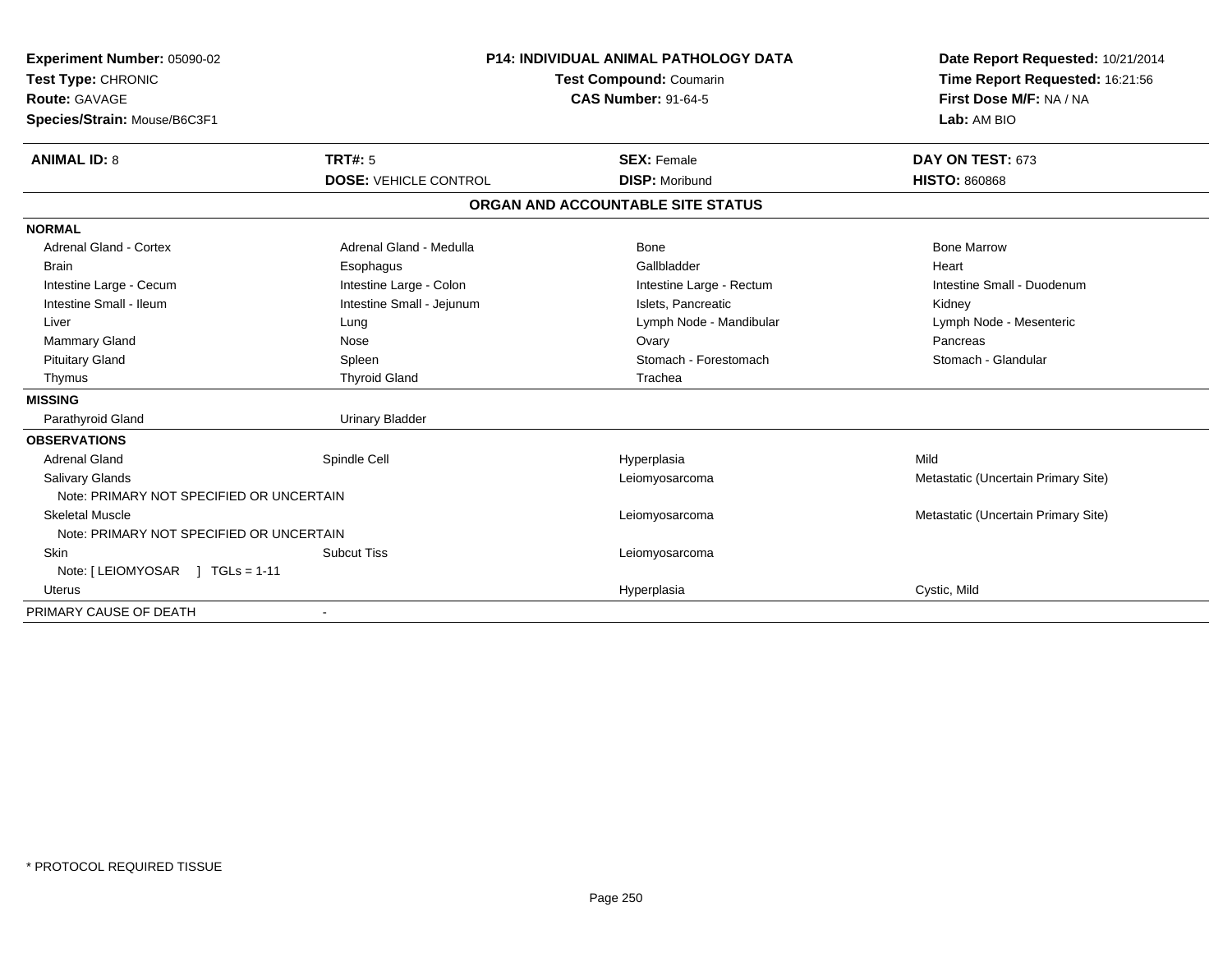| <b>Experiment Number: 05090-02</b><br>Test Type: CHRONIC<br><b>Route: GAVAGE</b><br>Species/Strain: Mouse/B6C3F1 |                              | <b>P14: INDIVIDUAL ANIMAL PATHOLOGY DATA</b><br><b>Test Compound: Coumarin</b><br><b>CAS Number: 91-64-5</b> | Date Report Requested: 10/21/2014<br>Time Report Requested: 16:21:56<br>First Dose M/F: NA / NA<br>Lab: AM BIO |
|------------------------------------------------------------------------------------------------------------------|------------------------------|--------------------------------------------------------------------------------------------------------------|----------------------------------------------------------------------------------------------------------------|
| <b>ANIMAL ID: 9</b>                                                                                              | <b>TRT#: 5</b>               | <b>SEX: Female</b>                                                                                           | DAY ON TEST: 733                                                                                               |
|                                                                                                                  | <b>DOSE: VEHICLE CONTROL</b> | <b>DISP: Terminal Sacrifice</b>                                                                              | <b>HISTO: 860869</b>                                                                                           |
|                                                                                                                  |                              | ORGAN AND ACCOUNTABLE SITE STATUS                                                                            |                                                                                                                |
| <b>NORMAL</b>                                                                                                    |                              |                                                                                                              |                                                                                                                |
| Adrenal Gland - Cortex                                                                                           | Adrenal Gland - Medulla      | Bone                                                                                                         | <b>Bone Marrow</b>                                                                                             |
| <b>Brain</b>                                                                                                     | Esophagus                    | Gallbladder                                                                                                  | Heart                                                                                                          |
| Intestine Large - Cecum                                                                                          | Intestine Large - Colon      | Intestine Large - Rectum                                                                                     | Intestine Small - Duodenum                                                                                     |
| Intestine Small - Ileum                                                                                          | Intestine Small - Jejunum    | Islets, Pancreatic                                                                                           | Kidney                                                                                                         |
| Liver                                                                                                            | Lung                         | Lymph Node - Mandibular                                                                                      | Lymph Node - Mesenteric                                                                                        |
| <b>Mammary Gland</b>                                                                                             | Nose                         | Ovary                                                                                                        | Parathyroid Gland                                                                                              |
| Salivary Glands                                                                                                  | <b>Skin</b>                  | Spleen                                                                                                       | Stomach - Forestomach                                                                                          |
| Stomach - Glandular                                                                                              | Thymus                       | <b>Thyroid Gland</b>                                                                                         | Trachea                                                                                                        |
| <b>Urinary Bladder</b>                                                                                           |                              |                                                                                                              |                                                                                                                |
| <b>OBSERVATIONS</b>                                                                                              |                              |                                                                                                              |                                                                                                                |
| <b>Adrenal Gland</b>                                                                                             | Spindle Cell                 | Hyperplasia                                                                                                  | Mild                                                                                                           |
| Pancreas                                                                                                         |                              | <b>Infiltration Cellular</b>                                                                                 | Lymphocyte, Mild                                                                                               |
| <b>Pituitary Gland</b>                                                                                           | <b>Pars Distalis</b>         | Cyst                                                                                                         | Moderate                                                                                                       |
| <b>Uterus</b>                                                                                                    |                              | Hyperplasia                                                                                                  | Cystic, Moderate                                                                                               |
| Note: [HYPERPLASIA ] TGLs = 1-8                                                                                  |                              |                                                                                                              |                                                                                                                |
| PRIMARY CAUSE OF DEATH                                                                                           |                              |                                                                                                              |                                                                                                                |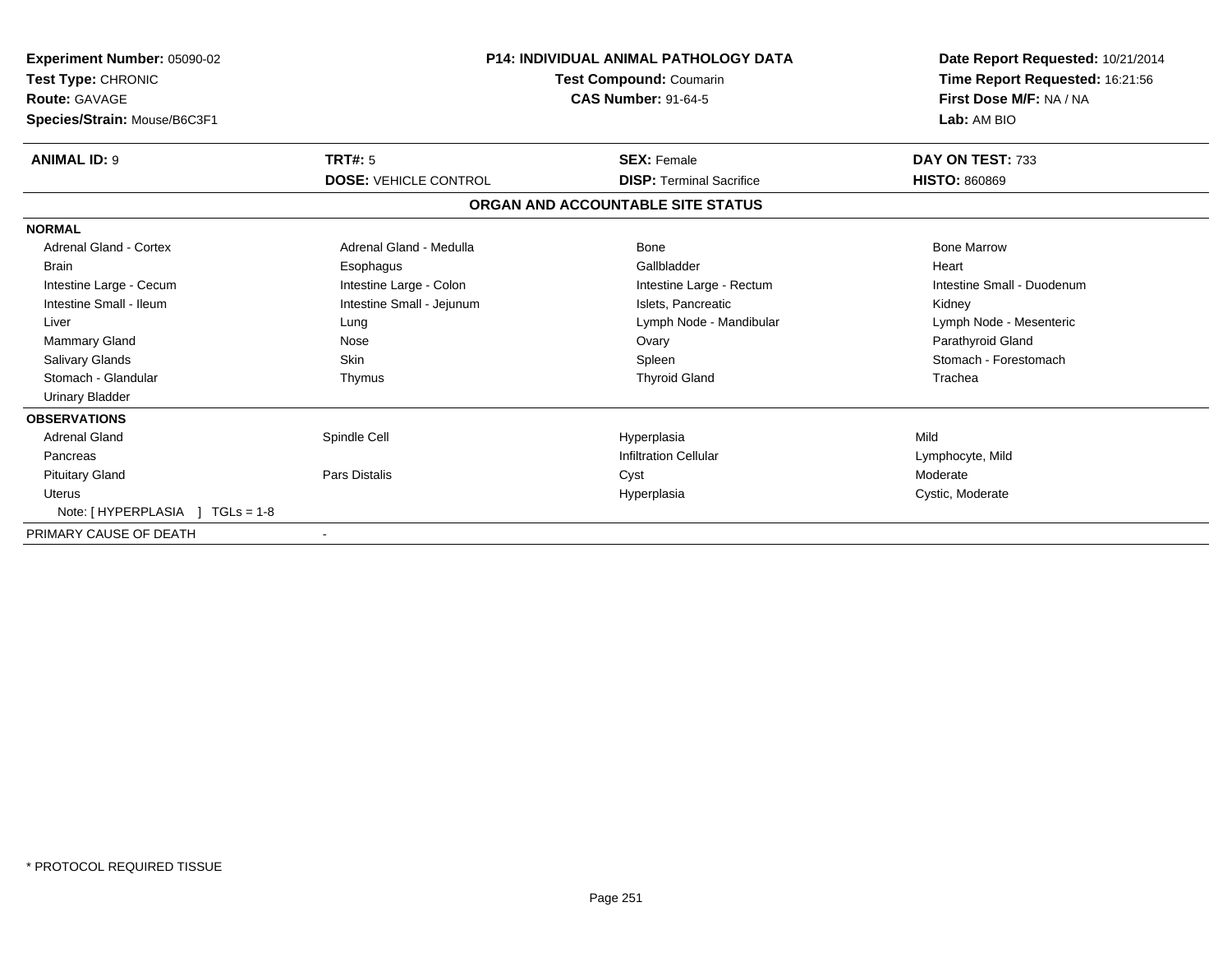| <b>Experiment Number: 05090-02</b><br>Test Type: CHRONIC<br>Route: GAVAGE<br>Species/Strain: Mouse/B6C3F1 |                              | <b>P14: INDIVIDUAL ANIMAL PATHOLOGY DATA</b><br><b>Test Compound: Coumarin</b><br><b>CAS Number: 91-64-5</b> | Date Report Requested: 10/21/2014<br>Time Report Requested: 16:21:56<br>First Dose M/F: NA / NA<br>Lab: AM BIO |
|-----------------------------------------------------------------------------------------------------------|------------------------------|--------------------------------------------------------------------------------------------------------------|----------------------------------------------------------------------------------------------------------------|
| <b>ANIMAL ID: 10</b>                                                                                      | TRT#: 5                      | <b>SEX: Female</b>                                                                                           | DAY ON TEST: 734                                                                                               |
|                                                                                                           | <b>DOSE: VEHICLE CONTROL</b> | <b>DISP: Terminal Sacrifice</b>                                                                              | <b>HISTO: 860870</b>                                                                                           |
|                                                                                                           |                              | ORGAN AND ACCOUNTABLE SITE STATUS                                                                            |                                                                                                                |
| <b>NORMAL</b>                                                                                             |                              |                                                                                                              |                                                                                                                |
| Adrenal Gland - Cortex                                                                                    | <b>Bone</b>                  | <b>Bone Marrow</b>                                                                                           | <b>Brain</b>                                                                                                   |
| Esophagus                                                                                                 | Gallbladder                  | Heart                                                                                                        | Intestine Large - Cecum                                                                                        |
| Intestine Large - Colon                                                                                   | Intestine Large - Rectum     | Intestine Small - Duodenum                                                                                   | Intestine Small - Ileum                                                                                        |
| Intestine Small - Jejunum                                                                                 | Islets, Pancreatic           | Kidney                                                                                                       | Liver                                                                                                          |
| Lung                                                                                                      | Lymph Node - Mandibular      | Lymph Node - Mesenteric                                                                                      | <b>Mammary Gland</b>                                                                                           |
| Nose                                                                                                      | Pancreas                     | Parathyroid Gland                                                                                            | <b>Pituitary Gland</b>                                                                                         |
| Salivary Glands                                                                                           | Skin                         | Spleen                                                                                                       | Stomach - Forestomach                                                                                          |
| Stomach - Glandular                                                                                       | Thymus                       | <b>Thyroid Gland</b>                                                                                         | Trachea                                                                                                        |
| <b>OBSERVATIONS</b>                                                                                       |                              |                                                                                                              |                                                                                                                |
| <b>Adrenal Gland</b>                                                                                      | Medulla                      | Pheochromocytoma Benign                                                                                      |                                                                                                                |
| Note: $[$ PHEOCHROM BGN $]$ TGLs = 4-3                                                                    |                              |                                                                                                              |                                                                                                                |
| Mesentery                                                                                                 | Fat                          | Necrosis                                                                                                     | Coagulative, Mild                                                                                              |
| Note: [ NECROSIS<br>$1 TGLs = 3-12$                                                                       |                              |                                                                                                              |                                                                                                                |
| Ovary                                                                                                     |                              | Hematocyst                                                                                                   | Marked                                                                                                         |
| Note: [HEMATOCYST ] TGLs = 2-11                                                                           |                              |                                                                                                              |                                                                                                                |
| <b>Urinary Bladder</b>                                                                                    |                              | <b>Infiltration Cellular</b>                                                                                 | Lymphocyte, Mild                                                                                               |
| Uterus                                                                                                    |                              | Hydrometra                                                                                                   | Marked                                                                                                         |
| Note: [ HYDROMETRA<br>$1 TGLs = 1-8$                                                                      |                              |                                                                                                              |                                                                                                                |
| PRIMARY CAUSE OF DEATH                                                                                    |                              |                                                                                                              |                                                                                                                |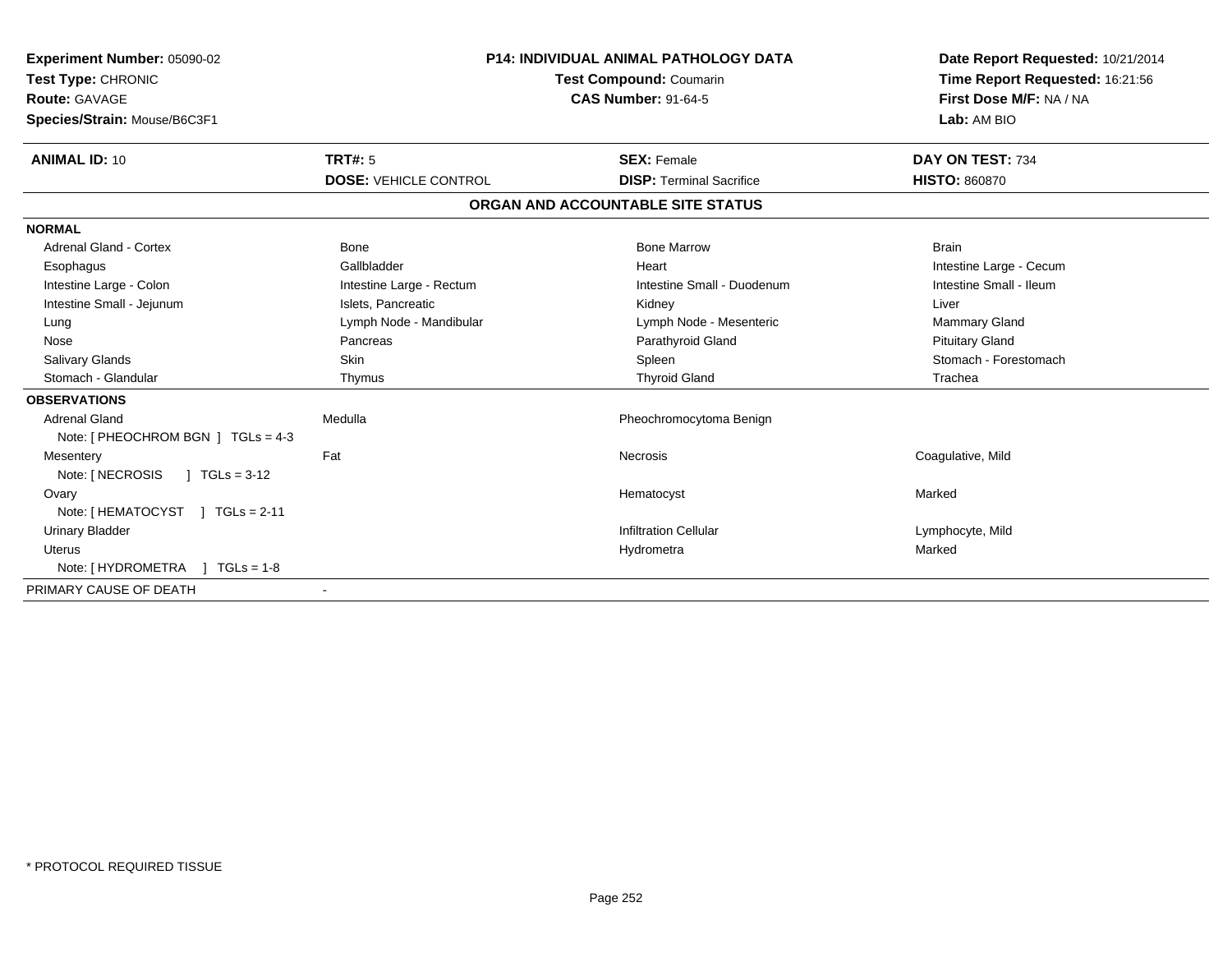| Experiment Number: 05090-02<br>Test Type: CHRONIC |                              | <b>P14: INDIVIDUAL ANIMAL PATHOLOGY DATA</b><br><b>Test Compound: Coumarin</b> | Date Report Requested: 10/21/2014<br>Time Report Requested: 16:21:56 |
|---------------------------------------------------|------------------------------|--------------------------------------------------------------------------------|----------------------------------------------------------------------|
| Route: GAVAGE<br>Species/Strain: Mouse/B6C3F1     |                              | <b>CAS Number: 91-64-5</b>                                                     | First Dose M/F: NA / NA<br>Lab: AM BIO                               |
|                                                   |                              |                                                                                |                                                                      |
| <b>ANIMAL ID: 12</b>                              | <b>TRT#: 5</b>               | <b>SEX: Female</b>                                                             | DAY ON TEST: 734                                                     |
|                                                   | <b>DOSE: VEHICLE CONTROL</b> | <b>DISP: Terminal Sacrifice</b>                                                | <b>HISTO: 860872</b>                                                 |
|                                                   |                              | ORGAN AND ACCOUNTABLE SITE STATUS                                              |                                                                      |
| <b>NORMAL</b>                                     |                              |                                                                                |                                                                      |
| <b>Adrenal Gland - Cortex</b>                     | Adrenal Gland - Medulla      | <b>Bone</b>                                                                    | <b>Bone Marrow</b>                                                   |
| <b>Brain</b>                                      | Esophagus                    | Gallbladder                                                                    | Heart                                                                |
| Intestine Large - Cecum                           | Intestine Large - Colon      | Intestine Large - Rectum                                                       | Intestine Small - Duodenum                                           |
| Intestine Small - Ileum                           | Intestine Small - Jejunum    | Islets, Pancreatic                                                             | Liver                                                                |
| Lung                                              | Lymph Node - Mandibular      | Lymph Node - Mesenteric                                                        | Mammary Gland                                                        |
| Nose                                              | Pancreas                     | <b>Pituitary Gland</b>                                                         | Salivary Glands                                                      |
| Skin                                              | Spleen                       | Stomach - Forestomach                                                          | Stomach - Glandular                                                  |
| Thymus                                            | Trachea                      |                                                                                |                                                                      |
| <b>MISSING</b>                                    |                              |                                                                                |                                                                      |
| Parathyroid Gland                                 |                              |                                                                                |                                                                      |
| <b>INSUFFICIENT TISSUE</b>                        |                              |                                                                                |                                                                      |
| <b>Thyroid Gland</b>                              |                              |                                                                                |                                                                      |
| <b>OBSERVATIONS</b>                               |                              |                                                                                |                                                                      |
| Kidney                                            |                              | Glomerulosclerosis                                                             | Mild                                                                 |
|                                                   |                              | <b>Infiltration Cellular</b>                                                   | Lymphocyte, Mild                                                     |
| Note: OF LYMPHOID INFILTRATION                    |                              |                                                                                |                                                                      |
| Note: GLOMERULAR LESION ASSOCIATED WITH AREAS     |                              |                                                                                |                                                                      |
| Mesentery                                         | Fat                          | Necrosis                                                                       | Coagulative, Mild                                                    |
| Note: [ NECROSIS<br>$1 TGLs = 3-11$               |                              |                                                                                |                                                                      |
| Ovary                                             | Follicle                     | Cyst                                                                           | Marked                                                               |
| Note: [ CYST<br>$\vert$ TGLs = 2-13               |                              |                                                                                |                                                                      |
| Note: [ CYST<br>$J \cdot TGLS = 1-12$             |                              |                                                                                |                                                                      |
| <b>Urinary Bladder</b>                            |                              | <b>Infiltration Cellular</b>                                                   | Lymphocyte, Mild                                                     |
| Uterus                                            |                              | Hyperplasia                                                                    | Cystic, Mild                                                         |
| PRIMARY CAUSE OF DEATH                            | $\blacksquare$               |                                                                                |                                                                      |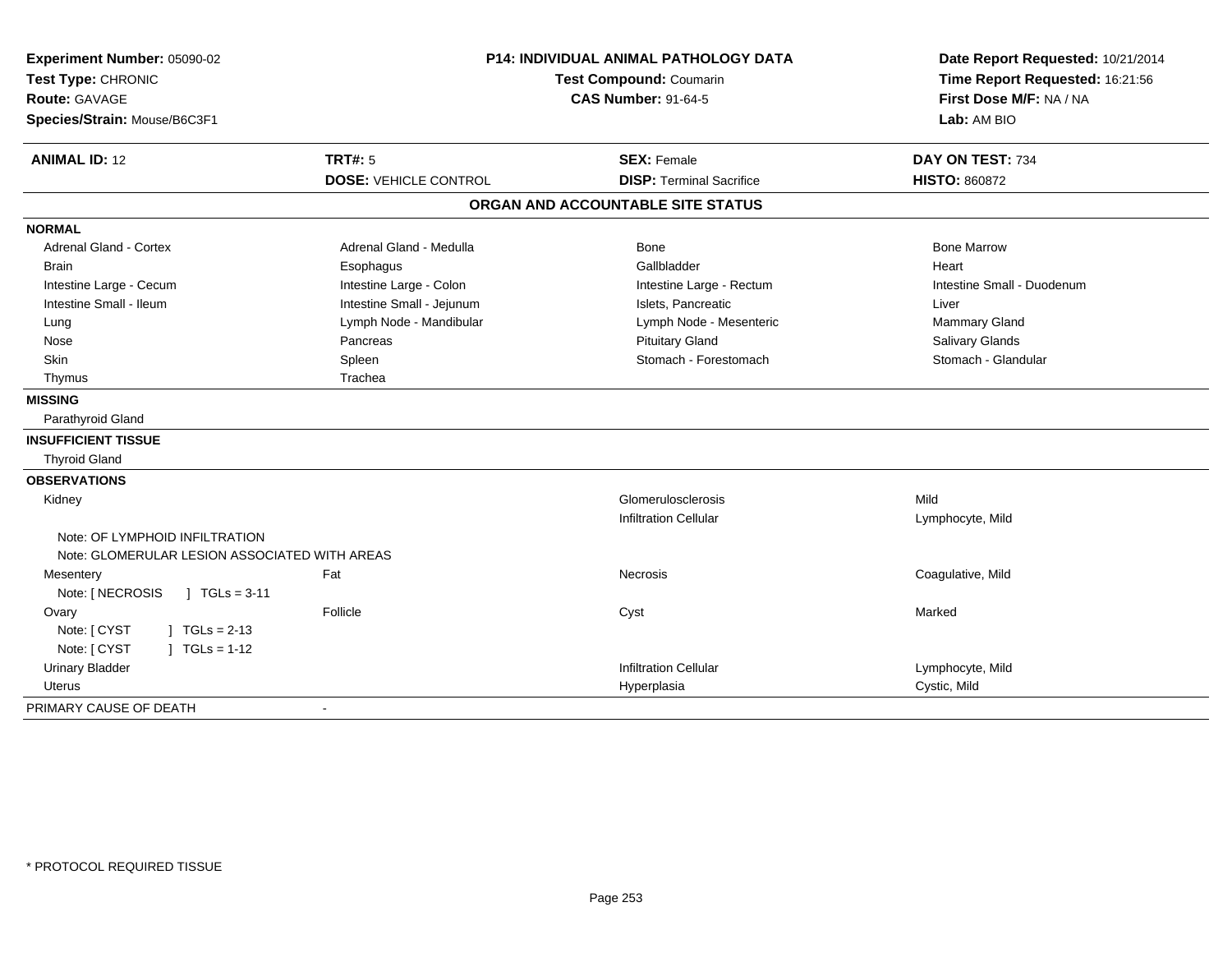| Experiment Number: 05090-02<br>Test Type: CHRONIC<br><b>Route: GAVAGE</b><br>Species/Strain: Mouse/B6C3F1                                                                                                  | <b>P14: INDIVIDUAL ANIMAL PATHOLOGY DATA</b><br>Test Compound: Coumarin<br><b>CAS Number: 91-64-5</b>                                              |                                                                                                                                             | Date Report Requested: 10/21/2014<br>Time Report Requested: 16:21:56<br>First Dose M/F: NA / NA<br>Lab: AM BIO                                        |
|------------------------------------------------------------------------------------------------------------------------------------------------------------------------------------------------------------|----------------------------------------------------------------------------------------------------------------------------------------------------|---------------------------------------------------------------------------------------------------------------------------------------------|-------------------------------------------------------------------------------------------------------------------------------------------------------|
| <b>ANIMAL ID: 13</b>                                                                                                                                                                                       | TRT#: 5<br><b>DOSE: VEHICLE CONTROL</b>                                                                                                            | <b>SEX: Female</b><br><b>DISP:</b> Terminal Sacrifice                                                                                       | DAY ON TEST: 733<br><b>HISTO: 860873</b>                                                                                                              |
|                                                                                                                                                                                                            |                                                                                                                                                    | ORGAN AND ACCOUNTABLE SITE STATUS                                                                                                           |                                                                                                                                                       |
|                                                                                                                                                                                                            |                                                                                                                                                    |                                                                                                                                             |                                                                                                                                                       |
| <b>NORMAL</b><br>Adrenal Gland - Cortex<br><b>Brain</b><br>Intestine Large - Cecum<br>Intestine Small - Jejunum<br>Lung<br>Nose<br><b>Salivary Glands</b><br>Stomach - Glandular<br><b>Urinary Bladder</b> | Adrenal Gland - Medulla<br>Esophagus<br>Intestine Large - Colon<br>Islets, Pancreatic<br>Lymph Node - Mandibular<br>Ovary<br><b>Skin</b><br>Thymus | <b>Bone</b><br>Gallbladder<br>Intestine Small - Duodenum<br>Kidney<br>Lymph Node - Mesenteric<br>Pancreas<br>Spleen<br><b>Thyroid Gland</b> | <b>Bone Marrow</b><br>Heart<br>Intestine Small - Ileum<br>Liver<br><b>Mammary Gland</b><br><b>Pituitary Gland</b><br>Stomach - Forestomach<br>Trachea |
| <b>MISSING</b>                                                                                                                                                                                             |                                                                                                                                                    |                                                                                                                                             |                                                                                                                                                       |
| Intestine Large - Rectum                                                                                                                                                                                   | Parathyroid Gland                                                                                                                                  |                                                                                                                                             |                                                                                                                                                       |
| <b>OBSERVATIONS</b><br><b>Adrenal Gland</b><br><b>Uterus</b>                                                                                                                                               | Spindle Cell                                                                                                                                       | Hyperplasia<br>Hydrometra                                                                                                                   | Mild<br>Moderate                                                                                                                                      |
| PRIMARY CAUSE OF DEATH                                                                                                                                                                                     |                                                                                                                                                    |                                                                                                                                             |                                                                                                                                                       |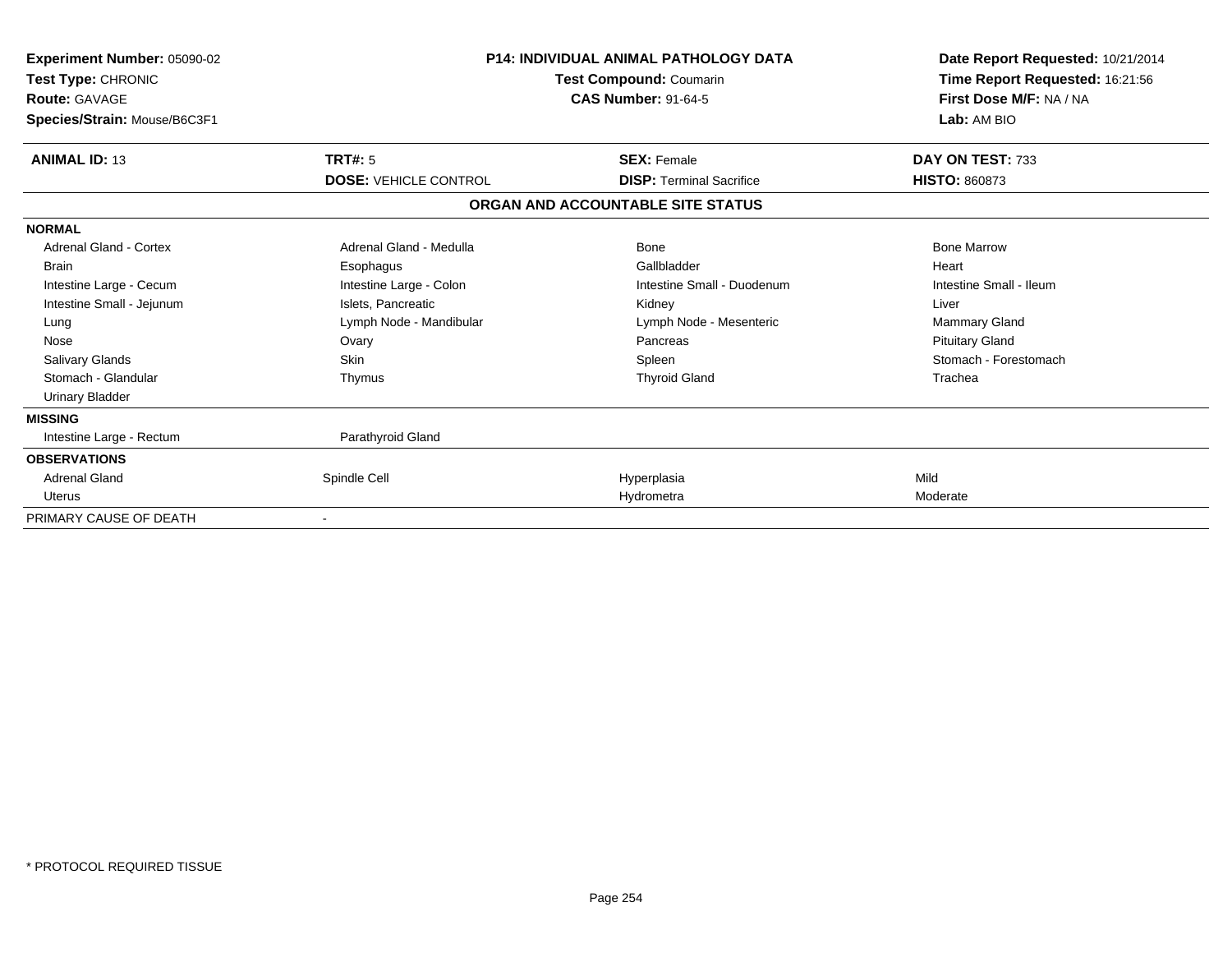| Experiment Number: 05090-02<br>Test Type: CHRONIC<br><b>Route: GAVAGE</b> | <b>P14: INDIVIDUAL ANIMAL PATHOLOGY DATA</b><br><b>Test Compound: Coumarin</b><br><b>CAS Number: 91-64-5</b> |                                   | Date Report Requested: 10/21/2014<br>Time Report Requested: 16:21:56<br>First Dose M/F: NA / NA<br>Lab: AM BIO |  |
|---------------------------------------------------------------------------|--------------------------------------------------------------------------------------------------------------|-----------------------------------|----------------------------------------------------------------------------------------------------------------|--|
| Species/Strain: Mouse/B6C3F1                                              |                                                                                                              |                                   |                                                                                                                |  |
| <b>ANIMAL ID: 14</b>                                                      | TRT#: 5                                                                                                      | <b>SEX: Female</b>                | DAY ON TEST: 714                                                                                               |  |
|                                                                           | <b>DOSE: VEHICLE CONTROL</b>                                                                                 | <b>DISP: Moribund</b>             | <b>HISTO: 860874</b>                                                                                           |  |
|                                                                           |                                                                                                              | ORGAN AND ACCOUNTABLE SITE STATUS |                                                                                                                |  |
| <b>NORMAL</b>                                                             |                                                                                                              |                                   |                                                                                                                |  |
| Adrenal Gland - Cortex                                                    | Adrenal Gland - Medulla                                                                                      | Bone                              | <b>Bone Marrow</b>                                                                                             |  |
| <b>Brain</b>                                                              | Esophagus                                                                                                    | Gallbladder                       | Heart                                                                                                          |  |
| Intestine Large - Cecum                                                   | Intestine Large - Colon                                                                                      | Intestine Large - Rectum          | Intestine Small - Duodenum                                                                                     |  |
| Intestine Small - Ileum                                                   | Intestine Small - Jejunum                                                                                    | Islets, Pancreatic                | Kidney                                                                                                         |  |
| Lung                                                                      | Lymph Node - Mandibular                                                                                      | Lymph Node - Mesenteric           | Mammary Gland                                                                                                  |  |
| Nose                                                                      | Ovary                                                                                                        | Pancreas                          | <b>Pituitary Gland</b>                                                                                         |  |
| <b>Salivary Glands</b>                                                    | Spleen                                                                                                       | Stomach - Forestomach             | Stomach - Glandular                                                                                            |  |
| Thymus                                                                    | <b>Thyroid Gland</b>                                                                                         | Trachea                           | <b>Urinary Bladder</b>                                                                                         |  |
| <b>MISSING</b>                                                            |                                                                                                              |                                   |                                                                                                                |  |
| Parathyroid Gland                                                         |                                                                                                              |                                   |                                                                                                                |  |
| <b>OBSERVATIONS</b>                                                       |                                                                                                              |                                   |                                                                                                                |  |
| <b>Adrenal Gland</b>                                                      | Spindle Cell                                                                                                 | Hyperplasia                       | Moderate                                                                                                       |  |
| Liver                                                                     |                                                                                                              | <b>Infiltration Cellular</b>      | Plasma Cell, Mild                                                                                              |  |
| Skin                                                                      |                                                                                                              | Fibroma                           |                                                                                                                |  |
| Note: [ FIBROMA<br>$1 \text{ TGLs} = 1-11$                                |                                                                                                              |                                   |                                                                                                                |  |
| Uterus                                                                    |                                                                                                              | Hyperplasia                       | Cystic, Mild                                                                                                   |  |
|                                                                           |                                                                                                              | Inflammation                      | Suppurative, Moderate                                                                                          |  |
| PRIMARY CAUSE OF DEATH                                                    |                                                                                                              |                                   |                                                                                                                |  |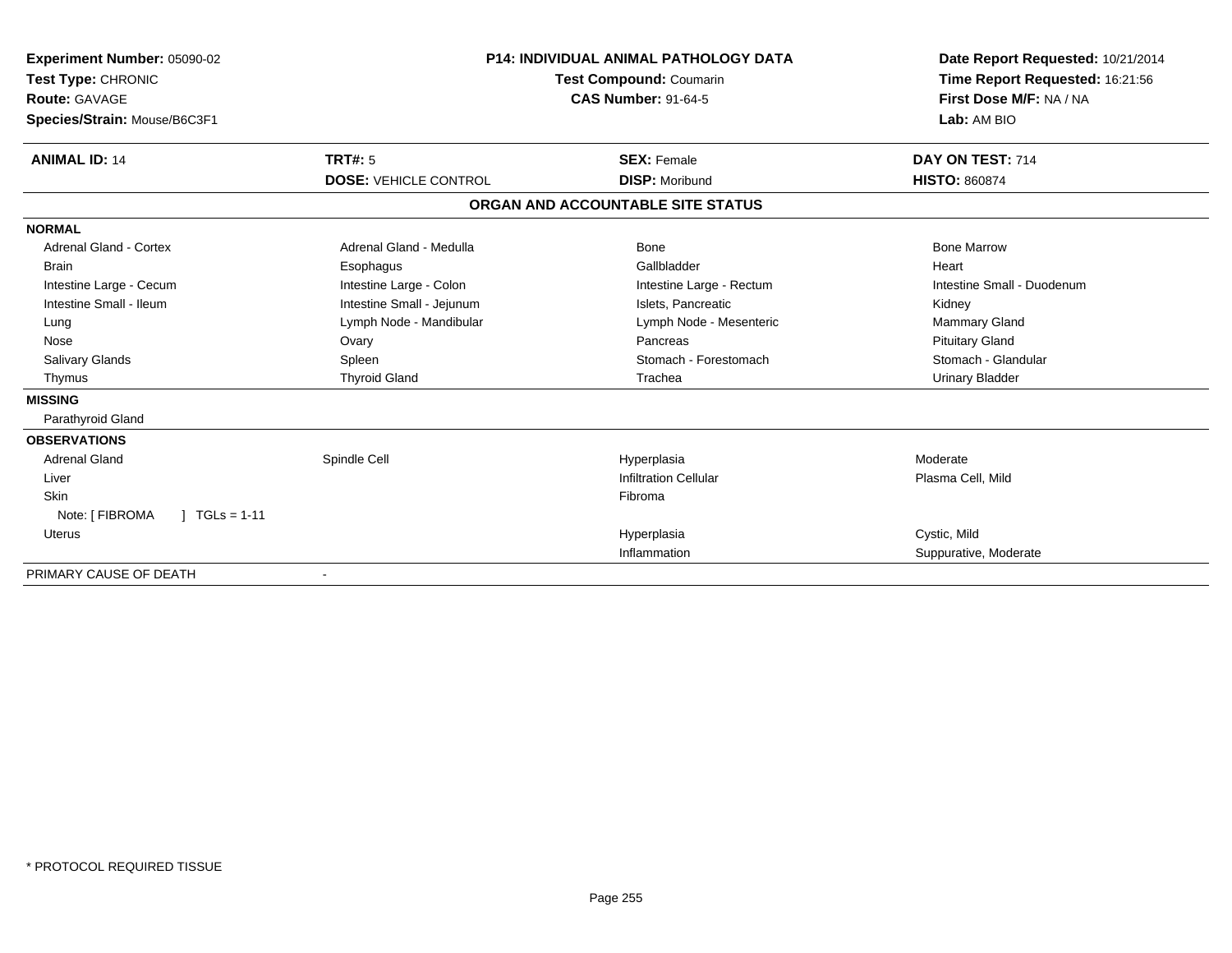| Experiment Number: 05090-02                     | <b>P14: INDIVIDUAL ANIMAL PATHOLOGY DATA</b><br>Test Compound: Coumarin |                                   | Date Report Requested: 10/21/2014 |
|-------------------------------------------------|-------------------------------------------------------------------------|-----------------------------------|-----------------------------------|
| Test Type: CHRONIC                              |                                                                         |                                   | Time Report Requested: 16:21:56   |
| <b>Route: GAVAGE</b>                            |                                                                         | <b>CAS Number: 91-64-5</b>        | First Dose M/F: NA / NA           |
| Species/Strain: Mouse/B6C3F1                    |                                                                         |                                   | Lab: AM BIO                       |
| <b>ANIMAL ID: 15</b>                            | <b>TRT#: 5</b>                                                          | <b>SEX: Female</b>                | DAY ON TEST: 708                  |
|                                                 | <b>DOSE: VEHICLE CONTROL</b>                                            | <b>DISP: Dead</b>                 | <b>HISTO: 860875</b>              |
|                                                 |                                                                         | ORGAN AND ACCOUNTABLE SITE STATUS |                                   |
| <b>NORMAL</b>                                   |                                                                         |                                   |                                   |
| <b>Adrenal Gland - Cortex</b>                   | Adrenal Gland - Medulla                                                 | Bone                              | <b>Bone Marrow</b>                |
| Esophagus                                       | Heart                                                                   | Islets, Pancreatic                | Kidney                            |
| Liver                                           | Lymph Node - Mandibular                                                 | Mammary Gland                     | Nose                              |
| Pancreas                                        | <b>Salivary Glands</b>                                                  | Skin                              | Thymus                            |
| <b>Thyroid Gland</b>                            | Trachea                                                                 |                                   |                                   |
| <b>MISSING</b>                                  |                                                                         |                                   |                                   |
| Parathyroid Gland                               | <b>Pituitary Gland</b>                                                  |                                   |                                   |
| <b>AUTO PRECLUDES DIAG.</b>                     |                                                                         |                                   |                                   |
| Brain                                           | Gallbladder                                                             | Intestine Large - Cecum           | Intestine Large - Colon           |
| Intestine Large - Rectum                        | Intestine Small - Duodenum                                              | Intestine Small - Ileum           | Intestine Small - Jejunum         |
| Lymph Node - Mesenteric                         | Stomach - Forestomach                                                   | Stomach - Glandular               |                                   |
| <b>OBSERVATIONS</b>                             |                                                                         |                                   |                                   |
| <b>Adrenal Gland</b>                            | Spindle Cell                                                            | Hyperplasia                       | Mild                              |
| Lung                                            |                                                                         | Alveolar/Bronchiolar Adenoma      |                                   |
| Note: [ ALV BRON ADEN ] TGLs = 3-11             |                                                                         |                                   |                                   |
| Ovary                                           |                                                                         | Inflammation                      | Suppurative, Marked               |
| Note: $[INFLAMMATION ] TGLs = 1-12$             |                                                                         |                                   |                                   |
| Spleen                                          |                                                                         | Inflammation                      | Suppurative, Moderate             |
| Note: [INFLAMMATION ] TGLs = 4-5                |                                                                         |                                   |                                   |
| <b>Urinary Bladder</b>                          |                                                                         | <b>Infiltration Cellular</b>      | Lymphocyte, Minimal               |
| <b>Uterus</b>                                   |                                                                         | Inflammation                      | Suppurative, Moderate             |
| Note: $\lceil$ INFLAMMATION $\lceil$ TGLs = 2-8 |                                                                         |                                   |                                   |
| PRIMARY CAUSE OF DEATH                          | $\sim$                                                                  |                                   |                                   |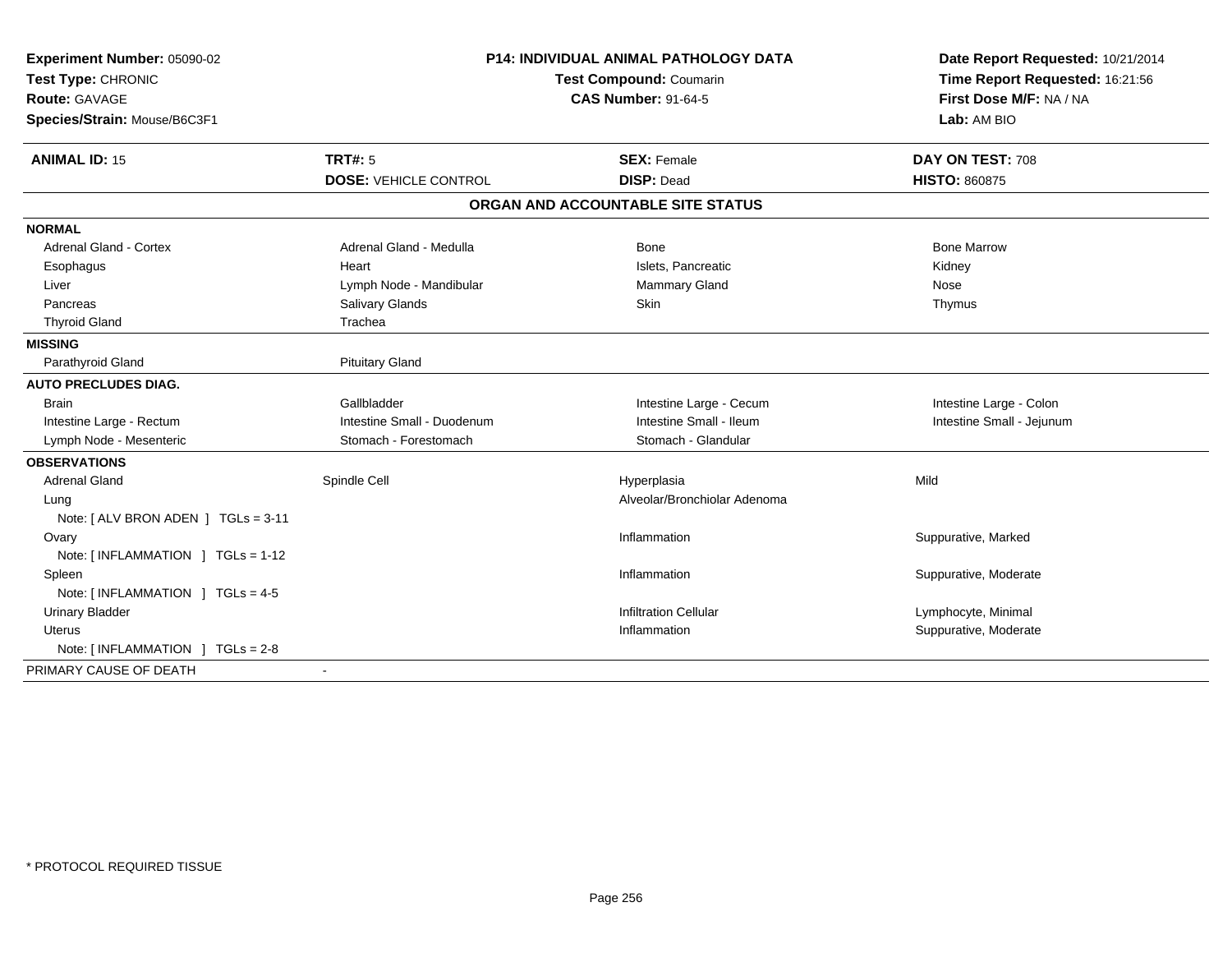| Experiment Number: 05090-02<br>Test Type: CHRONIC<br><b>Route: GAVAGE</b><br>Species/Strain: Mouse/B6C3F1 | <b>P14: INDIVIDUAL ANIMAL PATHOLOGY DATA</b><br>Test Compound: Coumarin<br><b>CAS Number: 91-64-5</b> |                                   | Date Report Requested: 10/21/2014<br>Time Report Requested: 16:21:56<br>First Dose M/F: NA / NA<br>Lab: AM BIO |
|-----------------------------------------------------------------------------------------------------------|-------------------------------------------------------------------------------------------------------|-----------------------------------|----------------------------------------------------------------------------------------------------------------|
| <b>ANIMAL ID: 16</b>                                                                                      | <b>TRT#: 5</b>                                                                                        | <b>SEX: Female</b>                | DAY ON TEST: 734                                                                                               |
|                                                                                                           | <b>DOSE: VEHICLE CONTROL</b>                                                                          | <b>DISP: Terminal Sacrifice</b>   | <b>HISTO: 860876</b>                                                                                           |
|                                                                                                           |                                                                                                       | ORGAN AND ACCOUNTABLE SITE STATUS |                                                                                                                |
| <b>NORMAL</b>                                                                                             |                                                                                                       |                                   |                                                                                                                |
| <b>Adrenal Gland - Cortex</b>                                                                             | Adrenal Gland - Medulla                                                                               | <b>Bone</b>                       | <b>Bone Marrow</b>                                                                                             |
| <b>Brain</b>                                                                                              | Esophagus                                                                                             | Gallbladder                       | Heart                                                                                                          |
| Intestine Large - Cecum                                                                                   | Intestine Large - Colon                                                                               | Intestine Large - Rectum          | Intestine Small - Duodenum                                                                                     |
| Intestine Small - Ileum                                                                                   | Intestine Small - Jejunum                                                                             | Islets, Pancreatic                | Kidney                                                                                                         |
| Liver                                                                                                     | Lymph Node - Mandibular                                                                               | Lymph Node - Mesenteric           | Mammary Gland                                                                                                  |
| Nose                                                                                                      | Ovary                                                                                                 | Pancreas                          | Parathyroid Gland                                                                                              |
| <b>Skin</b>                                                                                               | Spleen                                                                                                | Stomach - Forestomach             | Stomach - Glandular                                                                                            |
| Thymus                                                                                                    | <b>Thyroid Gland</b>                                                                                  | Trachea                           |                                                                                                                |
| <b>OBSERVATIONS</b>                                                                                       |                                                                                                       |                                   |                                                                                                                |
| <b>Adrenal Gland</b>                                                                                      | Spindle Cell                                                                                          | Hyperplasia                       | Mild                                                                                                           |
| Lung                                                                                                      |                                                                                                       | Hyperplasia                       | Histiocytic, Minimal                                                                                           |
| <b>Pituitary Gland</b>                                                                                    | <b>Pars Distalis</b>                                                                                  | Adenoma                           |                                                                                                                |
| <b>Salivary Glands</b>                                                                                    |                                                                                                       | <b>Infiltration Cellular</b>      | Lymphocyte, Minimal                                                                                            |
| <b>Urinary Bladder</b>                                                                                    |                                                                                                       | <b>Infiltration Cellular</b>      | Lymphocyte, Minimal                                                                                            |
| Uterus                                                                                                    |                                                                                                       | Hydrometra                        | Moderate                                                                                                       |
| Note: [ HYDROMETRA<br>$1 TGLs = 1-8$                                                                      |                                                                                                       |                                   |                                                                                                                |
| PRIMARY CAUSE OF DEATH                                                                                    |                                                                                                       |                                   |                                                                                                                |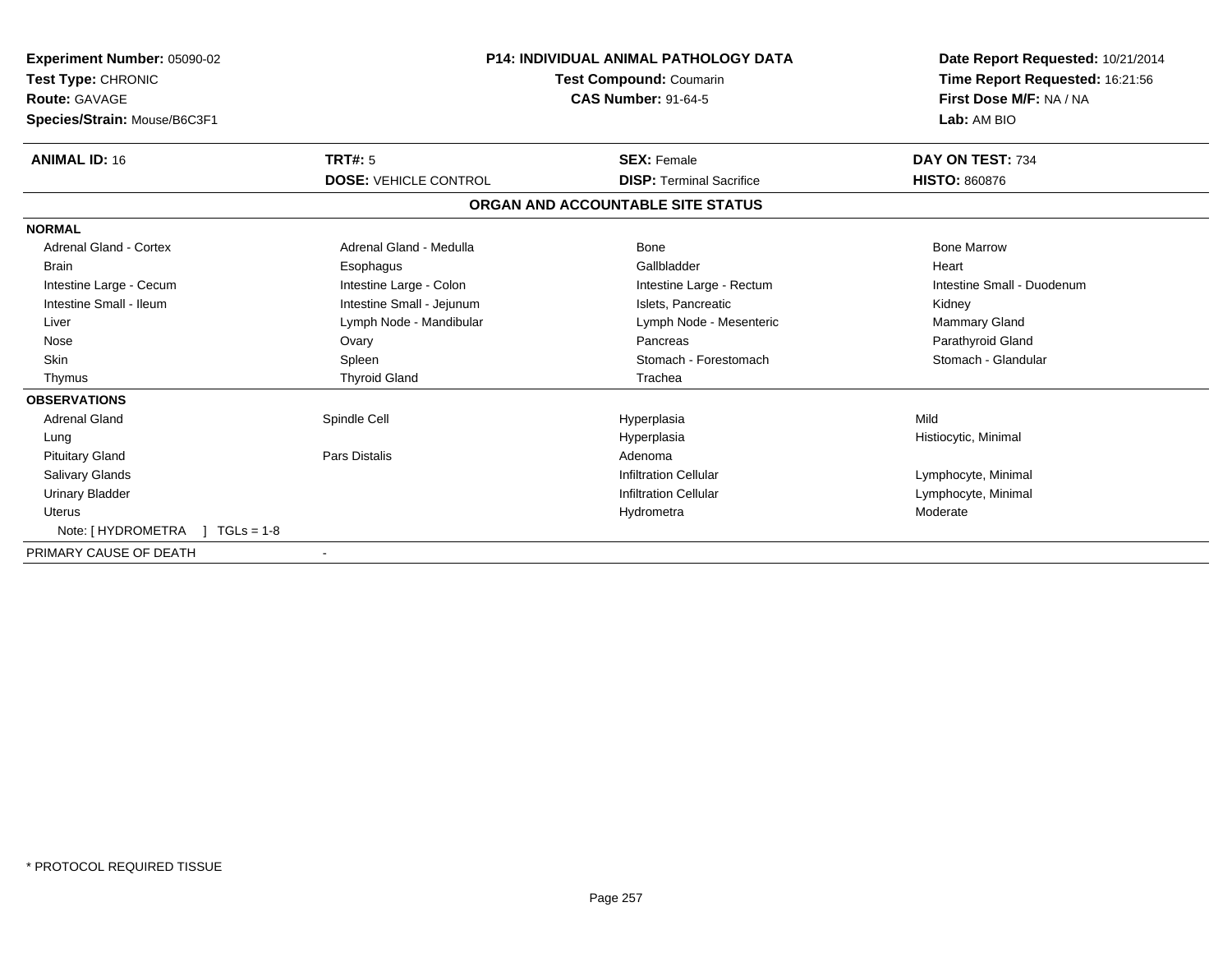| Experiment Number: 05090-02<br>Test Type: CHRONIC<br><b>Route: GAVAGE</b><br>Species/Strain: Mouse/B6C3F1 | P14: INDIVIDUAL ANIMAL PATHOLOGY DATA<br><b>Test Compound: Coumarin</b><br><b>CAS Number: 91-64-5</b> |                                   | Date Report Requested: 10/21/2014<br>Time Report Requested: 16:21:56<br>First Dose M/F: NA / NA<br>Lab: AM BIO |
|-----------------------------------------------------------------------------------------------------------|-------------------------------------------------------------------------------------------------------|-----------------------------------|----------------------------------------------------------------------------------------------------------------|
| <b>ANIMAL ID: 17</b>                                                                                      | <b>TRT#: 5</b>                                                                                        | <b>SEX: Female</b>                | DAY ON TEST: 557                                                                                               |
|                                                                                                           | <b>DOSE: VEHICLE CONTROL</b>                                                                          | <b>DISP: Moribund</b>             | <b>HISTO: 860877</b>                                                                                           |
|                                                                                                           |                                                                                                       | ORGAN AND ACCOUNTABLE SITE STATUS |                                                                                                                |
| <b>NORMAL</b>                                                                                             |                                                                                                       |                                   |                                                                                                                |
| Adrenal Gland - Cortex                                                                                    | Adrenal Gland - Medulla                                                                               | Bone                              | <b>Bone Marrow</b>                                                                                             |
| <b>Brain</b>                                                                                              | Esophagus                                                                                             | Gallbladder                       | Heart                                                                                                          |
| Intestine Large - Colon                                                                                   | Intestine Large - Rectum                                                                              | Intestine Small - Duodenum        | Intestine Small - Ileum                                                                                        |
| Intestine Small - Jejunum                                                                                 | Islets, Pancreatic                                                                                    | Lung                              | Lymph Node - Mandibular                                                                                        |
| Mammary Gland                                                                                             | Nose                                                                                                  | Pancreas                          | Parathyroid Gland                                                                                              |
| <b>Pituitary Gland</b>                                                                                    | Salivary Glands                                                                                       | Skin                              | Spleen                                                                                                         |
| Stomach - Forestomach                                                                                     | Stomach - Glandular                                                                                   | Thymus                            | <b>Thyroid Gland</b>                                                                                           |
| Trachea                                                                                                   | <b>Urinary Bladder</b>                                                                                |                                   |                                                                                                                |
| <b>MISSING</b>                                                                                            |                                                                                                       |                                   |                                                                                                                |
| Intestine Large - Cecum                                                                                   |                                                                                                       |                                   |                                                                                                                |
| <b>OBSERVATIONS</b>                                                                                       |                                                                                                       |                                   |                                                                                                                |
| Kidney                                                                                                    | <b>Collect Tub</b>                                                                                    | Pigmentation                      | Hemoglobin, Moderate                                                                                           |
| Liver                                                                                                     |                                                                                                       | <b>Necrosis</b>                   | Coagulative, Minimal                                                                                           |
| Lymph Node                                                                                                | Mesenteric                                                                                            | Hyperplasia                       | Lymphoid, Marked                                                                                               |
|                                                                                                           | Mesenteric                                                                                            | Inflammation                      | Suppurative, Mild                                                                                              |
| Note: [INFLAMMATION ] TGLs = 3-4<br>Note: [HYPERPLASIA ] TGLs = 3-4                                       |                                                                                                       |                                   |                                                                                                                |
| Ovary<br>Note: OVARIAN CYST SURROUNDS SECTIONS OF SMALL BOWEL                                             | Follicle                                                                                              | Cyst                              | Marked                                                                                                         |
| Note: [ CYST<br>$\sqrt{ }$ TGLs = 1-5                                                                     |                                                                                                       |                                   |                                                                                                                |
| Uterus                                                                                                    |                                                                                                       | Hyperplasia                       | Cystic, Mild                                                                                                   |
| Vagina                                                                                                    |                                                                                                       | Hyperkeratosis                    | Moderate                                                                                                       |
|                                                                                                           |                                                                                                       | Inflammation                      | Suppurative, Mild                                                                                              |
| Note: [INFLAMMATION ] TGLs = 2-5                                                                          |                                                                                                       |                                   |                                                                                                                |
| Note: [ HYPERKERATOSIS ] TGLs = 2-5                                                                       |                                                                                                       |                                   |                                                                                                                |
| PRIMARY CAUSE OF DEATH                                                                                    |                                                                                                       |                                   |                                                                                                                |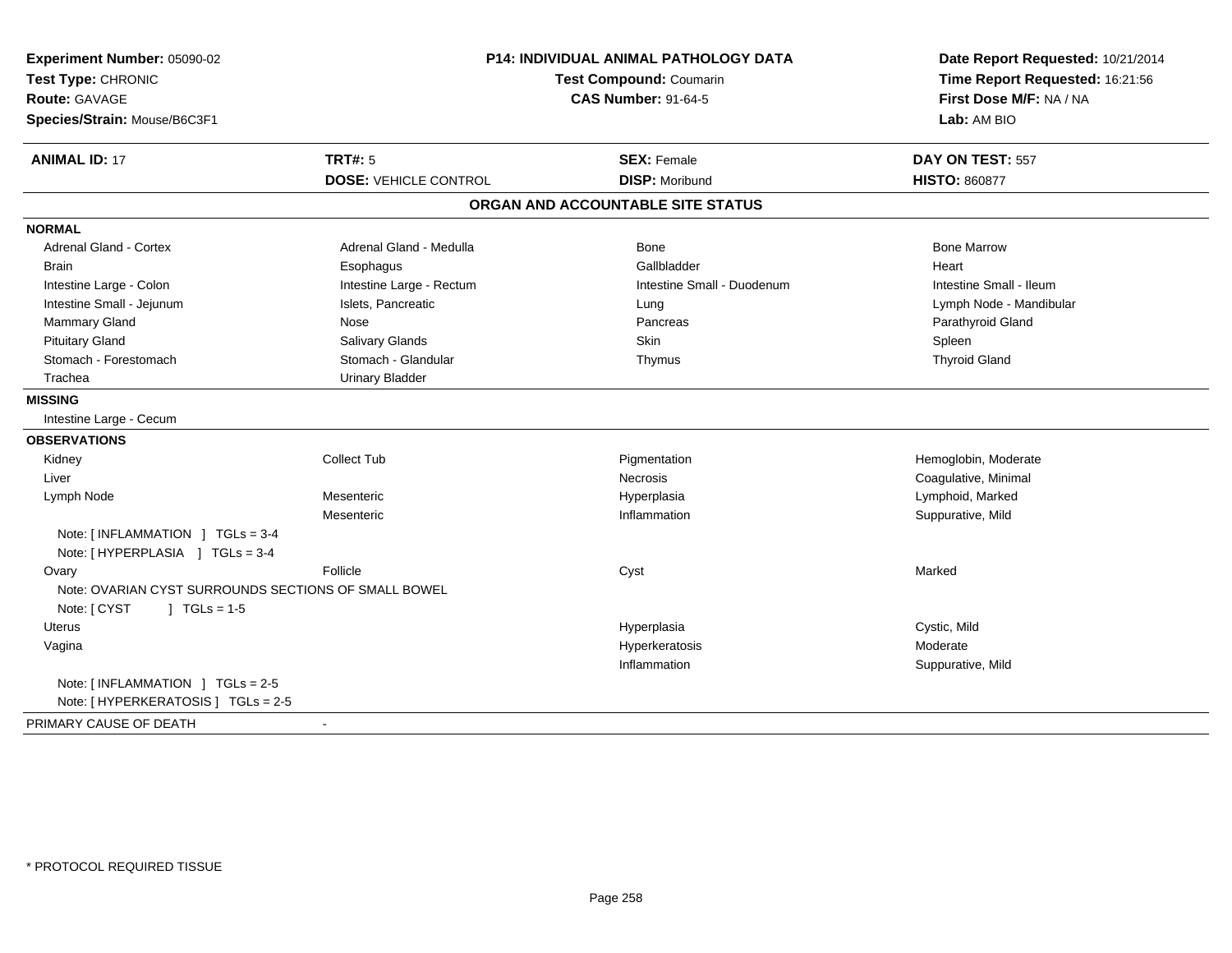| Experiment Number: 05090-02         | <b>P14: INDIVIDUAL ANIMAL PATHOLOGY DATA</b> |                                   | Date Report Requested: 10/21/2014 |  |
|-------------------------------------|----------------------------------------------|-----------------------------------|-----------------------------------|--|
| Test Type: CHRONIC                  |                                              | <b>Test Compound: Coumarin</b>    | Time Report Requested: 16:21:56   |  |
| Route: GAVAGE                       | <b>CAS Number: 91-64-5</b>                   |                                   | First Dose M/F: NA / NA           |  |
| Species/Strain: Mouse/B6C3F1        |                                              |                                   | Lab: AM BIO                       |  |
| <b>ANIMAL ID: 19</b>                | <b>TRT#: 5</b>                               | <b>SEX: Female</b>                | DAY ON TEST: 455                  |  |
|                                     | <b>DOSE: VEHICLE CONTROL</b>                 | <b>DISP: Interval Sacrifice</b>   | <b>HISTO: 860879</b>              |  |
|                                     |                                              | ORGAN AND ACCOUNTABLE SITE STATUS |                                   |  |
| <b>NORMAL</b>                       |                                              |                                   |                                   |  |
| <b>Adrenal Gland - Cortex</b>       | Adrenal Gland - Medulla                      | <b>Bone</b>                       | <b>Bone Marrow</b>                |  |
| <b>Brain</b>                        | Esophagus                                    | Gallbladder                       | Heart                             |  |
| Intestine Large - Cecum             | Intestine Large - Colon                      | Intestine Large - Rectum          | Intestine Small - Duodenum        |  |
| Intestine Small - Ileum             | Intestine Small - Jejunum                    | Islets, Pancreatic                | Kidney                            |  |
| Lung                                | Lymph Node - Mandibular                      | Lymph Node - Mesenteric           | <b>Mammary Gland</b>              |  |
| Nose                                | Ovary                                        | Pancreas                          | Parathyroid Gland                 |  |
| <b>Pituitary Gland</b>              | Spleen                                       | Stomach - Forestomach             | Stomach - Glandular               |  |
| Thymus                              | <b>Thyroid Gland</b>                         | Trachea                           | <b>Urinary Bladder</b>            |  |
| <b>OBSERVATIONS</b>                 |                                              |                                   |                                   |  |
| <b>Adrenal Gland</b>                | Spindle Cell                                 | Hyperplasia                       | Mild                              |  |
| Note: ADRENAL-A CELL HYPERPLASIA.   |                                              |                                   |                                   |  |
| Liver                               |                                              | <b>Infiltration Cellular</b>      | Lymphocyte, Minimal               |  |
| <b>Salivary Glands</b>              |                                              | <b>Infiltration Cellular</b>      | Lymphocyte, Mild                  |  |
| <b>Skin</b>                         |                                              | Hyperkeratosis                    | Mild                              |  |
| Note: [ HYPERKERATOSIS ] TGLs = 1-8 |                                              |                                   |                                   |  |
| <b>Uterus</b>                       |                                              | Hyperplasia                       | Cystic, Mild                      |  |
| PRIMARY CAUSE OF DEATH              |                                              |                                   |                                   |  |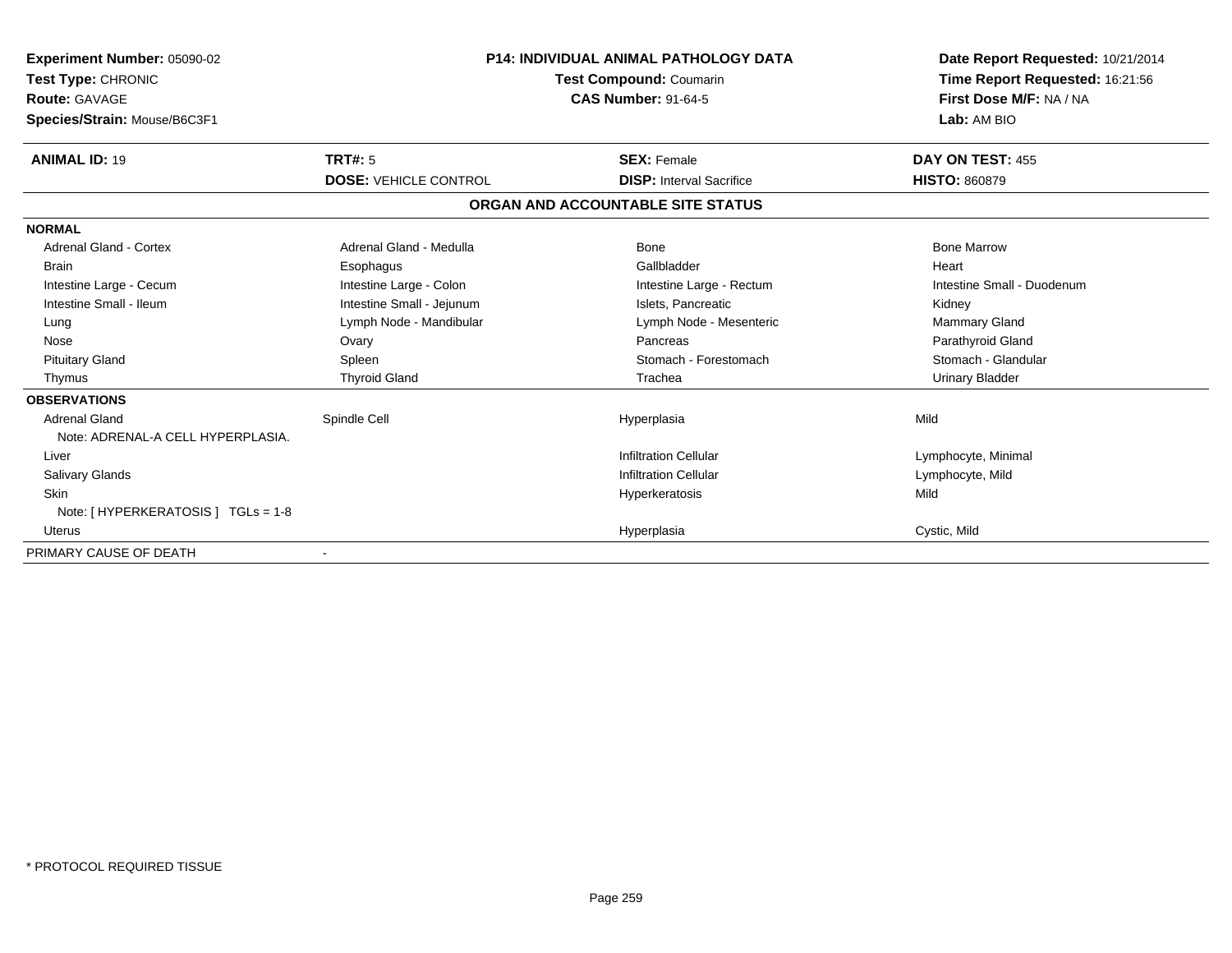| Experiment Number: 05090-02<br>Test Type: CHRONIC<br><b>Route: GAVAGE</b><br>Species/Strain: Mouse/B6C3F1 | <b>P14: INDIVIDUAL ANIMAL PATHOLOGY DATA</b><br><b>Test Compound: Coumarin</b><br><b>CAS Number: 91-64-5</b> |                                   | Date Report Requested: 10/21/2014<br>Time Report Requested: 16:21:56<br>First Dose M/F: NA / NA<br>Lab: AM BIO |
|-----------------------------------------------------------------------------------------------------------|--------------------------------------------------------------------------------------------------------------|-----------------------------------|----------------------------------------------------------------------------------------------------------------|
| <b>ANIMAL ID: 21</b>                                                                                      | TRT#: 5                                                                                                      | <b>SEX: Female</b>                | DAY ON TEST: 729                                                                                               |
|                                                                                                           | <b>DOSE: VEHICLE CONTROL</b>                                                                                 | <b>DISP: Terminal Sacrifice</b>   | <b>HISTO: 860881</b>                                                                                           |
|                                                                                                           |                                                                                                              | ORGAN AND ACCOUNTABLE SITE STATUS |                                                                                                                |
| <b>NORMAL</b>                                                                                             |                                                                                                              |                                   |                                                                                                                |
| Adrenal Gland - Cortex                                                                                    | Adrenal Gland - Medulla                                                                                      | Bone                              | <b>Bone Marrow</b>                                                                                             |
| <b>Brain</b>                                                                                              | Esophagus                                                                                                    | Gallbladder                       | Heart                                                                                                          |
| Intestine Large - Cecum                                                                                   | Intestine Large - Colon                                                                                      | Intestine Large - Rectum          | Intestine Small - Duodenum                                                                                     |
| Intestine Small - Ileum                                                                                   | Intestine Small - Jejunum                                                                                    | Islets, Pancreatic                | Liver                                                                                                          |
| Lung                                                                                                      | Lymph Node - Mandibular                                                                                      | Lymph Node - Mesenteric           | <b>Mammary Gland</b>                                                                                           |
| Nose                                                                                                      | Ovary                                                                                                        | Parathyroid Gland                 | <b>Pituitary Gland</b>                                                                                         |
| <b>Salivary Glands</b>                                                                                    | <b>Skin</b>                                                                                                  | Spleen                            | Stomach - Forestomach                                                                                          |
| Stomach - Glandular                                                                                       | Thymus                                                                                                       | <b>Thyroid Gland</b>              | Trachea                                                                                                        |
| <b>Urinary Bladder</b>                                                                                    |                                                                                                              |                                   |                                                                                                                |
| <b>OBSERVATIONS</b>                                                                                       |                                                                                                              |                                   |                                                                                                                |
| <b>Adrenal Gland</b>                                                                                      | Spindle Cell                                                                                                 | Hyperplasia                       | Mild                                                                                                           |
| Kidney                                                                                                    |                                                                                                              | <b>Infiltration Cellular</b>      | Lymphocyte, Minimal                                                                                            |
| Mesentery                                                                                                 | Fat                                                                                                          | Necrosis                          | Coagulative, Moderate                                                                                          |
| Note: [ NECROSIS<br>$1 TGLs = 1-11$                                                                       |                                                                                                              |                                   |                                                                                                                |
| Pancreas                                                                                                  |                                                                                                              | Atrophy                           | Mild                                                                                                           |
| <b>Uterus</b>                                                                                             |                                                                                                              | Hyperplasia                       | Cystic, Mild                                                                                                   |
| PRIMARY CAUSE OF DEATH                                                                                    |                                                                                                              |                                   |                                                                                                                |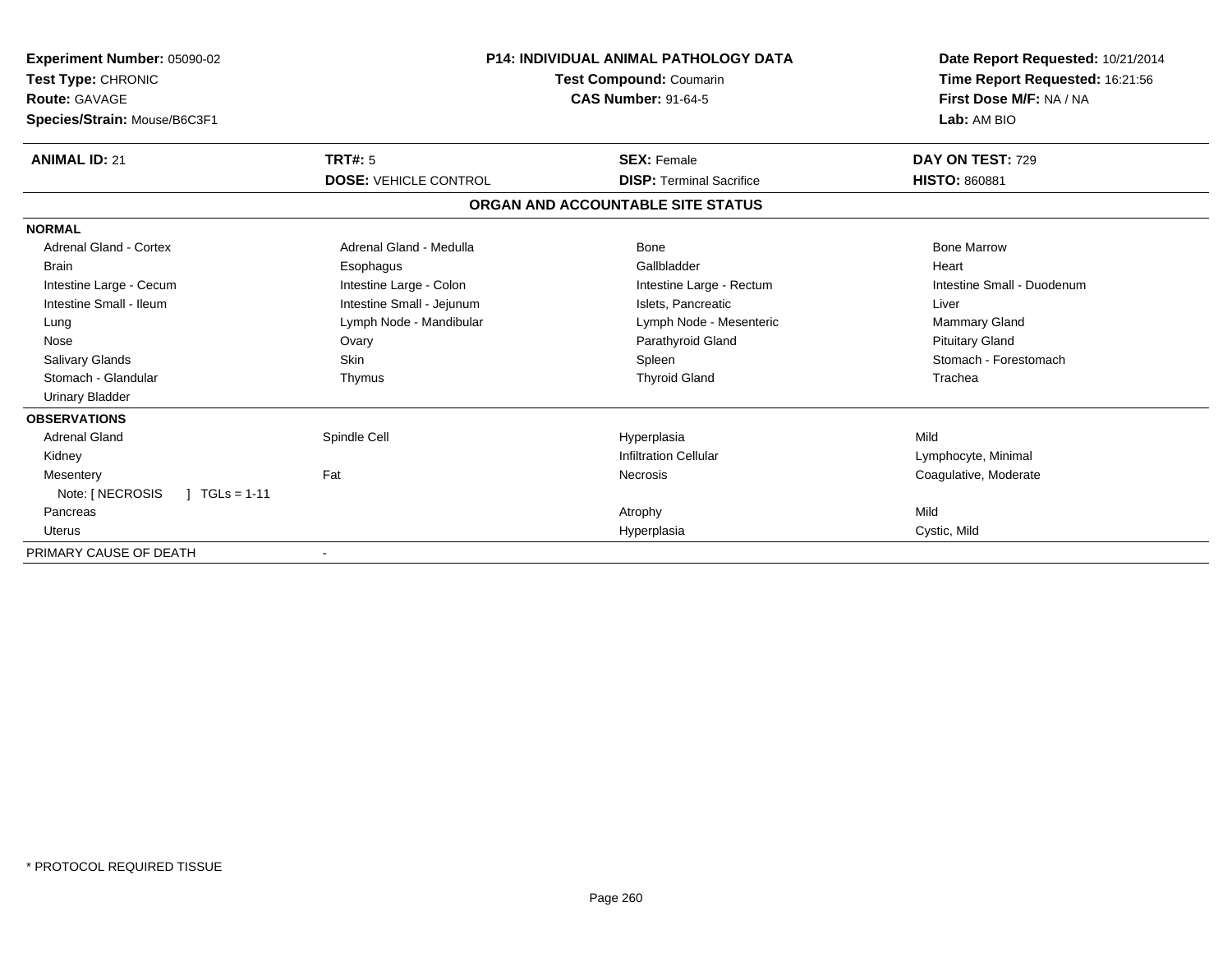| Experiment Number: 05090-02<br>Test Type: CHRONIC<br><b>Route: GAVAGE</b><br>Species/Strain: Mouse/B6C3F1 |                              | <b>P14: INDIVIDUAL ANIMAL PATHOLOGY DATA</b><br><b>Test Compound: Coumarin</b><br><b>CAS Number: 91-64-5</b> | Date Report Requested: 10/21/2014<br>Time Report Requested: 16:21:56<br>First Dose M/F: NA / NA<br>Lab: AM BIO |
|-----------------------------------------------------------------------------------------------------------|------------------------------|--------------------------------------------------------------------------------------------------------------|----------------------------------------------------------------------------------------------------------------|
| <b>ANIMAL ID: 22</b>                                                                                      | <b>TRT#: 5</b>               | <b>SEX: Female</b>                                                                                           | DAY ON TEST: 734                                                                                               |
|                                                                                                           | <b>DOSE: VEHICLE CONTROL</b> | <b>DISP: Terminal Sacrifice</b>                                                                              | <b>HISTO: 860882</b>                                                                                           |
|                                                                                                           |                              | ORGAN AND ACCOUNTABLE SITE STATUS                                                                            |                                                                                                                |
| <b>NORMAL</b>                                                                                             |                              |                                                                                                              |                                                                                                                |
| <b>Adrenal Gland - Cortex</b>                                                                             | Adrenal Gland - Medulla      | Bone                                                                                                         | <b>Bone Marrow</b>                                                                                             |
| <b>Brain</b>                                                                                              | Esophagus                    | Heart                                                                                                        | Intestine Large - Cecum                                                                                        |
| Intestine Large - Colon                                                                                   | Intestine Large - Rectum     | Intestine Small - Duodenum                                                                                   | Intestine Small - Ileum                                                                                        |
| Intestine Small - Jejunum                                                                                 | Islets, Pancreatic           | Kidney                                                                                                       | Lung                                                                                                           |
| Lymph Node - Mandibular                                                                                   | Lymph Node - Mesenteric      | Mammary Gland                                                                                                | Nose                                                                                                           |
| Pancreas                                                                                                  | Parathyroid Gland            | <b>Salivary Glands</b>                                                                                       | Skin                                                                                                           |
| Spleen                                                                                                    | Stomach - Forestomach        | Stomach - Glandular                                                                                          | <b>Thyroid Gland</b>                                                                                           |
| Trachea                                                                                                   | <b>Urinary Bladder</b>       |                                                                                                              |                                                                                                                |
| <b>MISSING</b>                                                                                            |                              |                                                                                                              |                                                                                                                |
| Gallbladder                                                                                               | <b>Pituitary Gland</b>       | Thymus                                                                                                       |                                                                                                                |
| <b>OBSERVATIONS</b>                                                                                       |                              |                                                                                                              |                                                                                                                |
| <b>Adrenal Gland</b>                                                                                      | Spindle Cell                 | Hyperplasia                                                                                                  | Minimal                                                                                                        |
| Liver                                                                                                     |                              | <b>Eosinophilic Focus</b>                                                                                    | Mild                                                                                                           |
| Mesentery                                                                                                 | Fat                          | Necrosis                                                                                                     | Coagulative, Moderate                                                                                          |
| Note: [ NECROSIS<br>$\mid$ TGLs = 1,4-11                                                                  |                              |                                                                                                              |                                                                                                                |
| Ovary                                                                                                     | Follicle                     | Cyst                                                                                                         | Mild                                                                                                           |
| Note: [ CYST<br>$\sqrt{ }$ TGLs = 3-8.1                                                                   |                              |                                                                                                              |                                                                                                                |
| <b>Uterus</b>                                                                                             |                              | Hyperplasia                                                                                                  | Cystic, Moderate                                                                                               |
| Note: [HYPERPLASIA ] TGLs = 2-8                                                                           |                              |                                                                                                              |                                                                                                                |
| PRIMARY CAUSE OF DEATH                                                                                    |                              |                                                                                                              |                                                                                                                |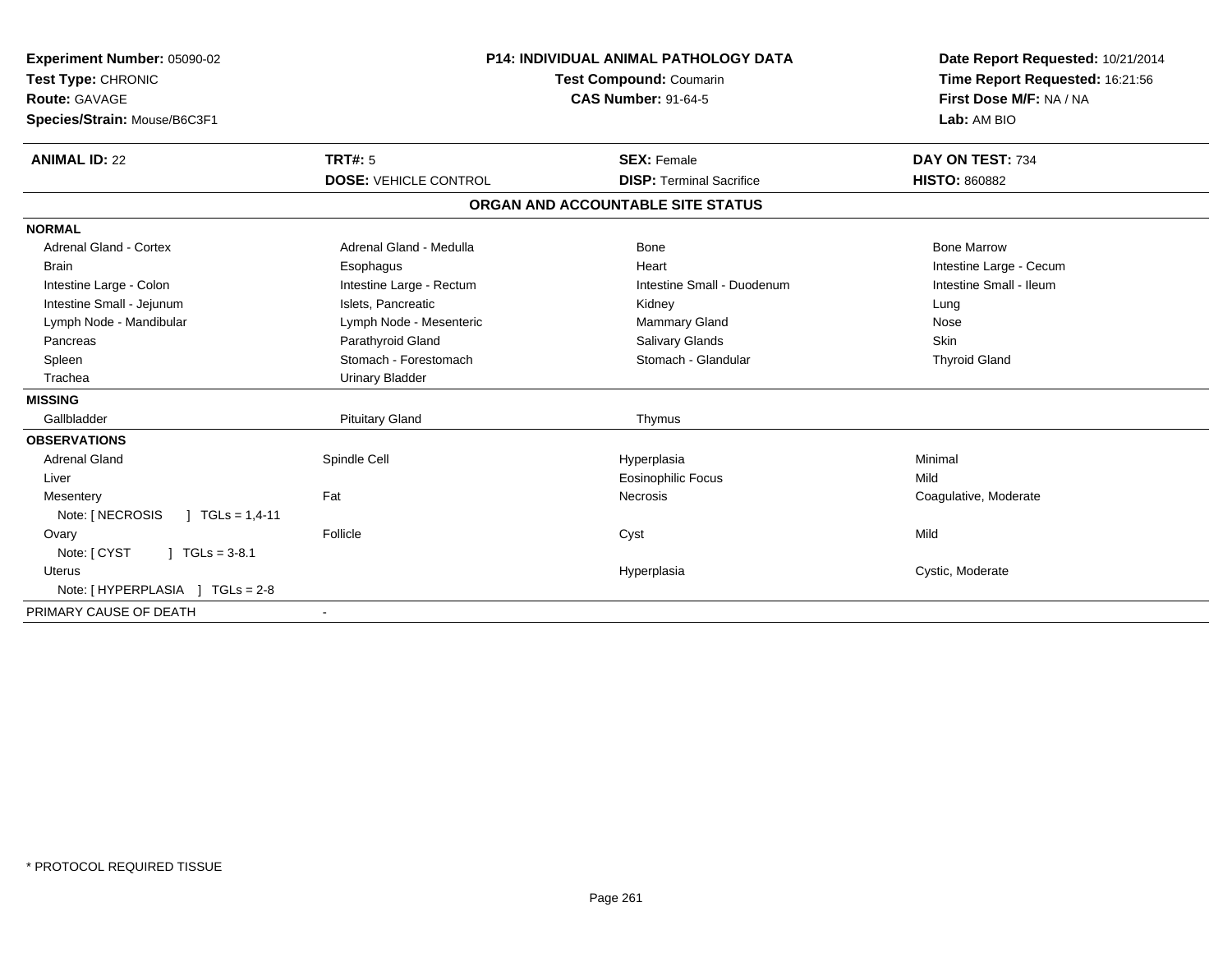| Experiment Number: 05090-02<br>Test Type: CHRONIC<br>Route: GAVAGE<br>Species/Strain: Mouse/B6C3F1 | P14: INDIVIDUAL ANIMAL PATHOLOGY DATA<br><b>Test Compound: Coumarin</b><br><b>CAS Number: 91-64-5</b> |                                         | Date Report Requested: 10/21/2014<br>Time Report Requested: 16:21:56<br>First Dose M/F: NA / NA<br>Lab: AM BIO |
|----------------------------------------------------------------------------------------------------|-------------------------------------------------------------------------------------------------------|-----------------------------------------|----------------------------------------------------------------------------------------------------------------|
| <b>ANIMAL ID: 23</b>                                                                               | <b>TRT#: 5</b><br><b>DOSE: VEHICLE CONTROL</b>                                                        | <b>SEX: Female</b><br><b>DISP: Dead</b> | DAY ON TEST: 550<br><b>HISTO: 860883</b>                                                                       |
|                                                                                                    |                                                                                                       | ORGAN AND ACCOUNTABLE SITE STATUS       |                                                                                                                |
| <b>NORMAL</b>                                                                                      |                                                                                                       |                                         |                                                                                                                |
| Bone                                                                                               | <b>Bone Marrow</b>                                                                                    | Esophagus                               | Mammary Gland                                                                                                  |
| Nose                                                                                               |                                                                                                       |                                         |                                                                                                                |
| <b>MISSING</b>                                                                                     |                                                                                                       |                                         |                                                                                                                |
| Lymph Node - Mesenteric                                                                            | Parathyroid Gland                                                                                     |                                         |                                                                                                                |
| <b>AUTO PRECLUDES DIAG.</b>                                                                        |                                                                                                       |                                         |                                                                                                                |
| Adrenal Gland - Cortex                                                                             | Adrenal Gland - Medulla                                                                               | <b>Brain</b>                            | Gallbladder                                                                                                    |
| Intestine Large - Cecum                                                                            | Intestine Large - Colon                                                                               | Intestine Large - Rectum                | Intestine Small - Duodenum                                                                                     |
| Intestine Small - Ileum                                                                            | Intestine Small - Jejunum                                                                             | Islets, Pancreatic                      | Kidney                                                                                                         |
| Liver                                                                                              | Pancreas                                                                                              | <b>Pituitary Gland</b>                  | Stomach - Forestomach                                                                                          |
| Stomach - Glandular                                                                                | <b>Thyroid Gland</b>                                                                                  | Trachea                                 | <b>Urinary Bladder</b>                                                                                         |
| <b>OBSERVATIONS</b>                                                                                |                                                                                                       |                                         |                                                                                                                |
| Heart                                                                                              |                                                                                                       | Lymphoma Malignant                      |                                                                                                                |
| Lung                                                                                               |                                                                                                       | Lymphoma Malignant                      |                                                                                                                |
| Lymph Node                                                                                         | Mandibular                                                                                            | Lymphoma Malignant                      |                                                                                                                |
| Note: [LYMPH MAL ] TGLs = 4-3                                                                      |                                                                                                       |                                         |                                                                                                                |
| Ovary                                                                                              | Follicle                                                                                              | Cyst                                    | Marked                                                                                                         |
|                                                                                                    |                                                                                                       | Lymphoma Malignant                      |                                                                                                                |
| Note: [ CYST<br>$J \cdot TGLs = 2-5$                                                               |                                                                                                       |                                         |                                                                                                                |
| Salivary Glands                                                                                    |                                                                                                       | Lymphoma Malignant                      |                                                                                                                |
| Skin                                                                                               |                                                                                                       | Lymphoma Malignant                      |                                                                                                                |
| Spleen                                                                                             |                                                                                                       | Lymphoma Malignant                      |                                                                                                                |
| Note: [LYMPH MAL ] TGLs = 3-2                                                                      |                                                                                                       |                                         |                                                                                                                |
| Thymus                                                                                             |                                                                                                       | Lymphoma Malignant                      |                                                                                                                |
| <b>Uterus</b>                                                                                      |                                                                                                       | Lymphoma Malignant                      |                                                                                                                |
| PRIMARY CAUSE OF DEATH                                                                             | $\overline{\phantom{a}}$                                                                              |                                         |                                                                                                                |
| Animal Note: SEVERE AUTOLYTIC CHANGE                                                               |                                                                                                       |                                         |                                                                                                                |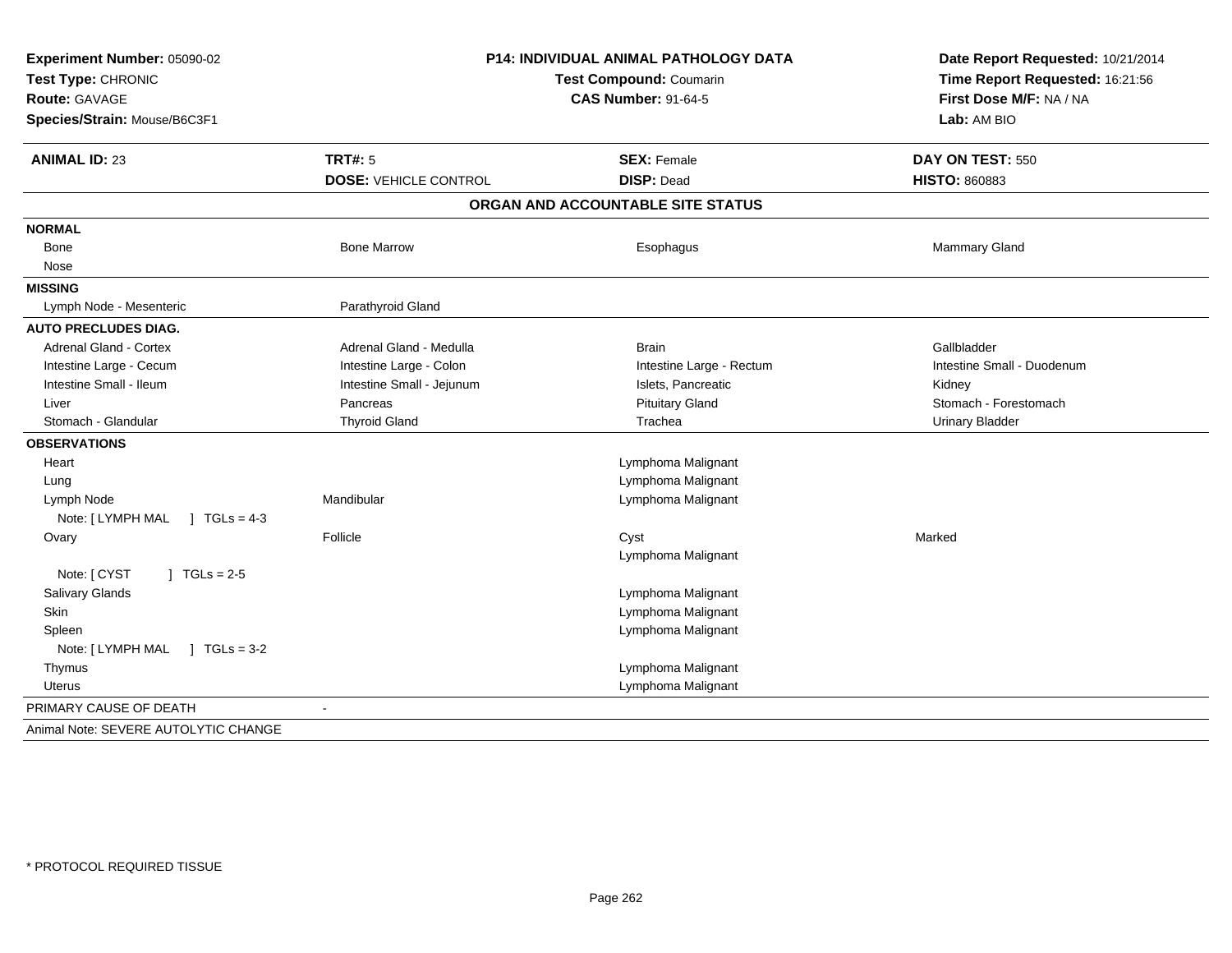| Experiment Number: 05090-02<br>Test Type: CHRONIC<br><b>Route: GAVAGE</b><br>Species/Strain: Mouse/B6C3F1 |                              | <b>P14: INDIVIDUAL ANIMAL PATHOLOGY DATA</b><br><b>Test Compound: Coumarin</b><br><b>CAS Number: 91-64-5</b> | Date Report Requested: 10/21/2014<br>Time Report Requested: 16:21:56<br>First Dose M/F: NA / NA<br>Lab: AM BIO |
|-----------------------------------------------------------------------------------------------------------|------------------------------|--------------------------------------------------------------------------------------------------------------|----------------------------------------------------------------------------------------------------------------|
| <b>ANIMAL ID: 24</b>                                                                                      | <b>TRT#: 5</b>               | <b>SEX: Female</b>                                                                                           | DAY ON TEST: 734                                                                                               |
|                                                                                                           | <b>DOSE: VEHICLE CONTROL</b> | <b>DISP: Terminal Sacrifice</b>                                                                              | <b>HISTO: 860884</b>                                                                                           |
|                                                                                                           |                              | ORGAN AND ACCOUNTABLE SITE STATUS                                                                            |                                                                                                                |
| <b>NORMAL</b>                                                                                             |                              |                                                                                                              |                                                                                                                |
| <b>Adrenal Gland - Cortex</b>                                                                             | Bone                         | <b>Bone Marrow</b>                                                                                           | <b>Brain</b>                                                                                                   |
| Esophagus                                                                                                 | Gallbladder                  | Heart                                                                                                        | Intestine Large - Cecum                                                                                        |
| Intestine Large - Colon                                                                                   | Intestine Large - Rectum     | Intestine Small - Duodenum                                                                                   | Intestine Small - Ileum                                                                                        |
| Intestine Small - Jejunum                                                                                 | Islets, Pancreatic           | Kidney                                                                                                       | Lung                                                                                                           |
| Lymph Node - Mandibular                                                                                   | Lymph Node - Mesenteric      | <b>Mammary Gland</b>                                                                                         | Nose                                                                                                           |
| Ovary                                                                                                     | Parathyroid Gland            | <b>Pituitary Gland</b>                                                                                       | <b>Skin</b>                                                                                                    |
| Spleen                                                                                                    | Stomach - Forestomach        | Stomach - Glandular                                                                                          | Thymus                                                                                                         |
| <b>Thyroid Gland</b>                                                                                      | Trachea                      |                                                                                                              |                                                                                                                |
| <b>MISSING</b>                                                                                            |                              |                                                                                                              |                                                                                                                |
| <b>Urinary Bladder</b>                                                                                    |                              |                                                                                                              |                                                                                                                |
| <b>OBSERVATIONS</b>                                                                                       |                              |                                                                                                              |                                                                                                                |
| <b>Adrenal Gland</b>                                                                                      | Medulla                      | Pheochromocytoma Benign                                                                                      |                                                                                                                |
| Liver                                                                                                     |                              | <b>Infiltration Cellular</b>                                                                                 | Lymphocyte, Mild                                                                                               |
| Pancreas                                                                                                  |                              | <b>Infiltration Cellular</b>                                                                                 | Lymphocyte, Mild                                                                                               |
| <b>Salivary Glands</b>                                                                                    |                              | <b>Infiltration Cellular</b>                                                                                 | Lymphocyte, Mild                                                                                               |
| <b>Uterus</b>                                                                                             |                              | Hyperplasia                                                                                                  | Cystic, Mild                                                                                                   |
| Note: [ HYPERPLASIA ] TGLs = 1-8                                                                          |                              |                                                                                                              |                                                                                                                |
| PRIMARY CAUSE OF DEATH                                                                                    |                              |                                                                                                              |                                                                                                                |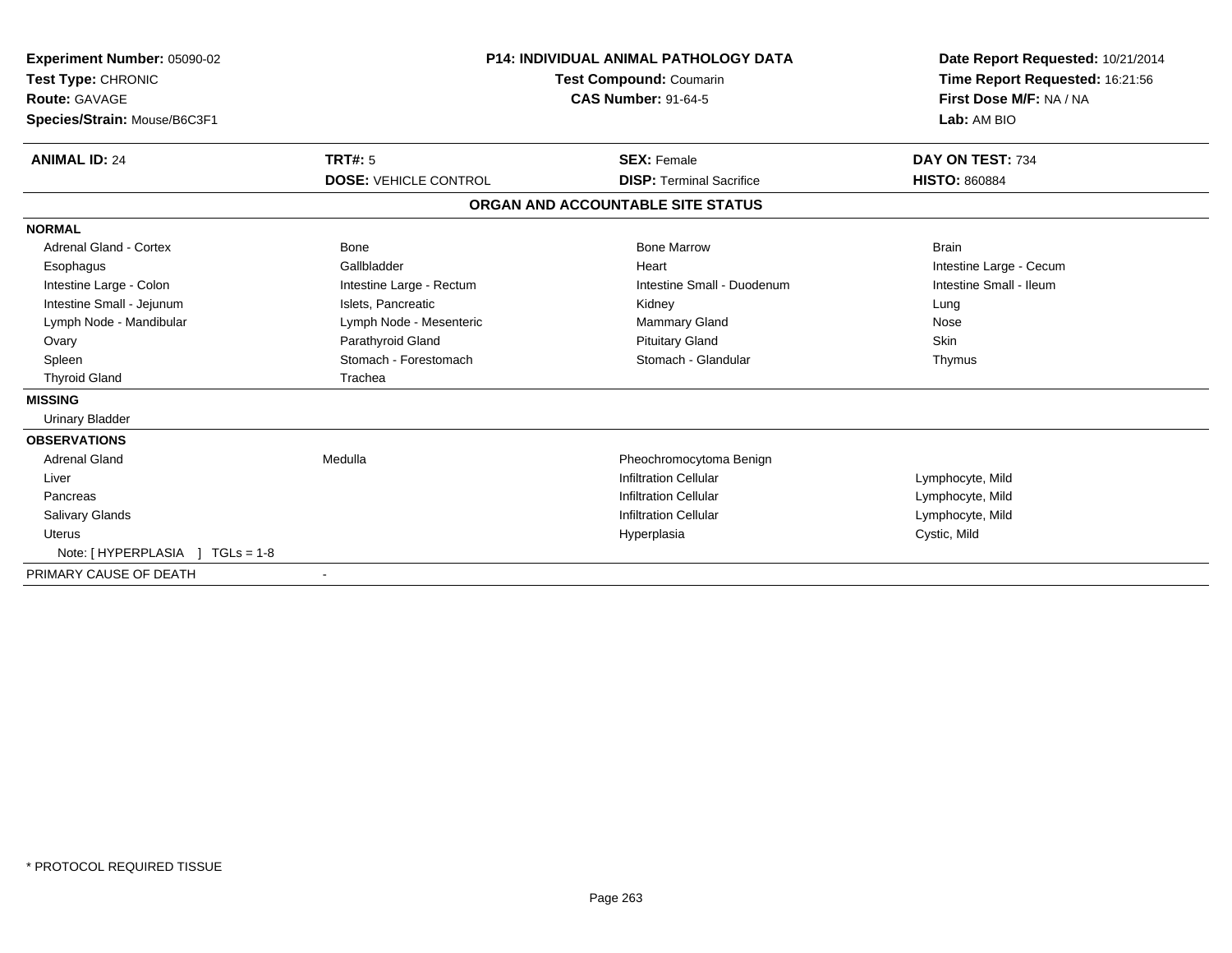| Experiment Number: 05090-02<br>Test Type: CHRONIC<br>Route: GAVAGE<br>Species/Strain: Mouse/B6C3F1 | P14: INDIVIDUAL ANIMAL PATHOLOGY DATA<br><b>Test Compound: Coumarin</b><br><b>CAS Number: 91-64-5</b> |                                                       | Date Report Requested: 10/21/2014<br>Time Report Requested: 16:21:56<br>First Dose M/F: NA / NA<br>Lab: AM BIO |
|----------------------------------------------------------------------------------------------------|-------------------------------------------------------------------------------------------------------|-------------------------------------------------------|----------------------------------------------------------------------------------------------------------------|
| <b>ANIMAL ID: 25</b>                                                                               | <b>TRT#: 5</b><br><b>DOSE: VEHICLE CONTROL</b>                                                        | <b>SEX: Female</b><br><b>DISP: Terminal Sacrifice</b> | DAY ON TEST: 732<br><b>HISTO: 860885</b>                                                                       |
|                                                                                                    |                                                                                                       | ORGAN AND ACCOUNTABLE SITE STATUS                     |                                                                                                                |
| <b>NORMAL</b>                                                                                      |                                                                                                       |                                                       |                                                                                                                |
| <b>Adrenal Gland - Cortex</b>                                                                      | Adrenal Gland - Medulla                                                                               | Bone                                                  | <b>Bone Marrow</b>                                                                                             |
| <b>Brain</b>                                                                                       |                                                                                                       | Gallbladder                                           | Heart                                                                                                          |
|                                                                                                    | Esophagus<br>Intestine Large - Colon                                                                  |                                                       | Intestine Small - Duodenum                                                                                     |
| Intestine Large - Cecum<br>Intestine Small - Ileum                                                 | Intestine Small - Jejunum                                                                             | Intestine Large - Rectum<br>Kidney                    |                                                                                                                |
| Lymph Node - Mandibular                                                                            | Mammary Gland                                                                                         | Nose                                                  | Lung<br>Pancreas                                                                                               |
| Parathyroid Gland                                                                                  | <b>Pituitary Gland</b>                                                                                | Stomach - Forestomach                                 | Stomach - Glandular                                                                                            |
| <b>Thyroid Gland</b>                                                                               | Trachea                                                                                               | <b>Urinary Bladder</b>                                |                                                                                                                |
| <b>OBSERVATIONS</b>                                                                                |                                                                                                       |                                                       |                                                                                                                |
| <b>Adrenal Gland</b>                                                                               | Spindle Cell                                                                                          | Hyperplasia                                           | Moderate                                                                                                       |
| Islets, Pancreatic                                                                                 |                                                                                                       | Adenoma                                               |                                                                                                                |
| Liver                                                                                              |                                                                                                       | Hepatocellular Adenoma                                |                                                                                                                |
| Note: [ HEPATOCLR ADEN ] TGLs = 3-12                                                               |                                                                                                       |                                                       |                                                                                                                |
| Lymph Node                                                                                         | Mesenteric                                                                                            | Lymphoma Malignant                                    |                                                                                                                |
|                                                                                                    | Pancreatic                                                                                            | Lymphoma Malignant                                    |                                                                                                                |
| Ovary                                                                                              | Follicle                                                                                              | Cyst                                                  | Marked                                                                                                         |
| Salivary Glands                                                                                    |                                                                                                       | <b>Infiltration Cellular</b>                          | Lymphocyte, Mild                                                                                               |
| Skin                                                                                               |                                                                                                       | Fibrosarcoma                                          |                                                                                                                |
| Note: [ FIBROSARC<br>$\sqrt{ }$ TGLs = 1-11                                                        |                                                                                                       |                                                       |                                                                                                                |
| Spleen                                                                                             |                                                                                                       | Hyperplasia                                           | Lymphoid, Moderate                                                                                             |
| Note: [HYPERPLASIA ] TGLs = 2-14                                                                   |                                                                                                       |                                                       |                                                                                                                |
| Thymus                                                                                             |                                                                                                       | Lymphoma Malignant                                    |                                                                                                                |
| <b>Uterus</b>                                                                                      |                                                                                                       | Hyperplasia                                           | Cystic, Marked                                                                                                 |
| Note: [HYPERPLASIA ] TGLs = 4-8                                                                    |                                                                                                       |                                                       |                                                                                                                |
| PRIMARY CAUSE OF DEATH                                                                             | $\blacksquare$                                                                                        |                                                       |                                                                                                                |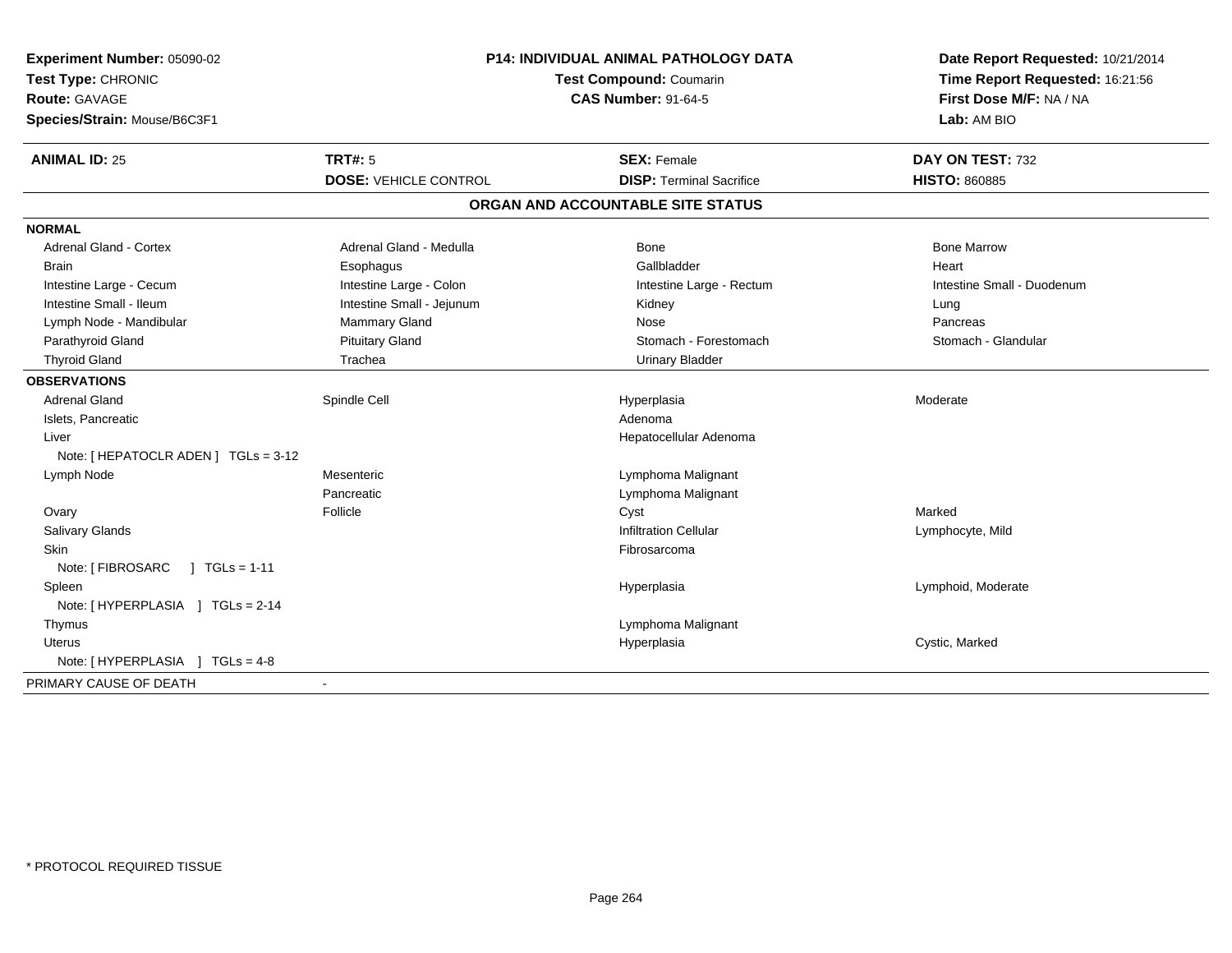| Experiment Number: 05090-02<br>Test Type: CHRONIC<br><b>Route: GAVAGE</b><br>Species/Strain: Mouse/B6C3F1 |                              | <b>P14: INDIVIDUAL ANIMAL PATHOLOGY DATA</b><br>Test Compound: Coumarin<br><b>CAS Number: 91-64-5</b> | Date Report Requested: 10/21/2014<br>Time Report Requested: 16:21:56<br>First Dose M/F: NA / NA<br>Lab: AM BIO |  |
|-----------------------------------------------------------------------------------------------------------|------------------------------|-------------------------------------------------------------------------------------------------------|----------------------------------------------------------------------------------------------------------------|--|
| <b>ANIMAL ID: 27</b>                                                                                      | TRT#: 5                      | <b>SEX: Female</b>                                                                                    | DAY ON TEST: 2                                                                                                 |  |
|                                                                                                           | <b>DOSE: VEHICLE CONTROL</b> | <b>DISP:</b> Gavage Death                                                                             | <b>HISTO: 860887</b>                                                                                           |  |
|                                                                                                           |                              | ORGAN AND ACCOUNTABLE SITE STATUS                                                                     |                                                                                                                |  |
| <b>NORMAL</b>                                                                                             |                              |                                                                                                       |                                                                                                                |  |
| Adrenal Gland - Cortex                                                                                    | Adrenal Gland - Medulla      | Bone                                                                                                  | <b>Bone Marrow</b>                                                                                             |  |
| <b>Brain</b>                                                                                              | Esophagus                    | Gallbladder                                                                                           | Heart                                                                                                          |  |
| Intestine Small - Duodenum                                                                                | Islets, Pancreatic           | Kidney                                                                                                | Liver                                                                                                          |  |
| Lymph Node - Mesenteric                                                                                   | Mammary Gland                | Ovary                                                                                                 | Pancreas                                                                                                       |  |
| <b>Pituitary Gland</b>                                                                                    | Salivary Glands              | Skin                                                                                                  | Spleen                                                                                                         |  |
| Stomach - Forestomach                                                                                     | Stomach - Glandular          | Thymus                                                                                                | <b>Thyroid Gland</b>                                                                                           |  |
| Trachea                                                                                                   | <b>Uterus</b>                |                                                                                                       |                                                                                                                |  |
| <b>MISSING</b>                                                                                            |                              |                                                                                                       |                                                                                                                |  |
| Lymph Node - Mandibular                                                                                   | Parathyroid Gland            |                                                                                                       |                                                                                                                |  |
| <b>AUTO PRECLUDES DIAG.</b>                                                                               |                              |                                                                                                       |                                                                                                                |  |
| Intestine Large - Cecum                                                                                   | Intestine Large - Colon      | Intestine Large - Rectum                                                                              | Intestine Small - Ileum                                                                                        |  |
| Intestine Small - Jejunum                                                                                 | Nose                         | <b>Urinary Bladder</b>                                                                                |                                                                                                                |  |
| <b>OBSERVATIONS</b>                                                                                       |                              |                                                                                                       |                                                                                                                |  |
| Lung                                                                                                      |                              | Congestion                                                                                            | Moderate                                                                                                       |  |
|                                                                                                           | Peribronchiolr               | Hemorrhage                                                                                            | Moderate                                                                                                       |  |
| [Congestion TGLS = 1-3]                                                                                   |                              |                                                                                                       |                                                                                                                |  |
| [Hemorrhage TGLS = $1-3$ ]                                                                                |                              |                                                                                                       |                                                                                                                |  |
| PRIMARY CAUSE OF DEATH                                                                                    |                              |                                                                                                       |                                                                                                                |  |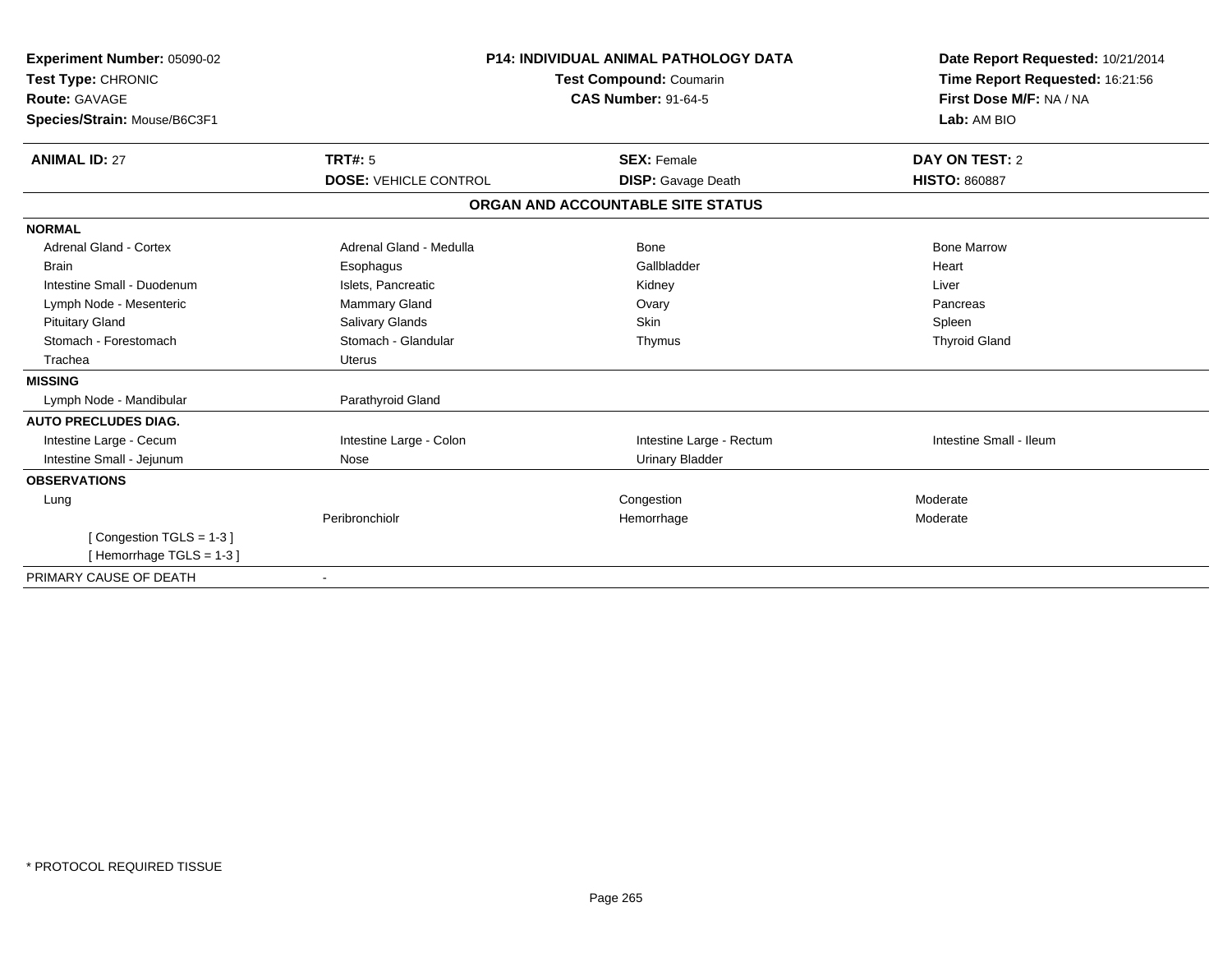| Experiment Number: 05090-02<br>Test Type: CHRONIC<br><b>Route: GAVAGE</b><br>Species/Strain: Mouse/B6C3F1 | <b>P14: INDIVIDUAL ANIMAL PATHOLOGY DATA</b><br>Test Compound: Coumarin<br><b>CAS Number: 91-64-5</b> |                                                       | Date Report Requested: 10/21/2014<br>Time Report Requested: 16:21:56<br>First Dose M/F: NA / NA<br>Lab: AM BIO |  |
|-----------------------------------------------------------------------------------------------------------|-------------------------------------------------------------------------------------------------------|-------------------------------------------------------|----------------------------------------------------------------------------------------------------------------|--|
| <b>ANIMAL ID: 28</b>                                                                                      | TRT#: 5<br><b>DOSE: VEHICLE CONTROL</b>                                                               | <b>SEX: Female</b><br><b>DISP:</b> Interval Sacrifice | DAY ON TEST: 455<br><b>HISTO: 860888</b>                                                                       |  |
|                                                                                                           |                                                                                                       |                                                       |                                                                                                                |  |
|                                                                                                           |                                                                                                       | ORGAN AND ACCOUNTABLE SITE STATUS                     |                                                                                                                |  |
| <b>NORMAL</b>                                                                                             |                                                                                                       |                                                       |                                                                                                                |  |
| <b>Adrenal Gland - Cortex</b>                                                                             | Adrenal Gland - Medulla                                                                               | <b>Bone</b>                                           | <b>Bone Marrow</b>                                                                                             |  |
| <b>Brain</b>                                                                                              | Esophagus                                                                                             | Gallbladder                                           | Heart                                                                                                          |  |
| Intestine Large - Cecum                                                                                   | Intestine Large - Colon                                                                               | Intestine Large - Rectum                              | Intestine Small - Duodenum                                                                                     |  |
| Intestine Small - Ileum                                                                                   | Intestine Small - Jejunum                                                                             | Islets, Pancreatic                                    | Liver                                                                                                          |  |
| Lung                                                                                                      | Lymph Node - Mandibular                                                                               | Lymph Node - Mesenteric                               | <b>Mammary Gland</b>                                                                                           |  |
| Nose                                                                                                      | Ovary                                                                                                 | Pancreas                                              | Parathyroid Gland                                                                                              |  |
| <b>Pituitary Gland</b>                                                                                    | Salivary Glands                                                                                       | Skin                                                  | Spleen                                                                                                         |  |
| Stomach - Forestomach                                                                                     | Stomach - Glandular                                                                                   | Thymus                                                | <b>Thyroid Gland</b>                                                                                           |  |
| Trachea                                                                                                   |                                                                                                       |                                                       |                                                                                                                |  |
| <b>OBSERVATIONS</b>                                                                                       |                                                                                                       |                                                       |                                                                                                                |  |
| <b>Adrenal Gland</b>                                                                                      | Spindle Cell                                                                                          | Hyperplasia                                           | Mild                                                                                                           |  |
| Kidney                                                                                                    | Pelvis                                                                                                | <b>Infiltration Cellular</b>                          | Lymphocyte, Mild                                                                                               |  |
| <b>Urinary Bladder</b>                                                                                    |                                                                                                       | <b>Infiltration Cellular</b>                          | Lymphocyte, Mild                                                                                               |  |
| <b>Uterus</b>                                                                                             |                                                                                                       | Inflammation                                          | Suppurative, Mild                                                                                              |  |
| PRIMARY CAUSE OF DEATH                                                                                    |                                                                                                       |                                                       |                                                                                                                |  |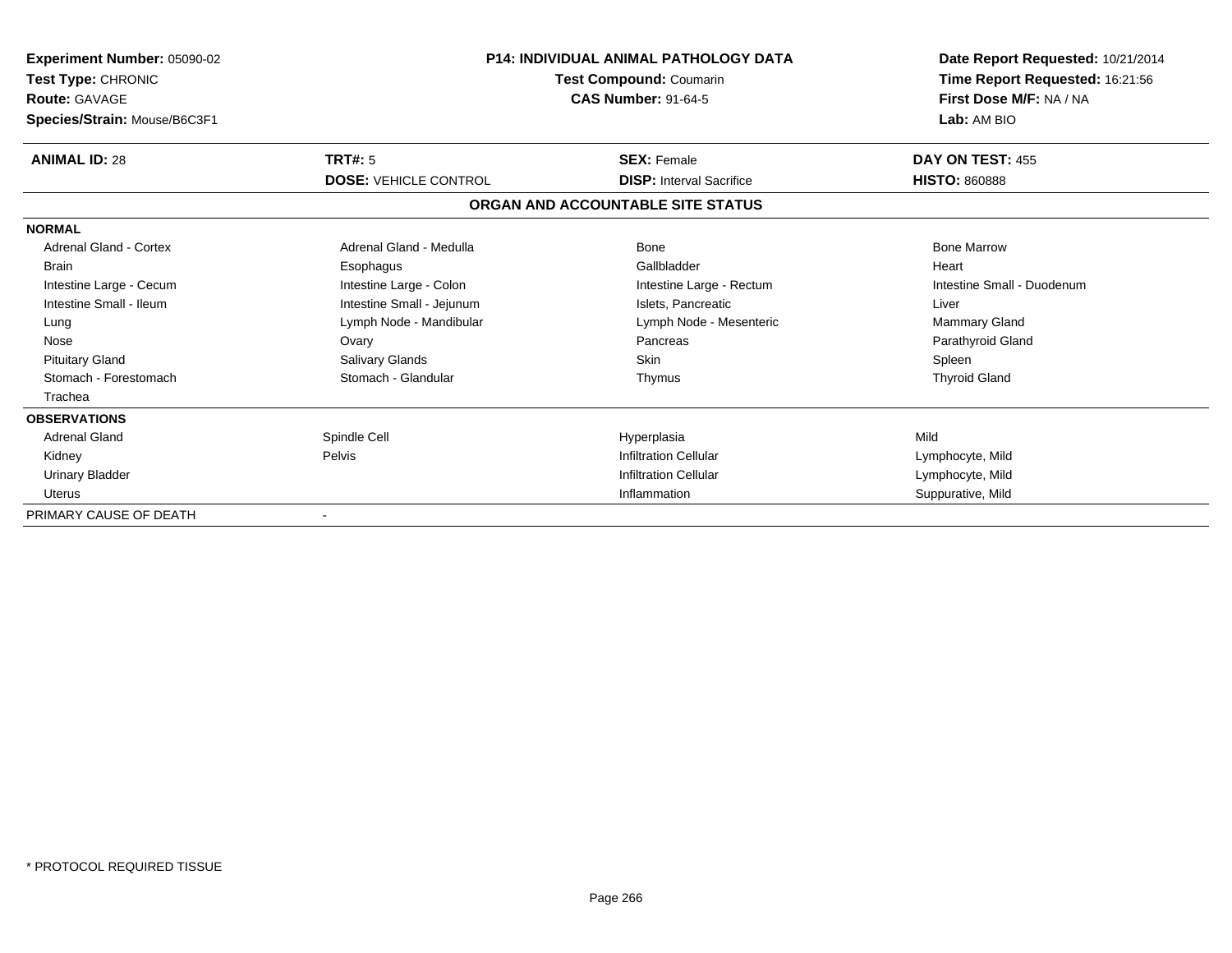| <b>Experiment Number: 05090-02</b><br>Test Type: CHRONIC<br><b>Route: GAVAGE</b><br>Species/Strain: Mouse/B6C3F1 |                              | <b>P14: INDIVIDUAL ANIMAL PATHOLOGY DATA</b><br>Test Compound: Coumarin<br><b>CAS Number: 91-64-5</b> | Date Report Requested: 10/21/2014<br>Time Report Requested: 16:21:56<br>First Dose M/F: NA / NA<br>Lab: AM BIO |
|------------------------------------------------------------------------------------------------------------------|------------------------------|-------------------------------------------------------------------------------------------------------|----------------------------------------------------------------------------------------------------------------|
| <b>ANIMAL ID: 29</b>                                                                                             | <b>TRT#: 5</b>               | <b>SEX: Female</b>                                                                                    | DAY ON TEST: 733                                                                                               |
|                                                                                                                  | <b>DOSE: VEHICLE CONTROL</b> | <b>DISP: Terminal Sacrifice</b>                                                                       | <b>HISTO: 860889</b>                                                                                           |
|                                                                                                                  |                              | ORGAN AND ACCOUNTABLE SITE STATUS                                                                     |                                                                                                                |
| <b>NORMAL</b>                                                                                                    |                              |                                                                                                       |                                                                                                                |
| <b>Adrenal Gland - Cortex</b>                                                                                    | Adrenal Gland - Medulla      | <b>Bone</b>                                                                                           | <b>Bone Marrow</b>                                                                                             |
| <b>Brain</b>                                                                                                     | Esophagus                    | Gallbladder                                                                                           | Heart                                                                                                          |
| Intestine Large - Cecum                                                                                          | Intestine Large - Colon      | Intestine Large - Rectum                                                                              | Intestine Small - Duodenum                                                                                     |
| Intestine Small - Ileum                                                                                          | Intestine Small - Jejunum    | Islets, Pancreatic                                                                                    | Lung                                                                                                           |
| Lymph Node - Mandibular                                                                                          | Lymph Node - Mesenteric      | <b>Mammary Gland</b>                                                                                  | Nose                                                                                                           |
| Ovary                                                                                                            | Pancreas                     | <b>Pituitary Gland</b>                                                                                | Skin                                                                                                           |
| Spleen                                                                                                           | Stomach - Forestomach        | Thymus                                                                                                | <b>Thyroid Gland</b>                                                                                           |
| Trachea                                                                                                          | <b>Urinary Bladder</b>       |                                                                                                       |                                                                                                                |
| <b>MISSING</b>                                                                                                   |                              |                                                                                                       |                                                                                                                |
| Parathyroid Gland                                                                                                |                              |                                                                                                       |                                                                                                                |
| <b>OBSERVATIONS</b>                                                                                              |                              |                                                                                                       |                                                                                                                |
| <b>Adrenal Gland</b>                                                                                             | Spindle Cell                 | Hyperplasia                                                                                           | Mild                                                                                                           |
| Kidney                                                                                                           |                              | <b>Infiltration Cellular</b>                                                                          | Lymphocyte, Mild                                                                                               |
| Liver                                                                                                            |                              | <b>Infiltration Cellular</b>                                                                          | Lymphocyte, Mild                                                                                               |
| <b>Salivary Glands</b>                                                                                           |                              | <b>Infiltration Cellular</b>                                                                          | Lymphocyte, Mild                                                                                               |
| Stomach                                                                                                          | Glandular                    | <b>Infiltration Cellular</b>                                                                          | Lymphocyte, Minimal                                                                                            |
| <b>Uterus</b>                                                                                                    |                              | Hydrometra                                                                                            | Marked                                                                                                         |
| Note: [ HYDROMETRA<br>$TGLs = 1-8$                                                                               |                              |                                                                                                       |                                                                                                                |
| PRIMARY CAUSE OF DEATH                                                                                           |                              |                                                                                                       |                                                                                                                |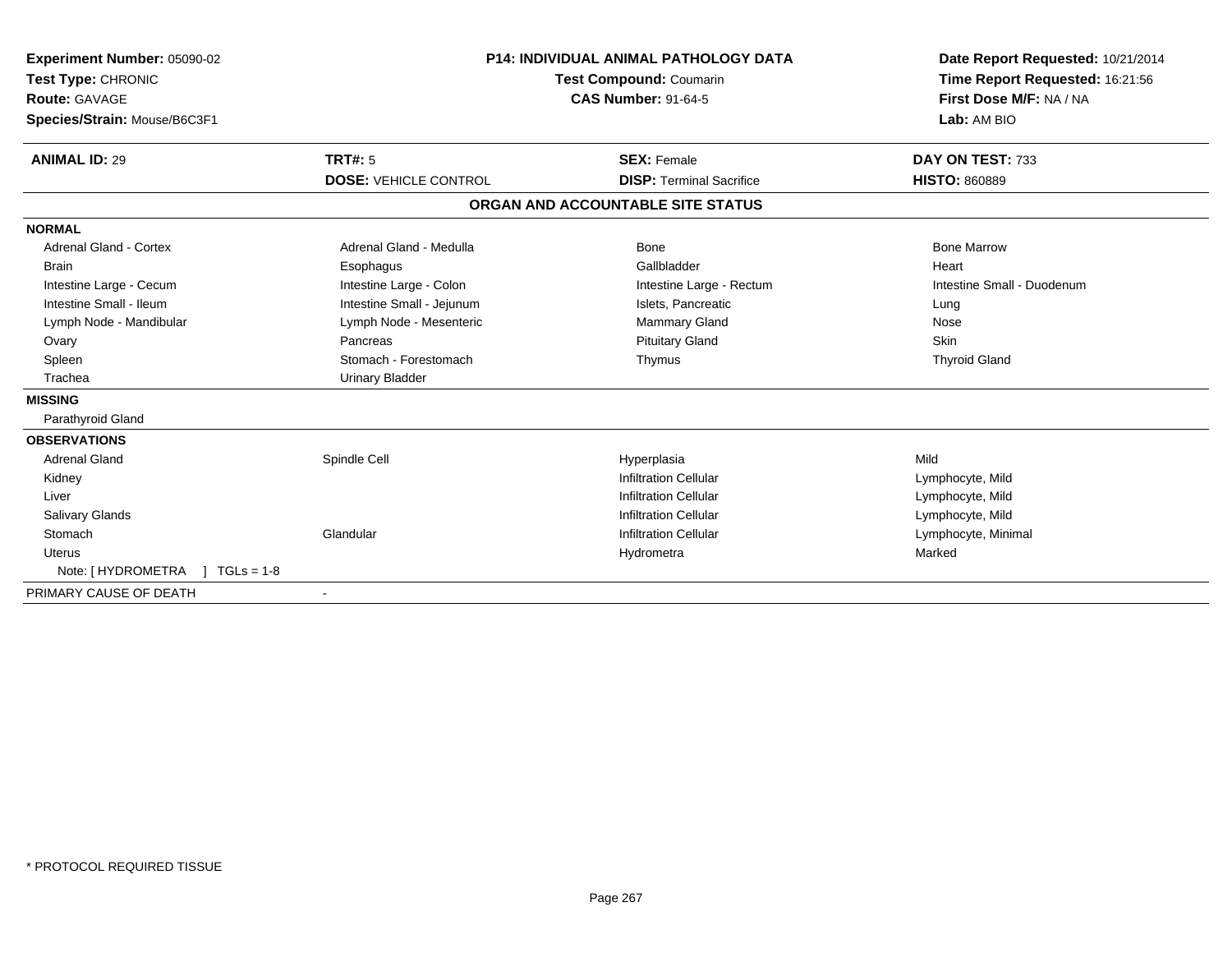| Experiment Number: 05090-02      |                                                       | <b>P14: INDIVIDUAL ANIMAL PATHOLOGY DATA</b> |                                                            |
|----------------------------------|-------------------------------------------------------|----------------------------------------------|------------------------------------------------------------|
| Test Type: CHRONIC               |                                                       | Test Compound: Coumarin                      | Time Report Requested: 16:21:56<br>First Dose M/F: NA / NA |
| <b>Route: GAVAGE</b>             |                                                       | <b>CAS Number: 91-64-5</b>                   |                                                            |
| Species/Strain: Mouse/B6C3F1     |                                                       |                                              | Lab: AM BIO                                                |
| <b>ANIMAL ID: 30</b>             | TRT#: 5                                               | <b>SEX: Female</b>                           | DAY ON TEST: 474                                           |
|                                  | <b>DOSE: VEHICLE CONTROL</b>                          | <b>DISP: Dead</b>                            | <b>HISTO: 860890</b>                                       |
|                                  |                                                       | ORGAN AND ACCOUNTABLE SITE STATUS            |                                                            |
| <b>NORMAL</b>                    |                                                       |                                              |                                                            |
| <b>Adrenal Gland - Cortex</b>    | Adrenal Gland - Medulla                               | Bone                                         | <b>Bone Marrow</b>                                         |
| <b>Brain</b>                     | Esophagus                                             | Gallbladder                                  | Heart                                                      |
| Intestine Large - Colon          | Intestine Small - Duodenum                            | Intestine Small - Jejunum                    | Islets, Pancreatic                                         |
| Kidney                           | Lung                                                  | Lymph Node - Mandibular                      | <b>Mammary Gland</b>                                       |
| Nose                             | Ovary                                                 | <b>Pituitary Gland</b>                       | Salivary Glands                                            |
| <b>Skin</b>                      | Spleen                                                | Stomach - Forestomach                        | Stomach - Glandular                                        |
| Thymus                           | <b>Thyroid Gland</b>                                  | Trachea                                      | <b>Urinary Bladder</b>                                     |
| <b>MISSING</b>                   |                                                       |                                              |                                                            |
| Intestine Large - Cecum          | Intestine Large - Rectum                              | Lymph Node - Mesenteric                      | Parathyroid Gland                                          |
| <b>INSUFFICIENT TISSUE</b>       |                                                       |                                              |                                                            |
| Intestine Small - Ileum          |                                                       |                                              |                                                            |
| <b>OBSERVATIONS</b>              |                                                       |                                              |                                                            |
| Liver                            | Centrilobular                                         | <b>Necrosis</b>                              | Mild                                                       |
|                                  |                                                       | Pigmentation                                 | Mild                                                       |
| Pancreas                         |                                                       | Atrophy                                      | Moderate                                                   |
| Uterus                           |                                                       | Leiomyosarcoma                               |                                                            |
|                                  | Note: UTERINE MASS ALSO RESEMBLES ENDOMETRIAL SARCOMA |                                              |                                                            |
| Note: $[LEIOMYOSAR]$ TGLs = 1-12 |                                                       |                                              |                                                            |
| PRIMARY CAUSE OF DEATH           |                                                       |                                              |                                                            |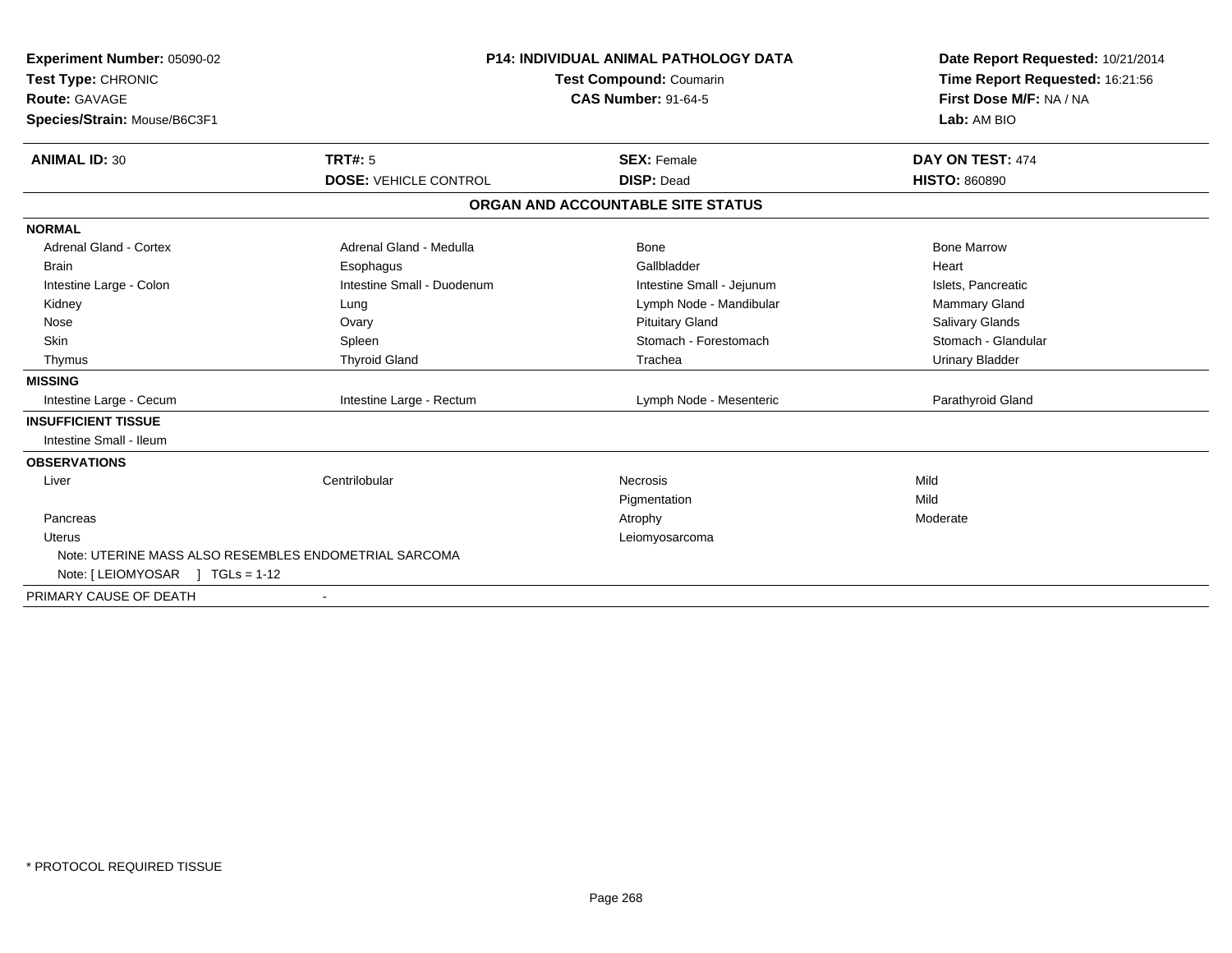| Experiment Number: 05090-02<br>Test Type: CHRONIC<br><b>Route: GAVAGE</b><br>Species/Strain: Mouse/B6C3F1 |                              | <b>P14: INDIVIDUAL ANIMAL PATHOLOGY DATA</b><br><b>Test Compound: Coumarin</b><br><b>CAS Number: 91-64-5</b> | Date Report Requested: 10/21/2014<br>Time Report Requested: 16:21:56<br>First Dose M/F: NA / NA<br>Lab: AM BIO |
|-----------------------------------------------------------------------------------------------------------|------------------------------|--------------------------------------------------------------------------------------------------------------|----------------------------------------------------------------------------------------------------------------|
| <b>ANIMAL ID: 31</b>                                                                                      | <b>TRT#: 5</b>               | <b>SEX: Female</b>                                                                                           | DAY ON TEST: 732                                                                                               |
|                                                                                                           | <b>DOSE: VEHICLE CONTROL</b> | <b>DISP: Terminal Sacrifice</b>                                                                              | <b>HISTO: 860891</b>                                                                                           |
|                                                                                                           |                              | ORGAN AND ACCOUNTABLE SITE STATUS                                                                            |                                                                                                                |
| <b>NORMAL</b>                                                                                             |                              |                                                                                                              |                                                                                                                |
| <b>Adrenal Gland - Cortex</b>                                                                             | Adrenal Gland - Medulla      | Bone                                                                                                         | <b>Bone Marrow</b>                                                                                             |
| <b>Brain</b>                                                                                              | Esophagus                    | Heart                                                                                                        | Intestine Large - Cecum                                                                                        |
| Intestine Large - Colon                                                                                   | Intestine Large - Rectum     | Intestine Small - Duodenum                                                                                   | Intestine Small - Ileum                                                                                        |
| Intestine Small - Jejunum                                                                                 | Islets, Pancreatic           | Kidney                                                                                                       | Lymph Node - Mandibular                                                                                        |
| Lymph Node - Mesenteric                                                                                   | <b>Mammary Gland</b>         | Nose                                                                                                         | Ovary                                                                                                          |
| Parathyroid Gland                                                                                         | <b>Pituitary Gland</b>       | <b>Skin</b>                                                                                                  | Spleen                                                                                                         |
| Stomach - Forestomach                                                                                     | Stomach - Glandular          | Thymus                                                                                                       | <b>Thyroid Gland</b>                                                                                           |
| Trachea                                                                                                   |                              |                                                                                                              |                                                                                                                |
| <b>MISSING</b>                                                                                            |                              |                                                                                                              |                                                                                                                |
| Gallbladder                                                                                               |                              |                                                                                                              |                                                                                                                |
| <b>OBSERVATIONS</b>                                                                                       |                              |                                                                                                              |                                                                                                                |
| Liver                                                                                                     |                              | <b>Infiltration Cellular</b>                                                                                 | Lymphocyte, Mild                                                                                               |
| Lung                                                                                                      |                              | <b>Infiltration Cellular</b>                                                                                 | Lymphocyte, Mild                                                                                               |
| Pancreas                                                                                                  |                              | <b>Infiltration Cellular</b>                                                                                 | Lymphocyte, Mild                                                                                               |
| <b>Salivary Glands</b>                                                                                    |                              | <b>Infiltration Cellular</b>                                                                                 | Lymphocyte, Mild                                                                                               |
| <b>Urinary Bladder</b>                                                                                    |                              | <b>Infiltration Cellular</b>                                                                                 | Lymphocyte, Mild                                                                                               |
| <b>Uterus</b>                                                                                             |                              | Hyperplasia                                                                                                  | Cystic, Moderate                                                                                               |
| $TGLs = 1,2-8$<br>Note: [HYPERPLASIA ]                                                                    |                              |                                                                                                              |                                                                                                                |
| PRIMARY CAUSE OF DEATH                                                                                    |                              |                                                                                                              |                                                                                                                |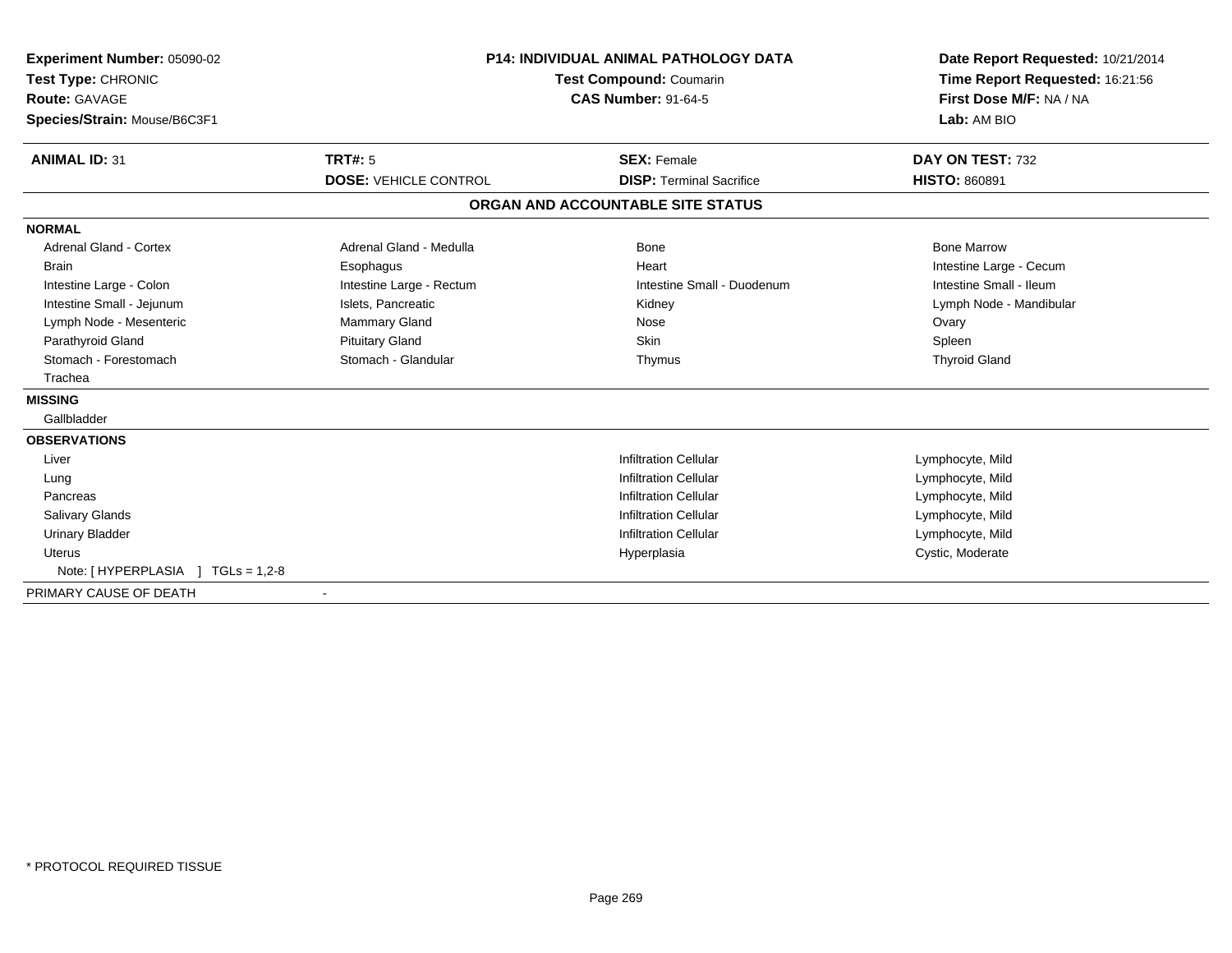| Experiment Number: 05090-02<br>Test Type: CHRONIC<br><b>Route: GAVAGE</b><br>Species/Strain: Mouse/B6C3F1 |                              | <b>P14: INDIVIDUAL ANIMAL PATHOLOGY DATA</b><br><b>Test Compound: Coumarin</b><br><b>CAS Number: 91-64-5</b> | Date Report Requested: 10/21/2014<br>Time Report Requested: 16:21:56<br>First Dose M/F: NA / NA<br>Lab: AM BIO |  |
|-----------------------------------------------------------------------------------------------------------|------------------------------|--------------------------------------------------------------------------------------------------------------|----------------------------------------------------------------------------------------------------------------|--|
| <b>ANIMAL ID: 32</b>                                                                                      | TRT#: 5                      | <b>SEX: Female</b>                                                                                           | DAY ON TEST: 729                                                                                               |  |
|                                                                                                           | <b>DOSE: VEHICLE CONTROL</b> | <b>DISP: Terminal Sacrifice</b>                                                                              | <b>HISTO: 860892</b>                                                                                           |  |
|                                                                                                           |                              | ORGAN AND ACCOUNTABLE SITE STATUS                                                                            |                                                                                                                |  |
| <b>NORMAL</b>                                                                                             |                              |                                                                                                              |                                                                                                                |  |
| <b>Adrenal Gland - Cortex</b>                                                                             | Adrenal Gland - Medulla      | Bone                                                                                                         | <b>Bone Marrow</b>                                                                                             |  |
| <b>Brain</b>                                                                                              | Esophagus                    | Gallbladder                                                                                                  | Heart                                                                                                          |  |
| Intestine Large - Cecum                                                                                   | Intestine Large - Colon      | Intestine Large - Rectum                                                                                     | Intestine Small - Duodenum                                                                                     |  |
| Intestine Small - Ileum                                                                                   | Intestine Small - Jejunum    | Islets. Pancreatic                                                                                           | Kidney                                                                                                         |  |
| Lung                                                                                                      | Lymph Node - Mandibular      | Lymph Node - Mesenteric                                                                                      | Nose                                                                                                           |  |
| Pancreas                                                                                                  | Parathyroid Gland            | <b>Pituitary Gland</b>                                                                                       | Skin                                                                                                           |  |
| Spleen                                                                                                    | Stomach - Forestomach        | Stomach - Glandular                                                                                          | Thymus                                                                                                         |  |
| <b>Thyroid Gland</b>                                                                                      | Trachea                      | <b>Urinary Bladder</b>                                                                                       |                                                                                                                |  |
| <b>MISSING</b>                                                                                            |                              |                                                                                                              |                                                                                                                |  |
| <b>Mammary Gland</b>                                                                                      |                              |                                                                                                              |                                                                                                                |  |
| <b>OBSERVATIONS</b>                                                                                       |                              |                                                                                                              |                                                                                                                |  |
| <b>Adrenal Gland</b>                                                                                      | Spindle Cell                 | Hyperplasia                                                                                                  | Mild                                                                                                           |  |
| Liver                                                                                                     |                              | Hepatocellular Adenoma                                                                                       |                                                                                                                |  |
|                                                                                                           |                              | <b>Infiltration Cellular</b>                                                                                 | Lymphocyte, Mild                                                                                               |  |
| Note: [ HEPATOCLR ADEN ] TGLs = 1-12                                                                      |                              |                                                                                                              |                                                                                                                |  |
| Ovary                                                                                                     | Follicle                     | Cyst                                                                                                         | Marked                                                                                                         |  |
| Note: [ CYST<br>$1 TGLs = 3-8$                                                                            |                              |                                                                                                              |                                                                                                                |  |
| <b>Salivary Glands</b>                                                                                    |                              | <b>Infiltration Cellular</b>                                                                                 | Lymphocyte, Mild                                                                                               |  |
| <b>Uterus</b>                                                                                             |                              | Hyperplasia                                                                                                  | Cystic, Mild                                                                                                   |  |
| PRIMARY CAUSE OF DEATH                                                                                    |                              |                                                                                                              |                                                                                                                |  |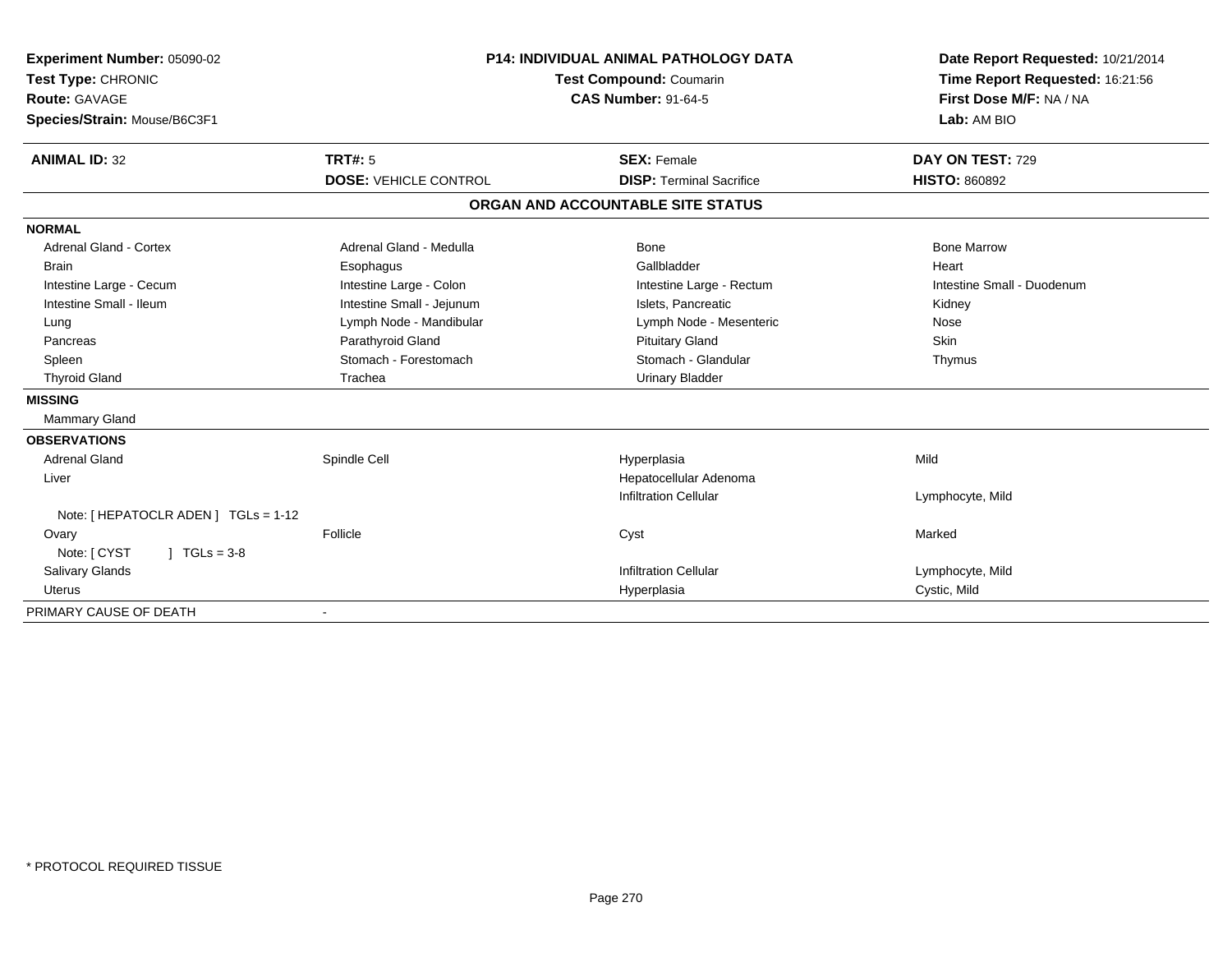| Experiment Number: 05090-02<br>Test Type: CHRONIC<br><b>Route: GAVAGE</b><br>Species/Strain: Mouse/B6C3F1 |                              | <b>P14: INDIVIDUAL ANIMAL PATHOLOGY DATA</b><br>Test Compound: Coumarin<br><b>CAS Number: 91-64-5</b> | Date Report Requested: 10/21/2014<br>Time Report Requested: 16:21:56<br>First Dose M/F: NA / NA<br>Lab: AM BIO |
|-----------------------------------------------------------------------------------------------------------|------------------------------|-------------------------------------------------------------------------------------------------------|----------------------------------------------------------------------------------------------------------------|
| <b>ANIMAL ID: 35</b>                                                                                      | <b>TRT#: 5</b>               | <b>SEX: Female</b>                                                                                    | DAY ON TEST: 4                                                                                                 |
|                                                                                                           | <b>DOSE: VEHICLE CONTROL</b> | <b>DISP:</b> Gavage Death                                                                             | <b>HISTO: 860895</b>                                                                                           |
|                                                                                                           |                              | ORGAN AND ACCOUNTABLE SITE STATUS                                                                     |                                                                                                                |
| <b>NORMAL</b>                                                                                             |                              |                                                                                                       |                                                                                                                |
| <b>Adrenal Gland - Cortex</b>                                                                             | Adrenal Gland - Medulla      | Bone                                                                                                  | <b>Bone Marrow</b>                                                                                             |
| <b>Brain</b>                                                                                              | Esophagus                    | Heart                                                                                                 | Intestine Large - Colon                                                                                        |
| Intestine Large - Rectum                                                                                  | Islets, Pancreatic           | Kidney                                                                                                | Liver                                                                                                          |
| Lymph Node - Mandibular                                                                                   | Lymph Node - Mesenteric      | Nose                                                                                                  | Ovary                                                                                                          |
| Pancreas                                                                                                  | <b>Pituitary Gland</b>       | <b>Salivary Glands</b>                                                                                | <b>Skin</b>                                                                                                    |
| Stomach - Forestomach                                                                                     | Thymus                       | Trachea                                                                                               | Uterus                                                                                                         |
| <b>MISSING</b>                                                                                            |                              |                                                                                                       |                                                                                                                |
| Mammary Gland                                                                                             | Parathyroid Gland            | <b>Thyroid Gland</b>                                                                                  |                                                                                                                |
| <b>AUTO PRECLUDES DIAG.</b>                                                                               |                              |                                                                                                       |                                                                                                                |
| Gallbladder                                                                                               | Intestine Large - Cecum      | Intestine Small - Duodenum                                                                            | Intestine Small - Ileum                                                                                        |
| Intestine Small - Jejunum                                                                                 | Spleen                       | Stomach - Glandular                                                                                   | <b>Urinary Bladder</b>                                                                                         |
| <b>OBSERVATIONS</b>                                                                                       |                              |                                                                                                       |                                                                                                                |
| Lung                                                                                                      |                              | Foreign Body                                                                                          | Mild                                                                                                           |
|                                                                                                           |                              | Inflammation                                                                                          | Suppurative, Moderate                                                                                          |
| [Foreign Body TGLS = 1-3]                                                                                 |                              |                                                                                                       |                                                                                                                |
| [Inflammation TGLS = $1-3$ ]                                                                              |                              |                                                                                                       |                                                                                                                |
| PRIMARY CAUSE OF DEATH                                                                                    |                              |                                                                                                       |                                                                                                                |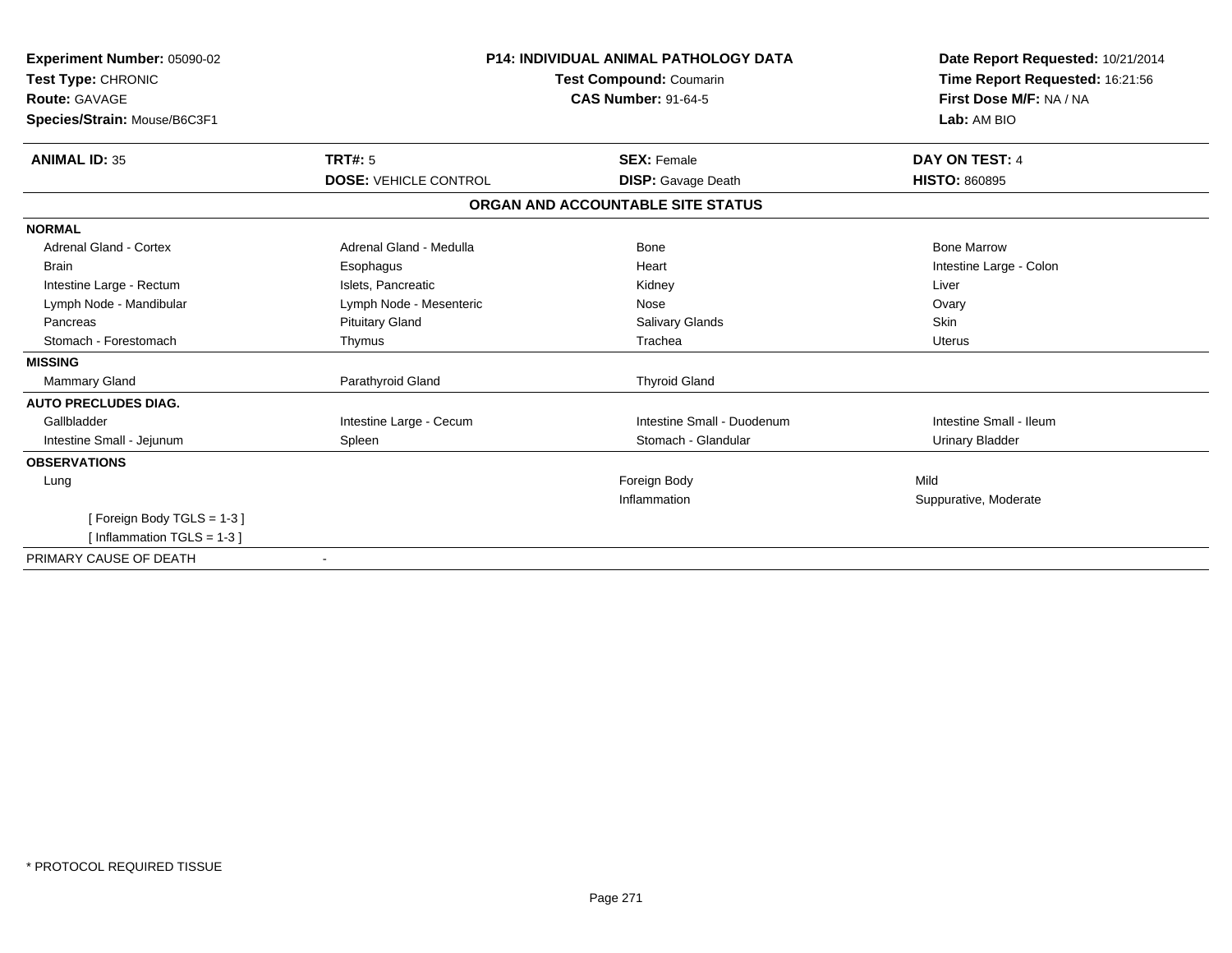| Experiment Number: 05090-02                           | <b>P14: INDIVIDUAL ANIMAL PATHOLOGY DATA</b><br><b>Test Compound: Coumarin</b><br><b>CAS Number: 91-64-5</b> |                                   | Date Report Requested: 10/21/2014 |
|-------------------------------------------------------|--------------------------------------------------------------------------------------------------------------|-----------------------------------|-----------------------------------|
| Test Type: CHRONIC                                    |                                                                                                              |                                   | Time Report Requested: 16:21:56   |
| <b>Route: GAVAGE</b>                                  |                                                                                                              |                                   | First Dose M/F: NA / NA           |
| Species/Strain: Mouse/B6C3F1                          |                                                                                                              |                                   | Lab: AM BIO                       |
| <b>ANIMAL ID: 36</b>                                  | <b>TRT#: 5</b>                                                                                               | <b>SEX: Female</b>                | DAY ON TEST: 159                  |
|                                                       | <b>DOSE: VEHICLE CONTROL</b>                                                                                 | <b>DISP: Moribund</b>             | <b>HISTO: 860896</b>              |
|                                                       |                                                                                                              | ORGAN AND ACCOUNTABLE SITE STATUS |                                   |
| <b>NORMAL</b>                                         |                                                                                                              |                                   |                                   |
| <b>Adrenal Gland - Cortex</b>                         | Adrenal Gland - Medulla                                                                                      | Bone                              | <b>Bone Marrow</b>                |
| <b>Brain</b>                                          | Esophagus                                                                                                    | Gallbladder                       | Intestine Large - Cecum           |
| Intestine Large - Colon                               | Intestine Large - Rectum                                                                                     | Intestine Small - Duodenum        | Intestine Small - Ileum           |
| Intestine Small - Jejunum                             | Islets, Pancreatic                                                                                           | Liver                             | Lung                              |
| Lymph Node - Mesenteric                               | Mammary Gland                                                                                                | Nose                              | Ovary                             |
| Pancreas                                              | <b>Pituitary Gland</b>                                                                                       | Salivary Glands                   | Skin                              |
| Stomach - Forestomach                                 | Stomach - Glandular                                                                                          | <b>Thyroid Gland</b>              | Trachea                           |
| <b>Urinary Bladder</b>                                | <b>Uterus</b>                                                                                                |                                   |                                   |
| <b>MISSING</b>                                        |                                                                                                              |                                   |                                   |
| Lymph Node - Mandibular                               | Parathyroid Gland                                                                                            |                                   |                                   |
| <b>OBSERVATIONS</b>                                   |                                                                                                              |                                   |                                   |
| Heart                                                 |                                                                                                              | Mineralization                    | Moderate                          |
| Kidney                                                |                                                                                                              | Glomerulosclerosis                | Marked                            |
| Note: COMPLEX DISEASE.                                |                                                                                                              |                                   |                                   |
| Note: RENAL GLOMERULAR LESION IS SUGGESTIVE OF IMMUNE |                                                                                                              |                                   |                                   |
| [Glomerulosclerosis TGLS = 6-1]                       |                                                                                                              |                                   |                                   |
| Spleen                                                |                                                                                                              | Atrophy                           | Moderate                          |
| [Atrophy TGLS = $2-2$ ]                               |                                                                                                              |                                   |                                   |
| Thymus                                                |                                                                                                              | Atrophy                           | Marked                            |
| Note: [ ATROPHY<br>$1 TGLs = 3-4$                     |                                                                                                              |                                   |                                   |
| PRIMARY CAUSE OF DEATH                                |                                                                                                              |                                   |                                   |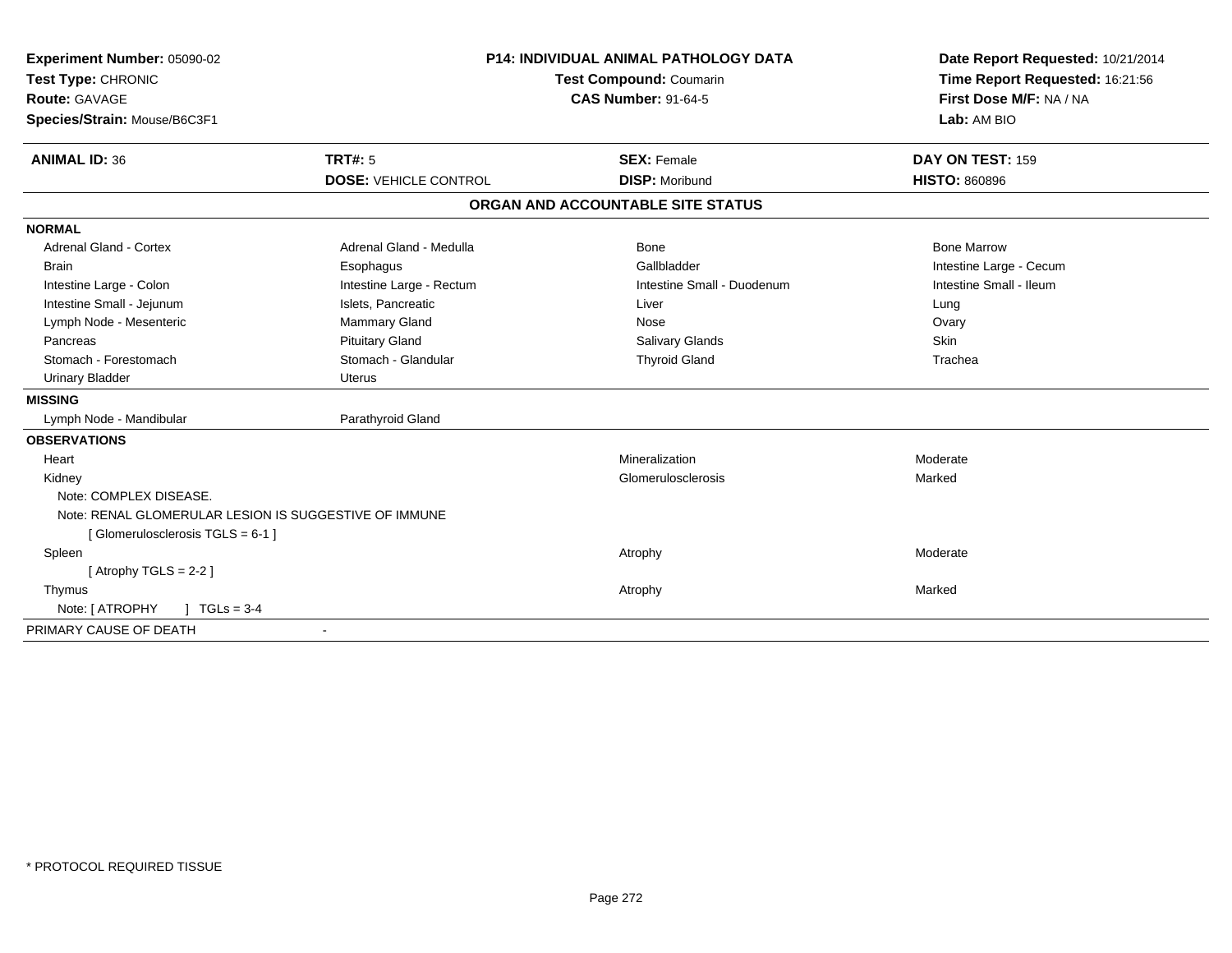| <b>Experiment Number: 05090-02</b><br>Test Type: CHRONIC<br><b>Route: GAVAGE</b><br>Species/Strain: Mouse/B6C3F1 | P14: INDIVIDUAL ANIMAL PATHOLOGY DATA<br>Test Compound: Coumarin<br><b>CAS Number: 91-64-5</b> |                                   | Date Report Requested: 10/21/2014<br>Time Report Requested: 16:21:56<br>First Dose M/F: NA / NA<br>Lab: AM BIO |
|------------------------------------------------------------------------------------------------------------------|------------------------------------------------------------------------------------------------|-----------------------------------|----------------------------------------------------------------------------------------------------------------|
| <b>ANIMAL ID: 38</b>                                                                                             | <b>TRT#: 5</b>                                                                                 | <b>SEX: Female</b>                | DAY ON TEST: 733                                                                                               |
|                                                                                                                  | <b>DOSE: VEHICLE CONTROL</b>                                                                   | <b>DISP: Terminal Sacrifice</b>   | <b>HISTO: 860898</b>                                                                                           |
|                                                                                                                  |                                                                                                | ORGAN AND ACCOUNTABLE SITE STATUS |                                                                                                                |
| <b>NORMAL</b>                                                                                                    |                                                                                                |                                   |                                                                                                                |
| <b>Adrenal Gland - Cortex</b>                                                                                    | Adrenal Gland - Medulla                                                                        | <b>Bone</b>                       | <b>Bone Marrow</b>                                                                                             |
| <b>Brain</b>                                                                                                     | Esophagus                                                                                      | Gallbladder                       | Heart                                                                                                          |
| Intestine Large - Cecum                                                                                          | Intestine Large - Colon                                                                        | Intestine Large - Rectum          | Intestine Small - Duodenum                                                                                     |
| Intestine Small - Ileum                                                                                          | Intestine Small - Jejunum                                                                      | Islets, Pancreatic                | Kidney                                                                                                         |
| Lung                                                                                                             | Lymph Node - Mandibular                                                                        | Lymph Node - Mesenteric           | Mammary Gland                                                                                                  |
| Nose                                                                                                             | Pancreas                                                                                       | Parathyroid Gland                 | <b>Pituitary Gland</b>                                                                                         |
| <b>Salivary Glands</b>                                                                                           | <b>Skin</b>                                                                                    | Spleen                            | Stomach - Forestomach                                                                                          |
| Stomach - Glandular                                                                                              | Thymus                                                                                         | <b>Thyroid Gland</b>              | Trachea                                                                                                        |
| <b>OBSERVATIONS</b>                                                                                              |                                                                                                |                                   |                                                                                                                |
| <b>Adrenal Gland</b>                                                                                             | Spindle Cell                                                                                   | Hyperplasia                       | Mild                                                                                                           |
| Liver                                                                                                            |                                                                                                | <b>Eosinophilic Focus</b>         | Moderate                                                                                                       |
| Ovary                                                                                                            |                                                                                                | Hematocyst                        | Marked                                                                                                         |
| Note: [HEMATOCYST ] TGLs = 1-8                                                                                   |                                                                                                |                                   |                                                                                                                |
| <b>Urinary Bladder</b>                                                                                           |                                                                                                | <b>Infiltration Cellular</b>      | Lymphocyte, Minimal                                                                                            |
| Uterus                                                                                                           |                                                                                                | Hyperplasia                       | Cystic, Mild                                                                                                   |
| PRIMARY CAUSE OF DEATH                                                                                           |                                                                                                |                                   |                                                                                                                |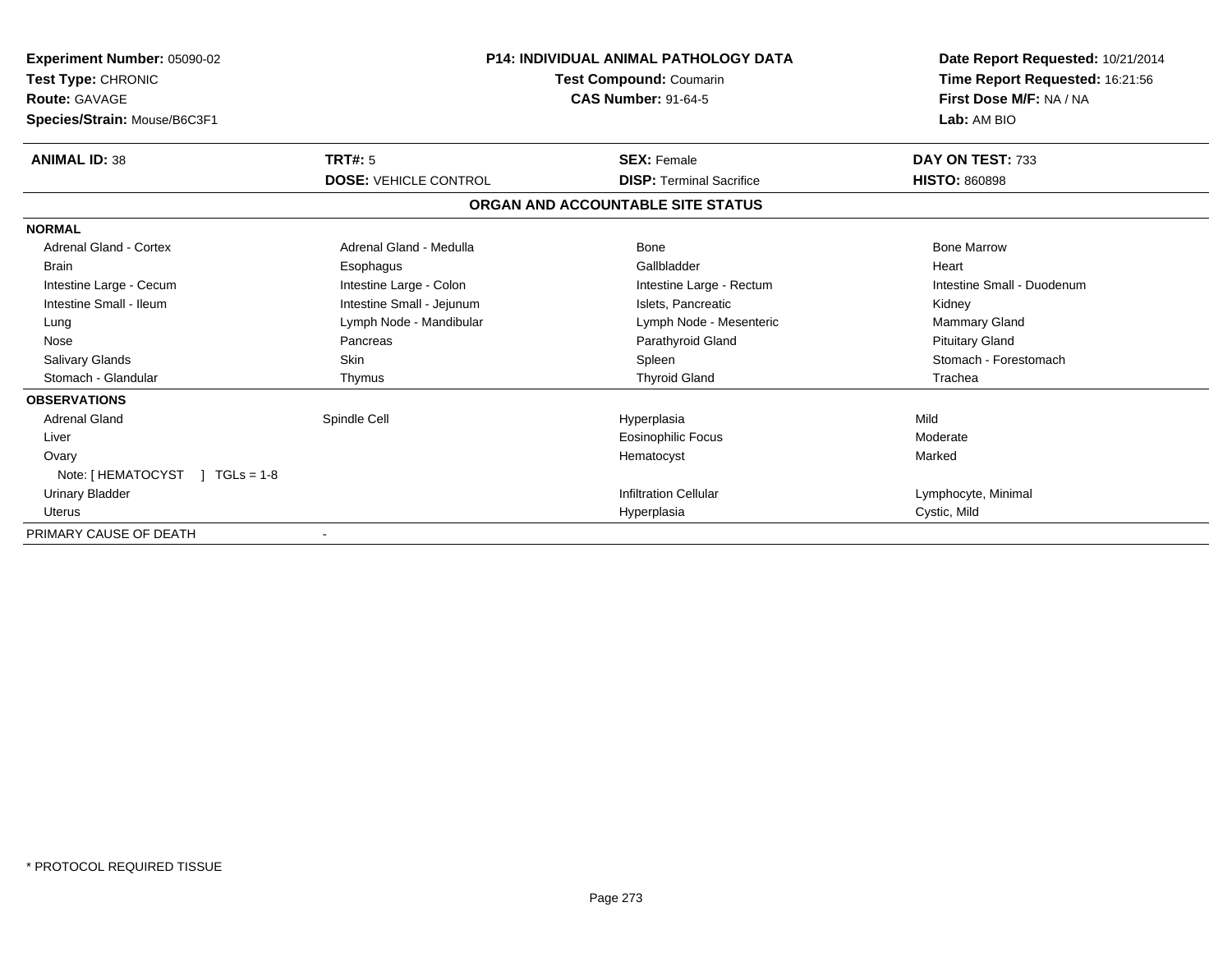| Experiment Number: 05090-02<br>Test Type: CHRONIC<br><b>Route: GAVAGE</b><br>Species/Strain: Mouse/B6C3F1 | <b>P14: INDIVIDUAL ANIMAL PATHOLOGY DATA</b><br>Test Compound: Coumarin<br><b>CAS Number: 91-64-5</b> |                                   | Date Report Requested: 10/21/2014<br>Time Report Requested: 16:21:56<br>First Dose M/F: NA / NA<br>Lab: AM BIO |
|-----------------------------------------------------------------------------------------------------------|-------------------------------------------------------------------------------------------------------|-----------------------------------|----------------------------------------------------------------------------------------------------------------|
| <b>ANIMAL ID: 39</b>                                                                                      | TRT#: 5                                                                                               | <b>SEX: Female</b>                | DAY ON TEST: 732                                                                                               |
|                                                                                                           | <b>DOSE: VEHICLE CONTROL</b>                                                                          | <b>DISP: Terminal Sacrifice</b>   | <b>HISTO: 860899</b>                                                                                           |
|                                                                                                           |                                                                                                       | ORGAN AND ACCOUNTABLE SITE STATUS |                                                                                                                |
| <b>NORMAL</b>                                                                                             |                                                                                                       |                                   |                                                                                                                |
| <b>Adrenal Gland - Cortex</b>                                                                             | Adrenal Gland - Medulla                                                                               | <b>Bone</b>                       | <b>Bone Marrow</b>                                                                                             |
| <b>Brain</b>                                                                                              | Esophagus                                                                                             | Gallbladder                       | Heart                                                                                                          |
| Intestine Large - Cecum                                                                                   | Intestine Large - Colon                                                                               | Intestine Large - Rectum          | Intestine Small - Duodenum                                                                                     |
| Intestine Small - Ileum                                                                                   | Intestine Small - Jejunum                                                                             | Islets, Pancreatic                | Kidney                                                                                                         |
| Lung                                                                                                      | Lymph Node - Mandibular                                                                               | Lymph Node - Mesenteric           | Mammary Gland                                                                                                  |
| Nose                                                                                                      | Ovary                                                                                                 | Pancreas                          | Parathyroid Gland                                                                                              |
| <b>Pituitary Gland</b>                                                                                    | <b>Salivary Glands</b>                                                                                | <b>Skin</b>                       | Spleen                                                                                                         |
| Stomach - Forestomach                                                                                     | Stomach - Glandular                                                                                   | Thymus                            | <b>Thyroid Gland</b>                                                                                           |
| Trachea                                                                                                   | Urinary Bladder                                                                                       |                                   |                                                                                                                |
| <b>OBSERVATIONS</b>                                                                                       |                                                                                                       |                                   |                                                                                                                |
| <b>Adrenal Gland</b>                                                                                      | Spindle Cell                                                                                          | Hyperplasia                       | Mild                                                                                                           |
| Liver                                                                                                     |                                                                                                       | <b>Basophilic Focus</b>           | Mild                                                                                                           |
| Mesentery                                                                                                 | Fat                                                                                                   | <b>Necrosis</b>                   | Coagulative, Moderate                                                                                          |
| Note: [ NECROSIS<br>$TGLs = 1-11$                                                                         |                                                                                                       |                                   |                                                                                                                |
| Uterus                                                                                                    |                                                                                                       | Hyperplasia                       | Cystic, Mild                                                                                                   |
| PRIMARY CAUSE OF DEATH                                                                                    |                                                                                                       |                                   |                                                                                                                |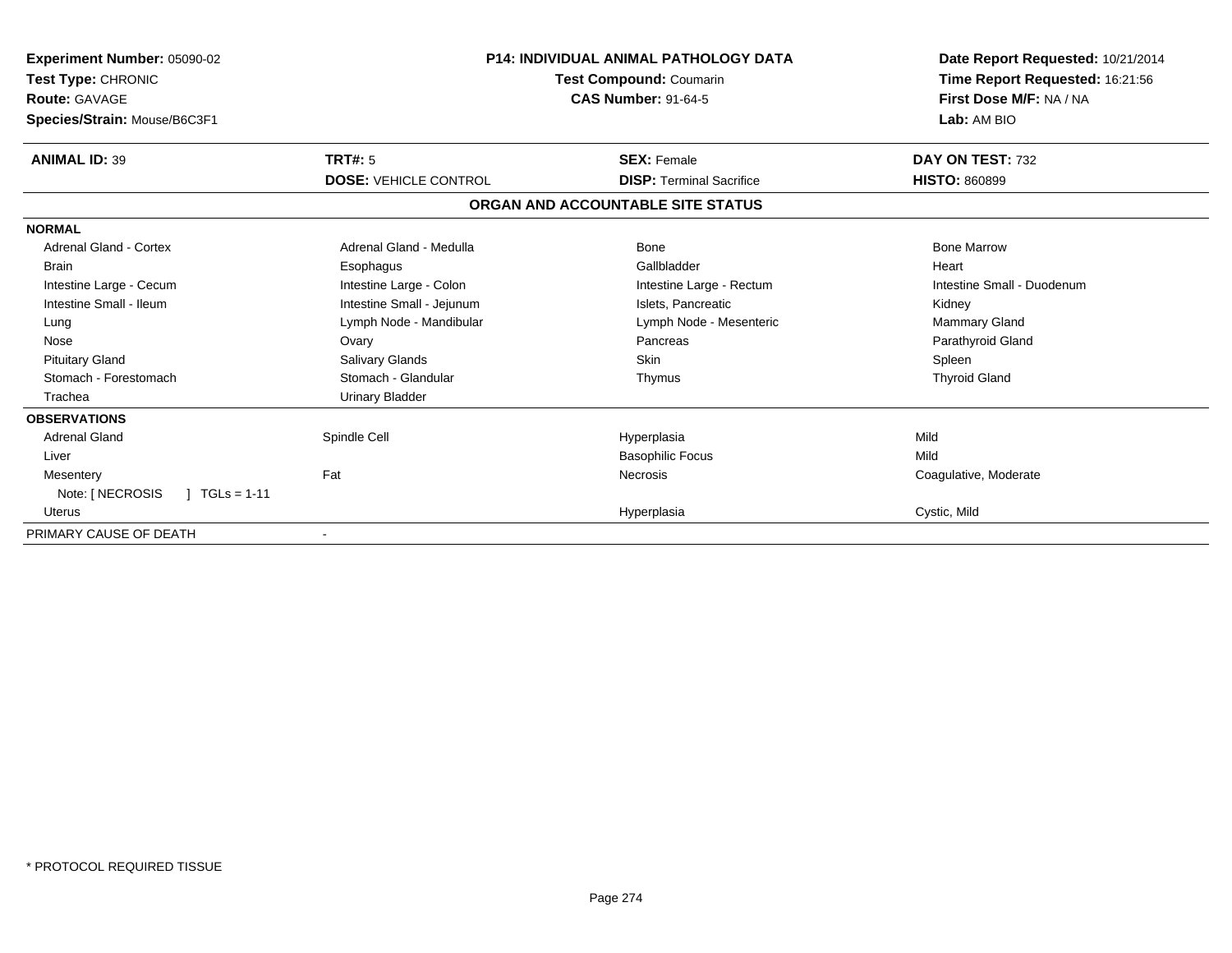| Experiment Number: 05090-02<br>Test Type: CHRONIC<br>Route: GAVAGE<br>Species/Strain: Mouse/B6C3F1 | <b>P14: INDIVIDUAL ANIMAL PATHOLOGY DATA</b><br><b>Test Compound: Coumarin</b><br><b>CAS Number: 91-64-5</b> |                                   | Date Report Requested: 10/21/2014<br>Time Report Requested: 16:21:56<br>First Dose M/F: NA / NA<br>Lab: AM BIO |
|----------------------------------------------------------------------------------------------------|--------------------------------------------------------------------------------------------------------------|-----------------------------------|----------------------------------------------------------------------------------------------------------------|
| <b>ANIMAL ID: 40</b>                                                                               | <b>TRT#: 5</b>                                                                                               | <b>SEX: Female</b>                | DAY ON TEST: 733                                                                                               |
|                                                                                                    | <b>DOSE: VEHICLE CONTROL</b>                                                                                 | <b>DISP: Terminal Sacrifice</b>   | <b>HISTO: 860900</b>                                                                                           |
|                                                                                                    |                                                                                                              | ORGAN AND ACCOUNTABLE SITE STATUS |                                                                                                                |
| <b>NORMAL</b>                                                                                      |                                                                                                              |                                   |                                                                                                                |
| <b>Adrenal Gland - Cortex</b>                                                                      | Adrenal Gland - Medulla                                                                                      | Bone                              | <b>Bone Marrow</b>                                                                                             |
| <b>Brain</b>                                                                                       | Esophagus                                                                                                    | Gallbladder                       | Heart                                                                                                          |
| Intestine Large - Cecum                                                                            | Intestine Large - Colon                                                                                      | Intestine Large - Rectum          | Intestine Small - Duodenum                                                                                     |
| Intestine Small - Ileum                                                                            | Intestine Small - Jejunum                                                                                    | Islets, Pancreatic                | Kidney                                                                                                         |
| Liver                                                                                              | Lung                                                                                                         | Lymph Node - Mandibular           | Lymph Node - Mesenteric                                                                                        |
| <b>Mammary Gland</b>                                                                               | Nose                                                                                                         | Ovary                             | Pancreas                                                                                                       |
| <b>Pituitary Gland</b>                                                                             | Salivary Glands                                                                                              | <b>Skin</b>                       | Spleen                                                                                                         |
| Stomach - Forestomach                                                                              | Stomach - Glandular                                                                                          | Thymus                            | <b>Thyroid Gland</b>                                                                                           |
| Trachea                                                                                            |                                                                                                              |                                   |                                                                                                                |
| <b>MISSING</b>                                                                                     |                                                                                                              |                                   |                                                                                                                |
| Parathyroid Gland                                                                                  |                                                                                                              |                                   |                                                                                                                |
| <b>OBSERVATIONS</b>                                                                                |                                                                                                              |                                   |                                                                                                                |
| <b>Adrenal Gland</b>                                                                               | Spindle Cell                                                                                                 | Hyperplasia                       | Moderate                                                                                                       |
| <b>Urinary Bladder</b>                                                                             |                                                                                                              | <b>Infiltration Cellular</b>      | Lymphocyte, Minimal                                                                                            |
| <b>Uterus</b>                                                                                      |                                                                                                              | Hyperplasia                       | Cystic, Marked                                                                                                 |
| Note: [HYPERPLASIA ] TGLs = 1-8                                                                    |                                                                                                              |                                   |                                                                                                                |
| PRIMARY CAUSE OF DEATH                                                                             |                                                                                                              |                                   |                                                                                                                |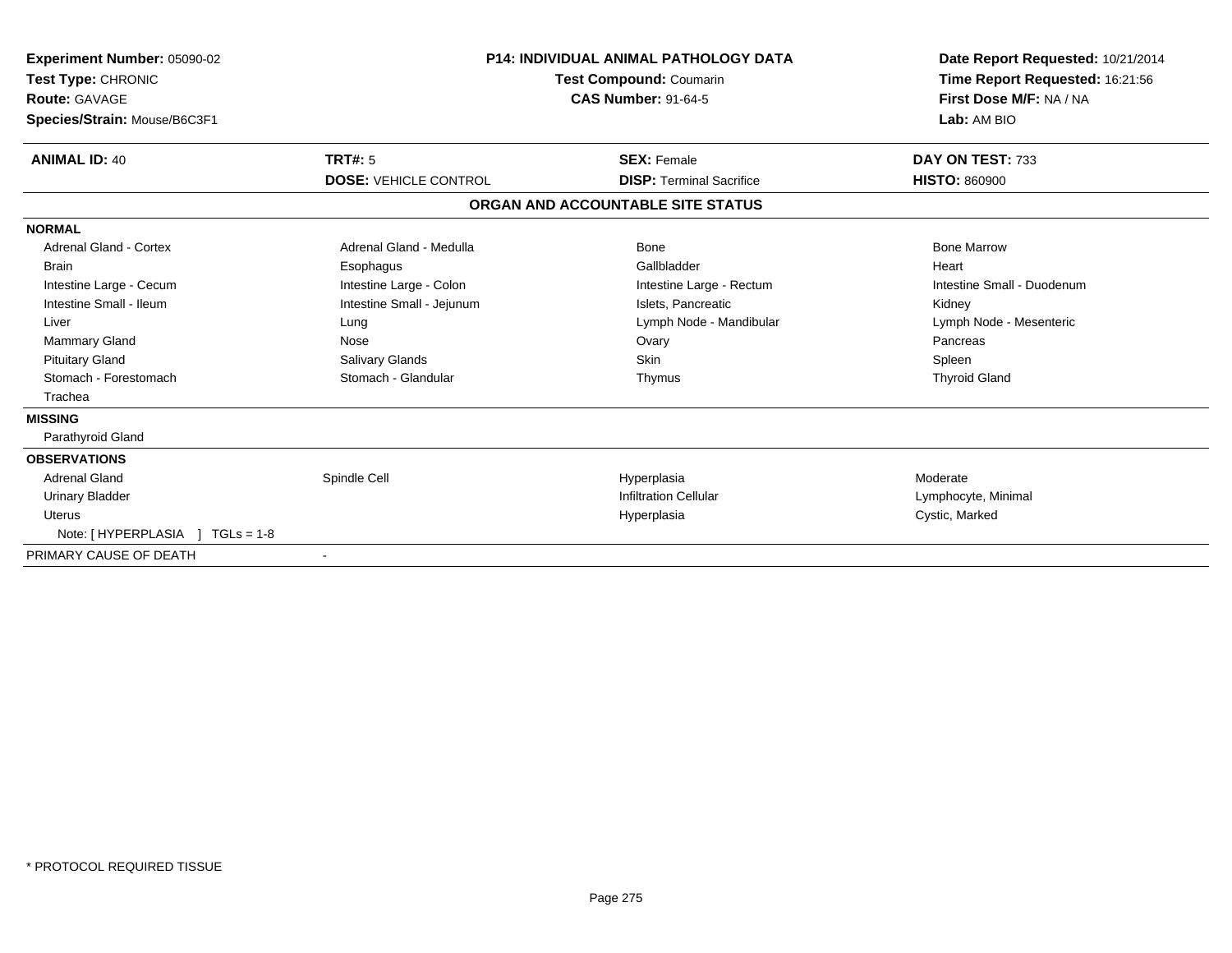| <b>Experiment Number: 05090-02</b><br>Test Type: CHRONIC<br><b>Route: GAVAGE</b><br>Species/Strain: Mouse/B6C3F1 | <b>P14: INDIVIDUAL ANIMAL PATHOLOGY DATA</b><br>Test Compound: Coumarin<br><b>CAS Number: 91-64-5</b> |                                   | Date Report Requested: 10/21/2014<br>Time Report Requested: 16:21:56<br>First Dose M/F: NA / NA<br>Lab: AM BIO |
|------------------------------------------------------------------------------------------------------------------|-------------------------------------------------------------------------------------------------------|-----------------------------------|----------------------------------------------------------------------------------------------------------------|
| <b>ANIMAL ID: 41</b>                                                                                             | <b>TRT#: 5</b>                                                                                        | <b>SEX: Female</b>                | DAY ON TEST: 734                                                                                               |
|                                                                                                                  | <b>DOSE: VEHICLE CONTROL</b>                                                                          | <b>DISP: Terminal Sacrifice</b>   | <b>HISTO: 860901</b>                                                                                           |
|                                                                                                                  |                                                                                                       | ORGAN AND ACCOUNTABLE SITE STATUS |                                                                                                                |
| <b>NORMAL</b>                                                                                                    |                                                                                                       |                                   |                                                                                                                |
| <b>Adrenal Gland - Cortex</b>                                                                                    | Adrenal Gland - Medulla                                                                               | Bone                              | <b>Bone Marrow</b>                                                                                             |
| Brain                                                                                                            | Esophagus                                                                                             | Gallbladder                       | Heart                                                                                                          |
| Intestine Large - Cecum                                                                                          | Intestine Large - Colon                                                                               | Intestine Large - Rectum          | Intestine Small - Duodenum                                                                                     |
| Intestine Small - Ileum                                                                                          | Intestine Small - Jejunum                                                                             | Islets, Pancreatic                | Kidney                                                                                                         |
| Lung                                                                                                             | Lymph Node - Mandibular                                                                               | Lymph Node - Mesenteric           | <b>Mammary Gland</b>                                                                                           |
| Nose                                                                                                             | Ovary                                                                                                 | Pancreas                          | Parathyroid Gland                                                                                              |
| <b>Pituitary Gland</b>                                                                                           | Salivary Glands                                                                                       | Spleen                            | Stomach - Forestomach                                                                                          |
| Stomach - Glandular                                                                                              | Thymus                                                                                                | <b>Thyroid Gland</b>              | Trachea                                                                                                        |
| <b>OBSERVATIONS</b>                                                                                              |                                                                                                       |                                   |                                                                                                                |
| <b>Adrenal Gland</b>                                                                                             | Spindle Cell                                                                                          | Hyperplasia                       | Minimal                                                                                                        |
| Liver                                                                                                            |                                                                                                       | Hepatocellular Adenoma            |                                                                                                                |
| <b>Skin</b>                                                                                                      |                                                                                                       | Alopecia                          | Moderate                                                                                                       |
| Note: [ ALOPECIA<br>$1 TGLs = 1-7$                                                                               |                                                                                                       |                                   |                                                                                                                |
| <b>Urinary Bladder</b>                                                                                           |                                                                                                       | <b>Infiltration Cellular</b>      | Lymphocyte, Mild                                                                                               |
| Uterus                                                                                                           |                                                                                                       | Hyperplasia                       | Cystic, Moderate                                                                                               |
| PRIMARY CAUSE OF DEATH                                                                                           |                                                                                                       |                                   |                                                                                                                |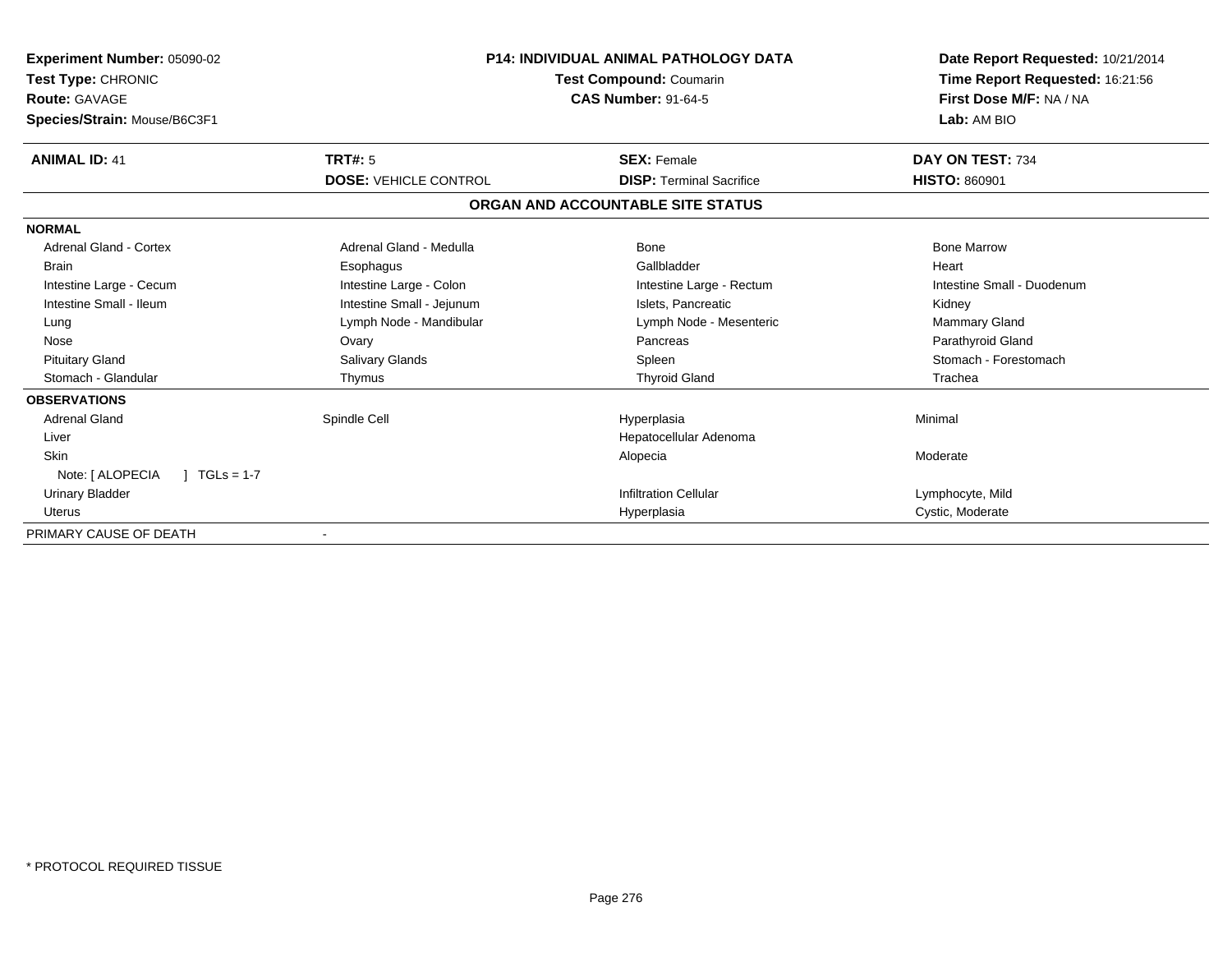| <b>TRT#: 5</b><br><b>ANIMAL ID: 42</b><br><b>SEX: Female</b><br>DAY ON TEST: 589<br><b>DISP: Moribund</b><br><b>HISTO: 860902</b><br><b>DOSE: VEHICLE CONTROL</b><br>ORGAN AND ACCOUNTABLE SITE STATUS<br><b>NORMAL</b><br><b>Adrenal Gland - Cortex</b><br>Adrenal Gland - Medulla<br>Bone<br><b>Bone Marrow</b><br>Gallbladder<br>Heart<br><b>Brain</b><br>Esophagus<br>Intestine Small - Duodenum<br>Intestine Large - Cecum<br>Intestine Large - Colon<br>Intestine Large - Rectum<br>Intestine Small - Ileum<br>Intestine Small - Jejunum<br>Islets, Pancreatic<br>Kidney<br>Lymph Node - Mandibular<br>Mammary Gland<br>Nose<br>Liver<br><b>Pituitary Gland</b><br>Skin<br>Spleen<br>Pancreas<br><b>Thyroid Gland</b><br>Stomach - Glandular<br>Trachea<br><b>Urinary Bladder</b><br><b>MISSING</b><br>Parathyroid Gland<br><b>INSUFFICIENT TISSUE</b><br>Thymus<br><b>OBSERVATIONS</b><br>Bone<br>Note: RECUT OF STERNUM IS NORMAL<br>Note: STERNAL MASS COULD NOT BE FOUND IN WET TISSUE<br>Eye<br>Note: EYE IS NORMAL MICROSCOPICALLY<br>Lymphoid, Mild<br>Hyperplasia<br>Lung<br>Mediastinal<br>Hyperplasia<br>Lymphoid, Mild<br>Lymph Node<br>Mesenteric<br>Hyperplasia<br>Macrophage, Mild<br>Note: [HYPERPLASIA ] TGLs = 3-12<br>Follicle<br>Cyst<br>Moderate<br>Ovary<br>Note: [ CYST<br>$J \cdot TGLs = 2-5$<br>Salivary Glands<br><b>Infiltration Cellular</b><br>Lymphocyte, Mild<br>Squamous Cell Papilloma<br>Stomach<br>Forestomach<br>Note: [ PAPILLOMA SQUA ] TGLs = 4-6<br>Thymus<br>Note: RECUT OF THYMUS IS NORMAL | Experiment Number: 05090-02<br>Test Type: CHRONIC<br>Route: GAVAGE<br>Species/Strain: Mouse/B6C3F1 | <b>P14: INDIVIDUAL ANIMAL PATHOLOGY DATA</b><br>Test Compound: Coumarin<br><b>CAS Number: 91-64-5</b> |              |
|---------------------------------------------------------------------------------------------------------------------------------------------------------------------------------------------------------------------------------------------------------------------------------------------------------------------------------------------------------------------------------------------------------------------------------------------------------------------------------------------------------------------------------------------------------------------------------------------------------------------------------------------------------------------------------------------------------------------------------------------------------------------------------------------------------------------------------------------------------------------------------------------------------------------------------------------------------------------------------------------------------------------------------------------------------------------------------------------------------------------------------------------------------------------------------------------------------------------------------------------------------------------------------------------------------------------------------------------------------------------------------------------------------------------------------------------------------------------------------------------------------------------------------------------|----------------------------------------------------------------------------------------------------|-------------------------------------------------------------------------------------------------------|--------------|
|                                                                                                                                                                                                                                                                                                                                                                                                                                                                                                                                                                                                                                                                                                                                                                                                                                                                                                                                                                                                                                                                                                                                                                                                                                                                                                                                                                                                                                                                                                                                             |                                                                                                    |                                                                                                       | Lab: AM BIO  |
|                                                                                                                                                                                                                                                                                                                                                                                                                                                                                                                                                                                                                                                                                                                                                                                                                                                                                                                                                                                                                                                                                                                                                                                                                                                                                                                                                                                                                                                                                                                                             |                                                                                                    |                                                                                                       |              |
|                                                                                                                                                                                                                                                                                                                                                                                                                                                                                                                                                                                                                                                                                                                                                                                                                                                                                                                                                                                                                                                                                                                                                                                                                                                                                                                                                                                                                                                                                                                                             |                                                                                                    |                                                                                                       |              |
|                                                                                                                                                                                                                                                                                                                                                                                                                                                                                                                                                                                                                                                                                                                                                                                                                                                                                                                                                                                                                                                                                                                                                                                                                                                                                                                                                                                                                                                                                                                                             |                                                                                                    |                                                                                                       |              |
|                                                                                                                                                                                                                                                                                                                                                                                                                                                                                                                                                                                                                                                                                                                                                                                                                                                                                                                                                                                                                                                                                                                                                                                                                                                                                                                                                                                                                                                                                                                                             |                                                                                                    |                                                                                                       |              |
|                                                                                                                                                                                                                                                                                                                                                                                                                                                                                                                                                                                                                                                                                                                                                                                                                                                                                                                                                                                                                                                                                                                                                                                                                                                                                                                                                                                                                                                                                                                                             |                                                                                                    |                                                                                                       |              |
|                                                                                                                                                                                                                                                                                                                                                                                                                                                                                                                                                                                                                                                                                                                                                                                                                                                                                                                                                                                                                                                                                                                                                                                                                                                                                                                                                                                                                                                                                                                                             |                                                                                                    |                                                                                                       |              |
|                                                                                                                                                                                                                                                                                                                                                                                                                                                                                                                                                                                                                                                                                                                                                                                                                                                                                                                                                                                                                                                                                                                                                                                                                                                                                                                                                                                                                                                                                                                                             |                                                                                                    |                                                                                                       |              |
|                                                                                                                                                                                                                                                                                                                                                                                                                                                                                                                                                                                                                                                                                                                                                                                                                                                                                                                                                                                                                                                                                                                                                                                                                                                                                                                                                                                                                                                                                                                                             |                                                                                                    |                                                                                                       |              |
|                                                                                                                                                                                                                                                                                                                                                                                                                                                                                                                                                                                                                                                                                                                                                                                                                                                                                                                                                                                                                                                                                                                                                                                                                                                                                                                                                                                                                                                                                                                                             |                                                                                                    |                                                                                                       |              |
|                                                                                                                                                                                                                                                                                                                                                                                                                                                                                                                                                                                                                                                                                                                                                                                                                                                                                                                                                                                                                                                                                                                                                                                                                                                                                                                                                                                                                                                                                                                                             |                                                                                                    |                                                                                                       |              |
|                                                                                                                                                                                                                                                                                                                                                                                                                                                                                                                                                                                                                                                                                                                                                                                                                                                                                                                                                                                                                                                                                                                                                                                                                                                                                                                                                                                                                                                                                                                                             |                                                                                                    |                                                                                                       |              |
|                                                                                                                                                                                                                                                                                                                                                                                                                                                                                                                                                                                                                                                                                                                                                                                                                                                                                                                                                                                                                                                                                                                                                                                                                                                                                                                                                                                                                                                                                                                                             |                                                                                                    |                                                                                                       |              |
|                                                                                                                                                                                                                                                                                                                                                                                                                                                                                                                                                                                                                                                                                                                                                                                                                                                                                                                                                                                                                                                                                                                                                                                                                                                                                                                                                                                                                                                                                                                                             |                                                                                                    |                                                                                                       |              |
|                                                                                                                                                                                                                                                                                                                                                                                                                                                                                                                                                                                                                                                                                                                                                                                                                                                                                                                                                                                                                                                                                                                                                                                                                                                                                                                                                                                                                                                                                                                                             |                                                                                                    |                                                                                                       |              |
|                                                                                                                                                                                                                                                                                                                                                                                                                                                                                                                                                                                                                                                                                                                                                                                                                                                                                                                                                                                                                                                                                                                                                                                                                                                                                                                                                                                                                                                                                                                                             |                                                                                                    |                                                                                                       |              |
|                                                                                                                                                                                                                                                                                                                                                                                                                                                                                                                                                                                                                                                                                                                                                                                                                                                                                                                                                                                                                                                                                                                                                                                                                                                                                                                                                                                                                                                                                                                                             |                                                                                                    |                                                                                                       |              |
|                                                                                                                                                                                                                                                                                                                                                                                                                                                                                                                                                                                                                                                                                                                                                                                                                                                                                                                                                                                                                                                                                                                                                                                                                                                                                                                                                                                                                                                                                                                                             |                                                                                                    |                                                                                                       |              |
|                                                                                                                                                                                                                                                                                                                                                                                                                                                                                                                                                                                                                                                                                                                                                                                                                                                                                                                                                                                                                                                                                                                                                                                                                                                                                                                                                                                                                                                                                                                                             |                                                                                                    |                                                                                                       |              |
|                                                                                                                                                                                                                                                                                                                                                                                                                                                                                                                                                                                                                                                                                                                                                                                                                                                                                                                                                                                                                                                                                                                                                                                                                                                                                                                                                                                                                                                                                                                                             |                                                                                                    |                                                                                                       |              |
|                                                                                                                                                                                                                                                                                                                                                                                                                                                                                                                                                                                                                                                                                                                                                                                                                                                                                                                                                                                                                                                                                                                                                                                                                                                                                                                                                                                                                                                                                                                                             |                                                                                                    |                                                                                                       |              |
|                                                                                                                                                                                                                                                                                                                                                                                                                                                                                                                                                                                                                                                                                                                                                                                                                                                                                                                                                                                                                                                                                                                                                                                                                                                                                                                                                                                                                                                                                                                                             |                                                                                                    |                                                                                                       |              |
|                                                                                                                                                                                                                                                                                                                                                                                                                                                                                                                                                                                                                                                                                                                                                                                                                                                                                                                                                                                                                                                                                                                                                                                                                                                                                                                                                                                                                                                                                                                                             |                                                                                                    |                                                                                                       |              |
|                                                                                                                                                                                                                                                                                                                                                                                                                                                                                                                                                                                                                                                                                                                                                                                                                                                                                                                                                                                                                                                                                                                                                                                                                                                                                                                                                                                                                                                                                                                                             |                                                                                                    |                                                                                                       |              |
|                                                                                                                                                                                                                                                                                                                                                                                                                                                                                                                                                                                                                                                                                                                                                                                                                                                                                                                                                                                                                                                                                                                                                                                                                                                                                                                                                                                                                                                                                                                                             |                                                                                                    |                                                                                                       |              |
|                                                                                                                                                                                                                                                                                                                                                                                                                                                                                                                                                                                                                                                                                                                                                                                                                                                                                                                                                                                                                                                                                                                                                                                                                                                                                                                                                                                                                                                                                                                                             |                                                                                                    |                                                                                                       |              |
|                                                                                                                                                                                                                                                                                                                                                                                                                                                                                                                                                                                                                                                                                                                                                                                                                                                                                                                                                                                                                                                                                                                                                                                                                                                                                                                                                                                                                                                                                                                                             |                                                                                                    |                                                                                                       |              |
|                                                                                                                                                                                                                                                                                                                                                                                                                                                                                                                                                                                                                                                                                                                                                                                                                                                                                                                                                                                                                                                                                                                                                                                                                                                                                                                                                                                                                                                                                                                                             |                                                                                                    |                                                                                                       |              |
|                                                                                                                                                                                                                                                                                                                                                                                                                                                                                                                                                                                                                                                                                                                                                                                                                                                                                                                                                                                                                                                                                                                                                                                                                                                                                                                                                                                                                                                                                                                                             |                                                                                                    |                                                                                                       |              |
|                                                                                                                                                                                                                                                                                                                                                                                                                                                                                                                                                                                                                                                                                                                                                                                                                                                                                                                                                                                                                                                                                                                                                                                                                                                                                                                                                                                                                                                                                                                                             |                                                                                                    |                                                                                                       |              |
|                                                                                                                                                                                                                                                                                                                                                                                                                                                                                                                                                                                                                                                                                                                                                                                                                                                                                                                                                                                                                                                                                                                                                                                                                                                                                                                                                                                                                                                                                                                                             |                                                                                                    |                                                                                                       |              |
|                                                                                                                                                                                                                                                                                                                                                                                                                                                                                                                                                                                                                                                                                                                                                                                                                                                                                                                                                                                                                                                                                                                                                                                                                                                                                                                                                                                                                                                                                                                                             |                                                                                                    |                                                                                                       |              |
|                                                                                                                                                                                                                                                                                                                                                                                                                                                                                                                                                                                                                                                                                                                                                                                                                                                                                                                                                                                                                                                                                                                                                                                                                                                                                                                                                                                                                                                                                                                                             |                                                                                                    |                                                                                                       |              |
|                                                                                                                                                                                                                                                                                                                                                                                                                                                                                                                                                                                                                                                                                                                                                                                                                                                                                                                                                                                                                                                                                                                                                                                                                                                                                                                                                                                                                                                                                                                                             | Uterus                                                                                             | Hyperplasia                                                                                           | Cystic, Mild |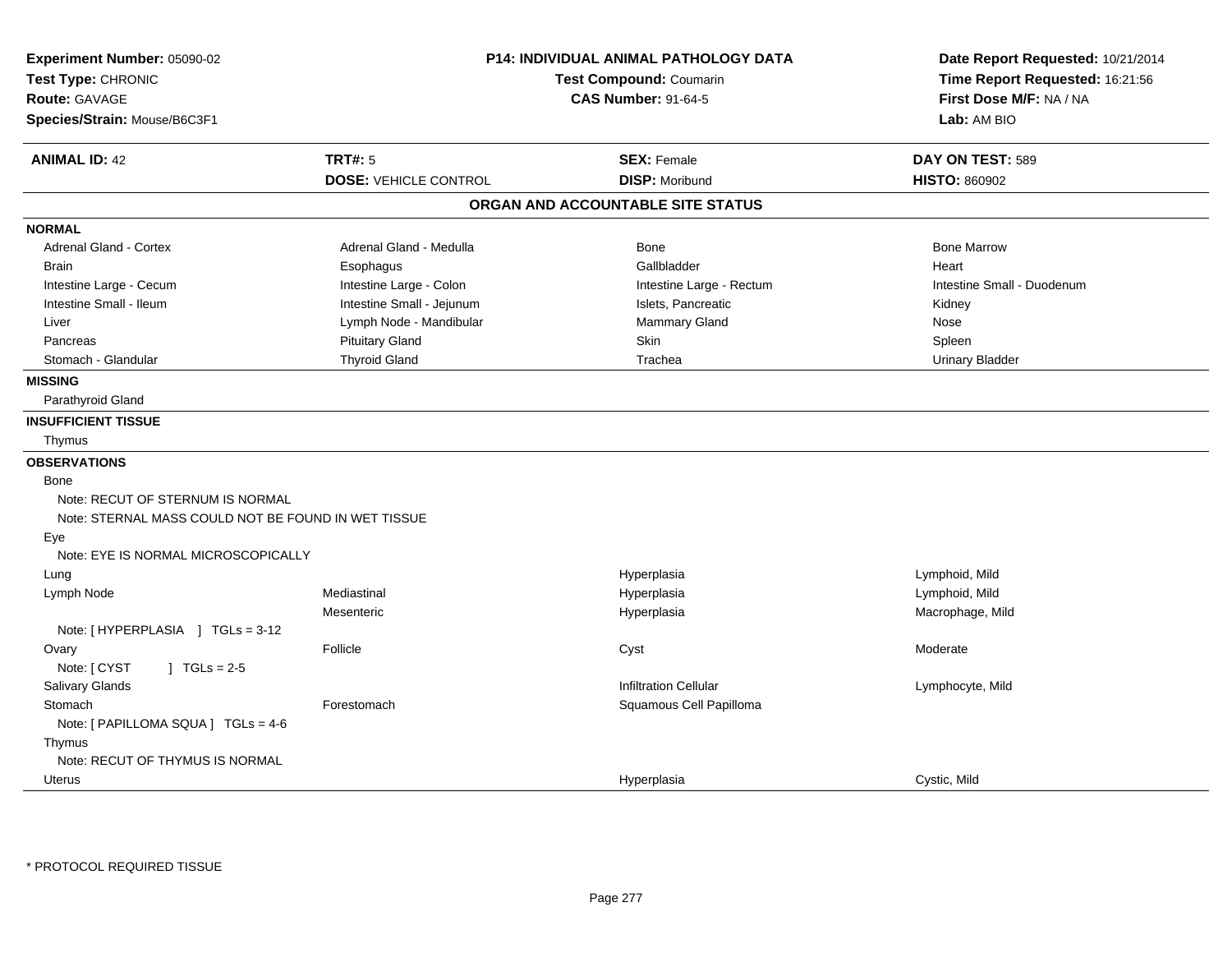| <b>Experiment Number: 05090-02</b> |                              | <b>P14: INDIVIDUAL ANIMAL PATHOLOGY DATA</b> | Date Report Requested: 10/21/2014 |
|------------------------------------|------------------------------|----------------------------------------------|-----------------------------------|
| Test Type: CHRONIC                 |                              | <b>Test Compound: Coumarin</b>               | Time Report Requested: 16:21:56   |
| <b>Route: GAVAGE</b>               |                              | <b>CAS Number: 91-64-5</b>                   | First Dose M/F: NA / NA           |
| Species/Strain: Mouse/B6C3F1       |                              |                                              | Lab: AM BIO                       |
| <b>ANIMAL ID: 42</b>               | TRT#: 5                      | <b>SEX:</b> Female                           | DAY ON TEST: 589                  |
|                                    | <b>DOSE: VEHICLE CONTROL</b> | <b>DISP:</b> Moribund                        | <b>HISTO: 860902</b>              |
|                                    |                              | ORGAN AND ACCOUNTABLE SITE STATUS            |                                   |
| PRIMARY CAUSE OF DEATH             |                              |                                              |                                   |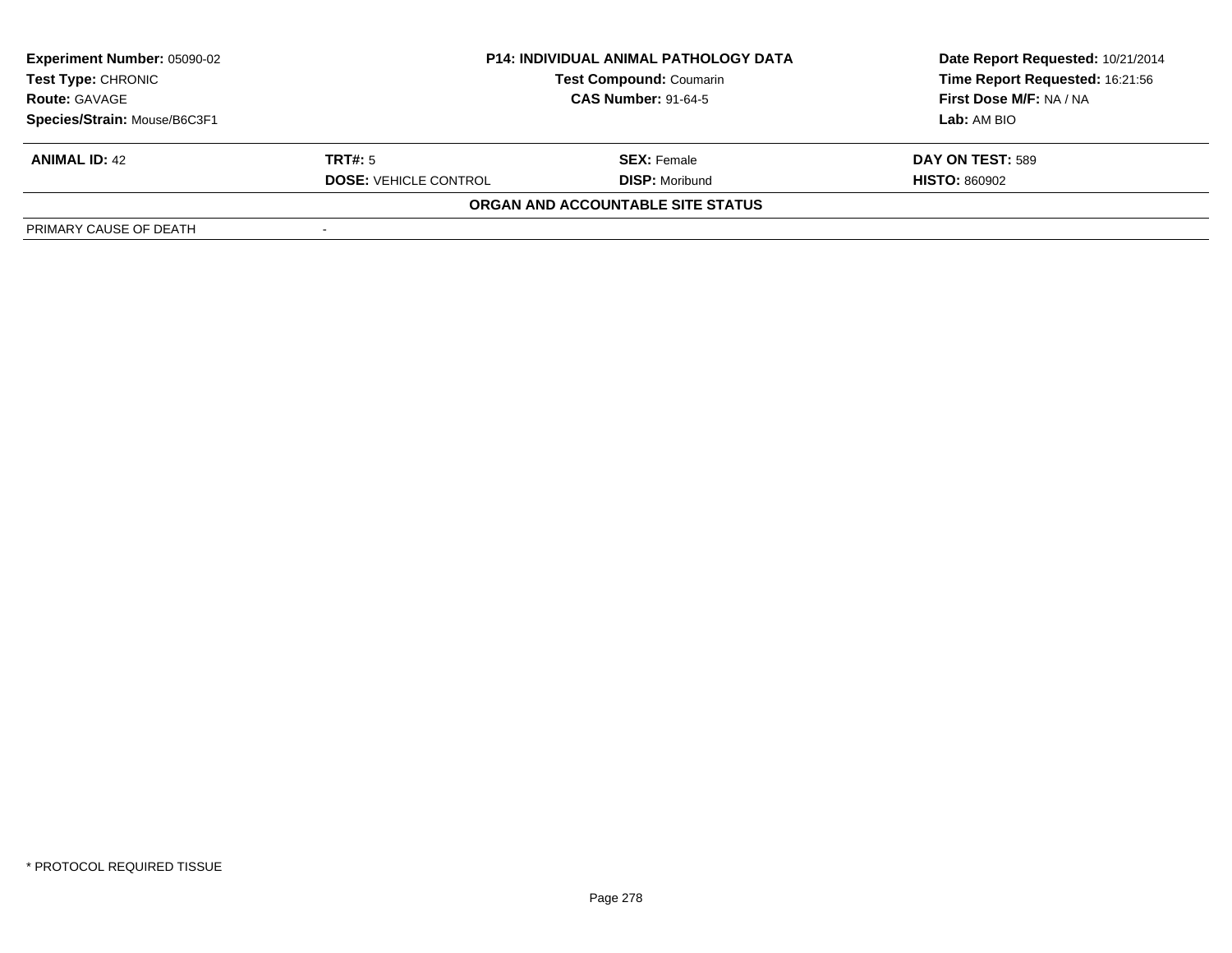| Experiment Number: 05090-02<br>Test Type: CHRONIC<br><b>Route: GAVAGE</b><br>Species/Strain: Mouse/B6C3F1 | <b>P14: INDIVIDUAL ANIMAL PATHOLOGY DATA</b><br>Test Compound: Coumarin<br><b>CAS Number: 91-64-5</b> |                                   | Date Report Requested: 10/21/2014<br>Time Report Requested: 16:21:56<br>First Dose M/F: NA / NA<br>Lab: AM BIO |
|-----------------------------------------------------------------------------------------------------------|-------------------------------------------------------------------------------------------------------|-----------------------------------|----------------------------------------------------------------------------------------------------------------|
| <b>ANIMAL ID: 44</b>                                                                                      | <b>TRT#: 5</b>                                                                                        | <b>SEX: Female</b>                | DAY ON TEST: 456                                                                                               |
|                                                                                                           | <b>DOSE: VEHICLE CONTROL</b>                                                                          | <b>DISP:</b> Interval Sacrifice   | <b>HISTO: 860904</b>                                                                                           |
|                                                                                                           |                                                                                                       | ORGAN AND ACCOUNTABLE SITE STATUS |                                                                                                                |
| <b>NORMAL</b>                                                                                             |                                                                                                       |                                   |                                                                                                                |
| Adrenal Gland - Cortex                                                                                    | Adrenal Gland - Medulla                                                                               | Bone                              | <b>Bone Marrow</b>                                                                                             |
| <b>Brain</b>                                                                                              | Esophagus                                                                                             | Gallbladder                       | Heart                                                                                                          |
| Intestine Large - Cecum                                                                                   | Intestine Large - Colon                                                                               | Intestine Large - Rectum          | Intestine Small - Duodenum                                                                                     |
| Intestine Small - Ileum                                                                                   | Intestine Small - Jejunum                                                                             | Islets, Pancreatic                | Liver                                                                                                          |
| Lung                                                                                                      | Lymph Node - Mandibular                                                                               | Lymph Node - Mesenteric           | <b>Mammary Gland</b>                                                                                           |
| Nose                                                                                                      | Ovary                                                                                                 | Pancreas                          | Parathyroid Gland                                                                                              |
| <b>Pituitary Gland</b>                                                                                    | Salivary Glands                                                                                       | Skin                              | Spleen                                                                                                         |
| Stomach - Forestomach                                                                                     | Stomach - Glandular                                                                                   | Thymus                            | <b>Thyroid Gland</b>                                                                                           |
| Trachea                                                                                                   |                                                                                                       |                                   |                                                                                                                |
| <b>OBSERVATIONS</b>                                                                                       |                                                                                                       |                                   |                                                                                                                |
| Adrenal Gland                                                                                             | Spindle Cell                                                                                          | Hyperplasia                       | Mild                                                                                                           |
| Kidney                                                                                                    | Pelvis                                                                                                | <b>Infiltration Cellular</b>      | Lymphocyte, Minimal                                                                                            |
| <b>Urinary Bladder</b>                                                                                    |                                                                                                       | <b>Infiltration Cellular</b>      | Lymphocyte, Mild                                                                                               |
| <b>Uterus</b>                                                                                             |                                                                                                       | Hyperplasia                       | Cystic, Mild                                                                                                   |
| PRIMARY CAUSE OF DEATH                                                                                    |                                                                                                       |                                   |                                                                                                                |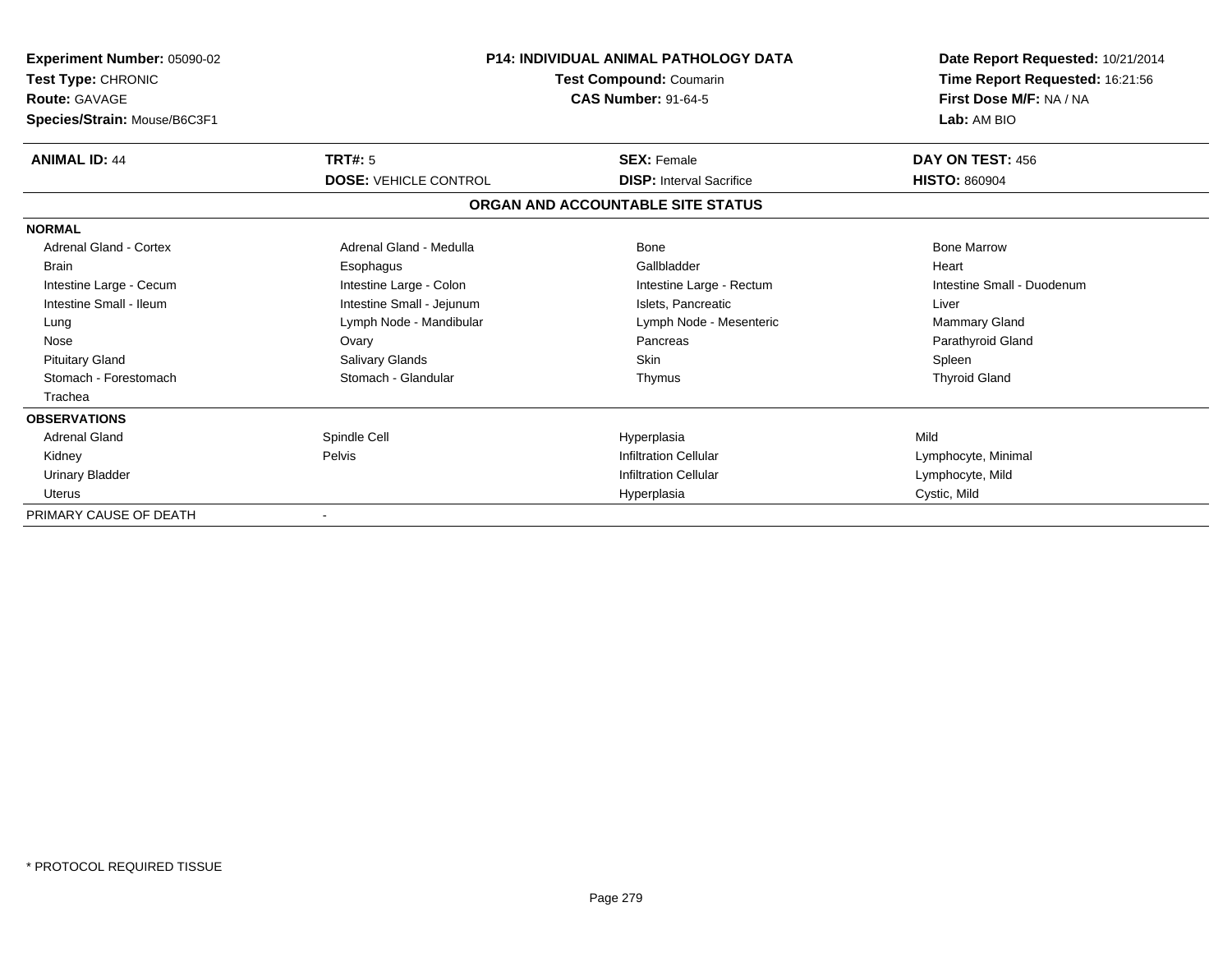| Experiment Number: 05090-02<br>Test Type: CHRONIC<br>Route: GAVAGE<br>Species/Strain: Mouse/B6C3F1 | <b>P14: INDIVIDUAL ANIMAL PATHOLOGY DATA</b><br><b>Test Compound: Coumarin</b><br><b>CAS Number: 91-64-5</b> |                                   | Date Report Requested: 10/21/2014<br>Time Report Requested: 16:21:56<br>First Dose M/F: NA / NA<br>Lab: AM BIO |
|----------------------------------------------------------------------------------------------------|--------------------------------------------------------------------------------------------------------------|-----------------------------------|----------------------------------------------------------------------------------------------------------------|
| <b>ANIMAL ID: 45</b>                                                                               | TRT#: 5                                                                                                      | <b>SEX: Female</b>                | DAY ON TEST: 623                                                                                               |
|                                                                                                    | <b>DOSE: VEHICLE CONTROL</b>                                                                                 | <b>DISP: Moribund</b>             | <b>HISTO: 860905</b>                                                                                           |
|                                                                                                    |                                                                                                              | ORGAN AND ACCOUNTABLE SITE STATUS |                                                                                                                |
| <b>NORMAL</b>                                                                                      |                                                                                                              |                                   |                                                                                                                |
| <b>Adrenal Gland - Cortex</b>                                                                      | Adrenal Gland - Medulla                                                                                      | Bone                              | <b>Bone Marrow</b>                                                                                             |
| Esophagus                                                                                          | Gallbladder                                                                                                  | Heart                             | Intestine Large - Cecum                                                                                        |
| Intestine Large - Colon                                                                            | Intestine Large - Rectum                                                                                     | Intestine Small - Duodenum        | Intestine Small - Ileum                                                                                        |
| Intestine Small - Jejunum                                                                          | Islets, Pancreatic                                                                                           | Kidney                            | Liver                                                                                                          |
| Lung                                                                                               | Lymph Node - Mandibular                                                                                      | Lymph Node - Mesenteric           | Mammary Gland                                                                                                  |
| Nose                                                                                               | Ovary                                                                                                        | Pancreas                          | <b>Salivary Glands</b>                                                                                         |
| <b>Skin</b>                                                                                        | Spleen                                                                                                       | Stomach - Forestomach             | Stomach - Glandular                                                                                            |
| Thymus                                                                                             | <b>Thyroid Gland</b>                                                                                         | Trachea                           | <b>Urinary Bladder</b>                                                                                         |
| <b>Uterus</b>                                                                                      |                                                                                                              |                                   |                                                                                                                |
| <b>MISSING</b>                                                                                     |                                                                                                              |                                   |                                                                                                                |
| Parathyroid Gland                                                                                  |                                                                                                              |                                   |                                                                                                                |
| <b>OBSERVATIONS</b>                                                                                |                                                                                                              |                                   |                                                                                                                |
| <b>Adrenal Gland</b>                                                                               | Spindle Cell                                                                                                 | Hyperplasia                       | Mild                                                                                                           |
| <b>Brain</b>                                                                                       | Thalamus                                                                                                     | Compression                       | Marked                                                                                                         |
| <b>Pituitary Gland</b>                                                                             | Pars Distalis                                                                                                | Adenoma                           |                                                                                                                |
| Note: [ ADENOMA<br>$TGLs = 1-1$                                                                    |                                                                                                              |                                   |                                                                                                                |
| PRIMARY CAUSE OF DEATH                                                                             |                                                                                                              |                                   |                                                                                                                |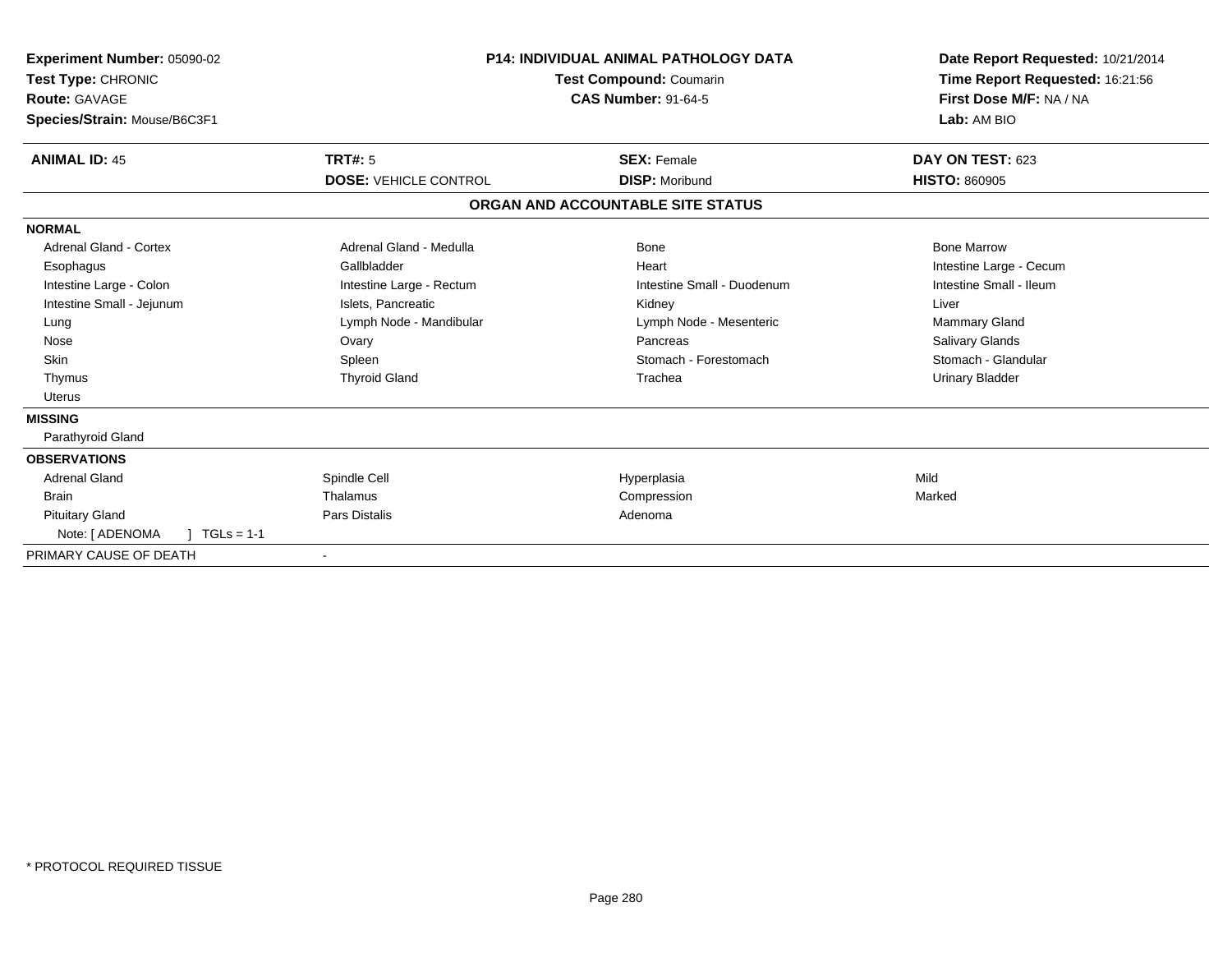| Experiment Number: 05090-02<br>Test Type: CHRONIC<br><b>Route: GAVAGE</b><br>Species/Strain: Mouse/B6C3F1 | <b>P14: INDIVIDUAL ANIMAL PATHOLOGY DATA</b><br>Test Compound: Coumarin<br><b>CAS Number: 91-64-5</b> |                                   | Date Report Requested: 10/21/2014<br>Time Report Requested: 16:21:56<br>First Dose M/F: NA / NA<br>Lab: AM BIO |
|-----------------------------------------------------------------------------------------------------------|-------------------------------------------------------------------------------------------------------|-----------------------------------|----------------------------------------------------------------------------------------------------------------|
| <b>ANIMAL ID: 46</b>                                                                                      | TRT#: 5                                                                                               | <b>SEX: Female</b>                | DAY ON TEST: 732                                                                                               |
|                                                                                                           | <b>DOSE: VEHICLE CONTROL</b>                                                                          | <b>DISP: Terminal Sacrifice</b>   | <b>HISTO: 860906</b>                                                                                           |
|                                                                                                           |                                                                                                       | ORGAN AND ACCOUNTABLE SITE STATUS |                                                                                                                |
| <b>NORMAL</b>                                                                                             |                                                                                                       |                                   |                                                                                                                |
| <b>Adrenal Gland - Cortex</b>                                                                             | Adrenal Gland - Medulla                                                                               | Bone                              | <b>Bone Marrow</b>                                                                                             |
| <b>Brain</b>                                                                                              | Esophagus                                                                                             | Gallbladder                       | Heart                                                                                                          |
| Intestine Large - Cecum                                                                                   | Intestine Large - Colon                                                                               | Intestine Large - Rectum          | Intestine Small - Duodenum                                                                                     |
| Intestine Small - Ileum                                                                                   | Intestine Small - Jejunum                                                                             | Islets. Pancreatic                | Kidney                                                                                                         |
| Liver                                                                                                     | Lung                                                                                                  | Lymph Node - Mandibular           | Lymph Node - Mesenteric                                                                                        |
| Mammary Gland                                                                                             | Nose                                                                                                  | Ovary                             | Pancreas                                                                                                       |
| Parathyroid Gland                                                                                         | <b>Pituitary Gland</b>                                                                                | <b>Salivary Glands</b>            | Skin                                                                                                           |
| Spleen                                                                                                    | Stomach - Forestomach                                                                                 | Stomach - Glandular               | Thymus                                                                                                         |
| <b>Thyroid Gland</b>                                                                                      | Trachea                                                                                               |                                   |                                                                                                                |
| <b>OBSERVATIONS</b>                                                                                       |                                                                                                       |                                   |                                                                                                                |
| <b>Adrenal Gland</b>                                                                                      | Spindle Cell                                                                                          | Hyperplasia                       | Mild                                                                                                           |
| <b>Urinary Bladder</b>                                                                                    |                                                                                                       | <b>Infiltration Cellular</b>      | Lymphocyte, Mild                                                                                               |
| <b>Uterus</b>                                                                                             |                                                                                                       | Hemangioma                        |                                                                                                                |
| Note: [HEMANGIOMA ] TGLs = 1-8                                                                            |                                                                                                       |                                   |                                                                                                                |
| PRIMARY CAUSE OF DEATH                                                                                    |                                                                                                       |                                   |                                                                                                                |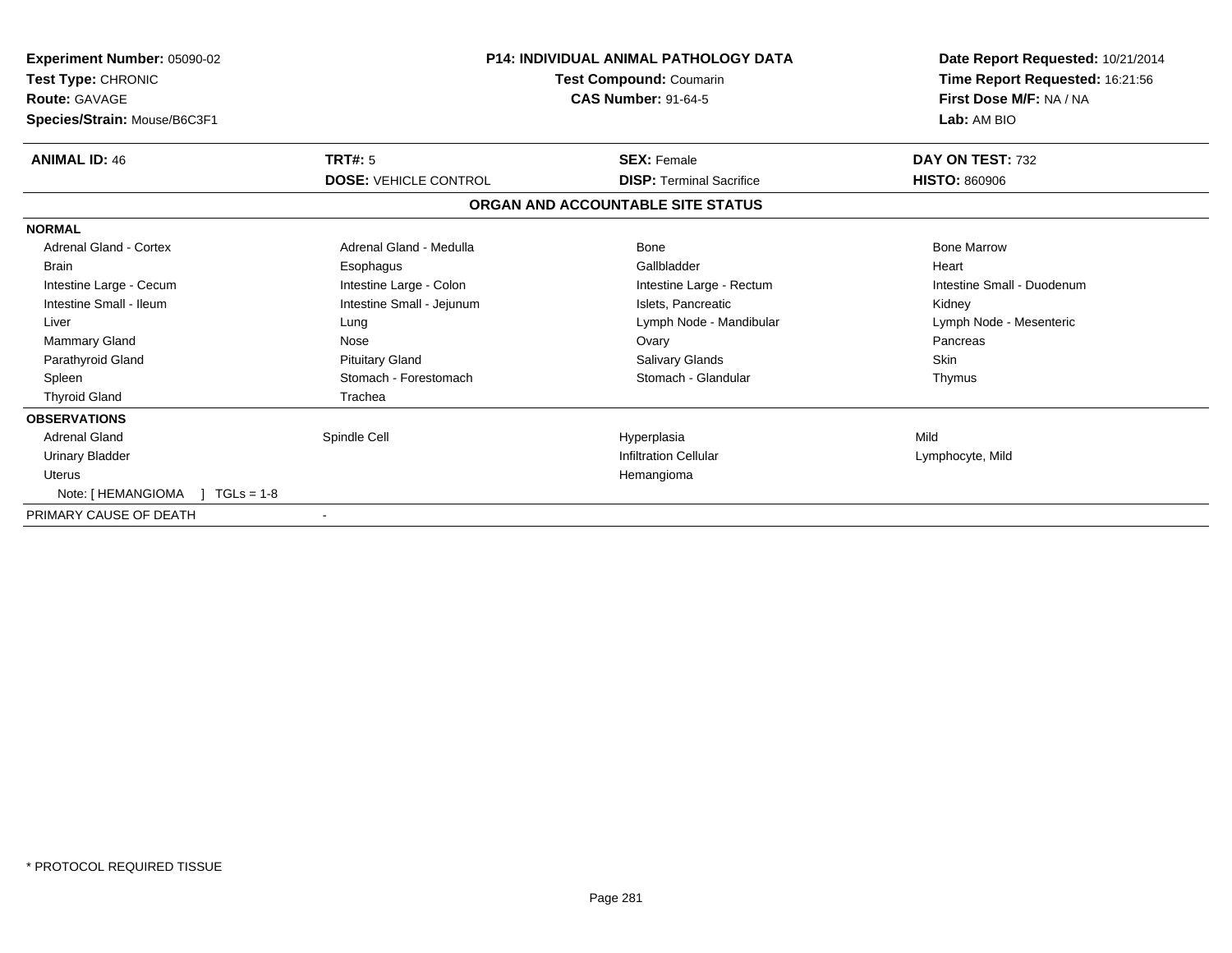| Experiment Number: 05090-02<br>Test Type: CHRONIC<br><b>Route: GAVAGE</b><br>Species/Strain: Mouse/B6C3F1 |                              | <b>P14: INDIVIDUAL ANIMAL PATHOLOGY DATA</b><br><b>Test Compound: Coumarin</b><br><b>CAS Number: 91-64-5</b> | Date Report Requested: 10/21/2014<br>Time Report Requested: 16:21:56<br>First Dose M/F: NA / NA<br>Lab: AM BIO |
|-----------------------------------------------------------------------------------------------------------|------------------------------|--------------------------------------------------------------------------------------------------------------|----------------------------------------------------------------------------------------------------------------|
| <b>ANIMAL ID: 48</b>                                                                                      | TRT#: 5                      | <b>SEX: Female</b>                                                                                           | DAY ON TEST: 455                                                                                               |
|                                                                                                           | <b>DOSE: VEHICLE CONTROL</b> | <b>DISP: Interval Sacrifice</b>                                                                              | <b>HISTO: 860908</b>                                                                                           |
|                                                                                                           |                              | ORGAN AND ACCOUNTABLE SITE STATUS                                                                            |                                                                                                                |
| <b>NORMAL</b>                                                                                             |                              |                                                                                                              |                                                                                                                |
| Adrenal Gland - Cortex                                                                                    | Adrenal Gland - Medulla      | Bone                                                                                                         | <b>Bone Marrow</b>                                                                                             |
| <b>Brain</b>                                                                                              | Esophagus                    | Gallbladder                                                                                                  | Heart                                                                                                          |
| Intestine Large - Cecum                                                                                   | Intestine Large - Colon      | Intestine Large - Rectum                                                                                     | Intestine Small - Duodenum                                                                                     |
| Intestine Small - Ileum                                                                                   | Intestine Small - Jejunum    | Islets, Pancreatic                                                                                           | Kidney                                                                                                         |
| Lung                                                                                                      | Lymph Node - Mandibular      | Lymph Node - Mesenteric                                                                                      | Mammary Gland                                                                                                  |
| Nose                                                                                                      | Ovary                        | Pancreas                                                                                                     | <b>Pituitary Gland</b>                                                                                         |
| <b>Salivary Glands</b>                                                                                    | Spleen                       | Stomach - Forestomach                                                                                        | Stomach - Glandular                                                                                            |
| Thymus                                                                                                    | <b>Thyroid Gland</b>         | Trachea                                                                                                      | <b>Urinary Bladder</b>                                                                                         |
| <b>MISSING</b>                                                                                            |                              |                                                                                                              |                                                                                                                |
| Parathyroid Gland                                                                                         |                              |                                                                                                              |                                                                                                                |
| <b>OBSERVATIONS</b>                                                                                       |                              |                                                                                                              |                                                                                                                |
| Adrenal Gland                                                                                             | Spindle Cell                 | Hyperplasia                                                                                                  | Mild                                                                                                           |
| Note: ADRENAL-A HYPERPLASIA.                                                                              |                              |                                                                                                              |                                                                                                                |
| Liver                                                                                                     |                              | Hepatocellular Adenoma                                                                                       |                                                                                                                |
| <b>Skin</b>                                                                                               |                              | Alopecia                                                                                                     | Mild                                                                                                           |
| Uterus                                                                                                    |                              | Hyperplasia                                                                                                  | Cystic, Mild                                                                                                   |
| PRIMARY CAUSE OF DEATH                                                                                    |                              |                                                                                                              |                                                                                                                |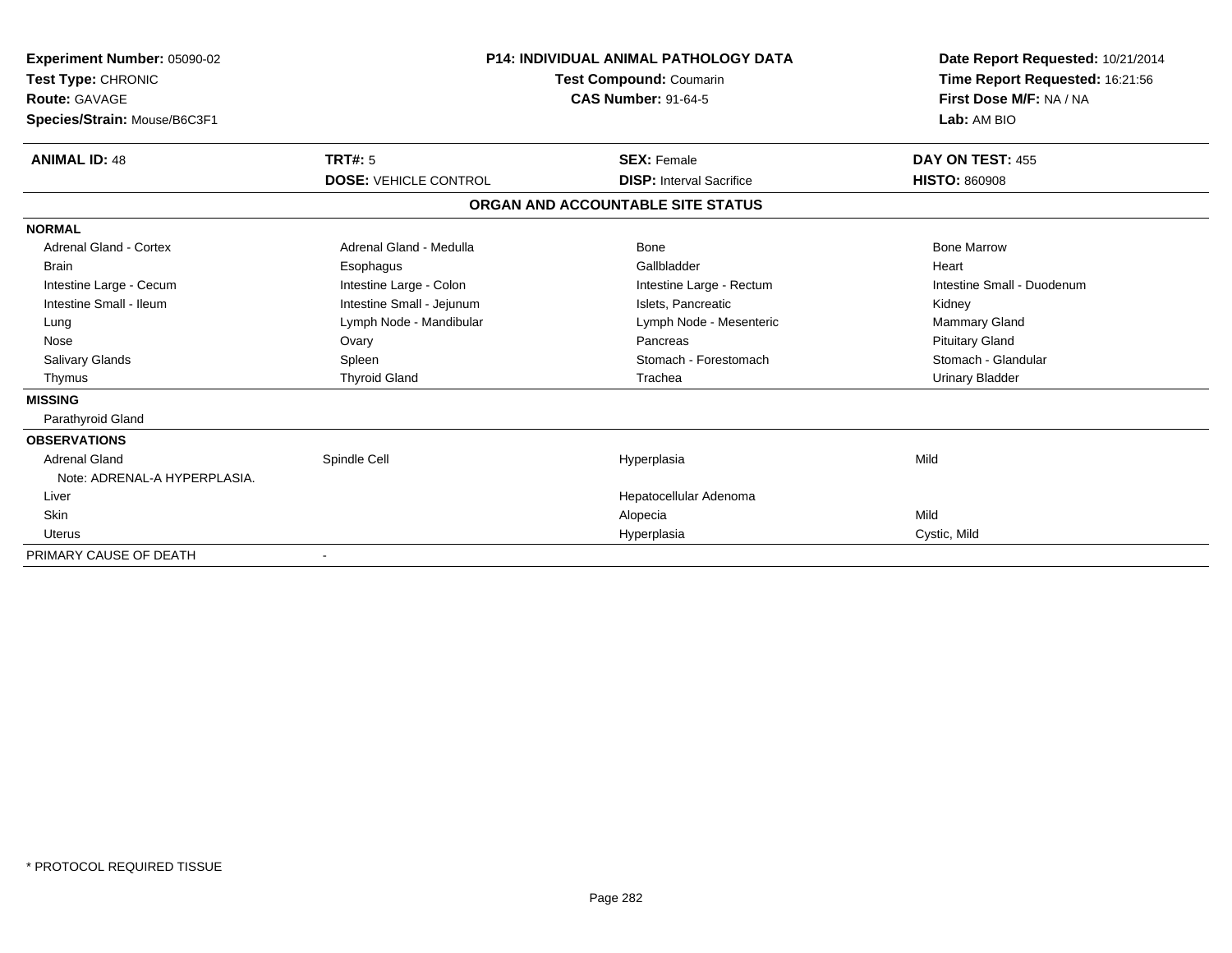| Experiment Number: 05090-02                     |                              | P14: INDIVIDUAL ANIMAL PATHOLOGY DATA | Date Report Requested: 10/21/2014 |
|-------------------------------------------------|------------------------------|---------------------------------------|-----------------------------------|
| Test Type: CHRONIC                              | Test Compound: Coumarin      |                                       | Time Report Requested: 16:21:56   |
| Route: GAVAGE                                   |                              | <b>CAS Number: 91-64-5</b>            | First Dose M/F: NA / NA           |
| Species/Strain: Mouse/B6C3F1                    |                              |                                       | Lab: AM BIO                       |
| <b>ANIMAL ID: 49</b>                            | <b>TRT#: 5</b>               | <b>SEX: Female</b>                    | DAY ON TEST: 456                  |
|                                                 | <b>DOSE: VEHICLE CONTROL</b> | <b>DISP:</b> Interval Sacrifice       | <b>HISTO: 860909</b>              |
|                                                 |                              | ORGAN AND ACCOUNTABLE SITE STATUS     |                                   |
| <b>NORMAL</b>                                   |                              |                                       |                                   |
| Adrenal Gland - Cortex                          | Adrenal Gland - Medulla      | Bone                                  | <b>Bone Marrow</b>                |
| <b>Brain</b>                                    | Esophagus                    | Gallbladder                           | Heart                             |
| Intestine Large - Cecum                         | Intestine Large - Colon      | Intestine Large - Rectum              | Intestine Small - Duodenum        |
| Intestine Small - Ileum                         | Intestine Small - Jejunum    | Islets. Pancreatic                    | Kidney                            |
| Lung                                            | Lymph Node - Mandibular      | Lymph Node - Mesenteric               | <b>Mammary Gland</b>              |
| Nose                                            | Parathyroid Gland            | <b>Skin</b>                           | Spleen                            |
| Stomach - Forestomach                           | Stomach - Glandular          | Thymus                                | <b>Thyroid Gland</b>              |
| Trachea                                         | <b>Uterus</b>                |                                       |                                   |
| <b>OBSERVATIONS</b>                             |                              |                                       |                                   |
| <b>Adrenal Gland</b>                            | Spindle Cell                 | Hyperplasia                           | Moderate                          |
| Note: ADRENAL-A CELL HYPERPLASIA.               |                              |                                       |                                   |
| Liver                                           |                              | <b>Infiltration Cellular</b>          | Lymphocyte, Mild                  |
|                                                 |                              | Necrosis                              | Coagulative, Mild                 |
| Ovary                                           |                              | Inflammation                          | Suppurative, Marked               |
| Note: $\lceil$ INFLAMMATION $\lceil$ TGLs = 1-5 |                              |                                       |                                   |
| Note: OVARIAN ABSCESS.                          |                              |                                       |                                   |
| Pancreas                                        |                              | Necrosis                              | Coagulative, Mild                 |
| <b>Pituitary Gland</b>                          | Pars Distalis                | Cyst                                  | Moderate                          |
| $1 TGLs = 2-4$<br>Note: [ CYST                  |                              |                                       |                                   |
| Salivary Glands                                 |                              | <b>Infiltration Cellular</b>          | Lymphocyte, Mild                  |
| <b>Urinary Bladder</b>                          |                              | <b>Infiltration Cellular</b>          | Lymphocyte, Mild                  |
| PRIMARY CAUSE OF DEATH                          |                              |                                       |                                   |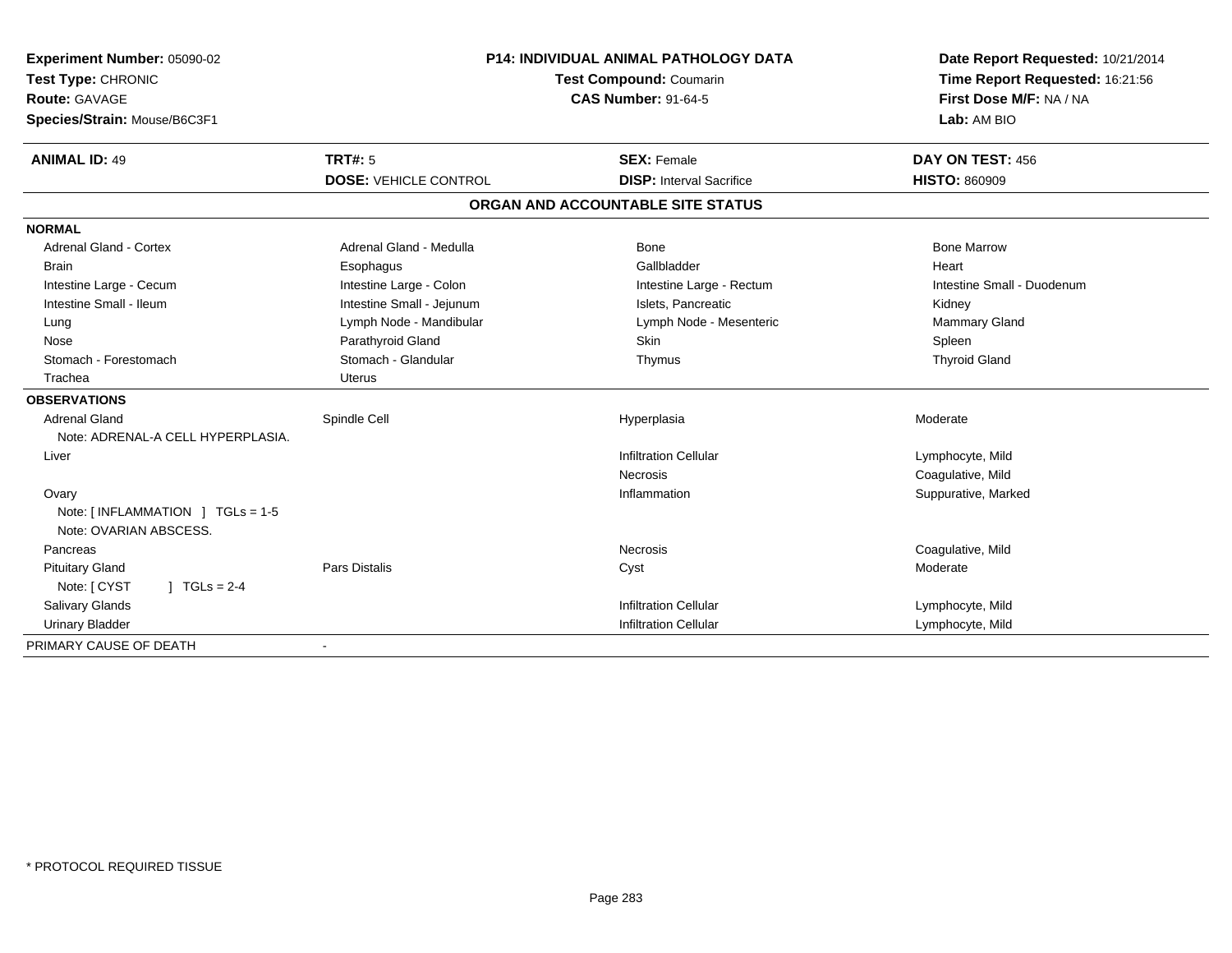| Experiment Number: 05090-02<br>Test Type: CHRONIC<br><b>Route: GAVAGE</b><br>Species/Strain: Mouse/B6C3F1 | <b>P14: INDIVIDUAL ANIMAL PATHOLOGY DATA</b><br>Test Compound: Coumarin<br><b>CAS Number: 91-64-5</b> |                                   | Date Report Requested: 10/21/2014<br>Time Report Requested: 16:21:56<br>First Dose M/F: NA / NA<br>Lab: AM BIO |
|-----------------------------------------------------------------------------------------------------------|-------------------------------------------------------------------------------------------------------|-----------------------------------|----------------------------------------------------------------------------------------------------------------|
| <b>ANIMAL ID: 50</b>                                                                                      | <b>TRT#: 5</b>                                                                                        | <b>SEX: Female</b>                | DAY ON TEST: 456                                                                                               |
|                                                                                                           | <b>DOSE: VEHICLE CONTROL</b>                                                                          | <b>DISP: Interval Sacrifice</b>   | <b>HISTO: 860910</b>                                                                                           |
|                                                                                                           |                                                                                                       | ORGAN AND ACCOUNTABLE SITE STATUS |                                                                                                                |
| <b>NORMAL</b>                                                                                             |                                                                                                       |                                   |                                                                                                                |
| <b>Adrenal Gland - Cortex</b>                                                                             | Adrenal Gland - Medulla                                                                               | Bone                              | <b>Bone Marrow</b>                                                                                             |
| <b>Brain</b>                                                                                              | Esophagus                                                                                             | Gallbladder                       | Heart                                                                                                          |
| Intestine Large - Cecum                                                                                   | Intestine Large - Colon                                                                               | Intestine Large - Rectum          | Intestine Small - Duodenum                                                                                     |
| Intestine Small - Ileum                                                                                   | Intestine Small - Jejunum                                                                             | Islets. Pancreatic                | Kidney                                                                                                         |
| Liver                                                                                                     | Lung                                                                                                  | Lymph Node - Mandibular           | Lymph Node - Mesenteric                                                                                        |
| Mammary Gland                                                                                             | Nose                                                                                                  | Ovary                             | Pancreas                                                                                                       |
| Parathyroid Gland                                                                                         | <b>Pituitary Gland</b>                                                                                | <b>Salivary Glands</b>            | <b>Skin</b>                                                                                                    |
| Spleen                                                                                                    | Stomach - Forestomach                                                                                 | Stomach - Glandular               | Thymus                                                                                                         |
| <b>Thyroid Gland</b>                                                                                      | Trachea                                                                                               |                                   |                                                                                                                |
| <b>OBSERVATIONS</b>                                                                                       |                                                                                                       |                                   |                                                                                                                |
| <b>Adrenal Gland</b>                                                                                      | Spindle Cell                                                                                          | Hyperplasia                       | Mild                                                                                                           |
| Note: ADRENAL-A CELL HYPERPLASIA.                                                                         |                                                                                                       |                                   |                                                                                                                |
| <b>Urinary Bladder</b>                                                                                    |                                                                                                       | <b>Infiltration Cellular</b>      | Lymphocyte, Minimal                                                                                            |
| <b>Uterus</b>                                                                                             |                                                                                                       | Hyperplasia                       | Cystic, Mild                                                                                                   |
| Note: [HYPERPLASIA ] TGLs = 1-5                                                                           |                                                                                                       |                                   |                                                                                                                |
| PRIMARY CAUSE OF DEATH                                                                                    |                                                                                                       |                                   |                                                                                                                |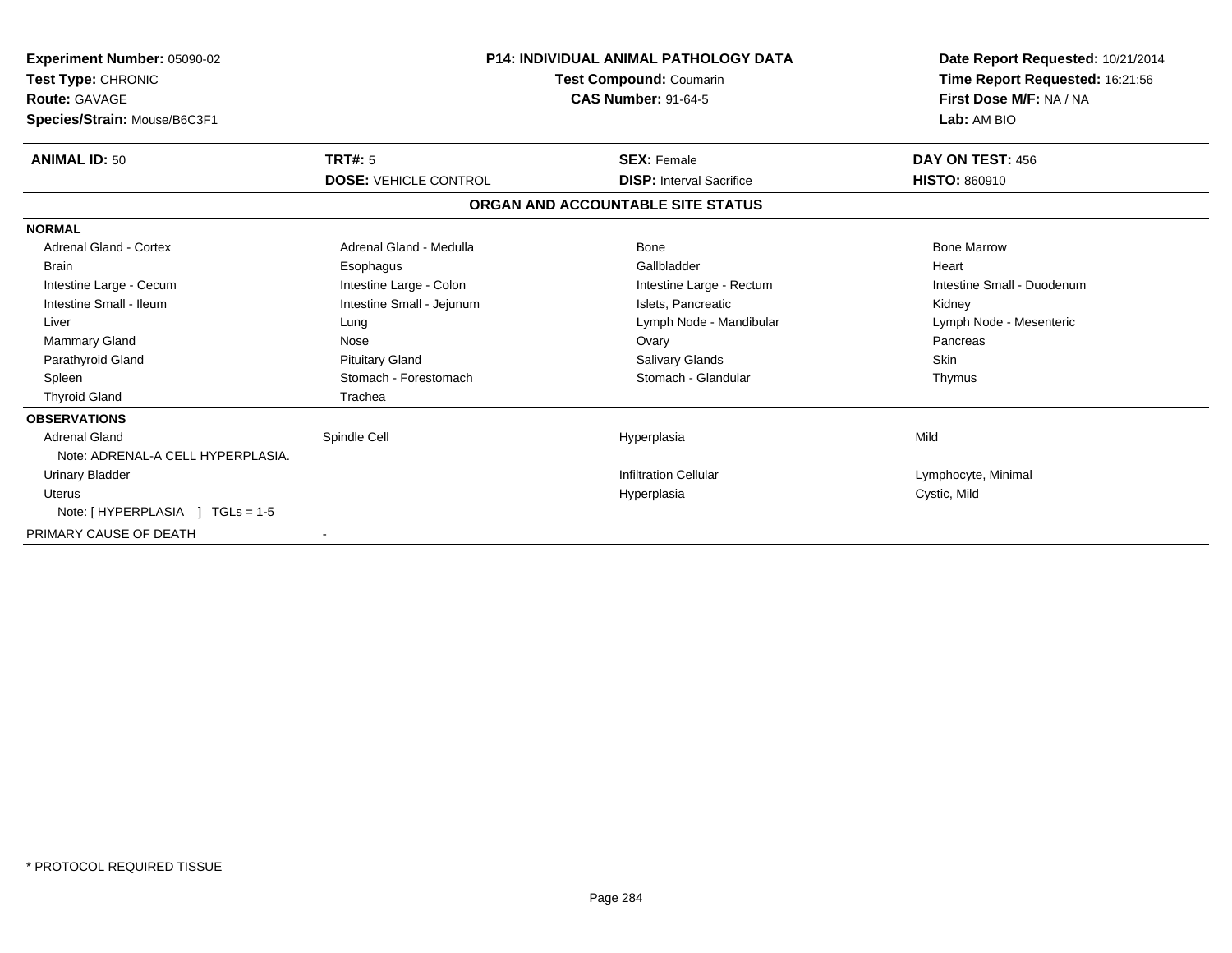| Experiment Number: 05090-02<br>Test Type: CHRONIC<br>Route: GAVAGE<br>Species/Strain: Mouse/B6C3F1 | P14: INDIVIDUAL ANIMAL PATHOLOGY DATA<br>Test Compound: Coumarin<br><b>CAS Number: 91-64-5</b> |                                                       | Date Report Requested: 10/21/2014<br>Time Report Requested: 16:21:56<br>First Dose M/F: NA / NA<br>Lab: AM BIO |
|----------------------------------------------------------------------------------------------------|------------------------------------------------------------------------------------------------|-------------------------------------------------------|----------------------------------------------------------------------------------------------------------------|
| <b>ANIMAL ID: 51</b>                                                                               | <b>TRT#: 5</b>                                                                                 | <b>SEX: Female</b><br><b>DISP: Terminal Sacrifice</b> | DAY ON TEST: 729                                                                                               |
|                                                                                                    | <b>DOSE: VEHICLE CONTROL</b>                                                                   |                                                       | <b>HISTO: 860911</b>                                                                                           |
|                                                                                                    |                                                                                                | ORGAN AND ACCOUNTABLE SITE STATUS                     |                                                                                                                |
| <b>NORMAL</b>                                                                                      |                                                                                                |                                                       |                                                                                                                |
| <b>Adrenal Gland - Cortex</b>                                                                      | Adrenal Gland - Medulla                                                                        | Bone                                                  | <b>Bone Marrow</b>                                                                                             |
| <b>Brain</b>                                                                                       | Esophagus                                                                                      | Gallbladder                                           | Heart                                                                                                          |
| Intestine Large - Cecum                                                                            | Intestine Large - Colon                                                                        | Intestine Large - Rectum                              | Intestine Small - Duodenum                                                                                     |
| Intestine Small - Ileum                                                                            | Intestine Small - Jejunum                                                                      | Islets, Pancreatic                                    | Lymph Node - Mandibular                                                                                        |
| Lymph Node - Mesenteric                                                                            | <b>Mammary Gland</b>                                                                           | Nose                                                  | Pancreas                                                                                                       |
| Parathyroid Gland                                                                                  | Skin                                                                                           | Spleen                                                | Stomach - Forestomach                                                                                          |
| Stomach - Glandular                                                                                | Thymus                                                                                         | Trachea                                               | Uterus                                                                                                         |
| <b>OBSERVATIONS</b>                                                                                |                                                                                                |                                                       |                                                                                                                |
| <b>Adrenal Gland</b>                                                                               | Spindle Cell                                                                                   | Hyperplasia                                           | Mild                                                                                                           |
| Kidney                                                                                             |                                                                                                | <b>Infiltration Cellular</b>                          | Lymphocyte, Mild                                                                                               |
| Liver                                                                                              |                                                                                                | Hemorrhage                                            | Minimal                                                                                                        |
| Note: [HEMORRHAGE ] TGLs = 6-11                                                                    |                                                                                                |                                                       |                                                                                                                |
| Lung                                                                                               |                                                                                                | Hyperplasia                                           | Lymphoid, Mild                                                                                                 |
| Mesentery                                                                                          |                                                                                                | Lymphoma Malignant                                    |                                                                                                                |
| Note: [LYMPH MAL ] TGLs = 1-12                                                                     |                                                                                                |                                                       |                                                                                                                |
| Ovary                                                                                              | Follicle                                                                                       | Cyst                                                  | Marked                                                                                                         |
| Note: [ CYST<br>$1 TGLs = 4-8$                                                                     |                                                                                                |                                                       |                                                                                                                |
| <b>Pituitary Gland</b>                                                                             | Pars Distalis                                                                                  | Adenoma                                               |                                                                                                                |
| Note: [ ADENOMA<br>$J \cdot TGLs = 3-3$                                                            |                                                                                                |                                                       |                                                                                                                |
| <b>Salivary Glands</b>                                                                             |                                                                                                | <b>Infiltration Cellular</b>                          | Lymphocyte, Mild                                                                                               |
| <b>Thyroid Gland</b>                                                                               | Bilateral, Follicular Cel                                                                      | Carcinoma                                             |                                                                                                                |
| Note: [ CARCINOMA<br>$1 TGLs = 2-2$                                                                |                                                                                                |                                                       |                                                                                                                |
| <b>Urinary Bladder</b>                                                                             |                                                                                                | <b>Infiltration Cellular</b>                          | Lymphocyte, Moderate                                                                                           |
| PRIMARY CAUSE OF DEATH                                                                             |                                                                                                |                                                       |                                                                                                                |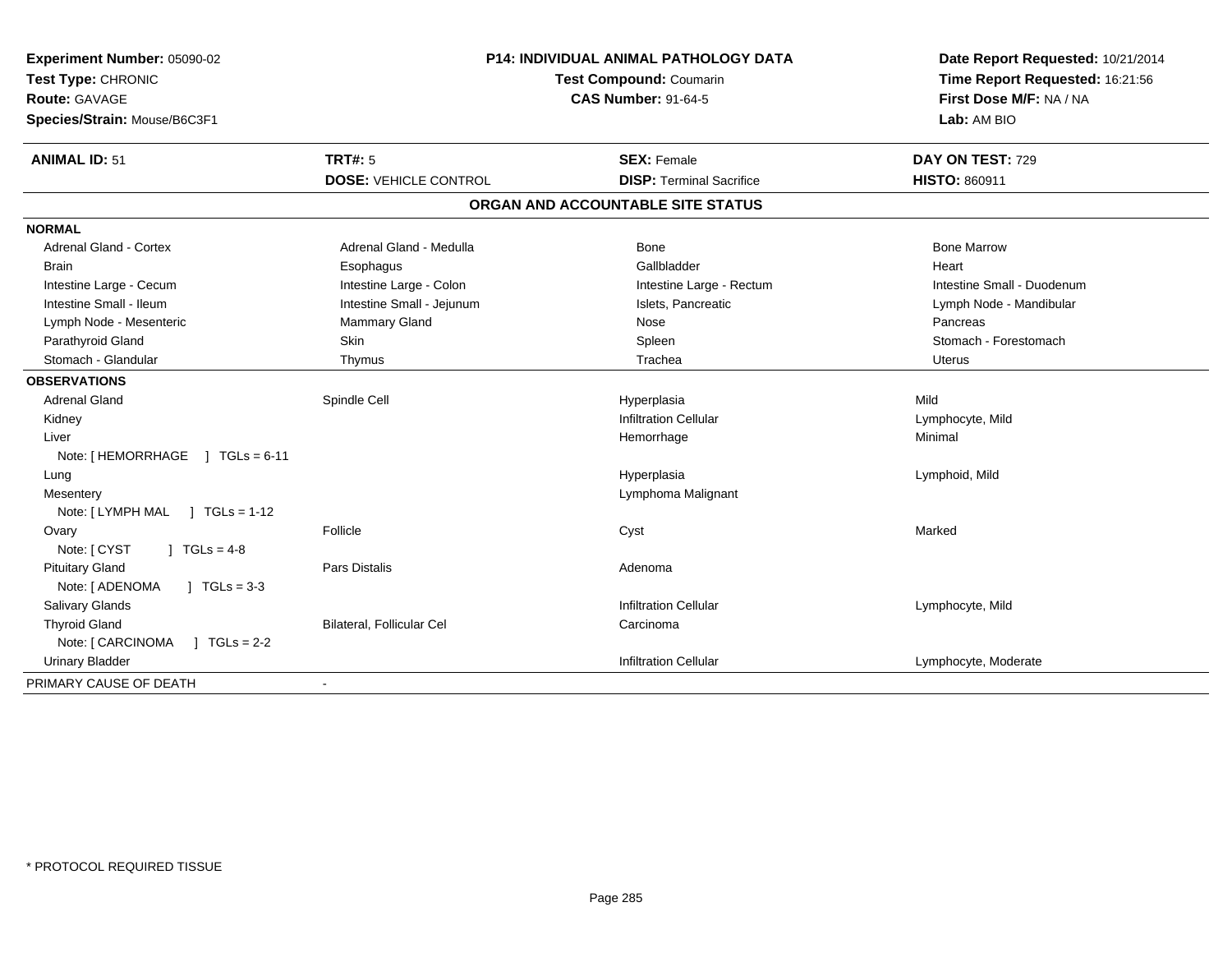| Experiment Number: 05090-02<br>Test Type: CHRONIC<br><b>Route: GAVAGE</b><br>Species/Strain: Mouse/B6C3F1 | <b>P14: INDIVIDUAL ANIMAL PATHOLOGY DATA</b><br><b>Test Compound: Coumarin</b><br><b>CAS Number: 91-64-5</b> |                                   | Date Report Requested: 10/21/2014<br>Time Report Requested: 16:21:56<br>First Dose M/F: NA / NA<br>Lab: AM BIO |
|-----------------------------------------------------------------------------------------------------------|--------------------------------------------------------------------------------------------------------------|-----------------------------------|----------------------------------------------------------------------------------------------------------------|
| <b>ANIMAL ID: 52</b>                                                                                      | <b>TRT#: 5</b>                                                                                               | <b>SEX: Female</b>                | DAY ON TEST: 734                                                                                               |
|                                                                                                           | <b>DOSE: VEHICLE CONTROL</b>                                                                                 | <b>DISP: Terminal Sacrifice</b>   | <b>HISTO: 860912</b>                                                                                           |
|                                                                                                           |                                                                                                              | ORGAN AND ACCOUNTABLE SITE STATUS |                                                                                                                |
| <b>NORMAL</b>                                                                                             |                                                                                                              |                                   |                                                                                                                |
| Adrenal Gland - Cortex                                                                                    | Adrenal Gland - Medulla                                                                                      | Bone                              | <b>Bone Marrow</b>                                                                                             |
| <b>Brain</b>                                                                                              | Esophagus                                                                                                    | Gallbladder                       | Heart                                                                                                          |
| Intestine Large - Cecum                                                                                   | Intestine Large - Colon                                                                                      | Intestine Large - Rectum          | Intestine Small - Duodenum                                                                                     |
| Intestine Small - Ileum                                                                                   | Intestine Small - Jejunum                                                                                    | Islets, Pancreatic                | Kidney                                                                                                         |
| Liver                                                                                                     | Lung                                                                                                         | Lymph Node - Mandibular           | Lymph Node - Mesenteric                                                                                        |
| <b>Mammary Gland</b>                                                                                      | Nose                                                                                                         | Pancreas                          | Parathyroid Gland                                                                                              |
| <b>Pituitary Gland</b>                                                                                    | Salivary Glands                                                                                              | <b>Skin</b>                       | Spleen                                                                                                         |
| Stomach - Forestomach                                                                                     | Stomach - Glandular                                                                                          | Thymus                            | <b>Thyroid Gland</b>                                                                                           |
| Trachea                                                                                                   |                                                                                                              |                                   |                                                                                                                |
| <b>OBSERVATIONS</b>                                                                                       |                                                                                                              |                                   |                                                                                                                |
| <b>Adrenal Gland</b>                                                                                      | Spindle Cell                                                                                                 | Hyperplasia                       | Mild                                                                                                           |
| Ovary                                                                                                     | Follicle                                                                                                     | Cyst                              | Moderate                                                                                                       |
| Note: [ CYST<br>$1 TGLs = 2-8$                                                                            |                                                                                                              |                                   |                                                                                                                |
| <b>Urinary Bladder</b>                                                                                    |                                                                                                              | <b>Infiltration Cellular</b>      | Lymphocyte, Mild                                                                                               |
| <b>Uterus</b>                                                                                             |                                                                                                              | Hydrometra                        | Marked                                                                                                         |
| Note: [HYDROMETRA ] TGLs = 1-8                                                                            |                                                                                                              |                                   |                                                                                                                |
| PRIMARY CAUSE OF DEATH                                                                                    |                                                                                                              |                                   |                                                                                                                |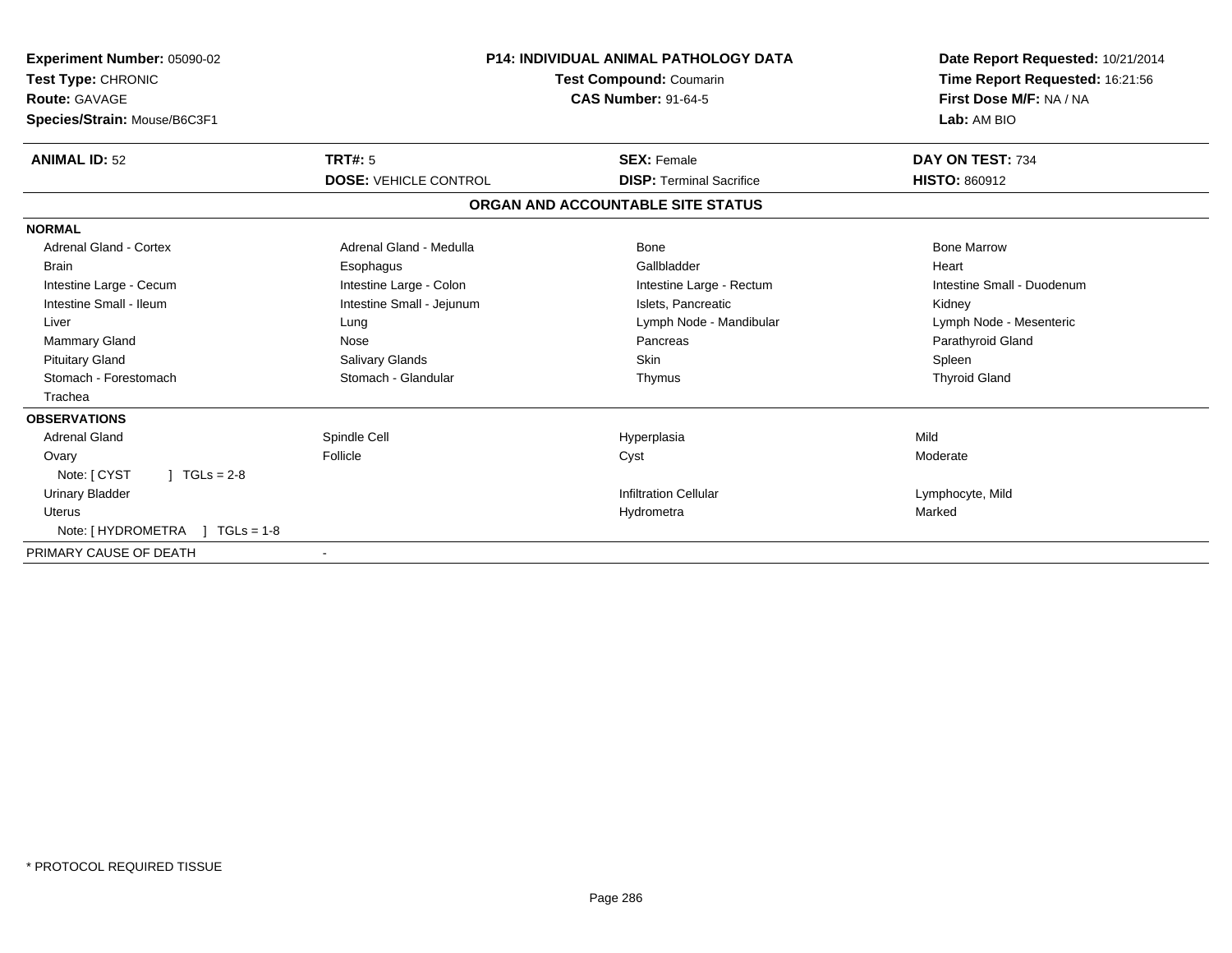| Experiment Number: 05090-02  | <b>P14: INDIVIDUAL ANIMAL PATHOLOGY DATA</b><br>Test Compound: Coumarin |                                   | Date Report Requested: 10/21/2014 |
|------------------------------|-------------------------------------------------------------------------|-----------------------------------|-----------------------------------|
| Test Type: CHRONIC           |                                                                         |                                   | Time Report Requested: 16:21:56   |
| Route: GAVAGE                |                                                                         | <b>CAS Number: 91-64-5</b>        | First Dose M/F: NA / NA           |
| Species/Strain: Mouse/B6C3F1 |                                                                         |                                   | Lab: AM BIO                       |
| <b>ANIMAL ID: 53</b>         | TRT#: 5                                                                 | <b>SEX: Female</b>                | DAY ON TEST: 729                  |
|                              | <b>DOSE: VEHICLE CONTROL</b>                                            | <b>DISP: Terminal Sacrifice</b>   | <b>HISTO: 860913</b>              |
|                              |                                                                         | ORGAN AND ACCOUNTABLE SITE STATUS |                                   |
| <b>NORMAL</b>                |                                                                         |                                   |                                   |
| Adrenal Gland - Medulla      | <b>Bone</b>                                                             | <b>Bone Marrow</b>                | <b>Brain</b>                      |
| Esophagus                    | Gallbladder                                                             | Heart                             | Intestine Large - Cecum           |
| Intestine Large - Colon      | Intestine Large - Rectum                                                | Intestine Small - Duodenum        | Intestine Small - Ileum           |
| Intestine Small - Jejunum    | Islets. Pancreatic                                                      | Kidney                            | Lung                              |
| Lymph Node - Mandibular      | Lymph Node - Mesenteric                                                 | <b>Mammary Gland</b>              | Nose                              |
| Ovary                        | Parathyroid Gland                                                       | Skin                              | Spleen                            |
| Stomach - Forestomach        | Stomach - Glandular                                                     | <b>Thyroid Gland</b>              | Trachea                           |
| Urinary Bladder              |                                                                         |                                   |                                   |
| <b>MISSING</b>               |                                                                         |                                   |                                   |
| <b>Pituitary Gland</b>       | Thymus                                                                  |                                   |                                   |
| <b>OBSERVATIONS</b>          |                                                                         |                                   |                                   |
| <b>Adrenal Gland</b>         | Spindle Cell                                                            | Hyperplasia                       | Mild                              |
|                              | Cortex                                                                  | Vacuolization Cytoplasmic         | Moderate                          |
| Liver                        |                                                                         | <b>Basophilic Focus</b>           | Minimal                           |
|                              |                                                                         | <b>Cytoplasmic Alteration</b>     | Minimal                           |
| Pancreas                     |                                                                         | <b>Infiltration Cellular</b>      | Lymphocyte, Minimal               |
| <b>Salivary Glands</b>       |                                                                         | <b>Infiltration Cellular</b>      | Lymphocyte, Minimal               |
| <b>Uterus</b>                |                                                                         | Hyperplasia                       | Cystic, Mild                      |
|                              |                                                                         |                                   |                                   |
| PRIMARY CAUSE OF DEATH       |                                                                         |                                   |                                   |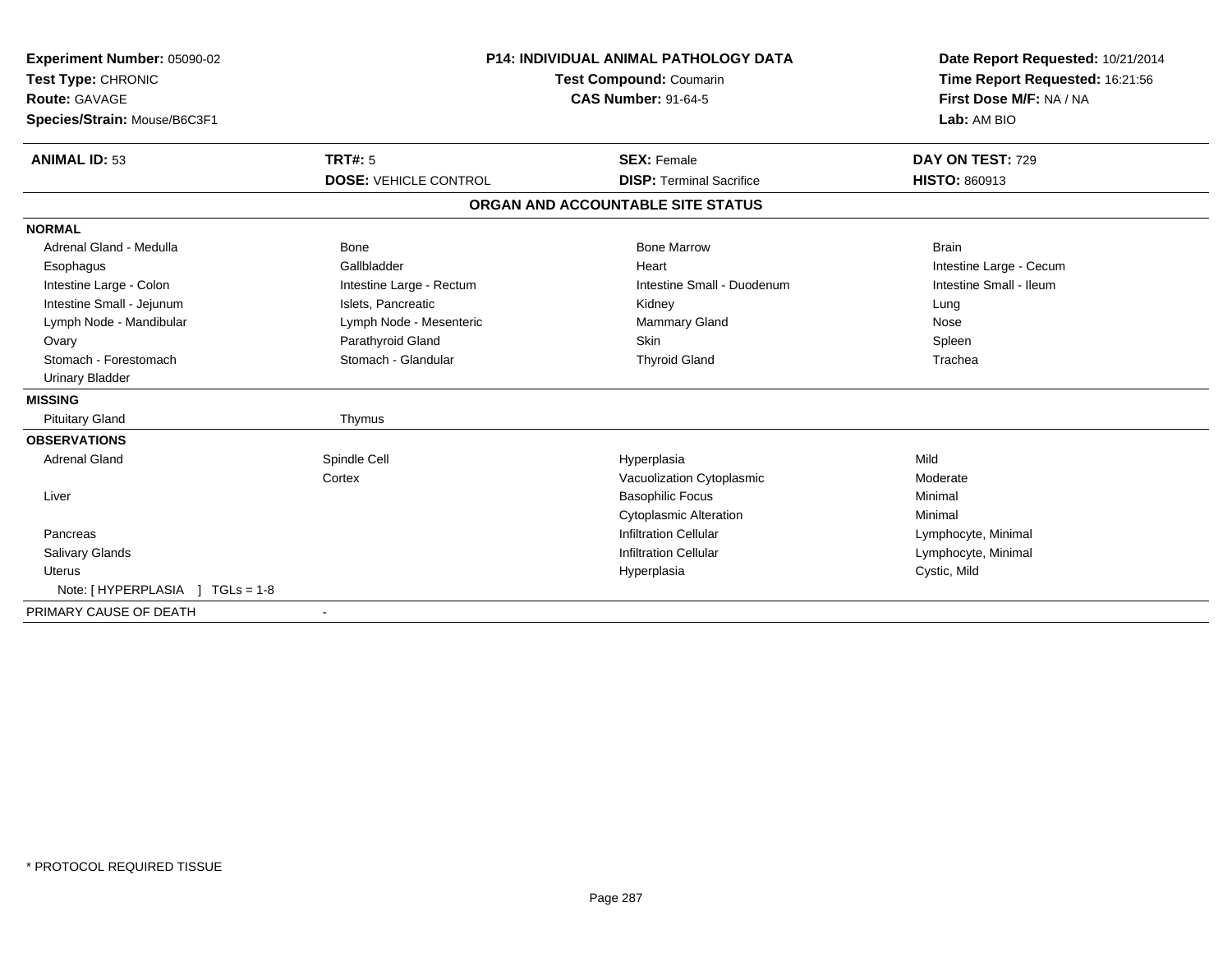| Experiment Number: 05090-02<br>Test Type: CHRONIC<br><b>Route: GAVAGE</b><br>Species/Strain: Mouse/B6C3F1 | <b>P14: INDIVIDUAL ANIMAL PATHOLOGY DATA</b><br>Test Compound: Coumarin<br><b>CAS Number: 91-64-5</b> |                                   | Date Report Requested: 10/21/2014<br>Time Report Requested: 16:21:56<br>First Dose M/F: NA / NA<br>Lab: AM BIO |
|-----------------------------------------------------------------------------------------------------------|-------------------------------------------------------------------------------------------------------|-----------------------------------|----------------------------------------------------------------------------------------------------------------|
| <b>ANIMAL ID: 54</b>                                                                                      | <b>TRT#: 5</b>                                                                                        | <b>SEX: Female</b>                | DAY ON TEST: 683                                                                                               |
|                                                                                                           | <b>DOSE: VEHICLE CONTROL</b>                                                                          | <b>DISP: Dead</b>                 | <b>HISTO: 860914</b>                                                                                           |
|                                                                                                           |                                                                                                       | ORGAN AND ACCOUNTABLE SITE STATUS |                                                                                                                |
| <b>NORMAL</b>                                                                                             |                                                                                                       |                                   |                                                                                                                |
| Bone                                                                                                      |                                                                                                       |                                   |                                                                                                                |
| <b>MISSING</b>                                                                                            |                                                                                                       |                                   |                                                                                                                |
| <b>Adrenal Gland - Cortex</b>                                                                             | Adrenal Gland - Medulla                                                                               | Lymph Node - Mandibular           | Lymph Node - Mesenteric                                                                                        |
| Parathyroid Gland                                                                                         | <b>Pituitary Gland</b>                                                                                |                                   |                                                                                                                |
| <b>AUTO PRECLUDES DIAG.</b>                                                                               |                                                                                                       |                                   |                                                                                                                |
| <b>Bone Marrow</b>                                                                                        | <b>Brain</b>                                                                                          | Esophagus                         | Gallbladder                                                                                                    |
| Heart                                                                                                     | Intestine Large - Cecum                                                                               | Intestine Large - Colon           | Intestine Large - Rectum                                                                                       |
| Intestine Small - Duodenum                                                                                | Intestine Small - Ileum                                                                               | Intestine Small - Jejunum         | Islets, Pancreatic                                                                                             |
| Kidney                                                                                                    | Liver                                                                                                 | Lung                              | <b>Mammary Gland</b>                                                                                           |
| Nose                                                                                                      | Ovary                                                                                                 | Pancreas                          | Salivary Glands                                                                                                |
| <b>Skin</b>                                                                                               | Spleen                                                                                                | Stomach - Forestomach             | Stomach - Glandular                                                                                            |
| Thymus                                                                                                    | <b>Thyroid Gland</b>                                                                                  | Trachea                           | <b>Urinary Bladder</b>                                                                                         |
| <b>Uterus</b>                                                                                             |                                                                                                       |                                   |                                                                                                                |
| PRIMARY CAUSE OF DEATH                                                                                    |                                                                                                       |                                   |                                                                                                                |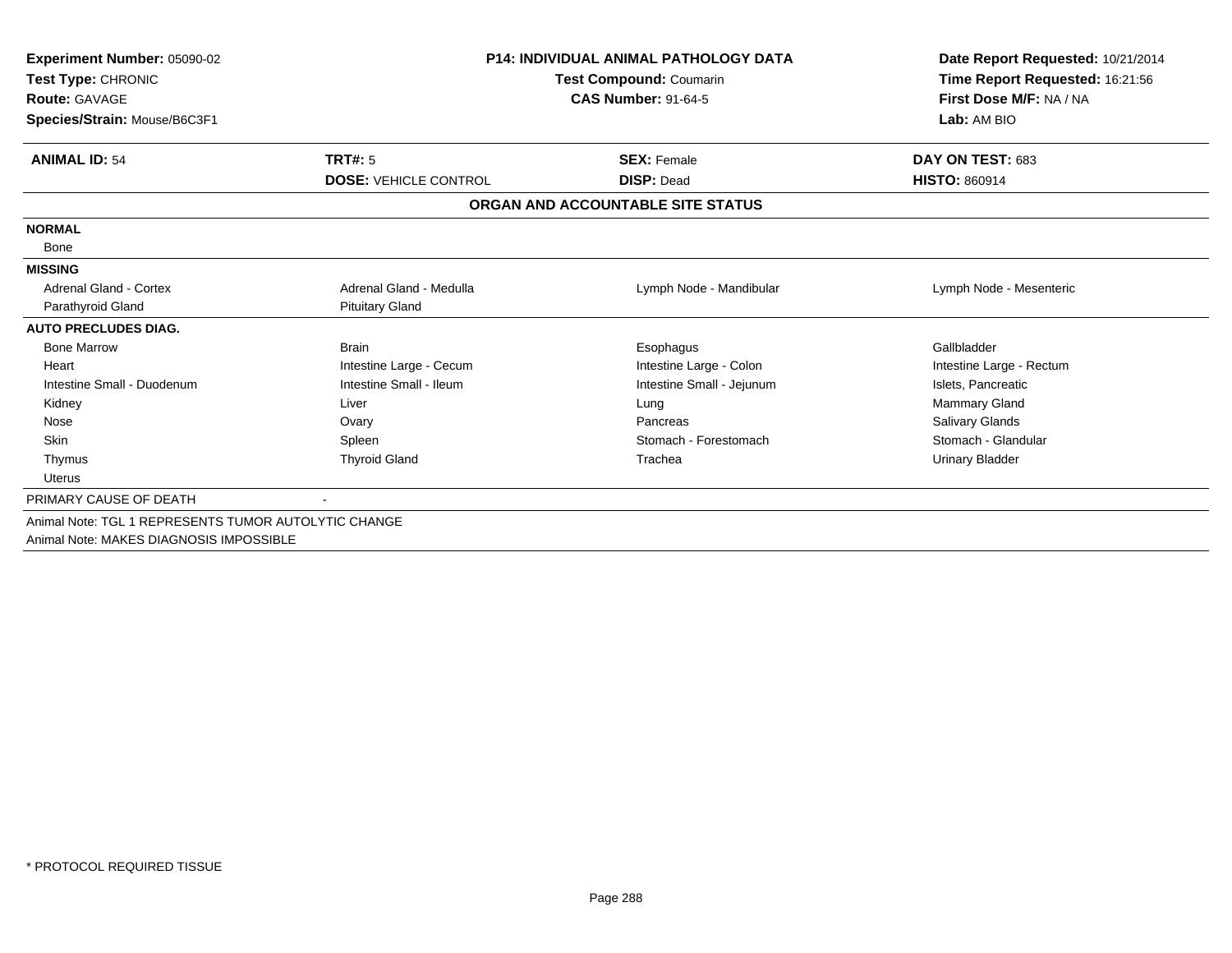| Experiment Number: 05090-02<br>Test Type: CHRONIC<br>Route: GAVAGE | <b>P14: INDIVIDUAL ANIMAL PATHOLOGY DATA</b><br><b>Test Compound: Coumarin</b><br><b>CAS Number: 91-64-5</b> |                                   | Date Report Requested: 10/21/2014<br>Time Report Requested: 16:21:56<br>First Dose M/F: NA / NA |
|--------------------------------------------------------------------|--------------------------------------------------------------------------------------------------------------|-----------------------------------|-------------------------------------------------------------------------------------------------|
| Species/Strain: Mouse/B6C3F1                                       |                                                                                                              |                                   | Lab: AM BIO                                                                                     |
| <b>ANIMAL ID: 55</b>                                               | <b>TRT#: 5</b>                                                                                               | <b>SEX: Female</b>                | DAY ON TEST: 732                                                                                |
|                                                                    | <b>DOSE: VEHICLE CONTROL</b>                                                                                 | <b>DISP: Terminal Sacrifice</b>   | <b>HISTO: 860915</b>                                                                            |
|                                                                    |                                                                                                              | ORGAN AND ACCOUNTABLE SITE STATUS |                                                                                                 |
| <b>NORMAL</b>                                                      |                                                                                                              |                                   |                                                                                                 |
| Adrenal Gland - Cortex                                             | Adrenal Gland - Medulla                                                                                      | <b>Bone</b>                       | <b>Bone Marrow</b>                                                                              |
| <b>Brain</b>                                                       | Esophagus                                                                                                    | Gallbladder                       | Heart                                                                                           |
| Intestine Large - Cecum                                            | Intestine Large - Colon                                                                                      | Intestine Small - Duodenum        | Intestine Small - Ileum                                                                         |
| Intestine Small - Jejunum                                          | Islets, Pancreatic                                                                                           | Kidney                            | Lung                                                                                            |
| Lymph Node - Mandibular                                            | Lymph Node - Mesenteric                                                                                      | <b>Mammary Gland</b>              | Nose                                                                                            |
| Ovary                                                              | Pancreas                                                                                                     | Parathyroid Gland                 | <b>Pituitary Gland</b>                                                                          |
| Skin                                                               | Spleen                                                                                                       | Stomach - Forestomach             | Stomach - Glandular                                                                             |
| Thymus                                                             | <b>Thyroid Gland</b>                                                                                         | Trachea                           | <b>Urinary Bladder</b>                                                                          |
| <b>MISSING</b>                                                     |                                                                                                              |                                   |                                                                                                 |
| Intestine Large - Rectum                                           |                                                                                                              |                                   |                                                                                                 |
| <b>OBSERVATIONS</b>                                                |                                                                                                              |                                   |                                                                                                 |
| <b>Adrenal Gland</b>                                               | Spindle Cell                                                                                                 | Hyperplasia                       | Mild                                                                                            |
| Liver                                                              |                                                                                                              | Angiectasis                       | Mild                                                                                            |
| Note: $[ANGIECTASIS]$ TGLs = 2-5                                   |                                                                                                              |                                   |                                                                                                 |
| <b>Salivary Glands</b>                                             |                                                                                                              | <b>Infiltration Cellular</b>      | Lymphocyte, Mild                                                                                |
| Uterus                                                             |                                                                                                              | Hyperplasia                       | Cystic, Marked                                                                                  |
| Note: [HYPERPLASIA ] TGLs = 1-8                                    |                                                                                                              |                                   |                                                                                                 |
| PRIMARY CAUSE OF DEATH                                             |                                                                                                              |                                   |                                                                                                 |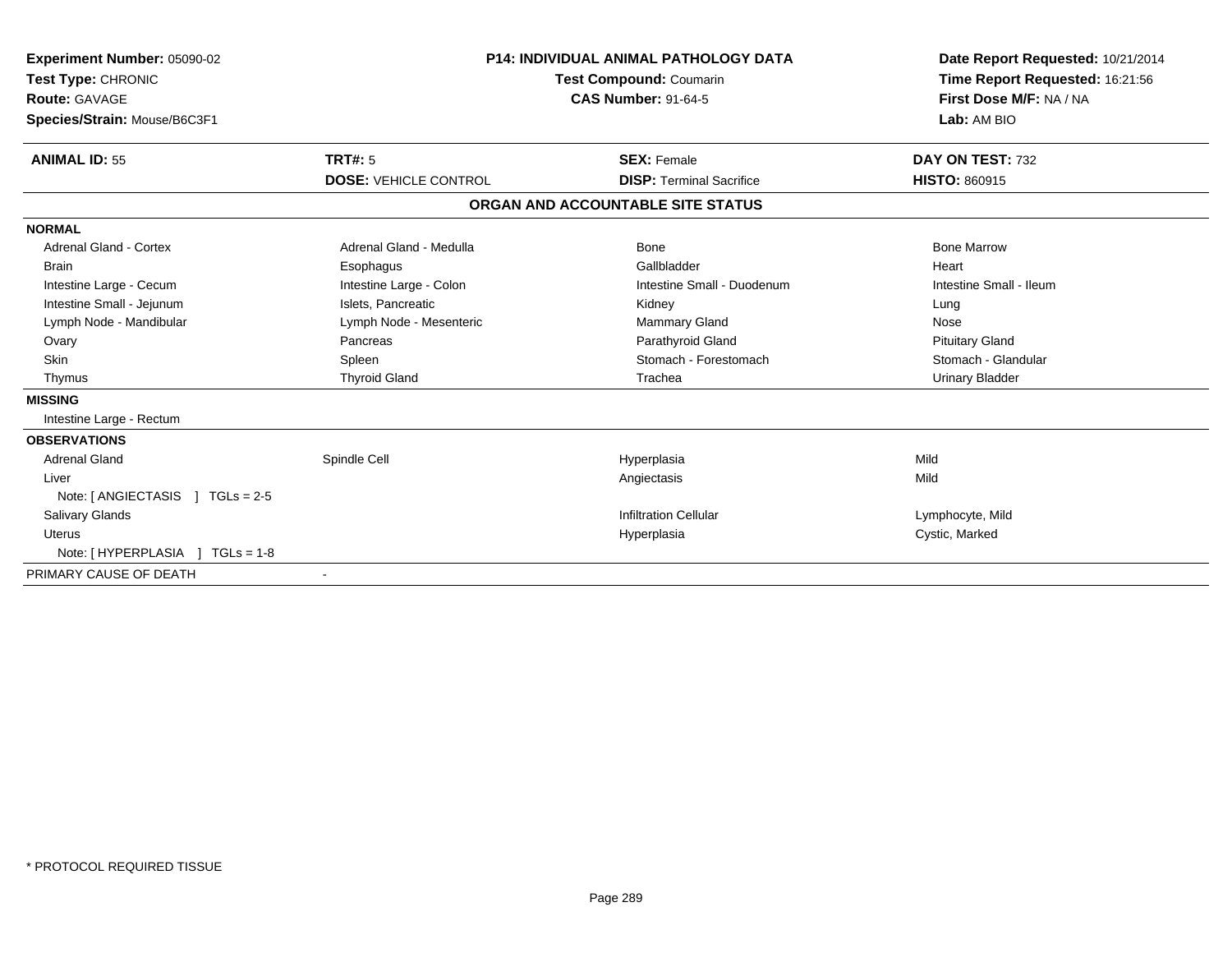| Experiment Number: 05090-02<br>Test Type: CHRONIC<br><b>Route: GAVAGE</b><br>Species/Strain: Mouse/B6C3F1 |                              | <b>P14: INDIVIDUAL ANIMAL PATHOLOGY DATA</b><br>Test Compound: Coumarin<br><b>CAS Number: 91-64-5</b> | Date Report Requested: 10/21/2014<br>Time Report Requested: 16:21:56<br>First Dose M/F: NA / NA<br>Lab: AM BIO |
|-----------------------------------------------------------------------------------------------------------|------------------------------|-------------------------------------------------------------------------------------------------------|----------------------------------------------------------------------------------------------------------------|
| <b>ANIMAL ID: 57</b>                                                                                      | <b>TRT#: 5</b>               | <b>SEX: Female</b>                                                                                    | DAY ON TEST: 12                                                                                                |
|                                                                                                           | <b>DOSE: VEHICLE CONTROL</b> | <b>DISP: Dead</b>                                                                                     | <b>HISTO: 860917</b>                                                                                           |
|                                                                                                           |                              | ORGAN AND ACCOUNTABLE SITE STATUS                                                                     |                                                                                                                |
| <b>NORMAL</b>                                                                                             |                              |                                                                                                       |                                                                                                                |
| Adrenal Gland - Cortex                                                                                    | Adrenal Gland - Medulla      | <b>Bone</b>                                                                                           | <b>Bone Marrow</b>                                                                                             |
| <b>Brain</b>                                                                                              | Esophagus                    | Gallbladder                                                                                           | Heart                                                                                                          |
| Islets, Pancreatic                                                                                        | Kidney                       | Liver                                                                                                 | Lung                                                                                                           |
| Lymph Node - Mandibular                                                                                   | Lymph Node - Mesenteric      | Mammary Gland                                                                                         | Nose                                                                                                           |
| Ovary                                                                                                     | Pancreas                     | Parathyroid Gland                                                                                     | <b>Pituitary Gland</b>                                                                                         |
| <b>Salivary Glands</b>                                                                                    | Spleen                       | Stomach - Forestomach                                                                                 | Stomach - Glandular                                                                                            |
| Thymus                                                                                                    | <b>Thyroid Gland</b>         | Trachea                                                                                               | <b>Urinary Bladder</b>                                                                                         |
| <b>AUTO PRECLUDES DIAG.</b>                                                                               |                              |                                                                                                       |                                                                                                                |
| Intestine Large - Cecum                                                                                   | Intestine Large - Colon      | Intestine Large - Rectum                                                                              | Intestine Small - Duodenum                                                                                     |
| Intestine Small - Ileum                                                                                   | Intestine Small - Jejunum    | <b>Uterus</b>                                                                                         |                                                                                                                |
| <b>OBSERVATIONS</b>                                                                                       |                              |                                                                                                       |                                                                                                                |
| <b>Skin</b>                                                                                               | Foot                         | Inflammation                                                                                          | Suppurative, Mild                                                                                              |
| [Inflammation TGLS = $1-10$ ]                                                                             |                              |                                                                                                       |                                                                                                                |
| PRIMARY CAUSE OF DEATH                                                                                    |                              |                                                                                                       |                                                                                                                |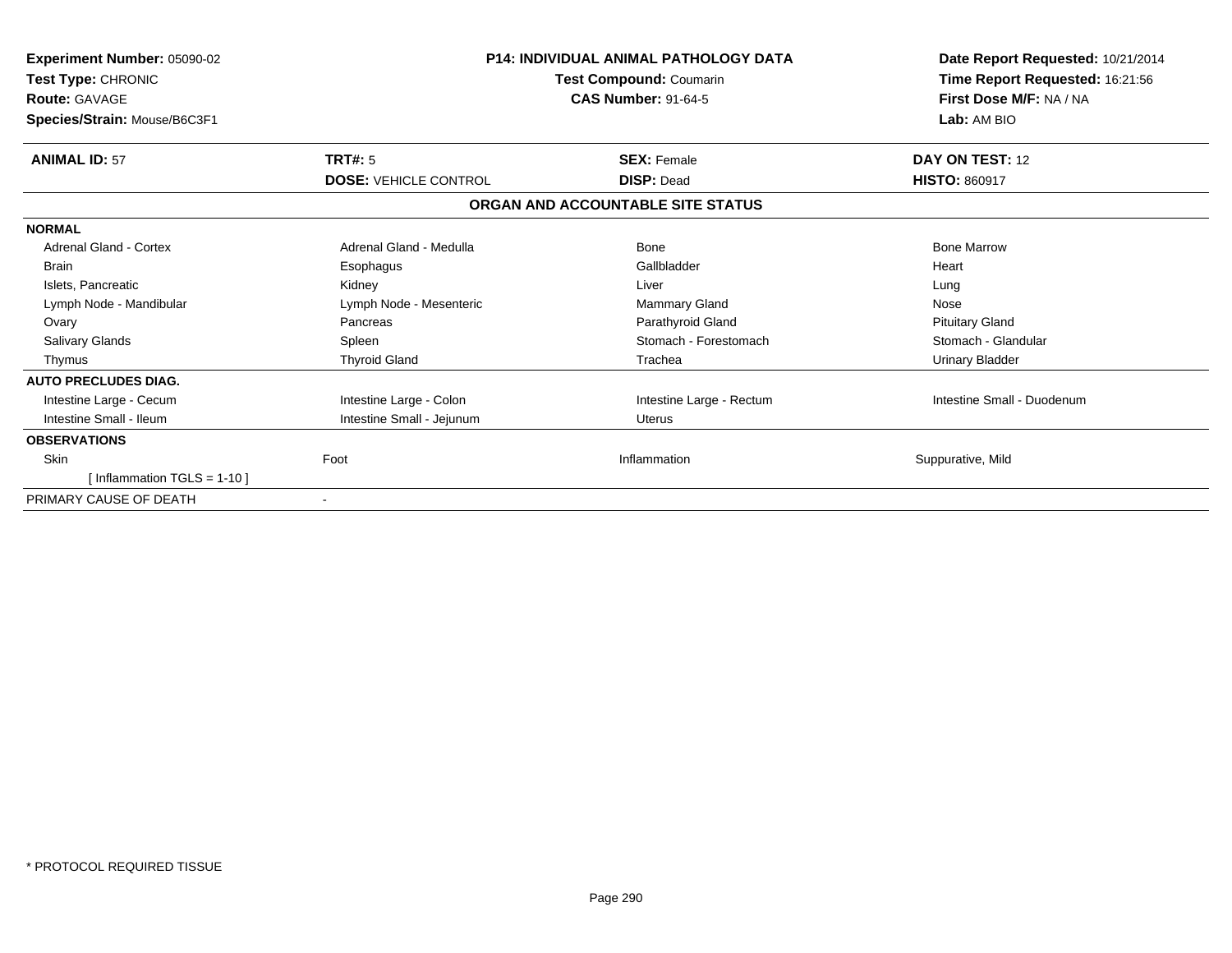| Experiment Number: 05090-02<br>Test Type: CHRONIC<br>Route: GAVAGE<br>Species/Strain: Mouse/B6C3F1 | <b>P14: INDIVIDUAL ANIMAL PATHOLOGY DATA</b><br><b>Test Compound: Coumarin</b><br><b>CAS Number: 91-64-5</b> |                                   | Date Report Requested: 10/21/2014<br>Time Report Requested: 16:21:56<br>First Dose M/F: NA / NA<br>Lab: AM BIO |
|----------------------------------------------------------------------------------------------------|--------------------------------------------------------------------------------------------------------------|-----------------------------------|----------------------------------------------------------------------------------------------------------------|
|                                                                                                    |                                                                                                              |                                   |                                                                                                                |
| <b>ANIMAL ID: 58</b>                                                                               | TRT#: 5                                                                                                      | <b>SEX: Female</b>                | DAY ON TEST: 729                                                                                               |
|                                                                                                    | <b>DOSE: VEHICLE CONTROL</b>                                                                                 | <b>DISP: Terminal Sacrifice</b>   | <b>HISTO: 860918</b>                                                                                           |
|                                                                                                    |                                                                                                              | ORGAN AND ACCOUNTABLE SITE STATUS |                                                                                                                |
| <b>NORMAL</b>                                                                                      |                                                                                                              |                                   |                                                                                                                |
| <b>Adrenal Gland - Cortex</b>                                                                      | Adrenal Gland - Medulla                                                                                      | Bone                              | <b>Bone Marrow</b>                                                                                             |
| <b>Brain</b>                                                                                       | Esophagus                                                                                                    | Gallbladder                       | Heart                                                                                                          |
| Intestine Large - Cecum                                                                            | Intestine Large - Colon                                                                                      | Intestine Large - Rectum          | Intestine Small - Duodenum                                                                                     |
| Intestine Small - Ileum                                                                            | Intestine Small - Jejunum                                                                                    | Islets, Pancreatic                | Kidney                                                                                                         |
| Lymph Node - Mandibular                                                                            | Lymph Node - Mesenteric                                                                                      | Mammary Gland                     | Nose                                                                                                           |
| Ovary                                                                                              | Pancreas                                                                                                     | Parathyroid Gland                 | <b>Pituitary Gland</b>                                                                                         |
| Spleen                                                                                             | Stomach - Forestomach                                                                                        | Stomach - Glandular               | Thymus                                                                                                         |
| <b>Thyroid Gland</b>                                                                               | Trachea                                                                                                      |                                   |                                                                                                                |
| <b>OBSERVATIONS</b>                                                                                |                                                                                                              |                                   |                                                                                                                |
| <b>Adrenal Gland</b>                                                                               | Spindle Cell                                                                                                 | Hyperplasia                       | Minimal                                                                                                        |
| Liver                                                                                              |                                                                                                              | <b>Eosinophilic Focus</b>         | Mild                                                                                                           |
| Lung                                                                                               |                                                                                                              | Hyperplasia                       | Lymphoid, Minimal                                                                                              |
| <b>Salivary Glands</b>                                                                             |                                                                                                              | <b>Infiltration Cellular</b>      | Lymphocyte, Minimal                                                                                            |
| <b>Skin</b>                                                                                        |                                                                                                              | Alopecia                          | Minimal                                                                                                        |
| $1 TGLs = 1-11$<br>Note: [ ALOPECIA                                                                |                                                                                                              |                                   |                                                                                                                |
| <b>Urinary Bladder</b>                                                                             |                                                                                                              | <b>Infiltration Cellular</b>      | Lymphocyte, Moderate                                                                                           |
| Uterus                                                                                             |                                                                                                              | Hyperplasia                       | Cystic, Mild                                                                                                   |
| Note: [HYPERPLASIA ] TGLs = 2-8                                                                    |                                                                                                              |                                   |                                                                                                                |
| PRIMARY CAUSE OF DEATH                                                                             |                                                                                                              |                                   |                                                                                                                |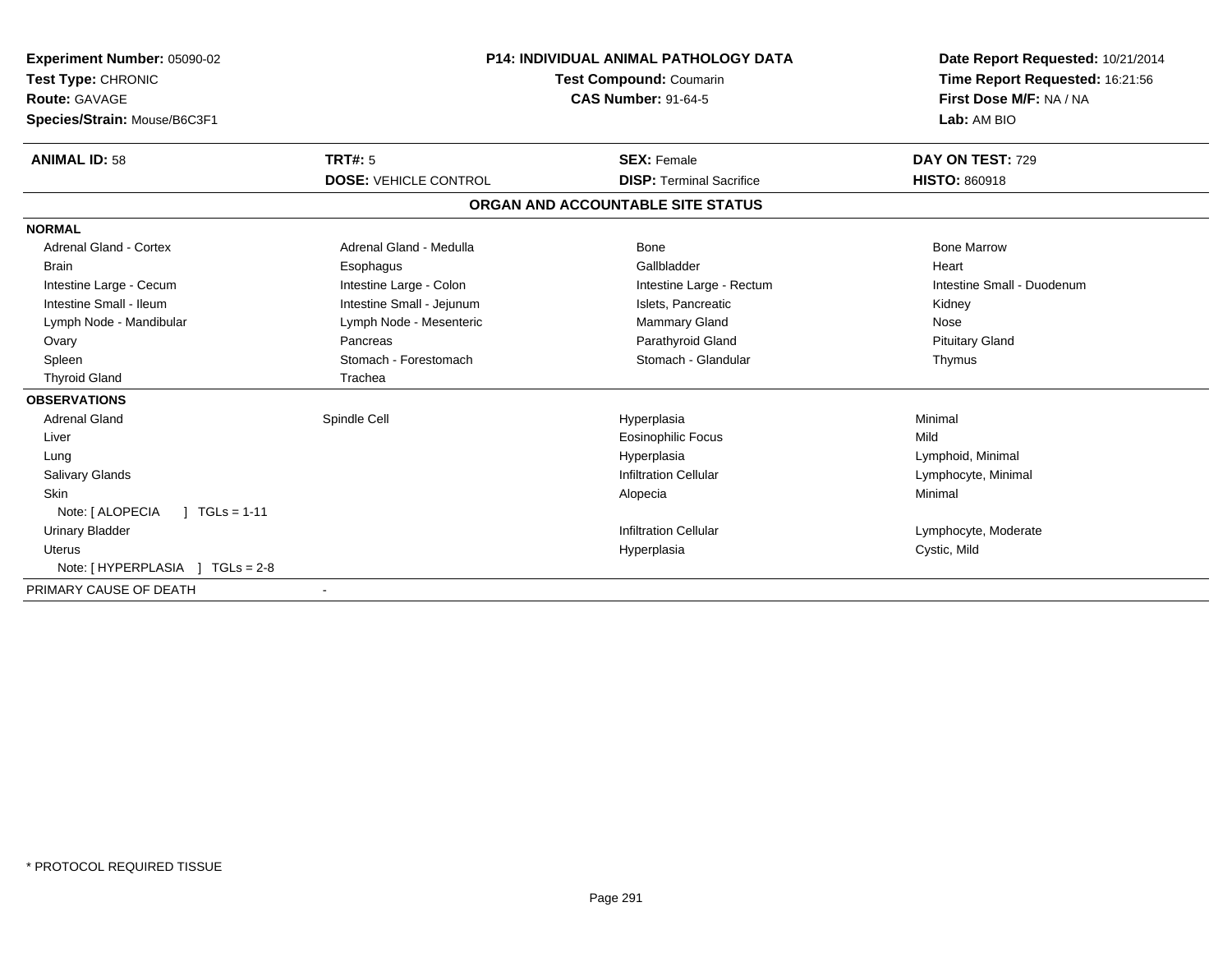| Experiment Number: 05090-02<br>Test Type: CHRONIC |                              | P14: INDIVIDUAL ANIMAL PATHOLOGY DATA<br>Test Compound: Coumarin | Date Report Requested: 10/21/2014                          |
|---------------------------------------------------|------------------------------|------------------------------------------------------------------|------------------------------------------------------------|
| <b>Route: GAVAGE</b>                              | <b>CAS Number: 91-64-5</b>   |                                                                  | Time Report Requested: 16:21:56<br>First Dose M/F: NA / NA |
| Species/Strain: Mouse/B6C3F1                      |                              |                                                                  | Lab: AM BIO                                                |
|                                                   |                              |                                                                  |                                                            |
| <b>ANIMAL ID: 59</b>                              | <b>TRT#: 5</b>               | <b>SEX: Female</b>                                               | DAY ON TEST: 729                                           |
|                                                   | <b>DOSE: VEHICLE CONTROL</b> | <b>DISP: Terminal Sacrifice</b>                                  | <b>HISTO: 860919</b>                                       |
|                                                   |                              | ORGAN AND ACCOUNTABLE SITE STATUS                                |                                                            |
| <b>NORMAL</b>                                     |                              |                                                                  |                                                            |
| <b>Adrenal Gland - Cortex</b>                     | Adrenal Gland - Medulla      | <b>Bone</b>                                                      | <b>Bone Marrow</b>                                         |
| <b>Brain</b>                                      | Esophagus                    | Gallbladder                                                      | Heart                                                      |
| Intestine Large - Cecum                           | Intestine Large - Colon      | Intestine Large - Rectum                                         | Intestine Small - Duodenum                                 |
| Intestine Small - Ileum                           | Intestine Small - Jejunum    | Islets. Pancreatic                                               | Kidney                                                     |
| Lung                                              | Lymph Node - Mesenteric      | Mammary Gland                                                    | Nose                                                       |
| Ovary                                             | Pancreas                     | Parathyroid Gland                                                | <b>Pituitary Gland</b>                                     |
| Stomach - Forestomach                             | Stomach - Glandular          | Thymus                                                           | Trachea                                                    |
| <b>Uterus</b>                                     |                              |                                                                  |                                                            |
| <b>OBSERVATIONS</b>                               |                              |                                                                  |                                                            |
| <b>Adrenal Gland</b>                              | Spindle Cell                 | Hyperplasia                                                      | Mild                                                       |
| Liver                                             |                              | Hepatocellular Adenoma                                           |                                                            |
| Lymph Node                                        | Mandibular                   | Hyperplasia                                                      | Lymphoid, Mild                                             |
| Mesentery                                         |                              | Cyst                                                             | Marked                                                     |
| $1 TGLs = 2-11$<br>Note: [ CYST                   |                              |                                                                  |                                                            |
| Salivary Glands                                   |                              | <b>Infiltration Cellular</b>                                     | Lymphocyte, Mild                                           |
| <b>Skin</b>                                       |                              | Alopecia                                                         | Mild                                                       |
| Note: [ ALOPECIA<br>$1 TGLs = 4-11$               |                              |                                                                  |                                                            |
| Spleen                                            |                              | Congestion                                                       | Minimal                                                    |
| Note: [ CONGESTION<br>$\sqrt{1 + 1}$ TGLs = 1-14  |                              |                                                                  |                                                            |
| <b>Thyroid Gland</b>                              | <b>Follicular Cel</b>        | Hyperplasia                                                      | Mild                                                       |
| <b>Urinary Bladder</b>                            |                              | <b>Infiltration Cellular</b>                                     | Lymphocyte, Mild                                           |
| PRIMARY CAUSE OF DEATH                            |                              |                                                                  |                                                            |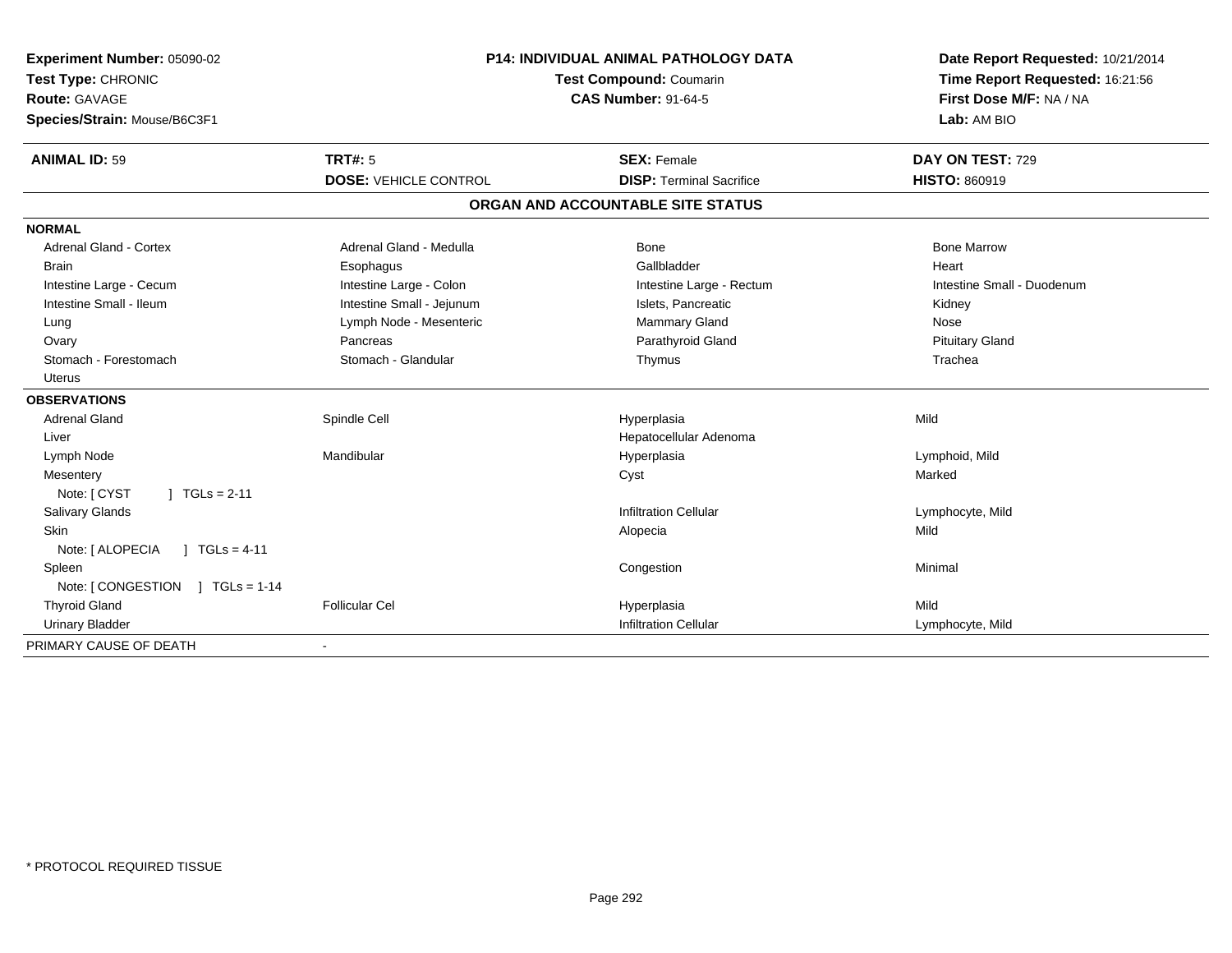| <b>Experiment Number: 05090-02</b><br>Test Type: CHRONIC<br><b>Route: GAVAGE</b><br>Species/Strain: Mouse/B6C3F1 | <b>P14: INDIVIDUAL ANIMAL PATHOLOGY DATA</b><br>Test Compound: Coumarin<br><b>CAS Number: 91-64-5</b> |                                   | Date Report Requested: 10/21/2014<br>Time Report Requested: 16:21:56<br>First Dose M/F: NA / NA<br>Lab: AM BIO |
|------------------------------------------------------------------------------------------------------------------|-------------------------------------------------------------------------------------------------------|-----------------------------------|----------------------------------------------------------------------------------------------------------------|
| <b>ANIMAL ID: 60</b>                                                                                             | <b>TRT#: 5</b>                                                                                        | <b>SEX: Female</b>                | DAY ON TEST: 732                                                                                               |
|                                                                                                                  | <b>DOSE: VEHICLE CONTROL</b>                                                                          | <b>DISP: Terminal Sacrifice</b>   | <b>HISTO: 860920</b>                                                                                           |
|                                                                                                                  |                                                                                                       | ORGAN AND ACCOUNTABLE SITE STATUS |                                                                                                                |
| <b>NORMAL</b>                                                                                                    |                                                                                                       |                                   |                                                                                                                |
| <b>Adrenal Gland - Cortex</b>                                                                                    | Adrenal Gland - Medulla                                                                               | <b>Bone</b>                       | <b>Bone Marrow</b>                                                                                             |
| <b>Brain</b>                                                                                                     | Esophagus                                                                                             | Gallbladder                       | Heart                                                                                                          |
| Intestine Large - Cecum                                                                                          | Intestine Large - Colon                                                                               | Intestine Large - Rectum          | Intestine Small - Duodenum                                                                                     |
| Intestine Small - Ileum                                                                                          | Intestine Small - Jejunum                                                                             | Islets, Pancreatic                | Kidney                                                                                                         |
| Liver                                                                                                            | Lung                                                                                                  | Lymph Node - Mandibular           | Lymph Node - Mesenteric                                                                                        |
| <b>Mammary Gland</b>                                                                                             | Nose                                                                                                  | Ovary                             | Parathyroid Gland                                                                                              |
| <b>Pituitary Gland</b>                                                                                           | <b>Skin</b>                                                                                           | Spleen                            | Stomach - Forestomach                                                                                          |
| Stomach - Glandular                                                                                              | Thymus                                                                                                | <b>Thyroid Gland</b>              | Trachea                                                                                                        |
| <b>OBSERVATIONS</b>                                                                                              |                                                                                                       |                                   |                                                                                                                |
| <b>Adrenal Gland</b>                                                                                             | Spindle Cell                                                                                          | Hyperplasia                       | Mild                                                                                                           |
| Pancreas                                                                                                         |                                                                                                       | <b>Infiltration Cellular</b>      | Lymphocyte, Mild                                                                                               |
| <b>Salivary Glands</b>                                                                                           |                                                                                                       | <b>Infiltration Cellular</b>      | Lymphocyte, Mild                                                                                               |
| <b>Urinary Bladder</b>                                                                                           |                                                                                                       | <b>Infiltration Cellular</b>      | Lymphocyte, Marked                                                                                             |
| <b>Uterus</b>                                                                                                    |                                                                                                       | Hyperplasia                       | Cystic, Moderate                                                                                               |
| Note: [ HYPERPLASIA<br>$TGLs = 1-8$                                                                              |                                                                                                       |                                   |                                                                                                                |
| PRIMARY CAUSE OF DEATH                                                                                           |                                                                                                       |                                   |                                                                                                                |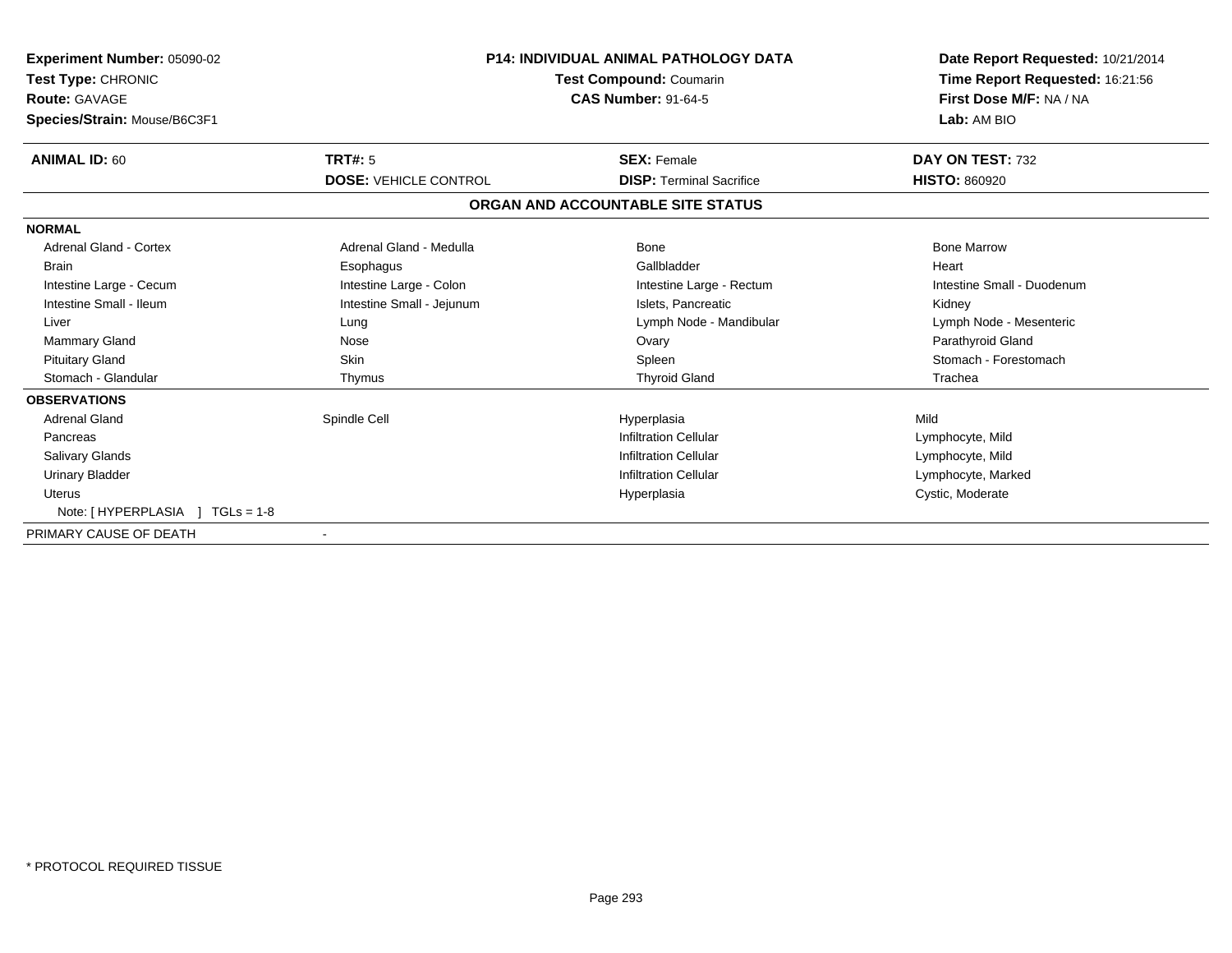| Experiment Number: 05090-02          | <b>P14: INDIVIDUAL ANIMAL PATHOLOGY DATA</b><br>Test Compound: Coumarin |                                   | Date Report Requested: 10/21/2014 |
|--------------------------------------|-------------------------------------------------------------------------|-----------------------------------|-----------------------------------|
| Test Type: CHRONIC                   |                                                                         |                                   | Time Report Requested: 16:21:56   |
| Route: GAVAGE                        |                                                                         | <b>CAS Number: 91-64-5</b>        | First Dose M/F: NA / NA           |
| Species/Strain: Mouse/B6C3F1         |                                                                         |                                   | Lab: AM BIO                       |
|                                      |                                                                         |                                   |                                   |
| <b>ANIMAL ID: 61</b>                 | <b>TRT#: 5</b>                                                          | <b>SEX: Female</b>                | DAY ON TEST: 729                  |
|                                      | <b>DOSE: VEHICLE CONTROL</b>                                            | <b>DISP: Terminal Sacrifice</b>   | <b>HISTO: 860921</b>              |
|                                      |                                                                         | ORGAN AND ACCOUNTABLE SITE STATUS |                                   |
| <b>NORMAL</b>                        |                                                                         |                                   |                                   |
| <b>Adrenal Gland - Cortex</b>        | Adrenal Gland - Medulla                                                 | Bone                              | <b>Bone Marrow</b>                |
| <b>Brain</b>                         | Esophagus                                                               | Gallbladder                       | Heart                             |
| Intestine Large - Cecum              | Intestine Large - Colon                                                 | Intestine Small - Duodenum        | Intestine Small - Ileum           |
| Intestine Small - Jejunum            | Islets, Pancreatic                                                      | Lung                              | Lymph Node - Mandibular           |
| Lymph Node - Mesenteric              | <b>Mammary Gland</b>                                                    | Nose                              | Pancreas                          |
| Parathyroid Gland                    | <b>Pituitary Gland</b>                                                  | <b>Skin</b>                       | Spleen                            |
| Stomach - Forestomach                | Stomach - Glandular                                                     | Thymus                            | <b>Thyroid Gland</b>              |
| Trachea                              | <b>Uterus</b>                                                           |                                   |                                   |
| <b>MISSING</b>                       |                                                                         |                                   |                                   |
| Intestine Large - Rectum             |                                                                         |                                   |                                   |
| <b>OBSERVATIONS</b>                  |                                                                         |                                   |                                   |
| <b>Adrenal Gland</b>                 | Spindle Cell                                                            | Hyperplasia                       | Mild                              |
| Kidney                               |                                                                         | <b>Infiltration Cellular</b>      | Lymphocyte, Moderate              |
|                                      | Artery                                                                  | <b>Necrosis</b>                   | Fibrinoid, Mild                   |
| Liver                                |                                                                         | Hepatocellular Adenoma            |                                   |
| Note: [ HEPATOCLR ADEN ] TGLs = 2-11 |                                                                         |                                   |                                   |
| Ovary                                |                                                                         | Cystadenoma                       |                                   |
| Note: [CYSTADENOMA ] TGLs = 1-8      |                                                                         |                                   |                                   |
| Salivary Glands                      |                                                                         | <b>Infiltration Cellular</b>      | Lymphocyte, Minimal               |
| <b>Urinary Bladder</b>               |                                                                         | <b>Infiltration Cellular</b>      | Lymphocyte, Mild                  |
| PRIMARY CAUSE OF DEATH               |                                                                         |                                   |                                   |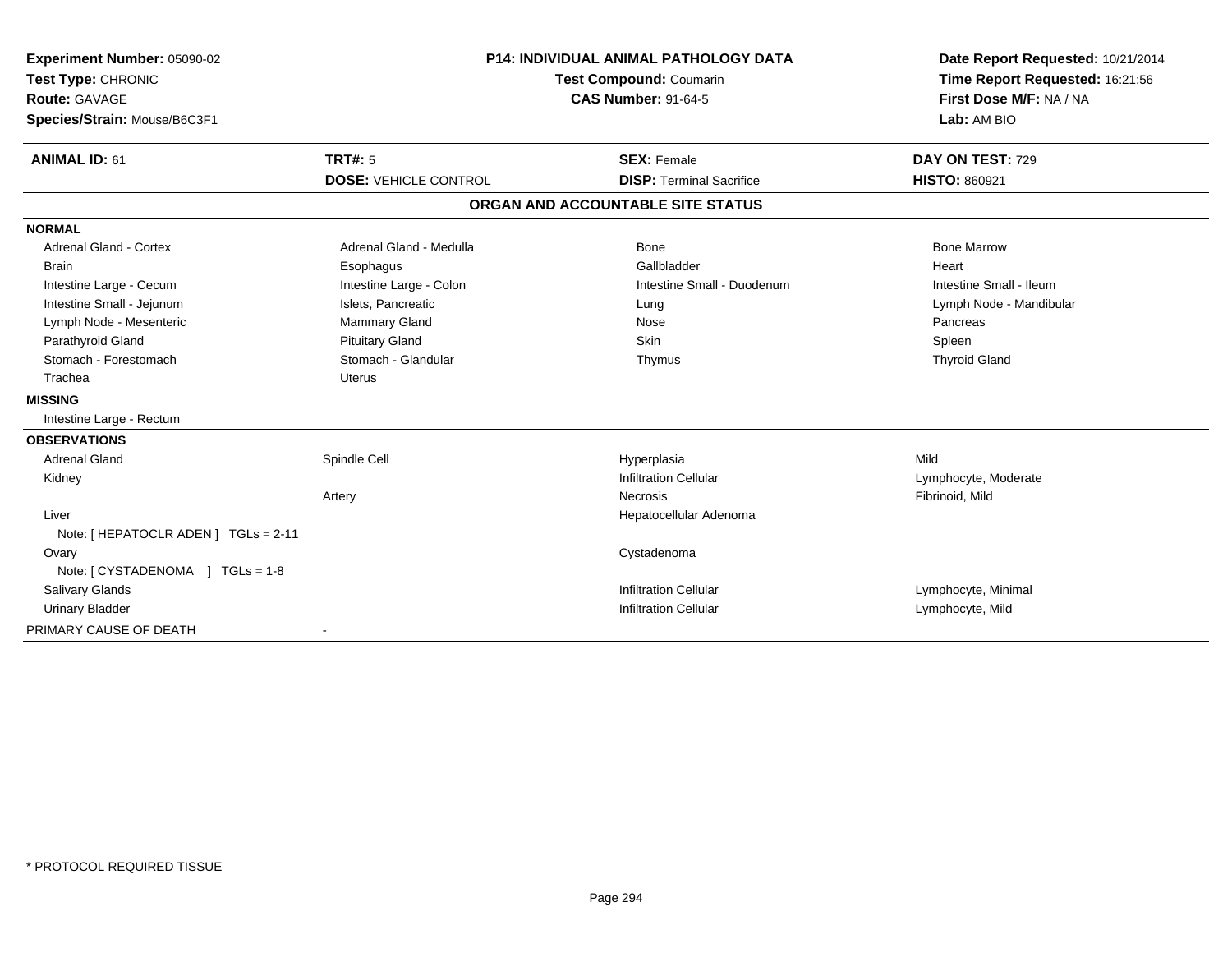| Experiment Number: 05090-02       |                              | <b>P14: INDIVIDUAL ANIMAL PATHOLOGY DATA</b> | Date Report Requested: 10/21/2014 |
|-----------------------------------|------------------------------|----------------------------------------------|-----------------------------------|
| Test Type: CHRONIC                | Test Compound: Coumarin      |                                              | Time Report Requested: 16:21:56   |
| <b>Route: GAVAGE</b>              |                              | <b>CAS Number: 91-64-5</b>                   | First Dose M/F: NA / NA           |
| Species/Strain: Mouse/B6C3F1      |                              |                                              | Lab: AM BIO                       |
| <b>ANIMAL ID: 62</b>              | TRT#: 5                      | <b>SEX: Female</b>                           | DAY ON TEST: 2                    |
|                                   | <b>DOSE: VEHICLE CONTROL</b> | <b>DISP:</b> Gavage Death                    | <b>HISTO: 860922</b>              |
|                                   |                              | ORGAN AND ACCOUNTABLE SITE STATUS            |                                   |
| <b>NORMAL</b>                     |                              |                                              |                                   |
| <b>Adrenal Gland - Cortex</b>     | Adrenal Gland - Medulla      | <b>Bone</b>                                  | <b>Bone Marrow</b>                |
| <b>Brain</b>                      | Esophagus                    | Heart                                        | Intestine Large - Colon           |
| Intestine Large - Rectum          | Intestine Small - Duodenum   | Islets, Pancreatic                           | Kidney                            |
| Liver                             | Lymph Node - Mandibular      | Lymph Node - Mesenteric                      | Nose                              |
| Ovary                             | Pancreas                     | Parathyroid Gland                            | <b>Pituitary Gland</b>            |
| <b>Salivary Glands</b>            | <b>Skin</b>                  | Spleen                                       | Stomach - Forestomach             |
| Stomach - Glandular               | Thymus                       | <b>Thyroid Gland</b>                         | Trachea                           |
| <b>Urinary Bladder</b>            |                              |                                              |                                   |
| <b>MISSING</b>                    |                              |                                              |                                   |
| <b>Mammary Gland</b>              |                              |                                              |                                   |
| <b>AUTO PRECLUDES DIAG.</b>       |                              |                                              |                                   |
| Gallbladder                       | Intestine Large - Cecum      | Intestine Small - Ileum                      | Intestine Small - Jejunum         |
| <b>OBSERVATIONS</b>               |                              |                                              |                                   |
| Lung                              | Mediastinum                  | Foreign Body                                 | Marked                            |
|                                   |                              | Foreign Body                                 | Mild                              |
| Note: [ FOREIGN BODY ] TGLs = 3-3 |                              |                                              |                                   |
| Note: [ FOREIGN BODY ] TGLs = 4-3 |                              |                                              |                                   |
| <b>Uterus</b>                     |                              | Hydrometra                                   | Mild                              |
| PRIMARY CAUSE OF DEATH            |                              |                                              |                                   |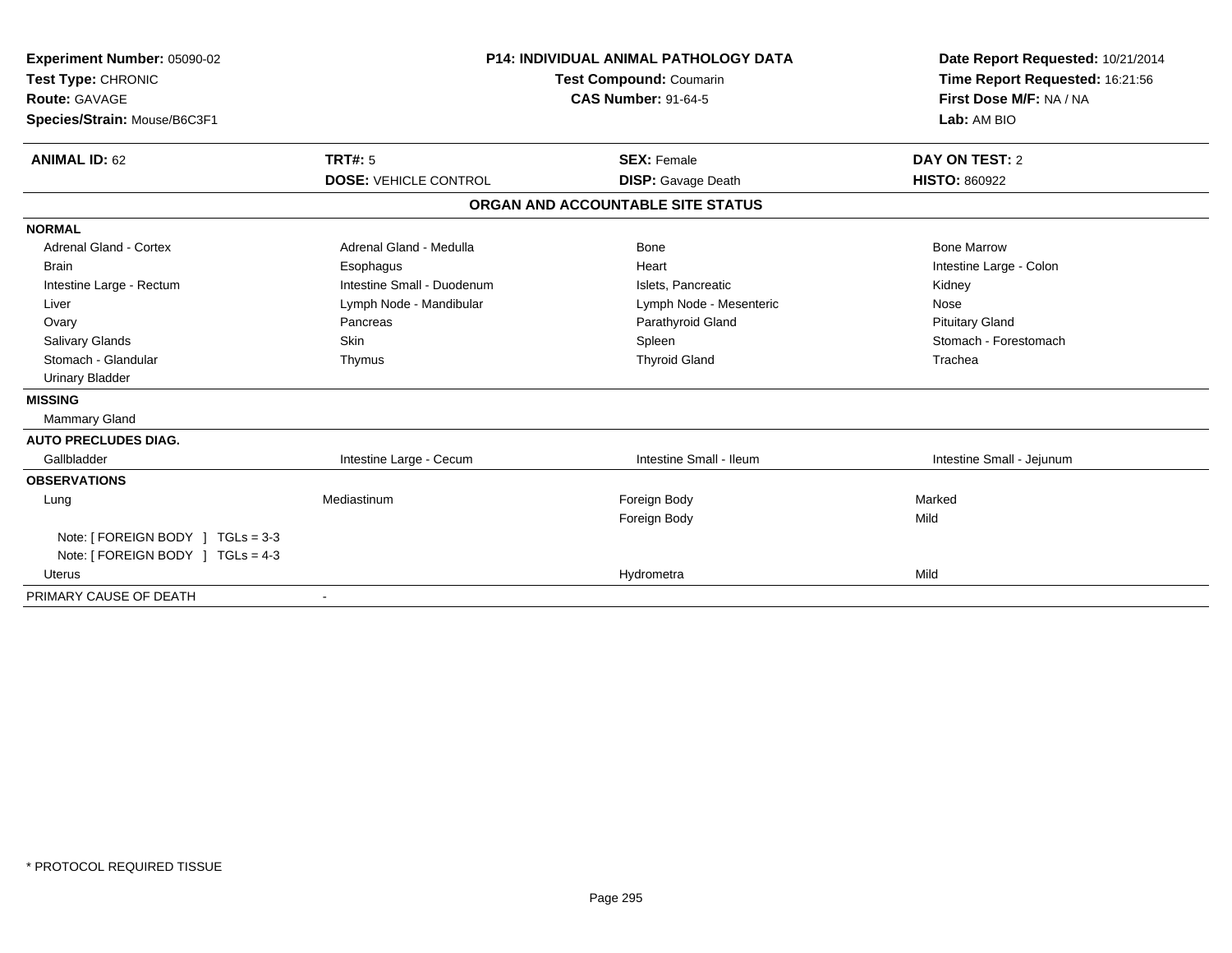| Experiment Number: 05090-02<br>Test Type: CHRONIC<br>Route: GAVAGE<br>Species/Strain: Mouse/B6C3F1 | <b>P14: INDIVIDUAL ANIMAL PATHOLOGY DATA</b><br><b>Test Compound: Coumarin</b><br><b>CAS Number: 91-64-5</b> |                                   | Date Report Requested: 10/21/2014<br>Time Report Requested: 16:21:56<br>First Dose M/F: NA / NA<br>Lab: AM BIO |
|----------------------------------------------------------------------------------------------------|--------------------------------------------------------------------------------------------------------------|-----------------------------------|----------------------------------------------------------------------------------------------------------------|
| <b>ANIMAL ID: 63</b>                                                                               | <b>TRT#: 5</b>                                                                                               | <b>SEX: Female</b>                | DAY ON TEST: 732                                                                                               |
|                                                                                                    | <b>DOSE: VEHICLE CONTROL</b>                                                                                 | <b>DISP: Terminal Sacrifice</b>   | <b>HISTO: 860923</b>                                                                                           |
|                                                                                                    |                                                                                                              | ORGAN AND ACCOUNTABLE SITE STATUS |                                                                                                                |
| <b>NORMAL</b>                                                                                      |                                                                                                              |                                   |                                                                                                                |
| <b>Adrenal Gland - Cortex</b>                                                                      | Adrenal Gland - Medulla                                                                                      | <b>Bone</b>                       | <b>Bone Marrow</b>                                                                                             |
| <b>Brain</b>                                                                                       | Esophagus                                                                                                    | Gallbladder                       | Heart                                                                                                          |
| Intestine Large - Cecum                                                                            | Intestine Large - Colon                                                                                      | Intestine Large - Rectum          | Intestine Small - Duodenum                                                                                     |
| Intestine Small - Ileum                                                                            | Intestine Small - Jejunum                                                                                    | Islets, Pancreatic                | Kidney                                                                                                         |
| Liver                                                                                              | Lung                                                                                                         | Lymph Node - Mandibular           | Lymph Node - Mesenteric                                                                                        |
| <b>Mammary Gland</b>                                                                               | Nose                                                                                                         | Pancreas                          | Parathyroid Gland                                                                                              |
| <b>Pituitary Gland</b>                                                                             | <b>Skin</b>                                                                                                  | Stomach - Forestomach             | Stomach - Glandular                                                                                            |
| Thymus                                                                                             | Trachea                                                                                                      |                                   |                                                                                                                |
| <b>OBSERVATIONS</b>                                                                                |                                                                                                              |                                   |                                                                                                                |
| <b>Adrenal Gland</b>                                                                               | Spindle Cell                                                                                                 | Hyperplasia                       | Mild                                                                                                           |
| Ovary                                                                                              | Follicle                                                                                                     | Cyst                              | Marked                                                                                                         |
| Note: [ CYST<br>$1 TGLs = 2-8$                                                                     |                                                                                                              |                                   |                                                                                                                |
| <b>Salivary Glands</b>                                                                             |                                                                                                              | <b>Infiltration Cellular</b>      | Lymphocyte, Mild                                                                                               |
| Spleen                                                                                             |                                                                                                              | Hyperplasia                       | Lymphoid, Mild                                                                                                 |
| Note: [HYPERPLASIA ] TGLs = 3-5                                                                    |                                                                                                              |                                   |                                                                                                                |
| <b>Thyroid Gland</b>                                                                               | <b>Follicular Cel</b>                                                                                        | Hyperplasia                       | Mild                                                                                                           |
| <b>Urinary Bladder</b>                                                                             |                                                                                                              | <b>Infiltration Cellular</b>      | Lymphocyte, Minimal                                                                                            |
| <b>Uterus</b>                                                                                      |                                                                                                              | Hydrometra                        | Marked                                                                                                         |
| Note: [ HYDROMETRA<br>$1 TGLs = 1-8$                                                               |                                                                                                              |                                   |                                                                                                                |
| PRIMARY CAUSE OF DEATH                                                                             |                                                                                                              |                                   |                                                                                                                |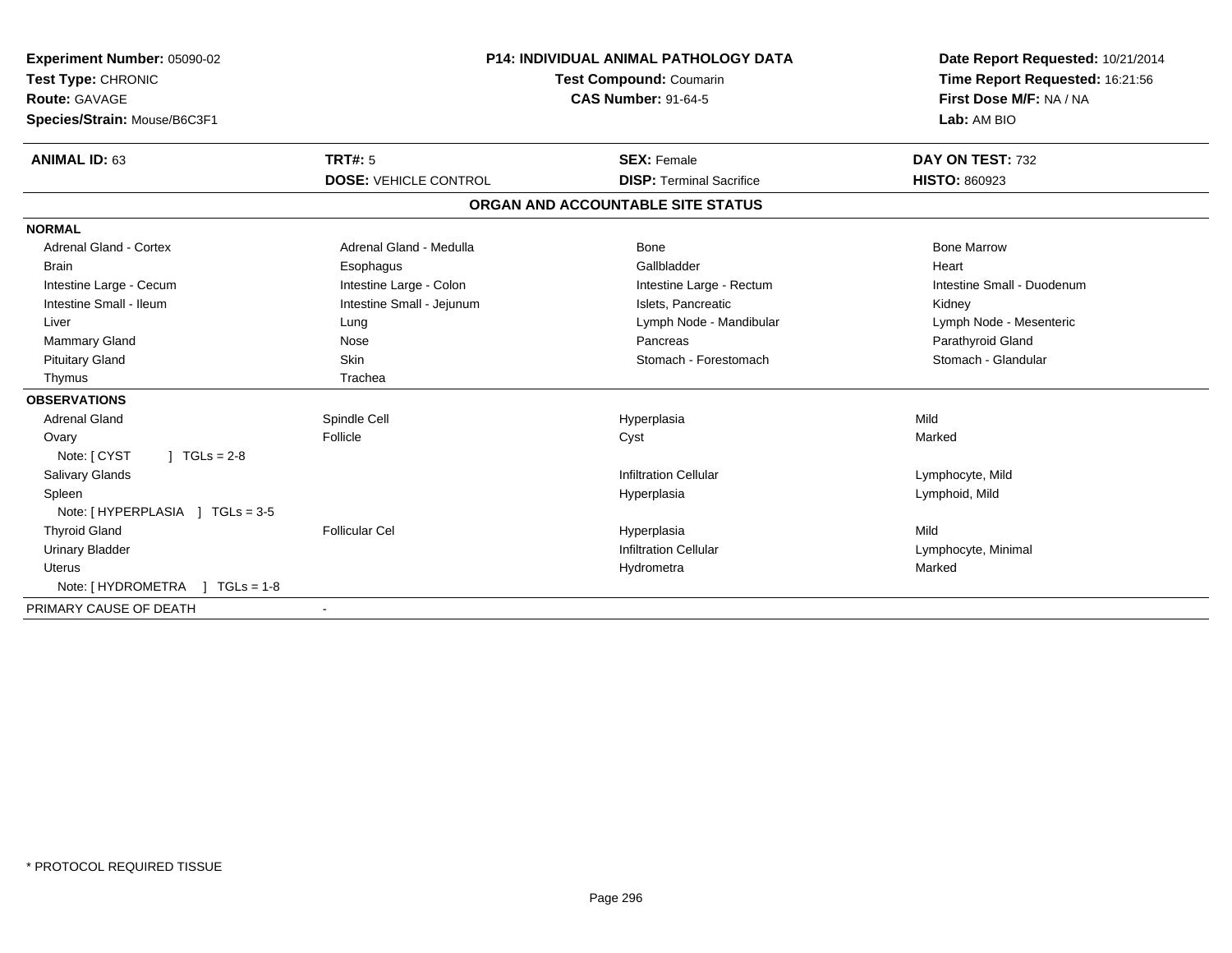| Experiment Number: 05090-02   |                              | <b>P14: INDIVIDUAL ANIMAL PATHOLOGY DATA</b> | Date Report Requested: 10/21/2014<br>Time Report Requested: 16:21:56 |
|-------------------------------|------------------------------|----------------------------------------------|----------------------------------------------------------------------|
| Test Type: CHRONIC            |                              | <b>Test Compound: Coumarin</b>               |                                                                      |
| <b>Route: GAVAGE</b>          |                              | <b>CAS Number: 91-64-5</b>                   | First Dose M/F: NA / NA                                              |
| Species/Strain: Mouse/B6C3F1  |                              |                                              | Lab: AM BIO                                                          |
| <b>ANIMAL ID: 64</b>          | TRT#: 5                      | <b>SEX: Female</b>                           | DAY ON TEST: 683                                                     |
|                               | <b>DOSE: VEHICLE CONTROL</b> | <b>DISP: Dead</b>                            | <b>HISTO: 860924</b>                                                 |
|                               |                              | ORGAN AND ACCOUNTABLE SITE STATUS            |                                                                      |
| <b>NORMAL</b>                 |                              |                                              |                                                                      |
| <b>Adrenal Gland - Cortex</b> | Adrenal Gland - Medulla      | <b>Bone</b>                                  | <b>Bone Marrow</b>                                                   |
| <b>Brain</b>                  | Esophagus                    | Heart                                        | Islets, Pancreatic                                                   |
| Kidney                        | Lung                         | Mammary Gland                                | Nose                                                                 |
| Ovary                         | <b>Pituitary Gland</b>       | Salivary Glands                              | Skin                                                                 |
| Trachea                       | <b>Urinary Bladder</b>       |                                              |                                                                      |
| <b>MISSING</b>                |                              |                                              |                                                                      |
| Intestine Small - Ileum       | Parathyroid Gland            |                                              |                                                                      |
| <b>AUTO PRECLUDES DIAG.</b>   |                              |                                              |                                                                      |
| Gallbladder                   | Intestine Large - Cecum      | Intestine Large - Colon                      | Intestine Large - Rectum                                             |
| Intestine Small - Duodenum    | Intestine Small - Jejunum    | Lymph Node - Mandibular                      | Lymph Node - Mesenteric                                              |
| Pancreas                      | Stomach - Forestomach        | Stomach - Glandular                          | Thymus                                                               |
| <b>Thyroid Gland</b>          |                              |                                              |                                                                      |
| <b>OBSERVATIONS</b>           |                              |                                              |                                                                      |
| <b>Adrenal Gland</b>          | Spindle Cell                 | Hyperplasia                                  | Mild                                                                 |
| Liver                         |                              | Histiocytic Sarcoma                          |                                                                      |
| Spleen                        |                              | Hyperplasia                                  | Lymphoid, Mild                                                       |
| <b>Uterus</b>                 |                              | Hyperplasia                                  | Cystic, Mild                                                         |
| PRIMARY CAUSE OF DEATH        |                              |                                              |                                                                      |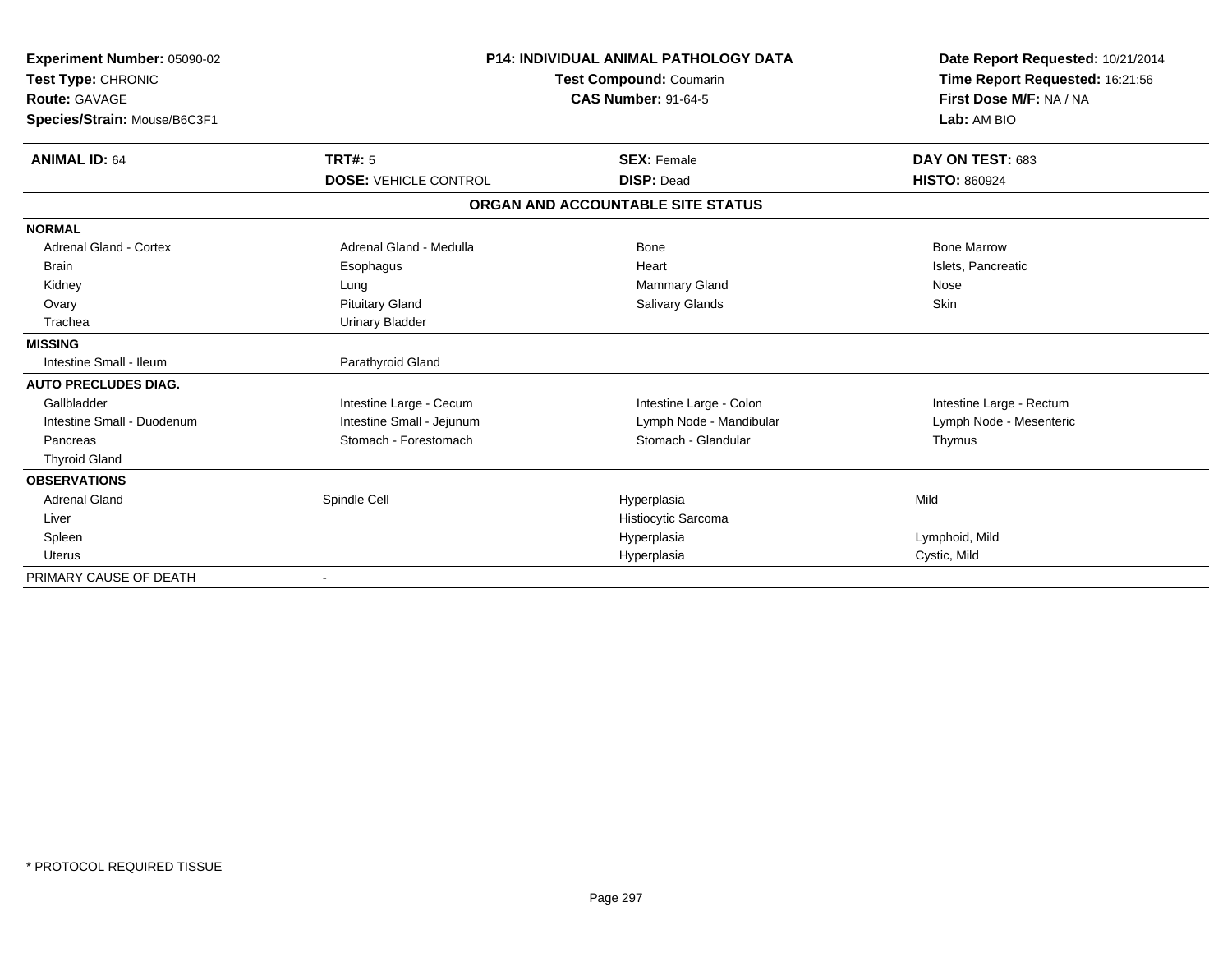| Experiment Number: 05090-02<br>Test Type: CHRONIC<br><b>Route: GAVAGE</b><br>Species/Strain: Mouse/B6C3F1 |                              | <b>P14: INDIVIDUAL ANIMAL PATHOLOGY DATA</b><br>Test Compound: Coumarin<br><b>CAS Number: 91-64-5</b> | Date Report Requested: 10/21/2014<br>Time Report Requested: 16:21:56<br>First Dose M/F: NA / NA<br>Lab: AM BIO |
|-----------------------------------------------------------------------------------------------------------|------------------------------|-------------------------------------------------------------------------------------------------------|----------------------------------------------------------------------------------------------------------------|
| <b>ANIMAL ID: 65</b>                                                                                      | TRT#: 5                      | <b>SEX: Female</b>                                                                                    | DAY ON TEST: 4                                                                                                 |
|                                                                                                           | <b>DOSE: VEHICLE CONTROL</b> | <b>DISP:</b> Gavage Death                                                                             | <b>HISTO: 860925</b>                                                                                           |
|                                                                                                           |                              | ORGAN AND ACCOUNTABLE SITE STATUS                                                                     |                                                                                                                |
| <b>NORMAL</b>                                                                                             |                              |                                                                                                       |                                                                                                                |
| <b>Adrenal Gland - Cortex</b>                                                                             | Adrenal Gland - Medulla      | <b>Bone</b>                                                                                           | <b>Bone Marrow</b>                                                                                             |
| <b>Brain</b>                                                                                              | Esophagus                    | Heart                                                                                                 | Intestine Large - Cecum                                                                                        |
| Intestine Large - Colon                                                                                   | Intestine Large - Rectum     | Kidney                                                                                                | Liver                                                                                                          |
| Mammary Gland                                                                                             | Nose                         | Ovary                                                                                                 | Parathyroid Gland                                                                                              |
| <b>Pituitary Gland</b>                                                                                    | Salivary Glands              | <b>Skin</b>                                                                                           | Spleen                                                                                                         |
| Stomach - Forestomach                                                                                     | Stomach - Glandular          | <b>Thyroid Gland</b>                                                                                  | Trachea                                                                                                        |
| <b>Uterus</b>                                                                                             |                              |                                                                                                       |                                                                                                                |
| <b>MISSING</b>                                                                                            |                              |                                                                                                       |                                                                                                                |
| Intestine Small - Ileum                                                                                   | Lymph Node - Mandibular      |                                                                                                       |                                                                                                                |
| <b>AUTO PRECLUDES DIAG.</b>                                                                               |                              |                                                                                                       |                                                                                                                |
| Gallbladder                                                                                               | Intestine Small - Duodenum   | Intestine Small - Jejunum                                                                             | Islets, Pancreatic                                                                                             |
| Lymph Node - Mesenteric                                                                                   | Pancreas                     | Thymus                                                                                                | <b>Urinary Bladder</b>                                                                                         |
| <b>OBSERVATIONS</b>                                                                                       |                              |                                                                                                       |                                                                                                                |
| Lung                                                                                                      |                              | Foreign Body                                                                                          | Mild                                                                                                           |
|                                                                                                           | Alveolus                     | Hemorrhage                                                                                            | Mild                                                                                                           |
|                                                                                                           | Pleura                       | Inflammation                                                                                          | Suppurative, Mild                                                                                              |
| Note: GAVAGE FLUID IN ALVEOLI                                                                             |                              |                                                                                                       |                                                                                                                |
| PRIMARY CAUSE OF DEATH                                                                                    |                              |                                                                                                       |                                                                                                                |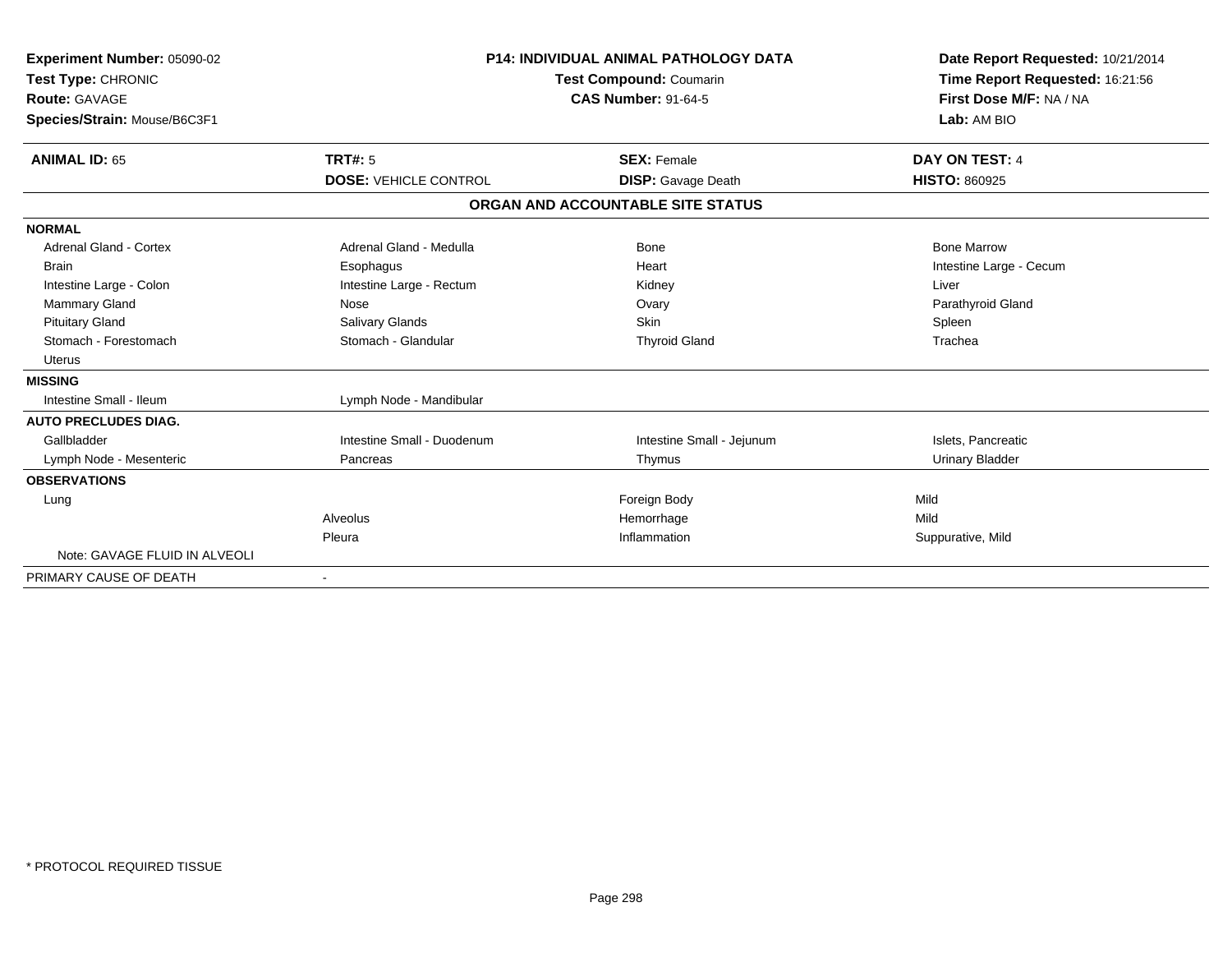| Experiment Number: 05090-02<br>Test Type: CHRONIC<br><b>Route: GAVAGE</b><br>Species/Strain: Mouse/B6C3F1 | P14: INDIVIDUAL ANIMAL PATHOLOGY DATA<br><b>Test Compound: Coumarin</b><br><b>CAS Number: 91-64-5</b> |                                                       | Date Report Requested: 10/21/2014<br>Time Report Requested: 16:21:56<br>First Dose M/F: NA / NA<br>Lab: AM BIO |
|-----------------------------------------------------------------------------------------------------------|-------------------------------------------------------------------------------------------------------|-------------------------------------------------------|----------------------------------------------------------------------------------------------------------------|
| <b>ANIMAL ID: 66</b>                                                                                      | <b>TRT#: 5</b><br><b>DOSE: VEHICLE CONTROL</b>                                                        | <b>SEX: Female</b><br><b>DISP: Terminal Sacrifice</b> | DAY ON TEST: 732<br><b>HISTO: 860926</b>                                                                       |
|                                                                                                           |                                                                                                       | ORGAN AND ACCOUNTABLE SITE STATUS                     |                                                                                                                |
|                                                                                                           |                                                                                                       |                                                       |                                                                                                                |
| <b>NORMAL</b>                                                                                             |                                                                                                       |                                                       |                                                                                                                |
| <b>Adrenal Gland - Cortex</b>                                                                             | Adrenal Gland - Medulla                                                                               | Bone                                                  | <b>Bone Marrow</b>                                                                                             |
| <b>Brain</b>                                                                                              | Esophagus                                                                                             | Gallbladder                                           | Heart                                                                                                          |
| Intestine Large - Cecum                                                                                   | Intestine Large - Colon                                                                               | Intestine Large - Rectum                              | Intestine Small - Duodenum                                                                                     |
| Intestine Small - Ileum                                                                                   | Islets, Pancreatic                                                                                    | Lymph Node - Mandibular                               | <b>Mammary Gland</b>                                                                                           |
| Nose                                                                                                      | Ovary                                                                                                 | Parathyroid Gland                                     | <b>Pituitary Gland</b>                                                                                         |
| Skin                                                                                                      | Spleen                                                                                                | Stomach - Forestomach                                 | Stomach - Glandular                                                                                            |
| <b>Thyroid Gland</b>                                                                                      | Trachea                                                                                               |                                                       |                                                                                                                |
| <b>INSUFFICIENT TISSUE</b>                                                                                |                                                                                                       |                                                       |                                                                                                                |
| Thymus                                                                                                    |                                                                                                       |                                                       |                                                                                                                |
| <b>OBSERVATIONS</b>                                                                                       |                                                                                                       |                                                       |                                                                                                                |
| <b>Adrenal Gland</b>                                                                                      | Spindle Cell                                                                                          | Hyperplasia                                           | Mild                                                                                                           |
| <b>Intestine Small</b>                                                                                    |                                                                                                       | Lymphoma Malignant Histiocytic                        |                                                                                                                |
| Note: [LYMPH MAL HIST] TGLs = 3-12                                                                        |                                                                                                       |                                                       |                                                                                                                |
| Kidney                                                                                                    |                                                                                                       | <b>Infiltration Cellular</b>                          | Lymphocyte, Minimal                                                                                            |
| Liver                                                                                                     |                                                                                                       | Inflammation                                          | Chronic, Mild                                                                                                  |
| Lung                                                                                                      |                                                                                                       | Alveolar/Bronchiolar Adenoma                          |                                                                                                                |
| Note: [ ALV BRON ADEN ] TGLs = 1-11                                                                       |                                                                                                       |                                                       |                                                                                                                |
| Lymph Node                                                                                                | Mesenteric                                                                                            | Lymphoma Malignant Histiocytic                        |                                                                                                                |
| Note: [ LYMPH MAL HIST ] TGLs = 2-7                                                                       |                                                                                                       |                                                       |                                                                                                                |
| Pancreas                                                                                                  |                                                                                                       | <b>Infiltration Cellular</b>                          | Lymphocyte, Mild                                                                                               |
| Salivary Glands                                                                                           |                                                                                                       | <b>Infiltration Cellular</b>                          | Lymphocyte, Mild                                                                                               |
| <b>Urinary Bladder</b>                                                                                    |                                                                                                       | <b>Infiltration Cellular</b>                          | Lymphocyte, Mild                                                                                               |
| Uterus                                                                                                    |                                                                                                       | Hyperplasia                                           | Cystic, Mild                                                                                                   |
| PRIMARY CAUSE OF DEATH                                                                                    | $\overline{a}$                                                                                        |                                                       |                                                                                                                |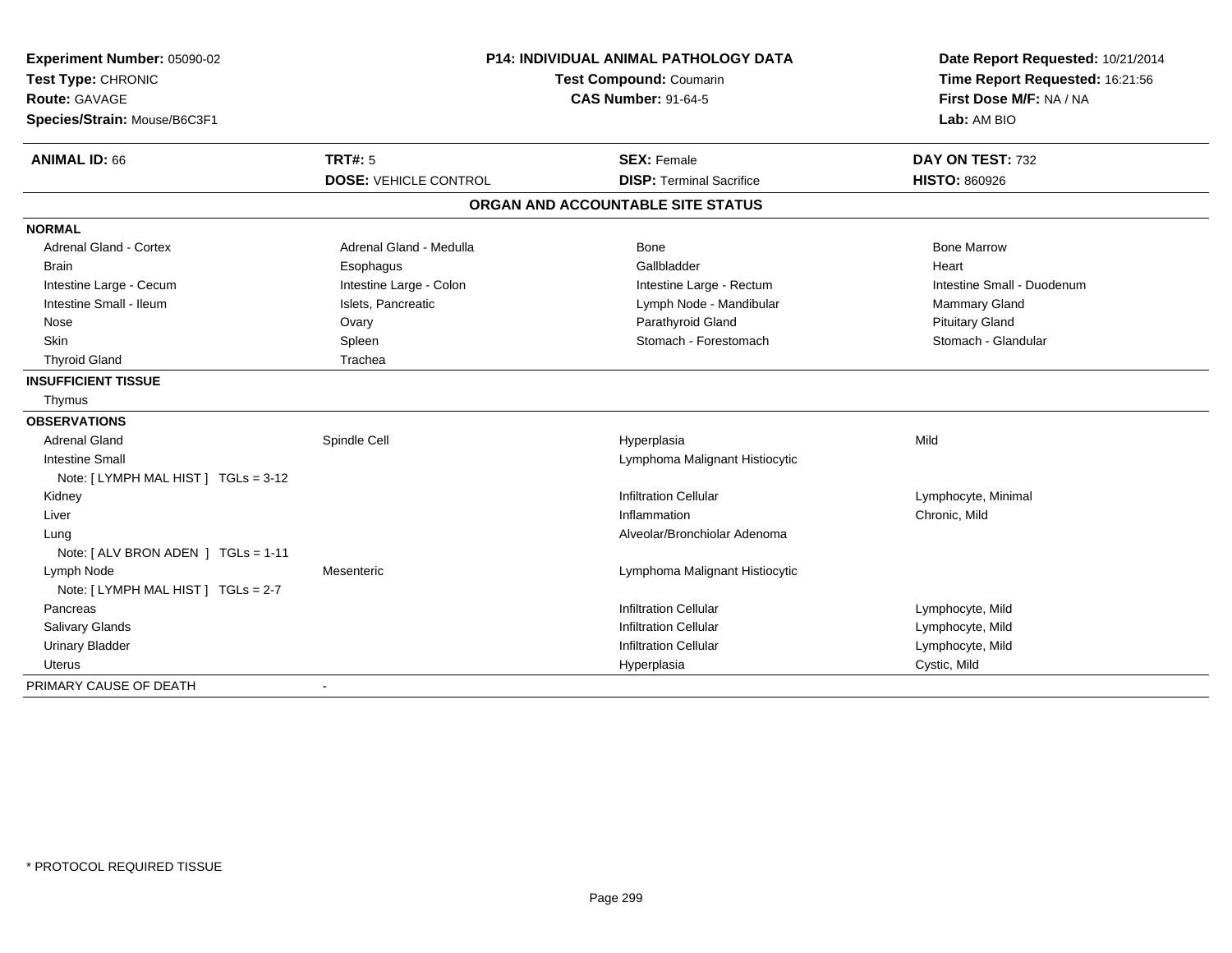| Experiment Number: 05090-02<br>Test Type: CHRONIC<br>Route: GAVAGE<br>Species/Strain: Mouse/B6C3F1 | <b>P14: INDIVIDUAL ANIMAL PATHOLOGY DATA</b><br><b>Test Compound: Coumarin</b><br><b>CAS Number: 91-64-5</b> |                                   | Date Report Requested: 10/21/2014<br>Time Report Requested: 16:21:56<br>First Dose M/F: NA / NA<br>Lab: AM BIO |
|----------------------------------------------------------------------------------------------------|--------------------------------------------------------------------------------------------------------------|-----------------------------------|----------------------------------------------------------------------------------------------------------------|
| <b>ANIMAL ID: 67</b>                                                                               | TRT#: 5                                                                                                      | <b>SEX: Female</b>                | DAY ON TEST: 734                                                                                               |
|                                                                                                    | <b>DOSE: VEHICLE CONTROL</b>                                                                                 | <b>DISP: Terminal Sacrifice</b>   | <b>HISTO: 860927</b>                                                                                           |
|                                                                                                    |                                                                                                              | ORGAN AND ACCOUNTABLE SITE STATUS |                                                                                                                |
| <b>NORMAL</b>                                                                                      |                                                                                                              |                                   |                                                                                                                |
| Adrenal Gland - Cortex                                                                             | Adrenal Gland - Medulla                                                                                      | Bone                              | <b>Bone Marrow</b>                                                                                             |
| <b>Brain</b>                                                                                       | Gallbladder                                                                                                  | Heart                             | Intestine Large - Cecum                                                                                        |
| Intestine Large - Colon                                                                            | Intestine Large - Rectum                                                                                     | Intestine Small - Duodenum        | Intestine Small - Ileum                                                                                        |
| Intestine Small - Jejunum                                                                          | Islets, Pancreatic                                                                                           | Kidney                            | Liver                                                                                                          |
| Lung                                                                                               | Lymph Node - Mandibular                                                                                      | Lymph Node - Mesenteric           | <b>Mammary Gland</b>                                                                                           |
| Nose                                                                                               | Pancreas                                                                                                     | Parathyroid Gland                 | <b>Pituitary Gland</b>                                                                                         |
| Skin                                                                                               | Spleen                                                                                                       | Stomach - Forestomach             | Stomach - Glandular                                                                                            |
| Thymus                                                                                             | <b>Thyroid Gland</b>                                                                                         | Trachea                           | <b>Urinary Bladder</b>                                                                                         |
| <b>Uterus</b>                                                                                      |                                                                                                              |                                   |                                                                                                                |
| <b>MISSING</b>                                                                                     |                                                                                                              |                                   |                                                                                                                |
| Esophagus                                                                                          |                                                                                                              |                                   |                                                                                                                |
| <b>OBSERVATIONS</b>                                                                                |                                                                                                              |                                   |                                                                                                                |
| <b>Adrenal Gland</b>                                                                               | Spindle Cell                                                                                                 | Hyperplasia                       | Moderate                                                                                                       |
| Ovary                                                                                              |                                                                                                              | Cystadenoma                       |                                                                                                                |
| Note: OVARIAN TUMOR MAY BE BILATERAL                                                               |                                                                                                              |                                   |                                                                                                                |
| Note: $[CYSTADENOMA] TGLS = 1-8$                                                                   |                                                                                                              |                                   |                                                                                                                |
| <b>Salivary Glands</b>                                                                             |                                                                                                              | <b>Infiltration Cellular</b>      | Lymphocyte, Mild                                                                                               |
| PRIMARY CAUSE OF DEATH                                                                             |                                                                                                              |                                   |                                                                                                                |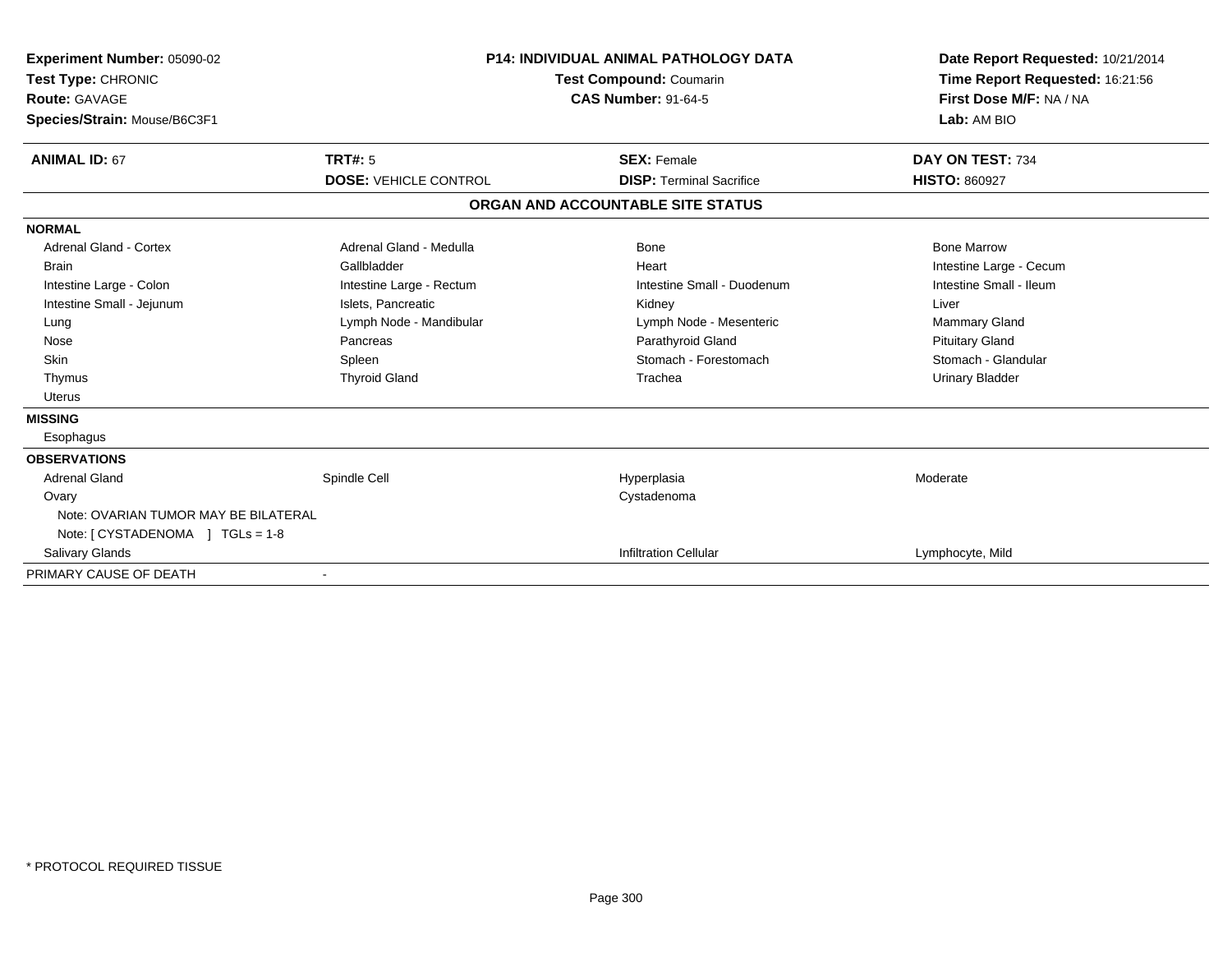| <b>Experiment Number: 05090-02</b><br>Test Type: CHRONIC<br><b>Route: GAVAGE</b><br>Species/Strain: Mouse/B6C3F1 | <b>P14: INDIVIDUAL ANIMAL PATHOLOGY DATA</b><br><b>Test Compound: Coumarin</b><br><b>CAS Number: 91-64-5</b> |                                   | Date Report Requested: 10/21/2014<br>Time Report Requested: 16:21:56<br>First Dose M/F: NA / NA<br>Lab: AM BIO |
|------------------------------------------------------------------------------------------------------------------|--------------------------------------------------------------------------------------------------------------|-----------------------------------|----------------------------------------------------------------------------------------------------------------|
| <b>ANIMAL ID: 68</b>                                                                                             | <b>TRT#: 5</b>                                                                                               | <b>SEX: Female</b>                | DAY ON TEST: 456                                                                                               |
|                                                                                                                  | <b>DOSE: VEHICLE CONTROL</b>                                                                                 | <b>DISP: Interval Sacrifice</b>   | <b>HISTO: 860928</b>                                                                                           |
|                                                                                                                  |                                                                                                              | ORGAN AND ACCOUNTABLE SITE STATUS |                                                                                                                |
| <b>NORMAL</b>                                                                                                    |                                                                                                              |                                   |                                                                                                                |
| <b>Adrenal Gland - Cortex</b>                                                                                    | Adrenal Gland - Medulla                                                                                      | Bone                              | <b>Bone Marrow</b>                                                                                             |
| <b>Brain</b>                                                                                                     | Esophagus                                                                                                    | Gallbladder                       | Heart                                                                                                          |
| Intestine Large - Cecum                                                                                          | Intestine Large - Colon                                                                                      | Intestine Large - Rectum          | Intestine Small - Duodenum                                                                                     |
| Intestine Small - Ileum                                                                                          | Intestine Small - Jejunum                                                                                    | Islets. Pancreatic                | Liver                                                                                                          |
| Lung                                                                                                             | Lymph Node - Mandibular                                                                                      | Lymph Node - Mesenteric           | Mammary Gland                                                                                                  |
| Nose                                                                                                             | Ovary                                                                                                        | Pancreas                          | <b>Pituitary Gland</b>                                                                                         |
| Spleen                                                                                                           | Stomach - Forestomach                                                                                        | Stomach - Glandular               | Thymus                                                                                                         |
| <b>Thyroid Gland</b>                                                                                             | Trachea                                                                                                      | <b>Urinary Bladder</b>            |                                                                                                                |
| <b>MISSING</b>                                                                                                   |                                                                                                              |                                   |                                                                                                                |
| Parathyroid Gland                                                                                                |                                                                                                              |                                   |                                                                                                                |
| <b>OBSERVATIONS</b>                                                                                              |                                                                                                              |                                   |                                                                                                                |
| <b>Adrenal Gland</b>                                                                                             | Spindle Cell                                                                                                 | Hyperplasia                       | Mild                                                                                                           |
| Kidney                                                                                                           | Pelvis                                                                                                       | <b>Infiltration Cellular</b>      | Lymphocyte, Mild                                                                                               |
| <b>Salivary Glands</b>                                                                                           |                                                                                                              | <b>Infiltration Cellular</b>      | Lymphocyte, Minimal                                                                                            |
| <b>Skin</b>                                                                                                      |                                                                                                              | Alopecia                          | Moderate                                                                                                       |
| Note: [ ALOPECIA<br>$\vert$ TGLs = 2-12,3-12                                                                     |                                                                                                              |                                   |                                                                                                                |
| <b>Uterus</b>                                                                                                    |                                                                                                              | Hyperplasia                       | Cystic, Mild                                                                                                   |
| Note: [HYPERPLASIA ] TGLs = 1-5                                                                                  |                                                                                                              |                                   |                                                                                                                |
| PRIMARY CAUSE OF DEATH                                                                                           | $\overline{\phantom{a}}$                                                                                     |                                   |                                                                                                                |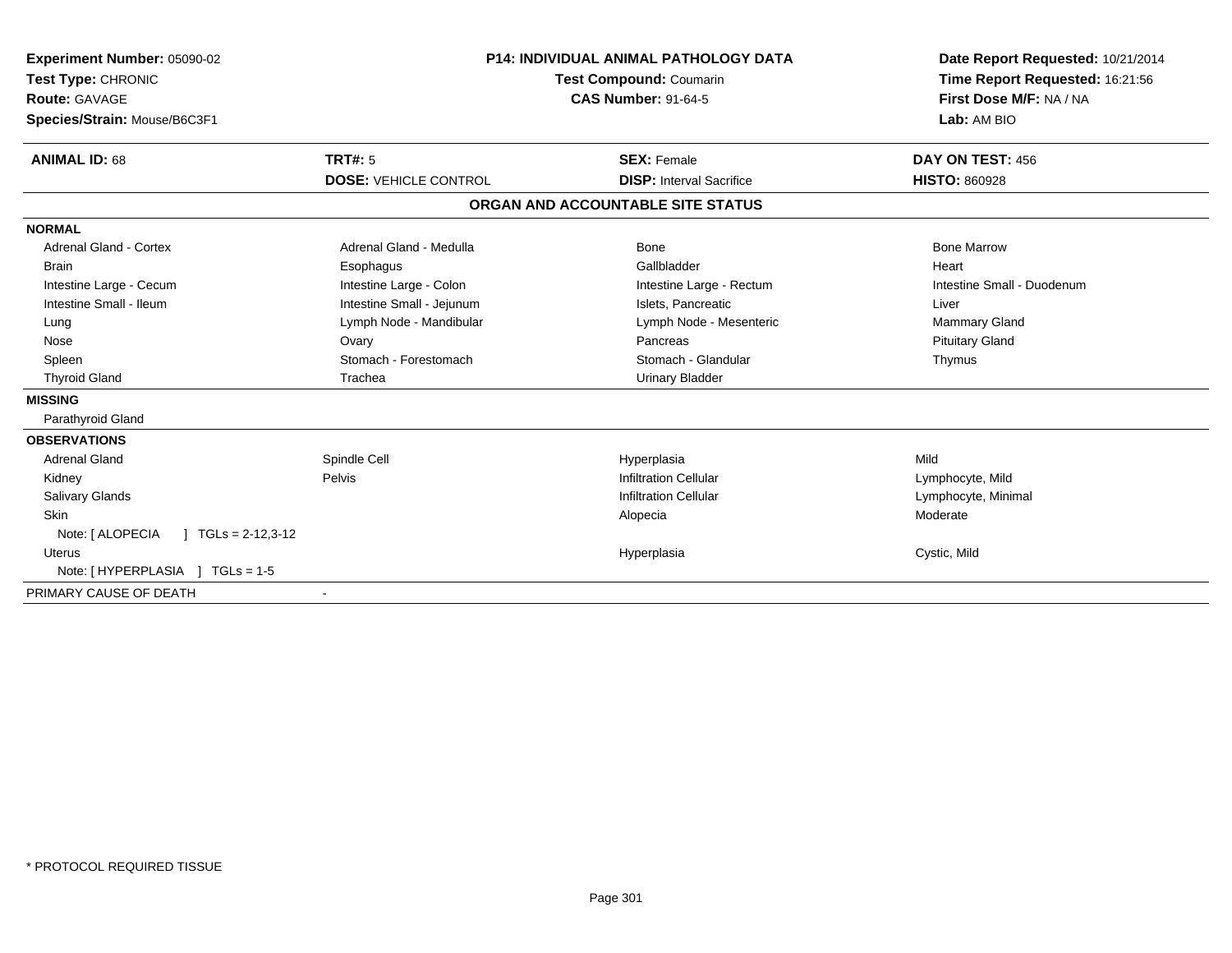| <b>Experiment Number: 05090-02</b> | <b>P14: INDIVIDUAL ANIMAL PATHOLOGY DATA</b> |                                   | Date Report Requested: 10/21/2014 |
|------------------------------------|----------------------------------------------|-----------------------------------|-----------------------------------|
| Test Type: CHRONIC                 |                                              | Time Report Requested: 16:21:56   |                                   |
| Route: GAVAGE                      |                                              | <b>CAS Number: 91-64-5</b>        | First Dose M/F: NA / NA           |
| Species/Strain: Mouse/B6C3F1       |                                              |                                   | Lab: AM BIO                       |
| <b>ANIMAL ID: 69</b>               | <b>TRT#: 5</b>                               | <b>SEX: Female</b>                | DAY ON TEST: 732                  |
|                                    | <b>DOSE: VEHICLE CONTROL</b>                 | <b>DISP: Terminal Sacrifice</b>   | <b>HISTO: 860929</b>              |
|                                    |                                              | ORGAN AND ACCOUNTABLE SITE STATUS |                                   |
| <b>NORMAL</b>                      |                                              |                                   |                                   |
| Bone                               | <b>Bone Marrow</b>                           | <b>Brain</b>                      | Esophagus                         |
| Intestine Large - Cecum            | Intestine Large - Colon                      | Intestine Large - Rectum          | Intestine Small - Duodenum        |
| Intestine Small - Ileum            | Intestine Small - Jejunum                    | Islets, Pancreatic                | Kidney                            |
| Lung                               | Lymph Node - Mandibular                      | Lymph Node - Mesenteric           | <b>Mammary Gland</b>              |
| Nose                               | Ovary                                        | Pancreas                          | <b>Pituitary Gland</b>            |
| <b>Salivary Glands</b>             | Skin                                         | Stomach - Forestomach             | Stomach - Glandular               |
| <b>Thyroid Gland</b>               | Trachea                                      |                                   |                                   |
| <b>MISSING</b>                     |                                              |                                   |                                   |
| <b>Adrenal Gland - Cortex</b>      | Adrenal Gland - Medulla                      | Gallbladder                       | Thymus                            |
| <b>OBSERVATIONS</b>                |                                              |                                   |                                   |
| Heart                              |                                              | Inflammation                      | Chronic, Mild                     |
| Liver                              |                                              | <b>Infiltration Cellular</b>      | Lymphocyte, Minimal               |
| Parathyroid Gland                  |                                              | Hyperplasia                       | Mild                              |
| Spleen                             |                                              | Hyperplasia                       | Lymphoid, Mild                    |
| Note: [HYPERPLASIA ] TGLs = 1-5    |                                              |                                   |                                   |
| <b>Urinary Bladder</b>             |                                              | <b>Infiltration Cellular</b>      | Lymphocyte, Mild                  |
| <b>Uterus</b>                      |                                              | Hyperplasia                       | Cystic, Moderate                  |
| PRIMARY CAUSE OF DEATH             |                                              |                                   |                                   |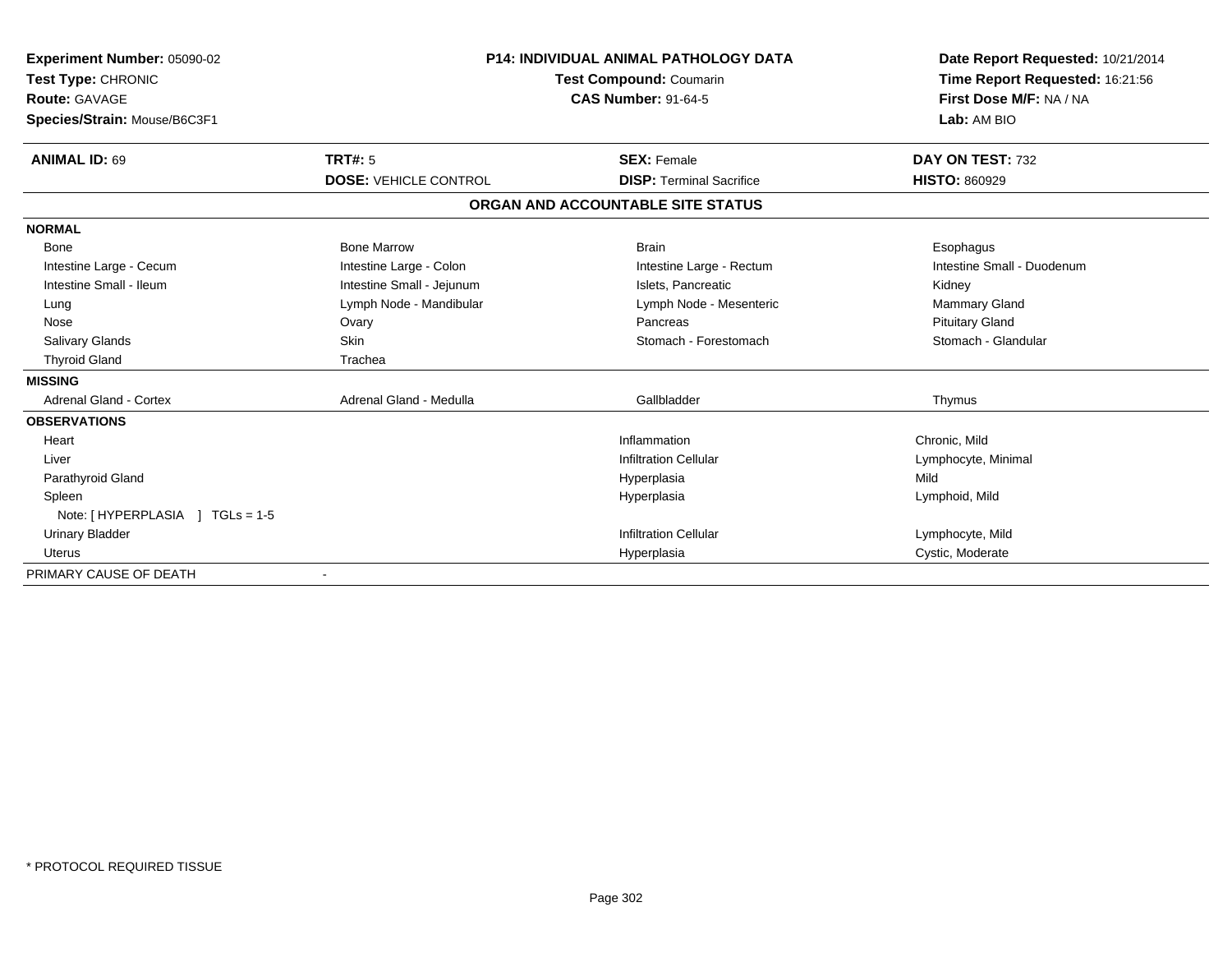| Experiment Number: 05090-02<br>Test Type: CHRONIC<br><b>Route: GAVAGE</b><br>Species/Strain: Mouse/B6C3F1 | P14: INDIVIDUAL ANIMAL PATHOLOGY DATA<br>Test Compound: Coumarin<br><b>CAS Number: 91-64-5</b> |                                   | Date Report Requested: 10/21/2014<br>Time Report Requested: 16:21:56<br>First Dose M/F: NA / NA<br>Lab: AM BIO |  |
|-----------------------------------------------------------------------------------------------------------|------------------------------------------------------------------------------------------------|-----------------------------------|----------------------------------------------------------------------------------------------------------------|--|
| <b>ANIMAL ID: 70</b>                                                                                      | <b>TRT#: 5</b>                                                                                 | <b>SEX: Female</b>                | DAY ON TEST: 732                                                                                               |  |
|                                                                                                           | <b>DOSE: VEHICLE CONTROL</b>                                                                   | <b>DISP: Terminal Sacrifice</b>   | <b>HISTO: 860930</b>                                                                                           |  |
|                                                                                                           |                                                                                                | ORGAN AND ACCOUNTABLE SITE STATUS |                                                                                                                |  |
| <b>NORMAL</b>                                                                                             |                                                                                                |                                   |                                                                                                                |  |
| <b>Adrenal Gland - Cortex</b>                                                                             | Adrenal Gland - Medulla                                                                        | Bone                              | <b>Bone Marrow</b>                                                                                             |  |
| <b>Brain</b>                                                                                              | Esophagus                                                                                      | Gallbladder                       | Heart                                                                                                          |  |
| Intestine Large - Cecum                                                                                   | Intestine Large - Colon                                                                        | Intestine Large - Rectum          | Intestine Small - Duodenum                                                                                     |  |
| Intestine Small - Ileum                                                                                   | Intestine Small - Jejunum                                                                      | Islets, Pancreatic                | Lung                                                                                                           |  |
| Lymph Node - Mandibular                                                                                   | Lymph Node - Mesenteric                                                                        | Mammary Gland                     | Nose                                                                                                           |  |
| Ovary                                                                                                     | Pancreas                                                                                       | Parathyroid Gland                 | Skin                                                                                                           |  |
| Spleen                                                                                                    | Stomach - Forestomach                                                                          | Stomach - Glandular               | Thymus                                                                                                         |  |
| <b>Thyroid Gland</b>                                                                                      | Trachea                                                                                        |                                   |                                                                                                                |  |
| <b>INSUFFICIENT TISSUE</b>                                                                                |                                                                                                |                                   |                                                                                                                |  |
| <b>Pituitary Gland</b>                                                                                    |                                                                                                |                                   |                                                                                                                |  |
| <b>OBSERVATIONS</b>                                                                                       |                                                                                                |                                   |                                                                                                                |  |
| <b>Adrenal Gland</b>                                                                                      | Spindle Cell                                                                                   | Hyperplasia                       | Moderate                                                                                                       |  |
| Kidney                                                                                                    |                                                                                                | <b>Infiltration Cellular</b>      | Lymphocyte, Minimal                                                                                            |  |
| Liver                                                                                                     |                                                                                                | <b>Developmental Malformation</b> |                                                                                                                |  |
|                                                                                                           |                                                                                                | <b>Eosinophilic Focus</b>         | Moderate                                                                                                       |  |
|                                                                                                           |                                                                                                | <b>Infiltration Cellular</b>      | Lymphocyte, Mild                                                                                               |  |
| Note: [ DEVELOP MALFOR ] TGLs = 2-5                                                                       |                                                                                                |                                   |                                                                                                                |  |
| <b>Salivary Glands</b>                                                                                    |                                                                                                | <b>Infiltration Cellular</b>      | Lymphocyte, Minimal                                                                                            |  |
| <b>Urinary Bladder</b>                                                                                    |                                                                                                | <b>Infiltration Cellular</b>      | Lymphocyte, Mild                                                                                               |  |
| <b>Uterus</b>                                                                                             |                                                                                                | Hydrometra                        | Moderate                                                                                                       |  |
| Note: [HYDROMETRA ] TGLs = 1-8                                                                            |                                                                                                |                                   |                                                                                                                |  |
| PRIMARY CAUSE OF DEATH                                                                                    | $\blacksquare$                                                                                 |                                   |                                                                                                                |  |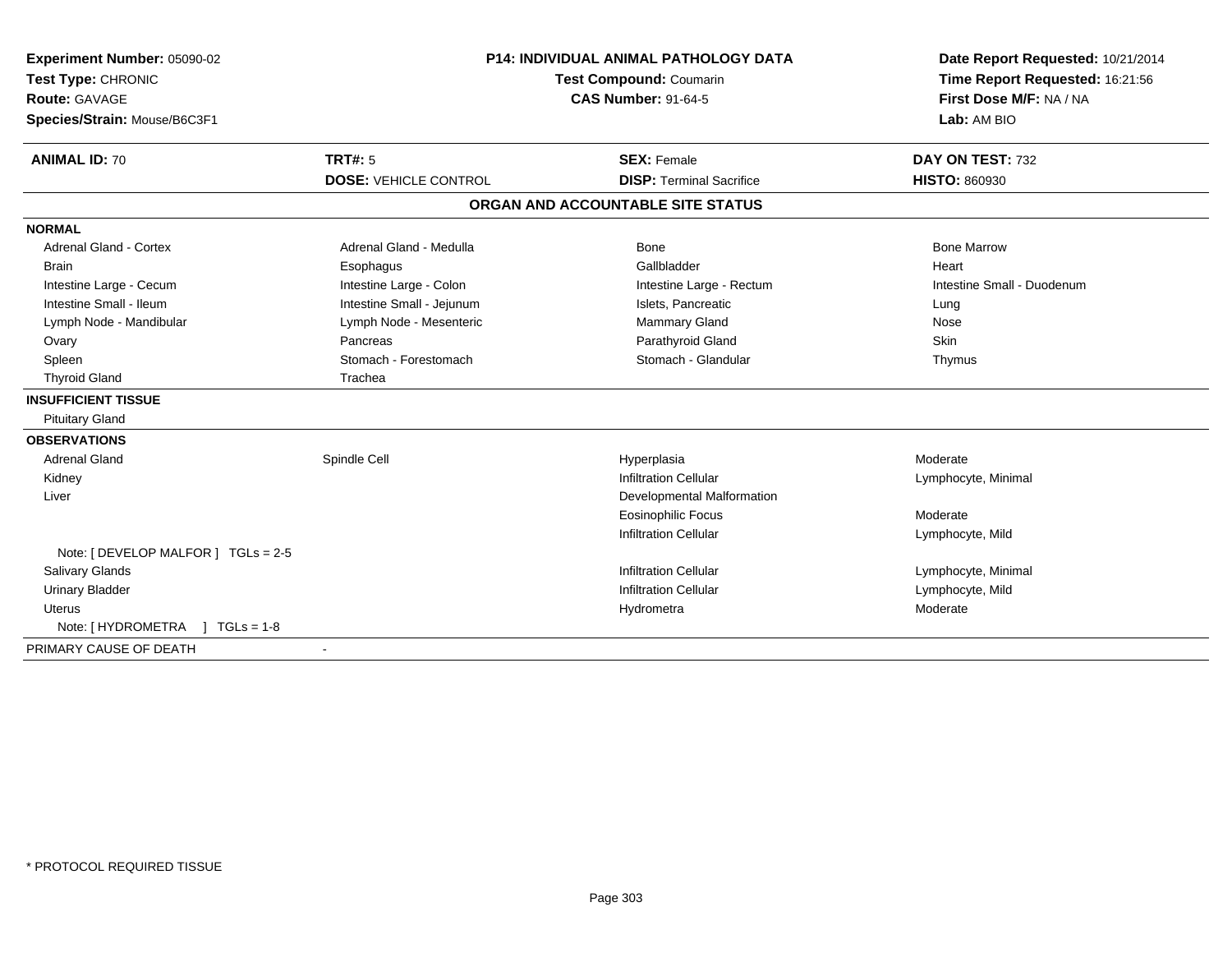| Experiment Number: 05090-02<br>Test Type: CHRONIC<br><b>Route: GAVAGE</b><br>Species/Strain: Mouse/B6C3F1 | P14: INDIVIDUAL ANIMAL PATHOLOGY DATA<br>Test Compound: Coumarin<br><b>CAS Number: 91-64-5</b> |                                   | Date Report Requested: 10/21/2014<br>Time Report Requested: 16:21:56<br>First Dose M/F: NA / NA<br>Lab: AM BIO |  |
|-----------------------------------------------------------------------------------------------------------|------------------------------------------------------------------------------------------------|-----------------------------------|----------------------------------------------------------------------------------------------------------------|--|
| <b>ANIMAL ID: 71</b>                                                                                      | <b>TRT#: 6</b>                                                                                 | <b>SEX: Female</b>                | DAY ON TEST: 715                                                                                               |  |
|                                                                                                           | DOSE: 50 MG/KG                                                                                 | <b>DISP: Moribund</b>             | HISTO: 860931                                                                                                  |  |
|                                                                                                           |                                                                                                | ORGAN AND ACCOUNTABLE SITE STATUS |                                                                                                                |  |
| <b>NORMAL</b>                                                                                             |                                                                                                |                                   |                                                                                                                |  |
| Adrenal Gland - Medulla                                                                                   | Bone                                                                                           | <b>Bone Marrow</b>                | <b>Brain</b>                                                                                                   |  |
| Esophagus                                                                                                 | Gallbladder                                                                                    | Intestine Large - Cecum           | Intestine Large - Colon                                                                                        |  |
| Intestine Large - Rectum                                                                                  | Intestine Small - Duodenum                                                                     | Intestine Small - Ileum           | Intestine Small - Jejunum                                                                                      |  |
| Lung                                                                                                      | Lymph Node - Mandibular                                                                        | Mammary Gland                     | Nose                                                                                                           |  |
| Parathyroid Gland                                                                                         | <b>Pituitary Gland</b>                                                                         | Salivary Glands                   | Stomach - Forestomach                                                                                          |  |
| <b>Thyroid Gland</b>                                                                                      | Trachea                                                                                        | <b>Urinary Bladder</b>            |                                                                                                                |  |
| <b>MISSING</b>                                                                                            |                                                                                                |                                   |                                                                                                                |  |
| Thymus                                                                                                    |                                                                                                |                                   |                                                                                                                |  |
| <b>OBSERVATIONS</b>                                                                                       |                                                                                                |                                   |                                                                                                                |  |
| <b>Adrenal Gland</b>                                                                                      | Cortex, Spindle Cell                                                                           | Adenoma                           |                                                                                                                |  |
| Heart                                                                                                     |                                                                                                | Mineralization                    | Mild                                                                                                           |  |
| Islets, Pancreatic                                                                                        |                                                                                                | Atrophy                           | Moderate                                                                                                       |  |
| Kidney                                                                                                    | <b>Renal Tubule</b>                                                                            | Degeneration                      | Mild                                                                                                           |  |
|                                                                                                           |                                                                                                | Glomerulosclerosis                | Moderate                                                                                                       |  |
| Liver                                                                                                     |                                                                                                | Hepatocellular Carcinoma          |                                                                                                                |  |
|                                                                                                           |                                                                                                | Necrosis                          | Coagulative, Marked                                                                                            |  |
| Note: [ HEPATOCLR CARC ] TGLs = 3-5,11                                                                    |                                                                                                |                                   |                                                                                                                |  |
| Lymph Node                                                                                                | Mesenteric                                                                                     | Inflammation                      | Suppurative, Moderate                                                                                          |  |
| Ovary                                                                                                     | Follicle                                                                                       | Cyst                              | Moderate                                                                                                       |  |
| Note: [ CYST<br>$1 TGLs = 2-8$                                                                            |                                                                                                |                                   |                                                                                                                |  |
| Pancreas                                                                                                  |                                                                                                | Atrophy                           | Moderate                                                                                                       |  |
| Skin                                                                                                      | <b>Subcut Tiss</b>                                                                             | Inflammation                      | Chronic Active, Moderate                                                                                       |  |
| Note: $[INFLAMMATION] TGLS = 4-12$                                                                        |                                                                                                |                                   |                                                                                                                |  |
| Spleen                                                                                                    |                                                                                                | Lymphoma Malignant Mixed          |                                                                                                                |  |
| Note: [ LYMPH MAL MIXD ] TGLs = 1-5                                                                       |                                                                                                |                                   |                                                                                                                |  |
| Stomach                                                                                                   | Glandular                                                                                      | Ulcer                             | Mild                                                                                                           |  |
| Uterus                                                                                                    |                                                                                                | Hyperplasia                       | Cystic, Mild                                                                                                   |  |
| PRIMARY CAUSE OF DEATH                                                                                    |                                                                                                |                                   |                                                                                                                |  |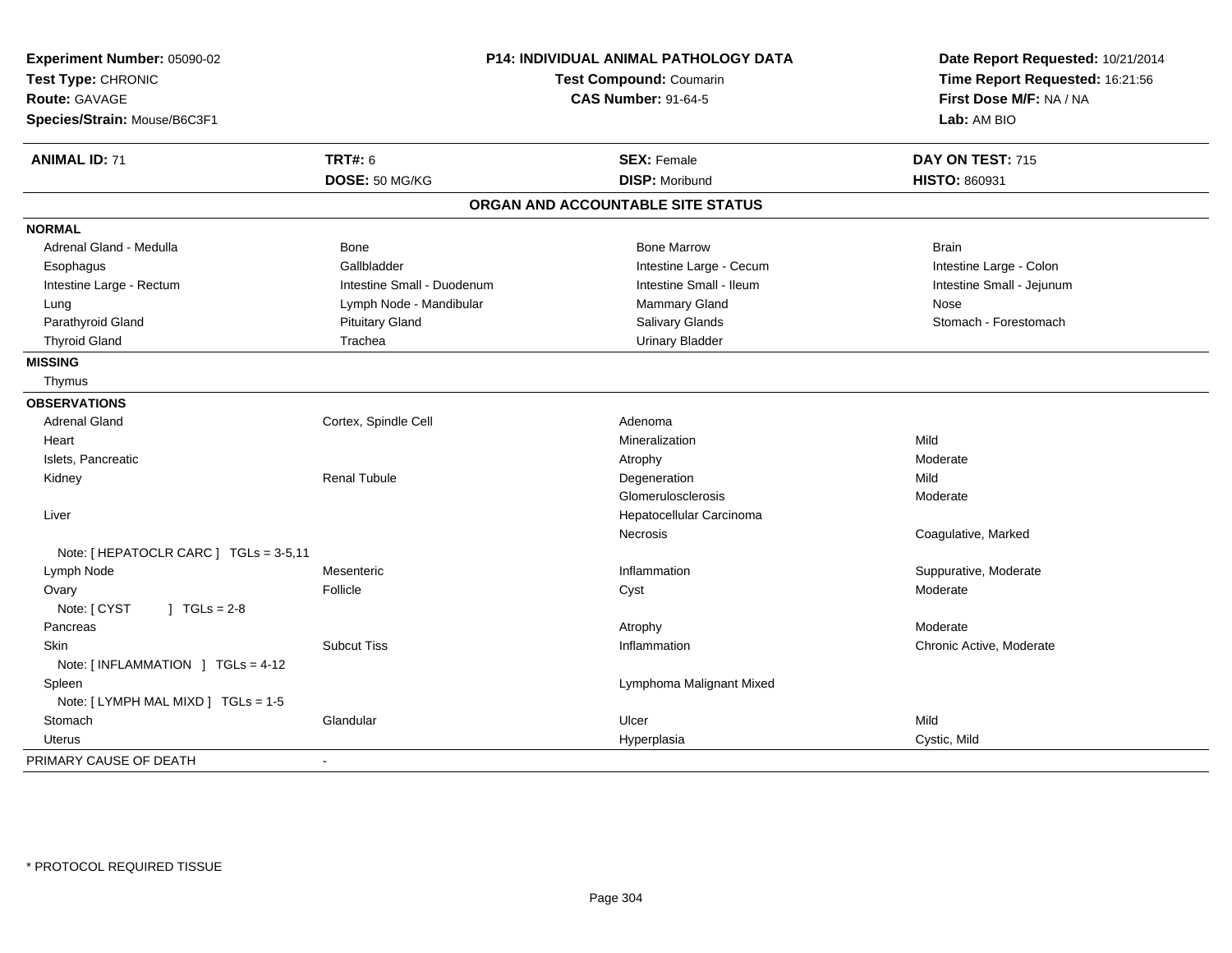| <b>Experiment Number: 05090-02</b><br>Test Type: CHRONIC<br><b>Route: GAVAGE</b><br>Species/Strain: Mouse/B6C3F1 | <b>P14: INDIVIDUAL ANIMAL PATHOLOGY DATA</b><br><b>Test Compound: Coumarin</b><br><b>CAS Number: 91-64-5</b> |                                   | Date Report Requested: 10/21/2014<br>Time Report Requested: 16:21:56<br>First Dose M/F: NA / NA<br>Lab: AM BIO |
|------------------------------------------------------------------------------------------------------------------|--------------------------------------------------------------------------------------------------------------|-----------------------------------|----------------------------------------------------------------------------------------------------------------|
| <b>ANIMAL ID: 72</b>                                                                                             | TRT#: 6                                                                                                      | <b>SEX: Female</b>                | DAY ON TEST: 734                                                                                               |
|                                                                                                                  | DOSE: 50 MG/KG                                                                                               | <b>DISP: Terminal Sacrifice</b>   | <b>HISTO: 860932</b>                                                                                           |
|                                                                                                                  |                                                                                                              | ORGAN AND ACCOUNTABLE SITE STATUS |                                                                                                                |
| <b>NORMAL</b>                                                                                                    |                                                                                                              |                                   |                                                                                                                |
| <b>Adrenal Gland - Cortex</b>                                                                                    | Adrenal Gland - Medulla                                                                                      | Bone                              | <b>Bone Marrow</b>                                                                                             |
| <b>Brain</b>                                                                                                     | Esophagus                                                                                                    | Gallbladder                       | Heart                                                                                                          |
| Intestine Large - Cecum                                                                                          | Intestine Large - Colon                                                                                      | Intestine Large - Rectum          | Intestine Small - Duodenum                                                                                     |
| Intestine Small - Ileum                                                                                          | Intestine Small - Jejunum                                                                                    | Islets, Pancreatic                | Kidney                                                                                                         |
| Lung                                                                                                             | Lymph Node - Mandibular                                                                                      | Lymph Node - Mesenteric           | Mammary Gland                                                                                                  |
| Nose                                                                                                             | Ovary                                                                                                        | Pancreas                          | Parathyroid Gland                                                                                              |
| <b>Pituitary Gland</b>                                                                                           | Salivary Glands                                                                                              | <b>Skin</b>                       | Spleen                                                                                                         |
| Stomach - Forestomach                                                                                            | Stomach - Glandular                                                                                          | <b>Thyroid Gland</b>              | Trachea                                                                                                        |
| <b>Urinary Bladder</b>                                                                                           |                                                                                                              |                                   |                                                                                                                |
| <b>OBSERVATIONS</b>                                                                                              |                                                                                                              |                                   |                                                                                                                |
| Liver                                                                                                            |                                                                                                              | <b>Eosinophilic Focus</b>         | Minimal                                                                                                        |
|                                                                                                                  |                                                                                                              | Inflammation                      | Suppurative, Minimal                                                                                           |
| Thymus                                                                                                           |                                                                                                              | Hyperplasia                       | Lymphoid, Moderate                                                                                             |
| <b>Uterus</b>                                                                                                    |                                                                                                              | Hydrometra                        | Marked                                                                                                         |
| Note: [HYDROMETRA ] TGLs = 1-8                                                                                   |                                                                                                              |                                   |                                                                                                                |
| PRIMARY CAUSE OF DEATH                                                                                           |                                                                                                              |                                   |                                                                                                                |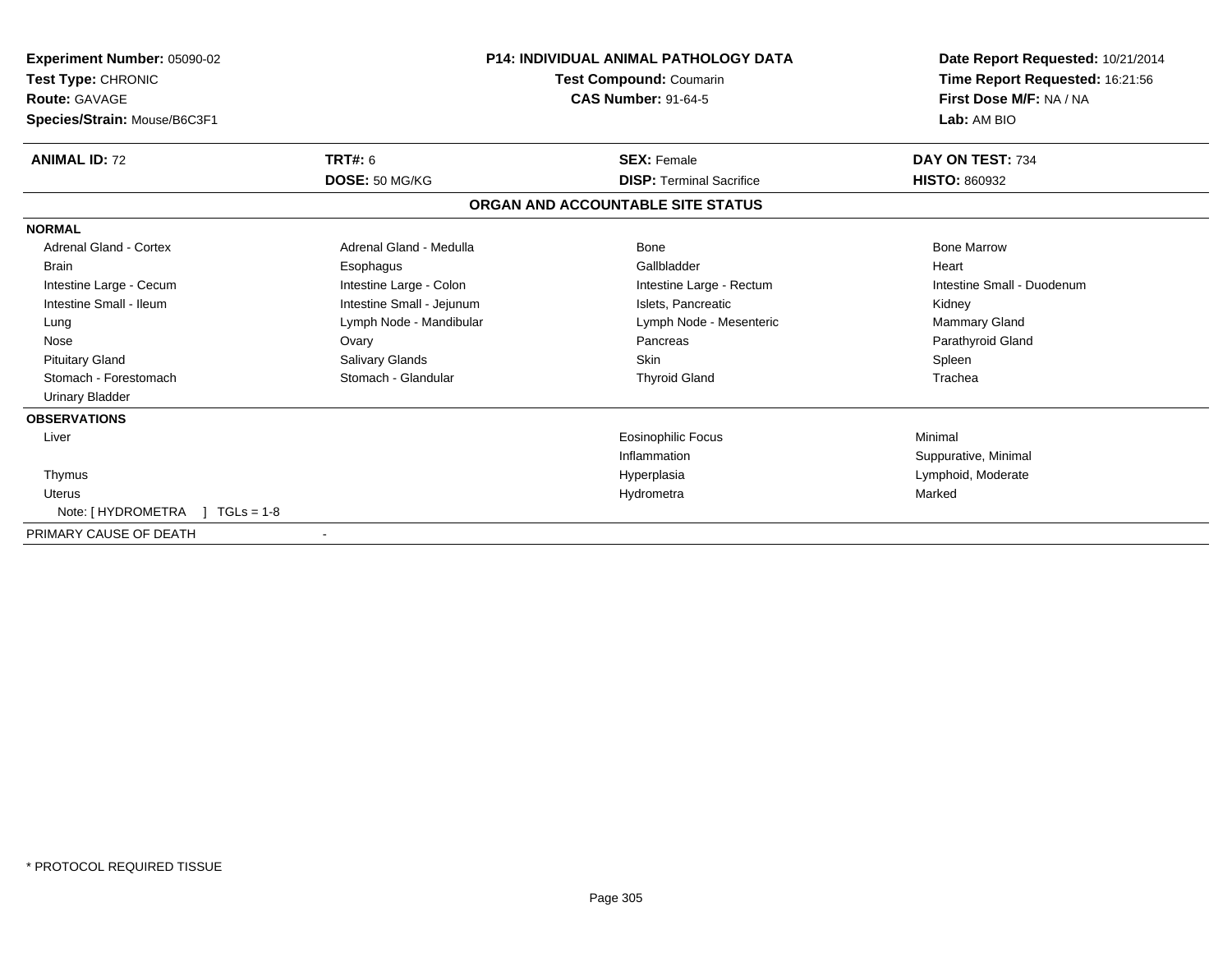| Experiment Number: 05090-02<br>Test Type: CHRONIC<br>Route: GAVAGE<br>Species/Strain: Mouse/B6C3F1 |                          | <b>P14: INDIVIDUAL ANIMAL PATHOLOGY DATA</b><br><b>Test Compound: Coumarin</b><br><b>CAS Number: 91-64-5</b> |                                   | Date Report Requested: 10/21/2014<br>Time Report Requested: 16:21:56<br>First Dose M/F: NA / NA<br>Lab: AM BIO |
|----------------------------------------------------------------------------------------------------|--------------------------|--------------------------------------------------------------------------------------------------------------|-----------------------------------|----------------------------------------------------------------------------------------------------------------|
| <b>ANIMAL ID: 73</b>                                                                               | <b>TRT#: 6</b>           |                                                                                                              | <b>SEX: Female</b>                | DAY ON TEST: 733                                                                                               |
|                                                                                                    | DOSE: 50 MG/KG           |                                                                                                              | <b>DISP: Terminal Sacrifice</b>   | <b>HISTO: 860933</b>                                                                                           |
|                                                                                                    |                          |                                                                                                              | ORGAN AND ACCOUNTABLE SITE STATUS |                                                                                                                |
| <b>NORMAL</b>                                                                                      |                          |                                                                                                              |                                   |                                                                                                                |
| Adrenal Gland - Cortex                                                                             | Adrenal Gland - Medulla  |                                                                                                              | <b>Bone Marrow</b>                | <b>Brain</b>                                                                                                   |
| Esophagus                                                                                          | Gallbladder              |                                                                                                              | Heart                             | Intestine Large - Cecum                                                                                        |
| Intestine Large - Colon                                                                            | Intestine Large - Rectum |                                                                                                              | Intestine Small - Duodenum        | Intestine Small - Ileum                                                                                        |
| Intestine Small - Jejunum                                                                          | Islets, Pancreatic       |                                                                                                              | Kidney                            | Lung                                                                                                           |
| Lymph Node - Mandibular                                                                            | Lymph Node - Mesenteric  |                                                                                                              | Mammary Gland                     | Nose                                                                                                           |
| Ovary                                                                                              | Pancreas                 |                                                                                                              | Parathyroid Gland                 | <b>Pituitary Gland</b>                                                                                         |
| Salivary Glands                                                                                    | <b>Skin</b>              |                                                                                                              | Stomach - Forestomach             | Stomach - Glandular                                                                                            |
| Thymus                                                                                             | <b>Thyroid Gland</b>     |                                                                                                              | Trachea                           | <b>Uterus</b>                                                                                                  |
| <b>OBSERVATIONS</b>                                                                                |                          |                                                                                                              |                                   |                                                                                                                |
| <b>Bone</b>                                                                                        | Vertebra                 |                                                                                                              | Osteosarcoma                      |                                                                                                                |
| Note: [ OSTEOSARC<br>$\sqrt{1}$ TGLs = 5-11,12                                                     |                          |                                                                                                              |                                   |                                                                                                                |
| Liver                                                                                              |                          |                                                                                                              | Hemangiosarcoma                   |                                                                                                                |
|                                                                                                    |                          |                                                                                                              | Hepatocellular Adenoma            | Multiple                                                                                                       |
| Note: [HEMANGIOSARC ] TGLs = 7-5                                                                   |                          |                                                                                                              |                                   |                                                                                                                |
| Note: [ HEPATOCLR ADEN ] TGLs = 3,6                                                                |                          |                                                                                                              |                                   |                                                                                                                |
| Spleen                                                                                             |                          |                                                                                                              | Hyperplasia                       | Plasma Cell, Moderate                                                                                          |
| Note: [HYPERPLASIA ] TGLs = 1-5                                                                    |                          |                                                                                                              |                                   |                                                                                                                |
| <b>Urinary Bladder</b>                                                                             |                          |                                                                                                              | Inflammation                      | Suppurative, Moderate                                                                                          |
| Note: $\lceil$ INFLAMMATION $\lceil$ TGLs = 2-8                                                    |                          |                                                                                                              |                                   |                                                                                                                |
| PRIMARY CAUSE OF DEATH                                                                             |                          |                                                                                                              |                                   |                                                                                                                |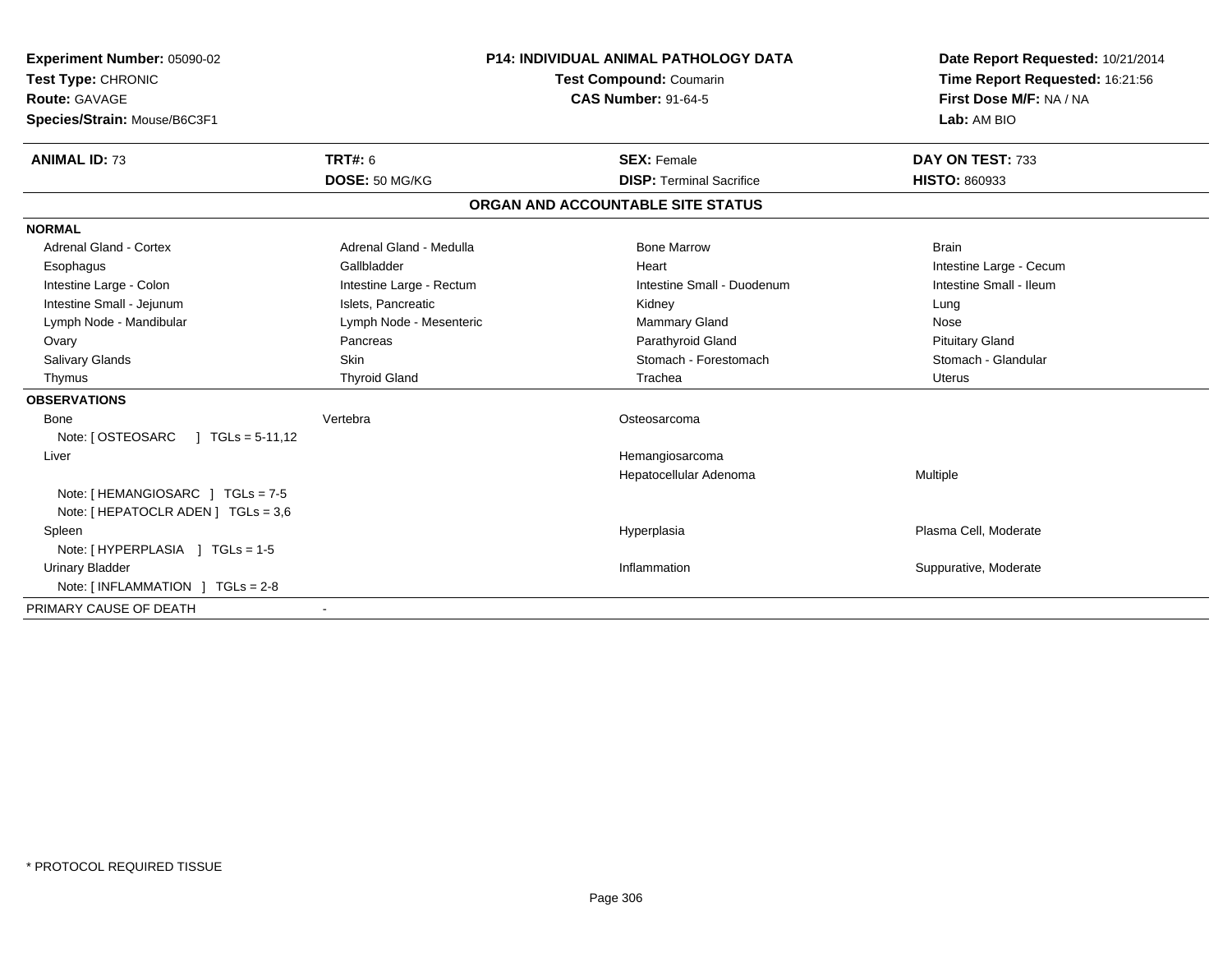| Experiment Number: 05090-02         |                           | <b>P14: INDIVIDUAL ANIMAL PATHOLOGY DATA</b> | Date Report Requested: 10/21/2014 |
|-------------------------------------|---------------------------|----------------------------------------------|-----------------------------------|
| Test Type: CHRONIC                  | Test Compound: Coumarin   |                                              | Time Report Requested: 16:21:56   |
| Route: GAVAGE                       |                           | <b>CAS Number: 91-64-5</b>                   | First Dose M/F: NA / NA           |
| Species/Strain: Mouse/B6C3F1        |                           |                                              | Lab: AM BIO                       |
| <b>ANIMAL ID: 74</b>                | <b>TRT#: 6</b>            | <b>SEX: Female</b>                           | DAY ON TEST: 733                  |
|                                     | DOSE: 50 MG/KG            | <b>DISP: Terminal Sacrifice</b>              | <b>HISTO: 860934</b>              |
|                                     |                           | ORGAN AND ACCOUNTABLE SITE STATUS            |                                   |
| <b>NORMAL</b>                       |                           |                                              |                                   |
| <b>Adrenal Gland - Cortex</b>       | Adrenal Gland - Medulla   | Bone                                         | <b>Bone Marrow</b>                |
| <b>Brain</b>                        | Esophagus                 | Gallbladder                                  | Heart                             |
| Intestine Large - Cecum             | Intestine Large - Colon   | Intestine Large - Rectum                     | Intestine Small - Duodenum        |
| Intestine Small - Ileum             | Intestine Small - Jejunum | Islets. Pancreatic                           | Kidney                            |
| Lymph Node - Mandibular             | Lymph Node - Mesenteric   | <b>Mammary Gland</b>                         | Nose                              |
| Pancreas                            | Parathyroid Gland         | <b>Pituitary Gland</b>                       | <b>Salivary Glands</b>            |
| <b>Skin</b>                         | Spleen                    | Stomach - Forestomach                        | Stomach - Glandular               |
| Trachea                             |                           |                                              |                                   |
| <b>OBSERVATIONS</b>                 |                           |                                              |                                   |
| Liver                               |                           | Eosinophilic Focus                           | Marked                            |
| Lung                                |                           | Lymphoma Malignant Lymphocytic               |                                   |
| Ovary                               | Follicle                  | Cyst                                         | Mild                              |
| Thymus                              |                           | Lymphoma Malignant Lymphocytic               |                                   |
| <b>Thyroid Gland</b>                | <b>Follicular Cel</b>     | Hyperplasia                                  | Moderate                          |
| <b>Urinary Bladder</b>              |                           | <b>Infiltration Cellular</b>                 | Lymphocyte, Minimal               |
| <b>Uterus</b>                       |                           | Hyperplasia                                  | Cystic, Moderate                  |
|                                     |                           | Inflammation                                 | Suppurative, Mild                 |
| Note: [ HYPERPLASIA<br>$TGLs = 2-8$ |                           |                                              |                                   |
| PRIMARY CAUSE OF DEATH              |                           |                                              |                                   |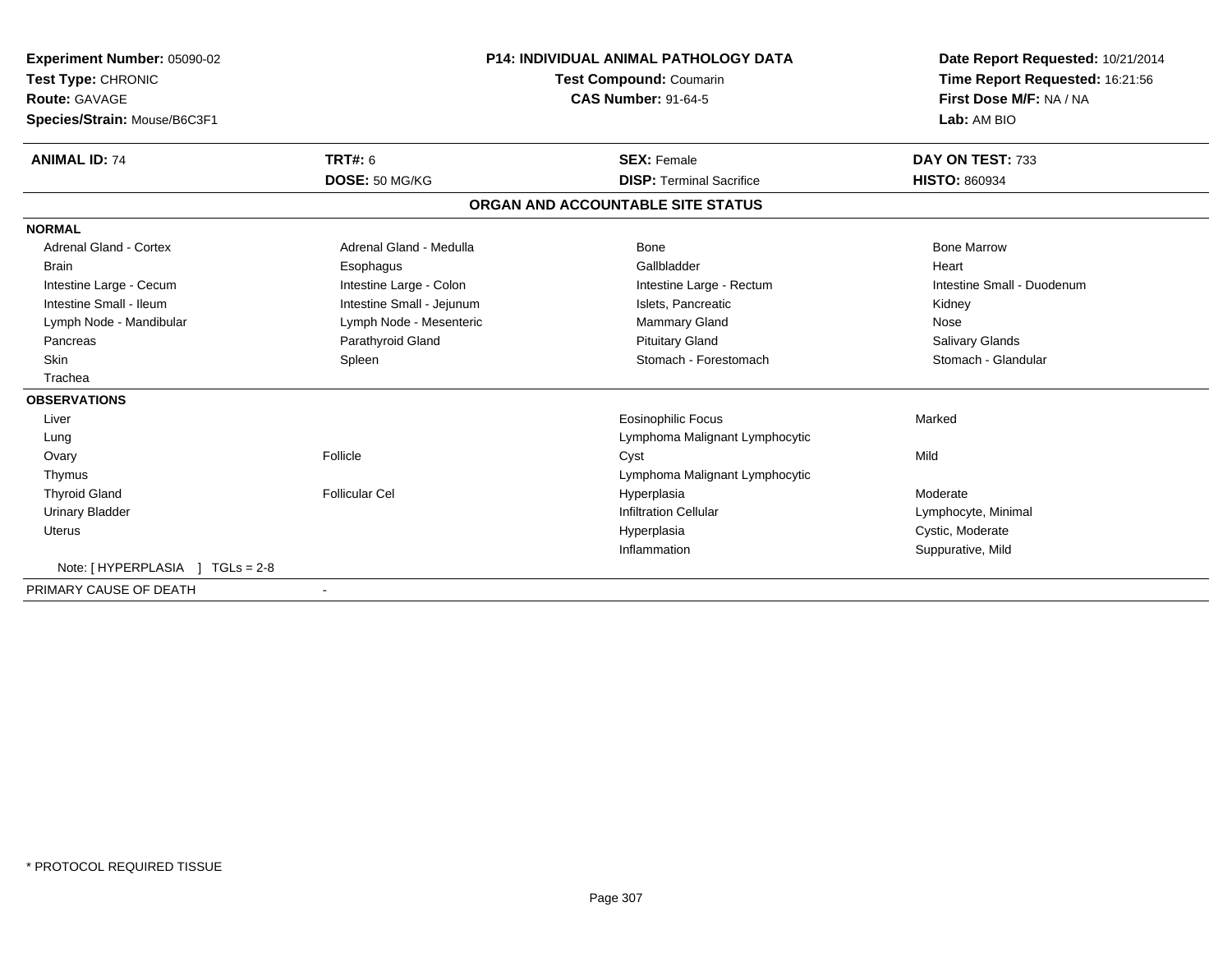| Experiment Number: 05090-02<br>Test Type: CHRONIC  |                           | P14: INDIVIDUAL ANIMAL PATHOLOGY DATA<br>Test Compound: Coumarin | Date Report Requested: 10/21/2014<br>Time Report Requested: 16:21:56 |  |
|----------------------------------------------------|---------------------------|------------------------------------------------------------------|----------------------------------------------------------------------|--|
| Route: GAVAGE<br>Species/Strain: Mouse/B6C3F1      |                           | <b>CAS Number: 91-64-5</b>                                       | First Dose M/F: NA / NA<br>Lab: AM BIO                               |  |
| <b>ANIMAL ID: 75</b>                               | <b>TRT#: 6</b>            | <b>SEX: Female</b>                                               | DAY ON TEST: 730                                                     |  |
|                                                    | DOSE: 50 MG/KG            | <b>DISP: Moribund</b>                                            | HISTO: 860935                                                        |  |
|                                                    |                           | ORGAN AND ACCOUNTABLE SITE STATUS                                |                                                                      |  |
| <b>NORMAL</b>                                      |                           |                                                                  |                                                                      |  |
| <b>Adrenal Gland - Cortex</b>                      | Adrenal Gland - Medulla   | <b>Bone</b>                                                      | <b>Bone Marrow</b>                                                   |  |
| <b>Brain</b>                                       | Esophagus                 | Gallbladder                                                      | Heart                                                                |  |
| Intestine Large - Cecum                            | Intestine Large - Colon   | Intestine Large - Rectum                                         | Intestine Small - Duodenum                                           |  |
| Intestine Small - Ileum                            | Intestine Small - Jejunum | Islets. Pancreatic                                               | Kidney                                                               |  |
| Liver                                              | Lung                      | Lymph Node - Mandibular                                          | Lymph Node - Mesenteric                                              |  |
| Mammary Gland                                      | Nose                      | Pancreas                                                         | Parathyroid Gland                                                    |  |
| <b>Pituitary Gland</b>                             | <b>Skin</b>               | Spleen                                                           | Stomach - Forestomach                                                |  |
| Stomach - Glandular                                | Thymus                    | Trachea                                                          |                                                                      |  |
| <b>MISSING</b>                                     |                           |                                                                  |                                                                      |  |
| <b>Urinary Bladder</b>                             |                           |                                                                  |                                                                      |  |
| <b>OBSERVATIONS</b>                                |                           |                                                                  |                                                                      |  |
| Ovary                                              | Follicle                  | Cyst                                                             | Moderate                                                             |  |
| Note: [ CYST<br>$1 TGLs = 2-8$                     |                           |                                                                  |                                                                      |  |
| <b>Salivary Glands</b>                             |                           | <b>Infiltration Cellular</b>                                     | Lymphocyte, Mild                                                     |  |
| <b>Thyroid Gland</b>                               | Follicle                  | Dilatation                                                       | Moderate                                                             |  |
| <b>Tissue NOS</b>                                  | Abdominal                 | Necrosis                                                         | Coagulative, Marked                                                  |  |
| Note: CURVATURE OF THE STOMACH                     |                           |                                                                  |                                                                      |  |
| Note: $NECROSIS$ $TGLS = 3-12$                     |                           |                                                                  |                                                                      |  |
| Note: TGL 3 IS A NECROTIC FOCI ATTACHED TO GREATER |                           |                                                                  |                                                                      |  |
| Uterus                                             |                           | Inflammation                                                     | Suppurative, Marked                                                  |  |
| Note: [INFLAMMATION ] TGLs = 1-11                  |                           |                                                                  |                                                                      |  |
| PRIMARY CAUSE OF DEATH                             | $\overline{\phantom{a}}$  |                                                                  |                                                                      |  |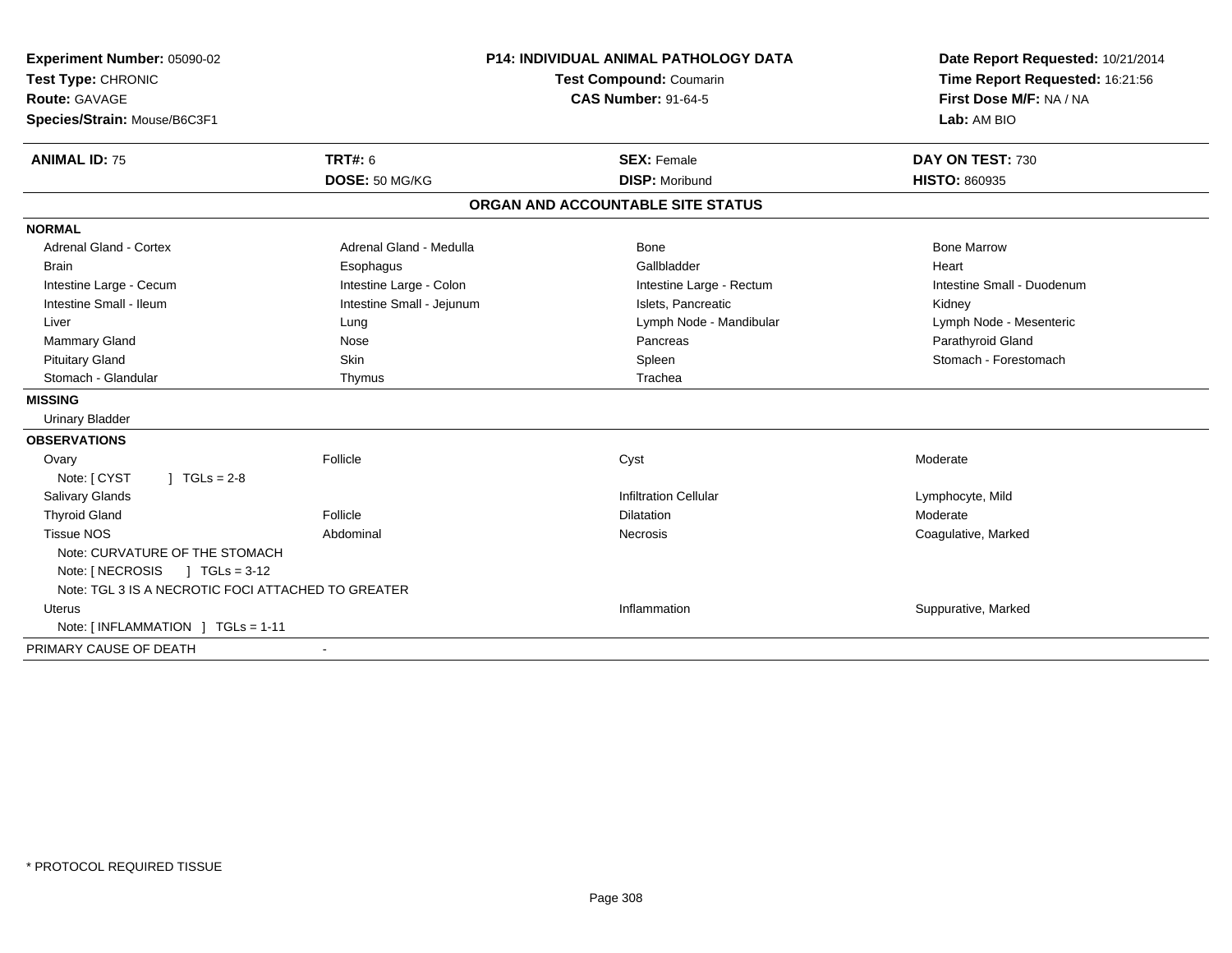| Experiment Number: 05090-02<br>Test Type: CHRONIC<br><b>Route: GAVAGE</b><br>Species/Strain: Mouse/B6C3F1 | <b>P14: INDIVIDUAL ANIMAL PATHOLOGY DATA</b><br><b>Test Compound: Coumarin</b><br><b>CAS Number: 91-64-5</b> |                                   | Date Report Requested: 10/21/2014<br>Time Report Requested: 16:21:56<br>First Dose M/F: NA / NA<br>Lab: AM BIO |
|-----------------------------------------------------------------------------------------------------------|--------------------------------------------------------------------------------------------------------------|-----------------------------------|----------------------------------------------------------------------------------------------------------------|
| <b>ANIMAL ID: 77</b>                                                                                      | <b>TRT#: 6</b>                                                                                               | <b>SEX: Female</b>                | DAY ON TEST: 722                                                                                               |
|                                                                                                           | DOSE: 50 MG/KG                                                                                               | <b>DISP: Moribund</b>             | <b>HISTO: 860937</b>                                                                                           |
|                                                                                                           |                                                                                                              | ORGAN AND ACCOUNTABLE SITE STATUS |                                                                                                                |
| <b>NORMAL</b>                                                                                             |                                                                                                              |                                   |                                                                                                                |
| Adrenal Gland - Cortex                                                                                    | Adrenal Gland - Medulla                                                                                      | Bone                              | <b>Bone Marrow</b>                                                                                             |
| Esophagus                                                                                                 | Gallbladder                                                                                                  | Heart                             | Intestine Large - Cecum                                                                                        |
| Intestine Large - Colon                                                                                   | Intestine Large - Rectum                                                                                     | Intestine Small - Duodenum        | Intestine Small - Ileum                                                                                        |
| Intestine Small - Jejunum                                                                                 | Islets, Pancreatic                                                                                           | Kidney                            | Lymph Node - Mandibular                                                                                        |
| Lymph Node - Mesenteric                                                                                   | Mammary Gland                                                                                                | Nose                              | Ovary                                                                                                          |
| Pancreas                                                                                                  | Parathyroid Gland                                                                                            | <b>Salivary Glands</b>            | Skin                                                                                                           |
| Spleen                                                                                                    | Stomach - Glandular                                                                                          | Thymus                            | <b>Thyroid Gland</b>                                                                                           |
| Trachea                                                                                                   |                                                                                                              |                                   |                                                                                                                |
| <b>MISSING</b>                                                                                            |                                                                                                              |                                   |                                                                                                                |
| <b>Pituitary Gland</b>                                                                                    |                                                                                                              |                                   |                                                                                                                |
| <b>OBSERVATIONS</b>                                                                                       |                                                                                                              |                                   |                                                                                                                |
| <b>Adrenal Gland</b>                                                                                      | Spindle Cell                                                                                                 | Hyperplasia                       | Minimal                                                                                                        |
| <b>Brain</b>                                                                                              |                                                                                                              | Meningioma Malignant              |                                                                                                                |
| Note: [ MENINGIOMA MAL ] TGLs = 2-1                                                                       |                                                                                                              |                                   |                                                                                                                |
| Liver                                                                                                     |                                                                                                              | Hepatocellular Adenoma            |                                                                                                                |
| Lung                                                                                                      |                                                                                                              | Alveolar/Bronchiolar Adenoma      |                                                                                                                |
| Stomach                                                                                                   | Forestomach                                                                                                  | Hyperkeratosis                    | Mild                                                                                                           |
| <b>Urinary Bladder</b>                                                                                    |                                                                                                              | <b>Infiltration Cellular</b>      | Lymphocyte, Minimal                                                                                            |
| <b>Uterus</b>                                                                                             |                                                                                                              | Hyperplasia                       | Cystic, Marked                                                                                                 |
| Note: [HYPERPLASIA ] TGLs = 1-8                                                                           |                                                                                                              |                                   |                                                                                                                |
| PRIMARY CAUSE OF DEATH                                                                                    | $\overline{\phantom{a}}$                                                                                     |                                   |                                                                                                                |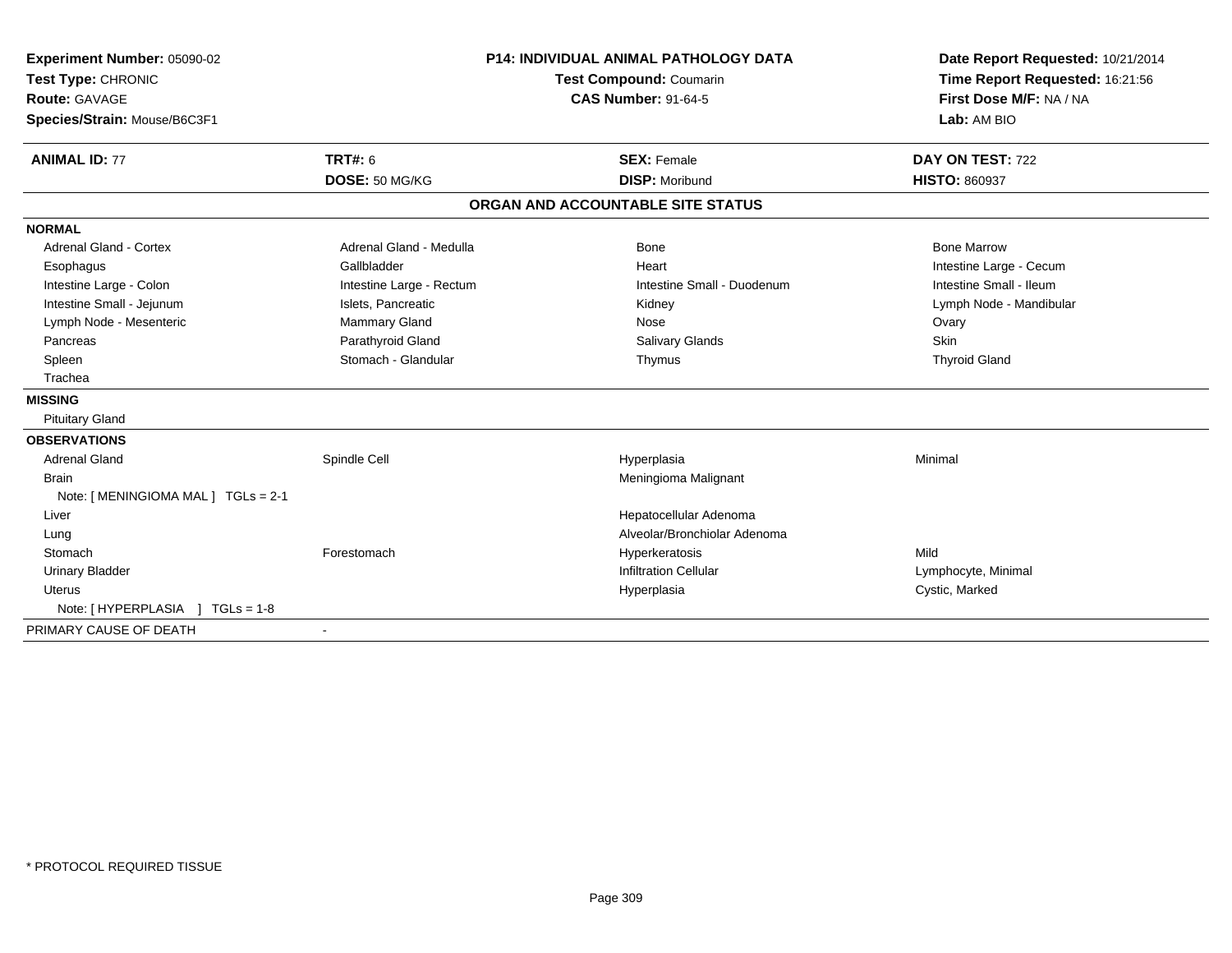| <b>Experiment Number: 05090-02</b><br>Test Type: CHRONIC<br><b>Route: GAVAGE</b><br>Species/Strain: Mouse/B6C3F1 |                                  | <b>P14: INDIVIDUAL ANIMAL PATHOLOGY DATA</b><br><b>Test Compound: Coumarin</b><br><b>CAS Number: 91-64-5</b> | Date Report Requested: 10/21/2014<br>Time Report Requested: 16:21:56<br>First Dose M/F: NA / NA<br><b>Lab:</b> AM BIO |
|------------------------------------------------------------------------------------------------------------------|----------------------------------|--------------------------------------------------------------------------------------------------------------|-----------------------------------------------------------------------------------------------------------------------|
| <b>ANIMAL ID: 79</b>                                                                                             | TRT#: 6<br><b>DOSE: 50 MG/KG</b> | <b>SEX: Female</b><br><b>DISP:</b> Interval Sacrifice                                                        | DAY ON TEST: 456<br><b>HISTO: 860939</b>                                                                              |
| <b>OBSERVATIONS</b>                                                                                              |                                  |                                                                                                              |                                                                                                                       |
| <b>Skin</b>                                                                                                      |                                  | Alopecia                                                                                                     | Mild                                                                                                                  |
| Note: [ ALOPECIA<br>$1 TGLs = 1-8$                                                                               |                                  |                                                                                                              |                                                                                                                       |
| Uterus                                                                                                           |                                  | Hyperplasia                                                                                                  | Cystic, Mild                                                                                                          |
| Note: $[HYPERPLASIA]$ TGLs = 2-5                                                                                 |                                  |                                                                                                              |                                                                                                                       |
| PRIMARY CAUSE OF DEATH                                                                                           |                                  |                                                                                                              |                                                                                                                       |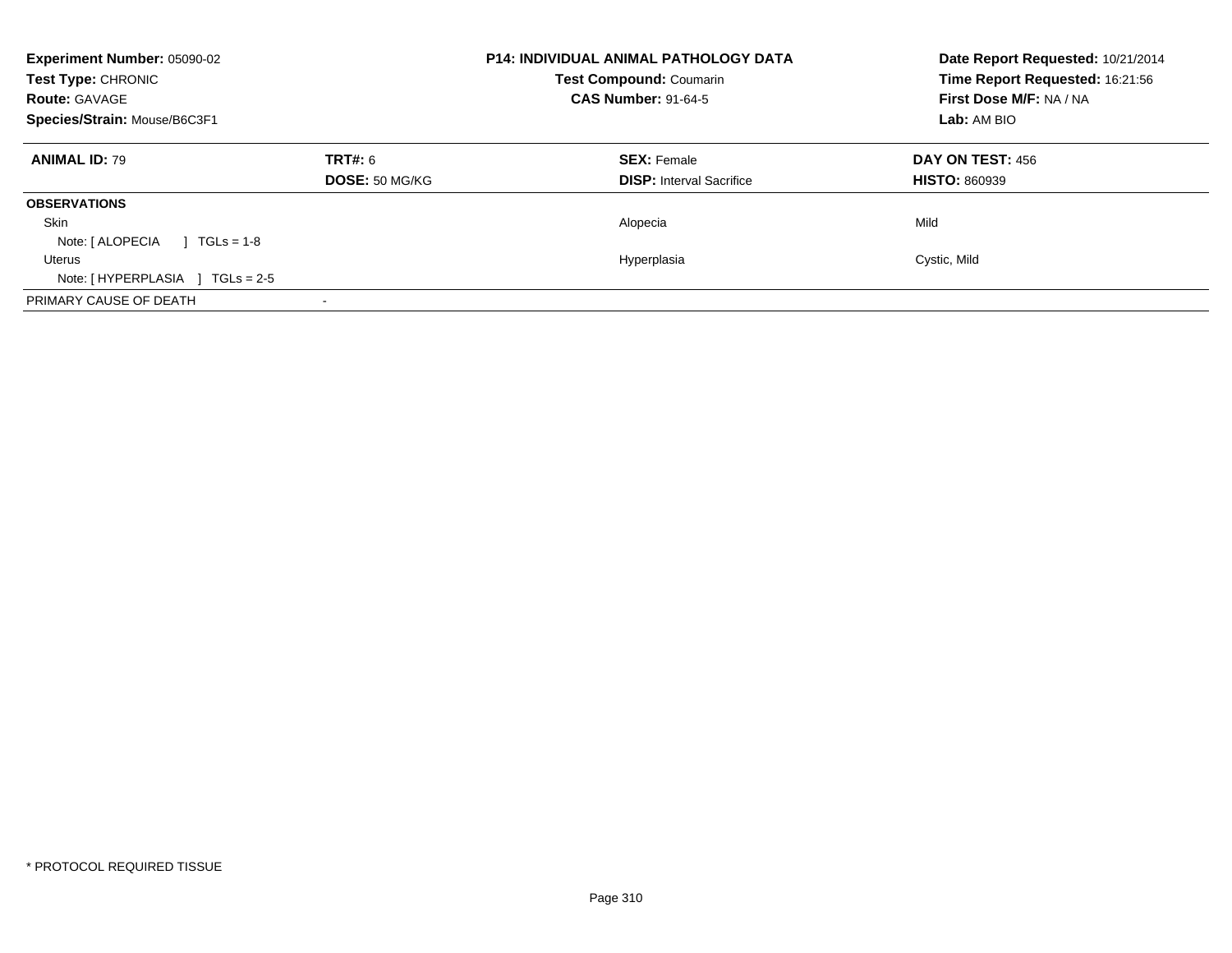| Experiment Number: 05090-02<br>Test Type: CHRONIC<br><b>Route: GAVAGE</b><br>Species/Strain: Mouse/B6C3F1 |                            | <b>P14: INDIVIDUAL ANIMAL PATHOLOGY DATA</b><br><b>Test Compound: Coumarin</b><br><b>CAS Number: 91-64-5</b> | Date Report Requested: 10/21/2014<br>Time Report Requested: 16:21:56<br>First Dose M/F: NA / NA<br>Lab: AM BIO |
|-----------------------------------------------------------------------------------------------------------|----------------------------|--------------------------------------------------------------------------------------------------------------|----------------------------------------------------------------------------------------------------------------|
| <b>ANIMAL ID: 80</b>                                                                                      | <b>TRT#: 6</b>             | <b>SEX: Female</b>                                                                                           | DAY ON TEST: 732                                                                                               |
|                                                                                                           | DOSE: 50 MG/KG             | <b>DISP: Terminal Sacrifice</b>                                                                              | <b>HISTO: 860940</b>                                                                                           |
|                                                                                                           |                            | ORGAN AND ACCOUNTABLE SITE STATUS                                                                            |                                                                                                                |
| <b>NORMAL</b>                                                                                             |                            |                                                                                                              |                                                                                                                |
| <b>Adrenal Gland - Cortex</b>                                                                             | Bone                       | <b>Bone Marrow</b>                                                                                           | <b>Brain</b>                                                                                                   |
| Esophagus                                                                                                 | Heart                      | Intestine Large - Cecum                                                                                      | Intestine Large - Colon                                                                                        |
| Intestine Large - Rectum                                                                                  | Intestine Small - Duodenum | Intestine Small - Ileum                                                                                      | Intestine Small - Jejunum                                                                                      |
| Islets. Pancreatic                                                                                        | Kidney                     | Lung                                                                                                         | Lymph Node - Mandibular                                                                                        |
| Lymph Node - Mesenteric                                                                                   | <b>Mammary Gland</b>       | Nose                                                                                                         | Ovary                                                                                                          |
| Pancreas                                                                                                  | Parathyroid Gland          | Skin                                                                                                         | Spleen                                                                                                         |
| Stomach - Forestomach                                                                                     | Stomach - Glandular        | Thymus                                                                                                       | <b>Thyroid Gland</b>                                                                                           |
| Trachea                                                                                                   |                            |                                                                                                              |                                                                                                                |
| <b>MISSING</b>                                                                                            |                            |                                                                                                              |                                                                                                                |
| Gallbladder                                                                                               |                            |                                                                                                              |                                                                                                                |
| <b>OBSERVATIONS</b>                                                                                       |                            |                                                                                                              |                                                                                                                |
| <b>Adrenal Gland</b>                                                                                      | Medulla                    | Hyperplasia                                                                                                  | Mild                                                                                                           |
| Liver                                                                                                     |                            | <b>Eosinophilic Focus</b>                                                                                    | Mild                                                                                                           |
| <b>Pituitary Gland</b>                                                                                    | Pars Distalis              | Hyperplasia                                                                                                  | Mild                                                                                                           |
| <b>Salivary Glands</b>                                                                                    |                            | <b>Infiltration Cellular</b>                                                                                 | Lymphocyte, Moderate                                                                                           |
| <b>Urinary Bladder</b>                                                                                    |                            | <b>Infiltration Cellular</b>                                                                                 | Lymphocyte, Mild                                                                                               |
| <b>Uterus</b>                                                                                             |                            | Hydrometra                                                                                                   | Moderate                                                                                                       |
| Note: [ HYDROMETRA<br>$1 TGLs = 1-8$                                                                      |                            |                                                                                                              |                                                                                                                |
| PRIMARY CAUSE OF DEATH                                                                                    |                            |                                                                                                              |                                                                                                                |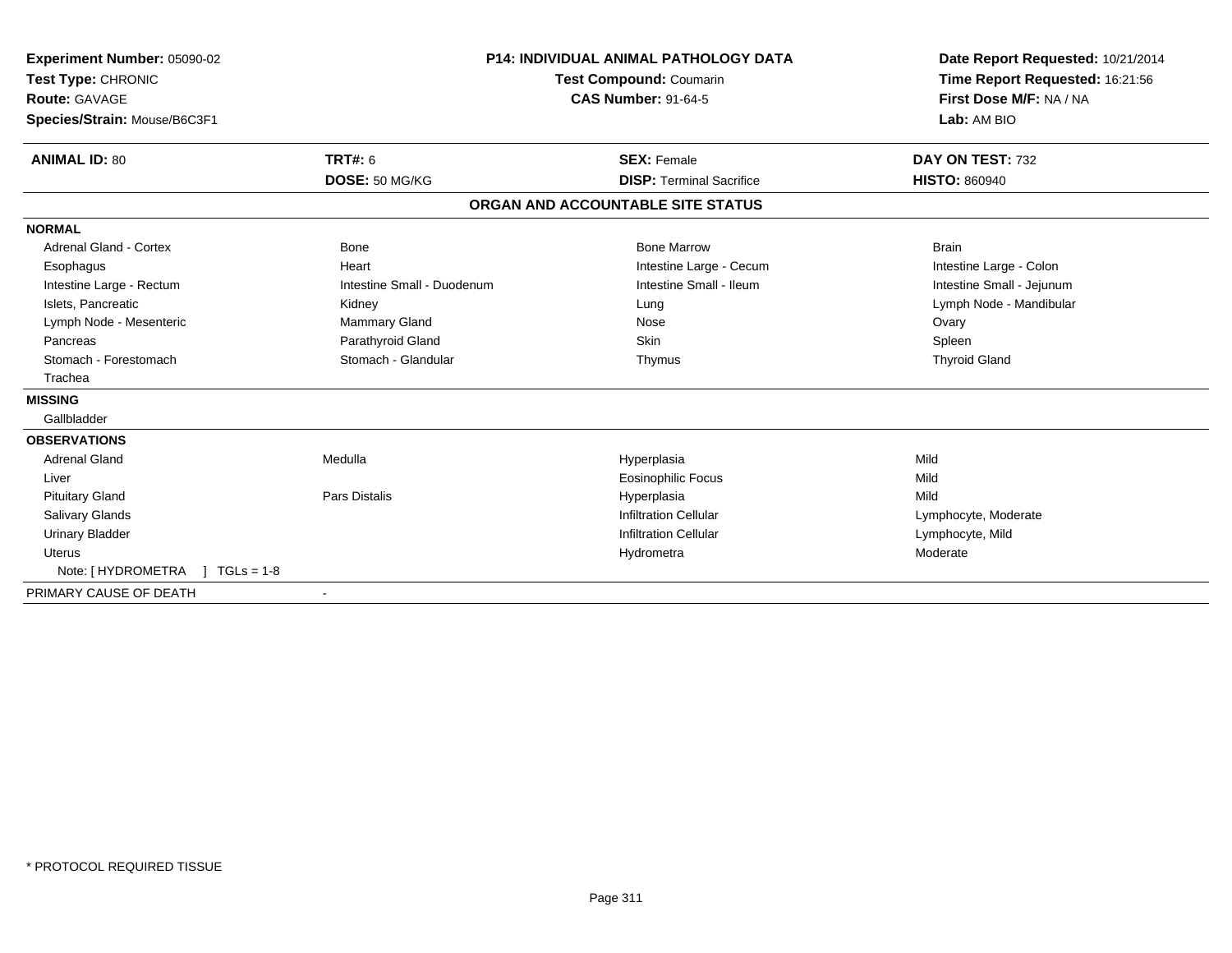| <b>Experiment Number: 05090-02</b><br>Test Type: CHRONIC<br><b>Route: GAVAGE</b><br>Species/Strain: Mouse/B6C3F1 |                           | <b>P14: INDIVIDUAL ANIMAL PATHOLOGY DATA</b><br><b>Test Compound: Coumarin</b><br><b>CAS Number: 91-64-5</b> | Date Report Requested: 10/21/2014<br>Time Report Requested: 16:21:56<br>First Dose M/F: NA / NA<br>Lab: AM BIO |
|------------------------------------------------------------------------------------------------------------------|---------------------------|--------------------------------------------------------------------------------------------------------------|----------------------------------------------------------------------------------------------------------------|
| <b>ANIMAL ID: 81</b>                                                                                             | TRT#: 6<br>DOSE: 50 MG/KG | <b>SEX: Female</b><br><b>DISP:</b> Interval Sacrifice                                                        | <b>DAY ON TEST: 456</b><br><b>HISTO: 860941</b>                                                                |
| <b>OBSERVATIONS</b><br>Ovary<br>Note: OVARIAN ABSCESS.<br>Note: $\lceil$ INFLAMMATION $\lceil$ TGLs = 1-5        |                           | Inflammation                                                                                                 | Suppurative, Moderate                                                                                          |
| PRIMARY CAUSE OF DEATH                                                                                           |                           |                                                                                                              |                                                                                                                |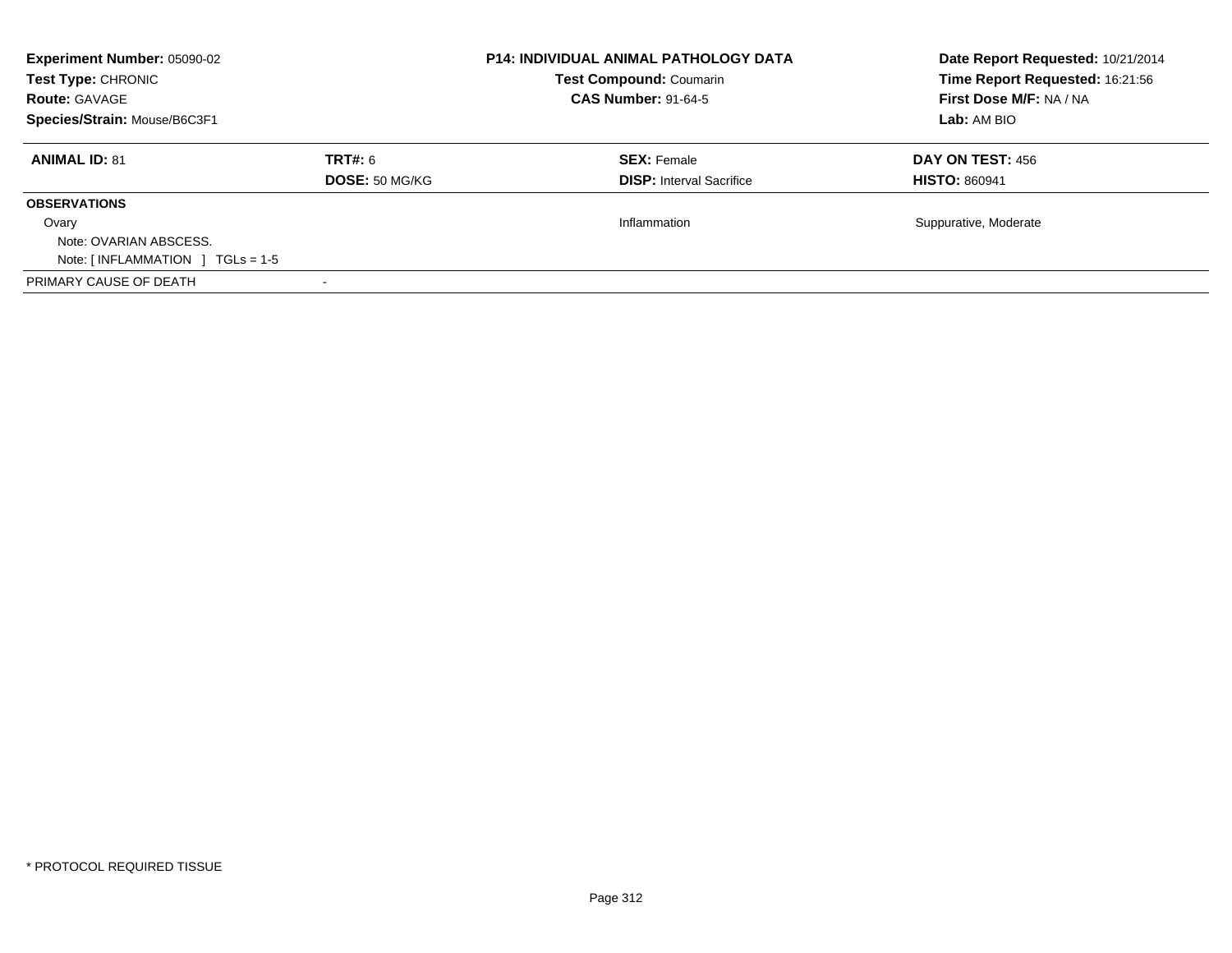| <b>Experiment Number: 05090-02</b><br>Test Type: CHRONIC<br><b>Route: GAVAGE</b><br>Species/Strain: Mouse/B6C3F1 |                           | <b>P14: INDIVIDUAL ANIMAL PATHOLOGY DATA</b><br><b>Test Compound: Coumarin</b><br><b>CAS Number: 91-64-5</b> | Date Report Requested: 10/21/2014<br>Time Report Requested: 16:21:56<br>First Dose M/F: NA / NA<br>Lab: AM BIO |
|------------------------------------------------------------------------------------------------------------------|---------------------------|--------------------------------------------------------------------------------------------------------------|----------------------------------------------------------------------------------------------------------------|
| <b>ANIMAL ID: 82</b>                                                                                             | TRT#: 6<br>DOSE: 50 MG/KG | <b>SEX: Female</b><br><b>DISP:</b> Interval Sacrifice                                                        | DAY ON TEST: 455<br><b>HISTO: 860942</b>                                                                       |
| <b>OBSERVATIONS</b>                                                                                              |                           |                                                                                                              |                                                                                                                |
| Uterus<br>Note: [HYPERPLASIA ]<br>$TGLs = 1-5$                                                                   |                           | Hyperplasia                                                                                                  | Cystic, Moderate                                                                                               |
| PRIMARY CAUSE OF DEATH                                                                                           |                           |                                                                                                              |                                                                                                                |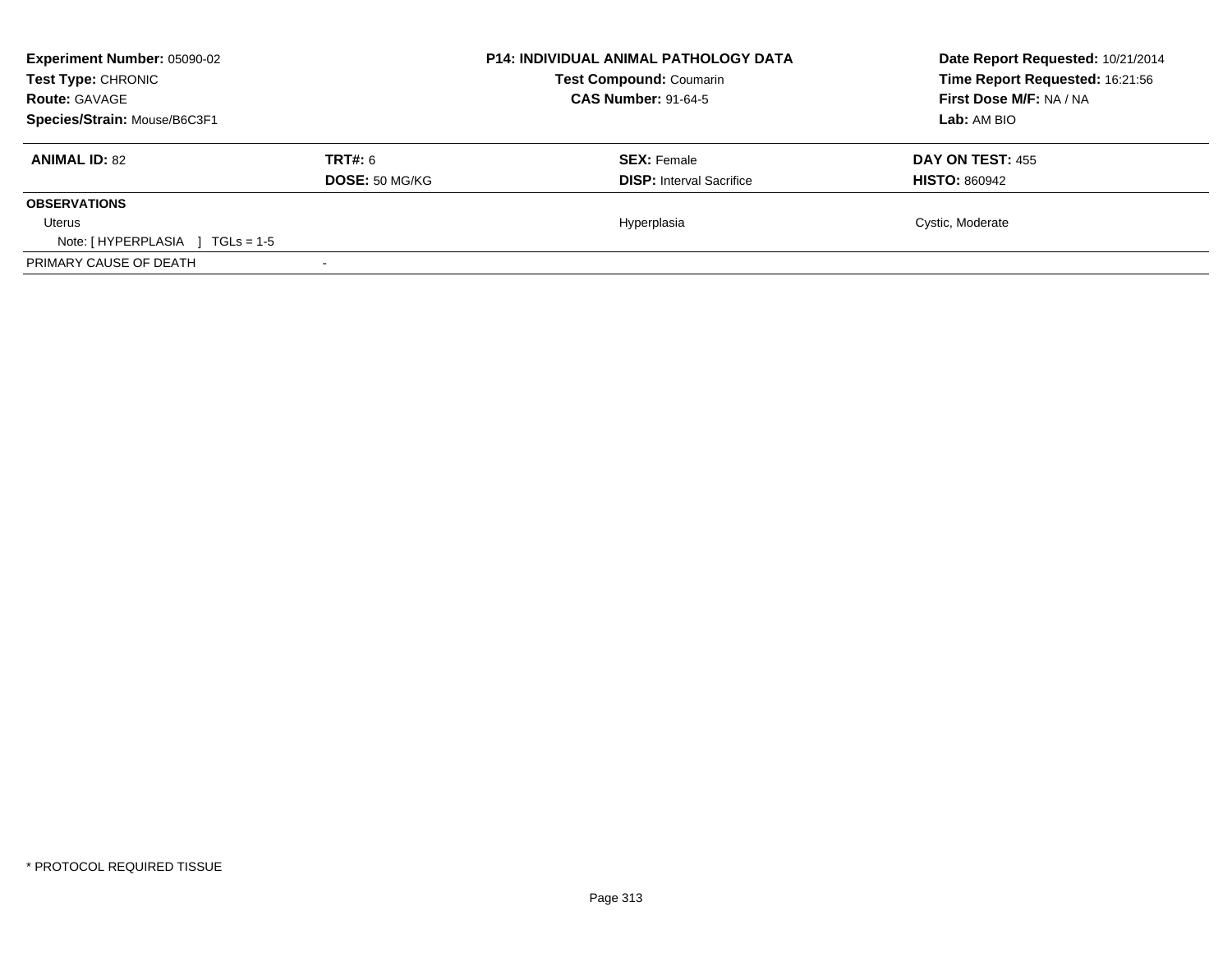| Experiment Number: 05090-02          |                          | <b>P14: INDIVIDUAL ANIMAL PATHOLOGY DATA</b> | Date Report Requested: 10/21/2014<br>Time Report Requested: 16:21:56<br>First Dose M/F: NA / NA |
|--------------------------------------|--------------------------|----------------------------------------------|-------------------------------------------------------------------------------------------------|
| Test Type: CHRONIC                   |                          | Test Compound: Coumarin                      |                                                                                                 |
| Route: GAVAGE                        |                          | <b>CAS Number: 91-64-5</b>                   |                                                                                                 |
| Species/Strain: Mouse/B6C3F1         |                          |                                              | Lab: AM BIO                                                                                     |
| <b>ANIMAL ID: 83</b>                 | <b>TRT#: 6</b>           | <b>SEX: Female</b>                           | DAY ON TEST: 729                                                                                |
|                                      | DOSE: 50 MG/KG           | <b>DISP: Terminal Sacrifice</b>              | <b>HISTO: 860943</b>                                                                            |
|                                      |                          | ORGAN AND ACCOUNTABLE SITE STATUS            |                                                                                                 |
| <b>NORMAL</b>                        |                          |                                              |                                                                                                 |
| <b>Adrenal Gland - Cortex</b>        | Adrenal Gland - Medulla  | Bone                                         | <b>Bone Marrow</b>                                                                              |
| <b>Brain</b>                         | Esophagus                | Heart                                        | Intestine Large - Cecum                                                                         |
| Intestine Large - Colon              | Intestine Large - Rectum | Intestine Small - Duodenum                   | Intestine Small - Ileum                                                                         |
| Intestine Small - Jejunum            | Islets, Pancreatic       | Kidney                                       | Lung                                                                                            |
| Lymph Node - Mandibular              | Lymph Node - Mesenteric  | Nose                                         | Ovary                                                                                           |
| Pancreas                             | Parathyroid Gland        | <b>Pituitary Gland</b>                       | <b>Skin</b>                                                                                     |
| Stomach - Forestomach                | Stomach - Glandular      | Thymus                                       | <b>Thyroid Gland</b>                                                                            |
| Trachea                              |                          |                                              |                                                                                                 |
| <b>INSUFFICIENT TISSUE</b>           |                          |                                              |                                                                                                 |
| Gallbladder                          |                          |                                              |                                                                                                 |
| <b>OBSERVATIONS</b>                  |                          |                                              |                                                                                                 |
| <b>Adrenal Gland</b>                 | Corticomed Jct           | Hemorrhage                                   | Moderate                                                                                        |
| Liver                                |                          | <b>Eosinophilic Focus</b>                    | Minimal                                                                                         |
|                                      |                          | Hepatocellular Adenoma                       |                                                                                                 |
|                                      |                          | Hepatocellular Carcinoma                     |                                                                                                 |
| Note: [ HEPATOCLR CARC ] TGLs = 2-11 |                          |                                              |                                                                                                 |
| <b>Mammary Gland</b>                 | Duct                     | Hyperplasia                                  | Mild                                                                                            |
| <b>Salivary Glands</b>               |                          | <b>Infiltration Cellular</b>                 | Lymphocyte, Moderate                                                                            |
| Spleen                               |                          | Hyperplasia                                  | Lymphoid, Mild                                                                                  |
| <b>Urinary Bladder</b>               |                          | <b>Infiltration Cellular</b>                 | Lymphocyte, Mild                                                                                |
| <b>Uterus</b>                        |                          | Hyperplasia                                  | Cystic, Moderate                                                                                |
| Note: [HYPERPLASIA ] TGLs = 1-8      |                          |                                              |                                                                                                 |
| PRIMARY CAUSE OF DEATH               |                          |                                              |                                                                                                 |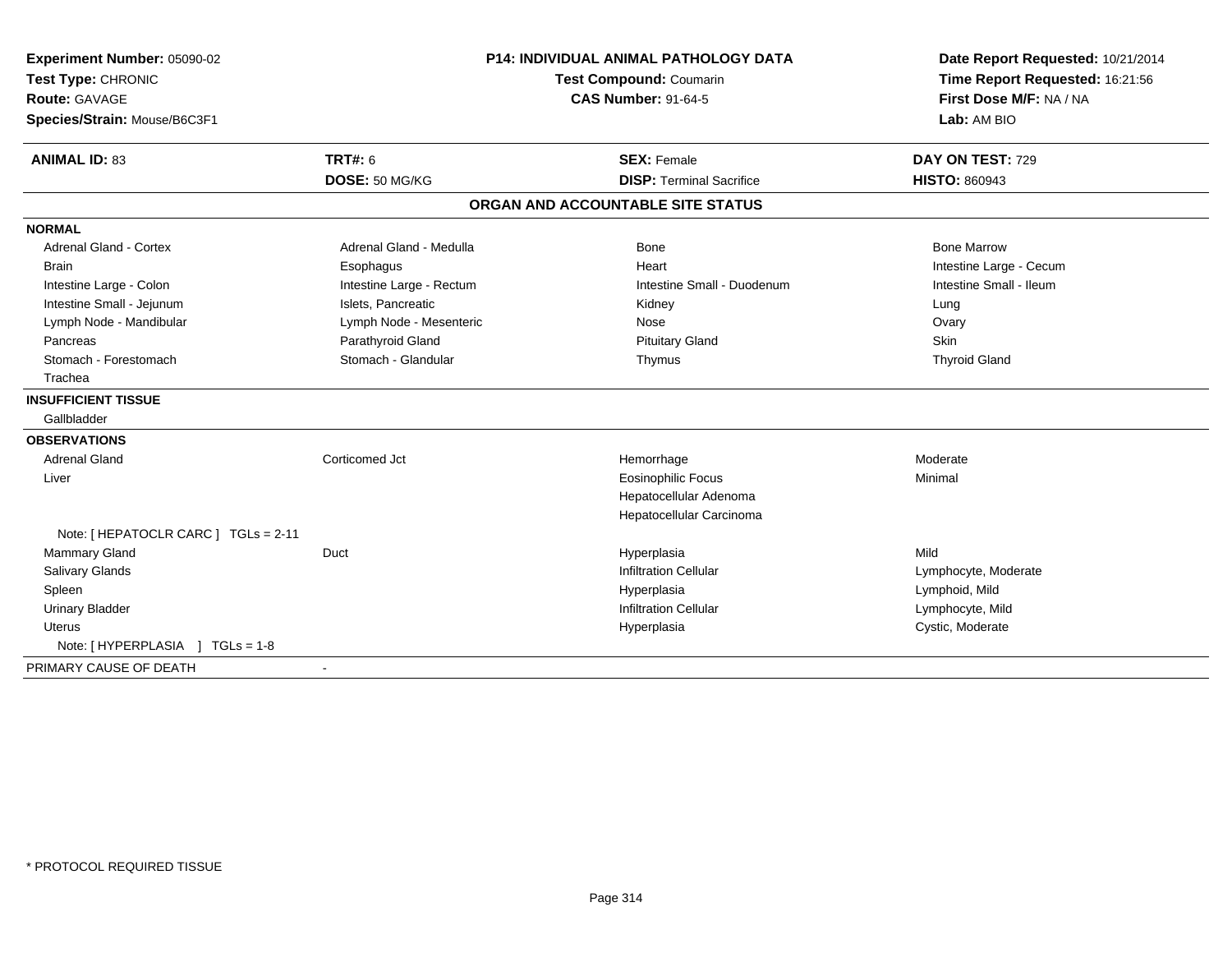| Experiment Number: 05090-02<br>Test Type: CHRONIC<br><b>Route: GAVAGE</b><br>Species/Strain: Mouse/B6C3F1<br><b>ANIMAL ID: 84</b> | <b>P14: INDIVIDUAL ANIMAL PATHOLOGY DATA</b><br>Test Compound: Coumarin<br><b>CAS Number: 91-64-5</b><br><b>TRT#: 6</b><br><b>SEX: Female</b> |                                   | Date Report Requested: 10/21/2014<br>Time Report Requested: 16:21:56<br>First Dose M/F: NA / NA<br>Lab: AM BIO<br>DAY ON TEST: 733 |
|-----------------------------------------------------------------------------------------------------------------------------------|-----------------------------------------------------------------------------------------------------------------------------------------------|-----------------------------------|------------------------------------------------------------------------------------------------------------------------------------|
|                                                                                                                                   | DOSE: 50 MG/KG                                                                                                                                | <b>DISP: Terminal Sacrifice</b>   | <b>HISTO: 860944</b>                                                                                                               |
|                                                                                                                                   |                                                                                                                                               | ORGAN AND ACCOUNTABLE SITE STATUS |                                                                                                                                    |
| <b>NORMAL</b>                                                                                                                     |                                                                                                                                               |                                   |                                                                                                                                    |
| <b>Adrenal Gland - Cortex</b>                                                                                                     | Adrenal Gland - Medulla                                                                                                                       | Bone                              | <b>Bone Marrow</b>                                                                                                                 |
| <b>Brain</b>                                                                                                                      | Esophagus                                                                                                                                     | Gallbladder                       | Heart                                                                                                                              |
| Intestine Large - Cecum                                                                                                           | Intestine Large - Colon                                                                                                                       | Intestine Large - Rectum          | Intestine Small - Duodenum                                                                                                         |
| Intestine Small - Ileum                                                                                                           | Intestine Small - Jejunum                                                                                                                     | Islets, Pancreatic                | Kidney                                                                                                                             |
| Lung                                                                                                                              | Lymph Node - Mandibular                                                                                                                       | Lymph Node - Mesenteric           | Mammary Gland                                                                                                                      |
| Nose                                                                                                                              | Ovary                                                                                                                                         | Pancreas                          | Parathyroid Gland                                                                                                                  |
| <b>Pituitary Gland</b>                                                                                                            | Salivary Glands                                                                                                                               | <b>Skin</b>                       | Spleen                                                                                                                             |
| Stomach - Forestomach                                                                                                             | Stomach - Glandular                                                                                                                           | Thymus                            | <b>Thyroid Gland</b>                                                                                                               |
| Trachea                                                                                                                           |                                                                                                                                               |                                   |                                                                                                                                    |
| <b>MISSING</b>                                                                                                                    |                                                                                                                                               |                                   |                                                                                                                                    |
| <b>Urinary Bladder</b>                                                                                                            |                                                                                                                                               |                                   |                                                                                                                                    |
| <b>OBSERVATIONS</b>                                                                                                               |                                                                                                                                               |                                   |                                                                                                                                    |
| <b>Adrenal Gland</b>                                                                                                              | Spindle Cell                                                                                                                                  | Hyperplasia                       | Mild                                                                                                                               |
| Liver                                                                                                                             |                                                                                                                                               | Hepatocellular Adenoma            |                                                                                                                                    |
| Note: [ HEPATOCLR ADEN ] TGLs = 2-11                                                                                              |                                                                                                                                               |                                   |                                                                                                                                    |
| Mesentery                                                                                                                         | Fat                                                                                                                                           | <b>Necrosis</b>                   | Coagulative, Marked                                                                                                                |
| Note: [ NECROSIS<br>$1 TGLs = 1-12$                                                                                               |                                                                                                                                               |                                   |                                                                                                                                    |
| <b>Uterus</b>                                                                                                                     |                                                                                                                                               | Hyperplasia                       | Cystic, Mild                                                                                                                       |
| PRIMARY CAUSE OF DEATH                                                                                                            |                                                                                                                                               |                                   |                                                                                                                                    |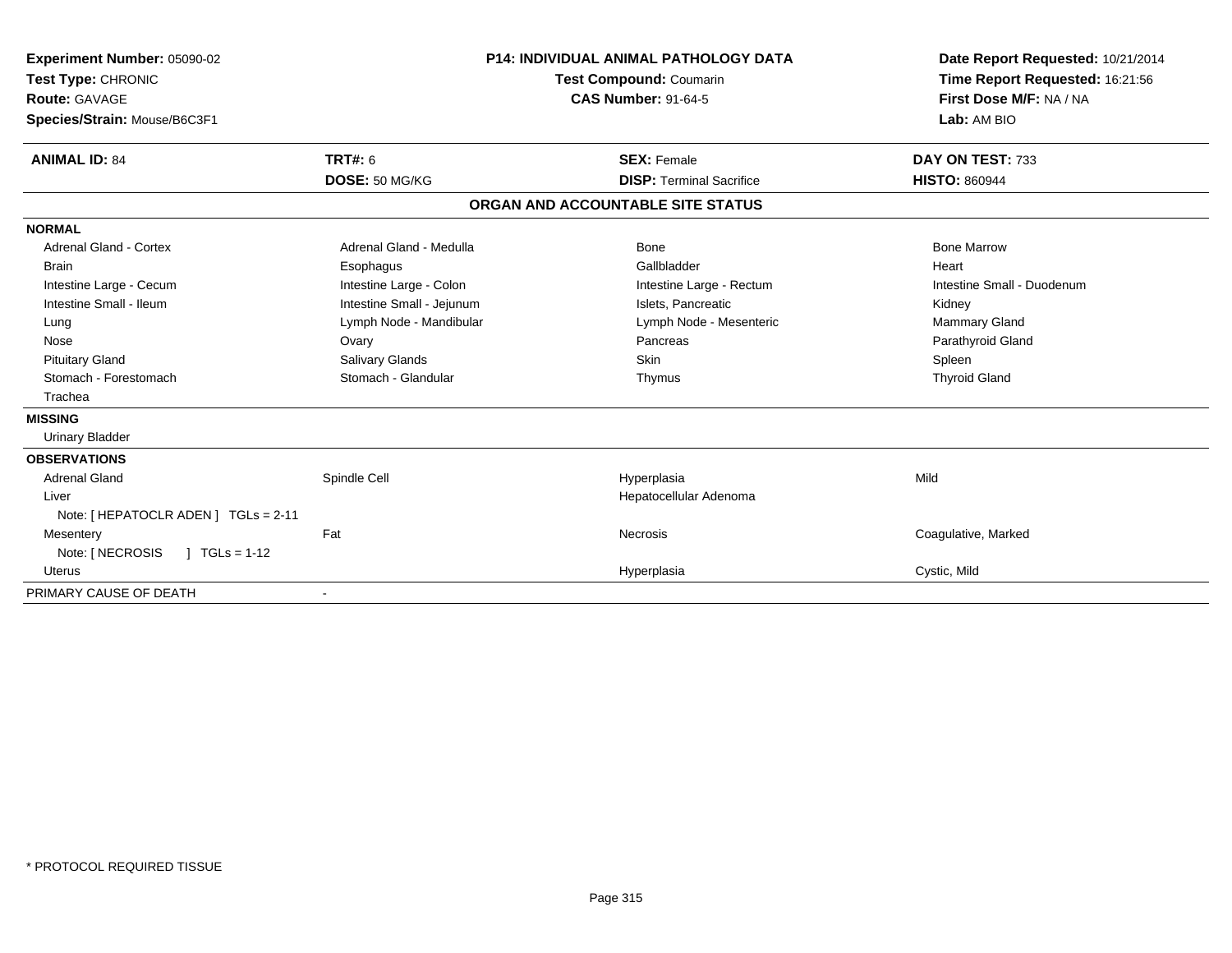| Experiment Number: 05090-02<br>Test Type: CHRONIC<br><b>Route: GAVAGE</b><br>Species/Strain: Mouse/B6C3F1 |                           | <b>P14: INDIVIDUAL ANIMAL PATHOLOGY DATA</b><br><b>Test Compound: Coumarin</b><br><b>CAS Number: 91-64-5</b> | Date Report Requested: 10/21/2014<br>Time Report Requested: 16:21:56<br>First Dose M/F: NA / NA<br>Lab: AM BIO |
|-----------------------------------------------------------------------------------------------------------|---------------------------|--------------------------------------------------------------------------------------------------------------|----------------------------------------------------------------------------------------------------------------|
| <b>ANIMAL ID: 85</b>                                                                                      | <b>TRT#: 6</b>            | <b>SEX: Female</b>                                                                                           | DAY ON TEST: 729                                                                                               |
|                                                                                                           | DOSE: 50 MG/KG            | <b>DISP: Terminal Sacrifice</b>                                                                              | <b>HISTO: 860945</b>                                                                                           |
|                                                                                                           |                           | ORGAN AND ACCOUNTABLE SITE STATUS                                                                            |                                                                                                                |
| <b>NORMAL</b>                                                                                             |                           |                                                                                                              |                                                                                                                |
| <b>Adrenal Gland - Cortex</b>                                                                             | Adrenal Gland - Medulla   | Bone                                                                                                         | <b>Bone Marrow</b>                                                                                             |
| <b>Brain</b>                                                                                              | Esophagus                 | Gallbladder                                                                                                  | Heart                                                                                                          |
| Intestine Large - Cecum                                                                                   | Intestine Large - Colon   | Intestine Large - Rectum                                                                                     | Intestine Small - Duodenum                                                                                     |
| Intestine Small - Ileum                                                                                   | Intestine Small - Jejunum | Islets, Pancreatic                                                                                           | Kidney                                                                                                         |
| Liver                                                                                                     | Lung                      | Lymph Node - Mandibular                                                                                      | Lymph Node - Mesenteric                                                                                        |
| Mammary Gland                                                                                             | Nose                      | Pancreas                                                                                                     | Parathyroid Gland                                                                                              |
| <b>Pituitary Gland</b>                                                                                    | Salivary Glands           | <b>Skin</b>                                                                                                  | Spleen                                                                                                         |
| Stomach - Forestomach                                                                                     | Stomach - Glandular       | Thymus                                                                                                       | <b>Thyroid Gland</b>                                                                                           |
| Trachea                                                                                                   |                           |                                                                                                              |                                                                                                                |
| <b>OBSERVATIONS</b>                                                                                       |                           |                                                                                                              |                                                                                                                |
| <b>Adrenal Gland</b>                                                                                      | Spindle Cell              | Hyperplasia                                                                                                  | Minimal                                                                                                        |
| Ovary                                                                                                     | Follicle                  | Cyst                                                                                                         | Moderate                                                                                                       |
| Note: [ CYST<br>$TGLs = 2-8$                                                                              |                           |                                                                                                              |                                                                                                                |
| <b>Urinary Bladder</b>                                                                                    |                           | <b>Infiltration Cellular</b>                                                                                 | Lymphocyte, Mild                                                                                               |
| Uterus                                                                                                    |                           | Hyperplasia                                                                                                  | Cystic, Moderate                                                                                               |
| Note: [HYPERPLASIA ] TGLs = 1-8                                                                           |                           |                                                                                                              |                                                                                                                |
| PRIMARY CAUSE OF DEATH                                                                                    |                           |                                                                                                              |                                                                                                                |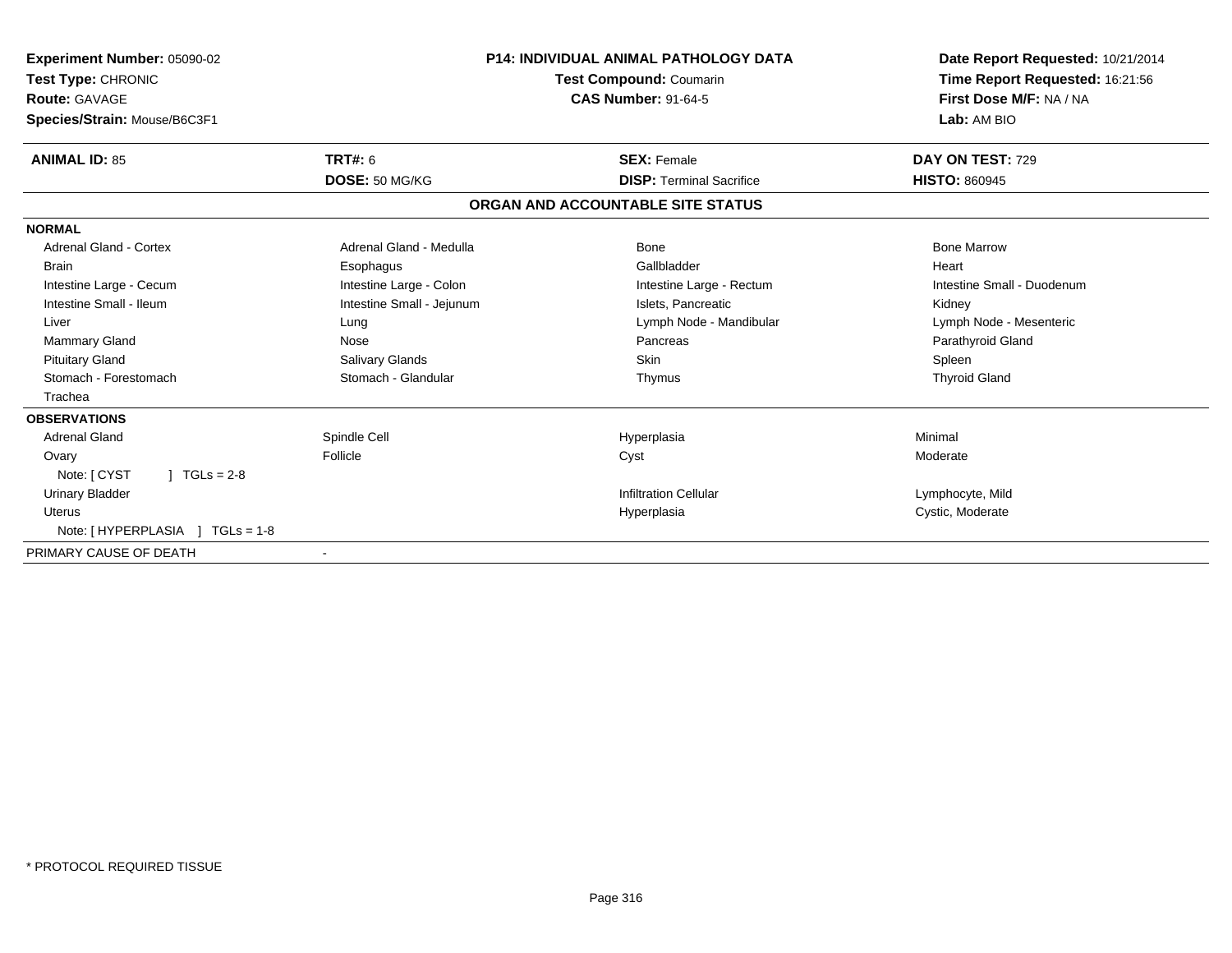| Experiment Number: 05090-02                     |                                                       | <b>P14: INDIVIDUAL ANIMAL PATHOLOGY DATA</b> | Date Report Requested: 10/21/2014                          |
|-------------------------------------------------|-------------------------------------------------------|----------------------------------------------|------------------------------------------------------------|
| Test Type: CHRONIC                              | Test Compound: Coumarin<br><b>CAS Number: 91-64-5</b> |                                              | Time Report Requested: 16:21:56<br>First Dose M/F: NA / NA |
| <b>Route: GAVAGE</b>                            |                                                       |                                              |                                                            |
| Species/Strain: Mouse/B6C3F1                    |                                                       |                                              | Lab: AM BIO                                                |
| <b>ANIMAL ID: 86</b>                            | <b>TRT#: 6</b>                                        | <b>SEX: Female</b>                           | DAY ON TEST: 593                                           |
|                                                 | DOSE: 50 MG/KG                                        | <b>DISP: Dead</b>                            | <b>HISTO: 860946</b>                                       |
|                                                 |                                                       | ORGAN AND ACCOUNTABLE SITE STATUS            |                                                            |
| <b>NORMAL</b>                                   |                                                       |                                              |                                                            |
| <b>Adrenal Gland - Cortex</b>                   | Adrenal Gland - Medulla                               | Bone                                         | <b>Bone Marrow</b>                                         |
| <b>Brain</b>                                    | Esophagus                                             | Gallbladder                                  | Heart                                                      |
| Intestine Large - Cecum                         | Intestine Large - Colon                               | Intestine Large - Rectum                     | Intestine Small - Duodenum                                 |
| Intestine Small - Ileum                         | Intestine Small - Jejunum                             | Islets. Pancreatic                           | Kidney                                                     |
| Lung                                            | Lymph Node - Mandibular                               | Lymph Node - Mesenteric                      | Nose                                                       |
| Pancreas                                        | <b>Pituitary Gland</b>                                | Salivary Glands                              | Skin                                                       |
| Spleen                                          | Stomach - Forestomach                                 | Stomach - Glandular                          | Thymus                                                     |
| <b>Thyroid Gland</b>                            | Trachea                                               |                                              |                                                            |
| <b>MISSING</b>                                  |                                                       |                                              |                                                            |
| Parathyroid Gland                               |                                                       |                                              |                                                            |
| <b>OBSERVATIONS</b>                             |                                                       |                                              |                                                            |
| Liver                                           |                                                       | Necrosis                                     | Coagulative, Mild                                          |
| Note: [ NECROSIS<br>$\sqrt{ }$ TGLs = 3-5       |                                                       |                                              |                                                            |
| <b>Mammary Gland</b>                            | Duct                                                  | Dilatation                                   | Moderate                                                   |
| Note: TGL 4 IS MAMMARY TISSUE IN MESENTERIC FAT |                                                       |                                              |                                                            |
| Note: [DILATATION ] TGLs = 4-11                 |                                                       |                                              |                                                            |
| Ovary                                           | Follicle                                              | Cyst                                         | Mild                                                       |
| Note: [ CYST<br>$1 TGLs = 1-8$                  |                                                       |                                              |                                                            |
| <b>Urinary Bladder</b>                          |                                                       | <b>Infiltration Cellular</b>                 | Lymphocyte, Minimal                                        |
| <b>Uterus</b>                                   |                                                       | Inflammation                                 | Suppurative, Moderate                                      |
| Note: $\lceil$ INFLAMMATION $\lceil$ TGLs = 2-8 |                                                       |                                              |                                                            |
| PRIMARY CAUSE OF DEATH                          |                                                       |                                              |                                                            |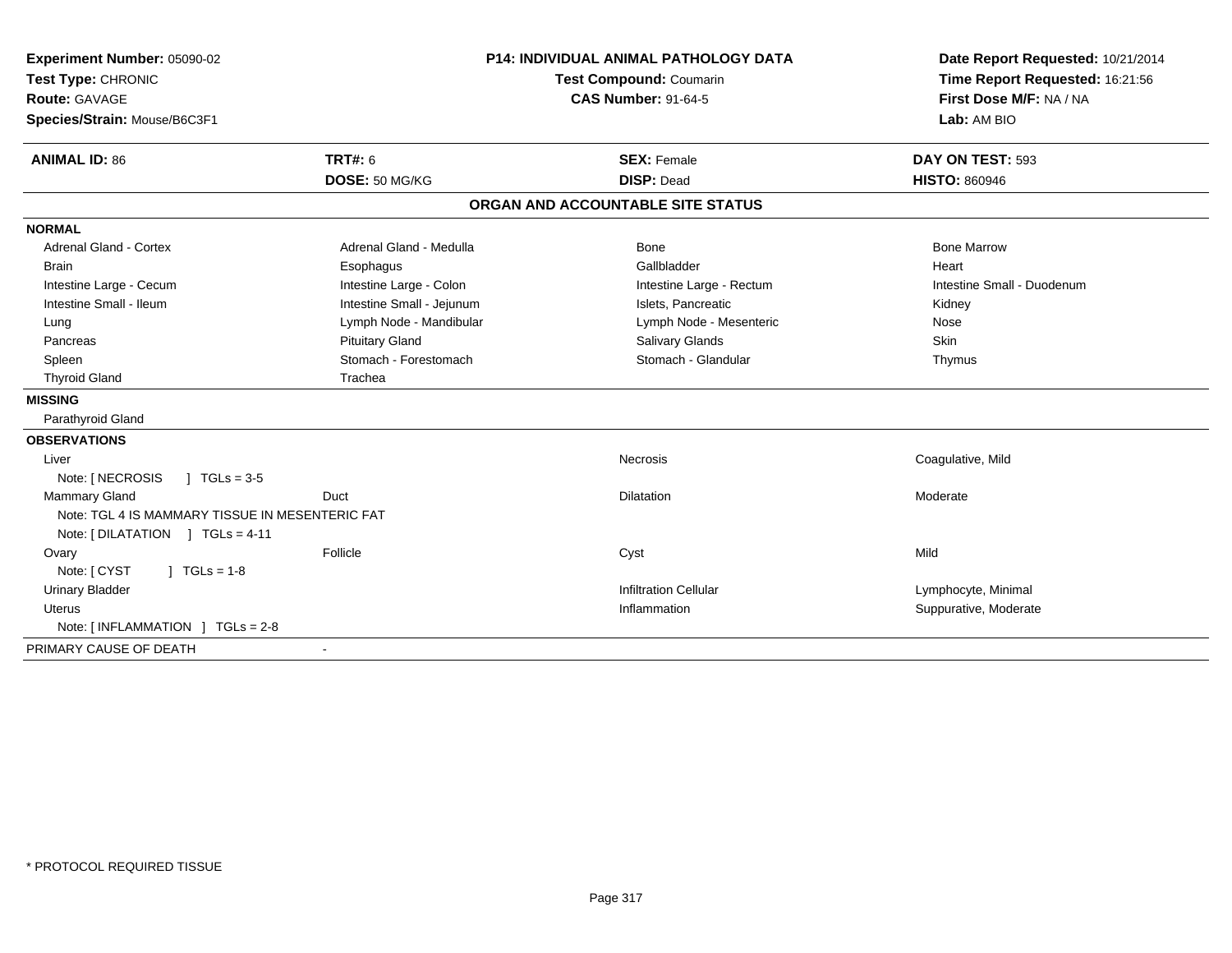| Experiment Number: 05090-02                              |                            | <b>P14: INDIVIDUAL ANIMAL PATHOLOGY DATA</b> | Date Report Requested: 10/21/2014      |
|----------------------------------------------------------|----------------------------|----------------------------------------------|----------------------------------------|
| Test Type: CHRONIC                                       | Test Compound: Coumarin    |                                              | Time Report Requested: 16:21:56        |
| <b>Route: GAVAGE</b>                                     |                            | <b>CAS Number: 91-64-5</b>                   | First Dose M/F: NA / NA<br>Lab: AM BIO |
| Species/Strain: Mouse/B6C3F1                             |                            |                                              |                                        |
| <b>ANIMAL ID: 87</b>                                     | <b>TRT#: 6</b>             | <b>SEX: Female</b>                           | DAY ON TEST: 670                       |
|                                                          | DOSE: 50 MG/KG             | <b>DISP: Dead</b>                            | <b>HISTO: 860947</b>                   |
|                                                          |                            | ORGAN AND ACCOUNTABLE SITE STATUS            |                                        |
| <b>NORMAL</b>                                            |                            |                                              |                                        |
| <b>Bone</b>                                              | <b>Bone Marrow</b>         | <b>Brain</b>                                 | Esophagus                              |
| Intestine Large - Colon                                  | Islets, Pancreatic         | <b>Mammary Gland</b>                         | Nose                                   |
| Pancreas                                                 | Parathyroid Gland          | Salivary Glands                              | Skin                                   |
| Stomach - Forestomach                                    | Stomach - Glandular        | <b>Thyroid Gland</b>                         | Trachea                                |
| <b>Urinary Bladder</b>                                   | Uterus                     |                                              |                                        |
| <b>MISSING</b>                                           |                            |                                              |                                        |
| <b>Pituitary Gland</b>                                   |                            |                                              |                                        |
| <b>AUTO PRECLUDES DIAG.</b>                              |                            |                                              |                                        |
| <b>Adrenal Gland - Cortex</b>                            | Adrenal Gland - Medulla    | Gallbladder                                  | Intestine Large - Cecum                |
| Intestine Large - Rectum                                 | Intestine Small - Duodenum | Intestine Small - Ileum                      | Intestine Small - Jejunum              |
| Kidney                                                   | Lymph Node - Mesenteric    | Thymus                                       |                                        |
| <b>OBSERVATIONS</b>                                      |                            |                                              |                                        |
| Heart                                                    |                            | Lymphoma Malignant                           |                                        |
| Liver                                                    |                            | Lymphoma Malignant                           |                                        |
| Note: [LYMPH MAL ] TGLs = 3-5                            |                            |                                              |                                        |
| Lung                                                     |                            | Lymphoma Malignant                           |                                        |
| Lymph Node                                               | Mandibular                 | Lymphoma Malignant                           |                                        |
| Mesentery                                                | Fat                        | Necrosis                                     | Coagulative, Marked                    |
| Note: [ NECROSIS<br>$\sqrt{1}$ TGLs = 2-12               |                            |                                              |                                        |
| Ovary                                                    | Follicle                   | Cyst                                         | Moderate                               |
| Spleen                                                   |                            | Lymphoma Malignant                           |                                        |
| Note: [ LYMPH MAL<br>$1 TGLs = 1-11$                     |                            |                                              |                                        |
| PRIMARY CAUSE OF DEATH                                   |                            |                                              |                                        |
| Animal Note: AUTOLYT, CHGS, PRECLUDES TYPING OF LYMPHOMA |                            |                                              |                                        |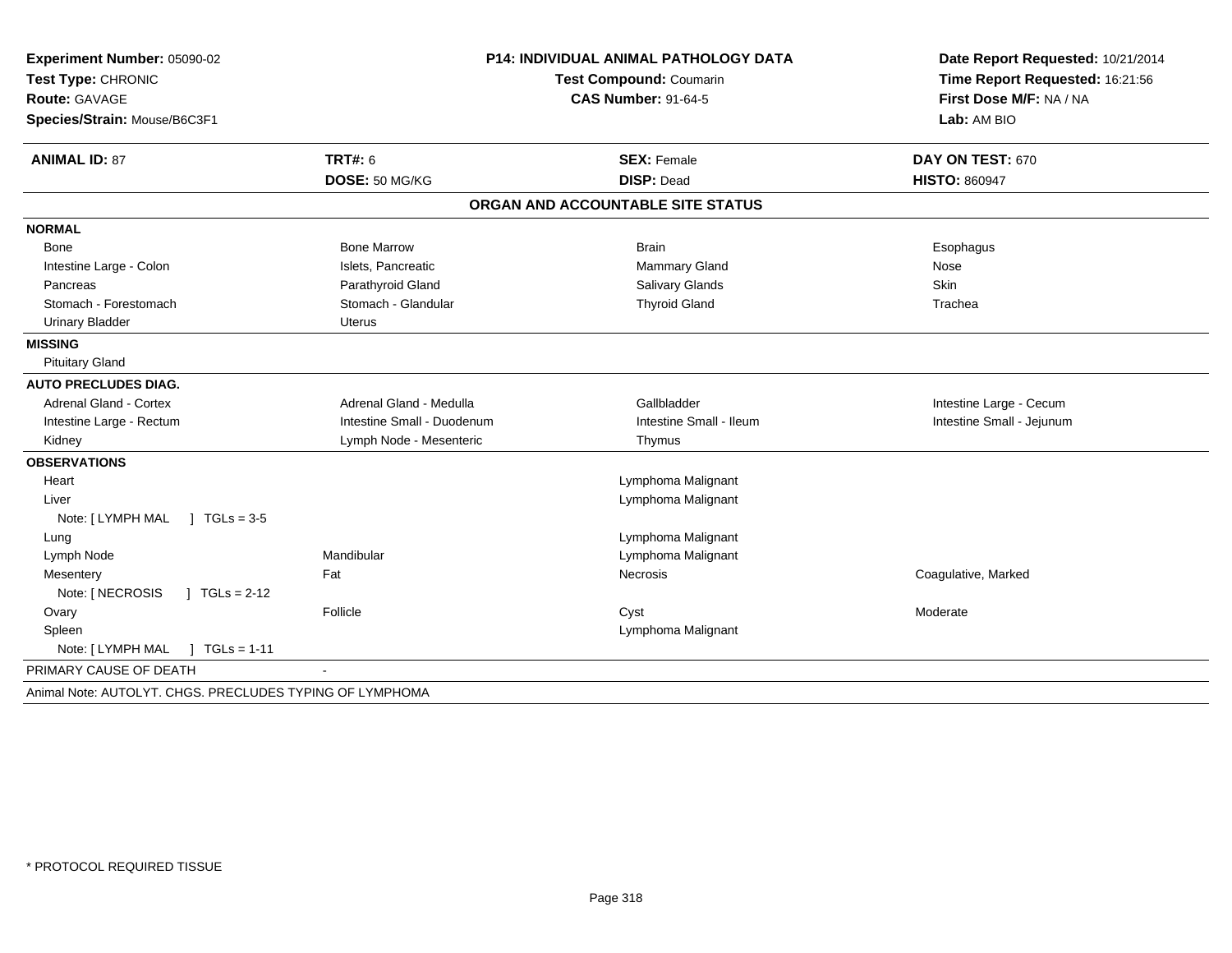| Experiment Number: 05090-02<br>Test Type: CHRONIC<br><b>Route: GAVAGE</b><br>Species/Strain: Mouse/B6C3F1 |                           | <b>P14: INDIVIDUAL ANIMAL PATHOLOGY DATA</b><br>Test Compound: Coumarin<br><b>CAS Number: 91-64-5</b> |                                               | Date Report Requested: 10/21/2014<br>Time Report Requested: 16:21:56<br>First Dose M/F: NA / NA<br>Lab: AM BIO |
|-----------------------------------------------------------------------------------------------------------|---------------------------|-------------------------------------------------------------------------------------------------------|-----------------------------------------------|----------------------------------------------------------------------------------------------------------------|
| <b>ANIMAL ID: 88</b>                                                                                      | <b>TRT#: 6</b>            |                                                                                                       | <b>SEX: Female</b>                            | DAY ON TEST: 734                                                                                               |
|                                                                                                           | DOSE: 50 MG/KG            |                                                                                                       | <b>DISP: Terminal Sacrifice</b>               | <b>HISTO: 860948</b>                                                                                           |
|                                                                                                           |                           |                                                                                                       | ORGAN AND ACCOUNTABLE SITE STATUS             |                                                                                                                |
| <b>NORMAL</b>                                                                                             |                           |                                                                                                       |                                               |                                                                                                                |
| <b>Adrenal Gland - Cortex</b>                                                                             | Adrenal Gland - Medulla   |                                                                                                       | Bone                                          | <b>Bone Marrow</b>                                                                                             |
| <b>Brain</b>                                                                                              | Esophagus                 |                                                                                                       | Gallbladder                                   | Heart                                                                                                          |
| Intestine Large - Cecum                                                                                   | Intestine Large - Colon   |                                                                                                       | Intestine Large - Rectum                      | Intestine Small - Duodenum                                                                                     |
| Intestine Small - Ileum                                                                                   | Intestine Small - Jejunum |                                                                                                       | Islets, Pancreatic                            | Lymph Node - Mandibular                                                                                        |
| Mammary Gland                                                                                             | Nose                      |                                                                                                       | Ovary                                         | Parathyroid Gland                                                                                              |
| <b>Pituitary Gland</b>                                                                                    | Skin                      |                                                                                                       | Stomach - Forestomach                         | Stomach - Glandular                                                                                            |
| Thymus                                                                                                    | <b>Thyroid Gland</b>      |                                                                                                       | Trachea                                       | <b>Uterus</b>                                                                                                  |
| <b>OBSERVATIONS</b>                                                                                       |                           |                                                                                                       |                                               |                                                                                                                |
| <b>Adrenal Gland</b>                                                                                      | Spindle Cell              |                                                                                                       | Hyperplasia                                   | Mild                                                                                                           |
| Kidney                                                                                                    |                           |                                                                                                       | <b>Infiltration Cellular</b>                  | Lymphocyte, Mild                                                                                               |
| Liver                                                                                                     |                           |                                                                                                       | Hepatocellular Adenoma                        |                                                                                                                |
|                                                                                                           |                           |                                                                                                       | Hepatocellular Carcinoma                      |                                                                                                                |
| Note: [ HEPATOCLR ADEN ] TGLs = 2-5                                                                       |                           |                                                                                                       |                                               |                                                                                                                |
| Lung                                                                                                      |                           |                                                                                                       | Alveolar/Bronchiolar Adenoma                  |                                                                                                                |
| Note: [ ALV BRON ADEN ] TGLs = 1-6                                                                        |                           |                                                                                                       |                                               |                                                                                                                |
| Lymph Node                                                                                                | Mesenteric                |                                                                                                       | Hyperplasia                                   | Plasma Cell, Mild                                                                                              |
| Pancreas                                                                                                  |                           |                                                                                                       | <b>Infiltration Cellular</b>                  | Lymphocyte, Mild                                                                                               |
| Salivary Glands                                                                                           |                           |                                                                                                       | <b>Infiltration Cellular</b>                  | Lymphocyte, Minimal                                                                                            |
| Spleen                                                                                                    |                           |                                                                                                       | Hematopoietic Cell Proliferation Erythrocytic | Mild                                                                                                           |
| <b>Urinary Bladder</b>                                                                                    |                           |                                                                                                       | <b>Infiltration Cellular</b>                  | Lymphocyte, Mild                                                                                               |
| PRIMARY CAUSE OF DEATH                                                                                    | $\overline{\phantom{a}}$  |                                                                                                       |                                               |                                                                                                                |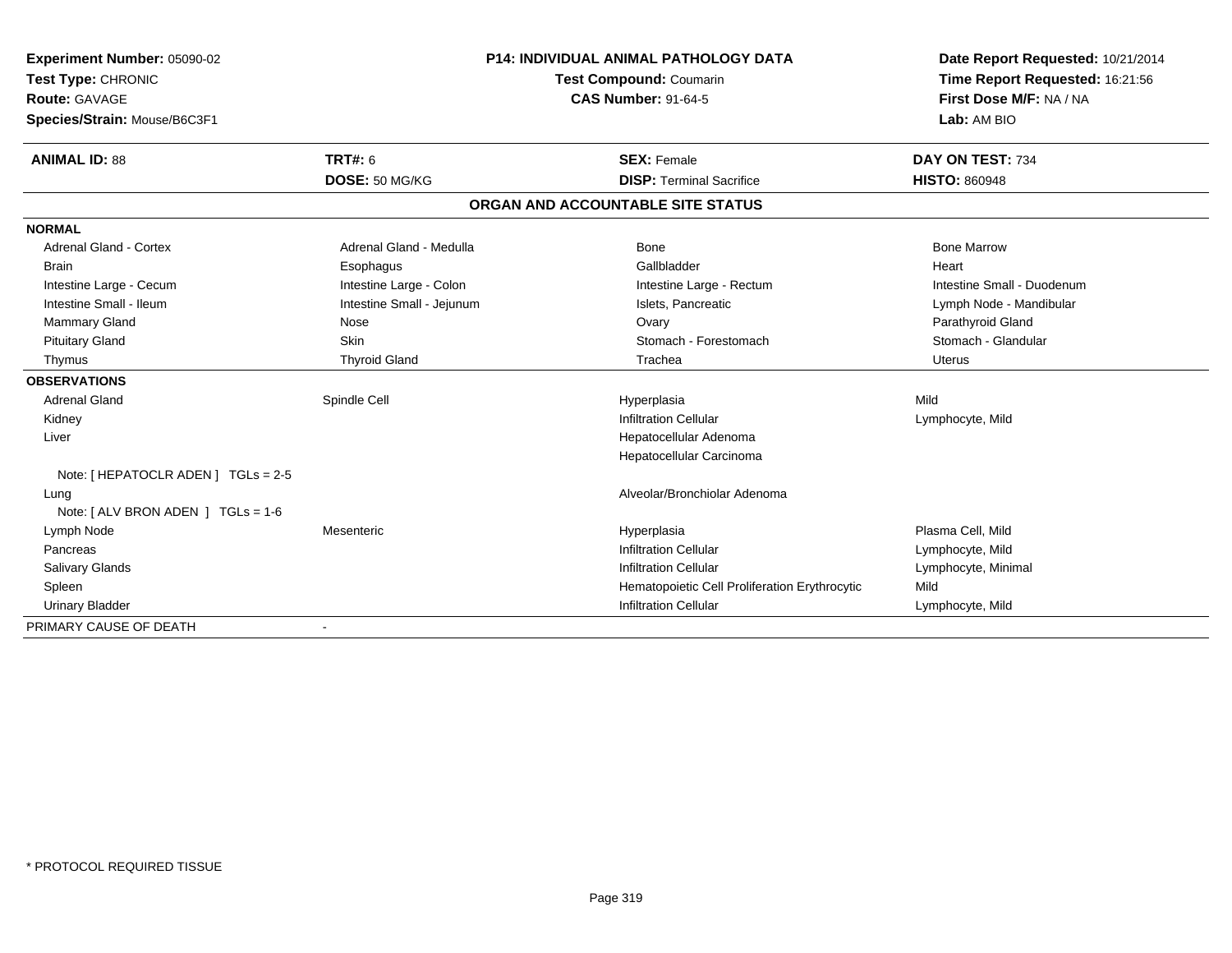| Experiment Number: 05090-02        |                           | <b>P14: INDIVIDUAL ANIMAL PATHOLOGY DATA</b> | Date Report Requested: 10/21/2014                          |
|------------------------------------|---------------------------|----------------------------------------------|------------------------------------------------------------|
| Test Type: CHRONIC                 |                           | <b>Test Compound: Coumarin</b>               | Time Report Requested: 16:21:56<br>First Dose M/F: NA / NA |
| <b>Route: GAVAGE</b>               |                           | <b>CAS Number: 91-64-5</b>                   |                                                            |
| Species/Strain: Mouse/B6C3F1       |                           |                                              | Lab: AM BIO                                                |
| <b>ANIMAL ID: 89</b>               | <b>TRT#: 6</b>            | <b>SEX: Female</b>                           | DAY ON TEST: 733                                           |
|                                    | DOSE: 50 MG/KG            | <b>DISP: Terminal Sacrifice</b>              | <b>HISTO: 860949</b>                                       |
|                                    |                           | ORGAN AND ACCOUNTABLE SITE STATUS            |                                                            |
| <b>NORMAL</b>                      |                           |                                              |                                                            |
| Adrenal Gland - Medulla            | Bone                      | <b>Bone Marrow</b>                           | <b>Brain</b>                                               |
| Esophagus                          | Eye                       | Gallbladder                                  | Heart                                                      |
| Intestine Large - Cecum            | Intestine Large - Colon   | Intestine Large - Rectum                     | Intestine Small - Duodenum                                 |
| Intestine Small - Ileum            | Intestine Small - Jejunum | Islets, Pancreatic                           | Kidney                                                     |
| <b>Mammary Gland</b>               | Nose                      | Ovary                                        | Pancreas                                                   |
| <b>Pituitary Gland</b>             | Salivary Glands           | Skin                                         | Stomach - Forestomach                                      |
| Stomach - Glandular                | Thymus                    | <b>Thyroid Gland</b>                         | Trachea                                                    |
| <b>MISSING</b>                     |                           |                                              |                                                            |
| Parathyroid Gland                  |                           |                                              |                                                            |
| <b>OBSERVATIONS</b>                |                           |                                              |                                                            |
| <b>Adrenal Gland</b>               | Spindle Cell              | Hyperplasia                                  | Mild                                                       |
|                                    | Cortex, Corticomed Jct    | <b>Necrosis</b>                              | Coagulative, Mild                                          |
| <b>Harderian Gland</b>             |                           | Adenoma                                      |                                                            |
| Note: [ ADENOMA<br>$1 TGLs = 3-11$ |                           |                                              |                                                            |
| Liver                              |                           | <b>Eosinophilic Focus</b>                    | Mild                                                       |
|                                    |                           | <b>Infiltration Cellular</b>                 | Lymphocyte, Mild                                           |
| Lung                               |                           | Hyperplasia                                  | Lymphoid, Mild                                             |
| Lymph Node                         | Mandibular                | Hyperplasia                                  | Lymphoid, Moderate                                         |
|                                    | Mesenteric                | Hyperplasia                                  | Lymphoid, Moderate                                         |
| Spleen                             |                           | Hyperplasia                                  | Lymphoid, Moderate                                         |
| Note: [HYPERPLASIA ] TGLs = 2-5    |                           |                                              |                                                            |
| <b>Urinary Bladder</b>             |                           | <b>Infiltration Cellular</b>                 | Lymphocyte, Moderate                                       |
| <b>Uterus</b>                      |                           | Hyperplasia                                  | Cystic, Moderate                                           |
| Note: [HYPERPLASIA ] TGLs = 1-8    |                           |                                              |                                                            |
| PRIMARY CAUSE OF DEATH             |                           |                                              |                                                            |
|                                    |                           |                                              |                                                            |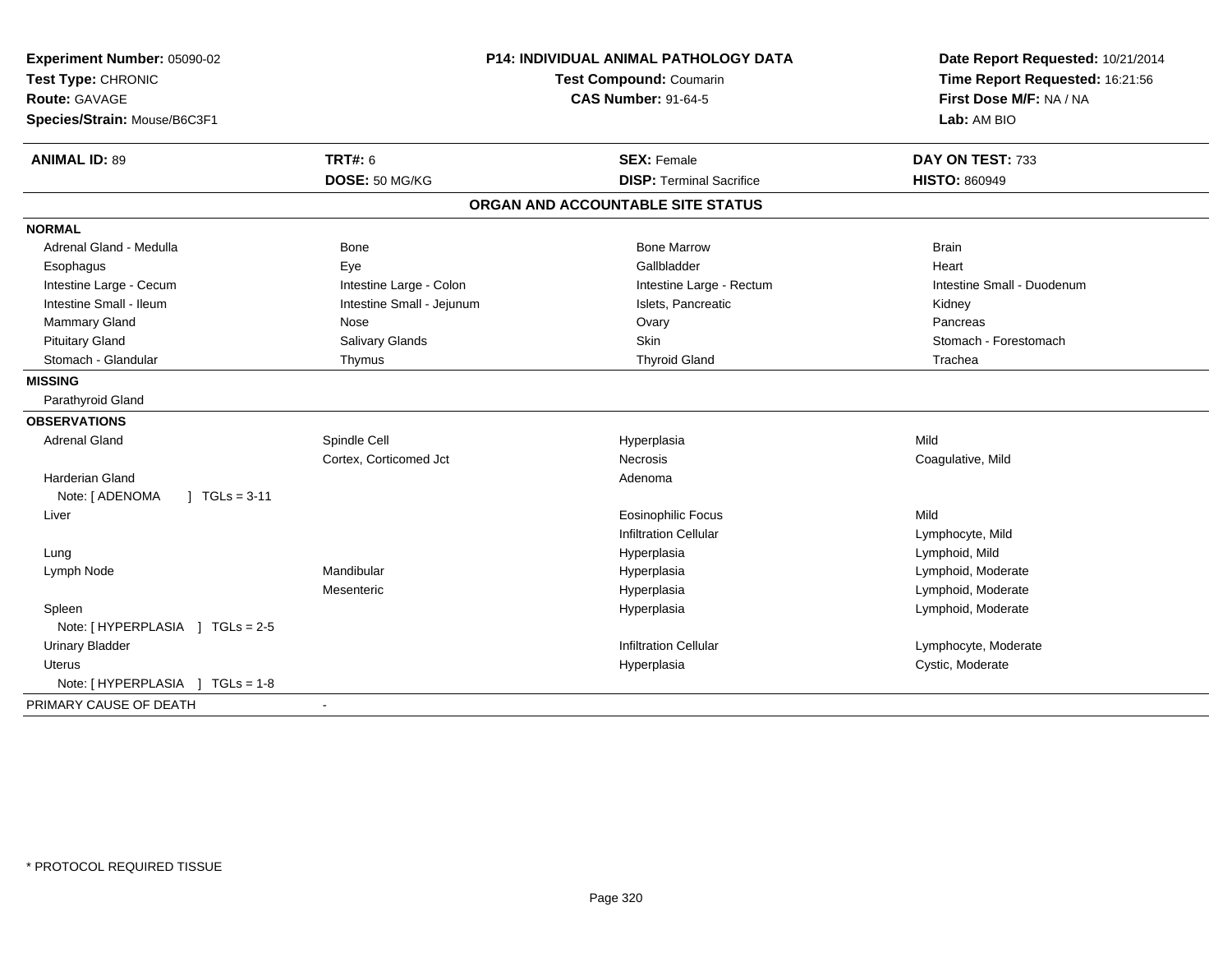| Experiment Number: 05090-02<br>Test Type: CHRONIC<br><b>Route: GAVAGE</b> | <b>P14: INDIVIDUAL ANIMAL PATHOLOGY DATA</b><br><b>Test Compound: Coumarin</b><br><b>CAS Number: 91-64-5</b> |                                   | Date Report Requested: 10/21/2014<br>Time Report Requested: 16:21:56<br>First Dose M/F: NA / NA |
|---------------------------------------------------------------------------|--------------------------------------------------------------------------------------------------------------|-----------------------------------|-------------------------------------------------------------------------------------------------|
| Species/Strain: Mouse/B6C3F1                                              |                                                                                                              |                                   | Lab: AM BIO                                                                                     |
| <b>ANIMAL ID: 90</b>                                                      | TRT#: 6                                                                                                      | <b>SEX: Female</b>                | DAY ON TEST: 729                                                                                |
|                                                                           | DOSE: 50 MG/KG                                                                                               | <b>DISP: Terminal Sacrifice</b>   | <b>HISTO: 860950</b>                                                                            |
|                                                                           |                                                                                                              | ORGAN AND ACCOUNTABLE SITE STATUS |                                                                                                 |
| <b>NORMAL</b>                                                             |                                                                                                              |                                   |                                                                                                 |
| <b>Adrenal Gland - Cortex</b>                                             | Adrenal Gland - Medulla                                                                                      | <b>Bone</b>                       | <b>Bone Marrow</b>                                                                              |
| <b>Brain</b>                                                              | Esophagus                                                                                                    | Gallbladder                       | Heart                                                                                           |
| Intestine Large - Cecum                                                   | Intestine Large - Colon                                                                                      | Intestine Large - Rectum          | Intestine Small - Duodenum                                                                      |
| Intestine Small - Ileum                                                   | Intestine Small - Jejunum                                                                                    | Islets, Pancreatic                | Lung                                                                                            |
| Lymph Node - Mandibular                                                   | <b>Mammary Gland</b>                                                                                         | Nose                              | Parathyroid Gland                                                                               |
| <b>Pituitary Gland</b>                                                    | <b>Skin</b>                                                                                                  | Stomach - Forestomach             | Stomach - Glandular                                                                             |
| Thymus                                                                    | <b>Thyroid Gland</b>                                                                                         | Trachea                           |                                                                                                 |
| <b>INSUFFICIENT TISSUE</b>                                                |                                                                                                              |                                   |                                                                                                 |
| Lymph Node - Mesenteric                                                   |                                                                                                              |                                   |                                                                                                 |
| <b>OBSERVATIONS</b>                                                       |                                                                                                              |                                   |                                                                                                 |
| Kidney                                                                    |                                                                                                              | <b>Infiltration Cellular</b>      | Lymphocyte, Mild                                                                                |
| Liver                                                                     |                                                                                                              | Lymphoma Malignant Lymphocytic    |                                                                                                 |
| Ovary                                                                     | Follicle                                                                                                     | Cyst                              | Moderate                                                                                        |
| Note: [ CYST<br>$1 TGLs = 1-8$                                            |                                                                                                              |                                   |                                                                                                 |
| Pancreas                                                                  |                                                                                                              | <b>Infiltration Cellular</b>      | Lymphocyte, Mild                                                                                |
| Salivary Glands                                                           |                                                                                                              | <b>Infiltration Cellular</b>      | Lymphocyte, Mild                                                                                |
| Spleen                                                                    |                                                                                                              | Hyperplasia                       | Lymphoid, Moderate                                                                              |
| <b>Urinary Bladder</b>                                                    |                                                                                                              | <b>Infiltration Cellular</b>      | Lymphocyte, Moderate                                                                            |
| <b>Uterus</b>                                                             |                                                                                                              | Hyperplasia                       | Cystic, Moderate                                                                                |
| $TGLs = 2-8$<br>Note: [HYPERPLASIA ]                                      |                                                                                                              |                                   |                                                                                                 |
| PRIMARY CAUSE OF DEATH                                                    |                                                                                                              |                                   |                                                                                                 |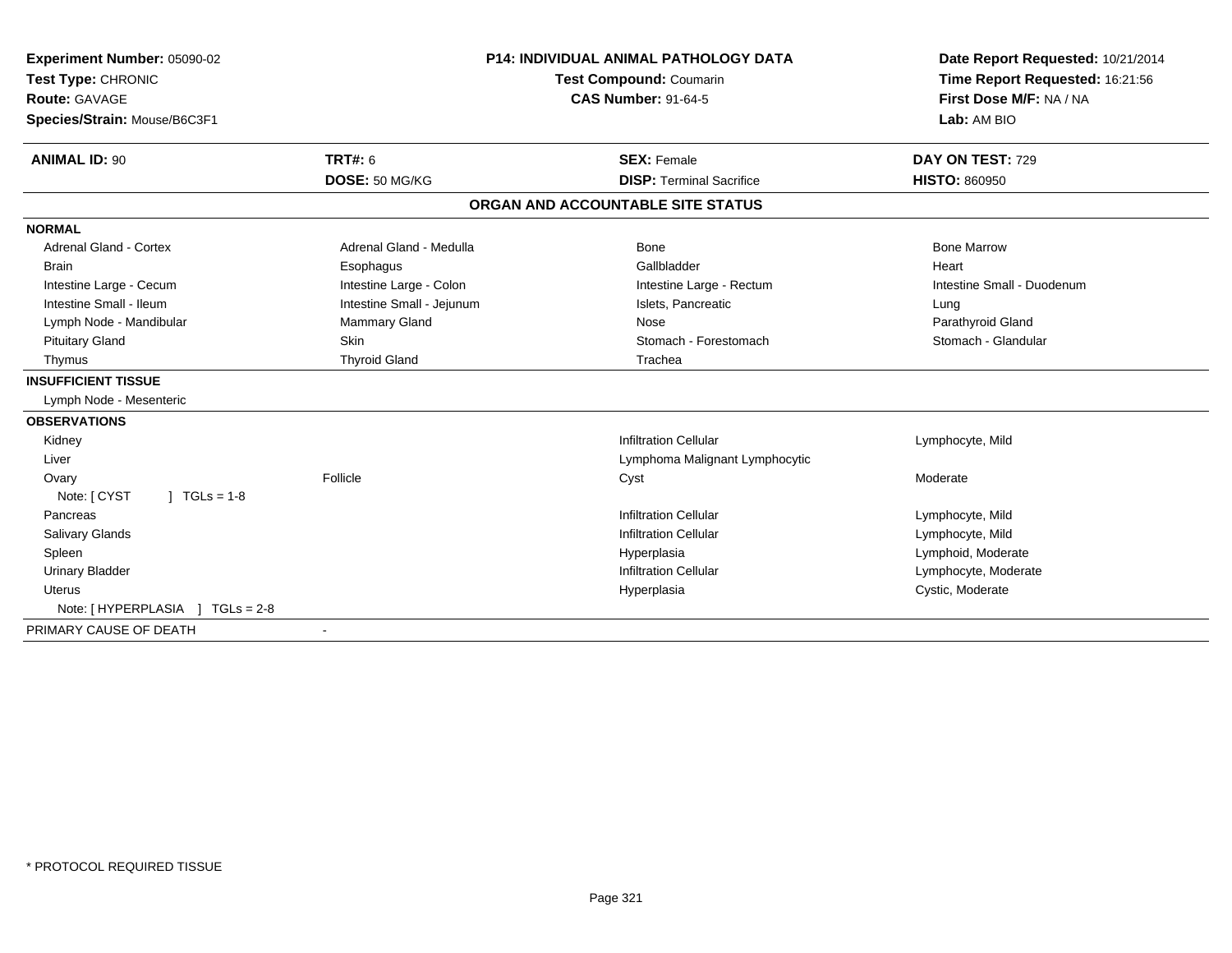| <b>Experiment Number: 05090-02</b><br>Test Type: CHRONIC<br><b>Route: GAVAGE</b> |                           | <b>P14: INDIVIDUAL ANIMAL PATHOLOGY DATA</b><br>Test Compound: Coumarin<br><b>CAS Number: 91-64-5</b> | Date Report Requested: 10/21/2014<br>Time Report Requested: 16:21:56<br>First Dose M/F: NA / NA |  |
|----------------------------------------------------------------------------------|---------------------------|-------------------------------------------------------------------------------------------------------|-------------------------------------------------------------------------------------------------|--|
| Species/Strain: Mouse/B6C3F1                                                     |                           |                                                                                                       | Lab: AM BIO                                                                                     |  |
| <b>ANIMAL ID: 91</b>                                                             | TRT#: 6                   | <b>SEX: Female</b>                                                                                    | DAY ON TEST: 729                                                                                |  |
|                                                                                  | DOSE: 50 MG/KG            | <b>DISP: Terminal Sacrifice</b>                                                                       | <b>HISTO: 860951</b>                                                                            |  |
|                                                                                  |                           | ORGAN AND ACCOUNTABLE SITE STATUS                                                                     |                                                                                                 |  |
| <b>NORMAL</b>                                                                    |                           |                                                                                                       |                                                                                                 |  |
| Adrenal Gland - Cortex                                                           | Adrenal Gland - Medulla   | Bone                                                                                                  | <b>Bone Marrow</b>                                                                              |  |
| <b>Brain</b>                                                                     | Esophagus                 | Gallbladder                                                                                           | Heart                                                                                           |  |
| Intestine Large - Cecum                                                          | Intestine Large - Colon   | Intestine Large - Rectum                                                                              | Intestine Small - Duodenum                                                                      |  |
| Intestine Small - Ileum                                                          | Intestine Small - Jejunum | Kidney                                                                                                | Lymph Node - Mandibular                                                                         |  |
| Lymph Node - Mesenteric                                                          | Mammary Gland             | Nose                                                                                                  | Pancreas                                                                                        |  |
| Parathyroid Gland                                                                | <b>Pituitary Gland</b>    | Skin                                                                                                  | Stomach - Forestomach                                                                           |  |
| Stomach - Glandular                                                              | Thymus                    | <b>Thyroid Gland</b>                                                                                  | Trachea                                                                                         |  |
| <b>Urinary Bladder</b>                                                           |                           |                                                                                                       |                                                                                                 |  |
| <b>OBSERVATIONS</b>                                                              |                           |                                                                                                       |                                                                                                 |  |
| Islets, Pancreatic                                                               |                           | Adenoma                                                                                               |                                                                                                 |  |
| Liver                                                                            |                           | <b>Eosinophilic Focus</b>                                                                             | Moderate                                                                                        |  |
| Lung                                                                             | Alveolus                  | Hemorrhage                                                                                            | Mild                                                                                            |  |
| Note: [ HEMORRHAGE<br>$1 \text{ TGLs} = 2.6$                                     |                           |                                                                                                       |                                                                                                 |  |
| Ovary                                                                            |                           | Hematocyst                                                                                            | Moderate                                                                                        |  |
| <b>Salivary Glands</b>                                                           |                           | <b>Infiltration Cellular</b>                                                                          | Lymphocyte, Minimal                                                                             |  |
| Spleen                                                                           |                           | Hyperplasia                                                                                           | Lymphoid, Moderate                                                                              |  |
| <b>Uterus</b>                                                                    |                           | Hyperplasia                                                                                           | Cystic, Mild                                                                                    |  |
| Note: [HYPERPLASIA ] TGLs = 1-8                                                  |                           |                                                                                                       |                                                                                                 |  |
| PRIMARY CAUSE OF DEATH                                                           |                           |                                                                                                       |                                                                                                 |  |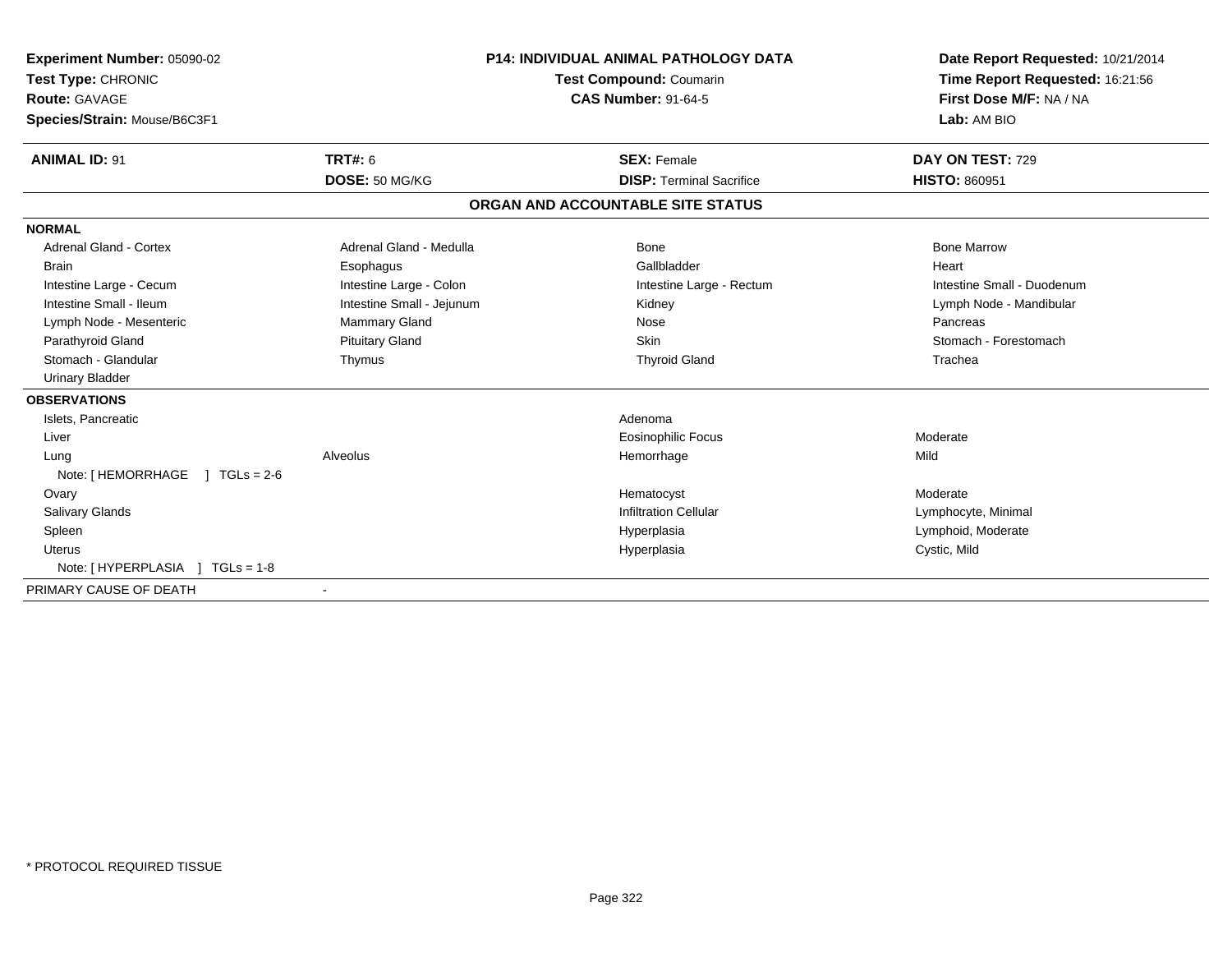| Experiment Number: 05090-02          |                                | <b>P14: INDIVIDUAL ANIMAL PATHOLOGY DATA</b> | Date Report Requested: 10/21/2014 |
|--------------------------------------|--------------------------------|----------------------------------------------|-----------------------------------|
| Test Type: CHRONIC                   | <b>Test Compound: Coumarin</b> |                                              | Time Report Requested: 16:21:56   |
| <b>Route: GAVAGE</b>                 |                                | <b>CAS Number: 91-64-5</b>                   | First Dose M/F: NA / NA           |
| Species/Strain: Mouse/B6C3F1         |                                |                                              | Lab: AM BIO                       |
| <b>ANIMAL ID: 92</b>                 | TRT#: 6                        | <b>SEX: Female</b>                           | DAY ON TEST: 734                  |
|                                      | DOSE: 50 MG/KG                 | <b>DISP: Terminal Sacrifice</b>              | <b>HISTO: 860952</b>              |
|                                      |                                | ORGAN AND ACCOUNTABLE SITE STATUS            |                                   |
| <b>NORMAL</b>                        |                                |                                              |                                   |
| <b>Adrenal Gland - Cortex</b>        | Adrenal Gland - Medulla        | <b>Bone</b>                                  | <b>Bone Marrow</b>                |
| <b>Brain</b>                         | Esophagus                      | Gallbladder                                  | Heart                             |
| Intestine Large - Cecum              | Intestine Large - Colon        | Intestine Small - Duodenum                   | Intestine Small - Jejunum         |
| Islets, Pancreatic                   | Kidney                         | Lymph Node - Mandibular                      | Mammary Gland                     |
| Mesentery                            | Nose                           | Ovary                                        | Pancreas                          |
| <b>Salivary Glands</b>               | Skin                           | Spleen                                       | Stomach - Forestomach             |
| Stomach - Glandular                  | Thymus                         | <b>Thyroid Gland</b>                         | Trachea                           |
| <b>Urinary Bladder</b>               | Uterus                         |                                              |                                   |
| <b>MISSING</b>                       |                                |                                              |                                   |
| Parathyroid Gland                    |                                |                                              |                                   |
| <b>INSUFFICIENT TISSUE</b>           |                                |                                              |                                   |
| Intestine Large - Rectum             |                                |                                              |                                   |
| <b>OBSERVATIONS</b>                  |                                |                                              |                                   |
| <b>Intestine Small</b>               | <b>Ileum</b>                   | Lymphoma Malignant Lymphocytic               |                                   |
| Note: [LYMPH MAL LYMP ] TGLs = 2-11  |                                |                                              |                                   |
| Liver                                |                                | Hepatocellular Adenoma                       |                                   |
| Lung                                 | Alveolar Epith                 | Hyperplasia                                  | Mild                              |
| Lymph Node                           | Mesenteric                     | Lymphoma Malignant Lymphocytic               |                                   |
| Note: [ LYMPH MAL LYMP ] TGLs = 3-12 |                                |                                              |                                   |
| <b>Pituitary Gland</b>               | Pars Distalis                  | Adenoma                                      |                                   |
| PRIMARY CAUSE OF DEATH               |                                |                                              |                                   |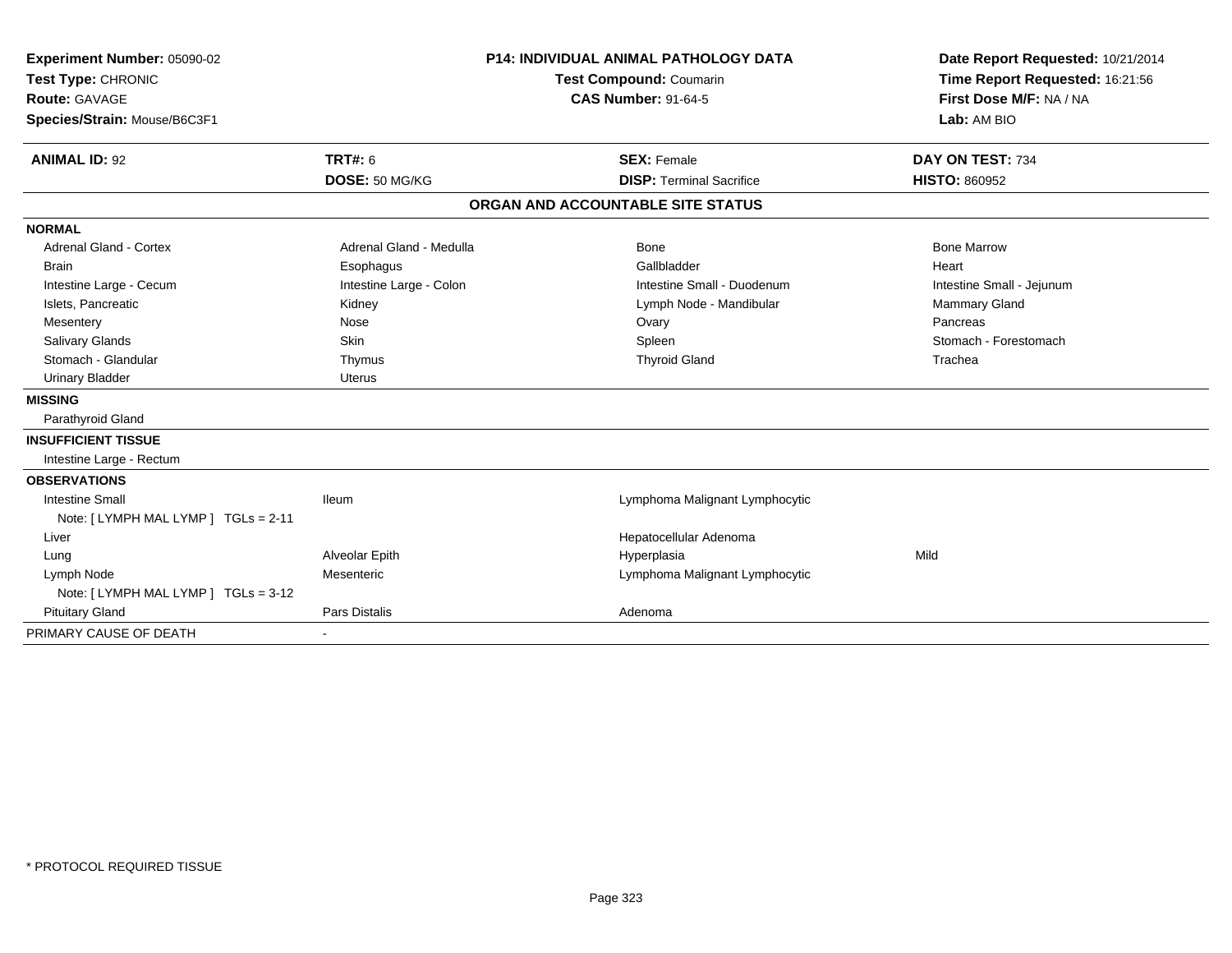| Experiment Number: 05090-02<br>Test Type: CHRONIC<br><b>Route: GAVAGE</b><br>Species/Strain: Mouse/B6C3F1 |                                         | <b>P14: INDIVIDUAL ANIMAL PATHOLOGY DATA</b><br>Test Compound: Coumarin<br><b>CAS Number: 91-64-5</b> | Date Report Requested: 10/21/2014<br>Time Report Requested: 16:21:56<br>First Dose M/F: NA / NA<br>Lab: AM BIO |
|-----------------------------------------------------------------------------------------------------------|-----------------------------------------|-------------------------------------------------------------------------------------------------------|----------------------------------------------------------------------------------------------------------------|
| <b>ANIMAL ID: 93</b>                                                                                      | <b>TRT#: 6</b><br><b>DOSE: 50 MG/KG</b> | <b>SEX: Female</b><br><b>DISP:</b> Interval Sacrifice                                                 | DAY ON TEST: 456<br><b>HISTO: 860953</b>                                                                       |
| <b>OBSERVATIONS</b>                                                                                       |                                         |                                                                                                       |                                                                                                                |
| Liver                                                                                                     |                                         | <b>Eosinophilic Focus</b>                                                                             | Mild                                                                                                           |
| Lung                                                                                                      | Alveolar Epith                          | Hyperplasia                                                                                           | Minimal                                                                                                        |
| Uterus                                                                                                    |                                         | Inflammation                                                                                          | Suppurative, Marked                                                                                            |
| Note: $\lceil$ INFLAMMATION $\lceil$ TGLs = 1-5                                                           |                                         |                                                                                                       |                                                                                                                |
| PRIMARY CAUSE OF DEATH                                                                                    |                                         |                                                                                                       |                                                                                                                |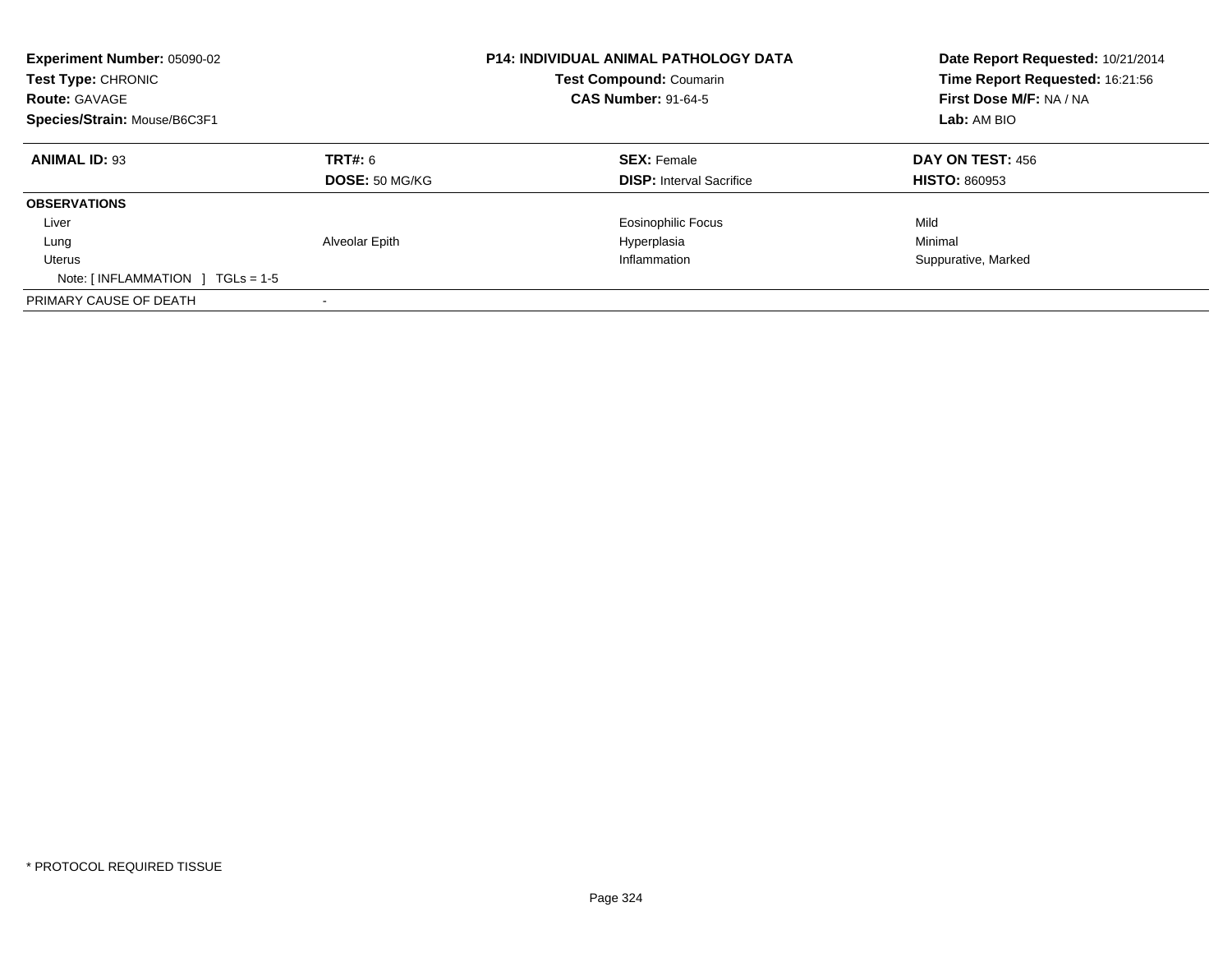| Experiment Number: 05090-02<br>Test Type: CHRONIC | <b>P14: INDIVIDUAL ANIMAL PATHOLOGY DATA</b><br>Test Compound: Coumarin<br><b>CAS Number: 91-64-5</b> |                                               | Date Report Requested: 10/21/2014<br>Time Report Requested: 16:21:56 |
|---------------------------------------------------|-------------------------------------------------------------------------------------------------------|-----------------------------------------------|----------------------------------------------------------------------|
| <b>Route: GAVAGE</b>                              |                                                                                                       |                                               | First Dose M/F: NA / NA                                              |
| Species/Strain: Mouse/B6C3F1                      |                                                                                                       |                                               | Lab: AM BIO                                                          |
| <b>ANIMAL ID: 94</b>                              | TRT#: 6                                                                                               | <b>SEX: Female</b>                            | DAY ON TEST: 673                                                     |
|                                                   | DOSE: 50 MG/KG                                                                                        | <b>DISP: Moribund</b>                         | <b>HISTO: 860954</b>                                                 |
|                                                   |                                                                                                       | ORGAN AND ACCOUNTABLE SITE STATUS             |                                                                      |
| <b>NORMAL</b>                                     |                                                                                                       |                                               |                                                                      |
| <b>Adrenal Gland - Cortex</b>                     | Adrenal Gland - Medulla                                                                               | <b>Bone</b>                                   | <b>Bone Marrow</b>                                                   |
| <b>Brain</b>                                      | Esophagus                                                                                             | Gallbladder                                   | Heart                                                                |
| Intestine Large - Cecum                           | Intestine Large - Colon                                                                               | Intestine Large - Rectum                      | Intestine Small - Duodenum                                           |
| Intestine Small - Ileum                           | Intestine Small - Jejunum                                                                             | Islets, Pancreatic                            | Liver                                                                |
| Lymph Node - Mandibular                           | Lymph Node - Mesenteric                                                                               | Mammary Gland                                 | Nose                                                                 |
| Pancreas                                          | Salivary Glands                                                                                       | Stomach - Forestomach                         | Stomach - Glandular                                                  |
| Thymus                                            | <b>Thyroid Gland</b>                                                                                  | Trachea                                       |                                                                      |
| <b>MISSING</b>                                    |                                                                                                       |                                               |                                                                      |
| Parathyroid Gland                                 | <b>Pituitary Gland</b>                                                                                |                                               |                                                                      |
| <b>OBSERVATIONS</b>                               |                                                                                                       |                                               |                                                                      |
| <b>Adrenal Gland</b>                              | Spindle Cell                                                                                          | Hyperplasia                                   | Mild                                                                 |
| Kidney                                            | Cortex                                                                                                | Pigmentation                                  | Bile, Mild                                                           |
| Lung                                              |                                                                                                       | Alveolar/Bronchiolar Adenoma                  |                                                                      |
| Ovary                                             | Follicle                                                                                              | Cyst                                          | Moderate                                                             |
| Note: [ CYST<br>$1 TGLs = 1-8$                    |                                                                                                       |                                               |                                                                      |
| Skin                                              |                                                                                                       | Fibrosarcoma                                  |                                                                      |
| Note: [ FIBROSARC<br>$J \cdot TGLS = 4-11$        |                                                                                                       |                                               |                                                                      |
| Spleen                                            |                                                                                                       | Hematopoietic Cell Proliferation Erythrocytic | Moderate                                                             |
| Note: [ HEMA CL PR ERY ] TGLs = 3-5               |                                                                                                       |                                               |                                                                      |
| <b>Urinary Bladder</b>                            |                                                                                                       | Infiltration Cellular                         | Lymphocyte, Minimal                                                  |
| Uterus                                            |                                                                                                       | Hyperplasia                                   | Cystic, Moderate                                                     |
| Note: [HYPERPLASIA ] TGLs = 2-8                   |                                                                                                       |                                               |                                                                      |
| PRIMARY CAUSE OF DEATH                            |                                                                                                       |                                               |                                                                      |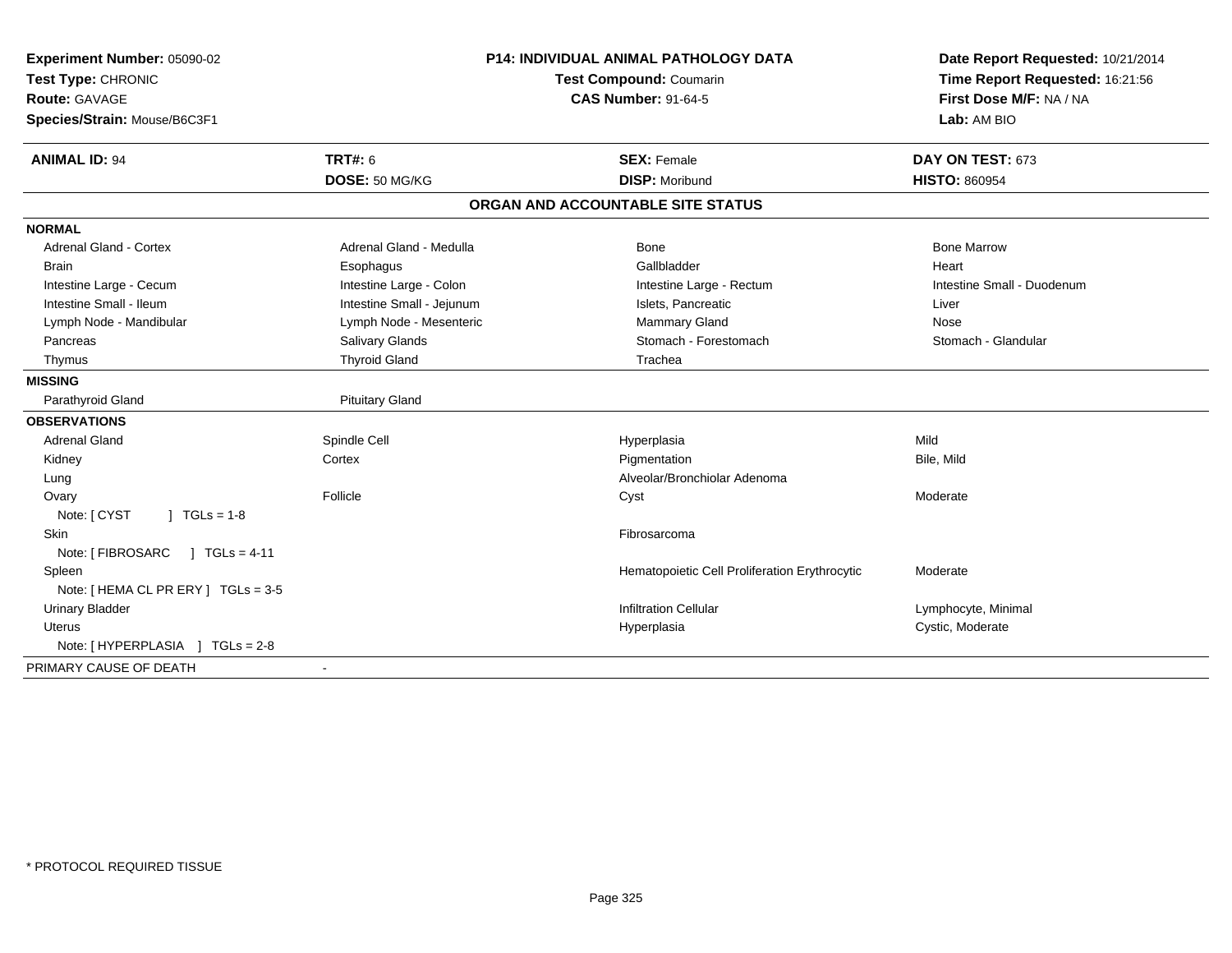| Experiment Number: 05090-02         |                          | <b>P14: INDIVIDUAL ANIMAL PATHOLOGY DATA</b> | Date Report Requested: 10/21/2014 |  |
|-------------------------------------|--------------------------|----------------------------------------------|-----------------------------------|--|
| Test Type: CHRONIC                  | Test Compound: Coumarin  |                                              | Time Report Requested: 16:21:56   |  |
| <b>Route: GAVAGE</b>                |                          | <b>CAS Number: 91-64-5</b>                   | First Dose M/F: NA / NA           |  |
| Species/Strain: Mouse/B6C3F1        |                          |                                              | Lab: AM BIO                       |  |
|                                     |                          |                                              |                                   |  |
| <b>ANIMAL ID: 97</b>                | <b>TRT#: 6</b>           | <b>SEX: Female</b>                           | DAY ON TEST: 734                  |  |
|                                     | DOSE: 50 MG/KG           | <b>DISP: Terminal Sacrifice</b>              | <b>HISTO: 860957</b>              |  |
|                                     |                          | ORGAN AND ACCOUNTABLE SITE STATUS            |                                   |  |
| <b>NORMAL</b>                       |                          |                                              |                                   |  |
| Adrenal Gland - Cortex              | Adrenal Gland - Medulla  | Bone                                         | <b>Bone Marrow</b>                |  |
| <b>Brain</b>                        | Esophagus                | Gallbladder                                  | Heart                             |  |
| Intestine Large - Colon             | Intestine Large - Rectum | Intestine Small - Duodenum                   | Intestine Small - Ileum           |  |
| Islets, Pancreatic                  | Kidney                   | Lung                                         | Lymph Node - Mandibular           |  |
| <b>Mammary Gland</b>                | Nose                     | Ovary                                        | Skin                              |  |
| Stomach - Forestomach               | Stomach - Glandular      | <b>Thyroid Gland</b>                         | Trachea                           |  |
| <b>Urinary Bladder</b>              |                          |                                              |                                   |  |
| <b>MISSING</b>                      |                          |                                              |                                   |  |
| Parathyroid Gland                   | <b>Pituitary Gland</b>   |                                              |                                   |  |
| <b>OBSERVATIONS</b>                 |                          |                                              |                                   |  |
| Intestine Large                     | Cecum                    | Lymphoma Malignant Lymphocytic               |                                   |  |
| <b>Intestine Small</b>              | Jejunum                  | Lymphoma Malignant Lymphocytic               |                                   |  |
| Note: [ LYMPH MAL LYMP ] TGLs = 1-4 |                          |                                              |                                   |  |
| Liver                               |                          | <b>Eosinophilic Focus</b>                    | Minimal                           |  |
| Lymph Node                          | Mesenteric               | Hyperplasia                                  | Lymphoid, Moderate                |  |
| Pancreas                            |                          | <b>Infiltration Cellular</b>                 | Lymphocyte, Mild                  |  |
| Salivary Glands                     |                          | <b>Infiltration Cellular</b>                 | Lymphocyte, Mild                  |  |
| Spleen                              |                          | Hyperplasia                                  | Lymphoid, Moderate                |  |
| Thymus                              |                          | Hyperplasia                                  | Lymphoid, Moderate                |  |
| <b>Uterus</b>                       |                          | Hyperplasia                                  | Cystic, Mild                      |  |
| PRIMARY CAUSE OF DEATH              |                          |                                              |                                   |  |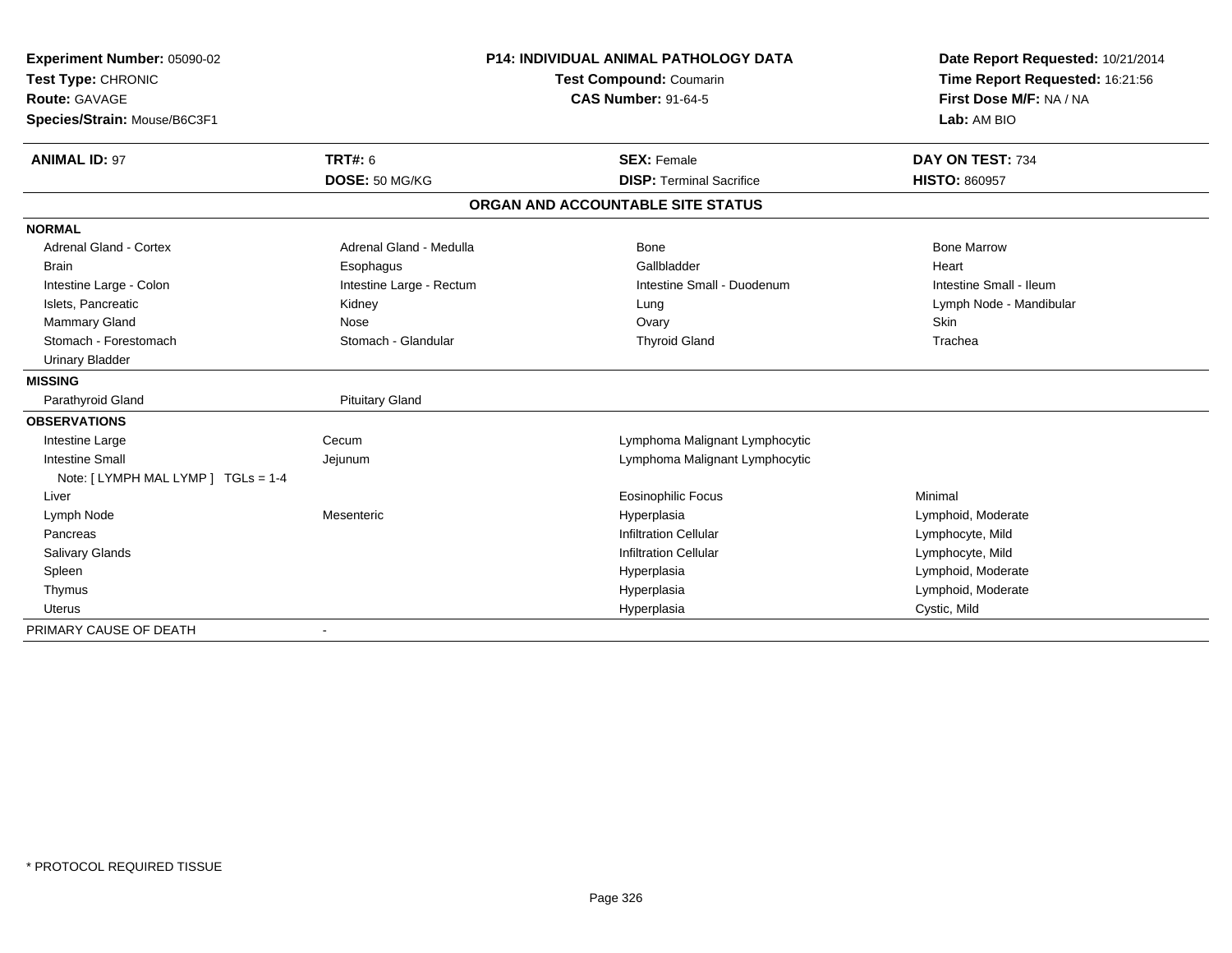| Experiment Number: 05090-02<br>Test Type: CHRONIC<br><b>Route: GAVAGE</b><br>Species/Strain: Mouse/B6C3F1 |                          | <b>P14: INDIVIDUAL ANIMAL PATHOLOGY DATA</b><br>Test Compound: Coumarin<br><b>CAS Number: 91-64-5</b> | Date Report Requested: 10/21/2014<br>Time Report Requested: 16:21:56<br>First Dose M/F: NA / NA<br>Lab: AM BIO |  |
|-----------------------------------------------------------------------------------------------------------|--------------------------|-------------------------------------------------------------------------------------------------------|----------------------------------------------------------------------------------------------------------------|--|
| <b>ANIMAL ID: 98</b>                                                                                      | <b>TRT#: 6</b>           | <b>SEX: Female</b>                                                                                    | DAY ON TEST: 732                                                                                               |  |
|                                                                                                           | DOSE: 50 MG/KG           | <b>DISP: Terminal Sacrifice</b>                                                                       | <b>HISTO: 860958</b>                                                                                           |  |
|                                                                                                           |                          | ORGAN AND ACCOUNTABLE SITE STATUS                                                                     |                                                                                                                |  |
| <b>NORMAL</b>                                                                                             |                          |                                                                                                       |                                                                                                                |  |
| <b>Adrenal Gland - Cortex</b>                                                                             | Adrenal Gland - Medulla  | <b>Bone</b>                                                                                           | <b>Bone Marrow</b>                                                                                             |  |
| <b>Brain</b>                                                                                              | Gallbladder              | Heart                                                                                                 | Intestine Large - Cecum                                                                                        |  |
| Intestine Large - Colon                                                                                   | Intestine Large - Rectum | Intestine Small - Duodenum                                                                            | Intestine Small - Ileum                                                                                        |  |
| Intestine Small - Jejunum                                                                                 | Islets, Pancreatic       | Kidney                                                                                                | Lung                                                                                                           |  |
| Lymph Node - Mesenteric                                                                                   | Mammary Gland            | Nose                                                                                                  | Ovary                                                                                                          |  |
| Pancreas                                                                                                  | Parathyroid Gland        | <b>Pituitary Gland</b>                                                                                | <b>Salivary Glands</b>                                                                                         |  |
| <b>Skin</b>                                                                                               | Spleen                   | Stomach - Forestomach                                                                                 | Stomach - Glandular                                                                                            |  |
| Thymus                                                                                                    | <b>Thyroid Gland</b>     | Trachea                                                                                               | <b>Urinary Bladder</b>                                                                                         |  |
| <b>MISSING</b>                                                                                            |                          |                                                                                                       |                                                                                                                |  |
| Esophagus                                                                                                 | Lymph Node - Mandibular  |                                                                                                       |                                                                                                                |  |
| <b>OBSERVATIONS</b>                                                                                       |                          |                                                                                                       |                                                                                                                |  |
| Liver                                                                                                     |                          | Fatty Change                                                                                          | Moderate                                                                                                       |  |
|                                                                                                           |                          | Hepatocellular Adenoma                                                                                | Multiple                                                                                                       |  |
| Note: [ HEPATOCLR ADEN ] $TGLs = 2,3,4-5$                                                                 |                          |                                                                                                       |                                                                                                                |  |
| Note: $[$ FATTY CHANGE $]$ TGLs = 5-5                                                                     |                          |                                                                                                       |                                                                                                                |  |
| <b>Uterus</b>                                                                                             |                          | Hyperplasia                                                                                           | Cystic, Moderate                                                                                               |  |
| Note: [HYPERPLASIA ] TGLs = 1-8                                                                           |                          |                                                                                                       |                                                                                                                |  |
| PRIMARY CAUSE OF DEATH                                                                                    |                          |                                                                                                       |                                                                                                                |  |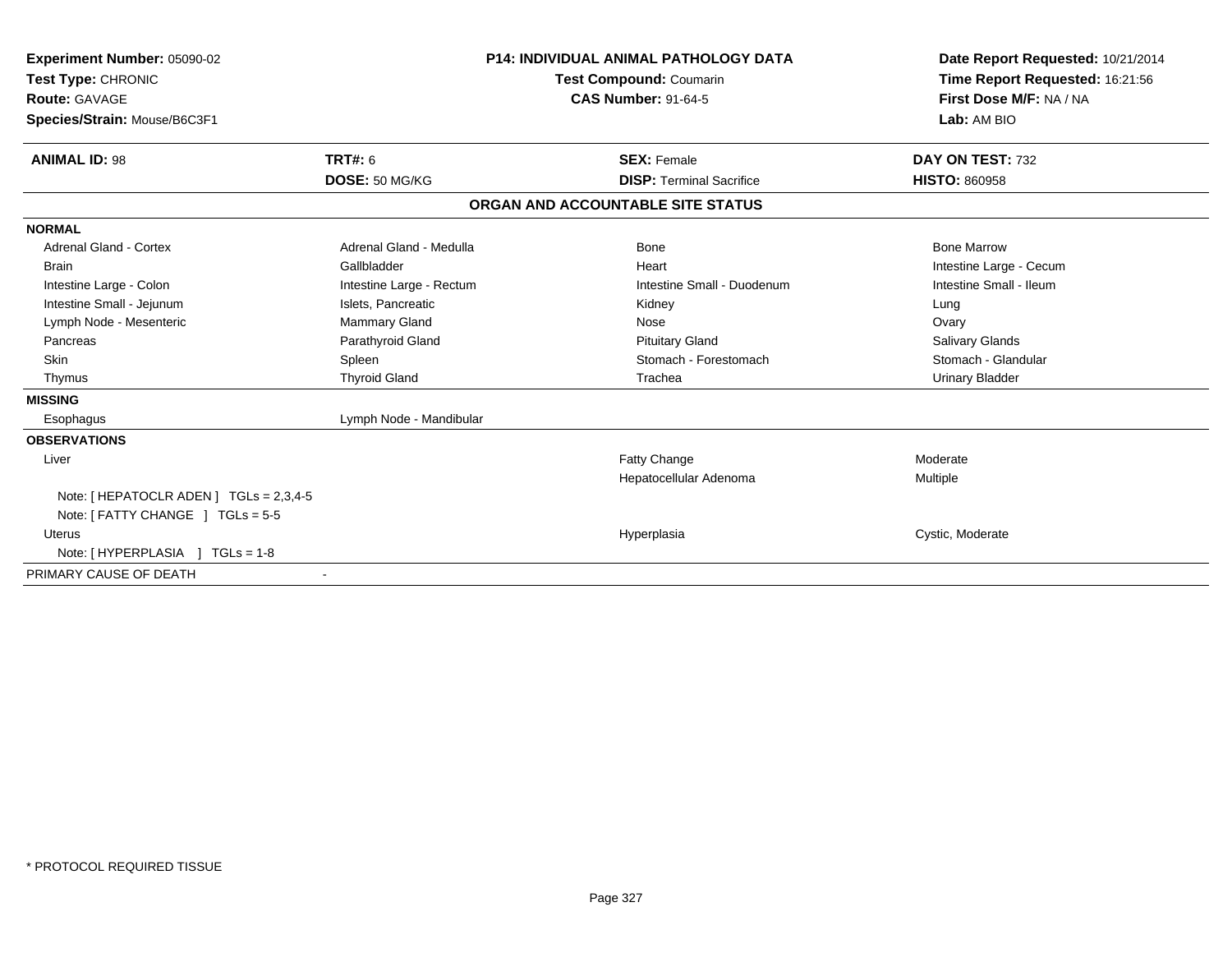| Experiment Number: 05090-02<br><b>Test Type: CHRONIC</b><br><b>Route: GAVAGE</b><br>Species/Strain: Mouse/B6C3F1 |                            | <b>P14: INDIVIDUAL ANIMAL PATHOLOGY DATA</b><br>Test Compound: Coumarin<br><b>CAS Number: 91-64-5</b> | Date Report Requested: 10/21/2014<br>Time Report Requested: 16:21:56<br>First Dose M/F: NA / NA<br>Lab: AM BIO |  |
|------------------------------------------------------------------------------------------------------------------|----------------------------|-------------------------------------------------------------------------------------------------------|----------------------------------------------------------------------------------------------------------------|--|
|                                                                                                                  |                            |                                                                                                       |                                                                                                                |  |
| <b>ANIMAL ID: 99</b>                                                                                             | <b>TRT#: 6</b>             | <b>SEX: Female</b>                                                                                    | DAY ON TEST: 683                                                                                               |  |
|                                                                                                                  | DOSE: 50 MG/KG             | <b>DISP: Dead</b>                                                                                     | <b>HISTO: 860959</b>                                                                                           |  |
|                                                                                                                  |                            | ORGAN AND ACCOUNTABLE SITE STATUS                                                                     |                                                                                                                |  |
| <b>NORMAL</b>                                                                                                    |                            |                                                                                                       |                                                                                                                |  |
| Bone                                                                                                             | Heart                      | Mammary Gland                                                                                         | Nose                                                                                                           |  |
| Salivary Glands                                                                                                  | <b>Skin</b>                | Stomach - Forestomach                                                                                 |                                                                                                                |  |
| <b>MISSING</b>                                                                                                   |                            |                                                                                                       |                                                                                                                |  |
| Lymph Node - Mandibular                                                                                          | Lymph Node - Mesenteric    | Parathyroid Gland                                                                                     | Stomach - Glandular                                                                                            |  |
| <b>AUTO PRECLUDES DIAG.</b>                                                                                      |                            |                                                                                                       |                                                                                                                |  |
| <b>Adrenal Gland - Cortex</b>                                                                                    | Adrenal Gland - Medulla    | <b>Bone Marrow</b>                                                                                    | <b>Brain</b>                                                                                                   |  |
| Esophagus                                                                                                        | Gallbladder                | Intestine Large - Cecum                                                                               | Intestine Large - Colon                                                                                        |  |
| Intestine Large - Rectum                                                                                         | Intestine Small - Duodenum | Intestine Small - Ileum                                                                               | Intestine Small - Jejunum                                                                                      |  |
| Islets, Pancreatic                                                                                               | Kidney                     | Liver                                                                                                 | Lung                                                                                                           |  |
| Ovary                                                                                                            | Pancreas                   | <b>Pituitary Gland</b>                                                                                | Spleen                                                                                                         |  |
| Thymus                                                                                                           | <b>Thyroid Gland</b>       | Trachea                                                                                               | <b>Urinary Bladder</b>                                                                                         |  |
| <b>Uterus</b>                                                                                                    |                            |                                                                                                       |                                                                                                                |  |
| PRIMARY CAUSE OF DEATH                                                                                           | $\overline{\phantom{a}}$   |                                                                                                       |                                                                                                                |  |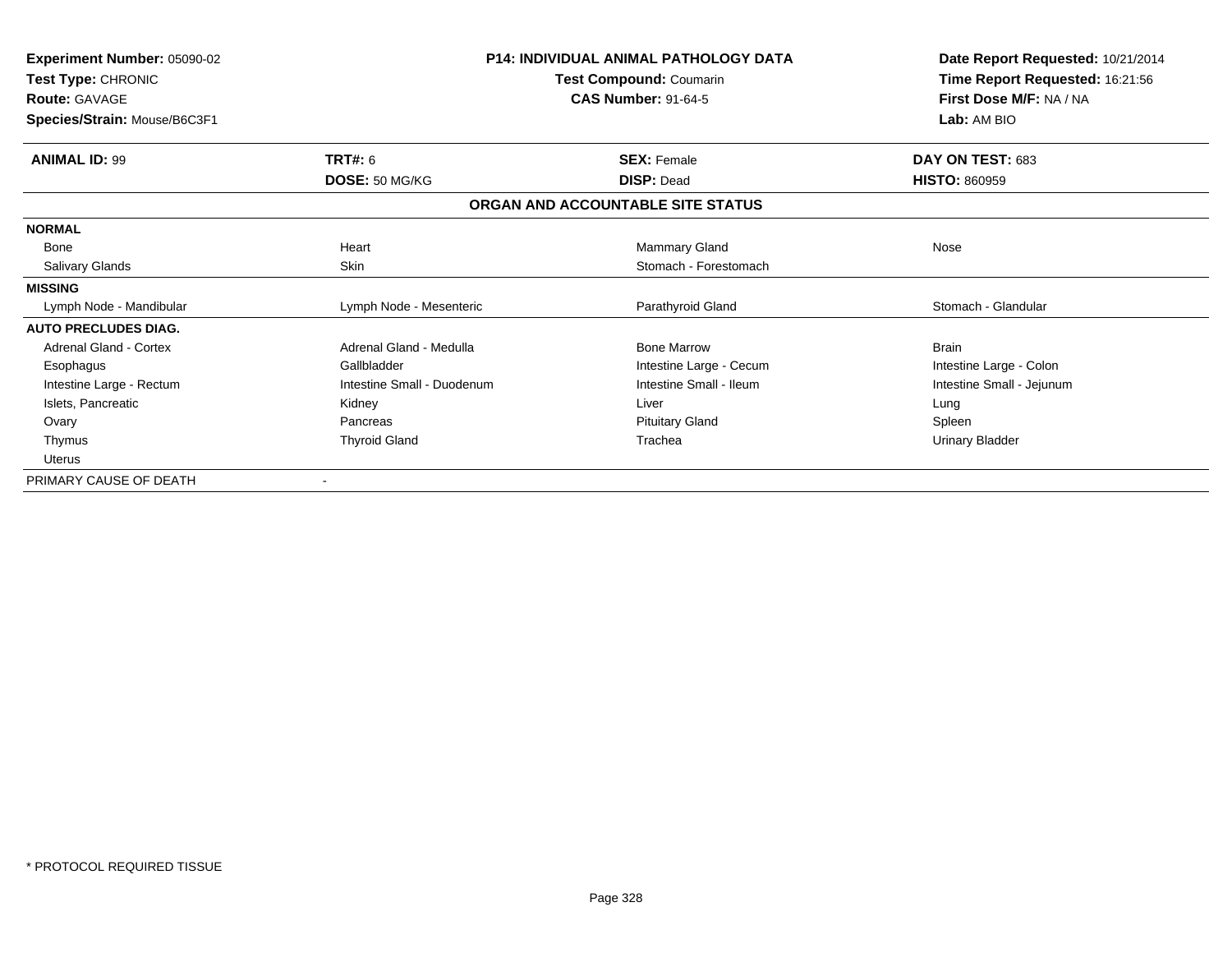| Experiment Number: 05090-02                             |                         | <b>P14: INDIVIDUAL ANIMAL PATHOLOGY DATA</b> | Date Report Requested: 10/21/2014                                         |  |
|---------------------------------------------------------|-------------------------|----------------------------------------------|---------------------------------------------------------------------------|--|
| Test Type: CHRONIC                                      |                         | Test Compound: Coumarin                      | Time Report Requested: 16:21:56<br>First Dose M/F: NA / NA<br>Lab: AM BIO |  |
| Route: GAVAGE                                           |                         | <b>CAS Number: 91-64-5</b>                   |                                                                           |  |
| Species/Strain: Mouse/B6C3F1                            |                         |                                              |                                                                           |  |
| <b>ANIMAL ID: 100</b>                                   | TRT#: 6                 | <b>SEX: Female</b>                           | DAY ON TEST: 622                                                          |  |
|                                                         | DOSE: 50 MG/KG          | <b>DISP: Dead</b>                            | <b>HISTO: 860960</b>                                                      |  |
|                                                         |                         | ORGAN AND ACCOUNTABLE SITE STATUS            |                                                                           |  |
| <b>NORMAL</b>                                           |                         |                                              |                                                                           |  |
| Adrenal Gland - Cortex                                  | Adrenal Gland - Medulla | Bone                                         | <b>Bone Marrow</b>                                                        |  |
| Brain                                                   | Esophagus               | Heart                                        | Islets, Pancreatic                                                        |  |
| Kidney                                                  | Liver                   | Lung                                         | Nose                                                                      |  |
| Ovary                                                   | Pancreas                | <b>Pituitary Gland</b>                       | <b>Salivary Glands</b>                                                    |  |
| Stomach - Forestomach                                   | Stomach - Glandular     | <b>Thyroid Gland</b>                         | Trachea                                                                   |  |
| <b>Urinary Bladder</b>                                  | Uterus                  |                                              |                                                                           |  |
| <b>MISSING</b>                                          |                         |                                              |                                                                           |  |
| Lymph Node - Mesenteric                                 | Mammary Gland           | Parathyroid Gland                            | Thymus                                                                    |  |
| <b>AUTO PRECLUDES DIAG.</b>                             |                         |                                              |                                                                           |  |
| Gallbladder                                             | Intestine Large - Cecum | Intestine Large - Colon                      | Intestine Large - Rectum                                                  |  |
| Intestine Small - Duodenum                              | Intestine Small - Ileum | Intestine Small - Jejunum                    | Skin                                                                      |  |
| Spleen                                                  |                         |                                              |                                                                           |  |
| <b>OBSERVATIONS</b>                                     |                         |                                              |                                                                           |  |
| Lymph Node                                              | Mandibular              | Hyperplasia                                  | Plasma Cell, Moderate                                                     |  |
| Pharynx                                                 |                         | Cyst                                         | Marked                                                                    |  |
| Note: [ CYST<br>$\mid$ TGLs = 1,2-11                    |                         |                                              |                                                                           |  |
| Note: ORIG. FRM. MINOR SAL.GL. LESION IS NOT NEOPLASTIC |                         |                                              |                                                                           |  |
| Note: PHARYNX-CYST APPEARS TO BE SQUAMOUS & MAY         |                         |                                              |                                                                           |  |
| PRIMARY CAUSE OF DEATH                                  |                         |                                              |                                                                           |  |
|                                                         |                         |                                              |                                                                           |  |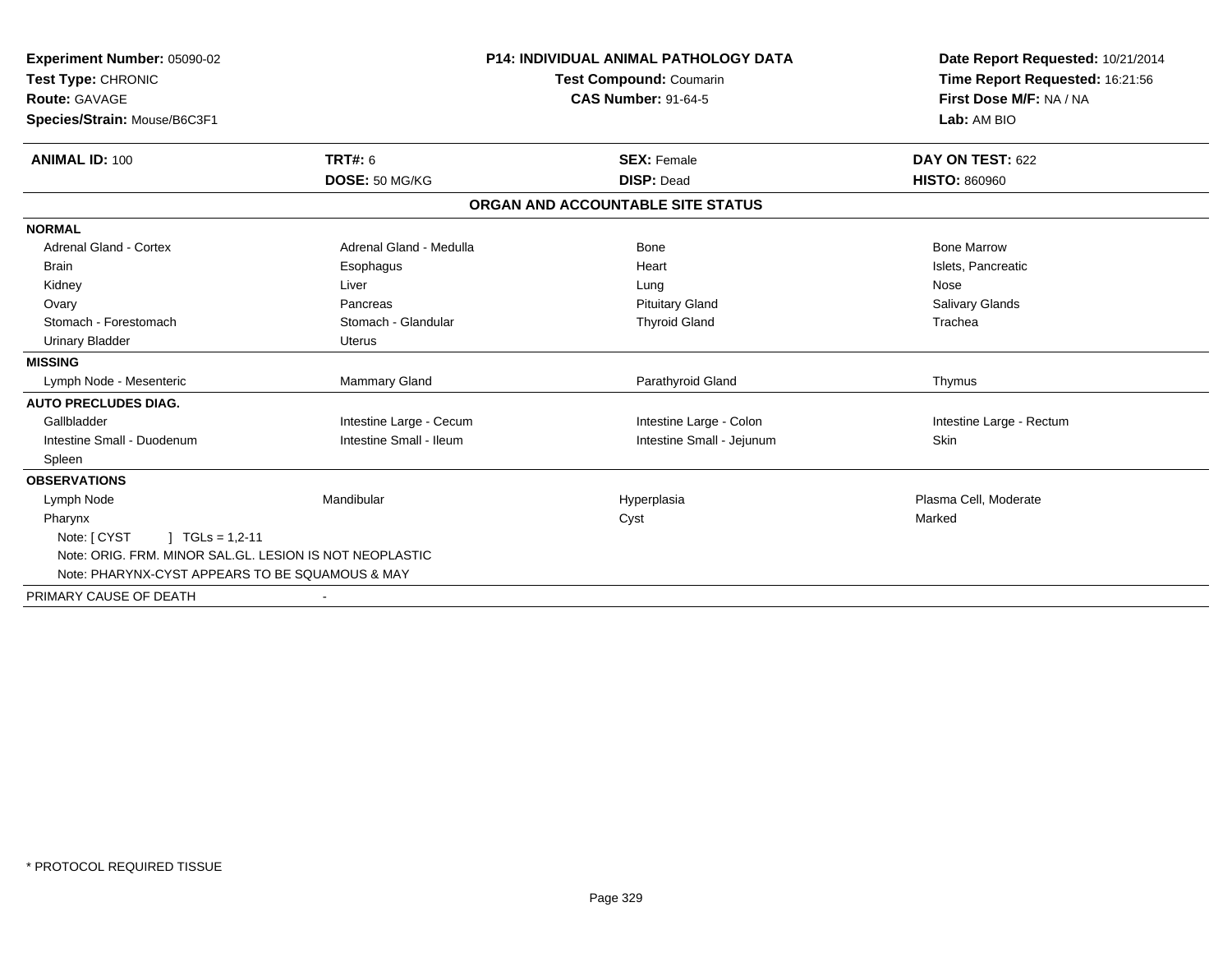| Experiment Number: 05090-02<br>Test Type: CHRONIC<br>Route: GAVAGE<br>Species/Strain: Mouse/B6C3F1 | P14: INDIVIDUAL ANIMAL PATHOLOGY DATA<br>Test Compound: Coumarin<br><b>CAS Number: 91-64-5</b> |                                   | Date Report Requested: 10/21/2014<br>Time Report Requested: 16:21:56<br>First Dose M/F: NA / NA<br>Lab: AM BIO |  |
|----------------------------------------------------------------------------------------------------|------------------------------------------------------------------------------------------------|-----------------------------------|----------------------------------------------------------------------------------------------------------------|--|
| <b>ANIMAL ID: 101</b>                                                                              | <b>TRT#: 6</b>                                                                                 | <b>SEX: Female</b>                | DAY ON TEST: 733                                                                                               |  |
|                                                                                                    | DOSE: 50 MG/KG                                                                                 | <b>DISP: Terminal Sacrifice</b>   | <b>HISTO: 860961</b>                                                                                           |  |
|                                                                                                    |                                                                                                | ORGAN AND ACCOUNTABLE SITE STATUS |                                                                                                                |  |
| <b>NORMAL</b>                                                                                      |                                                                                                |                                   |                                                                                                                |  |
| <b>Adrenal Gland - Cortex</b>                                                                      | Adrenal Gland - Medulla                                                                        | <b>Bone</b>                       | <b>Bone Marrow</b>                                                                                             |  |
| <b>Brain</b>                                                                                       | Esophagus                                                                                      | Gallbladder                       | Heart                                                                                                          |  |
| Intestine Large - Cecum                                                                            | Intestine Large - Colon                                                                        | Intestine Large - Rectum          | Intestine Small - Duodenum                                                                                     |  |
| Intestine Small - Ileum                                                                            | Intestine Small - Jejunum                                                                      | Islets, Pancreatic                | Lung                                                                                                           |  |
| Lymph Node - Mandibular                                                                            | Lymph Node - Mesenteric                                                                        | Mammary Gland                     | Nose                                                                                                           |  |
| Ovary                                                                                              | Pancreas                                                                                       | Parathyroid Gland                 | <b>Pituitary Gland</b>                                                                                         |  |
| Salivary Glands                                                                                    | Stomach - Glandular                                                                            | Trachea                           | <b>Urinary Bladder</b>                                                                                         |  |
| Uterus                                                                                             |                                                                                                |                                   |                                                                                                                |  |
| <b>MISSING</b>                                                                                     |                                                                                                |                                   |                                                                                                                |  |
| Thymus                                                                                             |                                                                                                |                                   |                                                                                                                |  |
| <b>OBSERVATIONS</b>                                                                                |                                                                                                |                                   |                                                                                                                |  |
| Kidney                                                                                             |                                                                                                | <b>Infiltration Cellular</b>      | Lymphocyte, Mild                                                                                               |  |
| Liver                                                                                              |                                                                                                | Hepatoblastoma                    |                                                                                                                |  |
|                                                                                                    |                                                                                                | Hepatocellular Adenoma            | Multiple                                                                                                       |  |
|                                                                                                    |                                                                                                | Lymphoma Malignant Mixed          |                                                                                                                |  |
|                                                                                                    |                                                                                                | <b>Mixed Cell Focus</b>           | Mild                                                                                                           |  |
| Note: [ HEPATOCLR ADEN ] TGLs = 3,4,8,9<br>Note: [ MIXED CL FOCUS ] TGLs = 9-13                    |                                                                                                |                                   |                                                                                                                |  |
| Lymph Node                                                                                         |                                                                                                | Lymphoma Malignant Mixed          |                                                                                                                |  |
| Skin                                                                                               |                                                                                                | Alopecia                          | Moderate                                                                                                       |  |
| Note: [ ALOPECIA<br>J TGLs = $5-12,1-7$                                                            |                                                                                                |                                   |                                                                                                                |  |
| Spleen                                                                                             |                                                                                                | Lymphoma Malignant Mixed          |                                                                                                                |  |
| Stomach                                                                                            | Forestomach                                                                                    | Squamous Cell Papilloma           |                                                                                                                |  |
| Note: [ PAPILLOMA SQUA ] TGLs = 6,7-11                                                             |                                                                                                |                                   |                                                                                                                |  |
| <b>Thyroid Gland</b>                                                                               | <b>Follicular Cel</b>                                                                          | Hyperplasia                       | Minimal                                                                                                        |  |
| PRIMARY CAUSE OF DEATH                                                                             |                                                                                                |                                   |                                                                                                                |  |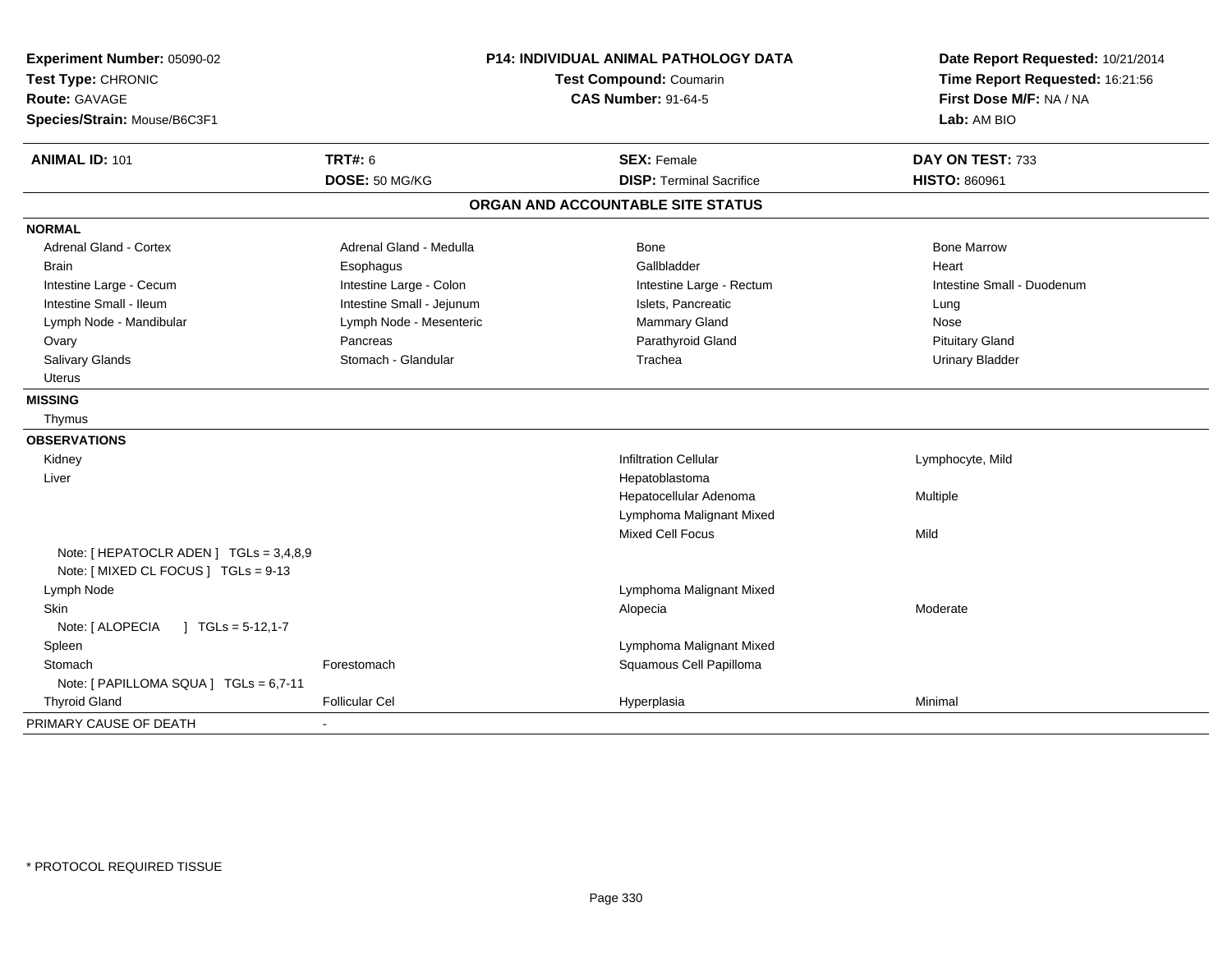| <b>Experiment Number: 05090-02</b>   | <b>P14: INDIVIDUAL ANIMAL PATHOLOGY DATA</b> |                                   | Date Report Requested: 10/21/2014 |  |
|--------------------------------------|----------------------------------------------|-----------------------------------|-----------------------------------|--|
| Test Type: CHRONIC                   |                                              | <b>Test Compound: Coumarin</b>    | Time Report Requested: 16:21:56   |  |
| <b>Route: GAVAGE</b>                 | <b>CAS Number: 91-64-5</b>                   |                                   | First Dose M/F: NA / NA           |  |
| Species/Strain: Mouse/B6C3F1         |                                              |                                   | Lab: AM BIO                       |  |
| <b>ANIMAL ID: 102</b>                | <b>TRT#: 6</b>                               | <b>SEX: Female</b>                | DAY ON TEST: 734                  |  |
|                                      | DOSE: 50 MG/KG                               | <b>DISP: Terminal Sacrifice</b>   | <b>HISTO: 860962</b>              |  |
|                                      |                                              | ORGAN AND ACCOUNTABLE SITE STATUS |                                   |  |
| <b>NORMAL</b>                        |                                              |                                   |                                   |  |
| <b>Adrenal Gland - Cortex</b>        | Adrenal Gland - Medulla                      | Bone                              | <b>Bone Marrow</b>                |  |
| <b>Brain</b>                         | Esophagus                                    | Gallbladder                       | Heart                             |  |
| Intestine Large - Cecum              | Intestine Large - Colon                      | Intestine Large - Rectum          | Intestine Small - Duodenum        |  |
| Intestine Small - Ileum              | Intestine Small - Jejunum                    | Islets, Pancreatic                | Kidney                            |  |
| Lung                                 | Lymph Node - Mandibular                      | Lymph Node - Mesenteric           | Mammary Gland                     |  |
| Nose                                 | Parathyroid Gland                            | <b>Pituitary Gland</b>            | Skin                              |  |
| Spleen                               | Stomach - Glandular                          | Thymus                            | <b>Thyroid Gland</b>              |  |
| Trachea                              | <b>Urinary Bladder</b>                       |                                   |                                   |  |
| <b>OBSERVATIONS</b>                  |                                              |                                   |                                   |  |
| <b>Adrenal Gland</b>                 | Spindle Cell                                 | Hyperplasia                       | Mild                              |  |
| Liver                                |                                              | Hepatocellular Adenoma            |                                   |  |
| Note: [ HEPATOCLR ADEN ] TGLs = 3-12 |                                              |                                   |                                   |  |
| Ovary                                | Follicle                                     | Cyst                              | Moderate                          |  |
| Note: [ CYST<br>$J \cdot TGLS = 1-8$ |                                              |                                   |                                   |  |
| Pancreas                             |                                              | <b>Infiltration Cellular</b>      | Lymphocyte, Minimal               |  |
| <b>Salivary Glands</b>               |                                              | <b>Infiltration Cellular</b>      | Lymphocyte, Minimal               |  |
| Stomach                              | Forestomach                                  | Hyperkeratosis                    | Mild                              |  |
| Note: [ HYPERKERATOSIS ] TGLs = 4-11 |                                              |                                   |                                   |  |
| <b>Uterus</b>                        |                                              | Hyperplasia                       | Cystic, Moderate                  |  |
| Note: [HYPERPLASIA ] TGLs = 2-8      |                                              |                                   |                                   |  |
| PRIMARY CAUSE OF DEATH               |                                              |                                   |                                   |  |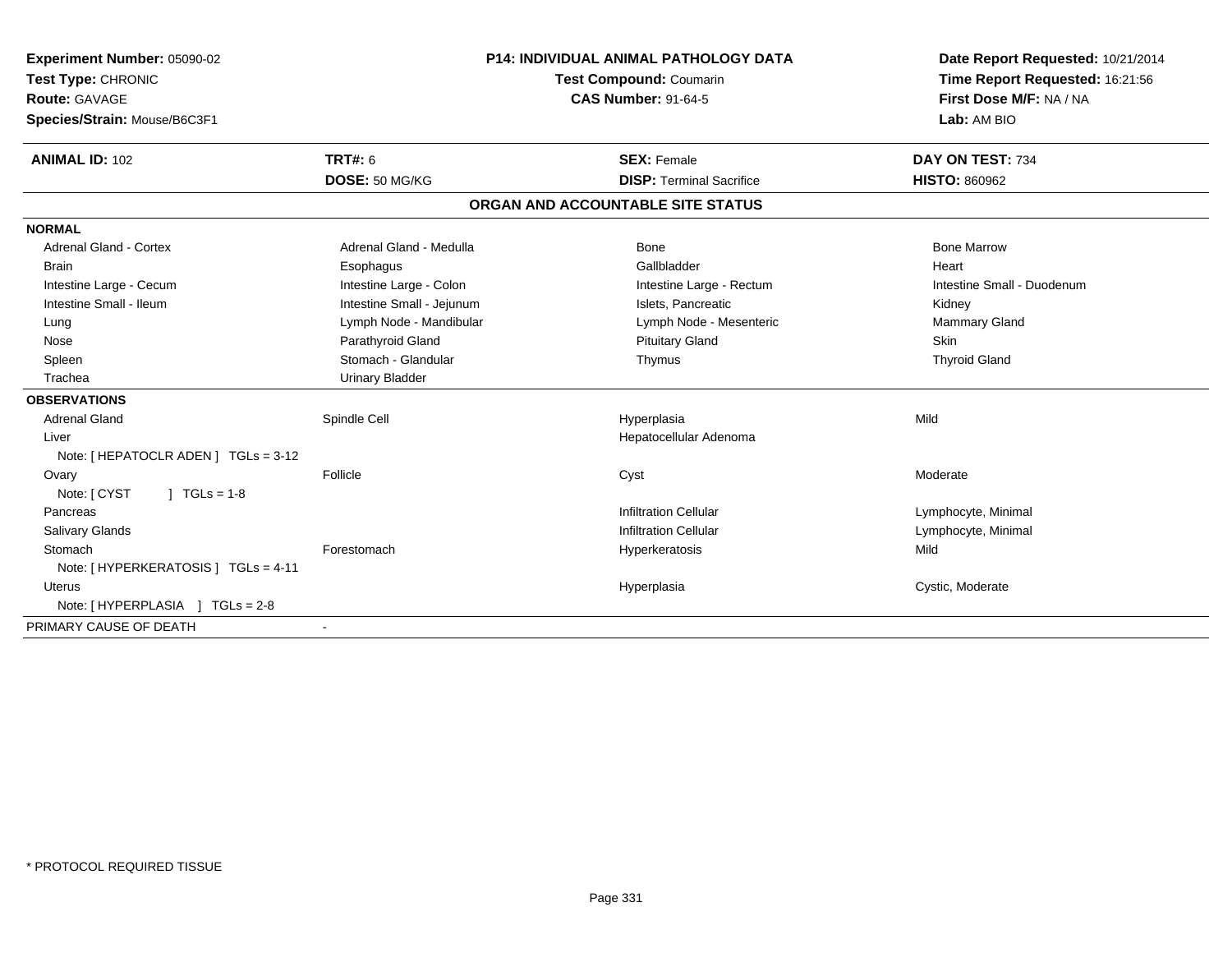| <b>Experiment Number: 05090-02</b><br>Test Type: CHRONIC<br><b>Route: GAVAGE</b><br>Species/Strain: Mouse/B6C3F1 | <b>P14: INDIVIDUAL ANIMAL PATHOLOGY DATA</b><br>Test Compound: Coumarin<br><b>CAS Number: 91-64-5</b> |                                   | Date Report Requested: 10/21/2014<br>Time Report Requested: 16:21:56<br>First Dose M/F: NA / NA<br>Lab: AM BIO |  |
|------------------------------------------------------------------------------------------------------------------|-------------------------------------------------------------------------------------------------------|-----------------------------------|----------------------------------------------------------------------------------------------------------------|--|
| <b>ANIMAL ID: 103</b>                                                                                            | <b>TRT#: 6</b>                                                                                        | <b>SEX: Female</b>                | DAY ON TEST: 729                                                                                               |  |
|                                                                                                                  | DOSE: 50 MG/KG                                                                                        | <b>DISP: Terminal Sacrifice</b>   | <b>HISTO: 860963</b>                                                                                           |  |
|                                                                                                                  |                                                                                                       | ORGAN AND ACCOUNTABLE SITE STATUS |                                                                                                                |  |
| <b>NORMAL</b>                                                                                                    |                                                                                                       |                                   |                                                                                                                |  |
| <b>Adrenal Gland - Cortex</b>                                                                                    | Adrenal Gland - Medulla                                                                               | Bone                              | <b>Bone Marrow</b>                                                                                             |  |
| <b>Brain</b>                                                                                                     | Esophagus                                                                                             | Gallbladder                       | Heart                                                                                                          |  |
| Intestine Large - Cecum                                                                                          | Intestine Large - Colon                                                                               | Intestine Large - Rectum          | Intestine Small - Duodenum                                                                                     |  |
| Intestine Small - Ileum                                                                                          | Intestine Small - Jejunum                                                                             | Islets, Pancreatic                | Kidney                                                                                                         |  |
| Lung                                                                                                             | Lymph Node - Mandibular                                                                               | Lymph Node - Mesenteric           | <b>Mammary Gland</b>                                                                                           |  |
| Nose                                                                                                             | Ovary                                                                                                 | Pancreas                          | Parathyroid Gland                                                                                              |  |
| <b>Pituitary Gland</b>                                                                                           | Salivary Glands                                                                                       | <b>Skin</b>                       | Stomach - Forestomach                                                                                          |  |
| Stomach - Glandular                                                                                              | Thymus                                                                                                | <b>Thyroid Gland</b>              | Trachea                                                                                                        |  |
| <b>OBSERVATIONS</b>                                                                                              |                                                                                                       |                                   |                                                                                                                |  |
| Liver                                                                                                            |                                                                                                       | <b>Basophilic Focus</b>           | Moderate                                                                                                       |  |
|                                                                                                                  |                                                                                                       | Hepatocellular Adenoma            |                                                                                                                |  |
| Note: [ HEPATOCLR ADEN ] TGLs = 2-5,11                                                                           |                                                                                                       |                                   |                                                                                                                |  |
| Spleen                                                                                                           |                                                                                                       | Developmental Malformation        |                                                                                                                |  |
| Note: [ DEVELOP MALFOR ] TGLs = 3-12                                                                             |                                                                                                       |                                   |                                                                                                                |  |
| <b>Urinary Bladder</b>                                                                                           |                                                                                                       | <b>Infiltration Cellular</b>      | Lymphocyte, Minimal                                                                                            |  |
| <b>Uterus</b>                                                                                                    |                                                                                                       | Hyperplasia                       | Cystic, Moderate                                                                                               |  |
| Note: [HYPERPLASIA ] TGLs = 1-8                                                                                  |                                                                                                       |                                   |                                                                                                                |  |
| PRIMARY CAUSE OF DEATH                                                                                           |                                                                                                       |                                   |                                                                                                                |  |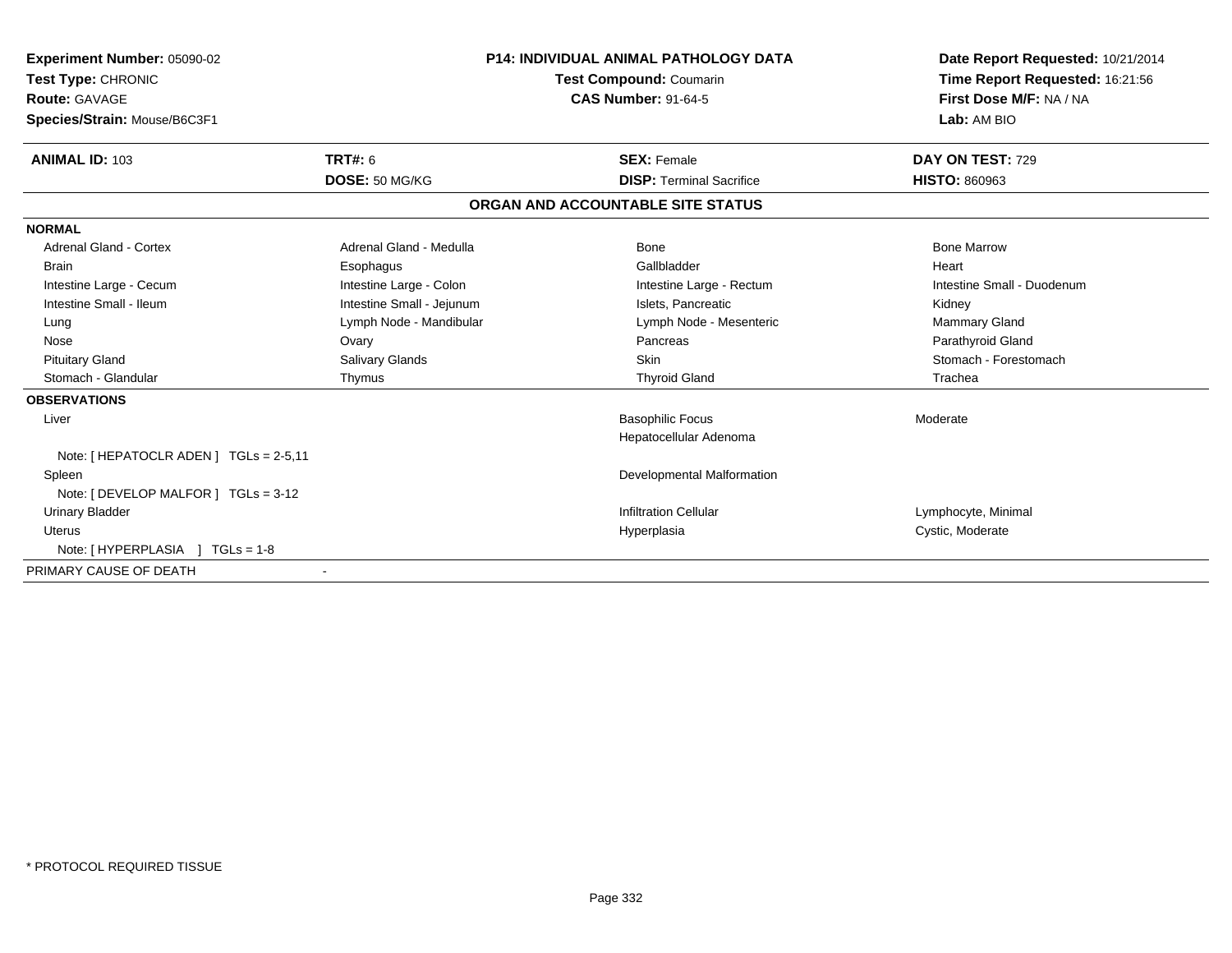| Experiment Number: 05090-02<br>Test Type: CHRONIC<br><b>Route: GAVAGE</b><br>Species/Strain: Mouse/B6C3F1 | P14: INDIVIDUAL ANIMAL PATHOLOGY DATA<br>Test Compound: Coumarin<br><b>CAS Number: 91-64-5</b> |                                   | Date Report Requested: 10/21/2014<br>Time Report Requested: 16:21:56<br>First Dose M/F: NA / NA<br>Lab: AM BIO |  |
|-----------------------------------------------------------------------------------------------------------|------------------------------------------------------------------------------------------------|-----------------------------------|----------------------------------------------------------------------------------------------------------------|--|
| <b>ANIMAL ID: 104</b>                                                                                     | <b>TRT#: 6</b>                                                                                 | <b>SEX: Female</b>                | DAY ON TEST: 729                                                                                               |  |
|                                                                                                           | DOSE: 50 MG/KG                                                                                 | <b>DISP: Terminal Sacrifice</b>   | <b>HISTO: 860964</b>                                                                                           |  |
|                                                                                                           |                                                                                                | ORGAN AND ACCOUNTABLE SITE STATUS |                                                                                                                |  |
| <b>NORMAL</b>                                                                                             |                                                                                                |                                   |                                                                                                                |  |
| <b>Adrenal Gland - Cortex</b>                                                                             | Adrenal Gland - Medulla                                                                        | Bone                              | <b>Bone Marrow</b>                                                                                             |  |
| <b>Brain</b>                                                                                              | Esophagus                                                                                      | Gallbladder                       | Heart                                                                                                          |  |
| Intestine Large - Cecum                                                                                   | Intestine Large - Colon                                                                        | Intestine Large - Rectum          | Intestine Small - Duodenum                                                                                     |  |
| Intestine Small - Ileum                                                                                   | Intestine Small - Jejunum                                                                      | Islets, Pancreatic                | Lymph Node - Mandibular                                                                                        |  |
| <b>Mammary Gland</b>                                                                                      | Nose                                                                                           | Pancreas                          | Parathyroid Gland                                                                                              |  |
| <b>Pituitary Gland</b>                                                                                    | Salivary Glands                                                                                | <b>Skin</b>                       | Stomach - Forestomach                                                                                          |  |
| Stomach - Glandular                                                                                       | <b>Thyroid Gland</b>                                                                           | Trachea                           | <b>Urinary Bladder</b>                                                                                         |  |
| <b>Uterus</b>                                                                                             |                                                                                                |                                   |                                                                                                                |  |
| <b>OBSERVATIONS</b>                                                                                       |                                                                                                |                                   |                                                                                                                |  |
| Kidney                                                                                                    |                                                                                                | Lymphoma Malignant Mixed          |                                                                                                                |  |
| Liver                                                                                                     |                                                                                                | Lymphoma Malignant Mixed          |                                                                                                                |  |
| Note: [ LYMPH MAL MIXD ] TGLs = 4-5                                                                       |                                                                                                |                                   |                                                                                                                |  |
| Lung                                                                                                      | Alveolar Epith                                                                                 | Hyperplasia                       | Mild                                                                                                           |  |
| Note: [HYPERPLASIA ] TGLs = 7-12                                                                          |                                                                                                |                                   |                                                                                                                |  |
| Lymph Node                                                                                                | Lumbar                                                                                         | Lymphoma Malignant Mixed          |                                                                                                                |  |
|                                                                                                           | Mediastinal                                                                                    | Lymphoma Malignant Mixed          |                                                                                                                |  |
|                                                                                                           | Mesenteric                                                                                     | Lymphoma Malignant Mixed          |                                                                                                                |  |
|                                                                                                           | Pancreatic                                                                                     | Lymphoma Malignant Mixed          |                                                                                                                |  |
| [ Lymphoma Malignant Mixed TGLS = 6-13 ]                                                                  |                                                                                                |                                   |                                                                                                                |  |
| [ Lymphoma Malignant Mixed TGLS = 3-14 ]                                                                  |                                                                                                |                                   |                                                                                                                |  |
| [ Lymphoma Malignant Mixed TGLS = 5-11 ]                                                                  |                                                                                                |                                   |                                                                                                                |  |
| Ovary                                                                                                     | Follicle                                                                                       | Cyst                              | Moderate                                                                                                       |  |
| Note: [ CYST<br>$J \cdot TGLS = 2-8$                                                                      |                                                                                                |                                   |                                                                                                                |  |
| Spleen                                                                                                    |                                                                                                | Lymphoma Malignant Mixed          |                                                                                                                |  |
| Note: [LYMPH MAL MIXD ] TGLs = 1-5                                                                        |                                                                                                |                                   |                                                                                                                |  |
| Thymus                                                                                                    |                                                                                                | Lymphoma Malignant Mixed          |                                                                                                                |  |
| PRIMARY CAUSE OF DEATH                                                                                    |                                                                                                |                                   |                                                                                                                |  |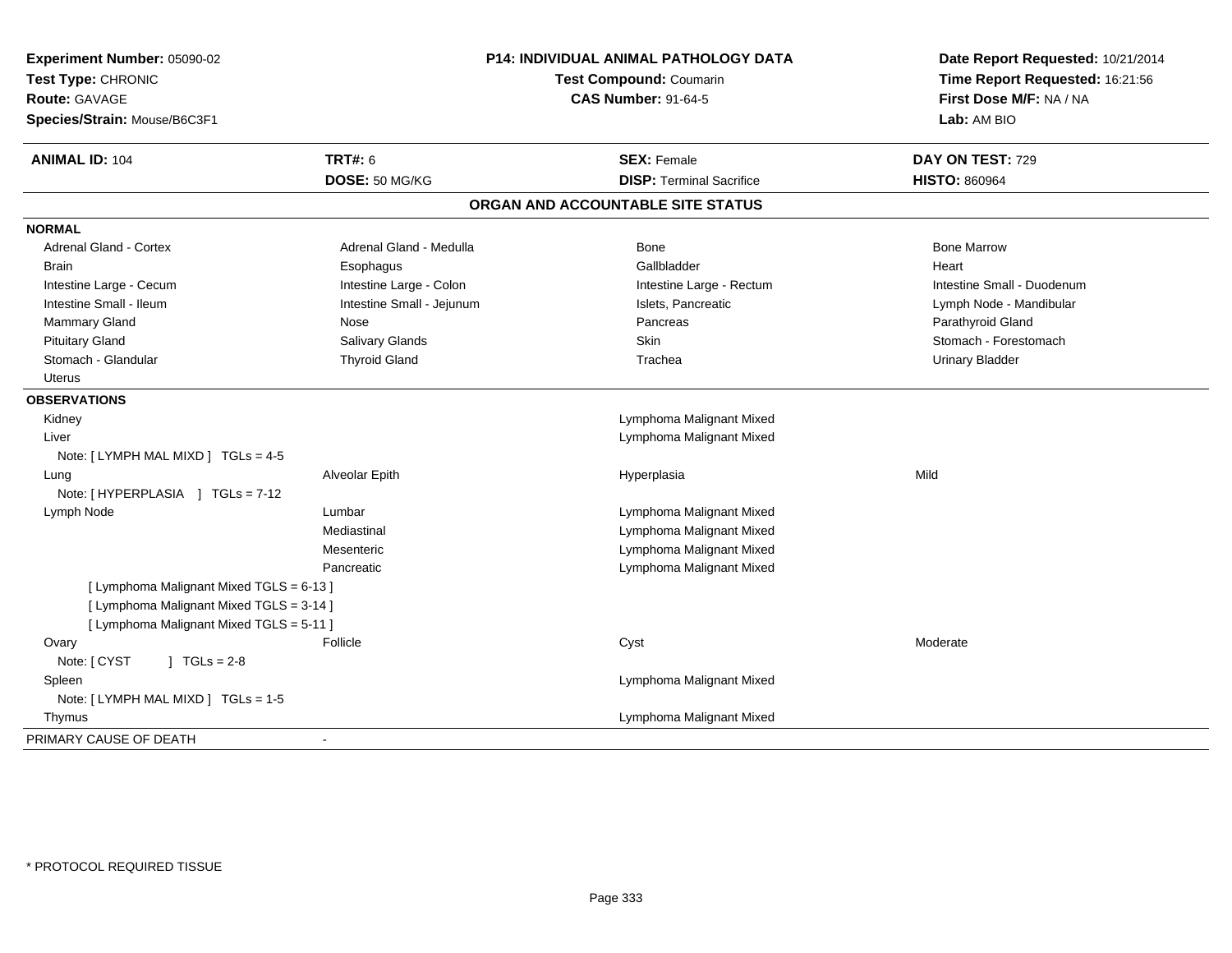| Experiment Number: 05090-02<br>Test Type: CHRONIC<br><b>Route: GAVAGE</b><br>Species/Strain: Mouse/B6C3F1 |                                  | <b>P14: INDIVIDUAL ANIMAL PATHOLOGY DATA</b><br><b>Test Compound: Coumarin</b><br><b>CAS Number: 91-64-5</b> | Date Report Requested: 10/21/2014<br>Time Report Requested: 16:21:56<br>First Dose M/F: NA / NA<br>Lab: AM BIO |
|-----------------------------------------------------------------------------------------------------------|----------------------------------|--------------------------------------------------------------------------------------------------------------|----------------------------------------------------------------------------------------------------------------|
| <b>ANIMAL ID: 107</b>                                                                                     | TRT#: 6<br><b>DOSE: 50 MG/KG</b> | <b>SEX: Female</b><br><b>DISP:</b> Interval Sacrifice                                                        | DAY ON TEST: 455<br><b>HISTO: 860967</b>                                                                       |
| <b>OBSERVATIONS</b>                                                                                       |                                  |                                                                                                              |                                                                                                                |
| Ovary<br>Note: [ CYST<br>$1 TGLs = 2-5$                                                                   | Follicle                         | Cyst                                                                                                         | Moderate                                                                                                       |
| <b>Skin</b><br>Note: [ ALOPECIA<br>$1 TGLs = 3-8$                                                         |                                  | Alopecia                                                                                                     | Mild                                                                                                           |
| Uterus<br>$TGLs = 1-5$<br>Note: [ HYDROMETRA                                                              |                                  | Hydrometra                                                                                                   | Marked                                                                                                         |
| PRIMARY CAUSE OF DEATH                                                                                    |                                  |                                                                                                              |                                                                                                                |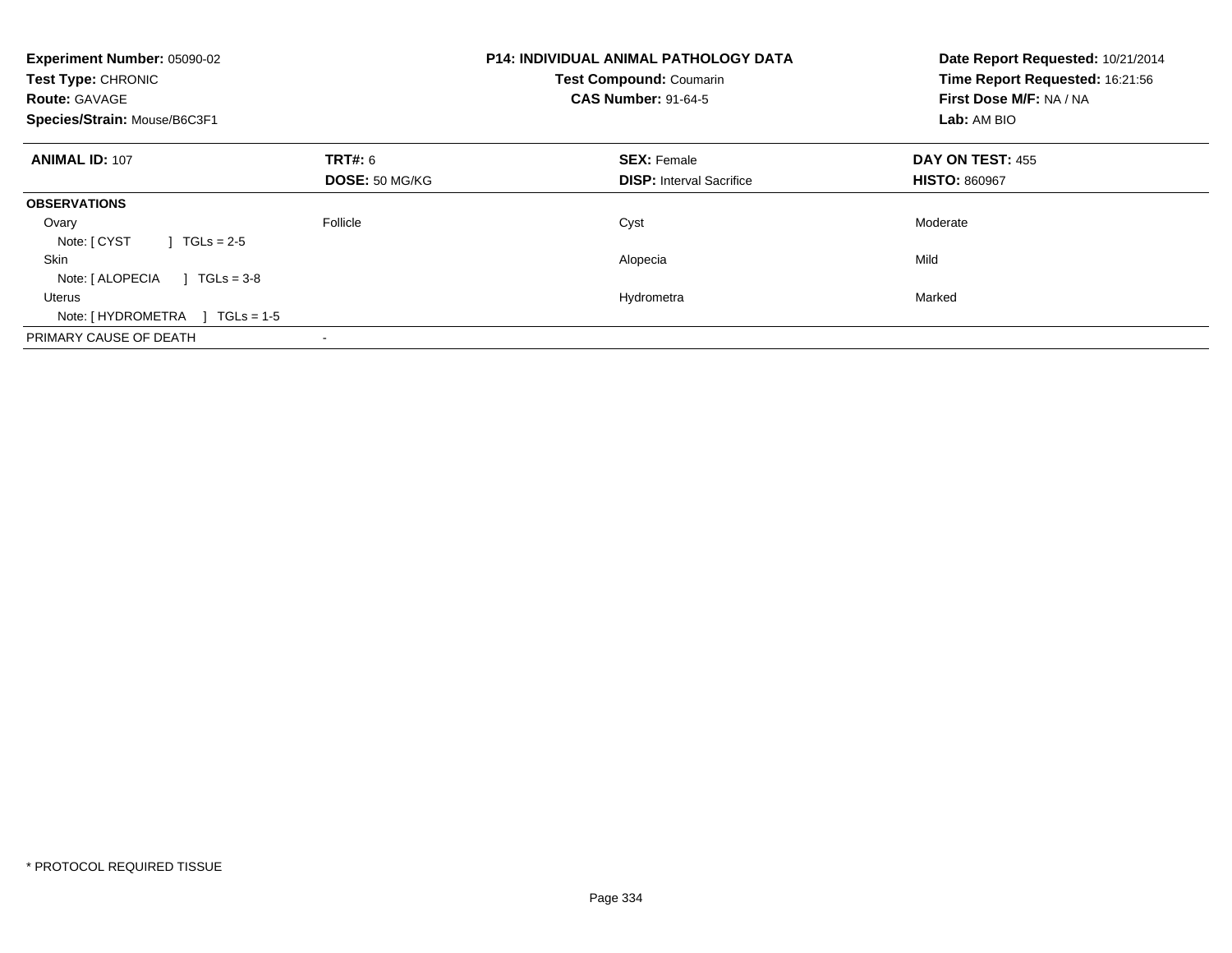| Experiment Number: 05090-02<br>Test Type: CHRONIC<br><b>Route: GAVAGE</b> |                | <b>P14: INDIVIDUAL ANIMAL PATHOLOGY DATA</b><br><b>Test Compound: Coumarin</b><br><b>CAS Number: 91-64-5</b> | Date Report Requested: 10/21/2014<br>Time Report Requested: 16:21:56<br>First Dose M/F: NA / NA |
|---------------------------------------------------------------------------|----------------|--------------------------------------------------------------------------------------------------------------|-------------------------------------------------------------------------------------------------|
| Species/Strain: Mouse/B6C3F1                                              |                |                                                                                                              | Lab: AM BIO                                                                                     |
| <b>ANIMAL ID: 108</b>                                                     | <b>TRT#: 6</b> | <b>SEX: Female</b>                                                                                           | <b>DAY ON TEST: 456</b>                                                                         |
|                                                                           | DOSE: 50 MG/KG | <b>DISP:</b> Interval Sacrifice                                                                              | <b>HISTO: 860968</b>                                                                            |
| <b>OBSERVATIONS</b>                                                       |                |                                                                                                              |                                                                                                 |
| Uterus                                                                    |                | Hyperplasia                                                                                                  | Cystic, Moderate                                                                                |
| Note: $[HYPERPLASIA]$ TGLs = 1-5                                          |                |                                                                                                              |                                                                                                 |
| PRIMARY CAUSE OF DEATH                                                    |                |                                                                                                              |                                                                                                 |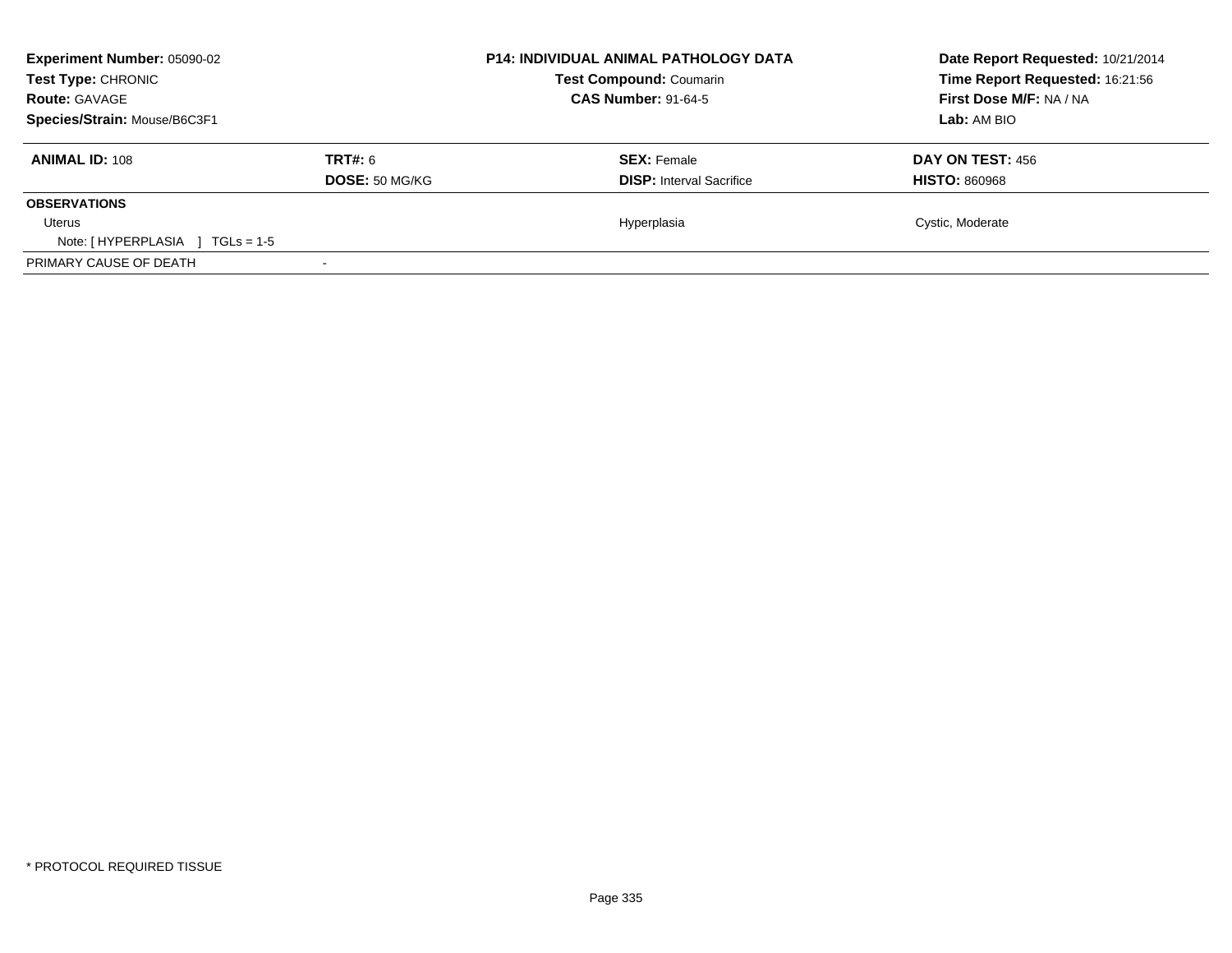| Experiment Number: 05090-02<br>Test Type: CHRONIC<br>Route: GAVAGE<br>Species/Strain: Mouse/B6C3F1<br><b>ANIMAL ID: 109</b> | <b>TRT#: 6</b>            | <b>P14: INDIVIDUAL ANIMAL PATHOLOGY DATA</b><br><b>Test Compound: Coumarin</b><br><b>CAS Number: 91-64-5</b><br><b>SEX: Female</b> |                                   | Date Report Requested: 10/21/2014<br>Time Report Requested: 16:21:56<br>First Dose M/F: NA / NA<br>Lab: AM BIO<br>DAY ON TEST: 635 |
|-----------------------------------------------------------------------------------------------------------------------------|---------------------------|------------------------------------------------------------------------------------------------------------------------------------|-----------------------------------|------------------------------------------------------------------------------------------------------------------------------------|
|                                                                                                                             | DOSE: 50 MG/KG            |                                                                                                                                    | <b>DISP: Moribund</b>             | <b>HISTO: 860969</b>                                                                                                               |
|                                                                                                                             |                           |                                                                                                                                    | ORGAN AND ACCOUNTABLE SITE STATUS |                                                                                                                                    |
| <b>NORMAL</b>                                                                                                               |                           |                                                                                                                                    |                                   |                                                                                                                                    |
| <b>Adrenal Gland - Cortex</b>                                                                                               | Adrenal Gland - Medulla   |                                                                                                                                    | Bone                              | <b>Bone Marrow</b>                                                                                                                 |
| <b>Brain</b>                                                                                                                | Esophagus                 |                                                                                                                                    | Gallbladder                       | Heart                                                                                                                              |
| Intestine Large - Cecum                                                                                                     | Intestine Large - Colon   |                                                                                                                                    | Intestine Large - Rectum          | Intestine Small - Duodenum                                                                                                         |
| Intestine Small - Ileum                                                                                                     | Intestine Small - Jejunum |                                                                                                                                    | Islets. Pancreatic                | Kidney                                                                                                                             |
| Liver                                                                                                                       | Lung                      |                                                                                                                                    | Lymph Node - Mandibular           | Mammary Gland                                                                                                                      |
| Nose                                                                                                                        | Pancreas                  |                                                                                                                                    | Parathyroid Gland                 | <b>Pituitary Gland</b>                                                                                                             |
| Salivary Glands                                                                                                             | <b>Skin</b>               |                                                                                                                                    | Spleen                            | Stomach - Glandular                                                                                                                |
| Thymus                                                                                                                      | <b>Thyroid Gland</b>      |                                                                                                                                    | Trachea                           | <b>Urinary Bladder</b>                                                                                                             |
| <b>OBSERVATIONS</b>                                                                                                         |                           |                                                                                                                                    |                                   |                                                                                                                                    |
| Lymph Node                                                                                                                  | Mesenteric                |                                                                                                                                    | Lymphoma Malignant Lymphocytic    |                                                                                                                                    |
|                                                                                                                             | Renal                     |                                                                                                                                    | Lymphoma Malignant Lymphocytic    |                                                                                                                                    |
| Note: [ LYMPH MAL LYMP ] TGLs = 3-7<br>Note: [LYMPH MAL LYMP ] TGLs = 4-11                                                  |                           |                                                                                                                                    |                                   |                                                                                                                                    |
| Ovary                                                                                                                       | Follicle                  |                                                                                                                                    | Cyst                              | Moderate                                                                                                                           |
| $1 TGLs = 1-8$<br>Note: [ CYST                                                                                              |                           |                                                                                                                                    |                                   |                                                                                                                                    |
| Stomach                                                                                                                     | Forestomach               |                                                                                                                                    | Inflammation                      | Suppurative, Mild                                                                                                                  |
| Note: $\lceil$ INFLAMMATION $\lceil$ TGLs = 5-4                                                                             |                           |                                                                                                                                    |                                   |                                                                                                                                    |
| <b>Uterus</b>                                                                                                               |                           |                                                                                                                                    | Hyperplasia                       | Cystic, Marked                                                                                                                     |
| Note: [HYPERPLASIA ] TGLs = 2-8                                                                                             |                           |                                                                                                                                    |                                   |                                                                                                                                    |
| PRIMARY CAUSE OF DEATH                                                                                                      |                           |                                                                                                                                    |                                   |                                                                                                                                    |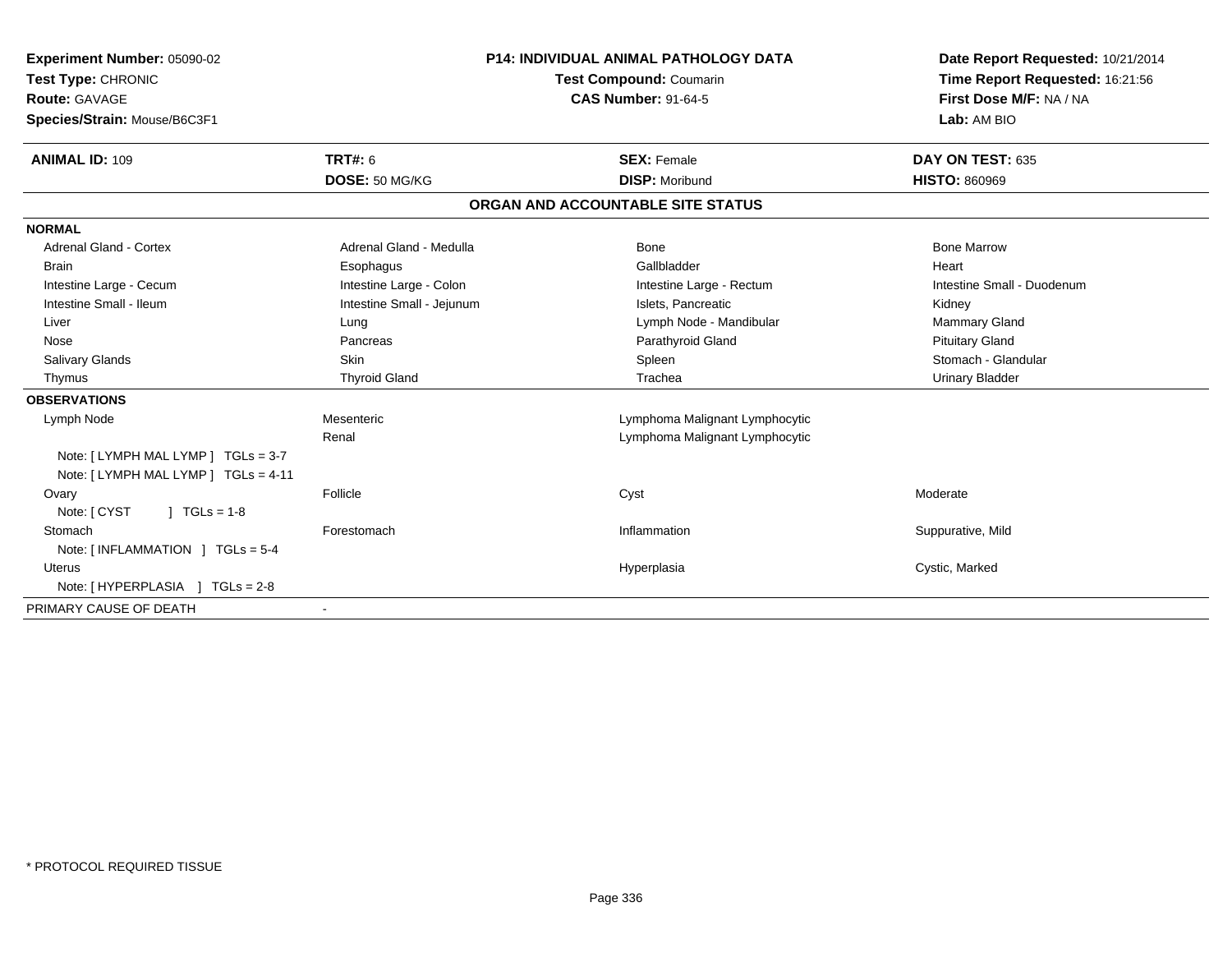| Experiment Number: 05090-02<br>Test Type: CHRONIC<br>Route: GAVAGE<br>Species/Strain: Mouse/B6C3F1<br><b>ANIMAL ID: 110</b> | <b>TRT#: 6</b>            | <b>P14: INDIVIDUAL ANIMAL PATHOLOGY DATA</b><br><b>Test Compound: Coumarin</b><br><b>CAS Number: 91-64-5</b><br><b>SEX: Female</b> |                                   | Date Report Requested: 10/21/2014<br>Time Report Requested: 16:21:56<br>First Dose M/F: NA / NA<br>Lab: AM BIO<br>DAY ON TEST: 733 |
|-----------------------------------------------------------------------------------------------------------------------------|---------------------------|------------------------------------------------------------------------------------------------------------------------------------|-----------------------------------|------------------------------------------------------------------------------------------------------------------------------------|
|                                                                                                                             | DOSE: 50 MG/KG            |                                                                                                                                    | <b>DISP: Terminal Sacrifice</b>   | <b>HISTO: 860970</b>                                                                                                               |
|                                                                                                                             |                           |                                                                                                                                    | ORGAN AND ACCOUNTABLE SITE STATUS |                                                                                                                                    |
| <b>NORMAL</b>                                                                                                               |                           |                                                                                                                                    |                                   |                                                                                                                                    |
| <b>Adrenal Gland - Cortex</b>                                                                                               | Adrenal Gland - Medulla   |                                                                                                                                    | Bone                              | <b>Bone Marrow</b>                                                                                                                 |
| <b>Brain</b>                                                                                                                | Esophagus                 |                                                                                                                                    | Gallbladder                       | Heart                                                                                                                              |
| Intestine Large - Cecum                                                                                                     | Intestine Large - Colon   |                                                                                                                                    | Intestine Large - Rectum          | Intestine Small - Duodenum                                                                                                         |
| Intestine Small - Ileum                                                                                                     | Intestine Small - Jejunum |                                                                                                                                    | Islets. Pancreatic                | Kidney                                                                                                                             |
| Lung                                                                                                                        | Lymph Node - Mandibular   |                                                                                                                                    | Lymph Node - Mesenteric           | Mammary Gland                                                                                                                      |
| Nose                                                                                                                        | Ovary                     |                                                                                                                                    | Pancreas                          | Parathyroid Gland                                                                                                                  |
| <b>Pituitary Gland</b>                                                                                                      | Salivary Glands           |                                                                                                                                    | Skin                              | Spleen                                                                                                                             |
| Stomach - Glandular                                                                                                         | Thymus                    |                                                                                                                                    | <b>Thyroid Gland</b>              | Trachea                                                                                                                            |
| <b>Urinary Bladder</b>                                                                                                      |                           |                                                                                                                                    |                                   |                                                                                                                                    |
| <b>OBSERVATIONS</b>                                                                                                         |                           |                                                                                                                                    |                                   |                                                                                                                                    |
| Adrenal Gland                                                                                                               | Spindle Cell              |                                                                                                                                    | Hyperplasia                       | Mild                                                                                                                               |
| Liver                                                                                                                       |                           |                                                                                                                                    | <b>Eosinophilic Focus</b>         | Mild                                                                                                                               |
|                                                                                                                             |                           |                                                                                                                                    | Hepatocellular Adenoma            |                                                                                                                                    |
| Note: [ HEPATOCLR ADEN ] TGLs = 2-5                                                                                         |                           |                                                                                                                                    |                                   |                                                                                                                                    |
| Stomach                                                                                                                     | Forestomach               |                                                                                                                                    | Hyperkeratosis                    | Marked                                                                                                                             |
|                                                                                                                             | Forestomach               |                                                                                                                                    | Hyperplasia                       | Squamous, Moderate                                                                                                                 |
| Note: [HYPERPLASIA ] TGLs = 1-11                                                                                            |                           |                                                                                                                                    |                                   |                                                                                                                                    |
| Note: [ HYPERKERATOSIS ] TGLs = 1-11                                                                                        |                           |                                                                                                                                    |                                   |                                                                                                                                    |
| <b>Uterus</b>                                                                                                               |                           |                                                                                                                                    | Hyperplasia                       | Cystic, Moderate                                                                                                                   |
| PRIMARY CAUSE OF DEATH                                                                                                      |                           |                                                                                                                                    |                                   |                                                                                                                                    |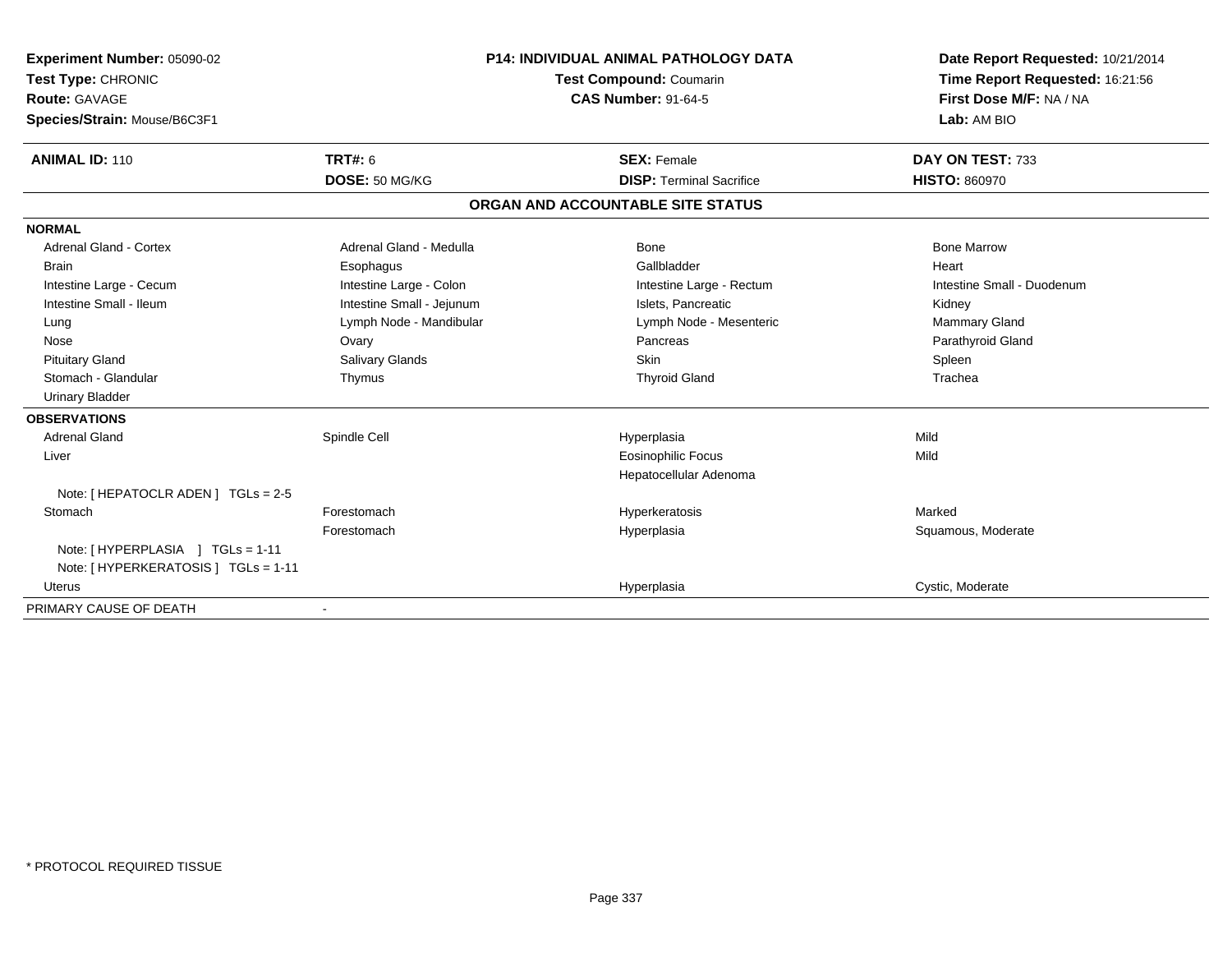| Experiment Number: 05090-02      | <b>P14: INDIVIDUAL ANIMAL PATHOLOGY DATA</b> |                                   | Date Report Requested: 10/21/2014 |
|----------------------------------|----------------------------------------------|-----------------------------------|-----------------------------------|
| Test Type: CHRONIC               |                                              | Test Compound: Coumarin           | Time Report Requested: 16:21:56   |
| Route: GAVAGE                    |                                              | <b>CAS Number: 91-64-5</b>        | First Dose M/F: NA / NA           |
| Species/Strain: Mouse/B6C3F1     |                                              |                                   | Lab: AM BIO                       |
| <b>ANIMAL ID: 111</b>            | <b>TRT#: 6</b>                               | <b>SEX: Female</b>                | DAY ON TEST: 495                  |
|                                  | DOSE: 50 MG/KG                               | <b>DISP: Dead</b>                 | <b>HISTO: 860971</b>              |
|                                  |                                              | ORGAN AND ACCOUNTABLE SITE STATUS |                                   |
| <b>NORMAL</b>                    |                                              |                                   |                                   |
| Bone                             | <b>Brain</b>                                 | Esophagus                         | Heart                             |
| Lung                             | Lymph Node - Mandibular                      | Mammary Gland                     | Nose                              |
| <b>Pituitary Gland</b>           | Salivary Glands                              | Skin                              | Thymus                            |
| <b>Thyroid Gland</b>             | Trachea                                      | <b>Urinary Bladder</b>            |                                   |
| <b>MISSING</b>                   |                                              |                                   |                                   |
| Gallbladder                      | Lymph Node - Mesenteric                      | Parathyroid Gland                 |                                   |
| <b>AUTO PRECLUDES DIAG.</b>      |                                              |                                   |                                   |
| Adrenal Gland - Cortex           | Adrenal Gland - Medulla                      | <b>Bone Marrow</b>                | Intestine Large - Cecum           |
| Intestine Large - Colon          | Intestine Large - Rectum                     | Intestine Small - Duodenum        | Intestine Small - Ileum           |
| Intestine Small - Jejunum        | Islets, Pancreatic                           | Kidney                            | Pancreas                          |
| Stomach - Forestomach            | Stomach - Glandular                          |                                   |                                   |
| <b>OBSERVATIONS</b>              |                                              |                                   |                                   |
| Liver                            |                                              | Histiocytic Sarcoma               |                                   |
| Lymph Node                       | Mediastinal                                  | Histiocytic Sarcoma               |                                   |
| Mesentery                        |                                              | Histiocytic Sarcoma               |                                   |
| Ovary                            |                                              | Histiocytic Sarcoma               |                                   |
| Spleen                           |                                              | Inflammation                      | Suppurative, Moderate             |
| Note: [INFLAMMATION ] TGLs = 1-2 |                                              |                                   |                                   |
| <b>Uterus</b>                    |                                              | Histiocytic Sarcoma               |                                   |
|                                  |                                              | Hydrometra                        | Moderate                          |
| PRIMARY CAUSE OF DEATH           | $\blacksquare$                               |                                   |                                   |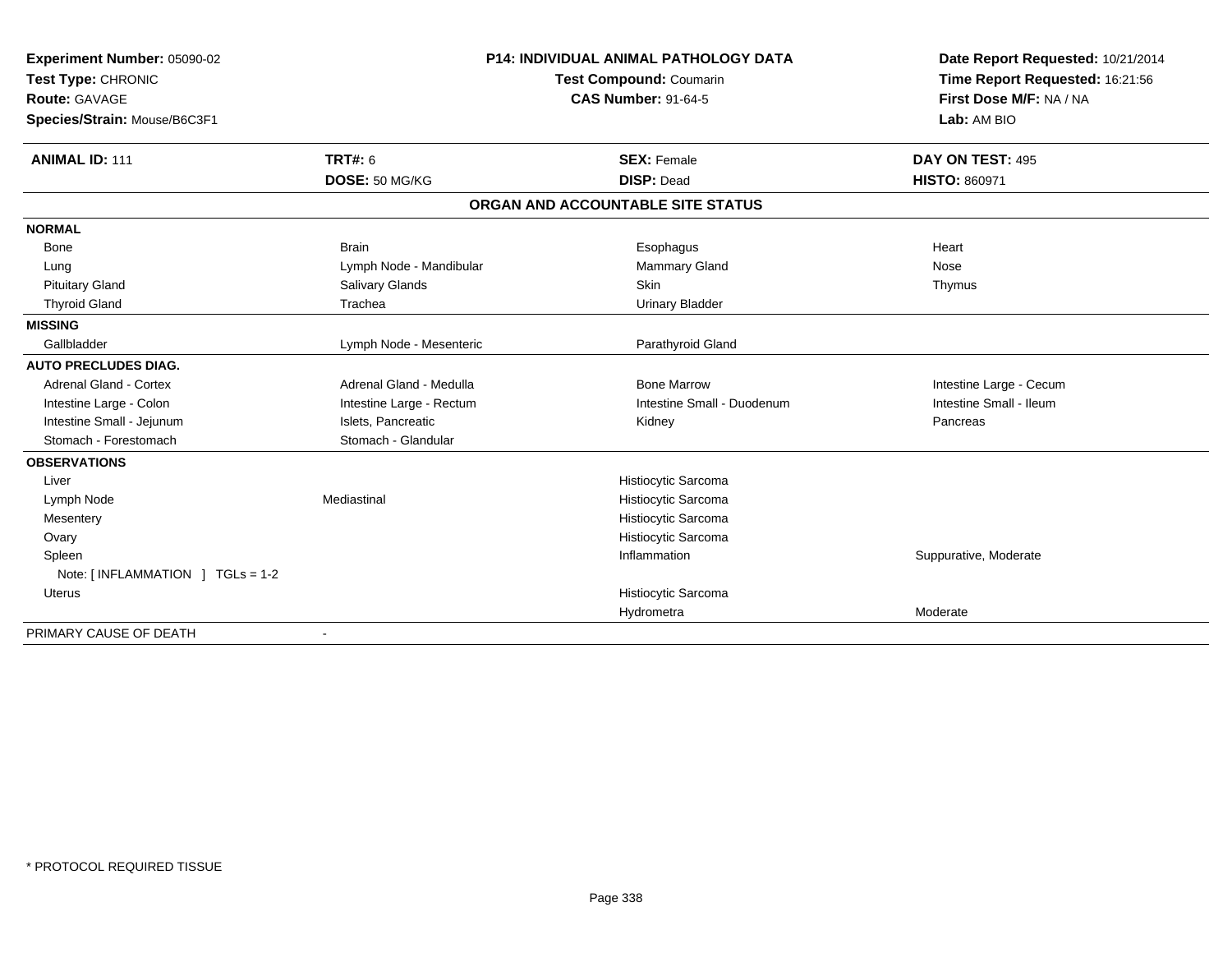| Experiment Number: 05090-02          | <b>P14: INDIVIDUAL ANIMAL PATHOLOGY DATA</b> |                            |                                   | Date Report Requested: 10/21/2014 |                                 |
|--------------------------------------|----------------------------------------------|----------------------------|-----------------------------------|-----------------------------------|---------------------------------|
| Test Type: CHRONIC                   |                                              |                            | Test Compound: Coumarin           |                                   | Time Report Requested: 16:21:56 |
| Route: GAVAGE                        |                                              | <b>CAS Number: 91-64-5</b> |                                   |                                   | First Dose M/F: NA / NA         |
| Species/Strain: Mouse/B6C3F1         |                                              |                            |                                   |                                   | Lab: AM BIO                     |
| <b>ANIMAL ID: 112</b>                | TRT#: 6                                      |                            | <b>SEX: Female</b>                |                                   | DAY ON TEST: 729                |
|                                      | DOSE: 50 MG/KG                               |                            | <b>DISP: Terminal Sacrifice</b>   |                                   | <b>HISTO: 860972</b>            |
|                                      |                                              |                            | ORGAN AND ACCOUNTABLE SITE STATUS |                                   |                                 |
| <b>NORMAL</b>                        |                                              |                            |                                   |                                   |                                 |
| Adrenal Gland - Cortex               | Adrenal Gland - Medulla                      |                            | Bone                              |                                   | <b>Bone Marrow</b>              |
| <b>Brain</b>                         | Esophagus                                    |                            | Gallbladder                       |                                   | Heart                           |
| Intestine Large - Cecum              | Intestine Large - Colon                      |                            | Intestine Large - Rectum          |                                   | Intestine Small - Duodenum      |
| Intestine Small - Ileum              | Intestine Small - Jejunum                    |                            | Islets, Pancreatic                |                                   | Kidney                          |
| Lung                                 | Lymph Node - Mandibular                      |                            | Lymph Node - Mesenteric           |                                   | <b>Mammary Gland</b>            |
| Nose                                 | Ovary                                        |                            | Pancreas                          |                                   | Parathyroid Gland               |
| <b>Pituitary Gland</b>               | Salivary Glands                              |                            | Spleen                            |                                   | Stomach - Glandular             |
| Thymus                               | Trachea                                      |                            | <b>Urinary Bladder</b>            |                                   |                                 |
| <b>OBSERVATIONS</b>                  |                                              |                            |                                   |                                   |                                 |
| Liver                                |                                              |                            | Hepatocellular Adenoma            |                                   |                                 |
| Note: [ HEPATOCLR ADEN ] TGLs = 1-5  |                                              |                            |                                   |                                   |                                 |
| <b>Skin</b>                          |                                              |                            | Alopecia                          |                                   | Minimal                         |
| Note: [ ALOPECIA<br>$1 TGLs = 4-7$   |                                              |                            |                                   |                                   |                                 |
| Stomach                              | Forestomach                                  |                            | Squamous Cell Carcinoma           |                                   |                                 |
| Note: [ SQUAM CEL CARC ] TGLs = 3-11 |                                              |                            |                                   |                                   |                                 |
| <b>Thyroid Gland</b>                 | C Cell                                       |                            | Hyperplasia                       | Mild                              |                                 |
| <b>Uterus</b>                        |                                              |                            | Hyperplasia                       |                                   | Cystic, Mild                    |
| PRIMARY CAUSE OF DEATH               |                                              |                            |                                   |                                   |                                 |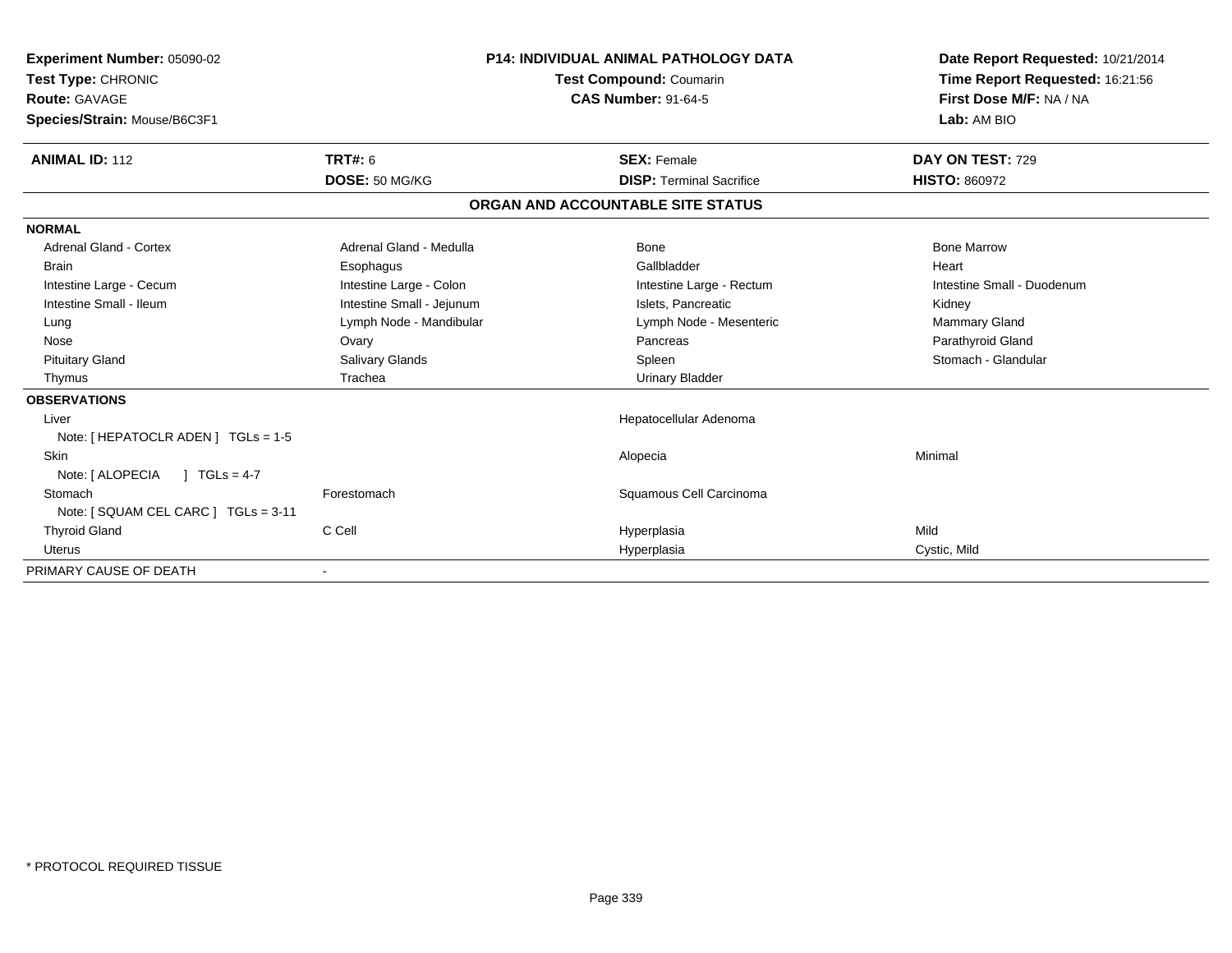| <b>Experiment Number: 05090-02</b><br>Test Type: CHRONIC |                       | <b>P14: INDIVIDUAL ANIMAL PATHOLOGY DATA</b> | Date Report Requested: 10/21/2014 |
|----------------------------------------------------------|-----------------------|----------------------------------------------|-----------------------------------|
|                                                          |                       | <b>Test Compound: Coumarin</b>               | Time Report Requested: 16:21:57   |
| <b>Route: GAVAGE</b>                                     |                       | <b>CAS Number: 91-64-5</b>                   | First Dose M/F: NA / NA           |
| Species/Strain: Mouse/B6C3F1                             |                       |                                              | Lab: AM BIO                       |
| <b>ANIMAL ID: 113</b>                                    | TRT#: 6               | <b>SEX: Female</b>                           | <b>DAY ON TEST: 456</b>           |
|                                                          | <b>DOSE: 50 MG/KG</b> | <b>DISP:</b> Interval Sacrifice              | <b>HISTO: 860973</b>              |
|                                                          |                       | ORGAN AND ACCOUNTABLE SITE STATUS            |                                   |
| <b>NORMAL</b>                                            |                       |                                              |                                   |
| Stomach - Forestomach                                    |                       |                                              |                                   |
| PRIMARY CAUSE OF DEATH                                   |                       |                                              |                                   |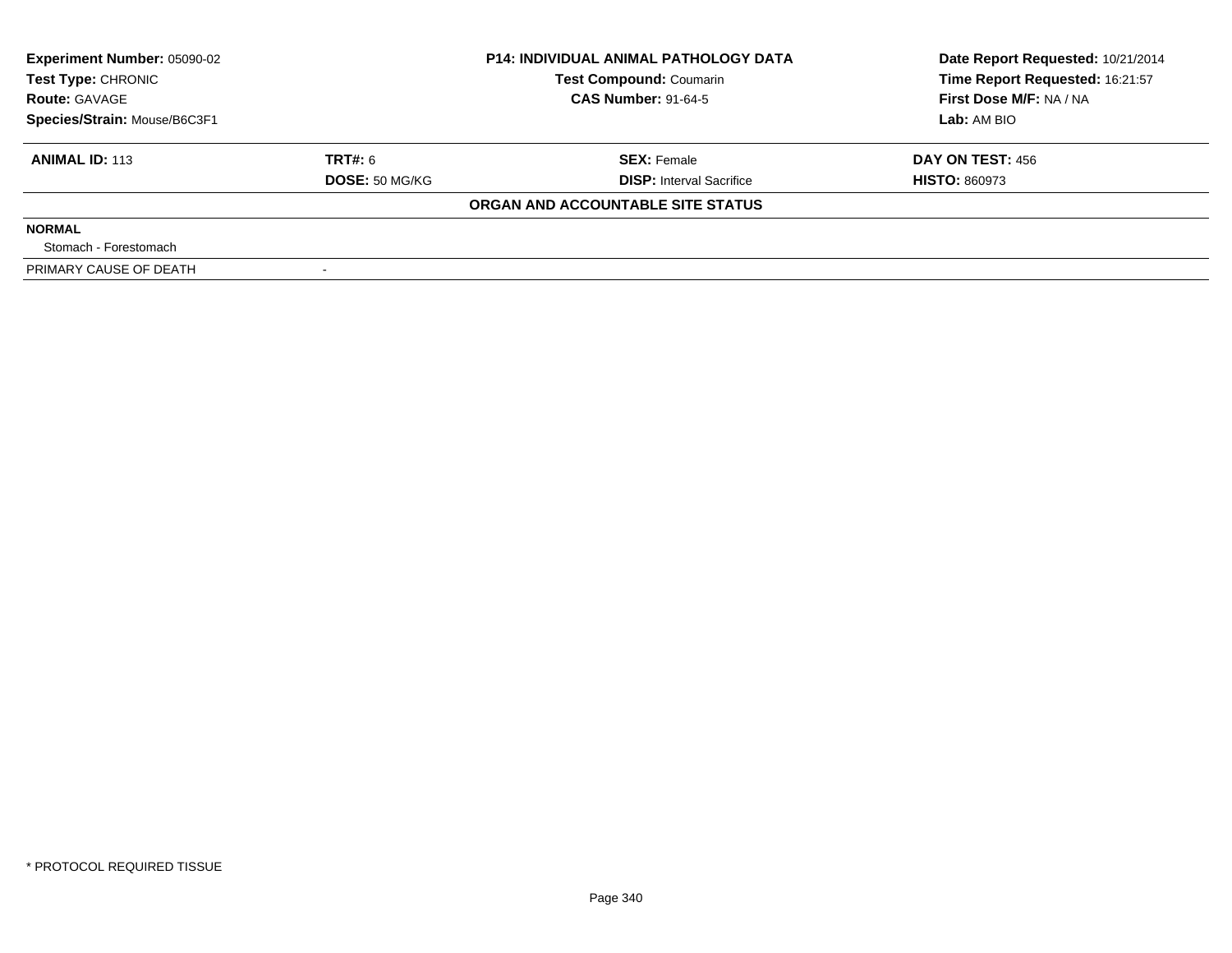| <b>Experiment Number: 05090-02</b><br>Test Type: CHRONIC<br>Route: GAVAGE<br>Species/Strain: Mouse/B6C3F1 | P14: INDIVIDUAL ANIMAL PATHOLOGY DATA<br>Test Compound: Coumarin<br><b>CAS Number: 91-64-5</b> |                                   | Date Report Requested: 10/21/2014<br>Time Report Requested: 16:21:57<br>First Dose M/F: NA / NA<br>Lab: AM BIO |
|-----------------------------------------------------------------------------------------------------------|------------------------------------------------------------------------------------------------|-----------------------------------|----------------------------------------------------------------------------------------------------------------|
| <b>ANIMAL ID: 114</b>                                                                                     | TRT#: 6                                                                                        | <b>SEX: Female</b>                | DAY ON TEST: 732                                                                                               |
|                                                                                                           | DOSE: 50 MG/KG                                                                                 | <b>DISP: Terminal Sacrifice</b>   | <b>HISTO: 860974</b>                                                                                           |
|                                                                                                           |                                                                                                | ORGAN AND ACCOUNTABLE SITE STATUS |                                                                                                                |
| <b>NORMAL</b>                                                                                             |                                                                                                |                                   |                                                                                                                |
| Adrenal Gland - Cortex                                                                                    | Adrenal Gland - Medulla                                                                        | <b>Bone</b>                       | <b>Bone Marrow</b>                                                                                             |
| <b>Brain</b>                                                                                              | Esophagus                                                                                      | Gallbladder                       | Heart                                                                                                          |
| Intestine Large - Cecum                                                                                   | Intestine Large - Colon                                                                        | Intestine Large - Rectum          | Intestine Small - Duodenum                                                                                     |
| Intestine Small - Ileum                                                                                   | Intestine Small - Jejunum                                                                      | Islets, Pancreatic                | Kidney                                                                                                         |
| Lung                                                                                                      | Lymph Node - Mandibular                                                                        | Lymph Node - Mesenteric           | <b>Mammary Gland</b>                                                                                           |
| Nose                                                                                                      | Ovary                                                                                          | Pancreas                          | Parathyroid Gland                                                                                              |
| <b>Pituitary Gland</b>                                                                                    | Salivary Glands                                                                                | <b>Skin</b>                       | Spleen                                                                                                         |
| Stomach - Forestomach                                                                                     | Stomach - Glandular                                                                            | Thymus                            | <b>Thyroid Gland</b>                                                                                           |
| Trachea                                                                                                   | <b>Urinary Bladder</b>                                                                         |                                   |                                                                                                                |
| <b>OBSERVATIONS</b>                                                                                       |                                                                                                |                                   |                                                                                                                |
| Liver                                                                                                     |                                                                                                | Eosinophilic Focus                | Mild                                                                                                           |
|                                                                                                           |                                                                                                | Hepatocellular Adenoma            |                                                                                                                |
| Note: [ HEPATOCLR ADEN ] TGLs = 2-5                                                                       |                                                                                                |                                   |                                                                                                                |
| <b>Uterus</b>                                                                                             |                                                                                                | Hyperplasia                       | Cystic, Mild                                                                                                   |
| Note: [HYPERPLASIA ] TGLs = 1-8                                                                           |                                                                                                |                                   |                                                                                                                |
| PRIMARY CAUSE OF DEATH                                                                                    |                                                                                                |                                   |                                                                                                                |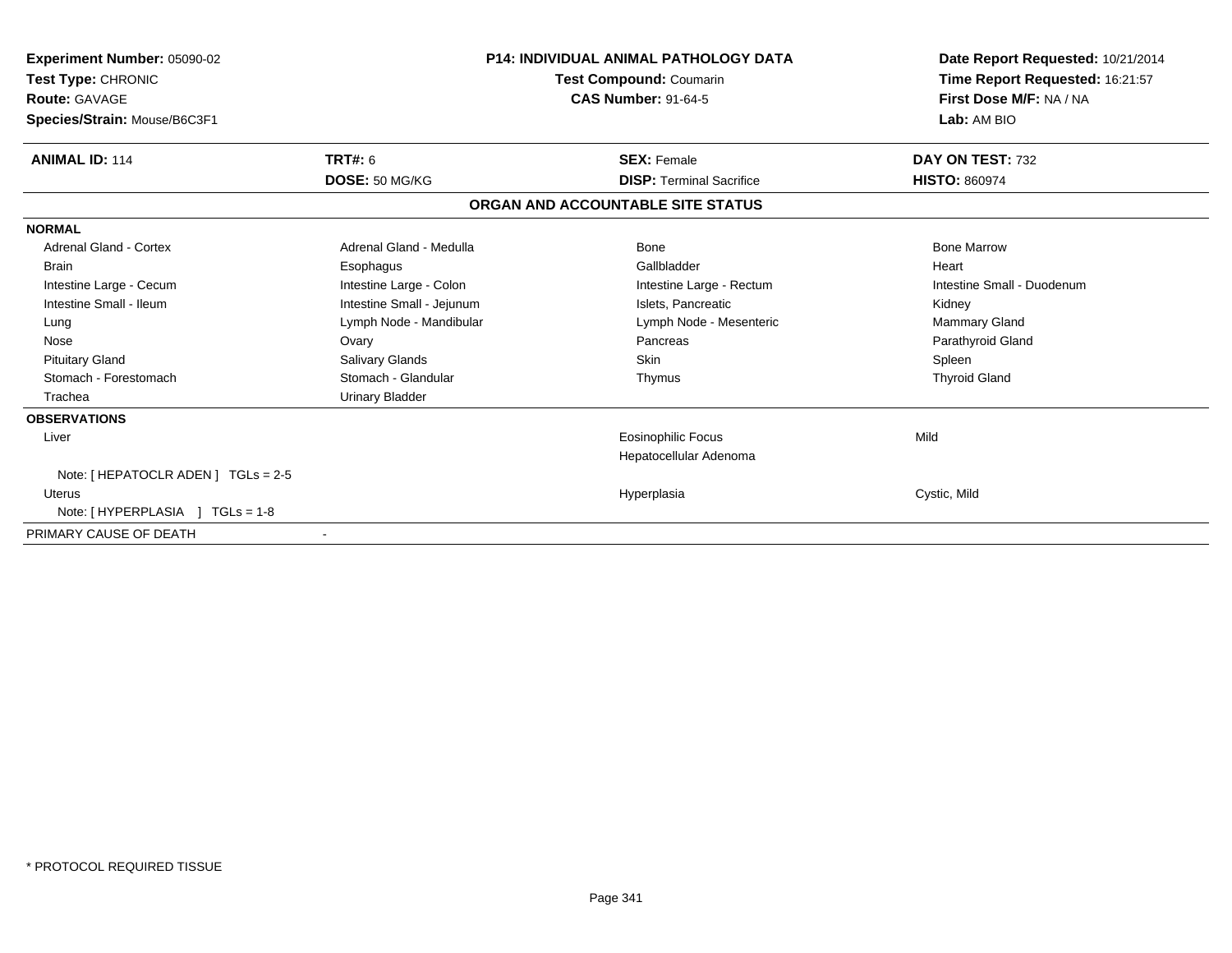| Experiment Number: 05090-02<br>Test Type: CHRONIC<br>Route: GAVAGE |                           | <b>P14: INDIVIDUAL ANIMAL PATHOLOGY DATA</b><br>Test Compound: Coumarin<br><b>CAS Number: 91-64-5</b> |                                   | Date Report Requested: 10/21/2014<br>Time Report Requested: 16:21:57<br>First Dose M/F: NA / NA |  |
|--------------------------------------------------------------------|---------------------------|-------------------------------------------------------------------------------------------------------|-----------------------------------|-------------------------------------------------------------------------------------------------|--|
| Species/Strain: Mouse/B6C3F1                                       |                           |                                                                                                       |                                   | Lab: AM BIO                                                                                     |  |
| <b>ANIMAL ID: 115</b>                                              | <b>TRT#: 6</b>            |                                                                                                       | <b>SEX: Female</b>                | DAY ON TEST: 733                                                                                |  |
|                                                                    | DOSE: 50 MG/KG            |                                                                                                       | <b>DISP: Terminal Sacrifice</b>   | <b>HISTO: 860975</b>                                                                            |  |
|                                                                    |                           |                                                                                                       | ORGAN AND ACCOUNTABLE SITE STATUS |                                                                                                 |  |
| <b>NORMAL</b>                                                      |                           |                                                                                                       |                                   |                                                                                                 |  |
| <b>Adrenal Gland - Cortex</b>                                      | Adrenal Gland - Medulla   |                                                                                                       | <b>Bone</b>                       | <b>Bone Marrow</b>                                                                              |  |
| <b>Brain</b>                                                       | Esophagus                 |                                                                                                       | Gallbladder                       | Heart                                                                                           |  |
| Intestine Large - Cecum                                            | Intestine Large - Colon   |                                                                                                       | Intestine Large - Rectum          | Intestine Small - Duodenum                                                                      |  |
| Intestine Small - Ileum                                            | Intestine Small - Jejunum |                                                                                                       | Islets, Pancreatic                | Kidney                                                                                          |  |
| Lymph Node - Mandibular                                            | Lymph Node - Mesenteric   |                                                                                                       | Mammary Gland                     | Nose                                                                                            |  |
| Pancreas                                                           | Parathyroid Gland         |                                                                                                       | <b>Pituitary Gland</b>            | <b>Salivary Glands</b>                                                                          |  |
| <b>Skin</b>                                                        | Spleen                    |                                                                                                       | Stomach - Glandular               | Thymus                                                                                          |  |
| <b>Thyroid Gland</b>                                               | Trachea                   |                                                                                                       | <b>Urinary Bladder</b>            |                                                                                                 |  |
| <b>OBSERVATIONS</b>                                                |                           |                                                                                                       |                                   |                                                                                                 |  |
| <b>Adrenal Gland</b>                                               | Spindle Cell              |                                                                                                       | Hyperplasia                       | Minimal                                                                                         |  |
| Liver                                                              |                           |                                                                                                       | <b>Eosinophilic Focus</b>         | Mild                                                                                            |  |
|                                                                    |                           |                                                                                                       | Hepatocellular Adenoma            |                                                                                                 |  |
|                                                                    |                           |                                                                                                       | <b>Infiltration Cellular</b>      | Lymphocyte, Mild                                                                                |  |
| Note: [ HEPATOCLR ADEN ] TGLs = 1-5                                |                           |                                                                                                       |                                   |                                                                                                 |  |
| Lung                                                               |                           |                                                                                                       | Alveolar/Bronchiolar Adenoma      |                                                                                                 |  |
| Ovary                                                              |                           |                                                                                                       | Cystadenoma                       |                                                                                                 |  |
| Stomach                                                            | Forestomach               |                                                                                                       | Inflammation                      | Suppurative, Mild                                                                               |  |
| Note: [INFLAMMATION ] TGLs = 4-4                                   |                           |                                                                                                       |                                   |                                                                                                 |  |
| Uterus                                                             |                           |                                                                                                       | Hydrometra                        | Marked                                                                                          |  |
| Note: [HYDROMETRA ] TGLs = 2-8                                     |                           |                                                                                                       |                                   |                                                                                                 |  |
| PRIMARY CAUSE OF DEATH                                             |                           |                                                                                                       |                                   |                                                                                                 |  |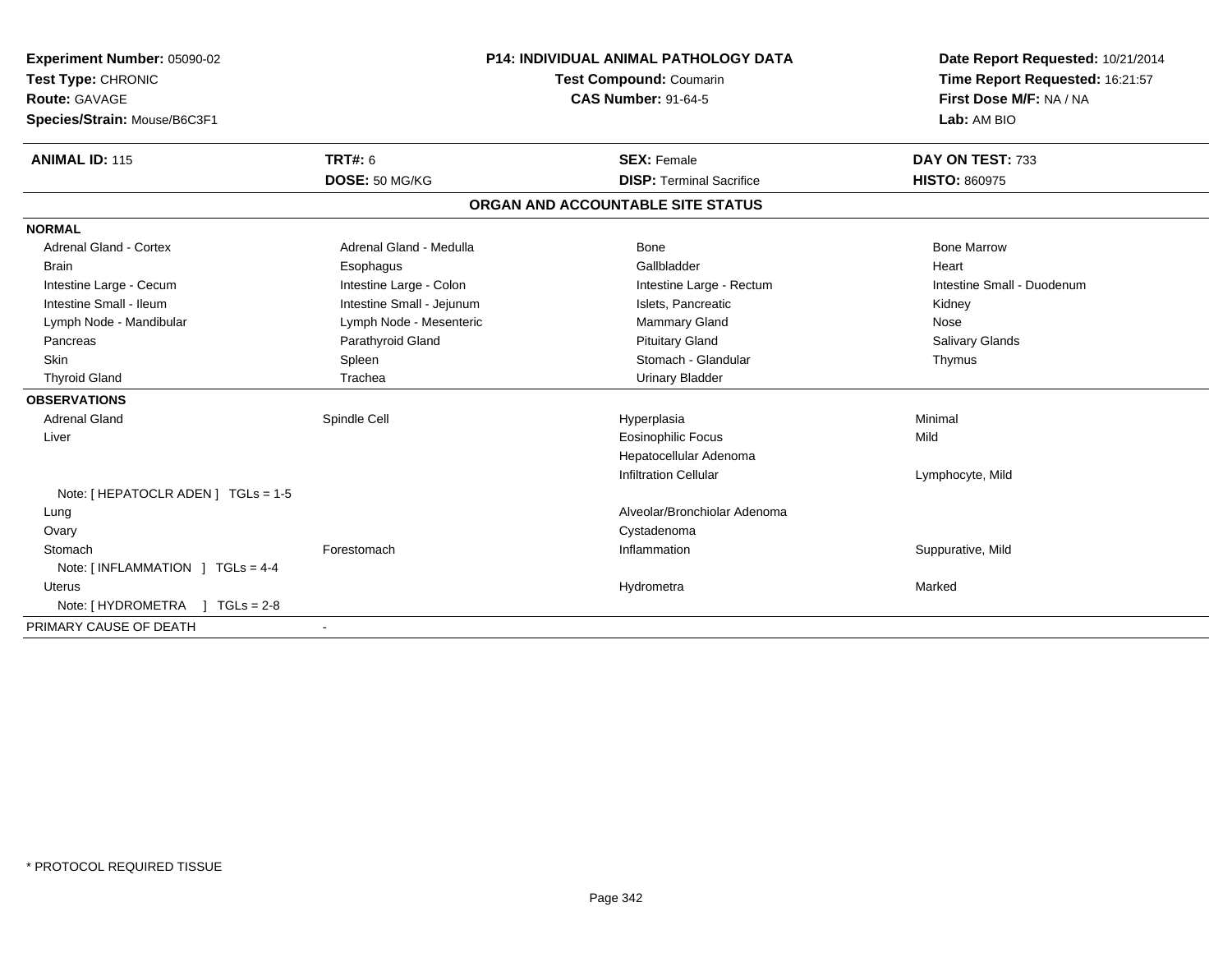| Experiment Number: 05090-02         |                           | <b>P14: INDIVIDUAL ANIMAL PATHOLOGY DATA</b> | Date Report Requested: 10/21/2014 |  |
|-------------------------------------|---------------------------|----------------------------------------------|-----------------------------------|--|
| Test Type: CHRONIC                  |                           | Test Compound: Coumarin                      | Time Report Requested: 16:21:57   |  |
| <b>Route: GAVAGE</b>                |                           | <b>CAS Number: 91-64-5</b>                   | First Dose M/F: NA / NA           |  |
| Species/Strain: Mouse/B6C3F1        |                           |                                              | Lab: AM BIO                       |  |
| <b>ANIMAL ID: 116</b>               | TRT#: 6                   | <b>SEX: Female</b>                           | DAY ON TEST: 729                  |  |
|                                     | DOSE: 50 MG/KG            | <b>DISP: Terminal Sacrifice</b>              | <b>HISTO: 860976</b>              |  |
|                                     |                           | ORGAN AND ACCOUNTABLE SITE STATUS            |                                   |  |
| <b>NORMAL</b>                       |                           |                                              |                                   |  |
| Adrenal Gland - Cortex              | Adrenal Gland - Medulla   | Bone                                         | <b>Bone Marrow</b>                |  |
| <b>Brain</b>                        | Esophagus                 | Gallbladder                                  | Heart                             |  |
| Intestine Large - Cecum             | Intestine Large - Colon   | Intestine Large - Rectum                     | Intestine Small - Duodenum        |  |
| Intestine Small - Ileum             | Intestine Small - Jejunum | Kidney                                       | Lung                              |  |
| Lymph Node - Mandibular             | Lymph Node - Mesenteric   | Mammary Gland                                | Nose                              |  |
| Ovary                               | Pancreas                  | Parathyroid Gland                            | <b>Pituitary Gland</b>            |  |
| <b>Skin</b>                         | Spleen                    | Stomach - Forestomach                        | Stomach - Glandular               |  |
| Thymus                              | <b>Thyroid Gland</b>      | Trachea                                      | <b>Uterus</b>                     |  |
| <b>OBSERVATIONS</b>                 |                           |                                              |                                   |  |
| Islets, Pancreatic                  |                           | Adenoma                                      |                                   |  |
| Liver                               |                           | <b>Eosinophilic Focus</b>                    | Moderate                          |  |
|                                     |                           | Hepatocellular Adenoma                       | <b>Multiple</b>                   |  |
| Note: [ HEPATOCLR ADEN ] TGLs = 2-5 |                           |                                              |                                   |  |
| Note: [ HEPATOCLR ADEN ] TGLs = 1-5 |                           |                                              |                                   |  |
| Salivary Glands                     |                           | <b>Infiltration Cellular</b>                 | Lymphocyte, Mild                  |  |
| <b>Urinary Bladder</b>              |                           | Infiltration Cellular                        | Lymphocyte, Minimal               |  |
| PRIMARY CAUSE OF DEATH              |                           |                                              |                                   |  |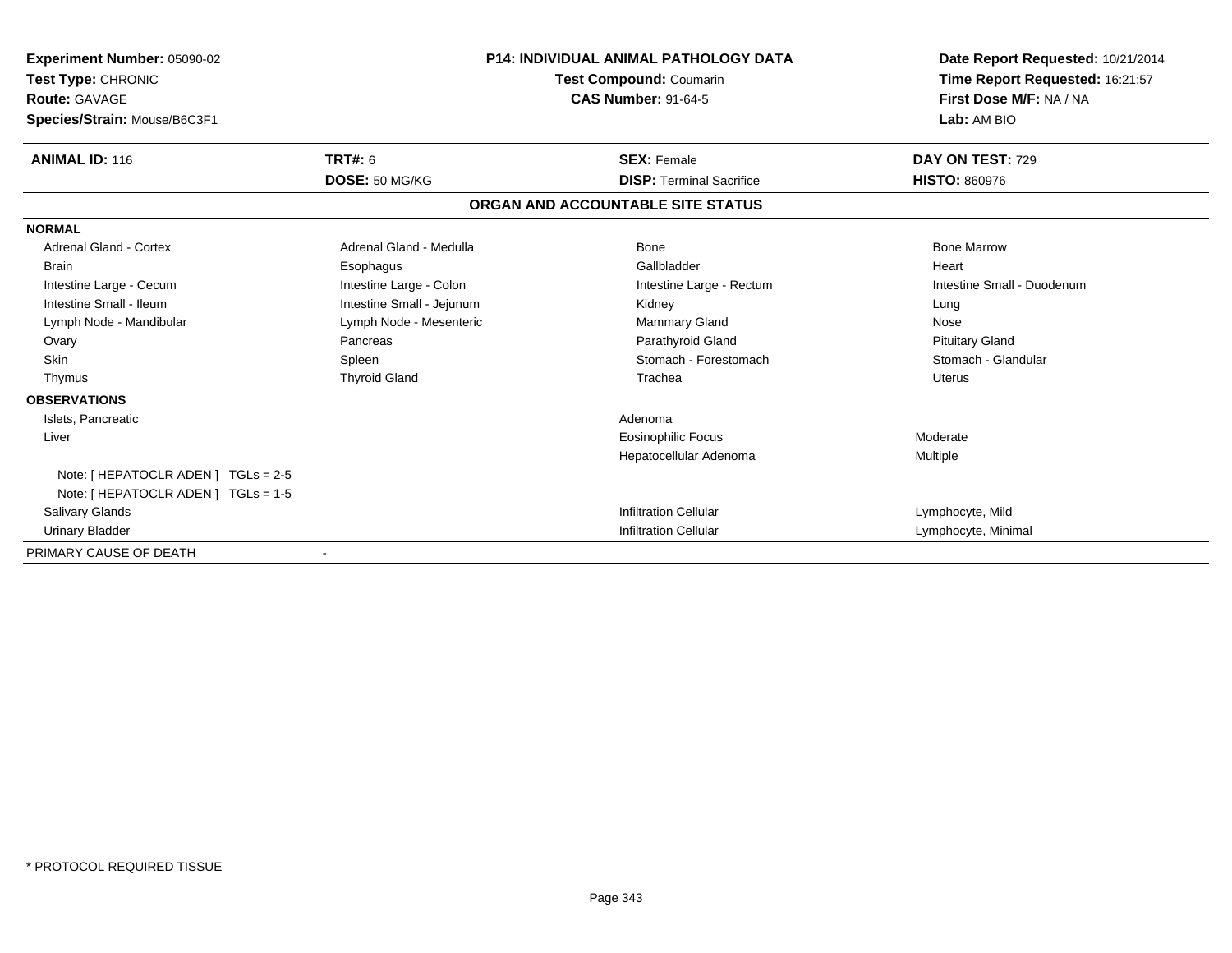| Experiment Number: 05090-02<br>Test Type: CHRONIC<br><b>Route: GAVAGE</b><br>Species/Strain: Mouse/B6C3F1 |                           | P14: INDIVIDUAL ANIMAL PATHOLOGY DATA<br><b>Test Compound: Coumarin</b><br><b>CAS Number: 91-64-5</b> | Date Report Requested: 10/21/2014<br>Time Report Requested: 16:21:57<br>First Dose M/F: NA / NA<br>Lab: AM BIO |
|-----------------------------------------------------------------------------------------------------------|---------------------------|-------------------------------------------------------------------------------------------------------|----------------------------------------------------------------------------------------------------------------|
| <b>ANIMAL ID: 117</b>                                                                                     | <b>TRT#: 6</b>            | <b>SEX: Female</b>                                                                                    | DAY ON TEST: 729                                                                                               |
|                                                                                                           | DOSE: 50 MG/KG            | <b>DISP: Terminal Sacrifice</b>                                                                       | <b>HISTO: 860977</b>                                                                                           |
|                                                                                                           |                           | ORGAN AND ACCOUNTABLE SITE STATUS                                                                     |                                                                                                                |
| <b>NORMAL</b>                                                                                             |                           |                                                                                                       |                                                                                                                |
| Adrenal Gland - Cortex                                                                                    | Adrenal Gland - Medulla   | Bone                                                                                                  | <b>Bone Marrow</b>                                                                                             |
| <b>Brain</b>                                                                                              | Esophagus                 | Gallbladder                                                                                           | Heart                                                                                                          |
| Intestine Large - Cecum                                                                                   | Intestine Large - Colon   | Intestine Large - Rectum                                                                              | Intestine Small - Duodenum                                                                                     |
| Intestine Small - Ileum                                                                                   | Intestine Small - Jejunum | Islets, Pancreatic                                                                                    | Kidney                                                                                                         |
| Lymph Node - Mandibular                                                                                   | Lymph Node - Mesenteric   | <b>Mammary Gland</b>                                                                                  | Nose                                                                                                           |
| Pancreas                                                                                                  | Parathyroid Gland         | <b>Skin</b>                                                                                           | Spleen                                                                                                         |
| Stomach - Glandular                                                                                       | Thymus                    | <b>Thyroid Gland</b>                                                                                  | Trachea                                                                                                        |
| <b>Urinary Bladder</b>                                                                                    |                           |                                                                                                       |                                                                                                                |
| <b>OBSERVATIONS</b>                                                                                       |                           |                                                                                                       |                                                                                                                |
| <b>Adrenal Gland</b>                                                                                      | Spindle Cell              | Hyperplasia                                                                                           | Mild                                                                                                           |
| Liver                                                                                                     |                           | <b>Eosinophilic Focus</b>                                                                             | Moderate                                                                                                       |
|                                                                                                           |                           | Hepatocellular Adenoma                                                                                |                                                                                                                |
| Note: [ HEPATOCLR ADEN ] TGLs = 7-5<br>Note: [ EOSIN FOCUS ] TGLs = 5-7                                   |                           |                                                                                                       |                                                                                                                |
| Lung<br>Note: [ ALV BRON ADEN ] TGLs = 3-11                                                               |                           | Alveolar/Bronchiolar Adenoma                                                                          |                                                                                                                |
| Ovary                                                                                                     |                           | Cystadenoma                                                                                           |                                                                                                                |
| Note: [ CYSTADENOMA ] TGLs = 9-8                                                                          |                           |                                                                                                       |                                                                                                                |
| <b>Pituitary Gland</b>                                                                                    | Pars Distalis             | Adenoma                                                                                               |                                                                                                                |
| Note: [ ADENOMA<br>$\int$ TGLs = 2-3                                                                      |                           |                                                                                                       |                                                                                                                |
| <b>Salivary Glands</b>                                                                                    |                           | <b>Infiltration Cellular</b>                                                                          | Lymphocyte, Minimal                                                                                            |
| Stomach                                                                                                   | Forestomach               | Squamous Cell Papilloma                                                                               |                                                                                                                |
| Note: [ PAPILLOMA SQUA ] TGLs = 4-12                                                                      |                           |                                                                                                       |                                                                                                                |
| <b>Uterus</b>                                                                                             |                           | Hydrometra                                                                                            | Moderate                                                                                                       |
| Note: [HYDROMETRA ] TGLs = 1-8                                                                            |                           |                                                                                                       |                                                                                                                |
| PRIMARY CAUSE OF DEATH                                                                                    |                           |                                                                                                       |                                                                                                                |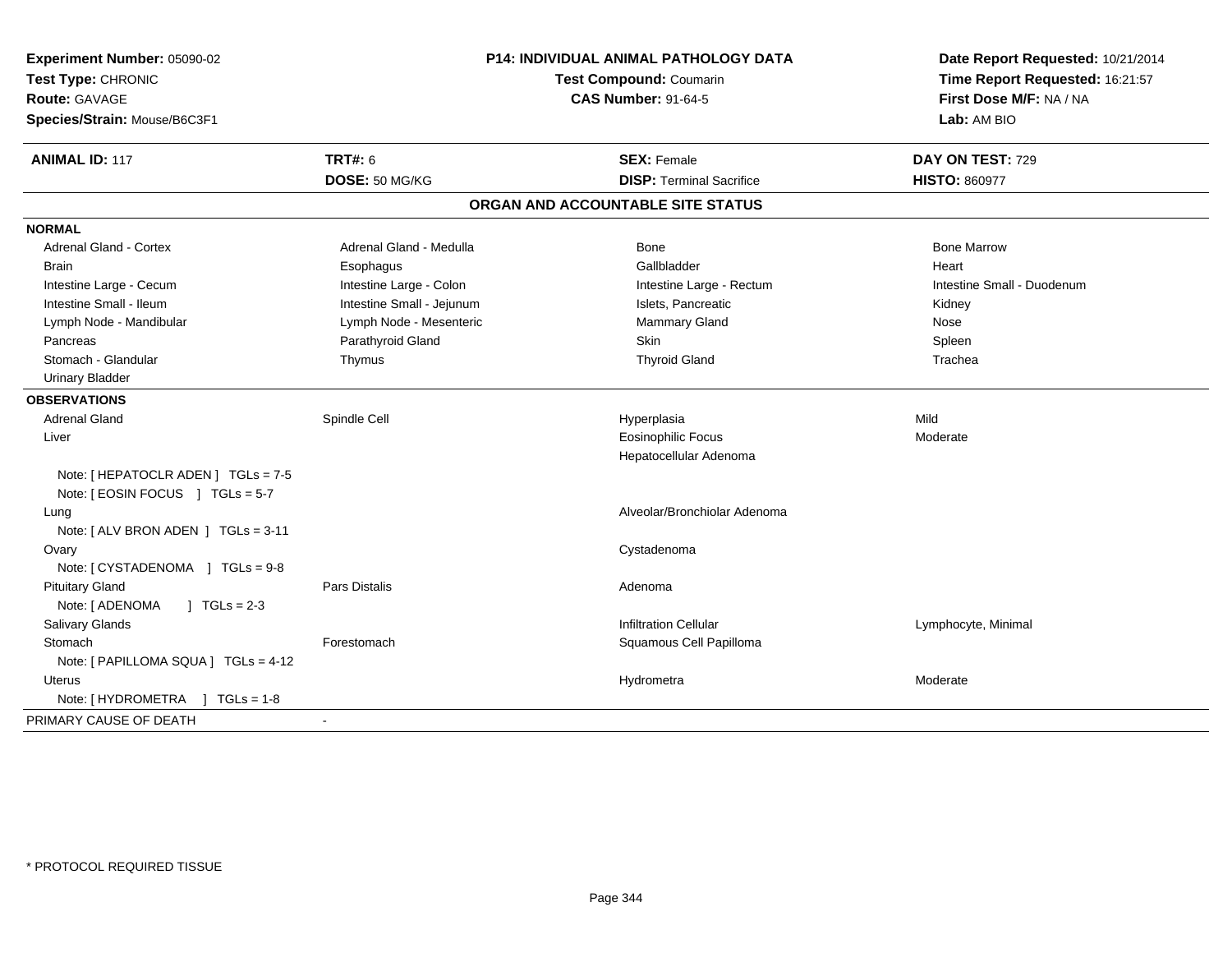| Experiment Number: 05090-02<br>Test Type: CHRONIC<br><b>Route: GAVAGE</b><br>Species/Strain: Mouse/B6C3F1 |                          | <b>P14: INDIVIDUAL ANIMAL PATHOLOGY DATA</b><br>Test Compound: Coumarin<br><b>CAS Number: 91-64-5</b> | Date Report Requested: 10/21/2014<br>Time Report Requested: 16:21:57<br>First Dose M/F: NA / NA<br>Lab: AM BIO |
|-----------------------------------------------------------------------------------------------------------|--------------------------|-------------------------------------------------------------------------------------------------------|----------------------------------------------------------------------------------------------------------------|
| <b>ANIMAL ID: 118</b>                                                                                     | <b>TRT#: 6</b>           | <b>SEX: Female</b>                                                                                    | DAY ON TEST: 733                                                                                               |
|                                                                                                           | DOSE: 50 MG/KG           | <b>DISP: Terminal Sacrifice</b>                                                                       | <b>HISTO: 860978</b>                                                                                           |
|                                                                                                           |                          | ORGAN AND ACCOUNTABLE SITE STATUS                                                                     |                                                                                                                |
| <b>NORMAL</b>                                                                                             |                          |                                                                                                       |                                                                                                                |
| <b>Adrenal Gland - Cortex</b>                                                                             | Adrenal Gland - Medulla  | Bone                                                                                                  | <b>Bone Marrow</b>                                                                                             |
| <b>Brain</b>                                                                                              | Esophagus                | Gallbladder                                                                                           | Intestine Large - Cecum                                                                                        |
| Intestine Large - Colon                                                                                   | Intestine Large - Rectum | Intestine Small - Duodenum                                                                            | Intestine Small - Ileum                                                                                        |
| Intestine Small - Jejunum                                                                                 | Islets, Pancreatic       | Kidney                                                                                                | Lung                                                                                                           |
| Lymph Node - Mandibular                                                                                   | Lymph Node - Mesenteric  | <b>Mammary Gland</b>                                                                                  | Nose                                                                                                           |
| Ovary                                                                                                     | Pancreas                 | Parathyroid Gland                                                                                     | <b>Pituitary Gland</b>                                                                                         |
| <b>Skin</b>                                                                                               | Spleen                   | Stomach - Forestomach                                                                                 | Stomach - Glandular                                                                                            |
| Thymus                                                                                                    | <b>Thyroid Gland</b>     | Trachea                                                                                               | <b>Urinary Bladder</b>                                                                                         |
| <b>OBSERVATIONS</b>                                                                                       |                          |                                                                                                       |                                                                                                                |
| <b>Adrenal Gland</b>                                                                                      | Spindle Cell             | Hyperplasia                                                                                           | Minimal                                                                                                        |
| Heart                                                                                                     | Perivascular             | Inflammation                                                                                          | Chronic, Marked                                                                                                |
| Liver                                                                                                     |                          | Hepatocellular Adenoma                                                                                |                                                                                                                |
| Note: [ HEPATOCLR ADEN ] TGLs = 1-11                                                                      |                          |                                                                                                       |                                                                                                                |
| <b>Salivary Glands</b>                                                                                    |                          | <b>Infiltration Cellular</b>                                                                          | Lymphocyte, Minimal                                                                                            |
| <b>Uterus</b>                                                                                             |                          | Hyperplasia                                                                                           | Cystic, Moderate                                                                                               |
| Note: [HYPERPLASIA ] TGLs = 2-8                                                                           |                          |                                                                                                       |                                                                                                                |
| PRIMARY CAUSE OF DEATH                                                                                    |                          |                                                                                                       |                                                                                                                |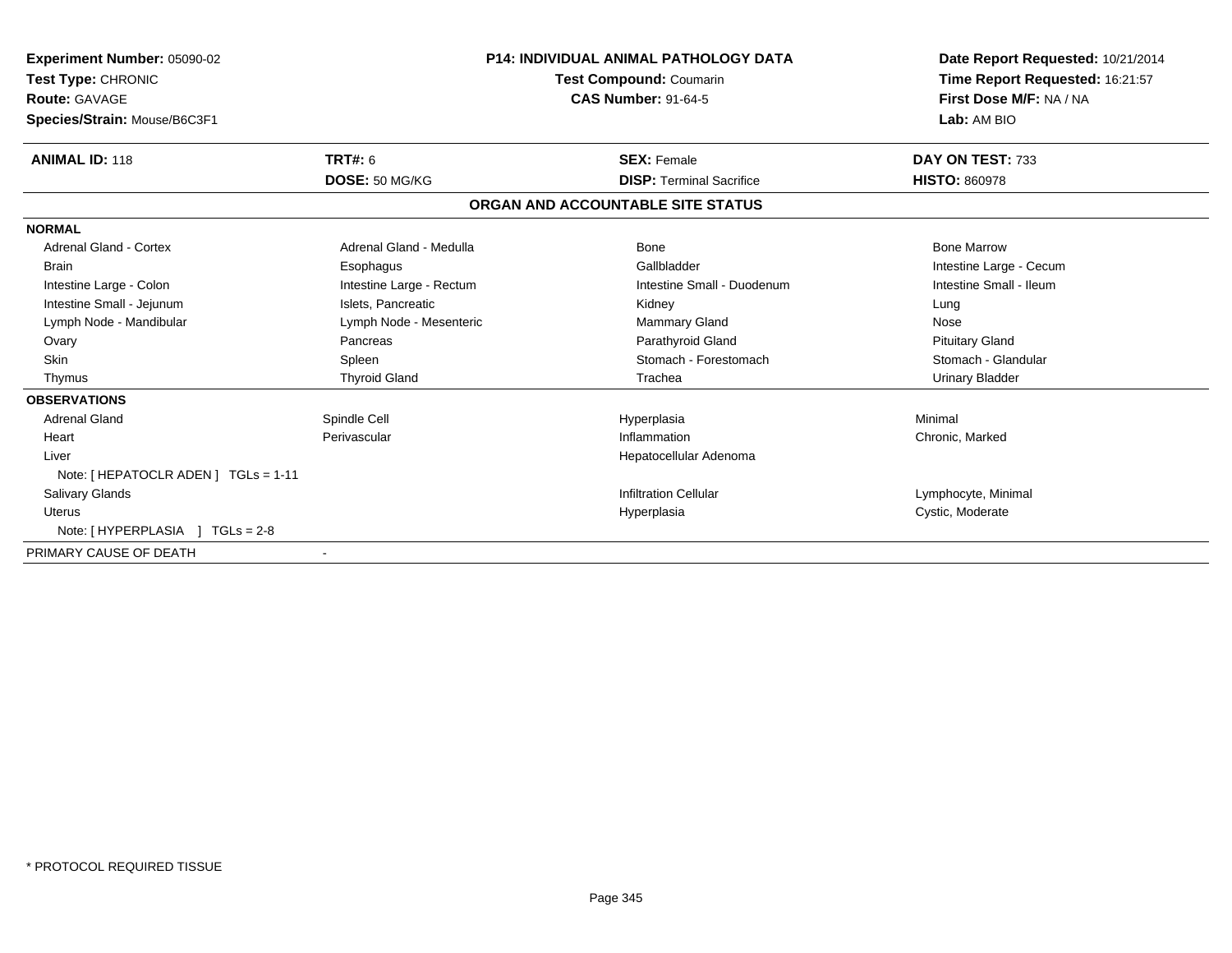| Experiment Number: 05090-02<br>Test Type: CHRONIC<br><b>Route: GAVAGE</b><br>Species/Strain: Mouse/B6C3F1 | <b>P14: INDIVIDUAL ANIMAL PATHOLOGY DATA</b><br>Test Compound: Coumarin<br><b>CAS Number: 91-64-5</b> |                                   | Date Report Requested: 10/21/2014<br>Time Report Requested: 16:21:57<br>First Dose M/F: NA / NA<br>Lab: AM BIO |
|-----------------------------------------------------------------------------------------------------------|-------------------------------------------------------------------------------------------------------|-----------------------------------|----------------------------------------------------------------------------------------------------------------|
| <b>ANIMAL ID: 119</b>                                                                                     | TRT#: 6                                                                                               | <b>SEX: Female</b>                | DAY ON TEST: 733                                                                                               |
|                                                                                                           | DOSE: 50 MG/KG                                                                                        | <b>DISP: Terminal Sacrifice</b>   | <b>HISTO: 860979</b>                                                                                           |
|                                                                                                           |                                                                                                       | ORGAN AND ACCOUNTABLE SITE STATUS |                                                                                                                |
| <b>NORMAL</b>                                                                                             |                                                                                                       |                                   |                                                                                                                |
| Adrenal Gland - Cortex                                                                                    | Adrenal Gland - Medulla                                                                               | Bone                              | <b>Bone Marrow</b>                                                                                             |
| <b>Brain</b>                                                                                              | Esophagus                                                                                             | Gallbladder                       | Heart                                                                                                          |
| Intestine Large - Cecum                                                                                   | Intestine Large - Colon                                                                               | Intestine Large - Rectum          | Intestine Small - Duodenum                                                                                     |
| Intestine Small - Ileum                                                                                   | Intestine Small - Jejunum                                                                             | Islets, Pancreatic                | Kidney                                                                                                         |
| Lung                                                                                                      | Lymph Node - Mandibular                                                                               | Lymph Node - Mesenteric           | <b>Mammary Gland</b>                                                                                           |
| Nose                                                                                                      | Ovary                                                                                                 | Pancreas                          | Parathyroid Gland                                                                                              |
| <b>Pituitary Gland</b>                                                                                    | Salivary Glands                                                                                       | <b>Skin</b>                       | Spleen                                                                                                         |
| Stomach - Forestomach                                                                                     | Stomach - Glandular                                                                                   | Thymus                            | <b>Thyroid Gland</b>                                                                                           |
| Trachea                                                                                                   | <b>Urinary Bladder</b>                                                                                |                                   |                                                                                                                |
| <b>OBSERVATIONS</b>                                                                                       |                                                                                                       |                                   |                                                                                                                |
| Liver                                                                                                     |                                                                                                       | <b>Eosinophilic Focus</b>         | Mild                                                                                                           |
|                                                                                                           |                                                                                                       | Hepatocellular Adenoma            | Multiple                                                                                                       |
| Note: $[$ HEPATOCLR ADEN $]$ TGLs = 2,3-5                                                                 |                                                                                                       |                                   |                                                                                                                |
| <b>Uterus</b>                                                                                             |                                                                                                       | Hyperplasia                       | Cystic, Moderate                                                                                               |
| Note: [HYPERPLASIA ] TGLs = 1-8                                                                           |                                                                                                       |                                   |                                                                                                                |
| PRIMARY CAUSE OF DEATH                                                                                    |                                                                                                       |                                   |                                                                                                                |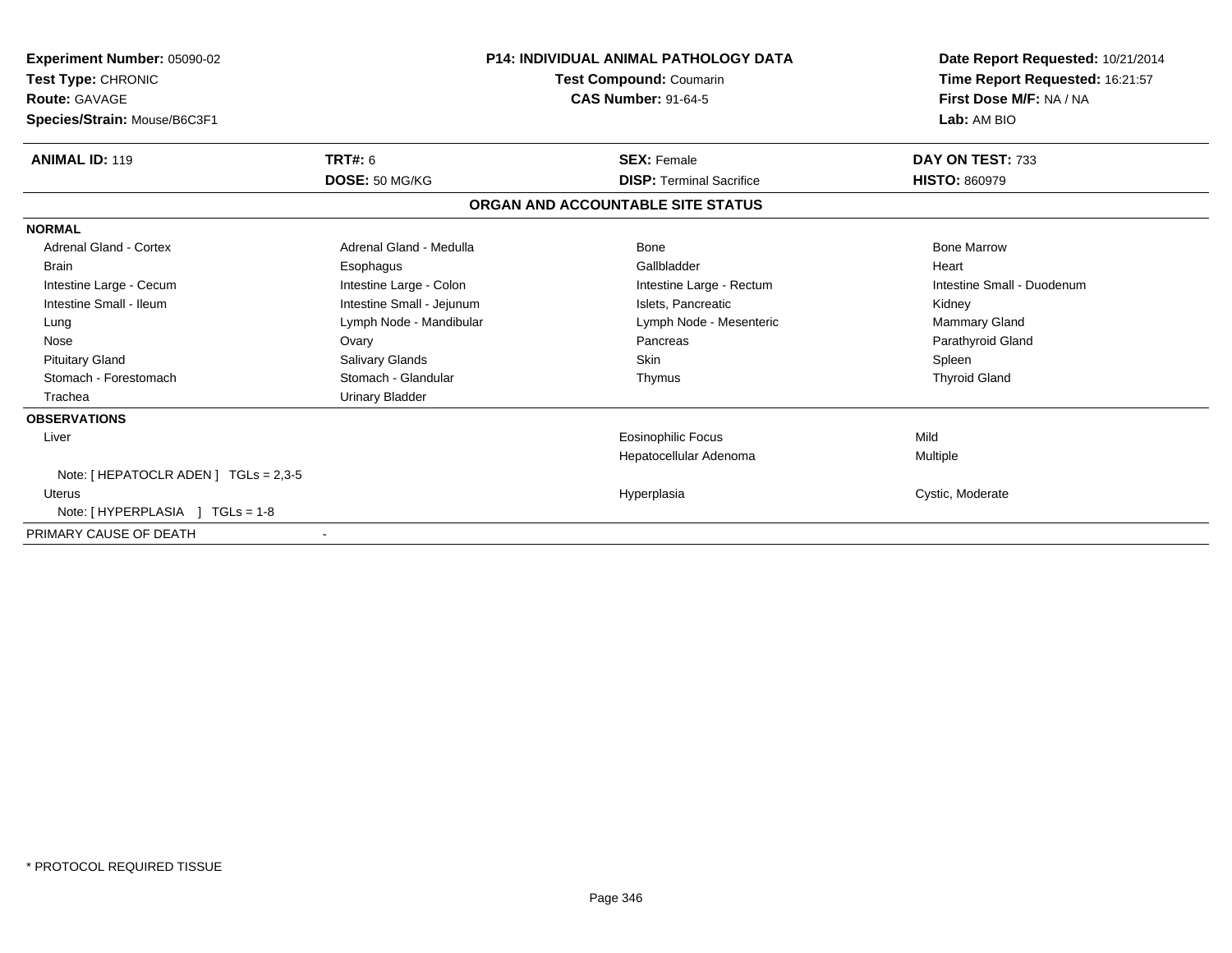| Experiment Number: 05090-02          |                           | <b>P14: INDIVIDUAL ANIMAL PATHOLOGY DATA</b> | Date Report Requested: 10/21/2014 |  |
|--------------------------------------|---------------------------|----------------------------------------------|-----------------------------------|--|
| Test Type: CHRONIC                   |                           | Test Compound: Coumarin                      | Time Report Requested: 16:21:57   |  |
| <b>Route: GAVAGE</b>                 |                           | <b>CAS Number: 91-64-5</b>                   | First Dose M/F: NA / NA           |  |
| Species/Strain: Mouse/B6C3F1         |                           |                                              | Lab: AM BIO                       |  |
| <b>ANIMAL ID: 120</b>                | TRT#: 6                   | <b>SEX: Female</b>                           | DAY ON TEST: 635                  |  |
|                                      | DOSE: 50 MG/KG            | <b>DISP: Moribund</b>                        | <b>HISTO: 860980</b>              |  |
|                                      |                           | ORGAN AND ACCOUNTABLE SITE STATUS            |                                   |  |
| <b>NORMAL</b>                        |                           |                                              |                                   |  |
| <b>Adrenal Gland - Cortex</b>        | Adrenal Gland - Medulla   | <b>Bone</b>                                  | <b>Bone Marrow</b>                |  |
| <b>Brain</b>                         | Esophagus                 | Gallbladder                                  | Heart                             |  |
| Intestine Large - Cecum              | Intestine Large - Colon   | Intestine Large - Rectum                     | Intestine Small - Duodenum        |  |
| Intestine Small - Ileum              | Intestine Small - Jejunum | Kidney                                       | Lung                              |  |
| Lymph Node - Mandibular              | Lymph Node - Mesenteric   | Nose                                         | Ovary                             |  |
| Pancreas                             | Parathyroid Gland         | <b>Pituitary Gland</b>                       | Salivary Glands                   |  |
| <b>Skin</b>                          | Spleen                    | Stomach - Forestomach                        | Stomach - Glandular               |  |
| <b>Thyroid Gland</b>                 | Trachea                   | <b>Urinary Bladder</b>                       | <b>Uterus</b>                     |  |
| <b>MISSING</b>                       |                           |                                              |                                   |  |
| <b>Mammary Gland</b>                 |                           |                                              |                                   |  |
| <b>INSUFFICIENT TISSUE</b>           |                           |                                              |                                   |  |
| Thymus                               |                           |                                              |                                   |  |
| <b>OBSERVATIONS</b>                  |                           |                                              |                                   |  |
| Islets, Pancreatic                   |                           | Carcinoma                                    |                                   |  |
| $1 TGLs = 1-11$<br>Note: [ CARCINOMA |                           |                                              |                                   |  |
| Liver                                |                           | <b>Eosinophilic Focus</b>                    | Mild                              |  |
|                                      |                           | Inflammation                                 | Suppurative, Minimal              |  |
| PRIMARY CAUSE OF DEATH               |                           |                                              |                                   |  |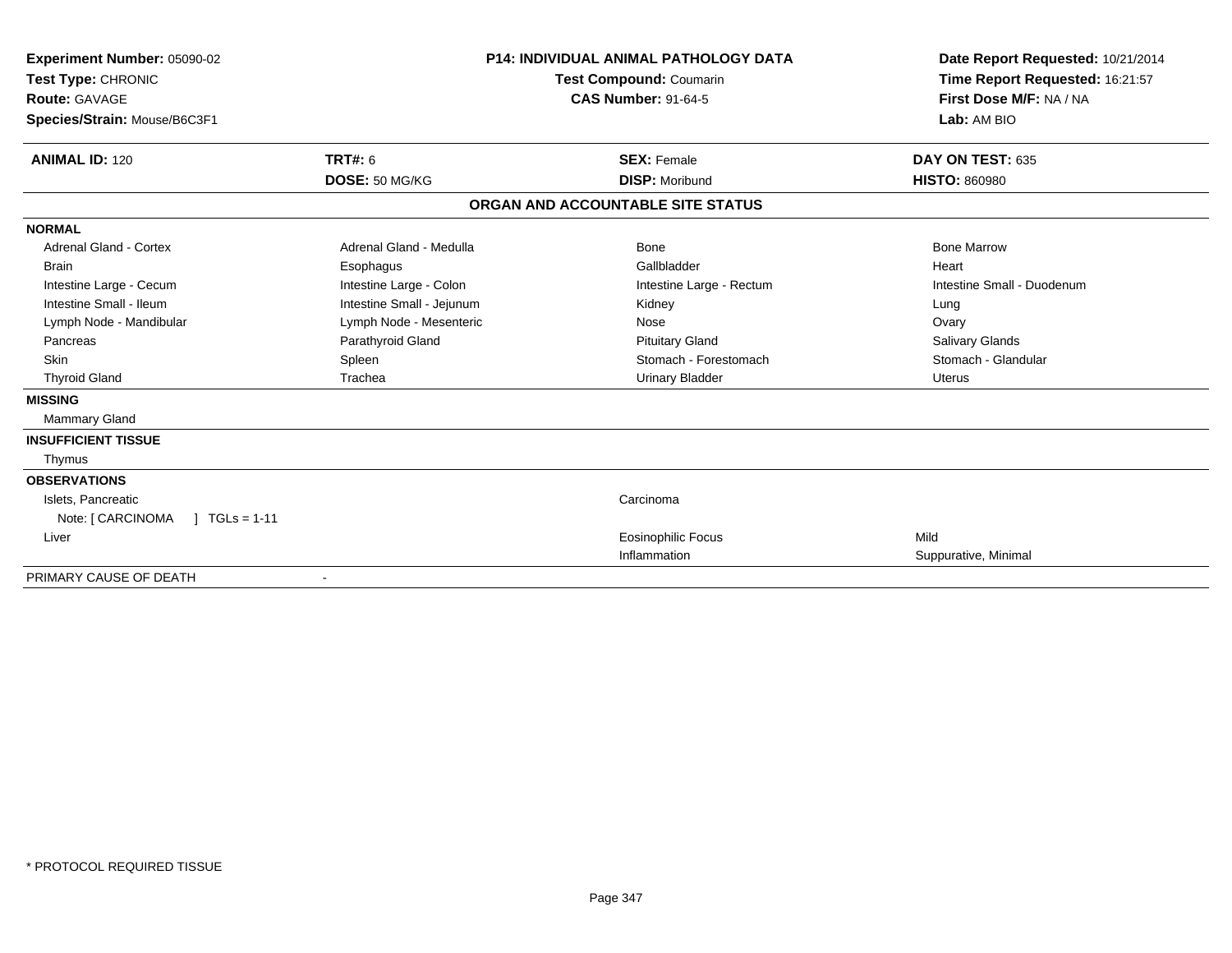| Experiment Number: 05090-02<br>Test Type: CHRONIC | <b>P14: INDIVIDUAL ANIMAL PATHOLOGY DATA</b><br>Test Compound: Coumarin |                                   | Date Report Requested: 10/21/2014<br>Time Report Requested: 16:21:57 |  |
|---------------------------------------------------|-------------------------------------------------------------------------|-----------------------------------|----------------------------------------------------------------------|--|
| <b>Route: GAVAGE</b>                              |                                                                         | <b>CAS Number: 91-64-5</b>        | First Dose M/F: NA / NA                                              |  |
| Species/Strain: Mouse/B6C3F1                      |                                                                         |                                   | Lab: AM BIO                                                          |  |
| <b>ANIMAL ID: 121</b>                             | TRT#: 6                                                                 | <b>SEX: Female</b>                | DAY ON TEST: 729                                                     |  |
|                                                   | DOSE: 50 MG/KG                                                          | <b>DISP: Terminal Sacrifice</b>   | <b>HISTO: 860981</b>                                                 |  |
|                                                   |                                                                         | ORGAN AND ACCOUNTABLE SITE STATUS |                                                                      |  |
| <b>NORMAL</b>                                     |                                                                         |                                   |                                                                      |  |
| Adrenal Gland - Cortex                            | Adrenal Gland - Medulla                                                 | Bone                              | <b>Bone Marrow</b>                                                   |  |
| <b>Brain</b>                                      | Esophagus                                                               | Gallbladder                       | Heart                                                                |  |
| Intestine Large - Cecum                           | Intestine Large - Colon                                                 | Intestine Large - Rectum          | Intestine Small - Duodenum                                           |  |
| Intestine Small - Ileum                           | Intestine Small - Jejunum                                               | Islets, Pancreatic                | Kidney                                                               |  |
| Lymph Node - Mandibular                           | Lymph Node - Mesenteric                                                 | <b>Mammary Gland</b>              | Nose                                                                 |  |
| Ovary                                             | Pancreas                                                                | Parathyroid Gland                 | <b>Pituitary Gland</b>                                               |  |
| <b>Salivary Glands</b>                            | <b>Skin</b>                                                             | Spleen                            | Stomach - Forestomach                                                |  |
| Stomach - Glandular                               | Thymus                                                                  | <b>Thyroid Gland</b>              | Trachea                                                              |  |
| <b>Urinary Bladder</b>                            | <b>Uterus</b>                                                           |                                   |                                                                      |  |
| <b>OBSERVATIONS</b>                               |                                                                         |                                   |                                                                      |  |
| <b>Adrenal Gland</b>                              | Spindle Cell                                                            | Hyperplasia                       | Mild                                                                 |  |
| Liver                                             |                                                                         | Hepatocellular Adenoma            |                                                                      |  |
| Note: [ HEPATOCLR ADEN ] TGLs = 1-5               |                                                                         |                                   |                                                                      |  |
| Lung                                              | Alveolar Epith                                                          | Hyperplasia                       | Moderate                                                             |  |
| PRIMARY CAUSE OF DEATH                            |                                                                         |                                   |                                                                      |  |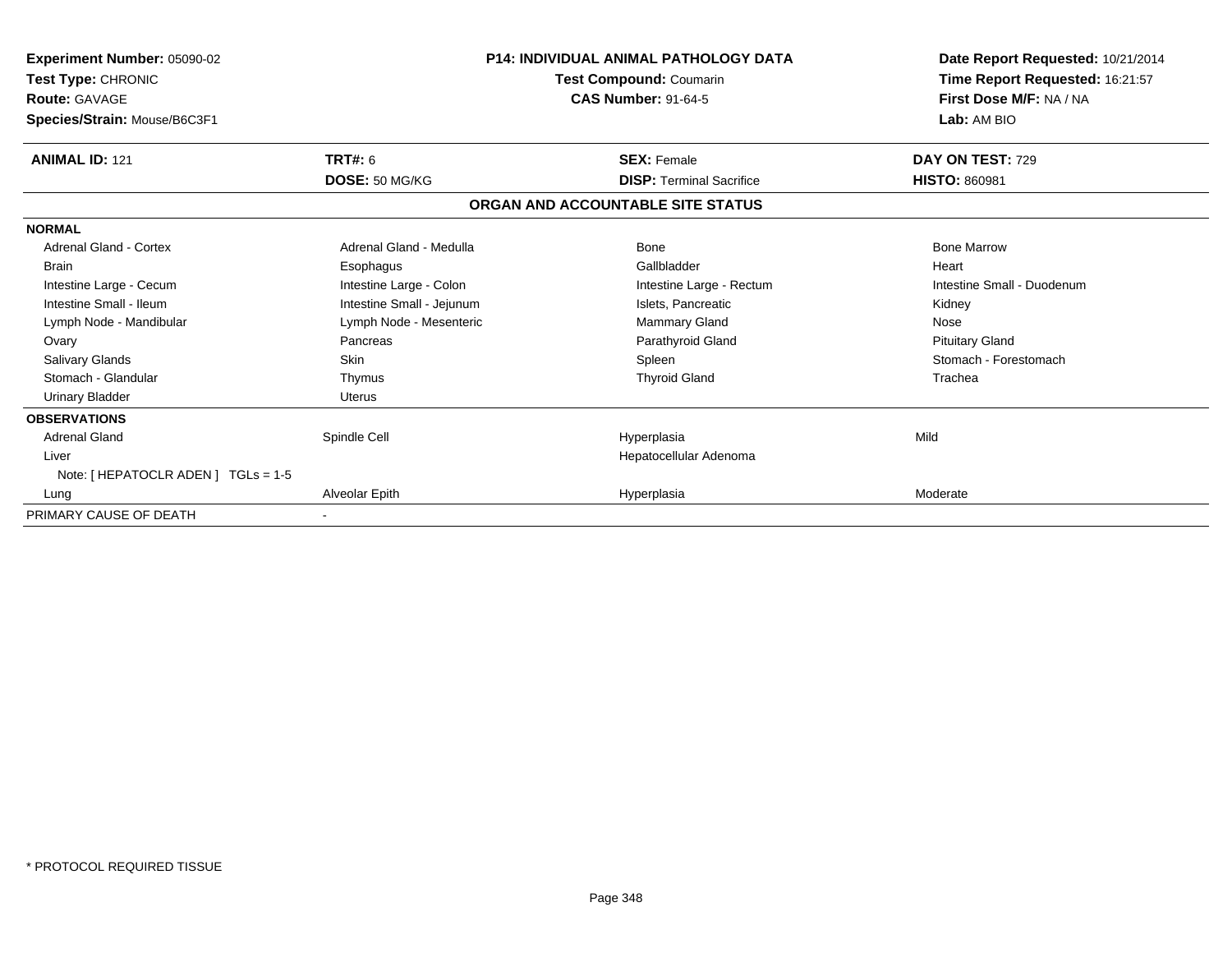| Experiment Number: 05090-02<br>Test Type: CHRONIC<br>Route: GAVAGE |                           | <b>P14: INDIVIDUAL ANIMAL PATHOLOGY DATA</b><br>Test Compound: Coumarin<br><b>CAS Number: 91-64-5</b> | Date Report Requested: 10/21/2014<br>Time Report Requested: 16:21:57<br>First Dose M/F: NA / NA |
|--------------------------------------------------------------------|---------------------------|-------------------------------------------------------------------------------------------------------|-------------------------------------------------------------------------------------------------|
| Species/Strain: Mouse/B6C3F1                                       |                           |                                                                                                       | Lab: AM BIO                                                                                     |
| <b>ANIMAL ID: 123</b>                                              | <b>TRT#: 6</b>            | <b>SEX: Female</b>                                                                                    | DAY ON TEST: 733                                                                                |
|                                                                    | DOSE: 50 MG/KG            | <b>DISP: Terminal Sacrifice</b>                                                                       | <b>HISTO: 860983</b>                                                                            |
|                                                                    |                           | ORGAN AND ACCOUNTABLE SITE STATUS                                                                     |                                                                                                 |
| <b>NORMAL</b>                                                      |                           |                                                                                                       |                                                                                                 |
| Adrenal Gland - Cortex                                             | Adrenal Gland - Medulla   | <b>Bone</b>                                                                                           | <b>Bone Marrow</b>                                                                              |
| <b>Brain</b>                                                       | Esophagus                 | Gallbladder                                                                                           | Heart                                                                                           |
| Intestine Large - Cecum                                            | Intestine Large - Colon   | Intestine Large - Rectum                                                                              | Intestine Small - Duodenum                                                                      |
| Intestine Small - Ileum                                            | Intestine Small - Jejunum | Islets, Pancreatic                                                                                    | Kidney                                                                                          |
| Lung                                                               | Lymph Node - Mandibular   | Lymph Node - Mesenteric                                                                               | <b>Mammary Gland</b>                                                                            |
| Nose                                                               | Salivary Glands           | Skin                                                                                                  | Spleen                                                                                          |
| Stomach - Forestomach                                              | Stomach - Glandular       | Thymus                                                                                                | Trachea                                                                                         |
| <b>Urinary Bladder</b>                                             | Uterus                    |                                                                                                       |                                                                                                 |
| <b>MISSING</b>                                                     |                           |                                                                                                       |                                                                                                 |
| Parathyroid Gland                                                  |                           |                                                                                                       |                                                                                                 |
| <b>OBSERVATIONS</b>                                                |                           |                                                                                                       |                                                                                                 |
| Liver                                                              |                           | Hepatocellular Adenoma                                                                                |                                                                                                 |
| Ovary                                                              | Follicle                  | Cyst                                                                                                  | Moderate                                                                                        |
| Note: [ CYST<br>$1 TGLs = 2-8$                                     |                           |                                                                                                       |                                                                                                 |
| Pancreas                                                           |                           | Atrophy                                                                                               | Marked                                                                                          |
| <b>Pituitary Gland</b>                                             | <b>Pars Distalis</b>      | Adenoma                                                                                               |                                                                                                 |
| <b>Thyroid Gland</b>                                               | Follicle                  | Cyst                                                                                                  | Mild                                                                                            |
| PRIMARY CAUSE OF DEATH                                             |                           |                                                                                                       |                                                                                                 |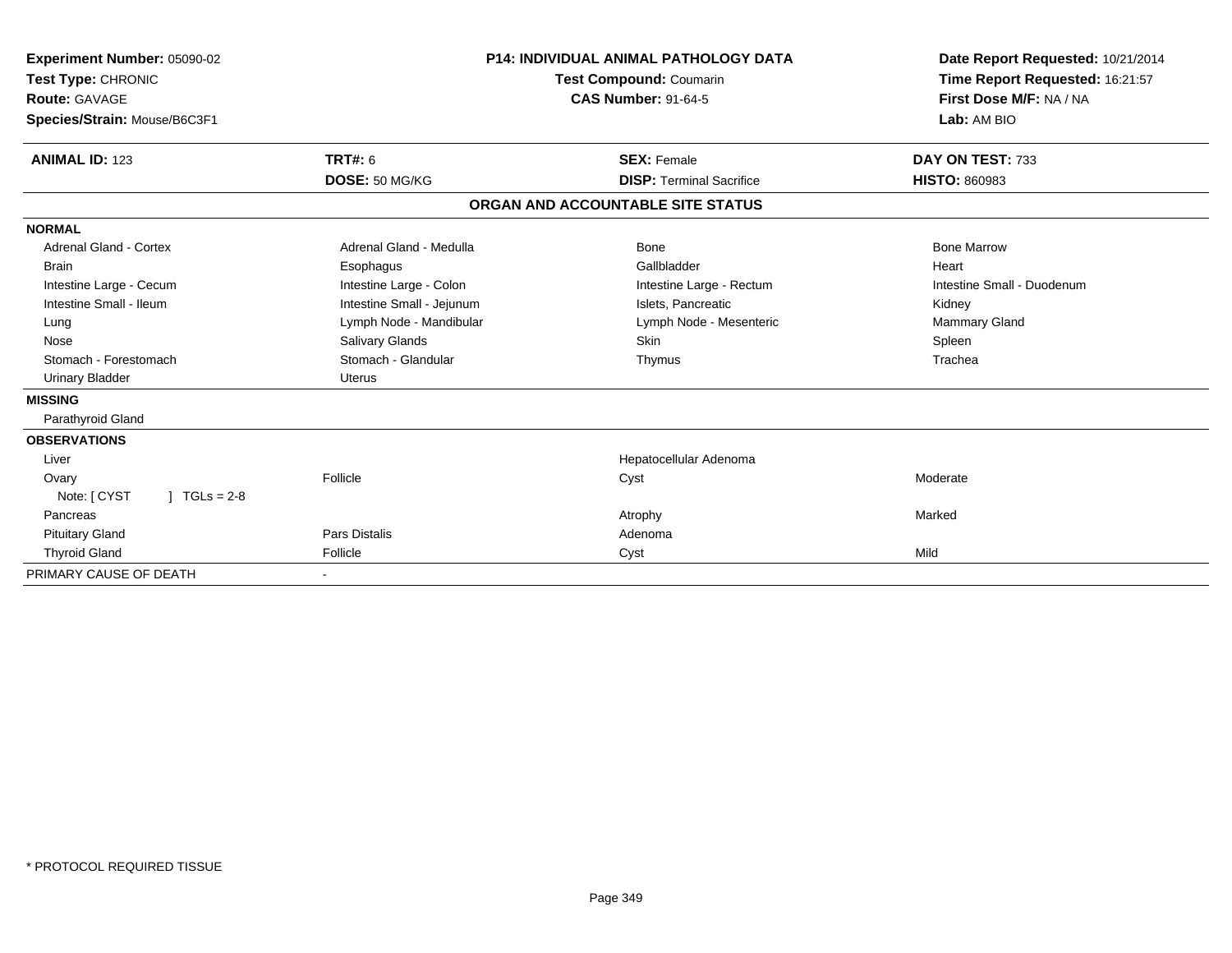| Experiment Number: 05090-02<br>Test Type: CHRONIC<br><b>Route: GAVAGE</b><br>Species/Strain: Mouse/B6C3F1 |                           | <b>P14: INDIVIDUAL ANIMAL PATHOLOGY DATA</b><br><b>Test Compound: Coumarin</b><br><b>CAS Number: 91-64-5</b> | Date Report Requested: 10/21/2014<br>Time Report Requested: 16:21:57<br>First Dose M/F: NA / NA<br>Lab: AM BIO |
|-----------------------------------------------------------------------------------------------------------|---------------------------|--------------------------------------------------------------------------------------------------------------|----------------------------------------------------------------------------------------------------------------|
| <b>ANIMAL ID: 125</b>                                                                                     | <b>TRT#: 6</b>            | <b>SEX: Female</b>                                                                                           | DAY ON TEST: 734                                                                                               |
|                                                                                                           | DOSE: 50 MG/KG            | <b>DISP: Terminal Sacrifice</b>                                                                              | <b>HISTO: 860985</b>                                                                                           |
|                                                                                                           |                           | ORGAN AND ACCOUNTABLE SITE STATUS                                                                            |                                                                                                                |
| <b>NORMAL</b>                                                                                             |                           |                                                                                                              |                                                                                                                |
| Adrenal Gland - Cortex                                                                                    | Adrenal Gland - Medulla   | Bone                                                                                                         | <b>Bone Marrow</b>                                                                                             |
| <b>Brain</b>                                                                                              | Esophagus                 | Gallbladder                                                                                                  | Heart                                                                                                          |
| Intestine Large - Cecum                                                                                   | Intestine Large - Colon   | Intestine Large - Rectum                                                                                     | Intestine Small - Duodenum                                                                                     |
| Intestine Small - Ileum                                                                                   | Intestine Small - Jejunum | Islets, Pancreatic                                                                                           | Kidney                                                                                                         |
| Liver                                                                                                     | Lung                      | Lymph Node - Mandibular                                                                                      | Mammary Gland                                                                                                  |
| Mesentery                                                                                                 | Nose                      | Pancreas                                                                                                     | Parathyroid Gland                                                                                              |
| <b>Pituitary Gland</b>                                                                                    | <b>Salivary Glands</b>    | <b>Skin</b>                                                                                                  | Stomach - Forestomach                                                                                          |
| Stomach - Glandular                                                                                       | Thymus                    | <b>Thyroid Gland</b>                                                                                         | Trachea                                                                                                        |
| <b>Urinary Bladder</b>                                                                                    |                           |                                                                                                              |                                                                                                                |
| <b>OBSERVATIONS</b>                                                                                       |                           |                                                                                                              |                                                                                                                |
| Lymph Node                                                                                                | Mesenteric                | Lymphoma Malignant Lymphocytic                                                                               |                                                                                                                |
| Note: [LYMPH MAL LYMP ] TGLs = 3-11                                                                       |                           |                                                                                                              |                                                                                                                |
| Ovary                                                                                                     |                           | Cystadenoma                                                                                                  |                                                                                                                |
| Note: $[CYSTADENOMA] TGLS = 1-8$                                                                          |                           |                                                                                                              |                                                                                                                |
| Spleen                                                                                                    |                           | Developmental Malformation                                                                                   |                                                                                                                |
| Note: [ DEVELOP MALFOR ] $TGLs = 4-5$                                                                     |                           |                                                                                                              |                                                                                                                |
| Uterus                                                                                                    |                           | Hydrometra                                                                                                   | Moderate                                                                                                       |
| Note: $[HYDROMETRA] TGLs = 2-8$                                                                           |                           |                                                                                                              |                                                                                                                |
| PRIMARY CAUSE OF DEATH                                                                                    | $\overline{\phantom{a}}$  |                                                                                                              |                                                                                                                |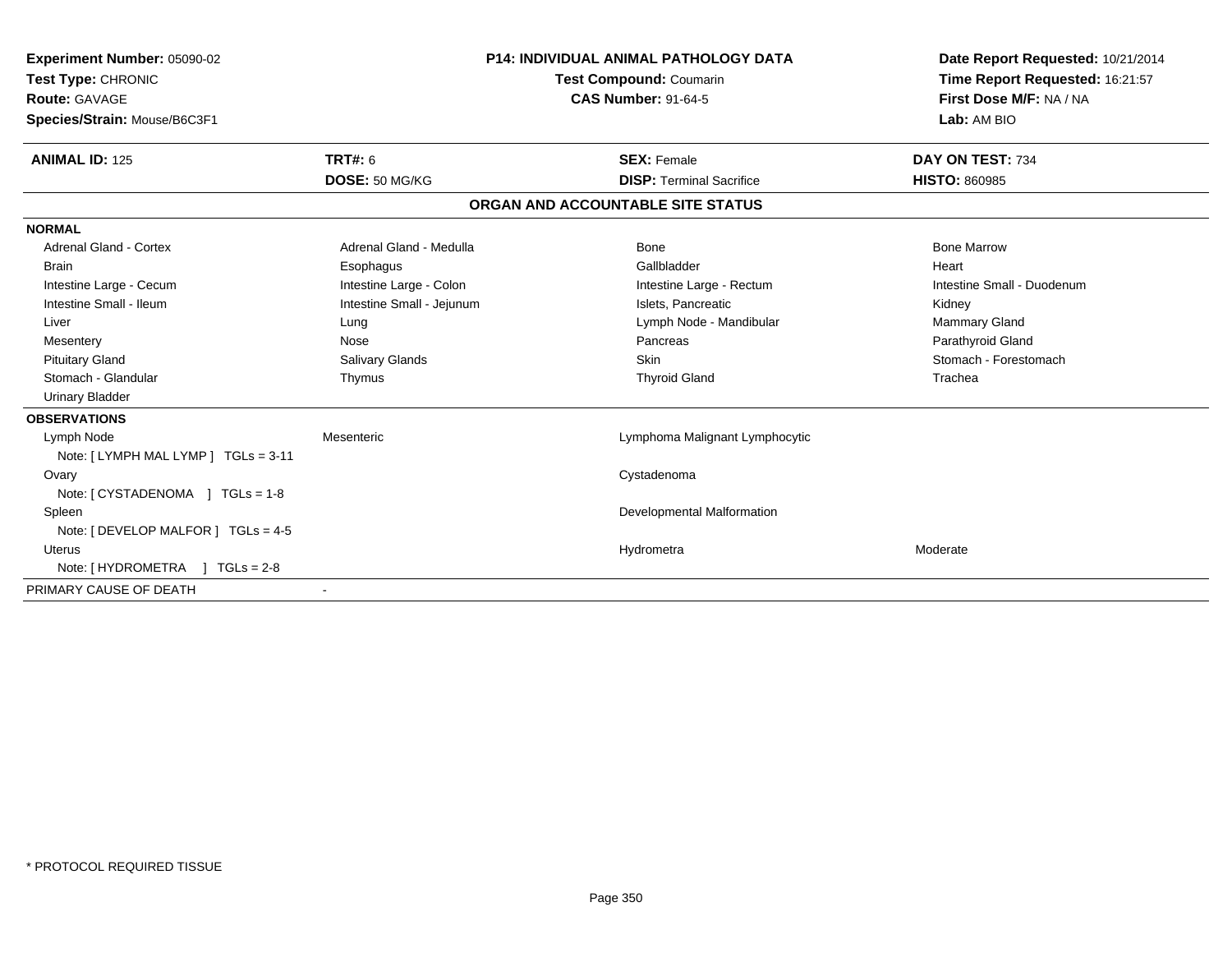| Experiment Number: 05090-02<br>Test Type: CHRONIC<br>Route: GAVAGE<br>Species/Strain: Mouse/B6C3F1 |                           | <b>P14: INDIVIDUAL ANIMAL PATHOLOGY DATA</b><br><b>Test Compound: Coumarin</b><br><b>CAS Number: 91-64-5</b> | Date Report Requested: 10/21/2014<br>Time Report Requested: 16:21:57<br>First Dose M/F: NA / NA<br>Lab: AM BIO |
|----------------------------------------------------------------------------------------------------|---------------------------|--------------------------------------------------------------------------------------------------------------|----------------------------------------------------------------------------------------------------------------|
| <b>ANIMAL ID: 126</b>                                                                              | <b>TRT#: 6</b>            | <b>SEX: Female</b>                                                                                           | DAY ON TEST: 733                                                                                               |
|                                                                                                    | DOSE: 50 MG/KG            | <b>DISP: Terminal Sacrifice</b>                                                                              | <b>HISTO: 860986</b>                                                                                           |
|                                                                                                    |                           | ORGAN AND ACCOUNTABLE SITE STATUS                                                                            |                                                                                                                |
| <b>NORMAL</b>                                                                                      |                           |                                                                                                              |                                                                                                                |
| Adrenal Gland - Cortex                                                                             | Adrenal Gland - Medulla   | Bone                                                                                                         | <b>Bone Marrow</b>                                                                                             |
| <b>Brain</b>                                                                                       | Esophagus                 | Gallbladder                                                                                                  | Heart                                                                                                          |
| Intestine Large - Cecum                                                                            | Intestine Large - Colon   | Intestine Large - Rectum                                                                                     | Intestine Small - Duodenum                                                                                     |
| Intestine Small - Ileum                                                                            | Intestine Small - Jejunum | Islets, Pancreatic                                                                                           | Kidney                                                                                                         |
| Lung                                                                                               | Lymph Node - Mandibular   | Lymph Node - Mesenteric                                                                                      | Mammary Gland                                                                                                  |
| Nose                                                                                               | Ovary                     | Pancreas                                                                                                     | <b>Pituitary Gland</b>                                                                                         |
| <b>Salivary Glands</b>                                                                             | Skin                      | Spleen                                                                                                       | Stomach - Forestomach                                                                                          |
| Stomach - Glandular                                                                                | Thymus                    | <b>Thyroid Gland</b>                                                                                         | Trachea                                                                                                        |
| <b>Urinary Bladder</b>                                                                             | <b>Uterus</b>             |                                                                                                              |                                                                                                                |
| <b>MISSING</b>                                                                                     |                           |                                                                                                              |                                                                                                                |
| Parathyroid Gland                                                                                  |                           |                                                                                                              |                                                                                                                |
| <b>OBSERVATIONS</b>                                                                                |                           |                                                                                                              |                                                                                                                |
| Liver                                                                                              |                           | <b>Eosinophilic Focus</b>                                                                                    | Mild                                                                                                           |
|                                                                                                    |                           | Hepatocellular Adenoma                                                                                       |                                                                                                                |
| Mesentery                                                                                          | Fat                       | Necrosis                                                                                                     | Coagulative, Moderate                                                                                          |
| Note: [ NECROSIS<br>$TGLs = 1-11$                                                                  |                           |                                                                                                              |                                                                                                                |
| PRIMARY CAUSE OF DEATH                                                                             |                           |                                                                                                              |                                                                                                                |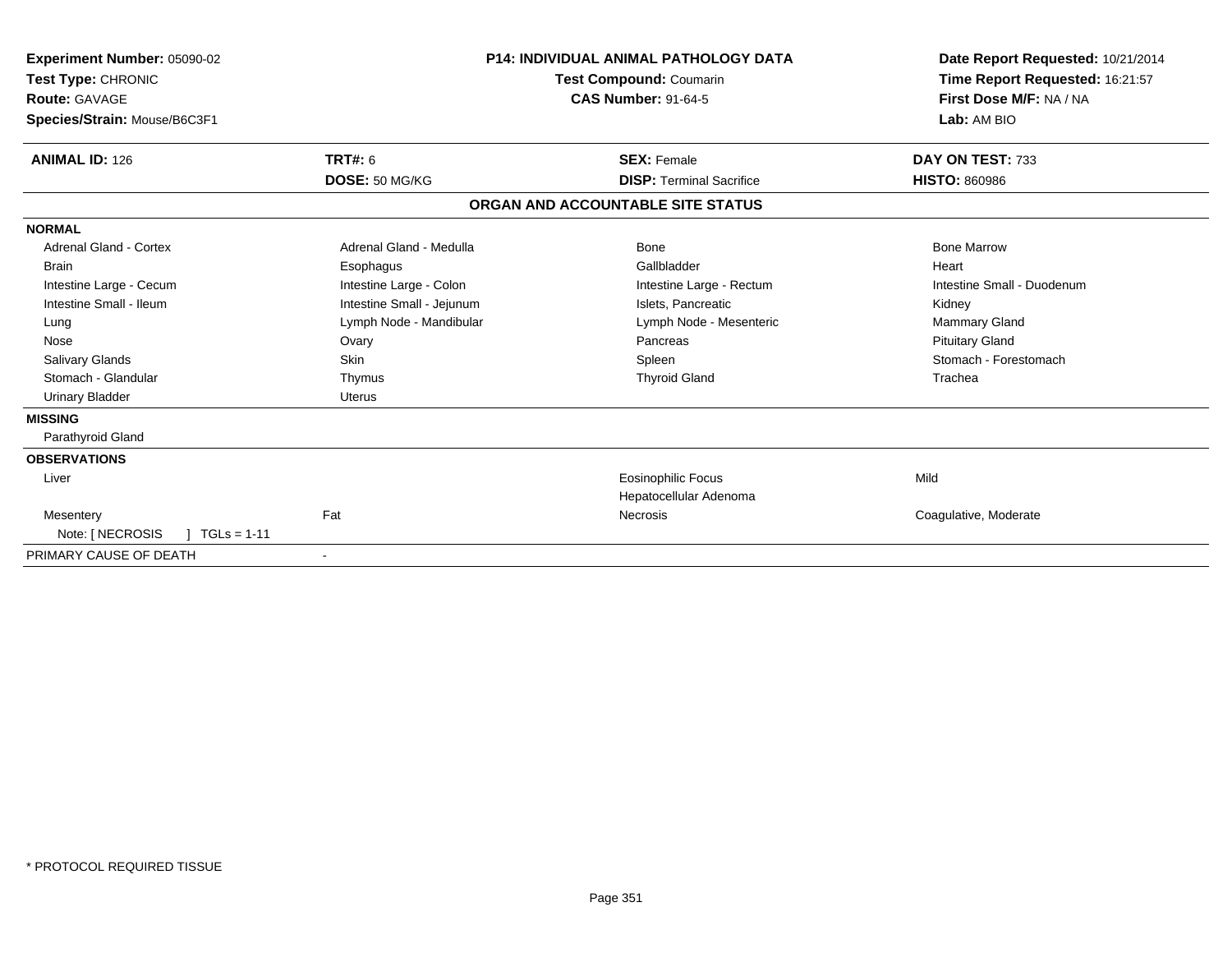| <b>Experiment Number: 05090-02</b><br>Test Type: CHRONIC<br><b>Route: GAVAGE</b><br>Species/Strain: Mouse/B6C3F1 | <b>P14: INDIVIDUAL ANIMAL PATHOLOGY DATA</b><br>Test Compound: Coumarin<br><b>CAS Number: 91-64-5</b> |                                   | Date Report Requested: 10/21/2014<br>Time Report Requested: 16:21:57<br>First Dose M/F: NA / NA<br>Lab: AM BIO |
|------------------------------------------------------------------------------------------------------------------|-------------------------------------------------------------------------------------------------------|-----------------------------------|----------------------------------------------------------------------------------------------------------------|
| <b>ANIMAL ID: 127</b>                                                                                            | TRT#: 6                                                                                               | <b>SEX: Female</b>                | DAY ON TEST: 734                                                                                               |
|                                                                                                                  | DOSE: 50 MG/KG                                                                                        | <b>DISP:</b> Terminal Sacrifice   | <b>HISTO: 860987</b>                                                                                           |
|                                                                                                                  |                                                                                                       | ORGAN AND ACCOUNTABLE SITE STATUS |                                                                                                                |
| <b>NORMAL</b>                                                                                                    |                                                                                                       |                                   |                                                                                                                |
| <b>Adrenal Gland - Cortex</b>                                                                                    | Adrenal Gland - Medulla                                                                               | Bone                              | <b>Bone Marrow</b>                                                                                             |
| <b>Brain</b>                                                                                                     | Esophagus                                                                                             | Gallbladder                       | Heart                                                                                                          |
| Intestine Large - Cecum                                                                                          | Intestine Large - Colon                                                                               | Intestine Large - Rectum          | Intestine Small - Duodenum                                                                                     |
| Intestine Small - Ileum                                                                                          | Intestine Small - Jejunum                                                                             | Islets. Pancreatic                | Kidney                                                                                                         |
| Liver                                                                                                            | Lung                                                                                                  | Lymph Node - Mandibular           | Lymph Node - Mesenteric                                                                                        |
| Mammary Gland                                                                                                    | Nose                                                                                                  | Ovary                             | Pancreas                                                                                                       |
| Parathyroid Gland                                                                                                | <b>Pituitary Gland</b>                                                                                | <b>Salivary Glands</b>            | Spleen                                                                                                         |
| Stomach - Glandular                                                                                              | Thymus                                                                                                | <b>Thyroid Gland</b>              | Trachea                                                                                                        |
| <b>Urinary Bladder</b>                                                                                           | <b>Uterus</b>                                                                                         |                                   |                                                                                                                |
| <b>OBSERVATIONS</b>                                                                                              |                                                                                                       |                                   |                                                                                                                |
| <b>Skin</b>                                                                                                      |                                                                                                       | Alopecia                          | Minimal                                                                                                        |
| Note: [ ALOPECIA<br>$1 TGLs = 1-7$                                                                               |                                                                                                       |                                   |                                                                                                                |
| Stomach                                                                                                          | Forestomach                                                                                           | Squamous Cell Papilloma           |                                                                                                                |
| Note: [ PAPILLOMA SQUA ] TGLs = 2-11                                                                             |                                                                                                       |                                   |                                                                                                                |
| PRIMARY CAUSE OF DEATH                                                                                           |                                                                                                       |                                   |                                                                                                                |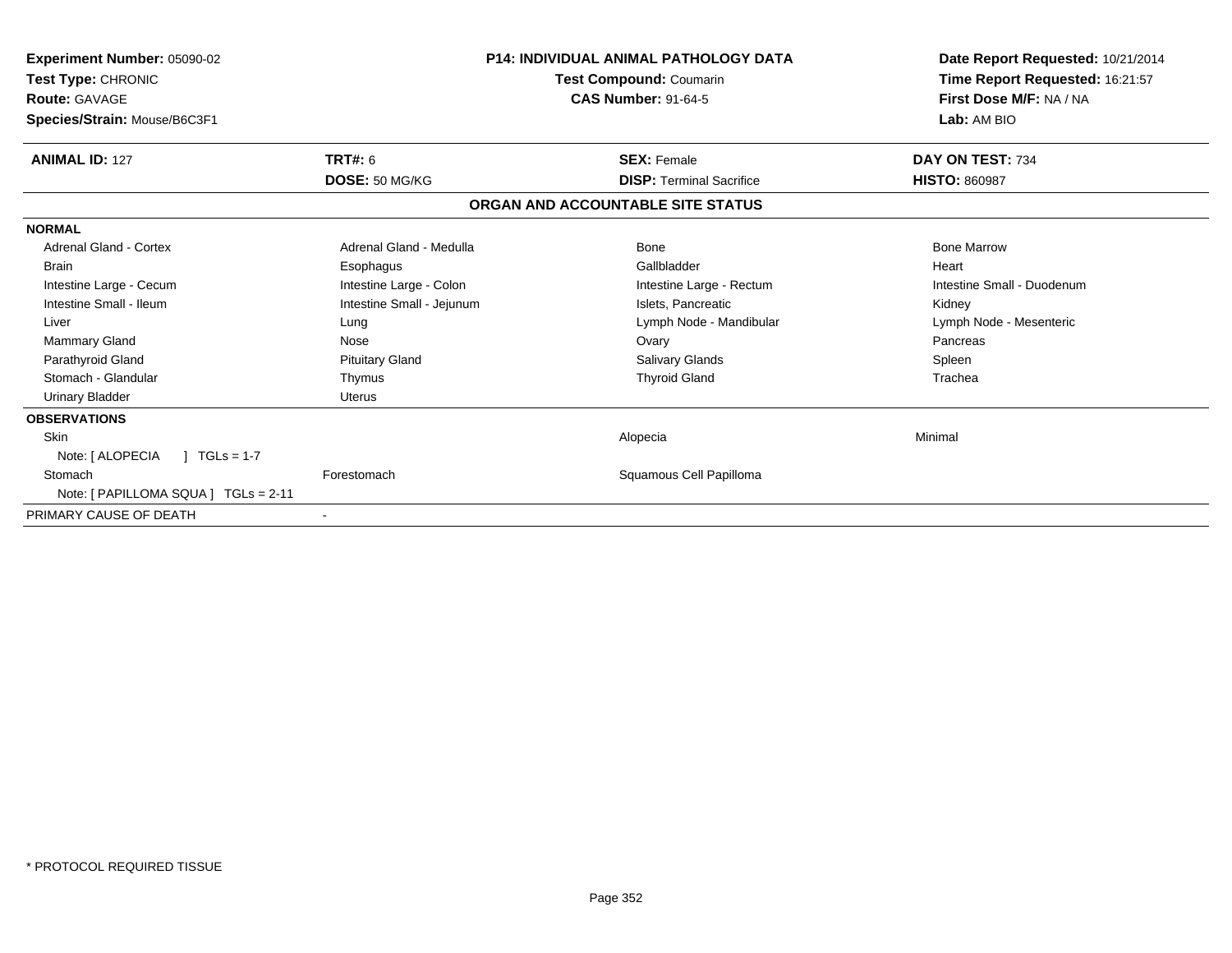| Experiment Number: 05090-02<br>Test Type: CHRONIC<br>Route: GAVAGE<br>Species/Strain: Mouse/B6C3F1 | <b>P14: INDIVIDUAL ANIMAL PATHOLOGY DATA</b><br>Test Compound: Coumarin<br><b>CAS Number: 91-64-5</b> |                                   | Date Report Requested: 10/21/2014<br>Time Report Requested: 16:21:57<br>First Dose M/F: NA / NA<br>Lab: AM BIO |
|----------------------------------------------------------------------------------------------------|-------------------------------------------------------------------------------------------------------|-----------------------------------|----------------------------------------------------------------------------------------------------------------|
| <b>ANIMAL ID: 128</b>                                                                              | <b>TRT#: 6</b>                                                                                        | <b>SEX: Female</b>                | DAY ON TEST: 732                                                                                               |
|                                                                                                    | DOSE: 50 MG/KG                                                                                        | <b>DISP: Terminal Sacrifice</b>   | <b>HISTO: 860988</b>                                                                                           |
|                                                                                                    |                                                                                                       | ORGAN AND ACCOUNTABLE SITE STATUS |                                                                                                                |
| <b>NORMAL</b>                                                                                      |                                                                                                       |                                   |                                                                                                                |
| <b>Adrenal Gland - Cortex</b>                                                                      | Adrenal Gland - Medulla                                                                               | Bone                              | <b>Bone Marrow</b>                                                                                             |
| <b>Brain</b>                                                                                       | Esophagus                                                                                             | Gallbladder                       | Heart                                                                                                          |
| Intestine Large - Cecum                                                                            | Intestine Large - Colon                                                                               | Intestine Large - Rectum          | Intestine Small - Duodenum                                                                                     |
| Intestine Small - Ileum                                                                            | Intestine Small - Jejunum                                                                             | Islets, Pancreatic                | Liver                                                                                                          |
| Lung                                                                                               | Lymph Node - Mandibular                                                                               | Lymph Node - Mesenteric           | <b>Mammary Gland</b>                                                                                           |
| Nose                                                                                               | Ovary                                                                                                 | Pancreas                          | <b>Pituitary Gland</b>                                                                                         |
| <b>Skin</b>                                                                                        | Spleen                                                                                                | Stomach - Forestomach             | Stomach - Glandular                                                                                            |
| Thymus                                                                                             | Trachea                                                                                               | <b>Urinary Bladder</b>            | Uterus                                                                                                         |
| <b>MISSING</b>                                                                                     |                                                                                                       |                                   |                                                                                                                |
| Parathyroid Gland                                                                                  |                                                                                                       |                                   |                                                                                                                |
| <b>OBSERVATIONS</b>                                                                                |                                                                                                       |                                   |                                                                                                                |
| Kidney                                                                                             |                                                                                                       | <b>Infiltration Cellular</b>      | Lymphocyte, Mild                                                                                               |
| <b>Salivary Glands</b>                                                                             |                                                                                                       | <b>Infiltration Cellular</b>      | Lymphocyte, Minimal                                                                                            |
| <b>Thyroid Gland</b>                                                                               | C Cell                                                                                                | Hyperplasia                       | Mild                                                                                                           |
|                                                                                                    |                                                                                                       | Inflammation                      | Suppurative, Mild                                                                                              |
| PRIMARY CAUSE OF DEATH                                                                             |                                                                                                       |                                   |                                                                                                                |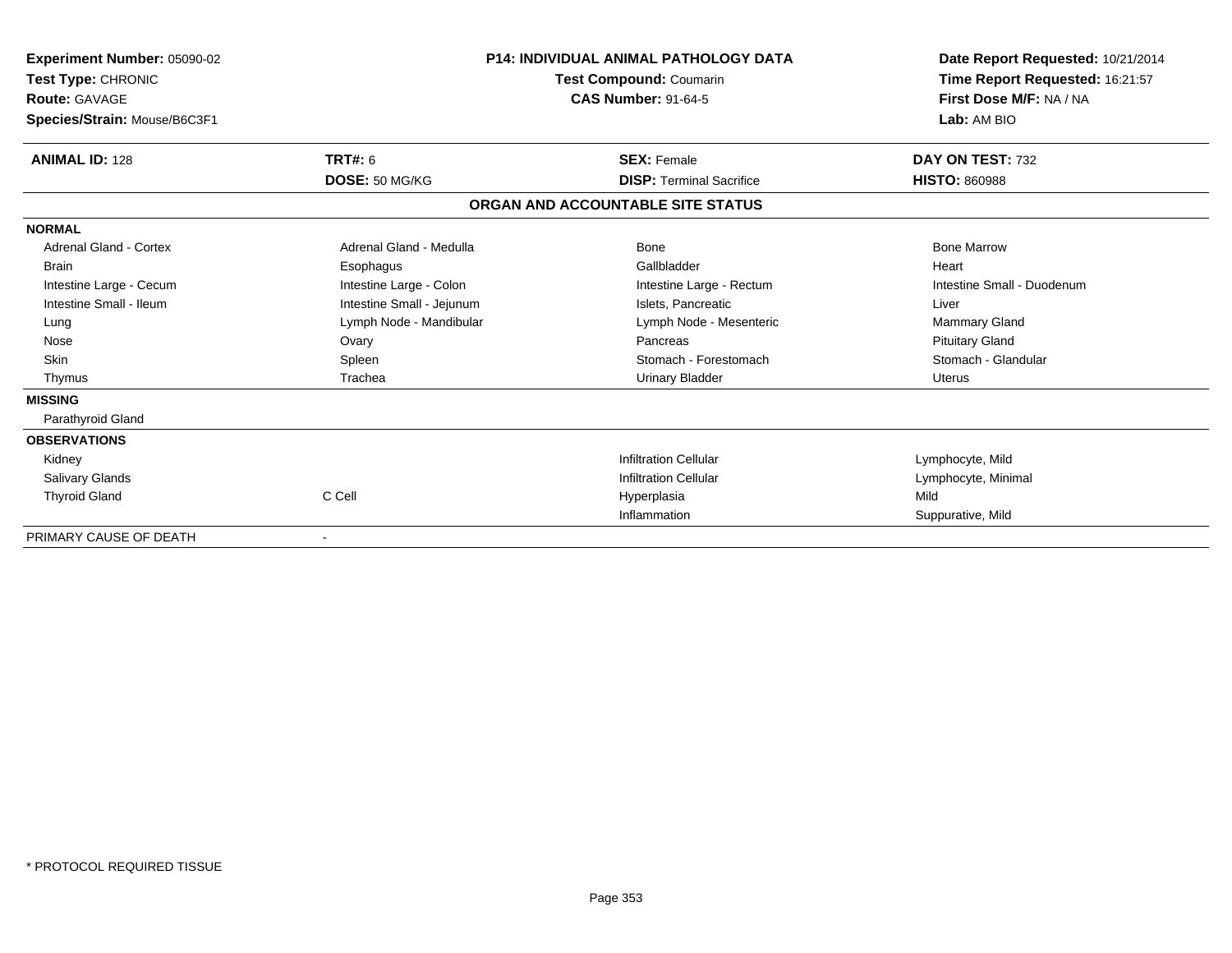| <b>Experiment Number: 05090-02</b><br>Test Type: CHRONIC<br><b>Route: GAVAGE</b><br>Species/Strain: Mouse/B6C3F1 | <b>P14: INDIVIDUAL ANIMAL PATHOLOGY DATA</b><br><b>Test Compound: Coumarin</b><br><b>CAS Number: 91-64-5</b> |                                   | Date Report Requested: 10/21/2014<br>Time Report Requested: 16:21:57<br>First Dose M/F: NA / NA<br>Lab: AM BIO |
|------------------------------------------------------------------------------------------------------------------|--------------------------------------------------------------------------------------------------------------|-----------------------------------|----------------------------------------------------------------------------------------------------------------|
| <b>ANIMAL ID: 129</b>                                                                                            | <b>TRT#: 6</b>                                                                                               | <b>SEX: Female</b>                | DAY ON TEST: 734                                                                                               |
|                                                                                                                  | DOSE: 50 MG/KG                                                                                               | <b>DISP: Terminal Sacrifice</b>   | <b>HISTO: 860989</b>                                                                                           |
|                                                                                                                  |                                                                                                              | ORGAN AND ACCOUNTABLE SITE STATUS |                                                                                                                |
| <b>NORMAL</b>                                                                                                    |                                                                                                              |                                   |                                                                                                                |
| <b>Adrenal Gland - Cortex</b>                                                                                    | Adrenal Gland - Medulla                                                                                      | Bone                              | <b>Bone Marrow</b>                                                                                             |
| <b>Brain</b>                                                                                                     | Esophagus                                                                                                    | Gallbladder                       | Heart                                                                                                          |
| Intestine Large - Cecum                                                                                          | Intestine Large - Colon                                                                                      | Intestine Large - Rectum          | Intestine Small - Duodenum                                                                                     |
| Intestine Small - Ileum                                                                                          | Intestine Small - Jejunum                                                                                    | Islets, Pancreatic                | Kidney                                                                                                         |
| Liver                                                                                                            | Lung                                                                                                         | Lymph Node - Mandibular           | <b>Mammary Gland</b>                                                                                           |
| Nose                                                                                                             | Ovary                                                                                                        | Pancreas                          | Parathyroid Gland                                                                                              |
| <b>Pituitary Gland</b>                                                                                           | Salivary Glands                                                                                              | <b>Skin</b>                       | Spleen                                                                                                         |
| Stomach - Glandular                                                                                              | Thymus                                                                                                       | <b>Thyroid Gland</b>              | Trachea                                                                                                        |
| <b>Urinary Bladder</b>                                                                                           |                                                                                                              |                                   |                                                                                                                |
| <b>OBSERVATIONS</b>                                                                                              |                                                                                                              |                                   |                                                                                                                |
| Lymph Node                                                                                                       | Mesenteric                                                                                                   | Hyperplasia                       | Lymphoid, Mild                                                                                                 |
| Stomach                                                                                                          | Forestomach                                                                                                  | Squamous Cell Papilloma           |                                                                                                                |
| Note: [ PAPILLOMA SQUA ] TGLs = 1-11                                                                             |                                                                                                              |                                   |                                                                                                                |
| <b>Uterus</b>                                                                                                    |                                                                                                              | Hydrometra                        | Marked                                                                                                         |
| Note: [HYDROMETRA ] TGLs = 2-8                                                                                   |                                                                                                              |                                   |                                                                                                                |
| PRIMARY CAUSE OF DEATH                                                                                           |                                                                                                              |                                   |                                                                                                                |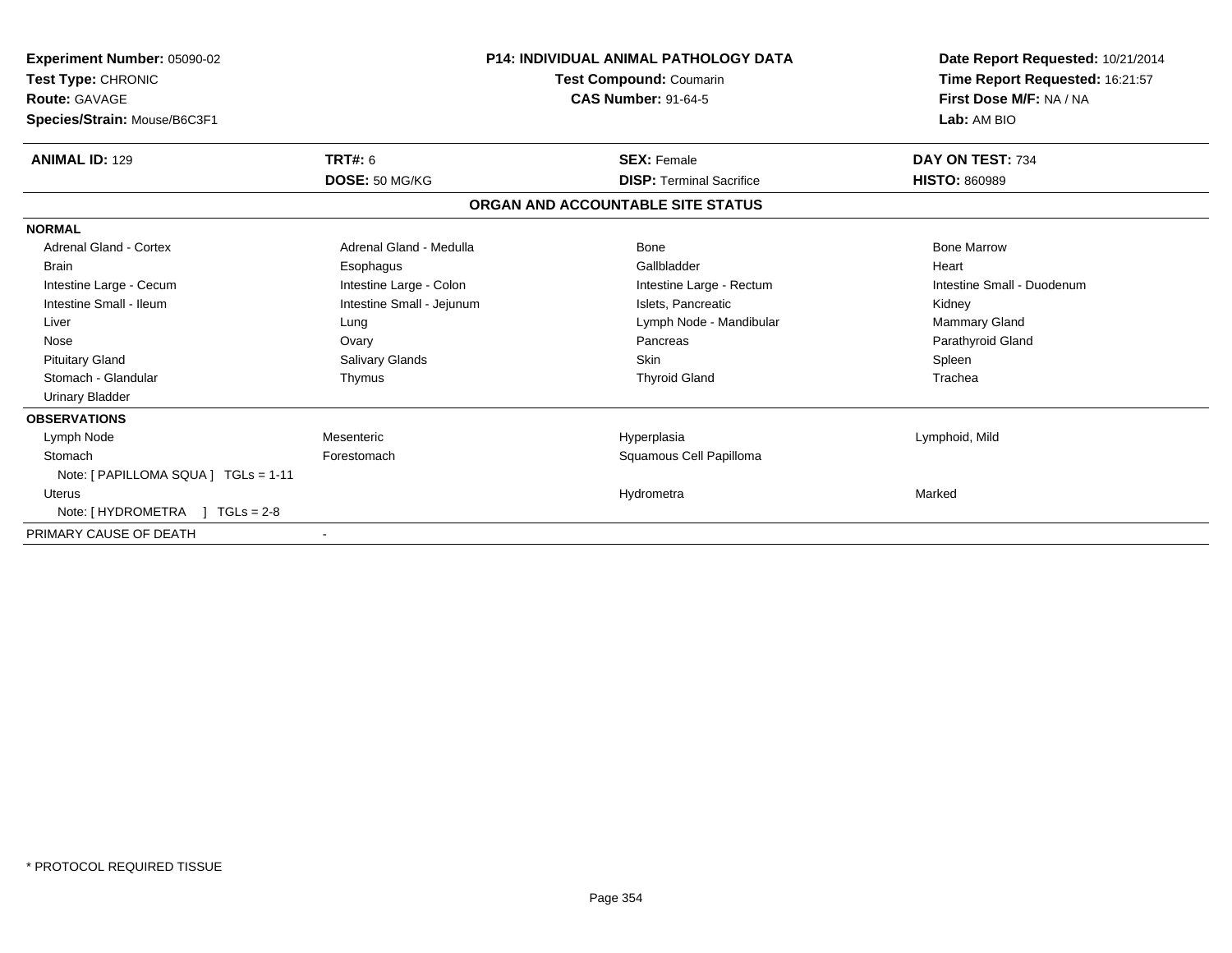| Experiment Number: 05090-02                  |                         | <b>P14: INDIVIDUAL ANIMAL PATHOLOGY DATA</b> | Date Report Requested: 10/21/2014 |
|----------------------------------------------|-------------------------|----------------------------------------------|-----------------------------------|
| Test Type: CHRONIC                           | Test Compound: Coumarin |                                              | Time Report Requested: 16:21:57   |
| <b>Route: GAVAGE</b>                         |                         | <b>CAS Number: 91-64-5</b>                   | First Dose M/F: NA / NA           |
| Species/Strain: Mouse/B6C3F1                 |                         |                                              | Lab: AM BIO                       |
| <b>ANIMAL ID: 130</b>                        | <b>TRT#: 6</b>          | <b>SEX: Female</b>                           | DAY ON TEST: 734                  |
|                                              | DOSE: 50 MG/KG          | <b>DISP: Terminal Sacrifice</b>              | <b>HISTO: 860990</b>              |
|                                              |                         | ORGAN AND ACCOUNTABLE SITE STATUS            |                                   |
| <b>NORMAL</b>                                |                         |                                              |                                   |
| <b>Adrenal Gland - Cortex</b>                | Adrenal Gland - Medulla | Bone                                         | <b>Bone Marrow</b>                |
| <b>Brain</b>                                 | Esophagus               | Gallbladder                                  | Heart                             |
| Intestine Large - Cecum                      | Intestine Large - Colon | Intestine Large - Rectum                     | Intestine Small - Duodenum        |
| Intestine Small - Ileum                      | Islets, Pancreatic      | Kidney                                       | Lung                              |
| <b>Mammary Gland</b>                         | Nose                    | Ovary                                        | Pancreas                          |
| Parathyroid Gland                            | <b>Pituitary Gland</b>  | <b>Salivary Glands</b>                       | Skin                              |
| Stomach - Forestomach                        | Stomach - Glandular     | <b>Thyroid Gland</b>                         | Trachea                           |
| <b>Urinary Bladder</b>                       |                         |                                              |                                   |
| <b>OBSERVATIONS</b>                          |                         |                                              |                                   |
| <b>Intestine Small</b>                       | Jejunum                 | Lymphoma Malignant                           |                                   |
| $1 TGLs = 8-4$<br>Note: [ LYMPH MAL          |                         |                                              |                                   |
| Liver                                        |                         | Hepatocellular Adenoma                       | Multiple                          |
| Lymph Node                                   | Mandibular              | Lymphoma Malignant                           |                                   |
|                                              | Mesenteric              | Lymphoma Malignant                           |                                   |
|                                              | Renal                   | Lymphoma Malignant                           |                                   |
| Note: [ LYMPH MAL<br>$1 \text{ TGLs} = 5-13$ |                         |                                              |                                   |
| Note: [ LYMPH MAL<br>$TGLs = 6-7, 11, 12$    |                         |                                              |                                   |
| Spleen                                       |                         | Lymphoma Malignant                           |                                   |
| Note: [ LYMPH MAL<br>$1 TGLs = 4-5$          |                         |                                              |                                   |
| Thymus                                       |                         | Inflammation                                 | Suppurative, Mild                 |
| <b>Uterus</b>                                |                         | Hydrometra                                   | Moderate                          |
| Note: [ HYDROMETRA<br>$J \cdot TGLS = 1-8$   |                         |                                              |                                   |
| PRIMARY CAUSE OF DEATH                       |                         |                                              |                                   |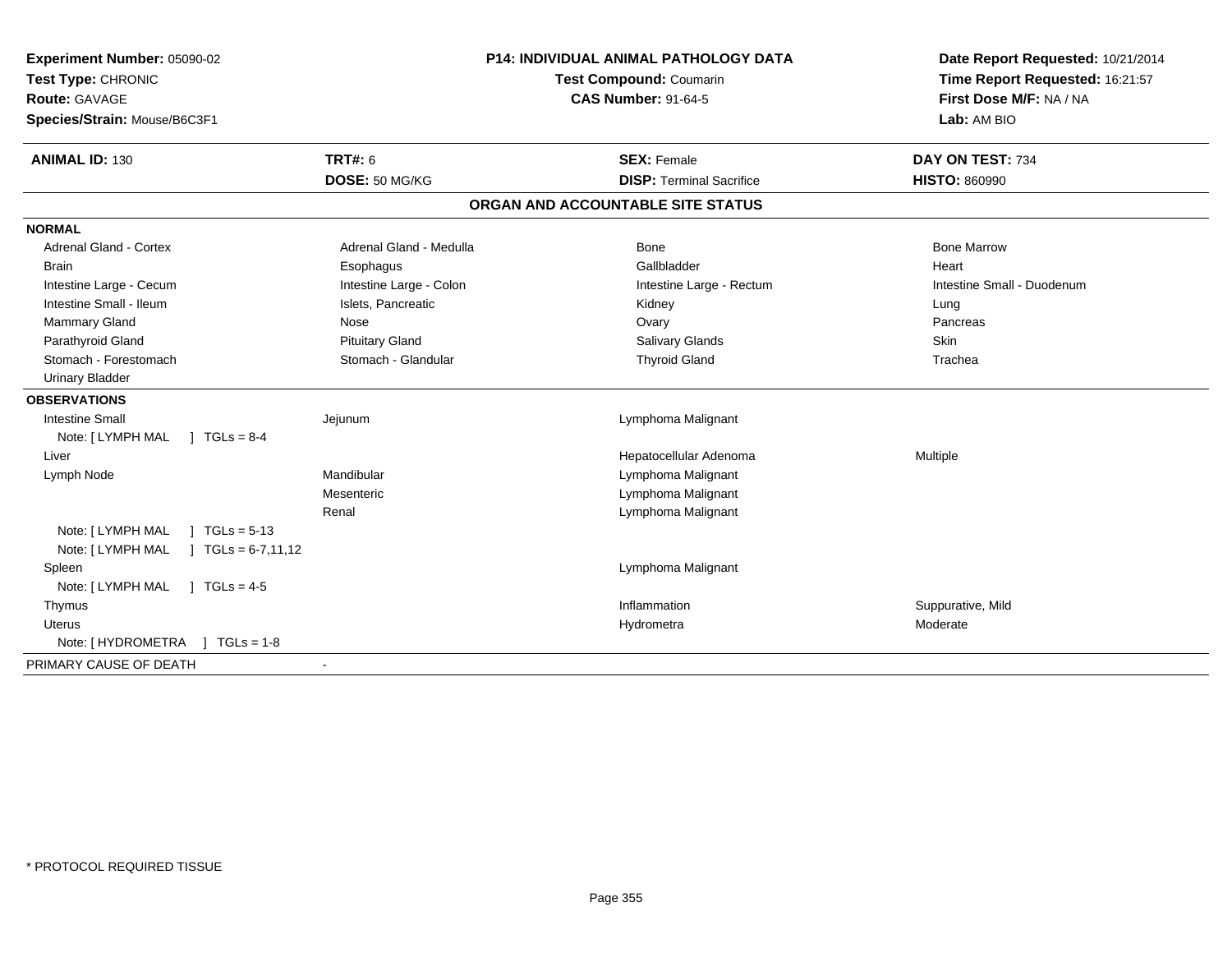| Experiment Number: 05090-02<br><b>Test Type: CHRONIC</b><br><b>Route: GAVAGE</b><br>Species/Strain: Mouse/B6C3F1 | <b>P14: INDIVIDUAL ANIMAL PATHOLOGY DATA</b><br><b>Test Compound: Coumarin</b><br><b>CAS Number: 91-64-5</b> |                                   | Date Report Requested: 10/21/2014<br>Time Report Requested: 16:21:57<br>First Dose M/F: NA / NA<br>Lab: AM BIO |
|------------------------------------------------------------------------------------------------------------------|--------------------------------------------------------------------------------------------------------------|-----------------------------------|----------------------------------------------------------------------------------------------------------------|
| <b>ANIMAL ID: 131</b>                                                                                            | <b>TRT#: 6</b>                                                                                               | <b>SEX: Female</b>                | DAY ON TEST: 733                                                                                               |
|                                                                                                                  | DOSE: 50 MG/KG                                                                                               | <b>DISP: Terminal Sacrifice</b>   | <b>HISTO: 860991</b>                                                                                           |
|                                                                                                                  |                                                                                                              | ORGAN AND ACCOUNTABLE SITE STATUS |                                                                                                                |
| <b>NORMAL</b>                                                                                                    |                                                                                                              |                                   |                                                                                                                |
| <b>Adrenal Gland - Cortex</b>                                                                                    | Adrenal Gland - Medulla                                                                                      | Bone                              | <b>Bone Marrow</b>                                                                                             |
| <b>Brain</b>                                                                                                     | Esophagus                                                                                                    | Gallbladder                       | Heart                                                                                                          |
| Intestine Large - Cecum                                                                                          | Intestine Large - Colon                                                                                      | Intestine Large - Rectum          | Intestine Small - Duodenum                                                                                     |
| Intestine Small - Ileum                                                                                          | Intestine Small - Jejunum                                                                                    | Islets. Pancreatic                | Kidney                                                                                                         |
| Lung                                                                                                             | Lymph Node - Mandibular                                                                                      | Lymph Node - Mesenteric           | <b>Mammary Gland</b>                                                                                           |
| Nose                                                                                                             | Pancreas                                                                                                     | Parathyroid Gland                 | <b>Pituitary Gland</b>                                                                                         |
| <b>Salivary Glands</b>                                                                                           | <b>Skin</b>                                                                                                  | Spleen                            | Stomach - Forestomach                                                                                          |
| Stomach - Glandular                                                                                              | Thymus                                                                                                       | <b>Thyroid Gland</b>              | Trachea                                                                                                        |
| <b>OBSERVATIONS</b>                                                                                              |                                                                                                              |                                   |                                                                                                                |
| Liver                                                                                                            |                                                                                                              | <b>Eosinophilic Focus</b>         | Moderate                                                                                                       |
| Ovary                                                                                                            | Follicle                                                                                                     | Cyst                              | Marked                                                                                                         |
| $1 TGLs = 1-8$<br>Note: [ CYST                                                                                   |                                                                                                              |                                   |                                                                                                                |
| <b>Urinary Bladder</b>                                                                                           |                                                                                                              | <b>Infiltration Cellular</b>      | Lymphocyte, Mild                                                                                               |
| <b>Uterus</b>                                                                                                    |                                                                                                              | Hyperplasia                       | Cystic, Mild                                                                                                   |
| Note: [HYPERPLASIA ] TGLs = 2-8                                                                                  |                                                                                                              |                                   |                                                                                                                |
| PRIMARY CAUSE OF DEATH                                                                                           | $\blacksquare$                                                                                               |                                   |                                                                                                                |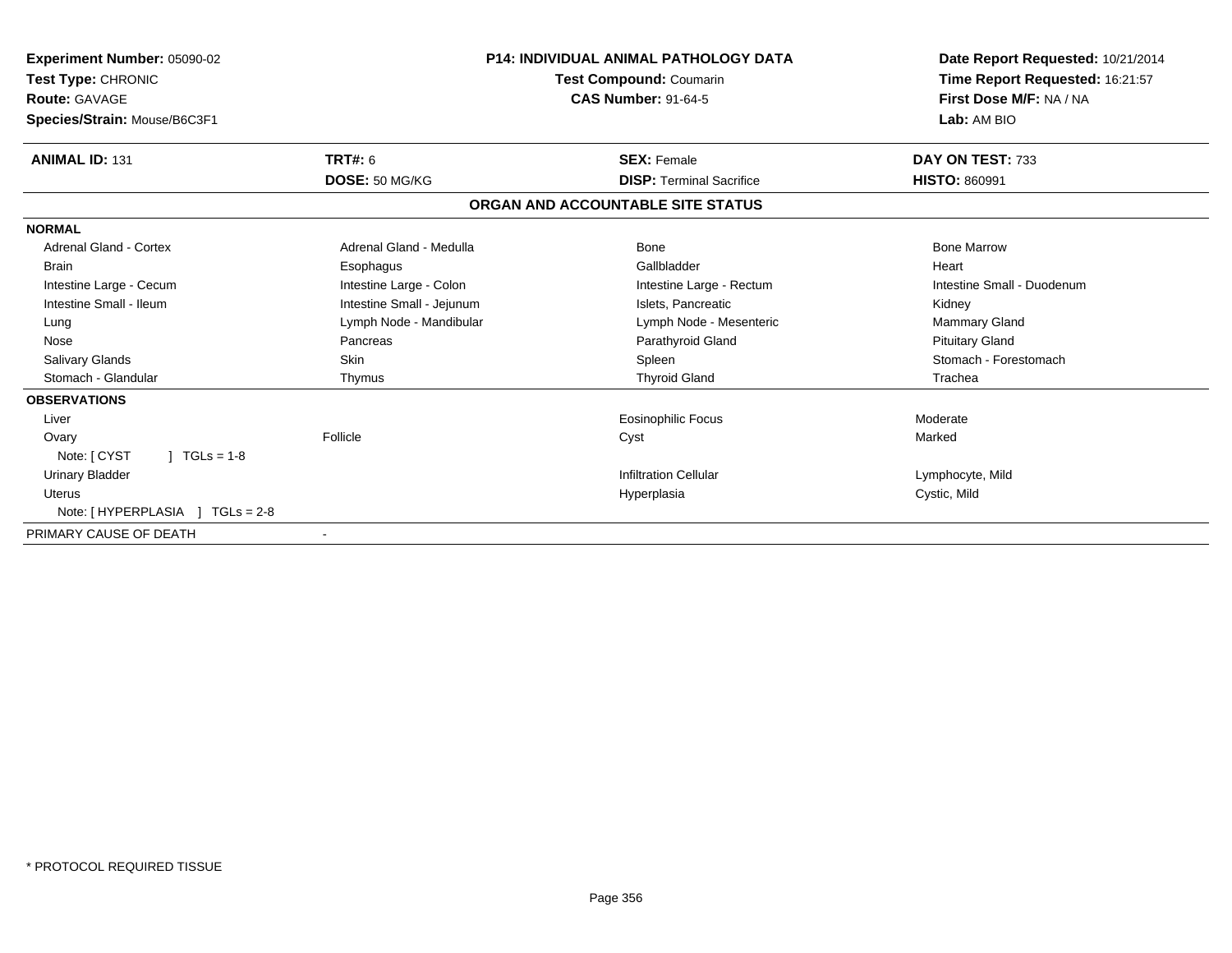| Experiment Number: 05090-02<br>Test Type: CHRONIC | <b>P14: INDIVIDUAL ANIMAL PATHOLOGY DATA</b><br>Test Compound: Coumarin |                                   | Date Report Requested: 10/21/2014<br>Time Report Requested: 16:21:57 |
|---------------------------------------------------|-------------------------------------------------------------------------|-----------------------------------|----------------------------------------------------------------------|
| <b>Route: GAVAGE</b>                              |                                                                         | <b>CAS Number: 91-64-5</b>        | First Dose M/F: NA / NA                                              |
| Species/Strain: Mouse/B6C3F1                      |                                                                         |                                   | Lab: AM BIO                                                          |
| <b>ANIMAL ID: 132</b>                             | <b>TRT#: 6</b>                                                          | <b>SEX: Female</b>                | DAY ON TEST: 729                                                     |
|                                                   | DOSE: 50 MG/KG                                                          | <b>DISP: Terminal Sacrifice</b>   | <b>HISTO: 860992</b>                                                 |
|                                                   |                                                                         | ORGAN AND ACCOUNTABLE SITE STATUS |                                                                      |
| <b>NORMAL</b>                                     |                                                                         |                                   |                                                                      |
| <b>Adrenal Gland - Cortex</b>                     | Adrenal Gland - Medulla                                                 | <b>Bone</b>                       | <b>Bone Marrow</b>                                                   |
| <b>Brain</b>                                      | Esophagus                                                               | Gallbladder                       | Heart                                                                |
| Intestine Large - Cecum                           | Intestine Large - Colon                                                 | Intestine Large - Rectum          | Intestine Small - Duodenum                                           |
| Intestine Small - Ileum                           | Intestine Small - Jejunum                                               | Islets, Pancreatic                | Lymph Node - Mandibular                                              |
| <b>Mammary Gland</b>                              | Nose                                                                    | Ovary                             | Pancreas                                                             |
| Parathyroid Gland                                 | <b>Pituitary Gland</b>                                                  | Skin                              | Spleen                                                               |
| Stomach - Glandular                               | Thymus                                                                  | Trachea                           | <b>Urinary Bladder</b>                                               |
| <b>OBSERVATIONS</b>                               |                                                                         |                                   |                                                                      |
| Kidney                                            |                                                                         | <b>Infiltration Cellular</b>      | Lymphocyte, Mild                                                     |
| Liver                                             |                                                                         | Eosinophilic Focus                | Mild                                                                 |
|                                                   |                                                                         | Hepatocellular Adenoma            | Multiple                                                             |
| Note: [ HEPATOCLR ADEN ] TGLs = 3,5               |                                                                         |                                   |                                                                      |
| Lung                                              |                                                                         | Hyperplasia                       | Lymphoid, Mild                                                       |
| Lymph Node                                        | Mesenteric                                                              | Hyperplasia                       | Lymphoid, Mild                                                       |
| Salivary Glands                                   |                                                                         | <b>Infiltration Cellular</b>      | Lymphocyte, Minimal                                                  |
| Stomach                                           | Forestomach                                                             | Hyperkeratosis                    | Mild                                                                 |
| Note: [ HYPERKERATOSIS ] TGLs = 4-14              |                                                                         |                                   |                                                                      |
| <b>Thyroid Gland</b>                              | <b>Follicular Cel</b>                                                   | Hyperplasia                       | Moderate                                                             |
| <b>Tissue NOS</b>                                 |                                                                         | Hemorrhage                        | Moderate                                                             |
| Note: [HEMORRHAGE ] TGLs = 2-13                   |                                                                         |                                   |                                                                      |
| Uterus                                            |                                                                         | Hydrometra                        | Marked                                                               |
| Note: [HYDROMETRA ] TGLs = 1-8                    |                                                                         |                                   |                                                                      |
| PRIMARY CAUSE OF DEATH                            |                                                                         |                                   |                                                                      |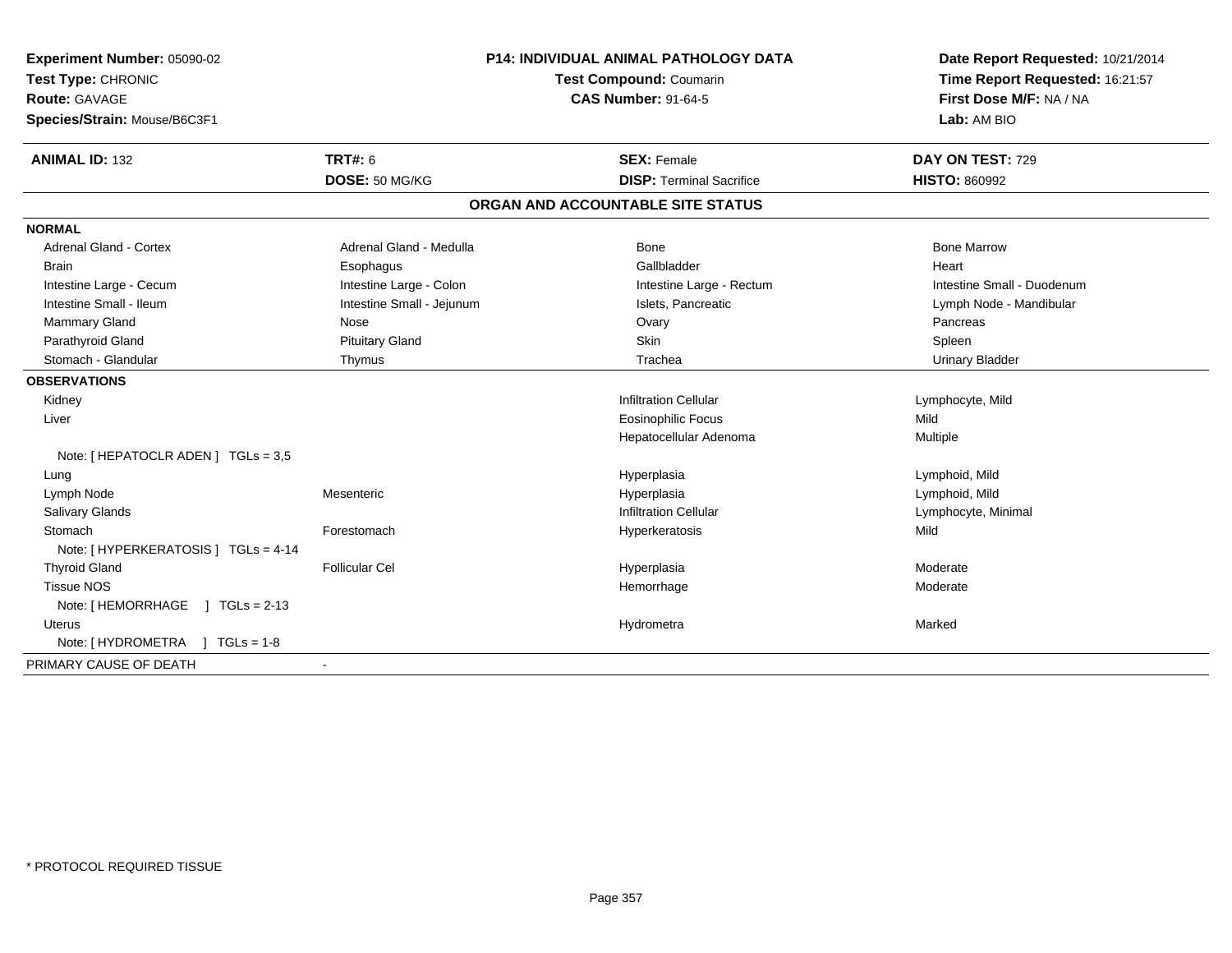| Experiment Number: 05090-02         |                                | <b>P14: INDIVIDUAL ANIMAL PATHOLOGY DATA</b> | Date Report Requested: 10/21/2014<br>Time Report Requested: 16:21:57 |
|-------------------------------------|--------------------------------|----------------------------------------------|----------------------------------------------------------------------|
| Test Type: CHRONIC                  | <b>Test Compound: Coumarin</b> |                                              |                                                                      |
| Route: GAVAGE                       |                                | <b>CAS Number: 91-64-5</b>                   | First Dose M/F: NA / NA                                              |
| Species/Strain: Mouse/B6C3F1        |                                |                                              | Lab: AM BIO                                                          |
| <b>ANIMAL ID: 133</b>               | <b>TRT#: 6</b>                 | <b>SEX: Female</b>                           | DAY ON TEST: 733                                                     |
|                                     | DOSE: 50 MG/KG                 | <b>DISP: Terminal Sacrifice</b>              | <b>HISTO: 860993</b>                                                 |
|                                     |                                | ORGAN AND ACCOUNTABLE SITE STATUS            |                                                                      |
| <b>NORMAL</b>                       |                                |                                              |                                                                      |
| Adrenal Gland - Medulla             | <b>Bone</b>                    | <b>Bone Marrow</b>                           | <b>Brain</b>                                                         |
| Esophagus                           | Gallbladder                    | Heart                                        | Intestine Large - Cecum                                              |
| Intestine Large - Colon             | Intestine Large - Rectum       | Intestine Small - Duodenum                   | Intestine Small - Ileum                                              |
| Intestine Small - Jejunum           | Islets, Pancreatic             | Kidney                                       | Lymph Node - Mandibular                                              |
| Lymph Node - Mesenteric             | Mammary Gland                  | Nose                                         | Pancreas                                                             |
| Parathyroid Gland                   | <b>Pituitary Gland</b>         | Salivary Glands                              | Skin                                                                 |
| Spleen                              | Stomach - Forestomach          | Stomach - Glandular                          | Thymus                                                               |
| <b>Thyroid Gland</b>                | Trachea                        | <b>Urinary Bladder</b>                       |                                                                      |
| <b>OBSERVATIONS</b>                 |                                |                                              |                                                                      |
| <b>Adrenal Gland</b>                | Cortex                         | Necrosis                                     | Coagulative, Mild                                                    |
|                                     | Corticomed Jct                 | Necrosis                                     | Coagulative, Mild                                                    |
| Liver                               |                                | <b>Eosinophilic Focus</b>                    | Mild                                                                 |
|                                     |                                | Hepatocellular Adenoma                       | Multiple                                                             |
| Note: [ HEPATOCLR ADEN ] TGLs = 1,2 |                                |                                              |                                                                      |
| Lung                                | Bronchiole, Epithelium         | Hyperplasia                                  | Mild                                                                 |
| Ovary                               | Follicle                       | Cyst                                         | Moderate                                                             |
| Note: [ CYST<br>$1 TGLs = 3-8$      |                                |                                              |                                                                      |
| <b>Uterus</b>                       |                                | Hyperplasia                                  | Cystic, Moderate                                                     |
| PRIMARY CAUSE OF DEATH              |                                |                                              |                                                                      |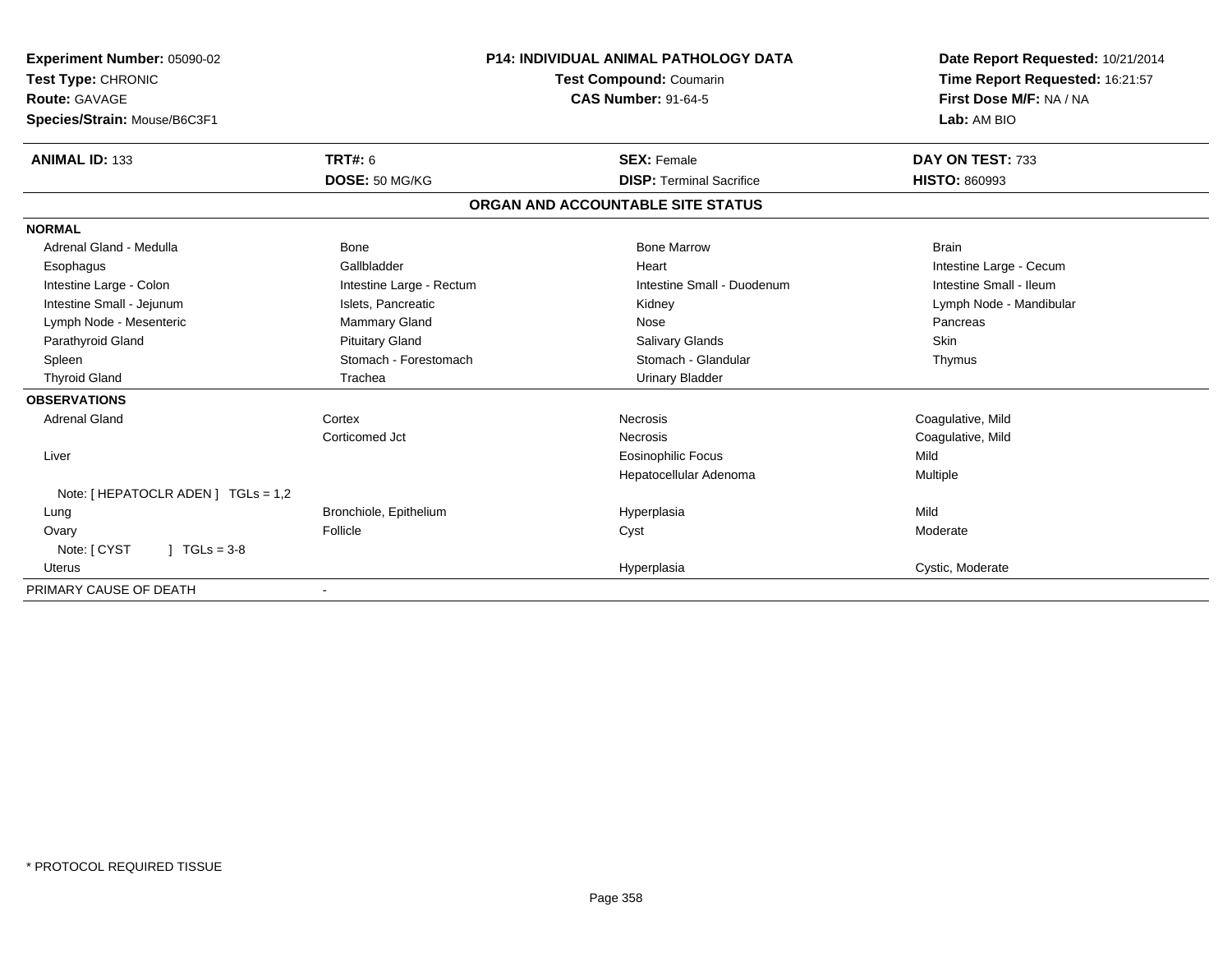| Experiment Number: 05090-02           |                           | <b>P14: INDIVIDUAL ANIMAL PATHOLOGY DATA</b> | Date Report Requested: 10/21/2014 |
|---------------------------------------|---------------------------|----------------------------------------------|-----------------------------------|
| Test Type: CHRONIC                    | Test Compound: Coumarin   |                                              | Time Report Requested: 16:21:57   |
| Route: GAVAGE                         |                           | <b>CAS Number: 91-64-5</b>                   | First Dose M/F: NA / NA           |
| Species/Strain: Mouse/B6C3F1          |                           |                                              | Lab: AM BIO                       |
| <b>ANIMAL ID: 134</b>                 | <b>TRT#: 6</b>            | <b>SEX: Female</b>                           | DAY ON TEST: 732                  |
|                                       | DOSE: 50 MG/KG            | <b>DISP: Terminal Sacrifice</b>              | <b>HISTO: 860994</b>              |
|                                       |                           | ORGAN AND ACCOUNTABLE SITE STATUS            |                                   |
| <b>NORMAL</b>                         |                           |                                              |                                   |
| <b>Adrenal Gland - Cortex</b>         | Adrenal Gland - Medulla   | <b>Bone</b>                                  | <b>Bone Marrow</b>                |
| <b>Brain</b>                          | Esophagus                 | Gallbladder                                  | Heart                             |
| Intestine Large - Cecum               | Intestine Large - Colon   | Intestine Large - Rectum                     | Intestine Small - Duodenum        |
| Intestine Small - Ileum               | Intestine Small - Jejunum | Islets, Pancreatic                           | Kidney                            |
| Lung                                  | Lymph Node - Mesenteric   | <b>Mammary Gland</b>                         | Nose                              |
| Pancreas                              | Parathyroid Gland         | <b>Pituitary Gland</b>                       | Salivary Glands                   |
| Skin                                  | Spleen                    | Stomach - Glandular                          | Thymus                            |
| <b>Thyroid Gland</b>                  | Trachea                   | <b>Urinary Bladder</b>                       |                                   |
| <b>MISSING</b>                        |                           |                                              |                                   |
| Lymph Node - Mandibular               |                           |                                              |                                   |
| <b>OBSERVATIONS</b>                   |                           |                                              |                                   |
| <b>Adrenal Gland</b>                  | Spindle Cell              | Hyperplasia                                  | Mild                              |
| Liver                                 |                           | <b>Eosinophilic Focus</b>                    | Moderate                          |
|                                       |                           | Hepatocellular Adenoma                       |                                   |
|                                       |                           | Inflammation                                 | Necrotizing, Mild                 |
| Note: [ HEPATOCLR ADEN ] TGLs = 1,2-5 |                           |                                              |                                   |
| Ovary                                 |                           | Inflammation                                 | Suppurative, Marked               |
| Note: [INFLAMMATION ] TGLs = 6-8      |                           |                                              |                                   |
| Stomach                               | Forestomach               | Squamous Cell Papilloma                      |                                   |
| Note: [ PAPILLOMA SQUA ] TGLs = 3-11  |                           |                                              |                                   |
| <b>Uterus</b>                         |                           | Hyperplasia                                  | Cystic, Mild                      |
| Note: [HYPERPLASIA ] TGLs = 5-8       |                           |                                              |                                   |
| PRIMARY CAUSE OF DEATH                |                           |                                              |                                   |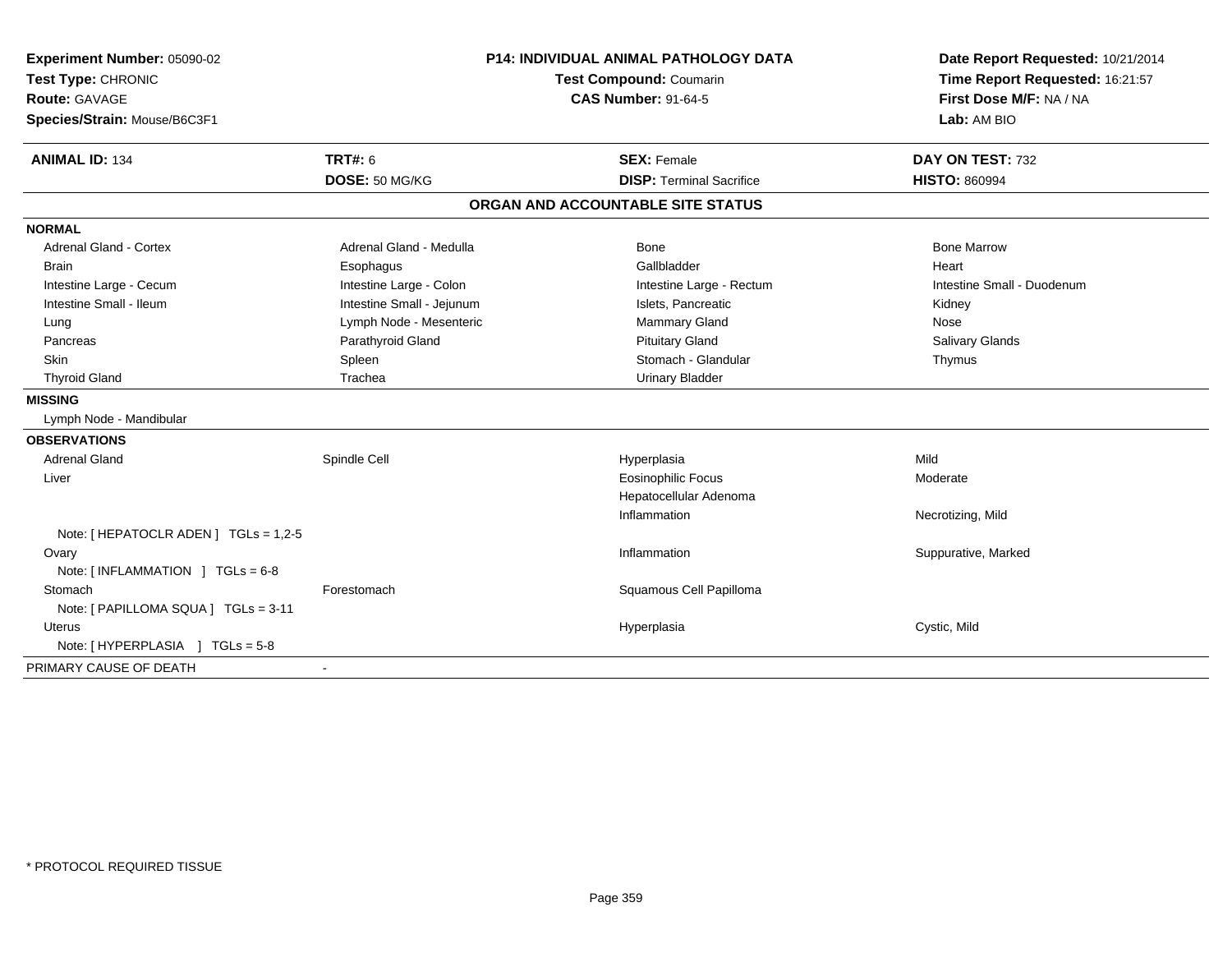| Experiment Number: 05090-02<br><b>Test Type: CHRONIC</b><br><b>Route: GAVAGE</b><br>Species/Strain: Mouse/B6C3F1 |                | <b>P14: INDIVIDUAL ANIMAL PATHOLOGY DATA</b><br>Test Compound: Coumarin<br><b>CAS Number: 91-64-5</b> | Date Report Requested: 10/21/2014<br>Time Report Requested: 16:21:57<br>First Dose M/F: NA / NA<br>Lab: AM BIO |  |
|------------------------------------------------------------------------------------------------------------------|----------------|-------------------------------------------------------------------------------------------------------|----------------------------------------------------------------------------------------------------------------|--|
|                                                                                                                  |                |                                                                                                       |                                                                                                                |  |
| <b>ANIMAL ID: 139</b>                                                                                            | <b>TRT#:</b> 6 | <b>SEX: Female</b>                                                                                    | DAY ON TEST: 456                                                                                               |  |
|                                                                                                                  | DOSE: 50 MG/KG | <b>DISP:</b> Interval Sacrifice                                                                       | <b>HISTO: 860999</b>                                                                                           |  |
|                                                                                                                  |                | ORGAN AND ACCOUNTABLE SITE STATUS                                                                     |                                                                                                                |  |
| <b>NORMAL</b>                                                                                                    |                |                                                                                                       |                                                                                                                |  |
| Uterus                                                                                                           |                |                                                                                                       |                                                                                                                |  |
| <b>OBSERVATIONS</b>                                                                                              |                |                                                                                                       |                                                                                                                |  |
| Ovary                                                                                                            | Follicle       | Cyst                                                                                                  | Marked                                                                                                         |  |
|                                                                                                                  | Capsule        | Inflammation                                                                                          | Chronic, Moderate                                                                                              |  |
| Note: [ CYST<br>$1 TGLs = 1-5$                                                                                   |                |                                                                                                       |                                                                                                                |  |
| PRIMARY CAUSE OF DEATH                                                                                           |                |                                                                                                       |                                                                                                                |  |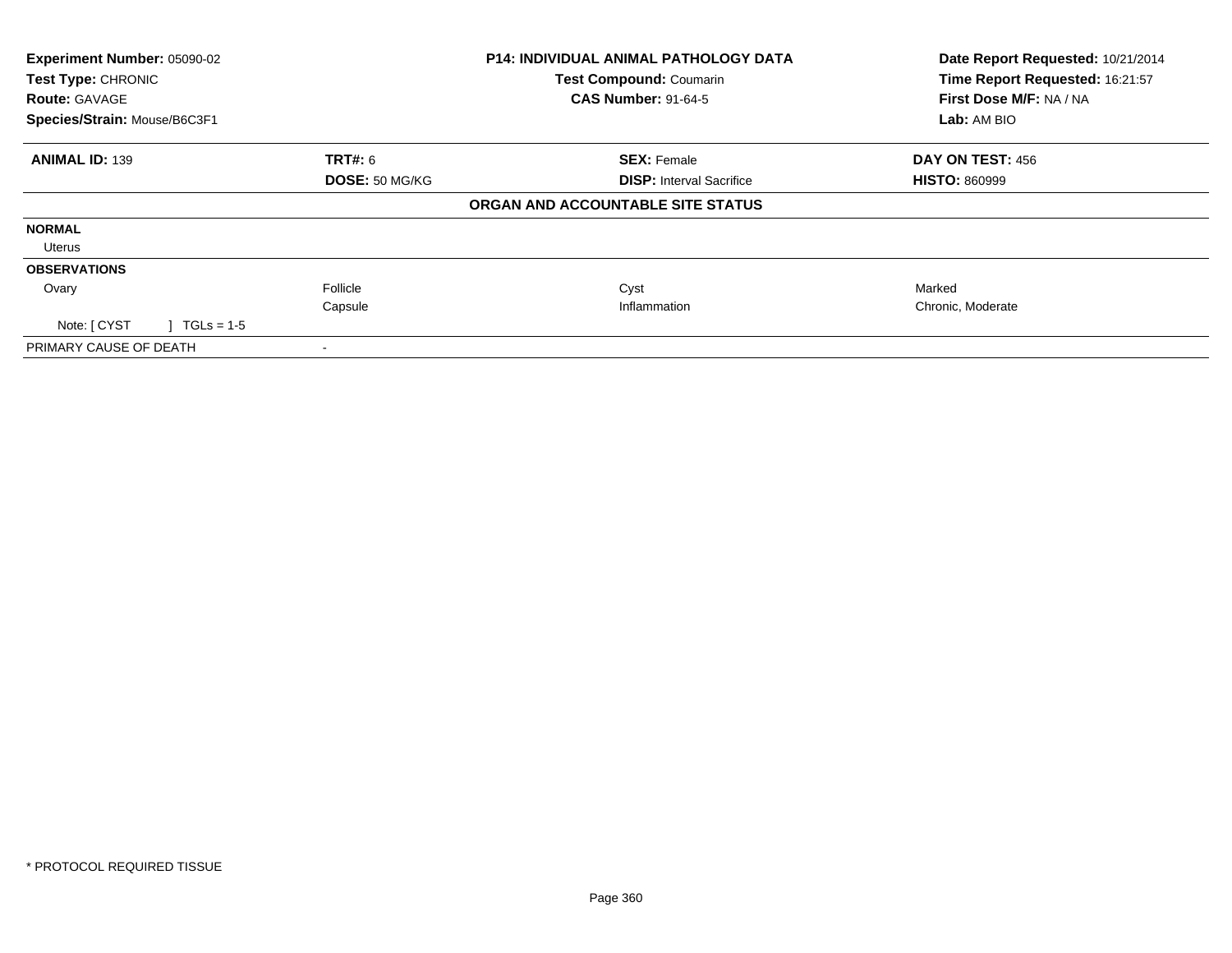| Experiment Number: 05090-02<br>Test Type: CHRONIC<br><b>Route: GAVAGE</b><br>Species/Strain: Mouse/B6C3F1 |                                  | <b>P14: INDIVIDUAL ANIMAL PATHOLOGY DATA</b><br><b>Test Compound: Coumarin</b><br><b>CAS Number: 91-64-5</b> | Date Report Requested: 10/21/2014<br>Time Report Requested: 16:21:57<br>First Dose M/F: NA / NA<br>Lab: AM BIO |
|-----------------------------------------------------------------------------------------------------------|----------------------------------|--------------------------------------------------------------------------------------------------------------|----------------------------------------------------------------------------------------------------------------|
| <b>ANIMAL ID: 140</b>                                                                                     | <b>TRT#: 6</b><br>DOSE: 50 MG/KG | <b>SEX: Female</b><br><b>DISP: Terminal Sacrifice</b>                                                        | DAY ON TEST: 733<br><b>HISTO: 861000</b>                                                                       |
|                                                                                                           |                                  |                                                                                                              |                                                                                                                |
|                                                                                                           |                                  | ORGAN AND ACCOUNTABLE SITE STATUS                                                                            |                                                                                                                |
| <b>NORMAL</b>                                                                                             |                                  |                                                                                                              |                                                                                                                |
| <b>Adrenal Gland - Cortex</b>                                                                             | Adrenal Gland - Medulla          | Bone                                                                                                         | <b>Bone Marrow</b>                                                                                             |
| <b>Brain</b>                                                                                              | Esophagus                        | Gallbladder                                                                                                  | Heart                                                                                                          |
| Intestine Large - Cecum                                                                                   | Intestine Large - Colon          | Intestine Large - Rectum                                                                                     | Intestine Small - Duodenum                                                                                     |
| Intestine Small - Ileum                                                                                   | Intestine Small - Jejunum        | Islets. Pancreatic                                                                                           | Kidney                                                                                                         |
| Lung                                                                                                      | Lymph Node - Mandibular          | Lymph Node - Mesenteric                                                                                      | Mammary Gland                                                                                                  |
| Nose                                                                                                      | Ovary                            | Pancreas                                                                                                     | <b>Pituitary Gland</b>                                                                                         |
| Skin                                                                                                      | Spleen                           | Stomach - Glandular                                                                                          | Thymus                                                                                                         |
| Trachea                                                                                                   |                                  |                                                                                                              |                                                                                                                |
| <b>MISSING</b>                                                                                            |                                  |                                                                                                              |                                                                                                                |
| Parathyroid Gland                                                                                         |                                  |                                                                                                              |                                                                                                                |
| <b>OBSERVATIONS</b>                                                                                       |                                  |                                                                                                              |                                                                                                                |
| Liver                                                                                                     |                                  | <b>Eosinophilic Focus</b>                                                                                    | Moderate                                                                                                       |
|                                                                                                           |                                  | Hepatocellular Adenoma                                                                                       |                                                                                                                |
| <b>Salivary Glands</b>                                                                                    |                                  | <b>Infiltration Cellular</b>                                                                                 | Lymphocyte, Minimal                                                                                            |
| Stomach                                                                                                   | Forestomach                      | Hyperplasia                                                                                                  | Squamous, Moderate                                                                                             |
| <b>Thyroid Gland</b>                                                                                      | <b>Follicular Cel</b>            | Hyperplasia                                                                                                  | Mild                                                                                                           |
| <b>Urinary Bladder</b>                                                                                    |                                  | <b>Infiltration Cellular</b>                                                                                 | Lymphocyte, Mild                                                                                               |
| <b>Uterus</b>                                                                                             |                                  | Polyp                                                                                                        |                                                                                                                |
| PRIMARY CAUSE OF DEATH                                                                                    |                                  |                                                                                                              |                                                                                                                |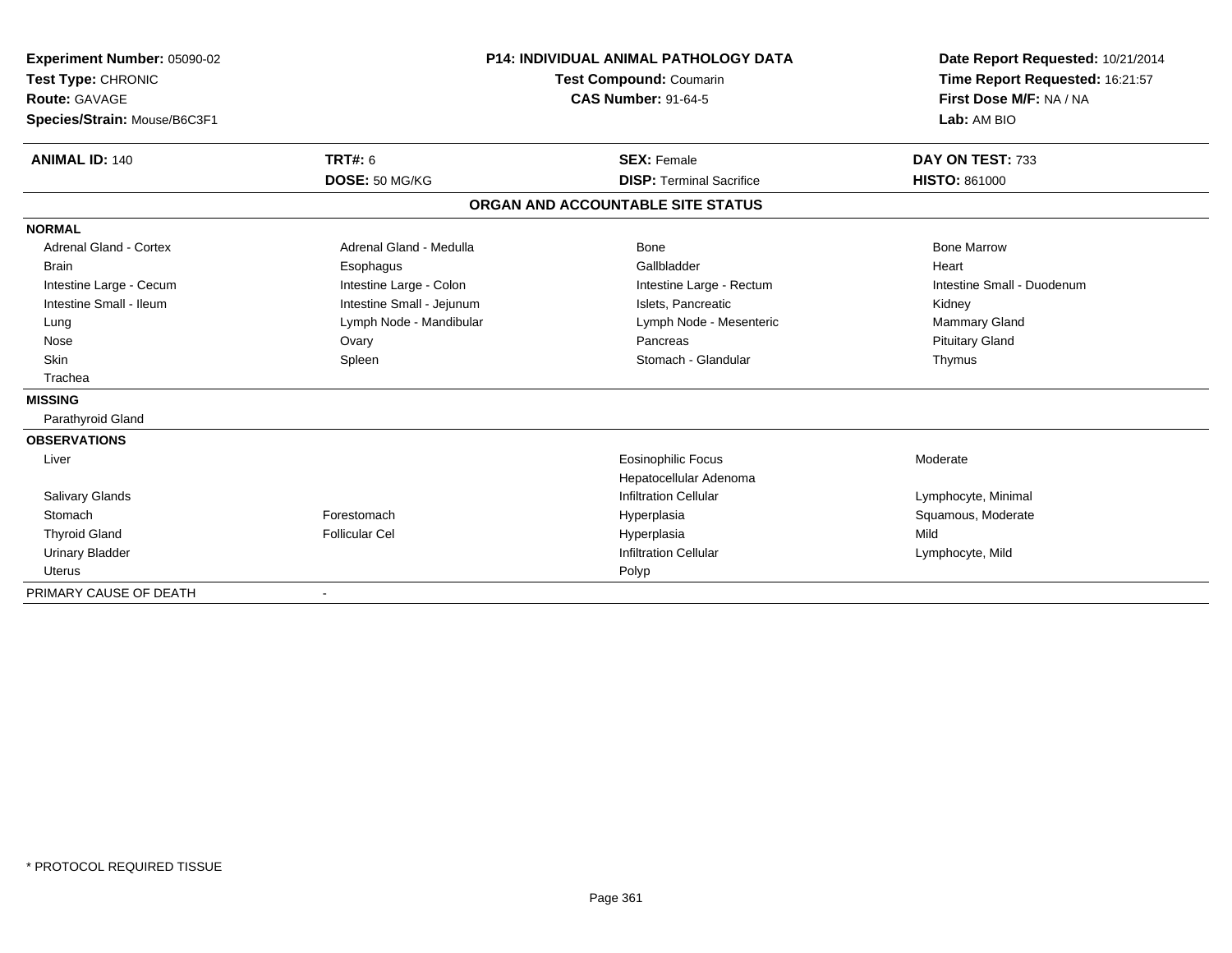| Experiment Number: 05090-02<br>Test Type: CHRONIC<br><b>Route: GAVAGE</b><br>Species/Strain: Mouse/B6C3F1 |                | <b>P14: INDIVIDUAL ANIMAL PATHOLOGY DATA</b><br><b>Test Compound: Coumarin</b><br><b>CAS Number: 91-64-5</b> | Date Report Requested: 10/21/2014<br>Time Report Requested: 16:21:57<br>First Dose M/F: NA / NA<br>Lab: AM BIO |
|-----------------------------------------------------------------------------------------------------------|----------------|--------------------------------------------------------------------------------------------------------------|----------------------------------------------------------------------------------------------------------------|
| <b>ANIMAL ID: 141</b>                                                                                     | <b>TRT#: 7</b> | <b>SEX: Female</b>                                                                                           | <b>DAY ON TEST: 456</b>                                                                                        |
|                                                                                                           | DOSE: 100MG/KG | <b>DISP:</b> Interval Sacrifice                                                                              | <b>HISTO: 861001</b>                                                                                           |
| <b>OBSERVATIONS</b>                                                                                       |                |                                                                                                              |                                                                                                                |
| Lung                                                                                                      |                | Alveolar/Bronchiolar Adenoma                                                                                 |                                                                                                                |
| Ovary                                                                                                     | Follicle       | Cyst                                                                                                         | Moderate                                                                                                       |
| Note: [ CYST<br>$TGLs = 2-5$                                                                              |                |                                                                                                              |                                                                                                                |
| <b>Skin</b>                                                                                               |                | Alopecia                                                                                                     | Mild                                                                                                           |
| Note: [ ALOPECIA<br>$TGLs = 1-8$                                                                          |                |                                                                                                              |                                                                                                                |
| PRIMARY CAUSE OF DEATH                                                                                    |                |                                                                                                              |                                                                                                                |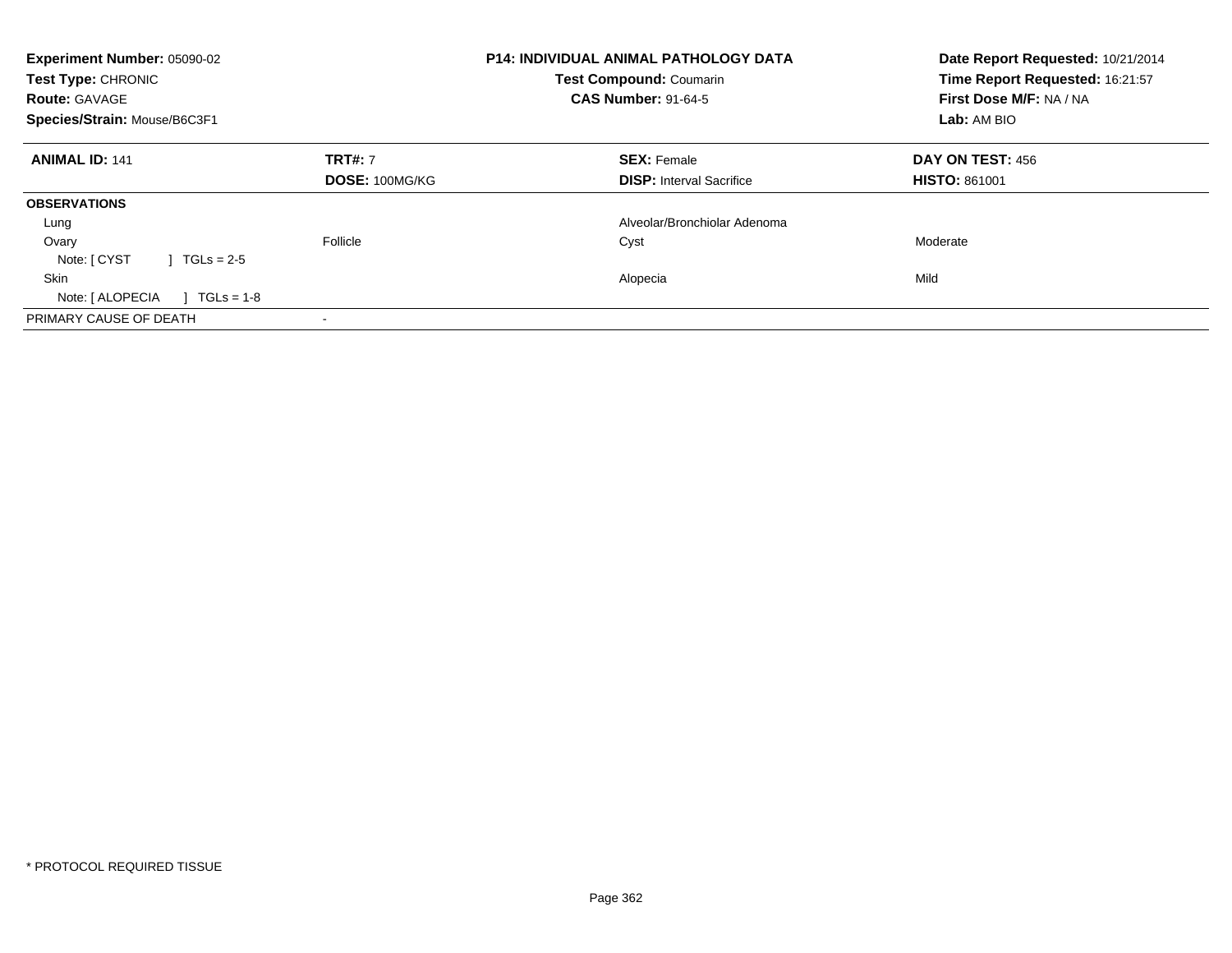| <b>Experiment Number: 05090-02</b><br><b>P14: INDIVIDUAL ANIMAL PATHOLOGY DATA</b><br>Test Type: CHRONIC<br>Test Compound: Coumarin<br><b>CAS Number: 91-64-5</b><br><b>Route: GAVAGE</b><br>Species/Strain: Mouse/B6C3F1 |                | Date Report Requested: 10/21/2014<br>Time Report Requested: 16:21:57<br>First Dose M/F: NA / NA |                         |
|---------------------------------------------------------------------------------------------------------------------------------------------------------------------------------------------------------------------------|----------------|-------------------------------------------------------------------------------------------------|-------------------------|
|                                                                                                                                                                                                                           |                |                                                                                                 | Lab: AM BIO             |
| <b>ANIMAL ID: 142</b>                                                                                                                                                                                                     | <b>TRT#: 7</b> | <b>SEX: Female</b>                                                                              | <b>DAY ON TEST: 456</b> |
|                                                                                                                                                                                                                           | DOSE: 100MG/KG | <b>DISP:</b> Interval Sacrifice                                                                 | <b>HISTO: 861002</b>    |
|                                                                                                                                                                                                                           |                | ORGAN AND ACCOUNTABLE SITE STATUS                                                               |                         |
| <b>NORMAL</b>                                                                                                                                                                                                             |                |                                                                                                 |                         |
| Skin                                                                                                                                                                                                                      |                |                                                                                                 |                         |
| <b>OBSERVATIONS</b>                                                                                                                                                                                                       |                |                                                                                                 |                         |
| Liver                                                                                                                                                                                                                     |                | <b>Eosinophilic Focus</b>                                                                       | Mild                    |
| PRIMARY CAUSE OF DEATH                                                                                                                                                                                                    |                |                                                                                                 |                         |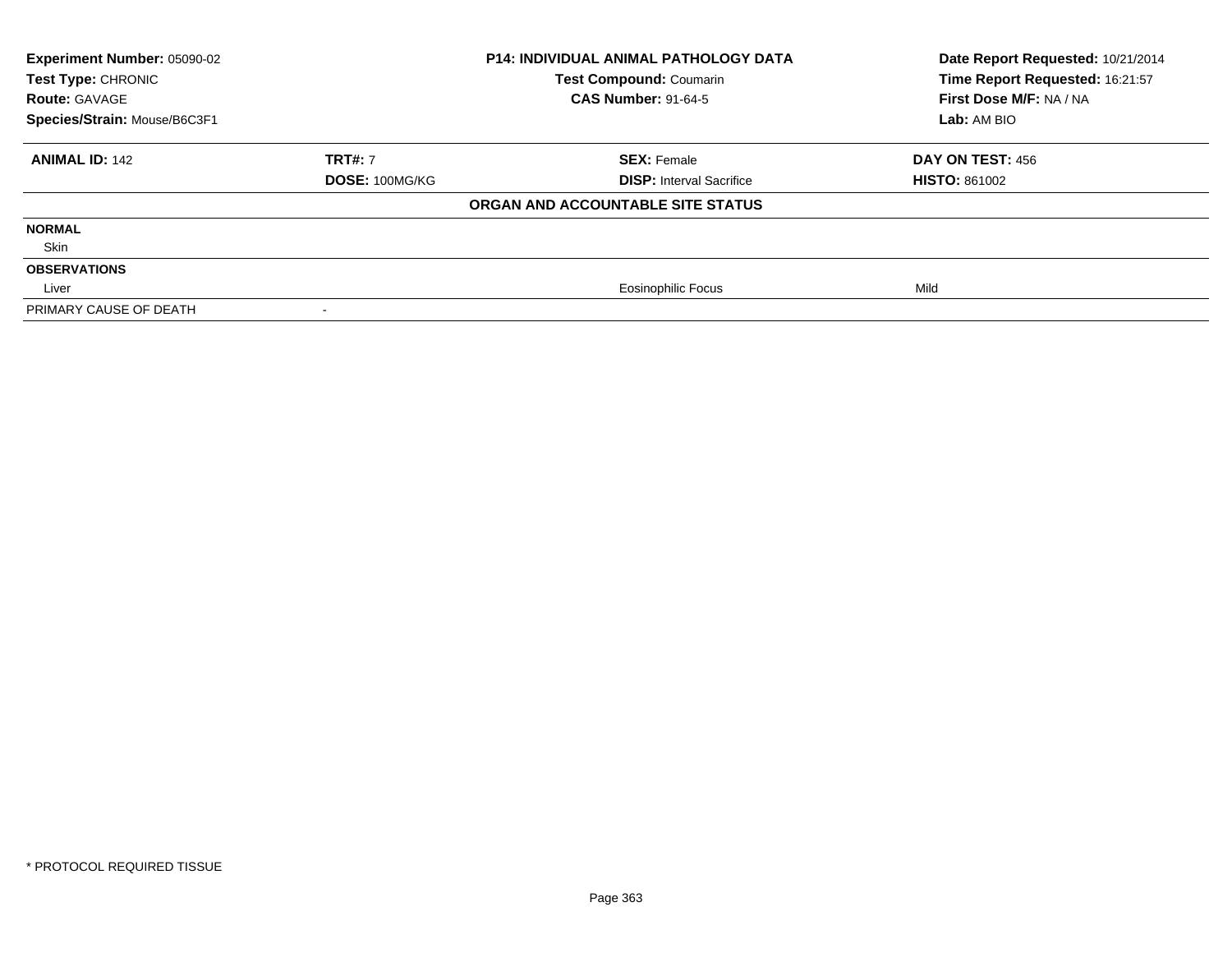| Experiment Number: 05090-02<br>Test Type: CHRONIC<br><b>Route: GAVAGE</b><br>Species/Strain: Mouse/B6C3F1 |                           | <b>P14: INDIVIDUAL ANIMAL PATHOLOGY DATA</b><br>Test Compound: Coumarin<br><b>CAS Number: 91-64-5</b> | Date Report Requested: 10/21/2014<br>Time Report Requested: 16:21:57<br>First Dose M/F: NA / NA<br>Lab: AM BIO |
|-----------------------------------------------------------------------------------------------------------|---------------------------|-------------------------------------------------------------------------------------------------------|----------------------------------------------------------------------------------------------------------------|
| <b>ANIMAL ID: 143</b>                                                                                     | <b>TRT#: 7</b>            | <b>SEX: Female</b>                                                                                    | DAY ON TEST: 729                                                                                               |
|                                                                                                           | DOSE: 100MG/KG            | <b>DISP: Terminal Sacrifice</b>                                                                       | <b>HISTO: 861003</b>                                                                                           |
|                                                                                                           |                           | ORGAN AND ACCOUNTABLE SITE STATUS                                                                     |                                                                                                                |
| <b>NORMAL</b>                                                                                             |                           |                                                                                                       |                                                                                                                |
| <b>Adrenal Gland - Cortex</b>                                                                             | Adrenal Gland - Medulla   | <b>Bone</b>                                                                                           | <b>Bone Marrow</b>                                                                                             |
| <b>Brain</b>                                                                                              | Esophagus                 | Gallbladder                                                                                           | Heart                                                                                                          |
| Intestine Large - Cecum                                                                                   | Intestine Large - Colon   | Intestine Large - Rectum                                                                              | Intestine Small - Duodenum                                                                                     |
| Intestine Small - Ileum                                                                                   | Intestine Small - Jejunum | Islets. Pancreatic                                                                                    | Kidney                                                                                                         |
| Lung                                                                                                      | Lymph Node - Mandibular   | Lymph Node - Mesenteric                                                                               | Mammary Gland                                                                                                  |
| Nose                                                                                                      | Ovary                     | Pancreas                                                                                              | Parathyroid Gland                                                                                              |
| <b>Pituitary Gland</b>                                                                                    | <b>Salivary Glands</b>    | Skin                                                                                                  | Spleen                                                                                                         |
| Stomach - Forestomach                                                                                     | Stomach - Glandular       | Thymus                                                                                                | <b>Thyroid Gland</b>                                                                                           |
| Trachea                                                                                                   |                           |                                                                                                       |                                                                                                                |
| <b>OBSERVATIONS</b>                                                                                       |                           |                                                                                                       |                                                                                                                |
| <b>Adrenal Gland</b>                                                                                      | Spindle Cell              | Hyperplasia                                                                                           | Moderate                                                                                                       |
| Liver                                                                                                     |                           | Eosinophilic Focus                                                                                    | Mild                                                                                                           |
| Urinary Bladder                                                                                           |                           | <b>Infiltration Cellular</b>                                                                          | Lymphocyte, Mild                                                                                               |
| <b>Uterus</b>                                                                                             |                           | Hyperplasia                                                                                           | Cystic, Mild                                                                                                   |
| PRIMARY CAUSE OF DEATH                                                                                    |                           |                                                                                                       |                                                                                                                |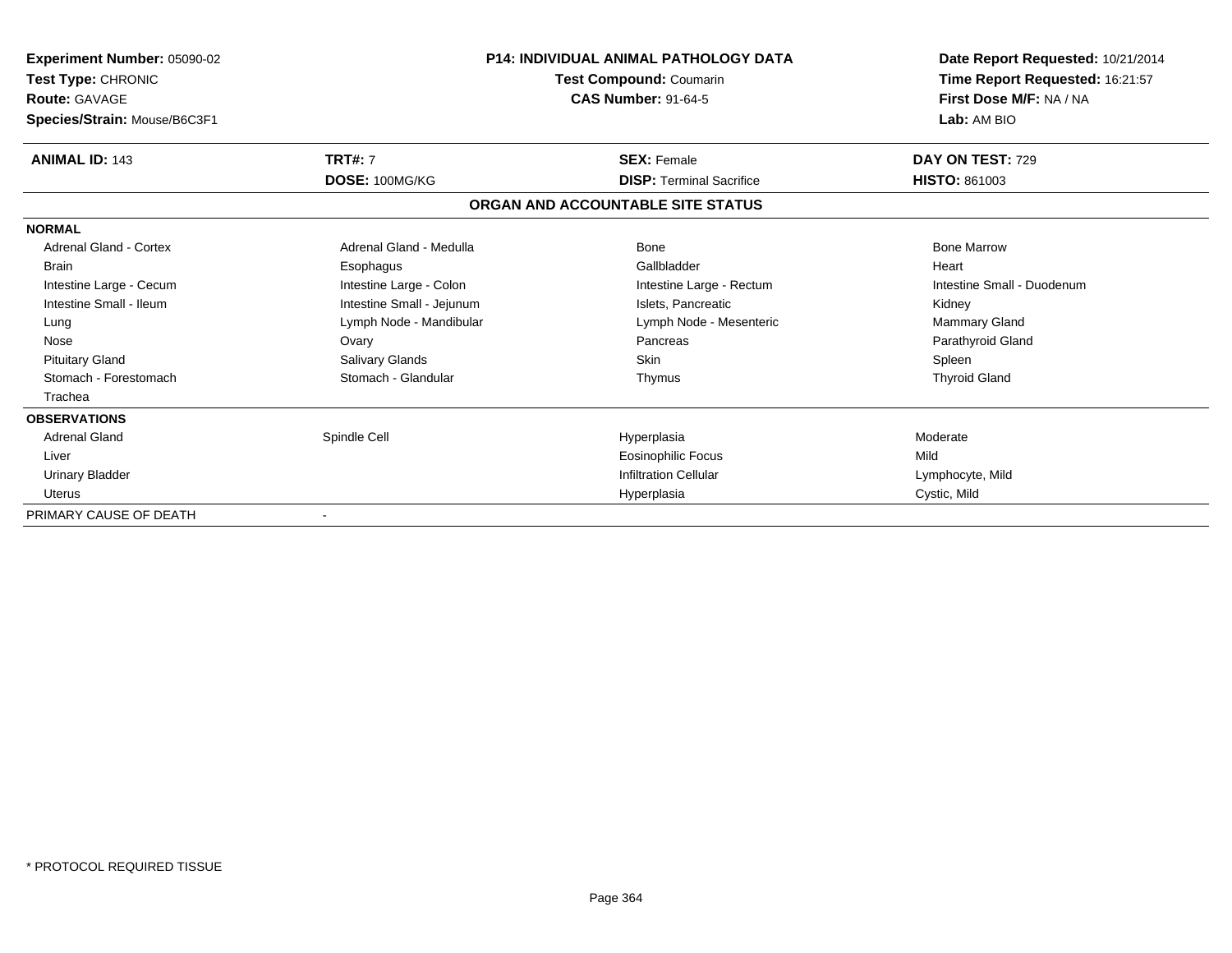| Experiment Number: 05090-02<br>Test Type: CHRONIC<br><b>Route: GAVAGE</b><br>Species/Strain: Mouse/B6C3F1 |                          | <b>P14: INDIVIDUAL ANIMAL PATHOLOGY DATA</b><br>Test Compound: Coumarin<br><b>CAS Number: 91-64-5</b> | Date Report Requested: 10/21/2014<br>Time Report Requested: 16:21:57<br>First Dose M/F: NA / NA<br>Lab: AM BIO |
|-----------------------------------------------------------------------------------------------------------|--------------------------|-------------------------------------------------------------------------------------------------------|----------------------------------------------------------------------------------------------------------------|
| <b>ANIMAL ID: 145</b>                                                                                     | <b>TRT#: 7</b>           | <b>SEX: Female</b>                                                                                    | DAY ON TEST: 733                                                                                               |
|                                                                                                           | DOSE: 100MG/KG           | <b>DISP: Terminal Sacrifice</b>                                                                       | <b>HISTO: 861005</b>                                                                                           |
|                                                                                                           |                          | ORGAN AND ACCOUNTABLE SITE STATUS                                                                     |                                                                                                                |
| <b>NORMAL</b>                                                                                             |                          |                                                                                                       |                                                                                                                |
| Adrenal Gland - Medulla                                                                                   | Bone                     | <b>Bone Marrow</b>                                                                                    | <b>Brain</b>                                                                                                   |
| Esophagus                                                                                                 | Gallbladder              | Heart                                                                                                 | Intestine Large - Cecum                                                                                        |
| Intestine Large - Colon                                                                                   | Intestine Large - Rectum | Intestine Small - Duodenum                                                                            | Intestine Small - Ileum                                                                                        |
| Intestine Small - Jejunum                                                                                 | Islets, Pancreatic       | Kidney                                                                                                | Lung                                                                                                           |
| Lymph Node - Mandibular                                                                                   | Lymph Node - Mesenteric  | Mammary Gland                                                                                         | Nose                                                                                                           |
| Ovary                                                                                                     | Pancreas                 | <b>Pituitary Gland</b>                                                                                | Spleen                                                                                                         |
| Stomach - Forestomach                                                                                     | Stomach - Glandular      | Thymus                                                                                                | <b>Thyroid Gland</b>                                                                                           |
| Trachea                                                                                                   | <b>Urinary Bladder</b>   |                                                                                                       |                                                                                                                |
| <b>MISSING</b>                                                                                            |                          |                                                                                                       |                                                                                                                |
| Parathyroid Gland                                                                                         |                          |                                                                                                       |                                                                                                                |
| <b>OBSERVATIONS</b>                                                                                       |                          |                                                                                                       |                                                                                                                |
| <b>Adrenal Gland</b>                                                                                      | Cortex                   | <b>Cytoplasmic Alteration</b>                                                                         | Moderate                                                                                                       |
| Liver                                                                                                     |                          | Hepatocellular Adenoma                                                                                |                                                                                                                |
| Note: [ HEPATOCLR ADEN ] TGLs = 4-5                                                                       |                          |                                                                                                       |                                                                                                                |
| Salivary Glands                                                                                           |                          | <b>Infiltration Cellular</b>                                                                          | Lymphocyte, Minimal                                                                                            |
| <b>Skin</b>                                                                                               |                          | Alopecia                                                                                              | Mild                                                                                                           |
| Note: [ ALOPECIA<br>$1 \text{ TGLs} = 1,2-11$                                                             |                          |                                                                                                       |                                                                                                                |
| <b>Uterus</b>                                                                                             |                          | Hyperplasia                                                                                           | Cystic, Moderate                                                                                               |
| Note: [HYPERPLASIA ] TGLs = 3-8                                                                           |                          |                                                                                                       |                                                                                                                |
| PRIMARY CAUSE OF DEATH                                                                                    | $\sim$                   |                                                                                                       |                                                                                                                |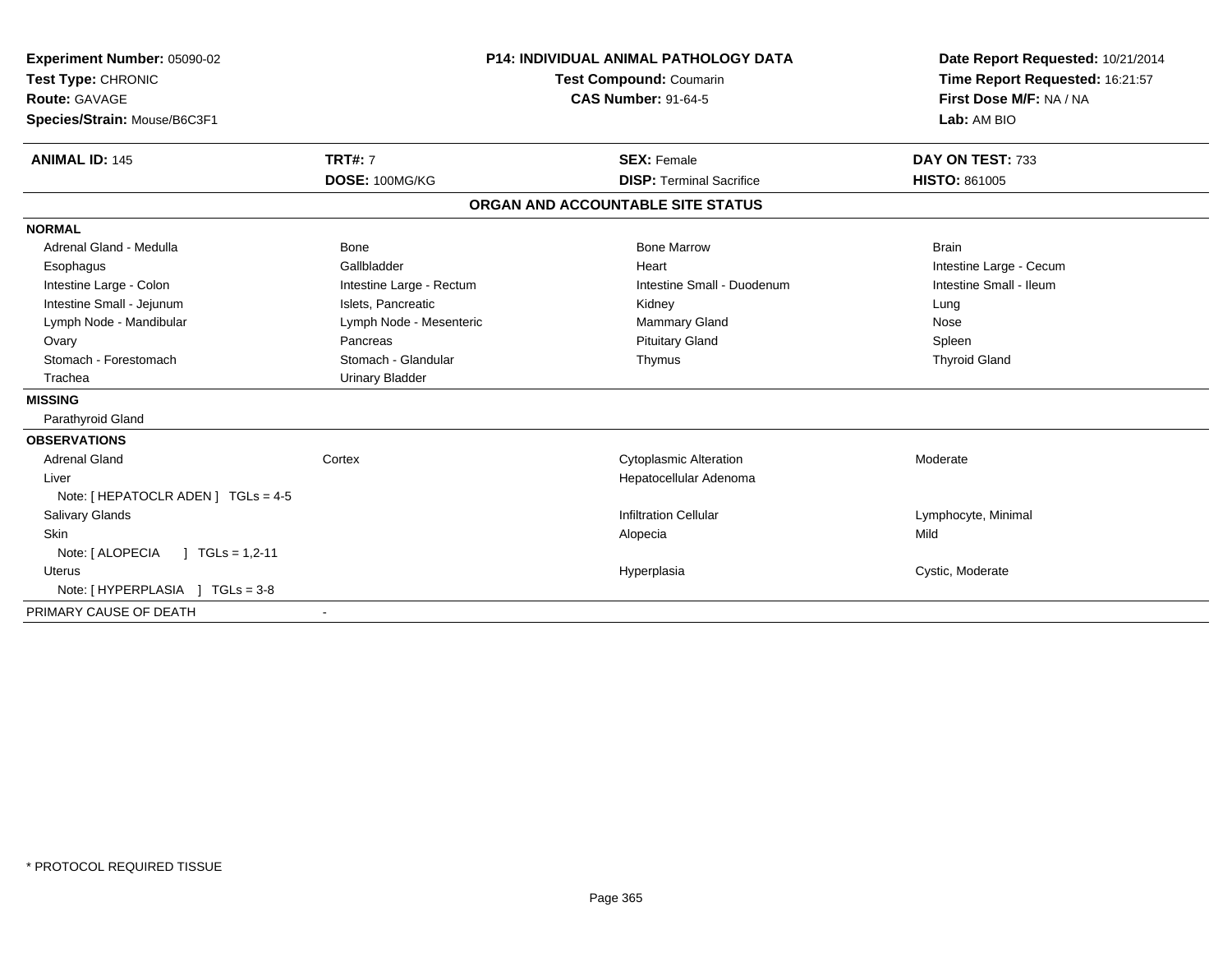| Experiment Number: 05090-02<br>Test Type: CHRONIC<br><b>Route: GAVAGE</b><br>Species/Strain: Mouse/B6C3F1 |                           | <b>P14: INDIVIDUAL ANIMAL PATHOLOGY DATA</b><br>Test Compound: Coumarin<br><b>CAS Number: 91-64-5</b> | Date Report Requested: 10/21/2014<br>Time Report Requested: 16:21:57<br>First Dose M/F: NA / NA<br>Lab: AM BIO |
|-----------------------------------------------------------------------------------------------------------|---------------------------|-------------------------------------------------------------------------------------------------------|----------------------------------------------------------------------------------------------------------------|
| <b>ANIMAL ID: 146</b>                                                                                     | <b>TRT#: 7</b>            | <b>SEX: Female</b>                                                                                    | DAY ON TEST: 733                                                                                               |
|                                                                                                           | DOSE: 100MG/KG            | <b>DISP: Terminal Sacrifice</b>                                                                       | <b>HISTO: 861006</b>                                                                                           |
|                                                                                                           |                           | ORGAN AND ACCOUNTABLE SITE STATUS                                                                     |                                                                                                                |
| <b>NORMAL</b>                                                                                             |                           |                                                                                                       |                                                                                                                |
| <b>Adrenal Gland - Cortex</b>                                                                             | Adrenal Gland - Medulla   | <b>Bone</b>                                                                                           | <b>Bone Marrow</b>                                                                                             |
| Brain                                                                                                     | Esophagus                 | Gallbladder                                                                                           | Heart                                                                                                          |
| Intestine Large - Cecum                                                                                   | Intestine Large - Colon   | Intestine Large - Rectum                                                                              | Intestine Small - Duodenum                                                                                     |
| Intestine Small - Ileum                                                                                   | Intestine Small - Jejunum | Islets, Pancreatic                                                                                    | Kidney                                                                                                         |
| Lymph Node - Mandibular                                                                                   | Lymph Node - Mesenteric   | <b>Mammary Gland</b>                                                                                  | Nose                                                                                                           |
| Ovary                                                                                                     | Parathyroid Gland         | <b>Pituitary Gland</b>                                                                                | <b>Salivary Glands</b>                                                                                         |
| <b>Skin</b>                                                                                               | Spleen                    | Stomach - Forestomach                                                                                 | Stomach - Glandular                                                                                            |
| Thymus                                                                                                    | <b>Thyroid Gland</b>      | Trachea                                                                                               | Uterus                                                                                                         |
| <b>OBSERVATIONS</b>                                                                                       |                           |                                                                                                       |                                                                                                                |
| <b>Adrenal Gland</b>                                                                                      | Spindle Cell              | Hyperplasia                                                                                           | Mild                                                                                                           |
| Liver                                                                                                     |                           | <b>Eosinophilic Focus</b>                                                                             | Mild                                                                                                           |
|                                                                                                           |                           | Hepatocellular Adenoma                                                                                |                                                                                                                |
| Note: [ HEPATOCLR ADEN ] TGLs = 1-5                                                                       |                           |                                                                                                       |                                                                                                                |
| Lung                                                                                                      | Alveolar Epith            | Hyperplasia                                                                                           | Mild                                                                                                           |
| Pancreas                                                                                                  |                           | <b>Infiltration Cellular</b>                                                                          | Lymphocyte, Mild                                                                                               |
| <b>Urinary Bladder</b>                                                                                    |                           | <b>Infiltration Cellular</b>                                                                          | Lymphocyte, Mild                                                                                               |
| PRIMARY CAUSE OF DEATH                                                                                    |                           |                                                                                                       |                                                                                                                |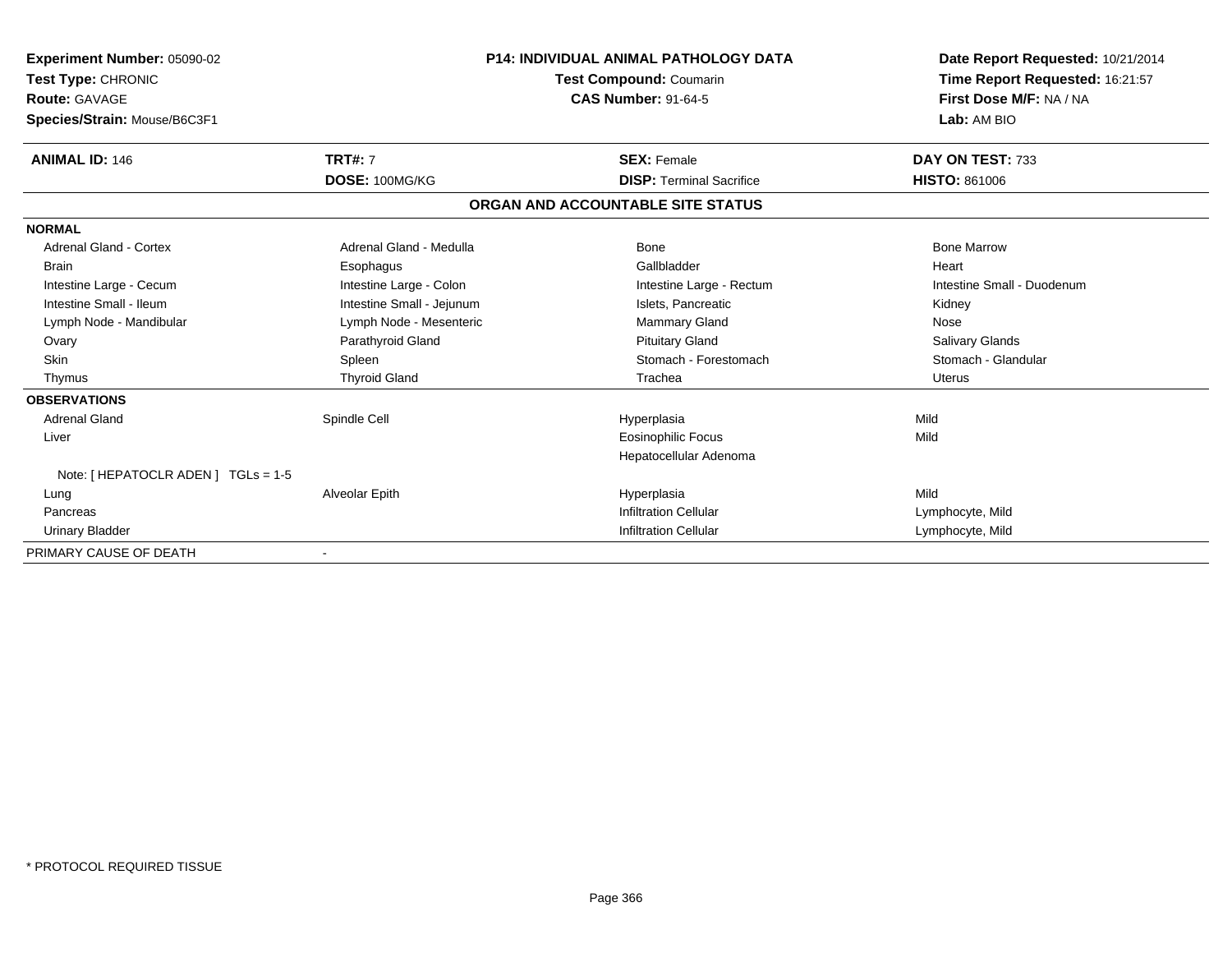| Experiment Number: 05090-02<br><b>Test Type: CHRONIC</b><br>Route: GAVAGE<br>Species/Strain: Mouse/B6C3F1 |                           | P14: INDIVIDUAL ANIMAL PATHOLOGY DATA<br><b>Test Compound: Coumarin</b><br><b>CAS Number: 91-64-5</b> | Date Report Requested: 10/21/2014<br>Time Report Requested: 16:21:57<br>First Dose M/F: NA / NA<br>Lab: AM BIO |
|-----------------------------------------------------------------------------------------------------------|---------------------------|-------------------------------------------------------------------------------------------------------|----------------------------------------------------------------------------------------------------------------|
| <b>ANIMAL ID: 147</b>                                                                                     | <b>TRT#: 7</b>            | <b>SEX: Female</b>                                                                                    | DAY ON TEST: 732                                                                                               |
|                                                                                                           | DOSE: 100MG/KG            | <b>DISP: Terminal Sacrifice</b>                                                                       | <b>HISTO: 861007</b>                                                                                           |
|                                                                                                           |                           | ORGAN AND ACCOUNTABLE SITE STATUS                                                                     |                                                                                                                |
| <b>NORMAL</b>                                                                                             |                           |                                                                                                       |                                                                                                                |
| Adrenal Gland - Cortex                                                                                    | Adrenal Gland - Medulla   | Bone                                                                                                  | <b>Bone Marrow</b>                                                                                             |
| <b>Brain</b>                                                                                              | Esophagus                 | Gallbladder                                                                                           | Heart                                                                                                          |
| Intestine Large - Cecum                                                                                   | Intestine Large - Colon   | Intestine Large - Rectum                                                                              | Intestine Small - Duodenum                                                                                     |
| Intestine Small - Ileum                                                                                   | Intestine Small - Jejunum | Islets, Pancreatic                                                                                    | Kidney                                                                                                         |
| Lung                                                                                                      | Lymph Node - Mandibular   | Lymph Node - Mesenteric                                                                               | <b>Mammary Gland</b>                                                                                           |
| Nose                                                                                                      | Ovary                     | Pancreas                                                                                              | Parathyroid Gland                                                                                              |
| <b>Pituitary Gland</b>                                                                                    | Skin                      | Spleen                                                                                                | Stomach - Forestomach                                                                                          |
| Stomach - Glandular                                                                                       | Thymus                    | <b>Thyroid Gland</b>                                                                                  | Trachea                                                                                                        |
| <b>OBSERVATIONS</b>                                                                                       |                           |                                                                                                       |                                                                                                                |
| <b>Adrenal Gland</b>                                                                                      | Spindle Cell              | Hyperplasia                                                                                           | Mild                                                                                                           |
| Liver                                                                                                     |                           | Hepatocellular Adenoma                                                                                |                                                                                                                |
| Salivary Glands                                                                                           |                           | <b>Infiltration Cellular</b>                                                                          | Lymphocyte, Minimal                                                                                            |
| <b>Urinary Bladder</b>                                                                                    |                           | <b>Infiltration Cellular</b>                                                                          | Lymphocyte, Mild                                                                                               |
| <b>Uterus</b>                                                                                             |                           | Hydrometra                                                                                            | Moderate                                                                                                       |
| Note: [ HYDROMETRA<br>$1 TGLs = 1-8$                                                                      |                           |                                                                                                       |                                                                                                                |
| PRIMARY CAUSE OF DEATH                                                                                    |                           |                                                                                                       |                                                                                                                |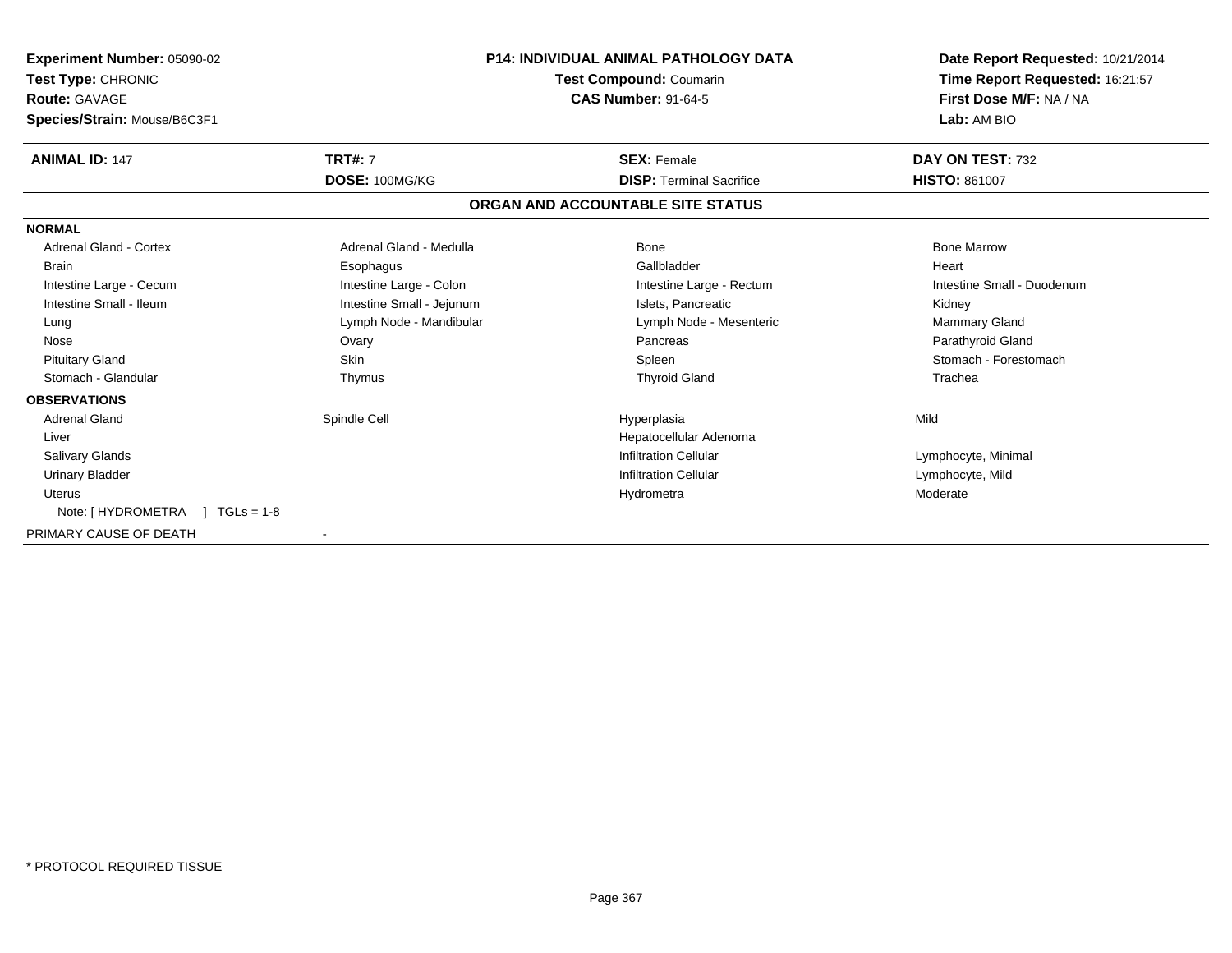| Experiment Number: 05090-02<br>Test Type: CHRONIC<br><b>Route: GAVAGE</b><br>Species/Strain: Mouse/B6C3F1 |                         | P14: INDIVIDUAL ANIMAL PATHOLOGY DATA<br><b>Test Compound: Coumarin</b><br><b>CAS Number: 91-64-5</b> | Date Report Requested: 10/21/2014<br>Time Report Requested: 16:21:57<br>First Dose M/F: NA / NA<br>Lab: AM BIO |
|-----------------------------------------------------------------------------------------------------------|-------------------------|-------------------------------------------------------------------------------------------------------|----------------------------------------------------------------------------------------------------------------|
| <b>ANIMAL ID: 149</b>                                                                                     | <b>TRT#: 7</b>          | <b>SEX: Female</b>                                                                                    | DAY ON TEST: 679                                                                                               |
|                                                                                                           | DOSE: 100MG/KG          | <b>DISP: Moribund</b>                                                                                 | <b>HISTO: 861009</b>                                                                                           |
|                                                                                                           |                         | ORGAN AND ACCOUNTABLE SITE STATUS                                                                     |                                                                                                                |
| <b>NORMAL</b>                                                                                             |                         |                                                                                                       |                                                                                                                |
| Adrenal Gland - Cortex                                                                                    | Adrenal Gland - Medulla | Bone                                                                                                  | <b>Bone Marrow</b>                                                                                             |
| <b>Brain</b>                                                                                              | Esophagus               | Eye                                                                                                   | Gallbladder                                                                                                    |
| Heart                                                                                                     | Intestine Large - Cecum | Intestine Large - Colon                                                                               | Intestine Large - Rectum                                                                                       |
| Intestine Small - Duodenum                                                                                | Intestine Small - Ileum | Intestine Small - Jejunum                                                                             | Islets, Pancreatic                                                                                             |
| Kidney                                                                                                    | Lung                    | Lymph Node - Mandibular                                                                               | Lymph Node - Mesenteric                                                                                        |
| Mammary Gland                                                                                             | Nose                    | Ovary                                                                                                 | Parathyroid Gland                                                                                              |
| <b>Pituitary Gland</b>                                                                                    | <b>Salivary Glands</b>  | Skin                                                                                                  | Spleen                                                                                                         |
| Stomach - Forestomach                                                                                     | Stomach - Glandular     | <b>Thyroid Gland</b>                                                                                  | Trachea                                                                                                        |
| <b>INSUFFICIENT TISSUE</b>                                                                                |                         |                                                                                                       |                                                                                                                |
| Thymus                                                                                                    |                         |                                                                                                       |                                                                                                                |
| <b>OBSERVATIONS</b>                                                                                       |                         |                                                                                                       |                                                                                                                |
| <b>Adrenal Gland</b>                                                                                      | Spindle Cell            | Hyperplasia                                                                                           | Mild                                                                                                           |
| <b>Harderian Gland</b>                                                                                    |                         | Adenoma                                                                                               |                                                                                                                |
| $\int$ TGLs = 3-11<br>Note: [ ADENOMA                                                                     |                         |                                                                                                       |                                                                                                                |
| Liver                                                                                                     |                         | Hepatocellular Adenoma                                                                                |                                                                                                                |
| Pancreas                                                                                                  |                         | <b>Infiltration Cellular</b>                                                                          | Lymphocyte, Moderate                                                                                           |
| <b>Urinary Bladder</b>                                                                                    |                         | <b>Infiltration Cellular</b>                                                                          | Lymphocyte, Mild                                                                                               |
| Uterus                                                                                                    |                         | Hyperplasia                                                                                           | Cystic, Moderate                                                                                               |
| Note: [HYPERPLASIA ] TGLs = 1-8                                                                           |                         |                                                                                                       |                                                                                                                |
| PRIMARY CAUSE OF DEATH                                                                                    | $\blacksquare$          |                                                                                                       |                                                                                                                |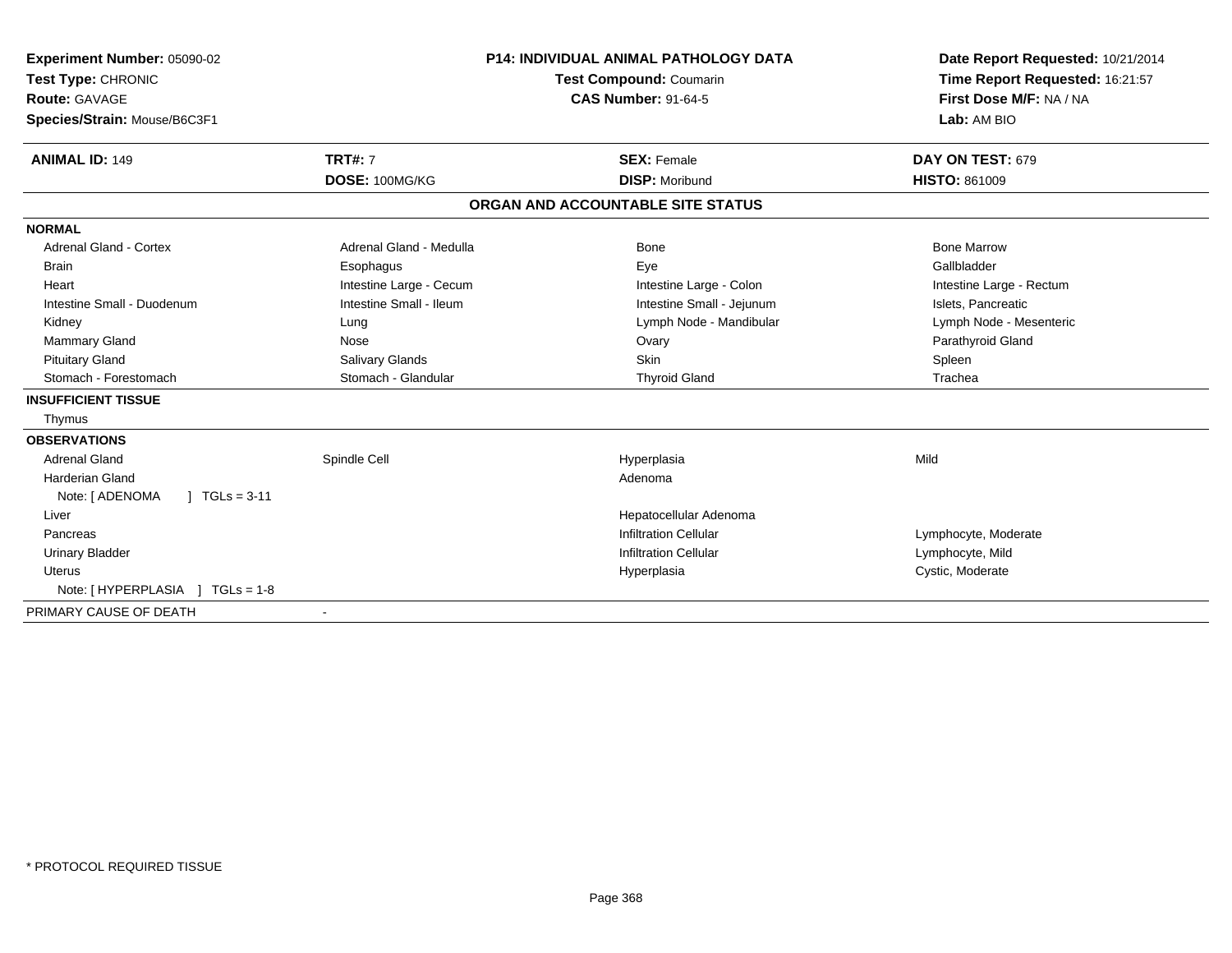| Experiment Number: 05090-02           |                           | P14: INDIVIDUAL ANIMAL PATHOLOGY DATA | Date Report Requested: 10/21/2014 |
|---------------------------------------|---------------------------|---------------------------------------|-----------------------------------|
| Test Type: CHRONIC                    | Test Compound: Coumarin   |                                       | Time Report Requested: 16:21:57   |
| Route: GAVAGE                         |                           | <b>CAS Number: 91-64-5</b>            | First Dose M/F: NA / NA           |
| Species/Strain: Mouse/B6C3F1          |                           |                                       | Lab: AM BIO                       |
| <b>ANIMAL ID: 150</b>                 | <b>TRT#: 7</b>            | <b>SEX: Female</b>                    | DAY ON TEST: 734                  |
|                                       | DOSE: 100MG/KG            | <b>DISP: Terminal Sacrifice</b>       | <b>HISTO: 861010</b>              |
|                                       |                           | ORGAN AND ACCOUNTABLE SITE STATUS     |                                   |
| <b>NORMAL</b>                         |                           |                                       |                                   |
| <b>Adrenal Gland - Cortex</b>         | Adrenal Gland - Medulla   | <b>Bone</b>                           | <b>Bone Marrow</b>                |
| <b>Brain</b>                          | Esophagus                 | Gallbladder                           | Heart                             |
| Intestine Large - Cecum               | Intestine Large - Colon   | Intestine Large - Rectum              | Intestine Small - Duodenum        |
| Intestine Small - Ileum               | Intestine Small - Jejunum | Islets. Pancreatic                    | Lung                              |
| Lymph Node - Mandibular               | <b>Mammary Gland</b>      | Parathyroid Gland                     | <b>Pituitary Gland</b>            |
| Skin                                  | Spleen                    | Stomach - Glandular                   | Thymus                            |
| <b>Thyroid Gland</b>                  | Trachea                   | <b>Urinary Bladder</b>                |                                   |
| <b>OBSERVATIONS</b>                   |                           |                                       |                                   |
| <b>Adrenal Gland</b>                  | Spindle Cell              | Hyperplasia                           | Mild                              |
| Kidney                                |                           | <b>Infiltration Cellular</b>          | Lymphocyte, Moderate              |
| Liver                                 |                           | Hepatocellular Adenoma                |                                   |
|                                       |                           | Lymphoma Malignant Lymphocytic        |                                   |
| Note: [ LYMPH MAL LYMP ] TGLs = 1,4-5 |                           |                                       |                                   |
| Lymph Node                            | Mesenteric                | Hyperplasia                           | Lymphoid, Mild                    |
| Nose                                  | Lumen                     | Inflammation                          | Suppurative, Mild                 |
| Ovary                                 |                           | Cystadenoma                           |                                   |
| Pancreas                              |                           | <b>Infiltration Cellular</b>          | Lymphocyte, Mild                  |
| <b>Salivary Glands</b>                |                           | <b>Infiltration Cellular</b>          | Lymphocyte, Mild                  |
| Stomach                               | Forestomach               | Hyperplasia                           | Squamous, Mild                    |
| Uterus                                |                           | Hyperplasia                           | Cystic, Moderate                  |
| Note: [ HYPERPLASIA ] TGLs = 2-8      |                           |                                       |                                   |
| PRIMARY CAUSE OF DEATH                |                           |                                       |                                   |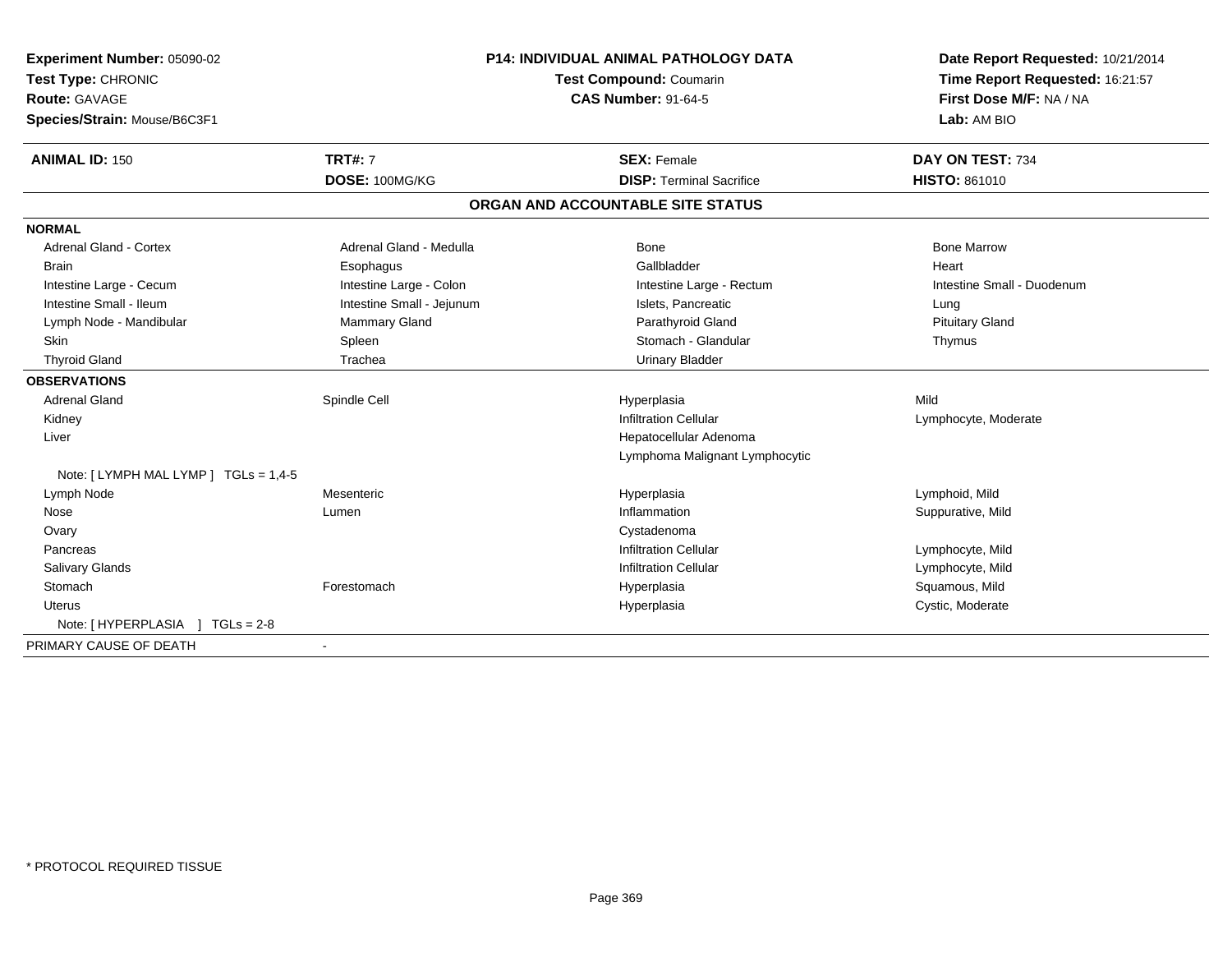| Experiment Number: 05090-02<br>Test Type: CHRONIC<br><b>Route: GAVAGE</b><br>Species/Strain: Mouse/B6C3F1 |                                         | <b>P14: INDIVIDUAL ANIMAL PATHOLOGY DATA</b><br>Test Compound: Coumarin<br><b>CAS Number: 91-64-5</b> | Date Report Requested: 10/21/2014<br>Time Report Requested: 16:21:57<br>First Dose M/F: NA / NA<br>Lab: AM BIO |
|-----------------------------------------------------------------------------------------------------------|-----------------------------------------|-------------------------------------------------------------------------------------------------------|----------------------------------------------------------------------------------------------------------------|
| <b>ANIMAL ID: 151</b>                                                                                     | <b>TRT#: 7</b><br><b>DOSE: 100MG/KG</b> | <b>SEX: Female</b><br><b>DISP:</b> Interval Sacrifice                                                 | DAY ON TEST: 456<br><b>HISTO: 861011</b>                                                                       |
| <b>OBSERVATIONS</b>                                                                                       |                                         |                                                                                                       |                                                                                                                |
| Liver                                                                                                     |                                         | <b>Eosinophilic Focus</b>                                                                             | Minimal                                                                                                        |
| <b>Skin</b>                                                                                               |                                         | Alopecia                                                                                              | Mild                                                                                                           |
| Note: [ ALOPECIA<br>$TGLs = 2-8$                                                                          |                                         |                                                                                                       |                                                                                                                |
| Note: [ ALOPECIA<br>$TGLs = 3-8$                                                                          |                                         |                                                                                                       |                                                                                                                |
| Uterus                                                                                                    |                                         | Hyperplasia                                                                                           | Cystic, Moderate                                                                                               |
| Note: $[HYPERPLASIA] TGLs = 1-5$                                                                          |                                         |                                                                                                       |                                                                                                                |
| PRIMARY CAUSE OF DEATH                                                                                    |                                         |                                                                                                       |                                                                                                                |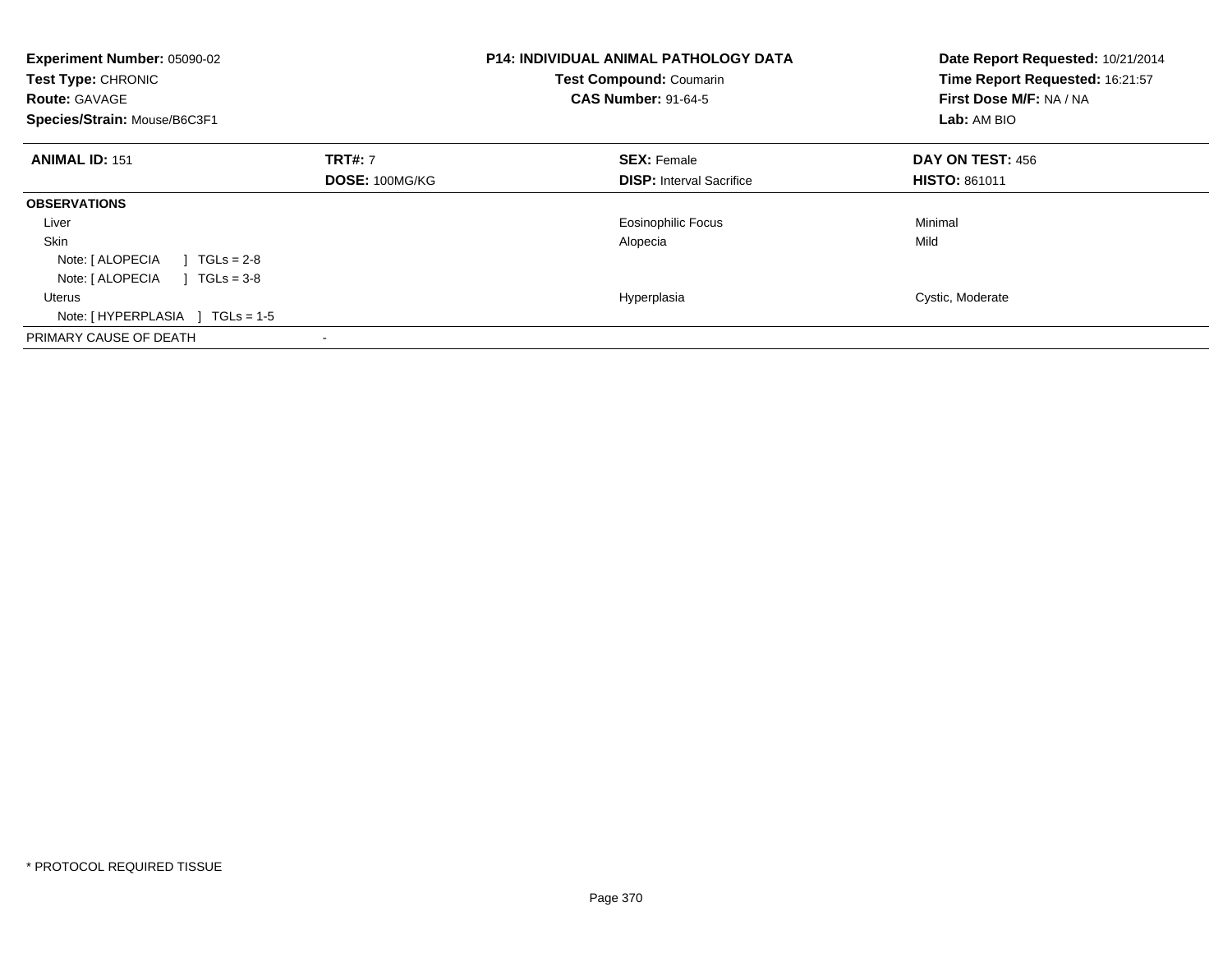| Experiment Number: 05090-02         | <b>P14: INDIVIDUAL ANIMAL PATHOLOGY DATA</b><br>Test Compound: Coumarin |                                   | Date Report Requested: 10/21/2014<br>Time Report Requested: 16:21:57 |
|-------------------------------------|-------------------------------------------------------------------------|-----------------------------------|----------------------------------------------------------------------|
| Test Type: CHRONIC                  |                                                                         |                                   |                                                                      |
| <b>Route: GAVAGE</b>                |                                                                         | <b>CAS Number: 91-64-5</b>        | First Dose M/F: NA / NA                                              |
| Species/Strain: Mouse/B6C3F1        |                                                                         |                                   | Lab: AM BIO                                                          |
| <b>ANIMAL ID: 153</b>               | <b>TRT#: 7</b>                                                          | <b>SEX: Female</b>                | DAY ON TEST: 733                                                     |
|                                     | DOSE: 100MG/KG                                                          | <b>DISP: Terminal Sacrifice</b>   | <b>HISTO: 861013</b>                                                 |
|                                     |                                                                         | ORGAN AND ACCOUNTABLE SITE STATUS |                                                                      |
| <b>NORMAL</b>                       |                                                                         |                                   |                                                                      |
| <b>Adrenal Gland - Cortex</b>       | Adrenal Gland - Medulla                                                 | <b>Bone</b>                       | <b>Bone Marrow</b>                                                   |
| <b>Brain</b>                        | Gallbladder                                                             | Heart                             | Intestine Large - Cecum                                              |
| Intestine Large - Colon             | Intestine Large - Rectum                                                | Intestine Small - Duodenum        | Intestine Small - Ileum                                              |
| Intestine Small - Jejunum           | Islets, Pancreatic                                                      | Kidney                            | Lung                                                                 |
| Lymph Node - Mandibular             | Mammary Gland                                                           | Nose                              | Pancreas                                                             |
| <b>Pituitary Gland</b>              | Skin                                                                    | Spleen                            | Stomach - Forestomach                                                |
| Stomach - Glandular                 | Trachea                                                                 |                                   |                                                                      |
| <b>MISSING</b>                      |                                                                         |                                   |                                                                      |
| Esophagus                           | Parathyroid Gland                                                       |                                   |                                                                      |
| <b>OBSERVATIONS</b>                 |                                                                         |                                   |                                                                      |
| Liver                               |                                                                         | Hepatocellular Adenoma            | Multiple                                                             |
|                                     |                                                                         | <b>Syncytial Alteration</b>       | Minimal                                                              |
| Note: [ HEPATOCLR ADEN ] TGLs = 1-5 |                                                                         |                                   |                                                                      |
| Lymph Node                          | Mesenteric                                                              | Hyperplasia                       | Lymphoid, Moderate                                                   |
| Ovary                               |                                                                         | Cystadenoma                       |                                                                      |
| <b>Salivary Glands</b>              |                                                                         | <b>Infiltration Cellular</b>      | Lymphocyte, Minimal                                                  |
| Thymus                              |                                                                         | Lymphoma Malignant Lymphocytic    |                                                                      |
| <b>Thyroid Gland</b>                | <b>Follicular Cel</b>                                                   | Hyperplasia                       | Mild                                                                 |
| <b>Urinary Bladder</b>              |                                                                         | <b>Infiltration Cellular</b>      | Lymphocyte, Mild                                                     |
| <b>Uterus</b>                       |                                                                         | Hyperplasia                       | Cystic, Moderate                                                     |
| Note: [HYPERPLASIA ] TGLs = 2-8     |                                                                         |                                   |                                                                      |
| PRIMARY CAUSE OF DEATH              |                                                                         |                                   |                                                                      |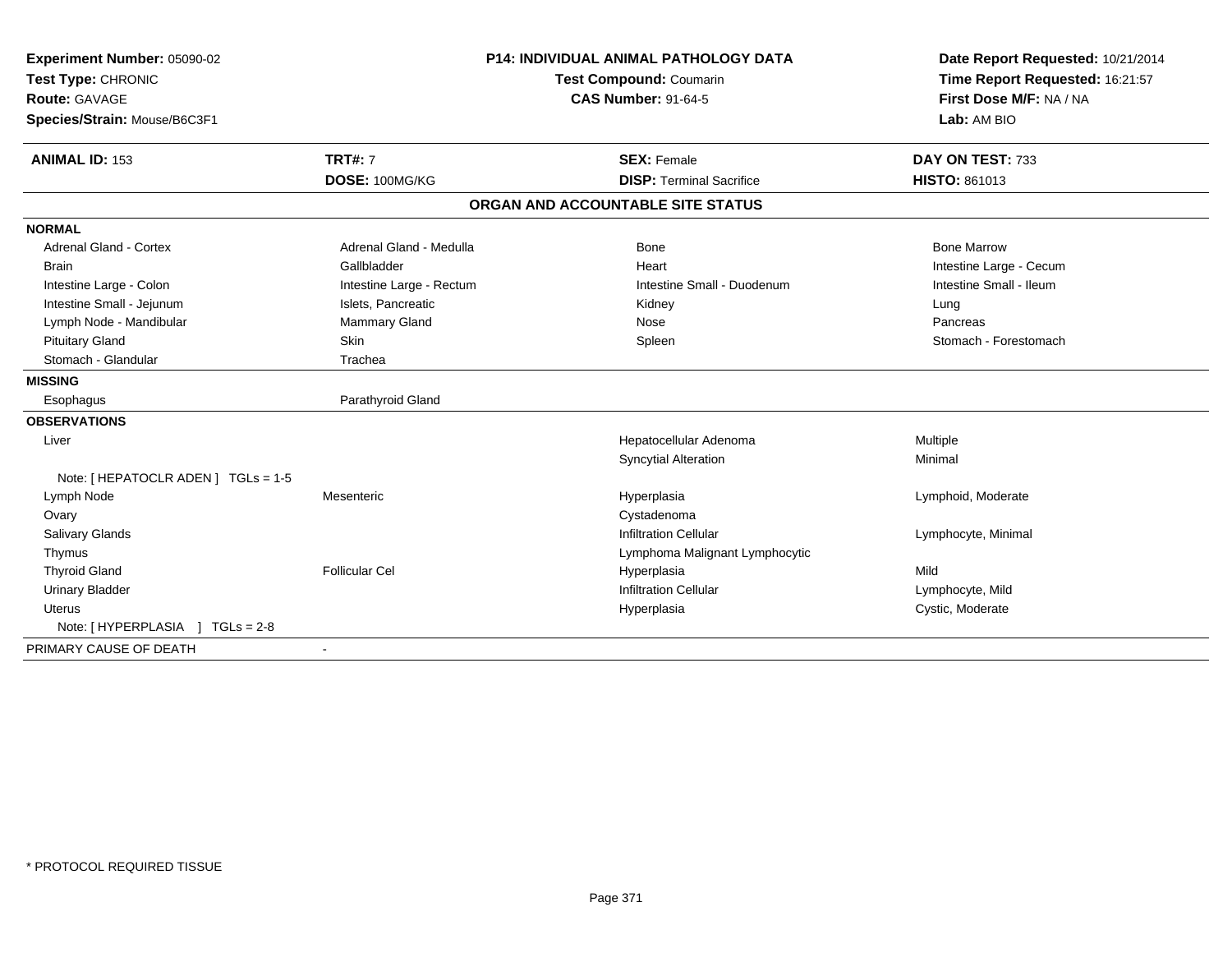| Experiment Number: 05090-02<br>Test Type: CHRONIC<br><b>Route: GAVAGE</b><br>Species/Strain: Mouse/B6C3F1 |                           | <b>P14: INDIVIDUAL ANIMAL PATHOLOGY DATA</b><br>Test Compound: Coumarin<br><b>CAS Number: 91-64-5</b> | Date Report Requested: 10/21/2014<br>Time Report Requested: 16:21:57<br>First Dose M/F: NA / NA<br>Lab: AM BIO |
|-----------------------------------------------------------------------------------------------------------|---------------------------|-------------------------------------------------------------------------------------------------------|----------------------------------------------------------------------------------------------------------------|
| <b>ANIMAL ID: 154</b>                                                                                     | <b>TRT#: 7</b>            | <b>SEX: Female</b>                                                                                    | DAY ON TEST: 734                                                                                               |
|                                                                                                           | DOSE: 100MG/KG            | <b>DISP: Terminal Sacrifice</b>                                                                       | HISTO: 861014                                                                                                  |
|                                                                                                           |                           | ORGAN AND ACCOUNTABLE SITE STATUS                                                                     |                                                                                                                |
| <b>NORMAL</b>                                                                                             |                           |                                                                                                       |                                                                                                                |
| <b>Adrenal Gland - Cortex</b>                                                                             | Adrenal Gland - Medulla   | <b>Bone</b>                                                                                           | <b>Bone Marrow</b>                                                                                             |
| <b>Brain</b>                                                                                              | Esophagus                 | Gallbladder                                                                                           | Heart                                                                                                          |
| Intestine Large - Cecum                                                                                   | Intestine Large - Colon   | Intestine Large - Rectum                                                                              | Intestine Small - Duodenum                                                                                     |
| Intestine Small - Ileum                                                                                   | Intestine Small - Jejunum | Islets, Pancreatic                                                                                    | Lymph Node - Mandibular                                                                                        |
| Lymph Node - Mesenteric                                                                                   | Mammary Gland             | <b>Nose</b>                                                                                           | Parathyroid Gland                                                                                              |
| Salivary Glands                                                                                           | Skin                      | Spleen                                                                                                | Stomach - Glandular                                                                                            |
| Thymus                                                                                                    | <b>Thyroid Gland</b>      | Trachea                                                                                               | Uterus                                                                                                         |
| <b>MISSING</b>                                                                                            |                           |                                                                                                       |                                                                                                                |
| <b>Pituitary Gland</b>                                                                                    |                           |                                                                                                       |                                                                                                                |
| <b>OBSERVATIONS</b>                                                                                       |                           |                                                                                                       |                                                                                                                |
| <b>Adrenal Gland</b>                                                                                      | Spindle Cell              | Hyperplasia                                                                                           | Mild                                                                                                           |
| Kidney                                                                                                    |                           | <b>Infiltration Cellular</b>                                                                          | Lymphocyte, Mild                                                                                               |
| Liver                                                                                                     |                           | <b>Eosinophilic Focus</b>                                                                             | Mild                                                                                                           |
|                                                                                                           |                           | Hepatocellular Adenoma                                                                                |                                                                                                                |
| Note: [ HEPATOCLR ADEN ] TGLs = 4,2                                                                       |                           |                                                                                                       |                                                                                                                |
| Lung                                                                                                      |                           | Alveolar/Bronchiolar Adenoma                                                                          |                                                                                                                |
| Note: [ALV BRON ADEN ] TGLs = 8-6                                                                         |                           |                                                                                                       |                                                                                                                |
| Ovary                                                                                                     | Follicle                  | Cyst                                                                                                  | Moderate                                                                                                       |
| Note: [ CYST<br>$J \cdot TGLS = 1-8$                                                                      |                           |                                                                                                       |                                                                                                                |
| Pancreas                                                                                                  |                           | <b>Infiltration Cellular</b>                                                                          | Lymphocyte, Moderate                                                                                           |
| Stomach                                                                                                   | Forestomach               | Hyperplasia                                                                                           | Squamous, Mild                                                                                                 |
| Note: [HYPERPLASIA ] TGLs = 7-4                                                                           |                           |                                                                                                       |                                                                                                                |
| <b>Tissue NOS</b>                                                                                         | Posterior                 | Abscess                                                                                               | Marked                                                                                                         |
|                                                                                                           | Posterior                 | Fibrosarcoma                                                                                          |                                                                                                                |
| Note: [ ABSCESS<br>$1 TGLs = 6-11$                                                                        |                           |                                                                                                       |                                                                                                                |
| Note: [ FIBROSARC<br>$\vert$ TGLs = 5-11,13                                                               |                           |                                                                                                       |                                                                                                                |
| <b>Urinary Bladder</b>                                                                                    |                           | <b>Infiltration Cellular</b>                                                                          | Lymphocyte, Minimal                                                                                            |
| PRIMARY CAUSE OF DEATH                                                                                    | $\blacksquare$            |                                                                                                       |                                                                                                                |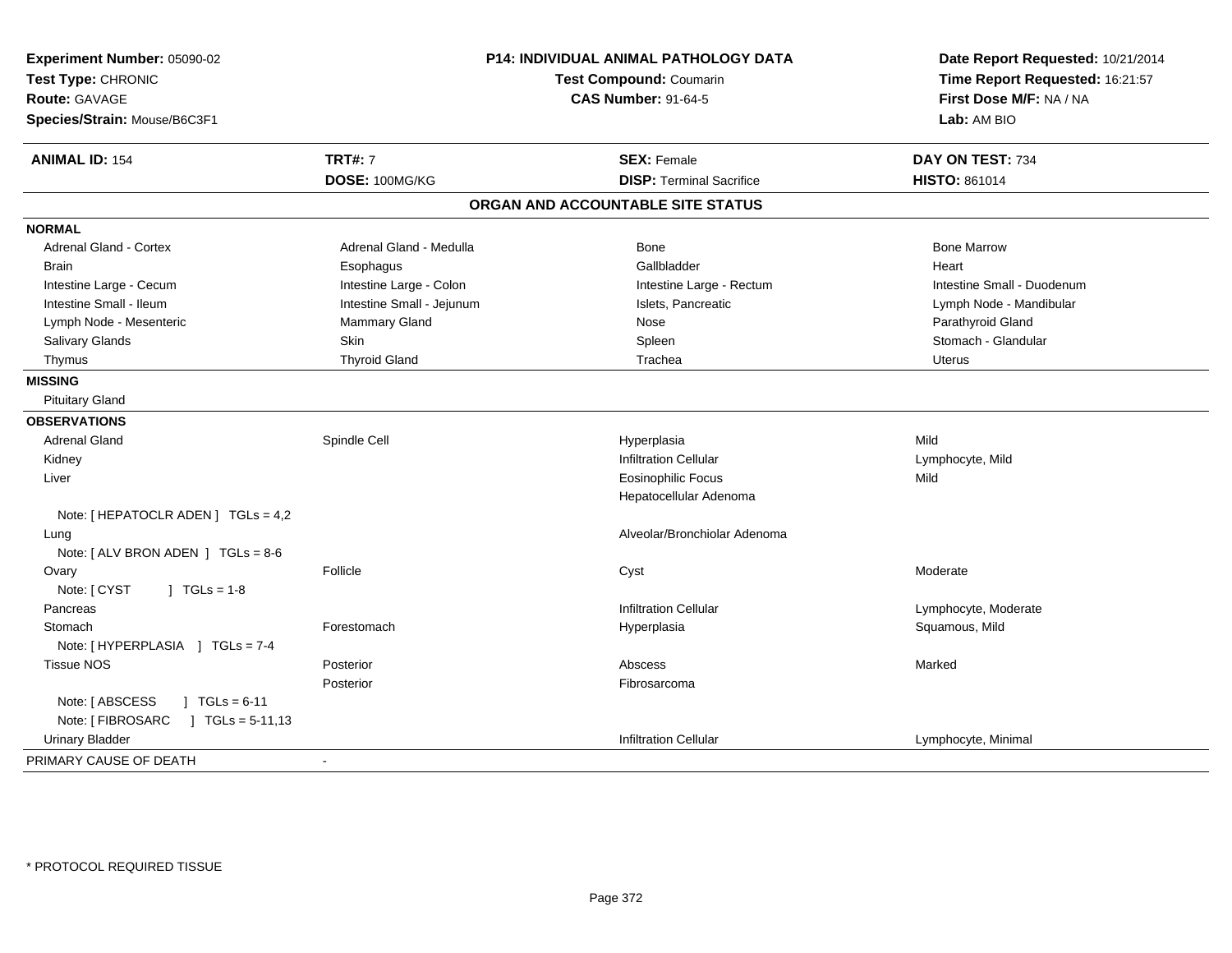| <b>Experiment Number: 05090-02</b><br>Test Type: CHRONIC | <b>P14: INDIVIDUAL ANIMAL PATHOLOGY DATA</b><br>Test Compound: Coumarin |                                   | Date Report Requested: 10/21/2014<br>Time Report Requested: 16:21:57 |
|----------------------------------------------------------|-------------------------------------------------------------------------|-----------------------------------|----------------------------------------------------------------------|
| <b>Route: GAVAGE</b>                                     |                                                                         | <b>CAS Number: 91-64-5</b>        | First Dose M/F: NA / NA                                              |
| Species/Strain: Mouse/B6C3F1                             |                                                                         |                                   | Lab: AM BIO                                                          |
| <b>ANIMAL ID: 155</b>                                    | <b>TRT#: 7</b>                                                          | <b>SEX: Female</b>                | DAY ON TEST: 729                                                     |
|                                                          | DOSE: 100MG/KG                                                          | <b>DISP: Terminal Sacrifice</b>   | <b>HISTO: 861015</b>                                                 |
|                                                          |                                                                         | ORGAN AND ACCOUNTABLE SITE STATUS |                                                                      |
| <b>NORMAL</b>                                            |                                                                         |                                   |                                                                      |
| <b>Adrenal Gland - Cortex</b>                            | Adrenal Gland - Medulla                                                 | <b>Bone</b>                       | <b>Bone Marrow</b>                                                   |
| <b>Brain</b>                                             | Esophagus                                                               | Gallbladder                       | Heart                                                                |
| Intestine Large - Cecum                                  | Intestine Large - Colon                                                 | Intestine Large - Rectum          | Intestine Small - Duodenum                                           |
| Intestine Small - Ileum                                  | Intestine Small - Jejunum                                               | Islets, Pancreatic                | Lymph Node - Mandibular                                              |
| Lymph Node - Mesenteric                                  | <b>Mammary Gland</b>                                                    | Nose                              | Parathyroid Gland                                                    |
| <b>Pituitary Gland</b>                                   | Salivary Glands                                                         | Skin                              | Spleen                                                               |
| Stomach - Forestomach                                    | Stomach - Glandular                                                     | Thymus                            | <b>Thyroid Gland</b>                                                 |
| Trachea                                                  | <b>Uterus</b>                                                           |                                   |                                                                      |
| <b>OBSERVATIONS</b>                                      |                                                                         |                                   |                                                                      |
| Kidney                                                   |                                                                         | <b>Infiltration Cellular</b>      | Lymphocyte, Minimal                                                  |
| Liver                                                    |                                                                         | <b>Eosinophilic Focus</b>         | Minimal                                                              |
|                                                          |                                                                         | Hepatocellular Adenoma            | Multiple                                                             |
| Note: [ HEPATOCLR ADEN ] TGLs = 1-11                     |                                                                         |                                   |                                                                      |
| Lung                                                     |                                                                         | Hyperplasia                       | Lymphoid, Mild                                                       |
| Ovary                                                    |                                                                         | Cystadenoma                       |                                                                      |
|                                                          |                                                                         |                                   |                                                                      |
| Pancreas                                                 |                                                                         | <b>Infiltration Cellular</b>      | Lymphocyte, Mild                                                     |
| <b>Urinary Bladder</b>                                   |                                                                         | <b>Infiltration Cellular</b>      | Lymphocyte, Mild                                                     |
| PRIMARY CAUSE OF DEATH                                   |                                                                         |                                   |                                                                      |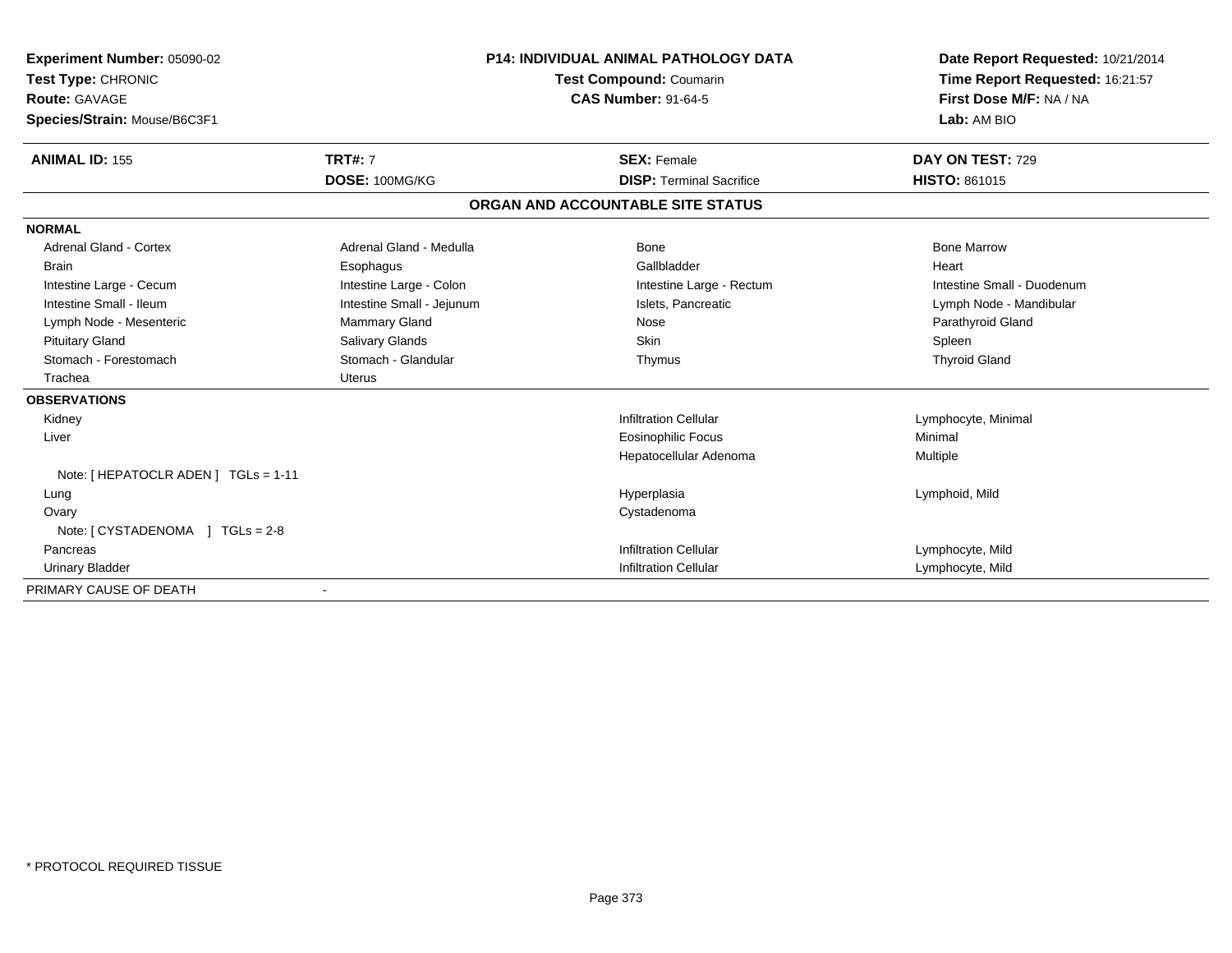| Experiment Number: 05090-02<br>Test Type: CHRONIC<br>Route: GAVAGE<br>Species/Strain: Mouse/B6C3F1 |                          | <b>P14: INDIVIDUAL ANIMAL PATHOLOGY DATA</b><br><b>Test Compound: Coumarin</b><br><b>CAS Number: 91-64-5</b> | Date Report Requested: 10/21/2014<br>Time Report Requested: 16:21:57<br>First Dose M/F: NA / NA<br>Lab: AM BIO |
|----------------------------------------------------------------------------------------------------|--------------------------|--------------------------------------------------------------------------------------------------------------|----------------------------------------------------------------------------------------------------------------|
| <b>ANIMAL ID: 156</b>                                                                              | <b>TRT#: 7</b>           | <b>SEX: Female</b>                                                                                           | DAY ON TEST: 733                                                                                               |
|                                                                                                    | DOSE: 100MG/KG           | <b>DISP: Terminal Sacrifice</b>                                                                              | <b>HISTO: 861016</b>                                                                                           |
|                                                                                                    |                          | ORGAN AND ACCOUNTABLE SITE STATUS                                                                            |                                                                                                                |
| <b>NORMAL</b>                                                                                      |                          |                                                                                                              |                                                                                                                |
| <b>Adrenal Gland - Cortex</b>                                                                      | Adrenal Gland - Medulla  | <b>Bone</b>                                                                                                  | <b>Bone Marrow</b>                                                                                             |
| <b>Brain</b>                                                                                       | Esophagus                | Gallbladder                                                                                                  | Intestine Large - Cecum                                                                                        |
| Intestine Large - Colon                                                                            | Intestine Large - Rectum | Intestine Small - Duodenum                                                                                   | Intestine Small - Ileum                                                                                        |
| Intestine Small - Jejunum                                                                          | Islets, Pancreatic       | Liver                                                                                                        | Lung                                                                                                           |
| Lymph Node - Mandibular                                                                            | Lymph Node - Mesenteric  | <b>Mammary Gland</b>                                                                                         | Nose                                                                                                           |
| Parathyroid Gland                                                                                  | <b>Pituitary Gland</b>   | <b>Skin</b>                                                                                                  | Spleen                                                                                                         |
| Stomach - Forestomach                                                                              | Stomach - Glandular      | Thymus                                                                                                       | <b>Thyroid Gland</b>                                                                                           |
| Trachea                                                                                            |                          |                                                                                                              |                                                                                                                |
| <b>OBSERVATIONS</b>                                                                                |                          |                                                                                                              |                                                                                                                |
| <b>Adrenal Gland</b>                                                                               | Spindle Cell             | Hyperplasia                                                                                                  | Mild                                                                                                           |
| Heart                                                                                              | Artery                   | Inflammation                                                                                                 | Chronic Active, Moderate                                                                                       |
| Kidney                                                                                             |                          | <b>Infiltration Cellular</b>                                                                                 | Lymphocyte, Minimal                                                                                            |
| Ovary                                                                                              | Follicle                 | Cyst                                                                                                         | Moderate                                                                                                       |
| Note: [ CYST<br>$1 TGLs = 1-8$                                                                     |                          |                                                                                                              |                                                                                                                |
| Pancreas                                                                                           |                          | <b>Infiltration Cellular</b>                                                                                 | Lymphocyte, Minimal                                                                                            |
| Salivary Glands                                                                                    |                          | <b>Infiltration Cellular</b>                                                                                 | Lymphocyte, Minimal                                                                                            |
| <b>Urinary Bladder</b>                                                                             |                          | <b>Infiltration Cellular</b>                                                                                 | Lymphocyte, Mild                                                                                               |
| Uterus                                                                                             |                          | Hyperplasia                                                                                                  | Cystic, Moderate                                                                                               |
| Note: [HYPERPLASIA ] TGLs = 2-8                                                                    |                          |                                                                                                              |                                                                                                                |
| PRIMARY CAUSE OF DEATH                                                                             |                          |                                                                                                              |                                                                                                                |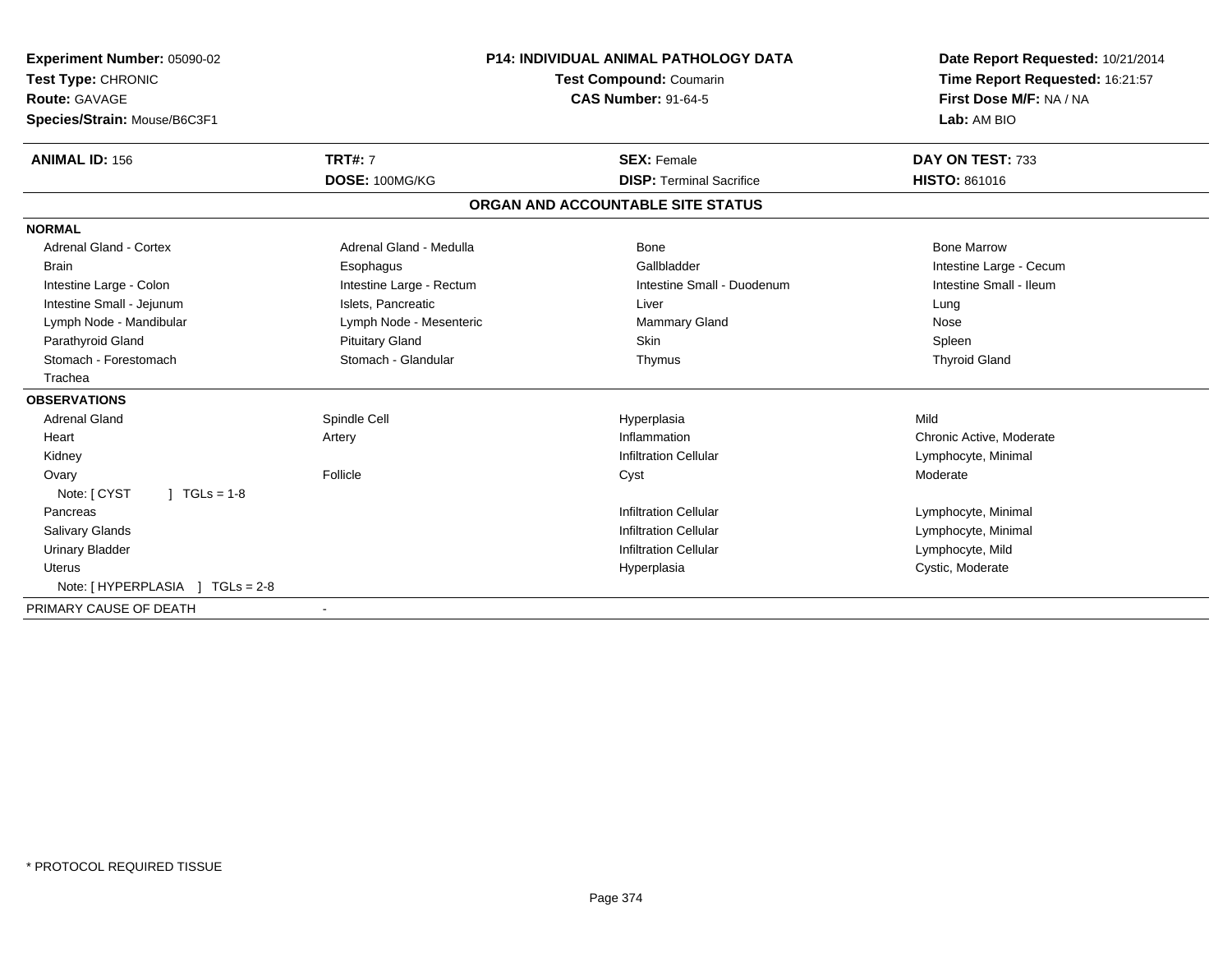| Experiment Number: 05090-02<br>Test Type: CHRONIC<br>Route: GAVAGE<br>Species/Strain: Mouse/B6C3F1<br><b>ANIMAL ID: 157</b> | <b>TRT#: 7</b>             | <b>P14: INDIVIDUAL ANIMAL PATHOLOGY DATA</b><br><b>Test Compound: Coumarin</b><br><b>CAS Number: 91-64-5</b><br><b>SEX: Female</b> | Date Report Requested: 10/21/2014<br>Time Report Requested: 16:21:57<br>First Dose M/F: NA / NA<br>Lab: AM BIO<br>DAY ON TEST: 729 |
|-----------------------------------------------------------------------------------------------------------------------------|----------------------------|------------------------------------------------------------------------------------------------------------------------------------|------------------------------------------------------------------------------------------------------------------------------------|
|                                                                                                                             | DOSE: 100MG/KG             | <b>DISP: Terminal Sacrifice</b>                                                                                                    | <b>HISTO: 861017</b>                                                                                                               |
|                                                                                                                             |                            | ORGAN AND ACCOUNTABLE SITE STATUS                                                                                                  |                                                                                                                                    |
| <b>NORMAL</b>                                                                                                               |                            |                                                                                                                                    |                                                                                                                                    |
| Adrenal Gland - Medulla                                                                                                     | Bone                       | <b>Bone Marrow</b>                                                                                                                 | <b>Brain</b>                                                                                                                       |
| Esophagus                                                                                                                   | Gallbladder                | Intestine Large - Cecum                                                                                                            | Intestine Large - Colon                                                                                                            |
| Intestine Large - Rectum                                                                                                    | Intestine Small - Duodenum | Intestine Small - Ileum                                                                                                            | Intestine Small - Jejunum                                                                                                          |
| Islets, Pancreatic                                                                                                          | Kidney                     | Lung                                                                                                                               | Lymph Node - Mandibular                                                                                                            |
| Lymph Node - Mesenteric                                                                                                     | Mammary Gland              | Nose                                                                                                                               | Pancreas                                                                                                                           |
| Parathyroid Gland                                                                                                           | <b>Pituitary Gland</b>     | <b>Salivary Glands</b>                                                                                                             | Spleen                                                                                                                             |
| Stomach - Forestomach                                                                                                       | Stomach - Glandular        | Thymus                                                                                                                             | <b>Thyroid Gland</b>                                                                                                               |
| Trachea                                                                                                                     | <b>Urinary Bladder</b>     |                                                                                                                                    |                                                                                                                                    |
| <b>INSUFFICIENT TISSUE</b>                                                                                                  |                            |                                                                                                                                    |                                                                                                                                    |
| <b>Adrenal Gland - Cortex</b>                                                                                               |                            |                                                                                                                                    |                                                                                                                                    |
| <b>OBSERVATIONS</b>                                                                                                         |                            |                                                                                                                                    |                                                                                                                                    |
| Heart                                                                                                                       |                            | Inflammation                                                                                                                       | Chronic Active, Moderate                                                                                                           |
| Liver                                                                                                                       |                            | <b>Infiltration Cellular</b>                                                                                                       | Lymphocyte, Mild                                                                                                                   |
| Ovary                                                                                                                       |                            | Hematocyst                                                                                                                         | Marked                                                                                                                             |
| Note: [HEMATOCYST ] TGLs = 2-8                                                                                              |                            |                                                                                                                                    |                                                                                                                                    |
| <b>Skin</b>                                                                                                                 |                            | Alopecia                                                                                                                           | Mild                                                                                                                               |
| Note: [ ALOPECIA<br>$1 TGLs = 1-7$                                                                                          |                            |                                                                                                                                    |                                                                                                                                    |
| <b>Uterus</b>                                                                                                               |                            | Hyperplasia                                                                                                                        | Cystic, Mild                                                                                                                       |
| Note: [HYPERPLASIA ] TGLs = 3-8                                                                                             |                            |                                                                                                                                    |                                                                                                                                    |
| PRIMARY CAUSE OF DEATH                                                                                                      | $\blacksquare$             |                                                                                                                                    |                                                                                                                                    |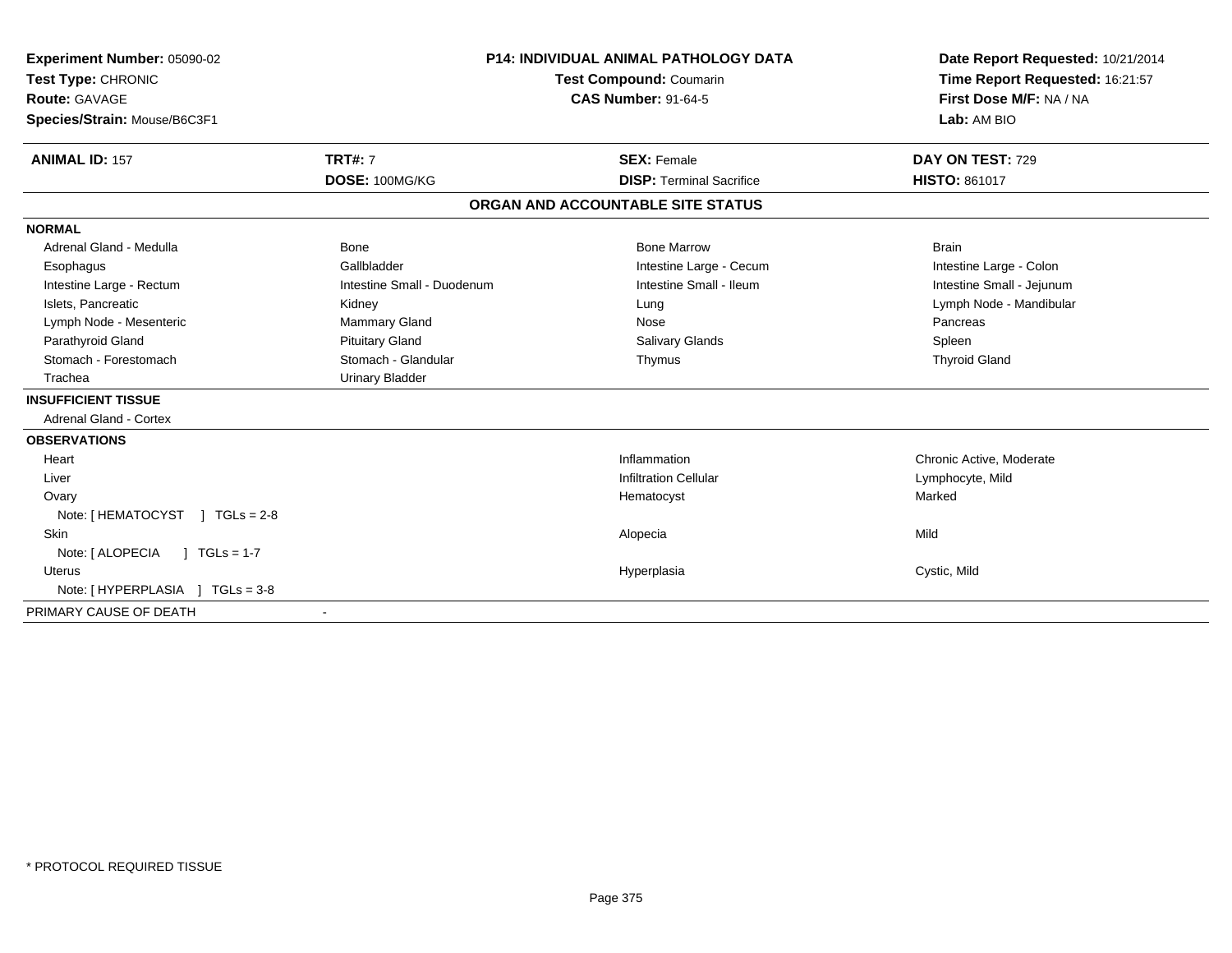| <b>Experiment Number: 05090-02</b> | <b>P14: INDIVIDUAL ANIMAL PATHOLOGY DATA</b><br><b>Test Compound: Coumarin</b> |                                   | Date Report Requested: 10/21/2014 |
|------------------------------------|--------------------------------------------------------------------------------|-----------------------------------|-----------------------------------|
| Test Type: CHRONIC                 |                                                                                |                                   | Time Report Requested: 16:21:57   |
| <b>Route: GAVAGE</b>               |                                                                                | <b>CAS Number: 91-64-5</b>        | First Dose M/F: NA / NA           |
| Species/Strain: Mouse/B6C3F1       |                                                                                |                                   | Lab: AM BIO                       |
| <b>ANIMAL ID: 158</b>              | <b>TRT#: 7</b>                                                                 | <b>SEX: Female</b>                | DAY ON TEST: 456                  |
|                                    | DOSE: 100MG/KG                                                                 | <b>DISP:</b> Interval Sacrifice   | <b>HISTO: 861018</b>              |
|                                    |                                                                                | ORGAN AND ACCOUNTABLE SITE STATUS |                                   |
| <b>NORMAL</b>                      |                                                                                |                                   |                                   |
| Skin                               |                                                                                |                                   |                                   |
| PRIMARY CAUSE OF DEATH             |                                                                                |                                   |                                   |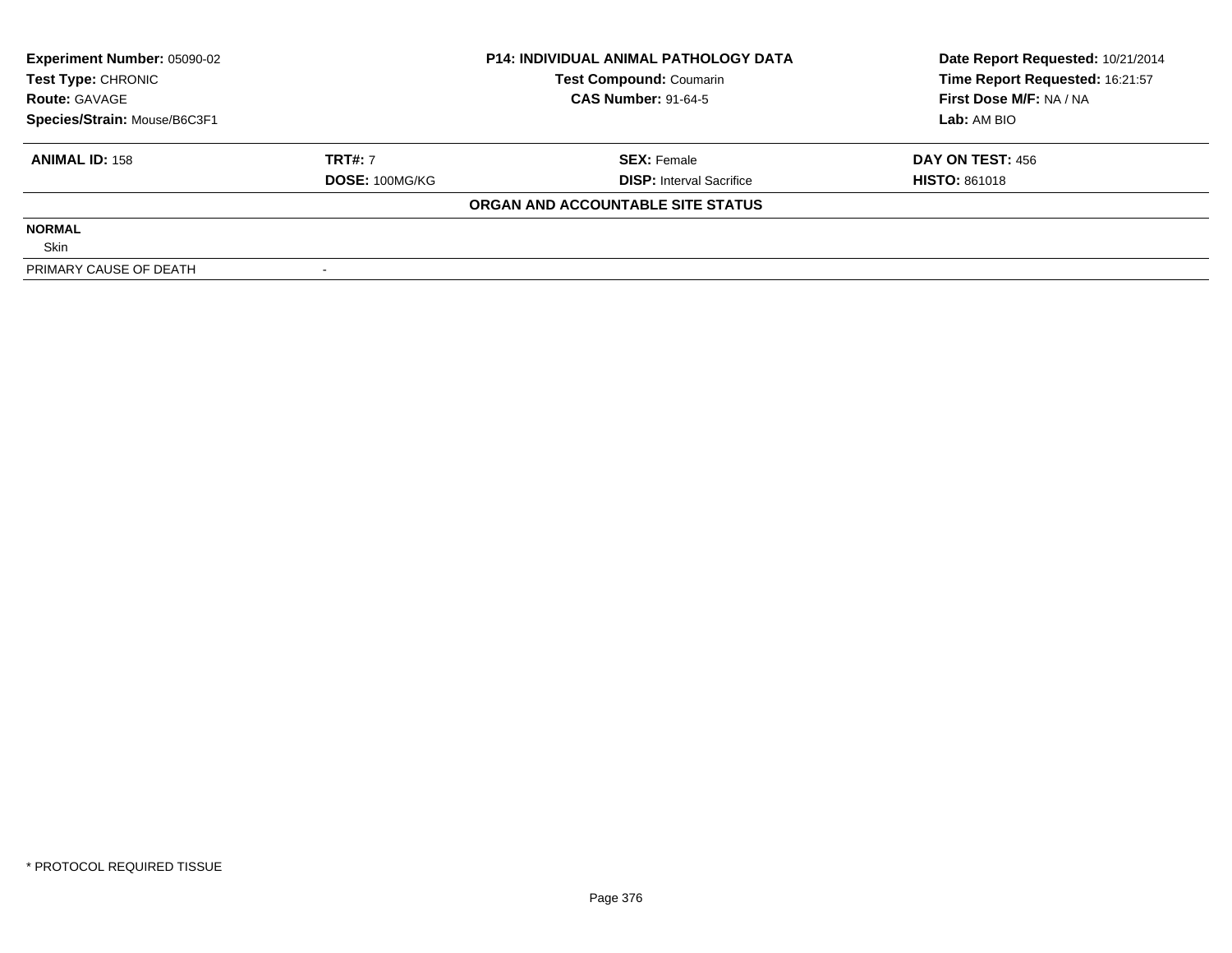| Experiment Number: 05090-02<br>Test Type: CHRONIC<br>Route: GAVAGE<br>Species/Strain: Mouse/B6C3F1 |                                  | <b>P14: INDIVIDUAL ANIMAL PATHOLOGY DATA</b><br><b>Test Compound: Coumarin</b><br><b>CAS Number: 91-64-5</b> | Date Report Requested: 10/21/2014<br>Time Report Requested: 16:21:57<br>First Dose M/F: NA / NA<br>Lab: AM BIO |
|----------------------------------------------------------------------------------------------------|----------------------------------|--------------------------------------------------------------------------------------------------------------|----------------------------------------------------------------------------------------------------------------|
| <b>ANIMAL ID: 159</b>                                                                              | <b>TRT#: 7</b><br>DOSE: 100MG/KG | <b>SEX: Female</b><br><b>DISP: Terminal Sacrifice</b>                                                        | DAY ON TEST: 732<br><b>HISTO: 861019</b>                                                                       |
|                                                                                                    |                                  | ORGAN AND ACCOUNTABLE SITE STATUS                                                                            |                                                                                                                |
| <b>NORMAL</b>                                                                                      |                                  |                                                                                                              |                                                                                                                |
| <b>Adrenal Gland - Cortex</b>                                                                      | Adrenal Gland - Medulla          | <b>Bone</b>                                                                                                  | <b>Bone Marrow</b>                                                                                             |
| <b>Brain</b>                                                                                       | Esophagus                        | Gallbladder                                                                                                  | Heart                                                                                                          |
| Intestine Large - Cecum                                                                            | Intestine Large - Colon          | Intestine Large - Rectum                                                                                     | Intestine Small - Duodenum                                                                                     |
| Intestine Small - Ileum                                                                            | Intestine Small - Jejunum        | Islets. Pancreatic                                                                                           | Kidney                                                                                                         |
| Lung                                                                                               | Lymph Node - Mandibular          | Lymph Node - Mesenteric                                                                                      | <b>Mammary Gland</b>                                                                                           |
| Nose                                                                                               | Pancreas                         | Parathyroid Gland                                                                                            | <b>Pituitary Gland</b>                                                                                         |
| <b>Salivary Glands</b>                                                                             | <b>Skin</b>                      | Spleen                                                                                                       | Stomach - Forestomach                                                                                          |
| Stomach - Glandular                                                                                | Thymus                           | <b>Thyroid Gland</b>                                                                                         | Trachea                                                                                                        |
| <b>Urinary Bladder</b>                                                                             |                                  |                                                                                                              |                                                                                                                |
| <b>OBSERVATIONS</b>                                                                                |                                  |                                                                                                              |                                                                                                                |
| <b>Adrenal Gland</b>                                                                               | Spindle Cell                     | Hyperplasia                                                                                                  | Mild                                                                                                           |
| Liver                                                                                              |                                  | <b>Eosinophilic Focus</b>                                                                                    | Mild                                                                                                           |
|                                                                                                    |                                  | Hepatocellular Adenoma                                                                                       | Multiple                                                                                                       |
| Note: [ HEPATOCLR ADEN ] TGLs = 2-5                                                                |                                  |                                                                                                              |                                                                                                                |
| Ovary                                                                                              | Follicle                         | Cyst                                                                                                         | Marked                                                                                                         |
| Note: [ CYST<br>$1 TGLs = 3.4-8$                                                                   |                                  |                                                                                                              |                                                                                                                |
| <b>Uterus</b>                                                                                      |                                  | Hydrometra                                                                                                   | Moderate                                                                                                       |
| Note: $[HYDROMETRA] TGLs = 5-8$                                                                    |                                  |                                                                                                              |                                                                                                                |
| PRIMARY CAUSE OF DEATH                                                                             |                                  |                                                                                                              |                                                                                                                |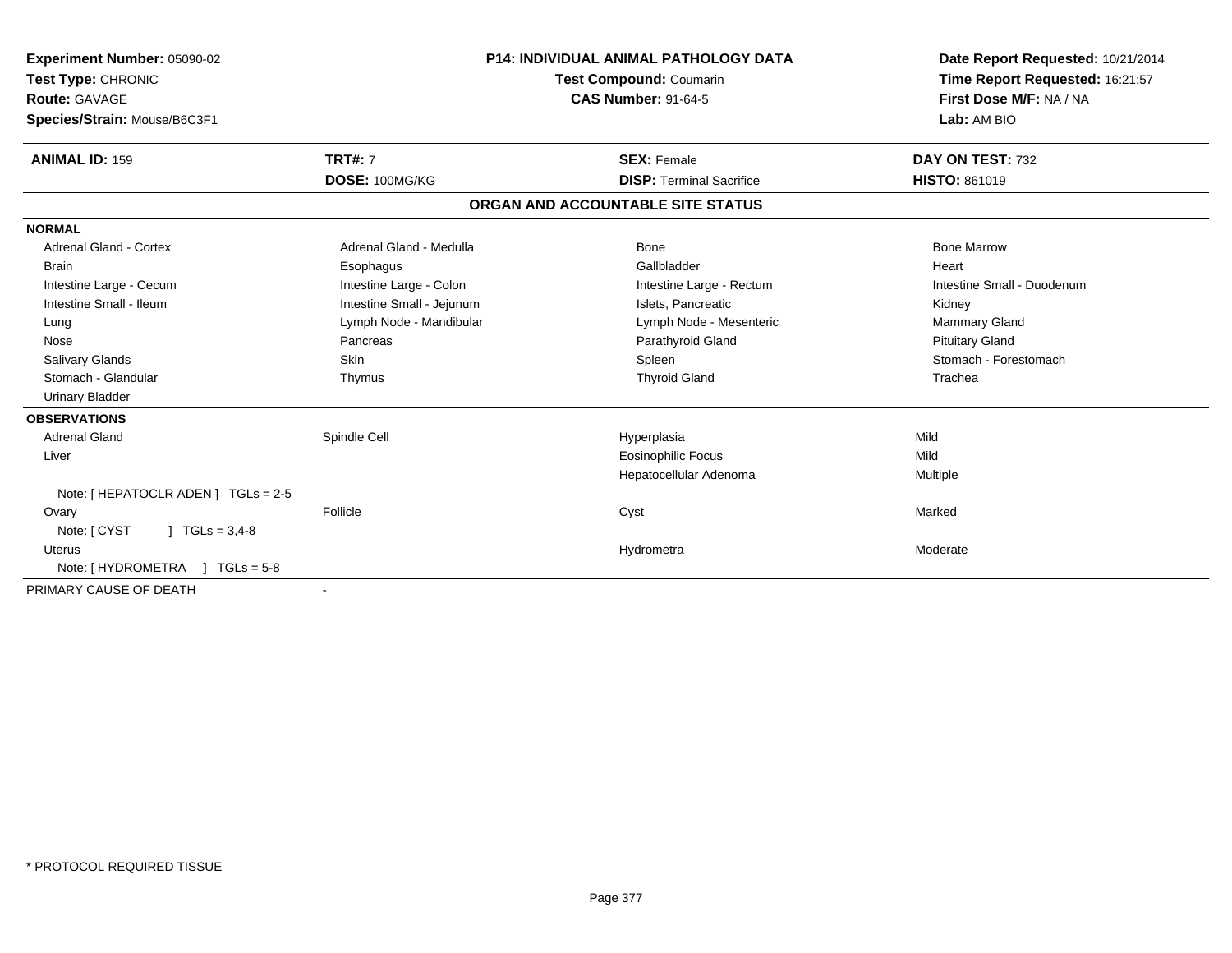| Experiment Number: 05090-02         |                           | P14: INDIVIDUAL ANIMAL PATHOLOGY DATA | Date Report Requested: 10/21/2014 |
|-------------------------------------|---------------------------|---------------------------------------|-----------------------------------|
| Test Type: CHRONIC                  |                           | Test Compound: Coumarin               | Time Report Requested: 16:21:57   |
| <b>Route: GAVAGE</b>                |                           | <b>CAS Number: 91-64-5</b>            | First Dose M/F: NA / NA           |
| Species/Strain: Mouse/B6C3F1        |                           |                                       | Lab: AM BIO                       |
| <b>ANIMAL ID: 160</b>               | <b>TRT#: 7</b>            | <b>SEX: Female</b>                    | DAY ON TEST: 733                  |
|                                     | DOSE: 100MG/KG            | <b>DISP: Terminal Sacrifice</b>       | <b>HISTO: 861020</b>              |
|                                     |                           | ORGAN AND ACCOUNTABLE SITE STATUS     |                                   |
| <b>NORMAL</b>                       |                           |                                       |                                   |
| <b>Adrenal Gland - Cortex</b>       | Adrenal Gland - Medulla   | <b>Bone</b>                           | <b>Bone Marrow</b>                |
| <b>Brain</b>                        | Esophagus                 | Gallbladder                           | Heart                             |
| Intestine Large - Cecum             | Intestine Large - Colon   | Intestine Large - Rectum              | Intestine Small - Duodenum        |
| Intestine Small - Ileum             | Intestine Small - Jejunum | Islets, Pancreatic                    | Kidney                            |
| Lung                                | Lymph Node - Mandibular   | Mammary Gland                         | Nose                              |
| Pancreas                            | Parathyroid Gland         | <b>Pituitary Gland</b>                | Salivary Glands                   |
| Stomach - Forestomach               | Stomach - Glandular       | <b>Thyroid Gland</b>                  | Trachea                           |
| <b>Urinary Bladder</b>              |                           |                                       |                                   |
| <b>OBSERVATIONS</b>                 |                           |                                       |                                   |
| <b>Adrenal Gland</b>                | Spindle Cell              | Hyperplasia                           | Mild                              |
| Liver                               |                           | Hepatocellular Adenoma                |                                   |
| Note: [ HEPATOCLR ADEN ] TGLs = 4-5 |                           |                                       |                                   |
| Lymph Node                          | Mesenteric                | Necrosis                              | Mild                              |
| Ovary                               | Follicle                  | Cyst                                  | Moderate                          |
| <b>Skin</b>                         |                           | Hemangioma                            |                                   |
| Note: [HEMANGIOMA ] TGLs = 1-7      |                           |                                       |                                   |
| Spleen                              |                           | Hyperplasia                           | Lymphoid, Mild                    |
| Thymus                              |                           | Lymphoma Malignant                    |                                   |
| <b>Uterus</b>                       |                           | Hydrometra                            | Marked                            |
| Note: $[HYDROMETRA] TGLS = 3-8$     |                           |                                       |                                   |
| PRIMARY CAUSE OF DEATH              |                           |                                       |                                   |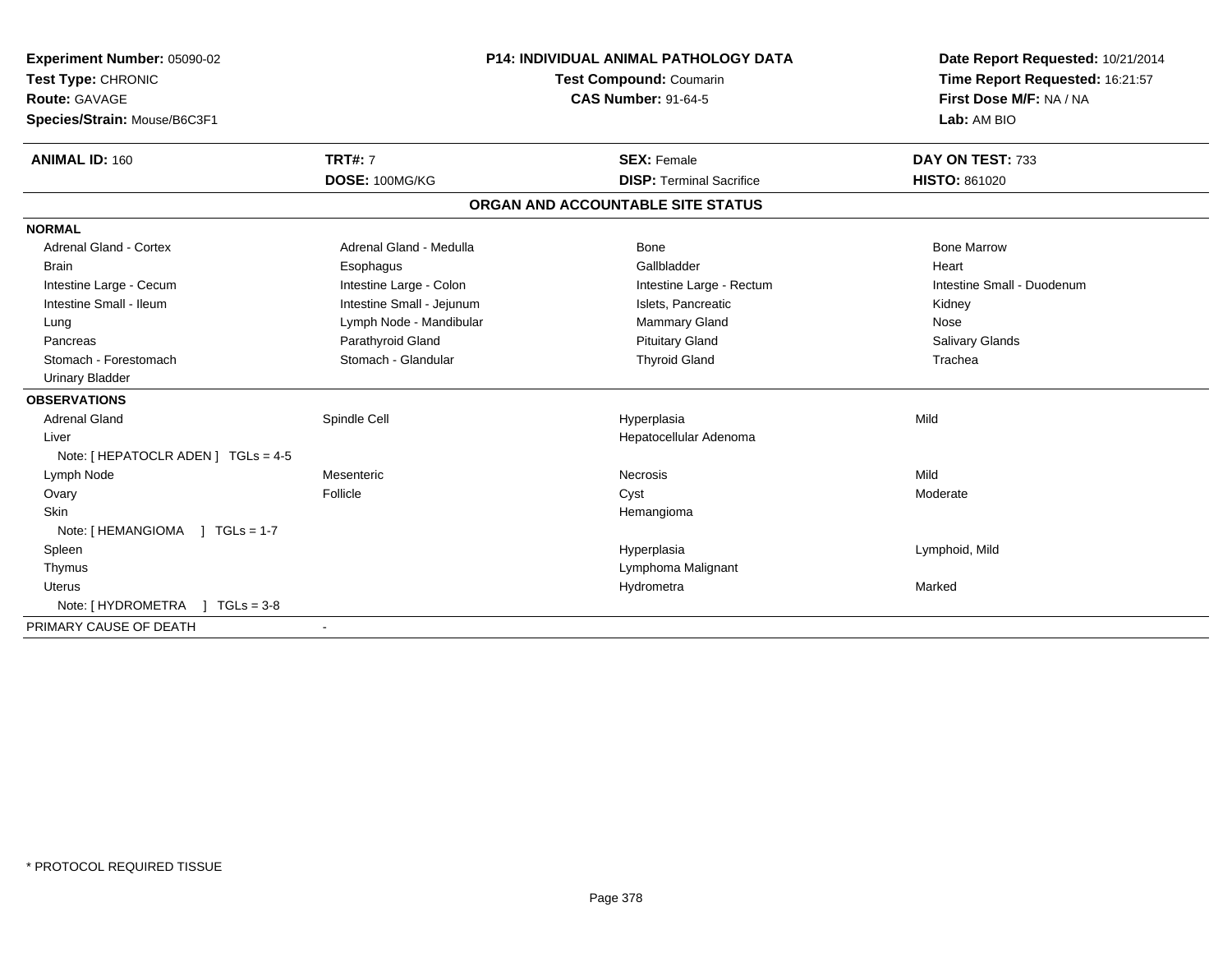| <b>Experiment Number: 05090-02</b><br>Test Type: CHRONIC<br>Route: GAVAGE<br>Species/Strain: Mouse/B6C3F1 |                           | <b>P14: INDIVIDUAL ANIMAL PATHOLOGY DATA</b><br>Test Compound: Coumarin<br><b>CAS Number: 91-64-5</b> | Date Report Requested: 10/21/2014<br>Time Report Requested: 16:21:57<br>First Dose M/F: NA / NA<br>Lab: AM BIO |  |
|-----------------------------------------------------------------------------------------------------------|---------------------------|-------------------------------------------------------------------------------------------------------|----------------------------------------------------------------------------------------------------------------|--|
| <b>ANIMAL ID: 161</b>                                                                                     | <b>TRT#: 7</b>            | <b>SEX: Female</b>                                                                                    | DAY ON TEST: 729                                                                                               |  |
|                                                                                                           | DOSE: 100MG/KG            | <b>DISP: Terminal Sacrifice</b>                                                                       | HISTO: 861021                                                                                                  |  |
|                                                                                                           |                           | ORGAN AND ACCOUNTABLE SITE STATUS                                                                     |                                                                                                                |  |
| <b>NORMAL</b>                                                                                             |                           |                                                                                                       |                                                                                                                |  |
| <b>Adrenal Gland - Cortex</b>                                                                             | Adrenal Gland - Medulla   | <b>Bone</b>                                                                                           | <b>Bone Marrow</b>                                                                                             |  |
| <b>Brain</b>                                                                                              | Esophagus                 | Gallbladder                                                                                           | Heart                                                                                                          |  |
| Intestine Large - Cecum                                                                                   | Intestine Large - Colon   | Intestine Large - Rectum                                                                              | Intestine Small - Duodenum                                                                                     |  |
| Intestine Small - Ileum                                                                                   | Intestine Small - Jejunum | Islets. Pancreatic                                                                                    | Kidney                                                                                                         |  |
| Liver                                                                                                     | Lymph Node - Mandibular   | Lymph Node - Mesenteric                                                                               | <b>Mammary Gland</b>                                                                                           |  |
| Nose                                                                                                      | Pancreas                  | Parathyroid Gland                                                                                     | <b>Skin</b>                                                                                                    |  |
| Spleen                                                                                                    | Stomach - Forestomach     | Stomach - Glandular                                                                                   | Thymus                                                                                                         |  |
| <b>Thyroid Gland</b>                                                                                      | Trachea                   | <b>Urinary Bladder</b>                                                                                |                                                                                                                |  |
| <b>MISSING</b>                                                                                            |                           |                                                                                                       |                                                                                                                |  |
| <b>Pituitary Gland</b>                                                                                    |                           |                                                                                                       |                                                                                                                |  |
| <b>OBSERVATIONS</b>                                                                                       |                           |                                                                                                       |                                                                                                                |  |
| Lung                                                                                                      | Subpleura                 | Mineralization                                                                                        | Marked                                                                                                         |  |
| Ovary                                                                                                     | Follicle                  | Cyst                                                                                                  | Moderate                                                                                                       |  |
| Note: [ CYST<br>$\vert$ TGLs = 1-8                                                                        |                           |                                                                                                       |                                                                                                                |  |
| <b>Salivary Glands</b>                                                                                    |                           | <b>Infiltration Cellular</b>                                                                          | Lymphocyte, Mild                                                                                               |  |
| Uterus                                                                                                    |                           | Hyperplasia                                                                                           | Cystic, Moderate                                                                                               |  |
| Note: [ HYPERPLASIA ] TGLs = 2-8                                                                          |                           |                                                                                                       |                                                                                                                |  |
| PRIMARY CAUSE OF DEATH                                                                                    |                           |                                                                                                       |                                                                                                                |  |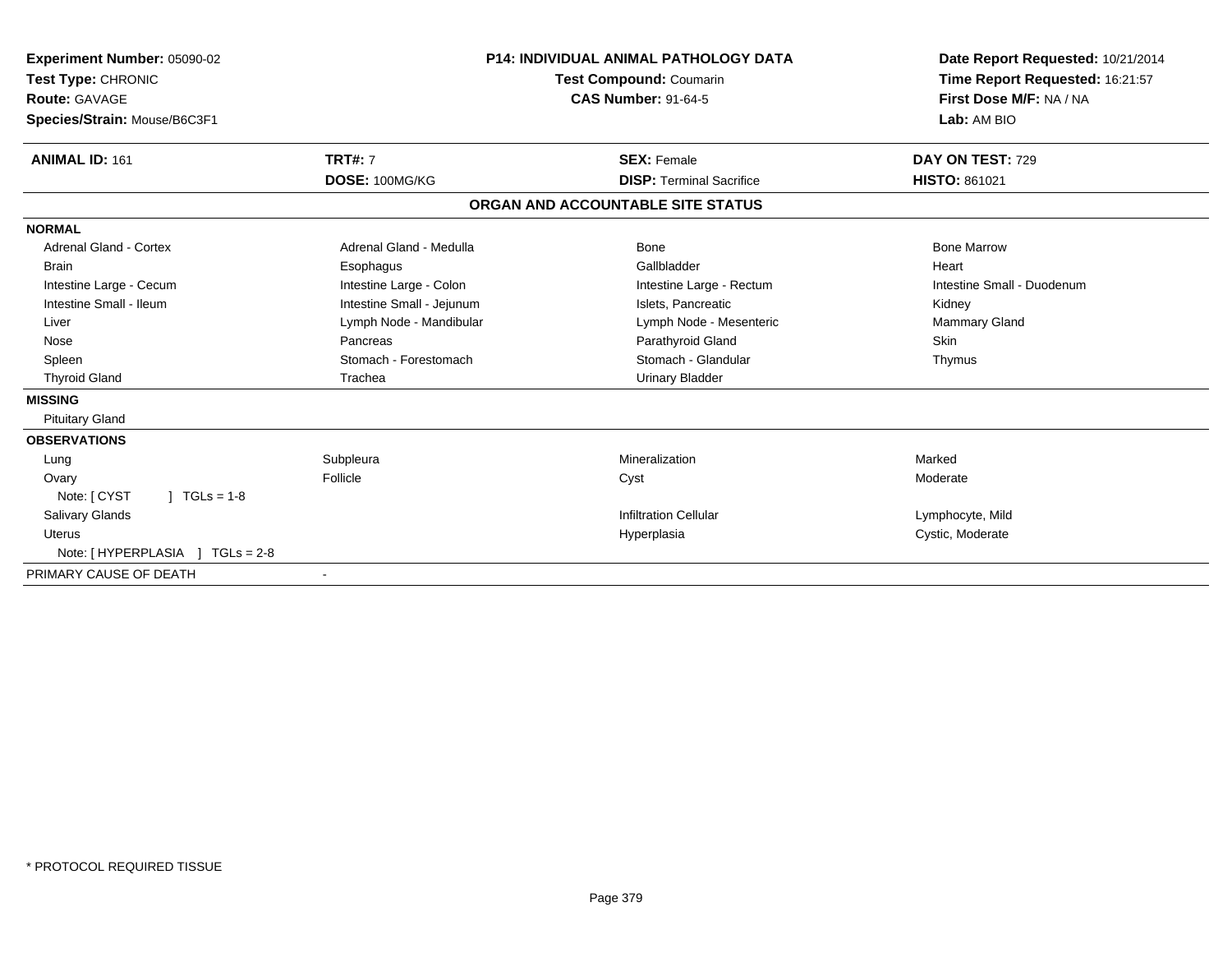| Experiment Number: 05090-02<br>Test Type: CHRONIC<br><b>Route: GAVAGE</b><br>Species/Strain: Mouse/B6C3F1 |                          | <b>P14: INDIVIDUAL ANIMAL PATHOLOGY DATA</b><br>Test Compound: Coumarin<br><b>CAS Number: 91-64-5</b> | Date Report Requested: 10/21/2014<br>Time Report Requested: 16:21:57<br>First Dose M/F: NA / NA<br>Lab: AM BIO |
|-----------------------------------------------------------------------------------------------------------|--------------------------|-------------------------------------------------------------------------------------------------------|----------------------------------------------------------------------------------------------------------------|
| <b>ANIMAL ID: 162</b>                                                                                     | <b>TRT#: 7</b>           | <b>SEX: Female</b>                                                                                    | DAY ON TEST: 729                                                                                               |
|                                                                                                           | DOSE: 100MG/KG           | <b>DISP: Terminal Sacrifice</b>                                                                       | <b>HISTO: 861022</b>                                                                                           |
|                                                                                                           |                          | ORGAN AND ACCOUNTABLE SITE STATUS                                                                     |                                                                                                                |
| <b>NORMAL</b>                                                                                             |                          |                                                                                                       |                                                                                                                |
| <b>Adrenal Gland - Cortex</b>                                                                             | Adrenal Gland - Medulla  | Bone                                                                                                  | <b>Bone Marrow</b>                                                                                             |
| <b>Brain</b>                                                                                              | Esophagus                | Gallbladder                                                                                           | Intestine Large - Cecum                                                                                        |
| Intestine Large - Colon                                                                                   | Intestine Large - Rectum | Intestine Small - Duodenum                                                                            | Intestine Small - Ileum                                                                                        |
| Intestine Small - Jejunum                                                                                 | Islets, Pancreatic       | <b>Mammary Gland</b>                                                                                  | Nose                                                                                                           |
| Ovary                                                                                                     | Parathyroid Gland        | Salivary Glands                                                                                       | Skin                                                                                                           |
| Stomach - Glandular                                                                                       | Thymus                   | Trachea                                                                                               | <b>Urinary Bladder</b>                                                                                         |
| <b>MISSING</b>                                                                                            |                          |                                                                                                       |                                                                                                                |
| <b>Pituitary Gland</b>                                                                                    |                          |                                                                                                       |                                                                                                                |
| <b>OBSERVATIONS</b>                                                                                       |                          |                                                                                                       |                                                                                                                |
| <b>Adrenal Gland</b>                                                                                      | Spindle Cell             | Hyperplasia                                                                                           | Mild                                                                                                           |
| Heart                                                                                                     |                          | Nuclear Alteration                                                                                    | Mild                                                                                                           |
| Kidney                                                                                                    |                          | Lymphoma Malignant Lymphocytic                                                                        |                                                                                                                |
| Note: [LYMPH MAL LYMP ] TGLs = 4-8                                                                        |                          |                                                                                                       |                                                                                                                |
| Liver                                                                                                     |                          | Lymphoma Malignant Lymphocytic                                                                        |                                                                                                                |
| Note: [ LYMPH MAL LYMP ] TGLs = 3-5                                                                       |                          |                                                                                                       |                                                                                                                |
| Lung                                                                                                      |                          | Lymphoma Malignant Lymphocytic                                                                        |                                                                                                                |
| Lymph Node                                                                                                | Inguinal                 | Lymphoma Malignant Lymphocytic                                                                        |                                                                                                                |
|                                                                                                           | Mandibular               | Lymphoma Malignant Lymphocytic                                                                        |                                                                                                                |
|                                                                                                           | Mesenteric               | Lymphoma Malignant Lymphocytic                                                                        |                                                                                                                |
|                                                                                                           | Pancreatic               | Lymphoma Malignant Lymphocytic                                                                        |                                                                                                                |
| Note: $[LYMPH MAL LYMP] TGLs = 2-13$                                                                      | Renal                    | Lymphoma Malignant Lymphocytic                                                                        |                                                                                                                |
| Note: [ LYMPH MAL LYMP ] TGLs = 6-14<br>Note: [LYMPH MAL LYMP ] TGLs = 7-11                               |                          |                                                                                                       |                                                                                                                |
| Pancreas                                                                                                  |                          | Lymphoma Malignant Lymphocytic                                                                        |                                                                                                                |
| Spleen                                                                                                    |                          | Lymphoma Malignant Lymphocytic                                                                        |                                                                                                                |
| Note: [LYMPH MAL LYMP ] TGLs = 1-11                                                                       |                          |                                                                                                       |                                                                                                                |
| Stomach                                                                                                   | Forestomach              | Hyperplasia                                                                                           | Squamous, Moderate                                                                                             |
| <b>Thyroid Gland</b>                                                                                      | Follicle                 | Dilatation                                                                                            | Mild                                                                                                           |
| <b>Uterus</b>                                                                                             |                          | Hydrometra                                                                                            | Moderate                                                                                                       |
|                                                                                                           |                          |                                                                                                       |                                                                                                                |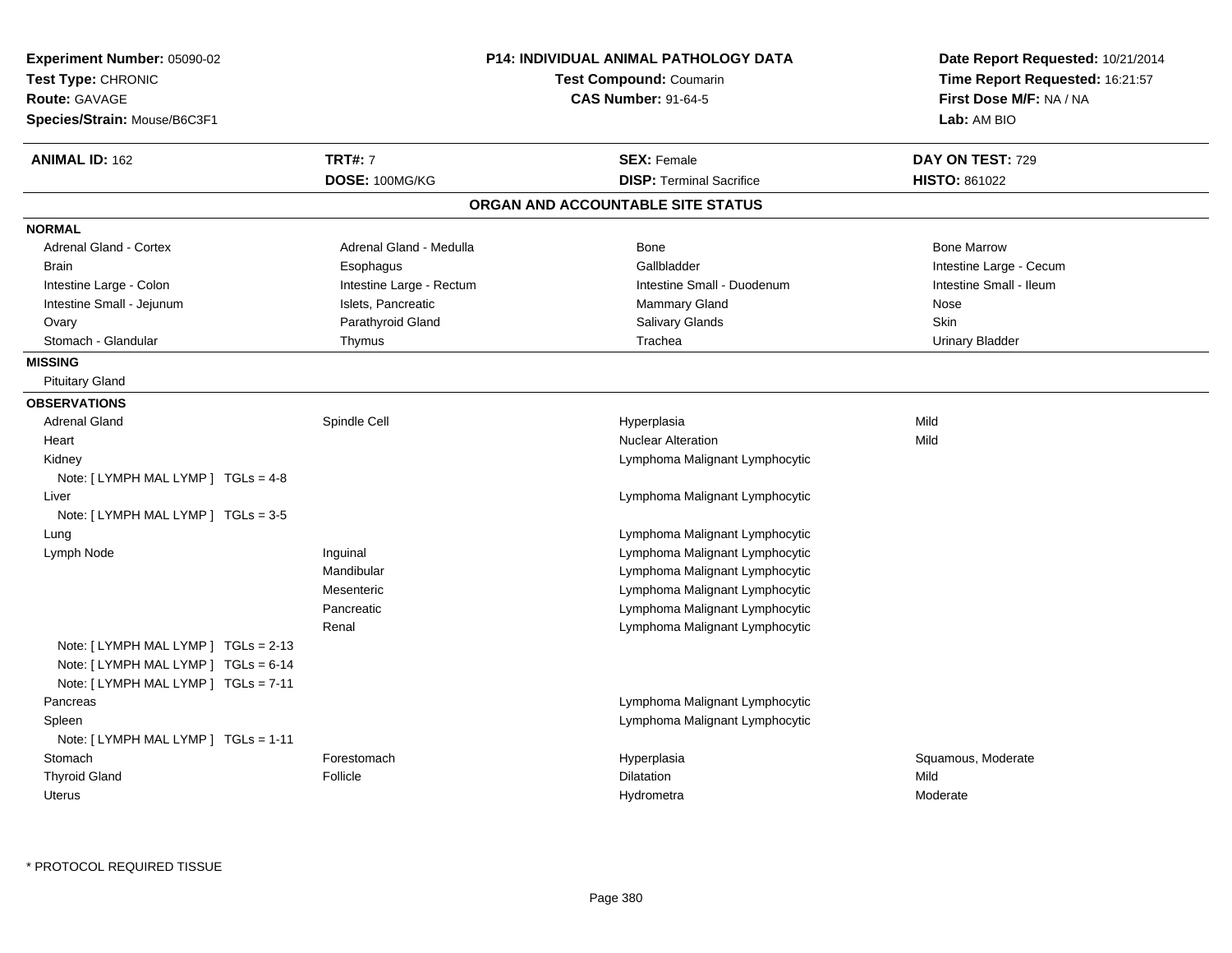| Experiment Number: 05090-02        |                | <b>P14: INDIVIDUAL ANIMAL PATHOLOGY DATA</b> | Date Report Requested: 10/21/2014 |  |
|------------------------------------|----------------|----------------------------------------------|-----------------------------------|--|
| <b>Test Type: CHRONIC</b>          |                | <b>Test Compound: Coumarin</b>               | Time Report Requested: 16:21:57   |  |
| <b>Route: GAVAGE</b>               |                | <b>CAS Number: 91-64-5</b>                   | First Dose M/F: NA / NA           |  |
| Species/Strain: Mouse/B6C3F1       |                |                                              | Lab: AM BIO                       |  |
| <b>ANIMAL ID: 162</b>              | <b>TRT#: 7</b> | <b>SEX: Female</b>                           | <b>DAY ON TEST: 729</b>           |  |
|                                    | DOSE: 100MG/KG | <b>DISP: Terminal Sacrifice</b>              | <b>HISTO: 861022</b>              |  |
|                                    |                | ORGAN AND ACCOUNTABLE SITE STATUS            |                                   |  |
| Note: [ HYDROMETRA<br>$TGLs = 5-8$ |                |                                              |                                   |  |
| PRIMARY CAUSE OF DEATH             |                |                                              |                                   |  |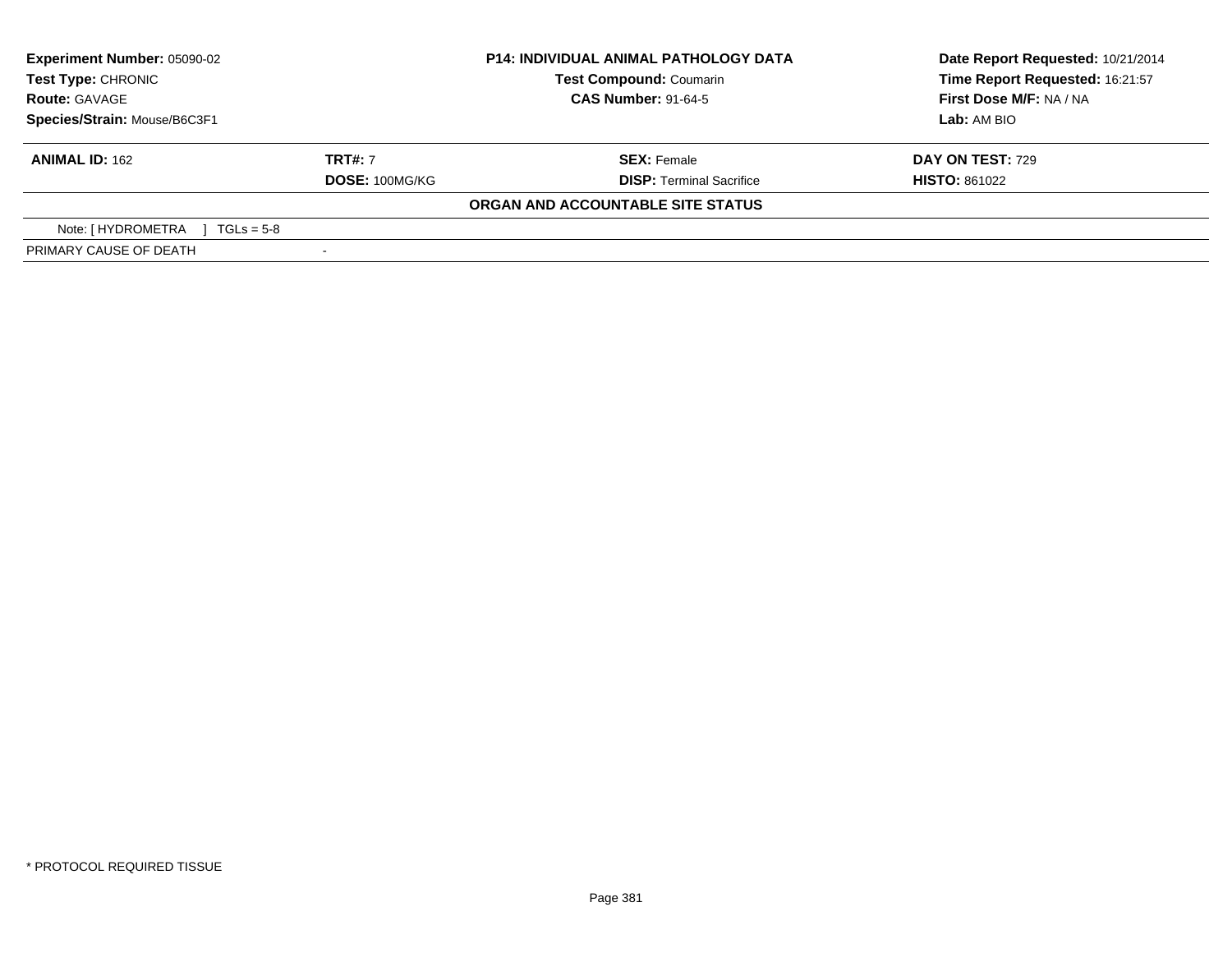| <b>Experiment Number: 05090-02</b>  | <b>P14: INDIVIDUAL ANIMAL PATHOLOGY DATA</b> |                                   | Date Report Requested: 10/21/2014 |
|-------------------------------------|----------------------------------------------|-----------------------------------|-----------------------------------|
| Test Type: CHRONIC                  |                                              | Test Compound: Coumarin           | Time Report Requested: 16:21:57   |
| Route: GAVAGE                       |                                              | <b>CAS Number: 91-64-5</b>        | First Dose M/F: NA / NA           |
| Species/Strain: Mouse/B6C3F1        |                                              |                                   | Lab: AM BIO                       |
|                                     |                                              |                                   |                                   |
| <b>ANIMAL ID: 165</b>               | <b>TRT#: 7</b>                               | <b>SEX: Female</b>                | DAY ON TEST: 733                  |
|                                     | DOSE: 100MG/KG                               | <b>DISP: Terminal Sacrifice</b>   | <b>HISTO: 861025</b>              |
|                                     |                                              | ORGAN AND ACCOUNTABLE SITE STATUS |                                   |
| <b>NORMAL</b>                       |                                              |                                   |                                   |
| <b>Adrenal Gland - Cortex</b>       | Adrenal Gland - Medulla                      | <b>Bone</b>                       | <b>Bone Marrow</b>                |
| <b>Brain</b>                        | Esophagus                                    | Gallbladder                       | Heart                             |
| Intestine Large - Cecum             | Intestine Large - Colon                      | Intestine Large - Rectum          | Intestine Small - Duodenum        |
| Intestine Small - Ileum             | Intestine Small - Jejunum                    | Islets. Pancreatic                | Kidney                            |
| Lung                                | Lymph Node - Mandibular                      | Lymph Node - Mesenteric           | <b>Mammary Gland</b>              |
| Nose                                | Ovary                                        | Parathyroid Gland                 | <b>Pituitary Gland</b>            |
| <b>Salivary Glands</b>              | Spleen                                       | Stomach - Forestomach             | Stomach - Glandular               |
| Thymus                              | Trachea                                      | <b>Urinary Bladder</b>            |                                   |
| <b>OBSERVATIONS</b>                 |                                              |                                   |                                   |
| <b>Adrenal Gland</b>                | Spindle Cell                                 | Hyperplasia                       | Minimal                           |
| Liver                               |                                              | Clear Cell Focus                  | Mild                              |
|                                     |                                              | <b>Eosinophilic Focus</b>         | Mild                              |
|                                     |                                              | Syncytial Alteration              | Minimal                           |
| Note: [ CLEAR CL FOCUS ] TGLs = 3-5 |                                              |                                   |                                   |
| Pancreas                            |                                              | Atrophy                           | Mild                              |
| <b>Skin</b>                         | <b>Subcut Tiss</b>                           | Inflammation                      | Chronic Active, Moderate          |
| Note: [INFLAMMATION ] TGLs = 1-11   |                                              |                                   |                                   |
| <b>Thyroid Gland</b>                | <b>Follicular Cel</b>                        | Hyperplasia                       | Mild                              |
| <b>Uterus</b>                       |                                              | Hyperplasia                       | Cystic, Moderate                  |
| PRIMARY CAUSE OF DEATH              |                                              |                                   |                                   |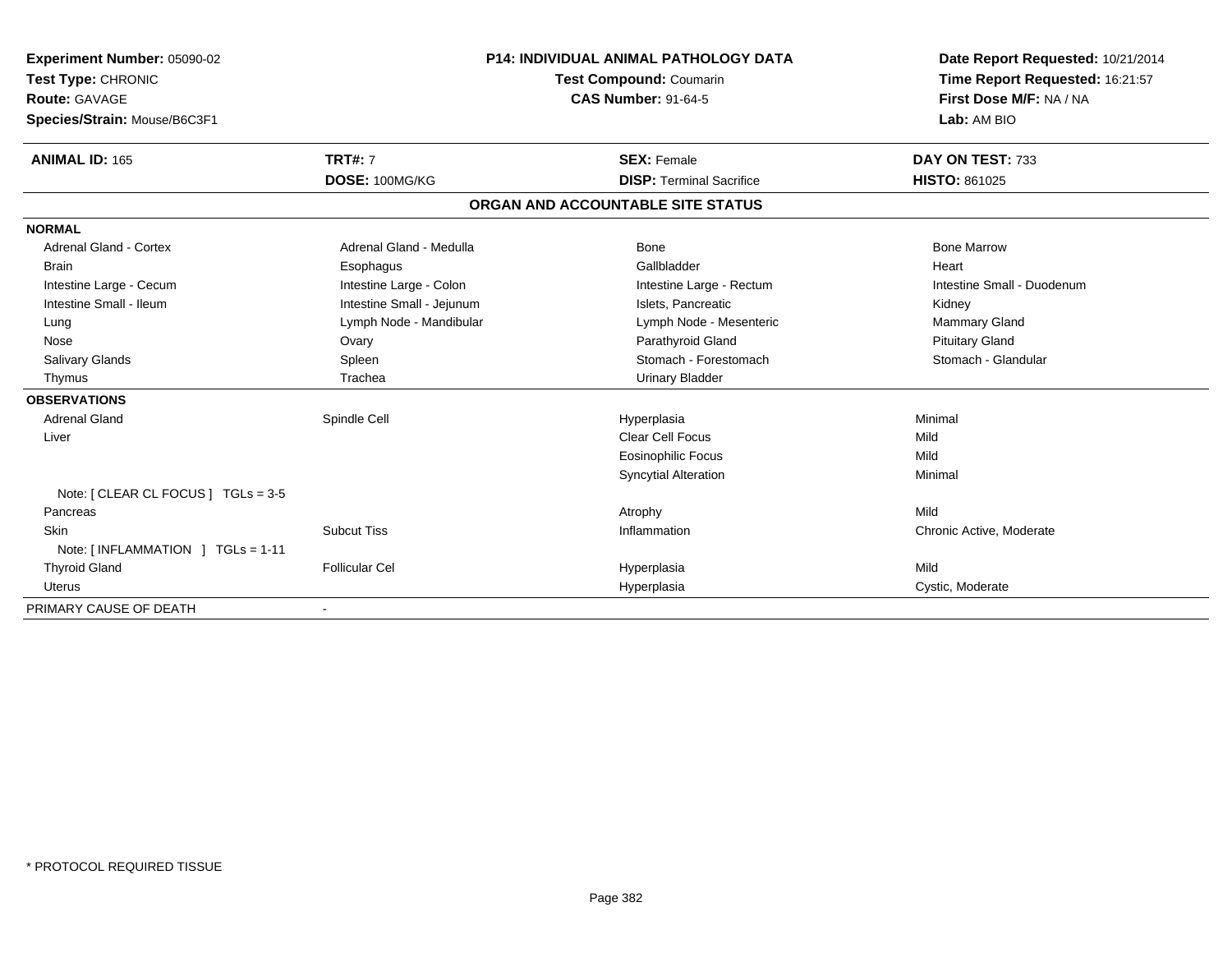| Experiment Number: 05090-02<br>Test Type: CHRONIC<br><b>Route: GAVAGE</b><br>Species/Strain: Mouse/B6C3F1 |                                  | <b>P14: INDIVIDUAL ANIMAL PATHOLOGY DATA</b><br><b>Test Compound: Coumarin</b><br><b>CAS Number: 91-64-5</b> |                                          |
|-----------------------------------------------------------------------------------------------------------|----------------------------------|--------------------------------------------------------------------------------------------------------------|------------------------------------------|
| <b>ANIMAL ID: 166</b>                                                                                     | <b>TRT#: 7</b><br>DOSE: 100MG/KG | <b>SEX: Female</b><br><b>DISP: Dead</b>                                                                      | DAY ON TEST: 672<br><b>HISTO: 861026</b> |
|                                                                                                           |                                  |                                                                                                              |                                          |
|                                                                                                           |                                  | ORGAN AND ACCOUNTABLE SITE STATUS                                                                            |                                          |
| <b>NORMAL</b>                                                                                             |                                  |                                                                                                              |                                          |
| <b>Adrenal Gland - Cortex</b>                                                                             | Adrenal Gland - Medulla          | <b>Bone</b>                                                                                                  | <b>Bone Marrow</b>                       |
| Brain                                                                                                     | Esophagus                        | Heart                                                                                                        | Intestine Large - Cecum                  |
| Intestine Large - Colon                                                                                   | Intestine Large - Rectum         | Intestine Small - Duodenum                                                                                   | Intestine Small - Ileum                  |
| Intestine Small - Jejunum                                                                                 | Islets, Pancreatic               | Kidney                                                                                                       | Lung                                     |
| Mammary Gland                                                                                             | Nose                             | Parathyroid Gland                                                                                            | <b>Pituitary Gland</b>                   |
| Skin                                                                                                      | Stomach - Forestomach            | Stomach - Glandular                                                                                          | <b>Thyroid Gland</b>                     |
| Trachea                                                                                                   |                                  |                                                                                                              |                                          |
| <b>AUTO PRECLUDES DIAG.</b>                                                                               |                                  |                                                                                                              |                                          |
| Gallbladder                                                                                               |                                  |                                                                                                              |                                          |
| <b>OBSERVATIONS</b>                                                                                       |                                  |                                                                                                              |                                          |
| Liver                                                                                                     |                                  | <b>Eosinophilic Focus</b>                                                                                    | Moderate                                 |
|                                                                                                           |                                  | Hepatocellular Adenoma                                                                                       | <b>Multiple</b>                          |
|                                                                                                           |                                  | Hepatocellular Carcinoma                                                                                     |                                          |
| Note: [ HEPATOCLR CARC ] TGLs = 2-5<br>Note: [ HEPATOCLR ADEN ] TGLs = 3,4,5-11                           |                                  |                                                                                                              |                                          |
| Note: [ HEPATOCLR ADEN ] TGLs = 6-12                                                                      |                                  |                                                                                                              |                                          |
| Lymph Node                                                                                                | Mandibular                       | Lymphoma Malignant Mixed                                                                                     |                                          |
|                                                                                                           | Mesenteric                       | Lymphoma Malignant Mixed                                                                                     |                                          |
| Ovary                                                                                                     |                                  | Lymphoma Malignant Mixed                                                                                     |                                          |
| Pancreas                                                                                                  |                                  | Lymphoma Malignant Mixed                                                                                     |                                          |
| Salivary Glands                                                                                           |                                  | Lymphoma Malignant Mixed                                                                                     |                                          |
| Spleen                                                                                                    |                                  | Hyperplasia                                                                                                  | Lymphoid, Moderate                       |
| Thymus                                                                                                    |                                  | Lymphoma Malignant Mixed                                                                                     |                                          |
| <b>Urinary Bladder</b>                                                                                    |                                  | Lymphoma Malignant Mixed                                                                                     |                                          |
| Uterus                                                                                                    |                                  | Lymphoma Malignant Mixed                                                                                     |                                          |
| PRIMARY CAUSE OF DEATH                                                                                    |                                  |                                                                                                              |                                          |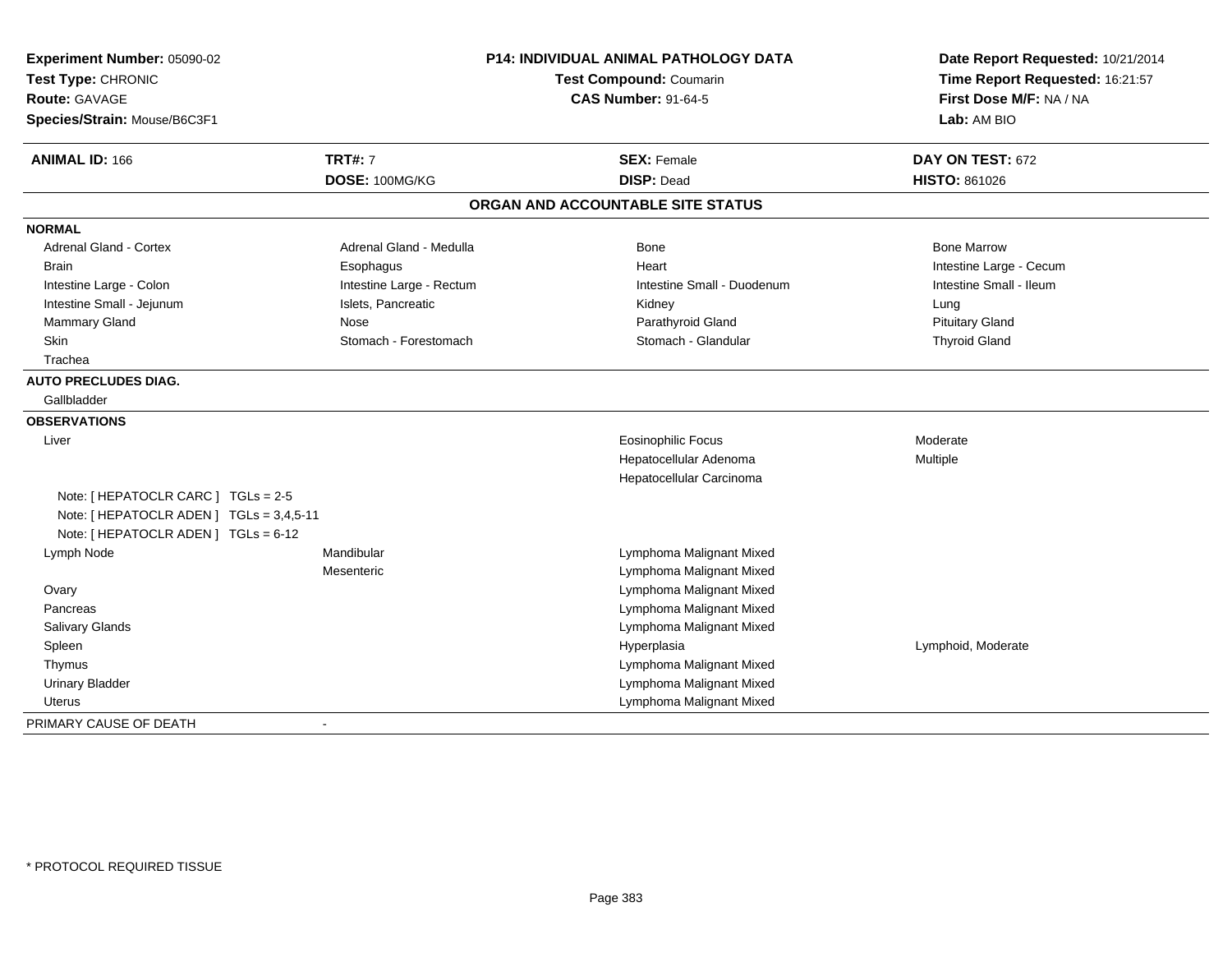| Experiment Number: 05090-02           |                           | <b>P14: INDIVIDUAL ANIMAL PATHOLOGY DATA</b> |                                   |  | Date Report Requested: 10/21/2014 |
|---------------------------------------|---------------------------|----------------------------------------------|-----------------------------------|--|-----------------------------------|
| Test Type: CHRONIC                    |                           | Test Compound: Coumarin                      |                                   |  | Time Report Requested: 16:21:57   |
| <b>Route: GAVAGE</b>                  |                           |                                              | <b>CAS Number: 91-64-5</b>        |  | First Dose M/F: NA / NA           |
| Species/Strain: Mouse/B6C3F1          |                           |                                              |                                   |  | Lab: AM BIO                       |
| <b>ANIMAL ID: 167</b>                 | <b>TRT#: 7</b>            |                                              | <b>SEX: Female</b>                |  | DAY ON TEST: 732                  |
|                                       | DOSE: 100MG/KG            |                                              | <b>DISP: Terminal Sacrifice</b>   |  | <b>HISTO: 861027</b>              |
|                                       |                           |                                              | ORGAN AND ACCOUNTABLE SITE STATUS |  |                                   |
| <b>NORMAL</b>                         |                           |                                              |                                   |  |                                   |
| <b>Adrenal Gland - Cortex</b>         | Adrenal Gland - Medulla   |                                              | Bone                              |  | <b>Bone Marrow</b>                |
| <b>Brain</b>                          | Esophagus                 |                                              | Gallbladder                       |  | Heart                             |
| Intestine Large - Cecum               | Intestine Large - Colon   |                                              | Intestine Large - Rectum          |  | Intestine Small - Duodenum        |
| Intestine Small - Ileum               | Intestine Small - Jejunum |                                              | Islets, Pancreatic                |  | Kidney                            |
| Lymph Node - Mandibular               | Lymph Node - Mesenteric   |                                              | <b>Mammary Gland</b>              |  | Nose                              |
| Pancreas                              | <b>Pituitary Gland</b>    |                                              | Skin                              |  | Spleen                            |
| Stomach - Forestomach                 | Stomach - Glandular       |                                              | Thymus                            |  | Trachea                           |
| <b>MISSING</b>                        |                           |                                              |                                   |  |                                   |
| Parathyroid Gland                     |                           |                                              |                                   |  |                                   |
| <b>OBSERVATIONS</b>                   |                           |                                              |                                   |  |                                   |
| <b>Adrenal Gland</b>                  | Corticomed Jct            |                                              | Hemorrhage                        |  | Mild                              |
| Liver                                 |                           |                                              | Hepatocellular Adenoma            |  | Multiple                          |
| Note: [ HEPATOCLR ADEN ] TGLs = 1,2-5 |                           |                                              |                                   |  |                                   |
| Lung                                  |                           |                                              | Alveolar/Bronchiolar Adenoma      |  |                                   |
| Ovary                                 | Follicle                  |                                              | Cyst                              |  | Mild                              |
| Salivary Glands                       |                           |                                              | <b>Infiltration Cellular</b>      |  | Lymphocyte, Minimal               |
| <b>Thyroid Gland</b>                  | <b>Follicular Cel</b>     |                                              | Hyperplasia                       |  | Mild                              |
| <b>Urinary Bladder</b>                |                           |                                              | <b>Infiltration Cellular</b>      |  | Lymphocyte, Mild                  |
| <b>Uterus</b>                         |                           |                                              | Hyperplasia                       |  | Cystic, Mild                      |
| Note: [HYPERPLASIA ] TGLs = 3-8       |                           |                                              |                                   |  |                                   |
| PRIMARY CAUSE OF DEATH                | $\overline{\phantom{a}}$  |                                              |                                   |  |                                   |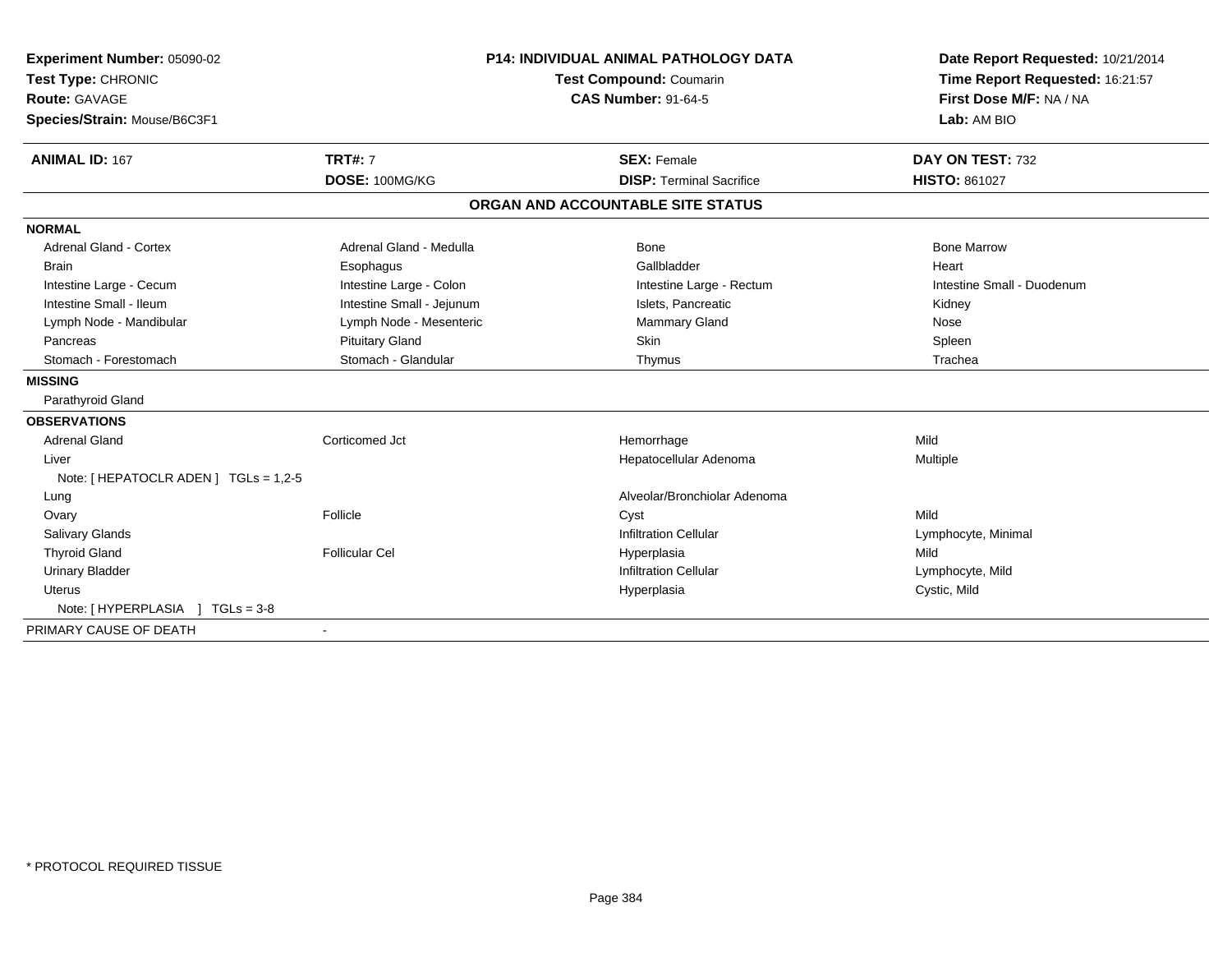| <b>Experiment Number: 05090-02</b><br>Test Type: CHRONIC<br><b>Route: GAVAGE</b><br>Species/Strain: Mouse/B6C3F1 |                          | <b>P14: INDIVIDUAL ANIMAL PATHOLOGY DATA</b><br>Test Compound: Coumarin<br><b>CAS Number: 91-64-5</b> | Date Report Requested: 10/21/2014<br>Time Report Requested: 16:21:57<br>First Dose M/F: NA / NA<br>Lab: AM BIO |
|------------------------------------------------------------------------------------------------------------------|--------------------------|-------------------------------------------------------------------------------------------------------|----------------------------------------------------------------------------------------------------------------|
| <b>ANIMAL ID: 169</b>                                                                                            | <b>TRT#: 7</b>           | <b>SEX: Female</b>                                                                                    | DAY ON TEST: 4                                                                                                 |
|                                                                                                                  | DOSE: 100MG/KG           | <b>DISP: Moribund</b>                                                                                 | <b>HISTO: 861029</b>                                                                                           |
|                                                                                                                  |                          | ORGAN AND ACCOUNTABLE SITE STATUS                                                                     |                                                                                                                |
| <b>NORMAL</b>                                                                                                    |                          |                                                                                                       |                                                                                                                |
| Adrenal Gland - Cortex                                                                                           | Adrenal Gland - Medulla  | Bone                                                                                                  | <b>Bone Marrow</b>                                                                                             |
| <b>Brain</b>                                                                                                     | Esophagus                | Heart                                                                                                 | Intestine Large - Cecum                                                                                        |
| Intestine Large - Colon                                                                                          | Intestine Large - Rectum | Intestine Small - Duodenum                                                                            | Intestine Small - Ileum                                                                                        |
| Intestine Small - Jejunum                                                                                        | Islets, Pancreatic       | Kidney                                                                                                | Liver                                                                                                          |
| Lymph Node - Mandibular                                                                                          | Lymph Node - Mesenteric  | Nose                                                                                                  | Ovary                                                                                                          |
| Pancreas                                                                                                         | Parathyroid Gland        | <b>Pituitary Gland</b>                                                                                | <b>Salivary Glands</b>                                                                                         |
| <b>Skin</b>                                                                                                      | Stomach - Forestomach    | Stomach - Glandular                                                                                   | Thymus                                                                                                         |
| <b>Thyroid Gland</b>                                                                                             | Trachea                  | <b>Urinary Bladder</b>                                                                                | <b>Uterus</b>                                                                                                  |
| <b>MISSING</b>                                                                                                   |                          |                                                                                                       |                                                                                                                |
| Gallbladder                                                                                                      | <b>Mammary Gland</b>     | Spleen                                                                                                |                                                                                                                |
| <b>OBSERVATIONS</b>                                                                                              |                          |                                                                                                       |                                                                                                                |
| Lung                                                                                                             | Pleura                   | Inflammation                                                                                          | Suppurative, Moderate                                                                                          |
| PRIMARY CAUSE OF DEATH                                                                                           |                          |                                                                                                       |                                                                                                                |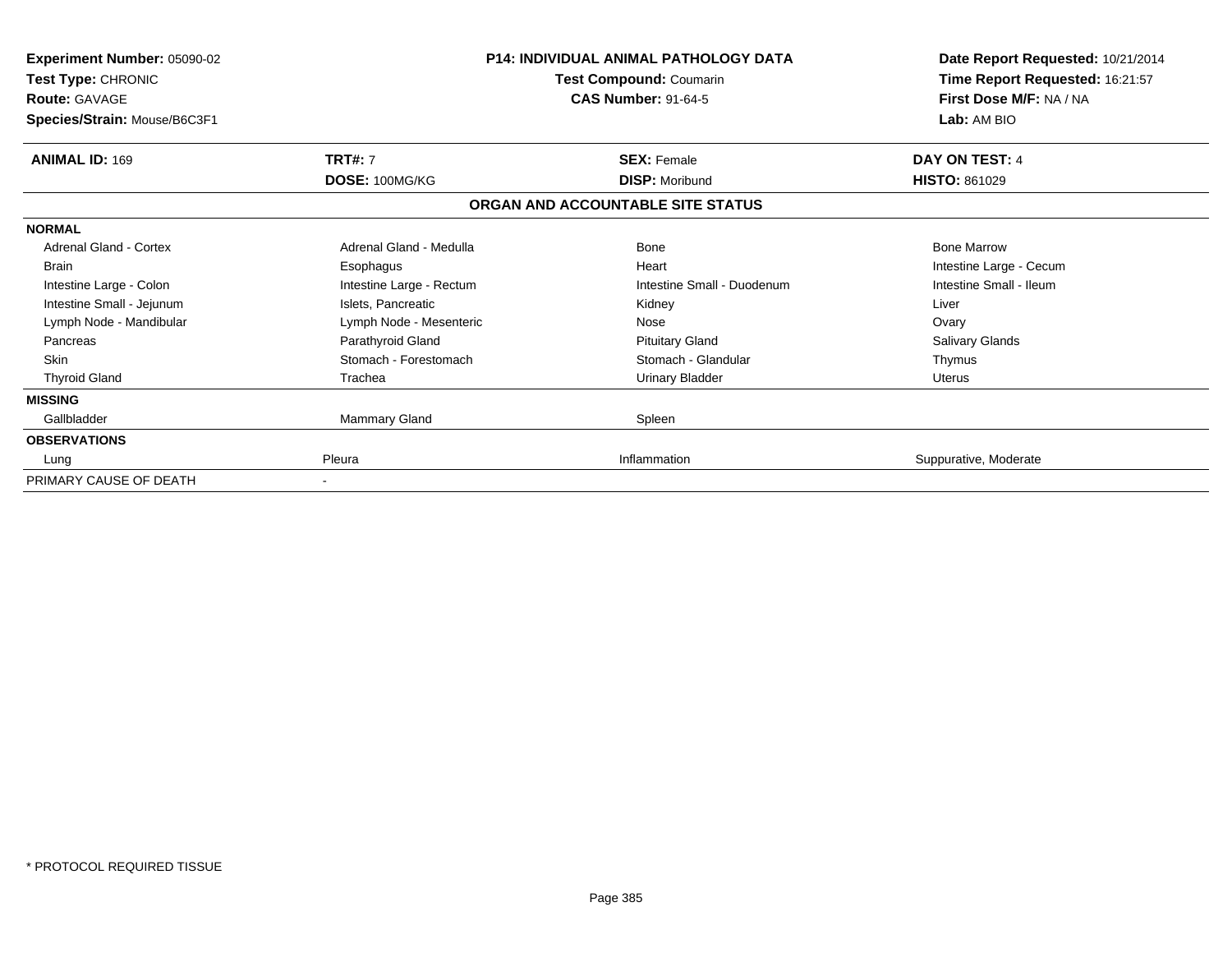| <b>Experiment Number: 05090-02</b><br>Test Type: CHRONIC<br><b>Route: GAVAGE</b><br>Species/Strain: Mouse/B6C3F1 |                           | <b>P14: INDIVIDUAL ANIMAL PATHOLOGY DATA</b><br>Test Compound: Coumarin<br><b>CAS Number: 91-64-5</b> | Date Report Requested: 10/21/2014<br>Time Report Requested: 16:21:57<br>First Dose M/F: NA / NA<br>Lab: AM BIO |
|------------------------------------------------------------------------------------------------------------------|---------------------------|-------------------------------------------------------------------------------------------------------|----------------------------------------------------------------------------------------------------------------|
| <b>ANIMAL ID: 170</b>                                                                                            | <b>TRT#: 7</b>            | <b>SEX: Female</b>                                                                                    | <b>DAY ON TEST: 3</b>                                                                                          |
|                                                                                                                  | DOSE: 100MG/KG            | <b>DISP:</b> Gavage Death                                                                             | <b>HISTO: 861030</b>                                                                                           |
|                                                                                                                  |                           | ORGAN AND ACCOUNTABLE SITE STATUS                                                                     |                                                                                                                |
| <b>NORMAL</b>                                                                                                    |                           |                                                                                                       |                                                                                                                |
| <b>Adrenal Gland - Cortex</b>                                                                                    | Adrenal Gland - Medulla   | Bone                                                                                                  | <b>Bone Marrow</b>                                                                                             |
| <b>Brain</b>                                                                                                     | Esophagus                 | Gallbladder                                                                                           | Heart                                                                                                          |
| Kidney                                                                                                           | Liver                     | Lung                                                                                                  | Lymph Node - Mandibular                                                                                        |
| Lymph Node - Mesenteric                                                                                          | Mammary Gland             | Nose                                                                                                  | Ovary                                                                                                          |
| <b>Pituitary Gland</b>                                                                                           | Salivary Glands           | <b>Skin</b>                                                                                           | Spleen                                                                                                         |
| Stomach - Forestomach                                                                                            | Stomach - Glandular       | Thymus                                                                                                | <b>Thyroid Gland</b>                                                                                           |
| Trachea                                                                                                          | <b>Urinary Bladder</b>    | <b>Uterus</b>                                                                                         |                                                                                                                |
| <b>MISSING</b>                                                                                                   |                           |                                                                                                       |                                                                                                                |
| Parathyroid Gland                                                                                                |                           |                                                                                                       |                                                                                                                |
| <b>AUTO PRECLUDES DIAG.</b>                                                                                      |                           |                                                                                                       |                                                                                                                |
| Intestine Large - Cecum                                                                                          | Intestine Large - Colon   | Intestine Large - Rectum                                                                              | Intestine Small - Duodenum                                                                                     |
| Intestine Small - Ileum                                                                                          | Intestine Small - Jejunum | Islets, Pancreatic                                                                                    | Pancreas                                                                                                       |
| PRIMARY CAUSE OF DEATH                                                                                           |                           |                                                                                                       |                                                                                                                |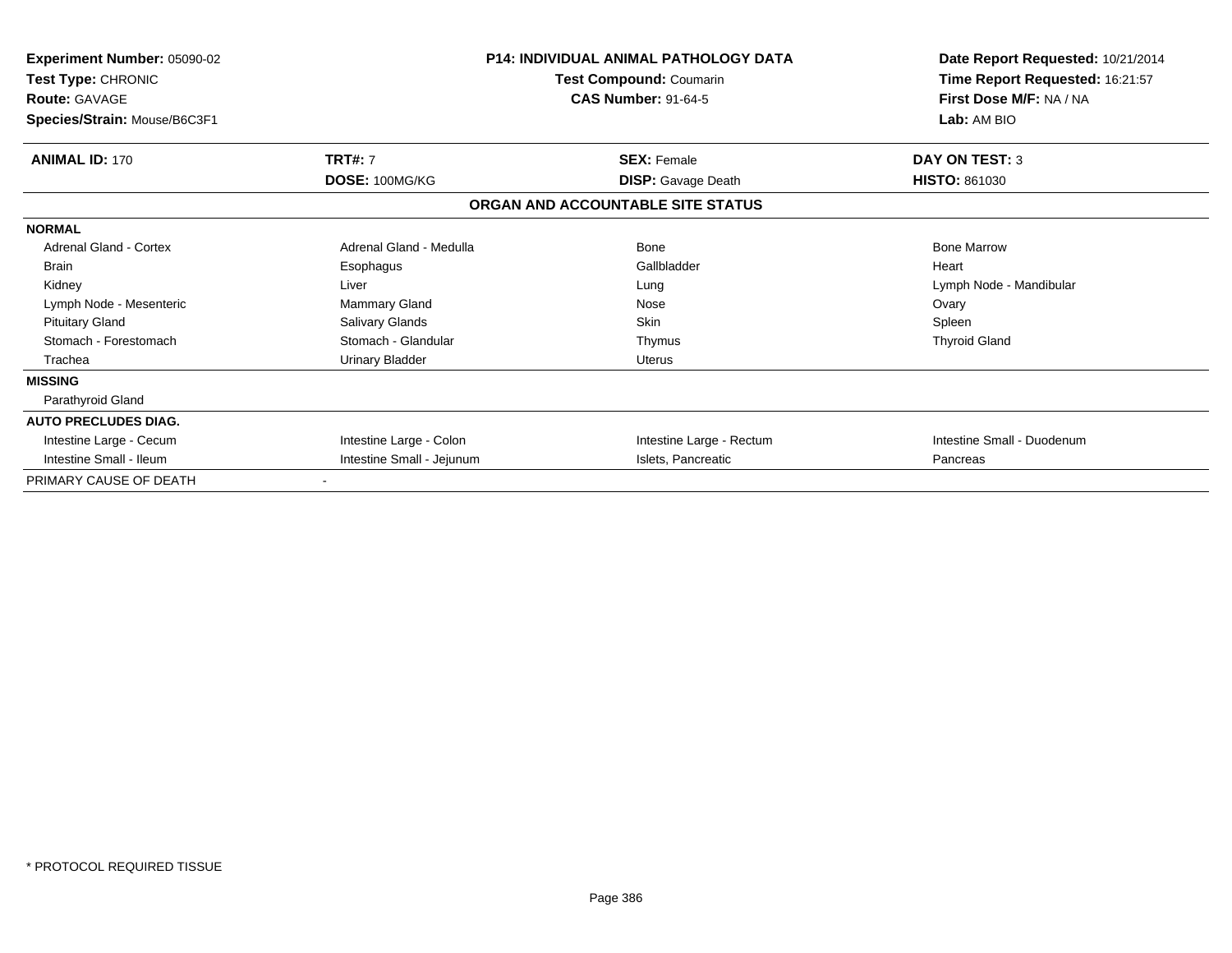| Experiment Number: 05090-02                                   | P14: INDIVIDUAL ANIMAL PATHOLOGY DATA<br>Test Compound: Coumarin |                                   | Date Report Requested: 10/21/2014 |
|---------------------------------------------------------------|------------------------------------------------------------------|-----------------------------------|-----------------------------------|
| Test Type: CHRONIC                                            |                                                                  |                                   | Time Report Requested: 16:21:57   |
| <b>Route: GAVAGE</b>                                          |                                                                  | <b>CAS Number: 91-64-5</b>        | First Dose M/F: NA / NA           |
| Species/Strain: Mouse/B6C3F1                                  |                                                                  |                                   | Lab: AM BIO                       |
| <b>ANIMAL ID: 171</b>                                         | <b>TRT#: 7</b>                                                   | <b>SEX: Female</b>                | DAY ON TEST: 694                  |
|                                                               | DOSE: 100MG/KG                                                   | <b>DISP: Moribund</b>             | HISTO: 861031                     |
|                                                               |                                                                  | ORGAN AND ACCOUNTABLE SITE STATUS |                                   |
| <b>NORMAL</b>                                                 |                                                                  |                                   |                                   |
| Bone                                                          | <b>Brain</b>                                                     | Esophagus                         | Gallbladder                       |
| Heart                                                         | Intestine Large - Cecum                                          | Intestine Large - Colon           | Intestine Large - Rectum          |
| Intestine Small - Duodenum                                    | Intestine Small - Ileum                                          | Intestine Small - Jejunum         | Islets, Pancreatic                |
| Kidney                                                        | Lymph Node - Mandibular                                          | Mammary Gland                     | Nose                              |
| Ovary                                                         | Pancreas                                                         | Parathyroid Gland                 | <b>Pituitary Gland</b>            |
| Salivary Glands                                               | Skin                                                             | Stomach - Glandular               | Thymus                            |
| <b>Thyroid Gland</b>                                          | Trachea                                                          |                                   |                                   |
| <b>MISSING</b>                                                |                                                                  |                                   |                                   |
| <b>Adrenal Gland - Cortex</b>                                 | Adrenal Gland - Medulla                                          | Uterus                            |                                   |
| <b>OBSERVATIONS</b>                                           |                                                                  |                                   |                                   |
| <b>Bone Marrow</b>                                            |                                                                  | Hyperplasia                       | Neutrophil, Moderate              |
| Liver                                                         |                                                                  | Inflammation                      | Suppurative, Mild                 |
| Lung                                                          |                                                                  | Alveolar/Bronchiolar Adenoma      |                                   |
| Lymph Node                                                    | Mesenteric                                                       | Squamous Cell Carcinoma           | Metastatic (Stomach)              |
| Mesentery                                                     |                                                                  | Squamous Cell Carcinoma           | Metastatic (Stomach)              |
| Note: [ SQUAM CEL CARC ] TGLs = 4-2                           |                                                                  |                                   |                                   |
| Spleen                                                        |                                                                  | Hyperplasia                       | Lymphoid, Mild                    |
| [Hyperplasia TGLS = 1-5]                                      |                                                                  |                                   |                                   |
| Stomach                                                       | Forestomach                                                      | Squamous Cell Carcinoma           |                                   |
| Note: [ SQUAM CEL CARC ] TGLs = 3-11                          |                                                                  |                                   |                                   |
| <b>Urinary Bladder</b>                                        |                                                                  | <b>Infiltration Cellular</b>      | Lymphocyte, Minimal               |
| <b>Uterus</b>                                                 |                                                                  |                                   |                                   |
| Note: UTERUS COULD NOT BE IDENTIFIED. MAY BE IN GASTRIC TUMOR |                                                                  |                                   |                                   |
| PRIMARY CAUSE OF DEATH                                        | $\blacksquare$                                                   |                                   |                                   |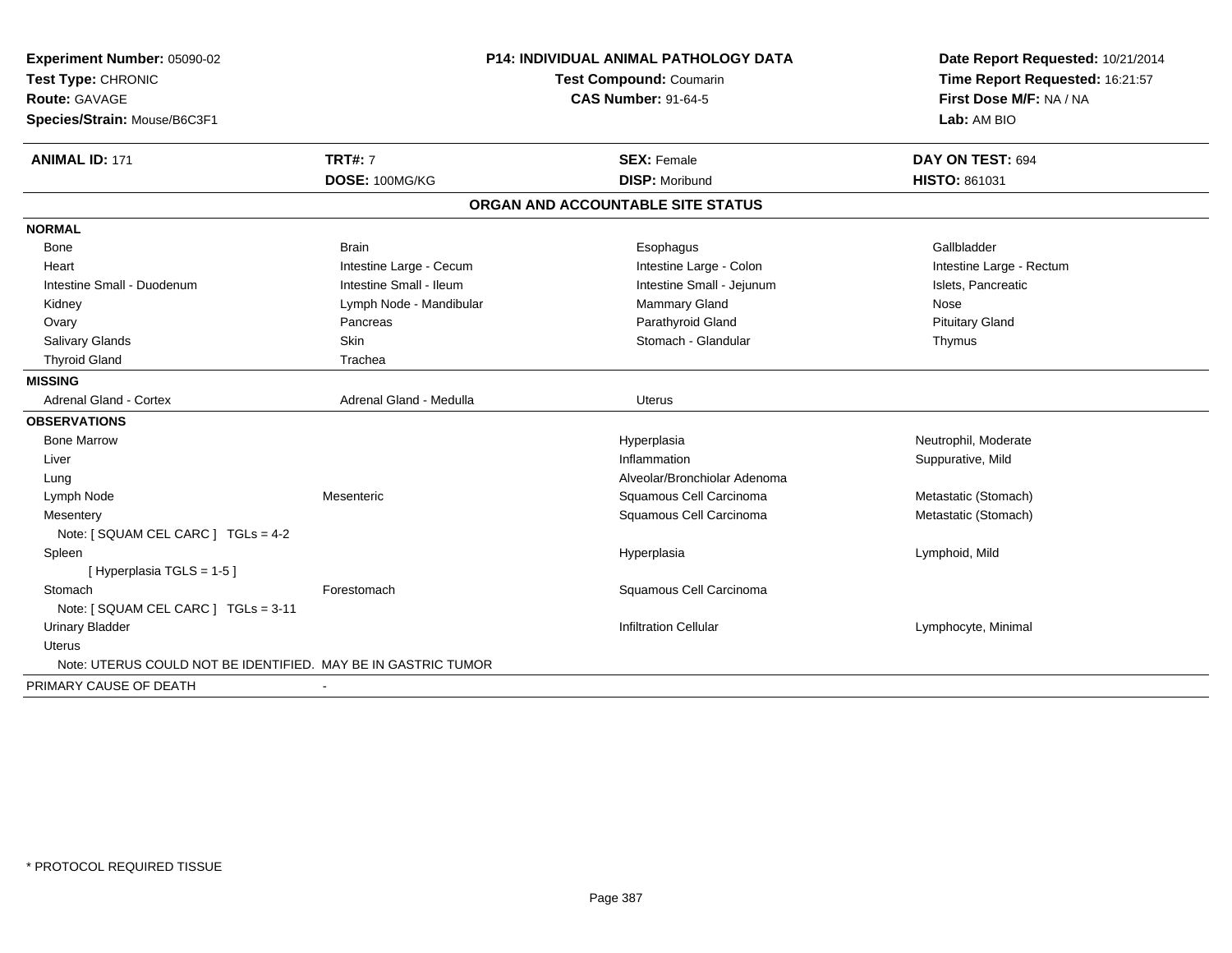| Experiment Number: 05090-02<br>Test Type: CHRONIC<br>Route: GAVAGE | P14: INDIVIDUAL ANIMAL PATHOLOGY DATA<br>Test Compound: Coumarin<br><b>CAS Number: 91-64-5</b> |                                   | Date Report Requested: 10/21/2014<br>Time Report Requested: 16:21:57<br>First Dose M/F: NA / NA |  |
|--------------------------------------------------------------------|------------------------------------------------------------------------------------------------|-----------------------------------|-------------------------------------------------------------------------------------------------|--|
| Species/Strain: Mouse/B6C3F1                                       |                                                                                                |                                   | Lab: AM BIO                                                                                     |  |
| <b>ANIMAL ID: 172</b>                                              | <b>TRT#: 7</b>                                                                                 | <b>SEX: Female</b>                | DAY ON TEST: 732                                                                                |  |
|                                                                    | DOSE: 100MG/KG                                                                                 | <b>DISP: Terminal Sacrifice</b>   | HISTO: 861032                                                                                   |  |
|                                                                    |                                                                                                | ORGAN AND ACCOUNTABLE SITE STATUS |                                                                                                 |  |
| <b>NORMAL</b>                                                      |                                                                                                |                                   |                                                                                                 |  |
| <b>Adrenal Gland - Cortex</b>                                      | Adrenal Gland - Medulla                                                                        | Bone                              | <b>Bone Marrow</b>                                                                              |  |
| <b>Brain</b>                                                       | Esophagus                                                                                      | Gallbladder                       | Heart                                                                                           |  |
| Intestine Large - Cecum                                            | Intestine Large - Colon                                                                        | Intestine Large - Rectum          | Intestine Small - Duodenum                                                                      |  |
| Intestine Small - Ileum                                            | Intestine Small - Jejunum                                                                      | Islets, Pancreatic                | Kidney                                                                                          |  |
| Lung                                                               | Lymph Node - Mandibular                                                                        | Lymph Node - Mesenteric           | Mammary Gland                                                                                   |  |
| Nose                                                               | Ovary                                                                                          | Parathyroid Gland                 | Salivary Glands                                                                                 |  |
| Skin                                                               | Stomach - Forestomach                                                                          | Stomach - Glandular               | Thymus                                                                                          |  |
| <b>Thyroid Gland</b>                                               | Trachea                                                                                        |                                   |                                                                                                 |  |
| <b>MISSING</b>                                                     |                                                                                                |                                   |                                                                                                 |  |
| <b>Pituitary Gland</b>                                             |                                                                                                |                                   |                                                                                                 |  |
| <b>OBSERVATIONS</b>                                                |                                                                                                |                                   |                                                                                                 |  |
| <b>Adrenal Gland</b>                                               | Spindle Cell                                                                                   | Hyperplasia                       | Mild                                                                                            |  |
| Liver                                                              |                                                                                                | <b>Eosinophilic Focus</b>         | Mild                                                                                            |  |
|                                                                    |                                                                                                | Hepatocellular Adenoma            |                                                                                                 |  |
|                                                                    |                                                                                                | Infarct                           | Marked                                                                                          |  |
| Note: TGL 4 MAY BE AN INFARCTED LIVER TUMOR                        |                                                                                                |                                   |                                                                                                 |  |
| Note: [ HEPATOCLR ADEN ] TGLs = 3-11                               |                                                                                                |                                   |                                                                                                 |  |
| Note: [ INFARCT<br>] $TGLs = 4-11$                                 |                                                                                                |                                   |                                                                                                 |  |
| Pancreas                                                           |                                                                                                | Hyperplasia                       | Moderate                                                                                        |  |
| Spleen                                                             |                                                                                                | Lymphoma Malignant Lymphocytic    |                                                                                                 |  |
| Note: [LYMPH MAL LYMP ] TGLs = 2-5                                 |                                                                                                |                                   |                                                                                                 |  |
| <b>Urinary Bladder</b>                                             |                                                                                                | <b>Infiltration Cellular</b>      | Lymphocyte, Moderate                                                                            |  |
| <b>Uterus</b>                                                      |                                                                                                | Hyperplasia                       | Cystic, Moderate                                                                                |  |
|                                                                    |                                                                                                |                                   |                                                                                                 |  |
| PRIMARY CAUSE OF DEATH                                             |                                                                                                |                                   |                                                                                                 |  |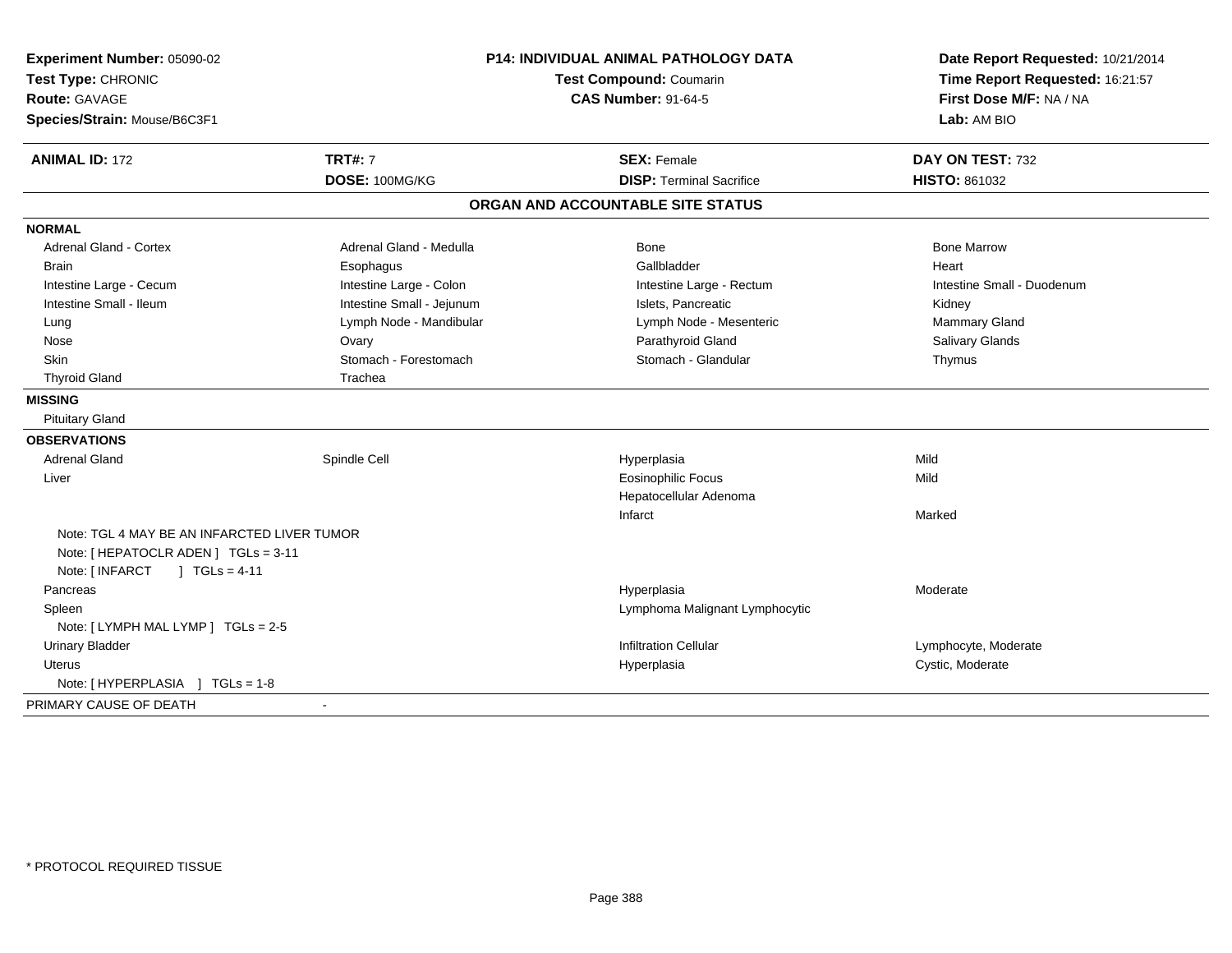| Experiment Number: 05090-02<br>Test Type: CHRONIC | <b>P14: INDIVIDUAL ANIMAL PATHOLOGY DATA</b><br>Test Compound: Coumarin |                                   | Date Report Requested: 10/21/2014<br>Time Report Requested: 16:21:57 |  |
|---------------------------------------------------|-------------------------------------------------------------------------|-----------------------------------|----------------------------------------------------------------------|--|
| Route: GAVAGE<br>Species/Strain: Mouse/B6C3F1     |                                                                         | <b>CAS Number: 91-64-5</b>        | First Dose M/F: NA / NA<br>Lab: AM BIO                               |  |
| <b>ANIMAL ID: 173</b>                             | <b>TRT#: 7</b>                                                          | <b>SEX: Female</b>                | DAY ON TEST: 734                                                     |  |
|                                                   | DOSE: 100MG/KG                                                          | <b>DISP: Terminal Sacrifice</b>   | <b>HISTO: 861033</b>                                                 |  |
|                                                   |                                                                         | ORGAN AND ACCOUNTABLE SITE STATUS |                                                                      |  |
| <b>NORMAL</b>                                     |                                                                         |                                   |                                                                      |  |
| <b>Adrenal Gland - Cortex</b>                     | Adrenal Gland - Medulla                                                 | Bone                              | <b>Bone Marrow</b>                                                   |  |
| <b>Brain</b>                                      | Esophagus                                                               | Gallbladder                       | Heart                                                                |  |
| Intestine Large - Cecum                           | Intestine Large - Colon                                                 | Intestine Large - Rectum          | Intestine Small - Duodenum                                           |  |
| Intestine Small - Ileum                           | Intestine Small - Jejunum                                               | Kidney                            | Lung                                                                 |  |
| Lymph Node - Mandibular                           | Lymph Node - Mesenteric                                                 | <b>Mammary Gland</b>              | Pancreas                                                             |  |
| Parathyroid Gland                                 | <b>Pituitary Gland</b>                                                  | Salivary Glands                   | Skin                                                                 |  |
| Spleen                                            | Stomach - Forestomach                                                   | Stomach - Glandular               | Thymus                                                               |  |
| <b>Thyroid Gland</b>                              | Trachea                                                                 |                                   |                                                                      |  |
| <b>OBSERVATIONS</b>                               |                                                                         |                                   |                                                                      |  |
| <b>Adrenal Gland</b>                              | Spindle Cell                                                            | Hyperplasia                       | Minimal                                                              |  |
| Islets, Pancreatic                                |                                                                         | Adenoma                           |                                                                      |  |
| Liver                                             |                                                                         | Eosinophilic Focus                | Moderate                                                             |  |
|                                                   | Hepatocyte                                                              | Hyperplasia                       | Mild                                                                 |  |
|                                                   |                                                                         | Necrosis                          | Coagulative, Moderate                                                |  |
| [Hyperplasia TGLS = 1-11]                         |                                                                         |                                   |                                                                      |  |
| Nose                                              | Lumen                                                                   | Inflammation                      | Suppurative, Mild                                                    |  |
| Ovary                                             |                                                                         | Pigmentation                      | Ceroid, Mild                                                         |  |
| Note: [ PIGMENT<br>$\sqrt{ }$ TGLs = 3-8          |                                                                         |                                   |                                                                      |  |
| <b>Urinary Bladder</b>                            |                                                                         | <b>Infiltration Cellular</b>      | Lymphocyte, Minimal                                                  |  |
| Uterus                                            |                                                                         | Hyperplasia                       | Cystic, Marked                                                       |  |
| Note: [HYPERPLASIA ] TGLs = 2-8                   |                                                                         |                                   |                                                                      |  |
| PRIMARY CAUSE OF DEATH                            | $\blacksquare$                                                          |                                   |                                                                      |  |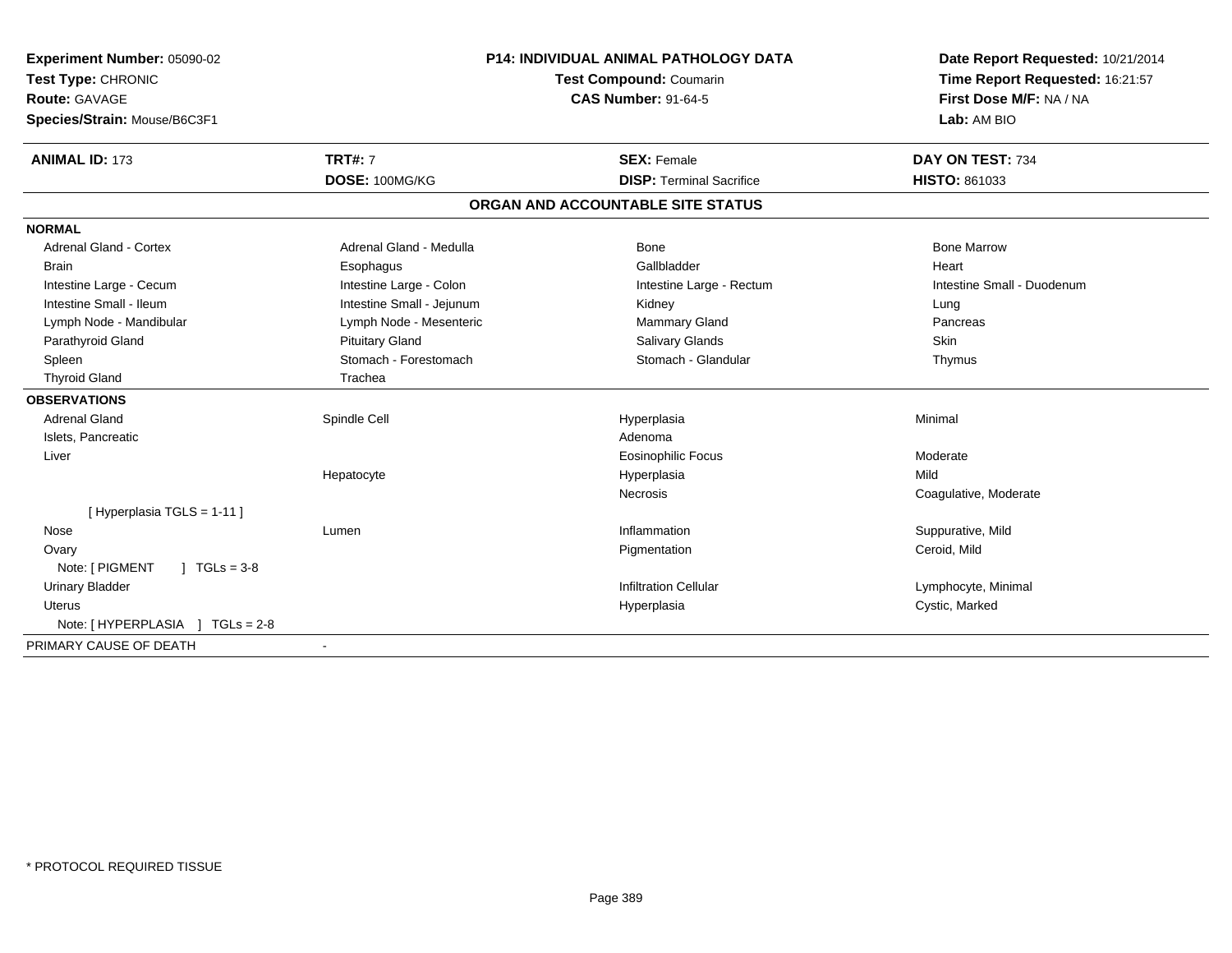| <b>CAS Number: 91-64-5</b><br>First Dose M/F: NA / NA<br><b>Route: GAVAGE</b><br>Species/Strain: Mouse/B6C3F1<br>Lab: AM BIO<br><b>ANIMAL ID: 174</b><br><b>TRT#: 7</b><br><b>SEX: Female</b><br>DAY ON TEST: 733<br>DOSE: 100MG/KG<br><b>DISP: Terminal Sacrifice</b><br>HISTO: 861034<br>ORGAN AND ACCOUNTABLE SITE STATUS<br><b>Adrenal Gland - Cortex</b><br>Adrenal Gland - Medulla<br><b>Bone Marrow</b><br>Bone<br>Gallbladder<br><b>Brain</b><br>Esophagus<br>Heart<br>Intestine Large - Colon<br>Intestine Large - Rectum<br>Intestine Small - Duodenum<br>Intestine Large - Cecum<br>Intestine Small - Ileum<br>Intestine Small - Jejunum<br>Islets, Pancreatic<br>Kidney<br>Lymph Node - Mesenteric<br>Mammary Gland<br>Nose<br>Ovary<br>Parathyroid Gland<br><b>Pituitary Gland</b><br>Salivary Glands<br>Pancreas<br>Stomach - Glandular<br>Skin<br><b>Thyroid Gland</b><br>Thymus<br><b>Urinary Bladder</b><br>Trachea<br><b>OBSERVATIONS</b><br><b>Adrenal Gland</b><br>Spindle Cell<br>Minimal<br>Hyperplasia<br><b>Eosinophilic Focus</b><br>Liver<br>Minimal<br>Hepatocellular Adenoma<br>Multiple<br>Note: [ HEPATOCLR ADEN ] TGLs = 4,6-5<br>Alveolar/Bronchiolar Adenoma<br>Lung<br>Note: [ ALV BRON ADEN ] TGLs = 2-11<br>Mandibular<br>Lymphoid, Moderate<br>Lymph Node<br>Hyperplasia<br>Fat<br>Coagulative, Moderate<br>Mesentery<br><b>Necrosis</b><br>Note: [ NECROSIS<br>$1 TGLs = 3-12$<br>Spleen<br>Lymphoid, Mild<br>Hyperplasia<br>Forestomach<br>Mild<br>Stomach<br>Hyperkeratosis<br>Note: [ HYPERKERATOSIS ] TGLs = 5-13<br>Cystic, Marked<br><b>Uterus</b><br>Hyperplasia<br>Note: [HYPERPLASIA ] TGLs = 1-8<br>PRIMARY CAUSE OF DEATH<br>$\sim$ | Experiment Number: 05090-02<br>Test Type: CHRONIC | P14: INDIVIDUAL ANIMAL PATHOLOGY DATA<br>Test Compound: Coumarin |  | Date Report Requested: 10/21/2014<br>Time Report Requested: 16:21:57 |
|--------------------------------------------------------------------------------------------------------------------------------------------------------------------------------------------------------------------------------------------------------------------------------------------------------------------------------------------------------------------------------------------------------------------------------------------------------------------------------------------------------------------------------------------------------------------------------------------------------------------------------------------------------------------------------------------------------------------------------------------------------------------------------------------------------------------------------------------------------------------------------------------------------------------------------------------------------------------------------------------------------------------------------------------------------------------------------------------------------------------------------------------------------------------------------------------------------------------------------------------------------------------------------------------------------------------------------------------------------------------------------------------------------------------------------------------------------------------------------------------------------------------------------------------------------------------------------------------------------------------------------------------------------------------------------------|---------------------------------------------------|------------------------------------------------------------------|--|----------------------------------------------------------------------|
|                                                                                                                                                                                                                                                                                                                                                                                                                                                                                                                                                                                                                                                                                                                                                                                                                                                                                                                                                                                                                                                                                                                                                                                                                                                                                                                                                                                                                                                                                                                                                                                                                                                                                      |                                                   |                                                                  |  |                                                                      |
|                                                                                                                                                                                                                                                                                                                                                                                                                                                                                                                                                                                                                                                                                                                                                                                                                                                                                                                                                                                                                                                                                                                                                                                                                                                                                                                                                                                                                                                                                                                                                                                                                                                                                      |                                                   |                                                                  |  |                                                                      |
|                                                                                                                                                                                                                                                                                                                                                                                                                                                                                                                                                                                                                                                                                                                                                                                                                                                                                                                                                                                                                                                                                                                                                                                                                                                                                                                                                                                                                                                                                                                                                                                                                                                                                      |                                                   |                                                                  |  |                                                                      |
|                                                                                                                                                                                                                                                                                                                                                                                                                                                                                                                                                                                                                                                                                                                                                                                                                                                                                                                                                                                                                                                                                                                                                                                                                                                                                                                                                                                                                                                                                                                                                                                                                                                                                      |                                                   |                                                                  |  |                                                                      |
|                                                                                                                                                                                                                                                                                                                                                                                                                                                                                                                                                                                                                                                                                                                                                                                                                                                                                                                                                                                                                                                                                                                                                                                                                                                                                                                                                                                                                                                                                                                                                                                                                                                                                      |                                                   |                                                                  |  |                                                                      |
|                                                                                                                                                                                                                                                                                                                                                                                                                                                                                                                                                                                                                                                                                                                                                                                                                                                                                                                                                                                                                                                                                                                                                                                                                                                                                                                                                                                                                                                                                                                                                                                                                                                                                      | <b>NORMAL</b>                                     |                                                                  |  |                                                                      |
|                                                                                                                                                                                                                                                                                                                                                                                                                                                                                                                                                                                                                                                                                                                                                                                                                                                                                                                                                                                                                                                                                                                                                                                                                                                                                                                                                                                                                                                                                                                                                                                                                                                                                      |                                                   |                                                                  |  |                                                                      |
|                                                                                                                                                                                                                                                                                                                                                                                                                                                                                                                                                                                                                                                                                                                                                                                                                                                                                                                                                                                                                                                                                                                                                                                                                                                                                                                                                                                                                                                                                                                                                                                                                                                                                      |                                                   |                                                                  |  |                                                                      |
|                                                                                                                                                                                                                                                                                                                                                                                                                                                                                                                                                                                                                                                                                                                                                                                                                                                                                                                                                                                                                                                                                                                                                                                                                                                                                                                                                                                                                                                                                                                                                                                                                                                                                      |                                                   |                                                                  |  |                                                                      |
|                                                                                                                                                                                                                                                                                                                                                                                                                                                                                                                                                                                                                                                                                                                                                                                                                                                                                                                                                                                                                                                                                                                                                                                                                                                                                                                                                                                                                                                                                                                                                                                                                                                                                      |                                                   |                                                                  |  |                                                                      |
|                                                                                                                                                                                                                                                                                                                                                                                                                                                                                                                                                                                                                                                                                                                                                                                                                                                                                                                                                                                                                                                                                                                                                                                                                                                                                                                                                                                                                                                                                                                                                                                                                                                                                      |                                                   |                                                                  |  |                                                                      |
|                                                                                                                                                                                                                                                                                                                                                                                                                                                                                                                                                                                                                                                                                                                                                                                                                                                                                                                                                                                                                                                                                                                                                                                                                                                                                                                                                                                                                                                                                                                                                                                                                                                                                      |                                                   |                                                                  |  |                                                                      |
|                                                                                                                                                                                                                                                                                                                                                                                                                                                                                                                                                                                                                                                                                                                                                                                                                                                                                                                                                                                                                                                                                                                                                                                                                                                                                                                                                                                                                                                                                                                                                                                                                                                                                      |                                                   |                                                                  |  |                                                                      |
|                                                                                                                                                                                                                                                                                                                                                                                                                                                                                                                                                                                                                                                                                                                                                                                                                                                                                                                                                                                                                                                                                                                                                                                                                                                                                                                                                                                                                                                                                                                                                                                                                                                                                      |                                                   |                                                                  |  |                                                                      |
|                                                                                                                                                                                                                                                                                                                                                                                                                                                                                                                                                                                                                                                                                                                                                                                                                                                                                                                                                                                                                                                                                                                                                                                                                                                                                                                                                                                                                                                                                                                                                                                                                                                                                      |                                                   |                                                                  |  |                                                                      |
|                                                                                                                                                                                                                                                                                                                                                                                                                                                                                                                                                                                                                                                                                                                                                                                                                                                                                                                                                                                                                                                                                                                                                                                                                                                                                                                                                                                                                                                                                                                                                                                                                                                                                      |                                                   |                                                                  |  |                                                                      |
|                                                                                                                                                                                                                                                                                                                                                                                                                                                                                                                                                                                                                                                                                                                                                                                                                                                                                                                                                                                                                                                                                                                                                                                                                                                                                                                                                                                                                                                                                                                                                                                                                                                                                      |                                                   |                                                                  |  |                                                                      |
|                                                                                                                                                                                                                                                                                                                                                                                                                                                                                                                                                                                                                                                                                                                                                                                                                                                                                                                                                                                                                                                                                                                                                                                                                                                                                                                                                                                                                                                                                                                                                                                                                                                                                      |                                                   |                                                                  |  |                                                                      |
|                                                                                                                                                                                                                                                                                                                                                                                                                                                                                                                                                                                                                                                                                                                                                                                                                                                                                                                                                                                                                                                                                                                                                                                                                                                                                                                                                                                                                                                                                                                                                                                                                                                                                      |                                                   |                                                                  |  |                                                                      |
|                                                                                                                                                                                                                                                                                                                                                                                                                                                                                                                                                                                                                                                                                                                                                                                                                                                                                                                                                                                                                                                                                                                                                                                                                                                                                                                                                                                                                                                                                                                                                                                                                                                                                      |                                                   |                                                                  |  |                                                                      |
|                                                                                                                                                                                                                                                                                                                                                                                                                                                                                                                                                                                                                                                                                                                                                                                                                                                                                                                                                                                                                                                                                                                                                                                                                                                                                                                                                                                                                                                                                                                                                                                                                                                                                      |                                                   |                                                                  |  |                                                                      |
|                                                                                                                                                                                                                                                                                                                                                                                                                                                                                                                                                                                                                                                                                                                                                                                                                                                                                                                                                                                                                                                                                                                                                                                                                                                                                                                                                                                                                                                                                                                                                                                                                                                                                      |                                                   |                                                                  |  |                                                                      |
|                                                                                                                                                                                                                                                                                                                                                                                                                                                                                                                                                                                                                                                                                                                                                                                                                                                                                                                                                                                                                                                                                                                                                                                                                                                                                                                                                                                                                                                                                                                                                                                                                                                                                      |                                                   |                                                                  |  |                                                                      |
|                                                                                                                                                                                                                                                                                                                                                                                                                                                                                                                                                                                                                                                                                                                                                                                                                                                                                                                                                                                                                                                                                                                                                                                                                                                                                                                                                                                                                                                                                                                                                                                                                                                                                      |                                                   |                                                                  |  |                                                                      |
|                                                                                                                                                                                                                                                                                                                                                                                                                                                                                                                                                                                                                                                                                                                                                                                                                                                                                                                                                                                                                                                                                                                                                                                                                                                                                                                                                                                                                                                                                                                                                                                                                                                                                      |                                                   |                                                                  |  |                                                                      |
|                                                                                                                                                                                                                                                                                                                                                                                                                                                                                                                                                                                                                                                                                                                                                                                                                                                                                                                                                                                                                                                                                                                                                                                                                                                                                                                                                                                                                                                                                                                                                                                                                                                                                      |                                                   |                                                                  |  |                                                                      |
|                                                                                                                                                                                                                                                                                                                                                                                                                                                                                                                                                                                                                                                                                                                                                                                                                                                                                                                                                                                                                                                                                                                                                                                                                                                                                                                                                                                                                                                                                                                                                                                                                                                                                      |                                                   |                                                                  |  |                                                                      |
|                                                                                                                                                                                                                                                                                                                                                                                                                                                                                                                                                                                                                                                                                                                                                                                                                                                                                                                                                                                                                                                                                                                                                                                                                                                                                                                                                                                                                                                                                                                                                                                                                                                                                      |                                                   |                                                                  |  |                                                                      |
|                                                                                                                                                                                                                                                                                                                                                                                                                                                                                                                                                                                                                                                                                                                                                                                                                                                                                                                                                                                                                                                                                                                                                                                                                                                                                                                                                                                                                                                                                                                                                                                                                                                                                      |                                                   |                                                                  |  |                                                                      |
|                                                                                                                                                                                                                                                                                                                                                                                                                                                                                                                                                                                                                                                                                                                                                                                                                                                                                                                                                                                                                                                                                                                                                                                                                                                                                                                                                                                                                                                                                                                                                                                                                                                                                      |                                                   |                                                                  |  |                                                                      |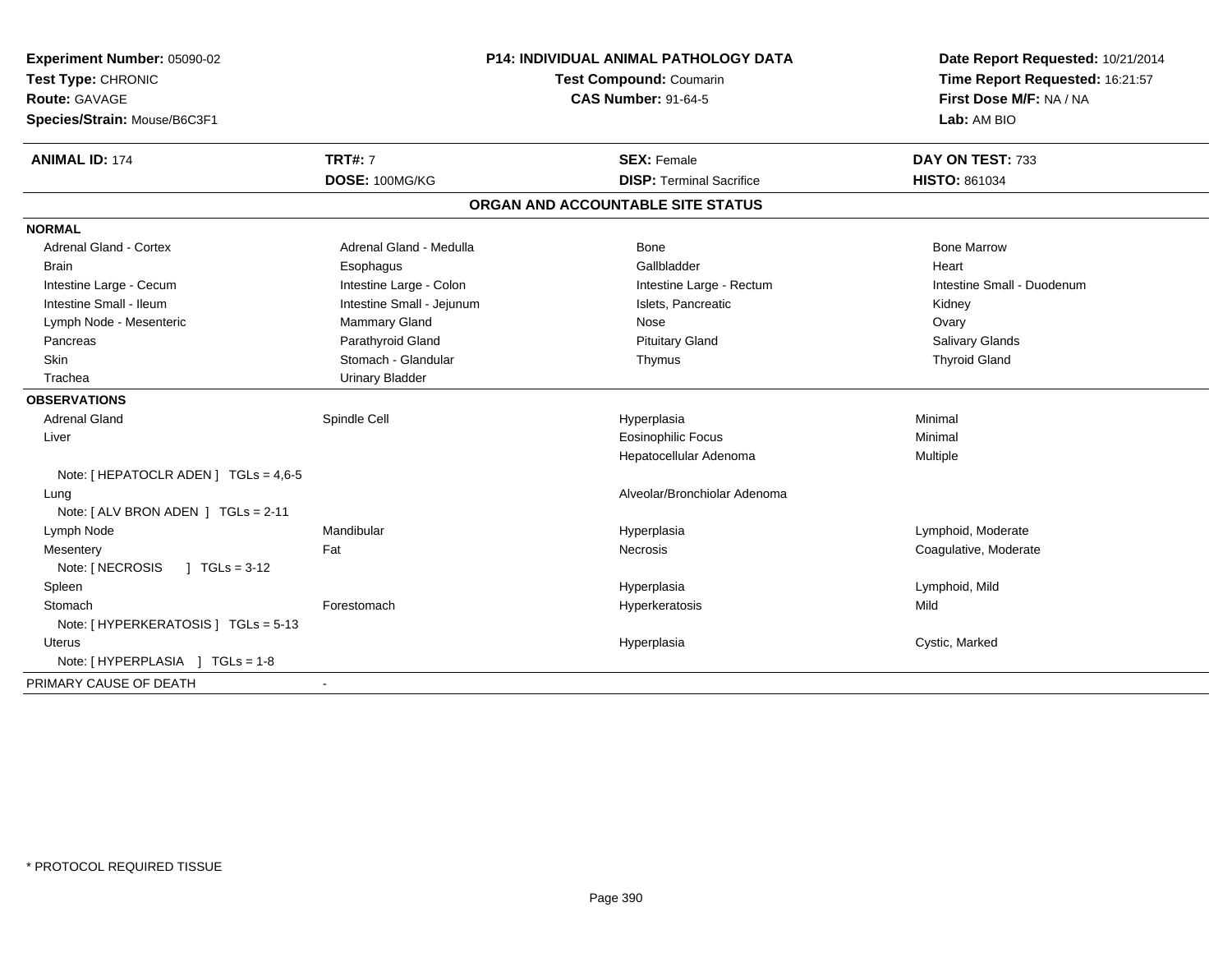| <b>Experiment Number: 05090-02</b><br>Test Type: CHRONIC<br><b>Route: GAVAGE</b> |                           | <b>P14: INDIVIDUAL ANIMAL PATHOLOGY DATA</b><br><b>Test Compound: Coumarin</b><br><b>CAS Number: 91-64-5</b> | Date Report Requested: 10/21/2014<br>Time Report Requested: 16:21:57<br>First Dose M/F: NA / NA |
|----------------------------------------------------------------------------------|---------------------------|--------------------------------------------------------------------------------------------------------------|-------------------------------------------------------------------------------------------------|
| Species/Strain: Mouse/B6C3F1                                                     |                           |                                                                                                              | Lab: AM BIO                                                                                     |
| <b>ANIMAL ID: 175</b>                                                            | <b>TRT#: 7</b>            | <b>SEX: Female</b>                                                                                           | DAY ON TEST: 586                                                                                |
|                                                                                  | DOSE: 100MG/KG            | <b>DISP: Moribund</b>                                                                                        | <b>HISTO: 861035</b>                                                                            |
|                                                                                  |                           | ORGAN AND ACCOUNTABLE SITE STATUS                                                                            |                                                                                                 |
| <b>NORMAL</b>                                                                    |                           |                                                                                                              |                                                                                                 |
| <b>Adrenal Gland - Cortex</b>                                                    | Adrenal Gland - Medulla   | Bone                                                                                                         | <b>Bone Marrow</b>                                                                              |
| <b>Brain</b>                                                                     | Esophagus                 | Gallbladder                                                                                                  | Heart                                                                                           |
| Intestine Large - Cecum                                                          | Intestine Large - Colon   | Intestine Large - Rectum                                                                                     | Intestine Small - Duodenum                                                                      |
| Intestine Small - Ileum                                                          | Intestine Small - Jejunum | Islets, Pancreatic                                                                                           | Kidney                                                                                          |
| Lymph Node - Mandibular                                                          | Lymph Node - Mesenteric   | Mammary Gland                                                                                                | Nose                                                                                            |
| Ovary                                                                            | Pancreas                  | Parathyroid Gland                                                                                            | <b>Pituitary Gland</b>                                                                          |
| Salivary Glands                                                                  | <b>Skin</b>               | Spleen                                                                                                       | Stomach - Glandular                                                                             |
| Thymus                                                                           | <b>Thyroid Gland</b>      | Trachea                                                                                                      | <b>Urinary Bladder</b>                                                                          |
| <b>OBSERVATIONS</b>                                                              |                           |                                                                                                              |                                                                                                 |
| Adrenal Gland                                                                    | Spindle Cell              | Hyperplasia                                                                                                  | Mild                                                                                            |
| Liver                                                                            |                           | <b>Eosinophilic Focus</b>                                                                                    | Moderate                                                                                        |
|                                                                                  |                           | Hepatocellular Adenoma                                                                                       |                                                                                                 |
| Note: [ HEPATOCLR ADEN ] TGLs = 1-2                                              |                           |                                                                                                              |                                                                                                 |
| Lung                                                                             |                           | Inflammation                                                                                                 | Suppurative, Marked                                                                             |
| Note: $[INFLAMMATION] TGLs = 3-11$                                               |                           |                                                                                                              |                                                                                                 |
| Stomach                                                                          | Forestomach               | Hyperplasia                                                                                                  | Squamous, Mild                                                                                  |
| Uterus                                                                           |                           | Hyperplasia                                                                                                  | Cystic, Mild                                                                                    |
| PRIMARY CAUSE OF DEATH                                                           |                           |                                                                                                              |                                                                                                 |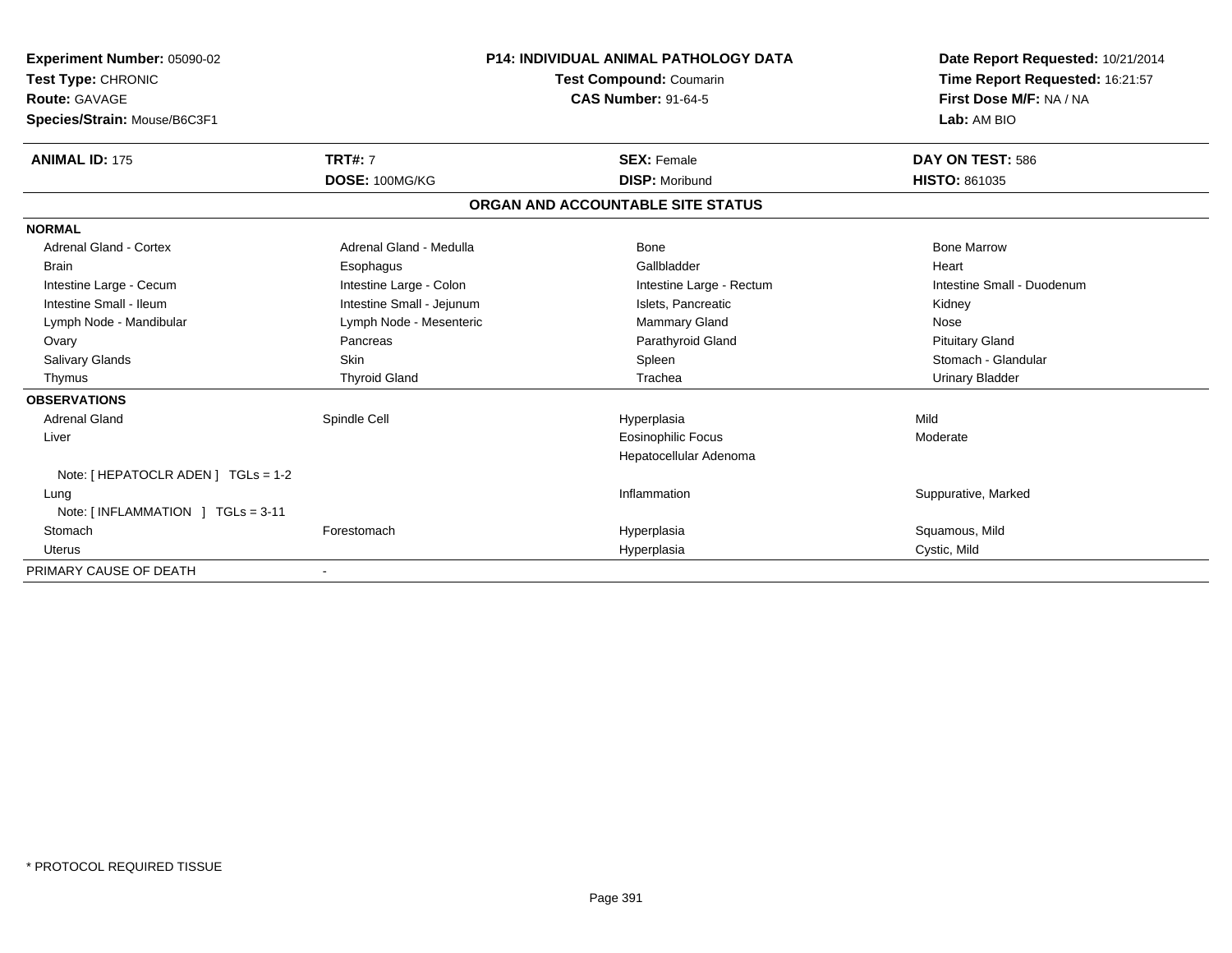| Experiment Number: 05090-02          |                           | P14: INDIVIDUAL ANIMAL PATHOLOGY DATA | Date Report Requested: 10/21/2014 |  |
|--------------------------------------|---------------------------|---------------------------------------|-----------------------------------|--|
| Test Type: CHRONIC                   |                           | <b>Test Compound: Coumarin</b>        | Time Report Requested: 16:21:57   |  |
| <b>Route: GAVAGE</b>                 |                           | <b>CAS Number: 91-64-5</b>            | First Dose M/F: NA / NA           |  |
| Species/Strain: Mouse/B6C3F1         |                           |                                       | Lab: AM BIO                       |  |
|                                      |                           |                                       |                                   |  |
| <b>ANIMAL ID: 176</b>                | <b>TRT#: 7</b>            | <b>SEX: Female</b>                    | DAY ON TEST: 729                  |  |
|                                      | DOSE: 100MG/KG            | <b>DISP: Terminal Sacrifice</b>       | <b>HISTO: 861036</b>              |  |
|                                      |                           | ORGAN AND ACCOUNTABLE SITE STATUS     |                                   |  |
| <b>NORMAL</b>                        |                           |                                       |                                   |  |
| <b>Adrenal Gland - Cortex</b>        | Adrenal Gland - Medulla   | Bone                                  | <b>Bone Marrow</b>                |  |
| <b>Brain</b>                         | Esophagus                 | Gallbladder                           | Heart                             |  |
| Intestine Large - Cecum              | Intestine Large - Colon   | Intestine Large - Rectum              | Intestine Small - Duodenum        |  |
| Intestine Small - Ileum              | Intestine Small - Jejunum | Islets, Pancreatic                    | Kidney                            |  |
| Lymph Node - Mandibular              | Lymph Node - Mesenteric   | Mammary Gland                         | Nose                              |  |
| Ovary                                | Pancreas                  | Parathyroid Gland                     | Skin                              |  |
| Spleen                               | Stomach - Forestomach     | Stomach - Glandular                   | Thymus                            |  |
| <b>Thyroid Gland</b>                 | Trachea                   |                                       |                                   |  |
| <b>MISSING</b>                       |                           |                                       |                                   |  |
| <b>Pituitary Gland</b>               |                           |                                       |                                   |  |
| <b>OBSERVATIONS</b>                  |                           |                                       |                                   |  |
| <b>Adrenal Gland</b>                 | Spindle Cell              | Hyperplasia                           | Minimal                           |  |
| Liver                                |                           | Hepatocellular Adenoma                | Multiple                          |  |
| Lung                                 | Alveolus                  | Hemorrhage                            | Minimal                           |  |
|                                      | Alveolar Epith            | Hyperplasia                           | Minimal                           |  |
| Note: [ HEMORRHAGE<br>$1 TGLs = 2-6$ |                           |                                       |                                   |  |
| <b>Salivary Glands</b>               |                           | <b>Infiltration Cellular</b>          | Lymphocyte, Minimal               |  |
| <b>Urinary Bladder</b>               |                           | <b>Infiltration Cellular</b>          | Lymphocyte, Minimal               |  |
| <b>Uterus</b>                        |                           | Hyperplasia                           | Cystic, Mild                      |  |
| PRIMARY CAUSE OF DEATH               |                           |                                       |                                   |  |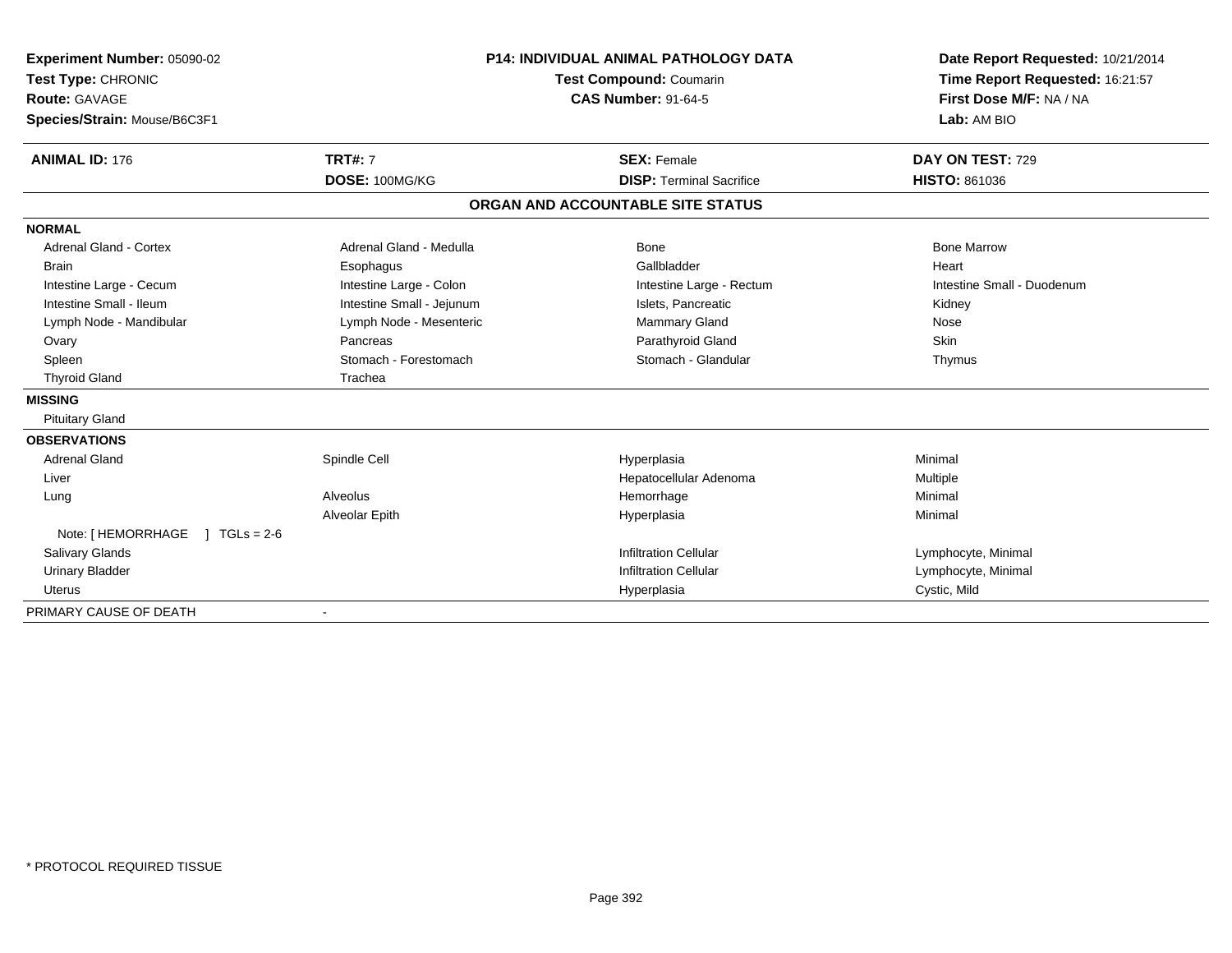| Experiment Number: 05090-02<br>Test Type: CHRONIC<br><b>Route: GAVAGE</b><br>Species/Strain: Mouse/B6C3F1 |                           | <b>P14: INDIVIDUAL ANIMAL PATHOLOGY DATA</b><br><b>Test Compound: Coumarin</b><br><b>CAS Number: 91-64-5</b> |                                   | Date Report Requested: 10/21/2014<br>Time Report Requested: 16:21:57<br>First Dose M/F: NA / NA<br>Lab: AM BIO |
|-----------------------------------------------------------------------------------------------------------|---------------------------|--------------------------------------------------------------------------------------------------------------|-----------------------------------|----------------------------------------------------------------------------------------------------------------|
| <b>ANIMAL ID: 178</b>                                                                                     | <b>TRT#: 7</b>            |                                                                                                              | <b>SEX: Female</b>                | DAY ON TEST: 734                                                                                               |
|                                                                                                           | DOSE: 100MG/KG            |                                                                                                              | <b>DISP: Terminal Sacrifice</b>   | <b>HISTO: 861038</b>                                                                                           |
|                                                                                                           |                           |                                                                                                              | ORGAN AND ACCOUNTABLE SITE STATUS |                                                                                                                |
| <b>NORMAL</b>                                                                                             |                           |                                                                                                              |                                   |                                                                                                                |
| <b>Adrenal Gland - Cortex</b>                                                                             | Adrenal Gland - Medulla   |                                                                                                              | Bone                              | <b>Bone Marrow</b>                                                                                             |
| <b>Brain</b>                                                                                              | Esophagus                 |                                                                                                              | Gallbladder                       | Heart                                                                                                          |
| Intestine Large - Cecum                                                                                   | Intestine Large - Colon   |                                                                                                              | Intestine Large - Rectum          | Intestine Small - Duodenum                                                                                     |
| Intestine Small - Ileum                                                                                   | Intestine Small - Jejunum |                                                                                                              | Islets, Pancreatic                | Kidney                                                                                                         |
| Lung                                                                                                      | Lymph Node - Mandibular   |                                                                                                              | Lymph Node - Mesenteric           | <b>Mammary Gland</b>                                                                                           |
| Nose                                                                                                      | Ovary                     |                                                                                                              | Pancreas                          | Parathyroid Gland                                                                                              |
| <b>Pituitary Gland</b>                                                                                    | Salivary Glands           |                                                                                                              | Spleen                            | Stomach - Forestomach                                                                                          |
| Stomach - Glandular                                                                                       | Thymus                    |                                                                                                              | Trachea                           | <b>Urinary Bladder</b>                                                                                         |
| <b>OBSERVATIONS</b>                                                                                       |                           |                                                                                                              |                                   |                                                                                                                |
| <b>Adrenal Gland</b>                                                                                      | Spindle Cell              |                                                                                                              | Hyperplasia                       | Minimal                                                                                                        |
| Liver                                                                                                     |                           |                                                                                                              | Hepatocellular Adenoma            |                                                                                                                |
| Note: [HEPATOCLR ADEN] TGLs = 2-5,11                                                                      |                           |                                                                                                              |                                   |                                                                                                                |
| <b>Skin</b>                                                                                               |                           |                                                                                                              | Alopecia                          | Moderate                                                                                                       |
| Note: [ ALOPECIA<br>$1 TGLs = 1-7$                                                                        |                           |                                                                                                              |                                   |                                                                                                                |
| <b>Thyroid Gland</b>                                                                                      | <b>Follicular Cel</b>     |                                                                                                              | Hyperplasia                       | Mild                                                                                                           |
| Uterus                                                                                                    |                           |                                                                                                              | Hyperplasia                       | Cystic, Moderate                                                                                               |
| Note: TGL 4 IS PART OF UTERINE HYPERPLASIA                                                                |                           |                                                                                                              |                                   |                                                                                                                |
| Note: [HYPERPLASIA ] TGLs = 3-8                                                                           |                           |                                                                                                              |                                   |                                                                                                                |
| PRIMARY CAUSE OF DEATH                                                                                    |                           |                                                                                                              |                                   |                                                                                                                |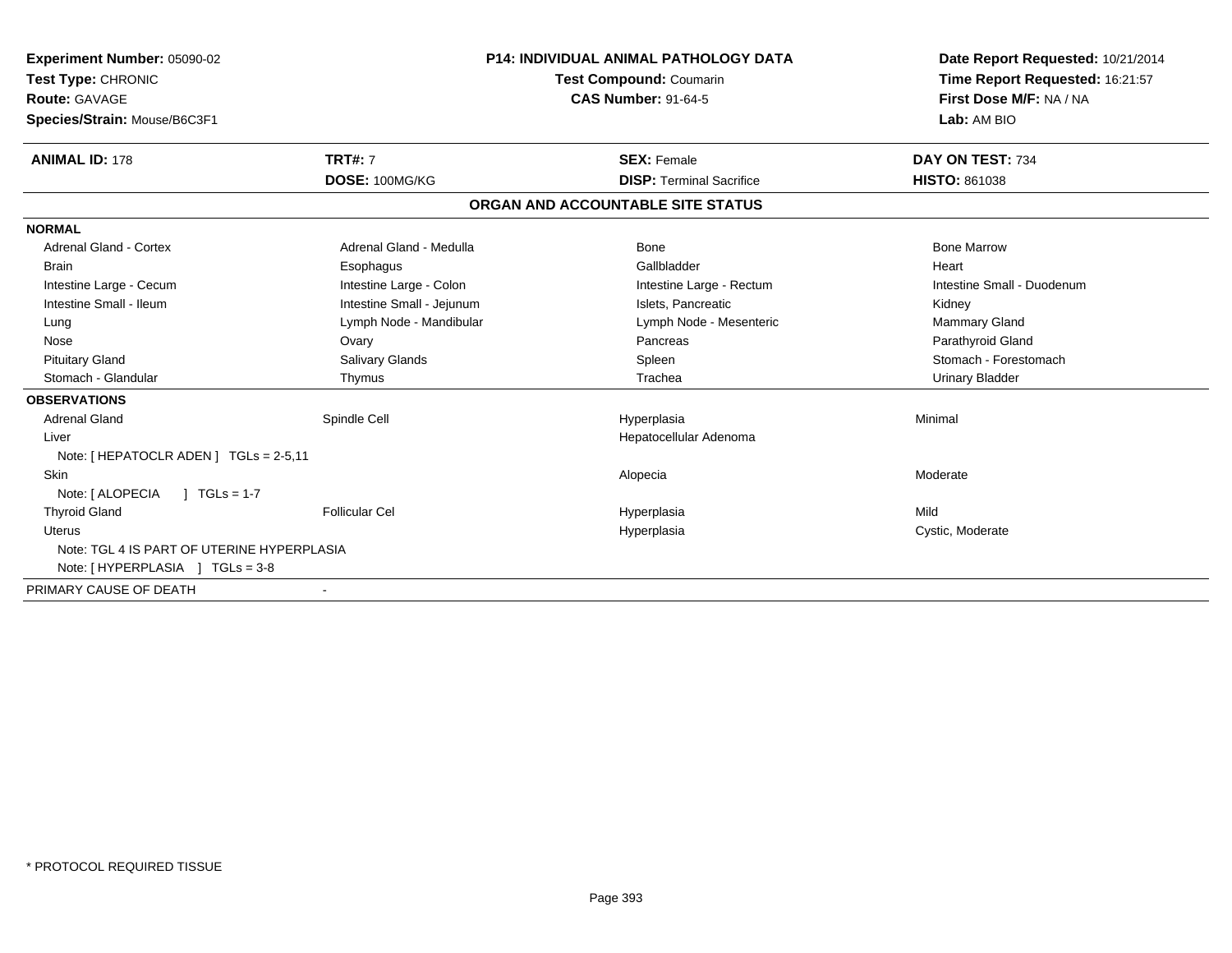| <b>Experiment Number: 05090-02</b><br>Test Type: CHRONIC<br><b>Route: GAVAGE</b><br>Species/Strain: Mouse/B6C3F1 |                           | <b>P14: INDIVIDUAL ANIMAL PATHOLOGY DATA</b><br><b>Test Compound: Coumarin</b><br><b>CAS Number: 91-64-5</b> | Date Report Requested: 10/21/2014<br>Time Report Requested: 16:21:57<br>First Dose M/F: NA / NA<br>Lab: AM BIO |
|------------------------------------------------------------------------------------------------------------------|---------------------------|--------------------------------------------------------------------------------------------------------------|----------------------------------------------------------------------------------------------------------------|
| <b>ANIMAL ID: 179</b>                                                                                            | <b>TRT#: 7</b>            | <b>SEX: Female</b>                                                                                           | DAY ON TEST: 734                                                                                               |
|                                                                                                                  | DOSE: 100MG/KG            | <b>DISP: Terminal Sacrifice</b>                                                                              | <b>HISTO: 861039</b>                                                                                           |
|                                                                                                                  |                           | ORGAN AND ACCOUNTABLE SITE STATUS                                                                            |                                                                                                                |
| <b>NORMAL</b>                                                                                                    |                           |                                                                                                              |                                                                                                                |
| <b>Adrenal Gland - Cortex</b>                                                                                    | Adrenal Gland - Medulla   | <b>Bone</b>                                                                                                  | <b>Bone Marrow</b>                                                                                             |
| <b>Brain</b>                                                                                                     | Esophagus                 | Gallbladder                                                                                                  | Heart                                                                                                          |
| Intestine Large - Cecum                                                                                          | Intestine Large - Colon   | Intestine Large - Rectum                                                                                     | Intestine Small - Duodenum                                                                                     |
| Intestine Small - Ileum                                                                                          | Intestine Small - Jejunum | Islets, Pancreatic                                                                                           | Kidney                                                                                                         |
| Lung                                                                                                             | Lymph Node - Mandibular   | Lymph Node - Mesenteric                                                                                      | Mammary Gland                                                                                                  |
| Nose                                                                                                             | Ovary                     | Pancreas                                                                                                     | Parathyroid Gland                                                                                              |
| <b>Pituitary Gland</b>                                                                                           | <b>Salivary Glands</b>    | <b>Skin</b>                                                                                                  | Spleen                                                                                                         |
| Stomach - Glandular                                                                                              | Thymus                    | <b>Thyroid Gland</b>                                                                                         | Trachea                                                                                                        |
| <b>Urinary Bladder</b>                                                                                           | Uterus                    |                                                                                                              |                                                                                                                |
| <b>OBSERVATIONS</b>                                                                                              |                           |                                                                                                              |                                                                                                                |
| Liver                                                                                                            |                           | <b>Eosinophilic Focus</b>                                                                                    | Mild                                                                                                           |
|                                                                                                                  |                           | Hepatocellular Adenoma                                                                                       |                                                                                                                |
| Note: [ HEPATOCLR ADEN ] TGLs = 3-5                                                                              |                           |                                                                                                              |                                                                                                                |
| [Hepatocellular Adenoma TGLS = 1-12]                                                                             |                           |                                                                                                              |                                                                                                                |
| Stomach<br>[Squamous Cell Papilloma TGLS = 2-11]                                                                 | Forestomach               | Squamous Cell Papilloma                                                                                      |                                                                                                                |
| PRIMARY CAUSE OF DEATH                                                                                           |                           |                                                                                                              |                                                                                                                |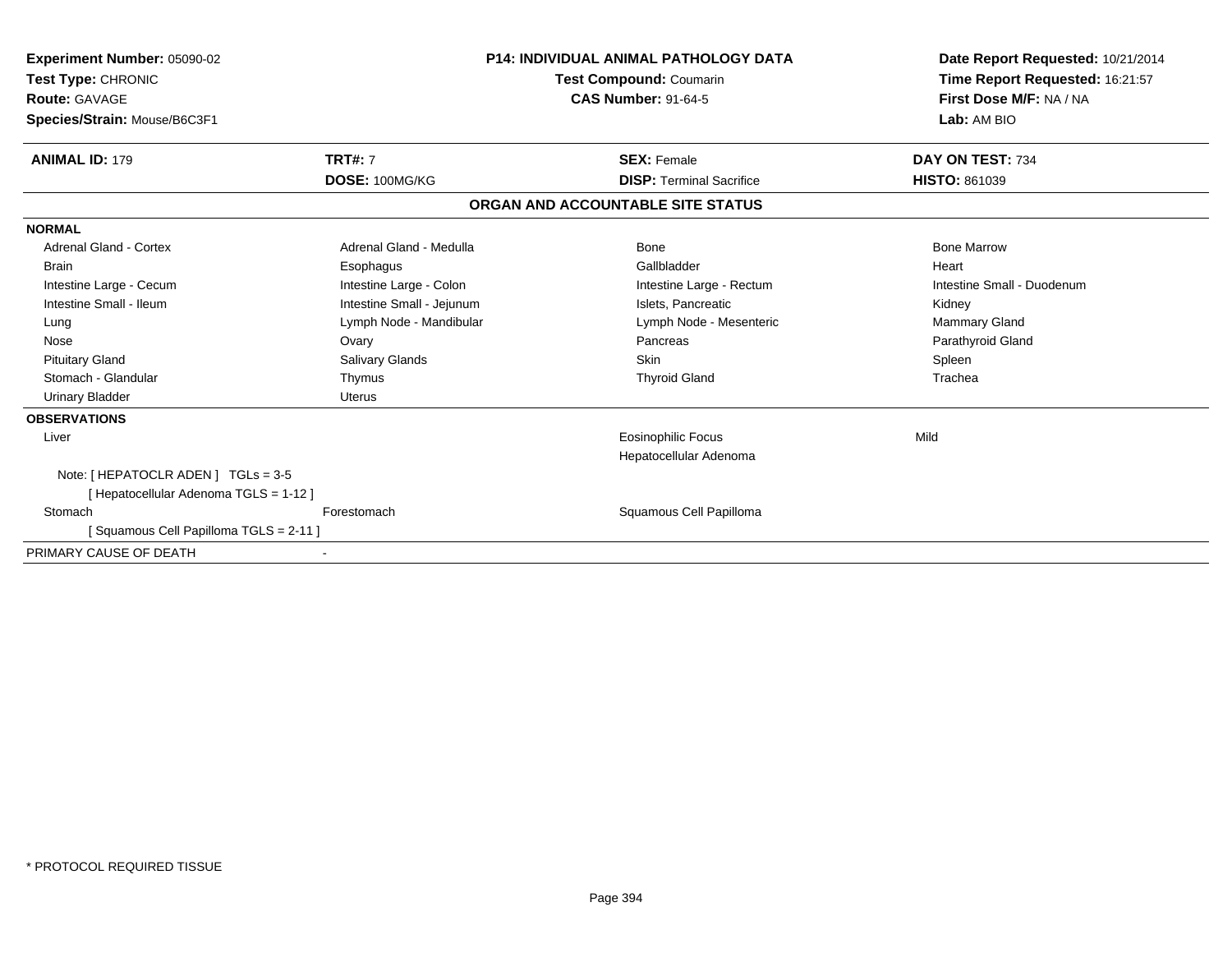| <b>Experiment Number: 05090-02</b><br>Test Type: CHRONIC |                | <b>P14: INDIVIDUAL ANIMAL PATHOLOGY DATA</b><br><b>Test Compound: Coumarin</b> | Date Report Requested: 10/21/2014<br>Time Report Requested: 16:21:57 |
|----------------------------------------------------------|----------------|--------------------------------------------------------------------------------|----------------------------------------------------------------------|
| <b>Route: GAVAGE</b>                                     |                | <b>CAS Number: 91-64-5</b>                                                     | First Dose M/F: NA / NA                                              |
| Species/Strain: Mouse/B6C3F1                             |                |                                                                                | Lab: AM BIO                                                          |
| <b>ANIMAL ID: 180</b>                                    | <b>TRT#: 7</b> | <b>SEX: Female</b>                                                             | DAY ON TEST: 456                                                     |
|                                                          | DOSE: 100MG/KG | <b>DISP:</b> Interval Sacrifice                                                | <b>HISTO: 861040</b>                                                 |
| <b>OBSERVATIONS</b>                                      |                |                                                                                |                                                                      |
| <b>Skin</b>                                              |                | Alopecia                                                                       | Mild                                                                 |
| Note: [ ALOPECIA<br>$\sqrt{11}$ TGLs = 1-8               |                |                                                                                |                                                                      |
| PRIMARY CAUSE OF DEATH                                   |                |                                                                                |                                                                      |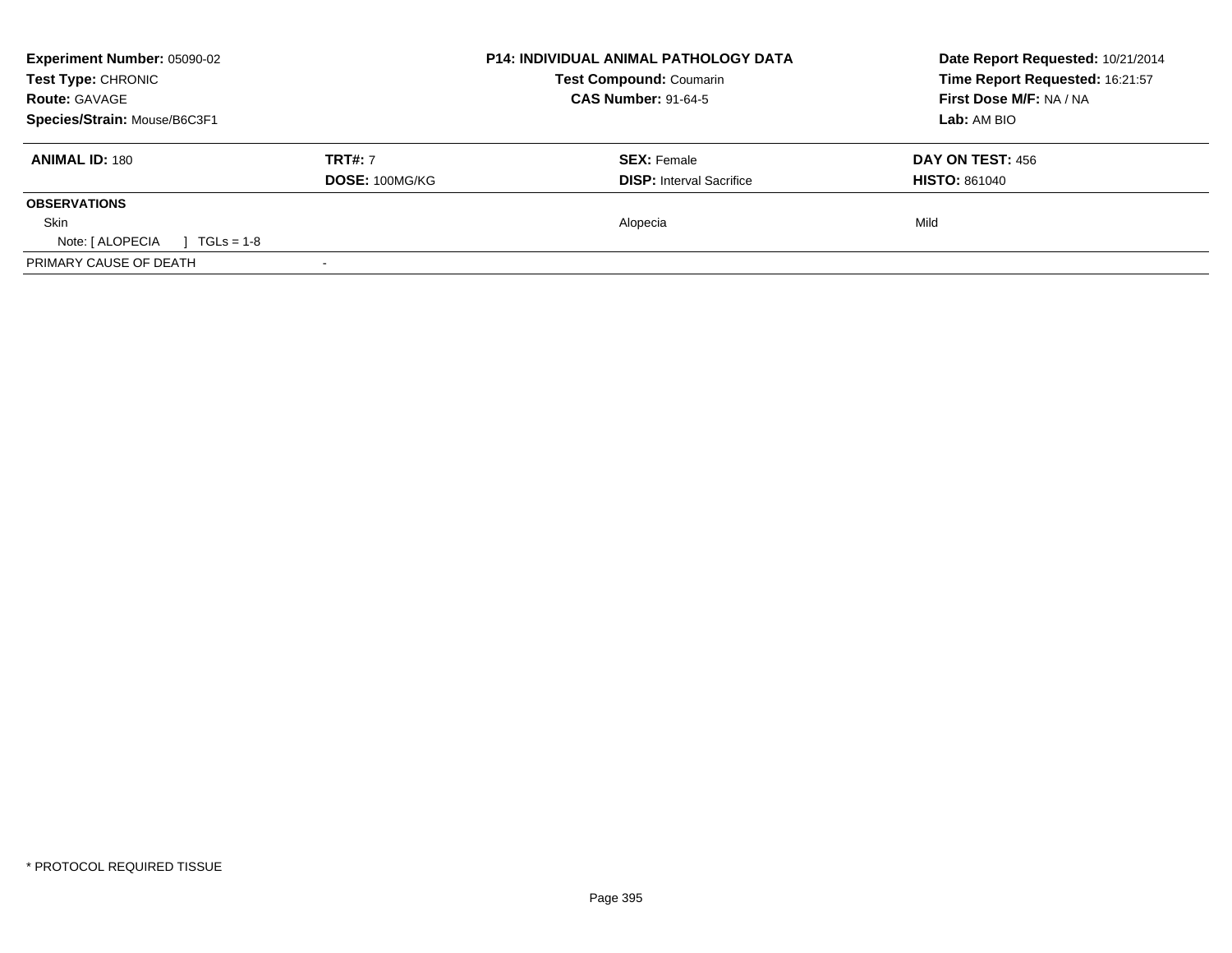| Experiment Number: 05090-02              |                                | <b>P14: INDIVIDUAL ANIMAL PATHOLOGY DATA</b> | Date Report Requested: 10/21/2014 |  |
|------------------------------------------|--------------------------------|----------------------------------------------|-----------------------------------|--|
| Test Type: CHRONIC                       | <b>Test Compound: Coumarin</b> |                                              | Time Report Requested: 16:21:57   |  |
| Route: GAVAGE                            |                                | <b>CAS Number: 91-64-5</b>                   | First Dose M/F: NA / NA           |  |
| Species/Strain: Mouse/B6C3F1             |                                |                                              | Lab: AM BIO                       |  |
| <b>ANIMAL ID: 181</b>                    | <b>TRT#: 7</b>                 | <b>SEX: Female</b>                           | DAY ON TEST: 689                  |  |
|                                          | DOSE: 100MG/KG                 | <b>DISP: Dead</b>                            | <b>HISTO: 861041</b>              |  |
|                                          |                                | ORGAN AND ACCOUNTABLE SITE STATUS            |                                   |  |
| <b>NORMAL</b>                            |                                |                                              |                                   |  |
| Bone                                     | <b>Brain</b>                   | Esophagus                                    | Heart                             |  |
| <b>Mammary Gland</b>                     | Nose                           | Ovary                                        | Parathyroid Gland                 |  |
| Salivary Glands                          | <b>Skin</b>                    | <b>Thyroid Gland</b>                         | Trachea                           |  |
| <b>MISSING</b>                           |                                |                                              |                                   |  |
| Lymph Node - Mandibular                  |                                |                                              |                                   |  |
| <b>AUTO PRECLUDES DIAG.</b>              |                                |                                              |                                   |  |
| <b>Adrenal Gland - Cortex</b>            | Adrenal Gland - Medulla        | <b>Bone Marrow</b>                           | Gallbladder                       |  |
| Intestine Large - Cecum                  | Intestine Large - Colon        | Intestine Large - Rectum                     | Intestine Small - Duodenum        |  |
| Intestine Small - Ileum                  | Intestine Small - Jejunum      | Islets, Pancreatic                           | Kidney                            |  |
| Lung                                     | Lymph Node - Mesenteric        | Pancreas                                     | <b>Pituitary Gland</b>            |  |
| Spleen                                   | Stomach - Forestomach          | Stomach - Glandular                          | Thymus                            |  |
| <b>Urinary Bladder</b>                   |                                |                                              |                                   |  |
| <b>OBSERVATIONS</b>                      |                                |                                              |                                   |  |
| Liver                                    |                                | Hepatocellular Carcinoma                     |                                   |  |
| [ Hepatocellular Carcinoma TGLS = 1-11 ] |                                |                                              |                                   |  |
| Uterus                                   |                                | Hydrometra                                   | Marked                            |  |
| [Hydrometra TGLS = 5-8]                  |                                |                                              |                                   |  |
| PRIMARY CAUSE OF DEATH                   |                                |                                              |                                   |  |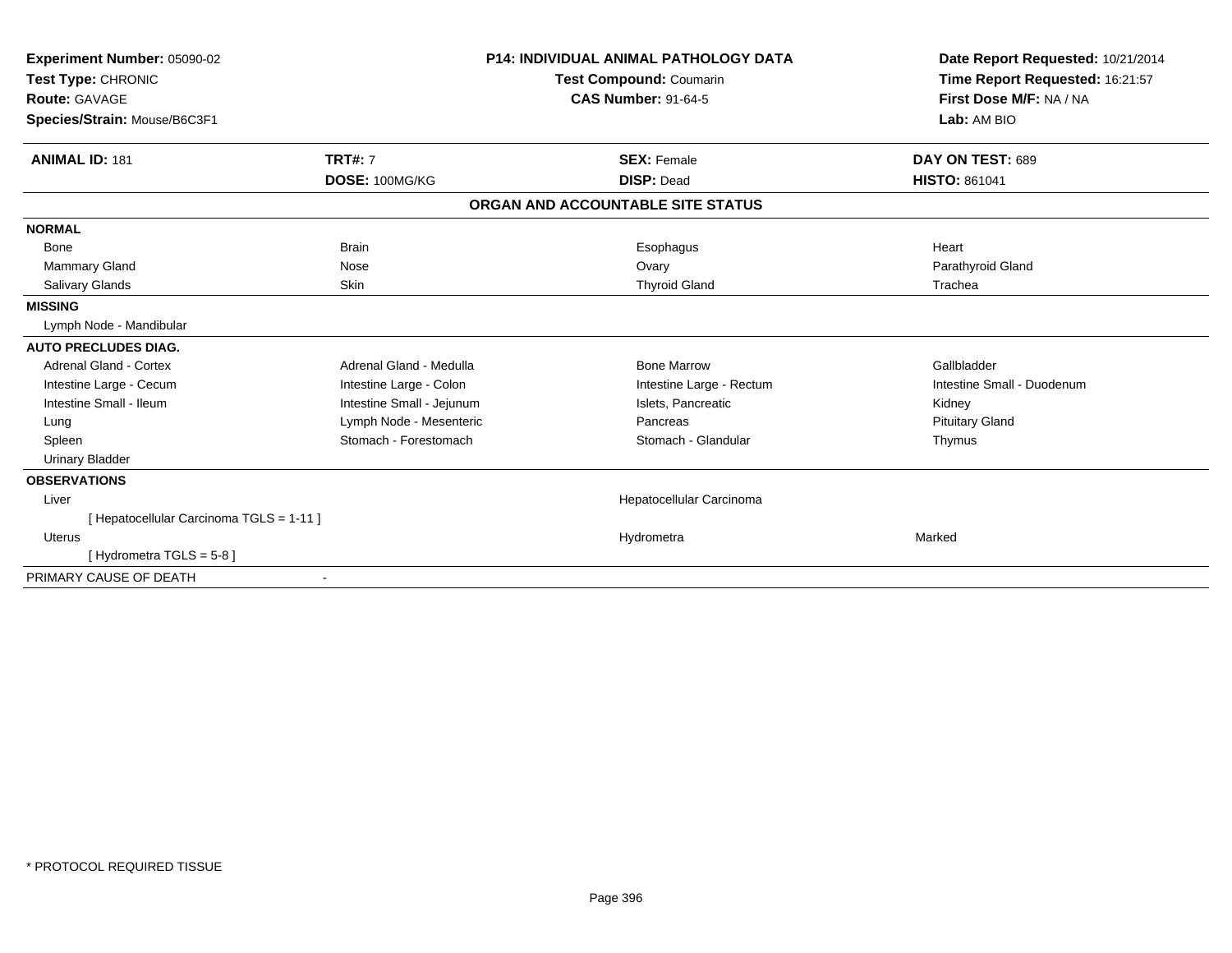| Experiment Number: 05090-02<br>Test Type: CHRONIC<br>Route: GAVAGE<br>Species/Strain: Mouse/B6C3F1<br><b>ANIMAL ID: 182</b> | <b>TRT#: 7</b>           | <b>P14: INDIVIDUAL ANIMAL PATHOLOGY DATA</b><br><b>Test Compound: Coumarin</b><br><b>CAS Number: 91-64-5</b><br><b>SEX: Female</b> | Date Report Requested: 10/21/2014<br>Time Report Requested: 16:21:57<br>First Dose M/F: NA / NA<br>Lab: AM BIO<br>DAY ON TEST: 734 |
|-----------------------------------------------------------------------------------------------------------------------------|--------------------------|------------------------------------------------------------------------------------------------------------------------------------|------------------------------------------------------------------------------------------------------------------------------------|
|                                                                                                                             | DOSE: 100MG/KG           | <b>DISP: Terminal Sacrifice</b>                                                                                                    | <b>HISTO: 861042</b>                                                                                                               |
|                                                                                                                             |                          | ORGAN AND ACCOUNTABLE SITE STATUS                                                                                                  |                                                                                                                                    |
| <b>NORMAL</b>                                                                                                               |                          |                                                                                                                                    |                                                                                                                                    |
| Adrenal Gland - Medulla                                                                                                     | <b>Bone</b>              | <b>Bone Marrow</b>                                                                                                                 | <b>Brain</b>                                                                                                                       |
| Esophagus                                                                                                                   | Gallbladder              | Heart                                                                                                                              | Intestine Large - Cecum                                                                                                            |
| Intestine Large - Colon                                                                                                     | Intestine Large - Rectum | Intestine Small - Duodenum                                                                                                         | Intestine Small - Ileum                                                                                                            |
| Intestine Small - Jejunum                                                                                                   | Islets, Pancreatic       | Lung                                                                                                                               | Lymph Node - Mandibular                                                                                                            |
| Mammary Gland                                                                                                               | Nose                     | Ovary                                                                                                                              | Pancreas                                                                                                                           |
| <b>Pituitary Gland</b>                                                                                                      | Skin                     | Spleen                                                                                                                             | Stomach - Forestomach                                                                                                              |
| Stomach - Glandular                                                                                                         | Thymus                   | <b>Thyroid Gland</b>                                                                                                               | Trachea                                                                                                                            |
| <b>Urinary Bladder</b>                                                                                                      |                          |                                                                                                                                    |                                                                                                                                    |
| <b>INSUFFICIENT TISSUE</b>                                                                                                  |                          |                                                                                                                                    |                                                                                                                                    |
| Parathyroid Gland                                                                                                           |                          |                                                                                                                                    |                                                                                                                                    |
| <b>OBSERVATIONS</b>                                                                                                         |                          |                                                                                                                                    |                                                                                                                                    |
| Adrenal Gland                                                                                                               | Cortex                   | Hyperplasia                                                                                                                        | Mild                                                                                                                               |
| Kidney                                                                                                                      |                          | <b>Infiltration Cellular</b>                                                                                                       | Lymphocyte, Moderate                                                                                                               |
| Liver                                                                                                                       |                          | <b>Eosinophilic Focus</b>                                                                                                          | Marked                                                                                                                             |
| Lymph Node                                                                                                                  | Mesenteric               | Hyperplasia                                                                                                                        | Lymphoid, Moderate                                                                                                                 |
| Salivary Glands                                                                                                             |                          | <b>Infiltration Cellular</b>                                                                                                       | Lymphocyte, Minimal                                                                                                                |
| <b>Uterus</b>                                                                                                               |                          | Hyperplasia                                                                                                                        | Cystic, Mild                                                                                                                       |
| Note: [HYPERPLASIA ] TGLs = 1-8                                                                                             |                          |                                                                                                                                    |                                                                                                                                    |
| PRIMARY CAUSE OF DEATH                                                                                                      | $\blacksquare$           |                                                                                                                                    |                                                                                                                                    |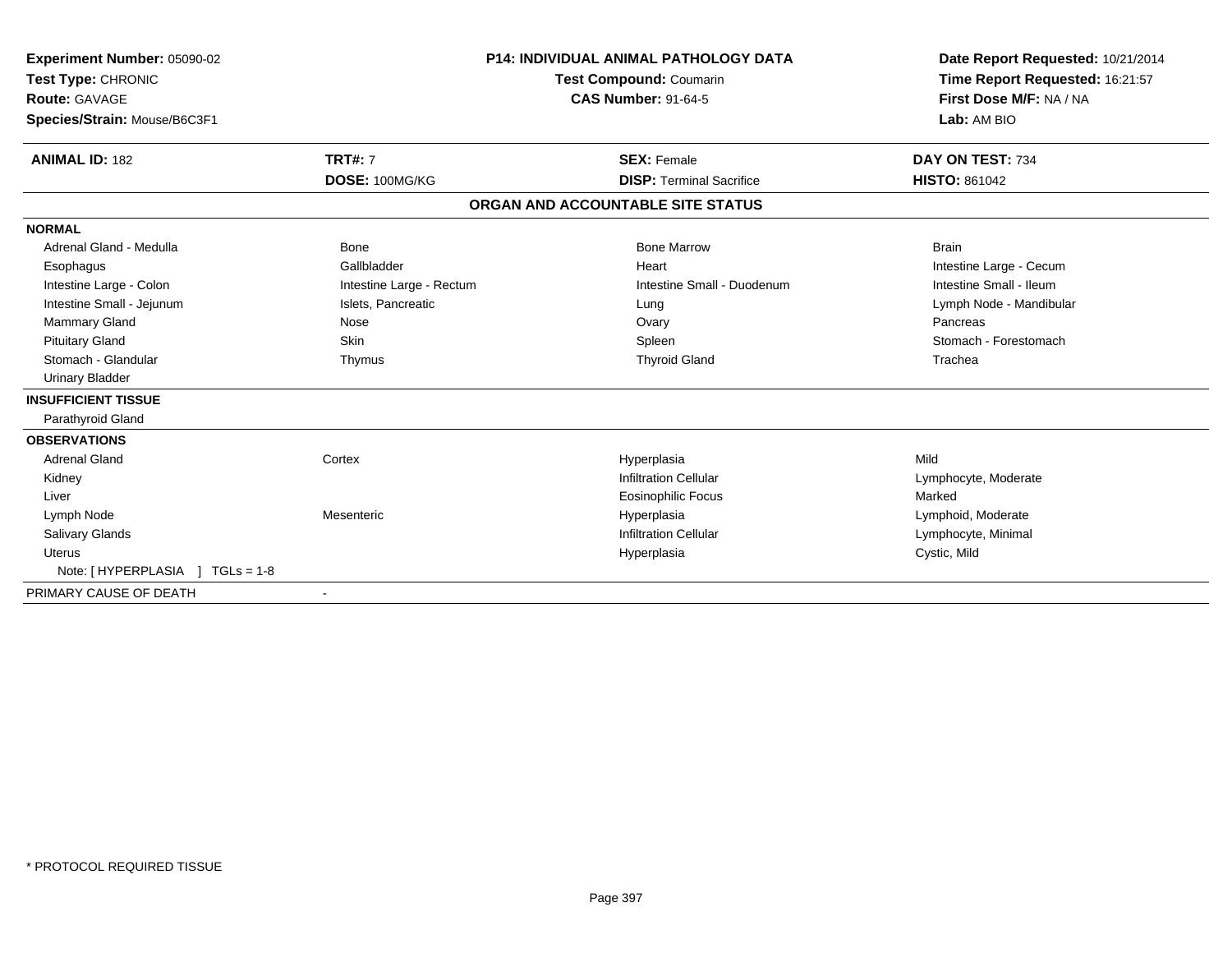| <b>Experiment Number: 05090-02</b><br>Test Type: CHRONIC<br><b>Route: GAVAGE</b><br>Species/Strain: Mouse/B6C3F1 | <b>P14: INDIVIDUAL ANIMAL PATHOLOGY DATA</b><br>Test Compound: Coumarin<br><b>CAS Number: 91-64-5</b> |                                   | Date Report Requested: 10/21/2014<br>Time Report Requested: 16:21:57<br>First Dose M/F: NA / NA<br>Lab: AM BIO |
|------------------------------------------------------------------------------------------------------------------|-------------------------------------------------------------------------------------------------------|-----------------------------------|----------------------------------------------------------------------------------------------------------------|
|                                                                                                                  |                                                                                                       |                                   |                                                                                                                |
| <b>ANIMAL ID: 183</b>                                                                                            | <b>TRT#: 7</b>                                                                                        | <b>SEX: Female</b>                | DAY ON TEST: 564                                                                                               |
|                                                                                                                  | DOSE: 100MG/KG                                                                                        | <b>DISP: Dead</b>                 | <b>HISTO: 861043</b>                                                                                           |
|                                                                                                                  |                                                                                                       | ORGAN AND ACCOUNTABLE SITE STATUS |                                                                                                                |
| <b>NORMAL</b>                                                                                                    |                                                                                                       |                                   |                                                                                                                |
| <b>Bone</b>                                                                                                      | Esophagus                                                                                             | Heart                             | Lymph Node - Mandibular                                                                                        |
| Mammary Gland                                                                                                    | Nose                                                                                                  | Parathyroid Gland                 | <b>Salivary Glands</b>                                                                                         |
| <b>Skin</b>                                                                                                      | Thymus                                                                                                |                                   |                                                                                                                |
| <b>AUTO PRECLUDES DIAG.</b>                                                                                      |                                                                                                       |                                   |                                                                                                                |
| <b>Adrenal Gland - Cortex</b>                                                                                    | Adrenal Gland - Medulla                                                                               | <b>Bone Marrow</b>                | <b>Brain</b>                                                                                                   |
| Gallbladder                                                                                                      | Intestine Large - Cecum                                                                               | Intestine Large - Colon           | Intestine Large - Rectum                                                                                       |
| Intestine Small - Duodenum                                                                                       | Intestine Small - Ileum                                                                               | Intestine Small - Jejunum         | Islets, Pancreatic                                                                                             |
| Kidney                                                                                                           | Lung                                                                                                  | Lymph Node - Mesenteric           | Ovary                                                                                                          |
| Pancreas                                                                                                         | Spleen                                                                                                | Stomach - Forestomach             | Stomach - Glandular                                                                                            |
| <b>Thyroid Gland</b>                                                                                             | Trachea                                                                                               | <b>Urinary Bladder</b>            | Uterus                                                                                                         |
| <b>OBSERVATIONS</b>                                                                                              |                                                                                                       |                                   |                                                                                                                |
| Liver                                                                                                            |                                                                                                       | Hepatocellular Adenoma            |                                                                                                                |
| Note: $[$ HEPATOCLR ADEN $]$ TGLs = 2-2                                                                          |                                                                                                       |                                   |                                                                                                                |
| <b>Pituitary Gland</b>                                                                                           |                                                                                                       | Neoplasm Nos                      |                                                                                                                |
| Note: PITUITARY-AUTOLYTIC CHANGE MAKES DX IMPOSSIBLE                                                             |                                                                                                       |                                   |                                                                                                                |
| Note: [ NEOPLASM NOS $ $ TGLs = 1-4                                                                              |                                                                                                       |                                   |                                                                                                                |
| PRIMARY CAUSE OF DEATH                                                                                           |                                                                                                       |                                   |                                                                                                                |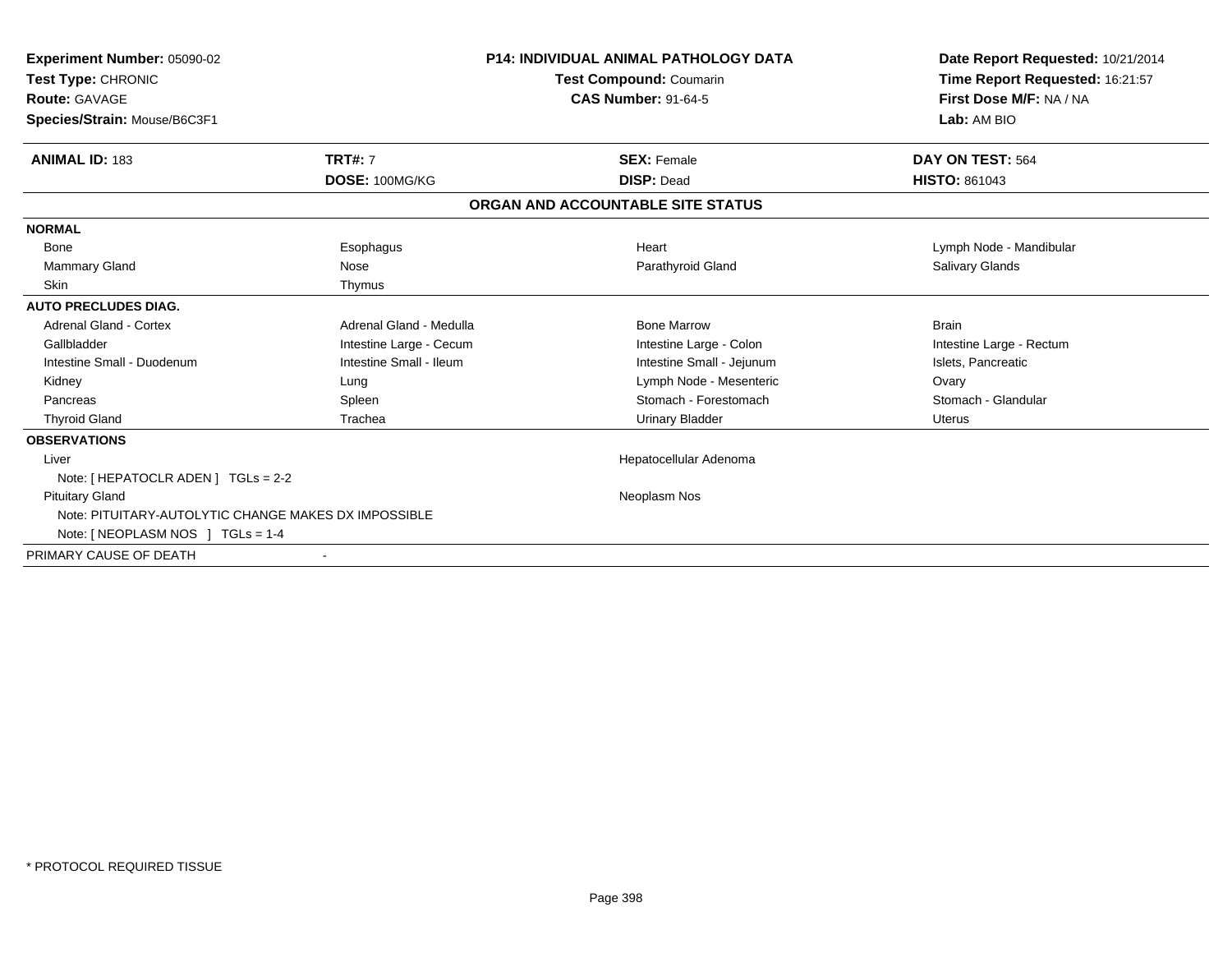| <b>Experiment Number: 05090-02</b>   |                          | <b>P14: INDIVIDUAL ANIMAL PATHOLOGY DATA</b> | Date Report Requested: 10/21/2014<br>Time Report Requested: 16:21:57 |  |
|--------------------------------------|--------------------------|----------------------------------------------|----------------------------------------------------------------------|--|
| Test Type: CHRONIC                   |                          | Test Compound: Coumarin                      | First Dose M/F: NA / NA                                              |  |
| <b>Route: GAVAGE</b>                 |                          | <b>CAS Number: 91-64-5</b>                   |                                                                      |  |
| Species/Strain: Mouse/B6C3F1         |                          |                                              | Lab: AM BIO                                                          |  |
| <b>ANIMAL ID: 184</b>                | <b>TRT#: 7</b>           | <b>SEX: Female</b>                           | DAY ON TEST: 734                                                     |  |
|                                      | DOSE: 100MG/KG           | <b>DISP: Terminal Sacrifice</b>              | <b>HISTO: 861044</b>                                                 |  |
|                                      |                          | ORGAN AND ACCOUNTABLE SITE STATUS            |                                                                      |  |
| <b>NORMAL</b>                        |                          |                                              |                                                                      |  |
| <b>Adrenal Gland - Cortex</b>        | Adrenal Gland - Medulla  | Bone                                         | <b>Brain</b>                                                         |  |
| Esophagus                            | Gallbladder              | Heart                                        | Intestine Large - Cecum                                              |  |
| Intestine Large - Colon              | Intestine Large - Rectum | Intestine Small - Duodenum                   | Intestine Small - Ileum                                              |  |
| Intestine Small - Jejunum            | Islets, Pancreatic       | Kidney                                       | Lung                                                                 |  |
| Lymph Node - Mandibular              | Lymph Node - Mesenteric  | <b>Mammary Gland</b>                         | Nose                                                                 |  |
| Ovary                                | Parathyroid Gland        | <b>Pituitary Gland</b>                       | Salivary Glands                                                      |  |
| <b>Skin</b>                          | Spleen                   | Stomach - Forestomach                        | Stomach - Glandular                                                  |  |
| Thymus                               | <b>Thyroid Gland</b>     | Trachea                                      | <b>Urinary Bladder</b>                                               |  |
| <b>OBSERVATIONS</b>                  |                          |                                              |                                                                      |  |
| <b>Bone Marrow</b>                   |                          | Myelofibrosis                                | Minimal                                                              |  |
| Liver                                |                          | <b>Eosinophilic Focus</b>                    | Moderate                                                             |  |
|                                      |                          | Hepatocellular Adenoma                       |                                                                      |  |
| Pancreas                             |                          | <b>Infiltration Cellular</b>                 | Lymphocyte, Minimal                                                  |  |
| <b>Uterus</b>                        |                          | Hyperplasia                                  | Cystic, Moderate                                                     |  |
|                                      |                          | Inflammation                                 | Suppurative, Mild                                                    |  |
|                                      |                          | Sarcoma                                      |                                                                      |  |
| Note: [ SARCOMA<br>$1 TGLs = 1-8$    |                          |                                              |                                                                      |  |
| Note: [HYPERPLASIA ]<br>$TGLs = 1-8$ |                          |                                              |                                                                      |  |
| PRIMARY CAUSE OF DEATH               |                          |                                              |                                                                      |  |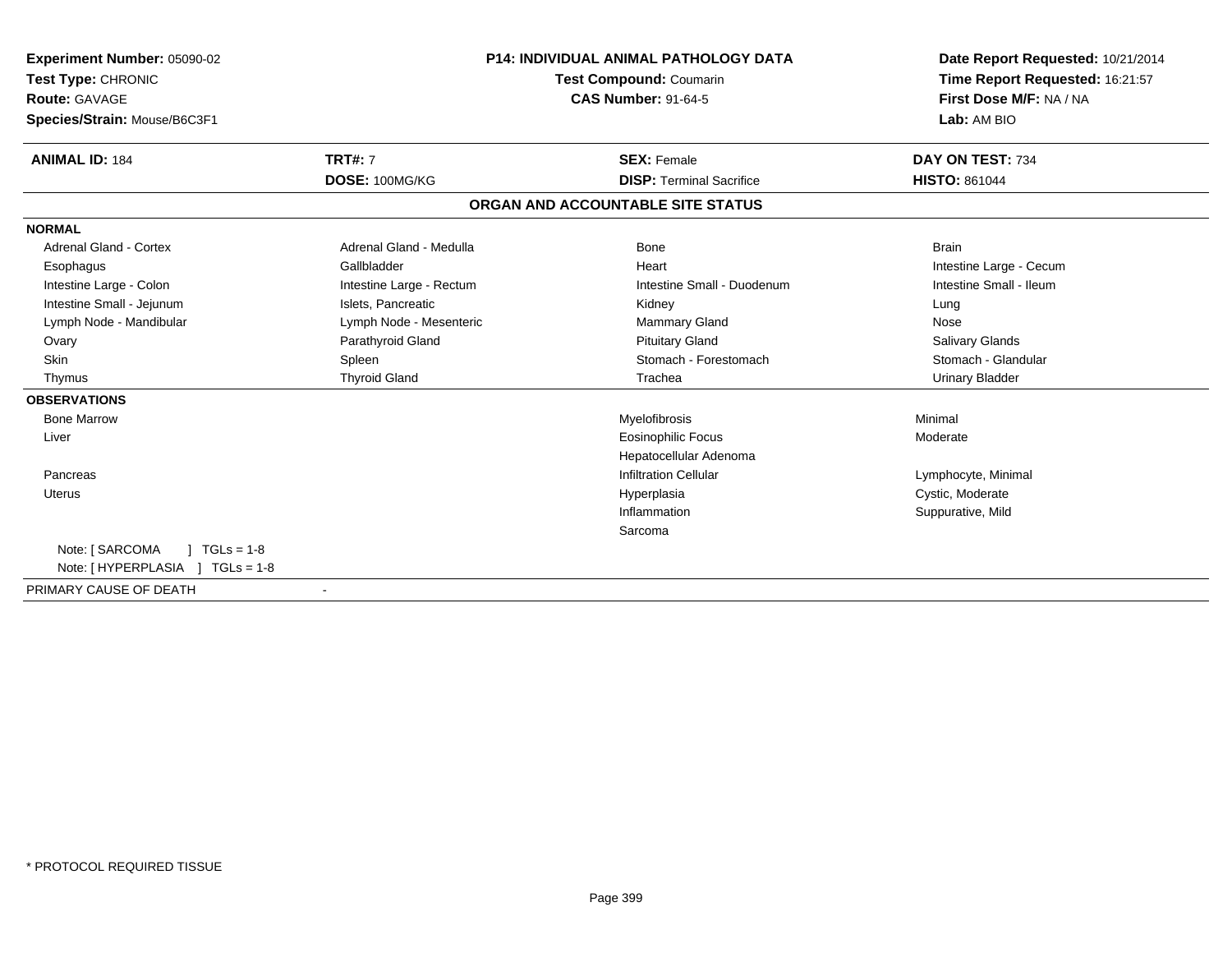| Experiment Number: 05090-02            |                           | <b>P14: INDIVIDUAL ANIMAL PATHOLOGY DATA</b> | Date Report Requested: 10/21/2014 |  |
|----------------------------------------|---------------------------|----------------------------------------------|-----------------------------------|--|
| Test Type: CHRONIC                     |                           | <b>Test Compound: Coumarin</b>               | Time Report Requested: 16:21:57   |  |
| <b>Route: GAVAGE</b>                   |                           | <b>CAS Number: 91-64-5</b>                   | First Dose M/F: NA / NA           |  |
| Species/Strain: Mouse/B6C3F1           |                           |                                              | Lab: AM BIO                       |  |
| <b>ANIMAL ID: 185</b>                  | <b>TRT#: 7</b>            | <b>SEX: Female</b>                           | DAY ON TEST: 733                  |  |
|                                        | DOSE: 100MG/KG            | <b>DISP: Terminal Sacrifice</b>              | <b>HISTO: 861045</b>              |  |
|                                        |                           | ORGAN AND ACCOUNTABLE SITE STATUS            |                                   |  |
| <b>NORMAL</b>                          |                           |                                              |                                   |  |
| <b>Adrenal Gland - Cortex</b>          | Adrenal Gland - Medulla   | <b>Bone</b>                                  | <b>Bone Marrow</b>                |  |
| <b>Brain</b>                           | Esophagus                 | Gallbladder                                  | Heart                             |  |
| Intestine Large - Cecum                | Intestine Large - Colon   | Intestine Large - Rectum                     | Intestine Small - Duodenum        |  |
| Intestine Small - Ileum                | Intestine Small - Jejunum | Islets, Pancreatic                           | Kidney                            |  |
| Lung                                   | Lymph Node - Mandibular   | Mammary Gland                                | Nose                              |  |
| Pancreas                               | Parathyroid Gland         | <b>Pituitary Gland</b>                       | <b>Salivary Glands</b>            |  |
| <b>Skin</b>                            | Spleen                    | Stomach - Forestomach                        | Stomach - Glandular               |  |
| Thymus                                 | <b>Thyroid Gland</b>      | Trachea                                      |                                   |  |
| <b>OBSERVATIONS</b>                    |                           |                                              |                                   |  |
| Liver                                  |                           | Eosinophilic Focus                           | Moderate                          |  |
|                                        |                           | Hepatocellular Adenoma                       |                                   |  |
| Note: [ HEPATOCLR ADEN ] TGLs = 3,4-11 |                           |                                              |                                   |  |
| Note: $[ EOSIN FOCUS ] TGLS = 3$       |                           |                                              |                                   |  |
| Lymph Node                             | Mesenteric                | Hyperplasia                                  | Lymphoid, Moderate                |  |
| Ovary                                  | Follicle                  | Cyst                                         | Moderate                          |  |
| Note: [ CYST<br>$1 TGLs = 1-8$         |                           |                                              |                                   |  |
| <b>Urinary Bladder</b>                 |                           | <b>Infiltration Cellular</b>                 | Lymphocyte, Mild                  |  |
| <b>Uterus</b>                          |                           | Hyperplasia                                  | Cystic, Moderate                  |  |
| Note: [HYPERPLASIA ]<br>$TGLs = 2-8$   |                           |                                              |                                   |  |
| PRIMARY CAUSE OF DEATH                 |                           |                                              |                                   |  |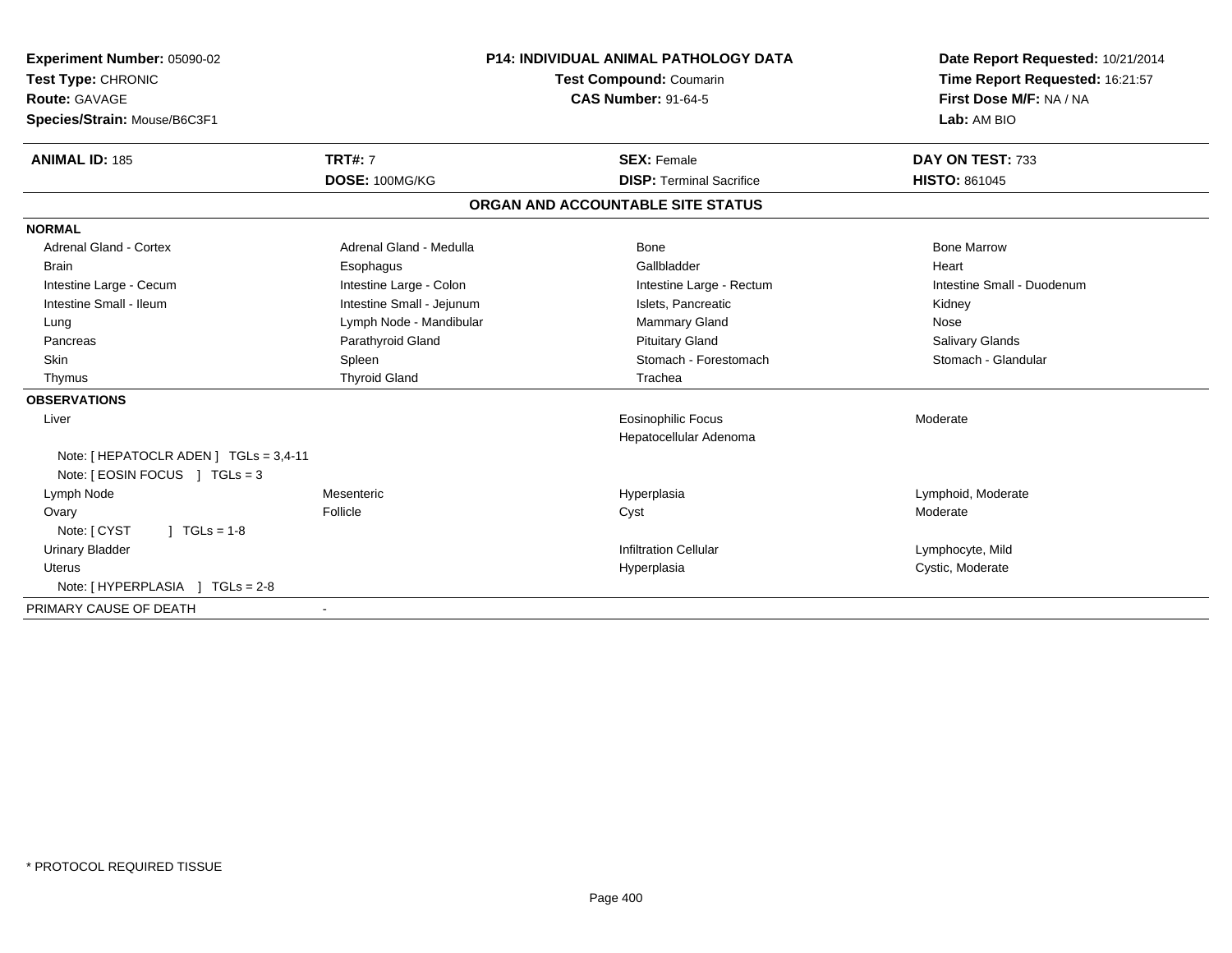| Experiment Number: 05090-02<br>Test Type: CHRONIC<br><b>Route: GAVAGE</b><br>Species/Strain: Mouse/B6C3F1 |                          | <b>P14: INDIVIDUAL ANIMAL PATHOLOGY DATA</b><br>Test Compound: Coumarin<br><b>CAS Number: 91-64-5</b> | Date Report Requested: 10/21/2014<br>Time Report Requested: 16:21:57<br>First Dose M/F: NA / NA<br>Lab: AM BIO |
|-----------------------------------------------------------------------------------------------------------|--------------------------|-------------------------------------------------------------------------------------------------------|----------------------------------------------------------------------------------------------------------------|
| <b>ANIMAL ID: 186</b>                                                                                     | <b>TRT#: 7</b>           | <b>SEX: Female</b>                                                                                    | DAY ON TEST: 729                                                                                               |
|                                                                                                           | DOSE: 100MG/KG           | <b>DISP: Terminal Sacrifice</b>                                                                       | <b>HISTO: 861046</b>                                                                                           |
|                                                                                                           |                          | ORGAN AND ACCOUNTABLE SITE STATUS                                                                     |                                                                                                                |
| <b>NORMAL</b>                                                                                             |                          |                                                                                                       |                                                                                                                |
| <b>Adrenal Gland - Cortex</b>                                                                             | Bone                     | <b>Bone Marrow</b>                                                                                    | <b>Brain</b>                                                                                                   |
| Esophagus                                                                                                 | Gallbladder              | Heart                                                                                                 | Intestine Large - Cecum                                                                                        |
| Intestine Large - Colon                                                                                   | Intestine Large - Rectum | Intestine Small - Duodenum                                                                            | Intestine Small - Ileum                                                                                        |
| Intestine Small - Jejunum                                                                                 | Islets, Pancreatic       | Liver                                                                                                 | Lung                                                                                                           |
| Lymph Node - Mandibular                                                                                   | Lymph Node - Mesenteric  | Mammary Gland                                                                                         | Nose                                                                                                           |
| Ovary                                                                                                     | Pancreas                 | Parathyroid Gland                                                                                     | <b>Pituitary Gland</b>                                                                                         |
| <b>Skin</b>                                                                                               | Spleen                   | Stomach - Glandular                                                                                   | Thymus                                                                                                         |
| <b>Thyroid Gland</b>                                                                                      | Trachea                  |                                                                                                       |                                                                                                                |
| <b>OBSERVATIONS</b>                                                                                       |                          |                                                                                                       |                                                                                                                |
| <b>Adrenal Gland</b>                                                                                      | Medulla                  | Hyperplasia                                                                                           | Mild                                                                                                           |
| Kidney                                                                                                    |                          | <b>Infiltration Cellular</b>                                                                          | Lymphocyte, Mild                                                                                               |
| <b>Salivary Glands</b>                                                                                    |                          | <b>Infiltration Cellular</b>                                                                          | Lymphocyte, Mild                                                                                               |
| Stomach                                                                                                   | Forestomach              | Hyperplasia                                                                                           | Squamous, Mild                                                                                                 |
| <b>Urinary Bladder</b>                                                                                    |                          | <b>Infiltration Cellular</b>                                                                          | Lymphocyte, Mild                                                                                               |
| Uterus                                                                                                    |                          | Hyperplasia                                                                                           | Cystic, Moderate                                                                                               |
| Note: [HYPERPLASIA ]<br>$TGLs = 3-8$                                                                      |                          |                                                                                                       |                                                                                                                |
| PRIMARY CAUSE OF DEATH                                                                                    |                          |                                                                                                       |                                                                                                                |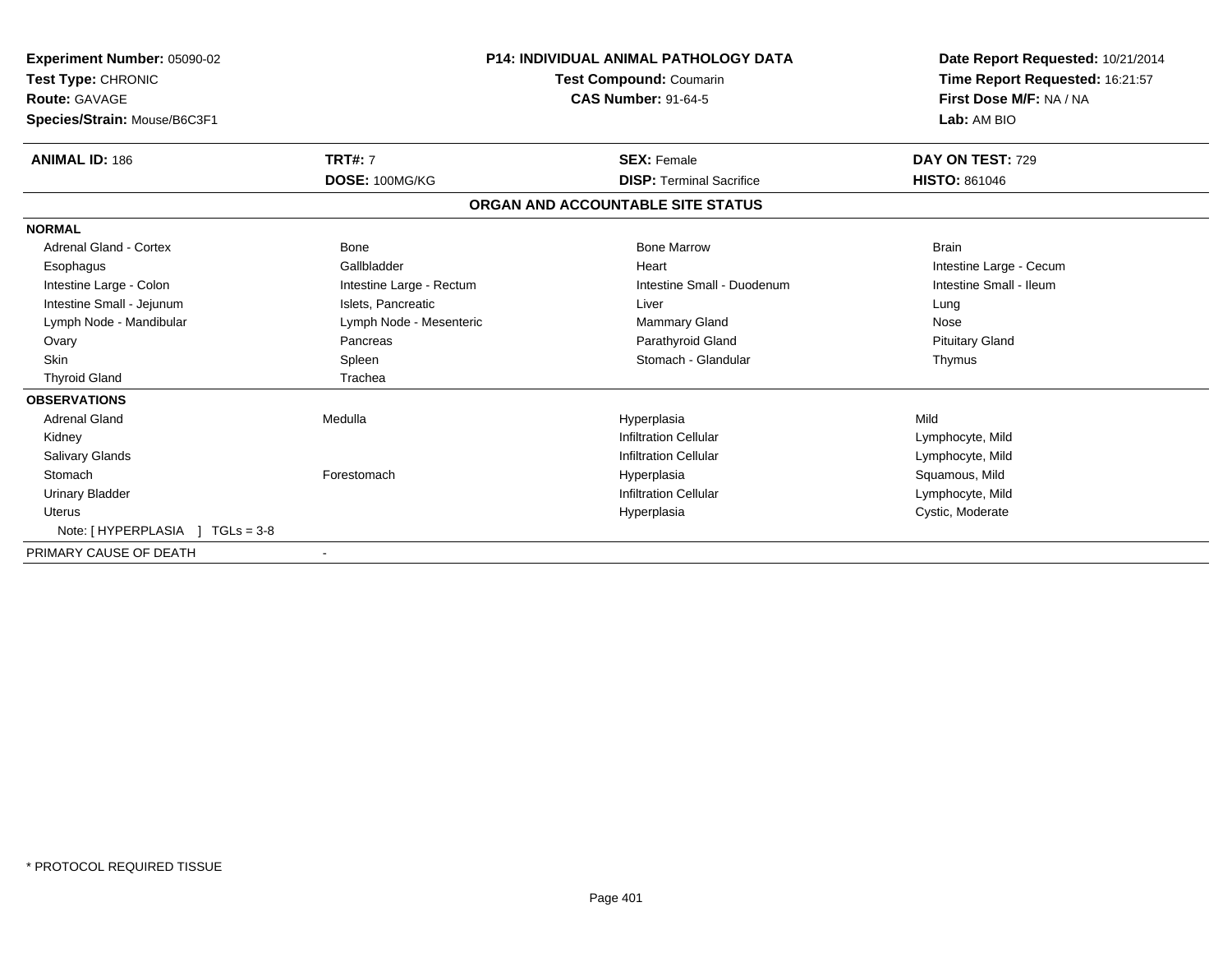| Experiment Number: 05090-02<br>Test Type: CHRONIC<br><b>Route: GAVAGE</b><br>Species/Strain: Mouse/B6C3F1 | <b>P14: INDIVIDUAL ANIMAL PATHOLOGY DATA</b><br>Test Compound: Coumarin<br><b>CAS Number: 91-64-5</b> |                                   | Date Report Requested: 10/21/2014<br>Time Report Requested: 16:21:57<br>First Dose M/F: NA / NA<br>Lab: AM BIO |
|-----------------------------------------------------------------------------------------------------------|-------------------------------------------------------------------------------------------------------|-----------------------------------|----------------------------------------------------------------------------------------------------------------|
| <b>ANIMAL ID: 187</b>                                                                                     | <b>TRT#: 7</b>                                                                                        | <b>SEX: Female</b>                | DAY ON TEST: 729                                                                                               |
|                                                                                                           | DOSE: 100MG/KG                                                                                        | <b>DISP: Terminal Sacrifice</b>   | <b>HISTO: 861047</b>                                                                                           |
|                                                                                                           |                                                                                                       | ORGAN AND ACCOUNTABLE SITE STATUS |                                                                                                                |
| <b>NORMAL</b>                                                                                             |                                                                                                       |                                   |                                                                                                                |
| Adrenal Gland - Cortex                                                                                    | Adrenal Gland - Medulla                                                                               | Bone                              | <b>Bone Marrow</b>                                                                                             |
| <b>Brain</b>                                                                                              | Esophagus                                                                                             | Gallbladder                       | Heart                                                                                                          |
| Intestine Large - Cecum                                                                                   | Intestine Large - Colon                                                                               | Intestine Large - Rectum          | Intestine Small - Duodenum                                                                                     |
| Intestine Small - Ileum                                                                                   | Intestine Small - Jejunum                                                                             | Islets, Pancreatic                | Lung                                                                                                           |
| Lymph Node - Mandibular                                                                                   | Lymph Node - Mesenteric                                                                               | Mammary Gland                     | Nose                                                                                                           |
| Ovary                                                                                                     | Pancreas                                                                                              | Parathyroid Gland                 | <b>Salivary Glands</b>                                                                                         |
| <b>Skin</b>                                                                                               | Spleen                                                                                                | Stomach - Forestomach             | Stomach - Glandular                                                                                            |
| Thymus                                                                                                    | <b>Thyroid Gland</b>                                                                                  | Trachea                           |                                                                                                                |
| <b>OBSERVATIONS</b>                                                                                       |                                                                                                       |                                   |                                                                                                                |
| Kidney                                                                                                    | <b>Renal Tubule</b>                                                                                   | Degeneration                      | Minimal                                                                                                        |
| Liver                                                                                                     |                                                                                                       | Hepatocellular Adenoma            |                                                                                                                |
| Note: [ HEPATOCLR ADEN ] TGLs = 1-5                                                                       |                                                                                                       |                                   |                                                                                                                |
| <b>Pituitary Gland</b>                                                                                    | <b>Pars Distalis</b>                                                                                  | Adenoma                           |                                                                                                                |
| $1 TGLs = 3-3$<br>Note: [ ADENOMA                                                                         |                                                                                                       |                                   |                                                                                                                |
| <b>Urinary Bladder</b>                                                                                    |                                                                                                       | <b>Infiltration Cellular</b>      | Lymphocyte, Mild                                                                                               |
| <b>Uterus</b>                                                                                             |                                                                                                       | Hyperplasia                       | Cystic, Moderate                                                                                               |
| PRIMARY CAUSE OF DEATH                                                                                    |                                                                                                       |                                   |                                                                                                                |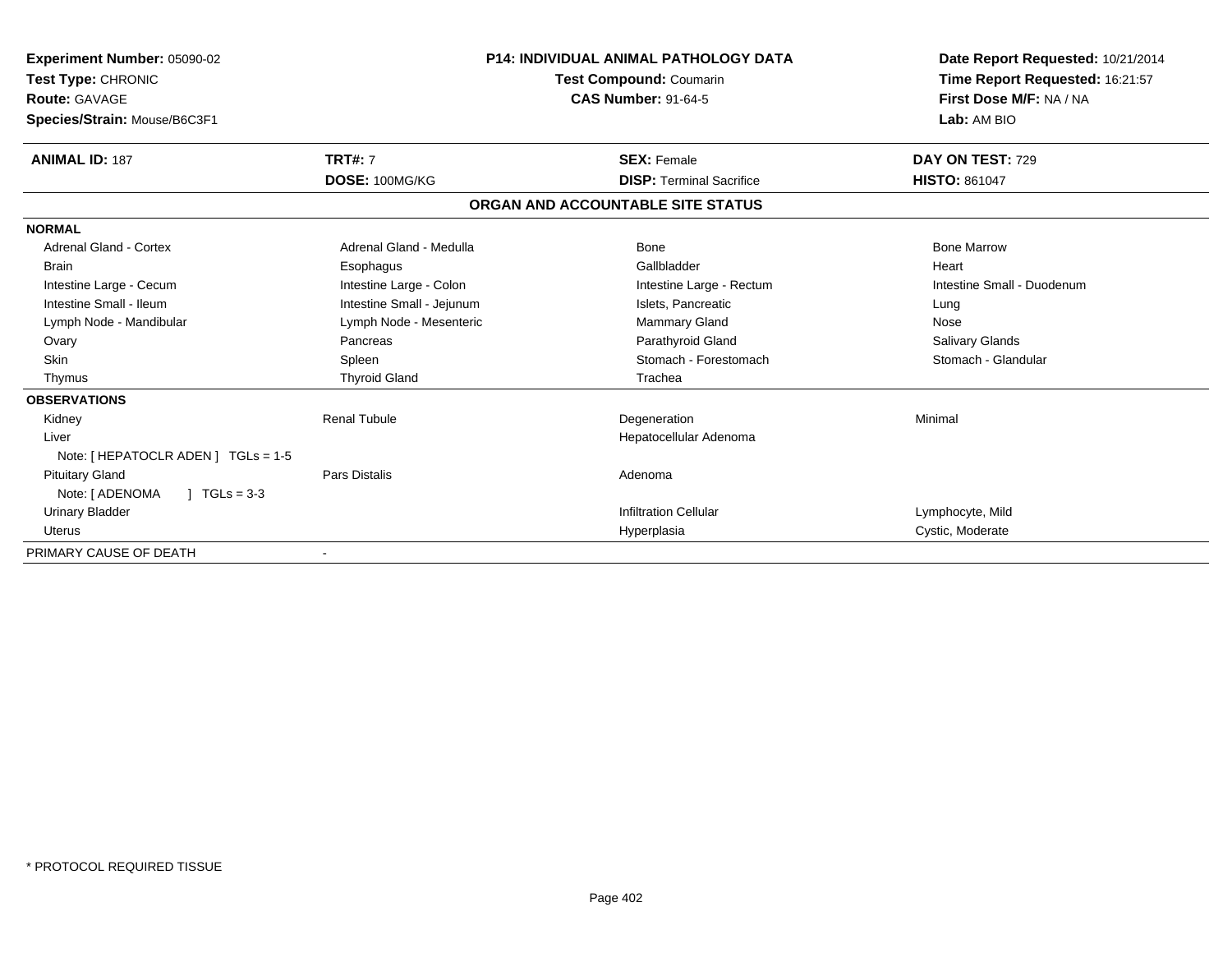| Experiment Number: 05090-02<br>Test Type: CHRONIC<br><b>Route: GAVAGE</b><br>Species/Strain: Mouse/B6C3F1 |                           | <b>P14: INDIVIDUAL ANIMAL PATHOLOGY DATA</b><br>Test Compound: Coumarin<br><b>CAS Number: 91-64-5</b> |                                   | Date Report Requested: 10/21/2014<br>Time Report Requested: 16:21:57<br>First Dose M/F: NA / NA<br>Lab: AM BIO |
|-----------------------------------------------------------------------------------------------------------|---------------------------|-------------------------------------------------------------------------------------------------------|-----------------------------------|----------------------------------------------------------------------------------------------------------------|
| <b>ANIMAL ID: 189</b>                                                                                     | <b>TRT#: 7</b>            |                                                                                                       | <b>SEX: Female</b>                | DAY ON TEST: 733                                                                                               |
|                                                                                                           | DOSE: 100MG/KG            |                                                                                                       | <b>DISP: Terminal Sacrifice</b>   | <b>HISTO: 861049</b>                                                                                           |
|                                                                                                           |                           |                                                                                                       | ORGAN AND ACCOUNTABLE SITE STATUS |                                                                                                                |
| <b>NORMAL</b>                                                                                             |                           |                                                                                                       |                                   |                                                                                                                |
| <b>Adrenal Gland - Cortex</b>                                                                             | Adrenal Gland - Medulla   |                                                                                                       | <b>Bone</b>                       | <b>Bone Marrow</b>                                                                                             |
| <b>Brain</b>                                                                                              | Esophagus                 |                                                                                                       | Gallbladder                       | Heart                                                                                                          |
| Intestine Large - Cecum                                                                                   | Intestine Large - Colon   |                                                                                                       | Intestine Large - Rectum          | Intestine Small - Duodenum                                                                                     |
| Intestine Small - Ileum                                                                                   | Intestine Small - Jejunum |                                                                                                       | Islets, Pancreatic                | Kidney                                                                                                         |
| Lung                                                                                                      | Lymph Node - Mandibular   |                                                                                                       | Lymph Node - Mesenteric           | Mammary Gland                                                                                                  |
| Nose                                                                                                      | Pancreas                  |                                                                                                       | <b>Pituitary Gland</b>            | Skin                                                                                                           |
| Spleen                                                                                                    | Stomach - Forestomach     |                                                                                                       | Stomach - Glandular               | Thymus                                                                                                         |
| Trachea                                                                                                   | <b>Urinary Bladder</b>    |                                                                                                       | <b>Uterus</b>                     |                                                                                                                |
| <b>MISSING</b>                                                                                            |                           |                                                                                                       |                                   |                                                                                                                |
| Parathyroid Gland                                                                                         |                           |                                                                                                       |                                   |                                                                                                                |
| <b>OBSERVATIONS</b>                                                                                       |                           |                                                                                                       |                                   |                                                                                                                |
| <b>Adrenal Gland</b>                                                                                      | Spindle Cell              |                                                                                                       | Hyperplasia                       | Mild                                                                                                           |
| Liver                                                                                                     |                           |                                                                                                       | Hepatocellular Adenoma            | Multiple                                                                                                       |
| Note: [ HEPATOCLR ADEN ] TGLs = 2-5                                                                       |                           |                                                                                                       |                                   |                                                                                                                |
| Ovary                                                                                                     |                           |                                                                                                       | Cystadenoma                       |                                                                                                                |
| Note: [ CYSTADENOMA ] TGLs = 1-8                                                                          |                           |                                                                                                       |                                   |                                                                                                                |
| <b>Salivary Glands</b>                                                                                    |                           |                                                                                                       | <b>Infiltration Cellular</b>      | Lymphocyte, Minimal                                                                                            |
| <b>Thyroid Gland</b>                                                                                      | Follicle                  |                                                                                                       | Cyst                              | Mild                                                                                                           |
| PRIMARY CAUSE OF DEATH                                                                                    |                           |                                                                                                       |                                   |                                                                                                                |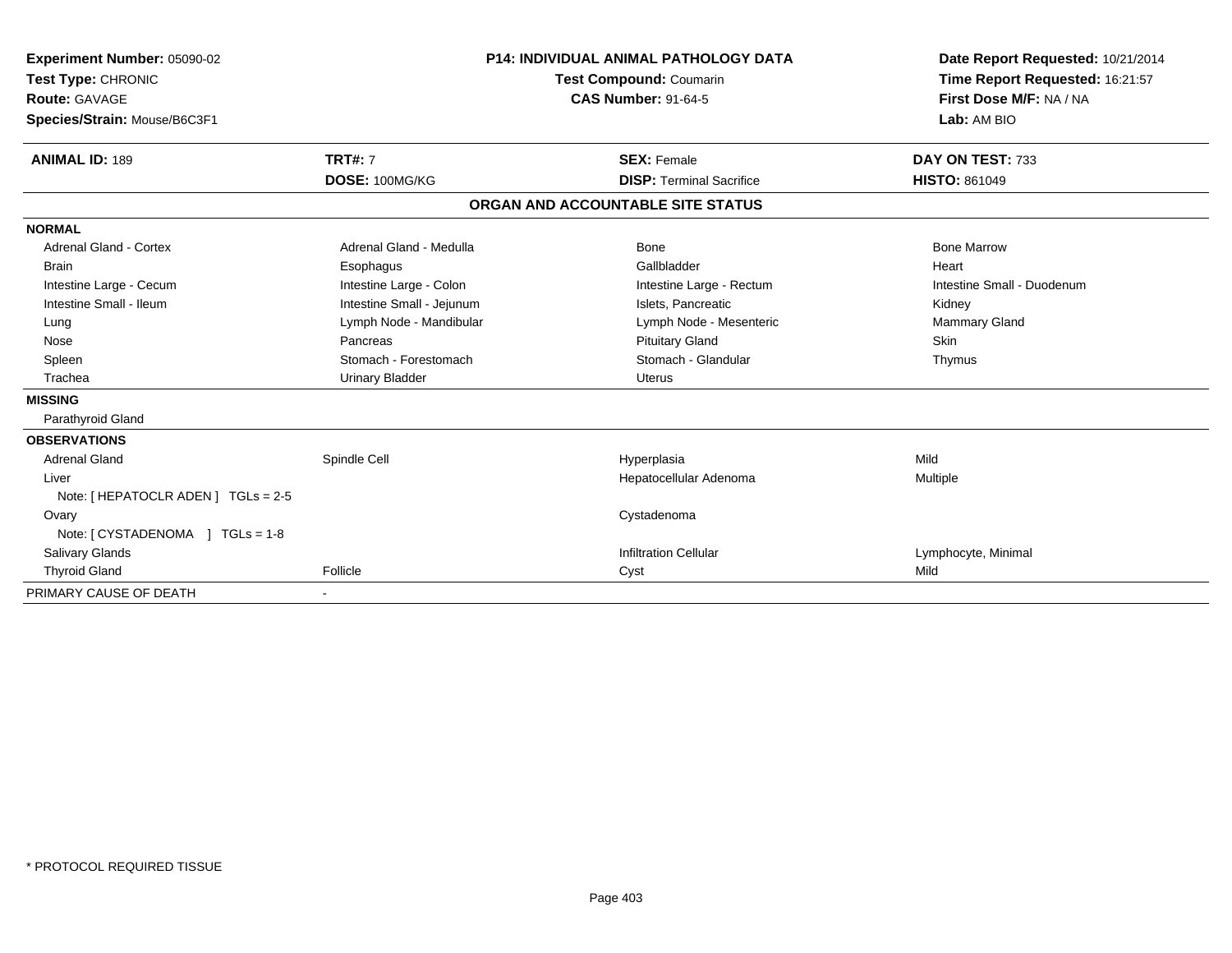| Experiment Number: 05090-02<br>Test Type: CHRONIC<br><b>Route: GAVAGE</b><br>Species/Strain: Mouse/B6C3F1 |                          | <b>P14: INDIVIDUAL ANIMAL PATHOLOGY DATA</b><br><b>Test Compound: Coumarin</b><br><b>CAS Number: 91-64-5</b> | Date Report Requested: 10/21/2014<br>Time Report Requested: 16:21:57<br>First Dose M/F: NA / NA<br>Lab: AM BIO |
|-----------------------------------------------------------------------------------------------------------|--------------------------|--------------------------------------------------------------------------------------------------------------|----------------------------------------------------------------------------------------------------------------|
| <b>ANIMAL ID: 191</b>                                                                                     | <b>TRT#: 7</b>           | <b>SEX: Female</b>                                                                                           | DAY ON TEST: 732                                                                                               |
|                                                                                                           | DOSE: 100MG/KG           | <b>DISP: Terminal Sacrifice</b>                                                                              | <b>HISTO: 861051</b>                                                                                           |
|                                                                                                           |                          | ORGAN AND ACCOUNTABLE SITE STATUS                                                                            |                                                                                                                |
| <b>NORMAL</b>                                                                                             |                          |                                                                                                              |                                                                                                                |
| Adrenal Gland - Medulla                                                                                   | Bone                     | <b>Bone Marrow</b>                                                                                           | <b>Brain</b>                                                                                                   |
| Esophagus                                                                                                 | Gallbladder              | Heart                                                                                                        | Intestine Large - Cecum                                                                                        |
| Intestine Large - Colon                                                                                   | Intestine Large - Rectum | Intestine Small - Duodenum                                                                                   | Intestine Small - Ileum                                                                                        |
| Intestine Small - Jejunum                                                                                 | Islets, Pancreatic       | Kidney                                                                                                       | Lung                                                                                                           |
| Lymph Node - Mandibular                                                                                   | Lymph Node - Mesenteric  | <b>Mammary Gland</b>                                                                                         | Nose                                                                                                           |
| Pancreas                                                                                                  | <b>Pituitary Gland</b>   | Salivary Glands                                                                                              | <b>Skin</b>                                                                                                    |
| Spleen                                                                                                    | Stomach - Forestomach    | Stomach - Glandular                                                                                          | Thymus                                                                                                         |
| Trachea                                                                                                   |                          |                                                                                                              |                                                                                                                |
| <b>MISSING</b>                                                                                            |                          |                                                                                                              |                                                                                                                |
| Parathyroid Gland                                                                                         |                          |                                                                                                              |                                                                                                                |
| <b>OBSERVATIONS</b>                                                                                       |                          |                                                                                                              |                                                                                                                |
| <b>Adrenal Gland</b>                                                                                      | Cortex                   | Hyperplasia                                                                                                  | Mild                                                                                                           |
| Liver                                                                                                     |                          | <b>Eosinophilic Focus</b>                                                                                    | Moderate                                                                                                       |
| Ovary                                                                                                     | Follicle                 | Cyst                                                                                                         | Mild                                                                                                           |
| <b>Thyroid Gland</b>                                                                                      |                          | Inflammation                                                                                                 | Suppurative, Mild                                                                                              |
| <b>Urinary Bladder</b>                                                                                    |                          | <b>Infiltration Cellular</b>                                                                                 | Lymphocyte, Mild                                                                                               |
| <b>Uterus</b>                                                                                             |                          | Hyperplasia                                                                                                  | Cystic, Mild                                                                                                   |
| PRIMARY CAUSE OF DEATH                                                                                    |                          |                                                                                                              |                                                                                                                |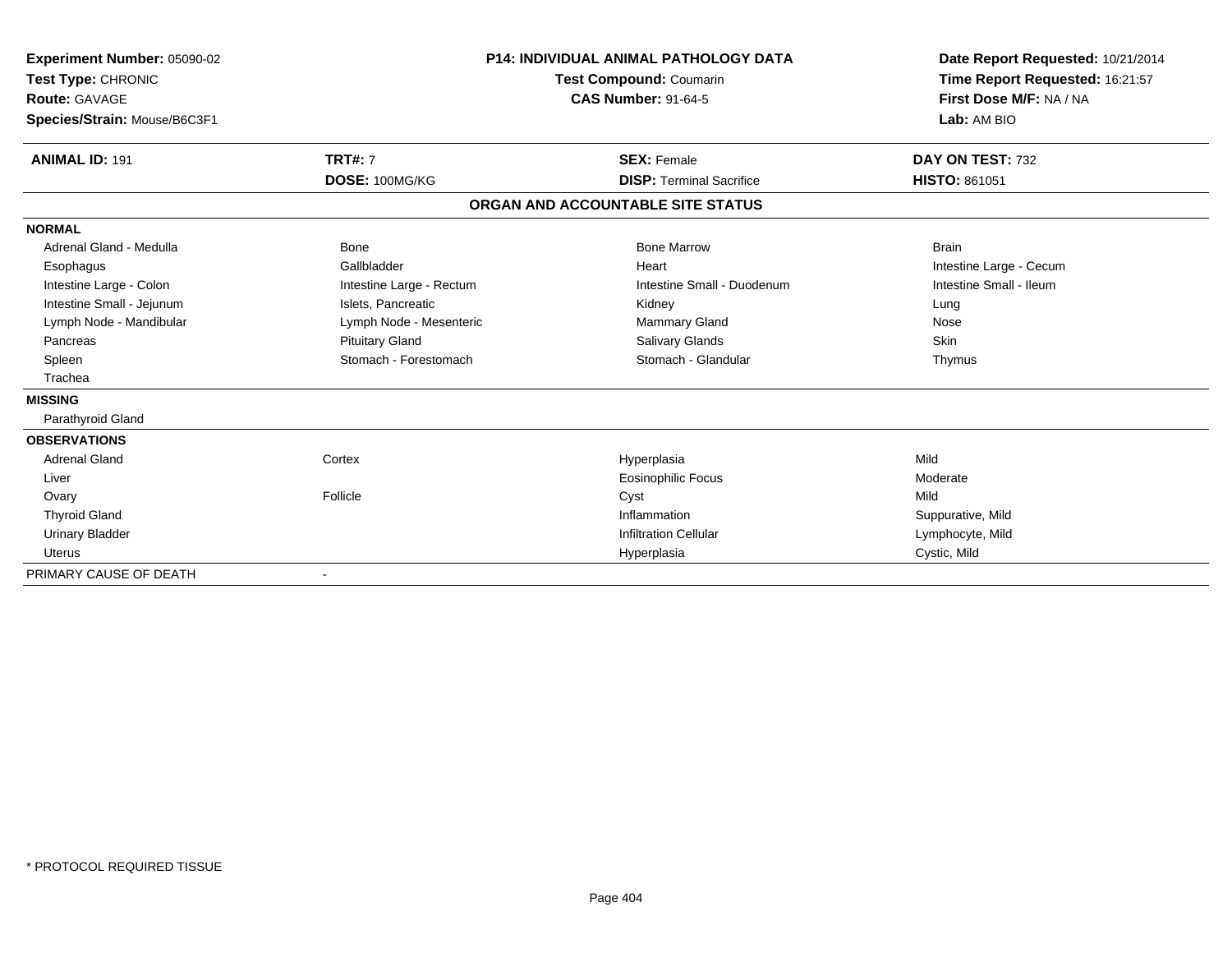| Experiment Number: 05090-02<br>Test Type: CHRONIC<br><b>Route: GAVAGE</b><br>Species/Strain: Mouse/B6C3F1        | <b>P14: INDIVIDUAL ANIMAL PATHOLOGY DATA</b><br><b>Test Compound: Coumarin</b><br><b>CAS Number: 91-64-5</b> |                                   | Date Report Requested: 10/21/2014<br>Time Report Requested: 16:21:57<br>First Dose M/F: NA / NA<br>Lab: AM BIO |  |
|------------------------------------------------------------------------------------------------------------------|--------------------------------------------------------------------------------------------------------------|-----------------------------------|----------------------------------------------------------------------------------------------------------------|--|
| <b>ANIMAL ID: 192</b>                                                                                            | <b>TRT#: 7</b>                                                                                               | <b>SEX: Female</b>                | DAY ON TEST: 734                                                                                               |  |
|                                                                                                                  | DOSE: 100MG/KG                                                                                               | <b>DISP: Terminal Sacrifice</b>   | <b>HISTO: 861052</b>                                                                                           |  |
|                                                                                                                  |                                                                                                              | ORGAN AND ACCOUNTABLE SITE STATUS |                                                                                                                |  |
| <b>NORMAL</b>                                                                                                    |                                                                                                              |                                   |                                                                                                                |  |
| <b>Adrenal Gland - Cortex</b>                                                                                    | Adrenal Gland - Medulla                                                                                      | Bone                              | <b>Bone Marrow</b>                                                                                             |  |
| <b>Brain</b>                                                                                                     | Esophagus                                                                                                    | Gallbladder                       | Heart                                                                                                          |  |
| Intestine Large - Cecum                                                                                          | Intestine Large - Colon                                                                                      | Intestine Large - Rectum          | Intestine Small - Duodenum                                                                                     |  |
| Intestine Small - Ileum                                                                                          | Intestine Small - Jejunum                                                                                    | Islets, Pancreatic                | Kidney                                                                                                         |  |
| Mammary Gland                                                                                                    | Nose                                                                                                         | Pancreas                          | Parathyroid Gland                                                                                              |  |
| Salivary Glands                                                                                                  | Skin                                                                                                         | Stomach - Forestomach             | Stomach - Glandular                                                                                            |  |
| Thymus                                                                                                           | <b>Thyroid Gland</b>                                                                                         | Trachea                           | <b>Urinary Bladder</b>                                                                                         |  |
| <b>OBSERVATIONS</b>                                                                                              |                                                                                                              |                                   |                                                                                                                |  |
| Liver                                                                                                            | <b>Bile Duct</b>                                                                                             | Cyst                              | Marked                                                                                                         |  |
|                                                                                                                  |                                                                                                              | Hepatocellular Adenoma            | Multiple                                                                                                       |  |
| Note: [ CYST<br>$\int$ TGLs = 6-12                                                                               |                                                                                                              |                                   |                                                                                                                |  |
| Lung                                                                                                             |                                                                                                              | Alveolar/Bronchiolar Adenoma      |                                                                                                                |  |
| Lymph Node                                                                                                       | Mandibular                                                                                                   | Hyperplasia                       | Lymphoid, Moderate                                                                                             |  |
|                                                                                                                  | Mesenteric                                                                                                   | Hyperplasia                       | Lymphoid, Mild                                                                                                 |  |
|                                                                                                                  | Lumbar                                                                                                       | Lymphoma Malignant Lymphocytic    |                                                                                                                |  |
|                                                                                                                  | Renal                                                                                                        | Lymphoma Malignant Lymphocytic    |                                                                                                                |  |
| Note: [ LYMPH MAL LYMP ] TGLs = 9-13<br>Note: [ HYPERPLASIA ] TGLs = 7-2<br>Note: [ LYMPH MAL LYMP ] TGLs = 8-13 |                                                                                                              |                                   |                                                                                                                |  |
| Ovary                                                                                                            | Follicle                                                                                                     | Cyst                              | Moderate                                                                                                       |  |
| Note: [ CYST<br>$J \cdot TGLS = 2-8$                                                                             |                                                                                                              |                                   |                                                                                                                |  |
| <b>Pituitary Gland</b>                                                                                           | Pars Distalis                                                                                                | Adenoma                           |                                                                                                                |  |
| Note: [ ADENOMA<br>$\sqrt{ }$ TGLs = 1-3                                                                         |                                                                                                              |                                   |                                                                                                                |  |
| Spleen                                                                                                           |                                                                                                              | Hyperplasia                       | Lymphoid, Moderate                                                                                             |  |
| Note: [HYPERPLASIA ] TGLs = 3-5                                                                                  |                                                                                                              |                                   |                                                                                                                |  |
| Uterus                                                                                                           |                                                                                                              | Inflammation                      | Suppurative, Moderate                                                                                          |  |
| PRIMARY CAUSE OF DEATH                                                                                           | $\blacksquare$                                                                                               |                                   |                                                                                                                |  |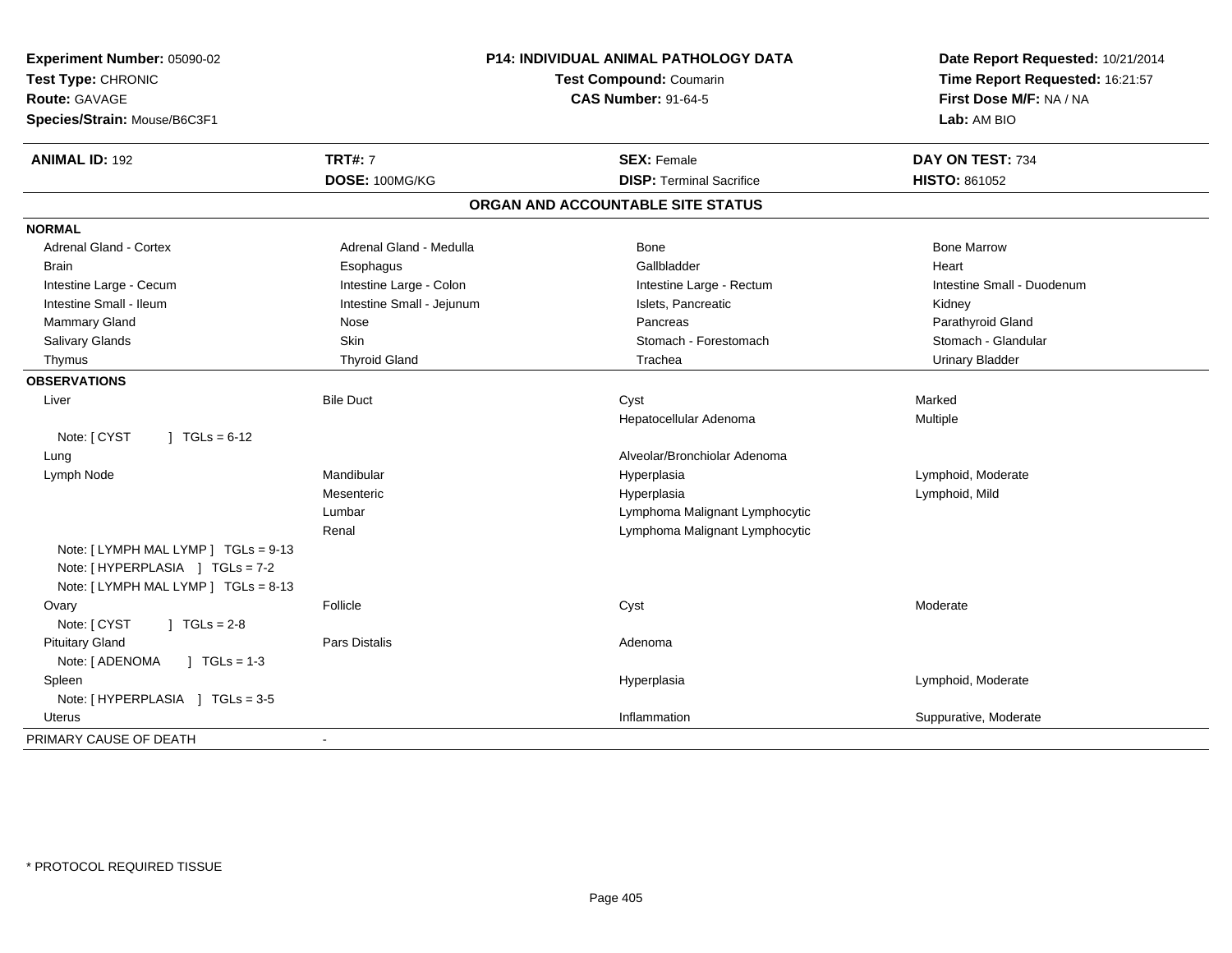| Experiment Number: 05090-02<br>Test Type: CHRONIC<br><b>Route: GAVAGE</b><br>Species/Strain: Mouse/B6C3F1 |                           | <b>P14: INDIVIDUAL ANIMAL PATHOLOGY DATA</b><br>Test Compound: Coumarin<br><b>CAS Number: 91-64-5</b> |                                   | Date Report Requested: 10/21/2014<br>Time Report Requested: 16:21:57<br>First Dose M/F: NA / NA<br>Lab: AM BIO |
|-----------------------------------------------------------------------------------------------------------|---------------------------|-------------------------------------------------------------------------------------------------------|-----------------------------------|----------------------------------------------------------------------------------------------------------------|
| <b>ANIMAL ID: 194</b>                                                                                     | <b>TRT#: 7</b>            |                                                                                                       | <b>SEX: Female</b>                | DAY ON TEST: 734                                                                                               |
|                                                                                                           | DOSE: 100MG/KG            |                                                                                                       | <b>DISP: Terminal Sacrifice</b>   | <b>HISTO: 861054</b>                                                                                           |
|                                                                                                           |                           |                                                                                                       | ORGAN AND ACCOUNTABLE SITE STATUS |                                                                                                                |
| <b>NORMAL</b>                                                                                             |                           |                                                                                                       |                                   |                                                                                                                |
| <b>Adrenal Gland - Cortex</b>                                                                             | Adrenal Gland - Medulla   |                                                                                                       | Bone                              | <b>Bone Marrow</b>                                                                                             |
| <b>Brain</b>                                                                                              | Esophagus                 |                                                                                                       | Gallbladder                       | Heart                                                                                                          |
| Intestine Large - Cecum                                                                                   | Intestine Large - Colon   |                                                                                                       | Intestine Large - Rectum          | Intestine Small - Duodenum                                                                                     |
| Intestine Small - Ileum                                                                                   | Intestine Small - Jejunum |                                                                                                       | Islets, Pancreatic                | Kidney                                                                                                         |
| Liver                                                                                                     | Lymph Node - Mandibular   |                                                                                                       | Lymph Node - Mesenteric           | Mammary Gland                                                                                                  |
| Nose                                                                                                      | Ovary                     |                                                                                                       | Pancreas                          | <b>Pituitary Gland</b>                                                                                         |
| <b>Salivary Glands</b>                                                                                    | <b>Skin</b>               |                                                                                                       | Stomach - Forestomach             | Stomach - Glandular                                                                                            |
| Thymus                                                                                                    | <b>Thyroid Gland</b>      |                                                                                                       | Trachea                           | <b>Urinary Bladder</b>                                                                                         |
| <b>MISSING</b>                                                                                            |                           |                                                                                                       |                                   |                                                                                                                |
| Parathyroid Gland                                                                                         |                           |                                                                                                       |                                   |                                                                                                                |
| <b>OBSERVATIONS</b>                                                                                       |                           |                                                                                                       |                                   |                                                                                                                |
| <b>Adrenal Gland</b>                                                                                      | Spindle Cell              |                                                                                                       | Hyperplasia                       | Mild                                                                                                           |
| Lung                                                                                                      |                           |                                                                                                       | Alveolar/Bronchiolar Adenoma      |                                                                                                                |
| Note: [ ALV BRON ADEN ] TGLs = 1-11                                                                       |                           |                                                                                                       |                                   |                                                                                                                |
| Spleen                                                                                                    |                           |                                                                                                       | <b>Developmental Malformation</b> |                                                                                                                |
| Note: [ DEVELOP MALFOR ] TGLs = 2-5                                                                       |                           |                                                                                                       |                                   |                                                                                                                |
| <b>Uterus</b>                                                                                             |                           |                                                                                                       | Hyperplasia                       | Cystic, Moderate                                                                                               |
| Note: [HYPERPLASIA ] TGLs = 3-8                                                                           |                           |                                                                                                       |                                   |                                                                                                                |
| PRIMARY CAUSE OF DEATH                                                                                    |                           |                                                                                                       |                                   |                                                                                                                |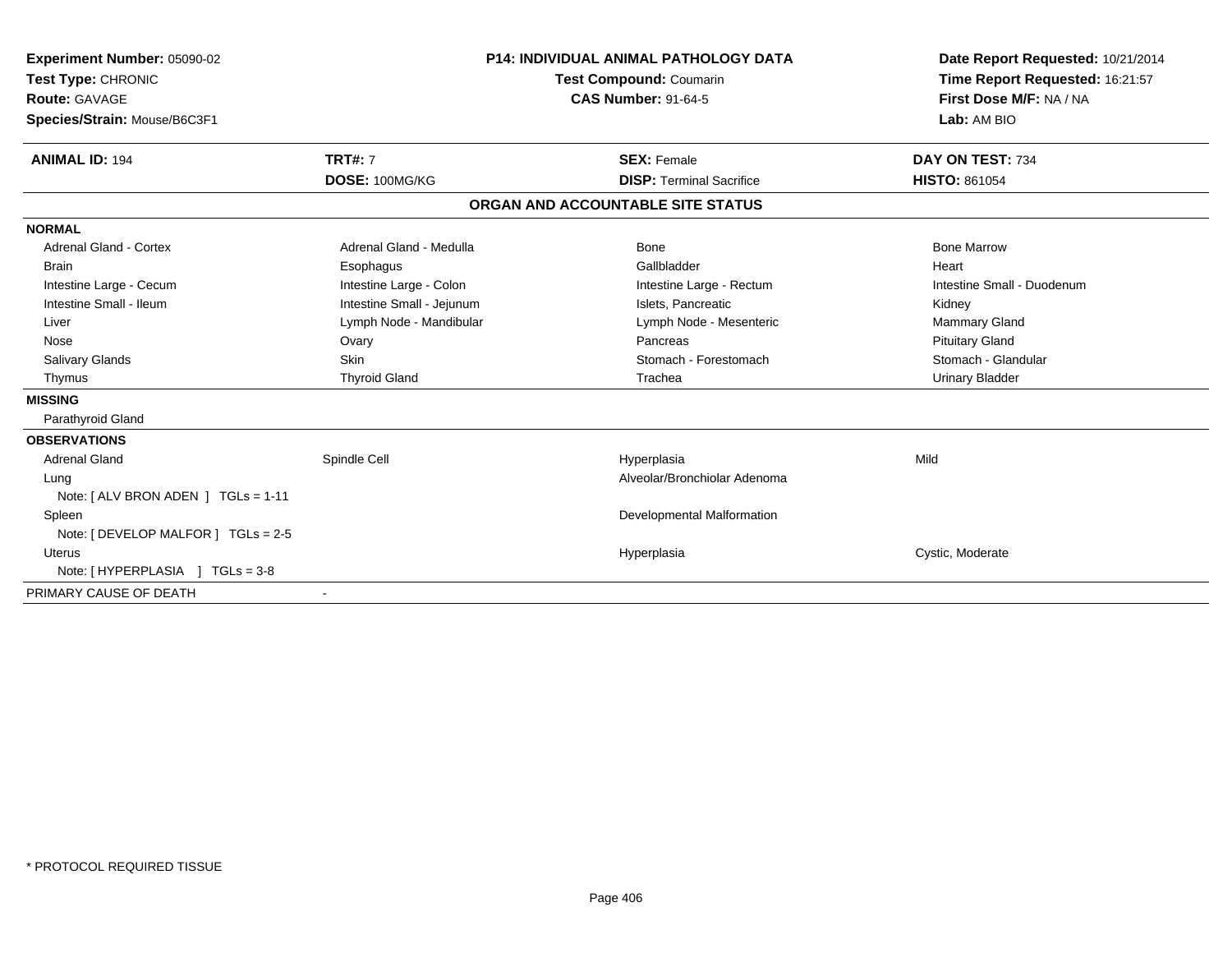| Experiment Number: 05090-02         | <b>P14: INDIVIDUAL ANIMAL PATHOLOGY DATA</b><br><b>Test Compound: Coumarin</b> |                                   | Date Report Requested: 10/21/2014 |  |
|-------------------------------------|--------------------------------------------------------------------------------|-----------------------------------|-----------------------------------|--|
| Test Type: CHRONIC                  |                                                                                |                                   | Time Report Requested: 16:21:57   |  |
| <b>Route: GAVAGE</b>                |                                                                                | <b>CAS Number: 91-64-5</b>        | First Dose M/F: NA / NA           |  |
| Species/Strain: Mouse/B6C3F1        |                                                                                |                                   | Lab: AM BIO                       |  |
| <b>ANIMAL ID: 196</b>               | <b>TRT#: 7</b>                                                                 | <b>SEX: Female</b>                | DAY ON TEST: 733                  |  |
|                                     | DOSE: 100MG/KG                                                                 | <b>DISP: Terminal Sacrifice</b>   | <b>HISTO: 861056</b>              |  |
|                                     |                                                                                | ORGAN AND ACCOUNTABLE SITE STATUS |                                   |  |
| <b>NORMAL</b>                       |                                                                                |                                   |                                   |  |
| Adrenal Gland - Cortex              | Adrenal Gland - Medulla                                                        | Bone                              | <b>Bone Marrow</b>                |  |
| <b>Brain</b>                        | Esophagus                                                                      | Gallbladder                       | Heart                             |  |
| Intestine Large - Cecum             | Intestine Large - Colon                                                        | Intestine Large - Rectum          | Intestine Small - Duodenum        |  |
| Intestine Small - Ileum             | Intestine Small - Jejunum                                                      | Islets, Pancreatic                | Kidney                            |  |
| Lung                                | Lymph Node - Mandibular                                                        | Lymph Node - Mesenteric           | Mammary Gland                     |  |
| Nose                                | Pancreas                                                                       | <b>Pituitary Gland</b>            | Salivary Glands                   |  |
| <b>Skin</b>                         | Spleen                                                                         | Stomach - Forestomach             | Stomach - Glandular               |  |
| Thymus                              | <b>Thyroid Gland</b>                                                           | Trachea                           |                                   |  |
| <b>MISSING</b>                      |                                                                                |                                   |                                   |  |
| Parathyroid Gland                   |                                                                                |                                   |                                   |  |
| <b>OBSERVATIONS</b>                 |                                                                                |                                   |                                   |  |
| Liver                               |                                                                                | Inflammation                      | Chronic, Minimal                  |  |
|                                     |                                                                                | <b>Mixed Cell Focus</b>           | Mild                              |  |
|                                     |                                                                                | Necrosis                          | Coagulative, Minimal              |  |
| Note: [ MIXED CL FOCUS ] TGLs = 3-5 |                                                                                |                                   |                                   |  |
| Ovary                               | Follicle                                                                       | Cyst                              | Moderate                          |  |
| Note: [ CYST<br>$1 TGLs = 1-8$      |                                                                                |                                   |                                   |  |
| <b>Urinary Bladder</b>              |                                                                                | <b>Infiltration Cellular</b>      | Lymphocyte, Mild                  |  |
| <b>Uterus</b>                       |                                                                                | Hyperplasia                       | Cystic, Moderate                  |  |
| $TGLs = 2-8$<br>Note: [ HYPERPLASIA |                                                                                |                                   |                                   |  |
| PRIMARY CAUSE OF DEATH              |                                                                                |                                   |                                   |  |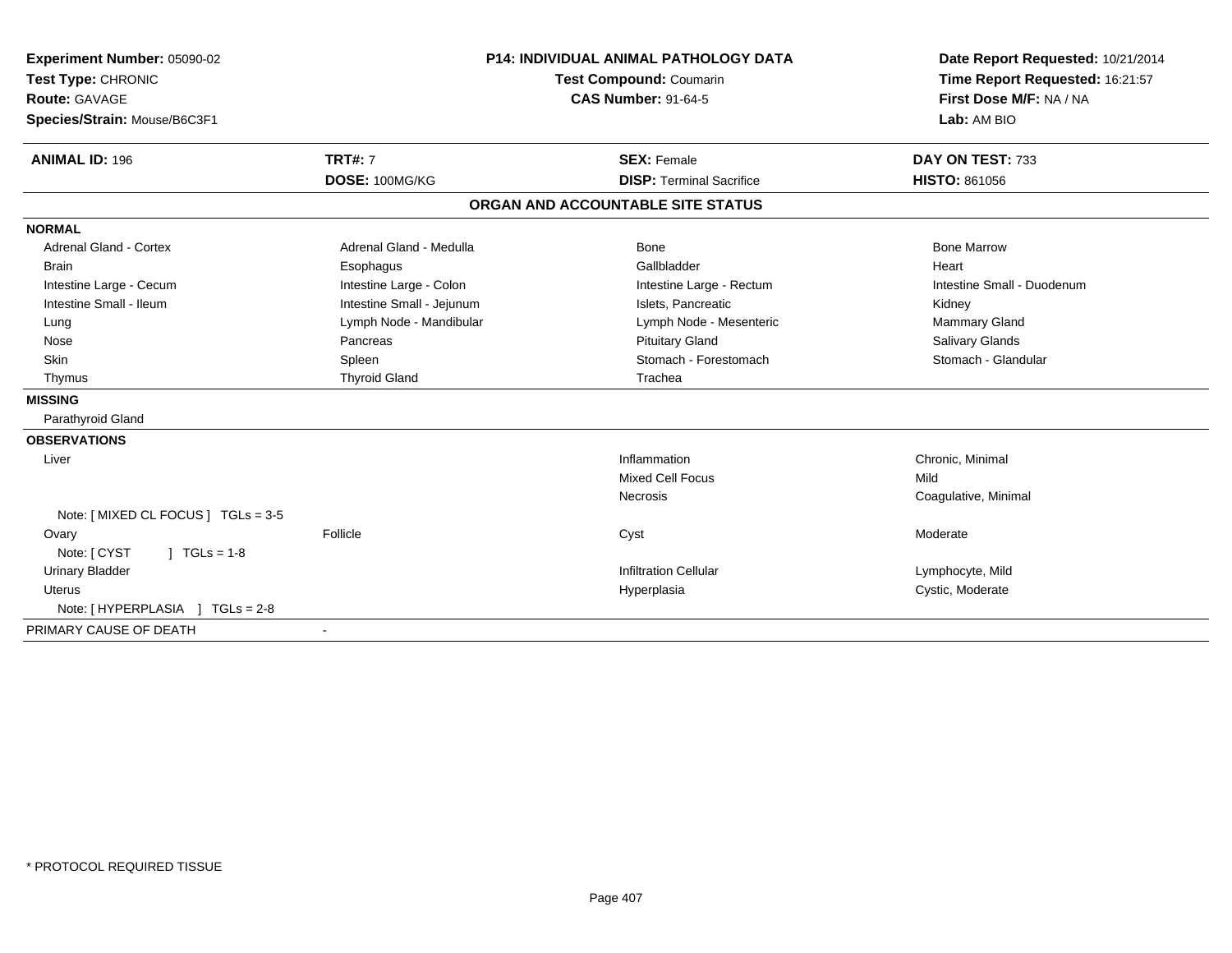| Experiment Number: 05090-02      |                                | <b>P14: INDIVIDUAL ANIMAL PATHOLOGY DATA</b> | Date Report Requested: 10/21/2014 |  |
|----------------------------------|--------------------------------|----------------------------------------------|-----------------------------------|--|
| Test Type: CHRONIC               | <b>Test Compound: Coumarin</b> |                                              | Time Report Requested: 16:21:57   |  |
| <b>Route: GAVAGE</b>             |                                | <b>CAS Number: 91-64-5</b>                   | First Dose M/F: NA / NA           |  |
| Species/Strain: Mouse/B6C3F1     |                                |                                              | Lab: AM BIO                       |  |
| <b>ANIMAL ID: 197</b>            | <b>TRT#: 7</b>                 | <b>SEX: Female</b>                           | DAY ON TEST: 729                  |  |
|                                  |                                |                                              |                                   |  |
|                                  | DOSE: 100MG/KG                 | <b>DISP: Terminal Sacrifice</b>              | <b>HISTO: 861057</b>              |  |
|                                  |                                | ORGAN AND ACCOUNTABLE SITE STATUS            |                                   |  |
| <b>NORMAL</b>                    |                                |                                              |                                   |  |
| Adrenal Gland - Cortex           | Adrenal Gland - Medulla        | Bone                                         | <b>Bone Marrow</b>                |  |
| <b>Brain</b>                     | Esophagus                      | Gallbladder                                  | Heart                             |  |
| Intestine Large - Cecum          | Intestine Large - Colon        | Intestine Large - Rectum                     | Intestine Small - Duodenum        |  |
| Intestine Small - Ileum          | Islets, Pancreatic             | Kidney                                       | Lung                              |  |
| Lymph Node - Mandibular          | Mammary Gland                  | Nose                                         | Ovary                             |  |
| <b>Pituitary Gland</b>           | <b>Skin</b>                    | Spleen                                       | Stomach - Forestomach             |  |
| Stomach - Glandular              | Thymus                         | Trachea                                      |                                   |  |
| <b>MISSING</b>                   |                                |                                              |                                   |  |
| Parathyroid Gland                |                                |                                              |                                   |  |
| <b>OBSERVATIONS</b>              |                                |                                              |                                   |  |
| <b>Intestine Small</b>           | Jejunum                        | Hyperplasia                                  | Lymphoid, Moderate                |  |
| Note: [HYPERPLASIA ] TGLs = 2-11 |                                |                                              |                                   |  |
| Liver                            |                                | Hepatocellular Adenoma                       |                                   |  |
| Lymph Node                       | Mesenteric                     | Hyperplasia                                  | Lymphoid, Mild                    |  |
| Pancreas                         |                                | <b>Infiltration Cellular</b>                 | Lymphocyte, Mild                  |  |
| Salivary Glands                  |                                | <b>Infiltration Cellular</b>                 | Lymphocyte, Minimal               |  |
| <b>Thyroid Gland</b>             | <b>Follicular Cel</b>          | Adenoma                                      |                                   |  |
| <b>Urinary Bladder</b>           |                                | <b>Infiltration Cellular</b>                 | Lymphocyte, Mild                  |  |
| Uterus                           |                                | Hyperplasia                                  | Cystic, Moderate                  |  |
|                                  |                                |                                              |                                   |  |
| PRIMARY CAUSE OF DEATH           |                                |                                              |                                   |  |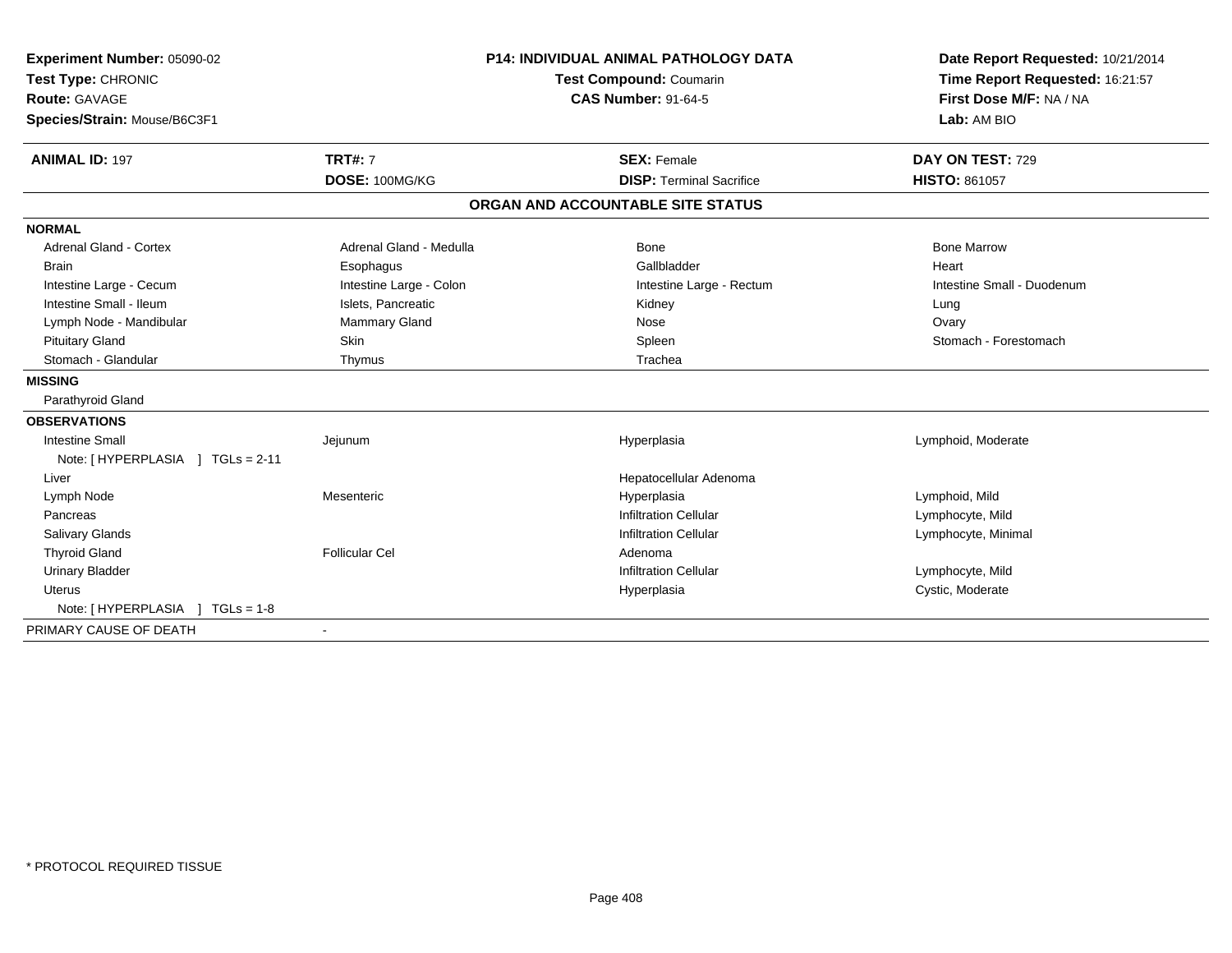| Experiment Number: 05090-02<br>Test Type: CHRONIC | <b>P14: INDIVIDUAL ANIMAL PATHOLOGY DATA</b><br><b>Test Compound: Coumarin</b> |                                   | Date Report Requested: 10/21/2014<br>Time Report Requested: 16:21:57 |  |
|---------------------------------------------------|--------------------------------------------------------------------------------|-----------------------------------|----------------------------------------------------------------------|--|
| <b>Route: GAVAGE</b>                              |                                                                                | <b>CAS Number: 91-64-5</b>        | First Dose M/F: NA / NA                                              |  |
| Species/Strain: Mouse/B6C3F1                      |                                                                                |                                   | Lab: AM BIO                                                          |  |
| <b>ANIMAL ID: 198</b>                             | <b>TRT#: 7</b>                                                                 | <b>SEX: Female</b>                | DAY ON TEST: 733                                                     |  |
|                                                   | DOSE: 100MG/KG                                                                 | <b>DISP: Terminal Sacrifice</b>   | <b>HISTO: 861058</b>                                                 |  |
|                                                   |                                                                                | ORGAN AND ACCOUNTABLE SITE STATUS |                                                                      |  |
| <b>NORMAL</b>                                     |                                                                                |                                   |                                                                      |  |
| Adrenal Gland - Cortex                            | Adrenal Gland - Medulla                                                        | Bone                              | <b>Brain</b>                                                         |  |
| Esophagus                                         | Gallbladder                                                                    | Heart                             | Intestine Large - Cecum                                              |  |
| Intestine Large - Colon                           | Intestine Large - Rectum                                                       | Intestine Small - Duodenum        | Intestine Small - Ileum                                              |  |
| Intestine Small - Jejunum                         | Islets, Pancreatic                                                             | Kidney                            | Lymph Node - Mandibular                                              |  |
| Lymph Node - Mesenteric                           | <b>Mammary Gland</b>                                                           | Nose                              | Ovary                                                                |  |
| Pancreas                                          | Parathyroid Gland                                                              | <b>Pituitary Gland</b>            | <b>Skin</b>                                                          |  |
| Stomach - Forestomach                             | Stomach - Glandular                                                            | Thymus                            | <b>Thyroid Gland</b>                                                 |  |
| Trachea                                           |                                                                                |                                   |                                                                      |  |
| <b>OBSERVATIONS</b>                               |                                                                                |                                   |                                                                      |  |
| <b>Adrenal Gland</b>                              | Spindle Cell                                                                   | Hyperplasia                       | Mild                                                                 |  |
| <b>Bone Marrow</b>                                |                                                                                | Myelofibrosis                     | Moderate                                                             |  |
| Liver                                             |                                                                                | <b>Eosinophilic Focus</b>         | Mild                                                                 |  |
| Lung                                              |                                                                                | Hyperplasia                       | Lymphoid, Mild                                                       |  |
| <b>Salivary Glands</b>                            |                                                                                | <b>Infiltration Cellular</b>      | Lymphocyte, Minimal                                                  |  |
| Spleen                                            |                                                                                | Hyperplasia                       | Lymphoid, Mild                                                       |  |
| <b>Urinary Bladder</b>                            |                                                                                | <b>Infiltration Cellular</b>      | Lymphocyte, Mild                                                     |  |
| Uterus                                            |                                                                                | Hyperplasia                       | Cystic, Moderate                                                     |  |
| Note: [HYPERPLASIA ] TGLs = 1-8                   |                                                                                |                                   |                                                                      |  |
| PRIMARY CAUSE OF DEATH                            |                                                                                |                                   |                                                                      |  |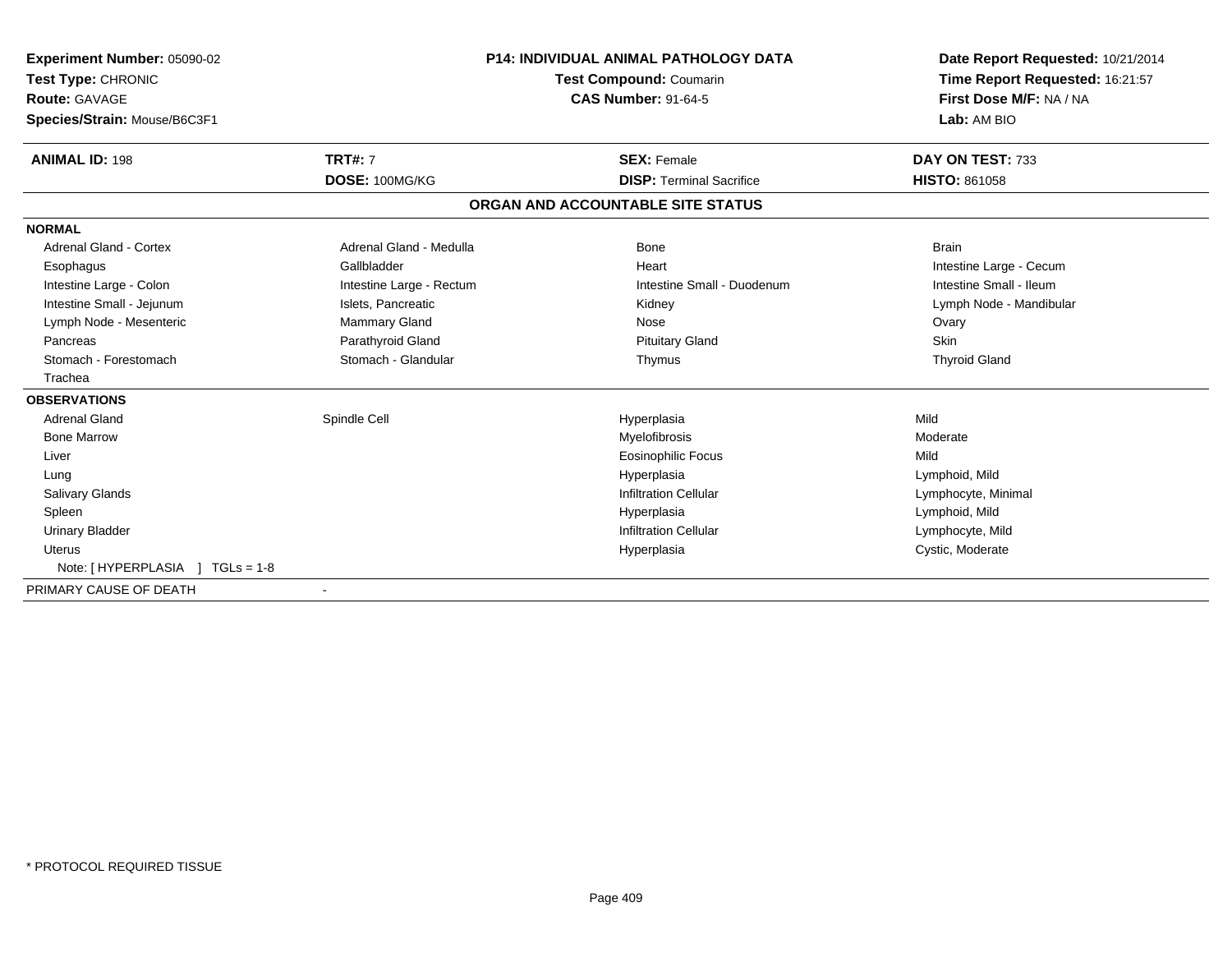| Experiment Number: 05090-02<br>Test Type: CHRONIC    |                           | <b>P14: INDIVIDUAL ANIMAL PATHOLOGY DATA</b><br><b>Test Compound: Coumarin</b> | Date Report Requested: 10/21/2014<br>Time Report Requested: 16:21:57 |
|------------------------------------------------------|---------------------------|--------------------------------------------------------------------------------|----------------------------------------------------------------------|
| <b>Route: GAVAGE</b><br>Species/Strain: Mouse/B6C3F1 |                           | <b>CAS Number: 91-64-5</b>                                                     | First Dose M/F: NA / NA<br>Lab: AM BIO                               |
|                                                      |                           |                                                                                |                                                                      |
| <b>ANIMAL ID: 199</b>                                | <b>TRT#: 7</b>            | <b>SEX: Female</b>                                                             | DAY ON TEST: 733                                                     |
|                                                      | DOSE: 100MG/KG            | <b>DISP: Terminal Sacrifice</b>                                                | <b>HISTO: 861059</b>                                                 |
|                                                      |                           | ORGAN AND ACCOUNTABLE SITE STATUS                                              |                                                                      |
| <b>NORMAL</b>                                        |                           |                                                                                |                                                                      |
| <b>Adrenal Gland - Cortex</b>                        | Adrenal Gland - Medulla   | Bone                                                                           | <b>Bone Marrow</b>                                                   |
| <b>Brain</b>                                         | Esophagus                 | Gallbladder                                                                    | Heart                                                                |
| Intestine Large - Cecum                              | Intestine Large - Colon   | Intestine Large - Rectum                                                       | Intestine Small - Duodenum                                           |
| Intestine Small - Ileum                              | Intestine Small - Jejunum | Islets, Pancreatic                                                             | Kidney                                                               |
| Liver                                                | Lymph Node - Mandibular   | Mammary Gland                                                                  | Nose                                                                 |
| Ovary                                                | Pancreas                  | Parathyroid Gland                                                              | <b>Salivary Glands</b>                                               |
| <b>Skin</b>                                          | Spleen                    | Stomach - Forestomach                                                          | Stomach - Glandular                                                  |
| Thymus                                               | Trachea                   | Urinary Bladder                                                                |                                                                      |
| <b>OBSERVATIONS</b>                                  |                           |                                                                                |                                                                      |
| Lung                                                 | Alveolus                  | Hemorrhage                                                                     | Minimal                                                              |
|                                                      | Alveolar Epith            | Hyperplasia                                                                    | Minimal                                                              |
| Lymph Node                                           | Mesenteric                | Hyperplasia                                                                    | Lymphoid, Moderate                                                   |
| <b>Pituitary Gland</b>                               | <b>Pars Distalis</b>      | Adenoma                                                                        |                                                                      |
| Note: [ ADENOMA<br>$\sqrt{11}$ TGLs = 1-3            |                           |                                                                                |                                                                      |
| <b>Thyroid Gland</b>                                 | <b>Follicular Cel</b>     | Hyperplasia                                                                    | Minimal                                                              |
| <b>Uterus</b>                                        |                           | Hydrometra                                                                     | Moderate                                                             |
| Note: [ HYDROMETRA<br>$1 TGLs = 2-8$                 |                           |                                                                                |                                                                      |
| PRIMARY CAUSE OF DEATH                               |                           |                                                                                |                                                                      |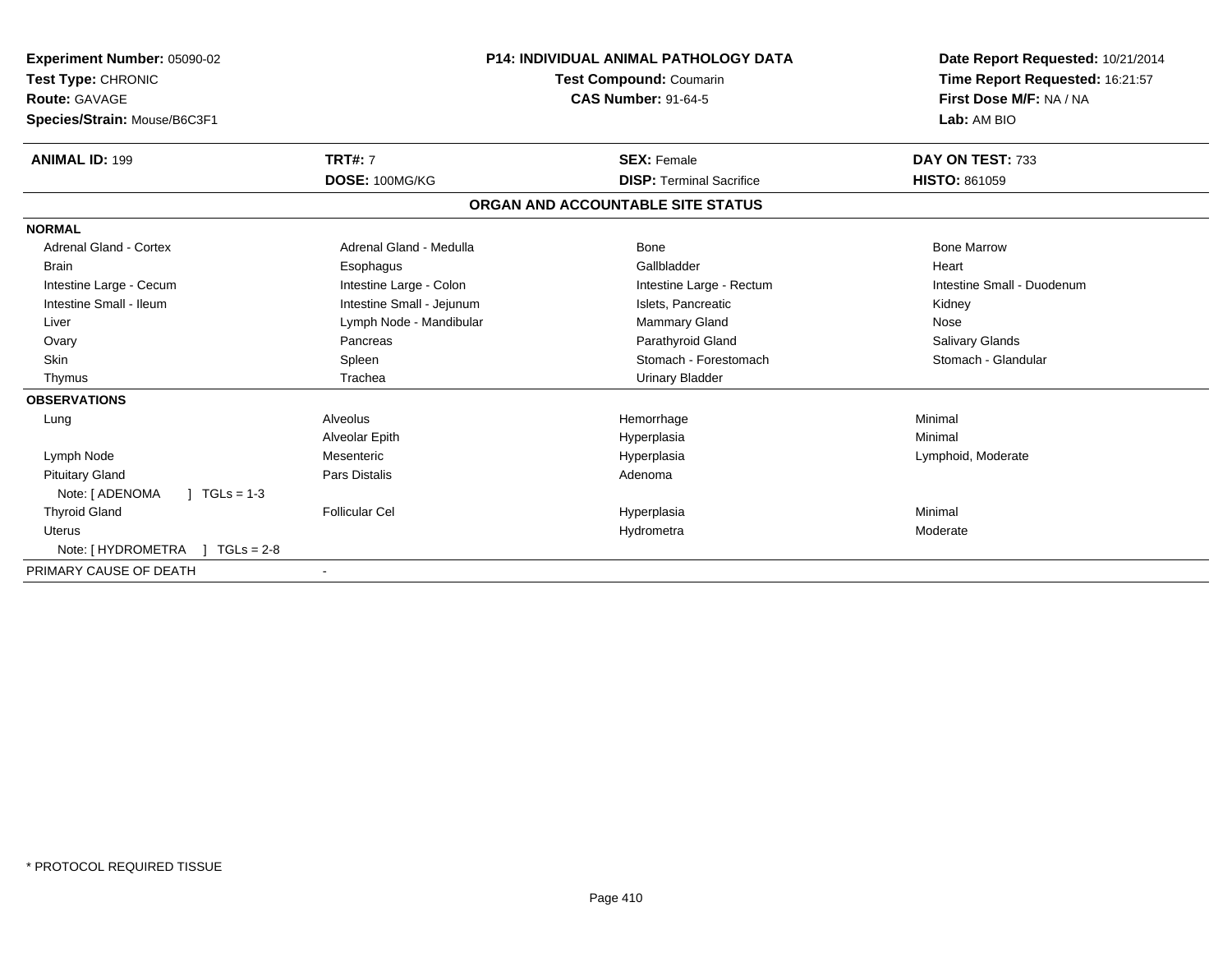| Experiment Number: 05090-02<br>Test Type: CHRONIC | <b>P14: INDIVIDUAL ANIMAL PATHOLOGY DATA</b><br><b>Test Compound: Coumarin</b> |                                   | Date Report Requested: 10/21/2014<br>Time Report Requested: 16:21:57 |  |
|---------------------------------------------------|--------------------------------------------------------------------------------|-----------------------------------|----------------------------------------------------------------------|--|
| <b>Route: GAVAGE</b>                              |                                                                                | <b>CAS Number: 91-64-5</b>        | First Dose M/F: NA / NA                                              |  |
| Species/Strain: Mouse/B6C3F1                      |                                                                                |                                   | Lab: AM BIO                                                          |  |
| <b>ANIMAL ID: 201</b>                             | <b>TRT#: 7</b>                                                                 | <b>SEX: Female</b>                | DAY ON TEST: 729                                                     |  |
|                                                   | DOSE: 100MG/KG                                                                 | <b>DISP: Terminal Sacrifice</b>   | <b>HISTO: 861061</b>                                                 |  |
|                                                   |                                                                                | ORGAN AND ACCOUNTABLE SITE STATUS |                                                                      |  |
| <b>NORMAL</b>                                     |                                                                                |                                   |                                                                      |  |
| <b>Adrenal Gland - Cortex</b>                     | Adrenal Gland - Medulla                                                        | <b>Bone</b>                       | <b>Bone Marrow</b>                                                   |  |
| <b>Brain</b>                                      | Esophagus                                                                      | Gallbladder                       | Heart                                                                |  |
| Intestine Large - Cecum                           | Intestine Large - Colon                                                        | Intestine Large - Rectum          | Intestine Small - Duodenum                                           |  |
| Intestine Small - Ileum                           | Intestine Small - Jejunum                                                      | Islets, Pancreatic                | Kidney                                                               |  |
| Lung                                              | Lymph Node - Mesenteric                                                        | Mammary Gland                     | Nose                                                                 |  |
| Pancreas                                          | <b>Pituitary Gland</b>                                                         | <b>Salivary Glands</b>            | Skin                                                                 |  |
| Spleen                                            | Stomach - Forestomach                                                          | Stomach - Glandular               | Thymus                                                               |  |
| Trachea                                           |                                                                                |                                   |                                                                      |  |
| <b>MISSING</b>                                    |                                                                                |                                   |                                                                      |  |
| Parathyroid Gland                                 | <b>Urinary Bladder</b>                                                         |                                   |                                                                      |  |
| <b>OBSERVATIONS</b>                               |                                                                                |                                   |                                                                      |  |
| <b>Adrenal Gland</b>                              | Spindle Cell                                                                   | Hyperplasia                       | Mild                                                                 |  |
| Liver                                             |                                                                                | <b>Eosinophilic Focus</b>         | Mild                                                                 |  |
| Lymph Node                                        | Mandibular                                                                     | Hyperplasia                       | Lymphoid, Mild                                                       |  |
| Ovary                                             | Follicle                                                                       | Cyst                              | Marked                                                               |  |
| Note: [ CYST<br>$J \cdot TGLs = 2-8$              |                                                                                |                                   |                                                                      |  |
| <b>Thyroid Gland</b>                              | C Cell                                                                         | Hyperplasia                       | Mild                                                                 |  |
| <b>Uterus</b>                                     |                                                                                | Hyperplasia                       | Cystic, Marked                                                       |  |
| Note: [HYPERPLASIA ]<br>$TGLs = 1-8$              |                                                                                |                                   |                                                                      |  |
| PRIMARY CAUSE OF DEATH                            |                                                                                |                                   |                                                                      |  |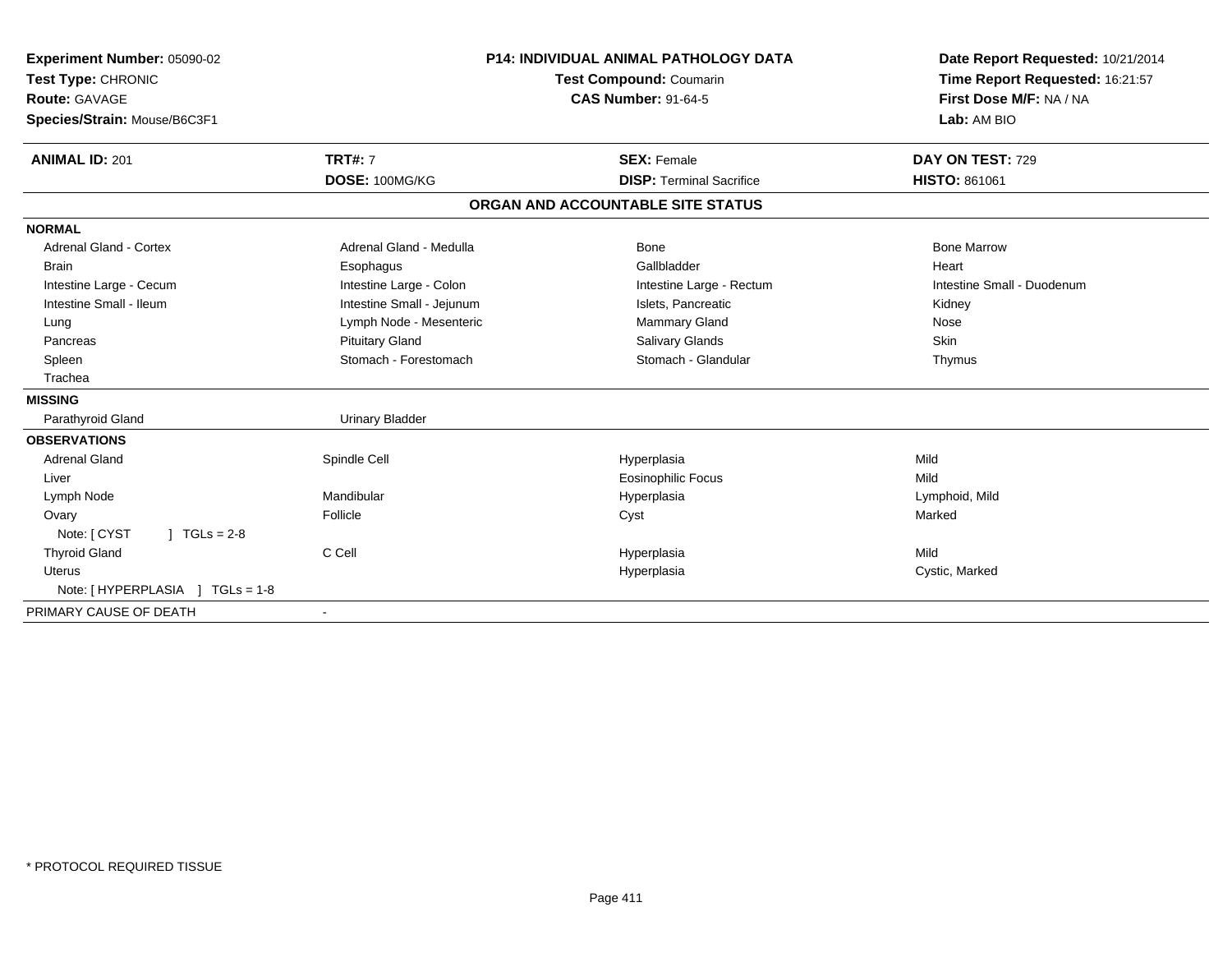| Experiment Number: 05090-02<br>Test Type: CHRONIC<br><b>Route: GAVAGE</b><br>Species/Strain: Mouse/B6C3F1 |                                  | <b>P14: INDIVIDUAL ANIMAL PATHOLOGY DATA</b><br><b>Test Compound: Coumarin</b><br><b>CAS Number: 91-64-5</b> | Date Report Requested: 10/21/2014<br>Time Report Requested: 16:21:57<br>First Dose M/F: NA / NA<br>Lab: AM BIO |
|-----------------------------------------------------------------------------------------------------------|----------------------------------|--------------------------------------------------------------------------------------------------------------|----------------------------------------------------------------------------------------------------------------|
| <b>ANIMAL ID: 202</b>                                                                                     | <b>TRT#: 7</b><br>DOSE: 100MG/KG | <b>SEX: Female</b><br><b>DISP:</b> Interval Sacrifice                                                        | <b>DAY ON TEST: 456</b><br><b>HISTO: 861062</b>                                                                |
|                                                                                                           |                                  | ORGAN AND ACCOUNTABLE SITE STATUS                                                                            |                                                                                                                |
| <b>NORMAL</b>                                                                                             |                                  |                                                                                                              |                                                                                                                |
| Stomach - Forestomach                                                                                     | Stomach - Glandular              |                                                                                                              |                                                                                                                |
| <b>OBSERVATIONS</b>                                                                                       |                                  |                                                                                                              |                                                                                                                |
| Uterus<br>Note: [HYPERPLASIA ]<br>$\sqrt{11}$ TGLs = 1-5                                                  |                                  | Hyperplasia                                                                                                  | Cystic, Moderate                                                                                               |
| PRIMARY CAUSE OF DEATH                                                                                    |                                  |                                                                                                              |                                                                                                                |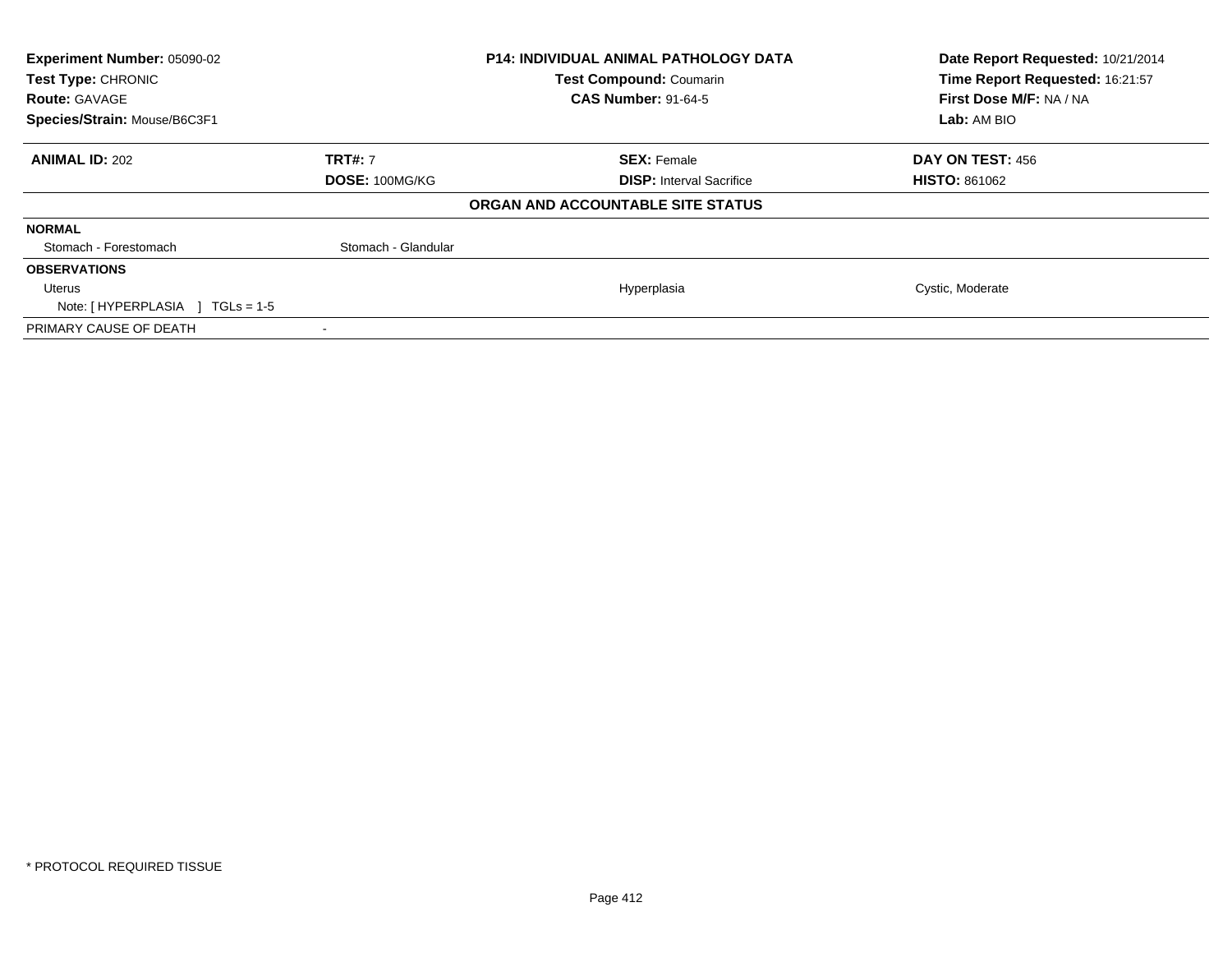| <b>Experiment Number: 05090-02</b><br>Test Type: CHRONIC |                | <b>P14: INDIVIDUAL ANIMAL PATHOLOGY DATA</b><br><b>Test Compound: Coumarin</b> | Date Report Requested: 10/21/2014<br>Time Report Requested: 16:21:57 |
|----------------------------------------------------------|----------------|--------------------------------------------------------------------------------|----------------------------------------------------------------------|
| <b>Route: GAVAGE</b>                                     |                | <b>CAS Number: 91-64-5</b>                                                     | First Dose M/F: NA / NA                                              |
| Species/Strain: Mouse/B6C3F1                             |                |                                                                                | <b>Lab:</b> AM BIO                                                   |
| <b>ANIMAL ID: 203</b>                                    | <b>TRT#: 7</b> | <b>SEX: Female</b>                                                             | DAY ON TEST: 455                                                     |
|                                                          | DOSE: 100MG/KG | <b>DISP:</b> Interval Sacrifice                                                | <b>HISTO: 861063</b>                                                 |
| <b>OBSERVATIONS</b>                                      |                |                                                                                |                                                                      |
| Ovary                                                    | Follicle       | Cyst                                                                           | Marked                                                               |
| [ $Cyst TGLS = 1-5$ ]                                    |                |                                                                                |                                                                      |
| PRIMARY CAUSE OF DEATH                                   |                |                                                                                |                                                                      |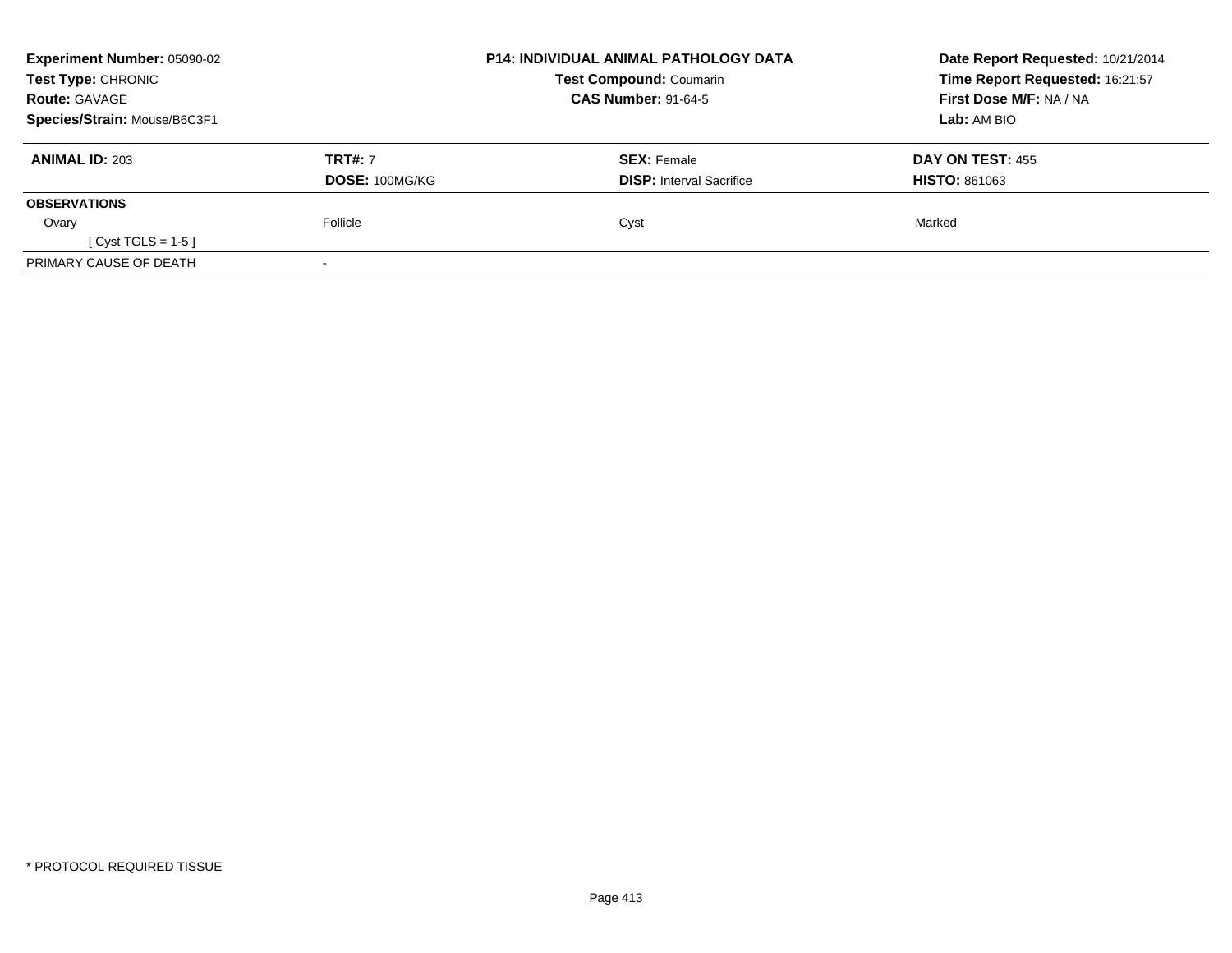|                                                                                                                                                         |                                                                                                                                  | Date Report Requested: 10/21/2014<br>Time Report Requested: 16:21:57<br>First Dose M/F: NA / NA<br>Lab: AM BIO                                           |  |
|---------------------------------------------------------------------------------------------------------------------------------------------------------|----------------------------------------------------------------------------------------------------------------------------------|----------------------------------------------------------------------------------------------------------------------------------------------------------|--|
| <b>TRT#: 7</b><br>DOSE: 100MG/KG                                                                                                                        | <b>SEX: Female</b><br><b>DISP: Moribund</b>                                                                                      | DAY ON TEST: 70<br><b>HISTO: 861064</b>                                                                                                                  |  |
|                                                                                                                                                         |                                                                                                                                  |                                                                                                                                                          |  |
| Adrenal Gland - Medulla<br>Esophagus<br>Intestine Large - Colon<br>Intestine Small - Jejunum<br>Lung<br>Pancreas<br><b>Skin</b><br><b>Thyroid Gland</b> | Bone<br>Gallbladder<br>Intestine Large - Rectum<br>Islets, Pancreatic<br>Mammary Gland<br>Parathyroid Gland<br>Spleen<br>Trachea | <b>Bone Marrow</b><br>Heart<br>Intestine Small - Duodenum<br>Kidney<br>Nose<br><b>Pituitary Gland</b><br>Stomach - Forestomach<br><b>Urinary Bladder</b> |  |
|                                                                                                                                                         |                                                                                                                                  |                                                                                                                                                          |  |
|                                                                                                                                                         | Atrophy                                                                                                                          | Mild                                                                                                                                                     |  |
|                                                                                                                                                         | Lymph Node - Mesenteric<br>$\overline{\phantom{a}}$                                                                              | ORGAN AND ACCOUNTABLE SITE STATUS                                                                                                                        |  |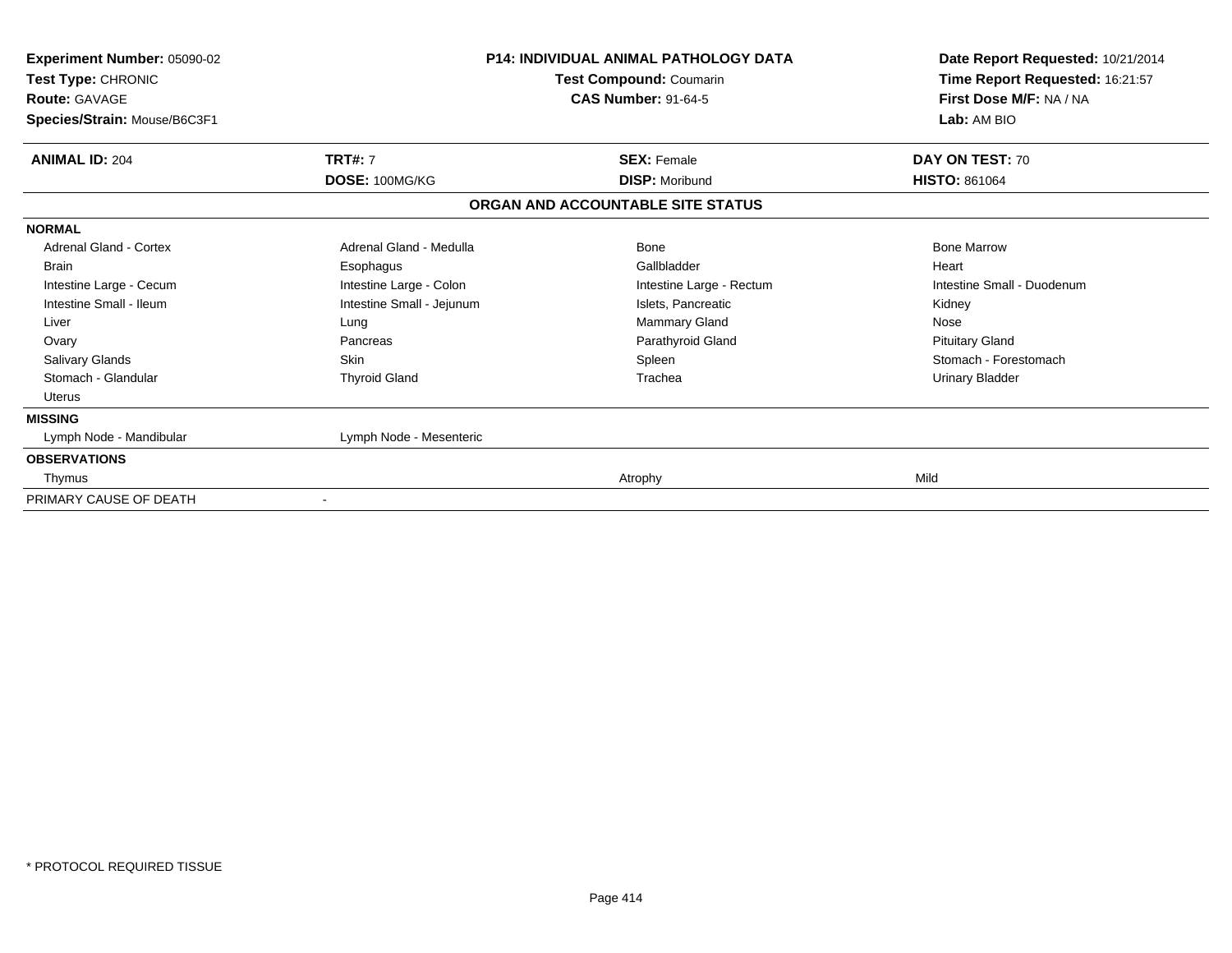| Experiment Number: 05090-02<br>Test Type: CHRONIC<br><b>Route: GAVAGE</b><br>Species/Strain: Mouse/B6C3F1                                               |                           | P14: INDIVIDUAL ANIMAL PATHOLOGY DATA<br><b>Test Compound: Coumarin</b><br><b>CAS Number: 91-64-5</b> | Date Report Requested: 10/21/2014<br>Time Report Requested: 16:21:57<br>First Dose M/F: NA / NA<br>Lab: AM BIO |  |
|---------------------------------------------------------------------------------------------------------------------------------------------------------|---------------------------|-------------------------------------------------------------------------------------------------------|----------------------------------------------------------------------------------------------------------------|--|
| <b>ANIMAL ID: 205</b>                                                                                                                                   | <b>TRT#: 7</b>            | <b>SEX: Female</b>                                                                                    | DAY ON TEST: 732                                                                                               |  |
|                                                                                                                                                         | DOSE: 100MG/KG            | <b>DISP: Terminal Sacrifice</b>                                                                       | <b>HISTO: 861065</b>                                                                                           |  |
|                                                                                                                                                         |                           | ORGAN AND ACCOUNTABLE SITE STATUS                                                                     |                                                                                                                |  |
| <b>NORMAL</b>                                                                                                                                           |                           |                                                                                                       |                                                                                                                |  |
| <b>Adrenal Gland - Cortex</b>                                                                                                                           | Adrenal Gland - Medulla   | <b>Bone</b>                                                                                           | <b>Bone Marrow</b>                                                                                             |  |
| <b>Brain</b>                                                                                                                                            | Esophagus                 | Gallbladder                                                                                           | Heart                                                                                                          |  |
| Intestine Large - Cecum                                                                                                                                 | Intestine Large - Colon   | Intestine Large - Rectum                                                                              | Intestine Small - Duodenum                                                                                     |  |
| Intestine Small - Ileum                                                                                                                                 | Intestine Small - Jejunum | Islets, Pancreatic                                                                                    | Kidney                                                                                                         |  |
| <b>Mammary Gland</b>                                                                                                                                    | Nose                      | Ovary                                                                                                 | Pancreas                                                                                                       |  |
| Parathyroid Gland                                                                                                                                       | <b>Salivary Glands</b>    | Skin                                                                                                  | Stomach - Forestomach                                                                                          |  |
| Stomach - Glandular                                                                                                                                     | <b>Thyroid Gland</b>      | Trachea                                                                                               | <b>Urinary Bladder</b>                                                                                         |  |
| <b>OBSERVATIONS</b>                                                                                                                                     |                           |                                                                                                       |                                                                                                                |  |
| Liver                                                                                                                                                   |                           | Hepatocellular Adenoma                                                                                |                                                                                                                |  |
| Lung                                                                                                                                                    | Alveolar Epith            | Hyperplasia                                                                                           | Moderate                                                                                                       |  |
| Note: $\lceil$ INFLAMMATION $\lceil$ TGLs = 4-6<br>Note: [HYPERPLASIA ] TGLs = 4-6                                                                      | Alveolus                  | Inflammation                                                                                          | Chronic, Mild                                                                                                  |  |
| Lymph Node                                                                                                                                              | Mandibular                | Lymphoma Malignant Lymphocytic                                                                        |                                                                                                                |  |
|                                                                                                                                                         | Mediastinal               | Lymphoma Malignant Lymphocytic                                                                        |                                                                                                                |  |
|                                                                                                                                                         | Mesenteric                | Lymphoma Malignant Lymphocytic                                                                        |                                                                                                                |  |
|                                                                                                                                                         | Renal                     | Lymphoma Malignant Lymphocytic                                                                        |                                                                                                                |  |
| Note: [ LYMPH MAL LYMP ] TGLs = 1-2<br>Note: [LYMPH MAL LYMP ] TGLs = 8-13<br>Note: [LYMPH MAL LYMP ] TGLs = 6-14<br>Note: [LYMPH MAL LYMP ] TGLs = 3-6 |                           |                                                                                                       |                                                                                                                |  |
| <b>Pituitary Gland</b>                                                                                                                                  | Pars Distalis             | Adenoma                                                                                               |                                                                                                                |  |
| Spleen                                                                                                                                                  |                           | Lymphoma Malignant Lymphocytic                                                                        |                                                                                                                |  |
| Note: [LYMPH MAL LYMP ] TGLs = 2-5                                                                                                                      |                           |                                                                                                       |                                                                                                                |  |
| Thymus                                                                                                                                                  |                           | Lymphoma Malignant Lymphocytic                                                                        |                                                                                                                |  |
| Note: [LYMPH MAL LYMP ] TGLs = 5-11,12                                                                                                                  |                           |                                                                                                       |                                                                                                                |  |
| <b>Uterus</b>                                                                                                                                           |                           | Hyperplasia                                                                                           | Cystic, Moderate                                                                                               |  |
| Note: [HYPERPLASIA ] TGLs = 7-8                                                                                                                         |                           |                                                                                                       |                                                                                                                |  |
| PRIMARY CAUSE OF DEATH                                                                                                                                  | $\sim$                    |                                                                                                       |                                                                                                                |  |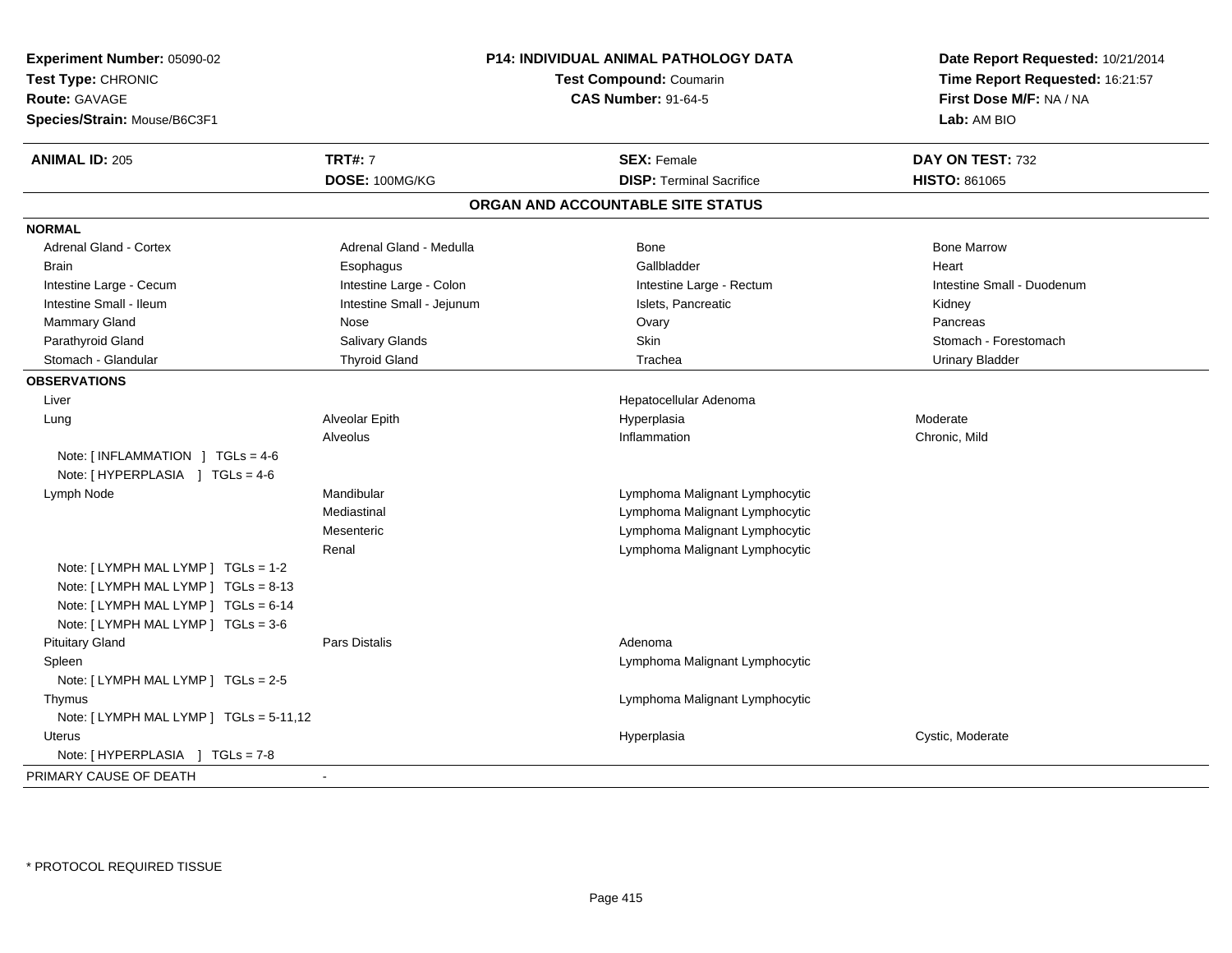| Experiment Number: 05090-02         |                           | <b>P14: INDIVIDUAL ANIMAL PATHOLOGY DATA</b> | Date Report Requested: 10/21/2014 |  |
|-------------------------------------|---------------------------|----------------------------------------------|-----------------------------------|--|
| Test Type: CHRONIC                  |                           | Test Compound: Coumarin                      | Time Report Requested: 16:21:57   |  |
| Route: GAVAGE                       |                           | <b>CAS Number: 91-64-5</b>                   | First Dose M/F: NA / NA           |  |
| Species/Strain: Mouse/B6C3F1        |                           |                                              | Lab: AM BIO                       |  |
| <b>ANIMAL ID: 206</b>               | <b>TRT#: 7</b>            | <b>SEX: Female</b>                           | DAY ON TEST: 729                  |  |
|                                     | DOSE: 100MG/KG            | <b>DISP: Terminal Sacrifice</b>              | <b>HISTO: 861066</b>              |  |
|                                     |                           | ORGAN AND ACCOUNTABLE SITE STATUS            |                                   |  |
| <b>NORMAL</b>                       |                           |                                              |                                   |  |
| <b>Adrenal Gland - Cortex</b>       | Adrenal Gland - Medulla   | <b>Bone</b>                                  | <b>Bone Marrow</b>                |  |
| <b>Brain</b>                        | Esophagus                 | Gallbladder                                  | Heart                             |  |
| Intestine Large - Cecum             | Intestine Large - Colon   | Intestine Large - Rectum                     | Intestine Small - Duodenum        |  |
| Intestine Small - Ileum             | Intestine Small - Jejunum | Islets, Pancreatic                           | Lymph Node - Mandibular           |  |
| Lymph Node - Mesenteric             | Mammary Gland             | Nose                                         | Ovary                             |  |
| Pancreas                            | Parathyroid Gland         | <b>Salivary Glands</b>                       | Spleen                            |  |
| Stomach - Forestomach               | Stomach - Glandular       | Thymus                                       | <b>Thyroid Gland</b>              |  |
| Trachea                             |                           |                                              |                                   |  |
| <b>OBSERVATIONS</b>                 |                           |                                              |                                   |  |
| <b>Adrenal Gland</b>                | Spindle Cell              | Hyperplasia                                  | Mild                              |  |
| Kidney                              |                           | <b>Infiltration Cellular</b>                 | Lymphocyte, Mild                  |  |
| Liver                               |                           | Eosinophilic Focus                           | Mild                              |  |
|                                     |                           | Hepatocellular Adenoma                       |                                   |  |
| Lung                                |                           | Alveolar/Bronchiolar Adenoma                 |                                   |  |
| <b>Pituitary Gland</b>              | Pars Distalis             | Hyperplasia                                  | Mild                              |  |
| Skin                                |                           | Alopecia                                     | Mild                              |  |
| Note: [ ALOPECIA<br>$1 TGLs = 1-11$ |                           |                                              |                                   |  |
| <b>Urinary Bladder</b>              |                           | <b>Infiltration Cellular</b>                 | Lymphocyte, Mild                  |  |
| <b>Uterus</b>                       |                           | Hyperplasia                                  | Cystic, Mild                      |  |
| PRIMARY CAUSE OF DEATH              |                           |                                              |                                   |  |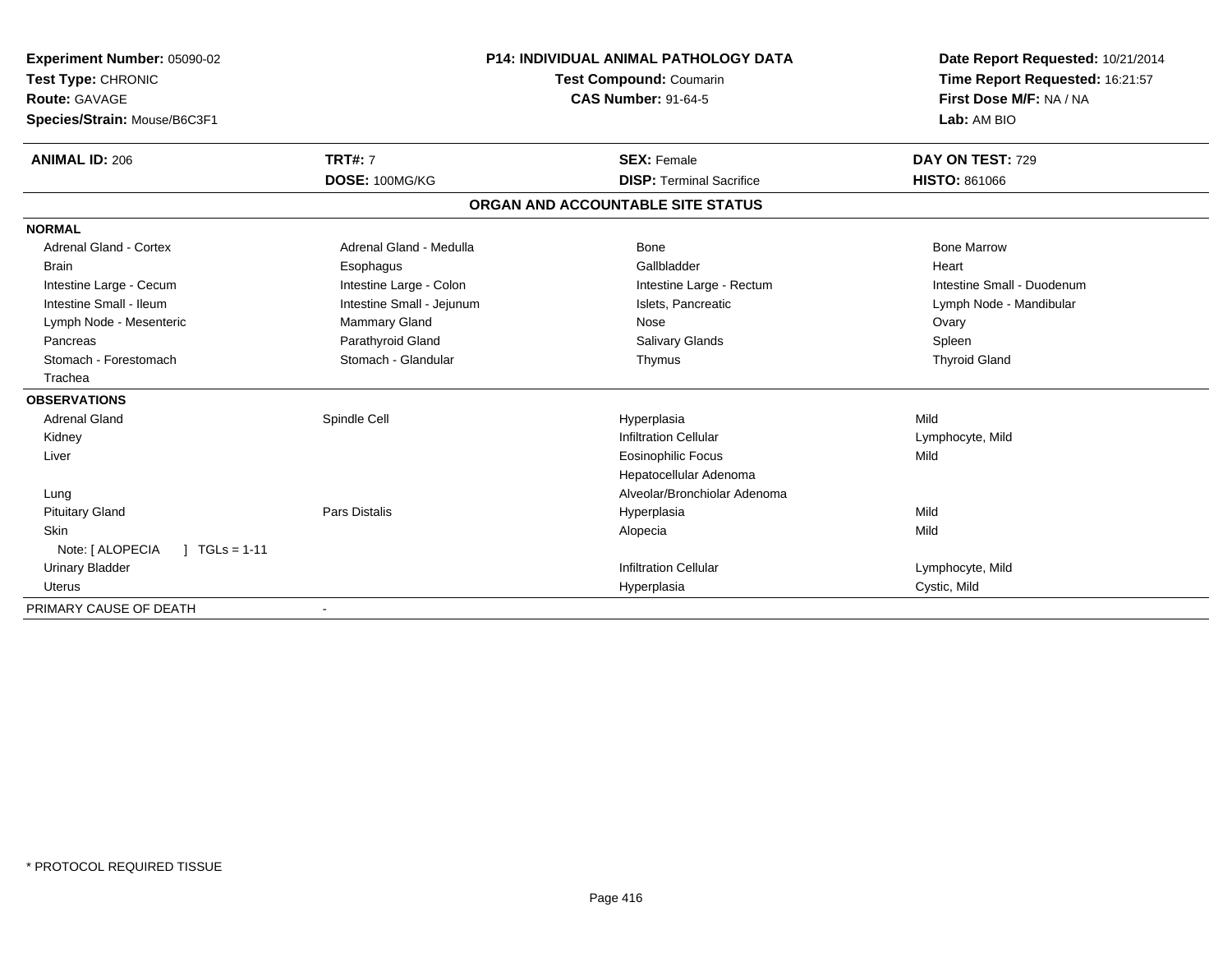| Experiment Number: 05090-02<br>Test Type: CHRONIC<br>Route: GAVAGE<br>Species/Strain: Mouse/B6C3F1 |                          | P14: INDIVIDUAL ANIMAL PATHOLOGY DATA<br>Test Compound: Coumarin<br><b>CAS Number: 91-64-5</b> | Date Report Requested: 10/21/2014<br>Time Report Requested: 16:21:57<br>First Dose M/F: NA / NA<br>Lab: AM BIO |  |
|----------------------------------------------------------------------------------------------------|--------------------------|------------------------------------------------------------------------------------------------|----------------------------------------------------------------------------------------------------------------|--|
| <b>ANIMAL ID: 207</b>                                                                              | <b>TRT#: 7</b>           | <b>SEX: Female</b>                                                                             | <b>DAY ON TEST: 729</b>                                                                                        |  |
|                                                                                                    | DOSE: 100MG/KG           | <b>DISP: Terminal Sacrifice</b>                                                                | <b>HISTO: 861067</b>                                                                                           |  |
|                                                                                                    |                          | ORGAN AND ACCOUNTABLE SITE STATUS                                                              |                                                                                                                |  |
| <b>NORMAL</b>                                                                                      |                          |                                                                                                |                                                                                                                |  |
| Adrenal Gland - Medulla                                                                            | Bone                     | <b>Bone Marrow</b>                                                                             | <b>Brain</b>                                                                                                   |  |
| Esophagus                                                                                          | Gallbladder              | Heart                                                                                          | Intestine Large - Cecum                                                                                        |  |
| Intestine Large - Colon                                                                            | Intestine Large - Rectum | Intestine Small - Duodenum                                                                     | Intestine Small - Ileum                                                                                        |  |
| Intestine Small - Jejunum                                                                          | Islets, Pancreatic       | Kidney                                                                                         | Lymph Node - Mandibular                                                                                        |  |
| Lymph Node - Mesenteric                                                                            | Mammary Gland            | Nose                                                                                           | Pancreas                                                                                                       |  |
| Parathyroid Gland                                                                                  | <b>Pituitary Gland</b>   | <b>Salivary Glands</b>                                                                         | Skin                                                                                                           |  |
| Stomach - Forestomach                                                                              | Stomach - Glandular      | Thymus                                                                                         | Trachea                                                                                                        |  |
| <b>OBSERVATIONS</b>                                                                                |                          |                                                                                                |                                                                                                                |  |
| <b>Adrenal Gland</b>                                                                               | Cortex                   | <b>Clear Cell Focus</b>                                                                        | Moderate                                                                                                       |  |
| Liver                                                                                              |                          | Inflammation                                                                                   | Suppurative, Mild                                                                                              |  |
| Lung                                                                                               | Alveolus                 | <b>Infiltration Cellular</b>                                                                   | Lymphocyte, Mild                                                                                               |  |
| Ovary                                                                                              | Follicle                 | Cyst                                                                                           | Moderate                                                                                                       |  |
| Note: [ CYST<br>$1 TGLs = 3-8$                                                                     |                          |                                                                                                |                                                                                                                |  |
| Spleen                                                                                             |                          | Hematopoietic Cell Proliferation Erythrocytic                                                  | Mild                                                                                                           |  |
| Note: [HEMA CL PR ERY] TGLs = 1-5                                                                  |                          |                                                                                                |                                                                                                                |  |
| <b>Thyroid Gland</b>                                                                               | <b>Follicular Cel</b>    | Hyperplasia                                                                                    | Mild                                                                                                           |  |
| <b>Urinary Bladder</b>                                                                             |                          | <b>Infiltration Cellular</b>                                                                   | Lymphocyte, Mild                                                                                               |  |
| <b>Uterus</b>                                                                                      |                          | Hyperplasia                                                                                    | Cystic, Moderate                                                                                               |  |
| Note: [HYPERPLASIA ] TGLs = 2-8                                                                    |                          |                                                                                                |                                                                                                                |  |
| PRIMARY CAUSE OF DEATH                                                                             | $\blacksquare$           |                                                                                                |                                                                                                                |  |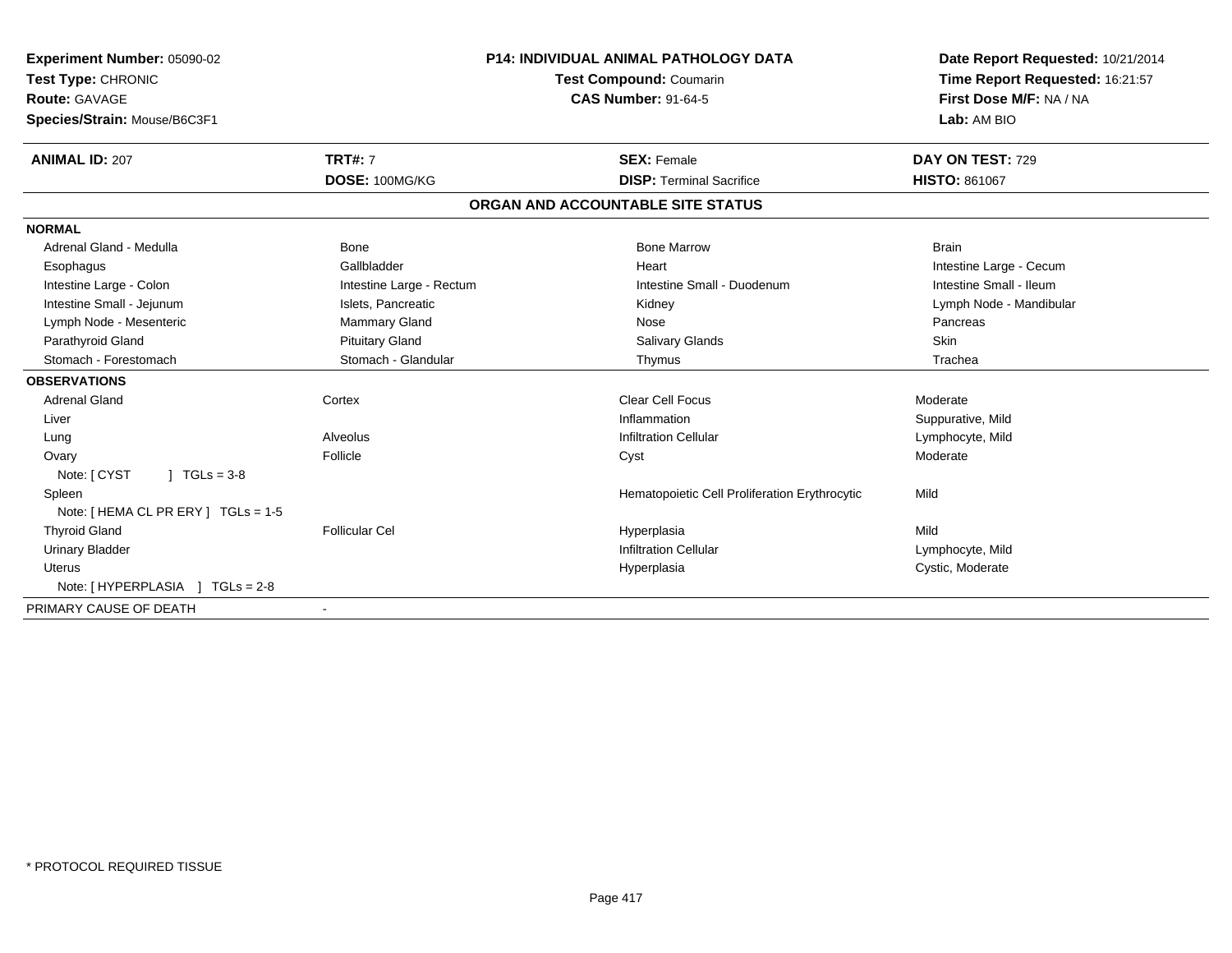| Experiment Number: 05090-02             | <b>P14: INDIVIDUAL ANIMAL PATHOLOGY DATA</b> |                                   | Date Report Requested: 10/21/2014                          |  |
|-----------------------------------------|----------------------------------------------|-----------------------------------|------------------------------------------------------------|--|
| Test Type: CHRONIC                      |                                              | <b>Test Compound: Coumarin</b>    | Time Report Requested: 16:21:57<br>First Dose M/F: NA / NA |  |
| <b>Route: GAVAGE</b>                    |                                              | <b>CAS Number: 91-64-5</b>        |                                                            |  |
| Species/Strain: Mouse/B6C3F1            |                                              |                                   | Lab: AM BIO                                                |  |
| <b>ANIMAL ID: 208</b>                   | <b>TRT#: 7</b>                               | <b>SEX: Female</b>                | DAY ON TEST: 732                                           |  |
|                                         | DOSE: 100MG/KG                               | <b>DISP: Terminal Sacrifice</b>   | <b>HISTO: 861068</b>                                       |  |
|                                         |                                              | ORGAN AND ACCOUNTABLE SITE STATUS |                                                            |  |
| <b>NORMAL</b>                           |                                              |                                   |                                                            |  |
| <b>Adrenal Gland - Cortex</b>           | Adrenal Gland - Medulla                      | <b>Bone</b>                       | <b>Bone Marrow</b>                                         |  |
| <b>Brain</b>                            | Esophagus                                    | Gallbladder                       | Heart                                                      |  |
| Intestine Large - Cecum                 | Intestine Large - Colon                      | Intestine Large - Rectum          | Intestine Small - Duodenum                                 |  |
| Intestine Small - Ileum                 | Intestine Small - Jejunum                    | Islets. Pancreatic                | Kidney                                                     |  |
| Lung                                    | Lymph Node - Mandibular                      | Lymph Node - Mesenteric           | <b>Mammary Gland</b>                                       |  |
| Nose                                    | Parathyroid Gland                            | <b>Pituitary Gland</b>            | <b>Skin</b>                                                |  |
| Spleen                                  | Stomach - Forestomach                        | Stomach - Glandular               | Thymus                                                     |  |
| <b>Thyroid Gland</b>                    | Trachea                                      | <b>Urinary Bladder</b>            |                                                            |  |
| <b>OBSERVATIONS</b>                     |                                              |                                   |                                                            |  |
| Liver                                   |                                              | <b>Eosinophilic Focus</b>         | Moderate                                                   |  |
|                                         |                                              | Hepatocellular Adenoma            |                                                            |  |
| Note: $[$ HEPATOCLR ADEN $]$ TGLs = 2-5 |                                              |                                   |                                                            |  |
| Ovary                                   | Follicle                                     | Cyst                              | Moderate                                                   |  |
| $J \cdot TGLS = 1-8$<br>Note: [ CYST    |                                              |                                   |                                                            |  |
| Pancreas                                |                                              | <b>Infiltration Cellular</b>      | Lymphocyte, Mild                                           |  |
| Salivary Glands                         |                                              | <b>Infiltration Cellular</b>      | Lymphocyte, Mild                                           |  |
| <b>Uterus</b>                           |                                              | Hyperplasia                       | Cystic, Mild                                               |  |
| PRIMARY CAUSE OF DEATH                  |                                              |                                   |                                                            |  |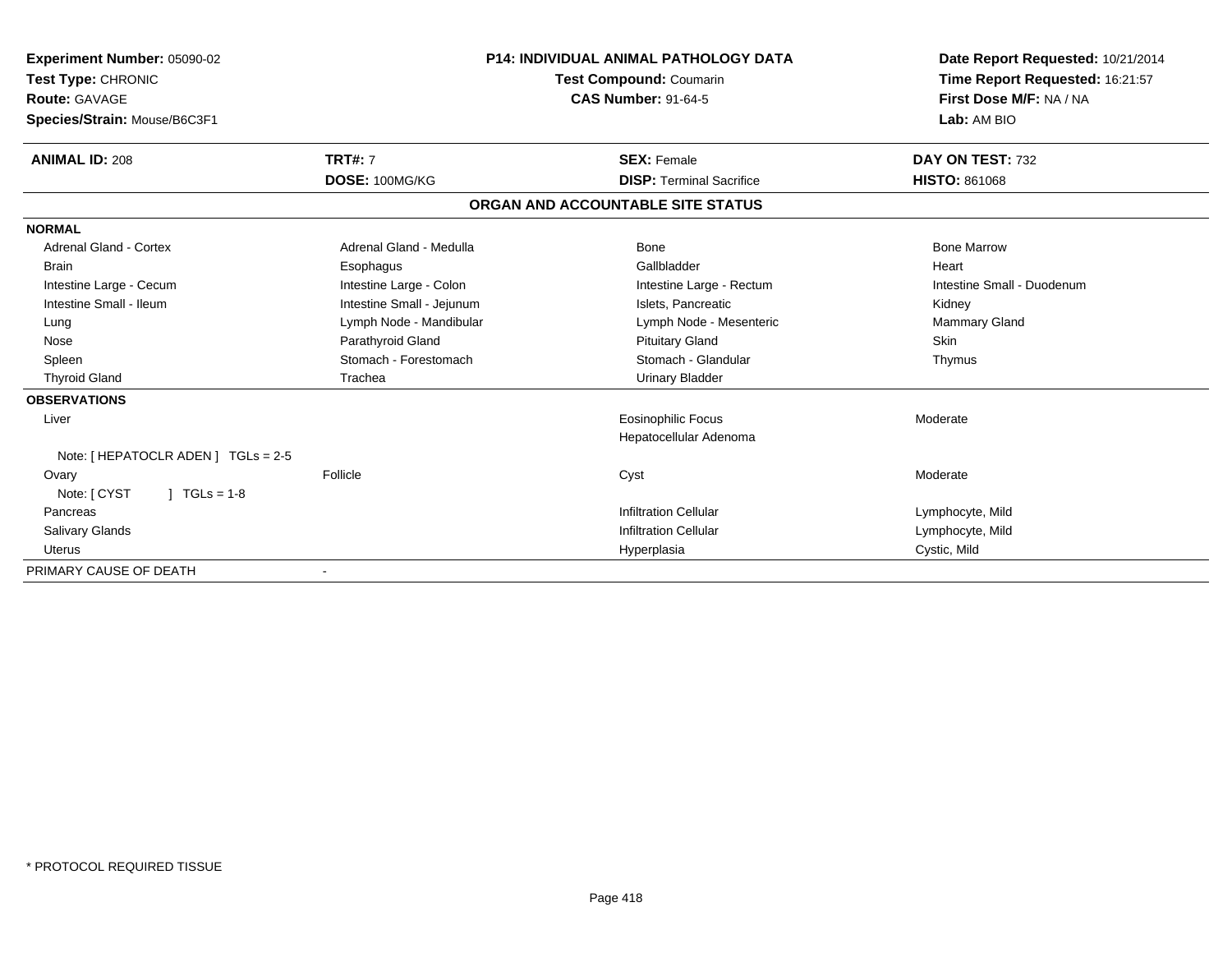| Experiment Number: 05090-02<br>Test Type: CHRONIC<br>Route: GAVAGE<br>Species/Strain: Mouse/B6C3F1<br><b>ANIMAL ID: 209</b> | <b>TRT#: 7</b>            | <b>P14: INDIVIDUAL ANIMAL PATHOLOGY DATA</b><br>Test Compound: Coumarin<br><b>CAS Number: 91-64-5</b><br><b>SEX: Female</b> |                                 | Date Report Requested: 10/21/2014<br>Time Report Requested: 16:21:57<br>First Dose M/F: NA / NA<br>Lab: AM BIO<br>DAY ON TEST: 733 |
|-----------------------------------------------------------------------------------------------------------------------------|---------------------------|-----------------------------------------------------------------------------------------------------------------------------|---------------------------------|------------------------------------------------------------------------------------------------------------------------------------|
|                                                                                                                             | DOSE: 100MG/KG            |                                                                                                                             | <b>DISP: Terminal Sacrifice</b> | <b>HISTO: 861069</b>                                                                                                               |
|                                                                                                                             |                           | ORGAN AND ACCOUNTABLE SITE STATUS                                                                                           |                                 |                                                                                                                                    |
| <b>NORMAL</b>                                                                                                               |                           |                                                                                                                             |                                 |                                                                                                                                    |
| <b>Adrenal Gland - Cortex</b>                                                                                               | Adrenal Gland - Medulla   |                                                                                                                             | Bone                            | <b>Bone Marrow</b>                                                                                                                 |
| <b>Brain</b>                                                                                                                | Esophagus                 |                                                                                                                             | Gallbladder                     | Heart                                                                                                                              |
| Intestine Large - Cecum                                                                                                     | Intestine Large - Colon   |                                                                                                                             | Intestine Large - Rectum        | Intestine Small - Duodenum                                                                                                         |
| Intestine Small - Ileum                                                                                                     | Intestine Small - Jejunum |                                                                                                                             | Islets. Pancreatic              | Kidney                                                                                                                             |
| Lung                                                                                                                        | Lymph Node - Mandibular   |                                                                                                                             | Lymph Node - Mesenteric         | Mammary Gland                                                                                                                      |
| Nose                                                                                                                        | Ovary                     |                                                                                                                             | Parathyroid Gland               | <b>Pituitary Gland</b>                                                                                                             |
| <b>Skin</b>                                                                                                                 | Spleen                    |                                                                                                                             | Stomach - Glandular             | Thymus                                                                                                                             |
| <b>Thyroid Gland</b>                                                                                                        | Trachea                   |                                                                                                                             | <b>Urinary Bladder</b>          | Zymbal's Gland                                                                                                                     |
| <b>OBSERVATIONS</b>                                                                                                         |                           |                                                                                                                             |                                 |                                                                                                                                    |
| <b>Adrenal Gland</b>                                                                                                        | Spindle Cell              |                                                                                                                             | Hyperplasia                     | Mild                                                                                                                               |
| Liver                                                                                                                       |                           |                                                                                                                             | Hepatocellular Adenoma          |                                                                                                                                    |
| Note: [ HEPATOCLR ADEN ] TGLs = 2-5                                                                                         |                           |                                                                                                                             |                                 |                                                                                                                                    |
| Pancreas                                                                                                                    |                           |                                                                                                                             | <b>Necrosis</b>                 | Coagulative, Mild                                                                                                                  |
| <b>Salivary Glands</b>                                                                                                      |                           |                                                                                                                             | <b>Infiltration Cellular</b>    | Lymphocyte, Minimal                                                                                                                |
| Stomach                                                                                                                     | Forestomach               |                                                                                                                             | Squamous Cell Papilloma         |                                                                                                                                    |
| Note: [ PAPILLOMA SQUA ] TGLs = 3-11                                                                                        |                           |                                                                                                                             |                                 |                                                                                                                                    |
| Uterus                                                                                                                      |                           |                                                                                                                             | Hyperplasia                     | Cystic, Moderate                                                                                                                   |
| Note: [HYPERPLASIA ] TGLs = 1-8                                                                                             |                           |                                                                                                                             |                                 |                                                                                                                                    |
| PRIMARY CAUSE OF DEATH                                                                                                      |                           |                                                                                                                             |                                 |                                                                                                                                    |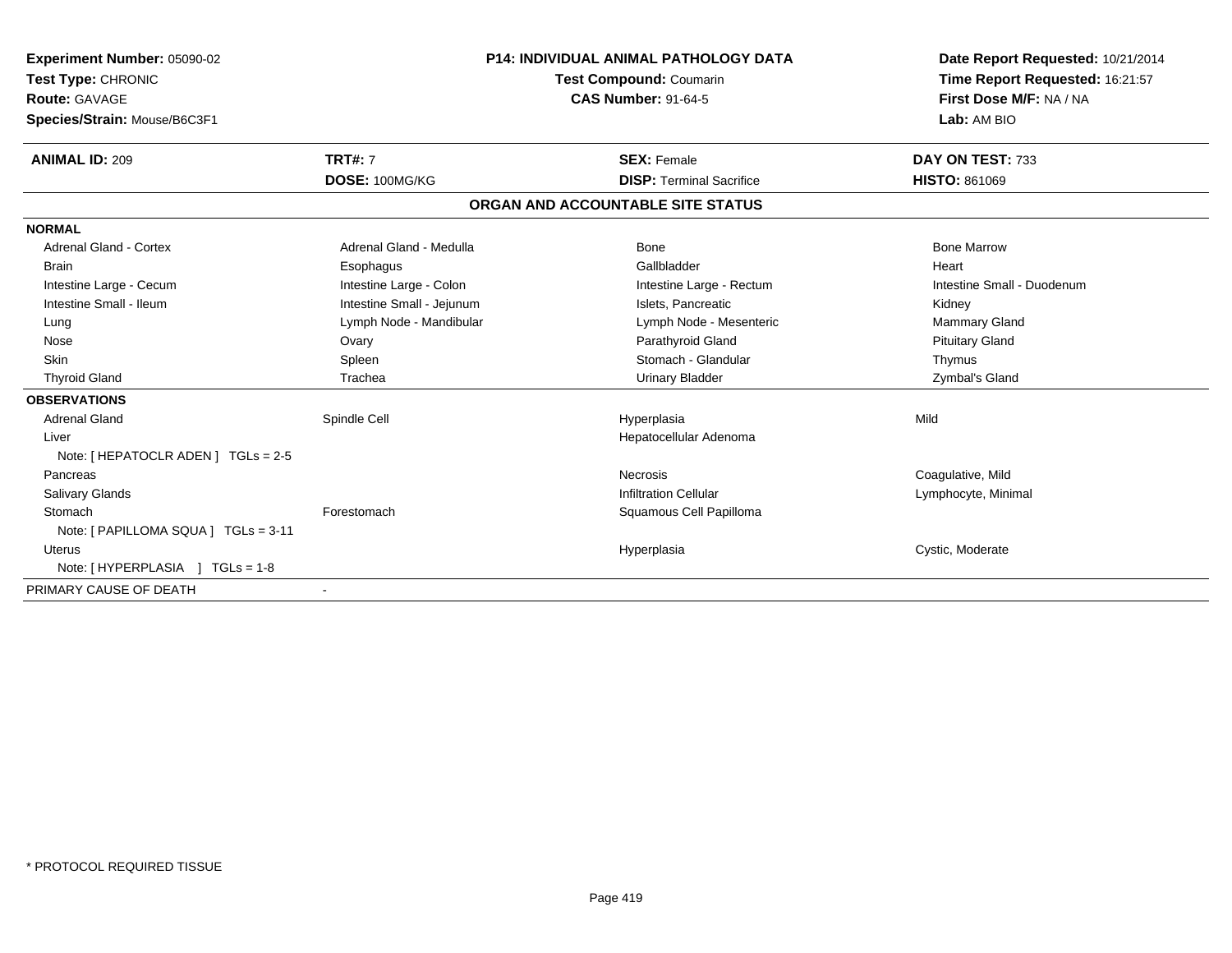| Experiment Number: 05090-02                                             | <b>P14: INDIVIDUAL ANIMAL PATHOLOGY DATA</b><br><b>Test Compound: Coumarin</b><br><b>CAS Number: 91-64-5</b> |                                   | Date Report Requested: 10/21/2014                          |  |
|-------------------------------------------------------------------------|--------------------------------------------------------------------------------------------------------------|-----------------------------------|------------------------------------------------------------|--|
| Test Type: CHRONIC                                                      |                                                                                                              |                                   | Time Report Requested: 16:21:57<br>First Dose M/F: NA / NA |  |
| <b>Route: GAVAGE</b>                                                    |                                                                                                              |                                   |                                                            |  |
| Species/Strain: Mouse/B6C3F1                                            |                                                                                                              |                                   | Lab: AM BIO                                                |  |
| <b>ANIMAL ID: 210</b>                                                   | <b>TRT#: 7</b>                                                                                               | <b>SEX: Female</b>                | DAY ON TEST: 732                                           |  |
|                                                                         | DOSE: 100MG/KG                                                                                               | <b>DISP: Terminal Sacrifice</b>   | <b>HISTO: 861070</b>                                       |  |
|                                                                         |                                                                                                              | ORGAN AND ACCOUNTABLE SITE STATUS |                                                            |  |
| <b>NORMAL</b>                                                           |                                                                                                              |                                   |                                                            |  |
| Adrenal Gland - Cortex                                                  | Adrenal Gland - Medulla                                                                                      | <b>Bone</b>                       | <b>Bone Marrow</b>                                         |  |
| <b>Brain</b>                                                            | Esophagus                                                                                                    | Gallbladder                       | Heart                                                      |  |
| Intestine Large - Cecum                                                 | Intestine Large - Colon                                                                                      | Intestine Large - Rectum          | Intestine Small - Duodenum                                 |  |
| Intestine Small - Ileum                                                 | Intestine Small - Jejunum                                                                                    | Islets, Pancreatic                | Lung                                                       |  |
| Lymph Node - Mandibular                                                 | Lymph Node - Mesenteric                                                                                      | Mammary Gland                     | Nose                                                       |  |
| Ovary                                                                   | Pancreas                                                                                                     | Parathyroid Gland                 | <b>Pituitary Gland</b>                                     |  |
| <b>Skin</b>                                                             | Spleen                                                                                                       | Stomach - Forestomach             | Stomach - Glandular                                        |  |
| Thymus                                                                  | <b>Thyroid Gland</b>                                                                                         | Trachea                           |                                                            |  |
| <b>OBSERVATIONS</b>                                                     |                                                                                                              |                                   |                                                            |  |
| Kidney                                                                  |                                                                                                              | <b>Infiltration Cellular</b>      | Lymphocyte, Moderate                                       |  |
| Liver                                                                   |                                                                                                              | Angiectasis                       | Moderate                                                   |  |
|                                                                         |                                                                                                              | Hepatocellular Carcinoma          |                                                            |  |
| Note: [ HEPATOCLR CARC ] TGLs = 4-5<br>Note: [ ANGIECTASIS ] TGLs = 5-5 |                                                                                                              |                                   |                                                            |  |
| Mesentery                                                               | Fat                                                                                                          | Necrosis                          | Coagulative, Marked                                        |  |
| Note: [ NECROSIS<br>$1 TGLs = 2-12$                                     |                                                                                                              |                                   |                                                            |  |
| Salivary Glands                                                         |                                                                                                              | <b>Infiltration Cellular</b>      | Lymphocyte, Minimal                                        |  |
| <b>Skeletal Muscle</b>                                                  |                                                                                                              | Inflammation                      | Chronic Active, Marked                                     |  |
| Note: [INFLAMMATION ] TGLs = 1-11                                       |                                                                                                              |                                   |                                                            |  |
| <b>Urinary Bladder</b>                                                  |                                                                                                              | <b>Infiltration Cellular</b>      | Lymphocyte, Mild                                           |  |
| <b>Uterus</b>                                                           |                                                                                                              | Hyperplasia                       | Cystic, Mild                                               |  |
| Note: [HYPERPLASIA ] TGLs = 3-8                                         |                                                                                                              |                                   |                                                            |  |
| PRIMARY CAUSE OF DEATH                                                  |                                                                                                              |                                   |                                                            |  |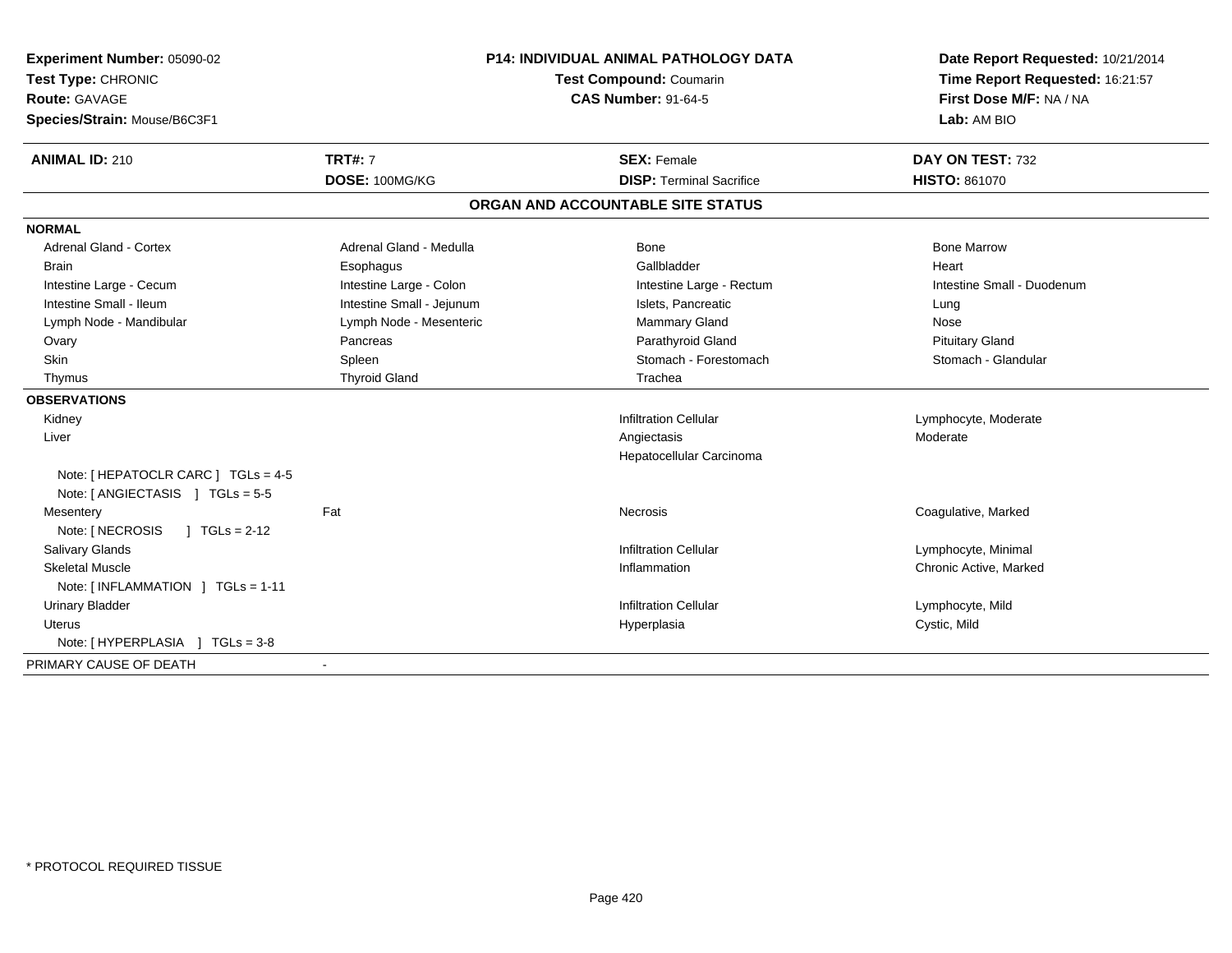| Experiment Number: 05090-02<br>Test Type: CHRONIC<br><b>Route: GAVAGE</b><br>Species/Strain: Mouse/B6C3F1 |                         | <b>P14: INDIVIDUAL ANIMAL PATHOLOGY DATA</b><br><b>Test Compound: Coumarin</b><br><b>CAS Number: 91-64-5</b> | Date Report Requested: 10/21/2014<br>Time Report Requested: 16:21:57<br>First Dose M/F: NA / NA<br>Lab: AM BIO |
|-----------------------------------------------------------------------------------------------------------|-------------------------|--------------------------------------------------------------------------------------------------------------|----------------------------------------------------------------------------------------------------------------|
| <b>ANIMAL ID: 211</b>                                                                                     | <b>TRT#: 8</b>          | <b>SEX: Female</b>                                                                                           | DAY ON TEST: 732                                                                                               |
|                                                                                                           | DOSE: 200MG/KG          | <b>DISP: Terminal Sacrifice</b>                                                                              | <b>HISTO: 861071</b>                                                                                           |
|                                                                                                           |                         | ORGAN AND ACCOUNTABLE SITE STATUS                                                                            |                                                                                                                |
| <b>NORMAL</b>                                                                                             |                         |                                                                                                              |                                                                                                                |
| <b>Adrenal Gland - Cortex</b>                                                                             | Adrenal Gland - Medulla | Bone                                                                                                         | <b>Bone Marrow</b>                                                                                             |
| <b>Brain</b>                                                                                              | Esophagus               | Gallbladder                                                                                                  | Heart                                                                                                          |
| Intestine Large - Cecum                                                                                   | Intestine Large - Colon | Intestine Small - Duodenum                                                                                   | Intestine Small - Ileum                                                                                        |
| Intestine Small - Jejunum                                                                                 | Islets, Pancreatic      | Kidney                                                                                                       | Lung                                                                                                           |
| Lymph Node - Mandibular                                                                                   | Lymph Node - Mesenteric | <b>Mammary Gland</b>                                                                                         | Nose                                                                                                           |
| Pancreas                                                                                                  | Parathyroid Gland       | <b>Pituitary Gland</b>                                                                                       | Spleen                                                                                                         |
| Stomach - Forestomach                                                                                     | Stomach - Glandular     | Thymus                                                                                                       | <b>Thyroid Gland</b>                                                                                           |
| Trachea                                                                                                   | <b>Urinary Bladder</b>  |                                                                                                              |                                                                                                                |
| <b>INSUFFICIENT TISSUE</b>                                                                                |                         |                                                                                                              |                                                                                                                |
| Intestine Large - Rectum                                                                                  |                         |                                                                                                              |                                                                                                                |
| <b>OBSERVATIONS</b>                                                                                       |                         |                                                                                                              |                                                                                                                |
| Liver                                                                                                     | Centrilobular           | Hypertrophy                                                                                                  | Minimal                                                                                                        |
| Ovary                                                                                                     | Follicle                | Cyst                                                                                                         | Moderate                                                                                                       |
| Note: [ CYST<br>$1 TGLs = 2-8$                                                                            |                         |                                                                                                              |                                                                                                                |
| Salivary Glands                                                                                           |                         | <b>Infiltration Cellular</b>                                                                                 | Lymphocyte, Mild                                                                                               |
| <b>Skin</b>                                                                                               |                         | Alopecia                                                                                                     | Mild                                                                                                           |
| Note: [ ALOPECIA<br>$TGLs = 1-7$                                                                          |                         |                                                                                                              |                                                                                                                |
| <b>Uterus</b>                                                                                             |                         | Inflammation                                                                                                 | Suppurative, Mild                                                                                              |
| PRIMARY CAUSE OF DEATH                                                                                    |                         |                                                                                                              |                                                                                                                |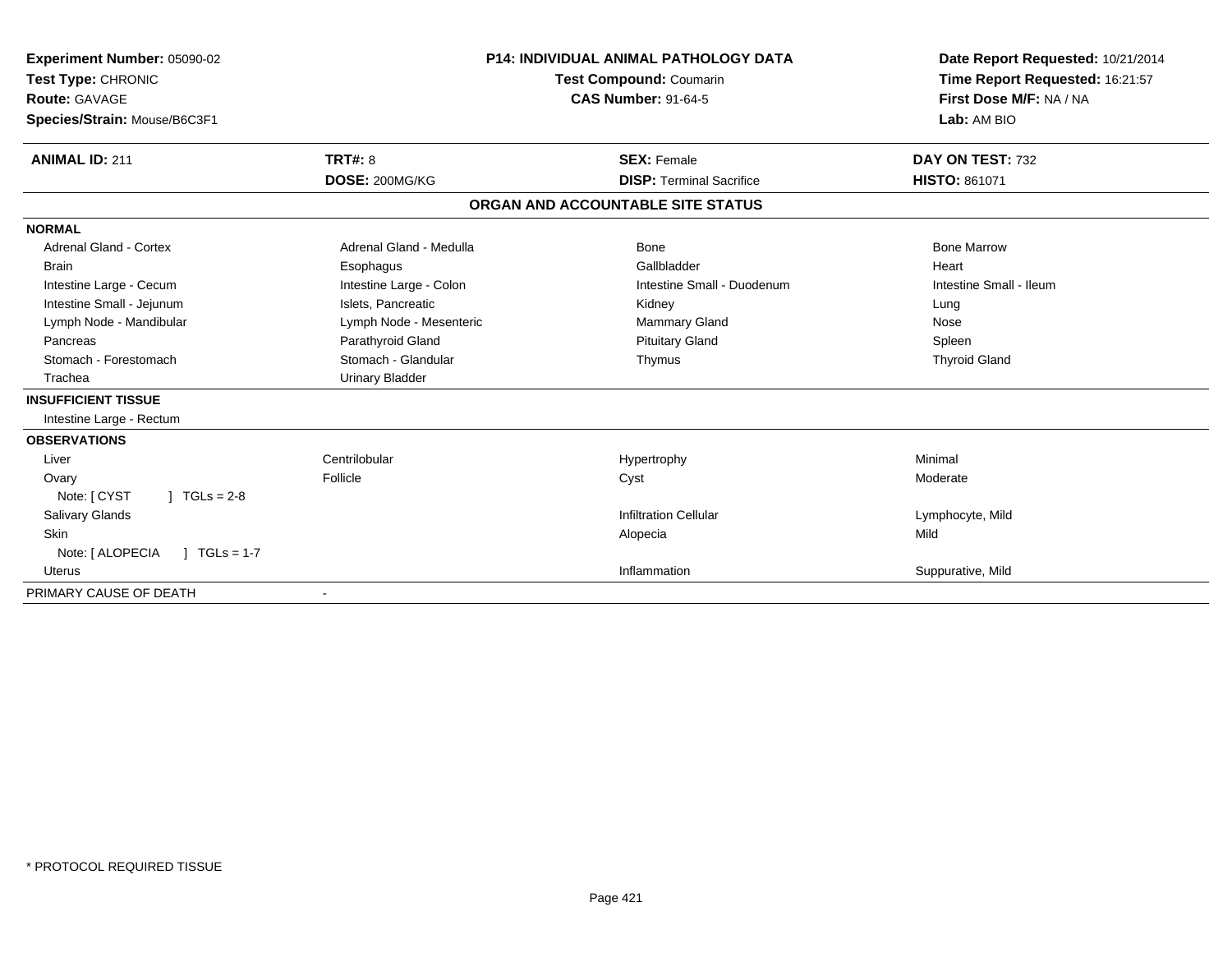| Experiment Number: 05090-02<br>Test Type: CHRONIC<br>Route: GAVAGE<br>Species/Strain: Mouse/B6C3F1 |                           | <b>P14: INDIVIDUAL ANIMAL PATHOLOGY DATA</b><br><b>Test Compound: Coumarin</b><br><b>CAS Number: 91-64-5</b> |                                 | Date Report Requested: 10/21/2014<br>Time Report Requested: 16:21:57<br>First Dose M/F: NA / NA<br>Lab: AM BIO |
|----------------------------------------------------------------------------------------------------|---------------------------|--------------------------------------------------------------------------------------------------------------|---------------------------------|----------------------------------------------------------------------------------------------------------------|
| <b>ANIMAL ID: 213</b>                                                                              | TRT#: 8                   |                                                                                                              | <b>SEX: Female</b>              | DAY ON TEST: 456                                                                                               |
|                                                                                                    | DOSE: 200MG/KG            |                                                                                                              | <b>DISP: Interval Sacrifice</b> | HISTO: 861073                                                                                                  |
|                                                                                                    |                           | ORGAN AND ACCOUNTABLE SITE STATUS                                                                            |                                 |                                                                                                                |
| <b>NORMAL</b>                                                                                      |                           |                                                                                                              |                                 |                                                                                                                |
| Adrenal Gland - Cortex                                                                             | Adrenal Gland - Medulla   |                                                                                                              | Bone                            | <b>Bone Marrow</b>                                                                                             |
| <b>Brain</b>                                                                                       | Esophagus                 |                                                                                                              | Gallbladder                     | Heart                                                                                                          |
| Intestine Large - Cecum                                                                            | Intestine Large - Colon   |                                                                                                              | Intestine Large - Rectum        | Intestine Small - Duodenum                                                                                     |
| Intestine Small - Ileum                                                                            | Intestine Small - Jejunum |                                                                                                              | Islets, Pancreatic              | Kidney                                                                                                         |
| Lung                                                                                               | Lymph Node - Mesenteric   |                                                                                                              | Mammary Gland                   | Nose                                                                                                           |
| Ovary                                                                                              | Pancreas                  |                                                                                                              | Parathyroid Gland               | <b>Pituitary Gland</b>                                                                                         |
| <b>Salivary Glands</b>                                                                             | Skin                      |                                                                                                              | Spleen                          | Stomach - Forestomach                                                                                          |
| Stomach - Glandular                                                                                | Thymus                    |                                                                                                              | <b>Thyroid Gland</b>            | Trachea                                                                                                        |
| <b>MISSING</b>                                                                                     |                           |                                                                                                              |                                 |                                                                                                                |
| Lymph Node - Mandibular                                                                            |                           |                                                                                                              |                                 |                                                                                                                |
| <b>OBSERVATIONS</b>                                                                                |                           |                                                                                                              |                                 |                                                                                                                |
| <b>Adrenal Gland</b>                                                                               | Spindle Cell              |                                                                                                              | Hyperplasia                     | Mild                                                                                                           |
| Liver                                                                                              | Centrilobular             |                                                                                                              | Hypertrophy                     | Minimal                                                                                                        |
| <b>Urinary Bladder</b>                                                                             |                           |                                                                                                              | <b>Infiltration Cellular</b>    | Lymphocyte, Mild                                                                                               |
| <b>Uterus</b>                                                                                      |                           |                                                                                                              | Hyperplasia                     | Cystic, Moderate                                                                                               |
| Note: [HYPERPLASIA ] TGLs = 3-5                                                                    |                           |                                                                                                              |                                 |                                                                                                                |
| PRIMARY CAUSE OF DEATH                                                                             |                           |                                                                                                              |                                 |                                                                                                                |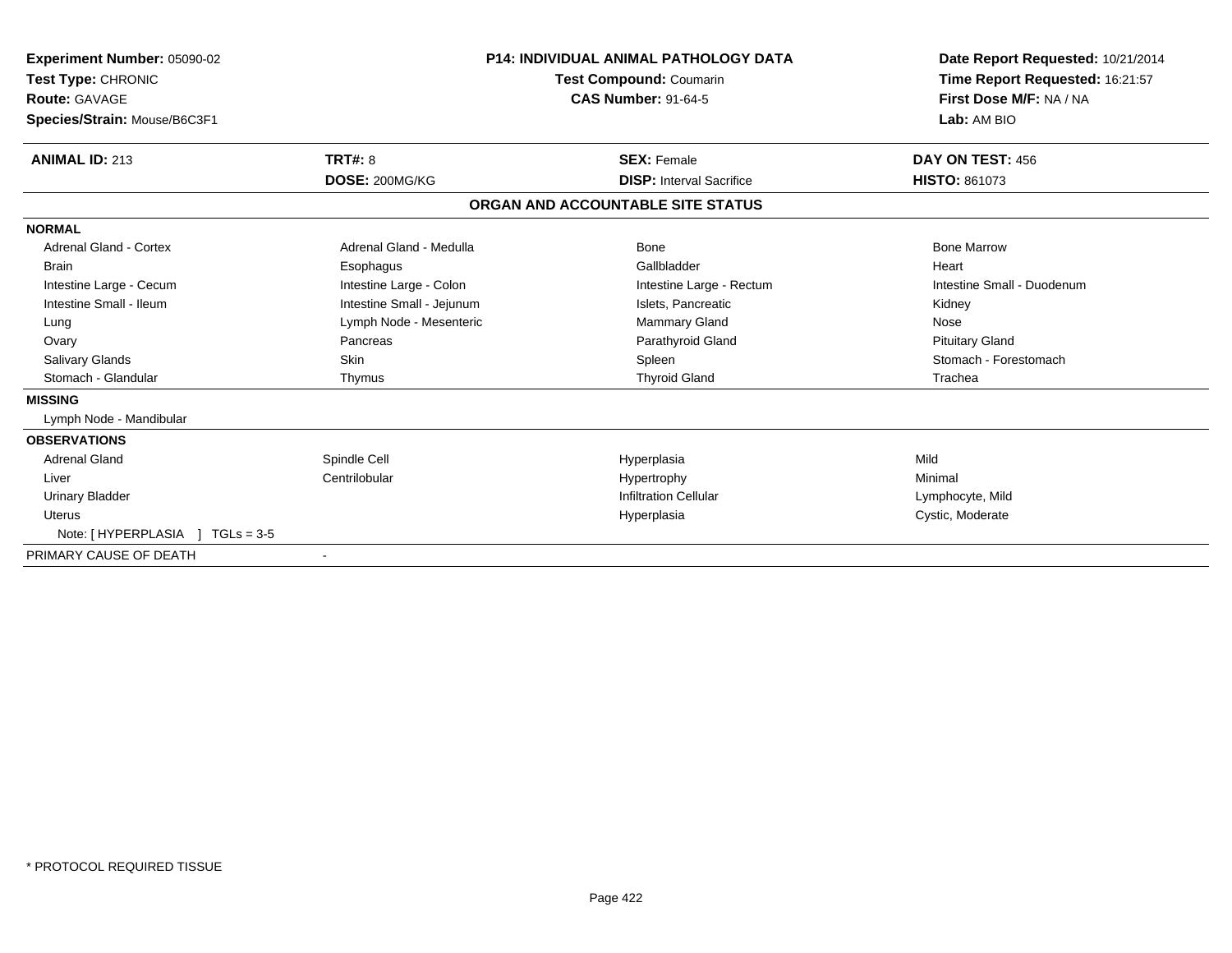| Experiment Number: 05090-02<br>Test Type: CHRONIC |                         | <b>P14: INDIVIDUAL ANIMAL PATHOLOGY DATA</b><br><b>Test Compound: Coumarin</b> | Date Report Requested: 10/21/2014<br>Time Report Requested: 16:21:57 |
|---------------------------------------------------|-------------------------|--------------------------------------------------------------------------------|----------------------------------------------------------------------|
| <b>Route: GAVAGE</b>                              |                         | <b>CAS Number: 91-64-5</b>                                                     | First Dose M/F: NA / NA                                              |
| Species/Strain: Mouse/B6C3F1                      |                         |                                                                                | Lab: AM BIO                                                          |
| <b>ANIMAL ID: 214</b>                             | <b>TRT#: 8</b>          | <b>SEX: Female</b>                                                             | DAY ON TEST: 253                                                     |
|                                                   | DOSE: 200MG/KG          | <b>DISP: Dead</b>                                                              | <b>HISTO: 861074</b>                                                 |
|                                                   |                         | ORGAN AND ACCOUNTABLE SITE STATUS                                              |                                                                      |
| <b>NORMAL</b>                                     |                         |                                                                                |                                                                      |
| <b>Adrenal Gland - Cortex</b>                     | Adrenal Gland - Medulla | <b>Bone</b>                                                                    | <b>Bone Marrow</b>                                                   |
| <b>Brain</b>                                      | Esophagus               | Gallbladder                                                                    | Heart                                                                |
| Intestine Large - Cecum                           | Intestine Large - Colon | Intestine Large - Rectum                                                       | Intestine Small - Ileum                                              |
| Intestine Small - Jejunum                         | Islets, Pancreatic      | Kidney                                                                         | Lung                                                                 |
| Lymph Node - Mandibular                           | Lymph Node - Mesenteric | <b>Mammary Gland</b>                                                           | Nose                                                                 |
| Ovary                                             | Pancreas                | <b>Pituitary Gland</b>                                                         | Salivary Glands                                                      |
| <b>Skin</b>                                       | Spleen                  | Stomach - Forestomach                                                          | Stomach - Glandular                                                  |
| <b>Thyroid Gland</b>                              | Trachea                 | <b>Urinary Bladder</b>                                                         |                                                                      |
| <b>MISSING</b>                                    |                         |                                                                                |                                                                      |
| Parathyroid Gland                                 |                         |                                                                                |                                                                      |
| <b>AUTO PRECLUDES DIAG.</b>                       |                         |                                                                                |                                                                      |
| Intestine Small - Duodenum                        |                         |                                                                                |                                                                      |
| <b>OBSERVATIONS</b>                               |                         |                                                                                |                                                                      |
| Liver                                             | Centrilobular           | Hypertrophy                                                                    | Minimal                                                              |
|                                                   |                         | Necrosis                                                                       | Coagulative, Moderate                                                |
| Thymus                                            |                         | Atrophy                                                                        | Moderate                                                             |
| <b>Uterus</b>                                     |                         | Hyperplasia                                                                    | Cystic, Mild                                                         |
| PRIMARY CAUSE OF DEATH                            |                         |                                                                                |                                                                      |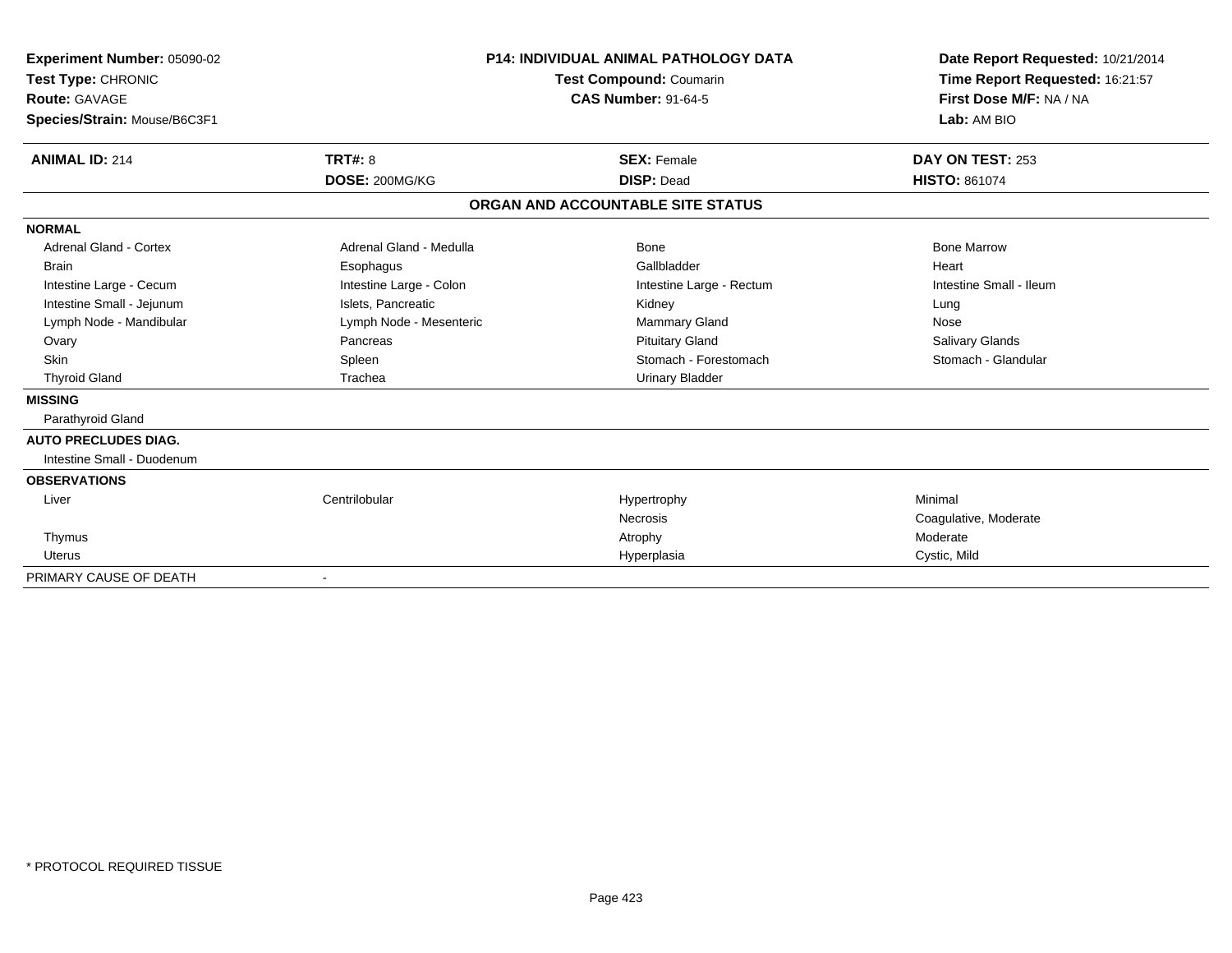| Experiment Number: 05090-02<br><b>Test Type: CHRONIC</b><br>Route: GAVAGE<br>Species/Strain: Mouse/B6C3F1 |                                  | <b>P14: INDIVIDUAL ANIMAL PATHOLOGY DATA</b><br><b>Test Compound: Coumarin</b><br><b>CAS Number: 91-64-5</b> | Date Report Requested: 10/21/2014<br>Time Report Requested: 16:21:57<br>First Dose M/F: NA / NA<br>Lab: AM BIO |  |
|-----------------------------------------------------------------------------------------------------------|----------------------------------|--------------------------------------------------------------------------------------------------------------|----------------------------------------------------------------------------------------------------------------|--|
|                                                                                                           |                                  |                                                                                                              |                                                                                                                |  |
| <b>ANIMAL ID: 215</b>                                                                                     | <b>TRT#: 8</b><br>DOSE: 200MG/KG | <b>SEX: Female</b><br><b>DISP: Moribund</b>                                                                  | DAY ON TEST: 684<br><b>HISTO: 861075</b>                                                                       |  |
|                                                                                                           |                                  | ORGAN AND ACCOUNTABLE SITE STATUS                                                                            |                                                                                                                |  |
| <b>NORMAL</b>                                                                                             |                                  |                                                                                                              |                                                                                                                |  |
| Adrenal Gland - Cortex                                                                                    | Adrenal Gland - Medulla          | Bone                                                                                                         | <b>Bone Marrow</b>                                                                                             |  |
| <b>Brain</b>                                                                                              | Esophagus                        | Gallbladder                                                                                                  | Intestine Large - Cecum                                                                                        |  |
| Intestine Large - Colon                                                                                   | Intestine Large - Rectum         | Intestine Small - Duodenum                                                                                   | Intestine Small - Ileum                                                                                        |  |
| Intestine Small - Jejunum                                                                                 | Islets, Pancreatic               | Kidney                                                                                                       | Lymph Node - Mandibular                                                                                        |  |
| Lymph Node - Mesenteric                                                                                   | Mammary Gland                    | Nose                                                                                                         | Ovary                                                                                                          |  |
| Pancreas                                                                                                  | Parathyroid Gland                | <b>Pituitary Gland</b>                                                                                       | <b>Salivary Glands</b>                                                                                         |  |
| <b>Skin</b>                                                                                               | Spleen                           | Stomach - Forestomach                                                                                        | Stomach - Glandular                                                                                            |  |
| Thymus                                                                                                    | <b>Thyroid Gland</b>             | Trachea                                                                                                      | <b>Uterus</b>                                                                                                  |  |
| <b>OBSERVATIONS</b>                                                                                       |                                  |                                                                                                              |                                                                                                                |  |
| Heart                                                                                                     |                                  | <b>Necrosis</b>                                                                                              | Zenkers, Moderate                                                                                              |  |
| Liver                                                                                                     |                                  | Hepatocellular Adenoma                                                                                       | Multiple                                                                                                       |  |
|                                                                                                           |                                  | Mineralization                                                                                               | Mild                                                                                                           |  |
| Note: [ HEPATOCLR ADEN ] TGLs = 1-6                                                                       |                                  |                                                                                                              |                                                                                                                |  |
| Lung                                                                                                      |                                  | Alveolar/Bronchiolar Adenoma                                                                                 | <b>Multiple</b>                                                                                                |  |
| <b>Urinary Bladder</b>                                                                                    |                                  | <b>Infiltration Cellular</b>                                                                                 | Lymphocyte, Minimal                                                                                            |  |
| PRIMARY CAUSE OF DEATH                                                                                    |                                  |                                                                                                              |                                                                                                                |  |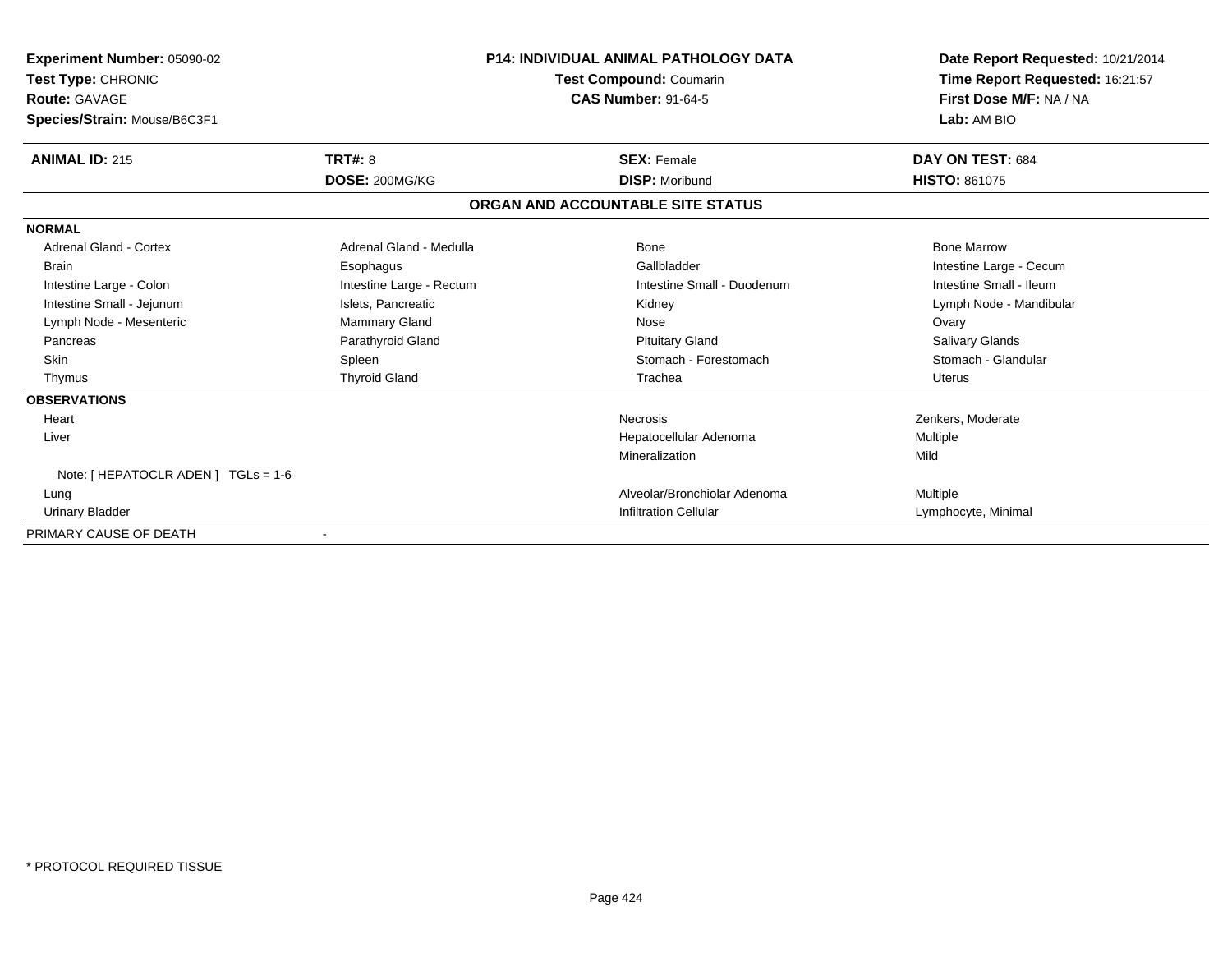| Experiment Number: 05090-02                            | <b>P14: INDIVIDUAL ANIMAL PATHOLOGY DATA</b> |                                   | Date Report Requested: 10/21/2014 |  |
|--------------------------------------------------------|----------------------------------------------|-----------------------------------|-----------------------------------|--|
| Test Type: CHRONIC                                     |                                              | Test Compound: Coumarin           | Time Report Requested: 16:21:57   |  |
| <b>Route: GAVAGE</b>                                   | <b>CAS Number: 91-64-5</b>                   |                                   | First Dose M/F: NA / NA           |  |
| Species/Strain: Mouse/B6C3F1                           |                                              |                                   | Lab: AM BIO                       |  |
| <b>ANIMAL ID: 216</b>                                  | TRT#: 8                                      | <b>SEX: Female</b>                | DAY ON TEST: 455                  |  |
|                                                        | DOSE: 200MG/KG                               | <b>DISP: Interval Sacrifice</b>   | <b>HISTO: 861076</b>              |  |
|                                                        |                                              | ORGAN AND ACCOUNTABLE SITE STATUS |                                   |  |
| <b>NORMAL</b>                                          |                                              |                                   |                                   |  |
| <b>Adrenal Gland - Cortex</b>                          | Adrenal Gland - Medulla                      | Bone                              | <b>Bone Marrow</b>                |  |
| <b>Brain</b>                                           | Esophagus                                    | Gallbladder                       | Heart                             |  |
| Intestine Large - Cecum                                | Intestine Large - Colon                      | Intestine Large - Rectum          | Intestine Small - Duodenum        |  |
| Intestine Small - Ileum                                | Intestine Small - Jejunum                    | Islets, Pancreatic                | Kidney                            |  |
| Lymph Node - Mandibular                                | Lymph Node - Mesenteric                      | Mammary Gland                     | Nose                              |  |
| Ovary                                                  | Parathyroid Gland                            | <b>Pituitary Gland</b>            | <b>Salivary Glands</b>            |  |
| Skin                                                   | Spleen                                       | Stomach - Forestomach             | Stomach - Glandular               |  |
| Thymus                                                 | <b>Thyroid Gland</b>                         | Trachea                           |                                   |  |
| <b>OBSERVATIONS</b>                                    |                                              |                                   |                                   |  |
| <b>Adrenal Gland</b><br>Note: ADRENAL-"A" HYPERPLASIA. | Spindle Cell                                 | Hyperplasia                       | Mild                              |  |
| Liver                                                  | Centrilobular                                | Hypertrophy                       | Mild                              |  |
|                                                        |                                              | <b>Syncytial Alteration</b>       | Minimal                           |  |
|                                                        |                                              | Vacuolization Cytoplasmic         | Minimal                           |  |
| Lung                                                   |                                              | Alveolar/Bronchiolar Adenoma      |                                   |  |
| Note: $[ALV$ BRON ADEN $]$ TGLs = 2-12                 |                                              |                                   |                                   |  |
| Pancreas                                               |                                              | <b>Infiltration Cellular</b>      | Lymphocyte, Mild                  |  |
| <b>Urinary Bladder</b>                                 |                                              | <b>Infiltration Cellular</b>      | Lymphocyte, Mild                  |  |
| <b>Uterus</b>                                          |                                              | Hydrometra                        | Moderate                          |  |
| Note: $[HYDROMETRA] TGLs = 1-5$                        |                                              |                                   |                                   |  |
| PRIMARY CAUSE OF DEATH                                 |                                              |                                   |                                   |  |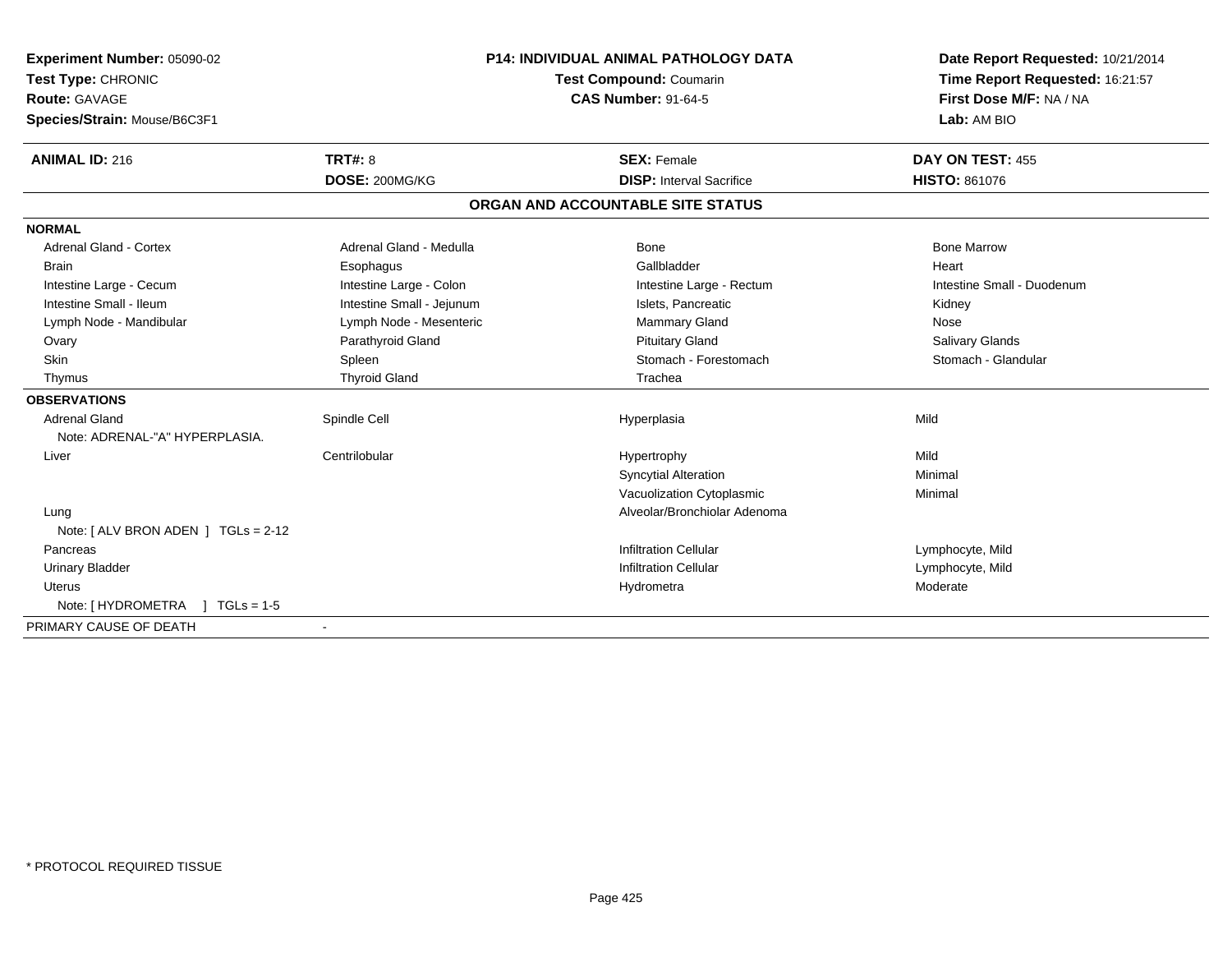| Experiment Number: 05090-02                                |                           | P14: INDIVIDUAL ANIMAL PATHOLOGY DATA | Date Report Requested: 10/21/2014 |  |
|------------------------------------------------------------|---------------------------|---------------------------------------|-----------------------------------|--|
| Test Type: CHRONIC                                         |                           | Test Compound: Coumarin               | Time Report Requested: 16:21:57   |  |
| <b>Route: GAVAGE</b>                                       |                           | <b>CAS Number: 91-64-5</b>            | First Dose M/F: NA / NA           |  |
| Species/Strain: Mouse/B6C3F1                               |                           |                                       | Lab: AM BIO                       |  |
| <b>ANIMAL ID: 217</b>                                      | TRT#: 8                   | <b>SEX: Female</b>                    | DAY ON TEST: 456                  |  |
|                                                            | DOSE: 200MG/KG            | <b>DISP:</b> Interval Sacrifice       | <b>HISTO: 861077</b>              |  |
|                                                            |                           | ORGAN AND ACCOUNTABLE SITE STATUS     |                                   |  |
| <b>NORMAL</b>                                              |                           |                                       |                                   |  |
| <b>Adrenal Gland - Cortex</b>                              | Adrenal Gland - Medulla   | <b>Bone</b>                           | <b>Bone Marrow</b>                |  |
| <b>Brain</b>                                               | Esophagus                 | Gallbladder                           | Heart                             |  |
| Intestine Large - Cecum                                    | Intestine Large - Colon   | Intestine Large - Rectum              | Intestine Small - Duodenum        |  |
| Intestine Small - Ileum                                    | Intestine Small - Jejunum | Islets, Pancreatic                    | Lymph Node - Mesenteric           |  |
| Mammary Gland                                              | Nose                      | Ovary                                 | Pancreas                          |  |
| Parathyroid Gland                                          | <b>Pituitary Gland</b>    | Salivary Glands                       | Skin                              |  |
| Spleen                                                     | Stomach - Forestomach     | Stomach - Glandular                   | Thymus                            |  |
| <b>Thyroid Gland</b>                                       | Trachea                   | <b>Urinary Bladder</b>                |                                   |  |
| <b>MISSING</b>                                             |                           |                                       |                                   |  |
| Lymph Node - Mandibular                                    |                           |                                       |                                   |  |
| <b>OBSERVATIONS</b>                                        |                           |                                       |                                   |  |
| <b>Adrenal Gland</b><br>Note: ADRENAL-"A"CELL HYPERPLASIA. | Spindle Cell              | Hyperplasia                           | Mild                              |  |
| Kidney                                                     | Pelvis                    | <b>Infiltration Cellular</b>          | Lymphocyte, Mild                  |  |
| Liver                                                      | Centrilobular             | Hypertrophy                           | Mild                              |  |
|                                                            |                           | <b>Infiltration Cellular</b>          | Lymphocyte, Mild                  |  |
|                                                            |                           | <b>Syncytial Alteration</b>           | Minimal                           |  |
|                                                            |                           | Vacuolization Cytoplasmic             | Mild                              |  |
| Lung                                                       |                           | Alveolar/Bronchiolar Adenoma          |                                   |  |
| Note: $[ALV$ BRON ADEN $]$ TGLs = 1-12                     |                           |                                       |                                   |  |
| <b>Uterus</b>                                              |                           | Hyperplasia                           | Cystic, Mild                      |  |
| PRIMARY CAUSE OF DEATH                                     | $\blacksquare$            |                                       |                                   |  |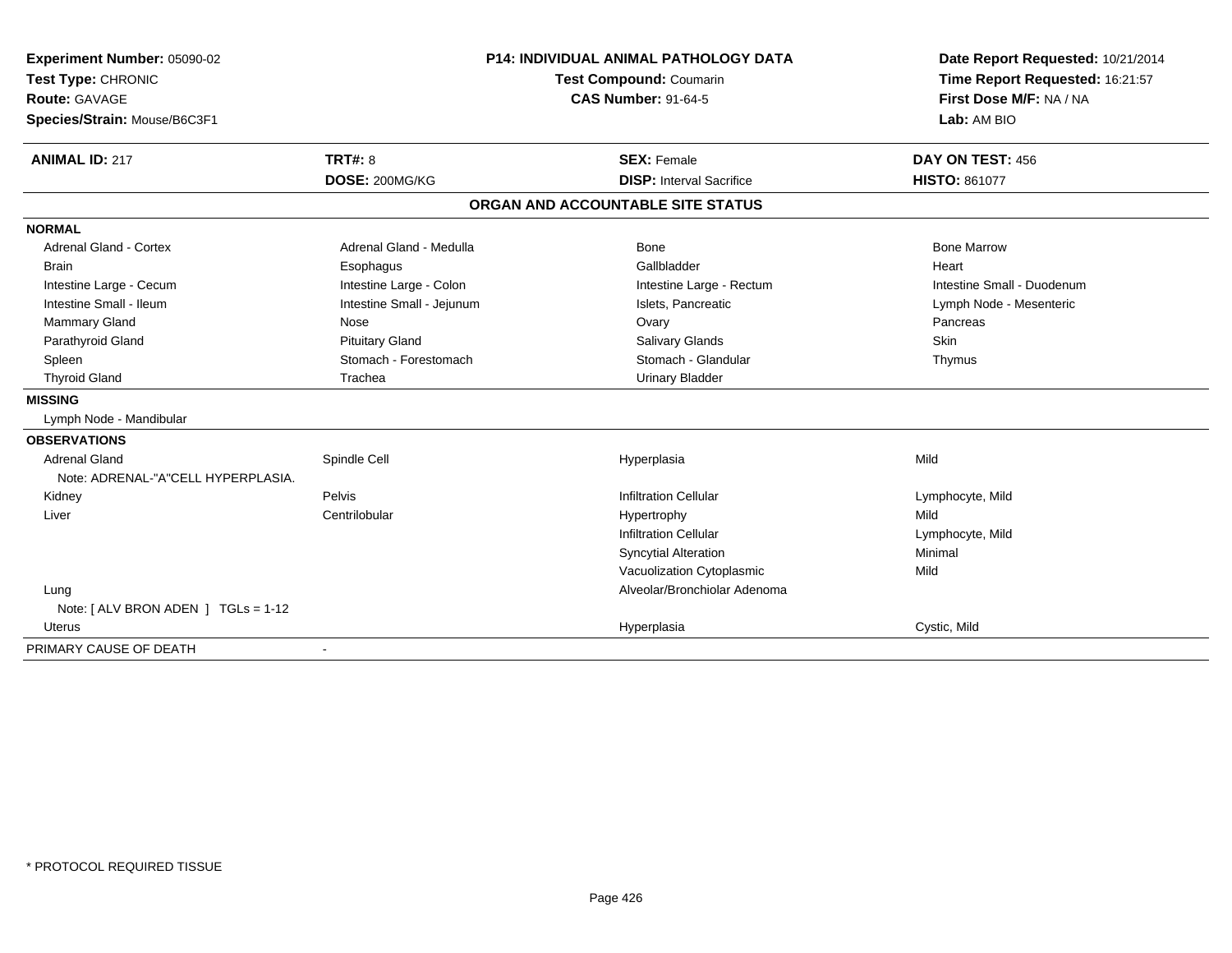| Experiment Number: 05090-02              | <b>P14: INDIVIDUAL ANIMAL PATHOLOGY DATA</b> |                                   | Date Report Requested: 10/21/2014 |
|------------------------------------------|----------------------------------------------|-----------------------------------|-----------------------------------|
| Test Type: CHRONIC                       |                                              | <b>Test Compound: Coumarin</b>    | Time Report Requested: 16:21:57   |
| <b>Route: GAVAGE</b>                     |                                              | <b>CAS Number: 91-64-5</b>        | First Dose M/F: NA / NA           |
| Species/Strain: Mouse/B6C3F1             |                                              |                                   | Lab: AM BIO                       |
| <b>ANIMAL ID: 218</b>                    | TRT#: 8                                      | <b>SEX: Female</b>                | DAY ON TEST: 700                  |
|                                          | DOSE: 200MG/KG                               | <b>DISP: Dead</b>                 | <b>HISTO: 861078</b>              |
|                                          |                                              | ORGAN AND ACCOUNTABLE SITE STATUS |                                   |
| <b>NORMAL</b>                            |                                              |                                   |                                   |
| <b>Adrenal Gland - Cortex</b>            | Adrenal Gland - Medulla                      | <b>Bone</b>                       | <b>Bone Marrow</b>                |
| <b>Brain</b>                             | Esophagus                                    | Heart                             | Intestine Small - Jejunum         |
| Islets, Pancreatic                       | Kidney                                       | Lymph Node - Mandibular           | <b>Mammary Gland</b>              |
| Nose                                     | Ovary                                        | Parathyroid Gland                 | <b>Pituitary Gland</b>            |
| Salivary Glands                          | Skin                                         | Spleen                            | Stomach - Forestomach             |
| Stomach - Glandular                      | Thymus                                       | <b>Thyroid Gland</b>              | Trachea                           |
| <b>Urinary Bladder</b>                   | <b>Uterus</b>                                |                                   |                                   |
| <b>MISSING</b>                           |                                              |                                   |                                   |
| Lymph Node - Mesenteric                  |                                              |                                   |                                   |
| <b>AUTO PRECLUDES DIAG.</b>              |                                              |                                   |                                   |
| Gallbladder                              | Intestine Large - Cecum                      | Intestine Large - Colon           | Intestine Large - Rectum          |
| Intestine Small - Duodenum               | Intestine Small - Ileum                      |                                   |                                   |
| <b>OBSERVATIONS</b>                      |                                              |                                   |                                   |
| Liver                                    |                                              | <b>Necrosis</b>                   | Coagulative, Moderate             |
|                                          |                                              | <b>Syncytial Alteration</b>       | Mild                              |
| Lung                                     |                                              | Alveolar/Bronchiolar Adenoma      |                                   |
| Note: [ ALV BRON ADEN ] TGLs = 3-11      |                                              |                                   |                                   |
| Mesentery                                | Fat                                          | <b>Necrosis</b>                   | Coagulative, Marked               |
| Note: [ NECROSIS<br>$\mid$ TGLs = 1,2-13 |                                              |                                   |                                   |
| Pancreas                                 |                                              | Inflammation                      | Suppurative, Mild                 |
| PRIMARY CAUSE OF DEATH                   |                                              |                                   |                                   |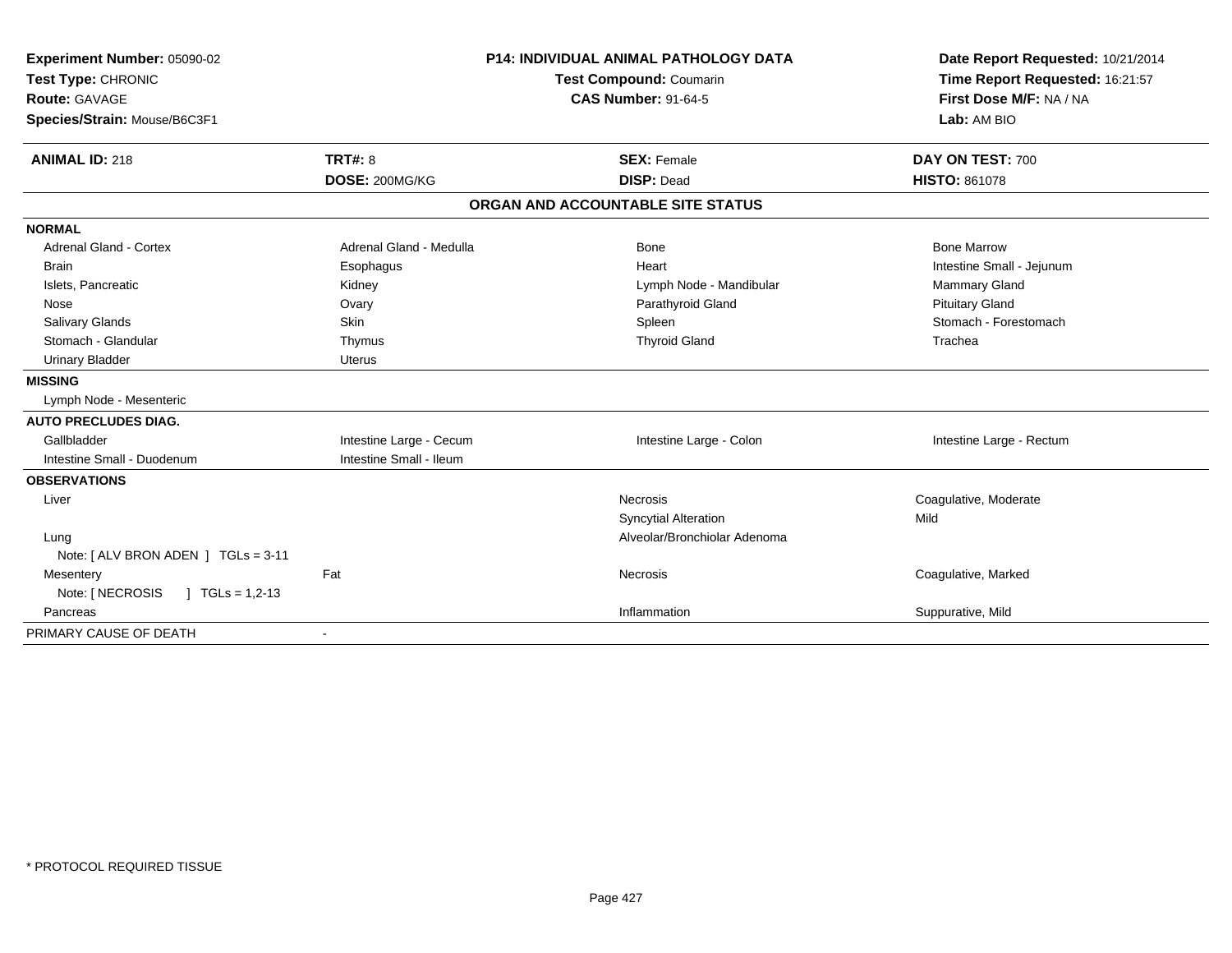| Experiment Number: 05090-02<br>Test Type: CHRONIC<br><b>Route: GAVAGE</b><br>Species/Strain: Mouse/B6C3F1 |                           | <b>P14: INDIVIDUAL ANIMAL PATHOLOGY DATA</b><br><b>Test Compound: Coumarin</b><br><b>CAS Number: 91-64-5</b> |                                   | Date Report Requested: 10/21/2014<br>Time Report Requested: 16:21:57<br>First Dose M/F: NA / NA<br>Lab: AM BIO |
|-----------------------------------------------------------------------------------------------------------|---------------------------|--------------------------------------------------------------------------------------------------------------|-----------------------------------|----------------------------------------------------------------------------------------------------------------|
| <b>ANIMAL ID: 220</b>                                                                                     | <b>TRT#: 8</b>            |                                                                                                              | <b>SEX: Female</b>                | DAY ON TEST: 732                                                                                               |
|                                                                                                           | DOSE: 200MG/KG            |                                                                                                              | <b>DISP: Terminal Sacrifice</b>   | <b>HISTO: 861080</b>                                                                                           |
|                                                                                                           |                           |                                                                                                              | ORGAN AND ACCOUNTABLE SITE STATUS |                                                                                                                |
| <b>NORMAL</b>                                                                                             |                           |                                                                                                              |                                   |                                                                                                                |
| <b>Adrenal Gland - Cortex</b>                                                                             | Adrenal Gland - Medulla   |                                                                                                              | Bone                              | <b>Bone Marrow</b>                                                                                             |
| Brain                                                                                                     | Esophagus                 |                                                                                                              | Gallbladder                       | Heart                                                                                                          |
| Intestine Large - Cecum                                                                                   | Intestine Large - Colon   |                                                                                                              | Intestine Large - Rectum          | Intestine Small - Duodenum                                                                                     |
| Intestine Small - Ileum                                                                                   | Intestine Small - Jejunum |                                                                                                              | Islets, Pancreatic                | Kidney                                                                                                         |
| Lymph Node - Mandibular                                                                                   | Lymph Node - Mesenteric   |                                                                                                              | <b>Mammary Gland</b>              | Nose                                                                                                           |
| Ovary                                                                                                     | Parathyroid Gland         |                                                                                                              | <b>Pituitary Gland</b>            | Salivary Glands                                                                                                |
| Skin                                                                                                      | Spleen                    |                                                                                                              | Stomach - Forestomach             | Stomach - Glandular                                                                                            |
| Thymus                                                                                                    | <b>Thyroid Gland</b>      |                                                                                                              | Trachea                           | <b>Urinary Bladder</b>                                                                                         |
| <b>Uterus</b>                                                                                             |                           |                                                                                                              |                                   |                                                                                                                |
| <b>OBSERVATIONS</b>                                                                                       |                           |                                                                                                              |                                   |                                                                                                                |
| <b>Adrenal Gland</b>                                                                                      | Spindle Cell              |                                                                                                              | Hyperplasia                       | Mild                                                                                                           |
| Liver                                                                                                     |                           |                                                                                                              | <b>Eosinophilic Focus</b>         | Mild                                                                                                           |
|                                                                                                           |                           |                                                                                                              | Hepatocellular Adenoma            |                                                                                                                |
|                                                                                                           | Centrilobular             |                                                                                                              | Hypertrophy                       | Minimal                                                                                                        |
| Note: [ HEPATOCLR ADEN ] TGLs = 1-11                                                                      |                           |                                                                                                              |                                   |                                                                                                                |
| Lung                                                                                                      |                           |                                                                                                              | Alveolar/Bronchiolar Carcinoma    |                                                                                                                |
| Mesentery                                                                                                 | Fat                       |                                                                                                              | Necrosis                          | Coagulative, Mild                                                                                              |
| Note: [ NECROSIS<br>$1 TGLs = 2-12$                                                                       |                           |                                                                                                              |                                   |                                                                                                                |
| Pancreas                                                                                                  |                           |                                                                                                              | <b>Infiltration Cellular</b>      | Lymphocyte, Minimal                                                                                            |
| PRIMARY CAUSE OF DEATH                                                                                    |                           |                                                                                                              |                                   |                                                                                                                |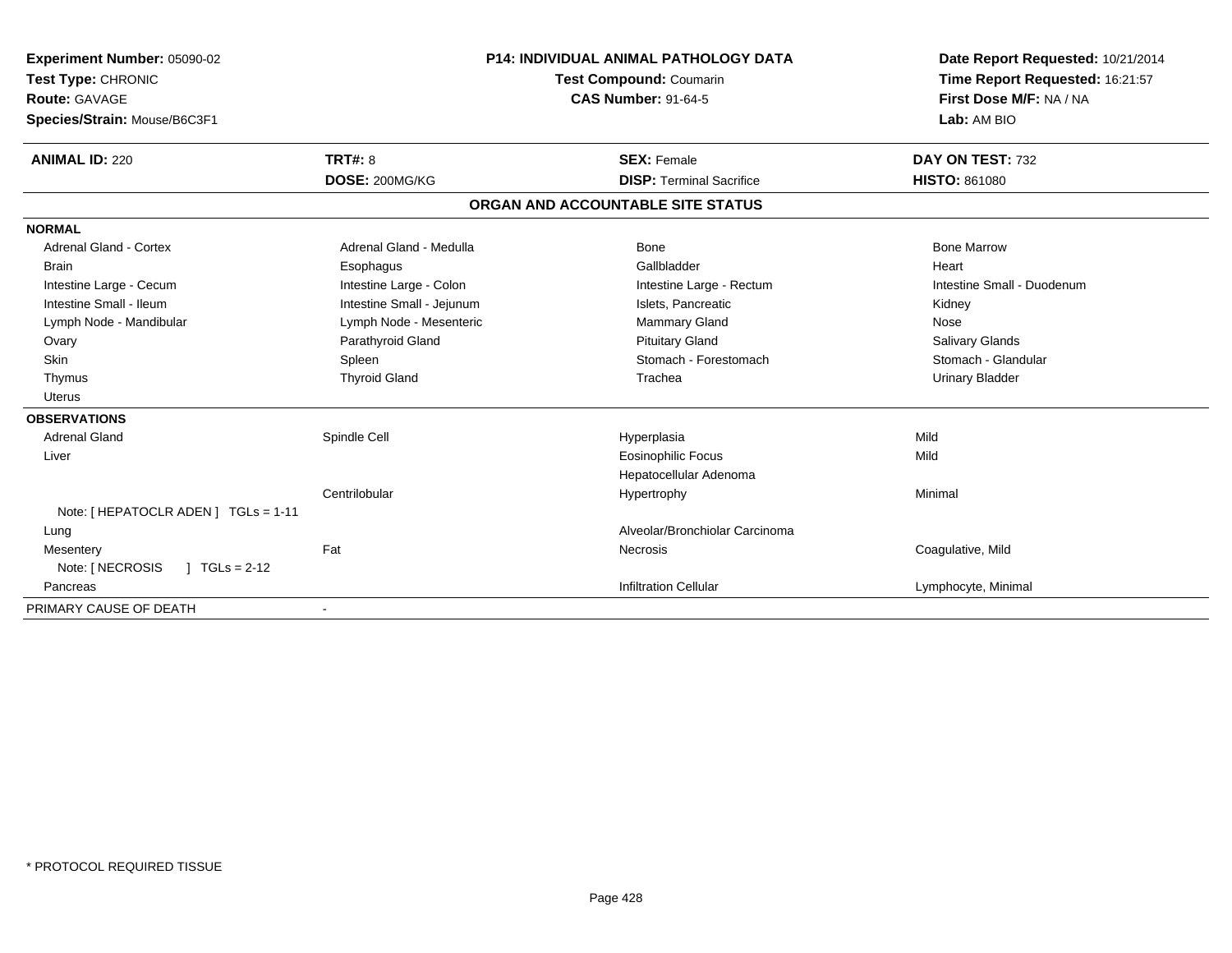| <b>Experiment Number: 05090-02</b> |                            | <b>P14: INDIVIDUAL ANIMAL PATHOLOGY DATA</b> | Date Report Requested: 10/21/2014 |  |
|------------------------------------|----------------------------|----------------------------------------------|-----------------------------------|--|
| Test Type: CHRONIC                 |                            | Test Compound: Coumarin                      | Time Report Requested: 16:21:57   |  |
| <b>Route: GAVAGE</b>               | <b>CAS Number: 91-64-5</b> |                                              | First Dose M/F: NA / NA           |  |
| Species/Strain: Mouse/B6C3F1       |                            |                                              | Lab: AM BIO                       |  |
| <b>ANIMAL ID: 221</b>              | TRT#: 8                    | <b>SEX: Female</b>                           | DAY ON TEST: 508                  |  |
|                                    | DOSE: 200MG/KG             | <b>DISP: Dead</b>                            | <b>HISTO: 861081</b>              |  |
|                                    |                            | ORGAN AND ACCOUNTABLE SITE STATUS            |                                   |  |
| <b>NORMAL</b>                      |                            |                                              |                                   |  |
| Adrenal Gland - Cortex             | Adrenal Gland - Medulla    | Bone                                         | <b>Bone Marrow</b>                |  |
| Esophagus                          | Heart                      | Lung                                         | Mammary Gland                     |  |
| Nose                               | Ovary                      | <b>Pituitary Gland</b>                       | Salivary Glands                   |  |
| Skin                               | Thymus                     | Trachea                                      | <b>Urinary Bladder</b>            |  |
| <b>Uterus</b>                      |                            |                                              |                                   |  |
| <b>MISSING</b>                     |                            |                                              |                                   |  |
| Lymph Node - Mandibular            | Parathyroid Gland          |                                              |                                   |  |
| <b>AUTO PRECLUDES DIAG.</b>        |                            |                                              |                                   |  |
| <b>Brain</b>                       | Gallbladder                | Intestine Large - Cecum                      | Intestine Large - Colon           |  |
| Intestine Large - Rectum           | Intestine Small - Duodenum | Intestine Small - Ileum                      | Intestine Small - Jejunum         |  |
| Islets, Pancreatic                 | Kidney                     | Liver                                        | Lymph Node - Mesenteric           |  |
| Pancreas                           | Spleen                     | Stomach - Forestomach                        | Stomach - Glandular               |  |
| <b>Thyroid Gland</b>               |                            |                                              |                                   |  |
| PRIMARY CAUSE OF DEATH             |                            |                                              |                                   |  |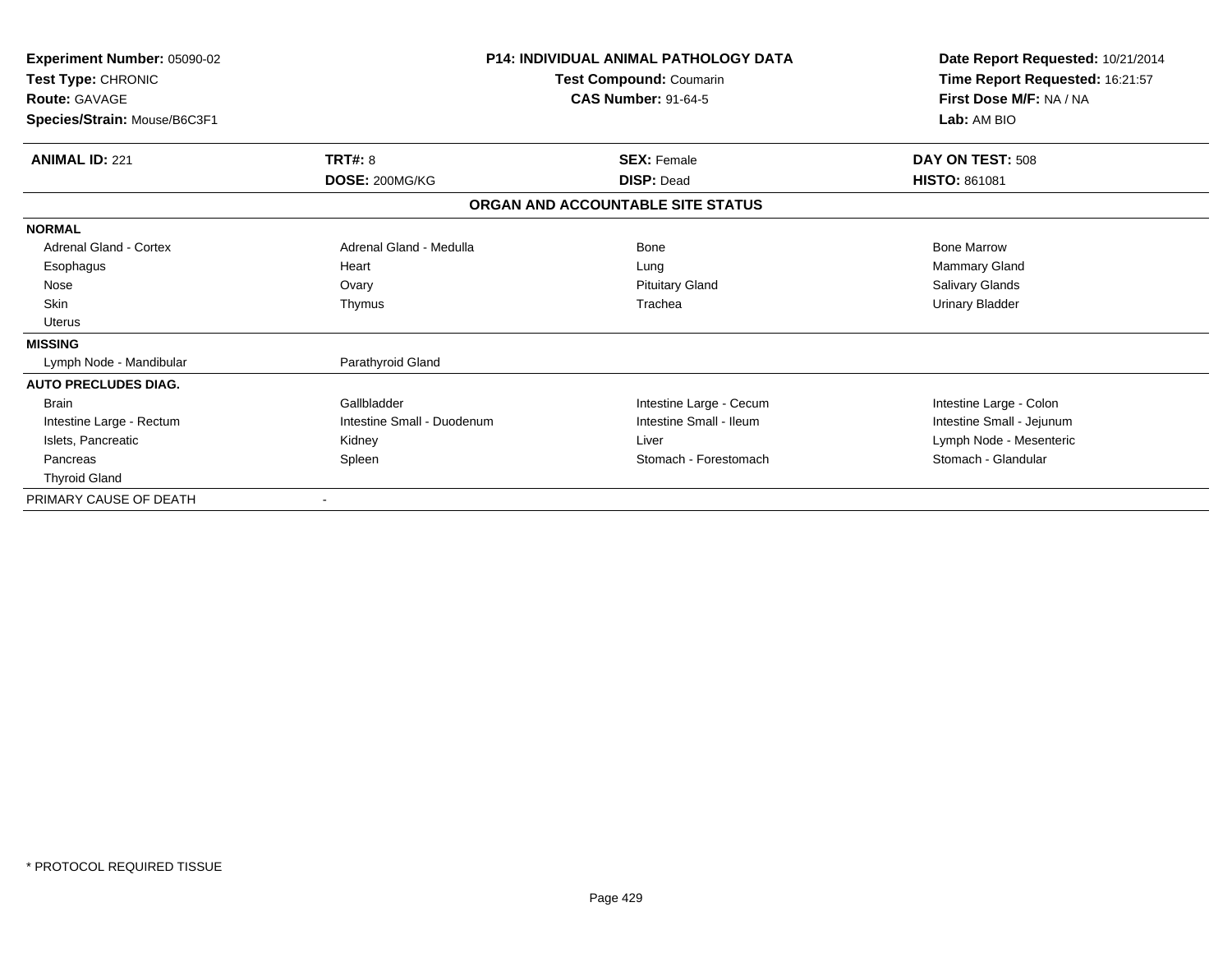| Experiment Number: 05090-02    | <b>P14: INDIVIDUAL ANIMAL PATHOLOGY DATA</b> |                                   | Date Report Requested: 10/21/2014 |  |
|--------------------------------|----------------------------------------------|-----------------------------------|-----------------------------------|--|
| Test Type: CHRONIC             |                                              | Test Compound: Coumarin           | Time Report Requested: 16:21:57   |  |
| <b>Route: GAVAGE</b>           |                                              | <b>CAS Number: 91-64-5</b>        | First Dose M/F: NA / NA           |  |
| Species/Strain: Mouse/B6C3F1   |                                              |                                   | Lab: AM BIO                       |  |
| <b>ANIMAL ID: 223</b>          | TRT#: 8                                      | <b>SEX: Female</b>                | DAY ON TEST: 732                  |  |
|                                | DOSE: 200MG/KG                               | <b>DISP: Terminal Sacrifice</b>   | <b>HISTO: 861083</b>              |  |
|                                |                                              | ORGAN AND ACCOUNTABLE SITE STATUS |                                   |  |
| <b>NORMAL</b>                  |                                              |                                   |                                   |  |
| Adrenal Gland - Cortex         | Adrenal Gland - Medulla                      | <b>Bone</b>                       | <b>Bone Marrow</b>                |  |
| Esophagus                      | Gallbladder                                  | Heart                             | Intestine Large - Cecum           |  |
| Intestine Large - Colon        | Intestine Large - Rectum                     | Intestine Small - Duodenum        | Intestine Small - Ileum           |  |
| Intestine Small - Jejunum      | Islets, Pancreatic                           | Lung                              | Lymph Node - Mandibular           |  |
| Lymph Node - Mesenteric        | Mammary Gland                                | Nose                              | Skin                              |  |
| Spleen                         | Stomach - Forestomach                        | Stomach - Glandular               | Thymus                            |  |
| <b>Thyroid Gland</b>           | Trachea                                      |                                   |                                   |  |
| <b>MISSING</b>                 |                                              |                                   |                                   |  |
| Parathyroid Gland              | <b>Pituitary Gland</b>                       | <b>Urinary Bladder</b>            |                                   |  |
| <b>OBSERVATIONS</b>            |                                              |                                   |                                   |  |
| <b>Brain</b>                   | Meninges                                     | <b>Infiltration Cellular</b>      | Lymphocyte, Mild                  |  |
| Kidney                         |                                              | <b>Infiltration Cellular</b>      | Lymphocyte, Mild                  |  |
| Liver                          |                                              | <b>Basophilic Focus</b>           | Marked                            |  |
|                                |                                              | Clear Cell Focus                  | Minimal                           |  |
|                                |                                              | Inflammation                      | Chronic, Minimal                  |  |
| Ovary                          |                                              | Hematocyst                        | Moderate                          |  |
| Note: [HEMATOCYST ] TGLs = 1-8 |                                              |                                   |                                   |  |
| Pancreas                       |                                              | Atrophy                           | Marked                            |  |
|                                |                                              | <b>Infiltration Cellular</b>      | Lymphocyte, Moderate              |  |
| Salivary Glands                |                                              | <b>Infiltration Cellular</b>      | Lymphocyte, Minimal               |  |
| <b>Uterus</b>                  |                                              | Hyperplasia                       | Cystic, Mild                      |  |
| PRIMARY CAUSE OF DEATH         |                                              |                                   |                                   |  |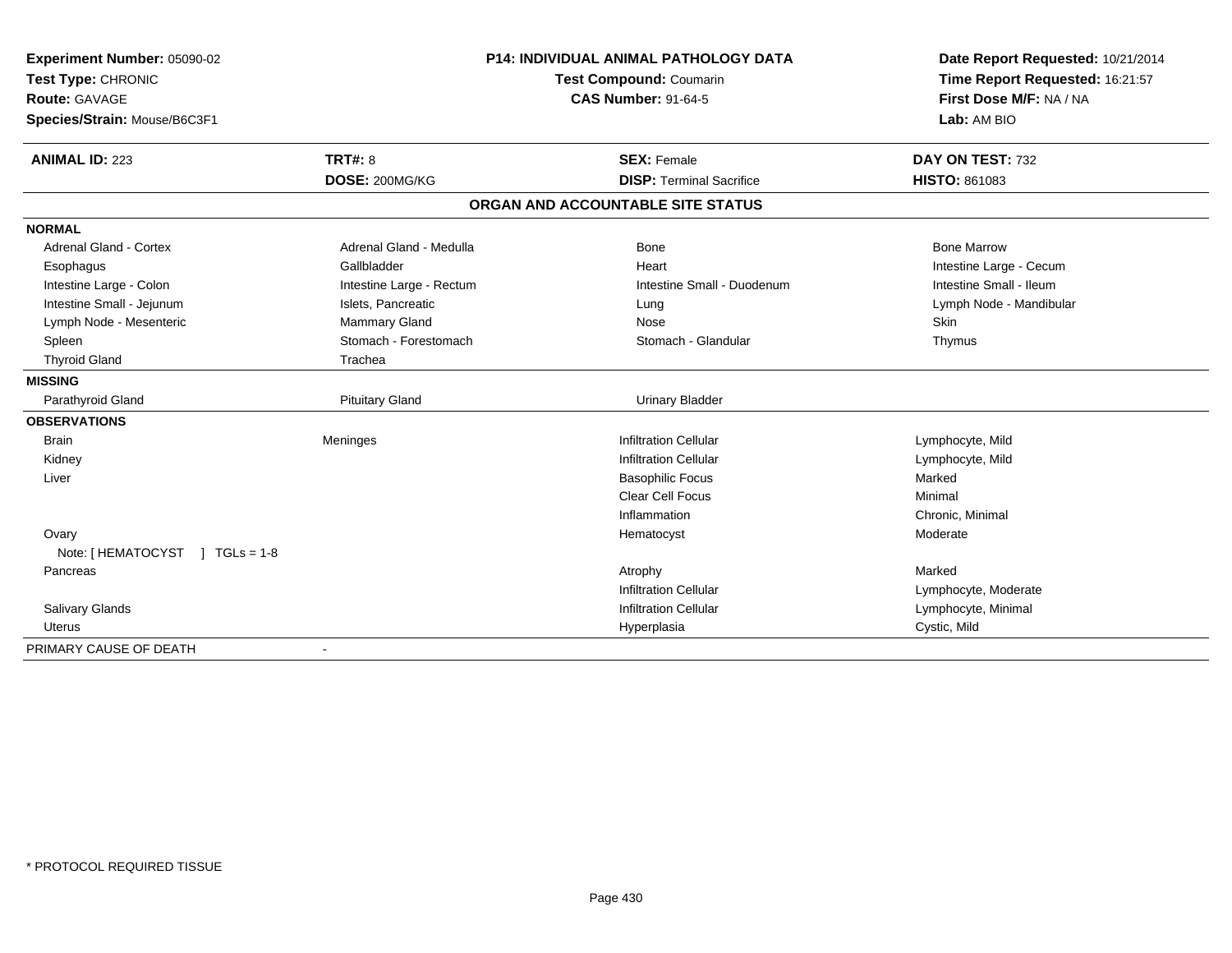| Experiment Number: 05090-02        |                           | <b>P14: INDIVIDUAL ANIMAL PATHOLOGY DATA</b> | Date Report Requested: 10/21/2014 |  |
|------------------------------------|---------------------------|----------------------------------------------|-----------------------------------|--|
| Test Type: CHRONIC                 |                           | <b>Test Compound: Coumarin</b>               | Time Report Requested: 16:21:57   |  |
| <b>Route: GAVAGE</b>               |                           | <b>CAS Number: 91-64-5</b>                   | First Dose M/F: NA / NA           |  |
| Species/Strain: Mouse/B6C3F1       |                           |                                              | Lab: AM BIO                       |  |
| <b>ANIMAL ID: 224</b>              | TRT#: 8                   | <b>SEX: Female</b>                           | DAY ON TEST: 456                  |  |
|                                    | DOSE: 200MG/KG            | <b>DISP:</b> Interval Sacrifice              | <b>HISTO: 861084</b>              |  |
|                                    |                           | ORGAN AND ACCOUNTABLE SITE STATUS            |                                   |  |
| <b>NORMAL</b>                      |                           |                                              |                                   |  |
| Adrenal Gland - Cortex             | Adrenal Gland - Medulla   | Bone                                         | <b>Bone Marrow</b>                |  |
| <b>Brain</b>                       | Esophagus                 | Gallbladder                                  | Heart                             |  |
| Intestine Large - Cecum            | Intestine Large - Colon   | Intestine Large - Rectum                     | Intestine Small - Duodenum        |  |
| Intestine Small - Ileum            | Intestine Small - Jejunum | Islets, Pancreatic                           | Lung                              |  |
| Lymph Node - Mandibular            | <b>Mammary Gland</b>      | Nose                                         | Ovary                             |  |
| Pancreas                           | <b>Pituitary Gland</b>    | Spleen                                       | Stomach - Forestomach             |  |
| Stomach - Glandular                | Thymus                    | <b>Thyroid Gland</b>                         | Trachea                           |  |
| <b>MISSING</b>                     |                           |                                              |                                   |  |
| Parathyroid Gland                  |                           |                                              |                                   |  |
| <b>OBSERVATIONS</b>                |                           |                                              |                                   |  |
| <b>Adrenal Gland</b>               | Spindle Cell              | Hyperplasia                                  | Mild                              |  |
| Kidney                             | Pelvis                    | <b>Infiltration Cellular</b>                 | Lymphocyte, Mild                  |  |
| Liver                              | Centrilobular             | Hypertrophy                                  | Mild                              |  |
|                                    |                           | Vacuolization Cytoplasmic                    | Minimal                           |  |
| Lymph Node                         | Mesenteric                | Amyloid Deposition                           | Mild                              |  |
| Salivary Glands                    |                           | <b>Infiltration Cellular</b>                 | Lymphocyte, Mild                  |  |
| <b>Skin</b>                        |                           | Alopecia                                     | Mild                              |  |
| Note: [ ALOPECIA<br>$1 TGLs = 1-8$ |                           |                                              |                                   |  |
| <b>Urinary Bladder</b>             |                           | <b>Infiltration Cellular</b>                 | Lymphocyte, Mild                  |  |
| Uterus                             |                           | Hyperplasia                                  | Cystic, Mild                      |  |
| PRIMARY CAUSE OF DEATH             |                           |                                              |                                   |  |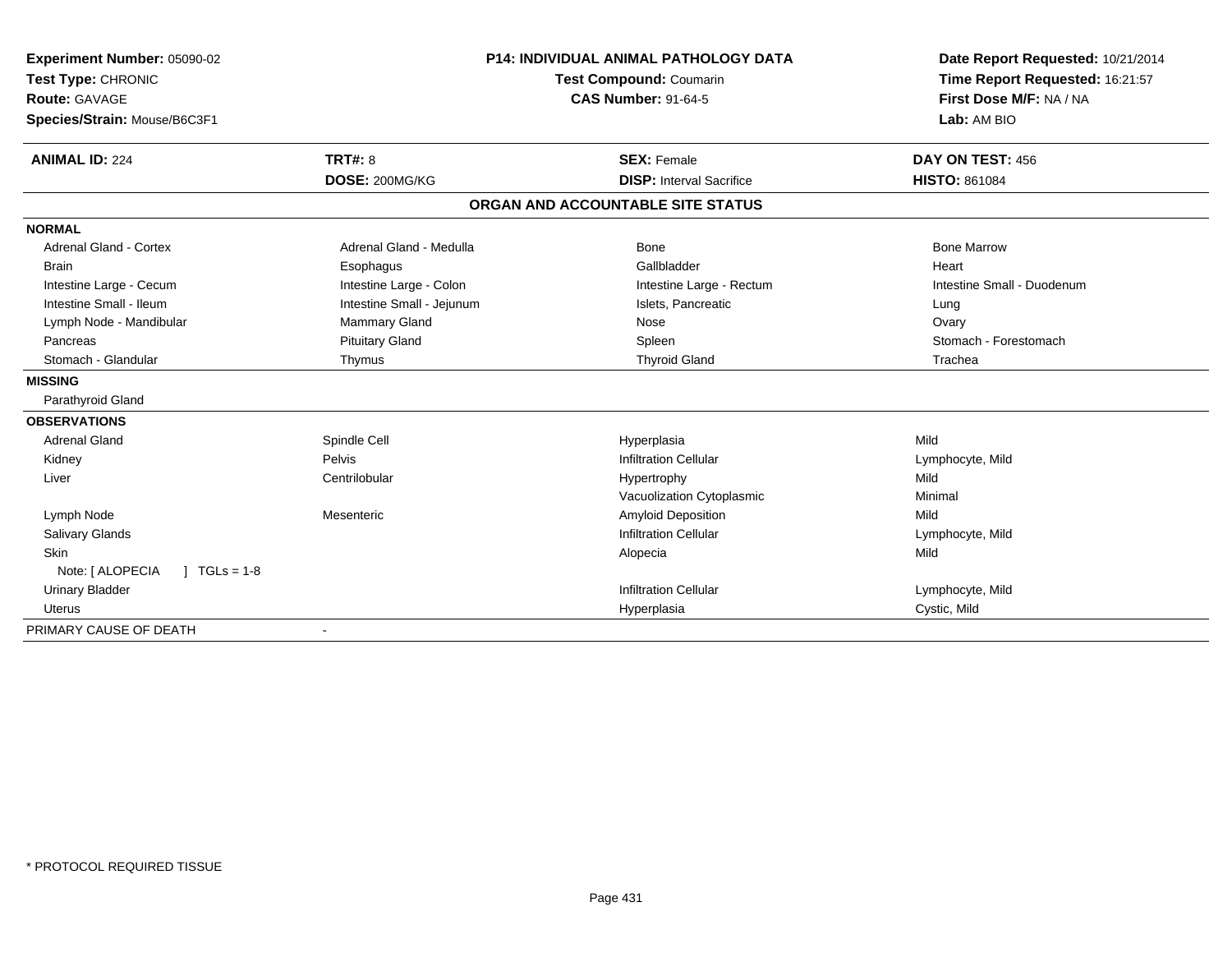| Experiment Number: 05090-02                   | <b>P14: INDIVIDUAL ANIMAL PATHOLOGY DATA</b><br>Test Compound: Coumarin<br><b>CAS Number: 91-64-5</b> |                                   | Date Report Requested: 10/21/2014 |
|-----------------------------------------------|-------------------------------------------------------------------------------------------------------|-----------------------------------|-----------------------------------|
| Test Type: CHRONIC                            |                                                                                                       |                                   | Time Report Requested: 16:21:57   |
| <b>Route: GAVAGE</b>                          |                                                                                                       |                                   | First Dose M/F: NA / NA           |
| Species/Strain: Mouse/B6C3F1                  |                                                                                                       |                                   | Lab: AM BIO                       |
| <b>ANIMAL ID: 226</b>                         | <b>TRT#: 8</b>                                                                                        | <b>SEX: Female</b>                | DAY ON TEST: 733                  |
|                                               | DOSE: 200MG/KG                                                                                        | <b>DISP: Terminal Sacrifice</b>   | HISTO: 861086                     |
|                                               |                                                                                                       | ORGAN AND ACCOUNTABLE SITE STATUS |                                   |
| <b>NORMAL</b>                                 |                                                                                                       |                                   |                                   |
| <b>Adrenal Gland - Cortex</b>                 | Adrenal Gland - Medulla                                                                               | Bone                              | <b>Bone Marrow</b>                |
| Brain                                         | Esophagus                                                                                             | Gallbladder                       | Heart                             |
| Intestine Large - Cecum                       | Intestine Large - Colon                                                                               | Intestine Large - Rectum          | Intestine Small - Duodenum        |
| Intestine Small - Ileum                       | Intestine Small - Jejunum                                                                             | Islets, Pancreatic                | Lymph Node - Mandibular           |
| <b>Mammary Gland</b>                          | Nose                                                                                                  | Pancreas                          | Parathyroid Gland                 |
| <b>Pituitary Gland</b>                        | Salivary Glands                                                                                       | Skin                              | Stomach - Forestomach             |
| Stomach - Glandular                           | Thymus                                                                                                | <b>Thyroid Gland</b>              | Trachea                           |
| <b>Urinary Bladder</b>                        |                                                                                                       |                                   |                                   |
| <b>OBSERVATIONS</b>                           |                                                                                                       |                                   |                                   |
| Kidney                                        | <b>Collect Tub</b>                                                                                    | Mineralization                    | Moderate                          |
|                                               | <b>Collect Tub</b>                                                                                    | Necrosis                          | Coagulative, Mild                 |
| Liver                                         |                                                                                                       | Hepatocellular Adenoma            |                                   |
|                                               | Centrilobular                                                                                         | Hypertrophy                       | Minimal                           |
| [ Hepatocellular Adenoma TGLS = 3-5 ]         |                                                                                                       |                                   |                                   |
| Lung                                          |                                                                                                       | Alveolar/Bronchiolar Carcinoma    |                                   |
| Note: [ ALV BRON CARC ] TGLs = 1-12           |                                                                                                       |                                   |                                   |
| Lymph Node                                    | Mesenteric                                                                                            | Lymphoma Malignant Histiocytic    |                                   |
| Ovary                                         | Follicle                                                                                              | Hematocyst                        | Moderate                          |
| Spleen                                        |                                                                                                       | Lymphoma Malignant Histiocytic    |                                   |
| [ Lymphoma Malignant Histiocytic TGLS = 2-5 ] |                                                                                                       |                                   |                                   |
| Uterus                                        |                                                                                                       | Hydrometra                        | Moderate                          |
| Note: [HYDROMETRA ] TGLs = 4-8                |                                                                                                       |                                   |                                   |
| PRIMARY CAUSE OF DEATH                        |                                                                                                       |                                   |                                   |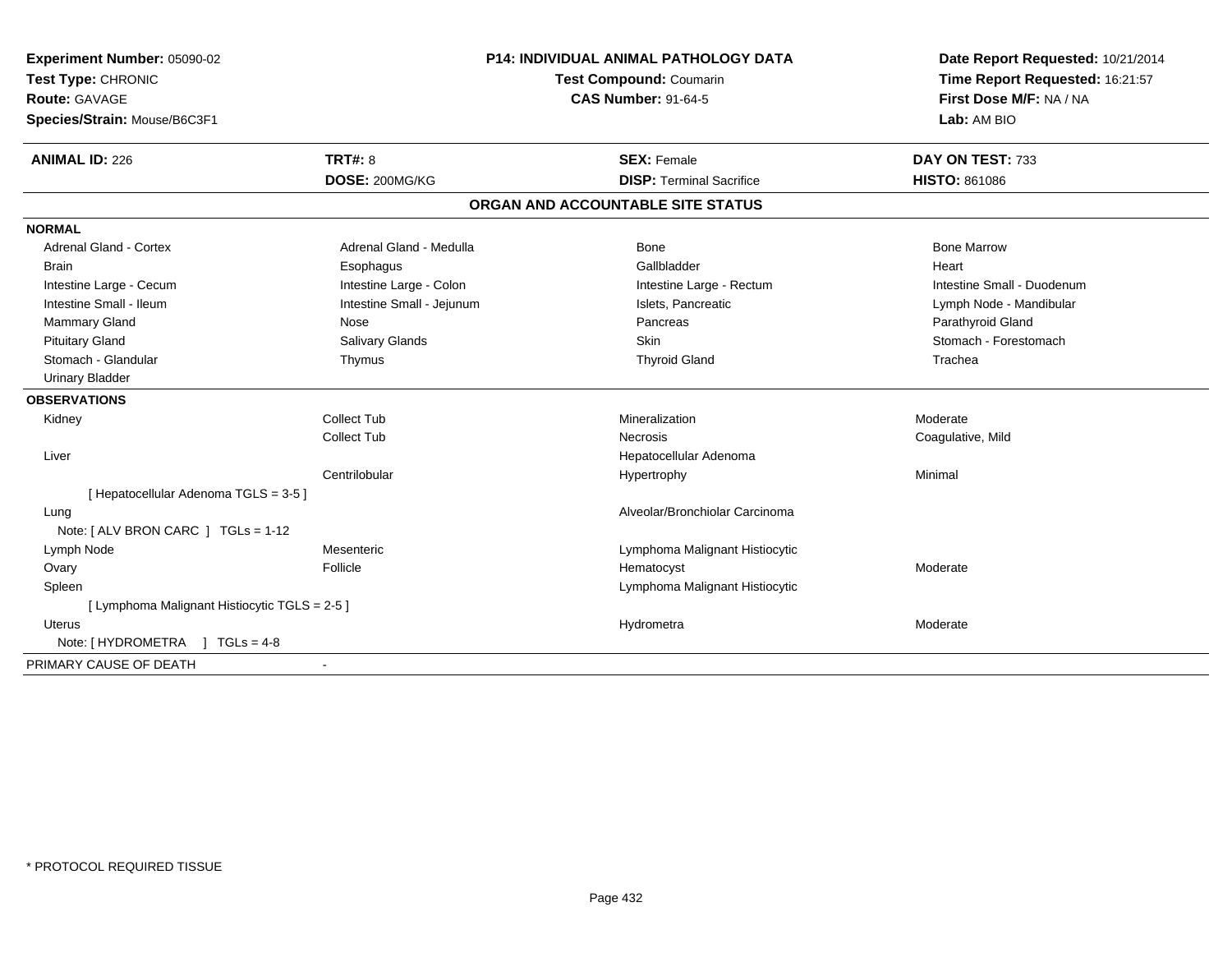| Experiment Number: 05090-02                              | <b>P14: INDIVIDUAL ANIMAL PATHOLOGY DATA</b> | Date Report Requested: 10/21/2014<br>Time Report Requested: 16:21:57 |
|----------------------------------------------------------|----------------------------------------------|----------------------------------------------------------------------|
| Test Type: CHRONIC                                       | Test Compound: Coumarin                      |                                                                      |
| Route: GAVAGE                                            | <b>CAS Number: 91-64-5</b>                   | First Dose M/F: NA / NA                                              |
| Species/Strain: Mouse/B6C3F1                             |                                              | Lab: AM BIO                                                          |
| <b>TRT#: 8</b><br><b>ANIMAL ID: 227</b>                  | <b>SEX: Female</b>                           | DAY ON TEST: 729                                                     |
| DOSE: 200MG/KG                                           | <b>DISP: Terminal Sacrifice</b>              | <b>HISTO: 861087</b>                                                 |
|                                                          | ORGAN AND ACCOUNTABLE SITE STATUS            |                                                                      |
| <b>NORMAL</b>                                            |                                              |                                                                      |
| <b>Adrenal Gland - Cortex</b><br>Adrenal Gland - Medulla | Bone                                         | <b>Bone Marrow</b>                                                   |
| <b>Brain</b><br>Esophagus                                | Gallbladder                                  | Heart                                                                |
| Intestine Large - Colon<br>Intestine Large - Cecum       | Intestine Large - Rectum                     | Intestine Small - Duodenum                                           |
| Intestine Small - Ileum<br>Intestine Small - Jejunum     | Islets, Pancreatic                           | Kidney                                                               |
| Mammary Gland<br>Lymph Node - Mesenteric                 | Nose                                         | Parathyroid Gland                                                    |
| Skin<br><b>Pituitary Gland</b>                           | Spleen                                       | Stomach - Forestomach                                                |
| Stomach - Glandular<br>Thymus                            | <b>Thyroid Gland</b>                         | Trachea                                                              |
| <b>OBSERVATIONS</b>                                      |                                              |                                                                      |
| <b>Adrenal Gland</b><br>Spindle Cell                     | Hyperplasia                                  | Mild                                                                 |
| Liver<br>Centrilobular                                   | Hypertrophy                                  | Minimal                                                              |
| Lung                                                     | Alveolar/Bronchiolar Adenoma                 |                                                                      |
| Bronchiole, Epithelium                                   | Hyperplasia                                  | Mild                                                                 |
| Note: [ ALV BRON ADEN ] TGLs = 3-11                      |                                              |                                                                      |
| Lymph Node<br>Mandibular                                 | Hyperplasia                                  | Lymphoid, Mild                                                       |
| Ovary                                                    | Cystadenoma                                  |                                                                      |
|                                                          |                                              |                                                                      |
| Pancreas                                                 | <b>Infiltration Cellular</b>                 | Lymphocyte, Minimal                                                  |
| <b>Salivary Glands</b>                                   | <b>Infiltration Cellular</b>                 | Lymphocyte, Mild                                                     |
| <b>Urinary Bladder</b>                                   | <b>Infiltration Cellular</b>                 | Lymphocyte, Minimal                                                  |
| Uterus                                                   | Hydrometra                                   | Moderate                                                             |
| Note: [HYDROMETRA ] TGLs = 1-8                           |                                              |                                                                      |
| PRIMARY CAUSE OF DEATH                                   |                                              |                                                                      |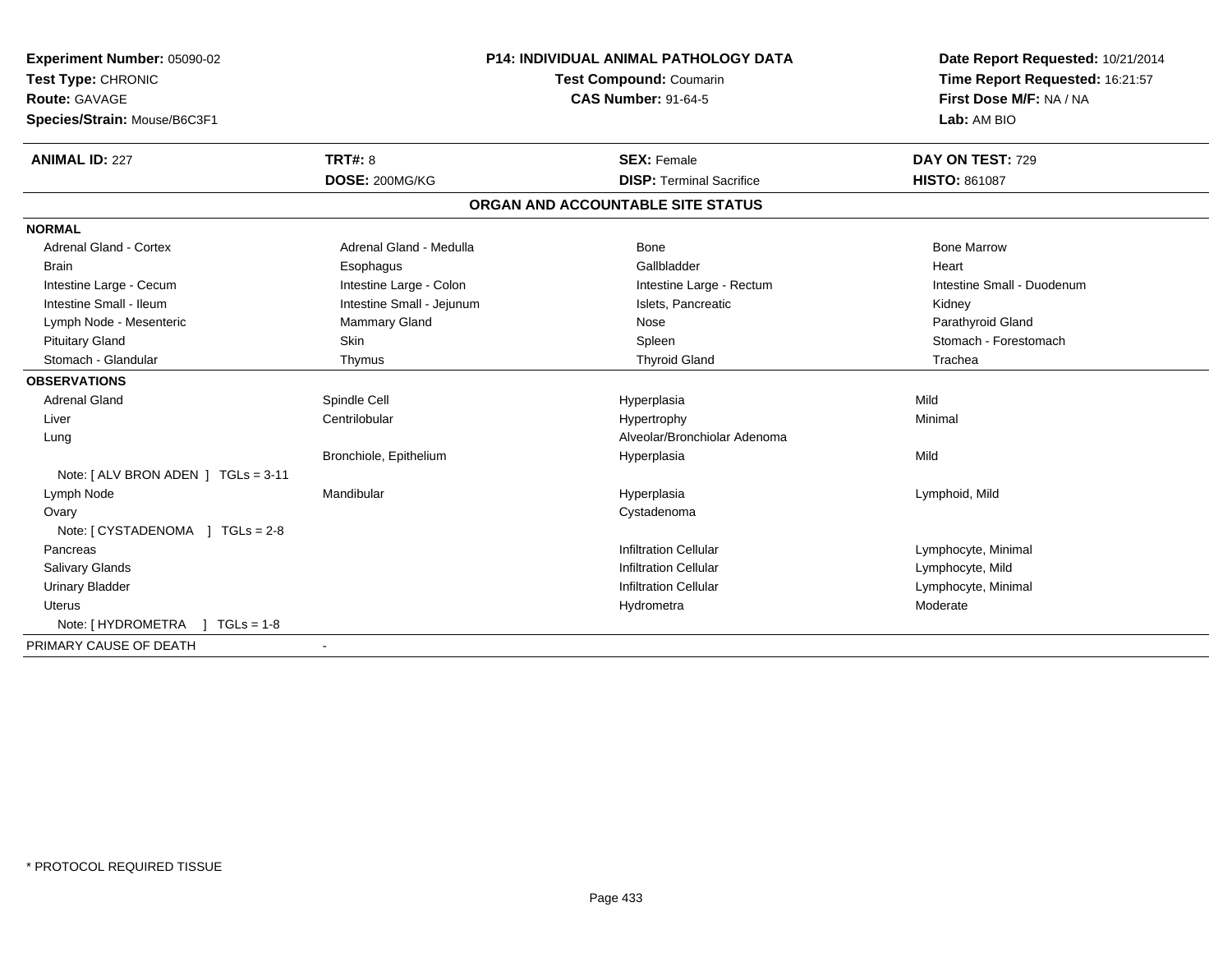| Experiment Number: 05090-02          | <b>P14: INDIVIDUAL ANIMAL PATHOLOGY DATA</b><br>Test Compound: Coumarin<br><b>CAS Number: 91-64-5</b> |                                   | Date Report Requested: 10/21/2014<br>Time Report Requested: 16:21:57 |
|--------------------------------------|-------------------------------------------------------------------------------------------------------|-----------------------------------|----------------------------------------------------------------------|
| Test Type: CHRONIC                   |                                                                                                       |                                   |                                                                      |
| Route: GAVAGE                        |                                                                                                       |                                   | First Dose M/F: NA / NA                                              |
| Species/Strain: Mouse/B6C3F1         |                                                                                                       |                                   | Lab: AM BIO                                                          |
| <b>ANIMAL ID: 228</b>                | <b>TRT#: 8</b>                                                                                        | <b>SEX: Female</b>                | DAY ON TEST: 615                                                     |
|                                      | DOSE: 200MG/KG                                                                                        | <b>DISP: Moribund</b>             | <b>HISTO: 861088</b>                                                 |
|                                      |                                                                                                       | ORGAN AND ACCOUNTABLE SITE STATUS |                                                                      |
| <b>NORMAL</b>                        |                                                                                                       |                                   |                                                                      |
| Adrenal Gland - Medulla              | <b>Bone</b>                                                                                           | <b>Bone Marrow</b>                | <b>Brain</b>                                                         |
| Esophagus                            | Gallbladder                                                                                           | Heart                             | Intestine Large - Cecum                                              |
| Intestine Large - Colon              | Intestine Large - Rectum                                                                              | Intestine Small - Duodenum        | Intestine Small - Ileum                                              |
| Intestine Small - Jejunum            | Islets, Pancreatic                                                                                    | Lymph Node - Mandibular           | Lymph Node - Mesenteric                                              |
| Mammary Gland                        | Nose                                                                                                  | Ovary                             | Pancreas                                                             |
| Parathyroid Gland                    | <b>Pituitary Gland</b>                                                                                | Skin                              | Spleen                                                               |
| Stomach - Forestomach                | <b>Thyroid Gland</b>                                                                                  | Trachea                           |                                                                      |
| <b>OBSERVATIONS</b>                  |                                                                                                       |                                   |                                                                      |
| <b>Adrenal Gland</b>                 | Cortex                                                                                                | Vacuolization Cytoplasmic         | Mild                                                                 |
| Kidney                               |                                                                                                       | <b>Infiltration Cellular</b>      | Lymphocyte, Minimal                                                  |
| Liver                                |                                                                                                       | Mineralization                    | Mild                                                                 |
|                                      |                                                                                                       | <b>Syncytial Alteration</b>       | Minimal                                                              |
| Lung                                 | Alveolus                                                                                              | Hemorrhage                        | Moderate                                                             |
|                                      | Bronchiole, Epithelium                                                                                | Necrosis                          | Minimal                                                              |
| Note: [ HEMORRHAGE<br>$1 TGLs = 3-6$ |                                                                                                       |                                   |                                                                      |
| <b>Salivary Glands</b>               |                                                                                                       | <b>Infiltration Cellular</b>      | Lymphocyte, Minimal                                                  |
| Stomach                              | Glandular                                                                                             | <b>Infiltration Cellular</b>      | Lymphocyte, Mild                                                     |
| Thymus                               |                                                                                                       | <b>Necrosis</b>                   | Coagulative, Moderate                                                |
| <b>Urinary Bladder</b>               |                                                                                                       | <b>Infiltration Cellular</b>      | Lymphocyte, Moderate                                                 |
| <b>Uterus</b>                        |                                                                                                       | Hydrometra                        | Moderate                                                             |
|                                      |                                                                                                       | Sarcoma Stromal                   |                                                                      |
| Note: [HYDROMETRA ] TGLs = 2-8       |                                                                                                       |                                   |                                                                      |
| Note: [ SARC STROMAL ] TGLs = 1-11   |                                                                                                       |                                   |                                                                      |
| PRIMARY CAUSE OF DEATH               | $\blacksquare$                                                                                        |                                   |                                                                      |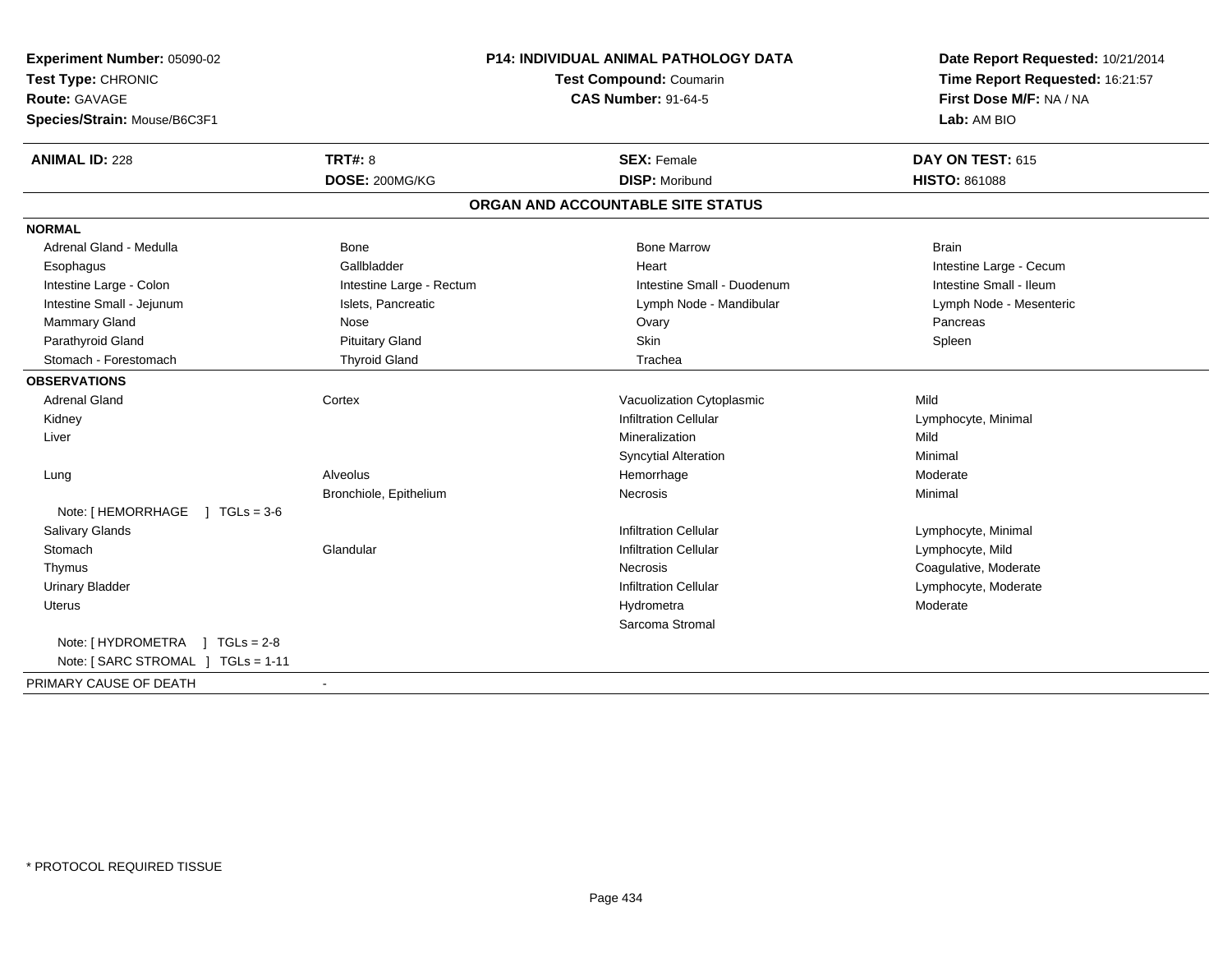| Experiment Number: 05090-02  |                            | <b>P14: INDIVIDUAL ANIMAL PATHOLOGY DATA</b> | Date Report Requested: 10/21/2014                          |
|------------------------------|----------------------------|----------------------------------------------|------------------------------------------------------------|
| Test Type: CHRONIC           |                            | <b>Test Compound: Coumarin</b>               | Time Report Requested: 16:21:57<br>First Dose M/F: NA / NA |
| <b>Route: GAVAGE</b>         |                            | <b>CAS Number: 91-64-5</b>                   |                                                            |
| Species/Strain: Mouse/B6C3F1 |                            |                                              | Lab: AM BIO                                                |
| <b>ANIMAL ID: 229</b>        | <b>TRT#: 8</b>             | <b>SEX: Female</b>                           | DAY ON TEST: 225                                           |
|                              | DOSE: 200MG/KG             | <b>DISP: Dead</b>                            | <b>HISTO: 861089</b>                                       |
|                              |                            | ORGAN AND ACCOUNTABLE SITE STATUS            |                                                            |
| <b>NORMAL</b>                |                            |                                              |                                                            |
| Adrenal Gland - Cortex       | Adrenal Gland - Medulla    | <b>Bone</b>                                  | <b>Bone Marrow</b>                                         |
| <b>Brain</b>                 | Esophagus                  | Heart                                        | Intestine Large - Cecum                                    |
| Intestine Large - Colon      | Intestine Large - Rectum   | Kidney                                       | Lung                                                       |
| Lymph Node - Mandibular      | Lymph Node - Mesenteric    | Mammary Gland                                | Ovary                                                      |
| <b>Pituitary Gland</b>       | Salivary Glands            | Skin                                         | Stomach - Forestomach                                      |
| <b>Thyroid Gland</b>         | Trachea                    | <b>Uterus</b>                                |                                                            |
| <b>MISSING</b>               |                            |                                              |                                                            |
| Intestine Small - Ileum      | Parathyroid Gland          |                                              |                                                            |
| <b>AUTO PRECLUDES DIAG.</b>  |                            |                                              |                                                            |
| Gallbladder                  | Intestine Small - Duodenum | Intestine Small - Jejunum                    | Islets, Pancreatic                                         |
| Nose                         | Pancreas                   | Spleen                                       | Stomach - Glandular                                        |
| <b>Urinary Bladder</b>       |                            |                                              |                                                            |
| <b>OBSERVATIONS</b>          |                            |                                              |                                                            |
| Liver                        |                            | Fatty Change                                 | Mild                                                       |
|                              |                            | <b>Syncytial Alteration</b>                  | Mild                                                       |
| [Fatty Change TGLS = 1-2]    |                            |                                              |                                                            |
| Thymus                       |                            | Atrophy                                      | Moderate                                                   |
| PRIMARY CAUSE OF DEATH       |                            |                                              |                                                            |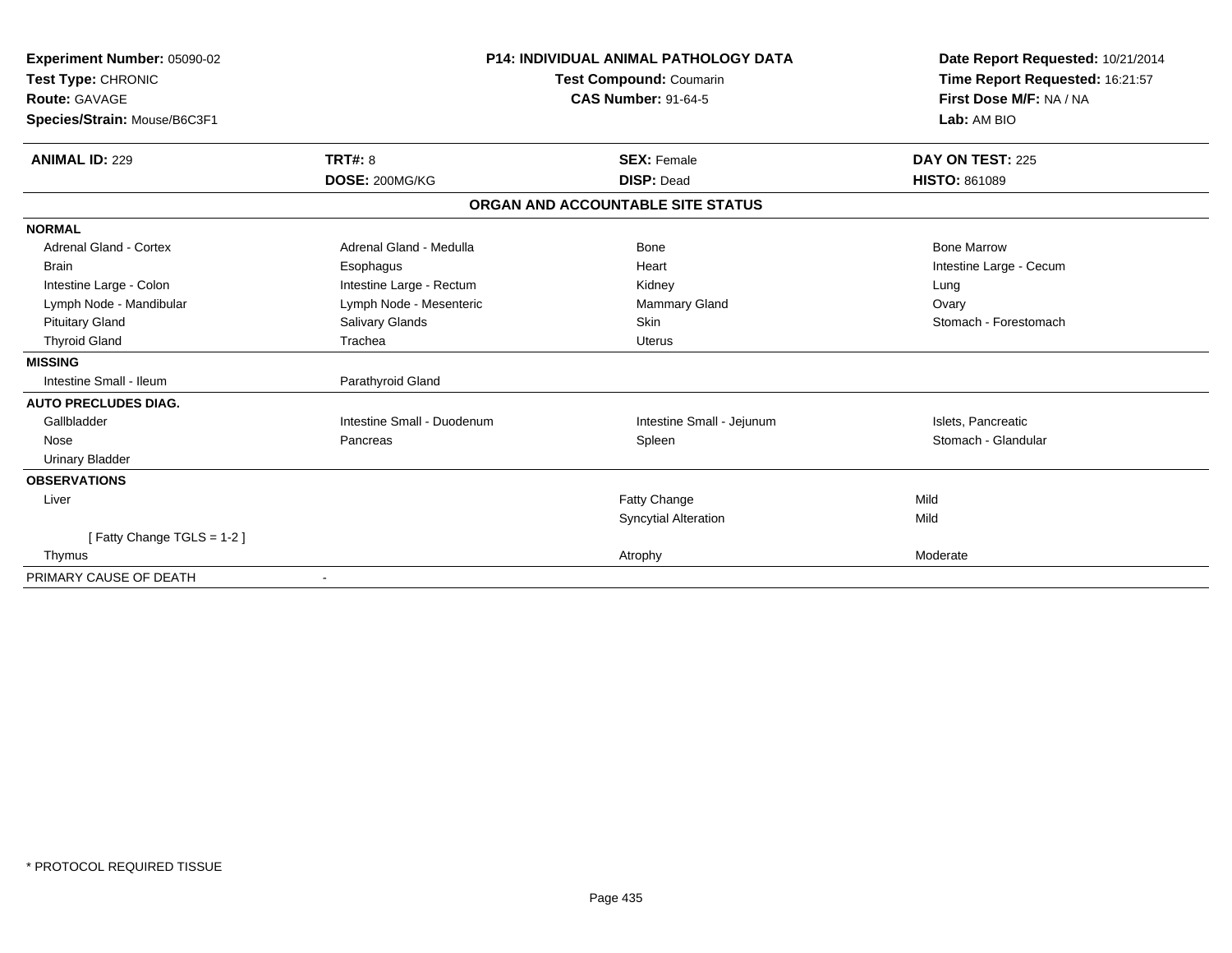| Experiment Number: 05090-02<br>Test Type: CHRONIC<br>Route: GAVAGE<br>Species/Strain: Mouse/B6C3F1 |                           | <b>P14: INDIVIDUAL ANIMAL PATHOLOGY DATA</b><br>Test Compound: Coumarin<br><b>CAS Number: 91-64-5</b> | Date Report Requested: 10/21/2014<br>Time Report Requested: 16:21:57<br>First Dose M/F: NA / NA<br>Lab: AM BIO |
|----------------------------------------------------------------------------------------------------|---------------------------|-------------------------------------------------------------------------------------------------------|----------------------------------------------------------------------------------------------------------------|
| <b>ANIMAL ID: 232</b>                                                                              | <b>TRT#: 8</b>            | <b>SEX: Female</b>                                                                                    | DAY ON TEST: 678                                                                                               |
|                                                                                                    | DOSE: 200MG/KG            | <b>DISP: Moribund</b>                                                                                 | <b>HISTO: 861092</b>                                                                                           |
|                                                                                                    |                           | ORGAN AND ACCOUNTABLE SITE STATUS                                                                     |                                                                                                                |
| <b>NORMAL</b>                                                                                      |                           |                                                                                                       |                                                                                                                |
| <b>Adrenal Gland - Cortex</b>                                                                      | Adrenal Gland - Medulla   | Bone                                                                                                  | <b>Bone Marrow</b>                                                                                             |
| <b>Brain</b>                                                                                       | Esophagus                 | Gallbladder                                                                                           | Heart                                                                                                          |
| Intestine Large - Cecum                                                                            | Intestine Large - Colon   | Intestine Large - Rectum                                                                              | Intestine Small - Duodenum                                                                                     |
| Intestine Small - Ileum                                                                            | Intestine Small - Jejunum | Islets, Pancreatic                                                                                    | Kidney                                                                                                         |
| Lymph Node - Mesenteric                                                                            | <b>Mammary Gland</b>      | Nose                                                                                                  | Ovary                                                                                                          |
| Pancreas                                                                                           | <b>Pituitary Gland</b>    | <b>Salivary Glands</b>                                                                                | Skin                                                                                                           |
| Spleen                                                                                             | Stomach - Forestomach     | Stomach - Glandular                                                                                   |                                                                                                                |
| <b>MISSING</b>                                                                                     |                           |                                                                                                       |                                                                                                                |
| Lymph Node - Mandibular                                                                            | Parathyroid Gland         | Thymus                                                                                                | <b>Thyroid Gland</b>                                                                                           |
| Trachea                                                                                            |                           |                                                                                                       |                                                                                                                |
| <b>OBSERVATIONS</b>                                                                                |                           |                                                                                                       |                                                                                                                |
| <b>Adrenal Gland</b>                                                                               | Spindle Cell              | Hyperplasia                                                                                           | Minimal                                                                                                        |
| Liver                                                                                              | Centrilobular             | Hypertrophy                                                                                           | Minimal                                                                                                        |
|                                                                                                    |                           | <b>Syncytial Alteration</b>                                                                           | Mild                                                                                                           |
| Lung                                                                                               |                           | Alveolar/Bronchiolar Carcinoma                                                                        |                                                                                                                |
| <b>Urinary Bladder</b>                                                                             |                           | <b>Infiltration Cellular</b>                                                                          | Lymphocyte, Mild                                                                                               |
| <b>Uterus</b>                                                                                      |                           | Hydrometra                                                                                            | Marked                                                                                                         |
| Note: [ HYDROMETRA<br>$TGLs = 1-8$                                                                 |                           |                                                                                                       |                                                                                                                |
| PRIMARY CAUSE OF DEATH                                                                             |                           |                                                                                                       |                                                                                                                |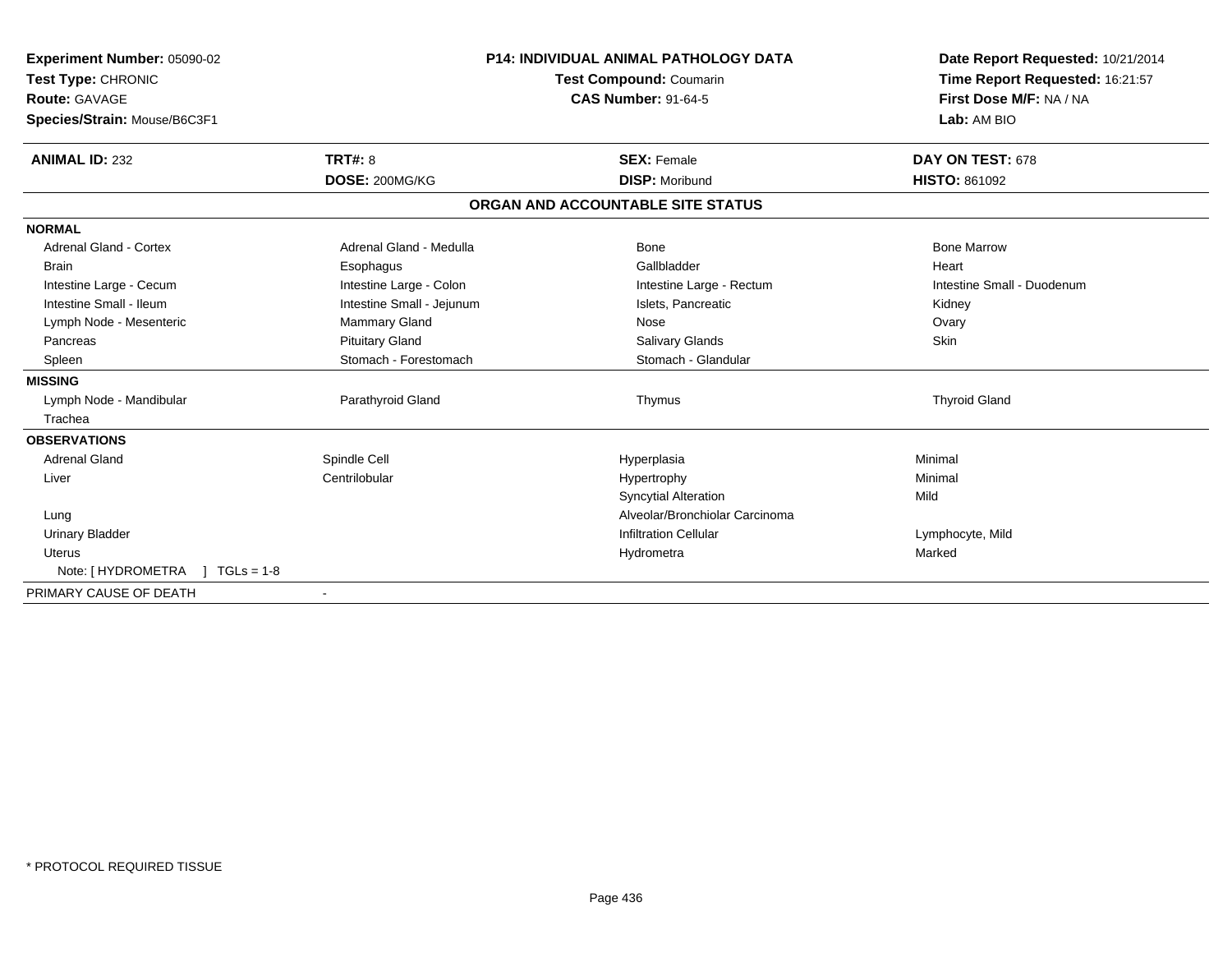| Experiment Number: 05090-02<br>Test Type: CHRONIC<br><b>Route: GAVAGE</b><br>Species/Strain: Mouse/B6C3F1 |                           | <b>P14: INDIVIDUAL ANIMAL PATHOLOGY DATA</b><br>Test Compound: Coumarin<br><b>CAS Number: 91-64-5</b> | Date Report Requested: 10/21/2014<br>Time Report Requested: 16:21:57<br>First Dose M/F: NA / NA<br>Lab: AM BIO |
|-----------------------------------------------------------------------------------------------------------|---------------------------|-------------------------------------------------------------------------------------------------------|----------------------------------------------------------------------------------------------------------------|
| <b>ANIMAL ID: 233</b>                                                                                     | <b>TRT#: 8</b>            | <b>SEX: Female</b>                                                                                    | DAY ON TEST: 734                                                                                               |
|                                                                                                           | DOSE: 200MG/KG            | <b>DISP:</b> Terminal Sacrifice                                                                       | <b>HISTO: 861093</b>                                                                                           |
|                                                                                                           |                           | ORGAN AND ACCOUNTABLE SITE STATUS                                                                     |                                                                                                                |
| <b>NORMAL</b>                                                                                             |                           |                                                                                                       |                                                                                                                |
| <b>Adrenal Gland - Cortex</b>                                                                             | Adrenal Gland - Medulla   | <b>Bone</b>                                                                                           | <b>Bone Marrow</b>                                                                                             |
| <b>Brain</b>                                                                                              | Esophagus                 | Gallbladder                                                                                           | Heart                                                                                                          |
| Intestine Large - Cecum                                                                                   | Intestine Large - Colon   | Intestine Large - Rectum                                                                              | Intestine Small - Duodenum                                                                                     |
| Intestine Small - Ileum                                                                                   | Intestine Small - Jejunum | Islets. Pancreatic                                                                                    | Lymph Node - Mandibular                                                                                        |
| Lymph Node - Mesenteric                                                                                   | <b>Mammary Gland</b>      | Ovary                                                                                                 | Pancreas                                                                                                       |
| Parathyroid Gland                                                                                         | <b>Pituitary Gland</b>    | <b>Skin</b>                                                                                           | Spleen                                                                                                         |
| Stomach - Forestomach                                                                                     | Stomach - Glandular       | Thymus                                                                                                | <b>Thyroid Gland</b>                                                                                           |
| Trachea                                                                                                   |                           |                                                                                                       |                                                                                                                |
| <b>OBSERVATIONS</b>                                                                                       |                           |                                                                                                       |                                                                                                                |
| Kidney                                                                                                    |                           | <b>Infiltration Cellular</b>                                                                          | Lymphocyte, Minimal                                                                                            |
| Liver                                                                                                     |                           | Clear Cell Focus                                                                                      | Minimal                                                                                                        |
| Lung                                                                                                      |                           | Alveolar/Bronchiolar Adenoma                                                                          |                                                                                                                |
| Nose                                                                                                      | Lumen                     | Inflammation                                                                                          | Suppurative, Mild                                                                                              |
| <b>Salivary Glands</b>                                                                                    |                           | <b>Infiltration Cellular</b>                                                                          | Lymphocyte, Mild                                                                                               |
| <b>Urinary Bladder</b>                                                                                    |                           | <b>Infiltration Cellular</b>                                                                          | Lymphocyte, Minimal                                                                                            |
| <b>Uterus</b>                                                                                             |                           | Sarcoma Stromal                                                                                       |                                                                                                                |
| Note: $[ SARC STROMAL ] TGLs = 1-8$                                                                       |                           |                                                                                                       |                                                                                                                |
| PRIMARY CAUSE OF DEATH                                                                                    |                           |                                                                                                       |                                                                                                                |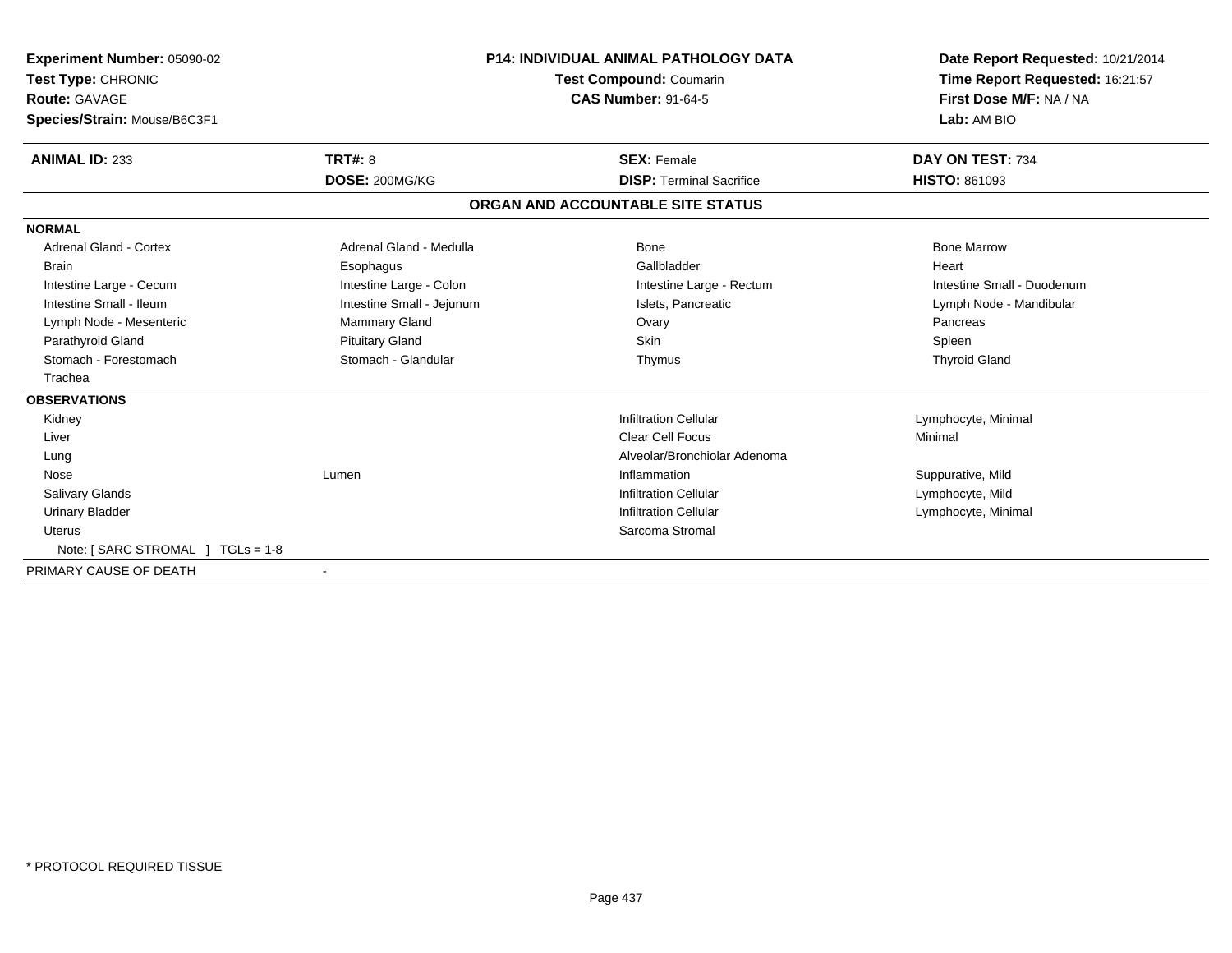| Experiment Number: 05090-02        |                            | <b>P14: INDIVIDUAL ANIMAL PATHOLOGY DATA</b> | Date Report Requested: 10/21/2014 |
|------------------------------------|----------------------------|----------------------------------------------|-----------------------------------|
| Test Type: CHRONIC                 | Test Compound: Coumarin    |                                              | Time Report Requested: 16:21:57   |
| Route: GAVAGE                      |                            | <b>CAS Number: 91-64-5</b>                   | First Dose M/F: NA / NA           |
| Species/Strain: Mouse/B6C3F1       |                            |                                              | Lab: AM BIO                       |
| <b>ANIMAL ID: 235</b>              | <b>TRT#: 8</b>             | <b>SEX: Female</b>                           | DAY ON TEST: 684                  |
|                                    |                            |                                              |                                   |
|                                    | DOSE: 200MG/KG             | <b>DISP: Dead</b>                            | <b>HISTO: 861095</b>              |
|                                    |                            | ORGAN AND ACCOUNTABLE SITE STATUS            |                                   |
| <b>NORMAL</b>                      |                            |                                              |                                   |
| Adrenal Gland - Cortex             | Adrenal Gland - Medulla    | Bone                                         | <b>Bone Marrow</b>                |
| Esophagus                          | Heart                      | Islets, Pancreatic                           | Lymph Node - Mandibular           |
| Lymph Node - Mesenteric            | <b>Mammary Gland</b>       | Nose                                         | Ovary                             |
| Pancreas                           | Parathyroid Gland          | Skin                                         | Spleen                            |
| Stomach - Forestomach              | Thymus                     | Trachea                                      | <b>Urinary Bladder</b>            |
| <b>Uterus</b>                      |                            |                                              |                                   |
| <b>AUTO PRECLUDES DIAG.</b>        |                            |                                              |                                   |
| <b>Brain</b>                       | Gallbladder                | Intestine Large - Cecum                      | Intestine Large - Colon           |
| Intestine Large - Rectum           | Intestine Small - Duodenum | Intestine Small - Ileum                      | Intestine Small - Jejunum         |
| Stomach - Glandular                | <b>Thyroid Gland</b>       |                                              |                                   |
| <b>OBSERVATIONS</b>                |                            |                                              |                                   |
| Kidney                             |                            | <b>Infiltration Cellular</b>                 | Lymphocyte, Minimal               |
| Liver                              |                            | Congestion                                   | Marked                            |
|                                    |                            | <b>Eosinophilic Focus</b>                    | Mild                              |
|                                    |                            | <b>Syncytial Alteration</b>                  | Minimal                           |
| Lung                               |                            | Alveolar/Bronchiolar Adenoma                 |                                   |
|                                    | Alveolar Epith             | Hyperplasia                                  | Mild                              |
| Note: [ALV BRON ADEN ] TGLs = 3-11 |                            |                                              |                                   |
| <b>Pituitary Gland</b>             | <b>Pars Distalis</b>       | Cyst                                         | Moderate                          |
| Salivary Glands                    |                            | <b>Infiltration Cellular</b>                 | Lymphocyte, Mild                  |
| PRIMARY CAUSE OF DEATH             |                            |                                              |                                   |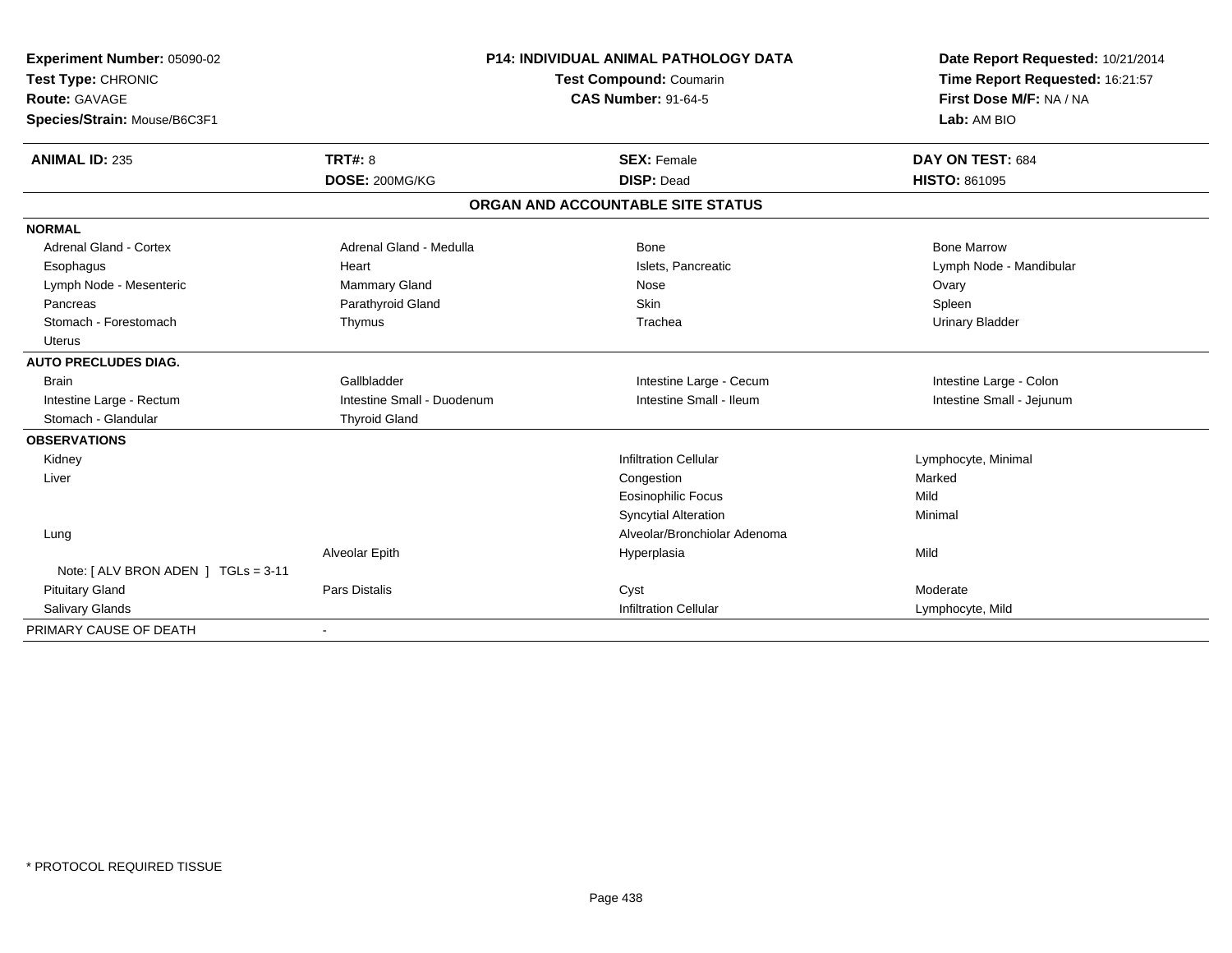| Experiment Number: 05090-02<br>Test Type: CHRONIC<br><b>Route: GAVAGE</b><br>Species/Strain: Mouse/B6C3F1 |                         | P14: INDIVIDUAL ANIMAL PATHOLOGY DATA<br>Test Compound: Coumarin<br><b>CAS Number: 91-64-5</b> | Date Report Requested: 10/21/2014<br>Time Report Requested: 16:21:57<br>First Dose M/F: NA / NA<br>Lab: AM BIO |
|-----------------------------------------------------------------------------------------------------------|-------------------------|------------------------------------------------------------------------------------------------|----------------------------------------------------------------------------------------------------------------|
| <b>ANIMAL ID: 236</b>                                                                                     | <b>TRT#: 8</b>          | <b>SEX: Female</b>                                                                             | DAY ON TEST: 733                                                                                               |
|                                                                                                           | DOSE: 200MG/KG          | <b>DISP: Terminal Sacrifice</b>                                                                | <b>HISTO: 861096</b>                                                                                           |
|                                                                                                           |                         | ORGAN AND ACCOUNTABLE SITE STATUS                                                              |                                                                                                                |
| <b>NORMAL</b>                                                                                             |                         |                                                                                                |                                                                                                                |
| <b>Adrenal Gland - Cortex</b>                                                                             | Bone                    | <b>Brain</b>                                                                                   | Esophagus                                                                                                      |
| Heart                                                                                                     | Intestine Large - Cecum | Intestine Large - Colon                                                                        | Intestine Large - Rectum                                                                                       |
| Intestine Small - Duodenum                                                                                | Islets, Pancreatic      | Lymph Node - Mandibular                                                                        | Mammary Gland                                                                                                  |
| Nose                                                                                                      | Parathyroid Gland       | <b>Pituitary Gland</b>                                                                         | Skin                                                                                                           |
| Stomach - Forestomach                                                                                     | Stomach - Glandular     | Trachea                                                                                        |                                                                                                                |
| <b>MISSING</b>                                                                                            |                         |                                                                                                |                                                                                                                |
| Thymus                                                                                                    |                         |                                                                                                |                                                                                                                |
| <b>OBSERVATIONS</b>                                                                                       |                         |                                                                                                |                                                                                                                |
| <b>Adrenal Gland</b>                                                                                      | Medulla                 | Hyperplasia                                                                                    | Mild                                                                                                           |
|                                                                                                           | Spindle Cell            | Hyperplasia                                                                                    | Mild                                                                                                           |
| <b>Bone Marrow</b>                                                                                        |                         | Lymphoma Malignant Lymphocytic                                                                 |                                                                                                                |
| Gallbladder                                                                                               |                         | Lymphoma Malignant Lymphocytic                                                                 |                                                                                                                |
| <b>Intestine Small</b>                                                                                    | <b>Ileum</b>            | Lymphoma Malignant Lymphocytic                                                                 |                                                                                                                |
|                                                                                                           | Jejunum                 | Lymphoma Malignant Lymphocytic                                                                 |                                                                                                                |
| Note: [LYMPH MAL LYMP ] TGLs = 6-11                                                                       |                         |                                                                                                |                                                                                                                |
| Note: [LYMPH MAL LYMP ] TGLs = 7-11                                                                       |                         |                                                                                                |                                                                                                                |
| Kidney                                                                                                    |                         | Lymphoma Malignant Lymphocytic                                                                 |                                                                                                                |
| Note: [LYMPH MAL LYMP ] TGLs = 1-8                                                                        |                         |                                                                                                |                                                                                                                |
| Liver                                                                                                     |                         | Lymphoma Malignant Lymphocytic                                                                 |                                                                                                                |
| Lung                                                                                                      |                         | Lymphoma Malignant Lymphocytic                                                                 |                                                                                                                |
| Lymph Node                                                                                                | Mesenteric              | Lymphoma Malignant Mixed                                                                       |                                                                                                                |
| Note: $[LYMPH MAL MIXD] TGLs = 4-14$                                                                      |                         |                                                                                                |                                                                                                                |
| Ovary                                                                                                     | Follicle                | Cyst                                                                                           | Moderate                                                                                                       |
| Note: [ CYST<br>$1 TGLs = 5-8$                                                                            |                         |                                                                                                |                                                                                                                |
| Salivary Glands                                                                                           |                         | Lymphoma Malignant Lymphocytic                                                                 |                                                                                                                |
| Spleen                                                                                                    |                         | Lymphoma Malignant Lymphocytic                                                                 |                                                                                                                |
| Note: [ LYMPH MAL LYMP ] TGLs = 2-5                                                                       |                         |                                                                                                |                                                                                                                |
| <b>Thyroid Gland</b>                                                                                      | <b>Follicular Cel</b>   | Hyperplasia                                                                                    | Mild                                                                                                           |
| <b>Urinary Bladder</b>                                                                                    |                         | <b>Infiltration Cellular</b>                                                                   | Lymphocyte, Mild                                                                                               |
| Uterus                                                                                                    |                         | Hyperplasia                                                                                    | Cystic, Moderate                                                                                               |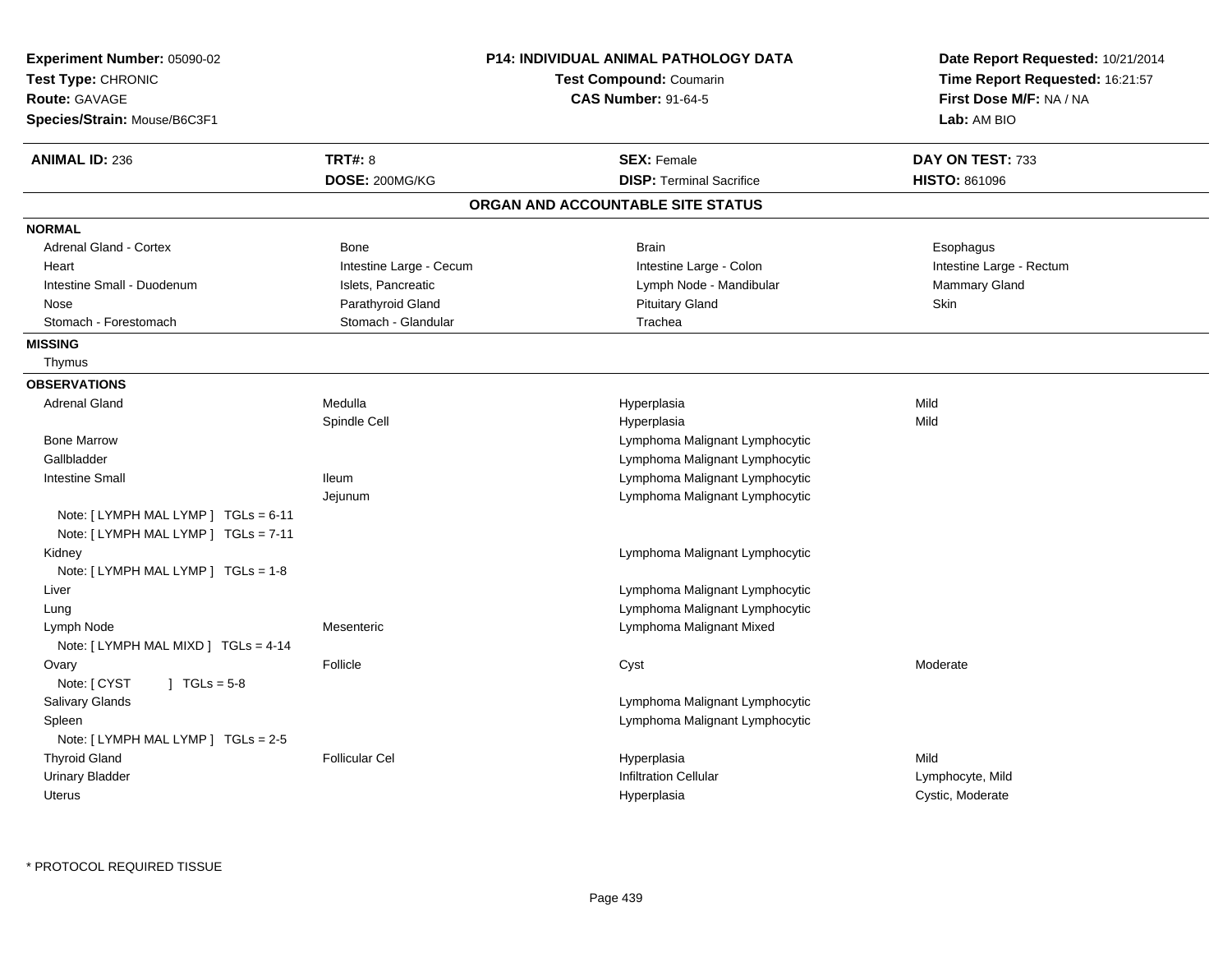| Experiment Number: 05090-02<br>Test Type: CHRONIC |                       | <b>P14: INDIVIDUAL ANIMAL PATHOLOGY DATA</b> | Date Report Requested: 10/21/2014 |
|---------------------------------------------------|-----------------------|----------------------------------------------|-----------------------------------|
|                                                   |                       | <b>Test Compound: Coumarin</b>               | Time Report Requested: 16:21:57   |
| <b>Route: GAVAGE</b>                              |                       | <b>CAS Number: 91-64-5</b>                   | First Dose M/F: NA / NA           |
| Species/Strain: Mouse/B6C3F1                      |                       |                                              | Lab: AM BIO                       |
| <b>ANIMAL ID: 236</b>                             | <b>TRT#: 8</b>        | <b>SEX: Female</b>                           | DAY ON TEST: 733                  |
|                                                   | <b>DOSE: 200MG/KG</b> | <b>DISP: Terminal Sacrifice</b>              | <b>HISTO: 861096</b>              |
|                                                   |                       | ORGAN AND ACCOUNTABLE SITE STATUS            |                                   |
| Note: [HYPERPLASIA ]<br>$TGLs = 3-8$              |                       |                                              |                                   |
| PRIMARY CAUSE OF DEATH                            |                       |                                              |                                   |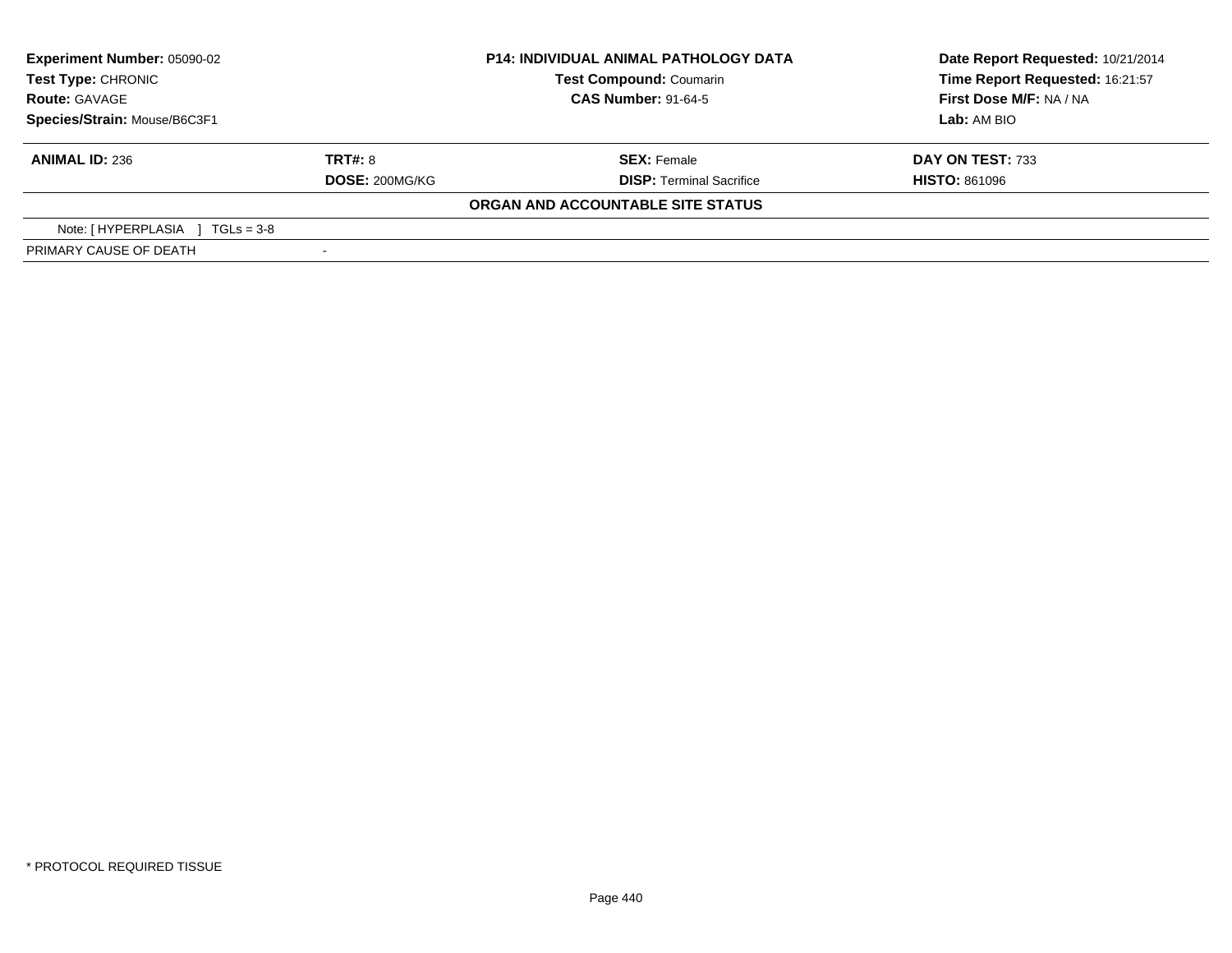| Experiment Number: 05090-02<br>Test Type: CHRONIC<br>Route: GAVAGE<br>Species/Strain: Mouse/B6C3F1 |                           | <b>P14: INDIVIDUAL ANIMAL PATHOLOGY DATA</b><br>Test Compound: Coumarin<br><b>CAS Number: 91-64-5</b> | Date Report Requested: 10/21/2014<br>Time Report Requested: 16:21:57<br>First Dose M/F: NA / NA<br>Lab: AM BIO |
|----------------------------------------------------------------------------------------------------|---------------------------|-------------------------------------------------------------------------------------------------------|----------------------------------------------------------------------------------------------------------------|
| <b>ANIMAL ID: 237</b>                                                                              | TRT#: 8                   | <b>SEX: Female</b>                                                                                    | DAY ON TEST: 358                                                                                               |
|                                                                                                    | DOSE: 200MG/KG            | <b>DISP: Dead</b>                                                                                     | <b>HISTO: 861097</b>                                                                                           |
|                                                                                                    |                           | ORGAN AND ACCOUNTABLE SITE STATUS                                                                     |                                                                                                                |
| <b>NORMAL</b>                                                                                      |                           |                                                                                                       |                                                                                                                |
| <b>Adrenal Gland - Cortex</b>                                                                      | Adrenal Gland - Medulla   | Bone                                                                                                  | <b>Bone Marrow</b>                                                                                             |
| <b>Brain</b>                                                                                       | Esophagus                 | Gallbladder                                                                                           | Heart                                                                                                          |
| Intestine Large - Cecum                                                                            | Intestine Large - Colon   | Intestine Large - Rectum                                                                              | Intestine Small - Duodenum                                                                                     |
| Intestine Small - Ileum                                                                            | Intestine Small - Jejunum | Islets, Pancreatic                                                                                    | Kidney                                                                                                         |
| Lymph Node - Mandibular                                                                            | Lymph Node - Mesenteric   | Mammary Gland                                                                                         | Nose                                                                                                           |
| Ovary                                                                                              | Pancreas                  | <b>Pituitary Gland</b>                                                                                | Salivary Glands                                                                                                |
| <b>Skin</b>                                                                                        | Spleen                    | Stomach - Forestomach                                                                                 | Stomach - Glandular                                                                                            |
| Thymus                                                                                             | <b>Thyroid Gland</b>      | Trachea                                                                                               | Urinary Bladder                                                                                                |
| <b>Uterus</b>                                                                                      |                           |                                                                                                       |                                                                                                                |
| <b>MISSING</b>                                                                                     |                           |                                                                                                       |                                                                                                                |
| Parathyroid Gland                                                                                  |                           |                                                                                                       |                                                                                                                |
| <b>OBSERVATIONS</b>                                                                                |                           |                                                                                                       |                                                                                                                |
| Liver                                                                                              |                           | <b>Necrosis</b>                                                                                       | Coagulative, Marked                                                                                            |
|                                                                                                    |                           | <b>Syncytial Alteration</b>                                                                           | Minimal                                                                                                        |
| Note: [ NECROSIS<br>$TGLs = 1-2$                                                                   |                           |                                                                                                       |                                                                                                                |
| Lung                                                                                               | <b>Bronchiole</b>         | Inflammation                                                                                          | Suppurative, Mild                                                                                              |
| PRIMARY CAUSE OF DEATH                                                                             |                           |                                                                                                       |                                                                                                                |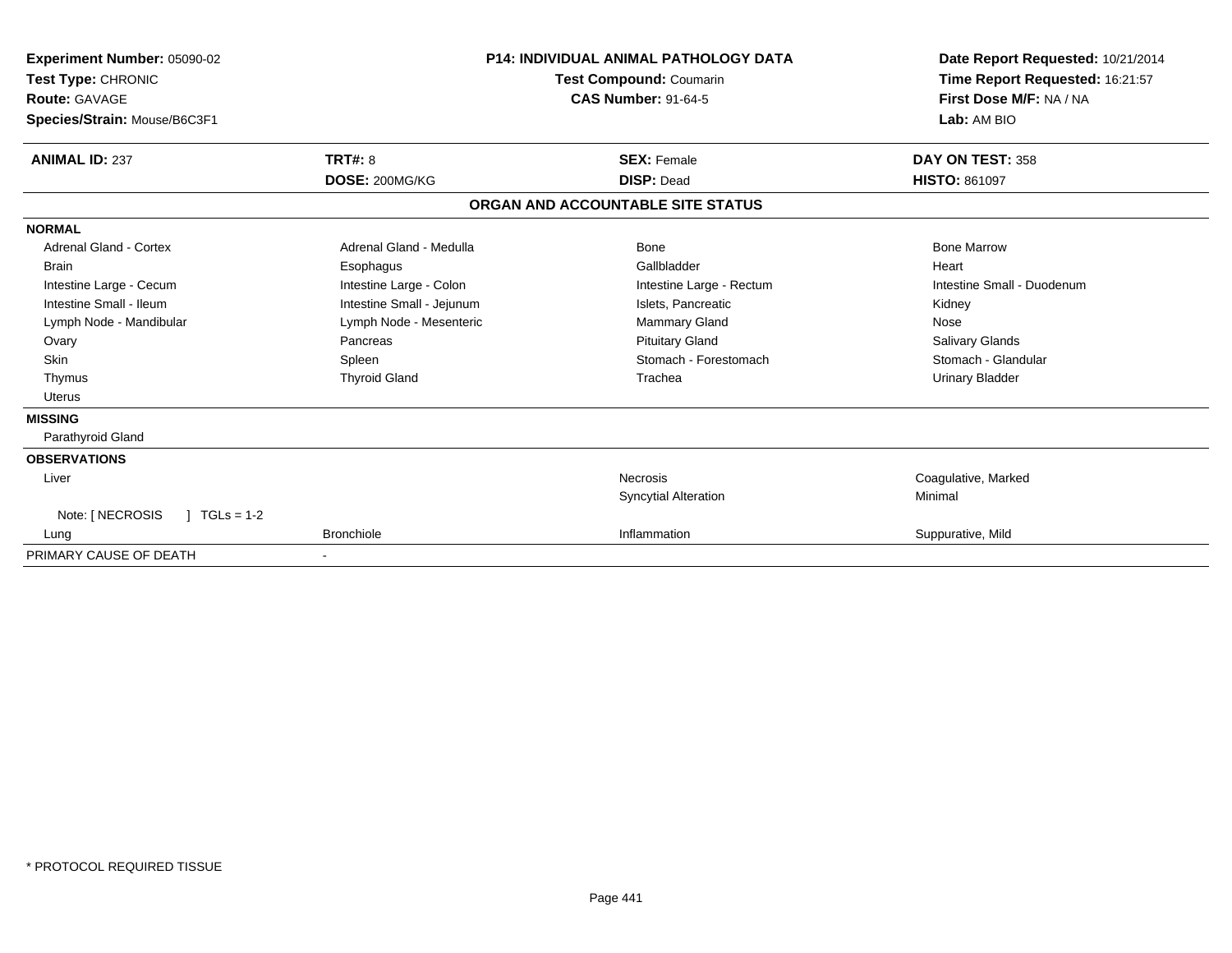| Experiment Number: 05090-02          | P14: INDIVIDUAL ANIMAL PATHOLOGY DATA<br>Test Compound: Coumarin |                                   | Date Report Requested: 10/21/2014 |
|--------------------------------------|------------------------------------------------------------------|-----------------------------------|-----------------------------------|
| Test Type: CHRONIC                   |                                                                  |                                   | Time Report Requested: 16:21:57   |
| <b>Route: GAVAGE</b>                 |                                                                  | <b>CAS Number: 91-64-5</b>        | First Dose M/F: NA / NA           |
| Species/Strain: Mouse/B6C3F1         |                                                                  |                                   | Lab: AM BIO                       |
| <b>ANIMAL ID: 238</b>                | <b>TRT#: 8</b>                                                   | <b>SEX: Female</b>                | DAY ON TEST: 734                  |
|                                      | DOSE: 200MG/KG                                                   | <b>DISP: Terminal Sacrifice</b>   | <b>HISTO: 861098</b>              |
|                                      |                                                                  | ORGAN AND ACCOUNTABLE SITE STATUS |                                   |
| <b>NORMAL</b>                        |                                                                  |                                   |                                   |
| <b>Adrenal Gland - Cortex</b>        | Adrenal Gland - Medulla                                          | Bone                              | <b>Bone Marrow</b>                |
| Brain                                | Esophagus                                                        | Gallbladder                       | Intestine Large - Cecum           |
| Intestine Large - Colon              | Intestine Large - Rectum                                         | Intestine Small - Duodenum        | Intestine Small - Ileum           |
| Intestine Small - Jejunum            | Islets, Pancreatic                                               | Kidney                            | Lymph Node - Mandibular           |
| Lymph Node - Mesenteric              | <b>Mammary Gland</b>                                             | Nose                              | Ovary                             |
| Pancreas                             | Parathyroid Gland                                                | <b>Pituitary Gland</b>            | Salivary Glands                   |
| <b>Skin</b>                          | Stomach - Forestomach                                            | Stomach - Glandular               | <b>Thyroid Gland</b>              |
| Trachea                              | <b>Urinary Bladder</b>                                           |                                   |                                   |
| <b>OBSERVATIONS</b>                  |                                                                  |                                   |                                   |
| <b>Adrenal Gland</b>                 | Spindle Cell                                                     | Hyperplasia                       | Minimal                           |
| Heart                                | Artery                                                           | Mineralization                    | Moderate                          |
| Liver                                |                                                                  | Hepatocellular Adenoma            |                                   |
|                                      |                                                                  | <b>Syncytial Alteration</b>       | Mild                              |
| Note: [ HEPATOCLR ADEN ] TGLs = 3-12 |                                                                  |                                   |                                   |
| Lung                                 |                                                                  | Alveolar/Bronchiolar Adenoma      |                                   |
| Lymph Node                           | Pancreatic                                                       | Lymphoma Malignant Lymphocytic    |                                   |
| Note: [LYMPH MAL LYMP ] TGLs = 4-11  |                                                                  |                                   |                                   |
| Spleen                               |                                                                  | Lymphoma Malignant Lymphocytic    |                                   |
| Note: [ LYMPH MAL LYMP ] TGLs = 1-5  |                                                                  |                                   |                                   |
| Thymus                               |                                                                  | Lymphoma Malignant Lymphocytic    |                                   |
| Uterus                               |                                                                  | Hyperplasia                       | Cystic, Moderate                  |
| Note: [HYPERPLASIA ] TGLs = 2-8      |                                                                  |                                   |                                   |
| PRIMARY CAUSE OF DEATH               |                                                                  |                                   |                                   |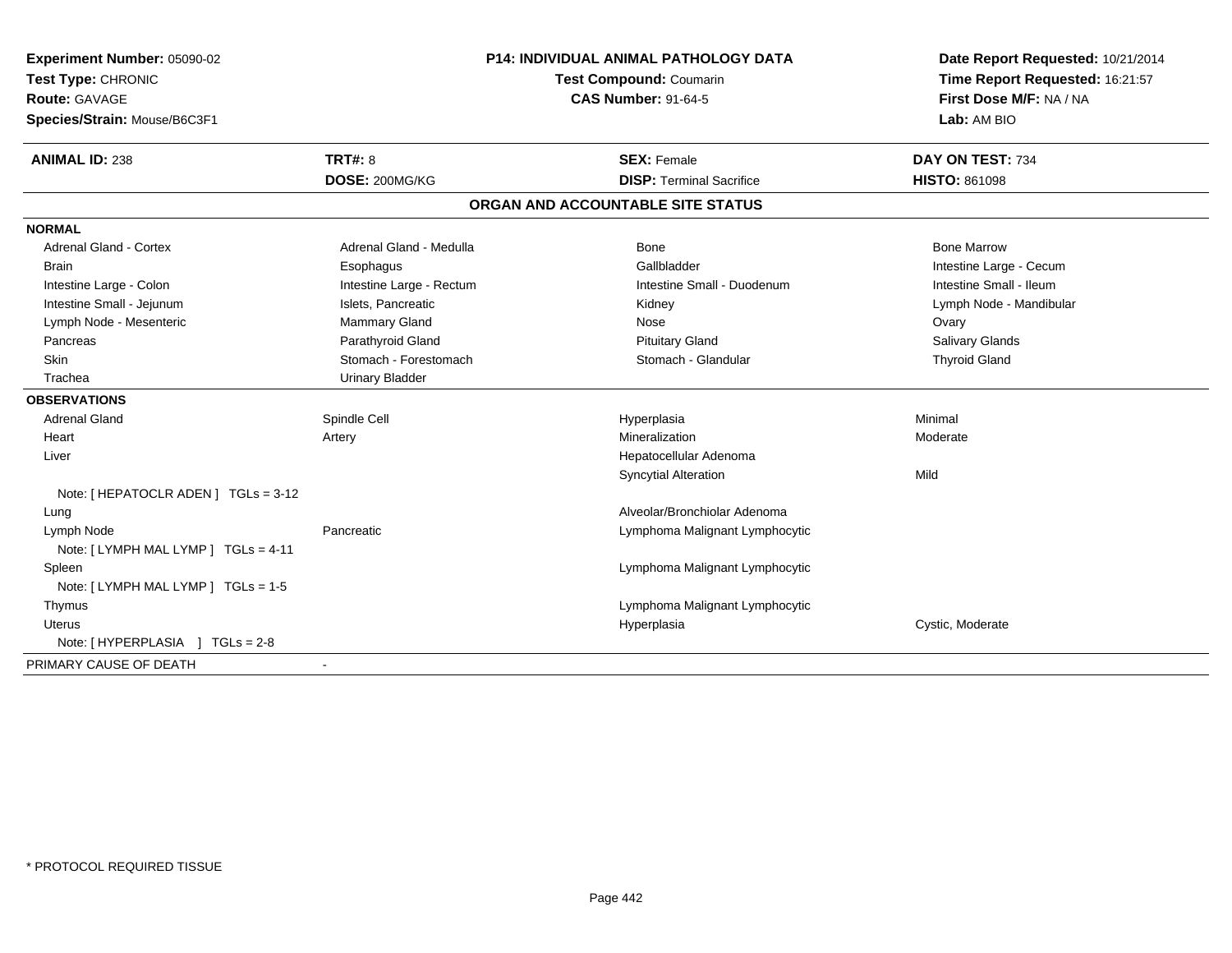| Experiment Number: 05090-02<br>Test Type: CHRONIC<br><b>Route: GAVAGE</b><br>Species/Strain: Mouse/B6C3F1 |                           | P14: INDIVIDUAL ANIMAL PATHOLOGY DATA<br><b>Test Compound: Coumarin</b><br><b>CAS Number: 91-64-5</b> | Date Report Requested: 10/21/2014<br>Time Report Requested: 16:21:57<br>First Dose M/F: NA / NA<br>Lab: AM BIO |
|-----------------------------------------------------------------------------------------------------------|---------------------------|-------------------------------------------------------------------------------------------------------|----------------------------------------------------------------------------------------------------------------|
| <b>ANIMAL ID: 240</b>                                                                                     | <b>TRT#: 8</b>            | <b>SEX: Female</b>                                                                                    | DAY ON TEST: 732                                                                                               |
|                                                                                                           | DOSE: 200MG/KG            | <b>DISP: Terminal Sacrifice</b>                                                                       | HISTO: 861100                                                                                                  |
|                                                                                                           |                           | ORGAN AND ACCOUNTABLE SITE STATUS                                                                     |                                                                                                                |
| <b>NORMAL</b>                                                                                             |                           |                                                                                                       |                                                                                                                |
| <b>Adrenal Gland - Cortex</b>                                                                             | Adrenal Gland - Medulla   | <b>Bone</b>                                                                                           | <b>Bone Marrow</b>                                                                                             |
| <b>Brain</b>                                                                                              | Esophagus                 | Gallbladder                                                                                           | Heart                                                                                                          |
| Intestine Large - Cecum                                                                                   | Intestine Large - Colon   | Intestine Large - Rectum                                                                              | Intestine Small - Duodenum                                                                                     |
| Intestine Small - Ileum                                                                                   | Intestine Small - Jejunum | Islets, Pancreatic                                                                                    | Kidney                                                                                                         |
| <b>Mammary Gland</b>                                                                                      | Nose                      | Ovary                                                                                                 | Pancreas                                                                                                       |
| Parathyroid Gland                                                                                         | <b>Pituitary Gland</b>    | Salivary Glands                                                                                       | <b>Skin</b>                                                                                                    |
| Spleen                                                                                                    | Stomach - Forestomach     | Stomach - Glandular                                                                                   | Trachea                                                                                                        |
| <b>Urinary Bladder</b>                                                                                    |                           |                                                                                                       |                                                                                                                |
| <b>MISSING</b>                                                                                            |                           |                                                                                                       |                                                                                                                |
| Thymus                                                                                                    |                           |                                                                                                       |                                                                                                                |
| <b>OBSERVATIONS</b>                                                                                       |                           |                                                                                                       |                                                                                                                |
| <b>Adrenal Gland</b>                                                                                      | Spindle Cell              | Adenoma                                                                                               |                                                                                                                |
| Liver                                                                                                     |                           | Hepatocellular Adenoma                                                                                | Multiple                                                                                                       |
| Note: [HEPATOCLR ADEN ] TGLs = 4,9-5,3-13                                                                 |                           |                                                                                                       |                                                                                                                |
| Lung                                                                                                      |                           | Alveolar/Bronchiolar Adenoma                                                                          |                                                                                                                |
| Note: [ ALV BRON ADEN ] TGLs = 8-11                                                                       |                           |                                                                                                       |                                                                                                                |
| Lymph Node                                                                                                | Inguinal                  | Lymphoma Malignant Lymphocytic                                                                        |                                                                                                                |
|                                                                                                           | Mandibular                | Lymphoma Malignant Lymphocytic                                                                        |                                                                                                                |
|                                                                                                           | Mesenteric                | Lymphoma Malignant Lymphocytic                                                                        |                                                                                                                |
|                                                                                                           | Pancreatic                | Lymphoma Malignant Lymphocytic                                                                        |                                                                                                                |
|                                                                                                           | Renal                     | Lymphoma Malignant Lymphocytic                                                                        |                                                                                                                |
| Note: [LYMPH MAL LYMP ] TGLs = 7-16                                                                       |                           |                                                                                                       |                                                                                                                |
| Note: [LYMPH MAL LYMP ] TGLs = 5-14,6-15                                                                  |                           |                                                                                                       |                                                                                                                |
| Note: [ LYMPH MAL LYMP ] TGLs = 1-12                                                                      |                           |                                                                                                       |                                                                                                                |
| <b>Thyroid Gland</b>                                                                                      | <b>Follicular Cel</b>     | Adenoma                                                                                               |                                                                                                                |
| Uterus                                                                                                    |                           | Hyperplasia                                                                                           | Cystic, Mild                                                                                                   |
| Note: [HYPERPLASIA ] TGLs = 2-8                                                                           |                           |                                                                                                       |                                                                                                                |
| PRIMARY CAUSE OF DEATH                                                                                    | $\sim$                    |                                                                                                       |                                                                                                                |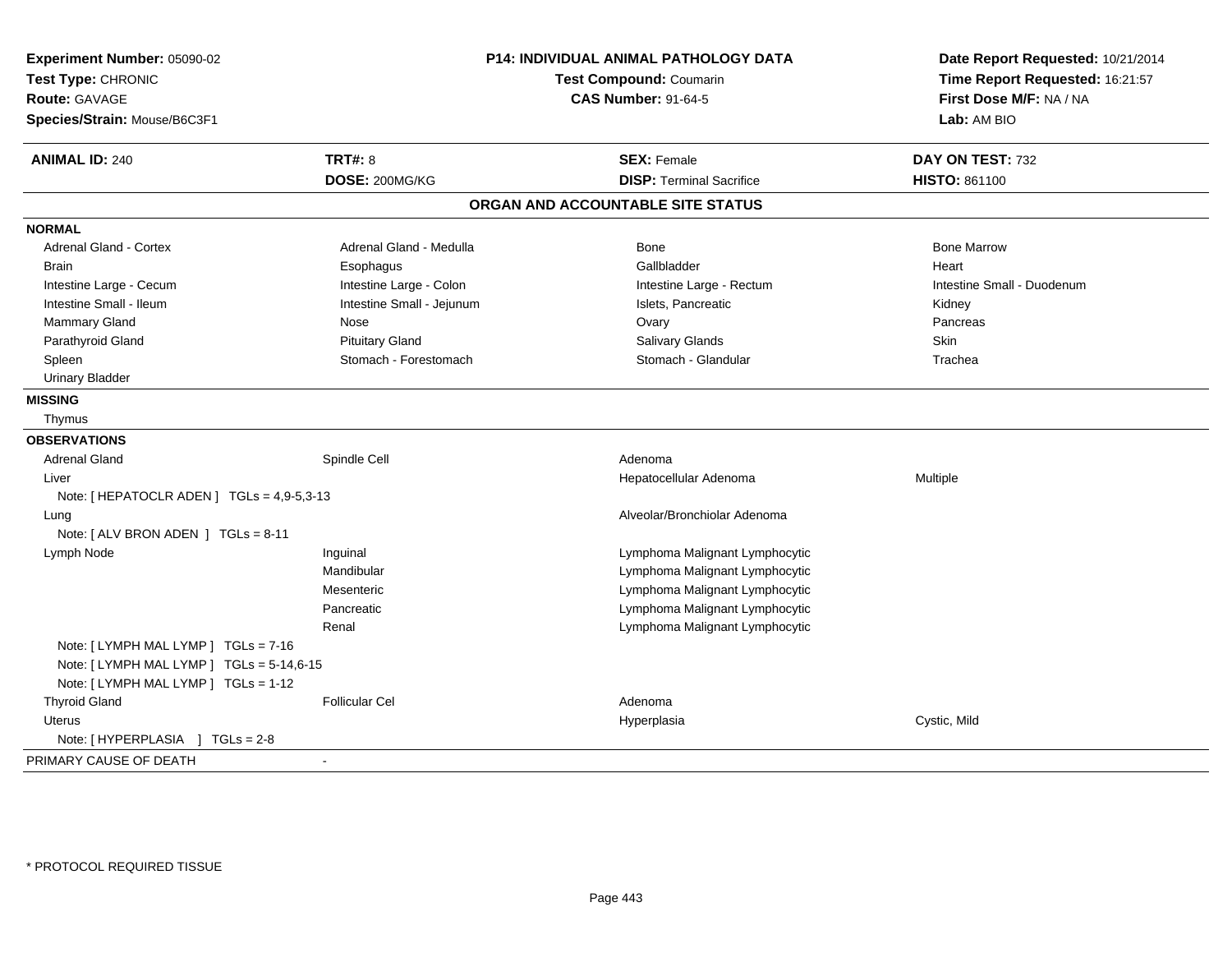| Experiment Number: 05090-02<br>Test Type: CHRONIC<br><b>Route: GAVAGE</b><br>Species/Strain: Mouse/B6C3F1 | P14: INDIVIDUAL ANIMAL PATHOLOGY DATA<br>Test Compound: Coumarin<br><b>CAS Number: 91-64-5</b> |                                   | Date Report Requested: 10/21/2014<br>Time Report Requested: 16:21:57<br>First Dose M/F: NA / NA<br>Lab: AM BIO |
|-----------------------------------------------------------------------------------------------------------|------------------------------------------------------------------------------------------------|-----------------------------------|----------------------------------------------------------------------------------------------------------------|
| <b>ANIMAL ID: 241</b>                                                                                     | TRT#: 8                                                                                        | <b>SEX: Female</b>                | DAY ON TEST: 729                                                                                               |
|                                                                                                           | DOSE: 200MG/KG                                                                                 | <b>DISP: Terminal Sacrifice</b>   | HISTO: 861101                                                                                                  |
|                                                                                                           |                                                                                                | ORGAN AND ACCOUNTABLE SITE STATUS |                                                                                                                |
| <b>NORMAL</b>                                                                                             |                                                                                                |                                   |                                                                                                                |
| <b>Adrenal Gland - Cortex</b>                                                                             | Adrenal Gland - Medulla                                                                        | Bone                              | <b>Bone Marrow</b>                                                                                             |
| <b>Brain</b>                                                                                              | Esophagus                                                                                      | Gallbladder                       | Heart                                                                                                          |
| Intestine Large - Cecum                                                                                   | Intestine Large - Colon                                                                        | Intestine Large - Rectum          | Intestine Small - Duodenum                                                                                     |
| Intestine Small - Ileum                                                                                   | Intestine Small - Jejunum                                                                      | Islets, Pancreatic                | Kidney                                                                                                         |
| Lymph Node - Mandibular                                                                                   | Lymph Node - Mesenteric                                                                        | Mammary Gland                     | Nose                                                                                                           |
| Ovary                                                                                                     | Parathyroid Gland                                                                              | <b>Pituitary Gland</b>            | Skin                                                                                                           |
| Spleen                                                                                                    | Stomach - Forestomach                                                                          | Stomach - Glandular               | <b>Thyroid Gland</b>                                                                                           |
| Trachea                                                                                                   | <b>Urinary Bladder</b>                                                                         |                                   |                                                                                                                |
| <b>MISSING</b>                                                                                            |                                                                                                |                                   |                                                                                                                |
| Thymus                                                                                                    |                                                                                                |                                   |                                                                                                                |
| <b>OBSERVATIONS</b>                                                                                       |                                                                                                |                                   |                                                                                                                |
| <b>Adrenal Gland</b>                                                                                      | Spindle Cell                                                                                   | Hyperplasia                       | Mild                                                                                                           |
| Harderian Gland                                                                                           |                                                                                                | Adenoma                           |                                                                                                                |
| Note: [ ADENOMA<br>$1 TGLs = 4-12$                                                                        |                                                                                                |                                   |                                                                                                                |
| Liver                                                                                                     | Centrilobular                                                                                  | Hypertrophy                       | Minimal                                                                                                        |
|                                                                                                           |                                                                                                | <b>Infiltration Cellular</b>      | Lymphocyte, Minimal                                                                                            |
| Lung                                                                                                      |                                                                                                | Alveolar/Bronchiolar Adenoma      | Multiple                                                                                                       |
| Note: $[ALV$ BRON ADEN $]$ TGLs = 2,3-11                                                                  |                                                                                                |                                   |                                                                                                                |
| Pancreas                                                                                                  |                                                                                                | <b>Infiltration Cellular</b>      | Lymphocyte, Mild                                                                                               |
| <b>Salivary Glands</b>                                                                                    |                                                                                                | <b>Infiltration Cellular</b>      | Lymphocyte, Minimal                                                                                            |
| <b>Uterus</b>                                                                                             |                                                                                                | Hyperplasia                       | Cystic, Moderate                                                                                               |
| Note: [HYPERPLASIA ] TGLs = 1-8                                                                           |                                                                                                |                                   |                                                                                                                |
| PRIMARY CAUSE OF DEATH                                                                                    |                                                                                                |                                   |                                                                                                                |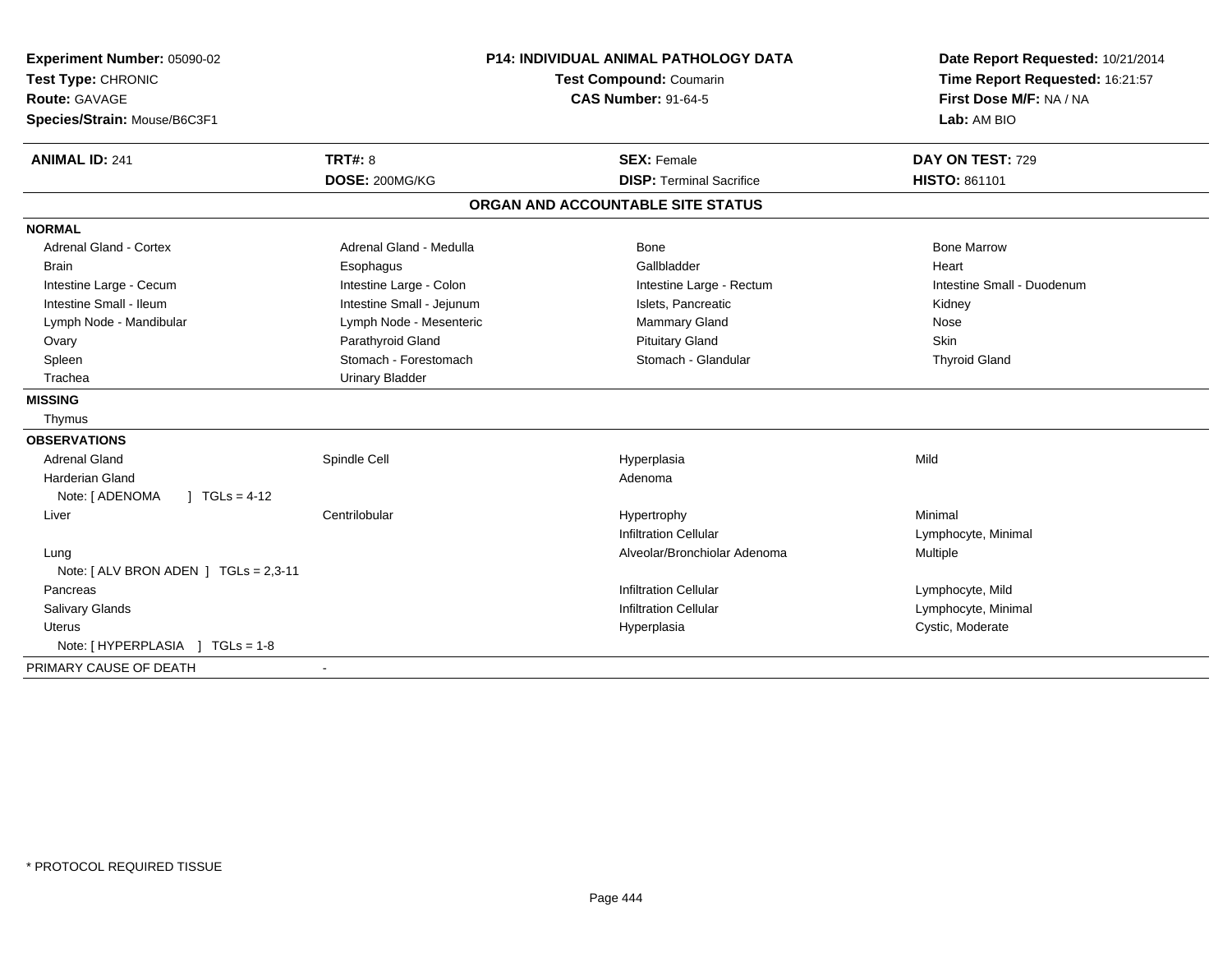| <b>Experiment Number: 05090-02</b><br>Test Type: CHRONIC<br><b>Route: GAVAGE</b><br>Species/Strain: Mouse/B6C3F1 | <b>P14: INDIVIDUAL ANIMAL PATHOLOGY DATA</b><br>Test Compound: Coumarin<br><b>CAS Number: 91-64-5</b> |                                   | Date Report Requested: 10/21/2014<br>Time Report Requested: 16:21:57<br>First Dose M/F: NA / NA<br>Lab: AM BIO |  |
|------------------------------------------------------------------------------------------------------------------|-------------------------------------------------------------------------------------------------------|-----------------------------------|----------------------------------------------------------------------------------------------------------------|--|
| <b>ANIMAL ID: 242</b>                                                                                            | TRT#: 8                                                                                               | <b>SEX: Female</b>                | DAY ON TEST: 732                                                                                               |  |
|                                                                                                                  | DOSE: 200MG/KG                                                                                        | <b>DISP: Terminal Sacrifice</b>   | <b>HISTO: 861102</b>                                                                                           |  |
|                                                                                                                  |                                                                                                       | ORGAN AND ACCOUNTABLE SITE STATUS |                                                                                                                |  |
| <b>NORMAL</b>                                                                                                    |                                                                                                       |                                   |                                                                                                                |  |
| Adrenal Gland - Cortex                                                                                           | Adrenal Gland - Medulla                                                                               | Bone                              | <b>Bone Marrow</b>                                                                                             |  |
| <b>Brain</b>                                                                                                     | Esophagus                                                                                             | Gallbladder                       | Heart                                                                                                          |  |
| Intestine Large - Cecum                                                                                          | Intestine Large - Colon                                                                               | Intestine Large - Rectum          | Intestine Small - Duodenum                                                                                     |  |
| Intestine Small - Ileum                                                                                          | Intestine Small - Jejunum                                                                             | Islets. Pancreatic                | Kidney                                                                                                         |  |
| Lymph Node - Mandibular                                                                                          | Lymph Node - Mesenteric                                                                               | <b>Mammary Gland</b>              | Nose                                                                                                           |  |
| Ovary                                                                                                            | Pancreas                                                                                              | Parathyroid Gland                 | <b>Pituitary Gland</b>                                                                                         |  |
| <b>Salivary Glands</b>                                                                                           | <b>Skin</b>                                                                                           | Spleen                            | Stomach - Forestomach                                                                                          |  |
| Stomach - Glandular                                                                                              | Thymus                                                                                                | <b>Thyroid Gland</b>              | Trachea                                                                                                        |  |
| <b>Urinary Bladder</b>                                                                                           |                                                                                                       |                                   |                                                                                                                |  |
| <b>OBSERVATIONS</b>                                                                                              |                                                                                                       |                                   |                                                                                                                |  |
| <b>Adrenal Gland</b>                                                                                             | Spindle Cell                                                                                          | Hyperplasia                       | Minimal                                                                                                        |  |
| Liver                                                                                                            |                                                                                                       | <b>Syncytial Alteration</b>       | Minimal                                                                                                        |  |
| Lung                                                                                                             |                                                                                                       | Alveolar/Bronchiolar Carcinoma    |                                                                                                                |  |
| <b>Uterus</b>                                                                                                    |                                                                                                       | Hyperplasia                       | Cystic, Moderate                                                                                               |  |
| PRIMARY CAUSE OF DEATH                                                                                           |                                                                                                       |                                   |                                                                                                                |  |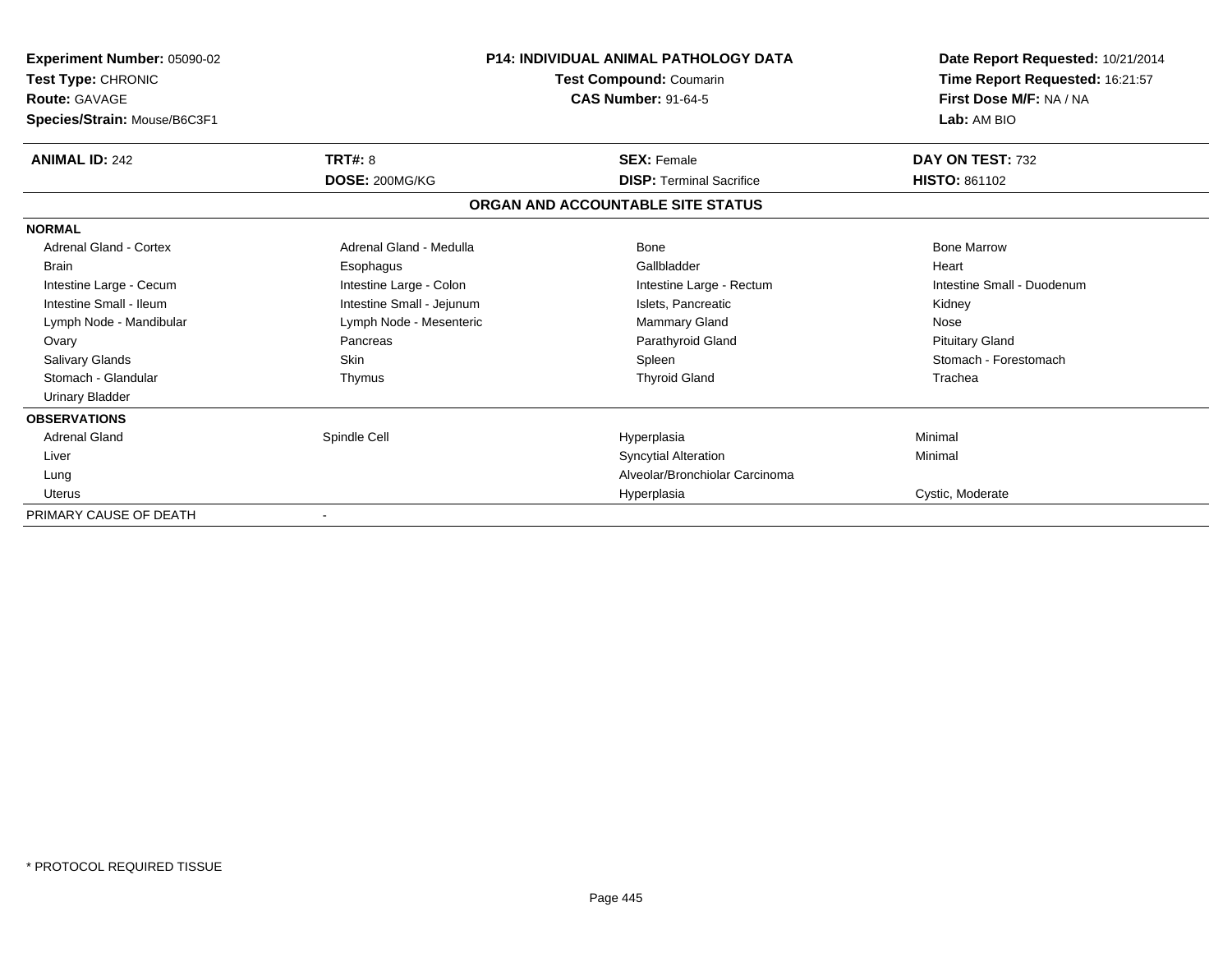| Experiment Number: 05090-02<br>Test Type: CHRONIC            |                           | <b>P14: INDIVIDUAL ANIMAL PATHOLOGY DATA</b><br><b>Test Compound: Coumarin</b> | Date Report Requested: 10/21/2014<br>Time Report Requested: 16:21:57 |
|--------------------------------------------------------------|---------------------------|--------------------------------------------------------------------------------|----------------------------------------------------------------------|
| <b>Route: GAVAGE</b><br>Species/Strain: Mouse/B6C3F1         |                           | <b>CAS Number: 91-64-5</b>                                                     | First Dose M/F: NA / NA<br>Lab: AM BIO                               |
| <b>ANIMAL ID: 243</b>                                        | <b>TRT#: 8</b>            | <b>SEX: Female</b>                                                             | DAY ON TEST: 456                                                     |
|                                                              | DOSE: 200MG/KG            | <b>DISP:</b> Interval Sacrifice                                                | <b>HISTO: 861103</b>                                                 |
|                                                              |                           | ORGAN AND ACCOUNTABLE SITE STATUS                                              |                                                                      |
| <b>NORMAL</b>                                                |                           |                                                                                |                                                                      |
| <b>Adrenal Gland - Cortex</b>                                | Adrenal Gland - Medulla   | Bone                                                                           | <b>Bone Marrow</b>                                                   |
| <b>Brain</b>                                                 | Esophagus                 | Gallbladder                                                                    | Heart                                                                |
| Intestine Large - Cecum                                      | Intestine Large - Colon   | Intestine Large - Rectum                                                       | Intestine Small - Duodenum                                           |
| Intestine Small - Ileum                                      | Intestine Small - Jejunum | Islets, Pancreatic                                                             | Liver                                                                |
| Lung                                                         | Lymph Node - Mandibular   | Lymph Node - Mesenteric                                                        | <b>Mammary Gland</b>                                                 |
| Nose                                                         | Ovary                     | Pancreas                                                                       | Parathyroid Gland                                                    |
| <b>Pituitary Gland</b>                                       | <b>Skin</b>               | Spleen                                                                         | Stomach - Forestomach                                                |
| Stomach - Glandular                                          | Thymus                    | <b>Thyroid Gland</b>                                                           | Trachea                                                              |
| <b>Urinary Bladder</b>                                       |                           |                                                                                |                                                                      |
| <b>OBSERVATIONS</b>                                          |                           |                                                                                |                                                                      |
| <b>Adrenal Gland</b>                                         | Spindle Cell              | Hyperplasia                                                                    | Mild                                                                 |
| Kidney                                                       | Pelvis                    | <b>Infiltration Cellular</b>                                                   | Lymphocyte, Mild                                                     |
| Lung                                                         |                           |                                                                                |                                                                      |
| Note: NO LUNG NODULAR FOUND, MAY BE AREA POORLY INFILTRATED. |                           |                                                                                |                                                                      |
| <b>Salivary Glands</b>                                       |                           | <b>Infiltration Cellular</b>                                                   | Lymphocyte, Mild                                                     |
| <b>Uterus</b>                                                |                           | Hyperplasia                                                                    | Cystic, Mild                                                         |
| Note: [HYPERPLASIA ] TGLs = 1-5                              |                           |                                                                                |                                                                      |
| PRIMARY CAUSE OF DEATH                                       |                           |                                                                                |                                                                      |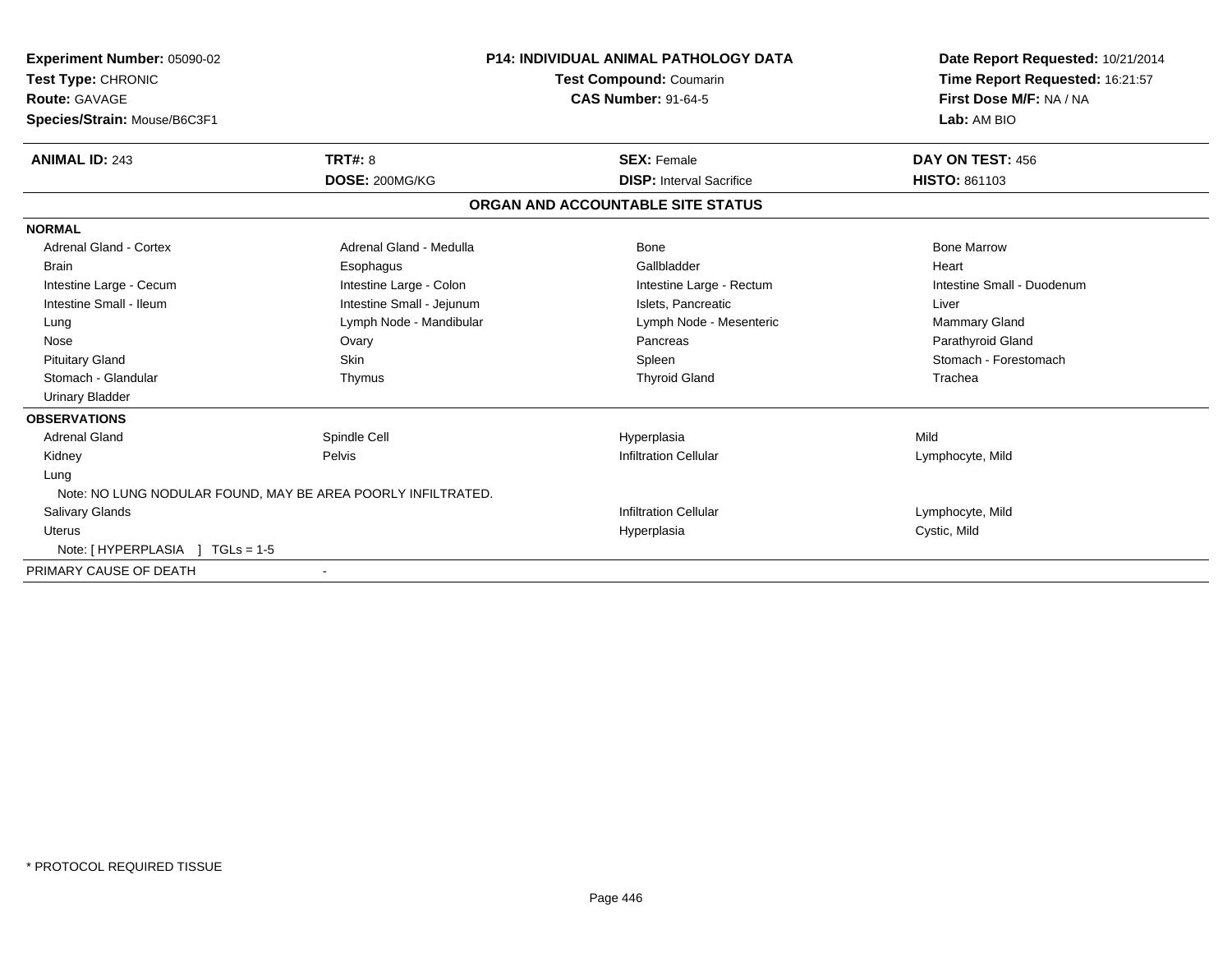| <b>Experiment Number: 05090-02</b><br>Test Type: CHRONIC<br>Route: GAVAGE | <b>P14: INDIVIDUAL ANIMAL PATHOLOGY DATA</b><br><b>Test Compound: Coumarin</b><br><b>CAS Number: 91-64-5</b> |  |                                   | Date Report Requested: 10/21/2014<br>Time Report Requested: 16:21:57<br>First Dose M/F: NA / NA |                            |
|---------------------------------------------------------------------------|--------------------------------------------------------------------------------------------------------------|--|-----------------------------------|-------------------------------------------------------------------------------------------------|----------------------------|
| Species/Strain: Mouse/B6C3F1                                              |                                                                                                              |  |                                   |                                                                                                 | Lab: AM BIO                |
| <b>ANIMAL ID: 244</b>                                                     | TRT#: 8                                                                                                      |  | <b>SEX: Female</b>                |                                                                                                 | DAY ON TEST: 732           |
|                                                                           | DOSE: 200MG/KG                                                                                               |  | <b>DISP: Terminal Sacrifice</b>   |                                                                                                 | <b>HISTO: 861104</b>       |
|                                                                           |                                                                                                              |  | ORGAN AND ACCOUNTABLE SITE STATUS |                                                                                                 |                            |
| <b>NORMAL</b>                                                             |                                                                                                              |  |                                   |                                                                                                 |                            |
| <b>Adrenal Gland - Cortex</b>                                             | Adrenal Gland - Medulla                                                                                      |  | Bone                              |                                                                                                 | <b>Bone Marrow</b>         |
| <b>Brain</b>                                                              | Esophagus                                                                                                    |  | Gallbladder                       |                                                                                                 | Heart                      |
| Intestine Large - Cecum                                                   | Intestine Large - Colon                                                                                      |  | Intestine Large - Rectum          |                                                                                                 | Intestine Small - Duodenum |
| Intestine Small - Ileum                                                   | Intestine Small - Jejunum                                                                                    |  | Islets. Pancreatic                |                                                                                                 | Kidney                     |
| Lung                                                                      | Lymph Node - Mandibular                                                                                      |  | Lymph Node - Mesenteric           |                                                                                                 | Mammary Gland              |
| Nose                                                                      | Pancreas                                                                                                     |  | Parathyroid Gland                 |                                                                                                 | <b>Pituitary Gland</b>     |
| Salivary Glands                                                           | Skin                                                                                                         |  | Spleen                            |                                                                                                 | Stomach - Forestomach      |
| Stomach - Glandular                                                       | Thymus                                                                                                       |  | <b>Thyroid Gland</b>              |                                                                                                 | Trachea                    |
| <b>Urinary Bladder</b>                                                    |                                                                                                              |  |                                   |                                                                                                 |                            |
| <b>OBSERVATIONS</b>                                                       |                                                                                                              |  |                                   |                                                                                                 |                            |
| Liver                                                                     |                                                                                                              |  | <b>Basophilic Focus</b>           | Mild                                                                                            |                            |
|                                                                           |                                                                                                              |  | Hepatocellular Adenoma            |                                                                                                 |                            |
|                                                                           | Centrilobular                                                                                                |  | Hypertrophy                       |                                                                                                 | Minimal                    |
| Note: [ HEPATOCLR ADEN ] TGLs = 3-5                                       |                                                                                                              |  |                                   |                                                                                                 |                            |
| Ovary                                                                     | Follicle                                                                                                     |  | Cyst                              |                                                                                                 | Marked                     |
| Note: [ CYST<br>$1 TGLs = 1-8$                                            |                                                                                                              |  |                                   |                                                                                                 |                            |
| <b>Uterus</b>                                                             |                                                                                                              |  | Hyperplasia                       |                                                                                                 | Cystic, Marked             |
| Note: [HYPERPLASIA ] TGLs = 2-8                                           |                                                                                                              |  |                                   |                                                                                                 |                            |
| PRIMARY CAUSE OF DEATH                                                    |                                                                                                              |  |                                   |                                                                                                 |                            |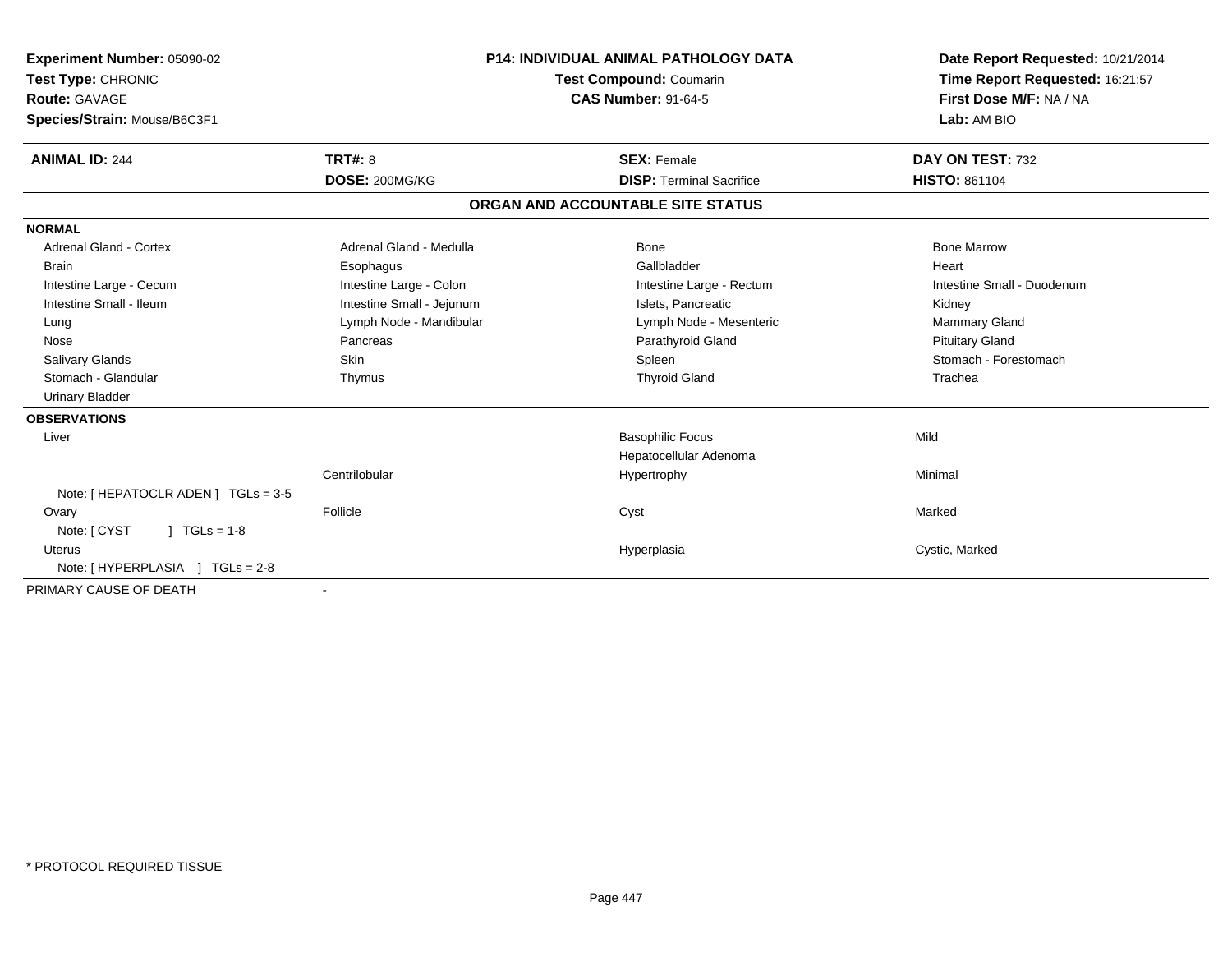| Experiment Number: 05090-02                         |                           | P14: INDIVIDUAL ANIMAL PATHOLOGY DATA | Date Report Requested: 10/21/2014 |  |
|-----------------------------------------------------|---------------------------|---------------------------------------|-----------------------------------|--|
| Test Type: CHRONIC                                  | Test Compound: Coumarin   |                                       | Time Report Requested: 16:21:57   |  |
| Route: GAVAGE                                       |                           | <b>CAS Number: 91-64-5</b>            | First Dose M/F: NA / NA           |  |
| Species/Strain: Mouse/B6C3F1                        |                           |                                       | Lab: AM BIO                       |  |
| <b>ANIMAL ID: 245</b>                               | <b>TRT#: 8</b>            | <b>SEX: Female</b>                    | DAY ON TEST: 734                  |  |
|                                                     | DOSE: 200MG/KG            | <b>DISP: Terminal Sacrifice</b>       | <b>HISTO: 861105</b>              |  |
|                                                     |                           | ORGAN AND ACCOUNTABLE SITE STATUS     |                                   |  |
| <b>NORMAL</b>                                       |                           |                                       |                                   |  |
| Adrenal Gland - Cortex                              | Adrenal Gland - Medulla   | Bone                                  | <b>Bone Marrow</b>                |  |
| <b>Brain</b>                                        | Esophagus                 | Gallbladder                           | Heart                             |  |
| Intestine Large - Cecum                             | Intestine Large - Colon   | Intestine Large - Rectum              | Intestine Small - Duodenum        |  |
| Intestine Small - Ileum                             | Intestine Small - Jejunum | Islets, Pancreatic                    | Kidney                            |  |
| Lymph Node - Mandibular                             | Lymph Node - Mesenteric   | Mammary Gland                         | Nose                              |  |
| Ovary                                               | Pancreas                  | Parathyroid Gland                     | <b>Pituitary Gland</b>            |  |
| Skin                                                | Spleen                    | Stomach - Forestomach                 | Thymus                            |  |
| <b>Thyroid Gland</b>                                | Trachea                   |                                       |                                   |  |
| <b>OBSERVATIONS</b>                                 |                           |                                       |                                   |  |
| Liver                                               |                           | Hepatocellular Adenoma                |                                   |  |
|                                                     | Centrilobular             | Hypertrophy                           | Minimal                           |  |
|                                                     |                           | <b>Syncytial Alteration</b>           | Minimal                           |  |
| Note: [ HEPATOCLR ADEN ] TGLs = 2-5                 |                           |                                       |                                   |  |
| Lung                                                | Alveolar Epith            | Hyperplasia                           | Mild                              |  |
|                                                     | Bronchiole, Epithelium    | Hyperplasia                           | Mild                              |  |
| <b>Salivary Glands</b>                              |                           | <b>Infiltration Cellular</b>          | Lymphocyte, Minimal               |  |
| Stomach                                             | Glandular                 | <b>Dilatation</b>                     | Moderate                          |  |
| Note: STOMACH-DILATATION OF GLANDULAR MUCOSAL GLAND |                           |                                       |                                   |  |
| <b>Urinary Bladder</b>                              |                           | <b>Infiltration Cellular</b>          | Lymphocyte, Minimal               |  |
| <b>Uterus</b>                                       |                           | Hyperplasia                           | Cystic, Moderate                  |  |
| Note: [HYPERPLASIA ] TGLs = 1-8                     |                           |                                       |                                   |  |
| PRIMARY CAUSE OF DEATH                              |                           |                                       |                                   |  |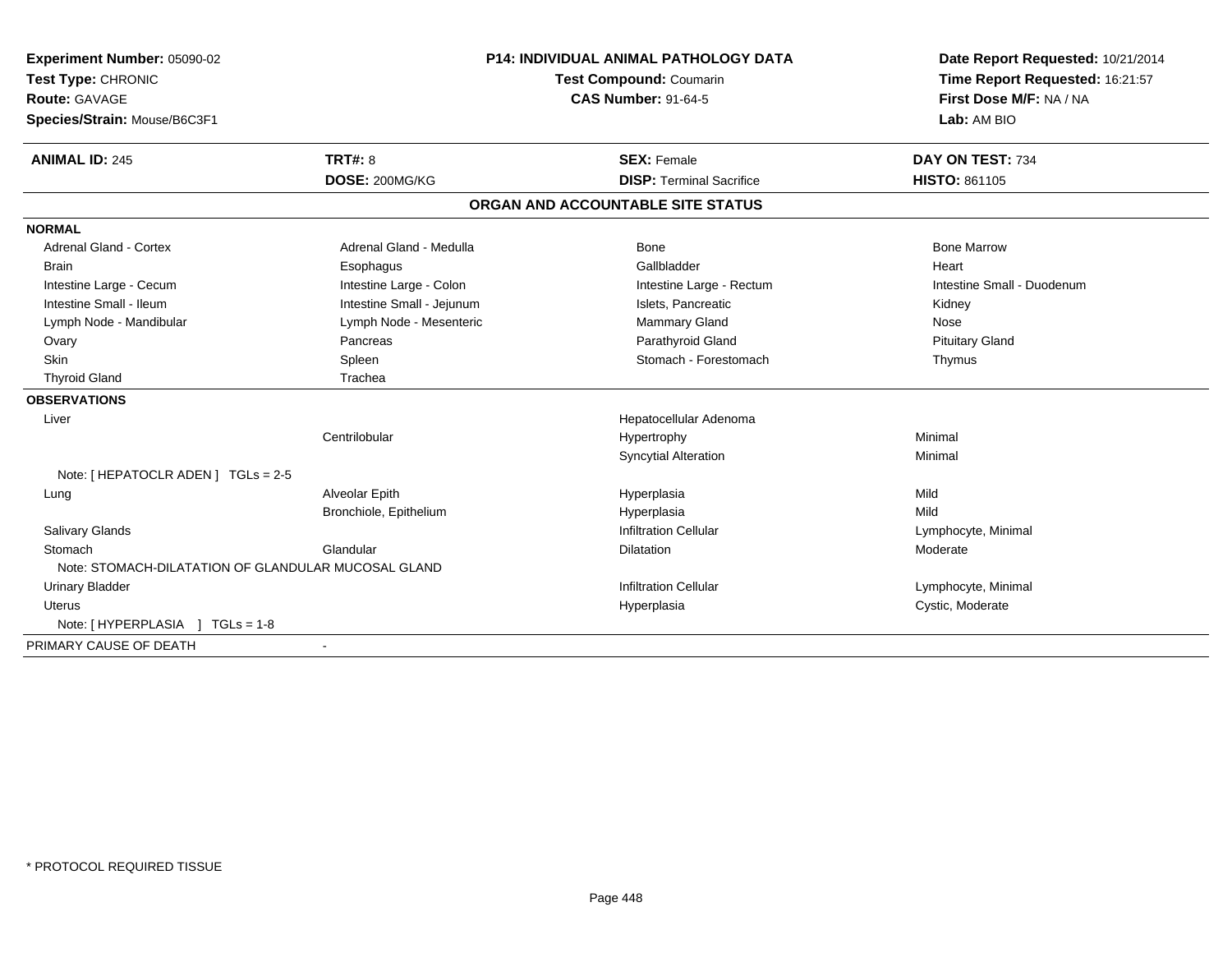| Experiment Number: 05090-02<br>Test Type: CHRONIC<br>Route: GAVAGE | <b>P14: INDIVIDUAL ANIMAL PATHOLOGY DATA</b><br><b>Test Compound: Coumarin</b><br><b>CAS Number: 91-64-5</b> |                                   | Date Report Requested: 10/21/2014<br>Time Report Requested: 16:21:57<br>First Dose M/F: NA / NA |  |
|--------------------------------------------------------------------|--------------------------------------------------------------------------------------------------------------|-----------------------------------|-------------------------------------------------------------------------------------------------|--|
| Species/Strain: Mouse/B6C3F1                                       |                                                                                                              |                                   | Lab: AM BIO                                                                                     |  |
| <b>ANIMAL ID: 246</b>                                              | <b>TRT#: 8</b>                                                                                               | <b>SEX: Female</b>                | DAY ON TEST: 716                                                                                |  |
|                                                                    | DOSE: 200MG/KG                                                                                               | <b>DISP: Dead</b>                 | <b>HISTO: 861106</b>                                                                            |  |
|                                                                    |                                                                                                              | ORGAN AND ACCOUNTABLE SITE STATUS |                                                                                                 |  |
| <b>NORMAL</b>                                                      |                                                                                                              |                                   |                                                                                                 |  |
| <b>Adrenal Gland - Cortex</b>                                      | Adrenal Gland - Medulla                                                                                      | Bone                              | <b>Bone Marrow</b>                                                                              |  |
| <b>Brain</b>                                                       | Esophagus                                                                                                    | Heart                             | Islets, Pancreatic                                                                              |  |
| Lymph Node - Mandibular                                            | Mammary Gland                                                                                                | Ovary                             | Pancreas                                                                                        |  |
| Parathyroid Gland                                                  | <b>Pituitary Gland</b>                                                                                       | <b>Salivary Glands</b>            | Skin                                                                                            |  |
| Spleen                                                             | Thymus                                                                                                       | <b>Thyroid Gland</b>              | Trachea                                                                                         |  |
| <b>AUTO PRECLUDES DIAG.</b>                                        |                                                                                                              |                                   |                                                                                                 |  |
| Gallbladder                                                        | Intestine Large - Cecum                                                                                      | Intestine Large - Colon           | Intestine Large - Rectum                                                                        |  |
| Intestine Small - Duodenum                                         | Intestine Small - Ileum                                                                                      | Intestine Small - Jejunum         | Kidney                                                                                          |  |
| Lymph Node - Mesenteric                                            | Stomach - Forestomach                                                                                        | Stomach - Glandular               | <b>Urinary Bladder</b>                                                                          |  |
| <b>OBSERVATIONS</b>                                                |                                                                                                              |                                   |                                                                                                 |  |
| Liver                                                              |                                                                                                              | Congestion                        | Moderate                                                                                        |  |
|                                                                    |                                                                                                              | Hepatocellular Adenoma            |                                                                                                 |  |
|                                                                    |                                                                                                              | <b>Necrosis</b>                   | Coagulative, Marked                                                                             |  |
| [ Hepatocellular Adenoma TGLS = 2-5 ]                              |                                                                                                              |                                   |                                                                                                 |  |
| Lung                                                               | Bronchiole, Epithelium                                                                                       | Hyperplasia                       | Moderate                                                                                        |  |
| Nose                                                               | Lumen                                                                                                        | Inflammation                      | Suppurative, Mild                                                                               |  |
| Uterus                                                             |                                                                                                              | Hyperplasia                       | Cystic, Marked                                                                                  |  |
| Note: [HYPERPLASIA ] TGLs = 1-8                                    |                                                                                                              |                                   |                                                                                                 |  |
| PRIMARY CAUSE OF DEATH                                             |                                                                                                              |                                   |                                                                                                 |  |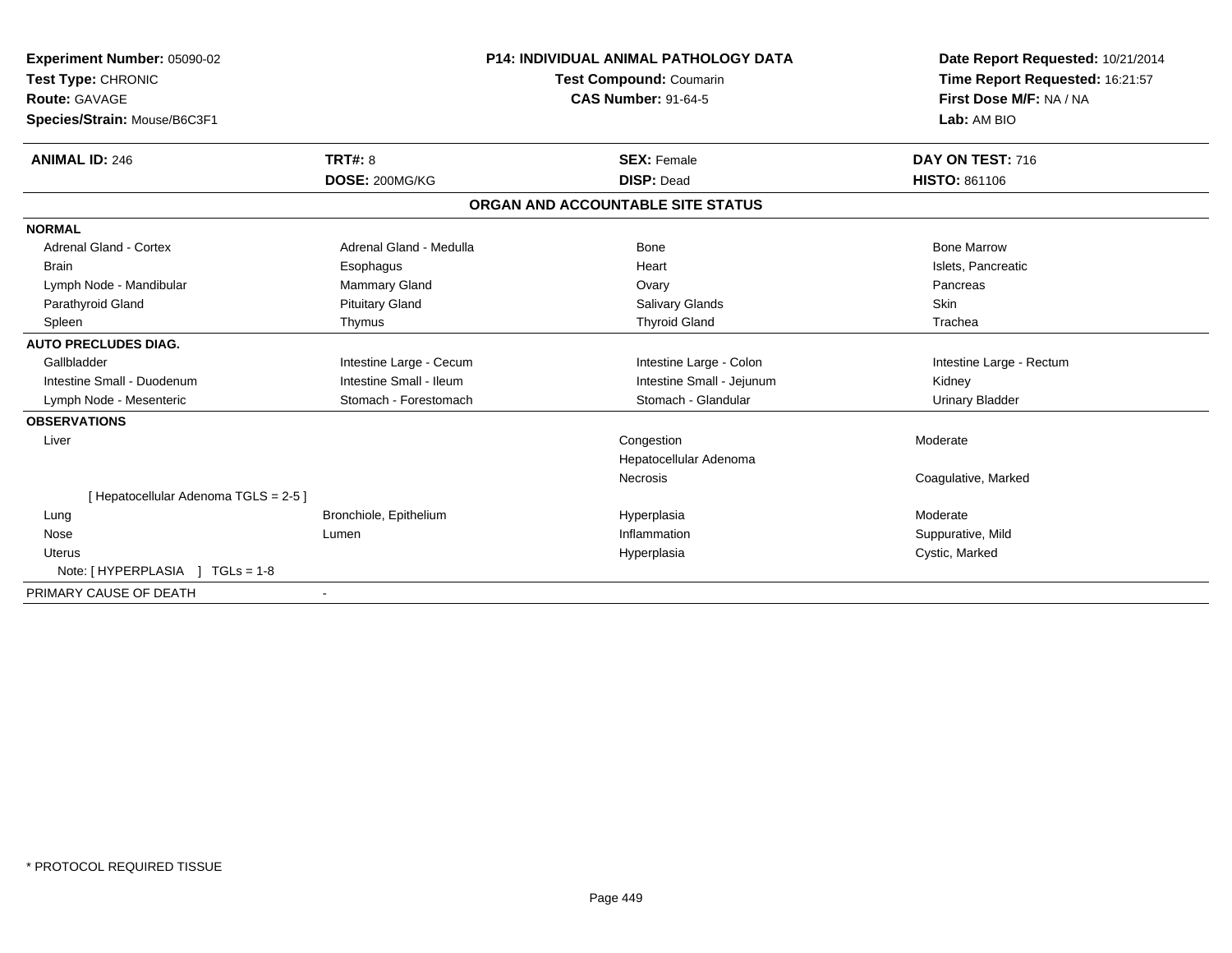| Experiment Number: 05090-02<br>Test Type: CHRONIC<br><b>Route: GAVAGE</b><br>Species/Strain: Mouse/B6C3F1 |                         | <b>P14: INDIVIDUAL ANIMAL PATHOLOGY DATA</b><br>Test Compound: Coumarin<br><b>CAS Number: 91-64-5</b> | Date Report Requested: 10/21/2014<br>Time Report Requested: 16:21:57<br>First Dose M/F: NA / NA<br>Lab: AM BIO |  |
|-----------------------------------------------------------------------------------------------------------|-------------------------|-------------------------------------------------------------------------------------------------------|----------------------------------------------------------------------------------------------------------------|--|
| <b>ANIMAL ID: 247</b>                                                                                     | <b>TRT#: 8</b>          | <b>SEX: Female</b>                                                                                    | <b>DAY ON TEST: 48</b>                                                                                         |  |
|                                                                                                           | DOSE: 200MG/KG          | <b>DISP:</b> Gavage Death                                                                             | <b>HISTO: 861107</b>                                                                                           |  |
|                                                                                                           |                         | ORGAN AND ACCOUNTABLE SITE STATUS                                                                     |                                                                                                                |  |
| <b>NORMAL</b>                                                                                             |                         |                                                                                                       |                                                                                                                |  |
| <b>Adrenal Gland - Cortex</b>                                                                             | Adrenal Gland - Medulla | Bone                                                                                                  | <b>Bone Marrow</b>                                                                                             |  |
| <b>Brain</b>                                                                                              | Esophagus               | Gallbladder                                                                                           | Heart                                                                                                          |  |
| Islets, Pancreatic                                                                                        | Kidney                  | Liver                                                                                                 | Lymph Node - Mandibular                                                                                        |  |
| Lymph Node - Mesenteric                                                                                   | Nose                    | Ovary                                                                                                 | Pancreas                                                                                                       |  |
| Parathyroid Gland                                                                                         | <b>Pituitary Gland</b>  | Salivary Glands                                                                                       | Skin                                                                                                           |  |
| Spleen                                                                                                    | Stomach - Forestomach   | Thymus                                                                                                | <b>Thyroid Gland</b>                                                                                           |  |
| Trachea                                                                                                   | <b>Urinary Bladder</b>  | <b>Uterus</b>                                                                                         |                                                                                                                |  |
| <b>MISSING</b>                                                                                            |                         |                                                                                                       |                                                                                                                |  |
| Intestine Small - Jejunum                                                                                 | Mammary Gland           |                                                                                                       |                                                                                                                |  |
| <b>AUTO PRECLUDES DIAG.</b>                                                                               |                         |                                                                                                       |                                                                                                                |  |
| Intestine Large - Cecum                                                                                   | Intestine Large - Colon | Intestine Large - Rectum                                                                              | Intestine Small - Duodenum                                                                                     |  |
| Intestine Small - Ileum                                                                                   | Stomach - Glandular     |                                                                                                       |                                                                                                                |  |
| <b>OBSERVATIONS</b>                                                                                       |                         |                                                                                                       |                                                                                                                |  |
| Lung                                                                                                      | Pleura                  | Inflammation                                                                                          | Suppurative, Mild                                                                                              |  |
| Note: $[INFLAMMATION] TGLs = 2-3$                                                                         |                         |                                                                                                       |                                                                                                                |  |
| PRIMARY CAUSE OF DEATH                                                                                    |                         |                                                                                                       |                                                                                                                |  |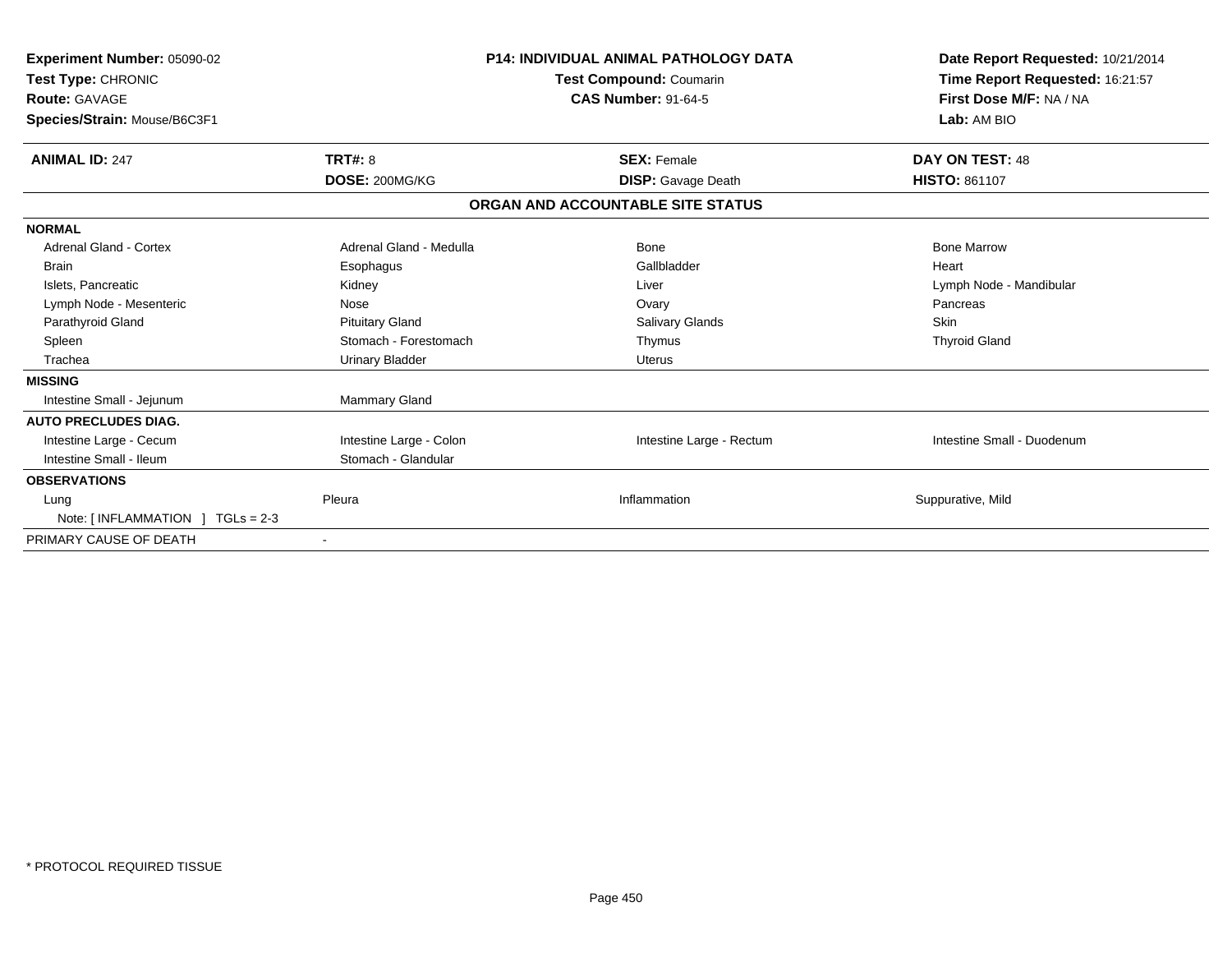| Experiment Number: 05090-02<br>Test Type: CHRONIC<br><b>Route: GAVAGE</b> |                         | <b>P14: INDIVIDUAL ANIMAL PATHOLOGY DATA</b><br><b>Test Compound: Coumarin</b><br><b>CAS Number: 91-64-5</b> |                         |
|---------------------------------------------------------------------------|-------------------------|--------------------------------------------------------------------------------------------------------------|-------------------------|
| Species/Strain: Mouse/B6C3F1                                              |                         |                                                                                                              | Lab: AM BIO             |
| <b>ANIMAL ID: 248</b>                                                     | <b>TRT#: 8</b>          | <b>SEX: Female</b>                                                                                           | DAY ON TEST: 655        |
|                                                                           | DOSE: 200MG/KG          | <b>DISP: Dead</b>                                                                                            | <b>HISTO: 861108</b>    |
|                                                                           |                         | ORGAN AND ACCOUNTABLE SITE STATUS                                                                            |                         |
| <b>NORMAL</b>                                                             |                         |                                                                                                              |                         |
| Adrenal Gland - Cortex                                                    | Adrenal Gland - Medulla | <b>Bone</b>                                                                                                  | <b>Bone Marrow</b>      |
| <b>Brain</b>                                                              | Esophagus               | Heart                                                                                                        | Intestine Large - Colon |
| Intestine Large - Rectum                                                  | Islets, Pancreatic      | Kidney                                                                                                       | Lung                    |
| Lymph Node - Mandibular                                                   | Mammary Gland           | Nose                                                                                                         | Ovary                   |
| Pancreas                                                                  | Parathyroid Gland       | <b>Pituitary Gland</b>                                                                                       | Skin                    |
| <b>Thyroid Gland</b>                                                      | Trachea                 |                                                                                                              |                         |
| <b>AUTO PRECLUDES DIAG.</b>                                               |                         |                                                                                                              |                         |
| Gallbladder                                                               | Intestine Large - Cecum | Intestine Small - Duodenum                                                                                   | Intestine Small - Ileum |
| Stomach - Forestomach                                                     | Stomach - Glandular     |                                                                                                              |                         |
| <b>OBSERVATIONS</b>                                                       |                         |                                                                                                              |                         |
| <b>Adrenal Gland</b>                                                      | Spindle Cell            | Hyperplasia                                                                                                  | Mild                    |
| <b>Intestine Small</b>                                                    | Jejunum                 | Sarcoma                                                                                                      |                         |
| Note: JEJUNAL MASS IMPOSSIBLE<br>Note: [ SARCOMA<br>$1 TGLs = 2-4$        |                         |                                                                                                              |                         |
| Note: AUTOLYTIC CHANGE MAKES DIAGNOSIS OF                                 |                         |                                                                                                              |                         |
| Liver                                                                     |                         | <b>Eosinophilic Focus</b>                                                                                    | Minimal                 |
|                                                                           |                         | Hepatocellular Carcinoma                                                                                     |                         |
|                                                                           |                         | <b>Necrosis</b>                                                                                              | Coagulative, Moderate   |
|                                                                           |                         | <b>Syncytial Alteration</b>                                                                                  | Mild                    |
| Note: [ HEPATOCLR CARC ] TGLs = 1-11                                      |                         |                                                                                                              |                         |
| Lymph Node                                                                | Mesenteric              | Hyperplasia                                                                                                  | Histiocytic, Moderate   |
| Salivary Glands                                                           |                         | <b>Infiltration Cellular</b>                                                                                 | Lymphocyte, Moderate    |
| Spleen                                                                    |                         | Hyperplasia                                                                                                  | Histiocytic, Moderate   |
| Thymus                                                                    |                         | <b>Necrosis</b>                                                                                              | Coagulative, Mild       |
| <b>Urinary Bladder</b>                                                    |                         | <b>Infiltration Cellular</b>                                                                                 | Lymphocyte, Mild        |
| Uterus                                                                    |                         | Hyperplasia                                                                                                  | Cystic, Mild            |
| PRIMARY CAUSE OF DEATH                                                    |                         |                                                                                                              |                         |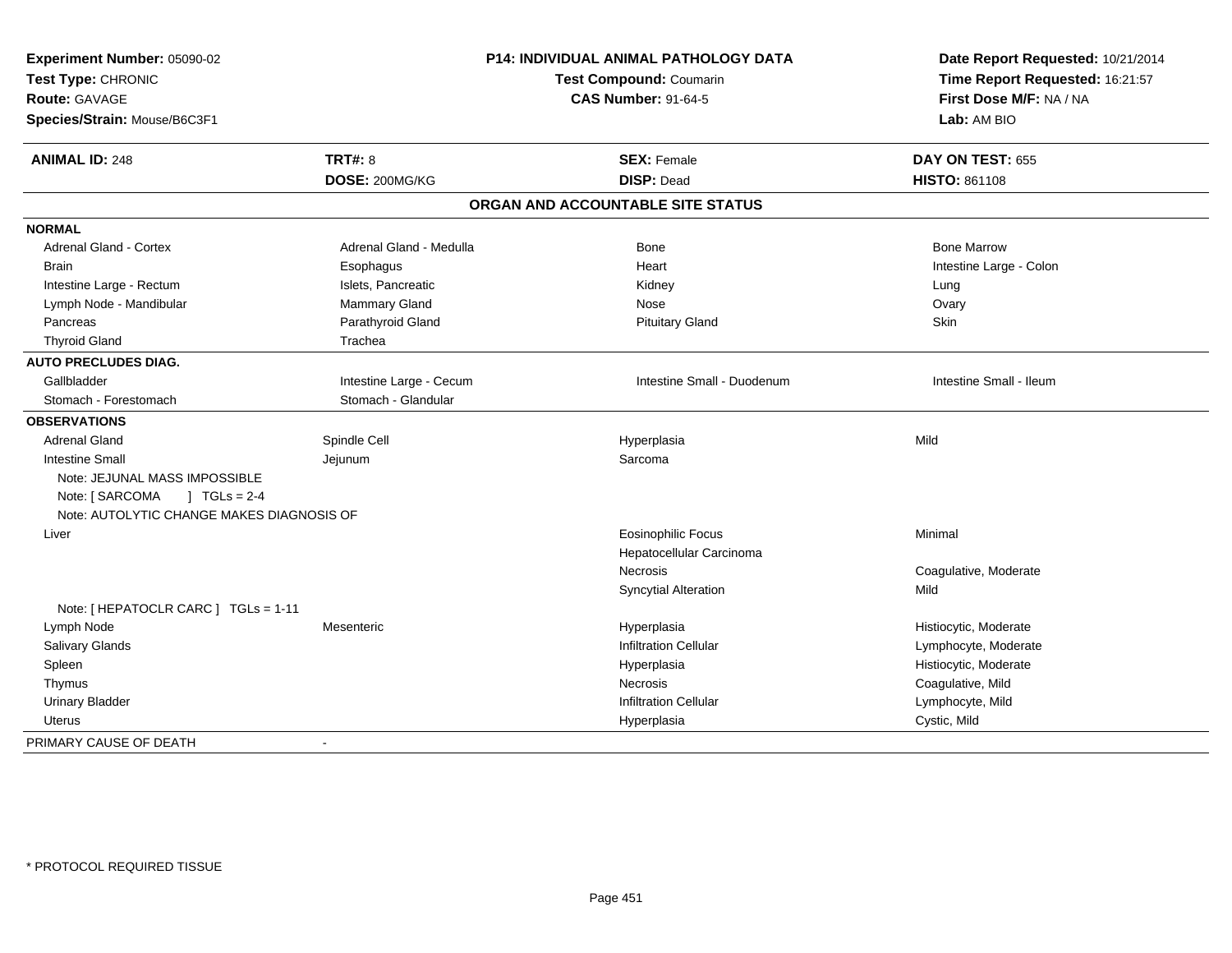| Experiment Number: 05090-02<br>Test Type: CHRONIC<br><b>Route: GAVAGE</b> |                            | <b>P14: INDIVIDUAL ANIMAL PATHOLOGY DATA</b><br><b>Test Compound: Coumarin</b><br><b>CAS Number: 91-64-5</b> | Date Report Requested: 10/21/2014<br>Time Report Requested: 16:21:57<br>First Dose M/F: NA / NA |
|---------------------------------------------------------------------------|----------------------------|--------------------------------------------------------------------------------------------------------------|-------------------------------------------------------------------------------------------------|
| Species/Strain: Mouse/B6C3F1                                              |                            |                                                                                                              | Lab: AM BIO                                                                                     |
| <b>ANIMAL ID: 250</b>                                                     | <b>TRT#: 8</b>             | <b>SEX: Female</b>                                                                                           | DAY ON TEST: 426                                                                                |
|                                                                           | DOSE: 200MG/KG             | <b>DISP: Dead</b>                                                                                            | <b>HISTO: 861110</b>                                                                            |
|                                                                           |                            | ORGAN AND ACCOUNTABLE SITE STATUS                                                                            |                                                                                                 |
| <b>NORMAL</b>                                                             |                            |                                                                                                              |                                                                                                 |
| <b>Adrenal Gland - Cortex</b>                                             | Adrenal Gland - Medulla    | Bone                                                                                                         | <b>Bone Marrow</b>                                                                              |
| <b>Brain</b>                                                              | Esophagus                  | Heart                                                                                                        | Intestine Large - Cecum                                                                         |
| Intestine Large - Colon                                                   | Intestine Large - Rectum   | Islets, Pancreatic                                                                                           | Kidney                                                                                          |
| Lymph Node - Mesenteric                                                   | Mammary Gland              | Nose                                                                                                         | Ovary                                                                                           |
| Pancreas                                                                  | Parathyroid Gland          | <b>Pituitary Gland</b>                                                                                       | <b>Salivary Glands</b>                                                                          |
| Skin                                                                      | Thymus                     | <b>Thyroid Gland</b>                                                                                         | Trachea                                                                                         |
| <b>MISSING</b>                                                            |                            |                                                                                                              |                                                                                                 |
| Lymph Node - Mandibular                                                   |                            |                                                                                                              |                                                                                                 |
| <b>AUTO PRECLUDES DIAG.</b>                                               |                            |                                                                                                              |                                                                                                 |
| Gallbladder                                                               | Intestine Small - Duodenum | Intestine Small - Ileum                                                                                      | Intestine Small - Jejunum                                                                       |
| Spleen                                                                    | Stomach - Forestomach      | Stomach - Glandular                                                                                          | <b>Urinary Bladder</b>                                                                          |
| <b>OBSERVATIONS</b>                                                       |                            |                                                                                                              |                                                                                                 |
| Liver                                                                     |                            | <b>Necrosis</b>                                                                                              | Coagulative, Mild                                                                               |
|                                                                           |                            | <b>Syncytial Alteration</b>                                                                                  | Mild                                                                                            |
| Lung                                                                      |                            | Congestion                                                                                                   | Moderate                                                                                        |
| <b>Uterus</b>                                                             |                            | Hydrometra                                                                                                   | Moderate                                                                                        |
| Note: [ HYDROMETRA<br>$TGLs = 1-5$                                        |                            |                                                                                                              |                                                                                                 |
| PRIMARY CAUSE OF DEATH                                                    |                            |                                                                                                              |                                                                                                 |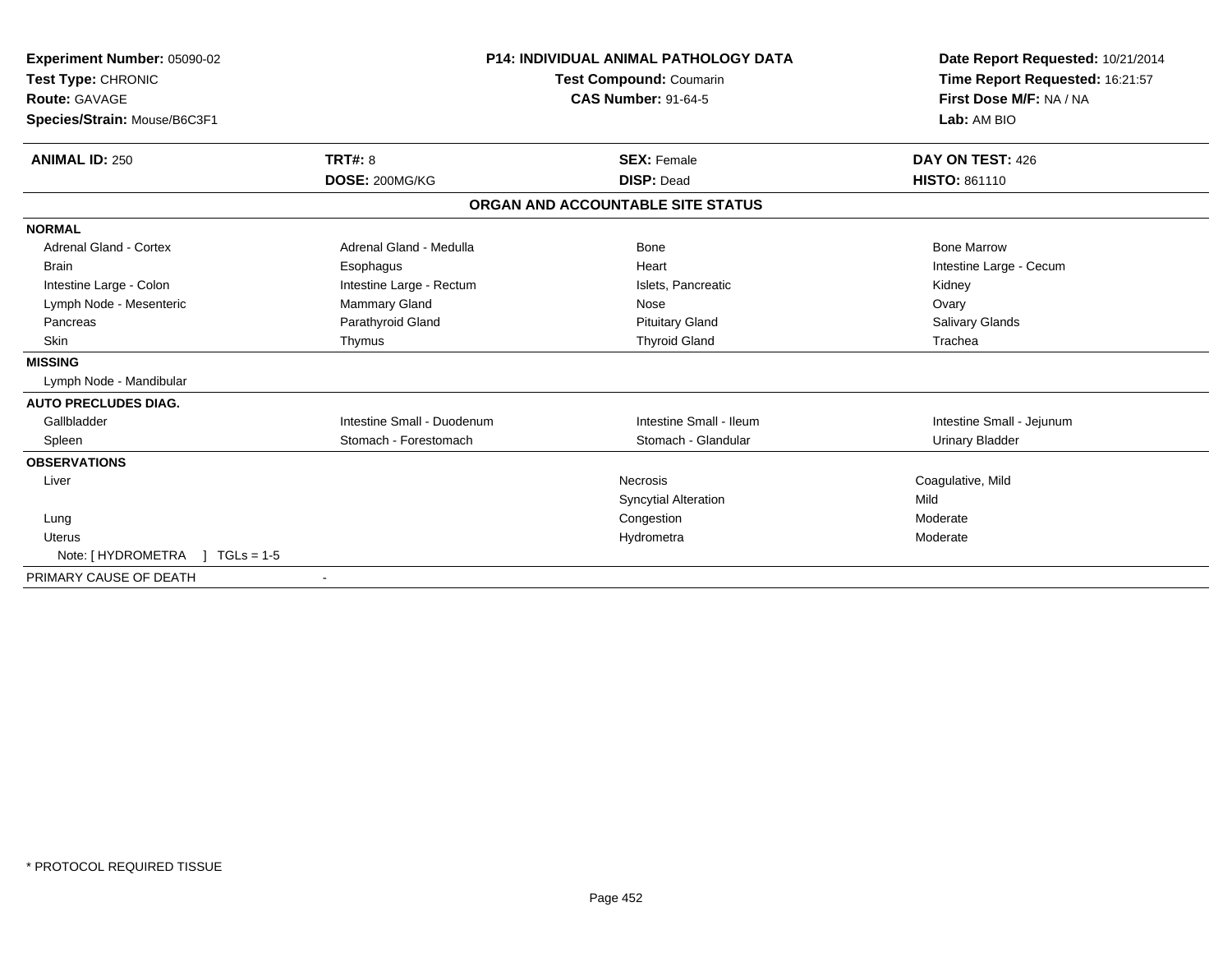| <b>Experiment Number: 05090-02</b> |                                | <b>P14: INDIVIDUAL ANIMAL PATHOLOGY DATA</b> | Date Report Requested: 10/21/2014 |
|------------------------------------|--------------------------------|----------------------------------------------|-----------------------------------|
| Test Type: CHRONIC                 | <b>Test Compound: Coumarin</b> |                                              | Time Report Requested: 16:21:57   |
| <b>Route: GAVAGE</b>               |                                | <b>CAS Number: 91-64-5</b>                   | First Dose M/F: NA / NA           |
| Species/Strain: Mouse/B6C3F1       |                                |                                              | Lab: AM BIO                       |
| <b>ANIMAL ID: 251</b>              | <b>TRT#: 8</b>                 | <b>SEX: Female</b>                           | DAY ON TEST: 257                  |
|                                    | DOSE: 200MG/KG                 | <b>DISP: Dead</b>                            | <b>HISTO: 861111</b>              |
|                                    |                                | ORGAN AND ACCOUNTABLE SITE STATUS            |                                   |
| <b>NORMAL</b>                      |                                |                                              |                                   |
| Adrenal Gland - Cortex             | Adrenal Gland - Medulla        | Bone                                         | <b>Bone Marrow</b>                |
| <b>Brain</b>                       | Esophagus                      | Heart                                        | Kidney                            |
| Lung                               | Lymph Node - Mandibular        | Lymph Node - Mesenteric                      | <b>Mammary Gland</b>              |
| Nose                               | Ovary                          | Parathyroid Gland                            | <b>Pituitary Gland</b>            |
| <b>Skin</b>                        | Spleen                         | Stomach - Forestomach                        | Thymus                            |
| <b>Thyroid Gland</b>               | Trachea                        |                                              |                                   |
| <b>AUTO PRECLUDES DIAG.</b>        |                                |                                              |                                   |
| Gallbladder                        | Intestine Large - Cecum        | Intestine Large - Colon                      | Intestine Large - Rectum          |
| Intestine Small - Duodenum         | Intestine Small - Ileum        | Intestine Small - Jejunum                    | Pancreas                          |
| Stomach - Glandular                |                                |                                              |                                   |
| <b>OBSERVATIONS</b>                |                                |                                              |                                   |
| Liver                              |                                | Congestion                                   | Moderate                          |
|                                    |                                | <b>Syncytial Alteration</b>                  | Minimal                           |
| [Congestion TGLS = 2-2]            |                                |                                              |                                   |
| Salivary Glands                    |                                | <b>Infiltration Cellular</b>                 | Lymphocyte, Mild                  |
| <b>Urinary Bladder</b>             |                                | <b>Infiltration Cellular</b>                 | Lymphocyte, Mild                  |
| <b>Uterus</b>                      | Endometrium                    | Hyperplasia                                  | Cystic, Mild                      |
| PRIMARY CAUSE OF DEATH             |                                |                                              |                                   |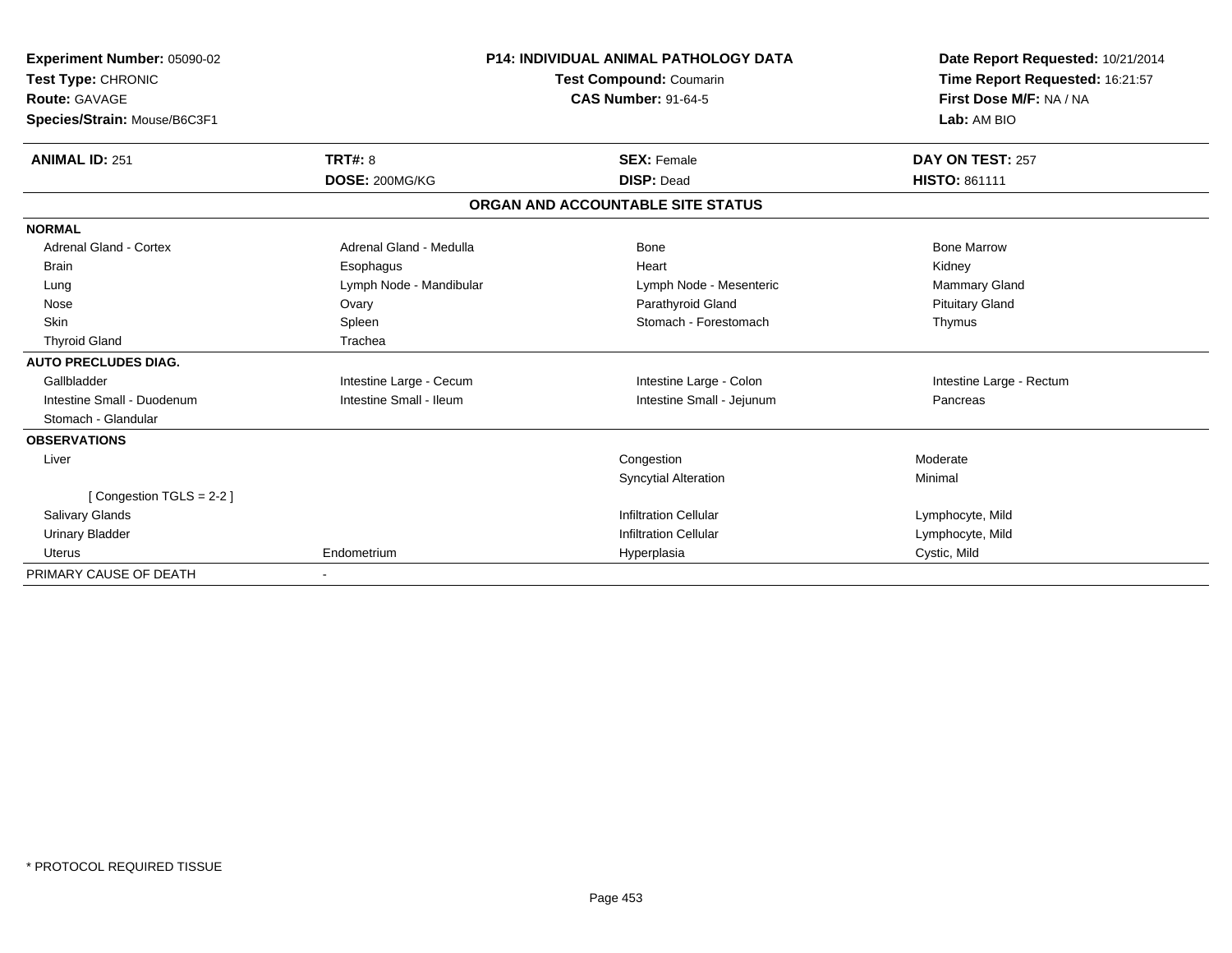| Experiment Number: 05090-02<br>Test Type: CHRONIC<br><b>Route: GAVAGE</b><br>Species/Strain: Mouse/B6C3F1 |                           | <b>P14: INDIVIDUAL ANIMAL PATHOLOGY DATA</b><br><b>Test Compound: Coumarin</b><br><b>CAS Number: 91-64-5</b> | Date Report Requested: 10/21/2014<br>Time Report Requested: 16:21:57<br>First Dose M/F: NA / NA<br>Lab: AM BIO |  |
|-----------------------------------------------------------------------------------------------------------|---------------------------|--------------------------------------------------------------------------------------------------------------|----------------------------------------------------------------------------------------------------------------|--|
|                                                                                                           |                           |                                                                                                              |                                                                                                                |  |
| <b>ANIMAL ID: 252</b>                                                                                     | <b>TRT#: 8</b>            | <b>SEX: Female</b>                                                                                           | DAY ON TEST: 637                                                                                               |  |
|                                                                                                           | DOSE: 200MG/KG            | <b>DISP: Moribund</b>                                                                                        | <b>HISTO: 861112</b>                                                                                           |  |
|                                                                                                           |                           | ORGAN AND ACCOUNTABLE SITE STATUS                                                                            |                                                                                                                |  |
| <b>NORMAL</b>                                                                                             |                           |                                                                                                              |                                                                                                                |  |
| Adrenal Gland - Cortex                                                                                    | Adrenal Gland - Medulla   | Bone                                                                                                         | <b>Bone Marrow</b>                                                                                             |  |
| <b>Brain</b>                                                                                              | Esophagus                 | Gallbladder                                                                                                  | Heart                                                                                                          |  |
| Intestine Large - Cecum                                                                                   | Intestine Large - Colon   | Intestine Large - Rectum                                                                                     | Intestine Small - Duodenum                                                                                     |  |
| Intestine Small - Ileum                                                                                   | Intestine Small - Jejunum | Islets, Pancreatic                                                                                           | Kidney                                                                                                         |  |
| Liver                                                                                                     | Lymph Node - Mandibular   | Lymph Node - Mesenteric                                                                                      | Nose                                                                                                           |  |
| Pancreas                                                                                                  | Parathyroid Gland         | <b>Pituitary Gland</b>                                                                                       | Salivary Glands                                                                                                |  |
| <b>Skin</b>                                                                                               | Spleen                    | Stomach - Forestomach                                                                                        | Stomach - Glandular                                                                                            |  |
| <b>Thyroid Gland</b>                                                                                      | Trachea                   | <b>Urinary Bladder</b>                                                                                       |                                                                                                                |  |
| <b>MISSING</b>                                                                                            |                           |                                                                                                              |                                                                                                                |  |
| Thymus                                                                                                    |                           |                                                                                                              |                                                                                                                |  |
| <b>OBSERVATIONS</b>                                                                                       |                           |                                                                                                              |                                                                                                                |  |
| <b>Adrenal Gland</b>                                                                                      | Spindle Cell              | Hyperplasia                                                                                                  | Mild                                                                                                           |  |
| Lung                                                                                                      | Bronchiole, Epithelium    | Hyperplasia                                                                                                  | Mild                                                                                                           |  |
| <b>Mammary Gland</b>                                                                                      |                           | Inflammation                                                                                                 | Necrotizing, Marked                                                                                            |  |
| Note: [INFLAMMATION ] TGLs = 1-11                                                                         |                           |                                                                                                              |                                                                                                                |  |
| Ovary                                                                                                     |                           | Cystadenoma                                                                                                  |                                                                                                                |  |
|                                                                                                           |                           |                                                                                                              |                                                                                                                |  |
| <b>Uterus</b>                                                                                             |                           | Hydrometra                                                                                                   | Mild                                                                                                           |  |
| PRIMARY CAUSE OF DEATH                                                                                    |                           |                                                                                                              |                                                                                                                |  |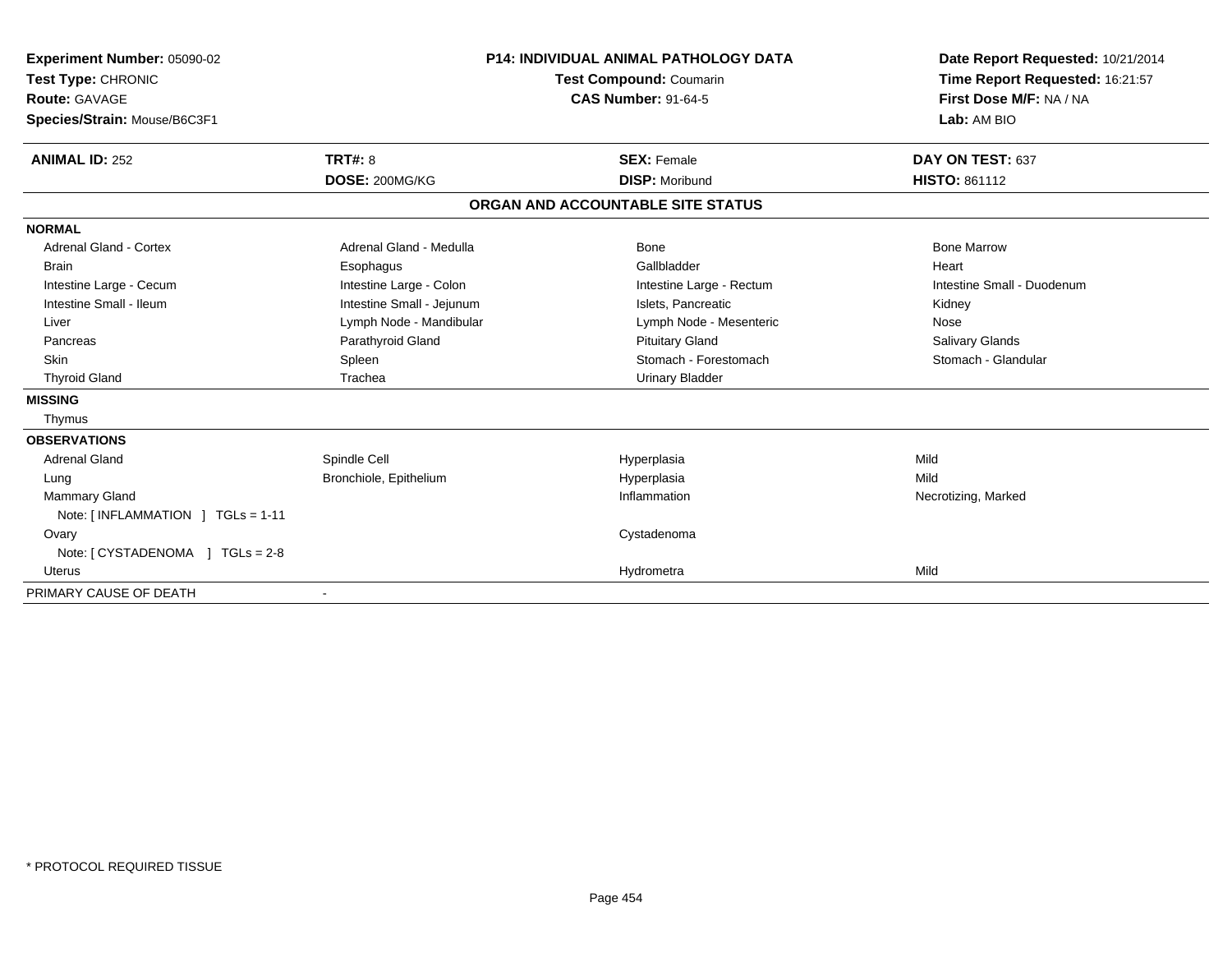| Experiment Number: 05090-02<br>Test Type: CHRONIC<br>Route: GAVAGE<br>Species/Strain: Mouse/B6C3F1 |                                  | <b>P14: INDIVIDUAL ANIMAL PATHOLOGY DATA</b><br><b>Test Compound: Coumarin</b><br><b>CAS Number: 91-64-5</b> | Date Report Requested: 10/21/2014<br>Time Report Requested: 16:21:57<br>First Dose M/F: NA / NA<br>Lab: AM BIO |
|----------------------------------------------------------------------------------------------------|----------------------------------|--------------------------------------------------------------------------------------------------------------|----------------------------------------------------------------------------------------------------------------|
| <b>ANIMAL ID: 253</b>                                                                              | <b>TRT#: 8</b><br>DOSE: 200MG/KG | <b>SEX: Female</b><br><b>DISP: Terminal Sacrifice</b>                                                        | DAY ON TEST: 732<br>HISTO: 861113                                                                              |
|                                                                                                    |                                  |                                                                                                              |                                                                                                                |
|                                                                                                    |                                  | ORGAN AND ACCOUNTABLE SITE STATUS                                                                            |                                                                                                                |
| <b>NORMAL</b>                                                                                      |                                  |                                                                                                              |                                                                                                                |
| Adrenal Gland - Cortex                                                                             | Adrenal Gland - Medulla          | Bone                                                                                                         | <b>Bone Marrow</b>                                                                                             |
| Esophagus                                                                                          | Gallbladder                      | Heart                                                                                                        | Intestine Large - Cecum                                                                                        |
| Intestine Large - Colon                                                                            | Intestine Large - Rectum         | Intestine Small - Duodenum                                                                                   | Intestine Small - Ileum                                                                                        |
| Intestine Small - Jejunum                                                                          | Islets, Pancreatic               | Lymph Node - Mandibular                                                                                      | Lymph Node - Mesenteric                                                                                        |
| Mammary Gland                                                                                      | Ovary                            | Pancreas                                                                                                     | Parathyroid Gland                                                                                              |
| <b>Pituitary Gland</b>                                                                             | <b>Skin</b>                      | Spleen                                                                                                       | Stomach - Forestomach                                                                                          |
| Stomach - Glandular                                                                                | Thymus                           | <b>Thyroid Gland</b>                                                                                         | Trachea                                                                                                        |
| <b>OBSERVATIONS</b>                                                                                |                                  |                                                                                                              |                                                                                                                |
| <b>Adrenal Gland</b>                                                                               | Spindle Cell                     | Hyperplasia                                                                                                  | Mild                                                                                                           |
| <b>Brain</b>                                                                                       | Meninges                         | <b>Infiltration Cellular</b>                                                                                 | Lymphocyte, Mild                                                                                               |
| Kidney                                                                                             |                                  | <b>Infiltration Cellular</b>                                                                                 | Lymphocyte, Mild                                                                                               |
| Liver                                                                                              | Centrilobular                    | Hypertrophy                                                                                                  | Mild                                                                                                           |
| Lung                                                                                               |                                  | Alveolar/Bronchiolar Adenoma                                                                                 |                                                                                                                |
| Note: $[ALV$ BRON ADEN $]$ TGLs = 1-11                                                             |                                  |                                                                                                              |                                                                                                                |
| Nose                                                                                               | Lumen                            | Inflammation                                                                                                 | Suppurative, Mild                                                                                              |
| <b>Salivary Glands</b>                                                                             |                                  | <b>Infiltration Cellular</b>                                                                                 | Lymphocyte, Minimal                                                                                            |
| <b>Urinary Bladder</b>                                                                             |                                  | <b>Infiltration Cellular</b>                                                                                 | Lymphocyte, Mild                                                                                               |
| <b>Uterus</b>                                                                                      |                                  | Hydrometra                                                                                                   | Moderate                                                                                                       |
| Note: [HYDROMETRA<br>$1 TGLs = 2-8$                                                                |                                  |                                                                                                              |                                                                                                                |
| PRIMARY CAUSE OF DEATH                                                                             | $\overline{\phantom{a}}$         |                                                                                                              |                                                                                                                |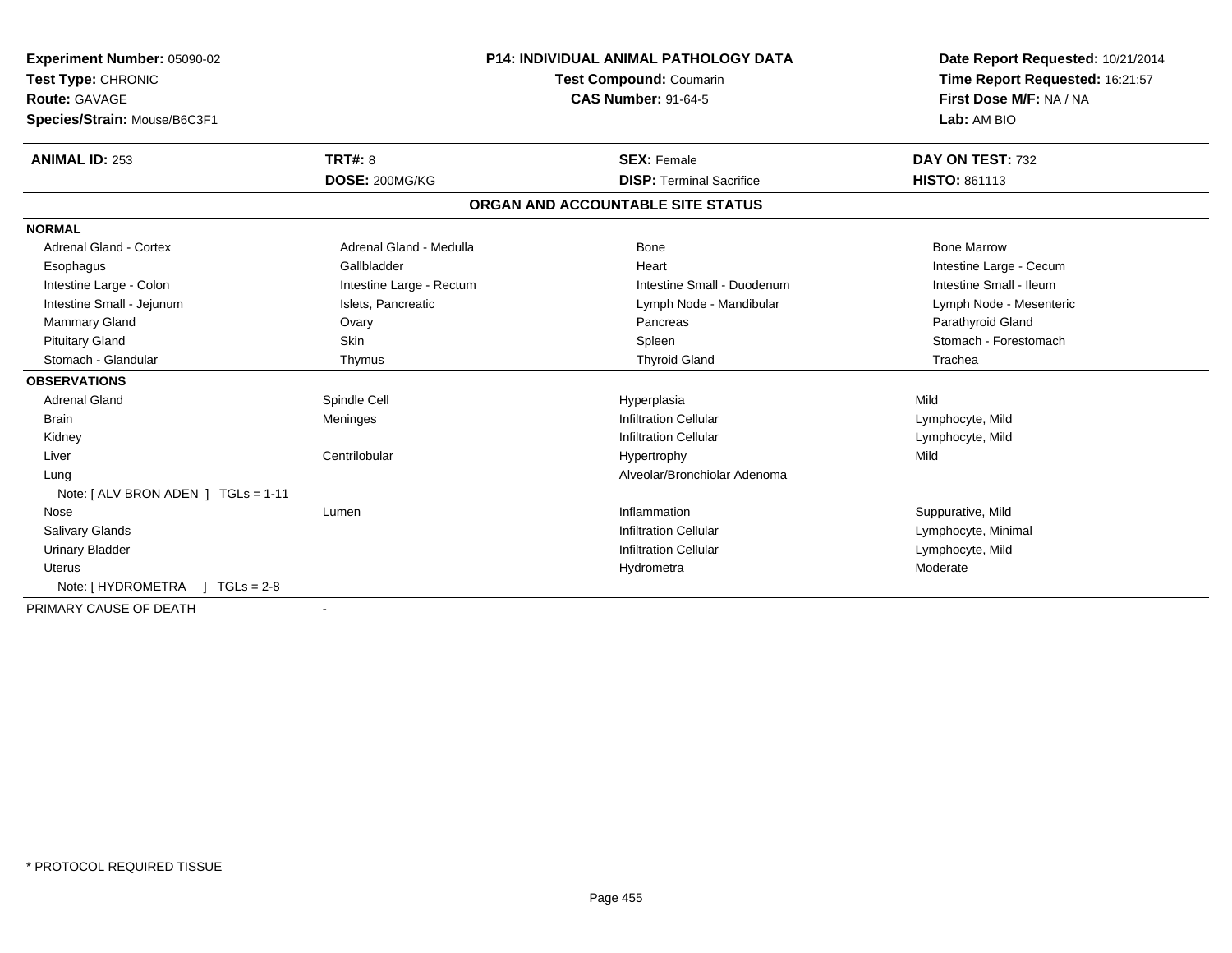| Experiment Number: 05090-02<br>Test Type: CHRONIC<br><b>Route: GAVAGE</b><br>Species/Strain: Mouse/B6C3F1 |                           | <b>P14: INDIVIDUAL ANIMAL PATHOLOGY DATA</b><br><b>Test Compound: Coumarin</b><br><b>CAS Number: 91-64-5</b> | Date Report Requested: 10/21/2014<br>Time Report Requested: 16:21:57<br>First Dose M/F: NA / NA<br>Lab: AM BIO |  |
|-----------------------------------------------------------------------------------------------------------|---------------------------|--------------------------------------------------------------------------------------------------------------|----------------------------------------------------------------------------------------------------------------|--|
| <b>ANIMAL ID: 254</b>                                                                                     | <b>TRT#: 8</b>            | <b>SEX: Female</b>                                                                                           | DAY ON TEST: 732                                                                                               |  |
|                                                                                                           | DOSE: 200MG/KG            | <b>DISP: Terminal Sacrifice</b>                                                                              | <b>HISTO: 861114</b>                                                                                           |  |
|                                                                                                           |                           | ORGAN AND ACCOUNTABLE SITE STATUS                                                                            |                                                                                                                |  |
| <b>NORMAL</b>                                                                                             |                           |                                                                                                              |                                                                                                                |  |
| <b>Adrenal Gland - Cortex</b>                                                                             | Adrenal Gland - Medulla   | Bone                                                                                                         | <b>Bone Marrow</b>                                                                                             |  |
| <b>Brain</b>                                                                                              | Esophagus                 | Gallbladder                                                                                                  | Heart                                                                                                          |  |
| Intestine Large - Cecum                                                                                   | Intestine Large - Colon   | Intestine Large - Rectum                                                                                     | Intestine Small - Duodenum                                                                                     |  |
| Intestine Small - Ileum                                                                                   | Intestine Small - Jejunum | Islets, Pancreatic                                                                                           | Kidney                                                                                                         |  |
| Lymph Node - Mandibular                                                                                   | Lymph Node - Mesenteric   | Mammary Gland                                                                                                | Nose                                                                                                           |  |
| Ovary                                                                                                     | Pancreas                  | Parathyroid Gland                                                                                            | <b>Salivary Glands</b>                                                                                         |  |
| <b>Skin</b>                                                                                               | Spleen                    | Stomach - Forestomach                                                                                        | Stomach - Glandular                                                                                            |  |
| Thymus                                                                                                    | <b>Thyroid Gland</b>      | Trachea                                                                                                      |                                                                                                                |  |
| <b>MISSING</b>                                                                                            |                           |                                                                                                              |                                                                                                                |  |
| <b>Pituitary Gland</b>                                                                                    |                           |                                                                                                              |                                                                                                                |  |
| <b>OBSERVATIONS</b>                                                                                       |                           |                                                                                                              |                                                                                                                |  |
| Liver                                                                                                     |                           | Hepatocellular Adenoma                                                                                       |                                                                                                                |  |
|                                                                                                           |                           | <b>Syncytial Alteration</b>                                                                                  | Minimal                                                                                                        |  |
| Lung                                                                                                      |                           | Alveolar/Bronchiolar Adenoma                                                                                 | Multiple                                                                                                       |  |
| <b>Urinary Bladder</b>                                                                                    |                           | <b>Infiltration Cellular</b>                                                                                 | Lymphocyte, Mild                                                                                               |  |
| <b>Uterus</b>                                                                                             |                           | Hydrometra                                                                                                   | Marked                                                                                                         |  |
| Note: [ HYDROMETRA<br>$1 TGLs = 1-8$                                                                      |                           |                                                                                                              |                                                                                                                |  |
| PRIMARY CAUSE OF DEATH                                                                                    |                           |                                                                                                              |                                                                                                                |  |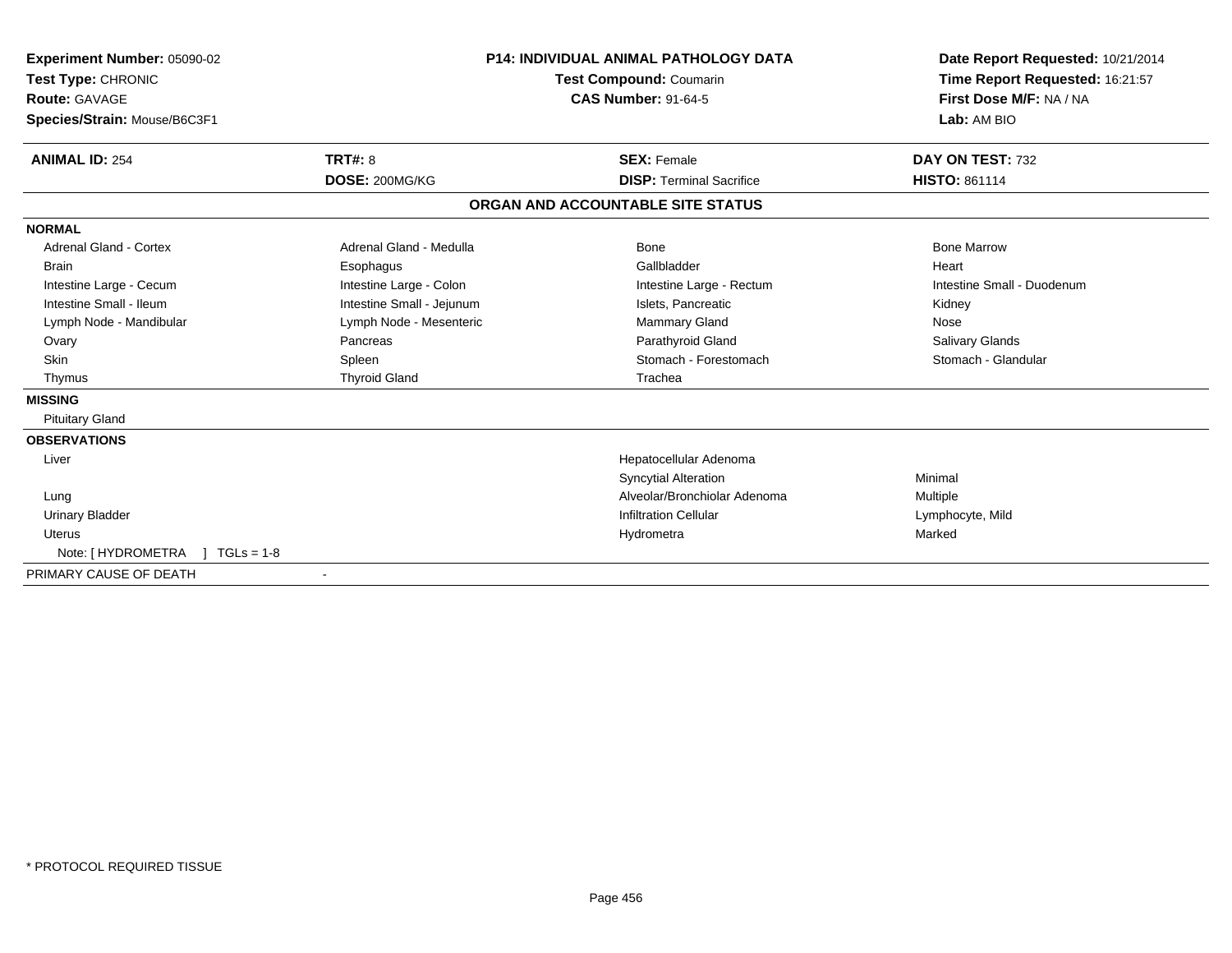| Experiment Number: 05090-02          | <b>P14: INDIVIDUAL ANIMAL PATHOLOGY DATA</b><br><b>Test Compound: Coumarin</b> |                                   | Date Report Requested: 10/21/2014 |  |
|--------------------------------------|--------------------------------------------------------------------------------|-----------------------------------|-----------------------------------|--|
| Test Type: CHRONIC                   |                                                                                |                                   | Time Report Requested: 16:21:57   |  |
| <b>Route: GAVAGE</b>                 |                                                                                | <b>CAS Number: 91-64-5</b>        | First Dose M/F: NA / NA           |  |
| Species/Strain: Mouse/B6C3F1         |                                                                                |                                   | Lab: AM BIO                       |  |
| <b>ANIMAL ID: 255</b>                | <b>TRT#: 8</b>                                                                 | <b>SEX: Female</b>                | DAY ON TEST: 733                  |  |
|                                      | DOSE: 200MG/KG                                                                 | <b>DISP: Terminal Sacrifice</b>   | HISTO: 861115                     |  |
|                                      |                                                                                | ORGAN AND ACCOUNTABLE SITE STATUS |                                   |  |
| <b>NORMAL</b>                        |                                                                                |                                   |                                   |  |
| <b>Adrenal Gland - Cortex</b>        | Adrenal Gland - Medulla                                                        | Bone                              | <b>Bone Marrow</b>                |  |
| <b>Brain</b>                         | Esophagus                                                                      | Gallbladder                       | Heart                             |  |
| Intestine Large - Cecum              | Intestine Large - Colon                                                        | Intestine Large - Rectum          | Intestine Small - Duodenum        |  |
| Intestine Small - Ileum              | Intestine Small - Jejunum                                                      | Islets, Pancreatic                | Lymph Node - Mandibular           |  |
| Lymph Node - Mesenteric              | Mammary Gland                                                                  | Nose                              | Ovary                             |  |
| Parathyroid Gland                    | <b>Pituitary Gland</b>                                                         | <b>Skin</b>                       | Spleen                            |  |
| Stomach - Forestomach                | Stomach - Glandular                                                            | Thymus                            | <b>Thyroid Gland</b>              |  |
| Trachea                              | <b>Uterus</b>                                                                  |                                   |                                   |  |
| <b>OBSERVATIONS</b>                  |                                                                                |                                   |                                   |  |
| Kidney                               |                                                                                | <b>Infiltration Cellular</b>      | Lymphocyte, Mild                  |  |
|                                      |                                                                                | Nephropathy                       | Mild                              |  |
| Liver                                |                                                                                | <b>Eosinophilic Focus</b>         | Mild                              |  |
|                                      |                                                                                | Hepatocellular Adenoma            |                                   |  |
|                                      | Centrilobular                                                                  | Hypertrophy                       | Mild                              |  |
|                                      |                                                                                | Inflammation                      | Suppurative, Minimal              |  |
|                                      |                                                                                | <b>Syncytial Alteration</b>       | Minimal                           |  |
| Note: [ HEPATOCLR ADEN ] TGLs = 1-12 |                                                                                |                                   |                                   |  |
| Lung                                 |                                                                                | Alveolar/Bronchiolar Adenoma      |                                   |  |
| Pancreas                             |                                                                                | <b>Infiltration Cellular</b>      | Lymphocyte, Mild                  |  |
| Salivary Glands                      |                                                                                | <b>Infiltration Cellular</b>      | Lymphocyte, Mild                  |  |
| <b>Urinary Bladder</b>               |                                                                                | <b>Infiltration Cellular</b>      | Lymphocyte, Moderate              |  |
| PRIMARY CAUSE OF DEATH               |                                                                                |                                   |                                   |  |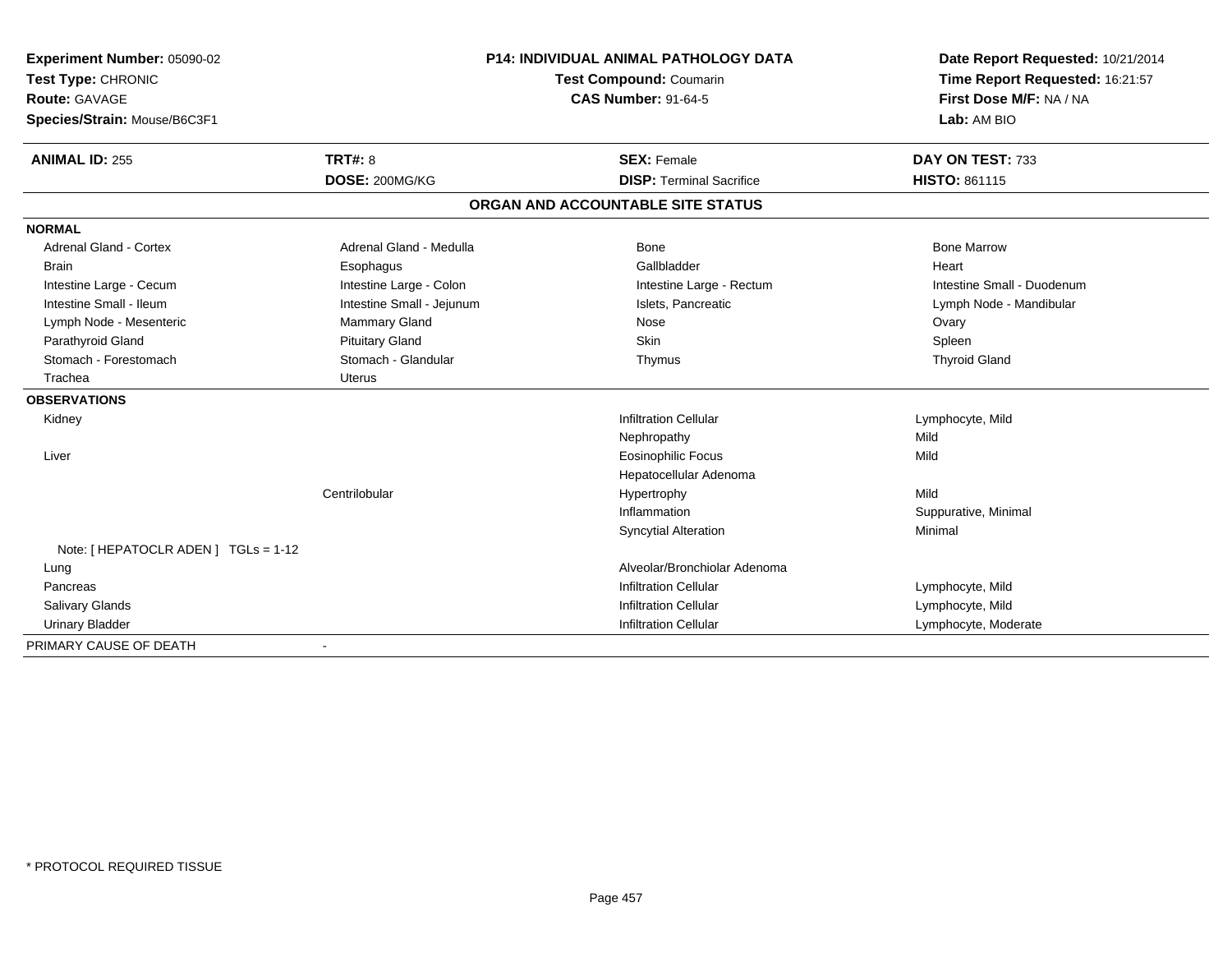| Experiment Number: 05090-02<br>Test Type: CHRONIC<br>Route: GAVAGE<br>Species/Strain: Mouse/B6C3F1 |                           | <b>P14: INDIVIDUAL ANIMAL PATHOLOGY DATA</b><br>Test Compound: Coumarin<br><b>CAS Number: 91-64-5</b> | Date Report Requested: 10/21/2014<br>Time Report Requested: 16:21:57<br>First Dose M/F: NA / NA<br>Lab: AM BIO |
|----------------------------------------------------------------------------------------------------|---------------------------|-------------------------------------------------------------------------------------------------------|----------------------------------------------------------------------------------------------------------------|
| <b>ANIMAL ID: 256</b>                                                                              | <b>TRT#: 8</b>            | <b>SEX: Female</b>                                                                                    | DAY ON TEST: 288                                                                                               |
|                                                                                                    | DOSE: 200MG/KG            | <b>DISP: Moribund</b>                                                                                 | <b>HISTO: 861116</b>                                                                                           |
|                                                                                                    |                           | ORGAN AND ACCOUNTABLE SITE STATUS                                                                     |                                                                                                                |
| <b>NORMAL</b>                                                                                      |                           |                                                                                                       |                                                                                                                |
| <b>Adrenal Gland - Cortex</b>                                                                      | Adrenal Gland - Medulla   | Bone                                                                                                  | <b>Bone Marrow</b>                                                                                             |
| <b>Brain</b>                                                                                       | Esophagus                 | Gallbladder                                                                                           | Heart                                                                                                          |
| Intestine Large - Cecum                                                                            | Intestine Large - Colon   | Intestine Large - Rectum                                                                              | Intestine Small - Duodenum                                                                                     |
| Intestine Small - Ileum                                                                            | Intestine Small - Jejunum | Islets, Pancreatic                                                                                    | Kidney                                                                                                         |
| Lung                                                                                               | Lymph Node - Mandibular   | Lymph Node - Mesenteric                                                                               | <b>Mammary Gland</b>                                                                                           |
| Nose                                                                                               | Ovary                     | Pancreas                                                                                              | <b>Pituitary Gland</b>                                                                                         |
| <b>Salivary Glands</b>                                                                             | <b>Skin</b>               | Spleen                                                                                                | Stomach - Forestomach                                                                                          |
| Stomach - Glandular                                                                                | Thymus                    | <b>Thyroid Gland</b>                                                                                  | Trachea                                                                                                        |
| Urinary Bladder                                                                                    | <b>Uterus</b>             |                                                                                                       |                                                                                                                |
| <b>MISSING</b>                                                                                     |                           |                                                                                                       |                                                                                                                |
| Parathyroid Gland                                                                                  |                           |                                                                                                       |                                                                                                                |
| <b>OBSERVATIONS</b>                                                                                |                           |                                                                                                       |                                                                                                                |
| Liver                                                                                              |                           | Necrosis                                                                                              | Coagulative, Moderate                                                                                          |
| $TGLs = 2-2$<br>Note: [ NECROSIS                                                                   |                           |                                                                                                       |                                                                                                                |
| Note: [ NECROSIS<br>$TGLs = 1-2$                                                                   |                           |                                                                                                       |                                                                                                                |
| PRIMARY CAUSE OF DEATH                                                                             | $\overline{\phantom{a}}$  |                                                                                                       |                                                                                                                |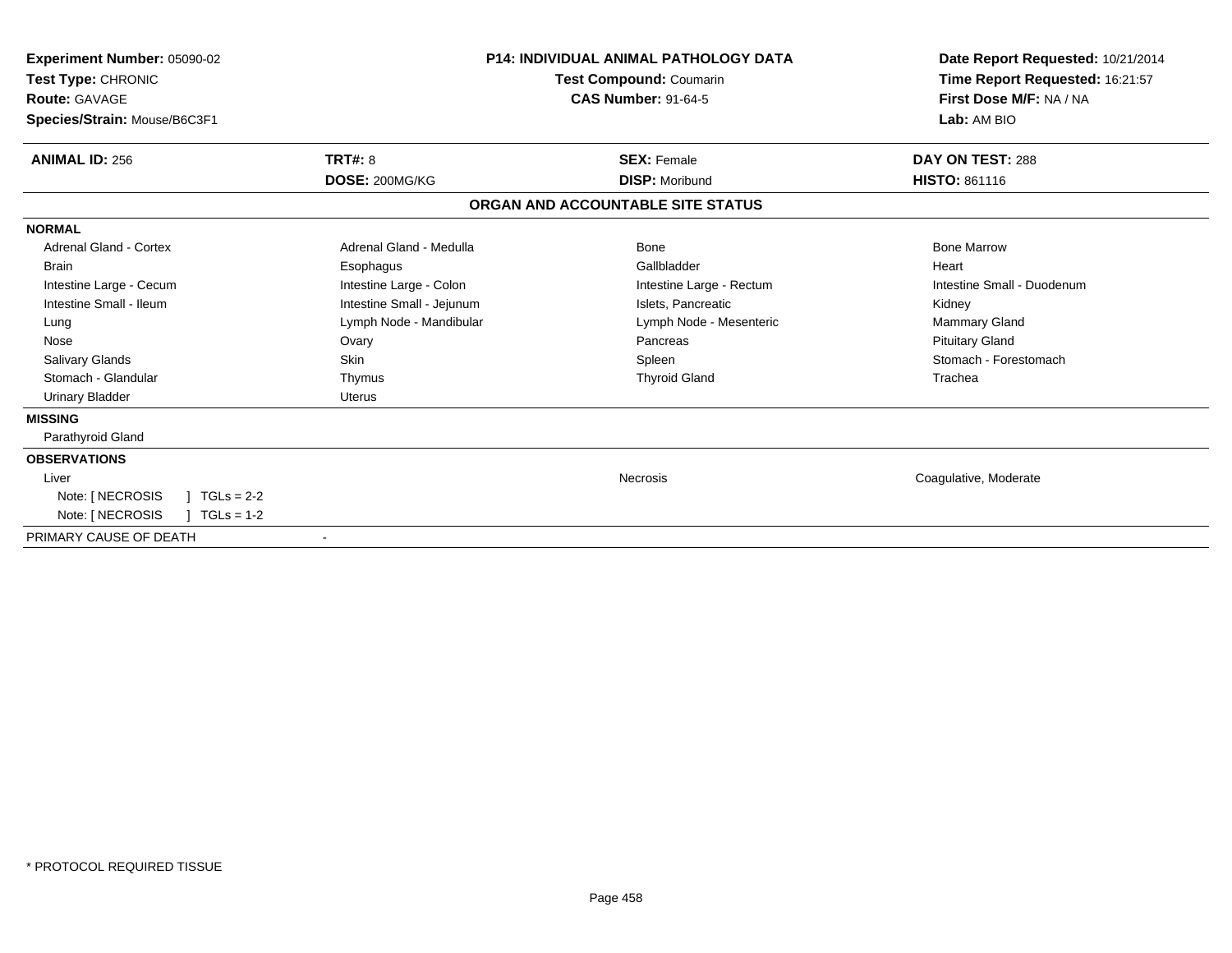| Experiment Number: 05090-02<br>Test Type: CHRONIC<br>Route: GAVAGE<br>Species/Strain: Mouse/B6C3F1 |                           | <b>P14: INDIVIDUAL ANIMAL PATHOLOGY DATA</b><br><b>Test Compound: Coumarin</b><br><b>CAS Number: 91-64-5</b> | Date Report Requested: 10/21/2014<br>Time Report Requested: 16:21:57<br>First Dose M/F: NA / NA<br>Lab: AM BIO |
|----------------------------------------------------------------------------------------------------|---------------------------|--------------------------------------------------------------------------------------------------------------|----------------------------------------------------------------------------------------------------------------|
| <b>ANIMAL ID: 257</b>                                                                              | <b>TRT#: 8</b>            | <b>SEX: Female</b>                                                                                           | DAY ON TEST: 733                                                                                               |
|                                                                                                    | DOSE: 200MG/KG            | <b>DISP: Terminal Sacrifice</b>                                                                              | <b>HISTO: 861117</b>                                                                                           |
|                                                                                                    |                           | ORGAN AND ACCOUNTABLE SITE STATUS                                                                            |                                                                                                                |
| <b>NORMAL</b>                                                                                      |                           |                                                                                                              |                                                                                                                |
| <b>Adrenal Gland - Cortex</b>                                                                      | Adrenal Gland - Medulla   | <b>Bone</b>                                                                                                  | <b>Bone Marrow</b>                                                                                             |
| <b>Brain</b>                                                                                       | Esophagus                 | Gallbladder                                                                                                  | Heart                                                                                                          |
| Intestine Large - Cecum                                                                            | Intestine Large - Colon   | Intestine Large - Rectum                                                                                     | Intestine Small - Duodenum                                                                                     |
| Intestine Small - Ileum                                                                            | Intestine Small - Jejunum | Islets, Pancreatic                                                                                           | Kidney                                                                                                         |
| Lymph Node - Mandibular                                                                            | Lymph Node - Mesenteric   | Mammary Gland                                                                                                | Nose                                                                                                           |
| Ovary                                                                                              | Pancreas                  | Parathyroid Gland                                                                                            | <b>Pituitary Gland</b>                                                                                         |
| Skin                                                                                               | Spleen                    | Stomach - Forestomach                                                                                        | Stomach - Glandular                                                                                            |
| Thymus                                                                                             | Trachea                   |                                                                                                              |                                                                                                                |
| <b>OBSERVATIONS</b>                                                                                |                           |                                                                                                              |                                                                                                                |
| Liver                                                                                              |                           | Hepatocellular Adenoma                                                                                       |                                                                                                                |
| Lung                                                                                               |                           | Alveolar/Bronchiolar Adenoma                                                                                 |                                                                                                                |
|                                                                                                    | Alveolar Epith            | Hyperplasia                                                                                                  | Mild                                                                                                           |
| Note: [ ALV BRON ADEN ] TGLs = 1-11                                                                |                           |                                                                                                              |                                                                                                                |
| <b>Salivary Glands</b>                                                                             |                           | <b>Infiltration Cellular</b>                                                                                 | Lymphocyte, Minimal                                                                                            |
| <b>Thyroid Gland</b>                                                                               | Follicle                  | Cyst                                                                                                         | Moderate                                                                                                       |
| <b>Urinary Bladder</b>                                                                             |                           | <b>Infiltration Cellular</b>                                                                                 | Lymphocyte, Minimal                                                                                            |
| <b>Uterus</b>                                                                                      |                           | Hyperplasia                                                                                                  | Cystic, Moderate                                                                                               |
| Note: [HYPERPLASIA ] TGLs = 3-8                                                                    |                           |                                                                                                              |                                                                                                                |
| PRIMARY CAUSE OF DEATH                                                                             | $\blacksquare$            |                                                                                                              |                                                                                                                |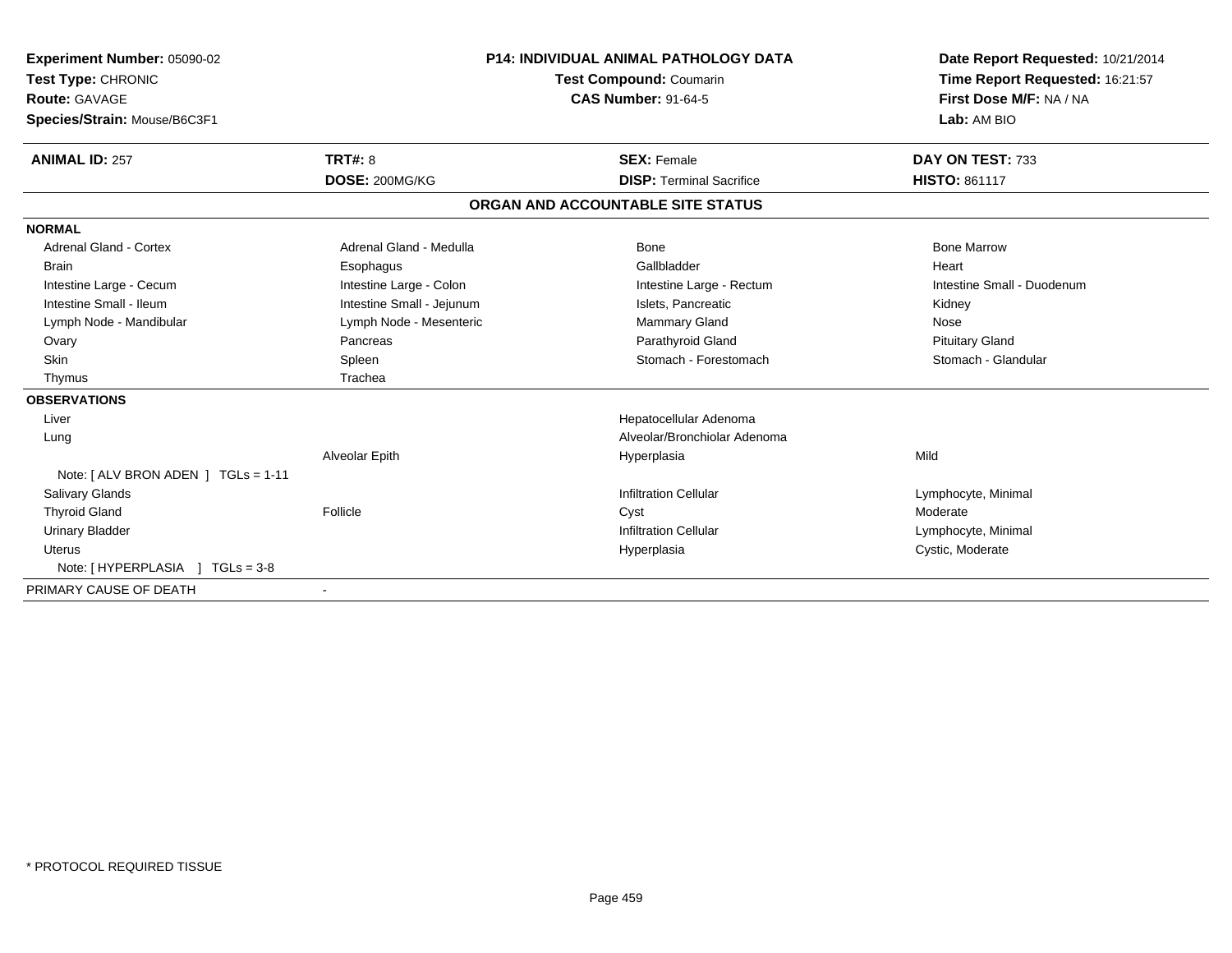| <b>Experiment Number: 05090-02</b><br>Test Type: CHRONIC<br><b>Route: GAVAGE</b><br>Species/Strain: Mouse/B6C3F1 |                           | <b>P14: INDIVIDUAL ANIMAL PATHOLOGY DATA</b><br><b>Test Compound: Coumarin</b><br><b>CAS Number: 91-64-5</b> | Date Report Requested: 10/21/2014<br>Time Report Requested: 16:21:57<br>First Dose M/F: NA / NA<br>Lab: AM BIO |
|------------------------------------------------------------------------------------------------------------------|---------------------------|--------------------------------------------------------------------------------------------------------------|----------------------------------------------------------------------------------------------------------------|
| <b>ANIMAL ID: 258</b>                                                                                            | <b>TRT#: 8</b>            | <b>SEX: Female</b>                                                                                           | DAY ON TEST: 733                                                                                               |
|                                                                                                                  | DOSE: 200MG/KG            | <b>DISP: Terminal Sacrifice</b>                                                                              | HISTO: 861118                                                                                                  |
|                                                                                                                  |                           | ORGAN AND ACCOUNTABLE SITE STATUS                                                                            |                                                                                                                |
| <b>NORMAL</b>                                                                                                    |                           |                                                                                                              |                                                                                                                |
| <b>Adrenal Gland - Cortex</b>                                                                                    | Adrenal Gland - Medulla   | Bone                                                                                                         | <b>Bone Marrow</b>                                                                                             |
| <b>Brain</b>                                                                                                     | Esophagus                 | Gallbladder                                                                                                  | Heart                                                                                                          |
| Intestine Large - Cecum                                                                                          | Intestine Large - Colon   | Intestine Large - Rectum                                                                                     | Intestine Small - Duodenum                                                                                     |
| Intestine Small - Ileum                                                                                          | Intestine Small - Jejunum | Islets, Pancreatic                                                                                           | Kidney                                                                                                         |
| Lymph Node - Mandibular                                                                                          | Lymph Node - Mesenteric   | <b>Mammary Gland</b>                                                                                         | Nose                                                                                                           |
| Ovary                                                                                                            | Pancreas                  | Parathyroid Gland                                                                                            | <b>Pituitary Gland</b>                                                                                         |
| <b>Salivary Glands</b>                                                                                           | Skin                      | Spleen                                                                                                       | Stomach - Forestomach                                                                                          |
| Stomach - Glandular                                                                                              | Thymus                    | <b>Thyroid Gland</b>                                                                                         | Trachea                                                                                                        |
| <b>OBSERVATIONS</b>                                                                                              |                           |                                                                                                              |                                                                                                                |
| Liver                                                                                                            |                           | <b>Basophilic Focus</b>                                                                                      | Mild                                                                                                           |
|                                                                                                                  | Centrilobular             | Hypertrophy                                                                                                  | Minimal                                                                                                        |
|                                                                                                                  |                           | <b>Syncytial Alteration</b>                                                                                  | Minimal                                                                                                        |
| Lung                                                                                                             |                           | Alveolar/Bronchiolar Adenoma                                                                                 |                                                                                                                |
| <b>Urinary Bladder</b>                                                                                           |                           | <b>Infiltration Cellular</b>                                                                                 | Lymphocyte, Mild                                                                                               |
| Uterus                                                                                                           |                           | Hyperplasia                                                                                                  | Cystic, Mild                                                                                                   |
| PRIMARY CAUSE OF DEATH                                                                                           |                           |                                                                                                              |                                                                                                                |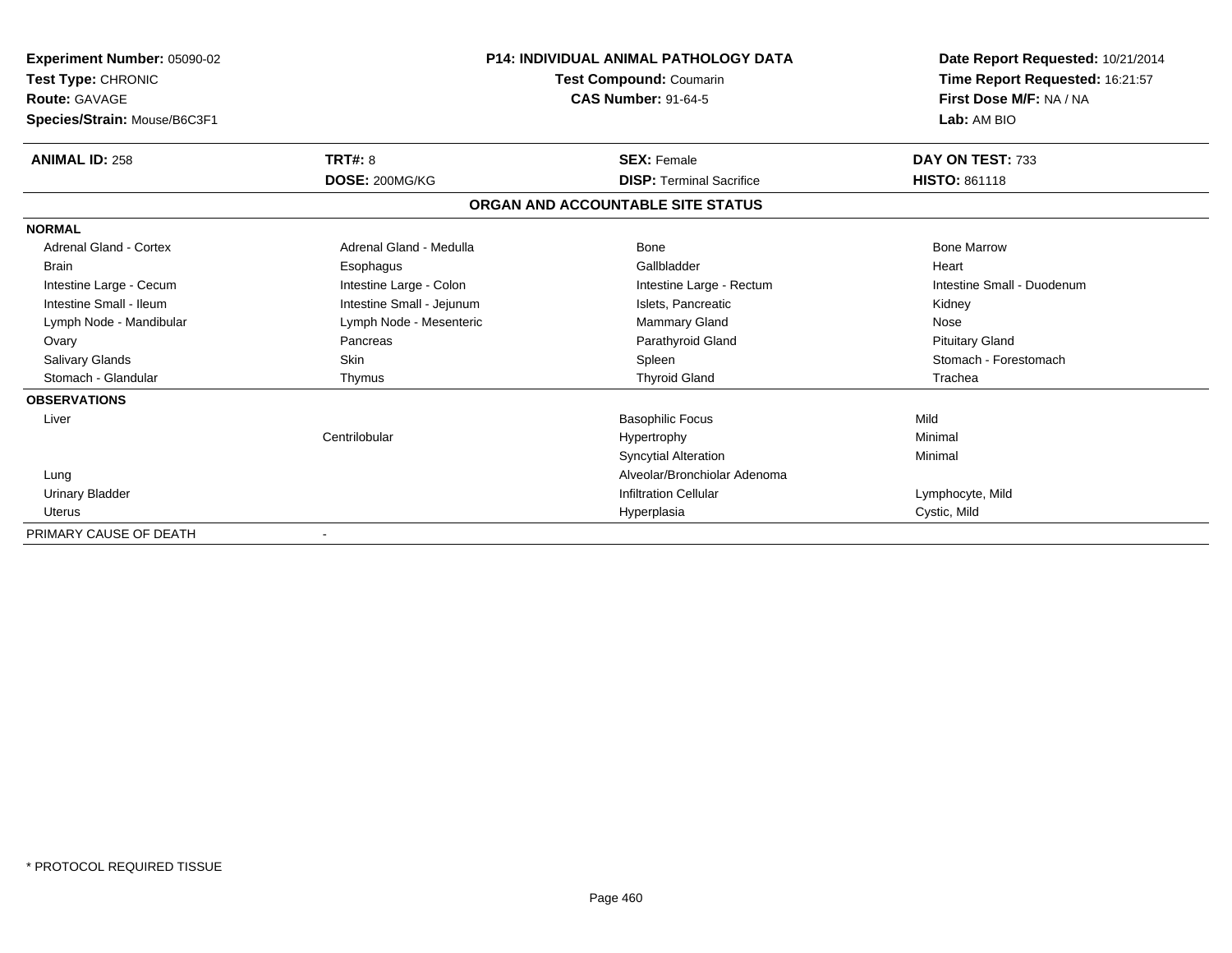| Experiment Number: 05090-02    |                           | <b>P14: INDIVIDUAL ANIMAL PATHOLOGY DATA</b> | Date Report Requested: 10/21/2014 |
|--------------------------------|---------------------------|----------------------------------------------|-----------------------------------|
| Test Type: CHRONIC             | Test Compound: Coumarin   |                                              | Time Report Requested: 16:21:57   |
| Route: GAVAGE                  |                           | <b>CAS Number: 91-64-5</b>                   | First Dose M/F: NA / NA           |
| Species/Strain: Mouse/B6C3F1   |                           |                                              | Lab: AM BIO                       |
| <b>ANIMAL ID: 259</b>          | TRT#: 8                   | <b>SEX: Female</b>                           | DAY ON TEST: 733                  |
|                                | DOSE: 200MG/KG            | <b>DISP: Terminal Sacrifice</b>              | <b>HISTO: 861119</b>              |
|                                |                           | ORGAN AND ACCOUNTABLE SITE STATUS            |                                   |
| <b>NORMAL</b>                  |                           |                                              |                                   |
| <b>Adrenal Gland - Cortex</b>  | Adrenal Gland - Medulla   | Bone                                         | <b>Bone Marrow</b>                |
| <b>Brain</b>                   | Esophagus                 | Gallbladder                                  | Heart                             |
| Intestine Large - Cecum        | Intestine Large - Colon   | Intestine Large - Rectum                     | Intestine Small - Duodenum        |
| Intestine Small - Ileum        | Intestine Small - Jejunum | Islets. Pancreatic                           | Kidney                            |
| Lymph Node - Mandibular        | Lymph Node - Mesenteric   | Mammary Gland                                | Pancreas                          |
| Parathyroid Gland              | <b>Pituitary Gland</b>    | <b>Salivary Glands</b>                       | Skin                              |
| Spleen                         | Stomach - Forestomach     | Stomach - Glandular                          | <b>Thyroid Gland</b>              |
| Trachea                        |                           |                                              |                                   |
| <b>OBSERVATIONS</b>            |                           |                                              |                                   |
| Liver                          |                           | <b>Eosinophilic Focus</b>                    | Mild                              |
|                                |                           | <b>Syncytial Alteration</b>                  | Mild                              |
| Lung                           |                           | Alveolar/Bronchiolar Carcinoma               |                                   |
| Nose                           | Lumen                     | Inflammation                                 | Suppurative, Mild                 |
| Ovary                          |                           | Hematocyst                                   |                                   |
| Note: [HEMATOCYST ] TGLs = 2-8 |                           |                                              |                                   |
| Thymus                         |                           | Hyperplasia                                  | Lymphoid, Mild                    |
| <b>Urinary Bladder</b>         |                           | <b>Infiltration Cellular</b>                 | Lymphocyte, Mild                  |
| <b>Uterus</b>                  |                           | Hyperplasia                                  | Cystic, Mild                      |
| PRIMARY CAUSE OF DEATH         |                           |                                              |                                   |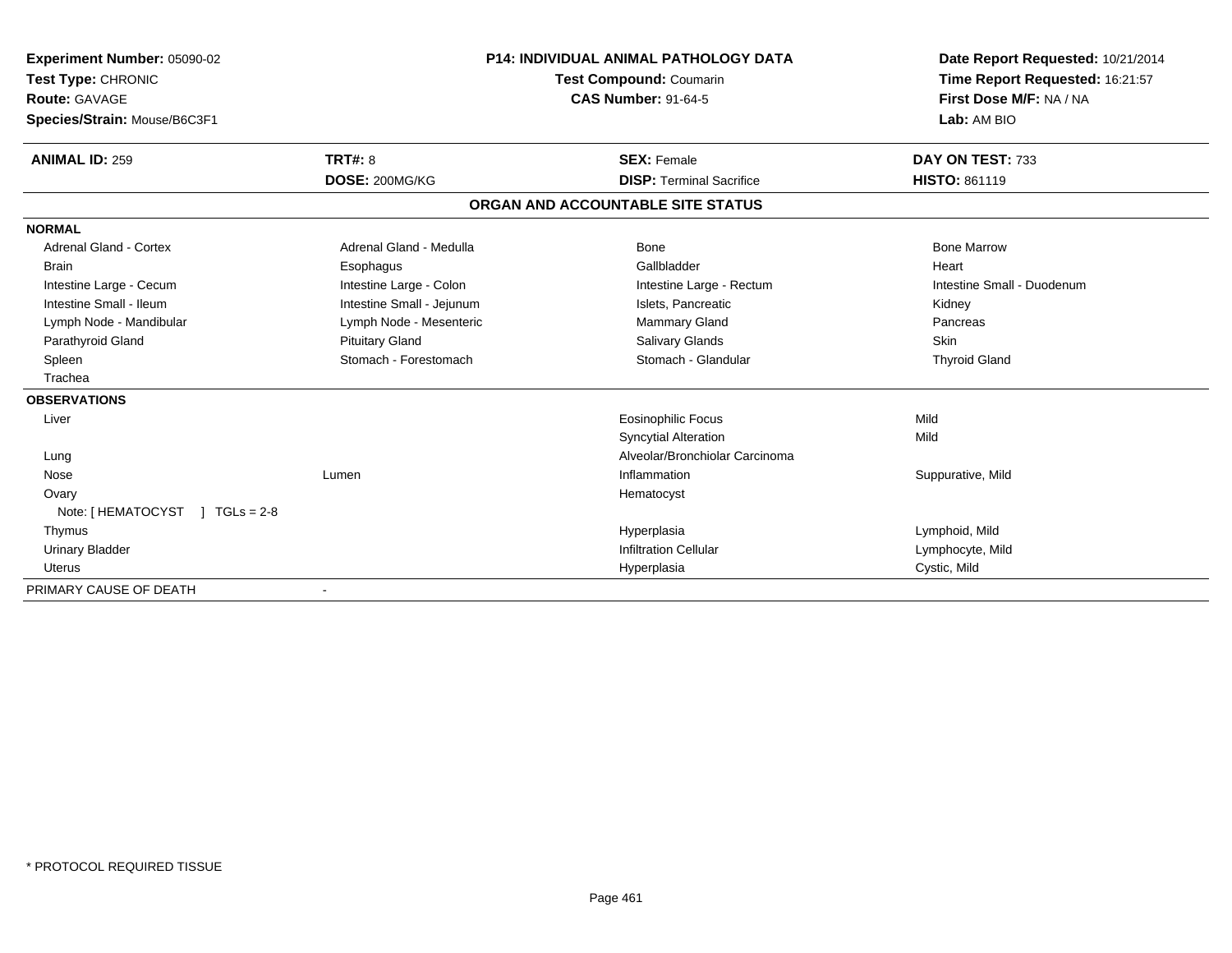| Experiment Number: 05090-02<br>Test Type: CHRONIC    |                           | <b>P14: INDIVIDUAL ANIMAL PATHOLOGY DATA</b><br><b>Test Compound: Coumarin</b> | Date Report Requested: 10/21/2014<br>Time Report Requested: 16:21:57 |
|------------------------------------------------------|---------------------------|--------------------------------------------------------------------------------|----------------------------------------------------------------------|
| <b>Route: GAVAGE</b><br>Species/Strain: Mouse/B6C3F1 |                           | <b>CAS Number: 91-64-5</b>                                                     | First Dose M/F: NA / NA<br>Lab: AM BIO                               |
|                                                      |                           |                                                                                |                                                                      |
| <b>ANIMAL ID: 260</b>                                | TRT#: 8                   | <b>SEX: Female</b>                                                             | DAY ON TEST: 732                                                     |
|                                                      | DOSE: 200MG/KG            | <b>DISP: Terminal Sacrifice</b>                                                | <b>HISTO: 861120</b>                                                 |
|                                                      |                           | ORGAN AND ACCOUNTABLE SITE STATUS                                              |                                                                      |
| <b>NORMAL</b>                                        |                           |                                                                                |                                                                      |
| <b>Adrenal Gland - Cortex</b>                        | Adrenal Gland - Medulla   | Bone                                                                           | <b>Bone Marrow</b>                                                   |
| <b>Brain</b>                                         | Esophagus                 | Gallbladder                                                                    | Heart                                                                |
| Intestine Large - Cecum                              | Intestine Large - Colon   | Intestine Large - Rectum                                                       | Intestine Small - Duodenum                                           |
| Intestine Small - Ileum                              | Intestine Small - Jejunum | Islets, Pancreatic                                                             | Kidney                                                               |
| Lymph Node - Mandibular                              | Lymph Node - Mesenteric   | <b>Mammary Gland</b>                                                           | Ovary                                                                |
| Pancreas                                             | Parathyroid Gland         | <b>Pituitary Gland</b>                                                         | <b>Salivary Glands</b>                                               |
| <b>Skin</b>                                          | Spleen                    | Stomach - Forestomach                                                          | Stomach - Glandular                                                  |
| Thymus                                               | <b>Thyroid Gland</b>      | Trachea                                                                        | <b>Urinary Bladder</b>                                               |
| <b>OBSERVATIONS</b>                                  |                           |                                                                                |                                                                      |
| <b>Adrenal Gland</b>                                 | Spindle Cell              | Hyperplasia                                                                    | Mild                                                                 |
| Liver                                                |                           | <b>Eosinophilic Focus</b>                                                      | Minimal                                                              |
| Lung                                                 |                           | Alveolar/Bronchiolar Carcinoma                                                 |                                                                      |
| Nose                                                 | Lumen                     | Inflammation                                                                   | Suppurative, Mild                                                    |
| <b>Uterus</b>                                        |                           | Hydrometra                                                                     | Marked                                                               |
|                                                      |                           | Hyperplasia                                                                    | Cystic, Mild                                                         |
| Note: [HYDROMETRA ] TGLs = 1-8                       |                           |                                                                                |                                                                      |
| [Hydrometra TGLS = 2-11]                             |                           |                                                                                |                                                                      |
| PRIMARY CAUSE OF DEATH                               |                           |                                                                                |                                                                      |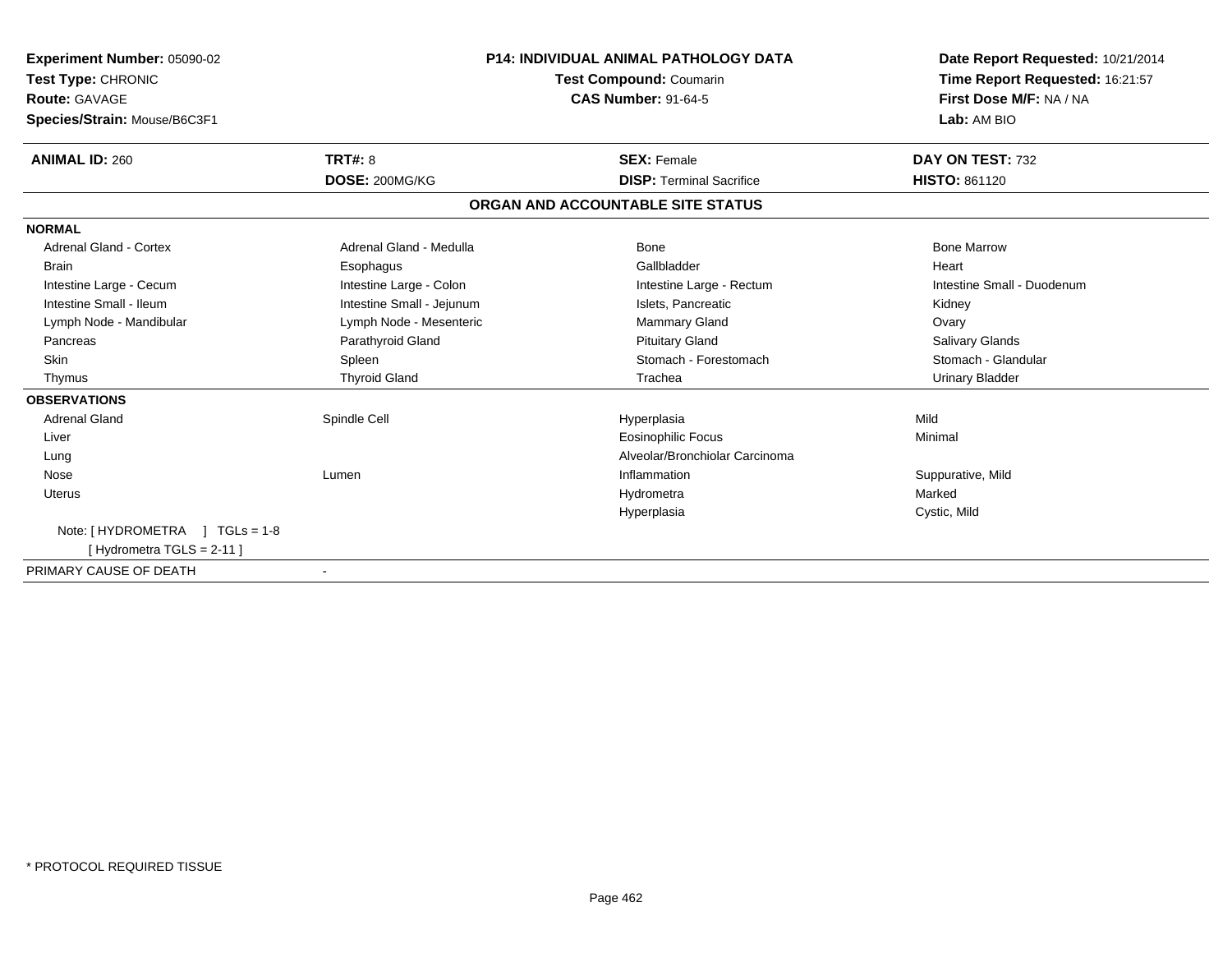| Experiment Number: 05090-02<br>Test Type: CHRONIC<br><b>Route: GAVAGE</b><br>Species/Strain: Mouse/B6C3F1 |                           | <b>P14: INDIVIDUAL ANIMAL PATHOLOGY DATA</b><br>Test Compound: Coumarin<br><b>CAS Number: 91-64-5</b> | Date Report Requested: 10/21/2014<br>Time Report Requested: 16:21:57<br>First Dose M/F: NA / NA<br>Lab: AM BIO |
|-----------------------------------------------------------------------------------------------------------|---------------------------|-------------------------------------------------------------------------------------------------------|----------------------------------------------------------------------------------------------------------------|
| <b>ANIMAL ID: 261</b>                                                                                     | TRT#: 8                   | <b>SEX: Female</b>                                                                                    | DAY ON TEST: 260                                                                                               |
|                                                                                                           | DOSE: 200MG/KG            | <b>DISP: Moribund</b>                                                                                 | <b>HISTO: 861121</b>                                                                                           |
|                                                                                                           |                           | ORGAN AND ACCOUNTABLE SITE STATUS                                                                     |                                                                                                                |
| <b>NORMAL</b>                                                                                             |                           |                                                                                                       |                                                                                                                |
| Adrenal Gland - Cortex                                                                                    | Adrenal Gland - Medulla   | Bone                                                                                                  | <b>Bone Marrow</b>                                                                                             |
| <b>Brain</b>                                                                                              | Esophagus                 | Gallbladder                                                                                           | Heart                                                                                                          |
| Intestine Large - Cecum                                                                                   | Intestine Large - Colon   | Intestine Large - Rectum                                                                              | Intestine Small - Duodenum                                                                                     |
| Intestine Small - Ileum                                                                                   | Intestine Small - Jejunum | Islets, Pancreatic                                                                                    | Kidney                                                                                                         |
| Lung                                                                                                      | Lymph Node - Mandibular   | Lymph Node - Mesenteric                                                                               | <b>Mammary Gland</b>                                                                                           |
| Nose                                                                                                      | Ovary                     | Pancreas                                                                                              | Parathyroid Gland                                                                                              |
| <b>Pituitary Gland</b>                                                                                    | Salivary Glands           | <b>Skin</b>                                                                                           | Spleen                                                                                                         |
| Stomach - Forestomach                                                                                     | Stomach - Glandular       | <b>Thyroid Gland</b>                                                                                  | Trachea                                                                                                        |
| <b>Urinary Bladder</b>                                                                                    |                           |                                                                                                       |                                                                                                                |
| <b>OBSERVATIONS</b>                                                                                       |                           |                                                                                                       |                                                                                                                |
| Liver                                                                                                     |                           | <b>Necrosis</b>                                                                                       | Coagulative, Marked                                                                                            |
| Note: [ NECROSIS<br>$\mid$ TGLs = 1-2,2-2,3-2                                                             |                           |                                                                                                       |                                                                                                                |
| Thymus                                                                                                    |                           | Atrophy                                                                                               | Mild                                                                                                           |
| <b>Uterus</b>                                                                                             |                           | Hyperplasia                                                                                           | Cystic, Moderate                                                                                               |
| PRIMARY CAUSE OF DEATH                                                                                    |                           |                                                                                                       |                                                                                                                |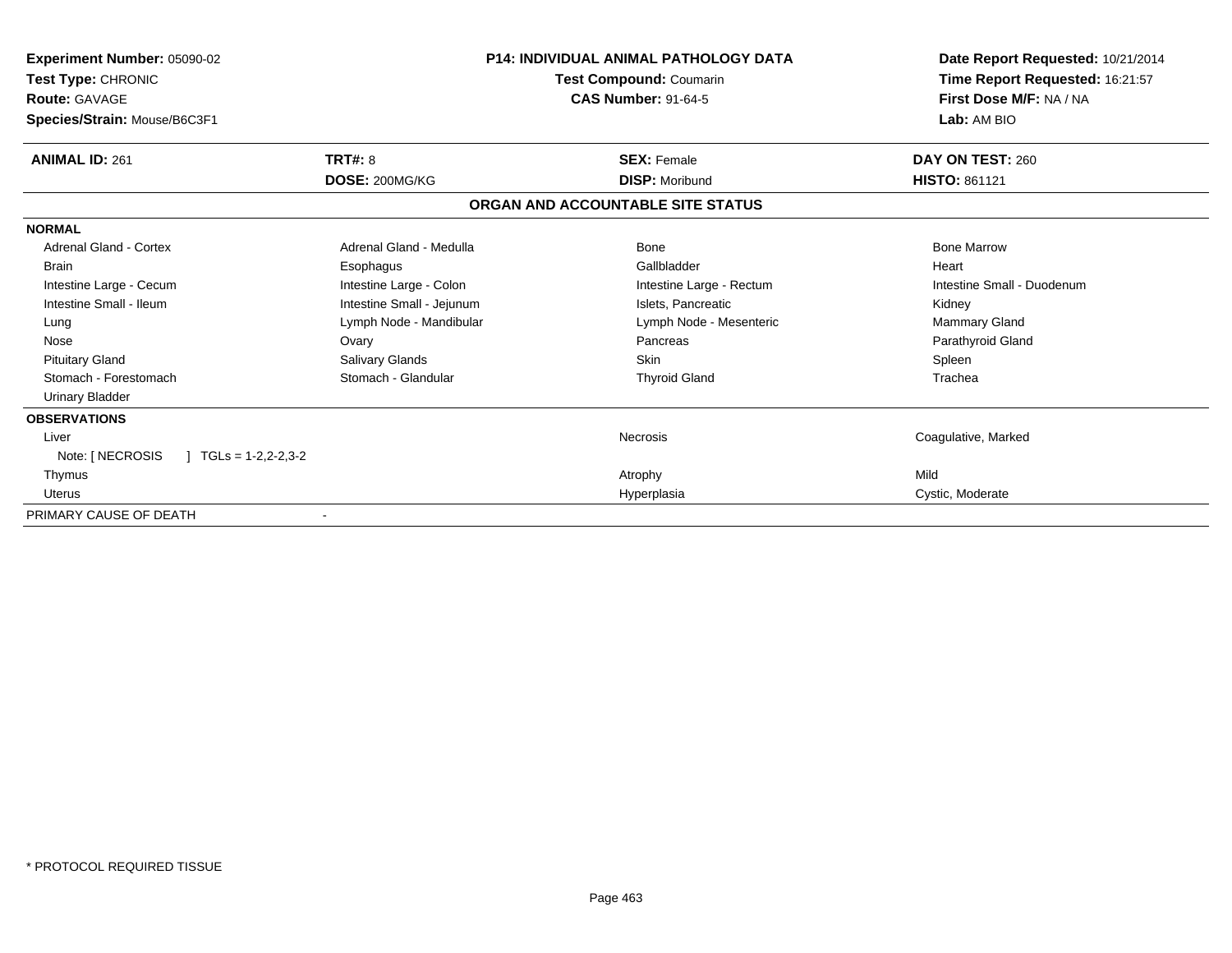| <b>Experiment Number: 05090-02</b> |                          | <b>P14: INDIVIDUAL ANIMAL PATHOLOGY DATA</b> | Date Report Requested: 10/21/2014 |
|------------------------------------|--------------------------|----------------------------------------------|-----------------------------------|
| Test Type: CHRONIC                 |                          | <b>Test Compound: Coumarin</b>               | Time Report Requested: 16:21:57   |
| <b>Route: GAVAGE</b>               |                          | <b>CAS Number: 91-64-5</b>                   | First Dose M/F: NA / NA           |
| Species/Strain: Mouse/B6C3F1       |                          |                                              | Lab: AM BIO                       |
| <b>ANIMAL ID: 262</b>              | TRT#: 8                  | <b>SEX: Female</b>                           | DAY ON TEST: 733                  |
|                                    | DOSE: 200MG/KG           | <b>DISP: Terminal Sacrifice</b>              | <b>HISTO: 861122</b>              |
|                                    |                          | ORGAN AND ACCOUNTABLE SITE STATUS            |                                   |
| <b>NORMAL</b>                      |                          |                                              |                                   |
| Adrenal Gland - Cortex             | Adrenal Gland - Medulla  | Bone                                         | <b>Bone Marrow</b>                |
| <b>Brain</b>                       | Esophagus                | Gallbladder                                  | Heart                             |
| Intestine Large - Colon            | Intestine Large - Rectum | Intestine Small - Duodenum                   | Intestine Small - Ileum           |
| Intestine Small - Jejunum          | Islets, Pancreatic       | Kidney                                       | Lymph Node - Mandibular           |
| Lymph Node - Mesenteric            | Mammary Gland            | Nose                                         | Ovary                             |
| Pancreas                           | Parathyroid Gland        | <b>Pituitary Gland</b>                       | Skin                              |
| Spleen                             | Stomach - Glandular      | Thymus                                       | Trachea                           |
| <b>Urinary Bladder</b>             | <b>Uterus</b>            |                                              |                                   |
| <b>OBSERVATIONS</b>                |                          |                                              |                                   |
| Intestine Large                    | Cecum                    | Hyperplasia                                  | Lymphoid, Mild                    |
| Liver                              |                          | <b>Eosinophilic Focus</b>                    | Mild                              |
|                                    | Centrilobular            | Hypertrophy                                  | Minimal                           |
|                                    |                          | <b>Syncytial Alteration</b>                  | Minimal                           |
| Lung                               |                          | Alveolar/Bronchiolar Adenoma                 |                                   |
| Salivary Glands                    |                          | <b>Infiltration Cellular</b>                 | Lymphocyte, Minimal               |
| Stomach                            | Forestomach              | Squamous Cell Papilloma                      |                                   |
| <b>Thyroid Gland</b>               | <b>Follicular Cel</b>    | Hyperplasia                                  | Mild                              |
| PRIMARY CAUSE OF DEATH             |                          |                                              |                                   |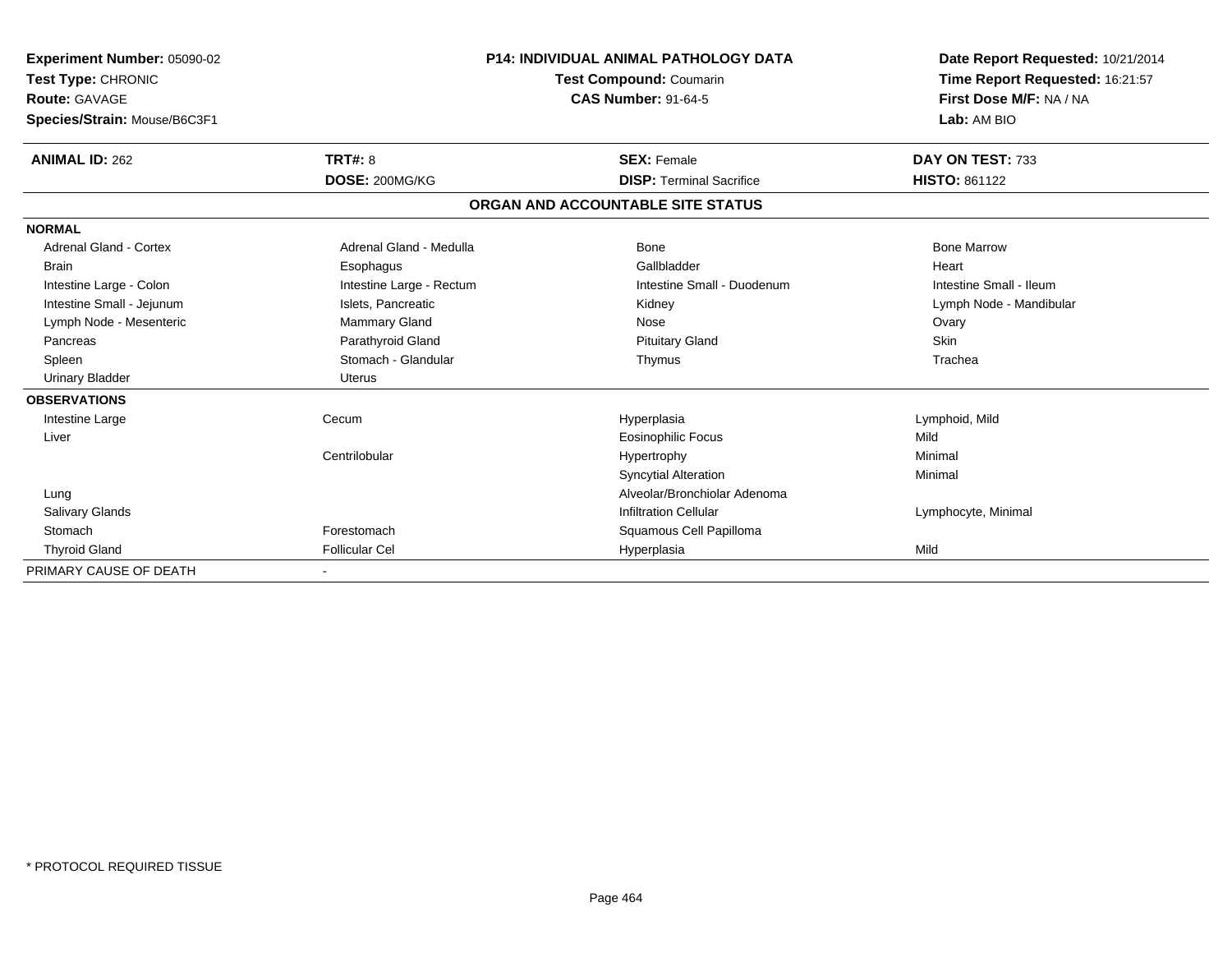| Experiment Number: 05090-02           |                           | <b>P14: INDIVIDUAL ANIMAL PATHOLOGY DATA</b> | Date Report Requested: 10/21/2014                          |
|---------------------------------------|---------------------------|----------------------------------------------|------------------------------------------------------------|
| Test Type: CHRONIC                    |                           | Test Compound: Coumarin                      | Time Report Requested: 16:21:57<br>First Dose M/F: NA / NA |
| <b>Route: GAVAGE</b>                  |                           | <b>CAS Number: 91-64-5</b>                   |                                                            |
| Species/Strain: Mouse/B6C3F1          |                           |                                              | Lab: AM BIO                                                |
| <b>ANIMAL ID: 263</b>                 | <b>TRT#: 8</b>            | <b>SEX: Female</b>                           | DAY ON TEST: 729                                           |
|                                       | DOSE: 200MG/KG            | <b>DISP: Terminal Sacrifice</b>              | HISTO: 861123                                              |
|                                       |                           | ORGAN AND ACCOUNTABLE SITE STATUS            |                                                            |
| <b>NORMAL</b>                         |                           |                                              |                                                            |
| <b>Adrenal Gland - Cortex</b>         | Adrenal Gland - Medulla   | <b>Bone</b>                                  | <b>Bone Marrow</b>                                         |
| <b>Brain</b>                          | Esophagus                 | Gallbladder                                  | Heart                                                      |
| Intestine Large - Cecum               | Intestine Large - Colon   | Intestine Large - Rectum                     | Intestine Small - Duodenum                                 |
| Intestine Small - Ileum               | Intestine Small - Jejunum | Islets, Pancreatic                           | Lymph Node - Mandibular                                    |
| Lymph Node - Mesenteric               | <b>Mammary Gland</b>      | Nose                                         | Ovary                                                      |
| <b>Pituitary Gland</b>                | <b>Salivary Glands</b>    | <b>Skin</b>                                  | Spleen                                                     |
| Stomach - Forestomach                 | Stomach - Glandular       | Thymus                                       | Trachea                                                    |
| <b>Urinary Bladder</b>                |                           |                                              |                                                            |
| <b>MISSING</b>                        |                           |                                              |                                                            |
| Parathyroid Gland                     |                           |                                              |                                                            |
| <b>OBSERVATIONS</b>                   |                           |                                              |                                                            |
| <b>Adrenal Gland</b>                  | Spindle Cell              | Hyperplasia                                  | Moderate                                                   |
| Kidney                                | Pelvis                    | <b>Infiltration Cellular</b>                 | Lymphocyte, Marked                                         |
| Note: [ INFILTRAT CELL ] TGLs = 1-8   |                           |                                              |                                                            |
| Liver                                 |                           | <b>Basophilic Focus</b>                      | Mild                                                       |
|                                       | Centrilobular             | Hypertrophy                                  | Minimal                                                    |
| Lung                                  |                           | Alveolar/Bronchiolar Adenoma                 |                                                            |
| Note: [ ALV BRON ADEN ] TGLs = 3-6,11 |                           |                                              |                                                            |
| Pancreas                              |                           | Atrophy                                      | Minimal                                                    |
|                                       |                           | <b>Infiltration Cellular</b>                 | Lymphocyte, Mild                                           |
| <b>Thyroid Gland</b>                  | <b>Follicular Cel</b>     | Hyperplasia                                  | Mild                                                       |
| Uterus                                |                           | Hydrometra                                   | Moderate                                                   |
|                                       |                           | Inflammation                                 | Suppurative, Marked                                        |
| Note: [ HYDROMETRA<br>$1 TGLs = 2-8$  |                           |                                              |                                                            |
| PRIMARY CAUSE OF DEATH                | $\sim$                    |                                              |                                                            |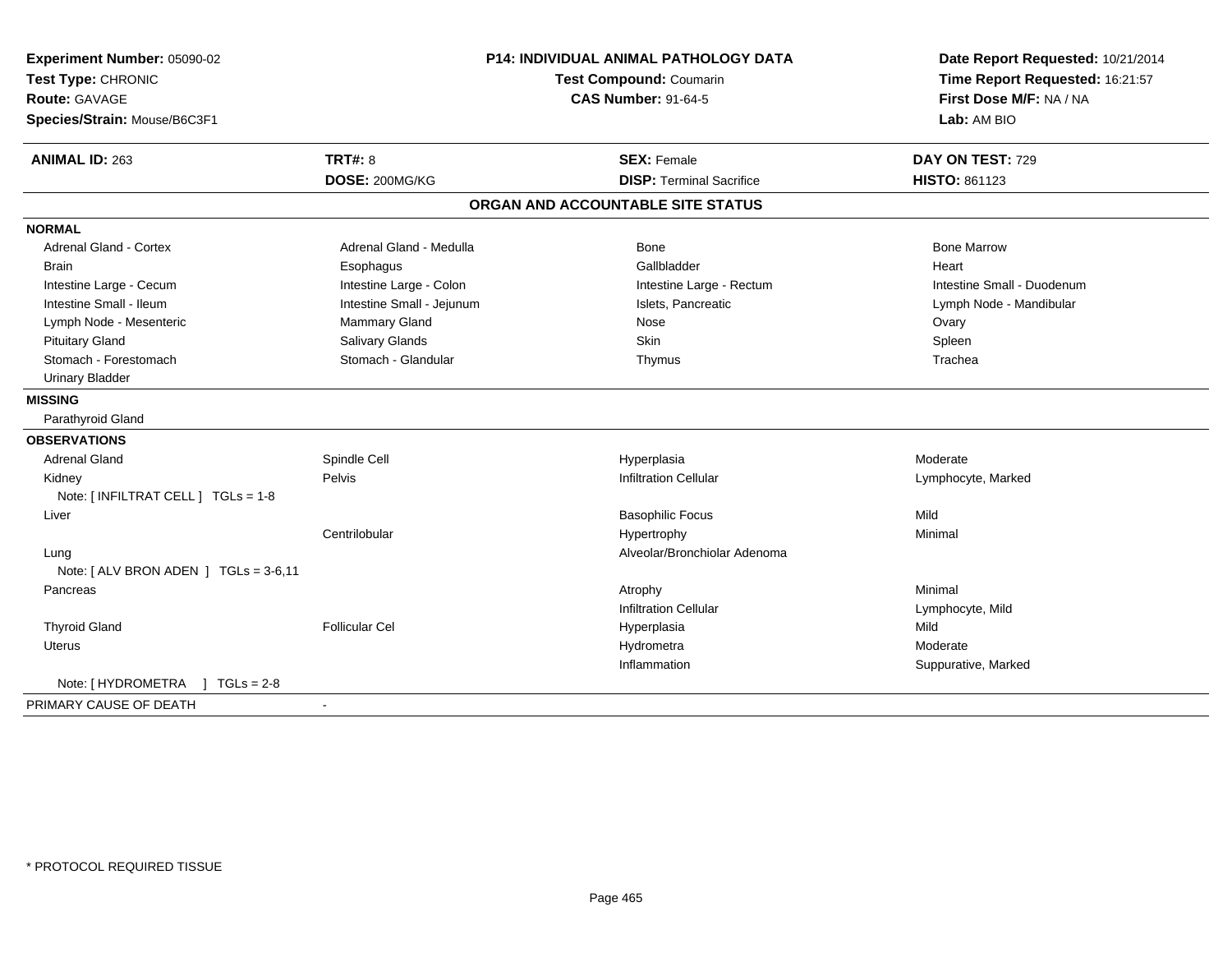| Experiment Number: 05090-02          | <b>P14: INDIVIDUAL ANIMAL PATHOLOGY DATA</b><br>Test Compound: Coumarin |                                   | Date Report Requested: 10/21/2014 |
|--------------------------------------|-------------------------------------------------------------------------|-----------------------------------|-----------------------------------|
| Test Type: CHRONIC                   |                                                                         |                                   | Time Report Requested: 16:21:57   |
| <b>Route: GAVAGE</b>                 |                                                                         | <b>CAS Number: 91-64-5</b>        | First Dose M/F: NA / NA           |
| Species/Strain: Mouse/B6C3F1         |                                                                         |                                   | Lab: AM BIO                       |
| <b>ANIMAL ID: 264</b>                | <b>TRT#: 8</b>                                                          | <b>SEX: Female</b>                | DAY ON TEST: 496                  |
|                                      | DOSE: 200MG/KG                                                          | <b>DISP: Moribund</b>             | <b>HISTO: 861124</b>              |
|                                      |                                                                         | ORGAN AND ACCOUNTABLE SITE STATUS |                                   |
| <b>NORMAL</b>                        |                                                                         |                                   |                                   |
| Adrenal Gland - Cortex               | Adrenal Gland - Medulla                                                 | Bone                              | <b>Bone Marrow</b>                |
| <b>Brain</b>                         | Esophagus                                                               | Gallbladder                       | Heart                             |
| Intestine Large - Cecum              | Intestine Large - Colon                                                 | Intestine Large - Rectum          | Intestine Small - Duodenum        |
| Intestine Small - Ileum              | Intestine Small - Jejunum                                               | Islets, Pancreatic                | Lymph Node - Mandibular           |
| Lymph Node - Mesenteric              | Mammary Gland                                                           | Nose                              | Parathyroid Gland                 |
| <b>Pituitary Gland</b>               | Skin                                                                    | Spleen                            | Stomach - Forestomach             |
| Stomach - Glandular                  | Thymus                                                                  | <b>Thyroid Gland</b>              | Trachea                           |
| <b>Urinary Bladder</b>               |                                                                         |                                   |                                   |
| <b>OBSERVATIONS</b>                  |                                                                         |                                   |                                   |
| Kidney                               | Pelvis                                                                  | <b>Infiltration Cellular</b>      | Lymphocyte, Mild                  |
| Liver                                |                                                                         | <b>Syncytial Alteration</b>       | Minimal                           |
| Lung                                 | Bronchiole, Epithelium                                                  | <b>Necrosis</b>                   | Mild                              |
| Note: [ NECROSIS<br>$1 TGLs = 2-11$  |                                                                         |                                   |                                   |
| Ovary                                | Follicle                                                                | Cyst                              | Moderate                          |
| Pancreas                             |                                                                         | <b>Infiltration Cellular</b>      | Lymphocyte, Mild                  |
| <b>Salivary Glands</b>               |                                                                         | <b>Infiltration Cellular</b>      | Lymphocyte, Mild                  |
| <b>Uterus</b>                        |                                                                         | Hydrometra                        | Moderate                          |
| Note: [ HYDROMETRA<br>$1 TGLs = 1.5$ |                                                                         |                                   |                                   |
| PRIMARY CAUSE OF DEATH               | $\blacksquare$                                                          |                                   |                                   |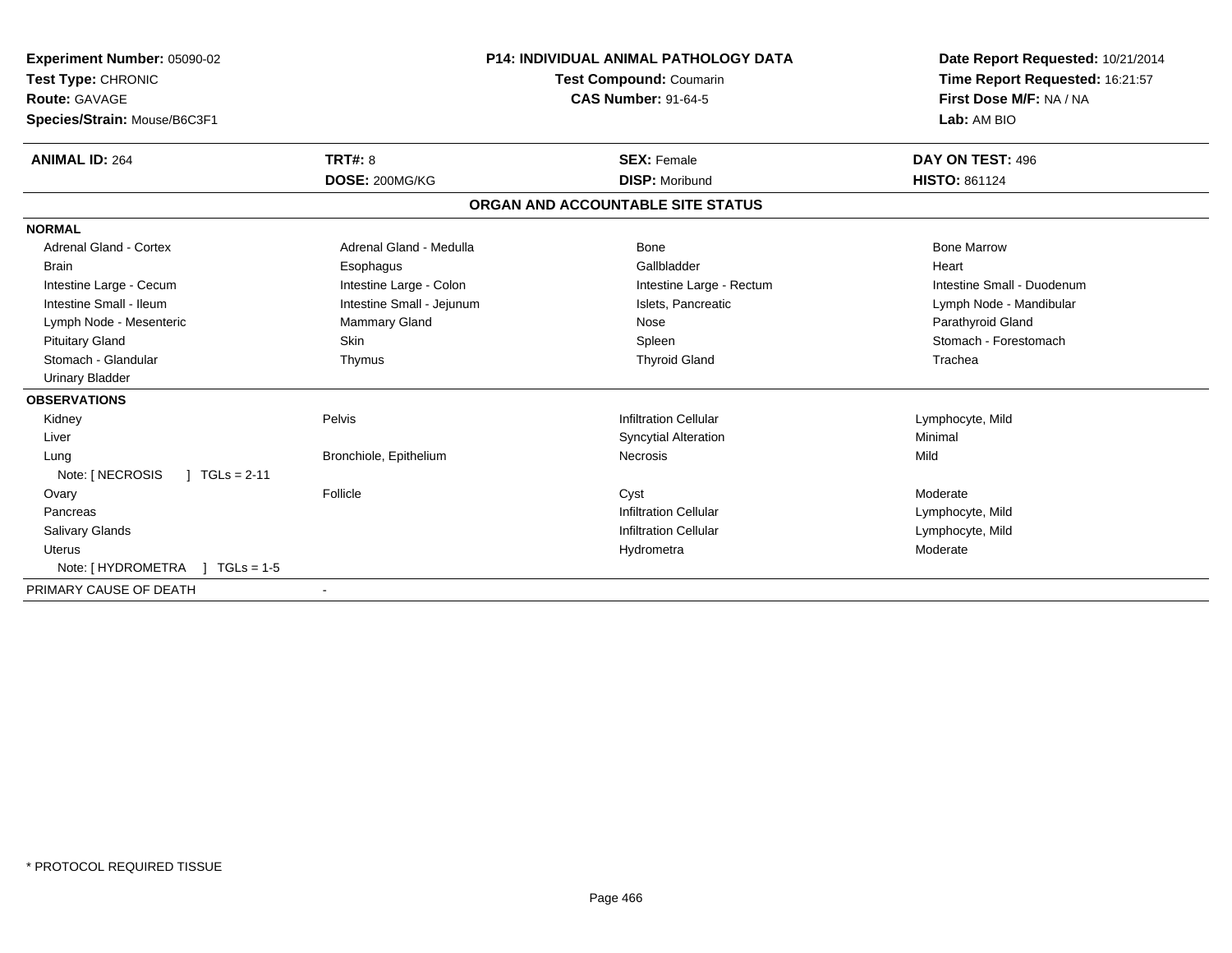| Experiment Number: 05090-02<br>Test Type: CHRONIC<br><b>Route: GAVAGE</b><br>Species/Strain: Mouse/B6C3F1 |                          | <b>P14: INDIVIDUAL ANIMAL PATHOLOGY DATA</b><br><b>Test Compound: Coumarin</b><br><b>CAS Number: 91-64-5</b> | Date Report Requested: 10/21/2014<br>Time Report Requested: 16:21:57<br>First Dose M/F: NA / NA<br>Lab: AM BIO |
|-----------------------------------------------------------------------------------------------------------|--------------------------|--------------------------------------------------------------------------------------------------------------|----------------------------------------------------------------------------------------------------------------|
| <b>ANIMAL ID: 265</b>                                                                                     | <b>TRT#: 8</b>           | <b>SEX: Female</b>                                                                                           | DAY ON TEST: 718                                                                                               |
|                                                                                                           | DOSE: 200MG/KG           | <b>DISP:</b> Gavage Death                                                                                    | <b>HISTO: 861125</b>                                                                                           |
|                                                                                                           |                          | ORGAN AND ACCOUNTABLE SITE STATUS                                                                            |                                                                                                                |
| <b>NORMAL</b>                                                                                             |                          |                                                                                                              |                                                                                                                |
| Adrenal Gland - Cortex                                                                                    | Adrenal Gland - Medulla  | Bone                                                                                                         | <b>Bone Marrow</b>                                                                                             |
| <b>Brain</b>                                                                                              | Esophagus                | Gallbladder                                                                                                  | Intestine Large - Cecum                                                                                        |
| Intestine Large - Colon                                                                                   | Intestine Large - Rectum | Intestine Small - Duodenum                                                                                   | Intestine Small - Ileum                                                                                        |
| Intestine Small - Jejunum                                                                                 | Islets, Pancreatic       | Kidney                                                                                                       | Lung                                                                                                           |
| Lymph Node - Mandibular                                                                                   | Lymph Node - Mesenteric  | <b>Mammary Gland</b>                                                                                         | Nose                                                                                                           |
| Pancreas                                                                                                  | Parathyroid Gland        | <b>Pituitary Gland</b>                                                                                       | Skin                                                                                                           |
| Spleen                                                                                                    | Stomach - Forestomach    | Stomach - Glandular                                                                                          | Thymus                                                                                                         |
| <b>Thyroid Gland</b>                                                                                      | Trachea                  | <b>Urinary Bladder</b>                                                                                       |                                                                                                                |
| <b>OBSERVATIONS</b>                                                                                       |                          |                                                                                                              |                                                                                                                |
| Heart                                                                                                     |                          | Mineralization                                                                                               | Mild                                                                                                           |
| Liver                                                                                                     |                          | <b>Necrosis</b>                                                                                              | Coagulative, Marked                                                                                            |
| Note: [ NECROSIS<br>$1 TGLs = 2-5$                                                                        |                          |                                                                                                              |                                                                                                                |
| Ovary                                                                                                     | Bilateral, Corpus Luteum | Cyst                                                                                                         | Moderate                                                                                                       |
| <b>Salivary Glands</b>                                                                                    |                          | <b>Infiltration Cellular</b>                                                                                 | Lymphocyte, Minimal                                                                                            |
| <b>Uterus</b>                                                                                             |                          | Hyperplasia                                                                                                  | Cystic, Moderate                                                                                               |
| Note: [HYPERPLASIA ]<br>$TGLs = 1-8$                                                                      |                          |                                                                                                              |                                                                                                                |
| PRIMARY CAUSE OF DEATH                                                                                    |                          |                                                                                                              |                                                                                                                |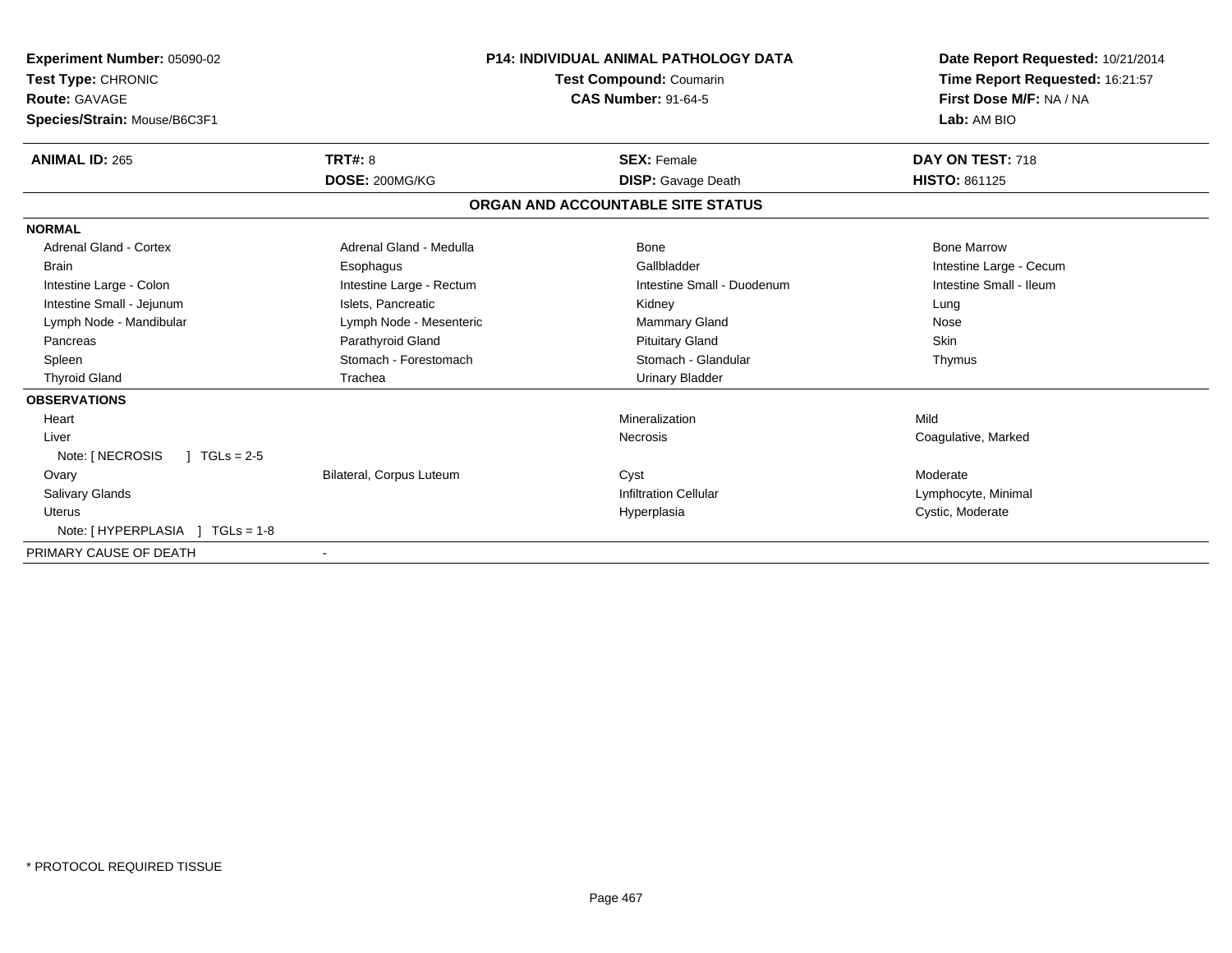| Experiment Number: 05090-02                              | <b>P14: INDIVIDUAL ANIMAL PATHOLOGY DATA</b> | Date Report Requested: 10/21/2014<br>Time Report Requested: 16:21:57<br>First Dose M/F: NA / NA |
|----------------------------------------------------------|----------------------------------------------|-------------------------------------------------------------------------------------------------|
| Test Type: CHRONIC                                       | Test Compound: Coumarin                      |                                                                                                 |
| <b>Route: GAVAGE</b>                                     | <b>CAS Number: 91-64-5</b>                   |                                                                                                 |
| Species/Strain: Mouse/B6C3F1                             |                                              | Lab: AM BIO                                                                                     |
| <b>TRT#: 8</b><br><b>ANIMAL ID: 267</b>                  | <b>SEX: Female</b>                           | DAY ON TEST: 456                                                                                |
| DOSE: 200MG/KG                                           | <b>DISP:</b> Interval Sacrifice              | <b>HISTO: 861127</b>                                                                            |
|                                                          | ORGAN AND ACCOUNTABLE SITE STATUS            |                                                                                                 |
| <b>NORMAL</b>                                            |                                              |                                                                                                 |
| <b>Adrenal Gland - Cortex</b><br>Adrenal Gland - Medulla | <b>Bone</b>                                  | <b>Bone Marrow</b>                                                                              |
| <b>Brain</b><br>Esophagus                                | Gallbladder                                  | Heart                                                                                           |
| Intestine Large - Colon<br>Intestine Large - Cecum       | Intestine Large - Rectum                     | Intestine Small - Duodenum                                                                      |
| Intestine Small - Ileum<br>Intestine Small - Jejunum     | Islets, Pancreatic                           | Lung                                                                                            |
| Lymph Node - Mesenteric<br>Lymph Node - Mandibular       | Mammary Gland                                | Nose                                                                                            |
| Ovary<br>Pancreas                                        | Parathyroid Gland                            | <b>Pituitary Gland</b>                                                                          |
| Stomach - Forestomach<br>Spleen                          | Stomach - Glandular                          | Thymus                                                                                          |
| <b>Thyroid Gland</b><br>Trachea                          | <b>Urinary Bladder</b>                       |                                                                                                 |
| <b>OBSERVATIONS</b>                                      |                                              |                                                                                                 |
| Adrenal Gland<br>Spindle Cell                            | Hyperplasia                                  | Mild                                                                                            |
| Pelvis<br>Kidney                                         | <b>Infiltration Cellular</b>                 | Lymphocyte, Minimal                                                                             |
| Centrilobular<br>Liver                                   | Hypertrophy                                  | Mild                                                                                            |
|                                                          | <b>Infiltration Cellular</b>                 | Lymphocyte, Mild                                                                                |
| Lymph Node<br>Pancreatic                                 | Inflammation                                 | Chronic Active, Moderate                                                                        |
| Ovary                                                    |                                              |                                                                                                 |
| Note: LEFT OVARY NOT FOUND. LY NODE SUBMITTED AS OVARY.  |                                              |                                                                                                 |
| Salivary Glands                                          | <b>Infiltration Cellular</b>                 | Lymphocyte, Mild                                                                                |
| Skin                                                     | Alopecia                                     | Mild                                                                                            |
| Note: [ ALOPECIA<br>$1 TGLs = 1-8$                       |                                              |                                                                                                 |
| Uterus                                                   | Inflammation                                 | Suppurative, Moderate                                                                           |
| Note: [INFLAMMATION ] TGLs = 2-5                         |                                              |                                                                                                 |
| PRIMARY CAUSE OF DEATH                                   |                                              |                                                                                                 |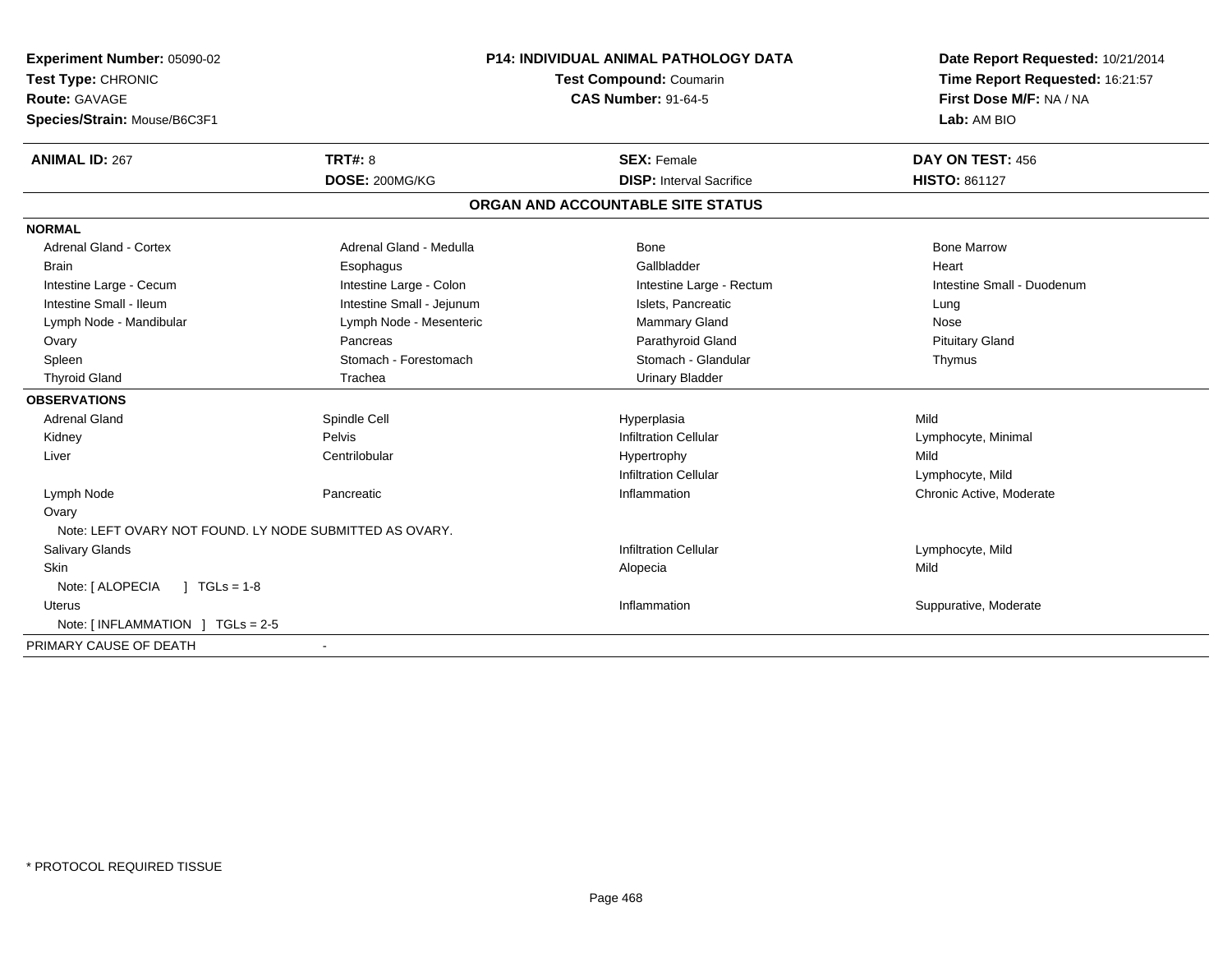| Experiment Number: 05090-02<br>Test Type: CHRONIC<br>Route: GAVAGE<br>Species/Strain: Mouse/B6C3F1 | <b>P14: INDIVIDUAL ANIMAL PATHOLOGY DATA</b><br>Test Compound: Coumarin<br><b>CAS Number: 91-64-5</b> |                                   | Date Report Requested: 10/21/2014<br>Time Report Requested: 16:21:57<br>First Dose M/F: NA / NA<br>Lab: AM BIO |
|----------------------------------------------------------------------------------------------------|-------------------------------------------------------------------------------------------------------|-----------------------------------|----------------------------------------------------------------------------------------------------------------|
| <b>ANIMAL ID: 268</b>                                                                              | <b>TRT#: 8</b>                                                                                        | <b>SEX: Female</b>                | DAY ON TEST: 615                                                                                               |
|                                                                                                    | DOSE: 200MG/KG                                                                                        | <b>DISP: Dead</b>                 | <b>HISTO: 861128</b>                                                                                           |
|                                                                                                    |                                                                                                       | ORGAN AND ACCOUNTABLE SITE STATUS |                                                                                                                |
| <b>NORMAL</b>                                                                                      |                                                                                                       |                                   |                                                                                                                |
| Bone                                                                                               | <b>Bone Marrow</b>                                                                                    | <b>Brain</b>                      | Esophagus                                                                                                      |
| Heart                                                                                              | Intestine Large - Rectum                                                                              | Islets, Pancreatic                | Kidney                                                                                                         |
| Lymph Node - Mandibular                                                                            | <b>Mammary Gland</b>                                                                                  | Nose                              | Ovary                                                                                                          |
| Parathyroid Gland                                                                                  | <b>Pituitary Gland</b>                                                                                | <b>Salivary Glands</b>            | <b>Skin</b>                                                                                                    |
| Spleen                                                                                             | Stomach - Forestomach                                                                                 | Stomach - Glandular               | <b>Thyroid Gland</b>                                                                                           |
| Trachea                                                                                            | <b>Urinary Bladder</b>                                                                                | <b>Uterus</b>                     |                                                                                                                |
| <b>MISSING</b>                                                                                     |                                                                                                       |                                   |                                                                                                                |
| Adrenal Gland - Medulla                                                                            | Lymph Node - Mesenteric                                                                               |                                   |                                                                                                                |
| <b>AUTO PRECLUDES DIAG.</b>                                                                        |                                                                                                       |                                   |                                                                                                                |
| Gallbladder                                                                                        | Intestine Large - Cecum                                                                               | Intestine Large - Colon           | Intestine Small - Duodenum                                                                                     |
| Intestine Small - Ileum                                                                            | Intestine Small - Jejunum                                                                             | Pancreas                          |                                                                                                                |
| <b>OBSERVATIONS</b>                                                                                |                                                                                                       |                                   |                                                                                                                |
| <b>Adrenal Gland</b>                                                                               | Cortex                                                                                                | Alveolar/Bronchiolar Carcinoma    | Metastatic (Uncertain Primary Site)                                                                            |
| Note: ADRENAL MEDULLA MAY BE OBLITERATED BY TUMOR                                                  |                                                                                                       |                                   |                                                                                                                |
| Liver                                                                                              |                                                                                                       | Alveolar/Bronchiolar Carcinoma    | Metastatic (Uncertain Primary Site)                                                                            |
| Lung                                                                                               |                                                                                                       | Alveolar/Bronchiolar Carcinoma    |                                                                                                                |
| Note: $[ALV$ BRON CARC $]$ TGLs = 1,2,3-6                                                          |                                                                                                       |                                   |                                                                                                                |
| Note: $[ALV$ BRON CARC $]$ TGLs = 1,2,3-11                                                         |                                                                                                       |                                   |                                                                                                                |
| Thymus                                                                                             |                                                                                                       | Alveolar/Bronchiolar Carcinoma    | Metastatic (Uncertain Primary Site)                                                                            |
| PRIMARY CAUSE OF DEATH                                                                             |                                                                                                       |                                   |                                                                                                                |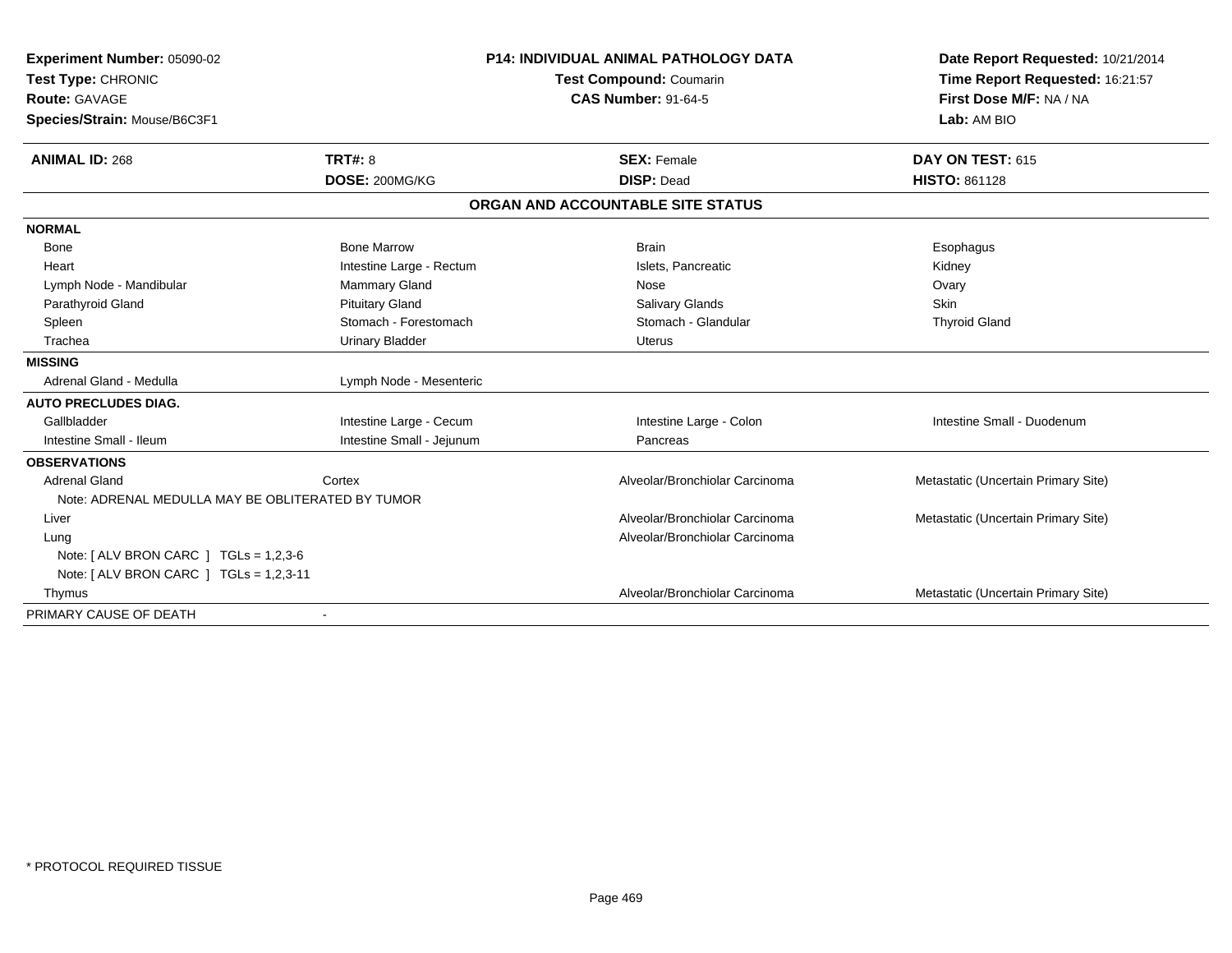| <b>Experiment Number: 05090-02</b><br>Test Type: CHRONIC<br>Route: GAVAGE<br>Species/Strain: Mouse/B6C3F1 |                          | <b>P14: INDIVIDUAL ANIMAL PATHOLOGY DATA</b><br>Test Compound: Coumarin<br><b>CAS Number: 91-64-5</b> | Date Report Requested: 10/21/2014<br>Time Report Requested: 16:21:57<br>First Dose M/F: NA / NA<br>Lab: AM BIO |
|-----------------------------------------------------------------------------------------------------------|--------------------------|-------------------------------------------------------------------------------------------------------|----------------------------------------------------------------------------------------------------------------|
| <b>ANIMAL ID: 269</b>                                                                                     | TRT#: 8                  | <b>SEX: Female</b>                                                                                    | DAY ON TEST: 729                                                                                               |
|                                                                                                           | DOSE: 200MG/KG           | <b>DISP: Terminal Sacrifice</b>                                                                       | <b>HISTO: 861129</b>                                                                                           |
|                                                                                                           |                          | ORGAN AND ACCOUNTABLE SITE STATUS                                                                     |                                                                                                                |
| <b>NORMAL</b>                                                                                             |                          |                                                                                                       |                                                                                                                |
| Adrenal Gland - Cortex                                                                                    | Adrenal Gland - Medulla  | Bone                                                                                                  | <b>Bone Marrow</b>                                                                                             |
| <b>Brain</b>                                                                                              | Esophagus                | Heart                                                                                                 | Intestine Large - Cecum                                                                                        |
| Intestine Large - Colon                                                                                   | Intestine Large - Rectum | Intestine Small - Duodenum                                                                            | Intestine Small - Ileum                                                                                        |
| Intestine Small - Jejunum                                                                                 | Islets, Pancreatic       | Kidney                                                                                                | Lung                                                                                                           |
| Lymph Node - Mandibular                                                                                   | Lymph Node - Mesenteric  | <b>Mammary Gland</b>                                                                                  | Nose                                                                                                           |
| Ovary                                                                                                     | Pancreas                 | Parathyroid Gland                                                                                     | Skin                                                                                                           |
| Spleen                                                                                                    | Stomach - Forestomach    | Stomach - Glandular                                                                                   | Thymus                                                                                                         |
| <b>Thyroid Gland</b>                                                                                      | Trachea                  | <b>Urinary Bladder</b>                                                                                |                                                                                                                |
| <b>MISSING</b>                                                                                            |                          |                                                                                                       |                                                                                                                |
| Gallbladder                                                                                               |                          |                                                                                                       |                                                                                                                |
| <b>OBSERVATIONS</b>                                                                                       |                          |                                                                                                       |                                                                                                                |
| <b>Adrenal Gland</b>                                                                                      | Spindle Cell             | Hyperplasia                                                                                           | Minimal                                                                                                        |
| Liver                                                                                                     | Centrilobular            | Hypertrophy                                                                                           | Minimal                                                                                                        |
| <b>Pituitary Gland</b>                                                                                    | <b>Pars Distalis</b>     | Hyperplasia                                                                                           | Minimal                                                                                                        |
| Salivary Glands                                                                                           |                          | <b>Infiltration Cellular</b>                                                                          | Lymphocyte, Minimal                                                                                            |
| Uterus                                                                                                    |                          | Hyperplasia                                                                                           | Cystic, Moderate                                                                                               |
| Note: [HYPERPLASIA ] TGLs = 1-8                                                                           |                          |                                                                                                       |                                                                                                                |
| PRIMARY CAUSE OF DEATH                                                                                    |                          |                                                                                                       |                                                                                                                |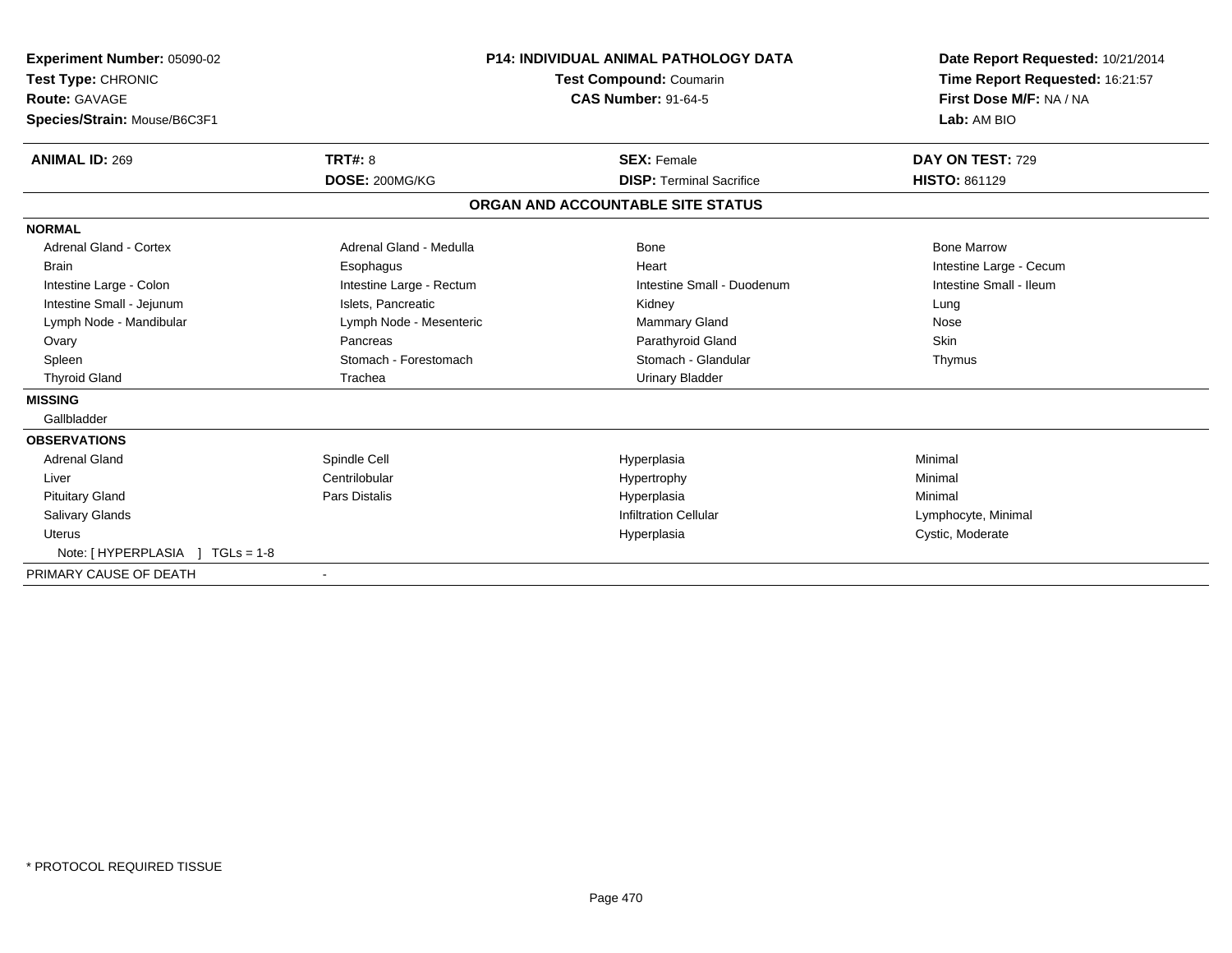| <b>Experiment Number: 05090-02</b><br>Test Type: CHRONIC<br><b>Route: GAVAGE</b><br>Species/Strain: Mouse/B6C3F1 | <b>P14: INDIVIDUAL ANIMAL PATHOLOGY DATA</b><br>Test Compound: Coumarin<br><b>CAS Number: 91-64-5</b> |                                   | Date Report Requested: 10/21/2014<br>Time Report Requested: 16:21:57<br>First Dose M/F: NA / NA<br>Lab: AM BIO |
|------------------------------------------------------------------------------------------------------------------|-------------------------------------------------------------------------------------------------------|-----------------------------------|----------------------------------------------------------------------------------------------------------------|
| <b>ANIMAL ID: 270</b>                                                                                            | TRT#: 8                                                                                               | <b>SEX: Female</b>                | DAY ON TEST: 139                                                                                               |
|                                                                                                                  | DOSE: 200MG/KG                                                                                        | <b>DISP: Dead</b>                 | <b>HISTO: 861130</b>                                                                                           |
|                                                                                                                  |                                                                                                       | ORGAN AND ACCOUNTABLE SITE STATUS |                                                                                                                |
| <b>NORMAL</b>                                                                                                    |                                                                                                       |                                   |                                                                                                                |
| <b>Adrenal Gland - Cortex</b>                                                                                    | Adrenal Gland - Medulla                                                                               | <b>Bone</b>                       | <b>Bone Marrow</b>                                                                                             |
| <b>Brain</b>                                                                                                     | Esophagus                                                                                             | Heart                             | Kidney                                                                                                         |
| Liver                                                                                                            | Lung                                                                                                  | Lymph Node - Mandibular           | Lymph Node - Mesenteric                                                                                        |
| Mammary Gland                                                                                                    | Nose                                                                                                  | Ovary                             | <b>Salivary Glands</b>                                                                                         |
| <b>Skin</b>                                                                                                      | Spleen                                                                                                | Thymus                            | Trachea                                                                                                        |
| <b>Urinary Bladder</b>                                                                                           | <b>Uterus</b>                                                                                         |                                   |                                                                                                                |
| <b>MISSING</b>                                                                                                   |                                                                                                       |                                   |                                                                                                                |
| Intestine Large - Rectum                                                                                         | Parathyroid Gland                                                                                     | <b>Pituitary Gland</b>            | <b>Thyroid Gland</b>                                                                                           |
| <b>AUTO PRECLUDES DIAG.</b>                                                                                      |                                                                                                       |                                   |                                                                                                                |
| Gallbladder                                                                                                      | Intestine Large - Cecum                                                                               | Intestine Large - Colon           | Intestine Small - Duodenum                                                                                     |
| Intestine Small - Ileum                                                                                          | Intestine Small - Jejunum                                                                             | Islets, Pancreatic                | Pancreas                                                                                                       |
| Stomach - Forestomach                                                                                            | Stomach - Glandular                                                                                   |                                   |                                                                                                                |
| PRIMARY CAUSE OF DEATH                                                                                           |                                                                                                       |                                   |                                                                                                                |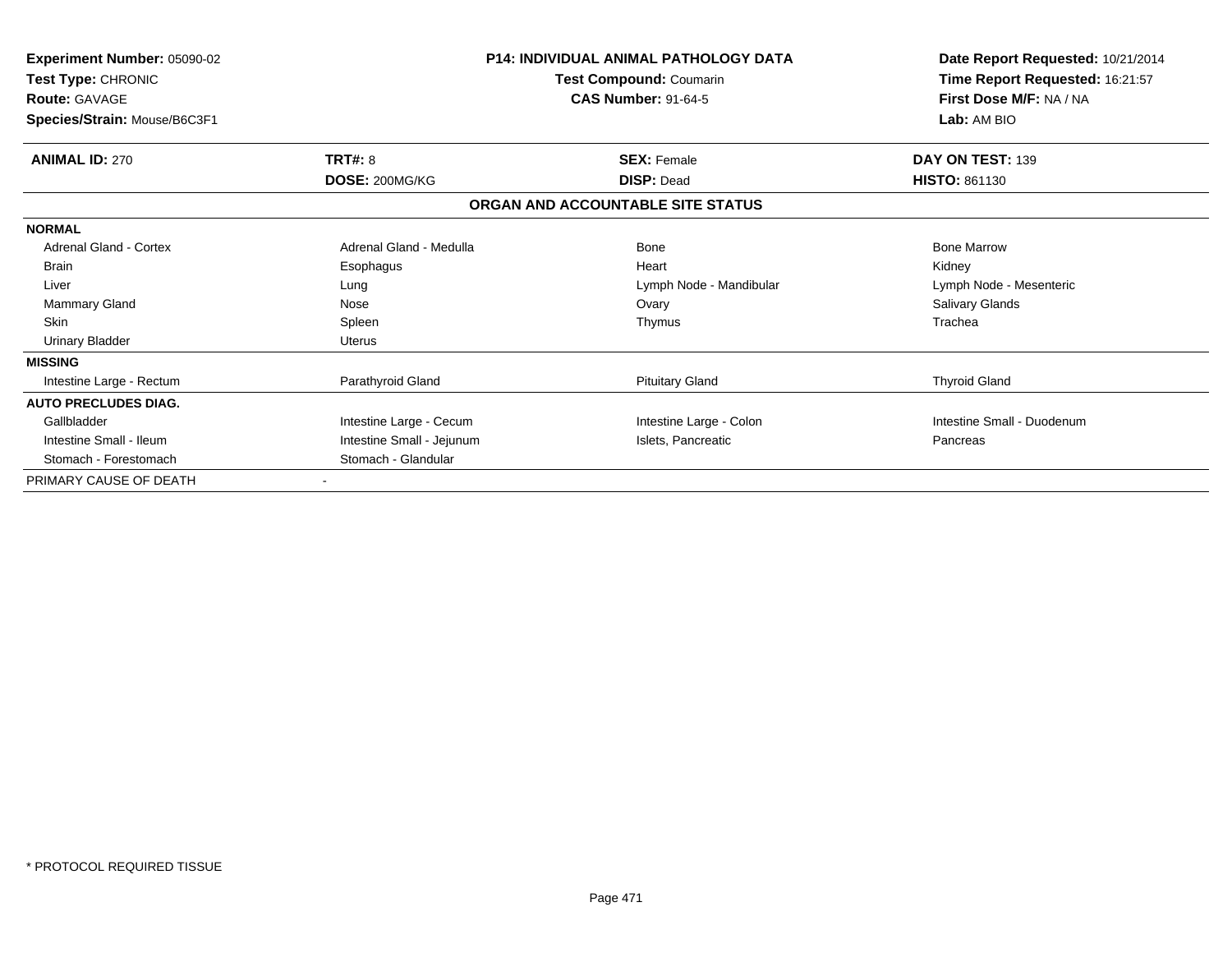| <b>Experiment Number: 05090-02</b><br>Test Type: CHRONIC<br><b>Route: GAVAGE</b><br>Species/Strain: Mouse/B6C3F1 | <b>P14: INDIVIDUAL ANIMAL PATHOLOGY DATA</b><br><b>Test Compound: Coumarin</b><br><b>CAS Number: 91-64-5</b> |                                   | Date Report Requested: 10/21/2014<br>Time Report Requested: 16:21:57<br>First Dose M/F: NA / NA<br>Lab: AM BIO |  |
|------------------------------------------------------------------------------------------------------------------|--------------------------------------------------------------------------------------------------------------|-----------------------------------|----------------------------------------------------------------------------------------------------------------|--|
| <b>ANIMAL ID: 271</b>                                                                                            | <b>TRT#: 8</b>                                                                                               | <b>SEX: Female</b>                | DAY ON TEST: 611                                                                                               |  |
|                                                                                                                  | DOSE: 200MG/KG                                                                                               | <b>DISP: Moribund</b>             | <b>HISTO: 861131</b>                                                                                           |  |
|                                                                                                                  |                                                                                                              | ORGAN AND ACCOUNTABLE SITE STATUS |                                                                                                                |  |
| <b>NORMAL</b>                                                                                                    |                                                                                                              |                                   |                                                                                                                |  |
| Adrenal Gland - Cortex                                                                                           | Adrenal Gland - Medulla                                                                                      | Bone                              | <b>Bone Marrow</b>                                                                                             |  |
| <b>Brain</b>                                                                                                     | Esophagus                                                                                                    | Gallbladder                       | Heart                                                                                                          |  |
| Intestine Large - Cecum                                                                                          | Intestine Large - Colon                                                                                      | Intestine Large - Rectum          | Intestine Small - Duodenum                                                                                     |  |
| Intestine Small - Ileum                                                                                          | Intestine Small - Jejunum                                                                                    | Islets. Pancreatic                | Lymph Node - Mandibular                                                                                        |  |
| Lymph Node - Mesenteric                                                                                          | Mammary Gland                                                                                                | Nose                              | Ovary                                                                                                          |  |
| Pancreas                                                                                                         | Parathyroid Gland                                                                                            | <b>Pituitary Gland</b>            | Salivary Glands                                                                                                |  |
| <b>Skin</b>                                                                                                      | Spleen                                                                                                       | Stomach - Forestomach             | Stomach - Glandular                                                                                            |  |
| Thymus                                                                                                           | <b>Thyroid Gland</b>                                                                                         | Trachea                           | <b>Urinary Bladder</b>                                                                                         |  |
| <b>Uterus</b>                                                                                                    |                                                                                                              |                                   |                                                                                                                |  |
| <b>OBSERVATIONS</b>                                                                                              |                                                                                                              |                                   |                                                                                                                |  |
| Kidney                                                                                                           | Cortex                                                                                                       | Cyst Multilocular                 | Mild                                                                                                           |  |
| Liver                                                                                                            |                                                                                                              | Necrosis                          | Coagulative, Moderate                                                                                          |  |
| Note: [ NECROSIS<br>$TGLs = 1-5$                                                                                 |                                                                                                              |                                   |                                                                                                                |  |
| Lung                                                                                                             | Alveolar Epith                                                                                               | Hyperplasia                       | Mild                                                                                                           |  |
| PRIMARY CAUSE OF DEATH                                                                                           | $\blacksquare$                                                                                               |                                   |                                                                                                                |  |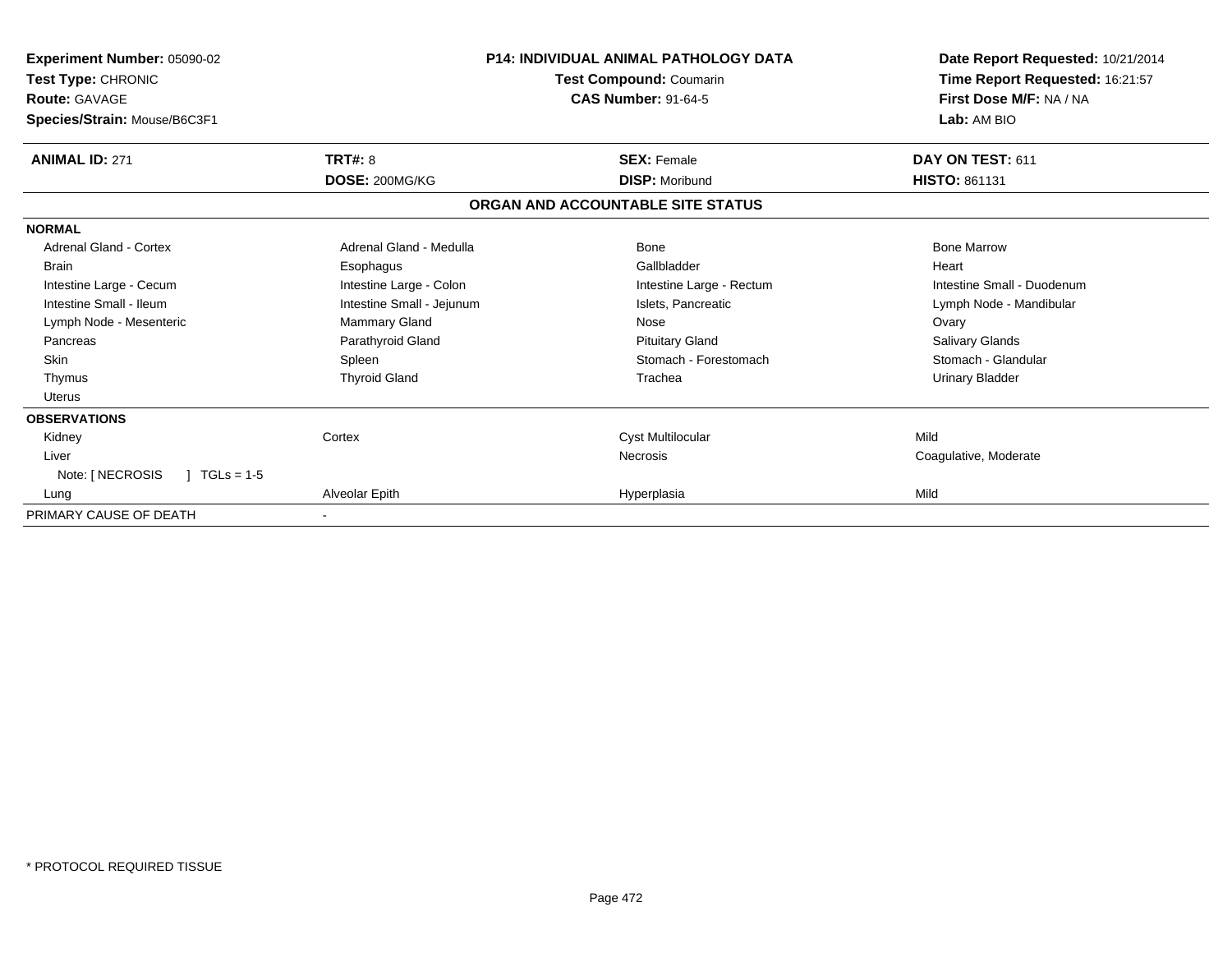| Experiment Number: 05090-02                    |                           | <b>P14: INDIVIDUAL ANIMAL PATHOLOGY DATA</b> | Date Report Requested: 10/21/2014<br>Time Report Requested: 16:21:57<br>First Dose M/F: NA / NA<br>Lab: AM BIO |  |
|------------------------------------------------|---------------------------|----------------------------------------------|----------------------------------------------------------------------------------------------------------------|--|
| Test Type: CHRONIC                             |                           | <b>Test Compound: Coumarin</b>               |                                                                                                                |  |
| <b>Route: GAVAGE</b>                           |                           | <b>CAS Number: 91-64-5</b>                   |                                                                                                                |  |
| Species/Strain: Mouse/B6C3F1                   |                           |                                              |                                                                                                                |  |
| <b>ANIMAL ID: 272</b>                          | TRT#: 8                   | <b>SEX: Female</b>                           | DAY ON TEST: 700                                                                                               |  |
|                                                | DOSE: 200MG/KG            | <b>DISP: Dead</b>                            | HISTO: 861132                                                                                                  |  |
|                                                |                           | ORGAN AND ACCOUNTABLE SITE STATUS            |                                                                                                                |  |
| <b>NORMAL</b>                                  |                           |                                              |                                                                                                                |  |
| <b>Adrenal Gland - Cortex</b>                  | Adrenal Gland - Medulla   | <b>Bone</b>                                  | <b>Bone Marrow</b>                                                                                             |  |
| <b>Brain</b>                                   | Esophagus                 | Intestine Large - Colon                      | Islets, Pancreatic                                                                                             |  |
| Kidney                                         | Lymph Node - Mandibular   | Lymph Node - Mesenteric                      | Mammary Gland                                                                                                  |  |
| Nose                                           | Ovary                     | Pancreas                                     | Parathyroid Gland                                                                                              |  |
| <b>Pituitary Gland</b>                         | Salivary Glands           | Skin                                         | Spleen                                                                                                         |  |
| Stomach - Forestomach                          | <b>Thyroid Gland</b>      | Trachea                                      | <b>Urinary Bladder</b>                                                                                         |  |
| Uterus                                         |                           |                                              |                                                                                                                |  |
| <b>AUTO PRECLUDES DIAG.</b>                    |                           |                                              |                                                                                                                |  |
| Gallbladder                                    | Intestine Large - Cecum   | Intestine Large - Rectum                     | Intestine Small - Duodenum                                                                                     |  |
| Intestine Small - Ileum                        | Intestine Small - Jejunum | Stomach - Glandular                          |                                                                                                                |  |
| <b>INSUFFICIENT TISSUE</b>                     |                           |                                              |                                                                                                                |  |
| Thymus                                         |                           |                                              |                                                                                                                |  |
| <b>OBSERVATIONS</b>                            |                           |                                              |                                                                                                                |  |
| Heart                                          |                           | Mineralization                               | Moderate                                                                                                       |  |
| Liver                                          |                           | Mineralization                               | Mild                                                                                                           |  |
|                                                |                           | <b>Necrosis</b>                              | Coagulative, Moderate                                                                                          |  |
|                                                |                           | <b>Syncytial Alteration</b>                  | Mild                                                                                                           |  |
| Note: [ NECROSIS<br>$1 TGLs = 1-5$             |                           |                                              |                                                                                                                |  |
| Lung                                           | Peribronchial             | Inflammation                                 | Suppurative, Moderate                                                                                          |  |
|                                                | Bronchiole, Epithelium    | Necrosis                                     | Moderate                                                                                                       |  |
| PRIMARY CAUSE OF DEATH                         |                           |                                              |                                                                                                                |  |
| Animal Note: ANIMAL DIED DUE TO A GAVAGE ERROR |                           |                                              |                                                                                                                |  |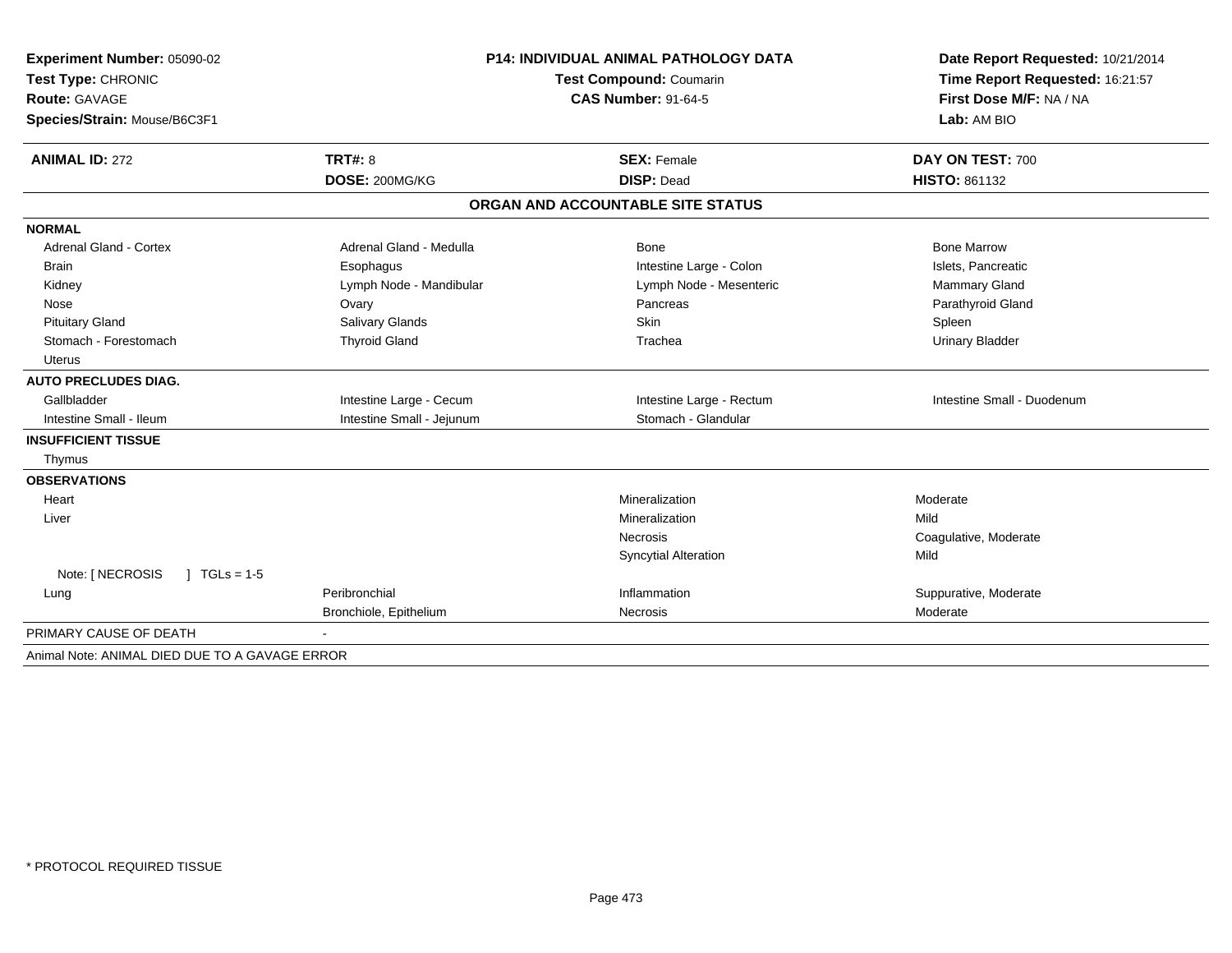| Experiment Number: 05090-02<br>Test Type: CHRONIC<br>Route: GAVAGE<br>Species/Strain: Mouse/B6C3F1 |                           | <b>P14: INDIVIDUAL ANIMAL PATHOLOGY DATA</b><br>Test Compound: Coumarin<br><b>CAS Number: 91-64-5</b> | Date Report Requested: 10/21/2014<br>Time Report Requested: 16:21:57<br>First Dose M/F: NA / NA<br>Lab: AM BIO |
|----------------------------------------------------------------------------------------------------|---------------------------|-------------------------------------------------------------------------------------------------------|----------------------------------------------------------------------------------------------------------------|
| <b>ANIMAL ID: 273</b>                                                                              | <b>TRT#: 8</b>            | <b>SEX: Female</b>                                                                                    | DAY ON TEST: 456                                                                                               |
|                                                                                                    | DOSE: 200MG/KG            | <b>DISP:</b> Interval Sacrifice                                                                       | <b>HISTO: 861133</b>                                                                                           |
|                                                                                                    |                           | ORGAN AND ACCOUNTABLE SITE STATUS                                                                     |                                                                                                                |
| <b>NORMAL</b>                                                                                      |                           |                                                                                                       |                                                                                                                |
| Adrenal Gland - Cortex                                                                             | Adrenal Gland - Medulla   | Bone                                                                                                  | <b>Bone Marrow</b>                                                                                             |
| <b>Brain</b>                                                                                       | Esophagus                 | Gallbladder                                                                                           | Heart                                                                                                          |
| Intestine Large - Cecum                                                                            | Intestine Large - Colon   | Intestine Large - Rectum                                                                              | Intestine Small - Duodenum                                                                                     |
| Intestine Small - Ileum                                                                            | Intestine Small - Jejunum | Islets, Pancreatic                                                                                    | Lung                                                                                                           |
| <b>Mammary Gland</b>                                                                               | Nose                      | Ovary                                                                                                 | Parathyroid Gland                                                                                              |
| <b>Pituitary Gland</b>                                                                             | Salivary Glands           | <b>Skin</b>                                                                                           | Spleen                                                                                                         |
| Stomach - Forestomach                                                                              | Stomach - Glandular       | Thymus                                                                                                | <b>Thyroid Gland</b>                                                                                           |
| Trachea                                                                                            | <b>Urinary Bladder</b>    |                                                                                                       |                                                                                                                |
| <b>MISSING</b>                                                                                     |                           |                                                                                                       |                                                                                                                |
| Lymph Node - Mandibular                                                                            |                           |                                                                                                       |                                                                                                                |
| <b>OBSERVATIONS</b>                                                                                |                           |                                                                                                       |                                                                                                                |
| <b>Adrenal Gland</b>                                                                               | Spindle Cell              | Hyperplasia                                                                                           | Minimal                                                                                                        |
| Kidney                                                                                             | Pelvis                    | <b>Infiltration Cellular</b>                                                                          | Lymphocyte, Mild                                                                                               |
| Liver                                                                                              | Centrilobular             | Hypertrophy                                                                                           | Minimal                                                                                                        |
| Lymph Node                                                                                         | Mesenteric                | Hyperplasia                                                                                           | Lymphoid, Mild                                                                                                 |
| Pancreas                                                                                           |                           | <b>Infiltration Cellular</b>                                                                          | Lymphocyte, Mild                                                                                               |
| <b>Uterus</b>                                                                                      |                           | Hyperplasia                                                                                           | Cystic, Mild                                                                                                   |
| PRIMARY CAUSE OF DEATH                                                                             |                           |                                                                                                       |                                                                                                                |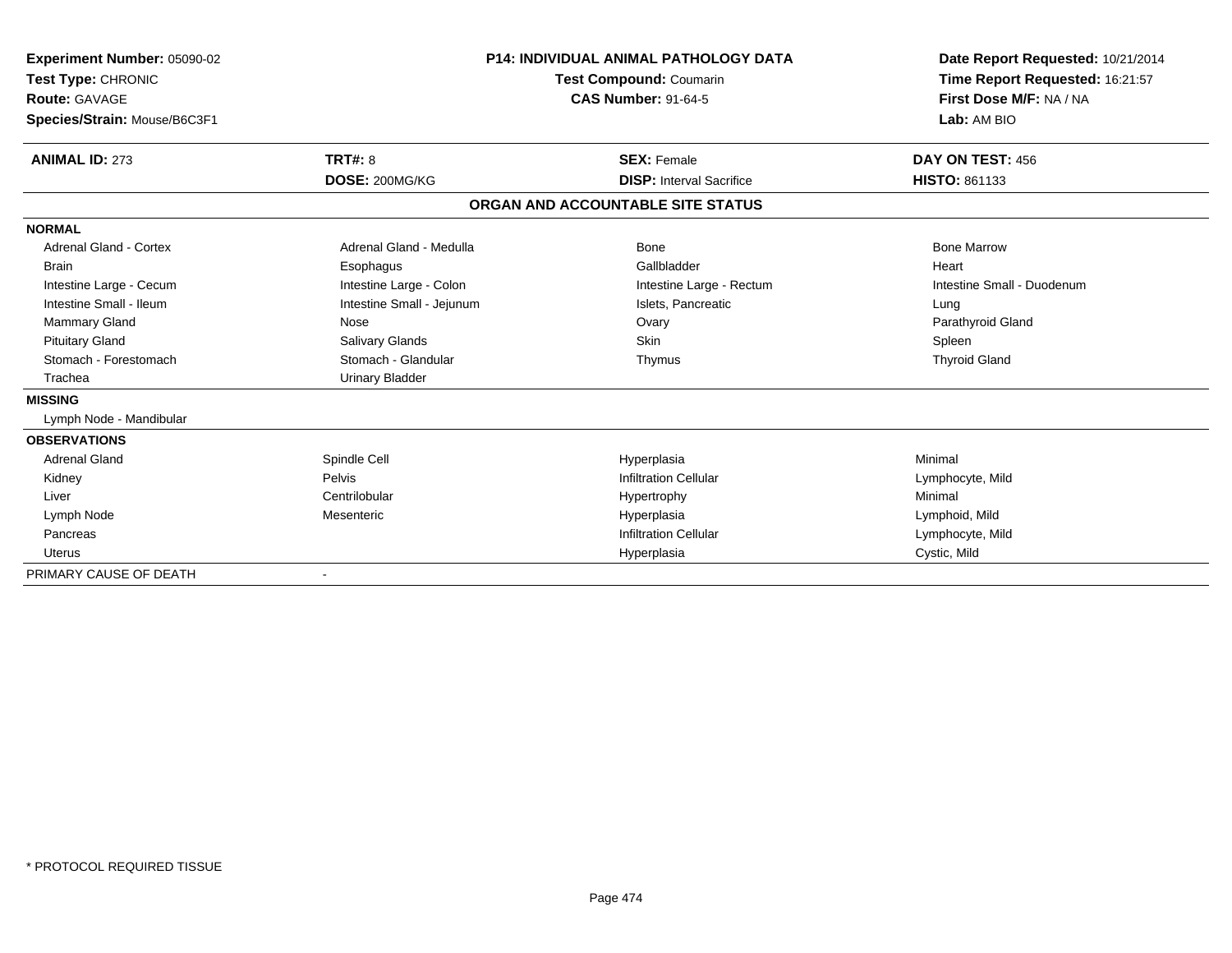| Experiment Number: 05090-02        |                           | <b>P14: INDIVIDUAL ANIMAL PATHOLOGY DATA</b> | Date Report Requested: 10/21/2014                          |  |
|------------------------------------|---------------------------|----------------------------------------------|------------------------------------------------------------|--|
| Test Type: CHRONIC                 |                           | <b>Test Compound: Coumarin</b>               | Time Report Requested: 16:21:57<br>First Dose M/F: NA / NA |  |
| <b>Route: GAVAGE</b>               |                           | <b>CAS Number: 91-64-5</b>                   |                                                            |  |
| Species/Strain: Mouse/B6C3F1       |                           |                                              | Lab: AM BIO                                                |  |
| <b>ANIMAL ID: 274</b>              | TRT#: 8                   | <b>SEX: Female</b>                           | DAY ON TEST: 455                                           |  |
|                                    | DOSE: 200MG/KG            | <b>DISP: Interval Sacrifice</b>              | <b>HISTO: 861134</b>                                       |  |
|                                    |                           | ORGAN AND ACCOUNTABLE SITE STATUS            |                                                            |  |
| <b>NORMAL</b>                      |                           |                                              |                                                            |  |
| <b>Adrenal Gland - Cortex</b>      | Adrenal Gland - Medulla   | Bone                                         | <b>Bone Marrow</b>                                         |  |
| <b>Brain</b>                       | Esophagus                 | Gallbladder                                  | Heart                                                      |  |
| Intestine Large - Cecum            | Intestine Large - Colon   | Intestine Large - Rectum                     | Intestine Small - Duodenum                                 |  |
| Intestine Small - Ileum            | Intestine Small - Jejunum | Islets, Pancreatic                           | Lung                                                       |  |
| Lymph Node - Mandibular            | Lymph Node - Mesenteric   | <b>Mammary Gland</b>                         | Nose                                                       |  |
| Ovary                              | Parathyroid Gland         | <b>Pituitary Gland</b>                       | Salivary Glands                                            |  |
| Spleen                             | Stomach - Forestomach     | Stomach - Glandular                          | Thymus                                                     |  |
| <b>Thyroid Gland</b>               | Trachea                   | <b>Urinary Bladder</b>                       |                                                            |  |
| <b>OBSERVATIONS</b>                |                           |                                              |                                                            |  |
| <b>Adrenal Gland</b>               | Spindle Cell              | Hyperplasia                                  | Mild                                                       |  |
| Kidney                             | Pelvis                    | <b>Infiltration Cellular</b>                 | Lymphocyte, Mild                                           |  |
| Liver                              | Centrilobular             | Hypertrophy                                  | Mild                                                       |  |
|                                    |                           | <b>Syncytial Alteration</b>                  | Minimal                                                    |  |
| Pancreas                           |                           | <b>Infiltration Cellular</b>                 | Lymphocyte, Mild                                           |  |
| Skin                               |                           | Alopecia                                     | Mild                                                       |  |
| Note: [ ALOPECIA<br>$1 TGLs = 1-8$ |                           |                                              |                                                            |  |
| Uterus                             |                           | Hyperplasia                                  | Cystic, Mild                                               |  |
| PRIMARY CAUSE OF DEATH             |                           |                                              |                                                            |  |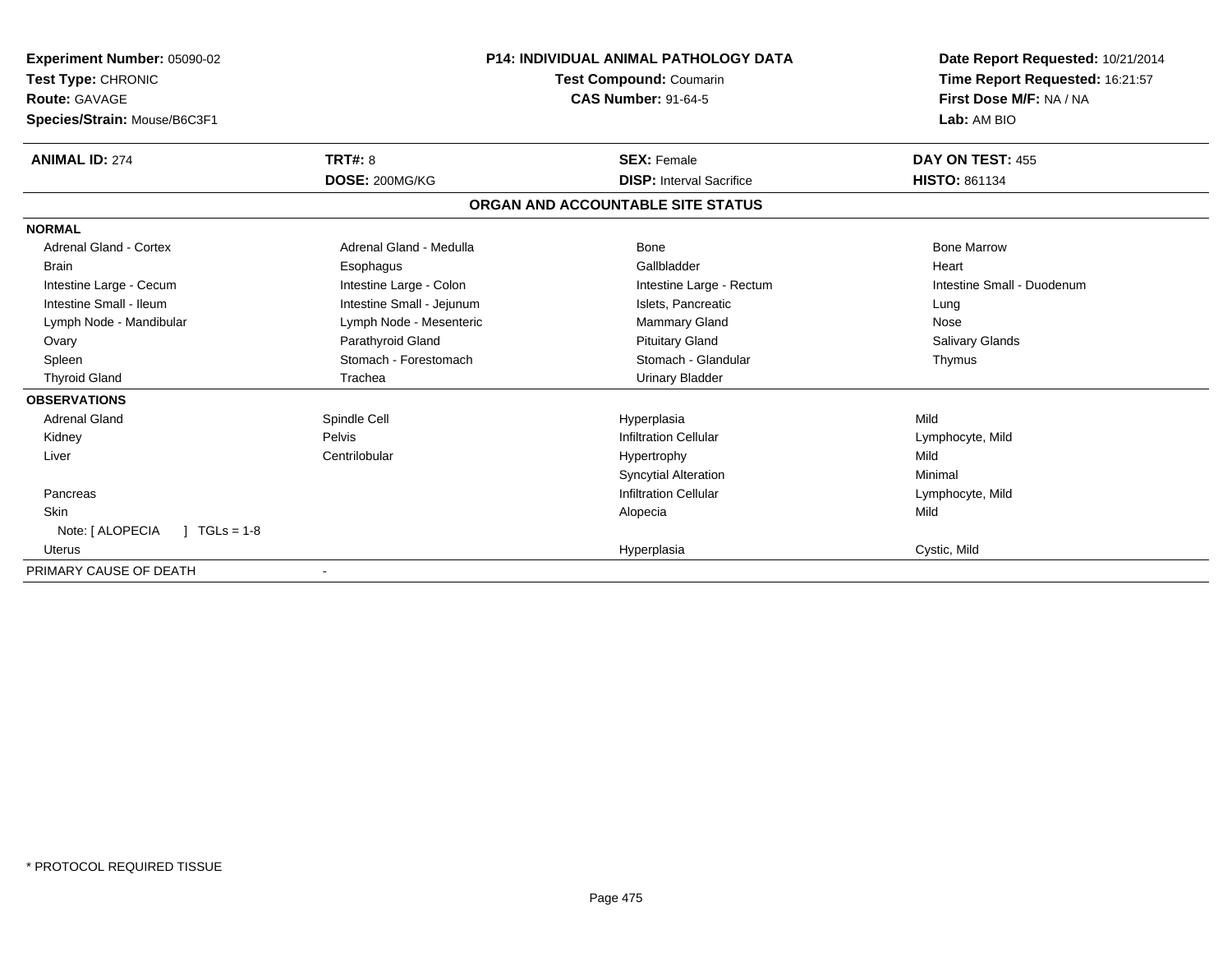| Experiment Number: 05090-02         |                           | P14: INDIVIDUAL ANIMAL PATHOLOGY DATA | Date Report Requested: 10/21/2014 |  |
|-------------------------------------|---------------------------|---------------------------------------|-----------------------------------|--|
| Test Type: CHRONIC                  |                           | Test Compound: Coumarin               | Time Report Requested: 16:21:57   |  |
| Route: GAVAGE                       |                           | <b>CAS Number: 91-64-5</b>            | First Dose M/F: NA / NA           |  |
| Species/Strain: Mouse/B6C3F1        |                           |                                       | Lab: AM BIO                       |  |
| <b>ANIMAL ID: 275</b>               | <b>TRT#: 8</b>            | <b>SEX: Female</b>                    | DAY ON TEST: 732                  |  |
|                                     | DOSE: 200MG/KG            | <b>DISP: Terminal Sacrifice</b>       | <b>HISTO: 861135</b>              |  |
|                                     |                           | ORGAN AND ACCOUNTABLE SITE STATUS     |                                   |  |
| <b>NORMAL</b>                       |                           |                                       |                                   |  |
| Adrenal Gland - Cortex              | Adrenal Gland - Medulla   | Bone                                  | <b>Bone Marrow</b>                |  |
| <b>Brain</b>                        | Esophagus                 | Gallbladder                           | Heart                             |  |
| Intestine Large - Cecum             | Intestine Large - Colon   | Intestine Large - Rectum              | Intestine Small - Duodenum        |  |
| Intestine Small - Ileum             | Intestine Small - Jejunum | Islets, Pancreatic                    | Kidney                            |  |
| Lymph Node - Mandibular             | Lymph Node - Mesenteric   | <b>Mammary Gland</b>                  | Nose                              |  |
| Ovary                               | Parathyroid Gland         | <b>Pituitary Gland</b>                | Skin                              |  |
| Stomach - Forestomach               | Stomach - Glandular       | Thymus                                | <b>Thyroid Gland</b>              |  |
| Trachea                             |                           |                                       |                                   |  |
| <b>OBSERVATIONS</b>                 |                           |                                       |                                   |  |
| Liver                               |                           | Eosinophilic Focus                    | Mild                              |  |
|                                     | Centrilobular             | Hypertrophy                           | Minimal                           |  |
|                                     |                           | Lymphoma Malignant Lymphocytic        |                                   |  |
| Lung                                |                           | Alveolar/Bronchiolar Adenoma          |                                   |  |
| Mesentery                           | Fat                       | Necrosis                              | Coagulative, Moderate             |  |
| Note: [ NECROSIS<br>$1 TGLs = 1-11$ |                           |                                       |                                   |  |
| Pancreas                            |                           | Lymphoma Malignant Lymphocytic        |                                   |  |
| Salivary Glands                     |                           | <b>Infiltration Cellular</b>          | Lymphocyte, Mild                  |  |
| Spleen                              |                           | Lymphoma Malignant Lymphocytic        |                                   |  |
| Note: [ LYMPH MAL LYMP ] TGLs = 2-5 |                           |                                       |                                   |  |
| <b>Urinary Bladder</b>              |                           | <b>Infiltration Cellular</b>          | Lymphocyte, Minimal               |  |
| Uterus                              |                           | Hyperplasia                           | Cystic, Moderate                  |  |
| PRIMARY CAUSE OF DEATH              |                           |                                       |                                   |  |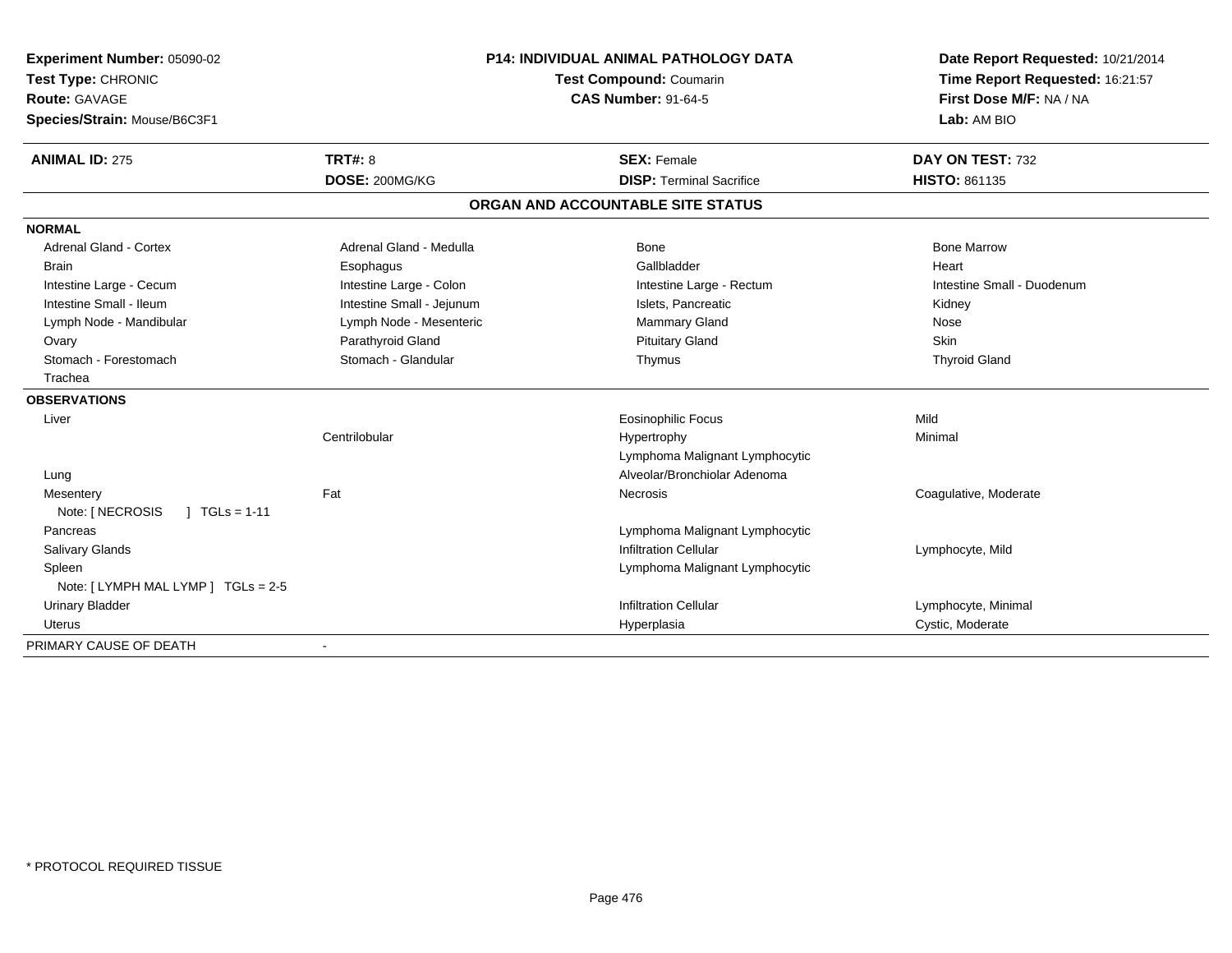| Experiment Number: 05090-02<br>Test Type: CHRONIC<br><b>Route: GAVAGE</b><br>Species/Strain: Mouse/B6C3F1 |                                  | <b>P14: INDIVIDUAL ANIMAL PATHOLOGY DATA</b><br><b>Test Compound: Coumarin</b><br><b>CAS Number: 91-64-5</b> | Date Report Requested: 10/21/2014<br>Time Report Requested: 16:21:57<br>First Dose M/F: NA / NA<br>Lab: AM BIO |
|-----------------------------------------------------------------------------------------------------------|----------------------------------|--------------------------------------------------------------------------------------------------------------|----------------------------------------------------------------------------------------------------------------|
| <b>ANIMAL ID: 276</b>                                                                                     | <b>TRT#: 8</b><br>DOSE: 200MG/KG | <b>SEX: Female</b><br><b>DISP: Terminal Sacrifice</b>                                                        | DAY ON TEST: 732<br>HISTO: 861136                                                                              |
|                                                                                                           |                                  | ORGAN AND ACCOUNTABLE SITE STATUS                                                                            |                                                                                                                |
| <b>NORMAL</b>                                                                                             |                                  |                                                                                                              |                                                                                                                |
| Adrenal Gland - Medulla                                                                                   | Bone                             | <b>Bone Marrow</b>                                                                                           | <b>Brain</b>                                                                                                   |
| Esophagus                                                                                                 | Gallbladder                      | Heart                                                                                                        | Intestine Large - Cecum                                                                                        |
| Intestine Large - Colon                                                                                   | Intestine Large - Rectum         | Intestine Small - Duodenum                                                                                   | Intestine Small - Ileum                                                                                        |
| Intestine Small - Jejunum                                                                                 | Islets, Pancreatic               | Kidney                                                                                                       | Liver                                                                                                          |
| Lymph Node - Mandibular                                                                                   | Lymph Node - Mesenteric          | <b>Mammary Gland</b>                                                                                         | Nose                                                                                                           |
| Ovary                                                                                                     | Pancreas                         | <b>Pituitary Gland</b>                                                                                       | Skin                                                                                                           |
| Spleen                                                                                                    | Stomach - Forestomach            | Stomach - Glandular                                                                                          | Trachea                                                                                                        |
| <b>Urinary Bladder</b>                                                                                    |                                  |                                                                                                              |                                                                                                                |
| <b>INSUFFICIENT TISSUE</b>                                                                                |                                  |                                                                                                              |                                                                                                                |
| Thymus                                                                                                    |                                  |                                                                                                              |                                                                                                                |
| <b>OBSERVATIONS</b>                                                                                       |                                  |                                                                                                              |                                                                                                                |
| <b>Adrenal Gland</b>                                                                                      | Cortex                           | Hyperplasia                                                                                                  | Moderate                                                                                                       |
| Lung                                                                                                      |                                  | Alveolar/Bronchiolar Adenoma                                                                                 |                                                                                                                |
| Note: [ ALV BRON ADEN ] TGLs = 1-11                                                                       |                                  |                                                                                                              |                                                                                                                |
| Parathyroid Gland                                                                                         |                                  | <b>Ectopic Thymus</b>                                                                                        | Moderate                                                                                                       |
| <b>Salivary Glands</b>                                                                                    |                                  | <b>Infiltration Cellular</b>                                                                                 | Lymphocyte, Minimal                                                                                            |
| <b>Thyroid Gland</b>                                                                                      | <b>Follicular Cel</b>            | Hyperplasia                                                                                                  | Mild                                                                                                           |
| <b>Uterus</b>                                                                                             |                                  | Hyperplasia                                                                                                  | Cystic, Moderate                                                                                               |
| PRIMARY CAUSE OF DEATH                                                                                    |                                  |                                                                                                              |                                                                                                                |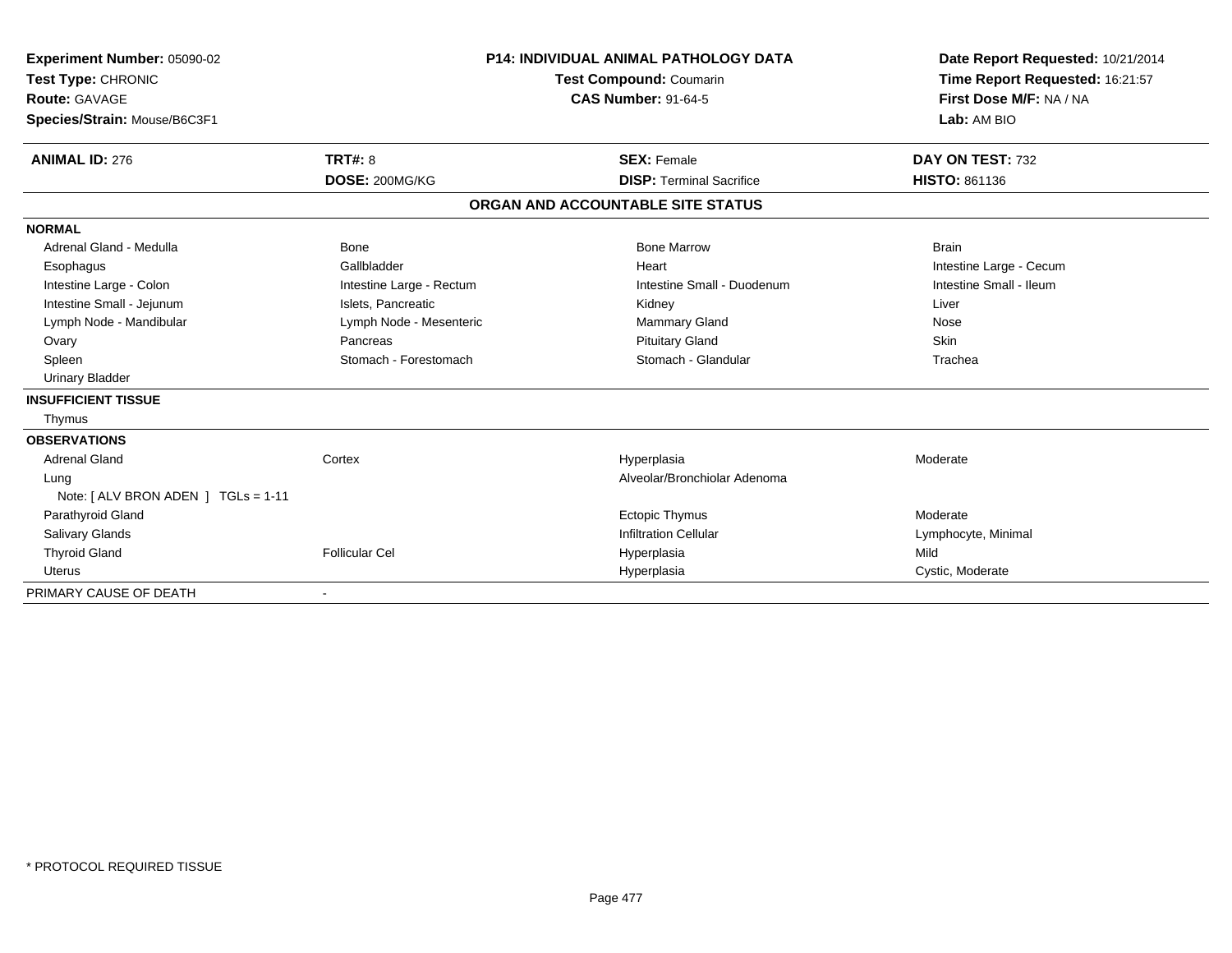| Experiment Number: 05090-02<br>Test Type: CHRONIC<br><b>Route: GAVAGE</b><br>Species/Strain: Mouse/B6C3F1<br><b>ANIMAL ID: 277</b> | <b>TRT#: 8</b>            | <b>P14: INDIVIDUAL ANIMAL PATHOLOGY DATA</b><br><b>Test Compound: Coumarin</b><br><b>CAS Number: 91-64-5</b><br><b>SEX: Female</b> |                                   | Date Report Requested: 10/21/2014<br>Time Report Requested: 16:21:57<br>First Dose M/F: NA / NA<br>Lab: AM BIO<br>DAY ON TEST: 732 |
|------------------------------------------------------------------------------------------------------------------------------------|---------------------------|------------------------------------------------------------------------------------------------------------------------------------|-----------------------------------|------------------------------------------------------------------------------------------------------------------------------------|
|                                                                                                                                    | DOSE: 200MG/KG            |                                                                                                                                    | <b>DISP: Terminal Sacrifice</b>   | HISTO: 861137                                                                                                                      |
|                                                                                                                                    |                           |                                                                                                                                    | ORGAN AND ACCOUNTABLE SITE STATUS |                                                                                                                                    |
| <b>NORMAL</b>                                                                                                                      |                           |                                                                                                                                    |                                   |                                                                                                                                    |
| <b>Adrenal Gland - Cortex</b>                                                                                                      | Adrenal Gland - Medulla   |                                                                                                                                    | Bone                              | <b>Bone Marrow</b>                                                                                                                 |
| <b>Brain</b>                                                                                                                       | Esophagus                 |                                                                                                                                    | Gallbladder                       | Heart                                                                                                                              |
| Intestine Large - Cecum                                                                                                            | Intestine Large - Colon   |                                                                                                                                    | Intestine Large - Rectum          | Intestine Small - Duodenum                                                                                                         |
| Intestine Small - Ileum                                                                                                            | Intestine Small - Jejunum |                                                                                                                                    | Islets, Pancreatic                | Kidney                                                                                                                             |
| Lymph Node - Mandibular                                                                                                            | <b>Mammary Gland</b>      |                                                                                                                                    | Nose                              | Pancreas                                                                                                                           |
| <b>Pituitary Gland</b>                                                                                                             | <b>Skin</b>               |                                                                                                                                    | Spleen                            | Stomach - Forestomach                                                                                                              |
| Stomach - Glandular                                                                                                                | Thymus                    |                                                                                                                                    | <b>Thyroid Gland</b>              | Trachea                                                                                                                            |
| <b>Urinary Bladder</b>                                                                                                             |                           |                                                                                                                                    |                                   |                                                                                                                                    |
| <b>MISSING</b>                                                                                                                     |                           |                                                                                                                                    |                                   |                                                                                                                                    |
| Parathyroid Gland                                                                                                                  |                           |                                                                                                                                    |                                   |                                                                                                                                    |
| <b>OBSERVATIONS</b>                                                                                                                |                           |                                                                                                                                    |                                   |                                                                                                                                    |
| <b>Adrenal Gland</b>                                                                                                               | Spindle Cell              |                                                                                                                                    | Hyperplasia                       | Moderate                                                                                                                           |
| Liver                                                                                                                              | Centrilobular             |                                                                                                                                    | Hypertrophy                       | Mild                                                                                                                               |
| Lung                                                                                                                               |                           |                                                                                                                                    | Alveolar/Bronchiolar Adenoma      |                                                                                                                                    |
| Note: [ ALV BRON ADEN ] TGLs = 2-11                                                                                                |                           |                                                                                                                                    |                                   |                                                                                                                                    |
| Lymph Node                                                                                                                         | Mesenteric                |                                                                                                                                    | Hyperplasia                       | Lymphoid, Moderate                                                                                                                 |
| Ovary                                                                                                                              | Follicle                  |                                                                                                                                    | Cyst                              | Moderate                                                                                                                           |
| Salivary Glands                                                                                                                    |                           |                                                                                                                                    | <b>Infiltration Cellular</b>      | Lymphocyte, Minimal                                                                                                                |
| <b>Uterus</b>                                                                                                                      |                           |                                                                                                                                    | Hyperplasia                       | Cystic, Moderate                                                                                                                   |
| Note: [HYPERPLASIA ] TGLs = 1-8                                                                                                    |                           |                                                                                                                                    |                                   |                                                                                                                                    |
| PRIMARY CAUSE OF DEATH                                                                                                             | $\blacksquare$            |                                                                                                                                    |                                   |                                                                                                                                    |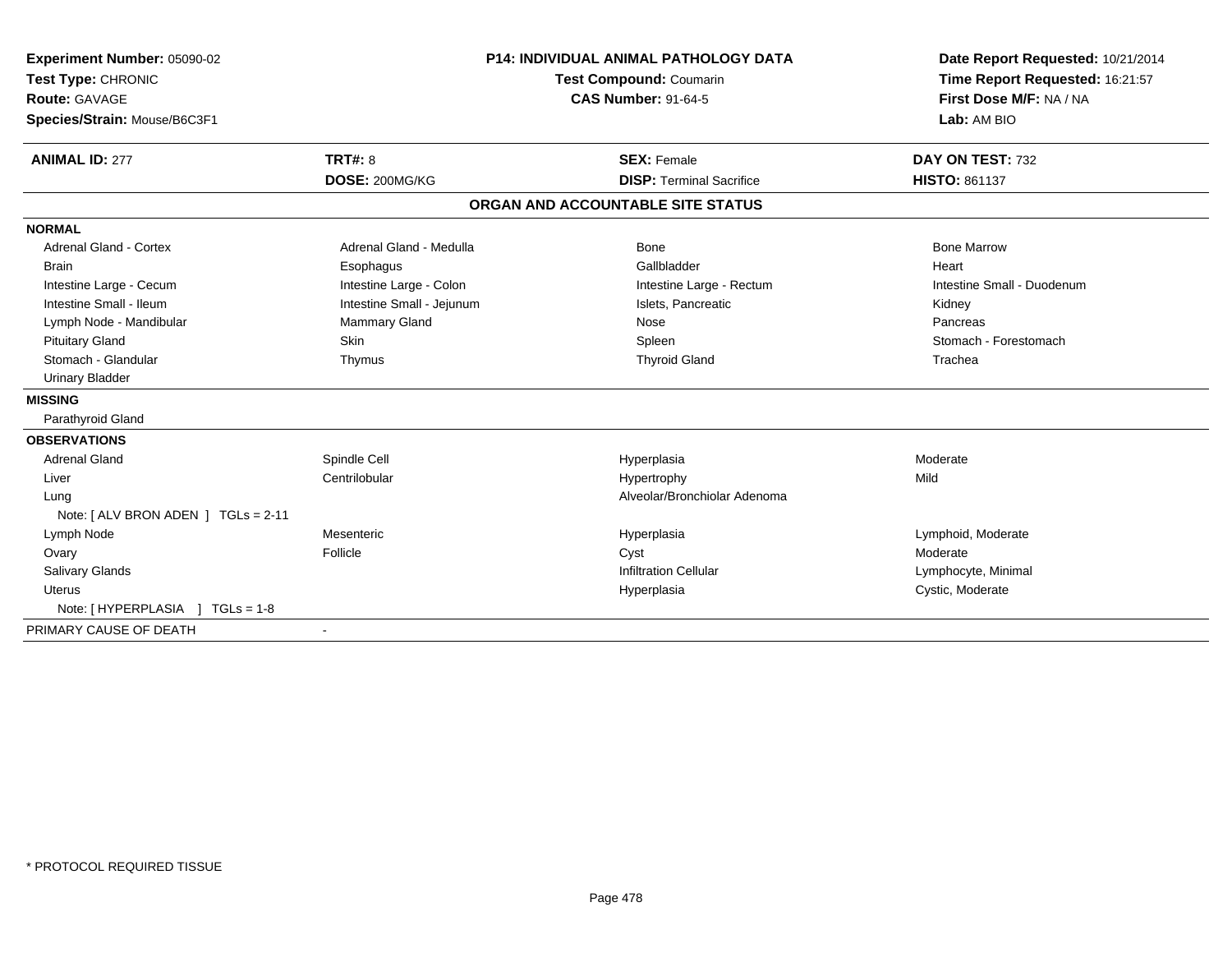| Experiment Number: 05090-02              | <b>P14: INDIVIDUAL ANIMAL PATHOLOGY DATA</b> |                                                              |                                 | Date Report Requested: 10/21/2014 |
|------------------------------------------|----------------------------------------------|--------------------------------------------------------------|---------------------------------|-----------------------------------|
| Test Type: CHRONIC                       |                                              | <b>Test Compound: Coumarin</b><br><b>CAS Number: 91-64-5</b> |                                 | Time Report Requested: 16:21:57   |
| <b>Route: GAVAGE</b>                     |                                              |                                                              |                                 | First Dose M/F: NA / NA           |
| Species/Strain: Mouse/B6C3F1             |                                              |                                                              |                                 | Lab: AM BIO                       |
|                                          |                                              |                                                              |                                 |                                   |
| <b>ANIMAL ID: 278</b>                    | <b>TRT#: 8</b>                               | <b>SEX: Female</b>                                           |                                 | DAY ON TEST: 733                  |
|                                          | DOSE: 200MG/KG                               |                                                              | <b>DISP: Terminal Sacrifice</b> | <b>HISTO: 861138</b>              |
|                                          |                                              | ORGAN AND ACCOUNTABLE SITE STATUS                            |                                 |                                   |
| <b>NORMAL</b>                            |                                              |                                                              |                                 |                                   |
| <b>Adrenal Gland - Cortex</b>            | Adrenal Gland - Medulla                      | Bone                                                         |                                 | <b>Bone Marrow</b>                |
| <b>Brain</b>                             | Esophagus                                    | Gallbladder                                                  |                                 | Heart                             |
| Intestine Large - Cecum                  | Intestine Large - Colon                      |                                                              | Intestine Large - Rectum        | Intestine Small - Duodenum        |
| Intestine Small - Ileum                  | Intestine Small - Jejunum                    |                                                              | Islets, Pancreatic              | Kidney                            |
| Lymph Node - Mandibular                  | Lymph Node - Mesenteric                      |                                                              | Mammary Gland                   | Nose                              |
| Pancreas                                 | Parathyroid Gland                            |                                                              | Salivary Glands                 | <b>Skin</b>                       |
| Spleen                                   | Stomach - Forestomach                        |                                                              | Stomach - Glandular             | <b>Thyroid Gland</b>              |
| Trachea                                  | <b>Urinary Bladder</b>                       |                                                              |                                 |                                   |
| <b>INSUFFICIENT TISSUE</b>               |                                              |                                                              |                                 |                                   |
| Thymus                                   |                                              |                                                              |                                 |                                   |
| <b>OBSERVATIONS</b>                      |                                              |                                                              |                                 |                                   |
| <b>Adrenal Gland</b>                     | Spindle Cell                                 | Hyperplasia                                                  |                                 | Mild                              |
| Liver                                    |                                              | <b>Eosinophilic Focus</b>                                    |                                 | Moderate                          |
| Lung                                     |                                              |                                                              | Alveolar/Bronchiolar Adenoma    | Multiple                          |
| Note: $[ALV$ BRON ADEN $]$ TGLs = 1,2-11 |                                              |                                                              |                                 |                                   |
| Ovary                                    | Follicle                                     | Cyst                                                         |                                 | Moderate                          |
| Note: [ CYST<br>$1 \text{ TGLs} = 3-8.1$ |                                              |                                                              |                                 |                                   |
| <b>Pituitary Gland</b>                   | Pars Distalis                                | Hyperplasia                                                  |                                 | Moderate                          |
| <b>Uterus</b>                            |                                              | Hyperplasia                                                  |                                 | Cystic, Mild                      |
| PRIMARY CAUSE OF DEATH                   |                                              |                                                              |                                 |                                   |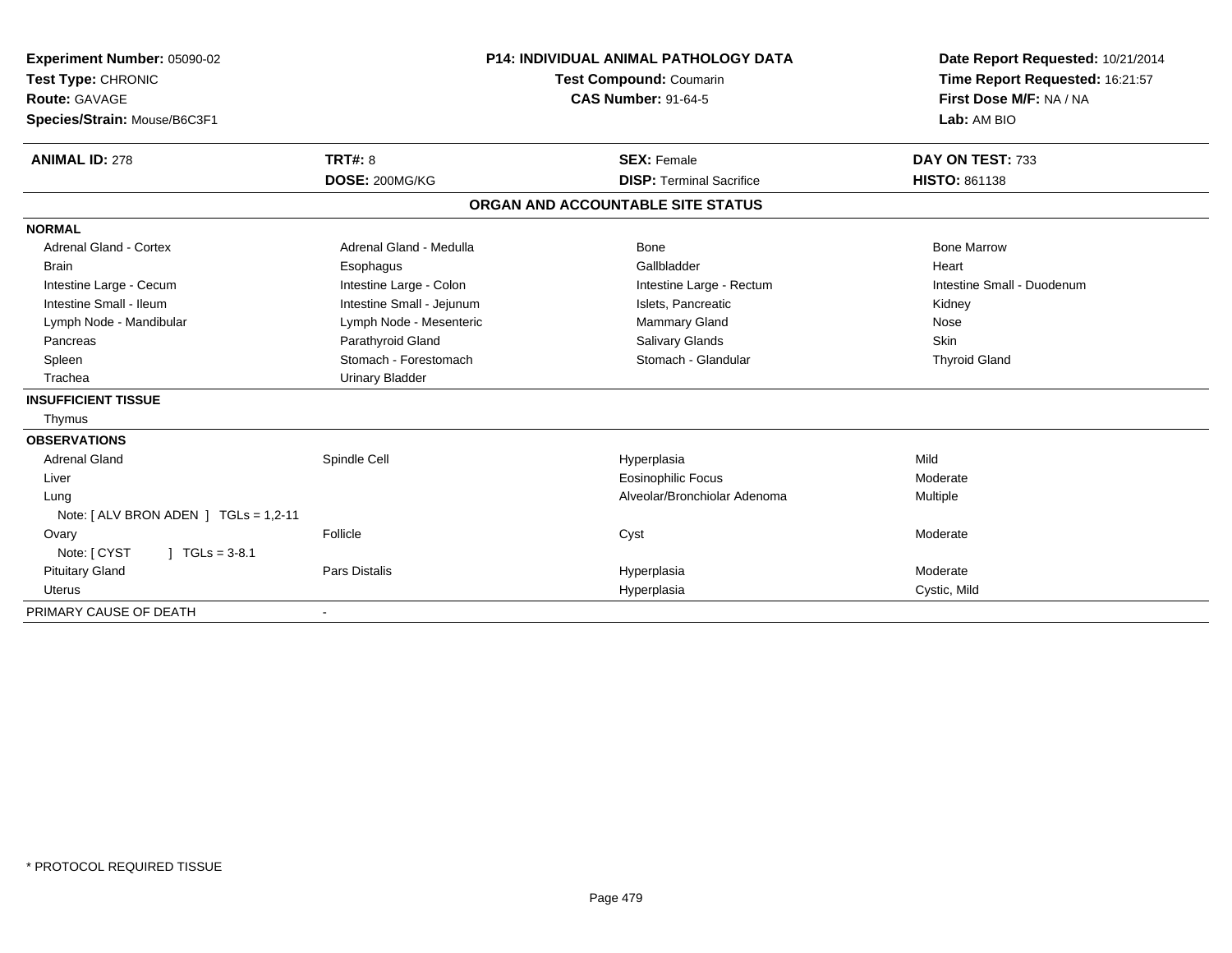| Experiment Number: 05090-02<br>Test Type: CHRONIC |                           | <b>P14: INDIVIDUAL ANIMAL PATHOLOGY DATA</b> | Date Report Requested: 10/21/2014<br>Time Report Requested: 16:21:57 |  |
|---------------------------------------------------|---------------------------|----------------------------------------------|----------------------------------------------------------------------|--|
|                                                   |                           | Test Compound: Coumarin                      |                                                                      |  |
| <b>Route: GAVAGE</b>                              |                           | <b>CAS Number: 91-64-5</b>                   | First Dose M/F: NA / NA                                              |  |
| Species/Strain: Mouse/B6C3F1                      |                           |                                              | Lab: AM BIO                                                          |  |
| <b>ANIMAL ID: 279</b>                             | TRT#: 8                   | <b>SEX: Female</b>                           | DAY ON TEST: 456                                                     |  |
|                                                   | DOSE: 200MG/KG            | <b>DISP:</b> Interval Sacrifice              | <b>HISTO: 861139</b>                                                 |  |
|                                                   |                           | ORGAN AND ACCOUNTABLE SITE STATUS            |                                                                      |  |
| <b>NORMAL</b>                                     |                           |                                              |                                                                      |  |
| <b>Adrenal Gland - Cortex</b>                     | Adrenal Gland - Medulla   | Bone                                         | <b>Bone Marrow</b>                                                   |  |
| <b>Brain</b>                                      | Esophagus                 | Gallbladder                                  | Heart                                                                |  |
| Intestine Large - Cecum                           | Intestine Large - Colon   | Intestine Large - Rectum                     | Intestine Small - Duodenum                                           |  |
| Intestine Small - Ileum                           | Intestine Small - Jejunum | Islets, Pancreatic                           | Lung                                                                 |  |
| Lymph Node - Mesenteric                           | <b>Mammary Gland</b>      | Nose                                         | Ovary                                                                |  |
| Pancreas                                          | <b>Pituitary Gland</b>    | Spleen                                       | Stomach - Forestomach                                                |  |
| Stomach - Glandular                               | Thymus                    | <b>Thyroid Gland</b>                         | Trachea                                                              |  |
| <b>MISSING</b>                                    |                           |                                              |                                                                      |  |
| Lymph Node - Mandibular                           | Parathyroid Gland         |                                              |                                                                      |  |
| <b>OBSERVATIONS</b>                               |                           |                                              |                                                                      |  |
| Adrenal Gland                                     | Spindle Cell              | Hyperplasia                                  | Minimal                                                              |  |
| Kidney                                            | Pelvis                    | <b>Infiltration Cellular</b>                 | Lymphocyte, Mild                                                     |  |
| Liver                                             | Centrilobular             | Hypertrophy                                  | Minimal                                                              |  |
|                                                   |                           | <b>Syncytial Alteration</b>                  | Minimal                                                              |  |
| Salivary Glands                                   |                           | <b>Infiltration Cellular</b>                 | Lymphocyte, Mild                                                     |  |
| <b>Skin</b>                                       |                           | Alopecia                                     | Minimal                                                              |  |
| Note: [ ALOPECIA<br>$1 TGLs = 1-8$                |                           |                                              |                                                                      |  |
| <b>Urinary Bladder</b>                            |                           | <b>Infiltration Cellular</b>                 | Lymphocyte, Mild                                                     |  |
| <b>Uterus</b>                                     |                           | Hyperplasia                                  | Cystic, Mild                                                         |  |
| PRIMARY CAUSE OF DEATH                            |                           |                                              |                                                                      |  |